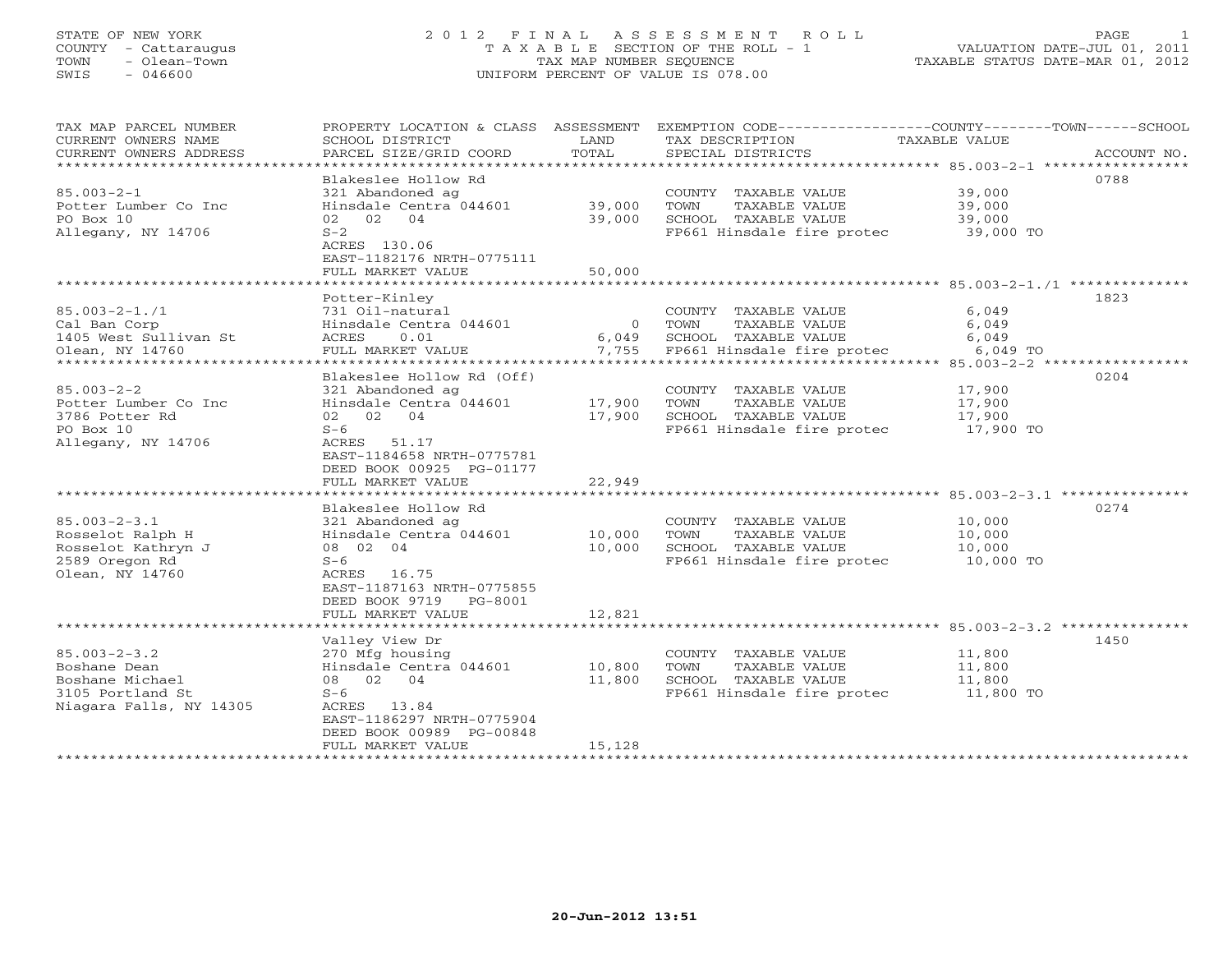#### STATE OF NEW YORK 2 0 1 2 F I N A L A S S E S S M E N T R O L L PAGE 2 COUNTY - Cattaraugus T A X A B L E SECTION OF THE ROLL - 1 VALUATION DATE-JUL 01, 2011 TOWN - Olean-Town - Olean-Town Tax MAP NUMBER SEQUENCE TAXABLE STATUS DATE-MAR 01, 2012<br>
TAX MAP NUMBER SEQUENCE TAXABLE STATUS DATE-MAR 01, 2012<br>
SWIS - 046600 SWIS - 046600 UNIFORM PERCENT OF VALUE IS 078.00

| TAX MAP PARCEL NUMBER<br>CURRENT OWNERS NAME<br>CURRENT OWNERS ADDRESS<br>************************* | PROPERTY LOCATION & CLASS ASSESSMENT<br>SCHOOL DISTRICT<br>PARCEL SIZE/GRID COORD                         | LAND<br>TOTAL  |      | EXEMPTION CODE-----------------COUNTY-------TOWN------SCHOOL<br>TAX DESCRIPTION<br>SPECIAL DISTRICTS | TAXABLE VALUE | ACCOUNT NO. |
|-----------------------------------------------------------------------------------------------------|-----------------------------------------------------------------------------------------------------------|----------------|------|------------------------------------------------------------------------------------------------------|---------------|-------------|
|                                                                                                     |                                                                                                           |                |      |                                                                                                      |               |             |
|                                                                                                     | Valley View Dr                                                                                            |                |      |                                                                                                      |               | 1451        |
| $85.003 - 2 - 3.3$                                                                                  | 321 Abandoned ag                                                                                          |                |      | COUNTY TAXABLE VALUE                                                                                 | 16,500        |             |
| Stetz Thomas W                                                                                      | Hinsdale Centra 044601                                                                                    | 16,500         | TOWN | TAXABLE VALUE                                                                                        | 16,500        |             |
| Stetz Cheryl L                                                                                      | 08<br>02 04                                                                                               | 16,500         |      | SCHOOL TAXABLE VALUE                                                                                 | 16,500        |             |
| 44 Harriett St<br>Allegany, NY 14706                                                                | $S-6$<br>$L/p$ 875-15 & 874-1121<br>ACRES 33.90<br>EAST-1187355 NRTH-0774952<br>DEED BOOK 874<br>PG-01130 |                |      | FP661 Hinsdale fire protec 16,500 TO                                                                 |               |             |
|                                                                                                     | FULL MARKET VALUE                                                                                         | 21,154         |      |                                                                                                      |               |             |
|                                                                                                     |                                                                                                           |                |      |                                                                                                      |               |             |
|                                                                                                     | Valley View Dr                                                                                            |                |      |                                                                                                      |               | 1453        |
| $85.003 - 2 - 3.5$                                                                                  | 321 Abandoned ag                                                                                          |                |      | COUNTY TAXABLE VALUE                                                                                 | 11,900        |             |
| Ernest William                                                                                      | Hinsdale Centra 044601                                                                                    | 11,900         | TOWN | TAXABLE VALUE                                                                                        | 11,900        |             |
| 17 Minton St                                                                                        | 08 02 04                                                                                                  | 11,900         |      | SCHOOL TAXABLE VALUE                                                                                 | 11,900        |             |
| Buffalo, NY 14210                                                                                   | $S-6$                                                                                                     |                |      | FP661 Hinsdale fire protec 11,900 TO                                                                 |               |             |
|                                                                                                     | ACRES 16.20<br>EAST-1187151 NRTH-0774679<br>DEED BOOK 1016 PG-590<br>FULL MARKET VALUE                    | 15,256         |      |                                                                                                      |               |             |
|                                                                                                     |                                                                                                           |                |      |                                                                                                      |               |             |
|                                                                                                     | Valley View Dr                                                                                            |                |      |                                                                                                      |               | 1454        |
| $85.003 - 2 - 3.6$                                                                                  | 321 Abandoned ag                                                                                          |                |      | COUNTY TAXABLE VALUE                                                                                 | 11,800        |             |
| Ernest William                                                                                      | Hinsdale Centra 044601                                                                                    | 11,800         | TOWN | TAXABLE VALUE                                                                                        | 11,800        |             |
| 17 Minton St                                                                                        | 08 02 04                                                                                                  | 11,800         |      | SCHOOL TAXABLE VALUE                                                                                 | 11,800        |             |
| Buffalo, NY 14210                                                                                   | $S-6$                                                                                                     |                |      | FP661 Hinsdale fire protec 11,800 TO                                                                 |               |             |
|                                                                                                     | ACRES 16.03<br>EAST-1186310 NRTH-0774679<br>DEED BOOK 1016 PG-590<br>FULL MARKET VALUE                    | 15,128         |      |                                                                                                      |               |             |
|                                                                                                     | *******************                                                                                       | ***********    |      |                                                                                                      |               |             |
|                                                                                                     | Back Hinsdale Rd (Off)                                                                                    |                |      |                                                                                                      |               | 1455        |
| $85.003 - 2 - 3.7$                                                                                  | 321 Abandoned ag                                                                                          |                |      | COUNTY TAXABLE VALUE                                                                                 | 11,400        |             |
| Trescott Jeffrey A                                                                                  | Hinsdale Centra 044601                                                                                    | 11,400         | TOWN | TAXABLE VALUE                                                                                        | 11,400        |             |
| Trescott Pamela G                                                                                   | 08 02 04                                                                                                  | 11,400         |      | SCHOOL TAXABLE VALUE                                                                                 | 11,400        |             |
| 6388 Coe Rd                                                                                         | $S-6$                                                                                                     |                |      | FP661 Hinsdale fire protec                                                                           | $11,400$ TO   |             |
| Livonia, NY 14487                                                                                   | ACRES 20.00<br>EAST-1186336 NRTH-0773788                                                                  |                |      |                                                                                                      |               |             |
|                                                                                                     | DEED BOOK 9872 PG-6001<br>FULL MARKET VALUE                                                               | 14,615         |      |                                                                                                      |               |             |
|                                                                                                     |                                                                                                           |                |      |                                                                                                      |               |             |
|                                                                                                     | Trescott                                                                                                  |                |      |                                                                                                      |               | 1820        |
| $85.003 - 2 - 3.7/1$                                                                                | 731 Oil-natural                                                                                           |                |      | COUNTY TAXABLE VALUE                                                                                 | 41,332        |             |
| Copper Ridge Company                                                                                | Hinsdale Centra 044601                                                                                    | $\overline{0}$ | TOWN | TAXABLE VALUE                                                                                        | 41,332        |             |
| PO Box 626                                                                                          | ACRES<br>0.01                                                                                             | 41,332         |      | SCHOOL TAXABLE VALUE                                                                                 | 41,332        |             |
| Olean, NY 14760                                                                                     | FULL MARKET VALUE                                                                                         | 52,990         |      | FP661 Hinsdale fire protec                                                                           | 41,332 TO     |             |
|                                                                                                     |                                                                                                           |                |      |                                                                                                      |               |             |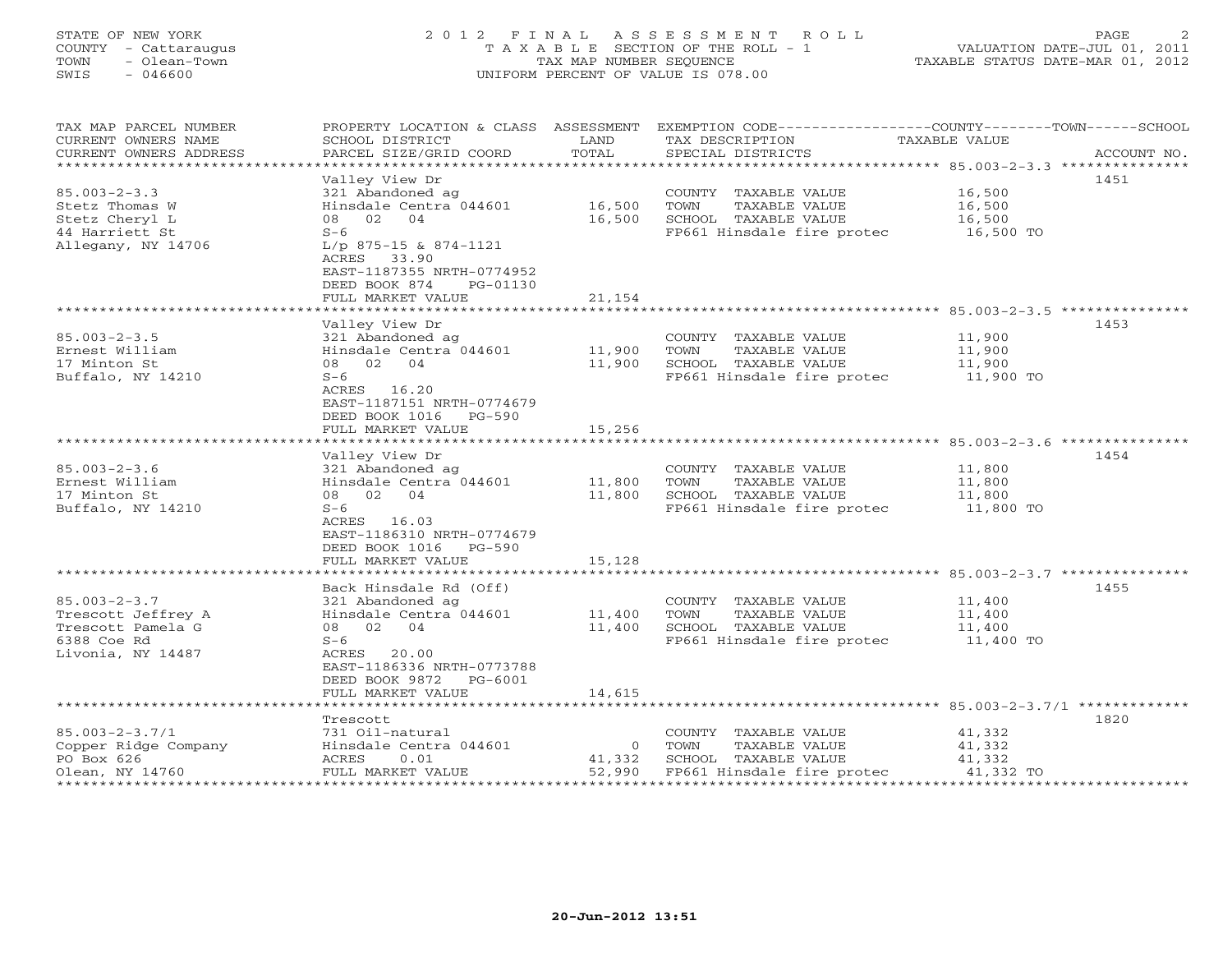### STATE OF NEW YORK 2 0 1 2 F I N A L A S S E S S M E N T R O L L PAGE 3COUNTY - Cattaraugus T A X A B L E SECTION OF THE ROLL - 1<br>
TOWN - Olean-Town<br>
SWIS - 046600 COUNTEDRENT OF VALUE IS 078.00 SWIS - 046600 UNIFORM PERCENT OF VALUE IS 078.00

| TAX MAP PARCEL NUMBER<br>CURRENT OWNERS NAME<br>CURRENT OWNERS ADDRESS<br>********************** | PROPERTY LOCATION & CLASS ASSESSMENT<br>SCHOOL DISTRICT<br>PARCEL SIZE/GRID COORD                             | LAND<br>TOTAL      | EXEMPTION CODE-----------------COUNTY-------TOWN------SCHOOL<br>TAX DESCRIPTION<br>SPECIAL DISTRICTS | TAXABLE VALUE                           | ACCOUNT NO.                   |
|--------------------------------------------------------------------------------------------------|---------------------------------------------------------------------------------------------------------------|--------------------|------------------------------------------------------------------------------------------------------|-----------------------------------------|-------------------------------|
|                                                                                                  | Blakeslee Hollow Rd (Off)                                                                                     |                    |                                                                                                      |                                         | 1043                          |
| $85.003 - 2 - 4$<br>Thropp Gregory J<br>PO Box 626<br>Olean, NY 14760                            | 321 Abandoned ag<br>Hinsdale Centra 044601<br>01 02 04<br>$S-10$<br>ACRES 134.88<br>EAST-1184832 NRTH-0773964 | 46,900<br>46,900   | COUNTY TAXABLE VALUE<br>TAXABLE VALUE<br>TOWN<br>SCHOOL TAXABLE VALUE<br>FP661 Hinsdale fire protec  | 46,900<br>46,900<br>46,900<br>46,900 TO |                               |
|                                                                                                  | DEED BOOK 8686<br>PG-6003                                                                                     |                    |                                                                                                      |                                         |                               |
|                                                                                                  | FULL MARKET VALUE<br>* * * * * * * * * * * * * * * * * *                                                      | 60,128<br>******** | ********************** 85.003-2-6 ************                                                       |                                         |                               |
|                                                                                                  | Struble Hollow Rd                                                                                             |                    |                                                                                                      |                                         | 1233                          |
| $85.003 - 2 - 6$                                                                                 | 321 Abandoned ag                                                                                              |                    | COUNTY TAXABLE VALUE                                                                                 | 54,000                                  |                               |
| Cal-Ban Corp                                                                                     | Hinsdale Centra 044601                                                                                        | 54,000             | TOWN<br>TAXABLE VALUE                                                                                | 54,000                                  |                               |
| 1405 West Sullivan St                                                                            | 08 02 04                                                                                                      | 54,000             | SCHOOL TAXABLE VALUE                                                                                 | 54,000                                  |                               |
| Olean, NY 14760                                                                                  | $S-6$                                                                                                         |                    | FP661 Hinsdale fire protec                                                                           | 54,000 TO                               |                               |
|                                                                                                  | ACRES 160.25<br>EAST-1188142 NRTH-0773276<br>DEED BOOK 15976 PG-4001<br>FULL MARKET VALUE                     | 69,231             |                                                                                                      |                                         |                               |
|                                                                                                  |                                                                                                               |                    |                                                                                                      |                                         |                               |
|                                                                                                  | Struble                                                                                                       |                    |                                                                                                      |                                         | 1821                          |
| $85.003 - 2 - 6.71$                                                                              | 731 Oil-natural                                                                                               |                    | COUNTY TAXABLE VALUE                                                                                 | 724,549                                 |                               |
| Copper Ridge Company                                                                             | Hinsdale Centra 044601                                                                                        | $\Omega$           | TOWN<br>TAXABLE VALUE                                                                                | 724,549                                 |                               |
| PO Box 626                                                                                       | 0.01<br>ACRES                                                                                                 | 724,549            | SCHOOL TAXABLE VALUE                                                                                 | 724,549                                 |                               |
| Olean, NY 14760                                                                                  | FULL MARKET VALUE<br>*****************                                                                        | 928,909            | FP661 Hinsdale fire protec                                                                           | 724,549 TO                              | 85.003-2-7.1 **************** |
|                                                                                                  | 2655 Back Hinsdale Rd                                                                                         |                    |                                                                                                      |                                         | 0310                          |
| $85.003 - 2 - 7.1$                                                                               | 240 Rural res                                                                                                 |                    | RES STAR<br>41854                                                                                    | $\circ$                                 | $\Omega$<br>23,400            |
| Bysiek Edward J Jr                                                                               | Hinsdale Centra 044601                                                                                        | 91,800             | COUNTY TAXABLE VALUE                                                                                 | 218,000                                 |                               |
| Bysiek Elizabeth M                                                                               | $01/02/07$ 02<br>04                                                                                           | 218,000            | TOWN<br>TAXABLE VALUE                                                                                | 218,000                                 |                               |
| 2655 Back Hinsdale Rd                                                                            | S-6 L/p908-588 & 846-504                                                                                      |                    | SCHOOL TAXABLE VALUE                                                                                 | 194,600                                 |                               |
| Olean, NY 14760                                                                                  | $L/p$ 837-153 & 890-1166<br>ACRES 255.47<br>EAST-1187783 NRTH-0771151<br>DEED BOOK 590<br>PG-4001             |                    | FP661 Hinsdale fire protec                                                                           | 218,000 TO                              |                               |
|                                                                                                  | FULL MARKET VALUE                                                                                             | 279,487            |                                                                                                      |                                         |                               |
|                                                                                                  | Blakeslee Hollow Rd                                                                                           |                    |                                                                                                      |                                         | 1798                          |
| $85.003 - 2 - 7.4$<br>Bysiek Christine C<br>Goodling Jason<br>PO Box 85                          | 311 Res vac land<br>Hinsdale Centra 044601<br>ACRES<br>8.38<br>EAST-1187752 NRTH-0769798                      | 16,000<br>16,000   | COUNTY TAXABLE VALUE<br>TOWN<br>TAXABLE VALUE<br>SCHOOL TAXABLE VALUE<br>FP661 Hinsdale fire protec  | 16,000<br>16,000<br>16,000<br>16,000 TO |                               |
| Rixford, PA 16745                                                                                | DEED BOOK 10172 PG-2001<br>FULL MARKET VALUE                                                                  | 20,513             |                                                                                                      |                                         |                               |
|                                                                                                  |                                                                                                               |                    |                                                                                                      |                                         |                               |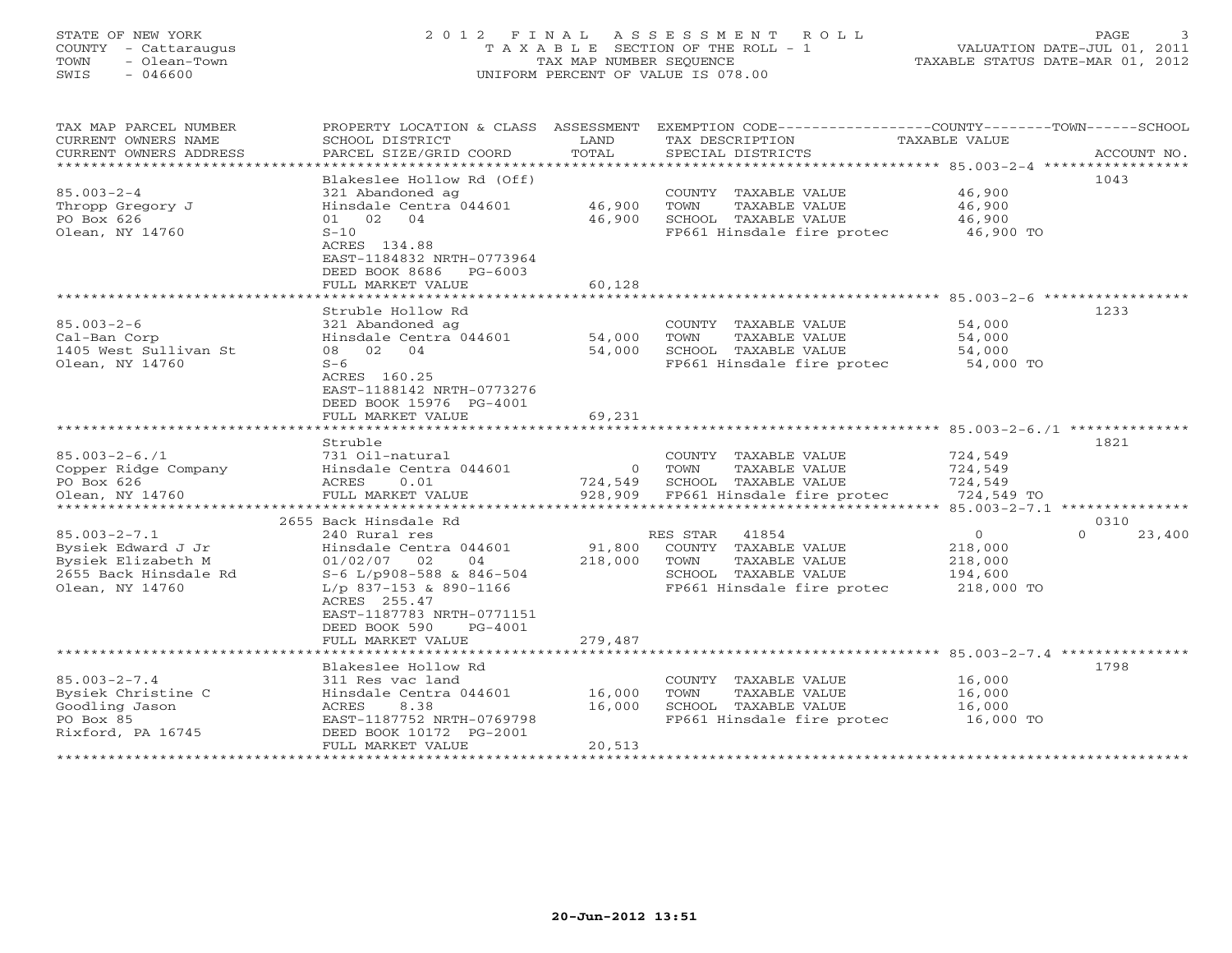# STATE OF NEW YORK 2 0 1 2 F I N A L A S S E S S M E N T R O L L PAGE 4 COUNTY - Cattaraugus T A X A B L E SECTION OF THE ROLL - 1 VALUATION DATE-JUL 01, 2011 TOWN - Olean-Town TAX MAP NUMBER SEQUENCE TAXABLE STATUS DATE-MAR 01, 2012 SWIS - 046600 UNIFORM PERCENT OF VALUE IS 078.00

| TAX MAP PARCEL NUMBER<br>CURRENT OWNERS NAME<br>CURRENT OWNERS ADDRESS | SCHOOL DISTRICT<br>PARCEL SIZE/GRID COORD                                                                                                                                                                                      | LAND<br>TOTAL | PROPERTY LOCATION & CLASS ASSESSMENT EXEMPTION CODE----------------COUNTY-------TOWN------SCHOOL<br>TAX DESCRIPTION<br>SPECIAL DISTRICTS | TAXABLE VALUE  |                | ACCOUNT NO.    |
|------------------------------------------------------------------------|--------------------------------------------------------------------------------------------------------------------------------------------------------------------------------------------------------------------------------|---------------|------------------------------------------------------------------------------------------------------------------------------------------|----------------|----------------|----------------|
|                                                                        |                                                                                                                                                                                                                                |               |                                                                                                                                          |                |                |                |
|                                                                        | 2409 Blakeslee Hollow Rd                                                                                                                                                                                                       |               |                                                                                                                                          |                |                | 0090           |
| $85.003 - 2 - 8$                                                       | 210 1 Family Res                                                                                                                                                                                                               |               | WVET C/T 41121                                                                                                                           | 4,410          | 4,410          | $\mathbf{0}$   |
| Boon Richard C                                                         | 4,000 DVET C/T<br>Hinsdale Centra 044601 4,000 DVET C/T<br>01 02 04 29,400 RES STAR                                                                                                                                            |               | 41141                                                                                                                                    | 1,470          | 1,470          | $\overline{0}$ |
| Boon Janet                                                             |                                                                                                                                                                                                                                |               | 41854                                                                                                                                    | $\overline{0}$ | $\overline{0}$ | 23,400         |
| 2409 Blakeslee Hollow Rd                                               | $S-6$                                                                                                                                                                                                                          |               | COUNTY TAXABLE VALUE                                                                                                                     | 23,520         |                |                |
| Olean, NY 14760                                                        | FRNT 177.00 DPTH 230.00                                                                                                                                                                                                        |               | TAXABLE VALUE<br>TOWN                                                                                                                    | 23,520         |                |                |
|                                                                        | EAST-1189050 NRTH-0768372<br>DEED BOOK 801<br>PG-00959                                                                                                                                                                         |               | SCHOOL TAXABLE VALUE<br>FP661 Hinsdale fire protec 29,400 TO                                                                             | 6,000          |                |                |
|                                                                        | FULL MARKET VALUE                                                                                                                                                                                                              | 37,692        |                                                                                                                                          |                |                |                |
|                                                                        |                                                                                                                                                                                                                                |               |                                                                                                                                          |                |                |                |
|                                                                        | 2417 Blakeslee Hollow Rd                                                                                                                                                                                                       |               |                                                                                                                                          |                |                | 0439           |
| $85.003 - 2 - 9$                                                       | 210 1 Family Res                                                                                                                                                                                                               |               | COUNTY TAXABLE VALUE                                                                                                                     | 64,100         |                |                |
| Hedlund Leroy A                                                        | Hinsdale Centra 044601                                                                                                                                                                                                         | 3,900         | TOWN<br>TAXABLE VALUE                                                                                                                    | 64,100         |                |                |
| Hedlund Victoria M                                                     | 01 02 04                                                                                                                                                                                                                       | 64,100        | SCHOOL TAXABLE VALUE                                                                                                                     | 64,100         |                |                |
| 1108 MacDuffie Dr                                                      | $S-6$                                                                                                                                                                                                                          |               | FP661 Hinsdale fire protec                                                                                                               | 64,100 TO      |                |                |
| Hinsdale, NY 14743                                                     | FRNT 193.00 DPTH 187.00                                                                                                                                                                                                        |               |                                                                                                                                          |                |                |                |
|                                                                        | EAST-1188884 NRTH-0768499                                                                                                                                                                                                      |               |                                                                                                                                          |                |                |                |
|                                                                        | DEED BOOK 16557 PG-5001                                                                                                                                                                                                        |               |                                                                                                                                          |                |                |                |
|                                                                        | FULL MARKET VALUE                                                                                                                                                                                                              | 82,179        |                                                                                                                                          |                |                |                |
|                                                                        |                                                                                                                                                                                                                                |               |                                                                                                                                          |                |                |                |
|                                                                        | 2421 Blakeslee Hollow Rd                                                                                                                                                                                                       |               |                                                                                                                                          |                |                | 0089           |
| $85.003 - 2 - 10$                                                      | 210 1 Family Res                                                                                                                                                                                                               |               | WVET C/T<br>41121                                                                                                                        | 6,030          | 6,030          | $\overline{0}$ |
| Boon Nancy A                                                           | External ranking nest and the world of the most contral data in the most contract to the most contract to the most contract to the most contract to the most contract of the most contract to the most contract to the most co |               |                                                                                                                                          | $\overline{0}$ | $\Omega$       | 23,400         |
| Boon Gary A                                                            | 01 02 04                                                                                                                                                                                                                       |               | 40,200 COUNTY TAXABLE VALUE                                                                                                              | 34,170         |                |                |
| 2421 Blakeslee Hollow Rd                                               | $S-6$                                                                                                                                                                                                                          |               | TAXABLE VALUE<br>TOWN                                                                                                                    | 34,170         |                |                |
| Olean, NY 14760                                                        | FRNT 130.00 DPTH 165.00                                                                                                                                                                                                        |               | SCHOOL TAXABLE VALUE                                                                                                                     | 16,800         |                |                |
|                                                                        | EAST-1188758 NRTH-0768595                                                                                                                                                                                                      |               | FP661 Hinsdale fire protec 40,200 TO                                                                                                     |                |                |                |
|                                                                        | DEED BOOK 877<br>PG-00806                                                                                                                                                                                                      | 51,538        |                                                                                                                                          |                |                |                |
|                                                                        | FULL MARKET VALUE                                                                                                                                                                                                              |               |                                                                                                                                          |                |                |                |
|                                                                        | 2429 Blakeslee Hollow Rd                                                                                                                                                                                                       |               |                                                                                                                                          |                |                | 1080           |
| $85.003 - 2 - 11.1$                                                    | 210 1 Family Res                                                                                                                                                                                                               |               | AGED C/T/S 41800                                                                                                                         | 19,150         | 19,150         | 19,150         |
| Willover Donald                                                        | Hinsdale Centra 044601 4,200 SR STAR                                                                                                                                                                                           |               | 41834                                                                                                                                    | $\overline{0}$ | $\Omega$       | 19,150         |
| Willover Mary E                                                        | 01 02 04                                                                                                                                                                                                                       |               | 38,300 COUNTY TAXABLE VALUE                                                                                                              | 19,150         |                |                |
| 2429 Blakeslee Hollow Rd                                               | $S-6$                                                                                                                                                                                                                          |               | TAXABLE VALUE<br>TOWN                                                                                                                    | 19,150         |                |                |
| Olean, NY 14760                                                        | ACRES 1.34                                                                                                                                                                                                                     |               | SCHOOL TAXABLE VALUE                                                                                                                     | $\circ$        |                |                |
|                                                                        | EAST-1188612 NRTH-0768594                                                                                                                                                                                                      |               | FP661 Hinsdale fire protec 38,300 TO                                                                                                     |                |                |                |
|                                                                        | DEED BOOK 801<br>PG-00962                                                                                                                                                                                                      |               |                                                                                                                                          |                |                |                |
|                                                                        | FULL MARKET VALUE                                                                                                                                                                                                              | 49,103        |                                                                                                                                          |                |                |                |
|                                                                        |                                                                                                                                                                                                                                |               |                                                                                                                                          |                |                |                |
|                                                                        | Blakeslee Hollow Rd                                                                                                                                                                                                            |               |                                                                                                                                          |                |                | 1081           |
| $85.003 - 2 - 11.2$                                                    | 314 Rural vac<10                                                                                                                                                                                                               |               | COUNTY TAXABLE VALUE                                                                                                                     | 4,100          |                |                |
| Hedlund Leroy A                                                        | Hinsdale Centra 044601                                                                                                                                                                                                         | 4,100         | TAXABLE VALUE<br>TOWN                                                                                                                    | 4,100          |                |                |
| Hedlund Victoria M                                                     | 01 02 04                                                                                                                                                                                                                       | 4,100         | SCHOOL TAXABLE VALUE                                                                                                                     | 4,100          |                |                |
| 1108 MacDuffie Dr                                                      | $S-6$                                                                                                                                                                                                                          |               | FP661 Hinsdale fire protec 4,100 TO                                                                                                      |                |                |                |
| Hinsdale, NY 14743                                                     | ACRES 1.10                                                                                                                                                                                                                     |               |                                                                                                                                          |                |                |                |
|                                                                        | EAST-1188787 NRTH-0768403                                                                                                                                                                                                      |               |                                                                                                                                          |                |                |                |
|                                                                        | DEED BOOK 16557 PG-5001<br>FULL MARKET VALUE                                                                                                                                                                                   | 5,256         |                                                                                                                                          |                |                |                |
|                                                                        |                                                                                                                                                                                                                                |               |                                                                                                                                          |                |                |                |
|                                                                        |                                                                                                                                                                                                                                |               |                                                                                                                                          |                |                |                |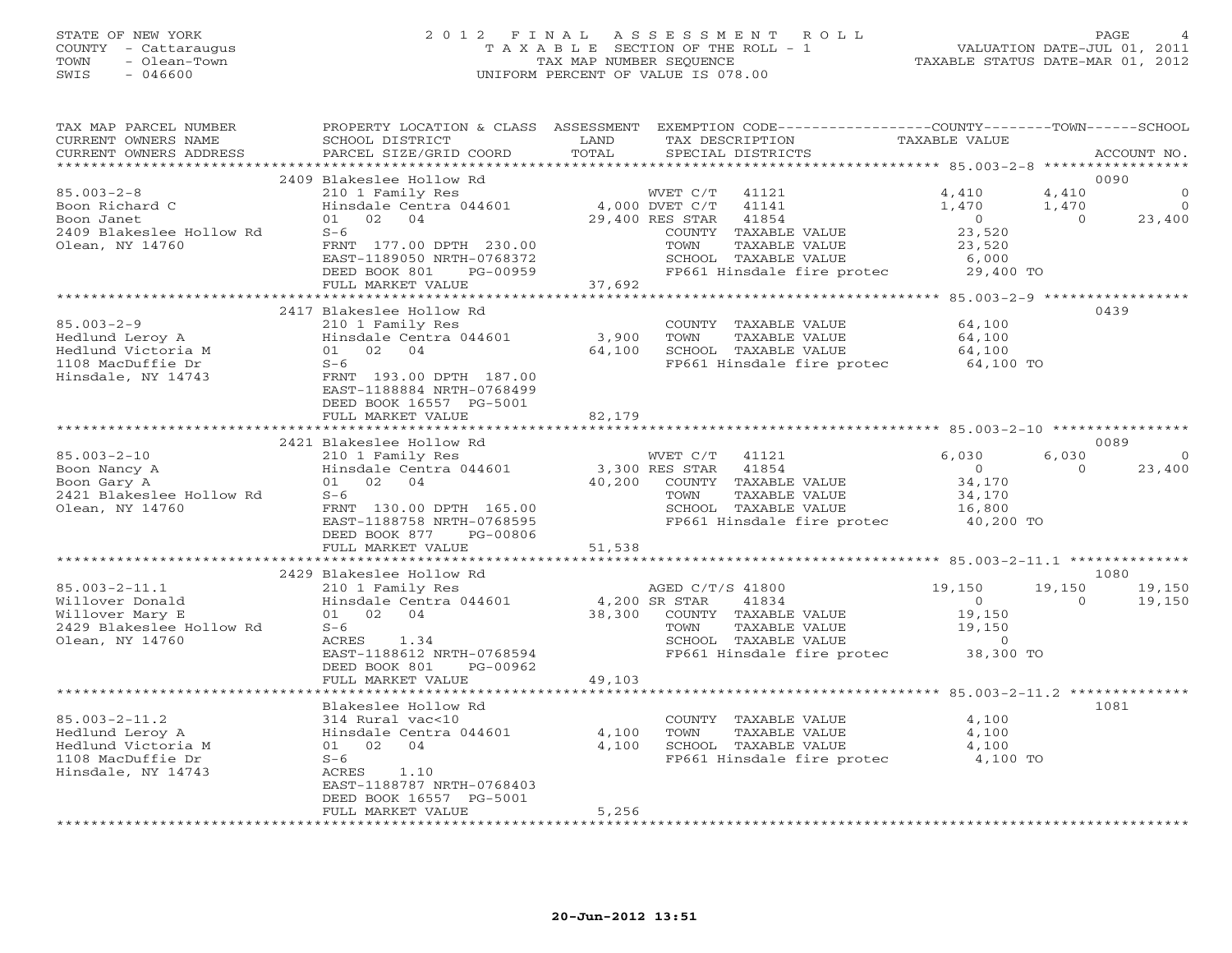# STATE OF NEW YORK 2 0 1 2 F I N A L A S S E S S M E N T R O L L PAGE 5 COUNTY - Cattaraugus T A X A B L E SECTION OF THE ROLL - 1 VALUATION DATE-JUL 01, 2011 TOWN - Olean-Town TAX MAP NUMBER SEQUENCE TAXABLE STATUS DATE-MAR 01, 2012 SWIS - 046600 UNIFORM PERCENT OF VALUE IS 078.00

| TAX MAP PARCEL NUMBER<br>CURRENT OWNERS NAME<br>CURRENT OWNERS ADDRESS                                | PROPERTY LOCATION & CLASS ASSESSMENT<br>SCHOOL DISTRICT<br>PARCEL SIZE/GRID COORD                                                                                                    | LAND<br>TOTAL              | EXEMPTION CODE-----------------COUNTY-------TOWN------SCHOOL<br>TAX DESCRIPTION<br>SPECIAL DISTRICTS                   | TAXABLE VALUE                                      | ACCOUNT NO.                |
|-------------------------------------------------------------------------------------------------------|--------------------------------------------------------------------------------------------------------------------------------------------------------------------------------------|----------------------------|------------------------------------------------------------------------------------------------------------------------|----------------------------------------------------|----------------------------|
| *******************                                                                                   |                                                                                                                                                                                      |                            |                                                                                                                        |                                                    |                            |
| $85.003 - 2 - 12$<br>Kennedy Jonathan<br>Kennedy Marie<br>2435 Blakeslee Hollow Rd<br>Olean, NY 14760 | 2435 Blakeslee Hollow Rd<br>210 1 Family Res<br>Hinsdale Centra 044601<br>07 02 04<br>$S-6$<br>ACRES<br>$2.05$ BANK<br>017<br>EAST-1188437 NRTH-0768716<br>DEED BOOK 848<br>PG-00702 | 4,600<br>37,500            | 41854<br>RES STAR<br>COUNTY TAXABLE VALUE<br>TOWN<br>TAXABLE VALUE<br>SCHOOL TAXABLE VALUE<br>FP662 Olean fire protect | $\circ$<br>37,500<br>37,500<br>14,100<br>37,500 TO | 0776<br>$\Omega$<br>23,400 |
|                                                                                                       | FULL MARKET VALUE                                                                                                                                                                    | 48,077                     |                                                                                                                        |                                                    |                            |
|                                                                                                       | ********************                                                                                                                                                                 |                            |                                                                                                                        |                                                    |                            |
| $85.003 - 2 - 13$<br>Lewicki Lawrence<br>Lewicki Lori Lynn<br>2580 Oregon Rd<br>Olean, NY 14760       | Blakeslee Hollow Rd<br>321 Abandoned ag<br>Hinsdale Centra 044601<br>07 02 04<br>$S-6$<br>ACRES 38.85<br>EAST-1187595 NRTH-0768830<br>DEED BOOK 1033 PG-467                          | 20,000<br>20,000           | COUNTY TAXABLE VALUE<br>TOWN<br>TAXABLE VALUE<br>SCHOOL TAXABLE VALUE<br>FP661 Hinsdale fire protec 20,000 TO          | 20,000<br>20,000<br>20,000                         | 0203                       |
|                                                                                                       | FULL MARKET VALUE                                                                                                                                                                    | 25,641                     |                                                                                                                        |                                                    |                            |
| $85.003 - 2 - 14$<br>Thropp Gregory J<br>PO Box 626                                                   | Hannigan Hollow Rd<br>321 Abandoned ag<br>Hinsdale Centra 044601<br>10 02 04                                                                                                         | 16,100<br>16,100           | COUNTY TAXABLE VALUE<br>TAXABLE VALUE<br>TOWN<br>SCHOOL TAXABLE VALUE                                                  | 16,100<br>16,100<br>16,100                         | 1046                       |
| Olean, NY 14760                                                                                       | $S-6$<br>ACRES 26.67<br>EAST-1186310 NRTH-0768990<br>DEED BOOK 8686<br>PG-6003<br>FULL MARKET VALUE                                                                                  | 20,641                     | FP661 Hinsdale fire protec                                                                                             | 16,100 TO                                          |                            |
|                                                                                                       | ********************                                                                                                                                                                 | * * * * * * * * * * * * *  |                                                                                                                        |                                                    |                            |
| $85.003 - 2 - 15$<br>Thropp Gregory J<br>PO Box 626<br>Olean, NY 14760                                | Hannigan Hollow Rd<br>321 Abandoned ag<br>Hinsdale Centra 044601<br>01 02 04<br>$S-10$<br>ACRES 52.24<br>EAST-1184484 NRTH-0769548<br>DEED BOOK 8686 PG-6003                         | 23,700<br>23,700           | COUNTY TAXABLE VALUE<br>TOWN<br>TAXABLE VALUE<br>SCHOOL TAXABLE VALUE<br>FP661 Hinsdale fire protec                    | 23,700<br>23,700<br>23,700<br>23,700 TO            | 1042                       |
|                                                                                                       | FULL MARKET VALUE                                                                                                                                                                    | 30,385                     |                                                                                                                        |                                                    |                            |
| $85.003 - 2 - 16$<br>Thropp Gregory J<br>PO Box 626<br>Olean, NY 14760                                | Hannigan Hollow Rd<br>321 Abandoned ag<br>Hinsdale Centra 044601<br>01 02 04<br>$S-10$<br>ACRES 47.85<br>EAST-1184476 NRTH-0768699<br>DEED BOOK 8686<br>PG-6003<br>FULL MARKET VALUE | 22,500<br>22,500<br>28,846 | COUNTY TAXABLE VALUE<br>TOWN<br>TAXABLE VALUE<br>SCHOOL TAXABLE VALUE<br>FP661 Hinsdale fire protec                    | 22,500<br>22,500<br>22,500<br>22,500 TO            | 1041                       |
|                                                                                                       |                                                                                                                                                                                      |                            |                                                                                                                        |                                                    |                            |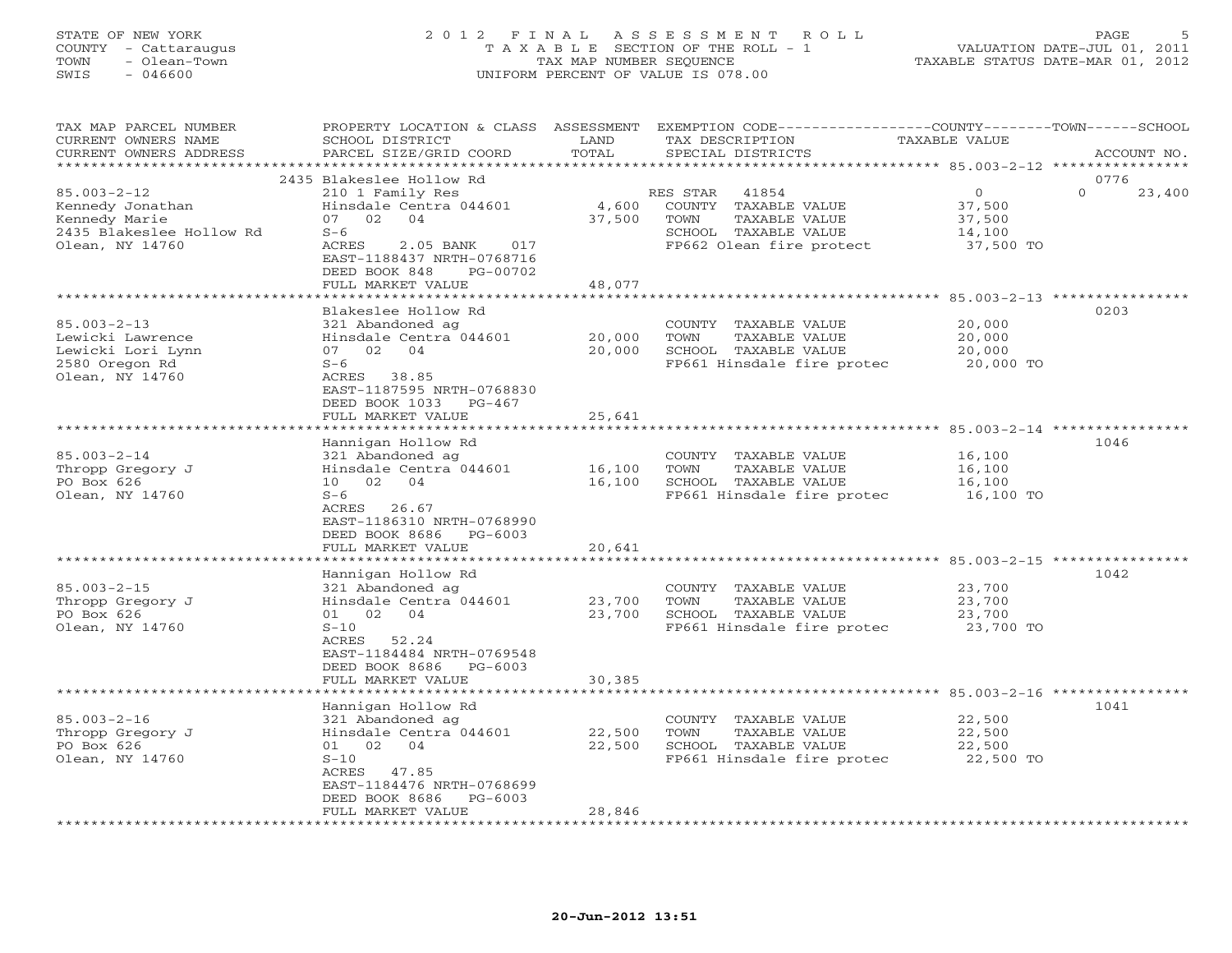# STATE OF NEW YORK 2 0 1 2 F I N A L A S S E S S M E N T R O L L PAGE 6 COUNTY - Cattaraugus T A X A B L E SECTION OF THE ROLL - 1 VALUATION DATE-JUL 01, 2011 TOWN - Olean-Town TAX MAP NUMBER SEQUENCE TAXABLE STATUS DATE-MAR 01, 2012 SWIS - 046600 UNIFORM PERCENT OF VALUE IS 078.00

| TAX MAP PARCEL NUMBER<br>CURRENT OWNERS NAME<br>CURRENT OWNERS ADDRESS<br>******************  | PROPERTY LOCATION & CLASS ASSESSMENT<br>SCHOOL DISTRICT<br>PARCEL SIZE/GRID COORD<br>****************                                                                                                                | LAND<br>TOTAL<br>*************           | EXEMPTION CODE-----------------COUNTY-------TOWN------SCHOOL<br>TAX DESCRIPTION<br>SPECIAL DISTRICTS                                                                  | TAXABLE VALUE                                                                                  | ACCOUNT NO. |
|-----------------------------------------------------------------------------------------------|----------------------------------------------------------------------------------------------------------------------------------------------------------------------------------------------------------------------|------------------------------------------|-----------------------------------------------------------------------------------------------------------------------------------------------------------------------|------------------------------------------------------------------------------------------------|-------------|
| $85.003 - 2 - 17$<br>Thropp Gregory J<br>PO Box 626<br>Olean, NY 14760                        | Hannigan Hollow Rd<br>240 Rural res<br>Hinsdale Centra 044601<br>01 02 04<br>$S-10$<br>ACRES 122.65<br>EAST-1182017 NRTH-0769502<br>DEED BOOK 9166 PG-7002<br>FULL MARKET VALUE<br>********************              | 43,500<br>58,000<br>74,359<br>********** | COUNTY TAXABLE VALUE<br>TOWN<br>TAXABLE VALUE<br>SCHOOL TAXABLE VALUE<br>FP661 Hinsdale fire protec<br>********************************* 85.003-2-20 **************** | 58,000<br>58,000<br>58,000<br>58,000 TO                                                        | 0591        |
| $85.003 - 2 - 20$<br>Copper Ridge Company<br>1103 W State St<br>PO Box 626<br>Olean, NY 14760 | Blakeslee Hollow Rd<br>321 Abandoned ag<br>Hinsdale Centra 044601<br>01 02 04<br>$S-10$<br>ACRES 100.65<br>EAST-1184284 NRTH-0770804<br>DEED BOOK 885<br>PG-00021<br>FULL MARKET VALUE                               | 37,300<br>37,300<br>47,821               | COUNTY TAXABLE VALUE<br>TAXABLE VALUE<br>TOWN<br>SCHOOL TAXABLE VALUE<br>FP661 Hinsdale fire protec                                                                   | 37,300<br>37,300<br>37,300<br>37,300 TO                                                        | 0961        |
| $85.003 - 2 - 21$<br>Thropp Gregory J<br>PO Box 626<br>Olean, NY 14760                        | Blakeslee Hollow Rd<br>314 Rural vac<10<br>Hinsdale Centra 044601<br>02 02<br>04<br>$S-10$<br>ACRES<br>9.10<br>EAST-1185620 NRTH-0771977<br>DEED BOOK 8686<br>PG-6003<br>FULL MARKET VALUE                           | 8,500<br>8,500<br>10,897                 | COUNTY TAXABLE VALUE<br>TOWN<br>TAXABLE VALUE<br>SCHOOL TAXABLE VALUE<br>FP661 Hinsdale fire protec                                                                   | 8,500<br>8,500<br>8,500<br>8,500 TO                                                            | 1045        |
| $85.003 - 2 - 22$<br>Thropp Gregory J<br>PO Box 626<br>Olean, NY 14760                        | *************************<br>Blakeslee Hollow Rd<br>321 Abandoned ag<br>Hinsdale Centra 044601<br>02 02 04<br>$S-10$<br>ACRES 31.80<br>EAST-1184479 NRTH-0771932<br>DEED BOOK 8686<br>$PG-6003$<br>FULL MARKET VALUE | 18,000<br>18,000<br>23,077               | COUNTY TAXABLE VALUE<br>TAXABLE VALUE<br>TOWN<br>SCHOOL TAXABLE VALUE<br>FP661 Hinsdale fire protec                                                                   | 18,000<br>18,000<br>18,000<br>18,000 TO                                                        | 1044        |
| $85.003 - 2 - 23$<br>Vineyard Oil & Gas Co<br>10299 W Main St<br>North East, PA 16428         | Blakeslee Hollow Rd<br>321 Abandoned ag<br>Hinsdale Centra 044601<br>01 02 04<br>ACRES 25.00<br>EAST-1182986 NRTH-0771916<br>DEED BOOK 847<br>PG-01184<br>FULL MARKET VALUE                                          | 15,400<br>15,400<br>19,744               | COUNTY TAXABLE VALUE<br>TOWN<br>TAXABLE VALUE<br>SCHOOL TAXABLE VALUE<br>FP661 Hinsdale fire protec                                                                   | ********************** 85.003-2-23 ****************<br>15,400<br>15,400<br>15,400<br>15,400 TO | 0226        |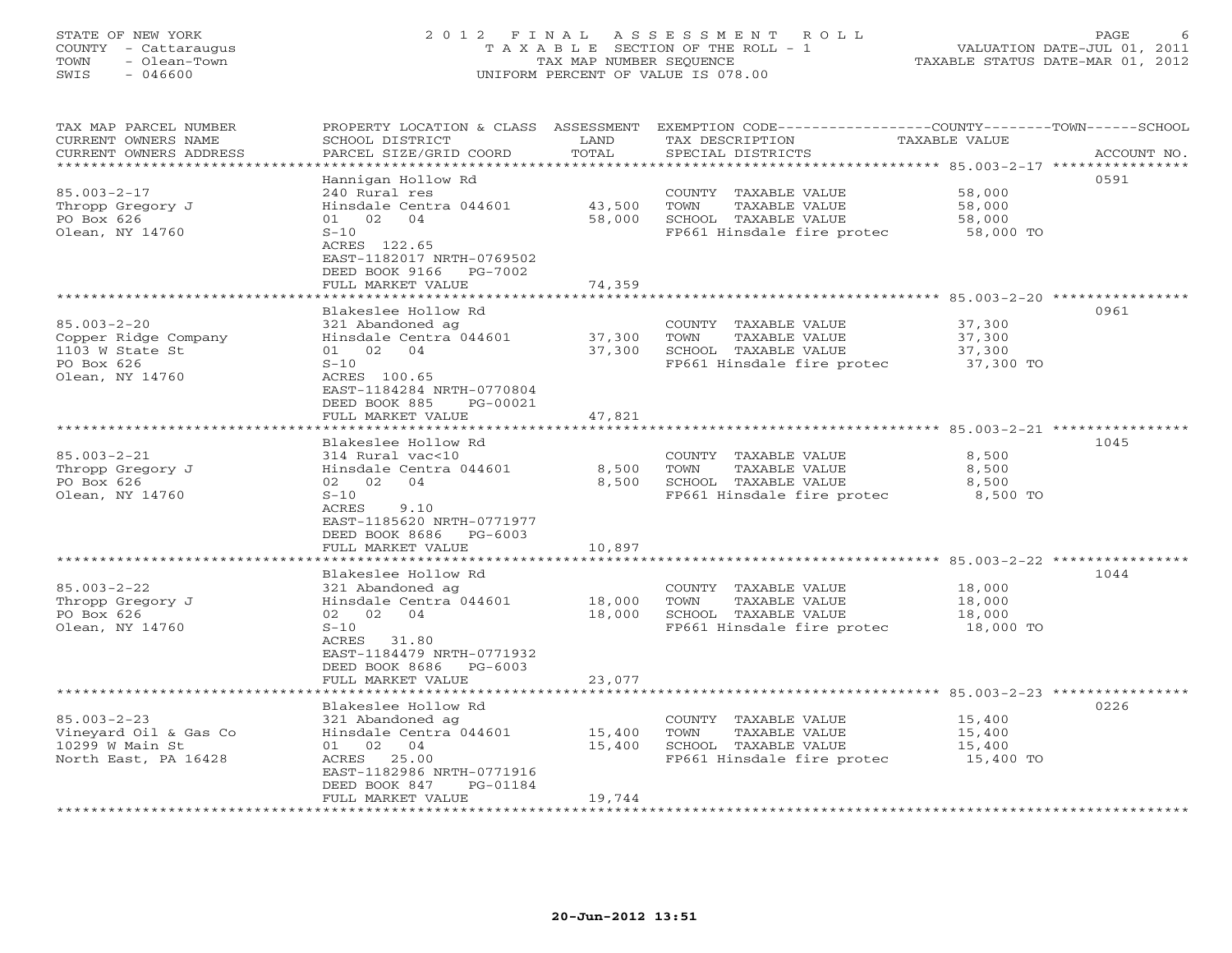### STATE OF NEW YORK 2 0 1 2 F I N A L A S S E S S M E N T R O L L PAGE 7 COUNTY - Cattaraugus T A X A B L E SECTION OF THE ROLL - 1 VALUATION DATE-JUL 01, 2011 TOWN - Olean-Town TAX MAP NUMBER SEQUENCE TAXABLE STATUS DATE-MAR 01, 2012 SWIS - 046600 UNIFORM PERCENT OF VALUE IS 078.00

| TAX MAP PARCEL NUMBER<br>CURRENT OWNERS NAME<br>CURRENT OWNERS ADDRESS | PROPERTY LOCATION & CLASS ASSESSMENT<br>SCHOOL DISTRICT<br>PARCEL SIZE/GRID COORD | LAND<br>TOTAL | EXEMPTION CODE-----------------COUNTY-------TOWN-----SCHOOL<br>TAX DESCRIPTION<br>SPECIAL DISTRICTS | TAXABLE VALUE                           | ACCOUNT NO.                |
|------------------------------------------------------------------------|-----------------------------------------------------------------------------------|---------------|-----------------------------------------------------------------------------------------------------|-----------------------------------------|----------------------------|
| **********************                                                 |                                                                                   |               |                                                                                                     |                                         |                            |
|                                                                        | Fee $1-3$                                                                         |               |                                                                                                     |                                         | 1822                       |
| $85.003 - 2 - 23.71$                                                   | 731 Oil-natural                                                                   |               | COUNTY TAXABLE VALUE                                                                                | 16,488                                  |                            |
| Vineyard Oil & Gas Co                                                  | Hinsdale Centra 044601                                                            | $\circ$       | TOWN<br>TAXABLE VALUE                                                                               | 16,488                                  |                            |
| 10299 W Main St                                                        | 0.01<br>ACRES                                                                     | 16,488        | SCHOOL TAXABLE VALUE                                                                                | 16,488                                  |                            |
| North East, PA 16428                                                   | FULL MARKET VALUE                                                                 | 21,138        | FP661 Hinsdale fire protec                                                                          | 16,488 TO                               |                            |
|                                                                        |                                                                                   |               |                                                                                                     | ********** 85.003-2-24 **************** |                            |
| $85.003 - 2 - 24$                                                      | 2990 Oregon Rd<br>240 Rural res                                                   |               | RES STAR<br>41854                                                                                   | $\Omega$                                | 0993<br>$\Omega$<br>23,400 |
| Thropp Kevin F                                                         | Hinsdale Centra 044601                                                            | 24,400        | COUNTY<br>TAXABLE VALUE                                                                             | 92,400                                  |                            |
| 2990 Oregon Rd                                                         | 01 02 04                                                                          | 92,400        | TOWN<br>TAXABLE VALUE                                                                               | 92,400                                  |                            |
| Olean, NY 14760                                                        | $S-10$                                                                            |               | SCHOOL TAXABLE VALUE                                                                                | 69,000                                  |                            |
|                                                                        | ACRES<br>54.53 BANK<br>017                                                        |               | FP661 Hinsdale fire protec                                                                          | 92,400 TO                               |                            |
|                                                                        | EAST-1181632 NRTH-0771538                                                         |               |                                                                                                     |                                         |                            |
|                                                                        | DEED BOOK 1008 PG-983                                                             |               |                                                                                                     |                                         |                            |
|                                                                        | FULL MARKET VALUE                                                                 | 118,462       |                                                                                                     |                                         |                            |
|                                                                        |                                                                                   |               |                                                                                                     | $85.003 - 2 - 25$ ***                   |                            |
|                                                                        | Blakeslee Hollow Rd (Off)                                                         |               |                                                                                                     |                                         | 0537                       |
| $85.003 - 2 - 25$                                                      | 321 Abandoned ag                                                                  |               | COUNTY TAXABLE VALUE                                                                                | 23,000                                  |                            |
| Potter Lumber Co Inc                                                   | Hinsdale Centra 044601                                                            | 23,000        | TOWN<br>TAXABLE VALUE                                                                               | 23,000                                  |                            |
| PO Box 10                                                              | 02 02 04                                                                          | 23,000        | SCHOOL TAXABLE VALUE                                                                                | 23,000                                  |                            |
| Allegany, NY 14706                                                     | $S-10$                                                                            |               | FP661 Hinsdale fire protec                                                                          | 23,000 TO                               |                            |
|                                                                        | ACRES 49.70                                                                       |               |                                                                                                     |                                         |                            |
|                                                                        | EAST-1181546 NRTH-0773161                                                         |               |                                                                                                     |                                         |                            |
|                                                                        | DEED BOOK 00961 PG-00050                                                          |               |                                                                                                     |                                         |                            |
|                                                                        | FULL MARKET VALUE                                                                 | 29,487        | ******************************** 85.003-2-26 ****************                                       |                                         |                            |
|                                                                        | Blakeslee Hollow Rd (Off)                                                         |               |                                                                                                     |                                         | 0538                       |
| $85.003 - 2 - 26$                                                      | 321 Abandoned ag                                                                  |               | COUNTY TAXABLE VALUE                                                                                | 15,400                                  |                            |
| Potter Lumber Co Inc                                                   | Hinsdale Centra 044601                                                            | 15,400        | TOWN<br>TAXABLE VALUE                                                                               | 15,400                                  |                            |
| PO Box 10                                                              | 02 02 04                                                                          | 15,400        | SCHOOL TAXABLE VALUE                                                                                | 15,400                                  |                            |
| Allegany, NY 14706                                                     | $S-10$                                                                            |               | FP661 Hinsdale fire protec                                                                          | 15,400 TO                               |                            |
|                                                                        | 25.00<br>ACRES                                                                    |               |                                                                                                     |                                         |                            |
|                                                                        | EAST-1182519 NRTH-0773171                                                         |               |                                                                                                     |                                         |                            |
|                                                                        | DEED BOOK 00961 PG-00050                                                          |               |                                                                                                     |                                         |                            |
|                                                                        | FULL MARKET VALUE                                                                 | 19,744        |                                                                                                     |                                         |                            |
|                                                                        | ***************************                                                       |               |                                                                                                     |                                         |                            |
|                                                                        | Blakeslee Hollow Rd                                                               |               |                                                                                                     |                                         | 0861                       |
| $85.003 - 2 - 27$                                                      | 321 Abandoned ag                                                                  |               | COUNTY TAXABLE VALUE                                                                                | 19,500                                  |                            |
| Schieder Doris H                                                       | Hinsdale Centra 044601                                                            | 19,500        | TAXABLE VALUE<br>TOWN                                                                               | 19,500                                  |                            |
| Hooverstock Marlene                                                    | 02<br>04<br>02                                                                    | 19,500        | SCHOOL TAXABLE VALUE                                                                                | 19,500                                  |                            |
| 5634 Sheridan Dr                                                       | $S-10$                                                                            |               | FP661 Hinsdale fire protec                                                                          | 19,500 TO                               |                            |
| Williamsville, NY 14221                                                | ACRES<br>50.00                                                                    |               |                                                                                                     |                                         |                            |
|                                                                        | EAST-1183512 NRTH-0773208                                                         |               |                                                                                                     |                                         |                            |
|                                                                        | DEED BOOK 967<br>PG-9001                                                          |               |                                                                                                     |                                         |                            |
|                                                                        | FULL MARKET VALUE                                                                 | 25,000        |                                                                                                     |                                         |                            |
|                                                                        |                                                                                   |               |                                                                                                     |                                         |                            |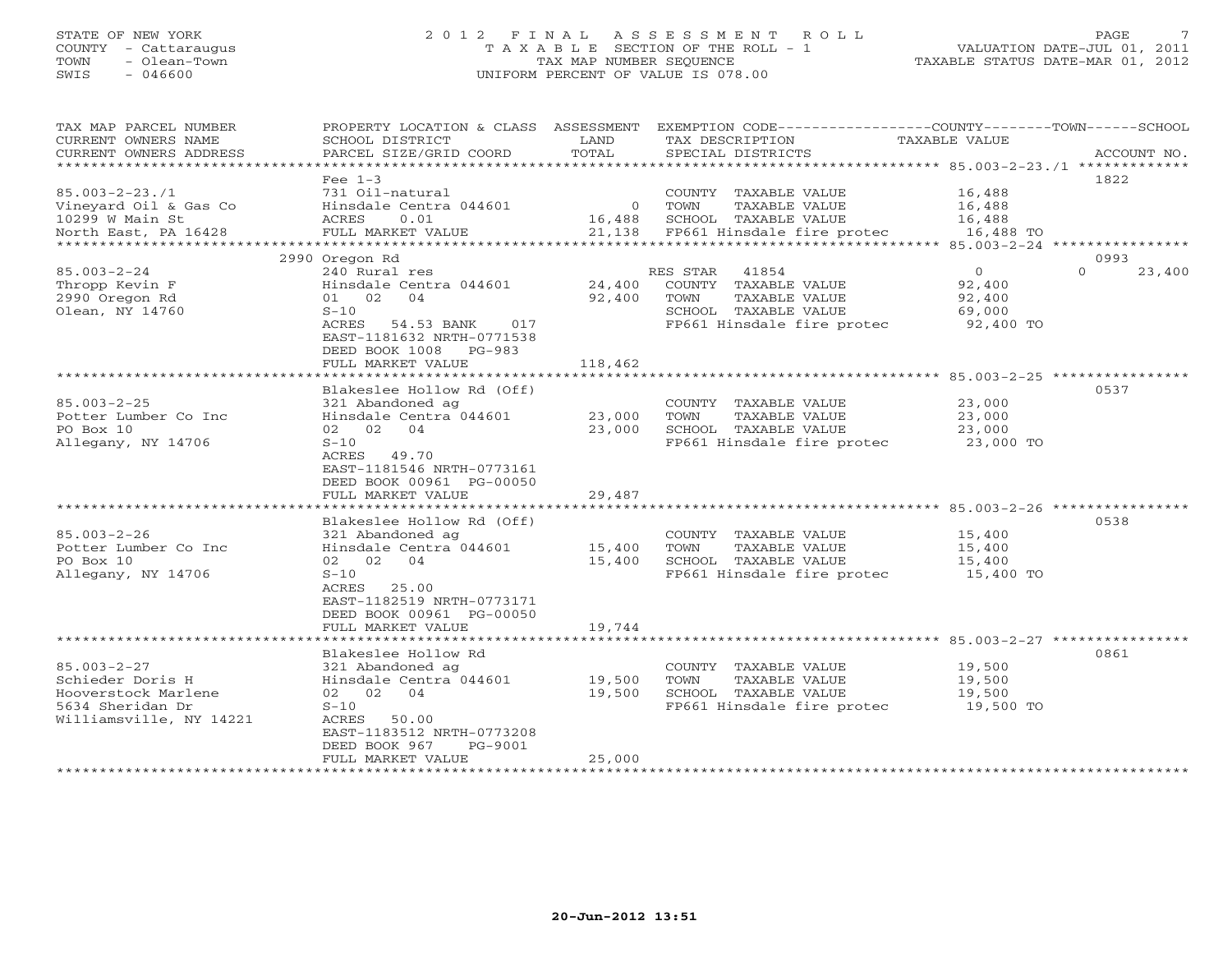# STATE OF NEW YORK 2 0 1 2 F I N A L A S S E S S M E N T R O L L PAGE 8 COUNTY - Cattaraugus T A X A B L E SECTION OF THE ROLL - 1 VALUATION DATE-JUL 01, 2011 TOWN - Olean-Town TAX MAP NUMBER SEQUENCE TAXABLE STATUS DATE-MAR 01, 2012 SWIS - 046600 UNIFORM PERCENT OF VALUE IS 078.00

| TAX MAP PARCEL NUMBER<br>CURRENT OWNERS NAME | PROPERTY LOCATION & CLASS ASSESSMENT<br>SCHOOL DISTRICT | LAND                    | TAX DESCRIPTION            | EXEMPTION CODE-----------------COUNTY-------TOWN------SCHOOL<br>TAXABLE VALUE |
|----------------------------------------------|---------------------------------------------------------|-------------------------|----------------------------|-------------------------------------------------------------------------------|
| CURRENT OWNERS ADDRESS<br>****************** | PARCEL SIZE/GRID COORD                                  | TOTAL                   | SPECIAL DISTRICTS          | ACCOUNT NO.                                                                   |
|                                              |                                                         | * * * * * * * * *       |                            |                                                                               |
|                                              | 975 2979 Back Hinsdale Rd                               |                         |                            | 0269                                                                          |
| $85.004 - 1 - 2.1$                           | 271 Mfg housings                                        |                         | COUNTY TAXABLE VALUE       | 19,800                                                                        |
| Kent James                                   | Hinsdale Centra 044601                                  | 6,000                   | TOWN<br>TAXABLE VALUE      | 19,800                                                                        |
| Attn: Saundra Kent                           | 06<br>02<br>04                                          | 19,800                  | SCHOOL TAXABLE VALUE       | 19,800                                                                        |
| 17 Driscoll Rd                               | $S-6$                                                   |                         | FP661 Hinsdale fire protec | 19,800 TO                                                                     |
| Deering, NH 03244                            | ACRES<br>1.75                                           |                         |                            |                                                                               |
|                                              | EAST-1192236 NRTH-0776181<br>DEED BOOK 787<br>PG-00037  |                         |                            |                                                                               |
|                                              | FULL MARKET VALUE                                       | 25,385                  |                            |                                                                               |
|                                              |                                                         | *******                 |                            | *************** 85.004-1-2.2 **********                                       |
|                                              | Lockwood Rd                                             |                         |                            | 1284                                                                          |
| $85.004 - 1 - 2.2$                           | $314$ Rural vac<10                                      |                         | COUNTY TAXABLE VALUE       | 6,200                                                                         |
| Hanson Aggregates N Y Inc.                   | Hinsdale Centra 044601                                  | 6,200                   | TOWN<br>TAXABLE VALUE      | 6,200                                                                         |
| Ryan & Company                               | 06 02 04                                                | 6,200                   | SCHOOL TAXABLE VALUE       | 6,200                                                                         |
| Three Galleria Towers                        | $S-6$                                                   |                         | FP661 Hinsdale fire protec | 6,200 TO                                                                      |
| 13155 Noel Rd Fl 12-LB-71                    | ACRES<br>4.67                                           |                         |                            |                                                                               |
| Dallas, TX 75240                             | EAST-1195050 NRTH-0776209                               |                         |                            |                                                                               |
|                                              | DEED BOOK 914<br>PG-00456                               |                         |                            |                                                                               |
|                                              | FULL MARKET VALUE                                       | 7,949                   |                            |                                                                               |
|                                              |                                                         |                         |                            |                                                                               |
|                                              | Valley View Dr                                          |                         |                            | 1412                                                                          |
| $85.004 - 1 - 2.3$                           | 270 Mfg housing                                         |                         | COUNTY TAXABLE VALUE       | 22,000                                                                        |
| Bars John C                                  | Hinsdale Centra 044601                                  | 9,900                   | TOWN<br>TAXABLE VALUE      | 22,000                                                                        |
| 140 Erie St                                  | 05/06 02 04                                             | 22,000                  | SCHOOL TAXABLE VALUE       | 22,000                                                                        |
| Lockport, NY 14094                           | $S-6$                                                   |                         | FP661 Hinsdale fire protec | 22,000 TO                                                                     |
|                                              | ACRES 16.30                                             |                         |                            |                                                                               |
|                                              | EAST-1190673 NRTH-0775260                               |                         |                            |                                                                               |
|                                              | DEED BOOK 891<br>PG-00875                               |                         |                            |                                                                               |
|                                              | FULL MARKET VALUE                                       | 28,205                  |                            |                                                                               |
|                                              |                                                         |                         |                            |                                                                               |
|                                              | Valley View Dr                                          |                         |                            | 1428                                                                          |
| $85.004 - 1 - 2.4$                           | 270 Mfg housing                                         |                         | COUNTY TAXABLE VALUE       | 27,400                                                                        |
| Kandefer Kevin                               | Hinsdale Centra 044601                                  | 9,700                   | TAXABLE VALUE<br>TOWN      | 27,400                                                                        |
| 25 Campbell Ln                               | 08 02 04                                                | 27,400                  | SCHOOL TAXABLE VALUE       | 27,400                                                                        |
| West Seneca, NY 14224                        | $S-6$                                                   |                         | FP661 Hinsdale fire protec | 27,400 TO                                                                     |
|                                              | ACRES 15.79<br>EAST-1189320 NRTH-0774659                |                         |                            |                                                                               |
|                                              | DEED BOOK 00921 PG-00945                                |                         |                            |                                                                               |
|                                              | FULL MARKET VALUE                                       | 35,128                  |                            |                                                                               |
|                                              | * * * * * * * * * * * * * * *                           | * * * * * * * * * * * * |                            | *************************** 85.004-1-2.6 **********                           |
|                                              | Valley View Dr                                          |                         |                            | 1431                                                                          |
| $85.004 - 1 - 2.6$                           | 321 Abandoned ag                                        |                         | COUNTY TAXABLE VALUE       | 10,600                                                                        |
| Board Leslie A                               | Hinsdale Centra 044601                                  | 10,600                  | TAXABLE VALUE<br>TOWN      | 10,600                                                                        |
| 10197 Meyers Rd                              | 08<br>02<br>04                                          | 10,600                  | SCHOOL TAXABLE VALUE       | 10,600                                                                        |
| East Otto, NY 14729                          | $S-6$                                                   |                         | FP661 Hinsdale fire protec | 10,600 TO                                                                     |
|                                              | ACRES 20.24                                             |                         |                            |                                                                               |
|                                              | EAST-1188405 NRTH-0775528                               |                         |                            |                                                                               |
|                                              | DEED BOOK 9027<br>PG-4002                               |                         |                            |                                                                               |
|                                              | FULL MARKET VALUE                                       | 13,590                  |                            |                                                                               |
|                                              |                                                         |                         |                            |                                                                               |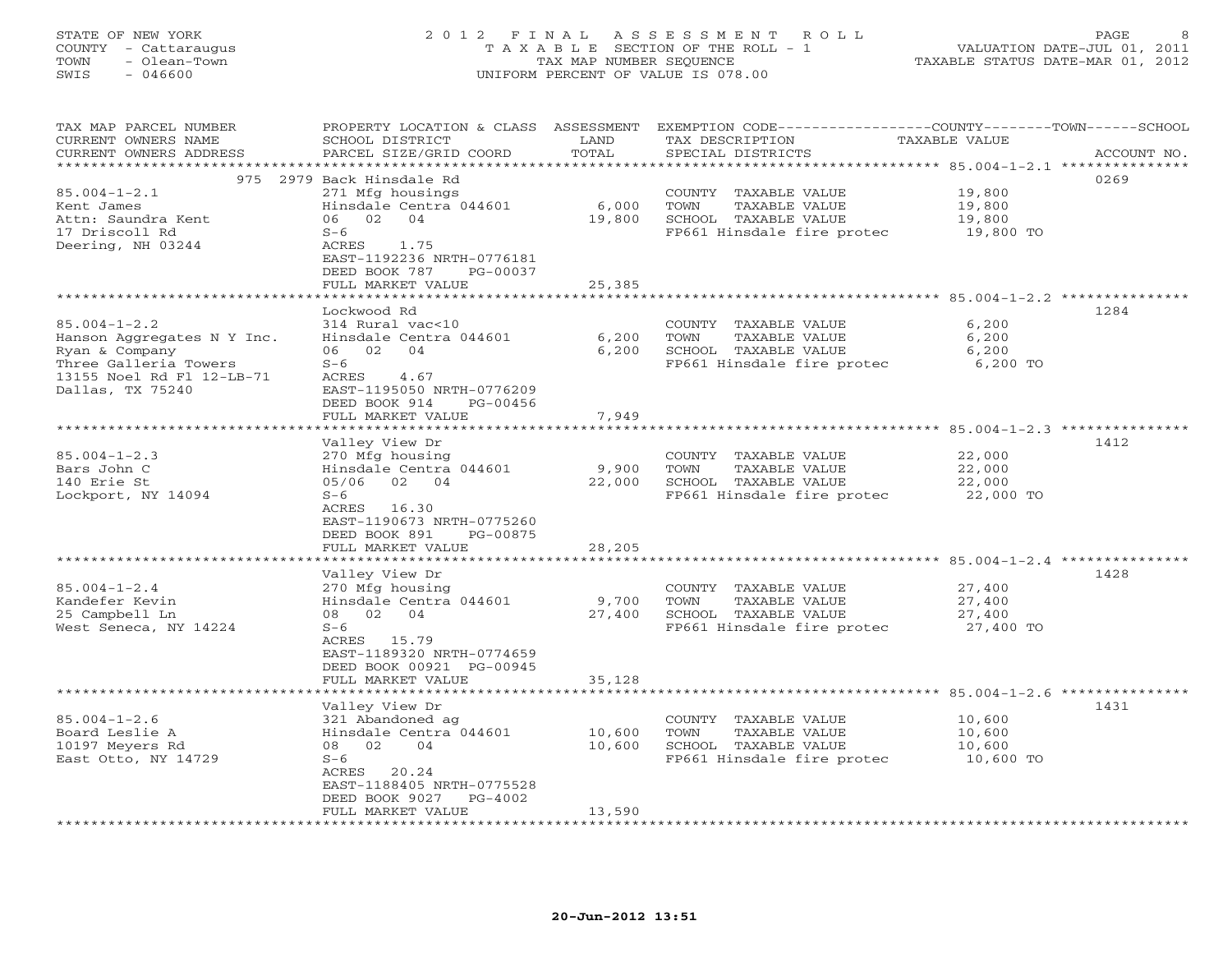### STATE OF NEW YORK 2 0 1 2 F I N A L A S S E S S M E N T R O L L PAGE 9 COUNTY - Cattaraugus T A X A B L E SECTION OF THE ROLL - 1 VALUATION DATE-JUL 01, 2011 TOWN - Olean-Town TAX MAP NUMBER SEQUENCE TAXABLE STATUS DATE-MAR 01, 2012 SWIS - 046600 UNIFORM PERCENT OF VALUE IS 078.00

| TAX MAP PARCEL NUMBER<br>CURRENT OWNERS NAME<br>CURRENT OWNERS ADDRESS | PROPERTY LOCATION & CLASS ASSESSMENT<br>SCHOOL DISTRICT<br>PARCEL SIZE/GRID COORD | LAND<br>TOTAL               | EXEMPTION CODE-----------------COUNTY-------TOWN------SCHOOL<br>TAX DESCRIPTION<br>SPECIAL DISTRICTS | <b>TAXABLE VALUE</b><br>ACCOUNT NO. |
|------------------------------------------------------------------------|-----------------------------------------------------------------------------------|-----------------------------|------------------------------------------------------------------------------------------------------|-------------------------------------|
| **********************                                                 |                                                                                   |                             |                                                                                                      |                                     |
|                                                                        | Valley View Dr                                                                    |                             |                                                                                                      | 1432                                |
| $85.004 - 1 - 2.7$                                                     | 260 Seasonal res                                                                  |                             | COUNTY TAXABLE VALUE                                                                                 | 27,300                              |
| Harzewski Gregory S                                                    | Hinsdale Centra 044601                                                            | 9,900                       | TOWN<br>TAXABLE VALUE                                                                                | 27,300                              |
| 428 South St                                                           | 08<br>02 04                                                                       | 27,300                      | SCHOOL TAXABLE VALUE                                                                                 | 27,300                              |
| Lockport, NY 14094                                                     | $S-6$                                                                             |                             | FP661 Hinsdale fire protec                                                                           | 27,300 TO                           |
|                                                                        | ACRES 16.17                                                                       |                             |                                                                                                      |                                     |
|                                                                        |                                                                                   |                             |                                                                                                      |                                     |
|                                                                        | EAST-1188980 NRTH-0775127                                                         |                             |                                                                                                      |                                     |
|                                                                        | DEED BOOK 00990 PG-00549                                                          |                             |                                                                                                      |                                     |
|                                                                        | FULL MARKET VALUE                                                                 | 35,000                      |                                                                                                      |                                     |
|                                                                        |                                                                                   |                             |                                                                                                      |                                     |
|                                                                        | Valley View Dr                                                                    |                             |                                                                                                      | 1433                                |
| $85.004 - 1 - 2.8$                                                     | 321 Abandoned ag                                                                  |                             | COUNTY TAXABLE VALUE                                                                                 | 11,200                              |
| Harzewski Gregory S                                                    | Hinsdale Centra 044601                                                            | 11,200                      | TAXABLE VALUE<br>TOWN                                                                                | 11,200                              |
| 428 South St                                                           | 08 02 04                                                                          | 11,200                      | SCHOOL TAXABLE VALUE                                                                                 | 11,200                              |
| Lockport, NY 14094                                                     | $S-6$                                                                             |                             | FP661 Hinsdale fire protec                                                                           | 11,200 TO                           |
|                                                                        | ACRES 19.43                                                                       |                             |                                                                                                      |                                     |
|                                                                        | EAST-1189067 NRTH-0775888                                                         |                             |                                                                                                      |                                     |
|                                                                        | DEED BOOK 00990 PG-00547                                                          |                             |                                                                                                      |                                     |
|                                                                        | FULL MARKET VALUE                                                                 | 14,359                      |                                                                                                      |                                     |
|                                                                        | *******************                                                               | * * * * * * * * * * * * * * | **********************************85.004-1-2.9 ***********                                           |                                     |
|                                                                        | Valley View Dr                                                                    |                             |                                                                                                      | 1434                                |
| $85.004 - 1 - 2.9$                                                     | 314 Rural vac<10                                                                  |                             | COUNTY TAXABLE VALUE                                                                                 | 5,300                               |
| Pilon Tracy G                                                          | Hinsdale Centra 044601                                                            | 5,300                       | TAXABLE VALUE<br>TOWN                                                                                | 5,300                               |
| 221 W Water St                                                         | 06 02 04                                                                          | 5,300                       | SCHOOL TAXABLE VALUE                                                                                 | 5,300                               |
| Olean, NY 14760                                                        | $S-6$                                                                             |                             | FP661 Hinsdale fire protec                                                                           | 5,300 TO                            |
|                                                                        | ACRES<br>6.50                                                                     |                             |                                                                                                      |                                     |
|                                                                        | EAST-1190007 NRTH-0776162                                                         |                             |                                                                                                      |                                     |
|                                                                        | DEED BOOK 10814 PG-4001                                                           |                             |                                                                                                      |                                     |
|                                                                        | FULL MARKET VALUE                                                                 | 6,795                       |                                                                                                      |                                     |
|                                                                        |                                                                                   |                             |                                                                                                      |                                     |
|                                                                        | Valley View Dr                                                                    |                             |                                                                                                      | 1435                                |
| $85.004 - 1 - 2.10$                                                    | 314 Rural vac<10                                                                  |                             | COUNTY TAXABLE VALUE                                                                                 | 5,300                               |
| Carls Richard L                                                        | Hinsdale Centra 044601                                                            | 5,300                       | TOWN<br>TAXABLE VALUE                                                                                | 5,300                               |
| Carls Mary K                                                           | 06 02 04                                                                          | 5,300                       | SCHOOL TAXABLE VALUE                                                                                 | 5,300                               |
| 218 E Main St                                                          | $S-6$                                                                             |                             | FP661 Hinsdale fire protec                                                                           | 5,300 TO                            |
| Allegany, NY 14706                                                     | ACRES<br>6.60                                                                     |                             |                                                                                                      |                                     |
|                                                                        | EAST-1191130 NRTH-0776068                                                         |                             |                                                                                                      |                                     |
|                                                                        | DEED BOOK 00983 PG-00727                                                          |                             |                                                                                                      |                                     |
|                                                                        | FULL MARKET VALUE                                                                 | 6,795                       |                                                                                                      |                                     |
|                                                                        |                                                                                   |                             |                                                                                                      |                                     |
|                                                                        | Valley View Dr                                                                    |                             |                                                                                                      | 1436                                |
| $85.004 - 1 - 2.11$                                                    | 270 Mfg housing                                                                   |                             | COUNTY TAXABLE VALUE                                                                                 | 59,800                              |
| Newark William L Sr                                                    | Hinsdale Centra 044601                                                            | 7,800                       | TOWN<br>TAXABLE VALUE                                                                                | 59,800                              |
| Newark Shirley                                                         | 06 02 04                                                                          | 59,800                      | SCHOOL TAXABLE VALUE                                                                                 | 59,800                              |
| 3512 Mason Dr                                                          | $S-6$                                                                             |                             | FP661 Hinsdale fire protec                                                                           | 59,800 TO                           |
| Plano, TX 75025                                                        | ACRES 11.90                                                                       |                             |                                                                                                      |                                     |
|                                                                        | EAST-1191606 NRTH-0775878                                                         |                             |                                                                                                      |                                     |
|                                                                        | DEED BOOK 01003 PG-00298                                                          |                             |                                                                                                      |                                     |
|                                                                        | FULL MARKET VALUE                                                                 | 76,667                      |                                                                                                      |                                     |
|                                                                        | ****************                                                                  |                             |                                                                                                      |                                     |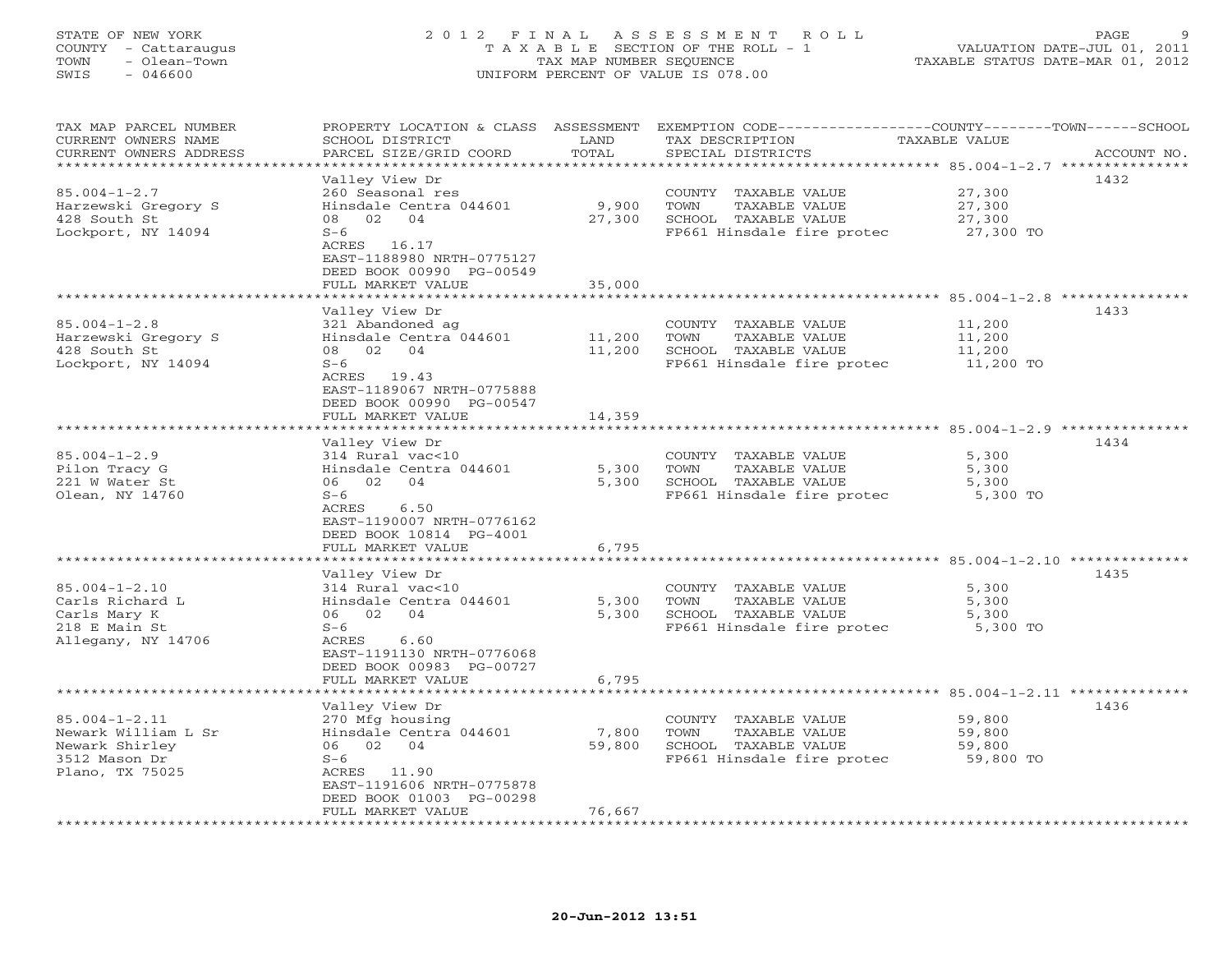# STATE OF NEW YORK 2 0 1 2 F I N A L A S S E S S M E N T R O L L PAGE 10 COUNTY - Cattaraugus T A X A B L E SECTION OF THE ROLL - 1 VALUATION DATE-JUL 01, 2011 TOWN - Olean-Town TAX MAP NUMBER SEQUENCE TAXABLE STATUS DATE-MAR 01, 2012 SWIS - 046600 UNIFORM PERCENT OF VALUE IS 078.00

| TAX MAP PARCEL NUMBER<br>CURRENT OWNERS NAME | PROPERTY LOCATION & CLASS ASSESSMENT<br>SCHOOL DISTRICT | LAND   | EXEMPTION CODE-----------------COUNTY-------TOWN------SCHOOL<br>TAX DESCRIPTION | TAXABLE VALUE  |                       |
|----------------------------------------------|---------------------------------------------------------|--------|---------------------------------------------------------------------------------|----------------|-----------------------|
| CURRENT OWNERS ADDRESS                       | PARCEL SIZE/GRID COORD                                  | TOTAL  | SPECIAL DISTRICTS                                                               |                | ACCOUNT NO.           |
| *********************                        |                                                         |        |                                                                                 |                |                       |
|                                              | 2971 Back Hinsdale Rd                                   |        |                                                                                 |                | 1437                  |
| $85.004 - 1 - 2.12$                          | 270 Mfg housing                                         |        | CVET C/T<br>41131                                                               | 15,600         | 15,600<br>$\mathbf 0$ |
| Finch Jack W                                 | Hinsdale Centra 044601                                  |        | 6,000 DVET C/T<br>41141                                                         | 26,250         | 26,250<br>$\circ$     |
| Finch Jacquelin H                            | 06 02<br>04                                             |        | 75,000 RES STAR<br>41854                                                        | $\overline{0}$ | 23,400<br>$\bigcirc$  |
| 2971 Back Hinsdale Rd                        | $S-6$                                                   |        | COUNTY TAXABLE VALUE                                                            | 33,150         |                       |
| Olean, NY 14760                              | 032<br>ACRES<br>4.30 BANK                               |        | TAXABLE VALUE<br>TOWN                                                           | 33,150         |                       |
|                                              | EAST-1192033 NRTH-0776005                               |        | SCHOOL TAXABLE VALUE                                                            | 51,600         |                       |
|                                              | DEED BOOK 00969 PG-00118                                |        | FP661 Hinsdale fire protec 75,000 TO                                            |                |                       |
|                                              | FULL MARKET VALUE                                       | 96,154 |                                                                                 |                |                       |
|                                              |                                                         |        |                                                                                 |                |                       |
|                                              | 2965 Back Hinsdale Rd                                   |        |                                                                                 |                | 1438                  |
| $85.004 - 1 - 2.13$                          | 210 1 Family Res                                        |        | RES STAR<br>41854                                                               | $\overline{0}$ | $\Omega$<br>23,400    |
| Bailey Steven V                              | Hinsdale Centra 044601                                  | 4,300  | COUNTY TAXABLE VALUE                                                            | 46,800         |                       |
| 2965 Back Hinsdale Rd                        | 06 02 04                                                | 46,800 | TAXABLE VALUE<br>TOWN                                                           | 46,800         |                       |
| Olean, NY 14760                              | $S-6$                                                   |        | SCHOOL TAXABLE VALUE                                                            | 23,400         |                       |
|                                              | 1.50<br>ACRES<br>EAST-1192007 NRTH-0775612              |        | FP661 Hinsdale fire protec                                                      | 46,800 TO      |                       |
|                                              | DEED BOOK 14545 PG-8003                                 |        |                                                                                 |                |                       |
|                                              | FULL MARKET VALUE                                       | 60,000 |                                                                                 |                |                       |
|                                              |                                                         |        |                                                                                 |                |                       |
|                                              | 2804 Back Hinsdale Rd                                   |        |                                                                                 |                | 1439                  |
| $85.004 - 1 - 2.14$                          | 270 Mfg housing                                         |        | RES STAR 41854                                                                  | $\circ$        | $\cap$<br>15,400      |
| Smith Carl W                                 | Hinsdale Centra 044601                                  | 6,600  | COUNTY TAXABLE VALUE                                                            | 15,400         |                       |
| Smith Marilyn R                              | 05/06 02 04                                             | 15,400 | TAXABLE VALUE<br>TOWN                                                           | 15,400         |                       |
| PO Box 235                                   | $S-6$                                                   |        | SCHOOL TAXABLE VALUE                                                            | $\circ$        |                       |
| Hinsdale, NY 14743                           | 5.35<br>ACRES                                           |        | FP661 Hinsdale fire protec                                                      | 15,400 TO      |                       |
|                                              | EAST-1191675 NRTH-0775097                               |        |                                                                                 |                |                       |
|                                              | DEED BOOK 874<br>PG-01186                               |        |                                                                                 |                |                       |
|                                              | FULL MARKET VALUE                                       | 19,744 |                                                                                 |                |                       |
|                                              |                                                         |        |                                                                                 |                |                       |
|                                              | 2273 Valley View Dr                                     |        |                                                                                 |                | 1440                  |
| $85.004 - 1 - 2.15$                          | 210 1 Family Res                                        |        | 41131<br>CVET C/T                                                               | 12,500         | 12,500<br>$\circ$     |
| Waryck Carol A                               | Hinsdale Centra 044601                                  |        | 4,900 RES STAR<br>41854                                                         | $\circ$        | $\Omega$<br>23,400    |
| 2273 Valley View Dr                          | 06 02 04                                                | 50,000 | COUNTY TAXABLE VALUE                                                            | 37,500         |                       |
| Olean, NY 14760                              | $S-6$                                                   |        | TOWN<br>TAXABLE VALUE                                                           | 37,500         |                       |
|                                              | 6.40<br>ACRES                                           |        | SCHOOL TAXABLE VALUE                                                            | 26,600         |                       |
|                                              | EAST-1191139 NRTH-0775251                               |        | FP661 Hinsdale fire protec 50,000 TO                                            |                |                       |
|                                              | DEED BOOK 9997<br>PG-9001                               |        |                                                                                 |                |                       |
|                                              | FULL MARKET VALUE                                       | 64,103 |                                                                                 |                |                       |
|                                              |                                                         |        |                                                                                 |                |                       |
| $85.004 - 1 - 2.16$                          | Back Hinsdale Rd (Off)<br>314 Rural vac<10              |        |                                                                                 | 5,600          | 1441                  |
| Latten Todd L                                | Hinsdale Centra 044601                                  | 5,600  | COUNTY TAXABLE VALUE<br>TOWN<br>TAXABLE VALUE                                   | 5,600          |                       |
| Latten Anne                                  | 05 02 04                                                | 5,600  | SCHOOL TAXABLE VALUE                                                            | 5,600          |                       |
| 1342 Brook ST                                | $S-6$                                                   |        | FP661 Hinsdale fire protec                                                      | 5,600 TO       |                       |
| Olean, NY 14760                              | 7.25<br>ACRES                                           |        |                                                                                 |                |                       |
|                                              | EAST-1191064 NRTH-0774510                               |        |                                                                                 |                |                       |
|                                              | DEED BOOK 16056 PG-4001                                 |        |                                                                                 |                |                       |
|                                              | FULL MARKET VALUE                                       | 7,179  |                                                                                 |                |                       |
|                                              |                                                         |        |                                                                                 |                |                       |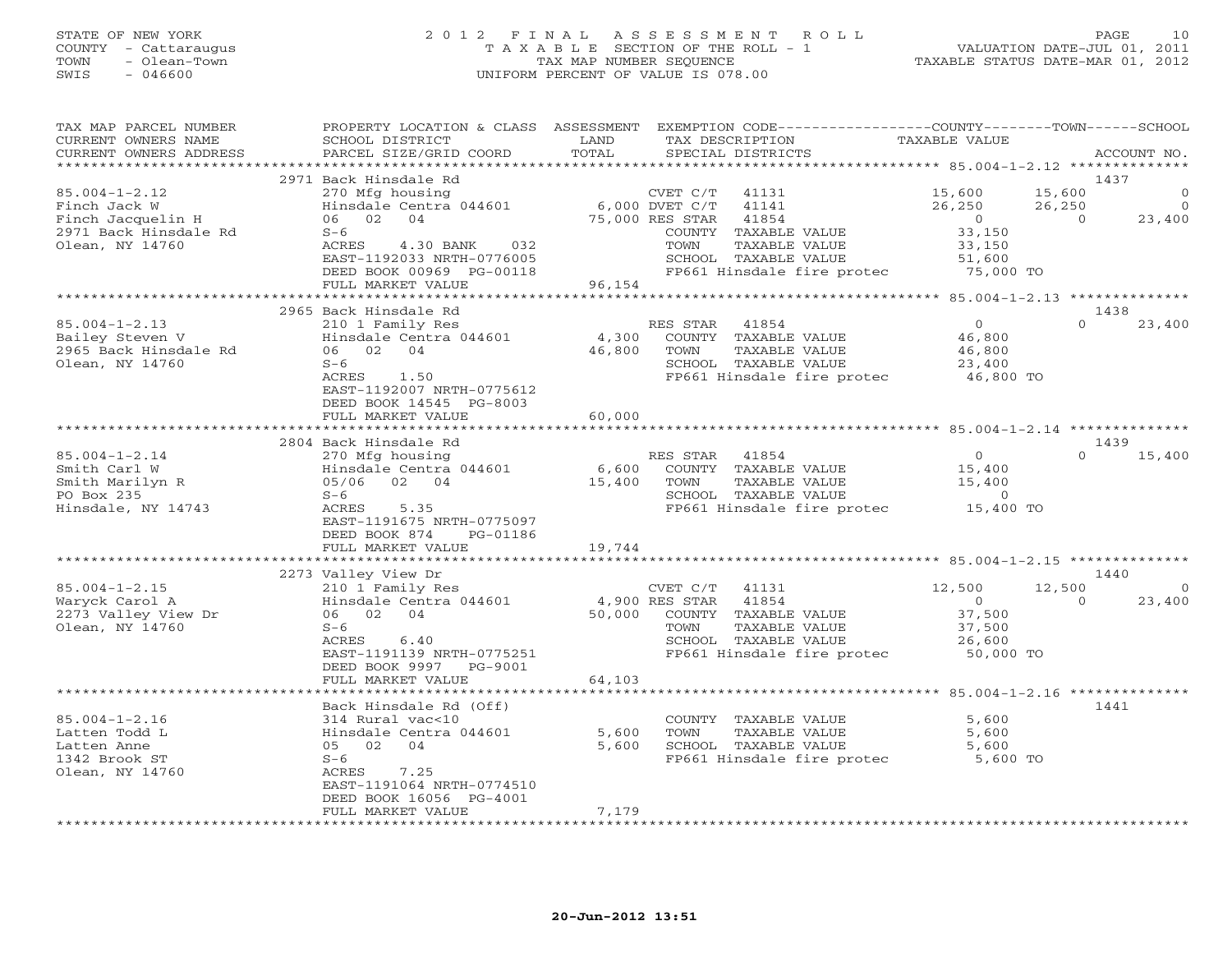# STATE OF NEW YORK 2 0 1 2 F I N A L A S S E S S M E N T R O L L PAGE 11 COUNTY - Cattaraugus T A X A B L E SECTION OF THE ROLL - 1 VALUATION DATE-JUL 01, 2011 TOWN - Olean-Town TAX MAP NUMBER SEQUENCE TAXABLE STATUS DATE-MAR 01, 2012 SWIS - 046600 UNIFORM PERCENT OF VALUE IS 078.00

| TAX MAP PARCEL NUMBER<br>CURRENT OWNERS NAME<br>CURRENT OWNERS ADDRESS                                 | SCHOOL DISTRICT<br>PARCEL SIZE/GRID COORD                                                                                                                                              | LAND<br>TOTAL             | PROPERTY LOCATION & CLASS ASSESSMENT EXEMPTION CODE---------------COUNTY-------TOWN------SCHOOL<br>TAX DESCRIPTION<br>SPECIAL DISTRICTS                             | <b>TAXABLE VALUE</b>                                        | ACCOUNT NO.                          |
|--------------------------------------------------------------------------------------------------------|----------------------------------------------------------------------------------------------------------------------------------------------------------------------------------------|---------------------------|---------------------------------------------------------------------------------------------------------------------------------------------------------------------|-------------------------------------------------------------|--------------------------------------|
|                                                                                                        |                                                                                                                                                                                        |                           |                                                                                                                                                                     |                                                             |                                      |
| $85.004 - 1 - 2.17$<br>Kent Margaret H<br>2833 Back Hinsdale Rd<br>Olean, NY 14760                     | 2833 Back Hinsdale Rd<br>210 1 Family Res<br>Hinsdale Centra 044601<br>05 02 04<br>$S-6$<br>ACRES<br>5.05<br>EAST-1191670 NRTH-0774639<br>DEED BOOK 13611 PG-6004<br>FULL MARKET VALUE | 6,400<br>55,000<br>70,513 | RES STAR<br>41854<br>COUNTY TAXABLE VALUE<br>TOWN<br>TAXABLE VALUE<br>SCHOOL TAXABLE VALUE<br>FP661 Hinsdale fire protec                                            | $\overline{0}$<br>55,000<br>55,000<br>31,600<br>$55,000$ TO | 1442<br>$\Omega$<br>23,400           |
|                                                                                                        | *******************                                                                                                                                                                    | * * * * * * * * * * * *   | ***********************************85.004-1-2.18 ***************                                                                                                    |                                                             |                                      |
| $85.004 - 1 - 2.18$<br>Tipton Robert<br>2814 Lower Mount Rd<br>Ransomville, NY 14131                   | Back Hinsdale Rd<br>321 Abandoned ag<br>Hinsdale Centra 044601<br>05/06 02 04<br>$S-6$<br>ACRES 16.40<br>EAST-1192373 NRTH-0774681<br>DEED BOOK 874<br>PG-01182                        | 8,800<br>8,800            | COUNTY TAXABLE VALUE<br>TOWN<br>TAXABLE VALUE<br>SCHOOL TAXABLE VALUE<br>FP661 Hinsdale fire protec 8,800 TO                                                        | 8,800<br>8,800<br>8,800                                     | 1443                                 |
|                                                                                                        | FULL MARKET VALUE                                                                                                                                                                      | 11,282                    |                                                                                                                                                                     |                                                             |                                      |
| $85.004 - 1 - 2.19$<br>Tipton Robert L<br>2814 Lower Mt. Rd<br>Ransomville, NY 14131                   | Back Hinsdale Rd<br>314 Rural vac<10<br>Hinsdale Centra 044601<br>02 04<br>05/06<br>ACRES<br>7.25<br>EAST-1192629 NRTH-0775081<br>DEED BOOK 3899<br>PG-5001                            | 7,600<br>7,600            | COUNTY TAXABLE VALUE<br>TAXABLE VALUE<br>TOWN<br>SCHOOL TAXABLE VALUE<br>FP661 Hinsdale fire protec                                                                 | 7,600<br>7,600<br>7,600<br>7,600 TO                         | 1444                                 |
|                                                                                                        | FULL MARKET VALUE                                                                                                                                                                      | 9,744                     |                                                                                                                                                                     |                                                             |                                      |
|                                                                                                        | 2976 Back Hinsdale Rd                                                                                                                                                                  | * * * * * * * * * *       | ****************************** 85.004-1-2.20 **************                                                                                                         |                                                             | 1429                                 |
| $85.004 - 1 - 2.20$<br>Napoleoni Alfredo<br>Napoleoni Gail<br>2976 Back Hinsdale Rd<br>Olean, NY 14760 | 240 Rural res<br>Hinsdale Centra 044601<br>06 02 04<br>$S-6$<br>ACRES 19.40<br>EAST-1192834 NRTH-0775440<br>DEED BOOK 877<br>PG-00136                                                  |                           | AGED C/T/S 41800<br>13,200 SR STAR<br>41834<br>26,200 COUNTY TAXABLE VALUE<br>TAXABLE VALUE<br>TOWN<br>SCHOOL TAXABLE VALUE<br>FP661 Hinsdale fire protec 26,200 TO | 13,100<br>$\overline{0}$<br>13,100<br>13,100<br>$\sim$ 0    | 13,100<br>13,100<br>13,100<br>$\cap$ |
|                                                                                                        | FULL MARKET VALUE                                                                                                                                                                      | 33,590                    |                                                                                                                                                                     |                                                             |                                      |
|                                                                                                        | 2131 Back Hinsdale Rd                                                                                                                                                                  |                           |                                                                                                                                                                     |                                                             | 1445                                 |
| $85.004 - 1 - 2.21$<br>Ellis Lynn A<br>2131 Union Valley Rd<br>Olean, NY 14760                         | 270 Mfg housing<br>Hinsdale Centra 044601<br>06 02 04<br>$S-6$<br>Land Contract<br>ACRES<br>3.50<br>EAST-1192665 NRTH-0776154<br>DEED BOOK 01002 PG-00223<br>FULL MARKET VALUE         | 5,500<br>11,800<br>15,128 | RES STAR<br>41854<br>COUNTY TAXABLE VALUE<br>TOWN<br>TAXABLE VALUE<br>SCHOOL TAXABLE VALUE<br>FP661 Hinsdale fire protec 11,800 TO                                  | $\overline{0}$<br>11,800<br>11,800<br>$\sim$ 0              | $\cap$<br>11,800                     |
|                                                                                                        | ********************                                                                                                                                                                   |                           |                                                                                                                                                                     |                                                             |                                      |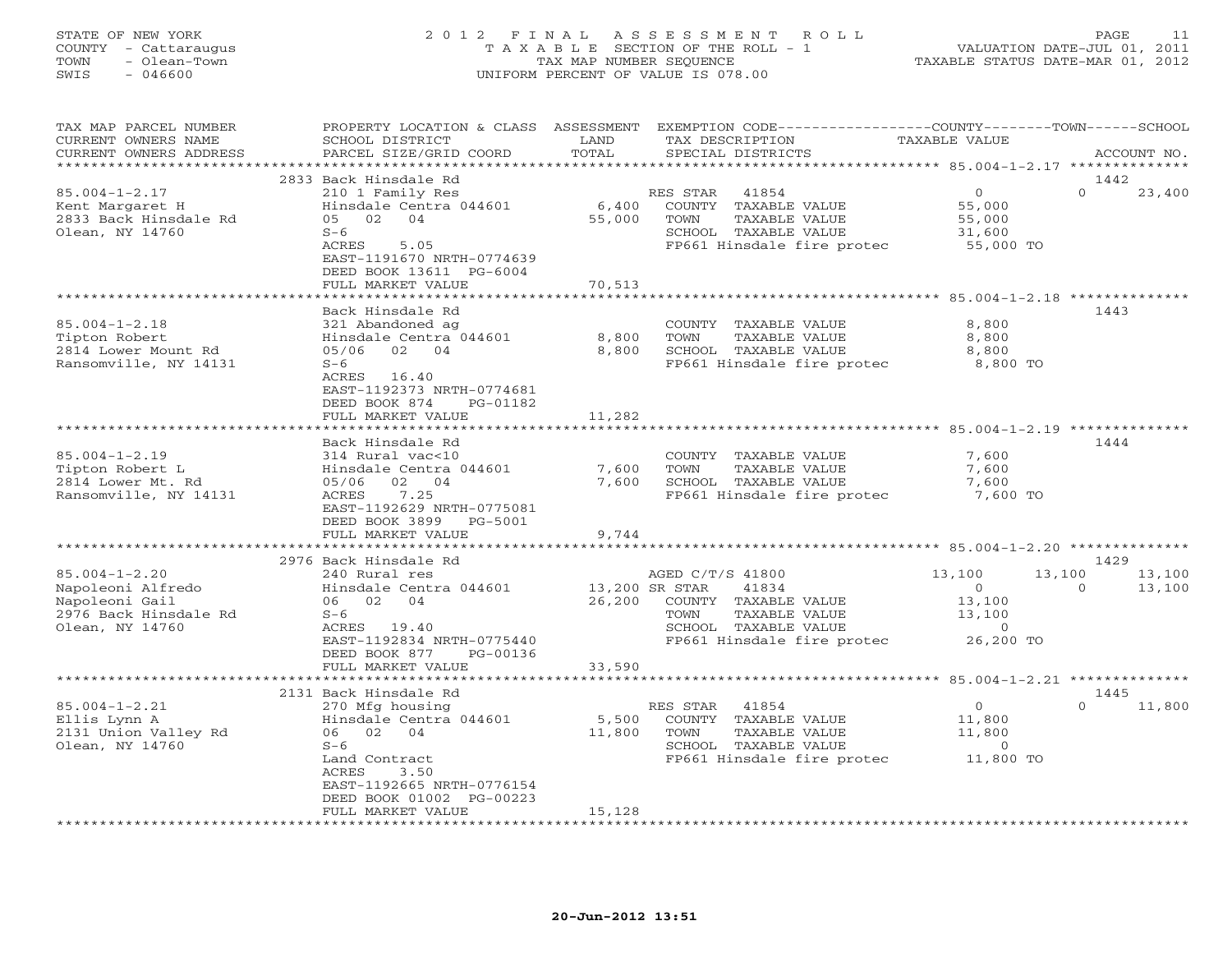### STATE OF NEW YORK 2 0 1 2 F I N A L A S S E S S M E N T R O L L PAGE 12 COUNTY - Cattaraugus T A X A B L E SECTION OF THE ROLL - 1 VALUATION DATE-JUL 01, 2011 TOWN - Olean-Town TAX MAP NUMBER SEQUENCE TAXABLE STATUS DATE-MAR 01, 2012 SWIS - 046600 UNIFORM PERCENT OF VALUE IS 078.00

| TAX MAP PARCEL NUMBER<br>CURRENT OWNERS NAME<br>CURRENT OWNERS ADDRESS                                | PROPERTY LOCATION & CLASS<br>SCHOOL DISTRICT<br>PARCEL SIZE/GRID COORD                                                                                                                  | ASSESSMENT<br>LAND<br>TOTAL | TAX DESCRIPTION<br>SPECIAL DISTRICTS                                                                                        | EXEMPTION CODE-----------------COUNTY-------TOWN-----SCHOOL<br>TAXABLE VALUE | ACCOUNT NO.                |
|-------------------------------------------------------------------------------------------------------|-----------------------------------------------------------------------------------------------------------------------------------------------------------------------------------------|-----------------------------|-----------------------------------------------------------------------------------------------------------------------------|------------------------------------------------------------------------------|----------------------------|
| * * * * * * * * * * * * * * * * * * *                                                                 |                                                                                                                                                                                         |                             |                                                                                                                             |                                                                              |                            |
| $85.004 - 1 - 2.23$<br>Nolder Robert F<br>2053 Union Vly<br>Olean, NY 14760                           | 2053 Union Valley Rd<br>271 Mfg housings<br>Hinsdale Centra 044601<br>06 02 04<br>$S-6$<br>ACRES<br>4.35<br>EAST-1193477 NRTH-0775969<br>DEED BOOK 902<br>PG-00232<br>FULL MARKET VALUE | 6,000<br>28,000<br>35,897   | RES STAR<br>41854<br>COUNTY<br>TAXABLE VALUE<br>TOWN<br>TAXABLE VALUE<br>SCHOOL TAXABLE VALUE<br>FP661 Hinsdale fire protec | $\Omega$<br>28,000<br>28,000<br>4,600<br>28,000 TO                           | 1447<br>$\Omega$<br>23,400 |
|                                                                                                       |                                                                                                                                                                                         | * * * * * * * * * *         |                                                                                                                             |                                                                              |                            |
| $85.004 - 1 - 2.24$<br>Reiss Dona M<br>63 Wolf Run Rd<br>Cuba, NY 14727                               | Lockwood Rd<br>321 Abandoned ag<br>Hinsdale Centra 044601<br>06 02<br>04<br>$S-6$<br>ACRES<br>5.84<br>EAST-1194461 NRTH-0775756<br>DEED BOOK 892<br>PG-00508<br>FULL MARKET VALUE       | 4,900<br>4,900<br>6,282     | COUNTY TAXABLE VALUE<br>TAXABLE VALUE<br>TOWN<br>SCHOOL TAXABLE VALUE<br>FP661 Hinsdale fire protec                         | 4,900<br>4,900<br>4,900<br>4,900 TO                                          | 1448                       |
|                                                                                                       | ***********************                                                                                                                                                                 |                             |                                                                                                                             |                                                                              |                            |
| $85.004 - 1 - 2.25$<br>Shaffer Kenda L<br>Reiss Dona<br>63 Wolf Run Rd<br>Cuba, NY 14727              | Lockwood Rd<br>314 Rural vac<10<br>Hinsdale Centra 044601<br>12 02<br>04<br>$S-6$<br>ACRES<br>4.90<br>EAST-1194849 NRTH-0775943<br>DEED BOOK 874<br>PG-01169                            | 4,300<br>4,300              | COUNTY TAXABLE VALUE<br>TAXABLE VALUE<br>TOWN<br>SCHOOL TAXABLE VALUE<br>FP661 Hinsdale fire protec                         | 4,300<br>4,300<br>4,300<br>4,300 TO                                          | 1449                       |
|                                                                                                       | FULL MARKET VALUE<br>* * * * * * * * * * * * * * * * * * * *                                                                                                                            | 5,513<br>**************     |                                                                                                                             | ************************************85.004-1-2.26 ****************           |                            |
| $85.004 - 1 - 2.26$<br>Lovullo Pasquale<br>Lovullo Margaret<br>87 Minden Dr<br>Orchard Park, NY 14127 | Valley View Dr<br>321 Abandoned ag<br>Hinsdale Centra 044601<br>05/06 02 04<br>$S-6$<br>ACRES 18.23<br>EAST-1190096 NRTH-0775134<br>DEED BOOK 892<br>PG-00412                           | 10,700<br>10,700            | COUNTY TAXABLE VALUE<br>TAXABLE VALUE<br>TOWN<br>SCHOOL TAXABLE VALUE<br>FP661 Hinsdale fire protec                         | 10,700<br>10,700<br>10,700<br>10,700 TO                                      | 1458                       |
|                                                                                                       | FULL MARKET VALUE                                                                                                                                                                       | 13,718                      |                                                                                                                             |                                                                              |                            |
| $85.004 - 1 - 2.27$<br>Stine William<br>Stine Bonnie<br>295 Tremont St<br>N. Tonawanda, NY 14120      | Valley View Dr<br>314 Rural vac<10<br>Hinsdale Centra 044601<br>08 02<br>04<br>$S-6$<br>7.10<br>ACRES<br>EAST-1189620 NRTH-0775613<br>DEED BOOK 9312<br>PG-4002<br>FULL MARKET VALUE    | 5,500<br>5,500<br>7,051     | COUNTY TAXABLE VALUE<br>TOWN<br>TAXABLE VALUE<br>SCHOOL TAXABLE VALUE<br>FP661 Hinsdale fire protec                         | 5,500<br>5,500<br>5,500<br>5,500 TO                                          | 1459                       |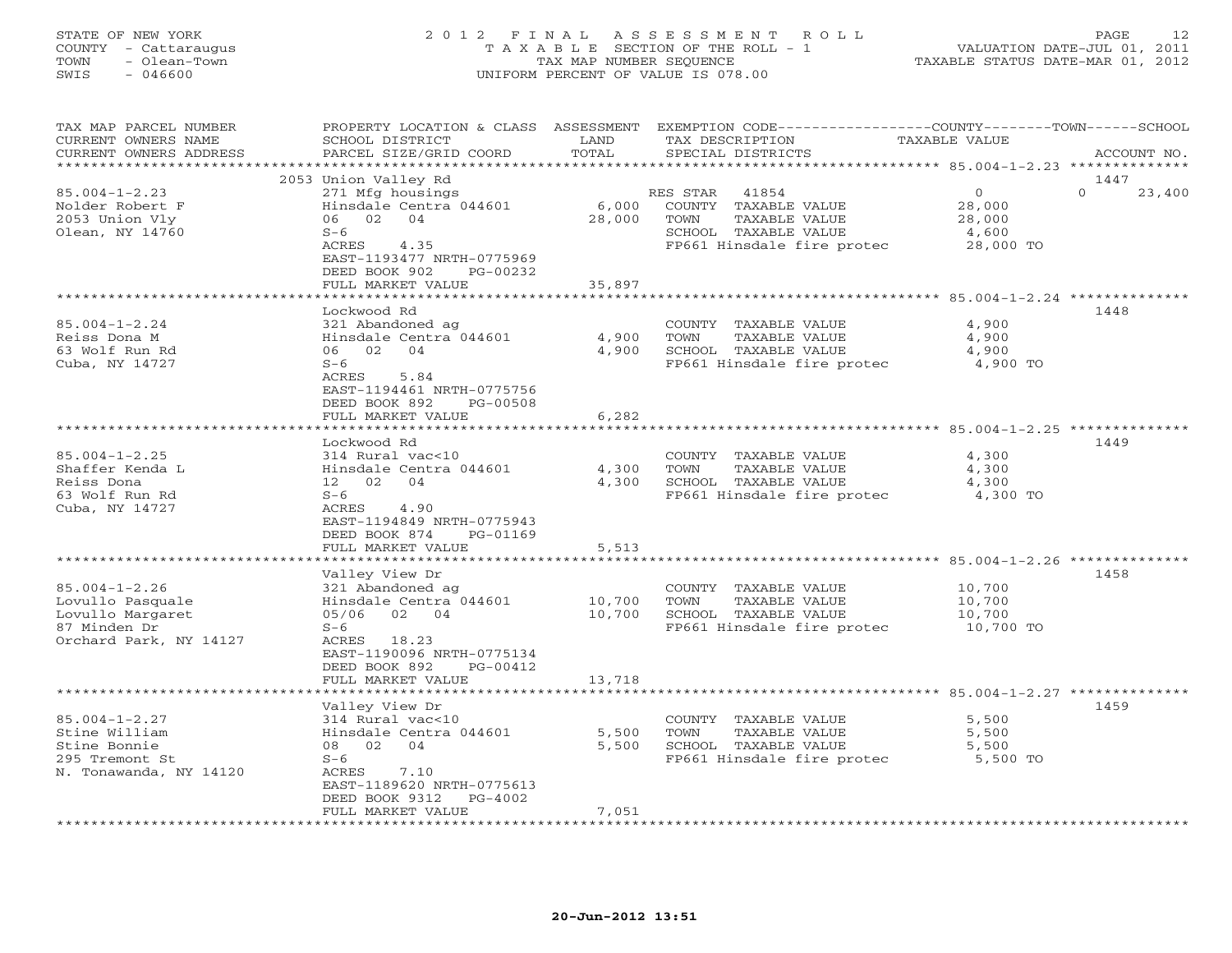# STATE OF NEW YORK 2 0 1 2 F I N A L A S S E S S M E N T R O L L PAGE 13 COUNTY - Cattaraugus T A X A B L E SECTION OF THE ROLL - 1 VALUATION DATE-JUL 01, 2011 TOWN - Olean-Town TAX MAP NUMBER SEQUENCE TAXABLE STATUS DATE-MAR 01, 2012 SWIS - 046600 UNIFORM PERCENT OF VALUE IS 078.00

| TAX MAP PARCEL NUMBER<br>CURRENT OWNERS NAME<br>CURRENT OWNERS ADDRESS                            | PROPERTY LOCATION & CLASS<br>SCHOOL DISTRICT<br>PARCEL SIZE/GRID COORD                                                                                                                       | ASSESSMENT<br>LAND<br>TOTAL | EXEMPTION CODE-----------------COUNTY-------TOWN------SCHOOL<br>TAX DESCRIPTION<br>SPECIAL DISTRICTS                                              | <b>TAXABLE VALUE</b>                                                                    | ACCOUNT NO.                                         |
|---------------------------------------------------------------------------------------------------|----------------------------------------------------------------------------------------------------------------------------------------------------------------------------------------------|-----------------------------|---------------------------------------------------------------------------------------------------------------------------------------------------|-----------------------------------------------------------------------------------------|-----------------------------------------------------|
|                                                                                                   |                                                                                                                                                                                              | **********                  |                                                                                                                                                   | *********** 85.004-1-2.28 **************                                                |                                                     |
| $85.004 - 1 - 2.28$<br>Boyle Cheryl A<br>18 Seabrook Pl<br>Buffalo, NY 14207                      | Back Hinsdale Rd (Off)<br>312 Vac w/imprv<br>Hinsdale Centra 044601<br>05 02<br>04<br>$S-6$<br>4.35<br>ACRES<br>EAST-1191097 NRTH-0774846<br>DEED BOOK 1023<br>$PG-443$<br>FULL MARKET VALUE | 2,500<br>4,200<br>5,385     | COUNTY TAXABLE VALUE<br>TAXABLE VALUE<br>TOWN<br>SCHOOL TAXABLE VALUE<br>FP661 Hinsdale fire protec                                               | 4,200<br>4,200<br>4,200<br>4,200 TO                                                     | 1460                                                |
|                                                                                                   |                                                                                                                                                                                              |                             |                                                                                                                                                   |                                                                                         |                                                     |
| $85.004 - 1 - 2.29$<br>Winters Steven<br>Winters Molly<br>2073 Union Valley Rd<br>Olean, NY 14760 | 2073 Union Valley Rd<br>230 3 Family Res<br>Hinsdale Centra 044601<br>06 02<br>04<br>$S-6$<br>ACRES<br>4.20<br>EAST-1192996 NRTH-0776043<br>DEED BOOK 8862<br>PG-9001<br>FULL MARKET VALUE   | 80,000<br>102,564           | RES STAR<br>41854<br>5,900 RES ST MH 41864<br>COUNTY TAXABLE VALUE<br>TOWN<br>TAXABLE VALUE<br>SCHOOL TAXABLE VALUE<br>FP661 Hinsdale fire protec | $\circ$<br>$\mathbf{0}$<br>80,000<br>80,000<br>48,600<br>80,000 TO                      | 1466<br>$\mathbf{O}$<br>23,400<br>$\Omega$<br>8,000 |
|                                                                                                   | *******************                                                                                                                                                                          |                             |                                                                                                                                                   |                                                                                         |                                                     |
| $85.004 - 1 - 2.30$<br>Fadale Mary Ann<br>2059 Union Valley Rd<br>Olean, NY 14760                 | 2059 Union Valley Rd<br>210 1 Family Res<br>Hinsdale Centra 044601<br>06 02<br>04<br>$S-6$<br>ACRES<br>3.75<br>EAST-1193248 NRTH-0776006<br>DEED BOOK 882<br>PG-00590                        | 9,900<br>74,300             | 41834<br>SR STAR<br>COUNTY TAXABLE VALUE<br>TOWN<br>TAXABLE VALUE<br>SCHOOL TAXABLE VALUE<br>FP661 Hinsdale fire protec                           | $\circ$<br>74,300<br>74,300<br>25,780<br>74,300 TO                                      | 1480<br>$\Omega$<br>48,520                          |
|                                                                                                   | FULL MARKET VALUE                                                                                                                                                                            | 95,256                      |                                                                                                                                                   |                                                                                         |                                                     |
| $85.004 - 1 - 2.31$<br>Reiss Kenneth G<br>63 Wolf Run Rd<br>Cuba, NY 14727                        | Lockwood Rd (Off)<br>314 Rural vac<10<br>Hinsdale Centra 044601<br>05/06<br>02 04<br>5.62<br>ACRES<br>EAST-1194125 NRTH-0775085<br>DEED BOOK 882<br>PG-00374<br>FULL MARKET VALUE            | 4,100<br>4,100<br>5,256     | COUNTY TAXABLE VALUE<br>TOWN<br>TAXABLE VALUE<br>SCHOOL TAXABLE VALUE<br>FP661 Hinsdale fire protec                                               | ************************* 85.004-1-2.31 ********<br>4,100<br>4,100<br>4,100<br>4,100 TO | 1470                                                |
|                                                                                                   |                                                                                                                                                                                              | ************                | ************************************ 85.004-1-2.32 **************                                                                                 |                                                                                         |                                                     |
| $85.004 - 1 - 2.32$<br>Shaffer Kenda L<br>Reiss Dona M<br>473 Wolf Run Rd<br>Cuba, NY 14727       | Lockwood Rd (Off)<br>314 Rural vac<10<br>Hinsdale Centra 044601<br>02<br>04<br>11<br>2.24<br>ACRES<br>EAST-1193810 NRTH-0774447<br>DEED BOOK 882<br>PG-00372<br>FULL MARKET VALUE            | 3,600<br>3,600<br>4,615     | COUNTY TAXABLE VALUE<br>TOWN<br>TAXABLE VALUE<br>SCHOOL TAXABLE VALUE<br>FP661 Hinsdale fire protec                                               | 3,600<br>3,600<br>3,600<br>3,600 TO                                                     | 1471                                                |
|                                                                                                   |                                                                                                                                                                                              |                             |                                                                                                                                                   |                                                                                         |                                                     |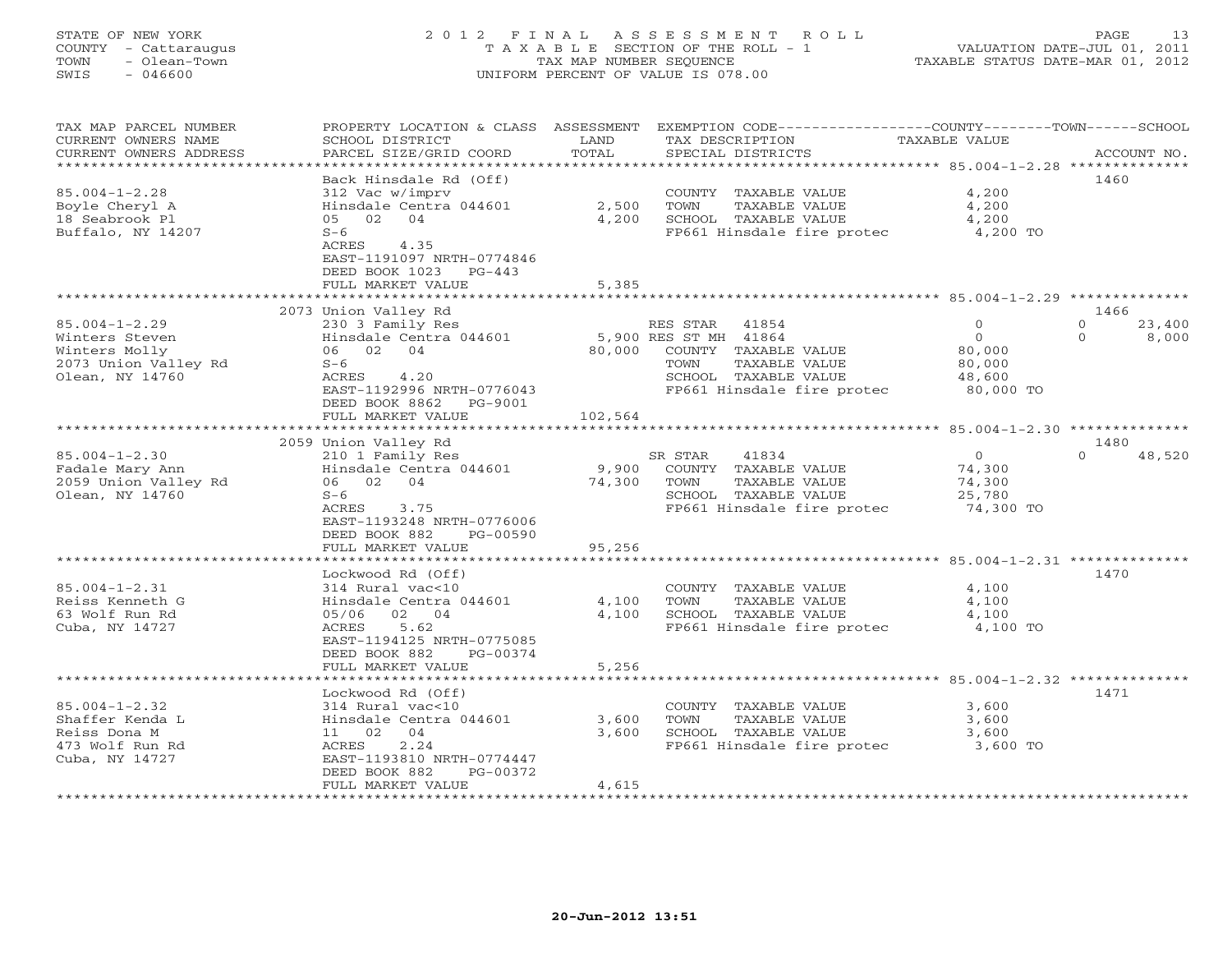#### STATE OF NEW YORK 2 0 1 2 F I N A L A S S E S S M E N T R O L L PAGE 14 COUNTY - Cattaraugus T A X A B L E SECTION OF THE ROLL - 1 VALUATION DATE-JUL 01, 2011 TOWN - Olean-Town TAX MAP NUMBER SEQUENCE TAXABLE STATUS DATE-MAR 01, 2012 SWIS - 046600 UNIFORM PERCENT OF VALUE IS 078.00UNIFORM PERCENT OF VALUE IS 078.00

| TAX MAP PARCEL NUMBER<br>CURRENT OWNERS NAME<br>CURRENT OWNERS ADDRESS | PROPERTY LOCATION & CLASS ASSESSMENT<br>SCHOOL DISTRICT<br>PARCEL SIZE/GRID COORD | LAND<br>TOTAL   | EXEMPTION CODE-----------------COUNTY-------TOWN------SCHOOL<br>TAX DESCRIPTION<br>SPECIAL DISTRICTS | TAXABLE VALUE                                               | ACCOUNT NO.        |
|------------------------------------------------------------------------|-----------------------------------------------------------------------------------|-----------------|------------------------------------------------------------------------------------------------------|-------------------------------------------------------------|--------------------|
|                                                                        |                                                                                   |                 |                                                                                                      |                                                             |                    |
|                                                                        | Lockwood Rd (Off)                                                                 |                 |                                                                                                      |                                                             | 1472               |
| $85.004 - 1 - 2.33$<br>Woods Carl F                                    | 314 Rural vac<10<br>Hinsdale Centra 044601                                        | 2,500           | COUNTY TAXABLE VALUE<br>TOWN<br>TAXABLE VALUE                                                        | 2,500<br>2,500                                              |                    |
| Woods Ellen E                                                          | 02 04<br>04/05                                                                    | 2,500           | SCHOOL TAXABLE VALUE                                                                                 | 2,500                                                       |                    |
| PO Box 203                                                             | $S-6$                                                                             |                 | FP661 Hinsdale fire protec                                                                           | 2,500 TO                                                    |                    |
| Parry Sound, Ont, Canada<br>P2A 2X3                                    | ACRES<br>1.81<br>EAST-1193652 NRTH-0774036<br>DEED BOOK 00931 PG-00390            |                 |                                                                                                      |                                                             |                    |
|                                                                        | FULL MARKET VALUE                                                                 | 3,205           |                                                                                                      |                                                             |                    |
|                                                                        | Lockwood Rd (Off)                                                                 |                 |                                                                                                      |                                                             | 1494               |
| $85.004 - 1 - 2.34$                                                    | 314 Rural vac<10                                                                  |                 | COUNTY TAXABLE VALUE                                                                                 | 2,300                                                       |                    |
| Paladino Deborah                                                       | Hinsdale Centra 044601                                                            | 2,300           | TOWN<br>TAXABLE VALUE                                                                                | 2,300                                                       |                    |
| 50 E Hazeltine Rd                                                      | 04/05<br>02<br>04                                                                 | 2,300           | SCHOOL TAXABLE VALUE                                                                                 | 2,300                                                       |                    |
| Kenmore, NY 14217                                                      | $S-6$                                                                             |                 | FP661 Hinsdale fire protec                                                                           | 2,300 TO                                                    |                    |
|                                                                        | ACRES<br>1.56<br>EAST-1193766 NRTH-0774282                                        |                 |                                                                                                      |                                                             |                    |
|                                                                        | DEED BOOK 14019 PG-9001<br>FULL MARKET VALUE                                      | 2,949           |                                                                                                      |                                                             |                    |
|                                                                        | **********************                                                            | **************  |                                                                                                      |                                                             |                    |
|                                                                        | 2240 Valley View Dr                                                               |                 |                                                                                                      |                                                             | 1502               |
| $85.004 - 1 - 2.35$                                                    | 270 Mfg housing                                                                   |                 | RES STAR<br>41854                                                                                    | $\circ$                                                     | $\Omega$<br>17,500 |
| Anastasia Stephanie M                                                  | Hinsdale Centra 044601<br>06 02<br>04                                             | 4,800<br>17,500 | COUNTY TAXABLE VALUE<br>TOWN                                                                         | 17,500                                                      |                    |
| Washington Tim A<br>2240 Valley View Dr                                | <b>ACRES</b><br>2.30                                                              |                 | TAXABLE VALUE<br>SCHOOL TAXABLE VALUE                                                                | 17,500<br>$\Omega$                                          |                    |
| Olean, NY 14760                                                        | EAST-1191925 NRTH-0775360                                                         |                 | FP661 Hinsdale fire protec                                                                           | 17,500 TO                                                   |                    |
|                                                                        | DEED BOOK 12331 PG-2001                                                           |                 |                                                                                                      |                                                             |                    |
|                                                                        | FULL MARKET VALUE                                                                 | 22,436          |                                                                                                      |                                                             |                    |
|                                                                        | Lockwood Rd                                                                       |                 |                                                                                                      | ****************************** 85.004-1-2.36 ************** | 1554               |
| $85.004 - 1 - 2.36$                                                    | 314 Rural vac<10                                                                  |                 | COUNTY TAXABLE VALUE                                                                                 | 3,200                                                       |                    |
| Reiss Dona M                                                           | Hinsdale Centra 044601                                                            | 3,200           | TOWN<br>TAXABLE VALUE                                                                                | 3,200                                                       |                    |
| 63 Wolf Run Rd                                                         | 06 02<br>04                                                                       | 3,200           | SCHOOL TAXABLE VALUE                                                                                 | 3,200                                                       |                    |
| Cuba, NY 14727                                                         | 3.95<br>ACRES<br>EAST-1194262 NRTH-0775405<br>DEED BOOK 00931 PG-00780            |                 | FP661 Hinsdale fire protec                                                                           | 3,200 TO                                                    |                    |
|                                                                        | FULL MARKET VALUE<br>* * * * * * * * * * * * * * * * * * *                        | 4,103           |                                                                                                      | ************************* 85.004-1-2.37 **************      |                    |
|                                                                        | Lockwood Rd                                                                       |                 |                                                                                                      |                                                             | 1564               |
| $85.004 - 1 - 2.37$                                                    | 314 Rural vac<10                                                                  |                 | COUNTY TAXABLE VALUE                                                                                 | 3,500                                                       |                    |
| Persia Leo W Jr                                                        | Hinsdale Centra 044601                                                            | 3,500           | TOWN<br>TAXABLE VALUE                                                                                | 3,500                                                       |                    |
| Campbell Michelle                                                      | 06 02<br>04                                                                       | 3,500           | SCHOOL TAXABLE VALUE                                                                                 | 3,500                                                       |                    |
| 236 Lakeview Rd RR#1                                                   | 3.55<br>ACRES                                                                     |                 | FP661 Hinsdale fire protec                                                                           | 3,500 TO                                                    |                    |
| Blind River, Ont, Canada<br><b>POR 1BO</b>                             | EAST-1194379 NRTH-0775579                                                         |                 |                                                                                                      |                                                             |                    |
|                                                                        | DEED BOOK 00930 PG-01037<br>FULL MARKET VALUE                                     | 4,487           |                                                                                                      |                                                             |                    |
|                                                                        |                                                                                   |                 |                                                                                                      |                                                             |                    |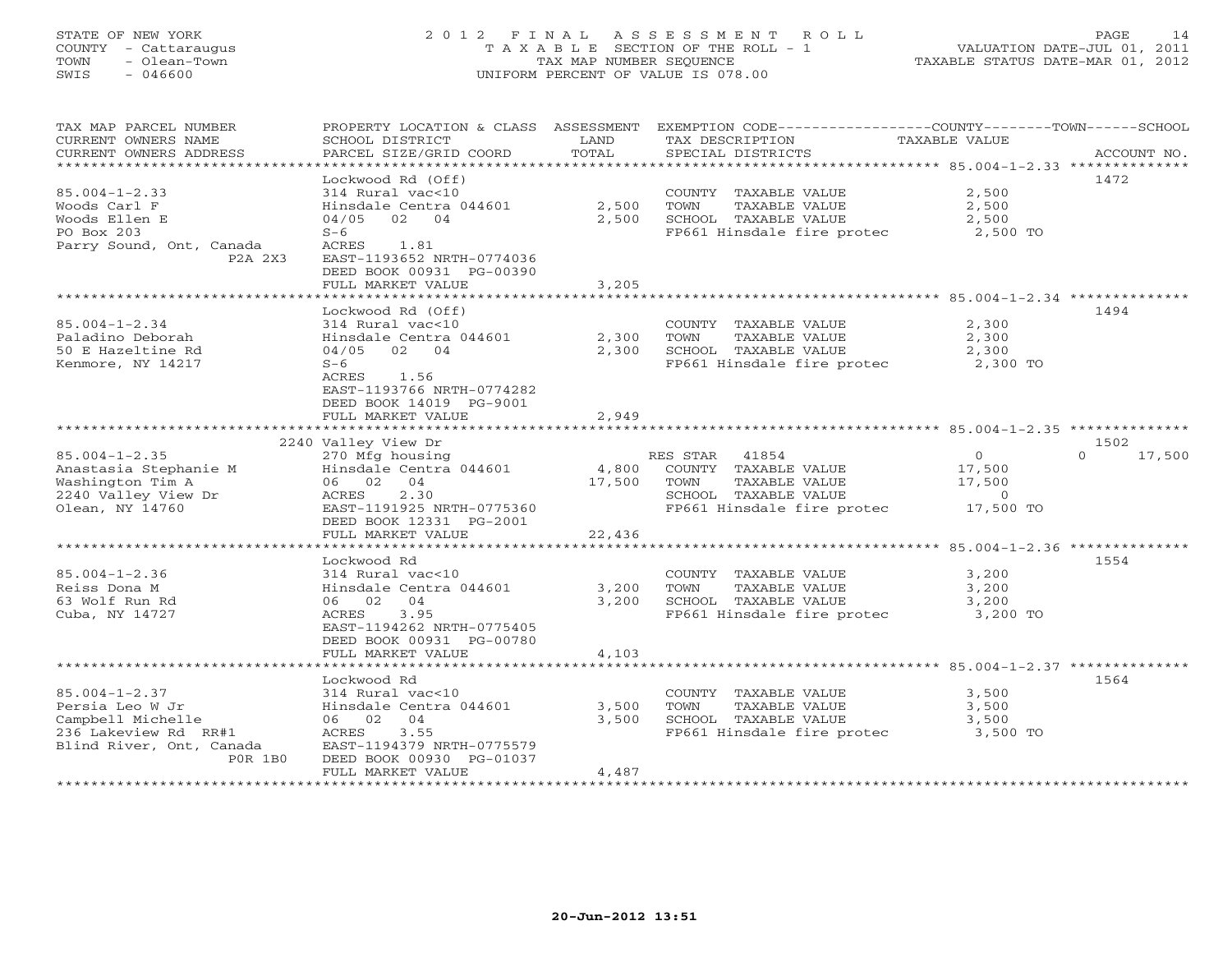### STATE OF NEW YORK 2 0 1 2 F I N A L A S S E S S M E N T R O L L PAGE 15COUNTY - Cattaraugus T A X A B L E SECTION OF THE ROLL - 1<br>
TOWN - Olean-Town<br>
SWIS - 046600 COUNTEDRENT OF VALUE IS 078.00 SWIS - 046600 UNIFORM PERCENT OF VALUE IS 078.00

| TAX MAP PARCEL NUMBER<br>CURRENT OWNERS NAME | PROPERTY LOCATION & CLASS ASSESSMENT<br>SCHOOL DISTRICT | LAND        | EXEMPTION CODE-----------------COUNTY-------TOWN------SCHOOL<br>TAX DESCRIPTION | TAXABLE VALUE |             |
|----------------------------------------------|---------------------------------------------------------|-------------|---------------------------------------------------------------------------------|---------------|-------------|
| CURRENT OWNERS ADDRESS                       | PARCEL SIZE/GRID COORD                                  | TOTAL       | SPECIAL DISTRICTS                                                               |               | ACCOUNT NO. |
|                                              |                                                         |             |                                                                                 |               |             |
|                                              | Lockwood Rd                                             |             |                                                                                 |               | 1566        |
| $85.004 - 1 - 2.38$                          | 314 Rural vac<10                                        |             | COUNTY TAXABLE VALUE                                                            | 5,100         |             |
| Reiss Kenneth G                              | Hinsdale Centra 044601                                  | 5,100       | TOWN<br>TAXABLE VALUE                                                           | 5,100         |             |
| 63 Wolf Run Rd                               | 05/06 02 04                                             | 5,100       | SCHOOL TAXABLE VALUE                                                            | 5,100         |             |
| Cuba, NY 14727                               | 2.83<br>ACRES                                           |             | FP661 Hinsdale fire protec 5,100 TO                                             |               |             |
|                                              | EAST-1193903 NRTH-0774834                               |             |                                                                                 |               |             |
|                                              | DEED BOOK 00956 PG-00701                                |             |                                                                                 |               |             |
|                                              | FULL MARKET VALUE                                       | 6,538       |                                                                                 |               |             |
|                                              |                                                         |             |                                                                                 |               |             |
|                                              | Valley View Dr                                          |             |                                                                                 |               | 1598        |
| $85.004 - 1 - 2.39$                          | 321 Abandoned ag                                        |             | COUNTY TAXABLE VALUE                                                            | 6,500         |             |
| Rosselot Verna                               | Hinsdale Centra 044601                                  | 6,500       | TAXABLE VALUE<br>TOWN                                                           | 6,500         |             |
| Rosselot Robert                              | 08 02 04                                                | 6,500       | SCHOOL TAXABLE VALUE                                                            | 6,500         |             |
| 16220 Owasco Cir                             | ACRES 15.95                                             |             | FP661 Hinsdale fire protec 6,500 TO                                             |               |             |
| Davie, FL 33331                              | EAST-1187867 NRTH-0775689                               |             |                                                                                 |               |             |
|                                              | DEED BOOK 9926 PG-8001<br>FULL MARKET VALUE             | 8,333       |                                                                                 |               |             |
|                                              | ***********************                                 | *********** |                                                                                 |               |             |
|                                              | Valley View Dr                                          |             |                                                                                 |               | 1645        |
| $85.004 - 1 - 2.40$                          | 314 Rural vac<10                                        |             | COUNTY TAXABLE VALUE                                                            | 4,700         |             |
| Carls Richard L                              | Hinsdale Centra 044601                                  | 4,700       | TOWN<br>TAXABLE VALUE                                                           | 4,700         |             |
| Carls Mary K                                 | 06 02 04                                                | 4,700       | SCHOOL TAXABLE VALUE                                                            | 4,700         |             |
| 218 E Main St                                | 5.50<br>ACRES                                           |             | FP661 Hinsdale fire protec                                                      | 4,700 TO      |             |
| Allegany, NY 14706                           | EAST-1190612 NRTH-0776084                               |             |                                                                                 |               |             |
|                                              | DEED BOOK 00974 PG-00431                                |             |                                                                                 |               |             |
|                                              | FULL MARKET VALUE                                       | 6,026       |                                                                                 |               |             |
|                                              | *******************************                         |             |                                                                                 |               |             |
|                                              | Lockwood Rd                                             |             |                                                                                 |               | 1689        |
| $85.004 - 1 - 2.41$                          | 314 Rural vac<10                                        |             | COUNTY TAXABLE VALUE                                                            | 4,100         |             |
| Egloff John George                           | Hinsdale Centra 044601                                  | 4,100       | TAXABLE VALUE<br>TOWN                                                           | 4,100         |             |
| Egloff Maureen                               | 06 02 04                                                | 4,100       | SCHOOL TAXABLE VALUE                                                            | 4,100         |             |
| 51 Dallas Rd                                 | $S-6$                                                   |             | FP661 Hinsdale fire protec                                                      | 4,100 TO      |             |
| Buffalo, NY 14220                            | ACRES<br>4.46                                           |             |                                                                                 |               |             |
|                                              | EAST-1194596 NRTH-0775825                               |             |                                                                                 |               |             |
|                                              | DEED BOOK 01001 PG-00951                                |             |                                                                                 |               |             |
|                                              | FULL MARKET VALUE                                       | 5,256       |                                                                                 |               |             |
|                                              |                                                         |             |                                                                                 |               |             |
| $85.004 - 1 - 2.42$                          | Lockwood Rd.<br>314 Rural vac<10                        |             | COUNTY TAXABLE VALUE                                                            | 4,200         | 1733        |
| Dunkle Susan M                               | Hinsdale Centra 044601                                  | 4,200       | TOWN<br>TAXABLE VALUE                                                           | 4,200         |             |
| 60 Tomakawk Trail                            | ACRES<br>2.63                                           | 4,200       | SCHOOL TAXABLE VALUE                                                            | 4,200         |             |
| Lancaster, NY 14086                          | EAST-1193865 NRTH-0774640                               |             | FP661 Hinsdale fire protec                                                      | 4,200 TO      |             |
|                                              | DEED BOOK 1029<br>$PG-192$                              |             |                                                                                 |               |             |
|                                              | FULL MARKET VALUE                                       | 5,385       |                                                                                 |               |             |
|                                              |                                                         |             |                                                                                 |               |             |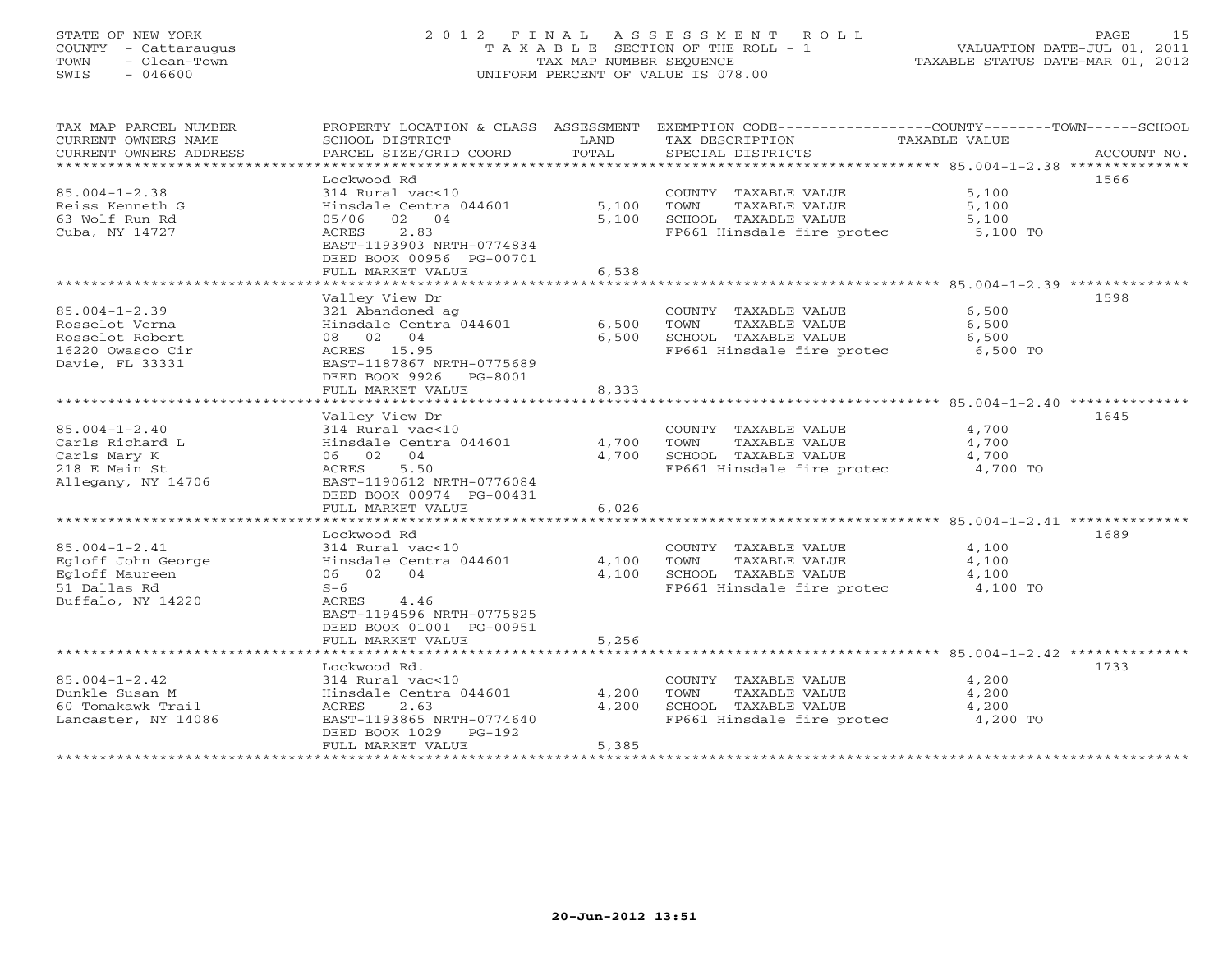### STATE OF NEW YORK 2 0 1 2 F I N A L A S S E S S M E N T R O L L PAGE 16 COUNTY - Cattaraugus T A X A B L E SECTION OF THE ROLL - 1 VALUATION DATE-JUL 01, 2011 TOWN - Olean-Town TAX MAP NUMBER SEQUENCE TAXABLE STATUS DATE-MAR 01, 2012 SWIS - 046600 UNIFORM PERCENT OF VALUE IS 078.00

| TAX MAP PARCEL NUMBER<br>CURRENT OWNERS NAME<br>CURRENT OWNERS ADDRESS                                   | PROPERTY LOCATION & CLASS ASSESSMENT<br>SCHOOL DISTRICT<br>PARCEL SIZE/GRID COORD                                                                                                                                             | LAND<br>TOTAL                | EXEMPTION CODE-----------------COUNTY-------TOWN------SCHOOL<br>TAX DESCRIPTION<br>SPECIAL DISTRICTS                        | <b>TAXABLE VALUE</b>                                                              | ACCOUNT NO.                |
|----------------------------------------------------------------------------------------------------------|-------------------------------------------------------------------------------------------------------------------------------------------------------------------------------------------------------------------------------|------------------------------|-----------------------------------------------------------------------------------------------------------------------------|-----------------------------------------------------------------------------------|----------------------------|
| *********************                                                                                    |                                                                                                                                                                                                                               |                              |                                                                                                                             |                                                                                   |                            |
| $85.004 - 1 - 3.1$<br>Kent Charles E<br>Kent Cassandra J<br>2806 Back Hinsdale Rd<br>Olean, NY 14760     | 2806 Back Hinsdale Rd<br>120 Field crops<br>Hinsdale Centra 044601<br>04/05<br>02<br>04<br>$S-6$<br>ACRES<br>77.95<br>EAST-1191477 NRTH-0773787<br>DEED BOOK 15919 PG-8001<br>FULL MARKET VALUE                               | 40,700<br>106,900<br>137,051 | RES STAR<br>41854<br>COUNTY<br>TAXABLE VALUE<br>TOWN<br>TAXABLE VALUE<br>SCHOOL TAXABLE VALUE<br>FP661 Hinsdale fire protec | $\circ$<br>106,900<br>106,900<br>83,500<br>106,900 TO                             | 0270<br>$\Omega$<br>23,400 |
|                                                                                                          |                                                                                                                                                                                                                               |                              |                                                                                                                             |                                                                                   |                            |
| $85.004 - 1 - 3.2$<br>Deritter Paul E<br>Deritter Michelle L<br>2803 Back Hinsdale Rd<br>Olean, NY 14760 | 2803 Back Hinsdale Rd<br>210 1 Family Res<br>Hinsdale Centra 044601<br>04 02<br>04<br>3.50<br>ACRES<br>EAST-1191202 NRTH-0773212<br>DEED BOOK 867<br>PG-00106                                                                 | 5,500<br>51,200              | RES STAR<br>41854<br>COUNTY TAXABLE VALUE<br>TAXABLE VALUE<br>TOWN<br>SCHOOL TAXABLE VALUE<br>FP661 Hinsdale fire protec    | $\overline{0}$<br>51,200<br>51,200<br>27,800<br>51,200 TO                         | 1408<br>$\Omega$<br>23,400 |
|                                                                                                          | FULL MARKET VALUE                                                                                                                                                                                                             | 65,641                       |                                                                                                                             |                                                                                   |                            |
| $85.004 - 1 - 4$<br>Kent Charles E<br>2806 Back Hinsdale Rd<br>Olean, NY 14760                           | *********************<br>2795 Back Hinsdale Rd<br>240 Rural res<br>Hinsdale Centra 044601<br>03 02<br>04<br>$S-6$<br>Life Use<br>30.19<br>ACRES<br>EAST-1190963 NRTH-0772757<br>DEED BOOK 00943 PG-00712<br>FULL MARKET VALUE | 17,500<br>49,000<br>62,821   | COUNTY<br>TAXABLE VALUE<br>TOWN<br>TAXABLE VALUE<br>SCHOOL TAXABLE VALUE<br>FP661 Hinsdale fire protec                      | **************** 85.004-1-4 **********<br>49,000<br>49,000<br>49,000<br>49,000 TO | 0276                       |
|                                                                                                          |                                                                                                                                                                                                                               |                              |                                                                                                                             | ***** 85.004-1-5.1 *****                                                          |                            |
| $85.004 - 1 - 5.1$<br>Layman Lyle<br>Layman Helen<br>2130 Hastings Rd<br>Olean, NY 14760                 | 2130 Hastings Rd<br>210 1 Family Res<br>Hinsdale Centra 044601<br>04 02<br>04<br>$S-6$<br>ACRES<br>2.14 BANK<br>023<br>EAST-1192327 NRTH-0772747<br>DEED BOOK 01001 PG-00396                                                  | 4,700<br>93,500              | RES STAR<br>41854<br>COUNTY TAXABLE VALUE<br>TAXABLE VALUE<br>TOWN<br>SCHOOL TAXABLE VALUE<br>FP661 Hinsdale fire protec    | $\overline{O}$<br>93,500<br>93,500<br>70,100<br>93,500 TO                         | 0689<br>$\Omega$<br>23,400 |
|                                                                                                          | FULL MARKET VALUE                                                                                                                                                                                                             | 119,872                      |                                                                                                                             |                                                                                   |                            |
|                                                                                                          | 2122 Hastings Rd                                                                                                                                                                                                              |                              |                                                                                                                             |                                                                                   | 1532                       |
| $85.004 - 1 - 5.3$<br>Karst Kelly W<br>Karst Mary L<br>2122 Hastings Rd<br>Olean, NY 14760               | 210 1 Family Res<br>Hinsdale Centra 044601<br>04 02<br>04<br>3.20<br>ACRES<br>EAST-1192552 NRTH-0772769<br>DEED BOOK 00947 PG-00957<br>FULL MARKET VALUE                                                                      | 5,300<br>103,600<br>132,821  | 41854<br>RES STAR<br>COUNTY TAXABLE VALUE<br>TOWN<br>TAXABLE VALUE<br>SCHOOL TAXABLE VALUE<br>FP661 Hinsdale fire protec    | $\circ$<br>103,600<br>103,600<br>80,200<br>103,600 TO                             | $\Omega$<br>23,400         |
|                                                                                                          |                                                                                                                                                                                                                               |                              |                                                                                                                             |                                                                                   |                            |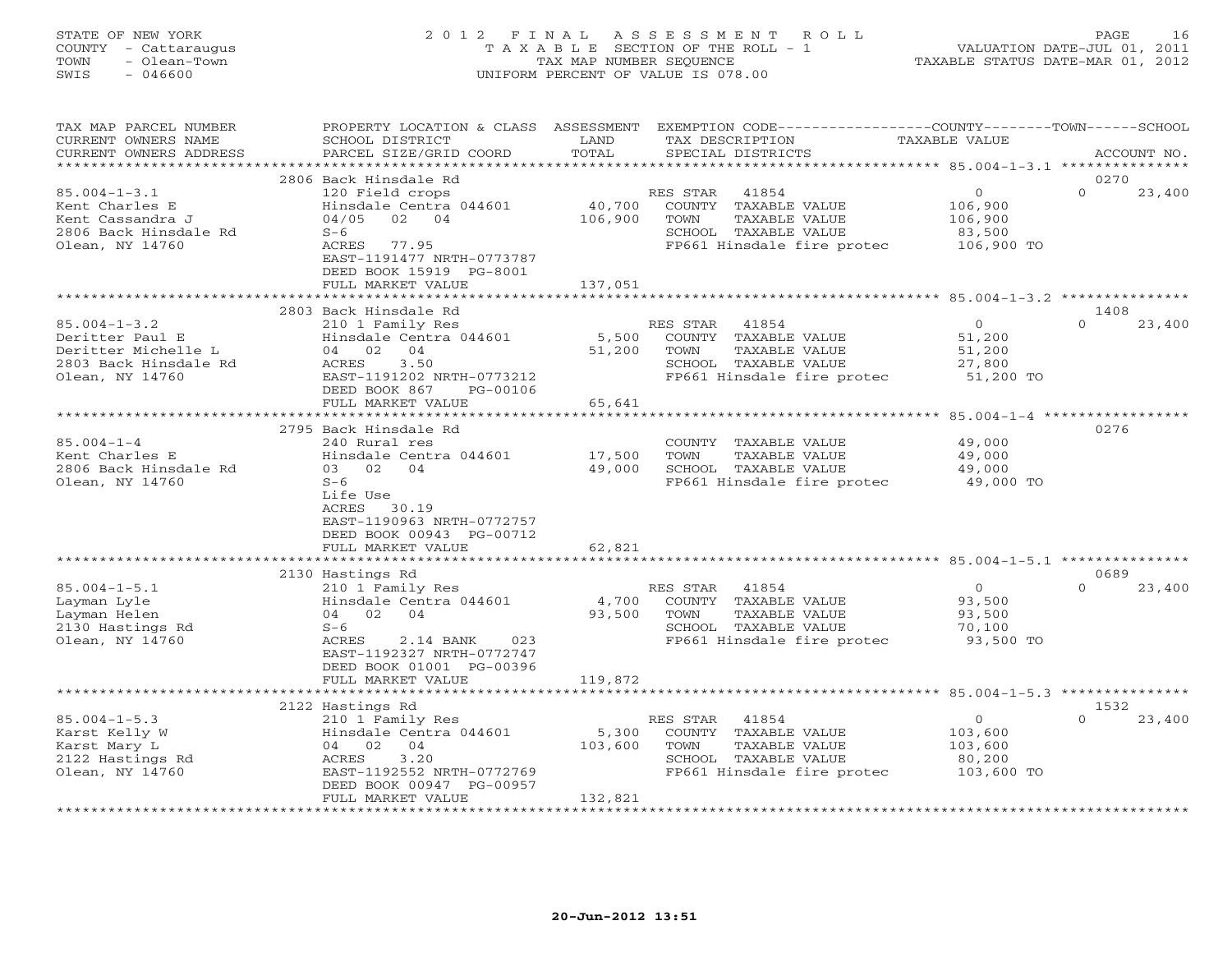| STATE OF NEW YORK<br>- Cattaraugus<br>COUNTY<br>- Olean-Town<br>TOWN<br>SWIS<br>- 046600 |                                                                        | TAX MAP NUMBER SEOUENCE     | 2012 FINAL ASSESSMENT ROLL<br>T A X A B L E SECTION OF THE ROLL - 1<br>UNIFORM PERCENT OF VALUE IS 078.00 | 17<br><b>PAGE</b><br>VALUATION DATE-JUL 01, 2011<br>TAXABLE STATUS DATE-MAR 01, 2012                        |
|------------------------------------------------------------------------------------------|------------------------------------------------------------------------|-----------------------------|-----------------------------------------------------------------------------------------------------------|-------------------------------------------------------------------------------------------------------------|
| TAX MAP PARCEL NUMBER<br>CURRENT OWNERS NAME<br>CURRENT OWNERS ADDRESS                   | PROPERTY LOCATION & CLASS<br>SCHOOL DISTRICT<br>PARCEL SIZE/GRID COORD | ASSESSMENT<br>LAND<br>TOTAL | TAX DESCRIPTION<br>SPECIAL DISTRICTS                                                                      | EXEMPTION $CODE--------------COUNTY------$<br>$- - + + + - - -$<br>--SCHOOL<br>TAXABLE VALUE<br>ACCOUNT NO. |

2108 Hastings Rd 0730

FULL MARKET VALUE 77,949 \*\*\*\*\*\*\*\*\*\*\*\*\*\*\*\*\*\*\*\*\*\*\*\*\*\*\*\*\*\*\*\*\*\*\*\*\*\*\*\*\*\*\*\*\*\*\*\*\*\*\*\*\*\*\*\*\*\*\*\*\*\*\*\*\*\*\*\*\*\*\*\*\*\*\*\*\*\*\*\*\*\*\*\*\*\*\*\*\*\*\*\*\*\*\*\*\*\*\*\*\*\*\* 85.004-1-7 \*\*\*\*\*\*\*\*\*\*\*\*\*\*\*\*\*

Veno Kathryn D Hinsdale Centra 044601 3,600 COUNTY TAXABLE VALUE 60,800

Olean, NY 14760 S-6 September 2008 SCHOOL TAXABLE VALUE 37,400

85.004-1-7 210 1 Family Res CVET C/T 41131 7,750 7,750 0 Vollentine D Kirk Hinsdale Centra 044601 2,700 SR STAR 41834 0 0 31,000 Vollentine Irene 03 02 04 31,000 COUNTY TAXABLE VALUE 23,250 2115 Hastings Rd S-6 TOWN TAXABLE VALUE 23,250

BANK 017

FRNT 92.50 DPTH 200.00

 EAST-1192611 NRTH-0772554DEED BOOK 14992 PG-8001

85.004-1-6 210 1 Family Res RES STAR 41854 0 0 23,400

2108 Hastings Rd 04 02 04 60,800 TOWN TAXABLE VALUE 60,800

FRNT 212.60 DPTH 177.50 FP661 Hinsdale fire protec 60,800 TO

EAST-1192475 NRTH-0772332 FP661 Hinsdale fire protec 31,000 TO

2115 Hastings Rd 1021

|                    | DEED BOOK 633<br>PG-00373 |         |                            |           |                    |
|--------------------|---------------------------|---------|----------------------------|-----------|--------------------|
|                    | FULL MARKET VALUE         | 39,744  |                            |           |                    |
|                    |                           |         |                            |           | ***************    |
|                    | 2127 Hastings Rd          |         |                            |           | 0432               |
| $85.004 - 1 - 8.1$ | 210 1 Family Res          |         | TAXABLE VALUE<br>COUNTY    | 38,250    |                    |
| Bell Kathleen H    | Hinsdale Centra 044601    | 5,050   | TAXABLE VALUE<br>TOWN      | 38,250    |                    |
| 12266 Oak St       | 03 02 04                  | 38,250  | SCHOOL TAXABLE VALUE       | 38,250    |                    |
| Largo, FL 33774    | $S-6$                     |         | FP661 Hinsdale fire protec | 38,250 TO |                    |
|                    | ACRES<br>2.83             |         |                            |           |                    |
|                    | EAST-1192227 NRTH-0772266 |         |                            |           |                    |
|                    | DEED BOOK 1878 PG-7003    |         |                            |           |                    |
|                    | FULL MARKET VALUE         | 49,038  |                            |           |                    |
|                    |                           |         |                            |           |                    |
|                    | 2150 Hastings Rd          |         |                            |           | 0729               |
| $85.004 - 1 - 9$   | 240 Rural res             |         | 41854<br>RES STAR          | $\Omega$  | 23,400<br>$\Omega$ |
| Oakes Daniel C     | Hinsdale Centra 044601    | 16,000  | COUNTY<br>TAXABLE VALUE    | 93,900    |                    |
| Oakes Lisa M       | 03 02 04                  | 93,900  | TOWN<br>TAXABLE VALUE      | 93,900    |                    |
| 2150 Hastings Rd   | $S-6$                     |         | TAXABLE VALUE<br>SCHOOL    | 70,500    |                    |
| Olean, NY 14760    | 26.51<br>ACRES            |         | FP661 Hinsdale fire protec | 93,900 TO |                    |
|                    | EAST-1192191 NRTH-0771585 |         |                            |           |                    |
|                    | DEED BOOK 862<br>PG-00369 |         |                            |           |                    |
|                    | FULL MARKET VALUE         | 120,385 |                            |           |                    |
|                    |                           |         |                            |           |                    |
|                    |                           |         |                            |           |                    |
|                    |                           |         |                            |           |                    |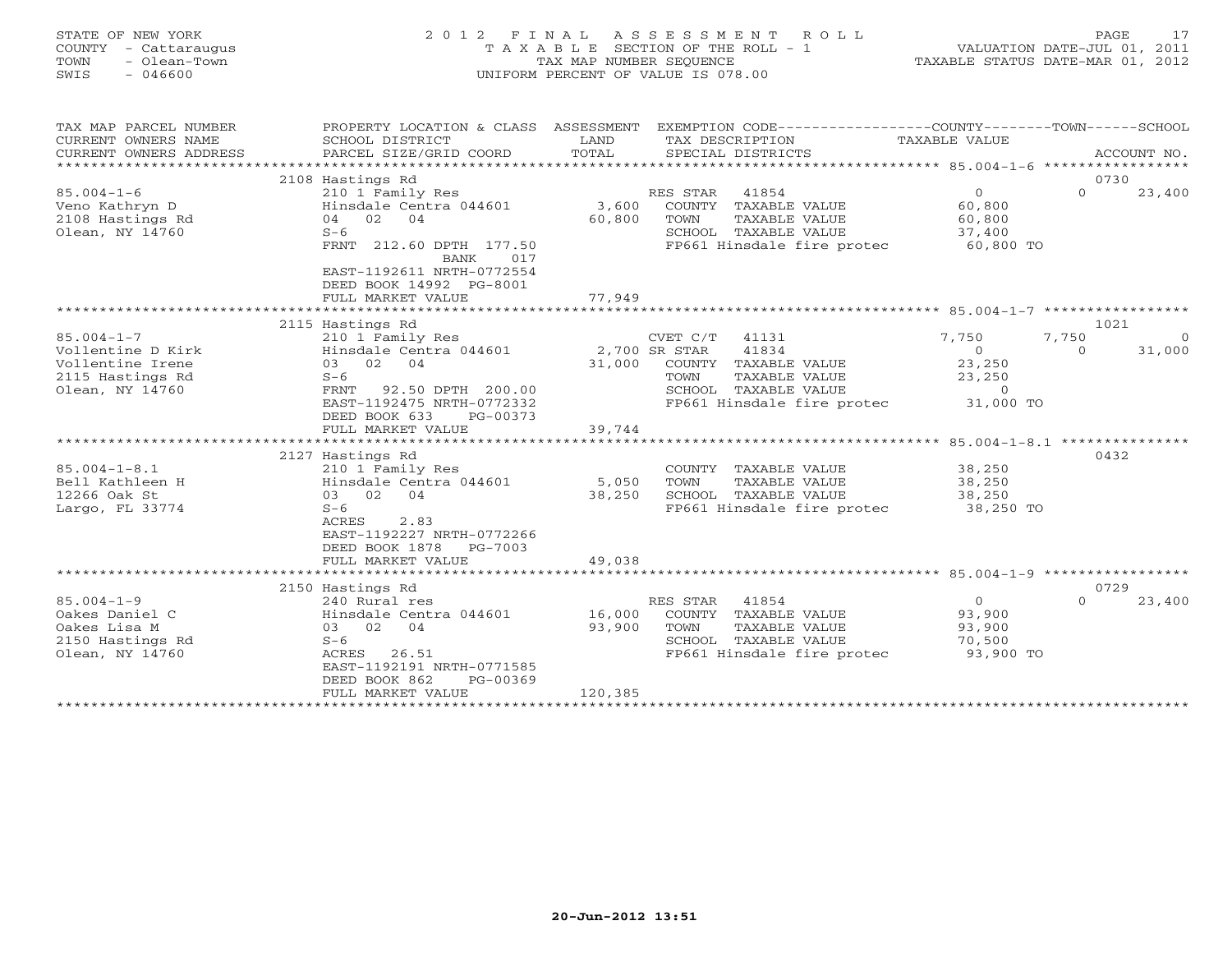### STATE OF NEW YORK 2 0 1 2 F I N A L A S S E S S M E N T R O L L PAGE 18 COUNTY - Cattaraugus T A X A B L E SECTION OF THE ROLL - 1 VALUATION DATE-JUL 01, 2011 TOWN - Olean-Town TAX MAP NUMBER SEQUENCE TAXABLE STATUS DATE-MAR 01, 2012 SWIS - 046600 UNIFORM PERCENT OF VALUE IS 078.00

| TAX MAP PARCEL NUMBER<br>CURRENT OWNERS NAME                                                         | PROPERTY LOCATION & CLASS ASSESSMENT<br>SCHOOL DISTRICT                                                                                                                                  | LAND                       | EXEMPTION CODE-----------------COUNTY-------TOWN------SCHOOL<br>TAX DESCRIPTION                                                                     | TAXABLE VALUE                                                      |                                |
|------------------------------------------------------------------------------------------------------|------------------------------------------------------------------------------------------------------------------------------------------------------------------------------------------|----------------------------|-----------------------------------------------------------------------------------------------------------------------------------------------------|--------------------------------------------------------------------|--------------------------------|
| CURRENT OWNERS ADDRESS<br>*********************                                                      | PARCEL SIZE/GRID COORD                                                                                                                                                                   | TOTAL                      | SPECIAL DISTRICTS                                                                                                                                   |                                                                    | ACCOUNT NO.                    |
|                                                                                                      | Back Hinsdale Rd                                                                                                                                                                         |                            |                                                                                                                                                     |                                                                    | 0271                           |
| $85.004 - 1 - 11.1$<br>Gonska Michael A<br>Gonska Jean E<br>2695 Back Hinsdale Rd<br>Olean, NY 14760 | 240 Rural res<br>Hinsdale Centra 044601<br>03 02 04<br>$S-6$<br>ACRES 34.25<br>EAST-1190391 NRTH-0771743<br>DEED BOOK 807<br>$PG-00245$<br>FULL MARKET VALUE                             | 95,000<br>121,795          | CW_15_VET/ 41162<br>19,300 RES STAR<br>41854<br>COUNTY TAXABLE VALUE<br>TOWN<br>TAXABLE VALUE<br>SCHOOL TAXABLE VALUE<br>FP661 Hinsdale fire protec | 9,360<br>$\overline{0}$<br>85,640<br>95,000<br>71,600<br>95,000 TO | $\Omega$<br>$\Omega$<br>23,400 |
|                                                                                                      | **************************                                                                                                                                                               |                            |                                                                                                                                                     |                                                                    |                                |
|                                                                                                      | 2771 Back Hinsdale Rd                                                                                                                                                                    |                            |                                                                                                                                                     |                                                                    | 0272                           |
| $85.004 - 1 - 11.2$<br>Webb Christopher L<br>2771 Back Hinsdale Rd<br>Olean, NY 14760                | 210 1 Family Res<br>Hinsdale Centra 044601<br>03/04 02 04<br>$S-6$<br>Ff 277.80<br>2.15<br>ACRES<br>EAST-1191085 NRTH-0772402<br>DEED BOOK 00979 PG-00334                                | 8,000<br>43,200            | RES STAR<br>41854<br>COUNTY TAXABLE VALUE<br>TOWN<br>TAXABLE VALUE<br>SCHOOL TAXABLE VALUE<br>FP661 Hinsdale fire protec                            | $\Omega$<br>43,200<br>43,200<br>19,800<br>43,200 TO                | $\Omega$<br>23,400             |
|                                                                                                      | FULL MARKET VALUE                                                                                                                                                                        | 55,385                     |                                                                                                                                                     |                                                                    |                                |
|                                                                                                      |                                                                                                                                                                                          |                            |                                                                                                                                                     |                                                                    |                                |
| $85.004 - 1 - 11.3$<br>Webb Christopher L<br>2771 Back Hinsdale Rd<br>Olean, NY 14760                | 2767 Back Hinsdale Rd<br>210 1 Family Res<br>Hinsdale Centra 044601<br>03 02 04<br>FRNT 172.20 DPTH<br>1.25<br>ACRES<br>EAST-1191022 NRTH-0772187<br>DEED BOOK 00979 PG-00336            | 4,700<br>62,900            | COUNTY TAXABLE VALUE<br>TAXABLE VALUE<br>TOWN<br>SCHOOL TAXABLE VALUE<br>FP661 Hinsdale fire protec                                                 | 62,900<br>62,900<br>62,900<br>62,900 TO                            | 1656                           |
|                                                                                                      | FULL MARKET VALUE                                                                                                                                                                        | 80,641                     |                                                                                                                                                     |                                                                    |                                |
|                                                                                                      |                                                                                                                                                                                          |                            |                                                                                                                                                     |                                                                    |                                |
| $85.004 - 1 - 11.4$<br>Roberts Samuel<br>2135 Hastings Rd<br>Olean, NY 14760                         | 2135 Hastings Rd<br>270 Mfg housing<br>Hinsdale Centra 044601<br>03 04 06<br>ACRES 19.05<br>EAST-1191365 NRTH-0771751<br>DEED BOOK 00983 PG-01124                                        | 13,000<br>57,000           | SR STAR<br>41834<br>COUNTY TAXABLE VALUE<br>TAXABLE VALUE<br>TOWN<br>SCHOOL TAXABLE VALUE<br>FP661 Hinsdale fire protec                             | $\Omega$<br>57,000<br>57,000<br>8,480<br>57,000 TO                 | 1673<br>$\Omega$<br>48,520     |
|                                                                                                      | FULL MARKET VALUE                                                                                                                                                                        | 73,077                     |                                                                                                                                                     |                                                                    |                                |
|                                                                                                      |                                                                                                                                                                                          |                            |                                                                                                                                                     |                                                                    |                                |
| $85.004 - 1 - 12$<br>Kosinski Walter<br>Kosinski Brenda<br>2689 Back Hinsdale Rd<br>Olean, NY 14760  | 2689 Back Hinsdale Rd<br>210 1 Family Res<br>Hinsdale Centra 044601<br>02 02 04<br>$S-6$<br>1.18<br>ACRES<br>EAST-1190579 NRTH-0770914<br>DEED BOOK 699<br>PG-00080<br>FULL MARKET VALUE | 4,100<br>95,000<br>121,795 | SR STAR<br>41834<br>COUNTY TAXABLE VALUE<br>TOWN<br>TAXABLE VALUE<br>SCHOOL TAXABLE VALUE<br>FD667 Olean fire 1                                     | $\circ$<br>95,000<br>95,000<br>46,480<br>95,000 TO                 | 0182<br>$\Omega$<br>48,520     |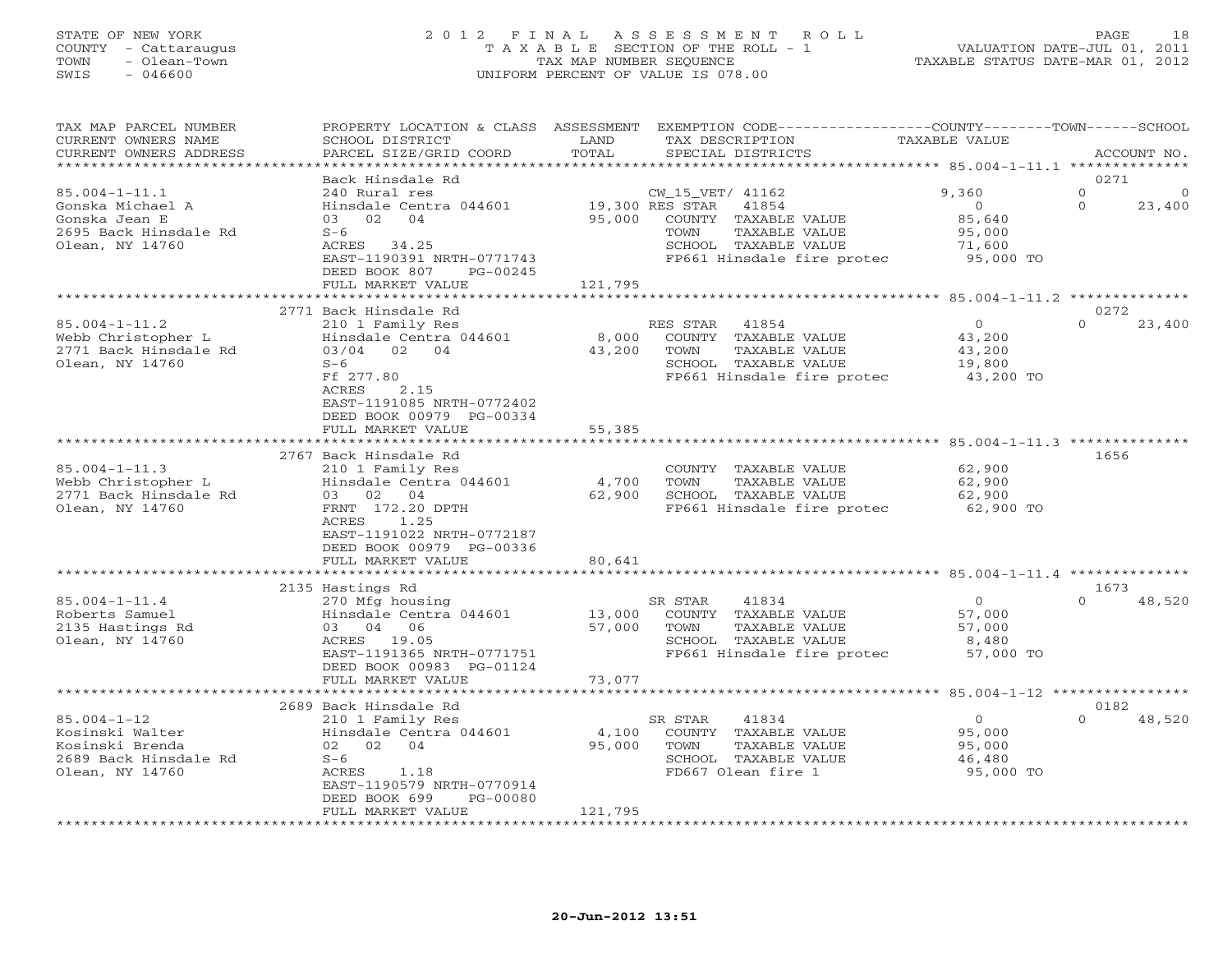#### STATE OF NEW YORK 2 0 1 2 F I N A L A S S E S S M E N T R O L L PAGE 19COUNTY - Cattaraugus T A X A B L E SECTION OF THE ROLL - 1 VALUATION DATE-JUL 01, 2011 TAX MAP NUMBER SEQUENCE SWIS - 046600 UNIFORM PERCENT OF VALUE IS 078.00

|  | TAAABLE STATUS DATE-MAR UI, ZUIZ |  |
|--|----------------------------------|--|
|  |                                  |  |
|  |                                  |  |
|  |                                  |  |

| SCHOOL DISTRICT<br>PARCEL SIZE/GRID COORD                                                                                                                                                  | LAND<br>TOTAL                                                   | TAX DESCRIPTION<br>SPECIAL DISTRICTS                                           | TAXABLE VALUE                                              | ACCOUNT NO.                                                                                                                                                                          |
|--------------------------------------------------------------------------------------------------------------------------------------------------------------------------------------------|-----------------------------------------------------------------|--------------------------------------------------------------------------------|------------------------------------------------------------|--------------------------------------------------------------------------------------------------------------------------------------------------------------------------------------|
| Back Hinsdale Rd<br>314 Rural vac<10<br>Hinsdale Centra 044601<br>02 02<br>04<br>$S-6$<br>ACRES<br>1.21<br>EAST-1190512 NRTH-0770725<br>DEED BOOK 699<br>PG-00080<br>FULL MARKET VALUE     | 4,100<br>4,100<br>5,256                                         | COUNTY TAXABLE VALUE<br>TOWN<br>TAXABLE VALUE<br>SCHOOL TAXABLE VALUE          | 4,100<br>4,100<br>4,100<br>4,100 TO                        | 0548                                                                                                                                                                                 |
|                                                                                                                                                                                            |                                                                 |                                                                                |                                                            |                                                                                                                                                                                      |
| 210 1 Family Res<br>Hinsdale Centra 044601<br>02 02 04<br>$S-6$<br>ACRES 15.70<br>EAST-1190607 NRTH-0770629<br>DEED BOOK 00945 PG-00922                                                    | 11,700<br>21,100                                                | 41854<br>COUNTY TAXABLE VALUE<br>TOWN<br>TAXABLE VALUE<br>SCHOOL TAXABLE VALUE | $\overline{0}$<br>21,100<br>21,100<br>$\circ$<br>21,100 TO | 0523<br>$\Omega$<br>21,100                                                                                                                                                           |
|                                                                                                                                                                                            |                                                                 |                                                                                |                                                            |                                                                                                                                                                                      |
| 2687 Back Hinsdale Rd<br>210 1 Family Res<br>Hinsdale Centra 044601<br>02 02 04<br>$S-6$<br>ACRES<br>1.93<br>EAST-1190152 NRTH-0770471<br>DEED BOOK 00937 PG-00179                         | 4,600<br>18,100                                                 | 41854<br>COUNTY TAXABLE VALUE<br>TOWN<br>TAXABLE VALUE<br>SCHOOL TAXABLE VALUE | $\circ$<br>18,100<br>18,100<br>$\circ$<br>18,100 TO        | 0759<br>18,100<br>$\Omega$                                                                                                                                                           |
|                                                                                                                                                                                            |                                                                 |                                                                                |                                                            |                                                                                                                                                                                      |
| 2697 Back Hinsdale Rd<br>210 1 Family Res<br>Hinsdale Centra 044601<br>02 02<br>04<br>$S-6$<br>ACRES<br>3.75<br>EAST-1190159 NRTH-0770238<br>DEED BOOK 00916 PG-00952<br>FULL MARKET VALUE | 5,700<br>25,000<br>32,051                                       | COUNTY TAXABLE VALUE<br>TOWN<br>TAXABLE VALUE<br>SCHOOL TAXABLE VALUE          | 25,000<br>25,000<br>25,000<br>25,000 TO                    | 0327                                                                                                                                                                                 |
|                                                                                                                                                                                            | 2689 Back Hinsdale Rd<br>FULL MARKET VALUE<br>FULL MARKET VALUE | PROPERTY LOCATION & CLASS ASSESSMENT<br>27,051<br>23,205                       | RES STAR<br>RES STAR                                       | EXEMPTION CODE-----------------COUNTY-------TOWN------SCHOOL<br>FP661 Hinsdale fire protec<br>FP661 Hinsdale fire protec<br>FP661 Hinsdale fire protec<br>FP661 Hinsdale fire protec |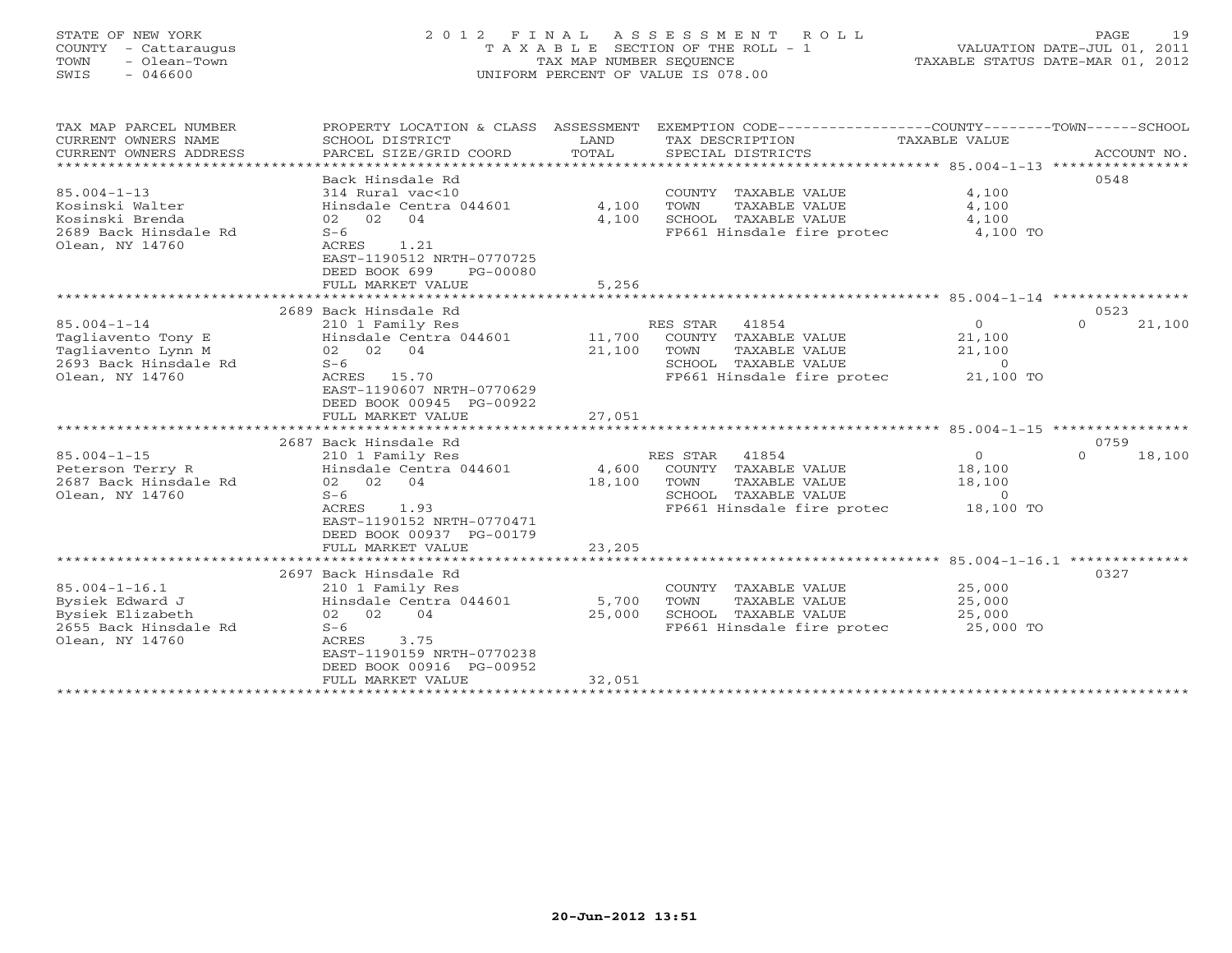# STATE OF NEW YORK 2 0 1 2 F I N A L A S S E S S M E N T R O L L PAGE 20 COUNTY - Cattaraugus T A X A B L E SECTION OF THE ROLL - 1 VALUATION DATE-JUL 01, 2011 TOWN - Olean-Town TAX MAP NUMBER SEQUENCE TAXABLE STATUS DATE-MAR 01, 2012 SWIS - 046600 UNIFORM PERCENT OF VALUE IS 078.00

| TAX MAP PARCEL NUMBER  | PROPERTY LOCATION & CLASS ASSESSMENT |         |                       |                      | EXEMPTION CODE-----------------COUNTY-------TOWN------SCHOOL |          |             |
|------------------------|--------------------------------------|---------|-----------------------|----------------------|--------------------------------------------------------------|----------|-------------|
| CURRENT OWNERS NAME    | SCHOOL DISTRICT                      | LAND    | TAX DESCRIPTION       |                      | TAXABLE VALUE                                                |          |             |
| CURRENT OWNERS ADDRESS | PARCEL SIZE/GRID COORD               | TOTAL   |                       | SPECIAL DISTRICTS    |                                                              |          | ACCOUNT NO. |
|                        |                                      |         |                       |                      |                                                              |          |             |
|                        | 2710 Oakes Rd                        |         |                       |                      |                                                              | 1463     |             |
| $85.004 - 1 - 17.3$    | 280 Res Multiple                     |         | RES STAR 41854        |                      | $\circ$                                                      | $\circ$  | 23,400      |
| Kightlinger Thomas     | Hinsdale Centra 044601               |         | 4,800 RES ST MH 41864 |                      | $\overline{0}$                                               | $\Omega$ | 23,400      |
| Kightlinger Betty      | 01/02<br>02 04                       | 94,600  |                       | COUNTY TAXABLE VALUE | 94,600                                                       |          |             |
| Kevin Put              | 2.39<br>ACRES                        |         | TOWN                  | TAXABLE VALUE        | 94,600                                                       |          |             |
| 2710 Oakes Rd          | EAST-1192798 NRTH-0769782            |         |                       | SCHOOL TAXABLE VALUE | 47,800                                                       |          |             |
| Olean, NY 14760        | DEED BOOK 00957 PG-00380             |         |                       |                      | FP661 Hinsdale fire protec 94,600 TO                         |          |             |
|                        | FULL MARKET VALUE                    | 121,282 |                       |                      |                                                              |          |             |
|                        |                                      |         |                       |                      |                                                              |          |             |
|                        | Nys Rte 16 N                         |         |                       |                      |                                                              | 0833     |             |
| $85.004 - 1 - 18.1$    | 314 Rural vac<10                     |         |                       | COUNTY TAXABLE VALUE | 4,600                                                        |          |             |
| TLC Properties Inc.    | Hinsdale Centra 044601               | 4,600   | TOWN                  | TAXABLE VALUE        | 4,600                                                        |          |             |
| 289 Exchange St        | 07 02 04                             | 4,600   |                       | SCHOOL TAXABLE VALUE | 4,600                                                        |          |             |
| Buffalo, NY 14204      | $S-6$                                |         |                       |                      | FP661 Hinsdale fire protec 4,600 TO                          |          |             |
|                        | Flood Zone                           |         |                       |                      |                                                              |          |             |
|                        | ACRES<br>2.85                        |         |                       |                      |                                                              |          |             |
|                        | EAST-1193340 NRTH-0768765            |         |                       |                      |                                                              |          |             |
|                        | DEED BOOK 5693<br>PG-2002            |         |                       |                      |                                                              |          |             |
|                        | FULL MARKET VALUE                    | 5,897   |                       |                      |                                                              |          |             |
|                        |                                      |         |                       |                      |                                                              |          |             |
|                        | 2613 Nys Rte 16 N                    |         |                       |                      |                                                              | 0834     |             |
| $85.004 - 1 - 18.2$    | 270 Mfg housing                      |         |                       | COUNTY TAXABLE VALUE | 25,500                                                       |          |             |
| Firkel Joan Ayers      | Hinsdale Centra 044601               | 6,900   | TOWN                  | TAXABLE VALUE        | 25,500                                                       |          |             |
| Ayers Randy E          | 07 02 04                             | 25,500  |                       | SCHOOL TAXABLE VALUE | 25,500                                                       |          |             |
| 2617 Nys Rte 16N       | $S-6$                                |         |                       |                      | FP661 Hinsdale fire protec 25,500 TO                         |          |             |
| Olean, NY 14760        | $L/u$ - Joan Ayers Firkel            |         |                       |                      |                                                              |          |             |
|                        | FRNT 375.00 DPTH 154.76              |         |                       |                      |                                                              |          |             |
|                        | EAST-1193380 NRTH-0769317            |         |                       |                      |                                                              |          |             |
|                        | DEED BOOK 00983 PG-00303             |         |                       |                      |                                                              |          |             |
|                        | FULL MARKET VALUE                    | 32,692  |                       |                      |                                                              |          |             |
|                        |                                      |         |                       |                      |                                                              |          |             |
|                        | 2622 Back Hinsdale Rd (Dirt)         |         |                       |                      |                                                              | 0273     |             |
| $85.004 - 1 - 19.1$    | 240 Rural res                        |         | RES STAR              | 41854                | $\overline{0}$                                               | $\Omega$ | 23,400      |
| Adams Lee C            | Hinsdale Centra 044601               | 34,000  |                       | COUNTY TAXABLE VALUE | 50,800                                                       |          |             |
| 2622 Back Hinsdale Rd  | 01 02<br>04                          | 50,800  | TOWN                  | TAXABLE VALUE        | 50,800                                                       |          |             |
| Olean, NY 14760        | $S-6$                                |         |                       | SCHOOL TAXABLE VALUE | 27,400                                                       |          |             |
|                        |                                      |         |                       |                      |                                                              |          |             |
|                        | Includes 85.004-1-19.14              |         |                       |                      | FP661 Hinsdale fire protec 50,800 TO                         |          |             |
|                        | 95.70<br>ACRES                       |         |                       |                      |                                                              |          |             |
|                        | EAST-1191814 NRTH-0769430            |         |                       |                      |                                                              |          |             |
|                        | DEED BOOK 00982 PG-00076             |         |                       |                      |                                                              |          |             |
|                        | FULL MARKET VALUE                    | 65,128  |                       |                      |                                                              |          |             |
|                        |                                      |         |                       |                      |                                                              |          |             |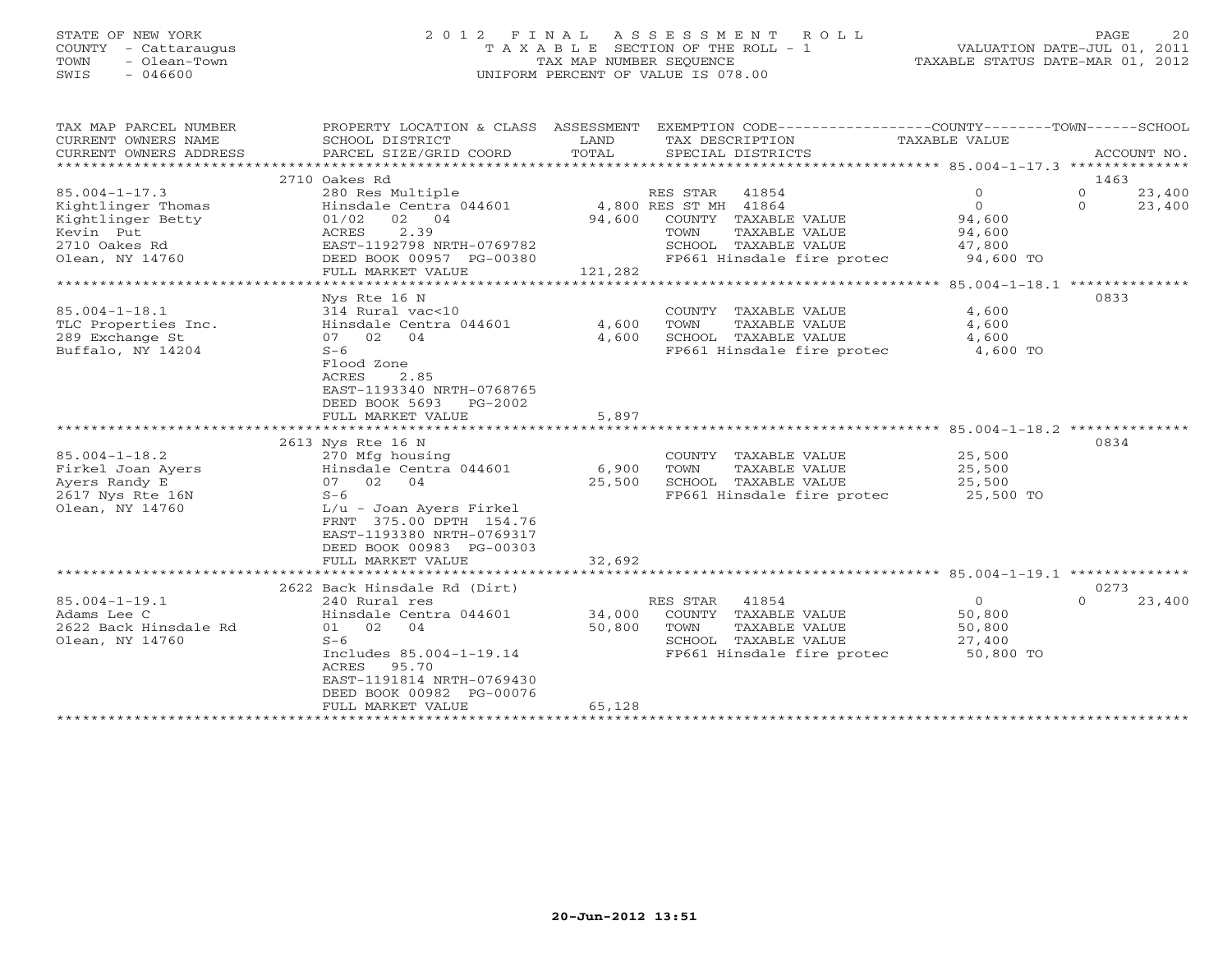#### STATE OF NEW YORK 2 0 1 2 F I N A L A S S E S S M E N T R O L L PAGE 21 COUNTY - Cattaraugus T A X A B L E SECTION OF THE ROLL - 1 VALUATION DATE-JUL 01, 2011 TOWN - Olean-Town TAX MAP NUMBER SEQUENCE TAXABLE STATUS DATE-MAR 01, 2012 SWIS - 046600 UNIFORM PERCENT OF VALUE IS 078.00

| <b>I OVVIV</b>      |                                          | OICON IOWN |                                    | TIMI TIIL INOTIDIII DHOOIINCH |                           |                                              | THRIBB DINIOD DILL TIME VI, 2012                 |
|---------------------|------------------------------------------|------------|------------------------------------|-------------------------------|---------------------------|----------------------------------------------|--------------------------------------------------|
| SWIS                | $-046600$                                |            | UNIFORM PERCENT OF VALUE IS 078.00 |                               |                           |                                              |                                                  |
|                     |                                          |            |                                    |                               |                           |                                              |                                                  |
|                     | TAX MAP PARCEL NUMBER                    |            | PROPERTY LOCATION & CLASS          | ASSESSMENT                    |                           | EXEMPTION CODE------------------COUNTY------ | --TOWN------SCHOOL                               |
| CURRENT OWNERS NAME |                                          |            | SCHOOL DISTRICT                    | LAND                          | TAX DESCRIPTION           | TAXABLE VALUE                                |                                                  |
|                     | $\alpha$ innetis $\alpha$ ining anno 200 |            | pipert stop lepth seeps            | $m \wedge m \wedge r$         | $\alpha$ ppatit ptamptama |                                              | $\sim$ $\sim$ $\sim$ $\sim$ $\sim$ $\sim$ $\sim$ |

| CURRENT OWNERS NAME<br>CURRENT OWNERS ADDRESS                                             | SCHOOL DISTRICT<br>PARCEL SIZE/GRID COORD                                                        | LAND<br>TOTAL                       | TAX DESCRIPTION<br>SPECIAL DISTRICTS                                                                                        | TAXABLE VALUE                                      | ACCOUNT NO.                |
|-------------------------------------------------------------------------------------------|--------------------------------------------------------------------------------------------------|-------------------------------------|-----------------------------------------------------------------------------------------------------------------------------|----------------------------------------------------|----------------------------|
|                                                                                           | Blakeslee Hollow Rd                                                                              | * * * * * * * * * * * * * * * * * * | ************************************* 85.004-1-19.2 **************                                                          |                                                    | 1487                       |
| $85.004 - 1 - 19.2$<br>Jedrosko Gregory<br>2404 Blakeslee Hollow Rd<br>Olean, NY 14760    | 312 Vac w/imprv<br>Hinsdale Centra 044601<br>02<br>04<br>01<br>$S-6$                             | 4,000<br>20,100                     | COUNTY TAXABLE VALUE<br>TOWN<br>TAXABLE VALUE<br>SCHOOL TAXABLE VALUE<br>FP661 Hinsdale fire protec                         | 20,100<br>20,100<br>20,100<br>20,100 TO            |                            |
|                                                                                           | FRNT 190.00 DPTH 205.00<br>EAST-1189158 NRTH-0768567<br>DEED BOOK 888<br>PG-01130                |                                     |                                                                                                                             |                                                    |                            |
|                                                                                           | FULL MARKET VALUE<br>*******************                                                         | 25,769                              |                                                                                                                             |                                                    |                            |
|                                                                                           | 2410 Blakeslee Hollow Rd                                                                         |                                     |                                                                                                                             |                                                    | 1488                       |
| $85.004 - 1 - 19.3$<br>Rosenswie Michael W<br>2410 Blakeslee Hollow Rd<br>Olean, NY 14760 | 210 1 Family Res<br>Hinsdale Centra 044601<br>02<br>04<br>01<br>$S-6$<br>FRNT 190.00 DPTH 250.00 | 4,000<br>42,800                     | RES STAR<br>41854<br>TAXABLE VALUE<br>COUNTY<br>TOWN<br>TAXABLE VALUE<br>SCHOOL TAXABLE VALUE<br>FP661 Hinsdale fire protec | $\circ$<br>42,800<br>42,800<br>19,400<br>42,800 TO | $\Omega$<br>23,400         |
|                                                                                           | 017<br>BANK<br>EAST-1189017 NRTH-0768690<br>DEED BOOK 6009<br>PG-9003<br>FULL MARKET VALUE       | 54,872                              |                                                                                                                             |                                                    |                            |
|                                                                                           | *******************                                                                              |                                     |                                                                                                                             |                                                    |                            |
| $85.004 - 1 - 19.4$                                                                       | 2444 Blakeslee Hollow Rd<br>270 Mfg housing                                                      |                                     | 41854<br>RES STAR                                                                                                           | $\Omega$                                           | 1496<br>$\Omega$<br>12,000 |
| Frederick Joseph                                                                          | Hinsdale Centra 044601                                                                           | 4,800                               | COUNTY TAXABLE VALUE                                                                                                        | 12,000                                             |                            |
| Frederick Theresa                                                                         | 02<br>04<br>01                                                                                   | 12,000                              | TOWN<br>TAXABLE VALUE                                                                                                       | 12,000                                             |                            |
| 2444 Blakeslee Hollow Rd                                                                  | $S-6$                                                                                            |                                     | SCHOOL TAXABLE VALUE                                                                                                        | $\Omega$                                           |                            |
| Olean, NY 14760                                                                           | 2.34<br>ACRES<br>EAST-1188706 NRTH-0769559<br>DEED BOOK 00931 PG-01057                           |                                     | FP661 Hinsdale fire protec                                                                                                  | 12,000 TO                                          |                            |
|                                                                                           | FULL MARKET VALUE                                                                                | 15,385                              |                                                                                                                             |                                                    |                            |
|                                                                                           | 2420 Blakeslee Hollow Rd                                                                         |                                     |                                                                                                                             |                                                    | 1503                       |
| $85.004 - 1 - 19.5$                                                                       | 210 1 Family Res                                                                                 |                                     | RES STAR<br>41854                                                                                                           | $\circ$                                            | 23,400<br>$\Omega$         |
| Hurlburt William E Jr                                                                     | Hinsdale Centra 044601                                                                           | 4,000                               | COUNTY TAXABLE VALUE                                                                                                        | 79,100                                             |                            |
| Hurlburt Marlea S                                                                         | 02<br>04<br>01                                                                                   | 79,100                              | TOWN<br>TAXABLE VALUE                                                                                                       | 79,100                                             |                            |
| 2420 Blakeslee Hollow Rd                                                                  | FRNT 200.00 DPTH 205.00                                                                          |                                     | SCHOOL TAXABLE VALUE                                                                                                        | 55,700                                             |                            |
| Olean, NY 14760                                                                           | EAST-1188861 NRTH-0768809<br>DEED BOOK 897<br>PG-01135<br>FULL MARKET VALUE                      | 101,410                             | FP661 Hinsdale fire protec                                                                                                  | 79,100 TO                                          |                            |
|                                                                                           |                                                                                                  |                                     |                                                                                                                             |                                                    |                            |
|                                                                                           | Blakeslee Hollow Rd                                                                              |                                     |                                                                                                                             |                                                    | 1524                       |
| $85.004 - 1 - 19.6$                                                                       | 311 Res vac land                                                                                 |                                     | COUNTY<br>TAXABLE VALUE                                                                                                     | 4,400                                              |                            |
| Kent Bruce A                                                                              | Hinsdale Centra 044601                                                                           | 4,400                               | TOWN<br>TAXABLE VALUE                                                                                                       | 4,400                                              |                            |
| Attn: Paula Ursory<br>2977 Oregon Rd                                                      | 01 02<br>04<br>1.65<br>ACRES                                                                     | 4,400                               | SCHOOL TAXABLE VALUE<br>FP661 Hinsdale fire protec                                                                          | 4,400<br>4,400 TO                                  |                            |
| Olean, NY 14760                                                                           | EAST-1188673 NRTH-0768979<br>DEED BOOK 906<br>PG-01038                                           |                                     |                                                                                                                             |                                                    |                            |
|                                                                                           | FULL MARKET VALUE                                                                                | 5,641                               |                                                                                                                             |                                                    |                            |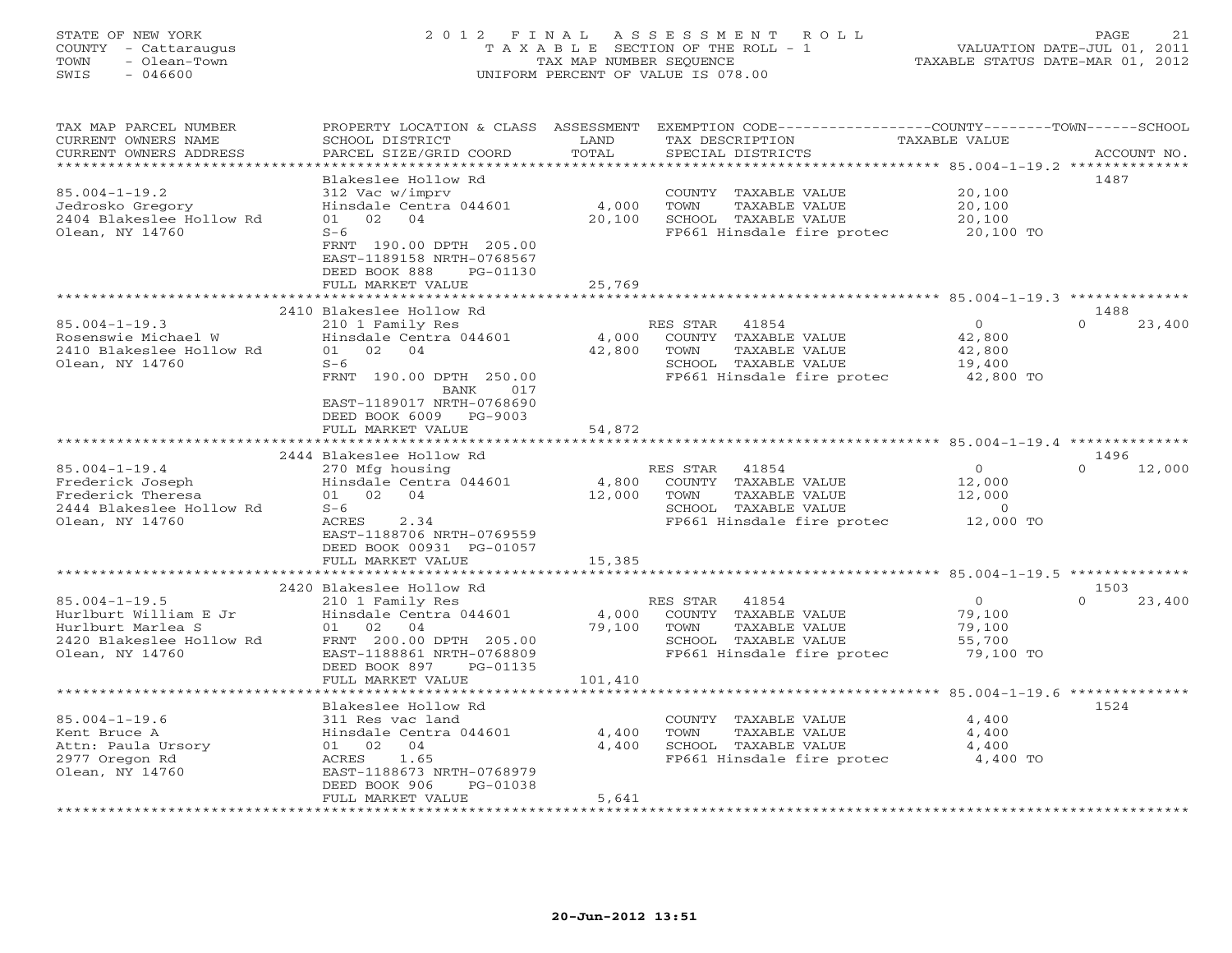#### STATE OF NEW YORK 2 0 1 2 F I N A L A S S E S S M E N T R O L L PAGE 22 COUNTY - Cattaraugus T A X A B L E SECTION OF THE ROLL - 1 VALUATION DATE-JUL 01, 2011 TOWN - Olean-Town TAX MAP NUMBER SEQUENCE TAXABLE STATUS DATE-MAR 01, 2012 SWIS - 046600 UNIFORM PERCENT OF VALUE IS 078.00UNIFORM PERCENT OF VALUE IS 078.00

| TAX MAP PARCEL NUMBER<br>CURRENT OWNERS NAME                                                        | SCHOOL DISTRICT                                                                                                                                                                                                        | LAND              | PROPERTY LOCATION & CLASS ASSESSMENT EXEMPTION CODE----------------COUNTY-------TOWN------SCHOOL<br>TAX DESCRIPTION                          | TAXABLE VALUE                                          |                                      |
|-----------------------------------------------------------------------------------------------------|------------------------------------------------------------------------------------------------------------------------------------------------------------------------------------------------------------------------|-------------------|----------------------------------------------------------------------------------------------------------------------------------------------|--------------------------------------------------------|--------------------------------------|
| CURRENT OWNERS ADDRESS                                                                              | PARCEL SIZE/GRID COORD                                                                                                                                                                                                 | TOTAL             | SPECIAL DISTRICTS                                                                                                                            |                                                        | ACCOUNT NO.                          |
|                                                                                                     |                                                                                                                                                                                                                        |                   |                                                                                                                                              |                                                        |                                      |
| $85.004 - 1 - 19.7$<br>Veno James T<br>Veno Tammy L<br>2621 Back Hinsdale Rd<br>Olean, NY 14760     | 2621 Back Hinsdale Rd<br>210 1 Family Res<br>Hinsdale Centra 044601<br>01 02 04<br>04<br>1.00 BANK 032<br>1.00 BANK 0768894<br>ACRES<br>EAST-1189921 NRTH-0768894<br>DEED BOOK 8101    PG-5001<br>FULL MARKET VALUE    | 89,800<br>115,128 | RES STAR 41854<br>4,000 COUNTY TAXABLE VALUE<br>TOWN<br>TAXABLE VALUE<br>SCHOOL TAXABLE VALUE 66,400<br>FP661 Hinsdale fire protec 89,800 TO | $\overline{0}$<br>89,800<br>89,800                     | 1572<br>$\Omega$<br>23,400           |
|                                                                                                     |                                                                                                                                                                                                                        |                   |                                                                                                                                              |                                                        | 1575                                 |
| $85.004 - 1 - 19.8$<br>Adsit William M<br>Adsit Rosanne<br>2624 Back Hinsdale Rd<br>Olean, NY 14760 | 2624 Back Hinsdale Rd<br>210 1 Family Res<br>Hinsdale Centra 044601 5,600 SR STAR 41834<br>01 02 04 95,000 COUNTY TAXABLE VALUE<br>Ff 480.00<br>3.70<br>ACRES<br>EAST-1190397 NRTH-0769290<br>DEED BOOK 01004 PG-00350 |                   | CVET C/T 41131 15,600<br>TAXABLE VALUE<br>TOWN<br>SCHOOL TAXABLE VALUE<br>FP661 Hinsdale fire protec 95,000 TO                               | 15,600<br>$\overline{0}$<br>79,400<br>79,400<br>46,480 | $\overline{0}$<br>48,520<br>$\Omega$ |
|                                                                                                     | FULL MARKET VALUE                                                                                                                                                                                                      | 121,795           |                                                                                                                                              |                                                        |                                      |
| $85.004 - 1 - 19.9$<br>Kent Bruce A<br>2577 Oregon Rd<br>Olean, NY 14760                            | Back Hinsdale Rd<br>312 Vac w/imprv<br>Hinsdale Centra 044601 3,900<br>01 02 04<br>FRNT 160.00 DPTH 215.80<br>EAST-1189971 NRTH-0769080<br>DEED BOOK 00938 PG-00421<br>FULL MARKET VALUE                               | 17,500<br>22,436  | COUNTY TAXABLE VALUE<br>TAXABLE VALUE<br>TOWN<br>SCHOOL TAXABLE VALUE<br>FP661 Hinsdale fire protec 17,500 TO                                | 17,500<br>17,500<br>17,500                             | 1576                                 |
|                                                                                                     |                                                                                                                                                                                                                        |                   |                                                                                                                                              |                                                        |                                      |
| $85.004 - 1 - 19.10$<br>Ursoy Paula M<br>Ursoy Gary L<br>2577 Oregon Rd<br>Olean, NY 14760          | Back Hinsdale Rd<br>322 Rural vac>10<br>Hinsdale Centra 044601 14,900<br>01 02 04<br>ACRES 15.10<br>EAST-1189602 NRTH-0768944<br>FULL MARKET VALUE                                                                     | 14,900<br>19,103  | COUNTY TAXABLE VALUE 14,900<br>TOWN<br>TAXABLE VALUE<br>SCHOOL TAXABLE VALUE<br>FP661 Hinsdale fire protec 14,900 TO                         | 14,900<br>14,900                                       | 1577                                 |
|                                                                                                     |                                                                                                                                                                                                                        |                   |                                                                                                                                              |                                                        |                                      |
| $85.004 - 1 - 19.11$<br>Kent Bruce A<br>2577 Oregon Rd<br>Olean, NY 14760                           | 440 2442 Blakeslee Hollow Rd<br>271 Mfg housings<br>Hinsdale Centra 044601 7,900<br>01 02 04<br>7.90<br>ACRES<br>EAST-1188937 NRTH-0769259<br>DEED BOOK 00938 PG-00423<br>FULL MARKET VALUE                            | 14,200<br>18,205  | COUNTY TAXABLE VALUE<br>TOWN<br>TAXABLE VALUE<br>SCHOOL TAXABLE VALUE<br>FP661 Hinsdale fire protec 14,200 TO                                | 14,200<br>14,200<br>14,200                             | 1578                                 |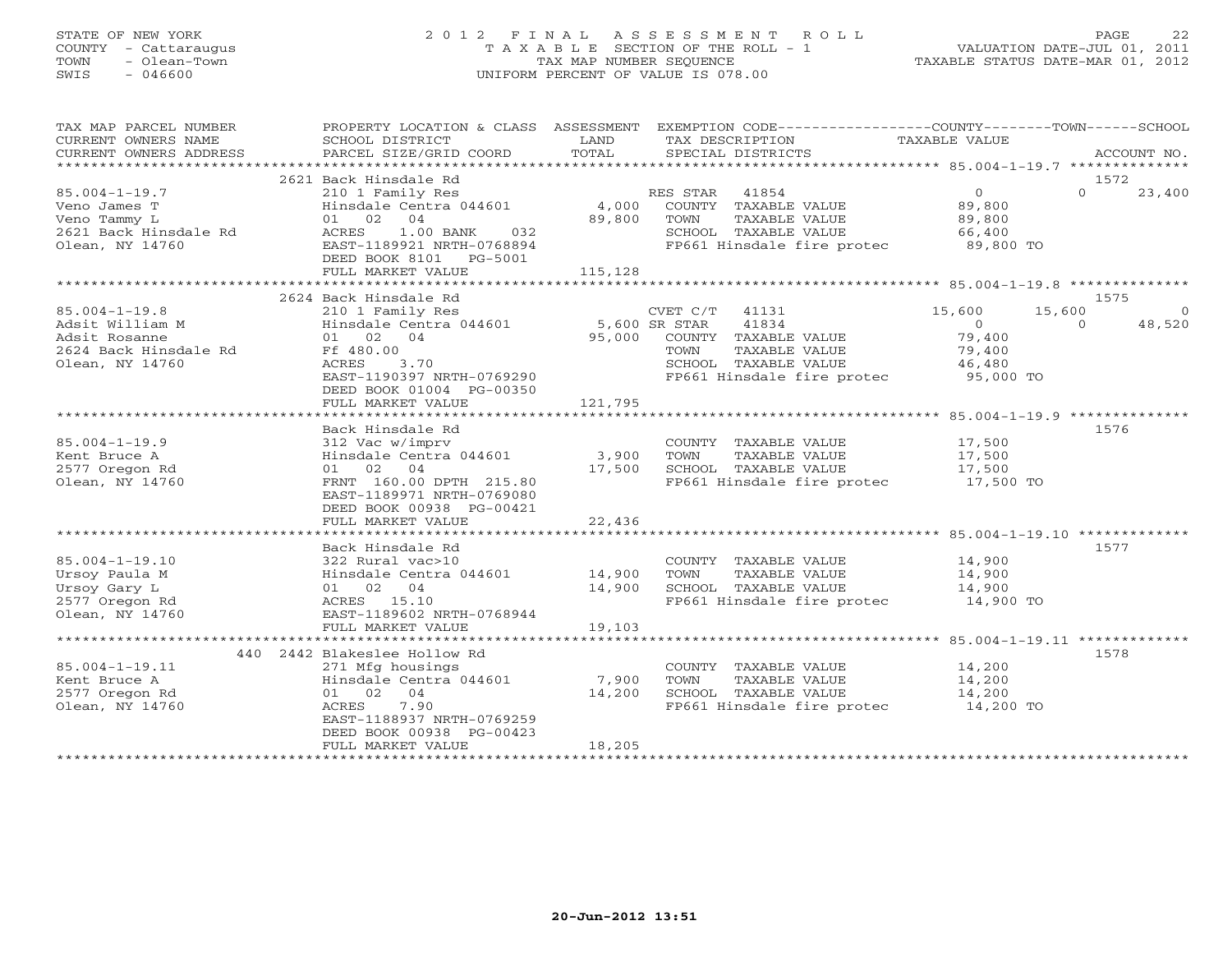# STATE OF NEW YORK 2 0 1 2 F I N A L A S S E S S M E N T R O L L PAGE 23 COUNTY - Cattaraugus T A X A B L E SECTION OF THE ROLL - 1 VALUATION DATE-JUL 01, 2011 TOWN - Olean-Town TAX MAP NUMBER SEQUENCE TAXABLE STATUS DATE-MAR 01, 2012 SWIS - 046600 UNIFORM PERCENT OF VALUE IS 078.00

| TAX MAP PARCEL NUMBER<br>CURRENT OWNERS NAME<br>CURRENT OWNERS ADDRESS<br>******************* | PROPERTY LOCATION & CLASS ASSESSMENT<br>SCHOOL DISTRICT<br>PARCEL SIZE/GRID COORD | LAND<br>TOTAL  | EXEMPTION CODE-----------------COUNTY-------TOWN------SCHOOL<br>TAX DESCRIPTION<br>SPECIAL DISTRICTS | TAXABLE VALUE    | ACCOUNT NO.        |
|-----------------------------------------------------------------------------------------------|-----------------------------------------------------------------------------------|----------------|------------------------------------------------------------------------------------------------------|------------------|--------------------|
|                                                                                               |                                                                                   |                |                                                                                                      |                  |                    |
| $85.004 - 1 - 19.12$                                                                          | Back Hinsdale Rd<br>314 Rural vac<10                                              |                | COUNTY TAXABLE VALUE                                                                                 | 7,500            | 1579               |
| Kent Bruce<br>4146 Terry Dr                                                                   | Hinsdale Centra 044601<br>01 02<br>04                                             | 7,500<br>7,500 | TOWN<br>TAXABLE VALUE<br>SCHOOL TAXABLE VALUE                                                        | 7,500<br>7,500   |                    |
| Rapid City, SD 55701                                                                          | 6.95<br>ACRES<br>EAST-1189590 NRTH-0769537                                        |                | FP661 Hinsdale fire protec                                                                           | 7,500 TO         |                    |
|                                                                                               | DEED BOOK 2116 PG-7003<br>FULL MARKET VALUE                                       | 9,615          |                                                                                                      |                  |                    |
|                                                                                               |                                                                                   |                |                                                                                                      |                  |                    |
|                                                                                               | Back Hinsdale Rd                                                                  |                |                                                                                                      |                  | 1580               |
| $85.004 - 1 - 19.13$                                                                          | 311 Res vac land                                                                  |                | COUNTY TAXABLE VALUE                                                                                 | 3,300            |                    |
| Kent Bruce                                                                                    | Hinsdale Centra 044601                                                            | 3,300          | TAXABLE VALUE<br>TOWN                                                                                | 3,300            |                    |
| 4146 Terry Dr                                                                                 | 01 02<br>04                                                                       | 3,300          | SCHOOL TAXABLE VALUE                                                                                 | 3,300            |                    |
| Rapid City, SD 55701                                                                          | FRNT 100.00 DPTH 350.00<br>EAST-1190088 NRTH-0769678                              |                | FP661 Hinsdale fire protec                                                                           | 3,300 TO         |                    |
|                                                                                               | DEED BOOK 2116 PG-7003<br>FULL MARKET VALUE                                       | 4,231          |                                                                                                      |                  |                    |
|                                                                                               | ***********************                                                           |                |                                                                                                      |                  |                    |
|                                                                                               | 2620 Back Hinsdale Rd                                                             |                |                                                                                                      |                  | 1667               |
| $85.004 - 1 - 19.15$                                                                          | 210 1 Family Res                                                                  |                | RES STAR<br>41854                                                                                    | 0                | 23,400<br>$\Omega$ |
| Adsit James E                                                                                 | Hinsdale Centra 044601                                                            | 4,700          | COUNTY TAXABLE VALUE                                                                                 | 97,500           |                    |
| 2620 Back Hinsdale Rd                                                                         | 01 02 04                                                                          | 97,500         | TOWN<br>TAXABLE VALUE                                                                                | 97,500           |                    |
| Olean, NY 14760                                                                               | Ff 340.0                                                                          |                | SCHOOL TAXABLE VALUE                                                                                 | 74,100           |                    |
|                                                                                               | ACRES<br>2.25                                                                     |                | FP661 Hinsdale fire protec 97,500 TO                                                                 |                  |                    |
|                                                                                               | EAST-1190246 NRTH-0768867<br>DEED BOOK 10844 PG-6001                              |                |                                                                                                      |                  |                    |
|                                                                                               | FULL MARKET VALUE                                                                 | 125,000        |                                                                                                      |                  |                    |
|                                                                                               |                                                                                   |                |                                                                                                      |                  |                    |
|                                                                                               | 2618 Back Hinsdale Rd                                                             |                |                                                                                                      |                  | 0222               |
| $85.004 - 1 - 20$                                                                             | 210 1 Family Res                                                                  |                | RES STAR 41854                                                                                       | $\overline{0}$   | 23,400<br>$\Omega$ |
| Ozogar Michael J                                                                              | Hinsdale Centra 044601<br>01 02 04                                                |                | 4,000 COUNTY TAXABLE VALUE<br>TOWN<br>TAXABLE VALUE                                                  | 65,000           |                    |
| Ozogar Laura A<br>2618 Back Hinsdale Rd                                                       | $S-6$                                                                             | 65,000         | SCHOOL TAXABLE VALUE                                                                                 | 65,000<br>41,600 |                    |
| Olean, NY 14760                                                                               | FRNT 150.00 DPTH 335.22                                                           |                | FP661 Hinsdale fire protec                                                                           | 65,000 TO        |                    |
|                                                                                               | EAST-1190173 NRTH-0768646                                                         |                |                                                                                                      |                  |                    |
|                                                                                               | DEED BOOK 886<br>PG-00453                                                         |                |                                                                                                      |                  |                    |
|                                                                                               | FULL MARKET VALUE                                                                 | 83,333         |                                                                                                      |                  |                    |
|                                                                                               |                                                                                   |                |                                                                                                      |                  |                    |
|                                                                                               | 2610 Back Hinsdale Rd                                                             |                |                                                                                                      |                  | 0393               |
| $85.004 - 1 - 21$                                                                             | 210 1 Family Res                                                                  |                | CVET C/T 41131                                                                                       | 14,625<br>14,625 | $\Omega$           |
| Grabowski Mary H                                                                              | Hinsdale Centra 044601                                                            | 4,600 SR STAR  | 41834                                                                                                | $\overline{0}$   | 48,520<br>$\Omega$ |
| 2610 Back Hinsdale Rd                                                                         | 01 02 04                                                                          | 58,500         | COUNTY TAXABLE VALUE                                                                                 | 43,875           |                    |
| Olean, NY 14760                                                                               | $S-6$                                                                             |                | TAXABLE VALUE<br>TOWN                                                                                | 43,875           |                    |
|                                                                                               | ACRES<br>2.00                                                                     |                | SCHOOL TAXABLE VALUE                                                                                 | 9,980            |                    |
|                                                                                               | EAST-1190093 NRTH-0768449                                                         |                | FP661 Hinsdale fire protec 58,500 TO                                                                 |                  |                    |
|                                                                                               | DEED BOOK 00952 PG-00129                                                          |                |                                                                                                      |                  |                    |
|                                                                                               | FULL MARKET VALUE                                                                 | 75,000         |                                                                                                      |                  |                    |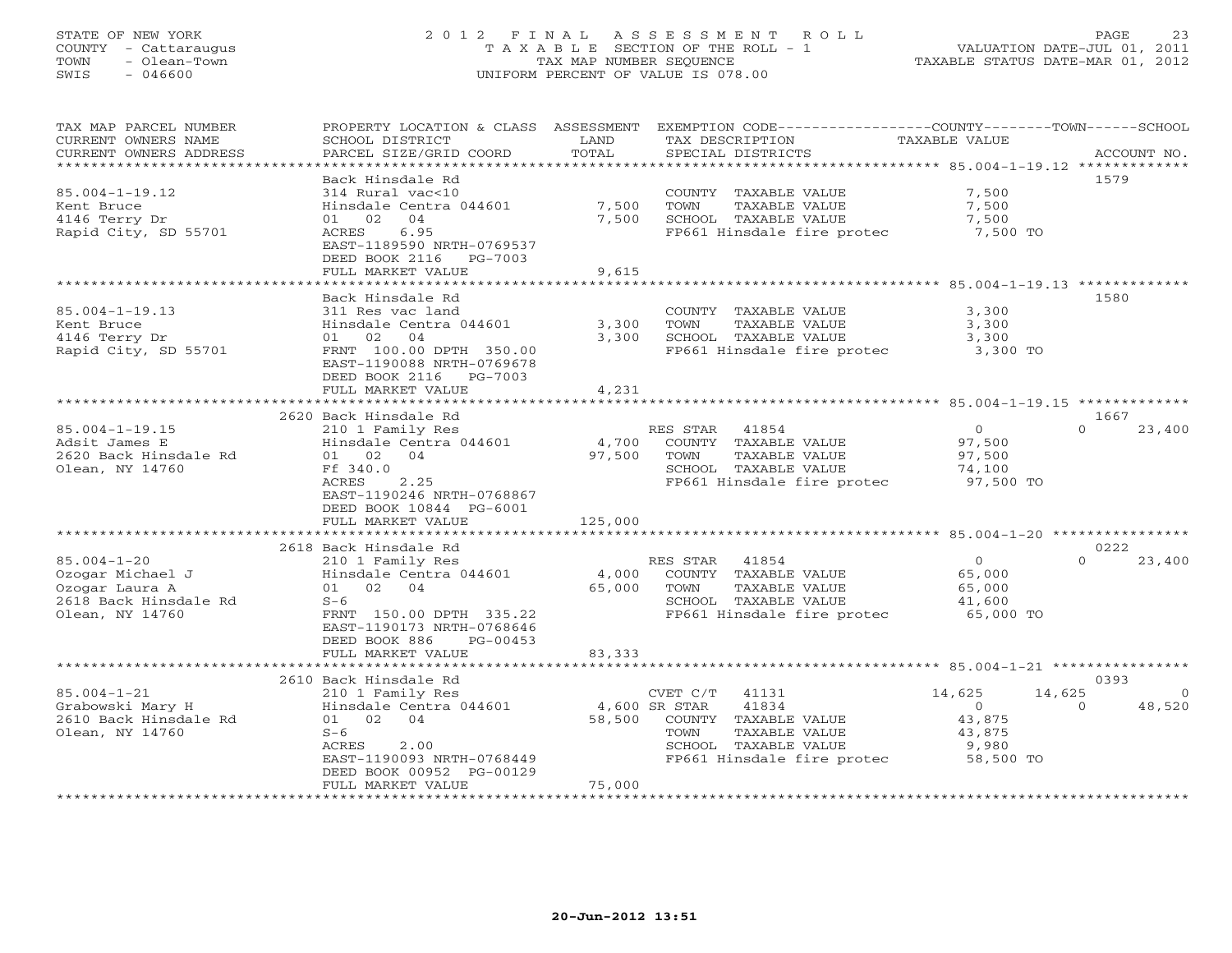#### STATE OF NEW YORK 2 0 1 2 F I N A L A S S E S S M E N T R O L L PAGE 24 COUNTY - Cattaraugus T A X A B L E SECTION OF THE ROLL - 1 VALUATION DATE-JUL 01, 2011 TOWN - Olean-Town TAX MAP NUMBER SEQUENCE TAXABLE STATUS DATE-MAR 01, 2012 SWIS - 046600 UNIFORM PERCENT OF VALUE IS 078.00UNIFORM PERCENT OF VALUE IS 078.00

| TAX MAP PARCEL NUMBER                      |                                                                                                                                                                                                                                                                                                                                                                                                                                                                                                                        |        | PROPERTY LOCATION & CLASS ASSESSMENT EXEMPTION CODE---------------COUNTY-------TOWN------SCHOOL |                      |                    |
|--------------------------------------------|------------------------------------------------------------------------------------------------------------------------------------------------------------------------------------------------------------------------------------------------------------------------------------------------------------------------------------------------------------------------------------------------------------------------------------------------------------------------------------------------------------------------|--------|-------------------------------------------------------------------------------------------------|----------------------|--------------------|
| CURRENT OWNERS NAME                        | SCHOOL DISTRICT                                                                                                                                                                                                                                                                                                                                                                                                                                                                                                        | LAND   | TAX DESCRIPTION                                                                                 | TAXABLE VALUE        |                    |
| CURRENT OWNERS ADDRESS                     | $\begin{minipage}{.45\textwidth} \begin{minipage}{.45\textwidth} \begin{minipage}{.45\textwidth} \begin{minipage}{.45\textwidth} \begin{minipage}{.45\textwidth} \begin{minipage}{.45\textwidth} \begin{minipage}{.45\textwidth} \begin{minipage}{.45\textwidth} \begin{minipage}{.45\textwidth} \begin{minipage}{.45\textwidth} \begin{minipage}{.45\textwidth} \begin{minipage}{.45\textwidth} \begin{minipage}{.45\textwidth} \begin{minipage}{.45\textwidth} \begin{minipage}{.45\textwidth} \begin{minipage}{.45$ |        |                                                                                                 |                      |                    |
|                                            |                                                                                                                                                                                                                                                                                                                                                                                                                                                                                                                        |        |                                                                                                 |                      |                    |
|                                            | 2605 Back Hinsdale Rd                                                                                                                                                                                                                                                                                                                                                                                                                                                                                                  |        |                                                                                                 |                      | 0823               |
| $85.004 - 1 - 22$                          | 210 1 Family Res                                                                                                                                                                                                                                                                                                                                                                                                                                                                                                       |        | RES STAR 41854                                                                                  | $\Omega$             | $\Omega$<br>23,400 |
| Bysiek Edward J III                        |                                                                                                                                                                                                                                                                                                                                                                                                                                                                                                                        |        | Hinsdale Centra 044601 3,000 COUNTY TAXABLE VALUE                                               |                      |                    |
| 2605 Back Hinsdale Rd                      | 01 02 04                                                                                                                                                                                                                                                                                                                                                                                                                                                                                                               | 35,400 | TOWN<br>TAXABLE VALUE                                                                           | $35,400$<br>$35,400$ |                    |
| Olean, NY 14760                            | $S-6$                                                                                                                                                                                                                                                                                                                                                                                                                                                                                                                  |        | SCHOOL TAXABLE VALUE                                                                            | 12,000               |                    |
|                                            | ACRES<br>0.45                                                                                                                                                                                                                                                                                                                                                                                                                                                                                                          |        | FP661 Hinsdale fire protec 35,400 TO                                                            |                      |                    |
|                                            | EAST-1189688 NRTH-0768430                                                                                                                                                                                                                                                                                                                                                                                                                                                                                              |        |                                                                                                 |                      |                    |
|                                            | DEED BOOK 10171 PG-8001                                                                                                                                                                                                                                                                                                                                                                                                                                                                                                |        |                                                                                                 |                      |                    |
|                                            | FULL MARKET VALUE                                                                                                                                                                                                                                                                                                                                                                                                                                                                                                      | 45,385 |                                                                                                 |                      |                    |
|                                            | 2595 Back Hinsdale Rd                                                                                                                                                                                                                                                                                                                                                                                                                                                                                                  |        |                                                                                                 |                      | 0722               |
| $85.004 - 1 - 23$                          | 210 1 Family Res                                                                                                                                                                                                                                                                                                                                                                                                                                                                                                       |        | RES STAR 41854                                                                                  | $\overline{0}$       | 23,400<br>$\Omega$ |
|                                            | Olean City 041200                                                                                                                                                                                                                                                                                                                                                                                                                                                                                                      |        | 4,600 COUNTY TAXABLE VALUE                                                                      | 29,700               |                    |
| Phearsdorf Lisa M<br>2595 Back Hinsdale Rd | 12 02 04                                                                                                                                                                                                                                                                                                                                                                                                                                                                                                               | 29,700 | TOWN<br>TAXABLE VALUE                                                                           | 29,700               |                    |
| Olean, NY 14760                            | $S-6$                                                                                                                                                                                                                                                                                                                                                                                                                                                                                                                  |        | SCHOOL TAXABLE VALUE                                                                            | 6,300                |                    |
|                                            | FRNT 250.00 DPTH 235.00                                                                                                                                                                                                                                                                                                                                                                                                                                                                                                |        | FP661 Hinsdale fire protec 29,700 TO                                                            |                      |                    |
|                                            | EAST-1189690 NRTH-0768250                                                                                                                                                                                                                                                                                                                                                                                                                                                                                              |        |                                                                                                 |                      |                    |
|                                            | DEED BOOK 00979 PG-00324                                                                                                                                                                                                                                                                                                                                                                                                                                                                                               |        |                                                                                                 |                      |                    |
|                                            | FULL MARKET VALUE                                                                                                                                                                                                                                                                                                                                                                                                                                                                                                      | 38,077 |                                                                                                 |                      |                    |
|                                            |                                                                                                                                                                                                                                                                                                                                                                                                                                                                                                                        |        |                                                                                                 |                      |                    |
|                                            | 2579 Back Hinsdale Rd                                                                                                                                                                                                                                                                                                                                                                                                                                                                                                  |        |                                                                                                 |                      | 0201               |
| $85.004 - 1 - 24$                          | 210 1 Family Res                                                                                                                                                                                                                                                                                                                                                                                                                                                                                                       |        | RES STAR 41854                                                                                  | $\Omega$             | 23,400<br>$\cap$   |
| Oliver Todd                                | Olean City 041200                                                                                                                                                                                                                                                                                                                                                                                                                                                                                                      |        | 5,200 COUNTY TAXABLE VALUE                                                                      | 44,000               |                    |
| Oliver Joni                                | 12  02  04                                                                                                                                                                                                                                                                                                                                                                                                                                                                                                             | 44,000 | TAXABLE VALUE<br>TOWN                                                                           | 44,000               |                    |
| 2579 Back Hinsdale Rd                      | $S-6$                                                                                                                                                                                                                                                                                                                                                                                                                                                                                                                  |        | SCHOOL TAXABLE VALUE                                                                            | 20,600               |                    |
| Olean, NY 14760                            | ACRES 3.05                                                                                                                                                                                                                                                                                                                                                                                                                                                                                                             |        | FP661 Hinsdale fire protec 44,000 TO                                                            |                      |                    |
|                                            | EAST-1189476 NRTH-0768140                                                                                                                                                                                                                                                                                                                                                                                                                                                                                              |        |                                                                                                 |                      |                    |
|                                            | DEED BOOK 1013 PG-433                                                                                                                                                                                                                                                                                                                                                                                                                                                                                                  |        |                                                                                                 |                      |                    |
|                                            | FULL MARKET VALUE                                                                                                                                                                                                                                                                                                                                                                                                                                                                                                      | 56,410 |                                                                                                 |                      |                    |
|                                            |                                                                                                                                                                                                                                                                                                                                                                                                                                                                                                                        |        |                                                                                                 |                      |                    |
|                                            | 2404 Blakeslee Hollow Rd                                                                                                                                                                                                                                                                                                                                                                                                                                                                                               |        |                                                                                                 |                      | 0410               |
| $85.004 - 1 - 25$                          | 210 1 Family Res                                                                                                                                                                                                                                                                                                                                                                                                                                                                                                       |        | RES STAR 41854                                                                                  | $\overline{0}$       | 23,400<br>$\Omega$ |
| Jedrosko Gregory                           | Hinsdale Centra 044601                                                                                                                                                                                                                                                                                                                                                                                                                                                                                                 |        | 4,000 COUNTY TAXABLE VALUE                                                                      | 50,800               |                    |
| 2404 Blakeslee Hollow Rd                   | 07 02 04                                                                                                                                                                                                                                                                                                                                                                                                                                                                                                               | 50,800 | TOWN<br>TAXABLE VALUE                                                                           | 50,800               |                    |
| Olean, NY 14760                            | $S-6$                                                                                                                                                                                                                                                                                                                                                                                                                                                                                                                  |        | SCHOOL TAXABLE VALUE                                                                            | 27,400               |                    |
|                                            | 1.07<br>ACRES                                                                                                                                                                                                                                                                                                                                                                                                                                                                                                          |        | FP661 Hinsdale fire protec 50,800 TO                                                            |                      |                    |
|                                            | EAST-1189328 NRTH-0768423                                                                                                                                                                                                                                                                                                                                                                                                                                                                                              |        |                                                                                                 |                      |                    |
|                                            | DEED BOOK 867<br>PG-01035                                                                                                                                                                                                                                                                                                                                                                                                                                                                                              |        |                                                                                                 |                      |                    |
|                                            | FULL MARKET VALUE                                                                                                                                                                                                                                                                                                                                                                                                                                                                                                      | 65,128 |                                                                                                 |                      |                    |
|                                            |                                                                                                                                                                                                                                                                                                                                                                                                                                                                                                                        |        |                                                                                                 |                      |                    |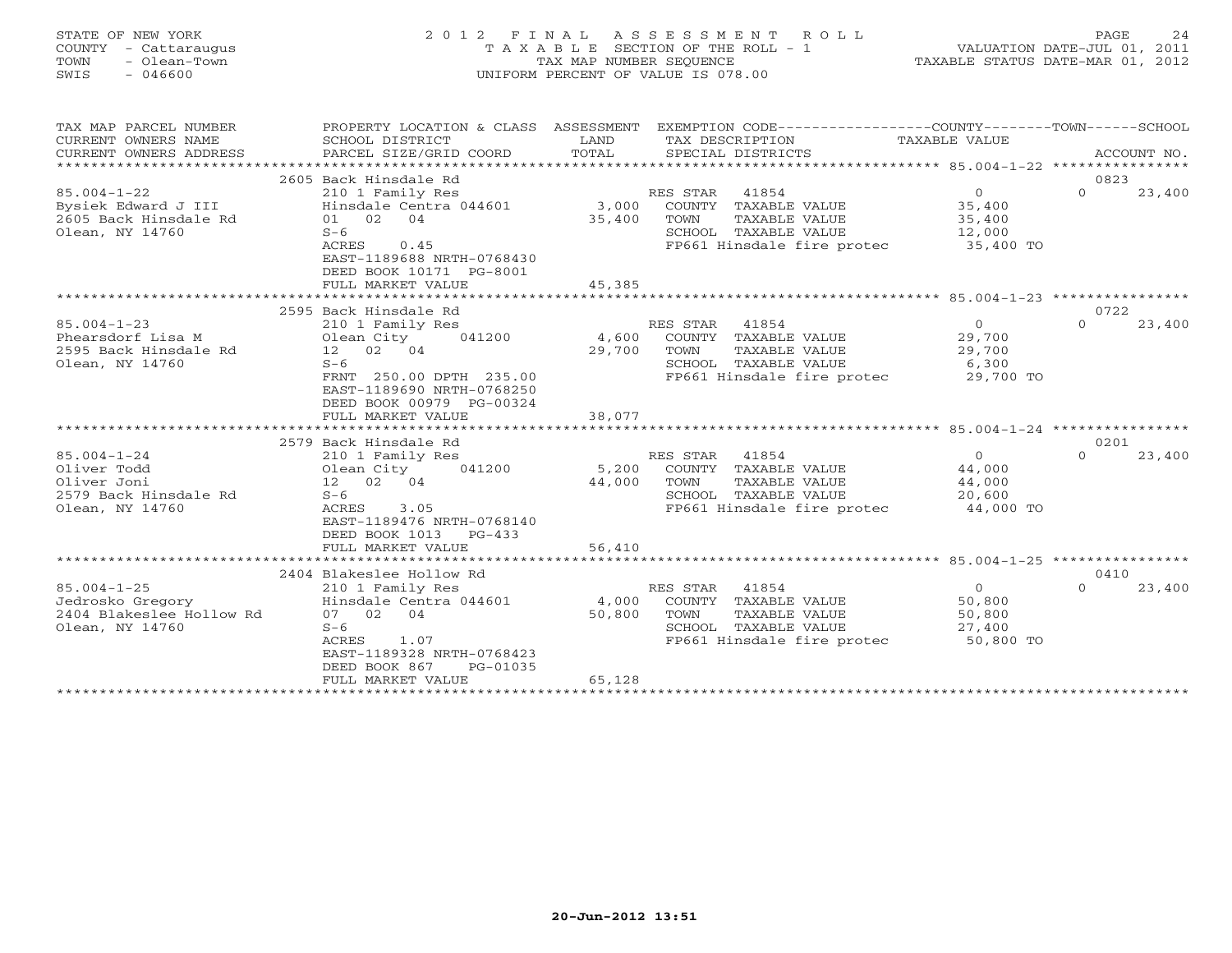# STATE OF NEW YORK 2 0 1 2 F I N A L A S S E S S M E N T R O L L PAGE 25 COUNTY - Cattaraugus T A X A B L E SECTION OF THE ROLL - 1 VALUATION DATE-JUL 01, 2011 TOWN - Olean-Town TAX MAP NUMBER SEQUENCE TAXABLE STATUS DATE-MAR 01, 2012 SWIS - 046600 UNIFORM PERCENT OF VALUE IS 078.00

| TAX MAP PARCEL NUMBER<br>CURRENT OWNERS NAME<br>CURRENT OWNERS ADDRESS                               | PROPERTY LOCATION & CLASS ASSESSMENT<br>SCHOOL DISTRICT<br>PARCEL SIZE/GRID COORD                                                                                                           | LAND<br>TOTAL                | EXEMPTION CODE-----------------COUNTY-------TOWN------SCHOOL<br>TAX DESCRIPTION<br>SPECIAL DISTRICTS                                               | TAXABLE VALUE                                                        | ACCOUNT NO.                               |
|------------------------------------------------------------------------------------------------------|---------------------------------------------------------------------------------------------------------------------------------------------------------------------------------------------|------------------------------|----------------------------------------------------------------------------------------------------------------------------------------------------|----------------------------------------------------------------------|-------------------------------------------|
| ******************                                                                                   |                                                                                                                                                                                             |                              |                                                                                                                                                    |                                                                      |                                           |
| $85.004 - 1 - 26$<br>Bysiek Edward J<br>Bysiek Loretta M<br>2659 Back Hinsdale Rd<br>Olean, NY 14760 | 2659 Back Hinsdale Rd<br>210 1 Family Res<br>Hinsdale Centra 044601<br>02 04<br>07<br>$S-6$<br>ACRES<br>1.25<br>EAST-1190093 NRTH-0769797                                                   | 42,200                       | CVET C/T<br>41131<br>41834<br>4,200 SR STAR<br>COUNTY TAXABLE VALUE<br>TAXABLE VALUE<br>TOWN<br>SCHOOL TAXABLE VALUE<br>FP661 Hinsdale fire protec | 10,550<br>$\overline{0}$<br>31,650<br>31,650<br>$\circ$<br>42,200 TO | 0130<br>10,550<br>0<br>$\Omega$<br>42,200 |
|                                                                                                      | DEED BOOK 583<br>PG-00215                                                                                                                                                                   |                              |                                                                                                                                                    |                                                                      |                                           |
|                                                                                                      | FULL MARKET VALUE                                                                                                                                                                           | 54,103                       |                                                                                                                                                    |                                                                      |                                           |
| $85.004 - 2 - 1$<br>Derosa Thomas<br>Derosa Bart<br>3220 Beechwood Cir<br>Niagara Falls, NY 14304    | Nys Rte $16$ N (Off)<br>260 Seasonal res<br>Hinsdale Centra 044601<br>02 04<br>06/12<br>$S-2$<br>ACRES 142.89<br>EAST-1199104 NRTH-0775676<br>DEED BOOK 00933 PG-01156<br>FULL MARKET VALUE | 49,100<br>100,600<br>128,974 | COUNTY TAXABLE VALUE<br>TOWN<br>TAXABLE VALUE<br>SCHOOL TAXABLE VALUE<br>FP661 Hinsdale fire protec                                                | 100,600<br>100,600<br>100,600<br>100,600 TO                          | 0249                                      |
|                                                                                                      |                                                                                                                                                                                             |                              |                                                                                                                                                    |                                                                      |                                           |
| $85.004 - 2 - 2$<br>Derosa Thomas<br>Derosa Bart<br>3220 Beechwood Cir<br>Niagara Falls, NY 14304    | $Nys$ Rte 16 (Off)<br>321 Abandoned ag<br>Hinsdale Centra 044601<br>02 04<br>11/12<br>$S-2$<br>ACRES<br>36.32<br>EAST-1197010 NRTH-0774714<br>DEED BOOK 00927 PG-00198<br>FULL MARKET VALUE | 19,300<br>19,300<br>24,744   | COUNTY TAXABLE VALUE<br>TOWN<br>TAXABLE VALUE<br>SCHOOL TAXABLE VALUE<br>FP661 Hinsdale fire protec                                                | 19,300<br>19,300<br>19,300<br>19,300 TO                              | 0869                                      |
|                                                                                                      |                                                                                                                                                                                             |                              |                                                                                                                                                    |                                                                      |                                           |
| $85.004 - 2 - 4.1$<br>Smith Gerald T<br>Smith Kathryn M<br>1736 Gogfrey Hollow Rd<br>Olean, NY 14760 | 1952 Michigan Ave<br>322 Rural vac>10<br>Hinsdale Centra 044601<br>02 04<br>10/11<br>$S-2$<br>ACRES 114.55<br>EAST-1197247 NRTH-0772655<br>DEED BOOK 712<br>PG-00034                        | 45,400<br>45,400             | COUNTY TAXABLE VALUE<br>TOWN<br>TAXABLE VALUE<br>SCHOOL TAXABLE VALUE<br>FP661 Hinsdale fire protec                                                | 45,400<br>45,400<br>45,400<br>45,400 TO                              | 0725                                      |
|                                                                                                      | FULL MARKET VALUE                                                                                                                                                                           | 58,205                       |                                                                                                                                                    |                                                                      |                                           |
| $85.004 - 2 - 4.2$<br>Whitford Langford Et<br>164 N Main St<br>Wellsville, NY 14895                  | Nys Rte 16 N<br>312 Vac w/imprv<br>Hinsdale Centra 044601<br>10 02 04<br>ACRES 20.00<br>EAST-1194835 NRTH-0773149<br>DEED BOOK 996<br>$PG-867$<br>FULL MARKET VALUE                         | 30,600<br>35,600<br>45,641   | COUNTY TAXABLE VALUE<br>TOWN<br>TAXABLE VALUE<br>SCHOOL TAXABLE VALUE<br>FP661 Hinsdale fire protec                                                | 35,600<br>35,600<br>35,600<br>35,600 TO                              | 1363                                      |
|                                                                                                      |                                                                                                                                                                                             |                              |                                                                                                                                                    |                                                                      |                                           |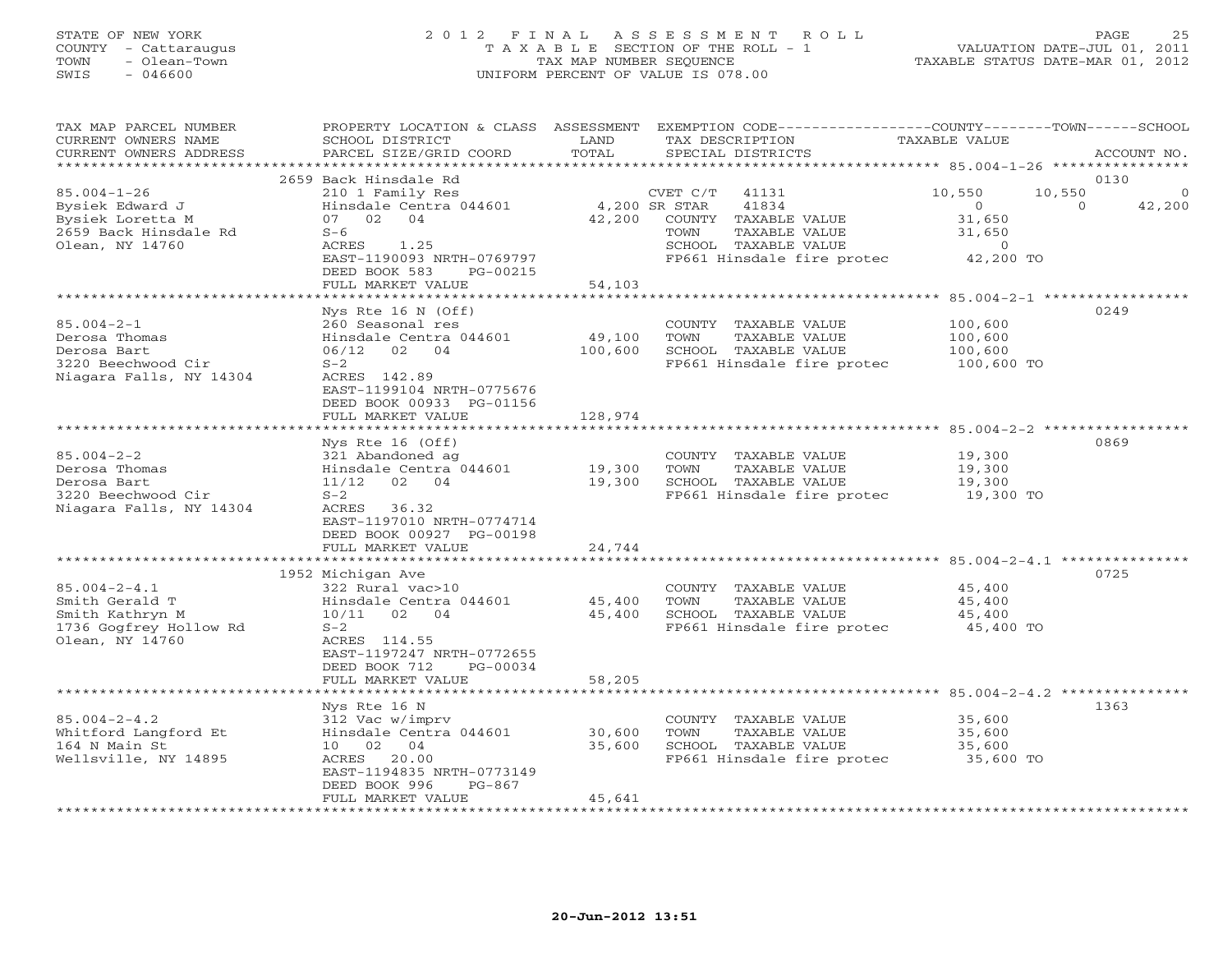#### STATE OF NEW YORK 2 0 1 2 F I N A L A S S E S S M E N T R O L L PAGE 26 COUNTY - Cattaraugus T A X A B L E SECTION OF THE ROLL - 1 VALUATION DATE-JUL 01, 2011 TOWN - Olean-Town TAX MAP NUMBER SEQUENCE TAXABLE STATUS DATE-MAR 01, 2012 SWIS - 046600 UNIFORM PERCENT OF VALUE IS 078.00UNIFORM PERCENT OF VALUE IS 078.00

| TAX MAP PARCEL NUMBER<br>CURRENT OWNERS NAME<br>CURRENT OWNERS ADDRESS | PROPERTY LOCATION & CLASS ASSESSMENT<br>SCHOOL DISTRICT<br>PARCEL SIZE/GRID COORD | LAND<br>TOTAL | EXEMPTION CODE-----------------COUNTY-------TOWN------SCHOOL<br>TAX DESCRIPTION<br>SPECIAL DISTRICTS | TAXABLE VALUE  | ACCOUNT NO.      |
|------------------------------------------------------------------------|-----------------------------------------------------------------------------------|---------------|------------------------------------------------------------------------------------------------------|----------------|------------------|
| ********************                                                   |                                                                                   |               |                                                                                                      |                |                  |
|                                                                        | Nys Rte 16 N                                                                      |               |                                                                                                      |                | 1681             |
| $85.004 - 2 - 4.3$                                                     | 314 Rural vac<10                                                                  |               | COUNTY TAXABLE VALUE                                                                                 | 10,800         |                  |
| T & T Futures Corp                                                     | Hinsdale Centra 044601                                                            | 10,800        | TOWN<br>TAXABLE VALUE                                                                                | 10,800         |                  |
| Attn: Team Chevrolet                                                   | 10 02<br>04                                                                       | 10,800        | SCHOOL TAXABLE VALUE                                                                                 | 10,800         |                  |
| PO Box 1088                                                            | FRNT 168.00 DPTH 315.00                                                           |               | FP661 Hinsdale fire protec 10,800 TO                                                                 |                |                  |
| Olean, NY 14760                                                        | ACRES<br>0.66                                                                     |               |                                                                                                      |                |                  |
|                                                                        | EAST-1194143 NRTH-0772837                                                         |               |                                                                                                      |                |                  |
|                                                                        | DEED BOOK 00996 PG-00867                                                          |               |                                                                                                      |                |                  |
|                                                                        | FULL MARKET VALUE                                                                 | 13,846        |                                                                                                      |                |                  |
|                                                                        |                                                                                   |               |                                                                                                      |                |                  |
|                                                                        | Michigan Ave & Godfrey                                                            |               |                                                                                                      |                | 1702             |
| $85.004 - 2 - 4.4$                                                     | 322 Rural vac>10                                                                  |               | FOREST/A74 47460                                                                                     | 36,320         | 36,320<br>36,320 |
| Oakes Dana                                                             | Hinsdale Centra 044601                                                            | 45,400        | COUNTY TAXABLE VALUE                                                                                 | 9,080          |                  |
| 2105 Hastings Rd                                                       | 8, 9, 10, 11/2/4                                                                  | 45,400        | TOWN<br>TAXABLE VALUE                                                                                | 9,080          |                  |
| Olean, NY 14760                                                        | ACRES 115.05                                                                      |               | SCHOOL TAXABLE VALUE                                                                                 | 9,080          |                  |
|                                                                        | EAST-1195812 NRTH-0772257                                                         |               | FP661 Hinsdale fire protec                                                                           | 45,400 TO      |                  |
| MAY BE SUBJECT TO PAYMENT                                              | DEED BOOK 13780 PG-2002                                                           |               |                                                                                                      |                |                  |
| UNDER RPTL480A UNTIL 2021<br>*********************                     | FULL MARKET VALUE<br>**********************                                       | 58,205        |                                                                                                      |                |                  |
|                                                                        |                                                                                   |               |                                                                                                      |                |                  |
|                                                                        | Michigan Ave                                                                      |               |                                                                                                      |                | 1704<br>$\Omega$ |
| $85.004 - 2 - 4.6$                                                     | 271 Mfg housings                                                                  |               | 41854<br>RES STAR                                                                                    | $\overline{0}$ | 23,400           |
| Oakes Margaret                                                         | Hinsdale Centra 044601                                                            | 4,000         | COUNTY TAXABLE VALUE                                                                                 | 65,000         |                  |
| 1952 Michigan Ave<br>Olean, NY 14760                                   | 10/2/4<br>ACRES<br>1.22                                                           | 65,000        | TAXABLE VALUE<br>TOWN<br>SCHOOL TAXABLE VALUE                                                        | 65,000         |                  |
|                                                                        | EAST-1194824 NRTH-0772475                                                         |               | FP661 Hinsdale fire protec 65,000 TO                                                                 | 41,600         |                  |
|                                                                        | FULL MARKET VALUE                                                                 | 83,333        |                                                                                                      |                |                  |
|                                                                        | *******************                                                               | ***********   |                                                                                                      |                |                  |
|                                                                        | Godfrey Hollow Rd                                                                 |               |                                                                                                      |                | 0849             |
| $85.004 - 2 - 5$                                                       | 323 Vacant rural                                                                  |               | COUNTY TAXABLE VALUE                                                                                 | 36,900         |                  |
| Rowe Robert L                                                          | Hinsdale Centra 044601                                                            | 36,900        | TOWN<br>TAXABLE VALUE                                                                                | 36,900         |                  |
| Rowe Helen E                                                           | 06 02 04                                                                          | 36,900        | SCHOOL TAXABLE VALUE                                                                                 | 36,900         |                  |
| 123 N 10th St                                                          | $S-2$                                                                             |               | FP661 Hinsdale fire protec                                                                           | $36,900$ TO    |                  |
| Olean, NY 14760                                                        | ACRES 99.07                                                                       |               |                                                                                                      |                |                  |
|                                                                        | EAST-1199915 NRTH-0774497                                                         |               |                                                                                                      |                |                  |
|                                                                        | DEED BOOK 9464<br>PG-3001                                                         |               |                                                                                                      |                |                  |
|                                                                        | FULL MARKET VALUE                                                                 | 47,308        |                                                                                                      |                |                  |
|                                                                        |                                                                                   |               |                                                                                                      |                |                  |
|                                                                        | Godfrey Hollow Rd                                                                 |               |                                                                                                      |                | 0285             |
| $85.004 - 2 - 6.1$                                                     | 322 Rural vac>10                                                                  |               | COUNTY TAXABLE VALUE                                                                                 | 31,200         |                  |
| Dincher Joseph M Sr                                                    | Hinsdale Centra 044601                                                            | 31,200        | TOWN<br>TAXABLE VALUE                                                                                | 31,200         |                  |
| Dincher Kimberly A                                                     | 06 02 04                                                                          | 31,200        | SCHOOL TAXABLE VALUE                                                                                 | 31,200         |                  |
| 546 Rita Dr                                                            | $S-2$                                                                             |               | FP661 Hinsdale fire protec 31,200 TO                                                                 |                |                  |
| Odenton, MD 21113                                                      | ACRES 126.50                                                                      |               |                                                                                                      |                |                  |
|                                                                        | EAST-1199911 NRTH-0773182                                                         |               |                                                                                                      |                |                  |
|                                                                        | DEED BOOK 14292 PG-6002                                                           |               |                                                                                                      |                |                  |
|                                                                        | FULL MARKET VALUE                                                                 | 40,000        |                                                                                                      |                |                  |
| **********************                                                 |                                                                                   |               |                                                                                                      |                |                  |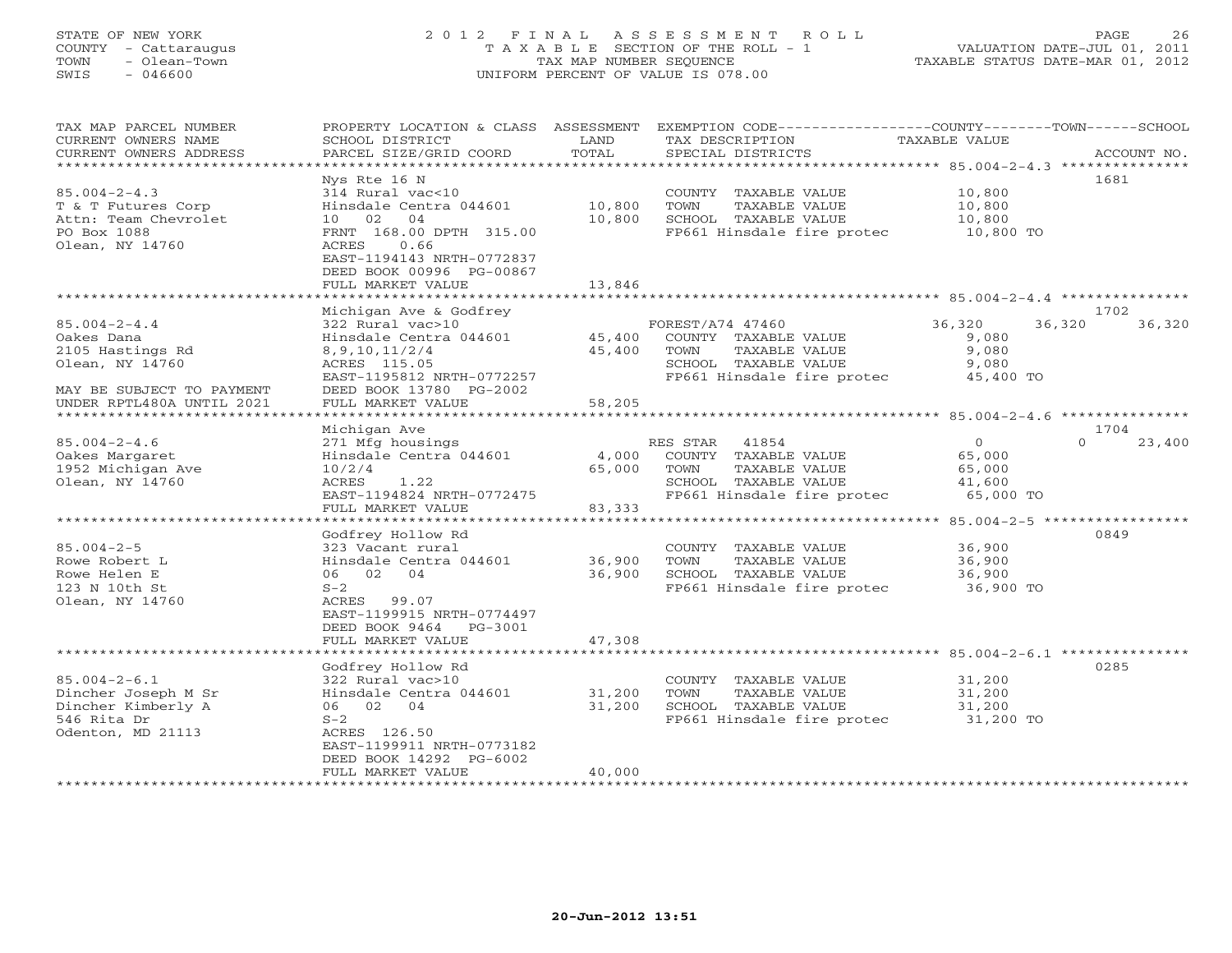# STATE OF NEW YORK 2 0 1 2 F I N A L A S S E S S M E N T R O L L PAGE 27 COUNTY - Cattaraugus T A X A B L E SECTION OF THE ROLL - 1 VALUATION DATE-JUL 01, 2011 TOWN - Olean-Town TAX MAP NUMBER SEQUENCE TAXABLE STATUS DATE-MAR 01, 2012 SWIS - 046600 UNIFORM PERCENT OF VALUE IS 078.00

| TAX MAP PARCEL NUMBER<br>CURRENT OWNERS NAME | PROPERTY LOCATION & CLASS ASSESSMENT<br>SCHOOL DISTRICT | LAND                | EXEMPTION CODE-----------------COUNTY-------TOWN-----SCHOOL<br>TAX DESCRIPTION | TAXABLE VALUE                                       |             |
|----------------------------------------------|---------------------------------------------------------|---------------------|--------------------------------------------------------------------------------|-----------------------------------------------------|-------------|
| CURRENT OWNERS ADDRESS                       | PARCEL SIZE/GRID COORD                                  | TOTAL               | SPECIAL DISTRICTS                                                              |                                                     | ACCOUNT NO. |
| *************************                    |                                                         |                     |                                                                                |                                                     |             |
|                                              | 1695 Godfrey Hollow Rd                                  |                     |                                                                                |                                                     | 5014        |
| $85.004 - 2 - 6.2$                           | 314 Rural vac<10                                        |                     | COUNTY TAXABLE VALUE                                                           | 200                                                 |             |
| Skiver Ryan T                                | Hinsdale Centra 044601                                  | 200                 | TAXABLE VALUE<br>TOWN                                                          | 200                                                 |             |
| 1690 Godfrey Hollow Rd                       | 06 02<br>04                                             | 200                 | SCHOOL TAXABLE VALUE                                                           | 200                                                 |             |
| Olean, NY 14760                              | $S-2$                                                   |                     | FP661 Hinsdale fire protec                                                     | 200 TO                                              |             |
|                                              | FRNT<br>77.00 DPTH 236.00                               |                     |                                                                                |                                                     |             |
|                                              | EAST-1198690 NRTH-0772770                               |                     |                                                                                |                                                     |             |
|                                              | DEED BOOK 13489 PG-4004                                 |                     |                                                                                |                                                     |             |
|                                              | FULL MARKET VALUE                                       | 256                 |                                                                                |                                                     |             |
|                                              |                                                         | *******             |                                                                                | ********************** 85.004-2-6.3 *************** |             |
|                                              | 1695 Godfrey Hollow Rd                                  |                     |                                                                                |                                                     | 1766        |
| $85.004 - 2 - 6.3$                           | 210 1 Family Res                                        |                     | RES STAR<br>41854                                                              | $\circ$<br>$\Omega$                                 | 23,400      |
| Moses Jason                                  | Hinsdale Centra 044601                                  | 13,500              | COUNTY TAXABLE VALUE                                                           | 62,500                                              |             |
|                                              | 06 02 04                                                | 62,500              |                                                                                |                                                     |             |
| 1695 Godfrey Hollow Rd                       |                                                         |                     | TOWN<br>TAXABLE VALUE                                                          | 62,500                                              |             |
| Olean, NY 14760                              | $S-2$                                                   |                     | SCHOOL TAXABLE VALUE                                                           | 39,100                                              |             |
|                                              | ACRES<br>5.00 BANK<br>017                               |                     | FP661 Hinsdale fire protec                                                     | 62,500 TO                                           |             |
|                                              | EAST-1199010 NRTH-0772533                               |                     |                                                                                |                                                     |             |
|                                              | DEED BOOK 3818<br>PG-8002                               |                     |                                                                                |                                                     |             |
|                                              | FULL MARKET VALUE                                       | 80,128              |                                                                                |                                                     |             |
|                                              | *****************************                           |                     |                                                                                |                                                     |             |
|                                              | Windfall Rd (Off)                                       |                     |                                                                                |                                                     | 1114        |
| $85.004 - 2 - 7$                             | 321 Abandoned ag                                        |                     | COUNTY TAXABLE VALUE                                                           | 22,400                                              |             |
| Zink Juanita J                               | Portville Centr 047401                                  | 22,400              | TAXABLE VALUE<br>TOWN                                                          | 22,400                                              |             |
| Nunley Toby B                                | 05 02 04                                                | 22,400              | SCHOOL TAXABLE VALUE                                                           | 22,400                                              |             |
| 2662 W Windfall Rd                           | $S-1$                                                   |                     | FP663 Westons fire protect 22,400 TO                                           |                                                     |             |
| Olean, NY 14760                              | ACRES<br>60.44                                          |                     |                                                                                |                                                     |             |
|                                              | EAST-1201193 NRTH-0771145                               |                     |                                                                                |                                                     |             |
|                                              | DEED BOOK 132<br>PG-7001                                |                     |                                                                                |                                                     |             |
|                                              | FULL MARKET VALUE                                       | 28,718              |                                                                                |                                                     |             |
|                                              | ***************************                             |                     |                                                                                |                                                     |             |
|                                              | 2609 W Windfall Rd                                      |                     |                                                                                |                                                     | 1011        |
|                                              |                                                         |                     |                                                                                |                                                     |             |
| $85.004 - 2 - 8.1$                           | 260 Seasonal res                                        |                     | COUNTY TAXABLE VALUE                                                           | 57,900                                              |             |
| Turner Sharon M                              | Portville Centr 047401                                  | 32,900              | TAXABLE VALUE<br>TOWN                                                          | 57,900                                              |             |
| 15912 E Gone Blvd                            | 05 02 04                                                | 57,900              | SCHOOL TAXABLE VALUE                                                           | 57,900                                              |             |
| Lawton, OK 73507-5800                        | $S-1$                                                   |                     | FP663 Westons fire protect                                                     | 57,900 TO                                           |             |
|                                              | ACRES 39.20                                             |                     |                                                                                |                                                     |             |
|                                              | EAST-1201177 NRTH-0769175                               |                     |                                                                                |                                                     |             |
|                                              | DEED BOOK 901<br>PG-00638                               |                     |                                                                                |                                                     |             |
|                                              | FULL MARKET VALUE                                       | 74,231              |                                                                                |                                                     |             |
|                                              |                                                         |                     |                                                                                |                                                     |             |
|                                              | 2567 W Windfall Rd                                      |                     |                                                                                |                                                     | 1390        |
| $85.004 - 2 - 8.2$                           | 210 1 Family Res                                        |                     | 41854<br>RES STAR                                                              | $\circ$                                             | 23,400      |
| Turner Thomas A                              | Portville Centr 047401                                  | 4,900               | COUNTY TAXABLE VALUE                                                           | 42,900                                              |             |
| Turner Ronda M                               | 05 02 04                                                | 42,900              | TOWN<br>TAXABLE VALUE                                                          | 42,900                                              |             |
| 2567 W Windfall Rd                           | FRNT 287.50 DPTH 130.20                                 |                     | SCHOOL TAXABLE VALUE                                                           | 19,500                                              |             |
| Olean, NY 14760                              | BANK<br>005                                             |                     | FP663 Westons fire protect                                                     | 42,900 TO                                           |             |
|                                              | EAST-1201663 NRTH-0769130                               |                     |                                                                                |                                                     |             |
|                                              | DEED BOOK 00985 PG-00331                                |                     |                                                                                |                                                     |             |
|                                              | FULL MARKET VALUE                                       | 55,000              |                                                                                |                                                     |             |
|                                              | ************************                                | ******************* |                                                                                |                                                     |             |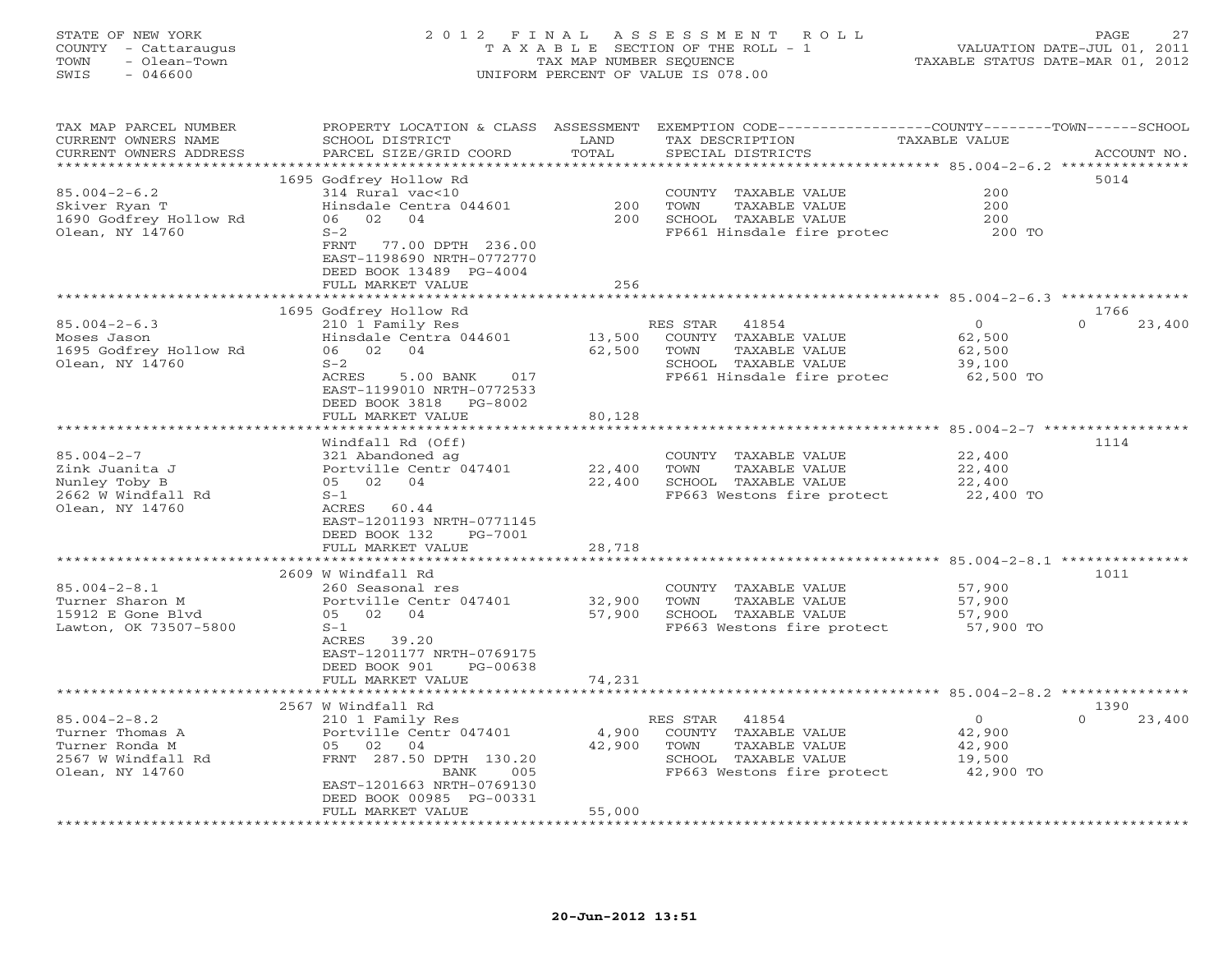#### STATE OF NEW YORK 2 0 1 2 F I N A L A S S E S S M E N T R O L L PAGE 28 COUNTY - Cattaraugus T A X A B L E SECTION OF THE ROLL - 1 VALUATION DATE-JUL 01, 2011 TOWN - Olean-Town TAX MAP NUMBER SEQUENCE TAXABLE STATUS DATE-MAR 01, 2012 SWIS - 046600 UNIFORM PERCENT OF VALUE IS 078.00UNIFORM PERCENT OF VALUE IS 078.00

| TAX MAP PARCEL NUMBER<br>CURRENT OWNERS NAME<br>CURRENT OWNERS ADDRESS                             | PROPERTY LOCATION & CLASS ASSESSMENT<br>SCHOOL DISTRICT<br>PARCEL SIZE/GRID COORD                                                                                  | LAND<br>TOTAL      | EXEMPTION CODE----------------COUNTY-------TOWN-----SCHOOL<br>TAX DESCRIPTION<br>SPECIAL DISTRICTS                                 | TAXABLE VALUE                                       | ACCOUNT NO.        |
|----------------------------------------------------------------------------------------------------|--------------------------------------------------------------------------------------------------------------------------------------------------------------------|--------------------|------------------------------------------------------------------------------------------------------------------------------------|-----------------------------------------------------|--------------------|
| ******************                                                                                 |                                                                                                                                                                    |                    |                                                                                                                                    |                                                     |                    |
|                                                                                                    | 1757 Godfrey Hollow Rd                                                                                                                                             |                    |                                                                                                                                    |                                                     | 0922               |
| $85.004 - 2 - 9.1$<br>Blackmon Terry<br>1757 Godfrey Hollow Rd<br>Olean, NY 14760                  | 210 1 Family Res<br>Hinsdale Centra 044601<br>05 02 04<br>$S-2$<br>ACRES<br>1.60<br>EAST-1197939 NRTH-0771162<br>DEED BOOK 1204<br>PG-2001                         | 8,600<br>43,400    | 41854<br>RES STAR<br>COUNTY TAXABLE VALUE<br>TAXABLE VALUE<br>TOWN<br>SCHOOL TAXABLE VALUE<br>FP661 Hinsdale fire protec 43,400 TO | $\overline{O}$<br>43,400<br>43,400<br>20,000        | $\Omega$<br>23,400 |
|                                                                                                    | FULL MARKET VALUE                                                                                                                                                  | 55,641             |                                                                                                                                    |                                                     |                    |
|                                                                                                    |                                                                                                                                                                    |                    |                                                                                                                                    |                                                     |                    |
| $85.004 - 2 - 9.2$<br>Mccole Charles<br>Mccole Mary A<br>1705 Godfrey Hollow Rd<br>Olean, NY 14760 | Godfrey Hollow Rd<br>314 Rural vac<10<br>Hinsdale Centra 044601<br>05 02 04<br>ACRES 23.33<br>EAST-1199330 NRTH-0771966<br>DEED BOOK 883<br>PG-00529               | 14,700<br>14,700   | COUNTY TAXABLE VALUE<br>TOWN<br>TAXABLE VALUE<br>SCHOOL TAXABLE VALUE<br>FP661 Hinsdale fire protec                                | 14,700<br>14,700<br>14,700<br>14,700 TO             | 1475               |
|                                                                                                    | FULL MARKET VALUE<br>************************                                                                                                                      | 18,846<br>******** |                                                                                                                                    | ********************** 85.004-2-9.3 **********      |                    |
|                                                                                                    | 1731 Godfrey Hollow Rd                                                                                                                                             |                    |                                                                                                                                    |                                                     | 1476               |
| $85.004 - 2 - 9.3$                                                                                 | 210 1 Family Res                                                                                                                                                   |                    | RES STAR<br>41854                                                                                                                  | $\overline{0}$                                      | 23,400<br>$\Omega$ |
| Ketchner Chad F<br>1731 Godfrey Hollow Rd<br>Olean, NY 14760                                       | Hinsdale Centra 044601<br>05 02 04<br>Ff 345.00<br>ACRES<br>1.00<br>EAST-1198320 NRTH-0771907<br>DEED BOOK 00969 PG-00379                                          | 6,000<br>51,500    | COUNTY TAXABLE VALUE<br>TOWN<br>TAXABLE VALUE<br>SCHOOL TAXABLE VALUE<br>FP661 Hinsdale fire protec 51,500 TO                      | 51,500<br>51,500<br>28,100                          |                    |
|                                                                                                    | FULL MARKET VALUE                                                                                                                                                  | 66,026             |                                                                                                                                    |                                                     |                    |
|                                                                                                    | * * * * * * * * * * * * * * * * * * *                                                                                                                              |                    |                                                                                                                                    | ************************ 85.004-2-9.4 ************* |                    |
| $85.004 - 2 - 9.4$<br>Dzuroff Gerard E<br>Dzuroff Gloria M<br>3758 Main St<br>Hinsdale, NY 14743   | 1777 Godfrey Hollow Rd<br>312 Vac w/imprv<br>Hinsdale Centra 044601<br>ACRES 205.73<br>EAST-1199425 NRTH-0770167<br>DEED BOOK 12444 PG-3006                        | 30,000<br>39,000   | COUNTY TAXABLE VALUE<br>TOWN<br>TAXABLE VALUE<br>SCHOOL TAXABLE VALUE<br>FP661 Hinsdale fire protec                                | 39,000<br>39,000<br>39,000<br>39,000 TO             | 1809               |
|                                                                                                    | FULL MARKET VALUE                                                                                                                                                  | 50,000             |                                                                                                                                    |                                                     |                    |
|                                                                                                    |                                                                                                                                                                    |                    |                                                                                                                                    | ********************** 85.004-2-10.2 ************** |                    |
| $85.004 - 2 - 10.2$<br>Coletti Daniel<br>Coletti Nicole<br>124 Hawthorn Ln<br>Allegany, NY 14706   | Godfrey Hollow Rd<br>321 Abandoned ag<br>Hinsdale Centra 044601<br>05 02<br>04<br>$S-2$<br>ACRES<br>1.25<br>EAST-1196831 NRTH-0769248<br>DEED BOOK 3248<br>PG-7002 | 600<br>600         | COUNTY TAXABLE VALUE<br>TOWN<br>TAXABLE VALUE<br>SCHOOL TAXABLE VALUE<br>FP661 Hinsdale fire protec                                | 600<br>600<br>600<br>600 TO                         | 1758               |
|                                                                                                    | FULL MARKET VALUE<br>*********************                                                                                                                         | 769                |                                                                                                                                    |                                                     |                    |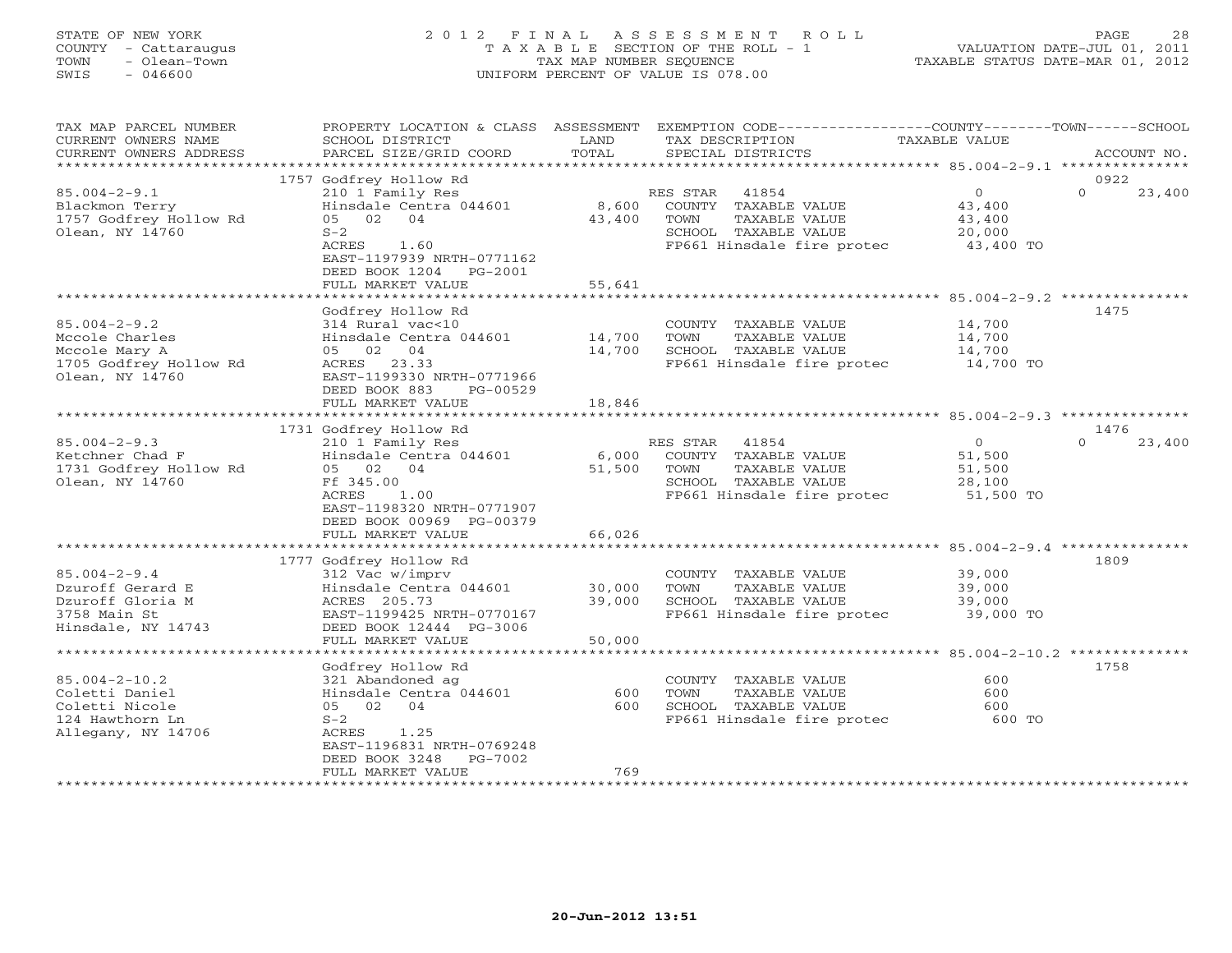#### STATE OF NEW YORK 2 0 1 2 F I N A L A S S E S S M E N T R O L L PAGE 29 COUNTY - Cattaraugus T A X A B L E SECTION OF THE ROLL - 1 VALUATION DATE-JUL 01, 2011 TOWN - Olean-Town TAX MAP NUMBER SEQUENCE TAXABLE STATUS DATE-MAR 01, 2012 SWIS - 046600 UNIFORM PERCENT OF VALUE IS 078.00UNIFORM PERCENT OF VALUE IS 078.00

| ***********************<br>****************************<br>0468<br>2000 Bellvue Ln<br>$\circ$<br>$\Omega$<br>23,400<br>$85.004 - 2 - 11.1$<br>240 Rural res<br>41854<br>RES STAR<br>9,800<br>Howe Morton W<br>Hinsdale Centra 044601<br>COUNTY TAXABLE VALUE<br>132,700<br>02<br>132,700<br>TAXABLE VALUE<br>04/07<br>04<br>TOWN<br>132,700<br>$S-2$<br>SCHOOL TAXABLE VALUE<br>2000 Bellvue Ln<br>109,300<br>Olean, NY 14760<br>ACRES 19.35<br>FP661 Hinsdale fire protec<br>132,700 TO<br>EAST-1195849 NRTH-0768599<br>DEED BOOK 718<br>PG-00980<br>FULL MARKET VALUE<br>170,128<br>1939 Godfrey Hollow Rd<br>1187<br>$\Omega$<br>23,400<br>$85.004 - 2 - 13$<br>210 1 Family Res<br>RES STAR<br>41854<br>$\Omega$<br>Eaton Brianna C<br>Hinsdale Centra 044601<br>3,100<br>COUNTY TAXABLE VALUE<br>35,000<br>1939 Godfrey Hollow Rd<br>02<br>04<br>35,000<br>07<br>TOWN<br>TAXABLE VALUE<br>35,000<br>Olean, NY 14760<br>$S-2$<br>SCHOOL TAXABLE VALUE<br>11,600<br>FRNT 115.00 DPTH 150.00<br>FP661 Hinsdale fire protec<br>35,000 TO<br>EAST-1194700 NRTH-0768971<br>DEED BOOK 17130 PG-6001<br>FULL MARKET VALUE<br>44,872<br>********** 85.004-2-14.2 **<br>Godfrey Hollow Rd<br>1461<br>$85.004 - 2 - 14.2$<br>102,300<br>312 Vac w/imprv<br>COUNTY TAXABLE VALUE<br>Nenno Michael L<br>Hinsdale Centra 044601<br>12,300<br>102,300<br>TOWN<br>TAXABLE VALUE<br>2662 Nys Rte 16<br>07 02 04<br>102,300<br>SCHOOL TAXABLE VALUE<br>102,300<br>Olean, NY 14760<br>$S-2$<br>FP661 Hinsdale fire protec<br>102,300 TO<br>ACRES 14.85<br>EAST-1194150 NRTH-0769545<br>DEED BOOK 875<br>PG-00772<br>131,154<br>FULL MARKET VALUE<br>1757<br>Godfrey Hollow Rd<br>$85.004 - 2 - 14.4$<br>321 Abandoned ag<br>COUNTY TAXABLE VALUE<br>16,000<br>16,000<br>TAXABLE VALUE<br>Coletti Daniel J<br>Hinsdale Centra 044601<br>TOWN<br>16,000<br>Coletti Nicole<br>16,000<br>SCHOOL TAXABLE VALUE<br>07 02 07<br>16,000<br>FP661 Hinsdale fire protec<br>124 Hawthorm Ln<br>$S-2$<br>16,000 TO<br>Allegany, NY 14706<br>ACRES 27.85<br>EAST-1196063 NRTH-0769244<br>DEED BOOK 3248<br>PG-7002<br>FULL MARKET VALUE<br>20,513<br>*********<br>************************ 85.004-2-15 ****************<br>0711<br>Godfrey Hollow Rd<br>$85.004 - 2 - 15$<br>321 Abandoned ag<br>COUNTY TAXABLE VALUE<br>23,800<br>23,800<br>Hinsdale Centra 044601<br>TOWN<br>TAXABLE VALUE<br>23,800<br>2662 Nys Rte 16<br>08 02 04<br>23,800<br>SCHOOL TAXABLE VALUE<br>23,800<br>Olean, NY 14760<br>$S-2$<br>FP661 Hinsdale fire protec 23,800 TO<br>Life Use<br>52.40<br>ACRES<br>EAST-1195686 NRTH-0770297<br>DEED BOOK 00937 PG-00025<br>FULL MARKET VALUE<br>30,513 | TAX MAP PARCEL NUMBER<br>CURRENT OWNERS NAME | PROPERTY LOCATION & CLASS ASSESSMENT<br>SCHOOL DISTRICT | LAND<br>TOTAL | EXEMPTION CODE-----------------COUNTY-------TOWN-----SCHOOL<br>TAX DESCRIPTION | <b>TAXABLE VALUE</b> |             |
|--------------------------------------------------------------------------------------------------------------------------------------------------------------------------------------------------------------------------------------------------------------------------------------------------------------------------------------------------------------------------------------------------------------------------------------------------------------------------------------------------------------------------------------------------------------------------------------------------------------------------------------------------------------------------------------------------------------------------------------------------------------------------------------------------------------------------------------------------------------------------------------------------------------------------------------------------------------------------------------------------------------------------------------------------------------------------------------------------------------------------------------------------------------------------------------------------------------------------------------------------------------------------------------------------------------------------------------------------------------------------------------------------------------------------------------------------------------------------------------------------------------------------------------------------------------------------------------------------------------------------------------------------------------------------------------------------------------------------------------------------------------------------------------------------------------------------------------------------------------------------------------------------------------------------------------------------------------------------------------------------------------------------------------------------------------------------------------------------------------------------------------------------------------------------------------------------------------------------------------------------------------------------------------------------------------------------------------------------------------------------------------------------------------------------------------------------------------------------------------------------------------------------------------------------------------------------------------------------------------------------------------------------|----------------------------------------------|---------------------------------------------------------|---------------|--------------------------------------------------------------------------------|----------------------|-------------|
|                                                                                                                                                                                                                                                                                                                                                                                                                                                                                                                                                                                                                                                                                                                                                                                                                                                                                                                                                                                                                                                                                                                                                                                                                                                                                                                                                                                                                                                                                                                                                                                                                                                                                                                                                                                                                                                                                                                                                                                                                                                                                                                                                                                                                                                                                                                                                                                                                                                                                                                                                                                                                                                  | CURRENT OWNERS ADDRESS                       | PARCEL SIZE/GRID COORD                                  |               | SPECIAL DISTRICTS                                                              |                      | ACCOUNT NO. |
|                                                                                                                                                                                                                                                                                                                                                                                                                                                                                                                                                                                                                                                                                                                                                                                                                                                                                                                                                                                                                                                                                                                                                                                                                                                                                                                                                                                                                                                                                                                                                                                                                                                                                                                                                                                                                                                                                                                                                                                                                                                                                                                                                                                                                                                                                                                                                                                                                                                                                                                                                                                                                                                  |                                              |                                                         |               |                                                                                |                      |             |
|                                                                                                                                                                                                                                                                                                                                                                                                                                                                                                                                                                                                                                                                                                                                                                                                                                                                                                                                                                                                                                                                                                                                                                                                                                                                                                                                                                                                                                                                                                                                                                                                                                                                                                                                                                                                                                                                                                                                                                                                                                                                                                                                                                                                                                                                                                                                                                                                                                                                                                                                                                                                                                                  |                                              |                                                         |               |                                                                                |                      |             |
|                                                                                                                                                                                                                                                                                                                                                                                                                                                                                                                                                                                                                                                                                                                                                                                                                                                                                                                                                                                                                                                                                                                                                                                                                                                                                                                                                                                                                                                                                                                                                                                                                                                                                                                                                                                                                                                                                                                                                                                                                                                                                                                                                                                                                                                                                                                                                                                                                                                                                                                                                                                                                                                  |                                              |                                                         |               |                                                                                |                      |             |
|                                                                                                                                                                                                                                                                                                                                                                                                                                                                                                                                                                                                                                                                                                                                                                                                                                                                                                                                                                                                                                                                                                                                                                                                                                                                                                                                                                                                                                                                                                                                                                                                                                                                                                                                                                                                                                                                                                                                                                                                                                                                                                                                                                                                                                                                                                                                                                                                                                                                                                                                                                                                                                                  |                                              |                                                         |               |                                                                                |                      |             |
|                                                                                                                                                                                                                                                                                                                                                                                                                                                                                                                                                                                                                                                                                                                                                                                                                                                                                                                                                                                                                                                                                                                                                                                                                                                                                                                                                                                                                                                                                                                                                                                                                                                                                                                                                                                                                                                                                                                                                                                                                                                                                                                                                                                                                                                                                                                                                                                                                                                                                                                                                                                                                                                  | Howe Anne M                                  |                                                         |               |                                                                                |                      |             |
|                                                                                                                                                                                                                                                                                                                                                                                                                                                                                                                                                                                                                                                                                                                                                                                                                                                                                                                                                                                                                                                                                                                                                                                                                                                                                                                                                                                                                                                                                                                                                                                                                                                                                                                                                                                                                                                                                                                                                                                                                                                                                                                                                                                                                                                                                                                                                                                                                                                                                                                                                                                                                                                  |                                              |                                                         |               |                                                                                |                      |             |
|                                                                                                                                                                                                                                                                                                                                                                                                                                                                                                                                                                                                                                                                                                                                                                                                                                                                                                                                                                                                                                                                                                                                                                                                                                                                                                                                                                                                                                                                                                                                                                                                                                                                                                                                                                                                                                                                                                                                                                                                                                                                                                                                                                                                                                                                                                                                                                                                                                                                                                                                                                                                                                                  |                                              |                                                         |               |                                                                                |                      |             |
|                                                                                                                                                                                                                                                                                                                                                                                                                                                                                                                                                                                                                                                                                                                                                                                                                                                                                                                                                                                                                                                                                                                                                                                                                                                                                                                                                                                                                                                                                                                                                                                                                                                                                                                                                                                                                                                                                                                                                                                                                                                                                                                                                                                                                                                                                                                                                                                                                                                                                                                                                                                                                                                  |                                              |                                                         |               |                                                                                |                      |             |
|                                                                                                                                                                                                                                                                                                                                                                                                                                                                                                                                                                                                                                                                                                                                                                                                                                                                                                                                                                                                                                                                                                                                                                                                                                                                                                                                                                                                                                                                                                                                                                                                                                                                                                                                                                                                                                                                                                                                                                                                                                                                                                                                                                                                                                                                                                                                                                                                                                                                                                                                                                                                                                                  |                                              |                                                         |               |                                                                                |                      |             |
|                                                                                                                                                                                                                                                                                                                                                                                                                                                                                                                                                                                                                                                                                                                                                                                                                                                                                                                                                                                                                                                                                                                                                                                                                                                                                                                                                                                                                                                                                                                                                                                                                                                                                                                                                                                                                                                                                                                                                                                                                                                                                                                                                                                                                                                                                                                                                                                                                                                                                                                                                                                                                                                  |                                              |                                                         |               |                                                                                |                      |             |
|                                                                                                                                                                                                                                                                                                                                                                                                                                                                                                                                                                                                                                                                                                                                                                                                                                                                                                                                                                                                                                                                                                                                                                                                                                                                                                                                                                                                                                                                                                                                                                                                                                                                                                                                                                                                                                                                                                                                                                                                                                                                                                                                                                                                                                                                                                                                                                                                                                                                                                                                                                                                                                                  |                                              |                                                         |               |                                                                                |                      |             |
|                                                                                                                                                                                                                                                                                                                                                                                                                                                                                                                                                                                                                                                                                                                                                                                                                                                                                                                                                                                                                                                                                                                                                                                                                                                                                                                                                                                                                                                                                                                                                                                                                                                                                                                                                                                                                                                                                                                                                                                                                                                                                                                                                                                                                                                                                                                                                                                                                                                                                                                                                                                                                                                  |                                              |                                                         |               |                                                                                |                      |             |
|                                                                                                                                                                                                                                                                                                                                                                                                                                                                                                                                                                                                                                                                                                                                                                                                                                                                                                                                                                                                                                                                                                                                                                                                                                                                                                                                                                                                                                                                                                                                                                                                                                                                                                                                                                                                                                                                                                                                                                                                                                                                                                                                                                                                                                                                                                                                                                                                                                                                                                                                                                                                                                                  |                                              |                                                         |               |                                                                                |                      |             |
|                                                                                                                                                                                                                                                                                                                                                                                                                                                                                                                                                                                                                                                                                                                                                                                                                                                                                                                                                                                                                                                                                                                                                                                                                                                                                                                                                                                                                                                                                                                                                                                                                                                                                                                                                                                                                                                                                                                                                                                                                                                                                                                                                                                                                                                                                                                                                                                                                                                                                                                                                                                                                                                  |                                              |                                                         |               |                                                                                |                      |             |
|                                                                                                                                                                                                                                                                                                                                                                                                                                                                                                                                                                                                                                                                                                                                                                                                                                                                                                                                                                                                                                                                                                                                                                                                                                                                                                                                                                                                                                                                                                                                                                                                                                                                                                                                                                                                                                                                                                                                                                                                                                                                                                                                                                                                                                                                                                                                                                                                                                                                                                                                                                                                                                                  |                                              |                                                         |               |                                                                                |                      |             |
|                                                                                                                                                                                                                                                                                                                                                                                                                                                                                                                                                                                                                                                                                                                                                                                                                                                                                                                                                                                                                                                                                                                                                                                                                                                                                                                                                                                                                                                                                                                                                                                                                                                                                                                                                                                                                                                                                                                                                                                                                                                                                                                                                                                                                                                                                                                                                                                                                                                                                                                                                                                                                                                  |                                              |                                                         |               |                                                                                |                      |             |
|                                                                                                                                                                                                                                                                                                                                                                                                                                                                                                                                                                                                                                                                                                                                                                                                                                                                                                                                                                                                                                                                                                                                                                                                                                                                                                                                                                                                                                                                                                                                                                                                                                                                                                                                                                                                                                                                                                                                                                                                                                                                                                                                                                                                                                                                                                                                                                                                                                                                                                                                                                                                                                                  |                                              |                                                         |               |                                                                                |                      |             |
|                                                                                                                                                                                                                                                                                                                                                                                                                                                                                                                                                                                                                                                                                                                                                                                                                                                                                                                                                                                                                                                                                                                                                                                                                                                                                                                                                                                                                                                                                                                                                                                                                                                                                                                                                                                                                                                                                                                                                                                                                                                                                                                                                                                                                                                                                                                                                                                                                                                                                                                                                                                                                                                  |                                              |                                                         |               |                                                                                |                      |             |
|                                                                                                                                                                                                                                                                                                                                                                                                                                                                                                                                                                                                                                                                                                                                                                                                                                                                                                                                                                                                                                                                                                                                                                                                                                                                                                                                                                                                                                                                                                                                                                                                                                                                                                                                                                                                                                                                                                                                                                                                                                                                                                                                                                                                                                                                                                                                                                                                                                                                                                                                                                                                                                                  |                                              |                                                         |               |                                                                                |                      |             |
|                                                                                                                                                                                                                                                                                                                                                                                                                                                                                                                                                                                                                                                                                                                                                                                                                                                                                                                                                                                                                                                                                                                                                                                                                                                                                                                                                                                                                                                                                                                                                                                                                                                                                                                                                                                                                                                                                                                                                                                                                                                                                                                                                                                                                                                                                                                                                                                                                                                                                                                                                                                                                                                  |                                              |                                                         |               |                                                                                |                      |             |
|                                                                                                                                                                                                                                                                                                                                                                                                                                                                                                                                                                                                                                                                                                                                                                                                                                                                                                                                                                                                                                                                                                                                                                                                                                                                                                                                                                                                                                                                                                                                                                                                                                                                                                                                                                                                                                                                                                                                                                                                                                                                                                                                                                                                                                                                                                                                                                                                                                                                                                                                                                                                                                                  |                                              |                                                         |               |                                                                                |                      |             |
|                                                                                                                                                                                                                                                                                                                                                                                                                                                                                                                                                                                                                                                                                                                                                                                                                                                                                                                                                                                                                                                                                                                                                                                                                                                                                                                                                                                                                                                                                                                                                                                                                                                                                                                                                                                                                                                                                                                                                                                                                                                                                                                                                                                                                                                                                                                                                                                                                                                                                                                                                                                                                                                  |                                              |                                                         |               |                                                                                |                      |             |
|                                                                                                                                                                                                                                                                                                                                                                                                                                                                                                                                                                                                                                                                                                                                                                                                                                                                                                                                                                                                                                                                                                                                                                                                                                                                                                                                                                                                                                                                                                                                                                                                                                                                                                                                                                                                                                                                                                                                                                                                                                                                                                                                                                                                                                                                                                                                                                                                                                                                                                                                                                                                                                                  |                                              |                                                         |               |                                                                                |                      |             |
|                                                                                                                                                                                                                                                                                                                                                                                                                                                                                                                                                                                                                                                                                                                                                                                                                                                                                                                                                                                                                                                                                                                                                                                                                                                                                                                                                                                                                                                                                                                                                                                                                                                                                                                                                                                                                                                                                                                                                                                                                                                                                                                                                                                                                                                                                                                                                                                                                                                                                                                                                                                                                                                  |                                              |                                                         |               |                                                                                |                      |             |
|                                                                                                                                                                                                                                                                                                                                                                                                                                                                                                                                                                                                                                                                                                                                                                                                                                                                                                                                                                                                                                                                                                                                                                                                                                                                                                                                                                                                                                                                                                                                                                                                                                                                                                                                                                                                                                                                                                                                                                                                                                                                                                                                                                                                                                                                                                                                                                                                                                                                                                                                                                                                                                                  |                                              |                                                         |               |                                                                                |                      |             |
|                                                                                                                                                                                                                                                                                                                                                                                                                                                                                                                                                                                                                                                                                                                                                                                                                                                                                                                                                                                                                                                                                                                                                                                                                                                                                                                                                                                                                                                                                                                                                                                                                                                                                                                                                                                                                                                                                                                                                                                                                                                                                                                                                                                                                                                                                                                                                                                                                                                                                                                                                                                                                                                  |                                              |                                                         |               |                                                                                |                      |             |
|                                                                                                                                                                                                                                                                                                                                                                                                                                                                                                                                                                                                                                                                                                                                                                                                                                                                                                                                                                                                                                                                                                                                                                                                                                                                                                                                                                                                                                                                                                                                                                                                                                                                                                                                                                                                                                                                                                                                                                                                                                                                                                                                                                                                                                                                                                                                                                                                                                                                                                                                                                                                                                                  |                                              |                                                         |               |                                                                                |                      |             |
|                                                                                                                                                                                                                                                                                                                                                                                                                                                                                                                                                                                                                                                                                                                                                                                                                                                                                                                                                                                                                                                                                                                                                                                                                                                                                                                                                                                                                                                                                                                                                                                                                                                                                                                                                                                                                                                                                                                                                                                                                                                                                                                                                                                                                                                                                                                                                                                                                                                                                                                                                                                                                                                  |                                              |                                                         |               |                                                                                |                      |             |
|                                                                                                                                                                                                                                                                                                                                                                                                                                                                                                                                                                                                                                                                                                                                                                                                                                                                                                                                                                                                                                                                                                                                                                                                                                                                                                                                                                                                                                                                                                                                                                                                                                                                                                                                                                                                                                                                                                                                                                                                                                                                                                                                                                                                                                                                                                                                                                                                                                                                                                                                                                                                                                                  |                                              |                                                         |               |                                                                                |                      |             |
|                                                                                                                                                                                                                                                                                                                                                                                                                                                                                                                                                                                                                                                                                                                                                                                                                                                                                                                                                                                                                                                                                                                                                                                                                                                                                                                                                                                                                                                                                                                                                                                                                                                                                                                                                                                                                                                                                                                                                                                                                                                                                                                                                                                                                                                                                                                                                                                                                                                                                                                                                                                                                                                  |                                              |                                                         |               |                                                                                |                      |             |
|                                                                                                                                                                                                                                                                                                                                                                                                                                                                                                                                                                                                                                                                                                                                                                                                                                                                                                                                                                                                                                                                                                                                                                                                                                                                                                                                                                                                                                                                                                                                                                                                                                                                                                                                                                                                                                                                                                                                                                                                                                                                                                                                                                                                                                                                                                                                                                                                                                                                                                                                                                                                                                                  |                                              |                                                         |               |                                                                                |                      |             |
|                                                                                                                                                                                                                                                                                                                                                                                                                                                                                                                                                                                                                                                                                                                                                                                                                                                                                                                                                                                                                                                                                                                                                                                                                                                                                                                                                                                                                                                                                                                                                                                                                                                                                                                                                                                                                                                                                                                                                                                                                                                                                                                                                                                                                                                                                                                                                                                                                                                                                                                                                                                                                                                  |                                              |                                                         |               |                                                                                |                      |             |
|                                                                                                                                                                                                                                                                                                                                                                                                                                                                                                                                                                                                                                                                                                                                                                                                                                                                                                                                                                                                                                                                                                                                                                                                                                                                                                                                                                                                                                                                                                                                                                                                                                                                                                                                                                                                                                                                                                                                                                                                                                                                                                                                                                                                                                                                                                                                                                                                                                                                                                                                                                                                                                                  |                                              |                                                         |               |                                                                                |                      |             |
|                                                                                                                                                                                                                                                                                                                                                                                                                                                                                                                                                                                                                                                                                                                                                                                                                                                                                                                                                                                                                                                                                                                                                                                                                                                                                                                                                                                                                                                                                                                                                                                                                                                                                                                                                                                                                                                                                                                                                                                                                                                                                                                                                                                                                                                                                                                                                                                                                                                                                                                                                                                                                                                  |                                              |                                                         |               |                                                                                |                      |             |
|                                                                                                                                                                                                                                                                                                                                                                                                                                                                                                                                                                                                                                                                                                                                                                                                                                                                                                                                                                                                                                                                                                                                                                                                                                                                                                                                                                                                                                                                                                                                                                                                                                                                                                                                                                                                                                                                                                                                                                                                                                                                                                                                                                                                                                                                                                                                                                                                                                                                                                                                                                                                                                                  |                                              |                                                         |               |                                                                                |                      |             |
|                                                                                                                                                                                                                                                                                                                                                                                                                                                                                                                                                                                                                                                                                                                                                                                                                                                                                                                                                                                                                                                                                                                                                                                                                                                                                                                                                                                                                                                                                                                                                                                                                                                                                                                                                                                                                                                                                                                                                                                                                                                                                                                                                                                                                                                                                                                                                                                                                                                                                                                                                                                                                                                  |                                              |                                                         |               |                                                                                |                      |             |
|                                                                                                                                                                                                                                                                                                                                                                                                                                                                                                                                                                                                                                                                                                                                                                                                                                                                                                                                                                                                                                                                                                                                                                                                                                                                                                                                                                                                                                                                                                                                                                                                                                                                                                                                                                                                                                                                                                                                                                                                                                                                                                                                                                                                                                                                                                                                                                                                                                                                                                                                                                                                                                                  |                                              |                                                         |               |                                                                                |                      |             |
|                                                                                                                                                                                                                                                                                                                                                                                                                                                                                                                                                                                                                                                                                                                                                                                                                                                                                                                                                                                                                                                                                                                                                                                                                                                                                                                                                                                                                                                                                                                                                                                                                                                                                                                                                                                                                                                                                                                                                                                                                                                                                                                                                                                                                                                                                                                                                                                                                                                                                                                                                                                                                                                  |                                              |                                                         |               |                                                                                |                      |             |
|                                                                                                                                                                                                                                                                                                                                                                                                                                                                                                                                                                                                                                                                                                                                                                                                                                                                                                                                                                                                                                                                                                                                                                                                                                                                                                                                                                                                                                                                                                                                                                                                                                                                                                                                                                                                                                                                                                                                                                                                                                                                                                                                                                                                                                                                                                                                                                                                                                                                                                                                                                                                                                                  |                                              |                                                         |               |                                                                                |                      |             |
|                                                                                                                                                                                                                                                                                                                                                                                                                                                                                                                                                                                                                                                                                                                                                                                                                                                                                                                                                                                                                                                                                                                                                                                                                                                                                                                                                                                                                                                                                                                                                                                                                                                                                                                                                                                                                                                                                                                                                                                                                                                                                                                                                                                                                                                                                                                                                                                                                                                                                                                                                                                                                                                  |                                              |                                                         |               |                                                                                |                      |             |
|                                                                                                                                                                                                                                                                                                                                                                                                                                                                                                                                                                                                                                                                                                                                                                                                                                                                                                                                                                                                                                                                                                                                                                                                                                                                                                                                                                                                                                                                                                                                                                                                                                                                                                                                                                                                                                                                                                                                                                                                                                                                                                                                                                                                                                                                                                                                                                                                                                                                                                                                                                                                                                                  |                                              |                                                         |               |                                                                                |                      |             |
|                                                                                                                                                                                                                                                                                                                                                                                                                                                                                                                                                                                                                                                                                                                                                                                                                                                                                                                                                                                                                                                                                                                                                                                                                                                                                                                                                                                                                                                                                                                                                                                                                                                                                                                                                                                                                                                                                                                                                                                                                                                                                                                                                                                                                                                                                                                                                                                                                                                                                                                                                                                                                                                  |                                              |                                                         |               |                                                                                |                      |             |
|                                                                                                                                                                                                                                                                                                                                                                                                                                                                                                                                                                                                                                                                                                                                                                                                                                                                                                                                                                                                                                                                                                                                                                                                                                                                                                                                                                                                                                                                                                                                                                                                                                                                                                                                                                                                                                                                                                                                                                                                                                                                                                                                                                                                                                                                                                                                                                                                                                                                                                                                                                                                                                                  |                                              |                                                         |               |                                                                                |                      |             |
|                                                                                                                                                                                                                                                                                                                                                                                                                                                                                                                                                                                                                                                                                                                                                                                                                                                                                                                                                                                                                                                                                                                                                                                                                                                                                                                                                                                                                                                                                                                                                                                                                                                                                                                                                                                                                                                                                                                                                                                                                                                                                                                                                                                                                                                                                                                                                                                                                                                                                                                                                                                                                                                  |                                              |                                                         |               |                                                                                |                      |             |
|                                                                                                                                                                                                                                                                                                                                                                                                                                                                                                                                                                                                                                                                                                                                                                                                                                                                                                                                                                                                                                                                                                                                                                                                                                                                                                                                                                                                                                                                                                                                                                                                                                                                                                                                                                                                                                                                                                                                                                                                                                                                                                                                                                                                                                                                                                                                                                                                                                                                                                                                                                                                                                                  |                                              |                                                         |               |                                                                                |                      |             |
|                                                                                                                                                                                                                                                                                                                                                                                                                                                                                                                                                                                                                                                                                                                                                                                                                                                                                                                                                                                                                                                                                                                                                                                                                                                                                                                                                                                                                                                                                                                                                                                                                                                                                                                                                                                                                                                                                                                                                                                                                                                                                                                                                                                                                                                                                                                                                                                                                                                                                                                                                                                                                                                  |                                              |                                                         |               |                                                                                |                      |             |
|                                                                                                                                                                                                                                                                                                                                                                                                                                                                                                                                                                                                                                                                                                                                                                                                                                                                                                                                                                                                                                                                                                                                                                                                                                                                                                                                                                                                                                                                                                                                                                                                                                                                                                                                                                                                                                                                                                                                                                                                                                                                                                                                                                                                                                                                                                                                                                                                                                                                                                                                                                                                                                                  | Nenno Michael L                              |                                                         |               |                                                                                |                      |             |
|                                                                                                                                                                                                                                                                                                                                                                                                                                                                                                                                                                                                                                                                                                                                                                                                                                                                                                                                                                                                                                                                                                                                                                                                                                                                                                                                                                                                                                                                                                                                                                                                                                                                                                                                                                                                                                                                                                                                                                                                                                                                                                                                                                                                                                                                                                                                                                                                                                                                                                                                                                                                                                                  |                                              |                                                         |               |                                                                                |                      |             |
|                                                                                                                                                                                                                                                                                                                                                                                                                                                                                                                                                                                                                                                                                                                                                                                                                                                                                                                                                                                                                                                                                                                                                                                                                                                                                                                                                                                                                                                                                                                                                                                                                                                                                                                                                                                                                                                                                                                                                                                                                                                                                                                                                                                                                                                                                                                                                                                                                                                                                                                                                                                                                                                  |                                              |                                                         |               |                                                                                |                      |             |
|                                                                                                                                                                                                                                                                                                                                                                                                                                                                                                                                                                                                                                                                                                                                                                                                                                                                                                                                                                                                                                                                                                                                                                                                                                                                                                                                                                                                                                                                                                                                                                                                                                                                                                                                                                                                                                                                                                                                                                                                                                                                                                                                                                                                                                                                                                                                                                                                                                                                                                                                                                                                                                                  |                                              |                                                         |               |                                                                                |                      |             |
|                                                                                                                                                                                                                                                                                                                                                                                                                                                                                                                                                                                                                                                                                                                                                                                                                                                                                                                                                                                                                                                                                                                                                                                                                                                                                                                                                                                                                                                                                                                                                                                                                                                                                                                                                                                                                                                                                                                                                                                                                                                                                                                                                                                                                                                                                                                                                                                                                                                                                                                                                                                                                                                  |                                              |                                                         |               |                                                                                |                      |             |
|                                                                                                                                                                                                                                                                                                                                                                                                                                                                                                                                                                                                                                                                                                                                                                                                                                                                                                                                                                                                                                                                                                                                                                                                                                                                                                                                                                                                                                                                                                                                                                                                                                                                                                                                                                                                                                                                                                                                                                                                                                                                                                                                                                                                                                                                                                                                                                                                                                                                                                                                                                                                                                                  |                                              |                                                         |               |                                                                                |                      |             |
|                                                                                                                                                                                                                                                                                                                                                                                                                                                                                                                                                                                                                                                                                                                                                                                                                                                                                                                                                                                                                                                                                                                                                                                                                                                                                                                                                                                                                                                                                                                                                                                                                                                                                                                                                                                                                                                                                                                                                                                                                                                                                                                                                                                                                                                                                                                                                                                                                                                                                                                                                                                                                                                  |                                              |                                                         |               |                                                                                |                      |             |
|                                                                                                                                                                                                                                                                                                                                                                                                                                                                                                                                                                                                                                                                                                                                                                                                                                                                                                                                                                                                                                                                                                                                                                                                                                                                                                                                                                                                                                                                                                                                                                                                                                                                                                                                                                                                                                                                                                                                                                                                                                                                                                                                                                                                                                                                                                                                                                                                                                                                                                                                                                                                                                                  |                                              |                                                         |               |                                                                                |                      |             |
|                                                                                                                                                                                                                                                                                                                                                                                                                                                                                                                                                                                                                                                                                                                                                                                                                                                                                                                                                                                                                                                                                                                                                                                                                                                                                                                                                                                                                                                                                                                                                                                                                                                                                                                                                                                                                                                                                                                                                                                                                                                                                                                                                                                                                                                                                                                                                                                                                                                                                                                                                                                                                                                  |                                              |                                                         |               |                                                                                |                      |             |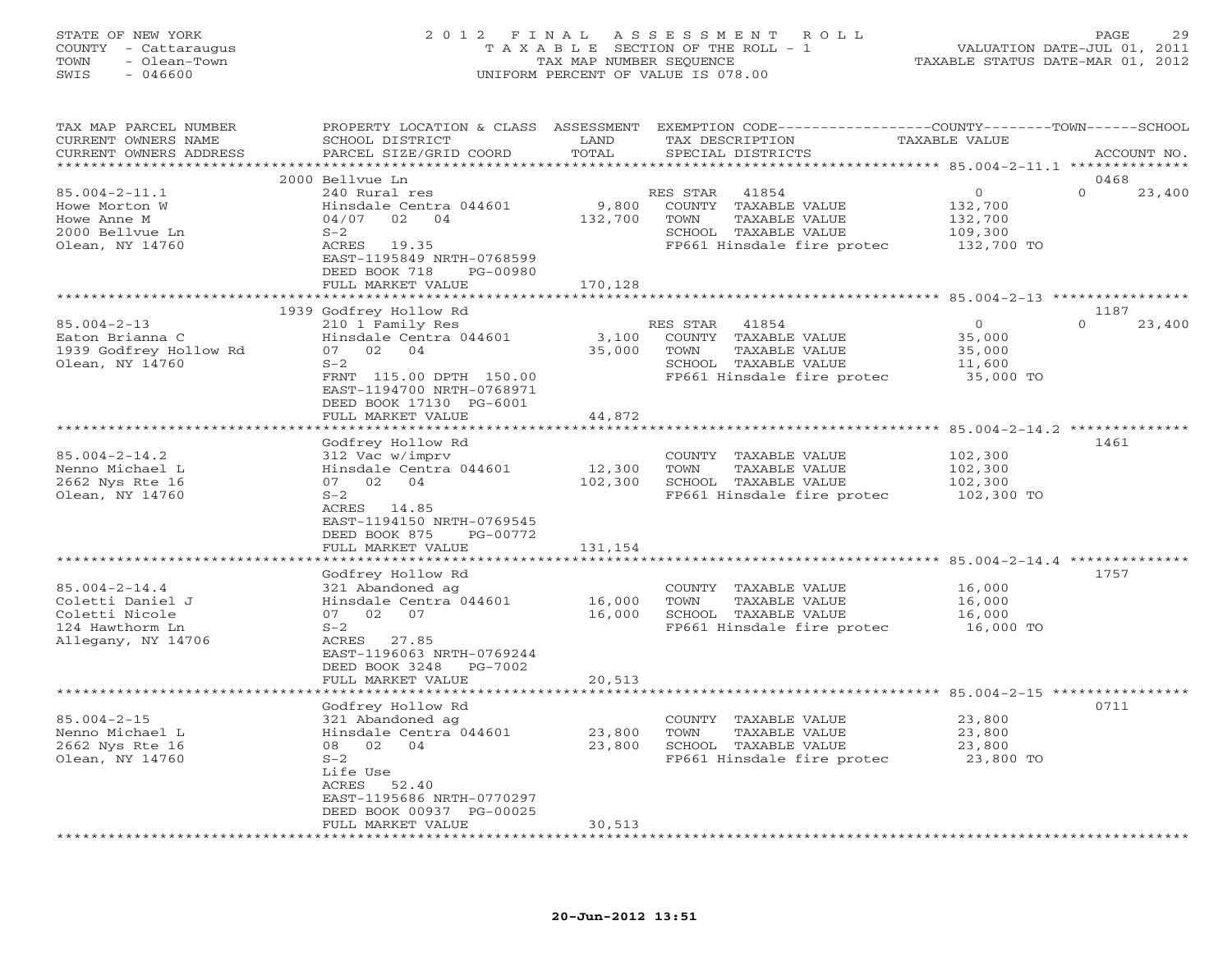# STATE OF NEW YORK 2 0 1 2 F I N A L A S S E S S M E N T R O L L PAGE 30 COUNTY - Cattaraugus T A X A B L E SECTION OF THE ROLL - 1 VALUATION DATE-JUL 01, 2011 TOWN - Olean-Town TAX MAP NUMBER SEQUENCE TAXABLE STATUS DATE-MAR 01, 2012 SWIS - 046600 UNIFORM PERCENT OF VALUE IS 078.00

| TAX MAP PARCEL NUMBER<br>CURRENT OWNERS NAME<br>CURRENT OWNERS ADDRESS                                     | PROPERTY LOCATION & CLASS ASSESSMENT<br>SCHOOL DISTRICT<br>PARCEL SIZE/GRID COORD                                                                                                                    | LAND<br>TOTAL                | TAX DESCRIPTION<br>SPECIAL DISTRICTS                                                                                                                                          | EXEMPTION CODE----------------COUNTY-------TOWN------SCHOOL<br>TAXABLE VALUE    | ACCOUNT NO.                                                            |
|------------------------------------------------------------------------------------------------------------|------------------------------------------------------------------------------------------------------------------------------------------------------------------------------------------------------|------------------------------|-------------------------------------------------------------------------------------------------------------------------------------------------------------------------------|---------------------------------------------------------------------------------|------------------------------------------------------------------------|
| *************************                                                                                  |                                                                                                                                                                                                      |                              |                                                                                                                                                                               |                                                                                 |                                                                        |
| $85.004 - 2 - 16$<br>Ellis Yancy<br>Ellis Valarie<br>1851 Godfrey Hollow Rd<br>Olean, NY 14760             | 1851 Godfrey Hollow Rd<br>210 1 Family Res<br>Hinsdale Centra 044601<br>08 02<br>04<br>$S-2$<br>ACRES 43.00<br>EAST-1197390 NRTH-0769166<br>DEED BOOK 9071<br>PG-9001<br>FULL MARKET VALUE           | 20,400<br>103,700<br>132,949 | RES STAR<br>41854<br>COUNTY TAXABLE VALUE<br>TOWN<br>TAXABLE VALUE<br>SCHOOL TAXABLE VALUE<br>FP661 Hinsdale fire protec                                                      | $\overline{O}$<br>103,700<br>103,700<br>80,300<br>103,700 TO                    | 0694<br>$\Omega$<br>23,400                                             |
|                                                                                                            |                                                                                                                                                                                                      |                              |                                                                                                                                                                               |                                                                                 | 0444                                                                   |
| $85.004 - 2 - 18$<br>Hendryx Kathleen L<br>Hendryx Patricia D<br>1815 Godfrey Hollow Rd<br>Olean, NY 14760 | 1815 Godfrey Hollow Rd<br>210 1 Family Res<br>Hinsdale Centra 044601<br>08 02 04<br>$S-2$<br>55.00 DPTH 170.00<br>FRNT<br>EAST-1197244 NRTH-0770099<br>DEED BOOK 962<br>PG-7001<br>FULL MARKET VALUE | 2,200<br>55,000<br>70,513    | 41854<br>RES STAR<br>COUNTY TAXABLE VALUE<br>TOWN<br>TAXABLE VALUE<br>SCHOOL TAXABLE VALUE<br>FP661 Hinsdale fire protec                                                      | $\Omega$<br>55,000<br>55,000<br>31,600<br>55,000 TO                             | $\Omega$<br>23,400                                                     |
|                                                                                                            |                                                                                                                                                                                                      |                              |                                                                                                                                                                               |                                                                                 |                                                                        |
| $85.004 - 2 - 19$<br>Hendryx Patricia D<br>Hendryx Kathleen L<br>1815 Godfrey Hollow Rd<br>Olean, NY 14760 | 1807 Godfrey Hollow Rd<br>210 1 Family Res<br>Hinsdale Centra 044601<br>08 02 04<br>$S-2$<br>7.76<br>ACRES<br>EAST-1197520 NRTH-0769977<br>DEED BOOK 3952<br>$PG-3001$<br>FULL MARKET VALUE          | 7,800 AGED C<br>76,282       | CVET C/T 41131<br>41802<br>41834<br>59,500 SR STAR<br>COUNTY TAXABLE VALUE<br>TAXABLE VALUE<br>TOWN<br>SCHOOL TAXABLE VALUE<br>FP661 Hinsdale fire protec                     | 14,875<br>17,850<br>$\overline{0}$<br>26,775<br>44,625<br>10,980<br>$59,500$ TO | 0019<br>14,875<br>$\circ$<br>$\Omega$<br>$\circ$<br>$\Omega$<br>48,520 |
|                                                                                                            |                                                                                                                                                                                                      |                              |                                                                                                                                                                               |                                                                                 | 1742                                                                   |
| $85.004 - 2 - 20.1$<br>Sherwood Janet<br>1787 Godfrey Hollow Rd<br>Olean-Town, NY 14760                    | 1787 Godfrey Hollow Rd<br>210 1 Family Res<br>Hinsdale Centra 044601<br>ACRES<br>6.00<br>EAST-1197785 NRTH-0770318<br>DEED BOOK 1020<br>PG-259<br>FULL MARKET VALUE                                  | 7,000<br>120,000<br>153,846  | RES STAR<br>41854<br>COUNTY TAXABLE VALUE<br>TOWN<br>TAXABLE VALUE<br>SCHOOL TAXABLE VALUE<br>FP661 Hinsdale fire protec                                                      | $\overline{O}$<br>120,000<br>120,000<br>96,600<br>120,000 TO                    | 23,400<br>$\Omega$                                                     |
|                                                                                                            | 1797 Godfrey Hollow Rd                                                                                                                                                                               |                              |                                                                                                                                                                               |                                                                                 | 1743                                                                   |
| $85.004 - 2 - 20.2$<br>Ross Betty M<br>Sherwood Duane<br>1797 Godfrey Hollow Rd<br>Olean, NY 14760         | 210 1 Family Res<br>Hinsdale Centra 044601<br>FRNT 190.00 DPTH 197.00<br>EAST-1197498 NRTH-0770449<br>DEED BOOK 5031<br>PG-3001<br>FULL MARKET VALUE                                                 | 102,564                      | CVET C/T<br>41131<br>4,000 AGED C/T/S 41800<br>80,000 SR STAR<br>41834<br>COUNTY TAXABLE VALUE<br>TOWN<br>TAXABLE VALUE<br>SCHOOL TAXABLE VALUE<br>FP661 Hinsdale fire protec | 15,600<br>32,200<br>$\circ$<br>32,200<br>32,200<br>$\Omega$<br>80,000 TO        | 15,600<br>$\overline{0}$<br>32,200<br>40,000<br>40,000<br>$\Omega$     |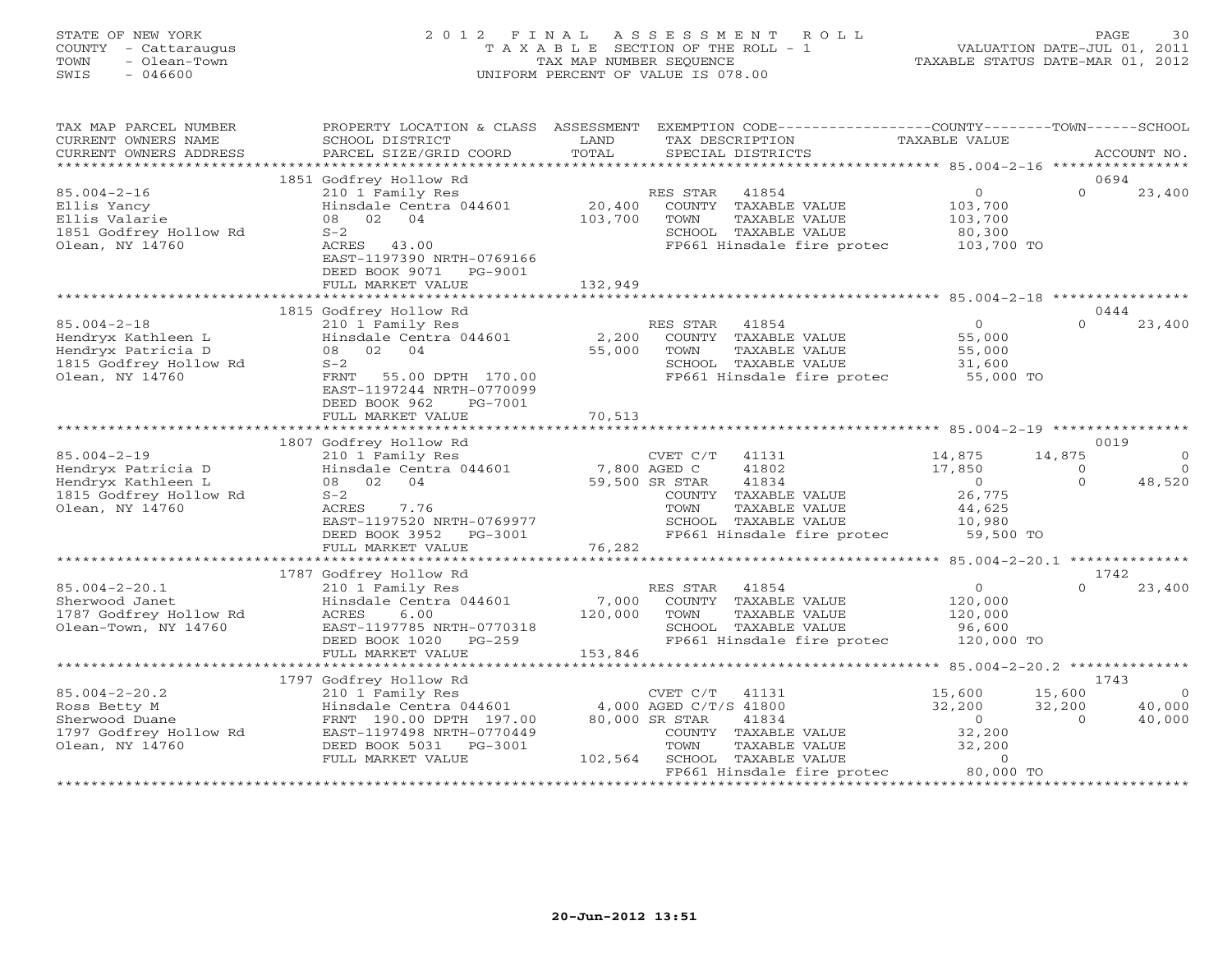# STATE OF NEW YORK 2 0 1 2 F I N A L A S S E S S M E N T R O L L PAGE 31 COUNTY - Cattaraugus T A X A B L E SECTION OF THE ROLL - 1 VALUATION DATE-JUL 01, 2011 TOWN - Olean-Town TAX MAP NUMBER SEQUENCE TAXABLE STATUS DATE-MAR 01, 2012 SWIS - 046600 UNIFORM PERCENT OF VALUE IS 078.00

| TAX MAP PARCEL NUMBER<br>CURRENT OWNERS NAME<br>CURRENT OWNERS ADDRESS<br>*********************** | PROPERTY LOCATION & CLASS ASSESSMENT<br>SCHOOL DISTRICT<br>PARCEL SIZE/GRID COORD                                                                                                 | LAND<br>TOTAL      | EXEMPTION CODE-----------------COUNTY-------TOWN------SCHOOL<br>TAX DESCRIPTION TAXABLE VALUE<br>SPECIAL DISTRICTS                              |                                                           | ACCOUNT NO.                              |
|---------------------------------------------------------------------------------------------------|-----------------------------------------------------------------------------------------------------------------------------------------------------------------------------------|--------------------|-------------------------------------------------------------------------------------------------------------------------------------------------|-----------------------------------------------------------|------------------------------------------|
|                                                                                                   | 1783 Godfrey Hollow Rd                                                                                                                                                            |                    |                                                                                                                                                 |                                                           | 0916                                     |
| $85.004 - 2 - 22.2$<br>Ozogar Victor<br>Ozogar Tami<br>1783 Godfrey Hollow Rd<br>Olean, NY 14760  | 210 1 Family Res<br>Hinsdale Centra 044601 4,200<br>08 02 04<br>$S-2$<br>1.25 BANK<br>ACRES<br>005<br>EAST-1197743 NRTH-0770812<br>DEED BOOK 1017 PG-785<br>FULL MARKET VALUE     | 122,000<br>156,410 | RES STAR 41854<br>COUNTY TAXABLE VALUE<br>TOWN<br>TAXABLE VALUE<br>SCHOOL TAXABLE VALUE<br>FP661 Hinsdale fire protec 122,000 TO                | $\Omega$<br>122,000<br>122,000<br>98,600                  | $\Omega$<br>23,400                       |
|                                                                                                   |                                                                                                                                                                                   |                    |                                                                                                                                                 |                                                           |                                          |
| $85.004 - 2 - 25$<br>Smith Gerald T<br>Smith Kathryn<br>1736 Godfrey Hollow Rd<br>Olean, NY 14760 | 1736 Godfrey Hollow Rd<br>210 1 Family Res<br>Hinsdale Centra 044601<br>09 02 04<br>$S-2$<br>ACRES<br>5.95<br>EAST-1197845 NRTH-0771966<br>DEED BOOK 757<br>PG-01153              | 86,000             | RES STAR<br>41854<br>7,000 COUNTY TAXABLE VALUE<br>TOWN<br>TAXABLE VALUE<br>SCHOOL TAXABLE VALUE                                                | $\overline{0}$<br>86,000<br>86,000<br>62,600              | 1189<br>$\Omega$<br>23,400               |
|                                                                                                   | FULL MARKET VALUE                                                                                                                                                                 | 110,256            |                                                                                                                                                 |                                                           |                                          |
|                                                                                                   | 1735 Godfrey Hollow Rd                                                                                                                                                            |                    |                                                                                                                                                 |                                                           | 0441                                     |
| $85.004 - 2 - 26$<br>Heinz John J<br>Heinz Kathryn R<br>1735 Godfrey Hollow Rd<br>Olean, NY 14760 | 210 1 Family Res<br>Hinsdale Centra 044601 7,500 SR STAR<br>09 02 04<br>$S-2$<br>L/p 713-331 & 891-234<br>ACRES<br>5.70<br>EAST-1198881 NRTH-0771705<br>DEED BOOK 539<br>PG-00252 |                    | CVET C/T 41131<br>41834<br>59,900 COUNTY TAXABLE VALUE<br>TOWN<br>TAXABLE VALUE<br>SCHOOL TAXABLE VALUE<br>FP661 Hinsdale fire protec 59,900 TO | 14,975<br>$\Omega$<br>44,925<br>44,925<br>11,380          | 14,975<br>$\Omega$<br>48,520<br>$\Omega$ |
|                                                                                                   | FULL MARKET VALUE                                                                                                                                                                 | 76,795             |                                                                                                                                                 |                                                           |                                          |
|                                                                                                   | 1714 Godfrey Hollow Rd                                                                                                                                                            |                    |                                                                                                                                                 |                                                           | 0284                                     |
| $85.004 - 2 - 29$<br>Ervay Smith Jr<br>Ervay Theresa<br>1714 Godfrey Hollow Rd<br>Olean, NY 14760 | 210 1 Family Res<br>Hinsdale Centra 044601<br>05 02 04<br>$S-2$<br>FRNT 310.00 DPTH 320.00<br>EAST-1198189 NRTH-0772117<br>DEED BOOK 668<br>PG-00419<br>FULL MARKET VALUE         | 35,000<br>44,872   | RES STAR 41854<br>6,400 COUNTY TAXABLE VALUE<br>TAXABLE VALUE<br>TOWN<br>SCHOOL TAXABLE VALUE<br>FP661 Hinsdale fire protec                     | $\overline{0}$<br>35,000<br>35,000<br>11,600<br>35,000 TO | $\Omega$<br>23,400                       |
|                                                                                                   |                                                                                                                                                                                   |                    |                                                                                                                                                 |                                                           |                                          |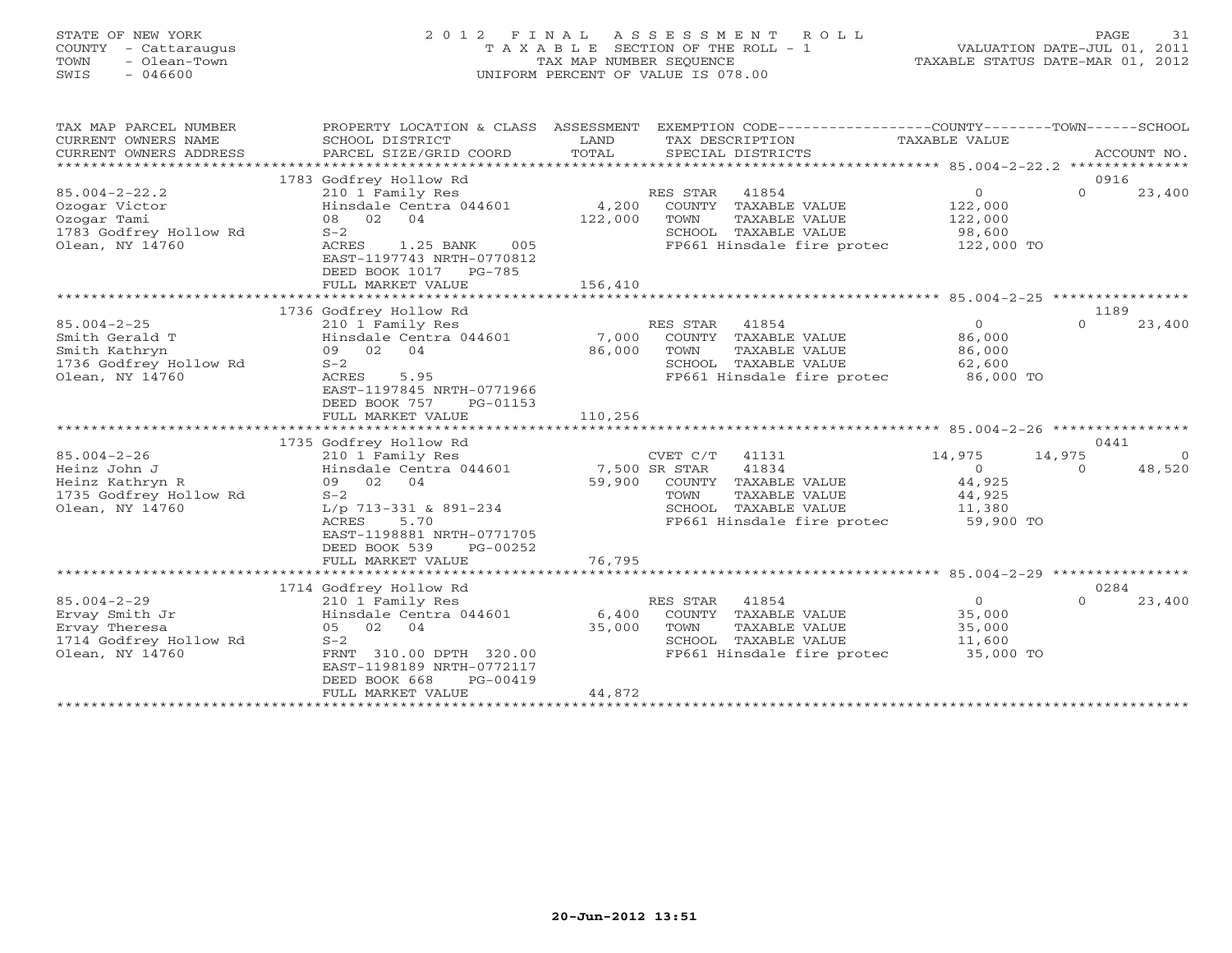# STATE OF NEW YORK 2 0 1 2 F I N A L A S S E S S M E N T R O L L PAGE 32 COUNTY - Cattaraugus T A X A B L E SECTION OF THE ROLL - 1 VALUATION DATE-JUL 01, 2011 TOWN - Olean-Town TAX MAP NUMBER SEQUENCE TAXABLE STATUS DATE-MAR 01, 2012 SWIS - 046600 UNIFORM PERCENT OF VALUE IS 078.00

| TAX MAP PARCEL NUMBER<br>CURRENT OWNERS NAME<br>CURRENT OWNERS ADDRESS                                     | PROPERTY LOCATION & CLASS ASSESSMENT<br>SCHOOL DISTRICT<br>PARCEL SIZE/GRID COORD                                                                                                                                                 | LAND<br>TOTAL             | EXEMPTION CODE-----------------COUNTY-------TOWN------SCHOOL<br>TAX DESCRIPTION<br>SPECIAL DISTRICTS                                                                               | TAXABLE VALUE                                                        | ACCOUNT NO.                                  |                      |
|------------------------------------------------------------------------------------------------------------|-----------------------------------------------------------------------------------------------------------------------------------------------------------------------------------------------------------------------------------|---------------------------|------------------------------------------------------------------------------------------------------------------------------------------------------------------------------------|----------------------------------------------------------------------|----------------------------------------------|----------------------|
| *******************                                                                                        |                                                                                                                                                                                                                                   |                           |                                                                                                                                                                                    |                                                                      |                                              |                      |
| $85.004 - 2 - 30$<br>Kwiatkowski John R<br>Kwiatkowski Jean E<br>1706 Godfrey Hollow Rd<br>OIean, NY 14760 | 1706 Godfrey Hollow Rd<br>210 1 Family Res<br>Hinsdale Centra 044601<br>02<br>04<br>05/09<br>$S-2$<br>ACRES<br>1.00<br>EAST-1198238 NRTH-0772260<br>DEED BOOK 4188<br>PG-5001<br>FULL MARKET VALUE<br>*************************** | 4,000<br>70,000<br>89,744 | SR STAR<br>41834<br>COUNTY<br>TAXABLE VALUE<br>TAXABLE VALUE<br>TOWN<br>SCHOOL TAXABLE VALUE<br>FP661 Hinsdale fire protec                                                         | $\circ$<br>70,000<br>70,000<br>21,480<br>70,000 TO                   | 0382<br>$\Omega$<br>48,520                   |                      |
|                                                                                                            |                                                                                                                                                                                                                                   |                           |                                                                                                                                                                                    |                                                                      |                                              |                      |
| $85.004 - 2 - 31$<br>Elwood Carol<br>1707 Godfrey Holw<br>Olean, NY 14760                                  | 1707 Godfrey Hollow Rd<br>210 1 Family Res<br>Hinsdale Centra 044601<br>02<br>04<br>05<br>FRNT 140.00 DPTH 117.00<br>EAST-1198463 NRTH-0772097<br>DEED BOOK 00959 PG-00536<br>FULL MARKET VALUE                                   | 80,897                    | 41121<br>WVET C/T<br>41141<br>3,700 DVET C/T<br>63,100 RES STAR<br>41854<br>TAXABLE VALUE<br>COUNTY<br>TOWN<br>TAXABLE VALUE<br>SCHOOL TAXABLE VALUE<br>FP661 Hinsdale fire protec | 9,360<br>3,155<br>$\circ$<br>50,585<br>50,585<br>39,700<br>63,100 TO | 0282<br>9,360<br>3,155<br>$\Omega$<br>23,400 | $\Omega$<br>$\Omega$ |
|                                                                                                            | *******************************                                                                                                                                                                                                   |                           |                                                                                                                                                                                    |                                                                      |                                              |                      |
|                                                                                                            | 1705 Godfrey Hollow Rd                                                                                                                                                                                                            |                           |                                                                                                                                                                                    |                                                                      | 0645                                         |                      |
| $85.004 - 2 - 32$<br>Mccole Charles<br>Mccole Mary<br>1705 Godfrey Hollow Rd<br>Olean, NY 14760            | 210 1 Family Res<br>Hinsdale Centra 044601<br>02<br>04<br>05<br>FRNT 200.00 DPTH 125.00<br>EAST-1198571 NRTH-0772247<br>DEED BOOK 723<br>PG-00777<br>FULL MARKET VALUE                                                            | 3,300<br>56,500<br>72,436 | 41854<br>RES STAR<br>COUNTY<br>TAXABLE VALUE<br><b>TAXABLE VALUE</b><br>TOWN<br>SCHOOL TAXABLE VALUE<br>FP661 Hinsdale fire protec                                                 | $\mathbf{0}$<br>56,500<br>56,500<br>33,100<br>56,500 TO              | $\Omega$<br>23,400                           |                      |
|                                                                                                            |                                                                                                                                                                                                                                   |                           |                                                                                                                                                                                    |                                                                      |                                              |                      |
| $85.004 - 2 - 33$<br>Bartman Thomas<br>1706 Godfrey Hollow Rd<br>Olean, NY 14760                           | 1706 Godfrey Hollow Rd<br>210 1 Family Res<br>Hinsdale Centra 044601<br>02<br>04<br>05<br>$S-2$<br>FRNT 157.00 DPTH 230.00<br>EAST-1198402 NRTH-0772304<br>DEED BOOK 826<br>PG-01063                                              | 3,900<br>40,000           | 41854<br>RES STAR<br>COUNTY TAXABLE VALUE<br>TOWN<br>TAXABLE VALUE<br>SCHOOL TAXABLE VALUE<br>FP661 Hinsdale fire protec                                                           | $\circ$<br>40,000<br>40,000<br>16,600<br>40,000 TO                   | 1110<br>$\Omega$<br>23,400                   |                      |
|                                                                                                            | FULL MARKET VALUE                                                                                                                                                                                                                 | 51,282                    |                                                                                                                                                                                    |                                                                      |                                              |                      |
|                                                                                                            | 1690 Godfrey Hollow Rd                                                                                                                                                                                                            |                           |                                                                                                                                                                                    | $85.004 - 2 - 34$ *******<br>* * * * * * * * * *                     | 0286                                         |                      |
| $85.004 - 2 - 34$<br>Skiver Ryan T<br>1690 Godfrey Hollow Rd<br>Olean, NY 14760                            | 210 1 Family Res<br>Hinsdale Centra 044601<br>02<br>04<br>06<br>$S-2$<br>ACRES<br>1.38<br>EAST-1198602 NRTH-0772640<br>DEED BOOK 13489 PG-4004<br>FULL MARKET VALUE                                                               | 4,200<br>42,000<br>53,846 | RES STAR<br>41854<br>COUNTY TAXABLE VALUE<br><b>TAXABLE VALUE</b><br>TOWN<br>SCHOOL TAXABLE VALUE<br>FP661 Hinsdale fire protec                                                    | $\Omega$<br>42,000<br>42,000<br>18,600<br>42,000 TO                  | $\Omega$<br>23,400                           |                      |
|                                                                                                            | **********************                                                                                                                                                                                                            | * * * * * * * * * * * * * |                                                                                                                                                                                    |                                                                      |                                              |                      |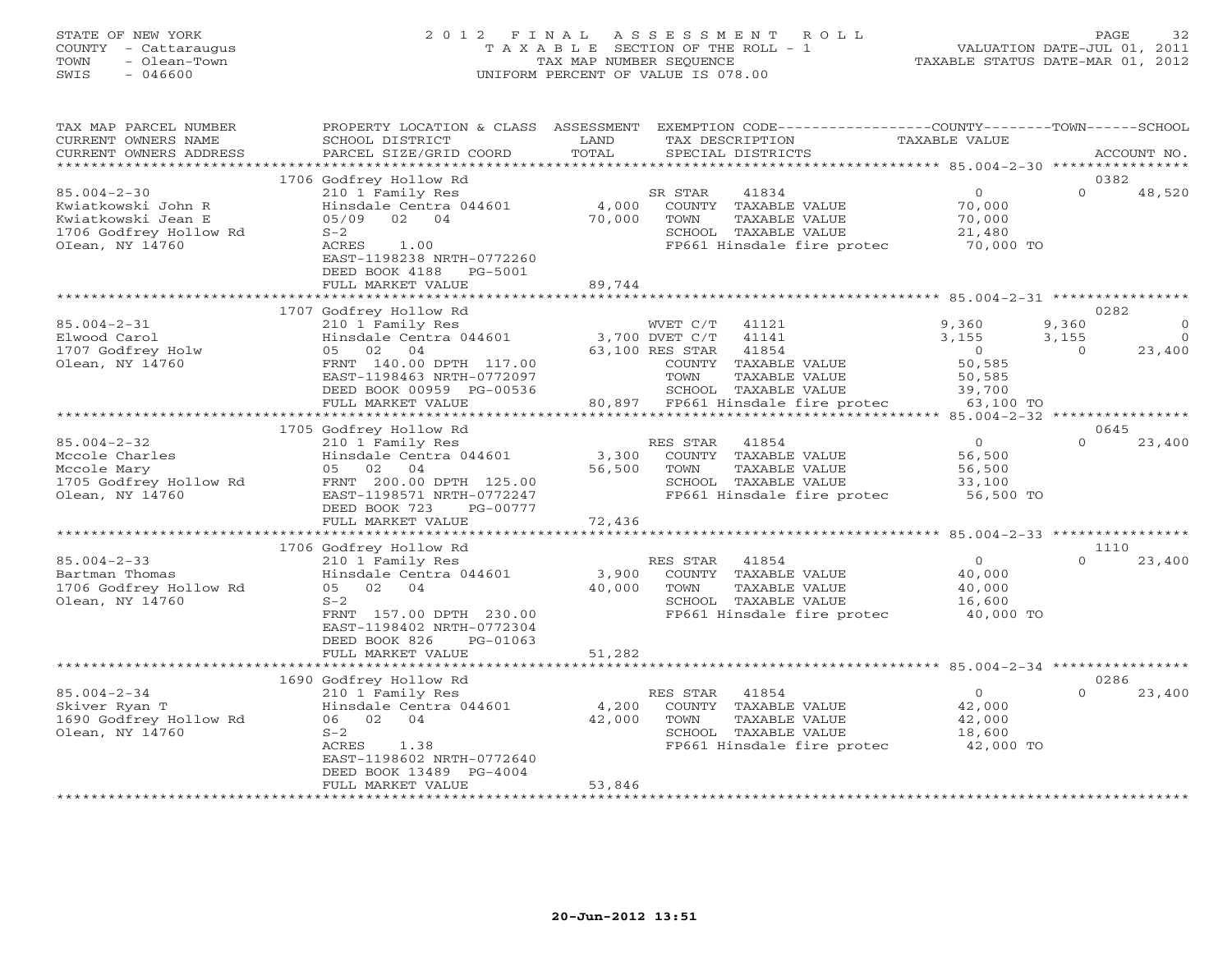# STATE OF NEW YORK 2 0 1 2 F I N A L A S S E S S M E N T R O L L PAGE 33 COUNTY - Cattaraugus T A X A B L E SECTION OF THE ROLL - 1 VALUATION DATE-JUL 01, 2011 TOWN - Olean-Town TAX MAP NUMBER SEQUENCE TAXABLE STATUS DATE-MAR 01, 2012 SWIS - 046600 UNIFORM PERCENT OF VALUE IS 078.00

| TAX MAP PARCEL NUMBER<br>CURRENT OWNERS NAME<br>CURRENT OWNERS ADDRESS | PROPERTY LOCATION & CLASS ASSESSMENT<br>SCHOOL DISTRICT<br>PARCEL SIZE/GRID COORD | LAND<br>TOTAL   |                                    | EXEMPTION CODE----------------COUNTY-------TOWN------SCHOOL<br>TAX DESCRIPTION<br>SPECIAL DISTRICTS | TAXABLE VALUE       |                   | ACCOUNT NO.    |
|------------------------------------------------------------------------|-----------------------------------------------------------------------------------|-----------------|------------------------------------|-----------------------------------------------------------------------------------------------------|---------------------|-------------------|----------------|
| *******************                                                    |                                                                                   |                 |                                    |                                                                                                     |                     |                   |                |
|                                                                        | 1933 Godfrey Hollow Rd                                                            |                 |                                    |                                                                                                     |                     |                   | 1051           |
| $85.004 - 2 - 35$                                                      | 210 1 Family Res                                                                  |                 | RES STAR                           | 41854                                                                                               | $\Omega$            | $\Omega$          | 23,400         |
| Marcellin Rodney                                                       | Hinsdale Centra 044601                                                            | 2,800           |                                    | COUNTY TAXABLE VALUE                                                                                | 47,600              |                   |                |
| 1933 Godfrey Hollow Rd                                                 | 07 02 04                                                                          | 47,600          | TOWN                               | TAXABLE VALUE                                                                                       | 47,600              |                   |                |
| Olean, NY 14760                                                        | $S-2$                                                                             |                 |                                    | SCHOOL TAXABLE VALUE                                                                                | 24,200              |                   |                |
|                                                                        | FRNT 139.00 DPTH 105.00<br>EAST-1194817 NRTH-0769041<br>DEED BOOK 1016<br>$PG-20$ |                 |                                    | FP661 Hinsdale fire protec 47,600 TO                                                                |                     |                   |                |
|                                                                        | FULL MARKET VALUE                                                                 | 61,026          |                                    |                                                                                                     |                     |                   |                |
|                                                                        | ***************************                                                       |                 |                                    |                                                                                                     |                     |                   |                |
|                                                                        | 2998 Nys Rte 16 N                                                                 |                 |                                    |                                                                                                     |                     |                   | 0600           |
| $85.016 - 1 - 1$                                                       | 210 1 Family Res                                                                  |                 | CVET C/T                           | 41131                                                                                               | 13,000              | 13,000            | $\overline{0}$ |
| Lowe June                                                              | Hinsdale Centra 044601                                                            |                 | 3,900 DVET C/T                     | 41141                                                                                               | 26,000              | 26,000            | $\overline{0}$ |
| Lowe Joseph B                                                          | 11 02 04<br>$S-2$                                                                 |                 | 52,000 AGED C/T/S 41800<br>SR STAR | 41834                                                                                               | 6,500<br>$\Omega$   | 6,500<br>$\Omega$ | 26,000         |
| 2998 Nys Rte 16N<br>Olean, NY 14760                                    | FRNT 150.00 DPTH 297.00                                                           |                 |                                    | COUNTY TAXABLE VALUE                                                                                | 6,500               |                   | 26,000         |
|                                                                        | EAST-1195828 NRTH-0776239                                                         |                 | TOWN                               | TAXABLE VALUE                                                                                       | 6,500               |                   |                |
|                                                                        | DEED BOOK 867<br>PG-01127                                                         |                 |                                    | SCHOOL TAXABLE VALUE                                                                                | $\overline{O}$      |                   |                |
|                                                                        | FULL MARKET VALUE                                                                 |                 |                                    | 66,667 FP661 Hinsdale fire protec                                                                   | 52,000 TO           |                   |                |
|                                                                        |                                                                                   |                 |                                    |                                                                                                     |                     |                   |                |
|                                                                        | 2996 Nys Rte 16 N                                                                 |                 |                                    |                                                                                                     |                     |                   | 0014           |
| $85.016 - 1 - 2$                                                       | 271 Mfg housings                                                                  |                 | AGED C                             | 41802                                                                                               | 40,770              | $\circ$           | $\bigcirc$     |
| Brunner Dorothy                                                        | Hinsdale Centra 044601                                                            | 26,600 SR STAR  |                                    | 41834                                                                                               | $\Omega$            | $\mathbf{0}$      | 48,520         |
| 2996 Nys Rte 16N                                                       | 12 02<br>04                                                                       | 90,600 RES STAR |                                    | 41854                                                                                               | $\Omega$            | $\Omega$          | 23,400         |
| Olean, NY 14760                                                        | $S-2$                                                                             |                 | RES STAR                           | 41854                                                                                               | $\Omega$            | $\mathbf{0}$      | 18,680         |
|                                                                        | ACRES 16.22                                                                       |                 | RES STAR                           | 41854                                                                                               | $\Omega$            |                   | $\Omega$       |
|                                                                        | EAST-1196058 NRTH-0775885                                                         |                 | COUNTY                             | TAXABLE VALUE                                                                                       | 49,830              |                   |                |
|                                                                        | DEED BOOK 00959 PG-00343                                                          |                 | TOWN                               | TAXABLE VALUE                                                                                       | 90,600              |                   |                |
|                                                                        | FULL MARKET VALUE                                                                 | 116,154         |                                    | SCHOOL TAXABLE VALUE                                                                                | $\overline{0}$      |                   |                |
|                                                                        |                                                                                   |                 |                                    | FP661 Hinsdale fire protec                                                                          | 90,600 TO           |                   |                |
|                                                                        |                                                                                   |                 |                                    |                                                                                                     |                     |                   |                |
|                                                                        | 2984 Nys Rte 16 N                                                                 |                 |                                    |                                                                                                     |                     |                   | 0135           |
| $85.016 - 1 - 3$                                                       | 210 1 Family Res                                                                  |                 | RES STAR                           | 41854                                                                                               | $\overline{0}$      | $\Omega$          | 23,400         |
| Briggs Charles M                                                       | Hinsdale Centra 044601                                                            | 10,300          |                                    | COUNTY TAXABLE VALUE                                                                                | 45,700              |                   |                |
| Briggs Cathy L                                                         | 12 02<br>04                                                                       | 45,700          | TOWN                               | TAXABLE VALUE                                                                                       | 45,700              |                   |                |
| 2984 Rt 16 N                                                           | FRNT 110.00 DPTH 313.00<br>BANK<br>017                                            |                 |                                    | SCHOOL TAXABLE VALUE<br>FP661 Hinsdale fire protec                                                  | 22,300<br>45,700 TO |                   |                |
| Olean, NY 14760                                                        | EAST-1195577 NRTH-0775843                                                         |                 |                                    |                                                                                                     |                     |                   |                |
|                                                                        | DEED BOOK 00917 PG-00634                                                          |                 |                                    |                                                                                                     |                     |                   |                |
|                                                                        | FULL MARKET VALUE                                                                 | 58,590          |                                    |                                                                                                     |                     |                   |                |
|                                                                        |                                                                                   |                 |                                    |                                                                                                     |                     |                   |                |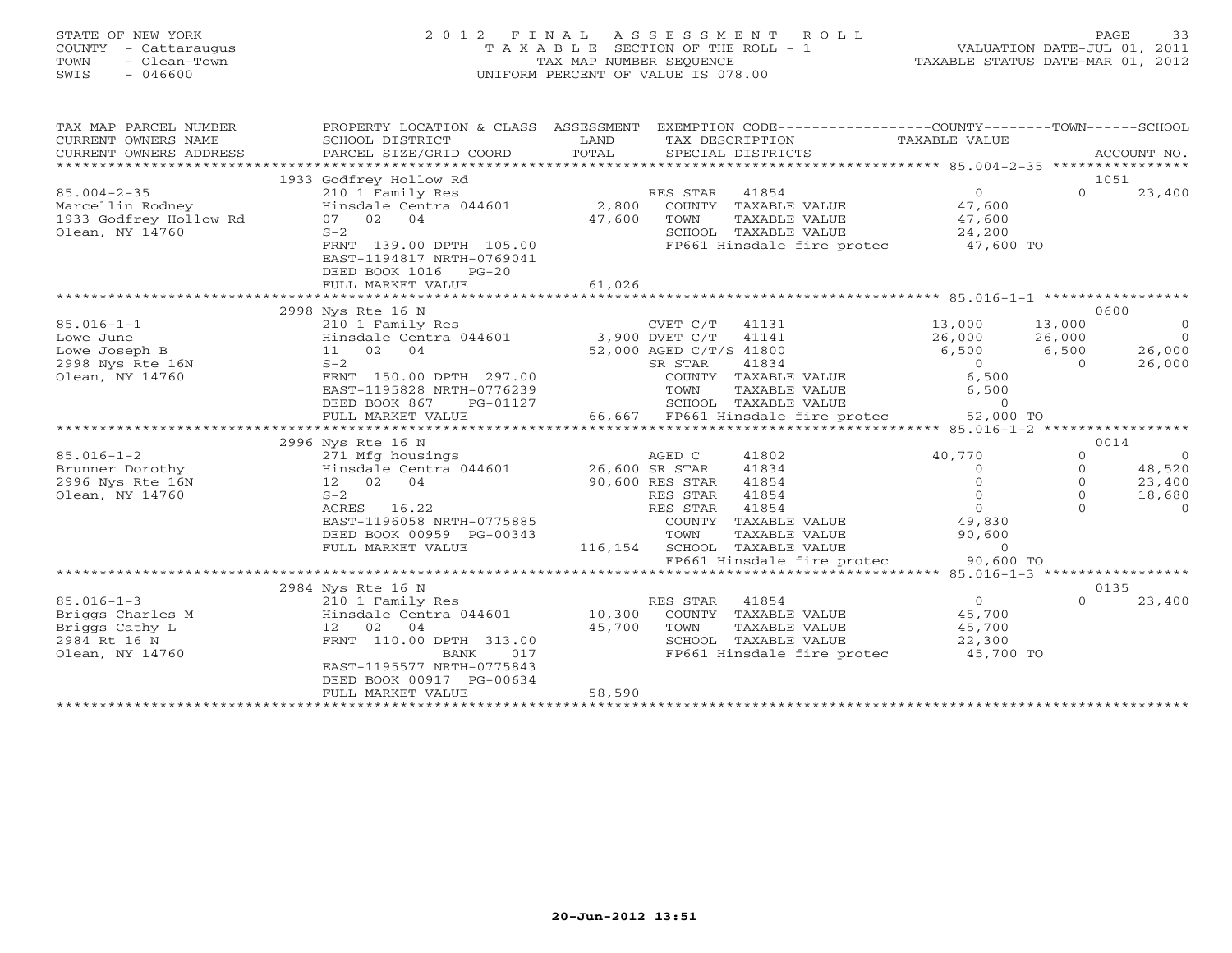#### STATE OF NEW YORK 2 0 1 2 F I N A L A S S E S S M E N T R O L L PAGE 34 COUNTY - Cattaraugus T A X A B L E SECTION OF THE ROLL - 1 VALUATION DATE-JUL 01, 2011 TOWN - Olean-Town TAX MAP NUMBER SEQUENCE TAXABLE STATUS DATE-MAR 01, 2012 SWIS - 046600 UNIFORM PERCENT OF VALUE IS 078.00UNIFORM PERCENT OF VALUE IS 078.00

| TAX MAP PARCEL NUMBER<br>CURRENT OWNERS NAME<br>CURRENT OWNERS ADDRESS                                                                                                | PROPERTY LOCATION & CLASS ASSESSMENT<br>SCHOOL DISTRICT<br>PARCEL SIZE/GRID COORD                                                                                                                                                                                                                                                | LAND<br>TOTAL                                           | EXEMPTION CODE-----------------COUNTY-------TOWN------SCHOOL<br>TAX DESCRIPTION<br>SPECIAL DISTRICTS                                                                                                                                               | TAXABLE VALUE                                                                                                | ACCOUNT NO.                                            |
|-----------------------------------------------------------------------------------------------------------------------------------------------------------------------|----------------------------------------------------------------------------------------------------------------------------------------------------------------------------------------------------------------------------------------------------------------------------------------------------------------------------------|---------------------------------------------------------|----------------------------------------------------------------------------------------------------------------------------------------------------------------------------------------------------------------------------------------------------|--------------------------------------------------------------------------------------------------------------|--------------------------------------------------------|
| *************************                                                                                                                                             |                                                                                                                                                                                                                                                                                                                                  |                                                         |                                                                                                                                                                                                                                                    |                                                                                                              |                                                        |
| $85.016 - 1 - 4.1$<br>Carapellatti Ronald<br>2974 Olean Hinsdale Rd<br>Olean, NY 14760                                                                                | 2974 Nys Rte 16 N<br>270 Mfg housing<br>Hinsdale Centra 044601<br>12 02 04<br>$S-2$<br>FRNT 98.80 DPTH 270.00                                                                                                                                                                                                                    | 6,000<br>18,000                                         | RES STAR<br>41854<br>COUNTY TAXABLE VALUE<br>TOWN<br>TAXABLE VALUE<br>SCHOOL TAXABLE VALUE<br>FP661 Hinsdale fire protec 18,000 TO                                                                                                                 | $\Omega$<br>18,000<br>18,000<br>$\sim$ 0                                                                     | 0150<br>$\Omega$<br>18,000                             |
|                                                                                                                                                                       | EAST-1195503 NRTH-0775767<br>FULL MARKET VALUE                                                                                                                                                                                                                                                                                   | 23,077                                                  |                                                                                                                                                                                                                                                    |                                                                                                              |                                                        |
|                                                                                                                                                                       |                                                                                                                                                                                                                                                                                                                                  |                                                         |                                                                                                                                                                                                                                                    |                                                                                                              |                                                        |
|                                                                                                                                                                       | 2972 Nys Rte 16 N                                                                                                                                                                                                                                                                                                                |                                                         |                                                                                                                                                                                                                                                    |                                                                                                              | 1592                                                   |
| $85.016 - 1 - 4.2$<br>Carapellatti Scott<br>2972 Route 16<br>Olean, NY 14760                                                                                          | 270 Mfg housing<br>Hinsdale Centra 044601<br>12 02 04<br>FRNT 166.50 DPTH 269.70<br>EAST-1195434 NRTH-0775666<br>DEED BOOK 12917 PG-5002                                                                                                                                                                                         | 7,200<br>24,000                                         | RES STAR<br>41854<br>COUNTY TAXABLE VALUE<br>TOWN<br>TAXABLE VALUE<br>SCHOOL TAXABLE VALUE<br>FP661 Hinsdale fire protec 24,000 TO                                                                                                                 | 0<br>24,000<br>24,000<br>600                                                                                 | $\Omega$<br>23,400                                     |
|                                                                                                                                                                       | FULL MARKET VALUE                                                                                                                                                                                                                                                                                                                | 30,769                                                  |                                                                                                                                                                                                                                                    |                                                                                                              |                                                        |
|                                                                                                                                                                       |                                                                                                                                                                                                                                                                                                                                  |                                                         |                                                                                                                                                                                                                                                    |                                                                                                              |                                                        |
| $85.016 - 1 - 6.1$<br>Browning Rose T<br>2936 Rte 16 N Box 297B<br>Olean, NY 14760<br>$85.016 - 1 - 6.2$<br>Young Charles B<br>5507 Co. Rd 17<br>Friendship, NY 14739 | 2936 Nys Rte 16 N<br>210 1 Family Res<br>Hinsdale Centra 044601<br>11 02 04<br>$S-2$<br>ACRES<br>5.50<br>EAST-1195660 NRTH-0774834<br>DEED BOOK 733<br>PG-00261<br>FULL MARKET VALUE<br>2934 Nys Rte 16 N<br>455 Dealer-prod.<br>Hinsdale Centra 044601<br>02 04<br>11/12<br>$S-2$<br>ACRES<br>3.45<br>EAST-1195027 NRTH-0774845 | 14,400 SR STAR<br>57,000<br>73,077<br>16,400<br>108,700 | AGED C/T/S 41800<br>41834<br>COUNTY TAXABLE VALUE<br>TOWN<br>TAXABLE VALUE<br>SCHOOL TAXABLE VALUE<br>FP661 Hinsdale fire protec<br>COUNTY TAXABLE VALUE<br>TOWN<br>TAXABLE VALUE<br>SCHOOL TAXABLE VALUE<br>FP661 Hinsdale fire protec 108,700 TO | 28,500<br>$\overline{0}$<br>28,500<br>28,500<br>$\overline{0}$<br>57,000 TO<br>108,700<br>108,700<br>108,700 | 0111<br>28,500<br>28,500<br>28,500<br>$\Omega$<br>1423 |
|                                                                                                                                                                       | DEED BOOK 1007 PG-228<br>FULL MARKET VALUE                                                                                                                                                                                                                                                                                       | 139,359                                                 |                                                                                                                                                                                                                                                    |                                                                                                              |                                                        |
|                                                                                                                                                                       | ***********************                                                                                                                                                                                                                                                                                                          |                                                         |                                                                                                                                                                                                                                                    |                                                                                                              |                                                        |
| $85.016 - 1 - 6.3$<br>Sanderson Kenneth<br>Sanderson Janet<br>2938 Nys Rte 16 N<br>Olean, NY 14760                                                                    | 2938 Nys Rte 16 N<br>270 Mfg housing<br>Hinsdale Centra 044601<br>11 02 04<br>FRNT 120.90 DPTH 340.30<br>ACRES<br>0.94<br>EAST-1195275 NRTH-0774821<br>DEED BOOK 00962 PG-00232                                                                                                                                                  | 5,600<br>18,000                                         | RES STAR<br>41854<br>COUNTY TAXABLE VALUE<br>TAXABLE VALUE<br>TOWN<br>SCHOOL TAXABLE VALUE<br>FP661 Hinsdale fire protec 18,000 TO                                                                                                                 | 0<br>18,000<br>18,000<br>$\sim$ 0                                                                            | 1620<br>$\Omega$<br>18,000                             |
|                                                                                                                                                                       | FULL MARKET VALUE                                                                                                                                                                                                                                                                                                                | 23,077                                                  |                                                                                                                                                                                                                                                    |                                                                                                              |                                                        |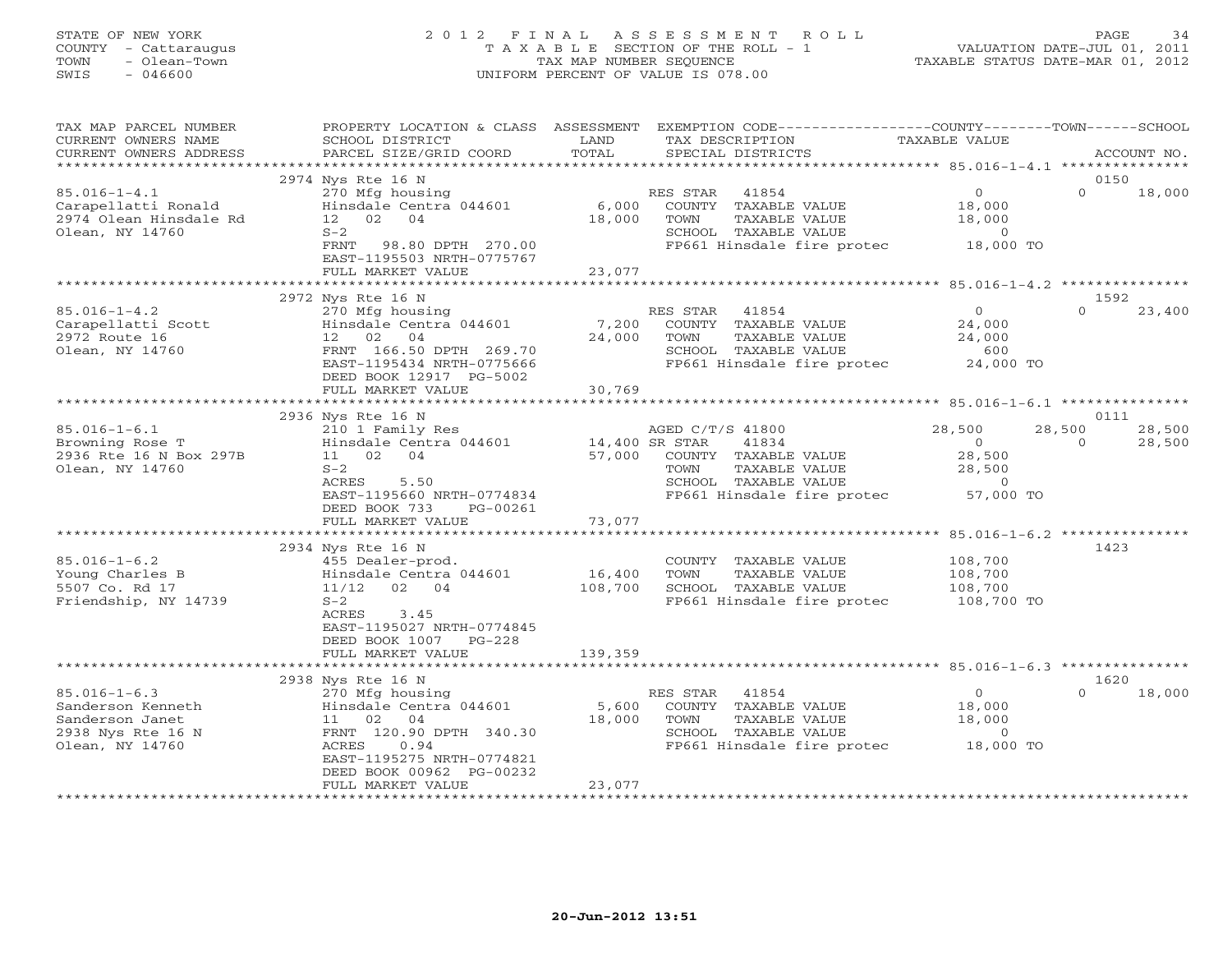#### STATE OF NEW YORK 2 0 1 2 F I N A L A S S E S S M E N T R O L L PAGE 35 COUNTY - Cattaraugus T A X A B L E SECTION OF THE ROLL - 1 VALUATION DATE-JUL 01, 2011 TOWN - Olean-Town TAX MAP NUMBER SEQUENCE TAXABLE STATUS DATE-MAR 01, 2012 SWIS - 046600 UNIFORM PERCENT OF VALUE IS 078.00

| TAX MAP PARCEL NUMBER<br>CURRENT OWNERS NAME<br>CURRENT OWNERS ADDRESS                            | PROPERTY LOCATION & CLASS ASSESSMENT<br>SCHOOL DISTRICT<br>PARCEL SIZE/GRID COORD                                                                                                 | LAND<br>TOTAL                  | EXEMPTION CODE-----------------COUNTY-------TOWN------SCHOOL<br>TAX DESCRIPTION<br>SPECIAL DISTRICTS                                                                            | TAXABLE VALUE                                                                   | ACCOUNT NO.                                                        |
|---------------------------------------------------------------------------------------------------|-----------------------------------------------------------------------------------------------------------------------------------------------------------------------------------|--------------------------------|---------------------------------------------------------------------------------------------------------------------------------------------------------------------------------|---------------------------------------------------------------------------------|--------------------------------------------------------------------|
| **************************                                                                        | NYS Rte 16 N                                                                                                                                                                      |                                |                                                                                                                                                                                 |                                                                                 | 1828                                                               |
| $85.016 - 1 - 8.2$<br>James William Sr<br>James Katherine<br>2856 NYS Rte 16 N<br>Olean, NY 14760 | 311 Res vac land<br>Hinsdale Centra 044601<br>FRNT 110.30 DPTH 232.60<br>EAST-1194426 NRTH-0773771<br>DEED BOOK 16401 PG-3001<br>FULL MARKET VALUE                                | 500<br>500<br>641              | COUNTY TAXABLE VALUE<br>TOWN<br><b>TAXABLE VALUE</b><br>SCHOOL TAXABLE VALUE<br>FP661 Hinsdale fire protec                                                                      | 500<br>500<br>500<br>500 TO                                                     |                                                                    |
|                                                                                                   |                                                                                                                                                                                   |                                |                                                                                                                                                                                 |                                                                                 |                                                                    |
| $85.016 - 1 - 9$                                                                                  | 2856 Nys Rte 16 N<br>210 1 Family Res                                                                                                                                             |                                | RES STAR<br>41854                                                                                                                                                               | $\circ$                                                                         | 0948<br>$\Omega$<br>21,600                                         |
| James William Sr<br>James Katherine<br>2856 Olean-Hinsdale Rd<br>Olean, NY 14760                  | Hinsdale Centra 044601<br>10 02<br>04<br>$S-2$<br>ACRES<br>1.65<br>EAST-1194698 NRTH-0773689<br>DEED BOOK 00955 PG-00419<br>FULL MARKET VALUE                                     | 13,200<br>21,600               | COUNTY TAXABLE VALUE<br>TOWN<br>TAXABLE VALUE<br>SCHOOL TAXABLE VALUE<br>FP661 Hinsdale fire protec                                                                             | 21,600<br>21,600<br>$\circ$<br>21,600 TO                                        |                                                                    |
|                                                                                                   | **************************************                                                                                                                                            | 27,692                         |                                                                                                                                                                                 |                                                                                 |                                                                    |
|                                                                                                   | 2850 Nys Rte 16 N                                                                                                                                                                 |                                |                                                                                                                                                                                 |                                                                                 | 0288                                                               |
| $85.016 - 1 - 10$<br>Evans Ira B<br>2850 Nys Rte 16N<br>Olean, NY 14760                           | 210 1 Family Res<br>Hinsdale Centra 044601<br>10<br>02 04<br>$S-2$ Fairacre #7 & #6<br>FRNT 140.00 DPTH 200.00<br>EAST-1194361 NRTH-0773539<br>DEED BOOK 550<br>PG-00070          |                                | CVET C/T 41131<br>11,700 AGED C/T/S 41800<br>51,900 SR STAR<br>41834<br>COUNTY TAXABLE VALUE<br>TAXABLE VALUE<br>TOWN<br>SCHOOL TAXABLE VALUE<br>FP661 Hinsdale fire protec     | 12,975<br>19,463<br>$\overline{O}$<br>19,462<br>19,462<br>$\Omega$<br>51,900 TO | 12,975<br>$\overline{0}$<br>19,463<br>25,950<br>25,950<br>$\Omega$ |
|                                                                                                   | FULL MARKET VALUE                                                                                                                                                                 | 66,538                         |                                                                                                                                                                                 |                                                                                 |                                                                    |
|                                                                                                   | 2844 Nys Rte 16 N                                                                                                                                                                 |                                |                                                                                                                                                                                 |                                                                                 | 0602                                                               |
| $85.016 - 1 - 12$<br>Koubek John C<br>Koubek Annette M<br>2844 Nys Rte 16 N<br>Olean, NY 14760    | 210 1 Family Res<br>Hinsdale Centra 044601<br>10 02 04<br>S-2 Fairacre #5<br>70.00 DPTH 200.00<br>FRNT<br>ACRES<br>0.64<br>EAST-1194310 NRTH-0773407<br>DEED BOOK 857<br>PG-00149 |                                | CVET C/T<br>41131<br>7,800 DVET C/T<br>41141<br>41,600 RES STAR<br>41854<br>COUNTY TAXABLE VALUE<br>TAXABLE VALUE<br>TOWN<br>SCHOOL TAXABLE VALUE<br>FP661 Hinsdale fire protec | 10,400<br>18,720<br>$\overline{0}$<br>12,480<br>12,480<br>18,200<br>41,600 TO   | 10,400<br>$\mathbf{0}$<br>18,720<br>$\circ$<br>23,400<br>$\Omega$  |
|                                                                                                   | FULL MARKET VALUE                                                                                                                                                                 | 53,333                         |                                                                                                                                                                                 |                                                                                 |                                                                    |
|                                                                                                   | 2838 Nys Rte 16 N                                                                                                                                                                 |                                |                                                                                                                                                                                 |                                                                                 | 0354                                                               |
| $85.016 - 1 - 15$<br>Oakley Alan R<br>Oakley Linda A<br>2838 Nys Rte 16N<br>Olean, NY 14760       | 210 1 Family Res<br>Hinsdale Centra 044601<br>10 02 04<br>S-2 Fairacre #2<br>FRNT 205.00 DPTH 200.00<br>EAST-1194248 NRTH-0773242<br>DEED BOOK 780<br>PG-01053                    | 12,000<br>80,000               | RES STAR<br>41854<br>COUNTY TAXABLE VALUE<br>TOWN<br><b>TAXABLE VALUE</b><br>SCHOOL TAXABLE VALUE<br>FP661 Hinsdale fire protec                                                 | $\circ$<br>80,000<br>80,000<br>56,600<br>80,000 TO                              | $\Omega$<br>23,400                                                 |
|                                                                                                   | FULL MARKET VALUE<br>************************                                                                                                                                     | 102,564<br>******************* |                                                                                                                                                                                 |                                                                                 |                                                                    |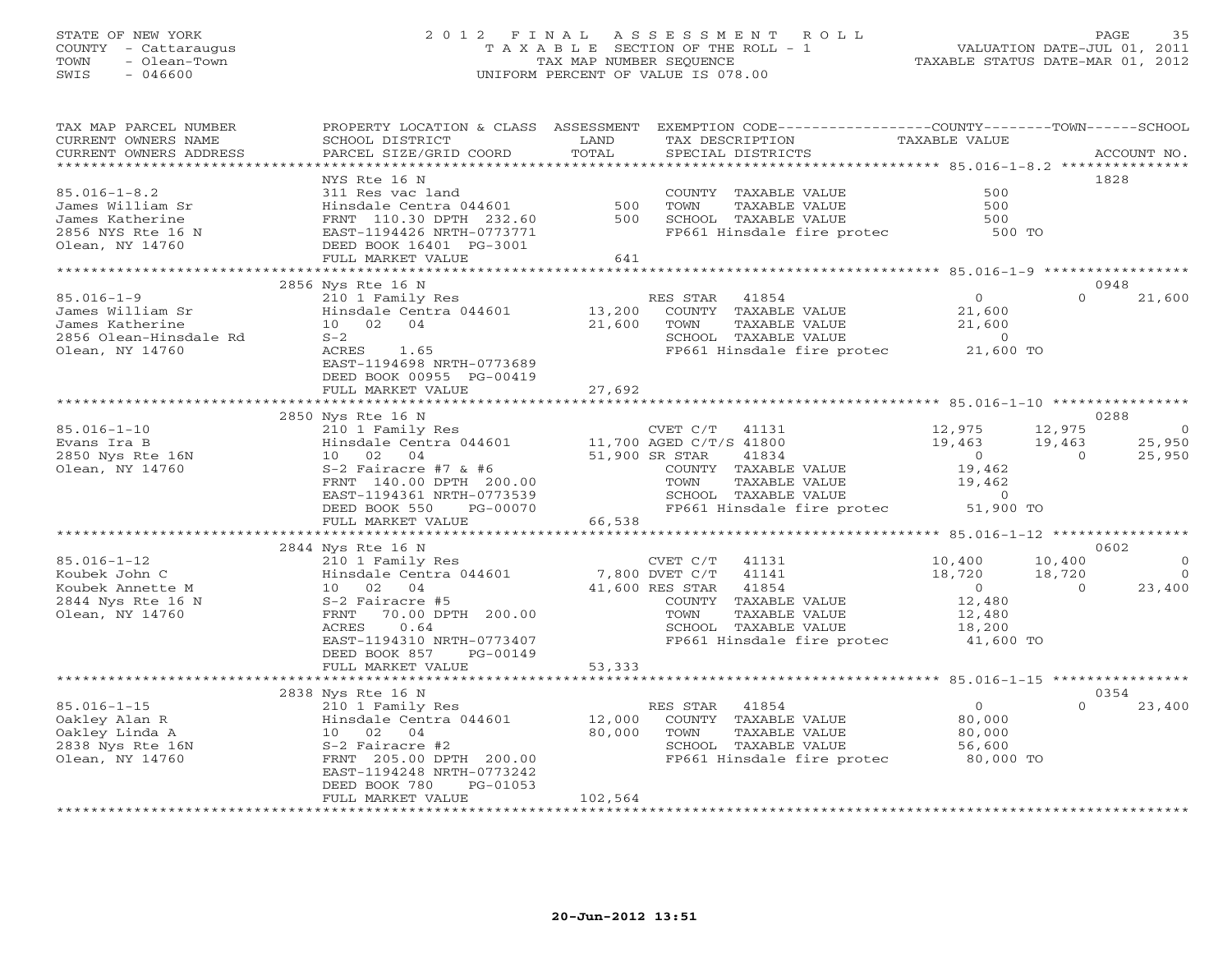# STATE OF NEW YORK 2 0 1 2 F I N A L A S S E S S M E N T R O L L PAGE 36 COUNTY - Cattaraugus T A X A B L E SECTION OF THE ROLL - 1 VALUATION DATE-JUL 01, 2011 TOWN - Olean-Town TAX MAP NUMBER SEQUENCE TAXABLE STATUS DATE-MAR 01, 2012 SWIS - 046600 UNIFORM PERCENT OF VALUE IS 078.00

| TAX MAP PARCEL NUMBER<br>CURRENT OWNERS NAME<br>CURRENT OWNERS ADDRESS | PROPERTY LOCATION & CLASS<br>SCHOOL DISTRICT<br>PARCEL SIZE/GRID COORD | ASSESSMENT<br>LAND<br>TOTAL | EXEMPTION CODE-----------------COUNTY-------TOWN------SCHOOL<br>TAX DESCRIPTION<br>SPECIAL DISTRICTS | <b>TAXABLE VALUE</b> | ACCOUNT NO.        |
|------------------------------------------------------------------------|------------------------------------------------------------------------|-----------------------------|------------------------------------------------------------------------------------------------------|----------------------|--------------------|
| ******************                                                     |                                                                        |                             |                                                                                                      |                      |                    |
|                                                                        | 2830 Nys Rte 16 N                                                      |                             |                                                                                                      |                      | 0411               |
| $85.016 - 1 - 17$                                                      | 431 Auto dealer                                                        |                             | COUNTY TAXABLE VALUE                                                                                 | 600,000              |                    |
| T&t Futures Corp                                                       | Hinsdale Centra 044601                                                 | 17,000                      | TAXABLE VALUE<br>TOWN                                                                                | 600,000              |                    |
| Attn: Team Chevrolet                                                   | 10 02<br>04                                                            | 600,000                     | SCHOOL TAXABLE VALUE                                                                                 | 600,000              |                    |
| PO Box 1088                                                            | $S-2$                                                                  |                             | FP661 Hinsdale fire protec                                                                           | 600,000 TO           |                    |
| Olean, NY 14760                                                        | ACRES<br>3.80                                                          |                             |                                                                                                      |                      |                    |
|                                                                        | EAST-1194379 NRTH-0772947                                              |                             |                                                                                                      |                      |                    |
|                                                                        | DEED BOOK 01003 PG-01033<br>FULL MARKET VALUE                          | 769,231                     |                                                                                                      |                      |                    |
|                                                                        |                                                                        | *************               |                                                                                                      |                      |                    |
|                                                                        | 1960 Michigan Ave                                                      |                             |                                                                                                      |                      | 0519               |
| $85.016 - 1 - 18$                                                      | 270 Mfg housing                                                        |                             | AGED C/T/S 41800                                                                                     | 11,750<br>11,750     | 11,750             |
| Walton Mary L                                                          | Hinsdale Centra 044601                                                 |                             | 7,500 SR STAR<br>41834                                                                               | $\circ$              | 11,750<br>$\Omega$ |
| 1960 Michigan Ave                                                      | 02 04<br>10                                                            | 23,500                      | COUNTY TAXABLE VALUE                                                                                 | 11,750               |                    |
| Olean, NY 14760                                                        | $S-2$                                                                  |                             | TOWN<br>TAXABLE VALUE                                                                                | 11,750               |                    |
|                                                                        | FRNT<br>92.20 DPTH 170.59                                              |                             | SCHOOL TAXABLE VALUE                                                                                 | $\circ$              |                    |
|                                                                        | EAST-1194550 NRTH-0772540                                              |                             | FP661 Hinsdale fire protec                                                                           | 23,500 TO            |                    |
|                                                                        | DEED BOOK 00979 PG-01081                                               |                             |                                                                                                      |                      |                    |
|                                                                        | FULL MARKET VALUE                                                      | 30,128                      |                                                                                                      |                      |                    |
|                                                                        | 1964 Michigan Ave                                                      |                             |                                                                                                      |                      | 0686               |
| $85.016 - 1 - 19$                                                      | 271 Mfg housings                                                       |                             | COUNTY TAXABLE VALUE                                                                                 | 17,500               |                    |
| Walton Mary Lou                                                        | Hinsdale Centra 044601                                                 | 8,500                       | TOWN<br>TAXABLE VALUE                                                                                | 17,500               |                    |
| 1964 Michigan Ave                                                      | 02<br>04<br>08                                                         | 17,500                      | SCHOOL TAXABLE VALUE                                                                                 | 17,500               |                    |
| Olean, NY 14760                                                        | FRNT 154.20 DPTH<br>97.06                                              |                             | FP661 Hinsdale fire protec                                                                           | 17,500 TO            |                    |
|                                                                        | EAST-1194523 NRTH-0772456                                              |                             |                                                                                                      |                      |                    |
|                                                                        | DEED BOOK 00937 PG-00302                                               |                             |                                                                                                      |                      |                    |
|                                                                        | FULL MARKET VALUE                                                      | 22,436                      |                                                                                                      |                      |                    |
|                                                                        | **********************                                                 | *************               | ***********************************85.016-1-21 ***********                                           |                      |                    |
| $85.016 - 1 - 21$                                                      | 1972 Michigan Ave<br>210 1 Family Res                                  |                             | COUNTY TAXABLE VALUE                                                                                 | 34,000               | 0605               |
| Crawford Douglas                                                       | Hinsdale Centra 044601                                                 | 3,700                       | TOWN<br>TAXABLE VALUE                                                                                | 34,000               |                    |
| Crawford Dianne                                                        | 10<br>02<br>04                                                         | 34,000                      | SCHOOL TAXABLE VALUE                                                                                 | 34,000               |                    |
| 37811 Chancey Rd                                                       | $S-2$                                                                  |                             | FP661 Hinsdale fire protec                                                                           | 34,000 TO            |                    |
| Zephyrhills, FL 33541-5042                                             | FRNT 155.00 DPTH 200.00                                                |                             |                                                                                                      |                      |                    |
|                                                                        | EAST-1194379 NRTH-0772515                                              |                             |                                                                                                      |                      |                    |
|                                                                        | DEED BOOK 00992 PG-00150                                               |                             |                                                                                                      |                      |                    |
|                                                                        | FULL MARKET VALUE                                                      | 43,590                      |                                                                                                      |                      |                    |
|                                                                        | **********************                                                 |                             |                                                                                                      |                      |                    |
|                                                                        | 1976 Michigan Ave                                                      |                             |                                                                                                      |                      | 0573<br>$\Omega$   |
| $85.016 - 1 - 22$<br>Crawford Douglas E                                | 210 1 Family Res<br>Hinsdale Centra 044601                             | 7,800                       | 41854<br>RES STAR<br>COUNTY TAXABLE VALUE                                                            | $\circ$<br>39,000    | 23,400             |
| Crawford Dianne                                                        | 10<br>02 04                                                            | 39,000                      | TOWN<br>TAXABLE VALUE                                                                                | 39,000               |                    |
| 37811 Chancey Rd                                                       | $S-2$                                                                  |                             | SCHOOL TAXABLE VALUE                                                                                 | 15,600               |                    |
| Zephyrhills, FL 33541-5042                                             | FRNT<br>70.00 DPTH 200.00                                              |                             | FP661 Hinsdale fire protec                                                                           | 39,000 TO            |                    |
|                                                                        | EAST-1194267 NRTH-0772516                                              |                             |                                                                                                      |                      |                    |
|                                                                        | DEED BOOK 00972 PG-00815                                               |                             |                                                                                                      |                      |                    |
|                                                                        | FULL MARKET VALUE                                                      | 50,000                      |                                                                                                      |                      |                    |
|                                                                        |                                                                        |                             |                                                                                                      |                      |                    |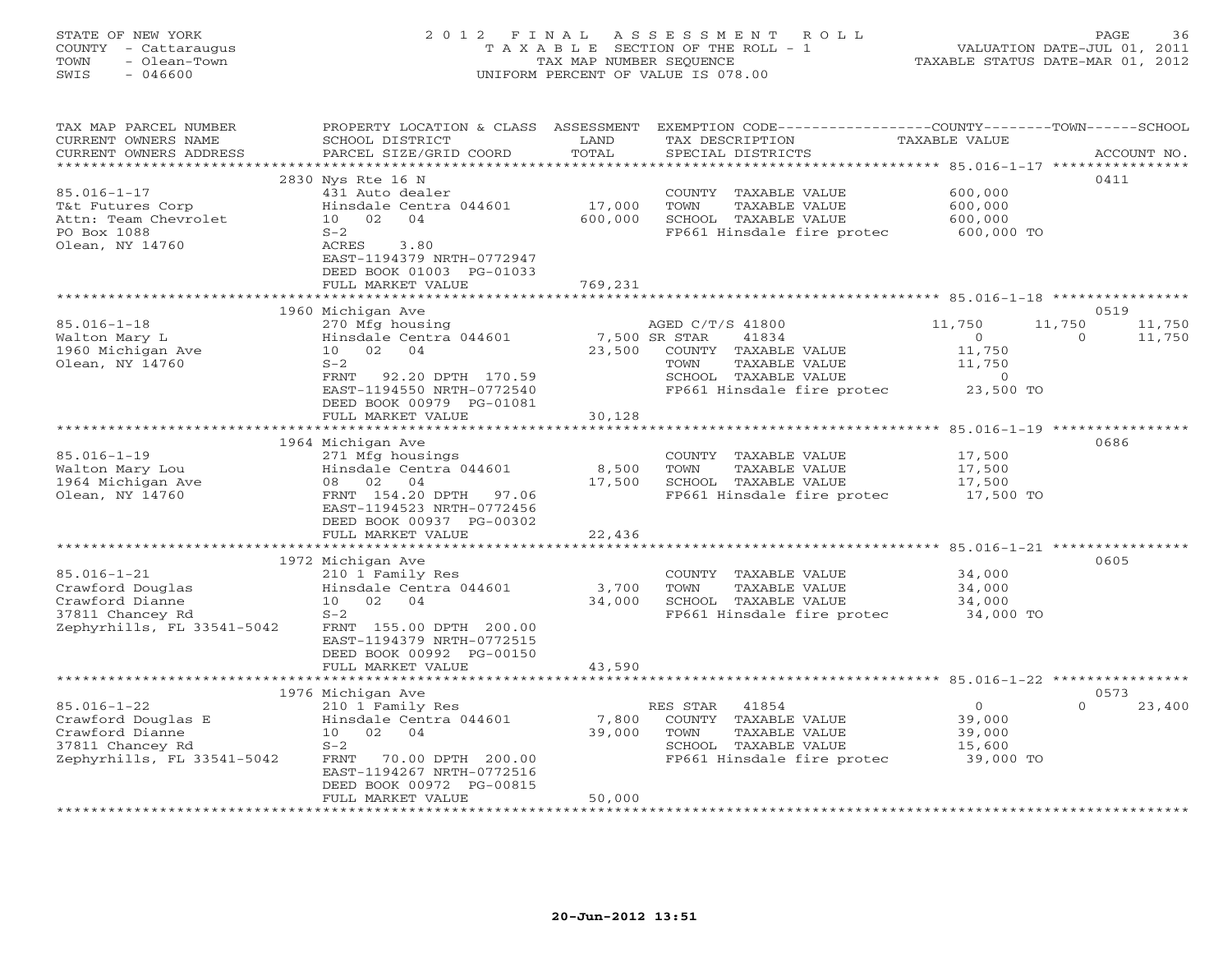#### STATE OF NEW YORK 2 0 1 2 F I N A L A S S E S S M E N T R O L L PAGE 37 COUNTY - Cattaraugus T A X A B L E SECTION OF THE ROLL - 1 VALUATION DATE-JUL 01, 2011 TOWN - Olean-Town TAX MAP NUMBER SEQUENCE TAXABLE STATUS DATE-MAR 01, 2012 SWIS - 046600 UNIFORM PERCENT OF VALUE IS 078.00

| TAX MAP PARCEL NUMBER<br>CURRENT OWNERS NAME<br>CURRENT OWNERS ADDRESS<br>**********************    | SCHOOL DISTRICT<br>PARCEL SIZE/GRID COORD                                                                                                                                                  | LAND<br>TOTAL                        | PROPERTY LOCATION & CLASS ASSESSMENT EXEMPTION CODE---------------COUNTY-------TOWN------SCHOOL<br>TAX DESCRIPTION<br>SPECIAL DISTRICTS | TAXABLE VALUE                                                |                    | ACCOUNT NO.              |
|-----------------------------------------------------------------------------------------------------|--------------------------------------------------------------------------------------------------------------------------------------------------------------------------------------------|--------------------------------------|-----------------------------------------------------------------------------------------------------------------------------------------|--------------------------------------------------------------|--------------------|--------------------------|
| $85.016 - 1 - 23$<br>Whitford Langford B<br>Whitford Philip R<br>PO Box 663<br>Wellsville, NY 14895 | Nys Rte 16 N<br>330 Vacant comm<br>Hinsdale Centra 044601<br>10 02<br>04<br>$S-2$<br>ACRES<br>1.22<br>EAST-1194104 NRTH-0772518<br>DEED BOOK 00942 PG-00760<br>FULL MARKET VALUE           | 12,400<br>12,400<br>15,897           | COUNTY TAXABLE VALUE<br>TOWN<br>TAXABLE VALUE<br>SCHOOL TAXABLE VALUE<br>FP661 Hinsdale fire protec                                     | 12,400<br>12,400<br>12,400<br>12,400 TO                      |                    | 0690                     |
|                                                                                                     |                                                                                                                                                                                            |                                      |                                                                                                                                         |                                                              |                    |                          |
| $85.016 - 1 - 24$<br>Defiore John<br>Defiore Theresa M<br>2773 Hinsdale Hwy<br>Olean, NY 14760      | Hastings Rd<br>314 Rural vac<10<br>Hinsdale Centra 044601<br>10 02<br>04<br>$S-2$<br>FRNT 140.00 DPTH 275.00<br>EAST-1193758 NRTH-0772523<br>DEED BOOK 00956 PG-00142<br>FULL MARKET VALUE | 3,500<br>3,500<br>4,487              | COUNTY TAXABLE VALUE<br>TOWN<br>TAXABLE VALUE<br>SCHOOL TAXABLE VALUE<br>FP661 Hinsdale fire protec                                     | 3,500<br>3,500<br>3,500<br>3,500 TO                          |                    | 0259                     |
|                                                                                                     |                                                                                                                                                                                            |                                      |                                                                                                                                         |                                                              |                    |                          |
|                                                                                                     | 2040 Hastings Rd                                                                                                                                                                           |                                      |                                                                                                                                         |                                                              |                    | 0395                     |
| $85.016 - 1 - 25$<br>Graham Elvin L<br>2040 Hastings Rd<br>Olean, NY 14760                          | 210 1 Family Res<br>Hinsdale Centra 044601<br>10 02 04<br>$S-2$ Fairacre #18-19-20<br>FRNT 215.00 DPTH 200.00<br>EAST-1193508 NRTH-0772553<br>DEED BOOK 790<br>PG-00868                    | 12,900 RES STAR<br>26,900            | VET C/T<br>41101<br>41854<br>COUNTY TAXABLE VALUE<br>TAXABLE VALUE<br>TOWN<br>SCHOOL TAXABLE VALUE<br>FP661 Hinsdale fire protec        | 1,500<br>$\Omega$<br>25,400<br>25,400<br>3,500<br>26,900 TO  | 1,500<br>$\Omega$  | $\Omega$<br>23,400       |
|                                                                                                     | FULL MARKET VALUE                                                                                                                                                                          | 34,487                               |                                                                                                                                         |                                                              |                    |                          |
|                                                                                                     | 2791 Nys Rte 16 N                                                                                                                                                                          |                                      |                                                                                                                                         |                                                              |                    | 0777                     |
| $85.016 - 1 - 26$<br>Coon James L<br>Coon Mary J<br>2791 Nys Rte 16<br>Olean, NY 14760              | 210 1 Family Res<br>Hinsdale Centra 044601<br>10 02<br>04<br>S-2 Fairacres<br>ACRES<br>2.85<br>EAST-1193658 NRTH-0772717<br>DEED BOOK 00812 PG-00445                                       | 13,900 RES STAR<br>78,500<br>100,641 | 41131<br>CVET C/T<br>41854<br>COUNTY TAXABLE VALUE<br>TAXABLE VALUE<br>TOWN<br>SCHOOL TAXABLE VALUE<br>FP661 Hinsdale fire protec       | 15,600<br>$\circ$<br>62,900<br>62,900<br>55,100<br>78,500 TO | 15,600<br>$\Omega$ | $\overline{0}$<br>23,400 |
|                                                                                                     | FULL MARKET VALUE<br>* * * * * * * * * * * * * * * * * * *                                                                                                                                 |                                      |                                                                                                                                         |                                                              |                    |                          |
|                                                                                                     | 2807 Route 16                                                                                                                                                                              |                                      |                                                                                                                                         |                                                              |                    | 1708                     |
| $85.016 - 1 - 27.2$<br>Walker Stephen<br>2807 Route 16 N<br>Olean, NY 14760                         | 210 1 Family Res<br>Hinsdale Centra 044601<br>10/2/4<br>2.25 BANK<br>ACRES<br>017<br>EAST-1193717 NRTH-0772918<br>DEED BOOK 1014<br>$PG-832$<br>FULL MARKET VALUE                          | 12,000<br>76,000<br>97,436           | RES STAR<br>41854<br>COUNTY TAXABLE VALUE<br><b>TAXABLE VALUE</b><br>TOWN<br>SCHOOL TAXABLE VALUE<br>FP661 Hinsdale fire protec         | $\overline{0}$<br>76,000<br>76,000<br>52,600<br>76,000 TO    | $\Omega$           | 23,400                   |
|                                                                                                     |                                                                                                                                                                                            |                                      |                                                                                                                                         |                                                              |                    |                          |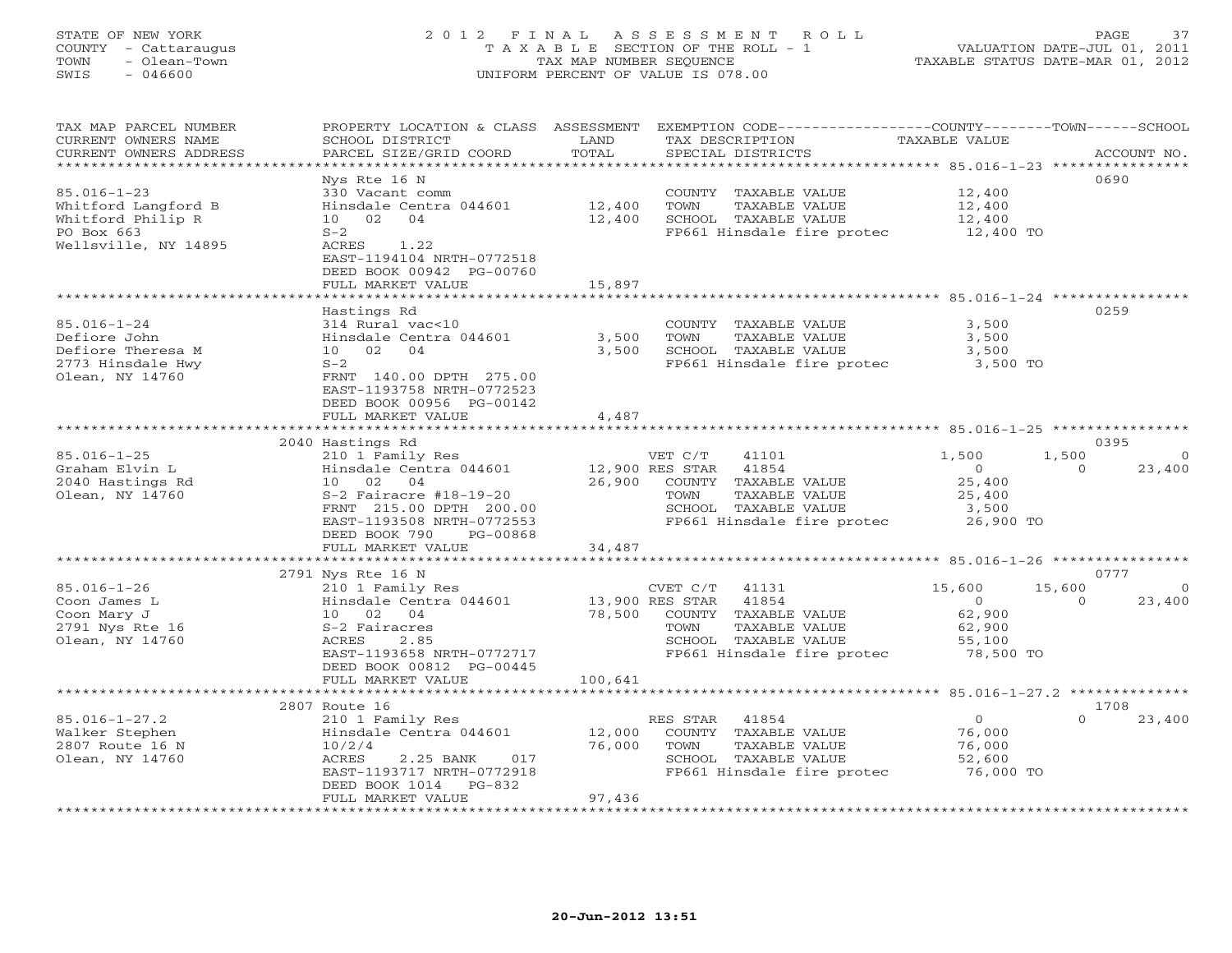# STATE OF NEW YORK 2 0 1 2 F I N A L A S S E S S M E N T R O L L PAGE 38 COUNTY - Cattaraugus T A X A B L E SECTION OF THE ROLL - 1 VALUATION DATE-JUL 01, 2011 TOWN - Olean-Town TAX MAP NUMBER SEQUENCE TAXABLE STATUS DATE-MAR 01, 2012 SWIS - 046600 UNIFORM PERCENT OF VALUE IS 078.00

| TAX MAP PARCEL NUMBER<br>CURRENT OWNERS NAME<br>CURRENT OWNERS ADDRESS                              | PROPERTY LOCATION & CLASS ASSESSMENT<br>SCHOOL DISTRICT<br>PARCEL SIZE/GRID COORD                                                                                                                             | LAND<br>TOTAL            | EXEMPTION CODE-----------------COUNTY-------TOWN------SCHOOL<br>TAX DESCRIPTION<br>SPECIAL DISTRICTS                               | TAXABLE VALUE                                                      | ACCOUNT NO.                                        |
|-----------------------------------------------------------------------------------------------------|---------------------------------------------------------------------------------------------------------------------------------------------------------------------------------------------------------------|--------------------------|------------------------------------------------------------------------------------------------------------------------------------|--------------------------------------------------------------------|----------------------------------------------------|
| $85.016 - 1 - 28$<br>Whitford Langford B<br>Whitford Philip R<br>PO Box 663<br>Wellsville, NY 14895 | Nys Rte 16 N<br>314 Rural vac<10<br>Hinsdale Centra 044601<br>10 02 04<br>S-2 Fairacre #13-14-15-16<br>& 17                                                                                                   | 13,300<br>13,300         | COUNTY TAXABLE VALUE<br>TOWN<br>TAXABLE VALUE<br>SCHOOL TAXABLE VALUE<br>FP661 Hinsdale fire protec 13,300 TO                      | 13,300<br>13,300<br>$\frac{1}{13}$ , 300                           | 0947                                               |
|                                                                                                     | ACRES<br>1.65<br>EAST-1193945 NRTH-0773202<br>DEED BOOK 00942 PG-00760<br>FULL MARKET VALUE                                                                                                                   | 17,051                   |                                                                                                                                    |                                                                    |                                                    |
|                                                                                                     |                                                                                                                                                                                                               |                          |                                                                                                                                    |                                                                    |                                                    |
| $85.016 - 1 - 30$<br>Tracz Frank<br>Tracz Cleo<br>684 E State St<br>Olean, NY 14760                 | Nys Rte 16 N<br>314 Rural vac<10<br>Hinsdale Centra 044601<br>10 02 04<br>S-2 Fairacre #12<br>FRNT 70.00 DPTH 200.00<br>EAST-1194019 NRTH-0773404<br>DEED BOOK 520<br>PG-00564<br>FULL MARKET VALUE           | 5,000<br>5,000<br>6,410  | COUNTY TAXABLE VALUE<br>TAXABLE VALUE<br>TOWN<br>SCHOOL TAXABLE VALUE<br>FP661 Hinsdale fire protec 5,000 TO                       | 5,000<br>5,000<br>5,000                                            | 1006                                               |
|                                                                                                     |                                                                                                                                                                                                               |                          |                                                                                                                                    |                                                                    |                                                    |
| $85.016 - 1 - 31$<br>Karst Margaret A<br>Hayden Barbara K<br>2813 Fairview Ave<br>Olean, NY 14760   | 2813 Fairview Ave<br>210 1 Family Res<br>Hinsdale Centra 044601<br>10 02 04<br>$S-2$ Fairacre #27-32 &<br>$36-40;L/p$ 777-659,508-172<br>ACRES<br>3.45<br>EAST-1193709 NRTH-0773404<br>DEED BOOK 4946 PG-8001 | 13,900 SR STAR<br>55,500 | AGED C<br>41802<br>41834<br>COUNTY TAXABLE VALUE<br>TOWN<br>TAXABLE VALUE<br>SCHOOL TAXABLE VALUE<br>FP661 Hinsdale fire protec    | 19,425<br>$\overline{0}$<br>36,075<br>55,500<br>6,980<br>55,500 TO | 0507<br>$\Omega$<br>$\Omega$<br>48,520<br>$\Omega$ |
|                                                                                                     | FULL MARKET VALUE                                                                                                                                                                                             | 71,154                   |                                                                                                                                    |                                                                    |                                                    |
|                                                                                                     |                                                                                                                                                                                                               |                          |                                                                                                                                    |                                                                    |                                                    |
|                                                                                                     | 2795 Shott Ave                                                                                                                                                                                                |                          |                                                                                                                                    |                                                                    | 0064                                               |
| $85.016 - 1 - 36.1$<br>Neff Kenda S<br>2795 Shott Ave<br>Olean, NY 14760                            | 210 1 Family Res<br>Hinsdale Centra 044601<br>10 02 04<br>S-2 Fairacre 65-66<br>ACRES<br>3.95 BANK<br>032<br>EAST-1192892 NRTH-0772951<br>DEED BOOK 00998 PG-00226                                            | 9,200<br>38,700          | 41854<br>RES STAR<br>COUNTY TAXABLE VALUE<br>TAXABLE VALUE<br>TOWN<br>SCHOOL TAXABLE VALUE<br>FP661 Hinsdale fire protec 38,700 TO | $\overline{0}$<br>38,700<br>38,700<br>15,300                       | 23,400<br>$\Omega$                                 |
|                                                                                                     | FULL MARKET VALUE<br>***************************                                                                                                                                                              | 49,615                   |                                                                                                                                    |                                                                    |                                                    |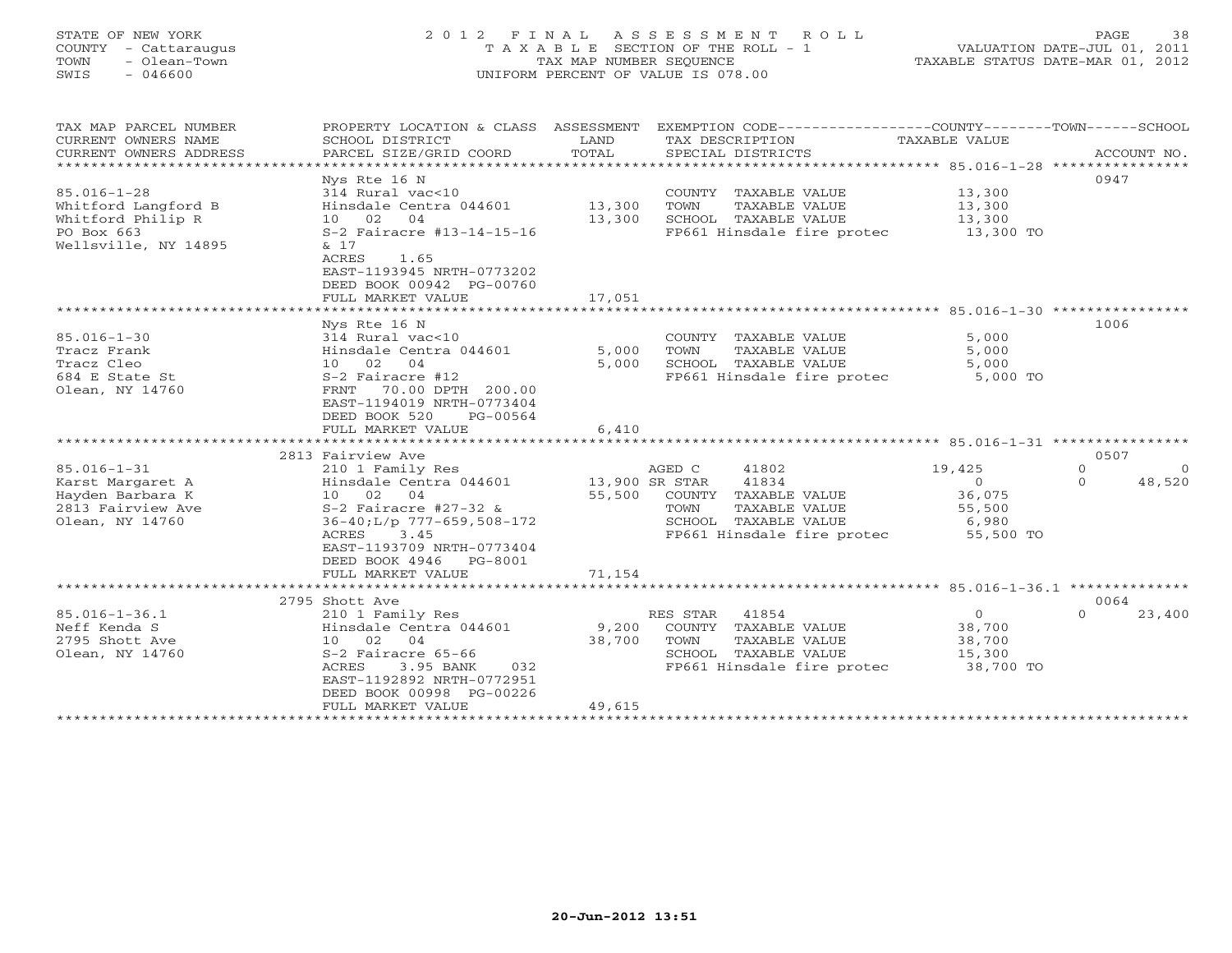# STATE OF NEW YORK 2 0 1 2 F I N A L A S S E S S M E N T R O L L PAGE 39 COUNTY - Cattaraugus T A X A B L E SECTION OF THE ROLL - 1 VALUATION DATE-JUL 01, 2011 TOWN - Olean-Town TAX MAP NUMBER SEQUENCE TAXABLE STATUS DATE-MAR 01, 2012 SWIS - 046600 UNIFORM PERCENT OF VALUE IS 078.00

| TAX MAP PARCEL NUMBER<br>CURRENT OWNERS NAME<br>CURRENT OWNERS ADDRESS<br>****************************** | PROPERTY LOCATION & CLASS ASSESSMENT<br>SCHOOL DISTRICT<br>PARCEL SIZE/GRID COORD                                                                                                                                | LAND<br>TOTAL              | EXEMPTION CODE-----------------COUNTY-------TOWN------SCHOOL<br>TAX DESCRIPTION<br>SPECIAL DISTRICTS                    | TAXABLE VALUE                                               | ACCOUNT NO.                |
|----------------------------------------------------------------------------------------------------------|------------------------------------------------------------------------------------------------------------------------------------------------------------------------------------------------------------------|----------------------------|-------------------------------------------------------------------------------------------------------------------------|-------------------------------------------------------------|----------------------------|
| $85.016 - 1 - 39$<br>Leon James J<br>Attn: Candy Leon<br>2797 Fairview Ave<br>Olean, NY 14760            | Fairview Ave<br>314 Rural vac<10<br>Hinsdale Centra 044601<br>10 02<br>04<br>S-2 Fairacres #Pt Of 42<br>70.00 DPTH 110.00<br>FRNT<br>EAST-1193520 NRTH-0773218<br>DEED BOOK 780<br>PG-00350<br>FULL MARKET VALUE | 3,000<br>3.000<br>3,846    | COUNTY TAXABLE VALUE<br>TOWN<br>TAXABLE VALUE<br>SCHOOL TAXABLE VALUE<br>FP661 Hinsdale fire protec                     | 3,000<br>3,000<br>3,000<br>3,000 TO                         | 0656                       |
| $85.016 - 1 - 40$<br>Leon James J                                                                        | 2797 Fairview Ave<br>210 1 Family Res<br>Hinsdale Centra 044601                                                                                                                                                  | 3,500                      | COUNTY TAXABLE VALUE<br>TOWN<br>TAXABLE VALUE                                                                           | 10,000<br>10,000                                            | 0657                       |
| Attn: Candy Leon<br>2797 Faiview Ave<br>Olean, NY 14760                                                  | 10 02<br>04<br>S-2 Fairacre # Pt Of 41<br>70.00 DPTH 125.00<br>FRNT<br>EAST-1193536 NRTH-0773285<br>DEED BOOK 780<br>PG-00350<br>FULL MARKET VALUE                                                               | 10,000<br>12,821           | SCHOOL TAXABLE VALUE<br>FP661 Hinsdale fire protec                                                                      | 10,000<br>10,000 TO                                         |                            |
|                                                                                                          |                                                                                                                                                                                                                  |                            |                                                                                                                         |                                                             |                            |
| $85.016 - 1 - 43$<br>Coykendall Glenda<br>2817 Fairview Ave<br>Olean, NY 14760                           | 2824 Fairview Ave<br>210 1 Family Res<br>Hinsdale Centra 044601<br>10 02 04<br>S-2 Fairacre #35<br>70.00 DPTH 189.00<br>FRNT<br>EAST-1193827 NRTH-0773663<br>DEED BOOK 834<br>PG-00934<br>FULL MARKET VALUE      | 5,000<br>36,500<br>46,795  | RES STAR 41854<br>COUNTY TAXABLE VALUE<br>TOWN<br>TAXABLE VALUE<br>SCHOOL TAXABLE VALUE<br>FP661 Hinsdale fire protec   | $\Omega$<br>36,500<br>36,500<br>13,100<br>36,500 TO         | 0489<br>$\Omega$<br>23,400 |
|                                                                                                          | ***************************                                                                                                                                                                                      |                            |                                                                                                                         |                                                             |                            |
| $85.016 - 1 - 44$<br>George Paul<br>George Sherry J<br>2821 Fairview Ave<br>Olean, NY 14760              | 2821 Fairview Ave<br>270 Mfg housing<br>Hinsdale Centra 044601<br>10 02<br>04<br>S-2 Fairacre #33-34<br>FRNT 140.00 DPTH 240.10<br>EAST-1193935 NRTH-0773645<br>DEED BOOK 639<br>PG-00067<br>FULL MARKET VALUE   | 11,300<br>24,900<br>31,923 | 41834<br>SR STAR<br>COUNTY TAXABLE VALUE<br>TOWN<br>TAXABLE VALUE<br>SCHOOL TAXABLE VALUE<br>FP661 Hinsdale fire protec | $\overline{0}$<br>24,900<br>24,900<br>$\Omega$<br>24,900 TO | 0376<br>24,900<br>$\Omega$ |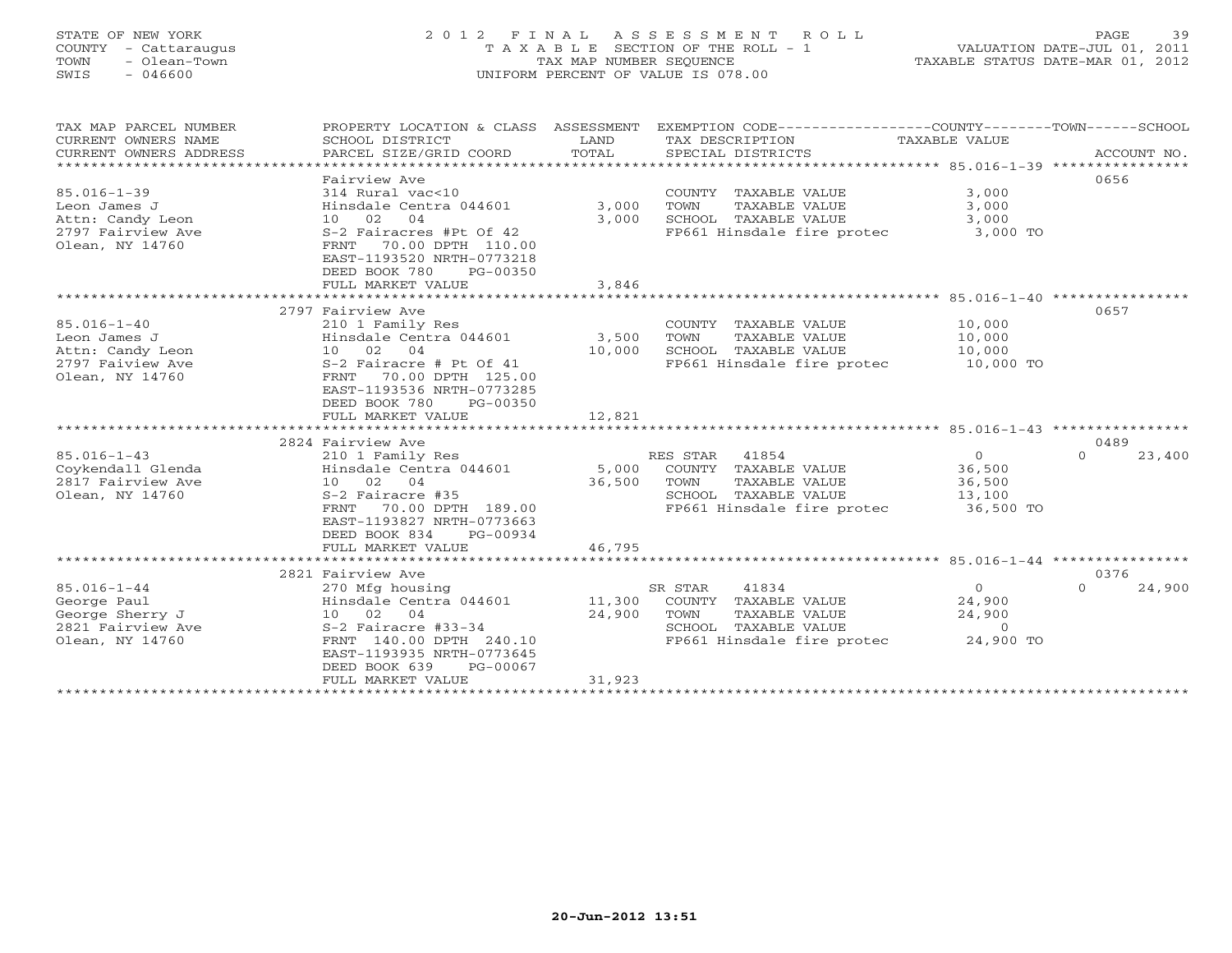#### STATE OF NEW YORK 2 0 1 2 F I N A L A S S E S S M E N T R O L L PAGE 40 COUNTY - Cattaraugus T A X A B L E SECTION OF THE ROLL - 1 VALUATION DATE-JUL 01, 2011 TOWN - Olean-Town TAX MAP NUMBER SEQUENCE TAXABLE STATUS DATE-MAR 01, 2012 SWIS - 046600 UNIFORM PERCENT OF VALUE IS 078.00UNIFORM PERCENT OF VALUE IS 078.00

| TAX MAP PARCEL NUMBER   | PROPERTY LOCATION & CLASS ASSESSMENT |        | EXEMPTION CODE-----------------COUNTY-------TOWN-----SCHOOL |               |          |                |
|-------------------------|--------------------------------------|--------|-------------------------------------------------------------|---------------|----------|----------------|
| CURRENT OWNERS NAME     | SCHOOL DISTRICT                      | LAND   | TAX DESCRIPTION                                             | TAXABLE VALUE |          |                |
| CURRENT OWNERS ADDRESS  | PARCEL SIZE/GRID COORD               | TOTAL  | SPECIAL DISTRICTS                                           |               |          | ACCOUNT NO.    |
| *********************** |                                      |        |                                                             |               |          |                |
|                         | 2831 Fairview Ave                    |        |                                                             |               | 0509     |                |
| $85.016 - 1 - 45$       | 210 1 Family Res                     |        | CVET C/T<br>41131                                           | 15,600        | 15,600   | $\overline{0}$ |
| Kelly Sharon (Oakley)   | Hinsdale Centra 044601               |        | 7,800 RES STAR<br>41854                                     | $\Omega$      | $\Omega$ | 23,400         |
| 2831 Fairview Ave       | 10 02 04                             | 62,800 | COUNTY TAXABLE VALUE                                        | 47,200        |          |                |
| Olean, NY 14760         | S-2 Fairacre #11                     |        | TOWN<br>TAXABLE VALUE                                       | 47,200        |          |                |
|                         | FRNT<br>70.00 DPTH 200.00            |        | SCHOOL TAXABLE VALUE                                        | 39,400        |          |                |
|                         | EAST-1194063 NRTH-0773519            |        | FP661 Hinsdale fire protec                                  | 62,800 TO     |          |                |
|                         | DEED BOOK 845<br>PG-00997            |        |                                                             |               |          |                |
|                         | FULL MARKET VALUE                    | 80,513 |                                                             |               |          |                |
|                         |                                      |        |                                                             |               |          |                |
|                         | 2845 Nys Rte 16 N                    |        |                                                             |               | 0372     |                |
| $85.016 - 1 - 46$       | 210 1 Family Res                     |        | SR STAR<br>41834                                            | $\circ$       | $\Omega$ | 48,520         |
| Gaylor Edward L         | Hinsdale Centra 044601               | 11,700 | COUNTY TAXABLE VALUE                                        | 60,500        |          |                |
| Gaylor Mary A           | 09/10 02<br>04                       | 60,500 | TOWN<br>TAXABLE VALUE                                       | 60,500        |          |                |
| 2845 Nys Rte 16N        | S-2 Fairacre #10                     |        | SCHOOL TAXABLE VALUE                                        | 11,980        |          |                |
| Olean, NY 14760         | $L/p$ 875-198                        |        | FP661 Hinsdale fire protec                                  | 60,500 TO     |          |                |
|                         | FRNT 140.00 DPTH 200.00              |        |                                                             |               |          |                |
|                         | EAST-1194101 NRTH-0773617            |        |                                                             |               |          |                |
|                         | DEED BOOK 697<br>PG-00123            |        |                                                             |               |          |                |
|                         | FULL MARKET VALUE                    | 77,564 |                                                             |               |          |                |
|                         |                                      |        |                                                             |               |          |                |
|                         | 2855 Nys Rte 16 N                    |        |                                                             |               | 1061     |                |
| $85.016 - 1 - 49$       | 220 2 Family Res                     |        | CVET C/T<br>41131                                           | 15,063        | 15,063   | $\Omega$       |
| Whittaker Barbara       | Hinsdale Centra 044601               |        | 11,350 DVET C/T<br>41141                                    | 9,038         | 9,038    | $\Omega$       |
| 2855 Nys Rte 16 N       | 11 02 04                             |        | 60,250 SR STAR<br>41834                                     | $\Omega$      | $\Omega$ | 48,520         |
| Olean, NY 14760         | $S-2$                                |        | COUNTY TAXABLE VALUE                                        | 36,149        |          |                |
|                         | Ff 153.00                            |        | TAXABLE VALUE<br>TOWN                                       | 36,149        |          |                |
|                         | 1.75<br>ACRES                        |        | SCHOOL TAXABLE VALUE                                        | 11,730        |          |                |
|                         | EAST-1194015 NRTH-0773797            |        | FP661 Hinsdale fire protec                                  | 60,250 TO     |          |                |
|                         | DEED BOOK 818<br>PG-00426            |        |                                                             |               |          |                |
|                         | FULL MARKET VALUE                    | 77,244 |                                                             |               |          |                |
|                         |                                      |        |                                                             |               |          |                |
|                         | 2857 Nys Rte 16 N                    |        |                                                             |               | 0216     |                |
| $85.016 - 1 - 50$       | 210 1 Family Res                     |        | SR STAR<br>41834                                            | $\circ$       | $\Omega$ | 19,300         |
| Croft Robert A          | Hinsdale Centra 044601               | 10,100 | COUNTY TAXABLE VALUE                                        | 19,300        |          |                |
| 2857 Nys Rte 16N        | 02<br>04<br>11                       | 19,300 | TOWN<br>TAXABLE VALUE                                       | 19,300        |          |                |
| Olean, NY 14760         | $S-2$                                |        | SCHOOL TAXABLE VALUE                                        | $\Omega$      |          |                |
|                         | FRNT 100.00 DPTH 410.00              |        | FP661 Hinsdale fire protec                                  | 19,300 TO     |          |                |
|                         | EAST-1194111 NRTH-0773910            |        |                                                             |               |          |                |
|                         | DEED BOOK 853<br>PG-00135            |        |                                                             |               |          |                |
|                         | FULL MARKET VALUE                    | 24,744 |                                                             |               |          |                |
|                         |                                      |        |                                                             |               |          |                |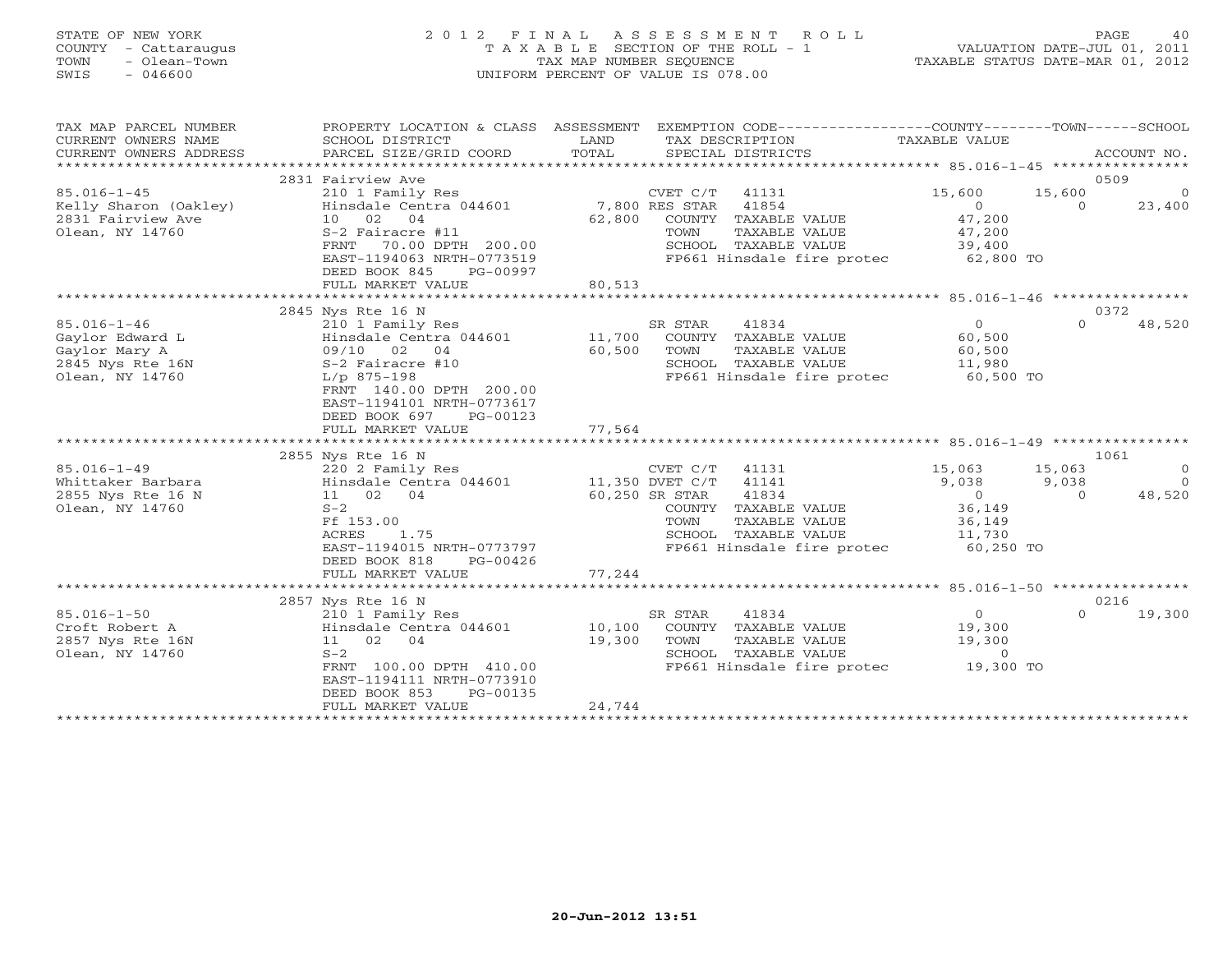#### STATE OF NEW YORK 2 0 1 2 F I N A L A S S E S S M E N T R O L L PAGE 41 COUNTY - Cattaraugus T A X A B L E SECTION OF THE ROLL - 1 VALUATION DATE-JUL 01, 2011 TOWN - Olean-Town TAX MAP NUMBER SEQUENCE TAXABLE STATUS DATE-MAR 01, 2012 SWIS - 046600 UNIFORM PERCENT OF VALUE IS 078.00UNIFORM PERCENT OF VALUE IS 078.00

| TAX MAP PARCEL NUMBER<br>CURRENT OWNERS NAME<br>CURRENT OWNERS ADDRESS                                                                                                     | PROPERTY LOCATION & CLASS ASSESSMENT<br>SCHOOL DISTRICT<br>PARCEL SIZE/GRID COORD                                                                                                                                                                                                                                               | LAND<br>TOTAL                                   | EXEMPTION CODE----------------COUNTY-------TOWN-----SCHOOL<br>TAX DESCRIPTION<br>SPECIAL DISTRICTS                                                                                                                              | TAXABLE VALUE                                                                                      | ACCOUNT NO.                        |
|----------------------------------------------------------------------------------------------------------------------------------------------------------------------------|---------------------------------------------------------------------------------------------------------------------------------------------------------------------------------------------------------------------------------------------------------------------------------------------------------------------------------|-------------------------------------------------|---------------------------------------------------------------------------------------------------------------------------------------------------------------------------------------------------------------------------------|----------------------------------------------------------------------------------------------------|------------------------------------|
| ******************                                                                                                                                                         |                                                                                                                                                                                                                                                                                                                                 |                                                 |                                                                                                                                                                                                                                 |                                                                                                    |                                    |
| $85.016 - 1 - 51$<br>Croce Barbara<br>2859 Route 16<br>Olean, NY 14760                                                                                                     | 2859 Nys Rte 16 N<br>210 1 Family Res<br>Hinsdale Centra 044601<br>02<br>11<br>04<br>$S-2$<br>FRNT<br>65.00 DPTH 200.00<br>EAST-1194241 NRTH-0773947<br>DEED BOOK 8783 PG-3002                                                                                                                                                  | 7,500<br>47,600                                 | RES STAR<br>41854<br>COUNTY TAXABLE VALUE<br>TOWN<br>TAXABLE VALUE<br>SCHOOL TAXABLE VALUE<br>FP661 Hinsdale fire protec                                                                                                        | $\mathbf{0}$<br>47,600<br>47,600<br>24,200<br>47,600 TO                                            | 0205<br>$\Omega$<br>23,400         |
|                                                                                                                                                                            | FULL MARKET VALUE                                                                                                                                                                                                                                                                                                               | 61,026<br>*************                         |                                                                                                                                                                                                                                 |                                                                                                    |                                    |
| $85.016 - 1 - 52$<br>Evans Daniel A<br>2871 Nys Rte 16N<br>Olean, NY 14760                                                                                                 | 2871 Nys Rte 16 N<br>473 Greenhouse<br>Hinsdale Centra 044601<br>11 02<br>04<br>$S-2$<br>ACRES<br>2.11<br>EAST-1194200 NRTH-0774099<br>DEED BOOK 847<br>PG-00754                                                                                                                                                                | 14,000<br>90,000                                | COUNTY TAXABLE VALUE<br>TAXABLE VALUE<br>TOWN<br>SCHOOL TAXABLE VALUE<br>FP661 Hinsdale fire protec                                                                                                                             | ********************* 85.016-1-52 ****************<br>90,000<br>90,000<br>90,000<br>90,000 TO      | 0715                               |
|                                                                                                                                                                            | FULL MARKET VALUE<br>************************                                                                                                                                                                                                                                                                                   | 115,385<br>*****************                    |                                                                                                                                                                                                                                 | ******************************* 85.016-1-53 ***********                                            |                                    |
| $85.016 - 1 - 53$<br>Evans Daniel A<br>2875 Nys Rte 16 N<br>Olean, NY 14760<br>$85.016 - 1 - 54$<br>Peterson Arthur E<br>Peterson M. Scott<br>PO Box 74<br>Olean, NY 14760 | 2875 Nys Rte 16 N<br>210 1 Family Res<br>Hinsdale Centra 044601<br>11 02<br>04<br>$S-2$<br>ACRES<br>1.79<br>EAST-1194341 NRTH-0774303<br>DEED BOOK 00921 PG-00484<br>FULL MARKET VALUE<br>2911 Nys Rte 16 N<br>280 Res Multiple<br>Hinsdale Centra 044601<br>02 02<br>04<br>$S-2$<br>ACRES<br>8.20<br>EAST-1194706 NRTH-0775002 | 13,400<br>58,300<br>74,744<br>57,000<br>224,700 | RES STAR<br>41854<br>COUNTY TAXABLE VALUE<br>TAXABLE VALUE<br>TOWN<br>SCHOOL TAXABLE VALUE<br>FP661 Hinsdale fire protec<br>COUNTY TAXABLE VALUE<br>TOWN<br>TAXABLE VALUE<br>SCHOOL TAXABLE VALUE<br>FP661 Hinsdale fire protec | $\Omega$<br>58,300<br>58,300<br>34,900<br>58,300 TO<br>224,700<br>224,700<br>224,700<br>224,700 TO | 0985<br>$\Omega$<br>23,400<br>0775 |
|                                                                                                                                                                            | DEED BOOK 10186 PG-6001<br>FULL MARKET VALUE<br>********************                                                                                                                                                                                                                                                            | 288,077<br>********                             |                                                                                                                                                                                                                                 | ************************* 85.019-1-1 **********                                                    |                                    |
| $85.019 - 1 - 1$<br>Jeyakumar Sivasankaran<br>Jeyakumar Krystle<br>2764 Oakes Rd<br>Olean, NY 14760                                                                        | 2764 Oakes Rd<br>210 1 Family Res<br>Hinsdale Centra 044601<br>09 02<br>04<br>$S-6$<br>1.07<br>ACRES<br>EAST-1192865 NRTH-0771684<br>DEED BOOK 16642 PG-2002<br>FULL MARKET VALUE                                                                                                                                               | 4,700<br>89,600<br>114,872                      | COUNTY TAXABLE VALUE<br>TAXABLE VALUE<br>TOWN<br>SCHOOL TAXABLE VALUE<br>FP661 Hinsdale fire protec                                                                                                                             | 89,600<br>89,600<br>89,600<br>89,600 TO                                                            | 0728                               |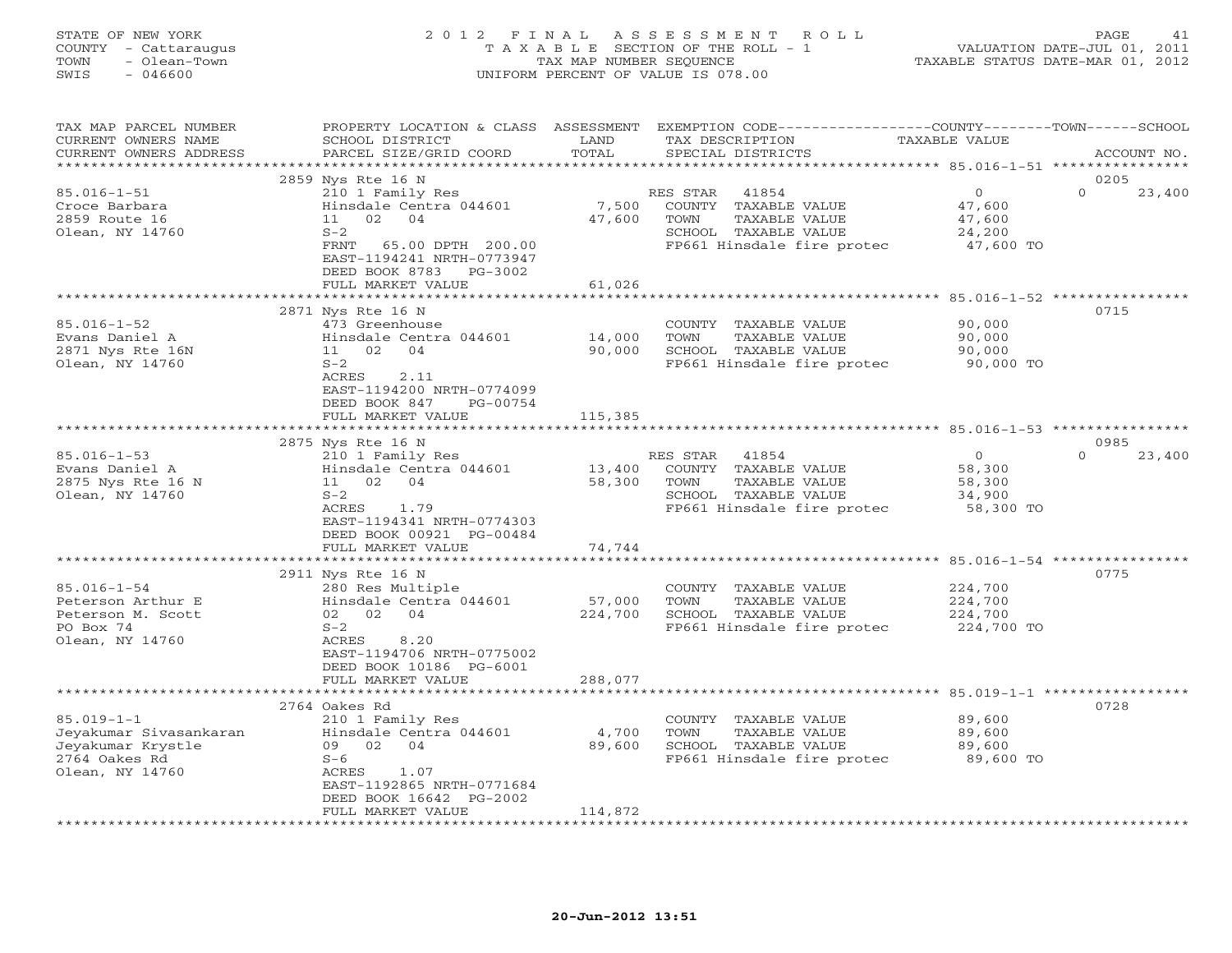#### STATE OF NEW YORK 2 0 1 2 F I N A L A S S E S S M E N T R O L L PAGE 42COUNTY - Cattaraugus T A X A B L E SECTION OF THE ROLL - 1 VALUATION DATE-JUL 01, 2011 TOWN - Olean-Town TAX MAP NUMBER SEQUENCE TAXABLE STATUS DATE-MAR 01, 2012<br>TAXABLE STATUS DATE-MAR 01, 2012 SWIS - 046600 UNIFORM PERCENT OF VALUE IS 078.00

| TAX MAP PARCEL NUMBER          | PROPERTY LOCATION & CLASS ASSESSMENT                  |         | EXEMPTION CODE-----------------COUNTY-------TOWN------SCHOOL |                |                    |
|--------------------------------|-------------------------------------------------------|---------|--------------------------------------------------------------|----------------|--------------------|
| CURRENT OWNERS NAME            | SCHOOL DISTRICT                                       | LAND    | TAX DESCRIPTION                                              | TAXABLE VALUE  |                    |
| CURRENT OWNERS ADDRESS         | PARCEL SIZE/GRID COORD                                | TOTAL   | SPECIAL DISTRICTS                                            |                | ACCOUNT NO.        |
| ****************************** |                                                       |         |                                                              |                |                    |
|                                | Hastings Rd                                           |         |                                                              |                | 0727               |
| $85.019 - 1 - 2.1$             | 314 Rural vac<10                                      |         | COUNTY TAXABLE VALUE                                         | 4,000          |                    |
| Smith Gerald T                 | Hinsdale Centra 044601                                | 4,000   | TOWN<br>TAXABLE VALUE                                        | 4,000          |                    |
| Smith Kathryn M                | 09 02<br>04                                           | 4,000   | SCHOOL TAXABLE VALUE                                         | 4,000          |                    |
| 1736 Godfrey Hollow Rd         | $S-2$                                                 |         | FP661 Hinsdale fire protec                                   | 4,000 TO       |                    |
| Olean, NY 14760                | ACRES<br>5.46                                         |         |                                                              |                |                    |
|                                | EAST-1193535 NRTH-0771958                             |         |                                                              |                |                    |
|                                | DEED BOOK 1010<br>PG-317                              |         |                                                              |                |                    |
|                                | FULL MARKET VALUE                                     | 5,128   |                                                              |                |                    |
|                                |                                                       |         |                                                              |                |                    |
|                                | Nys Rte 16 N                                          |         |                                                              |                | 1615               |
| $85.019 - 1 - 2.2$             | 312 Vac w/imprv                                       |         | COUNTY TAXABLE VALUE                                         | 207,900        |                    |
| Zink Richard                   | Hinsdale Centra 044601                                | 15,000  | TAXABLE VALUE<br>TOWN                                        | 207,900        |                    |
| Zink Jeffrey A                 | 09 02 04                                              | 207,900 | SCHOOL TAXABLE VALUE                                         | 207,900        |                    |
| 4406 Birch Run Rd              | Ff 790.00                                             |         | FP661 Hinsdale fire protec 207,900 TO                        |                |                    |
| Allegany, NY 14706             | ACRES 10.00                                           |         |                                                              |                |                    |
|                                | EAST-1193642 NRTH-0771122<br>DEED BOOK 00959 PG-00225 |         |                                                              |                |                    |
|                                | FULL MARKET VALUE                                     | 266,538 |                                                              |                |                    |
|                                |                                                       |         |                                                              |                |                    |
|                                | 2773 Nys Rte 16 N                                     |         | 94 PCT OF VALUE USED FOR EXEMPTION PURPOSES                  |                | 0240               |
| $85.019 - 1 - 3$               | 281 Multiple res                                      |         | CVET C/T<br>41131                                            | 15,600         | 15,600<br>$\Omega$ |
| Defiore Giovanni               | Hinsdale Centra 044601                                |         | 11,220 DVET C/T 41141                                        | 19,428         | 19,428<br>$\Omega$ |
| 2773 Hinsdale Hwy Rt 16 N      | 09 02 04                                              |         | 103,340 SR STAR<br>41834                                     | $\overline{0}$ | 48,520<br>$\Omega$ |
| Olean, NY 14760-9747           | $S-2$                                                 |         | COUNTY TAXABLE VALUE                                         | 68,312         |                    |
|                                | Ff 344 Rte 16;248 Hasting                             |         | TOWN<br>TAXABLE VALUE                                        | 68,312         |                    |
|                                | ACRES<br>1.60                                         |         | SCHOOL TAXABLE VALUE                                         | 54,820         |                    |
|                                | EAST-1193764 NRTH-0772242                             |         | FP661 Hinsdale fire protec                                   | 103,340 TO     |                    |
|                                | DEED BOOK 717<br>PG-00300                             |         |                                                              |                |                    |
|                                | FULL MARKET VALUE                                     | 132,487 |                                                              |                |                    |
|                                |                                                       |         |                                                              |                |                    |
|                                | 2759 Nys Rte 16 N                                     |         |                                                              |                | 0196               |
| $85.019 - 1 - 4$               | 210 1 Family Res                                      |         | RES STAR 41854                                               | $\overline{0}$ | $\Omega$<br>23,400 |
| Deemer Eric                    | Hinsdale Centra 044601                                | 10,000  | COUNTY TAXABLE VALUE                                         | 32,500         |                    |
| 2759 N Route 16                | 09 02 04                                              | 32,500  | TOWN<br>TAXABLE VALUE                                        | 32,500         |                    |
| Olean, NY 14760                | Life Use                                              |         | SCHOOL TAXABLE VALUE                                         | 9,100          |                    |
|                                | FRNT 117.00 DPTH 168.00<br><b>BANK</b><br>065         |         | FP661 Hinsdale fire protec 32,500 TO                         |                |                    |
|                                | EAST-1193788 NRTH-0772007                             |         |                                                              |                |                    |
|                                | DEED BOOK 5610<br>PG-5001                             |         |                                                              |                |                    |
|                                | FULL MARKET VALUE                                     | 41,667  |                                                              |                |                    |
|                                |                                                       |         |                                                              |                |                    |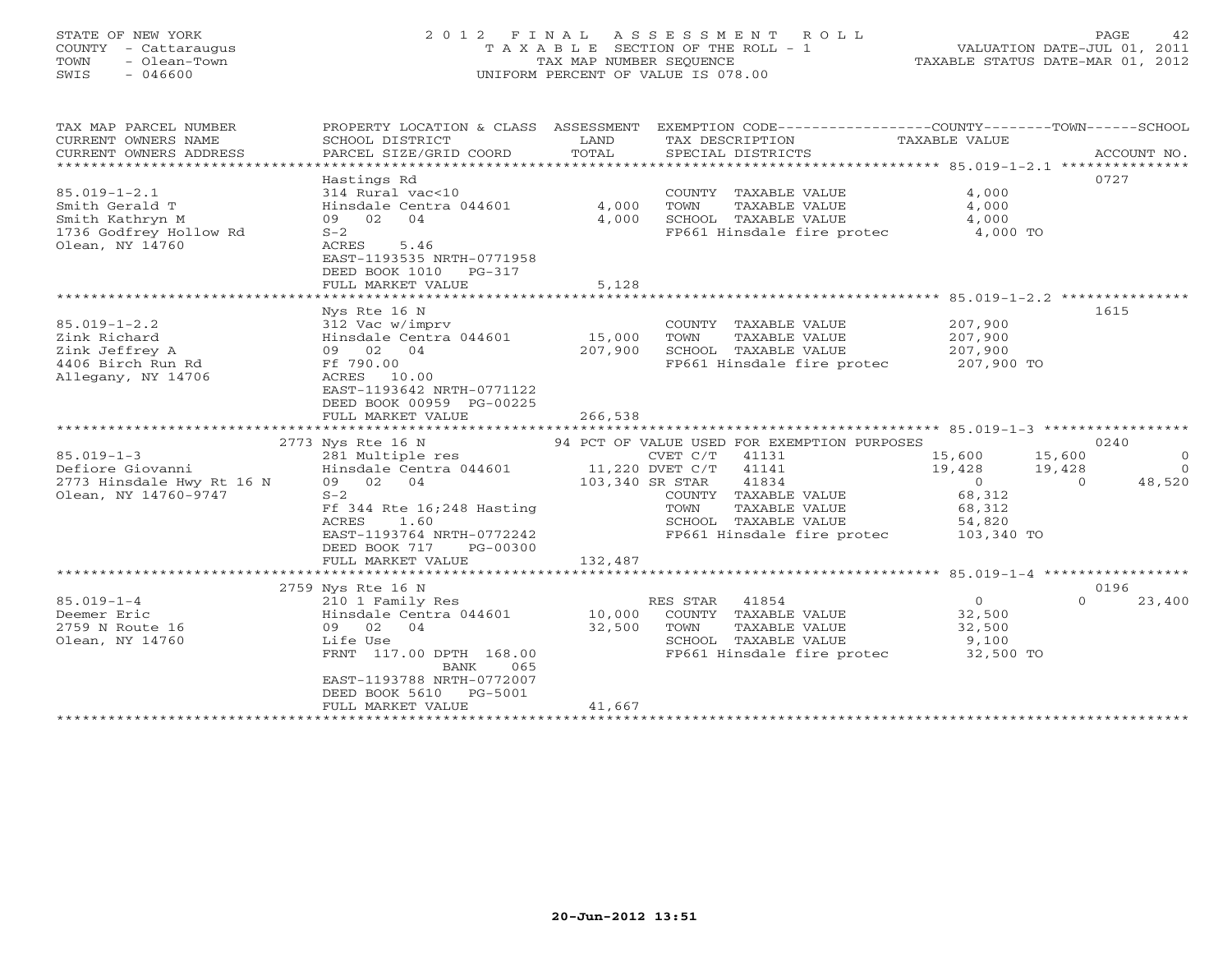#### STATE OF NEW YORK 2 0 1 2 F I N A L A S S E S S M E N T R O L L PAGE 43 COUNTY - Cattaraugus T A X A B L E SECTION OF THE ROLL - 1 VALUATION DATE-JUL 01, 2011 TOWN - Olean-Town TAX MAP NUMBER SEQUENCE TAXABLE STATUS DATE-MAR 01, 2012 SWIS - 046600 UNIFORM PERCENT OF VALUE IS 078.00UNIFORM PERCENT OF VALUE IS 078.00

| TAX MAP PARCEL NUMBER<br>CURRENT OWNERS NAME | PROPERTY LOCATION & CLASS ASSESSMENT<br>SCHOOL DISTRICT | LAND   | EXEMPTION CODE----------------COUNTY-------TOWN------SCHOOL<br>TAX DESCRIPTION | TAXABLE VALUE            |                              |
|----------------------------------------------|---------------------------------------------------------|--------|--------------------------------------------------------------------------------|--------------------------|------------------------------|
| CURRENT OWNERS ADDRESS                       | PARCEL SIZE/GRID COORD                                  | TOTAL  | SPECIAL DISTRICTS                                                              |                          | ACCOUNT NO.                  |
| **********************                       |                                                         |        |                                                                                |                          |                              |
|                                              | 2757 Nys Rte 16 N                                       |        |                                                                                |                          | 0238                         |
| $85.019 - 1 - 5$                             | 210 1 Family Res                                        |        | COUNTY TAXABLE VALUE                                                           | 43,000                   |                              |
| Whitten Diana D                              | Hinsdale Centra 044601                                  | 8,000  | TOWN<br>TAXABLE VALUE                                                          | 43,000                   |                              |
| 1806 Second Ave                              | 02 04<br>09                                             | 43,000 | SCHOOL TAXABLE VALUE                                                           | 43,000                   |                              |
| West Columbia, SC 29169                      | $S-2$<br>FRNT 168.00 DPTH 226.00                        |        | FP661 Hinsdale fire protec                                                     | 43,000 TO                |                              |
|                                              | EAST-1193781 NRTH-0771850                               |        |                                                                                |                          |                              |
|                                              | DEED BOOK 00965 PG-01015                                |        |                                                                                |                          |                              |
|                                              | FULL MARKET VALUE                                       | 55,128 |                                                                                |                          |                              |
| ******************************               | *********************                                   |        |                                                                                |                          |                              |
|                                              | Nys Rte 16 N                                            |        |                                                                                |                          | 1069                         |
| $85.019 - 1 - 6$                             | 312 Vac w/imprv                                         |        | COUNTY TAXABLE VALUE                                                           | 13,300                   |                              |
| Crawford Douglas Sr                          | Hinsdale Centra 044601                                  | 5,000  | TOWN<br>TAXABLE VALUE                                                          | 13,300                   |                              |
| Crawford Dianne                              | 09 02 04                                                | 13,300 | SCHOOL TAXABLE VALUE                                                           | 13,300                   |                              |
| 37811 Chancey Rd                             | $S-2$                                                   |        | FP661 Hinsdale fire protec 13,300 TO                                           |                          |                              |
| Zephyrhills, FL 33541-5042                   | FRNT 166.00 DPTH 226.00                                 |        |                                                                                |                          |                              |
|                                              | EAST-1193790 NRTH-0771652                               |        |                                                                                |                          |                              |
|                                              | DEED BOOK 1493<br>PG-8001                               |        |                                                                                |                          |                              |
|                                              | FULL MARKET VALUE                                       | 17,051 |                                                                                |                          |                              |
|                                              |                                                         |        |                                                                                |                          |                              |
|                                              | 2774 Nys Rte 16 N                                       |        |                                                                                |                          | 0185                         |
| $85.019 - 1 - 7$                             | 210 1 Family Res                                        |        | WVET C/T 41121                                                                 | 6,810                    | 6,810<br>$\Omega$            |
| Clark Willis E                               | Hinsdale Centra 044601<br>09 02<br>04                   |        | 5,800 AGED C/T/S 41800                                                         | 19,295<br>$\overline{0}$ | 19,295<br>22,700<br>$\Omega$ |
| 2774 Nys Rte 16 N                            |                                                         |        | 45,400 SR STAR<br>41834                                                        | 19,295                   | 22,700                       |
| Olean, NY 14760                              | S-2 Pleasantdale 1/2 Of23<br>FRNT 74.00 DPTH 94.00      |        | COUNTY TAXABLE VALUE<br>TOWN<br>TAXABLE VALUE                                  | 19,295                   |                              |
|                                              | EAST-1193996 NRTH-0772339                               |        | SCHOOL TAXABLE VALUE                                                           | $\sim$ 0                 |                              |
|                                              | DEED BOOK 1032 PG-678                                   |        | FP661 Hinsdale fire protec                                                     | 45,400 TO                |                              |
|                                              | FULL MARKET VALUE                                       | 58,205 |                                                                                |                          |                              |
|                                              |                                                         |        |                                                                                |                          |                              |
|                                              | 1985 Michigan Ave                                       |        |                                                                                |                          | 0630                         |
| $85.019 - 1 - 8$                             | 210 1 Family Res                                        |        | 41854<br>RES STAR                                                              | $\Omega$                 | 23,400<br>$\Omega$           |
| Blauvelt Debra S                             | Hinsdale Centra 044601                                  | 6,100  | COUNTY TAXABLE VALUE                                                           | 37,800                   |                              |
| 1985 Michigan Ave                            | 09 02 04                                                | 37,800 | TOWN<br>TAXABLE VALUE                                                          | 37,800                   |                              |
| Olean, NY 14760                              | S-2 Pleasantdale 1/20f 23                               |        | SCHOOL TAXABLE VALUE                                                           | 14,400                   |                              |
|                                              | FRNT 72.00 DPTH 106.00                                  |        | FP661 Hinsdale fire protec                                                     | 37,800 TO                |                              |
|                                              | EAST-1194096 NRTH-0772341                               |        |                                                                                |                          |                              |
|                                              | DEED BOOK 00978 PG-00202                                |        |                                                                                |                          |                              |
|                                              | FULL MARKET VALUE                                       | 48,462 |                                                                                |                          |                              |
|                                              |                                                         |        |                                                                                |                          |                              |
| $85.019 - 1 - 9$                             | Nys Rte 16 N                                            |        |                                                                                |                          | 0358                         |
| Resig Lucas A                                | 330 Vacant comm<br>Hinsdale Centra 044601               | 7,800  | COUNTY TAXABLE VALUE<br>TOWN<br>TAXABLE VALUE                                  | 7,800<br>7,800           |                              |
| Resig Jill M                                 | 09 02 04                                                | 7,800  | SCHOOL TAXABLE VALUE                                                           | 7,800                    |                              |
| 2772 Nys Rte 16 N                            | S-2 - Pleasantdale #22                                  |        | FP661 Hinsdale fire protec 7,800 TO                                            |                          |                              |
| Olean, NY 14760                              | FRNT 70.00 DPTH 200.00                                  |        |                                                                                |                          |                              |
|                                              | EAST-1194050 NRTH-0772269                               |        |                                                                                |                          |                              |
|                                              | $PG-6001$<br>DEED BOOK 715                              |        |                                                                                |                          |                              |
|                                              | FULL MARKET VALUE                                       | 10,000 |                                                                                |                          |                              |
|                                              |                                                         |        |                                                                                |                          |                              |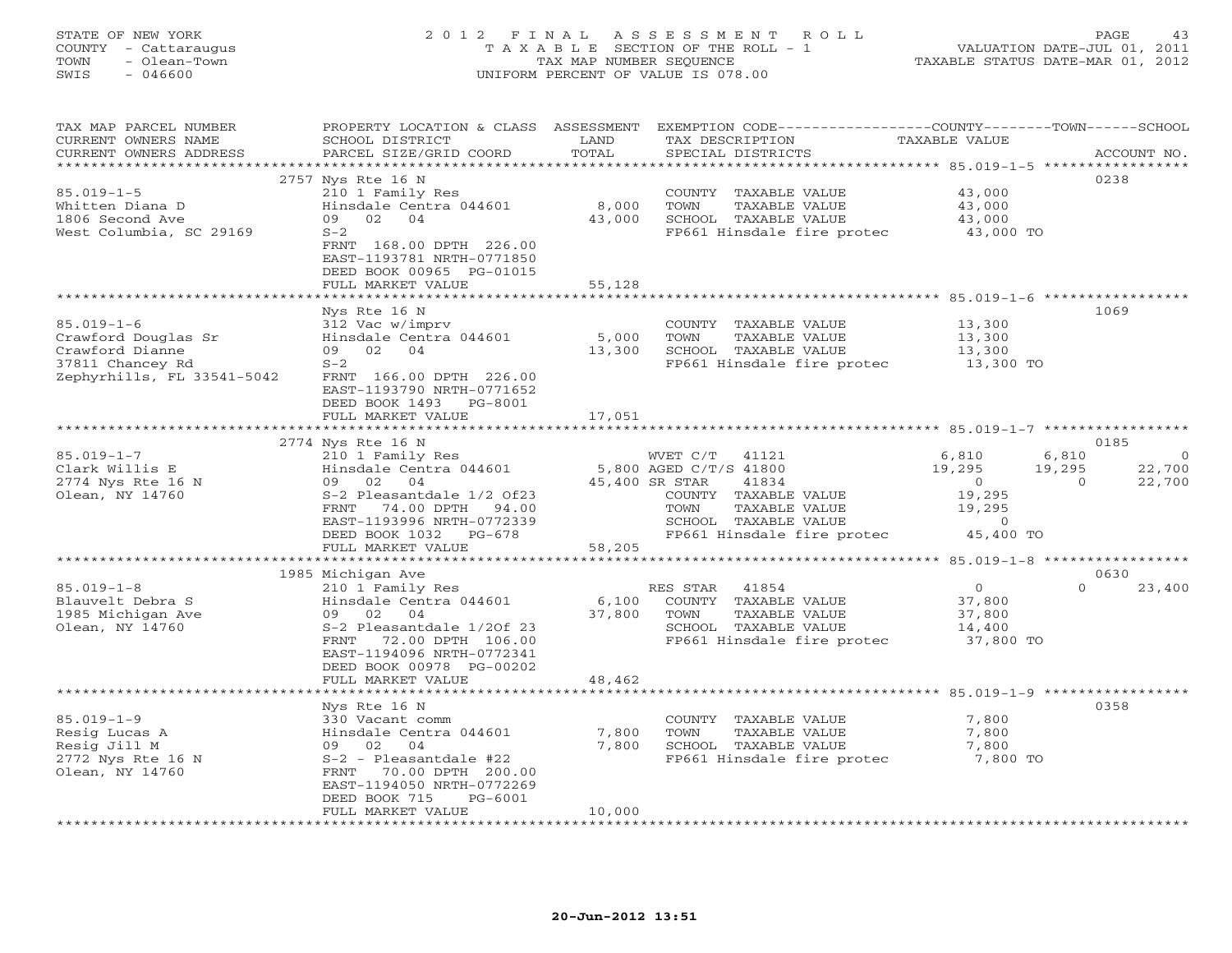| STATE OF NEW YORK    | 2012 FINAL ASSESSMENT ROLL            | 44<br><b>PAGE</b>                |
|----------------------|---------------------------------------|----------------------------------|
| COUNTY - Cattaraugus | T A X A B L E SECTION OF THE ROLL - 1 | VALUATION DATE-JUL 01, 2011      |
| - Olean-Town<br>TOWN | TAX MAP NUMBER SEOUENCE               | TAXABLE STATUS DATE-MAR 01, 2012 |
| $-046600$<br>SWIS    | UNIFORM PERCENT OF VALUE IS 078.00    |                                  |
|                      |                                       |                                  |
|                      |                                       |                                  |

| TAX MAP PARCEL NUMBER<br>CURRENT OWNERS NAME<br>CURRENT OWNERS ADDRESS | PROPERTY LOCATION & CLASS ASSESSMENT<br>SCHOOL DISTRICT<br>PARCEL SIZE/GRID COORD  | LAND<br>TOTAL | EXEMPTION CODE-----------------COUNTY-------TOWN------SCHOOL<br>TAX DESCRIPTION<br>SPECIAL DISTRICTS | TAXABLE VALUE  | ACCOUNT NO.        |
|------------------------------------------------------------------------|------------------------------------------------------------------------------------|---------------|------------------------------------------------------------------------------------------------------|----------------|--------------------|
|                                                                        |                                                                                    |               |                                                                                                      |                |                    |
|                                                                        | 2772 Nys Rte 16 N                                                                  |               |                                                                                                      |                | 0359               |
| $85.019 - 1 - 10$                                                      | 283 Res w/Comuse                                                                   |               | RES STAR<br>41854                                                                                    | $\Omega$       | $\Omega$<br>23,400 |
| Resig Lucas A                                                          | Hinsdale Centra 044601                                                             | 6,500         | COUNTY TAXABLE VALUE                                                                                 | 83,700         |                    |
| Resig Jill M                                                           | 09 02<br>04                                                                        | 83,700        | TOWN<br>TAXABLE VALUE                                                                                | 83,700         |                    |
| 2772 Nys Rte 16 N                                                      | S-2 Pleasantdale #21                                                               |               | SCHOOL TAXABLE VALUE                                                                                 | 60,300         |                    |
| Olean, NY 14760                                                        | FRNT<br>70.00 DPTH 200.00<br>EAST-1194052 NRTH-0772201<br>DEED BOOK 715<br>PG-6001 |               | FP661 Hinsdale fire protec                                                                           | 83,700 TO      |                    |
|                                                                        | FULL MARKET VALUE                                                                  | 107,308       |                                                                                                      |                |                    |
|                                                                        |                                                                                    |               |                                                                                                      |                |                    |
|                                                                        | 2764 Nys Rte 16 N                                                                  |               |                                                                                                      |                | 0763               |
| $85.019 - 1 - 11$                                                      | 210 1 Family Res                                                                   |               | WVET C/T<br>41121                                                                                    | 6,735          | 6,735<br>$\Omega$  |
| Lawton Chad                                                            | Hinsdale Centra 044601                                                             |               | 7,800 RES STAR<br>41854                                                                              | $\circ$        | 23,400<br>$\circ$  |
| Lawton Meagen L                                                        | 09 02 04                                                                           | 44,900        | COUNTY TAXABLE VALUE                                                                                 | 38,165         |                    |
| 2764 Nys Rte 16 N                                                      | S-2 Pleasantdale #20                                                               |               | TOWN<br>TAXABLE VALUE                                                                                | 38,165         |                    |
| Olean, NY 14760                                                        | FRNT<br>70.00 DPTH 200.00<br><b>BANK</b><br>017                                    |               | SCHOOL TAXABLE VALUE                                                                                 | 21,500         |                    |
|                                                                        | EAST-1194054 NRTH-0772132                                                          |               |                                                                                                      |                |                    |
|                                                                        | DEED BOOK 1031 PG-132                                                              |               |                                                                                                      |                |                    |
|                                                                        | FULL MARKET VALUE                                                                  | 57,564        |                                                                                                      |                |                    |
|                                                                        |                                                                                    |               |                                                                                                      |                |                    |
|                                                                        | 2760 Nys Rte 16 N                                                                  |               |                                                                                                      |                | 0972               |
| $85.019 - 1 - 13$                                                      | 210 1 Family Res                                                                   |               | AGED C/T/S 41800                                                                                     | 27,500         | 27,500<br>27,500   |
| Davis Carolyn K                                                        | Hinsdale Centra 044601                                                             |               | 10,000 SR STAR<br>41834                                                                              | $\overline{0}$ | 27,500<br>$\Omega$ |
| 2760 Rte 16N                                                           | 09 02 04                                                                           | 55,000        | COUNTY TAXABLE VALUE                                                                                 | 27,500         |                    |
| Olean, NY 14760                                                        | S-2 Pleasantdale #18                                                               |               | TAXABLE VALUE<br>TOWN                                                                                | 27,500         |                    |
|                                                                        | ACRES<br>1.30 BANK<br>017                                                          |               | SCHOOL TAXABLE VALUE                                                                                 | $\Omega$       |                    |
|                                                                        | EAST-1194061 NRTH-0771956                                                          |               | FP661 Hinsdale fire protec                                                                           | 55,000 TO      |                    |
|                                                                        | DEED BOOK 784<br>PG-00395                                                          |               |                                                                                                      |                |                    |
|                                                                        | FULL MARKET VALUE                                                                  | 70,513        |                                                                                                      |                |                    |
|                                                                        | ***************************                                                        |               |                                                                                                      |                |                    |
|                                                                        | 1981 Michigan Ave                                                                  |               |                                                                                                      |                | 0792               |
| $85.019 - 1 - 16$                                                      | 210 1 Family Res                                                                   |               | RES STAR<br>41854                                                                                    | $\Omega$       | $\Omega$<br>23,400 |
| Putt Nancy L                                                           | Hinsdale Centra 044601                                                             | 8,000         | COUNTY TAXABLE VALUE                                                                                 | 52,600         |                    |
| 1981 Michigan Ave                                                      | 09 02 04                                                                           | 52,600        | TOWN<br>TAXABLE VALUE                                                                                | 52,600         |                    |
| Olean, NY 14760                                                        | S-2 Pleasantdale #24                                                               |               | SCHOOL TAXABLE VALUE                                                                                 | 29,200         |                    |
|                                                                        | Walter Putt-Life Use                                                               |               | FP661 Hinsdale fire protec                                                                           | 52,600 TO      |                    |
|                                                                        | 70.00 DPTH 271.00<br>FRNT                                                          |               |                                                                                                      |                |                    |
|                                                                        | EAST-1194188 NRTH-0772241                                                          |               |                                                                                                      |                |                    |
|                                                                        | DEED BOOK 00937 PG-00181                                                           |               |                                                                                                      |                |                    |
|                                                                        | FULL MARKET VALUE                                                                  | 67,436        |                                                                                                      |                |                    |
|                                                                        |                                                                                    |               |                                                                                                      |                |                    |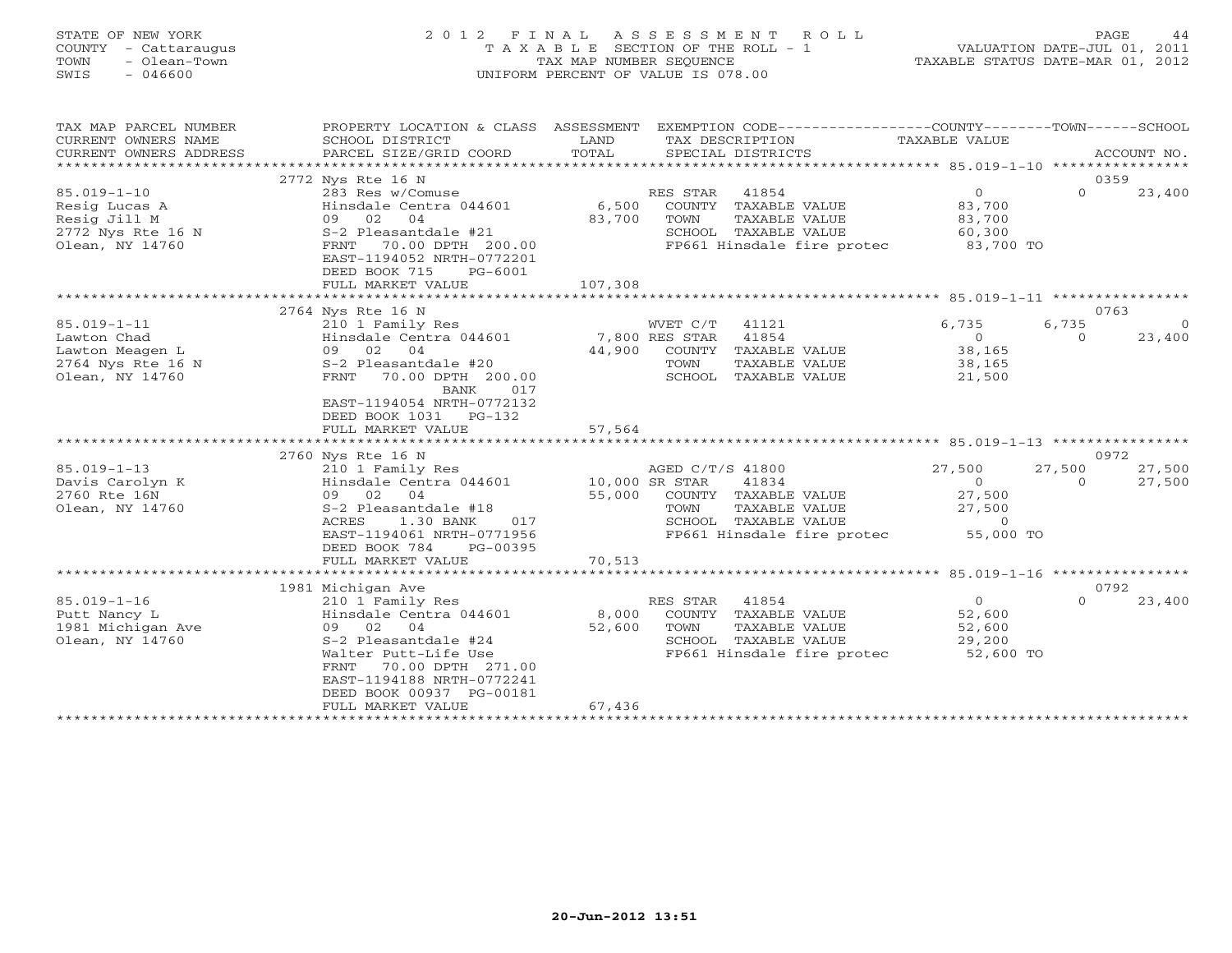| STATE OF NEW YORK<br>COUNTY<br>- Cattaraugus<br>- Olean-Town<br>TOWN<br>$-046600$<br>SWIS |                                                                                             | TAX MAP NUMBER SEOUENCE     | T A X A B L E SECTION OF THE ROLL - 1<br>UNIFORM PERCENT OF VALUE IS 078.00 | VALUATION DATE-JUL 01, 2011<br>TAXABLE STATUS DATE-MAR 01, 2012          |         |
|-------------------------------------------------------------------------------------------|---------------------------------------------------------------------------------------------|-----------------------------|-----------------------------------------------------------------------------|--------------------------------------------------------------------------|---------|
| TAX MAP PARCEL NUMBER<br>CURRENT OWNERS NAME<br>CURRENT OWNERS ADDRESS                    | PROPERTY LOCATION & CLASS<br>SCHOOL DISTRICT<br>PARCEL SIZE/GRID COORD<br>1975 Michigan Ave | ASSESSMENT<br>LAND<br>TOTAL | EXEMPTION CODE-------<br>TAX DESCRIPTION<br>SPECIAL DISTRICTS               | -----------COUNTY-------TOWN----<br>TAXABLE VALUE<br>ACCOUNT NO.<br>0929 | -SCHOOL |

| Sisson Timothy A  |                                                  |                            | RES STAR<br>41854          | $\overline{0}$ | 22,000<br>$\Omega$ |                |
|-------------------|--------------------------------------------------|----------------------------|----------------------------|----------------|--------------------|----------------|
|                   | Hinsdale Centra 044601                           | 8,000                      | COUNTY TAXABLE VALUE       | 22,000         |                    |                |
| Kelley Roberta J  | 09 02 04                                         | 22,000                     | TOWN<br>TAXABLE VALUE      | 22,000         |                    |                |
| 1975 Michigan Ave | S-2 Plesantdale #25                              |                            | SCHOOL TAXABLE VALUE       | $\overline{0}$ |                    |                |
| Olean, NY 14760   | 70.10 DPTH 270.00<br>FRNT                        |                            | FP661 Hinsdale fire protec | 22,000 TO      |                    |                |
|                   | EAST-1194259 NRTH-0772242                        |                            |                            |                |                    |                |
|                   | DEED BOOK 2426    PG-9001                        |                            |                            |                |                    |                |
|                   | FULL MARKET VALUE                                | 28,205                     |                            |                |                    |                |
|                   |                                                  |                            |                            |                |                    |                |
|                   | 1969 Michigan Ave                                |                            |                            |                | 0970               |                |
| $85.019 - 1 - 18$ | 314 Rural vac<10                                 |                            | COUNTY TAXABLE VALUE       | 8,000          |                    |                |
| Jackson Robert L  | Hinsdale Centra 044601                           | 8,000                      | TAXABLE VALUE<br>TOWN      | 8,000          |                    |                |
| Jackson Karen E   | 09 02 04                                         | 8,000                      | SCHOOL TAXABLE VALUE       | 8,000          |                    |                |
| 1969 Michigan Ave | S-2 Pleasantdale #26                             |                            | FP661 Hinsdale fire protec | 8,000 TO       |                    |                |
| Olean, NY 14760   | 70.10 DPTH 262.20<br>FRNT                        |                            |                            |                |                    |                |
|                   | <b>BANK</b><br>023                               |                            |                            |                |                    |                |
|                   | EAST-1194328 NRTH-0772244                        |                            |                            |                |                    |                |
|                   | DEED BOOK 1028 PG-1106                           |                            |                            |                |                    |                |
|                   | FULL MARKET VALUE                                | 10,256                     |                            |                |                    |                |
|                   |                                                  |                            |                            |                |                    |                |
|                   | 1969 Michigan Ave                                |                            |                            |                | 0969               |                |
| $85.019 - 1 - 19$ | 210 1 Family Res                                 |                            | RES STAR<br>41854          | $\Omega$       | 23,400<br>$\Omega$ |                |
| Jackson Robert L  | Hinsdale Centra 044601                           | 8,000                      | COUNTY TAXABLE VALUE       | 58,100         |                    |                |
|                   |                                                  |                            |                            |                |                    |                |
| Jackson Karen E   | 09 02 04                                         | 58,100                     | TOWN<br>TAXABLE VALUE      | 58,100         |                    |                |
| 1969 Michigan Ave | S-2 Pleasantdale #27                             |                            | SCHOOL TAXABLE VALUE       | 34,700         |                    |                |
| Olean, NY 14760   | 70.10 DPTH 257.70<br>FRNT                        |                            | FP661 Hinsdale fire protec | 58,100 TO      |                    |                |
|                   | 023<br><b>BANK</b>                               |                            |                            |                |                    |                |
|                   | EAST-1194398 NRTH-0772245                        |                            |                            |                |                    |                |
|                   | DEED BOOK 1028 PG-1106                           |                            |                            |                |                    |                |
|                   | FULL MARKET VALUE                                | 74,487                     |                            |                |                    |                |
|                   |                                                  |                            |                            |                |                    |                |
|                   | 1963 Michigan Ave                                |                            |                            |                | 1083               |                |
| $85.019 - 1 - 20$ | 210 1 Family Res                                 |                            | CVET C/T 41131             | 13,275         | 13,275             | $\overline{0}$ |
| Kremer Donald J   | Hinsdale Centra 044601                           | 7,600 RES STAR             | 41854                      | $\Omega$       | 23,400<br>$\Omega$ |                |
| Kremer Victoria A | 09 02 04                                         | 53,100                     | COUNTY TAXABLE VALUE       | 39,825         |                    |                |
| 1963 Michigan Ave | S-2 Pleasantdale Pt Of 28                        |                            | TOWN<br>TAXABLE VALUE      | 39,825         |                    |                |
| Olean, NY 14760   | 64.10 DPTH 253.50<br>FRNT                        |                            | SCHOOL TAXABLE VALUE       | 29,700         |                    |                |
|                   | EAST-1194466 NRTH-0772248                        |                            | FP661 Hinsdale fire protec | 53,100 TO      |                    |                |
|                   | DEED BOOK 4484 PG-4001                           |                            |                            |                |                    |                |
|                   | FULL MARKET VALUE<br>*************************** | 68,077<br>**************** |                            |                |                    |                |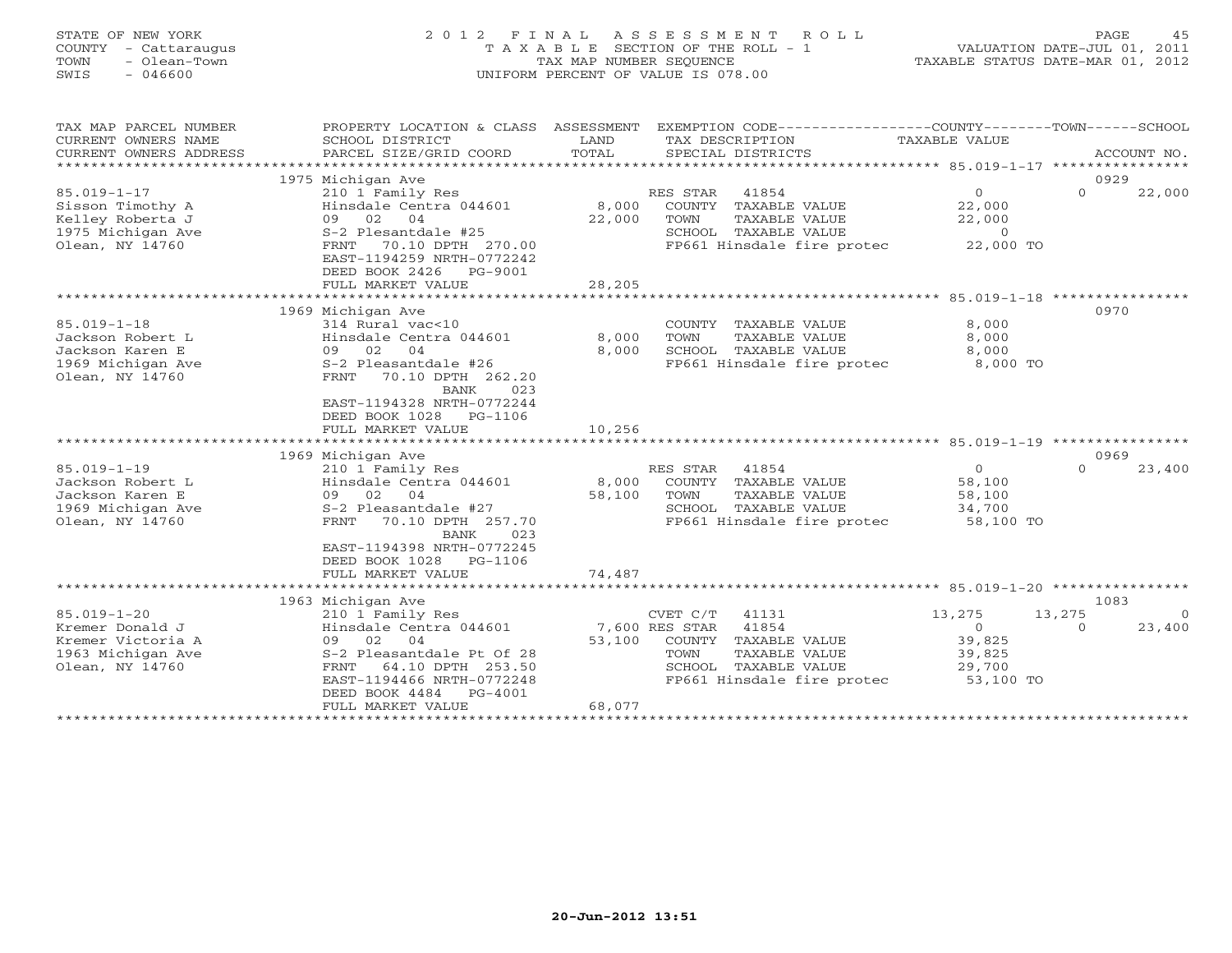| STATE OF NEW YORK<br>COUNTY - Cattaraugus<br>- Olean-Town<br>TOWN<br>$-046600$<br>SWIS         |                                                                                                                                                                                                | TAX MAP NUMBER SEOUENCE   | 2012 FINAL ASSESSMENT ROLL<br>T A X A B L E SECTION OF THE ROLL - 1<br>UNIFORM PERCENT OF VALUE IS 078.00                |                                                    | PAGE<br>46<br>VALUATION DATE-JUL 01, 2011<br>TAXABLE STATUS DATE-MAR 01, 2012 |
|------------------------------------------------------------------------------------------------|------------------------------------------------------------------------------------------------------------------------------------------------------------------------------------------------|---------------------------|--------------------------------------------------------------------------------------------------------------------------|----------------------------------------------------|-------------------------------------------------------------------------------|
| TAX MAP PARCEL NUMBER<br>CURRENT OWNERS NAME<br>CURRENT OWNERS ADDRESS<br>*******************  | PROPERTY LOCATION & CLASS ASSESSMENT<br>SCHOOL DISTRICT<br>PARCEL SIZE/GRID COORD                                                                                                              | LAND<br>TOTAL             | EXEMPTION CODE-----------------COUNTY-------TOWN------SCHOOL<br>TAX DESCRIPTION<br>SPECIAL DISTRICTS                     | <b>TAXABLE VALUE</b>                               | ACCOUNT NO.                                                                   |
|                                                                                                | 1959 Michigan Ave                                                                                                                                                                              |                           |                                                                                                                          |                                                    | 0278                                                                          |
| $85.019 - 1 - 21$<br>Jurenko Edward J<br>1959 Michigan Ave<br>Olean, NY 14760                  | 210 1 Family Res<br>Hinsdale Centra 044601 10,600<br>09 02<br>04<br>S-2 Pleasantdale29, pt-28<br>FRNT 123.00 DPTH 250.00<br>EAST-1194548 NRTH-0772260<br>DEED BOOK 00972 PG-00681              | 37,700                    | RES STAR<br>41854<br>COUNTY TAXABLE VALUE<br>TOWN<br>TAXABLE VALUE<br>SCHOOL TAXABLE VALUE<br>FP661 Hinsdale fire protec | $\circ$<br>37,700<br>37,700<br>14,300<br>37,700 TO | $\Omega$<br>23,400                                                            |
|                                                                                                | FULL MARKET VALUE                                                                                                                                                                              | 48,333                    |                                                                                                                          |                                                    |                                                                               |
|                                                                                                | ***************************                                                                                                                                                                    |                           |                                                                                                                          |                                                    |                                                                               |
| $85.019 - 1 - 22$<br>Hughes Ronald W<br>1984 Kansas Ave<br>Olean, NY 14760                     | 1964 Kansas Ave<br>270 Mfg housing<br>Hinsdale Centra 044601<br>09 02<br>04<br>S-2 Pleasantdale #30<br>80.30 DPTH 298.00<br>FRNT<br>EAST-1194498 NRTH-0771988<br>DEED BOOK 13990 PG-2001       | 8,700<br>18,700           | COUNTY TAXABLE VALUE<br>TOWN<br>TAXABLE VALUE<br>SCHOOL TAXABLE VALUE<br>FP661 Hinsdale fire protec                      | 18,700<br>18,700<br>18,700<br>18,700 TO            | 1109                                                                          |
|                                                                                                | FULL MARKET VALUE                                                                                                                                                                              | 23,974                    |                                                                                                                          |                                                    |                                                                               |
|                                                                                                | ************************<br>1970 Kansas Ave                                                                                                                                                    |                           |                                                                                                                          | **** 85.019-1-23 ************                      | 0529                                                                          |
| $85.019 - 1 - 23$<br>Hughes Ronald W<br>Hughes Cynthia A<br>1984 Kansas Ave<br>Olean, NY 14760 | 270 Mfg housing<br>Hinsdale Centra 044601<br>02<br>04<br>09<br>S-2 Pleasantdale #31<br>70.00 DPTH 285.00<br>FRNT<br>EAST-1194406 NRTH-0771972<br>DEED BOOK 00986 PG-00634<br>FULL MARKET VALUE | 8,000<br>15,400<br>19,744 | COUNTY TAXABLE VALUE<br>TOWN<br>TAXABLE VALUE<br>SCHOOL TAXABLE VALUE<br>FP661 Hinsdale fire protec                      | 15,400<br>15,400<br>15,400<br>15,400 TO            |                                                                               |
|                                                                                                |                                                                                                                                                                                                |                           |                                                                                                                          | ******************** 85.019-1-24 ***************** |                                                                               |

|                   | 1978 Kansas Ave            |        |                            |           | 0978 |
|-------------------|----------------------------|--------|----------------------------|-----------|------|
| $85.019 - 1 - 24$ | 270 Mfg housing            |        | TAXABLE VALUE<br>COUNTY    | 22,000    |      |
| Hughes Ronald     | Hinsdale Centra 044601     | 11,400 | TAXABLE VALUE<br>TOWN      | 22,000    |      |
| 1984 Kansas Ave   | 02.<br>04<br>09            | 22,000 | TAXABLE VALUE<br>SCHOOL    | 22,000    |      |
| Olean, NY 14760   | S-2 Pleasantdale #32-33    |        | FP661 Hinsdale fire protec | 22,000 TO |      |
|                   | Life Use - Doris           |        |                            |           |      |
|                   | 140.00 DPTH 285.00<br>FRNT |        |                            |           |      |
|                   | EAST-1194302 NRTH-0771967  |        |                            |           |      |
|                   | DEED BOOK 00958 PG-00544   |        |                            |           |      |
|                   | FULL MARKET VALUE          | 28,205 |                            |           |      |
|                   |                            |        |                            |           |      |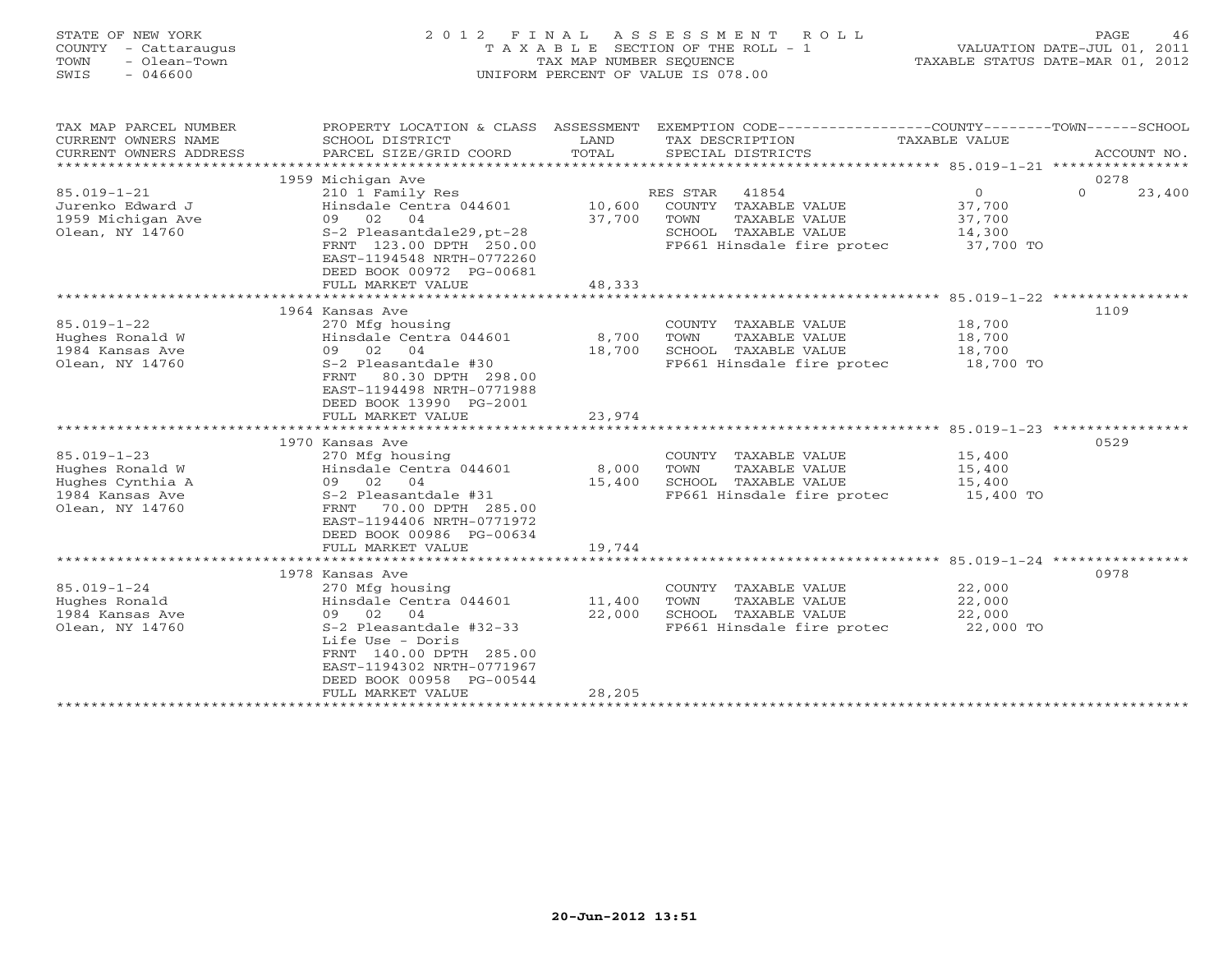# STATE OF NEW YORK 2 0 1 2 F I N A L A S S E S S M E N T R O L L PAGE 47 COUNTY - Cattaraugus T A X A B L E SECTION OF THE ROLL - 1 VALUATION DATE-JUL 01, 2011 TOWN - Olean-Town TAX MAP NUMBER SEQUENCE TAXABLE STATUS DATE-MAR 01, 2012 SWIS - 046600 UNIFORM PERCENT OF VALUE IS 078.00

| TAX MAP PARCEL NUMBER<br>CURRENT OWNERS NAME<br>CURRENT OWNERS ADDRESS                         | PROPERTY LOCATION & CLASS ASSESSMENT<br>SCHOOL DISTRICT<br>PARCEL SIZE/GRID COORD                                                                                                                         | LAND<br>TOTAL    | EXEMPTION CODE-----------------COUNTY-------TOWN------SCHOOL<br>TAX DESCRIPTION<br>SPECIAL DISTRICTS                                                         | TAXABLE VALUE                                                  | ACCOUNT NO.                            |
|------------------------------------------------------------------------------------------------|-----------------------------------------------------------------------------------------------------------------------------------------------------------------------------------------------------------|------------------|--------------------------------------------------------------------------------------------------------------------------------------------------------------|----------------------------------------------------------------|----------------------------------------|
|                                                                                                |                                                                                                                                                                                                           |                  |                                                                                                                                                              |                                                                |                                        |
|                                                                                                | 1984 Kansas Ave                                                                                                                                                                                           |                  |                                                                                                                                                              |                                                                | 0977                                   |
| $85.019 - 1 - 25$<br>Hughes Ronald W<br>1984 Kansas St<br>Olean, NY 14760                      | 210 1 Family Res<br>Hinsdale Centra 044601<br>09 02 04<br>S-2 Pleasantdale #34<br>FRNT<br>70.00 DPTH 285.00<br>EAST-1194197 NRTH-0771962                                                                  | 8,000<br>52,000  | RES STAR<br>41854<br>COUNTY TAXABLE VALUE<br>TOWN<br>TAXABLE VALUE<br>SCHOOL TAXABLE VALUE<br>FP661 Hinsdale fire protec                                     | $\Omega$<br>52,000<br>52,000<br>28,600<br>$52,000$ TO          | $\Omega$<br>23,400                     |
|                                                                                                | DEED BOOK 00945 PG-00659                                                                                                                                                                                  | 66,667           |                                                                                                                                                              |                                                                |                                        |
|                                                                                                | FULL MARKET VALUE                                                                                                                                                                                         | *************    |                                                                                                                                                              |                                                                |                                        |
|                                                                                                | 2744 Nys Rte 16 N                                                                                                                                                                                         |                  |                                                                                                                                                              |                                                                | 1073                                   |
| $85.019 - 1 - 26$<br>Wilday Harriett<br>Wilday Robert Sr<br>2744 Rte 16N<br>Olean, NY 14760    | 210 1 Family Res<br>Hinsdale Centra 044601<br>09 02 04<br>S-2 Pleasantdale#14-15-35<br>FRNT 125.00 DPTH 205.00<br>EAST-1194125 NRTH-0771697<br>PG-00643<br>DEED BOOK 716                                  | 65,000           | AGED C/T/S 41800<br>10,500 SR STAR<br>41834<br>COUNTY TAXABLE VALUE<br>TAXABLE VALUE<br>TOWN<br>SCHOOL TAXABLE VALUE<br>FP661 Hinsdale fire protec 65,000 TO | 32,500<br>$\overline{0}$<br>32,500<br>32,500<br>$\overline{0}$ | 32,500<br>32,500<br>32,500<br>$\Omega$ |
|                                                                                                | FULL MARKET VALUE                                                                                                                                                                                         | 83,333           |                                                                                                                                                              |                                                                |                                        |
|                                                                                                | **********************                                                                                                                                                                                    |                  |                                                                                                                                                              |                                                                |                                        |
|                                                                                                | 2730 Nys Rte 16 N                                                                                                                                                                                         |                  |                                                                                                                                                              |                                                                | 0466                                   |
| $85.019 - 1 - 27$<br>Lovell James<br>Lovell Rachel<br>2730 Nys Rte 16 N<br>Olean, NY 14760     | 210 1 Family Res<br>Hinsdale Centra 044601<br>09 02 04<br>FRNT 124.00 DPTH 205.00<br>EAST-1194088 NRTH-0771582<br>DEED BOOK 1025<br>PG-713                                                                | 10,500<br>92,900 | RES STAR<br>41854<br>COUNTY TAXABLE VALUE<br>TOWN<br>TAXABLE VALUE<br>SCHOOL TAXABLE VALUE<br>FP661 Hinsdale fire protec                                     | $\overline{0}$<br>92,900<br>92,900<br>69,500<br>92,900 TO      | 23,400<br>$\Omega$                     |
|                                                                                                | FULL MARKET VALUE                                                                                                                                                                                         | 119,103          |                                                                                                                                                              |                                                                |                                        |
| $85.019 - 1 - 28$<br>Hurlburt Terry<br>149 Yankee Rd<br>Cuba, NY 14727                         | 2724 Nys Rte 16 N<br>411 Apartment<br>Hinsdale Centra 044601<br>09 02 04<br>S-2 Pleasantdale #10-11<br>FRNT 124.00 DPTH 205.00<br>EAST-1194099 NRTH-0771459                                               | 8,700<br>139,000 | COUNTY TAXABLE VALUE<br>TAXABLE VALUE<br>TOWN<br>SCHOOL TAXABLE VALUE<br>FP661 Hinsdale fire protec                                                          | 139,000<br>139,000<br>139,000<br>139,000 TO                    | 1068                                   |
|                                                                                                | DEED BOOK 4829 PG-4001<br>FULL MARKET VALUE                                                                                                                                                               | 178,205          |                                                                                                                                                              |                                                                |                                        |
|                                                                                                | 1977 Kansas Ave                                                                                                                                                                                           |                  |                                                                                                                                                              |                                                                | 0550                                   |
| $85.019 - 1 - 30$<br>Hayman Mark D<br>Hayman Julie A<br>1977 Kansas St<br>Olean, NY 14760-9727 | 210 1 Family Res<br>Hinsdale Centra 044601<br>09 02 04<br>$S-2$ Pleasantdale #36 & 37<br>$L/p$ 930-112<br>FRNT 132.00 DPTH 189.00<br>BANK<br>017<br>EAST-1194315 NRTH-0771686<br>DEED BOOK 00998 PG-00262 | 9,500<br>45,000  | RES STAR<br>41854<br>COUNTY TAXABLE VALUE<br>TOWN<br>TAXABLE VALUE<br>SCHOOL TAXABLE VALUE<br>FP661 Hinsdale fire protec 45,000 TO                           | $\overline{O}$<br>45,000<br>45,000<br>21,600                   | $\Omega$<br>23,400                     |
|                                                                                                | FULL MARKET VALUE                                                                                                                                                                                         | 57,692           |                                                                                                                                                              |                                                                |                                        |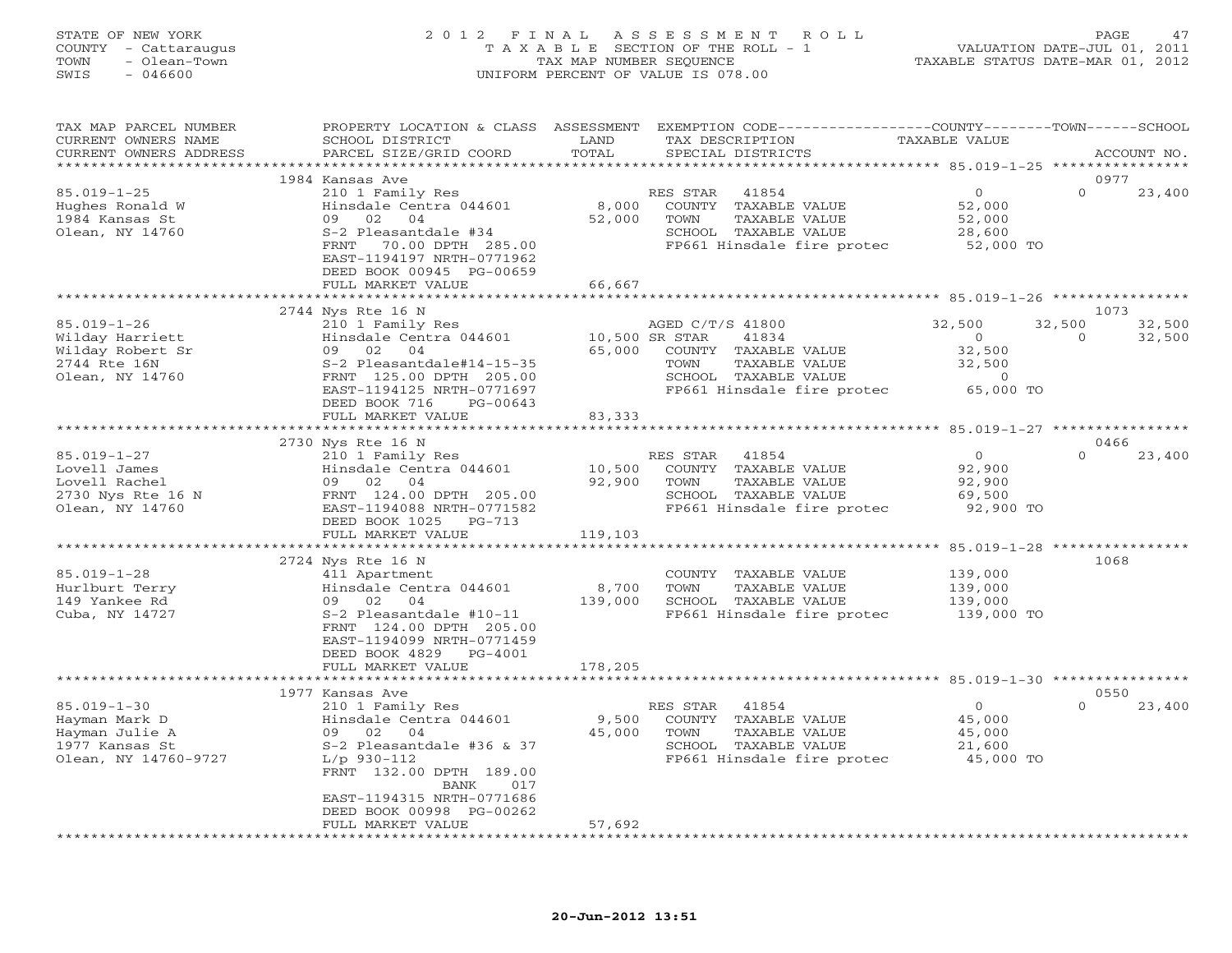#### STATE OF NEW YORK 2 0 1 2 F I N A L A S S E S S M E N T R O L L PAGE 48COUNTY - Cattaraugus T A X A B L E SECTION OF THE ROLL - 1 VALUATION DATE-JUL 01, 2011 TOWN - Olean-Town TAX MAP NUMBER SEQUENCE TAXABLE STATUS DATE-MAR 01, 2012<br>TAXABLE STATUS DATE-MAR 01, 2012 SWIS - 046600 UNIFORM PERCENT OF VALUE IS 078.00

| TAX MAP PARCEL NUMBER  | PROPERTY LOCATION & CLASS ASSESSMENT                  |        | EXEMPTION CODE----------------COUNTY-------TOWN------SCHOOL |                |                    |  |
|------------------------|-------------------------------------------------------|--------|-------------------------------------------------------------|----------------|--------------------|--|
| CURRENT OWNERS NAME    | SCHOOL DISTRICT                                       | LAND   | TAX DESCRIPTION                                             | TAXABLE VALUE  |                    |  |
| CURRENT OWNERS ADDRESS | PARCEL SIZE/GRID COORD                                | TOTAL  | SPECIAL DISTRICTS                                           |                | ACCOUNT NO.        |  |
| *********************  |                                                       |        |                                                             |                |                    |  |
|                        | 1971 Kansas Ave                                       |        |                                                             |                | 0241               |  |
| $85.019 - 1 - 32$      | 210 1 Family Res                                      |        | 41854<br>RES STAR                                           | $\overline{0}$ | $\Omega$<br>23,400 |  |
| Wilber Anne M          | Hinsdale Centra 044601                                | 7,500  | COUNTY TAXABLE VALUE                                        | 45,800         |                    |  |
| 1971 Kansas Ave        | 09 02 04                                              | 45,800 | TOWN<br>TAXABLE VALUE                                       | 45,800         |                    |  |
| Olean, NY 14760        | S-2 Pleasantdale #38                                  |        | SCHOOL TAXABLE VALUE                                        | 22,400         |                    |  |
|                        | 66.00 DPTH 189.00<br>FRNT                             |        | FP661 Hinsdale fire protec                                  | 45,800 TO      |                    |  |
|                        | EAST-1194413 NRTH-0771691                             |        |                                                             |                |                    |  |
|                        | DEED BOOK 13949 PG-7001                               |        |                                                             |                |                    |  |
|                        | FULL MARKET VALUE                                     | 58,718 |                                                             |                |                    |  |
|                        |                                                       |        |                                                             |                |                    |  |
|                        | 1965 Kansas Ave                                       |        |                                                             |                | 0995               |  |
| $85.019 - 1 - 33$      | 210 1 Family Res                                      |        | RES STAR<br>41854                                           | $\circ$        | $\Omega$<br>23,400 |  |
| Parker Cory S          | Hinsdale Centra 044601                                | 8,800  | COUNTY TAXABLE VALUE                                        | 74,000         |                    |  |
| Parker Lisa M          | 09 02 04                                              | 74,000 | TAXABLE VALUE<br>TOWN                                       | 74,000         |                    |  |
| 1965 Kansas Ave        | S-2 Pleasantdale #39                                  |        | SCHOOL TAXABLE VALUE                                        | 50,600         |                    |  |
| Olean, NY 14760        | 88.00 DPTH 189.00<br>FRNT                             |        | FP661 Hinsdale fire protec                                  | 74,000 TO      |                    |  |
|                        | EAST-1194478 NRTH-0771705<br>DEED BOOK 00959 PG-01194 |        |                                                             |                |                    |  |
|                        | FULL MARKET VALUE                                     | 94,872 |                                                             |                |                    |  |
|                        |                                                       |        |                                                             |                |                    |  |
|                        | 1986 Montana Ave                                      |        |                                                             |                | 0158               |  |
| $85.019 - 1 - 34$      | 210 1 Family Res                                      |        | RES STAR<br>41854                                           | $\Omega$       | 23,400<br>$\Omega$ |  |
| Hagans Shannon         | Hinsdale Centra 044601                                | 10,500 | COUNTY<br>TAXABLE VALUE                                     | 47,500         |                    |  |
| Nolder Robert          | 09 02 04                                              | 47,500 | TOWN<br>TAXABLE VALUE                                       | 47,500         |                    |  |
| 1986 Montana Ave       | S-2 Pleasantdale #43                                  |        | SCHOOL TAXABLE VALUE                                        | 24,100         |                    |  |
| Olean, NY 14760        | FRNT 132.47 DPTH 186.29                               |        | FP661 Hinsdale fire protec                                  | 47,500 TO      |                    |  |
|                        | BANK<br>017                                           |        |                                                             |                |                    |  |
|                        | EAST-1194263 NRTH-0771495                             |        |                                                             |                |                    |  |
|                        | DEED BOOK 3600<br>PG-3001                             |        |                                                             |                |                    |  |
|                        | FULL MARKET VALUE                                     | 60,897 |                                                             |                |                    |  |
|                        |                                                       |        |                                                             |                |                    |  |
|                        | 1982 Montana Ave                                      |        |                                                             |                | 0952               |  |
| $85.019 - 1 - 36$      | 210 1 Family Res                                      |        | RES STAR<br>41854                                           | $\overline{0}$ | $\Omega$<br>23,400 |  |
| Fortuna Richard A      | Hinsdale Centra 044601                                | 11,000 | TAXABLE VALUE<br>COUNTY                                     | 77,700         |                    |  |
| Young Brenda           | 02<br>04<br>09                                        | 77,700 | TOWN<br>TAXABLE VALUE                                       | 77,700         |                    |  |
| 1982 Montana Ave       | S-2 Pleasantdale #41                                  |        | SCHOOL TAXABLE VALUE                                        | 54,300         |                    |  |
| Olean, NY 14760        | FRNT 144.80 DPTH 189.70<br>023<br>BANK                |        | FP661 Hinsdale fire protec                                  | 77,700 TO      |                    |  |
|                        | EAST-1194405 NRTH-0771506                             |        |                                                             |                |                    |  |
|                        | DEED BOOK 00948 PG-00867                              |        |                                                             |                |                    |  |
|                        | FULL MARKET VALUE                                     | 99,615 |                                                             |                |                    |  |
|                        | . * * * * * * * * * * * * * * * * *                   |        |                                                             |                |                    |  |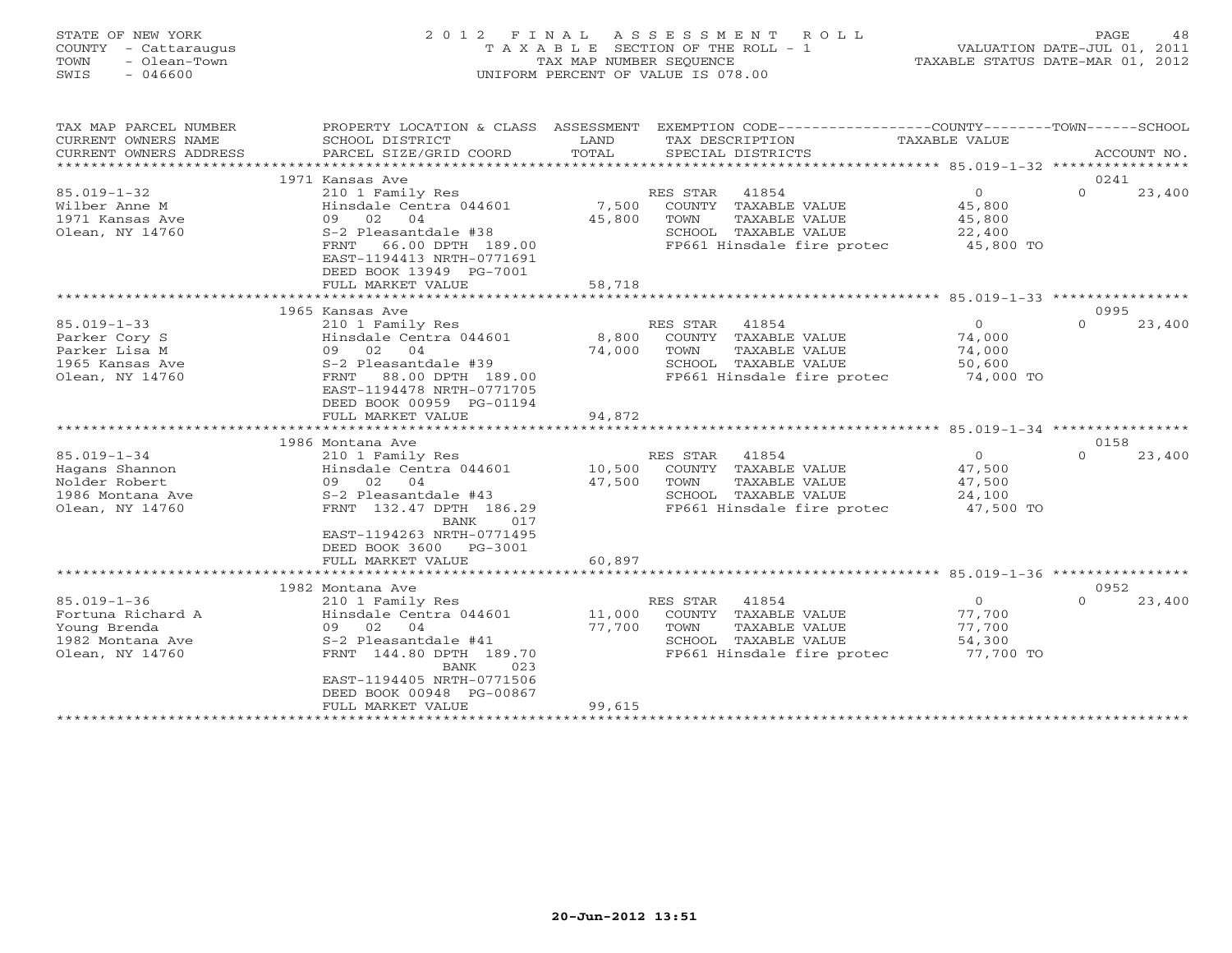#### STATE OF NEW YORK 2 0 1 2 F I N A L A S S E S S M E N T R O L L PAGE 49 COUNTY - Cattaraugus T A X A B L E SECTION OF THE ROLL - 1 VALUATION DATE-JUL 01, 2011 TOWN - Olean-Town TAX MAP NUMBER SEQUENCE TAXABLE STATUS DATE-MAR 01, 2012 SWIS - 046600 UNIFORM PERCENT OF VALUE IS 078.00UNIFORM PERCENT OF VALUE IS 078.00

| TAX MAP PARCEL NUMBER<br>CURRENT OWNERS NAME<br>CURRENT OWNERS ADDRESS<br>****************      | PROPERTY LOCATION & CLASS ASSESSMENT<br>SCHOOL DISTRICT<br>PARCEL SIZE/GRID COORD                                                                                                                                         | LAND<br>TOTAL              | EXEMPTION CODE-----------------COUNTY-------TOWN------SCHOOL<br>TAX DESCRIPTION<br>SPECIAL DISTRICTS                     | TAXABLE VALUE                                             | ACCOUNT NO.                |
|-------------------------------------------------------------------------------------------------|---------------------------------------------------------------------------------------------------------------------------------------------------------------------------------------------------------------------------|----------------------------|--------------------------------------------------------------------------------------------------------------------------|-----------------------------------------------------------|----------------------------|
| $85.019 - 1 - 38$<br>Tucker Jayson P<br>Thompson Dawn L<br>1951 Michigan Ave<br>Olean, NY 14760 | 1951 Michigan Ave & Nevada St<br>270 Mfg housing<br>Hinsdale Centra 044601<br>09 02 04<br>S-2 Pleasantdale #50-56<br><b>ACRES</b><br>2.64<br>EAST-1194763 NRTH-0772145<br>DEED BOOK 00996 PG-00170                        | 15,000<br>35,000<br>44,872 | RES STAR<br>41854<br>COUNTY TAXABLE VALUE<br>TAXABLE VALUE<br>TOWN<br>SCHOOL TAXABLE VALUE<br>FP661 Hinsdale fire protec | $\circ$<br>35,000<br>35,000<br>11,600<br>35,000 TO        | 0691<br>$\Omega$<br>23,400 |
|                                                                                                 | FULL MARKET VALUE<br>**********************                                                                                                                                                                               |                            |                                                                                                                          |                                                           |                            |
|                                                                                                 |                                                                                                                                                                                                                           |                            |                                                                                                                          |                                                           |                            |
| $85.019 - 1 - 39$<br>Parker Cory S<br>Parker Lisa M<br>1965 Kansas Ave<br>Olean, NY 14760       | Nevada Ave<br>312 Vac w/imprv<br>Hinsdale Centra 044601<br>09 02 04<br>S-2 Pleasantdale #48-49<br>1.55<br>ACRES<br>EAST-1194631 NRTH-0771661<br>DEED BOOK 00959 PG-01194<br>FULL MARKET VALUE                             | 13,000<br>18,700<br>23,974 | COUNTY TAXABLE VALUE<br>TAXABLE VALUE<br>TOWN<br>SCHOOL TAXABLE VALUE<br>FP661 Hinsdale fire protec 18,700 TO            | 18,700<br>18,700<br>18,700                                | 0994                       |
|                                                                                                 |                                                                                                                                                                                                                           |                            |                                                                                                                          |                                                           |                            |
| $85.019 - 1 - 40$<br>Davis David M<br>73 Elmont Rd<br>Hamilton, NJ 08610                        | 1981 Montana Ave & Nevada Ave<br>311 Res vac land<br>Hinsdale Centra 044601<br>09 02<br>04<br>S-2 Pleasantdale #47<br>FRNT 165.00 DPTH 200.00<br>EAST-1194487 NRTH-0771281<br>DEED BOOK 5534<br>PG-2001                   | 11,600<br>11,600           | COUNTY TAXABLE VALUE<br>TOWN<br>TAXABLE VALUE<br>SCHOOL TAXABLE VALUE<br>FP661 Hinsdale fire protec                      | 11,600<br>11,600<br>11,600<br>11,600 TO                   | 0237                       |
|                                                                                                 | FULL MARKET VALUE                                                                                                                                                                                                         | 14,872                     |                                                                                                                          |                                                           |                            |
|                                                                                                 |                                                                                                                                                                                                                           | ************               |                                                                                                                          |                                                           |                            |
| $85.019 - 1 - 41.1$<br>Mann Laurie A<br>1983 Montana Ave<br>Olean, NY 14760                     | 1983 Montana Ave<br>210 1 Family Res<br>Hinsdale Centra 044601<br>09 02 04<br>S-2 Pleasantdale #46 Pt 6<br>66.00 DPTH 260.00<br><b>FRNT</b><br>EAST-1194398 NRTH-0771210<br>DEED BOOK 00939 PG-01037<br>FULL MARKET VALUE | 7,600<br>45,000<br>57,692  | RES STAR 41854<br>COUNTY TAXABLE VALUE<br>TAXABLE VALUE<br>TOWN<br>SCHOOL TAXABLE VALUE<br>FP661 Hinsdale fire protec    | $\overline{0}$<br>45,000<br>45,000<br>21,600<br>45,000 TO | 0350<br>$\Omega$<br>23,400 |
|                                                                                                 |                                                                                                                                                                                                                           |                            |                                                                                                                          |                                                           |                            |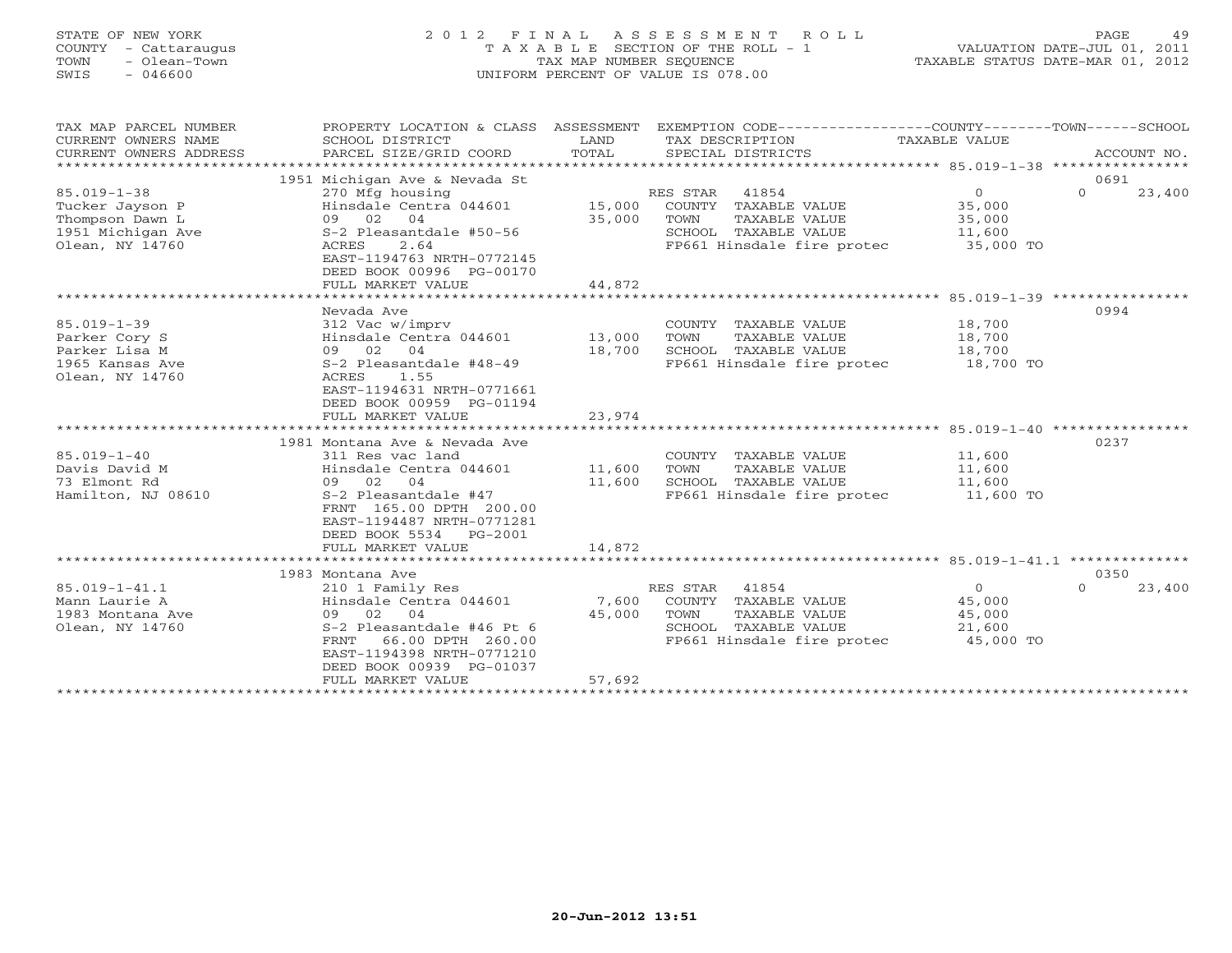| STATE OF NEW YORK<br>COUNTY - Cattaraugus<br>- Olean-Town<br>TOWN<br>SWIS<br>$-046600$ |                                              | 2012 FINAL ASSESSMENT ROLL<br>T A X A B L E SECTION OF THE ROLL - 1<br>TAX MAP NUMBER SEOUENCE<br>UNIFORM PERCENT OF VALUE IS 078.00 |                                | 50<br>PAGE<br>VALUATION DATE-JUL 01, 2011<br>TAXABLE STATUS DATE-MAR 01, 2012 |
|----------------------------------------------------------------------------------------|----------------------------------------------|--------------------------------------------------------------------------------------------------------------------------------------|--------------------------------|-------------------------------------------------------------------------------|
| TAX MAP PARCEL NUMBER<br>CURRENT OWNERS NAME                                           | PROPERTY LOCATION & CLASS<br>SCHOOL DISTRICT | ASSESSMENT<br>EXEMPTION CODE-<br>TAX DESCRIPTION<br>LAND                                                                             | -COUNTY------<br>TAXABLE VALUE | $-$ TOWN $-$<br>- SCHOOL                                                      |

| CURRENT OWNERS ADDRESS | PARCEL SIZE/GRID COORD           | TOTAL         | SPECIAL DISTRICTS          |                                               | ACCOUNT NO.        |
|------------------------|----------------------------------|---------------|----------------------------|-----------------------------------------------|--------------------|
|                        |                                  |               |                            | ************** 85.019-1-42 *****************  |                    |
|                        | 1985 Montana Ave                 |               |                            |                                               | 0963               |
| $85.019 - 1 - 42$      | 210 1 Family Res                 |               | AGED C/T/S 41800           | 19,500                                        | 19,500<br>19,500   |
| Suib Shirley A         | Hinsdale Centra 044601           | 8,000 SR STAR | 41834                      | $\Omega$                                      | $\Omega$<br>19,500 |
| 1985 Montana Ave       | 02 04<br>09                      | 39,000        | COUNTY TAXABLE VALUE       | 19,500                                        |                    |
| Olean, NY 14760        | S-2 Pleasantdale #45             |               | TOWN<br>TAXABLE VALUE      | 19,500                                        |                    |
|                        | $L/p$ 880-174                    |               | SCHOOL TAXABLE VALUE       | $\circ$                                       |                    |
|                        | 66.00 DPTH 260.00<br>FRNT        |               | FP661 Hinsdale fire protec | 39,000 TO                                     |                    |
|                        | EAST-1194293 NRTH-0771217        |               |                            |                                               |                    |
|                        | DEED BOOK 1107 PG-3001           |               |                            |                                               |                    |
|                        | FULL MARKET VALUE                | 50,000        |                            |                                               |                    |
|                        |                                  |               |                            | *************** 85.019-1-43 ***************** |                    |
|                        | 1987 Montana Ave                 |               |                            |                                               | 0943               |
| $85.019 - 1 - 43$      | 210 1 Family Res                 |               | COUNTY TAXABLE VALUE       | 46,000                                        |                    |
| Macwilliams Carol      | Hinsdale Centra 044601           | 7,600         | TOWN<br>TAXABLE VALUE      | 46,000                                        |                    |
| Sroka Michael          | 02 04<br>09                      | 46,000        | SCHOOL TAXABLE VALUE       | 46,000                                        |                    |
| 821 Prince St          | S-2 Pleasantdale #44             |               | FP661 Hinsdale fire protec | 46,000 TO                                     |                    |
| Olean, NY 14760        | 66.00 DPTH 200.00<br>FRNT        |               |                            |                                               |                    |
|                        | EAST-1194237 NRTH-0771262        |               |                            |                                               |                    |
|                        | DEED BOOK 1019<br>$PG-68$        |               |                            |                                               |                    |
|                        | FULL MARKET VALUE                | 58,974        |                            |                                               |                    |
|                        | ***************************      |               |                            |                                               |                    |
|                        | 2710 Nys Rte 16 N                |               |                            |                                               | 1008               |
| $85.019 - 1 - 44$      | 210 1 Family Res                 |               | 41854<br>RES STAR          | $\Omega$                                      | 23,400<br>$\Omega$ |
| Chase Randy L          | Hinsdale Centra 044601           | 7,700         | TAXABLE VALUE<br>COUNTY    | 55,000                                        |                    |
| Chase Nancy C          | 09 02 04                         | 55,000        | TOWN<br>TAXABLE VALUE      | 55,000                                        |                    |
| 2710 Olean-Hinsdale Rd | S-2 Pleasantdale #9              |               | SCHOOL TAXABLE VALUE       | 31,600                                        |                    |
| Olean, NY 14760        | <b>FRNT</b><br>69.00 DPTH 200.00 |               | FP661 Hinsdale fire protec | 55,000 TO                                     |                    |
|                        | <b>BANK</b><br>017               |               |                            |                                               |                    |
|                        | EAST-1194114 NRTH-0771321        |               |                            |                                               |                    |
|                        | DEED BOOK 01004 PG-00398         |               |                            |                                               |                    |
|                        | FULL MARKET VALUE                | 70,513        |                            |                                               |                    |
|                        | ***********************          |               |                            |                                               |                    |
|                        | 2708 Nys Rte 16 N                |               |                            |                                               | 0157               |
| $85.019 - 1 - 45$      | 210 1 Family Res                 |               | 41854<br>RES STAR          | $\Omega$                                      | $\Omega$<br>23,400 |
| Dineen Daniel C        | Hinsdale Centra 044601           | 7,600         | COUNTY TAXABLE VALUE       | 53,000                                        |                    |
| Dineen Lee Ann         | 09 02 04                         | 53,000        | TOWN<br>TAXABLE VALUE      | 53,000                                        |                    |
| 2708 Rte 16 N          | S-2 Pleasantdale #8              |               | SCHOOL TAXABLE VALUE       | 29,600                                        |                    |
| Olean, NY 14760        | 66.00 DPTH 200.00<br>FRNT        |               | FP661 Hinsdale fire protec | 53,000 TO                                     |                    |
|                        | EAST-1194102 NRTH-0771254        |               |                            |                                               |                    |
|                        | DEED BOOK 912<br>PG-00167        |               |                            |                                               |                    |
|                        | FULL MARKET VALUE                | 67,949        |                            |                                               |                    |
|                        |                                  |               |                            |                                               |                    |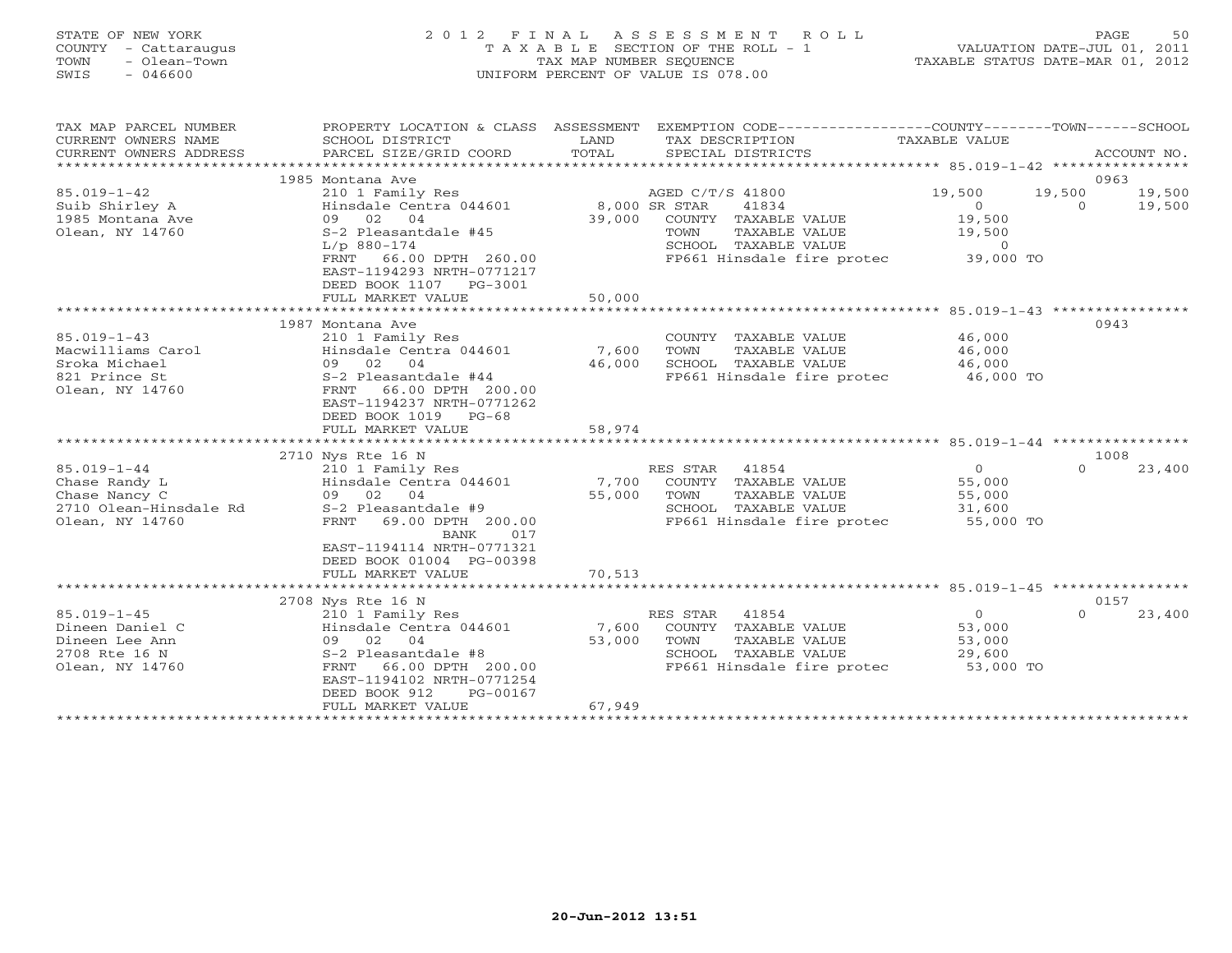# STATE OF NEW YORK 2 0 1 2 F I N A L A S S E S S M E N T R O L L PAGE 51 COUNTY - Cattaraugus T A X A B L E SECTION OF THE ROLL - 1 VALUATION DATE-JUL 01, 2011 TOWN - Olean-Town TAX MAP NUMBER SEQUENCE TAXABLE STATUS DATE-MAR 01, 2012 SWIS - 046600 UNIFORM PERCENT OF VALUE IS 078.00

| TAX MAP PARCEL NUMBER<br>CURRENT OWNERS NAME<br>CURRENT OWNERS ADDRESS                                            | PROPERTY LOCATION & CLASS<br>SCHOOL DISTRICT<br>PARCEL SIZE/GRID COORD                                                                                                                                 | ASSESSMENT<br>LAND<br>TOTAL | EXEMPTION CODE-----------------COUNTY-------TOWN------SCHOOL<br>TAX DESCRIPTION<br>SPECIAL DISTRICTS                                      | TAXABLE VALUE                                             | ACCOUNT NO.                                         |
|-------------------------------------------------------------------------------------------------------------------|--------------------------------------------------------------------------------------------------------------------------------------------------------------------------------------------------------|-----------------------------|-------------------------------------------------------------------------------------------------------------------------------------------|-----------------------------------------------------------|-----------------------------------------------------|
| *********************                                                                                             |                                                                                                                                                                                                        |                             |                                                                                                                                           |                                                           |                                                     |
| $85.019 - 1 - 46$<br>Greenaw Heather R                                                                            | 2702 Nys Rte 16 N<br>210 1 Family Res<br>Hinsdale Centra 044601                                                                                                                                        |                             | CVET C/T<br>41131<br>10,200 DVET C/T<br>41141                                                                                             | 13,600<br>2,720                                           | 0714<br>13,600<br>$\mathbf{0}$<br>2,720<br>$\Omega$ |
| Greenawalt Mark E<br>2702 Nys Rte 16 N<br>Olean, NY 14760                                                         | 09 02 04<br>$S-2$ Pleasantdale #7-1/2-6<br>FRNT 116.00 DPTH 200.28<br>EAST-1194102 NRTH-0771163<br>DEED BOOK 1022<br>PG-921                                                                            |                             | 54,400 RES STAR<br>41854<br>COUNTY TAXABLE VALUE<br>TOWN<br>TAXABLE VALUE<br>SCHOOL TAXABLE VALUE<br>FP661 Hinsdale fire protec 54,400 TO | $\overline{0}$<br>38,080<br>38,080<br>31,000              | 23,400<br>$\Omega$                                  |
|                                                                                                                   | FULL MARKET VALUE                                                                                                                                                                                      | 69,744                      |                                                                                                                                           |                                                           |                                                     |
|                                                                                                                   | 2698 Nys Rte 16 N                                                                                                                                                                                      |                             |                                                                                                                                           |                                                           | 1056                                                |
| $85.019 - 1 - 47$<br>Tisdale Randy L<br>Merch Francinia<br>2698 Olean-Hinsdale Rd<br>Olean, NY 14760              | 210 1 Family Res<br>Hinsdale Centra 044601<br>08/09 02<br>04<br>$S-2$ Pleasantdale #5-1/2-6<br>1.49 BANK<br>ACRES<br>017<br>EAST-1194240 NRTH-0771033<br>DEED BOOK 00946 PG-00617<br>FULL MARKET VALUE | 12,900<br>46,000<br>58,974  | 41854<br>RES STAR<br>TAXABLE VALUE<br>COUNTY<br>TOWN<br>TAXABLE VALUE<br>SCHOOL TAXABLE VALUE<br>FP661 Hinsdale fire protec               | $\Omega$<br>46,000<br>46,000<br>22,600<br>46,000 TO       | $\Omega$<br>23,400                                  |
|                                                                                                                   |                                                                                                                                                                                                        |                             |                                                                                                                                           |                                                           |                                                     |
| $85.019 - 1 - 48$<br>DeLong Kenneth & Susan<br>DeLong Harley & Donna<br>2092 E Hill Rd<br>Franklinville, NY 14737 | 2692 Nys Rte 16 N<br>210 1 Family Res<br>Hinsdale Centra 044601<br>08 02 04<br>S-2 Pleasantdale #4<br>FRNT<br>72.30 DPTH 415.00<br>EAST-1194211 NRTH-0770920                                           | 8,400<br>30,900             | COUNTY TAXABLE VALUE<br>TOWN<br>TAXABLE VALUE<br>SCHOOL TAXABLE VALUE<br>FP661 Hinsdale fire protec                                       | 30,900<br>30,900<br>30,900<br>30,900 TO                   | 0242                                                |
|                                                                                                                   | DEED BOOK 10870 PG-9001<br>FULL MARKET VALUE                                                                                                                                                           | 39,615                      |                                                                                                                                           |                                                           |                                                     |
|                                                                                                                   |                                                                                                                                                                                                        |                             |                                                                                                                                           |                                                           |                                                     |
|                                                                                                                   | 2688 Nys Rte 16 N                                                                                                                                                                                      |                             |                                                                                                                                           |                                                           | 0258                                                |
| $85.019 - 1 - 49$<br>Sabatino Anthony J<br>2688 NYS Route 16<br>Olean, NY 14760                                   | 210 1 Family Res<br>Hinsdale Centra 044601<br>08 02 04<br>S-2 Pleasantdale #3<br>FRNT<br>72.80 DPTH 392.00<br>EAST-1194195 NRTH-0770846<br>DEED BOOK 15243 PG-7001                                     | 8,400<br>75,500             | RES STAR<br>41854<br>COUNTY TAXABLE VALUE<br>TAXABLE VALUE<br>TOWN<br>SCHOOL TAXABLE VALUE<br>FP661 Hinsdale fire protec                  | $\overline{0}$<br>75,500<br>75,500<br>52,100<br>75,500 TO | $\Omega$<br>23,400                                  |
|                                                                                                                   | FULL MARKET VALUE<br>****************************                                                                                                                                                      | 96,795<br>*************     |                                                                                                                                           |                                                           |                                                     |
|                                                                                                                   | 2682 Nys Rte 16 N                                                                                                                                                                                      |                             |                                                                                                                                           |                                                           | 0396                                                |
| $85.019 - 1 - 50$<br>Skinner Ralph<br>Skinner Deborah<br>231 Hamilton Ave<br>Olean, NY 14760                      | 210 1 Family Res<br>Hinsdale Centra 044601<br>08 02<br>04<br>S-2 Pleasantdale #2<br>FRNT<br>72.80 DPTH 358.00<br>EAST-1194177 NRTH-0770772<br>DEED BOOK 12174 PG-2001                                  | 8,300<br>58,100             | COUNTY TAXABLE VALUE<br>TOWN<br>TAXABLE VALUE<br>SCHOOL TAXABLE VALUE<br>FP661 Hinsdale fire protec                                       | 58,100<br>58,100<br>58,100<br>58,100 TO                   |                                                     |
|                                                                                                                   | FULL MARKET VALUE                                                                                                                                                                                      | 74,487                      |                                                                                                                                           |                                                           |                                                     |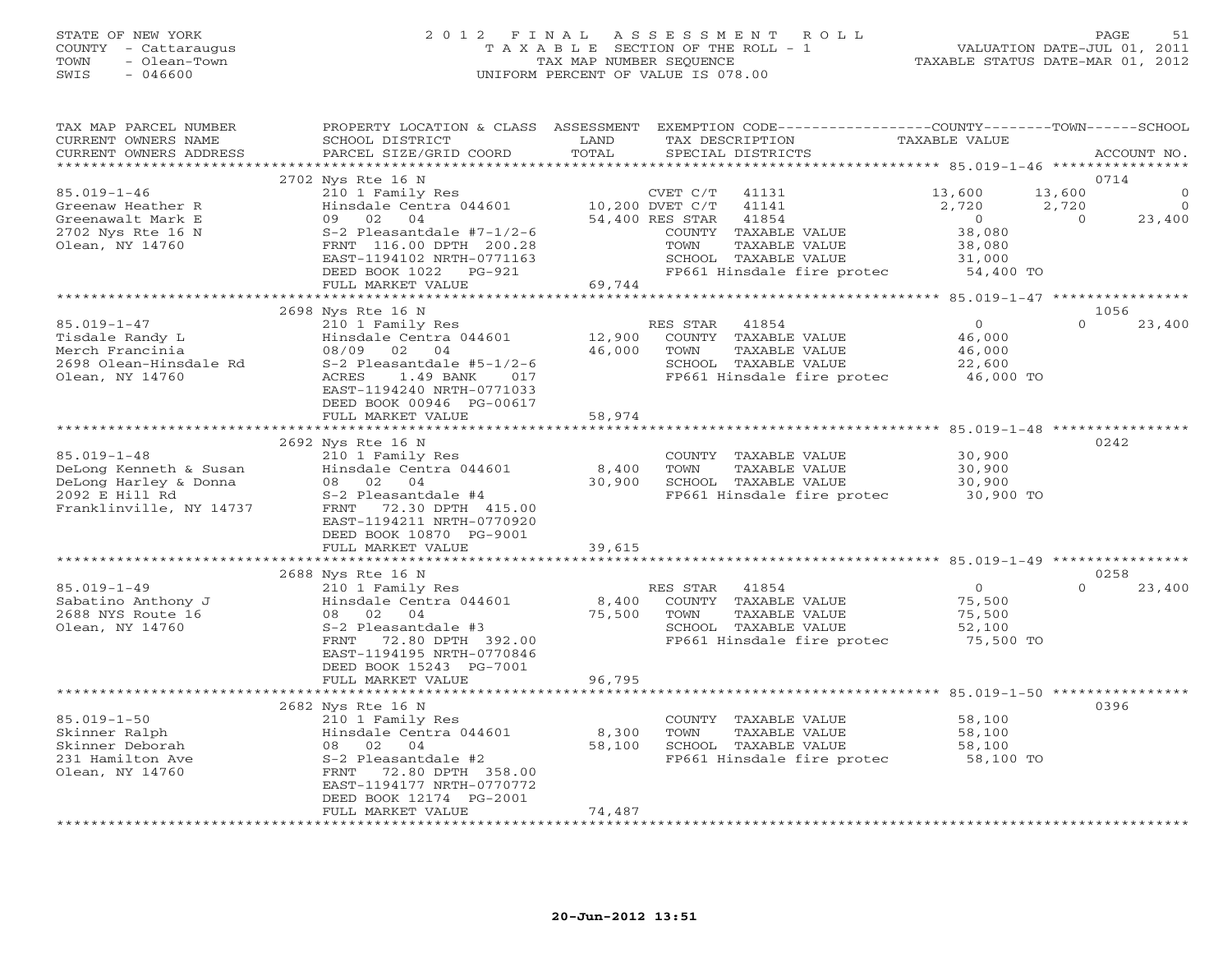| STATE OF NEW YORK<br>COUNTY - Cattaraugus<br>- Olean-Town<br>TOWN<br>SWIS<br>$-046600$          | 2 0 1 2<br>F I N A L                                                                                                                                                                                                                              | TAX MAP NUMBER SEQUENCE                  | ASSESSMENT<br>ROLL<br>TAXABLE SECTION OF THE ROLL - 1<br>UNIFORM PERCENT OF VALUE IS 078.00                                                      |                                                                                                      | PAGE<br>52<br>VALUATION DATE-JUL 01, 2011<br>TAXABLE STATUS DATE-MAR 01, 2012 |
|-------------------------------------------------------------------------------------------------|---------------------------------------------------------------------------------------------------------------------------------------------------------------------------------------------------------------------------------------------------|------------------------------------------|--------------------------------------------------------------------------------------------------------------------------------------------------|------------------------------------------------------------------------------------------------------|-------------------------------------------------------------------------------|
| TAX MAP PARCEL NUMBER<br>CURRENT OWNERS NAME<br>CURRENT OWNERS ADDRESS<br>*******************   | PROPERTY LOCATION & CLASS ASSESSMENT<br>SCHOOL DISTRICT<br>PARCEL SIZE/GRID COORD                                                                                                                                                                 | LAND<br>TOTAL                            | EXEMPTION CODE-----------------COUNTY-------TOWN------SCHOOL<br>TAX DESCRIPTION<br>SPECIAL DISTRICTS                                             | TAXABLE VALUE                                                                                        | ACCOUNT NO.                                                                   |
| $85.019 - 1 - 51$<br>Moran William R<br>2675 Rte 16 N<br>Olean, NY 14760                        | 2676 Nys Rte 16 N<br>210 1 Family Res<br>Hinsdale Centra 044601<br>08<br>02<br>04<br>S-2 Pleasantdale #1<br>L/u - Jean Srodawa<br>74.00 DPTH 352.00<br>FRNT<br>EAST-1194144 NRTH-0770705<br>DEED BOOK 17211 PG-5001<br>FULL MARKET VALUE          | 8,400<br>52,000<br>66,667                | COUNTY TAXABLE VALUE<br>TOWN<br>TAXABLE VALUE<br>SCHOOL TAXABLE VALUE<br>FP661 Hinsdale fire protec                                              | 52,000<br>52,000<br>52,000<br>52,000 TO                                                              | 0942                                                                          |
|                                                                                                 |                                                                                                                                                                                                                                                   | ***********                              |                                                                                                                                                  | ********************* 85.019-1-52 ***********                                                        |                                                                               |
| $85.019 - 1 - 52$<br>Nenno Michael L<br>2662 Nys Rte 16<br>Olean, NY 14760<br>$85.019 - 1 - 53$ | 2662 Nys Rte 16 N<br>280 Res Multiple<br>Hinsdale Centra 044601<br>02 04<br>08<br>$S-2$<br>Life Use<br><b>ACRES</b><br>1.60<br>EAST-1194130 NRTH-0770559<br>DEED BOOK 00937 PG-00025<br>FULL MARKET VALUE<br>2660 Nys Rte 16 N<br>465 Prof. bldg. | 22,300<br>134,000<br>171,795             | RES STAR<br>41854<br>COUNTY TAXABLE VALUE<br>TOWN<br>TAXABLE VALUE<br>SCHOOL TAXABLE VALUE<br>FP661 Hinsdale fire protec<br>COUNTY TAXABLE VALUE | $\circ$<br>134,000<br>134,000<br>110,600<br>134,000 TO<br>******** 85.019-1-53 **********<br>164,700 | 1385<br>$\Omega$<br>23,400<br>0302                                            |
| A & R Realty Inc<br>2223 W State St Ste 120<br>Olean, NY 14760                                  | Hinsdale Centra 044601<br>08<br>02 04<br>$S-2$<br>FRNT 150.00 DPTH 281.10<br>EAST-1194049 NRTH-0770375<br>FULL MARKET VALUE                                                                                                                       | 11,600<br>164,700<br>211,154             | TOWN<br>TAXABLE VALUE<br>SCHOOL TAXABLE VALUE<br>FP661 Hinsdale fire protec<br>******************************** 85.019-1-54 *********            | 164,700<br>164,700<br>164,700 TO                                                                     |                                                                               |
|                                                                                                 | 2658 Nys Rte 16 N                                                                                                                                                                                                                                 |                                          |                                                                                                                                                  |                                                                                                      | 0908                                                                          |
| $85.019 - 1 - 54$<br>Clark Marilyn L<br>2658 Olean Hinsdale Rd<br>Olean, NY 14760               | 210 1 Family Res<br>Hinsdale Centra 044601<br>08 02<br>04<br>$S-2$<br>FRNT 100.00 DPTH 247.00<br>EAST-1194007 NRTH-0770258<br>DEED BOOK 912<br>PG-00481<br>FULL MARKET VALUE<br>*******************                                               | 9,800<br>57,000<br>73,077<br>*********** | RES STAR<br>41854<br>COUNTY TAXABLE VALUE<br>TOWN<br>TAXABLE VALUE<br>SCHOOL TAXABLE VALUE<br>FP661 Hinsdale fire protec                         | $\Omega$<br>57,000<br>57,000<br>33,600<br>57,000 TO                                                  | $\Omega$<br>23,400                                                            |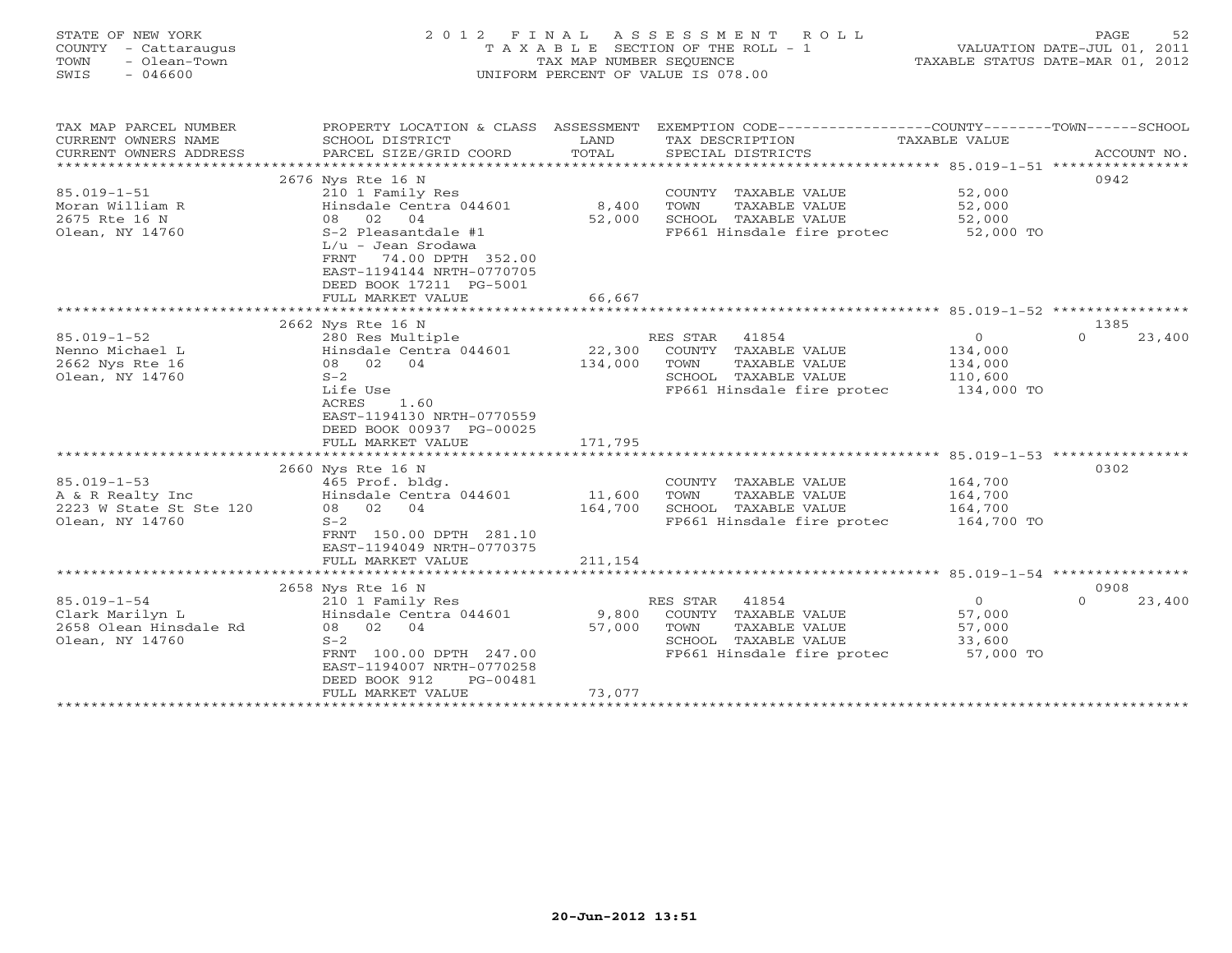# STATE OF NEW YORK 2 0 1 2 F I N A L A S S E S S M E N T R O L L PAGE 53 COUNTY - Cattaraugus T A X A B L E SECTION OF THE ROLL - 1 VALUATION DATE-JUL 01, 2011 TOWN - Olean-Town TAX MAP NUMBER SEQUENCE TAXABLE STATUS DATE-MAR 01, 2012 SWIS - 046600 UNIFORM PERCENT OF VALUE IS 078.00

| TAX MAP PARCEL NUMBER<br>CURRENT OWNERS NAME | PROPERTY LOCATION & CLASS ASSESSMENT<br>SCHOOL DISTRICT | LAND            | EXEMPTION CODE-----------------COUNTY-------TOWN------SCHOOL<br>TAX DESCRIPTION | TAXABLE VALUE                                                     |                            |
|----------------------------------------------|---------------------------------------------------------|-----------------|---------------------------------------------------------------------------------|-------------------------------------------------------------------|----------------------------|
| CURRENT OWNERS ADDRESS                       | PARCEL SIZE/GRID COORD                                  | TOTAL           | SPECIAL DISTRICTS                                                               |                                                                   | ACCOUNT NO.                |
|                                              |                                                         |                 |                                                                                 |                                                                   |                            |
| $85.019 - 1 - 56$                            | 2654 Nys Rte 16 N<br>210 1 Family Res                   |                 | RES STAR<br>41854                                                               | $\Omega$                                                          | 1091<br>$\Omega$<br>23,400 |
| Liberati Daniel J                            | Hinsdale Centra 044601                                  | 7,300           | COUNTY TAXABLE VALUE                                                            | 62,200                                                            |                            |
| Liberati Joann M                             | 08 02 04                                                | 62,200          | TOWN<br>TAXABLE VALUE                                                           | 62,200                                                            |                            |
| 2654 Hinsdale Hwy                            | FRNT 60.00 DPTH 247.00                                  |                 | SCHOOL TAXABLE VALUE                                                            | 38,800                                                            |                            |
| Olean, NY 14760                              | EAST-1193955 NRTH-0770116                               |                 | FP661 Hinsdale fire protec                                                      | $62,200$ TO                                                       |                            |
|                                              | DEED BOOK 877<br>PG-00523                               |                 |                                                                                 |                                                                   |                            |
|                                              | FULL MARKET VALUE                                       | 79,744          |                                                                                 |                                                                   |                            |
|                                              |                                                         |                 |                                                                                 | ******************* 85.019-1-58.1 **************                  | 0795                       |
| $85.019 - 1 - 58.1$                          | 2646 Nys Rte 16 N<br>455 Dealer-prod.                   |                 | COUNTY TAXABLE VALUE                                                            | 55,000                                                            |                            |
| Sage Mark A                                  | Hinsdale Centra 044601                                  | 10,000          | TOWN<br>TAXABLE VALUE                                                           | 55,000                                                            |                            |
| 5639 Union Valley Rd                         | 08 02 04                                                | 55,000          |                                                                                 |                                                                   |                            |
| Cuba, NY 14727                               | $S-2$ L/p 985-537                                       |                 | SCHOOL TAXABLE VALUE 55,000<br>FP661 Hinsdale fire protec 55,000 TO             |                                                                   |                            |
|                                              | Ff 240.00                                               |                 |                                                                                 |                                                                   |                            |
|                                              | FRNT 240.00 DPTH 110.00                                 |                 |                                                                                 |                                                                   |                            |
|                                              | EAST-1193813 NRTH-0770007                               |                 |                                                                                 |                                                                   |                            |
|                                              | DEED BOOK 582<br>PG-3001<br>FULL MARKET VALUE           | 70,513          |                                                                                 |                                                                   |                            |
|                                              | *********************                                   | ************    |                                                                                 | ************************************ 85.019-1-58.2 ************** |                            |
|                                              | Off Route 16                                            |                 |                                                                                 |                                                                   | 1709                       |
| $85.019 - 1 - 58.2$                          | 314 Rural vac<10                                        |                 | COUNTY TAXABLE VALUE                                                            | 5,000                                                             |                            |
| Sage Mark A                                  | Hinsdale Centra 044601                                  | 5,000           | TAXABLE VALUE<br>TOWN                                                           | 5,000                                                             |                            |
| 5639 Union Valley Rd                         | 8/2/4                                                   | 5,000           | SCHOOL TAXABLE VALUE                                                            | 5,000                                                             |                            |
| Cuba, NY 14727                               | ACRES<br>0.78                                           |                 | FP661 Hinsdale fire protec 5,000 TO                                             |                                                                   |                            |
|                                              | EAST-1193956 NRTH-0769960                               |                 |                                                                                 |                                                                   |                            |
|                                              | DEED BOOK 582<br>PG-3001<br>FULL MARKET VALUE           | 6,410           |                                                                                 |                                                                   |                            |
|                                              |                                                         |                 |                                                                                 |                                                                   |                            |
|                                              | Nys Rte 16 N                                            |                 |                                                                                 |                                                                   | 0909                       |
| $85.019 - 1 - 60.1$                          | 330 Vacant comm                                         |                 | COUNTY TAXABLE VALUE                                                            | 10,000                                                            |                            |
| Nenno Martha J                               | Hinsdale Centra 044601                                  | 10,000          | TOWN<br>TAXABLE VALUE                                                           | 10,000                                                            |                            |
| 2662 Pleasant Valley                         | 07/08 02 04                                             | 10,000          | SCHOOL TAXABLE VALUE                                                            | 10,000                                                            |                            |
| Olean, NY 14760                              | $S-2$                                                   |                 | FP661 Hinsdale fire protec 10,000 TO                                            |                                                                   |                            |
|                                              | Ff 500.00<br>ACRES<br>2.95                              |                 |                                                                                 |                                                                   |                            |
|                                              | EAST-1193347 NRTH-0770710                               |                 |                                                                                 |                                                                   |                            |
|                                              | DEED BOOK 9748 PG-3002                                  |                 |                                                                                 |                                                                   |                            |
|                                              | FULL MARKET VALUE                                       | 12,821          |                                                                                 |                                                                   |                            |
|                                              |                                                         |                 |                                                                                 |                                                                   |                            |
|                                              | 2714 Oakes Rd                                           |                 |                                                                                 |                                                                   | 1536                       |
| $85.019 - 1 - 60.3$                          | 210 1 Family Res                                        |                 | 41834<br>SR STAR                                                                | $\overline{0}$                                                    | 48,520<br>$\Omega$         |
| Kightlinger Thomas L<br>Kightlinger Betty J  | Hinsdale Centra 044601<br>08 02<br>02                   | 3,200<br>62,900 | COUNTY TAXABLE VALUE<br>TOWN<br>TAXABLE VALUE                                   | 62,900<br>62,900                                                  |                            |
| 1007 River St                                | FRNT 100.08 DPTH 216.50                                 |                 | SCHOOL TAXABLE VALUE                                                            | 14,380                                                            |                            |
| Olean, NY 14760                              | EAST-1192829 NRTH-0770615                               |                 | FP661 Hinsdale fire protec                                                      | 62,900 TO                                                         |                            |
|                                              | DEED BOOK 15709 PG-4001                                 |                 |                                                                                 |                                                                   |                            |
|                                              | FULL MARKET VALUE                                       | 80,641          |                                                                                 |                                                                   |                            |
|                                              |                                                         |                 |                                                                                 |                                                                   |                            |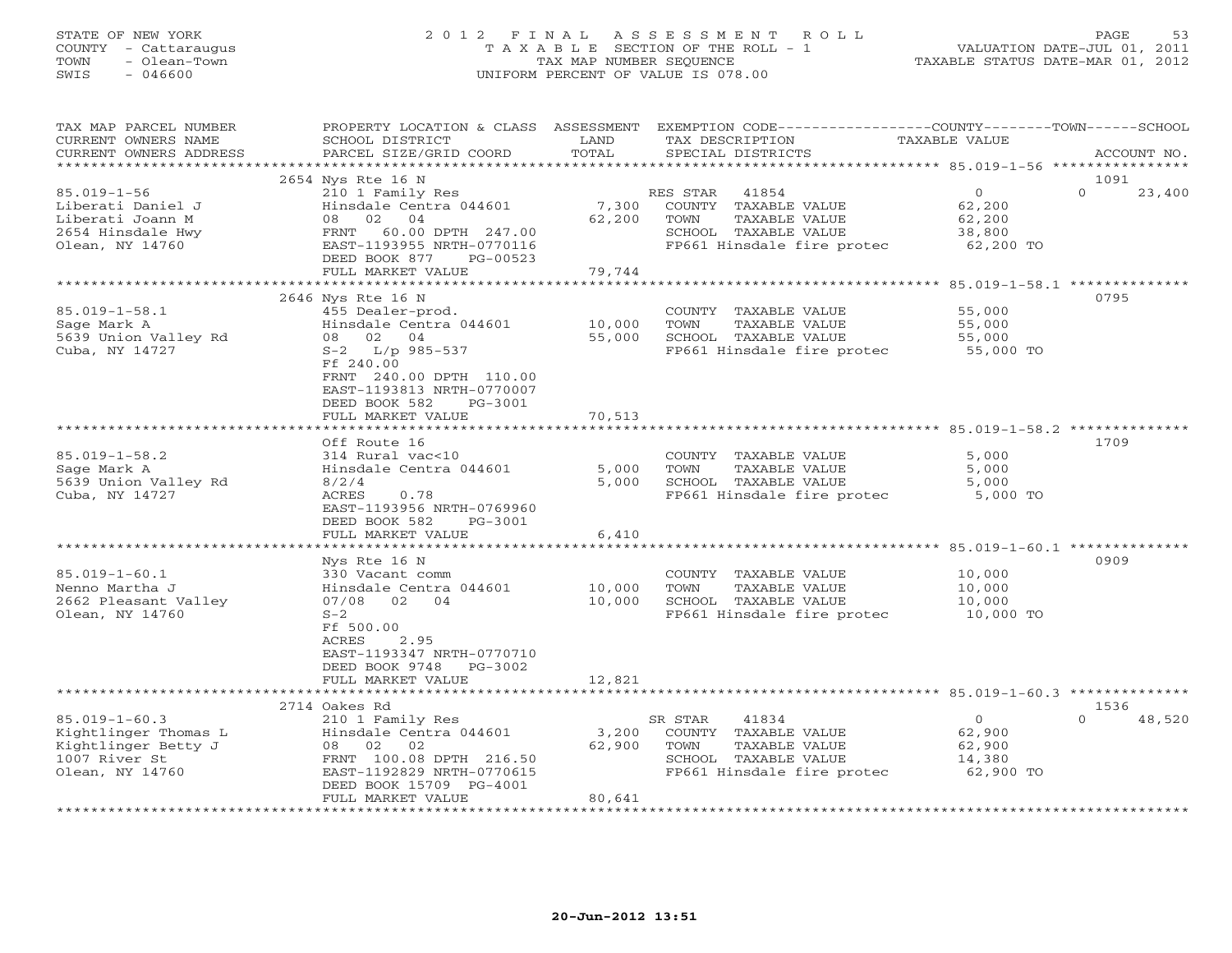#### STATE OF NEW YORK 2 0 1 2 F I N A L A S S E S S M E N T R O L L PAGE 54 COUNTY - Cattaraugus T A X A B L E SECTION OF THE ROLL - 1 VALUATION DATE-JUL 01, 2011 TOWN - Olean-Town TAX MAP NUMBER SEQUENCE TAXABLE STATUS DATE-MAR 01, 2012 SWIS - 046600 UNIFORM PERCENT OF VALUE IS 078.00UNIFORM PERCENT OF VALUE IS 078.00

| TAX MAP PARCEL NUMBER<br>CURRENT OWNERS NAME     | PROPERTY LOCATION & CLASS ASSESSMENT<br>SCHOOL DISTRICT | LAND   | EXEMPTION CODE-----------------COUNTY-------TOWN------SCHOOL<br>TAX DESCRIPTION | TAXABLE VALUE  |                    |
|--------------------------------------------------|---------------------------------------------------------|--------|---------------------------------------------------------------------------------|----------------|--------------------|
| CURRENT OWNERS ADDRESS<br>********************** | PARCEL SIZE/GRID COORD                                  | TOTAL  | SPECIAL DISTRICTS                                                               |                | ACCOUNT NO.        |
|                                                  | 2712 Oakes Rd                                           |        |                                                                                 |                | 1537               |
| $85.019 - 1 - 60.4$                              | 210 1 Family Res                                        |        | RES STAR<br>41854                                                               | $\Omega$       | $\cap$<br>23,400   |
| Houben Lisa R                                    | Hinsdale Centra 044601                                  | 4,100  | COUNTY TAXABLE VALUE                                                            | 44,000         |                    |
| 2712 Oakes Rd                                    | 08<br>02<br>02                                          | 44,000 | TOWN<br>TAXABLE VALUE                                                           | 44,000         |                    |
| Olean, NY 14760                                  | FRNT 280.00 DPTH<br>94.45                               |        | SCHOOL TAXABLE VALUE                                                            | 20,600         |                    |
|                                                  | EAST-1192851 NRTH-0770356                               |        | FP661 Hinsdale fire protec                                                      | 44,000 TO      |                    |
|                                                  | DEED BOOK 1858 PG-9003                                  |        |                                                                                 |                |                    |
|                                                  | FULL MARKET VALUE                                       | 56,410 |                                                                                 |                |                    |
|                                                  |                                                         |        |                                                                                 |                |                    |
|                                                  | Nys Rte 16 N                                            |        |                                                                                 |                | 1616               |
| $85.019 - 1 - 60.5$                              | 312 Vac w/imprv                                         |        | COUNTY TAXABLE VALUE                                                            | 68,000         |                    |
| Scott Gordon B                                   | Hinsdale Centra 044601                                  | 16,500 | TOWN<br>TAXABLE VALUE                                                           | 68,000         |                    |
| Scott Sally M                                    | 08/09/10<br>02<br>04                                    | 68,000 | SCHOOL TAXABLE VALUE                                                            | 68,000         |                    |
| 3456 Buffalo Rd                                  | 3.55<br>ACRES                                           |        | FP661 Hinsdale fire protec                                                      | 68,000 TO      |                    |
| Allegany, NY 14706                               | EAST-1193505 NRTH-0770054                               |        |                                                                                 |                |                    |
|                                                  | DEED BOOK 8670 PG-2001                                  |        |                                                                                 |                |                    |
|                                                  | FULL MARKET VALUE                                       | 87,179 |                                                                                 |                |                    |
|                                                  | 2716 Oakes Rd                                           |        |                                                                                 |                | 1749               |
| $85.019 - 1 - 60.6$                              | 312 Vac w/imprv                                         |        | COUNTY TAXABLE VALUE                                                            | 14,000         |                    |
| Kightlinger Thomas D                             | Hinsdale Centra 044601                                  | 5,000  | TOWN<br>TAXABLE VALUE                                                           | 14,000         |                    |
| 1007 River St                                    | 07/08 02 04                                             | 14,000 | SCHOOL TAXABLE VALUE                                                            | 14,000         |                    |
| Olean, NY 14760                                  | $S-2$                                                   |        | FP661 Hinsdale fire protec                                                      | 14,000 TO      |                    |
|                                                  | Ff 500.00                                               |        |                                                                                 |                |                    |
|                                                  | <b>ACRES</b><br>1.05                                    |        |                                                                                 |                |                    |
|                                                  | EAST-1192871 NRTH-0771071                               |        |                                                                                 |                |                    |
|                                                  | DEED BOOK 14906 PG-9001                                 |        |                                                                                 |                |                    |
|                                                  | FULL MARKET VALUE                                       | 17,949 |                                                                                 |                |                    |
|                                                  |                                                         |        |                                                                                 |                |                    |
|                                                  | 2623 Nys Rte 16 N                                       |        |                                                                                 |                | 0052               |
| $85.019 - 1 - 61$                                | 210 1 Family Res                                        |        | RES STAR<br>41854                                                               | $\overline{0}$ | $\Omega$<br>23,400 |
| Loftus Albert L Jr                               | Hinsdale Centra 044601                                  | 7,800  | COUNTY TAXABLE VALUE                                                            | 51,300         |                    |
| Loftus Valerie J                                 | 07 02 04                                                | 51,300 | TOWN<br>TAXABLE VALUE                                                           | 51,300         |                    |
| 2623 Nys Rte 16 N                                | S-2 Laneacres #41                                       |        | SCHOOL TAXABLE VALUE                                                            | 27,900         |                    |
| Olean, NY 14760                                  | FRNT 75.00 DPTH 150.00                                  |        | FP661 Hinsdale fire protec                                                      | 51,300 TO      |                    |
|                                                  | BANK<br>017                                             |        |                                                                                 |                |                    |
|                                                  | EAST-1193459 NRTH-0769644                               |        |                                                                                 |                |                    |
|                                                  | DEED BOOK 1028 PG-1162<br>FULL MARKET VALUE             | 65,769 |                                                                                 |                |                    |
|                                                  |                                                         |        |                                                                                 |                |                    |
|                                                  | 2619 Nys Rte 16 N                                       |        |                                                                                 |                | 0295               |
| $85.019 - 1 - 62$                                | 210 1 Family Res                                        |        | RES STAR<br>41854                                                               | $\circ$        | $\Omega$<br>23,400 |
| Karl William J                                   | Hinsdale Centra 044601                                  | 7,400  | COUNTY TAXABLE VALUE                                                            | 48,700         |                    |
| Karl Sharon                                      | 07 02<br>04                                             | 48,700 | TOWN<br>TAXABLE VALUE                                                           | 48,700         |                    |
| 2619 Rte 16N                                     | S-2 Lane Acres #40                                      |        | SCHOOL TAXABLE VALUE                                                            | 25,300         |                    |
| Olean, NY 14760                                  | FRNT<br>69.00 DPTH 175.00                               |        | FP661 Hinsdale fire protec                                                      | 48,700 TO      |                    |
|                                                  | EAST-1193438 NRTH-0769576                               |        |                                                                                 |                |                    |
|                                                  | DEED BOOK 00930 PG-00458                                |        |                                                                                 |                |                    |
|                                                  | FULL MARKET VALUE                                       | 62,436 |                                                                                 |                |                    |
|                                                  |                                                         |        |                                                                                 |                |                    |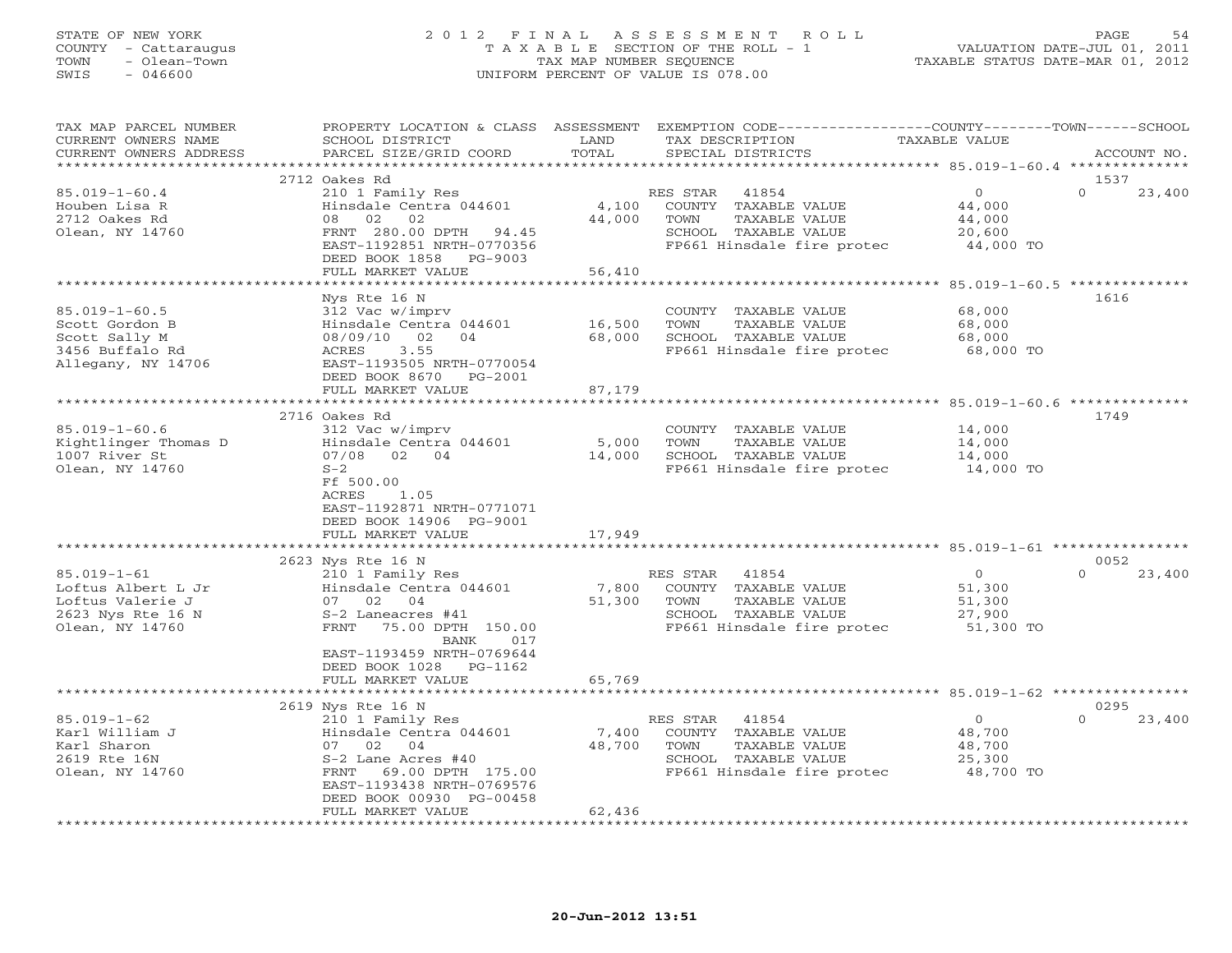# STATE OF NEW YORK 2 0 1 2 F I N A L A S S E S S M E N T R O L L PAGE 55 COUNTY - Cattaraugus T A X A B L E SECTION OF THE ROLL - 1 VALUATION DATE-JUL 01, 2011 TOWN - Olean-Town TAX MAP NUMBER SEQUENCE TAXABLE STATUS DATE-MAR 01, 2012 SWIS - 046600 UNIFORM PERCENT OF VALUE IS 078.00

| TAX MAP PARCEL NUMBER<br>CURRENT OWNERS NAME<br>CURRENT OWNERS ADDRESS                          | PROPERTY LOCATION & CLASS ASSESSMENT<br>SCHOOL DISTRICT<br>PARCEL SIZE/GRID COORD                                                                                                                           | LAND<br>TOTAL             | EXEMPTION CODE----------------COUNTY-------TOWN------SCHOOL<br>TAX DESCRIPTION<br>SPECIAL DISTRICTS                                                                 | TAXABLE VALUE                                                     | ACCOUNT NO.                                                               |
|-------------------------------------------------------------------------------------------------|-------------------------------------------------------------------------------------------------------------------------------------------------------------------------------------------------------------|---------------------------|---------------------------------------------------------------------------------------------------------------------------------------------------------------------|-------------------------------------------------------------------|---------------------------------------------------------------------------|
| ******************                                                                              | ***********************                                                                                                                                                                                     |                           |                                                                                                                                                                     |                                                                   |                                                                           |
| $85.019 - 1 - 63$<br>Firkel Thomas<br>Firkel Joan Ayers<br>2617 Route 16 N<br>Olean, NY 14760   | 2617 Nys Rte 16 N<br>210 1 Family Res<br>Hinsdale Centra 044601<br>07 02 04<br>S-2 Lane Acres #39<br>FRNT<br>70.00 DPTH 155.00<br>EAST-1193429 NRTH-0769500<br>DEED BOOK 10523 PG-4001<br>FULL MARKET VALUE | 7,200<br>50,800<br>65,128 | SR STAR<br>41834<br>COUNTY TAXABLE VALUE<br>TOWN<br>TAXABLE VALUE<br>SCHOOL TAXABLE VALUE<br>FP661 Hinsdale fire protec                                             | $\overline{0}$<br>50,800<br>50,800<br>2,280<br>50,800 TO          | 0462<br>$\Omega$<br>48,520                                                |
|                                                                                                 |                                                                                                                                                                                                             | *********************     |                                                                                                                                                                     |                                                                   |                                                                           |
| $85.019 - 1 - 64$<br>Graves Lynn<br>Graves Sharon<br>2628 Nys Rte 16N<br>Olean, NY 14760        | 2628 Nys Rte 16 N<br>210 1 Family Res<br>Hinsdale Centra 044601<br>07 02 04<br>$S-2$<br>FRNT 125.00 DPTH 180.00<br>EAST-1193749 NRTH-0769695<br>DEED BOOK 719<br>PG-00783                                   | 44,000 SR STAR            | WVET C/T 41121<br>10,200 AGED C/T/S 41800<br>41834<br>COUNTY TAXABLE VALUE<br>TAXABLE VALUE<br>TOWN<br>SCHOOL TAXABLE VALUE<br>FP661 Hinsdale fire protec 44,000 TO | 6,600<br>18,700<br>$\overline{0}$<br>18,700<br>18,700<br>$\sim$ 0 | 0399<br>6,600<br>$\overline{0}$<br>22,000<br>18,700<br>22,000<br>$\Omega$ |
|                                                                                                 | FULL MARKET VALUE                                                                                                                                                                                           | 56,410                    |                                                                                                                                                                     |                                                                   |                                                                           |
|                                                                                                 | 2626 Nys Rte 16 N                                                                                                                                                                                           |                           |                                                                                                                                                                     |                                                                   | 0429                                                                      |
| $85.019 - 1 - 65$<br>Layman Karen L<br>2626 NYS Route 16 N<br>Olean, NY 14760                   | 210 1 Family Res<br>Hinsdale Centra 044601<br>07 02 04<br>$S-2$<br>FRNT<br>66.00 DPTH 280.00<br>EAST-1193829 NRTH-0769626<br>DEED BOOK 11086 PG-9002                                                        | 7,700<br>46,900           | RES STAR 41854<br>COUNTY TAXABLE VALUE<br>TOWN<br>TAXABLE VALUE<br>SCHOOL TAXABLE VALUE<br>FP661 Hinsdale fire protec                                               | $\overline{0}$<br>46,900<br>46,900<br>23,500<br>46,900 TO         | 23,400<br>$\Omega$                                                        |
|                                                                                                 | FULL MARKET VALUE                                                                                                                                                                                           | 60,128                    |                                                                                                                                                                     |                                                                   |                                                                           |
|                                                                                                 | 2620 Nys Rte 16 N                                                                                                                                                                                           |                           |                                                                                                                                                                     |                                                                   | 0416                                                                      |
| $85.019 - 1 - 66$<br>Ramage Scott A<br>2622 NYS Route 16<br>Olean, NY 14760                     | 220 2 Family Res<br>Hinsdale Centra 044601<br>07 02<br>04<br>$S-2$<br>FRNT 122.00 DPTH 178.00<br>EAST-1193672 NRTH-0769499<br>DEED BOOK 11789 PG-8001                                                       | 10,200<br>44,000          | RES STAR 41854<br>COUNTY TAXABLE VALUE<br>TAXABLE VALUE<br>TOWN<br>SCHOOL TAXABLE VALUE<br>FP661 Hinsdale fire protec                                               | $\overline{0}$<br>44,000<br>44,000<br>20,600<br>44,000 TO         | $\Omega$<br>23,400                                                        |
|                                                                                                 | FULL MARKET VALUE                                                                                                                                                                                           | 56,410                    |                                                                                                                                                                     |                                                                   |                                                                           |
|                                                                                                 | 2614 Nys Rte 16 N                                                                                                                                                                                           |                           |                                                                                                                                                                     |                                                                   | 0803                                                                      |
| $85.019 - 1 - 67$<br>Ramage Kenneth A<br>Ramage Wendy<br>2614 N NYS Route 16<br>Olean, NY 14760 | 210 1 Family Res<br>Hinsdale Centra 044601<br>07 02 04<br>$S-2$<br>76.00 DPTH 175.00<br>FRNT<br>EAST-1193636 NRTH-0769401<br>DEED BOOK 2419<br>PG-5001<br>FULL MARKET VALUE                                 | 7,800<br>42,900<br>55,000 | RES STAR<br>41854<br>COUNTY TAXABLE VALUE<br>TOWN<br>TAXABLE VALUE<br>SCHOOL TAXABLE VALUE<br>FP661 Hinsdale fire protec                                            | $\overline{O}$<br>42,900<br>42,900<br>19,500<br>42,900 TO         | $\Omega$<br>23,400                                                        |
|                                                                                                 |                                                                                                                                                                                                             |                           |                                                                                                                                                                     |                                                                   |                                                                           |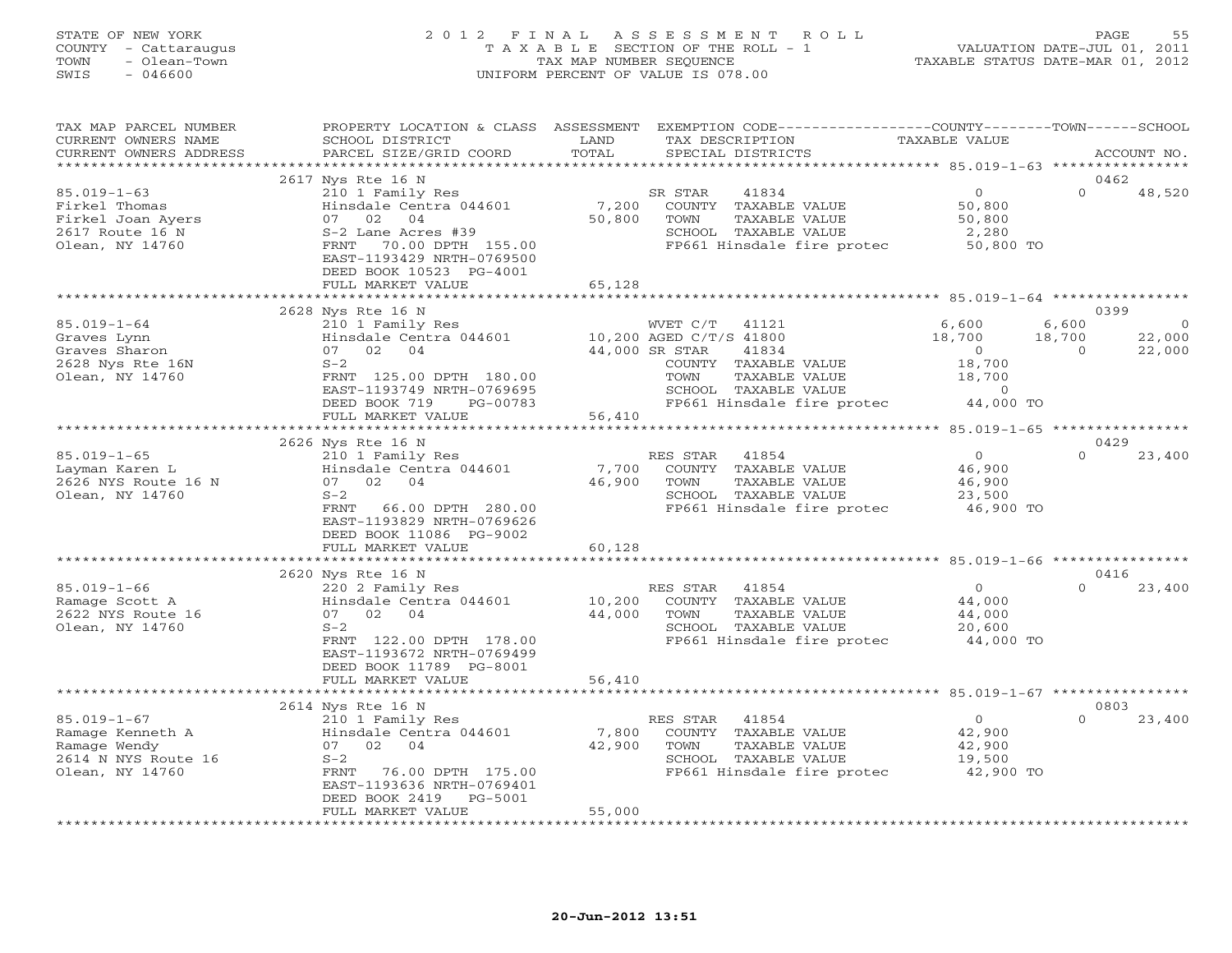#### STATE OF NEW YORK 2 0 1 2 F I N A L A S S E S S M E N T R O L L PAGE 56 COUNTY - Cattaraugus T A X A B L E SECTION OF THE ROLL - 1 VALUATION DATE-JUL 01, 2011 TOWN - Olean-Town TAX MAP NUMBER SEQUENCE TAXABLE STATUS DATE-MAR 01, 2012 SWIS - 046600 UNIFORM PERCENT OF VALUE IS 078.00

| TAX MAP PARCEL NUMBER<br>CURRENT OWNERS NAME                                                                      | PROPERTY LOCATION & CLASS ASSESSMENT<br>SCHOOL DISTRICT                                                                                                                  | LAND                                 | TAX DESCRIPTION                                                                                                          | EXEMPTION CODE-----------------COUNTY-------TOWN------SCHOOL<br>TAXABLE VALUE |                            |
|-------------------------------------------------------------------------------------------------------------------|--------------------------------------------------------------------------------------------------------------------------------------------------------------------------|--------------------------------------|--------------------------------------------------------------------------------------------------------------------------|-------------------------------------------------------------------------------|----------------------------|
| CURRENT OWNERS ADDRESS                                                                                            | PARCEL SIZE/GRID COORD                                                                                                                                                   | TOTAL                                | SPECIAL DISTRICTS                                                                                                        |                                                                               | ACCOUNT NO.                |
| * * * * * * * * * * * * * * * * * * *                                                                             |                                                                                                                                                                          |                                      |                                                                                                                          |                                                                               |                            |
| $85.019 - 1 - 68$<br>Shearer Terrance<br>Shearer Patricia<br>2060 Hayes Rd<br>Olean, NY 14760                     | 2060 Hayes Rd<br>210 1 Family Res<br>Hinsdale Centra 044601<br>02 04<br>07<br>$S-2$<br>FRNT 146.00 DPTH 170.00<br>EAST-1193599 NRTH-0769305<br>DEED BOOK 714<br>PG-00743 | 10,700<br>65,000                     | SR STAR<br>41834<br>COUNTY TAXABLE VALUE<br>TOWN<br>TAXABLE VALUE<br>SCHOOL TAXABLE VALUE<br>FP661 Hinsdale fire protec  | $\circ$<br>65,000<br>65,000<br>16,480<br>65,000 TO                            | 0893<br>$\Omega$<br>48,520 |
|                                                                                                                   | FULL MARKET VALUE                                                                                                                                                        | 83,333                               |                                                                                                                          |                                                                               |                            |
|                                                                                                                   | ***********************                                                                                                                                                  | ************                         |                                                                                                                          | ************************ 85.019-1-69 *****************                        |                            |
|                                                                                                                   | 2046 Hayes Rd                                                                                                                                                            |                                      |                                                                                                                          |                                                                               | 0559                       |
| $85.019 - 1 - 69$<br>Carpenter William<br>Carpenter Brenda<br>2046 Hayes Rd<br>Olean, NY 14760                    | 210 1 Family Res<br>Hinsdale Centra 044601<br>07<br>02<br>04<br>$S-2$<br>FRNT 100.00 DPTH 318.00<br>017<br>BANK<br>EAST-1193772 NRTH-0769362<br>DEED BOOK 1014 PG-458    | 10,000<br>51,800                     | RES STAR<br>41854<br>COUNTY TAXABLE VALUE<br>TOWN<br>TAXABLE VALUE<br>SCHOOL TAXABLE VALUE<br>FP661 Hinsdale fire protec | $\circ$<br>51,800<br>51,800<br>28,400<br>51,800 TO                            | $\Omega$<br>23,400         |
|                                                                                                                   | FULL MARKET VALUE                                                                                                                                                        | 66,410                               |                                                                                                                          |                                                                               |                            |
|                                                                                                                   |                                                                                                                                                                          |                                      |                                                                                                                          |                                                                               |                            |
|                                                                                                                   | 2598 Canal Ave                                                                                                                                                           |                                      |                                                                                                                          |                                                                               | 0979                       |
| $85.019 - 1 - 70$<br>Taylor Dorothy<br>2598 Canal Ave<br>Olean, NY 14760                                          | 270 Mfg housing<br>Hinsdale Centra 044601<br>07 02<br>04<br>$S-2$<br>ACRES<br>1.29<br>EAST-1193610 NRTH-0769010<br>FULL MARKET VALUE                                     | 12,500<br>27,100<br>34,744           | RES STAR<br>41854<br>COUNTY TAXABLE VALUE<br>TOWN<br>TAXABLE VALUE<br>SCHOOL TAXABLE VALUE<br>FP661 Hinsdale fire protec | $\circ$<br>27,100<br>27,100<br>3,700<br>27,100 TO                             | $\Omega$<br>23,400         |
|                                                                                                                   | *****************                                                                                                                                                        |                                      |                                                                                                                          | 85.019-1-71.1 *******                                                         |                            |
| $85.019 - 1 - 71.1$<br>Pearl Robin<br>7153 Kidney Rd<br>Little Valley, NY 14755                                   | 1970 Godfrey Hollow Rd<br>311 Res vac land<br>Hinsdale Centra 044601<br>07<br>02<br>04<br>$S-2$<br>ACRES<br>2.40<br>EAST-1193901 NRTH-0768643<br>DEED BOOK 12798 PG-7002 | 14,000<br>14,000                     | COUNTY TAXABLE VALUE<br>TOWN<br>TAXABLE VALUE<br>SCHOOL TAXABLE VALUE<br>FP661 Hinsdale fire protec                      | 14,000<br>14,000<br>14,000<br>14,000 TO                                       | 1082                       |
|                                                                                                                   | FULL MARKET VALUE                                                                                                                                                        | 17,949                               |                                                                                                                          |                                                                               |                            |
|                                                                                                                   |                                                                                                                                                                          |                                      |                                                                                                                          |                                                                               |                            |
|                                                                                                                   | 1963 Godfrey Hollow Rd                                                                                                                                                   |                                      |                                                                                                                          |                                                                               | 5012                       |
| $85.019 - 1 - 71.2$<br>Fratercangelo Anthony<br>Fratercangelo Lisa N<br>1963 Godfrey Hollow Rd<br>Olean, NY 14760 | 210 1 Family Res<br>Hinsdale Centra 044601<br>07 02 04<br>$S-2$<br>FRNT 147.30 DPTH<br>ACRES<br>3.85<br>EAST-1194339 NRTH-0768539<br>DEED BOOK 1031<br>PG-1118           | 28,000<br>160,000                    | 41854<br>RES STAR<br>COUNTY TAXABLE VALUE<br>TOWN<br>TAXABLE VALUE<br>SCHOOL TAXABLE VALUE<br>FP661 Hinsdale fire protec | $\overline{O}$<br>160,000<br>160,000<br>136,600<br>160,000 TO                 | $\Omega$<br>23,400         |
|                                                                                                                   | FULL MARKET VALUE<br>* * * * * * * * * * * * * * * * * * *                                                                                                               | 205,128<br>* * * * * * * * * * * * * |                                                                                                                          |                                                                               |                            |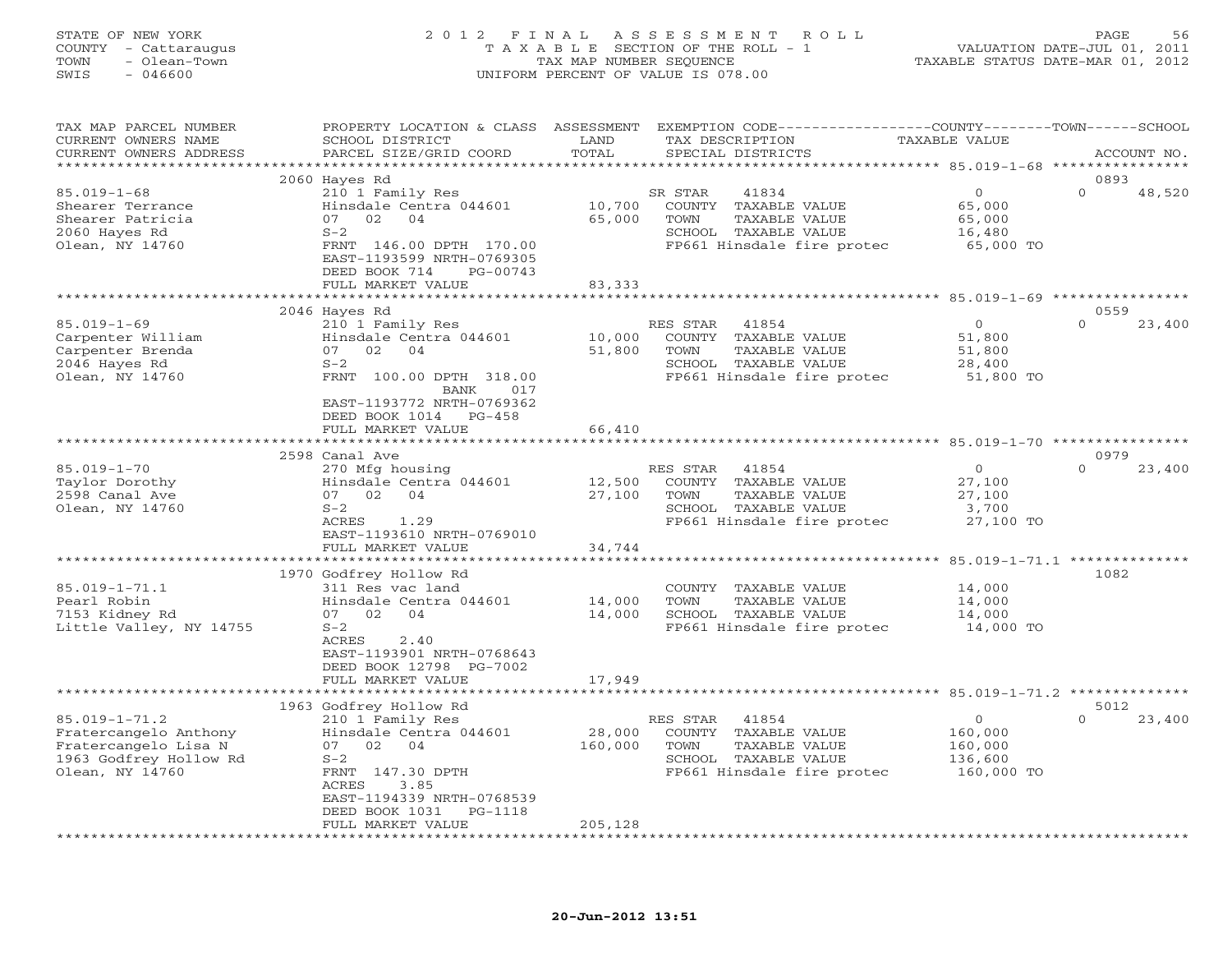# STATE OF NEW YORK 2 0 1 2 F I N A L A S S E S S M E N T R O L L PAGE 57 COUNTY - Cattaraugus T A X A B L E SECTION OF THE ROLL - 1 VALUATION DATE-JUL 01, 2011 TOWN - Olean-Town TAX MAP NUMBER SEQUENCE TAXABLE STATUS DATE-MAR 01, 2012 SWIS - 046600 UNIFORM PERCENT OF VALUE IS 078.00

| TAX MAP PARCEL NUMBER<br>CURRENT OWNERS NAME<br>CURRENT OWNERS ADDRESS                          | PROPERTY LOCATION & CLASS ASSESSMENT<br>SCHOOL DISTRICT<br>PARCEL SIZE/GRID COORD                                                                                             | LAND<br>TOTAL              | EXEMPTION CODE----------------COUNTY-------TOWN-----SCHOOL<br>TAX DESCRIPTION<br>SPECIAL DISTRICTS                       | TAXABLE VALUE                                      | ACCOUNT NO.                |
|-------------------------------------------------------------------------------------------------|-------------------------------------------------------------------------------------------------------------------------------------------------------------------------------|----------------------------|--------------------------------------------------------------------------------------------------------------------------|----------------------------------------------------|----------------------------|
| **********************                                                                          |                                                                                                                                                                               |                            |                                                                                                                          |                                                    |                            |
| $85.019 - 1 - 71.5$<br>Thomas Dennis Lee<br>Thomas Heather<br>2580 Canal Ave<br>Olean, NY 14760 | 2580 Canal Ave<br>210 1 Family Res<br>Hinsdale Centra 044601<br>02<br>04<br>07<br>$S-2$<br>FRNT<br>84.00 DPTH 111.00<br>EAST-1193548 NRTH-0768759<br>DEED BOOK 00988 PG-00905 | 6,800<br>53,600            | RES STAR<br>41854<br>COUNTY TAXABLE VALUE<br>TOWN<br>TAXABLE VALUE<br>SCHOOL TAXABLE VALUE<br>FP661 Hinsdale fire protec | $\circ$<br>53,600<br>53,600<br>30,200<br>53,600 TO | 1364<br>$\Omega$<br>23,400 |
|                                                                                                 | FULL MARKET VALUE                                                                                                                                                             | 68,718                     |                                                                                                                          |                                                    |                            |
|                                                                                                 |                                                                                                                                                                               | * * * * * * * * * * * * *  |                                                                                                                          |                                                    |                            |
| $85.019 - 1 - 71.6$<br>Thomas Dennis Lee<br>Thomas Heather<br>2588 Canal St<br>Olean, NY 14760  | 2588 Canal Ave<br>280 Res Multiple<br>Hinsdale Centra 044601<br>07 02 04<br>$S-2$<br>ACRES<br>1.10<br>EAST-1193567 NRTH-0768577<br>DEED BOOK 00988 PG-00903                   | 10,000<br>27,300           | COUNTY TAXABLE VALUE<br>TOWN<br>TAXABLE VALUE<br>SCHOOL TAXABLE VALUE<br>FP661 Hinsdale fire protec 27,300 TO            | 27,300<br>27,300<br>27,300                         | 1365                       |
|                                                                                                 | FULL MARKET VALUE<br>************************                                                                                                                                 | 35,000                     |                                                                                                                          |                                                    |                            |
| $85.019 - 1 - 71.7$<br>Wilson Forrest A<br>2580 Canal Ave<br>Olean, NY 14760                    | Canal Ave<br>314 Rural vac<10<br>Hinsdale Centra 044601<br>04<br>07 02<br>$S-2$<br>FRNT 225.00 DPTH 111.00<br>EAST-1193726 NRTH-0768695<br>DEED BOOK 855<br>PG-00705          | 400<br>400                 | COUNTY TAXABLE VALUE<br>TAXABLE VALUE<br>TOWN<br>SCHOOL TAXABLE VALUE<br>FP661 Hinsdale fire protec                      | 400<br>400<br>400<br>400 TO                        | 1388                       |
|                                                                                                 | FULL MARKET VALUE                                                                                                                                                             | 513                        |                                                                                                                          |                                                    |                            |
|                                                                                                 |                                                                                                                                                                               |                            |                                                                                                                          |                                                    |                            |
|                                                                                                 | 2570 Canal Ave                                                                                                                                                                |                            |                                                                                                                          |                                                    | 0435                       |
| $85.019 - 1 - 72$<br>Rooke Shaun<br>Rooke Tracy<br>2570 Canal Ave<br>Olean, NY 14760            | 210 1 Family Res<br>Hinsdale Centra 044601<br>07 02<br>04<br>$S-2$<br>FRNT 192.00 DPTH 75.00<br>EAST-1193446 NRTH-0768413<br>DEED BOOK 3279 PG-3003                           | 7,800<br>20,000            | COUNTY TAXABLE VALUE<br>TAXABLE VALUE<br>TOWN<br>SCHOOL TAXABLE VALUE<br>FP661 Hinsdale fire protec                      | 20,000<br>20,000<br>20,000<br>20,000 TO            |                            |
|                                                                                                 | FULL MARKET VALUE                                                                                                                                                             | 25,641                     |                                                                                                                          |                                                    |                            |
|                                                                                                 | 1950 Godfrey Hollow Rd                                                                                                                                                        |                            |                                                                                                                          |                                                    | 0629                       |
| $85.019 - 1 - 73$<br>Manzo Michael A<br>1950 Godfrey Hollow Rd<br>Olean, NY 14760               | 210 1 Family Res<br>Hinsdale Centra 044601<br>07 02<br>04<br>$S-2$<br>ACRES<br>1.84<br>EAST-1193990 NRTH-0768938<br>DEED BOOK 13992 PG-4001<br>FULL MARKET VALUE              | 16,900<br>61,700<br>79,103 | RES STAR<br>41854<br>COUNTY TAXABLE VALUE<br>TOWN<br>TAXABLE VALUE<br>SCHOOL TAXABLE VALUE<br>FP661 Hinsdale fire protec | $\circ$<br>61,700<br>61,700<br>38,300<br>61,700 TO | $\Omega$<br>23,400         |
|                                                                                                 |                                                                                                                                                                               | ***********                |                                                                                                                          |                                                    |                            |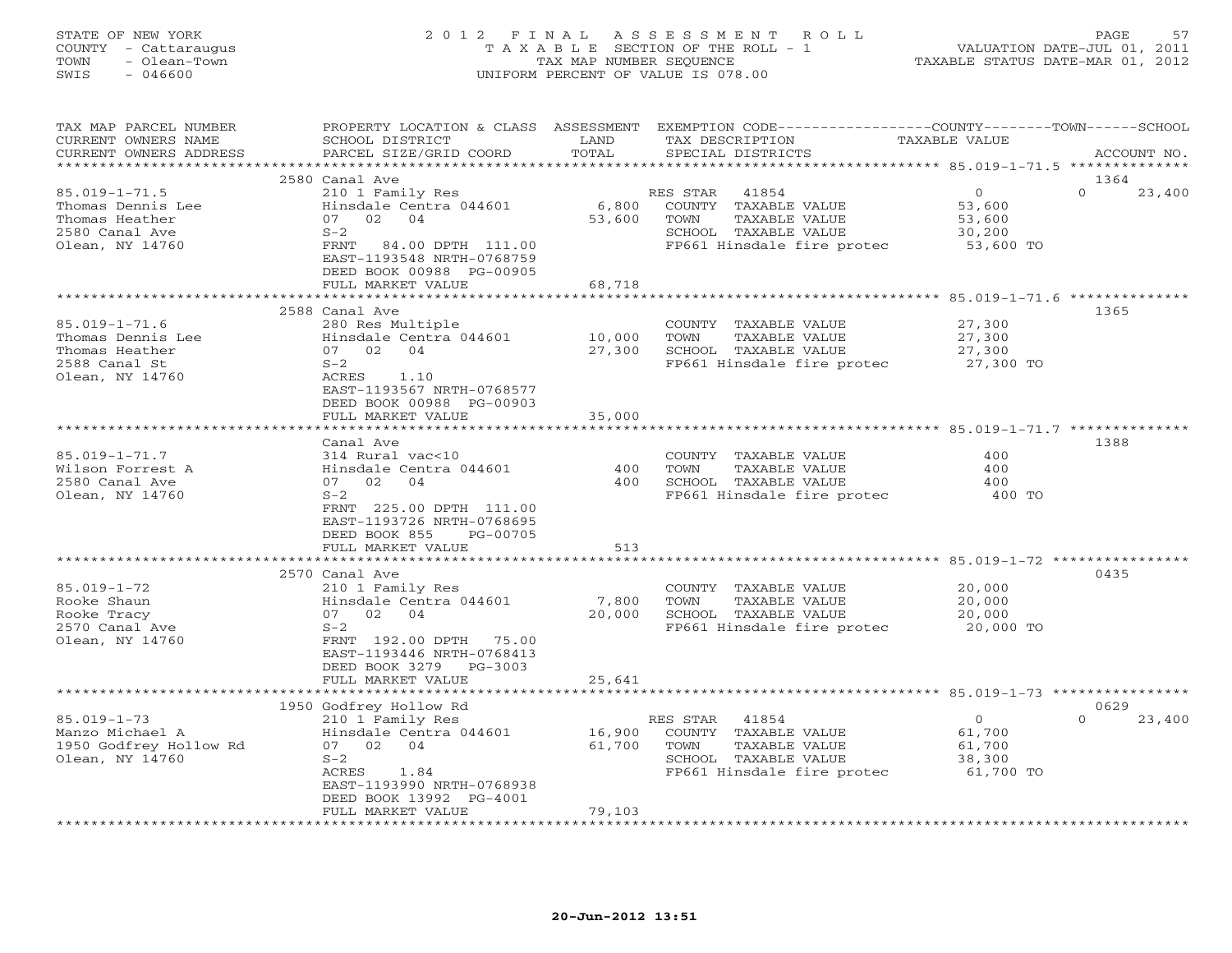#### STATE OF NEW YORK 2 0 1 2 F I N A L A S S E S S M E N T R O L L PAGE 58 COUNTY - Cattaraugus T A X A B L E SECTION OF THE ROLL - 1 VALUATION DATE-JUL 01, 2011 TOWN - Olean-Town TAX MAP NUMBER SEQUENCE TAXABLE STATUS DATE-MAR 01, 2012 SWIS - 046600 UNIFORM PERCENT OF VALUE IS 078.00UNIFORM PERCENT OF VALUE IS 078.00

| TAX MAP PARCEL NUMBER<br>CURRENT OWNERS NAME<br>CURRENT OWNERS ADDRESS<br>**********************           | PROPERTY LOCATION & CLASS ASSESSMENT<br>SCHOOL DISTRICT<br>PARCEL SIZE/GRID COORD                                                                                                          | LAND<br>TOTAL             | EXEMPTION CODE-----------------COUNTY-------TOWN------SCHOOL<br>TAX DESCRIPTION<br>SPECIAL DISTRICTS                                               | TAXABLE VALUE                                              | ACCOUNT NO.                                        |
|------------------------------------------------------------------------------------------------------------|--------------------------------------------------------------------------------------------------------------------------------------------------------------------------------------------|---------------------------|----------------------------------------------------------------------------------------------------------------------------------------------------|------------------------------------------------------------|----------------------------------------------------|
|                                                                                                            |                                                                                                                                                                                            |                           |                                                                                                                                                    |                                                            |                                                    |
| $85.019 - 1 - 74.1$<br>Wesley Michael S<br>Wesley Jessica A<br>1900 Godfrey Hollow Rd<br>Olean, NY 14760   | 1900 Godfrey Hollow Rd<br>210 1 Family Res<br>Hinsdale Centra 044601<br>07 02<br>04<br>$S-2$<br>ACRES<br>4.15<br>EAST-1194713 NRTH-0768607<br>DEED BOOK 15938 PG-3001<br>FULL MARKET VALUE | 5,900<br>54,600<br>70,000 | 41854<br>RES STAR<br>COUNTY TAXABLE VALUE<br>TOWN<br>TAXABLE VALUE<br>SCHOOL TAXABLE VALUE<br>FP661 Hinsdale fire protec                           | $\overline{0}$<br>54,600<br>54,600<br>31,200<br>54,600 TO  | 1193<br>$\Omega$<br>23,400                         |
|                                                                                                            |                                                                                                                                                                                            |                           |                                                                                                                                                    |                                                            |                                                    |
| $85.019 - 1 - 74.2$<br>Washington John J<br>Washington Jean M<br>1953 Godfrey Hollow Rd<br>Olean, NY 14760 | 1953 Godfrey Hollow Rd<br>210 1 Family Res<br>Hinsdale Centra 044601<br>02<br>04<br>07<br>$S-2$<br>FRNT 116.30 DPTH 275.00<br>EAST-1194276 NRTH-0768772<br>DEED BOOK 14781 PG-3001         | 55,100                    | CW_15_VET/ 41162<br>10,500 SR STAR<br>41834<br>COUNTY TAXABLE VALUE<br>TOWN<br>TAXABLE VALUE<br>SCHOOL TAXABLE VALUE<br>FP661 Hinsdale fire protec | 8,265<br>$\circ$<br>46,835<br>55,100<br>6,580<br>55,100 TO | 0628<br>$\Omega$<br>$\Omega$<br>$\Omega$<br>48,520 |
|                                                                                                            | FULL MARKET VALUE                                                                                                                                                                          | 70,641                    |                                                                                                                                                    |                                                            |                                                    |
|                                                                                                            |                                                                                                                                                                                            |                           |                                                                                                                                                    |                                                            |                                                    |
|                                                                                                            | 1983 Godfrey Hollow Rd                                                                                                                                                                     |                           |                                                                                                                                                    |                                                            | 0786                                               |
| $85.019 - 1 - 75$                                                                                          | 210 1 Family Res                                                                                                                                                                           |                           | WVET C/T<br>41121                                                                                                                                  | 9,360                                                      | 9,360<br>$\Omega$                                  |
| Kenney Kevin M                                                                                             | Hinsdale Centra 044601                                                                                                                                                                     |                           | 10,300 DVET C/T<br>41141                                                                                                                           | 13,530                                                     | 13,530<br>$\overline{0}$                           |
| Kenney Tami J                                                                                              | 07 02<br>04                                                                                                                                                                                |                           | 90,200 RES STAR<br>41854                                                                                                                           | $\circ$                                                    | 23,400<br>$\Omega$                                 |
| 1983 Godfrey Hollow Rd                                                                                     | $S-2$                                                                                                                                                                                      |                           | COUNTY TAXABLE VALUE                                                                                                                               | 67,310                                                     |                                                    |
| Olean, NY 14760                                                                                            | FRNT 113.03 DPTH 268.09                                                                                                                                                                    |                           | TOWN<br>TAXABLE VALUE                                                                                                                              | 67,310                                                     |                                                    |
|                                                                                                            | EAST-1194106 NRTH-0768383                                                                                                                                                                  |                           | SCHOOL TAXABLE VALUE                                                                                                                               | 66,800                                                     |                                                    |
|                                                                                                            | DEED BOOK 12353 PG-6001                                                                                                                                                                    |                           | FP661 Hinsdale fire protec                                                                                                                         | 90,200 TO                                                  |                                                    |
|                                                                                                            | FULL MARKET VALUE                                                                                                                                                                          | 115,641                   |                                                                                                                                                    |                                                            |                                                    |
|                                                                                                            |                                                                                                                                                                                            |                           |                                                                                                                                                    |                                                            |                                                    |
|                                                                                                            | Nys Rte 16 N                                                                                                                                                                               |                           |                                                                                                                                                    |                                                            | 1559                                               |
| $85.019 - 1 - 76.1$                                                                                        | 474 Billboard                                                                                                                                                                              |                           | COUNTY TAXABLE VALUE                                                                                                                               | 6,000                                                      |                                                    |
| TLC Properties Inc.                                                                                        | Hinsdale Centra 044601                                                                                                                                                                     | 5,000                     | TOWN<br>TAXABLE VALUE                                                                                                                              | 6,000                                                      |                                                    |
| 289 Exchange St                                                                                            | 07 02<br>04<br>FRNT<br>75.00 DPTH 147.00                                                                                                                                                   | 6,000                     | SCHOOL TAXABLE VALUE                                                                                                                               | 6,000<br>6,000 TO                                          |                                                    |
| Buffalo, NY 14204                                                                                          | EAST-1193485 NRTH-0769742<br>DEED BOOK 5693<br>$PG-2002$<br>FULL MARKET VALUE                                                                                                              | 7,692                     | FP661 Hinsdale fire protec                                                                                                                         |                                                            |                                                    |
|                                                                                                            |                                                                                                                                                                                            |                           |                                                                                                                                                    |                                                            |                                                    |
|                                                                                                            | Route 16                                                                                                                                                                                   |                           |                                                                                                                                                    |                                                            | 1732                                               |
| $85.019 - 1 - 76.2$                                                                                        | 314 Rural vac<10                                                                                                                                                                           |                           | COUNTY TAXABLE VALUE                                                                                                                               | 4,300                                                      |                                                    |
| Loftus Albert Jr                                                                                           | Hinsdale Centra 044601                                                                                                                                                                     | 4,300                     | TOWN<br>TAXABLE VALUE                                                                                                                              | 4,300                                                      |                                                    |
| Loftus Valerie J                                                                                           | FRNT<br>49.00 DPTH 147.00                                                                                                                                                                  | 4,300                     | SCHOOL TAXABLE VALUE                                                                                                                               | 4,300                                                      |                                                    |
| 2623 NYS Route 16 N                                                                                        | 017<br>BANK                                                                                                                                                                                |                           | FP661 Hinsdale fire protec                                                                                                                         | 4,300 TO                                                   |                                                    |
| Olean, NY 14760                                                                                            | EAST-1193467 NRTH-0769697                                                                                                                                                                  |                           |                                                                                                                                                    |                                                            |                                                    |
|                                                                                                            | DEED BOOK 1028<br>$PG-1159$                                                                                                                                                                |                           |                                                                                                                                                    |                                                            |                                                    |
|                                                                                                            | FULL MARKET VALUE                                                                                                                                                                          | 5,513                     |                                                                                                                                                    |                                                            |                                                    |
|                                                                                                            | ***********************                                                                                                                                                                    | **********                |                                                                                                                                                    |                                                            |                                                    |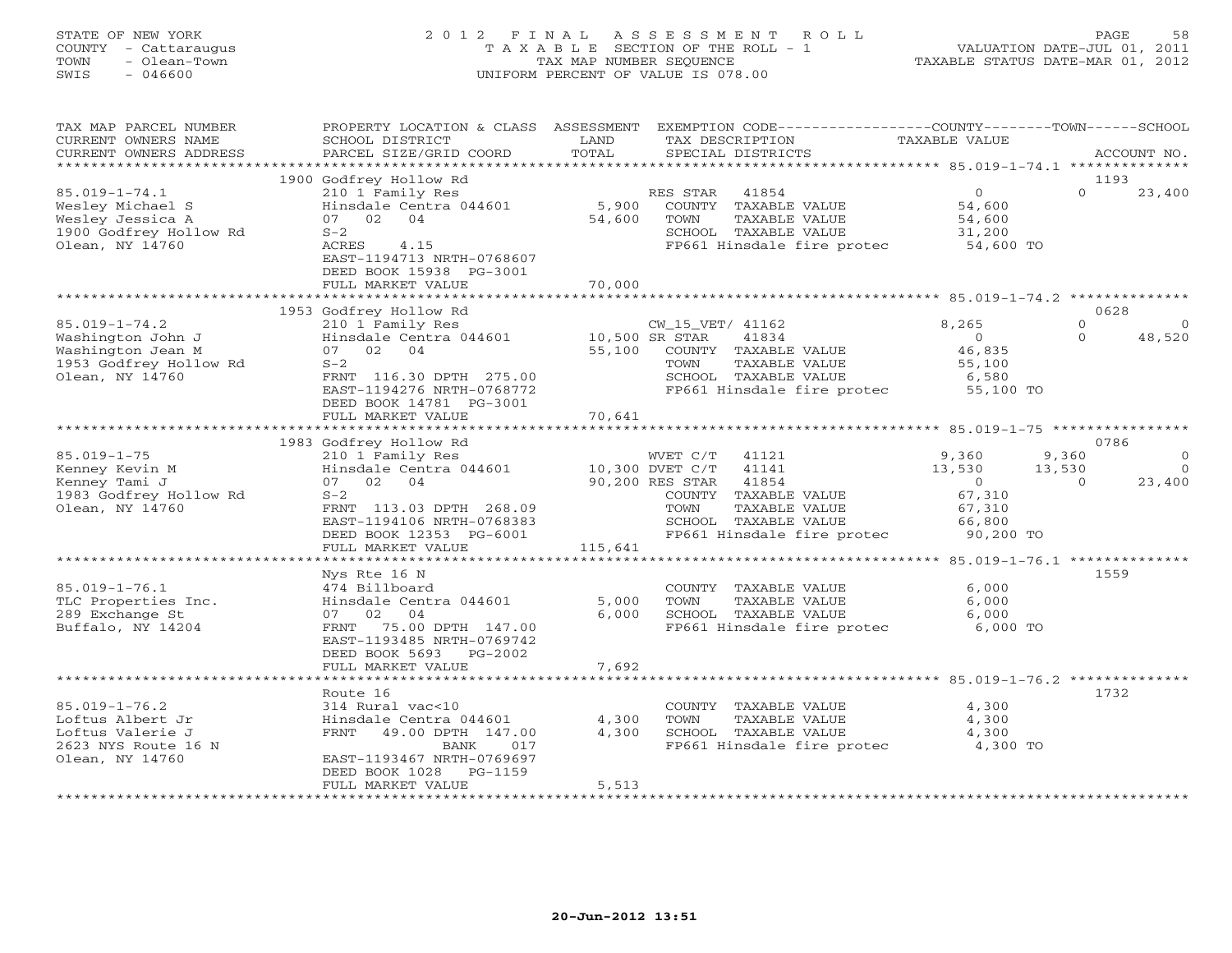# STATE OF NEW YORK 2 0 1 2 F I N A L A S S E S S M E N T R O L L PAGE 59 COUNTY - Cattaraugus T A X A B L E SECTION OF THE ROLL - 1 VALUATION DATE-JUL 01, 2011 TOWN - Olean-Town TAX MAP NUMBER SEQUENCE TAXABLE STATUS DATE-MAR 01, 2012 SWIS - 046600 UNIFORM PERCENT OF VALUE IS 078.00

| TAX MAP PARCEL NUMBER<br>CURRENT OWNERS NAME<br>CURRENT OWNERS ADDRESS<br>**********************          | PROPERTY LOCATION & CLASS ASSESSMENT<br>SCHOOL DISTRICT<br>PARCEL SIZE/GRID COORD                                                                                                    | LAND<br>TOTAL              | EXEMPTION CODE-----------------COUNTY-------TOWN-----SCHOOL<br>TAX DESCRIPTION<br>SPECIAL DISTRICTS                    | TAXABLE VALUE                                      | ACCOUNT NO.        |
|-----------------------------------------------------------------------------------------------------------|--------------------------------------------------------------------------------------------------------------------------------------------------------------------------------------|----------------------------|------------------------------------------------------------------------------------------------------------------------|----------------------------------------------------|--------------------|
| $85.019 - 1 - 77$<br>TLC Properties Inc.<br>289 Exchange St<br>Buffalo, NY 14204                          | $Nys$ Rte 16 (Off)<br>311 Res vac land<br>Hinsdale Centra 044601<br>04<br>07 02<br>FRNT 15.00 DPTH 70.00<br>EAST-1193356 NRTH-0769536<br>DEED BOOK 5693 PG-2002<br>FULL MARKET VALUE | 1,200<br>1,200<br>1,538    | COUNTY TAXABLE VALUE<br>TOWN<br>TAXABLE VALUE<br>SCHOOL TAXABLE VALUE<br>FP661 Hinsdale fire protec                    | 1,200<br>1,200<br>1,200<br>1,200 TO                | 1563               |
|                                                                                                           |                                                                                                                                                                                      |                            |                                                                                                                        |                                                    |                    |
|                                                                                                           | 2375 Johnson Rd                                                                                                                                                                      |                            |                                                                                                                        |                                                    | 0543               |
| $94.001 - 2 - 1.1$<br>DeGolier Christopher<br>DePolito Brenda<br>2375 Johnson Rd<br>Olean, NY 14760       | 210 1 Family Res<br>Olean City<br>041200<br>02 02 04<br>$S-9$<br>ACRES<br>3.55<br>EAST-1181890 NRTH-0766726<br>DEED BOOK 1556<br>PG-5001<br>FULL MARKET VALUE                        | 5,500<br>52,700<br>67,564  | 41854<br>RES STAR<br>COUNTY TAXABLE VALUE<br>TOWN<br>TAXABLE VALUE<br>SCHOOL TAXABLE VALUE<br>FP662 Olean fire protect | $\circ$<br>52,700<br>52,700<br>29,300<br>52,700 TO | $\Omega$<br>23,400 |
|                                                                                                           | ********************                                                                                                                                                                 |                            |                                                                                                                        |                                                    |                    |
| $94.001 - 2 - 1.2$<br>Kwiatkowski Charles F<br>Berlinski Laura<br>3020 Brierwood Dr<br>Allegany, NY 14706 | Johnson Rd<br>322 Rural vac>10<br>Olean City<br>041200<br>02 02 04<br>ACRES 47.90<br>EAST-1181411 NRTH-0767384<br>DEED BOOK 00990 PG-01096<br>FULL MARKET VALUE                      | 36,700<br>36,700<br>47,051 | COUNTY TAXABLE VALUE<br>TAXABLE VALUE<br>TOWN<br>SCHOOL TAXABLE VALUE<br>FP662 Olean fire protect                      | 36,700<br>36,700<br>36,700<br>36,700 TO            | 1677               |
|                                                                                                           |                                                                                                                                                                                      |                            |                                                                                                                        |                                                    |                    |
| $94.001 - 2 - 2.1$<br>Schultz Michael J<br>Schultz Sandra<br>2356 Johnson Rd<br>Olean, NY 14760           | 2355 Johnson Rd<br>240 Rural res<br>Olean City<br>041200<br>$02/05$ 02<br>04<br>$S-9$<br>ACRES 107.75<br>EAST-1182360 NRTH-0765701<br>DEED BOOK 00977 PG-00241                       | 38,700<br>57,000           | COUNTY TAXABLE VALUE<br>TOWN<br>TAXABLE VALUE<br>SCHOOL TAXABLE VALUE<br>FP662 Olean fire protect                      | 57,000<br>57,000<br>57,000<br>57,000 TO            | 0871               |
|                                                                                                           | FULL MARKET VALUE                                                                                                                                                                    | 73,077                     |                                                                                                                        |                                                    |                    |
|                                                                                                           | ******************                                                                                                                                                                   |                            |                                                                                                                        | *********************** 94.001-2-2.3 *********     |                    |
| $94.001 - 2 - 2.3$<br>Wenke Matthew R<br>Wenke Mary P<br>2319 Johnson Rd<br>Olean, NY 14760               | 2319 Johnson Rd<br>210 1 Family Res<br>Olean City<br>041200<br>09 02<br>04<br>FRNT 370.00 DPTH 250.00<br>BANK<br>017<br>EAST-1183285 NRTH-0766505<br>DEED BOOK 1007 PG-401           | 7,500<br>64,000            | COUNTY TAXABLE VALUE<br><b>TAXABLE VALUE</b><br>TOWN<br>SCHOOL TAXABLE VALUE<br>FP662 Olean fire protect               | 64,000<br>64,000<br>64,000<br>64,000 TO            | 1550               |
| ********************                                                                                      | FULL MARKET VALUE                                                                                                                                                                    | 82,051                     |                                                                                                                        |                                                    |                    |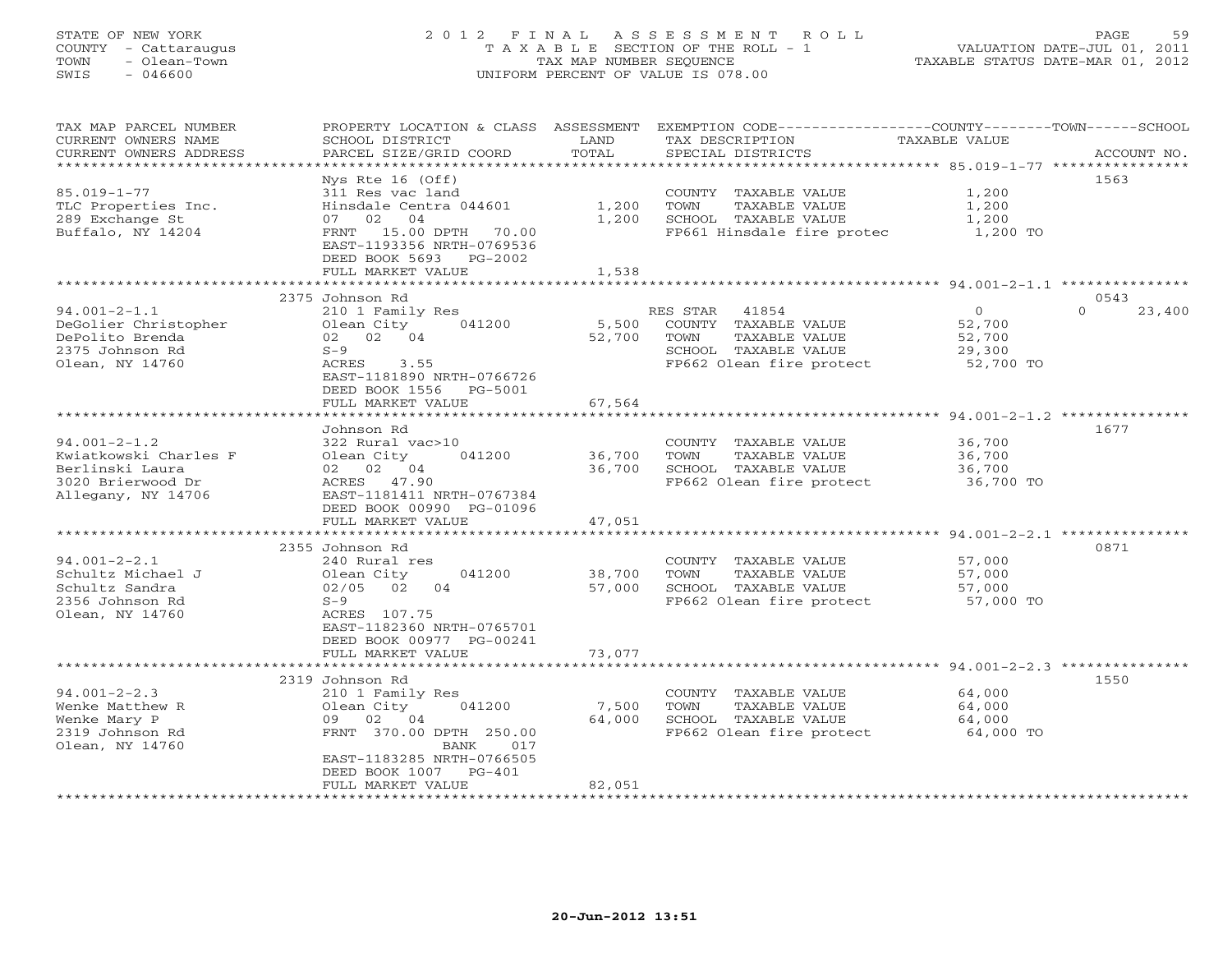# STATE OF NEW YORK 2 0 1 2 F I N A L A S S E S S M E N T R O L L PAGE 60 COUNTY - Cattaraugus T A X A B L E SECTION OF THE ROLL - 1 VALUATION DATE-JUL 01, 2011 TOWN - Olean-Town TAX MAP NUMBER SEQUENCE TAXABLE STATUS DATE-MAR 01, 2012 SWIS - 046600 UNIFORM PERCENT OF VALUE IS 078.00

| TAX MAP PARCEL NUMBER<br>CURRENT OWNERS NAME<br>CURRENT OWNERS ADDRESS                                               | SCHOOL DISTRICT<br>PARCEL SIZE/GRID COORD                                                                                                                                                                        | LAND<br>TOTAL                                        | PROPERTY LOCATION & CLASS ASSESSMENT EXEMPTION CODE---------------COUNTY-------TOWN-----SCHOOL<br>TAX DESCRIPTION<br>SPECIAL DISTRICTS                                      | <b>TAXABLE VALUE</b>                                                                         | ACCOUNT NO.                |
|----------------------------------------------------------------------------------------------------------------------|------------------------------------------------------------------------------------------------------------------------------------------------------------------------------------------------------------------|------------------------------------------------------|-----------------------------------------------------------------------------------------------------------------------------------------------------------------------------|----------------------------------------------------------------------------------------------|----------------------------|
| *********************<br>$94.001 - 2 - 2.4$<br>Wenke Mathew<br>Wenke Mary<br>2319 Johnson Rd<br>Olean-Town, NY 14760 | **********************<br>JohnsonRd<br>314 Rural vac<10<br>Olean City<br>041200<br>9/2/4<br>ACRES<br>1.10 BANK<br>017<br>EAST-1183115 NRTH-0766568<br>FULL MARKET VALUE<br>************                          | 4,000<br>4,000<br>5,128                              | COUNTY TAXABLE VALUE<br>TOWN<br>TAXABLE VALUE<br>SCHOOL TAXABLE VALUE<br>FP662 Olean fire protect                                                                           | 4,000<br>4,000<br>4,000<br>4,000 TO                                                          | 1739                       |
| $94.001 - 2 - 3$<br>Schultz Michael J<br>Schultz Sandra<br>2356 Johnson Rd<br>Olean, NY 14760                        | 2356 Johnson Rd<br>210 1 Family Res<br>041200<br>Olean City<br>02 02 04<br>$S-9$<br>FRNT 120.00 DPTH 150.00<br>EAST-1182536 NRTH-0767044<br>DEED BOOK 682<br>PG-00332<br>FULL MARKET VALUE<br>****************** | 3,100<br>61,000<br>78,205<br>* * * * * * * * * * * * | 41834<br>SR STAR<br>COUNTY TAXABLE VALUE<br>TOWN<br>TAXABLE VALUE<br>SCHOOL TAXABLE VALUE<br>FP662 Olean fire protect<br>********************************* 94.001-2-4.1 *** | $\circ$<br>61,000<br>61,000<br>12,480<br>61,000 TO                                           | 0870<br>$\Omega$<br>48,520 |
| $94.001 - 2 - 4.1$<br>Carlson John<br>Carlson Emma<br>2339 Johnson Rd<br>Olean-Town, NY 14760                        | Johnson Rd<br>314 Rural vac<10<br>Olean City<br>041200<br>02 02 04<br>$S-9$<br>By Will<br>2.85<br>ACRES<br>EAST-1182839 NRTH-0766624<br>DEED BOOK 1020<br>PG-872<br>FULL MARKET VALUE                            | 6,000<br>6,000<br>7,692                              | COUNTY TAXABLE VALUE<br>TAXABLE VALUE<br>TOWN<br>SCHOOL TAXABLE VALUE<br>FP662 Olean fire protect                                                                           | 6,000<br>6,000<br>6,000<br>6,000 TO                                                          | 1001                       |
| $94.001 - 2 - 4.2$<br>Fisher Anne-Claire<br>2347 Johnson Rd<br>Olean, NY 14760                                       | 2347 Johnson Rd<br>210 1 Family Res<br>Olean City<br>041200<br>02 02 04<br>$S-9$<br>FRNT 180.00 DPTH 267.10<br>EAST-1182662 NRTH-0766776<br>DEED BOOK 13166 PG-8001<br>FULL MARKET VALUE                         | 4,000<br>68,000<br>87,179                            | RES STAR<br>41854<br>COUNTY TAXABLE VALUE<br>TOWN<br>TAXABLE VALUE<br>SCHOOL TAXABLE VALUE<br>FP662 Olean fire protect                                                      | *********** 94.001-2-4.2 ******<br>$\overline{0}$<br>68,000<br>68,000<br>44,600<br>68,000 TO | 1401<br>$\Omega$<br>23,400 |
| $94.001 - 2 - 5$<br>Carlson John C<br>Carlson Emma<br>2339 Johnson Rd<br>Olean-Town, NY 14760                        | 2339 Johnson Rd<br>210 1 Family Res<br>Olean City<br>041200<br>02 02 04<br>$S-9$<br>FRNT 190.00 DPTH 125.00<br>EAST-1182942 NRTH-0766745<br>PG-872<br>DEED BOOK 1020<br>FULL MARKET VALUE                        | 3,500<br>52,000<br>66,667                            | COUNTY TAXABLE VALUE<br>TAXABLE VALUE<br>TOWN<br>SCHOOL TAXABLE VALUE<br>FP662 Olean fire protect                                                                           | 52,000<br>52,000<br>52,000<br>52,000 TO                                                      | 0152                       |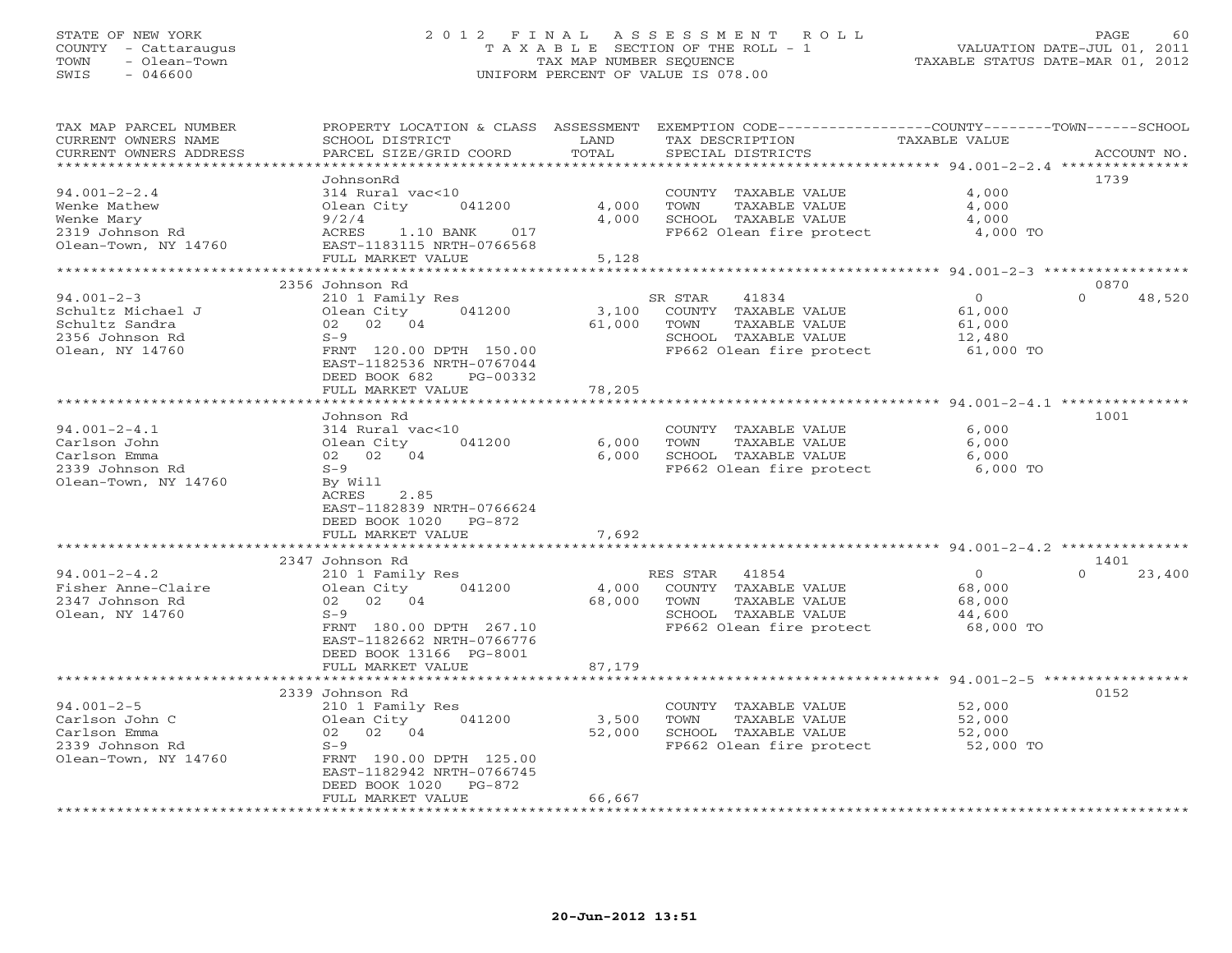# STATE OF NEW YORK 2 0 1 2 F I N A L A S S E S S M E N T R O L L PAGE 61 COUNTY - Cattaraugus T A X A B L E SECTION OF THE ROLL - 1 VALUATION DATE-JUL 01, 2011 TOWN - Olean-Town TAX MAP NUMBER SEQUENCE TAXABLE STATUS DATE-MAR 01, 2012 SWIS - 046600 UNIFORM PERCENT OF VALUE IS 078.00

| TAX MAP PARCEL NUMBER<br>CURRENT OWNERS NAME<br>CURRENT OWNERS ADDRESS                     | PROPERTY LOCATION & CLASS ASSESSMENT<br>SCHOOL DISTRICT<br>PARCEL SIZE/GRID COORD                                                                                         | LAND<br>TOTAL                | EXEMPTION CODE-----------------COUNTY-------TOWN------SCHOOL<br>TAX DESCRIPTION<br>SPECIAL DISTRICTS                                                                                    | <b>TAXABLE VALUE</b>                                                          | ACCOUNT NO.                                                                |
|--------------------------------------------------------------------------------------------|---------------------------------------------------------------------------------------------------------------------------------------------------------------------------|------------------------------|-----------------------------------------------------------------------------------------------------------------------------------------------------------------------------------------|-------------------------------------------------------------------------------|----------------------------------------------------------------------------|
|                                                                                            | 2301 Johnson Rd                                                                                                                                                           |                              |                                                                                                                                                                                         |                                                                               | 0223                                                                       |
| $94.001 - 2 - 7$<br>Sequerth George<br>Sequerth Anne<br>2301 Johnson Rd<br>Olean, NY 14760 | 210 1 Family Res<br>041200<br>Olean City<br>02 02 04<br>$S-9$<br>ACRES<br>1.05<br>EAST-1183379 NRTH-0766296<br>DEED BOOK 563<br>$PG-8001$<br>FULL MARKET VALUE            | 4,000<br>75,700<br>97,051    | RES STAR<br>41854<br>COUNTY TAXABLE VALUE<br>TOWN<br>TAXABLE VALUE<br>SCHOOL TAXABLE VALUE<br>FP662 Olean fire protect                                                                  | $\circ$<br>75,700<br>75,700<br>52,300<br>75,700 TO                            | $\Omega$<br>23,400                                                         |
|                                                                                            |                                                                                                                                                                           | ********************         |                                                                                                                                                                                         | ********************* 94.001-2-8 ****                                         |                                                                            |
| $94.001 - 2 - 8$<br>Lewicki Lawrence J<br>2580 Oregon Rd<br>Olean, NY 14760                | Johnson Rd<br>321 Abandoned ag<br>041200<br>Olean City<br>02 02 04<br>$S-9$<br>ACRES 115.14<br>EAST-1184521 NRTH-0767365<br>DEED BOOK 00932 PG-00612<br>FULL MARKET VALUE | 41,400<br>41,400<br>53,077   | COUNTY TAXABLE VALUE<br>TOWN<br>TAXABLE VALUE<br>SCHOOL TAXABLE VALUE<br>FP661 Hinsdale fire protec                                                                                     | 41,400<br>41,400<br>41,400<br>41,400 TO                                       | 0305                                                                       |
|                                                                                            |                                                                                                                                                                           |                              |                                                                                                                                                                                         |                                                                               |                                                                            |
|                                                                                            | 2580 Oregon Rd                                                                                                                                                            |                              |                                                                                                                                                                                         |                                                                               | 0308                                                                       |
| $94.001 - 2 - 9$<br>Lewicki Lawrence J<br>2580 Oregon Rd<br>Olean, NY 14760                | 240 Rural res<br>041200<br>Olean City<br>02<br>10/12<br>04<br>$S-5$<br>ACRES 121.31<br>EAST-1188305 NRTH-0767560<br>DEED BOOK 00925 PG-00682<br>FULL MARKET VALUE         | 43,100<br>135,100<br>173,205 | RES STAR<br>41854<br>COUNTY TAXABLE VALUE<br>TOWN<br>TAXABLE VALUE<br>SCHOOL TAXABLE VALUE<br>FP661 Hinsdale fire protec                                                                | $\overline{0}$<br>135,100<br>135,100<br>111,700<br>135,100 TO                 | $\Omega$<br>23,400                                                         |
|                                                                                            |                                                                                                                                                                           |                              |                                                                                                                                                                                         |                                                                               |                                                                            |
|                                                                                            | 2577 Oregon Rd                                                                                                                                                            |                              |                                                                                                                                                                                         |                                                                               | 0002                                                                       |
| $94.001 - 2 - 10$<br>Ursoy Gary L<br>Ursoy Paula M<br>2577 Oregon Rd<br>Olean, NY 14760    | 210 1 Family Res<br>041200<br>Olean City<br>02 04<br>10<br>$S-5$<br>FRNT 220.00 DPTH 110.00<br>EAST-1187448 NRTH-0766343<br>FULL MARKET VALUE                             |                              | CVET C/T<br>41131<br>41141<br>3,600 DVET C/T<br>90,000 RES STAR<br>41854<br>COUNTY TAXABLE VALUE<br>TOWN<br>TAXABLE VALUE<br>SCHOOL TAXABLE VALUE<br>115,385 FP661 Hinsdale fire protec | 15,600<br>31,200<br>$\overline{0}$<br>43,200<br>43,200<br>66,600<br>90,000 TO | 15,600<br>$\circ$<br>31,200<br>$\bigcirc$<br>23,400<br>$\Omega$            |
|                                                                                            |                                                                                                                                                                           |                              |                                                                                                                                                                                         |                                                                               |                                                                            |
| $94.001 - 2 - 11$<br>Swinko Andrew<br>Swinko Jean<br>2585 Oregon Rd<br>Olean, NY 14760     | 2585 Oregon Rd<br>210 1 Family Res<br>041200<br>Olean City<br>02 04<br>10<br>$S-5$<br>FRNT 240.00 DPTH 110.00<br>EAST-1187287 NRTH-0766450<br>PG-01196<br>DEED BOOK 785   |                              | CVET C/T<br>41131<br>3,800 DVET C/T<br>41141<br>48,500 RES STAR<br>41854<br>COUNTY TAXABLE VALUE<br>TOWN<br>TAXABLE VALUE<br>SCHOOL TAXABLE VALUE<br>FP661 Hinsdale fire protec         | 12,125<br>4,850<br>$\overline{0}$<br>31,525<br>31,525<br>25,100<br>48,500 TO  | 0547<br>12,125<br>$\circ$<br>4,850<br>$\overline{0}$<br>23,400<br>$\Omega$ |
|                                                                                            | FULL MARKET VALUE                                                                                                                                                         | 62,179                       |                                                                                                                                                                                         |                                                                               |                                                                            |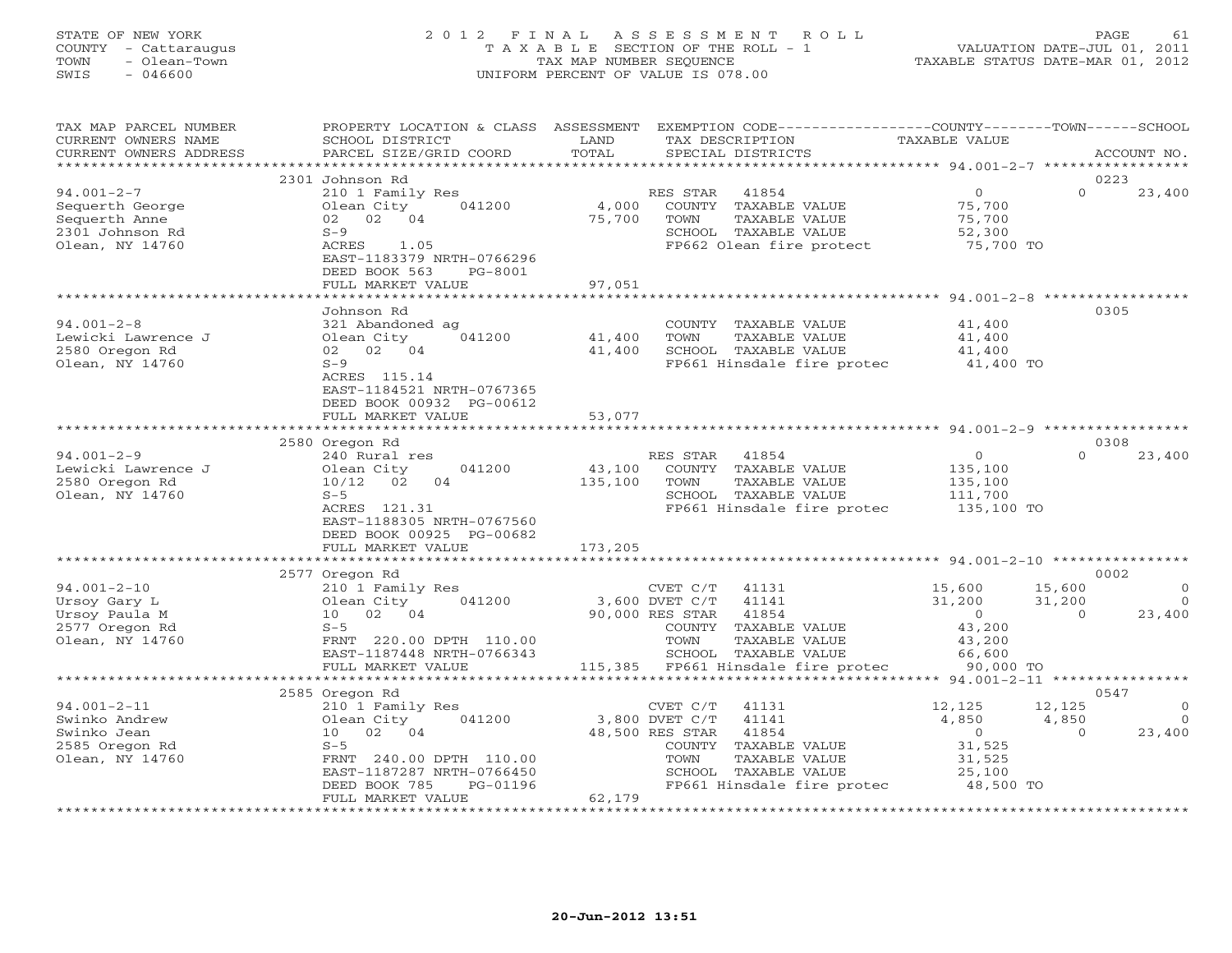# STATE OF NEW YORK 2 0 1 2 F I N A L A S S E S S M E N T R O L L PAGE 62 COUNTY - Cattaraugus T A X A B L E SECTION OF THE ROLL - 1 VALUATION DATE-JUL 01, 2011 TOWN - Olean-Town TAX MAP NUMBER SEQUENCE TAXABLE STATUS DATE-MAR 01, 2012 SWIS - 046600 UNIFORM PERCENT OF VALUE IS 078.00

| TAX MAP PARCEL NUMBER                     | PROPERTY LOCATION & CLASS ASSESSMENT            |                  |                 | EXEMPTION CODE-----------------COUNTY-------TOWN------SCHOOL |                      |                  |                  |             |
|-------------------------------------------|-------------------------------------------------|------------------|-----------------|--------------------------------------------------------------|----------------------|------------------|------------------|-------------|
| CURRENT OWNERS NAME                       | SCHOOL DISTRICT                                 | LAND             | TAX DESCRIPTION |                                                              | <b>TAXABLE VALUE</b> |                  |                  |             |
| CURRENT OWNERS ADDRESS                    | PARCEL SIZE/GRID COORD                          | TOTAL            |                 | SPECIAL DISTRICTS                                            |                      |                  |                  | ACCOUNT NO. |
| ***********************                   |                                                 |                  |                 |                                                              |                      |                  |                  |             |
|                                           | 2589 Oregon Rd                                  |                  |                 |                                                              |                      | $\Omega$         | 0003<br>$\Omega$ |             |
| $94.001 - 2 - 12$<br>Rosselot Ralph H     | 210 1 Family Res<br>Olean City<br>041200        | 3,300            | RES STAR        | 41854<br>COUNTY TAXABLE VALUE                                |                      | 112,000          |                  | 23,400      |
| Rosselot Kathryn J                        | 10<br>02 04                                     | 112,000          | TOWN            | TAXABLE VALUE                                                |                      | 112,000          |                  |             |
| 2589 Oregon Rd                            | $S-5$                                           |                  |                 | SCHOOL TAXABLE VALUE                                         |                      | 88,600           |                  |             |
| Olean, NY 14760                           | FRNT 135.00 DPTH 170.00                         |                  |                 | FP661 Hinsdale fire protec                                   |                      | 112,000 TO       |                  |             |
|                                           | BANK<br>032                                     |                  |                 |                                                              |                      |                  |                  |             |
|                                           | EAST-1187116 NRTH-0766512                       |                  |                 |                                                              |                      |                  |                  |             |
|                                           | DEED BOOK 1011 PG-656                           |                  |                 |                                                              |                      |                  |                  |             |
|                                           | FULL MARKET VALUE                               | 143,590          |                 |                                                              |                      |                  |                  |             |
|                                           |                                                 |                  |                 |                                                              |                      |                  |                  |             |
|                                           | Oregon Rd                                       |                  |                 |                                                              |                      |                  | 0309             |             |
| $94.001 - 2 - 13.1$                       | 321 Abandoned ag                                |                  |                 | COUNTY TAXABLE VALUE                                         |                      | 14,200           |                  |             |
| Lewicki Lawrence J<br>2580 Oregon Rd      | Olean City<br>041200<br>06/08<br>02<br>04       | 14,200<br>14,200 | TOWN            | TAXABLE VALUE<br>SCHOOL TAXABLE VALUE                        |                      | 14,200<br>14,200 |                  |             |
| Olean, NY 14760                           | $S-5$                                           |                  |                 | FP661 Hinsdale fire protec                                   |                      | 14,200 TO        |                  |             |
|                                           | ACRES 22.00                                     |                  |                 |                                                              |                      |                  |                  |             |
|                                           | EAST-1186119 NRTH-0766072                       |                  |                 |                                                              |                      |                  |                  |             |
|                                           | DEED BOOK 00940 PG-00842                        |                  |                 |                                                              |                      |                  |                  |             |
|                                           | FULL MARKET VALUE                               | 18,205           |                 |                                                              |                      |                  |                  |             |
|                                           | ***********************                         |                  |                 |                                                              |                      |                  |                  |             |
|                                           | Oregon Rd                                       |                  |                 |                                                              |                      |                  | 1312             |             |
| $94.001 - 2 - 13.2$                       | 340 Vacant indus                                |                  |                 | COUNTY TAXABLE VALUE                                         |                      | 11,100           |                  |             |
| Benson Construction & Dev, LLC Olean City | 041200                                          | 11,100           | TOWN            | TAXABLE VALUE                                                |                      | 11,100           |                  |             |
| 221 Homer St                              | 06/08 02<br>04                                  | 11,100           |                 | SCHOOL TAXABLE VALUE                                         |                      | 11,100           |                  |             |
| Olean, NY 14760                           | $L/p$ 809-184<br>ACRES 24.65                    |                  |                 | FP661 Hinsdale fire protec                                   |                      | 11,100 TO        |                  |             |
|                                           | EAST-1186775 NRTH-0766174                       |                  |                 |                                                              |                      |                  |                  |             |
|                                           | DEED BOOK 8930 PG-9001                          |                  |                 |                                                              |                      |                  |                  |             |
|                                           | FULL MARKET VALUE                               | 14,231           |                 |                                                              |                      |                  |                  |             |
|                                           |                                                 |                  |                 |                                                              |                      |                  |                  |             |
|                                           | 200 Homer St Ext                                |                  |                 |                                                              |                      |                  | 1539             |             |
| $94.001 - 2 - 13.3$                       | 449 Other Storag                                |                  |                 | COUNTY TAXABLE VALUE                                         |                      | 368,200          |                  |             |
| Park Centre Development Inc               | Olean City<br>041200                            | 1,800            | TOWN            | TAXABLE VALUE                                                |                      | 368,200          |                  |             |
| One Blue Bird Sq                          | 08 02 04                                        | 368,200          |                 | SCHOOL TAXABLE VALUE                                         |                      | 368,200          |                  |             |
| Olean, NY 14760                           | 3.40<br>ACRES                                   |                  |                 | FP661 Hinsdale fire protec                                   |                      | 368,200 TO       |                  |             |
|                                           | EAST-1186627 NRTH-0765505                       |                  |                 |                                                              |                      |                  |                  |             |
|                                           | DEED BOOK 1024<br>$PG-877$<br>FULL MARKET VALUE | 472,051          |                 |                                                              |                      |                  |                  |             |
|                                           | ***********************                         | ***********      |                 | ******************************* 94.001-2-13.5 ************** |                      |                  |                  |             |
|                                           | Homer St Ext                                    |                  |                 |                                                              |                      |                  | 1621             |             |
| $94.001 - 2 - 13.5$                       | 340 Vacant indus                                |                  |                 | COUNTY TAXABLE VALUE                                         |                      | 5,000            |                  |             |
| Olean General Hospital                    | 041200<br>Olean City                            | 5,000            | TOWN            | TAXABLE VALUE                                                |                      | 5,000            |                  |             |
| 515 Main St                               | 08 02 04                                        | 5,000            |                 | SCHOOL TAXABLE VALUE                                         |                      | 5,000            |                  |             |
| Olean, NY 14760                           | 1.05<br>ACRES                                   |                  |                 | FP661 Hinsdale fire protec                                   |                      | 5,000 TO         |                  |             |
|                                           | EAST-1186274 NRTH-0765054                       |                  |                 |                                                              |                      |                  |                  |             |
|                                           | DEED BOOK 00970 PG-00059                        |                  |                 |                                                              |                      |                  |                  |             |
|                                           | FULL MARKET VALUE                               | 6,410            |                 |                                                              |                      |                  |                  |             |
|                                           |                                                 |                  |                 |                                                              |                      |                  |                  |             |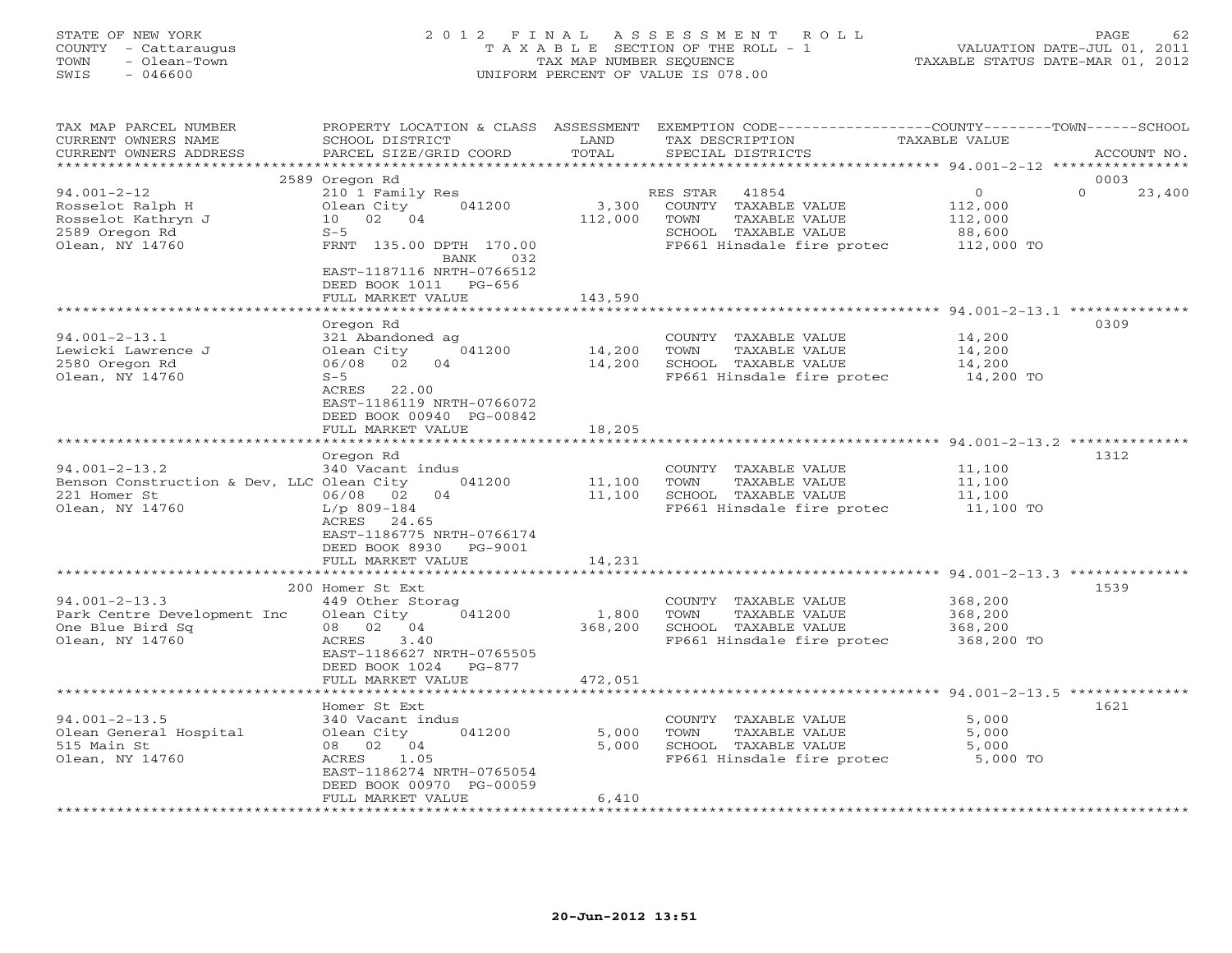# STATE OF NEW YORK 2 0 1 2 F I N A L A S S E S S M E N T R O L L PAGE 63 COUNTY - Cattaraugus T A X A B L E SECTION OF THE ROLL - 1 VALUATION DATE-JUL 01, 2011 TOWN - Olean-Town TAX MAP NUMBER SEQUENCE TAXABLE STATUS DATE-MAR 01, 2012 SWIS - 046600 UNIFORM PERCENT OF VALUE IS 078.00

| TAX MAP PARCEL NUMBER                             |                                               |            |                                                                                             | PROPERTY LOCATION & CLASS ASSESSMENT EXEMPTION CODE----------------COUNTY-------TOWN------SCHOOL |
|---------------------------------------------------|-----------------------------------------------|------------|---------------------------------------------------------------------------------------------|--------------------------------------------------------------------------------------------------|
| CURRENT OWNERS NAME                               | SCHOOL DISTRICT                               | LAND       | TAX DESCRIPTION                                                                             | TAXABLE VALUE                                                                                    |
| CURRENT OWNERS ADDRESS                            | PARCEL SIZE/GRID COORD                        | TOTAL      | SPECIAL DISTRICTS                                                                           | ACCOUNT NO.                                                                                      |
|                                                   |                                               |            |                                                                                             |                                                                                                  |
|                                                   | Homer St Ext                                  |            |                                                                                             | 1678                                                                                             |
| $94.001 - 2 - 13.6$                               | 340 Vacant indus                              |            | COUNTY TAXABLE VALUE                                                                        | 12,600                                                                                           |
| Central Property Group LLC                        | Olean City<br>041200                          | 12,600     | TAXABLE VALUE<br>TOWN                                                                       | 12,600                                                                                           |
| 250 Homer St                                      | $06/08 - 02 - 04$                             | 12,600     | SCHOOL TAXABLE VALUE                                                                        | 12,600                                                                                           |
| Olean, NY 14760                                   | ACRES 1.30                                    |            | FP661 Hinsdale fire protec 12,600 TO                                                        |                                                                                                  |
|                                                   | EAST-1185973 NRTH-0764821                     |            |                                                                                             |                                                                                                  |
|                                                   | DEED BOOK 8031 PG-6001                        |            |                                                                                             |                                                                                                  |
|                                                   | FULL MARKET VALUE                             | 16,154     |                                                                                             |                                                                                                  |
|                                                   |                                               |            |                                                                                             |                                                                                                  |
|                                                   | Homer                                         |            |                                                                                             | 1726                                                                                             |
| $94.001 - 2 - 13.7$                               | 340 Vacant indus                              |            | COUNTY TAXABLE VALUE                                                                        | 500                                                                                              |
| ASA Enterprises                                   | Olean City 041200                             | 500<br>500 | TAXABLE VALUE<br>TOWN                                                                       | 500                                                                                              |
| 129 S 4th St                                      | FRNT 135.00 DPTH 340.00                       |            | SCHOOL TAXABLE VALUE                                                                        | 500                                                                                              |
| Olean, NY 14760                                   | EAST-1186403 NRTH-0765292                     |            | FP661 Hinsdale fire protec 500 TO                                                           |                                                                                                  |
|                                                   | DEED BOOK 1032    PG-1071                     |            |                                                                                             |                                                                                                  |
|                                                   | FULL MARKET VALUE                             | 641        |                                                                                             |                                                                                                  |
|                                                   |                                               |            |                                                                                             |                                                                                                  |
|                                                   | Homer Street Ext                              |            |                                                                                             | 1774                                                                                             |
| $94.001 - 2 - 13.8$                               | 340 Vacant indus                              |            | COUNTY TAXABLE VALUE                                                                        | 20,900                                                                                           |
| Blue Bird Industrial Park, Inc. Olean City 041200 |                                               | 20,900     | TOWN<br>TAXABLE VALUE                                                                       | 20,900                                                                                           |
| 1 Blue Bird Sq                                    | 06/08 02 04                                   | 20,900     | SCHOOL TAXABLE VALUE<br>SCHOOL TAXABLE VALUE 20,900<br>FP661 Hinsdale fire protec 20,900 TO |                                                                                                  |
| Olean, NY 14760                                   | L/p 809-184                                   |            |                                                                                             |                                                                                                  |
|                                                   | ACRES 3.65                                    |            |                                                                                             |                                                                                                  |
|                                                   | EAST-1186838 NRTH-0765748                     |            |                                                                                             |                                                                                                  |
|                                                   | DEED BOOK 4939 PG-2001                        |            |                                                                                             |                                                                                                  |
|                                                   | FULL MARKET VALUE                             | 26,795     |                                                                                             |                                                                                                  |
|                                                   |                                               |            |                                                                                             |                                                                                                  |
|                                                   | Hillside Dr                                   |            |                                                                                             | 0304                                                                                             |
| $94.001 - 2 - 14$                                 | 321 Abandoned ag                              |            | COUNTY TAXABLE VALUE                                                                        | 14,500                                                                                           |
| Lewicki Lawrence J                                | Olean City 041200                             | 14,500     | TAXABLE VALUE<br>TOWN                                                                       | 14,500                                                                                           |
| 2580 Oregon Rd                                    | 02 02 04                                      | 14,500     | SCHOOL TAXABLE VALUE                                                                        | 14,500                                                                                           |
| Olean, NY 14760                                   | S-9 Homer Heights                             |            | FP662 Olean fire protect 14,500 TO                                                          |                                                                                                  |
|                                                   | Lots $17-206$ Les-+ Lots                      |            |                                                                                             |                                                                                                  |
|                                                   | ACRES 22.81                                   |            |                                                                                             |                                                                                                  |
|                                                   | EAST-1184714 NRTH-0766170                     |            |                                                                                             |                                                                                                  |
|                                                   | DEED BOOK 00940 PG-00842                      |            |                                                                                             |                                                                                                  |
|                                                   | FULL MARKET VALUE                             | 18,590     |                                                                                             |                                                                                                  |
|                                                   |                                               |            |                                                                                             |                                                                                                  |
|                                                   | Hillside Dr                                   |            |                                                                                             | 0306                                                                                             |
| $94.001 - 2 - 15$                                 | 321 Abandoned ag                              |            | COUNTY TAXABLE VALUE                                                                        | 15,800                                                                                           |
| Lewicki Lawrence J                                | 041200<br>Olean City                          | 15,800     | TOWN<br>TAXABLE VALUE                                                                       | 15,800                                                                                           |
| 2580 Oregon Rd                                    | 02 02 04                                      | 15,800     | SCHOOL TAXABLE VALUE                                                                        | 15,800                                                                                           |
| Olean, NY 14760                                   | S-9 Homer Hqts                                |            | FP662 Olean fire protect 15,800 TO                                                          |                                                                                                  |
|                                                   | ACRES 25.91                                   |            |                                                                                             |                                                                                                  |
|                                                   | EAST-1185213 NRTH-0765425                     |            |                                                                                             |                                                                                                  |
|                                                   | DEED BOOK 00940 PG-00842<br>FULL MARKET VALUE | 20,256     |                                                                                             |                                                                                                  |
|                                                   | **********************                        |            |                                                                                             |                                                                                                  |
|                                                   |                                               |            |                                                                                             |                                                                                                  |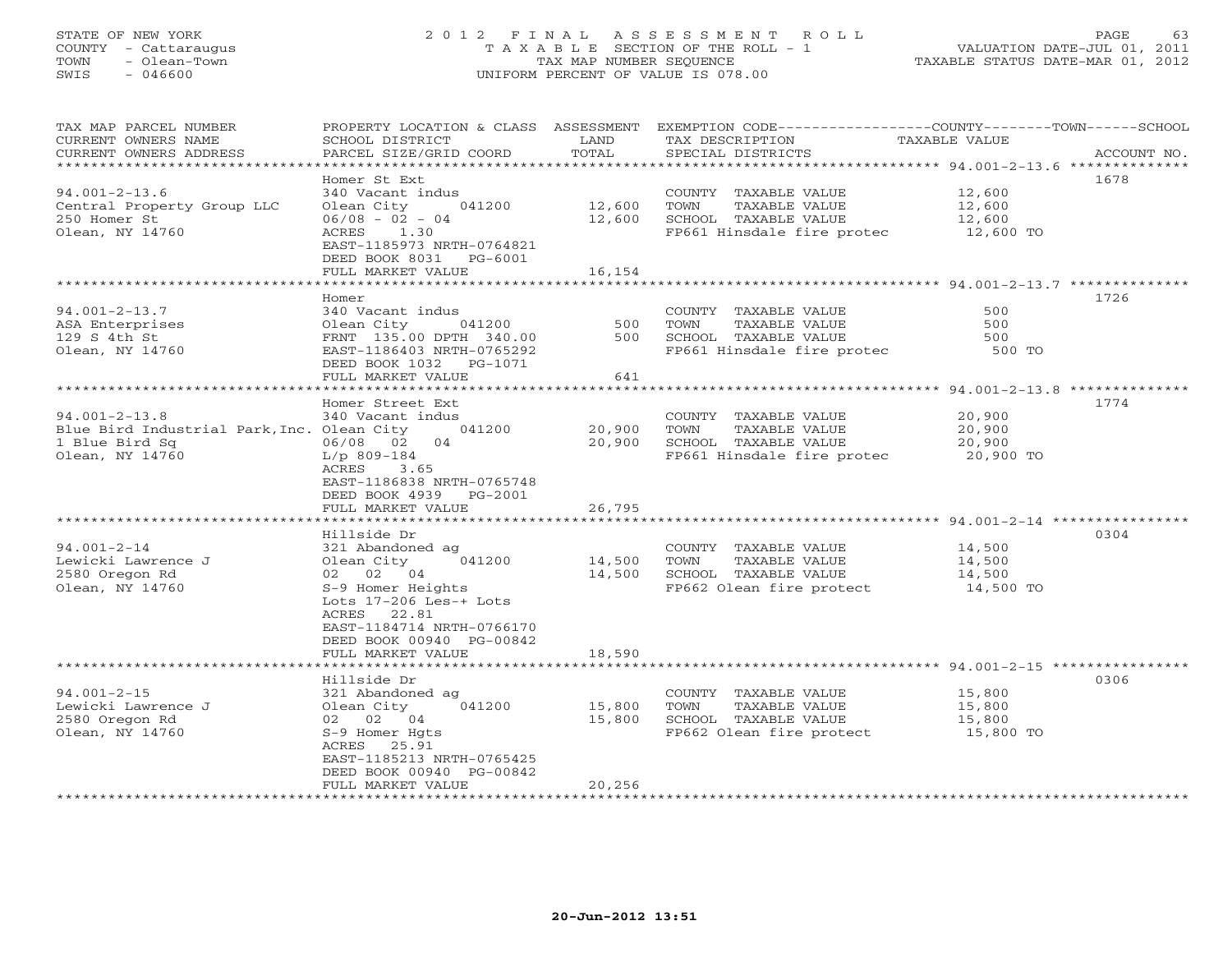#### STATE OF NEW YORK 2 0 1 2 F I N A L A S S E S S M E N T R O L L PAGE 64 COUNTY - Cattaraugus T A X A B L E SECTION OF THE ROLL - 1 VALUATION DATE-JUL 01, 2011 TOWN - Olean-Town TAX MAP NUMBER SEQUENCE TAXABLE STATUS DATE-MAR 01, 2012 SWIS - 046600 UNIFORM PERCENT OF VALUE IS 078.00UNIFORM PERCENT OF VALUE IS 078.00

| TAX MAP PARCEL NUMBER<br>CURRENT OWNERS NAME<br>CURRENT OWNERS ADDRESS | PROPERTY LOCATION & CLASS ASSESSMENT<br>SCHOOL DISTRICT<br>PARCEL SIZE/GRID COORD           | LAND<br>TOTAL | EXEMPTION CODE-----------------COUNTY-------TOWN------SCHOOL<br>TAX DESCRIPTION<br>SPECIAL DISTRICTS | TAXABLE VALUE  | ACCOUNT NO.        |
|------------------------------------------------------------------------|---------------------------------------------------------------------------------------------|---------------|------------------------------------------------------------------------------------------------------|----------------|--------------------|
|                                                                        |                                                                                             |               |                                                                                                      |                |                    |
| $94.001 - 2 - 16$                                                      | Hillside Dr<br>314 Rural vac<10                                                             |               | COUNTY TAXABLE VALUE                                                                                 | 6,500          | 1529               |
| Lewicki Lawrence J                                                     | Olean City<br>041200                                                                        | 6,500         | TOWN<br>TAXABLE VALUE                                                                                | 6,500          |                    |
| 2580 Oregon Rd                                                         | 02 02 04                                                                                    | 6,500         | SCHOOL TAXABLE VALUE                                                                                 | 6,500          |                    |
| Olean, NY 14760                                                        | 5.09<br>ACRES<br>EAST-1185556 NRTH-0764902<br>DEED BOOK 00940 PG-00842<br>FULL MARKET VALUE | 8,333         | FP662 Olean fire protect 6,500 TO                                                                    |                |                    |
|                                                                        |                                                                                             |               |                                                                                                      |                |                    |
|                                                                        | 718 Fountain St                                                                             |               |                                                                                                      |                | 1036               |
| $94.001 - 2 - 17$                                                      | 210 1 Family Res                                                                            |               | RES STAR 41854                                                                                       | $\Omega$       | $\Omega$<br>23,400 |
| Shields Tammy L                                                        | 041200<br>Olean City                                                                        | 4,500         | COUNTY TAXABLE VALUE                                                                                 | 37,000         |                    |
| Tammy Veno                                                             | 02 02 04                                                                                    | 37,000        | TOWN<br>TAXABLE VALUE                                                                                | 37,000         |                    |
| 2621 Back Hinsdale Rd                                                  | S-9 Homer Heights #70-71                                                                    |               | SCHOOL TAXABLE VALUE                                                                                 | 13,600         |                    |
| Olean, NY 14760                                                        | Ff 49.1                                                                                     |               | FP662 Olean fire protect 37,000 TO                                                                   |                |                    |
|                                                                        | ACRES<br>2.10 BANK<br>012                                                                   |               |                                                                                                      |                |                    |
|                                                                        | EAST-1185578 NRTH-0764588<br>$PG-128$                                                       |               |                                                                                                      |                |                    |
|                                                                        | DEED BOOK 987<br>FULL MARKET VALUE                                                          | 47,436        |                                                                                                      |                |                    |
|                                                                        |                                                                                             |               |                                                                                                      |                |                    |
|                                                                        | 2284 Johnson Rd                                                                             |               |                                                                                                      |                | 0896               |
| $94.001 - 2 - 18$                                                      | 210 1 Family Res                                                                            |               | RES STAR 41854                                                                                       | $\overline{0}$ | $\Omega$<br>23,400 |
| Bennett James E                                                        | 041200<br>Olean City                                                                        | 4,600         | COUNTY TAXABLE VALUE                                                                                 | 72,300         |                    |
| 2284 Johnson Rd                                                        | 02 02 04                                                                                    | 72,300        | TAXABLE VALUE<br>TOWN                                                                                | 72,300         |                    |
| Olean, NY 14760                                                        | S-9 Homer Heights                                                                           |               | SCHOOL TAXABLE VALUE                                                                                 | 48,900         |                    |
|                                                                        | ACRES<br>2.08                                                                               |               | FP662 Olean fire protect                                                                             | 72,300 TO      |                    |
|                                                                        | EAST-1183981 NRTH-0765894                                                                   |               |                                                                                                      |                |                    |
|                                                                        | DEED BOOK 00964 PG-01003                                                                    |               |                                                                                                      |                |                    |
|                                                                        | FULL MARKET VALUE                                                                           | 92,692        |                                                                                                      |                |                    |
|                                                                        | Johnson Rd                                                                                  |               |                                                                                                      |                | 0160               |
| $94.001 - 2 - 19.1$                                                    | 314 Rural vac<10                                                                            |               | COUNTY TAXABLE VALUE                                                                                 | 4,600          |                    |
| Cashimere Christopher                                                  | Olean City<br>041200                                                                        | 4,600         | TAXABLE VALUE<br>TOWN                                                                                | 4,600          |                    |
| 2649 McCann Hollow Rd                                                  | 02 02 04                                                                                    | 4,600         | SCHOOL TAXABLE VALUE                                                                                 | 4,600          |                    |
| Olean, NY 14760                                                        | S-9 Homer Heights                                                                           |               | FP662 Olean fire protect                                                                             | 4,600 TO       |                    |
|                                                                        | ACRES<br>1.97                                                                               |               |                                                                                                      |                |                    |
|                                                                        | EAST-1184301 NRTH-0765693                                                                   |               |                                                                                                      |                |                    |
|                                                                        | DEED BOOK 16652 PG-3001                                                                     |               |                                                                                                      |                |                    |
|                                                                        | FULL MARKET VALUE                                                                           | 5,897         |                                                                                                      |                |                    |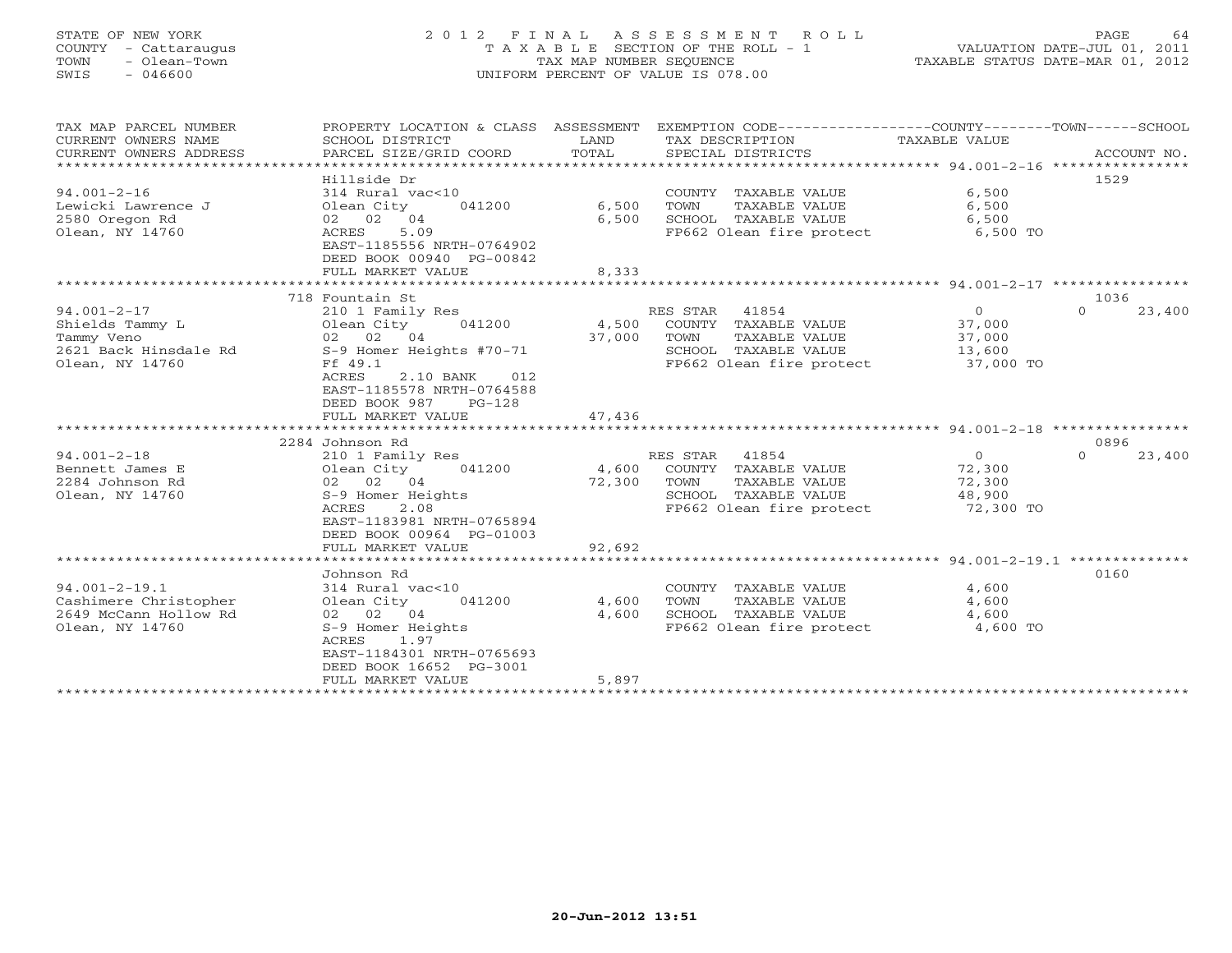# STATE OF NEW YORK 2 0 1 2 F I N A L A S S E S S M E N T R O L L PAGE 65 COUNTY - Cattaraugus T A X A B L E SECTION OF THE ROLL - 1 VALUATION DATE-JUL 01, 2011 TOWN - Olean-Town TAX MAP NUMBER SEQUENCE TAXABLE STATUS DATE-MAR 01, 2012 SWIS - 046600 UNIFORM PERCENT OF VALUE IS 078.00

| TAX MAP PARCEL NUMBER<br>CURRENT OWNERS NAME<br>CURRENT OWNERS ADDRESS<br>**********************         | PROPERTY LOCATION & CLASS ASSESSMENT<br>SCHOOL DISTRICT<br>PARCEL SIZE/GRID COORD                                                                             | LAND<br>TAX DESCRIPTION<br>TOTAL<br>SPECIAL DISTRICTS                                                                                                     | EXEMPTION CODE-----------------COUNTY-------TOWN------SCHOOL<br>TAXABLE VALUE<br>ACCOUNT NO. |
|----------------------------------------------------------------------------------------------------------|---------------------------------------------------------------------------------------------------------------------------------------------------------------|-----------------------------------------------------------------------------------------------------------------------------------------------------------|----------------------------------------------------------------------------------------------|
|                                                                                                          |                                                                                                                                                               |                                                                                                                                                           |                                                                                              |
| $94.001 - 2 - 19.2$<br>Noonan Susan Cashimere<br>2256 Johnson Rd<br>Olean, NY 14760                      | 2256 Johnson Rd<br>210 1 Family Res<br>Olean City<br>041200<br>02 02 04<br>S-9 Homer Heights                                                                  | CVET C/T<br>41131<br>4,700 SR STAR<br>41834<br>76,000<br>TAXABLE VALUE<br>COUNTY<br>TAXABLE VALUE<br>TOWN                                                 | 1485<br>15,600<br>15,600<br>$\Omega$<br>48,520<br>$\Omega$<br>60,400<br>60,400               |
|                                                                                                          | ACRES<br>2.19<br>EAST-1184505 NRTH-0765417<br>DEED BOOK 913<br>PG-00097<br>FULL MARKET VALUE                                                                  | SCHOOL TAXABLE VALUE<br>FP662 Olean fire protect<br>97,436                                                                                                | 27,480<br>76,000 TO                                                                          |
|                                                                                                          |                                                                                                                                                               |                                                                                                                                                           |                                                                                              |
| $94.001 - 2 - 19.3$<br>Cashimere Timothy P<br>Cashimere Kristina A<br>2268 Johnson Rd<br>Olean, NY 14760 | 2268 Johnson Rd<br>210 1 Family Res<br>Olean City<br>041200<br>02 02 04<br>1.73 BANK<br>ACRES<br>005<br>EAST-1184429 NRTH-0765584<br>DEED BOOK 00970 PG-00691 | RES STAR<br>41854<br>4,400<br>COUNTY TAXABLE VALUE<br>44,800<br>TAXABLE VALUE<br>TOWN<br>SCHOOL TAXABLE VALUE<br>FP662 Olean fire protect                 | 1523<br>$\overline{O}$<br>$\Omega$<br>23,400<br>44,800<br>44,800<br>21,400<br>44,800 TO      |
|                                                                                                          | FULL MARKET VALUE                                                                                                                                             | 57,436                                                                                                                                                    |                                                                                              |
|                                                                                                          | **********************<br>2254 Johnson Rd                                                                                                                     |                                                                                                                                                           | 0513                                                                                         |
| $94.001 - 2 - 20$<br>Pockalny Stephen John Jr<br>2254 Johnson Rd<br>Olean, NY 14760                      | 210 1 Family Res<br>Olean City<br>041200<br>02 02 04<br>S-9 Homer Heights<br>ACRES<br>1.87<br>EAST-1184548 NRTH-0765211                                       | RES STAR<br>41854<br>4,500<br>COUNTY TAXABLE VALUE<br>49,300<br>TAXABLE VALUE<br>TOWN<br>SCHOOL TAXABLE VALUE<br>FP662 Olean fire protect                 | $\circ$<br>$\Omega$<br>23,400<br>49,300<br>49,300<br>25,900<br>49,300 TO                     |
|                                                                                                          | DEED BOOK 00971 PG-01149<br>FULL MARKET VALUE                                                                                                                 | 63,205                                                                                                                                                    |                                                                                              |
|                                                                                                          |                                                                                                                                                               |                                                                                                                                                           |                                                                                              |
| $94.001 - 2 - 21$                                                                                        | 2246 Johnson Rd                                                                                                                                               |                                                                                                                                                           | 0512<br>9,360<br>9,360                                                                       |
| Kaydos Thomas C<br>Kaydos Joan<br>2246 Johnson Rd<br>Olean, NY 14760                                     | 210 1 Family Res<br>Olean City<br>041200<br>02 02 04<br>S-9 Homer Heights<br>1.71<br>ACRES<br>EAST-1184603 NRTH-0765011<br>DEED BOOK 613<br>PG-00011          | CW_15_VET/ 41161<br>4,400 SR STAR<br>41834<br>69,000<br>COUNTY TAXABLE VALUE<br>TOWN<br>TAXABLE VALUE<br>SCHOOL TAXABLE VALUE<br>FP662 Olean fire protect | $\circ$<br>48,520<br>$\Omega$<br>59,640<br>59,640<br>20,480<br>69,000 TO                     |
|                                                                                                          | FULL MARKET VALUE                                                                                                                                             | 88,462                                                                                                                                                    |                                                                                              |
|                                                                                                          | 2222 Johnson Rd                                                                                                                                               |                                                                                                                                                           | 0632                                                                                         |
| $94.001 - 2 - 22$<br>Martin George A<br>Malick Lori<br>2222 Johnson Rd<br>Olean, NY 14760                | 210 1 Family Res<br>041200<br>Olean City<br>02 02 04<br>S-9 Homer Heights<br>2.50<br>ACRES<br>EAST-1184852 NRTH-0764654<br>DEED BOOK 00993 PG-00327           | 41854<br>RES STAR<br>4,900<br>COUNTY<br>TAXABLE VALUE<br>86,400<br>TOWN<br>TAXABLE VALUE<br>SCHOOL TAXABLE VALUE<br>FP662 Olean fire protect              | $\circ$<br>$\Omega$<br>23,400<br>86,400<br>86,400<br>63,000<br>86,400 TO                     |
|                                                                                                          | FULL MARKET VALUE<br>**********************                                                                                                                   | 110,769<br>* * * * * * * * * * * * * * * *                                                                                                                |                                                                                              |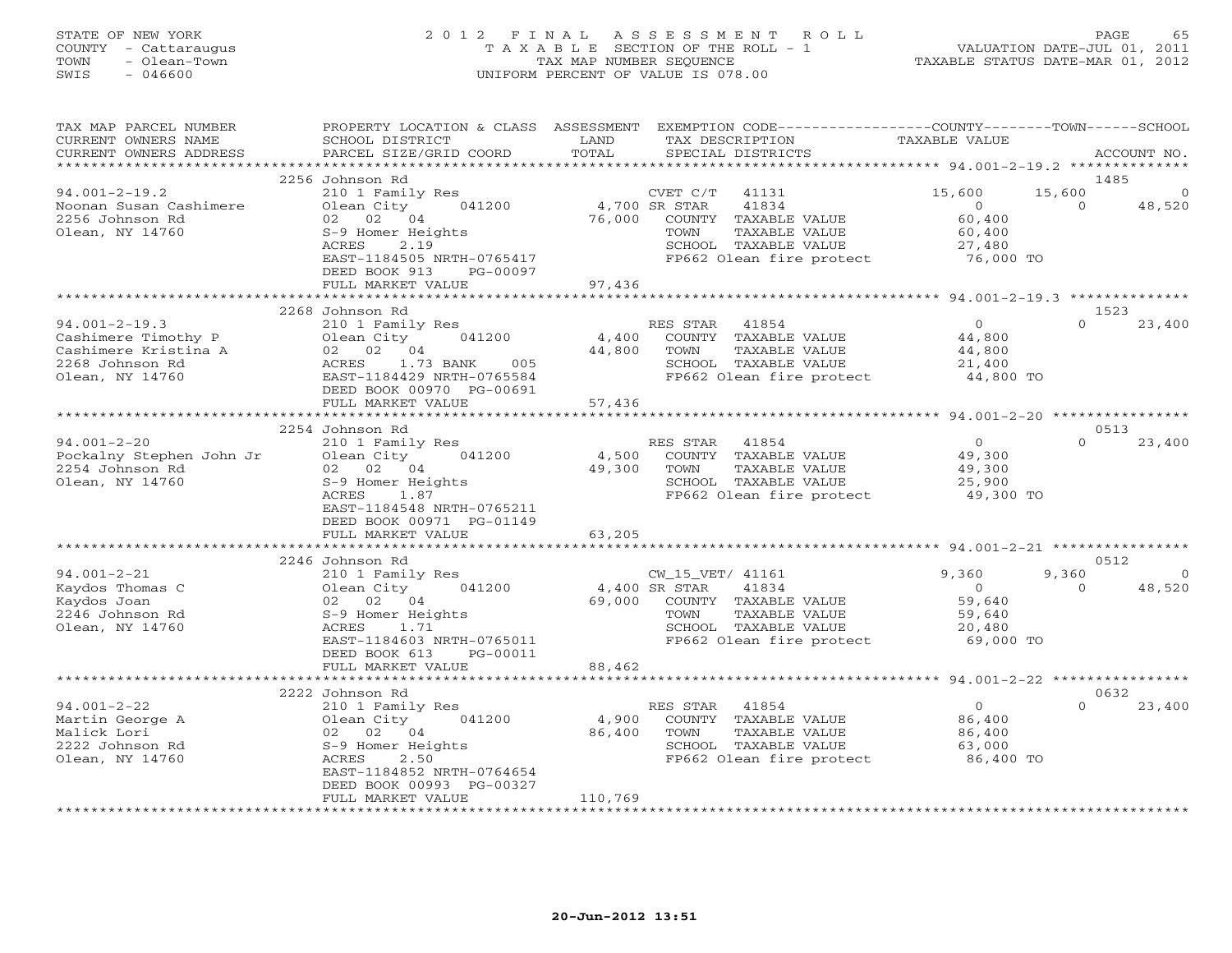# STATE OF NEW YORK 2 0 1 2 F I N A L A S S E S S M E N T R O L L PAGE 66 COUNTY - Cattaraugus T A X A B L E SECTION OF THE ROLL - 1 VALUATION DATE-JUL 01, 2011 TOWN - Olean-Town TAX MAP NUMBER SEQUENCE TAXABLE STATUS DATE-MAR 01, 2012 SWIS - 046600 UNIFORM PERCENT OF VALUE IS 078.00

|                                                                                                                                                                                                     |                                                                                                                          | SPECIAL DISTRICTS                                                              | ***************** 94.001-2-23 *****************           | ACCOUNT NO.                                                                                                                                                                                                                      |
|-----------------------------------------------------------------------------------------------------------------------------------------------------------------------------------------------------|--------------------------------------------------------------------------------------------------------------------------|--------------------------------------------------------------------------------|-----------------------------------------------------------|----------------------------------------------------------------------------------------------------------------------------------------------------------------------------------------------------------------------------------|
| 314 Rural vac<10<br>Olean City<br>041200<br>02 02 04<br>S-9 Homer Hts #157-158<br>FRNT 100.00 DPTH 120.00<br>EAST-1185177 NRTH-0764733<br>DEED BOOK 00940 PG-00842                                  | 2,600<br>2,600                                                                                                           | COUNTY TAXABLE VALUE<br>TAXABLE VALUE<br>TOWN<br>SCHOOL TAXABLE VALUE          | 2,600<br>2,600<br>2,600<br>2,600 TO                       | 0312                                                                                                                                                                                                                             |
|                                                                                                                                                                                                     |                                                                                                                          |                                                                                |                                                           |                                                                                                                                                                                                                                  |
|                                                                                                                                                                                                     |                                                                                                                          |                                                                                |                                                           | 0039                                                                                                                                                                                                                             |
| 210 1 Family Res<br>Olean City<br>041200<br>02 02 04<br>S-9 Homer Hts #155-156<br>1.76<br><b>ACRES</b><br>EAST-1184947 NRTH-0764482<br>DEED BOOK 00947 PG-00871                                     | 4,500<br>84,000                                                                                                          | COUNTY TAXABLE VALUE<br>TOWN<br>TAXABLE VALUE<br>SCHOOL TAXABLE VALUE          | $\overline{0}$<br>84,000<br>84,000<br>60,600<br>84,000 TO | $\Omega$<br>23,400                                                                                                                                                                                                               |
|                                                                                                                                                                                                     |                                                                                                                          |                                                                                |                                                           |                                                                                                                                                                                                                                  |
| 2002 Johnson Rd<br>210 1 Family Res<br>041200<br>Olean City<br>$01/02$ 02<br>04<br>S-9 Homer Heights<br>FRNT 230.00 DPTH 72.00<br>EAST-1184883 NRTH-0764272<br>DEED BOOK 881<br>PG-00300            | 2,900<br>44,000                                                                                                          | 41854<br>COUNTY TAXABLE VALUE<br>TAXABLE VALUE<br>TOWN<br>SCHOOL TAXABLE VALUE | $\Omega$<br>44,000<br>44,000<br>20,600<br>44,000 TO       | 0510<br>23,400<br>$\Omega$                                                                                                                                                                                                       |
|                                                                                                                                                                                                     |                                                                                                                          |                                                                                |                                                           |                                                                                                                                                                                                                                  |
| Edgewood Ave<br>314 Rural vac<10<br>Olean City<br>041200<br>02 04<br>02<br>S-9 Homer Hgt 67-69&72-77<br>1.66<br>ACRES<br>EAST-1185311 NRTH-0764416<br>DEED BOOK 00940 PG-00842<br>FULL MARKET VALUE | 4,400<br>4,400<br>5,641                                                                                                  | COUNTY TAXABLE VALUE<br>TOWN<br>TAXABLE VALUE<br>SCHOOL TAXABLE VALUE          | 4,400<br>4,400<br>4,400<br>4,400 TO                       | 0311                                                                                                                                                                                                                             |
|                                                                                                                                                                                                     | Hillside Dr<br>FULL MARKET VALUE<br>2218 Johnson Rd<br>FULL MARKET VALUE<br>FULL MARKET VALUE<br>*********************** | 3,333<br>107,692<br>56,410<br>**********                                       | ***********<br>RES STAR 41854<br>RES STAR                 | FP662 Olean fire protect<br>********************** 94.001-2-24 *****************<br>FP662 Olean fire protect<br>FP662 Olean fire protect<br>************************** 94.001-2-26 *****************<br>FP662 Olean fire protect |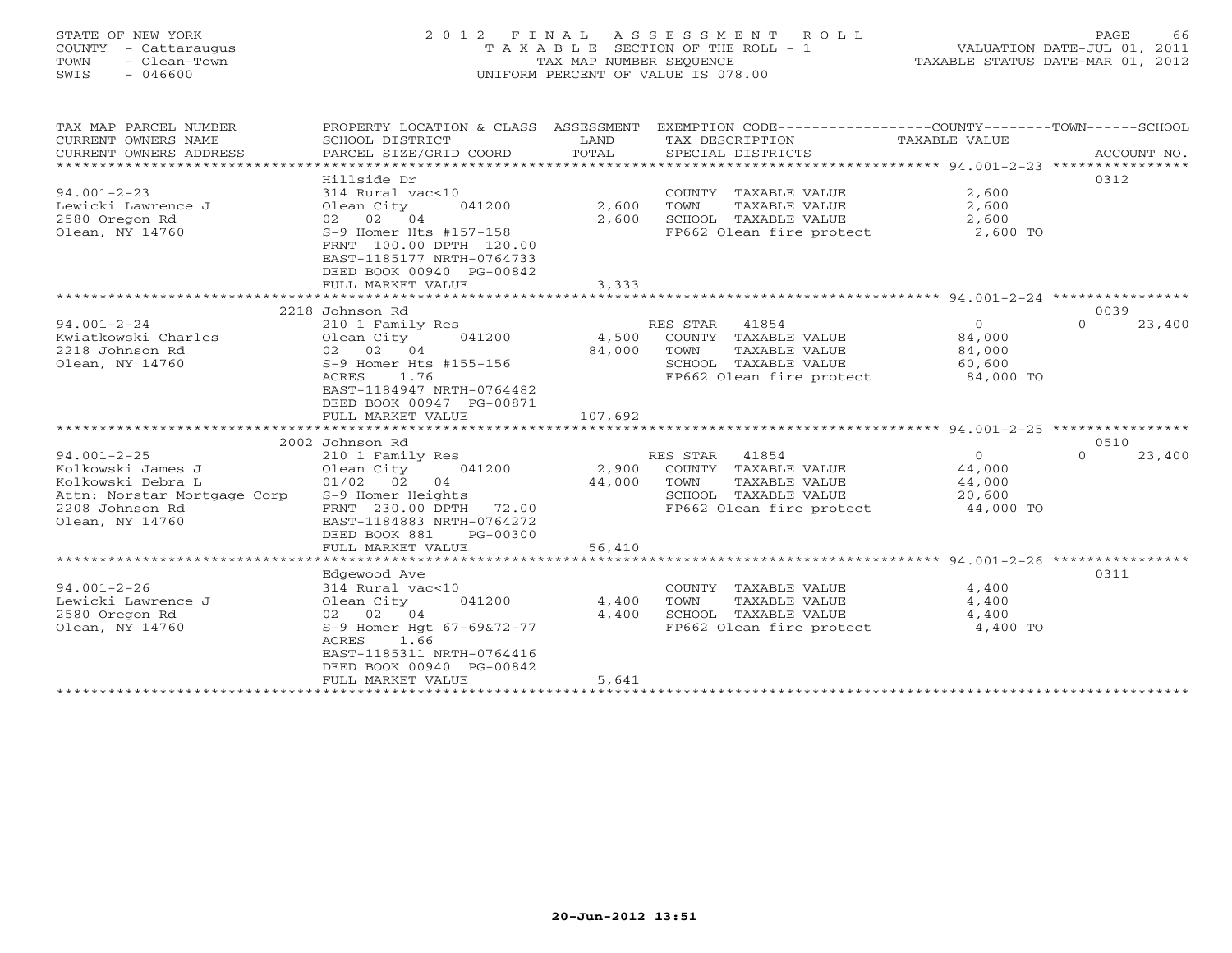# STATE OF NEW YORK 2 0 1 2 F I N A L A S S E S S M E N T R O L L PAGE 67 COUNTY - Cattaraugus T A X A B L E SECTION OF THE ROLL - 1 VALUATION DATE-JUL 01, 2011 TOWN - Olean-Town TAX MAP NUMBER SEQUENCE TAXABLE STATUS DATE-MAR 01, 2012 SWIS - 046600 UNIFORM PERCENT OF VALUE IS 078.00

| TAX MAP PARCEL NUMBER<br>CURRENT OWNERS NAME<br>CURRENT OWNERS ADDRESS | SCHOOL DISTRICT<br>PARCEL SIZE/GRID COORD | LAND<br>TOTAL | PROPERTY LOCATION & CLASS ASSESSMENT EXEMPTION CODE----------------COUNTY-------TOWN------SCHOOL<br>TAX DESCRIPTION<br>SPECIAL DISTRICTS | TAXABLE VALUE | ACCOUNT NO.              |
|------------------------------------------------------------------------|-------------------------------------------|---------------|------------------------------------------------------------------------------------------------------------------------------------------|---------------|--------------------------|
|                                                                        |                                           |               |                                                                                                                                          |               |                          |
|                                                                        | 318 Fountain St                           |               |                                                                                                                                          |               | 0702                     |
| $94.001 - 2 - 27$                                                      | 210 1 Family Res                          |               | AGED C/S 41805                                                                                                                           | 27,650        | $\overline{0}$<br>27,650 |
| Muniga Edward J                                                        | Olean City<br>041200                      | 3,400 SR STAR | 41834                                                                                                                                    | 0             | $\Omega$<br>48,520       |
| 318 Fountain St                                                        | 01/02 02 04                               | 79,000        | COUNTY TAXABLE VALUE                                                                                                                     | 51,350        |                          |
| Olean, NY 14760                                                        | S-9 Homer Heights                         |               | TOWN<br>TAXABLE VALUE                                                                                                                    | 79,000        |                          |
|                                                                        | Lots 63,64,65&66                          |               | SCHOOL TAXABLE VALUE                                                                                                                     | 2,830         |                          |
|                                                                        | FRNT 200.00 DPTH 130.00                   |               | FP662 Olean fire protect 79,000 TO                                                                                                       |               |                          |
|                                                                        | EAST-1185308 NRTH-0764271                 |               |                                                                                                                                          |               |                          |
|                                                                        | DEED BOOK 756<br>PG-00958                 |               |                                                                                                                                          |               |                          |
|                                                                        | FULL MARKET VALUE                         | 101,282       |                                                                                                                                          |               |                          |
|                                                                        |                                           |               |                                                                                                                                          |               |                          |
|                                                                        | Edgewood Ave                              |               |                                                                                                                                          |               | 0700                     |
| $94.001 - 2 - 28$                                                      | 314 Rural vac<10                          |               | COUNTY TAXABLE VALUE                                                                                                                     | 2,400         |                          |
| Muniqa Edward J                                                        | 041200<br>Olean City                      | 2,400         | TOWN<br>TAXABLE VALUE                                                                                                                    | 2,400         |                          |
| 318 Fountain St                                                        | $01/02$ 02 04                             | 2,400         | SCHOOL TAXABLE VALUE                                                                                                                     | 2,400         |                          |
| Olean, NY 14760                                                        | S-9 Homer Heights                         |               | FP662 Olean fire protect 2,400 TO                                                                                                        |               |                          |
|                                                                        | Lots 78,79,80,81&82                       |               |                                                                                                                                          |               |                          |
|                                                                        | FRNT 250.00 DPTH 170.00                   |               |                                                                                                                                          |               |                          |
|                                                                        | EAST-1185086 NRTH-0764215                 |               |                                                                                                                                          |               |                          |
|                                                                        | DEED BOOK 753<br>PG-01111                 |               |                                                                                                                                          |               |                          |
|                                                                        | FULL MARKET VALUE                         | 3,077         |                                                                                                                                          |               |                          |
|                                                                        |                                           |               |                                                                                                                                          |               |                          |
|                                                                        | Edgewood Ave                              |               |                                                                                                                                          |               | 0701                     |
| $94.001 - 2 - 29$                                                      | 314 Rural vac<10                          |               | COUNTY TAXABLE VALUE                                                                                                                     | 2,000         |                          |
| Muniga Edward J                                                        | Olean City<br>041200                      | 2,000         | TAXABLE VALUE<br>TOWN                                                                                                                    | 2,000         |                          |
| 318 Fountain St                                                        | 01 02 04                                  | 2,000         | SCHOOL TAXABLE VALUE                                                                                                                     | 2,000         |                          |
| Olean, NY 14760                                                        | S-9 Homer Heights #83-84                  |               | FP662 Olean fire protect                                                                                                                 | 2,000 TO      |                          |
|                                                                        | FRNT 100.00 DPTH 170.00                   |               |                                                                                                                                          |               |                          |
|                                                                        | EAST-1184978 NRTH-0764076                 |               |                                                                                                                                          |               |                          |
|                                                                        | DEED BOOK 753<br>PG-01111                 |               |                                                                                                                                          |               |                          |
|                                                                        | FULL MARKET VALUE                         | 2,564         |                                                                                                                                          |               |                          |
|                                                                        |                                           |               |                                                                                                                                          |               |                          |
|                                                                        | 2000 Johnson Rd                           |               |                                                                                                                                          |               | 0560                     |
| $94.001 - 2 - 30$                                                      | 210 1 Family Res                          |               | CVET C/T<br>41131                                                                                                                        | 15,600        | 15,600<br>$\bigcirc$     |
| Kwiatkowski Walter                                                     | Olean City<br>041200                      |               | 3,500 SR STAR<br>41834                                                                                                                   | $\Omega$      | 48,520<br>$\Omega$       |
| Sciandra Linda L                                                       | 01 02<br>04                               | 72,200        | COUNTY TAXABLE VALUE                                                                                                                     | 56,600        |                          |
| 571 Fountain St                                                        | $S-9$ Homer Hgts #85-86-87                |               | TAXABLE VALUE<br>TOWN                                                                                                                    | 56,600        |                          |
| Olean, NY 14760                                                        | L/U W. Kwiatkowski                        |               | SCHOOL TAXABLE VALUE                                                                                                                     | 23,680        |                          |
|                                                                        | FRNT 100.00 DPTH 175.00                   |               | FP662 Olean fire protect 72,200 TO                                                                                                       |               |                          |
|                                                                        | EAST-1184896 NRTH-0763965                 |               |                                                                                                                                          |               |                          |
|                                                                        | DEED BOOK 1965<br>PG-3001                 |               |                                                                                                                                          |               |                          |
|                                                                        | FULL MARKET VALUE                         | 92,564        |                                                                                                                                          |               |                          |
|                                                                        |                                           |               |                                                                                                                                          |               |                          |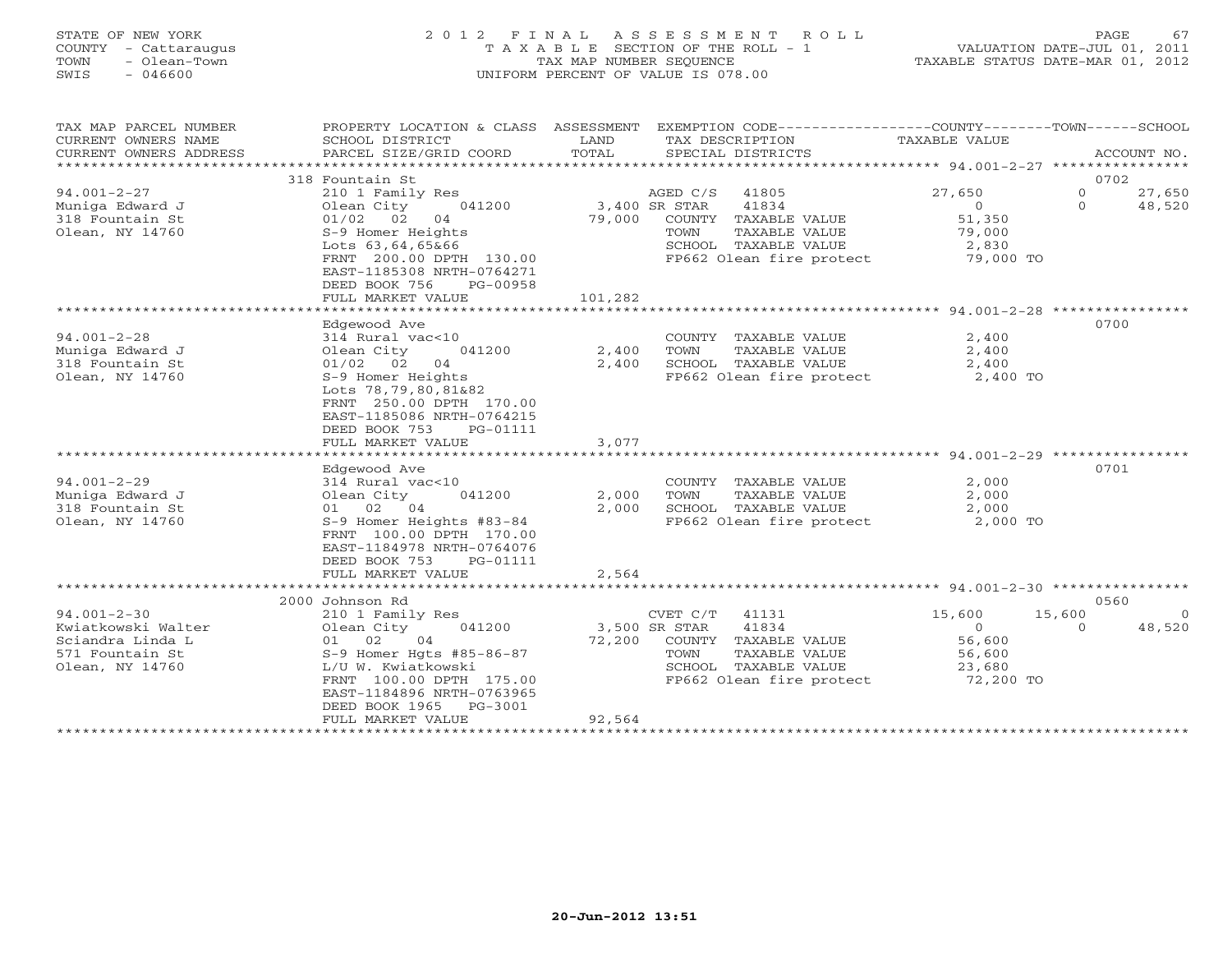#### STATE OF NEW YORK 2 0 1 2 F I N A L A S S E S S M E N T R O L L PAGE 68 COUNTY - Cattaraugus T A X A B L E SECTION OF THE ROLL - 1 VALUATION DATE-JUL 01, 2011 TOWN - Olean-Town TAX MAP NUMBER SEQUENCE TAXABLE STATUS DATE-MAR 01, 2012 SWIS - 046600 UNIFORM PERCENT OF VALUE IS 078.00

| TAX MAP PARCEL NUMBER<br>CURRENT OWNERS NAME<br>CURRENT OWNERS ADDRESS | PROPERTY LOCATION & CLASS ASSESSMENT<br>SCHOOL DISTRICT<br>PARCEL SIZE/GRID COORD | LAND<br>TOTAL        |                | EXEMPTION CODE-----------------COUNTY-------TOWN------SCHOOL<br>TAX DESCRIPTION<br>SPECIAL DISTRICTS | TAXABLE VALUE     |          | ACCOUNT NO.    |
|------------------------------------------------------------------------|-----------------------------------------------------------------------------------|----------------------|----------------|------------------------------------------------------------------------------------------------------|-------------------|----------|----------------|
|                                                                        | 2219 Johnson Rd                                                                   |                      |                |                                                                                                      |                   | 0558     |                |
| $94.001 - 2 - 32$                                                      | 210 1 Family Res                                                                  |                      | WVET C/T 41121 |                                                                                                      | 9,360             | 9,360    | $\overline{0}$ |
| Kwiatkowski Charles F                                                  | 041200 4,100 SR STAR<br>Olean City                                                |                      |                | 41834                                                                                                | $\overline{0}$    | $\Omega$ | 48,520         |
| Kwiatkowski Rose Mary                                                  | $02/03$ 02<br>S-9 Homor 1                                                         | 95,000               |                | COUNTY TAXABLE VALUE                                                                                 | 85,640            |          |                |
| 2219 Johnson Rd                                                        | S-9 Homer Heights #153                                                            |                      | TOWN           | TAXABLE VALUE                                                                                        | 85,640            |          |                |
| Olean, NY 14760                                                        | 1.14<br>ACRES                                                                     |                      |                | SCHOOL TAXABLE VALUE                                                                                 | 46,480            |          |                |
|                                                                        | EAST-1184643 NRTH-0764311<br>DEED BOOK 559<br>PG-5001                             |                      |                | FP662 Olean fire protect 55,000 TO                                                                   |                   |          |                |
|                                                                        | FULL MARKET VALUE                                                                 | 121,795              |                |                                                                                                      |                   |          |                |
|                                                                        |                                                                                   |                      |                |                                                                                                      |                   |          |                |
|                                                                        | 2207 Johnson Rd                                                                   |                      |                |                                                                                                      |                   | 0126     |                |
| $94.001 - 2 - 33$                                                      | 210 1 Family Res                                                                  |                      | RES STAR 41854 |                                                                                                      | $\overline{0}$    | $\Omega$ | 23,400         |
| Bush Dale J                                                            | 041200<br>Olean City                                                              | 7,700                |                | COUNTY TAXABLE VALUE                                                                                 | 81,000            |          |                |
| 2207 Johnson Rd                                                        | 02 02 04                                                                          | 81,000               | TOWN           | TAXABLE VALUE                                                                                        | 81,000            |          |                |
| Olean, NY 14760                                                        | S-9 Homer Heights                                                                 |                      |                | SCHOOL TAXABLE VALUE                                                                                 | $6 + 7 = 57,600$  |          |                |
|                                                                        | 7.37<br>ACRES                                                                     |                      |                | FP662 Olean fire protect 81,000 TO                                                                   |                   |          |                |
|                                                                        | EAST-1184313 NRTH-0764429                                                         |                      |                |                                                                                                      |                   |          |                |
|                                                                        | DEED BOOK 00990 PG-00538<br>FULL MARKET VALUE                                     | 103,846              |                |                                                                                                      |                   |          |                |
|                                                                        |                                                                                   |                      |                |                                                                                                      |                   |          |                |
|                                                                        | Johnson Rd                                                                        |                      |                |                                                                                                      |                   | 0209     |                |
| $94.001 - 2 - 34.1$                                                    | 312 Vac w/imprv                                                                   |                      |                | COUNTY TAXABLE VALUE                                                                                 | 5,300             |          |                |
| Butler Edward                                                          | 041200 4,400<br>Olean City                                                        |                      | TOWN           | TAXABLE VALUE                                                                                        | 5,300             |          |                |
| Maryann Magnuson                                                       | 02 02 04                                                                          | 5,300                |                | SCHOOL TAXABLE VALUE                                                                                 | 5,300             |          |                |
| 342 Paragon Ave                                                        | S-9 Homer Heights                                                                 |                      |                | FP662 Olean fire protect                                                                             | 5,300<br>5,300 TO |          |                |
| Olean, NY 14760                                                        | 1.70<br>ACRES                                                                     |                      |                |                                                                                                      |                   |          |                |
|                                                                        | EAST-1184063 NRTH-0765331                                                         |                      |                |                                                                                                      |                   |          |                |
|                                                                        | DEED BOOK 789<br>PG-01158                                                         |                      |                |                                                                                                      |                   |          |                |
|                                                                        | FULL MARKET VALUE                                                                 | 6,795                |                |                                                                                                      |                   |          |                |
|                                                                        |                                                                                   |                      |                |                                                                                                      |                   |          |                |
|                                                                        | 2251 Johnson Rd                                                                   |                      |                |                                                                                                      |                   | 1262     |                |
| $94.001 - 2 - 34.4$                                                    | 210 1 Family Res                                                                  |                      | WVET C/T 41121 |                                                                                                      | 9,300             | 9,300    | $\bigcirc$     |
| Wenke Paul R                                                           | 041200<br>Olean City                                                              | 4,200 RES STAR 41854 |                |                                                                                                      | $\overline{0}$    | $\Omega$ | 23,400         |
| 2251 Johnson Rd                                                        | 02 02 04                                                                          |                      |                | 62,000 COUNTY TAXABLE VALUE                                                                          | 52,700            |          |                |
| Olean, NY 14760                                                        | S-9 Homer Heights                                                                 |                      | TOWN           |                                                                                                      | 52,700            |          |                |
|                                                                        | ACRES<br>1.38 BANK<br>017                                                         |                      |                | TOWN      TAXABLE VALUE<br>SCHOOL   TAXABLE VALUE                                                    | 38,600            |          |                |
|                                                                        | EAST-1184255 NRTH-0765031                                                         |                      |                | FD667 Olean fire 1                                                                                   | 62,000 TO         |          |                |
|                                                                        | DEED BOOK 12880 PG-9001                                                           |                      |                |                                                                                                      |                   |          |                |
|                                                                        | FULL MARKET VALUE                                                                 | 79,487               |                |                                                                                                      |                   |          |                |
|                                                                        |                                                                                   |                      |                |                                                                                                      |                   |          |                |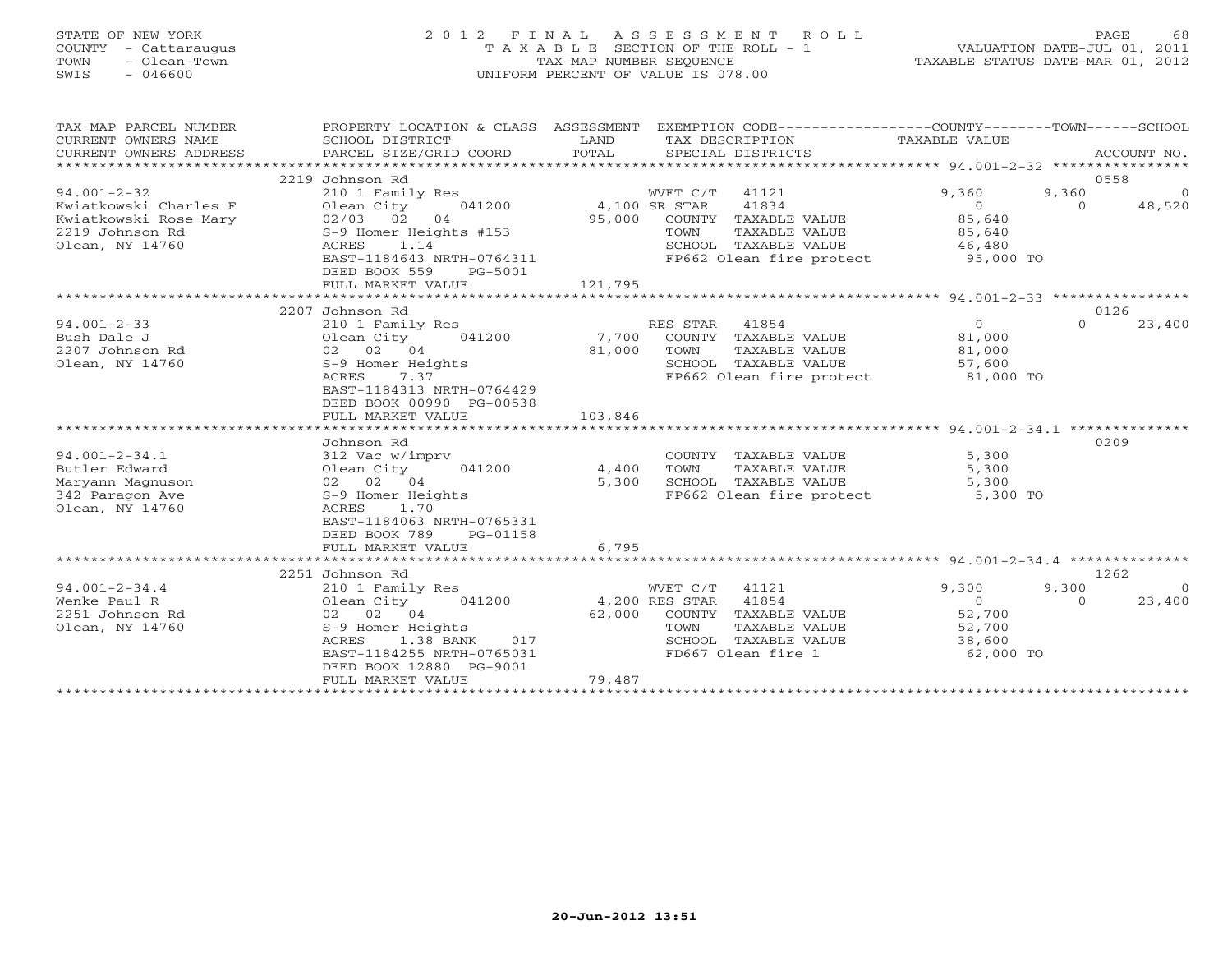# STATE OF NEW YORK 2 0 1 2 F I N A L A S S E S S M E N T R O L L PAGE 69 COUNTY - Cattaraugus T A X A B L E SECTION OF THE ROLL - 1 VALUATION DATE-JUL 01, 2011 TOWN - Olean-Town TAX MAP NUMBER SEQUENCE TAXABLE STATUS DATE-MAR 01, 2012 SWIS - 046600 UNIFORM PERCENT OF VALUE IS 078.00

| TAX MAP PARCEL NUMBER<br>CURRENT OWNERS NAME<br>CURRENT OWNERS ADDRESS | PROPERTY LOCATION & CLASS ASSESSMENT<br>SCHOOL DISTRICT<br>PARCEL SIZE/GRID COORD | LAND<br>TOTAL        | EXEMPTION CODE-----------------COUNTY-------TOWN------SCHOOL<br>TAX DESCRIPTION<br>SPECIAL DISTRICTS | <b>TAXABLE VALUE</b> | ACCOUNT NO.                                            |
|------------------------------------------------------------------------|-----------------------------------------------------------------------------------|----------------------|------------------------------------------------------------------------------------------------------|----------------------|--------------------------------------------------------|
| *********************                                                  |                                                                                   |                      |                                                                                                      |                      |                                                        |
|                                                                        | 2257 Johnson Rd                                                                   |                      |                                                                                                      |                      | 1802                                                   |
| $94.001 - 2 - 34.5$                                                    | 210 1 Family Res                                                                  |                      | $CVET C/T$ 41131<br>41834                                                                            | 15,600<br>$\Omega$   | 15,600<br>$\Omega$<br>$\Omega$                         |
| Corson Charles W<br>Corson Joan                                        | 041200<br>Olean City<br>FRNT 110.00 DPTH 325.00                                   | 68,000               | 2,400 SR STAR<br>COUNTY TAXABLE VALUE                                                                | 52,400               | 48,520                                                 |
| 2257 Johnson Rd                                                        | EAST-1184166 NRTH-0765189                                                         |                      | TAXABLE VALUE<br>TOWN                                                                                | 52,400               |                                                        |
| Olean, NY 14760                                                        | DEED BOOK 16277 PG-2001                                                           |                      | SCHOOL TAXABLE VALUE                                                                                 | 19,480               |                                                        |
|                                                                        | FULL MARKET VALUE                                                                 | 87,179               | FP662 Olean fire protect                                                                             | 68,000 TO            |                                                        |
|                                                                        | ****************                                                                  | ******************** | ************************************* 94.001-2-35 *****************                                  |                      |                                                        |
|                                                                        | Johnson Rd                                                                        |                      |                                                                                                      |                      | 0614                                                   |
| $94.001 - 2 - 35$                                                      | 321 Abandoned ag                                                                  |                      | COUNTY TAXABLE VALUE                                                                                 | 19,000               |                                                        |
| Lundy Mary                                                             | 041200<br>Olean City                                                              | 19,000               | TAXABLE VALUE<br>TOWN                                                                                | 19,000               |                                                        |
| Attn: Lee James<br>802 Main St                                         | 02/03 02 04<br>S-9 Homer Heights                                                  | 19,000               | SCHOOL TAXABLE VALUE<br>FP662 Olean fire protect                                                     | 19,000<br>19,000 TO  |                                                        |
| Olean, NY 14760                                                        | ACRES 42.58                                                                       |                      |                                                                                                      |                      |                                                        |
|                                                                        | EAST-1183377 NRTH-0765554                                                         |                      |                                                                                                      |                      |                                                        |
|                                                                        | FULL MARKET VALUE                                                                 | 24,359               |                                                                                                      |                      |                                                        |
|                                                                        |                                                                                   | *********            |                                                                                                      |                      | ************************ 94.001-2-37 ***************** |
|                                                                        | 2752 Edgewood Ave                                                                 |                      |                                                                                                      |                      | 0297                                                   |
| $94.001 - 2 - 37$                                                      | 210 1 Family Res                                                                  |                      | COUNTY TAXABLE VALUE                                                                                 | 20,000               |                                                        |
| Chapus Joseph A Jr.                                                    | Olean City<br>041200                                                              | 8,100                | TOWN<br>TAXABLE VALUE                                                                                | 20,000               |                                                        |
| Fasiczkki George                                                       | 03 02 04                                                                          | 20,000               | SCHOOL TAXABLE VALUE                                                                                 | 20,000               |                                                        |
| 618 Homer St                                                           | S-9 Homer Hgts,                                                                   |                      | FP662 Olean fire protect                                                                             | 20,000 TO            |                                                        |
| Olean, NY 14760                                                        | Lots 14-229-230-150-151<br>ACRES<br>8.25                                          |                      |                                                                                                      |                      |                                                        |
|                                                                        | EAST-1184195 NRTH-0763982                                                         |                      |                                                                                                      |                      |                                                        |
|                                                                        | FULL MARKET VALUE                                                                 | 25,641               |                                                                                                      |                      |                                                        |
|                                                                        | **********************                                                            | *************        |                                                                                                      |                      |                                                        |
|                                                                        | Edgewood Ave                                                                      |                      |                                                                                                      |                      | 0291                                                   |
| $94.001 - 2 - 38$                                                      | 312 Vac w/imprv                                                                   |                      | COUNTY TAXABLE VALUE                                                                                 | 26,100               |                                                        |
| Luca David M                                                           | Olean City<br>041200                                                              | 25,800               | TOWN<br>TAXABLE VALUE                                                                                | 26,100               |                                                        |
| Luca Mark A                                                            | 03 02 04                                                                          | 26,100               | SCHOOL TAXABLE VALUE                                                                                 | 26,100               |                                                        |
| 149 North Eighth St                                                    | S-9 Homer Heights                                                                 |                      | FP662 Olean fire protect                                                                             | 26,100 TO            |                                                        |
| Olean, NY 14760                                                        | Lots 145-146-147<br>ACRES 67.35                                                   |                      |                                                                                                      |                      |                                                        |
|                                                                        | EAST-1183201 NRTH-0763944                                                         |                      |                                                                                                      |                      |                                                        |
|                                                                        | DEED BOOK 00987 PG-00033                                                          |                      |                                                                                                      |                      |                                                        |
|                                                                        | FULL MARKET VALUE                                                                 | 33,462               |                                                                                                      |                      |                                                        |
| ***********************                                                | ********************                                                              |                      |                                                                                                      |                      |                                                        |
|                                                                        | Broadview St (Off)                                                                |                      |                                                                                                      |                      | 1111                                                   |
| $94.001 - 2 - 40$                                                      | 314 Rural vac<10                                                                  |                      | COUNTY TAXABLE VALUE                                                                                 | 2,200                |                                                        |
| Stitt John                                                             | Olean City<br>041200                                                              | 2,200                | TOWN<br>TAXABLE VALUE                                                                                | 2,200                |                                                        |
| Stitt Constance                                                        | 03 02 04                                                                          | 2,200                | SCHOOL TAXABLE VALUE                                                                                 | 2,200                |                                                        |
| 542 Fountain St                                                        | S-9 Homer Heights                                                                 |                      | FP662 Olean fire protect                                                                             | 2,200 TO             |                                                        |
| Olean, NY 14760                                                        | 138,139,140,141<br>ACRES<br>2.92                                                  |                      |                                                                                                      |                      |                                                        |
|                                                                        | EAST-1183757 NRTH-0763175                                                         |                      |                                                                                                      |                      |                                                        |
|                                                                        | DEED BOOK 7582<br>PG-5001                                                         |                      |                                                                                                      |                      |                                                        |
|                                                                        | FULL MARKET VALUE                                                                 | 2,821                |                                                                                                      |                      |                                                        |
|                                                                        |                                                                                   |                      |                                                                                                      |                      |                                                        |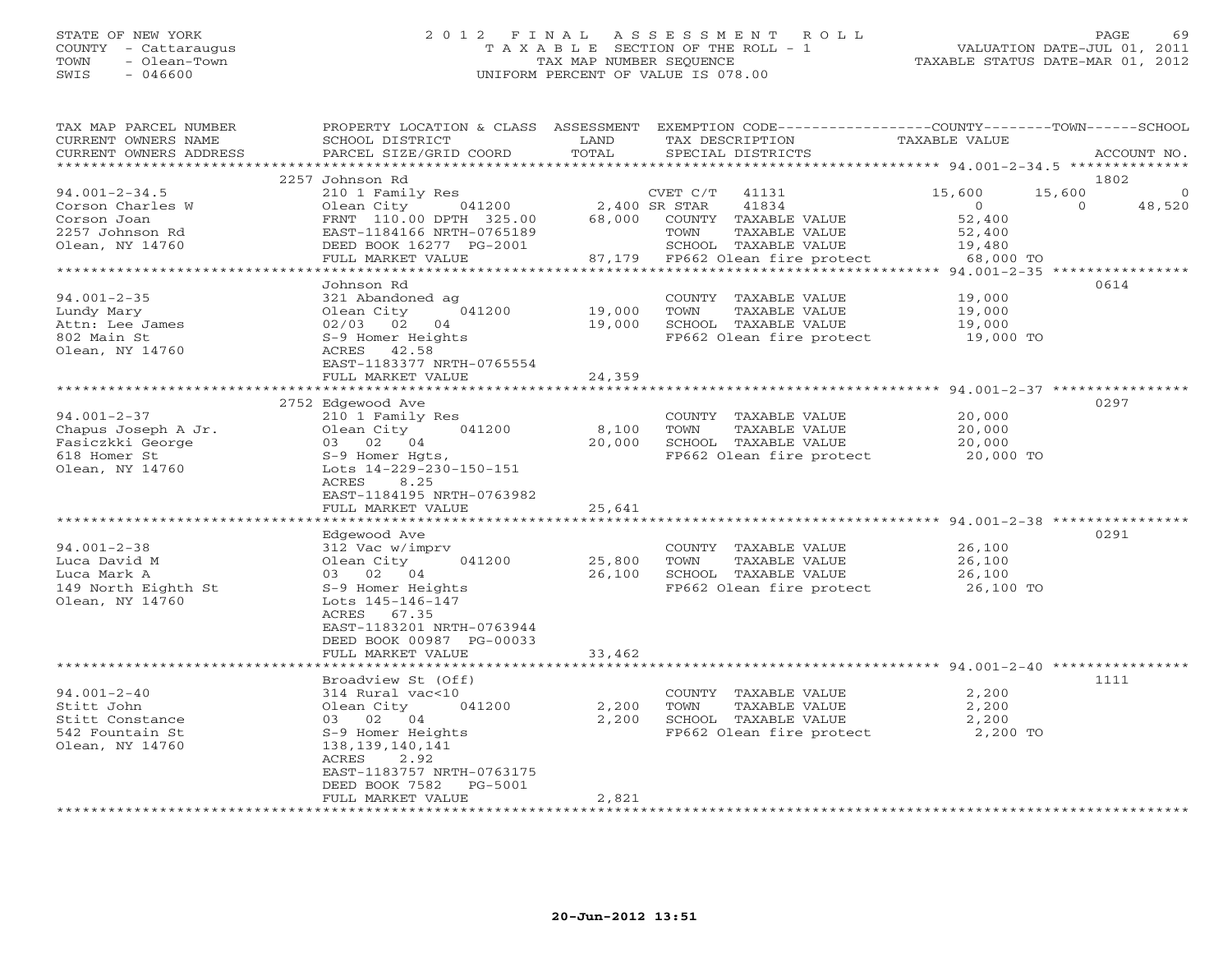#### STATE OF NEW YORK 2 0 1 2 F I N A L A S S E S S M E N T R O L L PAGE 70 COUNTY - Cattaraugus T A X A B L E SECTION OF THE ROLL - 1 VALUATION DATE-JUL 01, 2011 TOWN - Olean-Town TAX MAP NUMBER SEQUENCE TAXABLE STATUS DATE-MAR 01, 2012 SWIS - 046600 UNIFORM PERCENT OF VALUE IS 078.00

| TAX MAP PARCEL NUMBER<br>CURRENT OWNERS NAME<br>CURRENT OWNERS ADDRESS                                    | PROPERTY LOCATION & CLASS ASSESSMENT<br>SCHOOL DISTRICT<br>PARCEL SIZE/GRID COORD                                                                                                     | LAND<br>TOTAL               | EXEMPTION CODE-----------------COUNTY-------TOWN-----SCHOOL<br>TAX DESCRIPTION<br>SPECIAL DISTRICTS                    | <b>TAXABLE VALUE</b>                                      | ACCOUNT NO.                |
|-----------------------------------------------------------------------------------------------------------|---------------------------------------------------------------------------------------------------------------------------------------------------------------------------------------|-----------------------------|------------------------------------------------------------------------------------------------------------------------|-----------------------------------------------------------|----------------------------|
| *********************                                                                                     |                                                                                                                                                                                       |                             |                                                                                                                        |                                                           |                            |
| $94.001 - 2 - 42$<br>Kolasinski Eleanor<br>Douglas Linda M<br>465 Main St<br>Duke Center, PA 16729        | Buffalo Tr<br>311 Res vac land<br>Olean City<br>041200<br>ACRES<br>1.35<br>EAST-1183062 NRTH-0762513<br>DEED BOOK 9682<br>PG-5001<br>FULL MARKET VALUE                                | 800<br>800<br>1,026         | COUNTY TAXABLE VALUE<br>TOWN<br>TAXABLE VALUE<br>SCHOOL TAXABLE VALUE<br>FP662 Olean fire protect                      | 800<br>800<br>800<br>800 TO                               | 1685                       |
|                                                                                                           | ******************                                                                                                                                                                    | **********                  |                                                                                                                        | $*********$ 94.001-2-44 ***********                       |                            |
| $94.001 - 2 - 44$<br>Malone John F<br>Malone Margaret<br>1898 Buffalo St<br>Olean, NY 14760               | Buffalo Rd<br>321 Abandoned ag<br>041200<br>Olean City<br>05 02 04<br>$S-5$<br>Ff 460.00<br>ACRES<br>12.40<br>EAST-1182227 NRTH-0762214<br>DEED BOOK 591<br>PG-00280                  | 7,500<br>7,500              | COUNTY TAXABLE VALUE<br>TOWN<br>TAXABLE VALUE<br>SCHOOL TAXABLE VALUE<br>FP662 Olean fire protect                      | 7,500<br>7,500<br>7,500<br>7,500 TO                       | 0621                       |
|                                                                                                           | FULL MARKET VALUE<br>***********************                                                                                                                                          | 9,615                       |                                                                                                                        |                                                           |                            |
| $94.001 - 2 - 45.1$<br>Washington Daniel J<br>Washington Laurie<br>2982 Buffalo St Ext<br>Olean, NY 14760 | Buffalo Rd<br>314 Rural vac<10<br>041200<br>Olean City<br>05 02 04<br>$S-9$<br>29.30<br>ACRES<br>EAST-1181620 NRTH-0764936<br>DEED BOOK 8006<br>PG-3002<br>FULL MARKET VALUE          | 16,900<br>16,900<br>21,667  | COUNTY TAXABLE VALUE<br>TAXABLE VALUE<br>TOWN<br>SCHOOL TAXABLE VALUE<br>FP662 Olean fire protect                      | 16,900<br>16,900<br>16,900<br>16,900 TO                   | 0812                       |
|                                                                                                           |                                                                                                                                                                                       |                             |                                                                                                                        |                                                           |                            |
| $94.001 - 2 - 45.2$<br>Washington Daniel J<br>Washington Laurie<br>2982 Buffalo St Ext<br>Olean, NY 14760 | 2982 Buffalo Rd<br>240 Rural res<br>Olean City<br>041200<br>05 02 04<br>$S-9$<br>ACRES 18.85<br>EAST-1181644 NRTH-0762682<br>DEED BOOK 8006<br>$PG-3002$<br>FULL MARKET VALUE         | 11,700<br>85,800<br>110,000 | RES STAR<br>41854<br>COUNTY TAXABLE VALUE<br>TOWN<br>TAXABLE VALUE<br>SCHOOL TAXABLE VALUE<br>FP662 Olean fire protect | $\overline{0}$<br>85,800<br>85,800<br>62,400<br>85,800 TO | 1680<br>$\Omega$<br>23,400 |
|                                                                                                           | *************************                                                                                                                                                             |                             |                                                                                                                        |                                                           |                            |
| $94.001 - 2 - 45.3$<br>Washington Daniel J<br>Washington Laurie<br>2982 Buffalo St Ext<br>Olean, NY 14760 | 2984 Buffalo Rd<br>314 Rural vac<10<br>041200<br>Olean City<br>Lot 5, Town 2, Range 4<br>1.75<br>ACRES<br>EAST-1181516 NRTH-0761832<br>DEED BOOK 8006<br>PG-3002<br>FULL MARKET VALUE | 5,000<br>5,000<br>6,410     | COUNTY TAXABLE VALUE<br>TOWN<br>TAXABLE VALUE<br>SCHOOL TAXABLE VALUE<br>FP662 Olean fire protect                      | 5,000<br>5,000<br>5,000<br>5,000 TO                       | 1691                       |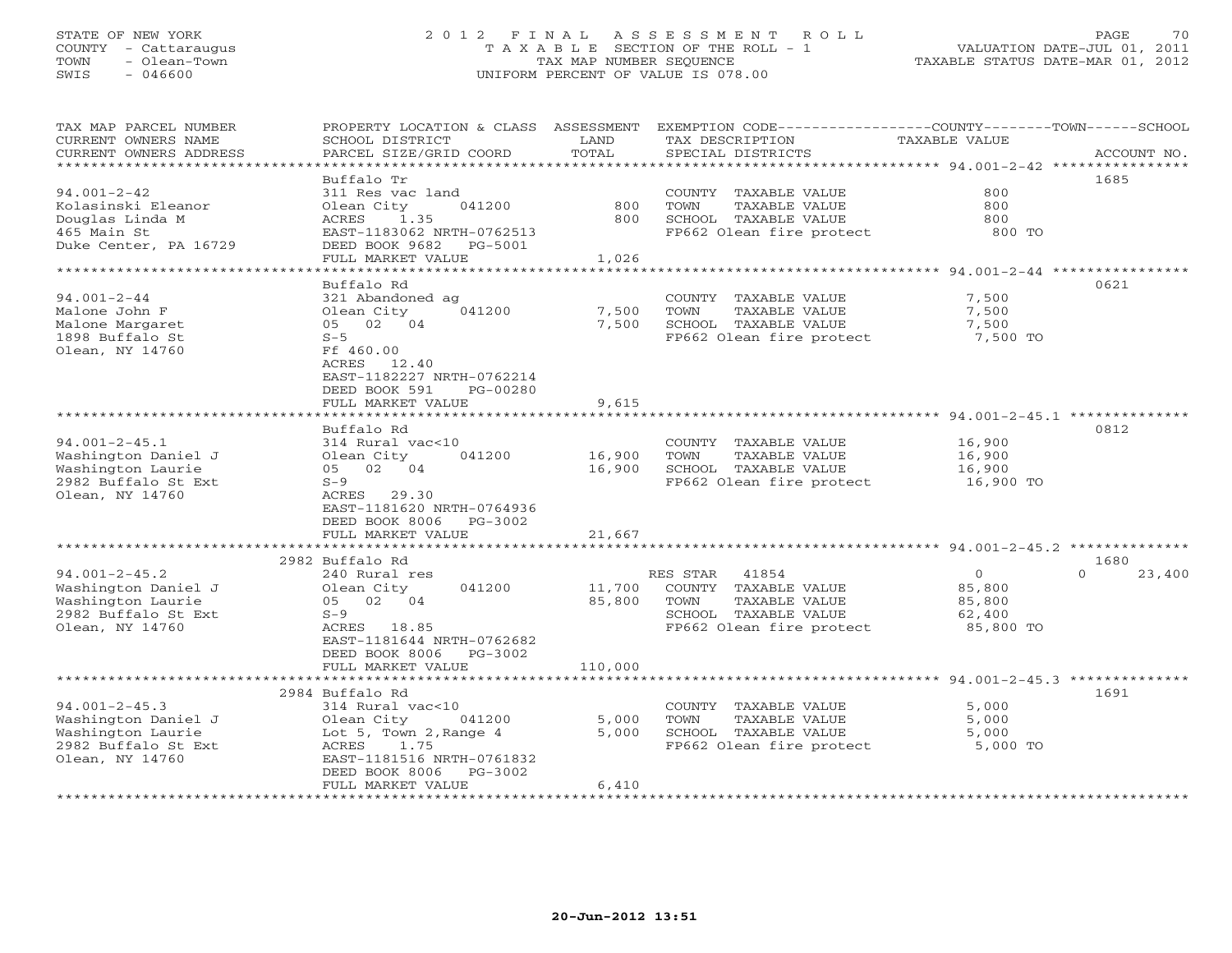#### STATE OF NEW YORK 2 0 1 2 F I N A L A S S E S S M E N T R O L L PAGE 71 COUNTY - Cattaraugus T A X A B L E SECTION OF THE ROLL - 1 VALUATION DATE-JUL 01, 2011 TOWN - Olean-Town TAX MAP NUMBER SEQUENCE TAXABLE STATUS DATE-MAR 01, 2012 SWIS - 046600 UNIFORM PERCENT OF VALUE IS 078.00

| TAX MAP PARCEL NUMBER<br>CURRENT OWNERS NAME<br>CURRENT OWNERS ADDRESS | PROPERTY LOCATION & CLASS ASSESSMENT<br>SCHOOL DISTRICT<br>PARCEL SIZE/GRID COORD | LAND<br>TOTAL | EXEMPTION CODE-----------------COUNTY-------TOWN------SCHOOL<br>TAX DESCRIPTION<br>SPECIAL DISTRICTS<br>*************************** | TAXABLE VALUE<br>******************* 94.001-2-46.1 ******** | ACCOUNT NO.        |
|------------------------------------------------------------------------|-----------------------------------------------------------------------------------|---------------|-------------------------------------------------------------------------------------------------------------------------------------|-------------------------------------------------------------|--------------------|
|                                                                        | 2986 Buffalo Rd                                                                   |               |                                                                                                                                     |                                                             | 0639               |
| $94.001 - 2 - 46.1$                                                    | 240 Rural res                                                                     |               | 41131<br>CVET C/T                                                                                                                   | 15,600<br>15,600                                            | $\Omega$           |
|                                                                        |                                                                                   |               |                                                                                                                                     |                                                             |                    |
| Maynard James G                                                        | 041200<br>Olean City                                                              |               | 26,360 SR STAR<br>41834                                                                                                             | $\circ$                                                     | $\Omega$<br>48,520 |
| Maynard Barbara P                                                      | 05 02 01                                                                          | 82,660        | COUNTY TAXABLE VALUE                                                                                                                | 67,060                                                      |                    |
| 2986 Buffalo Rd                                                        | $S-9$                                                                             |               | TOWN<br>TAXABLE VALUE                                                                                                               | 67,060                                                      |                    |
| Olean, NY 14760                                                        | ACRES 41.70                                                                       |               | SCHOOL TAXABLE VALUE                                                                                                                | 34,140                                                      |                    |
|                                                                        | EAST-1181137 NRTH-0763609                                                         |               | FP662 Olean fire protect                                                                                                            | 82,660 TO                                                   |                    |
|                                                                        | DEED BOOK 622<br>PG-00027                                                         |               |                                                                                                                                     |                                                             |                    |
|                                                                        | FULL MARKET VALUE                                                                 | 105,974       |                                                                                                                                     |                                                             |                    |
|                                                                        | *******************                                                               |               |                                                                                                                                     |                                                             |                    |
|                                                                        | Buffalo Rd                                                                        |               |                                                                                                                                     |                                                             | 1650               |
| $94.001 - 2 - 46.2$                                                    | 321 Abandoned ag                                                                  |               | COUNTY TAXABLE VALUE                                                                                                                | 3,000                                                       |                    |
| Kwiatkowski Laura A                                                    | Olean City<br>041200                                                              | 3,000         | TOWN<br>TAXABLE VALUE                                                                                                               | 3,000                                                       |                    |
| 3020 Briarwood Dr                                                      | 02 02 04                                                                          | 3,000         | SCHOOL TAXABLE VALUE                                                                                                                | 3.000                                                       |                    |
| Allegany, NY 14706                                                     | 3.40<br>ACRES                                                                     |               | FP662 Olean fire protect                                                                                                            | 3,000 TO                                                    |                    |
|                                                                        | EAST-1181142 NRTH-0766229                                                         |               |                                                                                                                                     |                                                             |                    |
|                                                                        | DEED BOOK 00976 PG-00661                                                          |               |                                                                                                                                     |                                                             |                    |
|                                                                        | FULL MARKET VALUE                                                                 | 3,846         |                                                                                                                                     |                                                             |                    |
|                                                                        | ***********************                                                           |               |                                                                                                                                     |                                                             |                    |
|                                                                        | Buffalo Rd                                                                        |               |                                                                                                                                     |                                                             | 1652               |
| $94.001 - 2 - 46.3$                                                    | 321 Abandoned ag                                                                  |               | COUNTY TAXABLE VALUE                                                                                                                | 5,000                                                       |                    |
| Davis Daniel C                                                         | Olean City<br>041200                                                              | 5,000         | TOWN<br>TAXABLE VALUE                                                                                                               | 5,000                                                       |                    |
| Davis Karen A                                                          | 02 02 04                                                                          | 5,000         | SCHOOL TAXABLE VALUE                                                                                                                | 5,000                                                       |                    |
| 3002 Briarwood Dr                                                      | 5.70<br>ACRES                                                                     |               | FP662 Olean fire protect                                                                                                            | 5,000 TO                                                    |                    |
| Allegany, NY 14706                                                     | EAST-1181141 NRTH-0765824                                                         |               |                                                                                                                                     |                                                             |                    |
|                                                                        | DEED BOOK 00976 PG-00663                                                          |               |                                                                                                                                     |                                                             |                    |
|                                                                        | FULL MARKET VALUE                                                                 | 6,410         |                                                                                                                                     |                                                             |                    |
|                                                                        |                                                                                   |               |                                                                                                                                     |                                                             |                    |
|                                                                        | 1925 Buffalo Rd                                                                   |               |                                                                                                                                     |                                                             | 0318               |
| $94.001 - 2 - 47$                                                      | 210 1 Family Res                                                                  |               | SR STAR<br>41834                                                                                                                    | $\Omega$                                                    | $\Omega$<br>45,000 |
| Finley Nancy J                                                         | 041200<br>Olean City                                                              | 3,000         | COUNTY TAXABLE VALUE                                                                                                                | 45,000                                                      |                    |
| Reitz Peggy                                                            | 02 04<br>05                                                                       | 45,000        | <b>TAXABLE VALUE</b><br>TOWN                                                                                                        | 45,000                                                      |                    |
| 1925 Buffalo St                                                        | $S-9$                                                                             |               | SCHOOL TAXABLE VALUE                                                                                                                | $\Omega$                                                    |                    |
| Olean, NY 14760                                                        | FRNT<br>85.00 DPTH 306.00                                                         |               | FP662 Olean fire protect                                                                                                            | 45,000 TO                                                   |                    |
|                                                                        | EAST-1182155 NRTH-0761577                                                         |               |                                                                                                                                     |                                                             |                    |
|                                                                        | DEED BOOK 678<br>PG-8001                                                          |               |                                                                                                                                     |                                                             |                    |
|                                                                        | FULL MARKET VALUE                                                                 | 57,692        |                                                                                                                                     |                                                             |                    |
|                                                                        | *********************                                                             |               |                                                                                                                                     |                                                             |                    |
|                                                                        | 2955 Buffalo Rd                                                                   |               |                                                                                                                                     |                                                             | 0855               |
| $94.001 - 2 - 48$                                                      | 210 1 Family Res                                                                  |               | RES STAR<br>41854                                                                                                                   | $\circ$                                                     | $\Omega$<br>23,400 |
| Finch Michael R                                                        | Olean City<br>041200                                                              | 2,900         | COUNTY TAXABLE VALUE                                                                                                                | 64,600                                                      |                    |
| Finch Regina M                                                         | 02 04<br>05                                                                       | 64,600        | TOWN<br>TAXABLE VALUE                                                                                                               | 64,600                                                      |                    |
| 2955 Buffalo Rd                                                        | $S-9$                                                                             |               | SCHOOL TAXABLE VALUE                                                                                                                | 41,200                                                      |                    |
| Olean, NY 14760                                                        | FRNT<br>80.00 DPTH 300.00                                                         |               | FP662 Olean fire protect                                                                                                            | 64,600 TO                                                   |                    |
|                                                                        | EAST-1182065 NRTH-0761573                                                         |               |                                                                                                                                     |                                                             |                    |
|                                                                        | $PG-3001$<br>DEED BOOK 375                                                        |               |                                                                                                                                     |                                                             |                    |
|                                                                        | FULL MARKET VALUE                                                                 | 82,821        |                                                                                                                                     |                                                             |                    |
|                                                                        |                                                                                   |               |                                                                                                                                     |                                                             |                    |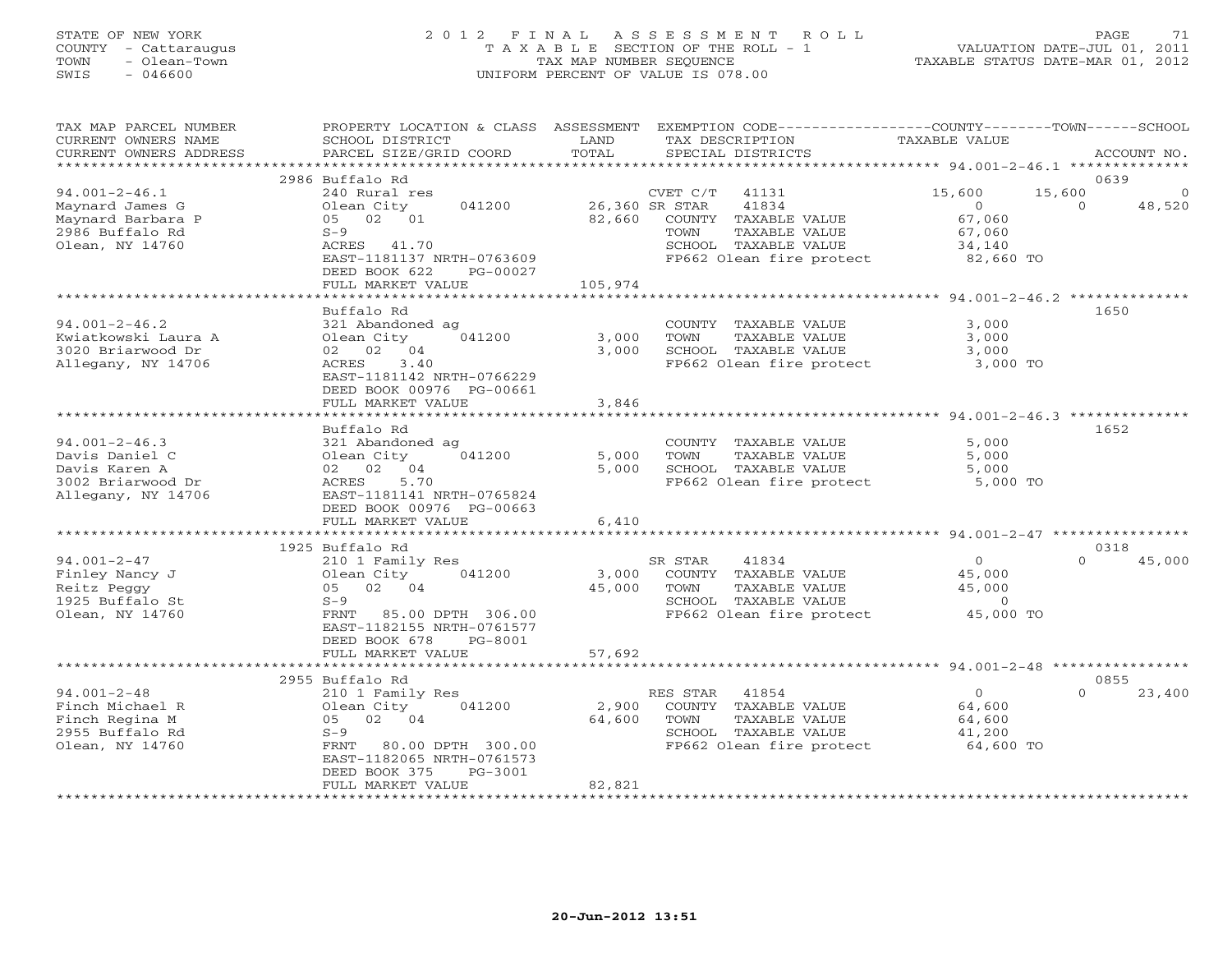#### STATE OF NEW YORK 2 0 1 2 F I N A L A S S E S S M E N T R O L L PAGE 72 COUNTY - Cattaraugus T A X A B L E SECTION OF THE ROLL - 1 VALUATION DATE-JUL 01, 2011 TOWN - Olean-Town TAX MAP NUMBER SEQUENCE TAXABLE STATUS DATE-MAR 01, 2012 SWIS - 046600 UNIFORM PERCENT OF VALUE IS 078.00

| TAX MAP PARCEL NUMBER  |                           |        | PROPERTY LOCATION & CLASS ASSESSMENT EXEMPTION CODE---------------COUNTY-------TOWN------SCHOOL |                                                        |                    |
|------------------------|---------------------------|--------|-------------------------------------------------------------------------------------------------|--------------------------------------------------------|--------------------|
| CURRENT OWNERS NAME    | SCHOOL DISTRICT           | LAND   | TAX DESCRIPTION                                                                                 | TAXABLE VALUE                                          |                    |
| CURRENT OWNERS ADDRESS | PARCEL SIZE/GRID COORD    | TOTAL  | SPECIAL DISTRICTS                                                                               |                                                        | ACCOUNT NO.        |
| *******************    |                           |        |                                                                                                 |                                                        |                    |
|                        | Lundys Ln                 |        |                                                                                                 |                                                        | 0682               |
| $94.001 - 2 - 49$      | 312 Vac w/imprv           |        | COUNTY TAXABLE VALUE                                                                            | 9,400                                                  |                    |
| Mikolajczyk Stanley Jr | Olean City<br>041200      | 4,500  | TOWN<br>TAXABLE VALUE                                                                           | 9,400                                                  |                    |
|                        |                           |        |                                                                                                 |                                                        |                    |
| 1609 Avenue B          | 05 02 04                  | 9,400  | SCHOOL TAXABLE VALUE                                                                            | 9,400                                                  |                    |
| Olean, NY 14760        | $S-9$                     |        | FP662 Olean fire protect                                                                        | 9,400 TO                                               |                    |
|                        | ACRES 1.90                |        |                                                                                                 |                                                        |                    |
|                        | EAST-1182087 NRTH-0761319 |        |                                                                                                 |                                                        |                    |
|                        | DEED BOOK 701<br>PG-01132 |        |                                                                                                 |                                                        |                    |
|                        | FULL MARKET VALUE         | 12,051 |                                                                                                 |                                                        |                    |
|                        |                           |        |                                                                                                 |                                                        |                    |
|                        | Lundys Ln                 |        |                                                                                                 |                                                        | 0746               |
| $94.001 - 2 - 51$      | 314 Rural vac<10          |        | COUNTY TAXABLE VALUE                                                                            | 3,000                                                  |                    |
| Mikolajczyk Stanley    | Olean City<br>041200      | 3,000  | TOWN<br>TAXABLE VALUE                                                                           | 3,000                                                  |                    |
| Mikolajczyk Dorothy    | 05 02 04                  | 3,000  | SCHOOL TAXABLE VALUE                                                                            | 3,000                                                  |                    |
| 1609 Avenue B          | $S-9$ $L/p$ 806-84        |        | FP662 Olean fire protect                                                                        | $3,000$ TO                                             |                    |
| Olean, NY 14760        | FRNT 328.00 DPTH 137.30   |        |                                                                                                 |                                                        |                    |
|                        | EAST-1182078 NRTH-0761096 |        |                                                                                                 |                                                        |                    |
|                        |                           |        |                                                                                                 |                                                        |                    |
|                        | DEED BOOK 809<br>PG-00411 |        |                                                                                                 |                                                        |                    |
|                        | FULL MARKET VALUE         | 3,846  |                                                                                                 |                                                        |                    |
|                        |                           |        |                                                                                                 |                                                        |                    |
|                        | Parkview Dr               |        |                                                                                                 |                                                        | 0683               |
| $94.001 - 2 - 52$      | 314 Rural vac<10          |        | COUNTY TAXABLE VALUE                                                                            | 5,200                                                  |                    |
| Mikolajczyk Stanley    | Olean City<br>041200      | 5,200  | TAXABLE VALUE<br>TOWN                                                                           | 5,200                                                  |                    |
| 1609 Avenue B          | 05 02 04                  | 5,200  | SCHOOL TAXABLE VALUE                                                                            | 5,200                                                  |                    |
| Olean, NY 14760        | S-9 Woodside Acres #1 & 2 |        | FP662 Olean fire protect 5,200 TO                                                               |                                                        |                    |
|                        | ACRES<br>2.95             |        |                                                                                                 |                                                        |                    |
|                        | EAST-1181776 NRTH-0761204 |        |                                                                                                 |                                                        |                    |
|                        | DEED BOOK 740<br>PG-00209 |        |                                                                                                 |                                                        |                    |
|                        | FULL MARKET VALUE         | 6,667  |                                                                                                 |                                                        |                    |
|                        |                           |        |                                                                                                 |                                                        |                    |
|                        | 2040 Parkview Dr          |        |                                                                                                 |                                                        | 0807               |
|                        |                           |        |                                                                                                 |                                                        |                    |
| $94.001 - 2 - 54$      | 210 1 Family Res          |        | CVET C/T 41131                                                                                  | 15,600<br>15,600                                       | $\overline{0}$     |
| Givan Robert G         | Olean City 041200         |        | 41854<br>7,200 RES STAR                                                                         | $\overline{0}$                                         | 23,400<br>$\Omega$ |
| Givan Paula K          | 05 02 04                  | 76,000 | COUNTY TAXABLE VALUE                                                                            | 60,400                                                 |                    |
| 2040 Parkview Dr       | S-9 Woodside Acres        |        | TOWN<br>TAXABLE VALUE                                                                           | 60,400                                                 |                    |
| Olean, NY 14760        | 6.50<br>ACRES             |        | SCHOOL TAXABLE VALUE                                                                            | 52,600                                                 |                    |
|                        | EAST-1181557 NRTH-0761364 |        | FP662 Olean fire protect                                                                        | 76,000 TO                                              |                    |
|                        | DEED BOOK 760<br>PG-00786 |        |                                                                                                 |                                                        |                    |
|                        | FULL MARKET VALUE         | 97,436 |                                                                                                 |                                                        |                    |
|                        | *****************         |        |                                                                                                 | ************************ 94.001-2-55 ***************** |                    |
|                        | 2035 Parkview Dr          |        |                                                                                                 |                                                        | 0886               |
| $94.001 - 2 - 55$      | 210 1 Family Res          |        | COUNTY TAXABLE VALUE                                                                            | 31,000                                                 |                    |
| Olick Marion           | Olean City<br>041200      | 4,700  | TOWN<br>TAXABLE VALUE                                                                           | 31,000                                                 |                    |
| 2035 Parkview Dr       | 05 02 04                  | 31,000 | SCHOOL TAXABLE VALUE                                                                            | 31,000                                                 |                    |
|                        |                           |        |                                                                                                 |                                                        |                    |
| Olean, NY 14760        | S-9 Woodside Acres #5     |        | FP662 Olean fire protect 31,000 TO                                                              |                                                        |                    |
|                        | 2.17<br>ACRES             |        |                                                                                                 |                                                        |                    |
|                        | EAST-1181186 NRTH-0761304 |        |                                                                                                 |                                                        |                    |
|                        | DEED BOOK 14858 PG-2001   |        |                                                                                                 |                                                        |                    |
|                        | FULL MARKET VALUE         | 39,744 |                                                                                                 |                                                        |                    |
|                        |                           |        |                                                                                                 |                                                        |                    |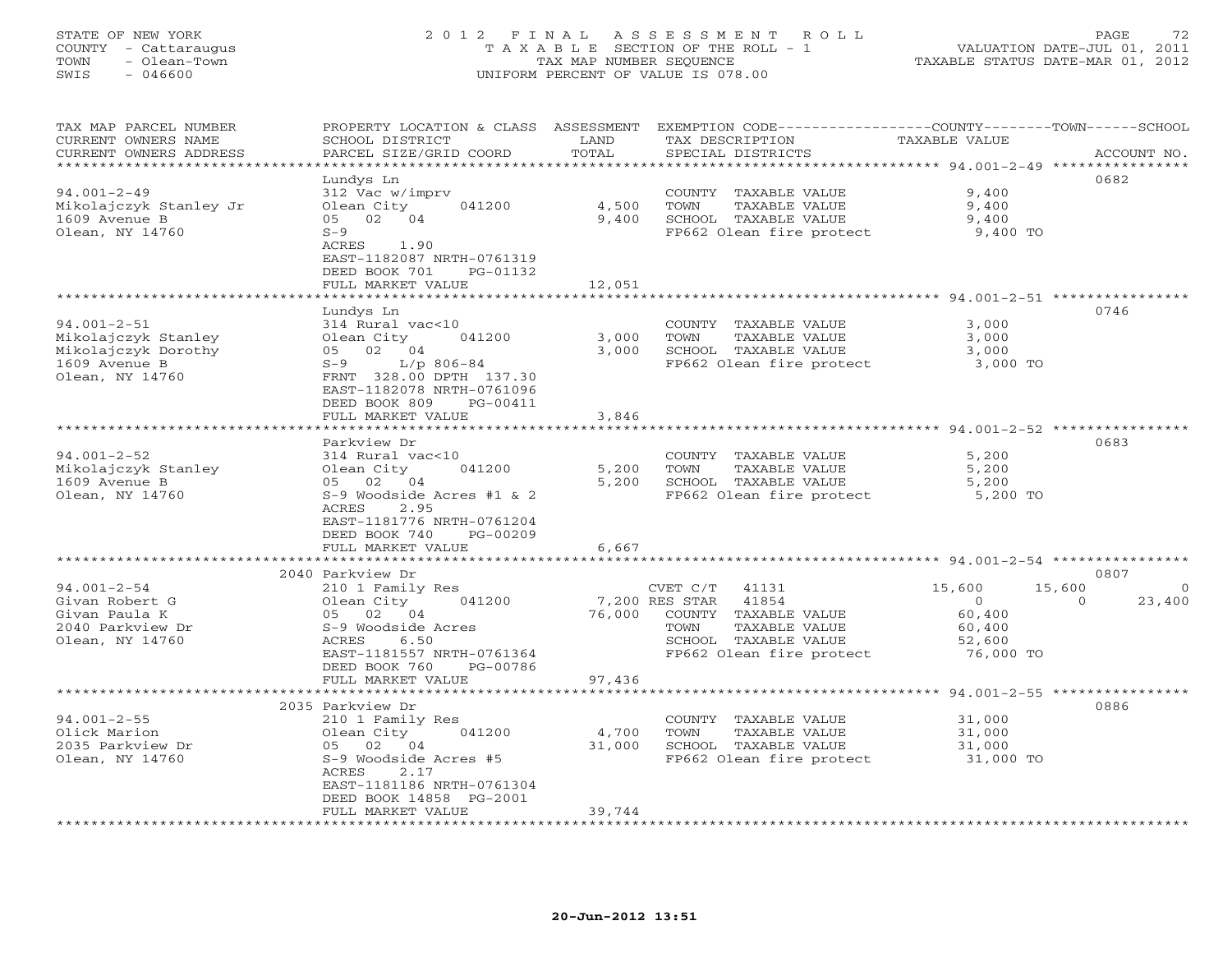#### STATE OF NEW YORK 2 0 1 2 F I N A L A S S E S S M E N T R O L L PAGE 73 COUNTY - Cattaraugus T A X A B L E SECTION OF THE ROLL - 1 VALUATION DATE-JUL 01, 2011 TOWN - Olean-Town TAX MAP NUMBER SEQUENCE TAXABLE STATUS DATE-MAR 01, 2012 SWIS - 046600 UNIFORM PERCENT OF VALUE IS 078.00

| TAX MAP PARCEL NUMBER<br>CURRENT OWNERS NAME<br>CURRENT OWNERS ADDRESS                                                      | PROPERTY LOCATION & CLASS ASSESSMENT<br>SCHOOL DISTRICT<br>PARCEL SIZE/GRID COORD                                                                              | LAND<br>TOTAL                | EXEMPTION CODE-----------------COUNTY-------TOWN------SCHOOL<br>TAX DESCRIPTION<br>SPECIAL DISTRICTS                     | <b>TAXABLE VALUE</b>                                   | ACCOUNT NO.        |
|-----------------------------------------------------------------------------------------------------------------------------|----------------------------------------------------------------------------------------------------------------------------------------------------------------|------------------------------|--------------------------------------------------------------------------------------------------------------------------|--------------------------------------------------------|--------------------|
|                                                                                                                             |                                                                                                                                                                | **********                   |                                                                                                                          |                                                        |                    |
| $94.001 - 2 - 56$<br>Countryside Properties, LLC<br>PO Box 54<br>Allegany, NY 14706                                         | Buffalo Rd<br>314 Rural vac<10<br>041200<br>Olean City<br>02 04<br>05<br>$S-9$<br>ACRES<br>2.43<br>EAST-1180990 NRTH-0761318                                   | 2,500<br>2,500               | COUNTY<br>TAXABLE VALUE<br>TOWN<br>TAXABLE VALUE<br>SCHOOL TAXABLE VALUE<br>FP662 Olean fire protect                     | 2,500<br>2,500<br>2,500<br>2,500 TO                    | 0319               |
|                                                                                                                             | DEED BOOK 1028<br>$PG-841$                                                                                                                                     |                              |                                                                                                                          |                                                        |                    |
|                                                                                                                             | FULL MARKET VALUE                                                                                                                                              | 3,205                        |                                                                                                                          |                                                        |                    |
|                                                                                                                             | Nys Rte 17                                                                                                                                                     |                              |                                                                                                                          |                                                        | 1683               |
| $94.001 - 2 - 58$                                                                                                           | 311 Res vac land                                                                                                                                               |                              | COUNTY TAXABLE VALUE                                                                                                     | 200                                                    |                    |
| Finn Clifford C<br>95 Frank St                                                                                              | Olean City<br>041200<br>05 02 04                                                                                                                               | 200<br>200                   | TOWN<br>TAXABLE VALUE<br>SCHOOL TAXABLE VALUE                                                                            | 200<br>200                                             |                    |
| Salamanca, NY 14779                                                                                                         | $S-9$                                                                                                                                                          |                              | FP662 Olean fire protect                                                                                                 | 200 TO                                                 |                    |
|                                                                                                                             | FRNT 200.00 DPTH<br>85.00<br>EAST-1180983 NRTH-0760666<br>DEED BOOK 00396 PG-00431<br>FULL MARKET VALUE                                                        | 256                          |                                                                                                                          |                                                        |                    |
|                                                                                                                             |                                                                                                                                                                |                              |                                                                                                                          |                                                        |                    |
| $94.002 - 1 - 1$<br>Hunting Beagle Club Inc Enchan Olean City<br>Attn: John Elwell<br>490 Route 16 South<br>Olean, NY 14760 | Oakes Rd<br>323 Vacant rural<br>041200<br>02 04<br>09<br>$S-5$<br>ACRES<br>61.07<br>EAST-1190177 NRTH-0766368<br>DEED BOOK 00937 PG-00216<br>FULL MARKET VALUE | 1,000<br>1,000<br>1,282      | COUNTY TAXABLE VALUE<br>TOWN<br>TAXABLE VALUE<br>SCHOOL TAXABLE VALUE<br>FP661 Hinsdale fire protec                      | 1,000<br>1,000<br>1,000<br>1,000 TO                    | 0838               |
|                                                                                                                             |                                                                                                                                                                |                              |                                                                                                                          | $94.002 - 1 - 3.1$ **                                  |                    |
| $94.002 - 1 - 3.1$                                                                                                          | 2660 Oakes Rd<br>323 Vacant rural                                                                                                                              |                              | COUNTY TAXABLE VALUE                                                                                                     | 23,700                                                 | 0835               |
| Hunting Beagle Club Inc Enchan Hinsdale Centra 044601<br>Attn: John Elwell                                                  | 07/11<br>02/05<br>04                                                                                                                                           | 23,700<br>23,700             | TOWN<br>TAXABLE VALUE<br>SCHOOL TAXABLE VALUE                                                                            | 23,700<br>23,700                                       |                    |
| 490 Route 16 South<br>Olean, NY 14760                                                                                       | $S-2$<br>ACRES<br>60.00<br>EAST-1191725 NRTH-0767808<br>DEED BOOK 00937 PG-00216<br>FULL MARKET VALUE                                                          | 30,385                       | FP661 Hinsdale fire protec                                                                                               | 23,700 TO                                              |                    |
|                                                                                                                             |                                                                                                                                                                |                              |                                                                                                                          |                                                        |                    |
|                                                                                                                             | 1728 David Dr                                                                                                                                                  |                              |                                                                                                                          |                                                        | 1497               |
| $94.002 - 1 - 3.2$<br>Wickenheiser Patricia A<br>1728 David Dr<br>Olean, NY 14760                                           | 210 1 Family Res<br>Hinsdale Centra 044601<br>04 02<br>04<br>9.30<br>ACRES<br>EAST-1194237 NRTH-0767618<br>DEED BOOK 00979 PG-01029<br>FULL MARKET VALUE       | 42,900<br>320,000<br>410,256 | RES STAR<br>41854<br>COUNTY TAXABLE VALUE<br>TOWN<br>TAXABLE VALUE<br>SCHOOL TAXABLE VALUE<br>FP661 Hinsdale fire protec | $\circ$<br>320,000<br>320,000<br>296,600<br>320,000 TO | $\Omega$<br>23,400 |
|                                                                                                                             |                                                                                                                                                                |                              |                                                                                                                          |                                                        |                    |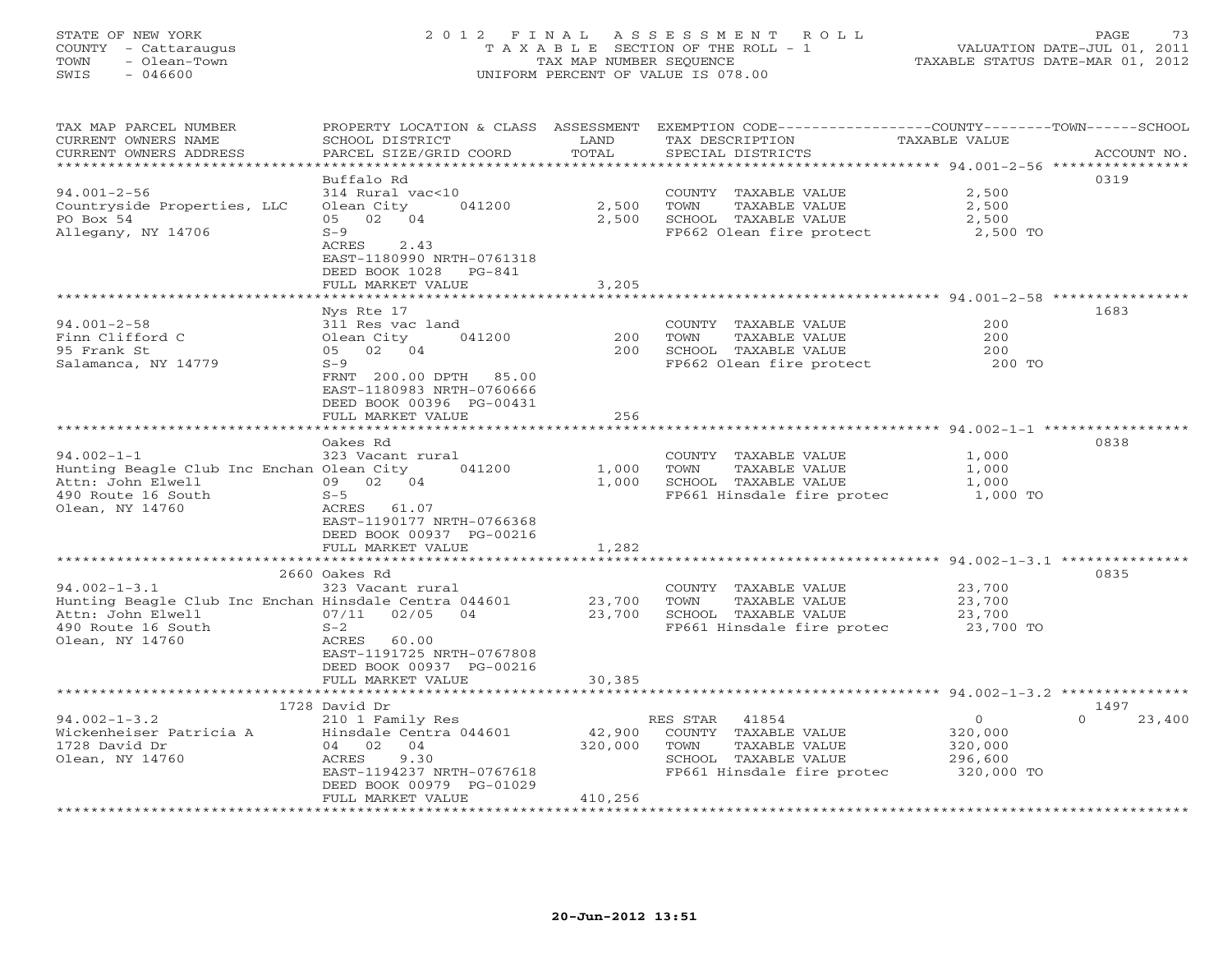# STATE OF NEW YORK 2 0 1 2 F I N A L A S S E S S M E N T R O L L PAGE 74 COUNTY - Cattaraugus T A X A B L E SECTION OF THE ROLL - 1 VALUATION DATE-JUL 01, 2011 TOWN - Olean-Town TAX MAP NUMBER SEQUENCE TAXABLE STATUS DATE-MAR 01, 2012 SWIS - 046600 UNIFORM PERCENT OF VALUE IS 078.00

| TAX MAP PARCEL NUMBER<br>CURRENT OWNERS NAME<br>CURRENT OWNERS ADDRESS                                   | PROPERTY LOCATION & CLASS ASSESSMENT<br>SCHOOL DISTRICT<br>PARCEL SIZE/GRID COORD                          | LAND<br>TOTAL              | EXEMPTION CODE----------------COUNTY-------TOWN------SCHOOL<br>TAX DESCRIPTION<br>SPECIAL DISTRICTS           | TAXABLE VALUE                                          | ACCOUNT NO.                               |
|----------------------------------------------------------------------------------------------------------|------------------------------------------------------------------------------------------------------------|----------------------------|---------------------------------------------------------------------------------------------------------------|--------------------------------------------------------|-------------------------------------------|
|                                                                                                          |                                                                                                            |                            |                                                                                                               |                                                        |                                           |
|                                                                                                          | 1982 Godfrey Hollow Rd                                                                                     |                            |                                                                                                               |                                                        | 1545                                      |
| $94.002 - 1 - 3.3$<br>Phillips John E<br>Phillips Alberta M<br>1982 Godfrey Hollow Rd<br>Olean, NY 14760 | 210 1 Family Res<br>Hinsdale Centra 044601<br>02 04<br>07/11<br>ACRES<br>8.70<br>EAST-1193565 NRTH-0768010 | 22,400 RES STAR<br>104,800 | CVET C/T<br>41131<br>41854<br>COUNTY TAXABLE VALUE<br>TAXABLE VALUE<br>TOWN<br>SCHOOL TAXABLE VALUE           | 15,600<br>$\overline{0}$<br>89,200<br>89,200<br>81,400 | 15,600<br>$\circ$<br>$\Omega$<br>23,400   |
|                                                                                                          | DEED BOOK 16613 PG-5001                                                                                    |                            | FP661 Hinsdale fire protec                                                                                    | 104,800 TO                                             |                                           |
|                                                                                                          | FULL MARKET VALUE                                                                                          | 134,359                    |                                                                                                               |                                                        |                                           |
|                                                                                                          |                                                                                                            |                            |                                                                                                               |                                                        |                                           |
| $94.002 - 1 - 5.1$                                                                                       | 2560 Canal Ave<br>281 Multiple res                                                                         |                            | 50 PCT OF VALUE USED FOR EXEMPTION PURPOSES<br>CVET C/T<br>41131                                              | 8,438                                                  | 0919<br>8,438<br>$\Omega$                 |
| Clark Mary A<br>2560 Canal Ave                                                                           | Hinsdale Centra 044601<br>02 02 04                                                                         |                            | 18,400 AGED C/T/S 41800<br>67,500 SR STAR<br>41834                                                            | 12,656<br>$\overline{0}$                               | 12,656<br>16,875<br>$\Omega$<br>48,520    |
| Olean, NY 14760                                                                                          | $S-5$<br>FRNT<br>50.00 DPTH 50.00<br>EAST-1193394 NRTH-0768273<br>DEED BOOK 3158 PG-9001                   |                            | COUNTY TAXABLE VALUE<br>TOWN<br>TAXABLE VALUE<br>SCHOOL TAXABLE VALUE<br>FP661 Hinsdale fire protec 67,500 TO | 46,406<br>46,406<br>2,105                              |                                           |
|                                                                                                          | FULL MARKET VALUE<br>***************************                                                           | 86,538                     |                                                                                                               |                                                        |                                           |
|                                                                                                          | 2556 Canal Ave                                                                                             |                            |                                                                                                               |                                                        | 1799                                      |
| $94.002 - 1 - 5.2$<br>Glover Eugene G Sr                                                                 | 281 Multiple res<br>Hinsdale Centra 044601                                                                 |                            | WVET C/T<br>41121<br>16,100 DVET C/T<br>41141                                                                 | 9,360<br>31,200                                        | $\Omega$<br>9,360<br>31,200<br>$\bigcirc$ |
| Glover Agnes M<br>2556 Canal Ave                                                                         | FRNT 50.00 DPTH 342.00<br>EAST-1193335 NRTH-0768118                                                        |                            | 63,500 SR STAR<br>41834<br>COUNTY TAXABLE VALUE                                                               | $\overline{0}$<br>22,940                               | $\Omega$<br>48,520                        |
| Olean, NY 14760                                                                                          | DEED BOOK 15706 PG-3001<br>FULL MARKET VALUE                                                               |                            | TOWN<br>TAXABLE VALUE<br>81,410 SCHOOL TAXABLE VALUE<br>FP661 Hinsdale fire protec 63,500 TO                  | 22,940<br>14,980                                       |                                           |
|                                                                                                          |                                                                                                            |                            |                                                                                                               |                                                        |                                           |
|                                                                                                          | Godfrey Hollow Rd                                                                                          |                            |                                                                                                               |                                                        | 1754                                      |
| $94.002 - 1 - 6.2$<br>Anstaett Carroll<br>Anstaett Dolores<br>4 Skyview Dr                               | 314 Rural vac<10<br>Hinsdale Centra 044601<br>09 02 04<br>$S-5$                                            | 2,000<br>2,000             | COUNTY TAXABLE VALUE<br>TOWN<br>TAXABLE VALUE<br>SCHOOL TAXABLE VALUE<br>FP661 Hinsdale fire protec 2,000 TO  | 2,000<br>2,000<br>2,000                                |                                           |
| Olean, NY 14760                                                                                          | ACRES<br>4.60<br>EAST-1193613 NRTH-0767231<br>DEED BOOK 2709 PG-5001<br>FULL MARKET VALUE                  | 2,564                      |                                                                                                               |                                                        |                                           |
|                                                                                                          | ***********************                                                                                    |                            | ************************************ 94.002-1-7.1 ***********                                                 |                                                        |                                           |
|                                                                                                          | 2418 Nys Rte 16 N                                                                                          |                            |                                                                                                               |                                                        | 0635                                      |
| $94.002 - 1 - 7.1$                                                                                       | 322 Rural vac>10                                                                                           |                            | COUNTY TAXABLE VALUE                                                                                          | 27,300                                                 |                                           |
| Anstaett Carroll W                                                                                       | 041200<br>Olean City                                                                                       | 27,300                     | TAXABLE VALUE<br>TOWN                                                                                         | 27,300                                                 |                                           |
| Anstaett Dolores N                                                                                       | 07 02 04                                                                                                   | 27,300                     | SCHOOL TAXABLE VALUE                                                                                          | 27,300                                                 |                                           |
| 4 Skyview Dr<br>Olean, NY 14760                                                                          | $S-5$<br>ACRES 32.80<br>EAST-1193304 NRTH-0766305<br>DEED BOOK 898<br>PG-9001                              |                            | FP661 Hinsdale fire protec                                                                                    | 27,300 TO                                              |                                           |
|                                                                                                          | FULL MARKET VALUE                                                                                          | 35,000                     |                                                                                                               |                                                        |                                           |
|                                                                                                          |                                                                                                            |                            |                                                                                                               |                                                        |                                           |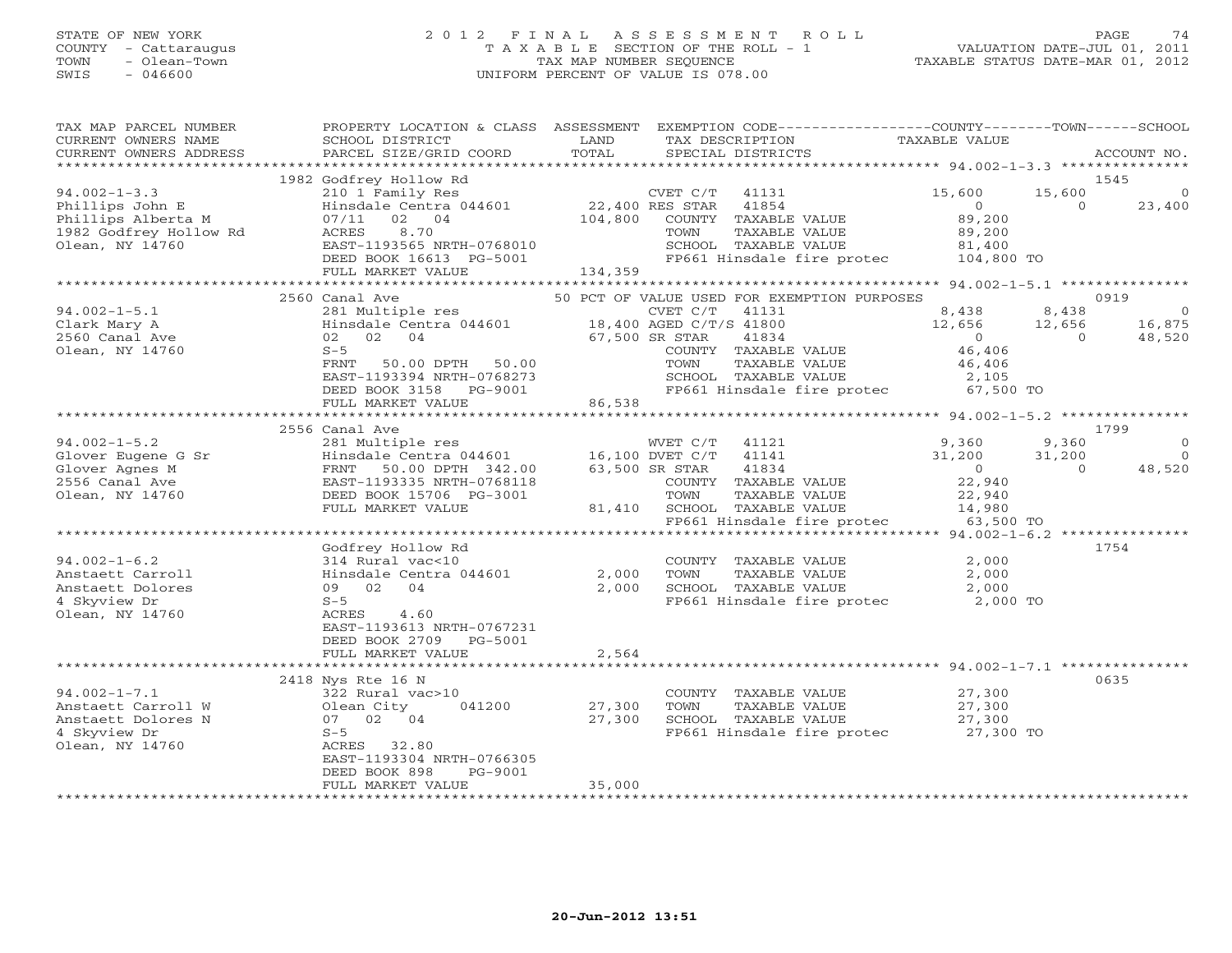### STATE OF NEW YORK 2 0 1 2 F I N A L A S S E S S M E N T R O L L PAGE 75 COUNTY - Cattaraugus T A X A B L E SECTION OF THE ROLL - 1 VALUATION DATE-JUL 01, 2011 TOWN - Olean-Town TAX MAP NUMBER SEQUENCE TAXABLE STATUS DATE-MAR 01, 2012 SWIS - 046600 UNIFORM PERCENT OF VALUE IS 078.00

| TAX MAP PARCEL NUMBER<br>CURRENT OWNERS NAME<br>CURRENT OWNERS ADDRESS | PROPERTY LOCATION & CLASS ASSESSMENT<br>SCHOOL DISTRICT<br>PARCEL SIZE/GRID COORD | LAND<br>TOTAL | EXEMPTION CODE-----------------COUNTY-------TOWN------SCHOOL<br>TAX DESCRIPTION<br>SPECIAL DISTRICTS | TAXABLE VALUE       | ACCOUNT NO.        |
|------------------------------------------------------------------------|-----------------------------------------------------------------------------------|---------------|------------------------------------------------------------------------------------------------------|---------------------|--------------------|
|                                                                        |                                                                                   |               |                                                                                                      |                     |                    |
|                                                                        | 1222 Main St                                                                      |               |                                                                                                      |                     | 1737               |
| $94.002 - 1 - 7.2$                                                     | 210 1 Family Res                                                                  |               | RES STAR 41854                                                                                       | $\overline{0}$      | $\Omega$<br>23,400 |
| Marra Anthony                                                          | Olean City<br>041200                                                              | 8,000         | COUNTY TAXABLE VALUE                                                                                 | 70,000              |                    |
| Marra Penny                                                            | 5.00<br>ACRES                                                                     | 70,000        | TOWN<br>TAXABLE VALUE                                                                                | 70,000              |                    |
| 1222 Main St                                                           | EAST-1192711 NRTH-0766037<br>DEED BOOK 268<br>PG-7001                             |               | SCHOOL TAXABLE VALUE<br>FP661 Hinsdale fire protec                                                   | 46,600<br>70,000 TO |                    |
| Olean, NY 14760                                                        | FULL MARKET VALUE                                                                 | 89,744        |                                                                                                      |                     |                    |
|                                                                        |                                                                                   |               |                                                                                                      |                     |                    |
|                                                                        | David Dr                                                                          |               |                                                                                                      |                     | 1325               |
| $94.002 - 1 - 8$                                                       | 321 Abandoned ag                                                                  |               | COUNTY TAXABLE VALUE                                                                                 | 6,000               |                    |
| Rosen Arthur                                                           | Hinsdale Centra 044601                                                            | 6,000         | TOWN<br>TAXABLE VALUE                                                                                | 6,000               |                    |
| 3200 Shillington Pl                                                    | 04 02 04                                                                          | 6,000         | SCHOOL TAXABLE VALUE                                                                                 | 6,000               |                    |
| Charlotte, NC 28210                                                    | S-1 Exec Est                                                                      |               | FP661 Hinsdale fire protec                                                                           | $6,000$ TO          |                    |
|                                                                        | ACRES 14.90                                                                       |               |                                                                                                      |                     |                    |
|                                                                        | EAST-1194498 NRTH-0766791                                                         |               |                                                                                                      |                     |                    |
|                                                                        | DEED BOOK 735<br>$PG-840$                                                         |               |                                                                                                      |                     |                    |
|                                                                        | FULL MARKET VALUE                                                                 | 7,692         |                                                                                                      |                     |                    |
|                                                                        | 1889 David Dr                                                                     |               |                                                                                                      |                     | 1326               |
| $94.002 - 1 - 9$                                                       | 210 1 Family Res                                                                  |               | RES STAR 41854                                                                                       | $\circ$             | $\Omega$<br>23,400 |
| Dwaileebe Genevieve                                                    | Hinsdale Centra 044601                                                            | 24,800        | COUNTY TAXABLE VALUE                                                                                 | 141,800             |                    |
| 1889 David Dr                                                          | 04 02<br>04                                                                       | 141,800       | TAXABLE VALUE<br>TOWN                                                                                | 141,800             |                    |
| Olean, NY 14760                                                        | $S-1$ Exec Est #16-17                                                             |               | SCHOOL TAXABLE VALUE                                                                                 | 118,400             |                    |
|                                                                        | 2.60<br>ACRES                                                                     |               | FP661 Hinsdale fire protec                                                                           | 141,800 TO          |                    |
|                                                                        | EAST-1195377 NRTH-0766786                                                         |               |                                                                                                      |                     |                    |
|                                                                        | DEED BOOK 00934 PG-00536                                                          |               |                                                                                                      |                     |                    |
|                                                                        | FULL MARKET VALUE                                                                 | 181,795       |                                                                                                      |                     |                    |
|                                                                        |                                                                                   |               |                                                                                                      |                     |                    |
| $94.002 - 1 - 10$                                                      | David Dr                                                                          |               |                                                                                                      | 5,000               | 1327               |
| Rosen Arthur                                                           | 311 Res vac land<br>Hinsdale Centra 044601                                        | 5,000         | COUNTY TAXABLE VALUE<br>TOWN<br>TAXABLE VALUE                                                        | 5,000               |                    |
| 3200 Shillington Pl                                                    | 04 02 04                                                                          | 5,000         | SCHOOL TAXABLE VALUE                                                                                 | 5,000               |                    |
| Charlotte, NC 28210                                                    | $S-1$ Exec Est #19                                                                |               | FP661 Hinsdale fire protec                                                                           | 5,000 TO            |                    |
|                                                                        | 1.63<br>ACRES                                                                     |               |                                                                                                      |                     |                    |
|                                                                        | EAST-1195137 NRTH-0767061                                                         |               |                                                                                                      |                     |                    |
|                                                                        | FULL MARKET VALUE                                                                 | 6,410         |                                                                                                      |                     |                    |
|                                                                        |                                                                                   | ************* |                                                                                                      |                     |                    |
|                                                                        | David Dr                                                                          |               |                                                                                                      |                     | 1328               |
| $94.002 - 1 - 11$                                                      | 311 Res vac land                                                                  |               | COUNTY TAXABLE VALUE                                                                                 | 5,000               |                    |
| Rosen Arthur                                                           | Hinsdale Centra 044601                                                            | 5,000         | TOWN<br>TAXABLE VALUE                                                                                | 5,000               |                    |
| 3200 Shillington Pl                                                    | 04 02 04                                                                          | 5,000         | SCHOOL TAXABLE VALUE                                                                                 | 5,000               |                    |
| Charlotte, NC 28210                                                    | $S-1$ Exec Est #21                                                                |               | FP661 Hinsdale fire protec                                                                           | 5,000 TO            |                    |
|                                                                        | ACRES<br>1.72<br>EAST-1194894 NRTH-0767153                                        |               |                                                                                                      |                     |                    |
|                                                                        | FULL MARKET VALUE                                                                 | 6,410         |                                                                                                      |                     |                    |
|                                                                        |                                                                                   |               |                                                                                                      |                     |                    |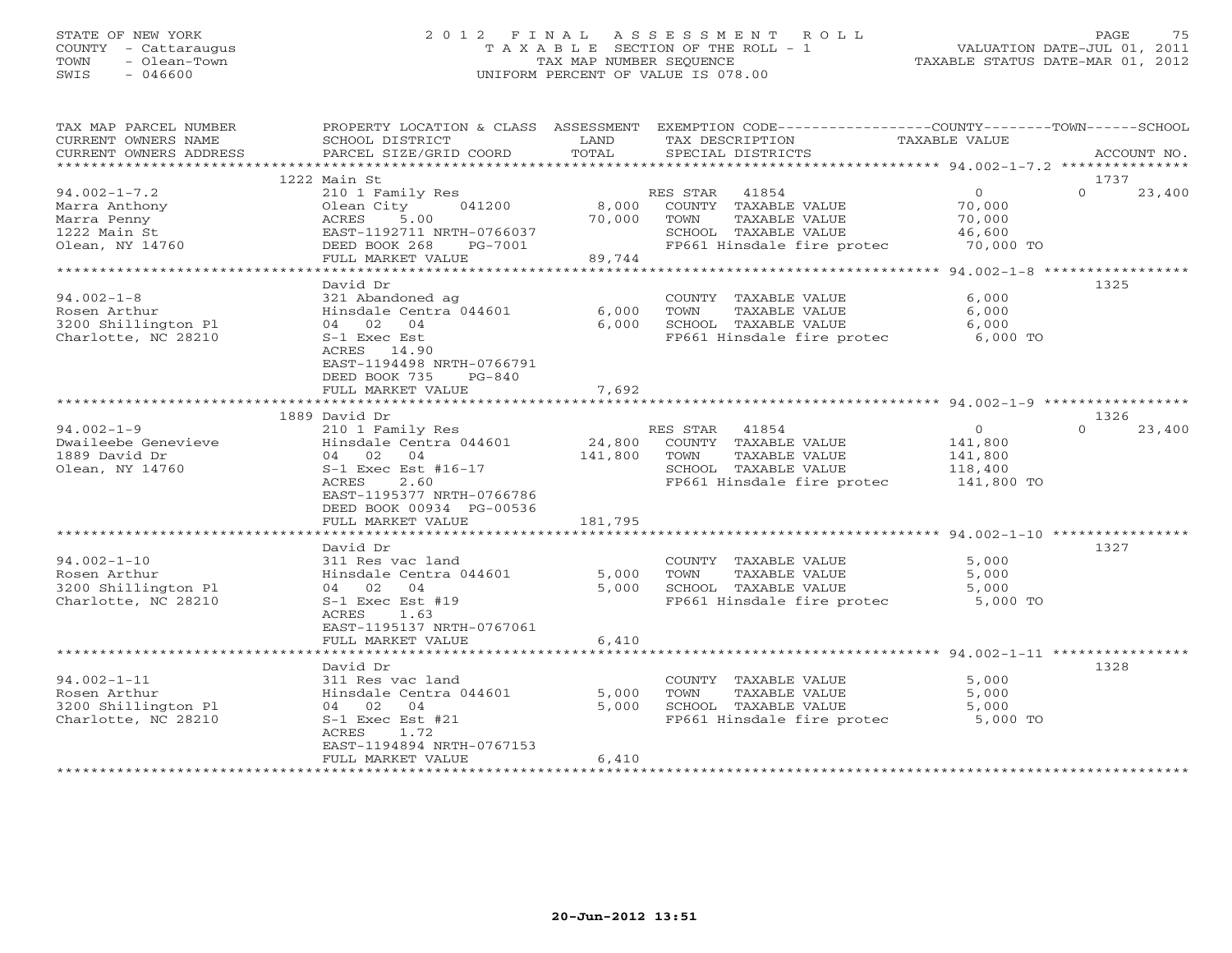# STATE OF NEW YORK 2 0 1 2 F I N A L A S S E S S M E N T R O L L PAGE 76 COUNTY - Cattaraugus T A X A B L E SECTION OF THE ROLL - 1 VALUATION DATE-JUL 01, 2011 TOWN - Olean-Town TAX MAP NUMBER SEQUENCE TAXABLE STATUS DATE-MAR 01, 2012 SWIS - 046600 UNIFORM PERCENT OF VALUE IS 078.00

| TAX MAP PARCEL NUMBER<br>CURRENT OWNERS NAME<br>CURRENT OWNERS ADDRESS                        | PROPERTY LOCATION & CLASS ASSESSMENT<br>SCHOOL DISTRICT<br>PARCEL SIZE/GRID COORD                                                                              | LAND<br>TOTAL    | EXEMPTION CODE-----------------COUNTY-------TOWN------SCHOOL<br>TAX DESCRIPTION<br>SPECIAL DISTRICTS         | TAXABLE VALUE                           | ACCOUNT NO. |
|-----------------------------------------------------------------------------------------------|----------------------------------------------------------------------------------------------------------------------------------------------------------------|------------------|--------------------------------------------------------------------------------------------------------------|-----------------------------------------|-------------|
| *************************                                                                     |                                                                                                                                                                |                  |                                                                                                              |                                         |             |
| $94.002 - 1 - 12$<br>Rosen Arthur<br>3200 Shillington Pl<br>Charlotte, NC 28210               | David Dr<br>311 Res vac land<br>Hinsdale Centra 044601<br>04 02 04<br>$S-1$ Exec Est #23                                                                       | 5,000<br>5,000   | COUNTY TAXABLE VALUE<br>TAXABLE VALUE<br>TOWN<br>SCHOOL TAXABLE VALUE<br>FP661 Hinsdale fire protec          | 5,000<br>5,000<br>5,000<br>5,000 TO     | 1329        |
|                                                                                               | ACRES<br>1.61<br>EAST-1194632 NRTH-0767196<br>FULL MARKET VALUE                                                                                                | 6,410            |                                                                                                              |                                         |             |
|                                                                                               |                                                                                                                                                                |                  |                                                                                                              |                                         |             |
| $94.002 - 1 - 13$<br>Rosen Arthur<br>320 Shillington Pl<br>Charlotte, NC 28210                | David Dr<br>311 Res vac land<br>Hinsdale Centra 044601<br>04 02 04<br>FRNT 275.00 DPTH 250.00<br>EAST-1194372 NRTH-0767246                                     | 10,000<br>10,000 | COUNTY TAXABLE VALUE<br>TOWN<br>TAXABLE VALUE<br>SCHOOL TAXABLE VALUE<br>FP661 Hinsdale fire protec          | 10,000<br>10,000<br>10,000<br>10,000 TO | 1555        |
|                                                                                               | FULL MARKET VALUE                                                                                                                                              | 12,821           |                                                                                                              |                                         |             |
|                                                                                               |                                                                                                                                                                |                  |                                                                                                              |                                         |             |
|                                                                                               | David Dr                                                                                                                                                       |                  |                                                                                                              |                                         | 1333        |
| $94.002 - 1 - 19$<br>Rosen Arthur<br>3200 Shillington Pl<br>Charlotte, NC 28210               | 311 Res vac land<br>Hinsdale Centra 044601<br>04 02 04<br>S-1 Exec Est. #24<br><b>ACRES</b><br>1.40                                                            | 5,000<br>5,000   | COUNTY TAXABLE VALUE<br>TOWN<br>TAXABLE VALUE<br>SCHOOL TAXABLE VALUE<br>FP661 Hinsdale fire protec          | 5,000<br>5,000<br>5,000<br>5,000 TO     |             |
| ******************************                                                                | EAST-1194622 NRTH-0767521<br>FULL MARKET VALUE                                                                                                                 | 6,410            |                                                                                                              |                                         |             |
|                                                                                               | David Dr                                                                                                                                                       |                  |                                                                                                              |                                         | 1334        |
| $94.002 - 1 - 20$<br>Rosen Arthur<br>3200 Shillington Pl<br>Charlotte, NC 28210               | 311 Res vac land<br>Hinsdale Centra 044601<br>04 02 04<br>$S-1$ Exec Est #22<br>ACRES<br>1.33<br>EAST-1194854 NRTH-0767466                                     | 5,000<br>5,000   | COUNTY TAXABLE VALUE<br>TOWN<br>TAXABLE VALUE<br>SCHOOL TAXABLE VALUE<br>FP661 Hinsdale fire protec 5,000 TO | 5,000<br>5,000<br>5,000                 |             |
|                                                                                               | FULL MARKET VALUE                                                                                                                                              | 6.410            |                                                                                                              |                                         |             |
|                                                                                               | David Dr                                                                                                                                                       |                  |                                                                                                              |                                         | 1335        |
| $94.002 - 1 - 21$<br>Peterman Arkady<br>Peterman Faina<br>1400 Windfall Rd<br>Olean, NY 14760 | 311 Res vac land<br>Hinsdale Centra 044601<br>04 02<br>04<br>S-1 Exec Est #Pt Of 20<br>1.85<br>ACRES<br>EAST-1195111 NRTH-0767435<br>DEED BOOK 6105<br>PG-6002 | 5,000<br>5,000   | COUNTY TAXABLE VALUE<br>TOWN<br>TAXABLE VALUE<br>SCHOOL TAXABLE VALUE<br>FP661 Hinsdale fire protec          | 5,000<br>5,000<br>5,000<br>5,000 TO     |             |
|                                                                                               | FULL MARKET VALUE                                                                                                                                              | 6,410            |                                                                                                              |                                         |             |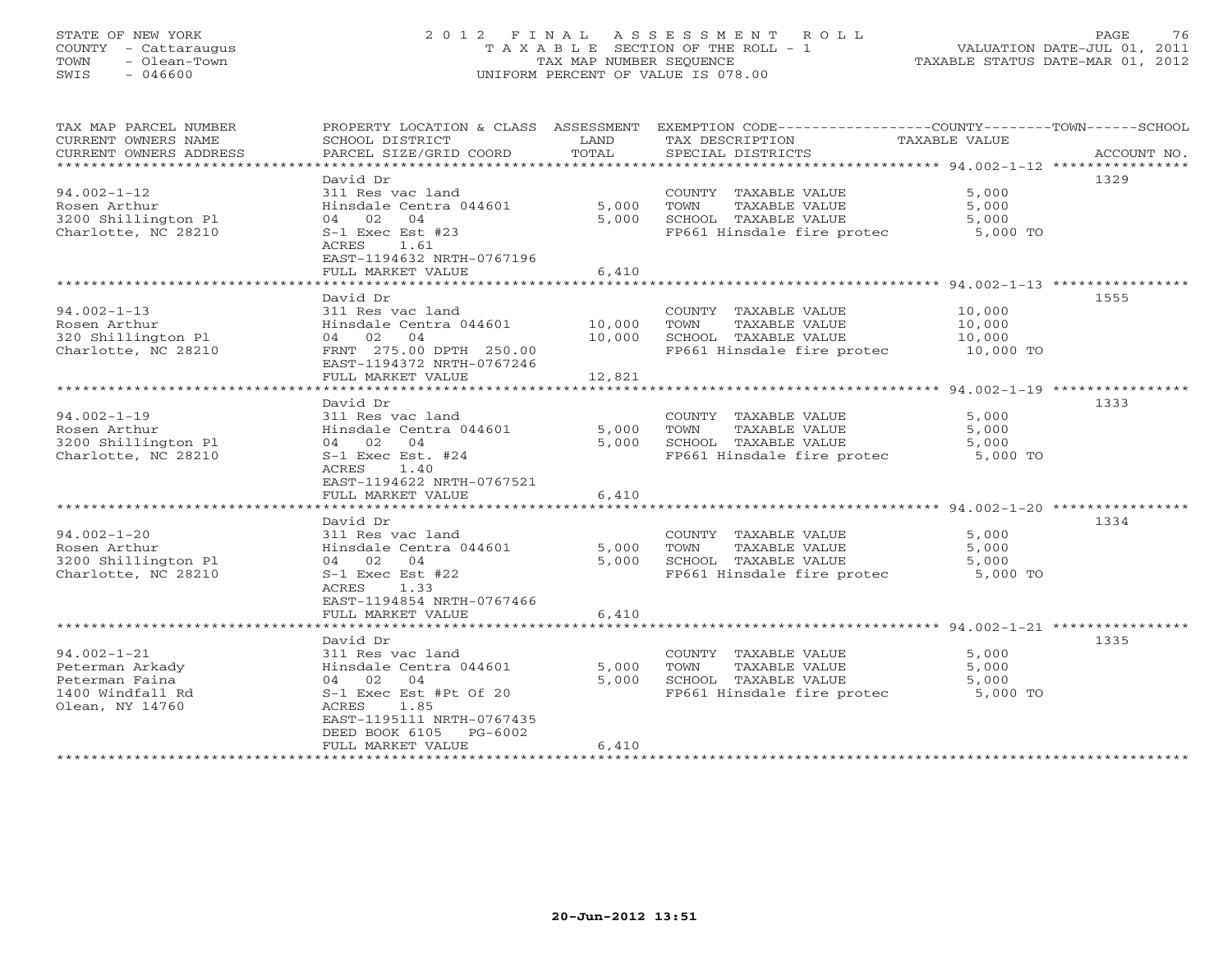#### STATE OF NEW YORK 2 0 1 2 F I N A L A S S E S S M E N T R O L L PAGE 77COUNTY - Cattaraugus T A X A B L E SECTION OF THE ROLL - 1 VALUATION DATE-JUL 01, 2011 TOWN - Olean-Town TAX MAP NUMBER SEQUENCE TAXABLE STATUS DATE-MAR 01, 2012<br>TAXABLE STATUS DATE-MAR 01, 2012 SWIS - 046600 UNIFORM PERCENT OF VALUE IS 078.00

| TAX MAP PARCEL NUMBER<br>CURRENT OWNERS NAME<br>CURRENT OWNERS ADDRESS | PROPERTY LOCATION & CLASS ASSESSMENT<br>SCHOOL DISTRICT<br>PARCEL SIZE/GRID COORD | LAND<br>TOTAL           | EXEMPTION CODE----------------COUNTY-------TOWN-----SCHOOL<br>TAX DESCRIPTION<br>SPECIAL DISTRICTS | <b>TAXABLE VALUE</b> | ACCOUNT NO.        |
|------------------------------------------------------------------------|-----------------------------------------------------------------------------------|-------------------------|----------------------------------------------------------------------------------------------------|----------------------|--------------------|
|                                                                        |                                                                                   | ******                  |                                                                                                    |                      |                    |
|                                                                        | David Dr                                                                          |                         |                                                                                                    |                      | 1336               |
| $94.002 - 1 - 22$                                                      | 311 Res vac land                                                                  |                         | COUNTY TAXABLE VALUE                                                                               | 5,000                |                    |
| Quigley Kathleen                                                       | Hinsdale Centra 044601                                                            | 5,000                   | TOWN<br>TAXABLE VALUE                                                                              | 5,000                |                    |
| 1790 David Dr                                                          | 04 02<br>04                                                                       | 5,000                   | SCHOOL TAXABLE VALUE                                                                               | 5,000                |                    |
| Olean, NY 14760                                                        | S-1 Exec Est #Pt Of 18                                                            |                         | FP661 Hinsdale fire protec                                                                         | 5,000 TO             |                    |
|                                                                        | 1.37<br>ACRES                                                                     |                         |                                                                                                    |                      |                    |
|                                                                        | EAST-1195331 NRTH-0767280<br>DEED BOOK 01004 PG-00542                             |                         |                                                                                                    |                      |                    |
|                                                                        | FULL MARKET VALUE                                                                 | 6,410                   |                                                                                                    |                      |                    |
|                                                                        | ***********************                                                           | * * * * * * * * * * * * |                                                                                                    |                      |                    |
|                                                                        | 1800 David Dr                                                                     |                         |                                                                                                    |                      | 1337               |
| $94.002 - 1 - 23$                                                      | 210 1 Family Res                                                                  |                         | RES STAR<br>41854                                                                                  | $\circ$              | $\Omega$<br>23,400 |
| Bagazzoli Enzol G                                                      | Hinsdale Centra 044601                                                            | 24,700                  | COUNTY TAXABLE VALUE                                                                               | 173,900              |                    |
| Bagazzoli Gail A                                                       | 04 02<br>04                                                                       | 173,900                 | TAXABLE VALUE<br>TOWN                                                                              | 173,900              |                    |
| 1800 David Dr                                                          | S-1 Exec Est #10 & #12                                                            |                         | SCHOOL TAXABLE VALUE                                                                               | 150,500              |                    |
| Olean, NY 14760                                                        | ACRES<br>2.55                                                                     |                         | FP661 Hinsdale fire protec                                                                         | 173,900 TO           |                    |
|                                                                        | EAST-1195573 NRTH-0767084<br>DEED BOOK 874                                        |                         |                                                                                                    |                      |                    |
|                                                                        | PG-01033<br>FULL MARKET VALUE                                                     | 222,949                 |                                                                                                    |                      |                    |
|                                                                        |                                                                                   |                         |                                                                                                    |                      |                    |
|                                                                        | 1790 David Dr                                                                     |                         |                                                                                                    |                      | 1338               |
| $94.002 - 1 - 25$                                                      | 210 1 Family Res                                                                  |                         | 41834<br>SR STAR                                                                                   | $\circ$              | 48,520<br>$\Omega$ |
| Ouigley Kathleen                                                       | Hinsdale Centra 044601                                                            | 15,000                  | COUNTY TAXABLE VALUE                                                                               | 150,000              |                    |
| 1790 David Dr                                                          | 02 04<br>04                                                                       | 150,000                 | TOWN<br>TAXABLE VALUE                                                                              | 150,000              |                    |
| Olean, NY 14760                                                        | $S-1$ Exec Est #8                                                                 |                         | SCHOOL TAXABLE VALUE                                                                               | 101,480              |                    |
|                                                                        | ACRES<br>1.32                                                                     |                         | FP661 Hinsdale fire protec                                                                         | 150,000 TO           |                    |
|                                                                        | EAST-1195517 NRTH-0767396<br>DEED BOOK 01004 PG-00542                             |                         |                                                                                                    |                      |                    |
|                                                                        | FULL MARKET VALUE                                                                 | 192,308                 |                                                                                                    |                      |                    |
|                                                                        |                                                                                   |                         |                                                                                                    |                      |                    |
|                                                                        | 1744 David Dr                                                                     |                         |                                                                                                    |                      | 0579               |
| $94.002 - 1 - 26$                                                      | 210 1 Family Res                                                                  |                         | RES STAR<br>41854                                                                                  | $\circ$              | $\Omega$<br>23,400 |
| Lutz Thomas G                                                          | Hinsdale Centra 044601                                                            | 20,600                  | COUNTY TAXABLE VALUE                                                                               | 163,000              |                    |
| Lutz Sandra H                                                          | 07 02<br>04                                                                       | 163,000                 | TOWN<br>TAXABLE VALUE                                                                              | 163,000              |                    |
| 1744 David Dr                                                          | S-1 Exec Est 6-Pt 18-20                                                           |                         | SCHOOL TAXABLE VALUE                                                                               | 139,600              |                    |
| Olean, NY 14760                                                        | ACRES<br>1.20<br>EAST-1195370 NRTH-0767574                                        |                         | FP661 Hinsdale fire protec                                                                         | 163,000 TO           |                    |
|                                                                        | DEED BOOK 00964 PG-01164                                                          |                         |                                                                                                    |                      |                    |
|                                                                        | FULL MARKET VALUE                                                                 | 208,974                 |                                                                                                    |                      |                    |
|                                                                        |                                                                                   |                         | *********************** 94.002-1-27.2 **************                                               |                      |                    |
|                                                                        | David Dr                                                                          |                         |                                                                                                    |                      | 1462               |
| $94.002 - 1 - 27.2$                                                    | 311 Res vac land                                                                  |                         | COUNTY TAXABLE VALUE                                                                               | 5,000                |                    |
| Rosen Virginia                                                         | Hinsdale Centra 044601                                                            | 5,000                   | TOWN<br>TAXABLE VALUE                                                                              | 5,000                |                    |
| 3200 Shillington Pl                                                    | 04 02 04                                                                          | 5,000                   | SCHOOL TAXABLE VALUE                                                                               | 5,000                |                    |
| Charlotte, NC 28210                                                    | $S-1$ Exec Est #3<br>FRNT 135.00 DPTH 220.00                                      |                         | FP661 Hinsdale fire protec                                                                         | 5,000 TO             |                    |
|                                                                        | EAST-1195243 NRTH-0767678                                                         |                         |                                                                                                    |                      |                    |
|                                                                        | DEED BOOK 00947 PG-00301                                                          |                         |                                                                                                    |                      |                    |
|                                                                        | FULL MARKET VALUE                                                                 | 6,410                   |                                                                                                    |                      |                    |
|                                                                        |                                                                                   |                         |                                                                                                    |                      |                    |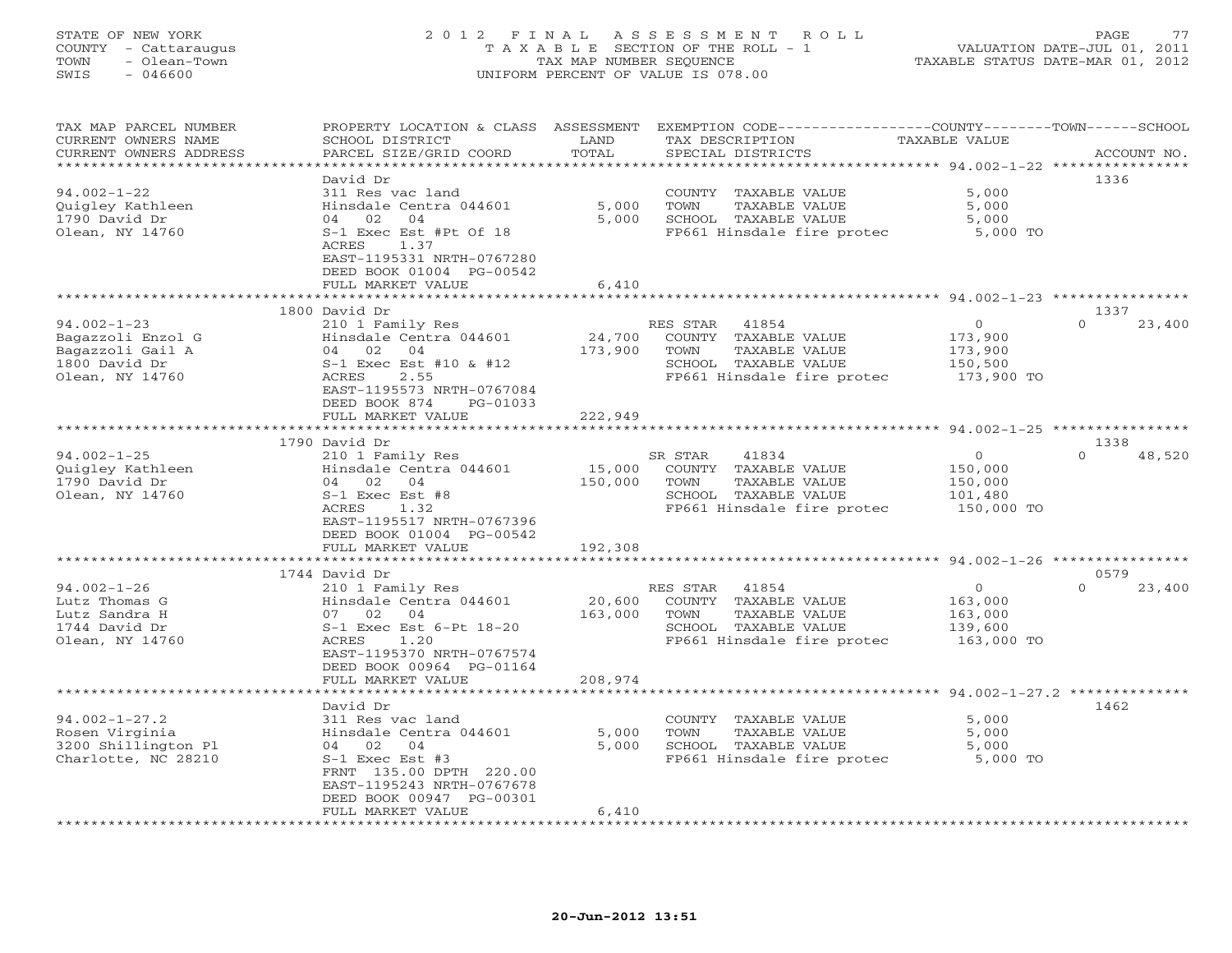#### STATE OF NEW YORK 2 0 1 2 F I N A L A S S E S S M E N T R O L L PAGE 78 COUNTY - Cattaraugus T A X A B L E SECTION OF THE ROLL - 1 VALUATION DATE-JUL 01, 2011 TOWN - Olean-Town TAX MAP NUMBER SEQUENCE TAXABLE STATUS DATE-MAR 01, 2012 SWIS - 046600 UNIFORM PERCENT OF VALUE IS 078.00

| TAX MAP PARCEL NUMBER<br>CURRENT OWNERS NAME<br>CURRENT OWNERS ADDRESS | PROPERTY LOCATION & CLASS ASSESSMENT<br>SCHOOL DISTRICT<br>PARCEL SIZE/GRID COORD          | LAND<br>TOTAL     | EXEMPTION CODE-----------------COUNTY-------TOWN------SCHOOL<br>TAX DESCRIPTION<br>SPECIAL DISTRICTS | TAXABLE VALUE                               | ACCOUNT NO.                |
|------------------------------------------------------------------------|--------------------------------------------------------------------------------------------|-------------------|------------------------------------------------------------------------------------------------------|---------------------------------------------|----------------------------|
| ***********************                                                |                                                                                            |                   |                                                                                                      |                                             |                            |
| $94.002 - 1 - 28$                                                      | 1732 David Dr<br>210 1 Family Res                                                          |                   | RES STAR<br>41854                                                                                    | $\overline{0}$                              | 0181<br>$\Omega$<br>23,400 |
| Mills William F<br>Mills Beth K<br>1732 David Dr<br>Olean, NY 14760    | Hinsdale Centra 044601<br>07 02 04<br>S-2 Exec Est #1<br>2.40<br>ACRES                     | 24,200<br>239,500 | COUNTY TAXABLE VALUE<br>TAXABLE VALUE<br>TOWN<br>SCHOOL TAXABLE VALUE<br>FP661 Hinsdale fire protec  | 239,500<br>239,500<br>216,100<br>239,500 TO |                            |
|                                                                        | EAST-1194912 NRTH-0767699<br>DEED BOOK 8858<br>PG-3001<br>FULL MARKET VALUE                | 307,051           |                                                                                                      |                                             |                            |
|                                                                        |                                                                                            |                   | ******************* 94.002-1-29 **********                                                           |                                             |                            |
| $94.002 - 1 - 29$                                                      | 1741 David Dr<br>210 1 Family Res                                                          |                   | COUNTY TAXABLE VALUE                                                                                 | 259,000                                     | 1340                       |
| Mirza Zafar K                                                          | Hinsdale Centra 044601                                                                     | 21,400            | TAXABLE VALUE<br>TOWN                                                                                | 259,000                                     |                            |
| Siddigi Shazia                                                         | 04 02 04                                                                                   | 259,000           | SCHOOL TAXABLE VALUE                                                                                 | 259,000                                     |                            |
| 1741 David Dr                                                          | S-1 Exec Est 2 W Prt Of 4                                                                  |                   | FP661 Hinsdale fire protec                                                                           | 259,000 TO                                  |                            |
| Olean, NY 14760                                                        | 1.45<br>ACRES<br>EAST-1195057 NRTH-0767940<br>DEED BOOK 16088 PG-2001<br>FULL MARKET VALUE | 332,051           |                                                                                                      |                                             |                            |
|                                                                        |                                                                                            |                   |                                                                                                      |                                             |                            |
|                                                                        | 1775 David Dr                                                                              |                   |                                                                                                      |                                             | 1341                       |
| $94.002 - 1 - 30$                                                      | 210 1 Family Res                                                                           |                   | RES STAR<br>41854                                                                                    | $\circ$                                     | $\Omega$<br>23,400         |
| DeCarli Ronald G                                                       | Hinsdale Centra 044601                                                                     | 20,200            | COUNTY TAXABLE VALUE                                                                                 | 157,000                                     |                            |
| DeCarli Elsa K                                                         | 04 02<br>04                                                                                | 157,000           | TOWN<br>TAXABLE VALUE                                                                                | 157,000                                     |                            |
| 1775 David Dr                                                          | S-1 Exec Est-East Pt Of 4                                                                  |                   | SCHOOL TAXABLE VALUE                                                                                 | 133,600                                     |                            |
| Olean, NY 14760                                                        | FRNT 229.30 DPTH 210.00<br>EAST-1195367 NRTH-0767879                                       |                   | FP661 Hinsdale fire protec                                                                           | 157,000 TO                                  |                            |
|                                                                        | DEED BOOK 14126 PG-5001                                                                    |                   |                                                                                                      |                                             |                            |
|                                                                        | FULL MARKET VALUE<br>***************************                                           | 201,282           |                                                                                                      |                                             |                            |
|                                                                        | 1783 David Dr                                                                              |                   |                                                                                                      |                                             | 1764                       |
| $94.002 - 1 - 32.2$                                                    | 210 1 Family Res                                                                           |                   | RES STAR<br>41854                                                                                    | $\overline{0}$                              | 23,400<br>$\cap$           |
| Saleh Kamran                                                           | Hinsdale Centra 044601                                                                     | 20,000            | COUNTY TAXABLE VALUE                                                                                 | 285,480                                     |                            |
| Saleh Seema K                                                          | 07 02<br>04                                                                                | 285,480           | TAXABLE VALUE<br>TOWN                                                                                | 285,480                                     |                            |
| 1783 David Dr                                                          | $S-2$ Exec Est #7                                                                          |                   | SCHOOL TAXABLE VALUE                                                                                 | 262,080                                     |                            |
| Olean, NY 14760                                                        | ACRES<br>0.67<br>EAST-1195566 NRTH-0767739                                                 |                   | FP661 Hinsdale fire protec                                                                           | 285,480 TO                                  |                            |
|                                                                        | DEED BOOK 15219 PG-5001                                                                    |                   |                                                                                                      |                                             |                            |
|                                                                        | FULL MARKET VALUE                                                                          | 366,000           |                                                                                                      |                                             |                            |
|                                                                        | 1791 David Dr                                                                              |                   |                                                                                                      |                                             | 1273                       |
| $94.002 - 1 - 33$                                                      | 210 1 Family Res                                                                           |                   | RES STAR<br>41854                                                                                    | $\overline{O}$                              | $\Omega$<br>23,400         |
| Freer Richard M                                                        | Hinsdale Centra 044601                                                                     | 20,600            | COUNTY TAXABLE VALUE                                                                                 | 153,300                                     |                            |
| Freer Laura L                                                          | 04 02<br>04                                                                                | 153,300           | TOWN<br>TAXABLE VALUE                                                                                | 153,300                                     |                            |
| 1791 David Dr                                                          | $S-1$ Exec Est #9                                                                          |                   | SCHOOL TAXABLE VALUE                                                                                 | 129,900                                     |                            |
| Olean, NY 14760                                                        | ACRES<br>1.19                                                                              |                   | FP661 Hinsdale fire protec                                                                           | 153,300 TO                                  |                            |
|                                                                        | EAST-1195756 NRTH-0767498                                                                  |                   |                                                                                                      |                                             |                            |
|                                                                        | DEED BOOK 9290<br>PG-4001<br>FULL MARKET VALUE                                             | 196,538           |                                                                                                      |                                             |                            |
|                                                                        |                                                                                            |                   |                                                                                                      |                                             |                            |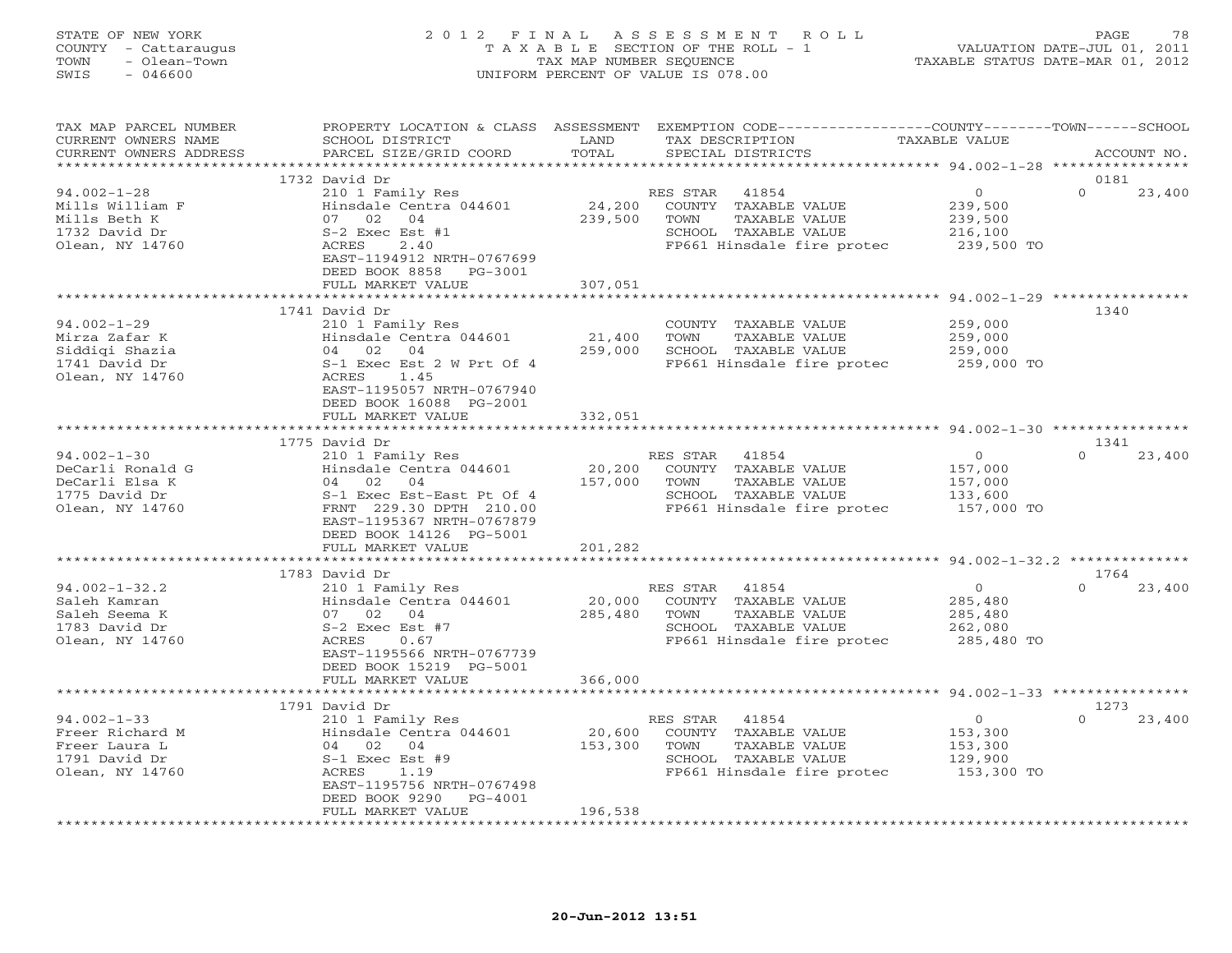STATE OF NEW YORK 2 0 1 2 F I N A L A S S E S S M E N T R O L L PAGE 79 COUNTY - Cattaraugus T A X A B L E SECTION OF THE ROLL - 1 VALUATION DATE-JUL 01, 2011 TOWN - Olean-Town TAX MAP NUMBER SEQUENCE TAXABLE STATUS DATE-MAR 01, 2012 SWIS - 046600 UNIFORM PERCENT OF VALUE IS 078.00 TAX MAP PARCEL NUMBER PROPERTY LOCATION & CLASS ASSESSMENT EXEMPTION CODE------------------COUNTY--------TOWN------SCHOOL

| CURRENT OWNERS NAME    | SCHOOL DISTRICT             | LAND    | TAX DESCRIPTION              | TAXABLE VALUE                                    |                                   |
|------------------------|-----------------------------|---------|------------------------------|--------------------------------------------------|-----------------------------------|
| CURRENT OWNERS ADDRESS | PARCEL SIZE/GRID COORD      | TOTAL   | SPECIAL DISTRICTS            |                                                  | ACCOUNT NO.                       |
| *********************  |                             |         |                              |                                                  |                                   |
|                        | 1799 David Dr               |         |                              |                                                  | 1235                              |
|                        |                             |         |                              | $\Omega$                                         | $\Omega$                          |
| $94.002 - 1 - 34$      | 210 1 Family Res            |         | RES STAR<br>41854            |                                                  | 23,400                            |
| Bellanca James M       | Hinsdale Centra 044601      | 20,800  | COUNTY<br>TAXABLE VALUE      | 155,000                                          |                                   |
| Bellanca Ann L         | 04<br>02<br>04              | 155,000 | TOWN<br>TAXABLE VALUE        | 155,000                                          |                                   |
| 1799 David Dr          | S-1 Exec Est #11            |         | SCHOOL TAXABLE VALUE         | 131,600                                          |                                   |
| Olean, NY 14760        | <b>ACRES</b><br>1.25        |         | FP661 Hinsdale fire protec   | 155,000 TO                                       |                                   |
|                        | EAST-1195878 NRTH-0767226   |         |                              |                                                  |                                   |
|                        |                             |         |                              |                                                  |                                   |
|                        | DEED BOOK 779<br>PG-01101   |         |                              |                                                  |                                   |
|                        | FULL MARKET VALUE           | 198,718 |                              |                                                  |                                   |
|                        |                             | .       |                              | ********* 94.002-1-35.1 *********                |                                   |
|                        | 1849 David Dr               |         |                              |                                                  | 1230                              |
| $94.002 - 1 - 35.1$    | 210 1 Family Res            |         | RES STAR<br>41854            | $\Omega$                                         | $\Omega$<br>23,400                |
| Dominsky Larry J       | Hinsdale Centra 044601      | 26,700  | COUNTY TAXABLE VALUE         | 218,000                                          |                                   |
|                        |                             |         |                              |                                                  |                                   |
| Dominsky Pamela S      | 02<br>04<br>04              | 218,000 | <b>TAXABLE VALUE</b><br>TOWN | 218,000                                          |                                   |
| 1849 David Dr          | S-1 Exec Est #13-14-15      |         | SCHOOL TAXABLE VALUE         | 194,600                                          |                                   |
| Olean, NY 14760        | <b>ACRES</b><br>3.23        |         | FP661 Hinsdale fire protec   | 218,000 TO                                       |                                   |
|                        | EAST-1195837 NRTH-0766752   |         |                              |                                                  |                                   |
|                        | DEED BOOK 887<br>$PG-01048$ |         |                              |                                                  |                                   |
|                        | FULL MARKET VALUE           | 279,487 |                              |                                                  |                                   |
|                        | *****************           |         |                              | ******************* 94.002-1-35.2 ************** |                                   |
|                        |                             |         |                              |                                                  |                                   |
|                        | David Dr                    |         |                              |                                                  | 1486                              |
| $94.002 - 1 - 35.2$    | 314 Rural vac<10            |         | COUNTY<br>TAXABLE VALUE      | 16,300                                           |                                   |
| Bellanca James M       | Hinsdale Centra 044601      | 16,300  | <b>TAXABLE VALUE</b><br>TOWN | 16,300                                           |                                   |
| Bellanca Ann L         | 04<br>02<br>04              | 16,300  | SCHOOL TAXABLE VALUE         | 16,300                                           |                                   |
| 1799 David Dr          | $S-1$                       |         | FP661 Hinsdale fire protec   | 16,300 TO                                        |                                   |
|                        |                             |         |                              |                                                  |                                   |
| Olean, NY 14760        | FRNT 100.00 DPTH 256.69     |         |                              |                                                  |                                   |
|                        | EAST-1195873 NRTH-0767055   |         |                              |                                                  |                                   |
|                        | DEED BOOK 887<br>PG-01103   |         |                              |                                                  |                                   |
|                        | FULL MARKET VALUE           | 20,897  |                              |                                                  |                                   |
|                        |                             |         |                              |                                                  | $94.002 - 1 - 38.1$ ***********   |
|                        | Godfrey Hollow Rd           |         |                              |                                                  | 0831                              |
| $94.002 - 1 - 38.1$    |                             |         |                              |                                                  |                                   |
|                        | 312 Vac w/imprv             |         | COUNTY TAXABLE VALUE         | 47,300                                           |                                   |
| Ewings Randy           | Hinsdale Centra 044601      | 39,500  | TOWN<br>TAXABLE VALUE        | 47,300                                           |                                   |
| Ewings Jean            | 04/11<br>01 04              | 47,300  | SCHOOL TAXABLE VALUE         | 47,300                                           |                                   |
| 1173 Route 16 S        | $S-2$                       |         | FP661 Hinsdale fire protec   | 47,300 TO                                        |                                   |
| Olean, NY 14760        | <b>ACRES</b><br>69.90       |         |                              |                                                  |                                   |
|                        | EAST-1196471 NRTH-0767872   |         |                              |                                                  |                                   |
|                        | DEED BOOK 7951<br>$PG-6001$ |         |                              |                                                  |                                   |
|                        |                             |         |                              |                                                  |                                   |
|                        | FULL MARKET VALUE           | 60,641  |                              |                                                  |                                   |
|                        |                             |         |                              |                                                  | $94.002 - 1 - 38.2$ ************* |
|                        | Godfrey Hollow Rd           |         |                              |                                                  | 1755                              |
| $94.002 - 1 - 38.2$    | 311 Res vac land            |         | COUNTY<br>TAXABLE VALUE      | 15,000                                           |                                   |
| Anstaett Carroll       | Hinsdale Centra 044601      | 15,000  | <b>TAXABLE VALUE</b><br>TOWN | 15,000                                           |                                   |
| Anstaett Dolores       | 04/11<br>01 04              | 15,000  | SCHOOL TAXABLE VALUE         | 15,000                                           |                                   |
|                        |                             |         |                              |                                                  |                                   |
| 4 Skyview Dr           | $S-2$                       |         | FP661 Hinsdale fire protec   | 15,000 TO                                        |                                   |
| Olean, NY 14760        | ACRES<br>1.25               |         |                              |                                                  |                                   |
|                        | EAST-1193669 NRTH-0767478   |         |                              |                                                  |                                   |
|                        | DEED BOOK 2709<br>PG-5001   |         |                              |                                                  |                                   |
|                        | FULL MARKET VALUE           | 19,231  |                              |                                                  |                                   |
|                        |                             |         |                              |                                                  |                                   |
|                        |                             |         |                              |                                                  |                                   |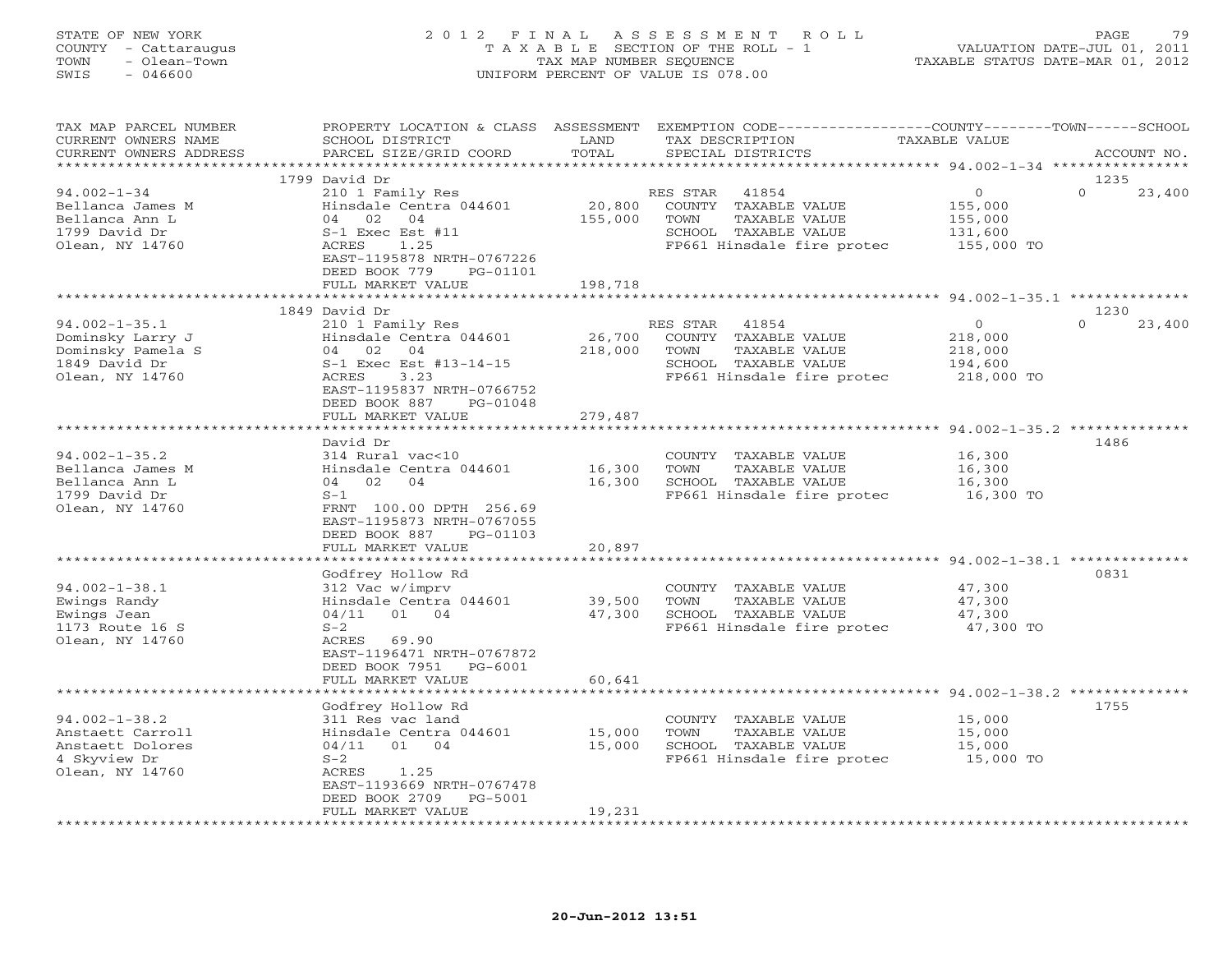# STATE OF NEW YORK 2 0 1 2 F I N A L A S S E S S M E N T R O L L PAGE 80 COUNTY - Cattaraugus T A X A B L E SECTION OF THE ROLL - 1 VALUATION DATE-JUL 01, 2011 TOWN - Olean-Town TAX MAP NUMBER SEQUENCE TAXABLE STATUS DATE-MAR 01, 2012 SWIS - 046600 UNIFORM PERCENT OF VALUE IS 078.00

| TAX MAP PARCEL NUMBER<br>CURRENT OWNERS NAME | PROPERTY LOCATION & CLASS ASSESSMENT<br>SCHOOL DISTRICT | LAND              | TAX DESCRIPTION                       | EXEMPTION CODE----------------COUNTY-------TOWN-----SCHOOL<br><b>TAXABLE VALUE</b> |
|----------------------------------------------|---------------------------------------------------------|-------------------|---------------------------------------|------------------------------------------------------------------------------------|
| CURRENT OWNERS ADDRESS                       | PARCEL SIZE/GRID COORD                                  | TOTAL             | SPECIAL DISTRICTS                     | ACCOUNT NO.                                                                        |
|                                              |                                                         | *******           |                                       | *********** 94.002-1-38.3 **************                                           |
|                                              | Godfrey Hollow Rd                                       |                   |                                       | 1765                                                                               |
| $94.002 - 1 - 38.3$                          | 321 Abandoned ag                                        |                   | COUNTY TAXABLE VALUE                  | 100                                                                                |
| Saleh Kamran                                 | Hinsdale Centra 044601                                  | 100               | TOWN<br>TAXABLE VALUE                 | 100                                                                                |
| Saleh Seema K<br>1783 David Dr               | 04/11<br>01<br>04                                       | 100               | SCHOOL TAXABLE VALUE                  | 100                                                                                |
|                                              | $S-2$<br>ACRES<br>0.31                                  |                   | FP661 Hinsdale fire protec            | 100 TO                                                                             |
| Olean, NY 14760                              | EAST-1195645 NRTH-0767835<br>DEED BOOK 15219 PG-5001    |                   |                                       |                                                                                    |
|                                              | FULL MARKET VALUE                                       | 128               |                                       |                                                                                    |
|                                              | **********************                                  |                   |                                       |                                                                                    |
|                                              | 1700 Windfall Rd                                        |                   |                                       | 0950                                                                               |
| $94.002 - 1 - 40.1$                          | 210 1 Family Res                                        |                   | RES STAR<br>41854                     | $\circ$<br>$\Omega$<br>23,400                                                      |
| Yaworsky Deborah S                           | Olean City<br>041200                                    | 21,000            | COUNTY TAXABLE VALUE                  | 120,000                                                                            |
| 1700 Windfall Rd                             | 02 04<br>01                                             | 120,000           | TOWN<br>TAXABLE VALUE                 | 120,000                                                                            |
| Olean, NY 14760                              | $S-1$                                                   |                   | SCHOOL TAXABLE VALUE                  | 96,600                                                                             |
|                                              | ACRES<br>3.67                                           |                   | FP663 Westons fire protect            | 120,000 TO                                                                         |
|                                              | EAST-1198629 NRTH-0764245<br>DEED BOOK 14792 PG-2001    |                   |                                       |                                                                                    |
|                                              | FULL MARKET VALUE                                       | 153,846           |                                       |                                                                                    |
|                                              | ***********************                                 |                   |                                       |                                                                                    |
|                                              | Dugan Rd                                                |                   |                                       | 1244                                                                               |
| $94.002 - 1 - 40.2$                          | 323 Vacant rural                                        |                   | COUNTY TAXABLE VALUE                  | 167,100                                                                            |
| Investments Inc Commonwealth F Olean City    | 041200                                                  | 167,100           | TAXABLE VALUE<br>TOWN                 | 167,100                                                                            |
| 15 Piedmont Ctr Ste 1250                     | $01/02/04$ 02<br>04                                     | 167,100           | SCHOOL TAXABLE VALUE                  | 167,100                                                                            |
| Atlanta, GA 30305                            | $S-1$                                                   |                   | FP663 Westons fire protect            | 167,100 TO                                                                         |
|                                              | ACRES 126.55                                            |                   |                                       |                                                                                    |
|                                              | EAST-1198118 NRTH-0766398                               |                   |                                       |                                                                                    |
|                                              | DEED BOOK 00975 PG-00978                                |                   |                                       |                                                                                    |
|                                              | FULL MARKET VALUE<br>*******************                | 214,231           |                                       |                                                                                    |
|                                              |                                                         | ***********       |                                       | **************************** 94.002-1-40.3 **************                          |
|                                              | 2249 Dugan Rd                                           |                   |                                       | 1242<br>$\Omega$                                                                   |
| $94.002 - 1 - 40.3$                          | 210 1 Family Res                                        |                   | RES STAR<br>41854                     | $\overline{0}$<br>23,400                                                           |
| Grosso Glenn R<br>Grosso Susan               | 041200<br>Olean City                                    | 57,800<br>175,000 | COUNTY TAXABLE VALUE<br>TOWN          | 175,000<br>175,000                                                                 |
| 2249 Dugan Rd                                | 01 02 04<br>$S-1$                                       |                   | TAXABLE VALUE<br>SCHOOL TAXABLE VALUE | 151,600                                                                            |
| Olean, NY 14760                              | ACRES 25.00                                             |                   | FP663 Westons fire protect            | 175,000 TO                                                                         |
|                                              | EAST-1199164 NRTH-0763136                               |                   |                                       |                                                                                    |
|                                              | DEED BOOK 876<br>PG-00907                               |                   |                                       |                                                                                    |
|                                              | FULL MARKET VALUE                                       | 224,359           |                                       |                                                                                    |
|                                              |                                                         |                   |                                       |                                                                                    |
|                                              | Windfall Rd                                             |                   |                                       | 1315                                                                               |
| $94.002 - 1 - 40.7$                          | 312 Vac w/imprv                                         |                   | COUNTY TAXABLE VALUE                  | 64,100                                                                             |
| Kwiatkowski Joseph                           | Olean City<br>041200                                    | 41,000            | TOWN<br>TAXABLE VALUE                 | 64,100                                                                             |
| Kwiatkowski Debra                            | 01 02 04                                                | 64,100            | SCHOOL TAXABLE VALUE                  | 64,100                                                                             |
| 1608 Walnut St                               | $S-1$                                                   |                   | FP663 Westons fire protect            | 64,100 TO                                                                          |
| Olean, NY 14760                              | ACRES 14.86                                             |                   |                                       |                                                                                    |
|                                              | EAST-1198298 NRTH-0763028                               |                   |                                       |                                                                                    |
|                                              | DEED BOOK 00938 PG-00755                                |                   |                                       |                                                                                    |
|                                              | FULL MARKET VALUE                                       | 82,179            |                                       |                                                                                    |
|                                              |                                                         |                   |                                       |                                                                                    |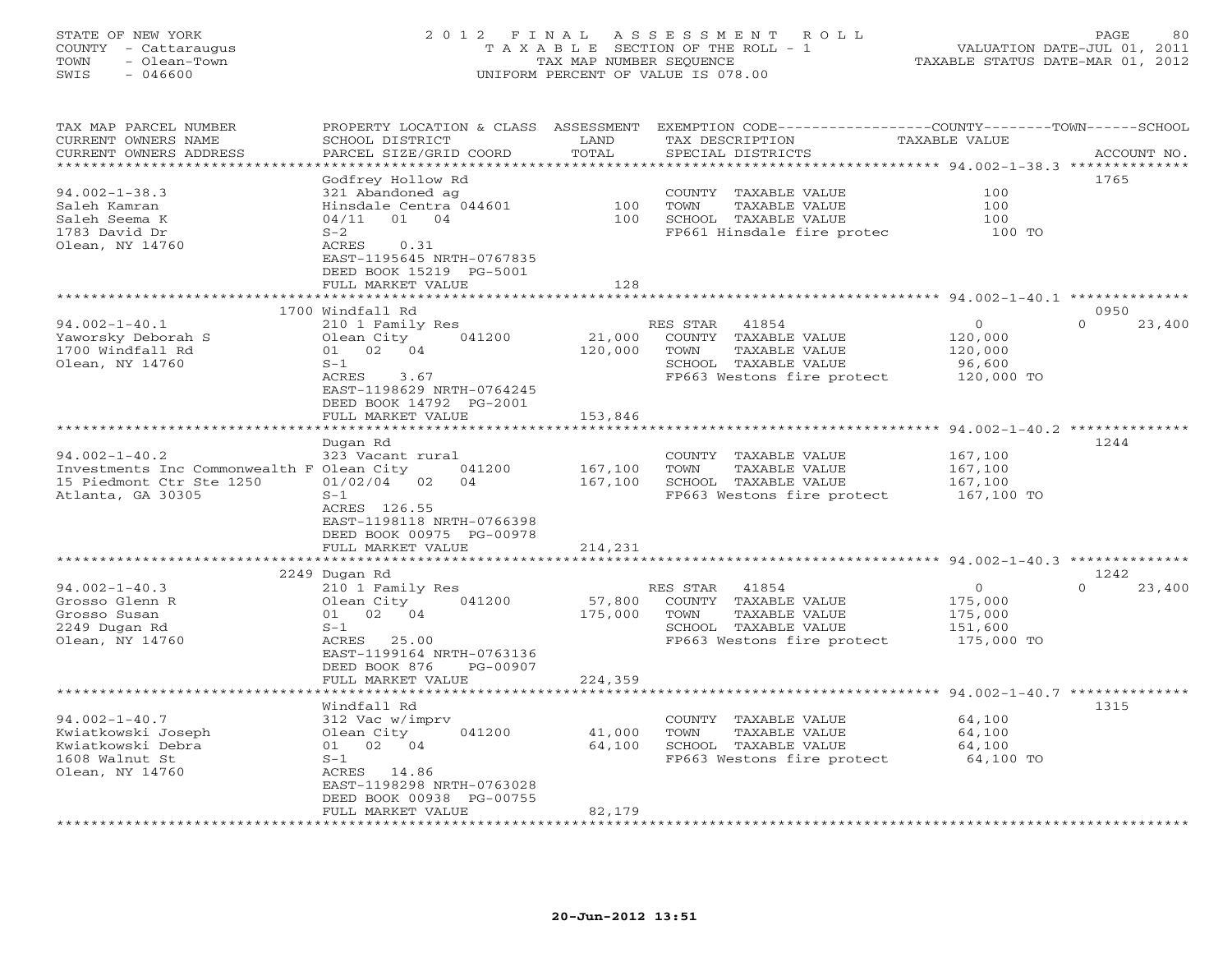| STATE OF NEW YORK<br>- Cattaraugus<br>COUNTY<br>- Olean-Town<br>TOWN<br>SWIS<br>$-046600$ | 2 0 1 2<br>TAXABLE                                                                                           | FINAL<br>TAX MAP NUMBER SEOUENCE | ASSESSMENT<br>R O L L<br>SECTION OF THE ROLL - 1<br>UNIFORM PERCENT OF VALUE IS 078.00                    | TAXABLE STATUS DATE-MAR 01, 2012                          | 81<br>PAGE<br>VALUATION DATE-JUL 01, 2011 |
|-------------------------------------------------------------------------------------------|--------------------------------------------------------------------------------------------------------------|----------------------------------|-----------------------------------------------------------------------------------------------------------|-----------------------------------------------------------|-------------------------------------------|
| TAX MAP PARCEL NUMBER<br>CURRENT OWNERS NAME<br>CURRENT OWNERS ADDRESS                    | PROPERTY LOCATION & CLASS<br>SCHOOL DISTRICT<br>PARCEL SIZE/GRID COORD                                       | ASSESSMENT<br>LAND<br>TOTAL      | EXEMPTION CODE-<br>TAX DESCRIPTION<br>SPECIAL DISTRICTS                                                   | ----------COUNTY--------TOWN------SCHOOL<br>TAXABLE VALUE | ACCOUNT NO.<br>1392                       |
| $94.002 - 1 - 40.8$                                                                       | 2259 Dugan Rd<br>210 1 Family Res                                                                            |                                  | 41854<br>RES STAR                                                                                         |                                                           | 23,400                                    |
| Claussen Audrey L<br>2259 Dugan Rd<br>Olean, NY 14760                                     | Olean City<br>041200<br>02<br>01<br>04<br>$S-1$<br>305.96<br>FRNT<br>43.00 DPTH<br>EAST-1199615 NRTH-0763664 | 7,300<br>55,000                  | COUNTY<br>TAXABLE VALUE<br>TOWN<br>TAXABLE VALUE<br>SCHOOL<br>TAXABLE VALUE<br>FP663 Westons fire protect | 55,000<br>55,000<br>31,600<br>55,000 TO                   |                                           |

|                                                                                                | EAST-TTAA0TD MKLH-0103004<br>DEED BOOK 00946 PG-00248<br>FULL MARKET VALUE                                                                                    | 70,513                                                                                                                                                                               |                                                                                                         |
|------------------------------------------------------------------------------------------------|---------------------------------------------------------------------------------------------------------------------------------------------------------------|--------------------------------------------------------------------------------------------------------------------------------------------------------------------------------------|---------------------------------------------------------------------------------------------------------|
|                                                                                                | 1999 Dugan Rd                                                                                                                                                 |                                                                                                                                                                                      | 1403                                                                                                    |
| $94.002 - 1 - 40.10$<br>Cuddy Laurie L<br>1999 Dugan Rd<br>Olean, NY 14760                     | 240 Rural res<br>041200<br>Olean City<br>02 04<br>01<br>$S-1$<br>ACRES<br>13.41<br>EAST-1198896 NRTH-0760511<br>DEED BOOK 1014<br>PG-960<br>FULL MARKET VALUE | RES STAR<br>41854<br>49,600<br>COUNTY TAXABLE VALUE<br>156,000<br>TOWN<br>TAXABLE VALUE<br>SCHOOL TAXABLE VALUE<br>FP663 Westons fire protect<br>SD660 E olean sewer dist<br>200,000 | $\Omega$<br>$\circ$<br>23,400<br>156,000<br>156,000<br>132,600<br>156,000 TO<br>$.00$ MT                |
|                                                                                                | ***************************<br>1711 Windfall Rd                                                                                                               |                                                                                                                                                                                      | 1402                                                                                                    |
| $94.002 - 1 - 40.11$<br>Spring Daniel J<br>1711 Windfall Rd<br>Olean, NY 14760                 | 210 1 Family Res<br>Olean City<br>041200<br>02 04<br>01<br>$S-1$<br>ACRES<br>1.85<br>EAST-1198542 NRTH-0763677<br>DEED BOOK 5616<br>PG-9001                   | RES STAR<br>41854<br>16,900<br>COUNTY TAXABLE VALUE<br>100,000<br>TOWN<br>TAXABLE VALUE<br>SCHOOL TAXABLE VALUE<br>FP663 Westons fire protect                                        | $\circ$<br>$\Omega$<br>23,400<br>100,000<br>100,000<br>76,600<br>100,000 TO                             |
|                                                                                                | FULL MARKET VALUE                                                                                                                                             | 128,205                                                                                                                                                                              | $94.002 - 1 - 40.12$ ********                                                                           |
|                                                                                                | 2261 Dugan Rd                                                                                                                                                 |                                                                                                                                                                                      | 1417                                                                                                    |
| $94.002 - 1 - 40.12$<br>Bova Joseph R<br>Bova Carrie L<br>2261 Dugan Rd<br>Olean, NY 14760     | 210 1 Family Res<br>Olean City<br>041200<br>01 02 04<br>$S-1$<br><b>ACRES</b><br>2.10<br>EAST-1199722 NRTH-0763491<br>DEED BOOK 870<br>PG-00661               | 41121<br>WVET C/T<br>17,500 RES STAR<br>41854<br>105,400<br>COUNTY TAXABLE VALUE<br>TOWN<br>TAXABLE VALUE<br>SCHOOL TAXABLE VALUE<br>FP663 Westons fire protect                      | 9,360<br>9,360<br>$\Omega$<br>$\circ$<br>23,400<br>$\Omega$<br>96,040<br>96,040<br>82,000<br>105,400 TO |
|                                                                                                | FULL MARKET VALUE                                                                                                                                             | 135,128                                                                                                                                                                              | $94.002 - 1 - 40.15$ ********                                                                           |
| $94.002 - 1 - 40.15$<br>Rybicki Steven P<br>Rybicki Anne E<br>1207 Queen St<br>Olean, NY 14760 | 2245 Dugan Rd<br>411 Apartment<br>041200<br>Olean City<br>02 04<br>01<br>$S-1$<br>ACRES<br>1.35<br>EAST-1199712 NRTH-0762735<br>DEED BOOK 00925 PG-00316      | COUNTY TAXABLE VALUE<br>15,800<br>TOWN<br>TAXABLE VALUE<br>60,500<br>SCHOOL TAXABLE VALUE<br>FP663 Westons fire protect                                                              | 1420<br>60,500<br>60,500<br>60,500<br>60,500 TO                                                         |
|                                                                                                | FULL MARKET VALUE                                                                                                                                             | 77,564                                                                                                                                                                               |                                                                                                         |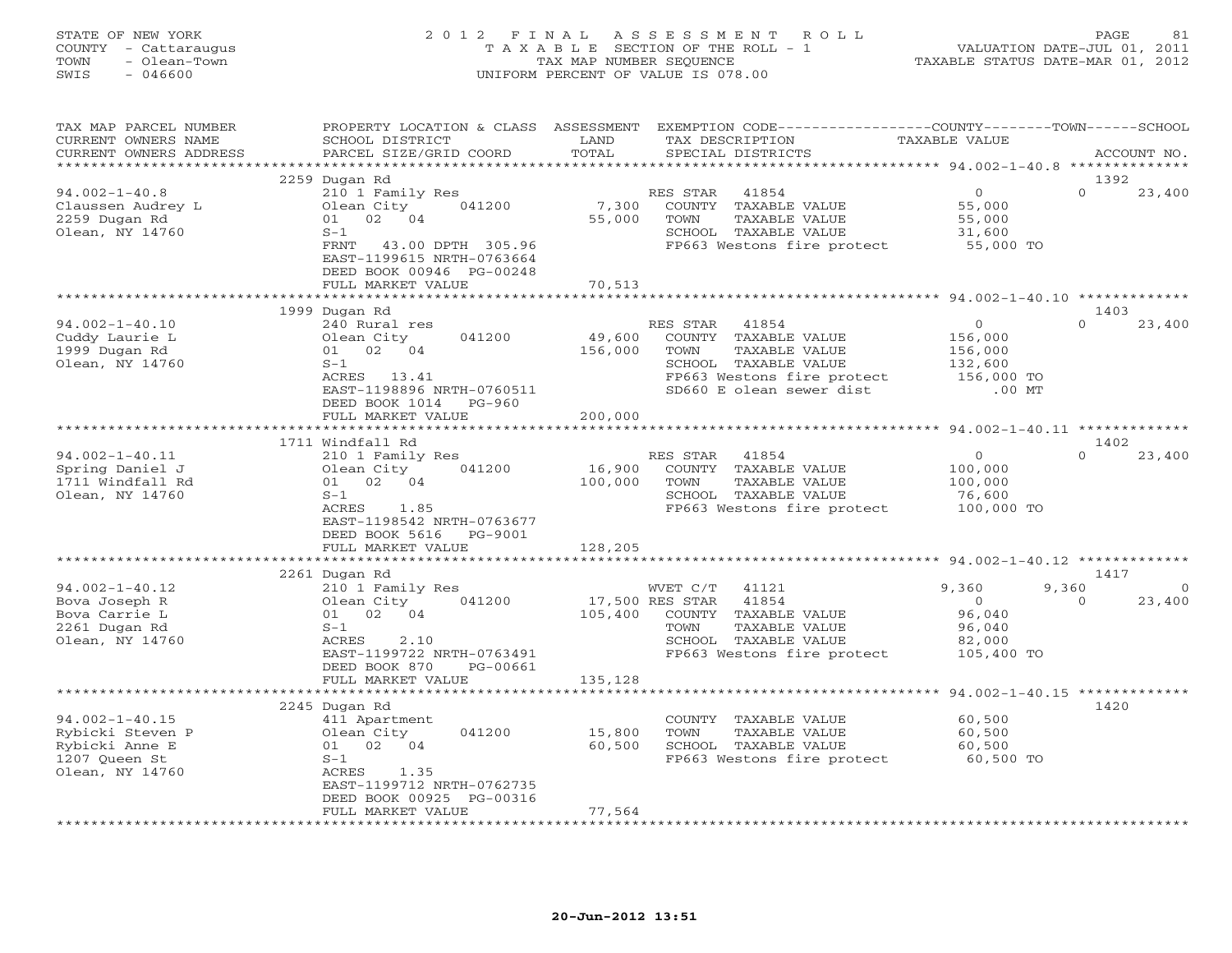STATE OF NEW YORK 2 0 1 2 F I N A L A S S E S S M E N T R O L L PAGE 82 COUNTY - Cattaraugus T A X A B L E SECTION OF THE ROLL - 1 VALUATION DATE-JUL 01, 2011 TOWN - Olean-Town TAX MAP NUMBER SEQUENCE TAXABLE STATUS DATE-MAR 01, 2012 SWIS - 046600 UNIFORM PERCENT OF VALUE IS 078.00 TAX MAP PARCEL NUMBER PROPERTY LOCATION & CLASS ASSESSMENT EXEMPTION CODE------------------COUNTY--------TOWN------SCHOOL CURRENT OWNERS NAME SCHOOL DISTRICT LAND TAX DESCRIPTION TAXABLE VALUE CURRENT OWNERS NAME SCHOOL DISTRICT TRAND TAX DESCRIPTION TAXABLE VALUE TOWN ACCOUNT NO.<br>CURRENT OWNERS ADDRESS BARCEL SIZE/GRID COORD TOTAL SPECIAL DISTRICTS TAXABLE VALUE ACCOUNT NO. \*\*\*\*\*\*\*\*\*\*\*\*\*\*\*\*\*\*\*\*\*\*\*\*\*\*\*\*\*\*\*\*\*\*\*\*\*\*\*\*\*\*\*\*\*\*\*\*\*\*\*\*\*\*\*\*\*\*\*\*\*\*\*\*\*\*\*\*\*\*\*\*\*\*\*\*\*\*\*\*\*\*\*\*\*\*\*\*\*\*\*\*\*\*\*\*\*\*\*\*\*\*\* 94.002-1-40.18 \*\*\*\*\*\*\*\*\*\*\*\*\* Windfall Rd 146794.002-1-40.18 314 Rural vac<10 COUNTY TAXABLE VALUE 17,500 Bentley Edwin R Olean City 041200 17,500 TOWN TAXABLE VALUE 17,500 PO Box 449 01 02 04 17,500 SCHOOL TAXABLE VALUE 17,500 Green Valley, AZ 85622-0449 S-1 FP663 Westons fire protect 17,500 TO ACRES 11.55 EAST-1199068 NRTH-0763877 DEED BOOK 00991 PG-00276 FULL MARKET VALUE 22,436 \*\*\*\*\*\*\*\*\*\*\*\*\*\*\*\*\*\*\*\*\*\*\*\*\*\*\*\*\*\*\*\*\*\*\*\*\*\*\*\*\*\*\*\*\*\*\*\*\*\*\*\*\*\*\*\*\*\*\*\*\*\*\*\*\*\*\*\*\*\*\*\*\*\*\*\*\*\*\*\*\*\*\*\*\*\*\*\*\*\*\*\*\*\*\*\*\*\*\*\*\*\*\* 94.002-1-40.19 \*\*\*\*\*\*\*\*\*\*\*\*\* 2087 Dugan Rd 90 PCT OF VALUE USED FOR EXEMPTION PURPOSES 1642 94.002-1-40.19 240 Rural res WVET C/T 41121 9,360 9,360 0 MacFarland William Olean City 041200 95,500 SR STAR 41834 0 0 48,520 2087 Dugan Rd 01 02 04 205,700 COUNTY TAXABLE VALUE 196,340 Olean, NY 14760 FRNT 759.40 DPTH TOWN TAXABLE VALUE 196,340 ACRES 34.75 SCHOOL TAXABLE VALUE 157,180 EAST-1198878 NRTH-0761051 FP663 Westons fire protect 205,700 TO DEED BOOK 00976 PG-00831 FULL MARKET VALUE 263,718 \*\*\*\*\*\*\*\*\*\*\*\*\*\*\*\*\*\*\*\*\*\*\*\*\*\*\*\*\*\*\*\*\*\*\*\*\*\*\*\*\*\*\*\*\*\*\*\*\*\*\*\*\*\*\*\*\*\*\*\*\*\*\*\*\*\*\*\*\*\*\*\*\*\*\*\*\*\*\*\*\*\*\*\*\*\*\*\*\*\*\*\*\*\*\*\*\*\*\*\*\*\*\* 94.002-1-41.1 \*\*\*\*\*\*\*\*\*\*\*\*\*\* Windfall Rd 077294.002-1-41.1 322 Rural vac>10 COUNTY TAXABLE VALUE 13,500 Thomas William Olean City 041200 13,500 TOWN TAXABLE VALUE 13,500 Magro Charles 02 02 04 13,500 SCHOOL TAXABLE VALUE 13,500 108 Shinook Ln S-1 FP663 Westons fire protect 13,500 TO Mooresville, NC 28117 ACRES 16.20 EAST-1199572 NRTH-0766714 DEED BOOK 00959 PG-00120 FULL MARKET VALUE 17,308 \*\*\*\*\*\*\*\*\*\*\*\*\*\*\*\*\*\*\*\*\*\*\*\*\*\*\*\*\*\*\*\*\*\*\*\*\*\*\*\*\*\*\*\*\*\*\*\*\*\*\*\*\*\*\*\*\*\*\*\*\*\*\*\*\*\*\*\*\*\*\*\*\*\*\*\*\*\*\*\*\*\*\*\*\*\*\*\*\*\*\*\*\*\*\*\*\*\*\*\*\*\*\* 94.002-1-41.2 \*\*\*\*\*\*\*\*\*\*\*\*\*\*1631 1 Red Oak Dr 1631 94.002-1-41.2 210 1 Family Res CVET C/T 41131 15,600 15,600 0 Dibble Ralph & Mary Jane Olean City 041200 16,200 SR STAR 41834 0 0 48,520 Dibble Mark & David 02 02 04 110,000 COUNTY TAXABLE VALUE 94,400 1 Red Oak Dr FRNT 30.00 DPTH TOWN TAXABLE VALUE 94,400 Olean, NY 14760 ACRES 1.55 SCHOOL TAXABLE VALUE 61,480 EAST-1200021 NRTH-0765441 FP663 Westons fire protect 110,000 TO DEED BOOK 2471 PG-6001FULL MARKET VALUE 141,026

\*\*\*\*\*\*\*\*\*\*\*\*\*\*\*\*\*\*\*\*\*\*\*\*\*\*\*\*\*\*\*\*\*\*\*\*\*\*\*\*\*\*\*\*\*\*\*\*\*\*\*\*\*\*\*\*\*\*\*\*\*\*\*\*\*\*\*\*\*\*\*\*\*\*\*\*\*\*\*\*\*\*\*\*\*\*\*\*\*\*\*\*\*\*\*\*\*\*\*\*\*\*\* 94.002-1-41.3 \*\*\*\*\*\*\*\*\*\*\*\*\*\* 3 Red Oak Dr 1636 $0 \t 23,400$ 94.002-1-41.3 210 1 Family Res RES STAR 41854 0 0 23,400 Smith Stuart Olean City 041200 40,000 COUNTY TAXABLE VALUE 178,500 Smith Mimi 02 02 04 178,500 TOWN TAXABLE VALUE 178,500 3 Red Oak ACRES 5.10 SCHOOL TAXABLE VALUE 155,100 Olean, NY 14760 EAST-1199965 NRTH-0765972 FP663 Westons fire protect 178,500 TO DEED BOOK 00971 PG-00328 FULL MARKET VALUE 228,846 \*\*\*\*\*\*\*\*\*\*\*\*\*\*\*\*\*\*\*\*\*\*\*\*\*\*\*\*\*\*\*\*\*\*\*\*\*\*\*\*\*\*\*\*\*\*\*\*\*\*\*\*\*\*\*\*\*\*\*\*\*\*\*\*\*\*\*\*\*\*\*\*\*\*\*\*\*\*\*\*\*\*\*\*\*\*\*\*\*\*\*\*\*\*\*\*\*\*\*\*\*\*\*\*\*\*\*\*\*\*\*\*\*\*\*\*\*\*\*\*\*\*\*\*\*\*\*\*\*\*\*\*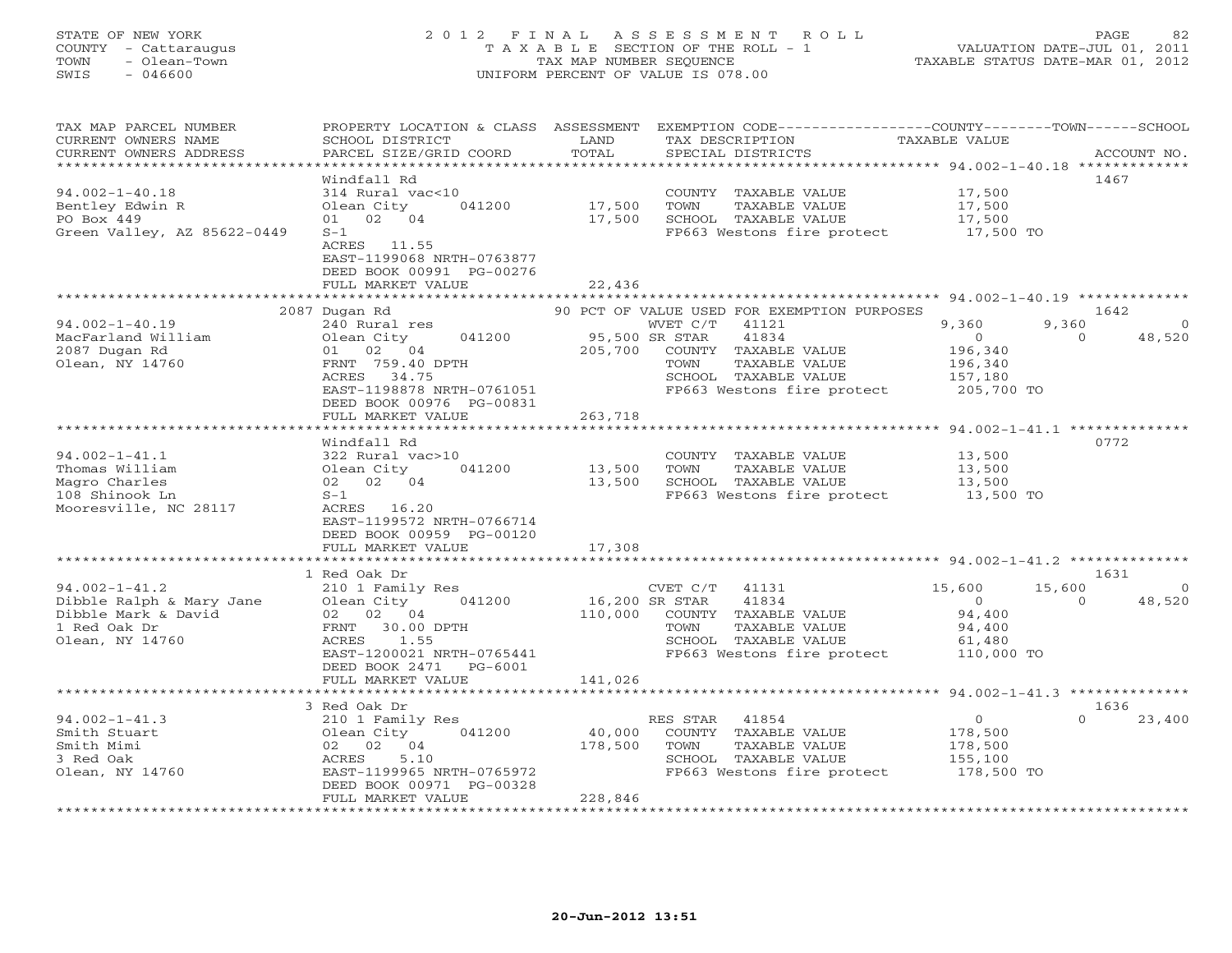# STATE OF NEW YORK 2 0 1 2 F I N A L A S S E S S M E N T R O L L PAGE 83 COUNTY - Cattaraugus T A X A B L E SECTION OF THE ROLL - 1 VALUATION DATE-JUL 01, 2011 TOWN - Olean-Town TAX MAP NUMBER SEQUENCE TAXABLE STATUS DATE-MAR 01, 2012 SWIS - 046600 UNIFORM PERCENT OF VALUE IS 078.00

| TAX MAP PARCEL NUMBER<br>CURRENT OWNERS NAME<br>CURRENT OWNERS ADDRESS                               | PROPERTY LOCATION & CLASS ASSESSMENT<br>SCHOOL DISTRICT<br>PARCEL SIZE/GRID COORD                                                                                  | LAND<br>TOTAL                | EXEMPTION CODE-----------------COUNTY-------TOWN------SCHOOL<br>TAX DESCRIPTION<br>SPECIAL DISTRICTS                             | TAXABLE VALUE                                                 | ACCOUNT NO.                |
|------------------------------------------------------------------------------------------------------|--------------------------------------------------------------------------------------------------------------------------------------------------------------------|------------------------------|----------------------------------------------------------------------------------------------------------------------------------|---------------------------------------------------------------|----------------------------|
| *************************                                                                            |                                                                                                                                                                    |                              |                                                                                                                                  |                                                               |                            |
| $94.002 - 1 - 41.4$<br>Terhaar Peter<br>Terhaar Jennifer<br>2 Red Oak Dr<br>Olean, NY 14760          | 2 Red Oak Dr<br>210 1 Family Res<br>041200<br>Olean City<br>02 02 04<br>Ff 170.00<br>ACRES<br>3.90 BANK 026<br>EAST-1199742 NRTH-0765398<br>DEED BOOK 1015 PG-1139 | 35,000<br>325,000            | RES STAR 41854<br>COUNTY TAXABLE VALUE<br>TOWN<br>TAXABLE VALUE<br>SCHOOL TAXABLE VALUE<br>FP663 Westons fire protect            | $\overline{0}$<br>325,000<br>325,000<br>301,600<br>325,000 TO | 1657<br>$\Omega$<br>23,400 |
|                                                                                                      | FULL MARKET VALUE                                                                                                                                                  | 416,667                      |                                                                                                                                  |                                                               |                            |
|                                                                                                      |                                                                                                                                                                    |                              |                                                                                                                                  |                                                               |                            |
| $94.002 - 1 - 41.5$<br>Heschke John E<br>Heschke Donna<br>7 Red Oak Dr<br>Olean, NY 14760            | 7 Red Oak Dr<br>210 1 Family Res<br>041200<br>Olean City<br>02 02 04<br>2.05<br>ACRES<br>EAST-1199676 NRTH-0766200<br>DEED BOOK 00984 PG-00774                     | 20,000<br>148,600            | RES STAR 41854<br>COUNTY TAXABLE VALUE<br>TOWN<br>TAXABLE VALUE<br>SCHOOL TAXABLE VALUE<br>FP663 Westons fire protect 148,600 TO | $\overline{0}$<br>148,600<br>148,600<br>125,200               | 1674<br>$\Omega$<br>23,400 |
|                                                                                                      | FULL MARKET VALUE                                                                                                                                                  | 190,513                      |                                                                                                                                  |                                                               |                            |
|                                                                                                      |                                                                                                                                                                    |                              |                                                                                                                                  |                                                               |                            |
| $94.002 - 1 - 41.6$<br>Worth Thomas J<br>Worth Lisa<br>8 Red Oak Dr<br>Olean, NY 14760               | 8 Red Oak Dr<br>210 1 Family Res<br>041200<br>Olean City<br>2/1/2/4<br>ACRES<br>3.00<br>EAST-1199240 NRTH-0766176<br>DEED BOOK 1006 PG-1104                        | 30,000<br>160,000            | RES STAR 41854<br>COUNTY TAXABLE VALUE<br>TAXABLE VALUE<br>TOWN<br>SCHOOL TAXABLE VALUE<br>FP663 Westons fire protect            | $\overline{0}$<br>160,000<br>160,000<br>136,600<br>160,000 TO | 1694<br>$\cap$<br>23,400   |
|                                                                                                      | FULL MARKET VALUE                                                                                                                                                  | 205,128                      |                                                                                                                                  |                                                               |                            |
| $94.002 - 1 - 41.7$<br>Thomas William<br>Thomas Stephanie<br>108 Shinook Ln<br>Mooresville, NC 28117 | Windfall<br>322 Rural vac>10<br>Olean City<br>041200<br>2/2/4<br>ACRES<br>9.05<br>EAST-1199354 NRTH-0765650<br>FULL MARKET VALUE                                   | 23,500<br>23,500<br>30,128   | COUNTY TAXABLE VALUE<br>TOWN<br>TAXABLE VALUE<br>SCHOOL TAXABLE VALUE<br>FP663 Westons fire protect                              | 23,500<br>23,500<br>23,500<br>23,500 TO                       | 1696                       |
|                                                                                                      | 10 Red Oak                                                                                                                                                         |                              |                                                                                                                                  |                                                               | 1711                       |
| $94.002 - 1 - 41.8$<br>Fowler Alan F<br>Fowler Patricia R<br>10 Red Oak Dr<br>Olean, NY 14760        | 210 1 Family Res<br>Olean City<br>041200<br>2/2/4<br>ACRES<br>2.35<br>EAST-1199195 NRTH-0766516<br>DEED BOOK 7508<br>PG-6001<br>FULL MARKET VALUE                  | 24,000<br>120,000<br>153,846 | RES STAR 41854<br>COUNTY TAXABLE VALUE<br>TOWN<br>TAXABLE VALUE<br>SCHOOL TAXABLE VALUE<br>FP663 Westons fire protect            | $\overline{O}$<br>120,000<br>120,000<br>96,600<br>120,000 TO  | $\cap$<br>23,400           |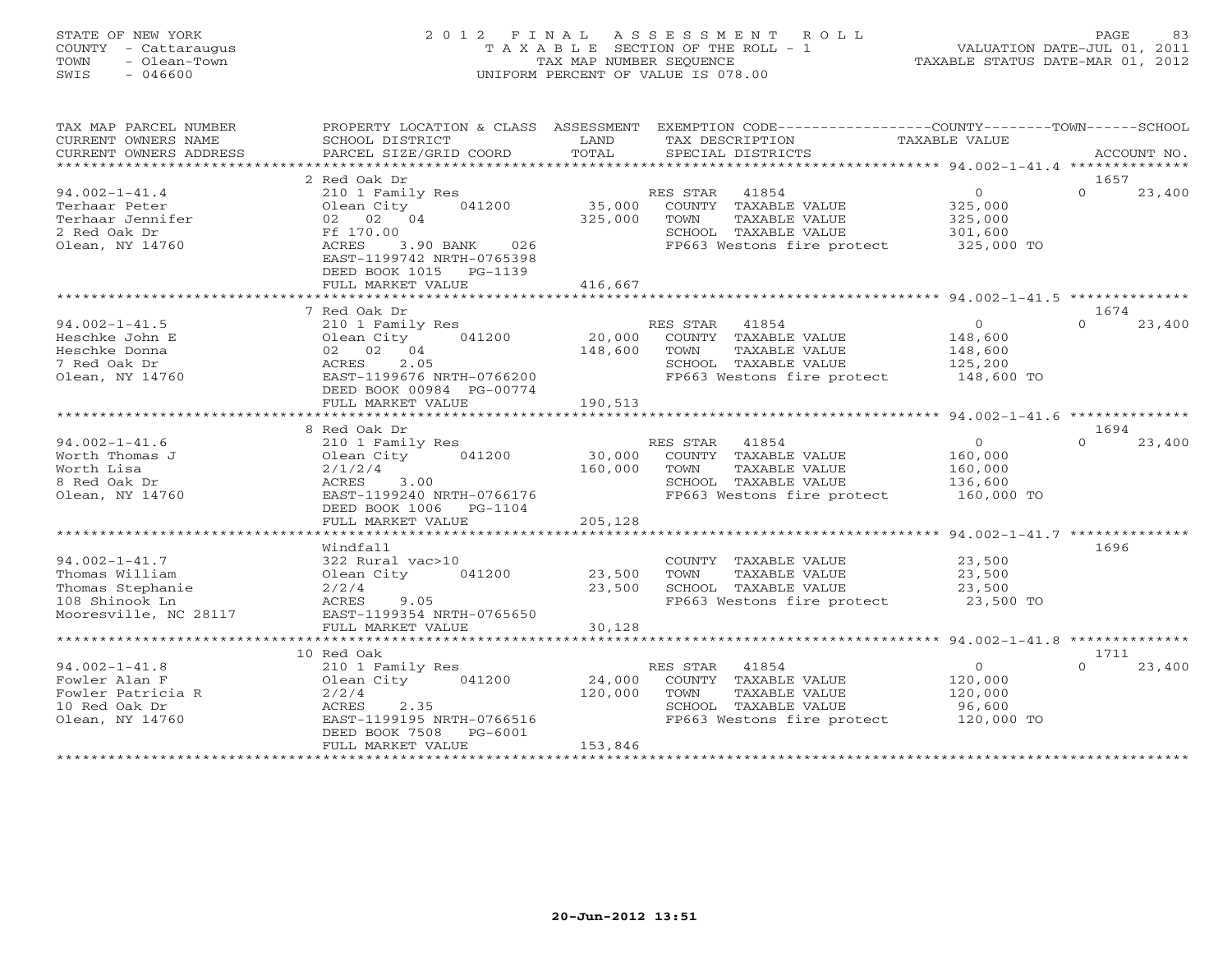### STATE OF NEW YORK 2 0 1 2 F I N A L A S S E S S M E N T R O L L PAGE 84 COUNTY - Cattaraugus T A X A B L E SECTION OF THE ROLL - 1 VALUATION DATE-JUL 01, 2011 TOWN - Olean-Town TAX MAP NUMBER SEQUENCE TAXABLE STATUS DATE-MAR 01, 2012 SWIS - 046600 UNIFORM PERCENT OF VALUE IS 078.00UNIFORM PERCENT OF VALUE IS 078.00

| TAX MAP PARCEL NUMBER<br>CURRENT OWNERS NAME<br>CURRENT OWNERS ADDRESS                            | PROPERTY LOCATION & CLASS ASSESSMENT<br>SCHOOL DISTRICT<br>PARCEL SIZE/GRID COORD                                                                                                                                 | LAND<br>TOTAL                         | EXEMPTION CODE-----------------COUNTY-------TOWN------SCHOOL<br>TAX DESCRIPTION<br>SPECIAL DISTRICTS                                                 | <b>TAXABLE VALUE</b>                                                        | ACCOUNT NO.                            |
|---------------------------------------------------------------------------------------------------|-------------------------------------------------------------------------------------------------------------------------------------------------------------------------------------------------------------------|---------------------------------------|------------------------------------------------------------------------------------------------------------------------------------------------------|-----------------------------------------------------------------------------|----------------------------------------|
|                                                                                                   |                                                                                                                                                                                                                   |                                       |                                                                                                                                                      |                                                                             |                                        |
| $94.002 - 1 - 41.9$<br>Bee Rickey<br>Bee Melissa                                                  | Windfall Rd<br>322 Rural vac>10<br>Olean City<br>041200<br>2.50<br>ACRES                                                                                                                                          | 7,200<br>7,200                        | COUNTY TAXABLE VALUE<br>TOWN<br>TAXABLE VALUE<br>SCHOOL TAXABLE VALUE                                                                                | 7,200<br>7,200<br>7,200                                                     | 1832                                   |
| 937 N 4th St<br>Olean, NY 14760                                                                   | EAST-1199698 NRTH-0765918<br>DEED BOOK 16931 PG-5001<br>FULL MARKET VALUE                                                                                                                                         | 9,231                                 | FP663 Westons fire protect                                                                                                                           | 7,200 TO                                                                    |                                        |
|                                                                                                   |                                                                                                                                                                                                                   | *******************                   |                                                                                                                                                      | *********************** 94.002-1-41.10 *************                        |                                        |
|                                                                                                   | Windfall Rd                                                                                                                                                                                                       |                                       |                                                                                                                                                      |                                                                             | 1833                                   |
| $94.002 - 1 - 41.10$<br>Worth Thomas J<br>Worth Lisa M<br>8 Upper Red Oak Dr<br>Olean, NY 14760   | 322 Rural vac>10<br>041200<br>Olean City<br>ACRES 33.60<br>EAST-1199572 NRTH-0767676<br>DEED BOOK 17029 PG-5001                                                                                                   | 26,500<br>26,500                      | COUNTY TAXABLE VALUE<br>TOWN<br>TAXABLE VALUE<br>SCHOOL TAXABLE VALUE<br>FP663 Westons fire protect                                                  | 26,500<br>26,500<br>26,500<br>26,500 TO                                     |                                        |
|                                                                                                   | FULL MARKET VALUE                                                                                                                                                                                                 | 33,974                                |                                                                                                                                                      |                                                                             |                                        |
|                                                                                                   | ****************************                                                                                                                                                                                      |                                       |                                                                                                                                                      |                                                                             |                                        |
| $94.002 - 1 - 42.1$<br>Arya A. Ramani Murugappa<br>1566 Windfall Rd<br>Olean, NY 14760            | 1566 Windfall Rd<br>240 Rural res<br>041200<br>Olean City<br>02 02 04<br>$S-1$<br>$L/p$ 952-461<br>ACRES 45.85<br>EAST-1200490 NRTH-0766988<br>DEED BOOK 15069 PG-7002<br>FULL MARKET VALUE<br>2499 W Windfall Rd | 81,600<br>152,900<br>196,026          | 41854<br>RES STAR<br>COUNTY TAXABLE VALUE<br>TAXABLE VALUE<br>TOWN<br>SCHOOL TAXABLE VALUE<br>FP663 Westons fire protect                             | $\overline{0}$<br>152,900<br>152,900<br>129,500<br>152,900 TO               | 0388<br>$\Omega$<br>23,400<br>1500     |
| $94.002 - 1 - 42.2$<br>Piller Gerard P<br>2499 W Windfall Rd<br>Olean, NY 14760                   | 210 1 Family Res<br>041200<br>Olean City<br>02<br>04<br>02<br>$S-1$<br>ACRES<br>11.60 BANK<br>017<br>EAST-1201450 NRTH-0767117<br>DEED BOOK 5790<br>PG-8001<br>FULL MARKET VALUE                                  | 30,900 RES STAR<br>133,400<br>171,026 | CVET C/T<br>41131<br>41854<br>COUNTY TAXABLE VALUE<br>TOWN<br>TAXABLE VALUE<br>SCHOOL TAXABLE VALUE<br>FP663 Westons fire protect                    | 15,600<br>15,600<br>$\Omega$<br>117,800<br>117,800<br>110,000<br>133,400 TO | $\overline{0}$<br>23,400<br>$\Omega$   |
|                                                                                                   |                                                                                                                                                                                                                   |                                       |                                                                                                                                                      | ************* 94.002-1-42.3 ***************                                 |                                        |
|                                                                                                   | 2515 W Windfall Rd                                                                                                                                                                                                |                                       |                                                                                                                                                      |                                                                             | 1501                                   |
| $94.002 - 1 - 42.3$<br>Spigel Cecelia M<br>Spigel Thomas<br>2515 W Windfall Rd<br>Olean, NY 14760 | 210 1 Family Res<br>Olean City<br>041200<br>02 04<br>02<br>$S-1$<br>ACRES 14.65<br>EAST-1201360 NRTH-0767884<br>DEED BOOK 00934 PG-01096<br>FULL MARKET VALUE                                                     | 172,100<br>220,641                    | WVET C/T<br>41121<br>41854<br>41,800 RES STAR<br>COUNTY TAXABLE VALUE<br>TAXABLE VALUE<br>TOWN<br>SCHOOL TAXABLE VALUE<br>FP663 Westons fire protect | 9,360<br>9,360<br>$\circ$<br>162,740<br>162,740<br>148,700<br>172,100 TO    | $\left( \right)$<br>23,400<br>$\Omega$ |
|                                                                                                   |                                                                                                                                                                                                                   |                                       |                                                                                                                                                      |                                                                             |                                        |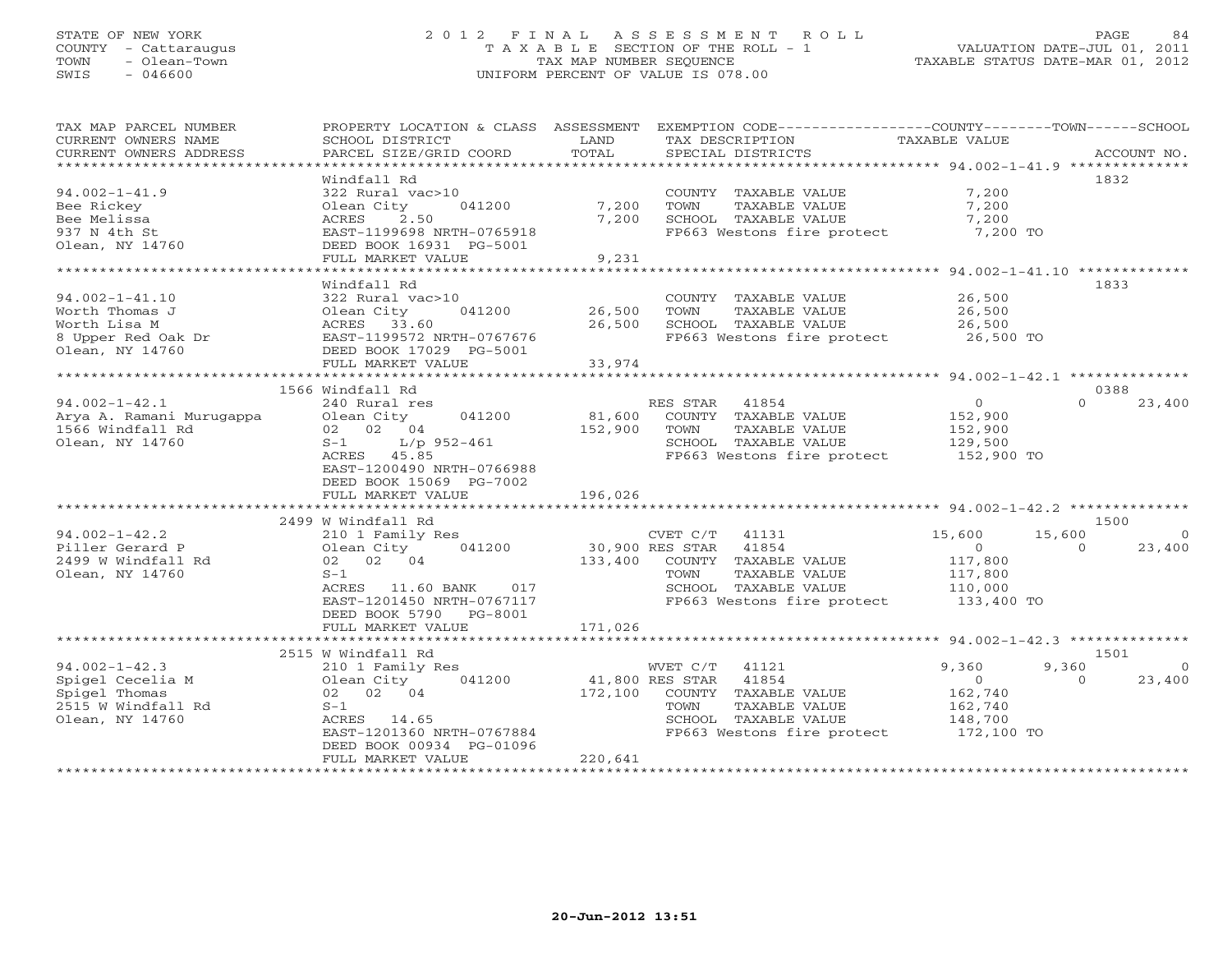### STATE OF NEW YORK 2 0 1 2 F I N A L A S S E S S M E N T R O L L PAGE 85 COUNTY - Cattaraugus T A X A B L E SECTION OF THE ROLL - 1 VALUATION DATE-JUL 01, 2011 TOWN - Olean-Town - Olean-Town TAX MAP NUMBER SEQUENCE TAXABLE STATUS DATE-MAR 01, 2012<br>
SWIS - 046600 - UNIFORM PERCENT OF VALUE IS 078.00 SWIS - 046600 UNIFORM PERCENT OF VALUE IS 078.00

| TAX MAP PARCEL NUMBER<br>CURRENT OWNERS NAME<br>CURRENT OWNERS ADDRESS | PROPERTY LOCATION & CLASS ASSESSMENT<br>SCHOOL DISTRICT<br>PARCEL SIZE/GRID COORD | LAND<br>TOTAL  | EXEMPTION CODE-----------------COUNTY-------TOWN------SCHOOL<br>TAX DESCRIPTION<br>SPECIAL DISTRICTS | TAXABLE VALUE  |          | ACCOUNT NO. |
|------------------------------------------------------------------------|-----------------------------------------------------------------------------------|----------------|------------------------------------------------------------------------------------------------------|----------------|----------|-------------|
|                                                                        |                                                                                   |                |                                                                                                      |                |          |             |
|                                                                        | 1501 Windfall Rd                                                                  |                |                                                                                                      |                |          | 1533        |
| $94.002 - 1 - 42.4$                                                    | 210 1 Family Res                                                                  |                | WVET C/T<br>41121                                                                                    | 9,360          | 9,360    | $\Omega$    |
| Derx John E                                                            | 041200<br>Olean City                                                              | 20,300 SR STAR | 41834                                                                                                | $\Omega$       | $\Omega$ | 48,520      |
| 1501 Windfall Rd                                                       | 02 02 04                                                                          |                | 110,000 COUNTY TAXABLE VALUE                                                                         | 100,640        |          |             |
| Olean, NY 14760                                                        | 3.35<br>ACRES                                                                     |                | TAXABLE VALUE<br>TOWN                                                                                | 100,640        |          |             |
|                                                                        | EAST-1201673 NRTH-0765617                                                         |                | SCHOOL TAXABLE VALUE                                                                                 | 61,480         |          |             |
|                                                                        | DEED BOOK 00953 PG-00816                                                          |                | FP663 Westons fire protect 110,000 TO                                                                |                |          |             |
|                                                                        | FULL MARKET VALUE                                                                 | 141,026        |                                                                                                      |                |          |             |
|                                                                        |                                                                                   |                |                                                                                                      |                |          |             |
|                                                                        | 1565 Windfall Rd                                                                  |                |                                                                                                      |                |          | 1552        |
| $94.002 - 1 - 42.5$                                                    | 210 1 Family Res                                                                  |                | RES STAR 41854                                                                                       | $\overline{0}$ | $\Omega$ | 23,400      |
| Simon Kelley W                                                         | Olean City<br>041200                                                              | 34,900         | COUNTY TAXABLE VALUE                                                                                 | 113,600        |          |             |
| 1565 Windfall Rd                                                       | 02 02 04                                                                          | 113,600        | TOWN<br>TAXABLE VALUE                                                                                | 113,600        |          |             |
| Olean-Town, NY                                                         | 017<br>ACRES 10.80 BANK                                                           |                | SCHOOL TAXABLE VALUE                                                                                 | 90,200         |          |             |
|                                                                        | EAST-1201160 NRTH-0765496                                                         |                | FP663 Westons fire protect                                                                           | 113,600 TO     |          |             |
|                                                                        | DEED BOOK 1024 PG-557                                                             |                |                                                                                                      |                |          |             |
|                                                                        | FULL MARKET VALUE                                                                 | 145,641        |                                                                                                      |                |          |             |
|                                                                        |                                                                                   |                |                                                                                                      |                |          |             |
|                                                                        | Windfall Rd                                                                       |                |                                                                                                      |                |          | 1569        |
| $94.002 - 1 - 42.6$                                                    | 314 Rural vac<10                                                                  |                | COUNTY TAXABLE VALUE                                                                                 | 25,400         |          |             |
| Knieser Paul                                                           | Olean City<br>041200                                                              | 25,400         | TAXABLE VALUE<br>TOWN                                                                                | 25,400         |          |             |
| Knieser Sarah E                                                        | 02 02 04                                                                          | 25,400         | SCHOOL TAXABLE VALUE                                                                                 | 25,400         |          |             |
| 809 Main St                                                            | 5.60<br>ACRES                                                                     |                | FP663 Westons fire protect 25,400 TO                                                                 |                |          |             |
| Olean, NY 14760                                                        | EAST-1201569 NRTH-0766331                                                         |                |                                                                                                      |                |          |             |
|                                                                        | DEED BOOK 10897 PG-5001                                                           |                |                                                                                                      |                |          |             |
|                                                                        | FULL MARKET VALUE                                                                 | 32,564         |                                                                                                      |                |          |             |
|                                                                        |                                                                                   |                |                                                                                                      |                |          |             |
|                                                                        | 1518 Windfall Rd                                                                  |                |                                                                                                      |                |          | 1574        |
| $94.002 - 1 - 42.7$                                                    | 210 1 Family Res                                                                  |                | CVET C/T<br>41131                                                                                    | 15,600         | 15,600   | $\Omega$    |
| Bantelman Joseph A                                                     | Olean City<br>041200                                                              |                | 22,500 RES STAR 41854                                                                                | $\Omega$       | $\Omega$ | 23,400      |
| Bantelman Jean M                                                       | 02 02 04                                                                          |                | 151,000 COUNTY TAXABLE VALUE                                                                         | 135,400        |          |             |
| 1518 Windfall Rd                                                       | 4.35 BANK<br>ACRES<br>005                                                         |                | TAXABLE VALUE<br>TOWN                                                                                | 135,400        |          |             |
| Olean, NY 14760                                                        | EAST-1201102 NRTH-0766375                                                         |                | SCHOOL TAXABLE VALUE                                                                                 | 127,600        |          |             |
|                                                                        | DEED BOOK 00937 PG-00636                                                          |                | FP663 Westons fire protect                                                                           | 151,000 TO     |          |             |
|                                                                        | FULL MARKET VALUE                                                                 | 193,590        |                                                                                                      |                |          |             |
|                                                                        |                                                                                   |                |                                                                                                      |                |          |             |
|                                                                        | Windfall Rd                                                                       |                |                                                                                                      |                |          | 1587        |
| $94.002 - 1 - 42.8$                                                    | 314 Rural vac<10                                                                  |                | COUNTY TAXABLE VALUE                                                                                 | 17,500         |          |             |
| Knieser Paul                                                           | 041200<br>Olean City                                                              | 17,500         | TAXABLE VALUE<br>TOWN                                                                                | 17,500         |          |             |
| Knieser Sarah E                                                        | 02 02 04                                                                          | 17,500         | SCHOOL TAXABLE VALUE                                                                                 | 17,500         |          |             |
| 809 Main St                                                            | 4.30<br>ACRES                                                                     |                | FP663 Westons fire protect                                                                           | $17,500$ TO    |          |             |
| Olean, NY 14760                                                        | EAST-1201281 NRTH-0766413                                                         |                |                                                                                                      |                |          |             |
|                                                                        | DEED BOOK 10897 PG-5001                                                           |                |                                                                                                      |                |          |             |
|                                                                        | FULL MARKET VALUE                                                                 | 22,436         |                                                                                                      |                |          |             |
|                                                                        |                                                                                   |                |                                                                                                      |                |          |             |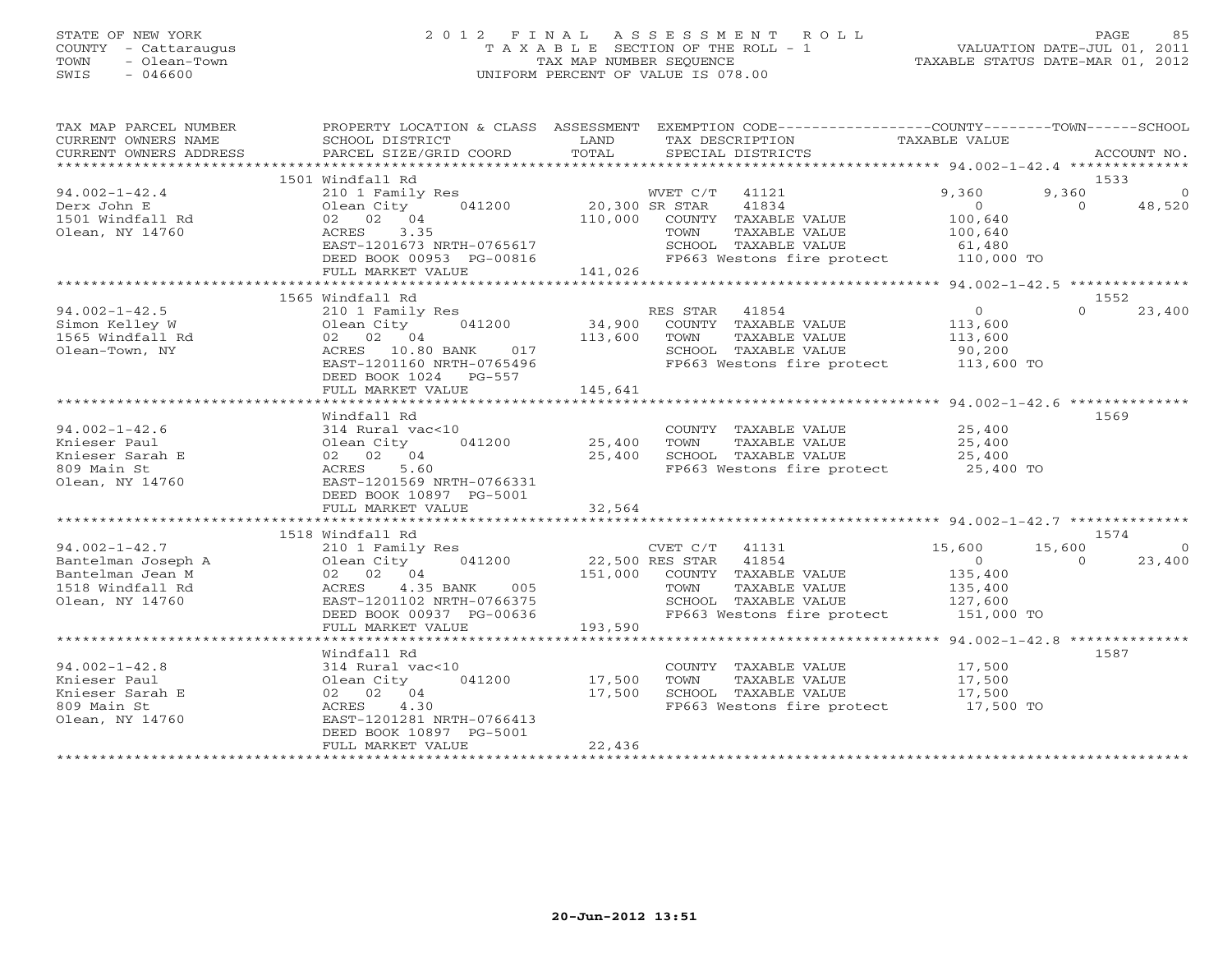# STATE OF NEW YORK 2 0 1 2 F I N A L A S S E S S M E N T R O L L PAGE 86 COUNTY - Cattaraugus T A X A B L E SECTION OF THE ROLL - 1 VALUATION DATE-JUL 01, 2011 TOWN - Olean-Town TAX MAP NUMBER SEQUENCE TAXABLE STATUS DATE-MAR 01, 2012 SWIS - 046600 UNIFORM PERCENT OF VALUE IS 078.00

| TAX MAP PARCEL NUMBER<br>CURRENT OWNERS NAME<br>CURRENT OWNERS ADDRESS                                        | PROPERTY LOCATION & CLASS<br>SCHOOL DISTRICT<br>PARCEL SIZE/GRID COORD<br>* * * * * * * * * * * * * * * * * *                                                                                                        | ASSESSMENT<br>LAND<br>TOTAL<br>************ | TAX DESCRIPTION<br>SPECIAL DISTRICTS                                                                                            | EXEMPTION CODE----------------COUNTY-------TOWN------SCHOOL<br><b>TAXABLE VALUE</b><br>ACCOUNT NO.<br>************************************** 94.002-1-42.9 ************** |
|---------------------------------------------------------------------------------------------------------------|----------------------------------------------------------------------------------------------------------------------------------------------------------------------------------------------------------------------|---------------------------------------------|---------------------------------------------------------------------------------------------------------------------------------|---------------------------------------------------------------------------------------------------------------------------------------------------------------------------|
|                                                                                                               | Windfall Rd                                                                                                                                                                                                          |                                             |                                                                                                                                 | 1605                                                                                                                                                                      |
| $94.002 - 1 - 42.9$<br>Katzenstein Ira<br>Mahoney Carol<br>1530 Windfall Rd                                   | 314 Rural vac<10<br>Olean City<br>041200<br>04<br>02 02<br>7.60<br>ACRES                                                                                                                                             | 29,500<br>29,500                            | COUNTY TAXABLE VALUE<br>TOWN<br>TAXABLE VALUE<br>SCHOOL TAXABLE VALUE<br>FP663 Westons fire protect                             | 29,500<br>29,500<br>29,500<br>29,500 TO                                                                                                                                   |
| Olean, NY 14760                                                                                               | EAST-1200850 NRTH-0766275<br>DEED BOOK 00953 PG-00595                                                                                                                                                                |                                             |                                                                                                                                 |                                                                                                                                                                           |
|                                                                                                               | FULL MARKET VALUE<br>* * * * * * * * * * * * * * * * * * *                                                                                                                                                           | 37,821                                      |                                                                                                                                 |                                                                                                                                                                           |
|                                                                                                               | 1530 Windfall                                                                                                                                                                                                        |                                             |                                                                                                                                 | 1712                                                                                                                                                                      |
| $94.002 - 1 - 42.10$<br>Katzenstein Ira<br>Mahoney-Katzenstein Carol L<br>1530 Windfall Rd<br>Olean, NY 14760 | 210 1 Family Res<br>Olean City<br>041200<br>2/2/4<br>ACRES<br>1.55<br>EAST-1200744 NRTH-0765706<br>DEED BOOK 1010<br>PG-1027                                                                                         | 16,200<br>200,000                           | RES STAR<br>41854<br>COUNTY TAXABLE VALUE<br>TOWN<br><b>TAXABLE VALUE</b><br>SCHOOL TAXABLE VALUE<br>FP663 Westons fire protect | $\mathbf{0}$<br>23,400<br>$\Omega$<br>200,000<br>200,000<br>176,600<br>200,000 TO                                                                                         |
|                                                                                                               | FULL MARKET VALUE                                                                                                                                                                                                    | 256,410                                     |                                                                                                                                 |                                                                                                                                                                           |
|                                                                                                               | * * * * * * * * * * * * *                                                                                                                                                                                            |                                             |                                                                                                                                 | $94.002 - 1 - 43$ ****************                                                                                                                                        |
| $94.002 - 1 - 43$<br>Pembrook Pines, Inc.<br>1705 Lake St<br>Elmira, NY 14901                                 | Windfall Rd (Off)<br>833 Radio<br>Olean City<br>041200<br>02 04<br>02<br>$S-1$<br>Wmns Tower Site<br>ACRES<br>4.87<br>EAST-1200807 NRTH-0766961<br>DEED BOOK 2852<br>$PG-4004$<br>FULL MARKET VALUE<br>4 Barnside Ln | 16,200<br>56,200<br>72,051<br>* * * * * * * | COUNTY<br>TAXABLE VALUE<br>TOWN<br>TAXABLE VALUE<br>SCHOOL TAXABLE VALUE<br>FP663 Westons fire protect                          | 0801<br>56,200<br>56,200<br>56,200<br>56,200 TO<br>************************ 94.002-1-45.1 **************<br>0653                                                          |
| $94.002 - 1 - 45.1$<br>Ketchner Michael<br>Ketchner Tammy<br>4 Barnside Ln<br>Olean, NY 14760                 | 210 1 Family Res<br>Olean City<br>041200<br>02 02 04<br>$5 - 1$<br>ACRES<br>5.10<br>EAST-1200676 NRTH-0765006<br>DEED BOOK 2753<br>$PG-6001$<br>FULL MARKET VALUE                                                    | 22,500<br>167,000<br>214,103                | RES STAR<br>41854<br>COUNTY TAXABLE VALUE<br>TOWN<br>TAXABLE VALUE<br>SCHOOL TAXABLE VALUE<br>FP663 Westons fire protect        | $\circ$<br>$\Omega$<br>23,400<br>167,000<br>167,000<br>143,600<br>167,000 TO                                                                                              |
|                                                                                                               | ******************                                                                                                                                                                                                   | *******************                         |                                                                                                                                 | ********************* 94.002-1-45.2 **************                                                                                                                        |
| $94.002 - 1 - 45.2$<br>Warren Robert<br>Warren Maryann<br>5 Motor Pkwy<br>Hauppauge, NY 11749-5224            | 5 Barnside Ln<br>210 1 Family Res<br>041200<br>Olean City<br>02 02 04<br>5.00<br>ACRES<br>EAST-1201482 NRTH-0764683<br>DEED BOOK 00966 PG-00949                                                                      | 23,000<br>150,000                           | COUNTY TAXABLE VALUE<br>TOWN<br>TAXABLE VALUE<br>SCHOOL TAXABLE VALUE<br>FP663 Westons fire protect                             | 1632<br>150,000<br>150,000<br>150,000<br>150,000 TO                                                                                                                       |
|                                                                                                               | FULL MARKET VALUE                                                                                                                                                                                                    | 192,308                                     |                                                                                                                                 |                                                                                                                                                                           |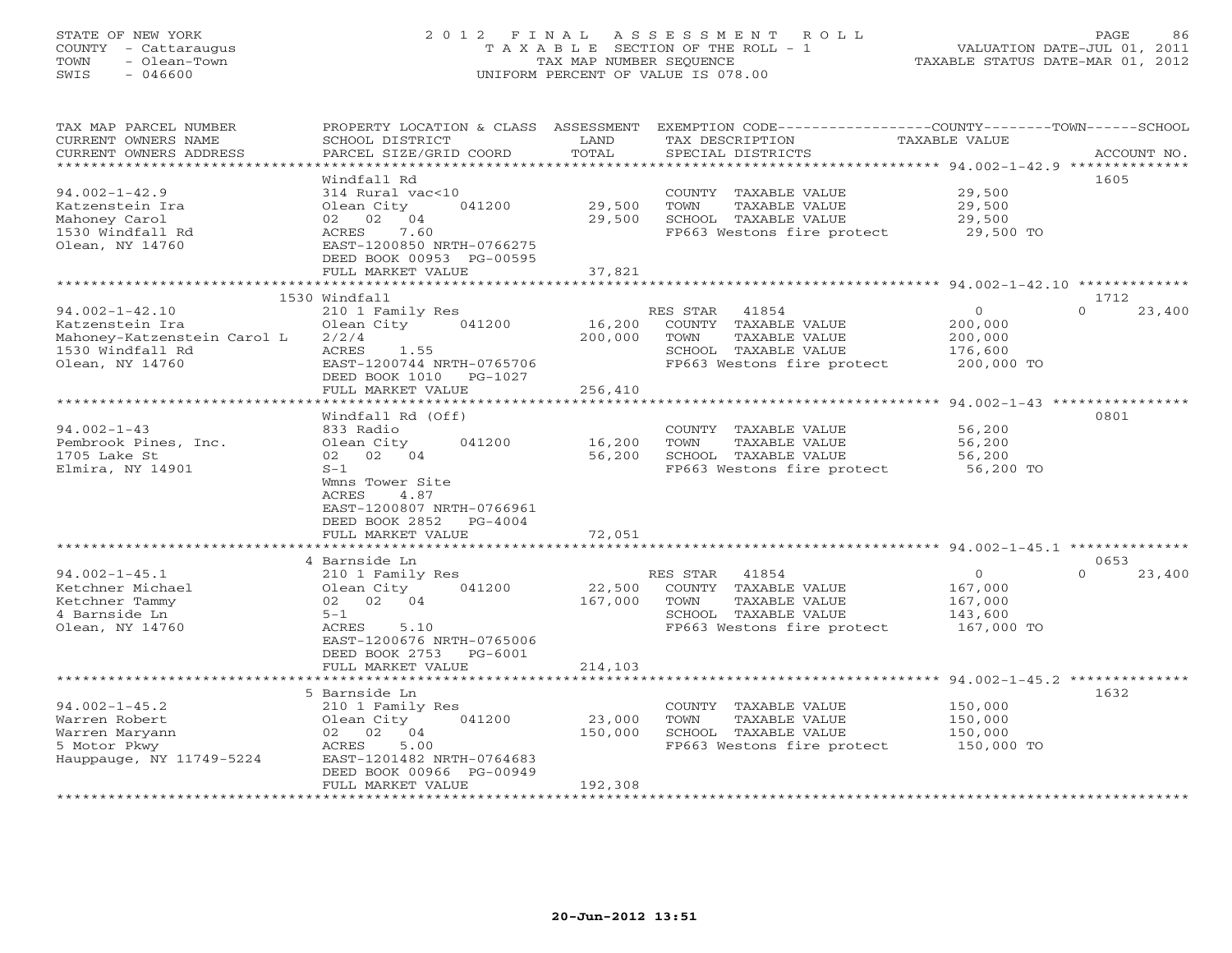# STATE OF NEW YORK 2 0 1 2 F I N A L A S S E S S M E N T R O L L PAGE 87 COUNTY - Cattaraugus T A X A B L E SECTION OF THE ROLL - 1 VALUATION DATE-JUL 01, 2011 TOWN - Olean-Town TAX MAP NUMBER SEQUENCE TAXABLE STATUS DATE-MAR 01, 2012 SWIS - 046600 UNIFORM PERCENT OF VALUE IS 078.00

| CURRENT OWNERS NAME<br>SCHOOL DISTRICT<br>LAND<br>TAX DESCRIPTION<br>TAXABLE VALUE<br>TOTAL<br>PARCEL SIZE/GRID COORD<br>CURRENT OWNERS ADDRESS<br>SPECIAL DISTRICTS<br>ACCOUNT NO.<br>***********<br>**********************<br>********************* 94.002-1-45.3 ***************<br>1610 Windfall Rd<br>1637<br>$\circ$<br>$94.002 - 1 - 45.3$<br>$\Omega$<br>240 Rural res<br>RES STAR<br>41854<br>23,400<br>55,900<br>Spears Christopher<br>Olean City<br>041200<br>COUNTY TAXABLE VALUE<br>161,300<br>161,300<br>Spears Tracey<br>02 02 04<br>TOWN<br>TAXABLE VALUE<br>161,300<br>1610 Windfall Rd<br>FRNT 880.00 DPTH<br>SCHOOL TAXABLE VALUE<br>137,900<br>FP663 Westons fire protect<br>Olean, NY 14760<br>ACRES<br>35.10<br>161,300 TO<br>EAST-1198978 NRTH-0764868<br>DEED BOOK 00971 PG-00479<br>206,795<br>FULL MARKET VALUE<br>2 Barnside Ln<br>1669<br>$94.002 - 1 - 45.4$<br>210 1 Family Res<br>RES STAR<br>41854<br>$\overline{0}$<br>$\Omega$<br>23,400<br>Rogers Matthew E<br>17,500<br>Olean City<br>041200<br>COUNTY TAXABLE VALUE<br>134,300<br>134,300<br>Rogers Yvonne E<br>02 02 04<br>TOWN<br>TAXABLE VALUE<br>134,300<br>2 Barnside Ln<br>ACRES<br>2.10<br>SCHOOL TAXABLE VALUE<br>110,900<br>Olean, NY 14760<br>EAST-1200309 NRTH-0765083<br>FP663 Westons fire protect<br>134,300 TO<br>DEED BOOK 16502 PG-3001<br>172,179<br>FULL MARKET VALUE<br>1700<br>3 Barnside Ln<br>$\Omega$<br>23,400<br>$94.002 - 1 - 45.6$<br>RES STAR 41854<br>$\overline{O}$<br>210 1 Family Res<br>22,800<br>Zandi Paul M<br>Olean City<br>041200<br>COUNTY TAXABLE VALUE<br>178,000<br>Zandi Melanie J<br>$02 - 02 - 04$<br>178,000<br>TOWN<br>TAXABLE VALUE<br>178,000<br>3 Barnside Ln<br>ACRES<br>4.45 BANK<br>017<br>SCHOOL TAXABLE VALUE<br>154,600<br>Olean, NY 14760<br>EAST-1200942 NRTH-0764671<br>FP663 Westons fire protect<br>178,000 TO<br>DEED BOOK 3170 PG-7001<br>228,205<br>FULL MARKET VALUE<br>* * * * * * * * * * * * * * * * * *<br>********<br>********** 94.002-1-45.7 **************<br>1695<br>Barnside<br>$94.002 - 1 - 45.7$<br>RES STAR<br>41854<br>$\overline{0}$<br>23,400<br>210 1 Family Res<br>$\Omega$<br>18,000<br>Waugh David<br>Olean City 041200<br>COUNTY TAXABLE VALUE<br>140,000<br>Waugh Shelly<br>140,000<br>TOWN<br>TAXABLE VALUE<br>140,000<br>2, 2, 4<br>1 Barnside Ln<br>ACRES<br>4.45<br>SCHOOL TAXABLE VALUE<br>116,600<br>Olean, NY 14760<br>EAST-1200365 NRTH-0764651<br>FP663 Westons fire protect<br>140,000 TO<br>DEED BOOK 1008<br>PG-1164<br>FULL MARKET VALUE<br>179,487<br>*******************<br>6 Barnsdale Dr<br>1722<br>$94.002 - 1 - 45.8$<br>$\overline{O}$<br>$\cap$<br>23,400<br>210 1 Family Res<br>RES STAR 41854<br>20,000<br>Paar Sean R<br>Olean City<br>041200<br>COUNTY TAXABLE VALUE<br>120,000<br>Paar Cynthia D<br>120,000<br>TOWN<br>TAXABLE VALUE<br>120,000<br>2/2/4<br>6 Barnside Ln<br>5.00 BANK<br>015<br>SCHOOL TAXABLE VALUE<br>96,600<br>ACRES<br>FP663 Westons fire protect<br>120,000 TO<br>Olean, NY 14760<br>EAST-1201209 NRTH-0765058<br>DEED BOOK 7043<br>PG-6001<br>153,846<br>FULL MARKET VALUE | TAX MAP PARCEL NUMBER | PROPERTY LOCATION & CLASS ASSESSMENT |  | EXEMPTION CODE-----------------COUNTY-------TOWN------SCHOOL |  |
|-----------------------------------------------------------------------------------------------------------------------------------------------------------------------------------------------------------------------------------------------------------------------------------------------------------------------------------------------------------------------------------------------------------------------------------------------------------------------------------------------------------------------------------------------------------------------------------------------------------------------------------------------------------------------------------------------------------------------------------------------------------------------------------------------------------------------------------------------------------------------------------------------------------------------------------------------------------------------------------------------------------------------------------------------------------------------------------------------------------------------------------------------------------------------------------------------------------------------------------------------------------------------------------------------------------------------------------------------------------------------------------------------------------------------------------------------------------------------------------------------------------------------------------------------------------------------------------------------------------------------------------------------------------------------------------------------------------------------------------------------------------------------------------------------------------------------------------------------------------------------------------------------------------------------------------------------------------------------------------------------------------------------------------------------------------------------------------------------------------------------------------------------------------------------------------------------------------------------------------------------------------------------------------------------------------------------------------------------------------------------------------------------------------------------------------------------------------------------------------------------------------------------------------------------------------------------------------------------------------------------------------------------------------------------------------------------------------------------------------------------------------------------------------------------------------------------------------------------------------------------------------------------------------------------------------------------------------------------------------------------------------------------------------------------------------------------------------------------------------|-----------------------|--------------------------------------|--|--------------------------------------------------------------|--|
|                                                                                                                                                                                                                                                                                                                                                                                                                                                                                                                                                                                                                                                                                                                                                                                                                                                                                                                                                                                                                                                                                                                                                                                                                                                                                                                                                                                                                                                                                                                                                                                                                                                                                                                                                                                                                                                                                                                                                                                                                                                                                                                                                                                                                                                                                                                                                                                                                                                                                                                                                                                                                                                                                                                                                                                                                                                                                                                                                                                                                                                                                                           |                       |                                      |  |                                                              |  |
|                                                                                                                                                                                                                                                                                                                                                                                                                                                                                                                                                                                                                                                                                                                                                                                                                                                                                                                                                                                                                                                                                                                                                                                                                                                                                                                                                                                                                                                                                                                                                                                                                                                                                                                                                                                                                                                                                                                                                                                                                                                                                                                                                                                                                                                                                                                                                                                                                                                                                                                                                                                                                                                                                                                                                                                                                                                                                                                                                                                                                                                                                                           |                       |                                      |  |                                                              |  |
|                                                                                                                                                                                                                                                                                                                                                                                                                                                                                                                                                                                                                                                                                                                                                                                                                                                                                                                                                                                                                                                                                                                                                                                                                                                                                                                                                                                                                                                                                                                                                                                                                                                                                                                                                                                                                                                                                                                                                                                                                                                                                                                                                                                                                                                                                                                                                                                                                                                                                                                                                                                                                                                                                                                                                                                                                                                                                                                                                                                                                                                                                                           |                       |                                      |  |                                                              |  |
|                                                                                                                                                                                                                                                                                                                                                                                                                                                                                                                                                                                                                                                                                                                                                                                                                                                                                                                                                                                                                                                                                                                                                                                                                                                                                                                                                                                                                                                                                                                                                                                                                                                                                                                                                                                                                                                                                                                                                                                                                                                                                                                                                                                                                                                                                                                                                                                                                                                                                                                                                                                                                                                                                                                                                                                                                                                                                                                                                                                                                                                                                                           |                       |                                      |  |                                                              |  |
|                                                                                                                                                                                                                                                                                                                                                                                                                                                                                                                                                                                                                                                                                                                                                                                                                                                                                                                                                                                                                                                                                                                                                                                                                                                                                                                                                                                                                                                                                                                                                                                                                                                                                                                                                                                                                                                                                                                                                                                                                                                                                                                                                                                                                                                                                                                                                                                                                                                                                                                                                                                                                                                                                                                                                                                                                                                                                                                                                                                                                                                                                                           |                       |                                      |  |                                                              |  |
|                                                                                                                                                                                                                                                                                                                                                                                                                                                                                                                                                                                                                                                                                                                                                                                                                                                                                                                                                                                                                                                                                                                                                                                                                                                                                                                                                                                                                                                                                                                                                                                                                                                                                                                                                                                                                                                                                                                                                                                                                                                                                                                                                                                                                                                                                                                                                                                                                                                                                                                                                                                                                                                                                                                                                                                                                                                                                                                                                                                                                                                                                                           |                       |                                      |  |                                                              |  |
|                                                                                                                                                                                                                                                                                                                                                                                                                                                                                                                                                                                                                                                                                                                                                                                                                                                                                                                                                                                                                                                                                                                                                                                                                                                                                                                                                                                                                                                                                                                                                                                                                                                                                                                                                                                                                                                                                                                                                                                                                                                                                                                                                                                                                                                                                                                                                                                                                                                                                                                                                                                                                                                                                                                                                                                                                                                                                                                                                                                                                                                                                                           |                       |                                      |  |                                                              |  |
|                                                                                                                                                                                                                                                                                                                                                                                                                                                                                                                                                                                                                                                                                                                                                                                                                                                                                                                                                                                                                                                                                                                                                                                                                                                                                                                                                                                                                                                                                                                                                                                                                                                                                                                                                                                                                                                                                                                                                                                                                                                                                                                                                                                                                                                                                                                                                                                                                                                                                                                                                                                                                                                                                                                                                                                                                                                                                                                                                                                                                                                                                                           |                       |                                      |  |                                                              |  |
|                                                                                                                                                                                                                                                                                                                                                                                                                                                                                                                                                                                                                                                                                                                                                                                                                                                                                                                                                                                                                                                                                                                                                                                                                                                                                                                                                                                                                                                                                                                                                                                                                                                                                                                                                                                                                                                                                                                                                                                                                                                                                                                                                                                                                                                                                                                                                                                                                                                                                                                                                                                                                                                                                                                                                                                                                                                                                                                                                                                                                                                                                                           |                       |                                      |  |                                                              |  |
|                                                                                                                                                                                                                                                                                                                                                                                                                                                                                                                                                                                                                                                                                                                                                                                                                                                                                                                                                                                                                                                                                                                                                                                                                                                                                                                                                                                                                                                                                                                                                                                                                                                                                                                                                                                                                                                                                                                                                                                                                                                                                                                                                                                                                                                                                                                                                                                                                                                                                                                                                                                                                                                                                                                                                                                                                                                                                                                                                                                                                                                                                                           |                       |                                      |  |                                                              |  |
|                                                                                                                                                                                                                                                                                                                                                                                                                                                                                                                                                                                                                                                                                                                                                                                                                                                                                                                                                                                                                                                                                                                                                                                                                                                                                                                                                                                                                                                                                                                                                                                                                                                                                                                                                                                                                                                                                                                                                                                                                                                                                                                                                                                                                                                                                                                                                                                                                                                                                                                                                                                                                                                                                                                                                                                                                                                                                                                                                                                                                                                                                                           |                       |                                      |  |                                                              |  |
|                                                                                                                                                                                                                                                                                                                                                                                                                                                                                                                                                                                                                                                                                                                                                                                                                                                                                                                                                                                                                                                                                                                                                                                                                                                                                                                                                                                                                                                                                                                                                                                                                                                                                                                                                                                                                                                                                                                                                                                                                                                                                                                                                                                                                                                                                                                                                                                                                                                                                                                                                                                                                                                                                                                                                                                                                                                                                                                                                                                                                                                                                                           |                       |                                      |  |                                                              |  |
|                                                                                                                                                                                                                                                                                                                                                                                                                                                                                                                                                                                                                                                                                                                                                                                                                                                                                                                                                                                                                                                                                                                                                                                                                                                                                                                                                                                                                                                                                                                                                                                                                                                                                                                                                                                                                                                                                                                                                                                                                                                                                                                                                                                                                                                                                                                                                                                                                                                                                                                                                                                                                                                                                                                                                                                                                                                                                                                                                                                                                                                                                                           |                       |                                      |  |                                                              |  |
|                                                                                                                                                                                                                                                                                                                                                                                                                                                                                                                                                                                                                                                                                                                                                                                                                                                                                                                                                                                                                                                                                                                                                                                                                                                                                                                                                                                                                                                                                                                                                                                                                                                                                                                                                                                                                                                                                                                                                                                                                                                                                                                                                                                                                                                                                                                                                                                                                                                                                                                                                                                                                                                                                                                                                                                                                                                                                                                                                                                                                                                                                                           |                       |                                      |  |                                                              |  |
|                                                                                                                                                                                                                                                                                                                                                                                                                                                                                                                                                                                                                                                                                                                                                                                                                                                                                                                                                                                                                                                                                                                                                                                                                                                                                                                                                                                                                                                                                                                                                                                                                                                                                                                                                                                                                                                                                                                                                                                                                                                                                                                                                                                                                                                                                                                                                                                                                                                                                                                                                                                                                                                                                                                                                                                                                                                                                                                                                                                                                                                                                                           |                       |                                      |  |                                                              |  |
|                                                                                                                                                                                                                                                                                                                                                                                                                                                                                                                                                                                                                                                                                                                                                                                                                                                                                                                                                                                                                                                                                                                                                                                                                                                                                                                                                                                                                                                                                                                                                                                                                                                                                                                                                                                                                                                                                                                                                                                                                                                                                                                                                                                                                                                                                                                                                                                                                                                                                                                                                                                                                                                                                                                                                                                                                                                                                                                                                                                                                                                                                                           |                       |                                      |  |                                                              |  |
|                                                                                                                                                                                                                                                                                                                                                                                                                                                                                                                                                                                                                                                                                                                                                                                                                                                                                                                                                                                                                                                                                                                                                                                                                                                                                                                                                                                                                                                                                                                                                                                                                                                                                                                                                                                                                                                                                                                                                                                                                                                                                                                                                                                                                                                                                                                                                                                                                                                                                                                                                                                                                                                                                                                                                                                                                                                                                                                                                                                                                                                                                                           |                       |                                      |  |                                                              |  |
|                                                                                                                                                                                                                                                                                                                                                                                                                                                                                                                                                                                                                                                                                                                                                                                                                                                                                                                                                                                                                                                                                                                                                                                                                                                                                                                                                                                                                                                                                                                                                                                                                                                                                                                                                                                                                                                                                                                                                                                                                                                                                                                                                                                                                                                                                                                                                                                                                                                                                                                                                                                                                                                                                                                                                                                                                                                                                                                                                                                                                                                                                                           |                       |                                      |  |                                                              |  |
|                                                                                                                                                                                                                                                                                                                                                                                                                                                                                                                                                                                                                                                                                                                                                                                                                                                                                                                                                                                                                                                                                                                                                                                                                                                                                                                                                                                                                                                                                                                                                                                                                                                                                                                                                                                                                                                                                                                                                                                                                                                                                                                                                                                                                                                                                                                                                                                                                                                                                                                                                                                                                                                                                                                                                                                                                                                                                                                                                                                                                                                                                                           |                       |                                      |  |                                                              |  |
|                                                                                                                                                                                                                                                                                                                                                                                                                                                                                                                                                                                                                                                                                                                                                                                                                                                                                                                                                                                                                                                                                                                                                                                                                                                                                                                                                                                                                                                                                                                                                                                                                                                                                                                                                                                                                                                                                                                                                                                                                                                                                                                                                                                                                                                                                                                                                                                                                                                                                                                                                                                                                                                                                                                                                                                                                                                                                                                                                                                                                                                                                                           |                       |                                      |  |                                                              |  |
|                                                                                                                                                                                                                                                                                                                                                                                                                                                                                                                                                                                                                                                                                                                                                                                                                                                                                                                                                                                                                                                                                                                                                                                                                                                                                                                                                                                                                                                                                                                                                                                                                                                                                                                                                                                                                                                                                                                                                                                                                                                                                                                                                                                                                                                                                                                                                                                                                                                                                                                                                                                                                                                                                                                                                                                                                                                                                                                                                                                                                                                                                                           |                       |                                      |  |                                                              |  |
|                                                                                                                                                                                                                                                                                                                                                                                                                                                                                                                                                                                                                                                                                                                                                                                                                                                                                                                                                                                                                                                                                                                                                                                                                                                                                                                                                                                                                                                                                                                                                                                                                                                                                                                                                                                                                                                                                                                                                                                                                                                                                                                                                                                                                                                                                                                                                                                                                                                                                                                                                                                                                                                                                                                                                                                                                                                                                                                                                                                                                                                                                                           |                       |                                      |  |                                                              |  |
|                                                                                                                                                                                                                                                                                                                                                                                                                                                                                                                                                                                                                                                                                                                                                                                                                                                                                                                                                                                                                                                                                                                                                                                                                                                                                                                                                                                                                                                                                                                                                                                                                                                                                                                                                                                                                                                                                                                                                                                                                                                                                                                                                                                                                                                                                                                                                                                                                                                                                                                                                                                                                                                                                                                                                                                                                                                                                                                                                                                                                                                                                                           |                       |                                      |  |                                                              |  |
|                                                                                                                                                                                                                                                                                                                                                                                                                                                                                                                                                                                                                                                                                                                                                                                                                                                                                                                                                                                                                                                                                                                                                                                                                                                                                                                                                                                                                                                                                                                                                                                                                                                                                                                                                                                                                                                                                                                                                                                                                                                                                                                                                                                                                                                                                                                                                                                                                                                                                                                                                                                                                                                                                                                                                                                                                                                                                                                                                                                                                                                                                                           |                       |                                      |  |                                                              |  |
|                                                                                                                                                                                                                                                                                                                                                                                                                                                                                                                                                                                                                                                                                                                                                                                                                                                                                                                                                                                                                                                                                                                                                                                                                                                                                                                                                                                                                                                                                                                                                                                                                                                                                                                                                                                                                                                                                                                                                                                                                                                                                                                                                                                                                                                                                                                                                                                                                                                                                                                                                                                                                                                                                                                                                                                                                                                                                                                                                                                                                                                                                                           |                       |                                      |  |                                                              |  |
|                                                                                                                                                                                                                                                                                                                                                                                                                                                                                                                                                                                                                                                                                                                                                                                                                                                                                                                                                                                                                                                                                                                                                                                                                                                                                                                                                                                                                                                                                                                                                                                                                                                                                                                                                                                                                                                                                                                                                                                                                                                                                                                                                                                                                                                                                                                                                                                                                                                                                                                                                                                                                                                                                                                                                                                                                                                                                                                                                                                                                                                                                                           |                       |                                      |  |                                                              |  |
|                                                                                                                                                                                                                                                                                                                                                                                                                                                                                                                                                                                                                                                                                                                                                                                                                                                                                                                                                                                                                                                                                                                                                                                                                                                                                                                                                                                                                                                                                                                                                                                                                                                                                                                                                                                                                                                                                                                                                                                                                                                                                                                                                                                                                                                                                                                                                                                                                                                                                                                                                                                                                                                                                                                                                                                                                                                                                                                                                                                                                                                                                                           |                       |                                      |  |                                                              |  |
|                                                                                                                                                                                                                                                                                                                                                                                                                                                                                                                                                                                                                                                                                                                                                                                                                                                                                                                                                                                                                                                                                                                                                                                                                                                                                                                                                                                                                                                                                                                                                                                                                                                                                                                                                                                                                                                                                                                                                                                                                                                                                                                                                                                                                                                                                                                                                                                                                                                                                                                                                                                                                                                                                                                                                                                                                                                                                                                                                                                                                                                                                                           |                       |                                      |  |                                                              |  |
|                                                                                                                                                                                                                                                                                                                                                                                                                                                                                                                                                                                                                                                                                                                                                                                                                                                                                                                                                                                                                                                                                                                                                                                                                                                                                                                                                                                                                                                                                                                                                                                                                                                                                                                                                                                                                                                                                                                                                                                                                                                                                                                                                                                                                                                                                                                                                                                                                                                                                                                                                                                                                                                                                                                                                                                                                                                                                                                                                                                                                                                                                                           |                       |                                      |  |                                                              |  |
|                                                                                                                                                                                                                                                                                                                                                                                                                                                                                                                                                                                                                                                                                                                                                                                                                                                                                                                                                                                                                                                                                                                                                                                                                                                                                                                                                                                                                                                                                                                                                                                                                                                                                                                                                                                                                                                                                                                                                                                                                                                                                                                                                                                                                                                                                                                                                                                                                                                                                                                                                                                                                                                                                                                                                                                                                                                                                                                                                                                                                                                                                                           |                       |                                      |  |                                                              |  |
|                                                                                                                                                                                                                                                                                                                                                                                                                                                                                                                                                                                                                                                                                                                                                                                                                                                                                                                                                                                                                                                                                                                                                                                                                                                                                                                                                                                                                                                                                                                                                                                                                                                                                                                                                                                                                                                                                                                                                                                                                                                                                                                                                                                                                                                                                                                                                                                                                                                                                                                                                                                                                                                                                                                                                                                                                                                                                                                                                                                                                                                                                                           |                       |                                      |  |                                                              |  |
|                                                                                                                                                                                                                                                                                                                                                                                                                                                                                                                                                                                                                                                                                                                                                                                                                                                                                                                                                                                                                                                                                                                                                                                                                                                                                                                                                                                                                                                                                                                                                                                                                                                                                                                                                                                                                                                                                                                                                                                                                                                                                                                                                                                                                                                                                                                                                                                                                                                                                                                                                                                                                                                                                                                                                                                                                                                                                                                                                                                                                                                                                                           |                       |                                      |  |                                                              |  |
|                                                                                                                                                                                                                                                                                                                                                                                                                                                                                                                                                                                                                                                                                                                                                                                                                                                                                                                                                                                                                                                                                                                                                                                                                                                                                                                                                                                                                                                                                                                                                                                                                                                                                                                                                                                                                                                                                                                                                                                                                                                                                                                                                                                                                                                                                                                                                                                                                                                                                                                                                                                                                                                                                                                                                                                                                                                                                                                                                                                                                                                                                                           |                       |                                      |  |                                                              |  |
|                                                                                                                                                                                                                                                                                                                                                                                                                                                                                                                                                                                                                                                                                                                                                                                                                                                                                                                                                                                                                                                                                                                                                                                                                                                                                                                                                                                                                                                                                                                                                                                                                                                                                                                                                                                                                                                                                                                                                                                                                                                                                                                                                                                                                                                                                                                                                                                                                                                                                                                                                                                                                                                                                                                                                                                                                                                                                                                                                                                                                                                                                                           |                       |                                      |  |                                                              |  |
|                                                                                                                                                                                                                                                                                                                                                                                                                                                                                                                                                                                                                                                                                                                                                                                                                                                                                                                                                                                                                                                                                                                                                                                                                                                                                                                                                                                                                                                                                                                                                                                                                                                                                                                                                                                                                                                                                                                                                                                                                                                                                                                                                                                                                                                                                                                                                                                                                                                                                                                                                                                                                                                                                                                                                                                                                                                                                                                                                                                                                                                                                                           |                       |                                      |  |                                                              |  |
|                                                                                                                                                                                                                                                                                                                                                                                                                                                                                                                                                                                                                                                                                                                                                                                                                                                                                                                                                                                                                                                                                                                                                                                                                                                                                                                                                                                                                                                                                                                                                                                                                                                                                                                                                                                                                                                                                                                                                                                                                                                                                                                                                                                                                                                                                                                                                                                                                                                                                                                                                                                                                                                                                                                                                                                                                                                                                                                                                                                                                                                                                                           |                       |                                      |  |                                                              |  |
|                                                                                                                                                                                                                                                                                                                                                                                                                                                                                                                                                                                                                                                                                                                                                                                                                                                                                                                                                                                                                                                                                                                                                                                                                                                                                                                                                                                                                                                                                                                                                                                                                                                                                                                                                                                                                                                                                                                                                                                                                                                                                                                                                                                                                                                                                                                                                                                                                                                                                                                                                                                                                                                                                                                                                                                                                                                                                                                                                                                                                                                                                                           |                       |                                      |  |                                                              |  |
|                                                                                                                                                                                                                                                                                                                                                                                                                                                                                                                                                                                                                                                                                                                                                                                                                                                                                                                                                                                                                                                                                                                                                                                                                                                                                                                                                                                                                                                                                                                                                                                                                                                                                                                                                                                                                                                                                                                                                                                                                                                                                                                                                                                                                                                                                                                                                                                                                                                                                                                                                                                                                                                                                                                                                                                                                                                                                                                                                                                                                                                                                                           |                       |                                      |  |                                                              |  |
|                                                                                                                                                                                                                                                                                                                                                                                                                                                                                                                                                                                                                                                                                                                                                                                                                                                                                                                                                                                                                                                                                                                                                                                                                                                                                                                                                                                                                                                                                                                                                                                                                                                                                                                                                                                                                                                                                                                                                                                                                                                                                                                                                                                                                                                                                                                                                                                                                                                                                                                                                                                                                                                                                                                                                                                                                                                                                                                                                                                                                                                                                                           |                       |                                      |  |                                                              |  |
|                                                                                                                                                                                                                                                                                                                                                                                                                                                                                                                                                                                                                                                                                                                                                                                                                                                                                                                                                                                                                                                                                                                                                                                                                                                                                                                                                                                                                                                                                                                                                                                                                                                                                                                                                                                                                                                                                                                                                                                                                                                                                                                                                                                                                                                                                                                                                                                                                                                                                                                                                                                                                                                                                                                                                                                                                                                                                                                                                                                                                                                                                                           |                       |                                      |  |                                                              |  |
|                                                                                                                                                                                                                                                                                                                                                                                                                                                                                                                                                                                                                                                                                                                                                                                                                                                                                                                                                                                                                                                                                                                                                                                                                                                                                                                                                                                                                                                                                                                                                                                                                                                                                                                                                                                                                                                                                                                                                                                                                                                                                                                                                                                                                                                                                                                                                                                                                                                                                                                                                                                                                                                                                                                                                                                                                                                                                                                                                                                                                                                                                                           |                       |                                      |  |                                                              |  |
|                                                                                                                                                                                                                                                                                                                                                                                                                                                                                                                                                                                                                                                                                                                                                                                                                                                                                                                                                                                                                                                                                                                                                                                                                                                                                                                                                                                                                                                                                                                                                                                                                                                                                                                                                                                                                                                                                                                                                                                                                                                                                                                                                                                                                                                                                                                                                                                                                                                                                                                                                                                                                                                                                                                                                                                                                                                                                                                                                                                                                                                                                                           |                       |                                      |  |                                                              |  |
|                                                                                                                                                                                                                                                                                                                                                                                                                                                                                                                                                                                                                                                                                                                                                                                                                                                                                                                                                                                                                                                                                                                                                                                                                                                                                                                                                                                                                                                                                                                                                                                                                                                                                                                                                                                                                                                                                                                                                                                                                                                                                                                                                                                                                                                                                                                                                                                                                                                                                                                                                                                                                                                                                                                                                                                                                                                                                                                                                                                                                                                                                                           |                       |                                      |  |                                                              |  |
|                                                                                                                                                                                                                                                                                                                                                                                                                                                                                                                                                                                                                                                                                                                                                                                                                                                                                                                                                                                                                                                                                                                                                                                                                                                                                                                                                                                                                                                                                                                                                                                                                                                                                                                                                                                                                                                                                                                                                                                                                                                                                                                                                                                                                                                                                                                                                                                                                                                                                                                                                                                                                                                                                                                                                                                                                                                                                                                                                                                                                                                                                                           |                       |                                      |  |                                                              |  |
|                                                                                                                                                                                                                                                                                                                                                                                                                                                                                                                                                                                                                                                                                                                                                                                                                                                                                                                                                                                                                                                                                                                                                                                                                                                                                                                                                                                                                                                                                                                                                                                                                                                                                                                                                                                                                                                                                                                                                                                                                                                                                                                                                                                                                                                                                                                                                                                                                                                                                                                                                                                                                                                                                                                                                                                                                                                                                                                                                                                                                                                                                                           |                       |                                      |  |                                                              |  |
|                                                                                                                                                                                                                                                                                                                                                                                                                                                                                                                                                                                                                                                                                                                                                                                                                                                                                                                                                                                                                                                                                                                                                                                                                                                                                                                                                                                                                                                                                                                                                                                                                                                                                                                                                                                                                                                                                                                                                                                                                                                                                                                                                                                                                                                                                                                                                                                                                                                                                                                                                                                                                                                                                                                                                                                                                                                                                                                                                                                                                                                                                                           |                       |                                      |  |                                                              |  |
|                                                                                                                                                                                                                                                                                                                                                                                                                                                                                                                                                                                                                                                                                                                                                                                                                                                                                                                                                                                                                                                                                                                                                                                                                                                                                                                                                                                                                                                                                                                                                                                                                                                                                                                                                                                                                                                                                                                                                                                                                                                                                                                                                                                                                                                                                                                                                                                                                                                                                                                                                                                                                                                                                                                                                                                                                                                                                                                                                                                                                                                                                                           |                       |                                      |  |                                                              |  |
|                                                                                                                                                                                                                                                                                                                                                                                                                                                                                                                                                                                                                                                                                                                                                                                                                                                                                                                                                                                                                                                                                                                                                                                                                                                                                                                                                                                                                                                                                                                                                                                                                                                                                                                                                                                                                                                                                                                                                                                                                                                                                                                                                                                                                                                                                                                                                                                                                                                                                                                                                                                                                                                                                                                                                                                                                                                                                                                                                                                                                                                                                                           |                       |                                      |  |                                                              |  |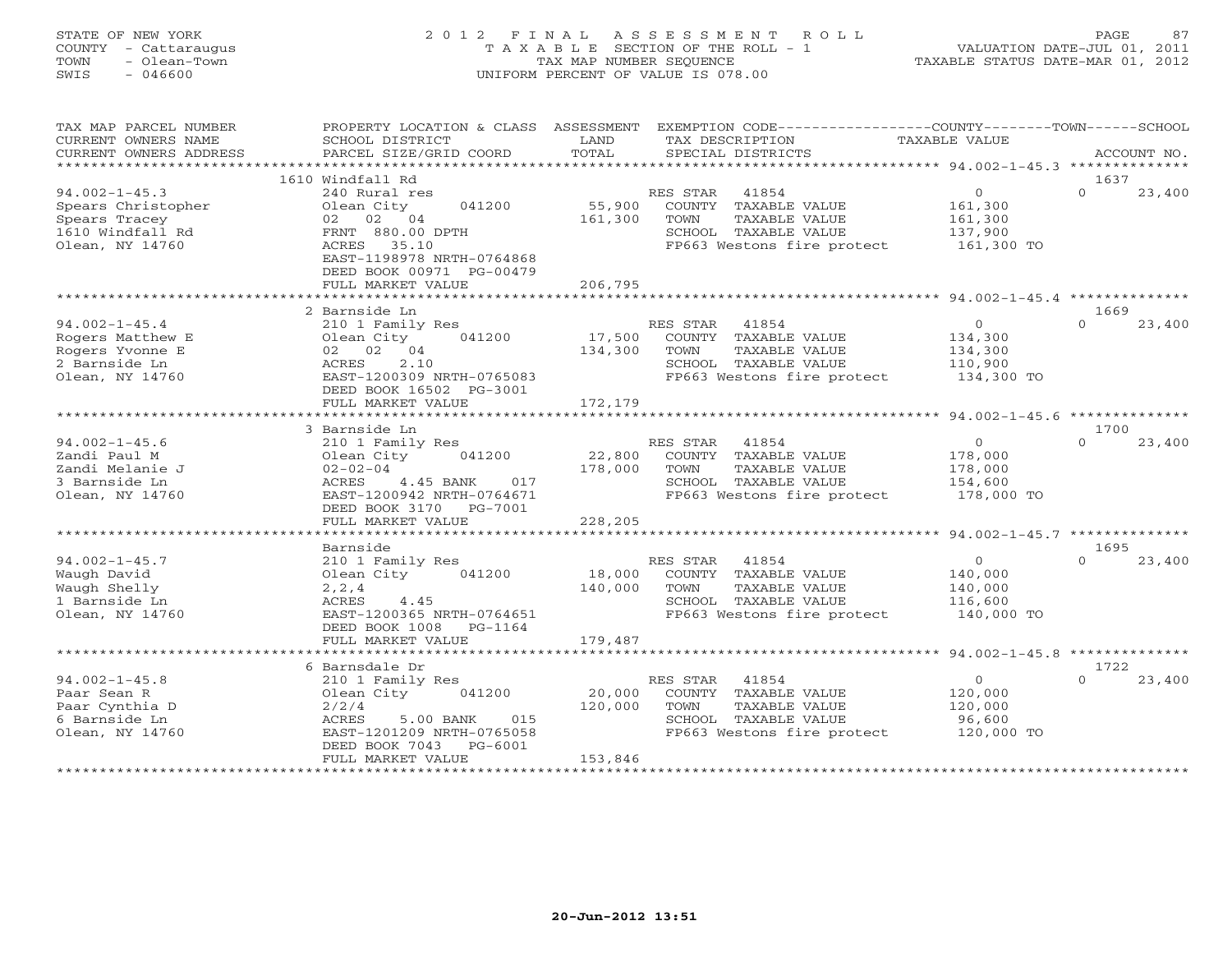# STATE OF NEW YORK 2 0 1 2 F I N A L A S S E S S M E N T R O L L PAGE 88 COUNTY - Cattaraugus T A X A B L E SECTION OF THE ROLL - 1 VALUATION DATE-JUL 01, 2011 TOWN - Olean-Town TAX MAP NUMBER SEQUENCE TAXABLE STATUS DATE-MAR 01, 2012 SWIS - 046600 UNIFORM PERCENT OF VALUE IS 078.00

| TAX MAP PARCEL NUMBER               | PROPERTY LOCATION & CLASS ASSESSMENT |                        | EXEMPTION CODE-----------------COUNTY-------TOWN------SCHOOL  |                   |                                           |
|-------------------------------------|--------------------------------------|------------------------|---------------------------------------------------------------|-------------------|-------------------------------------------|
| CURRENT OWNERS NAME                 | SCHOOL DISTRICT                      | LAND                   | TAX DESCRIPTION TAXABLE VALUE                                 |                   |                                           |
| CURRENT OWNERS ADDRESS              | PARCEL SIZE/GRID COORD               | TOTAL                  | SPECIAL DISTRICTS                                             |                   | ACCOUNT NO.                               |
|                                     |                                      |                        |                                                               |                   |                                           |
|                                     | Barnsdale Dr                         |                        |                                                               |                   | 1723                                      |
| $94.002 - 1 - 45.9$                 | 314 Rural vac<10                     |                        | COUNTY TAXABLE VALUE                                          | 10,000            |                                           |
| Warren Robert J                     |                                      |                        | TAXABLE VALUE<br>TOWN                                         | 10,000            |                                           |
| Warren Maryann F                    | 2/2/4                                | 10,000                 | SCHOOL TAXABLE VALUE                                          | 10,000            |                                           |
| 1488 Motor Pkwy                     | ACRES<br>2.47                        |                        | FP663 Westons fire protect 10,000 TO                          |                   |                                           |
| Hauppauge, NY 11749-5224            | EAST-1201624 NRTH-0765053            |                        |                                                               |                   |                                           |
|                                     | DEED BOOK 1029 PG-26                 |                        |                                                               |                   |                                           |
|                                     | FULL MARKET VALUE                    | 12,821                 |                                                               |                   |                                           |
|                                     |                                      |                        |                                                               |                   |                                           |
|                                     | 2301 Dugan Rd & Windfall             |                        |                                                               |                   | 0856                                      |
| $94.002 - 1 - 46$                   | 210 1 Family Res                     |                        | RES STAR 41854                                                | $\overline{0}$    | $\Omega$<br>23,400                        |
| Mosher Keith R                      | 041200 15,700<br>Olean City          |                        | COUNTY TAXABLE VALUE                                          | 85,300            |                                           |
| Mosher Diane L                      | 02 02 04                             | 85,300                 | TOWN<br>TAXABLE VALUE                                         | 85,300            |                                           |
| 2301 Dugan Rd                       | $S-1$                                |                        | SCHOOL TAXABLE VALUE                                          | 61,900            |                                           |
| Olean, NY 14760                     | ACRES 1.30                           |                        | FP663 Westons fire protect 85,300 TO                          |                   |                                           |
|                                     | EAST-1199580 NRTH-0764568            |                        |                                                               |                   |                                           |
|                                     | DEED BOOK 00929 PG-00225             |                        |                                                               |                   |                                           |
|                                     | FULL MARKET VALUE                    | 109,359                |                                                               |                   |                                           |
|                                     |                                      |                        |                                                               |                   | 0539                                      |
|                                     | 2276 Dugan Rd                        |                        | 66 PCT OF VALUE USED FOR EXEMPTION PURPOSES<br>WVET C/T 41121 |                   |                                           |
| $94.002 - 1 - 47$<br>Kinney Nancy J | 116 Other stock<br>Olean City        | 041200 53,700 RES STAR | 41854                                                         | 9,360<br>$\Omega$ | 9,360<br>$\bigcirc$<br>23,400<br>$\Omega$ |
| Kinney Charles L Jr                 |                                      |                        | 114,300 COUNTY TAXABLE VALUE                                  | 104,940           |                                           |
| 2276 Dugan Rd                       | 01 02 04<br>$S-1$                    |                        | TOWN<br>TAXABLE VALUE                                         | 104,940           |                                           |
| Olean, NY 14760                     | ACRES 22.30                          |                        | SCHOOL TAXABLE VALUE                                          | 90,900            |                                           |
|                                     | EAST-1200776 NRTH-0764082            |                        | FP663 Westons fire protect 114,300 TO                         |                   |                                           |
|                                     | DEED BOOK 16319 PG-3001              |                        |                                                               |                   |                                           |
|                                     | FULL MARKET VALUE                    | 146,538                |                                                               |                   |                                           |
|                                     |                                      |                        |                                                               |                   |                                           |
|                                     | 2110 Dugan Rd                        |                        | 60 PCT OF VALUE USED FOR EXEMPTION PURPOSES                   |                   | 0035                                      |
| $94.002 - 1 - 48.1$                 | 240 Rural res                        |                        | WVET C/T 41121                                                | 9,360             | 9,360<br>$\overline{0}$                   |
| Bohan Patricia N                    | Olean City 041200                    | 153,300 SR STAR        | 41834                                                         | $\overline{0}$    | 48,520<br>$\Omega$                        |
| 2110 Dugan Rd                       | 01 02 04                             | 308,700                | COUNTY TAXABLE VALUE                                          | 299,340           |                                           |
| Olean, NY 14760                     | $S-1$                                |                        | TAXABLE VALUE<br>TOWN                                         | 299,340           |                                           |
|                                     | ACRES 87.45                          |                        | SCHOOL TAXABLE VALUE                                          | 260,180           |                                           |
|                                     | EAST-1200838 NRTH-0762650            |                        | FP663 Westons fire protect 308,700 TO                         |                   |                                           |
|                                     | DEED BOOK 00988 PG-00383             |                        | SD660 E olean sewer dist                                      | $.00$ MT          |                                           |
|                                     | FULL MARKET VALUE                    | 395,769                |                                                               |                   |                                           |
|                                     |                                      |                        |                                                               |                   |                                           |
|                                     |                                      |                        |                                                               |                   |                                           |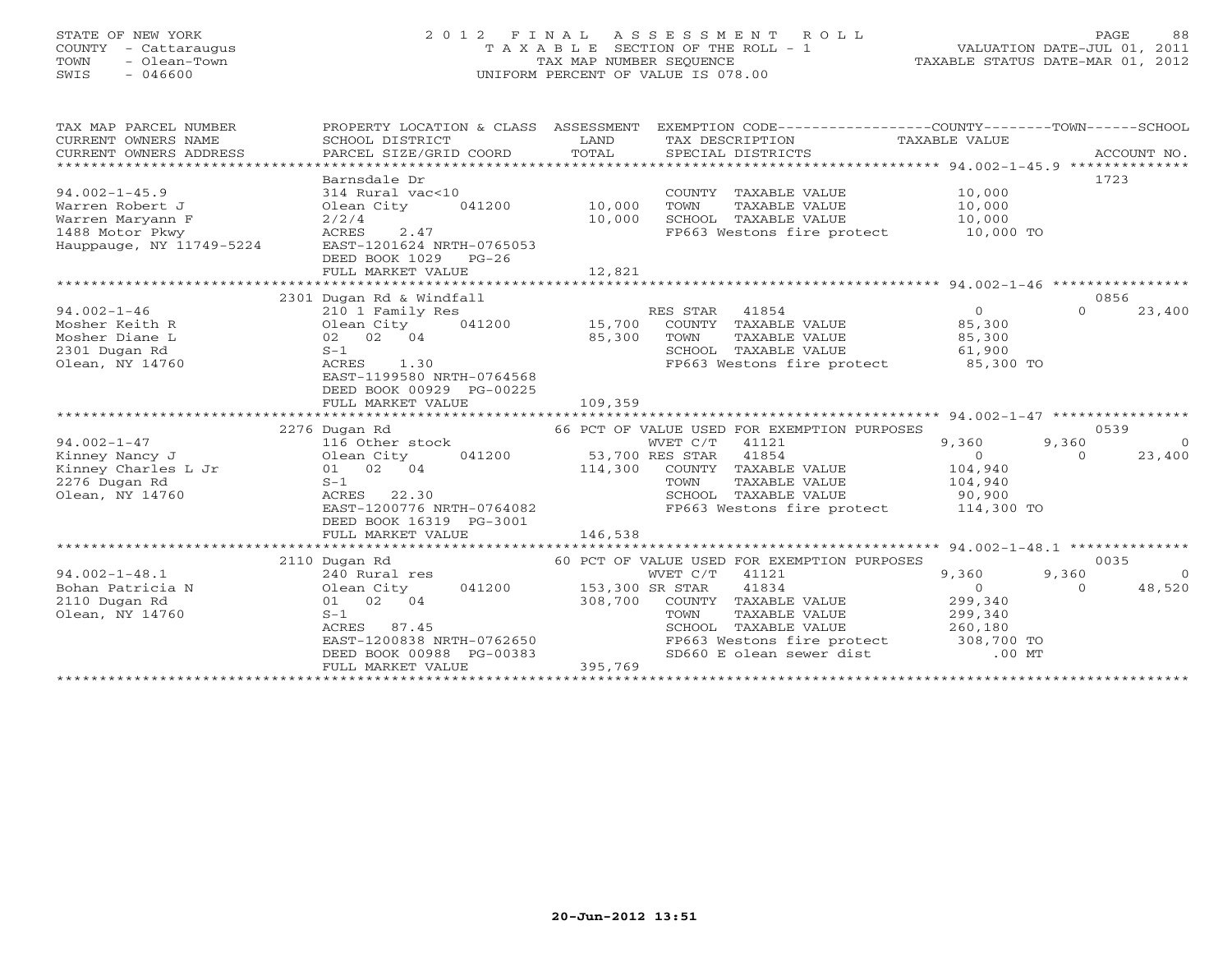#### STATE OF NEW YORK 2 0 1 2 F I N A L A S S E S S M E N T R O L L PAGE 89 COUNTY - Cattaraugus T A X A B L E SECTION OF THE ROLL - 1 VALUATION DATE-JUL 01, 2011 TOWN - Olean-Town TAX MAP NUMBER SEQUENCE TAXABLE STATUS DATE-MAR 01, 2012 SWIS - 046600 UNIFORM PERCENT OF VALUE IS 078.00

| TAX MAP PARCEL NUMBER<br>CURRENT OWNERS NAME<br>CURRENT OWNERS ADDRESS | PROPERTY LOCATION & CLASS ASSESSMENT<br>SCHOOL DISTRICT<br>PARCEL SIZE/GRID COORD | LAND<br>TOTAL   | EXEMPTION CODE-----------------COUNTY-------TOWN------SCHOOL<br>TAX DESCRIPTION TAXABLE VALUE<br>SPECIAL DISTRICTS |                | ACCOUNT NO.        |
|------------------------------------------------------------------------|-----------------------------------------------------------------------------------|-----------------|--------------------------------------------------------------------------------------------------------------------|----------------|--------------------|
| *************************                                              |                                                                                   |                 |                                                                                                                    |                |                    |
|                                                                        | 2116 Dugan Rd                                                                     |                 |                                                                                                                    |                | 1603               |
| $94.002 - 1 - 48.3$                                                    | 210 1 Family Res                                                                  |                 | CVET C/T 41131                                                                                                     | 15,600         | 15,600<br>$\Omega$ |
| Scaturo Christopher                                                    | 041200<br>Olean City                                                              | 17,900 RES STAR | 41854                                                                                                              | $\overline{O}$ | 23,400<br>$\Omega$ |
| Scaturo Diane                                                          | 01 02 04                                                                          | 284,400         | COUNTY TAXABLE VALUE                                                                                               | 268,800        |                    |
| 2116 Dugan Rd                                                          | $L/p$ 950-1180                                                                    |                 | TOWN<br>TAXABLE VALUE                                                                                              | 268,800        |                    |
| Olean, NY 14760                                                        | FRNT 290.00 DPTH                                                                  |                 | SCHOOL TAXABLE VALUE                                                                                               | 261,000        |                    |
|                                                                        | 2.30<br>ACRES                                                                     |                 | FP663 Westons fire protect                                                                                         | 284,400 TO     |                    |
|                                                                        | EAST-1200106 NRTH-0761801                                                         |                 | SD660 E olean sewer dist                                                                                           | $.00$ MT       |                    |
|                                                                        | DEED BOOK 00966 PG-00034                                                          |                 |                                                                                                                    |                |                    |
|                                                                        | FULL MARKET VALUE                                                                 | 364,615         |                                                                                                                    |                |                    |
|                                                                        |                                                                                   |                 |                                                                                                                    |                |                    |
|                                                                        | Dugan Rd                                                                          |                 |                                                                                                                    |                | 1629               |
| $94.002 - 1 - 48.4$                                                    | 314 Rural vac<10                                                                  |                 | COUNTY TAXABLE VALUE                                                                                               | 17,800         |                    |
| Scaturo Christopher                                                    | Olean City<br>041200                                                              | 17,800          | TOWN<br>TAXABLE VALUE                                                                                              | 17,800         |                    |
| Scaturo Diane                                                          | 01 02 04                                                                          | 17,800          | SCHOOL TAXABLE VALUE                                                                                               | 17,800         |                    |
| 2116 Dugan Rd                                                          | FRNT 265.00 DPTH                                                                  |                 | FP663 Westons fire protect 17,800 TO                                                                               |                |                    |
| Olean, NY 14760                                                        | 2.10<br>ACRES                                                                     |                 | SD660 E olean sewer dist                                                                                           | $.00$ MT       |                    |
|                                                                        | EAST-1200110 NRTH-0762061                                                         |                 |                                                                                                                    |                |                    |
|                                                                        | DEED BOOK 00966 PG-00034                                                          |                 |                                                                                                                    |                |                    |
|                                                                        | FULL MARKET VALUE                                                                 | 22,821          |                                                                                                                    |                |                    |
|                                                                        |                                                                                   |                 |                                                                                                                    |                |                    |
|                                                                        | 1590 Spencer Dr                                                                   |                 |                                                                                                                    |                | 0937               |
| $94.002 - 1 - 50.1$                                                    | 281 Multiple res                                                                  |                 | SR STAR<br>41834                                                                                                   | $\circ$        | $\Omega$<br>48,520 |
| Spencer Harold L Jr                                                    | Portville Centr 047401                                                            | 69,800          | COUNTY TAXABLE VALUE                                                                                               | 167,300        |                    |
| Spencer Linda A                                                        | 04<br>$01/12/13$ 02/01                                                            | 167,300         | TAXABLE VALUE<br>TOWN                                                                                              | 167,300        |                    |
| 1569 Dugan Rd                                                          | S4                                                                                |                 | SCHOOL TAXABLE VALUE                                                                                               | 118,780        |                    |
| Olean, NY 14760                                                        | ACRES 15.40                                                                       |                 | FD668 Westons fire                                                                                                 | 167,300 TO     |                    |
|                                                                        | EAST-1200701 NRTH-0760372                                                         |                 | SD660 E olean sewer dist                                                                                           | $.00$ MT       |                    |
|                                                                        | DEED BOOK 2409 PG-7002                                                            |                 |                                                                                                                    |                |                    |
|                                                                        | FULL MARKET VALUE                                                                 | 214,487         |                                                                                                                    |                |                    |
|                                                                        |                                                                                   |                 |                                                                                                                    |                |                    |
|                                                                        | 1571 Daniels Gate                                                                 |                 |                                                                                                                    |                | 1516               |
| $94.002 - 1 - 50.2$                                                    | 210 1 Family Res                                                                  |                 | RES STAR<br>41854                                                                                                  | $\overline{0}$ | $\Omega$<br>23,400 |
| Blovsky Robert                                                         | Portville Centr 047401                                                            | 15,260          | COUNTY TAXABLE VALUE                                                                                               | 190,000        |                    |
| Melaro Janice                                                          | 01 02 04                                                                          | 190,000         | TOWN<br>TAXABLE VALUE                                                                                              | 190,000        |                    |
| 1571 Daniels Gate                                                      | $S-1$ L/p 948-1066                                                                |                 | SCHOOL TAXABLE VALUE                                                                                               | 166,600        |                    |
| Olean, NY 14760                                                        | Ff 93.20                                                                          |                 | FD668 Westons fire                                                                                                 | 190,000 TO     |                    |
|                                                                        | ACRES<br>2.50                                                                     |                 | SD660 E olean sewer dist                                                                                           | $.00$ MT       |                    |
|                                                                        | EAST-1200332 NRTH-0760659                                                         |                 |                                                                                                                    |                |                    |
|                                                                        | DEED BOOK 14454 PG-8001                                                           |                 |                                                                                                                    |                |                    |
|                                                                        |                                                                                   | 243,590         |                                                                                                                    |                |                    |
|                                                                        | FULL MARKET VALUE                                                                 |                 |                                                                                                                    |                |                    |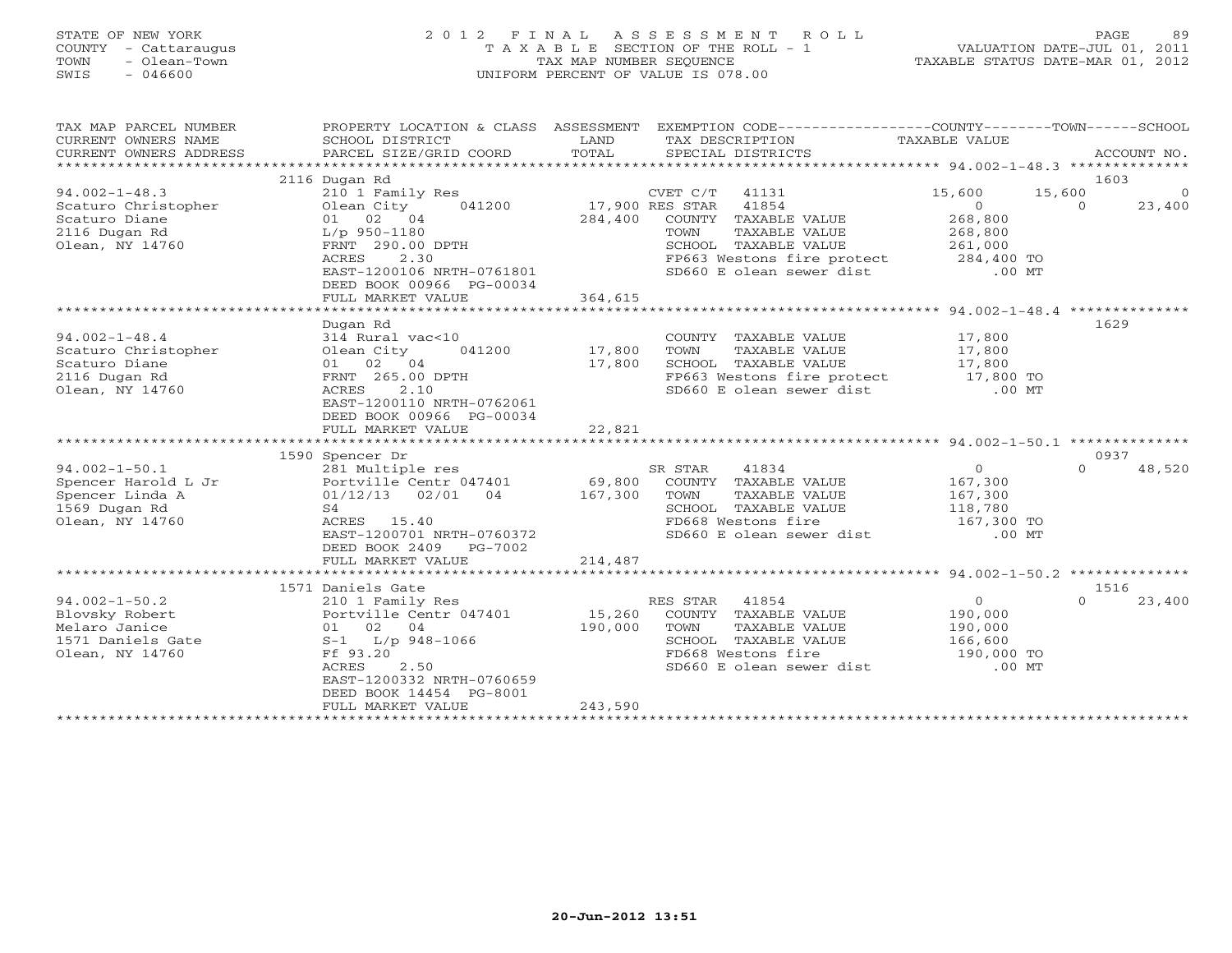# STATE OF NEW YORK 2 0 1 2 F I N A L A S S E S S M E N T R O L L PAGE 90 COUNTY - Cattaraugus T A X A B L E SECTION OF THE ROLL - 1 VALUATION DATE-JUL 01, 2011 TOWN - Olean-Town TAX MAP NUMBER SEQUENCE TAXABLE STATUS DATE-MAR 01, 2012 SWIS - 046600 UNIFORM PERCENT OF VALUE IS 078.00

| TAX MAP PARCEL NUMBER                                                                                                                                                                                                                  |                                                                                                                                                                                                             |             | PROPERTY LOCATION & CLASS ASSESSMENT EXEMPTION CODE---------------COUNTY-------TOWN------SCHOOL                                                                                                                                |                                             |                         |
|----------------------------------------------------------------------------------------------------------------------------------------------------------------------------------------------------------------------------------------|-------------------------------------------------------------------------------------------------------------------------------------------------------------------------------------------------------------|-------------|--------------------------------------------------------------------------------------------------------------------------------------------------------------------------------------------------------------------------------|---------------------------------------------|-------------------------|
|                                                                                                                                                                                                                                        |                                                                                                                                                                                                             |             |                                                                                                                                                                                                                                |                                             |                         |
|                                                                                                                                                                                                                                        | 1533 Spencer Dr                                                                                                                                                                                             |             |                                                                                                                                                                                                                                |                                             | 1530                    |
| $94.002 - 1 - 50.3$                                                                                                                                                                                                                    | 210 1 Family Res                                                                                                                                                                                            |             | COUNTY TAXABLE VALUE 144,900                                                                                                                                                                                                   |                                             |                         |
| Messer Richard J                                                                                                                                                                                                                       | Portville Centr 047401 15,100                                                                                                                                                                               |             | TOWN<br>TAXABLE VALUE                                                                                                                                                                                                          | 144,900<br>144,900                          |                         |
| 1533 Spencer Dr                                                                                                                                                                                                                        | 12  01  04                                                                                                                                                                                                  | 144,900     | SCHOOL TAXABLE VALUE                                                                                                                                                                                                           |                                             |                         |
| Olean, NY 14760                                                                                                                                                                                                                        | ACRES<br>1.05                                                                                                                                                                                               |             | FD668 Westons fire<br>SD660 E olean sewer dist                                                                                                                                                                                 | 144,900 TO<br>00 MT.                        |                         |
|                                                                                                                                                                                                                                        | EAST-1200137 NRTH-0760154                                                                                                                                                                                   |             |                                                                                                                                                                                                                                |                                             |                         |
|                                                                                                                                                                                                                                        | DEED BOOK 908<br>PG-00111                                                                                                                                                                                   |             |                                                                                                                                                                                                                                |                                             |                         |
|                                                                                                                                                                                                                                        | FULL MARKET VALUE                                                                                                                                                                                           | 185,769     |                                                                                                                                                                                                                                |                                             |                         |
|                                                                                                                                                                                                                                        | 1558 Daniels Gate                                                                                                                                                                                           |             |                                                                                                                                                                                                                                |                                             | 1538                    |
| $94.002 - 1 - 50.4$                                                                                                                                                                                                                    |                                                                                                                                                                                                             |             | 210 1 Family Res<br>Portville Centr 047401<br>21 15,100 COUNTY TAXABLE VALUE<br>21 02 24                                                                                                                                       | $\overline{0}$                              | $\cap$<br>23,400        |
|                                                                                                                                                                                                                                        |                                                                                                                                                                                                             |             |                                                                                                                                                                                                                                |                                             |                         |
|                                                                                                                                                                                                                                        |                                                                                                                                                                                                             |             | TOWN<br>TAXABLE VALUE                                                                                                                                                                                                          | 167,425<br>167,425                          |                         |
|                                                                                                                                                                                                                                        |                                                                                                                                                                                                             |             |                                                                                                                                                                                                                                |                                             |                         |
|                                                                                                                                                                                                                                        | 01 02 04 167,425<br>ACRES 1.45<br>EAST-1200604 NRTH-0760934<br>DEED BOOK 00951 PG-00845<br>FULL MARKET VALUE 214,647                                                                                        |             | SCHOOL TAXABLE VALUE 144,025<br>FD668 Westons fire 167,425 TO<br>SD660 E olean sewer dist .00 MT                                                                                                                               |                                             |                         |
|                                                                                                                                                                                                                                        |                                                                                                                                                                                                             |             |                                                                                                                                                                                                                                |                                             |                         |
|                                                                                                                                                                                                                                        |                                                                                                                                                                                                             |             |                                                                                                                                                                                                                                |                                             |                         |
| Example 13<br>1558 Daniels Gate<br>1558 Daniels Gate<br>16. Alexander 14760<br>16. Alexander 15. Alexander 15. Alexander 15. Alexander 15. Alexander 15. Alexander 15. Alexander 15. Alexander 15. Alexander 15. Alexander 15. Alexand |                                                                                                                                                                                                             |             |                                                                                                                                                                                                                                |                                             |                         |
|                                                                                                                                                                                                                                        | 1996 Dugan Rd                                                                                                                                                                                               |             |                                                                                                                                                                                                                                |                                             | 1553                    |
| $94.002 - 1 - 50.5$                                                                                                                                                                                                                    |                                                                                                                                                                                                             |             | RES STAR 41854                                                                                                                                                                                                                 | $\overline{0}$                              | $\Omega$<br>23,400      |
| Tobola Brian A Sr                                                                                                                                                                                                                      |                                                                                                                                                                                                             |             | COUNTY TAXABLE VALUE                                                                                                                                                                                                           | 65,000                                      |                         |
| Tobola Tammy L                                                                                                                                                                                                                         | 12  01  04                                                                                                                                                                                                  | 65,000 TOWN |                                                                                                                                                                                                                                |                                             |                         |
| 1996 Dugan Rd                                                                                                                                                                                                                          | FRNT 142.00 DPTH 275.00                                                                                                                                                                                     |             |                                                                                                                                                                                                                                |                                             |                         |
| Olean, NY 14760                                                                                                                                                                                                                        | BANK<br>017                                                                                                                                                                                                 |             | TOWN TAXABLE VALUE<br>SCHOOL TAXABLE VALUE 41,600<br>55,000 TO 65,000 TO                                                                                                                                                       |                                             |                         |
|                                                                                                                                                                                                                                        | EAST-1200210 NRTH-0759921                                                                                                                                                                                   |             | SD660 E olean sewer dist .00 MT                                                                                                                                                                                                |                                             |                         |
|                                                                                                                                                                                                                                        | DEED BOOK 4748 PG-9001                                                                                                                                                                                      |             |                                                                                                                                                                                                                                |                                             |                         |
|                                                                                                                                                                                                                                        | FULL MARKET VALUE                                                                                                                                                                                           | 83,333      |                                                                                                                                                                                                                                |                                             |                         |
|                                                                                                                                                                                                                                        |                                                                                                                                                                                                             |             |                                                                                                                                                                                                                                |                                             |                         |
|                                                                                                                                                                                                                                        | 1574 Daniels Gate                                                                                                                                                                                           |             |                                                                                                                                                                                                                                |                                             | 1570                    |
| $94.002 - 1 - 50.6$                                                                                                                                                                                                                    |                                                                                                                                                                                                             |             |                                                                                                                                                                                                                                | 9,360                                       | 9,360<br>$\overline{0}$ |
| Stevenson Robert L                                                                                                                                                                                                                     |                                                                                                                                                                                                             |             |                                                                                                                                                                                                                                | $\bigcirc$                                  | $\bigcirc$<br>23,400    |
| Stevenson Pamela                                                                                                                                                                                                                       |                                                                                                                                                                                                             |             |                                                                                                                                                                                                                                | 86,640                                      |                         |
| 1574 Daniels Gate                                                                                                                                                                                                                      | 210 1 Family Res<br>210 1 Family Res<br>Portville Centr 047401 27,000 RES STAR 41854<br>01 02 04 96,000 COUNTY TAXABLE VALUE<br>1/p 941-478 & 953-813 70WN TAXABLE VALUE<br>ACRES 6.30 SCHOOL TAXABLE VALUE |             | TOWN TAXABLE VALUE $86,640$<br>SCHOOL TAXABLE VALUE 72,600<br>FD668 Westons fire 96,000 TO                                                                                                                                     |                                             |                         |
| Olean, NY 14760                                                                                                                                                                                                                        | 6.30<br>ACRES                                                                                                                                                                                               |             |                                                                                                                                                                                                                                |                                             |                         |
|                                                                                                                                                                                                                                        | EAST-1200423 NRTH-0761187                                                                                                                                                                                   |             |                                                                                                                                                                                                                                |                                             |                         |
|                                                                                                                                                                                                                                        | DEED BOOK 00933 PG-00881                                                                                                                                                                                    |             | FD668 Westons fire the second point of the second point of the second point of the second point of the second o<br>SD660 E olean sewer dist .00 MT                                                                             |                                             |                         |
|                                                                                                                                                                                                                                        | FULL MARKET VALUE                                                                                                                                                                                           | 123,077     |                                                                                                                                                                                                                                |                                             |                         |
|                                                                                                                                                                                                                                        |                                                                                                                                                                                                             |             |                                                                                                                                                                                                                                |                                             |                         |
|                                                                                                                                                                                                                                        | 1543 Spencer Dr                                                                                                                                                                                             |             |                                                                                                                                                                                                                                |                                             | 1593                    |
| $94.002 - 1 - 50.8$                                                                                                                                                                                                                    |                                                                                                                                                                                                             |             | RES STAR<br>41854                                                                                                                                                                                                              | $\begin{array}{c} 0 \\ 157,000 \end{array}$ | 23,400<br>$\Omega$      |
| Howard Roger J                                                                                                                                                                                                                         | Spencer Dr<br>210 1 Family Res<br>Portville Centr 047401 20,000<br>12/01 01/02 04 157,000                                                                                                                   |             | COUNTY TAXABLE VALUE                                                                                                                                                                                                           |                                             |                         |
| Howard Donna L                                                                                                                                                                                                                         |                                                                                                                                                                                                             |             | TOWN<br>TAXABLE VALUE                                                                                                                                                                                                          | 157,000<br>133,600                          |                         |
| 1543 Spencer Dr                                                                                                                                                                                                                        | 3.25<br>ACRES                                                                                                                                                                                               |             | SCHOOL TAXABLE VALUE                                                                                                                                                                                                           |                                             |                         |
| Olean, NY 14760                                                                                                                                                                                                                        | ACRES 3.25<br>EAST-1200269 NRTH-0760363<br>DEED BOOK 1027 PG-533                                                                                                                                            |             | FD668 Westons fire containing the contract of the substitution of the substitution of the substitution of the substitution of the substitution of the substitution of the substitution of the substitution of the substitution |                                             |                         |
|                                                                                                                                                                                                                                        | PG-533<br>DEED BOOK 1027                                                                                                                                                                                    |             |                                                                                                                                                                                                                                |                                             |                         |
|                                                                                                                                                                                                                                        | FULL MARKET VALUE                                                                                                                                                                                           | 201,282     |                                                                                                                                                                                                                                |                                             |                         |
|                                                                                                                                                                                                                                        |                                                                                                                                                                                                             |             |                                                                                                                                                                                                                                |                                             |                         |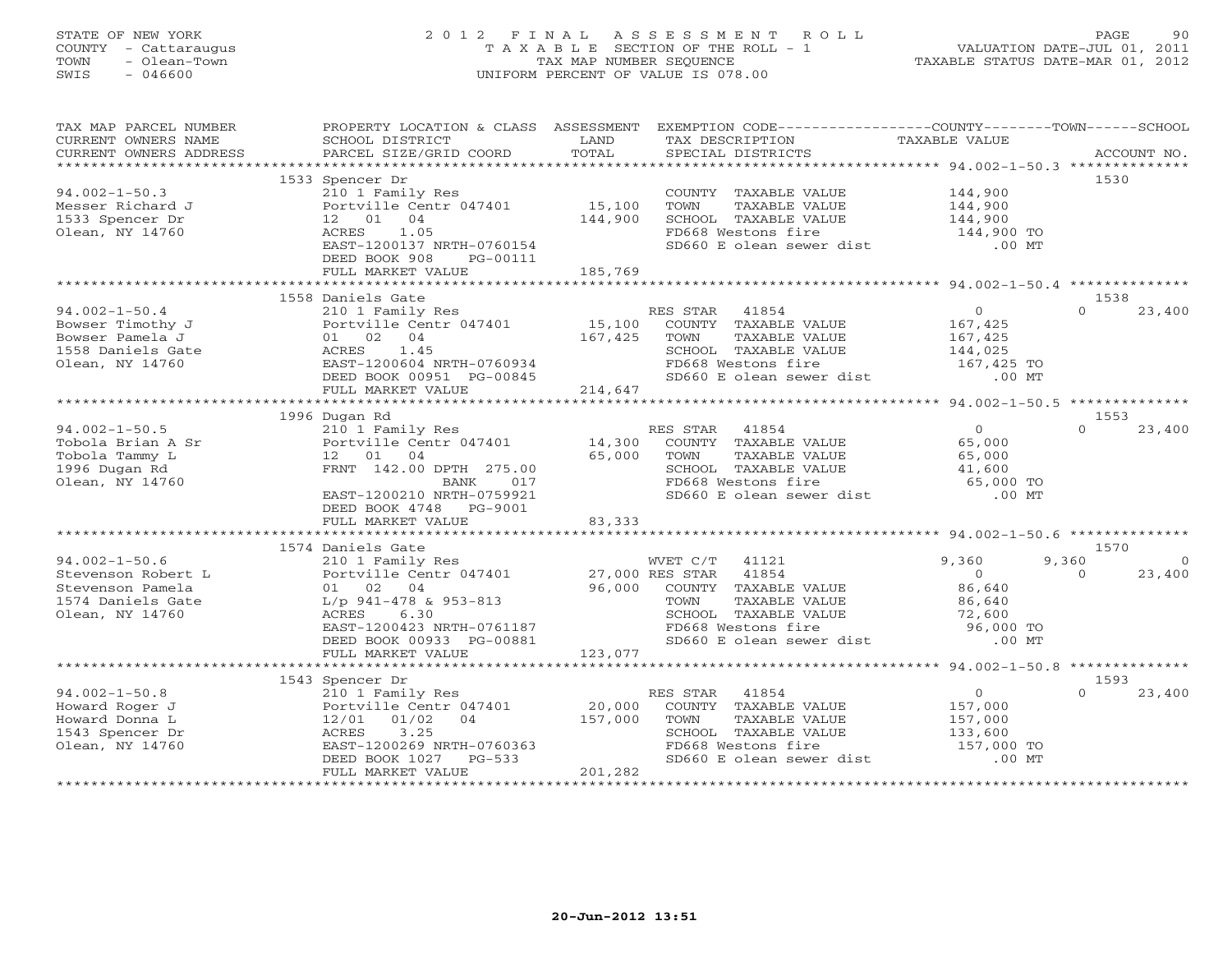# STATE OF NEW YORK 2 0 1 2 F I N A L A S S E S S M E N T R O L L PAGE 91 COUNTY - Cattaraugus T A X A B L E SECTION OF THE ROLL - 1 VALUATION DATE-JUL 01, 2011 TOWN - Olean-Town TAX MAP NUMBER SEQUENCE TAXABLE STATUS DATE-MAR 01, 2012 SWIS - 046600 UNIFORM PERCENT OF VALUE IS 078.00

| TAX MAP PARCEL NUMBER<br>CURRENT OWNERS NAME<br>CURRENT OWNERS ADDRESS                               | PROPERTY LOCATION & CLASS ASSESSMENT<br>SCHOOL DISTRICT<br>PARCEL SIZE/GRID COORD                                                                                | LAND<br>TOTAL                | EXEMPTION CODE-----------------COUNTY-------TOWN------SCHOOL<br>TAX DESCRIPTION<br>SPECIAL DISTRICTS                                         | TAXABLE VALUE                                                             | ACCOUNT NO.                |
|------------------------------------------------------------------------------------------------------|------------------------------------------------------------------------------------------------------------------------------------------------------------------|------------------------------|----------------------------------------------------------------------------------------------------------------------------------------------|---------------------------------------------------------------------------|----------------------------|
| ***********************                                                                              |                                                                                                                                                                  |                              |                                                                                                                                              |                                                                           |                            |
|                                                                                                      | 2000 Dugan Rd                                                                                                                                                    |                              |                                                                                                                                              |                                                                           | 1594                       |
| $94.002 - 1 - 50.9$<br>Hoffman Michael<br>Bergstrom Ellie<br>2000 Dugan Rd<br>Olean, NY 14760        | 210 1 Family Res<br>Portville Centr 047401<br>12/01<br>01/02<br>04<br>FRNT 260.00 DPTH 290.00<br>ACRES<br>0.87<br>EAST-1200024 NRTH-0760471                      | 14,600<br>138,800            | 41854<br>RES STAR<br>COUNTY TAXABLE VALUE<br>TOWN<br>TAXABLE VALUE<br>SCHOOL TAXABLE VALUE<br>FD668 Westons fire<br>SD660 E olean sewer dist | $\overline{0}$<br>138,800<br>138,800<br>115,400<br>138,800 TO<br>$.00$ MT | $\Omega$<br>23,400         |
|                                                                                                      | DEED BOOK 00995 PG-00097<br>FULL MARKET VALUE                                                                                                                    | 177,949                      |                                                                                                                                              |                                                                           |                            |
|                                                                                                      |                                                                                                                                                                  |                              |                                                                                                                                              |                                                                           |                            |
|                                                                                                      | 1560 Daniels Gate                                                                                                                                                |                              |                                                                                                                                              |                                                                           | 1613                       |
| $94.002 - 1 - 50.12$<br>Oconnell Brian E Jr<br>Oconnell Rene<br>1560 Daniels Gate<br>Olean, NY 14760 | 240 Rural res<br>Portville Centr 047401<br>01 02 04<br>L/p 967-282<br>ACRES 25.43<br>EAST-1201280 NRTH-0760772<br>DEED BOOK 01001 PG-00101                       | 52,700<br>312,800            | RES STAR 41854<br>COUNTY TAXABLE VALUE<br>TOWN<br>TAXABLE VALUE<br>SCHOOL TAXABLE VALUE<br>FD668 Westons fire<br>SD660 E olean sewer dist    | $\overline{0}$<br>312,800<br>312,800<br>289,400<br>312,800 TO<br>$.00$ MT | $\Omega$<br>23,400         |
|                                                                                                      | FULL MARKET VALUE                                                                                                                                                | 401,026                      |                                                                                                                                              |                                                                           |                            |
|                                                                                                      |                                                                                                                                                                  |                              |                                                                                                                                              |                                                                           |                            |
|                                                                                                      | Daniels Gate                                                                                                                                                     |                              |                                                                                                                                              |                                                                           | 1713                       |
| $94.002 - 1 - 50.14$<br>Hoffman Michael<br>Hoffman Ellie<br>2000 Dugan Rd<br>Olean, NY 14760         | 314 Rural vac<10<br>Portville Centr 047401<br>1/2/4<br>FRNT<br>93.00 DPTH 218.00<br>EAST-1200015 NRTH-0760629<br>DEED BOOK 1013<br>PG-851                        | 3,500<br>3,500               | COUNTY TAXABLE VALUE<br>TOWN<br>TAXABLE VALUE<br>SCHOOL TAXABLE VALUE<br>FD668 Westons fire<br>SD660 E olean sewer dist                      | 3,500<br>3,500<br>3,500<br>$3,500$ TO<br>$.00$ MT                         |                            |
|                                                                                                      | FULL MARKET VALUE                                                                                                                                                | 4,487                        |                                                                                                                                              |                                                                           |                            |
|                                                                                                      |                                                                                                                                                                  |                              |                                                                                                                                              |                                                                           |                            |
| $94.002 - 1 - 50.15$                                                                                 | 1559 Daniels Gate                                                                                                                                                |                              | RES STAR 41854                                                                                                                               | $\overline{O}$                                                            | 1727<br>$\Omega$<br>23,400 |
| Allen Scott M<br>Allen Leah K<br>1559 Daniels Gate<br>Olean, NY 14760                                | 210 1 Family Res<br>Portville Centr 047401<br>ACRES<br>1.87<br>EAST-1200821 NRTH-0761184<br>DEED BOOK 1023 PG-7<br>FULL MARKET VALUE                             | 10,000<br>150,000<br>192,308 | COUNTY TAXABLE VALUE<br>TOWN<br>TAXABLE VALUE<br>SCHOOL TAXABLE VALUE<br>FD668 Westons fire<br>SD660 E olean sewer dist                      | 150,000<br>150,000<br>126,600<br>150,000 TO<br>$.00$ MT                   |                            |
|                                                                                                      | Spencer Dr                                                                                                                                                       |                              |                                                                                                                                              |                                                                           | 1750                       |
| $94.002 - 1 - 50.16$<br>Stevenson Megan J<br>1850 Windfall Rd<br>Olean, NY 14760                     | 314 Rural vac<10<br>Portville Centr 047401<br>01/12/13<br>02/01<br>04<br>S4<br>FRNT 150.00 DPTH 249.00<br>EAST-1200037 NRTH-0760829<br>DEED BOOK 1967<br>PG-9001 | 5,800<br>5,800               | COUNTY TAXABLE VALUE<br>TOWN<br>TAXABLE VALUE<br>SCHOOL TAXABLE VALUE<br>FD668 Westons fire<br>SD660 E olean sewer dist                      | 5,800<br>5,800<br>5,800<br>5,800 TO<br>$.00$ MT                           |                            |
|                                                                                                      | FULL MARKET VALUE                                                                                                                                                | 7,436                        |                                                                                                                                              |                                                                           |                            |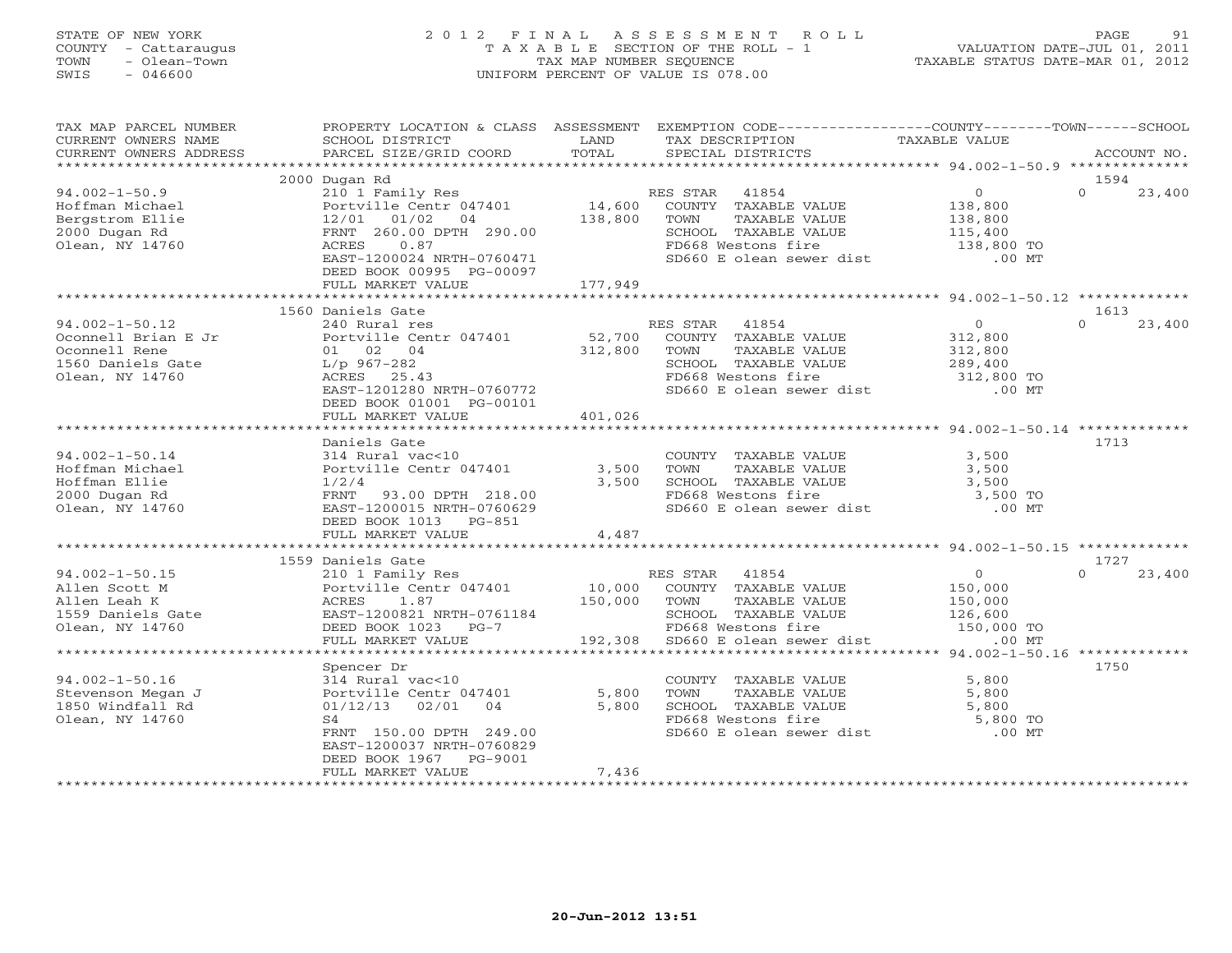#### STATE OF NEW YORK 2 0 1 2 F I N A L A S S E S S M E N T R O L L PAGE 92 COUNTY - Cattaraugus T A X A B L E SECTION OF THE ROLL - 1 VALUATION DATE-JUL 01, 2011 TOWN - Olean-Town TAX MAP NUMBER SEQUENCE TAXABLE STATUS DATE-MAR 01, 2012<br>TAXABLE STATUS DATE-MAR 01, 2012 SWIS - 046600 UNIFORM PERCENT OF VALUE IS 078.00

TAX MAP PARCEL NUMBER PROPERTY LOCATION & CLASS ASSESSMENT EXEMPTION CODE----------------COUNTY-------TOWN------SCHOOL

CURRENT OWNERS NAME SCHOOL DISTRICT LAND TAX DESCRIPTION TAXABLE VALUE

| CURRENT OWNERS ADDRESS              | PARCEL SIZE/GRID COORD                                                                                                                                                                                                         | TOTAL<br>SPECIAL DISTRICTS                                                                                                   | ACCOUNT NO.                          |
|-------------------------------------|--------------------------------------------------------------------------------------------------------------------------------------------------------------------------------------------------------------------------------|------------------------------------------------------------------------------------------------------------------------------|--------------------------------------|
|                                     |                                                                                                                                                                                                                                |                                                                                                                              |                                      |
|                                     | 2102 Dugan Rd                                                                                                                                                                                                                  |                                                                                                                              | 0623                                 |
| 94.002-1-51                         | 210 1 Family Res                                                                                                                                                                                                               | RES STAR 41854                                                                                                               | 23,400<br>$\overline{0}$<br>$\Omega$ |
| Malone Lawrence T<br>Malone Rebekah | Portville Centr 047401                                                                                                                                                                                                         | 10,700<br>COUNTY TAXABLE VALUE                                                                                               | 62,900                               |
|                                     | 01 02 04                                                                                                                                                                                                                       | 62,900<br>TAXABLE VALUE<br>TOWN                                                                                              | 62,900                               |
| 2102 Dugan Rd                       | $S-1$                                                                                                                                                                                                                          | SCHOOL TAXABLE VALUE                                                                                                         | 39,500                               |
| Olean, NY 14760                     | FRNT 80.00 DPTH 249.00                                                                                                                                                                                                         | FP663 Westons fire protect 62,900 TO                                                                                         |                                      |
|                                     | EAST-1200046 NRTH-0761407                                                                                                                                                                                                      | SD660 E olean sewer dist                                                                                                     | $.00$ MT                             |
|                                     | DEED BOOK 726<br>PG-00409                                                                                                                                                                                                      |                                                                                                                              |                                      |
|                                     | FULL MARKET VALUE                                                                                                                                                                                                              | 80,641                                                                                                                       |                                      |
|                                     |                                                                                                                                                                                                                                |                                                                                                                              |                                      |
|                                     | 2098 Dugan Rd                                                                                                                                                                                                                  |                                                                                                                              | 0622                                 |
| 94.002-1-52                         | 314 Rural vac<10                                                                                                                                                                                                               | COUNTY TAXABLE VALUE                                                                                                         | 10,700                               |
|                                     | Portville Centr 047401 10,700                                                                                                                                                                                                  |                                                                                                                              |                                      |
| Malone Lawrence T<br>Malone Rebekah | 01 01 04                                                                                                                                                                                                                       | TOWN      TAXABLE VALUE<br>SCHOOL   TAXABLE VALUE<br>10,700                                                                  | 10,700<br>10,700                     |
| 2102 Dugan Rd                       | $S-1$                                                                                                                                                                                                                          |                                                                                                                              | 10,700 TO                            |
| Olean, NY 14760                     | FRNT 80.00 DPTH 249.00                                                                                                                                                                                                         | FP663 Westons fire protect<br>SD660 E olean sewer dist                                                                       | $.00$ MT                             |
|                                     | EAST-1200046 NRTH-0761324                                                                                                                                                                                                      |                                                                                                                              |                                      |
|                                     | DEED BOOK 726<br>PG-00413                                                                                                                                                                                                      |                                                                                                                              |                                      |
|                                     | 13,718<br>FULL MARKET VALUE                                                                                                                                                                                                    |                                                                                                                              |                                      |
|                                     |                                                                                                                                                                                                                                |                                                                                                                              |                                      |
|                                     | 2088 Dugan Rd                                                                                                                                                                                                                  |                                                                                                                              | 0577                                 |
| 94.002-1-53                         | 210 1 Family Res<br>Portville Centr 047401 14,700<br>14,700<br>160.00 DPTH 249 00                                                                                                                                              | RES STAR 41854                                                                                                               | 23,400<br>$\overline{0}$<br>$\Omega$ |
| Dodge Bruce S                       |                                                                                                                                                                                                                                | COUNTY TAXABLE VALUE                                                                                                         | 47,700                               |
| Dodge Beverly Y                     |                                                                                                                                                                                                                                | TOWN<br>TAXABLE VALUE                                                                                                        | 47,700                               |
| 2088 Dugan Rd                       |                                                                                                                                                                                                                                |                                                                                                                              |                                      |
| Olean, NY 14760                     |                                                                                                                                                                                                                                | CONN TAXABLE VALUE<br>SCHOOL TAXABLE VALUE 24,300<br>FP663 Westons fire protect 47,700 TO<br>SD660 E olean sewer dist .00 MT |                                      |
|                                     | EAST-1200043 NRTH-0761200                                                                                                                                                                                                      |                                                                                                                              |                                      |
|                                     |                                                                                                                                                                                                                                |                                                                                                                              |                                      |
|                                     | DEED BOOK 868<br>PG-00060                                                                                                                                                                                                      |                                                                                                                              |                                      |
|                                     | FULL MARKET VALUE                                                                                                                                                                                                              | 61,154                                                                                                                       |                                      |
|                                     |                                                                                                                                                                                                                                |                                                                                                                              |                                      |
|                                     | 2082 Dugan Rd                                                                                                                                                                                                                  |                                                                                                                              | 0127                                 |
| $94.002 - 1 - 54$                   | 210 1 Family Res                                                                                                                                                                                                               | CVET C/T 41131                                                                                                               | 13,025                               |
| Bush John                           | Portville Centr 047401 14,500 DVET C/T 41141                                                                                                                                                                                   |                                                                                                                              | $26,050$<br>$26,050$<br>$26,050$     |
| Attn: Margaret Bush                 | 01 02 04                                                                                                                                                                                                                       | 52,100 SR STAR<br>41834                                                                                                      | 48,520<br>$\overline{0}$<br>$\Omega$ |
| 2082 Dugan Rd                       | $S-1$                                                                                                                                                                                                                          | COUNTY TAXABLE VALUE                                                                                                         | 13,025                               |
| Olean, NY 14760                     | FRNT 150.00 DPTH 249.00                                                                                                                                                                                                        | TOWN<br>TAXABLE VALUE                                                                                                        | 13,025                               |
|                                     | EAST-1200044 NRTH-0761050                                                                                                                                                                                                      |                                                                                                                              | 3,580<br>52,100 TO                   |
|                                     | DEED BOOK 1013 PG-559                                                                                                                                                                                                          | TOWN TAXABLE VALUE<br>SCHOOL TAXABLE VALUE<br>FP663 Westons fire protect                                                     |                                      |
|                                     | FULL MARKET VALUE                                                                                                                                                                                                              | 66,795<br>SD660 E olean sewer dist                                                                                           | $.00$ MT                             |
|                                     |                                                                                                                                                                                                                                |                                                                                                                              |                                      |
|                                     | 2074 Dugan Rd<br>---vari-r-bo<br>Stevenson Megan J<br>1850 Windfall Rd<br>1850 Windfall Rd<br>1850 Windfall Rd<br>1850 Windfall Rd<br>1850 Windfall Rd<br>1850 Windfall Rd<br>1850 Windfall Rd<br>1850 Nindfall Rd<br>1850 S-1 |                                                                                                                              | 0631                                 |
|                                     |                                                                                                                                                                                                                                | COUNTY TAXABLE VALUE                                                                                                         | 60,000                               |
|                                     |                                                                                                                                                                                                                                | 11,500<br>TAXABLE VALUE<br>TOWN                                                                                              | 60,000                               |
|                                     |                                                                                                                                                                                                                                | 60,000<br>SCHOOL TAXABLE VALUE                                                                                               | 60,000                               |
|                                     |                                                                                                                                                                                                                                |                                                                                                                              |                                      |
|                                     | FRNT 90.00 DPTH 249.00                                                                                                                                                                                                         | SCHOOL TAXABLE VALUE<br>FP663 Westons fire protect 60,000 TO<br>SD660 E olean sewer dist .00 MT                              |                                      |
|                                     | EAST-1200044 NRTH-0760933                                                                                                                                                                                                      |                                                                                                                              |                                      |
|                                     | DEED BOOK 1009 PG-728                                                                                                                                                                                                          |                                                                                                                              |                                      |
|                                     | FULL MARKET VALUE                                                                                                                                                                                                              | 76,923                                                                                                                       |                                      |
|                                     |                                                                                                                                                                                                                                |                                                                                                                              |                                      |
|                                     |                                                                                                                                                                                                                                |                                                                                                                              |                                      |
|                                     |                                                                                                                                                                                                                                |                                                                                                                              |                                      |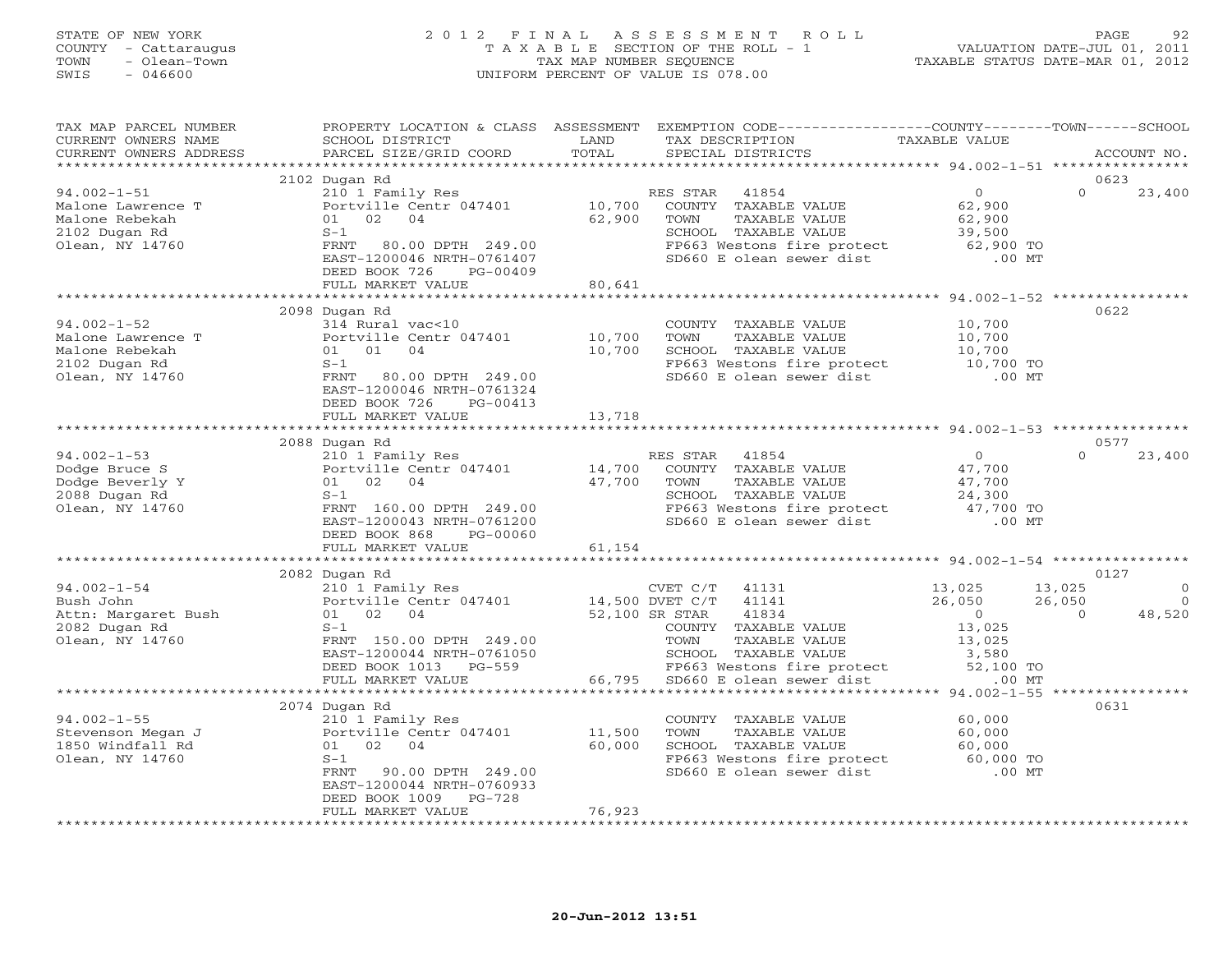# STATE OF NEW YORK 2 0 1 2 F I N A L A S S E S S M E N T R O L L PAGE 93 COUNTY - Cattaraugus T A X A B L E SECTION OF THE ROLL - 1 VALUATION DATE-JUL 01, 2011 TOWN - Olean-Town TAX MAP NUMBER SEQUENCE TAXABLE STATUS DATE-MAR 01, 2012 SWIS - 046600 UNIFORM PERCENT OF VALUE IS 078.00

| *********************<br>2163 Dugan Rd<br>0516<br>$94.002 - 1 - 56$<br>80,000<br>240 Rural res<br>COUNTY TAXABLE VALUE<br>041200<br>67,100<br>TAXABLE VALUE<br>80,000<br>Kellogg Gladys M<br>Olean City<br>TOWN<br>01 02 04<br>80,000<br>SCHOOL TAXABLE VALUE<br>Kellogg Gary D<br>80,000<br>2163 Dugan Rd<br>FP663 Westons fire protect<br>80,000 TO<br>$S-1$<br>Olean, NY 14760<br>Life Use - Gladys M<br>ACRES 31.35<br>EAST-1199317 NRTH-0762025<br>DEED BOOK 00946 PG-00779<br>FULL MARKET VALUE<br>102,564<br>1712 Windfall Rd<br>1720<br>$\overline{0}$<br>23,400<br>$94.002 - 1 - 58.1$<br>RES STAR 41854<br>$\cap$<br>210 1 Family Res<br>041200<br>20,200<br>Spaeth Paul J<br>Olean City<br>COUNTY TAXABLE VALUE<br>105,000<br>105,000<br>TOWN<br>TAXABLE VALUE<br>Spaeth Patricia M<br>1, 2, 3/2/4<br>105,000<br>3.42<br>SCHOOL TAXABLE VALUE<br>1712 Windfall Rd<br>ACRES<br>81,600<br>Olean, NY 14760<br>EAST-1198207 NRTH-0764084<br>FP663 Westons fire protect<br>105,000 TO<br>DEED BOOK 1031<br>$PG-163$<br>FULL MARKET VALUE<br>134,615<br>1721<br>1739 Windfall Rd<br>$94.002 - 1 - 58.2$<br>36,200<br>484 1 use sm bld<br>COUNTY TAXABLE VALUE<br>041200<br>16,200<br>Rybicki Donalyn A<br>Olean City<br>TOWN<br>TAXABLE VALUE<br>36,200<br>1635 N Garfield Ave<br>36,200<br>SCHOOL TAXABLE VALUE<br>36,200<br>1, 2, 3/2/4<br>Loveland, CO 80538-3816<br>FP663 Westons fire protect<br>36,200 TO<br>ACRES<br>1.58<br>EAST-1198366 NRTH-0763778<br>DEED BOOK 2115 PG-4001<br>FULL MARKET VALUE<br>46,410<br>0663<br>1300 Sunrise Dr<br>$94.002 - 2 - 1$<br>170,000<br>210 1 Family Res<br>COUNTY TAXABLE VALUE<br>Coleman Revocable Trust Cecili Olean City<br>041200<br>10,300<br>TOWN<br>TAXABLE VALUE<br>170,000<br>PO Box 814<br>03 02 04<br>170,000<br>SCHOOL TAXABLE VALUE<br>170,000<br>Olean, NY 14760<br>FP663 Westons fire protect<br>$S-1$<br>170,000 TO<br>FRNT<br>80.00 DPTH 184.00<br>EAST-1194063 NRTH-0764274<br>DEED BOOK 11840 PG-3001<br>217,949<br>FULL MARKET VALUE<br>*********************<br>0417<br>1301 Sunrise Dr<br>$94.002 - 2 - 2$<br>41834<br>$\overline{0}$<br>$\Omega$<br>48,520<br>240 Rural res<br>SR STAR<br>Hamlin Giles B<br>041200<br>28,700<br>COUNTY TAXABLE VALUE<br>Olean City<br>155,000<br>03 02 04<br>155,000<br>TOWN<br>TAXABLE VALUE<br>Hamlin Marie W<br>155,000<br>SCHOOL TAXABLE VALUE<br>1301 Sunrise Dr<br>$S-1$<br>106,480<br>FP663 Westons fire protect<br>155,000 TO<br>Olean, NY 14760<br>ACRES 10.15<br>EAST-1194312 NRTH-0763991<br>DEED BOOK 633<br>PG-00273<br>198,718<br>FULL MARKET VALUE | TAX MAP PARCEL NUMBER<br>CURRENT OWNERS NAME | PROPERTY LOCATION & CLASS ASSESSMENT<br>SCHOOL DISTRICT | LAND  | EXEMPTION CODE-----------------COUNTY-------TOWN------SCHOOL<br>TAX DESCRIPTION | TAXABLE VALUE |             |
|-----------------------------------------------------------------------------------------------------------------------------------------------------------------------------------------------------------------------------------------------------------------------------------------------------------------------------------------------------------------------------------------------------------------------------------------------------------------------------------------------------------------------------------------------------------------------------------------------------------------------------------------------------------------------------------------------------------------------------------------------------------------------------------------------------------------------------------------------------------------------------------------------------------------------------------------------------------------------------------------------------------------------------------------------------------------------------------------------------------------------------------------------------------------------------------------------------------------------------------------------------------------------------------------------------------------------------------------------------------------------------------------------------------------------------------------------------------------------------------------------------------------------------------------------------------------------------------------------------------------------------------------------------------------------------------------------------------------------------------------------------------------------------------------------------------------------------------------------------------------------------------------------------------------------------------------------------------------------------------------------------------------------------------------------------------------------------------------------------------------------------------------------------------------------------------------------------------------------------------------------------------------------------------------------------------------------------------------------------------------------------------------------------------------------------------------------------------------------------------------------------------------------------------------------------------------------------|----------------------------------------------|---------------------------------------------------------|-------|---------------------------------------------------------------------------------|---------------|-------------|
|                                                                                                                                                                                                                                                                                                                                                                                                                                                                                                                                                                                                                                                                                                                                                                                                                                                                                                                                                                                                                                                                                                                                                                                                                                                                                                                                                                                                                                                                                                                                                                                                                                                                                                                                                                                                                                                                                                                                                                                                                                                                                                                                                                                                                                                                                                                                                                                                                                                                                                                                                                             | CURRENT OWNERS ADDRESS                       | PARCEL SIZE/GRID COORD                                  | TOTAL | SPECIAL DISTRICTS                                                               |               | ACCOUNT NO. |
|                                                                                                                                                                                                                                                                                                                                                                                                                                                                                                                                                                                                                                                                                                                                                                                                                                                                                                                                                                                                                                                                                                                                                                                                                                                                                                                                                                                                                                                                                                                                                                                                                                                                                                                                                                                                                                                                                                                                                                                                                                                                                                                                                                                                                                                                                                                                                                                                                                                                                                                                                                             |                                              |                                                         |       |                                                                                 |               |             |
|                                                                                                                                                                                                                                                                                                                                                                                                                                                                                                                                                                                                                                                                                                                                                                                                                                                                                                                                                                                                                                                                                                                                                                                                                                                                                                                                                                                                                                                                                                                                                                                                                                                                                                                                                                                                                                                                                                                                                                                                                                                                                                                                                                                                                                                                                                                                                                                                                                                                                                                                                                             |                                              |                                                         |       |                                                                                 |               |             |
|                                                                                                                                                                                                                                                                                                                                                                                                                                                                                                                                                                                                                                                                                                                                                                                                                                                                                                                                                                                                                                                                                                                                                                                                                                                                                                                                                                                                                                                                                                                                                                                                                                                                                                                                                                                                                                                                                                                                                                                                                                                                                                                                                                                                                                                                                                                                                                                                                                                                                                                                                                             |                                              |                                                         |       |                                                                                 |               |             |
|                                                                                                                                                                                                                                                                                                                                                                                                                                                                                                                                                                                                                                                                                                                                                                                                                                                                                                                                                                                                                                                                                                                                                                                                                                                                                                                                                                                                                                                                                                                                                                                                                                                                                                                                                                                                                                                                                                                                                                                                                                                                                                                                                                                                                                                                                                                                                                                                                                                                                                                                                                             |                                              |                                                         |       |                                                                                 |               |             |
|                                                                                                                                                                                                                                                                                                                                                                                                                                                                                                                                                                                                                                                                                                                                                                                                                                                                                                                                                                                                                                                                                                                                                                                                                                                                                                                                                                                                                                                                                                                                                                                                                                                                                                                                                                                                                                                                                                                                                                                                                                                                                                                                                                                                                                                                                                                                                                                                                                                                                                                                                                             |                                              |                                                         |       |                                                                                 |               |             |
|                                                                                                                                                                                                                                                                                                                                                                                                                                                                                                                                                                                                                                                                                                                                                                                                                                                                                                                                                                                                                                                                                                                                                                                                                                                                                                                                                                                                                                                                                                                                                                                                                                                                                                                                                                                                                                                                                                                                                                                                                                                                                                                                                                                                                                                                                                                                                                                                                                                                                                                                                                             |                                              |                                                         |       |                                                                                 |               |             |
|                                                                                                                                                                                                                                                                                                                                                                                                                                                                                                                                                                                                                                                                                                                                                                                                                                                                                                                                                                                                                                                                                                                                                                                                                                                                                                                                                                                                                                                                                                                                                                                                                                                                                                                                                                                                                                                                                                                                                                                                                                                                                                                                                                                                                                                                                                                                                                                                                                                                                                                                                                             |                                              |                                                         |       |                                                                                 |               |             |
|                                                                                                                                                                                                                                                                                                                                                                                                                                                                                                                                                                                                                                                                                                                                                                                                                                                                                                                                                                                                                                                                                                                                                                                                                                                                                                                                                                                                                                                                                                                                                                                                                                                                                                                                                                                                                                                                                                                                                                                                                                                                                                                                                                                                                                                                                                                                                                                                                                                                                                                                                                             |                                              |                                                         |       |                                                                                 |               |             |
|                                                                                                                                                                                                                                                                                                                                                                                                                                                                                                                                                                                                                                                                                                                                                                                                                                                                                                                                                                                                                                                                                                                                                                                                                                                                                                                                                                                                                                                                                                                                                                                                                                                                                                                                                                                                                                                                                                                                                                                                                                                                                                                                                                                                                                                                                                                                                                                                                                                                                                                                                                             |                                              |                                                         |       |                                                                                 |               |             |
|                                                                                                                                                                                                                                                                                                                                                                                                                                                                                                                                                                                                                                                                                                                                                                                                                                                                                                                                                                                                                                                                                                                                                                                                                                                                                                                                                                                                                                                                                                                                                                                                                                                                                                                                                                                                                                                                                                                                                                                                                                                                                                                                                                                                                                                                                                                                                                                                                                                                                                                                                                             |                                              |                                                         |       |                                                                                 |               |             |
|                                                                                                                                                                                                                                                                                                                                                                                                                                                                                                                                                                                                                                                                                                                                                                                                                                                                                                                                                                                                                                                                                                                                                                                                                                                                                                                                                                                                                                                                                                                                                                                                                                                                                                                                                                                                                                                                                                                                                                                                                                                                                                                                                                                                                                                                                                                                                                                                                                                                                                                                                                             |                                              |                                                         |       |                                                                                 |               |             |
|                                                                                                                                                                                                                                                                                                                                                                                                                                                                                                                                                                                                                                                                                                                                                                                                                                                                                                                                                                                                                                                                                                                                                                                                                                                                                                                                                                                                                                                                                                                                                                                                                                                                                                                                                                                                                                                                                                                                                                                                                                                                                                                                                                                                                                                                                                                                                                                                                                                                                                                                                                             |                                              |                                                         |       |                                                                                 |               |             |
|                                                                                                                                                                                                                                                                                                                                                                                                                                                                                                                                                                                                                                                                                                                                                                                                                                                                                                                                                                                                                                                                                                                                                                                                                                                                                                                                                                                                                                                                                                                                                                                                                                                                                                                                                                                                                                                                                                                                                                                                                                                                                                                                                                                                                                                                                                                                                                                                                                                                                                                                                                             |                                              |                                                         |       |                                                                                 |               |             |
|                                                                                                                                                                                                                                                                                                                                                                                                                                                                                                                                                                                                                                                                                                                                                                                                                                                                                                                                                                                                                                                                                                                                                                                                                                                                                                                                                                                                                                                                                                                                                                                                                                                                                                                                                                                                                                                                                                                                                                                                                                                                                                                                                                                                                                                                                                                                                                                                                                                                                                                                                                             |                                              |                                                         |       |                                                                                 |               |             |
|                                                                                                                                                                                                                                                                                                                                                                                                                                                                                                                                                                                                                                                                                                                                                                                                                                                                                                                                                                                                                                                                                                                                                                                                                                                                                                                                                                                                                                                                                                                                                                                                                                                                                                                                                                                                                                                                                                                                                                                                                                                                                                                                                                                                                                                                                                                                                                                                                                                                                                                                                                             |                                              |                                                         |       |                                                                                 |               |             |
|                                                                                                                                                                                                                                                                                                                                                                                                                                                                                                                                                                                                                                                                                                                                                                                                                                                                                                                                                                                                                                                                                                                                                                                                                                                                                                                                                                                                                                                                                                                                                                                                                                                                                                                                                                                                                                                                                                                                                                                                                                                                                                                                                                                                                                                                                                                                                                                                                                                                                                                                                                             |                                              |                                                         |       |                                                                                 |               |             |
|                                                                                                                                                                                                                                                                                                                                                                                                                                                                                                                                                                                                                                                                                                                                                                                                                                                                                                                                                                                                                                                                                                                                                                                                                                                                                                                                                                                                                                                                                                                                                                                                                                                                                                                                                                                                                                                                                                                                                                                                                                                                                                                                                                                                                                                                                                                                                                                                                                                                                                                                                                             |                                              |                                                         |       |                                                                                 |               |             |
|                                                                                                                                                                                                                                                                                                                                                                                                                                                                                                                                                                                                                                                                                                                                                                                                                                                                                                                                                                                                                                                                                                                                                                                                                                                                                                                                                                                                                                                                                                                                                                                                                                                                                                                                                                                                                                                                                                                                                                                                                                                                                                                                                                                                                                                                                                                                                                                                                                                                                                                                                                             |                                              |                                                         |       |                                                                                 |               |             |
|                                                                                                                                                                                                                                                                                                                                                                                                                                                                                                                                                                                                                                                                                                                                                                                                                                                                                                                                                                                                                                                                                                                                                                                                                                                                                                                                                                                                                                                                                                                                                                                                                                                                                                                                                                                                                                                                                                                                                                                                                                                                                                                                                                                                                                                                                                                                                                                                                                                                                                                                                                             |                                              |                                                         |       |                                                                                 |               |             |
|                                                                                                                                                                                                                                                                                                                                                                                                                                                                                                                                                                                                                                                                                                                                                                                                                                                                                                                                                                                                                                                                                                                                                                                                                                                                                                                                                                                                                                                                                                                                                                                                                                                                                                                                                                                                                                                                                                                                                                                                                                                                                                                                                                                                                                                                                                                                                                                                                                                                                                                                                                             |                                              |                                                         |       |                                                                                 |               |             |
|                                                                                                                                                                                                                                                                                                                                                                                                                                                                                                                                                                                                                                                                                                                                                                                                                                                                                                                                                                                                                                                                                                                                                                                                                                                                                                                                                                                                                                                                                                                                                                                                                                                                                                                                                                                                                                                                                                                                                                                                                                                                                                                                                                                                                                                                                                                                                                                                                                                                                                                                                                             |                                              |                                                         |       |                                                                                 |               |             |
|                                                                                                                                                                                                                                                                                                                                                                                                                                                                                                                                                                                                                                                                                                                                                                                                                                                                                                                                                                                                                                                                                                                                                                                                                                                                                                                                                                                                                                                                                                                                                                                                                                                                                                                                                                                                                                                                                                                                                                                                                                                                                                                                                                                                                                                                                                                                                                                                                                                                                                                                                                             |                                              |                                                         |       |                                                                                 |               |             |
|                                                                                                                                                                                                                                                                                                                                                                                                                                                                                                                                                                                                                                                                                                                                                                                                                                                                                                                                                                                                                                                                                                                                                                                                                                                                                                                                                                                                                                                                                                                                                                                                                                                                                                                                                                                                                                                                                                                                                                                                                                                                                                                                                                                                                                                                                                                                                                                                                                                                                                                                                                             |                                              |                                                         |       |                                                                                 |               |             |
|                                                                                                                                                                                                                                                                                                                                                                                                                                                                                                                                                                                                                                                                                                                                                                                                                                                                                                                                                                                                                                                                                                                                                                                                                                                                                                                                                                                                                                                                                                                                                                                                                                                                                                                                                                                                                                                                                                                                                                                                                                                                                                                                                                                                                                                                                                                                                                                                                                                                                                                                                                             |                                              |                                                         |       |                                                                                 |               |             |
|                                                                                                                                                                                                                                                                                                                                                                                                                                                                                                                                                                                                                                                                                                                                                                                                                                                                                                                                                                                                                                                                                                                                                                                                                                                                                                                                                                                                                                                                                                                                                                                                                                                                                                                                                                                                                                                                                                                                                                                                                                                                                                                                                                                                                                                                                                                                                                                                                                                                                                                                                                             |                                              |                                                         |       |                                                                                 |               |             |
|                                                                                                                                                                                                                                                                                                                                                                                                                                                                                                                                                                                                                                                                                                                                                                                                                                                                                                                                                                                                                                                                                                                                                                                                                                                                                                                                                                                                                                                                                                                                                                                                                                                                                                                                                                                                                                                                                                                                                                                                                                                                                                                                                                                                                                                                                                                                                                                                                                                                                                                                                                             |                                              |                                                         |       |                                                                                 |               |             |
|                                                                                                                                                                                                                                                                                                                                                                                                                                                                                                                                                                                                                                                                                                                                                                                                                                                                                                                                                                                                                                                                                                                                                                                                                                                                                                                                                                                                                                                                                                                                                                                                                                                                                                                                                                                                                                                                                                                                                                                                                                                                                                                                                                                                                                                                                                                                                                                                                                                                                                                                                                             |                                              |                                                         |       |                                                                                 |               |             |
|                                                                                                                                                                                                                                                                                                                                                                                                                                                                                                                                                                                                                                                                                                                                                                                                                                                                                                                                                                                                                                                                                                                                                                                                                                                                                                                                                                                                                                                                                                                                                                                                                                                                                                                                                                                                                                                                                                                                                                                                                                                                                                                                                                                                                                                                                                                                                                                                                                                                                                                                                                             |                                              |                                                         |       |                                                                                 |               |             |
|                                                                                                                                                                                                                                                                                                                                                                                                                                                                                                                                                                                                                                                                                                                                                                                                                                                                                                                                                                                                                                                                                                                                                                                                                                                                                                                                                                                                                                                                                                                                                                                                                                                                                                                                                                                                                                                                                                                                                                                                                                                                                                                                                                                                                                                                                                                                                                                                                                                                                                                                                                             |                                              |                                                         |       |                                                                                 |               |             |
|                                                                                                                                                                                                                                                                                                                                                                                                                                                                                                                                                                                                                                                                                                                                                                                                                                                                                                                                                                                                                                                                                                                                                                                                                                                                                                                                                                                                                                                                                                                                                                                                                                                                                                                                                                                                                                                                                                                                                                                                                                                                                                                                                                                                                                                                                                                                                                                                                                                                                                                                                                             |                                              |                                                         |       |                                                                                 |               |             |
|                                                                                                                                                                                                                                                                                                                                                                                                                                                                                                                                                                                                                                                                                                                                                                                                                                                                                                                                                                                                                                                                                                                                                                                                                                                                                                                                                                                                                                                                                                                                                                                                                                                                                                                                                                                                                                                                                                                                                                                                                                                                                                                                                                                                                                                                                                                                                                                                                                                                                                                                                                             |                                              |                                                         |       |                                                                                 |               |             |
|                                                                                                                                                                                                                                                                                                                                                                                                                                                                                                                                                                                                                                                                                                                                                                                                                                                                                                                                                                                                                                                                                                                                                                                                                                                                                                                                                                                                                                                                                                                                                                                                                                                                                                                                                                                                                                                                                                                                                                                                                                                                                                                                                                                                                                                                                                                                                                                                                                                                                                                                                                             |                                              |                                                         |       |                                                                                 |               |             |
|                                                                                                                                                                                                                                                                                                                                                                                                                                                                                                                                                                                                                                                                                                                                                                                                                                                                                                                                                                                                                                                                                                                                                                                                                                                                                                                                                                                                                                                                                                                                                                                                                                                                                                                                                                                                                                                                                                                                                                                                                                                                                                                                                                                                                                                                                                                                                                                                                                                                                                                                                                             |                                              |                                                         |       |                                                                                 |               |             |
|                                                                                                                                                                                                                                                                                                                                                                                                                                                                                                                                                                                                                                                                                                                                                                                                                                                                                                                                                                                                                                                                                                                                                                                                                                                                                                                                                                                                                                                                                                                                                                                                                                                                                                                                                                                                                                                                                                                                                                                                                                                                                                                                                                                                                                                                                                                                                                                                                                                                                                                                                                             |                                              |                                                         |       |                                                                                 |               |             |
|                                                                                                                                                                                                                                                                                                                                                                                                                                                                                                                                                                                                                                                                                                                                                                                                                                                                                                                                                                                                                                                                                                                                                                                                                                                                                                                                                                                                                                                                                                                                                                                                                                                                                                                                                                                                                                                                                                                                                                                                                                                                                                                                                                                                                                                                                                                                                                                                                                                                                                                                                                             |                                              |                                                         |       |                                                                                 |               |             |
|                                                                                                                                                                                                                                                                                                                                                                                                                                                                                                                                                                                                                                                                                                                                                                                                                                                                                                                                                                                                                                                                                                                                                                                                                                                                                                                                                                                                                                                                                                                                                                                                                                                                                                                                                                                                                                                                                                                                                                                                                                                                                                                                                                                                                                                                                                                                                                                                                                                                                                                                                                             |                                              |                                                         |       |                                                                                 |               |             |
|                                                                                                                                                                                                                                                                                                                                                                                                                                                                                                                                                                                                                                                                                                                                                                                                                                                                                                                                                                                                                                                                                                                                                                                                                                                                                                                                                                                                                                                                                                                                                                                                                                                                                                                                                                                                                                                                                                                                                                                                                                                                                                                                                                                                                                                                                                                                                                                                                                                                                                                                                                             |                                              |                                                         |       |                                                                                 |               |             |
|                                                                                                                                                                                                                                                                                                                                                                                                                                                                                                                                                                                                                                                                                                                                                                                                                                                                                                                                                                                                                                                                                                                                                                                                                                                                                                                                                                                                                                                                                                                                                                                                                                                                                                                                                                                                                                                                                                                                                                                                                                                                                                                                                                                                                                                                                                                                                                                                                                                                                                                                                                             |                                              |                                                         |       |                                                                                 |               |             |
|                                                                                                                                                                                                                                                                                                                                                                                                                                                                                                                                                                                                                                                                                                                                                                                                                                                                                                                                                                                                                                                                                                                                                                                                                                                                                                                                                                                                                                                                                                                                                                                                                                                                                                                                                                                                                                                                                                                                                                                                                                                                                                                                                                                                                                                                                                                                                                                                                                                                                                                                                                             |                                              |                                                         |       |                                                                                 |               |             |
|                                                                                                                                                                                                                                                                                                                                                                                                                                                                                                                                                                                                                                                                                                                                                                                                                                                                                                                                                                                                                                                                                                                                                                                                                                                                                                                                                                                                                                                                                                                                                                                                                                                                                                                                                                                                                                                                                                                                                                                                                                                                                                                                                                                                                                                                                                                                                                                                                                                                                                                                                                             |                                              |                                                         |       |                                                                                 |               |             |
|                                                                                                                                                                                                                                                                                                                                                                                                                                                                                                                                                                                                                                                                                                                                                                                                                                                                                                                                                                                                                                                                                                                                                                                                                                                                                                                                                                                                                                                                                                                                                                                                                                                                                                                                                                                                                                                                                                                                                                                                                                                                                                                                                                                                                                                                                                                                                                                                                                                                                                                                                                             |                                              |                                                         |       |                                                                                 |               |             |
|                                                                                                                                                                                                                                                                                                                                                                                                                                                                                                                                                                                                                                                                                                                                                                                                                                                                                                                                                                                                                                                                                                                                                                                                                                                                                                                                                                                                                                                                                                                                                                                                                                                                                                                                                                                                                                                                                                                                                                                                                                                                                                                                                                                                                                                                                                                                                                                                                                                                                                                                                                             |                                              |                                                         |       |                                                                                 |               |             |
|                                                                                                                                                                                                                                                                                                                                                                                                                                                                                                                                                                                                                                                                                                                                                                                                                                                                                                                                                                                                                                                                                                                                                                                                                                                                                                                                                                                                                                                                                                                                                                                                                                                                                                                                                                                                                                                                                                                                                                                                                                                                                                                                                                                                                                                                                                                                                                                                                                                                                                                                                                             |                                              |                                                         |       |                                                                                 |               |             |
|                                                                                                                                                                                                                                                                                                                                                                                                                                                                                                                                                                                                                                                                                                                                                                                                                                                                                                                                                                                                                                                                                                                                                                                                                                                                                                                                                                                                                                                                                                                                                                                                                                                                                                                                                                                                                                                                                                                                                                                                                                                                                                                                                                                                                                                                                                                                                                                                                                                                                                                                                                             |                                              |                                                         |       |                                                                                 |               |             |
|                                                                                                                                                                                                                                                                                                                                                                                                                                                                                                                                                                                                                                                                                                                                                                                                                                                                                                                                                                                                                                                                                                                                                                                                                                                                                                                                                                                                                                                                                                                                                                                                                                                                                                                                                                                                                                                                                                                                                                                                                                                                                                                                                                                                                                                                                                                                                                                                                                                                                                                                                                             |                                              |                                                         |       |                                                                                 |               |             |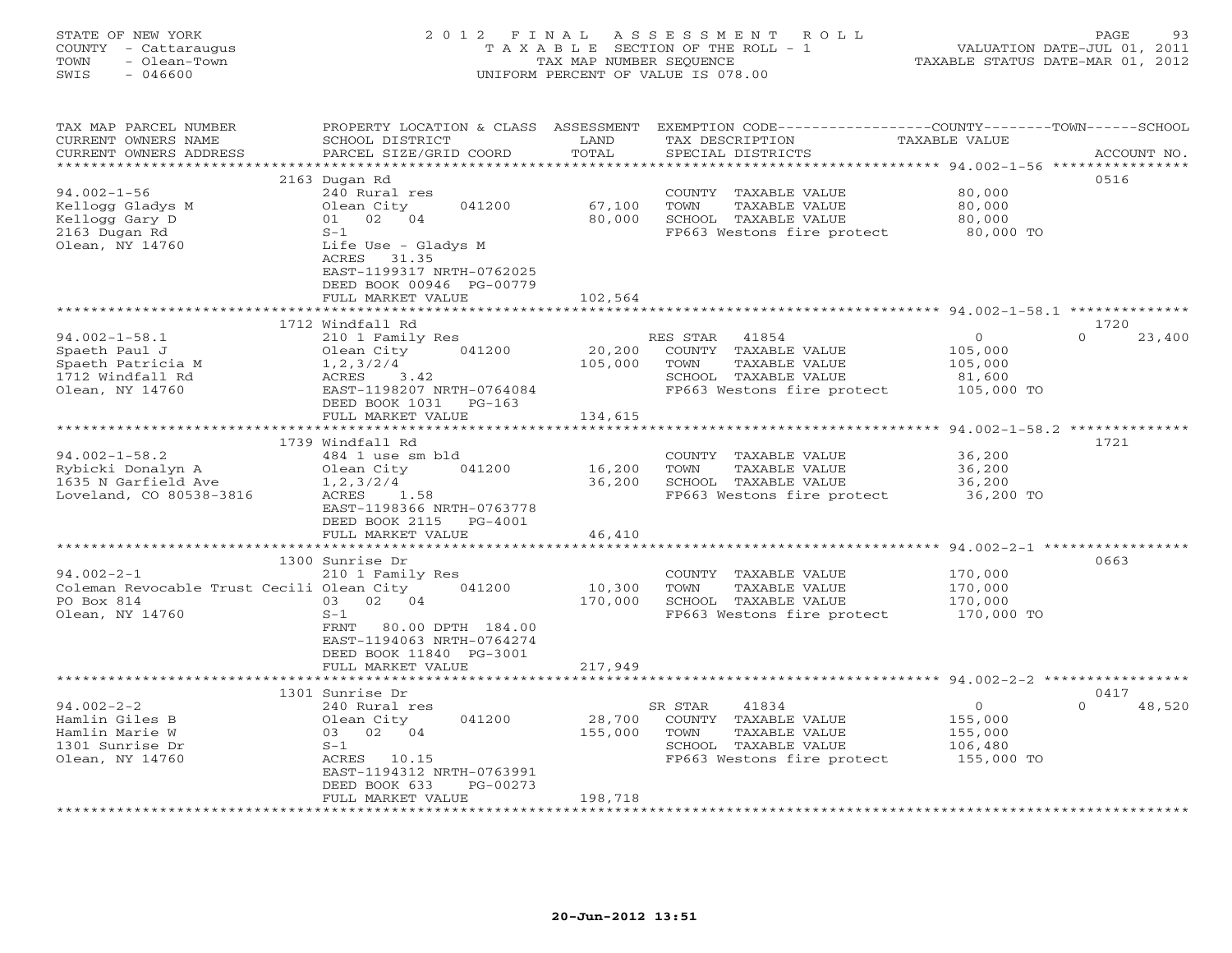### STATE OF NEW YORK 2 0 1 2 F I N A L A S S E S S M E N T R O L L PAGE 94 COUNTY - Cattaraugus T A X A B L E SECTION OF THE ROLL - 1 VALUATION DATE-JUL 01, 2011 TOWN - Olean-Town TAX MAP NUMBER SEQUENCE TAXABLE STATUS DATE-MAR 01, 2012 SWIS - 046600 UNIFORM PERCENT OF VALUE IS 078.00UNIFORM PERCENT OF VALUE IS 078.00

| TAX MAP PARCEL NUMBER<br>CURRENT OWNERS NAME<br>CURRENT OWNERS ADDRESS                         | PROPERTY LOCATION & CLASS ASSESSMENT<br>SCHOOL DISTRICT<br>PARCEL SIZE/GRID COORD                                                                   | LAND<br>TOTAL<br>********** | EXEMPTION CODE-----------------COUNTY-------TOWN------SCHOOL<br>TAX DESCRIPTION<br>SPECIAL DISTRICTS<br>************************************* 94.002-2-3 ****************** | TAXABLE VALUE                                                  | ACCOUNT NO.                               |
|------------------------------------------------------------------------------------------------|-----------------------------------------------------------------------------------------------------------------------------------------------------|-----------------------------|-----------------------------------------------------------------------------------------------------------------------------------------------------------------------------|----------------------------------------------------------------|-------------------------------------------|
| $94.002 - 2 - 3$<br>Bartlett Country Club<br>32 Euclid Ave<br>Olean, NY 14760                  | Windfall Rd<br>312 Vac w/imprv<br>Olean City<br>041200<br>03 02 04<br>$S-1$<br>ACRES 70.87<br>EAST-1194888 NRTH-0763286<br>DEED BOOK 00990 PG-00701 | 135,000<br>270,000          | COUNTY TAXABLE VALUE<br>TOWN<br>TAXABLE VALUE<br>SCHOOL TAXABLE VALUE<br>FP663 Westons fire protect                                                                         | 270,000<br>270,000<br>270,000<br>270,000 TO                    | 0058                                      |
|                                                                                                | FULL MARKET VALUE                                                                                                                                   | 346,154                     |                                                                                                                                                                             |                                                                |                                           |
| $94.002 - 2 - 4.1$<br>Bartlett Country Club<br>32 Euclid Ave<br>Olean, NY 14760                | 1864 Windfall Rd<br>314 Rural vac<10<br>Olean City<br>041200<br>02 04<br>03<br>S1<br>FRNT<br>88.00 DPTH 108.00<br>EAST-1195529 NRTH-0762675         | 5,000<br>5,000              | COUNTY TAXABLE VALUE<br>TOWN<br>TAXABLE VALUE<br>SCHOOL TAXABLE VALUE<br>FP663 Westons fire protect                                                                         | 5,000<br>5,000<br>5,000<br>5,000 TO                            | 0815                                      |
|                                                                                                | DEED BOOK 990<br>$PG-701$<br>FULL MARKET VALUE                                                                                                      | 6,410                       |                                                                                                                                                                             |                                                                |                                           |
|                                                                                                | 1864 Windfall Rd                                                                                                                                    |                             |                                                                                                                                                                             | ************ 94.002-2-4.2 **************                       | 1710                                      |
| $94.002 - 2 - 4.2$<br>Brenton Merwyn<br>Brenton Diane<br>1864 Windfall Rd<br>Olean, NY 14760   | 210 1 Family Res<br>Olean City<br>041200<br>3/2/4<br>FRNT 268.00 DPTH 108.00<br>EAST-1195713 NRTH-0762826<br>DEED BOOK 2996<br>PG-4002              | 15,700 SR STAR<br>135,000   | CW_15_VET/ 41162<br>41834<br>COUNTY TAXABLE VALUE<br>TOWN<br>TAXABLE VALUE<br>SCHOOL TAXABLE VALUE<br>FP663 Westons fire protect                                            | 9,360<br>$\circ$<br>125,640<br>135,000<br>86,480<br>135,000 TO | $\Omega$<br>$\Omega$<br>48,520<br>$\circ$ |
|                                                                                                | FULL MARKET VALUE                                                                                                                                   | 173,077                     |                                                                                                                                                                             | ***************** 94.002-2-5 ******************                |                                           |
|                                                                                                | 1854 Windfall Rd                                                                                                                                    |                             |                                                                                                                                                                             |                                                                | 0400                                      |
| $94.002 - 2 - 5$<br>Sczudlo Gerard A<br>Sczudlo Janet M<br>1854 Windfall Rd<br>Olean, NY 14760 | 210 1 Family Res<br>041200<br>Olean City<br>03 02 04<br>$S-1$<br>ACRES<br>3.24<br>EAST-1195913 NRTH-0763262<br>DEED BOOK 816<br>PG-00585            | 20,000<br>128,000           | RES STAR<br>41854<br>COUNTY TAXABLE VALUE<br>TAXABLE VALUE<br>TOWN<br>SCHOOL TAXABLE VALUE<br>FP663 Westons fire protect                                                    | $\circ$<br>128,000<br>128,000<br>104,600<br>128,000 TO         | 23,400<br>$\Omega$                        |
|                                                                                                | FULL MARKET VALUE                                                                                                                                   | 164,103                     |                                                                                                                                                                             |                                                                |                                           |
|                                                                                                | 1850 Windfall Rd                                                                                                                                    |                             |                                                                                                                                                                             |                                                                | 0826                                      |
| $94.002 - 2 - 6$<br>Stevenson Megan J<br>1850 Windfall Rd<br>Olean, NY 14760                   | 210 1 Family Res<br>Olean City<br>041200<br>03 02 04<br>$S-1$<br>ACRES<br>1.90<br>EAST-1196096 NRTH-0763165                                         | 17,000<br>92,270            | RES STAR<br>41854<br>COUNTY TAXABLE VALUE<br>TOWN<br>TAXABLE VALUE<br>SCHOOL TAXABLE VALUE<br>FP663 Westons fire protect                                                    | $\circ$<br>92,270<br>92,270<br>68,870<br>92,270 TO             | $\Omega$<br>23,400                        |
|                                                                                                | DEED BOOK 16393 PG-6001<br>FULL MARKET VALUE                                                                                                        | 118,295                     |                                                                                                                                                                             |                                                                |                                           |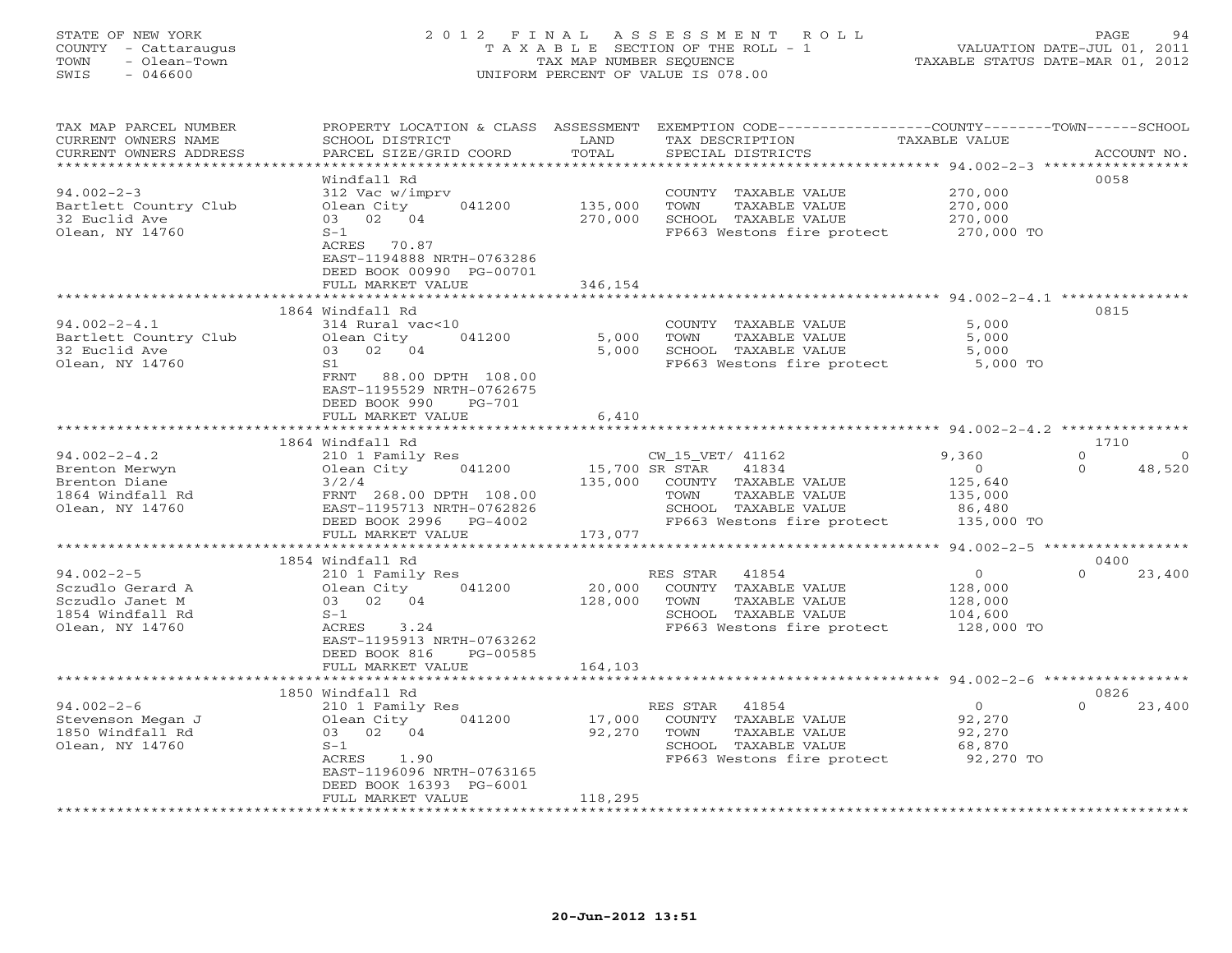# STATE OF NEW YORK 2 0 1 2 F I N A L A S S E S S M E N T R O L L PAGE 95 COUNTY - Cattaraugus T A X A B L E SECTION OF THE ROLL - 1 VALUATION DATE-JUL 01, 2011 TOWN - Olean-Town TAX MAP NUMBER SEQUENCE TAXABLE STATUS DATE-MAR 01, 2012 SWIS - 046600 UNIFORM PERCENT OF VALUE IS 078.00

| TAX MAP PARCEL NUMBER<br>CURRENT OWNERS NAME<br>CURRENT OWNERS ADDRESS                         | PROPERTY LOCATION & CLASS ASSESSMENT<br>SCHOOL DISTRICT<br>PARCEL SIZE/GRID COORD                                                                             | LAND<br>TOTAL              | TAX DESCRIPTION<br>SPECIAL DISTRICTS                                                                                     | EXEMPTION CODE-----------------COUNTY-------TOWN------SCHOOL<br><b>TAXABLE VALUE</b> | ACCOUNT NO.                |
|------------------------------------------------------------------------------------------------|---------------------------------------------------------------------------------------------------------------------------------------------------------------|----------------------------|--------------------------------------------------------------------------------------------------------------------------|--------------------------------------------------------------------------------------|----------------------------|
| *********************                                                                          | 1836 Windfall Rd                                                                                                                                              |                            |                                                                                                                          |                                                                                      | 0810                       |
| $94.002 - 2 - 7.1$<br>Reilly Richard P<br>Reilly Brenda<br>1836 Windfall Rd<br>Olean, NY 14760 | 210 1 Family Res<br>041200<br>Olean City<br>03 02 04<br>$S-1$<br>ACRES<br>4.00<br>EAST-1196318 NRTH-0763371<br>DEED BOOK 741<br>PG-00701<br>FULL MARKET VALUE | 9,600<br>65,650<br>84,167  | RES STAR<br>41854<br>COUNTY TAXABLE VALUE<br>TOWN<br>TAXABLE VALUE<br>SCHOOL TAXABLE VALUE<br>FP663 Westons fire protect | $\overline{O}$<br>65,650<br>65,650<br>42,250<br>65,650 TO                            | $\Omega$<br>23,400         |
|                                                                                                |                                                                                                                                                               |                            |                                                                                                                          |                                                                                      |                            |
| $94.002 - 2 - 7.2$<br>Branch Thomas E<br>Branch Darcy S<br>1840 Windfall Rd<br>Olean, NY 14760 | 1840 Windfall Rd<br>210 1 Family Res<br>Olean City<br>041200<br>03 02<br>04<br>$S-1$<br>6.20<br>ACRES<br>EAST-1196011 NRTH-0763928<br>DEED BOOK 10602 PG-2001 | 32,000<br>280,800          | 41854<br>RES STAR<br>COUNTY TAXABLE VALUE<br>TAXABLE VALUE<br>TOWN<br>SCHOOL TAXABLE VALUE<br>FP663 Westons fire protect | $\overline{0}$<br>280,800<br>280,800<br>257,400<br>280,800 TO                        | 1771<br>$\Omega$<br>23,400 |
|                                                                                                | FULL MARKET VALUE<br>*******************                                                                                                                      | 360,000<br>*************   |                                                                                                                          | *********************** 94.002-2-7.3 ***************                                 |                            |
| $94.002 - 2 - 7.3$<br>Rangrig Yeshe, Inc.<br>PO Box 1167<br>Stockbridge, MA 01262              | Windfall Rd<br>311 Res vac land<br>Olean City<br>041200<br>ACRES<br>4.30<br>EAST-1196318 NRTH-0764046<br>DEED BOOK 9024<br>PG-7001<br>FULL MARKET VALUE       | 10,400<br>10,400<br>13,333 | COUNTY TAXABLE VALUE<br>TOWN<br>TAXABLE VALUE<br>SCHOOL TAXABLE VALUE<br>FP663 Westons fire protect                      | 10,400<br>10,400<br>10,400<br>10,400 TO<br>$94.002 - 2 - 8$                          | 1793                       |
|                                                                                                | 1824 Windfall Rd                                                                                                                                              |                            |                                                                                                                          |                                                                                      | 0054                       |
| $94.002 - 2 - 8$<br>Morton John J<br>Taggerty Colleen<br>1824 Windfall Rd<br>Olean, NY 14760   | 210 1 Family Res<br>041200<br>Olean City<br>03 02<br>04<br>$S-1$<br>ACRES<br>2.07 BANK<br>017                                                                 | 17,400<br>120,300          | COUNTY TAXABLE VALUE<br>TOWN<br>TAXABLE VALUE<br>SCHOOL TAXABLE VALUE<br>FP663 Westons fire protect                      | 120,300<br>120,300<br>120,300<br>120,300 TO                                          |                            |
|                                                                                                | EAST-1196500 NRTH-0763346<br>DEED BOOK 900<br>PG-00079<br>FULL MARKET VALUE                                                                                   | 154,231                    |                                                                                                                          |                                                                                      |                            |
|                                                                                                | ************************<br>1812 Windfall Rd                                                                                                                  |                            |                                                                                                                          |                                                                                      | 0053                       |
| $94.002 - 2 - 9$<br>Cassada Julie A<br>1812 Windfall Rd<br>Olean, NY 14760                     | 210 1 Family Res<br>Olean City<br>041200<br>03 02 04<br>$S-1$<br>ACRES<br>6.85 BANK<br>005<br>EAST-1196748 NRTH-0763553<br>DEED BOOK 1027<br>$PG-290$         | 27,800<br>130,000          | RES STAR<br>41854<br>COUNTY TAXABLE VALUE<br>TOWN<br>TAXABLE VALUE<br>SCHOOL TAXABLE VALUE<br>FP663 Westons fire protect | $\Omega$<br>130,000<br>130,000<br>106,600<br>130,000 TO                              | $\Omega$<br>23,400         |
|                                                                                                | FULL MARKET VALUE                                                                                                                                             | 166,667                    |                                                                                                                          |                                                                                      |                            |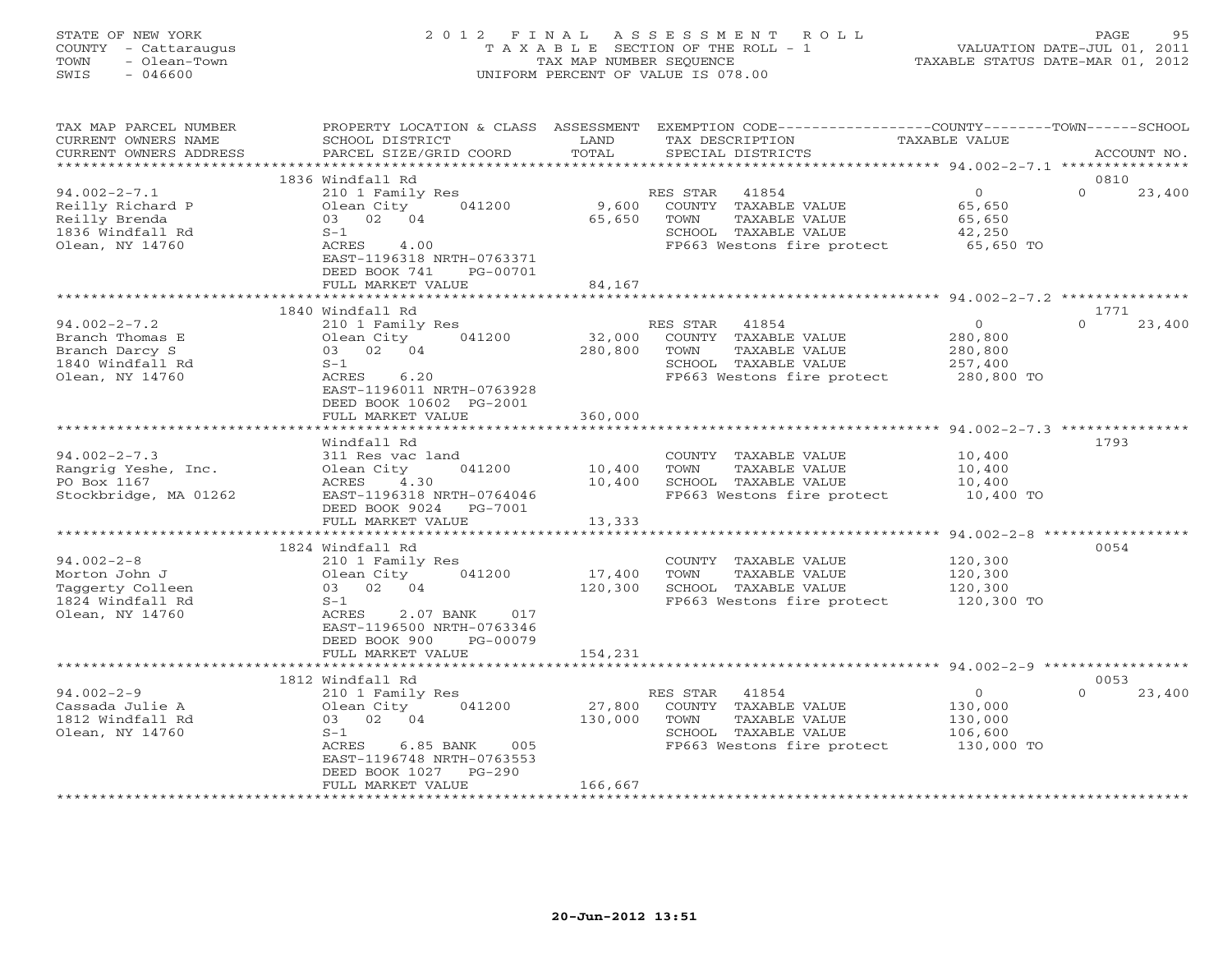# STATE OF NEW YORK 2 0 1 2 F I N A L A S S E S S M E N T R O L L PAGE 96 COUNTY - Cattaraugus T A X A B L E SECTION OF THE ROLL - 1 VALUATION DATE-JUL 01, 2011 TOWN - Olean-Town TAX MAP NUMBER SEQUENCE TAXABLE STATUS DATE-MAR 01, 2012 SWIS - 046600 UNIFORM PERCENT OF VALUE IS 078.00

| TAX MAP PARCEL NUMBER<br>CURRENT OWNERS NAME<br>CURRENT OWNERS ADDRESS                            | PROPERTY LOCATION & CLASS ASSESSMENT<br>SCHOOL DISTRICT<br>PARCEL SIZE/GRID COORD                                          | LAND<br>TOTAL    | EXEMPTION CODE-----------------COUNTY-------TOWN------SCHOOL<br>TAX DESCRIPTION<br>SPECIAL DISTRICTS                     | <b>TAXABLE VALUE</b>                               | ACCOUNT NO.                     |
|---------------------------------------------------------------------------------------------------|----------------------------------------------------------------------------------------------------------------------------|------------------|--------------------------------------------------------------------------------------------------------------------------|----------------------------------------------------|---------------------------------|
| ************************                                                                          |                                                                                                                            |                  |                                                                                                                          |                                                    |                                 |
|                                                                                                   | 1784 Windfall Rd                                                                                                           |                  |                                                                                                                          |                                                    | 0006                            |
| $94.002 - 2 - 10$<br>Gleason David R<br>Gleason Michelle L<br>1784 Windfall Rd<br>Olean, NY 14760 | 210 1 Family Res<br>Olean City<br>041200<br>03 02 04<br>$S-1$<br>9.29<br>ACRES<br>EAST-1197111 NRTH-0763797                | 32,200<br>68,300 | RES STAR<br>41854<br>COUNTY TAXABLE VALUE<br>TOWN<br>TAXABLE VALUE<br>SCHOOL TAXABLE VALUE<br>FP663 Westons fire protect | $\circ$<br>68,300<br>68,300<br>44,900<br>68,300 TO | $\Omega$<br>23,400              |
|                                                                                                   | DEED BOOK 1028<br>$PG-411$                                                                                                 |                  |                                                                                                                          |                                                    |                                 |
|                                                                                                   | FULL MARKET VALUE                                                                                                          | 87,564           |                                                                                                                          |                                                    |                                 |
|                                                                                                   |                                                                                                                            | ********         | ************************* 94.002-2-11.1 **************                                                                   |                                                    |                                 |
| $94.002 - 2 - 11.1$<br>Chandler Lawrence W<br>Chandler Carol<br>1771 Windfall Rd                  | 1768 Windfall Rd<br>210 1 Family Res<br>041200<br>Olean City<br>03 02 04<br>$S-1$                                          | 16,100<br>39,000 | COUNTY TAXABLE VALUE<br>TOWN<br>TAXABLE VALUE<br>SCHOOL TAXABLE VALUE<br>FP663 Westons fire protect 39,000 TO            | 39,000<br>39,000<br>39,000                         | 0166                            |
| Olean, NY 14760                                                                                   | ACRES<br>1.50<br>EAST-1197393 NRTH-0763583<br>DEED BOOK 00967 PG-00248<br>FULL MARKET VALUE<br>*************************** | 50,000           |                                                                                                                          |                                                    |                                 |
|                                                                                                   |                                                                                                                            |                  |                                                                                                                          |                                                    |                                 |
| $94.002 - 2 - 11.2$                                                                               | 1744 Windfall Rd<br>210 1 Family Res                                                                                       |                  | WVET C/T 41121                                                                                                           | 9,360                                              | 0167<br>9,360<br>$\overline{0}$ |
| Wenke Peter P                                                                                     | Olean City<br>041200                                                                                                       |                  | 33,900 RES STAR<br>41854                                                                                                 | $\overline{0}$                                     | $\mathbf{0}$<br>23,400          |
| Wenke Mary C                                                                                      | 03 02 04                                                                                                                   | 137,000          | COUNTY TAXABLE VALUE                                                                                                     | 127,640                                            |                                 |
| 1744 Windfall Rd                                                                                  | $S-1$                                                                                                                      |                  | TAXABLE VALUE<br>TOWN                                                                                                    | 127,640                                            |                                 |
| Olean, NY 14760                                                                                   | ACRES 10.25                                                                                                                |                  | SCHOOL TAXABLE VALUE                                                                                                     | 113,600                                            |                                 |
|                                                                                                   | EAST-1197625 NRTH-0764007                                                                                                  |                  | FP663 Westons fire protect                                                                                               | 137,000 TO                                         |                                 |
|                                                                                                   | DEED BOOK 789<br>PG-00672                                                                                                  |                  |                                                                                                                          |                                                    |                                 |
|                                                                                                   | FULL MARKET VALUE                                                                                                          | 175,641          |                                                                                                                          |                                                    |                                 |
|                                                                                                   | Windfall Rd                                                                                                                |                  |                                                                                                                          |                                                    | 1252                            |
| $94.002 - 2 - 11.3$                                                                               | 321 Abandoned ag                                                                                                           |                  | COUNTY TAXABLE VALUE                                                                                                     | 45,000                                             |                                 |
| Kwiatkowski Joseph A                                                                              | Olean City<br>041200                                                                                                       | 45,000           | TAXABLE VALUE<br>TOWN                                                                                                    | 45,000                                             |                                 |
| 1608 Walnut St                                                                                    | 01/03 02<br>04                                                                                                             | 45,000           | SCHOOL TAXABLE VALUE                                                                                                     | 45,000                                             |                                 |
| Olean, NY 14760                                                                                   | $S-1$<br>ACRES 42.94<br>EAST-1197982 NRTH-0762306<br>DEED BOOK 00975 PG-00611                                              |                  | FP663 Westons fire protect                                                                                               | 45,000 TO                                          |                                 |
|                                                                                                   | FULL MARKET VALUE                                                                                                          | 57,692           |                                                                                                                          |                                                    |                                 |
|                                                                                                   | ***********************                                                                                                    | **************   | ************************************ 94.002-2-12 ****************                                                        |                                                    |                                 |
|                                                                                                   | 1736 Windfall Rd                                                                                                           |                  |                                                                                                                          |                                                    | 0169<br>$\Omega$                |
| $94.002 - 2 - 12$<br>Chandler Robert C                                                            | 210 1 Family Res<br>Olean City<br>041200                                                                                   | 12,700           | 41854<br>RES STAR<br>COUNTY TAXABLE VALUE                                                                                | $\circ$<br>39,600                                  | 23,400                          |
| Chandler Sallie K                                                                                 | 03 02 04                                                                                                                   | 39,600           | TOWN<br>TAXABLE VALUE                                                                                                    | 39,600                                             |                                 |
| 1736 Windfall Rd                                                                                  | $S-1$                                                                                                                      |                  | SCHOOL TAXABLE VALUE                                                                                                     | 16,200                                             |                                 |
| Olean, NY 14760                                                                                   | FRNT 185.00 DPTH 131.00                                                                                                    |                  | FP663 Westons fire protect                                                                                               | 39,600 TO                                          |                                 |
|                                                                                                   | EAST-1197869 NRTH-0763732                                                                                                  |                  |                                                                                                                          |                                                    |                                 |
|                                                                                                   | DEED BOOK 5731<br>PG-2002                                                                                                  |                  |                                                                                                                          |                                                    |                                 |
|                                                                                                   | FULL MARKET VALUE                                                                                                          | 50,769           |                                                                                                                          |                                                    |                                 |
|                                                                                                   |                                                                                                                            |                  |                                                                                                                          |                                                    |                                 |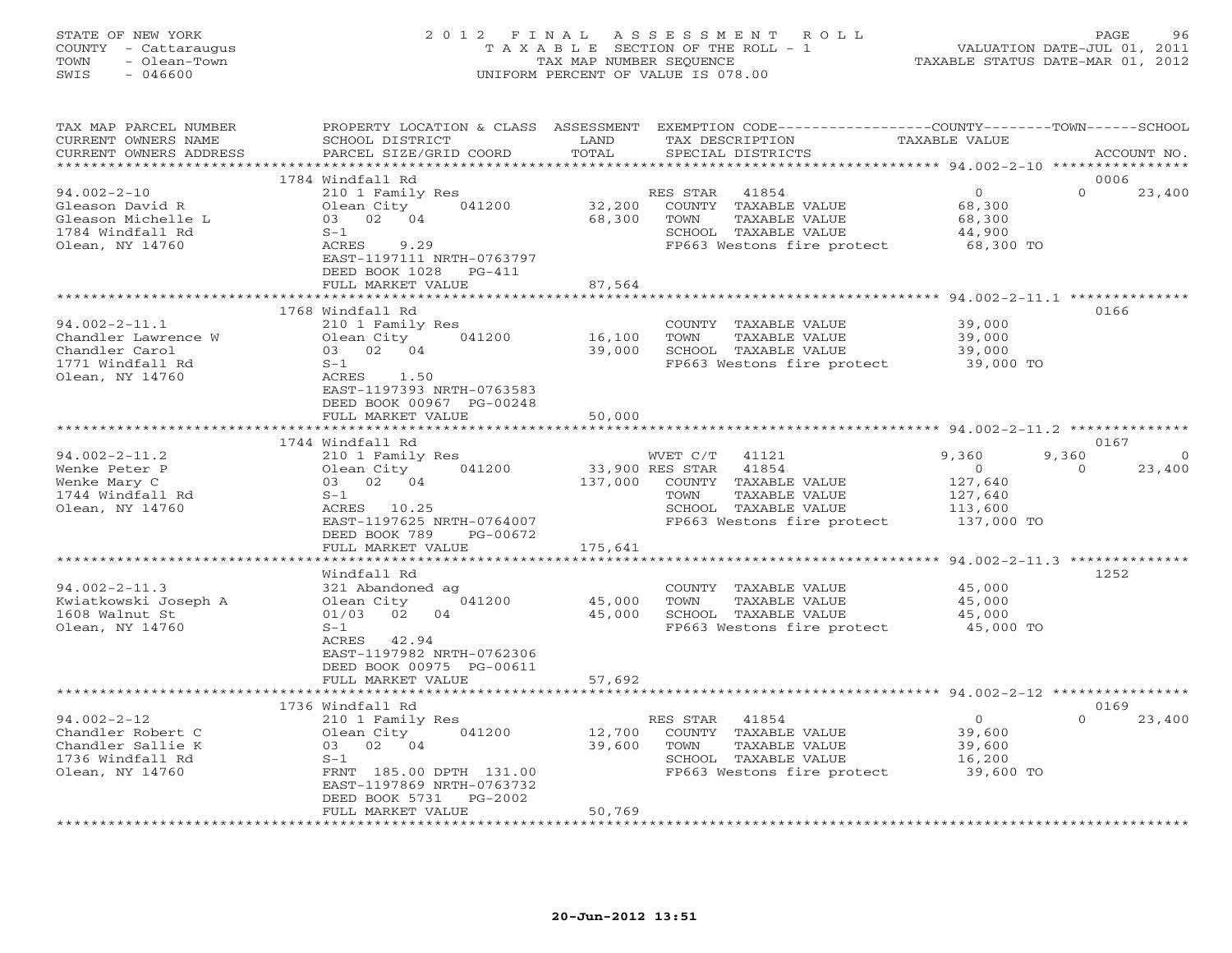# STATE OF NEW YORK 2 0 1 2 F I N A L A S S E S S M E N T R O L L PAGE 97 COUNTY - Cattaraugus T A X A B L E SECTION OF THE ROLL - 1 VALUATION DATE-JUL 01, 2011 TOWN - Olean-Town TAX MAP NUMBER SEQUENCE TAXABLE STATUS DATE-MAR 01, 2012 SWIS - 046600 UNIFORM PERCENT OF VALUE IS 078.00

| TAX MAP PARCEL NUMBER<br>CURRENT OWNERS NAME | PROPERTY LOCATION & CLASS ASSESSMENT<br>SCHOOL DISTRICT | LAND           | EXEMPTION CODE-----------------COUNTY-------TOWN-----SCHOOL<br>TAX DESCRIPTION | TAXABLE VALUE                                              |                         |
|----------------------------------------------|---------------------------------------------------------|----------------|--------------------------------------------------------------------------------|------------------------------------------------------------|-------------------------|
| CURRENT OWNERS ADDRESS                       | PARCEL SIZE/GRID COORD                                  | TOTAL          | SPECIAL DISTRICTS                                                              |                                                            | ACCOUNT NO.             |
| *********************                        |                                                         |                |                                                                                |                                                            |                         |
|                                              | Windfall Rd                                             |                |                                                                                |                                                            | 0168                    |
| $94.002 - 2 - 13.1$                          | 314 Rural vac<10                                        |                | COUNTY TAXABLE VALUE                                                           | 4,000                                                      |                         |
|                                              |                                                         |                |                                                                                |                                                            |                         |
| Chandler Lawrence W                          | Olean City<br>041200                                    | 4,000          | TOWN<br>TAXABLE VALUE                                                          | 4,000                                                      |                         |
| Chandler Carol                               | 03 02 04                                                | 4,000          | SCHOOL TAXABLE VALUE                                                           | 4,000                                                      |                         |
| 1771 Windfall Rd                             | $S-1$                                                   |                | FP663 Westons fire protect                                                     | 4,000 TO                                                   |                         |
| Olean, NY 14760                              | 2.70<br>ACRES                                           |                |                                                                                |                                                            |                         |
|                                              | EAST-1197443 NRTH-0763061                               |                |                                                                                |                                                            |                         |
|                                              | DEED BOOK 890<br>PG-00658                               |                |                                                                                |                                                            |                         |
|                                              | FULL MARKET VALUE                                       | 5,128          |                                                                                |                                                            |                         |
|                                              |                                                         | **********     |                                                                                | ************************ 94.002-2-13.2 ***************     |                         |
|                                              | 1771 Windfall Rd                                        |                |                                                                                |                                                            | 1482                    |
| $94.002 - 2 - 13.2$                          | 210 1 Family Res                                        |                | RES STAR<br>41854                                                              | $\circ$                                                    | $\Omega$<br>23,400      |
| Chandler Lawrence W                          | 041200<br>Olean City                                    | 12,200         | COUNTY<br>TAXABLE VALUE                                                        | 64,200                                                     |                         |
| Chandler Carol                               | 03 02 04                                                | 64,200         | TOWN<br>TAXABLE VALUE                                                          | 64,200                                                     |                         |
| 1771 Windfall Rd                             | $S-1$                                                   |                | SCHOOL TAXABLE VALUE                                                           | 40,800                                                     |                         |
| Olean, NY 14760                              | FRNT 193.45 DPTH 119.40                                 |                | FP663 Westons fire protect                                                     | 64,200 TO                                                  |                         |
|                                              | EAST-1197408 NRTH-0763301                               |                |                                                                                |                                                            |                         |
|                                              |                                                         |                |                                                                                |                                                            |                         |
|                                              | DEED BOOK 887<br>PG-00893                               |                |                                                                                |                                                            |                         |
|                                              | FULL MARKET VALUE<br>**********************             | 82,308         |                                                                                |                                                            |                         |
|                                              |                                                         | ************   |                                                                                | ***************************** 94.002-2-15 **************** |                         |
|                                              | 1855 Windfall Rd                                        |                |                                                                                |                                                            | 0526                    |
| $94.002 - 2 - 15$                            | 210 1 Family Res                                        |                | VET C/T<br>41101                                                               | 1,800                                                      | 1,800<br>$\overline{0}$ |
| Bergreen Donald                              | 041200<br>Olean City                                    | 13,700 SR STAR | 41834                                                                          | $\overline{0}$                                             | 48,520<br>$\circ$       |
| Bergreen Margaret                            | 03 02 04                                                | 106,700        | COUNTY TAXABLE VALUE                                                           | 104,900                                                    |                         |
| 1855 Windfall Rd                             | $S-1$                                                   |                | TAXABLE VALUE<br>TOWN                                                          | 104,900                                                    |                         |
| Olean, NY 14760                              | FRNT 134.00 DPTH 216.00                                 |                | SCHOOL TAXABLE VALUE                                                           | 58,180                                                     |                         |
|                                              | EAST-1196025 NRTH-0762754                               |                | FP663 Westons fire protect                                                     | 106,700 TO                                                 |                         |
|                                              | DEED BOOK 864<br>PG-00458                               |                |                                                                                |                                                            |                         |
|                                              | FULL MARKET VALUE                                       | 136,795        |                                                                                |                                                            |                         |
|                                              |                                                         |                |                                                                                |                                                            |                         |
|                                              | 1863 Windfall Rd                                        |                |                                                                                |                                                            | 1382                    |
| $94.002 - 2 - 16$                            | 210 1 Family Res                                        |                | 41854<br>RES STAR                                                              | $\circ$                                                    | $\Omega$<br>23,400      |
| Karuch John L                                | Olean City<br>041200                                    | 15,700         | COUNTY TAXABLE VALUE                                                           | 133,500                                                    |                         |
| Karuch Mary Ellen                            | 03 02 04                                                | 133,500        | TOWN<br>TAXABLE VALUE                                                          | 133,500                                                    |                         |
|                                              |                                                         |                |                                                                                |                                                            |                         |
| 1863 Windfall Rd                             | $5 - 1$                                                 |                | SCHOOL TAXABLE VALUE                                                           | 110,100                                                    |                         |
| Olean, NY 14760                              | FRNT 219.90 DPTH 200.00                                 |                | FP663 Westons fire protect                                                     | 133,500 TO                                                 |                         |
|                                              | EAST-1195877 NRTH-0762679                               |                |                                                                                |                                                            |                         |
|                                              | DEED BOOK 00991 PG-01050                                |                |                                                                                |                                                            |                         |
|                                              | FULL MARKET VALUE                                       | 171,154        |                                                                                |                                                            |                         |
|                                              |                                                         |                |                                                                                |                                                            |                         |
|                                              | 1879 Windfall Rd                                        |                |                                                                                |                                                            | 0946                    |
| $94.002 - 2 - 17$                            | 210 1 Family Res                                        |                | 41854<br>RES STAR                                                              | $\circ$                                                    | $\Omega$<br>23,400      |
| Stakel Alan G                                | Olean City<br>041200                                    | 15,000         | COUNTY TAXABLE VALUE                                                           | 85,800                                                     |                         |
| Stakel Susie N                               | 02<br>04<br>03                                          | 85,800         | TAXABLE VALUE<br>TOWN                                                          | 85,800                                                     |                         |
| 1879 Windfall Rd                             | $S-1$                                                   |                | SCHOOL TAXABLE VALUE                                                           | 62,400                                                     |                         |
| Olean, NY 14760                              | FRNT 203.00 DPTH 200.00                                 |                | FP663 Westons fire protect                                                     | 85,800 TO                                                  |                         |
|                                              | EAST-1195699 NRTH-0762568                               |                |                                                                                |                                                            |                         |
|                                              | DEED BOOK 735<br>PG-01107                               |                |                                                                                |                                                            |                         |
|                                              | FULL MARKET VALUE                                       | 110,000        |                                                                                |                                                            |                         |
|                                              |                                                         |                |                                                                                |                                                            |                         |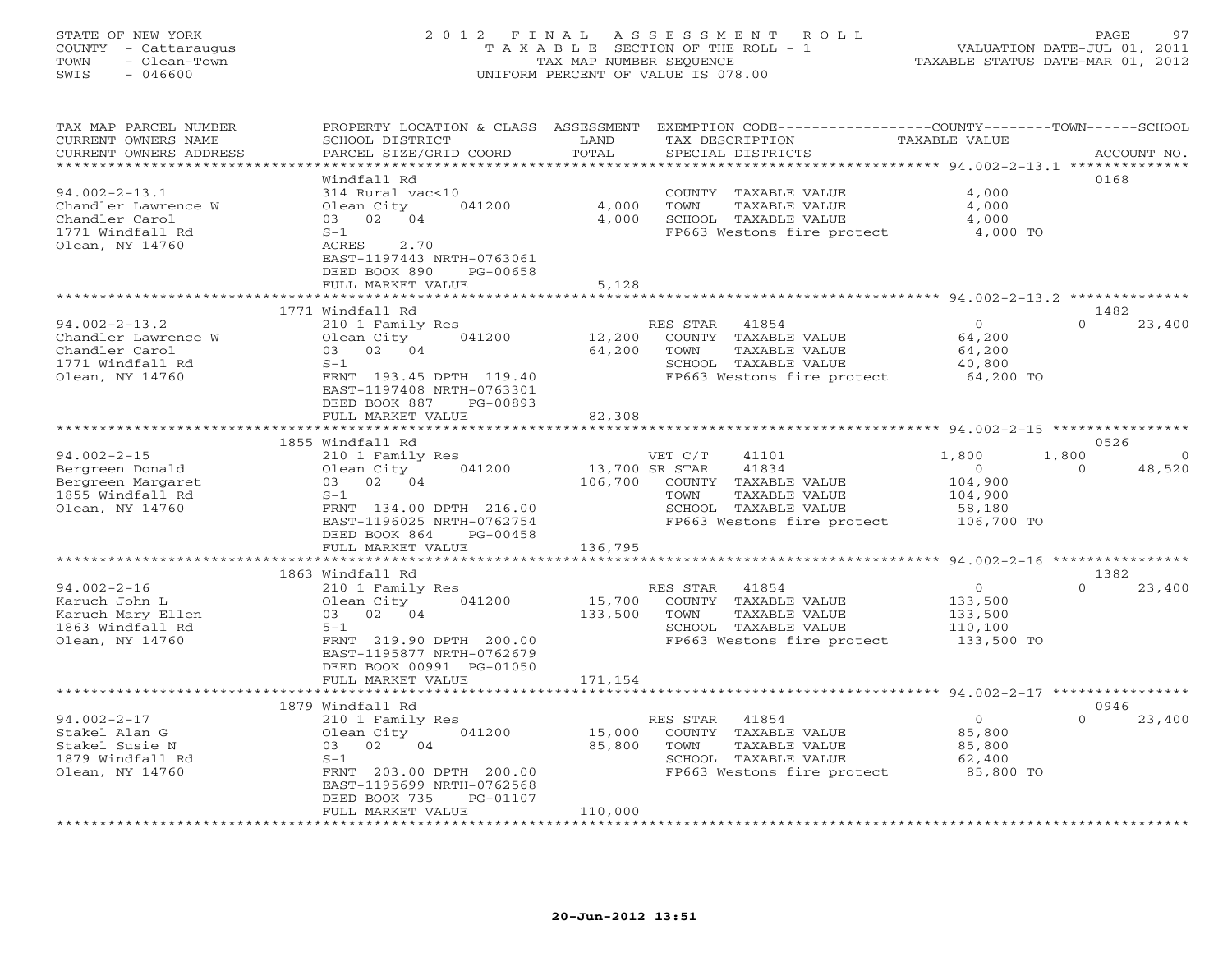| STATE OF NEW YORK<br>COUNTY<br>- Cattaraugus<br>- Olean-Town<br>TOWN<br>$-046600$<br>SWIS | 2 0 1 2                   | TAX MAP NUMBER SEOUENCE | FINAL ASSESSMENT ROLL<br>T A X A B L E SECTION OF THE ROLL - 1<br>UNIFORM PERCENT OF VALUE IS 078.00 |               | 98<br>PAGE<br>VALUATION DATE-JUL 01, 2011<br>TAXABLE STATUS DATE-MAR 01, 2012 |
|-------------------------------------------------------------------------------------------|---------------------------|-------------------------|------------------------------------------------------------------------------------------------------|---------------|-------------------------------------------------------------------------------|
|                                                                                           |                           |                         |                                                                                                      |               |                                                                               |
| TAX MAP PARCEL NUMBER                                                                     | PROPERTY LOCATION & CLASS | ASSESSMENT              | EXEMPTION CODE-----------------COUNTY-------TOWN-----                                                |               | -SCHOOL                                                                       |
| CURRENT OWNERS NAME                                                                       | SCHOOL DISTRICT           | LAND                    | TAX DESCRIPTION                                                                                      | TAXABLE VALUE |                                                                               |
| CURRENT OWNERS ADDRESS                                                                    | PARCEL SIZE/GRID COORD    | TOTAL                   | SPECIAL DISTRICTS                                                                                    |               | ACCOUNT NO.                                                                   |
|                                                                                           |                           |                         |                                                                                                      |               |                                                                               |
|                                                                                           | 1929 Windfall Rd          |                         |                                                                                                      |               | 1064                                                                          |
| 94.002-2-18                                                                               | 210 1 Family Res          |                         | 41854<br>RES STAR                                                                                    |               | 23,400<br>0                                                                   |
| Brown Steven J                                                                            | Olean City<br>041200      | 15,700                  | COUNTY<br>TAXABLE VALUE                                                                              | 87,000        |                                                                               |
| Brown Patti Ann                                                                           | 04<br>03<br>02            | 87,000                  | TAXABLE VALUE<br>TOWN                                                                                | 87,000        |                                                                               |

FULL MARKET VALUE 111,538 \*\*\*\*\*\*\*\*\*\*\*\*\*\*\*\*\*\*\*\*\*\*\*\*\*\*\*\*\*\*\*\*\*\*\*\*\*\*\*\*\*\*\*\*\*\*\*\*\*\*\*\*\*\*\*\*\*\*\*\*\*\*\*\*\*\*\*\*\*\*\*\*\*\*\*\*\*\*\*\*\*\*\*\*\*\*\*\*\*\*\*\*\*\*\*\*\*\*\*\*\*\*\* 94.002-2-19 \*\*\*\*\*\*\*\*\*\*\*\*\*\*\*\*

\*\*\*\*\*\*\*\*\*\*\*\*\*\*\*\*\*\*\*\*\*\*\*\*\*\*\*\*\*\*\*\*\*\*\*\*\*\*\*\*\*\*\*\*\*\*\*\*\*\*\*\*\*\*\*\*\*\*\*\*\*\*\*\*\*\*\*\*\*\*\*\*\*\*\*\*\*\*\*\*\*\*\*\*\*\*\*\*\*\*\*\*\*\*\*\*\*\*\*\*\*\*\* 94.002-2-20 \*\*\*\*\*\*\*\*\*\*\*\*\*\*\*\*

94.002-2-20 210 1 Family Res SR STAR 41834 0 0 48,520

\*\*\*\*\*\*\*\*\*\*\*\*\*\*\*\*\*\*\*\*\*\*\*\*\*\*\*\*\*\*\*\*\*\*\*\*\*\*\*\*\*\*\*\*\*\*\*\*\*\*\*\*\*\*\*\*\*\*\*\*\*\*\*\*\*\*\*\*\*\*\*\*\*\*\*\*\*\*\*\*\*\*\*\*\*\*\*\*\*\*\*\*\*\*\*\*\*\*\*\*\*\*\* 94.002-2-21.1 \*\*\*\*\*\*\*\*\*\*\*\*\*\*

\*\*\*\*\*\*\*\*\*\*\*\*\*\*\*\*\*\*\*\*\*\*\*\*\*\*\*\*\*\*\*\*\*\*\*\*\*\*\*\*\*\*\*\*\*\*\*\*\*\*\*\*\*\*\*\*\*\*\*\*\*\*\*\*\*\*\*\*\*\*\*\*\*\*\*\*\*\*\*\*\*\*\*\*\*\*\*\*\*\*\*\*\*\*\*\*\*\*\*\*\*\*\*\*\*\*\*\*\*\*\*\*\*\*\*\*\*\*\*\*\*\*\*\*\*\*\*\*\*\*\*\*

Windfall Rd 0910

1941 Windfall Rd 0511

1949 Windfall Rd 0469

 $0 \t 48,520$ 

1929 Windfall Rd S-1 SCHOOL TAXABLE VALUE 63,600 Olean, NY 14760 FRNT 307.86 DPTH 184.90 FP663 Westons fire protect 87,000 TO

94.002-2-19 210 1 Family Res COUNTY TAXABLE VALUE 50,300 Robbins Kevin D Olean City 041200 12,000 TOWN TAXABLE VALUE 50,300 1941 Windfall Rd 03 02 04 50,300 SCHOOL TAXABLE VALUE 50,300 Olean, NY 14760 S-1 FP663 Westons fire protect 50,300 TO

Hughes Ralph E Olean City 041200 11,600 COUNTY TAXABLE VALUE 52,900 Hughes Sandra S 03 02 04 52,900 TOWN TAXABLE VALUE 52,900 1949 Windfall Rd S-1 SCHOOL TAXABLE VALUE 4,380 Olean, NY 14760 FRNT 110.00 DPTH 215.00 FP663 Westons fire protect 52,900 TO

94.002-2-21.1 312 Vac w/imprv COUNTY TAXABLE VALUE 110,600 Olson Rodney J Olean City 041200 78,600 TOWN TAXABLE VALUE 110,600 Olson Catherine 03 02 04 110,600 SCHOOL TAXABLE VALUE 110,600 1070 Kingston Dr S-1 Buena Vista #26 FP663 Westons fire protect 110,600 TO

EAST-1194960 NRTH-0762175

FRNT 99.60 DPTH 215.00

 EAST-1194721 NRTH-0762001DEED BOOK 00979 PG-00279

EAST-1194625 NRTH-0761954

 EAST-1196484 NRTH-0761090DEED BOOK 6472 PG-8001

FULL MARKET VALUE 111,538

DEED BOOK 880 PG-00804

BANK 012

Olean, NY 14760 ACRES 96.00

FULL MARKET VALUE 64,487

DEED BOOK 9926 PG-9001 FULL MARKET VALUE 67,821

FULL MARKET VALUE 141,795

| <b>20-Jun-2012 13:51</b> |  |  |  |  |  |  |  |
|--------------------------|--|--|--|--|--|--|--|
|--------------------------|--|--|--|--|--|--|--|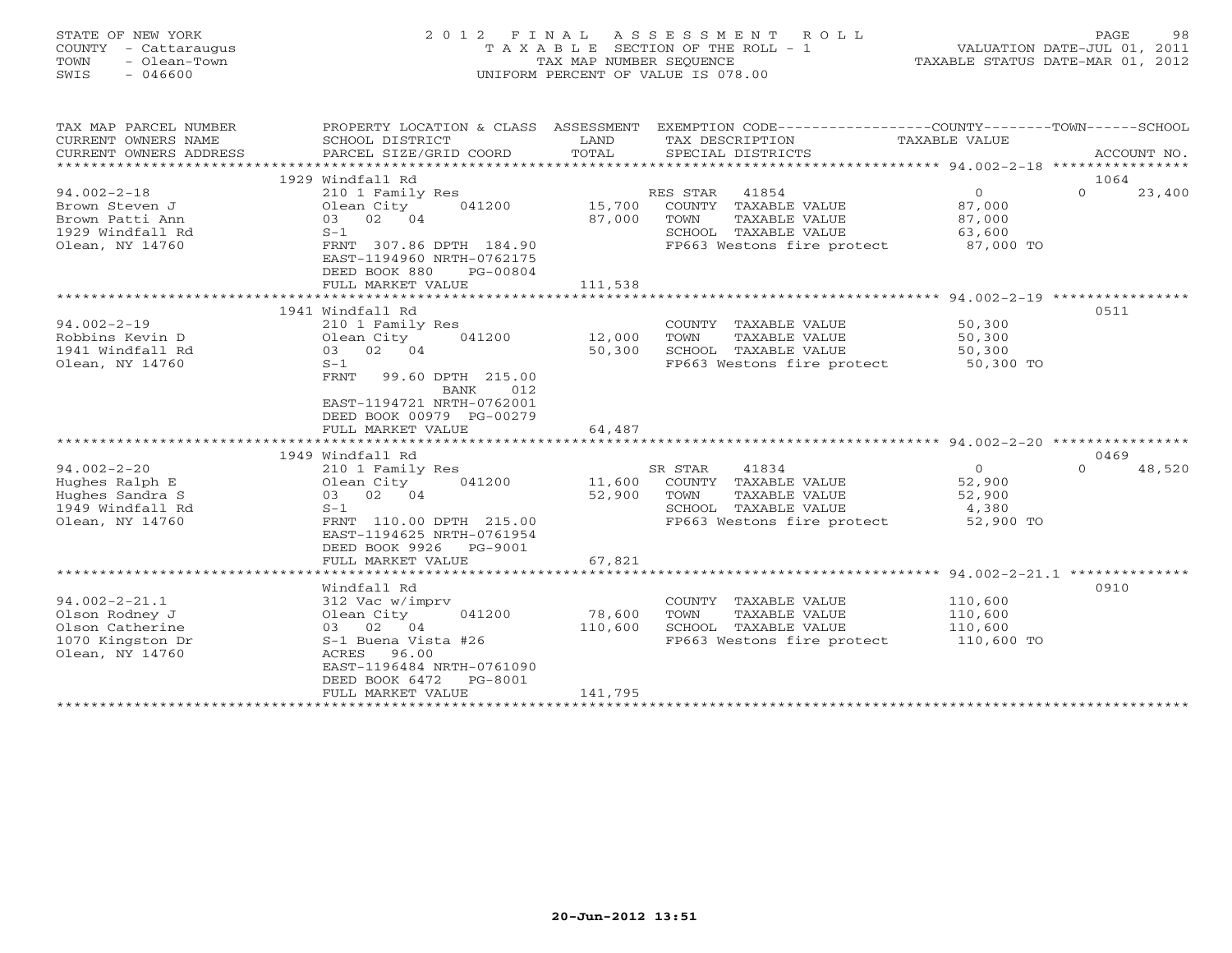# STATE OF NEW YORK 2 0 1 2 F I N A L A S S E S S M E N T R O L L PAGE 99 COUNTY - Cattaraugus T A X A B L E SECTION OF THE ROLL - 1 VALUATION DATE-JUL 01, 2011 TOWN - Olean-Town TAX MAP NUMBER SEQUENCE TAXABLE STATUS DATE-MAR 01, 2012 SWIS - 046600 UNIFORM PERCENT OF VALUE IS 078.00

| TAX MAP PARCEL NUMBER<br>CURRENT OWNERS NAME<br>CURRENT OWNERS ADDRESS<br>************************* | PROPERTY LOCATION & CLASS ASSESSMENT<br>SCHOOL DISTRICT<br>PARCEL SIZE/GRID COORD | LAND<br>TOTAL  | EXEMPTION CODE-----------------COUNTY-------TOWN------SCHOOL<br>TAX DESCRIPTION<br>SPECIAL DISTRICTS | TAXABLE VALUE  | ACCOUNT NO.        |
|-----------------------------------------------------------------------------------------------------|-----------------------------------------------------------------------------------|----------------|------------------------------------------------------------------------------------------------------|----------------|--------------------|
|                                                                                                     | 2130 Hillcrest Ave & Windfall                                                     |                |                                                                                                      |                | 1318               |
| $94.002 - 2 - 21.2$                                                                                 | 210 1 Family Res                                                                  |                | WVET C/T 41121                                                                                       | 9,360<br>9,360 | $\Omega$           |
| Simpson Dorothy                                                                                     | 041200<br>Olean City                                                              | 20,000 SR STAR | 41834                                                                                                | $\Omega$       | 48,520<br>$\Omega$ |
| 2130 Hillcrest Ave                                                                                  | 03 02 04                                                                          | 97,000         | COUNTY TAXABLE VALUE                                                                                 | 87,640         |                    |
| Olean, NY 14760                                                                                     | S-1 Buena Vista #26                                                               |                | TOWN<br>TAXABLE VALUE                                                                                | 87,640         |                    |
|                                                                                                     | ACRES<br>1.42                                                                     |                | SCHOOL TAXABLE VALUE                                                                                 | 48,480         |                    |
|                                                                                                     | EAST-1194332 NRTH-0761774                                                         |                | FP663 Westons fire protect                                                                           | 97,000 TO      |                    |
|                                                                                                     | DEED BOOK 805<br>PG-00539                                                         |                | LD665 Hillcrest light                                                                                | 97,000 TO      |                    |
|                                                                                                     | FULL MARKET VALUE                                                                 | 124,359        |                                                                                                      |                |                    |
|                                                                                                     |                                                                                   |                |                                                                                                      |                |                    |
|                                                                                                     | 1911 Windfall Rd                                                                  |                |                                                                                                      |                | 1395               |
| $94.002 - 2 - 21.3$                                                                                 | 210 1 Family Res                                                                  |                | WVET C/T 41121                                                                                       | 9,360<br>9,360 |                    |
| Simpson David                                                                                       | Olean City<br>041200                                                              |                | 16,500 RES STAR 41854                                                                                | $\overline{0}$ | 23,400<br>$\Omega$ |
| 1911 Windfall Rd                                                                                    | 03 02 04                                                                          | 129,000        | COUNTY TAXABLE VALUE                                                                                 | 119,640        |                    |
| Olean, NY 14760                                                                                     | $S-1$                                                                             |                | TAXABLE VALUE<br>TOWN                                                                                | 119,640        |                    |
|                                                                                                     | FRNT 302.92 DPTH                                                                  |                | SCHOOL TAXABLE VALUE                                                                                 | 105,600        |                    |
|                                                                                                     | ACRES<br>1.68                                                                     |                | FP663 Westons fire protect                                                                           | 129,000 TO     |                    |
|                                                                                                     | EAST-1195361 NRTH-0762324                                                         |                |                                                                                                      |                |                    |
|                                                                                                     | DEED BOOK 857<br>PG-00538                                                         |                |                                                                                                      |                |                    |
|                                                                                                     | FULL MARKET VALUE                                                                 | 165,385        |                                                                                                      |                |                    |
|                                                                                                     | ***************************                                                       | *************  |                                                                                                      |                |                    |
|                                                                                                     | 1210 Queen St                                                                     |                |                                                                                                      |                | 1396               |
| $94.002 - 2 - 21.4$                                                                                 | 210 1 Family Res                                                                  |                | RES STAR 41854                                                                                       | $\overline{0}$ | $\Omega$<br>23,400 |
| Kruse Scott R                                                                                       | 041200<br>Olean City                                                              | 15,100         | COUNTY TAXABLE VALUE                                                                                 | 141,900        |                    |
| Kruse Kimberly                                                                                      | 03 02 04                                                                          | 141,900        | TOWN<br>TAXABLE VALUE                                                                                | 141,900        |                    |
| 1210 Queen St                                                                                       | $S-1$                                                                             |                | SCHOOL TAXABLE VALUE                                                                                 | 118,500        |                    |
| Olean, NY 14760                                                                                     | ACRES<br>1.03                                                                     |                | FP663 Westons fire protect                                                                           | 141,900 TO     |                    |
|                                                                                                     | EAST-1195359 NRTH-0760673                                                         |                |                                                                                                      |                |                    |
|                                                                                                     | DEED BOOK 00982 PG-00563                                                          |                |                                                                                                      |                |                    |
|                                                                                                     | FULL MARKET VALUE                                                                 | 181,923        |                                                                                                      |                |                    |
|                                                                                                     |                                                                                   |                |                                                                                                      |                |                    |
|                                                                                                     | Oueen St                                                                          |                |                                                                                                      |                | 1424               |
| $94.002 - 2 - 21.5$                                                                                 | 311 Res vac land                                                                  |                | COUNTY TAXABLE VALUE                                                                                 | 12,000         |                    |
| Chiapuso Susan L                                                                                    | 041200<br>Olean City                                                              | 12,000         | TOWN<br>TAXABLE VALUE                                                                                | 12,000         |                    |
| 1132 Oueen St                                                                                       | 03 02 04                                                                          | 12,000         | SCHOOL TAXABLE VALUE                                                                                 | 12,000         |                    |
| Olean, NY 14760                                                                                     | $S-1$                                                                             |                | FP663 Westons fire protect 12,000 TO                                                                 |                |                    |
|                                                                                                     | ACRES<br>1.57                                                                     |                |                                                                                                      |                |                    |
|                                                                                                     | EAST-1195367 NRTH-0760492<br>DEED BOOK 00999 PG-00392                             |                |                                                                                                      |                |                    |
|                                                                                                     | FULL MARKET VALUE                                                                 | 15,385         |                                                                                                      |                |                    |
|                                                                                                     |                                                                                   |                |                                                                                                      |                |                    |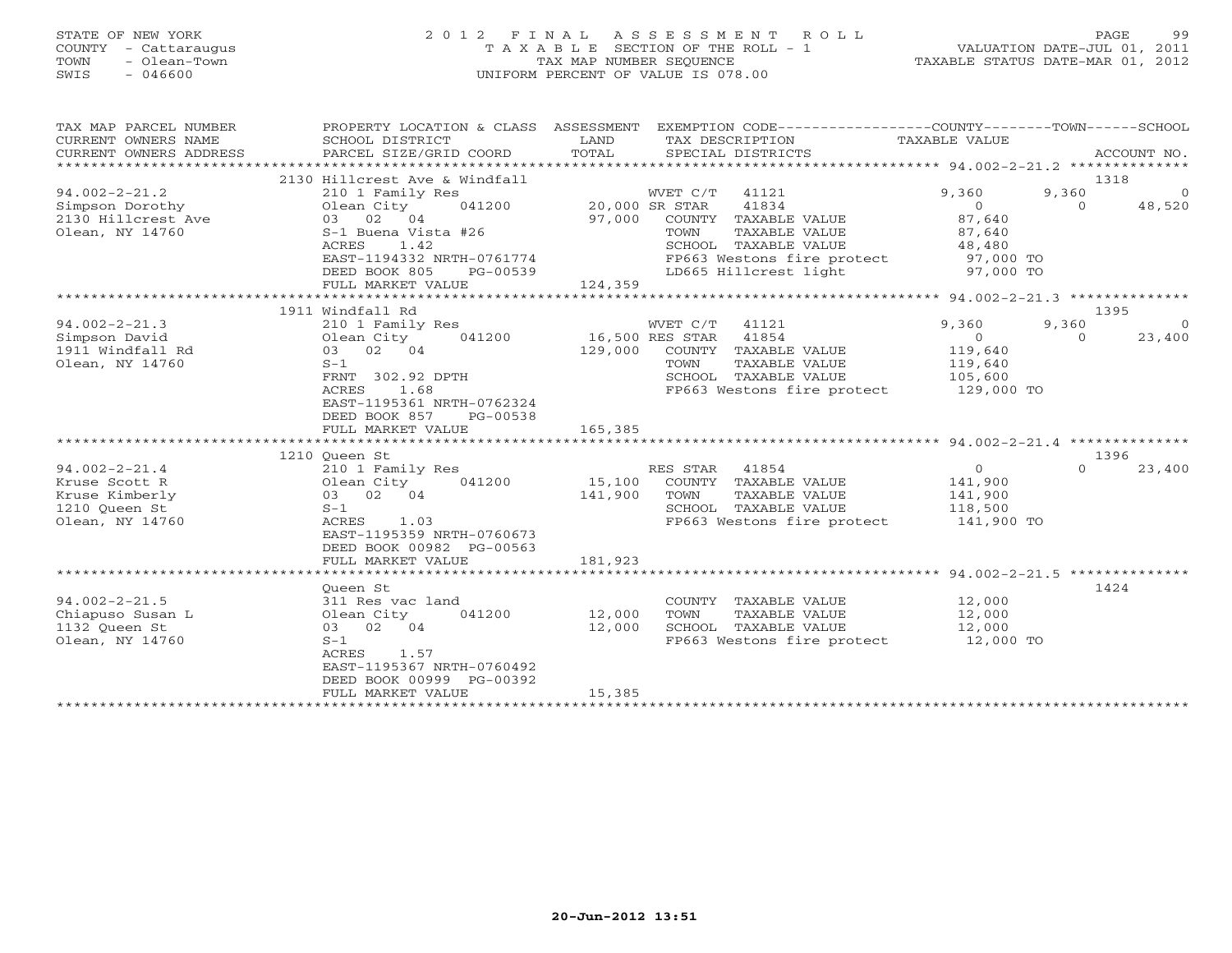#### STATE OF NEW YORK 2 0 1 2 F I N A L A S S E S S M E N T R O L L PAGE 100COUNTY - Cattaraugus T A X A B L E SECTION OF THE ROLL - 1 VALUATION DATE-JUL 01, 2011 TOWN - Olean-Town TAX MAP NUMBER SEQUENCE TAXABLE STATUS DATE-MAR 01, 2012<br>TAXABLE STATUS DATE-MAR 01, 2012 SWIS - 046600 UNIFORM PERCENT OF VALUE IS 078.00

| TAX MAP PARCEL NUMBER<br>CURRENT OWNERS NAME<br>CURRENT OWNERS ADDRESS                                   | PROPERTY LOCATION & CLASS ASSESSMENT<br>SCHOOL DISTRICT<br>PARCEL SIZE/GRID COORD                                                                                                                    | LAND<br>TOTAL             | EXEMPTION CODE-----------------COUNTY-------TOWN------SCHOOL<br>TAX DESCRIPTION<br>SPECIAL DISTRICTS                     | TAXABLE VALUE                                             | ACCOUNT NO.        |
|----------------------------------------------------------------------------------------------------------|------------------------------------------------------------------------------------------------------------------------------------------------------------------------------------------------------|---------------------------|--------------------------------------------------------------------------------------------------------------------------|-----------------------------------------------------------|--------------------|
| *********************                                                                                    |                                                                                                                                                                                                      |                           |                                                                                                                          |                                                           |                    |
|                                                                                                          | 1915 Windfall Rd                                                                                                                                                                                     |                           |                                                                                                                          |                                                           | 1586               |
| $94.002 - 2 - 21.7$<br>Langborgh Richard F<br>Langborgh Barbara J<br>1915 Windfall Rd<br>Olean, NY 14760 | 210 1 Family Res<br>Olean City<br>041200<br>03 02 04<br>1.15<br>ACRES<br>EAST-1195271 NRTH-0762006<br>DEED BOOK 1021<br>PG-699                                                                       | 12,000<br>98,100          | RES STAR<br>41854<br>COUNTY TAXABLE VALUE<br>TOWN<br>TAXABLE VALUE<br>SCHOOL TAXABLE VALUE<br>FP663 Westons fire protect | $\overline{O}$<br>98,100<br>98,100<br>74,700<br>98,100 TO | $\Omega$<br>23,400 |
|                                                                                                          | FULL MARKET VALUE<br>**********************                                                                                                                                                          | 125,769<br>*************  |                                                                                                                          | ********* 94.002-2-21.8 **************                    |                    |
|                                                                                                          | 1220 Queen St                                                                                                                                                                                        |                           |                                                                                                                          |                                                           | 1628               |
| $94.002 - 2 - 21.8$<br>Veno Tracy<br>Veno Victoria<br>Attn: Muniga<br>1220 Oueen St<br>Olean, NY 14760   | 210 1 Family Res<br>041200<br>Olean City<br>03 02 04<br>FRNT 300.00 DPTH<br>ACRES<br>2.10<br>EAST-1195361 NRTH-0760900<br>DEED BOOK 00964 PG-00354                                                   | 17,500<br>135,000         | RES STAR<br>41854<br>COUNTY TAXABLE VALUE<br>TOWN<br>TAXABLE VALUE<br>SCHOOL TAXABLE VALUE<br>FP663 Westons fire protect | $\circ$<br>135,000<br>135,000<br>111,600<br>135,000 TO    | $\Omega$<br>23,400 |
|                                                                                                          | FULL MARKET VALUE                                                                                                                                                                                    | 173,077                   |                                                                                                                          |                                                           |                    |
|                                                                                                          |                                                                                                                                                                                                      | * * * * * * * *           |                                                                                                                          | $94.002 - 2 - 21.9$ ********                              |                    |
| $94.002 - 2 - 21.9$<br>Wagner Edward J<br>Wagner Elaine C<br>1950 Windfall Rd<br>Olean, NY 14760         | Windfall Rd<br>312 Vac w/imprv<br>041200<br>Olean City<br>03 02 04<br>S-1 Buena Vista #26<br>88.10 DPTH 140.00<br>FRNT<br>EAST-1194531 NRTH-0761916<br>DEED BOOK 00992 PG-00587<br>FULL MARKET VALUE | 5,000<br>18,400<br>23,590 | COUNTY TAXABLE VALUE<br>TOWN<br>TAXABLE VALUE<br>SCHOOL TAXABLE VALUE<br>FP663 Westons fire protect                      | 18,400<br>18,400<br>18,400<br>18,400 TO                   | 1684               |
|                                                                                                          |                                                                                                                                                                                                      |                           |                                                                                                                          |                                                           |                    |
| $94.002 - 2 - 21.10$<br>Ouattrone Samuel<br>1320 Chipmonk Rd<br>Allegany, NY 14706                       | Oueen St<br>311 Res vac land<br>041200<br>Olean City<br>FRNT 144.00 DPTH 261.00<br>EAST-1195112 NRTH-0762219<br>DEED BOOK 785<br>PG-8001                                                             | 15,000<br>15,000          | COUNTY TAXABLE VALUE<br>TOWN<br>TAXABLE VALUE<br>SCHOOL TAXABLE VALUE<br>FP663 Westons fire protect                      | 15,000<br>15,000<br>15,000<br>15,000 TO                   | 1745               |
|                                                                                                          | FULL MARKET VALUE                                                                                                                                                                                    | 19,231                    |                                                                                                                          |                                                           |                    |
|                                                                                                          | *******************                                                                                                                                                                                  |                           |                                                                                                                          | **************** 94.002-2-21.11 *************             |                    |
| $94.002 - 2 - 21.11$<br>Wagner Edward J II<br>Wagner Elaine C<br>1950 Windfall Rd<br>Olean, NY 14760     | Windfall Rd<br>314 Rural vac<10<br>041200<br>Olean City<br>03 02 04<br>S-1 Buena Vista #26<br>5.25<br>ACRES<br>EAST-1194747 NRTH-0761486<br>DEED BOOK 5789<br>PG-3001                                | 6,000<br>6,000            | COUNTY TAXABLE VALUE<br>TOWN<br>TAXABLE VALUE<br>SCHOOL TAXABLE VALUE<br>FP663 Westons fire protect                      | 6,000<br>6,000<br>6,000<br>6,000 TO                       | 1179               |
|                                                                                                          | FULL MARKET VALUE<br>*********************                                                                                                                                                           | 7,692                     |                                                                                                                          |                                                           |                    |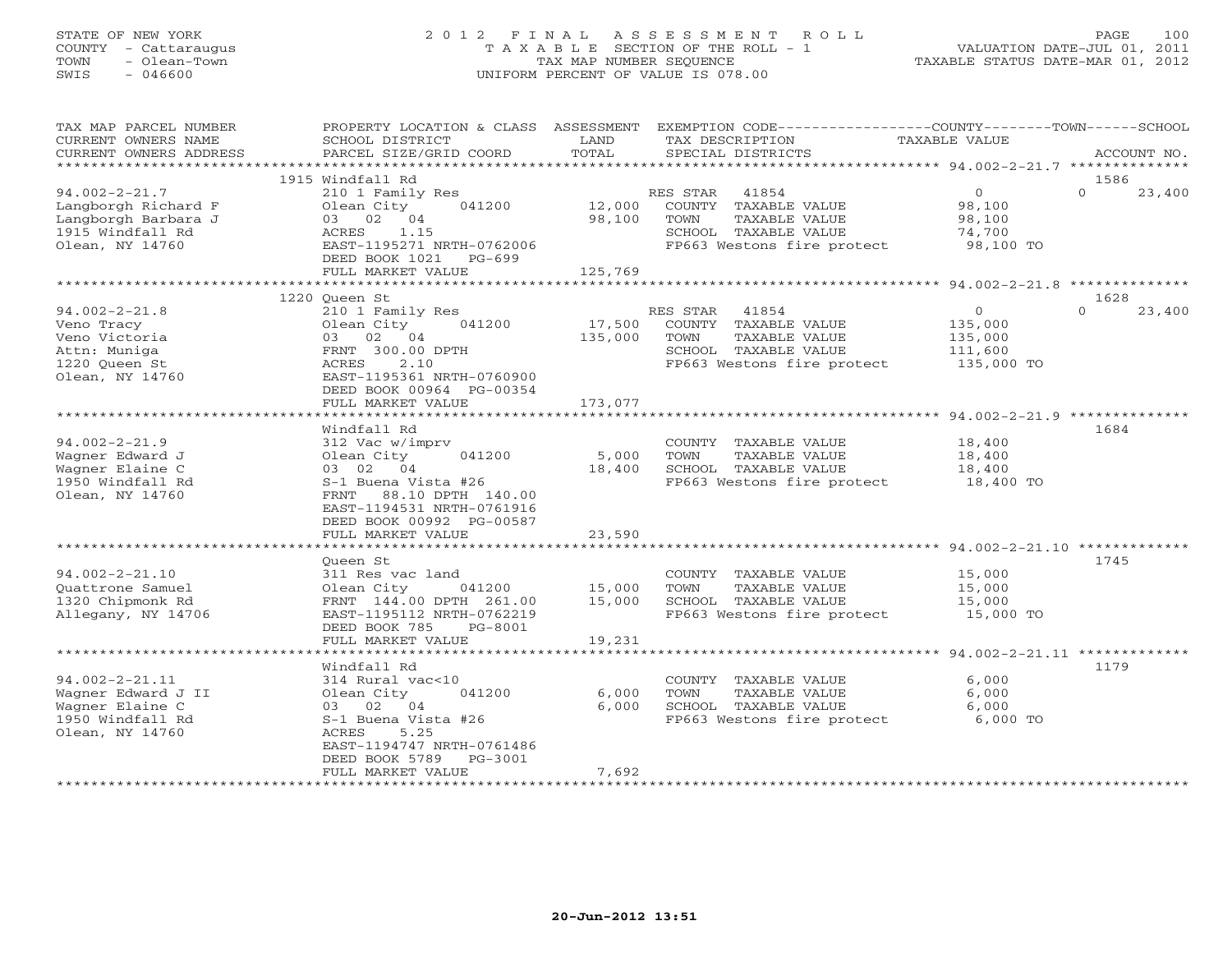#### STATE OF NEW YORK 2 0 1 2 F I N A L A S S E S S M E N T R O L L PAGE 101 COUNTY - Cattaraugus T A X A B L E SECTION OF THE ROLL - 1 VALUATION DATE-JUL 01, 2011 TOWN - Olean-Town TAX MAP NUMBER SEQUENCE TAXABLE STATUS DATE-MAR 01, 2012 SWIS - 046600 UNIFORM PERCENT OF VALUE IS 078.00UNIFORM PERCENT OF VALUE IS 078.00

| TAX MAP PARCEL NUMBER<br>CURRENT OWNERS NAME<br>CURRENT OWNERS ADDRESS | PROPERTY LOCATION & CLASS ASSESSMENT<br>SCHOOL DISTRICT<br>PARCEL SIZE/GRID COORD                                                            | LAND<br>TOTAL | TAX DESCRIPTION<br>SPECIAL DISTRICTS | EXEMPTION CODE-----------------COUNTY-------TOWN------SCHOOL<br>TAXABLE VALUE<br>ACCOUNT NO. |  |
|------------------------------------------------------------------------|----------------------------------------------------------------------------------------------------------------------------------------------|---------------|--------------------------------------|----------------------------------------------------------------------------------------------|--|
|                                                                        |                                                                                                                                              |               |                                      |                                                                                              |  |
|                                                                        | Windfall Rd                                                                                                                                  |               |                                      | 1780                                                                                         |  |
| $94.002 - 2 - 21.12$                                                   | 314 Rural vac<10                                                                                                                             |               | COUNTY TAXABLE VALUE                 | 1,000                                                                                        |  |
| Woodworth Betty M                                                      | Olean City<br>041200                                                                                                                         | 1,000         | TOWN<br>TAXABLE VALUE                | 1,000                                                                                        |  |
| 2108 Hillcrest Ave                                                     | 03 02 04                                                                                                                                     | 1,000         | SCHOOL TAXABLE VALUE                 | 1,000                                                                                        |  |
| Olean, NY 14760                                                        | S-1 Buena Vista #26<br>FRNT 100.00 DPTH 180.00<br>0.41<br>ACRES<br>EAST-1194397 NRTH-0761498<br>DEED BOOK 17306 PG-4001<br>FULL MARKET VALUE | 1,282         | FP663 Westons fire protect           | 1,000 TO                                                                                     |  |
|                                                                        |                                                                                                                                              |               |                                      |                                                                                              |  |
|                                                                        | Windfall Rd                                                                                                                                  |               |                                      | 1781                                                                                         |  |
| $94.002 - 2 - 21.13$                                                   | 314 Rural vac<10                                                                                                                             |               | COUNTY TAXABLE VALUE                 | 2,200                                                                                        |  |
| Greenidge Carringnton                                                  | Olean City<br>041200                                                                                                                         | 2,200         | TOWN<br>TAXABLE VALUE                | 2,200                                                                                        |  |
| 2114 Hillcrest Ave                                                     | 03 02 04                                                                                                                                     | 2,200         | SCHOOL TAXABLE VALUE                 | 2,200                                                                                        |  |
| Olean, NY 14760                                                        | S-1 Buena Vista #26                                                                                                                          |               | FP663 Westons fire protect           | 2,200 TO                                                                                     |  |
|                                                                        | ACRES<br>0.96<br>EAST-1194487 NRTH-0761593<br>DEED BOOK 5794<br>PG-7002                                                                      |               |                                      |                                                                                              |  |
|                                                                        | FULL MARKET VALUE                                                                                                                            | 2,821         |                                      |                                                                                              |  |
|                                                                        | ***********************                                                                                                                      | ***********   |                                      | ********************************* 94.002-2-21.14 **************                              |  |
|                                                                        | Windfall Rd                                                                                                                                  |               |                                      | 1782                                                                                         |  |
| $94.002 - 2 - 21.14$                                                   | 314 Rural vac<10                                                                                                                             |               | COUNTY TAXABLE VALUE                 | 1,500                                                                                        |  |
| McLear Scott                                                           | 041200<br>Olean City                                                                                                                         | 1,500         | TOWN<br>TAXABLE VALUE                | 1,500                                                                                        |  |
| McLear Kathryn                                                         | 03 02 04                                                                                                                                     | 1,500         | SCHOOL TAXABLE VALUE                 | 1,500                                                                                        |  |
| 2104 Hillcrest Ave<br>Olean, NY 14760                                  | S-1 Buena Vista #26<br>0.64<br>ACRES<br>EAST-1194459 NRTH-0761403<br>DEED BOOK 12937 PG-3002<br>FULL MARKET VALUE                            | 1,923         | FP663 Westons fire protect           | 1,500 TO                                                                                     |  |
|                                                                        |                                                                                                                                              |               |                                      |                                                                                              |  |
|                                                                        | Windfall Rd                                                                                                                                  |               |                                      | 1783                                                                                         |  |
| $94.002 - 2 - 21.15$                                                   | 314 Rural vac<10                                                                                                                             |               | COUNTY TAXABLE VALUE                 | 1,200                                                                                        |  |
| Hughes Ralph E                                                         | Olean City<br>041200                                                                                                                         | 1,200         | TAXABLE VALUE<br>TOWN                | 1,200                                                                                        |  |
| Hughes Sandra S                                                        | 03 02 04                                                                                                                                     | 1,200         | SCHOOL TAXABLE VALUE                 | 1,200                                                                                        |  |
| 1949 Windfall Rd                                                       | S-1 Buena Vista #26                                                                                                                          |               | FP663 Westons fire protect           | 1,200 TO                                                                                     |  |
| Olean, NY 14760                                                        | ACRES<br>1.05<br>EAST-1194785 NRTH-0761740<br>DEED BOOK 9926<br>PG-9001                                                                      |               |                                      |                                                                                              |  |
|                                                                        | FULL MARKET VALUE                                                                                                                            | 1,538         |                                      |                                                                                              |  |
| *************************                                              |                                                                                                                                              |               |                                      |                                                                                              |  |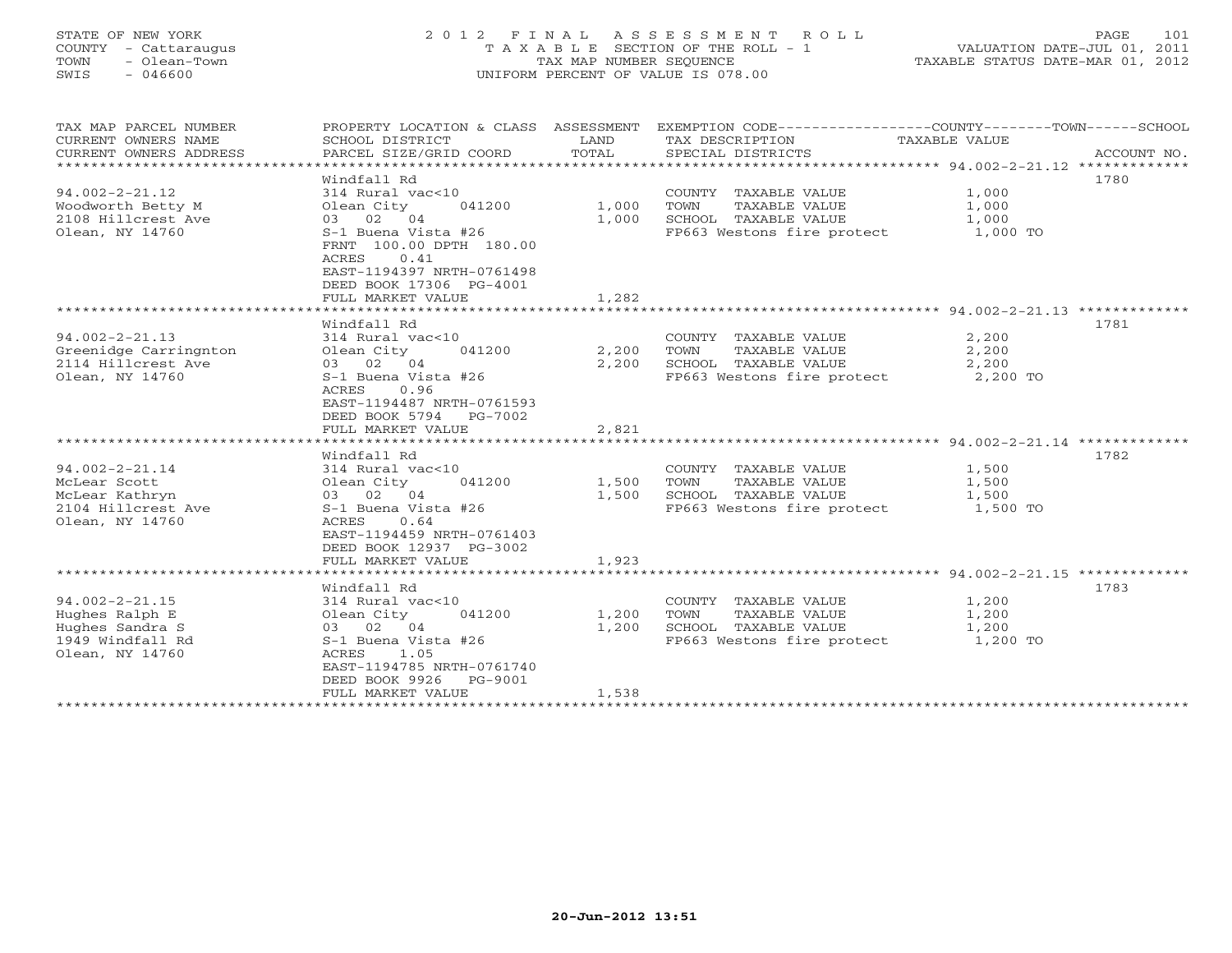### STATE OF NEW YORK 2 0 1 2 F I N A L A S S E S S M E N T R O L L PAGE 102 COUNTY - Cattaraugus T A X A B L E SECTION OF THE ROLL - 1 VALUATION DATE-JUL 01, 2011 TOWN - Olean-Town TAX MAP NUMBER SEQUENCE TAXABLE STATUS DATE-MAR 01, 2012<br>TAXABLE STATUS DATE-MAR 01, 2012 SWIS - 046600 UNIFORM PERCENT OF VALUE IS 078.00

TAX MAP PARCEL NUMBER PROPERTY LOCATION & CLASS ASSESSMENT EXEMPTION CODE----------------COUNTY-------TOWN------SCHOOL

| CURRENT OWNERS NAME    | SCHOOL DISTRICT                      | LAND    | TAX DESCRIPTION            | TAXABLE VALUE  |                    |
|------------------------|--------------------------------------|---------|----------------------------|----------------|--------------------|
| CURRENT OWNERS ADDRESS | PARCEL SIZE/GRID COORD               | TOTAL   | SPECIAL DISTRICTS          |                | ACCOUNT NO.        |
|                        |                                      |         |                            |                |                    |
|                        | 1209 Queen St                        |         |                            |                | 1010               |
| $94.002 - 2 - 22$      | 210 1 Family Res                     |         | RES STAR 41854             | $\overline{0}$ | 23,400<br>$\Omega$ |
|                        | 041200                               | 17,000  | COUNTY TAXABLE VALUE       | 53,700         |                    |
| 1209 Queen St          | 03 01 04                             | 53,700  | TOWN<br>TAXABLE VALUE      | 53,700         |                    |
| Olean, NY 14760        | $S-4$                                |         | SCHOOL TAXABLE VALUE       | 30,300         |                    |
|                        | ACRES<br>1.91                        |         | FP663 Westons fire protect | 53,700 TO      |                    |
|                        | EAST-1195017 NRTH-0760809            |         |                            |                |                    |
|                        | DEED BOOK 00977 PG-00502             |         |                            |                |                    |
|                        | FULL MARKET VALUE                    | 68,846  |                            |                |                    |
|                        | ******************<br>************** |         |                            |                |                    |
|                        | 1207 Oueen St                        |         |                            |                | 0927               |
| $94.002 - 2 - 23$      | 210 1 Family Res                     |         | RES STAR<br>41854          | $\overline{0}$ | 23,400<br>$\Omega$ |
| Rybicki Steven P       | 041200<br>Olean City                 | 14,200  | COUNTY TAXABLE VALUE       | 105,900        |                    |
| Butler Anne E          | 03 01 04                             | 105,900 | TOWN<br>TAXABLE VALUE      | 105,900        |                    |
| 1207 Queen St          | $S-4$                                |         | SCHOOL TAXABLE VALUE       | 82,500         |                    |
| Olean, NY 14760        | FRNT 290.00 DPTH 130.20              |         | FP663 Westons fire protect | 105,900 TO     |                    |
|                        | EAST-1195090 NRTH-0760522            |         |                            |                |                    |
|                        | DEED BOOK 00964 PG-01094             |         |                            |                |                    |
|                        | FULL MARKET VALUE                    | 135,769 |                            |                |                    |
|                        |                                      |         |                            |                |                    |
|                        | Oueen St                             |         |                            |                | 0928               |
| $94.002 - 2 - 24$      | 312 Vac w/imprv                      |         | COUNTY TAXABLE VALUE       | 10,900         |                    |
| Rybicki Steven P       |                                      | 7,100   | TOWN<br>TAXABLE VALUE      | 10,900         |                    |
|                        | Olean City 041200<br>03 01 04        | 10,900  | SCHOOL TAXABLE VALUE       |                |                    |
| Butler Anne E          |                                      |         |                            | 10,900         |                    |
| 1207 Oueen St          | $S-4$                                |         | FP663 Westons fire protect | 10,900 TO      |                    |
| Olean, NY 14760        | FRNT 290.00 DPTH 150.20              |         |                            |                |                    |
|                        | EAST-1194953 NRTH-0760519            |         |                            |                |                    |
|                        | DEED BOOK 00964 PG-01094             |         |                            |                |                    |
|                        | FULL MARKET VALUE                    | 13,974  |                            |                |                    |
|                        |                                      |         |                            |                |                    |
|                        | Oueen St                             |         |                            |                | 0941               |
| $94.002 - 2 - 25$      | 311 Res vac land                     |         | COUNTY TAXABLE VALUE       | 8,000          |                    |
| Gibbs Ralph H          | 041200<br>Olean City                 | 8,000   | TOWN<br>TAXABLE VALUE      | 8,000          |                    |
| Gibbs Doris M          | 03 01 04                             | 8,000   | SCHOOL TAXABLE VALUE       | 8,000          |                    |
| C/O Scott & Mary Gibbs | $S-4$                                |         | FP663 Westons fire protect | 8,000 TO       |                    |
| 304 Looker Mt Trl      | ACRES<br>1.61                        |         |                            |                |                    |
| Bradford, PA 16701     | EAST-1194764 NRTH-0760520            |         |                            |                |                    |
|                        | DEED BOOK 829<br>PG-00577            |         |                            |                |                    |
|                        | FULL MARKET VALUE                    | 10,256  |                            |                |                    |
|                        |                                      |         |                            |                |                    |
|                        |                                      |         |                            |                |                    |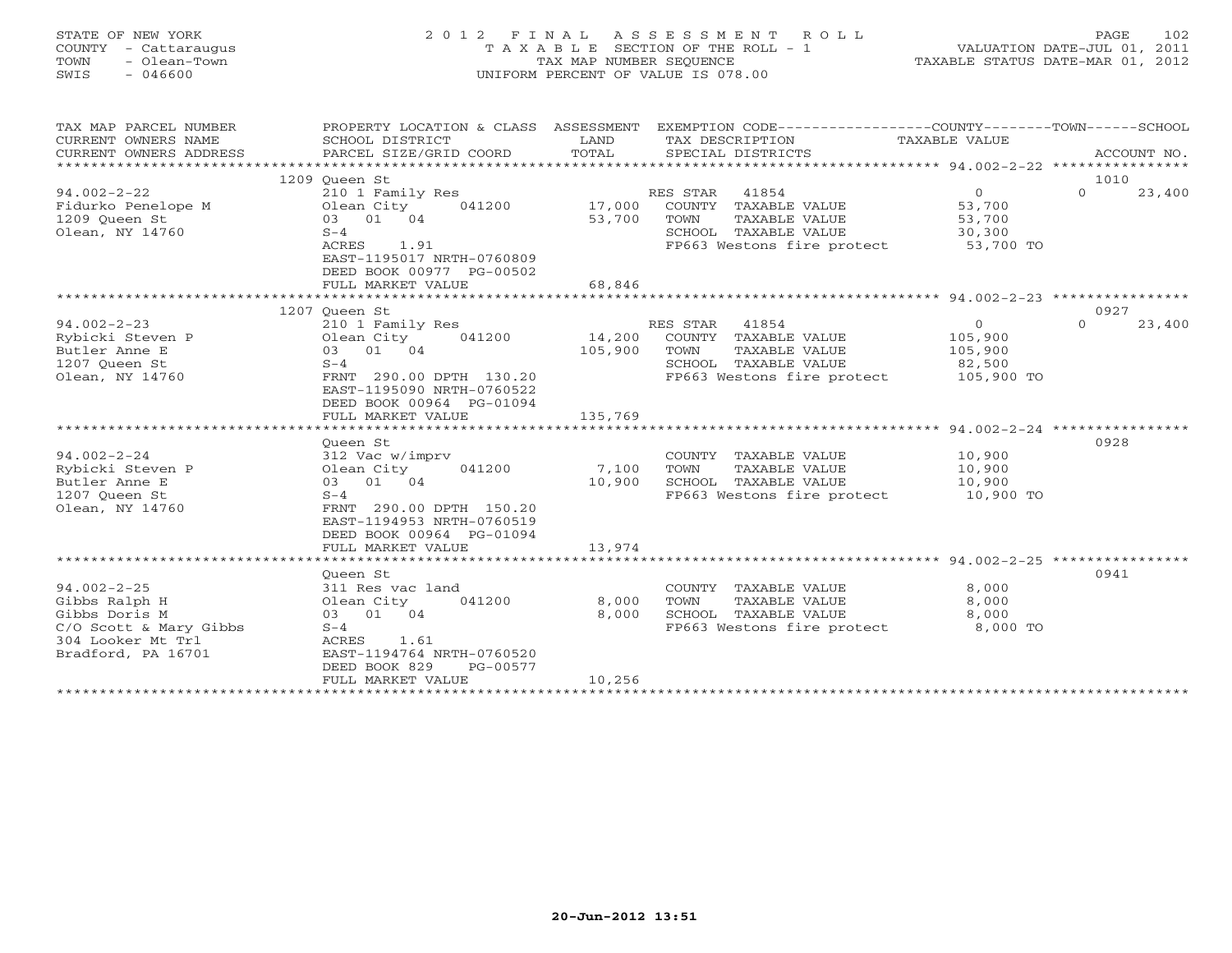### STATE OF NEW YORK 2 0 1 2 F I N A L A S S E S S M E N T R O L L PAGE 103 COUNTY - Cattaraugus T A X A B L E SECTION OF THE ROLL - 1 VALUATION DATE-JUL 01, 2011 TOWN - Olean-Town TAX MAP NUMBER SEQUENCE TAXABLE STATUS DATE-MAR 01, 2012 SWIS - 046600 UNIFORM PERCENT OF VALUE IS 078.00UNIFORM PERCENT OF VALUE IS 078.00

| TAX MAP PARCEL NUMBER<br>CURRENT OWNERS NAME<br>CURRENT OWNERS ADDRESS               | SCHOOL DISTRICT<br>PARCEL SIZE/GRID COORD                                                                                                                                                          | LAND<br>TOTAL      | PROPERTY LOCATION & CLASS ASSESSMENT EXEMPTION CODE---------------COUNTY-------TOWN------SCHOOL<br>TAX DESCRIPTION TAXABLE VALUE<br>SPECIAL DISTRICTS     |                                                                             | ACCOUNT NO.                                           |
|--------------------------------------------------------------------------------------|----------------------------------------------------------------------------------------------------------------------------------------------------------------------------------------------------|--------------------|-----------------------------------------------------------------------------------------------------------------------------------------------------------|-----------------------------------------------------------------------------|-------------------------------------------------------|
|                                                                                      | 2114 Hillcrest Ave                                                                                                                                                                                 |                    |                                                                                                                                                           |                                                                             | 0403                                                  |
| $94.002 - 2 - 26$<br>Greenidge Carrington H<br>2114 Hillcrest Ave<br>Olean, NY 14760 | 210 1 Family Res<br>041200 10,800<br>Olean City<br>03 02 04<br>S-1 Buena Vista #25<br>FRNT 115.00 DPTH 130.00<br>EAST-1194250 NRTH-0761612<br>DEED BOOK 744<br>PG-00676<br>FULL MARKET VALUE       | 106,500<br>136,538 | RES STAR 41854<br>COUNTY TAXABLE VALUE<br>TOWN<br>TAXABLE VALUE<br>SCHOOL TAXABLE VALUE<br>FP663 Westons fire protect 106,500 TO<br>LD665 Hillcrest light | $\Omega$<br>106,500<br>106,500<br>83,100<br>106,500 TO                      | $\Omega$<br>23,400                                    |
|                                                                                      |                                                                                                                                                                                                    |                    |                                                                                                                                                           |                                                                             |                                                       |
| $94.002 - 2 - 27$<br>Olean, NY 14760                                                 | 2108 Hillcrest Ave<br>210 1 Family Res<br>041200<br>Olean City<br>S-1 Buena Vista #24<br>Revocable Living Trust<br>FRNT 100.00 DPTH 130.00<br>EAST-1194250 NRTH-0761506<br>DEED BOOK 17306 PG-4001 | 10,200<br>75,000   | SR STAR<br>41834<br>COUNTY TAXABLE VALUE<br>TOWN<br>TAXABLE VALUE<br>SCHOOL TAXABLE VALUE<br>FP663 Westons fire protect<br>LD665 Hillcrest light          | $\overline{0}$<br>75,000<br>75,000<br>26,480<br>cect 75,000 TO<br>75,000 TO | 0034<br>48,520<br>$\Omega$                            |
|                                                                                      | FULL MARKET VALUE                                                                                                                                                                                  | 96,154             |                                                                                                                                                           |                                                                             |                                                       |
|                                                                                      |                                                                                                                                                                                                    |                    |                                                                                                                                                           |                                                                             |                                                       |
| $94.002 - 2 - 28$<br>Olean, NY 14760                                                 | 2104 Hillcrest Ave<br>210 1 Family Res<br>041200<br>FRNT 100.00 DPTH 130.00                                                                                                                        |                    | CW_15_VET/ 41161<br>10,200 RES STAR 41854<br>101,200 COUNTY TAXABLE VALUE<br>TOWN<br>TAXABLE VALUE<br>SCHOOL TAXABLE VALUE                                | 9,360<br>$\overline{0}$<br>91,840<br>91,840<br>77,800                       | 0878<br>9,360<br>$\overline{0}$<br>23,400<br>$\Omega$ |
|                                                                                      | EAST-1194249 NRTH-0761407<br>DEED BOOK 12937 PG-3002<br>FULL MARKET VALUE                                                                                                                          | 129,744            | FP663 Westons fire protect<br>LD665 Hillcrest light                                                                                                       | 101,200 TO<br>101,200 TO                                                    |                                                       |
|                                                                                      |                                                                                                                                                                                                    |                    |                                                                                                                                                           |                                                                             |                                                       |
|                                                                                      | 2098 Hillcrest Ave                                                                                                                                                                                 |                    |                                                                                                                                                           |                                                                             | 1112                                                  |
| $94.002 - 2 - 29$                                                                    | 210 1 Family Res<br>Olean City 041200<br>FRNT 120.00 DPTH 130.00<br>EAST-1194249 NRTH-0761298<br>DEED BOOK 791<br>PG-00980                                                                         | 11,000<br>104,000  | RES STAR 41854<br>COUNTY TAXABLE VALUE<br>TOWN<br>TAXABLE VALUE<br>SCHOOL TAXABLE VALUE<br>FP663 Westons fire protect 104,000 TO<br>LD665 Hillcrest light | $0 \qquad \qquad$<br>104,000<br>104,000<br>80,600<br>$104,000$ TO           | $\Omega$<br>23,400                                    |
|                                                                                      | FULL MARKET VALUE                                                                                                                                                                                  | 133,333            |                                                                                                                                                           |                                                                             |                                                       |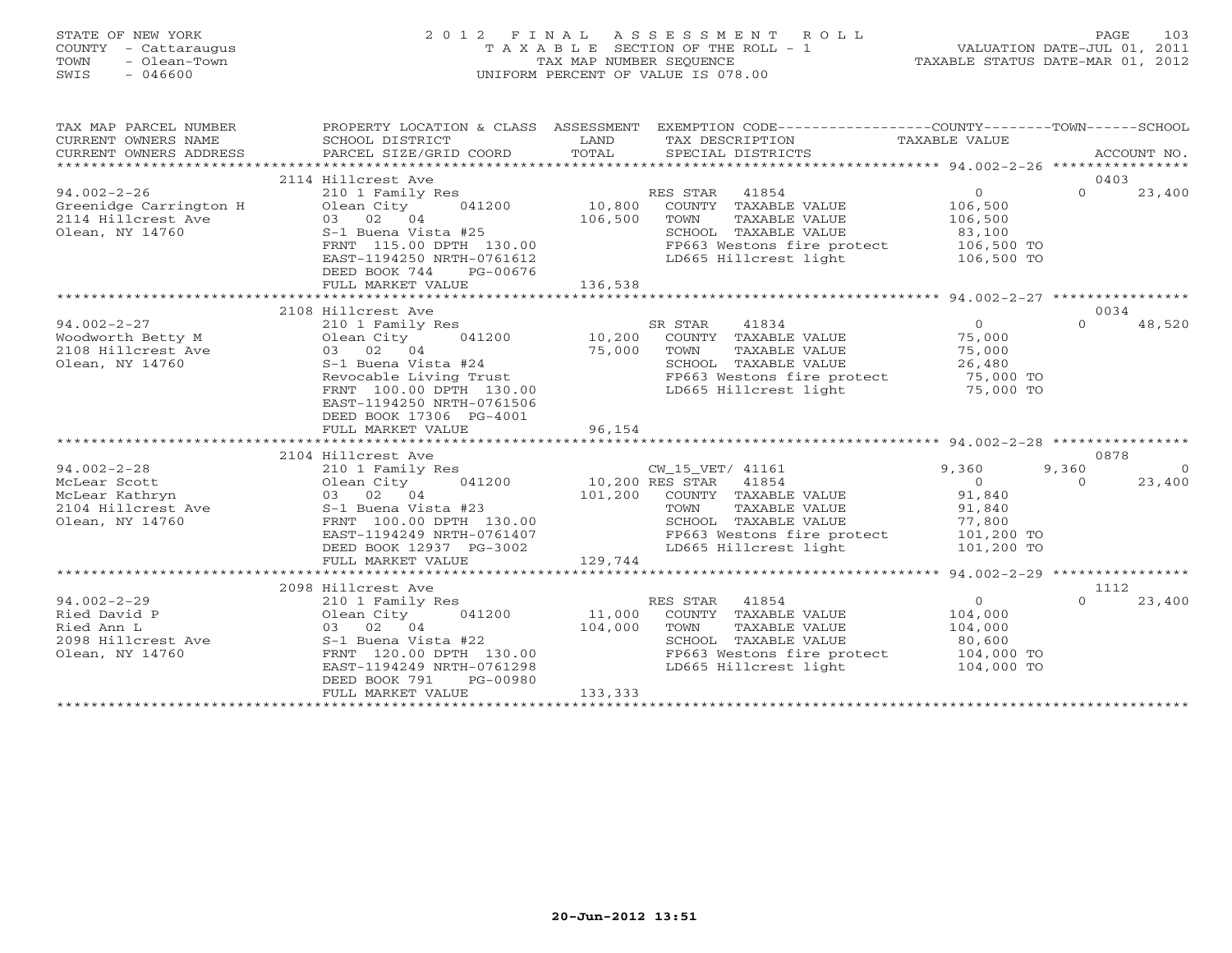### STATE OF NEW YORK 2 0 1 2 F I N A L A S S E S S M E N T R O L L PAGE 104 COUNTY - Cattaraugus T A X A B L E SECTION OF THE ROLL - 1 VALUATION DATE-JUL 01, 2011 TOWN - Olean-Town TAX MAP NUMBER SEQUENCE TAXABLE STATUS DATE-MAR 01, 2012 SWIS - 046600 UNIFORM PERCENT OF VALUE IS 078.00UNIFORM PERCENT OF VALUE IS 078.00

| TAX MAP PARCEL NUMBER<br>CURRENT OWNERS NAME<br>CURRENT OWNERS ADDRESS<br>***********************          | PROPERTY LOCATION & CLASS ASSESSMENT<br>SCHOOL DISTRICT<br>PARCEL SIZE/GRID COORD                                                                                                                                                     | LAND<br>TOTAL                | EXEMPTION CODE-----------------COUNTY-------TOWN-----SCHOOL<br>TAX DESCRIPTION<br>SPECIAL DISTRICTS                                            | TAXABLE VALUE                                                         | ACCOUNT NO.                |
|------------------------------------------------------------------------------------------------------------|---------------------------------------------------------------------------------------------------------------------------------------------------------------------------------------------------------------------------------------|------------------------------|------------------------------------------------------------------------------------------------------------------------------------------------|-----------------------------------------------------------------------|----------------------------|
| $94.002 - 2 - 30$<br>Yurek Steven P<br>Yurek Marcia A<br>2092 Hillcrest Ave<br>Olean, NY 14760             | 2092 Hillcrest Ave<br>210 1 Family Res<br>Olean City<br>041200<br>03 02 04<br>S-1 Buena Vista #21<br>FRNT 110.00 DPTH 130.00<br>EAST-1194249 NRTH-0761181<br>DEED BOOK 00983 PG-00502<br>FULL MARKET VALUE                            | 10,600<br>93,000<br>119,231  | RES STAR 41854<br>COUNTY TAXABLE VALUE<br>TOWN<br>TAXABLE VALUE<br>SCHOOL TAXABLE VALUE<br>FP663 Westons fire protect<br>LD665 Hillcrest light | $\Omega$<br>93,000<br>93,000<br>69,600<br>93,000 TO<br>93,000 TO      | 0814<br>$\Omega$<br>23,400 |
|                                                                                                            |                                                                                                                                                                                                                                       |                              |                                                                                                                                                |                                                                       |                            |
| $94.002 - 2 - 31$<br>Ring Timothy M                                                                        | 2088 Hillcrest Ave<br>210 1 Family Res<br>Olean City<br>041200                                                                                                                                                                        | 10,200                       | RES STAR 41854<br>COUNTY TAXABLE VALUE                                                                                                         | $\overline{0}$<br>116,000                                             | 0471<br>$\Omega$<br>23,400 |
| Ring Kristine A<br>2088 Hillcrest Ave<br>Olean, NY 14760                                                   | 03 02 04<br>S-1 Buena Vista #20<br>FRNT 100.00 DPTH 130.00<br>EAST-1194248 NRTH-0761072<br>DEED BOOK 12467 PG-7001<br>FULL MARKET VALUE                                                                                               | 116,000<br>148,718           | TOWN<br>TAXABLE VALUE<br>SCHOOL TAXABLE VALUE<br>FP663 Westons fire protect<br>LD665 Hillcrest light                                           | 116,000<br>92,600<br>116,000 TO<br>116,000 TO                         |                            |
|                                                                                                            |                                                                                                                                                                                                                                       |                              |                                                                                                                                                |                                                                       |                            |
| $94.002 - 2 - 32$<br>Parks Anne L<br>2074 Hillcrest Ave<br>Olean, NY 14760                                 | 2074 Hillcrest Ave<br>210 1 Family Res<br>Olean City<br>041200<br>03 02 04<br>S1 Buena Vista 19-Pt18-20<br>FRNT 135.00 DPTH 130.00<br>EAST-1194248 NRTH-0760949<br>DEED BOOK 12103 PG-3001<br>FULL MARKET VALUE                       | 11,500<br>98,000<br>125,641  | RES STAR 41854<br>COUNTY TAXABLE VALUE<br>TOWN<br>TAXABLE VALUE<br>SCHOOL TAXABLE VALUE<br>FP663 Westons fire protect<br>LD665 Hillcrest light | $\Omega$<br>98,000<br>98,000<br>74,600<br>98,000 TO<br>98,000 TO      | 0586<br>$\Omega$<br>23,400 |
|                                                                                                            |                                                                                                                                                                                                                                       |                              |                                                                                                                                                |                                                                       |                            |
| $94.002 - 2 - 33$<br>Hitchcock Harvard C II<br>Hitchcock Joanne M<br>2070 Hillcrest Ave<br>Olean, NY 14760 | 2070 Hillcrest Ave<br>210 1 Family Res<br>Olean City<br>041200<br>03 02 04<br>S1 Buena Vista 18 Pt 17<br>FRNT 125.00 DPTH 130.00<br>EAST-1194248 NRTH-0760815<br>DEED BOOK 00999 PG-00484<br>FULL MARKET VALUE<br>******************* | 11,200<br>135,000<br>173,077 | RES STAR 41854<br>COUNTY TAXABLE VALUE<br>TOWN<br>TAXABLE VALUE<br>SCHOOL TAXABLE VALUE<br>FP663 Westons fire protect<br>LD665 Hillcrest light | $\Omega$<br>135,000<br>135,000<br>111,600<br>135,000 TO<br>135,000 TO | 0172<br>$\Omega$<br>23,400 |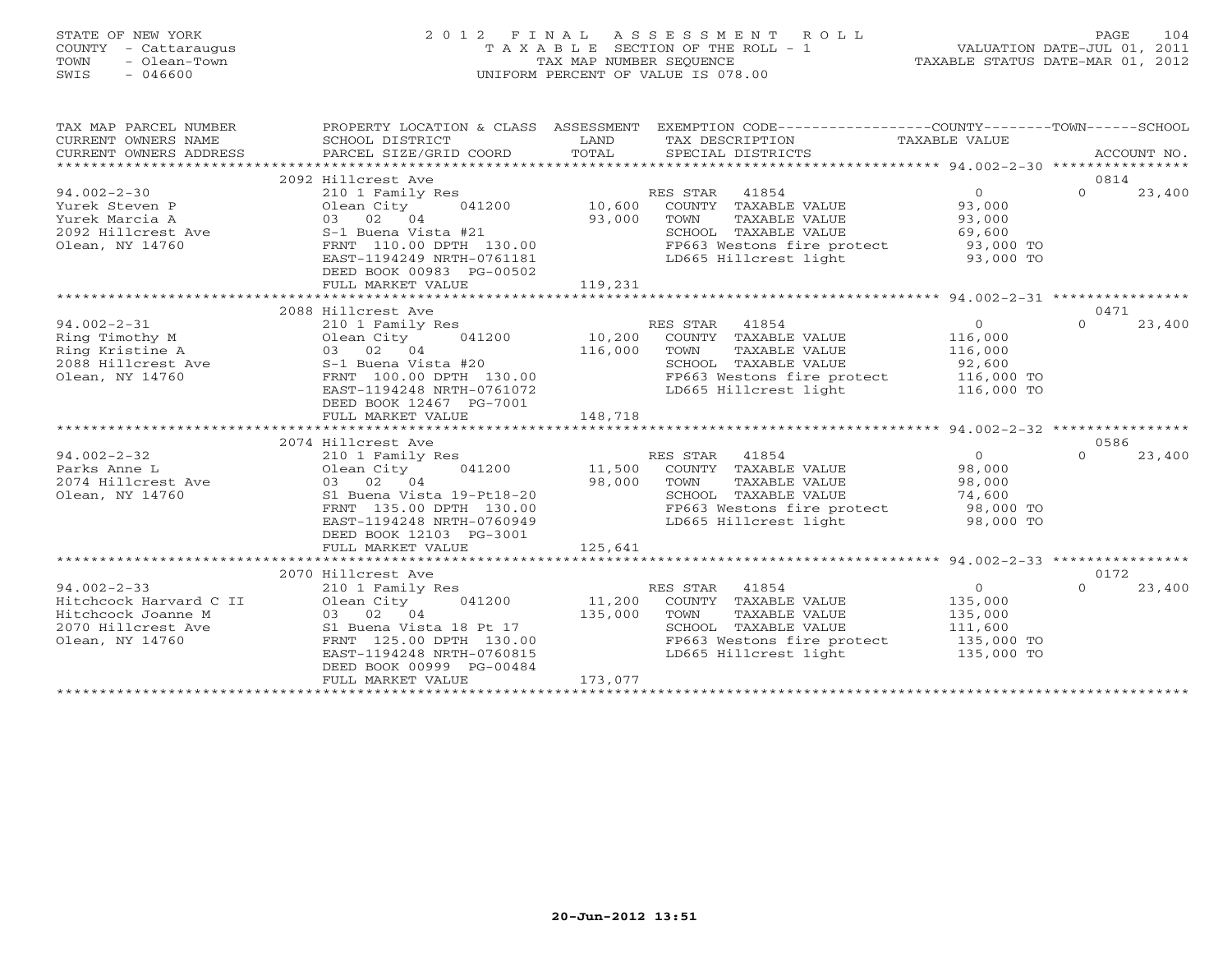### STATE OF NEW YORK 2 0 1 2 F I N A L A S S E S S M E N T R O L L PAGE 105 COUNTY - Cattaraugus T A X A B L E SECTION OF THE ROLL - 1 VALUATION DATE-JUL 01, 2011 TOWN - Olean-Town TAX MAP NUMBER SEQUENCE TAXABLE STATUS DATE-MAR 01, 2012 SWIS - 046600 UNIFORM PERCENT OF VALUE IS 078.00UNIFORM PERCENT OF VALUE IS 078.00

| TAX MAP PARCEL NUMBER<br>EXEMPTION CODE-----------------COUNTY-------TOWN------SCHOOL<br>PROPERTY LOCATION & CLASS ASSESSMENT<br>TAX DESCRIPTION TAXABLE VALUE<br>CURRENT OWNERS NAME<br>SCHOOL DISTRICT<br>LAND<br>TOTAL<br>CURRENT OWNERS ADDRESS<br>PARCEL SIZE/GRID COORD<br>SPECIAL DISTRICTS                                                                                                                                                                                                                                                                                                                                                                                                                                                                                                                                                                                                                                                                                                                                                                                                         | ACCOUNT NO.              |
|------------------------------------------------------------------------------------------------------------------------------------------------------------------------------------------------------------------------------------------------------------------------------------------------------------------------------------------------------------------------------------------------------------------------------------------------------------------------------------------------------------------------------------------------------------------------------------------------------------------------------------------------------------------------------------------------------------------------------------------------------------------------------------------------------------------------------------------------------------------------------------------------------------------------------------------------------------------------------------------------------------------------------------------------------------------------------------------------------------|--------------------------|
|                                                                                                                                                                                                                                                                                                                                                                                                                                                                                                                                                                                                                                                                                                                                                                                                                                                                                                                                                                                                                                                                                                            |                          |
| 2068 Hillcrest Ave<br>$\overline{O}$<br>$\Omega$<br>$94.002 - 2 - 34$<br>RES STAR<br>41854<br>210 1 Family Res<br>Cucchiaro Vivian R<br>Olean City<br>041200<br>10,200<br>COUNTY TAXABLE VALUE<br>92,250<br>92,250<br>2068 Hillcrest Ave<br>02 01 04<br>TAXABLE VALUE<br>92,250<br>TOWN<br>Olean, NY 14760<br>S1 Buena Vista 1/20f16&17<br>SCHOOL TAXABLE VALUE<br>68,850<br>FP663 Westons fire protect<br>FRNT 100.00 DPTH 130.00<br>92,250 TO<br>LD665 Hillcrest light<br>92,250 TO<br>EAST-1194248 NRTH-0760703<br>DEED BOOK 00992 PG-00630                                                                                                                                                                                                                                                                                                                                                                                                                                                                                                                                                             | 1009<br>23,400           |
| 118,269<br>FULL MARKET VALUE                                                                                                                                                                                                                                                                                                                                                                                                                                                                                                                                                                                                                                                                                                                                                                                                                                                                                                                                                                                                                                                                               |                          |
|                                                                                                                                                                                                                                                                                                                                                                                                                                                                                                                                                                                                                                                                                                                                                                                                                                                                                                                                                                                                                                                                                                            |                          |
| 2064 Hillcrest Ave                                                                                                                                                                                                                                                                                                                                                                                                                                                                                                                                                                                                                                                                                                                                                                                                                                                                                                                                                                                                                                                                                         | 0719                     |
| $94.002 - 2 - 35$<br>$\overline{0}$<br>$\Omega$<br>210 1 Family Res<br>RES STAR 41854<br>041200<br>14,000<br>Sova Wayne<br>Olean City<br>COUNTY TAXABLE VALUE<br>162,800<br>03 02 04<br>162,800<br>162,800<br>Sova Joy Lynn<br>TOWN<br>TAXABLE VALUE<br>2064 Hillcrest Ave 31 Buena Vista 15-Pt 0f16<br>SCHOOL TAXABLE VALUE<br>139,400<br>FRNT 150.00 DPTH 185.00<br>FP663 Westons fire protect<br>Olean, NY 14760<br>162,800 TO<br>032<br>LD665 Hillcrest light<br>BANK<br>162,800 TO<br>EAST-1194247 NRTH-0760576<br>DEED BOOK 1008<br>PG-518<br>208,718<br>FULL MARKET VALUE<br>2060 Hillcrest Ave<br>$94.002 - 2 - 36$<br>41854<br>$\overline{0}$<br>210 1 Family Res<br>RES STAR<br>$\Omega$<br>10,200<br>130,000<br>Hanigan John M<br>Olean City<br>041200<br>COUNTY TAXABLE VALUE<br>Hanigan Kathleen A<br>03 02 04<br>130,000<br>TAXABLE VALUE<br>130,000<br>TOWN<br>S-1 Buena Vista #14<br>SCHOOL TAXABLE VALUE<br>2060 Hillcrest Ave<br>106,600<br>Olean, NY 14760<br>FRNT 100.00 DPTH 130.00<br>FP663 Westons fire protect<br>130,000 TO<br>LD665 Hillcrest light<br>005<br>130,000 TO<br>BANK | 23,400<br>0973<br>23,400 |
| EAST-1194247 NRTH-0760449<br>DEED BOOK 00935 PG-00663<br>166,667<br>FULL MARKET VALUE                                                                                                                                                                                                                                                                                                                                                                                                                                                                                                                                                                                                                                                                                                                                                                                                                                                                                                                                                                                                                      |                          |
| 2061 Hillcrest Ave                                                                                                                                                                                                                                                                                                                                                                                                                                                                                                                                                                                                                                                                                                                                                                                                                                                                                                                                                                                                                                                                                         | 0087                     |
| $94.002 - 2 - 37$<br>41834<br>$\circ$<br>210 1 Family Res<br>SR STAR<br>$\Omega$<br>13,100<br>Bohan Francis M<br>041200<br>COUNTY TAXABLE VALUE<br>130,000<br>Olean City<br>2061 Hillcrest Ave<br>130,000<br>03 02 04<br>TOWN<br>TAXABLE VALUE<br>130,000<br>Olean, NY 14760<br>S-1 Buena Vista #1<br>SCHOOL TAXABLE VALUE<br>81,480<br>FP663 Westons fire protect<br>FRNT 130.00 DPTH 185.00<br>130,000 TO<br>LD665 Hillcrest light<br>EAST-1194028 NRTH-0760449<br>130,000 TO<br>DEED BOOK 880<br>PG-00744                                                                                                                                                                                                                                                                                                                                                                                                                                                                                                                                                                                               | 48,520                   |
| 166,667<br>FULL MARKET VALUE                                                                                                                                                                                                                                                                                                                                                                                                                                                                                                                                                                                                                                                                                                                                                                                                                                                                                                                                                                                                                                                                               |                          |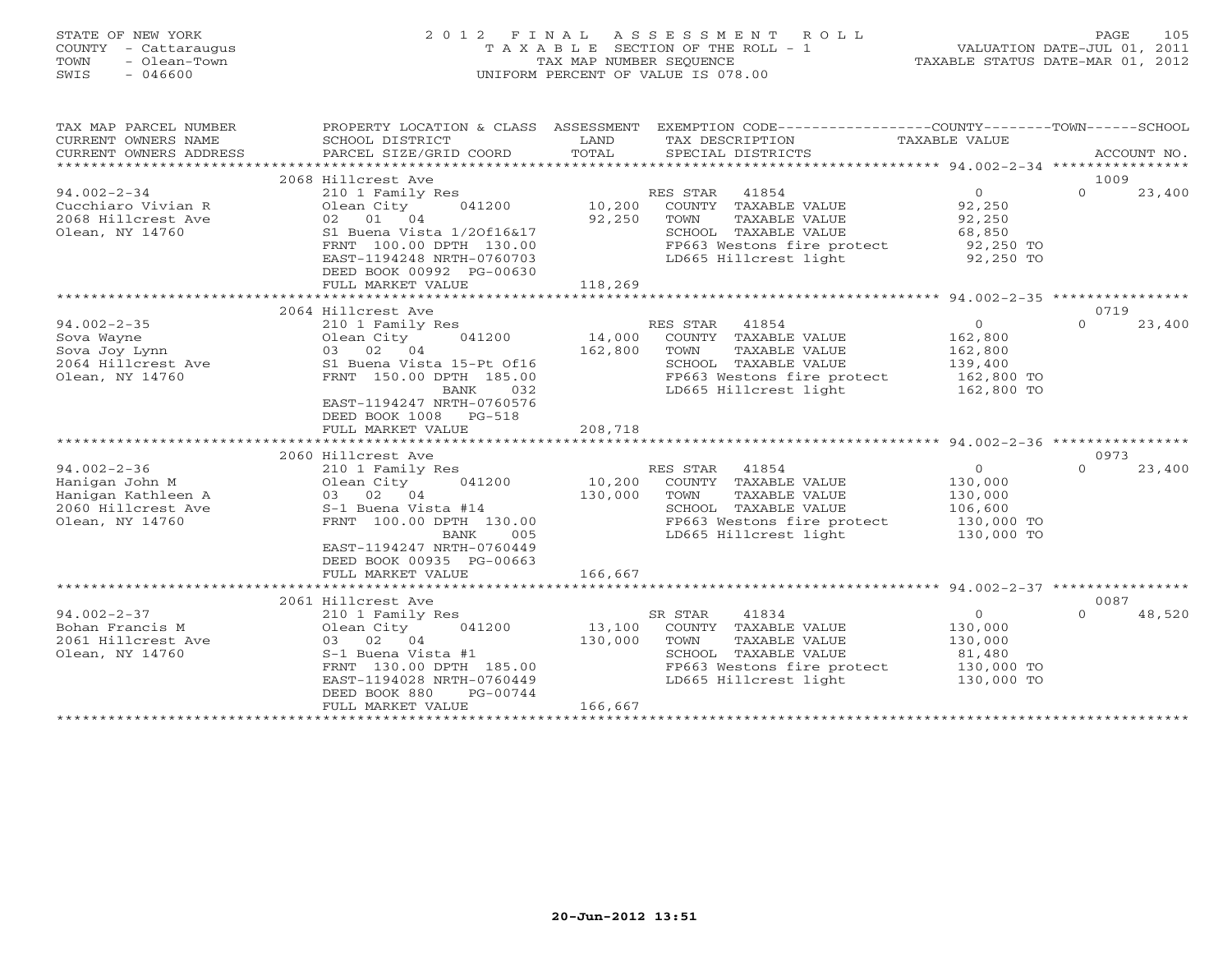### STATE OF NEW YORK 2 0 1 2 F I N A L A S S E S S M E N T R O L L PAGE 106 COUNTY - Cattaraugus T A X A B L E SECTION OF THE ROLL - 1 VALUATION DATE-JUL 01, 2011 TOWN - Olean-Town TAX MAP NUMBER SEQUENCE TAXABLE STATUS DATE-MAR 01, 2012 SWIS - 046600 UNIFORM PERCENT OF VALUE IS 078.00UNIFORM PERCENT OF VALUE IS 078.00

| TAX MAP PARCEL NUMBER<br>CURRENT OWNERS NAME<br>CURRENT OWNERS ADDRESS | PROPERTY LOCATION & CLASS ASSESSMENT                 |                | EXEMPTION CODE----------------COUNTY-------TOWN-----SCHOOL |                     |                    |
|------------------------------------------------------------------------|------------------------------------------------------|----------------|------------------------------------------------------------|---------------------|--------------------|
|                                                                        | 2063 Hillcrest Ave                                   |                |                                                            |                     | 0574               |
| $94.002 - 2 - 38$                                                      | 210 1 Family Res                                     |                | SR STAR<br>41834                                           | $\overline{0}$      | $\Omega$<br>48,520 |
| Mosher Merlin                                                          | 041200 11,800<br>Olean City                          |                | COUNTY TAXABLE VALUE                                       | 98,700              |                    |
| Mosher Lorraine                                                        | 03 02 04                                             | 98,700         | TOWN<br>TAXABLE VALUE                                      | 98,700              |                    |
| 2063 Hillcrest Ave 5-1 Buena Vista #1                                  |                                                      |                | SCHOOL TAXABLE VALUE                                       | 50,180              |                    |
| Olean, NY 14760                                                        | FRNT 100.00 DPTH 185.00                              |                | FP663 Westons fire protect 98,700 TO                       |                     |                    |
|                                                                        | EAST-1194031 NRTH-0760561                            |                | LD665 Hillcrest light                                      | 98,700 TO           |                    |
|                                                                        | DEED BOOK 1010 PG-143                                |                |                                                            |                     |                    |
|                                                                        | FULL MARKET VALUE                                    | 126,538        |                                                            |                     |                    |
|                                                                        |                                                      |                |                                                            |                     |                    |
|                                                                        | 2065 Hillcrest Ave                                   |                |                                                            |                     | 0610               |
| $94.002 - 2 - 39$                                                      | 210 1 Family Res                                     |                | RES STAR 41854                                             | $\overline{0}$      | $\Omega$<br>23,400 |
| Silloway Karen M                                                       | 210 1 Family<br>Olean City<br>03 02 04<br>Olean City |                |                                                            | 75,500              |                    |
| Silloway Richard                                                       |                                                      | 75,500         | TAXABLE VALUE<br>TOWN                                      | 75,500              |                    |
| 2065 Hillcrest Ave S-1 Buena Vista #3                                  |                                                      |                | SCHOOL TAXABLE VALUE                                       | 52,100<br>75,500 TO |                    |
| Olean, NY 14760                                                        | FRNT 100.00 DPTH 185.00                              |                | FP663 Westons fire protect                                 |                     |                    |
|                                                                        | BANK                                                 | 017 017        | LD665 Hillcrest light                                      | ----<br>75,500 TO   |                    |
|                                                                        | EAST-1194032 NRTH-0760663                            |                |                                                            |                     |                    |
|                                                                        | DEED BOOK 00931 PG-00611                             |                |                                                            |                     |                    |
|                                                                        | FULL MARKET VALUE                                    | 96,795         |                                                            |                     |                    |
|                                                                        |                                                      |                |                                                            |                     | 0496               |
| $94.002 - 2 - 40$                                                      | 2069 Hillcrest Ave                                   |                |                                                            | 108,000             |                    |
| Ewing Ann K                                                            | 210 1 Family Res<br>Olean City 041200                | 11,800         | COUNTY TAXABLE VALUE<br>TOWN<br>TAXABLE VALUE              | 108,000             |                    |
| Attn: Joe Kaluza                                                       | 03 02 04                                             | 108,000        | SCHOOL TAXABLE VALUE                                       | 108,000             |                    |
| 1699 Looker Mountain S-1 Buena Vista #4                                |                                                      |                | FP663 Westons fire protect 108,000 TO                      |                     |                    |
| Rixford, PA 16745                                                      | FRNT 100.00 DPTH 185.00                              |                | LD665 Hillcrest light                                      | 108,000 TO          |                    |
|                                                                        | EAST-1194033 NRTH-0760762                            |                |                                                            |                     |                    |
|                                                                        | DEED BOOK 11194 PG-4003                              |                |                                                            |                     |                    |
|                                                                        | FULL MARKET VALUE                                    | 138,462        |                                                            |                     |                    |
|                                                                        |                                                      |                |                                                            |                     |                    |
|                                                                        | 2075 Hillcrest Ave                                   |                |                                                            |                     | 0057               |
| $94.002 - 2 - 41$                                                      | 210 1 Family Res                                     |                | VET C/T<br>41101                                           | 400                 | 400<br>$\bigcirc$  |
| Barry Marcia                                                           | Olean City 041200                                    | 11,600 SR STAR | 41834                                                      | $\overline{0}$      | $\Omega$<br>48,520 |
| Barry William                                                          | 03 02 04                                             |                | 102,100 COUNTY TAXABLE VALUE                               | 101,700             |                    |
| C/O Paul Barry                                                         |                                                      |                | TOWN<br>TAXABLE VALUE                                      | 101,700             |                    |
| 500 SE 9th St                                                          | S-1 Buena Vista #5<br>FRNT 100.00 DPTH 185.00        |                | SCHOOL TAXABLE VALUE                                       | 53,580              |                    |
| North Bend, WA 98045                                                   | EAST-1194034 NRTH-0760864                            |                | FP663 Westons fire protect                                 | 102,100 TO          |                    |
|                                                                        | DEED BOOK 595<br>$PG-00324$                          |                | LD665 Hillcrest light                                      | 102,100 TO          |                    |
|                                                                        | FULL MARKET VALUE                                    | 130,897        |                                                            |                     |                    |
|                                                                        |                                                      |                |                                                            |                     |                    |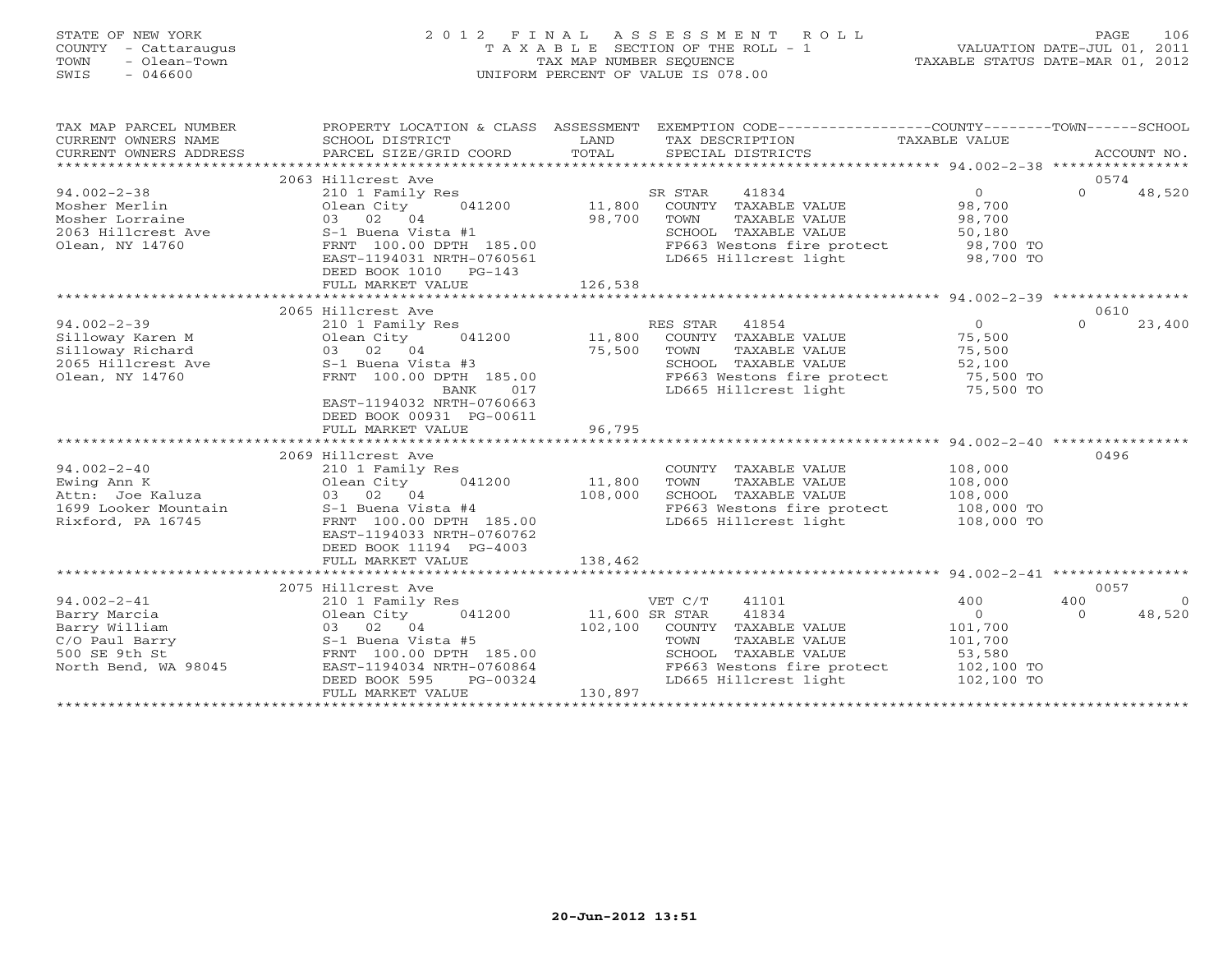### STATE OF NEW YORK 2 0 1 2 F I N A L A S S E S S M E N T R O L L PAGE 107 COUNTY - Cattaraugus T A X A B L E SECTION OF THE ROLL - 1 VALUATION DATE-JUL 01, 2011 TOWN - Olean-Town TAX MAP NUMBER SEQUENCE TAXABLE STATUS DATE-MAR 01, 2012 SWIS - 046600 UNIFORM PERCENT OF VALUE IS 078.00UNIFORM PERCENT OF VALUE IS 078.00

| TAX MAP PARCEL NUMBER<br>CURRENT OWNERS NAME<br>CURRENT OWNERS ADDRESS | SCHOOL DISTRICT<br>PARCEL SIZE/GRID COORD            | LAND<br>TOTAL | PROPERTY LOCATION & CLASS ASSESSMENT EXEMPTION CODE----------------COUNTY-------TOWN------SCHOOL<br>TAX DESCRIPTION TAXABLE VALUE<br>SPECIAL DISTRICTS |                        | ACCOUNT NO.              |
|------------------------------------------------------------------------|------------------------------------------------------|---------------|--------------------------------------------------------------------------------------------------------------------------------------------------------|------------------------|--------------------------|
|                                                                        | 2085 Hillcrest Ave                                   |               |                                                                                                                                                        |                        | 0527                     |
| $94.002 - 2 - 42$                                                      | 210 1 Family Res                                     |               | CVET C/T 41131                                                                                                                                         | 15,600                 | 15,600<br>$\overline{0}$ |
| Gates Richard W                                                        | 041200<br>Olean City                                 |               | 16,200 RES STAR 41854                                                                                                                                  | $\circ$                | 23,400<br>$\Omega$       |
| 2085 Hillcrest Ave                                                     | 03 02 04                                             | 118,000       | COUNTY TAXABLE VALUE                                                                                                                                   | 102,400                |                          |
| Olean, NY 14760                                                        | S-1 Buena Vista #6-7                                 |               | TOWN<br>TAXABLE VALUE                                                                                                                                  | 102,400                |                          |
|                                                                        | FRNT 220.00 DPTH 185.00                              |               | SCHOOL TAXABLE VALUE                                                                                                                                   | 94,600                 |                          |
|                                                                        | EAST-1194036 NRTH-0761024                            |               | FP663 Westons fire protect 118,000 TO                                                                                                                  |                        |                          |
|                                                                        | DEED BOOK 888<br>PG-00144                            |               | LD665 Hillcrest light                                                                                                                                  | 118,000 TO             |                          |
|                                                                        | FULL MARKET VALUE                                    | 151,282       |                                                                                                                                                        |                        |                          |
|                                                                        |                                                      |               |                                                                                                                                                        |                        |                          |
|                                                                        | Hillcrest Ave                                        |               |                                                                                                                                                        |                        | 0964                     |
| $94.002 - 2 - 43$                                                      | 314 Rural vac<10                                     |               | COUNTY TAXABLE VALUE                                                                                                                                   | 11,800                 |                          |
| Dwaileebe David J                                                      | 041200<br>Olean City                                 | 11,800        | TOWN<br>TAXABLE VALUE                                                                                                                                  | 11,800                 |                          |
| 2097 Hillcrest Ave                                                     | 03 02 04                                             | 11,800        | SCHOOL TAXABLE VALUE                                                                                                                                   | 11,800                 |                          |
| Olean, NY 14760                                                        | S-1 Buena Vista #8                                   |               | FP663 Westons fire protect 11,800 TO                                                                                                                   |                        |                          |
|                                                                        | FRNT 100.00 DPTH 185.00                              |               | LD665 Hillcrest light                                                                                                                                  | 11,800 TO              |                          |
|                                                                        | EAST-1194038 NRTH-0761187                            |               |                                                                                                                                                        |                        |                          |
|                                                                        | DEED BOOK 6535<br>PG-9001<br>FULL MARKET VALUE       | 15,128        |                                                                                                                                                        |                        |                          |
|                                                                        |                                                      |               |                                                                                                                                                        |                        |                          |
|                                                                        | 2097 Hillcrest Ave                                   |               |                                                                                                                                                        |                        | 1013                     |
| $94.002 - 2 - 44$                                                      | 210 1 Family Res                                     |               | RES STAR 41854                                                                                                                                         | $\Omega$               | $\Omega$<br>23,400       |
| Dwaileebe David J                                                      | 041200<br>Olean City                                 | 12,600        | COUNTY TAXABLE VALUE                                                                                                                                   | 103,800                |                          |
| 2097 Hillcrest Ave                                                     | $03$ $02$ $04$                                       | 103,800       | TOWN<br>TAXABLE VALUE                                                                                                                                  | 103,800                |                          |
| Olean, NY 14760                                                        | S-1 Buena Vista #9                                   |               | SCHOOL TAXABLE VALUE                                                                                                                                   | 80,400                 |                          |
|                                                                        | FRNT 120.00 DPTH 185.00                              |               | FP663 Westons fire protect                                                                                                                             | 103,800 TO             |                          |
|                                                                        | <b>BANK</b><br>017                                   |               | LD665 Hillcrest light                                                                                                                                  | 103,800 TO             |                          |
|                                                                        | EAST-1194039 NRTH-0761300                            |               |                                                                                                                                                        |                        |                          |
|                                                                        | DEED BOOK 6535 PG-9001                               |               |                                                                                                                                                        |                        |                          |
|                                                                        | FULL MARKET VALUE                                    | 133,077       |                                                                                                                                                        |                        |                          |
|                                                                        |                                                      |               |                                                                                                                                                        |                        |                          |
|                                                                        | 2107 Hillcrest Ave                                   |               |                                                                                                                                                        |                        | 0616                     |
| $94.002 - 2 - 45$                                                      | 210 1 Family Res                                     |               | RES STAR 41854                                                                                                                                         | $\Omega$               | $\Omega$<br>23,400       |
| Potter Hannah D                                                        | Olean City<br>041200                                 | 14,700        | COUNTY TAXABLE VALUE                                                                                                                                   | 95,700                 |                          |
| 2107 Hillcrest Ave                                                     | 03 02 04                                             | 95,700        | TOWN<br>TAXABLE VALUE                                                                                                                                  | 95,700                 |                          |
| Olean, NY 14760                                                        | S-1 Buena Vista #10-11                               |               | SCHOOL TAXABLE VALUE                                                                                                                                   | 72,300                 |                          |
|                                                                        | FRNT 200.00 DPTH 185.00<br>EAST-1194041 NRTH-0761459 |               | FP663 Westons fire protect<br>LD665 Hillcrest light                                                                                                    | 95,700 TO<br>95,700 TO |                          |
|                                                                        | DEED BOOK 775<br>PG-00941                            |               |                                                                                                                                                        |                        |                          |
|                                                                        | FULL MARKET VALUE                                    | 122,692       |                                                                                                                                                        |                        |                          |
|                                                                        |                                                      |               |                                                                                                                                                        |                        |                          |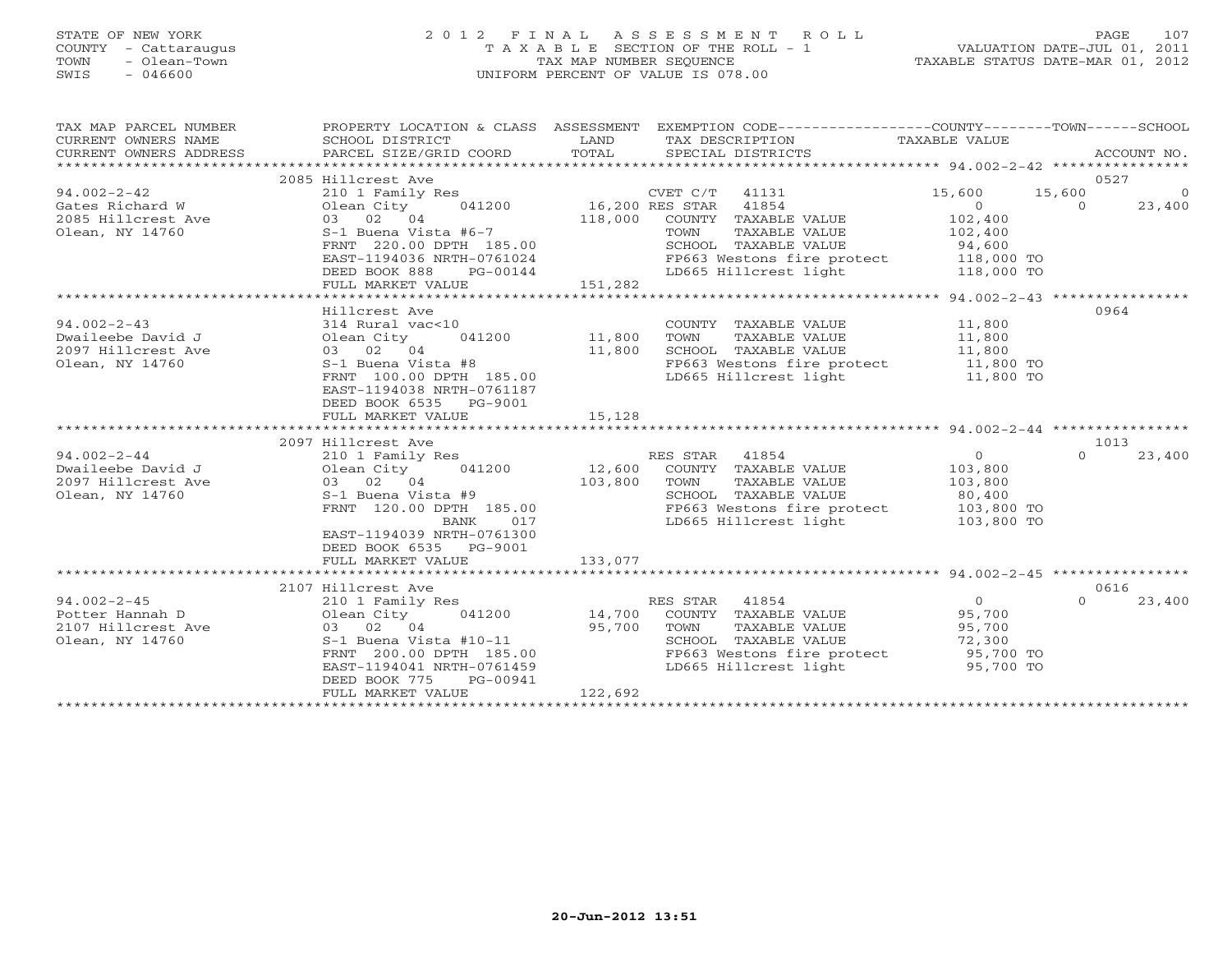| <b>COUNTY</b><br>- Cattaraugus<br>TOWN<br>- Olean-Town<br>SWIS<br>$-046600$                                                                                                          | T A X A B L E SECTION OF THE ROLL - 1<br>TAX MAP NUMBER SEQUENCE<br>UNIFORM PERCENT OF VALUE IS 078.00                                                                                                                                                                                                                                                                                            |                                                 |                                                                                                                                                                                                                                                          | VALUATION DATE-JUL 01, 2011<br>TAXABLE STATUS DATE-MAR 01, 2012                                                                                            |                                    |
|--------------------------------------------------------------------------------------------------------------------------------------------------------------------------------------|---------------------------------------------------------------------------------------------------------------------------------------------------------------------------------------------------------------------------------------------------------------------------------------------------------------------------------------------------------------------------------------------------|-------------------------------------------------|----------------------------------------------------------------------------------------------------------------------------------------------------------------------------------------------------------------------------------------------------------|------------------------------------------------------------------------------------------------------------------------------------------------------------|------------------------------------|
| TAX MAP PARCEL NUMBER<br>CURRENT OWNERS NAME<br>CURRENT OWNERS ADDRESS                                                                                                               | PROPERTY LOCATION & CLASS ASSESSMENT<br>SCHOOL DISTRICT<br>PARCEL SIZE/GRID COORD                                                                                                                                                                                                                                                                                                                 | LAND<br>TOTAL                                   | EXEMPTION CODE-----------------COUNTY-------TOWN------SCHOOL<br>TAX DESCRIPTION<br>SPECIAL DISTRICTS                                                                                                                                                     | <b>TAXABLE VALUE</b>                                                                                                                                       | ACCOUNT NO.                        |
|                                                                                                                                                                                      | 1989 Windfall Rd                                                                                                                                                                                                                                                                                                                                                                                  |                                                 |                                                                                                                                                                                                                                                          |                                                                                                                                                            | 0252                               |
| $94.002 - 2 - 46$<br>Mahar Mary<br>1989 Windfall Rd<br>Olean, NY 14760                                                                                                               | 210 1 Family Res<br>041200<br>Olean City<br>02 04<br>03<br>S-1 Buena Vista #12                                                                                                                                                                                                                                                                                                                    | 11,800<br>91,900                                | RES STAR<br>41854<br>COUNTY TAXABLE VALUE<br>TOWN<br>TAXABLE VALUE<br>SCHOOL TAXABLE VALUE                                                                                                                                                               | $\overline{0}$<br>91,900<br>91,900<br>68,500                                                                                                               | 23,400<br>$\Omega$                 |
|                                                                                                                                                                                      | FRNT 100.00 DPTH 190.00<br>BANK<br>005<br>EAST-1194003 NRTH-0761642<br>DEED BOOK 3441<br>$PG-6001$<br>FULL MARKET VALUE                                                                                                                                                                                                                                                                           | 117,821                                         | FP663 Westons fire protect                                                                                                                                                                                                                               | 91,900 TO                                                                                                                                                  |                                    |
|                                                                                                                                                                                      |                                                                                                                                                                                                                                                                                                                                                                                                   |                                                 |                                                                                                                                                                                                                                                          |                                                                                                                                                            |                                    |
| $94.002 - 2 - 47$<br>Ritchie Angela<br>1987 Windfall Rd<br>Olean, NY 14760<br>$94.002 - 2 - 48$<br>Gerwig John<br>Gerwig Janet S<br>110 Spring Blossom Cir<br>Beaver Falls, PA 15010 | 1987 Windfall Rd<br>210 1 Family Res<br>041200<br>Olean City<br>03 02 04<br>S-1 Buena Vista #13<br>FRNT 100.00 DPTH 225.00<br>BANK<br>017<br>EAST-1194096 NRTH-0761662<br>DEED BOOK 3616<br>PG-3002<br>FULL MARKET VALUE<br>1986 Windfall Rd<br>210 1 Family Res<br>041200<br>Olean City<br>03 02 04<br>$S-1$<br>FRNT 200.00 DPTH 200.00<br>EAST-1194026 NRTH-0761873<br>DEED BOOK 01005 PG-00130 | 12,100<br>68,700<br>88,077<br>15,000<br>215,100 | RES STAR<br>41854<br>COUNTY TAXABLE VALUE<br>TOWN<br>TAXABLE VALUE<br>SCHOOL TAXABLE VALUE<br>FP663 Westons fire protect<br>LD665 Hillcrest light<br>COUNTY TAXABLE VALUE<br>TOWN<br>TAXABLE VALUE<br>SCHOOL TAXABLE VALUE<br>FP663 Westons fire protect | $\overline{0}$<br>68,700<br>68,700<br>45,300<br>68,700 TO<br>68,700 TO<br>********************* 94.002-2-48<br>215,100<br>215,100<br>215,100<br>215,100 TO | 0473<br>23,400<br>$\Omega$<br>0086 |
|                                                                                                                                                                                      | FULL MARKET VALUE                                                                                                                                                                                                                                                                                                                                                                                 | 275,769                                         |                                                                                                                                                                                                                                                          | *********************** 94.002-2-49                                                                                                                        |                                    |
| $94.002 - 2 - 49$<br>Dwaileebe John J Jr<br>Dwaileebe Anita C<br>301 Madison Ave<br>Olean, NY 14760                                                                                  | 1974 Windfall Rd<br>210 1 Family Res<br>Olean City<br>041200<br>03 02 04<br>$S-1$<br>FRNT 150.00 DPTH 200.00<br>EAST-1194164 NRTH-0761950<br>DEED BOOK 16330 PG-2002<br>FULL MARKET VALUE                                                                                                                                                                                                         | 14,300<br>118,000<br>151,282                    | COUNTY<br>TAXABLE VALUE<br>TOWN<br>TAXABLE VALUE<br>SCHOOL TAXABLE VALUE<br>FP663 Westons fire protect                                                                                                                                                   | 118,000<br>118,000<br>118,000<br>118,000 TO                                                                                                                | 0747                               |
|                                                                                                                                                                                      | *********************                                                                                                                                                                                                                                                                                                                                                                             | ***************                                 |                                                                                                                                                                                                                                                          |                                                                                                                                                            |                                    |

STATE OF NEW YORK 2012 FINAL ASSESSMENT ROLL PAGE 108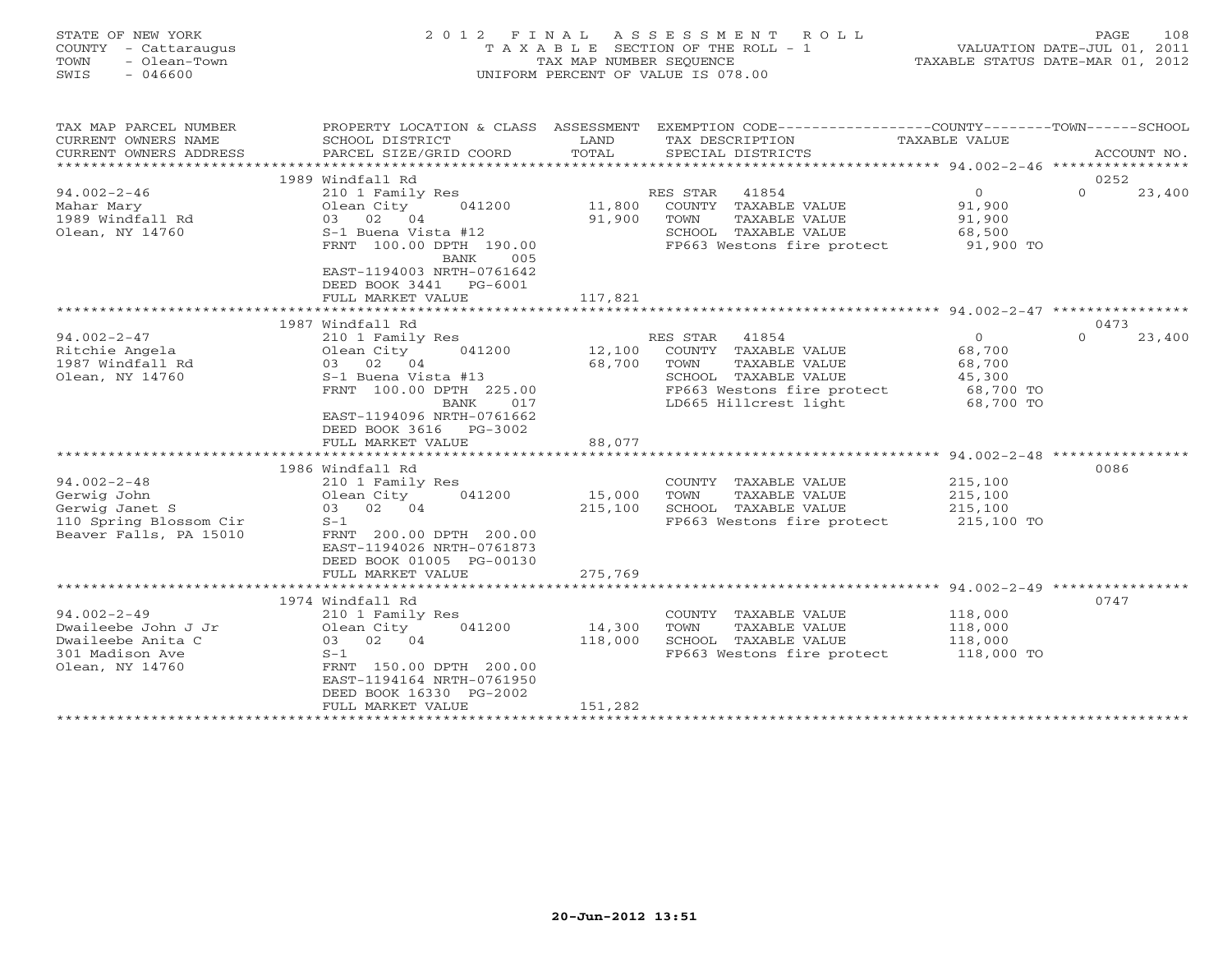## STATE OF NEW YORK 2 0 1 2 F I N A L A S S E S S M E N T R O L L PAGE 109 COUNTY - Cattaraugus T A X A B L E SECTION OF THE ROLL - 1 VALUATION DATE-JUL 01, 2011 TOWN - Olean-Town TAX MAP NUMBER SEQUENCE TAXABLE STATUS DATE-MAR 01, 2012 SWIS - 046600 UNIFORM PERCENT OF VALUE IS 078.00UNIFORM PERCENT OF VALUE IS 078.00

| TAX MAP PARCEL NUMBER<br>CURRENT OWNERS NAME    | PROPERTY LOCATION & CLASS ASSESSMENT<br>SCHOOL DISTRICT | LAND           | EXEMPTION CODE-----------------COUNTY-------TOWN------SCHOOL<br>TAX DESCRIPTION | TAXABLE VALUE  |                    |
|-------------------------------------------------|---------------------------------------------------------|----------------|---------------------------------------------------------------------------------|----------------|--------------------|
| CURRENT OWNERS ADDRESS<br>********************* | PARCEL SIZE/GRID COORD<br>*************************     | TOTAL          | SPECIAL DISTRICTS                                                               |                | ACCOUNT NO.        |
|                                                 |                                                         |                |                                                                                 |                |                    |
|                                                 | Windfall Rd                                             |                |                                                                                 |                | 0748               |
| $94.002 - 2 - 50$                               | 311 Res vac land                                        |                | COUNTY TAXABLE VALUE                                                            | 13,300         |                    |
| Dwaileebe John J Jr                             | Olean City<br>041200                                    | 13,300         | TOWN<br>TAXABLE VALUE                                                           | 13,300         |                    |
| Dwaileebe Anita C                               | 03 02 04                                                | 13,300         | SCHOOL TAXABLE VALUE                                                            | 13,300         |                    |
| 301 Madison Ave                                 | $S-1$                                                   |                | FP663 Westons fire protect 13,300 TO                                            |                |                    |
| Olean, NY 14760                                 | FRNT 128.50 DPTH 200.00                                 |                |                                                                                 |                |                    |
|                                                 | EAST-1194290 NRTH-0762020                               |                |                                                                                 |                |                    |
|                                                 | DEED BOOK 16330 PG-2002                                 |                |                                                                                 |                |                    |
|                                                 | FULL MARKET VALUE                                       | 17,051         |                                                                                 |                |                    |
|                                                 |                                                         |                | ********************** 94.002-2-51 **************                               |                |                    |
|                                                 | 1970 Windfall Rd                                        |                |                                                                                 |                | 0472               |
| $94.002 - 2 - 51$                               | 210 1 Family Res                                        |                | CVET C/T<br>41131                                                               | 15,600         | 15,600<br>$\Omega$ |
| Sokolowski Joseph E                             | Olean City<br>041200                                    | 13,200 SR STAR | 41834                                                                           | $\overline{O}$ | $\Omega$<br>48,520 |
| Sokolowski Elsie P                              | 03 02 04                                                | 157,000        | COUNTY TAXABLE VALUE                                                            | 141,400        |                    |
| 1970 Windfall Rd                                | $S-1$                                                   |                | TOWN<br>TAXABLE VALUE                                                           | 141,400        |                    |
| Olean, NY 14760                                 | FRNT 126.50 DPTH 200.00                                 |                | SCHOOL TAXABLE VALUE                                                            | 108,480        |                    |
|                                                 | EAST-1194404 NRTH-0762084                               |                | FP663 Westons fire protect                                                      | 157,000 TO     |                    |
|                                                 | DEED BOOK 7272<br>PG-6001                               |                |                                                                                 |                |                    |
|                                                 | FULL MARKET VALUE                                       | 201,282        |                                                                                 |                |                    |
|                                                 |                                                         |                |                                                                                 |                |                    |
|                                                 | 1950 Windfall Rd                                        |                |                                                                                 |                | 0198               |
| $94.002 - 2 - 52$                               | 210 1 Family Res                                        |                | RES STAR<br>41854                                                               | $\overline{0}$ | $\Omega$<br>23,400 |
| Wagner Edward J II                              | Olean City<br>041200                                    | 14,000         | COUNTY TAXABLE VALUE                                                            | 97,500         |                    |
| Chilcott Vivian Elai                            | 03 02 04                                                | 97,500         | TOWN<br>TAXABLE VALUE                                                           | 97,500         |                    |
| 1950 Windfall Rd                                | $S-1$                                                   |                | SCHOOL TAXABLE VALUE                                                            | 74,100         |                    |
| Olean, NY 14760                                 | FRNT 145.00 DPTH 200.00                                 |                | FP663 Westons fire protect                                                      | 97,500 TO      |                    |
|                                                 | EAST-1194527 NRTH-0762157                               |                |                                                                                 |                |                    |
|                                                 | DEED BOOK 869<br>PG-00291                               |                |                                                                                 |                |                    |
|                                                 | FULL MARKET VALUE                                       | 125,000        |                                                                                 |                |                    |
|                                                 |                                                         |                |                                                                                 |                |                    |
|                                                 | 1944 Windfall Rd                                        |                |                                                                                 |                | 0364               |
| $94.002 - 2 - 53$                               | 210 1 Family Res                                        |                | RES STAR 41854                                                                  | $\overline{0}$ | $\Omega$<br>23,400 |
| Inwood Robin                                    | 041200<br>Olean City                                    | 13,100         | COUNTY TAXABLE VALUE                                                            | 94,000         |                    |
| Inwood Wanda K                                  | 04 02 04                                                | 94,000         | TOWN<br>TAXABLE VALUE                                                           | 94,000         |                    |
| 1944 Windfall Rd                                | $S-1$                                                   |                | SCHOOL TAXABLE VALUE                                                            | 70,600         |                    |
| Olean, NY 14760                                 | FRNT 131.00 DPTH 200.00                                 |                | FP663 Westons fire protect                                                      | 94,000 TO      |                    |
|                                                 | EAST-1194649 NRTH-0762227                               |                |                                                                                 |                |                    |
|                                                 | DEED BOOK 12875 PG-5001                                 |                |                                                                                 |                |                    |
|                                                 | FULL MARKET VALUE                                       | 120,513        |                                                                                 |                |                    |
|                                                 | ***********************                                 |                | ******************************* 94.002-2-54 ****************                    |                |                    |
|                                                 | 1936 Windfall Rd                                        |                |                                                                                 |                | 0839               |
| $94.002 - 2 - 54$                               | 210 1 Family Res                                        |                | RES STAR<br>41854                                                               | $\overline{0}$ | $\Omega$<br>23,400 |
| Sheeser Scott                                   | 041200<br>Olean City                                    | 13,100         | COUNTY TAXABLE VALUE                                                            | 135,900        |                    |
| Sheeser Holly                                   | 03 02 04                                                | 135,900        | TOWN<br>TAXABLE VALUE                                                           | 135,900        |                    |
| 1936 Windfall Rd                                | $S-1$                                                   |                | SCHOOL TAXABLE VALUE                                                            | 112,500        |                    |
| Olean, NY 14760                                 | FRNT 169.00 DPTH 200.00                                 |                | FP663 Westons fire protect                                                      | 135,900 TO     |                    |
|                                                 | EAST-1194770 NRTH-0762293                               |                |                                                                                 |                |                    |
|                                                 | DEED BOOK 6085<br>PG-3001                               |                |                                                                                 |                |                    |
|                                                 | FULL MARKET VALUE                                       | 174,231        |                                                                                 |                |                    |
|                                                 |                                                         |                |                                                                                 |                |                    |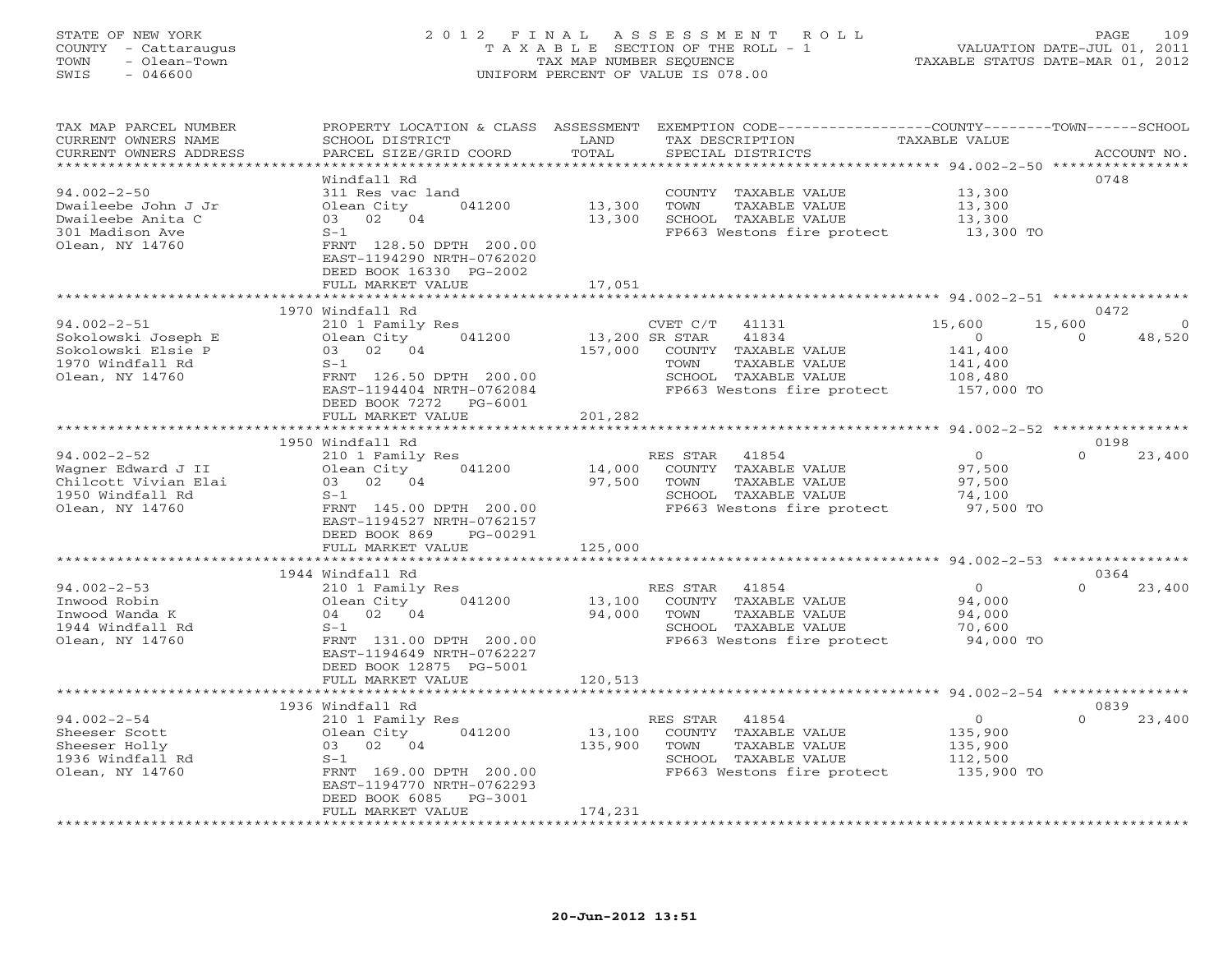| STATE OF NEW YORK<br>COUNTY<br>- Cattaraugus<br>- Olean-Town<br>TOWN<br>SWIS<br>$-046600$ | TAXABLE                              | TAX MAP NUMBER SEOUENCE | 2012 FINAL ASSESSMENT ROLL<br>SECTION OF THE ROLL - 1<br>UNIFORM PERCENT OF VALUE IS 078.00 | VALUATION DATE-JUL 01, 2011<br>TAXABLE STATUS DATE-MAR 01, 2012 | 110<br>PAGE       |
|-------------------------------------------------------------------------------------------|--------------------------------------|-------------------------|---------------------------------------------------------------------------------------------|-----------------------------------------------------------------|-------------------|
| TAX MAP PARCEL NUMBER                                                                     | PROPERTY LOCATION & CLASS ASSESSMENT |                         | EXEMPTION CODE-----------------COUNTY-------TOWN------SCHOOL                                |                                                                 |                   |
| CURRENT OWNERS NAME                                                                       | SCHOOL DISTRICT                      | LAND                    | TAX DESCRIPTION TAXABLE VALUE                                                               |                                                                 |                   |
| CURRENT OWNERS ADDRESS                                                                    | PARCEL SIZE/GRID COORD               | TOTAL                   | SPECIAL DISTRICTS                                                                           |                                                                 | ACCOUNT NO.       |
|                                                                                           |                                      |                         |                                                                                             |                                                                 |                   |
|                                                                                           | 1928 Windfall Rd                     |                         |                                                                                             |                                                                 | 0879              |
| $94.002 - 2 - 55$                                                                         | 210 1 Family Res                     |                         | 41854<br>RES STAR                                                                           | $\circ$                                                         | 23,400<br>$\circ$ |
| Brewer John Jr                                                                            | Olean City 041200 12,000             |                         | COUNTY<br>TAXABLE VALUE                                                                     | 130,000                                                         |                   |
| Brewer Kathleen A                                                                         | 03 02 04                             | 130,000                 | TOWN<br>TAXABLE VALUE                                                                       | 130,000                                                         |                   |
| Countrywide Home Loans                                                                    | $S-1$                                |                         | SCHOOL<br>TAXABLE VALUE                                                                     | 106,600                                                         |                   |
| PO Box 660694                                                                             | FRNT 100.00 DPTH 200.00              |                         | FP663 Westons fire protect 130,000 TO                                                       |                                                                 |                   |
| Dallas, TX 75266-0694                                                                     | BANK<br>065                          |                         |                                                                                             |                                                                 |                   |
|                                                                                           | EAST-1194877 NRTH-0762358            |                         |                                                                                             |                                                                 |                   |
|                                                                                           | DEED BOOK 00972 PG-00063             |                         |                                                                                             |                                                                 |                   |
|                                                                                           | FULL MARKET VALUE                    | 166,667                 |                                                                                             |                                                                 |                   |
|                                                                                           |                                      |                         |                                                                                             |                                                                 |                   |
|                                                                                           | 1922 Windfall Rd                     |                         |                                                                                             |                                                                 | 0021              |

|                   |                             |                                   | 27. UUL 4 JU |                    |
|-------------------|-----------------------------|-----------------------------------|--------------|--------------------|
|                   | 1922 Windfall Rd            |                                   |              | 0021               |
| $94.002 - 2 - 56$ | 210 1 Family Res            | 41854<br>RES STAR                 | $\Omega$     | 23,400<br>$\Omega$ |
| Wallen Peter M    | 041200<br>Olean City        | COUNTY<br>TAXABLE VALUE<br>12,000 | 137,000      |                    |
| Wallen Margaret A | 02 04<br>03                 | 137,000<br>TAXABLE VALUE<br>TOWN  | 137,000      |                    |
| 1922 Windfall Rd  | $S-1$                       | SCHOOL TAXABLE VALUE              | 113,600      |                    |
| Olean, NY 14760   | FRNT 100.00 DPTH 200.00     | FP663 Westons fire protect        | 137,000 TO   |                    |
|                   | EAST-1194964 NRTH-0762412   |                                   |              |                    |
|                   | DEED BOOK 842<br>PG-00130   |                                   |              |                    |
|                   | FULL MARKET VALUE           | 175,641                           |              |                    |
|                   |                             |                                   |              |                    |
|                   | 2261 Windfall Rd            |                                   |              | 0608               |
| $94.002 - 2 - 57$ | 210 1 Family Res            | 41854<br>RES STAR                 | $\Omega$     | 23,400<br>$\Omega$ |
| Bowser Joseph A   | 041200<br>Olean City        | 12,500<br>COUNTY TAXABLE VALUE    | 177,000      |                    |
| Bowser Sherrie L  | 03 02 04                    | 177,000<br>TOWN<br>TAXABLE VALUE  | 177,000      |                    |
| 1916 Windfall Rd  | $S-1$                       | SCHOOL TAXABLE VALUE              | 153,600      |                    |
| Olean, NY 14760   | FRNT 112.00 DPTH 200.00     | FP663 Westons fire protect        | 177,000 TO   |                    |
|                   | EAST-1195057 NRTH-0762468   |                                   |              |                    |
|                   | DEED BOOK 848<br>PG-01194   |                                   |              |                    |
|                   | FULL MARKET VALUE           | 226,923                           |              |                    |
|                   |                             |                                   |              |                    |
|                   | 1910 Windfall Rd            |                                   |              | 0415               |
| $94.002 - 2 - 58$ | 210 1 Family Res            | COUNTY TAXABLE VALUE              | 100,200      |                    |
| Chastain Shawn M  | Olean City<br>041200        | 15,500<br>TAXABLE VALUE<br>TOWN   | 100,200      |                    |
| 1910 Windfall Rd  | 03 02 04                    | 100,200<br>SCHOOL TAXABLE VALUE   | 100,200      |                    |
| Olean, NY 14760   | $S-1$                       | FP663 Westons fire protect        | 100,200 TO   |                    |
|                   | 237.00 DPTH<br>FRNT         |                                   |              |                    |
|                   | 1.10 BANK<br>ACRES<br>005   |                                   |              |                    |
|                   | EAST-1195205 NRTH-0762556   |                                   |              |                    |
|                   | DEED BOOK 5949<br>$PG-8001$ |                                   |              |                    |
|                   | FULL MARKET VALUE           | 128,462                           |              |                    |
|                   |                             |                                   |              |                    |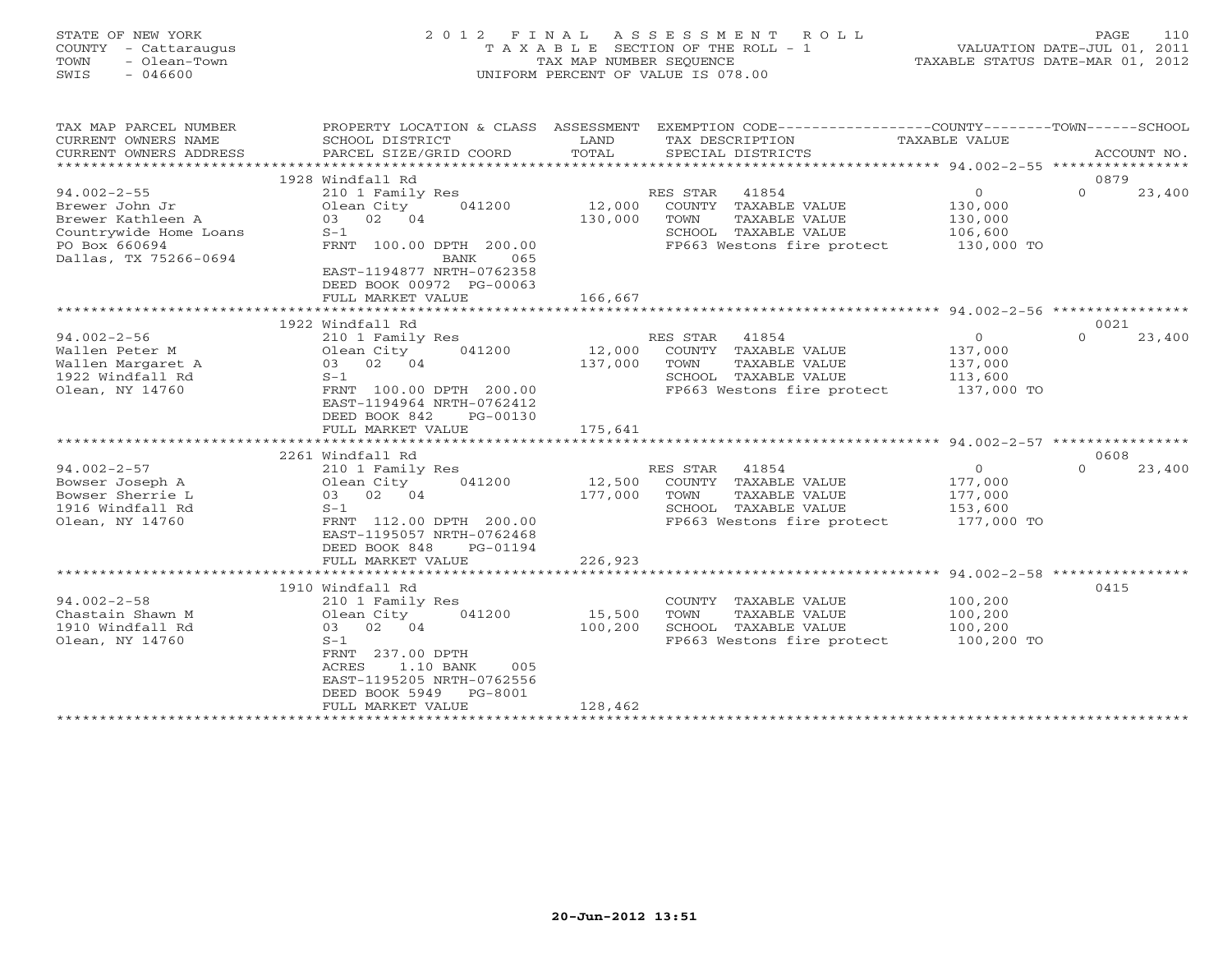# STATE OF NEW YORK 2 0 1 2 F I N A L A S S E S S M E N T R O L L PAGE 111 COUNTY - Cattaraugus T A X A B L E SECTION OF THE ROLL - 1 VALUATION DATE-JUL 01, 2011 TOWN - Olean-Town TAX MAP NUMBER SEQUENCE TAXABLE STATUS DATE-MAR 01, 2012 SWIS - 046600 UNIFORM PERCENT OF VALUE IS 078.00UNIFORM PERCENT OF VALUE IS 078.00

| *************************<br>0552<br>Fall Rd<br>$94.003 - 3 - 1.1$<br>314 Rural vac<10<br>15,200<br>COUNTY TAXABLE VALUE<br>15,200<br>Benson Construction & Dev<br>Olean City<br>041200<br>TOWN<br>TAXABLE VALUE<br>15,200<br>221 Homer St<br>05 02 04<br>15,200<br>SCHOOL TAXABLE VALUE<br>15,200<br>15,200 TO<br>$S-9$<br>Olean, NY 14760<br>FP662 Olean fire protect<br>ACRES 11.30<br>EAST-1181475 NRTH-0760418<br>DEED BOOK 495<br>PG-7001<br>FULL MARKET VALUE<br>19,487<br>2962 Fall Rd<br>1520<br>23,400<br>$94.003 - 3 - 1.2$<br>210 1 Family Res<br>$\overline{0}$<br>$\Omega$<br>RES STAR 41854<br>Olean City 041200<br>8,100 COUNTY TAXABLE VALUE<br>Bennett Edward W<br>42,300<br>05 02 04<br>2962 Fall Rd<br>42,300<br>TOWN<br>TAXABLE VALUE<br>42,300<br>FRNT 95.00 DPTH 400.00<br>SCHOOL TAXABLE VALUE<br>Olean, NY 14760<br>18,900<br>FP662 Olean fire protect<br>EAST-1182021 NRTH-0760245<br>42,300 TO<br>DEED BOOK 902<br>PG-00896<br>54,231<br>FULL MARKET VALUE<br>********************** 94.003-3-2 *************<br>0802<br>2955 Fall Rd<br>$94.003 - 3 - 2$<br>210 1 Family Res<br>COUNTY TAXABLE VALUE<br>19,100<br>Raines Calvin<br>041200<br>Olean City<br>9,100<br>TOWN<br>TAXABLE VALUE<br>19,100<br>05 02 04<br>Raines Deborah<br>19,100<br>SCHOOL TAXABLE VALUE<br>19,100<br>2955 Fall Rd<br>$S-9$<br>FP662 Olean fire protect<br>19,100 TO<br>Olean, NY 14760<br>FRNT 132.00 DPTH 256.00<br>EAST-1182165 NRTH-0760527<br>DEED BOOK 3437 PG-5003<br>FULL MARKET VALUE<br>24,487<br>2964 West Fall Rd<br>1071<br>$94.003 - 3 - 3$<br>RES STAR 41854<br>$\overline{0}$<br>$\Omega$<br>23,400<br>210 1 Family Res<br>Martin Patrick G<br>Olean City<br>041200<br>22,900<br>COUNTY TAXABLE VALUE<br>70,000<br>05 02 04<br>70,000<br>TAXABLE VALUE<br>Martin Cynthia<br>TOWN<br>70,000<br>SCHOOL TAXABLE VALUE<br>2964 West Fall Rd<br>$S-9$<br>46,600<br>Olean, NY 14760<br>ACRES 10.48 BANK 017<br>FP662 Olean fire protect<br>70,000 TO<br>EAST-1181461 NRTH-0759994<br>DEED BOOK 00999 PG-00525<br>FULL MARKET VALUE<br>89,744<br>0116<br>Fall Rd<br>$94.003 - 3 - 4$<br>720 Mine/quarry<br>250,000<br>COUNTY TAXABLE VALUE<br>Olean City<br>50,000<br>Buffalo Crushed Stone Inc<br>041200<br>TOWN<br>TAXABLE VALUE<br>250,000<br>250,000<br>2544 Clinton St<br>12 02 04<br>SCHOOL TAXABLE VALUE<br>250,000<br>PO Box 710<br>$S-9$<br>FP662 Olean fire protect 250,000 TO<br>Buffalo, NY 14224<br>ACRES 18.75<br>EAST-1181557 NRTH-0758485<br>DEED BOOK 828<br>PG-00738<br>320,513<br>FULL MARKET VALUE | TAX MAP PARCEL NUMBER<br>CURRENT OWNERS NAME<br>CURRENT OWNERS ADDRESS | PROPERTY LOCATION & CLASS ASSESSMENT<br>SCHOOL DISTRICT<br>PARCEL SIZE/GRID COORD | LAND<br>TOTAL | TAX DESCRIPTION<br>SPECIAL DISTRICTS | EXEMPTION CODE-----------------COUNTY-------TOWN------SCHOOL<br>TAXABLE VALUE<br>ACCOUNT NO. |
|----------------------------------------------------------------------------------------------------------------------------------------------------------------------------------------------------------------------------------------------------------------------------------------------------------------------------------------------------------------------------------------------------------------------------------------------------------------------------------------------------------------------------------------------------------------------------------------------------------------------------------------------------------------------------------------------------------------------------------------------------------------------------------------------------------------------------------------------------------------------------------------------------------------------------------------------------------------------------------------------------------------------------------------------------------------------------------------------------------------------------------------------------------------------------------------------------------------------------------------------------------------------------------------------------------------------------------------------------------------------------------------------------------------------------------------------------------------------------------------------------------------------------------------------------------------------------------------------------------------------------------------------------------------------------------------------------------------------------------------------------------------------------------------------------------------------------------------------------------------------------------------------------------------------------------------------------------------------------------------------------------------------------------------------------------------------------------------------------------------------------------------------------------------------------------------------------------------------------------------------------------------------------------------------------------------------------------------------------------------------------------------------------------------------------------------------------------------------------------------------------------------------------------------|------------------------------------------------------------------------|-----------------------------------------------------------------------------------|---------------|--------------------------------------|----------------------------------------------------------------------------------------------|
|                                                                                                                                                                                                                                                                                                                                                                                                                                                                                                                                                                                                                                                                                                                                                                                                                                                                                                                                                                                                                                                                                                                                                                                                                                                                                                                                                                                                                                                                                                                                                                                                                                                                                                                                                                                                                                                                                                                                                                                                                                                                                                                                                                                                                                                                                                                                                                                                                                                                                                                                        |                                                                        |                                                                                   |               |                                      |                                                                                              |
|                                                                                                                                                                                                                                                                                                                                                                                                                                                                                                                                                                                                                                                                                                                                                                                                                                                                                                                                                                                                                                                                                                                                                                                                                                                                                                                                                                                                                                                                                                                                                                                                                                                                                                                                                                                                                                                                                                                                                                                                                                                                                                                                                                                                                                                                                                                                                                                                                                                                                                                                        |                                                                        |                                                                                   |               |                                      |                                                                                              |
|                                                                                                                                                                                                                                                                                                                                                                                                                                                                                                                                                                                                                                                                                                                                                                                                                                                                                                                                                                                                                                                                                                                                                                                                                                                                                                                                                                                                                                                                                                                                                                                                                                                                                                                                                                                                                                                                                                                                                                                                                                                                                                                                                                                                                                                                                                                                                                                                                                                                                                                                        |                                                                        |                                                                                   |               |                                      |                                                                                              |
|                                                                                                                                                                                                                                                                                                                                                                                                                                                                                                                                                                                                                                                                                                                                                                                                                                                                                                                                                                                                                                                                                                                                                                                                                                                                                                                                                                                                                                                                                                                                                                                                                                                                                                                                                                                                                                                                                                                                                                                                                                                                                                                                                                                                                                                                                                                                                                                                                                                                                                                                        |                                                                        |                                                                                   |               |                                      |                                                                                              |
|                                                                                                                                                                                                                                                                                                                                                                                                                                                                                                                                                                                                                                                                                                                                                                                                                                                                                                                                                                                                                                                                                                                                                                                                                                                                                                                                                                                                                                                                                                                                                                                                                                                                                                                                                                                                                                                                                                                                                                                                                                                                                                                                                                                                                                                                                                                                                                                                                                                                                                                                        |                                                                        |                                                                                   |               |                                      |                                                                                              |
|                                                                                                                                                                                                                                                                                                                                                                                                                                                                                                                                                                                                                                                                                                                                                                                                                                                                                                                                                                                                                                                                                                                                                                                                                                                                                                                                                                                                                                                                                                                                                                                                                                                                                                                                                                                                                                                                                                                                                                                                                                                                                                                                                                                                                                                                                                                                                                                                                                                                                                                                        |                                                                        |                                                                                   |               |                                      |                                                                                              |
|                                                                                                                                                                                                                                                                                                                                                                                                                                                                                                                                                                                                                                                                                                                                                                                                                                                                                                                                                                                                                                                                                                                                                                                                                                                                                                                                                                                                                                                                                                                                                                                                                                                                                                                                                                                                                                                                                                                                                                                                                                                                                                                                                                                                                                                                                                                                                                                                                                                                                                                                        |                                                                        |                                                                                   |               |                                      |                                                                                              |
|                                                                                                                                                                                                                                                                                                                                                                                                                                                                                                                                                                                                                                                                                                                                                                                                                                                                                                                                                                                                                                                                                                                                                                                                                                                                                                                                                                                                                                                                                                                                                                                                                                                                                                                                                                                                                                                                                                                                                                                                                                                                                                                                                                                                                                                                                                                                                                                                                                                                                                                                        |                                                                        |                                                                                   |               |                                      |                                                                                              |
|                                                                                                                                                                                                                                                                                                                                                                                                                                                                                                                                                                                                                                                                                                                                                                                                                                                                                                                                                                                                                                                                                                                                                                                                                                                                                                                                                                                                                                                                                                                                                                                                                                                                                                                                                                                                                                                                                                                                                                                                                                                                                                                                                                                                                                                                                                                                                                                                                                                                                                                                        |                                                                        |                                                                                   |               |                                      |                                                                                              |
|                                                                                                                                                                                                                                                                                                                                                                                                                                                                                                                                                                                                                                                                                                                                                                                                                                                                                                                                                                                                                                                                                                                                                                                                                                                                                                                                                                                                                                                                                                                                                                                                                                                                                                                                                                                                                                                                                                                                                                                                                                                                                                                                                                                                                                                                                                                                                                                                                                                                                                                                        |                                                                        |                                                                                   |               |                                      |                                                                                              |
|                                                                                                                                                                                                                                                                                                                                                                                                                                                                                                                                                                                                                                                                                                                                                                                                                                                                                                                                                                                                                                                                                                                                                                                                                                                                                                                                                                                                                                                                                                                                                                                                                                                                                                                                                                                                                                                                                                                                                                                                                                                                                                                                                                                                                                                                                                                                                                                                                                                                                                                                        |                                                                        |                                                                                   |               |                                      |                                                                                              |
|                                                                                                                                                                                                                                                                                                                                                                                                                                                                                                                                                                                                                                                                                                                                                                                                                                                                                                                                                                                                                                                                                                                                                                                                                                                                                                                                                                                                                                                                                                                                                                                                                                                                                                                                                                                                                                                                                                                                                                                                                                                                                                                                                                                                                                                                                                                                                                                                                                                                                                                                        |                                                                        |                                                                                   |               |                                      |                                                                                              |
|                                                                                                                                                                                                                                                                                                                                                                                                                                                                                                                                                                                                                                                                                                                                                                                                                                                                                                                                                                                                                                                                                                                                                                                                                                                                                                                                                                                                                                                                                                                                                                                                                                                                                                                                                                                                                                                                                                                                                                                                                                                                                                                                                                                                                                                                                                                                                                                                                                                                                                                                        |                                                                        |                                                                                   |               |                                      |                                                                                              |
|                                                                                                                                                                                                                                                                                                                                                                                                                                                                                                                                                                                                                                                                                                                                                                                                                                                                                                                                                                                                                                                                                                                                                                                                                                                                                                                                                                                                                                                                                                                                                                                                                                                                                                                                                                                                                                                                                                                                                                                                                                                                                                                                                                                                                                                                                                                                                                                                                                                                                                                                        |                                                                        |                                                                                   |               |                                      |                                                                                              |
|                                                                                                                                                                                                                                                                                                                                                                                                                                                                                                                                                                                                                                                                                                                                                                                                                                                                                                                                                                                                                                                                                                                                                                                                                                                                                                                                                                                                                                                                                                                                                                                                                                                                                                                                                                                                                                                                                                                                                                                                                                                                                                                                                                                                                                                                                                                                                                                                                                                                                                                                        |                                                                        |                                                                                   |               |                                      |                                                                                              |
|                                                                                                                                                                                                                                                                                                                                                                                                                                                                                                                                                                                                                                                                                                                                                                                                                                                                                                                                                                                                                                                                                                                                                                                                                                                                                                                                                                                                                                                                                                                                                                                                                                                                                                                                                                                                                                                                                                                                                                                                                                                                                                                                                                                                                                                                                                                                                                                                                                                                                                                                        |                                                                        |                                                                                   |               |                                      |                                                                                              |
|                                                                                                                                                                                                                                                                                                                                                                                                                                                                                                                                                                                                                                                                                                                                                                                                                                                                                                                                                                                                                                                                                                                                                                                                                                                                                                                                                                                                                                                                                                                                                                                                                                                                                                                                                                                                                                                                                                                                                                                                                                                                                                                                                                                                                                                                                                                                                                                                                                                                                                                                        |                                                                        |                                                                                   |               |                                      |                                                                                              |
|                                                                                                                                                                                                                                                                                                                                                                                                                                                                                                                                                                                                                                                                                                                                                                                                                                                                                                                                                                                                                                                                                                                                                                                                                                                                                                                                                                                                                                                                                                                                                                                                                                                                                                                                                                                                                                                                                                                                                                                                                                                                                                                                                                                                                                                                                                                                                                                                                                                                                                                                        |                                                                        |                                                                                   |               |                                      |                                                                                              |
|                                                                                                                                                                                                                                                                                                                                                                                                                                                                                                                                                                                                                                                                                                                                                                                                                                                                                                                                                                                                                                                                                                                                                                                                                                                                                                                                                                                                                                                                                                                                                                                                                                                                                                                                                                                                                                                                                                                                                                                                                                                                                                                                                                                                                                                                                                                                                                                                                                                                                                                                        |                                                                        |                                                                                   |               |                                      |                                                                                              |
|                                                                                                                                                                                                                                                                                                                                                                                                                                                                                                                                                                                                                                                                                                                                                                                                                                                                                                                                                                                                                                                                                                                                                                                                                                                                                                                                                                                                                                                                                                                                                                                                                                                                                                                                                                                                                                                                                                                                                                                                                                                                                                                                                                                                                                                                                                                                                                                                                                                                                                                                        |                                                                        |                                                                                   |               |                                      |                                                                                              |
|                                                                                                                                                                                                                                                                                                                                                                                                                                                                                                                                                                                                                                                                                                                                                                                                                                                                                                                                                                                                                                                                                                                                                                                                                                                                                                                                                                                                                                                                                                                                                                                                                                                                                                                                                                                                                                                                                                                                                                                                                                                                                                                                                                                                                                                                                                                                                                                                                                                                                                                                        |                                                                        |                                                                                   |               |                                      |                                                                                              |
|                                                                                                                                                                                                                                                                                                                                                                                                                                                                                                                                                                                                                                                                                                                                                                                                                                                                                                                                                                                                                                                                                                                                                                                                                                                                                                                                                                                                                                                                                                                                                                                                                                                                                                                                                                                                                                                                                                                                                                                                                                                                                                                                                                                                                                                                                                                                                                                                                                                                                                                                        |                                                                        |                                                                                   |               |                                      |                                                                                              |
|                                                                                                                                                                                                                                                                                                                                                                                                                                                                                                                                                                                                                                                                                                                                                                                                                                                                                                                                                                                                                                                                                                                                                                                                                                                                                                                                                                                                                                                                                                                                                                                                                                                                                                                                                                                                                                                                                                                                                                                                                                                                                                                                                                                                                                                                                                                                                                                                                                                                                                                                        |                                                                        |                                                                                   |               |                                      |                                                                                              |
|                                                                                                                                                                                                                                                                                                                                                                                                                                                                                                                                                                                                                                                                                                                                                                                                                                                                                                                                                                                                                                                                                                                                                                                                                                                                                                                                                                                                                                                                                                                                                                                                                                                                                                                                                                                                                                                                                                                                                                                                                                                                                                                                                                                                                                                                                                                                                                                                                                                                                                                                        |                                                                        |                                                                                   |               |                                      |                                                                                              |
|                                                                                                                                                                                                                                                                                                                                                                                                                                                                                                                                                                                                                                                                                                                                                                                                                                                                                                                                                                                                                                                                                                                                                                                                                                                                                                                                                                                                                                                                                                                                                                                                                                                                                                                                                                                                                                                                                                                                                                                                                                                                                                                                                                                                                                                                                                                                                                                                                                                                                                                                        |                                                                        |                                                                                   |               |                                      |                                                                                              |
|                                                                                                                                                                                                                                                                                                                                                                                                                                                                                                                                                                                                                                                                                                                                                                                                                                                                                                                                                                                                                                                                                                                                                                                                                                                                                                                                                                                                                                                                                                                                                                                                                                                                                                                                                                                                                                                                                                                                                                                                                                                                                                                                                                                                                                                                                                                                                                                                                                                                                                                                        |                                                                        |                                                                                   |               |                                      |                                                                                              |
|                                                                                                                                                                                                                                                                                                                                                                                                                                                                                                                                                                                                                                                                                                                                                                                                                                                                                                                                                                                                                                                                                                                                                                                                                                                                                                                                                                                                                                                                                                                                                                                                                                                                                                                                                                                                                                                                                                                                                                                                                                                                                                                                                                                                                                                                                                                                                                                                                                                                                                                                        |                                                                        |                                                                                   |               |                                      |                                                                                              |
|                                                                                                                                                                                                                                                                                                                                                                                                                                                                                                                                                                                                                                                                                                                                                                                                                                                                                                                                                                                                                                                                                                                                                                                                                                                                                                                                                                                                                                                                                                                                                                                                                                                                                                                                                                                                                                                                                                                                                                                                                                                                                                                                                                                                                                                                                                                                                                                                                                                                                                                                        |                                                                        |                                                                                   |               |                                      |                                                                                              |
|                                                                                                                                                                                                                                                                                                                                                                                                                                                                                                                                                                                                                                                                                                                                                                                                                                                                                                                                                                                                                                                                                                                                                                                                                                                                                                                                                                                                                                                                                                                                                                                                                                                                                                                                                                                                                                                                                                                                                                                                                                                                                                                                                                                                                                                                                                                                                                                                                                                                                                                                        |                                                                        |                                                                                   |               |                                      |                                                                                              |
|                                                                                                                                                                                                                                                                                                                                                                                                                                                                                                                                                                                                                                                                                                                                                                                                                                                                                                                                                                                                                                                                                                                                                                                                                                                                                                                                                                                                                                                                                                                                                                                                                                                                                                                                                                                                                                                                                                                                                                                                                                                                                                                                                                                                                                                                                                                                                                                                                                                                                                                                        |                                                                        |                                                                                   |               |                                      |                                                                                              |
|                                                                                                                                                                                                                                                                                                                                                                                                                                                                                                                                                                                                                                                                                                                                                                                                                                                                                                                                                                                                                                                                                                                                                                                                                                                                                                                                                                                                                                                                                                                                                                                                                                                                                                                                                                                                                                                                                                                                                                                                                                                                                                                                                                                                                                                                                                                                                                                                                                                                                                                                        |                                                                        |                                                                                   |               |                                      |                                                                                              |
|                                                                                                                                                                                                                                                                                                                                                                                                                                                                                                                                                                                                                                                                                                                                                                                                                                                                                                                                                                                                                                                                                                                                                                                                                                                                                                                                                                                                                                                                                                                                                                                                                                                                                                                                                                                                                                                                                                                                                                                                                                                                                                                                                                                                                                                                                                                                                                                                                                                                                                                                        |                                                                        |                                                                                   |               |                                      |                                                                                              |
|                                                                                                                                                                                                                                                                                                                                                                                                                                                                                                                                                                                                                                                                                                                                                                                                                                                                                                                                                                                                                                                                                                                                                                                                                                                                                                                                                                                                                                                                                                                                                                                                                                                                                                                                                                                                                                                                                                                                                                                                                                                                                                                                                                                                                                                                                                                                                                                                                                                                                                                                        |                                                                        |                                                                                   |               |                                      |                                                                                              |
|                                                                                                                                                                                                                                                                                                                                                                                                                                                                                                                                                                                                                                                                                                                                                                                                                                                                                                                                                                                                                                                                                                                                                                                                                                                                                                                                                                                                                                                                                                                                                                                                                                                                                                                                                                                                                                                                                                                                                                                                                                                                                                                                                                                                                                                                                                                                                                                                                                                                                                                                        |                                                                        |                                                                                   |               |                                      |                                                                                              |
|                                                                                                                                                                                                                                                                                                                                                                                                                                                                                                                                                                                                                                                                                                                                                                                                                                                                                                                                                                                                                                                                                                                                                                                                                                                                                                                                                                                                                                                                                                                                                                                                                                                                                                                                                                                                                                                                                                                                                                                                                                                                                                                                                                                                                                                                                                                                                                                                                                                                                                                                        |                                                                        |                                                                                   |               |                                      |                                                                                              |
|                                                                                                                                                                                                                                                                                                                                                                                                                                                                                                                                                                                                                                                                                                                                                                                                                                                                                                                                                                                                                                                                                                                                                                                                                                                                                                                                                                                                                                                                                                                                                                                                                                                                                                                                                                                                                                                                                                                                                                                                                                                                                                                                                                                                                                                                                                                                                                                                                                                                                                                                        |                                                                        |                                                                                   |               |                                      |                                                                                              |
|                                                                                                                                                                                                                                                                                                                                                                                                                                                                                                                                                                                                                                                                                                                                                                                                                                                                                                                                                                                                                                                                                                                                                                                                                                                                                                                                                                                                                                                                                                                                                                                                                                                                                                                                                                                                                                                                                                                                                                                                                                                                                                                                                                                                                                                                                                                                                                                                                                                                                                                                        |                                                                        |                                                                                   |               |                                      |                                                                                              |
|                                                                                                                                                                                                                                                                                                                                                                                                                                                                                                                                                                                                                                                                                                                                                                                                                                                                                                                                                                                                                                                                                                                                                                                                                                                                                                                                                                                                                                                                                                                                                                                                                                                                                                                                                                                                                                                                                                                                                                                                                                                                                                                                                                                                                                                                                                                                                                                                                                                                                                                                        |                                                                        |                                                                                   |               |                                      |                                                                                              |
|                                                                                                                                                                                                                                                                                                                                                                                                                                                                                                                                                                                                                                                                                                                                                                                                                                                                                                                                                                                                                                                                                                                                                                                                                                                                                                                                                                                                                                                                                                                                                                                                                                                                                                                                                                                                                                                                                                                                                                                                                                                                                                                                                                                                                                                                                                                                                                                                                                                                                                                                        |                                                                        |                                                                                   |               |                                      |                                                                                              |
|                                                                                                                                                                                                                                                                                                                                                                                                                                                                                                                                                                                                                                                                                                                                                                                                                                                                                                                                                                                                                                                                                                                                                                                                                                                                                                                                                                                                                                                                                                                                                                                                                                                                                                                                                                                                                                                                                                                                                                                                                                                                                                                                                                                                                                                                                                                                                                                                                                                                                                                                        |                                                                        |                                                                                   |               |                                      |                                                                                              |
|                                                                                                                                                                                                                                                                                                                                                                                                                                                                                                                                                                                                                                                                                                                                                                                                                                                                                                                                                                                                                                                                                                                                                                                                                                                                                                                                                                                                                                                                                                                                                                                                                                                                                                                                                                                                                                                                                                                                                                                                                                                                                                                                                                                                                                                                                                                                                                                                                                                                                                                                        |                                                                        |                                                                                   |               |                                      |                                                                                              |
|                                                                                                                                                                                                                                                                                                                                                                                                                                                                                                                                                                                                                                                                                                                                                                                                                                                                                                                                                                                                                                                                                                                                                                                                                                                                                                                                                                                                                                                                                                                                                                                                                                                                                                                                                                                                                                                                                                                                                                                                                                                                                                                                                                                                                                                                                                                                                                                                                                                                                                                                        |                                                                        |                                                                                   |               |                                      |                                                                                              |
|                                                                                                                                                                                                                                                                                                                                                                                                                                                                                                                                                                                                                                                                                                                                                                                                                                                                                                                                                                                                                                                                                                                                                                                                                                                                                                                                                                                                                                                                                                                                                                                                                                                                                                                                                                                                                                                                                                                                                                                                                                                                                                                                                                                                                                                                                                                                                                                                                                                                                                                                        |                                                                        |                                                                                   |               |                                      |                                                                                              |
|                                                                                                                                                                                                                                                                                                                                                                                                                                                                                                                                                                                                                                                                                                                                                                                                                                                                                                                                                                                                                                                                                                                                                                                                                                                                                                                                                                                                                                                                                                                                                                                                                                                                                                                                                                                                                                                                                                                                                                                                                                                                                                                                                                                                                                                                                                                                                                                                                                                                                                                                        |                                                                        |                                                                                   |               |                                      |                                                                                              |
|                                                                                                                                                                                                                                                                                                                                                                                                                                                                                                                                                                                                                                                                                                                                                                                                                                                                                                                                                                                                                                                                                                                                                                                                                                                                                                                                                                                                                                                                                                                                                                                                                                                                                                                                                                                                                                                                                                                                                                                                                                                                                                                                                                                                                                                                                                                                                                                                                                                                                                                                        |                                                                        |                                                                                   |               |                                      |                                                                                              |
|                                                                                                                                                                                                                                                                                                                                                                                                                                                                                                                                                                                                                                                                                                                                                                                                                                                                                                                                                                                                                                                                                                                                                                                                                                                                                                                                                                                                                                                                                                                                                                                                                                                                                                                                                                                                                                                                                                                                                                                                                                                                                                                                                                                                                                                                                                                                                                                                                                                                                                                                        |                                                                        |                                                                                   |               |                                      |                                                                                              |
|                                                                                                                                                                                                                                                                                                                                                                                                                                                                                                                                                                                                                                                                                                                                                                                                                                                                                                                                                                                                                                                                                                                                                                                                                                                                                                                                                                                                                                                                                                                                                                                                                                                                                                                                                                                                                                                                                                                                                                                                                                                                                                                                                                                                                                                                                                                                                                                                                                                                                                                                        |                                                                        |                                                                                   |               |                                      |                                                                                              |
|                                                                                                                                                                                                                                                                                                                                                                                                                                                                                                                                                                                                                                                                                                                                                                                                                                                                                                                                                                                                                                                                                                                                                                                                                                                                                                                                                                                                                                                                                                                                                                                                                                                                                                                                                                                                                                                                                                                                                                                                                                                                                                                                                                                                                                                                                                                                                                                                                                                                                                                                        |                                                                        |                                                                                   |               |                                      |                                                                                              |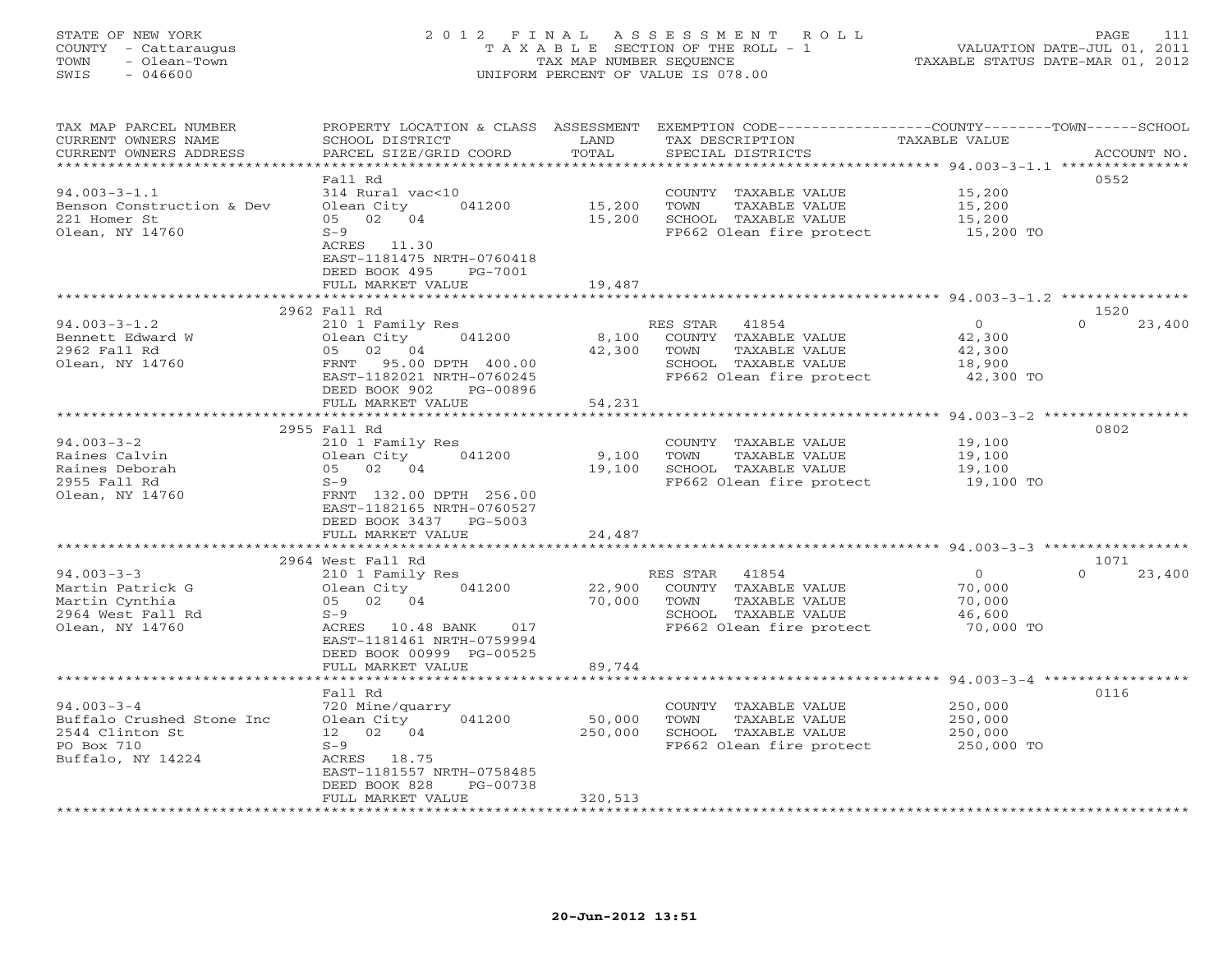# STATE OF NEW YORK 2 0 1 2 F I N A L A S S E S S M E N T R O L L PAGE 112 COUNTY - Cattaraugus T A X A B L E SECTION OF THE ROLL - 1 VALUATION DATE-JUL 01, 2011 TOWN - Olean-Town TAX MAP NUMBER SEQUENCE TAXABLE STATUS DATE-MAR 01, 2012 SWIS - 046600 UNIFORM PERCENT OF VALUE IS 078.00UNIFORM PERCENT OF VALUE IS 078.00

| TAX MAP PARCEL NUMBER<br>CURRENT OWNERS NAME<br>CURRENT OWNERS ADDRESS | PROPERTY LOCATION & CLASS ASSESSMENT<br>SCHOOL DISTRICT<br>PARCEL SIZE/GRID COORD           | LAND<br>TOTAL | TAX DESCRIPTION<br>SPECIAL DISTRICTS          | EXEMPTION CODE-----------------COUNTY-------TOWN------SCHOOL<br>TAXABLE VALUE<br>ACCOUNT NO. |
|------------------------------------------------------------------------|---------------------------------------------------------------------------------------------|---------------|-----------------------------------------------|----------------------------------------------------------------------------------------------|
| **********************                                                 |                                                                                             |               |                                               |                                                                                              |
| $94.003 - 3 - 5.2$<br>Buffalo Crushed Stone Inc                        | Constitution Ave<br>330 Vacant comm<br>Olean City<br>041200                                 | 17,100        | COUNTY TAXABLE VALUE<br>TOWN<br>TAXABLE VALUE | 1561<br>17,100<br>17,100                                                                     |
| PO Box 710                                                             | 12 01<br>04                                                                                 | 17,100        | SCHOOL TAXABLE VALUE                          | 17,100                                                                                       |
| Buffalo, NY 14224                                                      | 5.76<br>ACRES<br>EAST-1181591 NRTH-0758873<br>DEED BOOK 00927 PG-00201<br>FULL MARKET VALUE | 21,923        | FP662 Olean fire protect                      | 17,100 TO                                                                                    |
|                                                                        |                                                                                             |               |                                               |                                                                                              |
|                                                                        | 2440 Constitution Ave                                                                       |               |                                               | 1630                                                                                         |
| $94.003 - 3 - 5.3$                                                     | 455 Dealer-prod.                                                                            |               | COUNTY TAXABLE VALUE                          | 124,860                                                                                      |
| Domboski David S &                                                     | Olean City<br>041200                                                                        | 16,860        | TOWN<br>TAXABLE VALUE                         | 124,860                                                                                      |
| Domboski Denise E                                                      | 12 02 04                                                                                    | 124,860       | SCHOOL TAXABLE VALUE                          | 124,860                                                                                      |
| PO Box 30                                                              | 1.67<br>ACRES                                                                               |               | FP662 Olean fire protect                      | 124,860 TO                                                                                   |
| Olean, NY 14760                                                        | EAST-1181513 NRTH-0759259                                                                   |               |                                               |                                                                                              |
|                                                                        | DEED BOOK 00981 PG-01043<br>FULL MARKET VALUE                                               | 160,077       |                                               |                                                                                              |
|                                                                        |                                                                                             | *********     |                                               | ****************** 94.003-3-5.4 ****************                                             |
|                                                                        | 2430 Constitution Ave                                                                       |               |                                               | 1646                                                                                         |
| $94.003 - 3 - 5.4$                                                     | 642 Health bldg                                                                             |               | COUNTY TAXABLE VALUE                          | 214,300                                                                                      |
| Coatney David E                                                        | Olean City<br>041200                                                                        | 11,005        | TOWN<br>TAXABLE VALUE                         | 214,300                                                                                      |
| Coatney Sheri L                                                        | 12 02 04                                                                                    | 214,300       | SCHOOL TAXABLE VALUE                          | 214,300                                                                                      |
| PO Box 280                                                             | Ff 193.20                                                                                   |               | FP662 Olean fire protect                      | 214,300 TO                                                                                   |
| Allegany, NY 14706                                                     | ACRES<br>1.67                                                                               |               |                                               |                                                                                              |
|                                                                        | EAST-1181715 NRTH-0759277                                                                   |               |                                               |                                                                                              |
|                                                                        | DEED BOOK 00974 PG-00139                                                                    |               |                                               |                                                                                              |
|                                                                        | FULL MARKET VALUE                                                                           | 274,744       |                                               |                                                                                              |
|                                                                        |                                                                                             |               |                                               |                                                                                              |
|                                                                        | 2416 Constitution Ave                                                                       |               |                                               | 1647                                                                                         |
| $94.003 - 3 - 5.5$                                                     | 465 Prof. bldg.                                                                             |               | COUNTY TAXABLE VALUE                          | 172,400                                                                                      |
| Declaration Development LLC                                            | 041200<br>Olean City                                                                        | 10,700        | TOWN<br>TAXABLE VALUE                         | 172,400                                                                                      |
| 2416 Constitution Ave                                                  | 12 <sup>7</sup><br>02 04                                                                    | 172,400       | SCHOOL TAXABLE VALUE                          | 172,400                                                                                      |
| Olean, NY 14760                                                        | And 2420 Constitution Ave                                                                   |               | FP662 Olean fire protect                      | 172,400 TO                                                                                   |
|                                                                        | FRNT 214.40 DPTH 214.20                                                                     |               |                                               |                                                                                              |
|                                                                        | EAST-1182076 NRTH-0759191                                                                   |               |                                               |                                                                                              |
|                                                                        | DEED BOOK 11089 PG-6002<br>FULL MARKET VALUE                                                | 221,026       |                                               |                                                                                              |
|                                                                        |                                                                                             |               |                                               | ************************ 94.003-3-5.6                                                        |
|                                                                        | 2450 Constitution Ave                                                                       |               |                                               | 1653                                                                                         |
| $94.003 - 3 - 5.6$                                                     | 433 Auto body                                                                               |               | COUNTY TAXABLE VALUE                          | 371,400                                                                                      |
| Mallerys Auto Body Inc                                                 | Olean City<br>041200                                                                        | 12,115        | TOWN<br>TAXABLE VALUE                         | 371,400                                                                                      |
| 2450 Constitution Ave                                                  | 12  01  04                                                                                  | 371,400       | SCHOOL TAXABLE VALUE                          | 371,400                                                                                      |
| Olean, NY 14760                                                        | FRNT 281.01 DPTH                                                                            |               | FP662 Olean fire protect                      | 371,400 TO                                                                                   |
|                                                                        | 2.41<br>ACRES                                                                               |               |                                               |                                                                                              |
|                                                                        | EAST-1181252 NRTH-0759201                                                                   |               |                                               |                                                                                              |
|                                                                        | DEED BOOK 00976 PG-00340                                                                    |               |                                               |                                                                                              |
|                                                                        | FULL MARKET VALUE                                                                           | 476,154       |                                               |                                                                                              |
|                                                                        |                                                                                             |               |                                               |                                                                                              |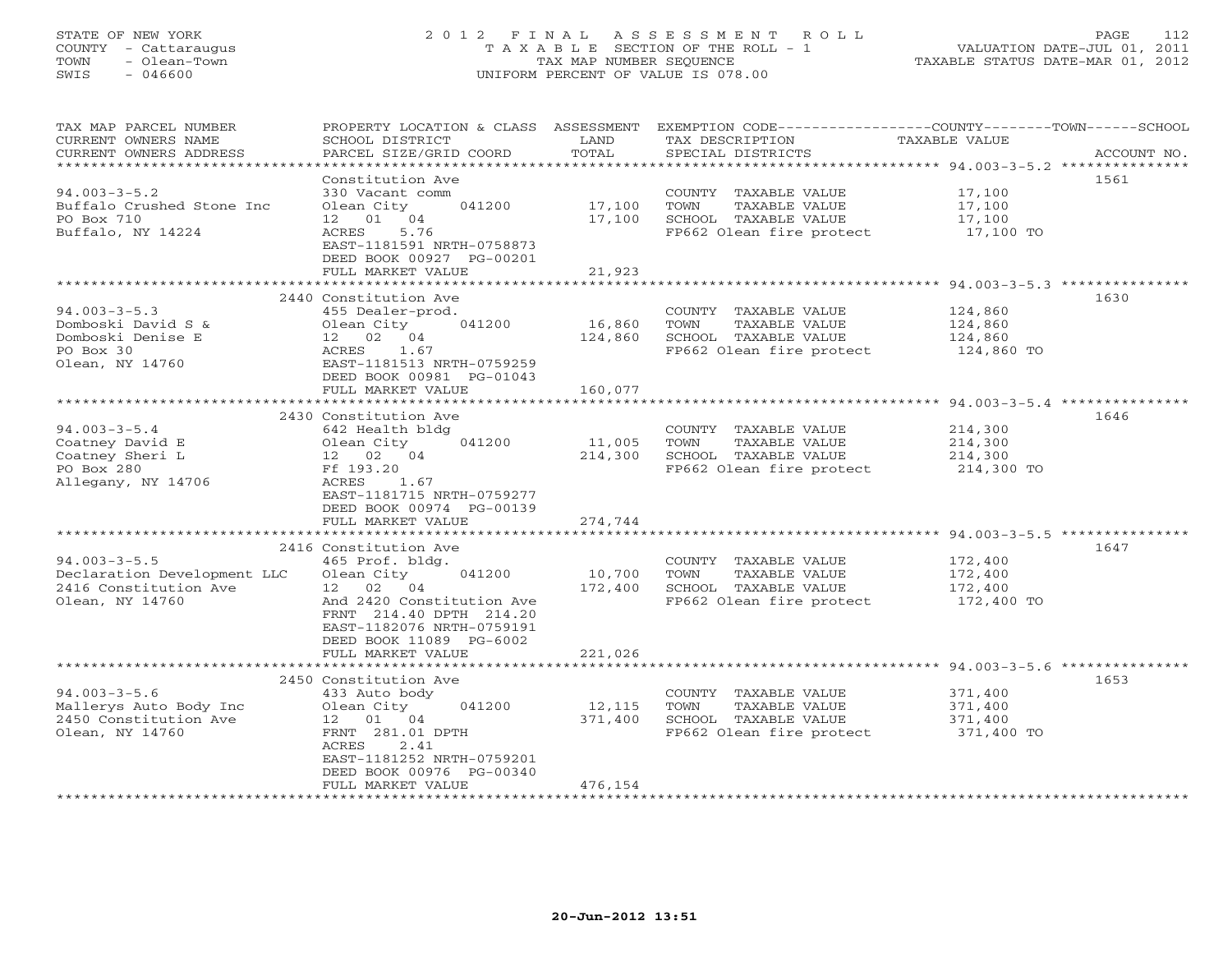#### STATE OF NEW YORK 2 0 1 2 F I N A L A S S E S S M E N T R O L L PAGE 113 COUNTY - Cattaraugus T A X A B L E SECTION OF THE ROLL - 1 VALUATION DATE-JUL 01, 2011 TOWN - Olean-Town TAX MAP NUMBER SEQUENCE TAXABLE STATUS DATE-MAR 01, 2012 SWIS - 046600 UNIFORM PERCENT OF VALUE IS 078.00UNIFORM PERCENT OF VALUE IS 078.00

| TAX MAP PARCEL NUMBER<br>CURRENT OWNERS NAME | PROPERTY LOCATION & CLASS ASSESSMENT<br>SCHOOL DISTRICT | LAND          | TAX DESCRIPTION                           | EXEMPTION CODE----------------COUNTY-------TOWN------SCHOOL<br>TAXABLE VALUE |             |
|----------------------------------------------|---------------------------------------------------------|---------------|-------------------------------------------|------------------------------------------------------------------------------|-------------|
| CURRENT OWNERS ADDRESS                       | PARCEL SIZE/GRID COORD                                  | TOTAL         | SPECIAL DISTRICTS                         |                                                                              | ACCOUNT NO. |
| **********************                       |                                                         |               |                                           |                                                                              |             |
|                                              | 2416 Constitution Ave                                   |               |                                           |                                                                              | 1804        |
| $94.003 - 3 - 5.8$                           | 642 Health bldg                                         |               | COUNTY TAXABLE VALUE                      | 300,000                                                                      |             |
| Declaration Development LLC                  | Olean City<br>041200                                    | 13,300        | TOWN<br>TAXABLE VALUE                     | 300,000                                                                      |             |
| 2416 Constitution Ave                        | 1.11<br>ACRES                                           | 300,000       | SCHOOL TAXABLE VALUE                      | 300,000                                                                      |             |
| Olean, NY 14760                              | EAST-1181909 NRTH-0759237                               |               | FP662 Olean fire protect                  | 300,000 TO                                                                   |             |
|                                              | DEED BOOK 11089 PG-6001                                 |               |                                           |                                                                              |             |
|                                              | FULL MARKET VALUE                                       | 384,615       |                                           |                                                                              |             |
|                                              |                                                         |               |                                           |                                                                              |             |
|                                              | 2975 W River Rd                                         |               |                                           |                                                                              | 0036        |
| $94.003 - 4 - 1.1$                           | 240 Rural res                                           |               | COUNTY TAXABLE VALUE                      | 53,290                                                                       |             |
| Rumsey Fred L                                | Allegany-Limest 042001                                  | 17,300        | TOWN<br>TAXABLE VALUE                     | 53,290                                                                       |             |
| Rumsey Jennifer J                            | 11  01  04                                              | 53,290        | SCHOOL TAXABLE VALUE                      | 53,290                                                                       |             |
| 2975 West River Rd                           | $S-10$                                                  |               | FD667 Olean fire 1                        | 53,290 TO                                                                    |             |
| Olean, NY 14760                              | ACRES 32.60 BANK<br>026                                 |               |                                           |                                                                              |             |
|                                              | EAST-1181248 NRTH-0751787                               |               |                                           |                                                                              |             |
|                                              | DEED BOOK 00983 PG-00666                                |               |                                           |                                                                              |             |
|                                              | FULL MARKET VALUE                                       | 68,321        |                                           |                                                                              |             |
|                                              | ********************************                        | ************* |                                           |                                                                              |             |
|                                              | 2957 W River Rd                                         |               |                                           |                                                                              | 0037        |
| $94.003 - 4 - 2$                             | 210 1 Family Res                                        |               | COUNTY TAXABLE VALUE                      | 41,000                                                                       |             |
| Martin Matthew D                             | Allegany-Limest 042001                                  | 4,100         | TAXABLE VALUE<br>TOWN                     | 41,000                                                                       |             |
| 2957 W River Rd                              | 11 01 04                                                | 41,000        | SCHOOL TAXABLE VALUE                      | 41,000                                                                       |             |
| Olean, NY 14760                              | $S-10$                                                  |               | FD667 Olean fire 1                        | 41,000 TO                                                                    |             |
|                                              | 1.15 BANK<br>ACRES<br>017                               |               |                                           |                                                                              |             |
|                                              | EAST-1181455 NRTH-0752813                               |               |                                           |                                                                              |             |
|                                              | DEED BOOK 00929 PG-00941                                |               |                                           |                                                                              |             |
|                                              | FULL MARKET VALUE<br>***********************            | 52,564        |                                           |                                                                              |             |
|                                              |                                                         |               |                                           |                                                                              | 1092        |
| $94.003 - 4 - 3$                             | 2951 W River Rd                                         |               |                                           | 11,750                                                                       | $\circ$     |
| Stark Priscilla                              | 210 1 Family Res<br>Allegany-Limest 042001              |               | CVET C/T 41131<br>3,100 DVET C/T<br>41141 | 11,750<br>23,500<br>23,500                                                   | $\bigcirc$  |
| Stark James F                                | 11 01 04                                                |               | 41854<br>47,000 RES STAR                  | $\overline{0}$<br>$\Omega$                                                   | 23,400      |
| 2951 W River Rd                              | $S-10$                                                  |               | COUNTY TAXABLE VALUE                      | 11,750                                                                       |             |
| Olean, NY 14760                              | FRNT<br>95.00 DPTH 200.00                               |               | TOWN<br>TAXABLE VALUE                     | 11,750                                                                       |             |
|                                              | EAST-1181607 NRTH-0752852                               |               | SCHOOL TAXABLE VALUE                      | 23,600                                                                       |             |
|                                              | DEED BOOK 899<br>PG-00552                               |               | FD667 Olean fire 1                        | 47,000 TO                                                                    |             |
|                                              | FULL MARKET VALUE                                       | 60,256        |                                           |                                                                              |             |
|                                              |                                                         |               |                                           | ********** 94.003-4-4 *****************                                      |             |
|                                              | 2943 W River Rd                                         |               |                                           |                                                                              | 0561        |
| $94.003 - 4 - 4$                             | 210 1 Family Res                                        |               | RES STAR<br>41854                         | $\Omega$<br>$\overline{0}$                                                   | 23,400      |
| Kyser Alan F                                 | Allegany-Limest 042001                                  | 4,800         | COUNTY TAXABLE VALUE                      | 81,900                                                                       |             |
| Kyser Mary Lou                               | 11 01 04                                                | 81,900        | TOWN<br>TAXABLE VALUE                     | 81,900                                                                       |             |
| 2943 W River Rd                              | $S-10$                                                  |               | SCHOOL TAXABLE VALUE                      | 58,500                                                                       |             |
| Olean, NY 14760                              | L/p 963-776 & 975-215                                   |               | FD667 Olean fire 1                        | 81,900 TO                                                                    |             |
|                                              | 95.00 DPTH<br>FRNT                                      |               |                                           |                                                                              |             |
|                                              | 4.90<br>ACRES                                           |               |                                           |                                                                              |             |
|                                              | EAST-1181756 NRTH-0752262                               |               |                                           |                                                                              |             |
|                                              | DEED BOOK 755<br>PG-00967                               |               |                                           |                                                                              |             |
|                                              | FULL MARKET VALUE                                       | 105,000       |                                           |                                                                              |             |
|                                              |                                                         |               |                                           |                                                                              |             |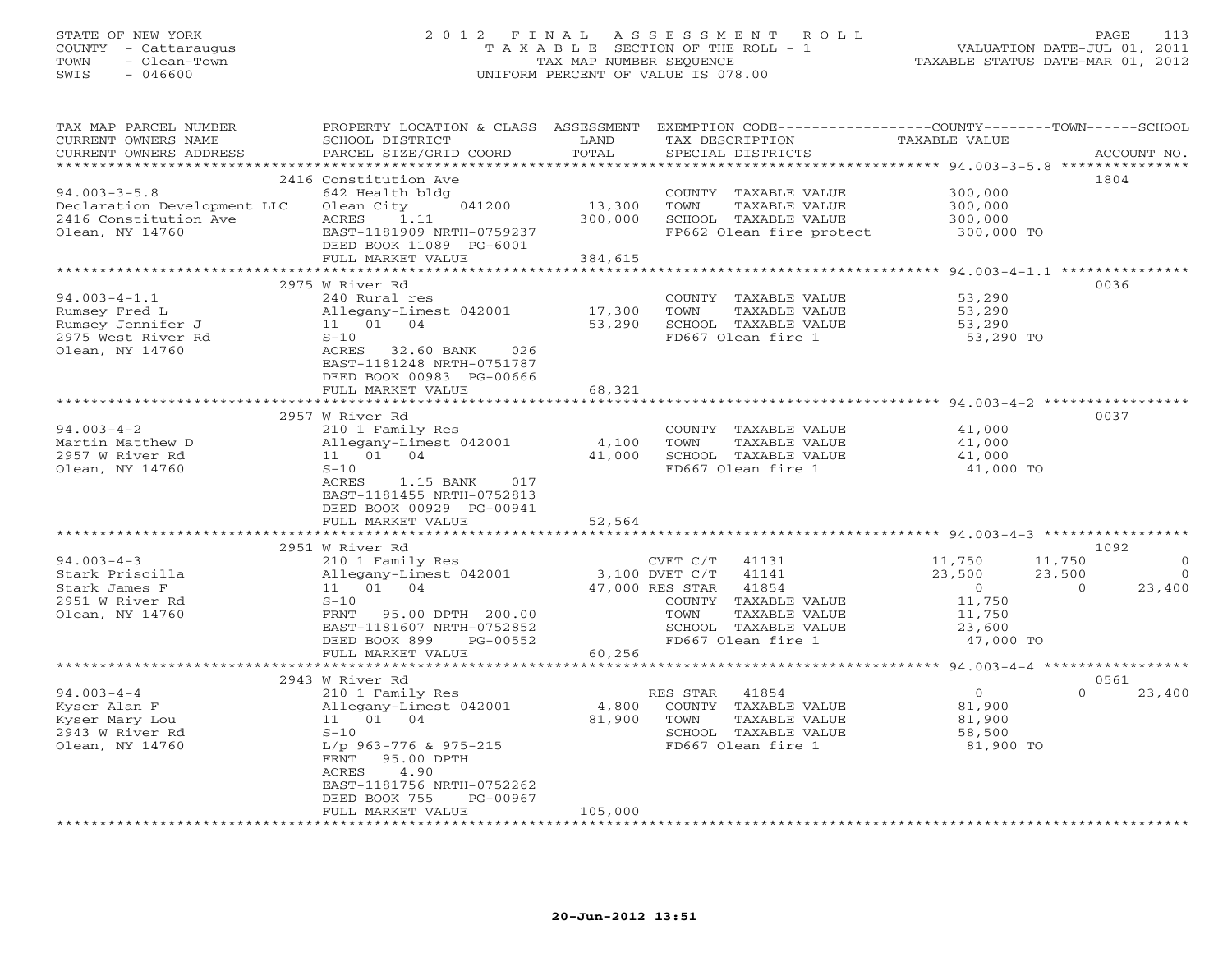|      | STATE OF NEW YORK    | 2012 FINAL ASSESSMENT ROLL |                                       |                                  | PAGE | 114 |
|------|----------------------|----------------------------|---------------------------------------|----------------------------------|------|-----|
|      | COUNTY - Cattaraugus |                            | T A X A B L E SECTION OF THE ROLL - 1 | VALUATION DATE-JUL 01, 2011      |      |     |
| TOWN | - Olean-Town         |                            | TAX MAP NUMBER SEOUENCE               | TAXABLE STATUS DATE-MAR 01, 2012 |      |     |
| SWIS | - 046600             |                            | UNIFORM PERCENT OF VALUE IS 078.00    |                                  |      |     |
|      |                      |                            |                                       |                                  |      |     |
|      |                      |                            |                                       |                                  |      |     |
|      |                      |                            |                                       |                                  |      |     |

| TAX MAP PARCEL NUMBER  | PROPERTY LOCATION & CLASS  | ASSESSMENT |                            |                |                    |
|------------------------|----------------------------|------------|----------------------------|----------------|--------------------|
| CURRENT OWNERS NAME    | SCHOOL DISTRICT            | LAND       | TAX DESCRIPTION            | TAXABLE VALUE  |                    |
| CURRENT OWNERS ADDRESS | PARCEL SIZE/GRID COORD     | TOTAL      | SPECIAL DISTRICTS          |                | ACCOUNT NO.        |
| *******************    |                            |            |                            |                |                    |
|                        | 2939 W River Rd            |            |                            |                | 0349               |
| $94.003 - 4 - 5$       | 210 1 Family Res           |            | RES STAR<br>41854          | $\overline{0}$ | $\Omega$<br>23,400 |
|                        |                            |            | COUNTY TAXABLE VALUE       |                |                    |
| Parmelee Matthew J     | Allegany-Limest 042001     | 4,600      |                            | 63,200         |                    |
| 2939 W River Rd        | 11  01  04                 | 63,200     | TOWN<br>TAXABLE VALUE      | 63,200         |                    |
| Olean, NY 14760        | $S-10$                     |            | SCHOOL TAXABLE VALUE       | 39,800         |                    |
|                        | ACRES<br>2.00 BANK<br>069  |            | FD667 Olean fire 1         | 63,200 TO      |                    |
|                        | EAST-1181820 NRTH-0752677  |            |                            |                |                    |
|                        | DEED BOOK 6314 PG-9003     |            |                            |                |                    |
|                        | FULL MARKET VALUE          | 81,026     |                            |                |                    |
|                        |                            |            |                            |                |                    |
|                        | 2933 W River Rd            |            |                            |                | 0227               |
| $94.003 - 4 - 6$       | 210 1 Family Res           |            | COUNTY TAXABLE VALUE       | 58,200         |                    |
| Washington Michael     | Allegany-Limest 042001     | 2,700      | TOWN<br>TAXABLE VALUE      | 58,200         |                    |
| 2727 N Nine Mile Rd    | 11  01  04                 | 58,200     | SCHOOL TAXABLE VALUE       | 58,200         |                    |
| Allegany, NY 14706     | $S-10$                     |            | FD667 Olean fire 1         | 58,200 TO      |                    |
|                        | 75.00 DPTH 225.00<br>FRNT  |            |                            |                |                    |
|                        | EAST-1182015 NRTH-0753010  |            |                            |                |                    |
|                        | DEED BOOK 10506 PG-5001    |            |                            |                |                    |
|                        |                            |            |                            |                |                    |
|                        | FULL MARKET VALUE          | 74,615     |                            |                |                    |
|                        |                            |            |                            |                |                    |
|                        | 2909 W River Rd            |            |                            |                | 0125               |
| $94.003 - 4 - 7$       | 240 Rural res              |            | COUNTY TAXABLE VALUE       | 90,900         |                    |
| Mahar James W Jr       | Olean City<br>041200       | 28,500     | TOWN<br>TAXABLE VALUE      | 90,900         |                    |
| Mahar Jennifer         | 11 01 04                   | 90,900     | SCHOOL TAXABLE VALUE       | 90,900         |                    |
| 2909 W River Rd        | $S-10$                     |            | FD667 Olean fire 1         | 90,900 TO      |                    |
| Olean, NY 14760        | Ff 480.00                  |            |                            |                |                    |
|                        | ACRES<br>52.25 BANK<br>026 |            |                            |                |                    |
|                        | EAST-1182552 NRTH-0752278  |            |                            |                |                    |
|                        | DEED BOOK 00985 PG-00551   |            |                            |                |                    |
|                        | FULL MARKET VALUE          | 116,538    |                            |                |                    |
|                        |                            |            |                            |                |                    |
|                        | 2901 W River Rd            |            |                            |                | 0128               |
| $94.003 - 4 - 8$       |                            |            | 41834<br>SR STAR           | $\circ$        | 48,520<br>$\Omega$ |
|                        | 210 1 Family Res           |            |                            |                |                    |
| Butler Thomas H        | Olean City<br>041200       | 4,200      | COUNTY TAXABLE VALUE       | 57,200         |                    |
| Butler Sally A         | 10 01 04                   | 57,200     | TOWN<br>TAXABLE VALUE      | 57,200         |                    |
| 2901 W River Rd        | $S-10$                     |            | SCHOOL TAXABLE VALUE       | 8,680          |                    |
| Olean, NY 14760        | ACRES<br>1.28              |            | FD667 Olean fire 1         | 57,200 TO      |                    |
|                        | EAST-1182447 NRTH-0753061  |            |                            |                |                    |
|                        | DEED BOOK 592<br>PG-00454  |            |                            |                |                    |
|                        | FULL MARKET VALUE          | 73,333     |                            |                |                    |
|                        | *************************  |            | ************************** |                |                    |
|                        |                            |            |                            |                |                    |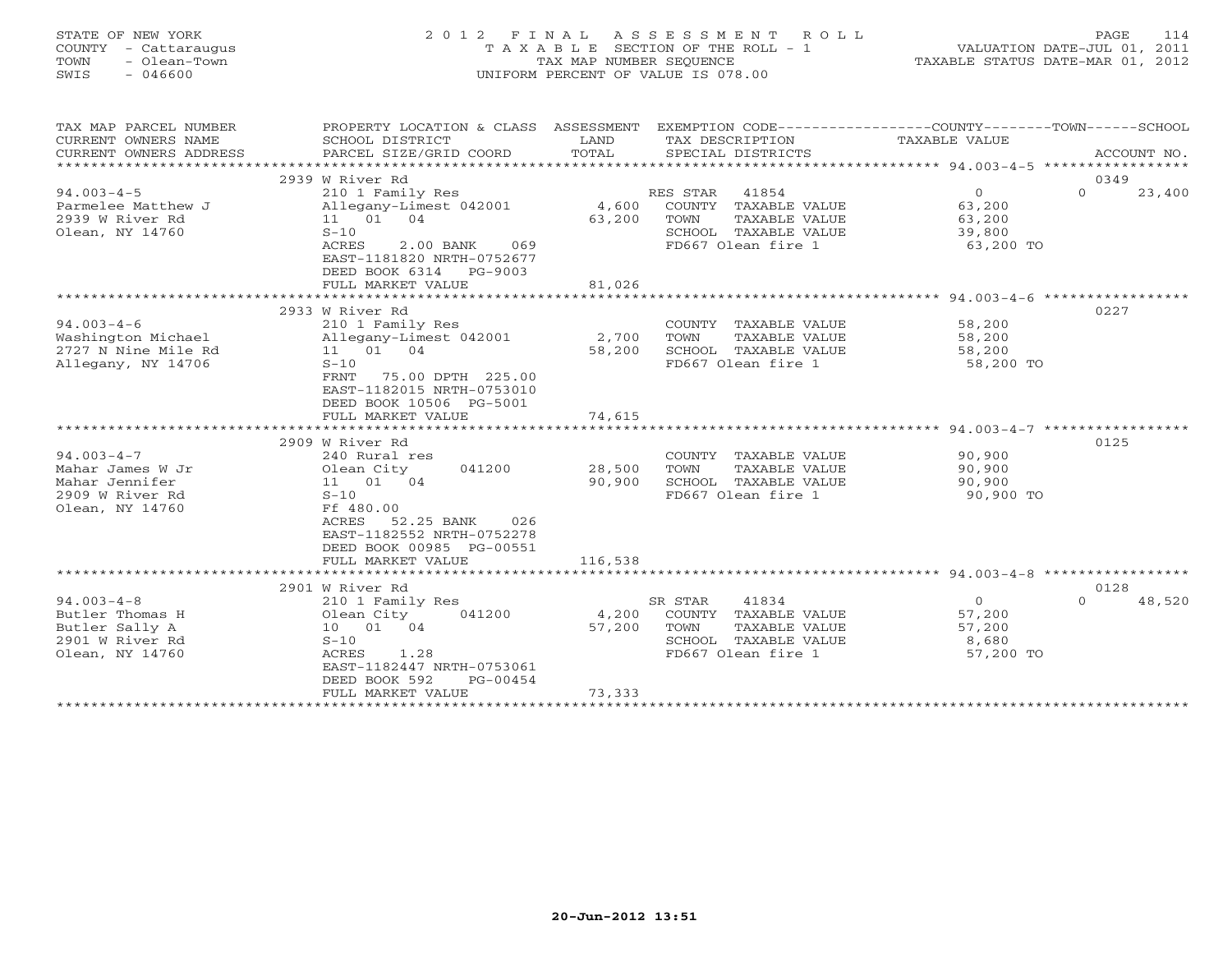| STATE OF NEW YORK<br>COUNTY - Cattaraugus<br>- Olean-Town<br>TOWN<br>$-046600$<br>SWIS |                                                 | TAX MAP NUMBER SEQUENCE | 2012 FINAL ASSESSMENT<br>ROLL<br>TAXABLE SECTION OF THE ROLL - 1<br>UNIFORM PERCENT OF VALUE IS 078.00 |                             | 115<br>PAGE<br>VALUATION DATE-JUL 01, 2011<br>TAXABLE STATUS DATE-MAR 01, 2012 |
|----------------------------------------------------------------------------------------|-------------------------------------------------|-------------------------|--------------------------------------------------------------------------------------------------------|-----------------------------|--------------------------------------------------------------------------------|
| TAX MAP PARCEL NUMBER                                                                  |                                                 |                         | PROPERTY LOCATION & CLASS ASSESSMENT EXEMPTION CODE----------------COUNTY-------TOWN------SCHOOL       |                             |                                                                                |
| CURRENT OWNERS NAME<br>CURRENT OWNERS ADDRESS                                          | SCHOOL DISTRICT<br>PARCEL SIZE/GRID COORD       | LAND<br>TOTAL           | TAX DESCRIPTION<br>SPECIAL DISTRICTS                                                                   | <b>TAXABLE VALUE</b>        | ACCOUNT NO.                                                                    |
| ***********************                                                                |                                                 |                         |                                                                                                        |                             |                                                                                |
|                                                                                        | 2897 W River Rd                                 |                         |                                                                                                        |                             | 0470                                                                           |
| $94.003 - 4 - 9$                                                                       | 210 1 Family Res                                |                         | CVET C/T 41131                                                                                         | 14,750                      | 14,750<br>$\Omega$                                                             |
| Blade Lance R                                                                          | 041200<br>Olean City                            | 1,800                   | COUNTY TAXABLE VALUE                                                                                   | 44,250                      |                                                                                |
| Blade Laurie L                                                                         | 10 01 04                                        | 59,000                  | TOWN<br>TAXABLE VALUE                                                                                  | 44,250                      |                                                                                |
| 2897 W River Rd                                                                        | $S-10$                                          |                         | SCHOOL TAXABLE VALUE                                                                                   | 59,000                      |                                                                                |
| Olean, NY 14760                                                                        | <b>FRNT</b><br>40.00 DPTH 275.00<br>BANK<br>017 |                         | FD667 Olean fire 1                                                                                     | 59,000 TO                   |                                                                                |
|                                                                                        | EAST-1182601 NRTH-0753092                       |                         |                                                                                                        |                             |                                                                                |
|                                                                                        | DEED BOOK 00976 PG-00305                        |                         |                                                                                                        |                             |                                                                                |
|                                                                                        | FULL MARKET VALUE                               | 75,641                  |                                                                                                        |                             |                                                                                |
|                                                                                        | ************************                        |                         |                                                                                                        |                             |                                                                                |
|                                                                                        | 2879 W River Rd                                 |                         |                                                                                                        |                             | 0436                                                                           |
| $94.003 - 4 - 10$                                                                      | 210 1 Family Res                                |                         | RES STAR 41854                                                                                         | $\overline{0}$              | $\Omega$<br>23,400                                                             |
| De La Vars Lauren P                                                                    | Olean City<br>041200                            | 4,400                   | COUNTY TAXABLE VALUE                                                                                   | 65,000                      |                                                                                |
| 2879 W River Rd<br>Olean, NY 14760                                                     | 10  01  04<br>$S-10$                            | 65,000                  | TAXABLE VALUE<br>TOWN<br>SCHOOL TAXABLE VALUE                                                          | 65,000<br>41,600            |                                                                                |
|                                                                                        | FRNT 250.00 DPTH 135.00                         |                         | FD667 Olean fire 1                                                                                     | 65,000 TO                   |                                                                                |
|                                                                                        | BANK<br>031                                     |                         |                                                                                                        |                             |                                                                                |
|                                                                                        | EAST-1182860 NRTH-0753308                       |                         |                                                                                                        |                             |                                                                                |
|                                                                                        | DEED BOOK 944<br>PG-7002                        |                         |                                                                                                        |                             |                                                                                |
|                                                                                        | FULL MARKET VALUE                               | 83,333                  |                                                                                                        |                             |                                                                                |
|                                                                                        |                                                 |                         |                                                                                                        | ********* 94.003-4-11 ***** |                                                                                |
| $94.003 - 4 - 11$                                                                      | 2869 W River Rd<br>210 1 Family Res             |                         | COUNTY TAXABLE VALUE                                                                                   | 56,900                      | 0562                                                                           |
| Kyser Charles D                                                                        | Olean City<br>041200                            | 4,200                   | TAXABLE VALUE<br>TOWN                                                                                  | 56,900                      |                                                                                |
| 2869 W River Rd                                                                        | 10 01 04                                        | 56,900                  | SCHOOL TAXABLE VALUE                                                                                   | 56,900                      |                                                                                |
| Olean, NY 14760                                                                        | $S-10$                                          |                         | FD667 Olean fire 1                                                                                     | 56,900 TO                   |                                                                                |
|                                                                                        | ACRES<br>1.38                                   |                         |                                                                                                        |                             |                                                                                |
|                                                                                        | EAST-1183028 NRTH-0753327                       |                         |                                                                                                        |                             |                                                                                |
|                                                                                        | DEED BOOK 17108 PG-9001                         |                         |                                                                                                        |                             |                                                                                |
|                                                                                        | FULL MARKET VALUE                               | 72,949                  |                                                                                                        |                             |                                                                                |
|                                                                                        | 2861 W River Rd                                 |                         | ************************************* 94.003-4-12 ****************                                     |                             | 0289                                                                           |
| $94.003 - 4 - 12$                                                                      | 210 1 Family Res                                |                         | RES STAR<br>41854                                                                                      | $\overline{0}$              | 23,400<br>$\Omega$                                                             |
| Burlingame Laura A                                                                     | 041200<br>Olean City                            | 5,000                   | COUNTY TAXABLE VALUE                                                                                   | 59,500                      |                                                                                |
| 2861 W River Rd                                                                        | 08 01 04                                        | 59,500                  | TOWN<br>TAXABLE VALUE                                                                                  | 59,500                      |                                                                                |
| Olean, NY 14760                                                                        | $S-10$                                          |                         | SCHOOL TAXABLE VALUE                                                                                   | 36,100                      |                                                                                |
|                                                                                        | ACRES<br>2.65                                   |                         | FD667 Olean fire 1                                                                                     | 59,500 TO                   |                                                                                |
|                                                                                        | EAST-1183193 NRTH-0753450                       |                         |                                                                                                        |                             |                                                                                |
|                                                                                        | DEED BOOK 11365 PG-4003                         |                         |                                                                                                        |                             |                                                                                |
|                                                                                        | FULL MARKET VALUE                               | 76,282                  |                                                                                                        |                             |                                                                                |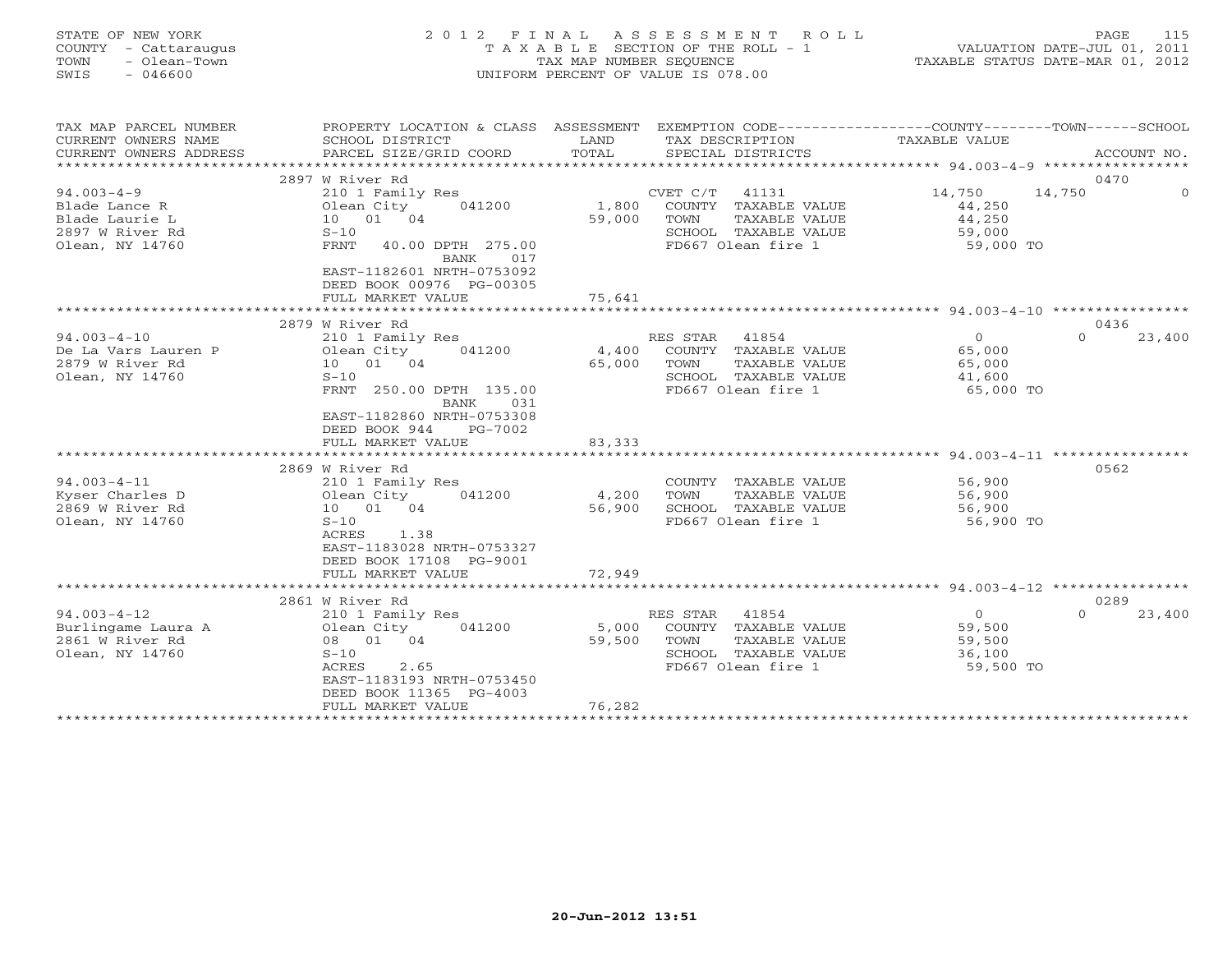|      | STATE OF NEW YORK                    | 2012 FINAL ASSESSMENT ROLL                                       | PAGE.                                                           | - 116 |
|------|--------------------------------------|------------------------------------------------------------------|-----------------------------------------------------------------|-------|
| TOWN | COUNTY - Cattaraugus<br>- Olean-Town | T A X A B L E SECTION OF THE ROLL - 1<br>TAX MAP NUMBER SEOUENCE | VALUATION DATE-JUL 01, 2011<br>TAXABLE STATUS DATE-MAR 01, 2012 |       |
| SWIS | - 046600                             | UNIFORM PERCENT OF VALUE IS 078.00                               |                                                                 |       |
|      |                                      |                                                                  |                                                                 |       |
|      |                                      |                                                                  |                                                                 |       |

| TAX MAP PARCEL NUMBER<br>CURRENT OWNERS NAME<br>CURRENT OWNERS ADDRESS                                                      | PROPERTY LOCATION & CLASS ASSESSMENT EXEMPTION CODE----------------COUNTY-------TOWN------SCHOOL<br>SCHOOL DISTRICT<br>PARCEL SIZE/GRID COORD                                      | LAND<br>TOTAL               | TAX DESCRIPTION<br>SPECIAL DISTRICTS                                                                                                                                                            | TAXABLE VALUE                                                                            | ACCOUNT NO.                             |
|-----------------------------------------------------------------------------------------------------------------------------|------------------------------------------------------------------------------------------------------------------------------------------------------------------------------------|-----------------------------|-------------------------------------------------------------------------------------------------------------------------------------------------------------------------------------------------|------------------------------------------------------------------------------------------|-----------------------------------------|
|                                                                                                                             |                                                                                                                                                                                    |                             |                                                                                                                                                                                                 |                                                                                          |                                         |
|                                                                                                                             | 2891 W River Rd                                                                                                                                                                    |                             |                                                                                                                                                                                                 |                                                                                          | 0124                                    |
| $94.003 - 4 - 13.1$<br>Torrey Joshua M<br>2891 W River Rd<br>Olean, NY 14760                                                | 210 1 Family Res<br>Olean City 041200<br>10  01  04<br>$S-10$<br>1.40 BANK 005<br>ACRES<br>EAST-1182778 NRTH-0753153<br>DEED BOOK 7387 PG-5001                                     | 4,200<br>80,000             | RES STAR 41854<br>COUNTY TAXABLE VALUE<br>TOWN<br>TAXABLE VALUE<br>SCHOOL TAXABLE VALUE<br>FD667 Olean fire 1                                                                                   | $\Omega$<br>80,000<br>80,000<br>56,600<br>80,000 TO                                      | $\Omega$<br>23,400                      |
|                                                                                                                             | FULL MARKET VALUE                                                                                                                                                                  | 102,564                     |                                                                                                                                                                                                 |                                                                                          |                                         |
|                                                                                                                             |                                                                                                                                                                                    |                             |                                                                                                                                                                                                 |                                                                                          |                                         |
| $94.003 - 4 - 14$<br>Dicerbo Ann E<br>2835 W River Rd<br>Olean, NY 14760                                                    | W River Rd<br>314 Rural vac<10<br>041200<br>Olean City<br>09 01 04<br>$S-10$<br>ACRES 3.68 BANK 023<br>EAST-1183529 NRTH-0753278<br>DEED BOOK 811<br>PG-00955<br>FULL MARKET VALUE | 1,000<br>1,282              | COUNTY TAXABLE VALUE<br>TAXABLE VALUE<br>TOWN<br>1,000 SCHOOL TAXABLE VALUE<br>FD667 Olean fire 1                                                                                               | 1,000<br>1,000<br>1,000<br>1,000 TO                                                      | 1271                                    |
|                                                                                                                             | ***************************                                                                                                                                                        |                             |                                                                                                                                                                                                 |                                                                                          |                                         |
|                                                                                                                             | 2851 W River Rd                                                                                                                                                                    |                             |                                                                                                                                                                                                 |                                                                                          | 0022                                    |
| $94.003 - 4 - 15$<br>DiCerbo Christopher<br>DiCerbo Ann E<br>2851 W River Rd<br>Olean, NY 14760                             | 210 1 Family Res<br>Olean City 041200<br>09 01 04<br>$S-10$<br>ACRES 1.21<br>EAST-1183349 NRTH-0753547<br>DEED BOOK 13728 PG-8001<br>FULL MARKET VALUE                             | 4,100<br>117,000<br>150,000 | RES STAR<br>41854<br>COUNTY TAXABLE VALUE<br>TOWN<br>TAXABLE VALUE<br>SCHOOL TAXABLE VALUE<br>FD667 Olean fire 1                                                                                | $\overline{0}$<br>117,000<br>117,000<br>93,600<br>117,000 TO                             | $\Omega$<br>23,400                      |
|                                                                                                                             | *********************                                                                                                                                                              |                             |                                                                                                                                                                                                 |                                                                                          | 0851                                    |
| $94.003 - 4 - 16$<br>Dicerbo Nicholas A<br>Dicerbo Ann E<br>2835 W River Rd<br>Olean, NY 14760<br>MAY BE SUBJECT TO PAYMENT | 2835 W River Rd<br>240 Rural res<br>Olean City 041200<br>09 01 04<br>$S-10$<br>ACRES 90.75<br>EAST-1183924 NRTH-0752583<br>DEED BOOK 801<br>PG-00111                               | 31,000 AG DIST              | 92 PCT OF VALUE USED FOR EXEMPTION PURPOSES<br>WVET C/T 41121<br>41720<br>249,000 RES STAR 41854<br>COUNTY TAXABLE VALUE<br>TAXABLE VALUE<br>TOWN<br>SCHOOL TAXABLE VALUE<br>FD667 Olean fire 1 | 9,360<br>$\overline{0}$<br>$\overline{0}$<br>239,640<br>239,640<br>225,600<br>249,000 TO | 9,360<br>$\Omega$<br>$\Omega$<br>23,400 |
| UNDER AGDIST LAW TIL 2016                                                                                                   | FULL MARKET VALUE                                                                                                                                                                  | 319,231                     |                                                                                                                                                                                                 |                                                                                          |                                         |
| $94.003 - 4 - 17.2$<br>Frisina Robert J<br>Frisina Marilyn<br>2759 W River Rd<br>Olean, NY 14760                            | * * * * * * * * * * * * * * * * * * *<br>W River Rd<br>314 Rural vac<10<br>041200<br>Olean City<br>09 01 04<br>$S-10$<br>ACRES 4.60                                                | 1,000<br>1,000              | COUNTY TAXABLE VALUE<br>TOWN<br>TAXABLE VALUE<br>SCHOOL TAXABLE VALUE<br>FD667 Olean fire 1                                                                                                     | 1,000<br>1,000<br>1,000<br>1,000 TO                                                      | 1342                                    |
|                                                                                                                             | EAST-1184192 NRTH-0754388<br>PG-00957<br>DEED BOOK 811<br>FULL MARKET VALUE                                                                                                        | 1,282                       |                                                                                                                                                                                                 |                                                                                          |                                         |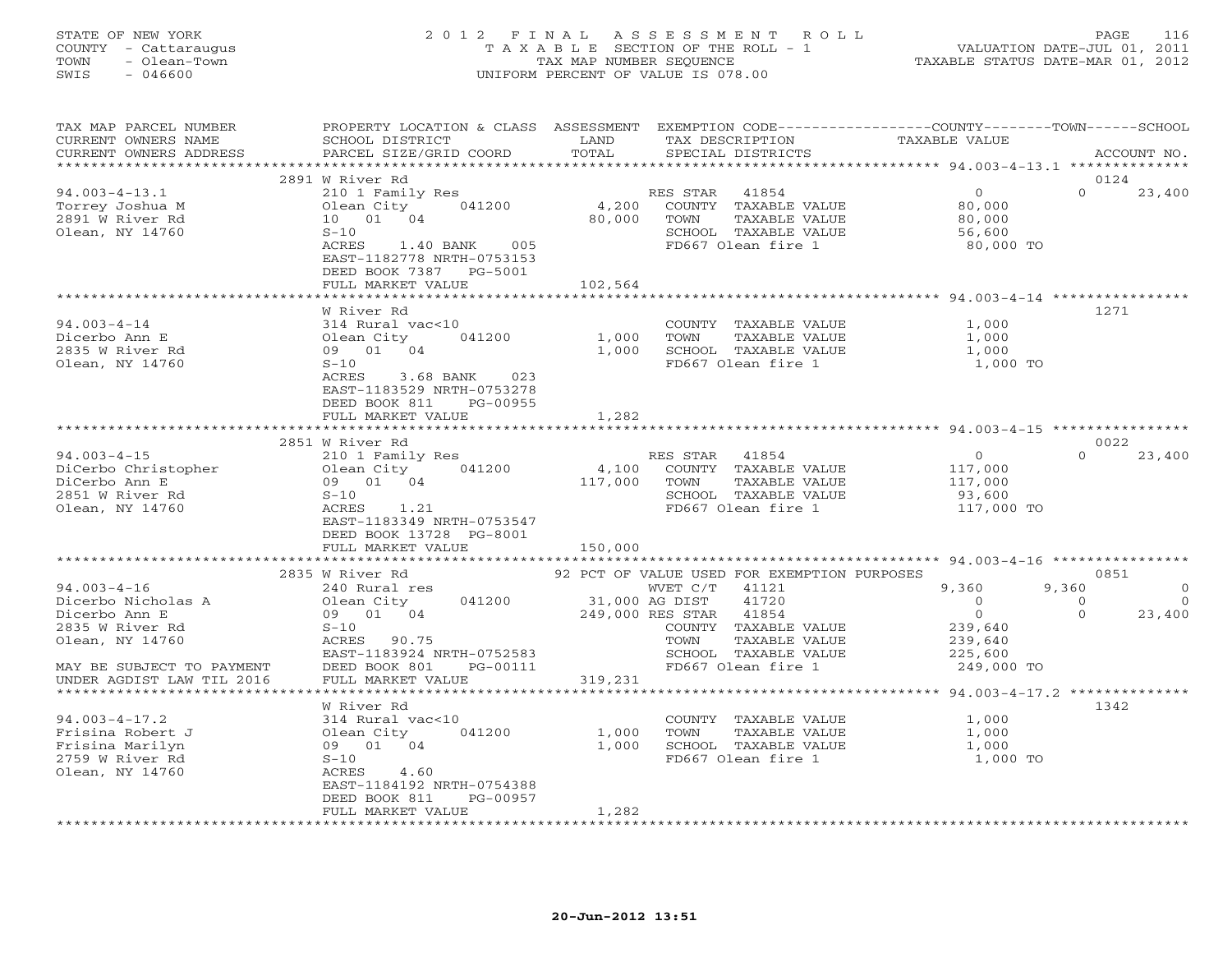| STATE OF NEW YORK<br>COUNTY - Cattaraugus<br>- Olean-Town<br>TOWN<br>$-046600$<br>SWIS            | 2012 FINAL                                                                                                                                                                                                       | ASSESSMENT ROLL<br>TAXABLE SECTION OF THE ROLL - 1<br>TAX MAP NUMBER SEOUENCE<br>UNIFORM PERCENT OF VALUE IS 078.00                                       | PAGE<br>117<br>$\begin{array}{cccc}\n \texttt{L} & \texttt{L} & \texttt{L} & \texttt{L} & \texttt{L} & \texttt{L} \\  \texttt{VALUATION DATA} & \texttt{DATE-JUL} & \texttt{01, 2011}\n \end{array}$<br>TAXABLE STATUS DATE-MAR 01, 2012 |
|---------------------------------------------------------------------------------------------------|------------------------------------------------------------------------------------------------------------------------------------------------------------------------------------------------------------------|-----------------------------------------------------------------------------------------------------------------------------------------------------------|------------------------------------------------------------------------------------------------------------------------------------------------------------------------------------------------------------------------------------------|
| TAX MAP PARCEL NUMBER<br>CURRENT OWNERS NAME<br>CURRENT OWNERS ADDRESS                            | SCHOOL DISTRICT<br>PARCEL SIZE/GRID COORD                                                                                                                                                                        | PROPERTY LOCATION & CLASS ASSESSMENT EXEMPTION CODE---------------COUNTY-------TOWN-----SCHOOL<br>LAND<br>TAX DESCRIPTION<br>TOTAL<br>SPECIAL DISTRICTS   | TAXABLE VALUE<br>ACCOUNT NO.                                                                                                                                                                                                             |
| $94.003 - 4 - 19$<br>Piper Gerald C<br>Piper Kathy J<br>2745 W River Rd<br>Olean, NY 14760        | 2745 W River Rd<br>210 1 Family Res<br>Olean City<br>041200<br>08 01 04<br>$S-10$<br>FRNT<br>93.50 DPTH 345.00<br><b>BANK</b><br>005<br>EAST-1184659 NRTH-0754849<br>DEED BOOK 6778 PG-8001<br>FULL MARKET VALUE | CLERGY<br>41400<br>3,200 SR STAR<br>41834<br>48,900 COUNTY TAXABLE VALUE<br>TOWN<br>TAXABLE VALUE<br>SCHOOL TAXABLE VALUE<br>FD667 Olean fire 1<br>62,692 | 0069<br>1,500<br>1,500<br>1,500<br>47,400<br>$\overline{0}$<br>$\Omega$<br>47,400<br>47,400<br>$\overline{0}$<br>48,900 TO                                                                                                               |
|                                                                                                   |                                                                                                                                                                                                                  |                                                                                                                                                           |                                                                                                                                                                                                                                          |
| $94.003 - 4 - 20$<br>Dickerson Lyle D<br>Dickerson Ronda<br>2739 West River Rd<br>Olean, NY 14760 | 2739 W River Rd<br>210 1 Family Res<br>Olean City<br>041200<br>08 01 04<br>$S-10$<br>FRNT 105.00 DPTH 345.00<br>EAST-1184757 NRTH-0754873<br>DEED BOOK 00966 PG-00403                                            | RES STAR<br>41854<br>3,400<br>COUNTY TAXABLE VALUE<br>64,800<br>TOWN<br>TAXABLE VALUE<br>SCHOOL TAXABLE VALUE<br>FD667 Olean fire 1                       | 0957<br>$\Omega$<br>23,400<br>$\Omega$<br>64,800<br>64,800<br>41,400<br>64,800 TO                                                                                                                                                        |
|                                                                                                   | FULL MARKET VALUE                                                                                                                                                                                                | 83,077                                                                                                                                                    |                                                                                                                                                                                                                                          |
|                                                                                                   | 2735 W River Rd                                                                                                                                                                                                  |                                                                                                                                                           | 0004                                                                                                                                                                                                                                     |
| $94.003 - 4 - 21$<br>Hite Timothy<br>Hite Jodi<br>2735 W River Rd<br>Olean, NY 14760              | 210 1 Family Res<br>Olean City<br>041200<br>08 01 04<br>$S-10$<br>FRNT 105.00 DPTH 345.00<br>BANK<br>017                                                                                                         | RES STAR<br>41854<br>3,400<br>COUNTY TAXABLE VALUE<br>72,900<br>TOWN<br>TAXABLE VALUE<br>SCHOOL TAXABLE VALUE<br>FD667 Olean fire 1                       | 23,400<br>$\overline{0}$<br>$\Omega$<br>72,900<br>72,900<br>49,500<br>72,900 TO                                                                                                                                                          |
|                                                                                                   | EAST-1184863 NRTH-0754894<br>DEED BOOK 8118 PG-2001<br>FULL MARKET VALUE                                                                                                                                         | 93,462                                                                                                                                                    |                                                                                                                                                                                                                                          |

|                   | 2731 W River Rd            |        |          |                    | フユ・ソリコーユームム | 0381    |        |
|-------------------|----------------------------|--------|----------|--------------------|-------------|---------|--------|
| $94.003 - 4 - 22$ | 210 1 Family Res           |        | RES STAR | 41854              |             | $\circ$ | 23,400 |
| Babb Jack B       | 041200<br>Olean City       | 3,400  | COUNTY   | TAXABLE VALUE      | 50,000      |         |        |
| Babb Carol A      | 08 01<br>04                | 50,000 | TOWN     | TAXABLE VALUE      | 50,000      |         |        |
| 2731 W River Rd   | $S-10$                     |        | SCHOOL   | TAXABLE VALUE      | 26,600      |         |        |
| Olean, NY 14760   | 105.00 DPTH 345.00<br>FRNT |        |          | FD667 Olean fire 1 | 50,000 TO   |         |        |
|                   | 014<br>BANK                |        |          |                    |             |         |        |
|                   | EAST-1184962 NRTH-0754924  |        |          |                    |             |         |        |
|                   | DEED BOOK 00926 PG-00367   |        |          |                    |             |         |        |
|                   | FULL MARKET VALUE          | 64,103 |          |                    |             |         |        |
|                   |                            |        |          |                    |             |         |        |
|                   |                            |        |          |                    |             |         |        |
|                   |                            |        |          |                    |             |         |        |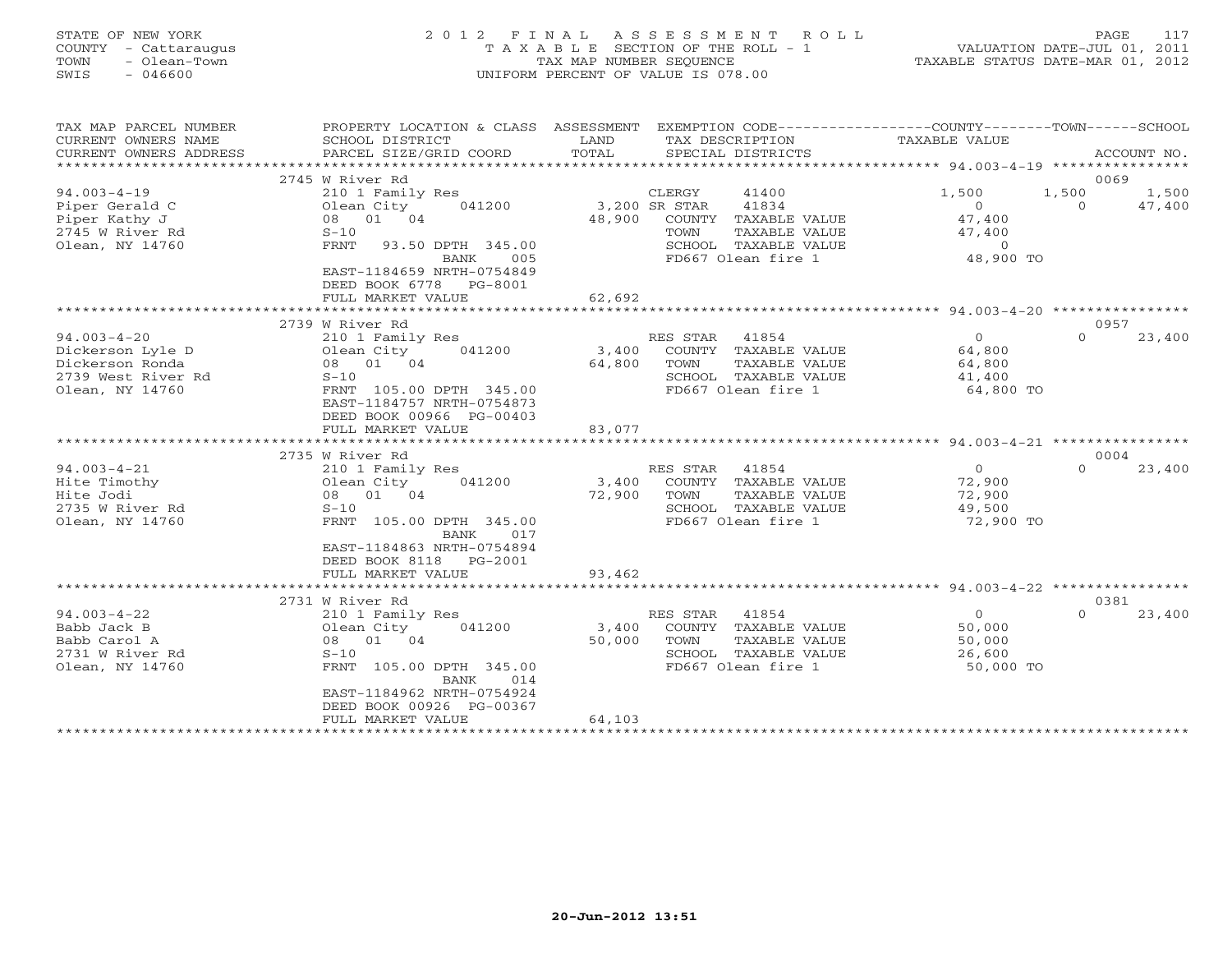| STATE OF NEW YORK<br>- Cattaraugus<br>COUNTY<br>- Olean-Town<br>TOWN<br>SWIS<br>- 046600 |                                                                        | TAX MAP NUMBER SEOUENCE     | 2012 FINAL ASSESSMENT ROLL<br>T A X A B L E SECTION OF THE ROLL - 1<br>UNIFORM PERCENT OF VALUE IS 078.00 | 118<br><b>PAGE</b><br>VALUATION DATE-JUL 01, 2011<br>TAXABLE STATUS DATE-MAR 01, 2012           |
|------------------------------------------------------------------------------------------|------------------------------------------------------------------------|-----------------------------|-----------------------------------------------------------------------------------------------------------|-------------------------------------------------------------------------------------------------|
| TAX MAP PARCEL NUMBER<br>CURRENT OWNERS NAME<br>CURRENT OWNERS ADDRESS                   | PROPERTY LOCATION & CLASS<br>SCHOOL DISTRICT<br>PARCEL SIZE/GRID COORD | ASSESSMENT<br>LAND<br>TOTAL | TAX DESCRIPTION<br>SPECIAL DISTRICTS                                                                      | EXEMPTION CODE-----------------COUNTY------TOWN----<br>--SCHOOL<br>TAXABLE VALUE<br>ACCOUNT NO. |

|                     |                           |                                  | 94.003-4-23.1 ***************                           |
|---------------------|---------------------------|----------------------------------|---------------------------------------------------------|
|                     | 2689 W River Rd           |                                  | 0858<br>$\Omega$                                        |
| $94.003 - 4 - 23.1$ | 210 1 Family Res          | RES STAR<br>41854                | 23,400<br>$\Omega$                                      |
| Jennings Michael    | Olean City<br>041200      | COUNTY TAXABLE VALUE<br>4,800    | 59,000                                                  |
| Jennings Cheryl B   | 08 01<br>04               | 59,000<br>TOWN<br>TAXABLE VALUE  | 59,000                                                  |
| 2689 W River Rd     | $S-10$                    | SCHOOL TAXABLE VALUE             | 35,600                                                  |
| Olean, NY 14760     | 2.41<br>ACRES             | FD667 Olean fire 1               | 59,000 TO                                               |
|                     | EAST-1185663 NRTH-0754852 |                                  |                                                         |
|                     | DEED BOOK 790<br>PG-00025 |                                  |                                                         |
|                     | FULL MARKET VALUE         | 75,641                           |                                                         |
|                     | 2699 W River Rd           |                                  | $94.003 - 4 - 23.2$ ***************<br>1256             |
| $94.003 - 4 - 23.2$ | 210 1 Family Res          | RES STAR<br>41854                | $\Omega$<br>$\Omega$<br>23,400                          |
| Kenney Bruce        | Olean City<br>041200      | 7,000<br>COUNTY TAXABLE VALUE    | 77,000                                                  |
| Kenney Margaret     | 08 01 04                  | 77,000<br>TOWN<br>TAXABLE VALUE  | 77,000                                                  |
| PO Box 132          | $S-10$                    | SCHOOL TAXABLE VALUE             | 53,600                                                  |
| Olean, NY 14760     | ACRES<br>5.99             | FD667 Olean fire 1               | 77,000 TO                                               |
|                     | EAST-1185386 NRTH-0754815 |                                  |                                                         |
|                     | DEED BOOK 789<br>PG-00613 |                                  |                                                         |
|                     | FULL MARKET VALUE         | 98,718                           |                                                         |
|                     |                           |                                  | ******* 94.003-4-24 ****************                    |
|                     | 2669 W River Rd           |                                  | 0506                                                    |
| $94.003 - 4 - 24$   | 210 1 Family Res          | AGED C/S<br>41805                | 10,500<br>10,500<br>$\Omega$                            |
| Karl Margaret J     | Olean City<br>041200      | 2,900 SR STAR<br>41834           | 19,500<br>$\circ$<br>$\Omega$                           |
| Sulewski Deborah    | 08 01 04                  | 30,000<br>COUNTY TAXABLE VALUE   | 19,500                                                  |
| 2669 W River Rd     | $S-7$                     | TOWN<br>TAXABLE VALUE            | 30,000                                                  |
| Olean, NY 14760     | Life Use - Margaret       | SCHOOL TAXABLE VALUE             | $\Omega$                                                |
|                     | FRNT<br>80.00 DPTH 430.00 | FD667 Olean fire 1               | 30,000 TO                                               |
|                     | EAST-1185791 NRTH-0754908 |                                  |                                                         |
|                     | DEED BOOK 00959 PG-00890  |                                  |                                                         |
|                     | FULL MARKET VALUE         | 38,462                           |                                                         |
|                     |                           |                                  | ******************************* 94.003-4-25 *********** |
|                     | 2759 W River Rd           |                                  | 0361                                                    |
| $94.003 - 4 - 25$   | 240 Rural res             | SR STAR<br>41834                 | $\circ$<br>$\Omega$<br>48,520                           |
| Frisina Robert J    | 041200<br>Olean City      | 40,100<br>COUNTY TAXABLE VALUE   | 178,400                                                 |
| 2759 W River Rd     | 08/09/16<br>01<br>04      | 178,400<br>TOWN<br>TAXABLE VALUE | 178,400                                                 |
| Olean, NY 14760     | $S-10$                    | SCHOOL TAXABLE VALUE             | 129,880                                                 |
|                     | $L/p$ 742-11, 745-1134    | FD667 Olean fire 1               | 178,400 TO                                              |
|                     | ACRES 121.95              |                                  |                                                         |
|                     | EAST-1185447 NRTH-0753219 |                                  |                                                         |
|                     | DEED BOOK 745<br>PG-01129 |                                  |                                                         |
|                     | FULL MARKET VALUE         | 228,718                          |                                                         |
|                     |                           |                                  |                                                         |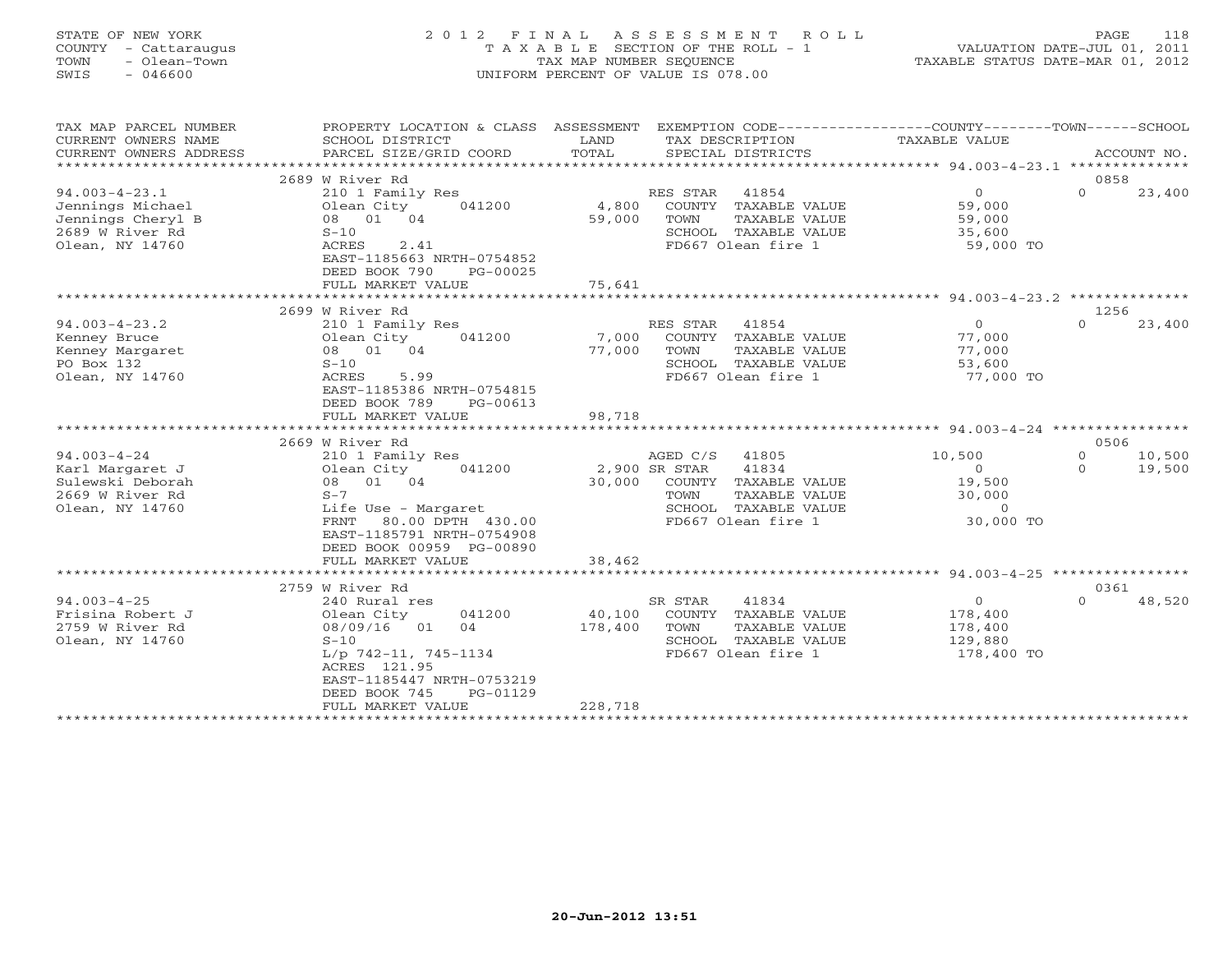# STATE OF NEW YORK 2 0 1 2 F I N A L A S S E S S M E N T R O L L PAGE 119 COUNTY - Cattaraugus T A X A B L E SECTION OF THE ROLL - 1 VALUATION DATE-JUL 01, 2011 TOWN - Olean-Town TAX MAP NUMBER SEQUENCE TAXABLE STATUS DATE-MAR 01, 2012 SWIS - 046600 UNIFORM PERCENT OF VALUE IS 078.00UNIFORM PERCENT OF VALUE IS 078.00

| TAX MAP PARCEL NUMBER<br>CURRENT OWNERS NAME<br>CURRENT OWNERS ADDRESS  | PROPERTY LOCATION & CLASS ASSESSMENT EXEMPTION CODE---------------COUNTY-------TOWN------SCHOOL<br>SCHOOL DISTRICT<br>PARCEL SIZE/GRID COORD | LAND<br>TOTAL | TAX DESCRIPTION TAXABLE VALUE<br>SPECIAL DISTRICTS |                                                    | ACCOUNT NO.              |
|-------------------------------------------------------------------------|----------------------------------------------------------------------------------------------------------------------------------------------|---------------|----------------------------------------------------|----------------------------------------------------|--------------------------|
|                                                                         |                                                                                                                                              |               |                                                    |                                                    |                          |
|                                                                         | 2647 W River Rd                                                                                                                              |               |                                                    |                                                    | 0095                     |
| $94.003 - 4 - 26$                                                       | 210 1 Family Res                                                                                                                             |               | WVET C/T 41121                                     | 9,360                                              | 9,360<br>$\overline{0}$  |
| Cross Gordon E                                                          | Olean City 041200 7,100 RES STAR 41854                                                                                                       |               |                                                    | $\overline{0}$                                     | 23,400<br>$\Omega$       |
| Cross Gail M                                                            |                                                                                                                                              | 79,000        | COUNTY TAXABLE VALUE                               | 69,640<br>69,640                                   |                          |
| 2647 W River Rd                                                         | $S-7$                                                                                                                                        |               | TAXABLE VALUE<br>TOWN                              |                                                    |                          |
| Olean, NY 14760                                                         | ACRES 6.10                                                                                                                                   |               | SCHOOL TAXABLE VALUE 55,600                        |                                                    |                          |
|                                                                         | EAST-1186067 NRTH-0754882                                                                                                                    |               | FD667 Olean fire 1                                 | 79,000 TO                                          |                          |
|                                                                         | DEED BOOK 793<br>PG-00671                                                                                                                    |               |                                                    |                                                    |                          |
|                                                                         | FULL MARKET VALUE                                                                                                                            | 101,282       |                                                    |                                                    |                          |
|                                                                         |                                                                                                                                              |               |                                                    |                                                    |                          |
|                                                                         | 2631 W River Rd                                                                                                                              |               |                                                    |                                                    | 0505                     |
| $94.003 - 4 - 27$                                                       | 210 1 Family Res                                                                                                                             |               | RES STAR 41854                                     | $\begin{array}{c} 0 \ 68,000 \ 68,000 \end{array}$ | $\Omega$<br>23,400       |
| Potter Thomas M                                                         | Olean City 041200                                                                                                                            |               | 4,600 COUNTY TAXABLE VALUE                         |                                                    |                          |
| Olean City<br>16 01 04<br>2631 W River Rd                               |                                                                                                                                              | 68,000        | TAXABLE VALUE<br>TOWN                              |                                                    |                          |
| Olean, NY 14760                                                         | $S-7$                                                                                                                                        |               | SCHOOL TAXABLE VALUE 44,600                        |                                                    |                          |
|                                                                         | ACRES 2.02                                                                                                                                   |               | FD667 Olean fire 1                                 | 68,000 TO                                          |                          |
|                                                                         | EAST-1186398 NRTH-0754782                                                                                                                    |               |                                                    |                                                    |                          |
|                                                                         | DEED BOOK 10090 PG-9003                                                                                                                      |               |                                                    |                                                    |                          |
|                                                                         | FULL MARKET VALUE                                                                                                                            | 87,179        |                                                    |                                                    |                          |
|                                                                         |                                                                                                                                              |               |                                                    |                                                    |                          |
|                                                                         | W River Rd                                                                                                                                   |               |                                                    |                                                    | 1687                     |
| $94.003 - 4 - 28$                                                       | 315 Underwtr 1nd                                                                                                                             |               | COUNTY TAXABLE VALUE                               | $100$                                              |                          |
|                                                                         |                                                                                                                                              |               | TAXABLE VALUE<br>TOWN                              | 100                                                |                          |
| County of Cattaraugus been City 041200 100<br>303 Court St 16 01 04 100 |                                                                                                                                              |               | SCHOOL TAXABLE VALUE                               | 100                                                |                          |
| Little Valley, NY 14755                                                 | $S-7$                                                                                                                                        |               | FD667 Olean fire 1                                 | 100 TO                                             |                          |
|                                                                         | FRNT 400.00 DPTH 50.00                                                                                                                       |               |                                                    |                                                    |                          |
|                                                                         | EAST-1186493 NRTH-0755070                                                                                                                    |               |                                                    |                                                    |                          |
|                                                                         | DEED BOOK 2790 PG-9002                                                                                                                       |               |                                                    |                                                    |                          |
|                                                                         | FULL MARKET VALUE                                                                                                                            | 128           |                                                    |                                                    |                          |
|                                                                         |                                                                                                                                              |               |                                                    |                                                    |                          |
|                                                                         | 2621 W River Rd                                                                                                                              |               |                                                    |                                                    | 1247                     |
| $94.003 - 4 - 29$                                                       | 210 1 Family Res                                                                                                                             |               | AGED C/T/S 41800                                   | 25,150                                             | 25,150<br>25,150         |
| Cledgett Doris<br>Olean City<br>16 01 04                                | 041200                                                                                                                                       | 5,300 SR STAR | 41834                                              | $\overline{O}$                                     | 25,150<br>$\overline{0}$ |
| 2621 W River Rd                                                         |                                                                                                                                              |               | 50,300 COUNTY TAXABLE VALUE                        | 25,150                                             |                          |
| Olean, NY 14760                                                         | $S-7$                                                                                                                                        |               | TAXABLE VALUE<br>TOWN                              | 25,150                                             |                          |
|                                                                         | Res                                                                                                                                          |               |                                                    | $\circ$                                            |                          |
|                                                                         | 3.10<br>ACRES                                                                                                                                |               | Convou TAAABLE VALUE<br>FD667 Olean fire 1         | 50,300 TO                                          |                          |
|                                                                         | EAST-1186634 NRTH-0754775                                                                                                                    |               |                                                    |                                                    |                          |
|                                                                         | DEED BOOK 00962 PG-01098                                                                                                                     |               |                                                    |                                                    |                          |
|                                                                         | FULL MARKET VALUE                                                                                                                            | 64,487        |                                                    |                                                    |                          |
|                                                                         |                                                                                                                                              |               |                                                    |                                                    |                          |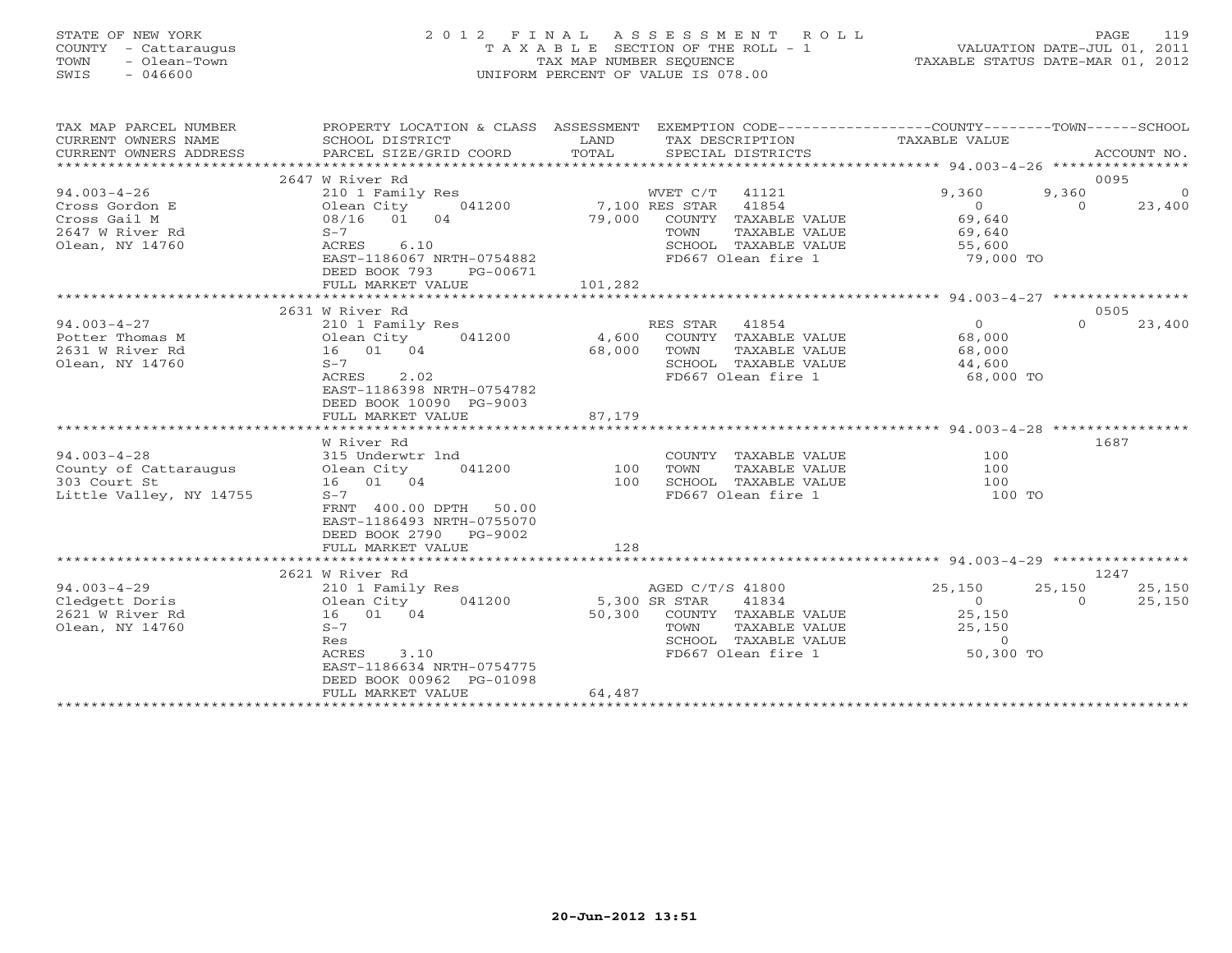| <b>COUNTY</b><br>- Cattaraugus<br>TOWN<br>- Olean-Town<br>$-046600$<br>SWIS | T A X A B L E SECTION OF THE ROLL - 1<br>TAX MAP NUMBER SEQUENCE<br>UNIFORM PERCENT OF VALUE IS 078.00                      |               | TAXABLE STATUS DATE-MAR 01, 2012                                                                    | VALUATION DATE-JUL 01, 2011       |                    |
|-----------------------------------------------------------------------------|-----------------------------------------------------------------------------------------------------------------------------|---------------|-----------------------------------------------------------------------------------------------------|-----------------------------------|--------------------|
| TAX MAP PARCEL NUMBER<br>CURRENT OWNERS NAME<br>CURRENT OWNERS ADDRESS      | PROPERTY LOCATION & CLASS ASSESSMENT<br>SCHOOL DISTRICT<br>PARCEL SIZE/GRID COORD                                           | LAND<br>TOTAL | EXEMPTION CODE----------------COUNTY-------TOWN------SCHOOL<br>TAX DESCRIPTION<br>SPECIAL DISTRICTS | TAXABLE VALUE                     | ACCOUNT NO.        |
|                                                                             | 2615 W River Rd                                                                                                             |               |                                                                                                     |                                   | 0688               |
| $94.003 - 4 - 30$                                                           | 210 1 Family Res                                                                                                            |               | 41854<br>RES STAR                                                                                   | $\overline{0}$                    | 23,400<br>$\Omega$ |
| Jubera Diane M                                                              | 041200<br>Olean City                                                                                                        | 2,600         | COUNTY TAXABLE VALUE                                                                                | 62,700                            |                    |
| Jubera William A                                                            | 16 01 04                                                                                                                    | 62,700        | TAXABLE VALUE<br>TOWN                                                                               | 62,700                            |                    |
| 2615 W River Rd                                                             | $S-7$                                                                                                                       |               | SCHOOL TAXABLE VALUE                                                                                | 39,300                            |                    |
| Olean, NY 14760                                                             | Row 50.00<br>ACRES<br>$2.00$ BANK<br>032<br>EAST-1186856 NRTH-0754764<br>DEED BOOK 00999 PG-00535                           |               | FD667 Olean fire 1                                                                                  | 62,700 TO                         |                    |
|                                                                             | FULL MARKET VALUE                                                                                                           | 80,385        |                                                                                                     |                                   |                    |
|                                                                             | 2611 W River Rd                                                                                                             |               |                                                                                                     |                                   | 0313               |
| $94.003 - 4 - 31$                                                           | 210 1 Family Res                                                                                                            |               | RES STAR<br>41854                                                                                   | $\overline{0}$                    | 23,400<br>$\Omega$ |
| Fuller Ruth M                                                               | 041200<br>Olean City                                                                                                        | 3,200         | COUNTY TAXABLE VALUE                                                                                | 61,100                            |                    |
| 2611 W River Rd                                                             | 16 01 04                                                                                                                    | 61,100        | TAXABLE VALUE<br>TOWN                                                                               | 61,100                            |                    |
| Olean, NY 14760                                                             | $S-7$<br>FRNT 100.00 DPTH 225.00<br>023<br>BANK<br>EAST-1186976 NRTH-0754740<br>DEED BOOK 8055 PG-3001<br>FULL MARKET VALUE | 78,333        | SCHOOL TAXABLE VALUE<br>FD667 Olean fire 1                                                          | 37,700<br>61,100 TO               |                    |
|                                                                             |                                                                                                                             |               |                                                                                                     |                                   |                    |
|                                                                             | 2607 W River Rd                                                                                                             |               |                                                                                                     |                                   | 1085               |
| $94.003 - 4 - 32$                                                           | 210 1 Family Res                                                                                                            |               | 41854<br>RES STAR                                                                                   | $\circ$                           | 23,400<br>$\Omega$ |
| Kent Nathan R                                                               | 041200<br>Olean City                                                                                                        | 2,600         | COUNTY TAXABLE VALUE                                                                                | 52,900                            |                    |
| 2607 W River Rd                                                             | 16 01 04                                                                                                                    | 52,900        | TAXABLE VALUE<br>TOWN                                                                               | 52,900                            |                    |
| Olean, NY 14760                                                             | $S-7$<br>FRNT<br>80.00 DPTH 410.00<br>EAST-1187063 NRTH-0754666<br>DEED BOOK 769<br>$PG-354$                                |               | SCHOOL TAXABLE VALUE<br>FD667 Olean fire 1                                                          | 29,500<br>52,900 TO               |                    |
|                                                                             | FULL MARKET VALUE                                                                                                           | 67,821        |                                                                                                     |                                   |                    |
|                                                                             |                                                                                                                             |               |                                                                                                     | **************** 94.003-4-33 **** |                    |
| $94.003 - 4 - 33$                                                           | 2603 W River Rd<br>210 1 Family Res                                                                                         |               | COUNTY TAXABLE VALUE                                                                                | 22,000                            | 0531               |
| Shaw Donald A                                                               | Olean City<br>041200                                                                                                        | 2,600         | TAXABLE VALUE<br>TOWN                                                                               | 22,000                            |                    |
| Jacobson Kimberly A                                                         | 16 01 04                                                                                                                    | 22,000        | SCHOOL TAXABLE VALUE                                                                                | 22,000                            |                    |
| C/O David Davis<br>202 Kingsland Rd<br>Landing, NJ 07850                    | $S-7$<br>43.00 DPTH 200.00<br>FRNT<br>EAST-1187129 NRTH-0754552<br>DEED BOOK 9625<br>$PG-2003$                              |               | FD667 Olean fire 1                                                                                  | 22,000 TO                         |                    |
|                                                                             | FULL MARKET VALUE                                                                                                           | 28,205        |                                                                                                     |                                   |                    |
|                                                                             | *********************                                                                                                       | ************  |                                                                                                     |                                   |                    |

STATE OF NEW YORK 2012 FINAL ASSESSMENT ROLL PAGE 120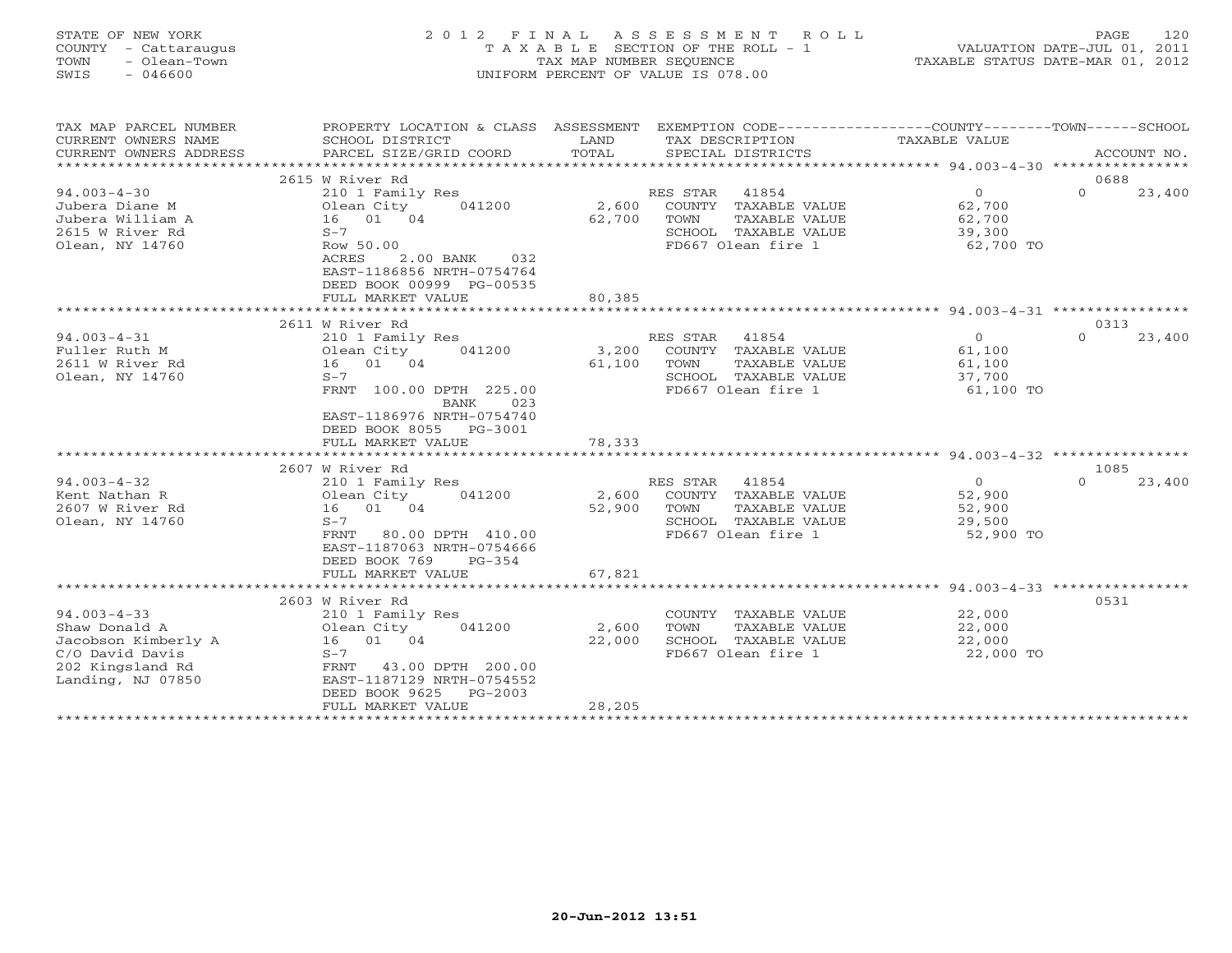# STATE OF NEW YORK 2 0 1 2 F I N A L A S S E S S M E N T R O L L PAGE 121 COUNTY - Cattaraugus T A X A B L E SECTION OF THE ROLL - 1 VALUATION DATE-JUL 01, 2011 TOWN - Olean-Town TAX MAP NUMBER SEQUENCE TAXABLE STATUS DATE-MAR 01, 2012 SWIS - 046600 UNIFORM PERCENT OF VALUE IS 078.00UNIFORM PERCENT OF VALUE IS 078.00

| TAX MAP PARCEL NUMBER<br>CURRENT OWNERS NAME<br>CURRENT OWNERS ADDRESS                                  | PROPERTY LOCATION & CLASS ASSESSMENT<br>SCHOOL DISTRICT<br>PARCEL SIZE/GRID COORD                                                                                                              | LAND<br>TOTAL                | EXEMPTION CODE-----------------COUNTY-------TOWN-----SCHOOL<br>TAX DESCRIPTION<br>SPECIAL DISTRICTS              | TAXABLE VALUE                                          | ACCOUNT NO.                |
|---------------------------------------------------------------------------------------------------------|------------------------------------------------------------------------------------------------------------------------------------------------------------------------------------------------|------------------------------|------------------------------------------------------------------------------------------------------------------|--------------------------------------------------------|----------------------------|
| *******************                                                                                     |                                                                                                                                                                                                |                              |                                                                                                                  |                                                        |                            |
| $94.003 - 4 - 34$<br>Pleakis Jessica Lynn<br>Bellreng Robert M Jr<br>2601 W River Rd<br>Olean, NY 14760 | 2601 W River Rd<br>210 1 Family Res<br>041200<br>Olean City<br>16 01 04<br>$S-7$<br>FRNT<br>57.00 DPTH 220.00<br>EAST-1187175 NRTH-0754673<br>DEED BOOK 1018<br>PG-195<br>FULL MARKET VALUE    | 2,400<br>30,600<br>39,231    | RES STAR<br>41854<br>COUNTY TAXABLE VALUE<br>TAXABLE VALUE<br>TOWN<br>SCHOOL TAXABLE VALUE<br>FD667 Olean fire 1 | $\circ$<br>30,600<br>30,600<br>7,200<br>30,600 TO      | 0541<br>$\Omega$<br>23,400 |
|                                                                                                         | W River Rd                                                                                                                                                                                     |                              |                                                                                                                  |                                                        | 0186                       |
| $94.003 - 4 - 36.2$<br>Cledgett David<br>2235 Gile Hollow Rd<br>Hinsdale, NY 14743                      | 314 Rural vac<10<br>041200<br>Olean City<br>16 01 04<br>$S-7$<br>ACRES 5.25<br>EAST-1186628 NRTH-0754364<br>DEED BOOK 767<br>PG-00858                                                          | 2,050<br>2,050               | COUNTY TAXABLE VALUE<br>TOWN<br>TAXABLE VALUE<br>SCHOOL TAXABLE VALUE<br>FD667 Olean fire 1                      | 2,050<br>2,050<br>2,050<br>2,050 TO                    |                            |
|                                                                                                         | FULL MARKET VALUE                                                                                                                                                                              | 2,628                        |                                                                                                                  |                                                        |                            |
| $94.003 - 4 - 37.1$<br>Faulkner Richard L<br>1499 South Ave<br>Olean, NY 14760                          | *****************<br>W River Rd<br>311 Res vac land<br>Olean City<br>041200<br>16 01 04<br>$S-7$<br>ACRES 30.68<br>EAST-1186767 NRTH-0753442<br>DEED BOOK 674<br>PG-00140<br>FULL MARKET VALUE | 15,400<br>15,400<br>19,744   | COUNTY TAXABLE VALUE<br>TOWN<br>TAXABLE VALUE<br>SCHOOL TAXABLE VALUE<br>FD667 Olean fire 1                      | 15,400<br>15,400<br>15,400<br>15,400 TO                | 0301                       |
|                                                                                                         | **********************                                                                                                                                                                         |                              |                                                                                                                  |                                                        |                            |
| $94.003 - 4 - 37.2$<br>Disorbo Michael A<br>Disorbo Cindy A<br>2613 W River Rd<br>Olean, NY 14760       | 2613 W River Rd<br>270 Mfg housing<br>Olean City<br>041200<br>FRNT 115.40 DPTH 209.70<br>EAST-1186964 NRTH-0754497<br>DEED BOOK 15798 PG-6001                                                  | 7,800<br>23,200              | RES STAR<br>41854<br>COUNTY TAXABLE VALUE<br>TOWN<br>TAXABLE VALUE<br>SCHOOL TAXABLE VALUE<br>FD667 Olean fire 1 | $\circ$<br>23,200<br>23,200<br>$\circ$<br>23,200 TO    | 1827<br>$\Omega$<br>23,200 |
|                                                                                                         | FULL MARKET VALUE<br>**********************                                                                                                                                                    | 29,744                       |                                                                                                                  |                                                        |                            |
| $94.003 - 4 - 38$<br>Faulkner Richard L<br>1499 South Ave<br>Olean, NY 14760                            | 1499 South Ave<br>449 Other Storag<br>Olean City<br>041200<br>16 01 04<br>$S-4$<br>ACRES<br>9.95<br>EAST-1186736 NRTH-0752137<br>DEED BOOK 674<br>$PG-00273$<br>FULL MARKET VALUE              | 15,200<br>100,000<br>128,205 | 41834<br>SR STAR<br>COUNTY TAXABLE VALUE<br>TOWN<br>TAXABLE VALUE<br>SCHOOL TAXABLE VALUE<br>FD667 Olean fire 1  | $\Omega$<br>100,000<br>100,000<br>51,480<br>100,000 TO | 0300<br>$\Omega$<br>48,520 |
|                                                                                                         |                                                                                                                                                                                                |                              |                                                                                                                  |                                                        |                            |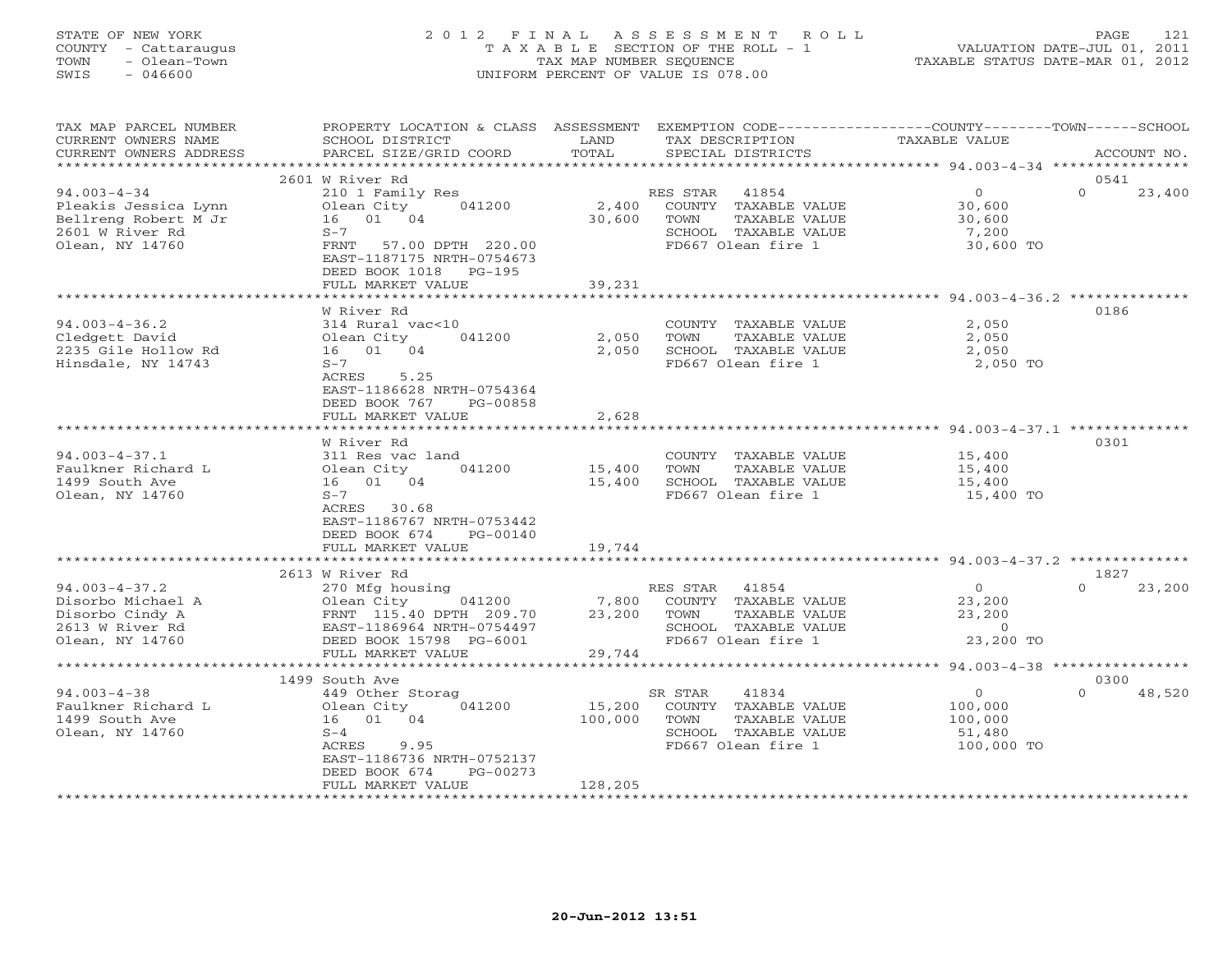# STATE OF NEW YORK 2 0 1 2 F I N A L A S S E S S M E N T R O L L PAGE 122 COUNTY - Cattaraugus T A X A B L E SECTION OF THE ROLL - 1 VALUATION DATE-JUL 01, 2011 TOWN - Olean-Town TAX MAP NUMBER SEQUENCE TAXABLE STATUS DATE-MAR 01, 2012 SWIS - 046600 UNIFORM PERCENT OF VALUE IS 078.00UNIFORM PERCENT OF VALUE IS 078.00

| TAX MAP PARCEL NUMBER<br>CURRENT OWNERS NAME<br>CURRENT OWNERS ADDRESS | PROPERTY LOCATION & CLASS ASSESSMENT EXEMPTION CODE---------------COUNTY-------TOWN------SCHOOL<br>SCHOOL DISTRICT<br>PARCEL SIZE/GRID COORD | LAND<br>TOTAL | TAX DESCRIPTION TAXABLE VALUE<br>SPECIAL DISTRICTS |                | ACCOUNT NO.        |
|------------------------------------------------------------------------|----------------------------------------------------------------------------------------------------------------------------------------------|---------------|----------------------------------------------------|----------------|--------------------|
| ******************************                                         |                                                                                                                                              |               |                                                    |                |                    |
|                                                                        | South Ave                                                                                                                                    |               |                                                    |                | 0299               |
| $94.003 - 4 - 39.1$                                                    | 312 Vac w/imprv                                                                                                                              |               | COUNTY TAXABLE VALUE                               | 17,500         |                    |
| Faulkner Richard                                                       | Olean City<br>041200                                                                                                                         | 6,200         | TOWN<br>TAXABLE VALUE                              | 17,500         |                    |
| 1499 South Ave                                                         | 16 01 04                                                                                                                                     | 17,500        | SCHOOL TAXABLE VALUE                               | 17,500         |                    |
| Olean, NY 14760                                                        | $S-7$                                                                                                                                        |               | FD667 Olean fire 1                                 | 17,500 TO      |                    |
|                                                                        | ACRES<br>4.70                                                                                                                                |               |                                                    |                |                    |
|                                                                        | EAST-1186753 NRTH-0751687                                                                                                                    |               |                                                    |                |                    |
|                                                                        | DEED BOOK 5654<br>PG-5003                                                                                                                    |               |                                                    |                |                    |
|                                                                        |                                                                                                                                              |               |                                                    |                |                    |
|                                                                        | FULL MARKET VALUE<br>***************************                                                                                             | 22,436        |                                                    |                |                    |
|                                                                        | 1649 Camel Back Ln                                                                                                                           |               |                                                    |                | 1521               |
| $94.003 - 4 - 39.3$                                                    |                                                                                                                                              |               | RES STAR 41854                                     | $\overline{0}$ | 23,400<br>$\Omega$ |
|                                                                        | 281 Multiple res                                                                                                                             |               |                                                    |                |                    |
| Tuttle John M II                                                       | 041200<br>Olean City                                                                                                                         | 7,600         | COUNTY TAXABLE VALUE                               | 121,300        |                    |
| Tuttle Vickie F                                                        | 16 01 04                                                                                                                                     | 121,300       | TOWN<br>TAXABLE VALUE                              | 121,300        |                    |
| 1649 Camel Back Ln                                                     | ACRES 1.65                                                                                                                                   |               | SCHOOL TAXABLE VALUE                               | 97,900         |                    |
| Olean, NY 14760                                                        | EAST-1186422 NRTH-0751675                                                                                                                    |               | FD667 Olean fire 1                                 | 121,300 TO     |                    |
|                                                                        | FULL MARKET VALUE                                                                                                                            | 155,513       |                                                    |                |                    |
| ***********************                                                |                                                                                                                                              |               |                                                    |                |                    |
|                                                                        | 1439 South Ave                                                                                                                               |               |                                                    |                | 1777               |
| $94.003 - 4 - 39.4$                                                    | 411 Apartment                                                                                                                                |               | COUNTY TAXABLE VALUE                               | 78,700         |                    |
| Faulkner Randy L                                                       | Olean City<br>041200                                                                                                                         | 3,200         | TOWN<br>TAXABLE VALUE                              | 78,700         |                    |
| 551 Martha Ave                                                         | 0.80<br>ACRES                                                                                                                                | 78,700        | SCHOOL TAXABLE VALUE                               | 78,700         |                    |
| Olean, NY 14760                                                        | EAST-1187043 NRTH-0751583                                                                                                                    |               | FD667 Olean fire 1                                 | 78,700 TO      |                    |
|                                                                        | DEED BOOK 5654 PG-503                                                                                                                        |               |                                                    |                |                    |
|                                                                        | FULL MARKET VALUE                                                                                                                            | 100,897       |                                                    |                |                    |
|                                                                        | ***********************                                                                                                                      |               |                                                    |                |                    |
|                                                                        | 1429 South Ave                                                                                                                               |               |                                                    |                | 1778               |
| $94.003 - 4 - 39.5$                                                    | 411 Apartment                                                                                                                                |               | COUNTY TAXABLE VALUE                               | 138,000        |                    |
| Tuttle Vickie L                                                        | Olean City<br>041200                                                                                                                         | 3,100         | TOWN<br>TAXABLE VALUE                              | 138,000        |                    |
| 1649 Camel Back Ln                                                     | 0.78<br>ACRES                                                                                                                                | 138,000       | SCHOOL TAXABLE VALUE                               | 138,000        |                    |
| Olean, NY 14760                                                        | EAST-1187034 NRTH-0751364                                                                                                                    |               | FD667 Olean fire 1                                 | 138,000 TO     |                    |
|                                                                        | DEED BOOK 5654 PG-5003                                                                                                                       |               |                                                    |                |                    |
|                                                                        | FULL MARKET VALUE                                                                                                                            | 176,923       |                                                    |                |                    |
|                                                                        |                                                                                                                                              |               |                                                    |                |                    |
|                                                                        | 2615 Stoney Brook Rd                                                                                                                         |               |                                                    |                | 0088               |
| $94.003 - 4 - 40.1$                                                    | 210 1 Family Res                                                                                                                             |               | RES STAR 41854                                     | $\overline{O}$ | $\Omega$<br>23,400 |
| Turek Ronnie R                                                         | 041200<br>Olean City                                                                                                                         | 5,100         | COUNTY TAXABLE VALUE                               | 90,000         |                    |
| 2615 Stoneybrook Rd                                                    | 16 01 04                                                                                                                                     | 90,000        | TOWN<br>TAXABLE VALUE                              | 90,000         |                    |
| Olean, NY 14760                                                        | $S-7$                                                                                                                                        |               | SCHOOL TAXABLE VALUE                               | 66,600         |                    |
|                                                                        | ACRES<br>2.80                                                                                                                                |               | FD667 Olean fire 1                                 | 90,000 TO      |                    |
|                                                                        | EAST-1186554 NRTH-0751209                                                                                                                    |               |                                                    |                |                    |
|                                                                        | DEED BOOK 11846 PG-7002                                                                                                                      |               |                                                    |                |                    |
|                                                                        | FULL MARKET VALUE                                                                                                                            | 115,385       |                                                    |                |                    |
|                                                                        |                                                                                                                                              |               |                                                    |                |                    |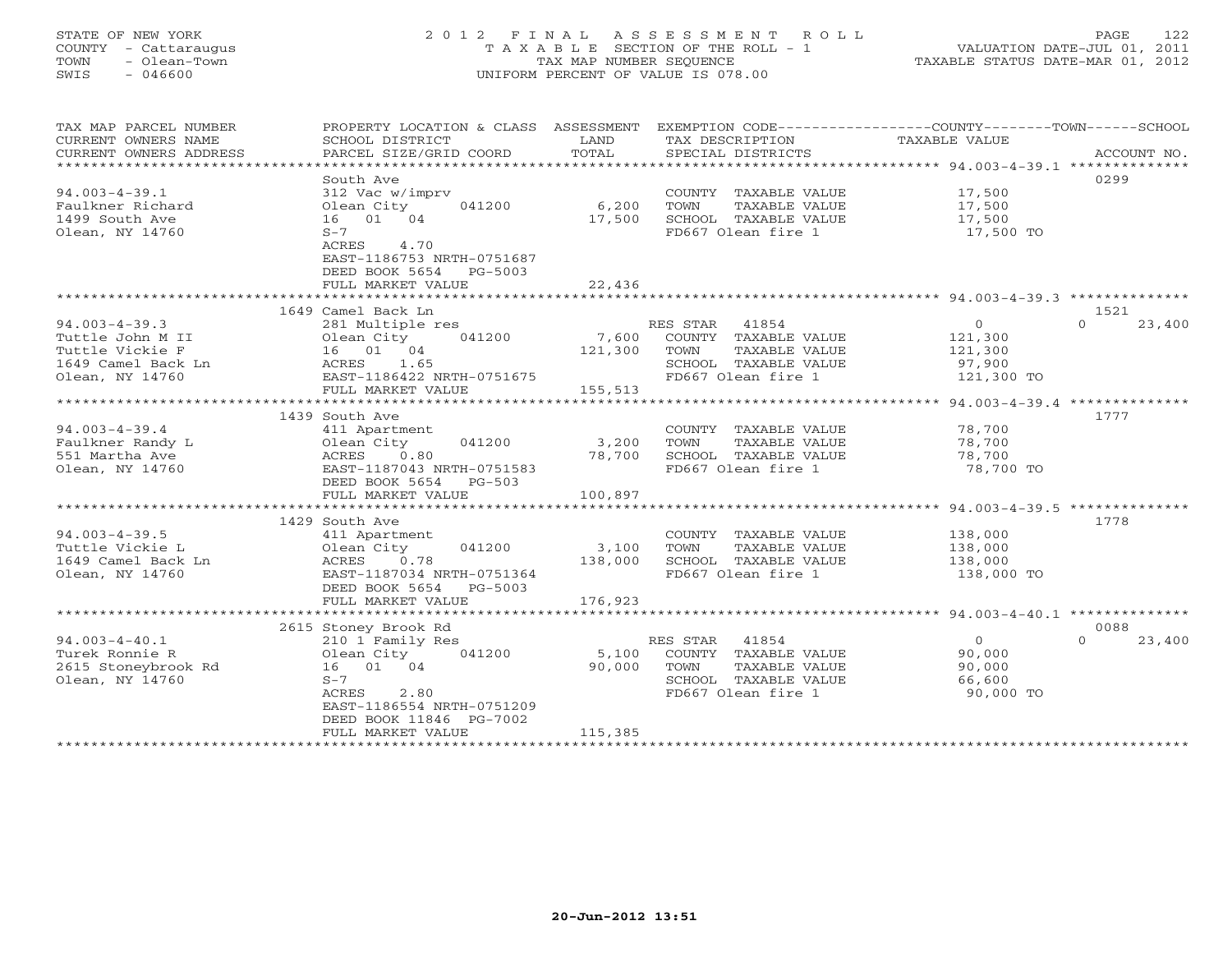#### STATE OF NEW YORK 2 0 1 2 F I N A L A S S E S S M E N T R O L L PAGE 123 COUNTY - Cattaraugus T A X A B L E SECTION OF THE ROLL - 1 VALUATION DATE-JUL 01, 2011 TOWN - Olean-Town TAX MAP NUMBER SEQUENCE TAXABLE STATUS DATE-MAR 01, 2012 SWIS - 046600 UNIFORM PERCENT OF VALUE IS 078.00UNIFORM PERCENT OF VALUE IS 078.00

| TAX MAP PARCEL NUMBER<br>CURRENT OWNERS NAME<br>CURRENT OWNERS ADDRESS                             | PROPERTY LOCATION & CLASS ASSESSMENT<br>SCHOOL DISTRICT<br>PARCEL SIZE/GRID COORD                                                                                                                         | LAND<br>TOTAL               | EXEMPTION CODE----------------COUNTY-------TOWN-----SCHOOL<br>TAX DESCRIPTION<br>SPECIAL DISTRICTS                                                               | TAXABLE VALUE                                                               | ACCOUNT NO.                                     |
|----------------------------------------------------------------------------------------------------|-----------------------------------------------------------------------------------------------------------------------------------------------------------------------------------------------------------|-----------------------------|------------------------------------------------------------------------------------------------------------------------------------------------------------------|-----------------------------------------------------------------------------|-------------------------------------------------|
| **********************                                                                             |                                                                                                                                                                                                           |                             |                                                                                                                                                                  |                                                                             |                                                 |
| $94.003 - 4 - 40.2$<br>Leary Francis<br>Leary Catherin E<br>2617 Stony Brook Rd<br>Olean, NY 14760 | 2617 Stoney Brook Rd (Off)<br>210 1 Family Res<br>041200<br>Olean City<br>01 04<br>16<br>$5 - 7$<br>FRNT 200.00 DPTH 170.00<br>EAST-1186434 NRTH-0751359<br>DEED BOOK 1017<br>PG-586<br>FULL MARKET VALUE | 3,800<br>145,000<br>185,897 | RES STAR<br>41854<br>COUNTY TAXABLE VALUE<br>TOWN<br>TAXABLE VALUE<br>SCHOOL TAXABLE VALUE<br>FD667 Olean fire 1                                                 | $\circ$<br>145,000<br>145,000<br>121,600<br>145,000 TO                      | 1477<br>$\Omega$<br>23,400                      |
|                                                                                                    |                                                                                                                                                                                                           | *********                   | ************************ 94.003-4-41 ************                                                                                                                |                                                                             |                                                 |
| $94.003 - 4 - 41$<br>Gustin Ronald L<br>Gustin Elizabet<br>2609 Stoneybrook<br>Olean, NY 14760     | 2609 Stoney Brook Rd<br>210 1 Family Res<br>Olean City<br>041200<br>01 04<br>16<br>$S-7$<br>FRNT 215.00 DPTH 170.00<br>EAST-1186828 NRTH-0751362<br>DEED BOOK 00998 PG-00221<br>FULL MARKET VALUE         | 4,100<br>67,000<br>85,897   | SR STAR<br>41834<br>COUNTY TAXABLE VALUE<br>TOWN<br>TAXABLE VALUE<br>SCHOOL TAXABLE VALUE<br>FD667 Olean fire 1                                                  | $\Omega$<br>67,000<br>67,000<br>18,480<br>67,000 TO                         | 0955<br>$\Omega$<br>48,520                      |
|                                                                                                    | **********************                                                                                                                                                                                    | ************                | ****************************** 94.003-4-42 ****************                                                                                                      |                                                                             |                                                 |
| $94.003 - 4 - 42$<br>Buckley Robert<br>Buckley Diane<br>2610 Mccann Hollow Rd<br>Olean, NY 14760   | 2610 Mccann Hollow Rd<br>210 1 Family Res<br>041200<br>Olean City<br>16 01 04<br>$S-10$<br>ACRES<br>2.40<br>EAST-1186939 NRTH-0751159<br>DEED BOOK 521<br>PG-00059                                        | 100,000                     | CVET C/T<br>41131<br>4,800 SR STAR<br>41834<br>COUNTY TAXABLE VALUE<br>TOWN<br>TAXABLE VALUE<br>SCHOOL TAXABLE VALUE<br>FD667 Olean fire 1<br>LD669 Mccann light | 15,600<br>$\circ$<br>84,400<br>84,400<br>51,480<br>100,000 TO<br>100,000 TO | 0115<br>15,600<br>$\circ$<br>48,520<br>$\Omega$ |
|                                                                                                    | FULL MARKET VALUE                                                                                                                                                                                         | 128,205                     |                                                                                                                                                                  |                                                                             |                                                 |
|                                                                                                    | *************************                                                                                                                                                                                 | *********************       |                                                                                                                                                                  |                                                                             | ************ 94.004-1-1 ******************      |
| $94.004 - 1 - 1$<br>Knight Stephen W<br>Knight Paula M<br>1065 Kingston Dr<br>Olean, NY 14760      | 1065 Kingston Dr<br>210 1 Family Res<br>041200<br>Olean City<br>10 01 04<br>$S-4$<br>ACRES<br>6.14<br>EAST-1196986 NRTH-0760154<br>DEED BOOK 878<br>PG-01179                                              | 26,500<br>165,400           | RES STAR<br>41854<br>COUNTY TAXABLE VALUE<br>TOWN<br>TAXABLE VALUE<br>SCHOOL TAXABLE VALUE<br>FP663 Westons fire protect                                         | $\circ$<br>165,400<br>165,400<br>142,000<br>165,400 TO                      | 0437<br>$\Omega$<br>23,400                      |
|                                                                                                    | FULL MARKET VALUE                                                                                                                                                                                         | 212,051                     |                                                                                                                                                                  |                                                                             |                                                 |
|                                                                                                    | *************************<br>1070 Kingston Dr                                                                                                                                                             | ****************            |                                                                                                                                                                  |                                                                             | 0609                                            |
| $94.004 - 1 - 3$<br>Olson Rodney<br>Olson Catherine<br>1070 Kingston Dr<br>Olean, NY 14760         | 210 1 Family Res<br>041200<br>Olean City<br>10 01 04<br>$S-4$<br>ACRES<br>3.35<br>EAST-1196913 NRTH-0759839<br>DEED BOOK 4557<br>PG-9002                                                                  | 20,300<br>178,900           | RES STAR<br>41854<br>COUNTY TAXABLE VALUE<br>TOWN<br>TAXABLE VALUE<br>SCHOOL TAXABLE VALUE<br>FP663 Westons fire protect                                         | $\circ$<br>178,900<br>178,900<br>155,500<br>178,900 TO                      | $\Omega$<br>23,400                              |
|                                                                                                    | FULL MARKET VALUE                                                                                                                                                                                         | 229,359                     |                                                                                                                                                                  |                                                                             |                                                 |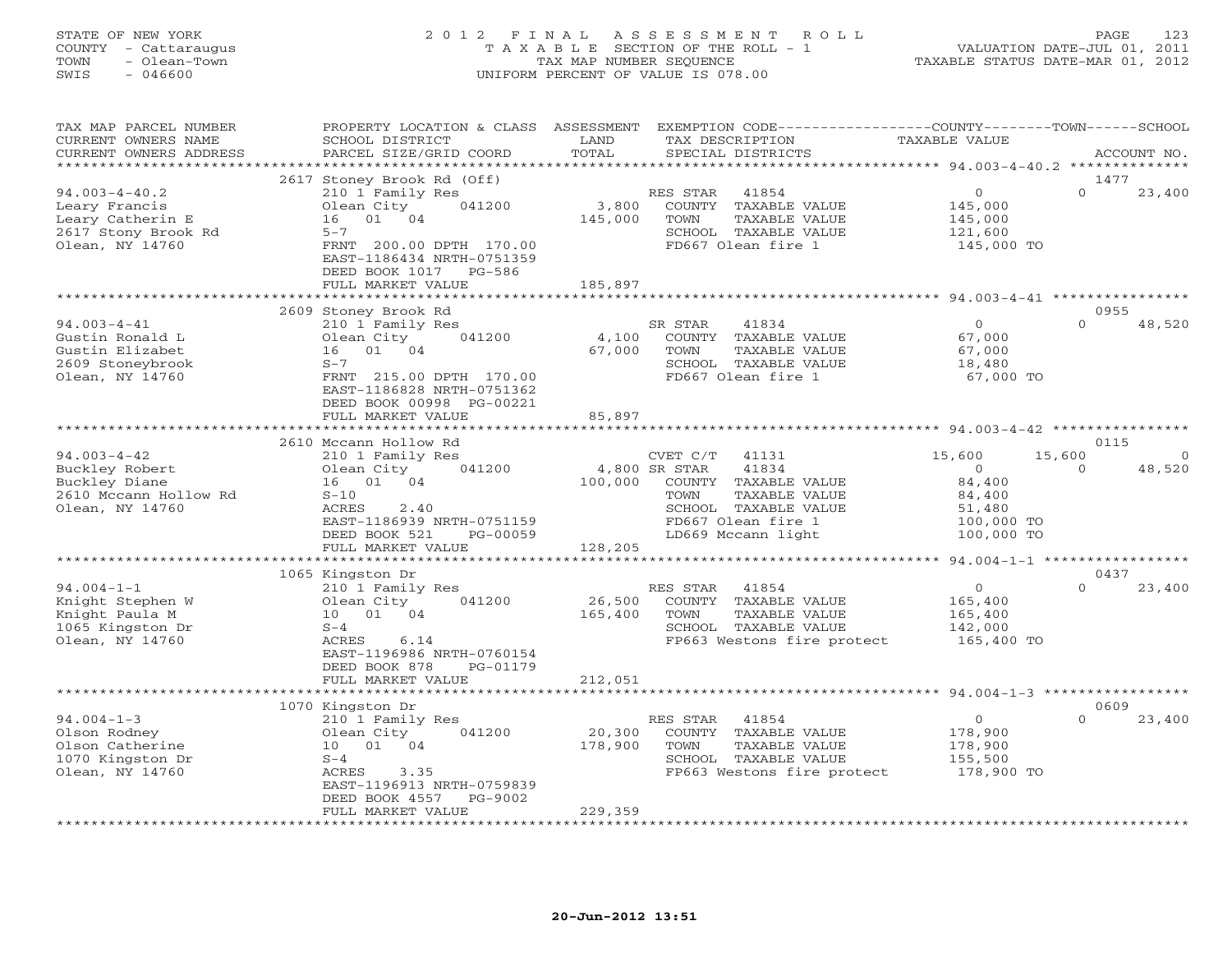# STATE OF NEW YORK 2 0 1 2 F I N A L A S S E S S M E N T R O L L PAGE 124 COUNTY - Cattaraugus T A X A B L E SECTION OF THE ROLL - 1 VALUATION DATE-JUL 01, 2011 TOWN - Olean-Town TAX MAP NUMBER SEQUENCE TAXABLE STATUS DATE-MAR 01, 2012 SWIS - 046600 UNIFORM PERCENT OF VALUE IS 078.00UNIFORM PERCENT OF VALUE IS 078.00

| TAX MAP PARCEL NUMBER       |                            |         | PROPERTY LOCATION & CLASS ASSESSMENT EXEMPTION CODE----------------COUNTY-------TOWN------SCHOOL |                           |                |               |
|-----------------------------|----------------------------|---------|--------------------------------------------------------------------------------------------------|---------------------------|----------------|---------------|
| CURRENT OWNERS NAME         | SCHOOL DISTRICT            | LAND    | TAX DESCRIPTION                                                                                  | TAXABLE VALUE             |                |               |
| CURRENT OWNERS ADDRESS      | PARCEL SIZE/GRID COORD     | TOTAL   | SPECIAL DISTRICTS                                                                                |                           |                | ACCOUNT NO.   |
|                             |                            |         |                                                                                                  |                           |                |               |
|                             | 2026 Gulf Ave              |         |                                                                                                  |                           | 0377           |               |
| $94.004 - 1 - 5$            | 210 1 Family Res           |         | RES STAR<br>41854                                                                                | $\overline{0}$            | $\Omega$       | 23,400        |
| Gesek Mark T                | Olean City<br>041200       | 17,700  | COUNTY TAXABLE VALUE                                                                             | 105,100                   |                |               |
| Gesek Michael A             | 10 01 04                   | 105,100 | TOWN<br>TAXABLE VALUE                                                                            | 105,100                   |                |               |
| 1102 Prospect Ave           | $S-4$                      |         | SCHOOL TAXABLE VALUE                                                                             | 81,700                    |                |               |
| Olean, NY 14760             | ACRES<br>2.20              |         | FP663 Westons fire protect                                                                       | 105,100 TO                |                |               |
|                             | EAST-1196956 NRTH-0759635  |         |                                                                                                  |                           |                |               |
|                             | DEED BOOK 17001 PG-8001    |         |                                                                                                  |                           |                |               |
|                             | FULL MARKET VALUE          | 134,744 |                                                                                                  |                           |                |               |
|                             |                            |         |                                                                                                  |                           |                |               |
|                             | 1101 Delaware Ave          |         |                                                                                                  |                           | 0061           |               |
| $94.004 - 1 - 6$            | 210 1 Family Res           |         | RES STAR 41854                                                                                   | $\overline{O}$            | $\Omega$       | 23,400        |
| Gallets Thomas L            | Olean City<br>041200       | 17,700  | COUNTY TAXABLE VALUE                                                                             | 73,600                    |                |               |
| 1101 Delaware Ave           | 10 01 04                   | 73,600  | TOWN<br>TAXABLE VALUE                                                                            | 73,600                    |                |               |
| Olean, NY 14760             | $S-4$                      |         | SCHOOL TAXABLE VALUE                                                                             | 50,200                    |                |               |
|                             | ACRES<br>2.20              |         | FP663 Westons fire protect 73,600 TO                                                             |                           |                |               |
|                             | EAST-1196958 NRTH-0759483  |         |                                                                                                  |                           |                |               |
|                             | DEED BOOK 6714<br>PG-2001  |         |                                                                                                  |                           |                |               |
|                             | FULL MARKET VALUE          | 94,359  |                                                                                                  |                           |                |               |
|                             |                            |         |                                                                                                  |                           |                |               |
| $94.004 - 1 - 7$            | 2010 Gulf Ave              |         |                                                                                                  |                           | 0012<br>15,600 |               |
| Anderson Wilma D            | 210 1 Family Res<br>041200 |         | CVET C/T<br>41131<br>17,700 RES STAR 41854                                                       | 15,600                    | $\Omega$       | - 0<br>23,400 |
| 1102 Delaware Ave           | Olean City<br>10 01 04     |         | 121,000 COUNTY TAXABLE VALUE                                                                     | $\overline{0}$<br>105,400 |                |               |
|                             |                            |         |                                                                                                  |                           |                |               |
| Olean, NY 14760             | $S-4$<br>2.20<br>ACRES     |         | TOWN<br>TAXABLE VALUE<br>SCHOOL TAXABLE VALUE                                                    | 105,400                   |                |               |
|                             | EAST-1196953 NRTH-0759340  |         | FP663 Westons fire protect                                                                       | 97,600<br>121,000 TO      |                |               |
|                             | DEED BOOK 00980 PG-00078   |         |                                                                                                  |                           |                |               |
|                             | FULL MARKET VALUE          | 155,128 |                                                                                                  |                           |                |               |
|                             |                            |         |                                                                                                  |                           |                |               |
|                             | Cherry St                  |         |                                                                                                  |                           | 1014           |               |
| $94.004 - 1 - 8.1$          | 312 Vac w/imprv            |         | COUNTY TAXABLE VALUE                                                                             | 27,100                    |                |               |
| Anderson Dale               | Olean City<br>041200       | 14,100  | TOWN<br>TAXABLE VALUE                                                                            | 27,100                    |                |               |
| Anderson Patricia           | 10 01 04                   | 27,100  | SCHOOL TAXABLE VALUE                                                                             | 27,100                    |                |               |
| 104 Sixpence Ct             | $S-4$                      |         | FP663 Westons fire protect 27,100 TO                                                             |                           |                |               |
| Williamsburg, VA 23185-4923 | Inc $94.059 - 3 - 40$      |         |                                                                                                  |                           |                |               |
|                             | 8.20<br>ACRES              |         |                                                                                                  |                           |                |               |
|                             | EAST-1197568 NRTH-0759736  |         |                                                                                                  |                           |                |               |
|                             | DEED BOOK 7671<br>PG-3001  |         |                                                                                                  |                           |                |               |
|                             | FULL MARKET VALUE          | 34,744  |                                                                                                  |                           |                |               |
|                             |                            |         |                                                                                                  |                           |                |               |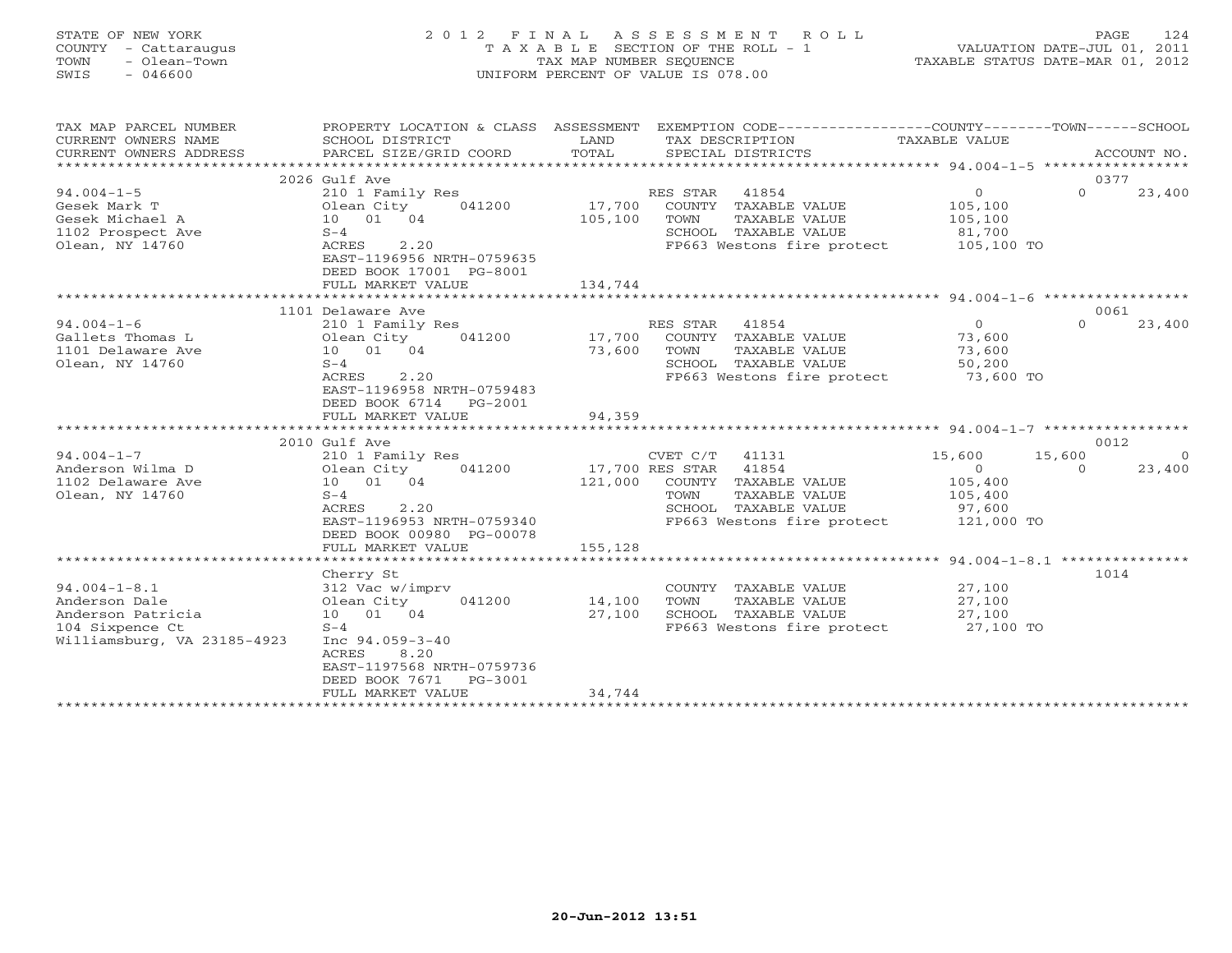## STATE OF NEW YORK 2 0 1 2 F I N A L A S S E S S M E N T R O L L PAGE 125 COUNTY - Cattaraugus T A X A B L E SECTION OF THE ROLL - 1 VALUATION DATE-JUL 01, 2011 TOWN - Olean-Town TAX MAP NUMBER SEQUENCE TAXABLE STATUS DATE-MAR 01, 2012 SWIS - 046600 UNIFORM PERCENT OF VALUE IS 078.00UNIFORM PERCENT OF VALUE IS 078.00

| TAX MAP PARCEL NUMBER<br>CURRENT OWNERS NAME<br>CURRENT OWNERS ADDRESS                        | SCHOOL DISTRICT<br>PARCEL SIZE/GRID COORD                                                                                                                                             | LAND<br>TOTAL                | PROPERTY LOCATION & CLASS ASSESSMENT EXEMPTION CODE---------------COUNTY-------TOWN------SCHOOL<br>TAX DESCRIPTION<br>SPECIAL DISTRICTS                            | TAXABLE VALUE                                  | ACCOUNT NO.                |
|-----------------------------------------------------------------------------------------------|---------------------------------------------------------------------------------------------------------------------------------------------------------------------------------------|------------------------------|--------------------------------------------------------------------------------------------------------------------------------------------------------------------|------------------------------------------------|----------------------------|
|                                                                                               | 2001 Cherry St                                                                                                                                                                        |                              |                                                                                                                                                                    |                                                | 1644                       |
| $94.004 - 1 - 8.2$<br>Rosel Steven H<br>Rosel Christal M<br>2001 Cherry St<br>Olean, NY 14760 | 210 1 Family Res<br>Olean City<br>041200<br>Olean City<br>10 01 04<br>FRNT 366.40 DPTH<br>ACRES<br>2.65<br>EAST-1197748 NRTH-0759449<br>DEED BOOK 00973 PG-00413<br>FULL MARKET VALUE | 12,475<br>116,800<br>149,744 | RES STAR<br>41854<br>COUNTY TAXABLE VALUE<br>TAXABLE VALUE<br>TOWN<br>SCHOOL TAXABLE VALUE<br>FP663 Westons fire protect 116,800 TO                                | $\overline{0}$<br>116,800<br>116,800<br>93,400 | $\Omega$<br>23,400         |
|                                                                                               |                                                                                                                                                                                       |                              |                                                                                                                                                                    |                                                |                            |
| $94.004 - 1 - 8.3$<br>Anderson Dale<br>Anderson Patrice<br>901 Buffalo St<br>Olean, NY 14760  | Cherry St<br>314 Rural vac<10<br>Olean City<br>041200<br>10 01 04<br>$S-4$<br>ACRES 4.85<br>EAST-1197600 NRTH-0760192<br>DEED BOOK 16174 PG-8001                                      | 9,400<br>9,400               | COUNTY TAXABLE VALUE<br>TOWN<br>TAXABLE VALUE<br>SCHOOL TAXABLE VALUE<br>FP663 Westons fire protect 9,400 TO                                                       | 9,400<br>9,400<br>9,400                        | 1794                       |
|                                                                                               | FULL MARKET VALUE                                                                                                                                                                     | 12,051                       |                                                                                                                                                                    |                                                |                            |
|                                                                                               |                                                                                                                                                                                       |                              |                                                                                                                                                                    |                                                |                            |
| $94.004 - 1 - 11.1$<br>Mott Ralph P Jr.<br>2020 Cherry St<br>Olean, NY 14760                  | 2006 Cherry St<br>210 1 Family Res<br>Olean City<br>041200<br>11  01  04<br>$S-4$<br>Life Use<br>FRNT 110.00 DPTH 232.00<br>EAST-1198064 NRTH-0759766<br>DEED BOOK 5157 PG-8001       | 9,600<br>17,600              | COUNTY TAXABLE VALUE<br>TOWN<br>TAXABLE VALUE<br>SCHOOL TAXABLE VALUE<br>FP663 Westons fire protect 17,600 TO<br>SD660 E olean sewer dist                          | 17,600<br>17,600<br>17,600<br>$.00$ MT         | 0413                       |
|                                                                                               | FULL MARKET VALUE                                                                                                                                                                     | 22,564                       |                                                                                                                                                                    |                                                |                            |
|                                                                                               |                                                                                                                                                                                       |                              |                                                                                                                                                                    |                                                |                            |
| $94.004 - 1 - 11.2$<br>Mott Ralph P Jr<br>Mott Mary Ann<br>2020 Cherry St<br>Olean, NY 14760  | 2020 Cherry St<br>210 1 Family Res<br>Olean City<br>041200<br>11 01 04<br>$S-4$<br>7.40<br>ACRES<br>EAST-1198228 NRTH-0760065<br>DEED BOOK 884<br>PG-00354<br>FULL MARKET VALUE       | 14,000<br>80,800<br>103,590  | RES STAR 41854<br>COUNTY TAXABLE VALUE<br>TOWN<br>TAXABLE VALUE<br>SCHOOL TAXABLE VALUE<br>FP663 Westons fire protect 80,800 TO<br>SD660 E olean sewer dist .00 MT | $\overline{0}$<br>80,800<br>80,800<br>57,400   | 1352<br>$\Omega$<br>23,400 |
|                                                                                               |                                                                                                                                                                                       |                              |                                                                                                                                                                    |                                                |                            |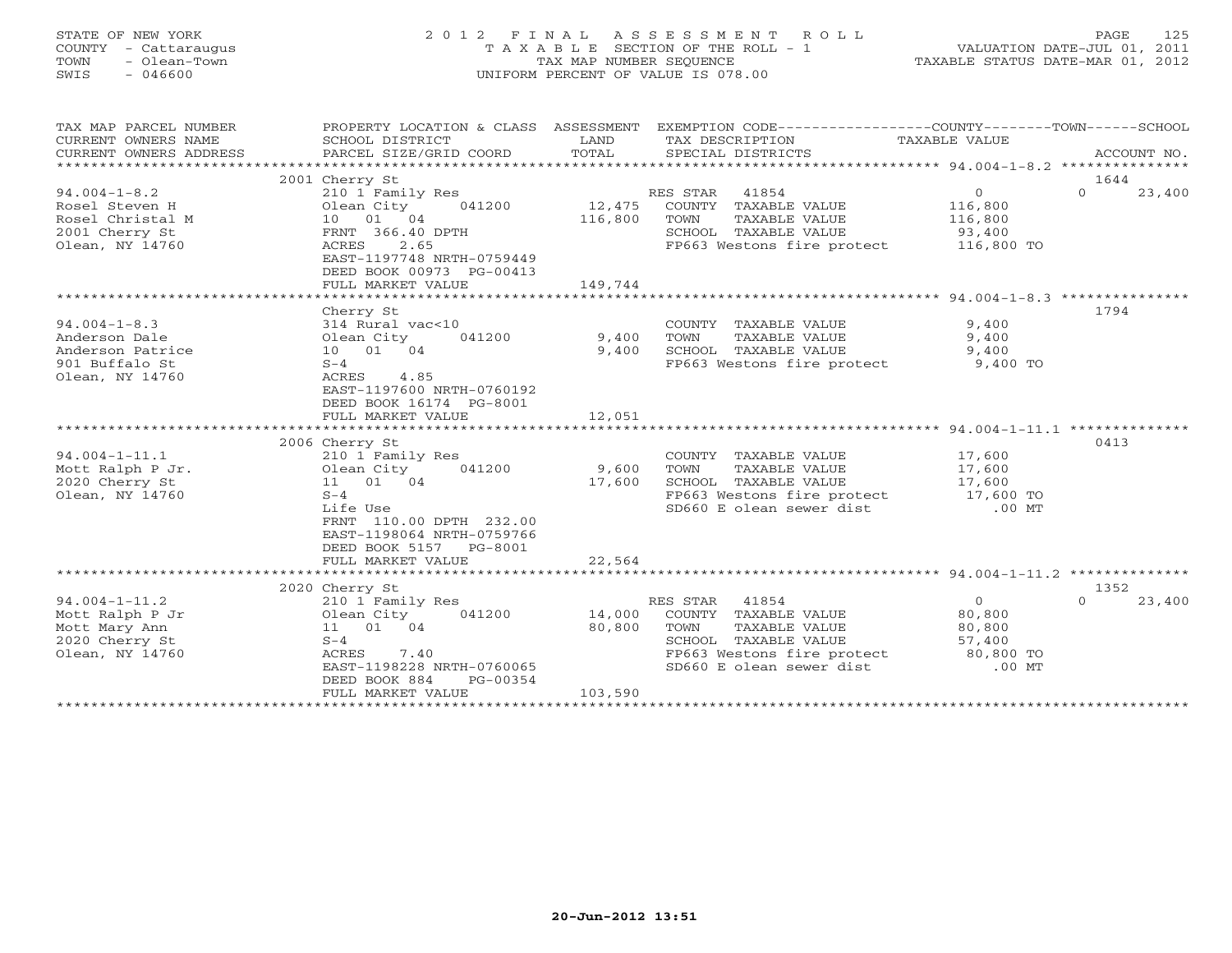## STATE OF NEW YORK 2 0 1 2 F I N A L A S S E S S M E N T R O L L PAGE 126 COUNTY - Cattaraugus T A X A B L E SECTION OF THE ROLL - 1 VALUATION DATE-JUL 01, 2011 TOWN - Olean-Town TAX MAP NUMBER SEQUENCE TAXABLE STATUS DATE-MAR 01, 2012 SWIS - 046600 UNIFORM PERCENT OF VALUE IS 078.00UNIFORM PERCENT OF VALUE IS 078.00

| ********************<br>**********************<br>***************<br>********************************** 94.004-1-12.2 **************<br>1255<br>Park Ave<br>$94.004 - 1 - 12.2$<br>5,000<br>322 Rural vac>10<br>COUNTY TAXABLE VALUE<br>5,000<br>Layfield Richard D<br>Olean City<br>041200<br>TAXABLE VALUE<br>5,000<br>TOWN<br>Layfield Ethel<br>12  01  04<br>5,000<br>SCHOOL TAXABLE VALUE<br>5,000<br>1978 Layfield Dr<br>$S-4$<br>FP663 Westons fire protect<br>5,000 TO<br>Olean, NY 14760<br>SD660 E olean sewer dist<br>$.00$ MT<br>ACRES<br>5.05<br>EAST-1198865 NRTH-0759860<br>DEED BOOK 787<br>PG-00868<br>FULL MARKET VALUE<br>6,410<br>*******************************<br>1289<br>1995 Dugan Rd<br>$94.004 - 1 - 12.3$<br>210 1 Family Res<br>SR STAR<br>41834<br>$\circ$<br>$\Omega$<br>48,520<br>041200<br>32,800<br>172,900<br>Hall Glenda M<br>COUNTY TAXABLE VALUE<br>Olean City<br>Hall William T<br>12  01  04<br>172,900<br>TAXABLE VALUE<br>TOWN<br>172,900<br>SCHOOL TAXABLE VALUE<br>124,380<br>1995 Dugan Rd<br>$S-4$<br>Olean, NY 14760<br>ACRES<br>FP663 Westons fire protect<br>172,900 TO<br>9.70<br>SD660 E olean sewer dist<br>EAST-1199619 NRTH-0760026<br>$.00$ MT<br>DEED BOOK 587<br>$PG-4001$<br>FULL MARKET VALUE<br>221,667<br>******************<br>*********<br>********************* 94.004-1-12.4 ***************<br>2000 Layfield Drive (Off Park)<br>1648<br>$94.004 - 1 - 12.4$<br>210 1 Family Res<br>RES STAR<br>41854<br>$\circ$<br>23,400<br>$\Omega$<br>041200<br>Layfield William F<br>Olean City<br>6,000<br>COUNTY TAXABLE VALUE<br>70,000<br>2000 Layfield Drive<br>11 01<br>04<br>70,000<br>TOWN<br>TAXABLE VALUE<br>70,000<br>Olean, NY 14760<br>6.00<br>SCHOOL TAXABLE VALUE<br>ACRES<br>46,600<br>FP663 Westons fire protect<br>EAST-1198868 NRTH-0760189<br>70,000 TO<br>SD660 E olean sewer dist<br>$.00$ MT<br>DEED BOOK 12354 PG-2001<br>89,744<br>FULL MARKET VALUE<br>1070<br>2457 Nys Rte 16 N<br>$94.007 - 1 - 1$<br>89,000<br>421 Restaurant<br>COUNTY TAXABLE VALUE<br>25,800<br>Styles, d/b/a Judith H<br>Olean City<br>041200<br>TOWN<br>TAXABLE VALUE<br>89,000<br>89,000<br>Chuck Wagon Restaurant<br>09 02 04<br>SCHOOL TAXABLE VALUE<br>89,000<br>120 E Baldwin Ave<br>$S-5$<br>FP661 Hinsdale fire protec<br>89,000 TO<br>Olean, NY 14760<br>ACRES<br>2.15<br>EAST-1192923 NRTH-0766803<br>DEED BOOK 00972 PG-00176<br>114,103<br>FULL MARKET VALUE<br>******************<br>****************<br>******************************* 94.007-1-2 ************<br>0317<br>2429 Nys Rte 16 N<br>$94.007 - 1 - 2$<br>112,700<br>433 Auto body<br>COUNTY TAXABLE VALUE<br>Miller Properties LLC<br>Olean City<br>041200<br>12,100<br>112,700<br>TOWN<br>TAXABLE VALUE<br>271 Buffalo St<br>02 04<br>112,700<br>SCHOOL TAXABLE VALUE<br>112,700<br>09<br>Gowanda, NY 14070<br>$S-5$<br>FP661 Hinsdale fire protec<br>112,700 TO<br>ACRES<br>1.04<br>EAST-1192655 NRTH-0766450 | TAX MAP PARCEL NUMBER<br>CURRENT OWNERS NAME<br>CURRENT OWNERS ADDRESS | PROPERTY LOCATION & CLASS ASSESSMENT<br>SCHOOL DISTRICT<br>PARCEL SIZE/GRID COORD | LAND<br>TOTAL | EXEMPTION CODE----------------COUNTY-------TOWN------SCHOOL<br>TAX DESCRIPTION<br>SPECIAL DISTRICTS | TAXABLE VALUE | ACCOUNT NO. |
|--------------------------------------------------------------------------------------------------------------------------------------------------------------------------------------------------------------------------------------------------------------------------------------------------------------------------------------------------------------------------------------------------------------------------------------------------------------------------------------------------------------------------------------------------------------------------------------------------------------------------------------------------------------------------------------------------------------------------------------------------------------------------------------------------------------------------------------------------------------------------------------------------------------------------------------------------------------------------------------------------------------------------------------------------------------------------------------------------------------------------------------------------------------------------------------------------------------------------------------------------------------------------------------------------------------------------------------------------------------------------------------------------------------------------------------------------------------------------------------------------------------------------------------------------------------------------------------------------------------------------------------------------------------------------------------------------------------------------------------------------------------------------------------------------------------------------------------------------------------------------------------------------------------------------------------------------------------------------------------------------------------------------------------------------------------------------------------------------------------------------------------------------------------------------------------------------------------------------------------------------------------------------------------------------------------------------------------------------------------------------------------------------------------------------------------------------------------------------------------------------------------------------------------------------------------------------------------------------------------------------------------------------------------------------------------------------------------------------------------------------------------------------------------------------------------------------------------------------------------------------------------------------------------------------------------------------|------------------------------------------------------------------------|-----------------------------------------------------------------------------------|---------------|-----------------------------------------------------------------------------------------------------|---------------|-------------|
|                                                                                                                                                                                                                                                                                                                                                                                                                                                                                                                                                                                                                                                                                                                                                                                                                                                                                                                                                                                                                                                                                                                                                                                                                                                                                                                                                                                                                                                                                                                                                                                                                                                                                                                                                                                                                                                                                                                                                                                                                                                                                                                                                                                                                                                                                                                                                                                                                                                                                                                                                                                                                                                                                                                                                                                                                                                                                                                                                  |                                                                        |                                                                                   |               |                                                                                                     |               |             |
|                                                                                                                                                                                                                                                                                                                                                                                                                                                                                                                                                                                                                                                                                                                                                                                                                                                                                                                                                                                                                                                                                                                                                                                                                                                                                                                                                                                                                                                                                                                                                                                                                                                                                                                                                                                                                                                                                                                                                                                                                                                                                                                                                                                                                                                                                                                                                                                                                                                                                                                                                                                                                                                                                                                                                                                                                                                                                                                                                  |                                                                        |                                                                                   |               |                                                                                                     |               |             |
|                                                                                                                                                                                                                                                                                                                                                                                                                                                                                                                                                                                                                                                                                                                                                                                                                                                                                                                                                                                                                                                                                                                                                                                                                                                                                                                                                                                                                                                                                                                                                                                                                                                                                                                                                                                                                                                                                                                                                                                                                                                                                                                                                                                                                                                                                                                                                                                                                                                                                                                                                                                                                                                                                                                                                                                                                                                                                                                                                  |                                                                        |                                                                                   |               |                                                                                                     |               |             |
|                                                                                                                                                                                                                                                                                                                                                                                                                                                                                                                                                                                                                                                                                                                                                                                                                                                                                                                                                                                                                                                                                                                                                                                                                                                                                                                                                                                                                                                                                                                                                                                                                                                                                                                                                                                                                                                                                                                                                                                                                                                                                                                                                                                                                                                                                                                                                                                                                                                                                                                                                                                                                                                                                                                                                                                                                                                                                                                                                  |                                                                        |                                                                                   |               |                                                                                                     |               |             |
|                                                                                                                                                                                                                                                                                                                                                                                                                                                                                                                                                                                                                                                                                                                                                                                                                                                                                                                                                                                                                                                                                                                                                                                                                                                                                                                                                                                                                                                                                                                                                                                                                                                                                                                                                                                                                                                                                                                                                                                                                                                                                                                                                                                                                                                                                                                                                                                                                                                                                                                                                                                                                                                                                                                                                                                                                                                                                                                                                  |                                                                        |                                                                                   |               |                                                                                                     |               |             |
|                                                                                                                                                                                                                                                                                                                                                                                                                                                                                                                                                                                                                                                                                                                                                                                                                                                                                                                                                                                                                                                                                                                                                                                                                                                                                                                                                                                                                                                                                                                                                                                                                                                                                                                                                                                                                                                                                                                                                                                                                                                                                                                                                                                                                                                                                                                                                                                                                                                                                                                                                                                                                                                                                                                                                                                                                                                                                                                                                  |                                                                        |                                                                                   |               |                                                                                                     |               |             |
|                                                                                                                                                                                                                                                                                                                                                                                                                                                                                                                                                                                                                                                                                                                                                                                                                                                                                                                                                                                                                                                                                                                                                                                                                                                                                                                                                                                                                                                                                                                                                                                                                                                                                                                                                                                                                                                                                                                                                                                                                                                                                                                                                                                                                                                                                                                                                                                                                                                                                                                                                                                                                                                                                                                                                                                                                                                                                                                                                  |                                                                        |                                                                                   |               |                                                                                                     |               |             |
|                                                                                                                                                                                                                                                                                                                                                                                                                                                                                                                                                                                                                                                                                                                                                                                                                                                                                                                                                                                                                                                                                                                                                                                                                                                                                                                                                                                                                                                                                                                                                                                                                                                                                                                                                                                                                                                                                                                                                                                                                                                                                                                                                                                                                                                                                                                                                                                                                                                                                                                                                                                                                                                                                                                                                                                                                                                                                                                                                  |                                                                        |                                                                                   |               |                                                                                                     |               |             |
|                                                                                                                                                                                                                                                                                                                                                                                                                                                                                                                                                                                                                                                                                                                                                                                                                                                                                                                                                                                                                                                                                                                                                                                                                                                                                                                                                                                                                                                                                                                                                                                                                                                                                                                                                                                                                                                                                                                                                                                                                                                                                                                                                                                                                                                                                                                                                                                                                                                                                                                                                                                                                                                                                                                                                                                                                                                                                                                                                  |                                                                        |                                                                                   |               |                                                                                                     |               |             |
|                                                                                                                                                                                                                                                                                                                                                                                                                                                                                                                                                                                                                                                                                                                                                                                                                                                                                                                                                                                                                                                                                                                                                                                                                                                                                                                                                                                                                                                                                                                                                                                                                                                                                                                                                                                                                                                                                                                                                                                                                                                                                                                                                                                                                                                                                                                                                                                                                                                                                                                                                                                                                                                                                                                                                                                                                                                                                                                                                  |                                                                        |                                                                                   |               |                                                                                                     |               |             |
| DEED BOOK 16926 PG-8002                                                                                                                                                                                                                                                                                                                                                                                                                                                                                                                                                                                                                                                                                                                                                                                                                                                                                                                                                                                                                                                                                                                                                                                                                                                                                                                                                                                                                                                                                                                                                                                                                                                                                                                                                                                                                                                                                                                                                                                                                                                                                                                                                                                                                                                                                                                                                                                                                                                                                                                                                                                                                                                                                                                                                                                                                                                                                                                          |                                                                        |                                                                                   |               |                                                                                                     |               |             |
| 144,487<br>FULL MARKET VALUE                                                                                                                                                                                                                                                                                                                                                                                                                                                                                                                                                                                                                                                                                                                                                                                                                                                                                                                                                                                                                                                                                                                                                                                                                                                                                                                                                                                                                                                                                                                                                                                                                                                                                                                                                                                                                                                                                                                                                                                                                                                                                                                                                                                                                                                                                                                                                                                                                                                                                                                                                                                                                                                                                                                                                                                                                                                                                                                     |                                                                        |                                                                                   |               |                                                                                                     |               |             |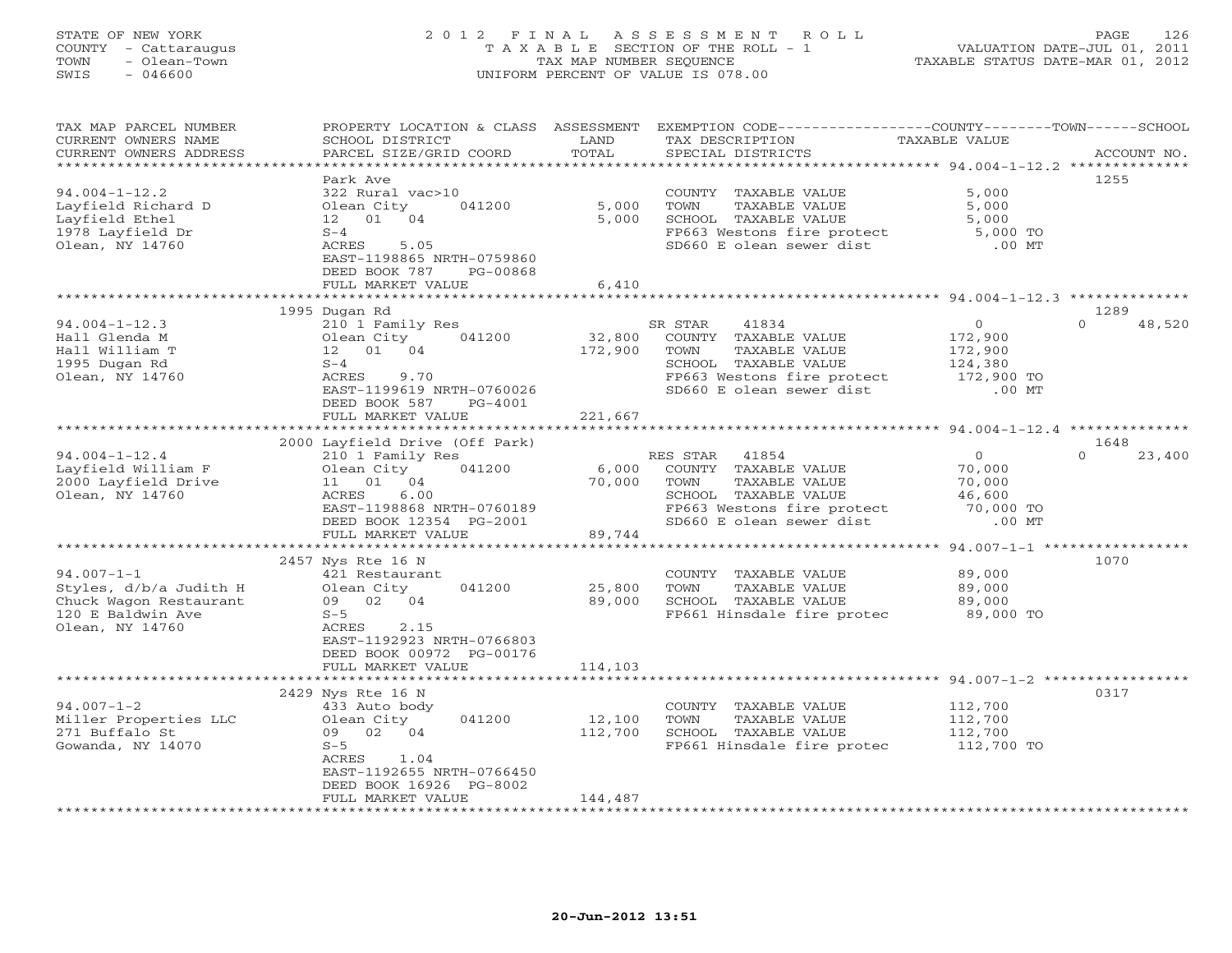| STATE OF NEW YORK<br>COUNTY - Cattaraugus<br>- Olean-Town<br>TOWN<br>$-046600$<br>SWIS     |                                                                                                                                                                                             | TAX MAP NUMBER SEOUENCE      | 2012 FINAL ASSESSMENT ROLL<br>TAXABLE SECTION OF THE ROLL - 1<br>UNIFORM PERCENT OF VALUE IS 078.00                                     | TAXABLE STATUS DATE-MAR 01, 2012            | 127<br>PAGE<br>VALUATION DATE-JUL 01, 2011 |
|--------------------------------------------------------------------------------------------|---------------------------------------------------------------------------------------------------------------------------------------------------------------------------------------------|------------------------------|-----------------------------------------------------------------------------------------------------------------------------------------|---------------------------------------------|--------------------------------------------|
| TAX MAP PARCEL NUMBER<br>CURRENT OWNERS NAME<br>CURRENT OWNERS ADDRESS                     | SCHOOL DISTRICT<br>PARCEL SIZE/GRID COORD                                                                                                                                                   | LAND<br>TOTAL                | PROPERTY LOCATION & CLASS ASSESSMENT EXEMPTION CODE---------------COUNTY-------TOWN------SCHOOL<br>TAX DESCRIPTION<br>SPECIAL DISTRICTS | TAXABLE VALUE                               | ACCOUNT NO.                                |
|                                                                                            |                                                                                                                                                                                             |                              |                                                                                                                                         |                                             |                                            |
| $94.007 - 1 - 3$                                                                           | 2427 Nys Rte 16 N<br>449 Other Storag                                                                                                                                                       |                              | COUNTY TAXABLE VALUE                                                                                                                    | 92,685                                      | 0853                                       |
| G & H Wood Products, LLC<br>PO Box 551<br>Olean, NY 14760                                  | 041200<br>Olean City<br>09 02 04<br>$S-5$<br>FRNT 200.00 DPTH 152.00<br>EAST-1192487 NRTH-0766266                                                                                           | 11,000<br>92,685             | TOWN<br>TAXABLE VALUE<br>SCHOOL TAXABLE VALUE                                                                                           | 92,685<br>92,685                            |                                            |
|                                                                                            | DEED BOOK 1031 PG-969                                                                                                                                                                       |                              |                                                                                                                                         |                                             |                                            |
|                                                                                            | FULL MARKET VALUE                                                                                                                                                                           | 118,827                      |                                                                                                                                         |                                             |                                            |
| $94.007 - 1 - 4$<br>Bell Scott A<br>Bell Christine M<br>1017 Griffin St<br>Olean, NY 14760 | 2423 Nys Rte 16 N<br>455 Dealer-prod.<br>Olean City<br>041200<br>09 02 04<br>$S-5$<br>FRNT 100.00 DPTH 170.00<br>EAST-1192384 NRTH-0766160<br>DEED BOOK 00965 PG-00896<br>FULL MARKET VALUE | 9,100<br>66,100<br>84,744    | COUNTY TAXABLE VALUE<br>TOWN<br>TAXABLE VALUE<br>SCHOOL TAXABLE VALUE<br>FP661 Hinsdale fire protec                                     | 66,100<br>66,100<br>66,100<br>66,100 TO     | 0200                                       |
|                                                                                            | Nys Rte 16 N                                                                                                                                                                                |                              |                                                                                                                                         |                                             | 0199                                       |
| $94.007 - 1 - 5$<br>Bell Scott A<br>Bell Christine M<br>1017 Griffin St<br>Olean, NY 14760 | 330 Vacant comm<br>Olean City<br>041200<br>09 02 04<br>$S-5$<br>FRNT<br>80.00 DPTH 180.00<br>EAST-1192320 NRTH-0766096<br>DEED BOOK 00965 PG-00896<br>FULL MARKET VALUE                     | 5,000<br>5,000<br>6,410      | COUNTY TAXABLE VALUE<br>TAXABLE VALUE<br>TOWN<br>SCHOOL TAXABLE VALUE<br>FP661 Hinsdale fire protec                                     | 5,000<br>5,000<br>5,000<br>5,000 TO         |                                            |
|                                                                                            | *******************                                                                                                                                                                         |                              | ******************************* 94.007-1-6.1 ***************                                                                            |                                             |                                            |
| $94.007 - 1 - 6.1$<br>Peter Certo Corp<br>PO Box 380<br>West Seneca, NY 14224              | 2401 Nys Rte 16 N<br>449 Other Storag<br>Olean City<br>041200<br>09 02 04<br>$S-5$<br>ACRES<br>2.65<br>EAST-1192085 NRTH-0765900<br>DEED BOOK 648<br>PG-00698<br>FULL MARKET VALUE          | 15,000<br>380,000<br>487,179 | COUNTY TAXABLE VALUE<br>TOWN<br>TAXABLE VALUE<br>SCHOOL TAXABLE VALUE<br>FP661 Hinsdale fire protec                                     | 380,000<br>380,000<br>380,000<br>380,000 TO | 0774                                       |
|                                                                                            | Pleasant St                                                                                                                                                                                 |                              |                                                                                                                                         |                                             | 1469                                       |
| $94.007 - 1 - 6.2$                                                                         | 314 Rural vac<10                                                                                                                                                                            |                              | COUNTY TAXABLE VALUE                                                                                                                    | 500                                         |                                            |

\*\*\*\*\*\*\*\*\*\*\*\*\* \*\*\*\*\*\*\*\*\*\*\*\*\*\*\*\*\*\*\*\*\*\*\*\*\*\*\*\*\*\*\*\*\*\*\*\*\*\*\*\*\*\*\*\*\*\*\*\*\*\*\*\*\*\*\*\*\*\*\*\*\*\*\*\*\*\*\*\*\*\*\*\*\*\*\*\*\*\*\*\*\*\*\*\*\*\*\*\*\*\*\*\*\*\*\*\*\*\*\*\*\*\*\*\*\*\*\*\*\*\*\*\*\*\*\*\*\*\*\*\*\*\*\*\*\*\*\*\*\*\*\*\*

Timmons Fontilla A Control of the Control of Control of the Control of the Superintensity of the Superintensit<br>Timmons Fontilla A Olean City 041200 500 TOWN TAXABLE VALUE 500<br>343 Pleasant St 09 02 04 500 SCHOOL TAXABLE VAL

FRNT 13.60 DPTH 153.75

FULL MARKET VALUE 641

BANK 032 EAST-1191755 NRTH-0765743DEED BOOK 900 PG-00346

Olean, NY 14760 S-5 Second Second Second Second Second Second Second Second Second Second Second Second Second Second Second Second Second Second Second Second Second Second Second Second Second Second Second Second Second

500 SCHOOL TAXABLE VALUE

500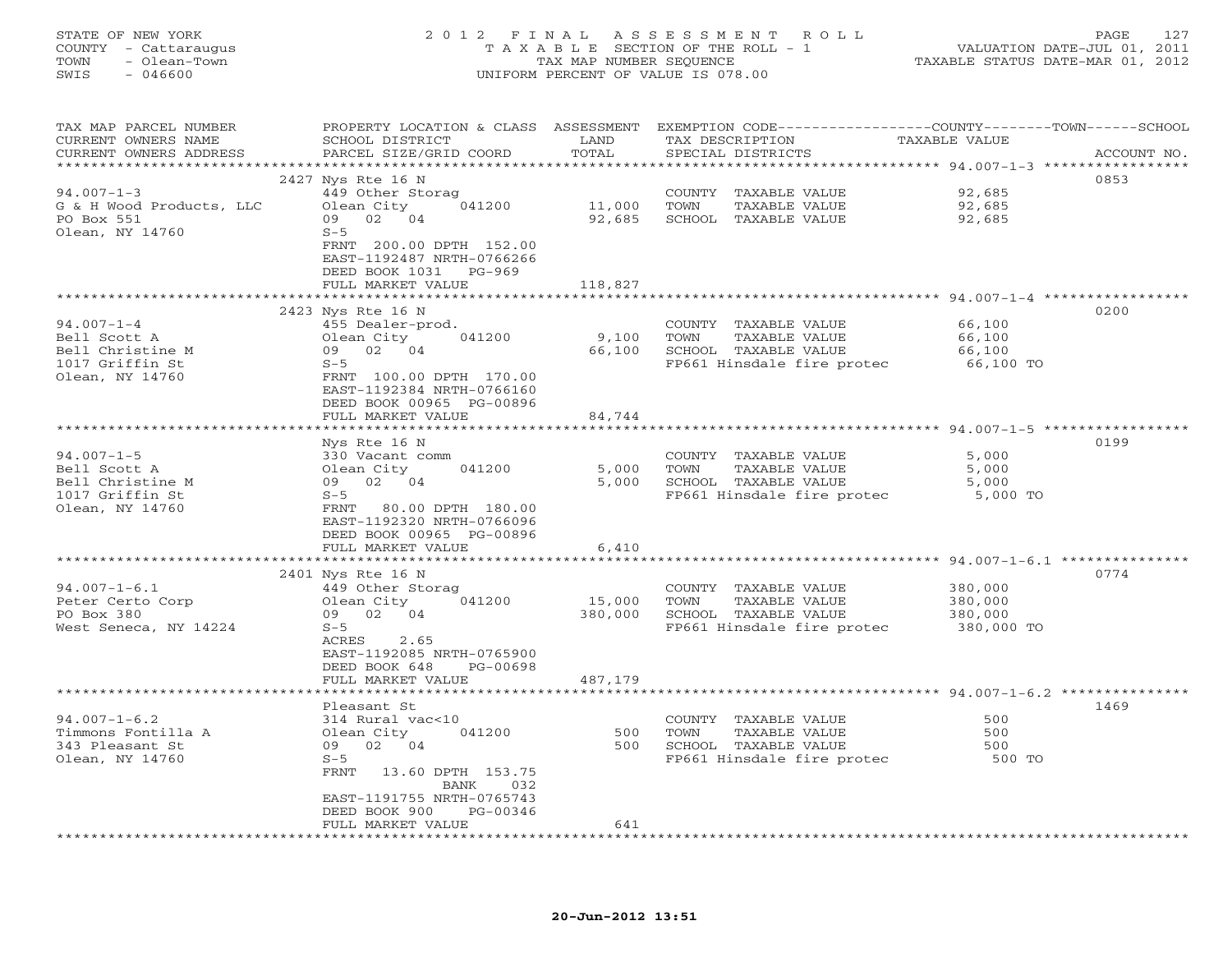# STATE OF NEW YORK 2 0 1 2 F I N A L A S S E S S M E N T R O L L PAGE 128 COUNTY - Cattaraugus T A X A B L E SECTION OF THE ROLL - 1 VALUATION DATE-JUL 01, 2011 TOWN - Olean-Town TAX MAP NUMBER SEQUENCE TAXABLE STATUS DATE-MAR 01, 2012 SWIS - 046600 UNIFORM PERCENT OF VALUE IS 078.00UNIFORM PERCENT OF VALUE IS 078.00

| TAX MAP PARCEL NUMBER<br>CURRENT OWNERS NAME<br>CURRENT OWNERS ADDRESS                                      | SCHOOL DISTRICT<br>PARCEL SIZE/GRID COORD                                                                                                                                                    | LAND<br>TOTAL             | PROPERTY LOCATION & CLASS ASSESSMENT EXEMPTION CODE---------------COUNTY-------TOWN------SCHOOL<br>TAX DESCRIPTION TAXABLE VALUE<br>SPECIAL DISTRICTS                                         |                                                                              | ACCOUNT NO.                                                                       |
|-------------------------------------------------------------------------------------------------------------|----------------------------------------------------------------------------------------------------------------------------------------------------------------------------------------------|---------------------------|-----------------------------------------------------------------------------------------------------------------------------------------------------------------------------------------------|------------------------------------------------------------------------------|-----------------------------------------------------------------------------------|
| $94.016 - 1 - 3$<br>Fitch Michael C<br>313 Orange Blossom Ln<br>Patterson, CA 95363                         | 1989 Cherry St<br>314 Rural vac<10<br>041200 10,200<br>Olean City<br>$11$ $01$ $04$<br>$S-4$<br>1.15<br>ACRES<br>EAST-1197982 NRTH-0759381<br>DEED BOOK 4008<br>PG-8001<br>FULL MARKET VALUE | 10,200<br>13,077          | COUNTY TAXABLE VALUE<br>TOWN<br>TAXABLE VALUE<br>SCHOOL TAXABLE VALUE<br>FP663 Westons fire protect<br>SD660 E olean sewer dist                                                               | 10,200<br>10,200<br>10,200<br>10,200 TO<br>$.00$ MT                          | 0324                                                                              |
|                                                                                                             | *************************************                                                                                                                                                        |                           |                                                                                                                                                                                               |                                                                              |                                                                                   |
| $94.016 - 1 - 4$<br>Meacham Goldi<br>Heatham Goldi<br>Meacham Gary P Sr<br>1718 Park Ave<br>Olean, NY 14760 | 1718 Park Ave<br>270 Mfg housing<br>041200<br>$01$ ean $01$ $04$<br>$S-4$<br>FRNT 363.00 DPTH<br>5.30<br>ACRES<br>EAST-1198196 NRTH-0759383<br>DEED BOOK 11319 PG-7002                       | 30,700 SR STAR            | CVET C/T 41131<br>16,300 AGED C/S 41805<br>41834<br>COUNTY TAXABLE VALUE<br>TAXABLE VALUE<br>TOWN<br>SCHOOL TAXABLE VALUE<br>FP663 Westons fire protect 30,700 TO<br>SD660 E olean sewer dist | 7,675<br>9,210<br>$\overline{0}$<br>13,815<br>23,025<br>$\Omega$<br>$.00$ MT | 0661<br>7,675<br>$\overline{0}$<br>12,280<br>$\overline{0}$<br>$\Omega$<br>18,420 |
|                                                                                                             | FULL MARKET VALUE                                                                                                                                                                            | 39,359                    |                                                                                                                                                                                               |                                                                              |                                                                                   |
|                                                                                                             |                                                                                                                                                                                              |                           |                                                                                                                                                                                               |                                                                              |                                                                                   |
| $94.016 - 1 - 5.1$<br>Nenno Clyde W<br>1698 Park Ave<br>Olean, NY 14760                                     | 1698 Park Ave<br>270 Mfg housing<br>Olean City<br>041200<br>11 01 04<br>$S-4$<br>FRNT 141.10 DPTH<br>2.60<br><b>ACRES</b><br>EAST-1198469 NRTH-0759403<br>DEED BOOK 00970 PG-00592           | 12,400 SR STAR            | WVET C/T<br>41121<br>41834<br>26,500 COUNTY TAXABLE VALUE<br>TAXABLE VALUE<br>TOWN<br>SCHOOL TAXABLE VALUE<br>FP663 Westons fire protect 26,500 TO<br>SD660 E olean sewer dist .00 MT         | 3,975<br>$\overline{0}$<br>22,525<br>22,525<br>$\overline{0}$                | 0105<br>3,975<br>$\Omega$<br>26,500<br>$\Omega$                                   |
|                                                                                                             | FULL MARKET VALUE                                                                                                                                                                            | 33,974                    |                                                                                                                                                                                               |                                                                              |                                                                                   |
|                                                                                                             |                                                                                                                                                                                              |                           |                                                                                                                                                                                               |                                                                              |                                                                                   |
| $94.016 - 1 - 5.2$<br>Lemon John C<br>Lemon Beverly A<br>1700 Park Ave<br>Olean, NY 14760                   | 1700 Park Ave<br>270 Mfg housing<br>Olean City<br>041200<br>11 01 04<br>FRNT 43.50 DPTH 182.00<br>EAST-1198400 NRTH-0759152<br>DEED BOOK 00972 PG-00572<br>FULL MARKET VALUE                 | 4,100<br>10,000<br>12,821 | RES STAR 41854<br>COUNTY TAXABLE VALUE<br>TOWN<br>TAXABLE VALUE<br>SCHOOL TAXABLE VALUE<br>FP663 Westons fire protect 10,000 TO<br>SD660 E olean sewer dist                                   | $\overline{0}$<br>10,000<br>10,000<br>$\Omega$<br>$.00$ MT                   | 1567<br>10,000<br>$\Omega$                                                        |
|                                                                                                             |                                                                                                                                                                                              |                           |                                                                                                                                                                                               |                                                                              |                                                                                   |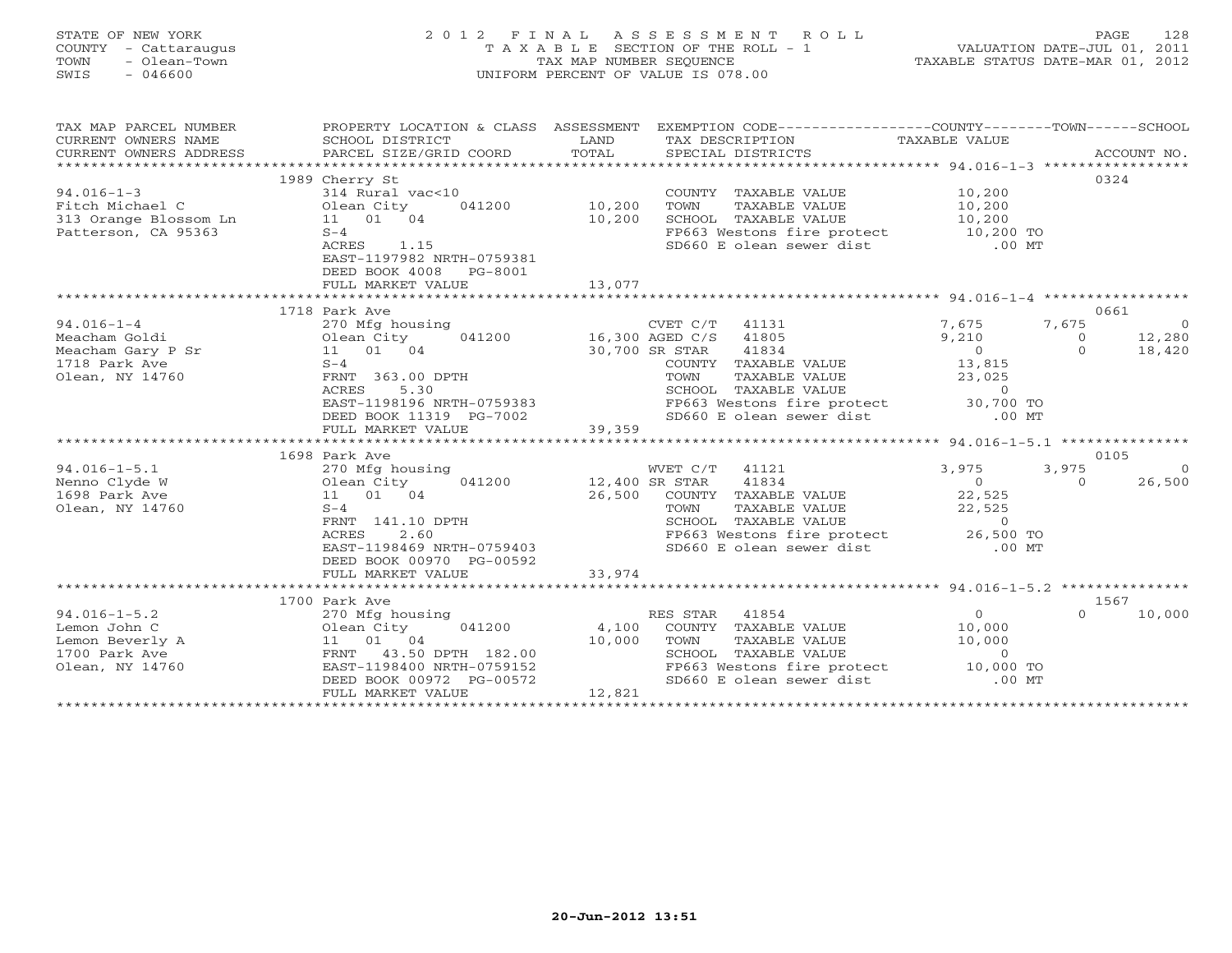#### STATE OF NEW YORK 2 0 1 2 F I N A L A S S E S S M E N T R O L L PAGE 129 COUNTY - Cattaraugus T A X A B L E SECTION OF THE ROLL - 1 VALUATION DATE-JUL 01, 2011 TOWN - Olean-Town TAX MAP NUMBER SEQUENCE TAXABLE STATUS DATE-MAR 01, 2012 SWIS - 046600 UNIFORM PERCENT OF VALUE IS 078.00UNIFORM PERCENT OF VALUE IS 078.00

| TAX MAP PARCEL NUMBER<br>CURRENT OWNERS NAME<br>CURRENT OWNERS ADDRESS | PROPERTY LOCATION & CLASS ASSESSMENT<br>SCHOOL DISTRICT<br>PARCEL SIZE/GRID COORD | LAND<br>TOTAL  | EXEMPTION CODE-----------------COUNTY-------TOWN------SCHOOL<br>TAX DESCRIPTION<br>SPECIAL DISTRICTS | TAXABLE VALUE                                 |          | ACCOUNT NO. |
|------------------------------------------------------------------------|-----------------------------------------------------------------------------------|----------------|------------------------------------------------------------------------------------------------------|-----------------------------------------------|----------|-------------|
| ***********************                                                |                                                                                   |                |                                                                                                      |                                               |          |             |
|                                                                        | 1978 Layfield Dr                                                                  |                |                                                                                                      |                                               |          | 0578        |
| $94.016 - 1 - 6.1$                                                     | 210 1 Family Res                                                                  |                | WVET C/T<br>41121                                                                                    | 9,360                                         | 9,360    | $\circ$     |
| Layfield Richard D                                                     | 041200<br>Olean City                                                              |                | 12,600 AGED C/S 41805                                                                                | 21,210                                        | $\Omega$ | 23,550      |
| Layfield Ethel                                                         | 11  01  04                                                                        |                | 94,200 SR STAR<br>41834                                                                              | $\overline{0}$                                | $\Omega$ | 48,520      |
| 1978 Layfield Dr                                                       | $S-4$                                                                             |                | COUNTY TAXABLE VALUE                                                                                 | 63,630                                        |          |             |
| Olean, NY 14760                                                        | 2.75<br>ACRES                                                                     |                | TOWN<br>TAXABLE VALUE                                                                                | 84,840                                        |          |             |
|                                                                        | EAST-1198741 NRTH-0759530                                                         |                | SCHOOL TAXABLE VALUE                                                                                 | 22,130                                        |          |             |
|                                                                        | DEED BOOK 874<br>PG-00679                                                         |                | FP663 Westons fire protect 94,200 TO                                                                 |                                               |          |             |
|                                                                        | FULL MARKET VALUE                                                                 |                | 120,769 SD660 E olean sewer dist                                                                     | $.00$ MT                                      |          |             |
|                                                                        | ****************************                                                      |                |                                                                                                      |                                               |          |             |
|                                                                        | 1678 Park Ave                                                                     |                |                                                                                                      |                                               |          | 1316        |
| $94.016 - 1 - 6.2$                                                     | 270 Mfg housing                                                                   |                | CVET C/T<br>41131                                                                                    | 9,150                                         | 9,150    | $\circ$     |
| Button Harry E Jr                                                      | 041200<br>Olean City                                                              |                | 8,300 RES STAR<br>41854                                                                              | $\overline{0}$                                | $\Omega$ | 23,400      |
| Button Helen A                                                         | 11 01 04                                                                          | 36,600         | COUNTY TAXABLE VALUE                                                                                 | 27,450                                        |          |             |
| 1678 Park Ave                                                          | $S-4$                                                                             |                | TOWN<br>TAXABLE VALUE                                                                                | 27,450                                        |          |             |
| Olean, NY 14760                                                        | FRNT 115.00 DPTH 190.00                                                           |                | SCHOOL TAXABLE VALUE                                                                                 | 13,200<br>36,600 TO                           |          |             |
|                                                                        | EAST-1198617 NRTH-0759157                                                         |                | FP663 Westons fire protect                                                                           |                                               |          |             |
|                                                                        | DEED BOOK 00965 PG-00996                                                          |                | SD660 E olean sewer dist                                                                             | $.00$ MT                                      |          |             |
|                                                                        | FULL MARKET VALUE<br>*****************************                                | 46,923         | ***********************                                                                              | *************** 94.016-1-6.5 **************** |          |             |
|                                                                        | Park Ave                                                                          |                |                                                                                                      |                                               |          | 1404        |
| $94.016 - 1 - 6.5$                                                     | 314 Rural vac<10                                                                  |                | COUNTY TAXABLE VALUE                                                                                 | 8,500                                         |          |             |
| Button Harry Jr                                                        | Olean City<br>041200                                                              | 8,500          | TOWN<br>TAXABLE VALUE                                                                                | 8,500                                         |          |             |
| 1678 Park Ave                                                          | 11  01  04                                                                        | 8,500          | SCHOOL TAXABLE VALUE                                                                                 | 8,500                                         |          |             |
| Olean, NY 14760                                                        | $S-4$                                                                             |                |                                                                                                      | 8,500 TO                                      |          |             |
|                                                                        | FRNT 115.00 DPTH 200.00                                                           |                | FP663 Westons fire protect<br>SD660 E olean sewer dist                                               | $.00$ MT                                      |          |             |
|                                                                        | EAST-1198614 NRTH-0759353                                                         |                |                                                                                                      |                                               |          |             |
|                                                                        | DEED BOOK 1014<br>PG-1119                                                         |                |                                                                                                      |                                               |          |             |
|                                                                        | FULL MARKET VALUE                                                                 | 10,897         |                                                                                                      |                                               |          |             |
|                                                                        |                                                                                   |                |                                                                                                      |                                               |          |             |
|                                                                        | 1670 Park Ave                                                                     |                |                                                                                                      |                                               |          | 1076        |
| $94.016 - 1 - 7$                                                       | 210 1 Family Res                                                                  |                | WVET C/T 41121                                                                                       | 8,730                                         | 8,730    | $\circ$     |
| Williams Jack                                                          | 041200<br>Olean City                                                              | 11,500 SR STAR | 41834                                                                                                | $\Omega$                                      | $\Omega$ | 48,520      |
| Williams Elizabeth I                                                   | 11 01 04                                                                          | 58,200         | COUNTY TAXABLE VALUE                                                                                 | 49,470                                        |          |             |
| 1670 Park Ave                                                          | $S-4$                                                                             |                | TOWN<br>TAXABLE VALUE                                                                                | 49,470                                        |          |             |
| Olean, NY 14760                                                        | ACRES<br>2.05                                                                     |                | SCHOOL TAXABLE VALUE                                                                                 | 9,680<br>58,200 TO                            |          |             |
|                                                                        | EAST-1198835 NRTH-0759253                                                         |                | $FDS67$ Olean fire 1                                                                                 |                                               |          |             |
|                                                                        | DEED BOOK 702<br>PG-00232                                                         |                | SD660 E olean sewer dist                                                                             | $.00$ MT                                      |          |             |
|                                                                        | FULL MARKET VALUE                                                                 | 74,615         |                                                                                                      |                                               |          |             |
|                                                                        |                                                                                   |                |                                                                                                      |                                               |          |             |
| $94.016 - 1 - 8.1$                                                     | 1666 Park Ave                                                                     |                |                                                                                                      | 24,600                                        |          | 0576        |
| Layfield William F                                                     | 270 Mfg housing<br>041200                                                         | 11,500         | COUNTY TAXABLE VALUE<br>TAXABLE VALUE<br>TOWN                                                        | 24,600                                        |          |             |
| 2000 Layfield Dr                                                       |                                                                                   | 24,600         | SCHOOL TAXABLE VALUE                                                                                 | 24,600                                        |          |             |
| Olean, NY 14760                                                        | 270 Mfg hous<br>Olean City<br>11 01 04<br>5-4<br>$S-4$ L/p 960-1024               |                | FP663 Westons fire protect                                                                           | 24,600 TO                                     |          |             |
|                                                                        | ACRES 2.00                                                                        |                | SD660 E olean sewer dist                                                                             | $.00$ MT                                      |          |             |
|                                                                        | EAST-1199029 NRTH-0759440                                                         |                |                                                                                                      |                                               |          |             |
|                                                                        | DEED BOOK 13676 PG-8001                                                           |                |                                                                                                      |                                               |          |             |
|                                                                        | FULL MARKET VALUE                                                                 | 31,538         |                                                                                                      |                                               |          |             |
|                                                                        |                                                                                   |                |                                                                                                      |                                               |          |             |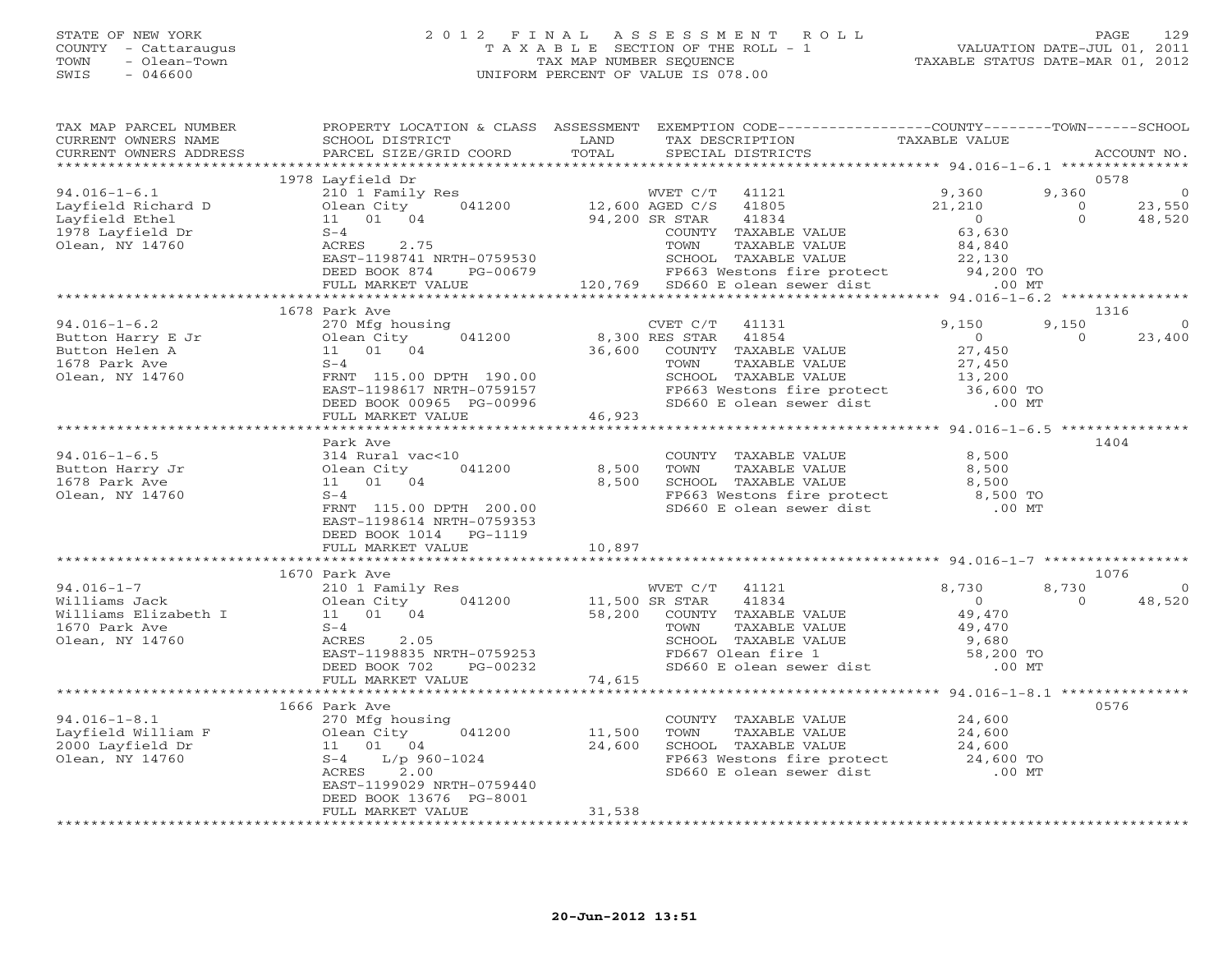## STATE OF NEW YORK 2 0 1 2 F I N A L A S S E S S M E N T R O L L PAGE 130 COUNTY - Cattaraugus T A X A B L E SECTION OF THE ROLL - 1 VALUATION DATE-JUL 01, 2011 TOWN - Olean-Town TAX MAP NUMBER SEQUENCE TAXABLE STATUS DATE-MAR 01, 2012 SWIS - 046600 UNIFORM PERCENT OF VALUE IS 078.00UNIFORM PERCENT OF VALUE IS 078.00

| TAX MAP PARCEL NUMBER<br>CURRENT OWNERS NAME<br>CURRENT OWNERS ADDRESS | PROPERTY LOCATION & CLASS ASSESSMENT<br>SCHOOL DISTRICT<br>PARCEL SIZE/GRID COORD | LAND<br>TOTAL | EXEMPTION CODE-----------------COUNTY-------TOWN------SCHOOL<br>TAX DESCRIPTION TAXABLE VALUE<br>SPECIAL DISTRICTS |                | ACCOUNT NO.        |
|------------------------------------------------------------------------|-----------------------------------------------------------------------------------|---------------|--------------------------------------------------------------------------------------------------------------------|----------------|--------------------|
|                                                                        | 1668 Park Ave                                                                     |               |                                                                                                                    |                | 1668               |
| $94.016 - 1 - 8.3$                                                     | 210 1 Family Res                                                                  |               | RES STAR 41854                                                                                                     | $\Omega$       | $\Omega$<br>23,400 |
| Lawton Sherry L                                                        | 041200 11,300<br>Olean City                                                       |               | COUNTY TAXABLE VALUE                                                                                               | 49,900         |                    |
| 1668 Park Ave                                                          | 11 01 04                                                                          | 49,900        | TOWN<br>TAXABLE VALUE                                                                                              | 49,900         |                    |
| Olean, NY 14760                                                        | FRNT 137.00 DPTH 157.10                                                           |               | SCHOOL TAXABLE VALUE                                                                                               | 26,500         |                    |
|                                                                        | BANK<br>017                                                                       |               | FP663 Westons fire protect 49,900 TO                                                                               |                |                    |
|                                                                        | EAST-1199015 NRTH-0759131                                                         |               | SD660 E olean sewer dist .00 MT                                                                                    |                |                    |
|                                                                        | DEED BOOK 00982 PG-00720                                                          |               |                                                                                                                    |                |                    |
|                                                                        | FULL MARKET VALUE                                                                 | 63,974        |                                                                                                                    |                |                    |
|                                                                        |                                                                                   |               |                                                                                                                    |                |                    |
|                                                                        | 1652 Park Ave                                                                     |               |                                                                                                                    |                | 0363               |
| $94.016 - 1 - 9$                                                       | 210 1 Family Res                                                                  |               | RES STAR 41854                                                                                                     | $\overline{0}$ | $\Omega$<br>23,400 |
| Mccanna Jason L                                                        | Olean City<br>041200                                                              | 11,800        | COUNTY TAXABLE VALUE                                                                                               | 29,100         |                    |
| 1652 Park Ave                                                          | 11 01 04                                                                          | 29,100        | TOWN<br>TAXABLE VALUE                                                                                              | 29,100         |                    |
| Olean, NY 14760                                                        | $S-4$                                                                             |               | SCHOOL TAXABLE VALUE                                                                                               | 5,700          |                    |
|                                                                        | 2.17<br>ACRES                                                                     |               | FP663 Westons fire protect 29,100 TO                                                                               |                |                    |
|                                                                        | EAST-1199180 NRTH-0759390                                                         |               | SD660 E olean sewer dist                                                                                           | $.00$ MT       |                    |
|                                                                        | DEED BOOK 1016 PG-55                                                              |               |                                                                                                                    |                |                    |
|                                                                        | FULL MARKET VALUE                                                                 | 37,308        |                                                                                                                    |                |                    |
|                                                                        |                                                                                   |               |                                                                                                                    |                |                    |
|                                                                        | 1644 Park Ave                                                                     |               |                                                                                                                    |                | 0882               |
| $94.016 - 1 - 11$                                                      | 210 1 Family Res                                                                  |               | RES STAR 41854                                                                                                     | $\overline{0}$ | $\Omega$<br>23,400 |
| Shafer William H                                                       | Olean City<br>041200                                                              |               | 8,500 COUNTY TAXABLE VALUE                                                                                         | 24,900         |                    |
| Shafer Linda L                                                         | 12  01  04                                                                        | 24,900        | TOWN<br>TAXABLE VALUE                                                                                              | 24,900         |                    |
| 1644 Park Ave                                                          | $S-4$                                                                             |               | SCHOOL TAXABLE VALUE                                                                                               | 1,500          |                    |
| Olean, NY 14760                                                        | FRNT 138.00 DPTH 160.00                                                           |               | FP663 Westons fire protect 24,900 TO                                                                               |                |                    |
|                                                                        | EAST-1199367 NRTH-0759141                                                         |               | SD660 E olean sewer dist                                                                                           | $.00$ MT       |                    |
|                                                                        | DEED BOOK 732<br>$PG-00543$                                                       |               |                                                                                                                    |                |                    |
|                                                                        | FULL MARKET VALUE                                                                 | 31,923        |                                                                                                                    |                |                    |
|                                                                        | 1640 Park Ave                                                                     |               |                                                                                                                    |                | 0078               |
| $94.016 - 1 - 12$                                                      | 210 1 Family Res                                                                  |               | RES STAR 41854                                                                                                     | $\overline{0}$ | $\Omega$<br>23,400 |
| Brokaw Rodney E                                                        | Olean City<br>041200                                                              | 8,500         | COUNTY TAXABLE VALUE                                                                                               | 87,400         |                    |
| Brokaw Andrea M                                                        | 12  01  04                                                                        | 87,400        | TAXABLE VALUE<br>TOWN                                                                                              | 87,400         |                    |
| 1640 Park Ave                                                          | $S-4$                                                                             |               | SCHOOL TAXABLE VALUE                                                                                               | 64,000         |                    |
| Olean, NY 14760                                                        | FRNT 161.44 DPTH 160.00                                                           |               | FP663 Westons fire protect 87,400 TO                                                                               |                |                    |
|                                                                        | EAST-1199519 NRTH-0759141                                                         |               | SD660 E olean sewer dist                                                                                           | $.00$ MT       |                    |
|                                                                        | DEED BOOK 12314 PG-9002                                                           |               |                                                                                                                    |                |                    |
|                                                                        | FULL MARKET VALUE                                                                 | 112,051       |                                                                                                                    |                |                    |
|                                                                        |                                                                                   |               |                                                                                                                    |                |                    |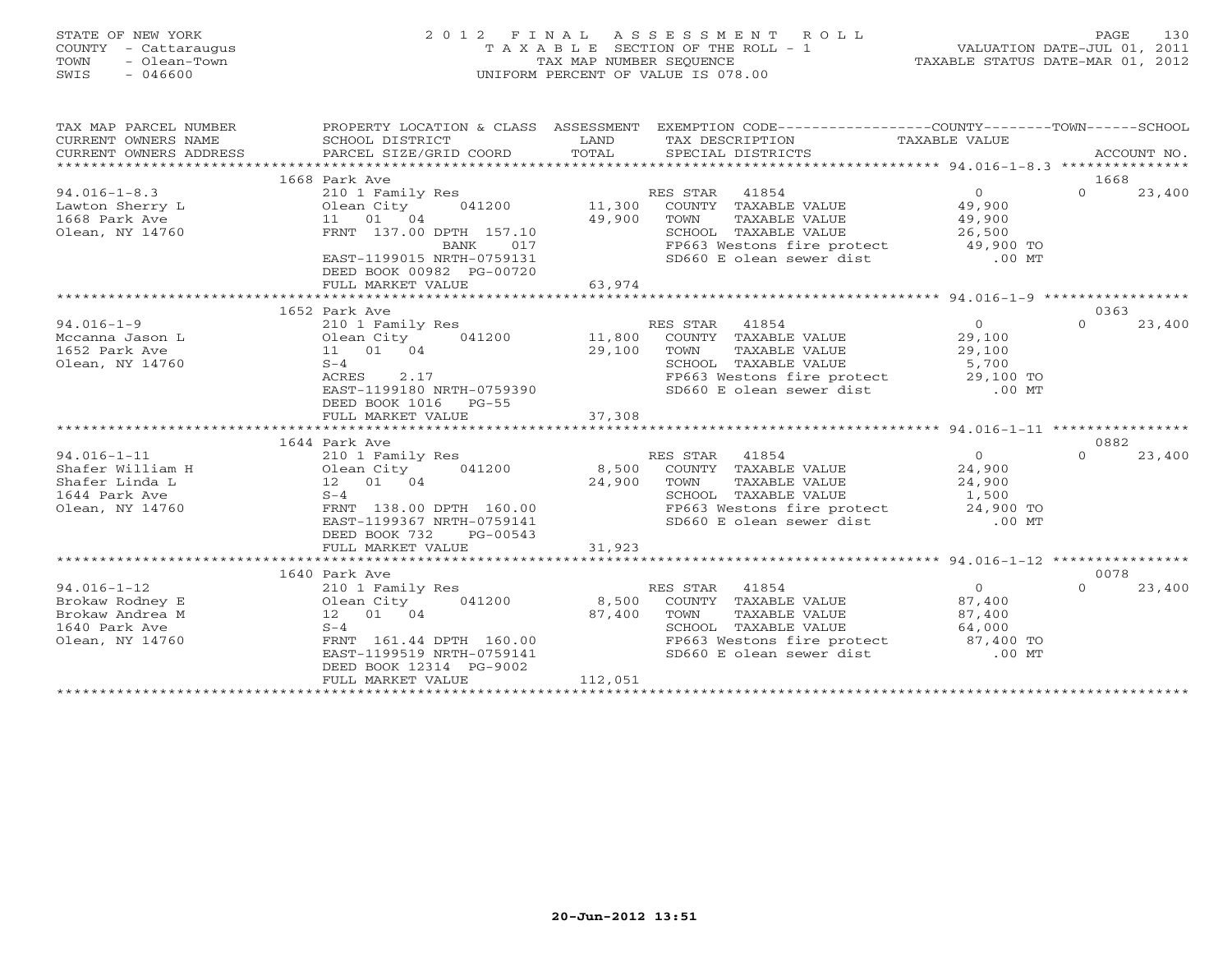# STATE OF NEW YORK 2 0 1 2 F I N A L A S S E S S M E N T R O L L PAGE 131 COUNTY - Cattaraugus T A X A B L E SECTION OF THE ROLL - 1 VALUATION DATE-JUL 01, 2011 TOWN - Olean-Town TAX MAP NUMBER SEQUENCE TAXABLE STATUS DATE-MAR 01, 2012 SWIS - 046600 UNIFORM PERCENT OF VALUE IS 078.00UNIFORM PERCENT OF VALUE IS 078.00

| TAX MAP PARCEL NUMBER<br>CURRENT OWNERS NAME<br>CURRENT OWNERS ADDRESS<br>************************ | PROPERTY LOCATION & CLASS ASSESSMENT<br>SCHOOL DISTRICT<br>PARCEL SIZE/GRID COORD | LAND<br>TOTAL | EXEMPTION CODE-----------------COUNTY-------TOWN------SCHOOL<br>TAX DESCRIPTION<br>SPECIAL DISTRICTS | TAXABLE VALUE         | ACCOUNT NO.             |
|----------------------------------------------------------------------------------------------------|-----------------------------------------------------------------------------------|---------------|------------------------------------------------------------------------------------------------------|-----------------------|-------------------------|
|                                                                                                    | 1632 Park Ave                                                                     |               |                                                                                                      |                       | 0076                    |
| $94.016 - 1 - 13.1$                                                                                | 210 1 Family Res                                                                  |               | WVET C/T 41121                                                                                       | 9,360                 | 9,360<br>$\overline{0}$ |
| Heitman Kenneth R                                                                                  | 041200<br>Olean City                                                              |               | 9,500 RES STAR<br>41854                                                                              | $\bigcirc$            | 23,400<br>$\Omega$      |
| Heitman Judith                                                                                     | 12 01 04                                                                          | 98,100        | COUNTY TAXABLE VALUE                                                                                 | 88,740                |                         |
| 1632 Park Ave                                                                                      | $S-4$                                                                             |               | TOWN<br>TAXABLE VALUE                                                                                | 88,740                |                         |
| Olean, NY 14760                                                                                    | FRNT 141.32 DPTH 288.22                                                           |               | SCHOOL TAXABLE VALUE                                                                                 | 74,700                |                         |
|                                                                                                    | EAST-1199807 NRTH-0759205                                                         |               | FP663 Westons fire protect 98,100 TO                                                                 |                       |                         |
|                                                                                                    | DEED BOOK 00962 PG-00931                                                          |               | SD660 E olean sewer dist                                                                             | $.00$ MT              |                         |
|                                                                                                    | FULL MARKET VALUE                                                                 | 125,769       |                                                                                                      |                       |                         |
|                                                                                                    |                                                                                   |               |                                                                                                      |                       |                         |
|                                                                                                    | 1636 Park Ave                                                                     |               |                                                                                                      |                       | 1397                    |
| $94.016 - 1 - 13.2$                                                                                | 210 1 Family Res                                                                  |               | COUNTY TAXABLE VALUE                                                                                 | 53,000                |                         |
| Auman Mark A                                                                                       | Olean City<br>041200                                                              | 9,500         | TOWN<br>TAXABLE VALUE                                                                                | 53,000                |                         |
| 1636 Park Ave                                                                                      | 12 01 04                                                                          | 53,000        | SCHOOL TAXABLE VALUE                                                                                 | 53,000                |                         |
| Olean, NY 14760                                                                                    | $S-4$                                                                             |               | FP663 Westons fire protect 53,000 TO                                                                 |                       |                         |
|                                                                                                    | FRNT 141.32 DPTH 288.22                                                           |               | SD660 E olean sewer dist                                                                             | $.00$ MT              |                         |
|                                                                                                    | EAST-1199667 NRTH-0759203                                                         |               |                                                                                                      |                       |                         |
|                                                                                                    | DEED BOOK 1920 PG-4001                                                            |               |                                                                                                      |                       |                         |
|                                                                                                    | FULL MARKET VALUE                                                                 | 67,949        |                                                                                                      |                       |                         |
|                                                                                                    |                                                                                   |               |                                                                                                      |                       |                         |
|                                                                                                    | 1602 Park Ave                                                                     |               |                                                                                                      |                       | 0780                    |
| $94.016 - 1 - 14$                                                                                  | 210 1 Family Res                                                                  |               | RES STAR 41854                                                                                       | $\overline{0}$        | $\Omega$<br>23,400      |
| Pantano Peter                                                                                      | 041200<br>Olean City                                                              | 12,400        | COUNTY TAXABLE VALUE                                                                                 | 39,500                |                         |
| 1602 Park Ave                                                                                      | 12 01 04                                                                          | 39,500        | TOWN<br>TAXABLE VALUE                                                                                | 39,500                |                         |
| Olean, NY 14760                                                                                    | $S-4$                                                                             |               | SCHOOL TAXABLE VALUE                                                                                 | 16,100                |                         |
|                                                                                                    | 2.61 BANK<br>ACRES<br>017                                                         |               | FP663 Westons fire protect                                                                           | $10, 10$<br>39,500 TO |                         |
|                                                                                                    | EAST-1200077 NRTH-0759201                                                         |               | SD660 E olean sewer dist                                                                             | $.00$ MT              |                         |
|                                                                                                    | DEED BOOK 897<br>PG-00329                                                         |               |                                                                                                      |                       |                         |
|                                                                                                    | FULL MARKET VALUE                                                                 | 50,641        |                                                                                                      |                       |                         |
|                                                                                                    |                                                                                   |               |                                                                                                      |                       |                         |
|                                                                                                    | 1983 Dugan Rd                                                                     |               |                                                                                                      |                       | 0458                    |
| $94.016 - 1 - 15.1$                                                                                | 210 1 Family Res                                                                  |               | SR STAR<br>41834                                                                                     | $\Omega$              | $\Omega$<br>48,520      |
| Lyons Benny J                                                                                      | Olean City<br>041200                                                              | 29,200        | COUNTY TAXABLE VALUE                                                                                 | 212,000               |                         |
| 1983 Dugan Rd                                                                                      | 12  01  04                                                                        | 212,000       | TOWN<br>TAXABLE VALUE                                                                                | 212,000               |                         |
| Olean, NY 14760                                                                                    | $S-4$                                                                             |               | SCHOOL TAXABLE VALUE                                                                                 | 163,480               |                         |
|                                                                                                    | ACRES<br>7.15                                                                     |               | FP663 Westons fire protect                                                                           | 212,000 TO            |                         |
|                                                                                                    | EAST-1199705 NRTH-0759538                                                         |               | SD660 E olean sewer dist                                                                             | $.00$ MT              |                         |
|                                                                                                    | DEED BOOK 580<br>PG-6002                                                          |               |                                                                                                      |                       |                         |
|                                                                                                    | FULL MARKET VALUE                                                                 | 271,795       |                                                                                                      |                       |                         |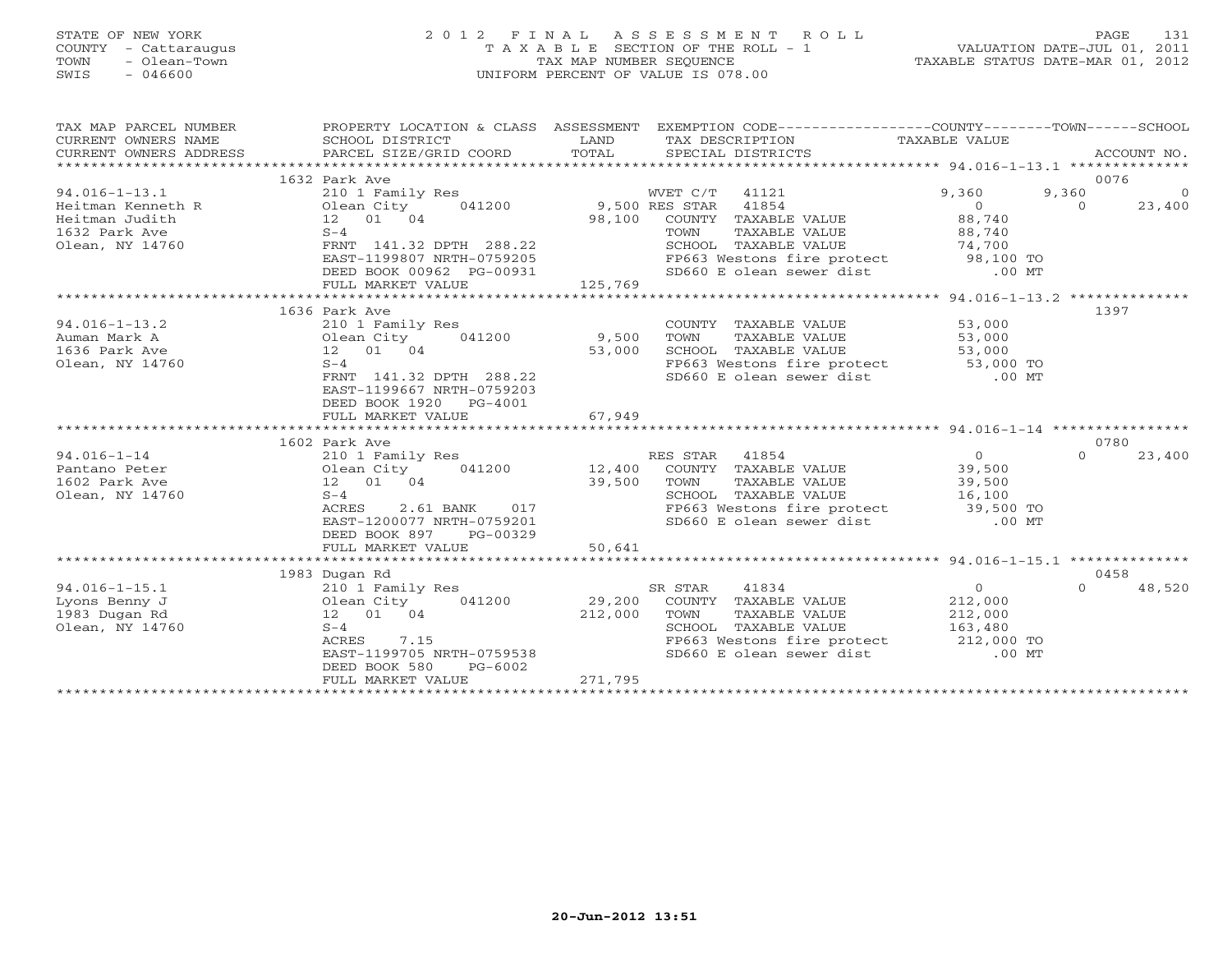# STATE OF NEW YORK 2 0 1 2 F I N A L A S S E S S M E N T R O L L PAGE 132 COUNTY - Cattaraugus T A X A B L E SECTION OF THE ROLL - 1 VALUATION DATE-JUL 01, 2011 TOWN - Olean-Town TAX MAP NUMBER SEQUENCE TAXABLE STATUS DATE-MAR 01, 2012 SWIS - 046600 UNIFORM PERCENT OF VALUE IS 078.00UNIFORM PERCENT OF VALUE IS 078.00

| TAX MAP PARCEL NUMBER<br>CURRENT OWNERS NAME<br>CURRENT OWNERS ADDRESS                              | SCHOOL DISTRICT<br>PARCEL SIZE/GRID COORD                                                                                                                                                                                      | LAND<br>TOTAL                      | PROPERTY LOCATION & CLASS ASSESSMENT EXEMPTION CODE---------------COUNTY-------TOWN------SCHOOL<br>TAX DESCRIPTION TAXABLE VALUE<br>SPECIAL DISTRICTS                                                                                                                                                      |                                              | ACCOUNT NO.                                      |
|-----------------------------------------------------------------------------------------------------|--------------------------------------------------------------------------------------------------------------------------------------------------------------------------------------------------------------------------------|------------------------------------|------------------------------------------------------------------------------------------------------------------------------------------------------------------------------------------------------------------------------------------------------------------------------------------------------------|----------------------------------------------|--------------------------------------------------|
| $94.016 - 1 - 15.2$<br>Piepho John B<br>Piepho Marilyn B<br>1979 Dugan Rd<br>Olean, NY 14760        | 1979 Dugan Rd<br>210 1 Family Res<br>041200<br>Olean City<br>11 01 04<br>$S-4$<br>FRNT 175.00 DPTH 195.00<br>EAST-1200054 NRTH-0759546<br>DEED BOOK 884<br>PG-00660<br>FULL MARKET VALUE                                       | 14,500 SR STAR<br>67,000<br>85,897 | CVET C/T<br>41131<br>41834<br>COUNTY TAXABLE VALUE<br>TAXABLE VALUE<br>TOWN<br>SCHOOL TAXABLE VALUE 18,480<br>FP663 Westons fire protect 67,000 TO<br>SD660 E olean sewer dist .00 MT                                                                                                                      | 15,600<br>$\overline{0}$<br>51,400<br>51,400 | 1456<br>15,600<br>$\Omega$<br>$\Omega$<br>48,520 |
| $94.016 - 1 - 15.3$<br>Brokaw Rodney E<br>Brokaw Andrea M<br>1640 Park Ave<br>Olean, NY 14760       | Dugan Rd<br>314 Rural vac<10<br>Olean City<br>041200<br>FRNT 126.00 DPTH 319.00<br>0.92<br>ACRES<br>EAST-1199441 NRTH-0759279<br>DEED BOOK 12314 PG-9002<br>FULL MARKET VALUE                                                  | 8,500<br>8,500<br>10,897           | COUNTY TAXABLE VALUE<br>TAXABLE VALUE<br>TOWN<br>SCHOOL TAXABLE VALUE<br>FP663 Westons fire protect 8,500 TO<br>SD660 E olean sewer dist                                                                                                                                                                   | 8,500<br>8,500<br>8,500<br>$.00$ MT          | 1734                                             |
| $94.016 - 1 - 16$<br>Peterson Roxanne D<br>1190 Dugan Rd<br>Olean, NY 14760                         | 1990 Dugan Rd<br>210 1 Family Res<br>Portville Centr 047401 8,200<br>13 01 04<br>$S-4$<br>FRNT 100.00 DPTH 272.00<br>EAST-1200263 NRTH-0759782<br>DEED BOOK 15681 PG-7003                                                      | 55,700<br>71,410                   | COUNTY TAXABLE VALUE<br>TAXABLE VALUE<br>TOWN<br>SCHOOL TAXABLE VALUE<br>FP663 Westons fire protect 55,700 TO<br>SD660 E olean sewer dist .00 MT                                                                                                                                                           | 55,700<br>55,700<br>55,700                   | 0540                                             |
| $94.016 - 1 - 17$<br>Crawford Gregory A<br>Crawford Thomasine F<br>1976 Dugan Rd<br>Olean, NY 14760 | FULL MARKET VALUE<br>1976 Dugan Rd<br>210 1 Family Res<br>Portville Centr 047401<br>13 01 04<br>$S-4$<br>FRNT 100.00 DPTH 272.00<br>032<br>BANK<br>EAST-1200330 NRTH-0759588<br>DEED BOOK 894<br>PG-00388<br>FULL MARKET VALUE | 8,200<br>113,600<br>145,641        | RES STAR<br>41854<br>COUNTY TAXABLE VALUE<br>TOWN<br>TAXABLE VALUE<br>COLLEMAN CONTROLLE SUBSERVED AND THE SUBSOLUTE SUBSERVED SUBSERVED SUBSERVED SUBSERVED ON THE SUBSERVED ON THE<br>SUBSERVED SUBSERVED SUBSERVED SUBSERVED ON THE SUBSERVED ON THE SUBSERVED ON THE SUBSERVED ON THE SUBSERVED ON<br> | $\overline{O}$<br>113,600<br>113,600         | 1057<br>$\Omega$<br>23,400                       |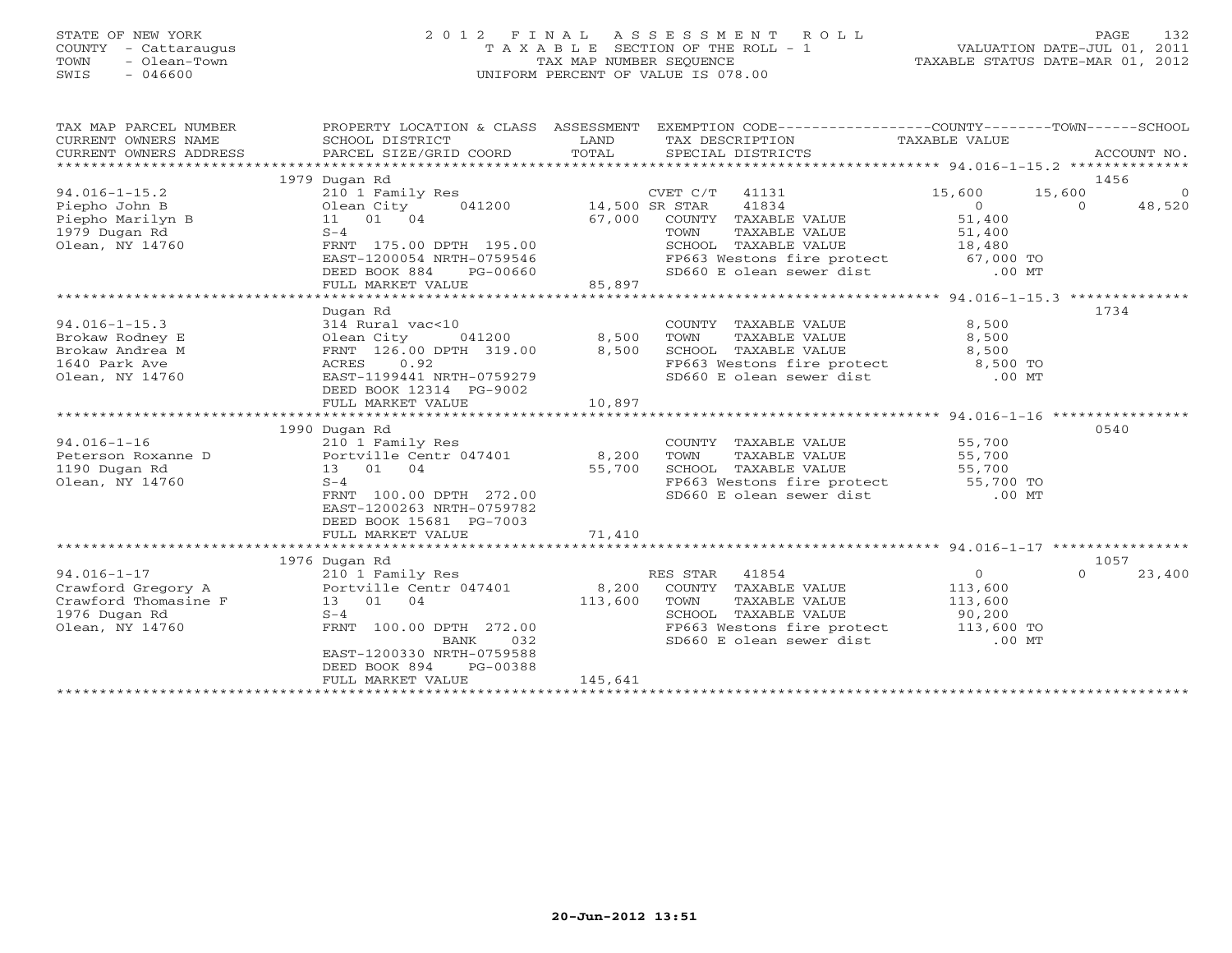# STATE OF NEW YORK 2 0 1 2 F I N A L A S S E S S M E N T R O L L PAGE 133 COUNTY - Cattaraugus T A X A B L E SECTION OF THE ROLL - 1 VALUATION DATE-JUL 01, 2011 TOWN - Olean-Town TAX MAP NUMBER SEQUENCE TAXABLE STATUS DATE-MAR 01, 2012 SWIS - 046600 UNIFORM PERCENT OF VALUE IS 078.00UNIFORM PERCENT OF VALUE IS 078.00

| SCHOOL DISTRICT<br>PARCEL SIZE/GRID COORD                                                                                                                        | LAND<br>TOTAL                                                                                                                                | TAX DESCRIPTION<br>SPECIAL DISTRICTS                                                                            | TAXABLE VALUE                                                                                                                                                                                                                            |                                                                                                                                                                         | ACCOUNT NO.                                                                                                                                                                                                                                |
|------------------------------------------------------------------------------------------------------------------------------------------------------------------|----------------------------------------------------------------------------------------------------------------------------------------------|-----------------------------------------------------------------------------------------------------------------|------------------------------------------------------------------------------------------------------------------------------------------------------------------------------------------------------------------------------------------|-------------------------------------------------------------------------------------------------------------------------------------------------------------------------|--------------------------------------------------------------------------------------------------------------------------------------------------------------------------------------------------------------------------------------------|
| 210 1 Family Res<br>Portville Centr 047401<br>04<br>13 01<br>$S-4$<br>FRNT 100.00 DPTH 272.00<br>EAST-1200365 NRTH-0759494<br>DEED BOOK 8027<br>PG-2001          | 51,400                                                                                                                                       | 41834<br>COUNTY TAXABLE VALUE<br>TOWN<br>TAXABLE VALUE<br>SCHOOL TAXABLE VALUE                                  | 12,850<br>$\circ$<br>38,550<br>38,550<br>2,880                                                                                                                                                                                           | 12,850<br>$\Omega$                                                                                                                                                      | 0464<br>$\Omega$<br>48,520                                                                                                                                                                                                                 |
|                                                                                                                                                                  |                                                                                                                                              |                                                                                                                 |                                                                                                                                                                                                                                          |                                                                                                                                                                         |                                                                                                                                                                                                                                            |
|                                                                                                                                                                  |                                                                                                                                              |                                                                                                                 |                                                                                                                                                                                                                                          |                                                                                                                                                                         | 0679                                                                                                                                                                                                                                       |
| 210 1 Family Res<br>13 01<br>04<br>$S-4$<br>FRNT 100.00 DPTH 272.00<br>EAST-1200396 NRTH-0759400<br>DEED BOOK 580<br>PG-00419                                    | 59,400                                                                                                                                       | 41834<br>COUNTY TAXABLE VALUE<br>TOWN<br>TAXABLE VALUE<br>SCHOOL TAXABLE VALUE                                  | 14,850<br>$\Omega$<br>44,550<br>$44, -$<br>10,880                                                                                                                                                                                        | 14,850<br>$\Omega$                                                                                                                                                      | $\Omega$<br>48,520                                                                                                                                                                                                                         |
|                                                                                                                                                                  |                                                                                                                                              |                                                                                                                 |                                                                                                                                                                                                                                          |                                                                                                                                                                         |                                                                                                                                                                                                                                            |
|                                                                                                                                                                  |                                                                                                                                              | 41131                                                                                                           | 12,313                                                                                                                                                                                                                                   | 12,313                                                                                                                                                                  | 0889<br>$\Omega$                                                                                                                                                                                                                           |
| 13 01<br>04<br>$S-4$<br>ACRES 15.90<br>EAST-1201047 NRTH-0759585<br>DEED BOOK 01004 PG-00197<br>FULL MARKET VALUE                                                | 98,500<br>126,282                                                                                                                            | COUNTY TAXABLE VALUE<br>TAXABLE VALUE<br>TOWN<br>SCHOOL TAXABLE VALUE<br>FD668 Westons fire                     | 86,187<br>86,187<br>49,980                                                                                                                                                                                                               |                                                                                                                                                                         | 48,520                                                                                                                                                                                                                                     |
|                                                                                                                                                                  |                                                                                                                                              |                                                                                                                 |                                                                                                                                                                                                                                          |                                                                                                                                                                         |                                                                                                                                                                                                                                            |
| 210 1 Family Res<br>041200<br>Olean City<br>13 01<br>04<br>$S-4$<br>4.28<br>ACRES<br>EAST-1200647 NRTH-0759162<br>DEED BOOK 776<br>PG-00392<br>FULL MARKET VALUE | 13,300<br>66,300<br>85,000                                                                                                                   | 41834<br>SR STAR<br>COUNTY TAXABLE VALUE<br>TOWN<br>TAXABLE VALUE<br>SCHOOL TAXABLE VALUE<br>FD668 Westons fire | $\Omega$<br>66,300<br>66,300<br>17,780                                                                                                                                                                                                   | $\cap$                                                                                                                                                                  | 48,520                                                                                                                                                                                                                                     |
|                                                                                                                                                                  | 1970 Dugan Rd<br>FULL MARKET VALUE<br>1964 Dugan Rd<br>FULL MARKET VALUE<br>1960 Dugan Rd<br>******************************<br>1942 Dugan Rd | 65,897                                                                                                          | PROPERTY LOCATION & CLASS ASSESSMENT<br>$CVET C/T$ 41131<br>8,200 SR STAR<br>CVET C/T 41131<br>Portville Centr 047401 8,200 SR STAR<br>76,154<br>280 Res Multiple CVET C/T<br>Portville Centr 047401 18,000 SR STAR<br>CVET C/T<br>41834 | SD660 E olean sewer dist<br>SD660 E olean sewer dist<br>50 PCT OF VALUE USED FOR EXEMPTION PURPOSES<br>$\Omega$<br>SD660 E olean sewer dist<br>SD660 E olean sewer dist | EXEMPTION CODE-----------------COUNTY-------TOWN------SCHOOL<br>FP663 Westons fire protect 51,400 TO<br>$.00$ MT<br>FP663 Westons fire protect 59,400 TO<br>$.00$ MT<br>$\Omega$<br>98,500 TO<br>$.00$ MT<br>0542<br>66,300 TO<br>$.00$ MT |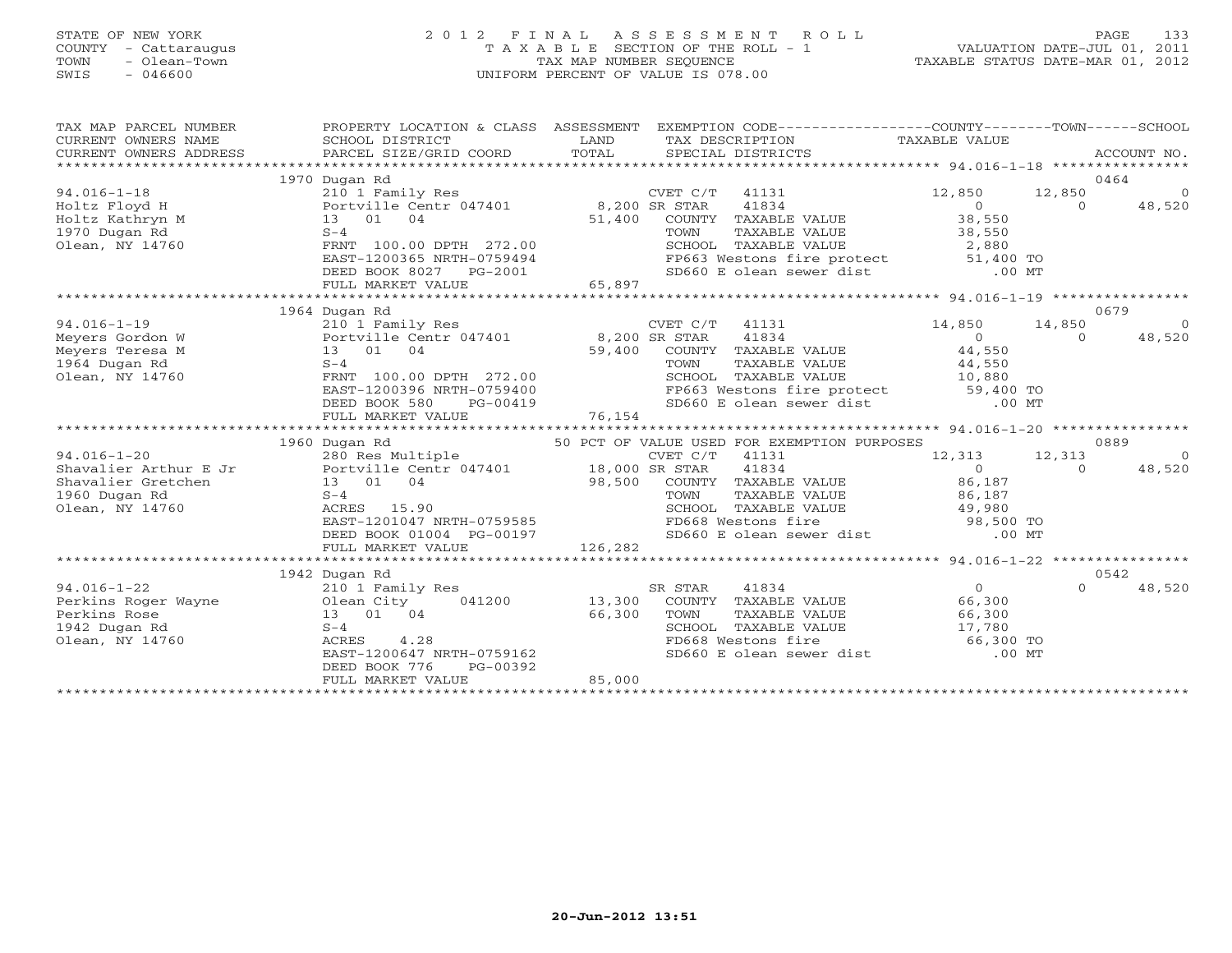# STATE OF NEW YORK 2 0 1 2 F I N A L A S S E S S M E N T R O L L PAGE 134 COUNTY - Cattaraugus T A X A B L E SECTION OF THE ROLL - 1 VALUATION DATE-JUL 01, 2011 TOWN - Olean-Town TAX MAP NUMBER SEQUENCE TAXABLE STATUS DATE-MAR 01, 2012 SWIS - 046600 UNIFORM PERCENT OF VALUE IS 078.00UNIFORM PERCENT OF VALUE IS 078.00

| TAX MAP PARCEL NUMBER<br>$\begin{tabular}{lllllll} \multicolumn{2}{c}{\textbf{CURRENT}} & \multicolumn{2}{c}{\textbf{WMERS}} & \multicolumn{2}{c}{\textbf{NAME}} & \multicolumn{2}{c}{\textbf{SCHOOL}} & \multicolumn{2}{c}{\textbf{ISTRICT}} & \multicolumn{2}{c}{\textbf{LAND}} & \multicolumn{2}{c}{\textbf{TAX} BESCRIPITION} & \multicolumn{2}{c}{\textbf{TAX} ABLE} & \multicolumn{2}{c}{\textbf{NALUE}} & \multicolumn{2}{c}{\textbf{CURRENT}} & \multicolumn{2}{c}{\textbf{NCLS}} & \mult$<br>CURRENT OWNERS NAME<br>CURRENT OWNERS ADDRESS | PROPERTY LOCATION & CLASS ASSESSMENT              |         | EXEMPTION CODE-----------------COUNTY-------TOWN------SCHOOL                                                           |                                           |                         |
|-----------------------------------------------------------------------------------------------------------------------------------------------------------------------------------------------------------------------------------------------------------------------------------------------------------------------------------------------------------------------------------------------------------------------------------------------------------------------------------------------------------------------------------------------------|---------------------------------------------------|---------|------------------------------------------------------------------------------------------------------------------------|-------------------------------------------|-------------------------|
|                                                                                                                                                                                                                                                                                                                                                                                                                                                                                                                                                     | 1932 Dugan Rd                                     |         |                                                                                                                        |                                           | 0888                    |
| $94.016 - 1 - 23$                                                                                                                                                                                                                                                                                                                                                                                                                                                                                                                                   | 210 1 Family Res                                  |         | RES STAR 41854                                                                                                         | $\overline{0}$                            | $\Omega$<br>23,400      |
| Zeigler Jared R                                                                                                                                                                                                                                                                                                                                                                                                                                                                                                                                     |                                                   |         |                                                                                                                        |                                           |                         |
| Olean City<br>13 01 04<br>5-4<br>Zeigler Lori A                                                                                                                                                                                                                                                                                                                                                                                                                                                                                                     | 041200 9,300                                      | 79,900  | COUNTY TAXABLE VALUE 79,900<br>TOWN TAXABLE VALUE 79,900                                                               |                                           |                         |
| 1932 Dugan Rd                                                                                                                                                                                                                                                                                                                                                                                                                                                                                                                                       |                                                   |         |                                                                                                                        |                                           |                         |
| Olean, NY 14760                                                                                                                                                                                                                                                                                                                                                                                                                                                                                                                                     | FRNT 135.00 DPTH 275.00                           |         |                                                                                                                        |                                           |                         |
|                                                                                                                                                                                                                                                                                                                                                                                                                                                                                                                                                     | EAST-1200549 NRTH-0758940                         |         | SCHOOL TAXABLE VALUE<br>SCHOOL TAXABLE VALUE 56,500<br>FD668 Westons fire 79,900 TO<br>SD660 E olean sewer dist .00 MT |                                           |                         |
|                                                                                                                                                                                                                                                                                                                                                                                                                                                                                                                                                     | DEED BOOK 4307 PG-8001                            |         |                                                                                                                        |                                           |                         |
|                                                                                                                                                                                                                                                                                                                                                                                                                                                                                                                                                     |                                                   |         |                                                                                                                        |                                           |                         |
|                                                                                                                                                                                                                                                                                                                                                                                                                                                                                                                                                     |                                                   |         |                                                                                                                        |                                           |                         |
|                                                                                                                                                                                                                                                                                                                                                                                                                                                                                                                                                     | 1570 Happy Hollow Rd                              |         |                                                                                                                        |                                           | 0800                    |
| $94.016 - 1 - 24$                                                                                                                                                                                                                                                                                                                                                                                                                                                                                                                                   |                                                   |         |                                                                                                                        |                                           | $\Omega$<br>23,400      |
| Baer Ronald A Jr                                                                                                                                                                                                                                                                                                                                                                                                                                                                                                                                    | 210 1 Family Res<br>Olean City 041200<br>13 01 04 |         |                                                                                                                        |                                           |                         |
| Baer Amy S                                                                                                                                                                                                                                                                                                                                                                                                                                                                                                                                          |                                                   |         | TAXABLE VALUE 78,700<br>TOWN                                                                                           |                                           |                         |
|                                                                                                                                                                                                                                                                                                                                                                                                                                                                                                                                                     | $S-4$                                             | 78,700  |                                                                                                                        |                                           |                         |
| 1570 Happy Hollow Rd<br>Olean, NY 14760                                                                                                                                                                                                                                                                                                                                                                                                                                                                                                             | FRNT 170.00 DPTH 182.80                           |         |                                                                                                                        |                                           |                         |
|                                                                                                                                                                                                                                                                                                                                                                                                                                                                                                                                                     | BANK<br>026                                       |         | SCHOOL TAXABLE VALUE 55,300<br>FD668 Westons fire 78,700 TO<br>SD660 E olean sewer dist .00 MT                         |                                           |                         |
|                                                                                                                                                                                                                                                                                                                                                                                                                                                                                                                                                     | EAST-1200575 NRTH-0758791                         |         |                                                                                                                        |                                           |                         |
|                                                                                                                                                                                                                                                                                                                                                                                                                                                                                                                                                     | DEED BOOK 00988 PG-00224                          |         |                                                                                                                        |                                           |                         |
|                                                                                                                                                                                                                                                                                                                                                                                                                                                                                                                                                     | FULL MARKET VALUE                                 | 100,897 |                                                                                                                        |                                           |                         |
|                                                                                                                                                                                                                                                                                                                                                                                                                                                                                                                                                     |                                                   |         |                                                                                                                        |                                           |                         |
|                                                                                                                                                                                                                                                                                                                                                                                                                                                                                                                                                     | 1560 Happy Hollow Rd                              |         |                                                                                                                        |                                           | 0951                    |
|                                                                                                                                                                                                                                                                                                                                                                                                                                                                                                                                                     |                                                   |         | VET C/T<br>41101                                                                                                       | 1,650                                     | 1,650<br>$\overline{0}$ |
|                                                                                                                                                                                                                                                                                                                                                                                                                                                                                                                                                     |                                                   |         |                                                                                                                        |                                           | 48,520<br>$\Omega$      |
| 94.016-1-25<br>Stavish Joseph A 210 1 Family Res<br>Stavish Josephine T 13 01 04<br>131 N 15th St<br>S-4<br>5-4                                                                                                                                                                                                                                                                                                                                                                                                                                     |                                                   |         | 8,300 SR STAR 41834<br>59,800 COUNTY TAXABLE VALUE                                                                     | $\begin{array}{c} 0 \ 58,150 \end{array}$ |                         |
|                                                                                                                                                                                                                                                                                                                                                                                                                                                                                                                                                     |                                                   |         | TAXABLE VALUE 58,150<br>TOWN                                                                                           |                                           |                         |
| Olean, NY 14760                                                                                                                                                                                                                                                                                                                                                                                                                                                                                                                                     | 99.00 DPTH 302.60<br>FRNT                         |         |                                                                                                                        |                                           |                         |
|                                                                                                                                                                                                                                                                                                                                                                                                                                                                                                                                                     | EAST-1200725 NRTH-0758854                         |         |                                                                                                                        |                                           |                         |
|                                                                                                                                                                                                                                                                                                                                                                                                                                                                                                                                                     | DEED BOOK 16197 PG-5001                           |         | SCHOOL TAXABLE VALUE 11,280<br>FD668 Westons fire 59,800 TO<br>SD660 E olean sewer dist .00 MT                         |                                           |                         |
|                                                                                                                                                                                                                                                                                                                                                                                                                                                                                                                                                     | FULL MARKET VALUE                                 | 76,667  |                                                                                                                        |                                           |                         |
|                                                                                                                                                                                                                                                                                                                                                                                                                                                                                                                                                     |                                                   |         |                                                                                                                        |                                           |                         |
|                                                                                                                                                                                                                                                                                                                                                                                                                                                                                                                                                     | 1554 Happy Hollow Rd                              |         |                                                                                                                        |                                           | 0043                    |
| $94.016 - 1 - 26$                                                                                                                                                                                                                                                                                                                                                                                                                                                                                                                                   | 210 1 Family Res                                  |         | RES STAR 41854                                                                                                         | $\overline{0}$                            | $\Omega$<br>23,400      |
|                                                                                                                                                                                                                                                                                                                                                                                                                                                                                                                                                     |                                                   |         | 8,200 COUNTY TAXABLE VALUE                                                                                             | 45,200                                    |                         |
|                                                                                                                                                                                                                                                                                                                                                                                                                                                                                                                                                     |                                                   | 45,200  | TOWN<br>TAXABLE VALUE                                                                                                  | 45,200                                    |                         |
| Olean, NY 14760                                                                                                                                                                                                                                                                                                                                                                                                                                                                                                                                     | $S-4$                                             |         |                                                                                                                        |                                           |                         |
|                                                                                                                                                                                                                                                                                                                                                                                                                                                                                                                                                     | 98.60 DPTH 302.60<br>FRNT                         |         | SCHOOL TAXABLE VALUE $21,800$<br>FD668 Westons fire $45,200$ TO                                                        |                                           |                         |
|                                                                                                                                                                                                                                                                                                                                                                                                                                                                                                                                                     | EAST-1200826 NRTH-0758854                         |         | SD660 E olean sewer dist .00 MT                                                                                        |                                           |                         |
|                                                                                                                                                                                                                                                                                                                                                                                                                                                                                                                                                     | DEED BOOK 14609 PG-9001                           |         |                                                                                                                        |                                           |                         |
|                                                                                                                                                                                                                                                                                                                                                                                                                                                                                                                                                     | FULL MARKET VALUE                                 | 57,949  |                                                                                                                        |                                           |                         |
|                                                                                                                                                                                                                                                                                                                                                                                                                                                                                                                                                     |                                                   |         |                                                                                                                        |                                           |                         |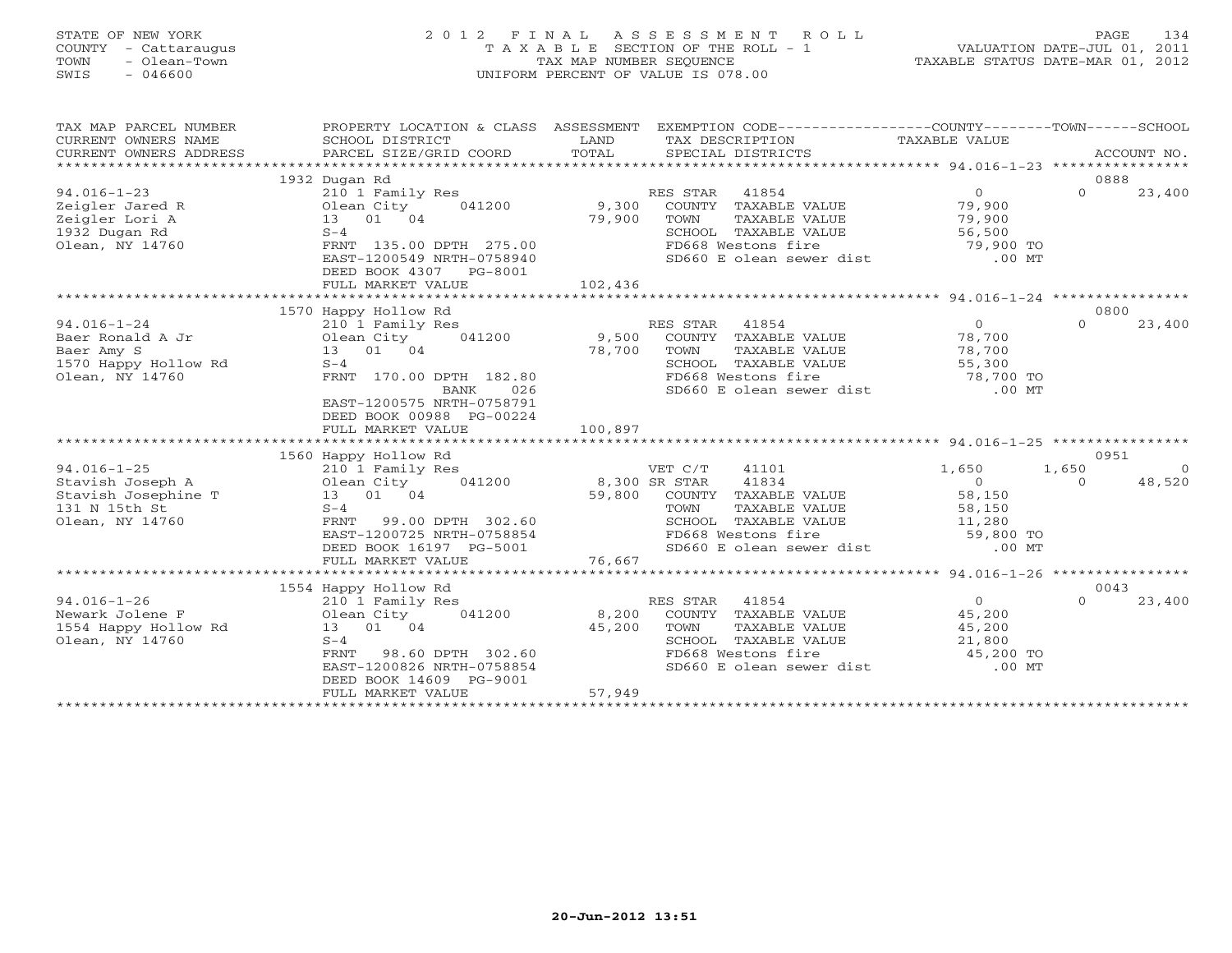# STATE OF NEW YORK 2 0 1 2 F I N A L A S S E S S M E N T R O L L PAGE 135 COUNTY - Cattaraugus T A X A B L E SECTION OF THE ROLL - 1 VALUATION DATE-JUL 01, 2011 TOWN - Olean-Town TAX MAP NUMBER SEQUENCE TAXABLE STATUS DATE-MAR 01, 2012 SWIS - 046600 UNIFORM PERCENT OF VALUE IS 078.00UNIFORM PERCENT OF VALUE IS 078.00

| TAX MAP PARCEL NUMBER<br>CURRENT OWNERS NAME<br>CURRENT OWNERS ADDRESS | PROPERTY LOCATION & CLASS ASSESSMENT<br>SCHOOL DISTRICT<br>PARCEL SIZE/GRID COORD | EXEMPTION CODE-----------------COUNTY-------TOWN------SCHOOL<br>LAND<br>TAX DESCRIPTION<br>TOTAL<br>SPECIAL DISTRICTS | TAXABLE VALUE  | ACCOUNT NO.             |
|------------------------------------------------------------------------|-----------------------------------------------------------------------------------|-----------------------------------------------------------------------------------------------------------------------|----------------|-------------------------|
|                                                                        | 1548 Happy Hollow Rd                                                              |                                                                                                                       |                | 0881                    |
| $94.016 - 1 - 27$                                                      | 210 1 Family Res                                                                  | RES STAR 41854                                                                                                        | $\Omega$       | $\Omega$<br>23,400      |
| Caya Michael T                                                         | Olean City<br>041200                                                              | 10,800<br>COUNTY TAXABLE VALUE                                                                                        | 55,400         |                         |
| Caya Michelle B                                                        | 13 01 04                                                                          | 55,400<br>TOWN<br>TAXABLE VALUE                                                                                       | 55,400         |                         |
| 1548 Happy Hollow Rd                                                   | $S-4$                                                                             | SCHOOL TAXABLE VALUE                                                                                                  | 32,000         |                         |
| Olean, NY 14760                                                        | ACRES<br>1.50                                                                     | FD668 Westons fire                                                                                                    | 55,400 TO      |                         |
|                                                                        | EAST-1200962 NRTH-0758953                                                         | SD660 E olean sewer dist                                                                                              | $.00$ MT       |                         |
|                                                                        | DEED BOOK 835<br>PG-00534                                                         |                                                                                                                       |                |                         |
|                                                                        | FULL MARKET VALUE                                                                 | 71,026                                                                                                                |                |                         |
|                                                                        | ********************************                                                  |                                                                                                                       |                |                         |
|                                                                        | 1542 Happy Hollow Rd                                                              |                                                                                                                       |                | 0818                    |
| $94.016 - 1 - 28$                                                      | 210 1 Family Res                                                                  | RES STAR 41854                                                                                                        | $\overline{0}$ | $\Omega$<br>23,400      |
| Morgan Edward J                                                        | Olean City<br>041200                                                              | 10,000<br>COUNTY TAXABLE VALUE                                                                                        | 54,700         |                         |
| Morgan Brenda L                                                        | 13 01 04                                                                          | 54,700<br>TAXABLE VALUE<br>TOWN                                                                                       | 54,700         |                         |
| 1542 Happy Hollow Rd                                                   | $S-4$                                                                             | SCHOOL TAXABLE VALUE                                                                                                  | 31,300         |                         |
| Olean, NY 14760                                                        | ACRES<br>1.00                                                                     | FD668 Westons fire                                                                                                    | 54,700 TO      |                         |
|                                                                        | EAST-1201058 NRTH-0759008                                                         | SD660 E olean sewer dist                                                                                              | $.00$ MT       |                         |
|                                                                        | DEED BOOK 14359 PG-5001                                                           |                                                                                                                       |                |                         |
|                                                                        | FULL MARKET VALUE                                                                 | 70,128                                                                                                                |                |                         |
|                                                                        |                                                                                   |                                                                                                                       |                |                         |
| $94.016 - 1 - 29$                                                      | Happy Hollow Rd<br>314 Rural vac<10                                               | VET C/T<br>41101                                                                                                      | 250            | 0887<br>250<br>$\Omega$ |
| Shavalier Arthur E                                                     | Olean City<br>041200                                                              | 3,300<br>COUNTY TAXABLE VALUE                                                                                         | 3,050          |                         |
| Shavalier Gretchen K                                                   | 13 01 04                                                                          | 3,300<br>TOWN<br>TAXABLE VALUE                                                                                        | 3,050          |                         |
| 1960 Dugan Rd                                                          | $S-4$                                                                             | SCHOOL TAXABLE VALUE                                                                                                  | 3,300          |                         |
| Olean, NY 14760                                                        | 2.20<br>ACRES                                                                     | FD668 Westons fire                                                                                                    | 3,300 TO       |                         |
|                                                                        | EAST-1201415 NRTH-0759128                                                         | SD660 E olean sewer dist                                                                                              | $.00$ MT       |                         |
|                                                                        | DEED BOOK 01004 PG-00195                                                          |                                                                                                                       |                |                         |
|                                                                        | FULL MARKET VALUE                                                                 | 4,231                                                                                                                 |                |                         |
|                                                                        |                                                                                   |                                                                                                                       |                |                         |
|                                                                        | 1534 Happy Hollow Rd                                                              |                                                                                                                       |                | 0890                    |
| $94.016 - 1 - 30$                                                      | 210 1 Family Res                                                                  | RES STAR 41854                                                                                                        | $\overline{0}$ | $\Omega$<br>23,400      |
| Whitehead Allan G                                                      | Olean City<br>041200                                                              | 12,300<br>COUNTY TAXABLE VALUE                                                                                        | 52,000         |                         |
| Whitehead Cindy L                                                      | 13 01 04                                                                          | 52,000<br>TAXABLE VALUE<br>TOWN                                                                                       | 52,000         |                         |
| 1534 Happy Hollow Rd                                                   | $S-4$                                                                             | SCHOOL TAXABLE VALUE                                                                                                  | 28,600         |                         |
| Olean, NY 14760                                                        | 2.50<br>ACRES                                                                     | FD668 Westons fire                                                                                                    | 52,000 TO      |                         |
|                                                                        | EAST-1201186 NRTH-0759007                                                         | SD660 E olean sewer dist                                                                                              | $.00$ MT       |                         |
|                                                                        | DEED BOOK 874<br>PG-00128                                                         |                                                                                                                       |                |                         |
|                                                                        | FULL MARKET VALUE                                                                 | 66,667                                                                                                                |                |                         |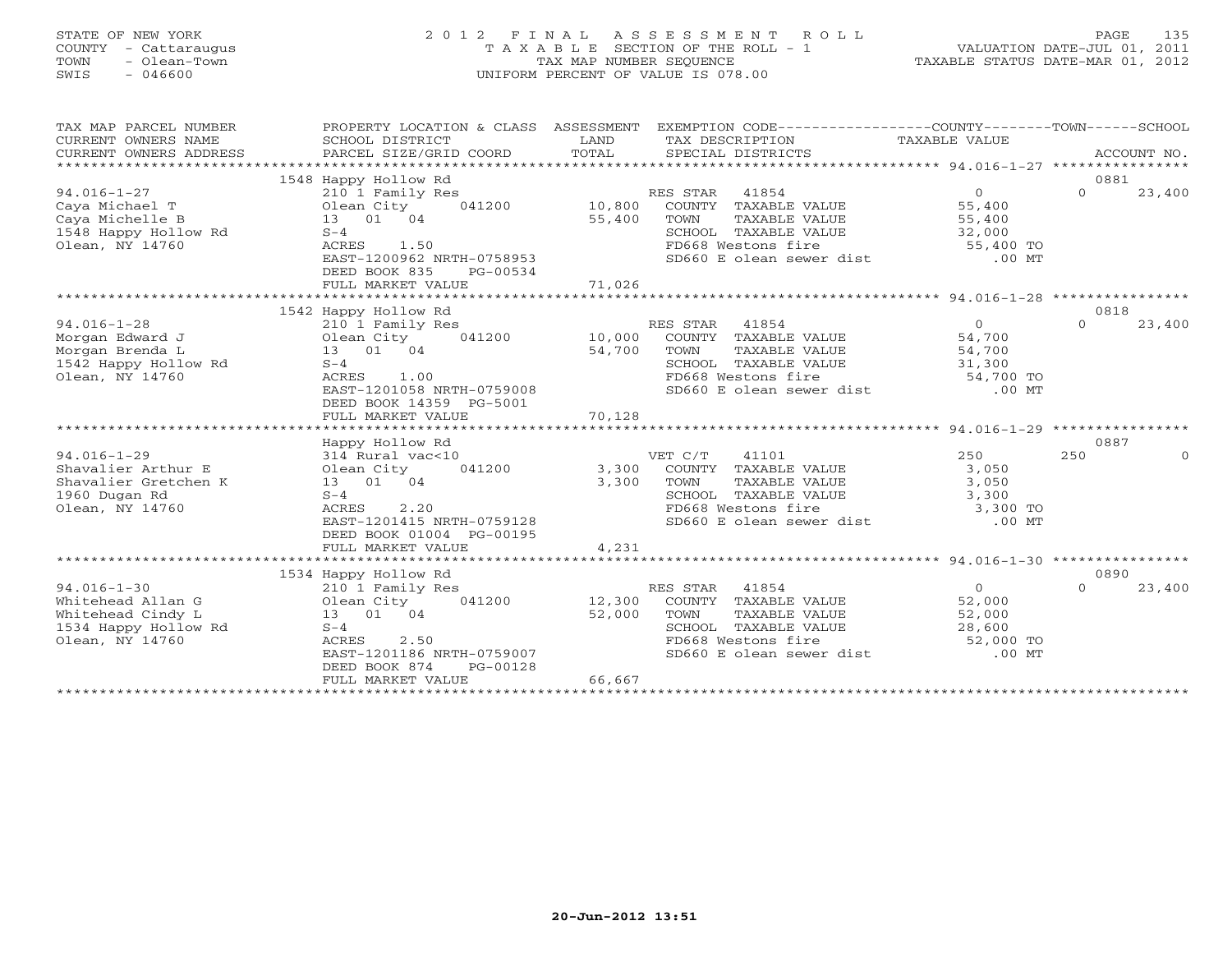# STATE OF NEW YORK 2 0 1 2 F I N A L A S S E S S M E N T R O L L PAGE 136 COUNTY - Cattaraugus T A X A B L E SECTION OF THE ROLL - 1 VALUATION DATE-JUL 01, 2011 TOWN - Olean-Town TAX MAP NUMBER SEQUENCE TAXABLE STATUS DATE-MAR 01, 2012 SWIS - 046600 UNIFORM PERCENT OF VALUE IS 078.00UNIFORM PERCENT OF VALUE IS 078.00

| TAX MAP PARCEL NUMBER<br>CURRENT OWNERS NAME<br>CURRENT OWNERS ADDRESS<br>********************** | PROPERTY LOCATION & CLASS ASSESSMENT<br>SCHOOL DISTRICT<br>PARCEL SIZE/GRID COORD | LAND<br>TOTAL | EXEMPTION CODE-----------------COUNTY-------TOWN-----SCHOOL<br>TAX DESCRIPTION<br>SPECIAL DISTRICTS | TAXABLE VALUE  | ACCOUNT NO.        |
|--------------------------------------------------------------------------------------------------|-----------------------------------------------------------------------------------|---------------|-----------------------------------------------------------------------------------------------------|----------------|--------------------|
|                                                                                                  | 1528 Happy Hollow Rd                                                              |               |                                                                                                     |                | 0031               |
|                                                                                                  |                                                                                   |               |                                                                                                     | $\overline{O}$ | $\Omega$<br>23,400 |
| $94.016 - 1 - 31$                                                                                | 210 1 Family Res                                                                  |               | RES STAR<br>41854                                                                                   |                |                    |
| Kunselman William C                                                                              | Olean City<br>041200                                                              | 6,700         | COUNTY TAXABLE VALUE                                                                                | 55,200         |                    |
| Kunselman Jodi                                                                                   | 13 01 04                                                                          | 55,200        | TOWN<br>TAXABLE VALUE                                                                               | 55,200         |                    |
| 1528 Happy Hollow Rd                                                                             | $S-4$                                                                             |               | SCHOOL TAXABLE VALUE                                                                                | 31,800         |                    |
| Olean, NY 14760                                                                                  | FRNT<br>73.00 DPTH 308.40                                                         |               | FD668 Westons fire                                                                                  | 55,200 TO      |                    |
|                                                                                                  | BANK<br>017                                                                       |               | SD660 E olean sewer dist                                                                            | $.00$ MT       |                    |
|                                                                                                  | EAST-1201313 NRTH-0758853                                                         |               |                                                                                                     |                |                    |
|                                                                                                  | DEED BOOK 00927 PG-01080                                                          |               |                                                                                                     |                |                    |
|                                                                                                  | FULL MARKET VALUE                                                                 | 70,769        |                                                                                                     |                |                    |
|                                                                                                  |                                                                                   |               |                                                                                                     |                |                    |
|                                                                                                  | 1524 Happy Hollow Rd                                                              |               |                                                                                                     |                | 0213               |
| $94.016 - 1 - 32$                                                                                | 210 1 Family Res                                                                  |               | RES STAR<br>41854                                                                                   | $\circ$        | $\Omega$<br>23,400 |
| Summers Linda J                                                                                  | Olean City<br>041200                                                              | 7,800         | COUNTY TAXABLE VALUE                                                                                | 43,600         |                    |
| Summers Alysha                                                                                   | 13 01 04                                                                          | 43,600        | TAXABLE VALUE<br>TOWN                                                                               | 43,600         |                    |
| 1524 Happy Hollow Rd                                                                             | $S-4$                                                                             |               | SCHOOL TAXABLE VALUE                                                                                | 20,200         |                    |
| Olean, NY 14760                                                                                  | FRNT<br>93.00 DPTH 250.00                                                         |               | FD668 Westons fire                                                                                  | 43,600 TO      |                    |
|                                                                                                  | EAST-1201396 NRTH-0758816                                                         |               | SD660 E olean sewer dist .00 MT                                                                     |                |                    |
|                                                                                                  | DEED BOOK 13979 PG-7001                                                           |               |                                                                                                     |                |                    |
|                                                                                                  | FULL MARKET VALUE                                                                 | 55,897        |                                                                                                     |                |                    |
|                                                                                                  |                                                                                   |               |                                                                                                     |                |                    |
|                                                                                                  | 1518 Happy Hollow Rd                                                              |               |                                                                                                     |                | 0563               |
| $94.016 - 1 - 33$                                                                                | 210 1 Family Res                                                                  |               | RES STAR<br>41854                                                                                   | $\circ$        | $\Omega$<br>23,400 |
| Gratz Theodore W Jr                                                                              | Olean City<br>041200                                                              | 8,100         | COUNTY TAXABLE VALUE                                                                                | 50,000         |                    |
| Gratz Joyce C                                                                                    | 13 01 04                                                                          | 50,000        | TOWN<br>TAXABLE VALUE                                                                               | 50,000         |                    |
| 1518 Happy Hollow Rd                                                                             | $S-4$                                                                             |               | SCHOOL TAXABLE VALUE                                                                                | 26,600         |                    |
| Olean, NY 14760                                                                                  | Life Use - Will #26897                                                            |               | FD668 Westons fire                                                                                  | 50,000 TO      |                    |
|                                                                                                  | FRNT 100.00 DPTH 225.00                                                           |               | SD660 E olean sewer dist                                                                            | $.00$ MT       |                    |
|                                                                                                  | EAST-1201492 NRTH-0758814                                                         |               |                                                                                                     |                |                    |
|                                                                                                  | DEED BOOK 11162 PG-8001                                                           |               |                                                                                                     |                |                    |
|                                                                                                  | FULL MARKET VALUE                                                                 | 64,103        |                                                                                                     |                |                    |
|                                                                                                  |                                                                                   |               |                                                                                                     |                |                    |
|                                                                                                  | 1512 Happy Hollow Rd                                                              |               |                                                                                                     |                | 0463               |
| $94.016 - 1 - 34$                                                                                | 210 1 Family Res                                                                  |               | 41834<br>SR STAR                                                                                    | $\circ$        | 0<br>48,520        |
| Hollowell Maurice                                                                                | Olean City<br>041200                                                              | 10,100        | COUNTY TAXABLE VALUE                                                                                | 61,800         |                    |
| 1512 Happy Hollow Rd                                                                             | 13 01 04                                                                          | 61,800        | TOWN<br>TAXABLE VALUE                                                                               | 61,800         |                    |
| Olean, NY 14760                                                                                  | $S-4$                                                                             |               | SCHOOL TAXABLE VALUE                                                                                | 13,280         |                    |
|                                                                                                  | 1.05<br>ACRES                                                                     |               | FD668 Westons fire                                                                                  | 61,800 TO      |                    |
|                                                                                                  | EAST-1201579 NRTH-0759009                                                         |               | SD660 E olean sewer dist                                                                            | $.00$ MT       |                    |
|                                                                                                  | DEED BOOK 563<br>PG-00030                                                         |               |                                                                                                     |                |                    |
|                                                                                                  | FULL MARKET VALUE                                                                 | 79,231        |                                                                                                     |                |                    |
|                                                                                                  |                                                                                   |               |                                                                                                     |                |                    |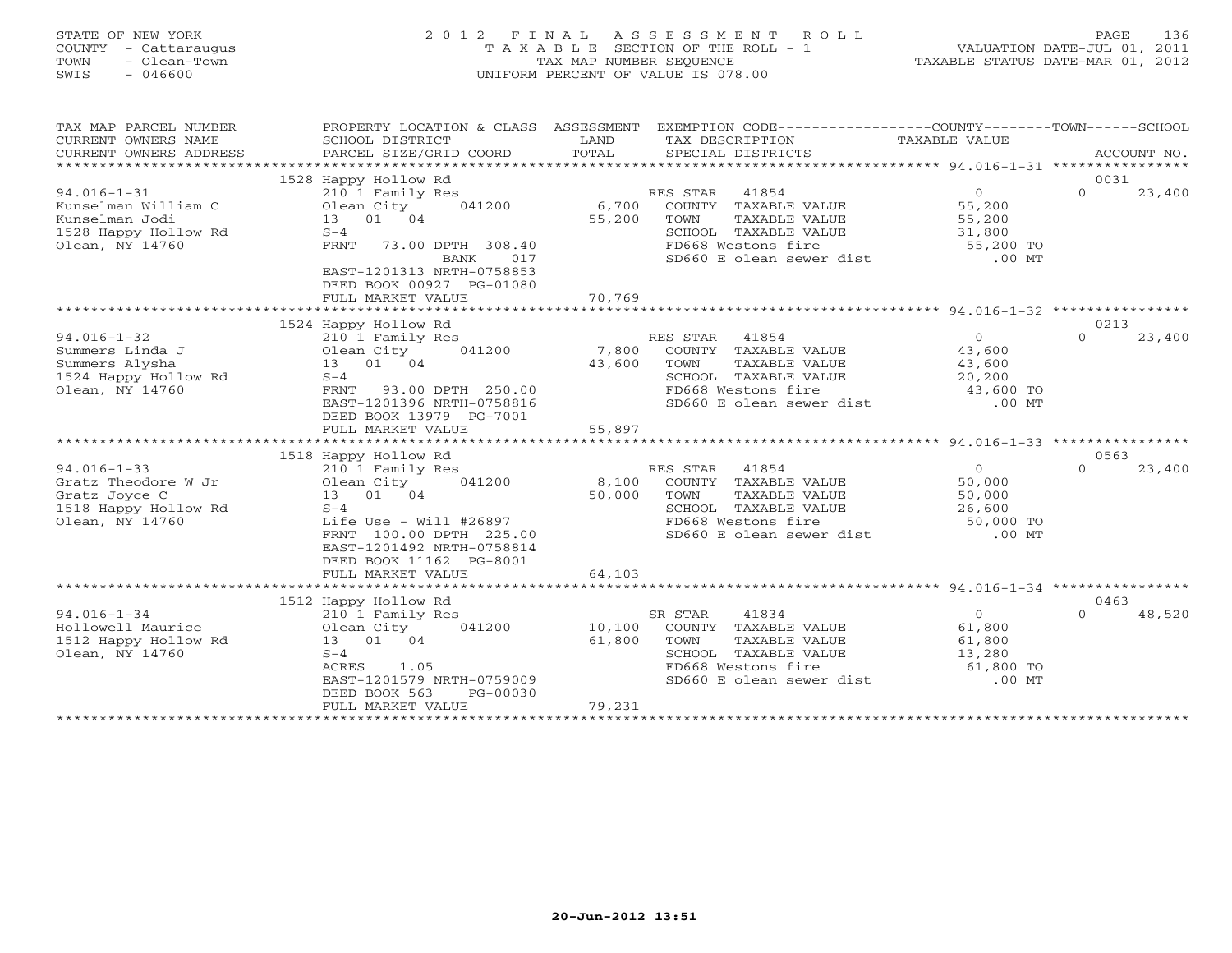# STATE OF NEW YORK 2 0 1 2 F I N A L A S S E S S M E N T R O L L PAGE 137 COUNTY - Cattaraugus T A X A B L E SECTION OF THE ROLL - 1 VALUATION DATE-JUL 01, 2011 TOWN - Olean-Town TAX MAP NUMBER SEQUENCE TAXABLE STATUS DATE-MAR 01, 2012 SWIS - 046600 UNIFORM PERCENT OF VALUE IS 078.00UNIFORM PERCENT OF VALUE IS 078.00

| TAX MAP PARCEL NUMBER<br>CURRENT OWNERS NAME<br>CURRENT OWNERS ADDRESS | PROPERTY LOCATION & CLASS ASSESSMENT |         | EXEMPTION CODE----------------COUNTY-------TOWN------SCHOOL                         |                                                      |               |            |
|------------------------------------------------------------------------|--------------------------------------|---------|-------------------------------------------------------------------------------------|------------------------------------------------------|---------------|------------|
|                                                                        | 1911 Sherwood Ln                     |         |                                                                                     |                                                      | 0895          |            |
| $94.016 - 1 - 35.1$                                                    | 270 Mfg housing                      |         | RES STAR 41854                                                                      | $\Omega$                                             | $0 \t 14,700$ |            |
| Foster Douglas                                                         | Olean City 041200 7,300              |         | COUNTY TAXABLE VALUE 14,700                                                         |                                                      |               |            |
| 1911 Sherwood Ln                                                       | 13  01  04                           | 14,700  |                                                                                     |                                                      |               |            |
| Olean, NY 14760                                                        | $S-4$                                |         |                                                                                     |                                                      |               |            |
|                                                                        | 80.30 DPTH 319.50<br>FRNT            |         | TOWN TAXABLE VALUE 14,700<br>SCHOOL TAXABLE VALUE 0<br>FD668 Westons fire 14,700 TO |                                                      |               |            |
|                                                                        | EAST-1201658 NRTH-0759148            |         | $SD660$ E olean sewer dist .00 MT                                                   |                                                      |               |            |
|                                                                        | DEED BOOK 6638<br>PG-5001            |         |                                                                                     |                                                      |               |            |
|                                                                        | FULL MARKET VALUE                    | 18,846  |                                                                                     |                                                      |               |            |
|                                                                        |                                      |         |                                                                                     |                                                      |               |            |
|                                                                        | 1508 Happy Hollow Rd                 |         |                                                                                     |                                                      | 1525          |            |
| $94.016 - 1 - 35.2$                                                    | 281 Multiple res                     |         | RES STAR 41854                                                                      | $\begin{array}{c} 0 \\ 64,200 \\ 64,200 \end{array}$ | $\Omega$      | 23,400     |
| Slocum Mary Lou                                                        | Olean City<br>13 01 04               |         | Olean City 041200 7,200 COUNTY TAXABLE VALUE                                        |                                                      |               |            |
| Slocum Michael E                                                       |                                      | 64,200  | TAXABLE VALUE<br>TOWN                                                               |                                                      |               |            |
| 1508 Happy Hollow Rd FRNT 80.30 DPTH 276.31                            |                                      |         | SCHOOL TAXABLE VALUE 40,800                                                         |                                                      |               |            |
| Olean, NY 14760                                                        | EAST-1201657 NRTH-0758844            |         | FD668 Westons fire 64,200 TO                                                        |                                                      |               |            |
|                                                                        | DEED BOOK 1015 PG-682                | 82,308  | SD660 E olean sewer dist .00 MT                                                     |                                                      |               |            |
|                                                                        | FULL MARKET VALUE                    |         |                                                                                     |                                                      |               |            |
|                                                                        |                                      |         |                                                                                     |                                                      |               |            |
|                                                                        | 1509 Happy Hollow Rd                 |         |                                                                                     |                                                      | 1181          |            |
| $94.016 - 1 - 36$                                                      | 210 1 Family Res                     |         | WVET C/T 41121                                                                      | 9,360                                                | 9,360         | $\bigcirc$ |
| Rowley Jeffrey L                                                       |                                      |         |                                                                                     | $\overline{0}$                                       | $\Omega$      | 23,400     |
| Rowley Alicia L                                                        | 13 01 04                             |         | 97,000 COUNTY TAXABLE VALUE 87,640                                                  |                                                      |               |            |
| 1509 Happy Hollow Rd                                                   | $S-4$                                |         | TOWN<br>TAXABLE VALUE                                                               | 87,640                                               |               |            |
| Olean, NY 14760                                                        | FRNT 100.00 DPTH 308.00              |         | SCHOOL TAXABLE VALUE 73,600<br>FD668 Westons fire 97,000 TO                         |                                                      |               |            |
|                                                                        | EAST-1201647 NRTH-0758501            |         |                                                                                     |                                                      |               |            |
|                                                                        | DEED BOOK 3265 PG-2001               |         | SD660 E olean sewer dist .00 MT                                                     |                                                      |               |            |
|                                                                        | FULL MARKET VALUE                    | 124,359 |                                                                                     |                                                      |               |            |
|                                                                        | Happy Hollow Rd                      |         |                                                                                     |                                                      | 1272          |            |
| $94.016 - 1 - 37.1$                                                    | 314 Rural vac<10                     |         | COUNTY TAXABLE VALUE 9,800                                                          |                                                      |               |            |
| Martin Donald T                                                        | 041200<br>Olean City                 | 9,800   | TOWN<br>TAXABLE VALUE                                                               |                                                      |               |            |
| Martin Jodie L                                                         | 13 01 04                             | 9,800   |                                                                                     | 9,800                                                |               |            |
| 1523 Happy Hollow Rd                                                   | $S-4$                                |         | SCHOOL TAXABLE VALUE 9,800<br>FD668 Westons fire 9,800 TO                           |                                                      |               |            |
| Olean, NY 14760                                                        | 1.55<br>ACRES                        |         | SD660 E olean sewer dist .00 MT                                                     |                                                      |               |            |
|                                                                        | EAST-1201139 NRTH-0758503            |         |                                                                                     |                                                      |               |            |
|                                                                        | DEED BOOK 00949 PG-00070             |         |                                                                                     |                                                      |               |            |
|                                                                        | FULL MARKET VALUE                    | 12,564  |                                                                                     |                                                      |               |            |
|                                                                        |                                      |         |                                                                                     |                                                      |               |            |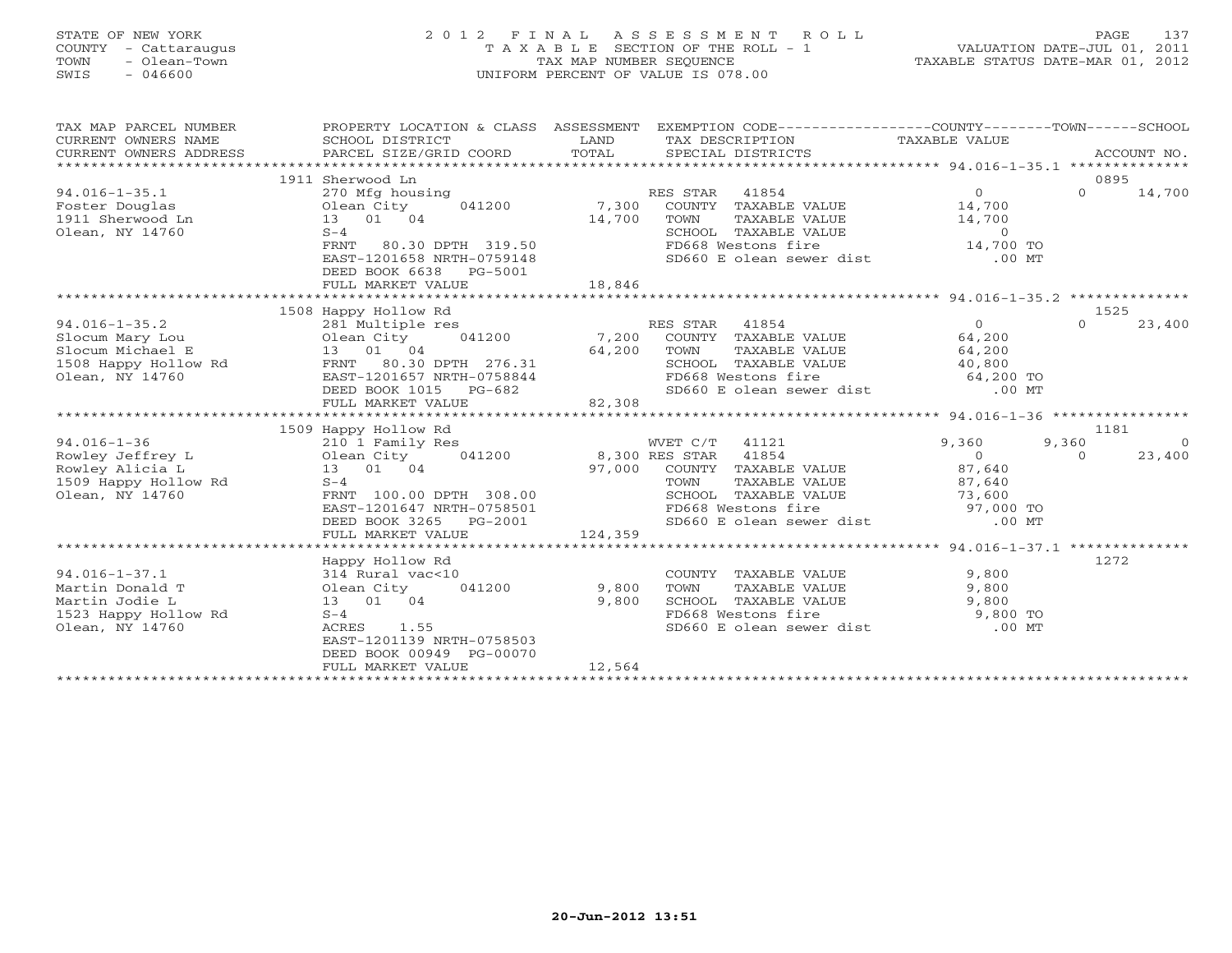# STATE OF NEW YORK 2 0 1 2 F I N A L A S S E S S M E N T R O L L PAGE 138 COUNTY - Cattaraugus T A X A B L E SECTION OF THE ROLL - 1 VALUATION DATE-JUL 01, 2011 TOWN - Olean-Town TAX MAP NUMBER SEQUENCE TAXABLE STATUS DATE-MAR 01, 2012 SWIS - 046600 UNIFORM PERCENT OF VALUE IS 078.00UNIFORM PERCENT OF VALUE IS 078.00

| TAX MAP PARCEL NUMBER<br>CURRENT OWNERS NAME<br>CURRENT OWNERS ADDRESS                                  | SCHOOL DISTRICT<br>PARCEL SIZE/GRID COORD                                                                                                                                                       | LAND<br>TOTAL                      | PROPERTY LOCATION & CLASS ASSESSMENT EXEMPTION CODE----------------COUNTY-------TOWN------SCHOOL<br>TAX DESCRIPTION<br>SPECIAL DISTRICTS                                          | TAXABLE VALUE                                                             |                           | ACCOUNT NO.              |
|---------------------------------------------------------------------------------------------------------|-------------------------------------------------------------------------------------------------------------------------------------------------------------------------------------------------|------------------------------------|-----------------------------------------------------------------------------------------------------------------------------------------------------------------------------------|---------------------------------------------------------------------------|---------------------------|--------------------------|
| $94.016 - 1 - 37.2$<br>Gustason Bruce<br>Gustason Donna<br>1515 Happy Hollow Rd<br>Olean, NY 14760-9518 | 1515 Happy Hollow Rd<br>210 1 Family Res<br>041200<br>Olean City<br>13 01 04<br>$S-4$<br>FRNT 115.00 DPTH 305.00<br>EAST-1201540 NRTH-0758501<br>DEED BOOK 811<br>PG-00271<br>FULL MARKET VALUE | 8,700 SR STAR<br>96,000<br>123,077 | WVET C/T 41121<br>41834<br>COUNTY TAXABLE VALUE<br>TAXABLE VALUE<br>TOWN<br>SCHOOL TAXABLE VALUE<br>FD668 Westons fire<br>SD660 E olean sewer dist .00 MT                         | 9,360<br>$\Omega$<br>86,640<br>86,640<br>47,480<br>$96,000$ TO            | 1378<br>9,360<br>$\Omega$ | $\overline{0}$<br>48,520 |
|                                                                                                         |                                                                                                                                                                                                 |                                    |                                                                                                                                                                                   |                                                                           |                           |                          |
|                                                                                                         | 1523 Happy Hollow Rd                                                                                                                                                                            |                                    |                                                                                                                                                                                   |                                                                           | 1355                      |                          |
| $94.016 - 1 - 37.3$<br>Martin Donald P III<br>Martin Jodie<br>1523 Happy Hollow Rd<br>Olean, NY 14760   | 210 1 Family Res<br>041200<br>Olean City<br>13 01 04<br>$S-4$<br>ACRES<br>1.55<br>EAST-1201366 NRTH-0758502<br>DEED BOOK 00938 PG-00175<br>FULL MARKET VALUE                                    | 10,800<br>111,000<br>142,308       | RES STAR 41854<br>COUNTY TAXABLE VALUE<br>TOWN<br>TAXABLE VALUE<br>SCHOOL TAXABLE VALUE<br>FD668 Westons fire 111,000 TO<br>SD660 E olean sewer dist .00 MT<br>FD668 Westons fire | $\overline{0}$<br>111,000<br>111,000<br>87,600                            | $\Omega$                  | 23,400                   |
|                                                                                                         |                                                                                                                                                                                                 |                                    |                                                                                                                                                                                   |                                                                           |                           |                          |
| $94.016 - 1 - 38$<br>Siago Phillip<br>Siago Valarie<br>402 N 8th St<br>Olean, NY 14760                  | 1547 Happy Hollow Rd<br>270 Mfg housing<br>041200<br>Olean City<br>13 01 04<br>$S-4$<br>FRNT 100.00 DPTH 294.46<br>EAST-1200978 NRTH-0758504<br>DEED BOOK 2449<br>PG-3001<br>FULL MARKET VALUE  | 8,200<br>17,900<br>22,949          | COUNTY TAXABLE VALUE<br>TOWN<br>TAXABLE VALUE<br>SCHOOL TAXABLE VALUE<br>FD668 Westons fire<br>SD660 E olean sewer dist                                                           | 17,900<br>17,900<br>17,900<br>17,900<br>17,900 TO<br>$.00$ MT             | 1084                      |                          |
|                                                                                                         |                                                                                                                                                                                                 |                                    |                                                                                                                                                                                   |                                                                           |                           |                          |
| $94.016 - 1 - 39$<br>Tapp Ellen<br>1557 Happy Hollow Rd<br>Olean, NY 14760                              | 1557 Happy Hollow Rd<br>210 1 Family Res<br>041200<br>Olean City<br>13 01 04<br>$S-4$<br>1.85<br>ACRES<br>EAST-1200773 NRTH-0758527<br>DEED BOOK 14710 PG-4001<br>FULL MARKET VALUE             | 11,200 SR STAR<br>51,000<br>65,385 | WVET C/T 41121<br>41834<br>COUNTY TAXABLE VALUE<br>TOWN<br>TAXABLE VALUE<br>SCHOOL TAXABLE VALUE<br>FD668 Westons fire<br>SD663 Dugan E Sewer Dist                                | 7,650<br>$\Omega$<br>43,350<br>43,350<br>2,480<br>$51,000$ TO<br>$.00$ MT | 0113<br>7,650<br>$\Omega$ | $\overline{0}$<br>48,520 |
|                                                                                                         |                                                                                                                                                                                                 |                                    |                                                                                                                                                                                   |                                                                           |                           |                          |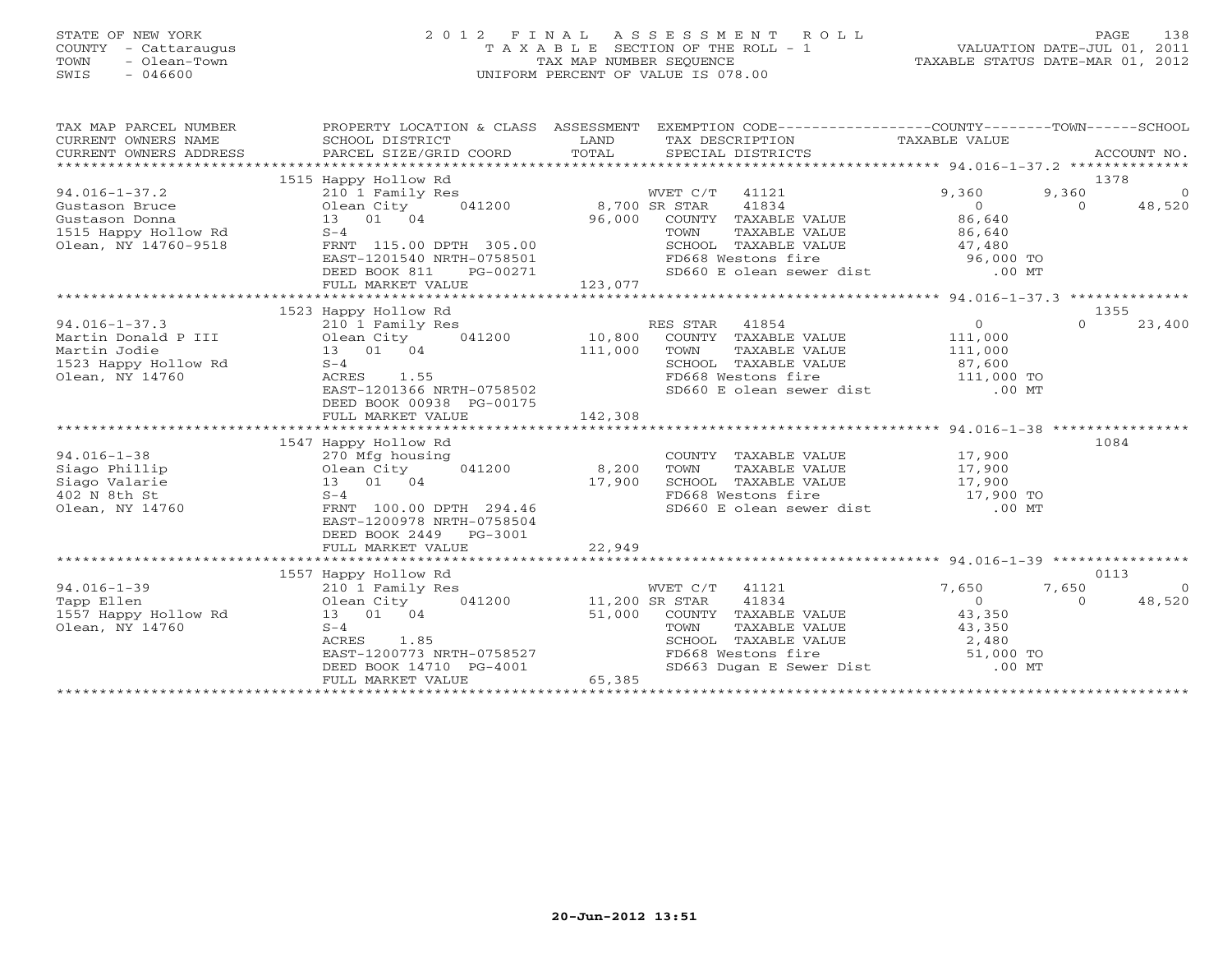# STATE OF NEW YORK 2 0 1 2 F I N A L A S S E S S M E N T R O L L PAGE 139 COUNTY - Cattaraugus T A X A B L E SECTION OF THE ROLL - 1 VALUATION DATE-JUL 01, 2011 TOWN - Olean-Town TAX MAP NUMBER SEQUENCE TAXABLE STATUS DATE-MAR 01, 2012 SWIS - 046600 UNIFORM PERCENT OF VALUE IS 078.00UNIFORM PERCENT OF VALUE IS 078.00

| TAX MAP PARCEL NUMBER<br>CURRENT OWNERS NAME<br>CUNNERS ADDRESS DESCRIPTION COORD TOTAL SECIAL DISTRICTS CONNERS ADDRESS DESCRIPTION PORT DESCRIPTION SECIAL DISTRICTS ACCOUNT NO.<br>CURRENT OWNERS ADDRESS PARCEL SIZE/GRID COORD TOTAL SECIAL DISTRICTS (2000) TOTAL SECIAL DI<br>CURRENT OWNERS ADDRESS | PROPERTY LOCATION & CLASS ASSESSMENT<br>SCHOOL DISTRICT | LAND    | EXEMPTION CODE-----------------COUNTY-------TOWN------SCHOOL<br>TAX DESCRIPTION | TAXABLE VALUE  |          |        |
|-------------------------------------------------------------------------------------------------------------------------------------------------------------------------------------------------------------------------------------------------------------------------------------------------------------|---------------------------------------------------------|---------|---------------------------------------------------------------------------------|----------------|----------|--------|
|                                                                                                                                                                                                                                                                                                             |                                                         |         |                                                                                 |                |          |        |
|                                                                                                                                                                                                                                                                                                             | 1898 Dugan Rd                                           |         |                                                                                 |                | 0569     |        |
| $94.016 - 1 - 40$                                                                                                                                                                                                                                                                                           | 210 1 Family Res                                        |         | RES STAR 41854                                                                  | $\Omega$       | $\Omega$ | 23,400 |
| Schumpf Margaret                                                                                                                                                                                                                                                                                            | Olean City<br>041200                                    | 7,700   | COUNTY TAXABLE VALUE                                                            | 45,000         |          |        |
| Weseman Rychelle                                                                                                                                                                                                                                                                                            | 13 01 04                                                | 45,000  | TOWN<br>TAXABLE VALUE                                                           | 45,000         |          |        |
| 1898 Dugan Rd                                                                                                                                                                                                                                                                                               | $S-4$                                                   |         | SCHOOL TAXABLE VALUE                                                            | 21,600         |          |        |
| Olean, NY 14760                                                                                                                                                                                                                                                                                             | FRNT 145.00 DPTH 120.00                                 |         | FD668 Westons fire                                                              | 45,000 TO      |          |        |
|                                                                                                                                                                                                                                                                                                             | EAST-1200663 NRTH-0758432                               |         | SD663 Dugan E Sewer Dist .00 MT                                                 |                |          |        |
|                                                                                                                                                                                                                                                                                                             | DEED BOOK 14274 PG-8001                                 |         |                                                                                 |                |          |        |
|                                                                                                                                                                                                                                                                                                             | FULL MARKET VALUE                                       | 57,692  |                                                                                 |                |          |        |
|                                                                                                                                                                                                                                                                                                             |                                                         |         |                                                                                 |                | 0360     |        |
| $94.016 - 1 - 42$                                                                                                                                                                                                                                                                                           | 1892 Dugan Rd                                           |         | RES STAR 41854                                                                  | $\overline{0}$ | $\Omega$ |        |
| Flicker Christopher J Olean City                                                                                                                                                                                                                                                                            | 210 1 Family Res<br>041200                              | 9,000   | COUNTY TAXABLE VALUE                                                            | 97,000         |          | 23,400 |
| Flicker Christine A                                                                                                                                                                                                                                                                                         | 13 01 04                                                | 97,000  | TOWN<br>TAXABLE VALUE                                                           | 97,000         |          |        |
| 1892 Dugan Rd                                                                                                                                                                                                                                                                                               | $S-4$                                                   |         | SCHOOL TAXABLE VALUE                                                            | 73,600         |          |        |
| Olean, NY 14760                                                                                                                                                                                                                                                                                             | FRNT 168.70 DPTH 155.00                                 |         | FD668 Westons fire                                                              | 97,000 TO      |          |        |
|                                                                                                                                                                                                                                                                                                             | EAST-1200700 NRTH-0758283                               |         | SD663 Dugan E Sewer Dist .00 MT                                                 |                |          |        |
|                                                                                                                                                                                                                                                                                                             | DEED BOOK 00983 PG-00281                                |         |                                                                                 |                |          |        |
|                                                                                                                                                                                                                                                                                                             | FULL MARKET VALUE                                       | 124,359 |                                                                                 |                |          |        |
|                                                                                                                                                                                                                                                                                                             |                                                         |         |                                                                                 |                |          |        |
|                                                                                                                                                                                                                                                                                                             | 1888 Dugan Rd                                           |         |                                                                                 |                | 0850     |        |
| $94.016 - 1 - 43$                                                                                                                                                                                                                                                                                           | 210 1 Family Res                                        |         | RES STAR 41854                                                                  | $\overline{0}$ | $\Omega$ | 23,400 |
| Connor Denis M                                                                                                                                                                                                                                                                                              | 041200<br>Olean City                                    | 11,100  | COUNTY TAXABLE VALUE                                                            | 86,000         |          |        |
| 1888 Dugan Rd                                                                                                                                                                                                                                                                                               | 13 01 04                                                | 86,000  | TOWN<br>TAXABLE VALUE                                                           | 86,000         |          |        |
| Olean, NY 14760                                                                                                                                                                                                                                                                                             | $S-4$                                                   |         | SCHOOL TAXABLE VALUE                                                            | 62,600         |          |        |
|                                                                                                                                                                                                                                                                                                             | FRNT 128.00 DPTH 160.00                                 |         | FP663 Westons fire protect 86,000 TO                                            |                |          |        |
|                                                                                                                                                                                                                                                                                                             | EAST-1200707 NRTH-0758118                               |         | SD663 Dugan E Sewer Dist .00 MT                                                 |                |          |        |
|                                                                                                                                                                                                                                                                                                             | DEED BOOK 15848 PG-3001                                 |         |                                                                                 |                |          |        |
|                                                                                                                                                                                                                                                                                                             | FULL MARKET VALUE                                       | 110,256 |                                                                                 |                |          |        |
|                                                                                                                                                                                                                                                                                                             |                                                         |         |                                                                                 |                |          |        |
|                                                                                                                                                                                                                                                                                                             | 1884 Dugan Rd                                           |         |                                                                                 |                | 0060     |        |
| $94.016 - 1 - 44$                                                                                                                                                                                                                                                                                           | 270 Mfg housing                                         |         | RES STAR 41854                                                                  | $\Omega$       | $\Omega$ | 20,000 |
| Johnson Gregory P                                                                                                                                                                                                                                                                                           | Olean City<br>041200                                    | 6,500   | COUNTY TAXABLE VALUE                                                            | 20,000         |          |        |
| Drew Jennifer L                                                                                                                                                                                                                                                                                             | 13 01 04                                                | 20,000  | TOWN<br>TAXABLE VALUE                                                           | 20,000         |          |        |
| 1884 Dugan Rd                                                                                                                                                                                                                                                                                               | $S-4$                                                   |         | SCHOOL TAXABLE VALUE                                                            | $\overline{0}$ |          |        |
| Olean, NY 14760                                                                                                                                                                                                                                                                                             | FRNT 100.00 DPTH 160.00                                 |         | FD668 Westons fire                                                              | 20,000 TO      |          |        |
|                                                                                                                                                                                                                                                                                                             | EAST-1200707 NRTH-0758004                               |         | SD663 Dugan E Sewer Dist                                                        | $.00$ MT       |          |        |
|                                                                                                                                                                                                                                                                                                             | DEED BOOK 17248 PG-6001                                 |         |                                                                                 |                |          |        |
|                                                                                                                                                                                                                                                                                                             | FULL MARKET VALUE                                       | 25,641  |                                                                                 |                |          |        |
|                                                                                                                                                                                                                                                                                                             |                                                         |         |                                                                                 |                |          |        |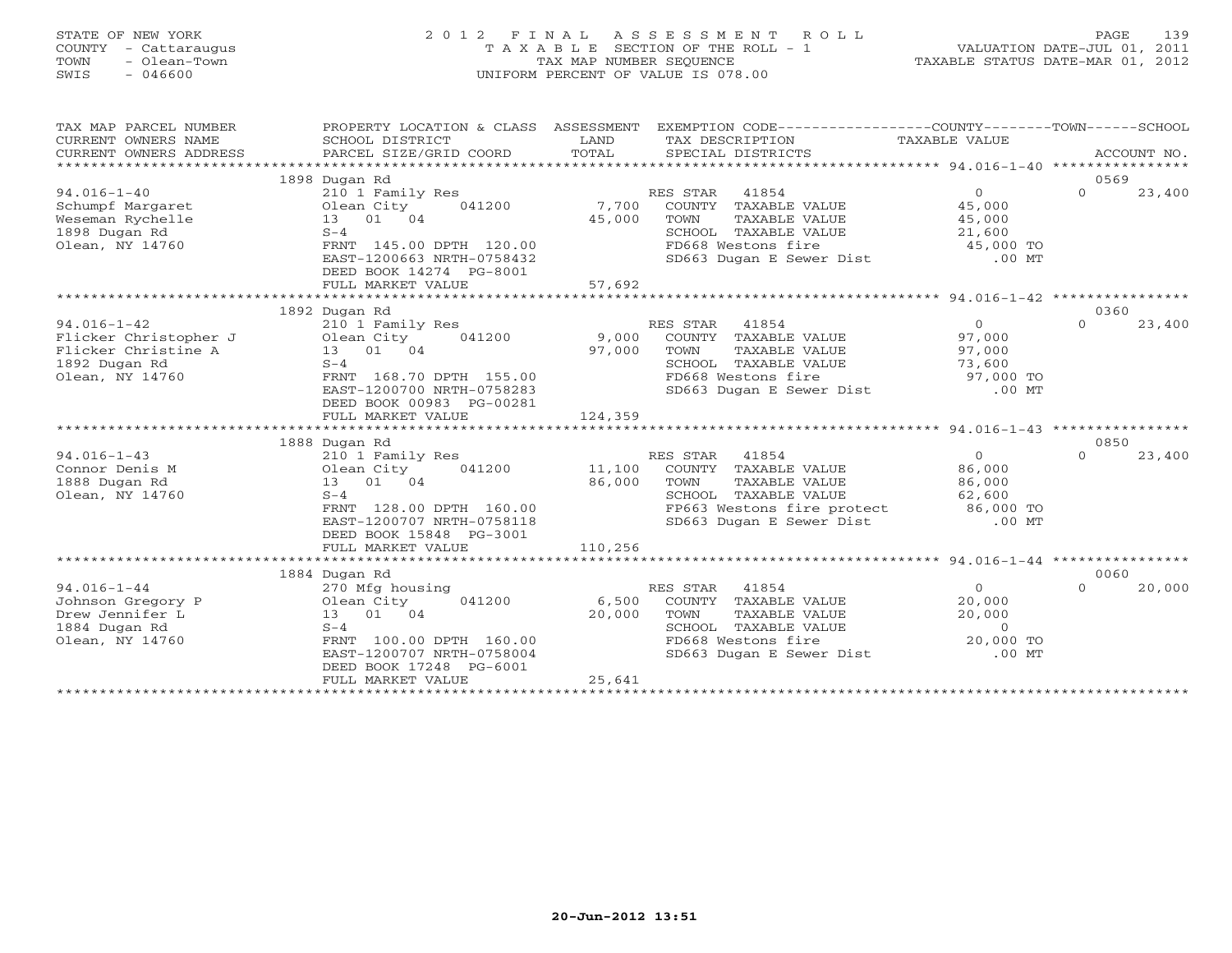### STATE OF NEW YORK 2 0 1 2 F I N A L A S S E S S M E N T R O L L PAGE 140 COUNTY - Cattaraugus T A X A B L E SECTION OF THE ROLL - 1 VALUATION DATE-JUL 01, 2011 TOWN - Olean-Town TAX MAP NUMBER SEQUENCE TAXABLE STATUS DATE-MAR 01, 2012 SWIS - 046600 UNIFORM PERCENT OF VALUE IS 078.00UNIFORM PERCENT OF VALUE IS 078.00

| TAX MAP PARCEL NUMBER<br>CURRENT OWNERS NAME<br>CURRENT OWNERS ADDRESS | PROPERTY LOCATION & CLASS ASSESSMENT<br>SCHOOL DISTRICT<br>PARCEL SIZE/GRID COORD | LAND<br>TOTAL  | EXEMPTION CODE-----------------COUNTY-------TOWN-----SCHOOL<br>TAX DESCRIPTION TAXABLE VALUE<br>SPECIAL DISTRICTS |                                                                 |          | ACCOUNT NO.    |
|------------------------------------------------------------------------|-----------------------------------------------------------------------------------|----------------|-------------------------------------------------------------------------------------------------------------------|-----------------------------------------------------------------|----------|----------------|
|                                                                        | 1872 Dugan Rd                                                                     |                |                                                                                                                   |                                                                 |          | 0611           |
| $94.016 - 1 - 45$                                                      | 210 1 Family Res                                                                  |                | RES STAR<br>41854                                                                                                 | $\overline{0}$                                                  | $\Omega$ | 23,400         |
| Wiley Francis J                                                        | Olean City<br>041200                                                              | 8,400          | COUNTY TAXABLE VALUE                                                                                              | 73,000                                                          |          |                |
| 1872 Dugan Rd                                                          | 13 01 04                                                                          | 73,000         | TOWN<br>TAXABLE VALUE                                                                                             | 73,000                                                          |          |                |
| Olean, NY 14760                                                        | $S-4$                                                                             |                | SCHOOL TAXABLE VALUE                                                                                              | 49,600                                                          |          |                |
|                                                                        | FRNT 237.00 DPTH 155.00                                                           |                | FD668 Westons fire                                                                                                | 73,000 TO                                                       |          |                |
|                                                                        |                                                                                   |                | SD663 Dugan E Sewer Dist .00 MT                                                                                   |                                                                 |          |                |
|                                                                        | EAST-1200706 NRTH-0757833                                                         |                |                                                                                                                   |                                                                 |          |                |
|                                                                        | DEED BOOK 00983 PG-00106                                                          |                |                                                                                                                   |                                                                 |          |                |
|                                                                        | FULL MARKET VALUE                                                                 | 93,590         |                                                                                                                   |                                                                 |          |                |
|                                                                        |                                                                                   |                |                                                                                                                   |                                                                 |          |                |
|                                                                        | 1844 Dugan Rd                                                                     |                |                                                                                                                   |                                                                 | 0059     |                |
| $94.016 - 1 - 47$                                                      | 210 1 Family Res                                                                  |                | 41131<br>CVET C/T                                                                                                 | 11,750                                                          | 11,750   | $\overline{0}$ |
| Bateski Myra R                                                         | Olean City<br>041200                                                              | 7,000 DVET C/T | 41141                                                                                                             | 4,700                                                           | 4,700    | $\overline{0}$ |
| Bateski Frank J                                                        | 13 01 04                                                                          |                | 47,000 AGED C/T/S 41800                                                                                           | 15,275                                                          | 15,275   | 23,500         |
| 1844 Dugan Rd                                                          | $S-4$                                                                             |                | 41834<br>SR STAR                                                                                                  | $\overline{0}$                                                  | $\Omega$ | 23,500         |
| Olean, NY 14760                                                        | FRNT<br>90.90 DPTH 155.00                                                         |                | COUNTY TAXABLE VALUE                                                                                              | 15,275                                                          |          |                |
|                                                                        | EAST-1200705 NRTH-0757642                                                         |                | TOWN<br>TAXABLE VALUE                                                                                             | 15,275                                                          |          |                |
|                                                                        | DEED BOOK 574<br>PG-00076                                                         |                | SCHOOL TAXABLE VALUE                                                                                              | $\begin{smallmatrix}&&0\0&47\, ,\,000&\rm{TO}\end{smallmatrix}$ |          |                |
|                                                                        | FULL MARKET VALUE                                                                 |                | 60,256 FD668 Westons fire                                                                                         |                                                                 |          |                |
|                                                                        |                                                                                   |                | SD663 Dugan E Sewer Dist                                                                                          | $.00$ MT                                                        |          |                |
|                                                                        |                                                                                   |                |                                                                                                                   |                                                                 |          |                |
|                                                                        | 1838 Dugan Rd                                                                     |                |                                                                                                                   |                                                                 | 0911     |                |
| $94.016 - 1 - 48$                                                      | 210 1 Family Res                                                                  |                | CVET C/T<br>41131                                                                                                 | 12,250                                                          | 12,250   | $\Omega$       |
| Sinsabaugh Donald                                                      | Olean City<br>041200                                                              |                | 41834<br>8,400 SR STAR                                                                                            | $\overline{0}$                                                  | $\Omega$ | 48,520         |
| Sinsabaugh Yone                                                        | 13 01 04                                                                          | 49,000         | COUNTY TAXABLE VALUE                                                                                              | 36,750                                                          |          |                |
| 1838 Dugan Rd                                                          | $S-4$                                                                             |                | TOWN<br>TAXABLE VALUE                                                                                             | 36,750                                                          |          |                |
| Olean, NY 14760                                                        | Life Use - Donald-Yone                                                            |                | SCHOOL TAXABLE VALUE                                                                                              | 480                                                             |          |                |
|                                                                        | FRNT 135.00 DPTH 155.00                                                           |                | FD668 Westons fire                                                                                                | 49,000 TO                                                       |          |                |
|                                                                        | EAST-1200706 NRTH-0757530                                                         |                | SD663 Dugan E Sewer Dist                                                                                          | $.00$ MT                                                        |          |                |
|                                                                        | DEED BOOK 00967 PG-00018                                                          |                |                                                                                                                   |                                                                 |          |                |
|                                                                        | FULL MARKET VALUE                                                                 | 62,821         |                                                                                                                   |                                                                 |          |                |
|                                                                        |                                                                                   |                |                                                                                                                   |                                                                 |          |                |
|                                                                        | 1826 Dugan Rd                                                                     |                |                                                                                                                   |                                                                 | 0872     |                |
| $94.016 - 1 - 49$                                                      | 210 1 Family Res                                                                  |                | 41854<br>RES STAR                                                                                                 | $\overline{O}$                                                  | $\Omega$ | 23,400         |
| Shaffer Charles F                                                      | Olean City<br>041200                                                              | 8,900          | COUNTY TAXABLE VALUE                                                                                              | 77,000                                                          |          |                |
| 1826 Dugan Rd                                                          | 13 01 04                                                                          | 77,000         | TAXABLE VALUE<br>TOWN                                                                                             | 77,000                                                          |          |                |
| Olean, NY 14760                                                        | $S-4$                                                                             |                | SCHOOL TAXABLE VALUE                                                                                              |                                                                 |          |                |
|                                                                        | FRNT 155.00 DPTH 155.00                                                           |                | FD668 Westons fire                                                                                                |                                                                 |          |                |
|                                                                        | EAST-1200706 NRTH-0757384                                                         |                | SD663 Dugan E Sewer Dist                                                                                          | 53,600<br>77,000 TO<br>00 MT<br>$.00$ MT                        |          |                |
|                                                                        | DEED BOOK 891<br>PG-00098                                                         |                |                                                                                                                   |                                                                 |          |                |
|                                                                        | FULL MARKET VALUE                                                                 | 98,718         |                                                                                                                   |                                                                 |          |                |
|                                                                        |                                                                                   |                |                                                                                                                   |                                                                 |          |                |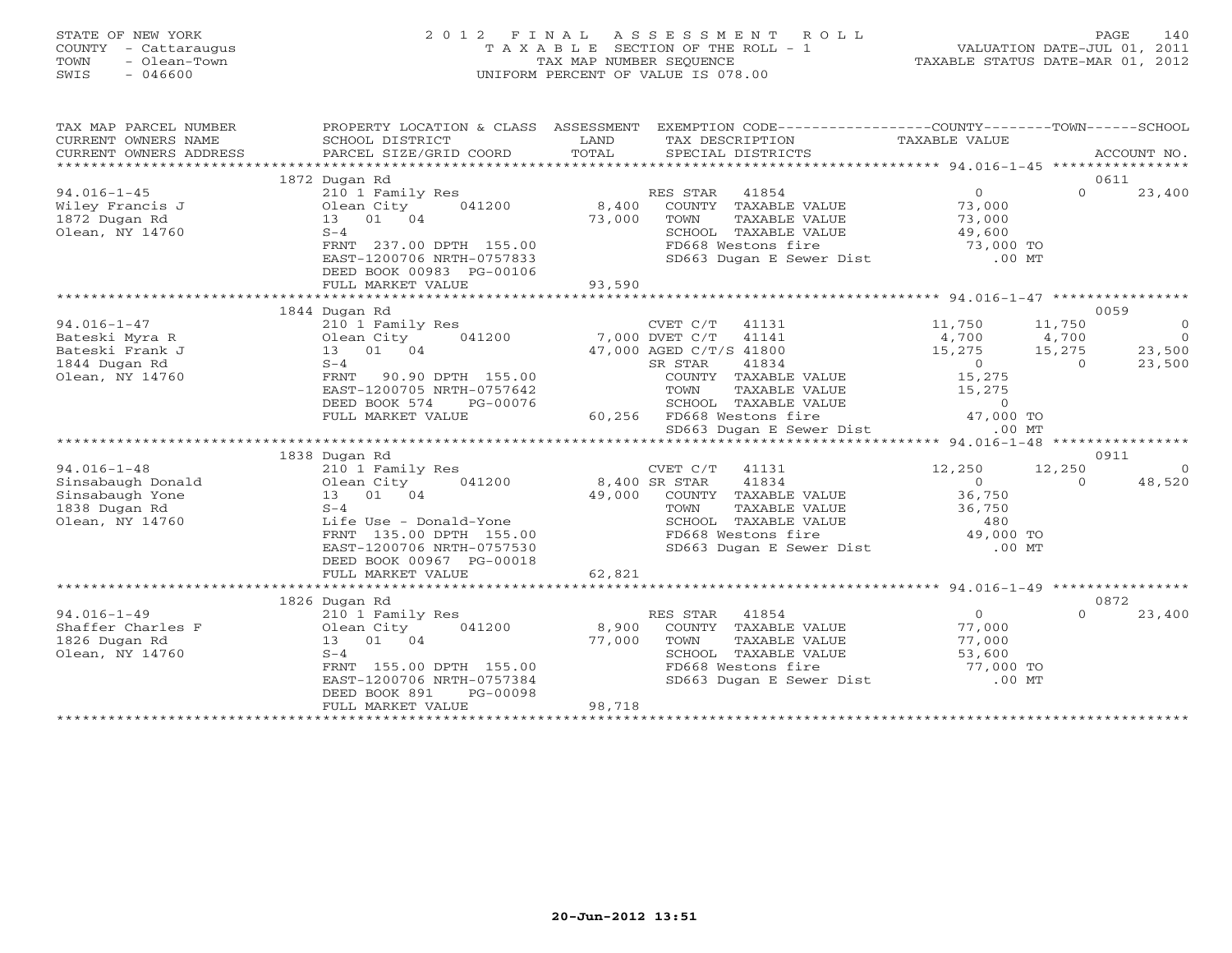# STATE OF NEW YORK 2 0 1 2 F I N A L A S S E S S M E N T R O L L PAGE 141 COUNTY - Cattaraugus T A X A B L E SECTION OF THE ROLL - 1 VALUATION DATE-JUL 01, 2011 TOWN - Olean-Town TAX MAP NUMBER SEQUENCE TAXABLE STATUS DATE-MAR 01, 2012 SWIS - 046600 UNIFORM PERCENT OF VALUE IS 078.00UNIFORM PERCENT OF VALUE IS 078.00

| TAX MAP PARCEL NUMBER<br>CURRENT OWNERS NAME<br>CURRENT OWNERS ADDRESS | PROPERTY LOCATION & CLASS ASSESSMENT EXEMPTION CODE---------------COUNTY-------TOWN------SCHOOL<br>SCHOOL DISTRICT<br>PARCEL SIZE/GRID COORD | LAND<br>TOTAL | TAX DESCRIPTION TAXABLE VALUE<br>SPECIAL DISTRICTS                                    |                     | ACCOUNT NO.              |
|------------------------------------------------------------------------|----------------------------------------------------------------------------------------------------------------------------------------------|---------------|---------------------------------------------------------------------------------------|---------------------|--------------------------|
|                                                                        | 1816 Dugan Rd                                                                                                                                |               |                                                                                       |                     | 0194                     |
| $94.016 - 1 - 50$                                                      | 210 1 Family Res                                                                                                                             |               | RES STAR 41854                                                                        | $\Omega$            | $\Omega$<br>23,400       |
| Carll Christopher F                                                    | 041200                                                                                                                                       | 7,600         | COUNTY TAXABLE VALUE                                                                  | 84,500              |                          |
| 1816 Dugan Rd                                                          | Olean City<br>01 01 01 0<br>13 01 04                                                                                                         | 84,500        | TOWN<br>TAXABLE VALUE                                                                 | 84,500              |                          |
| Olean, NY 14760                                                        | $S-4$                                                                                                                                        |               | SCHOOL TAXABLE VALUE                                                                  |                     |                          |
|                                                                        | FRNT 105.00 DPTH 155.00                                                                                                                      |               | <b>DE</b><br>FD668 Westons fire                                                       | 61,100<br>84,500 TO |                          |
|                                                                        | EAST-1200706 NRTH-0757253                                                                                                                    |               | SD663 Dugan E Sewer Dist .00 MT                                                       |                     |                          |
|                                                                        | DEED BOOK 16615 PG-2001                                                                                                                      |               |                                                                                       |                     |                          |
|                                                                        | FULL MARKET VALUE                                                                                                                            | 108,333       |                                                                                       |                     |                          |
|                                                                        |                                                                                                                                              |               |                                                                                       |                     |                          |
|                                                                        | 1812 Dugan Rd                                                                                                                                |               |                                                                                       |                     | 0404                     |
| $94.016 - 1 - 51$                                                      | 210 1 Family Res                                                                                                                             |               | WVET C/T 41121                                                                        | 9,360               | 9,360<br>$\bigcirc$      |
| Bryon Larry                                                            | 041200<br>Olean City                                                                                                                         | 6,500 SR STAR | 41834                                                                                 | $\Omega$            | 48,520<br>$\Omega$       |
| Bryon Linda                                                            | 13 01 04                                                                                                                                     | 69,200        | COUNTY TAXABLE VALUE                                                                  | 59,840              |                          |
| 1812 Dugan Rd                                                          | $S-4$                                                                                                                                        |               | TOWN<br>TAXABLE VALUE                                                                 |                     |                          |
| Olean, NY 14760                                                        | 80.00 DPTH 155.00<br>FRNT                                                                                                                    |               | TOWN INANUE<br>SCHOOL TAXABLE VALUE 20,680<br>EDGER WASTONS fire 69,200 TO            | 59,840<br>20,680    |                          |
|                                                                        | EAST-1200707 NRTH-0757158                                                                                                                    |               |                                                                                       |                     |                          |
|                                                                        | DEED BOOK 777<br>PG-00985                                                                                                                    | 88,718        | SD663 Dugan E Sewer Dist .00 MT                                                       |                     |                          |
|                                                                        | FULL MARKET VALUE                                                                                                                            |               |                                                                                       |                     |                          |
|                                                                        |                                                                                                                                              |               |                                                                                       |                     |                          |
|                                                                        | 1806 Dugan Rd                                                                                                                                |               |                                                                                       |                     | 1078                     |
| $94.016 - 1 - 52$                                                      | 210 1 Family Res                                                                                                                             |               | CVET C/T 41131                                                                        | 15,600              | $\overline{0}$<br>15,600 |
| Tennant Sandra C                                                       | 041200<br>Olean City                                                                                                                         |               | 6,800 DVET C/T 41141                                                                  | 16,200              | 16,200<br>$\overline{0}$ |
| 1806 Dugan Rd                                                          | 13 01 04                                                                                                                                     |               | 64,800 RES STAR 41854                                                                 | $\overline{0}$      | 23,400<br>$\Omega$       |
| Olean, NY 14760                                                        | $S-4$                                                                                                                                        |               | COUNTY TAXABLE VALUE                                                                  | 33,000<br>33,000    |                          |
|                                                                        | 80.00 DPTH 155.00<br>FRNT                                                                                                                    |               | TAXABLE VALUE<br>TOWN                                                                 |                     |                          |
|                                                                        | EAST-1200707 NRTH-0757076                                                                                                                    |               | SCHOOL TAXABLE VALUE                                                                  | 41,400              |                          |
|                                                                        | DEED BOOK 7128<br>PG-7001                                                                                                                    |               | FD668 Westons fire                                                                    | 64,800 TO           |                          |
|                                                                        | FULL MARKET VALUE                                                                                                                            |               | 83,077 SD663 Dugan E Sewer Dist                                                       | $.00$ MT            |                          |
|                                                                        |                                                                                                                                              |               |                                                                                       |                     |                          |
|                                                                        | 1800 Dugan Rd                                                                                                                                |               |                                                                                       |                     | 0048                     |
| $94.016 - 1 - 53$                                                      | 210 1 Family Res                                                                                                                             |               | SR STAR<br>41834                                                                      | $\Omega$            | $\Omega$<br>48,520       |
| Oakley Dorothy L                                                       | Olean City<br>041200                                                                                                                         | 7,400         | COUNTY TAXABLE VALUE                                                                  | 76,500              |                          |
| 1800 Dugan Rd                                                          | 13 01 04                                                                                                                                     | 76,500        | TOWN<br>TAXABLE VALUE                                                                 | 76,500              |                          |
| Olean, NY 14760                                                        | $S-4$                                                                                                                                        |               | SCHOOL TAXABLE VALUE                                                                  | 27,980              |                          |
|                                                                        | FRNT 100.00 DPTH 155.00                                                                                                                      |               | FD668 Westons fire 76,500 TO<br>SD663 Dugan E Sewer Dist .00 MT<br>FD668 Westons fire |                     |                          |
|                                                                        | EAST-1200707 NRTH-0756986                                                                                                                    |               |                                                                                       |                     |                          |
|                                                                        | DEED BOOK 812<br>PG-00460<br>FULL MARKET VALUE                                                                                               | 98,077        |                                                                                       |                     |                          |
|                                                                        |                                                                                                                                              |               |                                                                                       |                     |                          |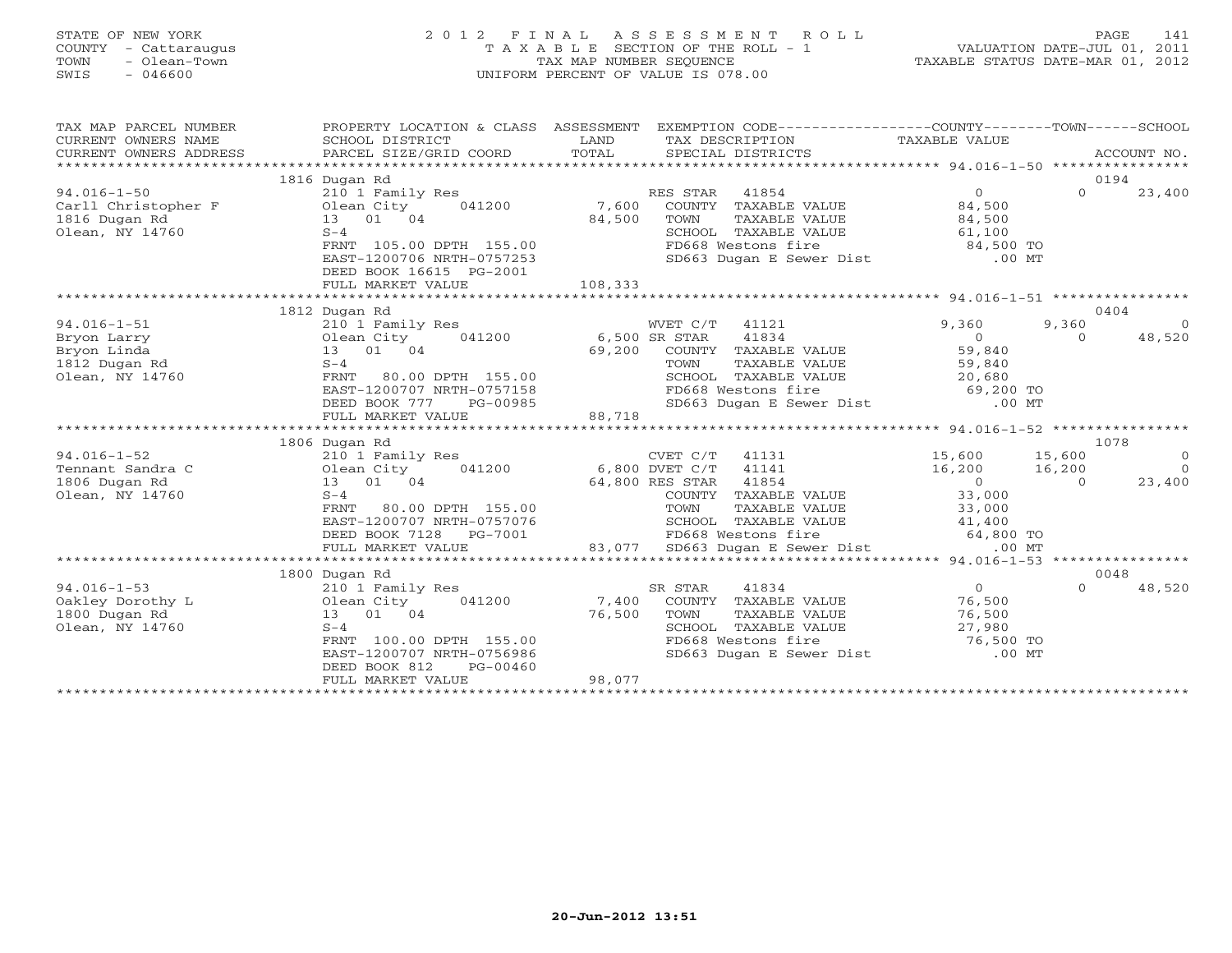#### STATE OF NEW YORK 2 0 1 2 F I N A L A S S E S S M E N T R O L L PAGE 142 COUNTY - Cattaraugus T A X A B L E SECTION OF THE ROLL - 1 VALUATION DATE-JUL 01, 2011 TOWN - Olean-Town TAX MAP NUMBER SEQUENCE TAXABLE STATUS DATE-MAR 01, 2012 SWIS - 046600 UNIFORM PERCENT OF VALUE IS 078.00UNIFORM PERCENT OF VALUE IS 078.00

| TAX MAP PARCEL NUMBER                  |                                                    |         | PROPERTY LOCATION & CLASS ASSESSMENT EXEMPTION CODE----------------COUNTY-------TOWN------SCHOOL |                      |                                     |
|----------------------------------------|----------------------------------------------------|---------|--------------------------------------------------------------------------------------------------|----------------------|-------------------------------------|
| CURRENT OWNERS NAME                    | SCHOOL DISTRICT                                    | LAND    | TAX DESCRIPTION TAXABLE VALUE                                                                    |                      |                                     |
| CURRENT OWNERS ADDRESS                 | PARCEL SIZE/GRID COORD                             | TOTAL   | SPECIAL DISTRICTS                                                                                |                      | ACCOUNT NO.                         |
|                                        |                                                    |         |                                                                                                  |                      |                                     |
|                                        | 1790 Dugan Rd                                      |         |                                                                                                  | $\overline{0}$       | 0202<br>$\Omega$                    |
| $94.016 - 1 - 54$                      | 210 1 Family Res<br>041200                         |         | RES STAR 41854                                                                                   |                      | 23,400                              |
| Ireland Kurt J                         | Olean City                                         | 7,200   | COUNTY TAXABLE VALUE                                                                             | 77,200               |                                     |
| Ireland Deborah J                      | 13  01  04                                         | 77,200  | TOWN<br>TAXABLE VALUE                                                                            | 77,200               |                                     |
| 1790 Dugan Rd                          | $S-4$                                              |         | SCHOOL TAXABLE VALUE                                                                             | 53,800               |                                     |
| Olean, NY 14760                        | FRNT 118.00 DPTH 155.00                            |         | FD668 Westons fire<br>SD663 Dugan E Sewer Dist                                                   | 77,200 TO            |                                     |
|                                        | EAST-1200707 NRTH-0756856                          |         |                                                                                                  | $.00$ MT             |                                     |
|                                        | DEED BOOK 798<br>PG-01125                          |         |                                                                                                  |                      |                                     |
|                                        | FULL MARKET VALUE                                  | 98,974  |                                                                                                  |                      |                                     |
|                                        |                                                    |         |                                                                                                  |                      | 1698                                |
|                                        | 1543 Goodrich                                      |         |                                                                                                  |                      |                                     |
| $94.016 - 1 - 55.2$                    | 210 1 Family Res                                   |         | COUNTY TAXABLE VALUE                                                                             | 155,700<br>155,700   |                                     |
| Padlo Joseph D                         | Olean City 041200                                  | 31,800  |                                                                                                  |                      |                                     |
| Padlo Bonnie B                         | 13/1/4                                             | 155,700 |                                                                                                  |                      |                                     |
| 1543 Goodrich Ave<br>Olean, NY 14760   | 13/1/4<br>ACRES 32.20<br>EAST-1201265 N            |         | COOL TAXABLE VALUE<br>SCHOOL TAXABLE VALUE 155,700<br>The Mastons fire 155,700 TO                |                      |                                     |
|                                        | EAST-1201265 NRTH-0757668                          |         | SD663 Dugan E Sewer Dist .00 MT                                                                  |                      |                                     |
|                                        | DEED BOOK 1027 PG-658                              |         |                                                                                                  |                      |                                     |
|                                        | FULL MARKET VALUE                                  | 199,615 |                                                                                                  |                      |                                     |
|                                        |                                                    |         |                                                                                                  |                      |                                     |
|                                        | 1776 Dugan Rd                                      |         |                                                                                                  |                      | 1251<br>$\Omega$                    |
| $94.016 - 1 - 56.1$                    | 210 1 Family Res                                   |         | RES STAR 41854                                                                                   | $\overline{0}$       | 23,400                              |
| Lund Gary P                            | Olean City 041200<br>Olean City<br>13 01 04        | 14,200  | COUNTY TAXABLE VALUE                                                                             | 77,600<br>77,600     |                                     |
| Lund Sandra G                          |                                                    | 77,600  | TOWN<br>TAXABLE VALUE                                                                            |                      |                                     |
| 1776 Dugan Rd                          | $S-4$                                              |         | SCHOOL TAXABLE VALUE<br>FD668 Westons fire                                                       | 54,200               |                                     |
| Olean, NY 14760                        | ACRES<br>3.70                                      |         |                                                                                                  | 77,600 TO<br>.00 MT  |                                     |
|                                        | EAST-1201106 NRTH-0756712                          |         | SD663 Dugan E Sewer Dist                                                                         |                      |                                     |
|                                        | DEED BOOK 794<br>PG-00626                          |         |                                                                                                  |                      |                                     |
|                                        | FULL MARKET VALUE                                  | 99,487  |                                                                                                  |                      |                                     |
|                                        |                                                    |         |                                                                                                  |                      |                                     |
|                                        | 1766 Dugan Rd                                      |         |                                                                                                  |                      | 0175                                |
| $94.016 - 1 - 58.1$                    | 210 1 Family Res                                   |         | WVET C/T 41121<br>7,100 RES STAR 41854                                                           | 9,360                | 9,360<br>$\overline{0}$<br>$\Omega$ |
| Scull Terrence                         | Olean City 041200                                  |         |                                                                                                  | $0$<br>62,840        | 23,400                              |
| Scull Jean                             |                                                    | 72,200  | COUNTY TAXABLE VALUE                                                                             |                      |                                     |
| 1766 Dugan Rd                          | Olean $U_{1}$<br>13 01 04<br>S-4<br>------- 97.80  |         |                                                                                                  |                      |                                     |
| Olean, NY 14760                        | FRNT 97.80 DPTH 200.00                             |         | TOWN TAXABLE VALUE<br>SCHOOL TAXABLE VALUE 48,800 TO 72,200 TO                                   |                      |                                     |
|                                        | 0.42<br>ACRES                                      |         |                                                                                                  |                      |                                     |
|                                        | EAST-1200732 NRTH-0756446                          |         | SD663 Dugan E Sewer Dist .00 MT                                                                  |                      |                                     |
|                                        | DEED BOOK 8911 PG-2001                             |         |                                                                                                  |                      |                                     |
|                                        | FULL MARKET VALUE<br>***********************       | 92,564  |                                                                                                  |                      |                                     |
|                                        |                                                    |         |                                                                                                  |                      | 1788                                |
| $94.016 - 1 - 58.2$                    | 1766 Dugan Rd<br>314 Rural vac<10                  |         | COUNTY TAXABLE VALUE                                                                             | 1,000                |                                     |
| Derx Thomas J                          | Olean City<br>041200                               | 1,000   | TOWN<br>TAXABLE VALUE                                                                            |                      |                                     |
|                                        | 13  01  04                                         | 1,000   | SCHOOL TAXABLE VALUE                                                                             | 1,000<br>1,000       |                                     |
| -<br>Derx Catherine M<br>1770 Dugan Rd |                                                    |         |                                                                                                  |                      |                                     |
| Olean, NY 14760                        | $S-4$                                              |         | FD668 Westons fire<br>SD663 Dugan E Sewer Dist                                                   | 1,000 TO<br>$.00$ MT |                                     |
|                                        | FRNT 80.00 DPTH 65.00<br>EAST-1200803 NRTH-0756543 |         |                                                                                                  |                      |                                     |
|                                        | DEED BOOK 8221<br>PG-9001                          |         |                                                                                                  |                      |                                     |
|                                        | FULL MARKET VALUE                                  | 1,282   |                                                                                                  |                      |                                     |
|                                        |                                                    |         |                                                                                                  |                      |                                     |
|                                        |                                                    |         |                                                                                                  |                      |                                     |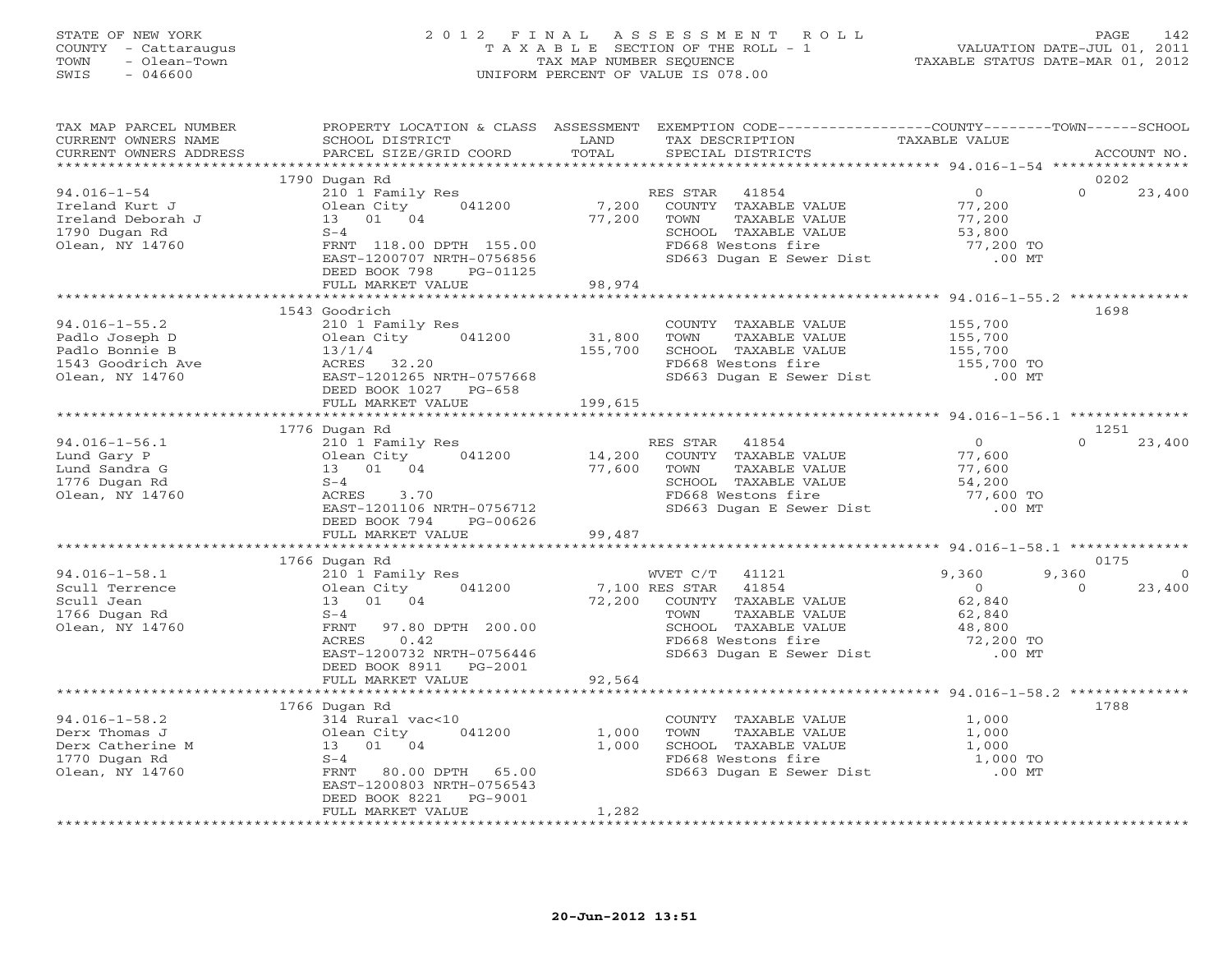# STATE OF NEW YORK 2 0 1 2 F I N A L A S S E S S M E N T R O L L PAGE 143 COUNTY - Cattaraugus T A X A B L E SECTION OF THE ROLL - 1 VALUATION DATE-JUL 01, 2011 TOWN - Olean-Town TAX MAP NUMBER SEQUENCE TAXABLE STATUS DATE-MAR 01, 2012 SWIS - 046600 UNIFORM PERCENT OF VALUE IS 078.00UNIFORM PERCENT OF VALUE IS 078.00

| TAX MAP PARCEL NUMBER                            | PROPERTY LOCATION & CLASS ASSESSMENT                                                       |                |                |                                            | EXEMPTION CODE-----------------COUNTY-------TOWN------SCHOOL                                   |          |                |
|--------------------------------------------------|--------------------------------------------------------------------------------------------|----------------|----------------|--------------------------------------------|------------------------------------------------------------------------------------------------|----------|----------------|
|                                                  |                                                                                            |                |                |                                            |                                                                                                |          |                |
|                                                  | 1770 Dugan Rd                                                                              |                |                |                                            |                                                                                                | 0920     |                |
| $94.016 - 1 - 59$                                | 210 1 Family Res                                                                           |                | RES STAR 41854 |                                            | $\Omega$                                                                                       | $\Omega$ | 23,400         |
| Derx Thomas J<br>M 01ean City<br>13 01 04<br>5-4 | 041200 6,100                                                                               |                |                | COUNTY TAXABLE VALUE                       | 66,000<br>66,000<br>42,600                                                                     |          |                |
| Derx Catherine M                                 |                                                                                            | 66,000         | TOWN           | TAXABLE VALUE                              |                                                                                                |          |                |
| 1770 Dugan Rd                                    |                                                                                            |                |                | SCHOOL TAXABLE VALUE                       |                                                                                                |          |                |
| Olean, NY 14760                                  | FRNT 80.00 DPTH 135.00                                                                     |                |                | FD668 Westons fire                         | $66,000$ TO                                                                                    |          |                |
|                                                  | BANK<br>026<br>EAST-1200700 NRTH-0756540<br>DEED BOOK 839<br>PG-01125<br>FULL MARKET VALUE | 84,615         |                | SD663 Dugan E Sewer Dist                   | $.00$ MT                                                                                       |          |                |
|                                                  |                                                                                            |                |                |                                            |                                                                                                |          |                |
|                                                  | Seneca Ave                                                                                 |                |                |                                            |                                                                                                | 0263     |                |
| $94.016 - 1 - 60.1$                              | 314 Rural vac<10                                                                           |                |                | COUNTY TAXABLE VALUE 14,900                |                                                                                                |          |                |
| Anzivine Leonard                                 | $041200$ 14,900                                                                            |                | TOWN           | TAXABLE VALUE 14,900                       |                                                                                                |          |                |
| Anzivine Kay                                     | 12  01  04                                                                                 | 14,900         |                |                                            |                                                                                                |          |                |
| 129 S 4th St                                     | $S-4$                                                                                      |                |                |                                            | SCHOOL TAXABLE VALUE 14,900<br>FD668 Westons fire 14,900 TO<br>SD660 E olean sewer dist .00 MT |          |                |
| Olean, NY 14760                                  | 6.48<br>ACRES                                                                              |                |                |                                            |                                                                                                |          |                |
|                                                  | EAST-1200260 NRTH-0756821<br>DEED BOOK 1032 PG-532                                         |                |                |                                            |                                                                                                |          |                |
|                                                  | FULL MARKET VALUE                                                                          | 19,103         |                |                                            |                                                                                                |          |                |
|                                                  |                                                                                            |                |                |                                            |                                                                                                |          |                |
|                                                  | 1596 Seneca Ave                                                                            |                |                |                                            |                                                                                                | 1751     |                |
| $94.016 - 1 - 60.2$                              | 210 1 Family Res                                                                           |                | RES STAR 41854 |                                            | $\overline{0}$                                                                                 | $\Omega$ | 23,400         |
| Hnat Stephen                                     | 041200<br>Olean City                                                                       |                |                | 6,500 COUNTY TAXABLE VALUE                 | 72,400<br>72,400<br>49,000                                                                     |          |                |
| 1596 Seneca Ave                                  | 12  01  04                                                                                 | 72,400 TOWN    |                | TAXABLE VALUE                              |                                                                                                |          |                |
| Olean, NY 14760                                  | $S-4$                                                                                      |                |                | SCHOOL TAXABLE VALUE<br>FD668 Westons fire |                                                                                                |          |                |
|                                                  | 2.80 BANK 005<br>ACRES<br>EAST-1200250 NRTH-0756508                                        |                |                |                                            | $72,400$ TO<br>00 MT                                                                           |          |                |
|                                                  | DEED BOOK 1990 PG-9001                                                                     |                |                | SD660 E olean sewer dist                   |                                                                                                |          |                |
|                                                  | FULL MARKET VALUE                                                                          |                |                |                                            |                                                                                                |          |                |
|                                                  |                                                                                            | 92,821         |                |                                            |                                                                                                |          |                |
|                                                  | 1809 Dugan Rd                                                                              |                |                |                                            |                                                                                                | 0136     |                |
| $94.016 - 1 - 61.1$                              | 210 1 Family Res                                                                           |                | CVET C/T 41131 |                                            | 12,500                                                                                         | 12,500   | $\overline{O}$ |
| Campagnari Bruno                                 | Olean City<br>041200                                                                       | 11,700 SR STAR |                | 41834                                      | $\Omega$                                                                                       | $\Omega$ | 48,520         |
| 1809 Dugan Rd                                    | 12  01  04                                                                                 | 50,000         |                | COUNTY TAXABLE VALUE 37,500                |                                                                                                |          |                |
| Olean, NY 14760                                  | $S-4$                                                                                      |                | TOWN           | TAXABLE VALUE                              |                                                                                                |          |                |
|                                                  | <b>ACRES</b><br>2.11                                                                       |                |                | SCHOOL TAXABLE VALUE                       | 37,500<br>1,480                                                                                |          |                |
|                                                  | EAST-1200226 NRTH-0757093                                                                  |                |                | FD668 Westons fire                         | $50,000$ TO                                                                                    |          |                |
|                                                  | DEED BOOK 497<br>PG-00293                                                                  |                |                |                                            | SD660 E olean sewer dist .00 MT                                                                |          |                |
|                                                  | FULL MARKET VALUE                                                                          | 64,103         |                |                                            |                                                                                                |          |                |
|                                                  |                                                                                            |                |                |                                            |                                                                                                |          |                |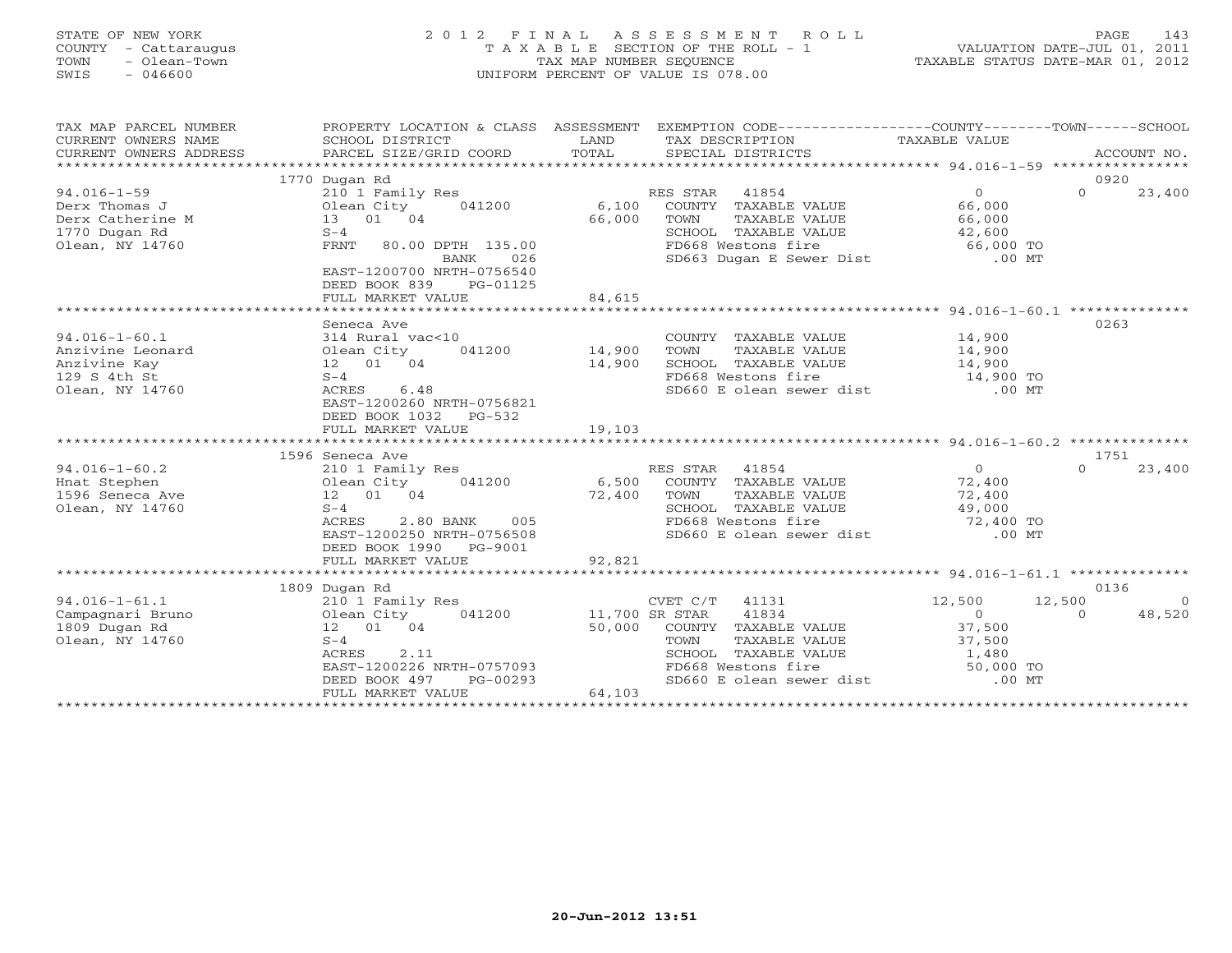# STATE OF NEW YORK 2 0 1 2 F I N A L A S S E S S M E N T R O L L PAGE 144 COUNTY - Cattaraugus T A X A B L E SECTION OF THE ROLL - 1 VALUATION DATE-JUL 01, 2011 TOWN - Olean-Town TAX MAP NUMBER SEQUENCE TAXABLE STATUS DATE-MAR 01, 2012 SWIS - 046600 UNIFORM PERCENT OF VALUE IS 078.00UNIFORM PERCENT OF VALUE IS 078.00

| TAX MAP PARCEL NUMBER<br>CURRENT OWNERS NAME<br>CURRENT OWNERS ADDRESS | PROPERTY LOCATION & CLASS ASSESSMENT<br>SCHOOL DISTRICT<br>PARCEL SIZE/GRID COORD | LAND<br>TOTAL | EXEMPTION CODE-----------------COUNTY-------TOWN------SCHOOL<br>TAX DESCRIPTION<br>SPECIAL DISTRICTS | TAXABLE VALUE  | ACCOUNT NO.        |
|------------------------------------------------------------------------|-----------------------------------------------------------------------------------|---------------|------------------------------------------------------------------------------------------------------|----------------|--------------------|
|                                                                        | 1815 Dugan Rd                                                                     |               |                                                                                                      |                | 1228               |
| $94.016 - 1 - 61.2$                                                    | 210 1 Family Res                                                                  |               | RES STAR<br>41854                                                                                    | $\Omega$       | $\Omega$<br>23,400 |
|                                                                        | 041200<br>Olean City                                                              | 11,000        | COUNTY TAXABLE VALUE                                                                                 | 55,000         |                    |
| Campagnari Darryl<br>Campagnari Deborah                                | 12 01 04                                                                          | 55,000        | TOWN<br>TAXABLE VALUE                                                                                | 55,000         |                    |
| 1815 Dugan Rd                                                          | $S-4$                                                                             |               | SCHOOL TAXABLE VALUE                                                                                 | 31,600         |                    |
| Olean, NY 14760                                                        | ACRES<br>1.67                                                                     |               | FD668 Westons fire                                                                                   |                |                    |
|                                                                        | EAST-1200226 NRTH-0757224                                                         |               | SD660 E olean sewer dist                                                                             | 55,000 TO      |                    |
|                                                                        |                                                                                   |               |                                                                                                      | $.00$ MT       |                    |
|                                                                        | DEED BOOK 772<br>PG-00358                                                         |               |                                                                                                      |                |                    |
|                                                                        | FULL MARKET VALUE<br>*************************                                    | 70,513        |                                                                                                      |                |                    |
|                                                                        |                                                                                   |               |                                                                                                      |                | 0934               |
|                                                                        | 1827 Dugan Rd                                                                     |               |                                                                                                      |                |                    |
| $94.016 - 1 - 62$                                                      | 210 1 Family Res                                                                  |               | SR STAR<br>41834                                                                                     | $\Omega$       | 46,000<br>$\Omega$ |
| Hooper Gordon L                                                        | 041200<br>Olean City                                                              | 10,100        | COUNTY TAXABLE VALUE                                                                                 | 46,000         |                    |
| Hooper June L                                                          | 12  01  04                                                                        | 46,000        | TOWN<br>TAXABLE VALUE                                                                                | 46,000         |                    |
| 1827 Dugan Rd                                                          | $S-4$                                                                             |               | SCHOOL TAXABLE VALUE                                                                                 | $\Omega$       |                    |
| Olean, NY 14760                                                        | FRNT 228.00 DPTH 140.00                                                           |               | FD668 Westons fire                                                                                   | 46,000 TO      |                    |
|                                                                        | EAST-1200470 NRTH-0757395                                                         |               | SD660 E olean sewer dist                                                                             | $.00$ MT       |                    |
|                                                                        | DEED BOOK 809<br>PG-00429                                                         |               |                                                                                                      |                |                    |
|                                                                        | FULL MARKET VALUE<br>********************************                             | 58,974        |                                                                                                      |                |                    |
|                                                                        |                                                                                   |               |                                                                                                      |                |                    |
|                                                                        | 1845 Dugan Rd                                                                     |               |                                                                                                      |                | 0535<br>$\Omega$   |
| $94.016 - 1 - 64$                                                      | 210 1 Family Res                                                                  |               | 41854<br>RES STAR                                                                                    | $\overline{0}$ | 23,400             |
| King Betty E                                                           | Olean City<br>041200                                                              | 8,700         | COUNTY TAXABLE VALUE                                                                                 | 80,000         |                    |
| King Randy Lee                                                         | 12  01  04                                                                        | 80,000        | TOWN<br>TAXABLE VALUE                                                                                | 80,000         |                    |
| 1845 Dugan Rd Box 240                                                  | $S-4$                                                                             |               | SCHOOL TAXABLE VALUE                                                                                 | 56,600         |                    |
| Olean, NY 14760                                                        | Life Use                                                                          |               | FD668 Westons fire                                                                                   | 80,000 TO      |                    |
|                                                                        | FRNT 180.00 DPTH 140.00                                                           |               | SD660 E olean sewer dist                                                                             | $.00$ MT       |                    |
|                                                                        | EAST-1200470 NRTH-0757598                                                         |               |                                                                                                      |                |                    |
|                                                                        | DEED BOOK 868<br>PG-00062                                                         |               |                                                                                                      |                |                    |
|                                                                        | FULL MARKET VALUE                                                                 | 102,564       |                                                                                                      |                |                    |
|                                                                        |                                                                                   |               |                                                                                                      |                |                    |
|                                                                        | 1873 Dugan Rd                                                                     |               |                                                                                                      |                | 0007               |
| $94.016 - 1 - 66$                                                      | 210 1 Family Res                                                                  |               | COUNTY TAXABLE VALUE                                                                                 | 32,550         |                    |
| Monahan Glenn                                                          | Olean City<br>041200                                                              | 10,900        | TAXABLE VALUE<br>TOWN                                                                                | 32,550         |                    |
| 1641 Dugan Rd                                                          | 12  01  04                                                                        | 32,550        | SCHOOL TAXABLE VALUE                                                                                 | 32,550         |                    |
| Olean, NY 14760                                                        | $S-4$                                                                             |               | FD668 Westons fire                                                                                   | 32,550 TO      |                    |
|                                                                        | 75.00 DPTH 150.00<br>FRNT                                                         |               | SD660 E olean sewer dist                                                                             | $.00$ MT       |                    |
|                                                                        | EAST-1200428 NRTH-0757858                                                         |               |                                                                                                      |                |                    |
|                                                                        | DEED BOOK 00999 PG-00091                                                          |               |                                                                                                      |                |                    |
|                                                                        | FULL MARKET VALUE                                                                 | 41,731        |                                                                                                      |                |                    |
|                                                                        |                                                                                   |               |                                                                                                      |                |                    |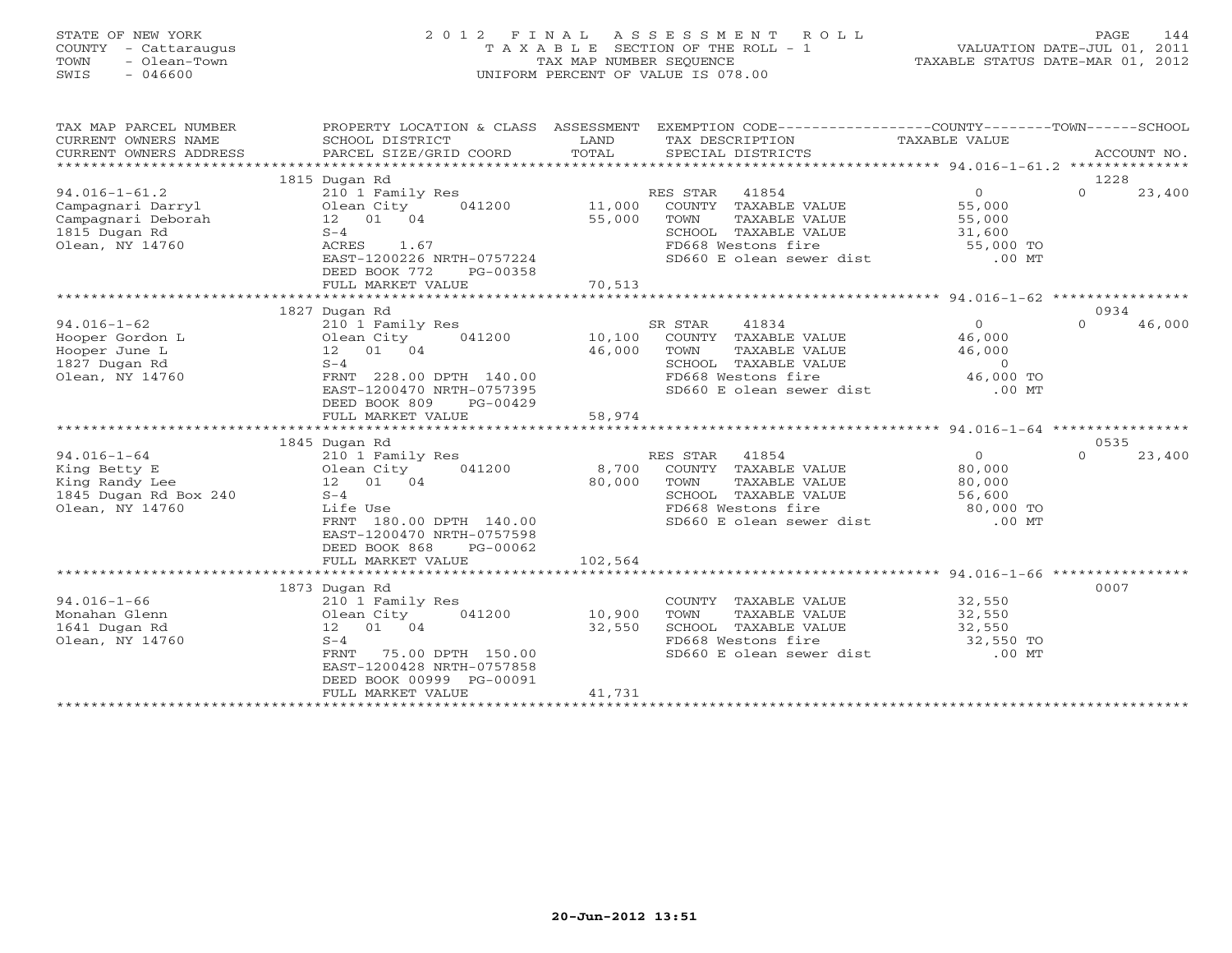### STATE OF NEW YORK 2 0 1 2 F I N A L A S S E S S M E N T R O L L PAGE 145 COUNTY - Cattaraugus T A X A B L E SECTION OF THE ROLL - 1 VALUATION DATE-JUL 01, 2011 TOWN - Olean-Town TAX MAP NUMBER SEQUENCE TAXABLE STATUS DATE-MAR 01, 2012 SWIS - 046600 UNIFORM PERCENT OF VALUE IS 078.00UNIFORM PERCENT OF VALUE IS 078.00

| TAX MAP PARCEL NUMBER<br>CURRENT OWNERS NAME<br>CURRENT OWNERS ADDRESS<br>************************* | PROPERTY LOCATION & CLASS ASSESSMENT<br>SCHOOL DISTRICT<br>PARCEL SIZE/GRID COORD | LAND<br>TOTAL   | EXEMPTION CODE-----------------COUNTY-------TOWN-----SCHOOL<br>TAX DESCRIPTION TAXABLE VALUE<br>SPECIAL DISTRICTS |                     | ACCOUNT NO.        |
|-----------------------------------------------------------------------------------------------------|-----------------------------------------------------------------------------------|-----------------|-------------------------------------------------------------------------------------------------------------------|---------------------|--------------------|
|                                                                                                     | 1604 Goodrich Ave                                                                 |                 |                                                                                                                   |                     | 0210               |
| $94.016 - 1 - 67$                                                                                   | 210 1 Family Res                                                                  |                 | RES STAR 41854                                                                                                    | $\Omega$            | 23,400<br>$\Omega$ |
| Corwin Rod C                                                                                        | 041200<br>Olean City                                                              | 9,800           | COUNTY TAXABLE VALUE                                                                                              | 24,960              |                    |
| 1604 Goodrich Ave                                                                                   | 12  01  04                                                                        | 24,960          | TOWN<br>TAXABLE VALUE                                                                                             | 24,960              |                    |
| Olean, NY 14760                                                                                     | $S-4$                                                                             |                 | SCHOOL TAXABLE VALUE                                                                                              | 1,560               |                    |
|                                                                                                     | FRNT 163.00 DPTH 241.00                                                           |                 | FD668 Westons fire                                                                                                | 24,960 TO           |                    |
|                                                                                                     | <b>BANK</b><br>071                                                                |                 | SD660 E olean sewer dist                                                                                          | $.00$ MT            |                    |
|                                                                                                     | EAST-1200192 NRTH-0757857                                                         |                 |                                                                                                                   |                     |                    |
|                                                                                                     | DEED BOOK 00978 PG-00967                                                          |                 |                                                                                                                   |                     |                    |
|                                                                                                     | FULL MARKET VALUE                                                                 | 32,000          |                                                                                                                   |                     |                    |
|                                                                                                     |                                                                                   |                 |                                                                                                                   |                     |                    |
|                                                                                                     | 1616 Goodrich Ave                                                                 |                 |                                                                                                                   |                     | 0070               |
| $94.016 - 1 - 68$                                                                                   | 210 1 Family Res                                                                  |                 | RES STAR 41854                                                                                                    | $\Omega$            | $\Omega$<br>23,400 |
| Ralston Allan H                                                                                     | 041200<br>Olean City                                                              | 9,800           | COUNTY TAXABLE VALUE                                                                                              | 64,000              |                    |
| Ralston Debra S                                                                                     | 13 01 04                                                                          | 64,000          | TOWN<br>TAXABLE VALUE                                                                                             | 64,000              |                    |
| 1616 Goodrich Ave                                                                                   | $S-4$                                                                             |                 | SCHOOL TAXABLE VALUE                                                                                              | 40,600              |                    |
| Olean, NY 14760                                                                                     | FRNT 163.00 DPTH 241.00                                                           |                 | FD668 Westons fire                                                                                                | 64,000 TO           |                    |
|                                                                                                     | EAST-1200027 NRTH-0757857                                                         |                 | SD660 E olean sewer dist .00 MT                                                                                   |                     |                    |
|                                                                                                     | DEED BOOK 799<br>PG-00679                                                         |                 |                                                                                                                   |                     |                    |
|                                                                                                     | FULL MARKET VALUE                                                                 | 82,051          |                                                                                                                   |                     |                    |
|                                                                                                     |                                                                                   |                 |                                                                                                                   |                     |                    |
|                                                                                                     | 1877 Dugan Rd                                                                     |                 |                                                                                                                   |                     | 0008               |
| $94.016 - 1 - 69$                                                                                   | 210 1 Family Res                                                                  |                 | RES STAR 41854                                                                                                    | $\overline{0}$      | 23,400<br>$\Omega$ |
| Osborne Robert S Jr                                                                                 | 041200<br>Olean City                                                              |                 | 16,500 COUNTY TAXABLE VALUE                                                                                       | 201,240             |                    |
| Osborne Jennifer E                                                                                  | 12 01 04                                                                          | 201,240         | TOWN<br>TAXABLE VALUE                                                                                             | 201,240             |                    |
| 132 N Twenty First ST                                                                               | $S-4$                                                                             |                 | SCHOOL TAXABLE VALUE                                                                                              | 177,840             |                    |
| Olean, NY 14760                                                                                     | ACRES<br>5.36                                                                     |                 | FD668 Westons fire                                                                                                | 201,240 TO          |                    |
|                                                                                                     | EAST-1200243 NRTH-0758172                                                         |                 | SD660 E olean sewer dist                                                                                          | $.00$ MT            |                    |
|                                                                                                     | DEED BOOK 16388 PG-7002                                                           |                 |                                                                                                                   |                     |                    |
|                                                                                                     | FULL MARKET VALUE                                                                 | 258,000         |                                                                                                                   |                     |                    |
|                                                                                                     |                                                                                   |                 |                                                                                                                   |                     |                    |
|                                                                                                     | 1893 Dugan Rd                                                                     |                 |                                                                                                                   | $\overline{0}$      | 0935<br>$\Omega$   |
| $94.016 - 1 - 70$                                                                                   | 210 1 Family Res                                                                  |                 | RES STAR 41854                                                                                                    |                     | 23,400             |
| Harrington Patrick                                                                                  | Olean City<br>041200                                                              | 7,900<br>68,000 | COUNTY TAXABLE VALUE                                                                                              | 68,000              |                    |
| Harrington Shelby<br>1893 Dugan Rd                                                                  | 12  01  04<br>$S-4$                                                               |                 | TOWN<br>TAXABLE VALUE<br>SCHOOL TAXABLE VALUE                                                                     | 68,000              |                    |
| Olean, NY 14760                                                                                     | FRNT 112.84 DPTH 168.76                                                           |                 | FD668 Westons fire                                                                                                | 44,600<br>68,000 TO |                    |
|                                                                                                     | EAST-1200481 NRTH-0758330                                                         |                 | SD660 E olean sewer dist .00 MT                                                                                   |                     |                    |
|                                                                                                     | DEED BOOK 1018<br>$PG-333$                                                        |                 |                                                                                                                   |                     |                    |
|                                                                                                     | FULL MARKET VALUE                                                                 | 87,179          |                                                                                                                   |                     |                    |
|                                                                                                     |                                                                                   |                 |                                                                                                                   |                     |                    |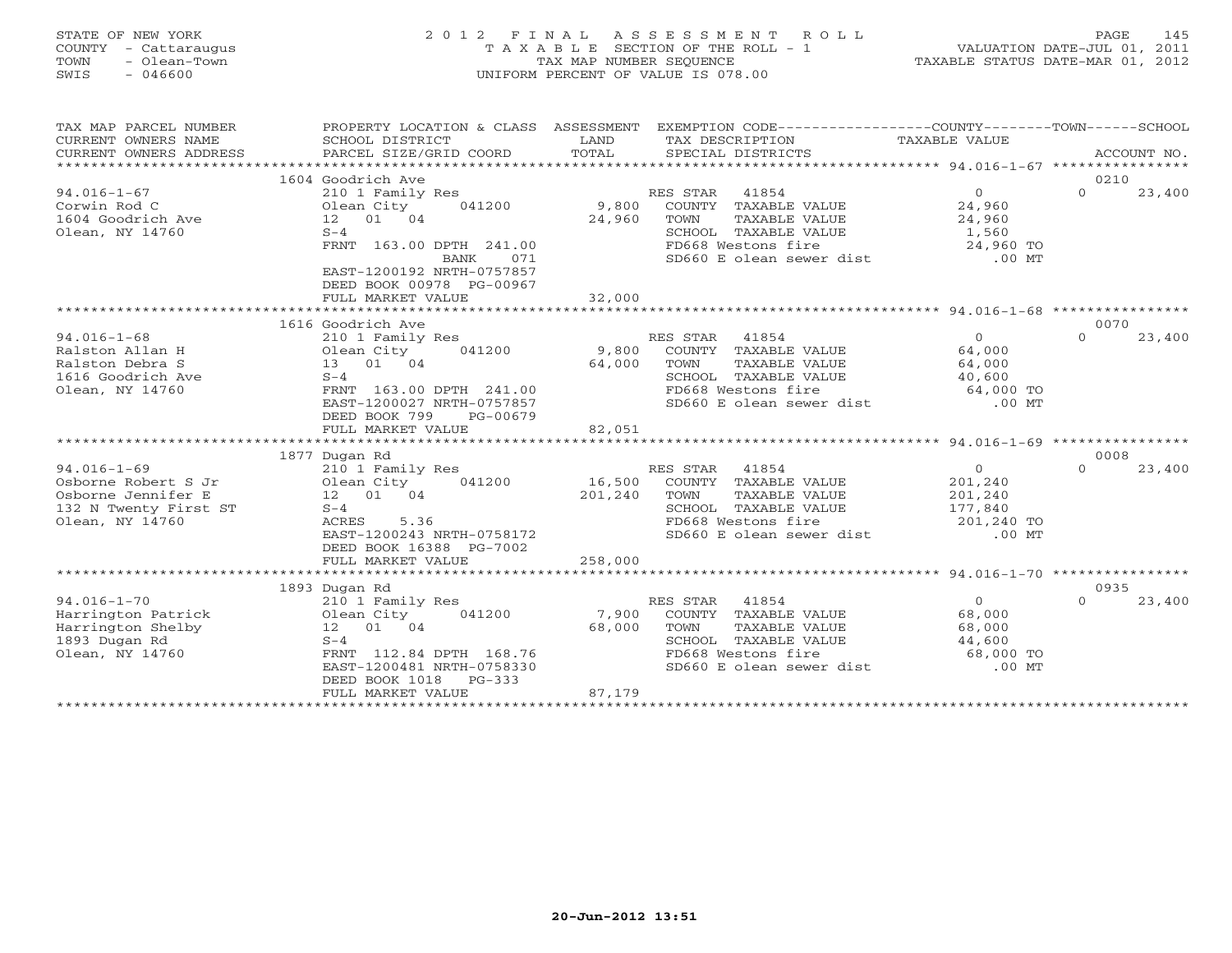### STATE OF NEW YORK 2 0 1 2 F I N A L A S S E S S M E N T R O L L PAGE 146 COUNTY - Cattaraugus T A X A B L E SECTION OF THE ROLL - 1 VALUATION DATE-JUL 01, 2011 TOWN - Olean-Town TAX MAP NUMBER SEQUENCE TAXABLE STATUS DATE-MAR 01, 2012 SWIS - 046600 UNIFORM PERCENT OF VALUE IS 078.00UNIFORM PERCENT OF VALUE IS 078.00

| TAX MAP PARCEL NUMBER<br>CURRENT OWNERS NAME<br>CURRENT OWNERS ADDRESS | SCHOOL DISTRICT<br>PARCEL SIZE/GRID COORD              | LAND<br>TOTAL | PROPERTY LOCATION & CLASS ASSESSMENT EXEMPTION CODE----------------COUNTY-------TOWN------SCHOOL<br>TAX DESCRIPTION<br>SPECIAL DISTRICTS | TAXABLE VALUE  |          | ACCOUNT NO. |
|------------------------------------------------------------------------|--------------------------------------------------------|---------------|------------------------------------------------------------------------------------------------------------------------------------------|----------------|----------|-------------|
|                                                                        |                                                        |               |                                                                                                                                          |                |          |             |
|                                                                        | 1901 Dugan Rd                                          |               |                                                                                                                                          |                | 0900     |             |
| $94.016 - 1 - 71$                                                      | 270 Mfg housing                                        |               | RES STAR 41854                                                                                                                           | $\Omega$       | $\Omega$ | 23,400      |
| Vosick Joseph R Jr                                                     | Olean City<br>$041200$ 16,000                          |               | COUNTY TAXABLE VALUE                                                                                                                     | 31,000         |          |             |
| Pockalny Cynthia L                                                     | 12 01 04                                               | 31,000        | TOWN<br>TAXABLE VALUE                                                                                                                    | 31,000         |          |             |
| 1901 Dugan Rd                                                          | $S-4$                                                  |               | SCHOOL TAXABLE VALUE                                                                                                                     | 7,600          |          |             |
| Olean, NY 14760                                                        | ACRES<br>2.35                                          |               | FD668 Westons fire                                                                                                                       | 31,000 TO      |          |             |
|                                                                        | EAST-1200239 NRTH-0758474                              |               | SD660 E olean sewer dist .00 MT                                                                                                          |                |          |             |
|                                                                        | DEED BOOK 00922 PG-00895                               |               |                                                                                                                                          |                |          |             |
|                                                                        | FULL MARKET VALUE                                      | 39,744        |                                                                                                                                          |                |          |             |
|                                                                        | 1929 Dugan Rd                                          |               |                                                                                                                                          |                | 1066     |             |
| $94.016 - 1 - 72$                                                      | 210 1 Family Res                                       |               | 41834<br>SR STAR                                                                                                                         | $\overline{0}$ | $\Omega$ | 48,520      |
| Whitestone Paul R                                                      | 041200                                                 | 16,100        | COUNTY TAXABLE VALUE                                                                                                                     | 59,400         |          |             |
| Whitestone Marien                                                      | Olean City<br>12 01 04                                 | 59,400        | TAXABLE VALUE<br>TOWN                                                                                                                    | 59,400         |          |             |
| 1929 Dugan Rd                                                          | $S-4$                                                  |               | SCHOOL TAXABLE VALUE                                                                                                                     | 10,880         |          |             |
| Olean, NY 14760                                                        | ACRES<br>5.06                                          |               | FD668 Westons fire                                                                                                                       | 59,400 TO      |          |             |
|                                                                        | EAST-1200186 NRTH-0758780                              |               | SD660 E olean sewer dist                                                                                                                 | $.00$ MT       |          |             |
|                                                                        | DEED BOOK 733<br>PG-00104                              |               |                                                                                                                                          |                |          |             |
|                                                                        | FULL MARKET VALUE                                      | 76,154        |                                                                                                                                          |                |          |             |
|                                                                        |                                                        |               |                                                                                                                                          |                |          |             |
|                                                                        | Park Ave                                               |               |                                                                                                                                          |                | 0075     |             |
| $94.016 - 1 - 73.1$                                                    | 311 Res vac land                                       |               | COUNTY TAXABLE VALUE 12,900                                                                                                              |                |          |             |
| Biehler Richard                                                        | 041200 12,900<br>Olean City                            |               | TOWN<br>TAXABLE VALUE                                                                                                                    | 12,900         |          |             |
| C/O Gary S Cheladyn                                                    | 11 01 04<br>ACRES 4.85                                 | 12,900        | SCHOOL TAXABLE VALUE<br>FP663 Westons fire protect 12,900 TO                                                                             | 12,900         |          |             |
| 1624 Goodrich Ave                                                      | 4.85                                                   |               | SD660 E olean sewer dist                                                                                                                 |                |          |             |
| Olean, NY 14760                                                        | EAST-1199531 NRTH-0758602<br>DEED BOOK 842<br>PG-00252 |               |                                                                                                                                          | $.00$ MT       |          |             |
|                                                                        | FULL MARKET VALUE                                      | 16,538        |                                                                                                                                          |                |          |             |
|                                                                        |                                                        |               |                                                                                                                                          |                |          |             |
|                                                                        | 1633 Park Ave                                          |               |                                                                                                                                          |                | 1649     |             |
| $94.016 - 1 - 73.3$                                                    | 210 1 Family Res                                       |               | RES STAR<br>41854                                                                                                                        | $\overline{0}$ | $\Omega$ | 23,400      |
| Bold Thomas C                                                          | Olean City<br>041200                                   | 12,900        | COUNTY TAXABLE VALUE                                                                                                                     | 143,600        |          |             |
| $12 \t 01 \t 04$<br>Bold Carrie S                                      |                                                        | 143,600       | TOWN<br>TAXABLE VALUE                                                                                                                    | 143,600        |          |             |
| 1633 Park Ave                                                          | FRNT 200.00 DPTH                                       |               | SCHOOL TAXABLE VALUE                                                                                                                     | 120,200        |          |             |
| Olean, NY 14760                                                        | 2.95 BANK<br>ACRES<br>015                              |               | FP663 Westons fire protect 143,600 TO                                                                                                    |                |          |             |
|                                                                        | EAST-1199844 NRTH-0758703                              |               | SD660 E olean sewer dist                                                                                                                 | $.00$ MT       |          |             |
|                                                                        | DEED BOOK 00974 PG-00728                               |               |                                                                                                                                          |                |          |             |
|                                                                        | FULL MARKET VALUE                                      | 184,103       |                                                                                                                                          |                |          |             |
|                                                                        |                                                        |               |                                                                                                                                          |                |          |             |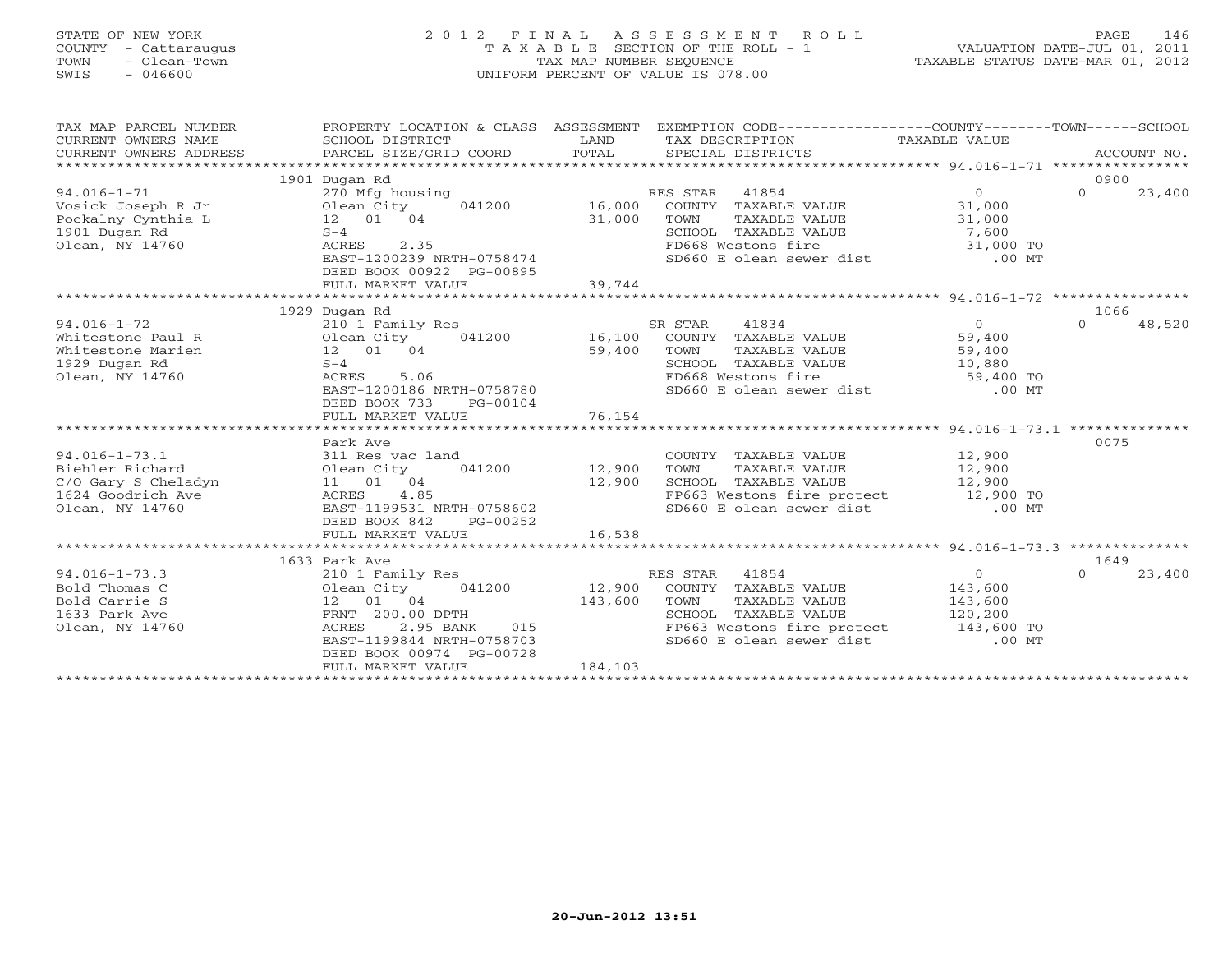#### STATE OF NEW YORK 2 0 1 2 F I N A L A S S E S S M E N T R O L L PAGE 147 COUNTY - Cattaraugus T A X A B L E SECTION OF THE ROLL - 1 VALUATION DATE-JUL 01, 2011 TOWN - Olean-Town TAX MAP NUMBER SEQUENCE TAXABLE STATUS DATE-MAR 01, 2012 SWIS - 046600 UNIFORM PERCENT OF VALUE IS 078.00UNIFORM PERCENT OF VALUE IS 078.00

| TAX MAP PARCEL NUMBER<br>CURRENT OWNERS NAME | SCHOOL DISTRICT                    | LAND            | PROPERTY LOCATION & CLASS ASSESSMENT EXEMPTION CODE---------------COUNTY-------TOWN------SCHOOL<br>TAX DESCRIPTION | TAXABLE VALUE                              |                  |                          |
|----------------------------------------------|------------------------------------|-----------------|--------------------------------------------------------------------------------------------------------------------|--------------------------------------------|------------------|--------------------------|
| CURRENT OWNERS ADDRESS                       | PARCEL SIZE/GRID COORD             | TOTAL           | SPECIAL DISTRICTS                                                                                                  |                                            |                  | ACCOUNT NO.              |
|                                              |                                    |                 |                                                                                                                    |                                            |                  |                          |
|                                              | 1637 Park Ave                      |                 |                                                                                                                    |                                            | 1819             |                          |
| $94.016 - 1 - 73.4$                          | 210 1 Family Res                   |                 | CVET C/T<br>41131                                                                                                  | 15,600                                     | 15,600           | $\Omega$                 |
| Delgado Michelle                             | Olean City 041200                  | 4,600 RES STAR  | 41854                                                                                                              | $\overline{0}$                             | $\Omega$         | 23,400                   |
| Delgado Fred R                               | ACRES<br>1.75                      | 67,000          | COUNTY TAXABLE VALUE                                                                                               | 51,400                                     |                  |                          |
| 1637 Park Ave                                | EAST-1199475 NRTH-0758878          |                 | TOWN<br>TAXABLE VALUE                                                                                              | 51,400                                     |                  |                          |
| Olean, NY 14760                              | DEED BOOK 14566 PG-4002            |                 | SCHOOL TAXABLE VALUE                                                                                               | 43,600                                     |                  |                          |
|                                              | FULL MARKET VALUE                  |                 | 85,897 FP663 Westons fire protect 67,000 TO<br>SD660 E olean sewer dist .00 MT                                     |                                            |                  |                          |
|                                              |                                    |                 |                                                                                                                    |                                            |                  |                          |
|                                              |                                    |                 |                                                                                                                    |                                            |                  |                          |
|                                              | 1620 Goodrich Ave                  |                 |                                                                                                                    | $\overline{O}$                             | 0549<br>$\Omega$ |                          |
| $94.016 - 1 - 75.1$                          | 210 1 Family Res                   |                 | RES STAR<br>41854                                                                                                  |                                            |                  | 23,400                   |
| Scott Annette M                              | Olean City<br>041200               | 11,400          | COUNTY TAXABLE VALUE                                                                                               | 42,500                                     |                  |                          |
| Snyder F. Joseph                             | 12  01  04                         | 42,500          | TOWN<br>TAXABLE VALUE                                                                                              | 42,500                                     |                  |                          |
| 1620 Goodrich Ave                            | $S-4$                              |                 | SCHOOL TAXABLE VALUE                                                                                               | 19,100<br>42,500 TO                        |                  |                          |
| Olean, NY 14760                              | ACRES 1.90                         |                 | FD668 Westons fire                                                                                                 |                                            |                  |                          |
|                                              | EAST-1199877 NRTH-0758058          |                 | SD660 E olean sewer dist                                                                                           | $.00$ MT                                   |                  |                          |
|                                              | DEED BOOK 14743 PG-2003            |                 |                                                                                                                    |                                            |                  |                          |
|                                              | FULL MARKET VALUE                  | 54,487          |                                                                                                                    |                                            |                  |                          |
|                                              |                                    |                 |                                                                                                                    |                                            |                  |                          |
|                                              | 1624 Goodrich Ave                  |                 |                                                                                                                    |                                            | 1383             |                          |
| $94.016 - 1 - 75.2$                          | 210 1 Family Res                   |                 | RES STAR<br>41854                                                                                                  | $\overline{0}$                             | $\Omega$         | 23,400                   |
| Cheladyn Gary S                              | 041200<br>Olean City               | 11,400          | COUNTY TAXABLE VALUE                                                                                               | 80,000                                     |                  |                          |
| Cheladyn Nancy A                             | 12  01  04                         | 80,000          | TAXABLE VALUE<br>TOWN                                                                                              | 80,000                                     |                  |                          |
| 1624 Goodrich Ave                            | $S-4$                              |                 | SCHOOL TAXABLE VALUE                                                                                               | 56,600<br>80,000 TO                        |                  |                          |
| Olean, NY 14760                              | ACRES 1.90                         |                 | FD668 Westons fire                                                                                                 |                                            |                  |                          |
|                                              | EAST-1199743 NRTH-0758058          |                 | SD660 E olean sewer dist                                                                                           | $.00$ MT                                   |                  |                          |
|                                              | DEED BOOK 849<br>PG-00416          |                 |                                                                                                                    |                                            |                  |                          |
|                                              | FULL MARKET VALUE                  | 102,564         |                                                                                                                    |                                            |                  |                          |
|                                              |                                    |                 |                                                                                                                    |                                            |                  |                          |
|                                              | 1634 Goodrich Ave                  |                 |                                                                                                                    |                                            | 0480             |                          |
| $94.016 - 1 - 76$                            | 210 1 Family Res                   |                 | RES STAR<br>41854                                                                                                  | $\overline{0}$                             | $\Omega$         | 23,400                   |
| Higgins Nanette K                            | Olean City<br>041200               | 13,000          | COUNTY TAXABLE VALUE                                                                                               | 95,000                                     |                  |                          |
| 1634 Goodrich Ave                            | 12  01  04                         | 95,000          | TAXABLE VALUE<br>TOWN                                                                                              |                                            |                  |                          |
| Olean, NY 14760                              | $S-4$                              |                 | SCHOOL TAXABLE VALUE                                                                                               |                                            |                  |                          |
|                                              | 3.02<br>ACRES                      |                 | FD668 Westons fire                                                                                                 | 95,000<br>71,600<br>95,000 TO<br>00 MT     |                  |                          |
|                                              | EAST-1199561 NRTH-0758112          |                 | SD660 E olean sewer dist                                                                                           |                                            |                  |                          |
|                                              | DEED BOOK 10542 PG-7001            |                 |                                                                                                                    |                                            |                  |                          |
|                                              | FULL MARKET VALUE                  | 121,795         |                                                                                                                    |                                            |                  |                          |
|                                              |                                    |                 |                                                                                                                    |                                            |                  |                          |
|                                              | 1650 Goodrich Ave                  |                 |                                                                                                                    |                                            | 0721             |                          |
| $94.016 - 1 - 78$<br>Nolan Thomas J          | 210 1 Family Res<br>041200         |                 | WVET C/T<br>41121<br>41805                                                                                         | 8,625<br>9,775                             | 8,625<br>$\circ$ | $\overline{0}$<br>11,500 |
|                                              | Olean City                         | 14,000 AGED C/S |                                                                                                                    |                                            |                  |                          |
| 1650 Goodrich Ave                            | 12  01  04                         |                 | 57,500 SR STAR<br>41834                                                                                            | $\begin{array}{c} 0 \\ 39,100 \end{array}$ | $\Omega$         | 46,000                   |
| Olean, NY 14760                              | $S-4$<br>ACRES                     |                 | COUNTY TAXABLE VALUE<br>TAXABLE VALUE                                                                              | 48,875                                     |                  |                          |
|                                              | 2.40<br>EAST-1199402 NRTH-0757993  |                 |                                                                                                                    |                                            |                  |                          |
|                                              | PG-00399                           |                 |                                                                                                                    |                                            |                  |                          |
|                                              | DEED BOOK 592<br>FULL MARKET VALUE | 399<br>73,718   | 73,718 SD660 E olean sewer dist                                                                                    | $.00$ MT                                   |                  |                          |
|                                              |                                    |                 |                                                                                                                    |                                            |                  |                          |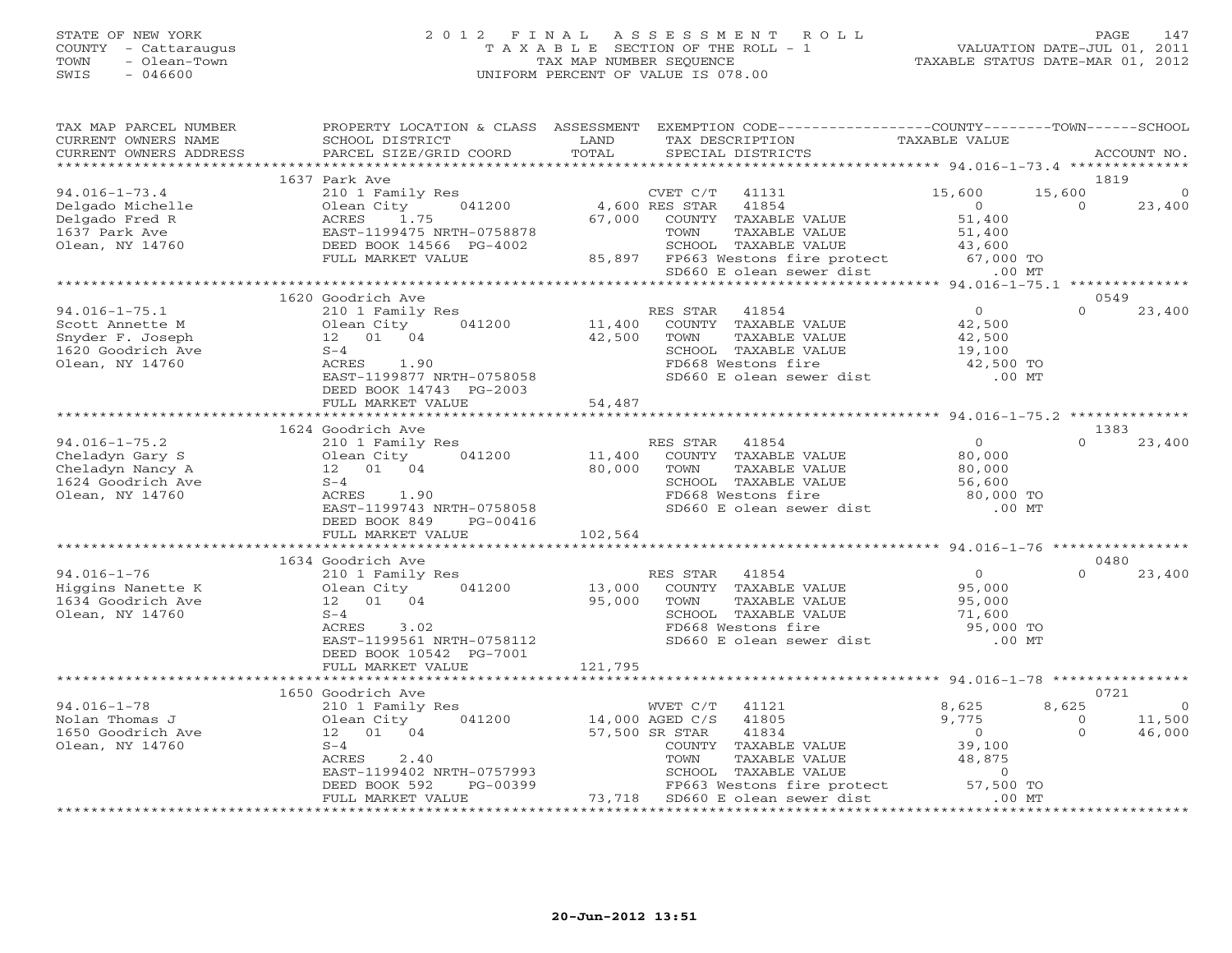### STATE OF NEW YORK 2 0 1 2 F I N A L A S S E S S M E N T R O L L PAGE 148 COUNTY - Cattaraugus T A X A B L E SECTION OF THE ROLL - 1 VALUATION DATE-JUL 01, 2011 TOWN - Olean-Town TAX MAP NUMBER SEQUENCE TAXABLE STATUS DATE-MAR 01, 2012 SWIS - 046600 UNIFORM PERCENT OF VALUE IS 078.00UNIFORM PERCENT OF VALUE IS 078.00

| TAX MAP PARCEL NUMBER<br>CURRENT OWNERS NAME<br>CURRENT OWNERS ADDRESS<br>*******************   | PROPERTY LOCATION & CLASS ASSESSMENT<br>SCHOOL DISTRICT<br>PARCEL SIZE/GRID COORD                                                                                                            | LAND<br>TAX DESCRIPTION TAXABLE VALUE<br>TOTAL<br>SPECIAL DISTRICTS                                                                                                                            | EXEMPTION CODE----------------COUNTY-------TOWN------SCHOOL<br>ACCOUNT NO.                                                    |
|-------------------------------------------------------------------------------------------------|----------------------------------------------------------------------------------------------------------------------------------------------------------------------------------------------|------------------------------------------------------------------------------------------------------------------------------------------------------------------------------------------------|-------------------------------------------------------------------------------------------------------------------------------|
| $94.016 - 1 - 79$<br>Cousins Charles<br>Cousins Diane<br>1656 Goodrich Ave<br>Olean, NY 14760   | 1656 Goodrich Ave<br>210 1 Family Res<br>041200<br>Olean City<br>11 01 04<br>$S-4$<br>FRNT 100.00 DPTH 150.00                                                                                | WVET C/T 41121<br>7,300 SR STAR<br>41834<br>89,900<br>COUNTY TAXABLE VALUE<br>TAXABLE VALUE<br>TOWN<br>SCHOOL TAXABLE VALUE                                                                    | 0215<br>9,360<br>$\overline{0}$<br>9,360<br>48,520<br>$\overline{0}$<br>$\Omega$<br>80,540<br>80,540<br>41,380                |
|                                                                                                 | EAST-1199220 NRTH-0757812<br>DEED BOOK 636<br>PG-00230<br>FULL MARKET VALUE                                                                                                                  | FD668 Westons fire<br>SD660 E olean sewer dist .00 MT<br>115,256<br>***********************                                                                                                    | $89,900$ TO<br>****************** 94.016-1-80 *****************                                                               |
|                                                                                                 | 1662 Goodrich Ave                                                                                                                                                                            |                                                                                                                                                                                                | 0094                                                                                                                          |
| $94.016 - 1 - 80$<br>Dempsey Lynn<br>1662 Goodrich Ave<br>Olean, NY 14760                       | 210 1 Family Res<br>041200<br>Olean City<br>11 01 04<br>$S-4$<br>FRNT 100.00 DPTH 150.00<br>EAST-1199118 NRTH-0757812<br>DEED BOOK 1019 PG-961<br>FULL MARKET VALUE                          | RES STAR 41854<br>7,300<br>COUNTY TAXABLE VALUE<br>64,800<br>TOWN<br>TAXABLE VALUE<br>SCHOOL TAXABLE VALUE<br>FD668 Westons fire<br>SD660 E olean sewer dist .00 MT<br>83,077                  | $\overline{0}$<br>$\Omega$<br>23,400<br>64,800<br>64,800<br>41,400<br>64,800 TO                                               |
|                                                                                                 |                                                                                                                                                                                              |                                                                                                                                                                                                |                                                                                                                               |
| $94.016 - 1 - 81$<br>Cornell James<br>Cornell Joreen<br>1668 Goodrich Ave<br>Olean, NY 14760    | 1668 Goodrich Ave<br>210 1 Family Res<br>Olean City<br>041200<br>11 01 04<br>$S-4$<br>3.95<br>ACRES<br>EAST-1199080 NRTH-0758035<br>DEED BOOK 611<br>PG-00386<br>FULL MARKET VALUE           | SR STAR<br>41834<br>16,000<br>COUNTY TAXABLE VALUE<br>79,000<br>TOWN<br>TAXABLE VALUE<br>SCHOOL TAXABLE VALUE<br>FD668 Westons fire<br>SD660 E olean sewer dist [100] .00 MT<br>101,282        | 0206<br>$\Omega$<br>$\Omega$<br>48,520<br>79,000<br>79,000<br>30,480<br>79,000 TO                                             |
| $94.016 - 1 - 83$<br>Meyer Lawrence F<br>Meyer Judith A<br>1684 Goodrich Ave<br>Olean, NY 14760 | 1684 Goodrich Ave<br>210 1 Family Res<br>Olean City<br>041200<br>11 01 04<br>$S-4$<br>FRNT 140.00 DPTH 300.00<br>EAST-1198768 NRTH-0757909<br>DEED BOOK 834<br>PG-00001<br>FULL MARKET VALUE | VET C/T<br>41101<br>41854<br>9,000 RES STAR<br>78,000<br>TAXABLE VALUE<br>COUNTY<br>TOWN<br>TAXABLE VALUE<br>SCHOOL TAXABLE VALUE<br>FD668 Westons fire<br>SD660 E olean sewer dist<br>100,000 | 0587<br>550<br>550<br>$\bigcirc$<br>$\overline{0}$<br>23,400<br>$\cap$<br>77,450<br>77,450<br>54,600<br>78,000 TO<br>$.00$ MT |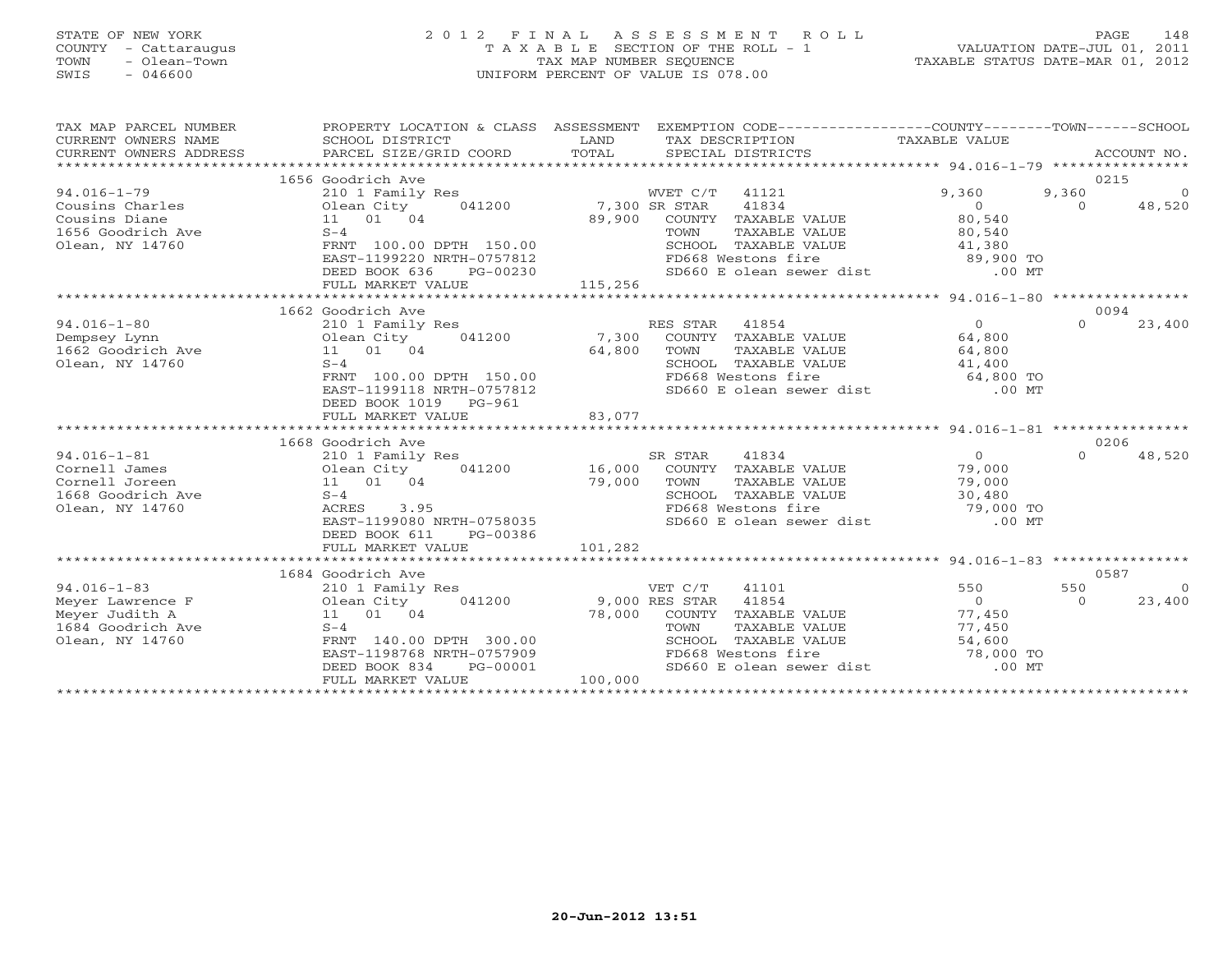### STATE OF NEW YORK 2 0 1 2 F I N A L A S S E S S M E N T R O L L PAGE 149 COUNTY - Cattaraugus T A X A B L E SECTION OF THE ROLL - 1 VALUATION DATE-JUL 01, 2011 TOWN - Olean-Town TAX MAP NUMBER SEQUENCE TAXABLE STATUS DATE-MAR 01, 2012 SWIS - 046600 UNIFORM PERCENT OF VALUE IS 078.00UNIFORM PERCENT OF VALUE IS 078.00

| TAX MAP PARCEL NUMBER<br>CURRENT OWNERS NAME<br>CURRENT OWNERS ADDRESS<br>************************* | PROPERTY LOCATION & CLASS ASSESSMENT<br>SCHOOL DISTRICT<br>PARCEL SIZE/GRID COORD | LAND<br>TOTAL                      | EXEMPTION CODE-----------------COUNTY-------TOWN------SCHOOL<br>TAX DESCRIPTION TAXABLE VALUE<br>SPECIAL DISTRICTS |                                                | ACCOUNT NO.        |
|-----------------------------------------------------------------------------------------------------|-----------------------------------------------------------------------------------|------------------------------------|--------------------------------------------------------------------------------------------------------------------|------------------------------------------------|--------------------|
|                                                                                                     |                                                                                   |                                    |                                                                                                                    |                                                | 0180               |
|                                                                                                     | 1688 Goodrich Ave                                                                 |                                    |                                                                                                                    |                                                |                    |
| $94.016 - 1 - 84$                                                                                   | 210 1 Family Res                                                                  |                                    | WVET C/T 41121                                                                                                     | 7,215                                          | 7,215<br>$\circ$   |
| Chisholm David J                                                                                    | Olean City                                                                        | 041200 7,300 SR STAR               | 41834                                                                                                              | $\overline{O}$                                 | $\Omega$<br>48,100 |
| Chisholm Adele J                                                                                    | 11 01 04                                                                          | 48,100                             | COUNTY TAXABLE VALUE                                                                                               | 40,885                                         |                    |
| 1688 Goodrich Ave                                                                                   | $S-4$                                                                             |                                    | TOWN<br>TAXABLE VALUE                                                                                              | 40,885                                         |                    |
| Olean, NY 14760                                                                                     | Will                                                                              |                                    | SCHOOL TAXABLE VALUE                                                                                               | $\Omega$                                       |                    |
|                                                                                                     | FRNT 100.00 DPTH 150.00<br>EAST-1198649 NRTH-0757814                              |                                    | FD668 Westons fire                                                                                                 | $48,100$ TO                                    |                    |
|                                                                                                     |                                                                                   |                                    | SD660 E olean sewer dist                                                                                           | $.00$ MT                                       |                    |
|                                                                                                     | DEED BOOK 11488 PG-5001                                                           |                                    |                                                                                                                    |                                                |                    |
|                                                                                                     | FULL MARKET VALUE                                                                 | 61,667                             |                                                                                                                    |                                                |                    |
|                                                                                                     |                                                                                   |                                    |                                                                                                                    |                                                |                    |
|                                                                                                     | 1692 Goodrich Ave                                                                 |                                    |                                                                                                                    |                                                | 0959               |
| $94.016 - 1 - 85$                                                                                   | 210 1 Family Res                                                                  |                                    | RES STAR<br>41854                                                                                                  | $\overline{0}$                                 | $\Omega$<br>23,400 |
| Whipple John F                                                                                      | 041200<br>Olean City                                                              | 8,600                              | COUNTY TAXABLE VALUE                                                                                               | 110,000                                        |                    |
| Whipple Elizabeth                                                                                   | 11 01 04                                                                          | 110,000                            | TOWN<br>TAXABLE VALUE                                                                                              | 110,000                                        |                    |
| 1692 Goodrich Ave                                                                                   | $S-4$                                                                             |                                    | SCHOOL TAXABLE VALUE                                                                                               | $\frac{1}{10}$ and $\frac{86,600}{110,000}$ to |                    |
| Olean, NY 14760                                                                                     | FRNT 149.58 DPTH 150.00                                                           |                                    | FD668 Westons fire                                                                                                 |                                                |                    |
|                                                                                                     | EAST-1198523 NRTH-0757815                                                         |                                    | SD660 E olean sewer dist .00 MT                                                                                    |                                                |                    |
|                                                                                                     | DEED BOOK 820<br>PG-01044                                                         |                                    |                                                                                                                    |                                                |                    |
|                                                                                                     | FULL MARKET VALUE                                                                 | 141,026<br>* * * * * * * * * * * * |                                                                                                                    |                                                |                    |
|                                                                                                     |                                                                                   |                                    | **************************************694.016-1-86 ******************                                              |                                                |                    |
|                                                                                                     | Goodrich Ave                                                                      |                                    |                                                                                                                    |                                                | 0958               |
| $94.016 - 1 - 86$                                                                                   | 314 Rural vac<10                                                                  |                                    | COUNTY TAXABLE VALUE                                                                                               | 8,900                                          |                    |
| Whipple John F                                                                                      | 041200<br>Olean City                                                              | 8,900                              | TOWN<br>TAXABLE VALUE                                                                                              | 8,900                                          |                    |
| Whipple Elizabeth                                                                                   | 11  01  04                                                                        | 8,900                              | SCHOOL TAXABLE VALUE                                                                                               | 8,900<br>$8,900$ TO                            |                    |
| 1692 Goodrich Ave                                                                                   | $S-4$                                                                             |                                    | FD668 Westons fire                                                                                                 |                                                |                    |
| Olean, NY 14760                                                                                     | FRNT 180.00 DPTH 150.00                                                           |                                    | SD660 E olean sewer dist .00 MT                                                                                    |                                                |                    |
|                                                                                                     | EAST-1198356 NRTH-0757816                                                         |                                    |                                                                                                                    |                                                |                    |
|                                                                                                     | DEED BOOK 820<br>PG-01044                                                         |                                    |                                                                                                                    |                                                |                    |
|                                                                                                     | FULL MARKET VALUE                                                                 | 11,410                             |                                                                                                                    |                                                |                    |
|                                                                                                     |                                                                                   |                                    |                                                                                                                    |                                                |                    |
|                                                                                                     | Cherry St                                                                         |                                    |                                                                                                                    |                                                | 0232               |
| $94.016 - 1 - 88.1$                                                                                 | 321 Abandoned ag                                                                  |                                    | COUNTY TAXABLE VALUE                                                                                               | 30,000                                         |                    |
| Faulkner Richard L                                                                                  | Olean City<br>041200                                                              | 30,000                             | TAXABLE VALUE<br>TOWN                                                                                              | 30,000<br>30,000                               |                    |
| 1449 South Ave                                                                                      | 11 01 04                                                                          | 30,000                             | SCHOOL TAXABLE VALUE                                                                                               |                                                |                    |
| Olean, NY 14760                                                                                     | $S-4$                                                                             |                                    | FD668 Westons fire                                                                                                 | 30,000 TO                                      |                    |
|                                                                                                     | ACRES 15.57                                                                       |                                    | SD660 E olean sewer dist                                                                                           | $.00$ MT                                       |                    |
|                                                                                                     | EAST-1198440 NRTH-0758293                                                         |                                    |                                                                                                                    |                                                |                    |
|                                                                                                     | DEED BOOK 00968 PG-00933                                                          |                                    |                                                                                                                    |                                                |                    |
|                                                                                                     | FULL MARKET VALUE                                                                 | 38,462                             |                                                                                                                    |                                                |                    |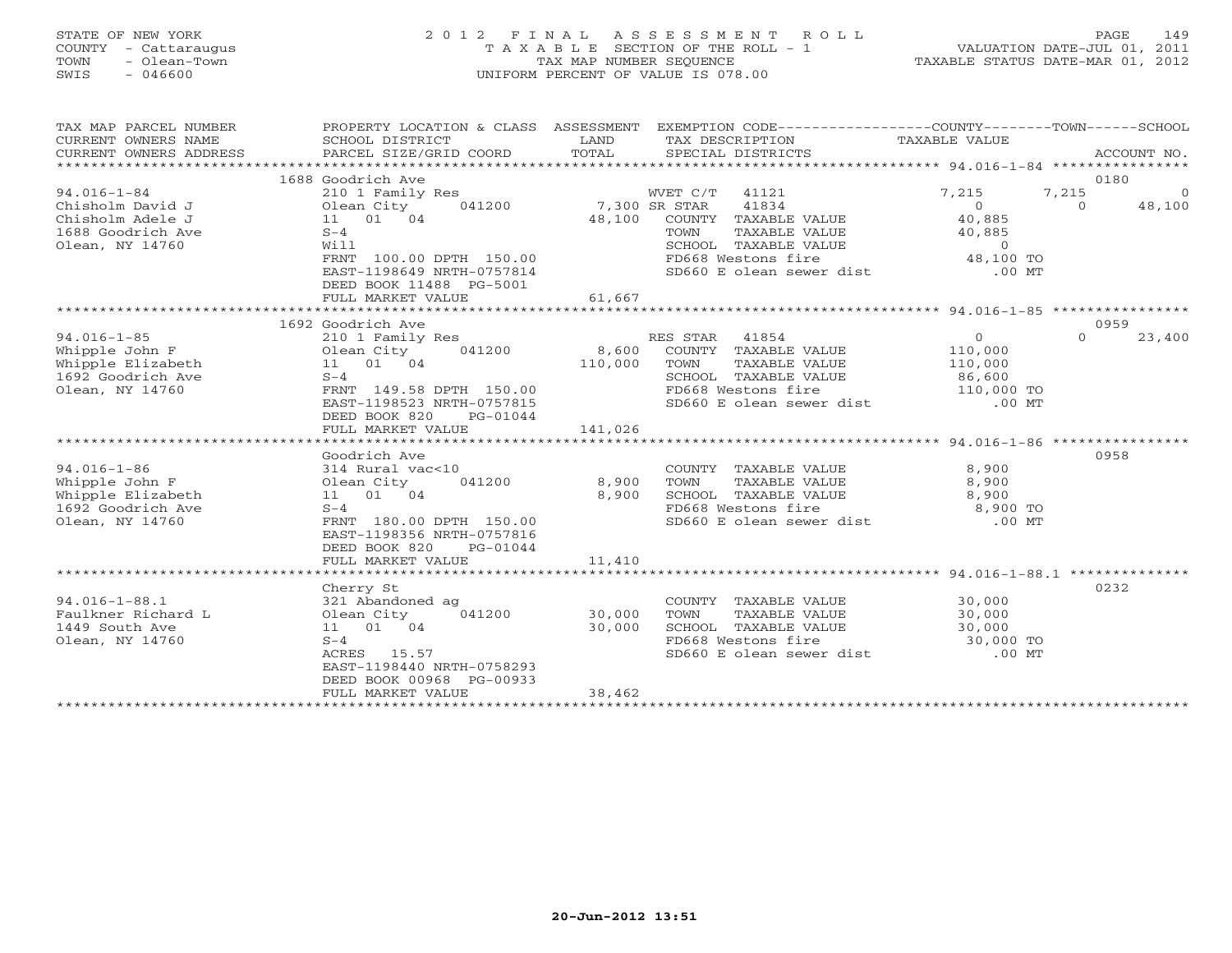### STATE OF NEW YORK 2 0 1 2 F I N A L A S S E S S M E N T R O L L PAGE 150 COUNTY - Cattaraugus T A X A B L E SECTION OF THE ROLL - 1 VALUATION DATE-JUL 01, 2011 TOWN - Olean-Town TAX MAP NUMBER SEQUENCE TAXABLE STATUS DATE-MAR 01, 2012 SWIS - 046600 UNIFORM PERCENT OF VALUE IS 078.00UNIFORM PERCENT OF VALUE IS 078.00

| TAX MAP PARCEL NUMBER<br>CURRENT OWNERS NAME<br>CURRENT OWNERS ADDRESS                                                                                                                                                        | SCHOOL DISTRICT<br>PARCEL SIZE/GRID COORD                                                                                                                          | LAND<br>TOTAL            | PROPERTY LOCATION & CLASS ASSESSMENT EXEMPTION CODE----------------COUNTY-------TOWN------SCHOOL<br>TAX DESCRIPTION<br>SPECIAL DISTRICTS                                                                                                                                                                       | TAXABLE VALUE                               | ACCOUNT NO.        |
|-------------------------------------------------------------------------------------------------------------------------------------------------------------------------------------------------------------------------------|--------------------------------------------------------------------------------------------------------------------------------------------------------------------|--------------------------|----------------------------------------------------------------------------------------------------------------------------------------------------------------------------------------------------------------------------------------------------------------------------------------------------------------|---------------------------------------------|--------------------|
|                                                                                                                                                                                                                               |                                                                                                                                                                    |                          |                                                                                                                                                                                                                                                                                                                |                                             |                    |
|                                                                                                                                                                                                                               | 1655 Park Ave                                                                                                                                                      |                          |                                                                                                                                                                                                                                                                                                                |                                             | 1405               |
| 94.016-1-88.2 210 1 Family .<br>Carey Theresa Godding L 01ean City<br>Carey Frederick P 11 01 04<br>Care Down Ave 11 01 04<br>Olean, NY 14760                                                                                 | ACRES<br>2.40<br>EAST-1199150 NRTH-0758820<br>DEED BOOK 00917 PG-01100                                                                                             | 58,500<br>75,000         | 210 1 Family Res (1200)<br>210 1 Family Res (12,100) RES STAR 41854 (210 1 Family Res (210 12,100) COUNTY TAXABLE VALUE (28,500)<br>TOWN TAXABLE VALUE<br>TOWN TAXABLE VALUE<br>SO SCHOOL TAXABLE VALUE<br>FD668 Westons fire<br>SO 58,500 TO<br>SD660 E olean sewer dist<br>.00 MT                            |                                             | $\Omega$<br>23,400 |
|                                                                                                                                                                                                                               | FULL MARKET VALUE                                                                                                                                                  |                          |                                                                                                                                                                                                                                                                                                                |                                             |                    |
|                                                                                                                                                                                                                               | 1671 Park Ave                                                                                                                                                      |                          |                                                                                                                                                                                                                                                                                                                |                                             | 1474               |
| 94.016-1-88.3<br>Calbi Patricia L 210 1 Family Res<br>Mendell David<br>David & Mary Mendell ACRES 1.90<br>1671 Park Ave EAST-1198826 NRTH-0758820<br>Olean, NY 14760<br>PULL MARKET VALUE<br>FULL MARKET VALUE<br>COMET VALUE |                                                                                                                                                                    |                          | SR STAR<br>TOWN TAXABLE VALUE $85,000$<br>SCHOOL TAXABLE VALUE 36,480<br>FD668 Westons fire $85,000$ TO<br>SD660 E olean sewer dist .00 MT                                                                                                                                                                     |                                             | 48,520<br>$\Omega$ |
|                                                                                                                                                                                                                               |                                                                                                                                                                    |                          |                                                                                                                                                                                                                                                                                                                |                                             |                    |
|                                                                                                                                                                                                                               |                                                                                                                                                                    |                          |                                                                                                                                                                                                                                                                                                                |                                             | 1489               |
| ----------88.4<br>Maurouard Ronald L<br>Maurouard Katherine F<br>101 01 04<br>1675 Park Ave 11 01 04<br>1675 Park Ave 5-4<br>Olean, NY 14760                                                                                  | 210 1 Family Res<br>Olean City 041200 11,400 COUNTY TAXABLE VALUE<br>ACRES 1.90<br>EAST-1198626 NRTH-0758821<br>DEED BOOK 888<br>PG-00896<br>FULL MARKET VALUE     | 100,000<br>128,205       | TOWN TAXABLE VALUE $100,000$<br>SCHOOL TAXABLE VALUE 76,600<br>FD668 Westons fire 100,000 TO<br>SD660 E olean sewer dist 00 MT                                                                                                                                                                                 | $\begin{array}{c} 0 \\ 100,000 \end{array}$ | 23,400<br>$\Omega$ |
|                                                                                                                                                                                                                               |                                                                                                                                                                    |                          |                                                                                                                                                                                                                                                                                                                |                                             |                    |
|                                                                                                                                                                                                                               | 1717 Park Ave                                                                                                                                                      |                          |                                                                                                                                                                                                                                                                                                                |                                             | 1515               |
| $94.016 - 1 - 88.5$<br>Kolata Steven F<br>Kolata Barbara L<br>1717 Park Ave<br>Olean, NY 14760                                                                                                                                | 210 1 Family Res<br>DEED BOOK 00960 PG-00782<br>FULL MARKET VALUE                                                                                                  | 106,410                  | RES STAR 41854<br>10.4 10.450 COUNTY TAXABLE VALUE 21.6 2010<br>11 01 04 23,000 TOWN TAXABLE VALUE 23,000<br>ACRES 1.30 BANK 026 2CHOOL TAXABLE VALUE 23,000<br>EAST-1198057 NRTH-0758895 FD668 Westons fire 23,000<br>TOWN TAXABLE VALUE<br>SCHOOL TAXABLE VALUE 59,600 TO<br>SD660 E olean sewer dist .00 MT | $\overline{0}$                              | $\Omega$<br>23,400 |
|                                                                                                                                                                                                                               |                                                                                                                                                                    |                          |                                                                                                                                                                                                                                                                                                                |                                             |                    |
| $94.016 - 1 - 88.6$<br>Maurouard Ronald<br>1675 Park Ave<br>Olean, NY 14760                                                                                                                                                   | Park Ave<br>311 Res vac land<br>Olean City 041200<br>11  01  04<br>ACRES 1.40<br>EAST-1198246 NRTH-0758822<br>DEED BOOK 1023<br><b>PG-900</b><br>FULL MARKET VALUE | 8,500<br>8,500<br>10,897 | COUNTY TAXABLE VALUE $8,500$<br>TOWN TAXABLE VALUE $8,500$<br>TOWN<br>TAXABLE VALUE<br>TOWN TAXABLE VALUE 8,500<br>SCHOOL TAXABLE VALUE 8,500<br>FD668 Westons fire 8,500 TO<br>SD660 E olean sewer dist                                                                                                       | 8,500<br>.00 MT                             | 1547               |
|                                                                                                                                                                                                                               |                                                                                                                                                                    |                          |                                                                                                                                                                                                                                                                                                                |                                             |                    |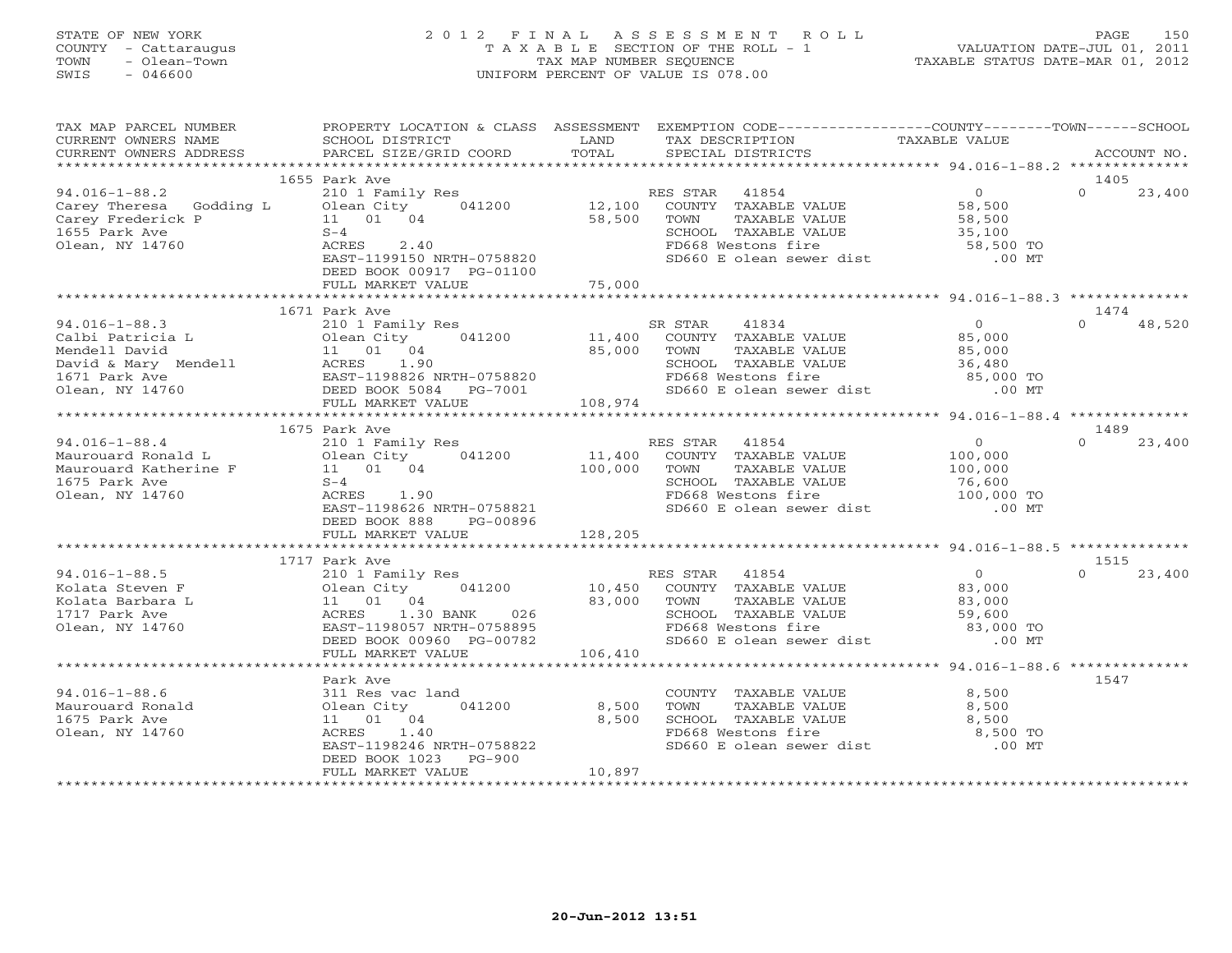### STATE OF NEW YORK 2 0 1 2 F I N A L A S S E S S M E N T R O L L PAGE 151 COUNTY - Cattaraugus T A X A B L E SECTION OF THE ROLL - 1 VALUATION DATE-JUL 01, 2011 TOWN - Olean-Town - Olean-Town Tax MAP NUMBER SEQUENCE TAXABLE STATUS DATE-MAR 01, 2012<br>
TAX MAP NUMBER SEQUENCE TAXABLE STATUS DATE-MAR 01, 2012<br>
SWIS - 046600 SWIS - 046600 UNIFORM PERCENT OF VALUE IS 078.00

| TAX MAP PARCEL NUMBER              | PROPERTY LOCATION & CLASS ASSESSMENT                                                                                            |                | EXEMPTION CODE-----------------COUNTY-------TOWN------SCHOOL                                                                                                                             |                                            |                    |
|------------------------------------|---------------------------------------------------------------------------------------------------------------------------------|----------------|------------------------------------------------------------------------------------------------------------------------------------------------------------------------------------------|--------------------------------------------|--------------------|
| CURRENT OWNERS NAME                | SCHOOL DISTRICT                                                                                                                 | LAND           | TAX DESCRIPTION                                                                                                                                                                          | TAXABLE VALUE                              |                    |
| CURRENT OWNERS ADDRESS             | PARCEL SIZE/GRID COORD                                                                                                          | TOTAL          | SPECIAL DISTRICTS                                                                                                                                                                        |                                            | ACCOUNT NO.        |
|                                    |                                                                                                                                 |                |                                                                                                                                                                                          |                                            |                    |
|                                    | 1699 Park Ave                                                                                                                   |                |                                                                                                                                                                                          |                                            | 1551               |
| $94.016 - 1 - 88.7$                | 210 1 Family Res                                                                                                                |                | RES STAR 41854                                                                                                                                                                           | $\overline{0}$                             | $\Omega$<br>23,400 |
| Ofano Janet P                      | 041200 11,400<br>Olean City                                                                                                     |                | COUNTY TAXABLE VALUE 72,300                                                                                                                                                              |                                            |                    |
| 1699 Park Ave                      | 11 01 04                                                                                                                        | 72,300         | TOWN<br>TAXABLE VALUE                                                                                                                                                                    | 72,300                                     |                    |
| Olean, NY 14760                    | 1.90 BANK<br>026<br>ACRES                                                                                                       |                |                                                                                                                                                                                          |                                            |                    |
|                                    | EAST-1198425 NRTH-0758820                                                                                                       |                |                                                                                                                                                                                          |                                            |                    |
|                                    | DEED BOOK 14722 PG-3001                                                                                                         |                | FD668 Westons fire 72,300 TO<br>SD660 E olean sewer dist .00 MT                                                                                                                          |                                            |                    |
|                                    | FULL MARKET VALUE                                                                                                               | 92,692         |                                                                                                                                                                                          |                                            |                    |
|                                    |                                                                                                                                 |                |                                                                                                                                                                                          |                                            |                    |
|                                    | Park Ave                                                                                                                        |                |                                                                                                                                                                                          |                                            | 1565               |
| $94.016 - 1 - 88.8$                | 314 Rural vac<10                                                                                                                |                | COUNTY TAXABLE VALUE                                                                                                                                                                     | 13,800<br>13,800                           |                    |
| Carey Frederick P<br>1655 Park Ave | 041200 13,800<br>Olean City                                                                                                     |                | TAXABLE VALUE<br>TOWN                                                                                                                                                                    |                                            |                    |
|                                    | 11  01  04<br>13,800                                                                                                            |                | SCHOOL TAXABLE VALUE $13,800$<br>FD668 Westons fire $13,800$ TO                                                                                                                          |                                            |                    |
| Olean, NY 14760                    | ACRES 3.55                                                                                                                      |                |                                                                                                                                                                                          |                                            |                    |
|                                    | ACRES 3.55<br>EAST-1199068 NRTH-0758541                                                                                         |                | SD660 E olean sewer dist .00 MT                                                                                                                                                          |                                            |                    |
|                                    | DEED BOOK 00931 PG-00234                                                                                                        |                |                                                                                                                                                                                          |                                            |                    |
|                                    |                                                                                                                                 |                |                                                                                                                                                                                          |                                            |                    |
|                                    |                                                                                                                                 |                |                                                                                                                                                                                          |                                            |                    |
|                                    | 1864 Cherry St                                                                                                                  |                |                                                                                                                                                                                          |                                            | 1581               |
| $94.016 - 1 - 88.9$                | 210 1 Family Res<br>Olean City 041200                                                                                           |                | ES STAR 41854<br>COUNTY TAXABLE VALUE<br>TOLEN TALLE<br>RES STAR 41854                                                                                                                   | $\begin{array}{c} 0 \\ 85,000 \end{array}$ | $\Omega$<br>23,400 |
| Nitsche Jenny L                    |                                                                                                                                 | $9,700$ $\sim$ |                                                                                                                                                                                          |                                            |                    |
| 1864 Cherry St                     |                                                                                                                                 |                |                                                                                                                                                                                          |                                            |                    |
| Olean, NY 14760                    |                                                                                                                                 |                |                                                                                                                                                                                          |                                            |                    |
|                                    |                                                                                                                                 |                | TOWN TAXABLE VALUE $\begin{array}{ccc} 65,000 \\ 85,000 \\ \text{SCHOOL} & \text{TAXABLE VALUE} \\ \text{FDC68} & \text{Mstons fire} \\ \text{RDC8} & \text{Mstons fire} \\ \end{array}$ |                                            |                    |
|                                    |                                                                                                                                 |                | SD660 E olean sewer dist .00 MT                                                                                                                                                          |                                            |                    |
|                                    | 01 01 04 85,000<br>FRNT 150.00 DPTH 280.00<br>EAST-1198010 NRTH-0757878<br>DEED BOOK 17280 PG-3002<br>FULL MARKET VALUE 108,974 |                |                                                                                                                                                                                          |                                            |                    |
|                                    |                                                                                                                                 |                |                                                                                                                                                                                          |                                            |                    |
|                                    | Cherry St                                                                                                                       |                |                                                                                                                                                                                          |                                            | 1606               |
| $94.016 - 1 - 88.10$               | 311 Res vac land                                                                                                                |                | COUNTY TAXABLE VALUE                                                                                                                                                                     | 8,000                                      |                    |
| Faulkner Richard L                 | 041200<br>Olean City                                                                                                            | 8,000          | TAXABLE VALUE<br>TOWN                                                                                                                                                                    | 8,000                                      |                    |
| 1499 South Ave                     | 11 01 04                                                                                                                        | 8,000          | SCHOOL TAXABLE VALUE                                                                                                                                                                     | 8,000                                      |                    |
| Olean, NY 14760                    | FRNT 150.00 DPTH 232.42                                                                                                         |                | FD668 Westons fire 8,000 TO<br>SD660 E olean sewer dist .00 MT                                                                                                                           |                                            |                    |
|                                    | FRNT 150.00 DPTH 232.42<br>EAST-1198055 NRTH-0758699                                                                            |                |                                                                                                                                                                                          |                                            |                    |
|                                    | DEED BOOK 00951 PG-01123                                                                                                        |                |                                                                                                                                                                                          |                                            |                    |
|                                    | FULL MARKET VALUE                                                                                                               | 10,256         |                                                                                                                                                                                          |                                            |                    |
|                                    |                                                                                                                                 |                |                                                                                                                                                                                          |                                            |                    |
|                                    | Cherry St                                                                                                                       |                |                                                                                                                                                                                          |                                            | 1797               |
| $94.016 - 1 - 88.13$               | 321 Abandoned ag                                                                                                                |                | COUNTY TAXABLE VALUE                                                                                                                                                                     | 300                                        |                    |
| Cousins Charles                    | 041200<br>Olean City                                                                                                            | 300            | TOWN<br>TAXABLE VALUE                                                                                                                                                                    | 300                                        |                    |
| Cousins Diana                      | FRNT 50.00 DPTH 100.00                                                                                                          | 300            | SCHOOL TAXABLE VALUE                                                                                                                                                                     | 300                                        |                    |
| 1656 Goodrich Ave                  | EAST-1199218 NRTH-0757913                                                                                                       |                |                                                                                                                                                                                          | 300 TO<br>.00 MT                           |                    |
| Olean, NY 14760                    | DEED BOOK 9971 PG-2001                                                                                                          |                | FD668 Westons fire<br>SD660 E olean sewer dist                                                                                                                                           |                                            |                    |
|                                    | FULL MARKET VALUE                                                                                                               | 385            |                                                                                                                                                                                          |                                            |                    |
|                                    |                                                                                                                                 |                |                                                                                                                                                                                          |                                            |                    |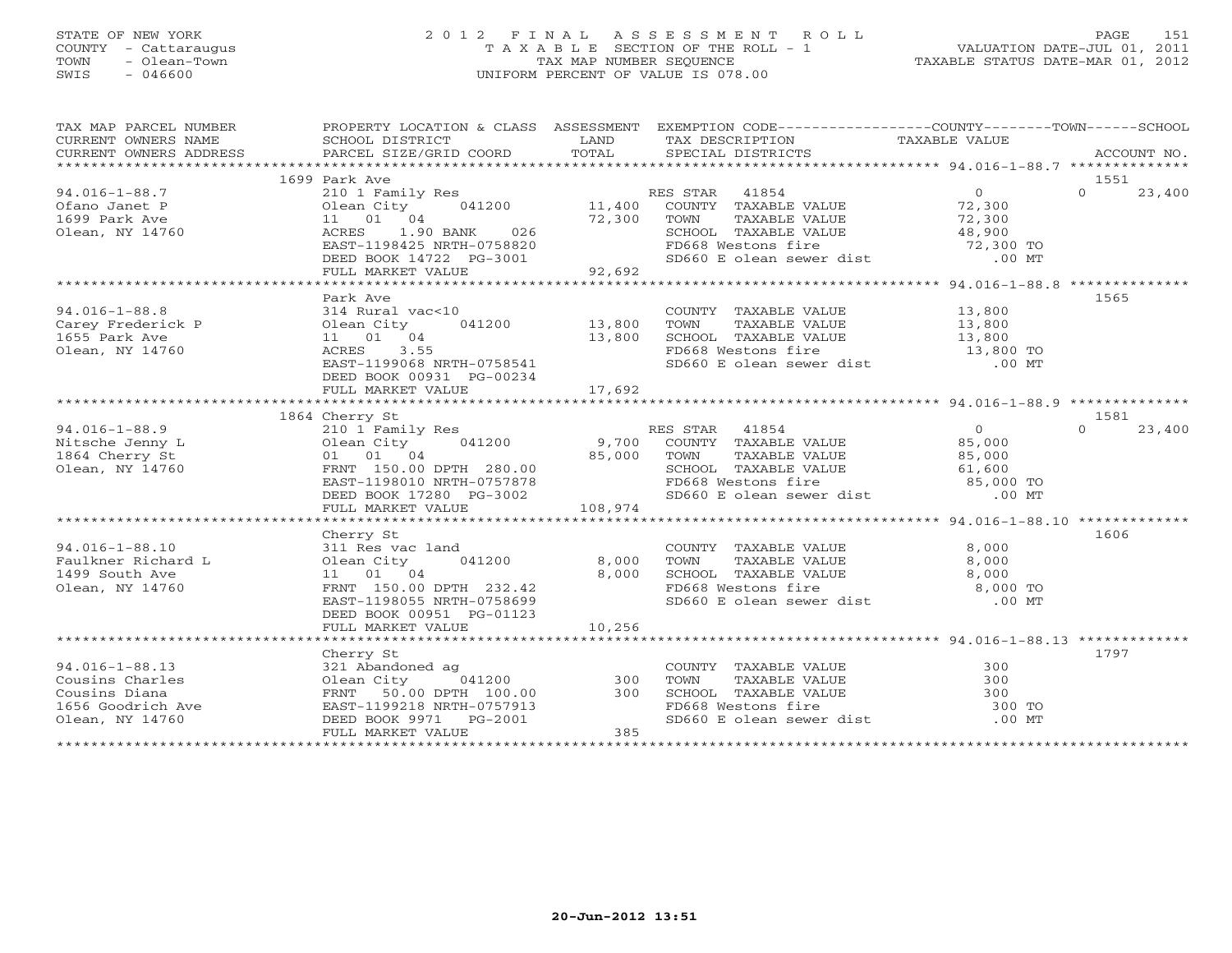### STATE OF NEW YORK 2 0 1 2 F I N A L A S S E S S M E N T R O L L PAGE 152 COUNTY - Cattaraugus T A X A B L E SECTION OF THE ROLL - 1 VALUATION DATE-JUL 01, 2011 TOWN - Olean-Town TAX MAP NUMBER SEQUENCE TAXABLE STATUS DATE-MAR 01, 2012 SWIS - 046600 UNIFORM PERCENT OF VALUE IS 078.00UNIFORM PERCENT OF VALUE IS 078.00

| TAX MAP PARCEL NUMBER<br>CURRENT OWNERS NAME<br>CURRENT OWNERS ADDRESS<br>************************* | PROPERTY LOCATION & CLASS ASSESSMENT<br>SCHOOL DISTRICT<br>PARCEL SIZE/GRID COORD | LAND<br>TOTAL    | EXEMPTION CODE----------------COUNTY-------TOWN------SCHOOL<br>TAX DESCRIPTION<br>SPECIAL DISTRICTS | TAXABLE VALUE    | ACCOUNT NO.        |
|-----------------------------------------------------------------------------------------------------|-----------------------------------------------------------------------------------|------------------|-----------------------------------------------------------------------------------------------------|------------------|--------------------|
|                                                                                                     |                                                                                   |                  |                                                                                                     |                  | 0339               |
| $94.020 - 1 - 1$                                                                                    | 1729 Dugan Rd                                                                     |                  |                                                                                                     | $\Omega$         | $\Omega$           |
|                                                                                                     | 210 1 Family Res                                                                  |                  | RES STAR 41854                                                                                      |                  | 23,400             |
| Tucker Nichole M<br>Lund Andrew L                                                                   | Olean City<br>041200<br>02 01 04                                                  | 10,100<br>45,200 | COUNTY TAXABLE VALUE<br>TOWN<br>TAXABLE VALUE                                                       | 45,200           |                    |
| 1729 Dugan Rd                                                                                       | $S-4$                                                                             |                  | SCHOOL TAXABLE VALUE                                                                                | 45,200<br>21,800 |                    |
| Olean, NY 14760                                                                                     | ACRES<br>1.15                                                                     |                  | FD668 Westons fire                                                                                  | 45,200 TO        |                    |
|                                                                                                     | EAST-1200482 NRTH-0756242<br>DEED BOOK 13870 PG-5001                              |                  |                                                                                                     |                  |                    |
|                                                                                                     | FULL MARKET VALUE                                                                 | 57,949           |                                                                                                     |                  |                    |
|                                                                                                     |                                                                                   |                  |                                                                                                     |                  |                    |
|                                                                                                     | 1715 Dugan Rd                                                                     |                  |                                                                                                     |                  | 0340               |
| $94.020 - 1 - 2$                                                                                    | 210 1 Family Res                                                                  |                  | SR STAR<br>41834                                                                                    | $\Omega$         | $\Omega$<br>29,300 |
| Martin James E                                                                                      | 041200<br>Olean City                                                              | 8,400            | COUNTY TAXABLE VALUE                                                                                | 29,300           |                    |
| Martin Marjorie                                                                                     | 02 01 04                                                                          | 29,300           | TOWN<br>TAXABLE VALUE                                                                               | 29,300           |                    |
| 1715 Dugan Rd                                                                                       | $S-4$                                                                             |                  | SCHOOL TAXABLE VALUE                                                                                | $\circ$          |                    |
| Olean, NY 14760                                                                                     | FRNT<br>60.00 DPTH 189.60                                                         |                  | FD668 Westons fire                                                                                  | 29,300 TO        |                    |
|                                                                                                     | EAST-1200483 NRTH-0756080                                                         |                  |                                                                                                     |                  |                    |
|                                                                                                     | DEED BOOK 00942 PG-00367                                                          |                  |                                                                                                     |                  |                    |
|                                                                                                     | FULL MARKET VALUE                                                                 | 37,564           |                                                                                                     |                  |                    |
|                                                                                                     |                                                                                   |                  |                                                                                                     |                  |                    |
|                                                                                                     | 1711 Dugan Rd                                                                     |                  |                                                                                                     |                  | 0341               |
| $94.020 - 1 - 3$                                                                                    | 270 Mfg housing<br>041200                                                         | 5,800            | COUNTY TAXABLE VALUE                                                                                | 16,000<br>16,000 |                    |
| Martin Kurt E<br>Martin Tracy A                                                                     | Olean City<br>02 01 04                                                            | 16,000           | TOWN<br>TAXABLE VALUE<br>SCHOOL TAXABLE VALUE                                                       | 16,000           |                    |
| 907 Osgood Ave                                                                                      | $S-4$                                                                             |                  | FD668 Westons fire                                                                                  | 16,000 TO        |                    |
| Olean, NY 14760                                                                                     | FRNT<br>60.00 DPTH 189.60                                                         |                  |                                                                                                     |                  |                    |
|                                                                                                     | EAST-1200483 NRTH-0756017                                                         |                  |                                                                                                     |                  |                    |
|                                                                                                     | DEED BOOK 12008 PG-4001                                                           |                  |                                                                                                     |                  |                    |
|                                                                                                     | FULL MARKET VALUE                                                                 | 20,513           |                                                                                                     |                  |                    |
|                                                                                                     |                                                                                   |                  |                                                                                                     |                  |                    |
|                                                                                                     | 1705 Dugan Rd                                                                     |                  |                                                                                                     |                  | 0253               |
| $94.020 - 1 - 4$                                                                                    | 210 1 Family Res                                                                  |                  | COUNTY TAXABLE VALUE                                                                                | 36,500           |                    |
| Mcclain Randy                                                                                       | Olean City<br>041200                                                              | 8,500            | TOWN<br>TAXABLE VALUE                                                                               | 36,500           |                    |
| Mcclain Judy                                                                                        | 02 01 04                                                                          | 36,500           | SCHOOL TAXABLE VALUE                                                                                | 36,500           |                    |
| 321 Portville-Ceres Rd                                                                              | $S-4$                                                                             |                  | FD668 Westons fire                                                                                  | 36,500 TO        |                    |
| Portville, NY 14770                                                                                 | FRNT 124.00 DPTH 190.00                                                           |                  |                                                                                                     |                  |                    |
|                                                                                                     | EAST-1200483 NRTH-0755924                                                         |                  |                                                                                                     |                  |                    |
|                                                                                                     | DEED BOOK 1016<br>PG-1172                                                         |                  |                                                                                                     |                  |                    |
|                                                                                                     | FULL MARKET VALUE                                                                 | 46,795           |                                                                                                     |                  |                    |
|                                                                                                     |                                                                                   |                  |                                                                                                     |                  |                    |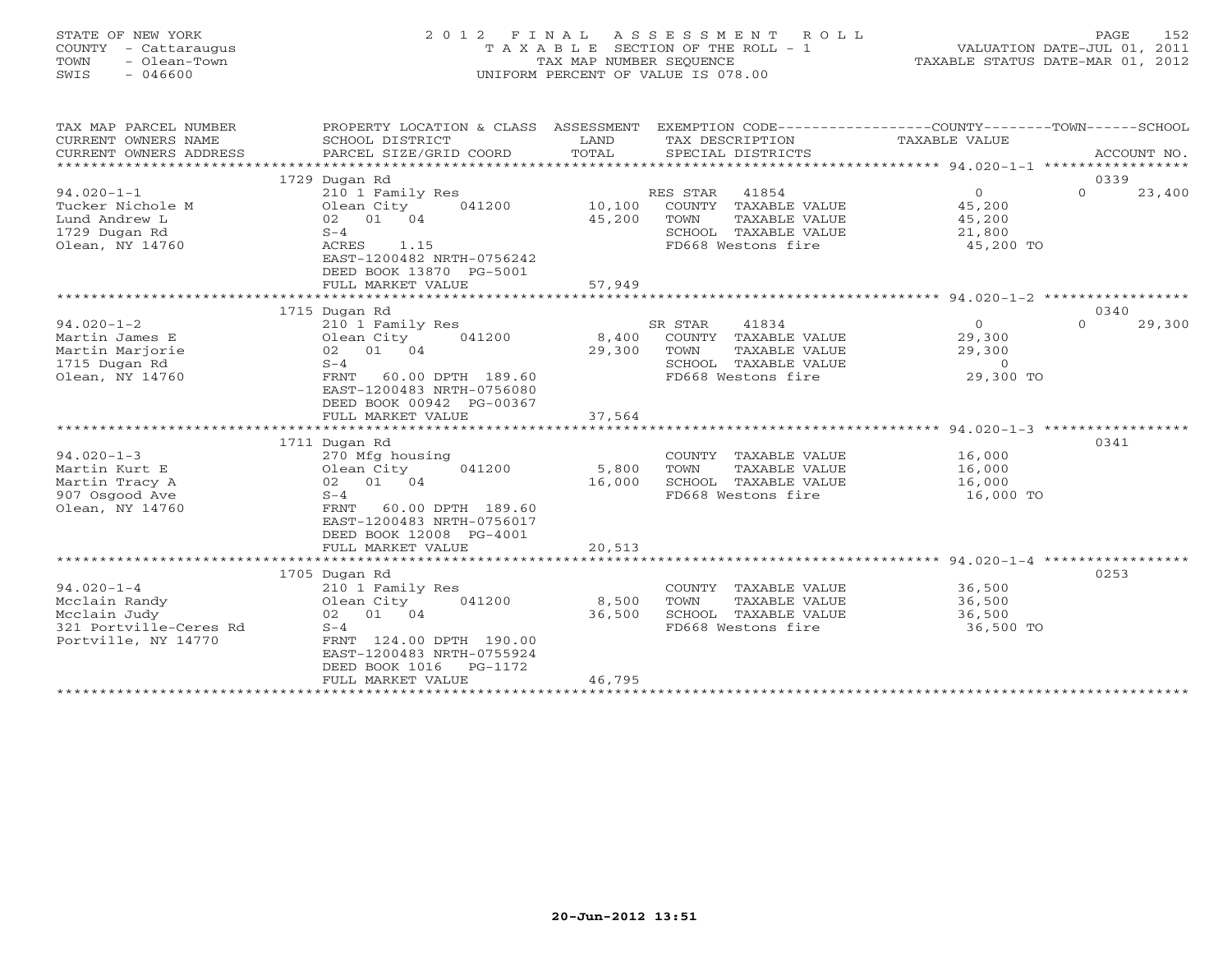#### STATE OF NEW YORK 2 0 1 2 F I N A L A S S E S S M E N T R O L L PAGE 153 COUNTY - Cattaraugus T A X A B L E SECTION OF THE ROLL - 1 VALUATION DATE-JUL 01, 2011 TOWN - Olean-Town TAX MAP NUMBER SEQUENCE TAXABLE STATUS DATE-MAR 01, 2012 SWIS - 046600 UNIFORM PERCENT OF VALUE IS 078.00UNIFORM PERCENT OF VALUE IS 078.00

| 0055<br>1699 Dugan Rd<br>12,500<br>$94.020 - 1 - 5$<br>$\overline{0}$<br>210 1 Family Res<br>CVET C/T<br>41131<br>12,500<br>041200 8,500 DVET C/T 41141<br>$\overline{0}$<br>25,000<br>Olean City<br>25,000<br>Barron Duane<br>48,520<br>$\overline{0}$<br>Boats Linda<br>02 01 04<br>50,000 SR STAR<br>41834<br>$\overline{0}$<br>12,500<br>1699 Dugan Rd<br>$S-4$<br>COUNTY TAXABLE VALUE<br>Olean, NY 14760<br>FRNT 124.00 DPTH 190.00<br>TOWN<br>TAXABLE VALUE<br>12,500<br>SCHOOL TAXABLE VALUE<br>1,480<br>50,000 TO<br>EAST-1200483 NRTH-0755802<br>FD668 Westons fire<br>DEED BOOK 1011<br>PG-465<br>64,103 SD664 Dugan E Ext Sew Dist<br>FULL MARKET VALUE<br>$.00$ MT<br>0162<br>1691 Dugan Rd<br>$94.020 - 1 - 6$<br>$\overline{0}$<br>$\Omega$<br>23,400<br>210 1 Family Res<br>RES STAR<br>41854<br>7,100<br>Olean City 041200<br>COUNTY TAXABLE VALUE<br>43,600<br>43,600<br>02 01 04<br>43,600<br>TOWN<br>TAXABLE VALUE<br>20,200<br>Olean, NY 14760<br>$S-4$<br>SCHOOL TAXABLE VALUE<br>FD668 Westons fire<br>FD668 Westons fire 43,600 TO<br>SD664 Dugan E Ext Sew Dist .00 MT<br>L/u - Eleanor Caya<br>85.00 DPTH 190.00<br>FRNT<br>EAST-1200483 NRTH-0755700 |
|---------------------------------------------------------------------------------------------------------------------------------------------------------------------------------------------------------------------------------------------------------------------------------------------------------------------------------------------------------------------------------------------------------------------------------------------------------------------------------------------------------------------------------------------------------------------------------------------------------------------------------------------------------------------------------------------------------------------------------------------------------------------------------------------------------------------------------------------------------------------------------------------------------------------------------------------------------------------------------------------------------------------------------------------------------------------------------------------------------------------------------------------------------------------------------|
| McCarthy David M<br>1691 Dugan Rd                                                                                                                                                                                                                                                                                                                                                                                                                                                                                                                                                                                                                                                                                                                                                                                                                                                                                                                                                                                                                                                                                                                                               |
|                                                                                                                                                                                                                                                                                                                                                                                                                                                                                                                                                                                                                                                                                                                                                                                                                                                                                                                                                                                                                                                                                                                                                                                 |
|                                                                                                                                                                                                                                                                                                                                                                                                                                                                                                                                                                                                                                                                                                                                                                                                                                                                                                                                                                                                                                                                                                                                                                                 |
|                                                                                                                                                                                                                                                                                                                                                                                                                                                                                                                                                                                                                                                                                                                                                                                                                                                                                                                                                                                                                                                                                                                                                                                 |
|                                                                                                                                                                                                                                                                                                                                                                                                                                                                                                                                                                                                                                                                                                                                                                                                                                                                                                                                                                                                                                                                                                                                                                                 |
|                                                                                                                                                                                                                                                                                                                                                                                                                                                                                                                                                                                                                                                                                                                                                                                                                                                                                                                                                                                                                                                                                                                                                                                 |
|                                                                                                                                                                                                                                                                                                                                                                                                                                                                                                                                                                                                                                                                                                                                                                                                                                                                                                                                                                                                                                                                                                                                                                                 |
|                                                                                                                                                                                                                                                                                                                                                                                                                                                                                                                                                                                                                                                                                                                                                                                                                                                                                                                                                                                                                                                                                                                                                                                 |
|                                                                                                                                                                                                                                                                                                                                                                                                                                                                                                                                                                                                                                                                                                                                                                                                                                                                                                                                                                                                                                                                                                                                                                                 |
|                                                                                                                                                                                                                                                                                                                                                                                                                                                                                                                                                                                                                                                                                                                                                                                                                                                                                                                                                                                                                                                                                                                                                                                 |
|                                                                                                                                                                                                                                                                                                                                                                                                                                                                                                                                                                                                                                                                                                                                                                                                                                                                                                                                                                                                                                                                                                                                                                                 |
|                                                                                                                                                                                                                                                                                                                                                                                                                                                                                                                                                                                                                                                                                                                                                                                                                                                                                                                                                                                                                                                                                                                                                                                 |
|                                                                                                                                                                                                                                                                                                                                                                                                                                                                                                                                                                                                                                                                                                                                                                                                                                                                                                                                                                                                                                                                                                                                                                                 |
|                                                                                                                                                                                                                                                                                                                                                                                                                                                                                                                                                                                                                                                                                                                                                                                                                                                                                                                                                                                                                                                                                                                                                                                 |
|                                                                                                                                                                                                                                                                                                                                                                                                                                                                                                                                                                                                                                                                                                                                                                                                                                                                                                                                                                                                                                                                                                                                                                                 |
|                                                                                                                                                                                                                                                                                                                                                                                                                                                                                                                                                                                                                                                                                                                                                                                                                                                                                                                                                                                                                                                                                                                                                                                 |
|                                                                                                                                                                                                                                                                                                                                                                                                                                                                                                                                                                                                                                                                                                                                                                                                                                                                                                                                                                                                                                                                                                                                                                                 |
|                                                                                                                                                                                                                                                                                                                                                                                                                                                                                                                                                                                                                                                                                                                                                                                                                                                                                                                                                                                                                                                                                                                                                                                 |
|                                                                                                                                                                                                                                                                                                                                                                                                                                                                                                                                                                                                                                                                                                                                                                                                                                                                                                                                                                                                                                                                                                                                                                                 |
| DEED BOOK 13490 PG-2002                                                                                                                                                                                                                                                                                                                                                                                                                                                                                                                                                                                                                                                                                                                                                                                                                                                                                                                                                                                                                                                                                                                                                         |
| 55,897<br>FULL MARKET VALUE                                                                                                                                                                                                                                                                                                                                                                                                                                                                                                                                                                                                                                                                                                                                                                                                                                                                                                                                                                                                                                                                                                                                                     |
| ****************************                                                                                                                                                                                                                                                                                                                                                                                                                                                                                                                                                                                                                                                                                                                                                                                                                                                                                                                                                                                                                                                                                                                                                    |
| 0392<br>1685 Dugan Rd                                                                                                                                                                                                                                                                                                                                                                                                                                                                                                                                                                                                                                                                                                                                                                                                                                                                                                                                                                                                                                                                                                                                                           |
| $94.020 - 1 - 7$<br>RES STAR 41854<br>$\overline{0}$<br>$\Omega$<br>23,400<br>210 1 Family Res                                                                                                                                                                                                                                                                                                                                                                                                                                                                                                                                                                                                                                                                                                                                                                                                                                                                                                                                                                                                                                                                                  |
| Olean City<br>73,000<br>041200 8,600<br>COUNTY TAXABLE VALUE<br>Blanchard Roberta L                                                                                                                                                                                                                                                                                                                                                                                                                                                                                                                                                                                                                                                                                                                                                                                                                                                                                                                                                                                                                                                                                             |
| 1685 Dugan Rd<br>02 01 04<br>73,000<br>TOWN<br>TAXABLE VALUE<br>73,000                                                                                                                                                                                                                                                                                                                                                                                                                                                                                                                                                                                                                                                                                                                                                                                                                                                                                                                                                                                                                                                                                                          |
| 49,600<br>SCHOOL TAXABLE VALUE<br>Olean, NY 14760<br>$S-4$                                                                                                                                                                                                                                                                                                                                                                                                                                                                                                                                                                                                                                                                                                                                                                                                                                                                                                                                                                                                                                                                                                                      |
| FRNT 125.50 DPTH 190.00<br>FD668 Westons fire<br>73,000 TO                                                                                                                                                                                                                                                                                                                                                                                                                                                                                                                                                                                                                                                                                                                                                                                                                                                                                                                                                                                                                                                                                                                      |
| EAST-1200482 NRTH-0755597                                                                                                                                                                                                                                                                                                                                                                                                                                                                                                                                                                                                                                                                                                                                                                                                                                                                                                                                                                                                                                                                                                                                                       |
| DEED BOOK 17001 PG-4001                                                                                                                                                                                                                                                                                                                                                                                                                                                                                                                                                                                                                                                                                                                                                                                                                                                                                                                                                                                                                                                                                                                                                         |
| 93,590<br>FULL MARKET VALUE                                                                                                                                                                                                                                                                                                                                                                                                                                                                                                                                                                                                                                                                                                                                                                                                                                                                                                                                                                                                                                                                                                                                                     |
|                                                                                                                                                                                                                                                                                                                                                                                                                                                                                                                                                                                                                                                                                                                                                                                                                                                                                                                                                                                                                                                                                                                                                                                 |
| 0268<br>1677 Dugan Rd                                                                                                                                                                                                                                                                                                                                                                                                                                                                                                                                                                                                                                                                                                                                                                                                                                                                                                                                                                                                                                                                                                                                                           |
| $94.020 - 1 - 8$<br>15,870<br>15,870<br>210 1 Family Res<br>AGED C/S<br>41805<br>$\circ$                                                                                                                                                                                                                                                                                                                                                                                                                                                                                                                                                                                                                                                                                                                                                                                                                                                                                                                                                                                                                                                                                        |
| Kellogg Linda P<br>6,100 SR STAR<br>41834<br>$\overline{0}$<br>37,030<br>Olean City<br>041200<br>$\Omega$                                                                                                                                                                                                                                                                                                                                                                                                                                                                                                                                                                                                                                                                                                                                                                                                                                                                                                                                                                                                                                                                       |
| 52,900<br>37,030<br>1677 Dugan Rd<br>02 01 04<br>COUNTY TAXABLE VALUE                                                                                                                                                                                                                                                                                                                                                                                                                                                                                                                                                                                                                                                                                                                                                                                                                                                                                                                                                                                                                                                                                                           |
| 52,900<br>Olean, NY 14760<br>$S-4$<br>TOWN<br>TAXABLE VALUE                                                                                                                                                                                                                                                                                                                                                                                                                                                                                                                                                                                                                                                                                                                                                                                                                                                                                                                                                                                                                                                                                                                     |
| SCHOOL TAXABLE VALUE<br>FRNT 65.00 DPTH 190.00                                                                                                                                                                                                                                                                                                                                                                                                                                                                                                                                                                                                                                                                                                                                                                                                                                                                                                                                                                                                                                                                                                                                  |
| EAST-1200482 NRTH-0755499                                                                                                                                                                                                                                                                                                                                                                                                                                                                                                                                                                                                                                                                                                                                                                                                                                                                                                                                                                                                                                                                                                                                                       |
| DEED BOOK 1023<br>$PG-30$                                                                                                                                                                                                                                                                                                                                                                                                                                                                                                                                                                                                                                                                                                                                                                                                                                                                                                                                                                                                                                                                                                                                                       |
| 67,821<br>FULL MARKET VALUE                                                                                                                                                                                                                                                                                                                                                                                                                                                                                                                                                                                                                                                                                                                                                                                                                                                                                                                                                                                                                                                                                                                                                     |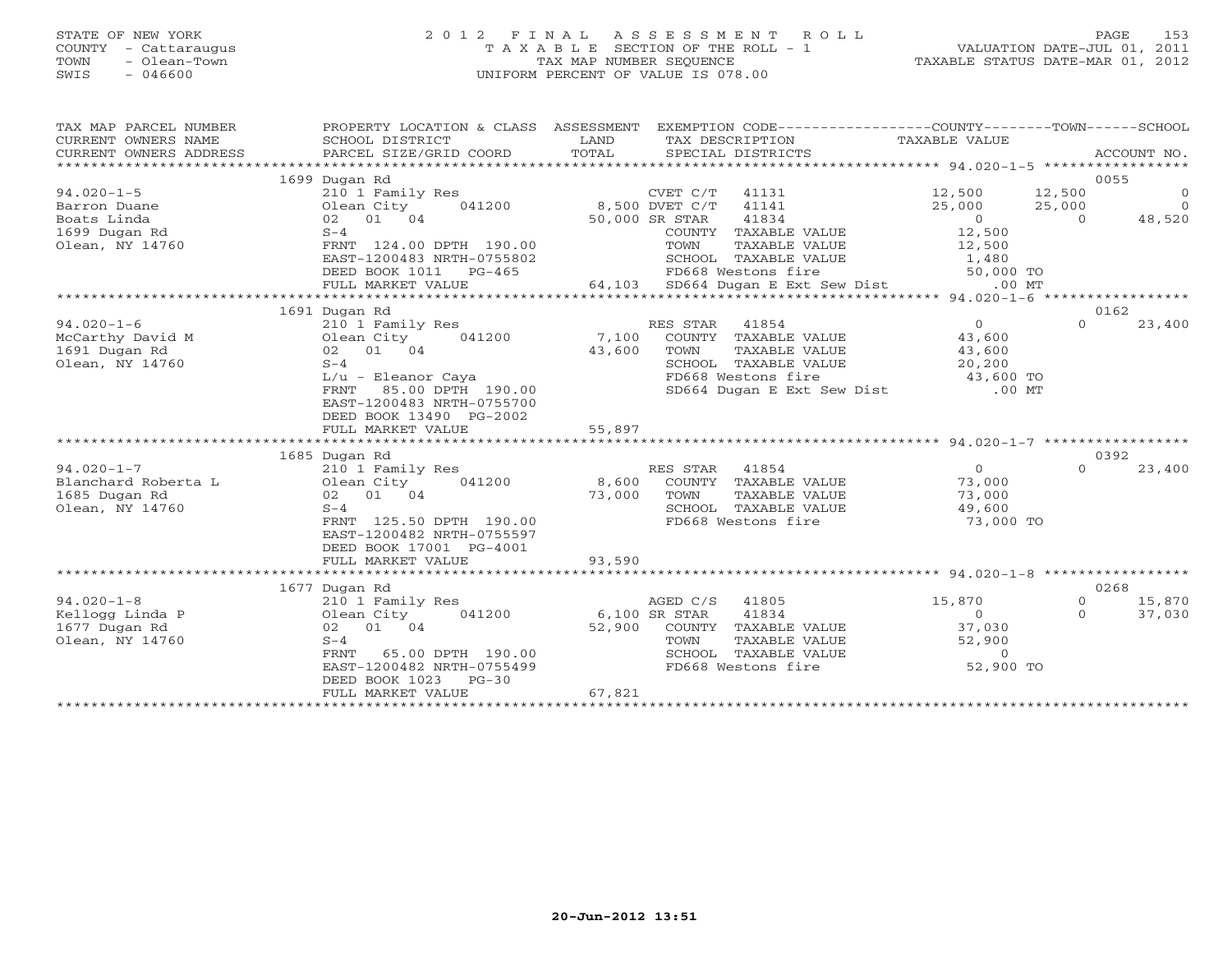### STATE OF NEW YORK 2 0 1 2 F I N A L A S S E S S M E N T R O L L PAGE 154 COUNTY - Cattaraugus T A X A B L E SECTION OF THE ROLL - 1 VALUATION DATE-JUL 01, 2011 TOWN - Olean-Town TAX MAP NUMBER SEQUENCE TAXABLE STATUS DATE-MAR 01, 2012 SWIS - 046600 UNIFORM PERCENT OF VALUE IS 078.00UNIFORM PERCENT OF VALUE IS 078.00

| 1673 Dugan Rd<br>0495<br>$94.020 - 1 - 9$<br>210 1 Family Res<br>CVET C/T<br>41131<br>15,600<br>15,600<br>41834<br>Olean City<br>041200<br>8,300 SR STAR<br>$\Omega$<br>48,520<br>Jurewicz Ronald F<br>$\Omega$<br>02 01 04<br>54,400<br>Jurewicz Joan<br>70,000<br>TAXABLE VALUE<br>COUNTY |
|---------------------------------------------------------------------------------------------------------------------------------------------------------------------------------------------------------------------------------------------------------------------------------------------|
|                                                                                                                                                                                                                                                                                             |
|                                                                                                                                                                                                                                                                                             |
|                                                                                                                                                                                                                                                                                             |
|                                                                                                                                                                                                                                                                                             |
| 1673 Dugan Rd<br>$S-4$<br>TAXABLE VALUE<br>54,400<br>TOWN                                                                                                                                                                                                                                   |
| Olean, NY 14760<br>FRNT 115.00 DPTH 190.00<br>SCHOOL TAXABLE VALUE<br>21,480                                                                                                                                                                                                                |
| EAST-1200482 NRTH-0755405<br>FD668 Westons fire<br>70,000 TO<br>DEED BOOK 707<br>PG-00536                                                                                                                                                                                                   |
| 89,744<br>FULL MARKET VALUE                                                                                                                                                                                                                                                                 |
| ********************** 94.020-1-10 *****************                                                                                                                                                                                                                                        |
| 0056<br>1669 Dugan Rd                                                                                                                                                                                                                                                                       |
| $94.020 - 1 - 10$<br>20,200<br>270 Mfg housing<br>COUNTY TAXABLE VALUE                                                                                                                                                                                                                      |
| 20,200<br>Paruolo Anthony F<br>Olean City<br>041200<br>5,700<br>TOWN<br>TAXABLE VALUE<br>Paruolo Anna M<br>02 01 04<br>20,200<br>SCHOOL TAXABLE VALUE<br>20,200                                                                                                                             |
| 485 Redwood Ave<br>$S-4$<br>FD668 Westons fire<br>20,200 TO                                                                                                                                                                                                                                 |
| Orange City, FL 32763<br>FRNT<br>57.00 DPTH 190.00                                                                                                                                                                                                                                          |
| EAST-1200483 NRTH-0755321                                                                                                                                                                                                                                                                   |
| DEED BOOK 4618<br>PG-7002                                                                                                                                                                                                                                                                   |
| 25,897<br>FULL MARKET VALUE                                                                                                                                                                                                                                                                 |
| ***********************                                                                                                                                                                                                                                                                     |
| 1048<br>1663 Dugan Rd                                                                                                                                                                                                                                                                       |
| $94.020 - 1 - 11$<br>26,000<br>26,000<br>210 1 Family Res<br>AGED C/T/S 41800<br>26,000                                                                                                                                                                                                     |
| Stegner Mary L<br>041200<br>5,400 SR STAR<br>41834<br>26,000<br>Olean City<br>$\Omega$<br>$\Omega$                                                                                                                                                                                          |
| 02 01 04<br>1663 Dugan Rd<br>52,000<br>COUNTY TAXABLE VALUE<br>26,000                                                                                                                                                                                                                       |
| Olean, NY 14760<br>$S-4$<br>TAXABLE VALUE<br>26,000<br>TOWN                                                                                                                                                                                                                                 |
| 50.00 DPTH 190.00<br>SCHOOL TAXABLE VALUE<br>$\circ$<br>FRNT<br>EAST-1200483 NRTH-0755267<br>52,000 TO<br>FD668 Westons fire                                                                                                                                                                |
| DEED BOOK 00940 PG-00208                                                                                                                                                                                                                                                                    |
| 66,667<br>FULL MARKET VALUE                                                                                                                                                                                                                                                                 |
| **********<br>***********************<br>$******$ 94.020-1-12 *****************                                                                                                                                                                                                             |
| 0072<br>1659 Dugan Rd                                                                                                                                                                                                                                                                       |
| $94.020 - 1 - 12$<br>SR STAR<br>41834<br>$\Omega$<br>$\Omega$<br>48,520<br>210 1 Family Res                                                                                                                                                                                                 |
| Wilcox Arthur L<br>041200<br>6,700<br>COUNTY<br>TAXABLE VALUE<br>76,200<br>Olean City                                                                                                                                                                                                       |
| Wilcox Louise J<br>02 01 04<br>76,200<br>TOWN<br>TAXABLE VALUE<br>76,200                                                                                                                                                                                                                    |
| 1659 Dugan Rd<br>SCHOOL<br>27,680<br>$S-4$<br>TAXABLE VALUE                                                                                                                                                                                                                                 |
| 76,200 TO<br>Olean, NY 14760<br>73.00 DPTH 190.00<br>FD668 Westons fire<br>FRNT                                                                                                                                                                                                             |
| EAST-1200482 NRTH-0755204                                                                                                                                                                                                                                                                   |
| DEED BOOK 00977 PG-00247                                                                                                                                                                                                                                                                    |
| 97,692<br>FULL MARKET VALUE                                                                                                                                                                                                                                                                 |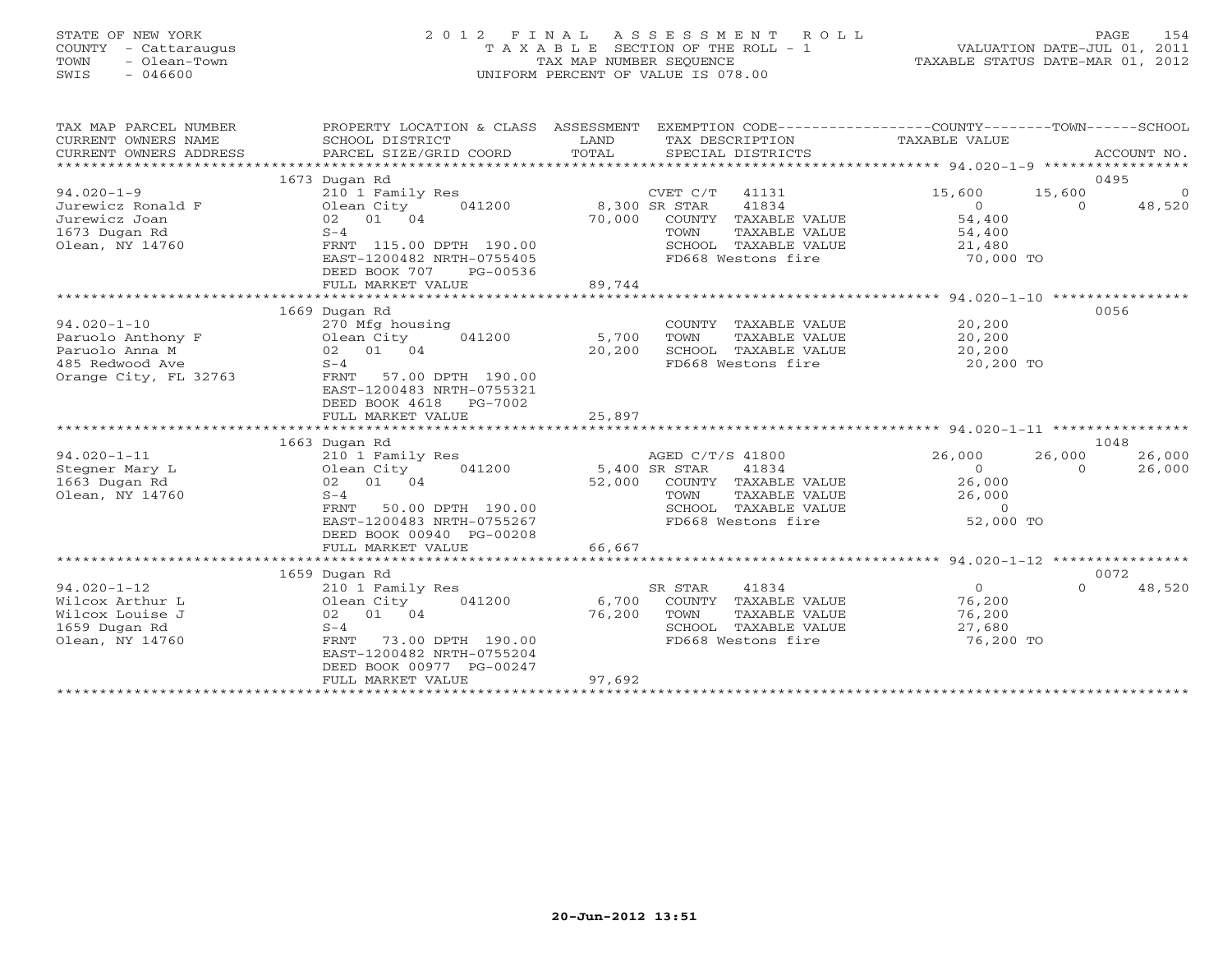#### STATE OF NEW YORK 2 0 1 2 F I N A L A S S E S S M E N T R O L L PAGE 155 COUNTY - Cattaraugus T A X A B L E SECTION OF THE ROLL - 1 VALUATION DATE-JUL 01, 2011 TOWN - Olean-Town TAX MAP NUMBER SEQUENCE TAXABLE STATUS DATE-MAR 01, 2012 SWIS - 046600 UNIFORM PERCENT OF VALUE IS 078.00UNIFORM PERCENT OF VALUE IS 078.00

| TAX MAP PARCEL NUMBER<br>CURRENT OWNERS NAME<br>CURRENT OWNERS ADDRESS                             | PROPERTY LOCATION & CLASS ASSESSMENT<br>SCHOOL DISTRICT<br>PARCEL SIZE/GRID COORD                                                                                        | LAND<br>TOTAL            | EXEMPTION CODE-----------------COUNTY-------TOWN------SCHOOL<br>TAX DESCRIPTION<br>SPECIAL DISTRICTS                                        | TAXABLE VALUE                                                       | ACCOUNT NO.                                    |
|----------------------------------------------------------------------------------------------------|--------------------------------------------------------------------------------------------------------------------------------------------------------------------------|--------------------------|---------------------------------------------------------------------------------------------------------------------------------------------|---------------------------------------------------------------------|------------------------------------------------|
| *********************                                                                              |                                                                                                                                                                          |                          |                                                                                                                                             |                                                                     |                                                |
|                                                                                                    | 1653 Dugan Rd                                                                                                                                                            |                          |                                                                                                                                             |                                                                     | 1024                                           |
| $94.020 - 1 - 13$<br>Sanders Beth A<br>1653 Dugan Rd<br>Olean, NY 14760                            | 210 1 Family Res<br>Olean City<br>041200<br>02 01 04<br>$S-4$<br>FRNT<br>99.00 DPTH 182.00<br>EAST-1200482 NRTH-0755119                                                  | 62,000                   | CVET C/T<br>41131<br>7,500 RES STAR<br>41854<br>COUNTY TAXABLE VALUE<br>TAXABLE VALUE<br>TOWN<br>SCHOOL TAXABLE VALUE<br>FD668 Westons fire | 15,500<br>$\overline{0}$<br>46,500<br>46,500<br>38,600<br>62,000 TO | 15,500<br>0<br>$\Omega$<br>23,400              |
|                                                                                                    | DEED BOOK 01004 PG-00301                                                                                                                                                 |                          |                                                                                                                                             |                                                                     |                                                |
|                                                                                                    | FULL MARKET VALUE                                                                                                                                                        | 79,487<br>********       |                                                                                                                                             |                                                                     |                                                |
|                                                                                                    |                                                                                                                                                                          |                          |                                                                                                                                             | *********** 94.020-1-14 ***********                                 | 0106                                           |
| $94.020 - 1 - 14$<br>Anderson Jason M<br>Anderson Meridith K<br>1647 Dugan Rd<br>Olean, NY 14760   | 1647 Dugan Rd<br>210 1 Family Res<br>Olean City<br>041200<br>02 01<br>04<br>$S-4$<br>FRNT<br>81.00 DPTH 182.00<br>EAST-1200481 NRTH-0755029<br>DEED BOOK 1026<br>PG-894  | 7,400<br>59,400          | RES STAR<br>41854<br>COUNTY TAXABLE VALUE<br>TOWN<br>TAXABLE VALUE<br>SCHOOL TAXABLE VALUE<br>FD668 Westons fire                            | $\Omega$<br>59,400<br>59,400<br>36,000<br>59,400 TO                 | $\Omega$<br>23,400                             |
|                                                                                                    | FULL MARKET VALUE<br>**************************                                                                                                                          | 76,154                   |                                                                                                                                             |                                                                     |                                                |
|                                                                                                    | 1641 Dugan Rd                                                                                                                                                            |                          |                                                                                                                                             |                                                                     | 0852                                           |
| $94.020 - 1 - 15$<br>Jones Evelyn J<br>1641 Dugan Rd<br>Olean, NY 14760                            | 210 1 Family Res<br>041200<br>Olean City<br>02 01 04<br>$S-4$<br>FRNT<br>90.00 DPTH 190.00<br>EAST-1200482 NRTH-0754944<br>PG-00091<br>DEED BOOK 854                     | 7,400 SR STAR<br>46,600  | AGED C/S<br>41805<br>41834<br>COUNTY TAXABLE VALUE<br>TOWN<br>TAXABLE VALUE<br>SCHOOL TAXABLE VALUE<br>FD668 Westons fire                   | 11,650<br>$\circ$<br>34,950<br>46,600<br>$\Omega$<br>46,600 TO      | $\Omega$<br>11,650<br>$\Omega$<br>34,950       |
|                                                                                                    | FULL MARKET VALUE                                                                                                                                                        | 59,744                   |                                                                                                                                             |                                                                     |                                                |
|                                                                                                    | ************************                                                                                                                                                 |                          |                                                                                                                                             |                                                                     |                                                |
|                                                                                                    | 1635 Dugan Rd                                                                                                                                                            |                          |                                                                                                                                             |                                                                     | 0606                                           |
| $94.020 - 1 - 16$<br>Lowe Jeanne<br>Savoy Roberta Lowe<br>1635 Dugan Rd<br>Olean, NY 14760         | 210 1 Family Res<br>041200<br>Olean City<br>02 01 04<br>$S-4$<br>ACRES<br>1.05<br>EAST-1200485 NRTH-0754774<br>DEED BOOK 4547<br>PG-3001                                 | 10,360 SR STAR<br>67,000 | CVET C/T<br>41131<br>41834<br>COUNTY TAXABLE VALUE<br>TOWN<br>TAXABLE VALUE<br>SCHOOL TAXABLE VALUE<br>FD668 Westons fire                   | 15,600<br>$\Omega$<br>51,400<br>51,400<br>18,480<br>67,000 TO       | 15,600<br>$\overline{0}$<br>48,520<br>$\Omega$ |
|                                                                                                    | FULL MARKET VALUE                                                                                                                                                        | 85,897                   |                                                                                                                                             |                                                                     |                                                |
|                                                                                                    | **********************                                                                                                                                                   |                          |                                                                                                                                             |                                                                     |                                                |
| $94.020 - 1 - 18$<br>Waruch Mark<br>Waruch Deborah J<br>1590 Olean Portville Rd<br>Olean, NY 14760 | 1590 NYS Rte 417<br>210 1 Family Res<br>Olean City<br>041200<br>02 01 04<br>$S-4$<br>69.00 DPTH 160.00<br>FRNT<br>EAST-1200447 NRTH-0754474<br>DEED BOOK 845<br>PG-00455 | 7,200<br>68,500          | COUNTY TAXABLE VALUE<br>TOWN<br>TAXABLE VALUE<br>SCHOOL TAXABLE VALUE<br>FD668 Westons fire                                                 | 68,500<br>68,500<br>68,500<br>68,500 TO                             | 0757                                           |
|                                                                                                    | FULL MARKET VALUE                                                                                                                                                        | 87,821                   |                                                                                                                                             |                                                                     |                                                |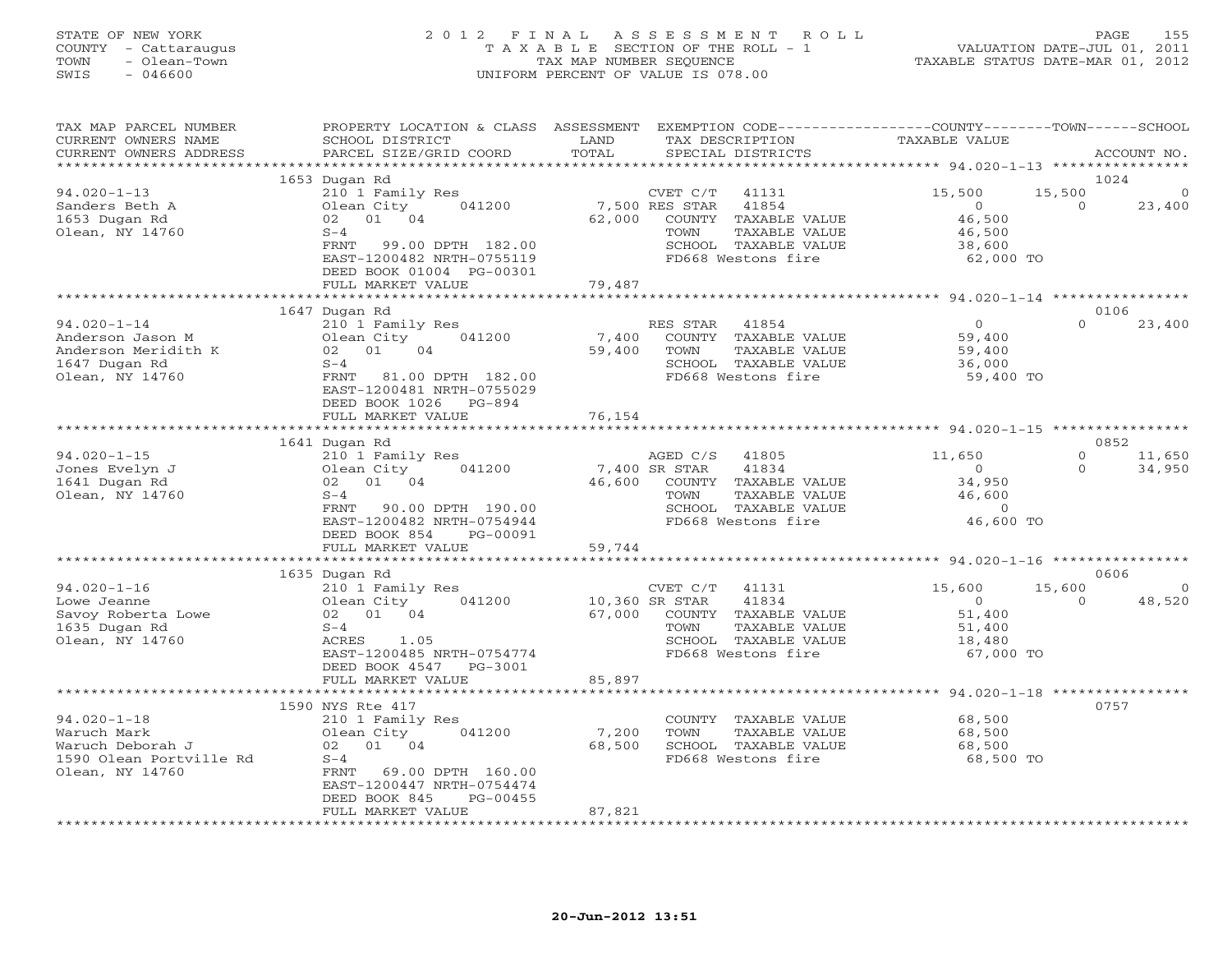#### STATE OF NEW YORK 2 0 1 2 F I N A L A S S E S S M E N T R O L L PAGE 156 COUNTY - Cattaraugus T A X A B L E SECTION OF THE ROLL - 1 VALUATION DATE-JUL 01, 2011 TOWN - Olean-Town TAX MAP NUMBER SEQUENCE TAXABLE STATUS DATE-MAR 01, 2012 SWIS - 046600 UNIFORM PERCENT OF VALUE IS 078.00UNIFORM PERCENT OF VALUE IS 078.00

| TAX MAP PARCEL NUMBER                    | PROPERTY LOCATION & CLASS ASSESSMENT             |                               |                          |                  |                    |
|------------------------------------------|--------------------------------------------------|-------------------------------|--------------------------|------------------|--------------------|
| CURRENT OWNERS NAME                      | SCHOOL DISTRICT                                  | LAND                          | TAX DESCRIPTION          | TAXABLE VALUE    |                    |
| CURRENT OWNERS ADDRESS                   | PARCEL SIZE/GRID COORD                           | TOTAL                         | SPECIAL DISTRICTS        |                  | ACCOUNT NO.        |
|                                          |                                                  |                               |                          |                  |                    |
|                                          | 1594 NYS Rte 417                                 |                               |                          |                  | 0758               |
|                                          |                                                  |                               |                          | $\Omega$         | $\Omega$           |
| $94.020 - 1 - 19$                        | 210 1 Family Res                                 |                               | SR STAR<br>41834         |                  | 27,500             |
| Boser Richard C                          | 041200<br>Olean City                             | 9,000                         | COUNTY TAXABLE VALUE     | 27,500           |                    |
| Boser Pricilla                           | 02 01 04                                         | 27,500                        | TOWN<br>TAXABLE VALUE    | 27,500           |                    |
| 1594 Olean-Portville Rd                  | $S-4$                                            |                               | SCHOOL TAXABLE VALUE     |                  |                    |
| Olean, NY 14760                          | FRNT 95.60 DPTH 180.00                           |                               | FD668 Westons fire       | $0$<br>27,500 TO |                    |
|                                          | EAST-1200356 NRTH-0754500                        |                               |                          |                  |                    |
|                                          | DEED BOOK 830<br>PG-00791                        |                               |                          |                  |                    |
|                                          | FULL MARKET VALUE                                | 35,256                        |                          |                  |                    |
|                                          | ***********************                          |                               |                          |                  |                    |
|                                          |                                                  |                               |                          |                  |                    |
|                                          | 1584 NYS Rte 417                                 |                               |                          |                  | 0397               |
| $94.020 - 1 - 20$                        | 482 Det row bldg                                 |                               | COUNTY TAXABLE VALUE     | 48,000           |                    |
| Rakocy Marcella M                        | 041200<br>Olean City                             | 7,600                         | TAXABLE VALUE<br>TOWN    | 48,000           |                    |
| 1584 Olean-Portville Rd                  | 02 01 04                                         | 48,000                        | SCHOOL TAXABLE VALUE     | 48,000           |                    |
| Olean, NY 14760                          | $S-4$                                            |                               | FD668 Westons fire       | 48,000 TO        |                    |
|                                          | FRNT 115.73 DPTH 145.51                          |                               |                          |                  |                    |
|                                          | EAST-1200526 NRTH-0754446                        |                               |                          |                  |                    |
|                                          |                                                  |                               |                          |                  |                    |
|                                          | DEED BOOK 00925 PG-00514                         |                               |                          |                  |                    |
|                                          | FULL MARKET VALUE<br>*************************** | 61,538<br>******************* |                          |                  |                    |
|                                          |                                                  |                               |                          |                  |                    |
|                                          | 1730 Dugan Rd                                    |                               |                          |                  | 0643               |
| $94.020 - 1 - 21$                        | 710 Manufacture                                  |                               | COUNTY TAXABLE VALUE     | 94,100           |                    |
| Avx Corporation                          | Olean City<br>041200                             | 10,300                        | TOWN<br>TAXABLE VALUE    | 94,100           |                    |
| 1695 Seneca Ave                          | 01 01 04                                         | 94,100                        | SCHOOL TAXABLE VALUE     | 94,100           |                    |
| Olean, NY 14760                          | $S-4$                                            |                               | FD668 Westons fire       | 94,100 TO        |                    |
|                                          | ACRES<br>1.23                                    |                               | SD663 Dugan E Sewer Dist | $.00$ MT         |                    |
|                                          | EAST-1200767 NRTH-0756269                        |                               |                          |                  |                    |
|                                          |                                                  |                               |                          |                  |                    |
|                                          | DEED BOOK 803<br>PG-01043                        |                               |                          |                  |                    |
|                                          | FULL MARKET VALUE                                | 120,641                       |                          |                  |                    |
|                                          |                                                  |                               |                          |                  |                    |
|                                          | 1720 Dugan Rd                                    |                               |                          |                  | 0892               |
| $94.020 - 1 - 22$                        | 210 1 Family Res                                 |                               | 41101<br>VET C/T         | 890              | 890<br>$\circ$     |
| Shaw Dorothy                             | 041200<br>Olean City                             |                               | 8,200 RES STAR<br>41854  | $\overline{0}$   | $\Omega$<br>23,400 |
| Shaw Leon S                              | 01 01 04                                         | 41,000                        | COUNTY TAXABLE VALUE     | 40,110           |                    |
| C/O John Shaw                            | $S-4$                                            |                               | TOWN<br>TAXABLE VALUE    | 40,110           |                    |
| 11 N Main St                             |                                                  |                               | SCHOOL TAXABLE VALUE     | 17,600           |                    |
|                                          | FRNT 100.00 DPTH 277.39                          |                               |                          |                  |                    |
| Portville, NY 14770                      | EAST-1200769 NRTH-0756118                        |                               | FD668 Westons fire       | 41,000 TO        |                    |
|                                          | DEED BOOK 677<br>PG-00237                        |                               | SD663 Dugan E Sewer Dist | $.00$ MT         |                    |
|                                          | FULL MARKET VALUE                                | 52,564                        |                          |                  |                    |
|                                          | **********************                           |                               |                          |                  |                    |
|                                          | 1558 NYS Rte 417                                 |                               |                          |                  | 0740               |
| $94.020 - 1 - 23.1$                      | 449 Other Storag                                 |                               | COUNTY TAXABLE VALUE     | 79,200           |                    |
| Segel Brothers Properties LLC Olean City | 041200                                           | 10,800                        | TOWN<br>TAXABLE VALUE    | 79,200           |                    |
| 107 S South Sts                          | 01 01 04                                         | 79,200                        | SCHOOL TAXABLE VALUE     | 79,200           |                    |
| Warren, PA 16365                         | $S-4$                                            |                               | FD668 Westons fire       | 79,200 TO        |                    |
|                                          |                                                  |                               |                          |                  |                    |
|                                          | ACRES<br>6.15                                    |                               |                          |                  |                    |
|                                          | EAST-1201616 NRTH-0754357                        |                               |                          |                  |                    |
|                                          | DEED BOOK 8178<br>$PG-3003$                      |                               |                          |                  |                    |
|                                          | FULL MARKET VALUE                                | 101,538                       |                          |                  |                    |
|                                          |                                                  |                               |                          |                  |                    |
|                                          |                                                  |                               |                          |                  |                    |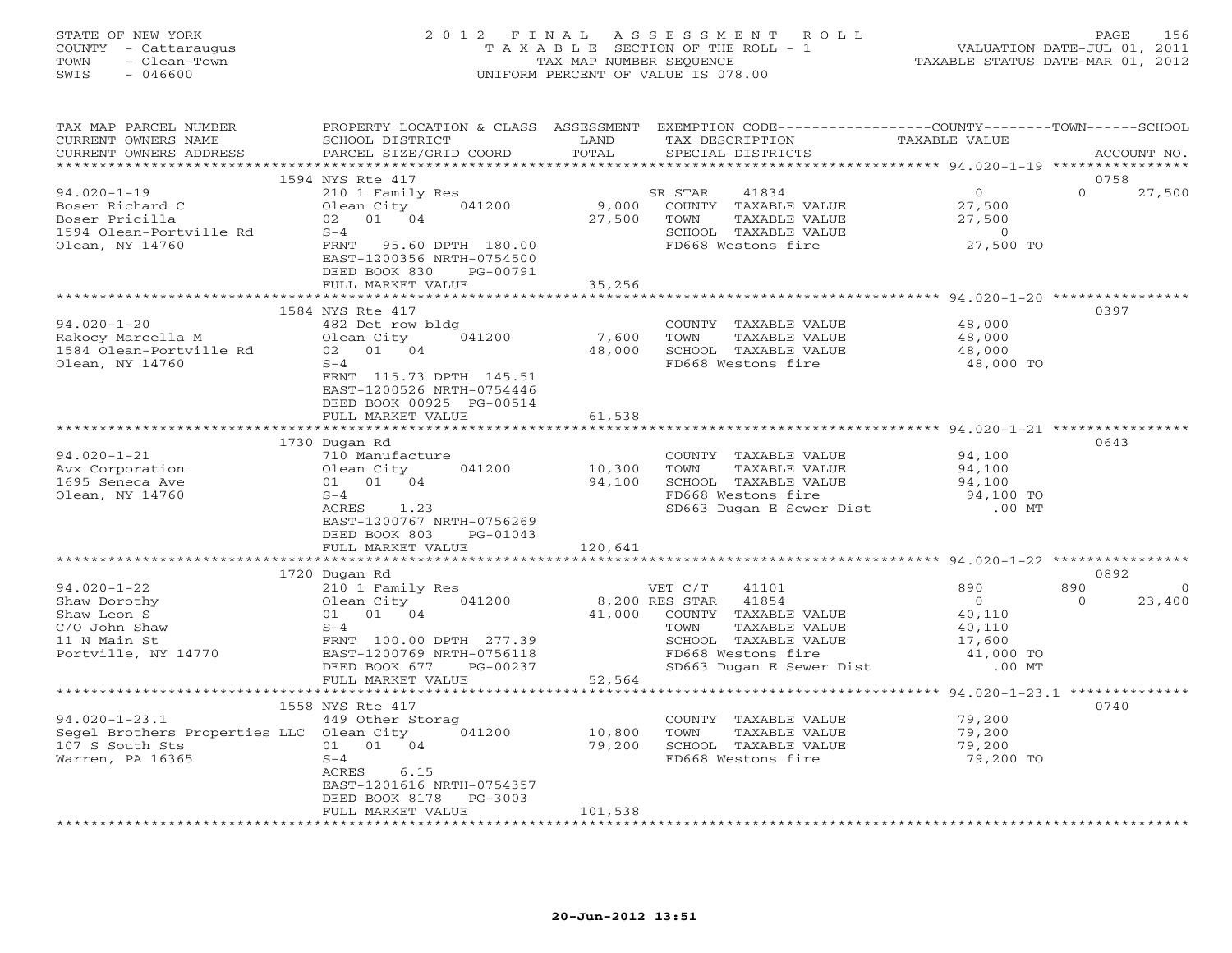#### STATE OF NEW YORK 2 0 1 2 F I N A L A S S E S S M E N T R O L L PAGE 157 COUNTY - Cattaraugus T A X A B L E SECTION OF THE ROLL - 1 VALUATION DATE-JUL 01, 2011 TOWN - Olean-Town TAX MAP NUMBER SEQUENCE TAXABLE STATUS DATE-MAR 01, 2012 SWIS - 046600 UNIFORM PERCENT OF VALUE IS 078.00UNIFORM PERCENT OF VALUE IS 078.00

| TAX MAP PARCEL NUMBER                        | PROPERTY LOCATION & CLASS ASSESSMENT                 |          | EXEMPTION CODE-----------------COUNTY-------TOWN------SCHOOL |                                   |             |
|----------------------------------------------|------------------------------------------------------|----------|--------------------------------------------------------------|-----------------------------------|-------------|
| CURRENT OWNERS NAME                          | SCHOOL DISTRICT                                      | LAND     | TAX DESCRIPTION TAXABLE VALUE SPECIAL DISTRICTS              |                                   |             |
| CURRENT OWNERS ADDRESS                       | PARCEL SIZE/GRID COORD                               | TOTAL    | SPECIAL DISTRICTS                                            |                                   | ACCOUNT NO. |
|                                              |                                                      |          |                                                              |                                   |             |
|                                              | NYS Rte 417                                          |          |                                                              |                                   | 1810        |
| $94.020 - 1 - 23.3$                          | 449 Other Storag                                     | 4,000    | COUNTY TAXABLE VALUE                                         | 41,400                            |             |
| J & R West of Olean, Inc.                    | 041200<br>Olean City                                 |          | TOWN<br>TAXABLE VALUE                                        | 41,400                            |             |
| 1578 E State Rd                              | FRNT 102.00 DPTH 244.00                              | 41,400   | SCHOOL TAXABLE VALUE 41,400                                  |                                   |             |
| Olean, NY 14760                              | EAST-1201449 NRTH-0754545<br>DEED BOOK 13151 PG-7001 |          | FD668 Westons fire                                           | 41,400 TO                         |             |
|                                              | FULL MARKET VALUE                                    | 53,077   |                                                              |                                   |             |
|                                              |                                                      |          |                                                              |                                   |             |
|                                              |                                                      |          |                                                              |                                   |             |
|                                              | NYS Rte 417                                          |          |                                                              |                                   | 1811        |
| $94.020 - 1 - 23.4$                          | 330 Vacant comm                                      |          | COUNTY TAXABLE VALUE                                         | 10,100                            |             |
| J & R West of Olean, Inc.                    | 041200 10,100<br>Olean City                          |          | TAXABLE VALUE<br>TOWN                                        | 10,100                            |             |
| 1578 E State Rd                              | ACRES 21.65                                          | 10,100   | SCHOOL TAXABLE VALUE                                         | 10,100                            |             |
| Olean, NY 14760                              | EAST-1201537 NRTH-0755849                            |          | FD668 Westons fire                                           | 10,100 TO                         |             |
|                                              | DEED BOOK 13151 PG-7001                              |          |                                                              |                                   |             |
|                                              | FULL MARKET VALUE                                    | 12,949   |                                                              |                                   |             |
|                                              |                                                      |          |                                                              |                                   |             |
|                                              | NYS Rte 417                                          |          |                                                              |                                   | 1812        |
| $94.020 - 1 - 23.5$                          | 449 Other Storag                                     |          | COUNTY TAXABLE VALUE<br>TOWN      TAXABLE VALUE              | 82,900                            |             |
|                                              | °ag<br>041200                   14,400               |          |                                                              | 82,900                            |             |
|                                              | 1.22                                                 | 82,900   | SCHOOL TAXABLE VALUE 82,900                                  |                                   |             |
|                                              | EAST-1201264 NRTH-0754470                            |          | FD668 Westons fire                                           | 82,900 TO                         |             |
|                                              | DEED BOOK 13151 PG-7001                              |          |                                                              |                                   |             |
|                                              | FULL MARKET VALUE                                    | 106,282  |                                                              |                                   |             |
|                                              |                                                      |          |                                                              |                                   |             |
|                                              | 1648 Dugan Rd                                        |          |                                                              |                                   | 0652        |
| $94.020 - 1 - 24.1$                          | 710 Manufacture                                      |          | COUNTY TAXABLE VALUE                                         | 1700,000                          |             |
| Cooper Power Systems, Inc. Olean City 041200 |                                                      | 283,000  | TOWN<br>TAXABLE VALUE                                        | 1700,000                          |             |
| PO Box 4446                                  | 01 01 04                                             | 1700,000 | SCHOOL TAXABLE VALUE                                         | 1700,000                          |             |
| Houston, TX 77210                            | $S-4$                                                |          | FD668 Westons fire                                           |                                   |             |
|                                              | ACRES 21.66                                          |          | SD664 Dugan E Ext Sew Dist                                   | $1700,000 \text{ TO}$<br>$.00$ MT |             |
|                                              | EAST-1201155 NRTH-0755030                            |          |                                                              |                                   |             |
|                                              |                                                      |          |                                                              |                                   |             |
|                                              | DEED BOOK 2399 PG-6001                               |          |                                                              |                                   |             |
|                                              | FULL MARKET VALUE                                    | 2179,487 |                                                              |                                   |             |
|                                              |                                                      |          |                                                              |                                   |             |
|                                              | 1648 Dugan Rd                                        |          |                                                              |                                   | 5013        |
| $94.020 - 1 - 24.2$                          | 710 Manufacture                                      |          | COUNTY TAXABLE VALUE                                         | 750,000<br>750,000                |             |
| Cooper Industries Inc.                       | Olean City<br>041200                                 | 21,500   | TOWN<br>TAXABLE VALUE                                        |                                   |             |
| PO Box 4446                                  | 01 01 04                                             | 750,000  | SCHOOL TAXABLE VALUE                                         | UE 750,000<br>750,000 TO          |             |
| Houston, TX 77210                            | $S-4$                                                |          | FD668 Westons fire                                           |                                   |             |
|                                              | ACRES<br>2.15                                        |          | SD664 Dugan E Ext Sew Dist .00 MT                            |                                   |             |
|                                              | EAST-1200725 NRTH-0755377                            |          |                                                              |                                   |             |
|                                              | DEED BOOK 778<br>PG-01114                            |          |                                                              |                                   |             |
|                                              | FULL MARKET VALUE                                    | 961,538  |                                                              |                                   |             |
|                                              | **************************                           |          | ***************************                                  |                                   |             |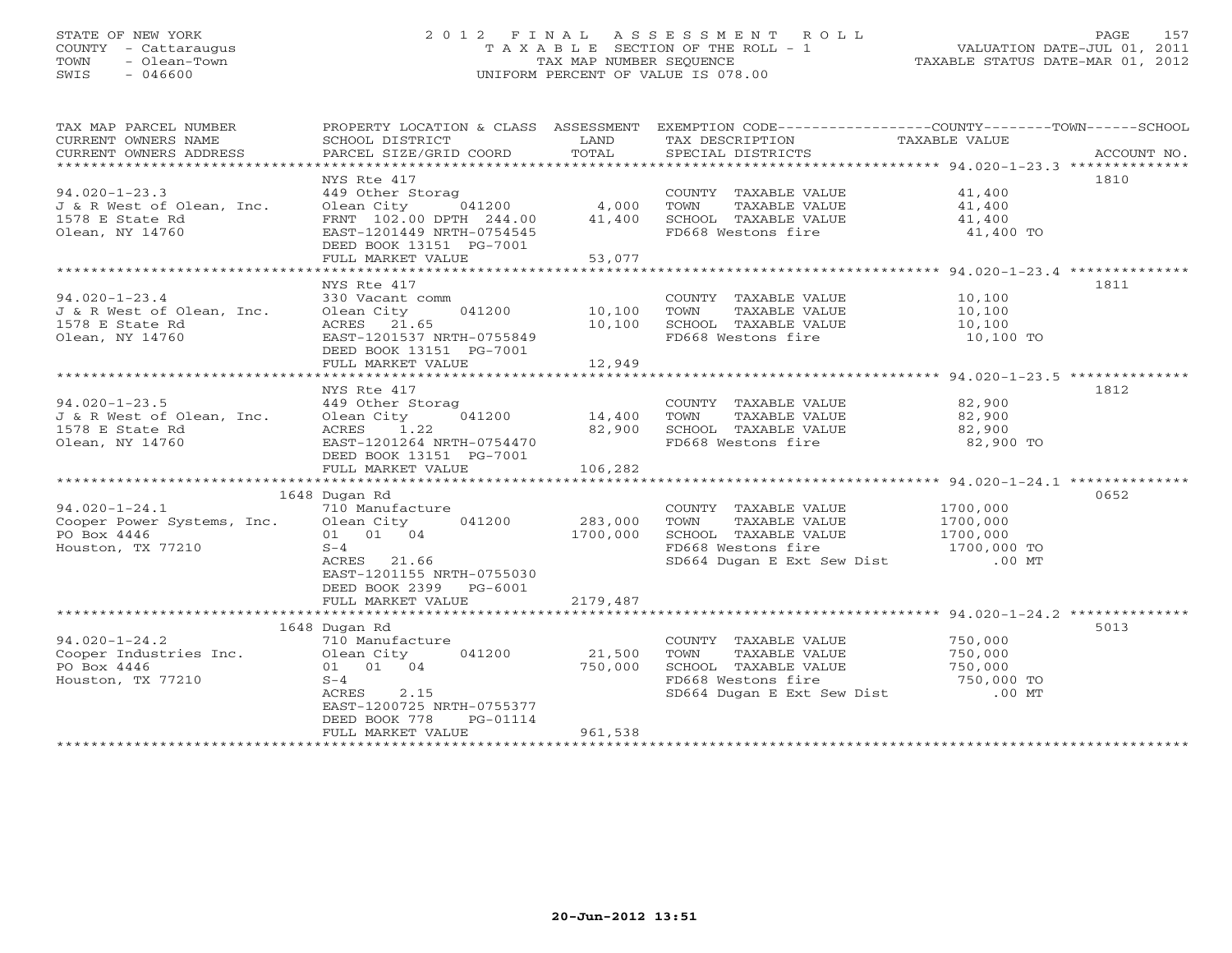| STATE OF NEW YORK<br>COUNTY<br>- Cattaraugus<br>- Olean-Town<br>TOWN<br>SWIS<br>- 046600 |                                                                        | TAX MAP NUMBER SEOUENCE     | 2012 FINAL ASSESSMENT ROLL<br>T A X A B L E SECTION OF THE ROLL - 1<br>UNIFORM PERCENT OF VALUE IS 078.00 | PAGE<br>VALUATION DATE-JUL 01, 2011<br>TAXABLE STATUS DATE-MAR 01, 2012 | 158                    |
|------------------------------------------------------------------------------------------|------------------------------------------------------------------------|-----------------------------|-----------------------------------------------------------------------------------------------------------|-------------------------------------------------------------------------|------------------------|
| TAX MAP PARCEL NUMBER<br>CURRENT OWNERS NAME<br>CURRENT OWNERS ADDRESS                   | PROPERTY LOCATION & CLASS<br>SCHOOL DISTRICT<br>PARCEL SIZE/GRID COORD | ASSESSMENT<br>LAND<br>TOTAL | EXEMPTION CODE----------------<br>TAX DESCRIPTION<br>SPECIAL DISTRICTS                                    | -COUNTY---<br>$-$ TOWN $-$<br>TAXABLE VALUE                             | -SCHOOL<br>ACCOUNT NO. |

|                                                                                                       | 1578 NYS Rte 417                                                                                                                                                                                                           |                                                                                                                                               | 0398                                                                                    |
|-------------------------------------------------------------------------------------------------------|----------------------------------------------------------------------------------------------------------------------------------------------------------------------------------------------------------------------------|-----------------------------------------------------------------------------------------------------------------------------------------------|-----------------------------------------------------------------------------------------|
| $94.020 - 1 - 25$<br>J&r West Of Olean Inc<br>1578 Olean-Portville Rd<br>Olean, NY 14760              | 431 Auto dealer<br>Olean City<br>041200<br>01 01 04<br>$S-4$<br>FRNT 116.00 DPTH 138.00<br>EAST-1200792 NRTH-0754337<br>DEED BOOK 00931 PG-00511<br>FULL MARKET VALUE                                                      | COUNTY TAXABLE VALUE<br>12,000<br>TAXABLE VALUE<br>TOWN<br>187,200<br>SCHOOL TAXABLE VALUE<br>FD668 Westons fire<br>240,000                   | 187,200<br>187,200<br>187,200<br>187,200 TO                                             |
|                                                                                                       | ***********************                                                                                                                                                                                                    |                                                                                                                                               | *********************** 94.020-1-27 ****************                                    |
|                                                                                                       | 1562 NYS Rte 417                                                                                                                                                                                                           |                                                                                                                                               | 0046                                                                                    |
| $94.020 - 1 - 27$<br>Hollamby Gary<br>808 East State St<br>Olean, NY 14760-3804                       | 483 Converted Re<br>041200<br>Olean City<br>01 01 04<br>S-4 Dugan Farm<br>FRNT 189.51 DPTH 154.12<br>EAST-1201008 NRTH-0754187<br>DEED BOOK 909<br>PG-01197                                                                | COUNTY TAXABLE VALUE<br>9,100<br>TOWN<br>TAXABLE VALUE<br>85,000<br>SCHOOL TAXABLE VALUE<br>FD668 Westons fire                                | 85,000<br>85,000<br>85,000<br>85,000 TO                                                 |
|                                                                                                       | FULL MARKET VALUE                                                                                                                                                                                                          | 108,974                                                                                                                                       |                                                                                         |
|                                                                                                       |                                                                                                                                                                                                                            |                                                                                                                                               |                                                                                         |
|                                                                                                       | 1560 NYS Rte 417                                                                                                                                                                                                           |                                                                                                                                               | 0808                                                                                    |
| $94.020 - 1 - 28$<br>Reidel Ernest A<br>Reidel Brenda J<br>1560 Olean-Portville Rd<br>Olean, NY 14760 | 270 Mfg housing<br>041200<br>Olean City<br>01 01 04<br>S-4 Dugan Farm #Pt Of 7&8<br>FRNT 60.00 DPTH 175.00<br>EAST-1201145 NRTH-0754115<br>DEED BOOK 799<br>PG-00198                                                       | SR STAR<br>41834<br>5,800<br>COUNTY TAXABLE VALUE<br>21,200<br>TOWN<br>TAXABLE VALUE<br>SCHOOL TAXABLE VALUE<br>FD668 Westons fire            | $\circ$<br>21,200<br>$\Omega$<br>21,200<br>21,200<br>$\overline{0}$<br>21,200 TO        |
|                                                                                                       | FULL MARKET VALUE                                                                                                                                                                                                          | 27,179                                                                                                                                        |                                                                                         |
|                                                                                                       | **************************                                                                                                                                                                                                 |                                                                                                                                               |                                                                                         |
| $94.020 - 1 - 29$<br>LaRue Debra K<br>1554 Olean-Portville Rd<br>Olean, NY 14760                      | 1554 NYS Rte 417<br>210 1 Family Res<br>Olean City<br>041200<br>01 01 04<br>S-4 Dugan Farm<br>Lots 5-6&Part Of 7<br>FRNT 120.00 DPTH 200.00<br>EAST-1201229 NRTH-0754041<br>DEED BOOK 2133<br>PG-3001<br>FULL MARKET VALUE | RES STAR<br>41854<br>8,600<br>COUNTY TAXABLE VALUE<br>42,700<br>TOWN<br>TAXABLE VALUE<br>SCHOOL TAXABLE VALUE<br>FD668 Westons fire<br>54,744 | 0184<br>$\overline{0}$<br>23,400<br>$\Omega$<br>42,700<br>42,700<br>19,300<br>42,700 TO |
|                                                                                                       |                                                                                                                                                                                                                            |                                                                                                                                               |                                                                                         |
|                                                                                                       |                                                                                                                                                                                                                            |                                                                                                                                               |                                                                                         |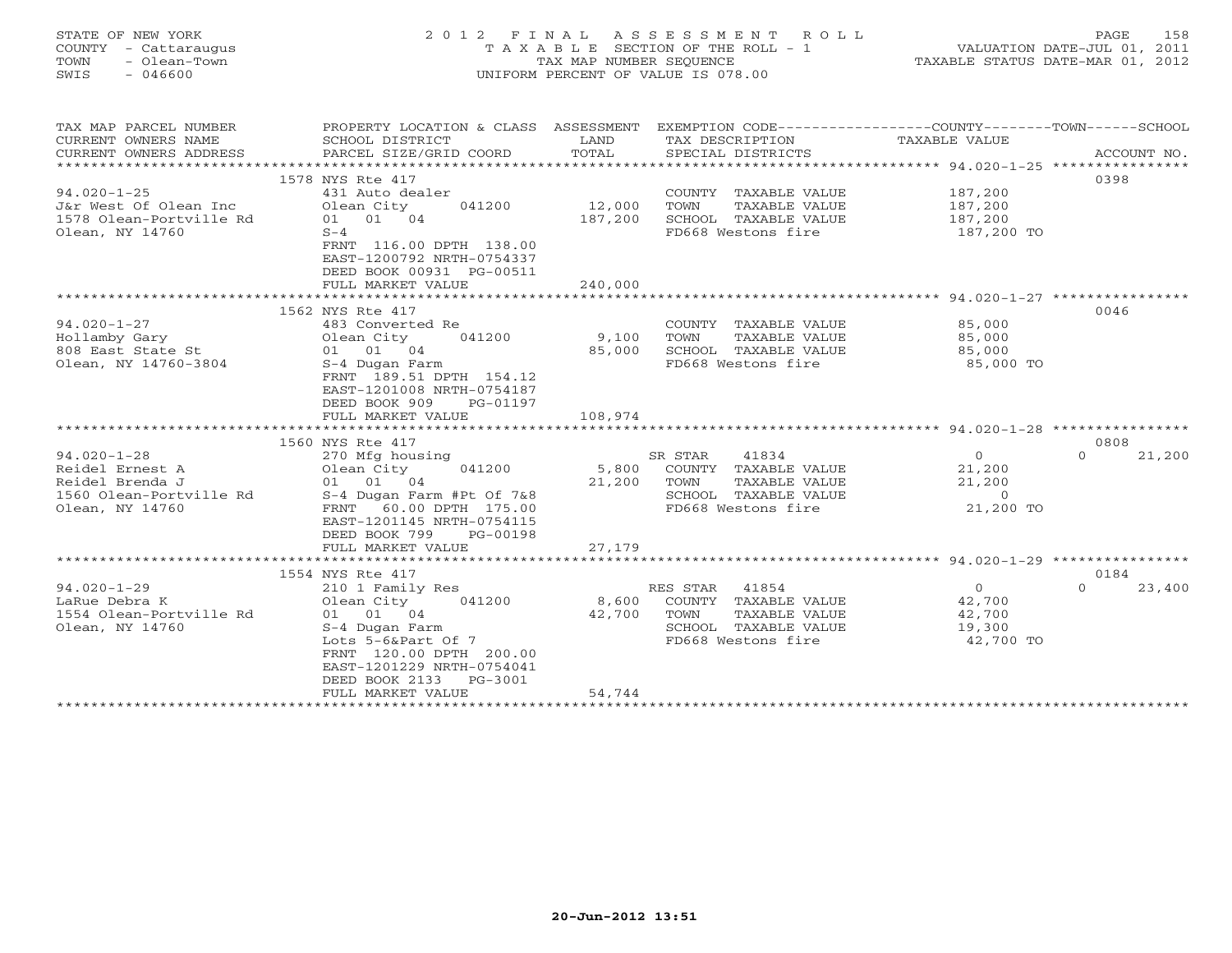| COUNTY<br>- Cattaraugus<br>TOWN<br>- Olean-Town<br>SWIS<br>$-046600$ |                                                                            | T A X A B L E SECTION OF THE ROLL - 1<br>TAX MAP NUMBER SEQUENCE<br>UNIFORM PERCENT OF VALUE IS 078.00 |                                                                                                 |                             | VALUATION DATE-JUL 01, 2011<br>TAXABLE STATUS DATE-MAR 01, 2012 |  |  |
|----------------------------------------------------------------------|----------------------------------------------------------------------------|--------------------------------------------------------------------------------------------------------|-------------------------------------------------------------------------------------------------|-----------------------------|-----------------------------------------------------------------|--|--|
| TAX MAP PARCEL NUMBER                                                |                                                                            |                                                                                                        | PROPERTY LOCATION & CLASS ASSESSMENT EXEMPTION CODE---------------COUNTY-------TOWN------SCHOOL |                             |                                                                 |  |  |
| CURRENT OWNERS NAME<br>CURRENT OWNERS ADDRESS                        | SCHOOL DISTRICT<br>PARCEL SIZE/GRID COORD                                  | LAND<br>TOTAL                                                                                          | TAX DESCRIPTION<br>SPECIAL DISTRICTS                                                            | TAXABLE VALUE               | ACCOUNT NO.                                                     |  |  |
| ********************                                                 |                                                                            |                                                                                                        |                                                                                                 |                             |                                                                 |  |  |
|                                                                      | 1548 Nys Rte 417                                                           |                                                                                                        |                                                                                                 |                             | 0279                                                            |  |  |
| $94.020 - 1 - 30$                                                    | 210 1 Family Res                                                           |                                                                                                        | SR STAR<br>41834                                                                                | $\Omega$                    | $\Omega$<br>48,000                                              |  |  |
| Eddy Paul M                                                          | 041200<br>Olean City                                                       | 5,600                                                                                                  | COUNTY TAXABLE VALUE                                                                            | 48,000                      |                                                                 |  |  |
| PO Box 164                                                           | 01 01 04                                                                   | 48,000                                                                                                 | TOWN<br>TAXABLE VALUE                                                                           | 48,000                      |                                                                 |  |  |
| Westons Mills, NY 14788                                              | S-4 Dugan Farm #4<br>FRNT 50.00 DPTH 210.00<br><b>BANK</b><br>015          |                                                                                                        | SCHOOL TAXABLE VALUE<br>FD668 Westons fire                                                      | $\overline{0}$<br>48,000 TO |                                                                 |  |  |
|                                                                      | EAST-1201297 NRTH-0753998<br>DEED BOOK 00975 PG-00605<br>FULL MARKET VALUE | 61,538                                                                                                 |                                                                                                 |                             |                                                                 |  |  |
|                                                                      | *********************                                                      | * * * * * * * * * * * * *                                                                              | ********************************* 94.020-1-31 ****************                                  |                             |                                                                 |  |  |
|                                                                      | 1546 NYS Rte 417                                                           |                                                                                                        |                                                                                                 |                             | 0120                                                            |  |  |
| $94.020 - 1 - 31$                                                    | 210 1 Family Res                                                           |                                                                                                        | RES STAR<br>41854                                                                               | $\Omega$                    | $\cap$<br>23,400                                                |  |  |
| Rhinehart Norman Jr<br>1546 Olean-Portville Rd                       | Olean City<br>041200<br>01 01 04                                           | 5,600<br>48,000                                                                                        | COUNTY TAXABLE VALUE<br>TOWN<br>TAXABLE VALUE                                                   | 48,000<br>48,000            |                                                                 |  |  |
| Olean, NY 14760                                                      | $S-4$ Dugan Farm #3                                                        |                                                                                                        | SCHOOL TAXABLE VALUE                                                                            | 24,600                      |                                                                 |  |  |
|                                                                      | FRNT 50.00 DPTH 218.00                                                     |                                                                                                        | FD668 Westons fire                                                                              | 48,000 TO                   |                                                                 |  |  |
|                                                                      | BANK<br>015                                                                |                                                                                                        |                                                                                                 |                             |                                                                 |  |  |
|                                                                      | EAST-1201338 NRTH-0753968                                                  |                                                                                                        |                                                                                                 |                             |                                                                 |  |  |
|                                                                      | DEED BOOK 884<br>PG-00309                                                  |                                                                                                        |                                                                                                 |                             |                                                                 |  |  |
|                                                                      | FULL MARKET VALUE                                                          | 61,538                                                                                                 |                                                                                                 |                             |                                                                 |  |  |
|                                                                      | 1544 NYS Rte 417                                                           |                                                                                                        |                                                                                                 |                             | 1106                                                            |  |  |
| $94.020 - 1 - 32$                                                    | 210 1 Family Res                                                           |                                                                                                        | 41805<br>AGED C/S                                                                               | 9,825                       | $\Omega$<br>9,825                                               |  |  |
| Wuethrich Kenneth                                                    | Olean City<br>041200                                                       |                                                                                                        | 4,400 SR STAR<br>41834                                                                          | $\overline{0}$              | $\Omega$<br>29,475                                              |  |  |
| Kent Candace                                                         | 01 01 04                                                                   | 39,300                                                                                                 | COUNTY TAXABLE VALUE                                                                            | 29,475                      |                                                                 |  |  |
| Ormiston Karen                                                       | $S-4$ Dugan Farm #2                                                        |                                                                                                        | TAXABLE VALUE<br>TOWN                                                                           | 39,300                      |                                                                 |  |  |
| 1544 Olean-Portville Rd                                              | $L/u$ - Kenneth-Ruth                                                       |                                                                                                        | SCHOOL TAXABLE VALUE<br>FD668 Westons fire                                                      | $\overline{0}$<br>39,300 TO |                                                                 |  |  |
| Olean, NY 14760                                                      | FRNT 46.00 DPTH 225.00<br>EAST-1201378 NRTH-0753940                        |                                                                                                        |                                                                                                 |                             |                                                                 |  |  |
|                                                                      | DEED BOOK 00982 PG-00254                                                   |                                                                                                        |                                                                                                 |                             |                                                                 |  |  |
|                                                                      | FULL MARKET VALUE                                                          | 50,385                                                                                                 |                                                                                                 |                             |                                                                 |  |  |
|                                                                      |                                                                            |                                                                                                        |                                                                                                 |                             |                                                                 |  |  |
|                                                                      | 1542 NYS Rte 417                                                           |                                                                                                        |                                                                                                 |                             | 0211                                                            |  |  |
| $94.020 - 1 - 33$                                                    | 415 Motel                                                                  |                                                                                                        | COUNTY TAXABLE VALUE                                                                            | 9,000                       |                                                                 |  |  |
| Barlett Linda M<br>129 Fulton St                                     | Olean City<br>041200                                                       | 2,000<br>9,000                                                                                         | TOWN<br>TAXABLE VALUE<br>SCHOOL TAXABLE VALUE                                                   | 9,000<br>9,000              |                                                                 |  |  |
| Olean, NY 14760                                                      | 01 01 04<br>S-4 Dugan Farm #1                                              |                                                                                                        | FD668 Westons fire                                                                              | 9,000 TO                    |                                                                 |  |  |
|                                                                      | FRNT 48.00 DPTH 230.00                                                     |                                                                                                        |                                                                                                 |                             |                                                                 |  |  |
|                                                                      | EAST-1201415 NRTH-0753916                                                  |                                                                                                        |                                                                                                 |                             |                                                                 |  |  |
|                                                                      | DEED BOOK 00947 PG-01136                                                   |                                                                                                        |                                                                                                 |                             |                                                                 |  |  |
| ***********************                                              | FULL MARKET VALUE                                                          | 11,538<br>* * * * * * * * * * * * * * * * *                                                            |                                                                                                 |                             |                                                                 |  |  |
|                                                                      |                                                                            |                                                                                                        |                                                                                                 |                             |                                                                 |  |  |

STATE OF NEW YORK 2012 FINAL ASSESSMENT ROLL PAGE 159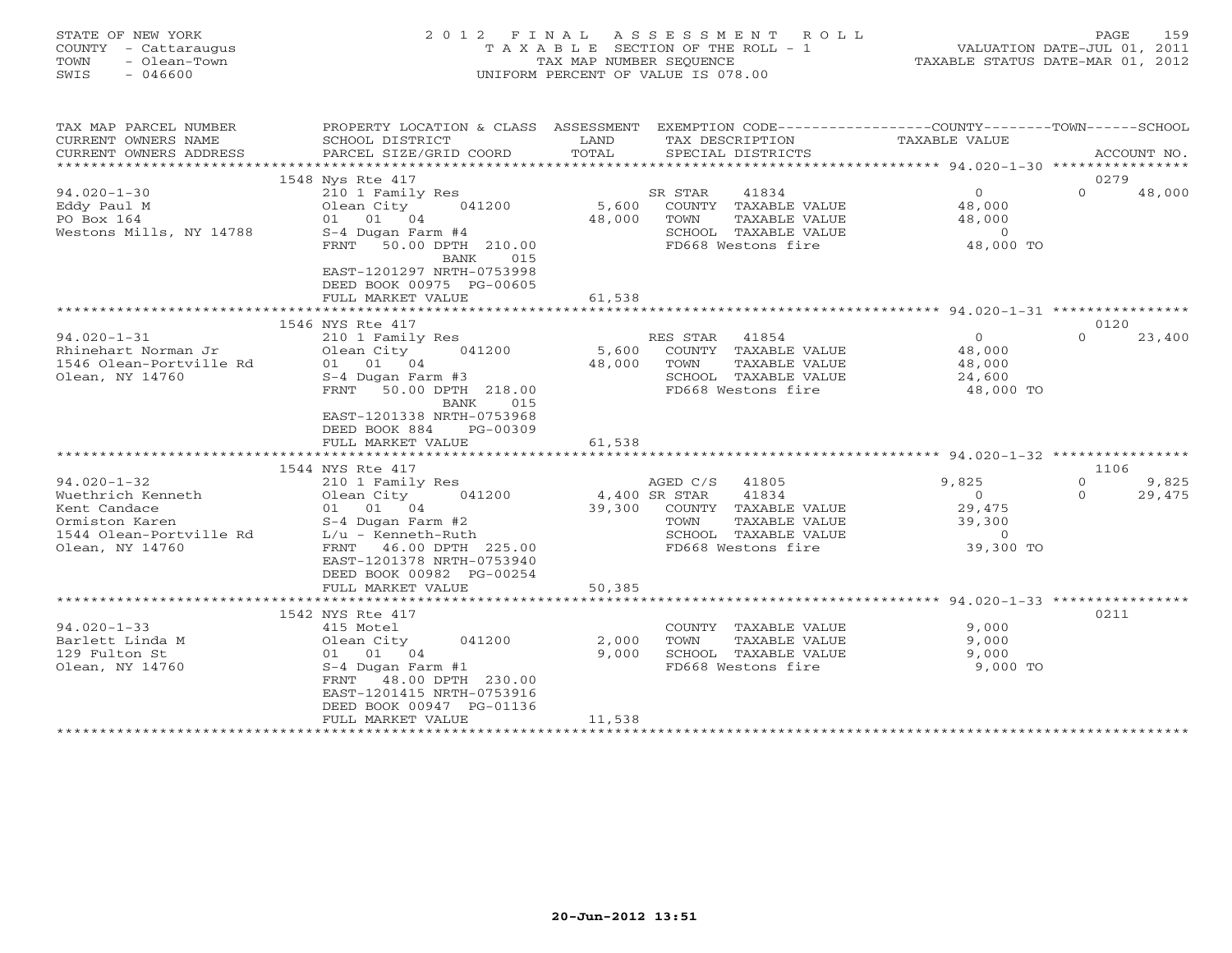#### STATE OF NEW YORK 2 0 1 2 F I N A L A S S E S S M E N T R O L L PAGE 160COUNTY - Cattaraugus T A X A B L E SECTION OF THE ROLL - 1 VALUATION DATE-JUL 01, 2011 TOWN - Olean-Town TAX MAP NUMBER SEQUENCE TAXABLE STATUS DATE-MAR 01, 2012<br>TAXABLE STATUS DATE-MAR 01, 2012 SWIS - 046600 UNIFORM PERCENT OF VALUE IS 078.00

| TAX MAP PARCEL NUMBER<br>CURRENT OWNERS NAME<br>CURRENT OWNERS ADDRESS                                 | PROPERTY LOCATION & CLASS ASSESSMENT<br>SCHOOL DISTRICT<br>PARCEL SIZE/GRID COORD                                                                                                 | LAND<br>TOTAL            | EXEMPTION CODE-----------------COUNTY-------TOWN------SCHOOL<br>TAX DESCRIPTION<br>SPECIAL DISTRICTS                          | TAXABLE VALUE                                                      | ACCOUNT NO.                             |
|--------------------------------------------------------------------------------------------------------|-----------------------------------------------------------------------------------------------------------------------------------------------------------------------------------|--------------------------|-------------------------------------------------------------------------------------------------------------------------------|--------------------------------------------------------------------|-----------------------------------------|
| ***********************<br>$94.020 - 1 - 34$<br>Barlett Linda M<br>129 Fulton St<br>Olean, NY 14760    | 1542 NYS Rte 417<br>415 Motel<br>041200<br>Olean City<br>01 01 04<br>S-4 Dugan Farm<br>FRNT 46.00 DPTH 235.00<br>EAST-1201452 NRTH-0753888                                        | 6,100<br>56,200          | COUNTY TAXABLE VALUE<br>TOWN<br>TAXABLE VALUE<br>SCHOOL TAXABLE VALUE<br>FD668 Westons fire                                   | 56,200<br>56,200<br>56,200<br>56,200 TO                            | 0212                                    |
|                                                                                                        | DEED BOOK 00947 PG-01136<br>FULL MARKET VALUE                                                                                                                                     | 72,051                   |                                                                                                                               |                                                                    |                                         |
| $94.020 - 1 - 35$<br>Anderson Donald F<br>Anderson Judith<br>PO Box 277<br>Westons Mills, NY 14788     | 1540 NYS Rte 417<br>312 Vac w/imprv<br>041200<br>Olean City<br>01 01 04<br>$S-4$<br>ACRES 1.35<br>EAST-1201573 NRTH-0753806<br>DEED BOOK 00964 PG-00689                           | 10,500<br>13,700         | COUNTY TAXABLE VALUE<br>TOWN<br>TAXABLE VALUE<br>SCHOOL TAXABLE VALUE<br>FD668 Westons fire                                   | 13,700<br>13,700<br>13,700<br>13,700 TO                            | 0028                                    |
|                                                                                                        | FULL MARKET VALUE                                                                                                                                                                 | 17,564                   |                                                                                                                               |                                                                    |                                         |
| $94.020 - 1 - 36$<br>Anderson Donald F<br>Anderson Judith Ann<br>PO Box 277<br>Westons Mills, NY 14788 | 1530 NYS Rte 417<br>210 1 Family Res<br>Olean City<br>041200<br>01 01 04<br>$S-4$<br>Life Use<br>FRNT 100.00 DPTH 300.00<br>EAST-1201716 NRTH-0753712<br>DEED BOOK 00922 PG-01116 | 10,200<br>90,000         | SR STAR<br>41834<br>COUNTY TAXABLE VALUE<br>TOWN<br>TAXABLE VALUE<br>SCHOOL TAXABLE VALUE<br>FD668 Westons fire               | $\overline{0}$<br>90,000<br>90,000<br>41,480<br>90,000 TO          | 0018<br>$\Omega$<br>48,520              |
|                                                                                                        | FULL MARKET VALUE                                                                                                                                                                 | 115,385                  |                                                                                                                               |                                                                    |                                         |
|                                                                                                        | 1524 NYS Rte 417                                                                                                                                                                  |                          |                                                                                                                               |                                                                    | 0013                                    |
| $94.020 - 1 - 37$<br>Watson Fred L<br>Watson Dixie L<br>PO Box 175<br>Westons Mills, NY 14788          | 210 1 Family Res<br>041200<br>Olean City<br>01 01 04<br>FRNT 100.00 DPTH 300.00<br>0.54<br>ACRES<br>EAST-1201791 NRTH-0753636<br>DEED BOOK 15471 PG-9001<br>FULL MARKET VALUE     | 8,200 RES STAR<br>96,154 | WVET C/T 41121<br>41854<br>75,000 COUNTY TAXABLE VALUE<br>TAXABLE VALUE<br>TOWN<br>SCHOOL TAXABLE VALUE<br>FD668 Westons fire | 9,360<br>$\overline{0}$<br>65,640<br>65,640<br>51,600<br>75,000 TO | 9,360<br>$\Omega$<br>23,400<br>$\Omega$ |
|                                                                                                        |                                                                                                                                                                                   |                          |                                                                                                                               |                                                                    |                                         |
| $94.020 - 1 - 42$<br>Bell David<br>Bell Mary Kay<br>208 Genesee St<br>Olean, NY 14760                  | NYS Rte 417 (off)<br>314 Rural vac<10<br>01ean City 041200 100<br>FRNT 80.00 DPTH 180.00 100<br>DEED BOOK 1032 PG-1024<br>FULL MARKET VALUE                                       | 128                      | COUNTY TAXABLE VALUE<br>TOWN<br>TAXABLE VALUE<br>SCHOOL TAXABLE VALUE<br>FD668 Westons fire                                   | 100<br>100<br>100<br>100 TO                                        | 1735                                    |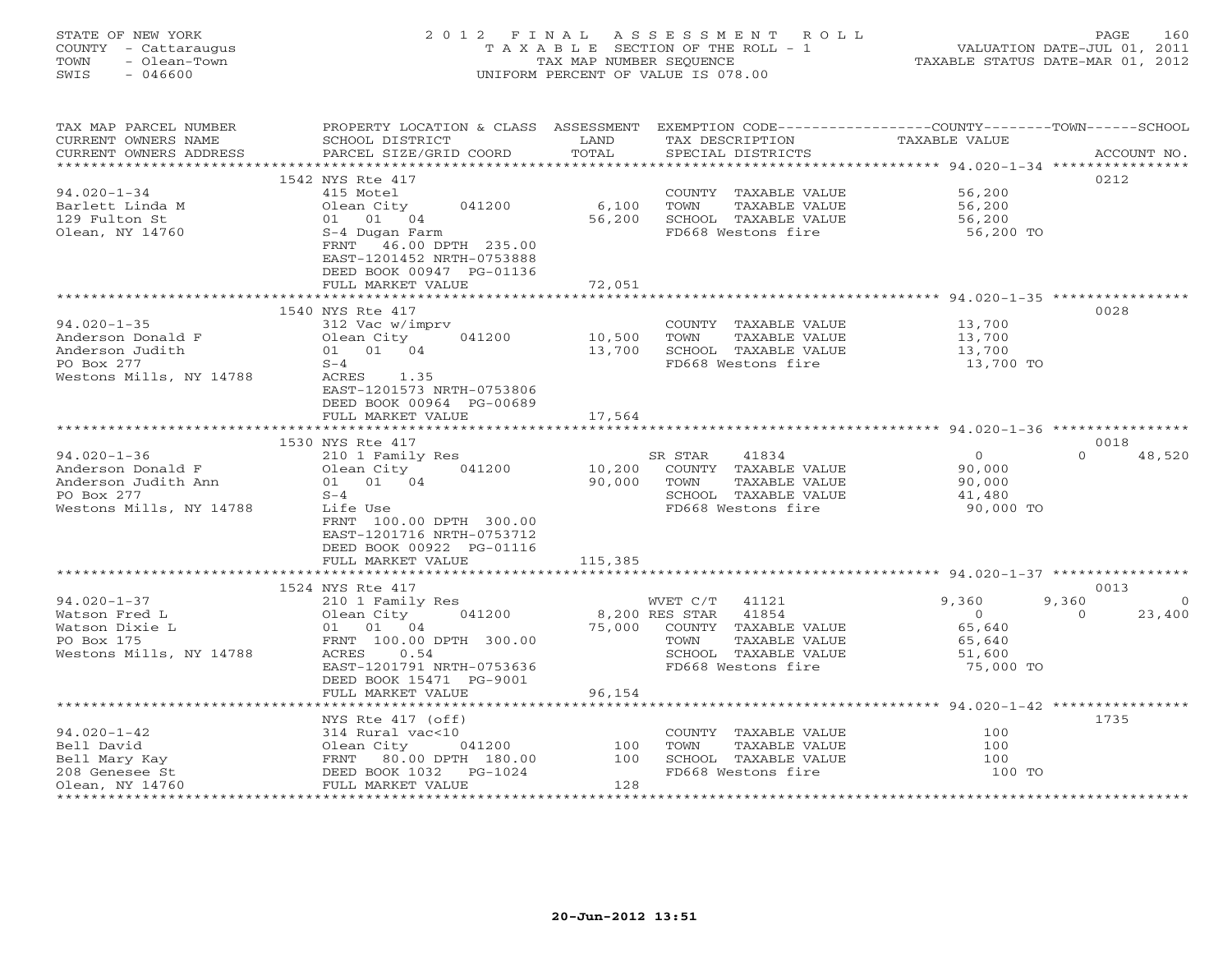#### STATE OF NEW YORK 2 0 1 2 F I N A L A S S E S S M E N T R O L L PAGE 161 COUNTY - Cattaraugus T A X A B L E SECTION OF THE ROLL - 1 VALUATION DATE-JUL 01, 2011 TOWN - Olean-Town TAX MAP NUMBER SEQUENCE TAXABLE STATUS DATE-MAR 01, 2012 SWIS - 046600 UNIFORM PERCENT OF VALUE IS 078.00UNIFORM PERCENT OF VALUE IS 078.00

| TAX MAP PARCEL NUMBER<br>CURRENT OWNERS NAME<br>CURRENT OWNERS ADDRESS                               | PROPERTY LOCATION & CLASS ASSESSMENT<br>SCHOOL DISTRICT<br>PARCEL SIZE/GRID COORD                                                                                        | LAND<br>TOTAL         | EXEMPTION CODE-----------------COUNTY-------TOWN------SCHOOL<br>TAX DESCRIPTION<br>SPECIAL DISTRICTS             | TAXABLE VALUE                                               | ACCOUNT NO.        |
|------------------------------------------------------------------------------------------------------|--------------------------------------------------------------------------------------------------------------------------------------------------------------------------|-----------------------|------------------------------------------------------------------------------------------------------------------|-------------------------------------------------------------|--------------------|
| *************************                                                                            |                                                                                                                                                                          |                       |                                                                                                                  |                                                             |                    |
|                                                                                                      | 1517 NYS Rte 417                                                                                                                                                         |                       |                                                                                                                  |                                                             | 1037               |
| $94.020 - 1 - 44$<br>Grimes Terry L<br>Grimes Elaine J<br>1517 Olean-Portville Rd<br>Olean, NY 14760 | 210 1 Family Res<br>Olean City<br>041200<br>01 01 04<br>$S-4$<br>FRNT 45.00 DPTH 300.00<br>EAST-1201767 NRTH-0753207<br>DEED BOOK 912<br>PG-00210                        | 5,100<br>56,000       | RES STAR<br>41854<br>COUNTY TAXABLE VALUE<br>TAXABLE VALUE<br>TOWN<br>SCHOOL TAXABLE VALUE<br>FD668 Westons fire | $\overline{0}$<br>56,000<br>56,000<br>32,600<br>56,000 TO   | $\Omega$<br>23,400 |
|                                                                                                      | FULL MARKET VALUE                                                                                                                                                        | 71,795                |                                                                                                                  |                                                             |                    |
|                                                                                                      |                                                                                                                                                                          | * * * * * * * * * * * |                                                                                                                  | ******************************* 94.020-1-45 *************** |                    |
| $94.020 - 1 - 45$<br>Elexco Land Services Inc<br>PO Box 383<br>Olean, NY 14760                       | 1519 NYS Rte 417<br>210 1 Family Res<br>041200<br>Olean City<br>01 01 04<br>$S-4$<br>62.00 DPTH 325.00<br>FRNT<br>EAST-1201712 NRTH-0753240<br>DEED BOOK 1009<br>PG-1178 | 6,300<br>56,500       | COUNTY TAXABLE VALUE<br>TOWN<br>TAXABLE VALUE<br>SCHOOL TAXABLE VALUE<br>FD668 Westons fire                      | 56,500<br>56,500<br>56,500<br>56,500 TO                     | 0107               |
|                                                                                                      | FULL MARKET VALUE                                                                                                                                                        | 72,436                |                                                                                                                  |                                                             |                    |
|                                                                                                      |                                                                                                                                                                          |                       |                                                                                                                  |                                                             |                    |
|                                                                                                      | 1473 Kunselman Rd (Off)                                                                                                                                                  |                       |                                                                                                                  |                                                             | 0063               |
| $94.020 - 1 - 46$<br>Lowe Todd A<br>1473 Olean-Portville Rd<br>Olean, NY 14760                       | 210 1 Family Res<br>041200<br>Olean City<br>01 01 04<br>$S-4$<br>ACRES 17.34 BANK<br>026<br>EAST-1201658 NRTH-0752203<br>DEED BOOK 00925 PG-00976                        | 30,000<br>45,500      | 41854<br>RES STAR<br>COUNTY TAXABLE VALUE<br>TOWN<br>TAXABLE VALUE<br>SCHOOL TAXABLE VALUE<br>FD668 Westons fire | $\overline{0}$<br>45,500<br>45,500<br>22,100<br>45,500 TO   | $\Omega$<br>23,400 |
|                                                                                                      | FULL MARKET VALUE                                                                                                                                                        | 58,333                |                                                                                                                  |                                                             |                    |
|                                                                                                      |                                                                                                                                                                          |                       |                                                                                                                  |                                                             |                    |
|                                                                                                      | 1523 NYS Rte 417                                                                                                                                                         |                       |                                                                                                                  |                                                             | 0825               |
| $94.020 - 1 - 47$<br>Elexco Land Services Inc.<br>505 W Henley St<br>PO Box 383<br>Olean, NY 14760   | 210 1 Family Res<br>041200<br>Olean City<br>01 01 04<br>$S-4$<br>FRNT<br>88.00 DPTH 325.00<br>EAST-1201652 NRTH-0753281<br>DEED BOOK 8647<br>PG-7001                     | 7,700<br>78,500       | COUNTY TAXABLE VALUE<br>TOWN<br>TAXABLE VALUE<br>SCHOOL TAXABLE VALUE<br>FD668 Westons fire                      | 78,500<br>78,500<br>78,500<br>78,500 TO                     |                    |
|                                                                                                      | FULL MARKET VALUE                                                                                                                                                        | 100,641               |                                                                                                                  |                                                             |                    |
|                                                                                                      | * * * * * * * * * * * * * * * * * *                                                                                                                                      |                       |                                                                                                                  |                                                             |                    |
| $94.020 - 1 - 48$<br>Kunselman Gerald F<br>PO Box 210<br>Westons Mills, NY 14788                     | NYS Rte 417<br>314 Rural vac<10<br>Olean City<br>041200<br>01 01 04<br>$S-4$<br>FRNT<br>50.00 DPTH 330.00<br>EAST-1201596 NRTH-0753322<br>DEED BOOK 00957 PG-01180       | 3,000<br>3.000        | COUNTY TAXABLE VALUE<br>TOWN<br>TAXABLE VALUE<br>SCHOOL TAXABLE VALUE<br>FD668 Westons fire                      | 3,000<br>3,000<br>3,000<br>3,000 TO                         | 0553               |
|                                                                                                      | FULL MARKET VALUE                                                                                                                                                        | 3,846                 |                                                                                                                  |                                                             |                    |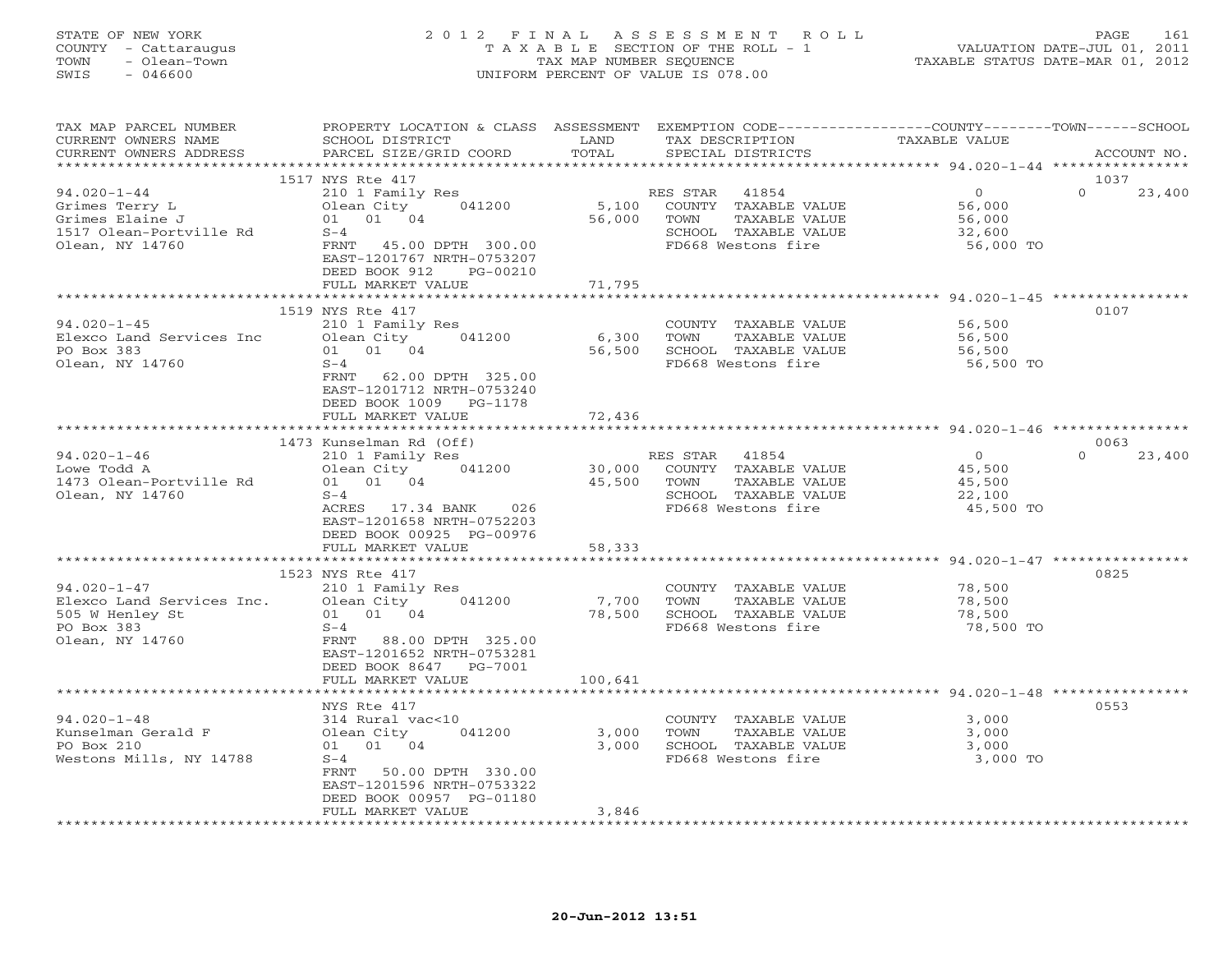### STATE OF NEW YORK 2 0 1 2 F I N A L A S S E S S M E N T R O L L PAGE 162 COUNTY - Cattaraugus T A X A B L E SECTION OF THE ROLL - 1 VALUATION DATE-JUL 01, 2011 TOWN - Olean-Town TAX MAP NUMBER SEQUENCE TAXABLE STATUS DATE-MAR 01, 2012 SWIS - 046600 UNIFORM PERCENT OF VALUE IS 078.00UNIFORM PERCENT OF VALUE IS 078.00

| TOTAL<br>CURRENT OWNERS ADDRESS<br>PARCEL SIZE/GRID COORD<br>SPECIAL DISTRICTS<br>ACCOUNT NO.<br>*************************<br>1531 NYS Rte 417<br>0554<br>$94.020 - 1 - 50$<br>16,000<br>411 Apartment<br>COUNTY TAXABLE VALUE<br>Kunselman Gerald F<br>Olean City<br>041200<br>3,000<br>TOWN<br>16,000<br>TAXABLE VALUE<br>PO Box 210<br>01 01 04<br>SCHOOL TAXABLE VALUE<br>16,000<br>16,000<br>Westons Mills, NY 14788<br>$S-4$ Wilson #1-2-3-4<br>FD668 Westons fire<br>16,000 TO<br>FRNT 145.00 DPTH 375.00<br>EAST-1201438 NRTH-0753440<br>DEED BOOK 00957 PG-01180<br>FULL MARKET VALUE<br>20,513<br>*********************** 94.020-1-51 *****************<br>*******<br>1537 NYS Rte 417<br>1087<br>$94.020 - 1 - 51$<br>$\overline{O}$<br>$\Omega$<br>210 1 Family Res<br>RES STAR<br>41854<br>23,400<br>Kunselman Gerald F<br>Olean City<br>041200<br>8,400<br>COUNTY TAXABLE VALUE<br>43,500<br>PO Box 210<br>01 01 04<br>43,500<br>TOWN<br>TAXABLE VALUE<br>43,500<br>Westons Mills, NY 14788<br>$S-4$ Wilson #1<br>SCHOOL TAXABLE VALUE<br>20,100<br>FRNT 100.00 DPTH 375.00<br>FD668 Westons fire<br>43,500 TO<br>EAST-1201331 NRTH-0753507<br>DEED BOOK 784<br>PG-01105<br>55,769<br>FULL MARKET VALUE<br>1539 NYS Rte 417<br>0073<br>$94.020 - 1 - 53$<br>$\circ$<br>$\Omega$<br>210 1 Family Res<br>23,400<br>RES STAR 41854<br>Jobe Steven C II<br>041200<br>5,800<br>COUNTY TAXABLE VALUE<br>69,500<br>Olean City<br>1539 Olean-Portville Rd<br>01 01 04<br>69,500<br>TOWN<br>TAXABLE VALUE<br>69,500<br>Olean, NY 14760<br>S-4 Wilson Sub #2<br>SCHOOL TAXABLE VALUE<br>46,100<br>FD668 Westons fire<br>FRNT<br>50.00 DPTH 410.00<br>69,500 TO<br>EAST-1201262 NRTH-0753545<br>DEED BOOK 16915 PG-2001<br>FULL MARKET VALUE<br>89,103<br>0080<br>NYS Rte 417<br>$94.020 - 1 - 54$<br>314 Rural vac<10<br>COUNTY TAXABLE VALUE<br>7,300<br>Bilotta Diane M<br>Olean City<br>041200<br>7,300<br>TOWN<br>TAXABLE VALUE<br>7,300<br>01 01 04<br>7,300<br>1541 Olean-Portville Rd<br>SCHOOL TAXABLE VALUE<br>7,300<br>Olean, NY 14760<br>$S-4$<br>FD668 Westons fire<br>7,300 TO<br>50.00 DPTH 270.00<br>FRNT<br>EAST-1201176 NRTH-0753519<br>PG-00453<br>DEED BOOK 911<br>9,359<br>FULL MARKET VALUE<br>1541 NYS Rte 417<br>0079<br>$94.020 - 1 - 55$<br>$\circ$<br>$\Omega$<br>210 1 Family Res<br>RES STAR<br>41854<br>23,400<br>Bilotta Diane M<br>Olean City<br>041200<br>5,000<br>COUNTY TAXABLE VALUE<br>41,700<br>1541 Olean-Portville Rd<br>01 01 04<br>41,700<br>TOWN<br>TAXABLE VALUE<br>41,700<br>Olean, NY 14760<br>$S-4$ Wilson #3<br>SCHOOL TAXABLE VALUE<br>18,300<br>FRNT 50.00 DPTH 150.00<br>FD668 Westons fire<br>41,700 TO<br>EAST-1201306 NRTH-0753680<br>PG-00607<br>DEED BOOK 904<br>53,462<br>FULL MARKET VALUE | TAX MAP PARCEL NUMBER<br>CURRENT OWNERS NAME | PROPERTY LOCATION & CLASS ASSESSMENT EXEMPTION CODE---------------COUNTY-------TOWN------SCHOOL<br>SCHOOL DISTRICT | LAND | TAX DESCRIPTION | TAXABLE VALUE |  |
|---------------------------------------------------------------------------------------------------------------------------------------------------------------------------------------------------------------------------------------------------------------------------------------------------------------------------------------------------------------------------------------------------------------------------------------------------------------------------------------------------------------------------------------------------------------------------------------------------------------------------------------------------------------------------------------------------------------------------------------------------------------------------------------------------------------------------------------------------------------------------------------------------------------------------------------------------------------------------------------------------------------------------------------------------------------------------------------------------------------------------------------------------------------------------------------------------------------------------------------------------------------------------------------------------------------------------------------------------------------------------------------------------------------------------------------------------------------------------------------------------------------------------------------------------------------------------------------------------------------------------------------------------------------------------------------------------------------------------------------------------------------------------------------------------------------------------------------------------------------------------------------------------------------------------------------------------------------------------------------------------------------------------------------------------------------------------------------------------------------------------------------------------------------------------------------------------------------------------------------------------------------------------------------------------------------------------------------------------------------------------------------------------------------------------------------------------------------------------------------------------------------------------------------------------------------------------------------------------------------------------------------------------------------------------------------------------------------------------------------------------------|----------------------------------------------|--------------------------------------------------------------------------------------------------------------------|------|-----------------|---------------|--|
|                                                                                                                                                                                                                                                                                                                                                                                                                                                                                                                                                                                                                                                                                                                                                                                                                                                                                                                                                                                                                                                                                                                                                                                                                                                                                                                                                                                                                                                                                                                                                                                                                                                                                                                                                                                                                                                                                                                                                                                                                                                                                                                                                                                                                                                                                                                                                                                                                                                                                                                                                                                                                                                                                                                                                         |                                              |                                                                                                                    |      |                 |               |  |
|                                                                                                                                                                                                                                                                                                                                                                                                                                                                                                                                                                                                                                                                                                                                                                                                                                                                                                                                                                                                                                                                                                                                                                                                                                                                                                                                                                                                                                                                                                                                                                                                                                                                                                                                                                                                                                                                                                                                                                                                                                                                                                                                                                                                                                                                                                                                                                                                                                                                                                                                                                                                                                                                                                                                                         |                                              |                                                                                                                    |      |                 |               |  |
|                                                                                                                                                                                                                                                                                                                                                                                                                                                                                                                                                                                                                                                                                                                                                                                                                                                                                                                                                                                                                                                                                                                                                                                                                                                                                                                                                                                                                                                                                                                                                                                                                                                                                                                                                                                                                                                                                                                                                                                                                                                                                                                                                                                                                                                                                                                                                                                                                                                                                                                                                                                                                                                                                                                                                         |                                              |                                                                                                                    |      |                 |               |  |
|                                                                                                                                                                                                                                                                                                                                                                                                                                                                                                                                                                                                                                                                                                                                                                                                                                                                                                                                                                                                                                                                                                                                                                                                                                                                                                                                                                                                                                                                                                                                                                                                                                                                                                                                                                                                                                                                                                                                                                                                                                                                                                                                                                                                                                                                                                                                                                                                                                                                                                                                                                                                                                                                                                                                                         |                                              |                                                                                                                    |      |                 |               |  |
|                                                                                                                                                                                                                                                                                                                                                                                                                                                                                                                                                                                                                                                                                                                                                                                                                                                                                                                                                                                                                                                                                                                                                                                                                                                                                                                                                                                                                                                                                                                                                                                                                                                                                                                                                                                                                                                                                                                                                                                                                                                                                                                                                                                                                                                                                                                                                                                                                                                                                                                                                                                                                                                                                                                                                         |                                              |                                                                                                                    |      |                 |               |  |
|                                                                                                                                                                                                                                                                                                                                                                                                                                                                                                                                                                                                                                                                                                                                                                                                                                                                                                                                                                                                                                                                                                                                                                                                                                                                                                                                                                                                                                                                                                                                                                                                                                                                                                                                                                                                                                                                                                                                                                                                                                                                                                                                                                                                                                                                                                                                                                                                                                                                                                                                                                                                                                                                                                                                                         |                                              |                                                                                                                    |      |                 |               |  |
|                                                                                                                                                                                                                                                                                                                                                                                                                                                                                                                                                                                                                                                                                                                                                                                                                                                                                                                                                                                                                                                                                                                                                                                                                                                                                                                                                                                                                                                                                                                                                                                                                                                                                                                                                                                                                                                                                                                                                                                                                                                                                                                                                                                                                                                                                                                                                                                                                                                                                                                                                                                                                                                                                                                                                         |                                              |                                                                                                                    |      |                 |               |  |
|                                                                                                                                                                                                                                                                                                                                                                                                                                                                                                                                                                                                                                                                                                                                                                                                                                                                                                                                                                                                                                                                                                                                                                                                                                                                                                                                                                                                                                                                                                                                                                                                                                                                                                                                                                                                                                                                                                                                                                                                                                                                                                                                                                                                                                                                                                                                                                                                                                                                                                                                                                                                                                                                                                                                                         |                                              |                                                                                                                    |      |                 |               |  |
|                                                                                                                                                                                                                                                                                                                                                                                                                                                                                                                                                                                                                                                                                                                                                                                                                                                                                                                                                                                                                                                                                                                                                                                                                                                                                                                                                                                                                                                                                                                                                                                                                                                                                                                                                                                                                                                                                                                                                                                                                                                                                                                                                                                                                                                                                                                                                                                                                                                                                                                                                                                                                                                                                                                                                         |                                              |                                                                                                                    |      |                 |               |  |
|                                                                                                                                                                                                                                                                                                                                                                                                                                                                                                                                                                                                                                                                                                                                                                                                                                                                                                                                                                                                                                                                                                                                                                                                                                                                                                                                                                                                                                                                                                                                                                                                                                                                                                                                                                                                                                                                                                                                                                                                                                                                                                                                                                                                                                                                                                                                                                                                                                                                                                                                                                                                                                                                                                                                                         |                                              |                                                                                                                    |      |                 |               |  |
|                                                                                                                                                                                                                                                                                                                                                                                                                                                                                                                                                                                                                                                                                                                                                                                                                                                                                                                                                                                                                                                                                                                                                                                                                                                                                                                                                                                                                                                                                                                                                                                                                                                                                                                                                                                                                                                                                                                                                                                                                                                                                                                                                                                                                                                                                                                                                                                                                                                                                                                                                                                                                                                                                                                                                         |                                              |                                                                                                                    |      |                 |               |  |
|                                                                                                                                                                                                                                                                                                                                                                                                                                                                                                                                                                                                                                                                                                                                                                                                                                                                                                                                                                                                                                                                                                                                                                                                                                                                                                                                                                                                                                                                                                                                                                                                                                                                                                                                                                                                                                                                                                                                                                                                                                                                                                                                                                                                                                                                                                                                                                                                                                                                                                                                                                                                                                                                                                                                                         |                                              |                                                                                                                    |      |                 |               |  |
|                                                                                                                                                                                                                                                                                                                                                                                                                                                                                                                                                                                                                                                                                                                                                                                                                                                                                                                                                                                                                                                                                                                                                                                                                                                                                                                                                                                                                                                                                                                                                                                                                                                                                                                                                                                                                                                                                                                                                                                                                                                                                                                                                                                                                                                                                                                                                                                                                                                                                                                                                                                                                                                                                                                                                         |                                              |                                                                                                                    |      |                 |               |  |
|                                                                                                                                                                                                                                                                                                                                                                                                                                                                                                                                                                                                                                                                                                                                                                                                                                                                                                                                                                                                                                                                                                                                                                                                                                                                                                                                                                                                                                                                                                                                                                                                                                                                                                                                                                                                                                                                                                                                                                                                                                                                                                                                                                                                                                                                                                                                                                                                                                                                                                                                                                                                                                                                                                                                                         |                                              |                                                                                                                    |      |                 |               |  |
|                                                                                                                                                                                                                                                                                                                                                                                                                                                                                                                                                                                                                                                                                                                                                                                                                                                                                                                                                                                                                                                                                                                                                                                                                                                                                                                                                                                                                                                                                                                                                                                                                                                                                                                                                                                                                                                                                                                                                                                                                                                                                                                                                                                                                                                                                                                                                                                                                                                                                                                                                                                                                                                                                                                                                         |                                              |                                                                                                                    |      |                 |               |  |
|                                                                                                                                                                                                                                                                                                                                                                                                                                                                                                                                                                                                                                                                                                                                                                                                                                                                                                                                                                                                                                                                                                                                                                                                                                                                                                                                                                                                                                                                                                                                                                                                                                                                                                                                                                                                                                                                                                                                                                                                                                                                                                                                                                                                                                                                                                                                                                                                                                                                                                                                                                                                                                                                                                                                                         |                                              |                                                                                                                    |      |                 |               |  |
|                                                                                                                                                                                                                                                                                                                                                                                                                                                                                                                                                                                                                                                                                                                                                                                                                                                                                                                                                                                                                                                                                                                                                                                                                                                                                                                                                                                                                                                                                                                                                                                                                                                                                                                                                                                                                                                                                                                                                                                                                                                                                                                                                                                                                                                                                                                                                                                                                                                                                                                                                                                                                                                                                                                                                         |                                              |                                                                                                                    |      |                 |               |  |
|                                                                                                                                                                                                                                                                                                                                                                                                                                                                                                                                                                                                                                                                                                                                                                                                                                                                                                                                                                                                                                                                                                                                                                                                                                                                                                                                                                                                                                                                                                                                                                                                                                                                                                                                                                                                                                                                                                                                                                                                                                                                                                                                                                                                                                                                                                                                                                                                                                                                                                                                                                                                                                                                                                                                                         |                                              |                                                                                                                    |      |                 |               |  |
|                                                                                                                                                                                                                                                                                                                                                                                                                                                                                                                                                                                                                                                                                                                                                                                                                                                                                                                                                                                                                                                                                                                                                                                                                                                                                                                                                                                                                                                                                                                                                                                                                                                                                                                                                                                                                                                                                                                                                                                                                                                                                                                                                                                                                                                                                                                                                                                                                                                                                                                                                                                                                                                                                                                                                         |                                              |                                                                                                                    |      |                 |               |  |
|                                                                                                                                                                                                                                                                                                                                                                                                                                                                                                                                                                                                                                                                                                                                                                                                                                                                                                                                                                                                                                                                                                                                                                                                                                                                                                                                                                                                                                                                                                                                                                                                                                                                                                                                                                                                                                                                                                                                                                                                                                                                                                                                                                                                                                                                                                                                                                                                                                                                                                                                                                                                                                                                                                                                                         |                                              |                                                                                                                    |      |                 |               |  |
|                                                                                                                                                                                                                                                                                                                                                                                                                                                                                                                                                                                                                                                                                                                                                                                                                                                                                                                                                                                                                                                                                                                                                                                                                                                                                                                                                                                                                                                                                                                                                                                                                                                                                                                                                                                                                                                                                                                                                                                                                                                                                                                                                                                                                                                                                                                                                                                                                                                                                                                                                                                                                                                                                                                                                         |                                              |                                                                                                                    |      |                 |               |  |
|                                                                                                                                                                                                                                                                                                                                                                                                                                                                                                                                                                                                                                                                                                                                                                                                                                                                                                                                                                                                                                                                                                                                                                                                                                                                                                                                                                                                                                                                                                                                                                                                                                                                                                                                                                                                                                                                                                                                                                                                                                                                                                                                                                                                                                                                                                                                                                                                                                                                                                                                                                                                                                                                                                                                                         |                                              |                                                                                                                    |      |                 |               |  |
|                                                                                                                                                                                                                                                                                                                                                                                                                                                                                                                                                                                                                                                                                                                                                                                                                                                                                                                                                                                                                                                                                                                                                                                                                                                                                                                                                                                                                                                                                                                                                                                                                                                                                                                                                                                                                                                                                                                                                                                                                                                                                                                                                                                                                                                                                                                                                                                                                                                                                                                                                                                                                                                                                                                                                         |                                              |                                                                                                                    |      |                 |               |  |
|                                                                                                                                                                                                                                                                                                                                                                                                                                                                                                                                                                                                                                                                                                                                                                                                                                                                                                                                                                                                                                                                                                                                                                                                                                                                                                                                                                                                                                                                                                                                                                                                                                                                                                                                                                                                                                                                                                                                                                                                                                                                                                                                                                                                                                                                                                                                                                                                                                                                                                                                                                                                                                                                                                                                                         |                                              |                                                                                                                    |      |                 |               |  |
|                                                                                                                                                                                                                                                                                                                                                                                                                                                                                                                                                                                                                                                                                                                                                                                                                                                                                                                                                                                                                                                                                                                                                                                                                                                                                                                                                                                                                                                                                                                                                                                                                                                                                                                                                                                                                                                                                                                                                                                                                                                                                                                                                                                                                                                                                                                                                                                                                                                                                                                                                                                                                                                                                                                                                         |                                              |                                                                                                                    |      |                 |               |  |
|                                                                                                                                                                                                                                                                                                                                                                                                                                                                                                                                                                                                                                                                                                                                                                                                                                                                                                                                                                                                                                                                                                                                                                                                                                                                                                                                                                                                                                                                                                                                                                                                                                                                                                                                                                                                                                                                                                                                                                                                                                                                                                                                                                                                                                                                                                                                                                                                                                                                                                                                                                                                                                                                                                                                                         |                                              |                                                                                                                    |      |                 |               |  |
|                                                                                                                                                                                                                                                                                                                                                                                                                                                                                                                                                                                                                                                                                                                                                                                                                                                                                                                                                                                                                                                                                                                                                                                                                                                                                                                                                                                                                                                                                                                                                                                                                                                                                                                                                                                                                                                                                                                                                                                                                                                                                                                                                                                                                                                                                                                                                                                                                                                                                                                                                                                                                                                                                                                                                         |                                              |                                                                                                                    |      |                 |               |  |
|                                                                                                                                                                                                                                                                                                                                                                                                                                                                                                                                                                                                                                                                                                                                                                                                                                                                                                                                                                                                                                                                                                                                                                                                                                                                                                                                                                                                                                                                                                                                                                                                                                                                                                                                                                                                                                                                                                                                                                                                                                                                                                                                                                                                                                                                                                                                                                                                                                                                                                                                                                                                                                                                                                                                                         |                                              |                                                                                                                    |      |                 |               |  |
|                                                                                                                                                                                                                                                                                                                                                                                                                                                                                                                                                                                                                                                                                                                                                                                                                                                                                                                                                                                                                                                                                                                                                                                                                                                                                                                                                                                                                                                                                                                                                                                                                                                                                                                                                                                                                                                                                                                                                                                                                                                                                                                                                                                                                                                                                                                                                                                                                                                                                                                                                                                                                                                                                                                                                         |                                              |                                                                                                                    |      |                 |               |  |
|                                                                                                                                                                                                                                                                                                                                                                                                                                                                                                                                                                                                                                                                                                                                                                                                                                                                                                                                                                                                                                                                                                                                                                                                                                                                                                                                                                                                                                                                                                                                                                                                                                                                                                                                                                                                                                                                                                                                                                                                                                                                                                                                                                                                                                                                                                                                                                                                                                                                                                                                                                                                                                                                                                                                                         |                                              |                                                                                                                    |      |                 |               |  |
|                                                                                                                                                                                                                                                                                                                                                                                                                                                                                                                                                                                                                                                                                                                                                                                                                                                                                                                                                                                                                                                                                                                                                                                                                                                                                                                                                                                                                                                                                                                                                                                                                                                                                                                                                                                                                                                                                                                                                                                                                                                                                                                                                                                                                                                                                                                                                                                                                                                                                                                                                                                                                                                                                                                                                         |                                              |                                                                                                                    |      |                 |               |  |
|                                                                                                                                                                                                                                                                                                                                                                                                                                                                                                                                                                                                                                                                                                                                                                                                                                                                                                                                                                                                                                                                                                                                                                                                                                                                                                                                                                                                                                                                                                                                                                                                                                                                                                                                                                                                                                                                                                                                                                                                                                                                                                                                                                                                                                                                                                                                                                                                                                                                                                                                                                                                                                                                                                                                                         |                                              |                                                                                                                    |      |                 |               |  |
|                                                                                                                                                                                                                                                                                                                                                                                                                                                                                                                                                                                                                                                                                                                                                                                                                                                                                                                                                                                                                                                                                                                                                                                                                                                                                                                                                                                                                                                                                                                                                                                                                                                                                                                                                                                                                                                                                                                                                                                                                                                                                                                                                                                                                                                                                                                                                                                                                                                                                                                                                                                                                                                                                                                                                         |                                              |                                                                                                                    |      |                 |               |  |
|                                                                                                                                                                                                                                                                                                                                                                                                                                                                                                                                                                                                                                                                                                                                                                                                                                                                                                                                                                                                                                                                                                                                                                                                                                                                                                                                                                                                                                                                                                                                                                                                                                                                                                                                                                                                                                                                                                                                                                                                                                                                                                                                                                                                                                                                                                                                                                                                                                                                                                                                                                                                                                                                                                                                                         |                                              |                                                                                                                    |      |                 |               |  |
|                                                                                                                                                                                                                                                                                                                                                                                                                                                                                                                                                                                                                                                                                                                                                                                                                                                                                                                                                                                                                                                                                                                                                                                                                                                                                                                                                                                                                                                                                                                                                                                                                                                                                                                                                                                                                                                                                                                                                                                                                                                                                                                                                                                                                                                                                                                                                                                                                                                                                                                                                                                                                                                                                                                                                         |                                              |                                                                                                                    |      |                 |               |  |
|                                                                                                                                                                                                                                                                                                                                                                                                                                                                                                                                                                                                                                                                                                                                                                                                                                                                                                                                                                                                                                                                                                                                                                                                                                                                                                                                                                                                                                                                                                                                                                                                                                                                                                                                                                                                                                                                                                                                                                                                                                                                                                                                                                                                                                                                                                                                                                                                                                                                                                                                                                                                                                                                                                                                                         |                                              |                                                                                                                    |      |                 |               |  |
|                                                                                                                                                                                                                                                                                                                                                                                                                                                                                                                                                                                                                                                                                                                                                                                                                                                                                                                                                                                                                                                                                                                                                                                                                                                                                                                                                                                                                                                                                                                                                                                                                                                                                                                                                                                                                                                                                                                                                                                                                                                                                                                                                                                                                                                                                                                                                                                                                                                                                                                                                                                                                                                                                                                                                         |                                              |                                                                                                                    |      |                 |               |  |
|                                                                                                                                                                                                                                                                                                                                                                                                                                                                                                                                                                                                                                                                                                                                                                                                                                                                                                                                                                                                                                                                                                                                                                                                                                                                                                                                                                                                                                                                                                                                                                                                                                                                                                                                                                                                                                                                                                                                                                                                                                                                                                                                                                                                                                                                                                                                                                                                                                                                                                                                                                                                                                                                                                                                                         |                                              |                                                                                                                    |      |                 |               |  |
|                                                                                                                                                                                                                                                                                                                                                                                                                                                                                                                                                                                                                                                                                                                                                                                                                                                                                                                                                                                                                                                                                                                                                                                                                                                                                                                                                                                                                                                                                                                                                                                                                                                                                                                                                                                                                                                                                                                                                                                                                                                                                                                                                                                                                                                                                                                                                                                                                                                                                                                                                                                                                                                                                                                                                         |                                              |                                                                                                                    |      |                 |               |  |
|                                                                                                                                                                                                                                                                                                                                                                                                                                                                                                                                                                                                                                                                                                                                                                                                                                                                                                                                                                                                                                                                                                                                                                                                                                                                                                                                                                                                                                                                                                                                                                                                                                                                                                                                                                                                                                                                                                                                                                                                                                                                                                                                                                                                                                                                                                                                                                                                                                                                                                                                                                                                                                                                                                                                                         |                                              |                                                                                                                    |      |                 |               |  |
|                                                                                                                                                                                                                                                                                                                                                                                                                                                                                                                                                                                                                                                                                                                                                                                                                                                                                                                                                                                                                                                                                                                                                                                                                                                                                                                                                                                                                                                                                                                                                                                                                                                                                                                                                                                                                                                                                                                                                                                                                                                                                                                                                                                                                                                                                                                                                                                                                                                                                                                                                                                                                                                                                                                                                         |                                              |                                                                                                                    |      |                 |               |  |
|                                                                                                                                                                                                                                                                                                                                                                                                                                                                                                                                                                                                                                                                                                                                                                                                                                                                                                                                                                                                                                                                                                                                                                                                                                                                                                                                                                                                                                                                                                                                                                                                                                                                                                                                                                                                                                                                                                                                                                                                                                                                                                                                                                                                                                                                                                                                                                                                                                                                                                                                                                                                                                                                                                                                                         |                                              |                                                                                                                    |      |                 |               |  |
|                                                                                                                                                                                                                                                                                                                                                                                                                                                                                                                                                                                                                                                                                                                                                                                                                                                                                                                                                                                                                                                                                                                                                                                                                                                                                                                                                                                                                                                                                                                                                                                                                                                                                                                                                                                                                                                                                                                                                                                                                                                                                                                                                                                                                                                                                                                                                                                                                                                                                                                                                                                                                                                                                                                                                         |                                              |                                                                                                                    |      |                 |               |  |
|                                                                                                                                                                                                                                                                                                                                                                                                                                                                                                                                                                                                                                                                                                                                                                                                                                                                                                                                                                                                                                                                                                                                                                                                                                                                                                                                                                                                                                                                                                                                                                                                                                                                                                                                                                                                                                                                                                                                                                                                                                                                                                                                                                                                                                                                                                                                                                                                                                                                                                                                                                                                                                                                                                                                                         |                                              |                                                                                                                    |      |                 |               |  |
|                                                                                                                                                                                                                                                                                                                                                                                                                                                                                                                                                                                                                                                                                                                                                                                                                                                                                                                                                                                                                                                                                                                                                                                                                                                                                                                                                                                                                                                                                                                                                                                                                                                                                                                                                                                                                                                                                                                                                                                                                                                                                                                                                                                                                                                                                                                                                                                                                                                                                                                                                                                                                                                                                                                                                         |                                              |                                                                                                                    |      |                 |               |  |
|                                                                                                                                                                                                                                                                                                                                                                                                                                                                                                                                                                                                                                                                                                                                                                                                                                                                                                                                                                                                                                                                                                                                                                                                                                                                                                                                                                                                                                                                                                                                                                                                                                                                                                                                                                                                                                                                                                                                                                                                                                                                                                                                                                                                                                                                                                                                                                                                                                                                                                                                                                                                                                                                                                                                                         |                                              |                                                                                                                    |      |                 |               |  |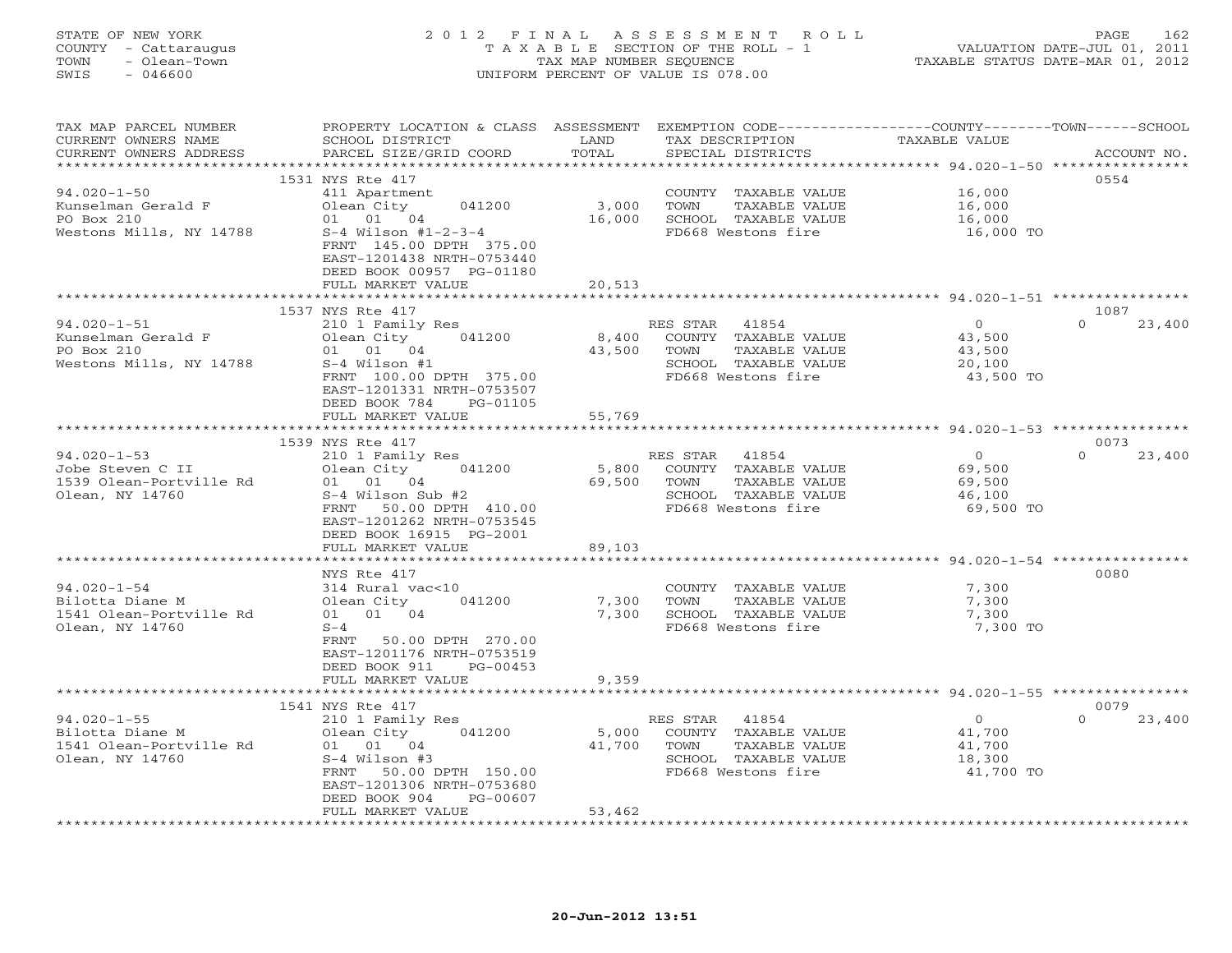| TOWN<br>SWIS | STATE OF NEW YORK<br>COUNTY - Cattaraugus<br>- Olean-Town<br>- 046600 |                                                          |              | 2012 FINAL ASSESSMENT ROLL<br>T A X A B L E SECTION OF THE ROLL - 1<br>TAX MAP NUMBER SEOUENCE<br>UNIFORM PERCENT OF VALUE IS 078.00 | TAXABLE STATUS DATE-MAR 01, 2012                                  | PAGE<br>VALUATION DATE-JUL 01, 2011 | 163     |
|--------------|-----------------------------------------------------------------------|----------------------------------------------------------|--------------|--------------------------------------------------------------------------------------------------------------------------------------|-------------------------------------------------------------------|-------------------------------------|---------|
|              | TAX MAP PARCEL NUMBER<br>$C$ ים אי הדאס החווים מידודי                 | PROPERTY LOCATION & CLASS ASSESSMENT<br>CAUOOI DICTORIAM | <b>TANTO</b> | ENV DECOPTORION                                                                                                                      | EXEMPTION CODE-----------------COUNTY------<br>סוז דגזו סדם השגרת | $-$ TOWN $-$                        | -SCHOOL |

| CURRENT OWNERS NAME     | SCHOOL DISTRICT                  | LAND                    | TAX DESCRIPTION              | TAXABLE VALUE                                             |             |
|-------------------------|----------------------------------|-------------------------|------------------------------|-----------------------------------------------------------|-------------|
| CURRENT OWNERS ADDRESS  | PARCEL SIZE/GRID COORD           | TOTAL                   | SPECIAL DISTRICTS            |                                                           | ACCOUNT NO. |
| *******************     | **************************       |                         |                              |                                                           |             |
|                         | 1543 NYS Rte 417                 |                         |                              |                                                           | 0110        |
| $94.020 - 1 - 56$       | 210 1 Family Res                 |                         | COUNTY TAXABLE VALUE         | 47,000                                                    |             |
| Brown Dolly C           | Olean City<br>041200             | 5,000                   | TOWN<br><b>TAXABLE VALUE</b> | 47,000                                                    |             |
| Bilotta Diane           | 01 04<br>01                      | 47,000                  | SCHOOL TAXABLE VALUE         | 47,000                                                    |             |
| 1541 Olean-Portville Rd | $S-4$ Wilson #4                  |                         | FD668 Westons fire           | 47,000 TO                                                 |             |
| Olean, NY 14760         | Life Use Db                      |                         |                              |                                                           |             |
|                         | 50.00 DPTH 150.00<br><b>FRNT</b> |                         |                              |                                                           |             |
|                         | EAST-1201265 NRTH-0753712        |                         |                              |                                                           |             |
|                         | DEED BOOK 00927 PG-00007         |                         |                              |                                                           |             |
|                         | FULL MARKET VALUE                | 60,256                  |                              |                                                           |             |
|                         |                                  |                         |                              | ****************** 94.020-1-57 *****************          |             |
|                         | NYS Rte 417                      |                         |                              |                                                           | 0108        |
| $94.020 - 1 - 57$       | 330 Vacant comm                  |                         | COUNTY<br>TAXABLE VALUE      | 6,800                                                     |             |
| Brown Dolly C           | Olean City<br>041200             | 6,800                   | <b>TAXABLE VALUE</b><br>TOWN | 6,800                                                     |             |
| Bilotta Diane           | 01<br>04<br>01                   | 6,800                   | SCHOOL TAXABLE VALUE         | 6,800                                                     |             |
| 1541 Olean-Portville Rd | $S-4$                            |                         | FD668 Westons fire           | 6,800 TO                                                  |             |
| Olean, NY 14760         | Life Use Db                      |                         |                              |                                                           |             |
|                         | 50.00 DPTH 285.00<br><b>FRNT</b> |                         |                              |                                                           |             |
|                         | EAST-1201130 NRTH-0753544        |                         |                              |                                                           |             |
|                         | DEED BOOK 00927 PG-00007         |                         |                              |                                                           |             |
|                         | FULL MARKET VALUE                |                         |                              |                                                           |             |
|                         |                                  | 8,718                   |                              | *************************** 94.020-1-59 ***************** |             |
|                         |                                  |                         |                              |                                                           |             |
|                         | NYS Rte 417                      |                         |                              |                                                           | 0109        |
| $94.020 - 1 - 59$       | 330 Vacant comm                  |                         | COUNTY TAXABLE VALUE         | 4,500                                                     |             |
| Brown Dolly C           | Olean City<br>041200             | 4,500                   | <b>TAXABLE VALUE</b><br>TOWN | 4,500                                                     |             |
| Bilotta Diane           | 01 01 04                         | 4,500                   | SCHOOL TAXABLE VALUE         | 4,500                                                     |             |
| 1541 Olean-Portville Rd | $S-4$ Wilson #5                  |                         | FD668 Westons fire           | 4,500 TO                                                  |             |
| Olean, NY 14760         | Life Use Db                      |                         |                              |                                                           |             |
|                         | 45.00 DPTH 150.00<br><b>FRNT</b> |                         |                              |                                                           |             |
|                         | EAST-1201226 NRTH-0753744        |                         |                              |                                                           |             |
|                         | DEED BOOK 00927 PG-00007         |                         |                              |                                                           |             |
|                         | FULL MARKET VALUE                | 5,769                   |                              |                                                           |             |
|                         | **************************       | * * * * * * * * * * * * |                              |                                                           |             |
|                         | 1547 NYS Rte 417                 |                         |                              |                                                           | 0990        |
| $94.020 - 1 - 60$       | 220 2 Family Res                 |                         | COUNTY<br>TAXABLE VALUE      | 50,000                                                    |             |
| Besecker & Coss Service | Olean City<br>041200             | 5,500                   | <b>TAXABLE VALUE</b><br>TOWN | 50,000                                                    |             |
| 1553 Olean-Portville Rd | 01 04<br>01                      | 50,000                  | SCHOOL TAXABLE VALUE         | 50,000                                                    |             |
| Olean, NY 14760         | $S-4$ Wilson #6                  |                         | FD668 Westons fire           | 50,000 TO                                                 |             |
|                         | <b>FRNT</b><br>45.00 DPTH 460.00 |                         |                              |                                                           |             |
|                         | EAST-1201094 NRTH-0753624        |                         |                              |                                                           |             |
|                         | DEED BOOK 871<br>PG-00025        |                         |                              |                                                           |             |
|                         | FULL MARKET VALUE                | 64,103                  |                              |                                                           |             |
|                         |                                  |                         |                              |                                                           |             |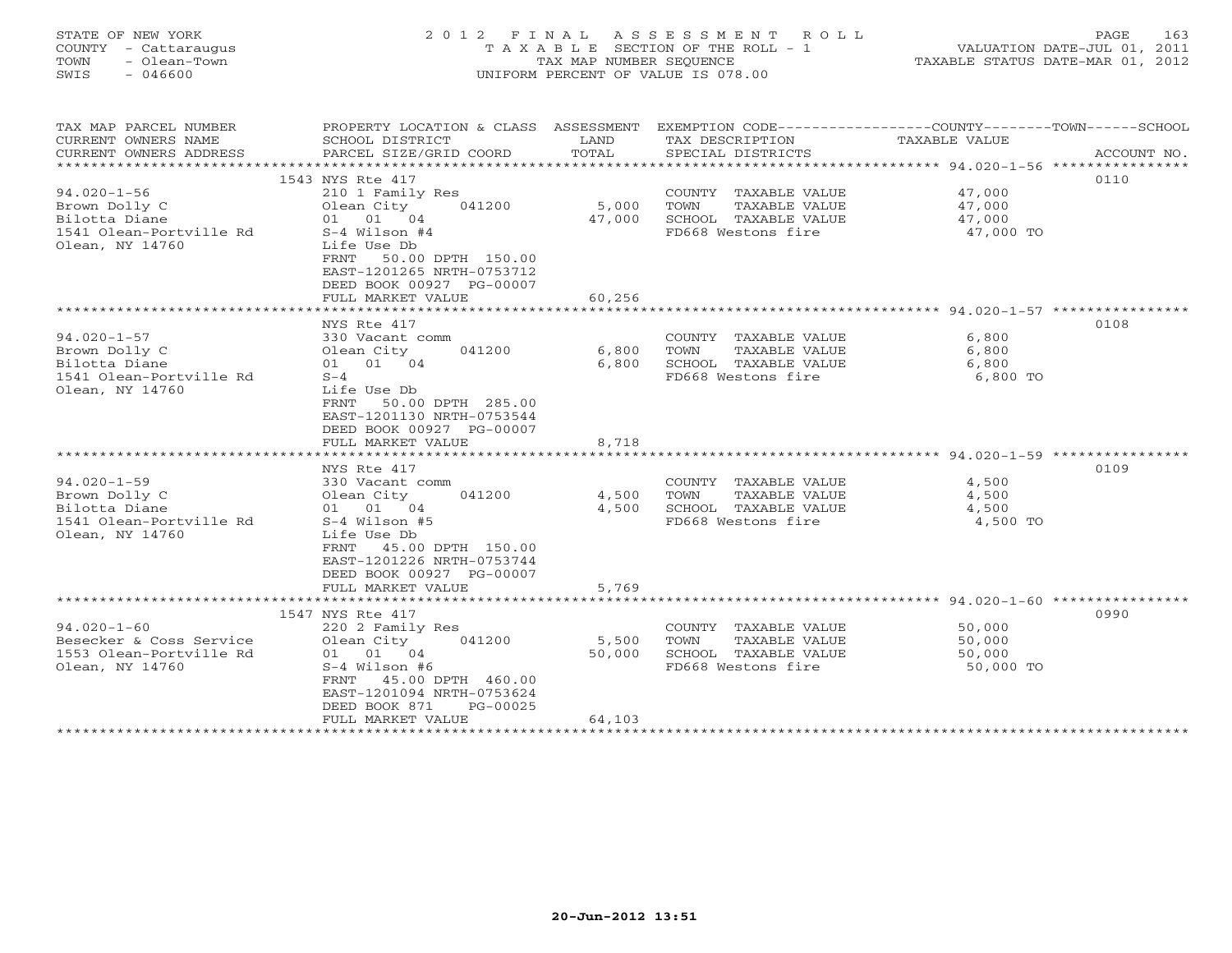| STATE OF NEW YORK<br>COUNTY - Cattaraugus<br>- Olean-Town<br>TOWN<br>SWIS<br>- 046600 | 2012 FINAL ASSESSMENT ROLL<br>T A X A B L E SECTION OF THE ROLL - 1<br>TAX MAP NUMBER SEOUENCE<br>UNIFORM PERCENT OF VALUE IS 078.00 |                                | PAGE<br>VALUATION DATE-JUL 01, 2011<br>TAXABLE STATUS DATE-MAR 01, 2012 | 164     |
|---------------------------------------------------------------------------------------|--------------------------------------------------------------------------------------------------------------------------------------|--------------------------------|-------------------------------------------------------------------------|---------|
| TAX MAP PARCEL NUMBER                                                                 | PROPERTY LOCATION & CLASS ASSESSMENT                                                                                                 | EXEMPTION CODE---------------- | -TOWN-<br>-COUNTY - - - - - -                                           | -SCHOOL |

| CURRENT OWNERS NAME         | SCHOOL DISTRICT                                        | LAND    | TAX DESCRIPTION       | TAXABLE VALUE |                    |
|-----------------------------|--------------------------------------------------------|---------|-----------------------|---------------|--------------------|
| CURRENT OWNERS ADDRESS      | PARCEL SIZE/GRID COORD                                 | TOTAL   | SPECIAL DISTRICTS     |               | ACCOUNT NO.        |
| *************************   |                                                        |         |                       |               |                    |
|                             | 1553 NYS Rte 417                                       |         |                       |               | 0074               |
| $94.020 - 1 - 64$           | 482 Det row bldg                                       |         | COUNTY TAXABLE VALUE  | 140,700       |                    |
| Besecker & Cross            | Olean City<br>041200                                   | 8,800   | TAXABLE VALUE<br>TOWN | 140,700       |                    |
| 1553 Olean-Portville Rd     | 01 01 04                                               | 140,700 | SCHOOL TAXABLE VALUE  | 140,700       |                    |
| Olean, NY 147               | $S-4$ Wilson #2                                        |         | FD668 Westons fire    | 140,700 TO    |                    |
|                             | $L/p$ 871-25                                           |         |                       |               |                    |
|                             | 1.70<br>ACRES                                          |         |                       |               |                    |
|                             | EAST-1200899 NRTH-0753704                              |         |                       |               |                    |
|                             | DEED BOOK 677<br>PG-00006                              |         |                       |               |                    |
|                             | FULL MARKET VALUE                                      | 180,385 |                       |               |                    |
|                             |                                                        |         |                       |               |                    |
| $94.020 - 1 - 65$           | NYS Rte 417<br>330 Vacant comm                         |         | COUNTY TAXABLE VALUE  | 5,800         | 1059               |
| Besecker & Coss Service Inc | Olean City<br>041200                                   | 5,800   | TAXABLE VALUE<br>TOWN | 5,800         |                    |
| 1553 Olean-Portville Rd     | $01$ $01$ $04$                                         | 5,800   | SCHOOL TAXABLE VALUE  | 5,800         |                    |
| Olean, NY 14760             | $S-4$ Wilson #3 Pt Of 8                                |         | FD668 Westons fire    | 5,800 TO      |                    |
|                             | 50.00 DPTH 393.50<br>FRNT                              |         |                       |               |                    |
|                             | EAST-1200960 NRTH-0753804                              |         |                       |               |                    |
|                             | DEED BOOK 8611<br>PG-6001                              |         |                       |               |                    |
|                             | FULL MARKET VALUE                                      | 7,436   |                       |               |                    |
|                             |                                                        |         |                       |               |                    |
|                             | 1557 NYS Rte 417                                       |         |                       |               | 1058               |
| $94.020 - 1 - 66$           | $425$ Bar                                              |         | COUNTY TAXABLE VALUE  | 55,000        |                    |
| Berridge Carol E            | Olean City<br>041200                                   | 5,000   | TAXABLE VALUE<br>TOWN | 55,000        |                    |
| 5782 Church St              | 01 01 04                                               | 55,000  | SCHOOL TAXABLE VALUE  | 55,000        |                    |
| Limestone, NY 14753         | $S-4$ Wilson #4                                        |         | FD668 Westons fire    | 55,000 TO     |                    |
|                             | FRNT<br>50.00 DPTH 150.00                              |         |                       |               |                    |
|                             | EAST-1200995 NRTH-0753931                              |         |                       |               |                    |
|                             | DEED BOOK 6215<br>PG-8001                              |         |                       |               |                    |
|                             | FULL MARKET VALUE                                      | 70,513  |                       |               |                    |
|                             |                                                        |         |                       |               |                    |
|                             | 1559 NYS Rte 417                                       |         |                       |               | 0243               |
| $94.020 - 1 - 67$           | 210 1 Family Res                                       |         | RES STAR<br>41854     | $\Omega$      | 23,400<br>$\Omega$ |
| Weakland Rose               | 041200<br>Olean City                                   | 10,000  | COUNTY TAXABLE VALUE  | 41,700        |                    |
| 1559 Olean-Portville Rd     | 01/06 01 04                                            | 41,700  | TOWN<br>TAXABLE VALUE | 41,700        |                    |
| Olean, NY 14760             | $S-4$ Wilson #5                                        |         | SCHOOL TAXABLE VALUE  | 18,300        |                    |
|                             | FRNT 100.00 DPTH 150.00                                |         | FD668 Westons fire    | 41,700 TO     |                    |
|                             | EAST-1200936 NRTH-0753980                              |         |                       |               |                    |
|                             | DEED BOOK 00999 PG-01109                               |         |                       |               |                    |
|                             | FULL MARKET VALUE<br>********************************* | 53,462  |                       |               |                    |
|                             |                                                        |         |                       |               |                    |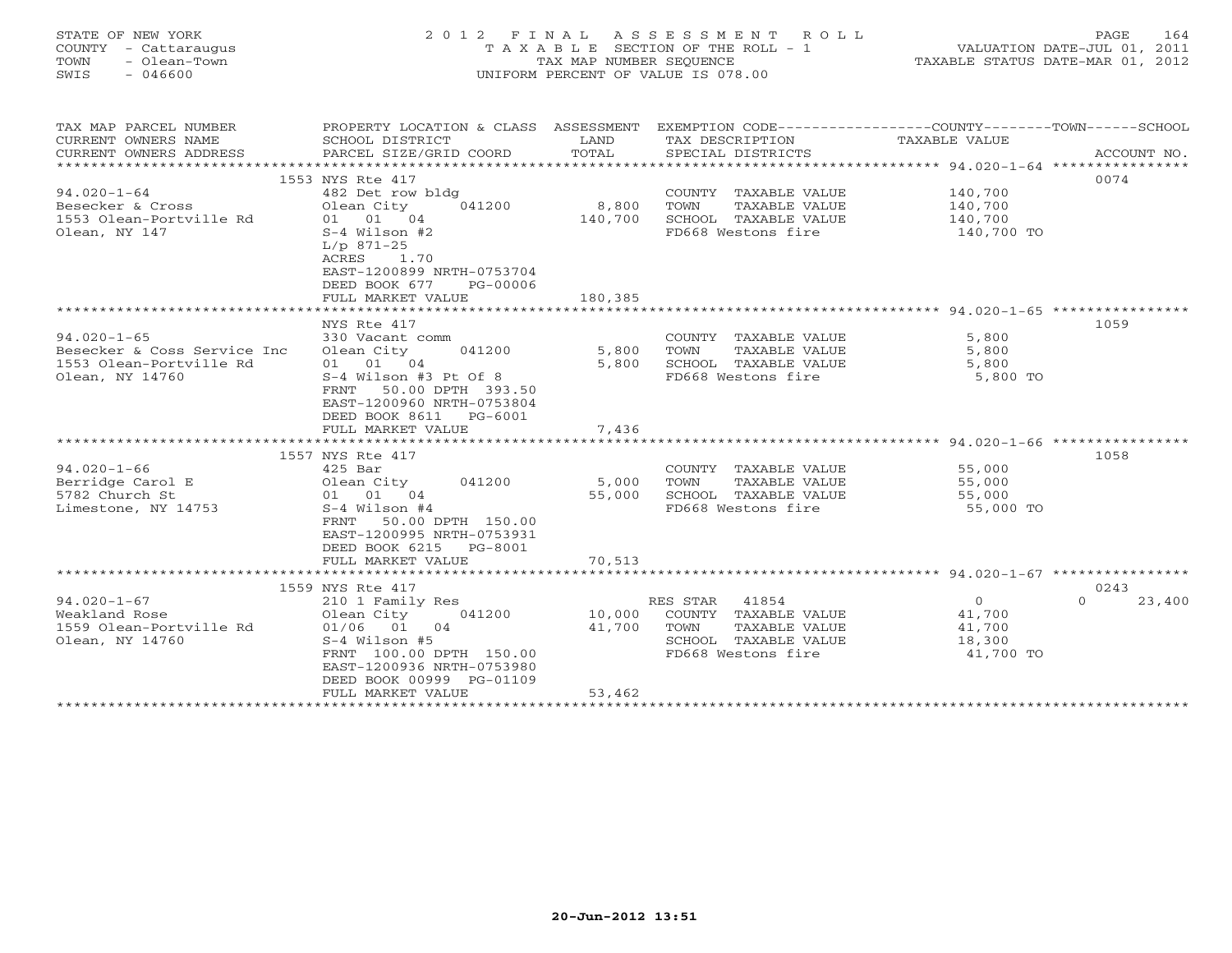#### STATE OF NEW YORK 2 0 1 2 F I N A L A S S E S S M E N T R O L L PAGE 165 COUNTY - Cattaraugus T A X A B L E SECTION OF THE ROLL - 1 VALUATION DATE-JUL 01, 2011 TOWN - Olean-Town TAX MAP NUMBER SEQUENCE TAXABLE STATUS DATE-MAR 01, 2012 SWIS - 046600 UNIFORM PERCENT OF VALUE IS 078.00UNIFORM PERCENT OF VALUE IS 078.00

| TAX MAP PARCEL NUMBER<br>CURRENT OWNERS NAME                                              | PROPERTY LOCATION & CLASS ASSESSMENT EXEMPTION CODE----------------COUNTY-------TOWN------SCHOOL<br>SCHOOL DISTRICT<br>PARCEL SIZE/GRID COORD                                                        | LAND<br>TOTAL             | TAX DESCRIPTION                                                                                                                                                    | TAXABLE VALUE                                                                 |                             | ACCOUNT NO.                                |
|-------------------------------------------------------------------------------------------|------------------------------------------------------------------------------------------------------------------------------------------------------------------------------------------------------|---------------------------|--------------------------------------------------------------------------------------------------------------------------------------------------------------------|-------------------------------------------------------------------------------|-----------------------------|--------------------------------------------|
| CURRENT OWNERS ADDRESS                                                                    |                                                                                                                                                                                                      |                           | SPECIAL DISTRICTS                                                                                                                                                  |                                                                               |                             |                                            |
| $94.020 - 1 - 69$<br>West Ronald A<br>Hart Joan W<br>1569 Fay Ave<br>Olean, NY 14760      | 1570 Fay Ave<br>210 1 Family Res<br>Olean City<br>041200<br>01 01 04<br>S-4 Wilson #Pt Of 7<br>FRNT 90.00 DPTH 150.00<br>EAST-1200880 NRTH-0753866<br>DEED BOOK 9988<br>PG-5002<br>FULL MARKET VALUE | 33,300<br>42,692          | WVET C/T<br>41121<br>8,200 RES STAR 41854<br>COUNTY TAXABLE VALUE<br>TOWN<br>TAXABLE VALUE<br>SCHOOL TAXABLE VALUE<br>FD668 Westons fire                           | 4,995<br>$\overline{0}$<br>28,305<br>28,305<br>9,900<br>33,300 TO             | 4,995<br>$\Omega$           | 0430<br>23,400                             |
|                                                                                           |                                                                                                                                                                                                      |                           |                                                                                                                                                                    |                                                                               |                             |                                            |
| $94.020 - 1 - 70$<br>Clark Nadine L<br>1564 Fay Ave<br>Olean, NY 14760                    | 1564 Fay Ave<br>210 1 Family Res<br>Olean City<br>041200<br>01 01 04<br>S-4 Wilson #Pt Of 7<br>FRNT 137.00 DPTH 150.00<br>EAST-1200806 NRTH-0753777<br>DEED BOOK 1011 PG-713                         |                           | CVET C/T 41131<br>4,000 AGED C/T/S 41800<br>33,500 SR STAR<br>41834<br>COUNTY TAXABLE VALUE<br>TOWN<br>TAXABLE VALUE<br>SCHOOL TAXABLE VALUE<br>FD668 Westons fire | 8,375<br>12,563<br>$\overline{0}$<br>12,562<br>12,562<br>$\circ$<br>33,500 TO | 8,375<br>12,563<br>$\Omega$ | 0129<br>$\overline{0}$<br>16,750<br>16,750 |
|                                                                                           | FULL MARKET VALUE                                                                                                                                                                                    | 42,949                    |                                                                                                                                                                    |                                                                               |                             |                                            |
|                                                                                           | 1563 Fay Ave                                                                                                                                                                                         |                           |                                                                                                                                                                    |                                                                               |                             | 0041                                       |
| $94.020 - 1 - 72$<br>Dayton Dorothy<br>1563 Fay Ave<br>Olean, NY 14760                    | 210 1 Family Res<br>Olean City<br>041200<br>01 01 04<br>S-4 Wilson Pt Of 6<br>FRNT 120.00 DPTH 190.00<br>EAST-1200694 NRTH-0753910<br>DEED BOOK 00963 PG-00608                                       | 10,000 SR STAR<br>29,500  | AGED C/T/S 41800<br>41834<br>COUNTY TAXABLE VALUE<br>TAXABLE VALUE<br>TOWN<br>SCHOOL TAXABLE VALUE<br>FD668 Westons fire                                           | 14,750<br>$\overline{O}$<br>14,750<br>14,750<br>$\circ$<br>29,500 TO          | 14,750<br>$\circ$           | 14,750<br>14,750                           |
|                                                                                           | FULL MARKET VALUE                                                                                                                                                                                    | 37,821                    |                                                                                                                                                                    |                                                                               |                             |                                            |
|                                                                                           | 1569 Fay Ave                                                                                                                                                                                         |                           |                                                                                                                                                                    |                                                                               |                             | 0325                                       |
| $94.020 - 1 - 73$<br>West Ronald A<br>1569 Fay Ave<br>Olean, NY 14760                     | 210 1 Family Res<br>Olean City<br>041200<br>01 01 04<br>S-4 Wilson #Pt Of 6<br>FRNT 80.00 DPTH 150.00<br>EAST-1200725 NRTH-0753996<br>DEED BOOK 00958 PG-00065                                       | 7,600<br>35,400           | RES STAR 41854<br>COUNTY TAXABLE VALUE<br>TOWN<br>TAXABLE VALUE<br>SCHOOL TAXABLE VALUE<br>FD668 Westons fire                                                      | $\overline{0}$<br>35,400<br>35,400<br>12,000<br>35,400 TO                     | $\Omega$                    | 23,400                                     |
|                                                                                           | FULL MARKET VALUE                                                                                                                                                                                    | 45,385                    |                                                                                                                                                                    |                                                                               |                             |                                            |
| $94.020 - 1 - 74$<br>Mosher Keith R<br>Mosher Diane L<br>2301 Dugan Rd<br>Olean, NY 14760 | 1565 NYS Rte 417<br>210 1 Family Res<br>Olean City<br>041200<br>01 01 04<br>S-4 Wilson #1<br>FRNT 50.00 DPTH 150.00<br>EAST-1200836 NRTH-0754055<br>DEED BOOK 9598<br>$PG-4003$<br>FULL MARKET VALUE | 5,000<br>31,300<br>40,128 | COUNTY TAXABLE VALUE<br>TAXABLE VALUE<br>TOWN<br>SCHOOL TAXABLE VALUE<br>FD668 Westons fire                                                                        | 31,300<br>31,300<br>31,300<br>31,300 TO                                       |                             | 0762                                       |
|                                                                                           |                                                                                                                                                                                                      |                           |                                                                                                                                                                    |                                                                               |                             |                                            |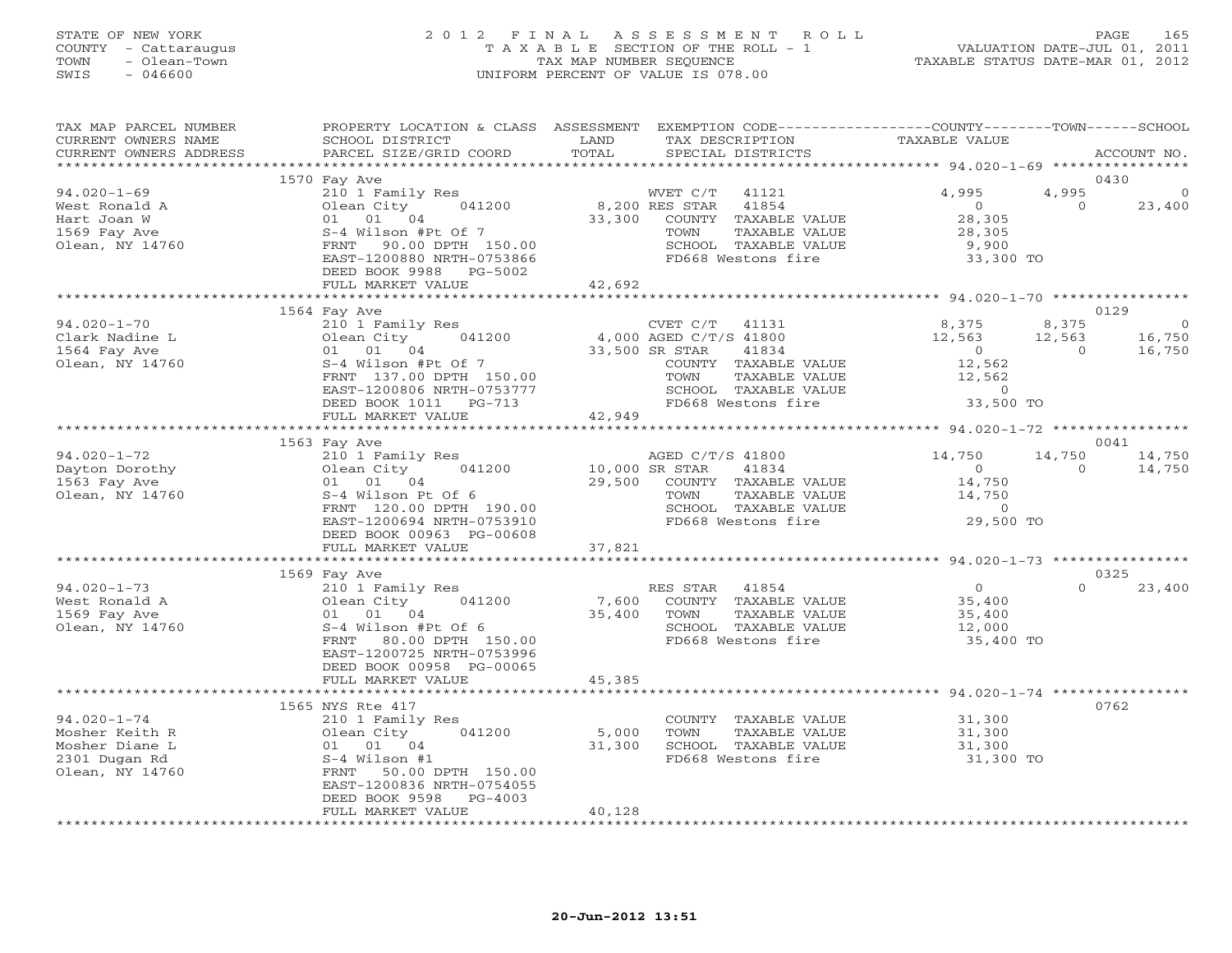| STATE OF NEW YORK    | 2012 FINAL ASSESSMENT ROLL            | 166<br><b>PAGE</b>               |
|----------------------|---------------------------------------|----------------------------------|
| COUNTY - Cattaraugus | T A X A B L E SECTION OF THE ROLL - 1 | VALUATION DATE-JUL 01, 2011      |
| - Olean-Town<br>TOWN | TAX MAP NUMBER SEOUENCE               | TAXABLE STATUS DATE-MAR 01, 2012 |
| SWIS<br>046600       | UNIFORM PERCENT OF VALUE IS 078.00    |                                  |
|                      |                                       |                                  |

| TAX MAP PARCEL NUMBER<br>CURRENT OWNERS NAME<br>CURRENT OWNERS ADDRESS | PROPERTY LOCATION & CLASS ASSESSMENT EXEMPTION CODE---------------COUNTY-------TOWN------SCHOOL<br>SCHOOL DISTRICT<br>PARCEL SIZE/GRID COORD | LAND<br>TOTAL         | TAX DESCRIPTION<br>SPECIAL DISTRICTS          | TAXABLE VALUE                                          | ACCOUNT NO.      |
|------------------------------------------------------------------------|----------------------------------------------------------------------------------------------------------------------------------------------|-----------------------|-----------------------------------------------|--------------------------------------------------------|------------------|
| *******************                                                    |                                                                                                                                              |                       |                                               |                                                        |                  |
|                                                                        | 1573 NYS Rte 417                                                                                                                             |                       |                                               |                                                        | 1062             |
| $94.020 - 1 - 75$                                                      | 486 Mini-mart                                                                                                                                |                       | COUNTY TAXABLE VALUE                          | 107,800                                                |                  |
| Carleton Dwight L                                                      | Olean City<br>041200                                                                                                                         | 9,300                 | TAXABLE VALUE<br>TOWN                         | 107,800                                                |                  |
| Attn: Keith & Diane Mosher                                             | 01 01 04                                                                                                                                     | 107,800               | SCHOOL TAXABLE VALUE                          | 107,800                                                |                  |
| 2301 Dugan Rd<br>Olean, NY 14760                                       | S-4 Wilson 5 Lots<br>FRNT 205.00 DPTH 150.00<br>EAST-1200750 NRTH-0754125<br>DEED BOOK 814<br>PG-00336                                       |                       | FD668 Westons fire                            | 107,800 TO                                             |                  |
|                                                                        | FULL MARKET VALUE                                                                                                                            | 138,205               |                                               |                                                        |                  |
|                                                                        |                                                                                                                                              |                       |                                               |                                                        |                  |
|                                                                        | 1579 NYS Rte 417                                                                                                                             |                       |                                               |                                                        | 0817             |
| $94.020 - 1 - 76$                                                      | 210 1 Family Res                                                                                                                             |                       | COUNTY TAXABLE VALUE                          | 27,000                                                 |                  |
| Bilotta Diane                                                          | Olean City<br>041200                                                                                                                         | 10,600                | TOWN<br>TAXABLE VALUE                         | 27,000                                                 |                  |
| 1541 Olean-Portville Rd                                                | $01/02$ 01<br>04                                                                                                                             | 27,000                | SCHOOL TAXABLE VALUE                          | 27,000                                                 |                  |
| Olean, NY 14760                                                        | $S-4$                                                                                                                                        |                       | FD668 Westons fire                            | 27,000 TO                                              |                  |
|                                                                        | ACRES<br>1.37<br>EAST-1200560 NRTH-0753962                                                                                                   |                       |                                               |                                                        |                  |
|                                                                        | DEED BOOK 00989 PG-00663                                                                                                                     |                       |                                               |                                                        |                  |
|                                                                        | FULL MARKET VALUE                                                                                                                            | 34,615                |                                               |                                                        |                  |
|                                                                        |                                                                                                                                              | ********************* |                                               | ************************* 94.020-1-77.1 ************** |                  |
|                                                                        | 1581 NYS Rte 417                                                                                                                             |                       |                                               |                                                        | 0112             |
| $94.020 - 1 - 77.1$                                                    | 210 1 Family Res                                                                                                                             |                       | COUNTY TAXABLE VALUE                          | 39,700                                                 |                  |
| Jadlowski Jan M                                                        | Olean City<br>041200                                                                                                                         | 10,800                | TAXABLE VALUE<br>TOWN                         | 39,700                                                 |                  |
| PO Box 573                                                             | 02 01 04                                                                                                                                     | 39,700                | SCHOOL TAXABLE VALUE                          | 39,700                                                 |                  |
| Portville, NY 14770                                                    | $S-4$                                                                                                                                        |                       | FD668 Westons fire                            | 39,700 TO                                              |                  |
|                                                                        | ACRES<br>1.52                                                                                                                                |                       |                                               |                                                        |                  |
|                                                                        | EAST-1200459 NRTH-0754046                                                                                                                    |                       |                                               |                                                        |                  |
|                                                                        | DEED BOOK 16240 PG-7001                                                                                                                      |                       |                                               |                                                        |                  |
|                                                                        | FULL MARKET VALUE                                                                                                                            | 50,897                |                                               |                                                        |                  |
|                                                                        |                                                                                                                                              |                       |                                               |                                                        |                  |
|                                                                        | 1587 NYS Rte 417                                                                                                                             |                       |                                               |                                                        | 1104             |
| $94.020 - 1 - 78$                                                      | 210 1 Family Res                                                                                                                             |                       | 41854<br>RES STAR                             | $\overline{O}$                                         | 23,400<br>$\cap$ |
| Mitchell Charles W                                                     | Olean City<br>041200                                                                                                                         | 8,000                 | COUNTY TAXABLE VALUE                          | 36,900                                                 |                  |
| Mitchell Maude<br>1587 Olean-Portville Rd                              | 02 01 04<br>$S-4$                                                                                                                            | 36,900                | TOWN<br>TAXABLE VALUE<br>SCHOOL TAXABLE VALUE | 36,900<br>13,500                                       |                  |
| Olean, NY 14760                                                        | FRNT 105.00 DPTH 221.00                                                                                                                      |                       | FD668 Westons fire                            | 36,900 TO                                              |                  |
|                                                                        | BANK<br>017                                                                                                                                  |                       |                                               |                                                        |                  |
|                                                                        | EAST-1200423 NRTH-0754243                                                                                                                    |                       |                                               |                                                        |                  |
|                                                                        | DEED BOOK 00987 PG-00095                                                                                                                     |                       |                                               |                                                        |                  |
|                                                                        | FULL MARKET VALUE<br>*******************************                                                                                         | 47,308                |                                               |                                                        |                  |
|                                                                        |                                                                                                                                              |                       |                                               |                                                        |                  |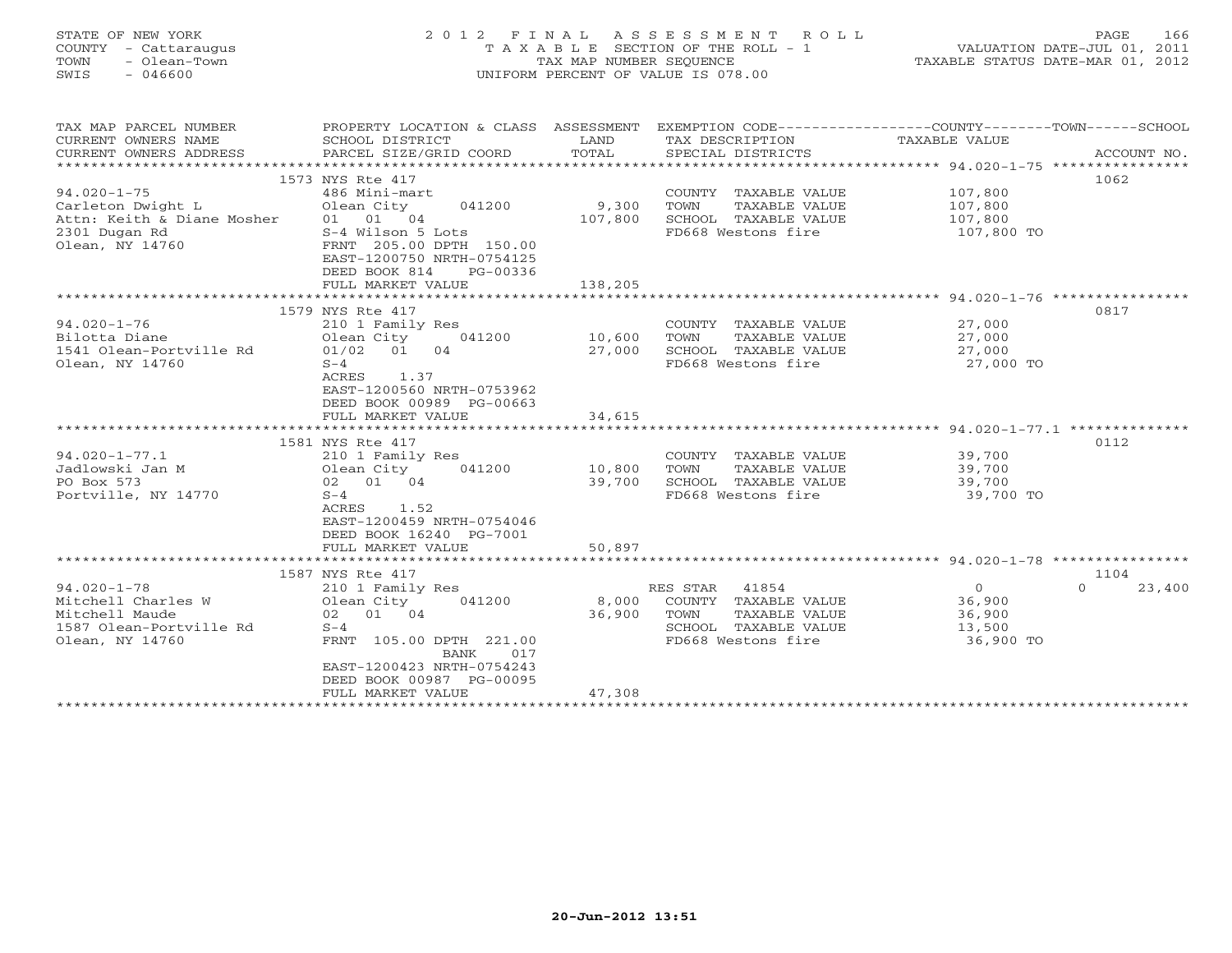#### STATE OF NEW YORK 2 0 1 2 F I N A L A S S E S S M E N T R O L L PAGE 167 COUNTY - Cattaraugus T A X A B L E SECTION OF THE ROLL - 1 VALUATION DATE-JUL 01, 2011 TOWN - Olean-Town TAX MAP NUMBER SEQUENCE TAXABLE STATUS DATE-MAR 01, 2012 SWIS - 046600 UNIFORM PERCENT OF VALUE IS 078.00UNIFORM PERCENT OF VALUE IS 078.00

| TAX MAP PARCEL NUMBER<br>CURRENT OWNERS NAME<br>CURRENT OWNERS ADDRESS                | SCHOOL DISTRICT<br>PARCEL SIZE/GRID COORD                               | LAND<br>TOTAL     | PROPERTY LOCATION & CLASS ASSESSMENT EXEMPTION CODE----------------COUNTY-------TOWN------SCHOOL<br>TAX DESCRIPTION<br>SPECIAL DISTRICTS | TAXABLE VALUE                                   | ACCOUNT NO.        |
|---------------------------------------------------------------------------------------|-------------------------------------------------------------------------|-------------------|------------------------------------------------------------------------------------------------------------------------------------------|-------------------------------------------------|--------------------|
| ***********************                                                               |                                                                         |                   |                                                                                                                                          |                                                 |                    |
|                                                                                       | 1595 NYS Rte 417                                                        |                   |                                                                                                                                          |                                                 | 0533               |
| $94.020 - 1 - 79$<br>Bloise James V III<br>1595 Olean-Portville Rd<br>Olean, NY 14760 | 210 1 Family Res<br>041200<br>Olean City<br>02 01 04<br>$S-4$           | 18,000<br>100,600 | RES STAR<br>41854<br>COUNTY TAXABLE VALUE<br>TOWN<br>TAXABLE VALUE<br>SCHOOL TAXABLE VALUE                                               | $\Omega$<br>100,600<br>100,600<br>77,200        | $\Omega$<br>23,400 |
|                                                                                       | ACRES<br>2.74<br>EAST-1200259 NRTH-0754122<br>DEED BOOK 1828<br>PG-5001 |                   | FD668 Westons fire                                                                                                                       | 100,600 TO                                      |                    |
|                                                                                       | FULL MARKET VALUE                                                       | 128,974           |                                                                                                                                          | ********************** 94.020-1-80 ************ |                    |
|                                                                                       |                                                                         |                   |                                                                                                                                          |                                                 |                    |
| $94.020 - 1 - 80$                                                                     | Shaffer Rd (Off)                                                        |                   |                                                                                                                                          |                                                 | 0149               |
| W W Griffith Oil Co Inc                                                               | 314 Rural vac<10<br>Olean City 041200                                   | 3,000             | COUNTY TAXABLE VALUE<br>TOWN<br>TAXABLE VALUE                                                                                            | 3,000<br>3,000                                  |                    |
| 760 Brooks Ave                                                                        | 02 01 04                                                                | 3,000             | SCHOOL TAXABLE VALUE                                                                                                                     | 3,000                                           |                    |
| Rochester, NY 14619                                                                   | $S-4$                                                                   |                   | FP663 Westons fire protect                                                                                                               | 3,000 TO                                        |                    |
|                                                                                       | ACRES 1.03<br>EAST-1200014 NRTH-0753978                                 |                   |                                                                                                                                          |                                                 |                    |
|                                                                                       | DEED BOOK 00917 PG-01093                                                |                   |                                                                                                                                          |                                                 |                    |
|                                                                                       | FULL MARKET VALUE                                                       | 3,846             |                                                                                                                                          |                                                 |                    |
|                                                                                       | Fitch Ave                                                               |                   |                                                                                                                                          |                                                 | 0555               |
| $94.020 - 1 - 81$                                                                     | 210 1 Family Res                                                        |                   | COUNTY TAXABLE VALUE                                                                                                                     | 25,000                                          |                    |
| Kunselman Gerald F                                                                    | 041200<br>Olean City                                                    | 24,000            | TAXABLE VALUE<br>TOWN                                                                                                                    | 25,000                                          |                    |
| PO Box 210                                                                            | 01 01 04                                                                | 25,000            | SCHOOL TAXABLE VALUE                                                                                                                     | 25,000                                          |                    |
| Westons Mills, NY 14788                                                               | $S-4$                                                                   |                   | FD668 Westons fire                                                                                                                       | 25,000 TO                                       |                    |
|                                                                                       | Flood Area                                                              |                   |                                                                                                                                          |                                                 |                    |
|                                                                                       | ACRES 41.05                                                             |                   |                                                                                                                                          |                                                 |                    |
|                                                                                       | EAST-1200777 NRTH-0752884                                               |                   |                                                                                                                                          |                                                 |                    |
|                                                                                       | DEED BOOK 00964 PG-00431                                                |                   |                                                                                                                                          |                                                 |                    |
|                                                                                       | FULL MARKET VALUE                                                       | 32,051            |                                                                                                                                          |                                                 |                    |
|                                                                                       |                                                                         | ********          | ******************************* 94.020-1-82 ****************                                                                             |                                                 |                    |
|                                                                                       | Shaffer Rd                                                              |                   |                                                                                                                                          |                                                 | 0885               |
| $94.020 - 1 - 82$                                                                     | 321 Abandoned ag                                                        |                   | COUNTY TAXABLE VALUE                                                                                                                     | 28,300                                          |                    |
| Bloise James V III                                                                    | Olean City<br>041200                                                    | 28,300            | TOWN<br>TAXABLE VALUE                                                                                                                    | 28,300                                          |                    |
| Bloise Christina L                                                                    | 01 01 04                                                                | 28,300            | SCHOOL TAXABLE VALUE                                                                                                                     | 28,300                                          |                    |
| 1595 E State Rd                                                                       | Flood Land                                                              |                   | FD668 Westons fire                                                                                                                       | 28,300 TO                                       |                    |
| Olean, NY 14760                                                                       | ACRES 11.10                                                             |                   |                                                                                                                                          |                                                 |                    |
|                                                                                       | EAST-1199865 NRTH-0753408                                               |                   |                                                                                                                                          |                                                 |                    |
|                                                                                       | DEED BOOK 10888 PG-9001<br>FULL MARKET VALUE                            | 36,282            |                                                                                                                                          |                                                 |                    |
| ************************                                                              | ******************                                                      |                   |                                                                                                                                          |                                                 |                    |
|                                                                                       | Shaffer Rd                                                              |                   |                                                                                                                                          |                                                 | 0139               |
| $94.020 - 1 - 84$                                                                     | 321 Abandoned ag                                                        |                   | COUNTY TAXABLE VALUE                                                                                                                     | 30,700                                          |                    |
| W W Griffith Oil Co Inc                                                               | Olean City<br>041200                                                    | 30,700            | TOWN<br>TAXABLE VALUE                                                                                                                    | 30,700                                          |                    |
| 760 Brooks Ave                                                                        | 01 01 04                                                                | 30,700            | SCHOOL TAXABLE VALUE                                                                                                                     | 30,700                                          |                    |
| Rochester, NY 14619                                                                   | $S-4$                                                                   |                   | FD668 Westons fire                                                                                                                       | 30,700 TO                                       |                    |
|                                                                                       | ACRES 12.77                                                             |                   |                                                                                                                                          |                                                 |                    |
|                                                                                       | EAST-1199460 NRTH-0753648                                               |                   |                                                                                                                                          |                                                 |                    |
|                                                                                       | DEED BOOK 00917 PG-01085                                                |                   |                                                                                                                                          |                                                 |                    |
|                                                                                       | FULL MARKET VALUE                                                       | 39,359            |                                                                                                                                          |                                                 |                    |
|                                                                                       | * * * * * * * * * * * * * * * * *                                       |                   | ******************************                                                                                                           |                                                 |                    |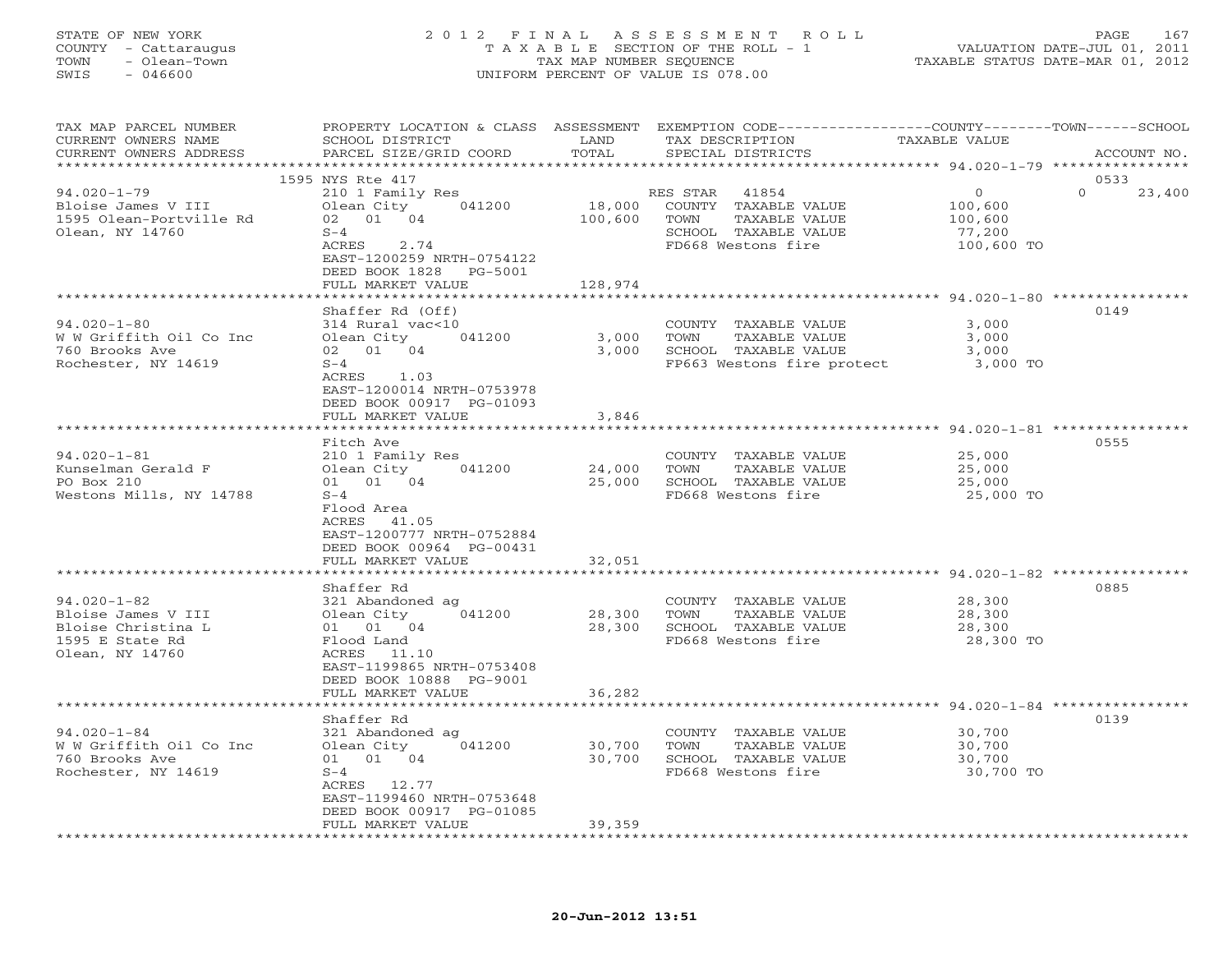### STATE OF NEW YORK 2 0 1 2 F I N A L A S S E S S M E N T R O L L PAGE 168 COUNTY - Cattaraugus T A X A B L E SECTION OF THE ROLL - 1 VALUATION DATE-JUL 01, 2011 TOWN - Olean-Town TAX MAP NUMBER SEQUENCE TAXABLE STATUS DATE-MAR 01, 2012 SWIS - 046600 UNIFORM PERCENT OF VALUE IS 078.00UNIFORM PERCENT OF VALUE IS 078.00

| TAX MAP PARCEL NUMBER<br>CURRENT OWNERS NAME     | PROPERTY LOCATION & CLASS ASSESSMENT EXEMPTION CODE---------------COUNTY-------TOWN------SCHOOL<br>SCHOOL DISTRICT | LAND     | TAX DESCRIPTION       | TAXABLE VALUE                                         |                    |
|--------------------------------------------------|--------------------------------------------------------------------------------------------------------------------|----------|-----------------------|-------------------------------------------------------|--------------------|
| CURRENT OWNERS ADDRESS<br>********************** | PARCEL SIZE/GRID COORD                                                                                             | TOTAL    | SPECIAL DISTRICTS     |                                                       | ACCOUNT NO.        |
|                                                  | NYS Rte 417                                                                                                        |          |                       |                                                       | 0141               |
| $94.020 - 1 - 85$                                | 330 Vacant comm                                                                                                    |          | COUNTY TAXABLE VALUE  | 4,500                                                 |                    |
| W W Griffith Oil Co Inc                          | 041200<br>Olean City                                                                                               | 4,500    | TAXABLE VALUE<br>TOWN | 4,500                                                 |                    |
| 760 Brooks Ave                                   | 02 01 04                                                                                                           | 4,500    | SCHOOL TAXABLE VALUE  | 4,500                                                 |                    |
| Rochester, NY 14619                              | $S-4$                                                                                                              |          | FD668 Westons fire    | 4,500 TO                                              |                    |
|                                                  | 65.00 DPTH 65.00<br>FRNT                                                                                           |          |                       |                                                       |                    |
|                                                  | EAST-1199396 NRTH-0754237                                                                                          |          |                       |                                                       |                    |
|                                                  | DEED BOOK 00917 PG-01082                                                                                           |          |                       |                                                       |                    |
|                                                  | FULL MARKET VALUE                                                                                                  | 5,769    |                       |                                                       |                    |
|                                                  |                                                                                                                    | ******** |                       |                                                       |                    |
|                                                  | 1663 NYS Rte 417                                                                                                   |          |                       |                                                       | 0133               |
| $94.020 - 1 - 86.1$                              | 210 1 Family Res                                                                                                   |          | 41834<br>SR STAR      | $\circ$                                               | $\Omega$<br>48,520 |
| Callahan Helen L                                 | Olean City<br>041200                                                                                               | 15,000   | COUNTY TAXABLE VALUE  | 56,200                                                |                    |
| Klimczyk Laurie A                                | 02/03 01<br>04                                                                                                     | 56,200   | TAXABLE VALUE<br>TOWN | 56,200                                                |                    |
| PO Box 242                                       | $S-4$                                                                                                              |          | SCHOOL TAXABLE VALUE  | 7,680                                                 |                    |
| Olean, NY 14760                                  | Life Use                                                                                                           |          | FD668 Westons fire    | 56,200 TO                                             |                    |
|                                                  | ACRES 10.57                                                                                                        |          |                       |                                                       |                    |
|                                                  | EAST-1199025 NRTH-0754011                                                                                          |          |                       |                                                       |                    |
|                                                  | DEED BOOK 9417 PG-6001                                                                                             |          |                       |                                                       |                    |
|                                                  | FULL MARKET VALUE<br>******************                                                                            | 72,051   |                       | ********************* 94.020-1-87.1 **********        |                    |
|                                                  | NYS Rte 417                                                                                                        |          |                       |                                                       | 0344               |
| $94.020 - 1 - 87.1$                              | 210 1 Family Res                                                                                                   |          | COUNTY TAXABLE VALUE  | 84,800                                                |                    |
| Klimczyk Laurie A                                | Olean City<br>041200                                                                                               | 11,900   | TAXABLE VALUE<br>TOWN | 84,800                                                |                    |
| Klimczyk Daniel P                                | 03 01 04                                                                                                           | 84,800   | SCHOOL TAXABLE VALUE  | 84,800                                                |                    |
| 1661 Olean-Portville Rd                          | $S-4$                                                                                                              |          | FD668 Westons fire    | 84,800 TO                                             |                    |
| Olean, NY 14760                                  | Life Use                                                                                                           |          |                       |                                                       |                    |
|                                                  | ACRES<br>4.08                                                                                                      |          |                       |                                                       |                    |
|                                                  | EAST-1198605 NRTH-0754477                                                                                          |          |                       |                                                       |                    |
|                                                  | DEED BOOK 9417<br>PG-6001                                                                                          |          |                       |                                                       |                    |
|                                                  | FULL MARKET VALUE                                                                                                  | 108,718  |                       |                                                       |                    |
|                                                  |                                                                                                                    |          |                       | **************************** 94.020-1-87.2 *********  |                    |
|                                                  | NYS Rte 417                                                                                                        |          |                       |                                                       | 1736               |
| $94.020 - 1 - 87.2$                              | 314 Rural vac<10                                                                                                   |          | COUNTY TAXABLE VALUE  | 100                                                   |                    |
| CTFH, LLC                                        | Olean City<br>041200                                                                                               | 100      | TOWN<br>TAXABLE VALUE | 100                                                   |                    |
| 1616 Gemini Dr                                   | ACRES<br>0.09                                                                                                      | 100      | SCHOOL TAXABLE VALUE  | 100                                                   |                    |
| Olean, NY 14760                                  | EAST-1198277 NRTH-0754723                                                                                          |          | FD668 Westons fire    | 100 TO                                                |                    |
|                                                  | DEED BOOK 13884 PG-6001                                                                                            | 128      |                       |                                                       |                    |
|                                                  | FULL MARKET VALUE<br>* * * * * * * * * * * * * * *                                                                 |          |                       | ************************ 94.020-1-89 **************** |                    |
|                                                  | NYS Rte 417                                                                                                        |          |                       |                                                       | 1562               |
| $94.020 - 1 - 89$                                | 330 Vacant comm                                                                                                    |          | COUNTY TAXABLE VALUE  | 3,800                                                 |                    |
| Community Bank Na                                | Olean City<br>041200                                                                                               | 3,800    | TOWN<br>TAXABLE VALUE | 3,800                                                 |                    |
| 5790 Wide Waters Pkwy                            | 01 01 03                                                                                                           | 3,800    | SCHOOL TAXABLE VALUE  | 3,800                                                 |                    |
| De Witt, NY 13214                                | FRNT 140.00 DPTH 30.00                                                                                             |          | FD668 Westons fire    | 3,800 TO                                              |                    |
|                                                  | EAST-1201861 NRTH-0752957                                                                                          |          |                       |                                                       |                    |
|                                                  | DEED BOOK 00844 PG-00847                                                                                           |          |                       |                                                       |                    |
|                                                  | FULL MARKET VALUE                                                                                                  | 4,872    |                       |                                                       |                    |
|                                                  |                                                                                                                    |          |                       |                                                       |                    |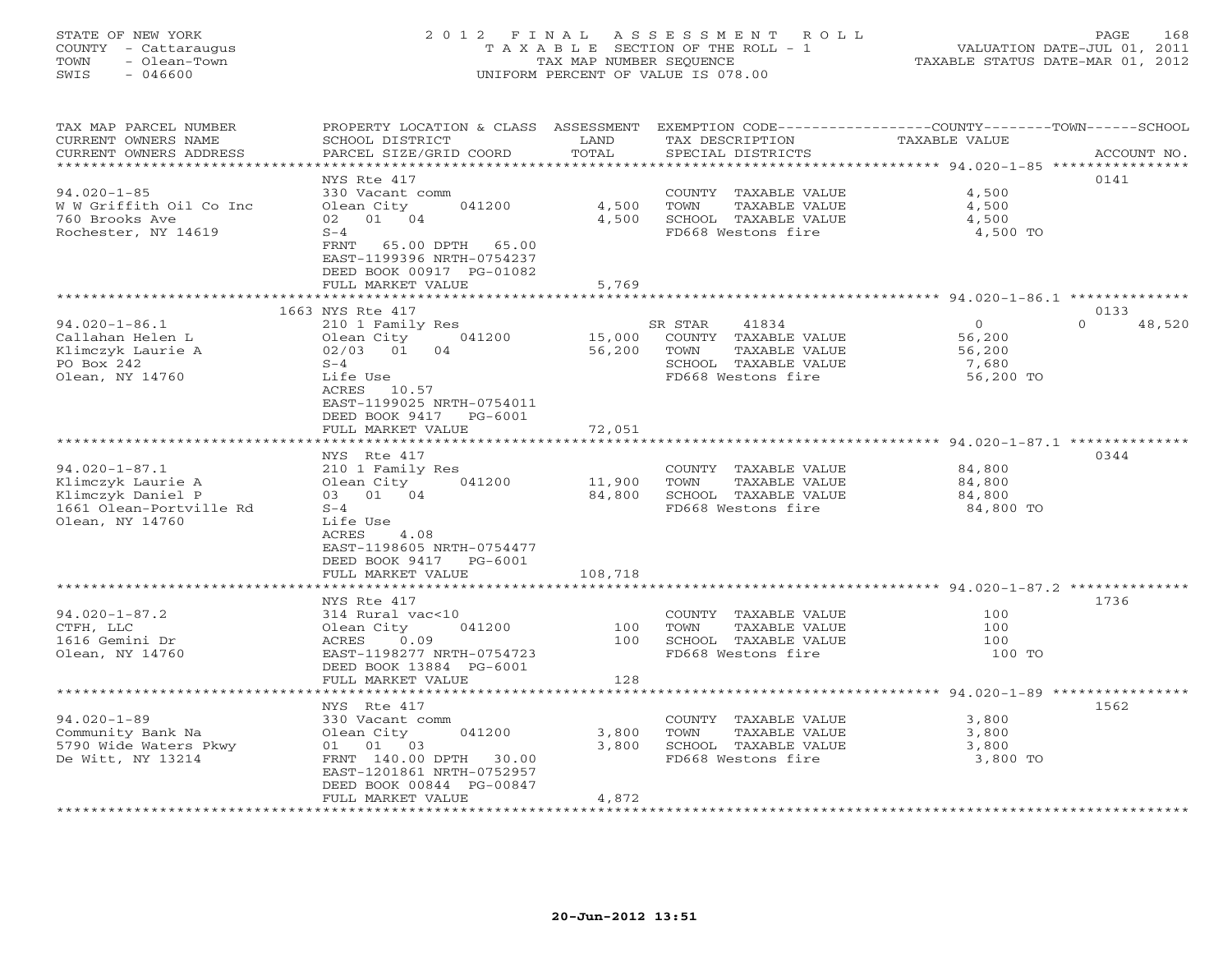### STATE OF NEW YORK 2 0 1 2 F I N A L A S S E S S M E N T R O L L PAGE 169 COUNTY - Cattaraugus T A X A B L E SECTION OF THE ROLL - 1 VALUATION DATE-JUL 01, 2011 TOWN - Olean-Town TAX MAP NUMBER SEQUENCE TAXABLE STATUS DATE-MAR 01, 2012 SWIS - 046600 UNIFORM PERCENT OF VALUE IS 078.00UNIFORM PERCENT OF VALUE IS 078.00

| TAX MAP PARCEL NUMBER<br>CURRENT OWNERS NAME<br>CURRENT OWNERS ADDRESS                              | PROPERTY LOCATION & CLASS ASSESSMENT                                                                                                                                                                                                               |                             | EXEMPTION CODE-----------------COUNTY-------TOWN------SCHOOL                                                                                                            |                                                            |                                                                |
|-----------------------------------------------------------------------------------------------------|----------------------------------------------------------------------------------------------------------------------------------------------------------------------------------------------------------------------------------------------------|-----------------------------|-------------------------------------------------------------------------------------------------------------------------------------------------------------------------|------------------------------------------------------------|----------------------------------------------------------------|
| $94.020 - 1 - 91$<br>J & R West of Olean, Inc. Olean City<br>1578 E State Rd<br>Olean, NY 14760     | Dugan Rd<br>330 Vacant comm<br>041200 13,800<br>13 01 04<br>$S-4$<br>3.00<br>ACRES<br>EAST-1200766 NRTH-0755832<br>DEED BOOK 13151 PG-7001<br>FULL MARKET VALUE                                                                                    | 13,800<br>17,692            | COUNTY TAXABLE VALUE<br>TOWN<br>TAXABLE VALUE<br>SCHOOL TAXABLE VALUE 13,800<br>FD668 Westons fire 13,800 TO<br>SD664 Dugan E Ext Sew Dist .00 MT                       | 13,800<br>13,800                                           | 0741                                                           |
|                                                                                                     |                                                                                                                                                                                                                                                    |                             |                                                                                                                                                                         |                                                            |                                                                |
| $94.068 - 1 - 1$<br>Lowe Glenn C<br>Olean, NY 14760                                                 | 1721 Goodrich Ave & Cherry St 85 PCT OF VALUE USED FOR EXEMPTION PURPOSES<br>240 Rural res<br>041200 27,000 SR STAR<br>Olean City<br>ACRES 12.90<br>EAST-1908381 NRTH-0757241<br>DEED BOOK 14836 PG-7001<br>FULL MARKET VALUE<br>1683 Goodrich Ave | 94,615                      | CVET C/T 41131<br>41834<br>73,800 COUNTY TAXABLE VALUE<br>TOWN TAXABLE VALUE<br>SCHOOL TAXABLE VALUE<br>FD668 Westons fire 73,800 TO<br>SD660 E olean sewer dist .00 MT | 15,600<br>$\overline{0}$<br>$58,200$<br>$58,200$<br>25,280 | 0598<br>15,600<br>$\overline{0}$<br>48,520<br>$\Omega$<br>0599 |
| $94.068 - 1 - 3$<br>Geise Paul R<br>Geise Paul R<br>Geise Jaime R<br>1683 Goodrich Ave<br>Auv 14760 | 210 1 Family Res<br>041200 8,800<br>Olean City<br>03 01 04<br>$S-4$<br>FRNT 120.00 DPTH 240.00<br>EAST-1198693 NRTH-0757576<br>DEED BOOK 14460 PG-3001<br>FULL MARKET VALUE                                                                        | 76,600<br>98,205            | RES STAR 41854<br>COUNTY TAXABLE VALUE<br>TOWN<br>TAXABLE VALUE<br>SCHOOL TAXABLE VALUE<br>FD668 Westons fire 76,600 TO<br>SD660 E olean sewer dist                     | $\overline{0}$<br>76,600<br>76,600<br>53,200<br>$.00$ MT   | 23,400<br>$\Omega$                                             |
| $94.068 - 1 - 4.1$<br>Haines Daniel R<br>Haines Frances A<br>1675 Goodrich Ave<br>Olean, NY 14760   | 1675 Goodrich Ave<br>210 1 Family Res<br>041200<br>Olean City<br>03 01 04<br>$S-4$<br>1.20<br>ACRES<br>EAST-1198846 NRTH-0757546<br>DEED BOOK 8869<br>PG-7001<br>FULL MARKET VALUE                                                                 | 10,300<br>93,100<br>119,359 | RES STAR 41854<br>COUNTY TAXABLE VALUE<br>TOWN<br>TAXABLE VALUE<br>SCHOOL TAXABLE VALUE<br>FD668 Westons fire<br>SD660 E olean sewer dist .00 MT                        | $\overline{0}$<br>93,100<br>93,100<br>69,700<br>93,100 TO  | 0779<br>23,400<br>$\Omega$                                     |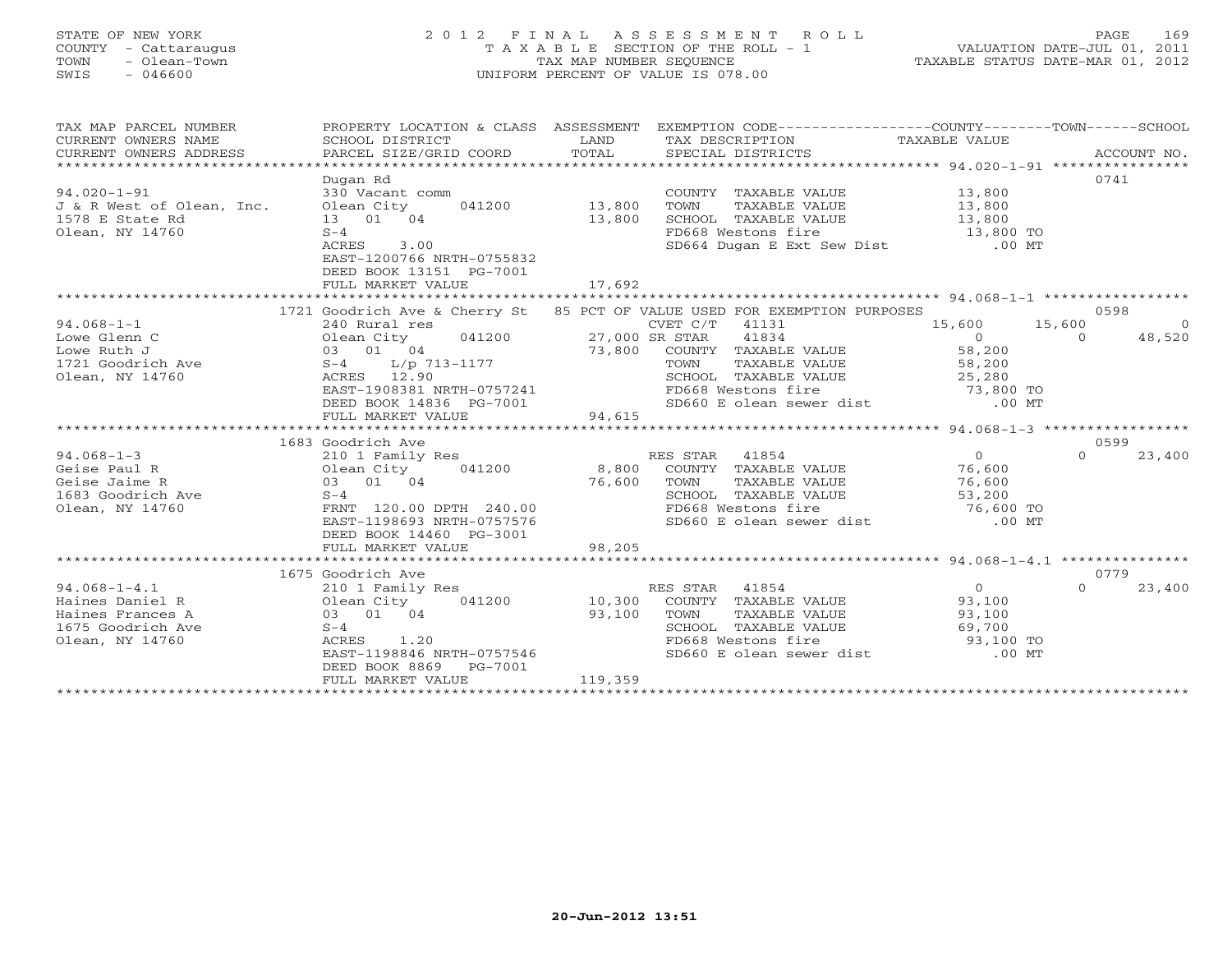#### STATE OF NEW YORK 2 0 1 2 F I N A L A S S E S S M E N T R O L L PAGE 170 COUNTY - Cattaraugus T A X A B L E SECTION OF THE ROLL - 1 VALUATION DATE-JUL 01, 2011 TOWN - Olean-Town TAX MAP NUMBER SEQUENCE TAXABLE STATUS DATE-MAR 01, 2012 SWIS - 046600 UNIFORM PERCENT OF VALUE IS 078.00UNIFORM PERCENT OF VALUE IS 078.00

| TAX MAP PARCEL NUMBER<br>CURRENT OWNERS NAME<br>CURRENT OWNERS ADDRESS                                                                                                                                                         | PROPERTY LOCATION & CLASS ASSESSMENT<br>SCHOOL DISTRICT<br>PARCEL SIZE/GRID COORD                                                                 | LAND<br>TOTAL      | EXEMPTION CODE----------------COUNTY-------TOWN------SCHOOL<br>TAX DESCRIPTION<br>SPECIAL DISTRICTS                                                                                                                                            | TAXABLE VALUE                                                   | ACCOUNT NO.                                   |                                  |
|--------------------------------------------------------------------------------------------------------------------------------------------------------------------------------------------------------------------------------|---------------------------------------------------------------------------------------------------------------------------------------------------|--------------------|------------------------------------------------------------------------------------------------------------------------------------------------------------------------------------------------------------------------------------------------|-----------------------------------------------------------------|-----------------------------------------------|----------------------------------|
|                                                                                                                                                                                                                                |                                                                                                                                                   |                    |                                                                                                                                                                                                                                                |                                                                 |                                               |                                  |
|                                                                                                                                                                                                                                | 1667 Goodrich Ave                                                                                                                                 |                    |                                                                                                                                                                                                                                                |                                                                 | 1250                                          |                                  |
| $94.068 - 1 - 4.2$<br>Fay Amy R<br>1667 Goodrich Ave Ext<br>Olean, NY 14760                                                                                                                                                    | 210 1 Family Res<br>041200<br>Olean City<br>03 01 04<br>$S-4$<br>3.25 BANK 017<br>ACRES<br>EAST-1198953 NRTH-0757226                              | 13,400<br>63,500   | RES STAR<br>41854<br>COUNTY TAXABLE VALUE<br>TAXABLE VALUE<br>TOWN<br>SCHOOL TAXABLE VALUE<br>FD668 Westons fire<br>SD660 E olean sewer dist .00 MT                                                                                            | $\overline{0}$<br>63,500<br>63,500<br>40,100<br>63,500 TO       | $\Omega$<br>23,400                            |                                  |
|                                                                                                                                                                                                                                | DEED BOOK 00945 PG-00025<br>FULL MARKET VALUE                                                                                                     | 81,410             |                                                                                                                                                                                                                                                |                                                                 |                                               |                                  |
|                                                                                                                                                                                                                                |                                                                                                                                                   |                    |                                                                                                                                                                                                                                                |                                                                 |                                               |                                  |
|                                                                                                                                                                                                                                | 1665 Goodrich Ave                                                                                                                                 |                    |                                                                                                                                                                                                                                                |                                                                 | 0926                                          |                                  |
| $94.068 - 1 - 5$<br>Snyder Carl S<br>Snyder Margaret<br>1665 Goodrich Ave<br>Olean, NY 14760                                                                                                                                   | 210 1 Family Res<br>041200<br>Olean City<br>03 01 04<br>$S-4$<br>FRNT 75.00 DPTH 180.00<br>EAST-1198971 NRTH-0757604<br>DEED BOOK 700<br>PG-00997 | 54,600             | RES STAR 41854<br>6,500 COUNTY TAXABLE VALUE<br>TOWN<br>TAXABLE VALUE<br>SCHOOL TAXABLE VALUE 31,200<br>FD668 Westons fire 54,600 TO<br>SD660 E olean sewer dist                                                                               | 0<br>54,600<br>54,600<br>$.00$ MT                               | $\Omega$<br>23,400                            |                                  |
|                                                                                                                                                                                                                                | FULL MARKET VALUE                                                                                                                                 | 70,000             |                                                                                                                                                                                                                                                |                                                                 |                                               |                                  |
|                                                                                                                                                                                                                                |                                                                                                                                                   |                    |                                                                                                                                                                                                                                                |                                                                 |                                               |                                  |
| $94.068 - 1 - 6.1$<br>Bailey WNY Property Mgmt LLC Olean City 041200<br>6493 Stinson Rd<br>Arcade, NY 14009                                                                                                                    | 1659 Goodrich Ave<br>210 1 Family Res<br>03 01 04<br>$S-4$<br>ACRES 1.00<br>EAST-1199220 NRTH-0757503<br>DEED BOOK 15139 PG-9003                  | 9,600<br>86,900    | COUNTY TAXABLE VALUE<br>TOWN<br>TAXABLE VALUE<br>SCHOOL TAXABLE VALUE<br>FD668 Westons fire<br>SD660 E olean sewer dist                                                                                                                        | 86,900<br>86,900<br>86,900<br>86,900 TO<br>$.00$ MT             | 0040                                          |                                  |
|                                                                                                                                                                                                                                | FULL MARKET VALUE                                                                                                                                 | 111,410            |                                                                                                                                                                                                                                                |                                                                 |                                               |                                  |
|                                                                                                                                                                                                                                |                                                                                                                                                   |                    |                                                                                                                                                                                                                                                |                                                                 |                                               |                                  |
|                                                                                                                                                                                                                                |                                                                                                                                                   |                    |                                                                                                                                                                                                                                                |                                                                 | 1808                                          |                                  |
| Mailey Robert E<br>1661 Goodrich Ave and Tennily Res (1890)<br>1661 Goodrich Ave ERNT 79.00 DPTH 397.40<br>2016 EAST-1199122 NRTH-0757566                                                                                      | 041200<br>FULL MARKET VALUE                                                                                                                       | 35,100             | RES STAR 41854<br>9,600 COUNTY TAXABLE VALUE<br>COUNTY TAXABLE VALUE $35,100$<br>TOWN TAXABLE VALUE $35,100$<br>SCHOOL TAXABLE VALUE $11,700$<br>FD667 Olean fire 1<br>The 35,100 TO<br>The 2003 ASSEMENT 1<br>45,000 SD660 E olean sewer dist | $\overline{O}$<br>$.00$ MT                                      | $\Omega$<br>23,400                            |                                  |
|                                                                                                                                                                                                                                | *************************                                                                                                                         | ****************** |                                                                                                                                                                                                                                                | ************************ 94.068-1-7 ******************          |                                               |                                  |
| COMPARE THE CONTROLL OF THE CONTROLL OF SAMPLEY Of the SUBARU CHARGE OF THE CONTROLL OF SAMPLEY OF SAMPLEY OF SAMPLEY OF SAMPLEY OF SAMPLEY OF SAMPLEY OF SAMPLEY OF SAMPLEY OF SAMPLEY OF SAMPLEY OF SAMPLEY OF SAMPLEY OF SA | 1629 Goodrich Ave<br>210 1 Family Res<br>Olean City<br>041200<br>7.56<br>EAST-1199527 NRTH-0757320<br>PG-01176<br>DEED BOOK 864                   | 19,400 DVET C/T    | CVET C/T<br>41131<br>41141<br>65,000 RES STAR<br>41854<br>COUNTY TAXABLE VALUE<br>TOWN<br>TAXABLE VALUE<br>SCHOOL TAXABLE VALUE<br>FD668 Westons fire                                                                                          | 15,600<br>3,250<br>$\overline{0}$<br>46,150<br>46,150<br>41,600 | 0066<br>15,600<br>3,250<br>23,400<br>$\Omega$ | $\overline{0}$<br>$\overline{0}$ |
|                                                                                                                                                                                                                                | FULL MARKET VALUE                                                                                                                                 |                    | 83,333 SD660 E olean sewer dist                                                                                                                                                                                                                | 552<br>2 65,000 TO<br>2 65,000 TO                               |                                               |                                  |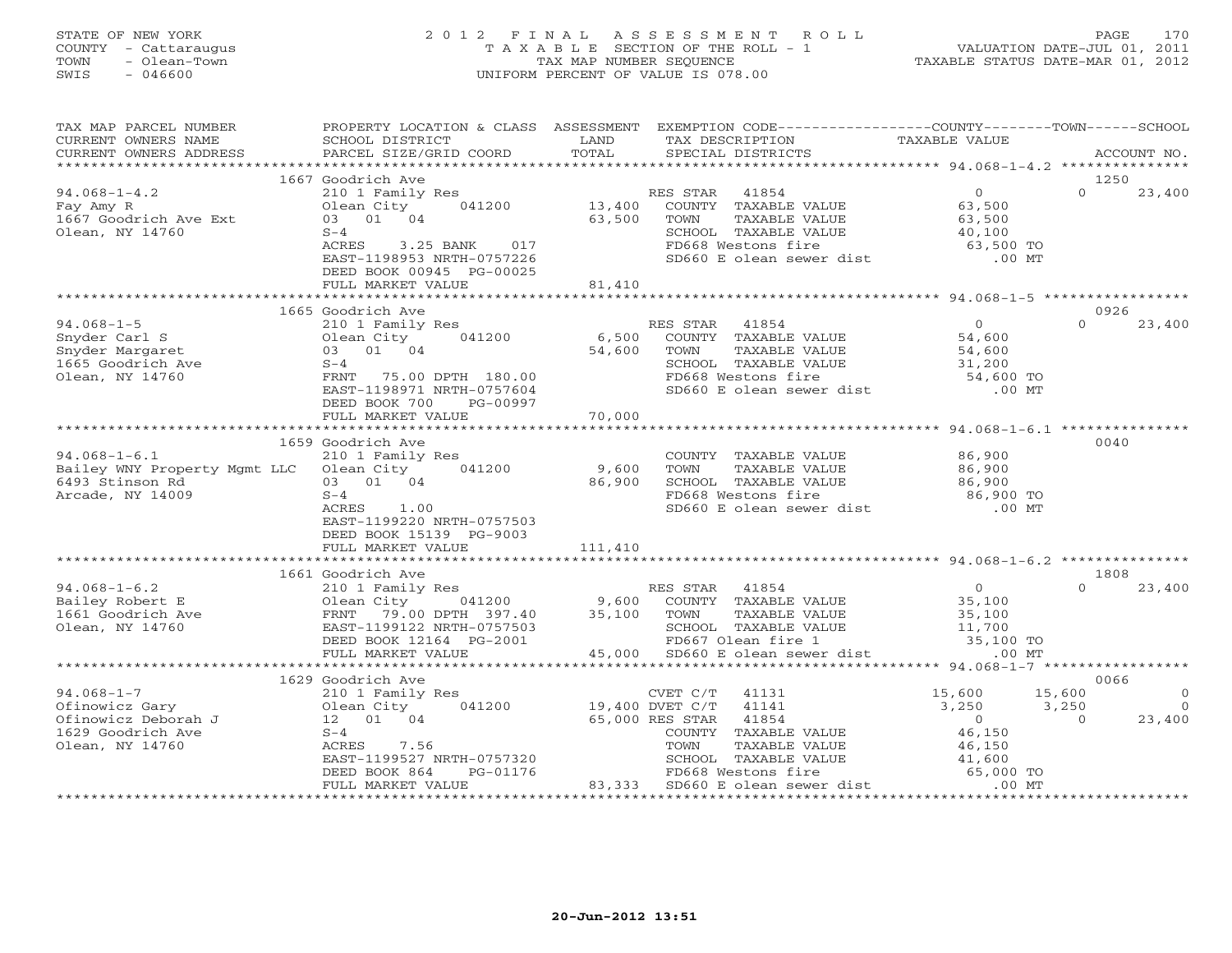STATE OF NEW YORK 2 0 1 2 F I N A L A S S E S S M E N T R O L L PAGE 171 COUNTY - Cattaraugus T A X A B L E SECTION OF THE ROLL - 1 VALUATION DATE-JUL 01, 2011 TOWN - Olean-Town TAX MAP NUMBER SEQUENCE TAXABLE STATUS DATE-MAR 01, 2012 SWIS - 046600 UNIFORM PERCENT OF VALUE IS 078.00

# UNIFORM PERCENT OF VALUE IS 078.00

| TAX MAP PARCEL NUMBER                                                                        | PROPERTY LOCATION & CLASS ASSESSMENT                                                                                                                                                                         |                             | EXEMPTION CODE-----------------COUNTY-------TOWN------SCHOOL                                                                                 |                                                                       |                  |             |
|----------------------------------------------------------------------------------------------|--------------------------------------------------------------------------------------------------------------------------------------------------------------------------------------------------------------|-----------------------------|----------------------------------------------------------------------------------------------------------------------------------------------|-----------------------------------------------------------------------|------------------|-------------|
| CURRENT OWNERS NAME                                                                          | SCHOOL DISTRICT                                                                                                                                                                                              | LAND                        | TAX DESCRIPTION                                                                                                                              | TAXABLE VALUE                                                         |                  |             |
| CURRENT OWNERS ADDRESS                                                                       | PARCEL SIZE/GRID COORD                                                                                                                                                                                       | TOTAL                       | SPECIAL DISTRICTS                                                                                                                            |                                                                       |                  | ACCOUNT NO. |
|                                                                                              |                                                                                                                                                                                                              |                             |                                                                                                                                              |                                                                       |                  |             |
| $94.068 - 1 - 8$<br>Bokman Mark C<br>1627 Goodrich Ave<br>Olean, NY 14760                    | 1627 Goodrich Ave<br>210 1 Family Res<br>041200<br>Olean City<br>12  01  04<br>$S-4$<br>FRNT 208.71 DPTH 188.71<br>026<br>BANK<br>EAST-1199562 NRTH-0757599<br>DEED BOOK 00942 PG-00814<br>FULL MARKET VALUE | 10,300<br>82,900<br>106,282 | RES STAR 41854<br>COUNTY TAXABLE VALUE<br>TOWN<br>TAXABLE VALUE<br>SCHOOL TAXABLE VALUE<br>FD668 Westons fire<br>SD660 E olean sewer dist    | $\overline{0}$<br>82,900<br>82,900<br>59,500<br>82,900 TO<br>$.00$ MT | 0710<br>$\Omega$ | 23,400      |
|                                                                                              | ***************************                                                                                                                                                                                  |                             |                                                                                                                                              |                                                                       |                  |             |
| $94.068 - 1 - 9$<br>Cashimere Dorothy J<br>1625 Goodrich Ave<br>Olean, NY 14760              | 1625 Goodrich Ave<br>210 1 Family Res<br>Olean City<br>041200<br>12  01  04<br>$S-4$<br>FRNT 104.35 DPTH 188.71<br>EAST-1199718 NRTH-0757598<br>DEED BOOK 00930 PG-00894                                     | 8,000<br>44,000             | RES STAR<br>41854<br>COUNTY TAXABLE VALUE<br>TOWN<br>TAXABLE VALUE<br>SCHOOL TAXABLE VALUE<br>FD668 Westons fire<br>SD660 E olean sewer dist | $\circ$<br>44,000<br>44,000<br>20,600<br>44,000 TO<br>$.00$ MT        | 1047<br>$\Omega$ | 23,400      |
|                                                                                              | FULL MARKET VALUE                                                                                                                                                                                            | 56,410                      |                                                                                                                                              |                                                                       |                  |             |
|                                                                                              |                                                                                                                                                                                                              |                             |                                                                                                                                              |                                                                       | 0290             |             |
| $94.068 - 1 - 10$<br>Cummings Dale<br>Cummings Kathy<br>1619 Goodrich Ave<br>Olean, NY 14760 | 1619 Goodrich Ave<br>210 1 Family Res<br>Olean City<br>041200<br>12  01  04<br>$S-4$<br>Life Use<br>FRNT 104.35 DPTH 188.71<br>EAST-1199822 NRTH-0757597<br>DEED BOOK 1008<br>PG-1115                        | 8,000<br>58,000             | RES STAR<br>41854<br>COUNTY TAXABLE VALUE<br>TAXABLE VALUE<br>TOWN<br>SCHOOL TAXABLE VALUE<br>FD668 Westons fire<br>SD660 E olean sewer dist | $\overline{0}$<br>58,000<br>58,000<br>34,600<br>58,000 TO<br>$.00$ MT | $\Omega$         | 23,400      |
|                                                                                              | FULL MARKET VALUE                                                                                                                                                                                            | 74,359                      |                                                                                                                                              |                                                                       |                  |             |
|                                                                                              | 1611 Goodrich Ave                                                                                                                                                                                            |                             |                                                                                                                                              |                                                                       | 0960             |             |
| $94.068 - 1 - 11$<br>Gaines Oscar E<br>1611 Goodrich Ave<br>Olean, NY 14760                  | 210 1 Family Res<br>041200<br>Olean City<br>12 01 04<br>$S-4$<br>Life Use<br>1.50<br>ACRES<br>EAST-1199954 NRTH-0757487<br>DEED BOOK 6928<br>PG-4002<br>FULL MARKET VALUE                                    | 10,800<br>58,200<br>74,615  | RES STAR<br>41854<br>COUNTY TAXABLE VALUE<br>TOWN<br>TAXABLE VALUE<br>SCHOOL TAXABLE VALUE<br>FD668 Westons fire<br>SD660 E olean sewer dist | $\overline{0}$<br>58,200<br>58,200<br>34,800<br>58,200 TO<br>$.00$ MT | $\Omega$         | 23,400      |
|                                                                                              | *********************************                                                                                                                                                                            |                             |                                                                                                                                              |                                                                       |                  |             |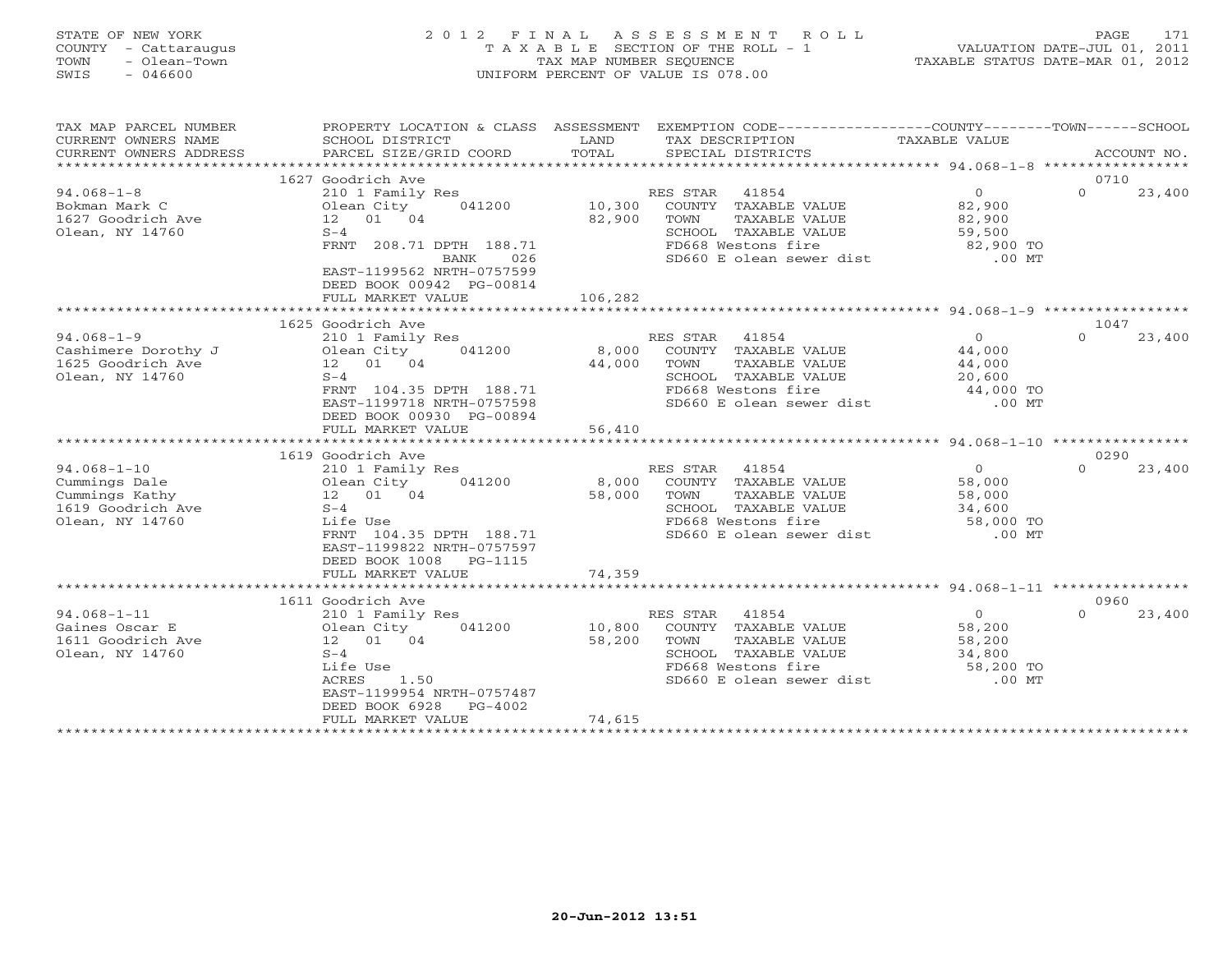### STATE OF NEW YORK 2 0 1 2 F I N A L A S S E S S M E N T R O L L PAGE 172 COUNTY - Cattaraugus T A X A B L E SECTION OF THE ROLL - 1 VALUATION DATE-JUL 01, 2011 TOWN - Olean-Town TAX MAP NUMBER SEQUENCE TAXABLE STATUS DATE-MAR 01, 2012 SWIS - 046600 UNIFORM PERCENT OF VALUE IS 078.00UNIFORM PERCENT OF VALUE IS 078.00

| TAX MAP PARCEL NUMBER<br>CURRENT OWNERS NAME<br>CURRENT OWNERS ADDRESS | PROPERTY LOCATION & CLASS ASSESSMENT<br>SCHOOL DISTRICT<br>PARCEL SIZE/GRID COORD | LAND<br>TOTAL  | EXEMPTION CODE-----------------COUNTY-------TOWN------SCHOOL<br>TAX DESCRIPTION TAXABLE VALUE<br>SPECIAL DISTRICTS |                                                 |                | ACCOUNT NO.    |
|------------------------------------------------------------------------|-----------------------------------------------------------------------------------|----------------|--------------------------------------------------------------------------------------------------------------------|-------------------------------------------------|----------------|----------------|
|                                                                        |                                                                                   |                |                                                                                                                    |                                                 |                |                |
|                                                                        | 1603 Goodrich Ave                                                                 |                |                                                                                                                    |                                                 | 0687           |                |
| $94.068 - 1 - 12$                                                      | 210 1 Family Res                                                                  |                | RES STAR 41854                                                                                                     | $\Omega$                                        | $\Omega$       | 23,400         |
| Mahler Melville                                                        | 041200 10,600<br>Olean City                                                       |                | COUNTY TAXABLE VALUE                                                                                               | 76,900                                          |                |                |
| Mahler Karin                                                           | 12 01 04                                                                          | 76,900         | TOWN<br>TAXABLE VALUE                                                                                              | 76,900                                          |                |                |
| 1603 Goodrich Ave                                                      | $S-4$                                                                             |                | SCHOOL TAXABLE VALUE                                                                                               | 53,500                                          |                |                |
| Olean, NY 14760                                                        | ACRES<br>1.40                                                                     |                | FD668 Westons fire                                                                                                 | 76,900 TO                                       |                |                |
|                                                                        | EAST-1200108 NRTH-0757486                                                         |                | SD660 E olean sewer dist .00 MT                                                                                    |                                                 |                |                |
|                                                                        | DEED BOOK 3551<br>PG-2001                                                         |                |                                                                                                                    |                                                 |                |                |
|                                                                        | FULL MARKET VALUE                                                                 | 98,590         |                                                                                                                    |                                                 |                |                |
|                                                                        |                                                                                   |                |                                                                                                                    |                                                 |                |                |
|                                                                        | 1593 Goodrich Ave                                                                 |                |                                                                                                                    |                                                 | 1054           |                |
| $94.068 - 1 - 13$                                                      | 220 2 Family Res                                                                  |                | CVET C/T<br>41131                                                                                                  | 15,250                                          | 15,250         | $\overline{0}$ |
| Wheeler Gene M                                                         | 041200<br>Olean City                                                              |                | 11,100 AGED C/T/S 41800                                                                                            | 22,875                                          | 22,875         | 30,500         |
| Mady Cynthia                                                           | 12 01 04                                                                          | 61,000 SR STAR | 41834                                                                                                              | $\overline{0}$                                  | $\overline{0}$ | 30,500         |
| 1593 Goodrich Ave                                                      | $S-4$                                                                             |                | COUNTY TAXABLE VALUE                                                                                               | 22,875                                          |                |                |
| Olean, NY 14760                                                        | $L/u$ - Gene Wheeler                                                              |                | TAXABLE VALUE<br>TOWN                                                                                              | 22,875                                          |                |                |
|                                                                        | ACRES<br>1.70                                                                     |                | SCHOOL TAXABLE VALUE                                                                                               | $\overline{0}$                                  |                |                |
|                                                                        | EAST-1200274 NRTH-0757485                                                         |                | FD668 Westons fire                                                                                                 | $61,000$ TO                                     |                |                |
|                                                                        | DEED BOOK 00980 PG-01166                                                          |                | SD660 E olean sewer dist                                                                                           | $.00$ MT                                        |                |                |
|                                                                        | FULL MARKET VALUE                                                                 | 78,205         |                                                                                                                    |                                                 |                |                |
|                                                                        | *******************************                                                   |                |                                                                                                                    |                                                 |                |                |
|                                                                        | 1620 Seneca Ave                                                                   |                |                                                                                                                    |                                                 | 0332           |                |
| $94.068 - 1 - 14$                                                      | 210 1 Family Res                                                                  |                | COUNTY TAXABLE VALUE                                                                                               | 65,000                                          |                |                |
| Hellwig Jeffrey B                                                      | 041200<br>Olean City                                                              | 11,400         | TOWN<br>TAXABLE VALUE                                                                                              | 65,000                                          |                |                |
| 1620 Seneca Ave                                                        | 12 01 04                                                                          | 65,000         | SCHOOL TAXABLE VALUE                                                                                               | 65,000<br>65,000 TO                             |                |                |
| Olean, NY 14760                                                        | $S-4$                                                                             |                | FD668 Westons fire                                                                                                 |                                                 |                |                |
|                                                                        | 1.95<br>ACRES                                                                     |                | SD660 E olean sewer dist .00 MT                                                                                    |                                                 |                |                |
|                                                                        | EAST-1199806 NRTH-0756734                                                         |                |                                                                                                                    |                                                 |                |                |
|                                                                        | DEED BOOK 868<br>PG-00323                                                         |                |                                                                                                                    |                                                 |                |                |
|                                                                        | FULL MARKET VALUE                                                                 | 83,333         |                                                                                                                    |                                                 |                |                |
|                                                                        |                                                                                   |                |                                                                                                                    |                                                 |                |                |
|                                                                        | 1626 Seneca Ave                                                                   |                |                                                                                                                    |                                                 | 0163           |                |
| $94.068 - 1 - 15$                                                      | 210 1 Family Res                                                                  |                | VET C/T<br>41101                                                                                                   | 750                                             | 750            | $\overline{0}$ |
| Chaffee Richard/Ann                                                    | 041200                                                                            |                | 41805<br>11,400 AGED C/S                                                                                           | 15,838                                          | $\overline{0}$ | 16,100         |
| Greisch Kathryn A                                                      | Olean $01$ 04                                                                     |                | 41834<br>46,000 SR STAR                                                                                            | $\Omega$                                        | $\Omega$       | 29,900         |
| 1626 Seneca Ave                                                        | $S-4$                                                                             |                | COUNTY TAXABLE VALUE                                                                                               | 29,412                                          |                |                |
| Olean, NY 14760                                                        | ACRES<br>1.90                                                                     |                | TOWN<br>TAXABLE VALUE                                                                                              | 45,250                                          |                |                |
|                                                                        | EAST-1199675 NRTH-0756736                                                         |                | SCHOOL TAXABLE VALUE                                                                                               | $\Omega$                                        |                |                |
|                                                                        | DEED BOOK 1117<br>PG-5001                                                         |                | FD668 Westons fire                                                                                                 | 46,000 TO                                       |                |                |
|                                                                        | FULL MARKET VALUE                                                                 | 58,974         | SD660 E olean sewer dist                                                                                           | $.00$ MT<br>*********************************** |                |                |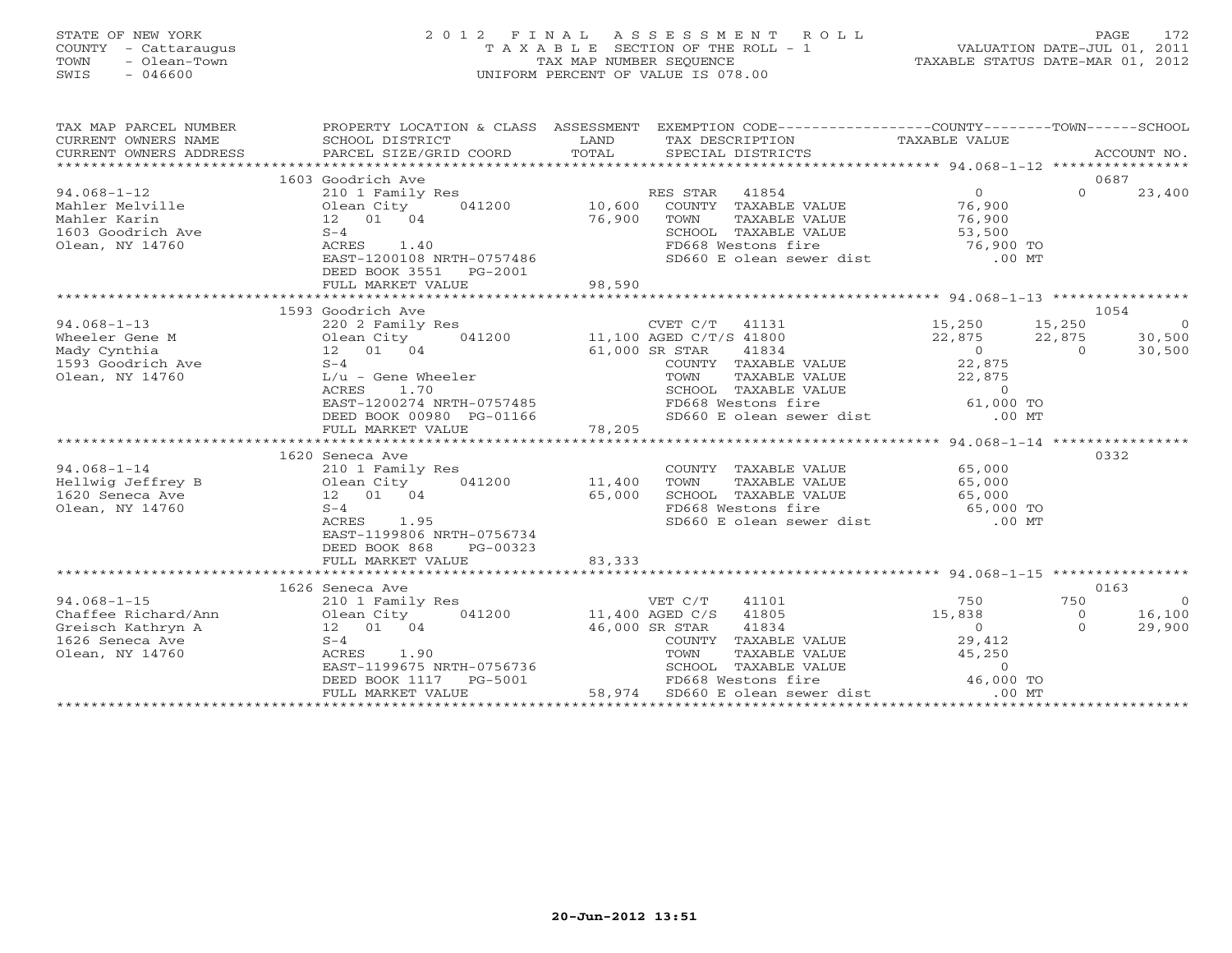#### STATE OF NEW YORK 2 0 1 2 F I N A L A S S E S S M E N T R O L L PAGE 173 COUNTY - Cattaraugus T A X A B L E SECTION OF THE ROLL - 1 VALUATION DATE-JUL 01, 2011 TOWN - Olean-Town TAX MAP NUMBER SEQUENCE TAXABLE STATUS DATE-MAR 01, 2012 SWIS - 046600 UNIFORM PERCENT OF VALUE IS 078.00UNIFORM PERCENT OF VALUE IS 078.00

| TAX MAP PARCEL NUMBER<br>CURRENT OWNERS NAME | PROPERTY LOCATION & CLASS ASSESSMENT<br>SCHOOL DISTRICT  | LAND                 | EXEMPTION CODE-----------------COUNTY-------TOWN-----SCHOOL<br>TAX DESCRIPTION | TAXABLE VALUE                            |          |                |
|----------------------------------------------|----------------------------------------------------------|----------------------|--------------------------------------------------------------------------------|------------------------------------------|----------|----------------|
| CURRENT OWNERS ADDRESS                       | PARCEL SIZE/GRID COORD                                   | TOTAL                | SPECIAL DISTRICTS                                                              |                                          |          | ACCOUNT NO.    |
|                                              | 1638 Seneca Ave                                          |                      |                                                                                |                                          |          | 0329           |
| $94.068 - 1 - 16$                            | 210 1 Family Res                                         |                      | RES STAR 41854                                                                 | $\Omega$                                 | $\Omega$ | 23,400         |
| Ventura Louis T                              | Olean City<br>041200                                     | 12,000               | COUNTY TAXABLE VALUE                                                           | 71,700                                   |          |                |
| Ventura Sally O                              | 12  01  04                                               | 71,700               | TOWN<br>TAXABLE VALUE                                                          | 71,700                                   |          |                |
| 1638 Seneca Ave                              | $S-4$                                                    |                      | SCHOOL TAXABLE VALUE                                                           | 48,300                                   |          |                |
| Olean, NY 14760                              | ACRES<br>2.35 BANK<br>017                                |                      | FD668 Westons fire                                                             | 71,700 TO                                |          |                |
|                                              | EAST-1199524 NRTH-0756706                                |                      | SD660 E olean sewer dist                                                       | $.00$ MT                                 |          |                |
|                                              | DEED BOOK 00933 PG-00243                                 |                      |                                                                                |                                          |          |                |
|                                              | FULL MARKET VALUE                                        | 91,923               |                                                                                |                                          |          |                |
|                                              |                                                          |                      |                                                                                |                                          |          |                |
|                                              | 1646 Seneca Ave                                          |                      |                                                                                |                                          |          | 0986           |
| $94.068 - 1 - 18$                            | 210 1 Family Res                                         |                      | CW_15_VET/ 41161                                                               | 9,360                                    | 9,360    |                |
| Thornbury Paul M                             | 041200<br>Olean City                                     | 11,100 SR STAR       | 41834                                                                          | $\overline{0}$                           | $\Omega$ | 48,520         |
| Thornbury Lorna                              | 12  01  04                                               | 70,700               | COUNTY TAXABLE VALUE                                                           | 61,340                                   |          |                |
| 1646 Seneca Ave                              | $L/p$ 966-816<br>$S-4$                                   |                      | TAXABLE VALUE<br>TOWN                                                          | 61,340                                   |          |                |
| Olean, NY 14760                              | Ff 67.00                                                 |                      | SCHOOL TAXABLE VALUE                                                           | 22,160<br>70,700 TO<br>00 MT             |          |                |
|                                              | 1.70<br>ACRES                                            |                      | FD668 Westons fire                                                             |                                          |          |                |
|                                              | EAST-1199386 NRTH-0756814                                |                      | SD660 E olean sewer dist                                                       | $.00$ MT                                 |          |                |
|                                              | DEED BOOK 667<br>PG-00816                                |                      |                                                                                |                                          |          |                |
|                                              | FULL MARKET VALUE                                        | 90,641               |                                                                                |                                          |          |                |
|                                              | 1648 Seneca Ave                                          |                      |                                                                                |                                          |          | 1077           |
| $94.068 - 1 - 19$                            |                                                          |                      | CW_15_VET/ 41161                                                               | 4,515                                    | 4,515    | $\overline{0}$ |
| Bailey Timothy J                             | 210 1 Family Res<br>041200 10,700 RES STAR<br>Olean City |                      | 41854                                                                          | $\overline{0}$                           | $\Omega$ | 23,400         |
| Dutton Julie                                 | 12 01 04                                                 | 30,100               | COUNTY TAXABLE VALUE                                                           | 25,585                                   |          |                |
| 1648 Seneca Ave                              | $S-4$                                                    |                      | TOWN<br>TAXABLE VALUE                                                          | 25,585                                   |          |                |
| Olean, NY 14760                              | ACRES<br>1.45                                            |                      | SCHOOL TAXABLE VALUE                                                           | 6,700                                    |          |                |
|                                              | EAST-1199286 NRTH-0756696                                |                      | FD668 Westons fire                                                             | 30,100 TO                                |          |                |
|                                              | DEED BOOK 907<br>PG-00853                                |                      | SD660 E olean sewer dist                                                       | $.00$ MT                                 |          |                |
|                                              | FULL MARKET VALUE                                        | 38,590               |                                                                                |                                          |          |                |
|                                              |                                                          | ******************** |                                                                                | ***************** 94.068-1-20 ********** |          |                |
|                                              | Seneca Ave                                               |                      |                                                                                |                                          |          | 0816           |
| $94.068 - 1 - 20$                            | 314 Rural vac<10                                         |                      | COUNTY TAXABLE VALUE                                                           | 12,600                                   |          |                |
| Whitney Barbara (Deming) M                   | Olean City<br>041200                                     | 12,600               | TOWN<br>TAXABLE VALUE                                                          | 12,600                                   |          |                |
| 1660 Seneca Ave                              | 03 01 04                                                 | 12,600               | SCHOOL TAXABLE VALUE                                                           | 12,600                                   |          |                |
| Olean, NY 14760                              | $S-4$                                                    |                      | FD668 Westons fire                                                             | 12,600 TO                                |          |                |
|                                              | ACRES<br>2.70                                            |                      | SD660 E olean sewer dist                                                       | $.00$ MT                                 |          |                |
|                                              | EAST-1199086 NRTH-0756798                                |                      |                                                                                |                                          |          |                |
|                                              | DEED BOOK 833<br>PG-01094                                |                      |                                                                                |                                          |          |                |
|                                              | FULL MARKET VALUE                                        | 16,154               |                                                                                |                                          |          |                |
|                                              | ****************************                             | **************       |                                                                                |                                          |          |                |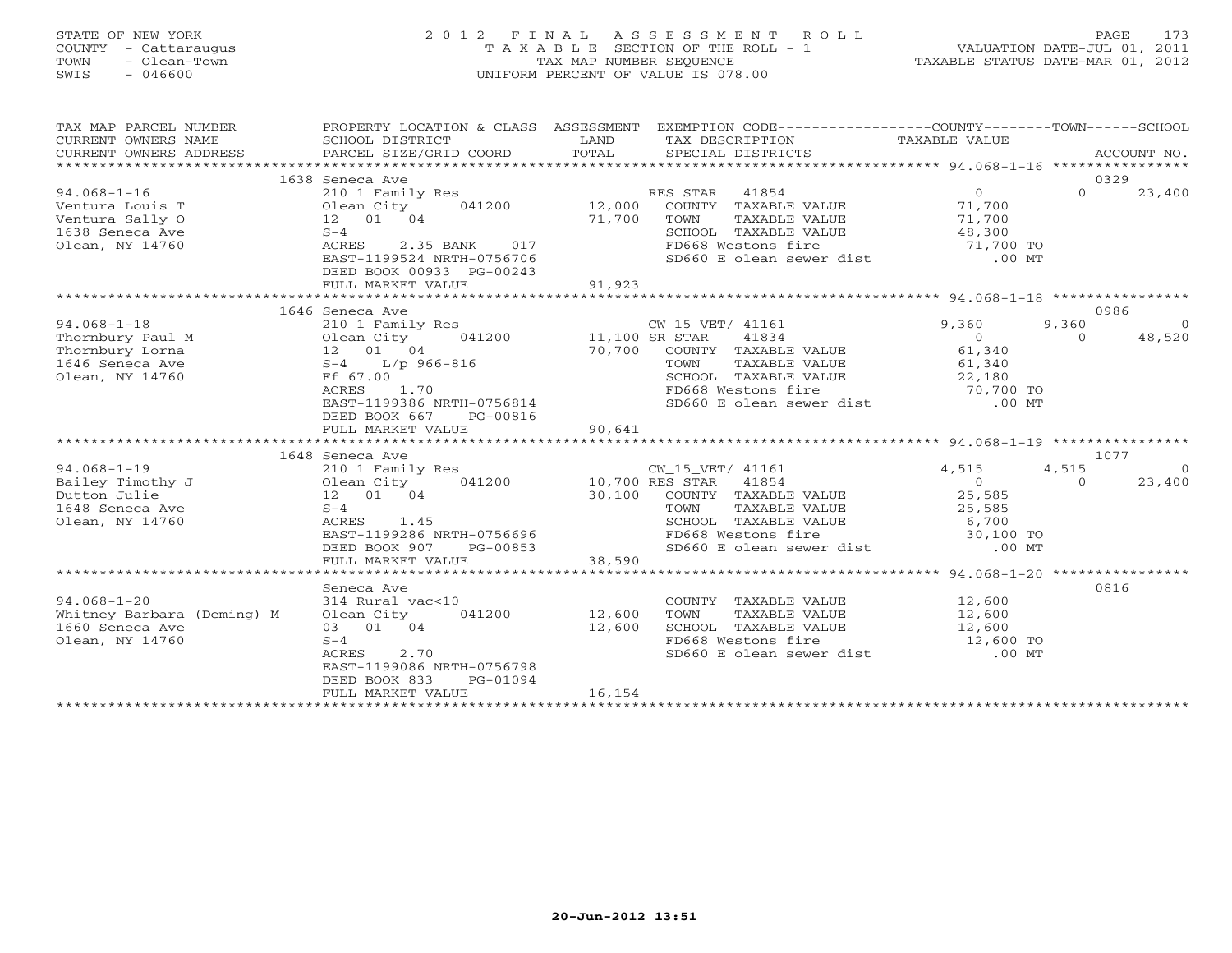### STATE OF NEW YORK 2 0 1 2 F I N A L A S S E S S M E N T R O L L PAGE 174 COUNTY - Cattaraugus T A X A B L E SECTION OF THE ROLL - 1 VALUATION DATE-JUL 01, 2011 TOWN - Olean-Town TAX MAP NUMBER SEQUENCE TAXABLE STATUS DATE-MAR 01, 2012 SWIS - 046600 UNIFORM PERCENT OF VALUE IS 078.00UNIFORM PERCENT OF VALUE IS 078.00

| 0390<br>1660 Seneca Ave<br>$\overline{0}$<br>$94.068 - 1 - 21$<br>210 1 Family Res<br>WVET C/T 41121<br>9,360<br>9,360<br>041200 6,100 SR STAR<br>Whitney Barbara (Deming) M Olean City<br>41834<br>$\overline{0}$<br>$\Omega$<br>48,520<br>03 01 04<br>59,640<br>1660 Seneca Ave<br>69,000<br>COUNTY TAXABLE VALUE<br>$S-4$<br>Olean, NY 14760<br>TAXABLE VALUE<br>59,640<br>TOWN<br>20,480<br>69.00 DPTH 170.00<br>FRNT<br>SCHOOL TAXABLE VALUE<br>$69,000$ TO<br>EAST-1199074 NRTH-0756503<br>FD668 Westons fire<br>DEED BOOK 814<br>SD660 E olean sewer dist .00 MT<br>PG-00065<br>FULL MARKET VALUE<br>88,462<br>1664 Seneca Ave<br>0819<br>$94.068 - 1 - 22$<br>CVET C/T 41131<br>15,600<br>15,600<br>$\overline{0}$<br>210 1 Family Res<br>Reynolds Gloria A<br>7,700 AGED C/T/S 41800<br>28,700 28,700<br>Olean City<br>041200<br>36,500<br>Reynolds 2008 Trust Patrick A 11 01 04<br>73,000 SR STAR<br>41834<br>$\sim$ 0<br>$\Omega$<br>36,500<br>910 Turtle Crest Dr<br>$S-4$<br>28,700<br>COUNTY TAXABLE VALUE<br>Irvine, CA 92603<br>L/u - Gloria Reynolds<br>28,700<br>TOWN<br>TAXABLE VALUE<br>FRNT<br>90.00 DPTH 280.00<br>SCHOOL TAXABLE VALUE<br>$\circ$<br>FD668 Westons fire 73,000 TO<br>SD660 E olean sewer dist .00 MT<br>EAST-1198993 NRTH-0756553<br>FD668 Westons fire<br>DEED BOOK 13301 PG-5001<br>93,590<br>FULL MARKET VALUE<br>0820<br>Seneca Ave<br>$94.068 - 1 - 23$<br>7,500<br>314 Rural vac<10<br>COUNTY TAXABLE VALUE<br>041200<br>7,500<br>Reynolds Patrick<br>TOWN<br>TAXABLE VALUE<br>7,500<br>Olean City<br>1664 Seneca Ave<br>SCHOOL TAXABLE VALUE<br>03 01 04<br>7,500<br>$7,500$ TO<br>$7,500$ TO<br>FD668 Westons fire<br>Olean, NY 14760<br>$S-4$<br>SD660 E olean sewer dist<br>$.00$ MT<br>ACRES<br>3.35<br>EAST-1198839 NRTH-0756746<br>DEED BOOK 1796 PG-7001<br>FULL MARKET VALUE<br>9,615<br>0374<br>1678 Seneca Ave<br>$94.068 - 1 - 24$<br>COUNTY TAXABLE VALUE<br>40,000<br>210 1 Family Res | TAX MAP PARCEL NUMBER<br>CURRENT OWNERS NAME<br>CURRENT OWNERS ADDRESS | PROPERTY LOCATION & CLASS ASSESSMENT<br>SCHOOL DISTRICT<br>PARCEL SIZE/GRID COORD | LAND<br>TOTAL | EXEMPTION CODE-----------------COUNTY-------TOWN------SCHOOL<br>TAX DESCRIPTION TAXABLE VALUE<br>SPECIAL DISTRICTS |  | ACCOUNT NO. |
|----------------------------------------------------------------------------------------------------------------------------------------------------------------------------------------------------------------------------------------------------------------------------------------------------------------------------------------------------------------------------------------------------------------------------------------------------------------------------------------------------------------------------------------------------------------------------------------------------------------------------------------------------------------------------------------------------------------------------------------------------------------------------------------------------------------------------------------------------------------------------------------------------------------------------------------------------------------------------------------------------------------------------------------------------------------------------------------------------------------------------------------------------------------------------------------------------------------------------------------------------------------------------------------------------------------------------------------------------------------------------------------------------------------------------------------------------------------------------------------------------------------------------------------------------------------------------------------------------------------------------------------------------------------------------------------------------------------------------------------------------------------------------------------------------------------------------------------------------------------------------------------------------------------------------------------------------|------------------------------------------------------------------------|-----------------------------------------------------------------------------------|---------------|--------------------------------------------------------------------------------------------------------------------|--|-------------|
|                                                                                                                                                                                                                                                                                                                                                                                                                                                                                                                                                                                                                                                                                                                                                                                                                                                                                                                                                                                                                                                                                                                                                                                                                                                                                                                                                                                                                                                                                                                                                                                                                                                                                                                                                                                                                                                                                                                                                    |                                                                        |                                                                                   |               |                                                                                                                    |  |             |
|                                                                                                                                                                                                                                                                                                                                                                                                                                                                                                                                                                                                                                                                                                                                                                                                                                                                                                                                                                                                                                                                                                                                                                                                                                                                                                                                                                                                                                                                                                                                                                                                                                                                                                                                                                                                                                                                                                                                                    |                                                                        |                                                                                   |               |                                                                                                                    |  |             |
|                                                                                                                                                                                                                                                                                                                                                                                                                                                                                                                                                                                                                                                                                                                                                                                                                                                                                                                                                                                                                                                                                                                                                                                                                                                                                                                                                                                                                                                                                                                                                                                                                                                                                                                                                                                                                                                                                                                                                    |                                                                        |                                                                                   |               |                                                                                                                    |  |             |
|                                                                                                                                                                                                                                                                                                                                                                                                                                                                                                                                                                                                                                                                                                                                                                                                                                                                                                                                                                                                                                                                                                                                                                                                                                                                                                                                                                                                                                                                                                                                                                                                                                                                                                                                                                                                                                                                                                                                                    |                                                                        |                                                                                   |               |                                                                                                                    |  |             |
|                                                                                                                                                                                                                                                                                                                                                                                                                                                                                                                                                                                                                                                                                                                                                                                                                                                                                                                                                                                                                                                                                                                                                                                                                                                                                                                                                                                                                                                                                                                                                                                                                                                                                                                                                                                                                                                                                                                                                    |                                                                        |                                                                                   |               |                                                                                                                    |  |             |
|                                                                                                                                                                                                                                                                                                                                                                                                                                                                                                                                                                                                                                                                                                                                                                                                                                                                                                                                                                                                                                                                                                                                                                                                                                                                                                                                                                                                                                                                                                                                                                                                                                                                                                                                                                                                                                                                                                                                                    |                                                                        |                                                                                   |               |                                                                                                                    |  |             |
|                                                                                                                                                                                                                                                                                                                                                                                                                                                                                                                                                                                                                                                                                                                                                                                                                                                                                                                                                                                                                                                                                                                                                                                                                                                                                                                                                                                                                                                                                                                                                                                                                                                                                                                                                                                                                                                                                                                                                    |                                                                        |                                                                                   |               |                                                                                                                    |  |             |
|                                                                                                                                                                                                                                                                                                                                                                                                                                                                                                                                                                                                                                                                                                                                                                                                                                                                                                                                                                                                                                                                                                                                                                                                                                                                                                                                                                                                                                                                                                                                                                                                                                                                                                                                                                                                                                                                                                                                                    |                                                                        |                                                                                   |               |                                                                                                                    |  |             |
|                                                                                                                                                                                                                                                                                                                                                                                                                                                                                                                                                                                                                                                                                                                                                                                                                                                                                                                                                                                                                                                                                                                                                                                                                                                                                                                                                                                                                                                                                                                                                                                                                                                                                                                                                                                                                                                                                                                                                    |                                                                        |                                                                                   |               |                                                                                                                    |  |             |
|                                                                                                                                                                                                                                                                                                                                                                                                                                                                                                                                                                                                                                                                                                                                                                                                                                                                                                                                                                                                                                                                                                                                                                                                                                                                                                                                                                                                                                                                                                                                                                                                                                                                                                                                                                                                                                                                                                                                                    |                                                                        |                                                                                   |               |                                                                                                                    |  |             |
|                                                                                                                                                                                                                                                                                                                                                                                                                                                                                                                                                                                                                                                                                                                                                                                                                                                                                                                                                                                                                                                                                                                                                                                                                                                                                                                                                                                                                                                                                                                                                                                                                                                                                                                                                                                                                                                                                                                                                    |                                                                        |                                                                                   |               |                                                                                                                    |  |             |
|                                                                                                                                                                                                                                                                                                                                                                                                                                                                                                                                                                                                                                                                                                                                                                                                                                                                                                                                                                                                                                                                                                                                                                                                                                                                                                                                                                                                                                                                                                                                                                                                                                                                                                                                                                                                                                                                                                                                                    |                                                                        |                                                                                   |               |                                                                                                                    |  |             |
|                                                                                                                                                                                                                                                                                                                                                                                                                                                                                                                                                                                                                                                                                                                                                                                                                                                                                                                                                                                                                                                                                                                                                                                                                                                                                                                                                                                                                                                                                                                                                                                                                                                                                                                                                                                                                                                                                                                                                    |                                                                        |                                                                                   |               |                                                                                                                    |  |             |
|                                                                                                                                                                                                                                                                                                                                                                                                                                                                                                                                                                                                                                                                                                                                                                                                                                                                                                                                                                                                                                                                                                                                                                                                                                                                                                                                                                                                                                                                                                                                                                                                                                                                                                                                                                                                                                                                                                                                                    |                                                                        |                                                                                   |               |                                                                                                                    |  |             |
|                                                                                                                                                                                                                                                                                                                                                                                                                                                                                                                                                                                                                                                                                                                                                                                                                                                                                                                                                                                                                                                                                                                                                                                                                                                                                                                                                                                                                                                                                                                                                                                                                                                                                                                                                                                                                                                                                                                                                    |                                                                        |                                                                                   |               |                                                                                                                    |  |             |
|                                                                                                                                                                                                                                                                                                                                                                                                                                                                                                                                                                                                                                                                                                                                                                                                                                                                                                                                                                                                                                                                                                                                                                                                                                                                                                                                                                                                                                                                                                                                                                                                                                                                                                                                                                                                                                                                                                                                                    |                                                                        |                                                                                   |               |                                                                                                                    |  |             |
|                                                                                                                                                                                                                                                                                                                                                                                                                                                                                                                                                                                                                                                                                                                                                                                                                                                                                                                                                                                                                                                                                                                                                                                                                                                                                                                                                                                                                                                                                                                                                                                                                                                                                                                                                                                                                                                                                                                                                    |                                                                        |                                                                                   |               |                                                                                                                    |  |             |
|                                                                                                                                                                                                                                                                                                                                                                                                                                                                                                                                                                                                                                                                                                                                                                                                                                                                                                                                                                                                                                                                                                                                                                                                                                                                                                                                                                                                                                                                                                                                                                                                                                                                                                                                                                                                                                                                                                                                                    |                                                                        |                                                                                   |               |                                                                                                                    |  |             |
|                                                                                                                                                                                                                                                                                                                                                                                                                                                                                                                                                                                                                                                                                                                                                                                                                                                                                                                                                                                                                                                                                                                                                                                                                                                                                                                                                                                                                                                                                                                                                                                                                                                                                                                                                                                                                                                                                                                                                    |                                                                        |                                                                                   |               |                                                                                                                    |  |             |
|                                                                                                                                                                                                                                                                                                                                                                                                                                                                                                                                                                                                                                                                                                                                                                                                                                                                                                                                                                                                                                                                                                                                                                                                                                                                                                                                                                                                                                                                                                                                                                                                                                                                                                                                                                                                                                                                                                                                                    |                                                                        |                                                                                   |               |                                                                                                                    |  |             |
|                                                                                                                                                                                                                                                                                                                                                                                                                                                                                                                                                                                                                                                                                                                                                                                                                                                                                                                                                                                                                                                                                                                                                                                                                                                                                                                                                                                                                                                                                                                                                                                                                                                                                                                                                                                                                                                                                                                                                    |                                                                        |                                                                                   |               |                                                                                                                    |  |             |
|                                                                                                                                                                                                                                                                                                                                                                                                                                                                                                                                                                                                                                                                                                                                                                                                                                                                                                                                                                                                                                                                                                                                                                                                                                                                                                                                                                                                                                                                                                                                                                                                                                                                                                                                                                                                                                                                                                                                                    |                                                                        |                                                                                   |               |                                                                                                                    |  |             |
|                                                                                                                                                                                                                                                                                                                                                                                                                                                                                                                                                                                                                                                                                                                                                                                                                                                                                                                                                                                                                                                                                                                                                                                                                                                                                                                                                                                                                                                                                                                                                                                                                                                                                                                                                                                                                                                                                                                                                    |                                                                        |                                                                                   |               |                                                                                                                    |  |             |
|                                                                                                                                                                                                                                                                                                                                                                                                                                                                                                                                                                                                                                                                                                                                                                                                                                                                                                                                                                                                                                                                                                                                                                                                                                                                                                                                                                                                                                                                                                                                                                                                                                                                                                                                                                                                                                                                                                                                                    |                                                                        |                                                                                   |               |                                                                                                                    |  |             |
|                                                                                                                                                                                                                                                                                                                                                                                                                                                                                                                                                                                                                                                                                                                                                                                                                                                                                                                                                                                                                                                                                                                                                                                                                                                                                                                                                                                                                                                                                                                                                                                                                                                                                                                                                                                                                                                                                                                                                    |                                                                        |                                                                                   |               |                                                                                                                    |  |             |
|                                                                                                                                                                                                                                                                                                                                                                                                                                                                                                                                                                                                                                                                                                                                                                                                                                                                                                                                                                                                                                                                                                                                                                                                                                                                                                                                                                                                                                                                                                                                                                                                                                                                                                                                                                                                                                                                                                                                                    |                                                                        |                                                                                   |               |                                                                                                                    |  |             |
|                                                                                                                                                                                                                                                                                                                                                                                                                                                                                                                                                                                                                                                                                                                                                                                                                                                                                                                                                                                                                                                                                                                                                                                                                                                                                                                                                                                                                                                                                                                                                                                                                                                                                                                                                                                                                                                                                                                                                    |                                                                        |                                                                                   |               |                                                                                                                    |  |             |
|                                                                                                                                                                                                                                                                                                                                                                                                                                                                                                                                                                                                                                                                                                                                                                                                                                                                                                                                                                                                                                                                                                                                                                                                                                                                                                                                                                                                                                                                                                                                                                                                                                                                                                                                                                                                                                                                                                                                                    |                                                                        |                                                                                   |               |                                                                                                                    |  |             |
|                                                                                                                                                                                                                                                                                                                                                                                                                                                                                                                                                                                                                                                                                                                                                                                                                                                                                                                                                                                                                                                                                                                                                                                                                                                                                                                                                                                                                                                                                                                                                                                                                                                                                                                                                                                                                                                                                                                                                    |                                                                        |                                                                                   |               |                                                                                                                    |  |             |
|                                                                                                                                                                                                                                                                                                                                                                                                                                                                                                                                                                                                                                                                                                                                                                                                                                                                                                                                                                                                                                                                                                                                                                                                                                                                                                                                                                                                                                                                                                                                                                                                                                                                                                                                                                                                                                                                                                                                                    |                                                                        |                                                                                   |               |                                                                                                                    |  |             |
|                                                                                                                                                                                                                                                                                                                                                                                                                                                                                                                                                                                                                                                                                                                                                                                                                                                                                                                                                                                                                                                                                                                                                                                                                                                                                                                                                                                                                                                                                                                                                                                                                                                                                                                                                                                                                                                                                                                                                    |                                                                        |                                                                                   |               |                                                                                                                    |  |             |
|                                                                                                                                                                                                                                                                                                                                                                                                                                                                                                                                                                                                                                                                                                                                                                                                                                                                                                                                                                                                                                                                                                                                                                                                                                                                                                                                                                                                                                                                                                                                                                                                                                                                                                                                                                                                                                                                                                                                                    |                                                                        |                                                                                   |               |                                                                                                                    |  |             |
|                                                                                                                                                                                                                                                                                                                                                                                                                                                                                                                                                                                                                                                                                                                                                                                                                                                                                                                                                                                                                                                                                                                                                                                                                                                                                                                                                                                                                                                                                                                                                                                                                                                                                                                                                                                                                                                                                                                                                    |                                                                        |                                                                                   |               |                                                                                                                    |  |             |
| Gayton Ruth<br>Olean City<br>041200<br>3,900<br>TAXABLE VALUE<br>40,000<br>TOWN                                                                                                                                                                                                                                                                                                                                                                                                                                                                                                                                                                                                                                                                                                                                                                                                                                                                                                                                                                                                                                                                                                                                                                                                                                                                                                                                                                                                                                                                                                                                                                                                                                                                                                                                                                                                                                                                    |                                                                        |                                                                                   |               |                                                                                                                    |  |             |
| 03 01 04<br>40,000                                                                                                                                                                                                                                                                                                                                                                                                                                                                                                                                                                                                                                                                                                                                                                                                                                                                                                                                                                                                                                                                                                                                                                                                                                                                                                                                                                                                                                                                                                                                                                                                                                                                                                                                                                                                                                                                                                                                 | Attn: Harry Gayton<br>1678 Seneca Ave                                  |                                                                                   |               |                                                                                                                    |  |             |
| SCHOOL TAXABLE VALUE $40,000$<br>FD668 Westons fire $40,000$ TO<br>SD660 E olean sewer dist .00 MT<br>$S-4$                                                                                                                                                                                                                                                                                                                                                                                                                                                                                                                                                                                                                                                                                                                                                                                                                                                                                                                                                                                                                                                                                                                                                                                                                                                                                                                                                                                                                                                                                                                                                                                                                                                                                                                                                                                                                                        |                                                                        |                                                                                   |               |                                                                                                                    |  |             |
| Olean, NY 14760<br>FRNT<br>50.00 DPTH<br>90.00                                                                                                                                                                                                                                                                                                                                                                                                                                                                                                                                                                                                                                                                                                                                                                                                                                                                                                                                                                                                                                                                                                                                                                                                                                                                                                                                                                                                                                                                                                                                                                                                                                                                                                                                                                                                                                                                                                     |                                                                        |                                                                                   |               |                                                                                                                    |  |             |
| EAST-1198747 NRTH-0756465                                                                                                                                                                                                                                                                                                                                                                                                                                                                                                                                                                                                                                                                                                                                                                                                                                                                                                                                                                                                                                                                                                                                                                                                                                                                                                                                                                                                                                                                                                                                                                                                                                                                                                                                                                                                                                                                                                                          |                                                                        |                                                                                   |               |                                                                                                                    |  |             |
| 51,282<br>FULL MARKET VALUE                                                                                                                                                                                                                                                                                                                                                                                                                                                                                                                                                                                                                                                                                                                                                                                                                                                                                                                                                                                                                                                                                                                                                                                                                                                                                                                                                                                                                                                                                                                                                                                                                                                                                                                                                                                                                                                                                                                        |                                                                        |                                                                                   |               |                                                                                                                    |  |             |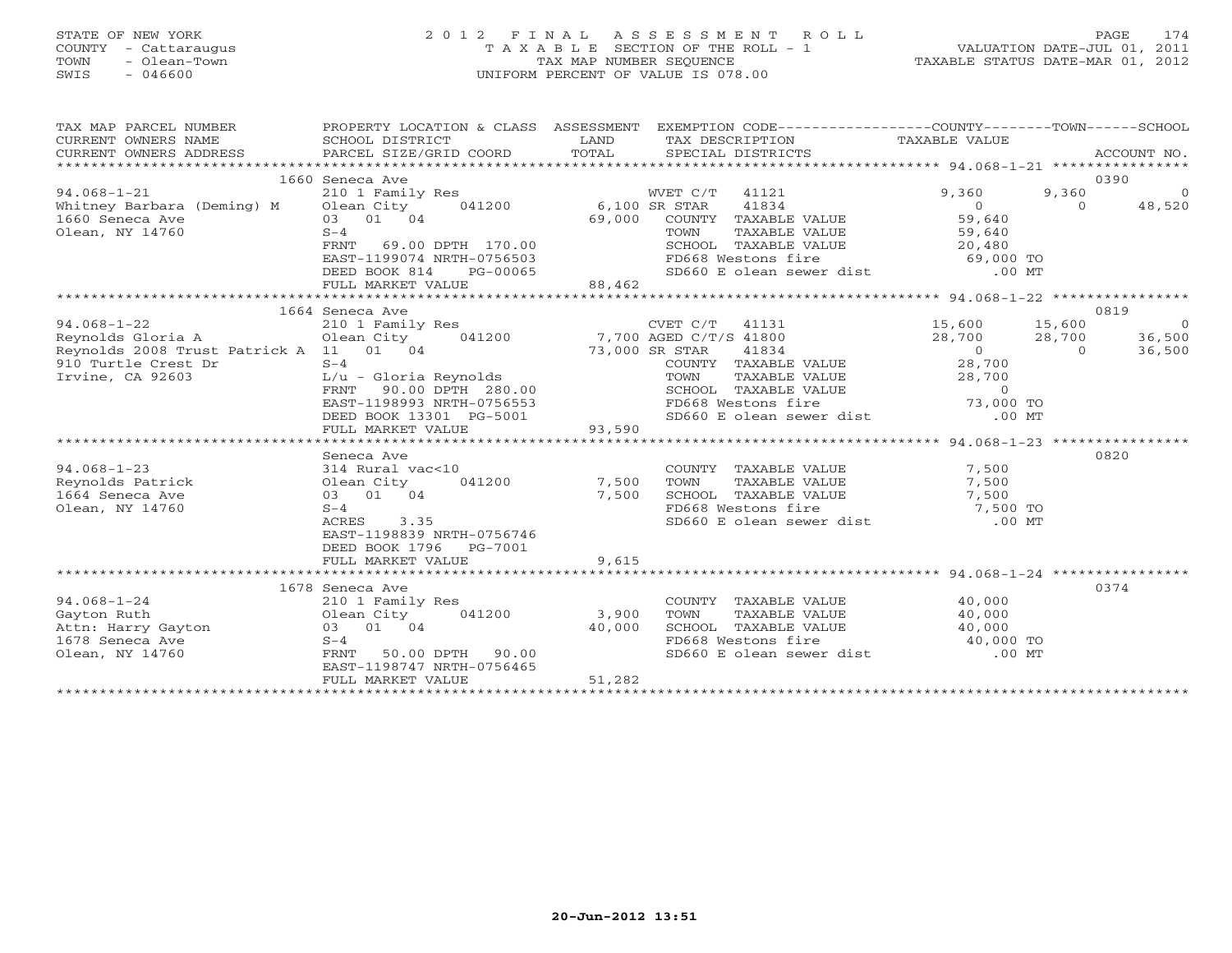#### STATE OF NEW YORK 2 0 1 2 F I N A L A S S E S S M E N T R O L L PAGE 175 COUNTY - Cattaraugus T A X A B L E SECTION OF THE ROLL - 1 VALUATION DATE-JUL 01, 2011 TOWN - Olean-Town TAX MAP NUMBER SEQUENCE TAXABLE STATUS DATE-MAR 01, 2012 SWIS - 046600 UNIFORM PERCENT OF VALUE IS 078.00UNIFORM PERCENT OF VALUE IS 078.00

| TAX MAP PARCEL NUMBER<br>CURRENT OWNERS NAME<br>CURRENT OWNERS ADDRESS<br>******************                                 | PROPERTY LOCATION & CLASS ASSESSMENT<br>SCHOOL DISTRICT<br>PARCEL SIZE/GRID COORD | LAND<br>TOTAL | EXEMPTION CODE-----------------COUNTY-------TOWN------SCHOOL<br>TAX DESCRIPTION TAXABLE VALUE<br>SPECIAL DISTRICTS |                                            | ACCOUNT NO.             |
|------------------------------------------------------------------------------------------------------------------------------|-----------------------------------------------------------------------------------|---------------|--------------------------------------------------------------------------------------------------------------------|--------------------------------------------|-------------------------|
|                                                                                                                              | 1682 Seneca Ave                                                                   |               |                                                                                                                    |                                            | 0790                    |
| $94.068 - 1 - 25$                                                                                                            | 210 1 Family Res                                                                  |               | CVET C/T 41131                                                                                                     | 11,875 11,875                              | $\overline{0}$          |
| Tarr Paul A                                                                                                                  | Olean City                                                                        |               | 041200 6,300 DVET C/T 41141                                                                                        | $11,875$ $11,875$                          |                         |
| 1682 Seneca Ave                                                                                                              | 03 01 04                                                                          |               | 47,500 RES STAR 41854                                                                                              |                                            | 11,875 0<br>0<br>23,400 |
| Olean, NY 14760                                                                                                              | $S-4$                                                                             |               | COUNTY TAXABLE VALUE                                                                                               | $\begin{array}{c} 0 \\ 23,750 \end{array}$ |                         |
|                                                                                                                              | 60.00 DPTH 640.00<br>FRNT                                                         |               | TOWN                                                                                                               |                                            |                         |
|                                                                                                                              | EAST-1198692 NRTH-0756737                                                         |               | TAXABLE VALUE 23,750<br>TAXABLE VALUE 24,100<br>SCHOOL TAXABLE VALUE                                               |                                            |                         |
|                                                                                                                              | DEED BOOK 14468 PG-8001                                                           |               | FD668 Westons fire                                                                                                 | $47,500$ TO                                |                         |
|                                                                                                                              | FULL MARKET VALUE                                                                 |               | 60,897 SD660 E olean sewer dist                                                                                    | $.00$ MT                                   |                         |
|                                                                                                                              |                                                                                   |               |                                                                                                                    |                                            |                         |
|                                                                                                                              | 1686 Seneca Ave                                                                   |               |                                                                                                                    |                                            | 0373                    |
| $94.068 - 1 - 26$                                                                                                            | 210 1 Family Res                                                                  |               | RES STAR 41854                                                                                                     | $\overline{0}$                             | $\cap$<br>23,400        |
| 94.000-1-20<br>Clark Edna Gayton (10 01 01 01 01 01 04 1686 Seneca Ave 0 1686 Seneca Ave 0 1686 Seneca Ave 0 1686 Seneca Ave |                                                                                   |               | COUNTY TAXABLE VALUE 40,000                                                                                        |                                            |                         |
|                                                                                                                              |                                                                                   | 40,000        | TOWN<br>TAXABLE VALUE                                                                                              | LUE 40,000<br>LUE 16,600<br>40,000 TO      |                         |
| 1686 Seneca Ave                                                                                                              | $S-4$                                                                             |               | SCHOOL TAXABLE VALUE                                                                                               |                                            |                         |
| Olean, NY 14760                                                                                                              | ACRES 1.60                                                                        |               | FD668 Westons fire                                                                                                 |                                            |                         |
|                                                                                                                              | EAST-1198608 NRTH-0756739                                                         |               | SD660 E olean sewer dist                                                                                           | $.00$ MT                                   |                         |
|                                                                                                                              | DEED BOOK 00943 PG-00372                                                          |               |                                                                                                                    |                                            |                         |
|                                                                                                                              | FULL MARKET VALUE<br>***********************                                      | 51,282        |                                                                                                                    |                                            |                         |
|                                                                                                                              |                                                                                   |               |                                                                                                                    |                                            | 0805                    |
| $94.068 - 1 - 27$                                                                                                            | 1694 Seneca Ave<br>210 1 Family Res                                               |               | RES STAR 41854                                                                                                     | $\overline{0}$                             | $\Omega$<br>23,400      |
| Balcerzak Vicki J                                                                                                            | Res RE<br>041200 11,500                                                           |               | COUNTY TAXABLE VALUE                                                                                               | 60,000                                     |                         |
| Melaro James A                                                                                                               |                                                                                   | 60,000        |                                                                                                                    |                                            |                         |
| 210 1 Family<br>Jolean City<br>03 01 04<br>5-4<br>FRNT 132.00<br>1694 Seneca Ave                                             |                                                                                   |               | TOWN TAXABLE VALUE 60,000<br>SCHOOL TAXABLE VALUE 36,600<br>FD668 Westons fire 60,000 TO                           |                                            |                         |
| Olean, NY 14760                                                                                                              | FRNT 132.00 DPTH                                                                  |               |                                                                                                                    |                                            |                         |
|                                                                                                                              | ACRES<br>2.00                                                                     |               | SD660 E olean sewer dist [150] .00 MT                                                                              |                                            |                         |
|                                                                                                                              | EAST-1198488 NRTH-0756737                                                         |               |                                                                                                                    |                                            |                         |
|                                                                                                                              | DEED BOOK 14194 PG-4001                                                           |               |                                                                                                                    |                                            |                         |
|                                                                                                                              | FULL MARKET VALUE                                                                 | 76,923        |                                                                                                                    |                                            |                         |
|                                                                                                                              |                                                                                   |               |                                                                                                                    |                                            |                         |
|                                                                                                                              | 1698 Seneca Ave                                                                   |               |                                                                                                                    |                                            | 0954                    |
| $94.068 - 1 - 28$                                                                                                            | 312 Vac w/imprv                                                                   |               | COUNTY TAXABLE VALUE                                                                                               | 23,100                                     |                         |
| Barth Patrick                                                                                                                | 041200 11,350                                                                     |               | TAXABLE VALUE<br>TOWN                                                                                              | 23,100                                     |                         |
| Olean City<br>03 01 0<br>1334 Plum St                                                                                        | 03 01 04                                                                          | 23,100        | SCHOOL TAXABLE VALUE                                                                                               |                                            |                         |
| Olean, NY 14760                                                                                                              | $S-4$                                                                             |               | FD668 Westons fire                                                                                                 | JUE 23,100<br>23,100 TO                    |                         |
|                                                                                                                              | $L/p$ 879-12                                                                      |               | SD660 E olean sewer dist .00 MT                                                                                    |                                            |                         |
|                                                                                                                              | ACRES 1.85                                                                        |               |                                                                                                                    |                                            |                         |
|                                                                                                                              | EAST-1198359 NRTH-0756739                                                         |               |                                                                                                                    |                                            |                         |
|                                                                                                                              | DEED BOOK 870<br>PG-00399                                                         |               |                                                                                                                    |                                            |                         |
|                                                                                                                              | FULL MARKET VALUE                                                                 | 29,615        |                                                                                                                    |                                            |                         |
|                                                                                                                              |                                                                                   |               |                                                                                                                    |                                            |                         |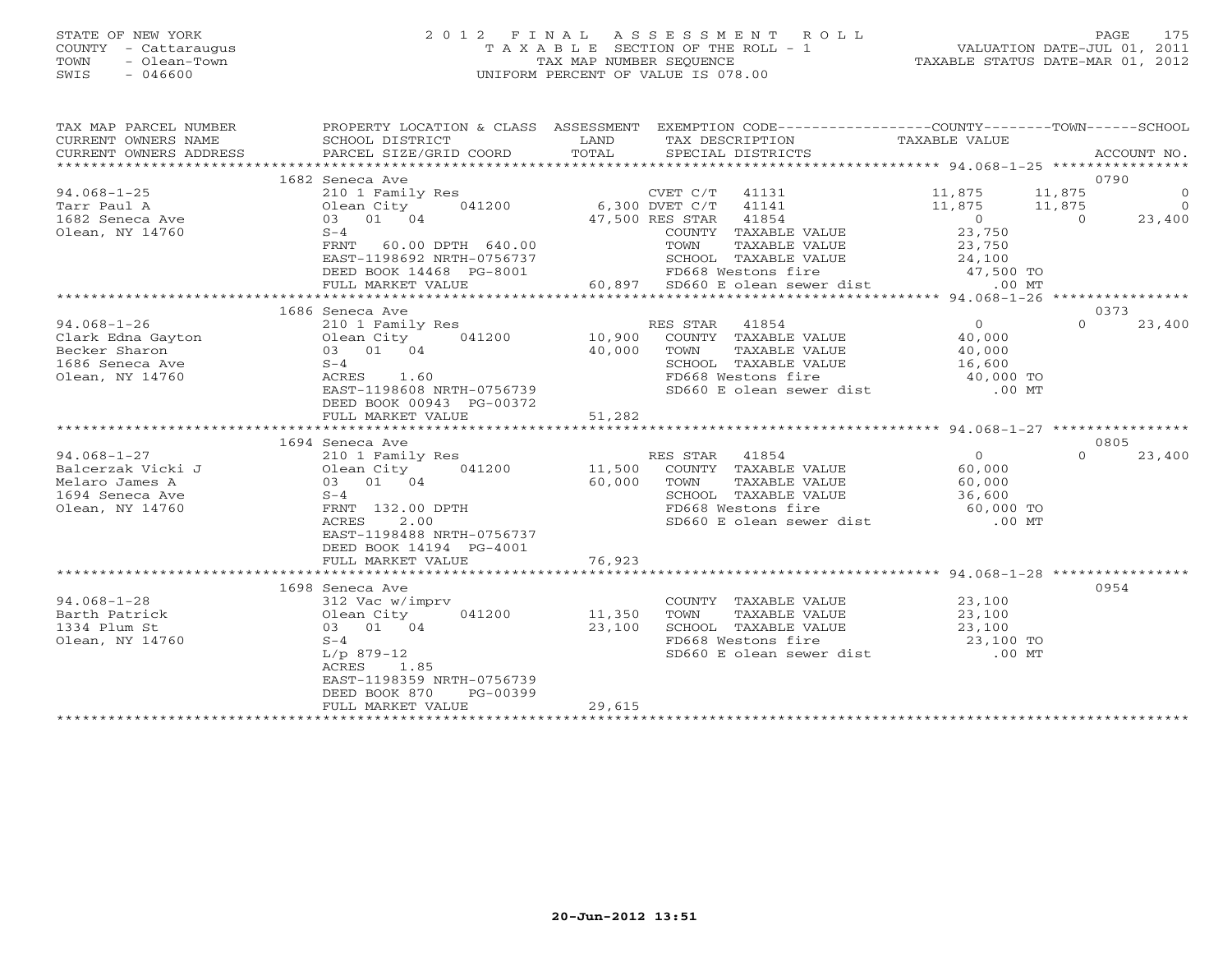### STATE OF NEW YORK 2 0 1 2 F I N A L A S S E S S M E N T R O L L PAGE 176 COUNTY - Cattaraugus T A X A B L E SECTION OF THE ROLL - 1 VALUATION DATE-JUL 01, 2011 TOWN - Olean-Town TAX MAP NUMBER SEQUENCE TAXABLE STATUS DATE-MAR 01, 2012 SWIS - 046600 UNIFORM PERCENT OF VALUE IS 078.00UNIFORM PERCENT OF VALUE IS 078.00

| TAX MAP PARCEL NUMBER                 | PROPERTY LOCATION & CLASS ASSESSMENT                 |                | EXEMPTION CODE-----------------COUNTY-------TOWN------SCHOOL |                                                 |                                   |
|---------------------------------------|------------------------------------------------------|----------------|--------------------------------------------------------------|-------------------------------------------------|-----------------------------------|
| CURRENT OWNERS NAME                   | SCHOOL DISTRICT                                      | LAND           | TAX DESCRIPTION                                              | TAXABLE VALUE                                   |                                   |
| CURRENT OWNERS ADDRESS                | PARCEL SIZE/GRID COORD                               | TOTAL          | SPECIAL DISTRICTS                                            |                                                 | ACCOUNT NO.                       |
|                                       |                                                      |                |                                                              |                                                 |                                   |
|                                       | 1710 Seneca Ave                                      |                |                                                              |                                                 | 0756                              |
| $94.068 - 1 - 29.1$                   | 210 1 Family Res                                     |                | COUNTY TAXABLE VALUE                                         | 30,300                                          |                                   |
| Klimczyk Daniel                       | 041200 10,000<br>Olean City                          |                | TAXABLE VALUE<br>TOWN                                        | 30,300                                          |                                   |
| Klimczyk Laurie                       | 03 01 04                                             | 30,300         | SCHOOL TAXABLE VALUE                                         | 30,300                                          |                                   |
| 1661 Olean-Portville Rd               | $S-4$                                                |                | FD668 Westons fire                                           |                                                 |                                   |
| Olean, NY 14760                       | 2.00<br>ACRES                                        |                | SD660 E olean sewer dist                                     | 30,300 TO<br>.00 MT                             |                                   |
|                                       | EAST-1198262 NRTH-0756738                            |                |                                                              |                                                 |                                   |
|                                       | DEED BOOK 16721 PG-2002                              |                |                                                              |                                                 |                                   |
|                                       | FULL MARKET VALUE                                    | 38,846         |                                                              |                                                 |                                   |
|                                       |                                                      |                |                                                              |                                                 |                                   |
|                                       | 1720 Seneca Ave                                      |                |                                                              |                                                 | 0281                              |
| $94.068 - 1 - 30$                     | 210 1 Family Res                                     |                | WVET C/T 41121                                               | 7,500                                           | 7,500<br>$\overline{0}$           |
| Napoletano Douglas C                  | 041200<br>Olean City                                 | 6,900 RES STAR | 41854                                                        | $\Omega$                                        | 23,400<br>$\Omega$                |
| Napoletano Jennifer G                 | 03 01 04                                             | 50,000         | COUNTY TAXABLE VALUE                                         | 42,500                                          |                                   |
| 1720 Seneca Ave                       | $S-4$                                                |                | TOWN<br>TAXABLE VALUE                                        | 42,500<br>26,600                                |                                   |
| Olean, NY 14760                       | FRNT<br>91.00 DPTH 150.00                            |                | SCHOOL TAXABLE VALUE                                         |                                                 |                                   |
|                                       | EAST-1198183 NRTH-0756495                            |                | FD668 Westons fire                                           | 50,000 TO                                       |                                   |
|                                       | DEED BOOK 863<br>PG-01170                            |                | SD660 E olean sewer dist .00 MT                              |                                                 |                                   |
|                                       | FULL MARKET VALUE                                    | 64,103         |                                                              |                                                 |                                   |
|                                       |                                                      |                |                                                              |                                                 |                                   |
|                                       | 1724 Seneca Ave                                      |                |                                                              |                                                 | 0346                              |
| $94.068 - 1 - 31$                     | 210 1 Family Res                                     |                | RES STAR 41854                                               | $\Omega$                                        | $\Omega$<br>23,400                |
| Ayers Mark E                          | 041200<br>Olean City                                 | 7,400          | COUNTY TAXABLE VALUE                                         | 74,500                                          |                                   |
| Ayers Peggy S                         | 03 01 04                                             | 74,500         | TOWN<br>TAXABLE VALUE                                        | 74,500                                          |                                   |
| 1724 Seneca Ave                       | $S-4$                                                |                | SCHOOL TAXABLE VALUE                                         |                                                 |                                   |
| Olean, NY 14760                       | FRNT 105.00 DPTH 150.00                              |                | FD668 Westons fire                                           | 51,100<br>74,500 TO<br>00 MT                    |                                   |
|                                       | EAST-1198085 NRTH-0756495                            |                | SD660 E olean sewer dist .00 MT                              |                                                 |                                   |
|                                       | DEED BOOK 00932 PG-00900                             |                |                                                              |                                                 |                                   |
|                                       | FULL MARKET VALUE                                    | 95,513         |                                                              |                                                 |                                   |
|                                       |                                                      |                |                                                              | ***************** 94.068-1-32 ***************** | 0494                              |
|                                       | 1726 Seneca Ave                                      |                |                                                              |                                                 |                                   |
| $94.068 - 1 - 32$                     | 210 1 Family Res                                     |                | WVET C/T 41121<br>7,300 AGED C/T/S 41800                     | 6,885                                           | 6,885<br>$\overline{0}$<br>22,950 |
| Hubner Ernest A                       | 041200<br>Olean City                                 |                |                                                              | 19,508<br>19,508<br>$\overline{O}$              | $\Omega$                          |
| Kellner Jacqueline<br>1726 Seneca Ave | 03 01 04<br>$S-4$                                    | 45,900 SR STAR | 41834<br>COUNTY TAXABLE VALUE                                | 19,507                                          | 22,950                            |
|                                       |                                                      |                |                                                              |                                                 |                                   |
| Olean, NY 14760                       | FRNT 100.00 DPTH 150.00<br>EAST-1197981 NRTH-0756495 |                | TOWN<br>TAXABLE VALUE<br>SCHOOL TAXABLE VALUE                | 19,507<br>$\circ$                               |                                   |
|                                       | DEED BOOK 894<br>PG-00333                            |                | FD668 Westons fire                                           | 45,900 TO                                       |                                   |
|                                       | FULL MARKET VALUE                                    |                | 58,846 SD660 E olean sewer dist                              | $.00$ MT                                        |                                   |
|                                       |                                                      |                |                                                              |                                                 |                                   |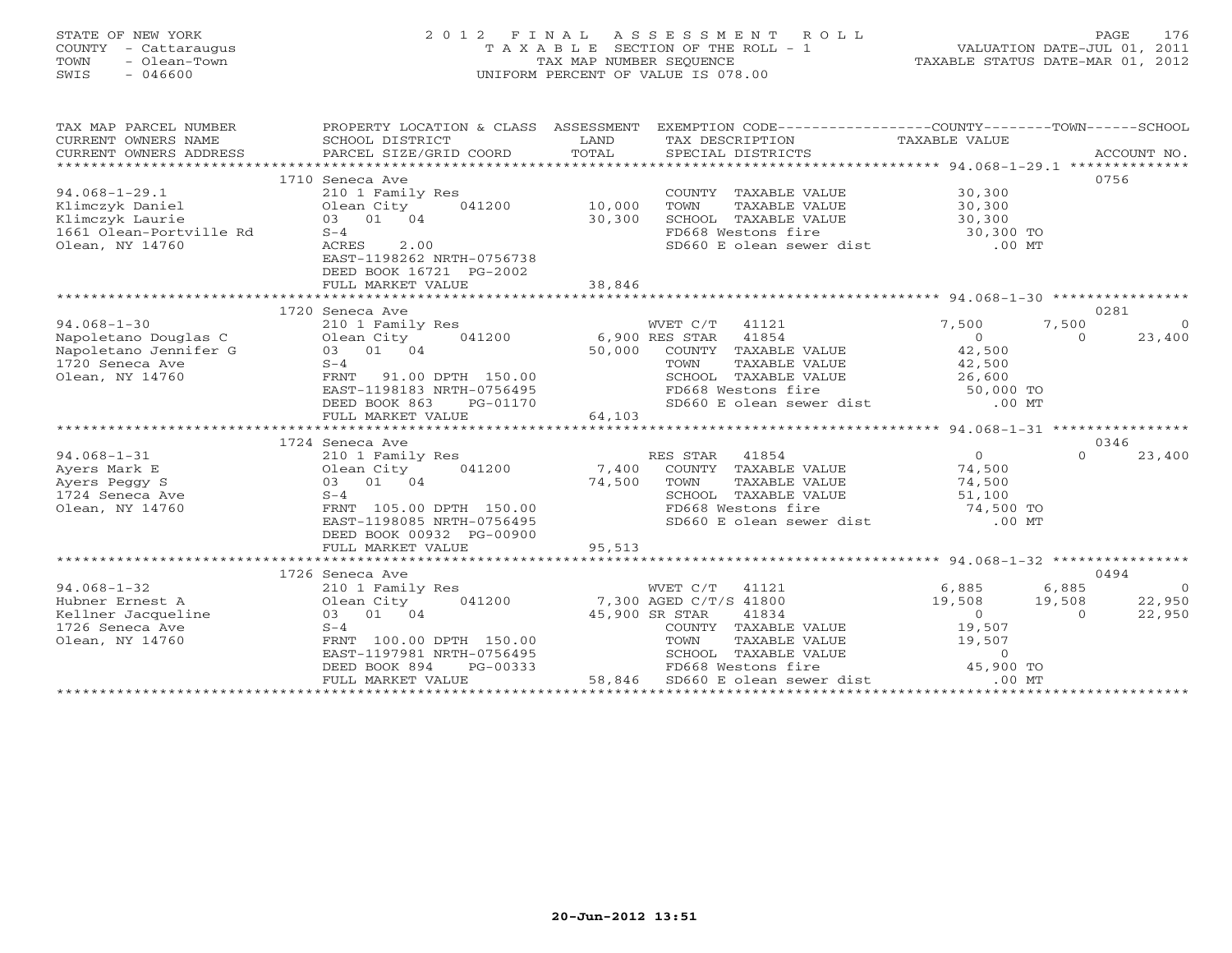## STATE OF NEW YORK 2 0 1 2 F I N A L A S S E S S M E N T R O L L PAGE 177 COUNTY - Cattaraugus T A X A B L E SECTION OF THE ROLL - 1 VALUATION DATE-JUL 01, 2011 TOWN - Olean-Town TAX MAP NUMBER SEQUENCE TAXABLE STATUS DATE-MAR 01, 2012 SWIS - 046600 UNIFORM PERCENT OF VALUE IS 078.00

| TAX MAP PARCEL NUMBER<br>CURRENT OWNERS NAME<br>CURRENT OWNERS ADDRESS                               | PROPERTY LOCATION & CLASS ASSESSMENT<br>SCHOOL DISTRICT<br>PARCEL SIZE/GRID COORD                                                                                                        | LAND<br>TOTAL             | EXEMPTION CODE-----------------COUNTY-------TOWN------SCHOOL<br>TAX DESCRIPTION<br>SPECIAL DISTRICTS                                                | TAXABLE VALUE                                                                 | ACCOUNT NO.                |
|------------------------------------------------------------------------------------------------------|------------------------------------------------------------------------------------------------------------------------------------------------------------------------------------------|---------------------------|-----------------------------------------------------------------------------------------------------------------------------------------------------|-------------------------------------------------------------------------------|----------------------------|
|                                                                                                      |                                                                                                                                                                                          |                           |                                                                                                                                                     |                                                                               |                            |
| $94.068 - 1 - 33$<br>Reynolds-Muhyee Heather<br>220 Cherry St<br>Olean, NY 14760                     | 220 Cherry St<br>210 1 Family Res<br>Olean City<br>041200<br>03 01 04<br>$S-4$<br>FRNT 100.00 DPTH 200.00<br>EAST-1198031 NRTH-0756620<br>DEED BOOK 6094<br>PG-7001<br>FULL MARKET VALUE | 8,000<br>43,500<br>55,769 | RES STAR<br>41854<br>COUNTY TAXABLE VALUE<br>TOWN<br>TAXABLE VALUE<br>SCHOOL TAXABLE VALUE<br>FD668 Westons fire<br>SD660 E olean sewer dist .00 MT | 0<br>43,500<br>43,500<br>20,100<br>43,500 TO                                  | 0760<br>$\Omega$<br>23,400 |
|                                                                                                      |                                                                                                                                                                                          |                           |                                                                                                                                                     |                                                                               |                            |
| $94.068 - 1 - 34$<br>Maurouard Ronald L<br>Maurouard Katherine F<br>1675 Park Ave<br>Olean, NY 14760 | 1780 Cherry St<br>230 3 Family Res<br>041200<br>Olean City<br>$03$ $01$ $04$<br>$S-4$<br>FRNT 116.00 DPTH 205.70<br>EAST-1198034 NRTH-0756727<br>DEED BOOK 9742 PG-4001                  | 8,500<br>28,000<br>35,897 | COUNTY TAXABLE VALUE<br>TAXABLE VALUE<br>TOWN<br>SCHOOL TAXABLE VALUE<br>FD668 Westons fire<br>SD660 E olean sewer dist                             | 28,000<br>28,000<br>28,000<br>28,000 TO<br>00 MT.                             | 0345                       |
|                                                                                                      | FULL MARKET VALUE                                                                                                                                                                        |                           |                                                                                                                                                     |                                                                               |                            |
|                                                                                                      | 1784 Cherry St                                                                                                                                                                           |                           |                                                                                                                                                     |                                                                               | 1020                       |
| $94.068 - 1 - 35$<br>Williams Virginia M<br>1784 Cherry St<br>Olean, NY 14760                        | 210 1 Family Res<br>041200<br>Olean City<br>03 01 04<br>$S-4$<br>FRNT 100.00 DPTH 130.00<br>EAST-1197996 NRTH-0756834<br>DEED BOOK 882<br>PG-00229                                       | 6,800<br>44,000           | SR STAR<br>41834<br>COUNTY TAXABLE VALUE<br>TOWN<br>TAXABLE VALUE<br>SCHOOL TAXABLE VALUE<br>FD668 Westons fire<br>SD660 E olean sewer dist         | $\overline{0}$<br>44,000<br>44,000<br>$\overline{0}$<br>44,000 TO<br>$.00$ MT | $\Omega$<br>44,000         |
|                                                                                                      | FULL MARKET VALUE                                                                                                                                                                        | 56,410                    |                                                                                                                                                     |                                                                               |                            |
|                                                                                                      |                                                                                                                                                                                          |                           |                                                                                                                                                     |                                                                               |                            |
| $94.068 - 1 - 36$<br>Lorenz Jack A<br>1796 Cherry St<br>Olean, NY 14760                              | 1796 Cherry St<br>210 1 Family Res<br>041200<br>Olean City<br>03 01 04<br>$S-4$<br>84.00 DPTH 130.00<br>FRNT<br>EAST-1197996 NRTH-0756946<br>DEED BOOK 892<br>PG-00299                   | 6,100<br>51,800           | COUNTY TAXABLE VALUE<br>TOWN<br>TAXABLE VALUE<br>SCHOOL TAXABLE VALUE<br>FD668 Westons fire<br>SD660 E olean sewer dist                             | 51,800<br>51,800<br>51,800<br>51,800 TO<br>$.00$ MT                           | 1052                       |
|                                                                                                      | FULL MARKET VALUE                                                                                                                                                                        | 66,410                    |                                                                                                                                                     |                                                                               |                            |
| $94.076 - 1 - 1$<br>Avx Corporation<br>1695 Seneca Ave<br>Olean, NY 14760                            | 1695 Seneca Ave<br>710 Manufacture<br>041200<br>Olean City<br>02/03<br>01<br>04<br>$S-4$<br>ACRES 39.26<br>EAST-1198920 NRTH-0755814<br>DEED BOOK 803<br>PG-00817<br>FULL MARKET VALUE   | 240,000<br>1250,000       | COUNTY TAXABLE VALUE<br>TOWN<br>TAXABLE VALUE<br>SCHOOL TAXABLE VALUE<br>FD668 Westons fire<br>SD664 Dugan E Ext Sew Dist                           | 1250,000<br>1250,000<br>1250,000<br>1250,000 TO<br>$.00$ MT                   | 0737                       |
|                                                                                                      |                                                                                                                                                                                          | 1602,564                  |                                                                                                                                                     |                                                                               |                            |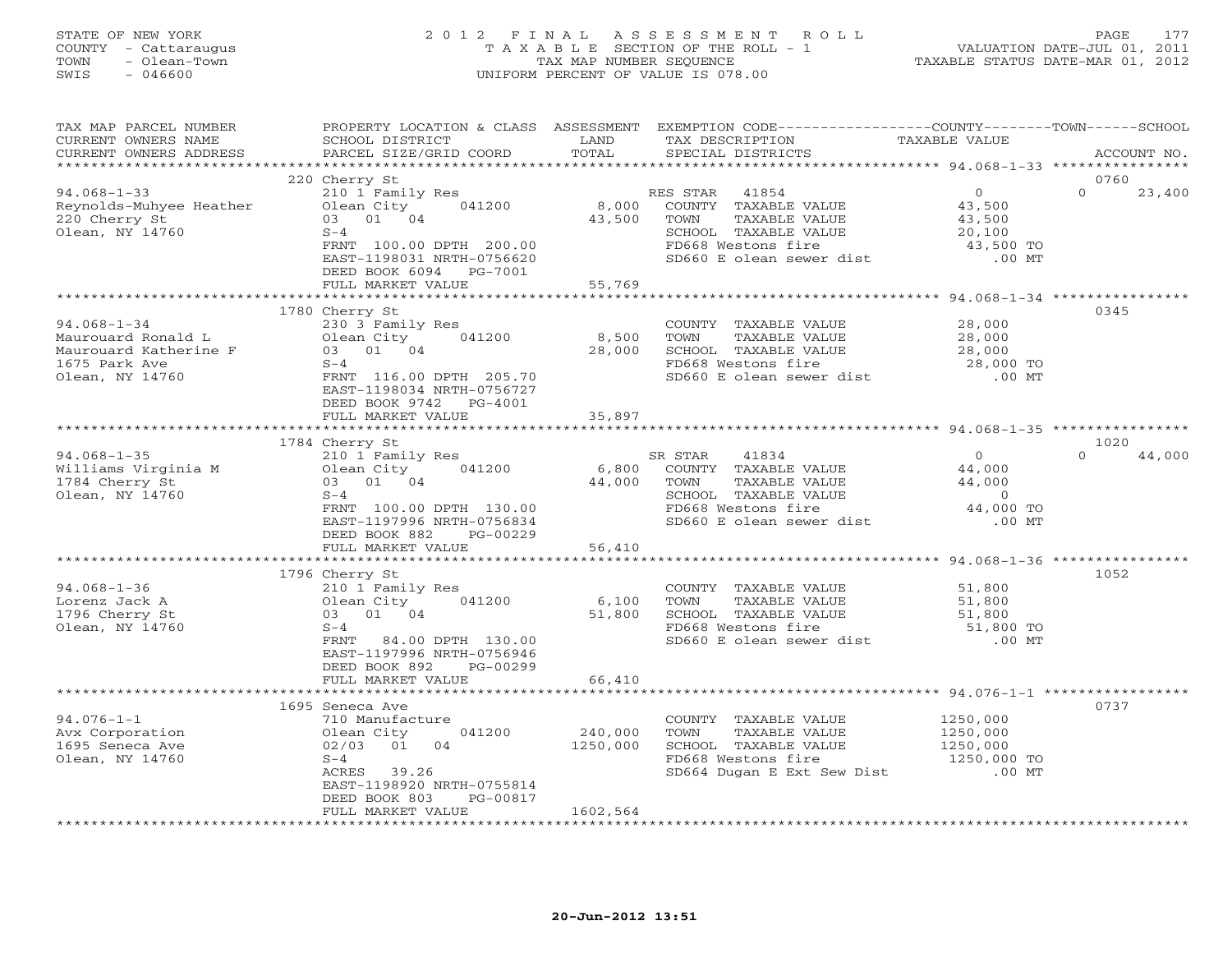#### STATE OF NEW YORK 2 0 1 2 F I N A L A S S E S S M E N T R O L L PAGE 178 COUNTY - Cattaraugus T A X A B L E SECTION OF THE ROLL - 1 VALUATION DATE-JUL 01, 2011 TOWN - Olean-Town TAX MAP NUMBER SEQUENCE TAXABLE STATUS DATE-MAR 01, 2012 SWIS - 046600 UNIFORM PERCENT OF VALUE IS 078.00UNIFORM PERCENT OF VALUE IS 078.00

| TAX MAP PARCEL NUMBER<br>CURRENT OWNERS NAME<br>CURRENT OWNERS ADDRESS | PROPERTY LOCATION & CLASS ASSESSMENT<br>SCHOOL DISTRICT<br>PARCEL SIZE/GRID COORD | LAND<br>TOTAL  | EXEMPTION CODE-----------------COUNTY-------TOWN------SCHOOL<br>TAX DESCRIPTION<br>SPECIAL DISTRICTS | TAXABLE VALUE       | ACCOUNT NO.                |
|------------------------------------------------------------------------|-----------------------------------------------------------------------------------|----------------|------------------------------------------------------------------------------------------------------|---------------------|----------------------------|
| *********************                                                  |                                                                                   |                |                                                                                                      |                     |                            |
|                                                                        | 1675 Seneca Ave                                                                   |                |                                                                                                      |                     | 0068                       |
| $94.076 - 1 - 2$                                                       | 311 Res vac land                                                                  |                | COUNTY TAXABLE VALUE                                                                                 | 5,400               |                            |
| DeGroff Norman E<br>1669 Seneca Ave                                    | 041200<br>Olean City<br>03 01 04                                                  | 5,400<br>5,400 | TOWN<br>TAXABLE VALUE                                                                                | 5,400<br>5,400      |                            |
| Olean, NY 14760                                                        | $S-4$                                                                             |                | SCHOOL TAXABLE VALUE<br>FD668 Westons fire                                                           | 5,400<br>5,400 TO   |                            |
|                                                                        | FRNT 89.00 DPTH 150.00                                                            |                | SD660 E olean sewer dist                                                                             | $.00$ MT            |                            |
|                                                                        | EAST-1198886 NRTH-0756307                                                         |                |                                                                                                      |                     |                            |
|                                                                        | DEED BOOK 12819 PG-8001                                                           |                |                                                                                                      |                     |                            |
|                                                                        | FULL MARKET VALUE                                                                 | 6,923          |                                                                                                      |                     |                            |
|                                                                        |                                                                                   | *********      |                                                                                                      |                     | 1016                       |
| $94.076 - 1 - 3$                                                       | 1669 Seneca Ave<br>270 Mfg housing                                                |                | COUNTY TAXABLE VALUE                                                                                 | 19,900              |                            |
| Degroff Norman E                                                       | 041200<br>Olean City                                                              | 7,900          | TOWN<br>TAXABLE VALUE                                                                                | 19,900              |                            |
| 1669 Seneca Ave                                                        | 03 01 04                                                                          | 19,900         | SCHOOL TAXABLE VALUE                                                                                 | 19,900              |                            |
| Olean, NY 14760                                                        | $S-4$                                                                             |                | FD668 Westons fire                                                                                   |                     |                            |
|                                                                        | FRNT 110.00 DPTH 150.00                                                           |                | SD660 E olean sewer dist                                                                             | 19,900 TO<br>.00 MT |                            |
|                                                                        | EAST-1198986 NRTH-0756307                                                         |                |                                                                                                      |                     |                            |
|                                                                        | DEED BOOK 898<br>PG-00018                                                         |                |                                                                                                      |                     |                            |
|                                                                        | FULL MARKET VALUE                                                                 | 25,513         |                                                                                                      |                     |                            |
|                                                                        | ************************                                                          |                |                                                                                                      |                     |                            |
| $94.076 - 1 - 4$                                                       | 1657 Seneca Ave<br>210 1 Family Res                                               |                | RES STAR 41854                                                                                       | $\overline{0}$      | 0176<br>$\Omega$<br>21,700 |
| Van Cleaf Michael R                                                    | 041200<br>Olean City                                                              | 9,200          | COUNTY TAXABLE VALUE                                                                                 |                     |                            |
| 1657 Seneca Ave                                                        | 03 01 04                                                                          | 21,700         | TOWN<br>TAXABLE VALUE                                                                                | 21,700<br>21,700    |                            |
| Olean, NY 14760                                                        | $S-4$                                                                             |                | SCHOOL TAXABLE VALUE                                                                                 | $\overline{0}$      |                            |
|                                                                        | FRNT 152.46 DPTH 150.00                                                           |                | FD668 Westons fire                                                                                   | 21,700 TO           |                            |
|                                                                        | EAST-1199117 NRTH-0756307                                                         |                | SD660 E olean sewer dist                                                                             | $.00$ MT            |                            |
|                                                                        | DEED BOOK 1015<br>$PG-12$                                                         |                |                                                                                                      |                     |                            |
|                                                                        | FULL MARKET VALUE                                                                 | 27,821         |                                                                                                      |                     |                            |
|                                                                        | 1653 Seneca Ave                                                                   |                |                                                                                                      |                     | 0784                       |
| $94.076 - 1 - 5$                                                       | 210 1 Family Res                                                                  |                | RES STAR 41854                                                                                       | $\overline{0}$      | $\Omega$<br>23,400         |
| Gordon Kenneth E Jr                                                    | 041200<br>Olean City                                                              |                | 8,100 COUNTY TAXABLE VALUE                                                                           | 48,000              |                            |
| Gordon Lisa                                                            | 02/03 01<br>04                                                                    | 48,000         | TOWN<br>TAXABLE VALUE                                                                                |                     |                            |
| 1653 Seneca Ave                                                        | $S-4$                                                                             |                | SCHOOL TAXABLE VALUE                                                                                 | 48,000<br>24,600    |                            |
| Olean, NY 14760                                                        | FRNT 130.00 DPTH 150.00                                                           |                | FD668 Westons fire                                                                                   | 48,000 TO           |                            |
|                                                                        | EAST-1199259 NRTH-0756307                                                         |                | SD660 E olean sewer dist                                                                             | $.00$ MT            |                            |
|                                                                        | DEED BOOK 912<br>PG-01173                                                         |                |                                                                                                      |                     |                            |
|                                                                        | FULL MARKET VALUE<br>* * * * * * * * * * * * * * * * * * *                        | 61,538         |                                                                                                      |                     |                            |
|                                                                        | 1649 Seneca Ave                                                                   |                |                                                                                                      |                     | 0883                       |
| $94.076 - 1 - 6$                                                       | 311 Res vac land                                                                  |                | COUNTY TAXABLE VALUE                                                                                 | 5,400               |                            |
| Gordon Kenneth Jr                                                      | Olean City 041200                                                                 | 5,400          | TAXABLE VALUE<br>TOWN                                                                                | 5,400               |                            |
| Gordon Lisa M                                                          | 02 01 04                                                                          | 5,400          | SCHOOL TAXABLE VALUE                                                                                 | 5,400               |                            |
| 1653 Seneca Ave                                                        | $S-4$                                                                             |                | FD668 Westons fire                                                                                   | 5,400 TO            |                            |
| Olean, NY 14760                                                        | FRNT 59.00 DPTH 150.00                                                            |                | SD660 E olean sewer dist                                                                             | $.00$ MT            |                            |
|                                                                        | EAST-1199355 NRTH-0756307                                                         |                |                                                                                                      |                     |                            |
|                                                                        | DEED BOOK 00955 PG-00520<br>FULL MARKET VALUE                                     | 6,923          |                                                                                                      |                     |                            |
|                                                                        |                                                                                   |                |                                                                                                      |                     |                            |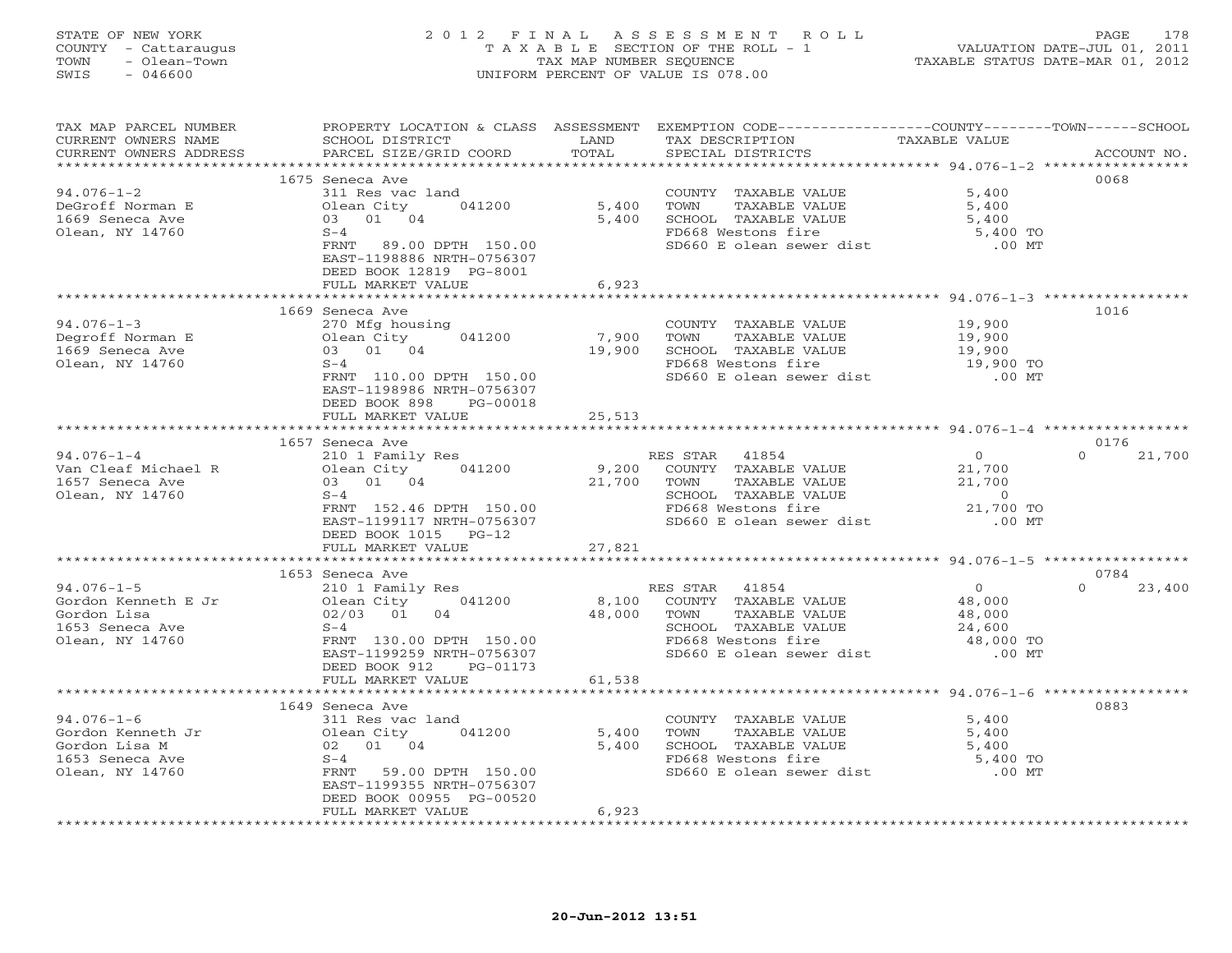#### STATE OF NEW YORK 2 0 1 2 F I N A L A S S E S S M E N T R O L L PAGE 179 COUNTY - Cattaraugus T A X A B L E SECTION OF THE ROLL - 1 VALUATION DATE-JUL 01, 2011 TOWN - Olean-Town TAX MAP NUMBER SEQUENCE TAXABLE STATUS DATE-MAR 01, 2012 SWIS - 046600 UNIFORM PERCENT OF VALUE IS 078.00UNIFORM PERCENT OF VALUE IS 078.00

| TAX MAP PARCEL NUMBER<br>CURRENT OWNERS NAME<br>CURRENT OWNERS ADDRESS | SCHOOL DISTRICT<br>PARCEL SIZE/GRID COORD | LAND<br>TOTAL | PROPERTY LOCATION & CLASS ASSESSMENT EXEMPTION CODE---------------COUNTY-------TOWN------SCHOOL<br>TAX DESCRIPTION TAXABLE VALUE<br>SPECIAL DISTRICTS |                        |                  | ACCOUNT NO. |
|------------------------------------------------------------------------|-------------------------------------------|---------------|-------------------------------------------------------------------------------------------------------------------------------------------------------|------------------------|------------------|-------------|
|                                                                        |                                           |               |                                                                                                                                                       |                        | 0705             |             |
| $94.076 - 1 - 7$                                                       | 1647 Seneca Ave<br>210 1 Family Res       |               | RES STAR 41854                                                                                                                                        | $\Omega$               | $\Omega$         | 23,400      |
| Jackson Hope D                                                         | Olean City                                | 041200 3,700  | COUNTY TAXABLE VALUE                                                                                                                                  | 26,200                 |                  |             |
| 1647 Seneca Ave                                                        | 02 01 04                                  | 26,200        | TOWN<br>TAXABLE VALUE                                                                                                                                 | 26,200                 |                  |             |
| Olean, NY 14760                                                        | $S-4$                                     |               | SCHOOL TAXABLE VALUE                                                                                                                                  |                        |                  |             |
|                                                                        | FRNT<br>40.00 DPTH 150.00                 |               | FD668 Westons fire                                                                                                                                    | LUE 2,800<br>26,200 TO |                  |             |
|                                                                        | EAST-1199405 NRTH-0756307                 |               | SD660 E olean sewer dist .00 MT                                                                                                                       |                        |                  |             |
|                                                                        | DEED BOOK 8857 PG-5001                    |               |                                                                                                                                                       |                        |                  |             |
|                                                                        | FULL MARKET VALUE                         | 33,590        |                                                                                                                                                       |                        |                  |             |
|                                                                        | **********************************        |               |                                                                                                                                                       |                        |                  |             |
|                                                                        | 1643 Seneca Ave                           |               |                                                                                                                                                       |                        | 0455             |             |
| $94.076 - 1 - 8$                                                       | 210 1 Family Res                          |               | COUNTY TAXABLE VALUE 31,200                                                                                                                           |                        |                  |             |
| Hill Stewart                                                           | 041200<br>Olean City                      | 6,750         | TAXABLE VALUE<br>TOWN                                                                                                                                 |                        |                  |             |
| 1639 Seneca Ave                                                        | 02 01 04                                  | 31,200        | SCHOOL TAXABLE VALUE                                                                                                                                  | 31,200<br>31,200       |                  |             |
| Olean, NY 14760                                                        | $S-4$                                     |               | FD668 Westons fire                                                                                                                                    | 31,200 TO              |                  |             |
|                                                                        | 94.80 DPTH 150.00<br>FRNT                 |               | SD660 E olean sewer dist                                                                                                                              | $.00$ MT               |                  |             |
|                                                                        | EAST-1199472 NRTH-0756307                 |               |                                                                                                                                                       |                        |                  |             |
|                                                                        | DEED BOOK 412<br>PG-00245                 |               |                                                                                                                                                       |                        |                  |             |
|                                                                        | FULL MARKET VALUE                         | 40,000        |                                                                                                                                                       |                        |                  |             |
|                                                                        |                                           |               |                                                                                                                                                       |                        |                  |             |
|                                                                        | 1639 Seneca Ave                           |               |                                                                                                                                                       |                        | 0454             |             |
| $94.076 - 1 - 9$                                                       | 210 1 Family Res                          |               | WVET C/T 41121                                                                                                                                        | 8,355                  | 8,355            | $\Omega$    |
| Hill Stewart E                                                         | Olean City 041200 6,400 SR STAR           |               | 41834                                                                                                                                                 | $\overline{0}$         | $\Omega$         | 48,520      |
| 1639 Seneca Ave                                                        | 02 01 04                                  |               | 55,700 COUNTY TAXABLE VALUE                                                                                                                           | 47,345                 |                  |             |
| Olean, NY 14760                                                        | $S-4$                                     |               | TOWN<br>TAXABLE VALUE                                                                                                                                 | 47,345                 |                  |             |
|                                                                        | FRNT<br>72.00 DPTH 150.00                 |               | SCHOOL TAXABLE VALUE                                                                                                                                  | 7,180                  |                  |             |
|                                                                        | EAST-1199557 NRTH-0756307                 |               | FD668 Westons fire<br>FD668 Westons fire 55,700 TO<br>SD660 E olean sewer dist .00 MT                                                                 |                        |                  |             |
|                                                                        | DEED BOOK 643<br>PG-00130                 |               |                                                                                                                                                       |                        |                  |             |
| 71,410<br>FULL MARKET VALUE<br>*********************************       |                                           |               |                                                                                                                                                       |                        |                  |             |
|                                                                        |                                           |               |                                                                                                                                                       |                        |                  |             |
| $94.076 - 1 - 10$                                                      | 1635 Seneca Ave                           |               |                                                                                                                                                       | $\Omega$               | 0214<br>$\Omega$ |             |
|                                                                        | 210 1 Family Res<br>Olean City            | 7,300         | RES STAR<br>41854<br>COUNTY TAXABLE VALUE                                                                                                             | 76,000                 |                  | 23,400      |
| Brunner Ann C                                                          | 041200<br>02 01 04                        | 76,000        | TAXABLE VALUE                                                                                                                                         | 76,000                 |                  |             |
| 1635 Seneca Ave<br>Olean, NY 14760                                     | $S-4$                                     |               | TOWN                                                                                                                                                  |                        |                  |             |
|                                                                        | FRNT 100.00 DPTH 150.00                   |               | SCHOOL TAXABLE VALUE 52,600<br>FD668 Westons fire 76,000 TO<br>SD660 E olean sewer dist .00 MT                                                        |                        |                  |             |
|                                                                        | 005<br>BANK                               |               |                                                                                                                                                       |                        |                  |             |
|                                                                        | EAST-1199644 NRTH-0756307                 |               |                                                                                                                                                       |                        |                  |             |
|                                                                        | DEED BOOK 873<br>PG-00266                 |               |                                                                                                                                                       |                        |                  |             |
|                                                                        | FULL MARKET VALUE                         | 97,436        |                                                                                                                                                       |                        |                  |             |
|                                                                        |                                           |               |                                                                                                                                                       |                        |                  |             |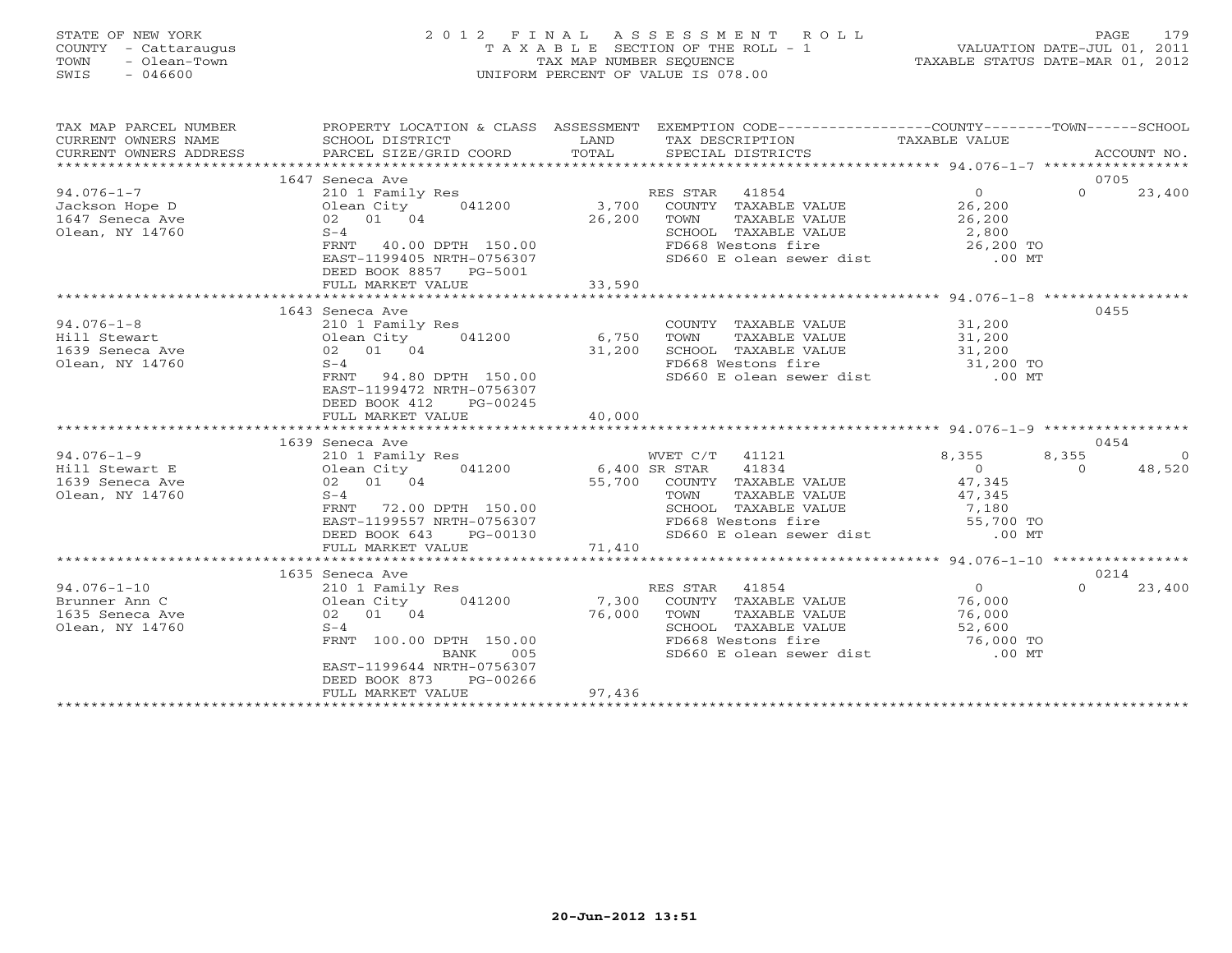#### STATE OF NEW YORK 2 0 1 2 F I N A L A S S E S S M E N T R O L L PAGE 180 COUNTY - Cattaraugus T A X A B L E SECTION OF THE ROLL - 1 VALUATION DATE-JUL 01, 2011 TOWN - Olean-Town TAX MAP NUMBER SEQUENCE TAXABLE STATUS DATE-MAR 01, 2012 SWIS - 046600 UNIFORM PERCENT OF VALUE IS 078.00UNIFORM PERCENT OF VALUE IS 078.00

| TAX MAP PARCEL NUMBER     | PROPERTY LOCATION & CLASS ASSESSMENT |               | EXEMPTION CODE-----------------COUNTY-------TOWN------SCHOOL |                                       |                    |
|---------------------------|--------------------------------------|---------------|--------------------------------------------------------------|---------------------------------------|--------------------|
| CURRENT OWNERS NAME       | SCHOOL DISTRICT                      | LAND          | TAX DESCRIPTION                                              | TAXABLE VALUE                         |                    |
| CURRENT OWNERS ADDRESS    | PARCEL SIZE/GRID COORD               | TOTAL         | SPECIAL DISTRICTS                                            |                                       | ACCOUNT NO.        |
| ************************* |                                      |               |                                                              |                                       |                    |
|                           | 1629 Seneca Ave                      |               |                                                              |                                       | 0488               |
| 94.076-1-11               | 210 1 Family Res                     |               | COUNTY TAXABLE VALUE 12,400                                  |                                       |                    |
| Goodwin Melinda R         | Olean City                           | 041200 5,000  | TOWN<br>TAXABLE VALUE                                        | 12,400                                |                    |
| 140 Adams St              | 02 01 04                             |               | SCHOOL TAXABLE VALUE                                         |                                       |                    |
| Olean, NY 14760           | FRNT 50.00 DPTH 150.00               | 12,400        | FD668 Westons fire                                           | 12,400<br>12,400 TO                   |                    |
|                           | EAST-1199718 NRTH-0756307            |               | SD660 E olean sewer dist .00 MT                              |                                       |                    |
|                           | DEED BOOK 01004 PG-00100             |               |                                                              |                                       |                    |
|                           | FULL MARKET VALUE                    | 15,897        |                                                              |                                       |                    |
|                           |                                      |               |                                                              |                                       |                    |
|                           | 1623 Seneca Ave                      |               |                                                              |                                       | 0782               |
| $94.076 - 1 - 12$         | 210 1 Family Res                     |               | CVET C/T 41131                                               | 12,200                                | 12,200<br>$\Omega$ |
| Pisconski Robert A        | Olean City 041200                    | 4,500 SR STAR | 41834                                                        | $\overline{0}$                        | 48,520<br>$\Omega$ |
| Pisconski Rose M          |                                      |               | 48,800 COUNTY TAXABLE VALUE                                  | 36,600                                |                    |
| 1623 Seneca Ave           | S-4 Hillview #39                     |               | TAXABLE VALUE<br>TOWN                                        | 36,600                                |                    |
| Olean, NY 14760           | Life Use                             |               |                                                              | 280                                   |                    |
|                           | FRNT 50.00 DPTH 120.00               |               |                                                              | 48,800 TO                             |                    |
|                           | EAST-1199809 NRTH-0756321            |               | FD668 Westons fire                                           |                                       |                    |
|                           | DEED BOOK 15988 PG-2004              |               |                                                              |                                       |                    |
|                           | FULL MARKET VALUE                    | 62,564        |                                                              |                                       |                    |
|                           |                                      |               |                                                              |                                       |                    |
|                           | Seneca Ave                           |               |                                                              |                                       | 0783               |
| $94.076 - 1 - 13$         | 314 Rural vac<10                     |               | COUNTY TAXABLE VALUE                                         | 2,500                                 |                    |
| Pisconski Robert A        | Olean City 041200                    | 2,500         | TAXABLE VALUE<br>TOWN                                        | 2,500                                 |                    |
| Pisconski Rose M          | Olean Cıty<br>02 01 04               | 2,500         | SCHOOL TAXABLE VALUE                                         | 2,500                                 |                    |
|                           | S-4 Hillview #38                     |               |                                                              |                                       |                    |
| 1623 Seneca Ave           |                                      |               | FD668 Westons fire 3,500 TO                                  |                                       |                    |
| Olean, NY 14760           | Life Use                             |               |                                                              |                                       |                    |
|                           | 50.00 DPTH 120.00<br>FRNT            |               |                                                              |                                       |                    |
|                           | EAST-1199858 NRTH-0756320            |               |                                                              |                                       |                    |
|                           | DEED BOOK 15988 PG-2004              |               |                                                              |                                       |                    |
|                           | FULL MARKET VALUE                    | 3,205         |                                                              |                                       |                    |
|                           |                                      |               |                                                              |                                       |                    |
|                           | 1617 Seneca Ave                      |               |                                                              | $\begin{array}{c} 0 \\ 5 \end{array}$ | 0976               |
| $94.076 - 1 - 14$         | 210 1 Family Res                     |               | RES STAR 41854                                               |                                       | $\Omega$<br>23,400 |
| Pezzimenti David J        | Olean City 041200                    |               | 7,700 COUNTY TAXABLE VALUE                                   | 50,000                                |                    |
| 1617 Seneca Ave           | 02 01 04                             | 50,000        | TOWN<br>TAXABLE VALUE                                        | 50,000                                |                    |
| Olean, NY 14760           | S-4 Hillview #35-36-37               |               | SCHOOL TAXABLE VALUE                                         | 26,600                                |                    |
|                           | FRNT 146.15 DPTH 120.00              |               | FD668 Westons fire                                           | 50,000 TO                             |                    |
|                           | BANK<br>032                          |               |                                                              |                                       |                    |
|                           | EAST-1199956 NRTH-0756319            |               |                                                              |                                       |                    |
|                           | DEED BOOK 2613 PG-6002               |               |                                                              |                                       |                    |
|                           | FULL MARKET VALUE                    | 64,103        |                                                              |                                       |                    |
|                           |                                      |               |                                                              |                                       |                    |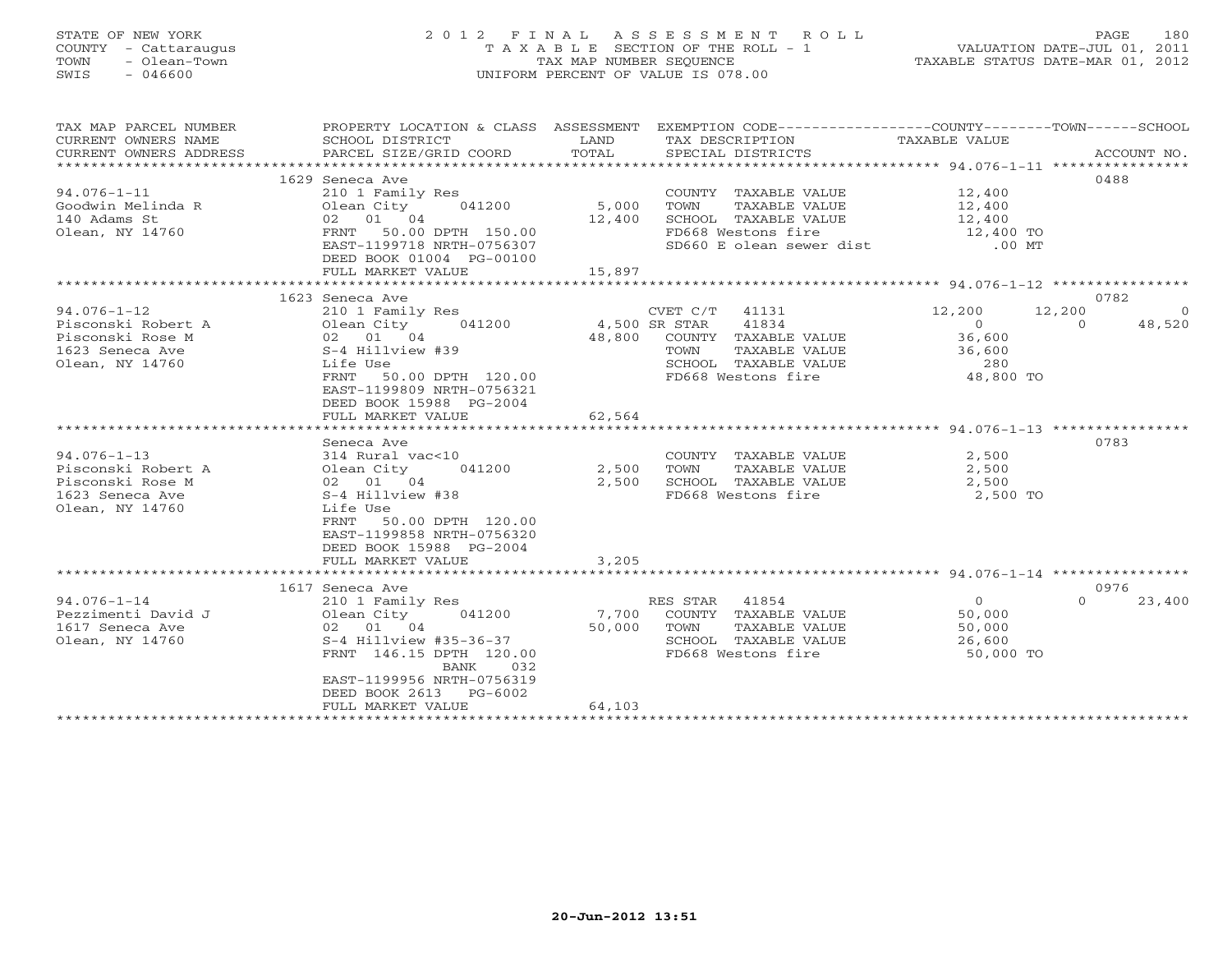# STATE OF NEW YORK 2 0 1 2 F I N A L A S S E S S M E N T R O L L PAGE 181 COUNTY - Cattaraugus T A X A B L E SECTION OF THE ROLL - 1 VALUATION DATE-JUL 01, 2011 TOWN - Olean-Town TAX MAP NUMBER SEQUENCE TAXABLE STATUS DATE-MAR 01, 2012 SWIS - 046600 UNIFORM PERCENT OF VALUE IS 078.00UNIFORM PERCENT OF VALUE IS 078.00

| TAX MAP PARCEL NUMBER<br>CURRENT OWNERS NAME<br>CURRENT OWNERS ADDRESS      | PROPERTY LOCATION & CLASS ASSESSMENT<br>SCHOOL DISTRICT<br>PARCEL SIZE/GRID COORD                                                                                       | LAND<br>TOTAL       | EXEMPTION CODE-----------------COUNTY-------TOWN------SCHOOL<br>TAX DESCRIPTION<br>SPECIAL DISTRICTS             | TAXABLE VALUE                                                | ACCOUNT NO.        |
|-----------------------------------------------------------------------------|-------------------------------------------------------------------------------------------------------------------------------------------------------------------------|---------------------|------------------------------------------------------------------------------------------------------------------|--------------------------------------------------------------|--------------------|
|                                                                             |                                                                                                                                                                         | ******              |                                                                                                                  | ******** 94.076-1-15 ***                                     | ************       |
| $94.076 - 1 - 15$<br>Pisconski Robert A<br>Pisconski Rose M                 | Butler Ave<br>314 Rural vac<10<br>Olean City<br>041200<br>02 01 04                                                                                                      | 2,000<br>2,000      | COUNTY TAXABLE VALUE<br>TAXABLE VALUE<br>TOWN<br>SCHOOL TAXABLE VALUE                                            | 2,000<br>2,000<br>2,000                                      | 0781               |
| 1623 Seneca Ave<br>Olean, NY 14760                                          | $S-4$ Hillview #40<br>Life Use<br>FRNT<br>40.00 DPTH 246.41<br>EAST-1199908 NRTH-0756239<br>DEED BOOK 15988 PG-2004<br>FULL MARKET VALUE                                | 2,564               | FD668 Westons fire                                                                                               | 2,000 TO                                                     |                    |
|                                                                             | * * * * * * * * * * * * * * * * * * *                                                                                                                                   |                     |                                                                                                                  | ******************************* 94.076-1-16 **************** |                    |
|                                                                             | 1742 Butler Ave                                                                                                                                                         |                     |                                                                                                                  |                                                              | 0178               |
| $94.076 - 1 - 16$<br>Haggerty Diane M<br>1742 Butler Ave<br>Olean, NY 14760 | 210 1 Family Res<br>041200<br>Olean City<br>01 04<br>02<br>$S-4$ Hillview #41-42-43<br>FRNT 120.00 DPTH 247.00<br>EAST-1199908 NRTH-0756159<br>DEED BOOK 00927 PG-00517 | 8,800<br>54,300     | 41854<br>RES STAR<br>COUNTY TAXABLE VALUE<br>TAXABLE VALUE<br>TOWN<br>SCHOOL TAXABLE VALUE<br>FD668 Westons fire | $\circ$<br>54,300<br>54,300<br>30,900<br>54,300 TO           | $\Omega$<br>23,400 |
|                                                                             | FULL MARKET VALUE                                                                                                                                                       | 69,615              |                                                                                                                  |                                                              |                    |
|                                                                             |                                                                                                                                                                         |                     |                                                                                                                  | ** 94.076-1-17 ********                                      |                    |
|                                                                             | 1736 Butler Ave                                                                                                                                                         |                     |                                                                                                                  |                                                              | 0723               |
| $94.076 - 1 - 17$                                                           | 210 1 Family Res                                                                                                                                                        |                     | 41854<br>RES STAR                                                                                                | $\overline{0}$                                               | $\Omega$<br>12,500 |
| Johnston Thomas                                                             | 041200<br>Olean City                                                                                                                                                    | 9,800               | COUNTY TAXABLE VALUE                                                                                             | 12,500                                                       |                    |
| 1736 Butler Ave                                                             | 02 01 04                                                                                                                                                                | 12,500              | TOWN<br>TAXABLE VALUE                                                                                            | 12,500                                                       |                    |
| Olean, NY 14760                                                             | S-4 Hillview #44-45-46-47<br>FRNT 160.00 DPTH 246.83<br>EAST-1199908 NRTH-0756020                                                                                       |                     | SCHOOL TAXABLE VALUE<br>FD668 Westons fire                                                                       | $\overline{0}$<br>12,500 TO                                  |                    |
|                                                                             | DEED BOOK 00948 PG-00288<br>FULL MARKET VALUE                                                                                                                           | 16,026              |                                                                                                                  |                                                              |                    |
|                                                                             |                                                                                                                                                                         |                     |                                                                                                                  | ***************** 94.076-1-18 ****************               |                    |
|                                                                             | 1726 Butler Ave                                                                                                                                                         |                     |                                                                                                                  |                                                              | 0330               |
| $94.076 - 1 - 18$                                                           | 210 1 Family Res                                                                                                                                                        |                     | COUNTY TAXABLE VALUE                                                                                             | 21,000                                                       |                    |
| Hollamby Eric J<br>Hollamby William R                                       | 041200<br>Olean City<br>02 01 04                                                                                                                                        | 4,500<br>21,000     | TOWN<br>TAXABLE VALUE<br>SCHOOL TAXABLE VALUE                                                                    | 21,000<br>21,000                                             |                    |
| 8887 Rte 417 Lot 23                                                         | S-4 Hillview #48                                                                                                                                                        |                     | FD668 Westons fire                                                                                               | 21,000 TO                                                    |                    |
| Little Genessee, NY 14754                                                   | FRNT<br>40.00 DPTH 246.89<br>EAST-1199909 NRTH-0755920<br>DEED BOOK 00985 PG-01140                                                                                      |                     |                                                                                                                  |                                                              |                    |
|                                                                             | FULL MARKET VALUE                                                                                                                                                       | 26,923              |                                                                                                                  |                                                              |                    |
|                                                                             |                                                                                                                                                                         | * * * * * * * * * * |                                                                                                                  | ********************* 94.076-1-19 *****************          |                    |
|                                                                             | 1722 Butler Ave                                                                                                                                                         |                     |                                                                                                                  |                                                              | 0331               |
| $94.076 - 1 - 19$<br>Hollamby Eric J                                        | 210 1 Family Res<br>Olean City<br>041200                                                                                                                                | 7,100               | COUNTY TAXABLE VALUE<br>TOWN<br>TAXABLE VALUE                                                                    | 18,500<br>18,500                                             |                    |
|                                                                             | 02                                                                                                                                                                      | 18,500              | SCHOOL TAXABLE VALUE                                                                                             |                                                              |                    |
| Hollamaby William<br>8887 Rte 417 Lot 23                                    | 01 04<br>$S-4$ Hillview #49-50                                                                                                                                          |                     | FD668 Westons fire                                                                                               | 18,500<br>18,500 TO                                          |                    |
| Little Genessee, NY 14754                                                   | FRNT<br>80.00 DPTH 247.01                                                                                                                                               |                     |                                                                                                                  |                                                              |                    |
|                                                                             | EAST-1199909 NRTH-0755861                                                                                                                                               |                     |                                                                                                                  |                                                              |                    |
|                                                                             | DEED BOOK 00985 PG-01140                                                                                                                                                |                     |                                                                                                                  |                                                              |                    |
|                                                                             | FULL MARKET VALUE                                                                                                                                                       | 23,718              |                                                                                                                  |                                                              |                    |
|                                                                             |                                                                                                                                                                         |                     |                                                                                                                  |                                                              |                    |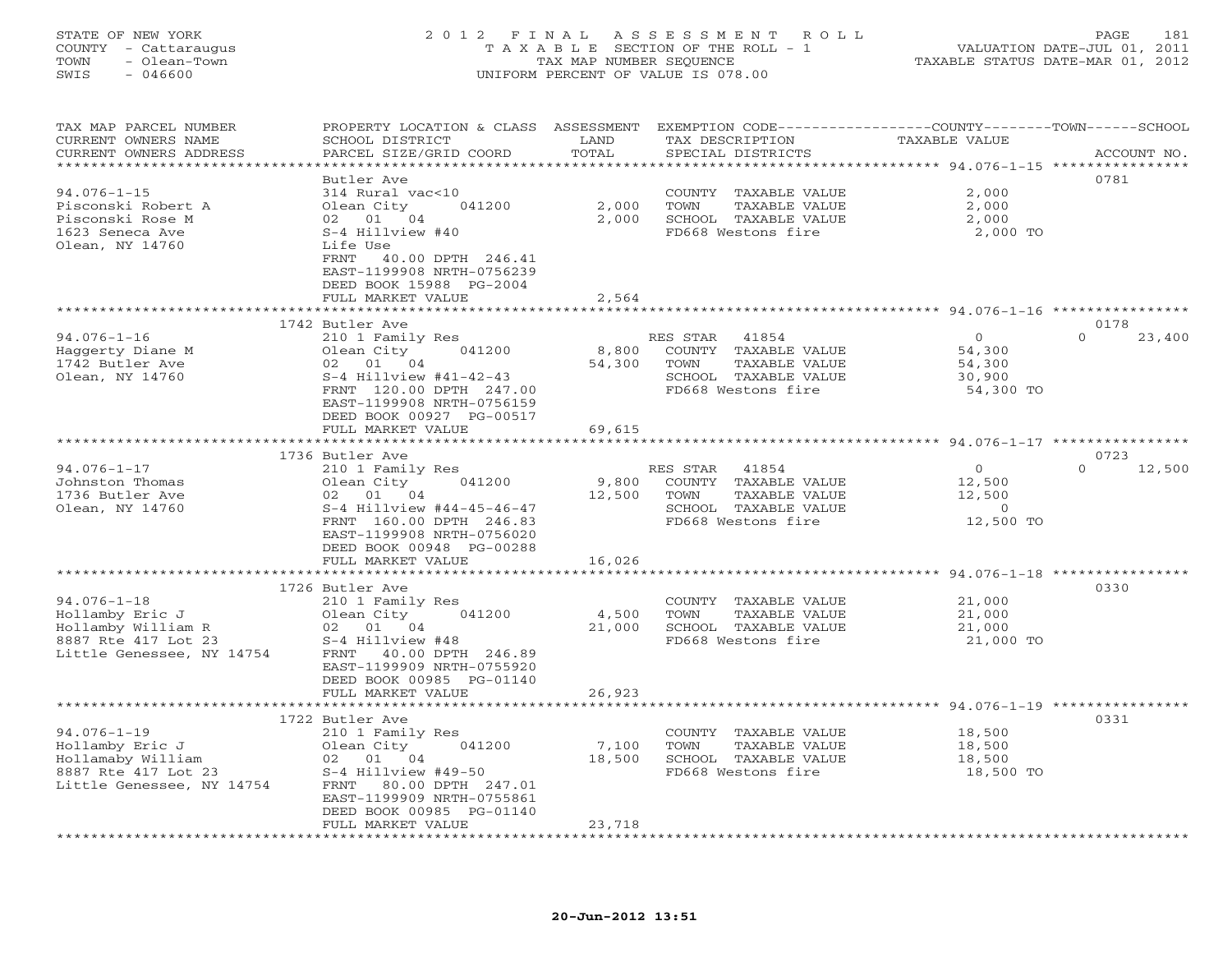| STATE OF NEW YORK<br>COUNTY<br>- Cattaraugus<br>TOWN<br>- Olean-Town<br>$-046600$<br>SWIS |                                                                                                                                                                                                                                                      | TAX MAP NUMBER SEQUENCE   | 2012 FINAL ASSESSMENT ROLL<br>TAXABLE SECTION OF THE ROLL - 1<br>UNIFORM PERCENT OF VALUE IS 078.00                                                | VALUATION DATE-JUL 01, 2011<br>TAXABLE STATUS DATE-MAR 01, 2012 | 182<br>PAGE.               |
|-------------------------------------------------------------------------------------------|------------------------------------------------------------------------------------------------------------------------------------------------------------------------------------------------------------------------------------------------------|---------------------------|----------------------------------------------------------------------------------------------------------------------------------------------------|-----------------------------------------------------------------|----------------------------|
| TAX MAP PARCEL NUMBER<br>CURRENT OWNERS NAME<br>CURRENT OWNERS ADDRESS                    | PROPERTY LOCATION & CLASS ASSESSMENT EXEMPTION CODE---------------COUNTY-------TOWN-----SCHOOL<br>SCHOOL DISTRICT<br>PARCEL SIZE/GRID COORD                                                                                                          | LAND<br>TOTAL             | TAX DESCRIPTION<br>SPECIAL DISTRICTS                                                                                                               | TAXABLE VALUE                                                   | ACCOUNT NO.                |
| $94.076 - 1 - 20$<br>Bilotta Diane<br>1541 Olean Portville Rd<br>Olean, NY 14760          | Butler Ave<br>314 Rural vac<10<br>Olean City<br>041200<br>02 01 04<br>S-4 Hillview #51<br>40.00 DPTH 247.07<br>FRNT<br>EAST-1199908 NRTH-0755800<br>DEED BOOK 00927 PG-00004<br>FULL MARKET VALUE                                                    | 4,500<br>4,500<br>5,769   | COUNTY TAXABLE VALUE<br>TAXABLE VALUE<br>TOWN<br>SCHOOL TAXABLE VALUE<br>FD668 Westons fire                                                        | 4,500<br>4,500<br>4,500<br>$4,500$ TO                           | 1019                       |
|                                                                                           |                                                                                                                                                                                                                                                      |                           |                                                                                                                                                    |                                                                 |                            |
| $94.076 - 1 - 21.1$<br>Faulkner Richard L<br>1499 South Ave<br>Olean, NY 14760-4506       | 1710 Butler Ave<br>314 Rural vac<10<br>Olean City<br>041200<br>02 01 04<br>$S-4$ Hillview #52 - 57<br>And 1714 Butler Ave<br>FRNT 120.00 DPTH 247.40<br>0.68<br>ACRES<br>EAST-1199908 NRTH-0755594<br>DEED BOOK 914<br>PG-00578<br>FULL MARKET VALUE | 6,800<br>6,800<br>8,718   | COUNTY TAXABLE VALUE<br>TAXABLE VALUE<br>TOWN<br>SCHOOL TAXABLE VALUE<br>FD668 Westons fire<br>SD664 Dugan E Ext Sew Dist .00 MT                   | 6,800<br>6,800<br>6,800<br>$6,800$ TO                           | 0177                       |
|                                                                                           |                                                                                                                                                                                                                                                      |                           |                                                                                                                                                    |                                                                 |                            |
| $94.076 - 1 - 21.2$<br>Ackley Guy<br>1714 Butler Ave<br>Olean, NY 14760                   | 1714 Butler Ave<br>270 Mfg housing<br>Olean City<br>041200<br>02 01 04<br>FRNT 120.00 DPTH 247.40<br>0.68<br>ACRES<br>EAST-1199907 NRTH-0755715<br>DEED BOOK 5654<br>PG-5001<br>FULL MARKET VALUE                                                    | 6,800<br>15,800<br>20,256 | RES STAR 41854<br>COUNTY TAXABLE VALUE<br>TAXABLE VALUE<br>TOWN<br>SCHOOL TAXABLE VALUE<br>FD668 Westons fire<br>SD664 Dugan E Ext Sew Dist .00 MT | 0<br>15,800<br>15,800<br>$\Omega$<br>15,800 TO                  | 1776<br>15,800<br>$\Omega$ |
|                                                                                           | *******************                                                                                                                                                                                                                                  |                           |                                                                                                                                                    |                                                                 |                            |

|                   | 1609 Seneca Ave           |                  |                    |           | 0170   |
|-------------------|---------------------------|------------------|--------------------|-----------|--------|
| 94.076-1-22       | 210 1 Family Res          | AGED C/S         | 41805              | 26,595    | 26,595 |
| Chapman Marlene I | Olean City<br>041200      | 6,900 SR STAR    | 41834              |           | 32,505 |
| 1609 Seneca Ave   | 01<br>04<br>02            | 59,100<br>COUNTY | TAXABLE VALUE      | 32,505    |        |
| Olean, NY 14760   | $S-4$ Hillview #5-6       | TOWN             | TAXABLE VALUE      | 59,100    |        |
|                   | FRNT 106.40 DPTH 128.00   | SCHOOL           | TAXABLE VALUE      |           |        |
|                   | EAST-1200083 NRTH-0756316 |                  | FD668 Westons fire | 59,100 TO |        |
|                   | DEED BOOK 00915 PG-00016  |                  |                    |           |        |
|                   | FULL MARKET VALUE         | 75,769           |                    |           |        |
|                   |                           |                  |                    |           |        |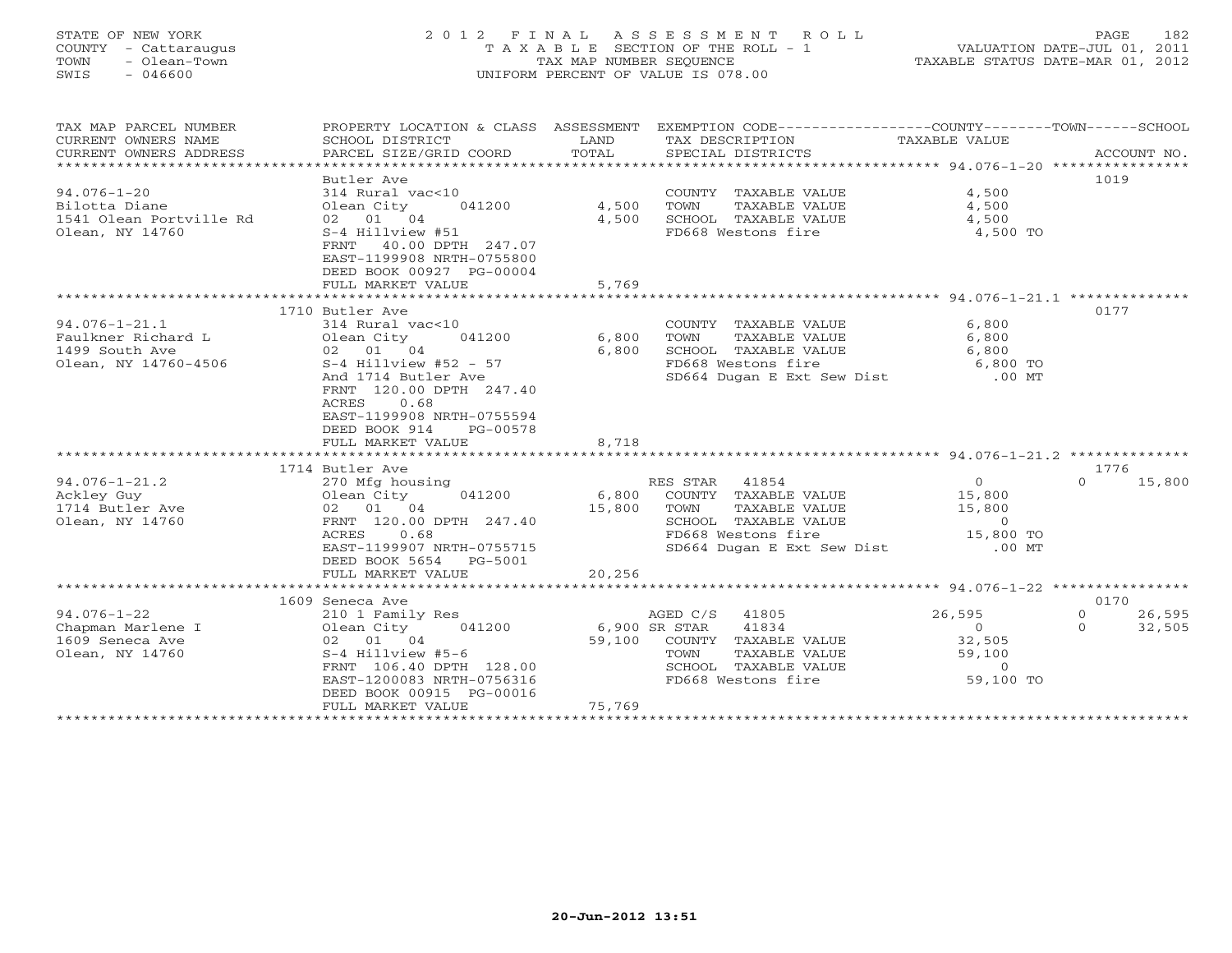| STATE OF NEW YORK<br>COUNTY - Cattaraugus<br>- Olean-Town<br>TOWN<br>SWIS<br>- 046600 | 2012 FINAL ASSESSMENT ROLL<br>T A X A B L E SECTION OF THE ROLL - 1<br>TAX MAP NUMBER SEOUENCE<br>UNIFORM PERCENT OF VALUE IS 078.00 | 183<br>PAGE<br>VALUATION DATE-JUL 01, 2011<br>TAXABLE STATUS DATE-MAR 01, 2012 |
|---------------------------------------------------------------------------------------|--------------------------------------------------------------------------------------------------------------------------------------|--------------------------------------------------------------------------------|
| TAX MAP PARCEL NUMBER                                                                 | PROPERTY LOCATION & CLASS ASSESSMENT EXEMPTION CODE----------------COUNTY-----                                                       | – TOWN –<br>-SCHOOL                                                            |

| CURRENT OWNERS NAME    | SCHOOL DISTRICT             | LAND          | TAX DESCRIPTION              | TAXABLE VALUE                                    |                    |
|------------------------|-----------------------------|---------------|------------------------------|--------------------------------------------------|--------------------|
| CURRENT OWNERS ADDRESS | PARCEL SIZE/GRID COORD      | TOTAL         | SPECIAL DISTRICTS            |                                                  | ACCOUNT NO.        |
|                        |                             | * * * * * * * |                              | ********** 94.076-1-23 *****************         |                    |
|                        | 1601 Seneca Ave             |               |                              |                                                  | 0171               |
| $94.076 - 1 - 23$      | 449 Other Storag            |               | COUNTY TAXABLE VALUE         | 25,000                                           |                    |
| Mosher Keith           | Olean City<br>041200        | 4,700         | <b>TAXABLE VALUE</b><br>TOWN | 25,000                                           |                    |
| 2301 Dugan Rd          | 02 01 04                    | 25,000        | SCHOOL TAXABLE VALUE         | 25,000                                           |                    |
| Olean, NY 14760        | S-4 Hillview #4             |               | FD668 Westons fire           | 25,000 TO                                        |                    |
|                        | 53.20 DPTH 128.00<br>FRNT   |               |                              |                                                  |                    |
|                        |                             |               |                              |                                                  |                    |
|                        | EAST-1200161 NRTH-0756316   |               |                              |                                                  |                    |
|                        | DEED BOOK 3502<br>PG-3002   |               |                              |                                                  |                    |
|                        | FULL MARKET VALUE           | 32,051        |                              |                                                  |                    |
|                        |                             |               |                              |                                                  |                    |
|                        | 1745 Andrew St              |               |                              |                                                  | 0443               |
| $94.076 - 1 - 24$      | 210 1 Family Res            |               | RES STAR<br>41854            | $\overline{O}$                                   | $\Omega$<br>23,400 |
| Hellwig Adolf          | Olean City<br>041200        | 5,600         | COUNTY TAXABLE VALUE         | 46,500                                           |                    |
| Hellwig Shirley        | 02 01 04                    | 46,500        | TAXABLE VALUE<br>TOWN        | 46,500                                           |                    |
| 1745 Andrews St        | S-4 Hillview #8             |               | SCHOOL TAXABLE VALUE         | 23,100                                           |                    |
| Olean, NY 14760        | FRNT 60.00 DPTH 158.93      |               | FD668 Westons fire           | 46,500 TO                                        |                    |
|                        | EAST-1200110 NRTH-0756222   |               |                              |                                                  |                    |
|                        | FULL MARKET VALUE           | 59,615        |                              |                                                  |                    |
|                        | **********************      |               |                              |                                                  |                    |
|                        | 1743 Andrew St              |               |                              |                                                  | 0154               |
|                        |                             |               |                              |                                                  | $\Omega$           |
| $94.076 - 1 - 25$      | 270 Mfg housing             |               | RES STAR<br>41854            | $\Omega$                                         | 9,100              |
| Loop Barbara           | 041200<br>Olean City        | 5,600         | COUNTY TAXABLE VALUE         | 9,100                                            |                    |
| 1743 Andrews St        | 02 01 04                    | 9,100         | TAXABLE VALUE<br>TOWN        | 9,100                                            |                    |
| Olean, NY 14760        | S-4 Hillview #10            |               | SCHOOL TAXABLE VALUE         | $\overline{0}$                                   |                    |
|                        | FRNT<br>60.00 DPTH 158.70   |               | FD668 Westons fire           | 9,100 TO                                         |                    |
|                        | EAST-1200110 NRTH-0756161   |               |                              |                                                  |                    |
|                        | DEED BOOK 6570 PG-6002      |               |                              |                                                  |                    |
|                        | FULL MARKET VALUE           | 11,667        |                              |                                                  |                    |
|                        | **********************      |               |                              |                                                  |                    |
|                        | 1741 Andrew St              |               |                              |                                                  | 0153               |
| $94.076 - 1 - 26$      | 270 Mfg housing             |               | RES STAR<br>41854            | $\circ$                                          | $\Omega$<br>16,600 |
| Loop Debra             | Olean City<br>041200        | 5,600         | COUNTY TAXABLE VALUE         | 16,600                                           |                    |
| 1741 Andrews St        | 02 01 04                    | 16,600        | TOWN<br>TAXABLE VALUE        | 16,600                                           |                    |
| Olean, NY 14760        | S-4 Hillview #12            |               | SCHOOL TAXABLE VALUE         | $\overline{0}$                                   |                    |
|                        | FRNT<br>60.00 DPTH 158.70   |               | FD668 Westons fire           | 16,600 TO                                        |                    |
|                        | EAST-1200110 NRTH-0756101   |               |                              |                                                  |                    |
|                        |                             |               |                              |                                                  |                    |
|                        | DEED BOOK 6570<br>$PG-6001$ |               |                              |                                                  |                    |
|                        | FULL MARKET VALUE           | 21,282        |                              |                                                  |                    |
|                        |                             |               |                              | ****************** 94.076-1-27 ***************** |                    |
|                        | 1725 Andrew St              |               |                              |                                                  | 1065               |
| $94.076 - 1 - 27$      | 312 Vac w/imprv             |               | COUNTY TAXABLE VALUE         | 8,200                                            |                    |
| Hellwig Jeffrey        | Olean City<br>041200        | 8,000         | TOWN<br>TAXABLE VALUE        | 8,200                                            |                    |
| 1745 Andrew St         | 02 01 04                    | 8,200         | SCHOOL TAXABLE VALUE         | 8,200                                            |                    |
| Olean, NY 14760        | S4 Hillview-Lt14-16-18-20   |               | FD668 Westons fire           | 8,200 TO                                         |                    |
|                        | FRNT 240.00 DPTH 158.47     |               |                              |                                                  |                    |
|                        | EAST-1200111 NRTH-0755950   |               |                              |                                                  |                    |
|                        | DEED BOOK 1019<br>$PG-4003$ |               |                              |                                                  |                    |
|                        | FULL MARKET VALUE           | 10,513        |                              |                                                  |                    |
|                        |                             |               |                              |                                                  |                    |
|                        |                             |               |                              |                                                  |                    |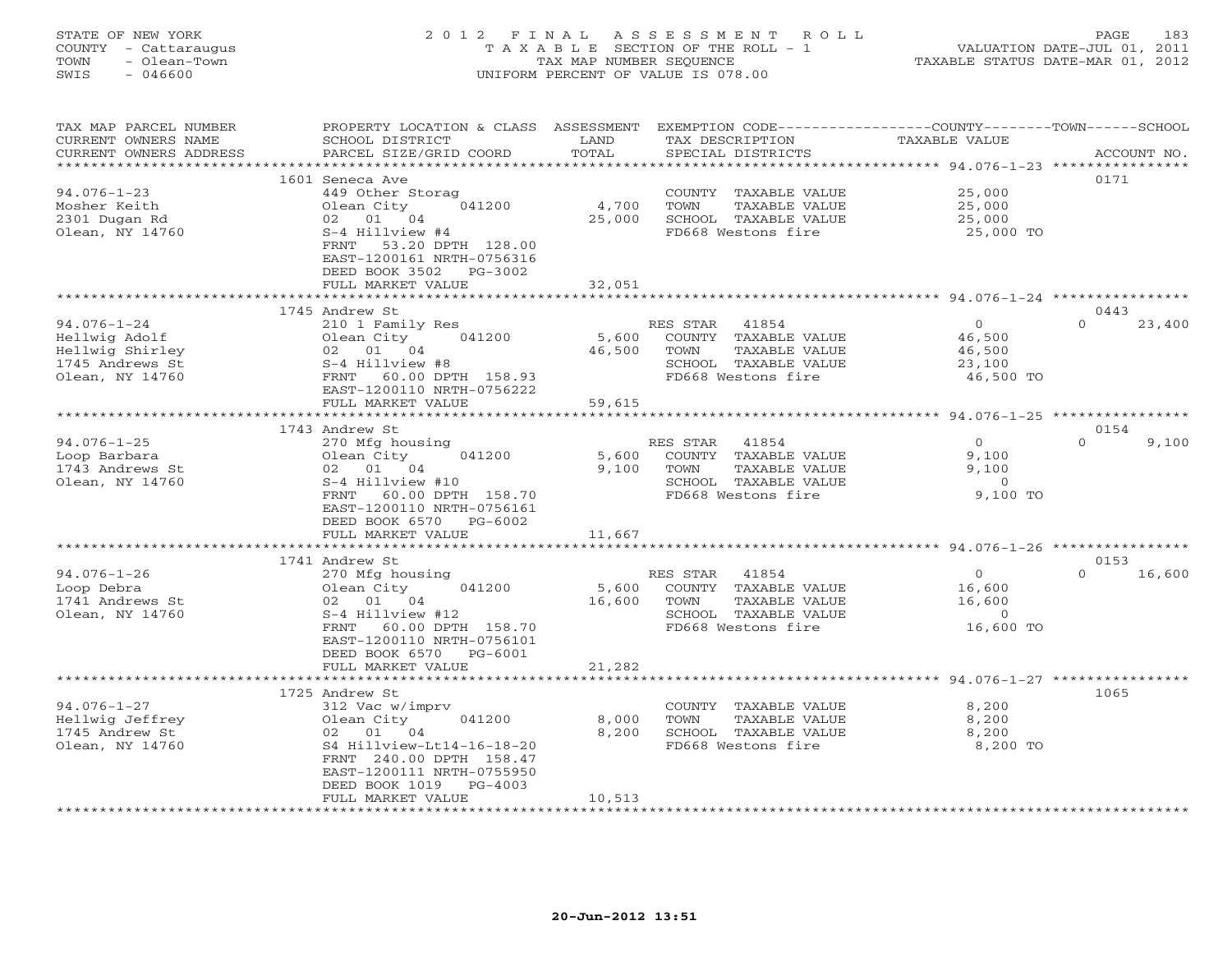| STATE OF NEW YORK<br>COUNTY - Cattaraugus<br>- Olean-Town<br>TOWN<br>SWIS<br>$-046600$           | A S S E S S M E N T<br>2012 FINAL<br>ROLL<br>T A X A B L E SECTION OF THE ROLL - 1<br>TAX MAP NUMBER SEQUENCE<br>UNIFORM PERCENT OF VALUE IS 078.00                                                  |                           |                                                                                                                           |                                                     | 184<br>PAGE<br>VALUATION DATE-JUL 01, 2011<br>TAXABLE STATUS DATE-MAR 01, 2012 |
|--------------------------------------------------------------------------------------------------|------------------------------------------------------------------------------------------------------------------------------------------------------------------------------------------------------|---------------------------|---------------------------------------------------------------------------------------------------------------------------|-----------------------------------------------------|--------------------------------------------------------------------------------|
| TAX MAP PARCEL NUMBER<br>CURRENT OWNERS NAME                                                     | PROPERTY LOCATION & CLASS ASSESSMENT<br>SCHOOL DISTRICT                                                                                                                                              | LAND                      | EXEMPTION CODE-----------------COUNTY-------TOWN-----SCHOOL<br>TAX DESCRIPTION                                            | TAXABLE VALUE                                       |                                                                                |
| CURRENT OWNERS ADDRESS                                                                           | PARCEL SIZE/GRID COORD                                                                                                                                                                               | TOTAL                     | SPECIAL DISTRICTS                                                                                                         |                                                     | ACCOUNT NO.                                                                    |
|                                                                                                  |                                                                                                                                                                                                      |                           |                                                                                                                           |                                                     |                                                                                |
| $94.076 - 1 - 28$<br>Bilotta Diane<br>1541 Olean Portville Rd<br>Olean, NY 14760                 | 1727 Andrew St<br>210 1 Family Res<br>Olean City<br>041200<br>02 01 04<br>S-4 Hillview Sub-Lot 22<br>60.00 DPTH 157.37<br>FRNT<br>EAST-1200111 NRTH-0755801                                          | 5,600<br>15,000           | COUNTY TAXABLE VALUE<br>TOWN<br>TAXABLE VALUE<br>SCHOOL TAXABLE VALUE<br>FD668 Westons fire                               | 15,000<br>15,000<br>15,000<br>15,000 TO             | 1017                                                                           |
|                                                                                                  | DEED BOOK 00927 PG-00004<br>FULL MARKET VALUE                                                                                                                                                        | 19,231                    |                                                                                                                           |                                                     |                                                                                |
|                                                                                                  | *************************                                                                                                                                                                            | *************             |                                                                                                                           |                                                     |                                                                                |
|                                                                                                  | 1707 Andrew St                                                                                                                                                                                       |                           |                                                                                                                           |                                                     | 1090                                                                           |
| $94.076 - 1 - 30$<br>Whitehead Blaine W<br>367 Allgood Bridge Rd<br>Pickens, SC 29671            | 270 Mfg housing<br>Olean City<br>041200<br>02 01 04<br>S-4 Hillview #26-Pt Of 28<br>FRNT 140.00 DPTH 156.80<br>EAST-1200114 NRTH-0755708<br>DEED BOOK 868<br>PG-00047                                | 12,100<br>13,600          | COUNTY TAXABLE VALUE<br>TAXABLE VALUE<br>TOWN<br>SCHOOL TAXABLE VALUE<br>FD668 Westons fire<br>SD664 Dugan E Ext Sew Dist | 13,600<br>13,600<br>13,600<br>13,600 TO<br>$.00$ MT |                                                                                |
|                                                                                                  | FULL MARKET VALUE                                                                                                                                                                                    | 17,436                    |                                                                                                                           |                                                     |                                                                                |
|                                                                                                  |                                                                                                                                                                                                      |                           |                                                                                                                           |                                                     |                                                                                |
| $94.076 - 1 - 31$<br>Peterson Arthur<br>1701 Andrews St<br>Olean, NY 14760                       | 1701 Andrew St<br>270 Mfg housing<br>Olean City<br>041200<br>02 01 04<br>S-4 Hillview #30-Pt Of 28<br>By Will<br>FRNT 100.00 DPTH 156.45<br>EAST-1200112 NRTH-0755580<br>DEED BOOK 1016 PG-198       | 7,400<br>11,700           | COUNTY TAXABLE VALUE<br>TAXABLE VALUE<br>TOWN<br>SCHOOL TAXABLE VALUE<br>FD668 Westons fire                               | 11,700<br>11,700<br>11,700<br>11,700 TO             | 0981                                                                           |
|                                                                                                  | FULL MARKET VALUE<br>**************************                                                                                                                                                      | 15,000                    |                                                                                                                           |                                                     |                                                                                |
|                                                                                                  |                                                                                                                                                                                                      |                           |                                                                                                                           |                                                     |                                                                                |
| $94.076 - 1 - 32$<br>Kunselman Robert<br>Kunselman Nanette<br>1744 Andrews St<br>Olean, NY 14760 | 1744 Andrew St<br>210 1 Family Res<br>Olean City<br>041200<br>02 01 04<br>S-4 Hillview #3<br>53.33 DPTH 128.00<br>FRNT<br>EAST-1200257 NRTH-0756315<br>DEED BOOK 00990 PG-00486<br>FULL MARKET VALUE | 4,700<br>42,000<br>53,846 | RES STAR<br>41854<br>COUNTY TAXABLE VALUE<br>TOWN<br>TAXABLE VALUE<br>SCHOOL TAXABLE VALUE<br>FD668 Westons fire          | $\Omega$<br>42,000<br>42,000<br>18,600<br>42,000 TO | 0049<br>$\Omega$<br>23,400                                                     |

\*\*\*\*\*\*\*\*\*\*\*\*\*\*\*\*\*\*\*\*\*\*\*\*\*\*\*\*\*\*\*\*\*\*\*\*\*\*\*\*\*\*\*\*\*\*\*\*\*\*\*\*\*\*\*\*\*\*\*\*\*\*\*\*\*\*\*\*\*\*\*\*\*\*\*\*\*\*\*\*\*\*\*\*\*\*\*\*\*\*\*\*\*\*\*\*\*\*\*\*\*\*\*\*\*\*\*\*\*\*\*\*\*\*\*\*\*\*\*\*\*\*\*\*\*\*\*\*\*\*\*\*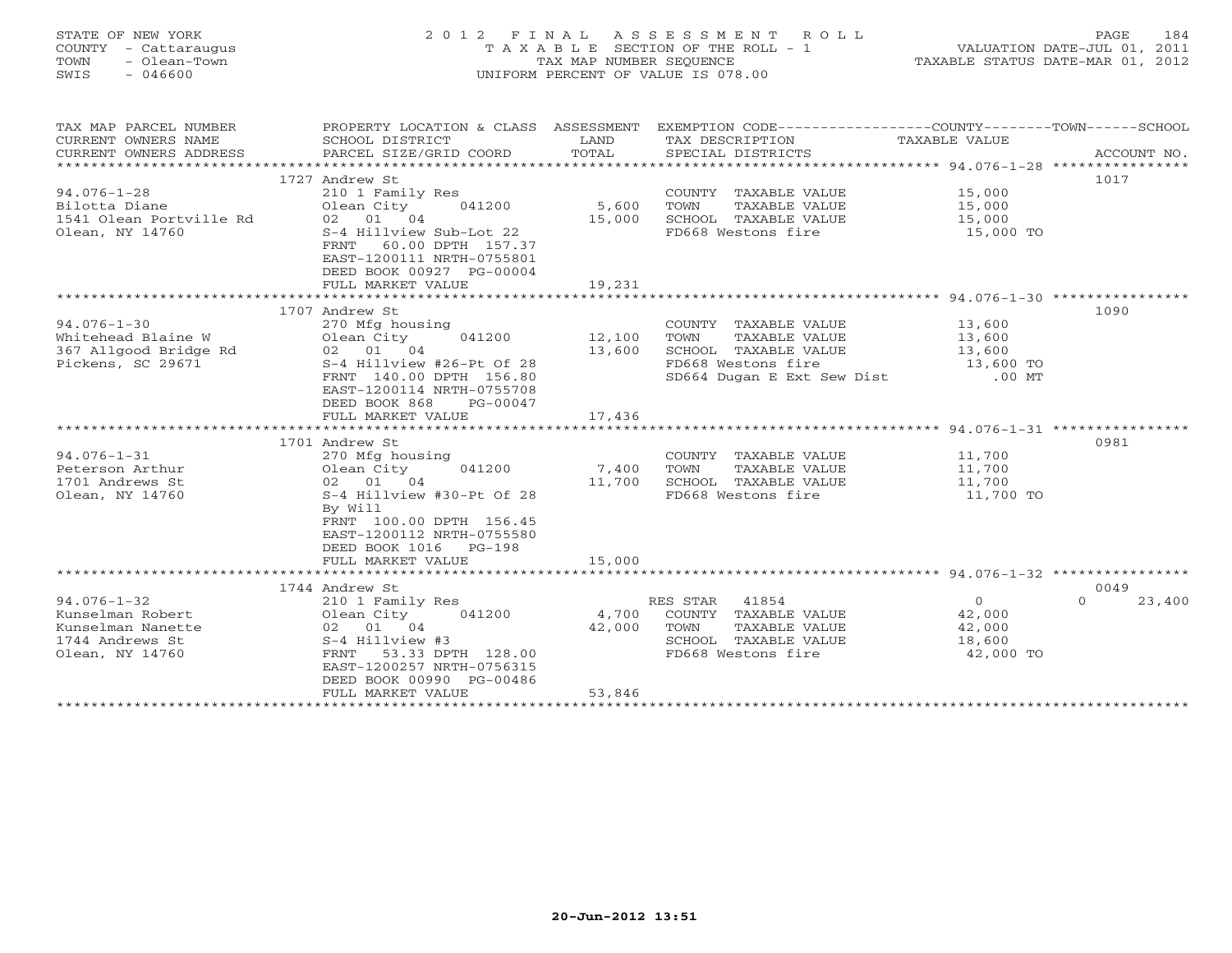| COUNTY<br>- Cattaraugus<br>TOWN<br>- Olean-Town<br>SWIS<br>$-046600$   |                                                                                                                                   |                   | T A X A B L E SECTION OF THE ROLL - 1<br>TAX MAP NUMBER SEQUENCE<br>UNIFORM PERCENT OF VALUE IS 078.00 | VALUATION DATE-JUL 01, 2011<br>TAXABLE STATUS DATE-MAR 01, 2012 |                    |  |
|------------------------------------------------------------------------|-----------------------------------------------------------------------------------------------------------------------------------|-------------------|--------------------------------------------------------------------------------------------------------|-----------------------------------------------------------------|--------------------|--|
| TAX MAP PARCEL NUMBER<br>CURRENT OWNERS NAME<br>CURRENT OWNERS ADDRESS | PROPERTY LOCATION & CLASS ASSESSMENT<br>SCHOOL DISTRICT<br>PARCEL SIZE/GRID COORD                                                 | LAND<br>TOTAL     | EXEMPTION CODE----------------COUNTY-------TOWN------SCHOOL<br>TAX DESCRIPTION<br>SPECIAL DISTRICTS    | TAXABLE VALUE                                                   | ACCOUNT NO.        |  |
|                                                                        | 1593 Seneca Ave                                                                                                                   |                   |                                                                                                        |                                                                 | 0051               |  |
| $94.076 - 1 - 34$                                                      | 210 1 Family Res                                                                                                                  |                   | 41854<br>RES STAR                                                                                      | $\overline{0}$                                                  | $\Omega$<br>23,400 |  |
| Bright Annette M                                                       | Olean City<br>041200                                                                                                              | 6,985             | COUNTY TAXABLE VALUE                                                                                   | 46,685                                                          |                    |  |
| 1593 Seneca Ave                                                        | 02 01 04                                                                                                                          | 46,685            | TOWN<br>TAXABLE VALUE                                                                                  | 46,685                                                          |                    |  |
| Olean, NY 14760                                                        | S-4 Hillview #1                                                                                                                   |                   | SCHOOL TAXABLE VALUE                                                                                   | 23,285                                                          |                    |  |
|                                                                        | FRNT 106.50 DPTH 128.00<br>BANK<br>005<br>EAST-1200337 NRTH-0756314<br>DEED BOOK 9474 PG-5001                                     |                   | FD668 Westons fire                                                                                     | 46,685 TO                                                       |                    |  |
|                                                                        | FULL MARKET VALUE                                                                                                                 | 59,853            |                                                                                                        |                                                                 |                    |  |
|                                                                        | 1594 Andrew St                                                                                                                    |                   |                                                                                                        |                                                                 | 0804               |  |
| $94.076 - 1 - 35$                                                      | 270 Mfg housing                                                                                                                   |                   | COUNTY TAXABLE VALUE                                                                                   | 7,200                                                           |                    |  |
| Hellwig Jeffrey B                                                      | Olean City<br>041200                                                                                                              | 5,600             | <b>TAXABLE VALUE</b><br>TOWN                                                                           | 7,200                                                           |                    |  |
| 1746 Andrews St                                                        | 02 01 04                                                                                                                          | 7,200             | SCHOOL TAXABLE VALUE                                                                                   | 7,200                                                           |                    |  |
| Olean, NY 14760                                                        | S-4 Hillview Sub-Lot 7<br>60.00 DPTH 160.00<br>FRNT<br>EAST-1200312 NRTH-0756220<br>DEED BOOK 00939 PG-00376<br>FULL MARKET VALUE | 9,231             | FD668 Westons fire                                                                                     | 7,200 TO                                                        |                    |  |
|                                                                        |                                                                                                                                   |                   |                                                                                                        | ****************** 94.076-1-36 ***                              |                    |  |
|                                                                        | 1730 Andrew St                                                                                                                    |                   |                                                                                                        |                                                                 | 0020               |  |
| $94.076 - 1 - 36$                                                      | 210 1 Family Res                                                                                                                  |                   | COUNTY TAXABLE VALUE                                                                                   | 11,000                                                          |                    |  |
| Hellwig Jeffrey B                                                      | Olean City<br>041200                                                                                                              | 10,200            | TAXABLE VALUE<br>TOWN                                                                                  | 11,000                                                          |                    |  |
| 1620 1/2 Seneca Ave                                                    | 02 01 04                                                                                                                          | 11,000            | SCHOOL TAXABLE VALUE                                                                                   | 11,000                                                          |                    |  |
| Olean, NY 14760                                                        | S-4, Hillview Sub<br>Lots $9-11-13-15-17$<br>1.10<br>ACRES<br>EAST-1200311 NRTH-0756040<br>DEED BOOK 14491 PG-7001                |                   | FD668 Westons fire                                                                                     | 11,000 TO                                                       |                    |  |
|                                                                        | FULL MARKET VALUE<br>***********************                                                                                      | 14,103            | ************************************ 94.076-1-37 *****************                                     |                                                                 |                    |  |
|                                                                        | 1726 Andrew St                                                                                                                    |                   |                                                                                                        |                                                                 | 0342               |  |
| $94.076 - 1 - 37$                                                      | 210 1 Family Res                                                                                                                  |                   | AGED C/T/S 41800                                                                                       | 12,800                                                          | 12,800<br>12,800   |  |
| Luthur Lois K                                                          | Olean City<br>041200                                                                                                              |                   | 5,600 SR STAR<br>41834                                                                                 | $\overline{0}$                                                  | $\Omega$<br>12,800 |  |
| 1726 Andrew St                                                         | 02 01 04                                                                                                                          | 25,600            | COUNTY TAXABLE VALUE                                                                                   | 12,800                                                          |                    |  |
| Olean, NY 14760                                                        | S-4 Hillview #19                                                                                                                  |                   | TOWN<br>TAXABLE VALUE                                                                                  | 12,800                                                          |                    |  |
|                                                                        | FRNT<br>60.00 DPTH 160.00<br>EAST-1200311 NRTH-0755860<br>DEED BOOK 00976 PG-00867                                                |                   | SCHOOL TAXABLE VALUE<br>FD668 Westons fire                                                             | $\Omega$<br>25,600 TO                                           |                    |  |
|                                                                        | FULL MARKET VALUE                                                                                                                 | 32,821            |                                                                                                        |                                                                 |                    |  |
|                                                                        | ***********************                                                                                                           | ***************** |                                                                                                        |                                                                 |                    |  |

STATE OF NEW YORK 2 0 1 2 F I N A L A S S E S S M E N T R O L L PAGE 185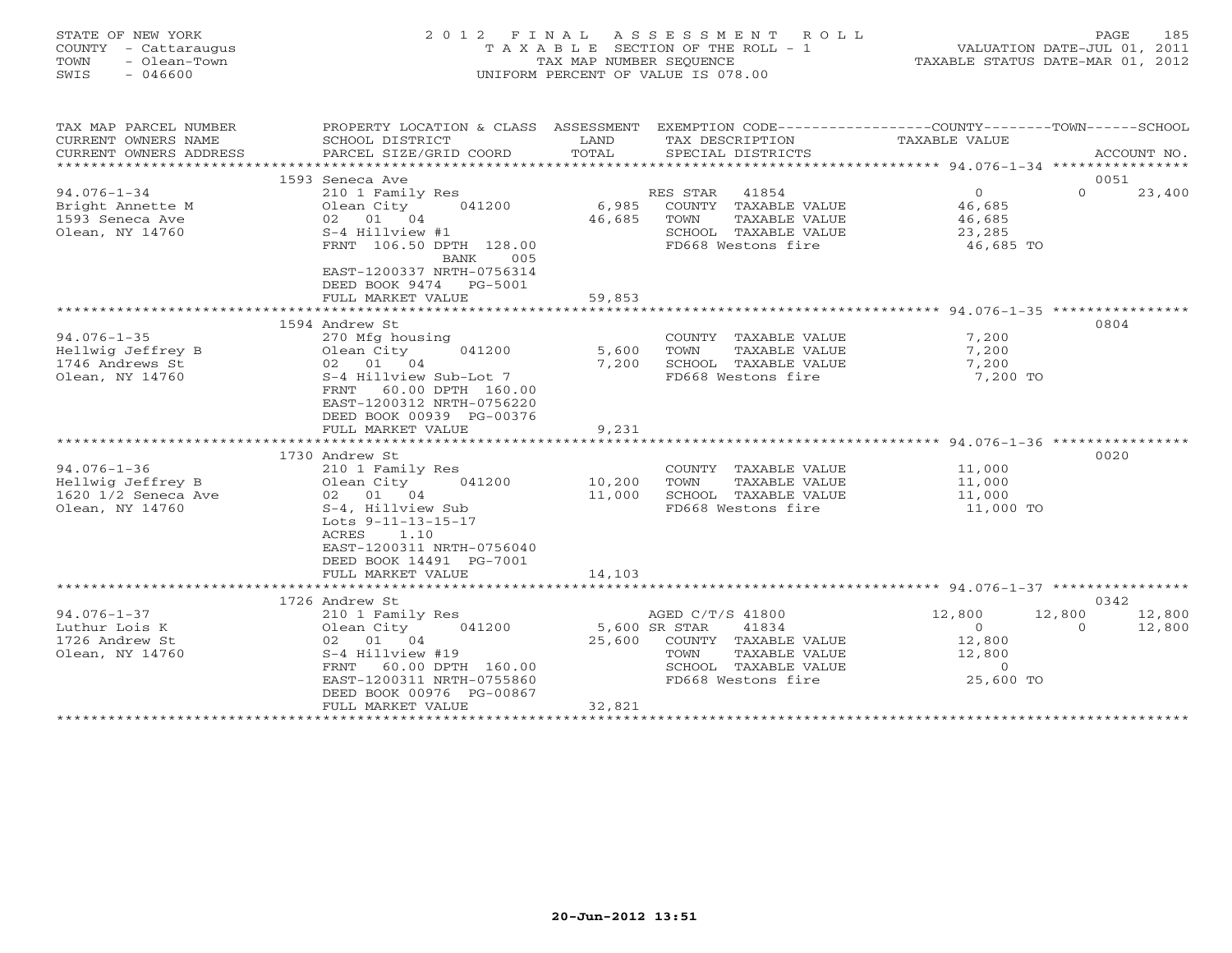#### STATE OF NEW YORK 2 0 1 2 F I N A L A S S E S S M E N T R O L L PAGE 186COUNTY - Cattaraugus T A X A B L E SECTION OF THE ROLL - 1 VALUATION DATE-JUL 01, 2011 TOWN - Olean-Town TAX MAP NUMBER SEQUENCE TAXABLE STATUS DATE-MAR 01, 2012<br>TAXABLE STATUS DATE-MAR 01, 2012 SWIS - 046600 UNIFORM PERCENT OF VALUE IS 078.00

| TAX MAP PARCEL NUMBER<br>CURRENT OWNERS NAME    | PROPERTY LOCATION & CLASS ASSESSMENT<br>SCHOOL DISTRICT<br>PARCEL SIZE/GRID COORD | LAND<br>TOTAL   | EXEMPTION CODE-----------------COUNTY-------TOWN------SCHOOL<br>TAX DESCRIPTION | TAXABLE VALUE                                      | ACCOUNT NO.        |
|-------------------------------------------------|-----------------------------------------------------------------------------------|-----------------|---------------------------------------------------------------------------------|----------------------------------------------------|--------------------|
| CURRENT OWNERS ADDRESS<br>********************* | ***********************                                                           |                 | SPECIAL DISTRICTS                                                               |                                                    |                    |
|                                                 | Andrew St                                                                         |                 |                                                                                 |                                                    | 0524               |
| $94.076 - 1 - 38$                               | 314 Rural vac<10                                                                  |                 | COUNTY TAXABLE VALUE                                                            | 5,600                                              |                    |
| Dobbin Robert W                                 | Olean City<br>041200                                                              | 5,600           | TAXABLE VALUE<br>TOWN                                                           | 5,600                                              |                    |
| 114 Niagara St                                  | 02 01 04                                                                          | 5,600           | SCHOOL TAXABLE VALUE                                                            | 5,600                                              |                    |
| Olean, NY 14760                                 | S-4 Hillview #21                                                                  |                 | FD668 Westons fire                                                              | 5,600 TO                                           |                    |
|                                                 | 60.00 DPTH 160.00<br>FRNT                                                         |                 |                                                                                 |                                                    |                    |
|                                                 | EAST-1200311 NRTH-0755800<br>DEED BOOK 1014 PG-591                                |                 |                                                                                 |                                                    |                    |
|                                                 | FULL MARKET VALUE                                                                 | 7,179           |                                                                                 |                                                    |                    |
|                                                 | ************************                                                          | ***********     |                                                                                 | ********************* 94.076-1-39 **************** |                    |
|                                                 | 1716 Andrew St                                                                    |                 |                                                                                 |                                                    | 1089               |
| $94.076 - 1 - 39$                               | 210 1 Family Res                                                                  |                 | COUNTY TAXABLE VALUE                                                            | 14,400                                             |                    |
| Whitehead Blaine                                | 041200<br>Olean City                                                              | 8,000           | TOWN<br>TAXABLE VALUE                                                           | 14,400                                             |                    |
| Whitehead Diane                                 | 02 01 04                                                                          | 14,400          | SCHOOL TAXABLE VALUE                                                            | 14,400                                             |                    |
| 367 All Good Bridge Rd                          | $S-4$ Hillview # 23 & 25                                                          |                 | FD668 Westons fire                                                              | 14,400 TO                                          |                    |
| Pickens, SC 29671                               | FRNT 120.00 DPTH 160.00<br>EAST-1200311 NRTH-0755709                              |                 | SD664 Dugan E Ext Sew Dist                                                      | .00 MT                                             |                    |
|                                                 | DEED BOOK 785<br>PG-00773                                                         |                 |                                                                                 |                                                    |                    |
|                                                 | FULL MARKET VALUE                                                                 | 18,462          |                                                                                 |                                                    |                    |
|                                                 | *********************                                                             | **************  | ***********************************94.076-1-40 ************                     |                                                    |                    |
|                                                 | 1714 Andrew St                                                                    |                 |                                                                                 |                                                    | 1088               |
| $94.076 - 1 - 40$                               | 270 Mfg housing                                                                   |                 | COUNTY TAXABLE VALUE                                                            | 14,000                                             |                    |
| Peterson Arthur                                 | Olean City 041200                                                                 | 5,600           | TAXABLE VALUE<br>TOWN                                                           | 14,000                                             |                    |
| 1701 Andrew ST                                  | $02$ 01 04<br>S-4 Hillyiew #27                                                    | 14,000          | SCHOOL TAXABLE VALUE                                                            | 14,000                                             |                    |
| Olean, NY 14760                                 | FRNT 60.00 DPTH 160.00                                                            |                 | FD668 Westons fire                                                              | 14,000 TO                                          |                    |
|                                                 | EAST-1200311 NRTH-0755618                                                         |                 |                                                                                 |                                                    |                    |
|                                                 | DEED BOOK 16069 PG-5006                                                           |                 |                                                                                 |                                                    |                    |
|                                                 | FULL MARKET VALUE                                                                 | 17,949          |                                                                                 |                                                    |                    |
|                                                 | **********************                                                            |                 |                                                                                 |                                                    |                    |
|                                                 | 1702 Andrew St                                                                    |                 |                                                                                 |                                                    | 0250               |
| $94.076 - 1 - 41$                               | 270 Mfg housing                                                                   |                 | RES STAR<br>41854                                                               | $\Omega$                                           | $\Omega$<br>14,000 |
| Farr Victor Jr<br>1702 Andrew St                | Olean City 041200<br>02 01 04                                                     | 5,600<br>14,000 | COUNTY TAXABLE VALUE<br>TAXABLE VALUE                                           | 14,000                                             |                    |
| Olean, NY 14760                                 | S4 Hillview #29                                                                   |                 | TOWN<br>SCHOOL TAXABLE VALUE                                                    | 14,000<br>$\sim$ 0                                 |                    |
|                                                 | 60.00 DPTH 160.00<br>FRNT                                                         |                 | FD668 Westons fire                                                              | 14,000 TO                                          |                    |
|                                                 | EAST-1200311 NRTH-0755557                                                         |                 |                                                                                 |                                                    |                    |
|                                                 | DEED BOOK 16721 PG-9002                                                           |                 |                                                                                 |                                                    |                    |
|                                                 | FULL MARKET VALUE                                                                 | 17,949          |                                                                                 |                                                    |                    |
|                                                 |                                                                                   |                 |                                                                                 |                                                    |                    |
| $94.076 - 1 - 42$                               | Andrew St                                                                         |                 | COUNTY TAXABLE VALUE                                                            | 3,700                                              | 0173               |
| Cheladyn Nick                                   | 311 Res vac land<br>Olean City<br>041200                                          | 3,700           | TAXABLE VALUE<br>TOWN                                                           | 3,700                                              |                    |
| Cheladyn Mary Jane                              | 02 01 04                                                                          | 3,700           | SCHOOL TAXABLE VALUE                                                            | 3,700                                              |                    |
| 507 W Green St                                  | $S-4$ Hillview #31 & 33                                                           |                 | FD668 Westons fire                                                              | 3,700 TO                                           |                    |
| Olean, NY 14760                                 | FRNT 100.00 DPTH 160.00                                                           |                 |                                                                                 |                                                    |                    |
|                                                 | EAST-1200311 NRTH-0755478                                                         |                 |                                                                                 |                                                    |                    |
|                                                 | DEED BOOK 853<br>PG-01180                                                         |                 |                                                                                 |                                                    |                    |
|                                                 | FULL MARKET VALUE                                                                 | 4,744           |                                                                                 |                                                    |                    |
|                                                 |                                                                                   |                 |                                                                                 |                                                    |                    |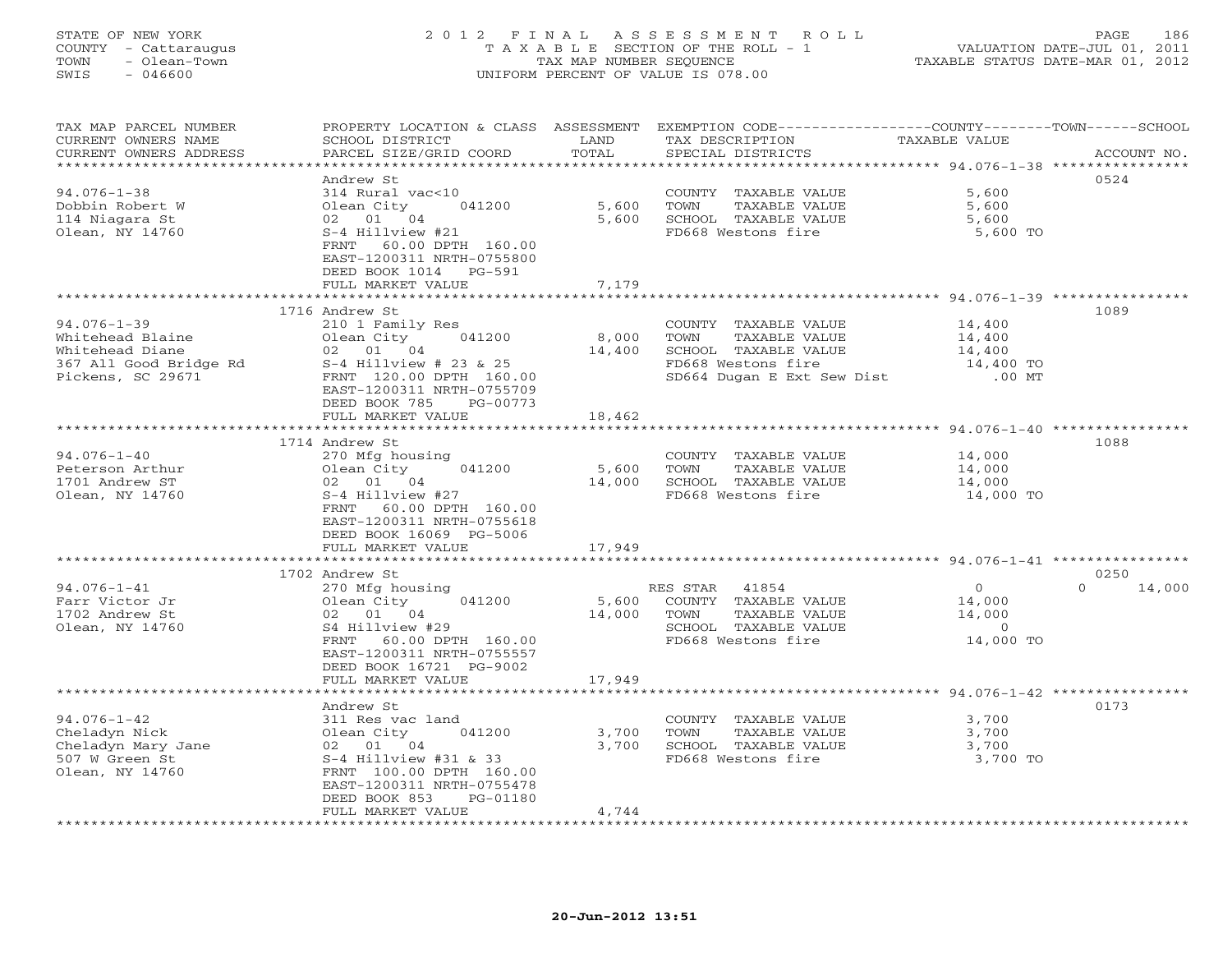# STATE OF NEW YORK 2 0 1 2 F I N A L A S S E S S M E N T R O L L PAGE 187 COUNTY - Cattaraugus T A X A B L E SECTION OF THE ROLL - 1 VALUATION DATE-JUL 01, 2011 TOWN - Olean-Town TAX MAP NUMBER SEQUENCE TAXABLE STATUS DATE-MAR 01, 2012 SWIS - 046600 UNIFORM PERCENT OF VALUE IS 078.00UNIFORM PERCENT OF VALUE IS 078.00

| TAX MAP PARCEL NUMBER<br>CURRENT OWNERS NAME<br>CURRENT OWNERS ADDRESS<br>*****************                   | PROPERTY LOCATION & CLASS ASSESSMENT<br>SCHOOL DISTRICT<br>PARCEL SIZE/GRID COORD                                                                                                                               | LAND<br>TOTAL              | TAX DESCRIPTION<br>SPECIAL DISTRICTS                                                        | EXEMPTION CODE-----------------COUNTY-------TOWN------SCHOOL<br>TAXABLE VALUE<br>ACCOUNT NO. |
|---------------------------------------------------------------------------------------------------------------|-----------------------------------------------------------------------------------------------------------------------------------------------------------------------------------------------------------------|----------------------------|---------------------------------------------------------------------------------------------|----------------------------------------------------------------------------------------------|
| $94.076 - 1 - 43$<br>Cheladyn Nick<br>Cheladyn Mary Jane<br>507 W Green St<br>Olean, NY 14760                 | Jackson Ave<br>314 Rural vac<10<br>Olean City<br>041200<br>02 01 04<br>S-4 Hillview #34<br>FRNT 50.00 DPTH 156.20<br>EAST-1200113 NRTH-0755454<br>DEED BOOK 853<br>PG-01180<br>FULL MARKET VALUE                | 2,600<br>2,600<br>3,333    | COUNTY TAXABLE VALUE<br>TAXABLE VALUE<br>TOWN<br>SCHOOL TAXABLE VALUE<br>FD668 Westons fire | 0174<br>2,600<br>2,600<br>2,600<br>2,600 TO                                                  |
| $94.076 - 1 - 44$<br>Wuethrich Ralph E<br>Wuethrich Mildred<br>1602 Olean-Portville Rd<br>Olean, NY 14760     | ***********************<br>Andrew St<br>314 Rural vac<10<br>Olean City<br>041200<br>02 01 04<br>$S-4$<br>5.15<br>ACRES<br>EAST-1200219 NRTH-0755094<br>DEED BOOK 658<br>PG-00393<br>FULL MARKET VALUE           | 7,700<br>7,700<br>9,872    | COUNTY TAXABLE VALUE<br>TOWN<br>TAXABLE VALUE<br>SCHOOL TAXABLE VALUE<br>FD668 Westons fire | 1107<br>7,700<br>7,700<br>7,700<br>7,700 TO                                                  |
| $94.076 - 1 - 45$<br>Falk Mary Kay<br>Falk Richard W<br>388 Butternut Brook Rd<br>Portville, NY 14770         | Jackson Ave<br>314 Rural vac<10<br>Olean City<br>041200<br>02 01 04<br>S-4 Hillview Sub<br>7 Lots 58Thru64<br>3.82<br>ACRES<br>EAST-1199896 NRTH-0755196<br>DEED BOOK 01001 PG-00570<br>FULL MARKET VALUE       | 14,200<br>14,200<br>18,205 | COUNTY TAXABLE VALUE<br>TAXABLE VALUE<br>TOWN<br>SCHOOL TAXABLE VALUE<br>FD668 Westons fire | 0280<br>14,200<br>14,200<br>14,200<br>14,200 TO                                              |
| $94.076 - 1 - 46$<br>Dal-Tile<br>Attn: Deloitte Tax LLP<br>Ernst & Young<br>PO Box 52307<br>Atlanta, GA 30355 | Nys Rte 417<br>330 Vacant comm<br>Olean City<br>041200<br>03 01 04<br>$S-4$<br>ACRES<br>2.85<br>EAST-1198009 NRTH-0755359<br>DEED BOOK 712<br>PG-00527<br>FULL MARKET VALUE<br>******************************** | 12,800<br>12,800<br>16,410 | COUNTY TAXABLE VALUE<br>TAXABLE VALUE<br>TOWN<br>SCHOOL TAXABLE VALUE<br>FD668 Westons fire | 0010<br>12,800<br>12,800<br>12,800<br>12,800 TO                                              |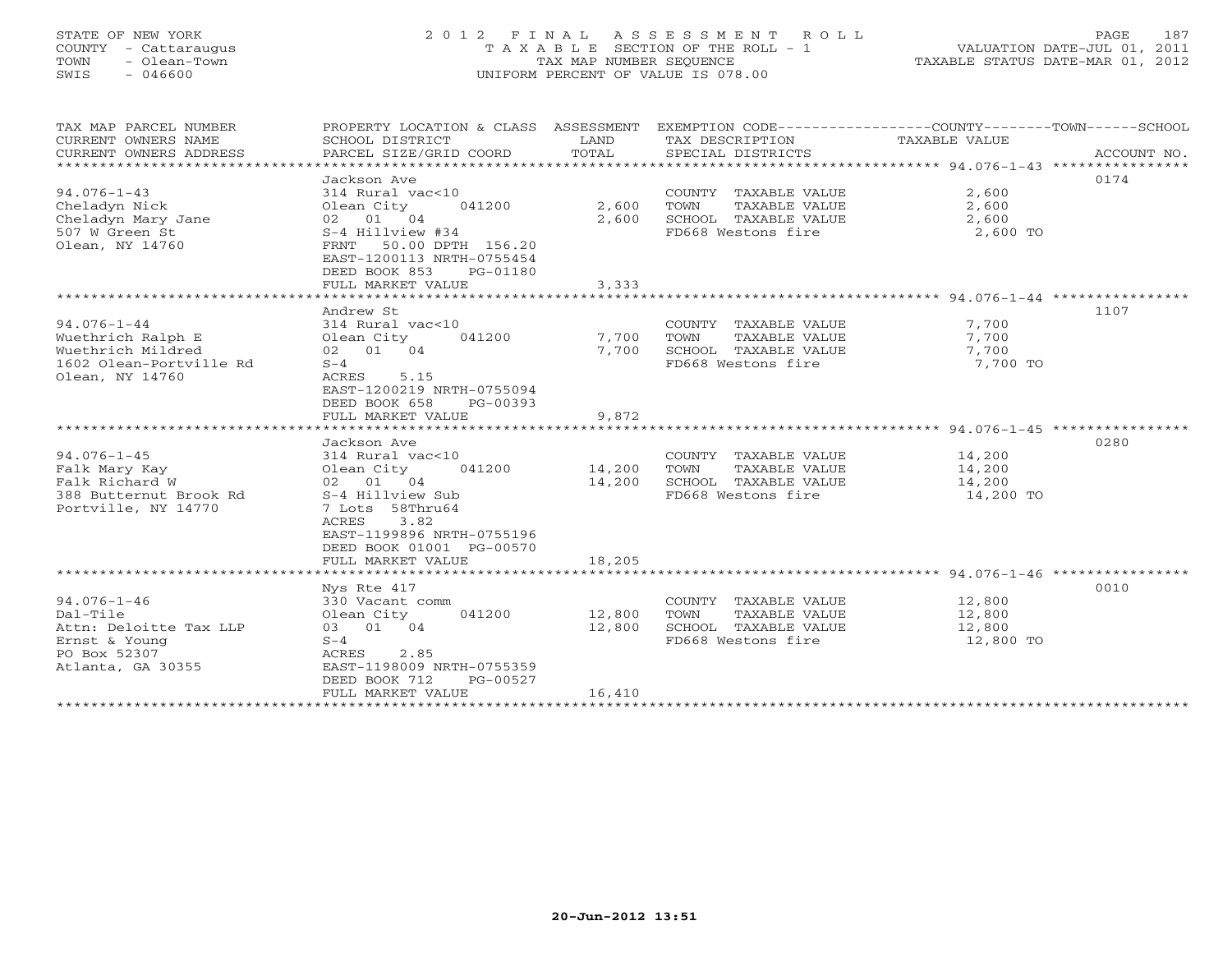## STATE OF NEW YORK 2 0 1 2 F I N A L A S S E S S M E N T R O L L PAGE 188 COUNTY - Cattaraugus T A X A B L E SECTION OF THE ROLL - 1 VALUATION DATE-JUL 01, 2011 TOWN - Olean-Town TAX MAP NUMBER SEQUENCE TAXABLE STATUS DATE-MAR 01, 2012 SWIS - 046600 UNIFORM PERCENT OF VALUE IS 078.00UNIFORM PERCENT OF VALUE IS 078.00

| TAX MAP PARCEL NUMBER<br>CURRENT OWNERS NAME<br>CURRENT OWNERS ADDRESS<br>********************** | PROPERTY LOCATION & CLASS ASSESSMENT<br>SCHOOL DISTRICT<br>PARCEL SIZE/GRID COORD                                                                                                   | LAND<br>TOTAL              | EXEMPTION CODE-----------------COUNTY-------TOWN------SCHOOL<br>TAX DESCRIPTION<br>SPECIAL DISTRICTS                                           | TAXABLE VALUE                                                  | ACCOUNT NO.                |
|--------------------------------------------------------------------------------------------------|-------------------------------------------------------------------------------------------------------------------------------------------------------------------------------------|----------------------------|------------------------------------------------------------------------------------------------------------------------------------------------|----------------------------------------------------------------|----------------------------|
|                                                                                                  |                                                                                                                                                                                     |                            |                                                                                                                                                |                                                                |                            |
| $94.076 - 1 - 47.1$<br>Scicchitano Frank<br>1712 Olean Portville Rd<br>Olean, NY 14760           | 1712 Nys Rte 417<br>210 1 Family Res<br>041200<br>Olean City<br>03 01 04<br>$S-4$<br>0.31<br>ACRES<br>EAST-1198134 NRTH-0755144<br>DEED BOOK 3685<br>$PG-3004$<br>FULL MARKET VALUE | 4,000<br>25,000<br>32,051  | RES STAR<br>41854<br>COUNTY TAXABLE VALUE<br>TOWN<br>TAXABLE VALUE<br>SCHOOL TAXABLE VALUE<br>FD668 Westons fire<br>SD664 Dugan E Ext Sew Dist | $\Omega$<br>25,000<br>25,000<br>1,600<br>25,000 TO<br>$.00$ MT | 0873<br>$\Omega$<br>23,400 |
|                                                                                                  |                                                                                                                                                                                     |                            |                                                                                                                                                |                                                                |                            |
| $94.076 - 1 - 47.2$<br>Scicchitano Joseph D<br>2234 Haskell Rd<br>Olean, NY 14760                | 1712 Nys Rte 417<br>433 Auto body<br>041200<br>Olean City<br>03 01 04<br>$S-4$<br>ACRES<br>2.15<br>EAST-1198318 NRTH-0755283<br>DEED BOOK 2616<br>PG-5001<br>FULL MARKET VALUE      | 7,000<br>25,000            | COUNTY TAXABLE VALUE<br>TAXABLE VALUE<br>TOWN<br>SCHOOL TAXABLE VALUE<br>FD668 Westons fire<br>SD664 Dugan E Ext Sew Dist                      | 25,000<br>25,000<br>25,000<br>25,000 TO<br>$.00$ MT            | 1752                       |
|                                                                                                  |                                                                                                                                                                                     | 32,051                     |                                                                                                                                                |                                                                |                            |
| $94.076 - 1 - 47.3$<br>Chaffee Robert<br>1226 Plum St<br>Olean, NY 14760                         | 1712 Nys Rte 417<br>230 3 Family Res<br>Olean City<br>041200<br>03 01 04<br>$S-4$<br>0.40<br>ACRES<br>EAST-1198085 NRTH-0755025<br>DEED BOOK 14248 PG-4001<br>FULL MARKET VALUE     | 12,000<br>24,540<br>31,462 | COUNTY TAXABLE VALUE<br>TOWN<br>TAXABLE VALUE<br>SCHOOL TAXABLE VALUE<br>FD668 Westons fire<br>SD664 Dugan E Ext Sew Dist                      | 24,540<br>24,540<br>24,540<br>24,540 TO<br>$.00$ MT            | 1768                       |
|                                                                                                  |                                                                                                                                                                                     |                            |                                                                                                                                                |                                                                |                            |
| $94.076 - 1 - 47.4$<br>Scicchitano Evelyn M<br>1712 Olean Portville Rd<br>Olean, NY 14760        | 1712 Nys Rte 417<br>210 1 Family Res<br>Olean City<br>041200<br>03 01 04<br>$S-4$<br>0.35<br>ACRES<br>EAST-1198125 NRTH-0755122<br>DEED BOOK 14814 PG-3001<br>FULL MARKET VALUE     | 10,000<br>50,000<br>64,103 | COUNTY TAXABLE VALUE<br>TAXABLE VALUE<br>TOWN<br>SCHOOL TAXABLE VALUE<br>FD668 Westons fire<br>SD664 Dugan E Ext Sew Dist                      | 50,000<br>50,000<br>50,000<br>50,000 TO<br>$.00$ MT            | 1769                       |
|                                                                                                  |                                                                                                                                                                                     | * * * * * * * * *          |                                                                                                                                                | ********** 94.076-1-47.5 *******                               |                            |
| $94.076 - 1 - 47.5$<br>Chaffee Robert<br>1226 Plum St<br>Olean, NY 14760                         | 1718 Nys Rte 417<br>230 3 Family Res<br>Olean City<br>041200<br>03 01 04<br>$S-4$<br>ACRES<br>0.18<br>EAST-1198155 NRTH-0755198<br>DEED BOOK 14248 PG-4001<br>FULL MARKET VALUE     | 2,000<br>20,760<br>26,615  | COUNTY TAXABLE VALUE<br>TOWN<br>TAXABLE VALUE<br>SCHOOL TAXABLE VALUE<br>FD668 Westons fire<br>SD664 Dugan E Ext Sew Dist                      | 20,760<br>20,760<br>20,760<br>20,760 TO<br>$.00$ MT            | 1770                       |
|                                                                                                  |                                                                                                                                                                                     |                            |                                                                                                                                                |                                                                |                            |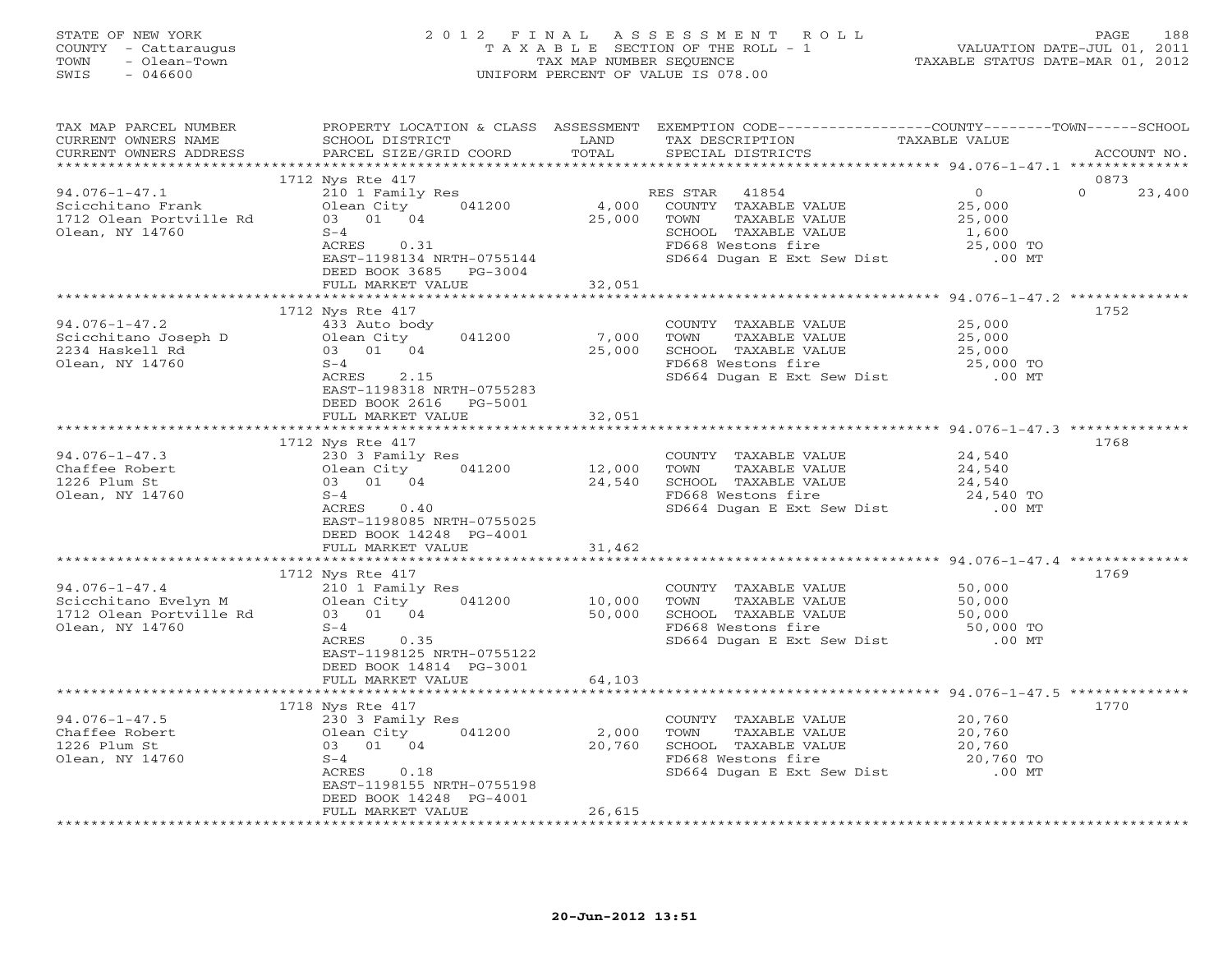| STATE OF NEW YORK<br>COUNTY<br>- Cattaraugus<br>- Olean-Town<br>TOWN<br>$-046600$<br>SWIS | 2012 FINAL<br>TAXABLE     | TAX MAP NUMBER SEQUENCE | ASSESSMENT ROLL<br>SECTION OF THE ROLL - 1<br>UNIFORM PERCENT OF VALUE IS 078.00 |                                               | 189<br>PAGE<br>VALUATION DATE-JUL 01, 2011<br>TAXABLE STATUS DATE-MAR 01, 2012 |
|-------------------------------------------------------------------------------------------|---------------------------|-------------------------|----------------------------------------------------------------------------------|-----------------------------------------------|--------------------------------------------------------------------------------|
| TAX MAP PARCEL NUMBER                                                                     | PROPERTY LOCATION & CLASS | ASSESSMENT              | EXEMPTION CODE---                                                                | ---------------COUNTY--------TOWN------SCHOOL |                                                                                |
| CURRENT OWNERS NAME                                                                       | SCHOOL DISTRICT           | LAND                    | TAX DESCRIPTION                                                                  | TAXABLE VALUE                                 |                                                                                |
| CURRENT OWNERS ADDRESS                                                                    | PARCEL SIZE/GRID COORD    | TOTAL                   | SPECIAL DISTRICTS                                                                |                                               | ACCOUNT NO.                                                                    |
|                                                                                           |                           |                         |                                                                                  |                                               |                                                                                |
|                                                                                           | 1700 Nys Rte 417          |                         |                                                                                  |                                               | 0939                                                                           |
| $94.076 - 1 - 48$                                                                         | 482 Det row bldg          |                         | COUNTY<br>TAXABLE VALUE                                                          | 85,000                                        |                                                                                |
| Middaugh Richard C                                                                        | 041200<br>Olean City      | 20,000                  | TOWN<br>TAXABLE VALUE                                                            | 85,000                                        |                                                                                |
| 6148 County Rd. 18                                                                        | 01<br>04<br>03            | 85,000                  | SCHOOL<br>TAXABLE VALUE                                                          | 85,000                                        |                                                                                |
| Alma, NY 14708                                                                            | $S-4$                     |                         | FD668 Westons fire                                                               | 85,000 TO                                     |                                                                                |

\*\*\*\*\*\*\*\*\*\*\*\*\*\*\*\*\*\*\*\*\*\*\*\*\*\*\*\*\*\*\*\*\*\*\*\*\*\*\*\*\*\*\*\*\*\*\*\*\*\*\*\*\*\*\*\*\*\*\*\*\*\*\*\*\*\*\*\*\*\*\*\*\*\*\*\*\*\*\*\*\*\*\*\*\*\*\*\*\*\*\*\*\*\*\*\*\*\*\*\*\*\*\* 94.076-1-49 \*\*\*\*\*\*\*\*\*\*\*\*\*\*\*\*

ACRES 1.40

EAST-1198397 NRTH-0755149

FULL MARKET VALUE 108,974

DEED BOOK 13483 PG-7001

|                         | 1634 Nys Rte 417                            |                                   |                | 0544               |
|-------------------------|---------------------------------------------|-----------------------------------|----------------|--------------------|
| $94.076 - 1 - 49$       | 431 Auto dealer                             | COUNTY<br>TAXABLE VALUE           | 378,000        |                    |
| Pany Corp               | 041200<br>Olean City                        | 46,000<br>TOWN<br>TAXABLE VALUE   | 378,000        |                    |
| PO Box 726              | 03 01 04                                    | 378,000<br>SCHOOL TAXABLE VALUE   | 378,000        |                    |
| Olean, NY 14760         | $S-4$                                       | FD668 Westons fire                | 378,000 TO     |                    |
|                         | 5.74<br>ACRES                               |                                   |                |                    |
|                         | EAST-1198658 NRTH-0755048                   |                                   |                |                    |
|                         | DEED BOOK 891<br>PG-00603                   |                                   |                |                    |
|                         | FULL MARKET VALUE                           | 484,615                           |                |                    |
|                         |                                             |                                   |                |                    |
|                         | 1672 Nys Rte 417                            |                                   |                | 1003               |
| $94.076 - 1 - 50$       | 281 Multiple res                            | RES STAR<br>41854                 | $\Omega$       | 23,400<br>$\Omega$ |
| Torrey David A          | Olean City<br>041200                        | 11,000<br>COUNTY<br>TAXABLE VALUE | 116,000        |                    |
| Torrey Nanette W        | 03 01 04                                    | 116,000<br>TOWN<br>TAXABLE VALUE  | 116,000        |                    |
| 1672 Olean-Portville Rd | $S-4$                                       | TAXABLE VALUE<br>SCHOOL           | 92,600         |                    |
| Olean, NY 14760         | FRNT<br>80.00 DPTH 500.00                   | FD668 Westons fire                | 116,000 TO     |                    |
|                         | EAST-1198907 NRTH-0754949                   |                                   |                |                    |
|                         | DEED BOOK 1009<br>PG-854                    |                                   |                |                    |
|                         | FULL MARKET VALUE                           | 148,718                           |                |                    |
|                         |                                             |                                   |                |                    |
|                         | 1658 Nys Rte 417                            |                                   |                | 0514               |
| $94.076 - 1 - 51.1$     | 210 1 Family Res                            | 41101<br>VET C/T                  | 1,350          | 1,350<br>$\Omega$  |
| Reisner Walter          | Olean City<br>041200                        | 8,000 RES STAR<br>41854           | $\overline{O}$ | 23,400<br>$\Omega$ |
| Reisner Ruth            | 03 01 04                                    | 75,900<br>COUNTY<br>TAXABLE VALUE | 74,550         |                    |
| 1658 Olean-Portville Rd | $S-4$                                       | TOWN<br>TAXABLE VALUE             | 74,550         |                    |
| Olean, NY 14760         | Life Use                                    | TAXABLE VALUE<br>SCHOOL           | 52,500         |                    |
|                         | FRNT 141.60 DPTH 190.00                     | FD668 Westons fire                | 75,900 TO      |                    |
|                         | EAST-1199097 NRTH-0754781                   |                                   |                |                    |
|                         | DEED BOOK 852<br>$PG-00428$                 | 97,308                            |                |                    |
|                         | FULL MARKET VALUE<br>********************** |                                   |                |                    |
|                         |                                             |                                   |                |                    |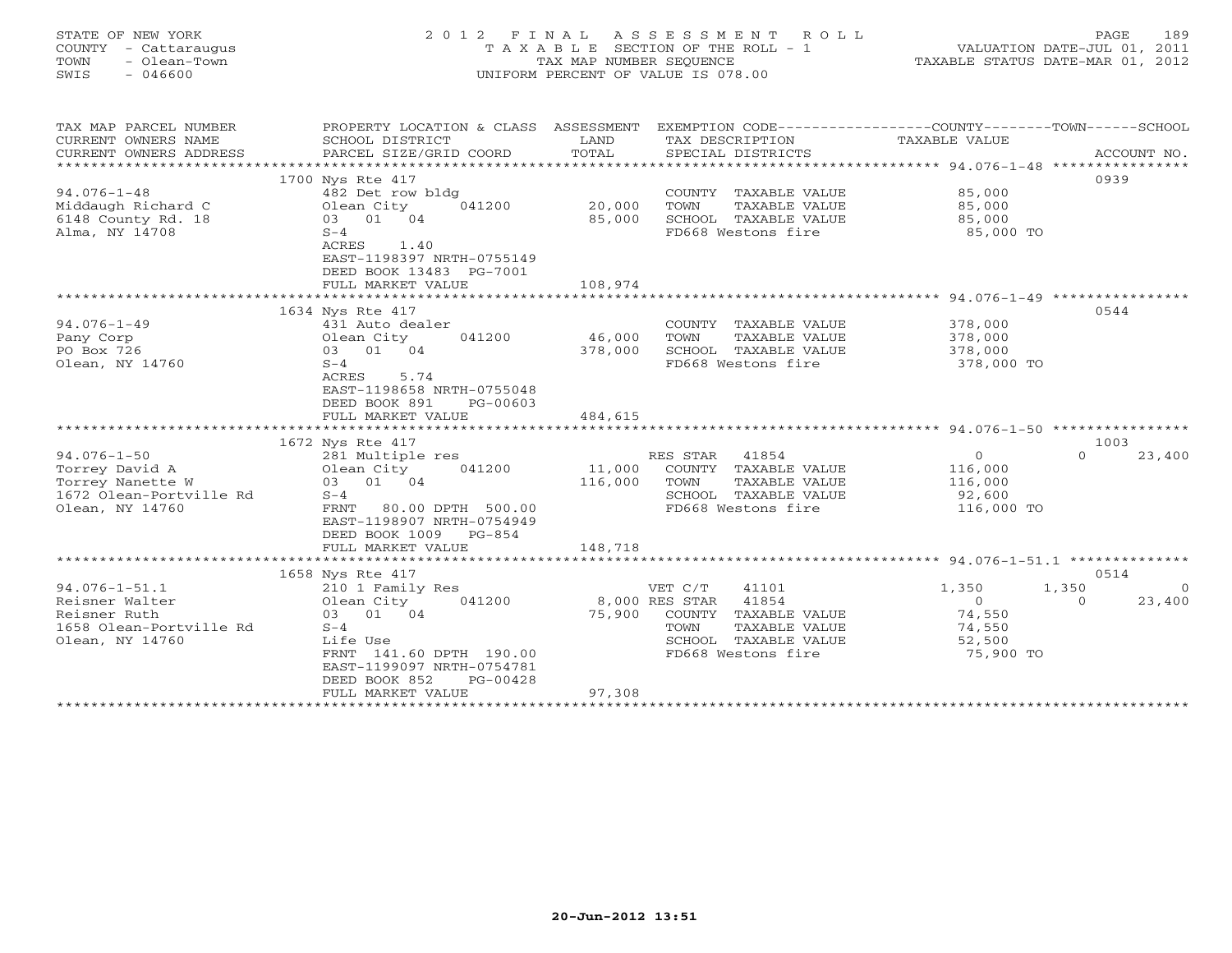# STATE OF NEW YORK 2 0 1 2 F I N A L A S S E S S M E N T R O L L PAGE 190 COUNTY - Cattaraugus T A X A B L E SECTION OF THE ROLL - 1 VALUATION DATE-JUL 01, 2011 TOWN - Olean-Town TAX MAP NUMBER SEQUENCE TAXABLE STATUS DATE-MAR 01, 2012 SWIS - 046600 UNIFORM PERCENT OF VALUE IS 078.00UNIFORM PERCENT OF VALUE IS 078.00

| TAX MAP PARCEL NUMBER<br>CURRENT OWNERS NAME<br>CURRENT OWNERS ADDRESS                         | PROPERTY LOCATION & CLASS ASSESSMENT<br>SCHOOL DISTRICT<br>PARCEL SIZE/GRID COORD                                          | LAND<br>TOTAL                       | EXEMPTION CODE-----------------COUNTY-------TOWN------SCHOOL<br>TAX DESCRIPTION<br>SPECIAL DISTRICTS | <b>TAXABLE VALUE</b>                                     | ACCOUNT NO.                           |
|------------------------------------------------------------------------------------------------|----------------------------------------------------------------------------------------------------------------------------|-------------------------------------|------------------------------------------------------------------------------------------------------|----------------------------------------------------------|---------------------------------------|
|                                                                                                |                                                                                                                            |                                     |                                                                                                      |                                                          |                                       |
| $94.076 - 1 - 51.2$<br>Torrey Adrian L                                                         | 1664 Nys Rte 417<br>210 1 Family Res<br>041200<br>Olean City                                                               | 10,030 SR STAR                      | VET C/T<br>41101<br>41834                                                                            | 1,350<br>1,350<br>$\Omega$                               | 1283<br>$\circ$<br>$\Omega$<br>48,520 |
| Torrey Ethelruth K<br>1664 Olean-Portville Rd                                                  | 02/03 01<br>04<br>$S-4$                                                                                                    | 112,900                             | COUNTY TAXABLE VALUE<br>TAXABLE VALUE<br>TOWN                                                        | 111,550<br>111,550                                       |                                       |
| Olean, NY 14760                                                                                | ACRES<br>2.17<br>EAST-1199089 NRTH-0754950<br>DEED BOOK 7958 PG-5001<br>FULL MARKET VALUE                                  | 144,744                             | SCHOOL TAXABLE VALUE<br>FD668 Westons fire                                                           | 64,380<br>112,900 TO                                     |                                       |
|                                                                                                |                                                                                                                            |                                     |                                                                                                      |                                                          |                                       |
|                                                                                                | 1654 Olean-Portville Rd                                                                                                    |                                     |                                                                                                      |                                                          | 1806                                  |
| $94.076 - 1 - 51.3$<br>Triple R Enterprises, LLC<br>1654 Olean-Portville Rd<br>Olean, NY 14760 | 210 1 Family Res<br>Olean City<br>041200<br>FRNT 51.70 DPTH 175.00<br>EAST-1199189 NRTH-0754762<br>DEED BOOK 11326 PG-4002 | 4,000<br>38,000                     | COUNTY TAXABLE VALUE<br>TOWN<br>TAXABLE VALUE<br>SCHOOL TAXABLE VALUE<br>FD668 Westons fire          | 38,000<br>38,000<br>38,000<br>38,000 TO                  |                                       |
|                                                                                                | FULL MARKET VALUE                                                                                                          | 48,718                              |                                                                                                      |                                                          |                                       |
|                                                                                                |                                                                                                                            |                                     |                                                                                                      |                                                          |                                       |
|                                                                                                | 1642 Nys Rte 417                                                                                                           |                                     |                                                                                                      |                                                          | 0140                                  |
| $94.076 - 1 - 52.1$                                                                            | 441 Fuel Store&D                                                                                                           |                                     | COUNTY TAXABLE VALUE                                                                                 | 50,300                                                   |                                       |
| Campbell Oil Co Inc                                                                            | Olean City<br>041200                                                                                                       | 10,000                              | TOWN<br>TAXABLE VALUE                                                                                | 50,300                                                   |                                       |
| 1870 S Winton Rd Ste 200<br>Rochester, NY 14618                                                | 02 01 04<br>$S-4$                                                                                                          | 50,300                              | SCHOOL TAXABLE VALUE<br>FD668 Westons fire                                                           | 50,300<br>50,300 TO                                      |                                       |
|                                                                                                | FRNT<br>50.00 DPTH 150.00<br>EAST-1199365 NRTH-0754716<br>DEED BOOK 602<br>PG-00403                                        |                                     |                                                                                                      |                                                          |                                       |
|                                                                                                | FULL MARKET VALUE<br>*******************                                                                                   | 64,487<br>* * * * * * * * * * * * * |                                                                                                      | ******************************** 94.076-1-52.2 ********* |                                       |
|                                                                                                | Nys Rte 417                                                                                                                |                                     |                                                                                                      |                                                          | 0143                                  |
| $94.076 - 1 - 52.2$<br>W W Griffith Oil Co Inc<br>760 Brooks Ave<br>Rochester, NY 14619        | 330 Vacant comm<br>041200<br>Olean City<br>01<br>04<br>02/03<br>ACRES<br>1.55                                              | 10,800<br>10,800                    | COUNTY TAXABLE VALUE<br>TAXABLE VALUE<br>TOWN<br>SCHOOL TAXABLE VALUE<br>FD668 Westons fire          | 10,800<br>10,800<br>10,800<br>10,800 TO                  |                                       |
|                                                                                                | EAST-1199406 NRTH-0754852<br>DEED BOOK 00917 PG-01089<br>FULL MARKET VALUE                                                 | 13,846                              |                                                                                                      |                                                          |                                       |
|                                                                                                |                                                                                                                            |                                     |                                                                                                      |                                                          |                                       |
| $94.076 - 1 - 52.3$                                                                            | 1650 Nys Rte 417<br>330 Vacant comm                                                                                        |                                     | COUNTY TAXABLE VALUE                                                                                 | 7,300                                                    | 0146                                  |
| Campbell William E                                                                             | Olean City<br>041200                                                                                                       | 7,300                               | TOWN<br>TAXABLE VALUE                                                                                | 7,300                                                    |                                       |
| 243 River Dr                                                                                   | 02 01 04                                                                                                                   | 7,300                               | SCHOOL TAXABLE VALUE                                                                                 | 7,300                                                    |                                       |
| Tequesta, FL 33469                                                                             | $S-4$<br>FRNT 100.00 DPTH 150.00<br>EAST-1199231 NRTH-0754729<br>DEED BOOK 900<br>PG-01169                                 |                                     | FD668 Westons fire                                                                                   | 7,300 TO                                                 |                                       |
|                                                                                                | FULL MARKET VALUE                                                                                                          | 9,359                               |                                                                                                      |                                                          |                                       |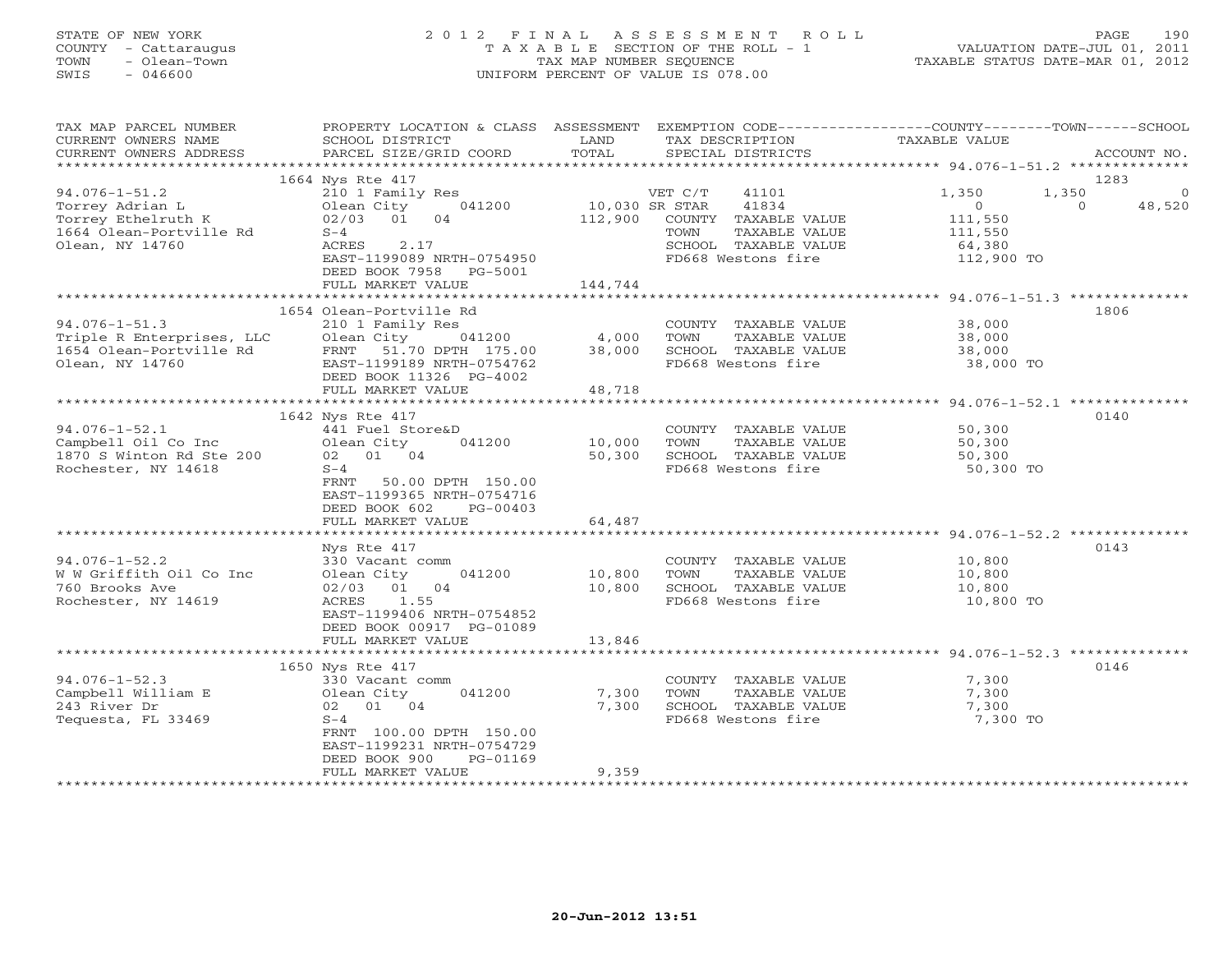# STATE OF NEW YORK 2 0 1 2 F I N A L A S S E S S M E N T R O L L PAGE 191 COUNTY - Cattaraugus T A X A B L E SECTION OF THE ROLL - 1 VALUATION DATE-JUL 01, 2011 TOWN - Olean-Town TAX MAP NUMBER SEQUENCE TAXABLE STATUS DATE-MAR 01, 2012 SWIS - 046600 UNIFORM PERCENT OF VALUE IS 078.00UNIFORM PERCENT OF VALUE IS 078.00

| TAX MAP PARCEL NUMBER   | PROPERTY LOCATION & CLASS ASSESSMENT                   |                     | EXEMPTION CODE-----------------COUNTY-------TOWN------SCHOOL |                                                 |                    |
|-------------------------|--------------------------------------------------------|---------------------|--------------------------------------------------------------|-------------------------------------------------|--------------------|
| CURRENT OWNERS NAME     | SCHOOL DISTRICT                                        | LAND                | TAX DESCRIPTION                                              | TAXABLE VALUE                                   |                    |
| CURRENT OWNERS ADDRESS  | PARCEL SIZE/GRID COORD                                 | TOTAL               | SPECIAL DISTRICTS                                            |                                                 | ACCOUNT NO.        |
| **********************  |                                                        |                     |                                                              |                                                 |                    |
|                         | 1646 Nys Rte 417                                       |                     |                                                              |                                                 | 0615               |
| $94.076 - 1 - 53$       | 484 1 use sm bld                                       |                     | COUNTY TAXABLE VALUE                                         | 52,500                                          |                    |
| Strate Welding Supply   | Olean City<br>041200                                   | 5,900               | TAXABLE VALUE<br>TOWN                                        | 52,500                                          |                    |
| 101 Comet St            | 02 01 04                                               | 52,500              | SCHOOL TAXABLE VALUE                                         | 52,500                                          |                    |
| PO Box 570              | $S-4$                                                  |                     | FD668 Westons fire                                           | 52,500 TO                                       |                    |
| Buffalo, NY 14207-0570  | FRNT 70.00 DPTH 150.00                                 |                     |                                                              |                                                 |                    |
|                         | EAST-1199309 NRTH-0754721<br>DEED BOOK 838<br>PG-00975 |                     |                                                              |                                                 |                    |
|                         | FULL MARKET VALUE                                      | 67,308              |                                                              |                                                 |                    |
|                         |                                                        | * * * * * * * * * * |                                                              | ***************** 94.076-1-54 ***************** |                    |
|                         | 1636 Nys Rte 417                                       |                     |                                                              |                                                 | 0427               |
| $94.076 - 1 - 54$       | 210 1 Family Res                                       |                     | RES STAR<br>41854                                            | $\overline{0}$                                  | $\Omega$<br>23,400 |
| Hammond Esther          | Olean City<br>041200                                   | 5,700               | COUNTY TAXABLE VALUE                                         | 26,500                                          |                    |
| 1636 Olean-Portville Rd | 02 01 04                                               | 26,500              | TAXABLE VALUE<br>TOWN                                        | 26,500                                          |                    |
| Olean, NY 14760         | $S-4$                                                  |                     | SCHOOL TAXABLE VALUE                                         | 3,100                                           |                    |
|                         | FRNT 50.00 DPTH 327.00                                 |                     | FD668 Westons fire                                           | 26,500 TO                                       |                    |
|                         | EAST-1199539 NRTH-0754777                              |                     |                                                              |                                                 |                    |
|                         | DEED BOOK 729<br>PG-01148                              |                     |                                                              |                                                 |                    |
|                         | FULL MARKET VALUE                                      | 33,974              |                                                              |                                                 |                    |
|                         | **********************                                 |                     |                                                              |                                                 |                    |
|                         | 1630 Nys Rte 417                                       |                     |                                                              |                                                 | 0187               |
| $94.076 - 1 - 55$       | 330 Vacant comm                                        |                     | COUNTY TAXABLE VALUE                                         | 4,600                                           |                    |
| Burton Harry W          | 041200<br>Olean City                                   | 4,600               | TAXABLE VALUE<br>TOWN                                        | 4,600                                           |                    |
| 2219 Haskell Rd         | 02 01 04                                               | 4,600               | SCHOOL TAXABLE VALUE                                         | 4,600                                           |                    |
| Olean, NY 14760         | $S-4$                                                  |                     | FD668 Westons fire                                           | 4,600 TO                                        |                    |
|                         | FRNT 40.00 DPTH 318.00                                 |                     |                                                              |                                                 |                    |
|                         | EAST-1199581 NRTH-0754762                              |                     |                                                              |                                                 |                    |
|                         | DEED BOOK 863<br>$PG-00645$                            |                     |                                                              |                                                 |                    |
|                         | FULL MARKET VALUE                                      | 5,897               |                                                              |                                                 |                    |
|                         | ************************                               |                     |                                                              |                                                 |                    |
|                         | 1628 Nys Rte 417                                       |                     |                                                              |                                                 | 0659               |
| $94.076 - 1 - 56$       | 484 1 use sm bld                                       |                     | COUNTY TAXABLE VALUE                                         | 39,000                                          |                    |
| Burton Harry W          | 041200<br>Olean City                                   | 10,000              | TOWN<br>TAXABLE VALUE                                        | 39,000                                          |                    |
| 2219 Haskell Rd         | 02 01 04                                               | 39,000              | SCHOOL TAXABLE VALUE                                         | 39,000                                          |                    |
| Olean, NY 14760         | ACRES<br>1.00                                          |                     | FD668 Westons fire                                           | 39,000 TO                                       |                    |
|                         | EAST-1199669 NRTH-0754735<br>$PG-01049$                |                     |                                                              |                                                 |                    |
|                         | DEED BOOK 799<br>FULL MARKET VALUE                     | 50,000              |                                                              |                                                 |                    |
|                         |                                                        |                     |                                                              |                                                 |                    |
|                         | 1624 Nys Rte 417                                       |                     |                                                              |                                                 | 1120               |
| $94.076 - 1 - 57$       | 210 1 Family Res                                       |                     | COUNTY TAXABLE VALUE                                         | 66,700                                          |                    |
| Wright Donald L         | Olean City<br>041200                                   | 9,700               | TAXABLE VALUE<br>TOWN                                        | 66,700                                          |                    |
| 767 Main St             | 02 01 04                                               | 66,700              | SCHOOL TAXABLE VALUE                                         | 66,700                                          |                    |
| Olean, NY 14760         | $S-4$                                                  |                     | FD668 Westons fire                                           | 66,700 TO                                       |                    |
|                         | FRNT 152.00 DPTH 284.00                                |                     |                                                              |                                                 |                    |
|                         | EAST-1199799 NRTH-0754682                              |                     |                                                              |                                                 |                    |
|                         | DEED BOOK 00962 PG-00598                               |                     |                                                              |                                                 |                    |
|                         | FULL MARKET VALUE                                      | 85,513              |                                                              |                                                 |                    |
|                         |                                                        |                     |                                                              |                                                 |                    |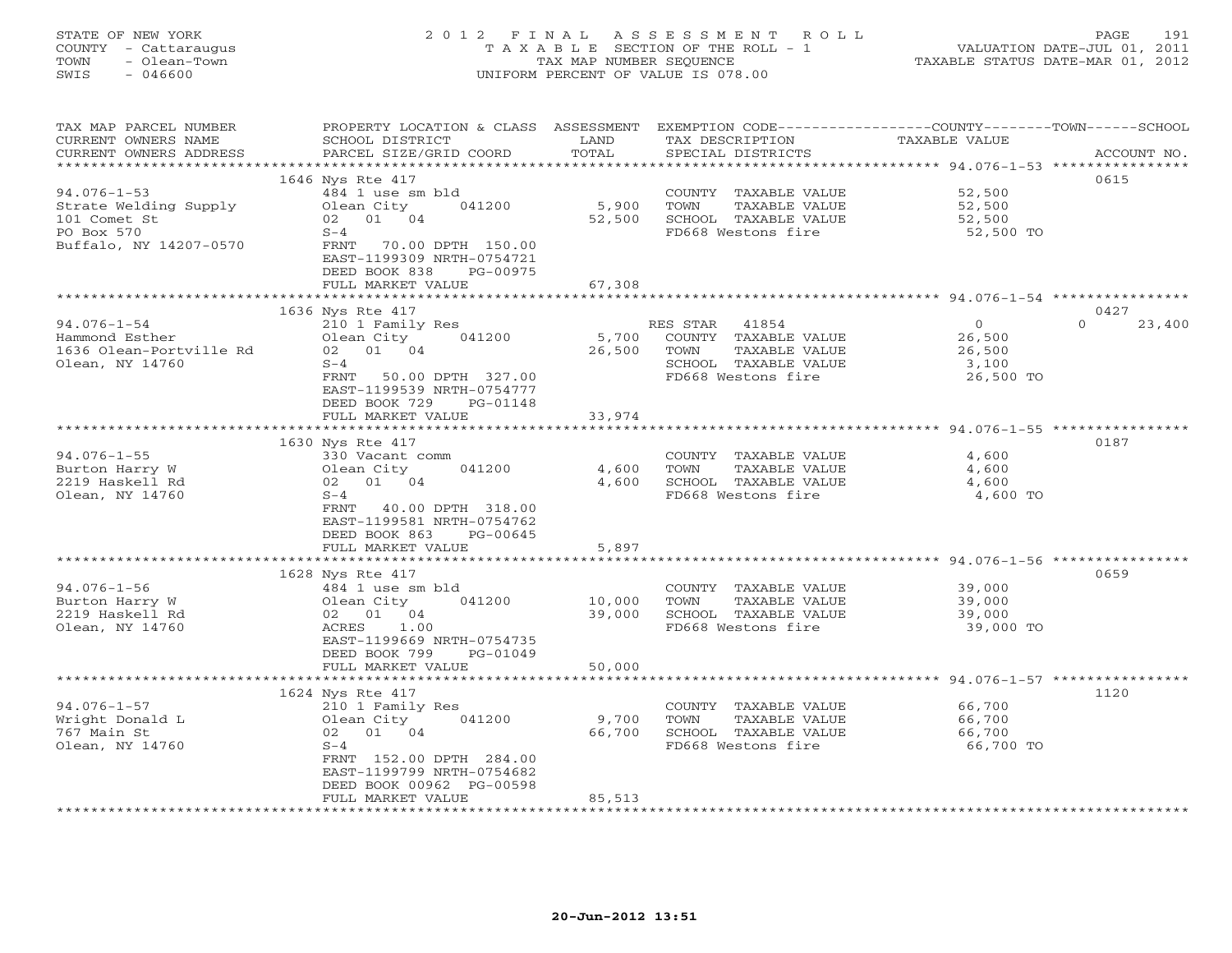# STATE OF NEW YORK 2 0 1 2 F I N A L A S S E S S M E N T R O L L PAGE 192 COUNTY - Cattaraugus T A X A B L E SECTION OF THE ROLL - 1 VALUATION DATE-JUL 01, 2011 TOWN - Olean-Town TAX MAP NUMBER SEQUENCE TAXABLE STATUS DATE-MAR 01, 2012 SWIS - 046600 UNIFORM PERCENT OF VALUE IS 078.00UNIFORM PERCENT OF VALUE IS 078.00

| TAX MAP PARCEL NUMBER<br>CURRENT OWNERS NAME<br>CURRENT OWNERS ADDRESS                                     | PROPERTY LOCATION & CLASS ASSESSMENT EXEMPTION CODE----------------COUNTY-------TOWN------SCHOOL<br>SCHOOL DISTRICT<br>PARCEL SIZE/GRID COORD                                               | LAND<br>TOTAL                      | TAX DESCRIPTION<br>SPECIAL DISTRICTS                                                                                                                                  | TAXABLE VALUE                                                                     |                            | ACCOUNT NO.                      |
|------------------------------------------------------------------------------------------------------------|---------------------------------------------------------------------------------------------------------------------------------------------------------------------------------------------|------------------------------------|-----------------------------------------------------------------------------------------------------------------------------------------------------------------------|-----------------------------------------------------------------------------------|----------------------------|----------------------------------|
|                                                                                                            |                                                                                                                                                                                             |                                    |                                                                                                                                                                       |                                                                                   |                            | 0389                             |
| $94.076 - 1 - 58$<br>Mikolajczyk Elena M<br>1612 Olean Portville Rd<br>Olean, NY 14760                     | 1612 Nys Rte 417<br>210 1 Family Res<br>Olean City<br>041200<br>02 01 04<br>$S-4$<br>FRNT 171.27 DPTH 268.00<br>EAST-1199943 NRTH-0754642<br>DEED BOOK 4949<br>PG-5001<br>FULL MARKET VALUE | 9,900<br>35,600<br>45,641          | RES STAR<br>41854<br>COUNTY TAXABLE VALUE<br>TOWN<br>TAXABLE VALUE<br>SCHOOL TAXABLE VALUE<br>FD668 Westons fire                                                      | $\Omega$<br>35,600<br>35,600<br>12,200<br>35,600 TO                               | $\cap$                     | 23,400                           |
|                                                                                                            |                                                                                                                                                                                             |                                    |                                                                                                                                                                       |                                                                                   |                            |                                  |
| $94.076 - 1 - 59$<br>Wuethrich Mildred L<br>Wuethrich Gary L<br>1602 Olean-Portville Rd<br>Olean, NY 14760 | 1602 Nys Rte 417<br>210 1 Family Res<br>041200<br>Olean City<br>02 01 04<br>$S-4$<br>ACRES<br>1.05<br>EAST-1200126 NRTH-0754584<br>DEED BOOK 9644<br>PG-5001<br>FULL MARKET VALUE           | 10,100 SR STAR<br>65,000<br>83,333 | CVET C/T 41131<br>41834<br>COUNTY TAXABLE VALUE<br>TOWN<br>TAXABLE VALUE<br>SCHOOL TAXABLE VALUE<br>FD668 Westons fire                                                | 15,600<br>$\overline{0}$<br>49,400<br>49,400<br>16,480<br>65,000 TO               | 15,600<br>$\Omega$         | 1108<br>$\overline{0}$<br>48,520 |
|                                                                                                            |                                                                                                                                                                                             |                                    |                                                                                                                                                                       |                                                                                   |                            |                                  |
|                                                                                                            | 1596 Nys Rte 417                                                                                                                                                                            |                                    |                                                                                                                                                                       |                                                                                   |                            | 0447                             |
| $94.076 - 1 - 60$<br>Raimondi Timon<br>Raimondi Christina<br>1596 Olean Portville Rd<br>Olean, NY 14760    | 210 1 Family Res<br>Olean City<br>041200<br>02 01 04<br>$S-4$<br>FRNT<br>75.00 DPTH 194.00<br>EAST-1200265 NRTH-0754529<br>DEED BOOK 784<br>PG-01121                                        | 6,600<br>59,900                    | RES STAR 41854<br>COUNTY TAXABLE VALUE<br>TOWN<br>TAXABLE VALUE<br>SCHOOL TAXABLE VALUE<br>FD668 Westons fire                                                         | $\overline{0}$<br>59,900<br>59,900<br>36,500<br>59,900 TO                         | $\Omega$                   | 23,400                           |
|                                                                                                            | FULL MARKET VALUE                                                                                                                                                                           | 76,795                             |                                                                                                                                                                       |                                                                                   |                            |                                  |
|                                                                                                            |                                                                                                                                                                                             |                                    |                                                                                                                                                                       |                                                                                   |                            |                                  |
| $94.076 - 1 - 61$<br>Dechambeau Ronald<br>Dechambeau Janet<br>1603 Olean-Portville Rd<br>Olean, NY 14760   | 1603 Nys Rte 417<br>280 Res Multiple<br>041200<br>Olean City<br>02 01 04<br>S-4 Davis #23 & Side Lot<br>ACRES<br>1.80<br>EAST-1200047 NRTH-0754185<br>DEED BOOK 00961 PG-00811              | 9,400<br>79,200                    | SR STAR<br>41834<br>COUNTY TAXABLE VALUE<br>TOWN<br>TAXABLE VALUE<br>SCHOOL TAXABLE VALUE<br>FD668 Westons fire                                                       | $\overline{0}$<br>79,200<br>79,200<br>30,680<br>79,200 TO                         | $\Omega$                   | 0582<br>48,520                   |
|                                                                                                            | FULL MARKET VALUE                                                                                                                                                                           | 101,538                            |                                                                                                                                                                       |                                                                                   |                            |                                  |
|                                                                                                            | 1609 Nys Rte 417                                                                                                                                                                            |                                    |                                                                                                                                                                       |                                                                                   |                            | 0038                             |
| $94.076 - 1 - 63$<br>Autera Leonard<br>Autera Joan A<br>1609 Olean-Portville Rd<br>Olean, NY 14760         | 210 1 Family Res<br>Olean City<br>041200<br>02 01 04<br>$S-4$ Davis #20<br>FRNT 30.00 DPTH 130.00<br>EAST-1199995 NRTH-0754368<br>DEED BOOK 586<br>PG-00371<br>FULL MARKET VALUE            | 26,923                             | CVET C/T<br>41131<br>2,800 AGED C/T/S 41800<br>21,000 SR STAR<br>41834<br>COUNTY TAXABLE VALUE<br>TAXABLE VALUE<br>TOWN<br>SCHOOL TAXABLE VALUE<br>FD668 Westons fire | 5,250<br>7,875<br>$\overline{0}$<br>7,875<br>7,875<br>$\overline{0}$<br>21,000 TO | 5,250<br>7,875<br>$\Omega$ | $\circ$<br>10,500<br>10,500      |
|                                                                                                            |                                                                                                                                                                                             |                                    |                                                                                                                                                                       |                                                                                   |                            |                                  |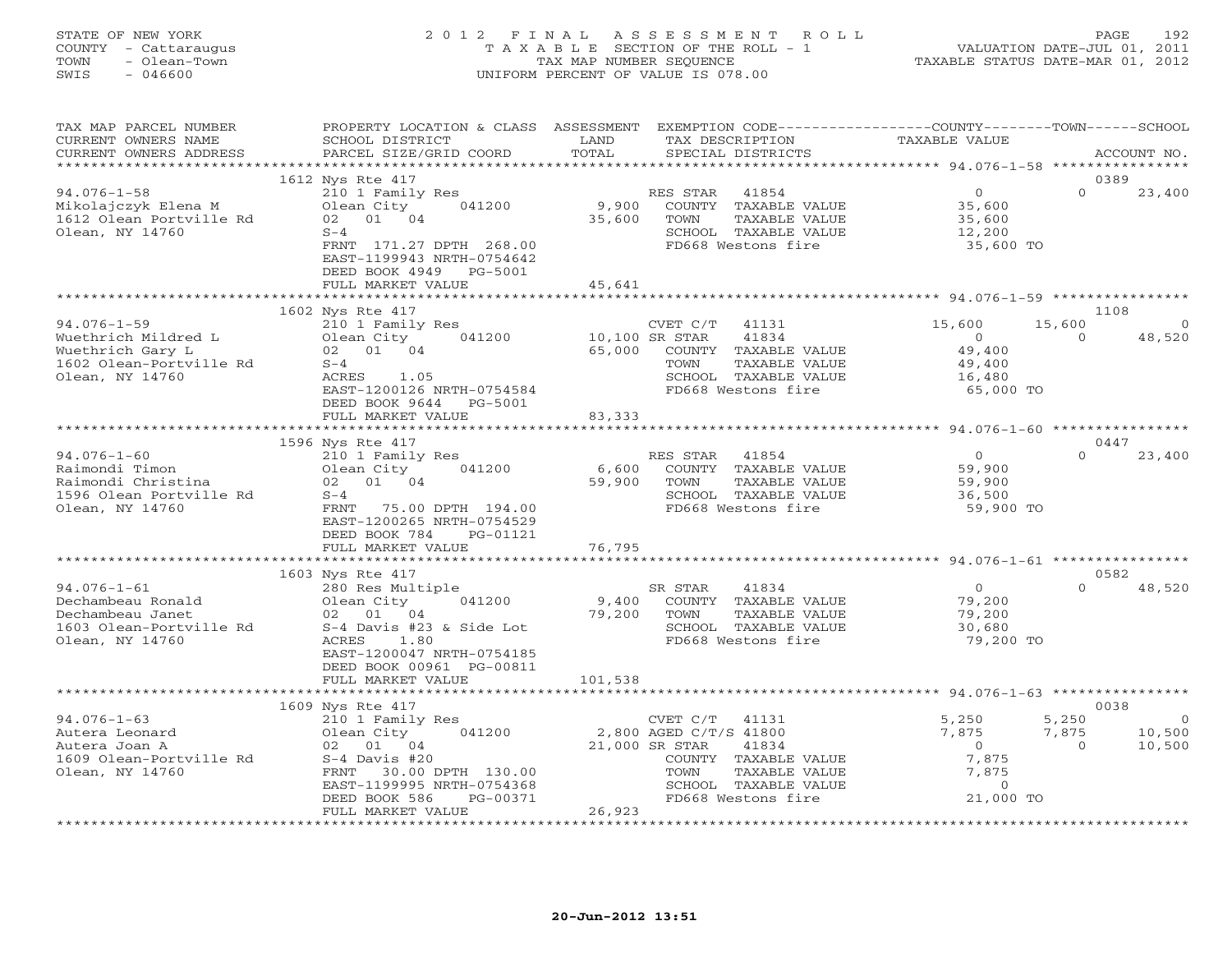# STATE OF NEW YORK 2 0 1 2 F I N A L A S S E S S M E N T R O L L PAGE 193 COUNTY - Cattaraugus T A X A B L E SECTION OF THE ROLL - 1 VALUATION DATE-JUL 01, 2011 TOWN - Olean-Town TAX MAP NUMBER SEQUENCE TAXABLE STATUS DATE-MAR 01, 2012 SWIS - 046600 UNIFORM PERCENT OF VALUE IS 078.00UNIFORM PERCENT OF VALUE IS 078.00

| TAX MAP PARCEL NUMBER<br>CURRENT OWNERS NAME<br>CURRENT OWNERS ADDRESS                                                                   | PROPERTY LOCATION & CLASS ASSESSMENT<br>SCHOOL DISTRICT<br>PARCEL SIZE/GRID COORD                                                                                                                                                                  | LAND<br>TOTAL                  | EXEMPTION CODE-----------------COUNTY-------TOWN-----SCHOOL<br>TAX DESCRIPTION<br>SPECIAL DISTRICTS | TAXABLE VALUE                               | ACCOUNT NO. |
|------------------------------------------------------------------------------------------------------------------------------------------|----------------------------------------------------------------------------------------------------------------------------------------------------------------------------------------------------------------------------------------------------|--------------------------------|-----------------------------------------------------------------------------------------------------|---------------------------------------------|-------------|
| *********************<br>$94.076 - 1 - 64$<br>Donovan Judy A<br>Attn: Donovan Eastern Sply<br>1615 Olean-Portville Rd<br>Olean, NY 14760 | * * * * * * * * * * * * * * * * * * * *<br>Nys Rte 417<br>330 Vacant comm<br>Olean City<br>041200<br>01 04<br>02<br>$S-4$<br>Old Canal<br>FRNT<br>15.00 DPTH 242.00<br>EAST-1200007 NRTH-0753990<br>DEED BOOK 852<br>PG-00323<br>FULL MARKET VALUE | *********<br>100<br>100<br>128 | COUNTY TAXABLE VALUE<br>TAXABLE VALUE<br>TOWN<br>SCHOOL TAXABLE VALUE<br>FD668 Westons fire         | 100<br>100<br>100<br>100 TO                 | 1117        |
|                                                                                                                                          |                                                                                                                                                                                                                                                    |                                |                                                                                                     |                                             |             |
| $94.076 - 1 - 65$<br>Donovan Judy A<br>Attn: Donovan Eastern Sply<br>1615 Olean-Portville Rd<br>Olean, NY 14760                          | 1615 Nys Rte 417<br>330 Vacant comm<br>Olean City<br>041200<br>02 01 04<br>$S-4$ Davis #18 - 19<br>FRNT<br>50.00 DPTH 130.00<br>EAST-1199919 NRTH-0754386<br>DEED BOOK 852<br>PG-00323                                                             | 4,700<br>4,700                 | COUNTY TAXABLE VALUE<br>TOWN<br>TAXABLE VALUE<br>SCHOOL TAXABLE VALUE<br>FD668 Westons fire         | 4,700<br>4,700<br>4,700<br>4,700 TO         | 1118        |
|                                                                                                                                          | FULL MARKET VALUE                                                                                                                                                                                                                                  | 6,026<br>******                |                                                                                                     | ********* 94.076-1-66 ************          |             |
| $94.076 - 1 - 66$<br>Donovan Judy A<br>Attn: Donovan Eastern Sply<br>1615 Olean-Portville Rd<br>Olean, NY 14760                          | 1615 Nys Rte 417<br>455 Dealer-prod.<br>Olean City<br>041200<br>02 01 04<br>S4-Davis Subdiv-9 Lots<br>1.32<br>ACRES<br>EAST-1199823 NRTH-0754270<br>DEED BOOK 852<br>PG-00323                                                                      | 10,500<br>150,600              | COUNTY TAXABLE VALUE<br>TAXABLE VALUE<br>TOWN<br>SCHOOL TAXABLE VALUE<br>FD668 Westons fire         | 150,600<br>150,600<br>150,600<br>150,600 TO | 1121        |
|                                                                                                                                          | FULL MARKET VALUE<br>********************                                                                                                                                                                                                          | 193,077<br>****************    | ********************************* 94.076-1-67 ****************                                      |                                             |             |
| $94.076 - 1 - 67$<br>Blicharz Thomas<br>1625 Olean-Portville Rd<br>Olean, NY 14760                                                       | 1625 Nys Rte 417<br>433 Auto body<br>Olean City<br>041200<br>02 01 04<br>$S-4$<br>1.98<br>ACRES<br>EAST-1199632 NRTH-0754353<br>DEED BOOK 847<br>PG-01052<br>FULL MARKET VALUE                                                                     | 25,000<br>75,000<br>96,154     | COUNTY<br>TAXABLE VALUE<br>TOWN<br>TAXABLE VALUE<br>SCHOOL TAXABLE VALUE<br>FD668 Westons fire      | 75,000<br>75,000<br>75,000<br>75,000 TO     | 1124        |
|                                                                                                                                          | ******************                                                                                                                                                                                                                                 | **********                     |                                                                                                     | ********** 94.076-1-68 *****************    |             |
| $94.076 - 1 - 68$<br>Campbell Oil Co Inc<br>Attn: Griffith Oil<br>1870 S Winton Rd Ste 200<br>Rochester, NY 14618                        | 1637 Nys Rte 417<br>441 Fuel Store&D<br>041200<br>Olean City<br>02 01 04<br>S-4 A. 40 X 389.11<br>E. Stat-Page<br>$-P.r.r.$<br>FRNT 105.00 DPTH 275.00<br>EAST-1199458 NRTH-0754430<br>DEED BOOK 00602 PG-00406<br>FULL MARKET VALUE               | 8,300<br>20,300<br>26,026      | COUNTY TAXABLE VALUE<br>TOWN<br>TAXABLE VALUE<br>SCHOOL TAXABLE VALUE<br>FD668 Westons fire         | 20,300<br>20,300<br>20,300<br>20,300 TO     | 0137        |
| **********************                                                                                                                   | ********************                                                                                                                                                                                                                               | ***********                    |                                                                                                     |                                             |             |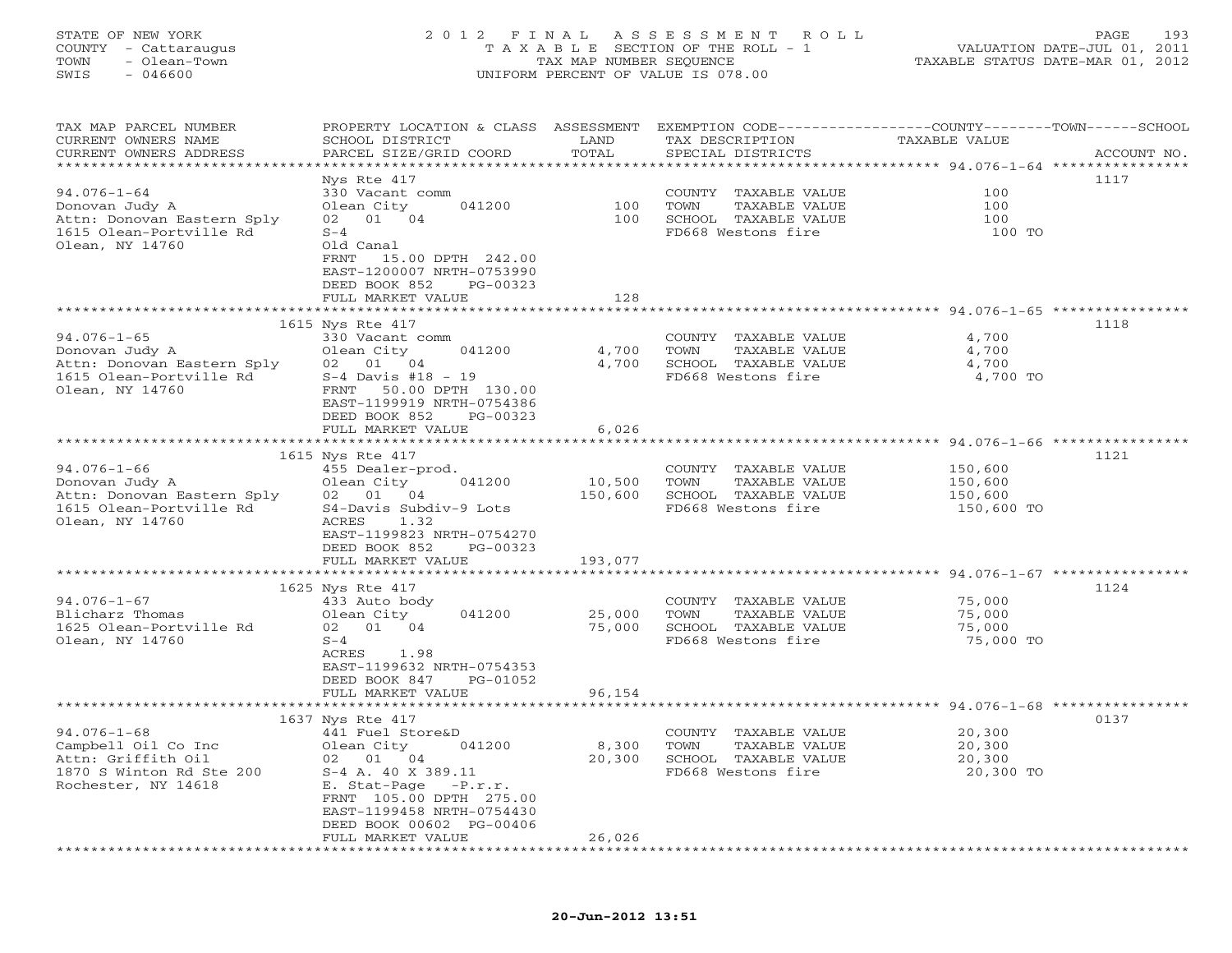| STATE OF NEW YORK    | 2012 FINAL ASSESSMENT ROLL            | 194<br>PAGE.                     |
|----------------------|---------------------------------------|----------------------------------|
| COUNTY - Cattaraugus | T A X A B L E SECTION OF THE ROLL - 1 | VALUATION DATE-JUL 01, 2011      |
| - Olean-Town<br>TOWN | TAX MAP NUMBER SEOUENCE               | TAXABLE STATUS DATE-MAR 01, 2012 |
| - 046600<br>SWIS     | UNIFORM PERCENT OF VALUE IS 078.00    |                                  |
|                      |                                       |                                  |

| 0092<br>1641 Nys Rte 417<br>$94.076 - 1 - 69$<br>441 Fuel Store&D<br>90,000<br>COUNTY TAXABLE VALUE<br>Sandburg Richard T<br>Olean City<br>041200<br>8,300<br>TOWN<br>TAXABLE VALUE<br>90,000<br>1641 Olean-Portville Rd<br>02 01 04<br>90,000<br>SCHOOL TAXABLE VALUE<br>90,000<br>FD668 Westons fire<br>Olean, NY 14760<br>$S-4$<br>90,000 TO<br>FRNT 115.00 DPTH 179.00<br>EAST-1199345 NRTH-0754447<br>DEED BOOK 781<br>PG-00179<br>FULL MARKET VALUE<br>115,385<br>1651 Nys Rte 417<br>0138<br>$94.076 - 1 - 70$<br>483 Converted Re<br>COUNTY TAXABLE VALUE<br>100,000<br>8,400<br>Blicharz Douglas E<br>Olean City<br>041200<br>TOWN<br>TAXABLE VALUE<br>100,000<br>100,000<br>1651 NYS Route 417<br>02/03<br>01<br>04<br>SCHOOL TAXABLE VALUE<br>100,000<br>Olean, NY 14760<br>$S-4$<br>FD668 Westons fire<br>100,000 TO<br>82.00 DPTH 142.80<br>FRNT<br>EAST-1199225 NRTH-0754486<br>DEED BOOK 14903 PG-8001<br>128,205<br>FULL MARKET VALUE<br>1657 Nys Rte 417<br>0161<br>$94.076 - 1 - 71$<br>484 1 use sm bld<br>COUNTY TAXABLE VALUE<br>113,000<br>Olean City 041200<br>10,400<br>TOWN<br>TAXABLE VALUE<br>Miller's Farm Market LLC<br>113,000<br>113,000<br>SCHOOL TAXABLE VALUE<br>2807 Haskell Rd<br>02 01 04<br>113,000<br>Cuba, NY 14727<br>$S-4$<br>FD668 Westons fire<br>113,000 TO<br>ACRES 1.10<br>EAST-1199001 NRTH-0754560<br>DEED BOOK 11435 PG-7001<br>144,872<br>FULL MARKET VALUE<br>0229<br>1689 Nys Rte 417<br>$94.076 - 1 - 72$<br>484 1 use sm bld<br>COUNTY TAXABLE VALUE<br>113,000<br>Miller's Farm Market LLC<br>Olean City<br>041200<br>16,200<br>TOWN<br>TAXABLE VALUE<br>113,000<br>03 01 04<br>113,000<br>SCHOOL TAXABLE VALUE<br>113,000<br>2807 Haskell Rd<br>Cuba, NY 14727<br>$S-4$<br>FD668 Westons fire<br>113,000 TO<br>FRNT 430.00 DPTH 94.00<br>EAST-1198580 NRTH-0754671<br>DEED BOOK 11435 PG-7001<br>FULL MARKET VALUE<br>144,872<br>******************************** 94.076-1-73 ****************<br>************************<br>******************<br>0257<br>1695 Nys Rte 417<br>$94.076 - 1 - 73$<br>60,000<br>422 Diner/lunch<br>COUNTY TAXABLE VALUE<br>041200<br>6,100<br>CTFH, LLC<br>Olean City<br>TOWN<br>TAXABLE VALUE<br>60,000<br>1616 Gemini Dr<br>03 01 04<br>60,000<br>SCHOOL TAXABLE VALUE<br>60,000<br>Olean, NY 14760<br>$S-4$<br>FD668 Westons fire<br>60,000 TO<br>SD664 Dugan E Ext Sew Dist<br>$.00$ MT<br>FRNT 141.70 DPTH 90.00<br>EAST-1198303 NRTH-0754772<br>DEED BOOK 13884 PG-6001<br>76,923<br>FULL MARKET VALUE | TAX MAP PARCEL NUMBER<br>CURRENT OWNERS NAME<br>CURRENT OWNERS ADDRESS | PROPERTY LOCATION & CLASS ASSESSMENT EXEMPTION CODE----------------COUNTY-------TOWN------SCHOOL<br>SCHOOL DISTRICT<br>PARCEL SIZE/GRID COORD | LAND<br>TOTAL | TAX DESCRIPTION<br>SPECIAL DISTRICTS | TAXABLE VALUE | ACCOUNT NO. |
|------------------------------------------------------------------------------------------------------------------------------------------------------------------------------------------------------------------------------------------------------------------------------------------------------------------------------------------------------------------------------------------------------------------------------------------------------------------------------------------------------------------------------------------------------------------------------------------------------------------------------------------------------------------------------------------------------------------------------------------------------------------------------------------------------------------------------------------------------------------------------------------------------------------------------------------------------------------------------------------------------------------------------------------------------------------------------------------------------------------------------------------------------------------------------------------------------------------------------------------------------------------------------------------------------------------------------------------------------------------------------------------------------------------------------------------------------------------------------------------------------------------------------------------------------------------------------------------------------------------------------------------------------------------------------------------------------------------------------------------------------------------------------------------------------------------------------------------------------------------------------------------------------------------------------------------------------------------------------------------------------------------------------------------------------------------------------------------------------------------------------------------------------------------------------------------------------------------------------------------------------------------------------------------------------------------------------------------------------------------------------------------------------------------------------------------------------------------------------------------------------|------------------------------------------------------------------------|-----------------------------------------------------------------------------------------------------------------------------------------------|---------------|--------------------------------------|---------------|-------------|
|                                                                                                                                                                                                                                                                                                                                                                                                                                                                                                                                                                                                                                                                                                                                                                                                                                                                                                                                                                                                                                                                                                                                                                                                                                                                                                                                                                                                                                                                                                                                                                                                                                                                                                                                                                                                                                                                                                                                                                                                                                                                                                                                                                                                                                                                                                                                                                                                                                                                                                      |                                                                        |                                                                                                                                               |               |                                      |               |             |
|                                                                                                                                                                                                                                                                                                                                                                                                                                                                                                                                                                                                                                                                                                                                                                                                                                                                                                                                                                                                                                                                                                                                                                                                                                                                                                                                                                                                                                                                                                                                                                                                                                                                                                                                                                                                                                                                                                                                                                                                                                                                                                                                                                                                                                                                                                                                                                                                                                                                                                      |                                                                        |                                                                                                                                               |               |                                      |               |             |
|                                                                                                                                                                                                                                                                                                                                                                                                                                                                                                                                                                                                                                                                                                                                                                                                                                                                                                                                                                                                                                                                                                                                                                                                                                                                                                                                                                                                                                                                                                                                                                                                                                                                                                                                                                                                                                                                                                                                                                                                                                                                                                                                                                                                                                                                                                                                                                                                                                                                                                      |                                                                        |                                                                                                                                               |               |                                      |               |             |
|                                                                                                                                                                                                                                                                                                                                                                                                                                                                                                                                                                                                                                                                                                                                                                                                                                                                                                                                                                                                                                                                                                                                                                                                                                                                                                                                                                                                                                                                                                                                                                                                                                                                                                                                                                                                                                                                                                                                                                                                                                                                                                                                                                                                                                                                                                                                                                                                                                                                                                      |                                                                        |                                                                                                                                               |               |                                      |               |             |
|                                                                                                                                                                                                                                                                                                                                                                                                                                                                                                                                                                                                                                                                                                                                                                                                                                                                                                                                                                                                                                                                                                                                                                                                                                                                                                                                                                                                                                                                                                                                                                                                                                                                                                                                                                                                                                                                                                                                                                                                                                                                                                                                                                                                                                                                                                                                                                                                                                                                                                      |                                                                        |                                                                                                                                               |               |                                      |               |             |
|                                                                                                                                                                                                                                                                                                                                                                                                                                                                                                                                                                                                                                                                                                                                                                                                                                                                                                                                                                                                                                                                                                                                                                                                                                                                                                                                                                                                                                                                                                                                                                                                                                                                                                                                                                                                                                                                                                                                                                                                                                                                                                                                                                                                                                                                                                                                                                                                                                                                                                      |                                                                        |                                                                                                                                               |               |                                      |               |             |
|                                                                                                                                                                                                                                                                                                                                                                                                                                                                                                                                                                                                                                                                                                                                                                                                                                                                                                                                                                                                                                                                                                                                                                                                                                                                                                                                                                                                                                                                                                                                                                                                                                                                                                                                                                                                                                                                                                                                                                                                                                                                                                                                                                                                                                                                                                                                                                                                                                                                                                      |                                                                        |                                                                                                                                               |               |                                      |               |             |
|                                                                                                                                                                                                                                                                                                                                                                                                                                                                                                                                                                                                                                                                                                                                                                                                                                                                                                                                                                                                                                                                                                                                                                                                                                                                                                                                                                                                                                                                                                                                                                                                                                                                                                                                                                                                                                                                                                                                                                                                                                                                                                                                                                                                                                                                                                                                                                                                                                                                                                      |                                                                        |                                                                                                                                               |               |                                      |               |             |
|                                                                                                                                                                                                                                                                                                                                                                                                                                                                                                                                                                                                                                                                                                                                                                                                                                                                                                                                                                                                                                                                                                                                                                                                                                                                                                                                                                                                                                                                                                                                                                                                                                                                                                                                                                                                                                                                                                                                                                                                                                                                                                                                                                                                                                                                                                                                                                                                                                                                                                      |                                                                        |                                                                                                                                               |               |                                      |               |             |
|                                                                                                                                                                                                                                                                                                                                                                                                                                                                                                                                                                                                                                                                                                                                                                                                                                                                                                                                                                                                                                                                                                                                                                                                                                                                                                                                                                                                                                                                                                                                                                                                                                                                                                                                                                                                                                                                                                                                                                                                                                                                                                                                                                                                                                                                                                                                                                                                                                                                                                      |                                                                        |                                                                                                                                               |               |                                      |               |             |
|                                                                                                                                                                                                                                                                                                                                                                                                                                                                                                                                                                                                                                                                                                                                                                                                                                                                                                                                                                                                                                                                                                                                                                                                                                                                                                                                                                                                                                                                                                                                                                                                                                                                                                                                                                                                                                                                                                                                                                                                                                                                                                                                                                                                                                                                                                                                                                                                                                                                                                      |                                                                        |                                                                                                                                               |               |                                      |               |             |
|                                                                                                                                                                                                                                                                                                                                                                                                                                                                                                                                                                                                                                                                                                                                                                                                                                                                                                                                                                                                                                                                                                                                                                                                                                                                                                                                                                                                                                                                                                                                                                                                                                                                                                                                                                                                                                                                                                                                                                                                                                                                                                                                                                                                                                                                                                                                                                                                                                                                                                      |                                                                        |                                                                                                                                               |               |                                      |               |             |
|                                                                                                                                                                                                                                                                                                                                                                                                                                                                                                                                                                                                                                                                                                                                                                                                                                                                                                                                                                                                                                                                                                                                                                                                                                                                                                                                                                                                                                                                                                                                                                                                                                                                                                                                                                                                                                                                                                                                                                                                                                                                                                                                                                                                                                                                                                                                                                                                                                                                                                      |                                                                        |                                                                                                                                               |               |                                      |               |             |
|                                                                                                                                                                                                                                                                                                                                                                                                                                                                                                                                                                                                                                                                                                                                                                                                                                                                                                                                                                                                                                                                                                                                                                                                                                                                                                                                                                                                                                                                                                                                                                                                                                                                                                                                                                                                                                                                                                                                                                                                                                                                                                                                                                                                                                                                                                                                                                                                                                                                                                      |                                                                        |                                                                                                                                               |               |                                      |               |             |
|                                                                                                                                                                                                                                                                                                                                                                                                                                                                                                                                                                                                                                                                                                                                                                                                                                                                                                                                                                                                                                                                                                                                                                                                                                                                                                                                                                                                                                                                                                                                                                                                                                                                                                                                                                                                                                                                                                                                                                                                                                                                                                                                                                                                                                                                                                                                                                                                                                                                                                      |                                                                        |                                                                                                                                               |               |                                      |               |             |
|                                                                                                                                                                                                                                                                                                                                                                                                                                                                                                                                                                                                                                                                                                                                                                                                                                                                                                                                                                                                                                                                                                                                                                                                                                                                                                                                                                                                                                                                                                                                                                                                                                                                                                                                                                                                                                                                                                                                                                                                                                                                                                                                                                                                                                                                                                                                                                                                                                                                                                      |                                                                        |                                                                                                                                               |               |                                      |               |             |
|                                                                                                                                                                                                                                                                                                                                                                                                                                                                                                                                                                                                                                                                                                                                                                                                                                                                                                                                                                                                                                                                                                                                                                                                                                                                                                                                                                                                                                                                                                                                                                                                                                                                                                                                                                                                                                                                                                                                                                                                                                                                                                                                                                                                                                                                                                                                                                                                                                                                                                      |                                                                        |                                                                                                                                               |               |                                      |               |             |
|                                                                                                                                                                                                                                                                                                                                                                                                                                                                                                                                                                                                                                                                                                                                                                                                                                                                                                                                                                                                                                                                                                                                                                                                                                                                                                                                                                                                                                                                                                                                                                                                                                                                                                                                                                                                                                                                                                                                                                                                                                                                                                                                                                                                                                                                                                                                                                                                                                                                                                      |                                                                        |                                                                                                                                               |               |                                      |               |             |
|                                                                                                                                                                                                                                                                                                                                                                                                                                                                                                                                                                                                                                                                                                                                                                                                                                                                                                                                                                                                                                                                                                                                                                                                                                                                                                                                                                                                                                                                                                                                                                                                                                                                                                                                                                                                                                                                                                                                                                                                                                                                                                                                                                                                                                                                                                                                                                                                                                                                                                      |                                                                        |                                                                                                                                               |               |                                      |               |             |
|                                                                                                                                                                                                                                                                                                                                                                                                                                                                                                                                                                                                                                                                                                                                                                                                                                                                                                                                                                                                                                                                                                                                                                                                                                                                                                                                                                                                                                                                                                                                                                                                                                                                                                                                                                                                                                                                                                                                                                                                                                                                                                                                                                                                                                                                                                                                                                                                                                                                                                      |                                                                        |                                                                                                                                               |               |                                      |               |             |
|                                                                                                                                                                                                                                                                                                                                                                                                                                                                                                                                                                                                                                                                                                                                                                                                                                                                                                                                                                                                                                                                                                                                                                                                                                                                                                                                                                                                                                                                                                                                                                                                                                                                                                                                                                                                                                                                                                                                                                                                                                                                                                                                                                                                                                                                                                                                                                                                                                                                                                      |                                                                        |                                                                                                                                               |               |                                      |               |             |
|                                                                                                                                                                                                                                                                                                                                                                                                                                                                                                                                                                                                                                                                                                                                                                                                                                                                                                                                                                                                                                                                                                                                                                                                                                                                                                                                                                                                                                                                                                                                                                                                                                                                                                                                                                                                                                                                                                                                                                                                                                                                                                                                                                                                                                                                                                                                                                                                                                                                                                      |                                                                        |                                                                                                                                               |               |                                      |               |             |
|                                                                                                                                                                                                                                                                                                                                                                                                                                                                                                                                                                                                                                                                                                                                                                                                                                                                                                                                                                                                                                                                                                                                                                                                                                                                                                                                                                                                                                                                                                                                                                                                                                                                                                                                                                                                                                                                                                                                                                                                                                                                                                                                                                                                                                                                                                                                                                                                                                                                                                      |                                                                        |                                                                                                                                               |               |                                      |               |             |
|                                                                                                                                                                                                                                                                                                                                                                                                                                                                                                                                                                                                                                                                                                                                                                                                                                                                                                                                                                                                                                                                                                                                                                                                                                                                                                                                                                                                                                                                                                                                                                                                                                                                                                                                                                                                                                                                                                                                                                                                                                                                                                                                                                                                                                                                                                                                                                                                                                                                                                      |                                                                        |                                                                                                                                               |               |                                      |               |             |
|                                                                                                                                                                                                                                                                                                                                                                                                                                                                                                                                                                                                                                                                                                                                                                                                                                                                                                                                                                                                                                                                                                                                                                                                                                                                                                                                                                                                                                                                                                                                                                                                                                                                                                                                                                                                                                                                                                                                                                                                                                                                                                                                                                                                                                                                                                                                                                                                                                                                                                      |                                                                        |                                                                                                                                               |               |                                      |               |             |
|                                                                                                                                                                                                                                                                                                                                                                                                                                                                                                                                                                                                                                                                                                                                                                                                                                                                                                                                                                                                                                                                                                                                                                                                                                                                                                                                                                                                                                                                                                                                                                                                                                                                                                                                                                                                                                                                                                                                                                                                                                                                                                                                                                                                                                                                                                                                                                                                                                                                                                      |                                                                        |                                                                                                                                               |               |                                      |               |             |
|                                                                                                                                                                                                                                                                                                                                                                                                                                                                                                                                                                                                                                                                                                                                                                                                                                                                                                                                                                                                                                                                                                                                                                                                                                                                                                                                                                                                                                                                                                                                                                                                                                                                                                                                                                                                                                                                                                                                                                                                                                                                                                                                                                                                                                                                                                                                                                                                                                                                                                      |                                                                        |                                                                                                                                               |               |                                      |               |             |
|                                                                                                                                                                                                                                                                                                                                                                                                                                                                                                                                                                                                                                                                                                                                                                                                                                                                                                                                                                                                                                                                                                                                                                                                                                                                                                                                                                                                                                                                                                                                                                                                                                                                                                                                                                                                                                                                                                                                                                                                                                                                                                                                                                                                                                                                                                                                                                                                                                                                                                      |                                                                        |                                                                                                                                               |               |                                      |               |             |
|                                                                                                                                                                                                                                                                                                                                                                                                                                                                                                                                                                                                                                                                                                                                                                                                                                                                                                                                                                                                                                                                                                                                                                                                                                                                                                                                                                                                                                                                                                                                                                                                                                                                                                                                                                                                                                                                                                                                                                                                                                                                                                                                                                                                                                                                                                                                                                                                                                                                                                      |                                                                        |                                                                                                                                               |               |                                      |               |             |
|                                                                                                                                                                                                                                                                                                                                                                                                                                                                                                                                                                                                                                                                                                                                                                                                                                                                                                                                                                                                                                                                                                                                                                                                                                                                                                                                                                                                                                                                                                                                                                                                                                                                                                                                                                                                                                                                                                                                                                                                                                                                                                                                                                                                                                                                                                                                                                                                                                                                                                      |                                                                        |                                                                                                                                               |               |                                      |               |             |
|                                                                                                                                                                                                                                                                                                                                                                                                                                                                                                                                                                                                                                                                                                                                                                                                                                                                                                                                                                                                                                                                                                                                                                                                                                                                                                                                                                                                                                                                                                                                                                                                                                                                                                                                                                                                                                                                                                                                                                                                                                                                                                                                                                                                                                                                                                                                                                                                                                                                                                      |                                                                        |                                                                                                                                               |               |                                      |               |             |
|                                                                                                                                                                                                                                                                                                                                                                                                                                                                                                                                                                                                                                                                                                                                                                                                                                                                                                                                                                                                                                                                                                                                                                                                                                                                                                                                                                                                                                                                                                                                                                                                                                                                                                                                                                                                                                                                                                                                                                                                                                                                                                                                                                                                                                                                                                                                                                                                                                                                                                      |                                                                        |                                                                                                                                               |               |                                      |               |             |
|                                                                                                                                                                                                                                                                                                                                                                                                                                                                                                                                                                                                                                                                                                                                                                                                                                                                                                                                                                                                                                                                                                                                                                                                                                                                                                                                                                                                                                                                                                                                                                                                                                                                                                                                                                                                                                                                                                                                                                                                                                                                                                                                                                                                                                                                                                                                                                                                                                                                                                      |                                                                        |                                                                                                                                               |               |                                      |               |             |
|                                                                                                                                                                                                                                                                                                                                                                                                                                                                                                                                                                                                                                                                                                                                                                                                                                                                                                                                                                                                                                                                                                                                                                                                                                                                                                                                                                                                                                                                                                                                                                                                                                                                                                                                                                                                                                                                                                                                                                                                                                                                                                                                                                                                                                                                                                                                                                                                                                                                                                      |                                                                        |                                                                                                                                               |               |                                      |               |             |
|                                                                                                                                                                                                                                                                                                                                                                                                                                                                                                                                                                                                                                                                                                                                                                                                                                                                                                                                                                                                                                                                                                                                                                                                                                                                                                                                                                                                                                                                                                                                                                                                                                                                                                                                                                                                                                                                                                                                                                                                                                                                                                                                                                                                                                                                                                                                                                                                                                                                                                      |                                                                        |                                                                                                                                               |               |                                      |               |             |
|                                                                                                                                                                                                                                                                                                                                                                                                                                                                                                                                                                                                                                                                                                                                                                                                                                                                                                                                                                                                                                                                                                                                                                                                                                                                                                                                                                                                                                                                                                                                                                                                                                                                                                                                                                                                                                                                                                                                                                                                                                                                                                                                                                                                                                                                                                                                                                                                                                                                                                      |                                                                        |                                                                                                                                               |               |                                      |               |             |
|                                                                                                                                                                                                                                                                                                                                                                                                                                                                                                                                                                                                                                                                                                                                                                                                                                                                                                                                                                                                                                                                                                                                                                                                                                                                                                                                                                                                                                                                                                                                                                                                                                                                                                                                                                                                                                                                                                                                                                                                                                                                                                                                                                                                                                                                                                                                                                                                                                                                                                      |                                                                        |                                                                                                                                               |               |                                      |               |             |
|                                                                                                                                                                                                                                                                                                                                                                                                                                                                                                                                                                                                                                                                                                                                                                                                                                                                                                                                                                                                                                                                                                                                                                                                                                                                                                                                                                                                                                                                                                                                                                                                                                                                                                                                                                                                                                                                                                                                                                                                                                                                                                                                                                                                                                                                                                                                                                                                                                                                                                      |                                                                        |                                                                                                                                               |               |                                      |               |             |
|                                                                                                                                                                                                                                                                                                                                                                                                                                                                                                                                                                                                                                                                                                                                                                                                                                                                                                                                                                                                                                                                                                                                                                                                                                                                                                                                                                                                                                                                                                                                                                                                                                                                                                                                                                                                                                                                                                                                                                                                                                                                                                                                                                                                                                                                                                                                                                                                                                                                                                      |                                                                        |                                                                                                                                               |               |                                      |               |             |
|                                                                                                                                                                                                                                                                                                                                                                                                                                                                                                                                                                                                                                                                                                                                                                                                                                                                                                                                                                                                                                                                                                                                                                                                                                                                                                                                                                                                                                                                                                                                                                                                                                                                                                                                                                                                                                                                                                                                                                                                                                                                                                                                                                                                                                                                                                                                                                                                                                                                                                      |                                                                        |                                                                                                                                               |               |                                      |               |             |
|                                                                                                                                                                                                                                                                                                                                                                                                                                                                                                                                                                                                                                                                                                                                                                                                                                                                                                                                                                                                                                                                                                                                                                                                                                                                                                                                                                                                                                                                                                                                                                                                                                                                                                                                                                                                                                                                                                                                                                                                                                                                                                                                                                                                                                                                                                                                                                                                                                                                                                      |                                                                        |                                                                                                                                               |               |                                      |               |             |
|                                                                                                                                                                                                                                                                                                                                                                                                                                                                                                                                                                                                                                                                                                                                                                                                                                                                                                                                                                                                                                                                                                                                                                                                                                                                                                                                                                                                                                                                                                                                                                                                                                                                                                                                                                                                                                                                                                                                                                                                                                                                                                                                                                                                                                                                                                                                                                                                                                                                                                      |                                                                        |                                                                                                                                               |               |                                      |               |             |
|                                                                                                                                                                                                                                                                                                                                                                                                                                                                                                                                                                                                                                                                                                                                                                                                                                                                                                                                                                                                                                                                                                                                                                                                                                                                                                                                                                                                                                                                                                                                                                                                                                                                                                                                                                                                                                                                                                                                                                                                                                                                                                                                                                                                                                                                                                                                                                                                                                                                                                      |                                                                        |                                                                                                                                               |               |                                      |               |             |
|                                                                                                                                                                                                                                                                                                                                                                                                                                                                                                                                                                                                                                                                                                                                                                                                                                                                                                                                                                                                                                                                                                                                                                                                                                                                                                                                                                                                                                                                                                                                                                                                                                                                                                                                                                                                                                                                                                                                                                                                                                                                                                                                                                                                                                                                                                                                                                                                                                                                                                      |                                                                        |                                                                                                                                               |               |                                      |               |             |
|                                                                                                                                                                                                                                                                                                                                                                                                                                                                                                                                                                                                                                                                                                                                                                                                                                                                                                                                                                                                                                                                                                                                                                                                                                                                                                                                                                                                                                                                                                                                                                                                                                                                                                                                                                                                                                                                                                                                                                                                                                                                                                                                                                                                                                                                                                                                                                                                                                                                                                      |                                                                        |                                                                                                                                               |               |                                      |               |             |
|                                                                                                                                                                                                                                                                                                                                                                                                                                                                                                                                                                                                                                                                                                                                                                                                                                                                                                                                                                                                                                                                                                                                                                                                                                                                                                                                                                                                                                                                                                                                                                                                                                                                                                                                                                                                                                                                                                                                                                                                                                                                                                                                                                                                                                                                                                                                                                                                                                                                                                      |                                                                        |                                                                                                                                               |               |                                      |               |             |
|                                                                                                                                                                                                                                                                                                                                                                                                                                                                                                                                                                                                                                                                                                                                                                                                                                                                                                                                                                                                                                                                                                                                                                                                                                                                                                                                                                                                                                                                                                                                                                                                                                                                                                                                                                                                                                                                                                                                                                                                                                                                                                                                                                                                                                                                                                                                                                                                                                                                                                      |                                                                        |                                                                                                                                               |               |                                      |               |             |
|                                                                                                                                                                                                                                                                                                                                                                                                                                                                                                                                                                                                                                                                                                                                                                                                                                                                                                                                                                                                                                                                                                                                                                                                                                                                                                                                                                                                                                                                                                                                                                                                                                                                                                                                                                                                                                                                                                                                                                                                                                                                                                                                                                                                                                                                                                                                                                                                                                                                                                      |                                                                        |                                                                                                                                               |               |                                      |               |             |
|                                                                                                                                                                                                                                                                                                                                                                                                                                                                                                                                                                                                                                                                                                                                                                                                                                                                                                                                                                                                                                                                                                                                                                                                                                                                                                                                                                                                                                                                                                                                                                                                                                                                                                                                                                                                                                                                                                                                                                                                                                                                                                                                                                                                                                                                                                                                                                                                                                                                                                      |                                                                        |                                                                                                                                               |               |                                      |               |             |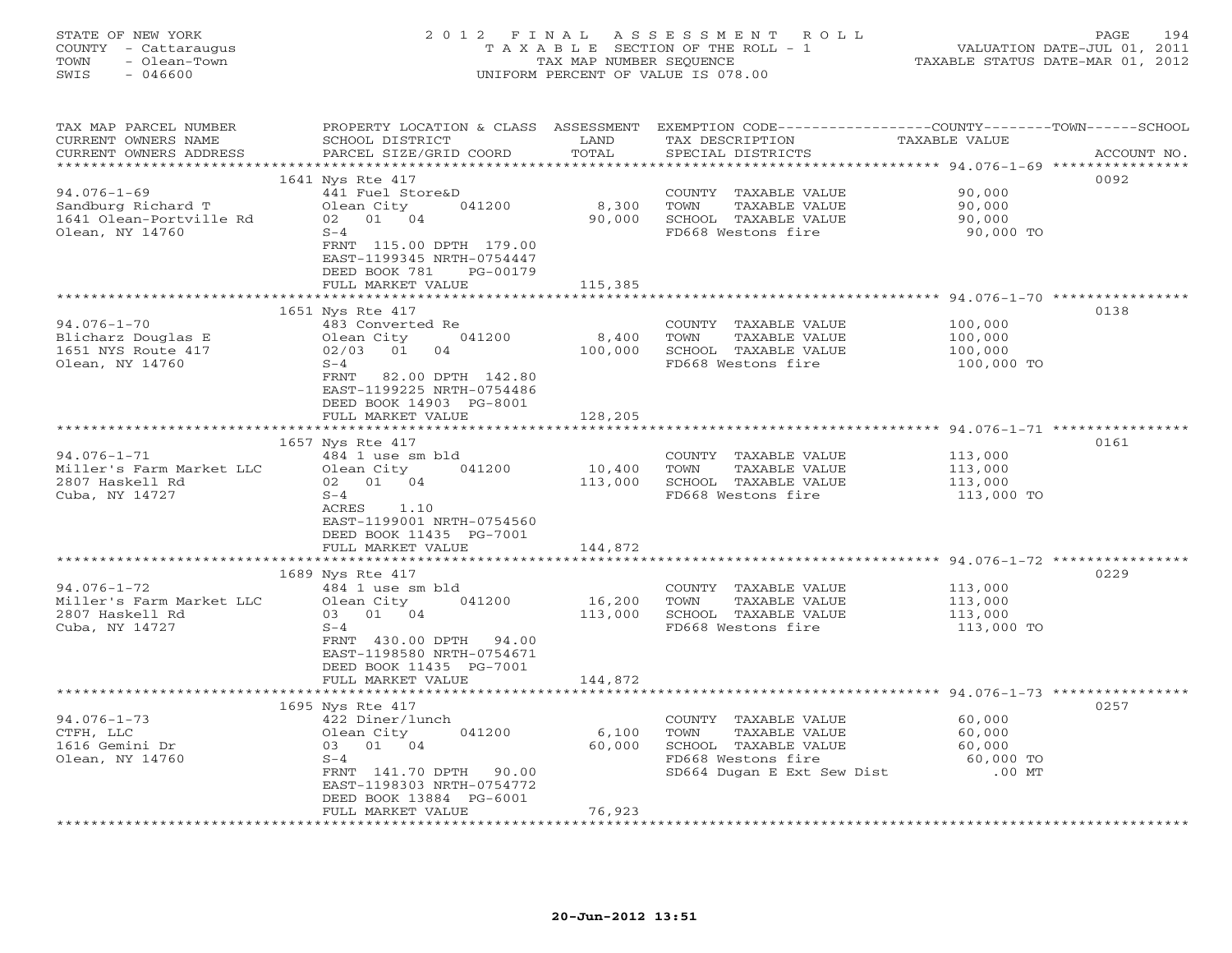# STATE OF NEW YORK 2 0 1 2 F I N A L A S S E S S M E N T R O L L PAGE 195 COUNTY - Cattaraugus T A X A B L E SECTION OF THE ROLL - 1 VALUATION DATE-JUL 01, 2011 TOWN - Olean-Town TAX MAP NUMBER SEQUENCE TAXABLE STATUS DATE-MAR 01, 2012 SWIS - 046600 UNIFORM PERCENT OF VALUE IS 078.00UNIFORM PERCENT OF VALUE IS 078.00

| TAX MAP PARCEL NUMBER<br>CURRENT OWNERS NAME | PROPERTY LOCATION & CLASS ASSESSMENT<br>SCHOOL DISTRICT | LAND        | EXEMPTION CODE-----------------COUNTY-------TOWN------SCHOOL<br>TAX DESCRIPTION | TAXABLE VALUE                                                     |                    |
|----------------------------------------------|---------------------------------------------------------|-------------|---------------------------------------------------------------------------------|-------------------------------------------------------------------|--------------------|
| CURRENT OWNERS ADDRESS                       | PARCEL SIZE/GRID COORD                                  | TOTAL       | SPECIAL DISTRICTS                                                               |                                                                   | ACCOUNT NO.        |
|                                              |                                                         |             |                                                                                 |                                                                   |                    |
|                                              | 1709 Nys Rte 417                                        |             |                                                                                 |                                                                   | 0378               |
| $94.076 - 1 - 74$                            | 455 Dealer-prod.                                        |             | COUNTY TAXABLE VALUE                                                            | 143,900                                                           |                    |
| Baer Ronald                                  | Olean City<br>041200                                    | 7,900       | TOWN<br>TAXABLE VALUE                                                           | 143,900                                                           |                    |
| Baer Sylvia                                  | 03 01 04                                                | 143,900     | SCHOOL TAXABLE VALUE                                                            | 143,900                                                           |                    |
| 27 Mediterranean Dr                          | $S-4$                                                   |             | FD668 Westons fire                                                              | 143,900 TO                                                        |                    |
| Allegany, NY 14706                           | FRNT 259.80 DPTH 176.00                                 |             | SD664 Dugan E Ext Sew Dist                                                      | $.00$ MT                                                          |                    |
|                                              | EAST-1198103 NRTH-0754810                               |             |                                                                                 |                                                                   |                    |
|                                              | DEED BOOK 854<br>PG-00399                               |             |                                                                                 |                                                                   |                    |
|                                              | FULL MARKET VALUE                                       | 184,487     |                                                                                 |                                                                   |                    |
|                                              |                                                         | *********** |                                                                                 | *********************************** 94.076-1-76.2 *************** |                    |
|                                              | Nys Rte 417                                             |             |                                                                                 |                                                                   | 1760               |
| $94.076 - 1 - 76.2$                          | 330 Vacant comm                                         |             | COUNTY TAXABLE VALUE                                                            | 2,500                                                             |                    |
| Levia Revocable Trust David                  | Olean City<br>041200                                    | 2,500       | TAXABLE VALUE<br>TOWN                                                           | 2,500                                                             |                    |
| Levia Revocable Trust Kimberly 03 01 04      |                                                         | 2,500       | SCHOOL TAXABLE VALUE                                                            | 2,500                                                             |                    |
| 3847 Wing Hollow Rd                          | $S-4$                                                   |             | FD668 Westons fire                                                              | 2,500 TO                                                          |                    |
| Allegany, NY 14706                           | FRNT 111.20 DPTH 196.00                                 |             |                                                                                 | $.00$ MT                                                          |                    |
|                                              |                                                         |             | SD664 Dugan E Ext Sew Dist                                                      |                                                                   |                    |
|                                              | EAST-1197951 NRTH-0754863                               |             |                                                                                 |                                                                   |                    |
|                                              | DEED BOOK 16069 PG-5007                                 |             |                                                                                 |                                                                   |                    |
|                                              | FULL MARKET VALUE                                       | 3,205       |                                                                                 |                                                                   |                    |
|                                              |                                                         |             |                                                                                 |                                                                   |                    |
|                                              | 2970 Mccann Hollow Rd                                   |             |                                                                                 |                                                                   | 0492               |
| $103.001 - 2 - 1.1$                          | 280 Res Multiple                                        |             | RES STAR<br>41854                                                               | $\mathsf{O}$                                                      | $\Omega$<br>23,400 |
| Mallery John                                 | Olean City<br>041200                                    | 24,900      | COUNTY TAXABLE VALUE                                                            | 280,200                                                           |                    |
| Mallery Wendy                                | 06/11 01 04                                             | 280,200     | TOWN<br>TAXABLE VALUE                                                           | 280,200                                                           |                    |
| 2970 McCann Hollow Rd                        | $S-10$                                                  |             | SCHOOL TAXABLE VALUE                                                            | 256,800                                                           |                    |
| Olean, NY 14760                              | ACRES<br>56.47                                          |             | FD667 Olean fire 1                                                              | 280,200 TO                                                        |                    |
|                                              | EAST-1181436 NRTH-0749460                               |             |                                                                                 |                                                                   |                    |
|                                              | DEED BOOK 1009<br>$PG-383$                              |             |                                                                                 |                                                                   |                    |
|                                              | FULL MARKET VALUE                                       | 359,231     |                                                                                 |                                                                   |                    |
|                                              |                                                         |             |                                                                                 |                                                                   |                    |
|                                              | Mccann Hollow Rd                                        |             |                                                                                 |                                                                   | 1286               |
| $103.001 - 2 - 1.2$                          | 314 Rural vac<10                                        |             | COUNTY TAXABLE VALUE                                                            | 700                                                               |                    |
| Martelli John P                              | 041200<br>Olean City                                    | 700         | TAXABLE VALUE<br>TOWN                                                           | 700                                                               |                    |
| Martelli Dawn M                              | 11  01  04                                              | 700         | SCHOOL TAXABLE VALUE                                                            | 700                                                               |                    |
| 2930 Mccann Hollow Rd                        | $S-10$                                                  |             | FD667 Olean fire 1                                                              | 700 TO                                                            |                    |
|                                              | ACRES<br>1.21                                           |             |                                                                                 |                                                                   |                    |
| Olean, NY 14760                              |                                                         |             |                                                                                 |                                                                   |                    |
|                                              | EAST-1181902 NRTH-0750298                               |             |                                                                                 |                                                                   |                    |
|                                              | DEED BOOK 00999 PG-00238                                |             |                                                                                 |                                                                   |                    |
|                                              | FULL MARKET VALUE                                       | 897         |                                                                                 |                                                                   |                    |
|                                              |                                                         |             |                                                                                 |                                                                   |                    |
|                                              | 2930 McCann Hollow Rd                                   |             |                                                                                 |                                                                   | 0123               |
| $103.001 - 2 - 2.1$                          | 240 Rural res                                           |             | RES STAR 41854                                                                  | $\overline{0}$                                                    | $\Omega$<br>23,400 |
| Martelli John P                              | 041200<br>Olean City                                    | 17,500      | COUNTY TAXABLE VALUE                                                            | 144,000                                                           |                    |
| Martelli Dawn M                              | 11  01  04                                              | 144,000     | TOWN<br>TAXABLE VALUE                                                           | 144,000                                                           |                    |
| 2930 McCann Hollow Rd                        | $S-10$                                                  |             | SCHOOL TAXABLE VALUE                                                            | 120,600                                                           |                    |
| Olean, NY 14760                              | ACRES 26.38                                             |             | FD667 Olean fire 1                                                              | 144,000 TO                                                        |                    |
|                                              | EAST-1182030 NRTH-0751054                               |             |                                                                                 |                                                                   |                    |
|                                              | DEED BOOK 00999 PG-00238                                |             |                                                                                 |                                                                   |                    |
|                                              | FULL MARKET VALUE                                       | 184,615     |                                                                                 |                                                                   |                    |
|                                              |                                                         |             |                                                                                 |                                                                   |                    |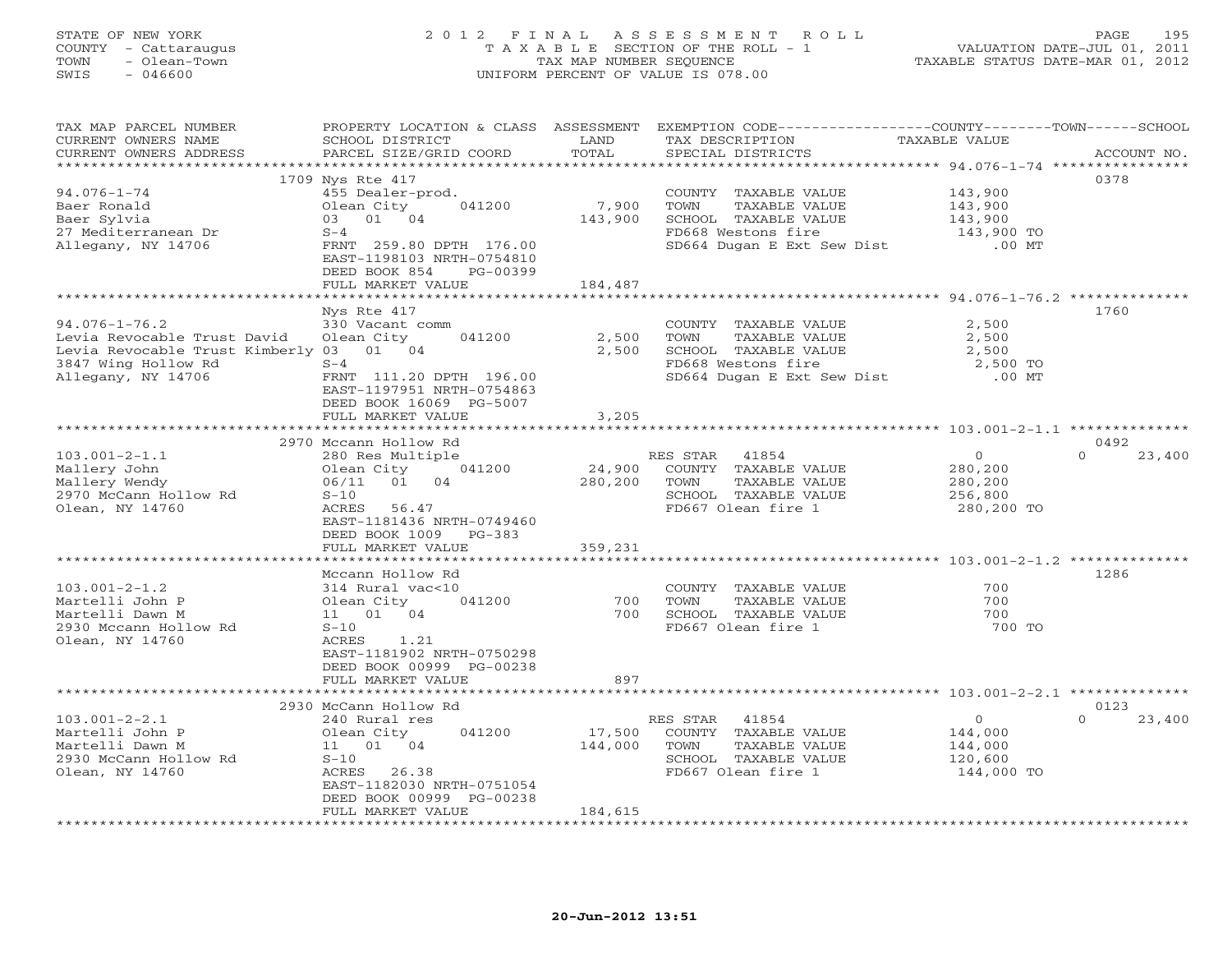# STATE OF NEW YORK 2 0 1 2 F I N A L A S S E S S M E N T R O L L PAGE 196 COUNTY - Cattaraugus T A X A B L E SECTION OF THE ROLL - 1 VALUATION DATE-JUL 01, 2011 TOWN - Olean-Town TAX MAP NUMBER SEQUENCE TAXABLE STATUS DATE-MAR 01, 2012 SWIS - 046600 UNIFORM PERCENT OF VALUE IS 078.00UNIFORM PERCENT OF VALUE IS 078.00

| TAX MAP PARCEL NUMBER<br>CURRENT OWNERS NAME | PROPERTY LOCATION & CLASS ASSESSMENT<br>SCHOOL DISTRICT | LAND                  | EXEMPTION CODE-----------------COUNTY-------TOWN------SCHOOL<br>TAX DESCRIPTION | <b>TAXABLE VALUE</b>        |                             |
|----------------------------------------------|---------------------------------------------------------|-----------------------|---------------------------------------------------------------------------------|-----------------------------|-----------------------------|
| CURRENT OWNERS ADDRESS                       | PARCEL SIZE/GRID COORD<br>+ + + + + + + + + + + + + + + | TOTAL<br>******       | SPECIAL DISTRICTS                                                               | ********** 103.001-2-2.2 ** | ACCOUNT NO.<br>************ |
|                                              | Mccann Hollow Rd                                        |                       |                                                                                 |                             | 1258                        |
| $103.001 - 2 - 2.2$                          | 322 Rural vac>10                                        |                       | COUNTY TAXABLE VALUE                                                            | 6,900                       |                             |
| Martelli John P                              | Olean City<br>041200                                    | 6,900                 | TOWN<br>TAXABLE VALUE                                                           | 6,900                       |                             |
| Martelli Dawn M                              | 10 01 04                                                | 6,900                 | SCHOOL TAXABLE VALUE                                                            | 6,900                       |                             |
| 2930 Mccann Hollow Rd                        | $S-10$                                                  |                       | FD667 Olean fire 1                                                              | 6,900 TO                    |                             |
| Olean, NY 14760                              | ACRES 13.00                                             |                       |                                                                                 |                             |                             |
|                                              | EAST-1182942 NRTH-0751090                               |                       |                                                                                 |                             |                             |
|                                              | DEED BOOK 1013<br>PG-1186                               |                       |                                                                                 |                             |                             |
|                                              | FULL MARKET VALUE<br>***********************            | 8,846<br>************ |                                                                                 |                             |                             |
|                                              | McCann Hollow Rd                                        |                       |                                                                                 |                             | 0556                        |
| $103.001 - 2 - 3$                            | 314 Rural vac<10                                        |                       | COUNTY TAXABLE VALUE                                                            | 3,000                       |                             |
| Mallery John                                 | 041200<br>Olean City                                    | 3,000                 | TOWN<br>TAXABLE VALUE                                                           | 3,000                       |                             |
| 2970 McCann Hollow Rd                        | 10 01 04                                                | 3,000                 | SCHOOL TAXABLE VALUE                                                            | 3,000                       |                             |
| Olean, NY 14760                              | $S-10$                                                  |                       | FD667 Olean fire 1                                                              | 3,000 TO                    |                             |
|                                              | FRNT 150.00 DPTH 220.00                                 |                       |                                                                                 |                             |                             |
|                                              | EAST-1182120 NRTH-0749990                               |                       |                                                                                 |                             |                             |
|                                              | DEED BOOK 6688<br>PG-8002                               |                       |                                                                                 |                             |                             |
|                                              | FULL MARKET VALUE                                       | 3,846                 |                                                                                 |                             |                             |
|                                              |                                                         |                       |                                                                                 |                             |                             |
|                                              | 2935 Mccann Hollow Rd                                   |                       |                                                                                 |                             | 0521                        |
| $103.001 - 2 - 4$                            | 322 Rural vac>10                                        |                       | COUNTY TAXABLE VALUE<br>TOWN                                                    | 19,800                      |                             |
| Mallery John<br>2970 McCann Hollow Rd        | Olean City<br>041200<br>06 01 04                        | 19,800<br>19,800      | TAXABLE VALUE<br>SCHOOL TAXABLE VALUE                                           | 19,800<br>19,800            |                             |
| Olean, NY 14760                              | $S-10$                                                  |                       | FD667 Olean fire 1                                                              | 19,800 TO                   |                             |
|                                              | ACRES 38.20                                             |                       |                                                                                 |                             |                             |
|                                              | EAST-1182616 NRTH-0749062                               |                       |                                                                                 |                             |                             |
|                                              | DEED BOOK 44<br>$PG-4002$                               |                       |                                                                                 |                             |                             |
|                                              | FULL MARKET VALUE                                       | 25,385                |                                                                                 |                             |                             |
|                                              |                                                         |                       |                                                                                 |                             |                             |
|                                              | 2907 Mccann Hollow Rd                                   |                       |                                                                                 |                             | 0860                        |
| $103.001 - 2 - 5$                            | 240 Rural res                                           |                       | 41854<br>RES STAR                                                               | $\circ$                     | $\Omega$<br>23,400          |
| Scheminger William                           | 041200<br>Olean City                                    | 17,000                | COUNTY TAXABLE VALUE                                                            | 109,000                     |                             |
| Scheminger Silvia                            | 06 01 04                                                | 109,000               | TOWN<br>TAXABLE VALUE                                                           | 109,000                     |                             |
| 2907 Mccann Holw<br>Olean, NY 14760          | $S-10$<br>ACRES 29.05                                   |                       | SCHOOL TAXABLE VALUE<br>FD667 Olean fire 1                                      | 85,600<br>109,000 TO        |                             |
|                                              | EAST-1182848 NRTH-0750007                               |                       | LD669 Mccann light                                                              | 109,000 TO                  |                             |
|                                              | DEED BOOK 659<br>PG-00496                               |                       |                                                                                 |                             |                             |
|                                              | FULL MARKET VALUE                                       | 139,744               |                                                                                 |                             |                             |
|                                              | ******************                                      |                       |                                                                                 |                             |                             |
|                                              | 2926 McCann Hollow Rd                                   |                       |                                                                                 |                             | 0566                        |
| $103.001 - 2 - 6$                            | 210 1 Family Res                                        |                       | SR STAR<br>41834                                                                | $\circ$                     | $\Omega$<br>43,000          |
| Lang Larry P                                 | 041200<br>Olean City                                    | 3,300                 | COUNTY TAXABLE VALUE                                                            | 43,000                      |                             |
| Lang Barbara                                 | 01 04<br>06                                             | 43,000                | TOWN<br>TAXABLE VALUE                                                           | 43,000                      |                             |
| 2926 McCann Hollow Rd                        | $S-10$                                                  |                       | SCHOOL TAXABLE VALUE                                                            | $\circ$                     |                             |
| Olean, NY 14760                              | FRNT 220.00 DPTH<br>98.00                               |                       | FD667 Olean fire 1                                                              | 43,000 TO                   |                             |
|                                              | EAST-1182677 NRTH-0750436<br>FULL MARKET VALUE          | 55,128                |                                                                                 |                             |                             |
|                                              |                                                         | ************          |                                                                                 |                             |                             |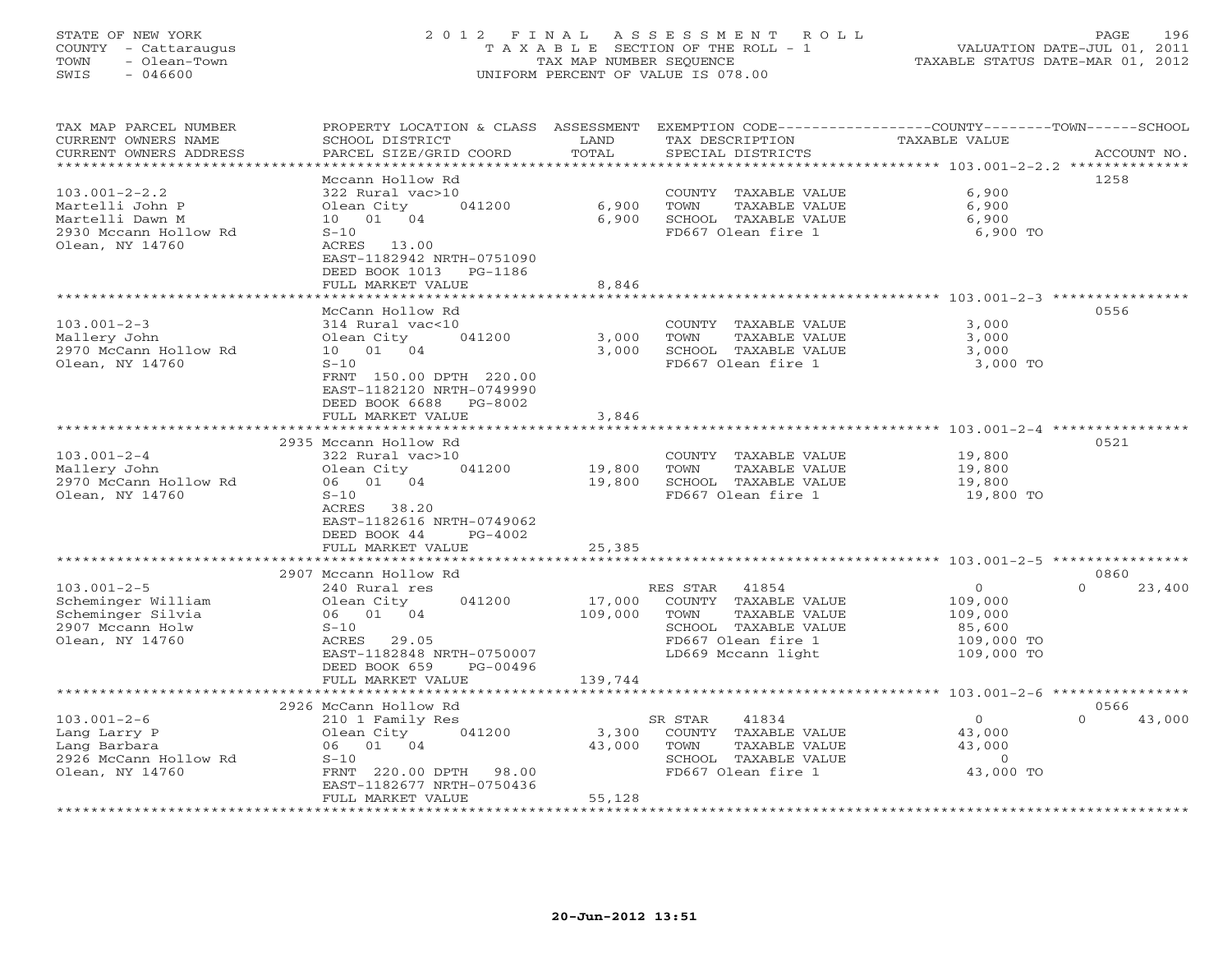# STATE OF NEW YORK 2 0 1 2 F I N A L A S S E S S M E N T R O L L PAGE 197 COUNTY - Cattaraugus T A X A B L E SECTION OF THE ROLL - 1 VALUATION DATE-JUL 01, 2011 TOWN - Olean-Town TAX MAP NUMBER SEQUENCE TAXABLE STATUS DATE-MAR 01, 2012 SWIS - 046600 UNIFORM PERCENT OF VALUE IS 078.00UNIFORM PERCENT OF VALUE IS 078.00

| TAX MAP PARCEL NUMBER<br>CURRENT OWNERS NAME<br>CURRENT OWNERS ADDRESS                              | PROPERTY LOCATION & CLASS ASSESSMENT<br>SCHOOL DISTRICT<br>PARCEL SIZE/GRID COORD                                                                                 | LAND<br>TOTAL              | EXEMPTION CODE-----------------COUNTY-------TOWN------SCHOOL<br>TAX DESCRIPTION<br>SPECIAL DISTRICTS              | TAXABLE VALUE                                        | ACCOUNT NO.                |
|-----------------------------------------------------------------------------------------------------|-------------------------------------------------------------------------------------------------------------------------------------------------------------------|----------------------------|-------------------------------------------------------------------------------------------------------------------|------------------------------------------------------|----------------------------|
| *********************                                                                               |                                                                                                                                                                   |                            |                                                                                                                   |                                                      |                            |
| $103.001 - 2 - 7.1$<br>Scull Timothy M<br>Scull Diana<br>2758 Mccann Hollow Rd<br>Olean, NY 14760   | 2758 Mccann Hollow Rd<br>210 1 Family Res<br>Olean City<br>041200<br>07 01 04<br>$S-10$<br>1.25<br>ACRES<br>EAST-1184205 NRTH-0750159<br>DEED BOOK 01003 PG-00177 | 4,200<br>60,500            | RES STAR<br>41854<br>COUNTY TAXABLE VALUE<br>TOWN<br>TAXABLE VALUE<br>SCHOOL TAXABLE VALUE<br>FD667 Olean fire 1  | $\circ$<br>60,500<br>60,500<br>37,100<br>60,500 TO   | 0564<br>23,400<br>$\Omega$ |
|                                                                                                     | FULL MARKET VALUE                                                                                                                                                 | 77,564                     |                                                                                                                   |                                                      |                            |
| $103.001 - 2 - 7.2$<br>Stimson Rickey D<br>3705 N Chambers Rd                                       | Mccann Hollow Rd<br>321 Abandoned ag<br>Olean City<br>041200<br>07 01 04                                                                                          | 18,400<br>18,400           | COUNTY TAXABLE VALUE<br>TAXABLE VALUE<br>TOWN<br>SCHOOL TAXABLE VALUE                                             | 18,400<br>18,400<br>18,400                           | 1588                       |
| Aurora, CO 80011                                                                                    | ACRES 22.00<br>EAST-1183913 NRTH-0750650<br>DEED BOOK 00944 PG-00012<br>FULL MARKET VALUE                                                                         | 23,590                     | FD667 Olean fire 1                                                                                                | 18,400 TO                                            |                            |
|                                                                                                     |                                                                                                                                                                   |                            |                                                                                                                   |                                                      |                            |
| $103.001 - 2 - 7.3$<br>Valley View Enterprises<br>PO Box 1041<br>Olean, NY 14760                    | McCann Hollow Rd<br>322 Rural vac>10<br>Olean City<br>041200<br>ACRES 10.70<br>EAST-1183692 NRTH-0749970<br>DEED BOOK 1017<br>PG-874<br>FULL MARKET VALUE         | 10,800<br>10,800<br>13,846 | COUNTY TAXABLE VALUE<br>TOWN<br>TAXABLE VALUE<br>SCHOOL TAXABLE VALUE<br>FD667 Olean fire 1<br>LD669 Mccann light | 10,800<br>10,800<br>10,800<br>10,800 TO<br>10,800 TO | 1746                       |
|                                                                                                     | ***********************<br>2750 Mccann Hollow Rd                                                                                                                  |                            |                                                                                                                   | *********************** 103.001-2-8 **************** | 0357                       |
| $103.001 - 2 - 8$<br>Backus Sasha R<br>Backus Charles D<br>2750 McCann Hollow Rd<br>Olean, NY 14760 | 210 1 Family Res<br>Olean City<br>041200<br>07 01 04<br>$S-10$<br>ACRES<br>1.35<br>EAST-1184427 NRTH-0750104<br>DEED BOOK 14697 PG-6001                           | 4,200<br>63,200            | COUNTY TAXABLE VALUE<br>TOWN<br>TAXABLE VALUE<br>SCHOOL TAXABLE VALUE<br>FD667 Olean fire 1                       | 63,200<br>63,200<br>63,200<br>63,200 TO              |                            |
|                                                                                                     | FULL MARKET VALUE                                                                                                                                                 | 81,026                     |                                                                                                                   |                                                      |                            |
|                                                                                                     | 2725 Mccann Hollow Rd                                                                                                                                             |                            |                                                                                                                   |                                                      | 0743                       |
| $103.001 - 2 - 9$<br>Osgood Robert J<br>Osgood Laura A<br>2725 Mc Cann Hollow Rd<br>Olean, NY 14760 | 210 1 Family Res<br>Olean City<br>041200<br>07 01 04<br>$S-10$<br>1.05<br>ACRES<br>EAST-1184389 NRTH-0749810<br>DEED BOOK 741<br>PG-00793<br>FULL MARKET VALUE    | 4,200<br>78,000<br>100,000 | 41854<br>RES STAR<br>COUNTY TAXABLE VALUE<br>TOWN<br>TAXABLE VALUE<br>SCHOOL TAXABLE VALUE<br>FD667 Olean fire 1  | $\circ$<br>78,000<br>78,000<br>54,600<br>78,000 TO   | $\Omega$<br>23,400         |
|                                                                                                     |                                                                                                                                                                   |                            |                                                                                                                   |                                                      |                            |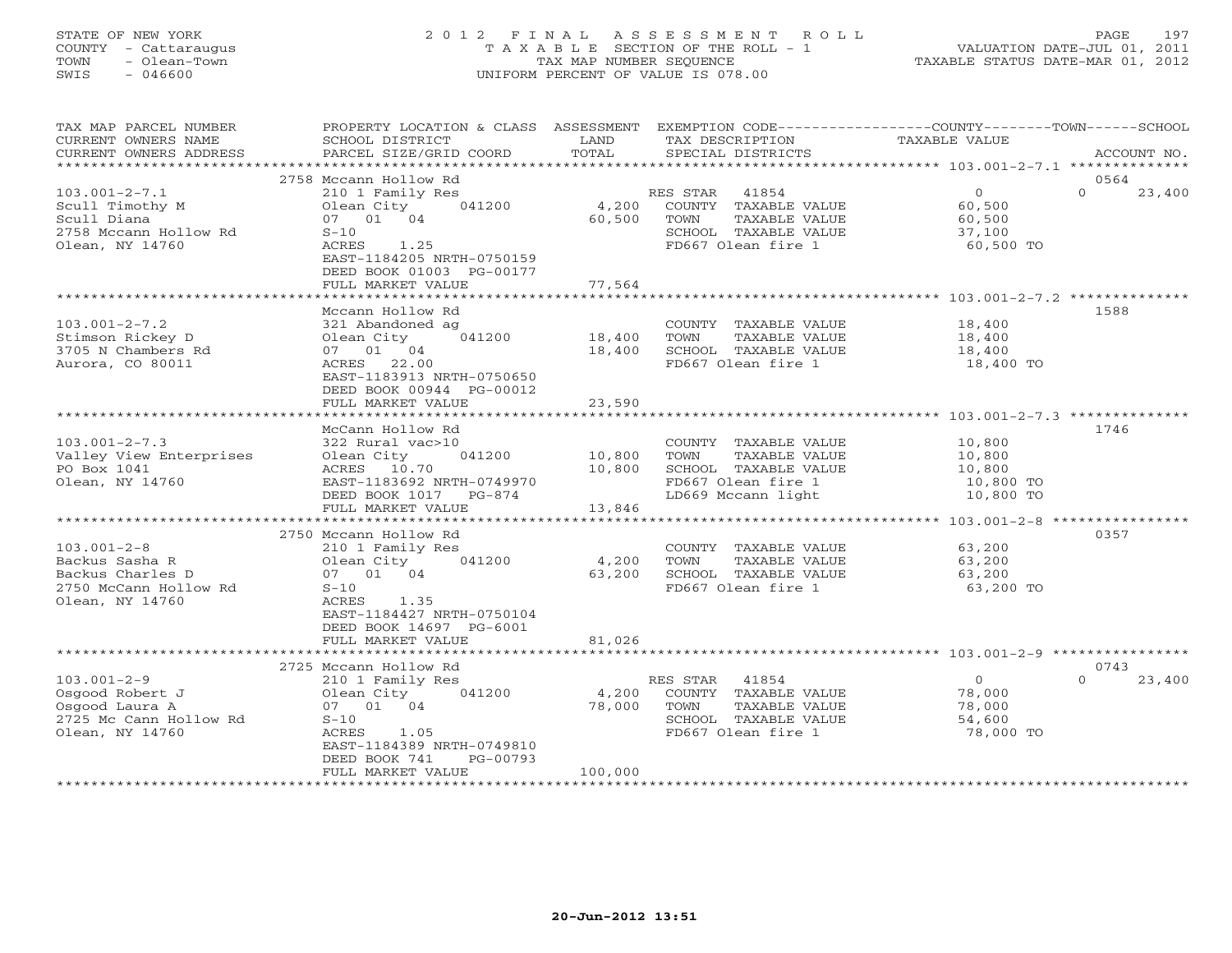| TOWN<br>SWIS | STATE OF NEW YORK<br>COUNTY - Cattaraugus<br>- Olean-Town<br>- 046600 |  | 2012 FINAL ASSESSMENT ROLL<br>T A X A B L E SECTION OF THE ROLL - 1<br>TAX MAP NUMBER SEOUENCE<br>UNIFORM PERCENT OF VALUE IS 078.00 | TAXABLE STATUS DATE-MAR 01, 2012 | PAGE.<br>VALUATION DATE-JUL 01, 2011 | 198     |
|--------------|-----------------------------------------------------------------------|--|--------------------------------------------------------------------------------------------------------------------------------------|----------------------------------|--------------------------------------|---------|
|              | TAX MAP PARCEL NUMBER                                                 |  | PROPERTY LOCATION & CLASS ASSESSMENT EXEMPTION CODE-                                                                                 | -COUNTY----                      | -TOWN-                               | -SCHOOL |

| CURRENT OWNERS NAME      | SCHOOL DISTRICT            | LAND                | TAX DESCRIPTION       | TAXABLE VALUE                                   |                    |
|--------------------------|----------------------------|---------------------|-----------------------|-------------------------------------------------|--------------------|
| CURRENT OWNERS ADDRESS   | PARCEL SIZE/GRID COORD     | TOTAL               | SPECIAL DISTRICTS     |                                                 | ACCOUNT NO.        |
| ************************ |                            |                     |                       |                                                 |                    |
|                          | 2730 Mccann Hollow Rd      |                     |                       |                                                 | 0476               |
| $103.001 - 2 - 13$       | 240 Rural res              |                     | RES STAR<br>41854     | $\circ$                                         | $\Omega$<br>23,400 |
| Hyde David D             | Olean City<br>041200       | 21,800              | COUNTY TAXABLE VALUE  | 82,800                                          |                    |
| 2730 Mccann Hollow Rd    | 04<br>07/08<br>01          | 82,800              | TOWN<br>TAXABLE VALUE | 82,800                                          |                    |
| Olean, NY 14760          | $S-10$                     |                     | SCHOOL TAXABLE VALUE  | 59,400                                          |                    |
|                          | $L/p$ 600-505              |                     | FD667 Olean fire 1    | 82,800 TO                                       |                    |
|                          | FRNT 725.00 DPTH           |                     |                       |                                                 |                    |
|                          | 45.50<br>ACRES             |                     |                       |                                                 |                    |
|                          | EAST-1185052 NRTH-0751125  |                     |                       |                                                 |                    |
|                          | DEED BOOK 00979 PG-00154   |                     |                       |                                                 |                    |
|                          | FULL MARKET VALUE          | 106,154             |                       |                                                 |                    |
|                          |                            |                     |                       |                                                 |                    |
|                          | 2690 Mccann Hollow Rd      |                     |                       |                                                 | 0029               |
| $103.001 - 2 - 15$       | 240 Rural res              |                     | RES STAR<br>41854     | $\circ$                                         | $\Omega$<br>23,400 |
| Strade Douglas A         | 041200<br>Olean City       | 12,600              | COUNTY TAXABLE VALUE  | 125,000                                         |                    |
| 2690 Mccann Hollow Rd    | 07 01 04                   | 125,000             | TOWN<br>TAXABLE VALUE | 125,000                                         |                    |
| Olean, NY 14760          | $S-10$                     |                     | SCHOOL TAXABLE VALUE  | 101,600                                         |                    |
|                          | 026<br>ACRES<br>17.97 BANK |                     | FD667 Olean fire 1    | 125,000 TO                                      |                    |
|                          | EAST-1185480 NRTH-0750423  |                     |                       |                                                 |                    |
|                          | DEED BOOK 1026<br>$PG-520$ |                     |                       |                                                 |                    |
|                          | FULL MARKET VALUE          | 160,256             |                       |                                                 |                    |
|                          |                            |                     |                       |                                                 |                    |
|                          | 2662 McCann Hollow Rd      |                     |                       |                                                 | 0375               |
| $103.001 - 2 - 16.1$     | 210 1 Family Res           |                     | COUNTY TAXABLE VALUE  | 32,500                                          |                    |
| Pikulski Christopher M   | 041200<br>Olean City       | 6,900               | TOWN<br>TAXABLE VALUE | 32,500                                          |                    |
| 823 Garden Ave           | 10 01 04                   | 32,500              | SCHOOL TAXABLE VALUE  | 32,500                                          |                    |
| Olean, NY 14760          | $S-7$                      |                     | FD667 Olean fire 1    | 32,500 TO                                       |                    |
|                          | FRNT 392.00 DPTH 134.00    |                     | LD669 Mccann light    | 32,500 TO                                       |                    |
|                          | EAST-1186240 NRTH-0750143  |                     |                       |                                                 |                    |
|                          | DEED BOOK 9753<br>PG-8002  |                     |                       |                                                 |                    |
|                          | FULL MARKET VALUE          | 41,667              |                       |                                                 |                    |
|                          |                            | ******************* |                       | ****************** 103.001-2-16.2 ************* |                    |
|                          | McCann Hollow Rd           |                     |                       |                                                 | 1795               |
| $103.001 - 2 - 16.2$     | 311 Res vac land           |                     | COUNTY TAXABLE VALUE  | 16,000                                          |                    |
| Gengo John C             | Olean City<br>041200       | 16,000              | TOWN<br>TAXABLE VALUE | 16,000                                          |                    |
| 1253 Kamery Rd           | 5.00<br>ACRES              | 16,000              | SCHOOL TAXABLE VALUE  | 16,000                                          |                    |
| Olean, NY 14760          | EAST-1186061 NRTH-0750208  |                     | FD667 Olean fire 1    | 16,000 TO                                       |                    |
|                          | DEED BOOK 9753<br>PG-8001  |                     | LD669 Mccann light    | 16,000 TO                                       |                    |
|                          | FULL MARKET VALUE          | 20,513              |                       |                                                 |                    |
|                          | *******************        |                     |                       |                                                 |                    |
|                          |                            |                     |                       |                                                 |                    |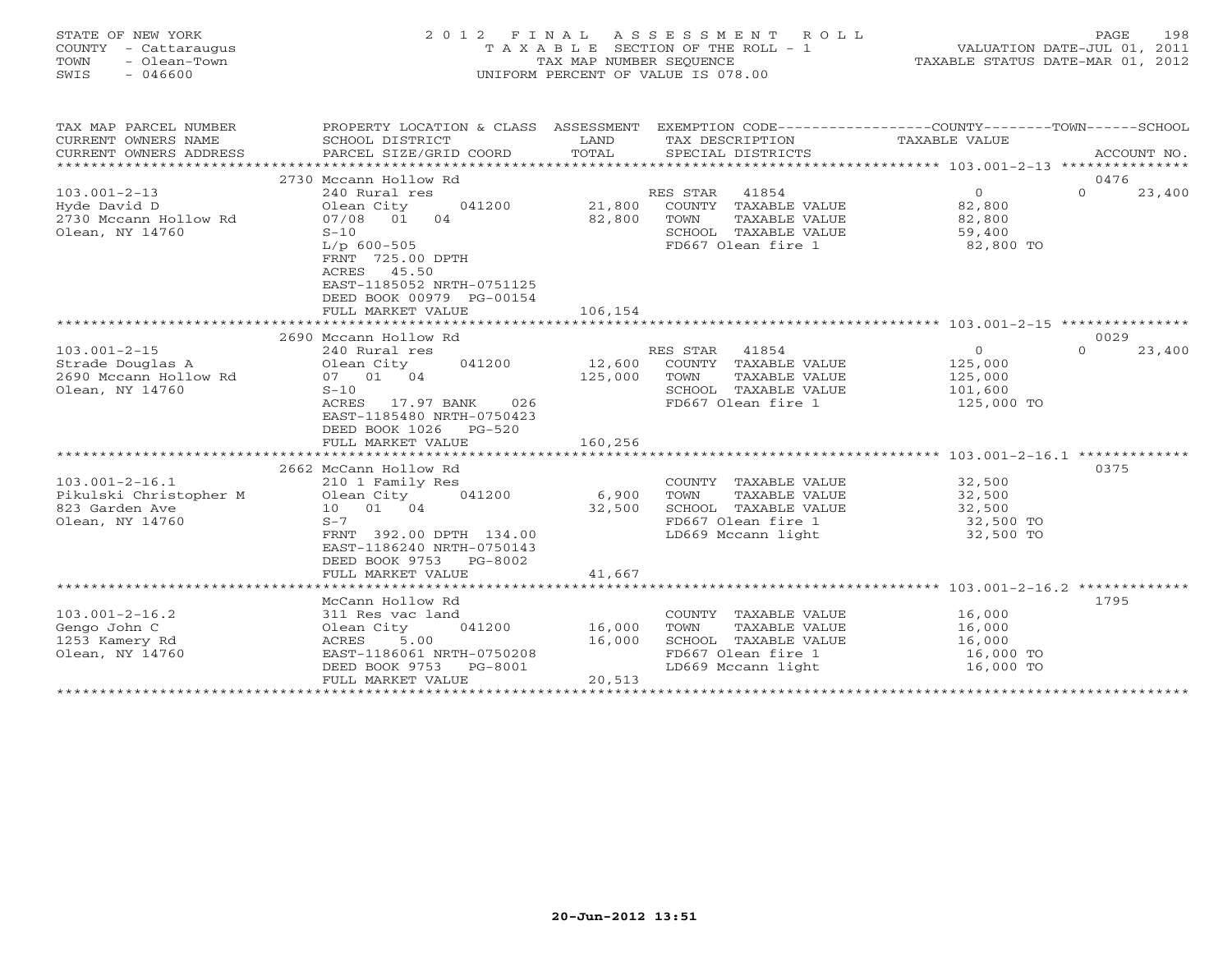# STATE OF NEW YORK 2 0 1 2 F I N A L A S S E S S M E N T R O L L PAGE 199 COUNTY - Cattaraugus T A X A B L E SECTION OF THE ROLL - 1 VALUATION DATE-JUL 01, 2011 TOWN - Olean-Town TAX MAP NUMBER SEQUENCE TAXABLE STATUS DATE-MAR 01, 2012 SWIS - 046600 UNIFORM PERCENT OF VALUE IS 078.00UNIFORM PERCENT OF VALUE IS 078.00

| TAX MAP PARCEL NUMBER               | PROPERTY LOCATION & CLASS ASSESSMENT EXEMPTION CODE-----------------COUNTY-------TOWN------SCHOOL                                                                                                                                     |         |                                                                                                             |        |          |                |
|-------------------------------------|---------------------------------------------------------------------------------------------------------------------------------------------------------------------------------------------------------------------------------------|---------|-------------------------------------------------------------------------------------------------------------|--------|----------|----------------|
| CURRENT OWNERS NAME SCHOOL DISTRICT | <b>Example 19</b> LAND                                                                                                                                                                                                                |         | TAX DESCRIPTION TAXABLE VALUE                                                                               |        |          |                |
| CURRENT OWNERS ADDRESS              |                                                                                                                                                                                                                                       |         |                                                                                                             |        |          |                |
|                                     |                                                                                                                                                                                                                                       |         |                                                                                                             |        |          |                |
|                                     | 2644 Mccann Hollow Rd                                                                                                                                                                                                                 |         |                                                                                                             |        |          | 0490           |
|                                     |                                                                                                                                                                                                                                       |         | AGED C/T/S 41800<br>3,900 SR STAR 41834 0 0 43,200<br>86,400 COUNTY TAXABLE VALUE 43,200<br>43,200 43,200   |        |          |                |
|                                     |                                                                                                                                                                                                                                       |         |                                                                                                             |        |          |                |
|                                     |                                                                                                                                                                                                                                       |         |                                                                                                             |        |          |                |
| Olean, NY 14760                     |                                                                                                                                                                                                                                       |         |                                                                                                             |        |          |                |
|                                     | S-7<br>FRNT 150.00 DPTH 250.00                                                                                                                                                                                                        |         |                                                                                                             |        |          |                |
|                                     | EAST-1186539 NRTH-0750483                                                                                                                                                                                                             |         |                                                                                                             |        |          |                |
|                                     |                                                                                                                                                                                                                                       |         |                                                                                                             |        |          |                |
|                                     |                                                                                                                                                                                                                                       |         |                                                                                                             |        |          |                |
|                                     |                                                                                                                                                                                                                                       |         |                                                                                                             |        |          |                |
|                                     | 2638 Mccann Hollow Rd                                                                                                                                                                                                                 |         |                                                                                                             |        |          | 0195           |
|                                     | CVET C/T 41131 15,600 15,600 15,600<br>Dubreuil David H Olean City 041200 7,900 DVET C/T 41141 15,600 15,600 15,600<br>2638 McCann Hollow Rd 5-7 105,000 SR STAR 41834 0<br>2638 McCann Hollow Rd 5-7 201<br>2638 McCann Hollow Rd 5- |         |                                                                                                             |        |          | $\overline{0}$ |
|                                     |                                                                                                                                                                                                                                       |         |                                                                                                             |        |          | $\overline{0}$ |
|                                     |                                                                                                                                                                                                                                       |         |                                                                                                             |        |          | $0 \t 48,520$  |
|                                     |                                                                                                                                                                                                                                       |         |                                                                                                             |        |          |                |
| Olean, NY 14760                     |                                                                                                                                                                                                                                       |         |                                                                                                             |        |          |                |
|                                     | ACRES 7.96<br>EAST-1186212 NRTH-0750607<br>DEED BOOK 10897 PG-2002 134,615 LD669 Mccann light 105,000 TO<br>FULL MARKET VALUE 134,615 LD669 Mccann light 105,000 TO                                                                   |         |                                                                                                             |        |          |                |
|                                     |                                                                                                                                                                                                                                       |         |                                                                                                             |        |          |                |
|                                     |                                                                                                                                                                                                                                       |         |                                                                                                             |        |          |                |
|                                     |                                                                                                                                                                                                                                       |         |                                                                                                             |        |          |                |
|                                     | 2616 Mccann Hollow Rd                                                                                                                                                                                                                 |         |                                                                                                             |        |          | 0975           |
|                                     |                                                                                                                                                                                                                                       |         | SR STAR 41834<br>7,300 COUNTY TAXABLE VALUE                                                                 |        | $\Omega$ | 48,520         |
|                                     |                                                                                                                                                                                                                                       |         |                                                                                                             |        |          |                |
|                                     | 103.001-2-20<br>Randall Lawrence L 210 1 Family Res<br>Randall Lana C 10 01 04                                                                                                                                                        | 100,000 | SR STAR 41834<br>COUNTY TAXABLE VALUE 100,000<br>TOWN TAXABLE VALUE 100,000<br>SCHOOL TAXABLE VALUE 100,000 |        |          |                |
| 2616 McCann Hollow Rd S-7           |                                                                                                                                                                                                                                       |         |                                                                                                             |        |          |                |
| Olean, NY 14760                     | Life Use                                                                                                                                                                                                                              |         |                                                                                                             |        |          |                |
|                                     | ACRES 6.65                                                                                                                                                                                                                            |         | LD669 Mccann light 100,000 TO                                                                               |        |          |                |
|                                     | EAST-1186384 NRTH-0750926                                                                                                                                                                                                             |         |                                                                                                             |        |          |                |
|                                     | DEED BOOK 14383 PG-7001                                                                                                                                                                                                               |         |                                                                                                             |        |          |                |
|                                     | FULL MARKET VALUE                                                                                                                                                                                                                     | 128,205 |                                                                                                             |        |          |                |
|                                     |                                                                                                                                                                                                                                       |         |                                                                                                             |        |          |                |
|                                     | Mccann Hollow Rd                                                                                                                                                                                                                      |         |                                                                                                             |        |          | 1688           |
| $103.001 - 2 - 21$                  | 314 Rural vac<10                                                                                                                                                                                                                      |         | COUNTY TAXABLE VALUE 300                                                                                    |        |          |                |
|                                     |                                                                                                                                                                                                                                       |         |                                                                                                             |        |          |                |
|                                     |                                                                                                                                                                                                                                       |         | TOWN TAXABLE VALUE 300<br>SCHOOL TAXABLE VALUE 300<br>FD667 Olean fire 1 300 TO                             |        |          |                |
| Hinsdale, NY 14743                  | $S-7$                                                                                                                                                                                                                                 |         |                                                                                                             |        |          |                |
|                                     | ACRES 0.05                                                                                                                                                                                                                            |         | LD669 Mccann light                                                                                          | 300 TO |          |                |
|                                     | EAST-1187287 NRTH-0751021                                                                                                                                                                                                             |         |                                                                                                             |        |          |                |
|                                     | DEED BOOK 3809 PG-5003                                                                                                                                                                                                                |         |                                                                                                             |        |          |                |
|                                     | FULL MARKET VALUE                                                                                                                                                                                                                     | 385     |                                                                                                             |        |          |                |
|                                     |                                                                                                                                                                                                                                       |         |                                                                                                             |        |          |                |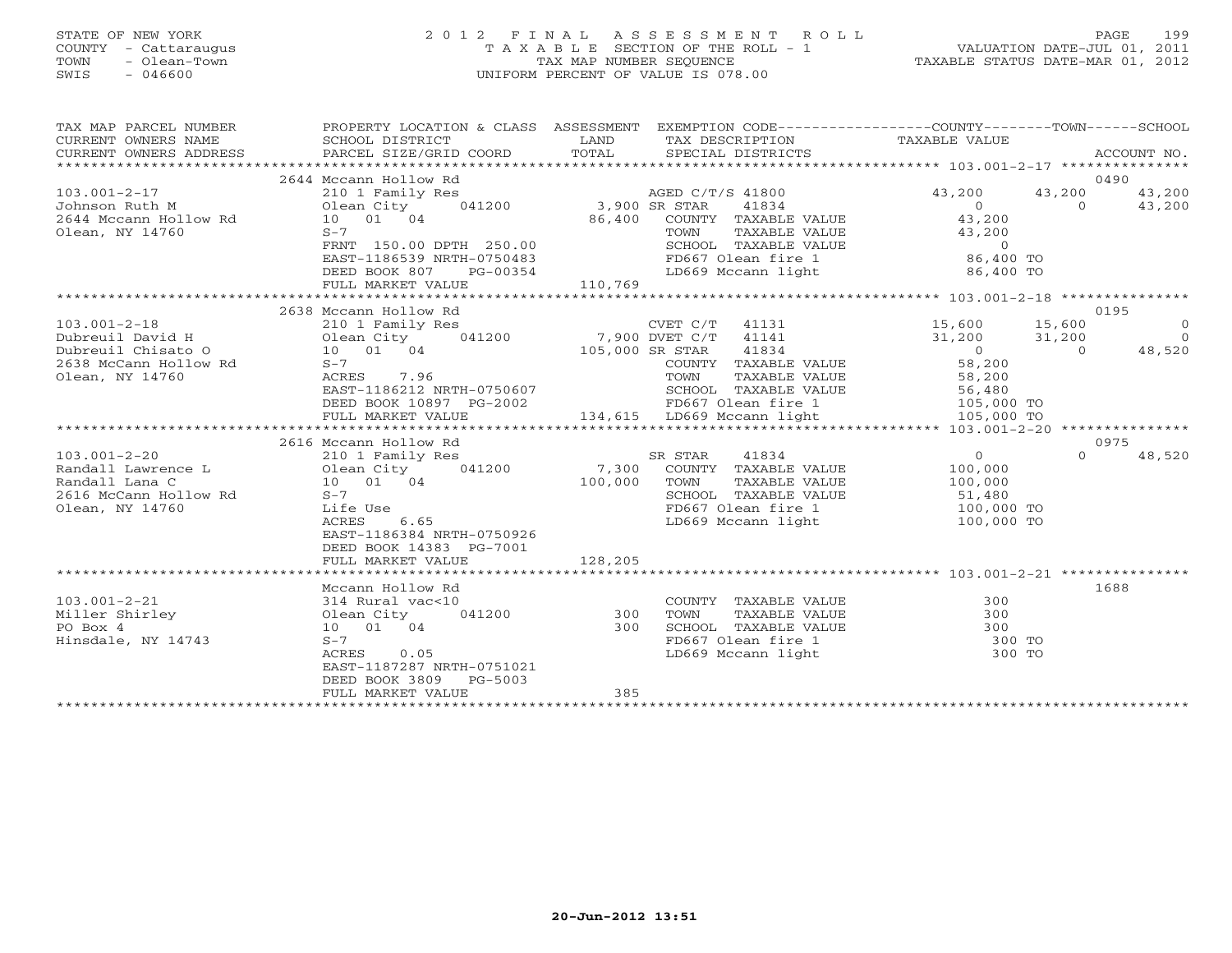# STATE OF NEW YORK 2 0 1 2 F I N A L A S S E S S M E N T R O L L PAGE 200 COUNTY - Cattaraugus T A X A B L E SECTION OF THE ROLL - 1 VALUATION DATE-JUL 01, 2011 TOWN - Olean-Town TAX MAP NUMBER SEQUENCE TAXABLE STATUS DATE-MAR 01, 2012 SWIS - 046600 UNIFORM PERCENT OF VALUE IS 078.00UNIFORM PERCENT OF VALUE IS 078.00

| TAX MAP PARCEL NUMBER<br>CURRENT OWNERS NAME<br>CURRENT OWNERS ADDRESS<br>******************** | PROPERTY LOCATION & CLASS ASSESSMENT EXEMPTION CODE---------------COUNTY-------TOWN------SCHOOL<br>SCHOOL DISTRICT<br>PARCEL SIZE/GRID COORD | LAND<br>TOTAL             | TAX DESCRIPTION<br>SPECIAL DISTRICTS | TAXABLE VALUE                                               |          | ACCOUNT NO.    |
|------------------------------------------------------------------------------------------------|----------------------------------------------------------------------------------------------------------------------------------------------|---------------------------|--------------------------------------|-------------------------------------------------------------|----------|----------------|
|                                                                                                | 2619 Mccann Hollow Rd                                                                                                                        |                           |                                      |                                                             |          | 1055           |
| $103.001 - 2 - 22$                                                                             |                                                                                                                                              |                           | RES STAR 41854                       | $\Omega$                                                    | $\Omega$ | 23,400         |
|                                                                                                | 210 1 Family Res<br>$041200$ 4,200                                                                                                           |                           | COUNTY TAXABLE VALUE                 |                                                             |          |                |
| Miller Kevin                                                                                   | Olean City<br>10 01 04                                                                                                                       | 70,000                    |                                      | 70,000                                                      |          |                |
| Miller Linda                                                                                   |                                                                                                                                              |                           | TOWN<br>TAXABLE VALUE                | 70,000                                                      |          |                |
| 2619 Mccann Hollow Rd                                                                          | $S-7$                                                                                                                                        |                           | SCHOOL TAXABLE VALUE                 | 46,600<br>JE                            46,600<br>70,000 TO |          |                |
| Olean, NY 14760                                                                                | ACRES<br>1.31                                                                                                                                |                           | FD667 Olean fire 1                   |                                                             |          |                |
|                                                                                                | EAST-1187088 NRTH-0750831                                                                                                                    |                           | LD669 Mccann light                   | 70,000 TO                                                   |          |                |
|                                                                                                | DEED BOOK 906<br>PG-00470                                                                                                                    |                           |                                      |                                                             |          |                |
|                                                                                                | FULL MARKET VALUE                                                                                                                            | 89,744                    |                                      |                                                             |          |                |
|                                                                                                |                                                                                                                                              |                           |                                      |                                                             |          |                |
|                                                                                                | 2625 McCann Hollow Rd                                                                                                                        |                           |                                      |                                                             |          | 0821           |
| $103.001 - 2 - 23$                                                                             | 210 1 Family Res                                                                                                                             | WVET C/T<br>2,900 SR STAR | WVET C/T 41121                       | 8,100                                                       | 8,100    | $\Omega$       |
| O'Brien Linda                                                                                  | 041200<br>Olean City<br>$10$ 01 04                                                                                                           |                           | 41834                                | $\overline{0}$                                              | $\Omega$ | 48,520         |
| 2625 Mccann Holw                                                                               |                                                                                                                                              |                           | 54,000 COUNTY TAXABLE VALUE          | 45,900                                                      |          |                |
| Olean, NY 14760                                                                                | $S-7$                                                                                                                                        |                           | TAXABLE VALUE<br>TOWN                | 45,900                                                      |          |                |
|                                                                                                | FRNT 100.00 DPTH 148.00                                                                                                                      |                           | SCHOOL TAXABLE VALUE                 | 5,480<br>UE 5,480<br>54,000 TO                              |          |                |
|                                                                                                | EAST-1186970 NRTH-0750741                                                                                                                    |                           | FD667 Olean fire 1                   |                                                             |          |                |
|                                                                                                | DEED BOOK 835<br>PG-00135                                                                                                                    |                           | LD669 Mccann light                   | 54,000 TO                                                   |          |                |
|                                                                                                | FULL MARKET VALUE                                                                                                                            | 69,231                    |                                      |                                                             |          |                |
|                                                                                                |                                                                                                                                              |                           |                                      |                                                             |          |                |
|                                                                                                | 2633 Mccann Hollow Rd                                                                                                                        |                           |                                      |                                                             |          | 0968           |
| $103.001 - 2 - 25$                                                                             | 210 1 Family Res                                                                                                                             |                           | WVET C/T 41121                       | 9,360                                                       | 9,360    | $\overline{0}$ |
| Sweitzer Robert                                                                                | Olean City 041200 4,000 SR STAR                                                                                                              |                           | 41834                                | $\overline{0}$                                              | $\Omega$ | 48,520         |
| Sweitzer Gail<br>$\begin{array}{c}\n \text{10} \\  \text{S}-7\n \end{array}$                   | 10 01 04                                                                                                                                     |                           | 88,300 COUNTY TAXABLE VALUE          | 78,940                                                      |          |                |
| 2633 McCann Holw                                                                               |                                                                                                                                              |                           | TOWN<br>TAXABLE VALUE                | 78,940                                                      |          |                |
| Olean, NY 14760                                                                                | L/p 729-348                                                                                                                                  |                           | SCHOOL TAXABLE VALUE                 | 39,780                                                      |          |                |
|                                                                                                | ACRES<br>1.75                                                                                                                                |                           | FD667 Olean fire 1                   | 88,300 TO                                                   |          |                |
|                                                                                                | EAST-1186922 NRTH-0750581                                                                                                                    |                           | LD669 Mccann light                   | 88,300 TO                                                   |          |                |
|                                                                                                | DEED BOOK 694<br>PG-00672                                                                                                                    |                           |                                      |                                                             |          |                |
|                                                                                                | FULL MARKET VALUE                                                                                                                            | 113,205                   |                                      |                                                             |          |                |
|                                                                                                |                                                                                                                                              |                           |                                      |                                                             |          |                |
|                                                                                                | 2639 McCann Hollow Rd                                                                                                                        |                           |                                      | $\Omega$                                                    | $\Omega$ | 0315           |
| $103.001 - 2 - 26$                                                                             | 210 1 Family Res                                                                                                                             |                           | RES STAR 41854                       |                                                             |          | 23,400         |
| Hens Julie R                                                                                   | Olean City<br>041200                                                                                                                         | 2,200                     | COUNTY TAXABLE VALUE                 | 80,000                                                      |          |                |
| 2639 McCann Hollow Rd                                                                          | 10 01 04                                                                                                                                     | 80,000                    | TOWN<br>TAXABLE VALUE                | 80,000                                                      |          |                |
| Olean, NY 14760                                                                                | $S-7$<br>70.00 DPTH 150.00                                                                                                                   |                           | SCHOOL TAXABLE VALUE                 | 56,600<br>UE 56,600<br>80,000 TO                            |          |                |
|                                                                                                | <b>FRNT</b>                                                                                                                                  |                           | FD667 Olean fire 1                   |                                                             |          |                |
|                                                                                                | EAST-1186866 NRTH-0750452                                                                                                                    |                           | LD669 Mccann light                   | ли в 1990,000 то                                            |          |                |
|                                                                                                | DEED BOOK 8427<br>PG-6001                                                                                                                    | 102,564                   |                                      |                                                             |          |                |
|                                                                                                | FULL MARKET VALUE                                                                                                                            |                           |                                      |                                                             |          |                |
|                                                                                                |                                                                                                                                              |                           |                                      |                                                             |          |                |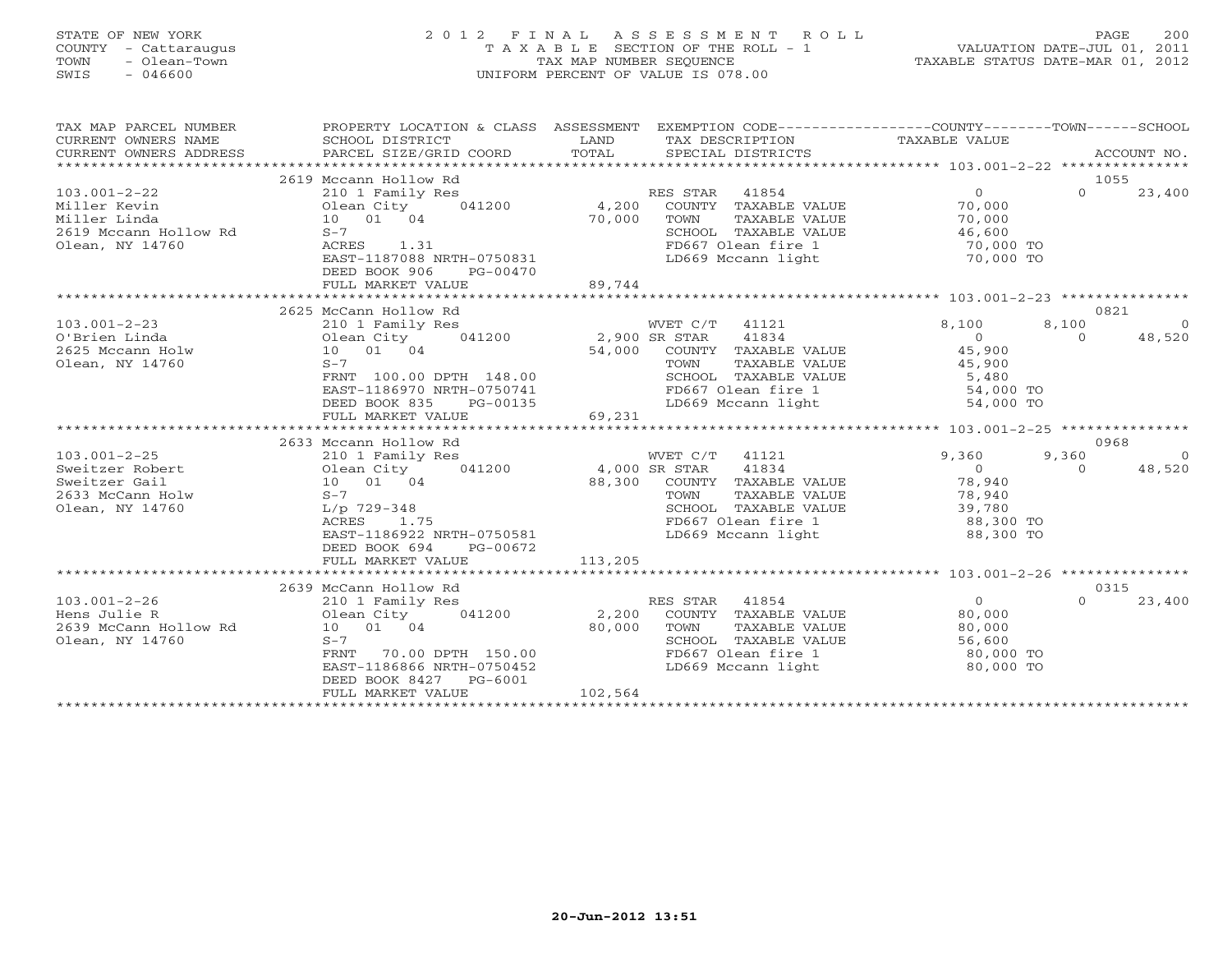# STATE OF NEW YORK 2 0 1 2 F I N A L A S S E S S M E N T R O L L PAGE 201 COUNTY - Cattaraugus T A X A B L E SECTION OF THE ROLL - 1 VALUATION DATE-JUL 01, 2011 TOWN - Olean-Town TAX MAP NUMBER SEQUENCE TAXABLE STATUS DATE-MAR 01, 2012 SWIS - 046600 UNIFORM PERCENT OF VALUE IS 078.00

| TAX MAP PARCEL NUMBER<br>CURRENT OWNERS NAME<br>CURRENT OWNERS ADDRESS | PROPERTY LOCATION & CLASS ASSESSMENT<br>SCHOOL DISTRICT<br>PARCEL SIZE/GRID COORD | LAND<br>TOTAL | EXEMPTION CODE-----------------COUNTY-------TOWN------SCHOOL<br>TAX DESCRIPTION<br>SPECIAL DISTRICTS | TAXABLE VALUE                                    | ACCOUNT NO.        |          |
|------------------------------------------------------------------------|-----------------------------------------------------------------------------------|---------------|------------------------------------------------------------------------------------------------------|--------------------------------------------------|--------------------|----------|
| *************************                                              |                                                                                   |               |                                                                                                      |                                                  |                    |          |
|                                                                        | 2645 Mccann Hollow Rd                                                             |               |                                                                                                      |                                                  | 0626               |          |
| $103.001 - 2 - 27$                                                     | 210 1 Family Res                                                                  |               | SR STAR<br>41834                                                                                     | $\circ$                                          | $\Omega$<br>48,520 |          |
| Manning Donald                                                         | Olean City<br>041200                                                              | 3,900         | COUNTY TAXABLE VALUE                                                                                 | 73,000                                           |                    |          |
| Manning Patricia                                                       | 10 01 04                                                                          | 73,000        | TOWN<br>TAXABLE VALUE                                                                                | 73,000                                           |                    |          |
| 2645 Mccann Hollow Rd                                                  | $S-7$                                                                             |               | SCHOOL TAXABLE VALUE                                                                                 | 24,480                                           |                    |          |
| Olean, NY 14760                                                        | FRNT 155.00 DPTH 210.00                                                           |               | FD667 Olean fire 1                                                                                   | 73,000 TO                                        |                    |          |
|                                                                        | EAST-1186749 NRTH-0750394                                                         |               | LD669 Mccann light                                                                                   | 73,000 TO                                        |                    |          |
|                                                                        | DEED BOOK 641<br>PG-00563                                                         |               |                                                                                                      |                                                  |                    |          |
|                                                                        | FULL MARKET VALUE                                                                 | 93,590        |                                                                                                      |                                                  |                    |          |
|                                                                        |                                                                                   |               |                                                                                                      |                                                  |                    |          |
|                                                                        | 2649 McCann Hollow Rd                                                             |               |                                                                                                      |                                                  | 0868               |          |
| $103.001 - 2 - 28$                                                     | 210 1 Family Res                                                                  |               | WVET C/T<br>41121                                                                                    | 9,360                                            | 9,360              | $\Omega$ |
| Cashimere Christopher                                                  | 041200<br>Olean City                                                              |               | 2,700 RES STAR<br>41854                                                                              | $\circ$                                          | 23,400<br>$\Omega$ |          |
| Cashimere Mary Jo                                                      | 10 01 04                                                                          | 71,800        | COUNTY TAXABLE VALUE                                                                                 | 62,440                                           |                    |          |
| 2649 McCann Hollow Rd                                                  | $S-7$                                                                             |               | TAXABLE VALUE<br>TOWN                                                                                | 62,440                                           |                    |          |
| Olean, NY 14760                                                        | $L/p$ 868-556                                                                     |               | SCHOOL TAXABLE VALUE                                                                                 | 48,400                                           |                    |          |
|                                                                        | FRNT<br>70.00 DPTH 380.00                                                         |               | FD667 Olean fire 1                                                                                   | 71,800 TO                                        |                    |          |
|                                                                        | <b>BANK</b><br>032                                                                |               | LD669 Mccann light                                                                                   | 71,800 TO                                        |                    |          |
|                                                                        | EAST-1186790 NRTH-0750315                                                         |               |                                                                                                      |                                                  |                    |          |
|                                                                        | DEED BOOK 00960 PG-00743                                                          |               |                                                                                                      |                                                  |                    |          |
|                                                                        | FULL MARKET VALUE                                                                 | 92,051        |                                                                                                      |                                                  |                    |          |
|                                                                        |                                                                                   | ************  |                                                                                                      | ******************* 103.001-2-29.1 ************* |                    |          |
|                                                                        | 2667 Mccann Hollow Rd                                                             |               |                                                                                                      |                                                  | 0867               |          |
| $103.001 - 2 - 29.1$                                                   | 210 1 Family Res                                                                  |               | 41854<br>RES STAR                                                                                    | $\overline{0}$                                   | $\Omega$<br>23,400 |          |
| Schlosser John C Jr                                                    | 041200<br>Olean City                                                              | 12,000        | COUNTY TAXABLE VALUE                                                                                 | 180,900                                          |                    |          |
| Schlosser Patricia                                                     | 10 01 04                                                                          | 180,900       | TAXABLE VALUE<br>TOWN                                                                                | 180,900                                          |                    |          |
| 2667 Mccann Hollow Rd                                                  | $S-7$                                                                             |               | SCHOOL TAXABLE VALUE                                                                                 | 157,500                                          |                    |          |
| Olean, NY 14760                                                        | FRNT 620.00 DPTH                                                                  |               | FD667 Olean fire 1                                                                                   | 180,900 TO                                       |                    |          |
|                                                                        | 9.06<br>ACRES                                                                     |               | LD669 Mccann light                                                                                   | 180,900 TO                                       |                    |          |
|                                                                        | EAST-1186569 NRTH-0749952<br>DEED BOOK 725<br>PG-00551                            |               |                                                                                                      |                                                  |                    |          |
|                                                                        |                                                                                   | 231,923       |                                                                                                      |                                                  |                    |          |
|                                                                        | FULL MARKET VALUE                                                                 |               |                                                                                                      |                                                  |                    |          |
|                                                                        | 2653 Mccann Hollow Rd                                                             |               |                                                                                                      |                                                  | 1234               |          |
| $103.001 - 2 - 29.2$                                                   | 210 1 Family Res                                                                  |               | RES STAR<br>41854                                                                                    | $\circ$                                          | 23,400<br>$\cap$   |          |
| Haynes David                                                           | 041200<br>Olean City                                                              | 4,000         | COUNTY TAXABLE VALUE                                                                                 | 46,700                                           |                    |          |
| Haynes Joan                                                            | 10 01 04                                                                          | 46,700        | TAXABLE VALUE<br>TOWN                                                                                | 46,700                                           |                    |          |
| 2653 Mccann Hollow Rd                                                  | $S-7$                                                                             |               | SCHOOL TAXABLE VALUE                                                                                 | 23,300                                           |                    |          |
| Olean, NY 14760                                                        | 1.07 BANK<br>ACRES<br>015                                                         |               | FD667 Olean fire 1                                                                                   | 46,700 TO                                        |                    |          |
|                                                                        | EAST-1186752 NRTH-0750236                                                         |               | LD669 Mccann light                                                                                   | 46,700 TO                                        |                    |          |
|                                                                        | DEED BOOK 00976 PG-00931                                                          |               |                                                                                                      |                                                  |                    |          |
|                                                                        | FULL MARKET VALUE                                                                 | 59,872        |                                                                                                      |                                                  |                    |          |
|                                                                        |                                                                                   |               |                                                                                                      |                                                  |                    |          |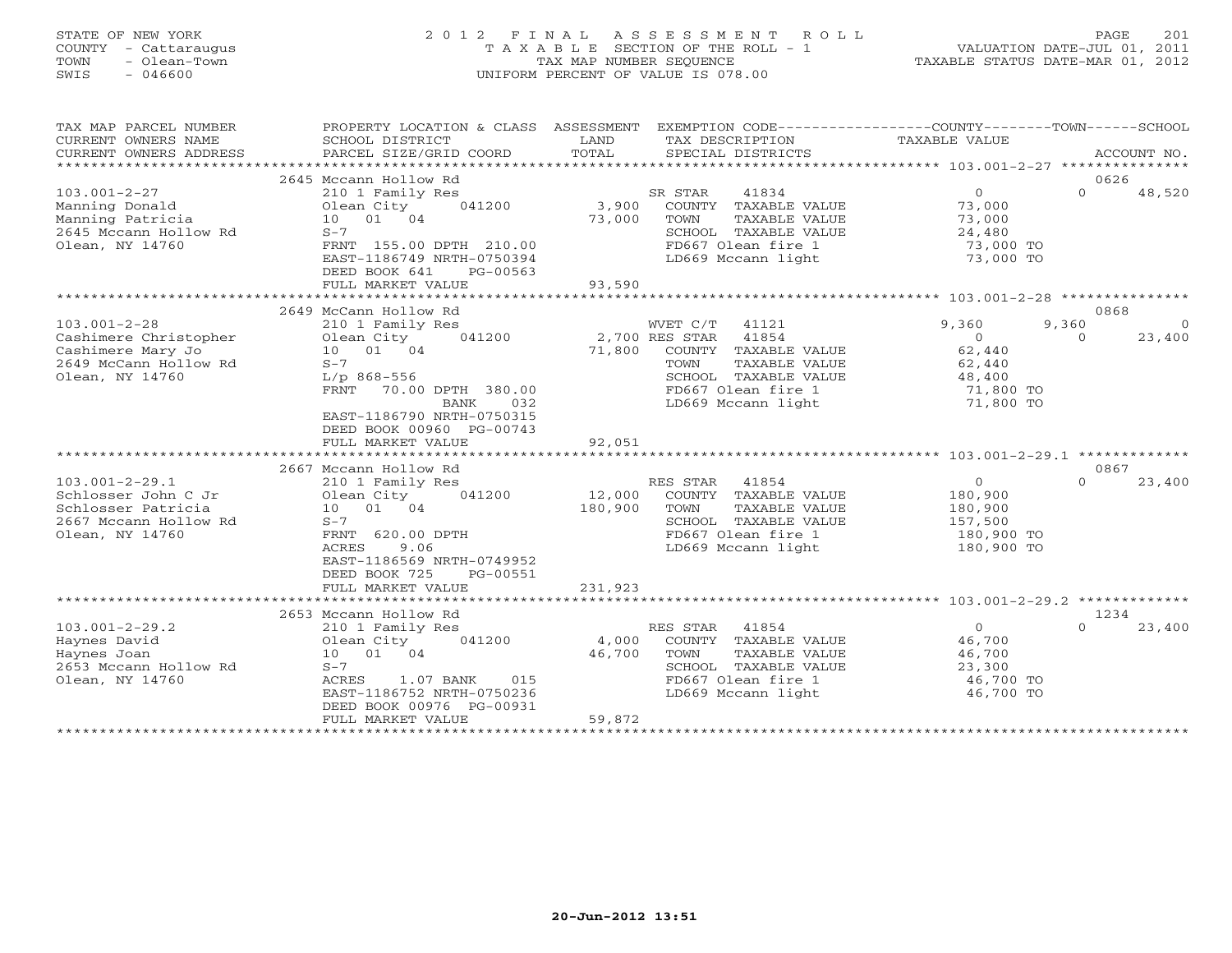## STATE OF NEW YORK 2 0 1 2 F I N A L A S S E S S M E N T R O L L PAGE 202 COUNTY - Cattaraugus T A X A B L E SECTION OF THE ROLL - 1 VALUATION DATE-JUL 01, 2011 TOWN - Olean-Town TAX MAP NUMBER SEQUENCE TAXABLE STATUS DATE-MAR 01, 2012 SWIS - 046600 UNIFORM PERCENT OF VALUE IS 078.00UNIFORM PERCENT OF VALUE IS 078.00

| TAX MAP PARCEL NUMBER<br>CURRENT OWNERS NAME<br>CURRENT OWNERS ADDRESS | PROPERTY LOCATION & CLASS ASSESSMENT<br>SCHOOL DISTRICT<br>PARCEL SIZE/GRID COORD | LAND<br>TOTAL                 | TAX DESCRIPTION<br>SPECIAL DISTRICTS          | EXEMPTION CODE-----------------COUNTY-------TOWN------SCHOOL<br><b>TAXABLE VALUE</b><br>ACCOUNT NO. |
|------------------------------------------------------------------------|-----------------------------------------------------------------------------------|-------------------------------|-----------------------------------------------|-----------------------------------------------------------------------------------------------------|
| ********************                                                   |                                                                                   |                               |                                               |                                                                                                     |
|                                                                        | Mccann Hollow Rd                                                                  |                               |                                               | 0627                                                                                                |
| $103.001 - 2 - 31$                                                     | 314 Rural vac<10                                                                  |                               | COUNTY TAXABLE VALUE                          | 200                                                                                                 |
| Manning Donald                                                         | Olean City<br>041200                                                              | 200                           | TOWN<br>TAXABLE VALUE                         | 200                                                                                                 |
| Manning Patricia                                                       | 10  01  04                                                                        | 200                           | SCHOOL TAXABLE VALUE                          | 200                                                                                                 |
| 2645 Mccann Hollow Rd                                                  | $S-7$                                                                             |                               | FD667 Olean fire 1                            | 200 TO                                                                                              |
| Olean, NY 14760                                                        | 50.00 DPTH 140.00<br>FRNT                                                         |                               | LD669 Mccann light                            | 200 TO                                                                                              |
|                                                                        | EAST-1186923 NRTH-0750374                                                         |                               |                                               |                                                                                                     |
|                                                                        | FULL MARKET VALUE                                                                 | 256                           |                                               |                                                                                                     |
|                                                                        |                                                                                   |                               |                                               | ******************* 103.001-2-33 *********                                                          |
|                                                                        | Nys Rte 16 S                                                                      |                               |                                               | 0992                                                                                                |
| $103.001 - 2 - 33$                                                     | 314 Rural vac<10                                                                  |                               | COUNTY TAXABLE VALUE                          | 4,300                                                                                               |
| Miller Shirley                                                         | Olean City<br>041200                                                              | 4,300                         | TOWN<br>TAXABLE VALUE                         | 4,300                                                                                               |
| 1677 Fay Hollow Rd                                                     | 10 01 04                                                                          | 4,300                         | SCHOOL TAXABLE VALUE                          | 4,300                                                                                               |
| PO Box 4                                                               | $S-7$<br>ACRES                                                                    |                               | FD667 Olean fire 1                            | 4,300 TO                                                                                            |
| Hinsdale, NY 14743                                                     | 1.54<br>EAST-1187154 NRTH-0750674                                                 |                               |                                               |                                                                                                     |
|                                                                        | DEED BOOK 10325 PG-6007                                                           |                               |                                               |                                                                                                     |
|                                                                        | FULL MARKET VALUE                                                                 | 5,513                         |                                               |                                                                                                     |
|                                                                        | ************************                                                          |                               |                                               |                                                                                                     |
|                                                                        | Alpine Dr                                                                         |                               |                                               | 0712                                                                                                |
| $103.001 - 2 - 34$                                                     | 311 Res vac land                                                                  |                               | COUNTY TAXABLE VALUE                          | 1,500                                                                                               |
| Nenno Michael J                                                        | 041200<br>Olean City                                                              | 1,500                         | TOWN<br>TAXABLE VALUE                         | 1,500                                                                                               |
| Nenno Sally A                                                          | 10 01 04                                                                          | 1,500                         | SCHOOL TAXABLE VALUE                          | 1,500                                                                                               |
| 1414 Alpine Dr                                                         | $S-7$                                                                             |                               | FD667 Olean fire 1                            | 1,500 TO                                                                                            |
| Olean, NY 14760                                                        | FRNT 120.00 DPTH 187.00                                                           |                               |                                               |                                                                                                     |
|                                                                        | EAST-1187937 NRTH-0751020                                                         |                               |                                               |                                                                                                     |
|                                                                        | DEED BOOK 863<br>PG-00118                                                         |                               |                                               |                                                                                                     |
|                                                                        | FULL MARKET VALUE                                                                 | 1,923                         |                                               |                                                                                                     |
|                                                                        |                                                                                   |                               |                                               |                                                                                                     |
|                                                                        | 1386 Alpine Dr                                                                    |                               |                                               | 0321                                                                                                |
| $103.001 - 2 - 36$                                                     | 210 1 Family Res                                                                  |                               | COUNTY TAXABLE VALUE                          | 35,000                                                                                              |
| Fischer Rita L                                                         | Olean City<br>041200<br>10 01 04                                                  | 5,600<br>35,000               | TOWN<br>TAXABLE VALUE<br>SCHOOL TAXABLE VALUE | 35,000                                                                                              |
| Revocable Living<br>266 Portville-Ceres Rd                             | $S-7$                                                                             |                               | FD667 Olean fire 1                            | 35,000<br>35,000 TO                                                                                 |
| Portville, NY 14770                                                    | Ff 142.70<br>Life Use                                                             |                               |                                               |                                                                                                     |
|                                                                        | ACRES<br>1.60                                                                     |                               |                                               |                                                                                                     |
|                                                                        | EAST-1187645 NRTH-0750768                                                         |                               |                                               |                                                                                                     |
|                                                                        | DEED BOOK 00950 PG-00095                                                          |                               |                                               |                                                                                                     |
|                                                                        | FULL MARKET VALUE                                                                 | 44,872                        |                                               |                                                                                                     |
|                                                                        | *******************                                                               |                               |                                               | ******************** 103.001-2-38 **********                                                        |
|                                                                        | 1380 Alpine Dr                                                                    |                               |                                               | 0575                                                                                                |
| $103.001 - 2 - 38$                                                     | 210 1 Family Res                                                                  |                               | 41854<br>RES STAR                             | $\circ$<br>$\Omega$<br>23,400                                                                       |
| Hirliman Thomas J                                                      | Olean City<br>041200                                                              | 3,000                         | COUNTY TAXABLE VALUE                          | 45,000                                                                                              |
| Hirliman Theresa                                                       | 10 01 04                                                                          | 45,000                        | TOWN<br>TAXABLE VALUE                         | 45,000                                                                                              |
| 1380 Alpine Dr                                                         | $S-7$                                                                             |                               | SCHOOL TAXABLE VALUE                          | 21,600                                                                                              |
| Olean, NY 14760                                                        | FRNT<br>84.00 DPTH 470.00                                                         |                               | FD667 Olean fire 1                            | 45,000 TO                                                                                           |
|                                                                        | EAST-1187629 NRTH-0750655                                                         |                               |                                               |                                                                                                     |
|                                                                        | DEED BOOK 766<br>PG-00248                                                         |                               |                                               |                                                                                                     |
| **********************                                                 | FULL MARKET VALUE<br>*************************                                    | 57,692<br>* * * * * * * * * * |                                               |                                                                                                     |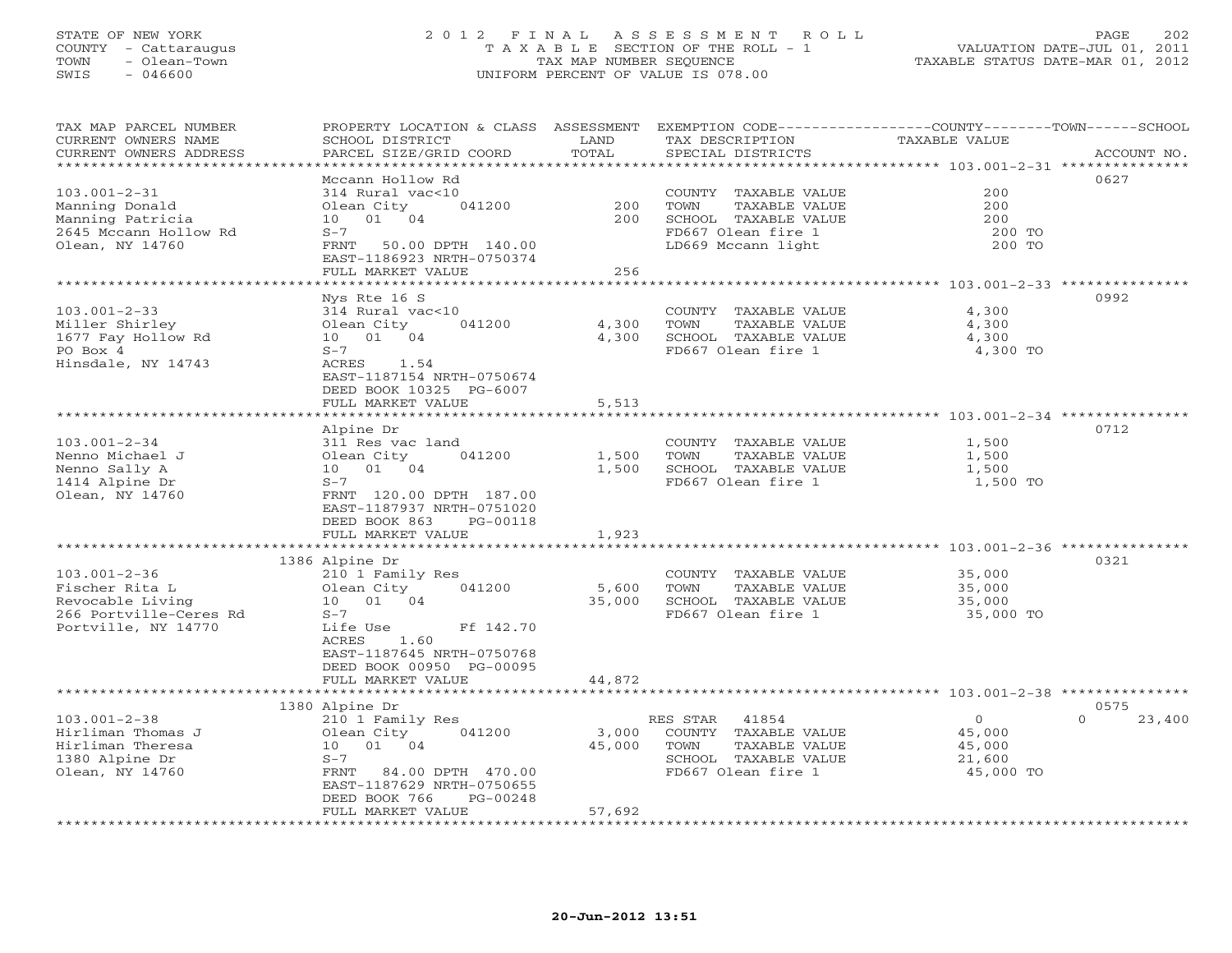# STATE OF NEW YORK 2 0 1 2 F I N A L A S S E S S M E N T R O L L PAGE 203 COUNTY - Cattaraugus T A X A B L E SECTION OF THE ROLL - 1 VALUATION DATE-JUL 01, 2011 TOWN - Olean-Town TAX MAP NUMBER SEQUENCE TAXABLE STATUS DATE-MAR 01, 2012 SWIS - 046600 UNIFORM PERCENT OF VALUE IS 078.00UNIFORM PERCENT OF VALUE IS 078.00

| TAX MAP PARCEL NUMBER<br>CURRENT OWNERS NAME<br>CURRENT OWNERS ADDRESS                             | PROPERTY LOCATION & CLASS<br>SCHOOL DISTRICT<br>PARCEL SIZE/GRID COORD                                                                     | ASSESSMENT<br>LAND<br>TOTAL               | EXEMPTION CODE----------------COUNTY-------TOWN-----SCHOOL<br>TAX DESCRIPTION<br>SPECIAL DISTRICTS                                        | TAXABLE VALUE                                               | ACCOUNT NO.                             |
|----------------------------------------------------------------------------------------------------|--------------------------------------------------------------------------------------------------------------------------------------------|-------------------------------------------|-------------------------------------------------------------------------------------------------------------------------------------------|-------------------------------------------------------------|-----------------------------------------|
|                                                                                                    |                                                                                                                                            | ***********                               |                                                                                                                                           |                                                             |                                         |
| $103.001 - 2 - 39$<br>Kaduc Paul A<br>1058 Kingston Dr                                             | 1374 Alpine Dr<br>210 1 Family Res<br>Olean City<br>041200<br>10 01 04                                                                     | 4,100<br>37,500                           | COUNTY TAXABLE VALUE<br>TOWN<br>TAXABLE VALUE<br>SCHOOL TAXABLE VALUE                                                                     | 37,500<br>37,500<br>37,500                                  | 0930                                    |
| Olean, NY 14760                                                                                    | $S-7$<br>ACRES<br>1.10<br>EAST-1187608 NRTH-0750563<br>DEED BOOK 1029<br>$PG-613$<br>FULL MARKET VALUE                                     | 48,077                                    | FD667 Olean fire 1                                                                                                                        | 37,500 TO                                                   |                                         |
|                                                                                                    |                                                                                                                                            |                                           |                                                                                                                                           |                                                             |                                         |
|                                                                                                    | 1420 Alpine Dr                                                                                                                             |                                           |                                                                                                                                           |                                                             | 0713                                    |
| $103.001 - 2 - 40.1$<br>Nenno Leo J<br>Nenno Patricia<br>1420 Alpine Dr<br>Olean, NY 14760         | 240 Rural res<br>041200<br>Olean City<br>10 01 04<br>$S-7$<br>ACRES 11.75<br>EAST-1188162 NRTH-0750663<br>DEED BOOK 4620<br>$PG-2002$      | 71,100                                    | CW_15_VET/ 41161<br>8,000 SR STAR<br>41834<br>COUNTY TAXABLE VALUE<br>TAXABLE VALUE<br>TOWN<br>SCHOOL TAXABLE VALUE<br>FD667 Olean fire 1 | 9,360<br>$\circ$<br>61,740<br>61,740<br>22,580<br>71,100 TO | 9,360<br>$\Omega$<br>$\Omega$<br>48,520 |
|                                                                                                    | FULL MARKET VALUE                                                                                                                          | 91,154                                    |                                                                                                                                           |                                                             |                                         |
|                                                                                                    | 1387 Old Rock City Rd                                                                                                                      |                                           |                                                                                                                                           |                                                             | 0515                                    |
| $103.001 - 2 - 40.2$                                                                               | 210 1 Family Res                                                                                                                           |                                           | COUNTY TAXABLE VALUE                                                                                                                      | 3,600                                                       |                                         |
| Cornelius Jeanette M                                                                               | 041200<br>Olean City                                                                                                                       | 3,600                                     | TOWN<br>TAXABLE VALUE                                                                                                                     | 3,600                                                       |                                         |
| 222 Steven St                                                                                      | 10 01 04                                                                                                                                   | 3,600                                     | SCHOOL TAXABLE VALUE                                                                                                                      | 3,600                                                       |                                         |
| Wellsville, NY 14895                                                                               | $S-7$<br>Will<br>FRNT 260.00 DPTH 145.00<br>EAST-1187511 NRTH-0750945<br>DEED BOOK 864<br>PG-00295<br>FULL MARKET VALUE                    | 4,615                                     | FD667 Olean fire 1                                                                                                                        | 3,600 TO                                                    |                                         |
|                                                                                                    |                                                                                                                                            |                                           |                                                                                                                                           |                                                             |                                         |
|                                                                                                    | 1397 Alpine Dr                                                                                                                             |                                           |                                                                                                                                           |                                                             | 1595                                    |
| $103.001 - 2 - 40.3$<br>Diffenderfer Raymond P<br>Long Jeanne<br>1397 Alpine Dr<br>Olean, NY 14760 | 210 1 Family Res<br>041200<br>Olean City<br>10 01 04<br>FRNT 289.60 DPTH 262.90<br>EAST-1187675 NRTH-0750961<br>DEED BOOK 00946 PG-00475   | 3,600<br>68,900                           | RES STAR<br>41854<br>COUNTY TAXABLE VALUE<br>TOWN<br>TAXABLE VALUE<br>SCHOOL TAXABLE VALUE<br>FD667 Olean fire 1                          | $\overline{0}$<br>68,900<br>68,900<br>45,500<br>68,900 TO   | 23,400<br>$\Omega$                      |
|                                                                                                    | FULL MARKET VALUE<br>******************                                                                                                    | 88,333                                    |                                                                                                                                           |                                                             |                                         |
|                                                                                                    | 1366 Alpine Dr                                                                                                                             |                                           |                                                                                                                                           |                                                             | 1596                                    |
| $103.001 - 2 - 40.4$<br>Gergel Gregory<br>Gergel Melanie<br>1366 Alpine Dr<br>Olean, NY 14760      | 210 1 Family Res<br>041200<br>Olean City<br>10 01 04<br>ACRES<br>2.35 BANK<br>017<br>EAST-1187589 NRTH-0750402<br>DEED BOOK 01002 PG-00255 | 5,500<br>55,000                           | RES STAR<br>41854<br>COUNTY TAXABLE VALUE<br>TOWN<br>TAXABLE VALUE<br>SCHOOL TAXABLE VALUE<br>FD667 Olean fire 1                          | $\circ$<br>55,000<br>55,000<br>31,600<br>55,000 TO          | 23,400<br>$\cap$                        |
| *************************                                                                          | FULL MARKET VALUE<br>***********************                                                                                               | 70,513<br>* * * * * * * * * * * * * * * * |                                                                                                                                           |                                                             |                                         |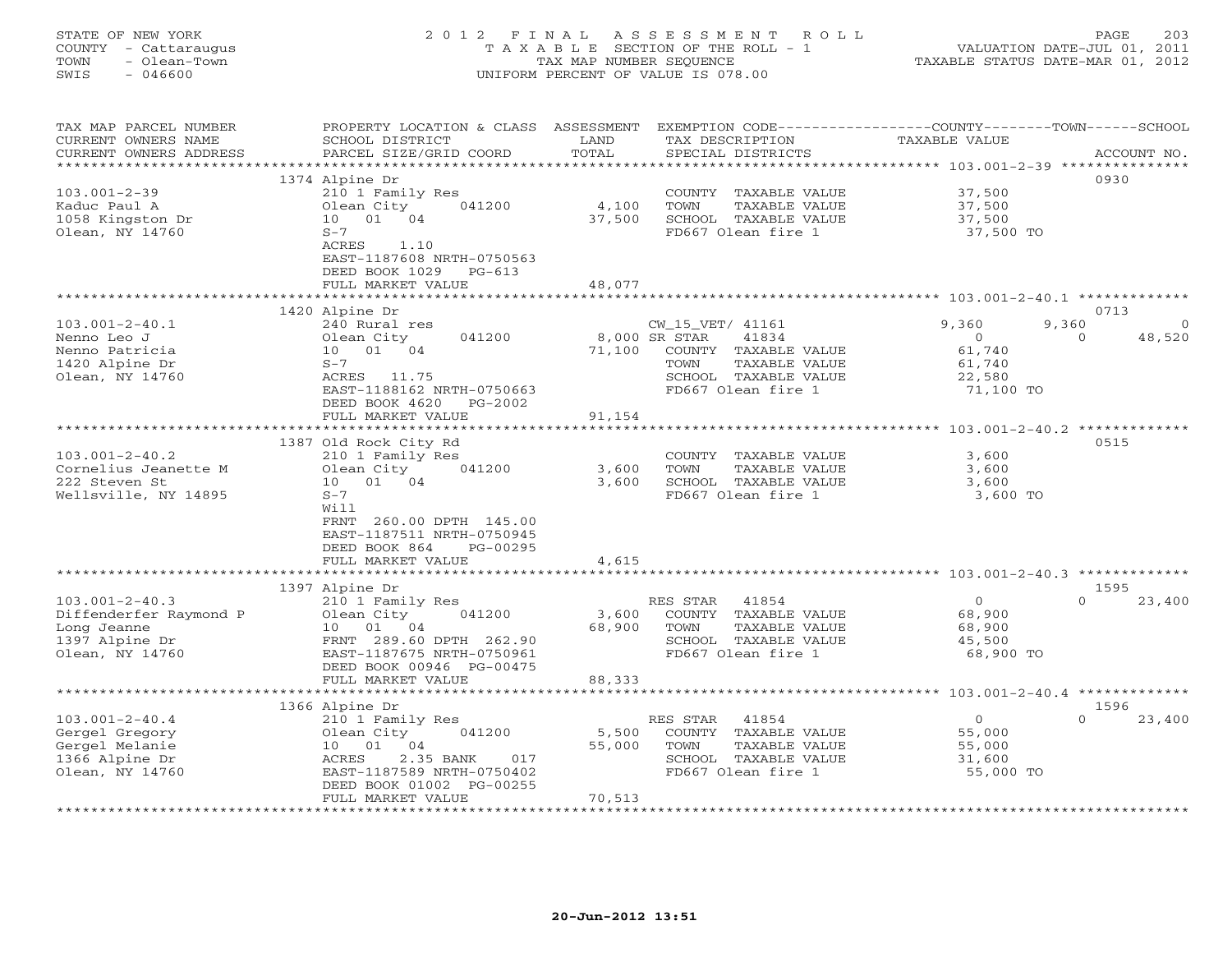| STATE OF NEW YORK<br>COUNTY - Cattaraugus<br>TOWN<br>- Olean-Town<br>SWIS<br>$-046600$          | 2 0 1 2<br>FINAL<br>TAXABLE                                                                                                                                                                                                | ASSESSMENT<br>ROLL<br>SECTION OF THE ROLL - 1<br>TAX MAP NUMBER SEQUENCE<br>UNIFORM PERCENT OF VALUE IS 078.00                                | 204<br>PAGE<br>VALUATION DATE-JUL 01, 2011<br>TAXABLE STATUS DATE-MAR 01, 2012                      |
|-------------------------------------------------------------------------------------------------|----------------------------------------------------------------------------------------------------------------------------------------------------------------------------------------------------------------------------|-----------------------------------------------------------------------------------------------------------------------------------------------|-----------------------------------------------------------------------------------------------------|
| TAX MAP PARCEL NUMBER<br>CURRENT OWNERS NAME<br>CURRENT OWNERS ADDRESS<br>********************* | PROPERTY LOCATION & CLASS ASSESSMENT<br>SCHOOL DISTRICT<br>PARCEL SIZE/GRID COORD                                                                                                                                          | LAND<br>TAX DESCRIPTION<br>TOTAL<br>SPECIAL DISTRICTS                                                                                         | EXEMPTION CODE-----------------COUNTY-------TOWN------SCHOOL<br>TAXABLE VALUE<br>ACCOUNT NO.        |
|                                                                                                 | 1396 Alpine Dr                                                                                                                                                                                                             |                                                                                                                                               | 1773                                                                                                |
| $103.001 - 2 - 40.5$<br>Nenno Gerald I<br>1396 Alpine Dr<br>Olean, NY 14760                     | 210 1 Family Res<br>041200<br>Olean City<br>10  01  04<br>$S-7$<br>FRNT 134.00 DPTH 330.00<br>EAST-1187778 NRTH-0750867<br>DEED BOOK 12888 PG-6001<br>FULL MARKET VALUE                                                    | RES STAR<br>41854<br>4,000<br>COUNTY TAXABLE VALUE<br>30,500<br>TOWN<br>TAXABLE VALUE<br>SCHOOL TAXABLE VALUE<br>FD667 Olean fire 1<br>39,103 | $\circ$<br>$\Omega$<br>23,400<br>30,500<br>30,500<br>7,100<br>30,500 TO                             |
|                                                                                                 |                                                                                                                                                                                                                            |                                                                                                                                               |                                                                                                     |
| $103.001 - 2 - 41$<br>Riehler Michael<br>724 Sara Ct<br>Lewiston, NY 14092                      | 1350 Alpine Dr<br>210 1 Family Res<br>Olean City<br>041200<br>10 01 04<br>$S-7$<br>Life Use<br>ACRES<br>3.72<br>EAST-1187935 NRTH-0750228<br>DEED BOOK 1013<br>$PG-59$<br>FULL MARKET VALUE<br>*************************** | COUNTY TAXABLE VALUE<br>5,600<br>TOWN<br>TAXABLE VALUE<br>SCHOOL TAXABLE VALUE<br>72,000<br>FD667 Olean fire 1<br>92,308                      | 0809<br>72,000<br>72,000<br>72,000<br>72,000 TO                                                     |
|                                                                                                 | 1343 Ursoy Dr                                                                                                                                                                                                              |                                                                                                                                               | 1012                                                                                                |
| $103.001 - 2 - 42$<br>Wetherby David<br>Wetherby Lisa<br>1343 Ursoy Dr<br>Olean, NY 14760       | 210 1 Family Res<br>041200<br>Olean City<br>01 04<br>10<br>$S-7$<br>FRNT<br>80.00 DPTH 125.00<br>EAST-1187342 NRTH-0749897<br>DEED BOOK 913<br>PG-00126                                                                    | RES STAR<br>41854<br>2,400<br>COUNTY TAXABLE VALUE<br>59,000<br>TOWN<br>TAXABLE VALUE<br>SCHOOL TAXABLE VALUE<br>FD667 Olean fire 1           | $\overline{O}$<br>$\Omega$<br>23,400<br>59,000<br>59,000<br>35,600<br>59,000 TO                     |
|                                                                                                 | FULL MARKET VALUE                                                                                                                                                                                                          | 75,641                                                                                                                                        |                                                                                                     |
| $103.001 - 2 - 43$<br>Warfield Randy Eugene<br>5106 Five Mile Rd<br>Ischua, NY 14743            | 1346 Ursoy Dr<br>270 Mfg housing<br>Olean City<br>041200<br>10 01 04<br>$S-7$<br>FRNT 100.00 DPTH 180.00<br>EAST-1187350 NRTH-0749792<br>DEED BOOK 6768<br>PG-3002                                                         | COUNTY TAXABLE VALUE<br>TAXABLE VALUE<br>3,100<br>TOWN<br>9,500<br>SCHOOL TAXABLE VALUE<br>FD667 Olean fire 1                                 | ************************ 103.001-2-43 **************<br>1033<br>9,500<br>9,500<br>9,500<br>9,500 TO |
| *********************                                                                           | FULL MARKET VALUE<br>***********************                                                                                                                                                                               | 12,179<br>****************                                                                                                                    |                                                                                                     |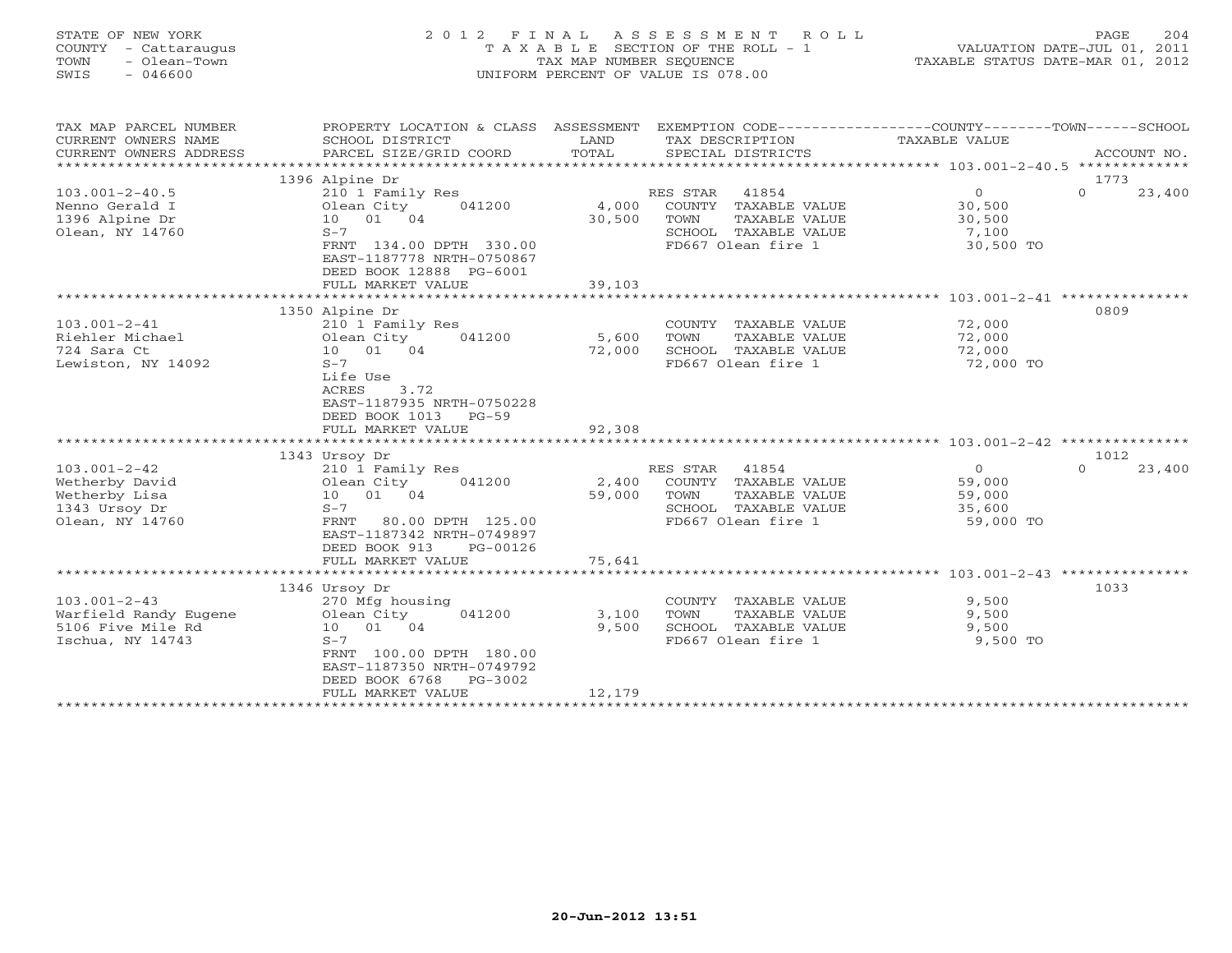# STATE OF NEW YORK 2 0 1 2 F I N A L A S S E S S M E N T R O L L PAGE 205 COUNTY - Cattaraugus T A X A B L E SECTION OF THE ROLL - 1 VALUATION DATE-JUL 01, 2011 TOWN - Olean-Town TAX MAP NUMBER SEQUENCE TAXABLE STATUS DATE-MAR 01, 2012 SWIS - 046600 UNIFORM PERCENT OF VALUE IS 078.00UNIFORM PERCENT OF VALUE IS 078.00

| TAX MAP PARCEL NUMBER<br>CURRENT OWNERS NAME                                                                           | PROPERTY LOCATION & CLASS ASSESSMENT<br>SCHOOL DISTRICT                                                                                                                              | LAND                       | EXEMPTION CODE-----------------COUNTY-------TOWN------SCHOOL<br>TAX DESCRIPTION                                  | TAXABLE VALUE                                                                                             |                            |
|------------------------------------------------------------------------------------------------------------------------|--------------------------------------------------------------------------------------------------------------------------------------------------------------------------------------|----------------------------|------------------------------------------------------------------------------------------------------------------|-----------------------------------------------------------------------------------------------------------|----------------------------|
| CURRENT OWNERS ADDRESS<br>**********************                                                                       | PARCEL SIZE/GRID COORD<br>****************************                                                                                                                               | TOTAL                      | SPECIAL DISTRICTS                                                                                                |                                                                                                           | ACCOUNT NO.                |
|                                                                                                                        |                                                                                                                                                                                      |                            |                                                                                                                  |                                                                                                           |                            |
| $103.001 - 2 - 44$<br>Kwiatkowski Joseph<br>Kwiatkowski Debra<br>Attn: Jason Turek<br>1350 Ursoy Dr<br>Olean, NY 14760 | 1350 Ursoy Dr<br>240 Rural res<br>041200<br>Olean City<br>10 01 04<br>$S-7$<br>ACRES 11.66<br>EAST-1187948 NRTH-0749964<br>DEED BOOK 832<br>PG-00280<br>FULL MARKET VALUE            | 9,700<br>45,000<br>57,692  | RES STAR<br>41854<br>COUNTY TAXABLE VALUE<br>TOWN<br>TAXABLE VALUE<br>SCHOOL TAXABLE VALUE<br>FD667 Olean fire 1 | $\Omega$<br>45,000<br>45,000<br>21,600<br>45,000 TO                                                       | 0098<br>$\Omega$<br>23,400 |
|                                                                                                                        |                                                                                                                                                                                      |                            |                                                                                                                  |                                                                                                           |                            |
| $103.001 - 2 - 45$<br>Parker Kerry L<br>Nary Annette<br>1321 Old Rock City Rd<br>Olean, NY 14760                       | 1321 Nys Rte 16 S<br>210 1 Family Res<br>041200<br>Olean City<br>08 01 04<br>$S-7$<br>ACRES<br>5.85<br>EAST-1187954 NRTH-0749643<br>DEED BOOK 899<br>PG-00394                        | 6,900<br>42,400            | RES STAR<br>41854<br>COUNTY TAXABLE VALUE<br>TAXABLE VALUE<br>TOWN<br>SCHOOL TAXABLE VALUE<br>FD667 Olean fire 1 | $\Omega$<br>42,400<br>42,400<br>19,000<br>42,400 TO                                                       | 0717<br>$\Omega$<br>23,400 |
|                                                                                                                        | FULL MARKET VALUE                                                                                                                                                                    | 54,359                     |                                                                                                                  |                                                                                                           |                            |
|                                                                                                                        | 1319 Old Rock City Rd                                                                                                                                                                |                            |                                                                                                                  |                                                                                                           | 0412                       |
| $103.001 - 2 - 46$<br>Miller Shon<br>Miller Marie<br>1319 Old Rock City Rd<br>Olean, NY 14760                          | 210 1 Family Res<br>041200<br>Olean City<br>08 01 04<br>$S-7$<br>FRNT<br>70.00 DPTH 340.00<br>EAST-1187418 NRTH-0749551<br>DEED BOOK 00990 PG-00383                                  | 2,700<br>30,600            | RES STAR 41854<br>COUNTY TAXABLE VALUE<br>TOWN<br>TAXABLE VALUE<br>SCHOOL TAXABLE VALUE<br>FD667 Olean fire 1    | $\circ$<br>30,600<br>30,600<br>7,200<br>30,600 TO                                                         | $\Omega$<br>23,400         |
|                                                                                                                        | FULL MARKET VALUE                                                                                                                                                                    | 39,231                     |                                                                                                                  |                                                                                                           |                            |
|                                                                                                                        | *****************                                                                                                                                                                    | ************               |                                                                                                                  | ******************** 103.001-2-47.1 **********                                                            |                            |
| $103.001 - 2 - 47.1$<br>Nenno Leo<br>Nenno Patricia<br>1420 Alpine Dr<br>Olean, NY 14760                               | Alpine Dr<br>321 Abandoned ag<br>041200<br>Olean City<br>10 01 04<br>$S-7$<br>ACRES 25.00<br>EAST-1189224 NRTH-0750570<br>DEED BOOK 1009 PG-276                                      | 10,000<br>10,000           | COUNTY TAXABLE VALUE<br>TOWN<br>TAXABLE VALUE<br>SCHOOL TAXABLE VALUE<br>FD667 Olean fire 1                      | 10,000<br>10,000<br>10,000<br>10,000 TO                                                                   | 0461                       |
|                                                                                                                        | FULL MARKET VALUE<br>* * * * * * * * * * * * * * * * * * *                                                                                                                           | 12,821<br>**************** |                                                                                                                  |                                                                                                           |                            |
| $103.001 - 2 - 48$<br>Nenno Leo J<br>Nenno Patricia<br>1420 Alpine Dr<br>Olean, NY 14760                               | Alpine Dr<br>321 Abandoned ag<br>Olean City<br>041200<br>07/08/09/10<br>01 04<br>$S-7$<br>ACRES 65.90<br>EAST-1189851 NRTH-0749553<br>PG-00759<br>DEED BOOK 814<br>FULL MARKET VALUE | 19,500<br>19,500<br>25,000 | COUNTY TAXABLE VALUE<br>TAXABLE VALUE<br>TOWN<br>SCHOOL TAXABLE VALUE<br>FD667 Olean fire 1                      | ********************************* 103.001-2-48 ***************<br>19,500<br>19,500<br>19,500<br>19,500 TO | 0188                       |
|                                                                                                                        |                                                                                                                                                                                      |                            |                                                                                                                  |                                                                                                           |                            |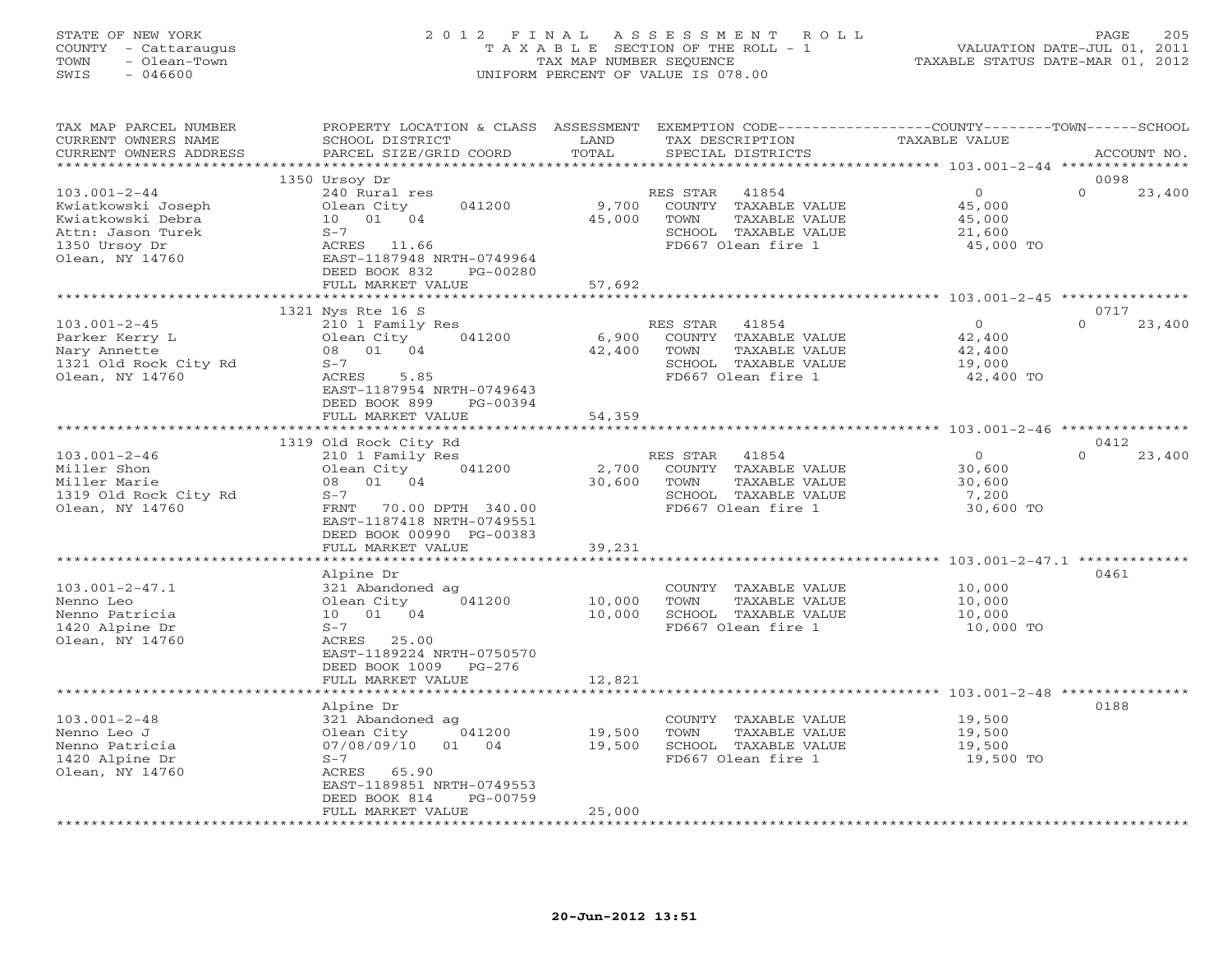# STATE OF NEW YORK 2 0 1 2 F I N A L A S S E S S M E N T R O L L PAGE 206 COUNTY - Cattaraugus T A X A B L E SECTION OF THE ROLL - 1 VALUATION DATE-JUL 01, 2011 TOWN - Olean-Town TAX MAP NUMBER SEQUENCE TAXABLE STATUS DATE-MAR 01, 2012 SWIS - 046600 UNIFORM PERCENT OF VALUE IS 078.00UNIFORM PERCENT OF VALUE IS 078.00

| TAX MAP PARCEL NUMBER   | PROPERTY LOCATION & CLASS ASSESSMENT |        |                       | EXEMPTION CODE-----------------COUNTY-------TOWN------SCHOOL |
|-------------------------|--------------------------------------|--------|-----------------------|--------------------------------------------------------------|
| CURRENT OWNERS NAME     | SCHOOL DISTRICT                      | LAND   | TAX DESCRIPTION       | TAXABLE VALUE                                                |
| CURRENT OWNERS ADDRESS  | PARCEL SIZE/GRID COORD               | TOTAL  | SPECIAL DISTRICTS     | ACCOUNT NO.                                                  |
| *********************** |                                      |        |                       |                                                              |
|                         | Old Rock City Rd                     |        |                       | 0045                                                         |
| $103.001 - 2 - 51.1$    | 311 Res vac land                     |        | COUNTY TAXABLE VALUE  | 12,900                                                       |
| Kenyon Christopher A    | Olean City<br>041200                 | 12,900 | TAXABLE VALUE<br>TOWN | 12,900                                                       |
| 1315 Old Rock City Rd   | 08 01 04                             | 12,900 | SCHOOL TAXABLE VALUE  | 12,900                                                       |
| Olean, NY 14760         | $S-7$                                |        | FD667 Olean fire 1    | 12,900 TO                                                    |
|                         | ACRES 12.90                          |        |                       |                                                              |
|                         | EAST-1188585 NRTH-0749431            |        |                       |                                                              |
|                         | DEED BOOK 16202 PG-5003              |        |                       |                                                              |
|                         | FULL MARKET VALUE                    | 16,538 |                       |                                                              |
|                         |                                      |        |                       |                                                              |
|                         | Old Rock City Rd                     |        |                       | 1762                                                         |
|                         |                                      |        |                       | 100                                                          |
| $103.001 - 2 - 51.2$    | 311 Res vac land                     | 100    | COUNTY TAXABLE VALUE  | 100                                                          |
| Jennings Dana           | Olean City<br>041200                 |        | TOWN<br>TAXABLE VALUE |                                                              |
| Jennings Kari           | 08 01 04                             | 100    | SCHOOL TAXABLE VALUE  | 100                                                          |
| 1301 Old Rock City Rd   | $S-7$                                |        | FD667 Olean fire 1    | 100 TO                                                       |
| Olean, NY 14760         | ACRES<br>0.10                        |        |                       |                                                              |
|                         | EAST-1187460 NRTH-0749206            |        |                       |                                                              |
|                         | DEED BOOK 16415 PG-5001              |        |                       |                                                              |
|                         | FULL MARKET VALUE                    | 128    |                       |                                                              |
|                         |                                      |        |                       |                                                              |
|                         | Old Rock City Rd                     |        |                       | 1763                                                         |
| $103.001 - 2 - 51.3$    | 311 Res vac land                     |        | COUNTY TAXABLE VALUE  | 100                                                          |
| Miller Timothy          | Olean City<br>041200                 | 100    | TOWN<br>TAXABLE VALUE | 100                                                          |
| 1305 Old Rock City Rd   | 08 01 04                             | 100    | SCHOOL TAXABLE VALUE  | 100                                                          |
| Olean, NY 14760         | $S-7$                                |        | FD667 Olean fire 1    | 100 TO                                                       |
|                         | ACRES<br>0.10                        |        |                       |                                                              |
|                         | EAST-1187437 NRTH-0749267            |        |                       |                                                              |
|                         | DEED BOOK 3210 PG-8002               |        |                       |                                                              |
|                         | FULL MARKET VALUE                    | 128    |                       |                                                              |
|                         |                                      |        |                       |                                                              |
|                         | 1315 Old Rock City Rd                |        |                       | 1829                                                         |
| $103.001 - 2 - 51.4$    | 210 1 Family Res                     |        | COUNTY TAXABLE VALUE  | 47,900                                                       |
| Kenyon Christopher A    | Olean City<br>041200                 | 1,900  | TAXABLE VALUE<br>TOWN | 47,900                                                       |
| 1315 Old Rock City Rd   | ACRES<br>1.90                        | 47,900 | SCHOOL TAXABLE VALUE  | 47,900                                                       |
| Olean, NY 14760         | EAST-1187498 NRTH-0749405            |        | FD667 Olean fire 1    | 47,900 TO                                                    |
|                         | DEED BOOK 16202 PG-5001              |        |                       |                                                              |
|                         | FULL MARKET VALUE                    |        |                       |                                                              |
|                         |                                      | 61,410 |                       |                                                              |
|                         |                                      |        |                       | 0824                                                         |
|                         | 1305 Old Rock City Rd                |        |                       | $\Omega$                                                     |
| $103.001 - 2 - 52$      | 210 1 Family Res                     |        | RES STAR 41854        | 23,400<br>$\overline{0}$                                     |
| Miller Timothy          | Olean City<br>041200                 | 2,700  | COUNTY TAXABLE VALUE  | 45,000                                                       |
| 1305 Old Rock City Rd   | 08 01 04                             | 45,000 | TOWN<br>TAXABLE VALUE | 45,000                                                       |
| Olean, NY 14760         | $S-7$                                |        | SCHOOL TAXABLE VALUE  | 21,600                                                       |
|                         | FRNT 100.00 DPTH 125.00              |        | FD667 Olean fire 1    | 45,000 TO                                                    |
|                         | EAST-1187344 NRTH-0749276            |        |                       |                                                              |
|                         | DEED BOOK 3210<br>PG-8002            |        |                       |                                                              |
|                         | FULL MARKET VALUE                    | 57,692 |                       |                                                              |
|                         | ***********************              |        |                       |                                                              |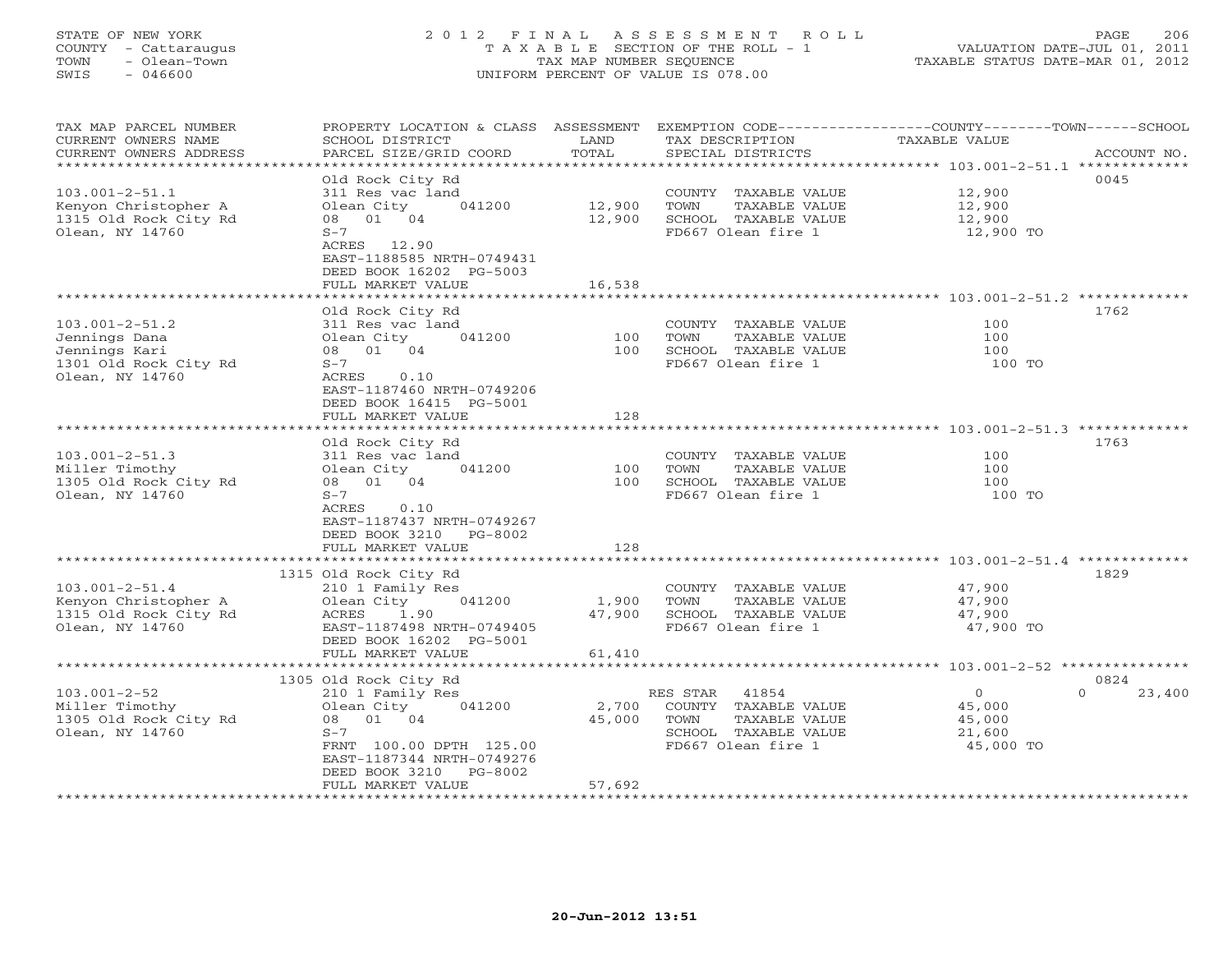| STATE OF NEW YORK<br>COUNTY - Cattaraugus<br>- Olean-Town<br>TOWN<br>- 046600<br>SWIS | 2012 FINAL ASSESSMENT ROLL<br>TAXABLE SECTION OF THE ROLL - 1<br>TAX MAP NUMBER SEQUENCE<br>UNIFORM PERCENT OF VALUE IS 078.00 | 2.07<br>PAGE<br>VALUATION DATE-JUL 01, 2011<br>TAXABLE STATUS DATE-MAR 01, 2012 |
|---------------------------------------------------------------------------------------|--------------------------------------------------------------------------------------------------------------------------------|---------------------------------------------------------------------------------|
|                                                                                       |                                                                                                                                |                                                                                 |

|  |  |  | --- |
|--|--|--|-----|
|  |  |  |     |
|  |  |  |     |
|  |  |  |     |
|  |  |  |     |

| TAX MAP PARCEL NUMBER<br>CURRENT OWNERS NAME<br>CURRENT OWNERS ADDRESS                                                        | SCHOOL DISTRICT<br>PARCEL SIZE/GRID COORD                                                                                                                                                           | LAND<br>TAX DESCRIPTION<br>TOTAL<br>SPECIAL DISTRICTS                                                                                      | PROPERTY LOCATION & CLASS ASSESSMENT EXEMPTION CODE----------------COUNTY-------TOWN------SCHOOL<br><b>TAXABLE VALUE</b><br>ACCOUNT NO. |
|-------------------------------------------------------------------------------------------------------------------------------|-----------------------------------------------------------------------------------------------------------------------------------------------------------------------------------------------------|--------------------------------------------------------------------------------------------------------------------------------------------|-----------------------------------------------------------------------------------------------------------------------------------------|
|                                                                                                                               |                                                                                                                                                                                                     |                                                                                                                                            |                                                                                                                                         |
| $103.001 - 2 - 53$<br>Jennings Dana<br>Jennings Kari<br>1301 Old Rock City Rd<br>Olean, NY 14760                              | 1301 Old Rock City Rd<br>210 1 Family Res<br>041200<br>Olean City<br>08 01 04<br>$S-7$<br>FRNT<br>85.00 DPTH 130.00<br>032<br>BANK<br>EAST-1187368 NRTH-0749193<br>DEED BOOK 16415 PG-5001          | RES STAR 41854<br>2,300<br>COUNTY TAXABLE VALUE<br>48,000<br>TOWN<br>TAXABLE VALUE<br>SCHOOL TAXABLE VALUE<br>FD667 Olean fire 1           | 0044<br>$\circ$<br>$\Omega$<br>23,400<br>48,000<br>48,000<br>24,600<br>48,000 TO                                                        |
|                                                                                                                               | FULL MARKET VALUE                                                                                                                                                                                   | 61,538                                                                                                                                     |                                                                                                                                         |
|                                                                                                                               | ************************<br>1289 Old Rock City Rd                                                                                                                                                   |                                                                                                                                            | 0277                                                                                                                                    |
| $103.001 - 2 - 54$<br>Edwards John W<br>1289 Old Rock City Rd<br>Olean, NY 14760                                              | 240 Rural res<br>041200<br>Olean City<br>08 01 04<br>$S-7$<br>ACRES 15.59<br>EAST-1188467 NRTH-0748874<br>DEED BOOK 491<br>PG-00534                                                                 | COUNTY TAXABLE VALUE<br>11,600<br>TOWN<br>TAXABLE VALUE<br>49,500<br>SCHOOL TAXABLE VALUE<br>FD667 Olean fire 1                            | 49,500<br>49,500<br>49,500<br>49,500 TO                                                                                                 |
|                                                                                                                               | FULL MARKET VALUE                                                                                                                                                                                   | 63,462                                                                                                                                     |                                                                                                                                         |
|                                                                                                                               |                                                                                                                                                                                                     |                                                                                                                                            |                                                                                                                                         |
| $103.001 - 2 - 55$<br>Edwards Mary Louise<br>1289 Old Rock City Rd<br>Olean, NY 14760                                         | 1285 Old Rock City Rd<br>210 1 Family Res<br>041200<br>Olean City<br>08 01 04<br>$S-7$<br>FRNT 119.22 DPTH 100.11<br>EAST-1187420 NRTH-0748995<br>DEED BOOK 872<br>PG-01042<br>FULL MARKET VALUE    | RES STAR 41854<br>2,600<br>COUNTY TAXABLE VALUE<br>TAXABLE VALUE<br>37,000<br>TOWN<br>SCHOOL TAXABLE VALUE<br>FD667 Olean fire 1<br>47,436 | 0011<br>$\overline{0}$<br>$\Omega$<br>23,400<br>37,000<br>37,000<br>13,600<br>37,000 TO                                                 |
|                                                                                                                               |                                                                                                                                                                                                     | ************                                                                                                                               |                                                                                                                                         |
| $103.001 - 2 - 56$<br>Thompson Clifford Jr<br>Ensell Mary L<br>313 1/2 S 13th St<br>Olean, NY 14760                           | 1281 Old Rock City Rd<br>210 1 Family Res<br>Olean City<br>041200<br>08 01 04<br>$S-7$<br>FRNT 74.00 DPTH 159.00<br>EAST-1187489 NRTH-0748895<br>DEED BOOK 13941 PG-4001<br>FULL MARKET VALUE       | COUNTY TAXABLE VALUE<br>2,500<br>TOWN<br>TAXABLE VALUE<br>2,500<br>SCHOOL TAXABLE VALUE<br>FD667 Olean fire 1<br>3,205                     | 0859<br>2,500<br>2,500<br>2,500<br>2,500 TO                                                                                             |
|                                                                                                                               |                                                                                                                                                                                                     |                                                                                                                                            |                                                                                                                                         |
| $103.001 - 2 - 57$<br>Lockwood Lawrence J<br>Lockwood Charles<br>RD <sub>2</sub><br>Randolph, NY 14772<br>******************* | 1283 Old Rock City Rd<br>210 1 Family Res<br>041200<br>Olean City<br>08  01  08<br>$S-7$<br>FRNT<br>59.00 DPTH 60.00<br>EAST-1187510 NRTH-0748730<br>DEED BOOK 787<br>PG-00223<br>FULL MARKET VALUE | COUNTY TAXABLE VALUE<br>1,500<br>TOWN<br>TAXABLE VALUE<br>27,500<br>SCHOOL TAXABLE VALUE<br>FD667 Olean fire 1<br>35,256                   | 0594<br>27,500<br>27,500<br>27,500<br>27,500 TO                                                                                         |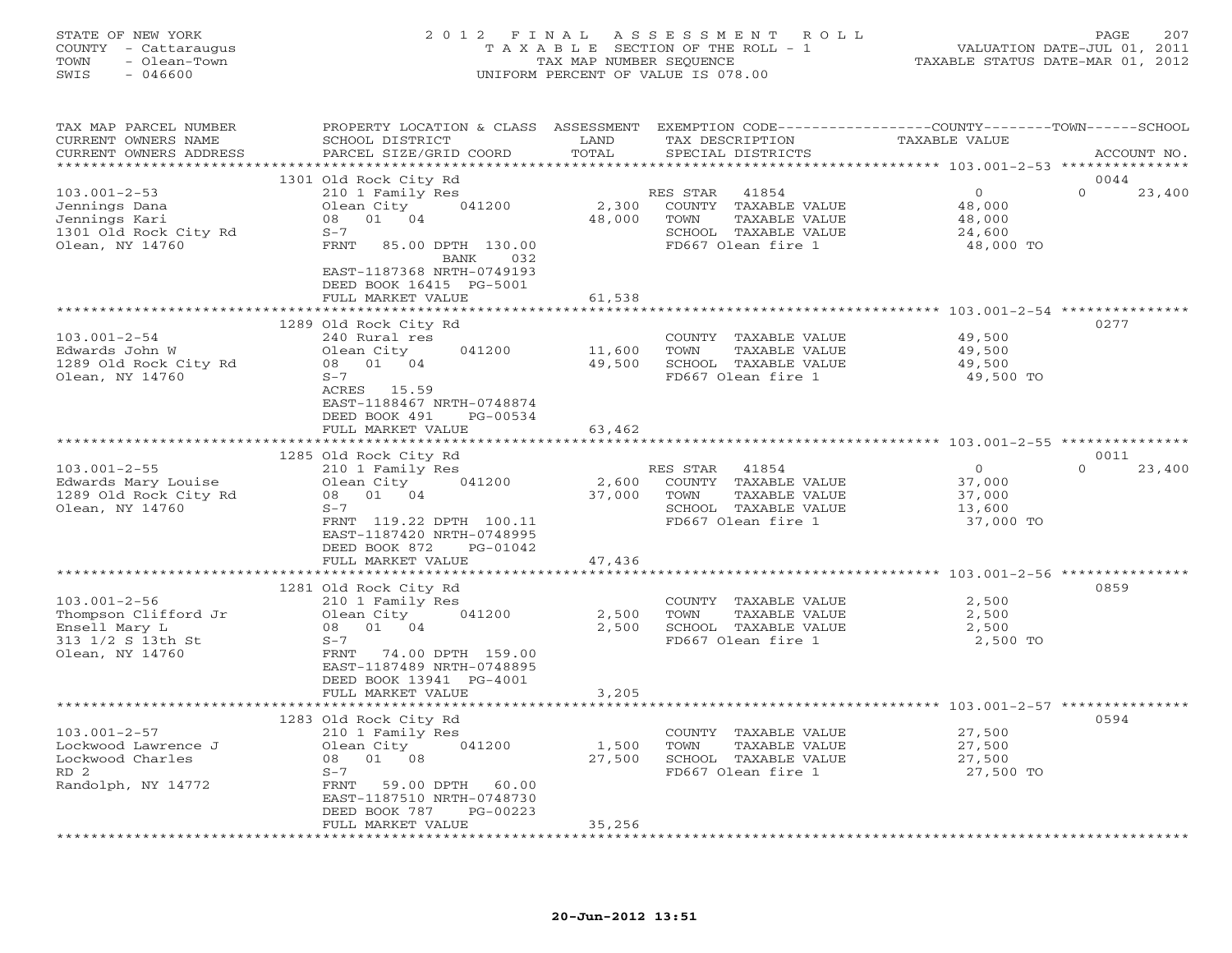# STATE OF NEW YORK 2 0 1 2 F I N A L A S S E S S M E N T R O L L PAGE 208 COUNTY - Cattaraugus T A X A B L E SECTION OF THE ROLL - 1 VALUATION DATE-JUL 01, 2011 TOWN - Olean-Town TAX MAP NUMBER SEQUENCE TAXABLE STATUS DATE-MAR 01, 2012 SWIS - 046600 UNIFORM PERCENT OF VALUE IS 078.00UNIFORM PERCENT OF VALUE IS 078.00

| TAX MAP PARCEL NUMBER<br>CURRENT OWNERS NAME<br>CURRENT OWNERS ADDRESS                            | PROPERTY LOCATION & CLASS ASSESSMENT EXEMPTION CODE----------------COUNTY-------TOWN------SCHOOL<br>SCHOOL DISTRICT<br>PARCEL SIZE/GRID COORD | LAND<br>TOTAL    | TAX DESCRIPTION<br>SPECIAL DISTRICTS                                                                                   | TAXABLE VALUE                                             | ACCOUNT NO.         |
|---------------------------------------------------------------------------------------------------|-----------------------------------------------------------------------------------------------------------------------------------------------|------------------|------------------------------------------------------------------------------------------------------------------------|-----------------------------------------------------------|---------------------|
| ********************                                                                              |                                                                                                                                               |                  |                                                                                                                        |                                                           |                     |
|                                                                                                   | Old Rock City Rd                                                                                                                              |                  |                                                                                                                        |                                                           | 0016                |
| $103.001 - 2 - 59$<br>Armstrong Matthew A<br>Armstrong Erin M                                     | 321 Abandoned ag<br>Olean City<br>041200<br>04/05/08 01<br>04                                                                                 | 14,700<br>14,700 | COUNTY TAXABLE VALUE<br>TOWN<br>TAXABLE VALUE<br>SCHOOL TAXABLE VALUE                                                  | 14,700<br>14,700<br>14,700                                |                     |
| 207 W Water St<br>Olean, NY 14760                                                                 | $S-7$<br>ACRES 23.16<br>EAST-1188612 NRTH-0748456<br>DEED BOOK 14869 PG-6001                                                                  |                  | FD667 Olean fire 1                                                                                                     | 14,700 TO                                                 |                     |
|                                                                                                   | FULL MARKET VALUE                                                                                                                             | 18,846           |                                                                                                                        |                                                           |                     |
| $103.001 - 2 - 60$                                                                                | Old Rock City Rd<br>314 Rural vac<10                                                                                                          |                  | COUNTY TAXABLE VALUE                                                                                                   | 4,400                                                     | 0017                |
| Wright Douglas G                                                                                  | Olean City<br>041200                                                                                                                          | 4,400            | TAXABLE VALUE<br>TOWN                                                                                                  | 4,400                                                     |                     |
| Wright Peggy Jo                                                                                   | 08 01 04                                                                                                                                      | 4,400            | SCHOOL TAXABLE VALUE                                                                                                   | 4,400                                                     |                     |
| 1285 Nys Rte 16 S<br>Olean, NY 14760                                                              | $S-7$<br>ACRES<br>1.69<br>EAST-1187160 NRTH-0748508<br>DEED BOOK 00963 PG-00798                                                               |                  | FD667 Olean fire 1                                                                                                     | 4,400 TO                                                  |                     |
|                                                                                                   | FULL MARKET VALUE                                                                                                                             | 5,641            |                                                                                                                        |                                                           |                     |
|                                                                                                   | 1280 Old Rock City Rd                                                                                                                         |                  |                                                                                                                        | $\overline{0}$                                            | 1095<br>$\Omega$    |
| $103.001 - 2 - 61$<br>Painter Teresa<br>Wesley Thomas<br>1280 Old Rock City Rd<br>Olean, NY 14760 | 210 1 Family Res<br>Olean City<br>041200<br>08 01 04<br>$S-7$<br>FRNT 140.00 DPTH 265.00<br>EAST-1187263 NRTH-0748782                         | 5,100<br>55,000  | RES STAR<br>41854<br>COUNTY TAXABLE VALUE<br>TOWN<br>TAXABLE VALUE<br>SCHOOL TAXABLE VALUE<br>FD667 Olean fire 1       | 55,000<br>55,000<br>31,600<br>55,000 TO                   | 23,400              |
|                                                                                                   | DEED BOOK 7134 PG-2003                                                                                                                        |                  |                                                                                                                        |                                                           |                     |
|                                                                                                   | FULL MARKET VALUE                                                                                                                             | 70,513           |                                                                                                                        |                                                           |                     |
|                                                                                                   | 1291 Nys Rte 16 S                                                                                                                             |                  |                                                                                                                        |                                                           | 1094                |
| $103.001 - 2 - 62$                                                                                | 210 1 Family Res                                                                                                                              |                  | WVET C/T<br>41121                                                                                                      | 6,165                                                     | 6,165<br>$\Omega$   |
| Stephan David<br>Stephan Elaine M<br>1291 Rte 16<br>Olean, NY 14760                               | Olean City<br>041200<br>08 01 04<br>$S-7$<br>FRNT 123.85 DPTH 150.00<br>EAST-1187047 NRTH-0748774<br>DEED BOOK 900<br>PG-00448                | 41,100           | 3,200 RES STAR<br>41854<br>COUNTY TAXABLE VALUE<br>TOWN<br>TAXABLE VALUE<br>SCHOOL TAXABLE VALUE<br>FD667 Olean fire 1 | $\overline{0}$<br>34,935<br>34,935<br>17,700<br>41,100 TO | $\Omega$<br>23,400  |
|                                                                                                   | FULL MARKET VALUE                                                                                                                             | 52,692           |                                                                                                                        |                                                           |                     |
|                                                                                                   | ***************************<br>1295 Nys Rte 16 S                                                                                              |                  |                                                                                                                        |                                                           | 0949                |
| $103.001 - 2 - 63$                                                                                | 210 1 Family Res                                                                                                                              |                  | WVET C/T<br>41121                                                                                                      | 3,000                                                     | 3,000<br>$\bigcirc$ |
| Fischer Frank                                                                                     | Olean City<br>041200                                                                                                                          |                  | 2,000 AGED C/S<br>41805                                                                                                | 5,100                                                     | 6,000<br>$\Omega$   |
| Fischer Joanne                                                                                    | 08  01  04                                                                                                                                    |                  | 20,000 SR STAR<br>41834                                                                                                | $\overline{0}$                                            | 14,000<br>$\Omega$  |
| 1295 Nys Rte 16 S<br>Olean, NY 14760                                                              | $S-7$<br>FRNT 44.00 DPTH 210.00<br>EAST-1187063 NRTH-0748873                                                                                  |                  | COUNTY TAXABLE VALUE<br>TOWN<br>TAXABLE VALUE<br>SCHOOL TAXABLE VALUE                                                  | 11,900<br>17,000<br>$\Omega$                              |                     |
|                                                                                                   | DEED BOOK 846<br>PG-01187                                                                                                                     |                  | FD667 Olean fire 1                                                                                                     | 20,000 TO                                                 |                     |
|                                                                                                   | FULL MARKET VALUE                                                                                                                             | 25,641           |                                                                                                                        |                                                           |                     |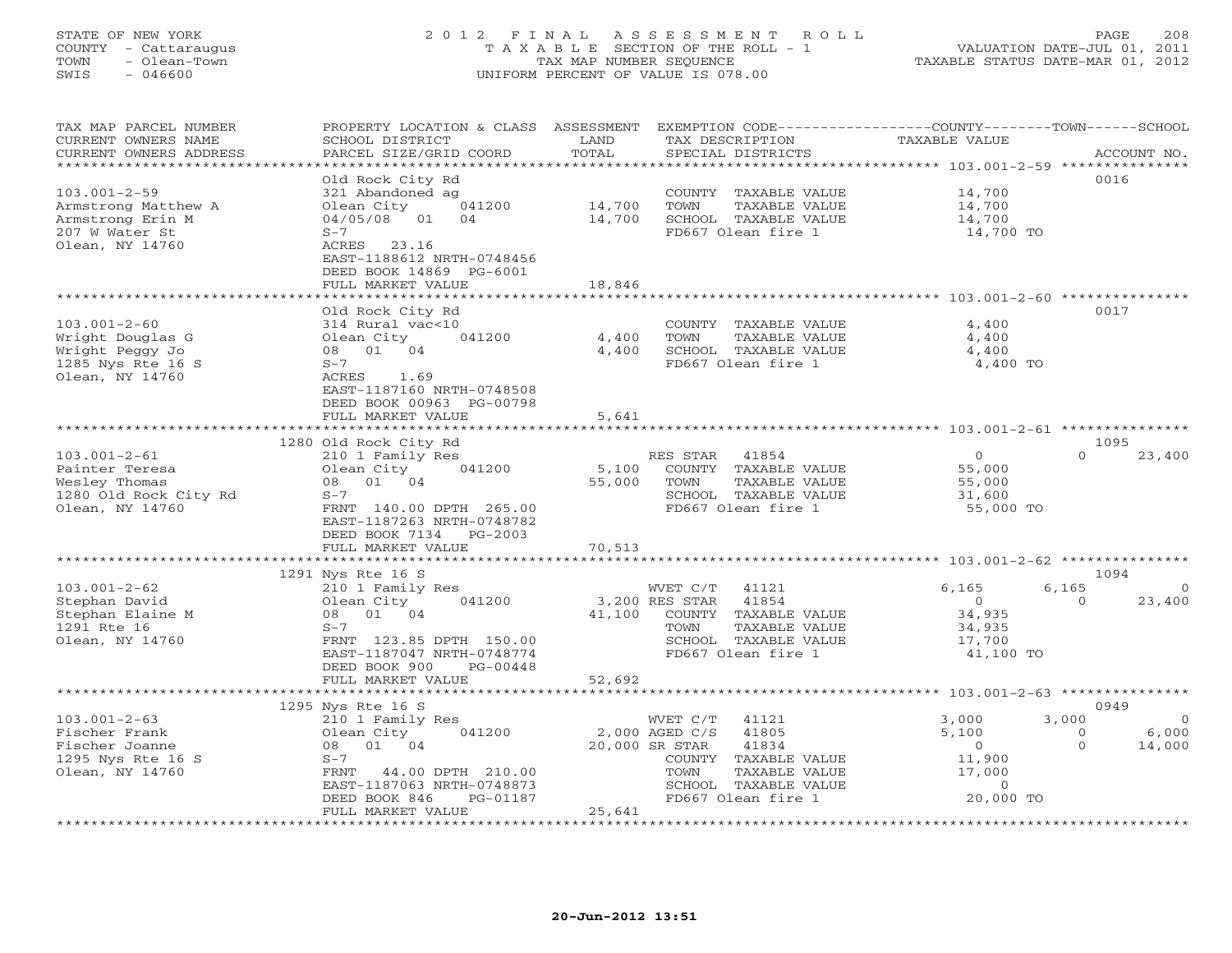# STATE OF NEW YORK 2 0 1 2 F I N A L A S S E S S M E N T R O L L PAGE 209 COUNTY - Cattaraugus T A X A B L E SECTION OF THE ROLL - 1 VALUATION DATE-JUL 01, 2011 TOWN - Olean-Town TAX MAP NUMBER SEQUENCE TAXABLE STATUS DATE-MAR 01, 2012 SWIS - 046600 UNIFORM PERCENT OF VALUE IS 078.00UNIFORM PERCENT OF VALUE IS 078.00

| TAX MAP PARCEL NUMBER<br>CURRENT OWNERS NAME<br>CURRENT OWNERS ADDRESS                                       | PROPERTY LOCATION & CLASS ASSESSMENT<br>SCHOOL DISTRICT<br>PARCEL SIZE/GRID COORD                                                                                                                  | LAND<br>TOTAL              | EXEMPTION CODE----------------COUNTY-------TOWN------SCHOOL<br>TAX DESCRIPTION<br>SPECIAL DISTRICTS                                                 | TAXABLE VALUE                                                                 | ACCOUNT NO.                                                                      |
|--------------------------------------------------------------------------------------------------------------|----------------------------------------------------------------------------------------------------------------------------------------------------------------------------------------------------|----------------------------|-----------------------------------------------------------------------------------------------------------------------------------------------------|-------------------------------------------------------------------------------|----------------------------------------------------------------------------------|
| ************************                                                                                     |                                                                                                                                                                                                    |                            |                                                                                                                                                     |                                                                               |                                                                                  |
| $103.001 - 2 - 65$<br>Richardson Charles R<br>Richardson Phyllis<br>1294 Old Rock City Rd<br>Olean, NY 14760 | 1294 Old Rock City Rd<br>210 1 Family Res<br>Olean City<br>041200<br>08 01 04<br>$S-7$<br>FRNT 80.00 DPTH 124.00<br>EAST-1187234 NRTH-0748998<br>DEED BOOK 785<br>PG-00872                         | 2,400<br>40,400            | RES STAR<br>41854<br>COUNTY TAXABLE VALUE<br>TOWN<br>TAXABLE VALUE<br>SCHOOL TAXABLE VALUE<br>FD667 Olean fire 1                                    | $\overline{O}$<br>40,400<br>40,400<br>17,000<br>40,400 TO                     | 0294<br>$\Omega$<br>23,400                                                       |
|                                                                                                              | FULL MARKET VALUE                                                                                                                                                                                  | 51,795                     |                                                                                                                                                     |                                                                               |                                                                                  |
| $103.001 - 2 - 66$<br>Fuller James C<br>281 Seaward Ave<br>Bradford, PA 16701-3120                           | 1299 NYS Rte 16 S<br>210 1 Family Res<br>041200<br>Olean City<br>08 01 04<br>$S-7$<br>FRNT 205.00 DPTH 210.00<br>EAST-1187060 NRTH-0748994<br>DEED BOOK 681<br>PG-00437                            | 109,600 SR STAR            | CVET C/T<br>41131<br>4,100 AGED C/T/S 41800<br>41834<br>COUNTY TAXABLE VALUE<br>TOWN<br>TAXABLE VALUE<br>SCHOOL TAXABLE VALUE<br>FD667 Olean fire 1 | 15,600<br>47,000<br>$\overline{0}$<br>47,000<br>47,000<br>6,280<br>109,600 TO | 0365<br>15,600<br>$\overline{0}$<br>47,000<br>54,800<br>$\overline{0}$<br>48,520 |
|                                                                                                              | FULL MARKET VALUE<br>*************************                                                                                                                                                     | 140,513                    |                                                                                                                                                     |                                                                               |                                                                                  |
| $103.001 - 2 - 67$<br>Gross Harold A<br>1298 Old Rock City Rd<br>Olean, NY 14760                             | 1298 Old Rock City Rd<br>210 1 Family Res<br>041200<br>Olean City<br>08 01 04<br>$S-7$<br>FRNT<br>72.00 DPTH 210.00<br>EAST-1187161 NRTH-0749071<br>DEED BOOK 756<br>PG-00428<br>FULL MARKET VALUE | 2,700<br>50,600<br>64,872  | RES STAR 41854<br>COUNTY TAXABLE VALUE<br>TOWN<br>TAXABLE VALUE<br>SCHOOL TAXABLE VALUE<br>FD667 Olean fire 1                                       | $\overline{0}$<br>50,600<br>50,600<br>27,200<br>50,600 TO                     | 0405<br>$\Omega$<br>23,400                                                       |
|                                                                                                              |                                                                                                                                                                                                    |                            |                                                                                                                                                     |                                                                               |                                                                                  |
| $103.001 - 2 - 68$<br>Madison Bradley J<br>1300 Old Rock City Rd<br>Olean, NY 14760                          | 1300 Old Rock City Rd<br>210 1 Family Res<br>041200<br>Olean City<br>08 01 04<br>$S-7$<br>FRNT 123.00 DPTH 210.00<br>EAST-1187119 NRTH-0749170<br>DEED BOOK 1899<br>PG-6001<br>FULL MARKET VALUE   | 3,500<br>90,900<br>116,538 | COUNTY TAXABLE VALUE<br>TAXABLE VALUE<br>TOWN<br>SCHOOL TAXABLE VALUE<br>FD667 Olean fire 1                                                         | 90,900<br>90,900<br>90,900<br>90,900 TO                                       | 0220                                                                             |
|                                                                                                              |                                                                                                                                                                                                    |                            |                                                                                                                                                     |                                                                               |                                                                                  |
| $103.001 - 2 - 69$<br>Croft John<br>Croft Louise M<br>1304 Old Rock City Rd<br>Olean, NY 14760               | 1304 Old Rock City Rd<br>210 1 Family Res<br>Olean City<br>041200<br>08 01 04<br>$S-7$<br>FRNT 150.00 DPTH 210.00<br>EAST-1187110 NRTH-0749309<br>DEED BOOK 00931 PG-00028<br>FULL MARKET VALUE    | 3,800<br>45,000<br>57,692  | RES STAR<br>41854<br>COUNTY TAXABLE VALUE<br>TOWN<br>TAXABLE VALUE<br>SCHOOL TAXABLE VALUE<br>FD667 Olean fire 1                                    | $\overline{0}$<br>45,000<br>45,000<br>21,600<br>45,000 TO                     | 0221<br>$\Omega$<br>23,400                                                       |
|                                                                                                              |                                                                                                                                                                                                    |                            |                                                                                                                                                     |                                                                               |                                                                                  |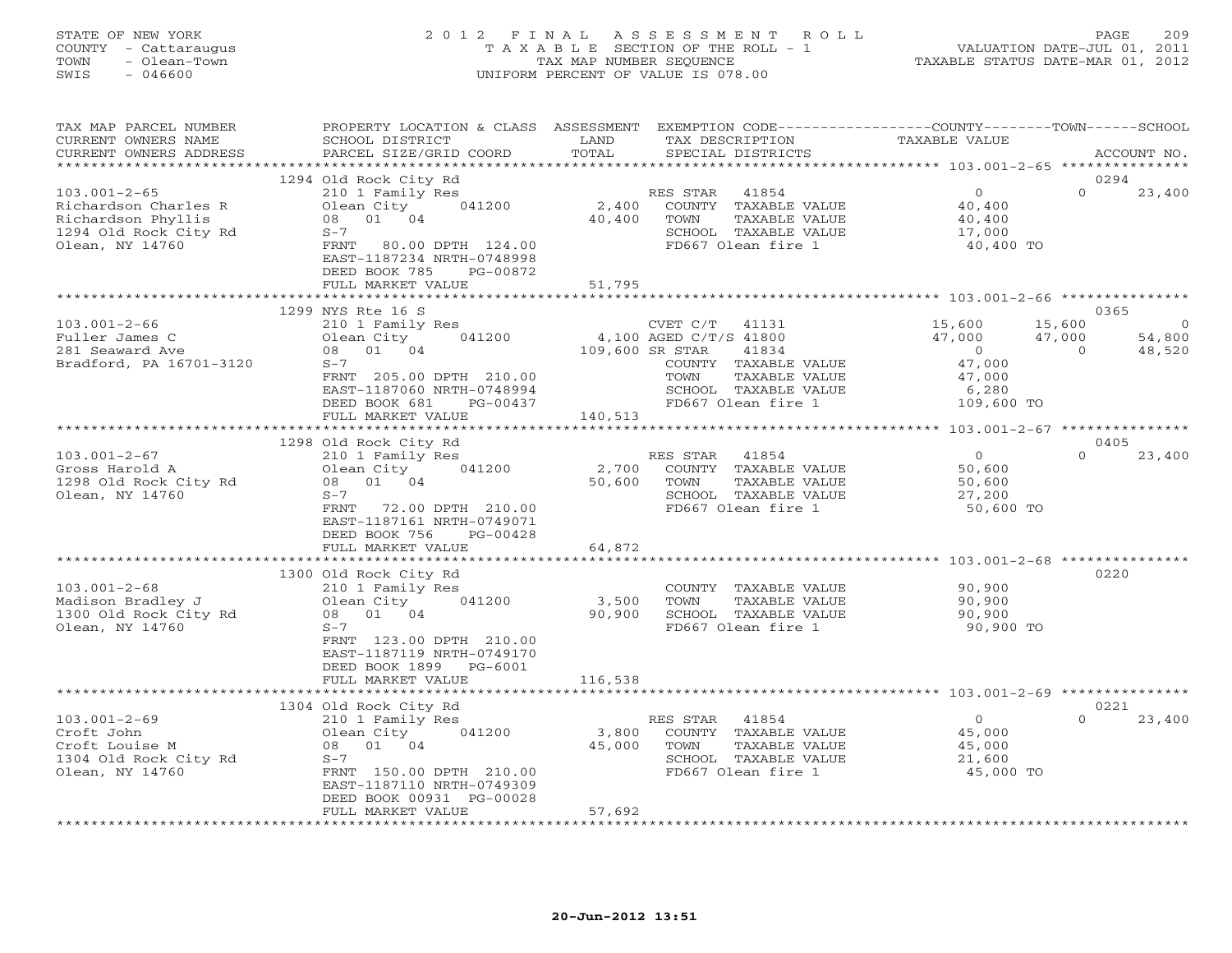# STATE OF NEW YORK 2 0 1 2 F I N A L A S S E S S M E N T R O L L PAGE 210 COUNTY - Cattaraugus T A X A B L E SECTION OF THE ROLL - 1 VALUATION DATE-JUL 01, 2011 TOWN - Olean-Town TAX MAP NUMBER SEQUENCE TAXABLE STATUS DATE-MAR 01, 2012 SWIS - 046600 UNIFORM PERCENT OF VALUE IS 078.00UNIFORM PERCENT OF VALUE IS 078.00

| TAX MAP PARCEL NUMBER<br>CURRENT OWNERS NAME | PROPERTY LOCATION & CLASS ASSESSMENT<br>SCHOOL DISTRICT | LAND          | TAX DESCRIPTION                            | EXEMPTION CODE----------------COUNTY-------TOWN-----SCHOOL<br>TAXABLE VALUE |                  |
|----------------------------------------------|---------------------------------------------------------|---------------|--------------------------------------------|-----------------------------------------------------------------------------|------------------|
| CURRENT OWNERS ADDRESS                       | PARCEL SIZE/GRID COORD                                  | TOTAL         | SPECIAL DISTRICTS                          |                                                                             | ACCOUNT NO.      |
|                                              | 1308-18 Old Rock City Rd                                |               |                                            |                                                                             | 1030             |
| $103.001 - 2 - 70.1$                         | 281 Multiple res                                        |               | COUNTY<br>TAXABLE VALUE                    | 73,000                                                                      |                  |
| Croft John                                   | Olean City<br>041200                                    | 7,000         | TOWN<br>TAXABLE VALUE                      | 73,000                                                                      |                  |
| Croft Louise                                 | 05 01 04                                                | 73,000        | SCHOOL TAXABLE VALUE                       | 73,000                                                                      |                  |
| 1304 Old Rock City Rd                        | $S-7$                                                   |               | FD667 Olean fire 1                         | 73,000 TO                                                                   |                  |
| Olean, NY 14760                              | ACRES<br>1.24                                           |               |                                            |                                                                             |                  |
|                                              | EAST-1187117 NRTH-0749559                               |               |                                            |                                                                             |                  |
|                                              | DEED BOOK 807<br>PG-00210                               |               |                                            |                                                                             |                  |
|                                              | FULL MARKET VALUE                                       | 93,590        |                                            |                                                                             |                  |
|                                              |                                                         | *******       |                                            | *************** 103.001-2-70.2 ************                                 |                  |
|                                              | Nys Rte 16 S                                            |               |                                            |                                                                             | 1226             |
| $103.001 - 2 - 70.2$                         | 311 Res vac land                                        |               | COUNTY TAXABLE VALUE                       | 4,290                                                                       |                  |
| Benjamin Robert A                            | Olean City<br>041200                                    | 4,290         | TOWN<br>TAXABLE VALUE                      | 4,290                                                                       |                  |
| 1280 Route 16 S<br>Olean, NY 14760           | 08 01 04<br>$S-7$                                       | 4,290         | SCHOOL TAXABLE VALUE<br>FD667 Olean fire 1 | 4,290<br>4,290 TO                                                           |                  |
|                                              | ACRES<br>5.04                                           |               |                                            |                                                                             |                  |
|                                              | EAST-1186498 NRTH-0749581                               |               |                                            |                                                                             |                  |
|                                              | DEED BOOK 14108 PG-4001                                 |               |                                            |                                                                             |                  |
|                                              | FULL MARKET VALUE                                       | 5,500         |                                            |                                                                             |                  |
|                                              | ************************                                |               |                                            |                                                                             |                  |
|                                              | 1324 Nys Rte 16 S                                       |               |                                            |                                                                             | 1282             |
| $103.001 - 2 - 70.3$                         | 210 1 Family Res                                        |               | RES STAR 41854                             | $\circ$                                                                     | $\cap$<br>23,400 |
| Flynn John                                   | Olean City<br>041200                                    | 3,700         | COUNTY TAXABLE VALUE                       | 76,100                                                                      |                  |
| Flynn Mary                                   | 01<br>04<br>08                                          | 76,100        | TOWN<br>TAXABLE VALUE                      | 76,100                                                                      |                  |
| 1322 Nys Rte 16 S                            | $S-7$                                                   |               | SCHOOL TAXABLE VALUE                       | 52,700                                                                      |                  |
| Olean, NY 14760                              | FRNT 132.00 DPTH 253.54                                 |               | FD667 Olean fire 1                         | 76,100 TO                                                                   |                  |
|                                              | EAST-1186752 NRTH-0749450                               |               |                                            |                                                                             |                  |
|                                              | DEED BOOK 795<br>PG-00979<br>FULL MARKET VALUE          | 97,564        |                                            |                                                                             |                  |
|                                              | ************************                                |               |                                            |                                                                             |                  |
|                                              | 1318 Nys Rte 16 S                                       |               |                                            |                                                                             | 0219             |
| $103.001 - 2 - 71$                           | 270 Mfg housing                                         |               | COUNTY TAXABLE VALUE                       | 17,200                                                                      |                  |
| Croft John R                                 | 041200<br>Olean City                                    | 4,700         | TAXABLE VALUE<br>TOWN                      | 17,200                                                                      |                  |
| 1308 Old Rock City Rd                        | 08 01 04                                                | 17,200        | SCHOOL TAXABLE VALUE                       | 17,200                                                                      |                  |
| Olean, NY 14760                              | $S-7$                                                   |               | FD667 Olean fire 1                         | 17,200 TO                                                                   |                  |
|                                              | ACRES<br>2.24                                           |               |                                            |                                                                             |                  |
|                                              | EAST-1186522 NRTH-0749309                               |               |                                            |                                                                             |                  |
|                                              | DEED BOOK 830<br>PG-00391                               |               |                                            |                                                                             |                  |
|                                              | FULL MARKET VALUE                                       | 22,051        |                                            |                                                                             |                  |
|                                              |                                                         | ************* |                                            |                                                                             | 0980             |
| $103.001 - 2 - 72$                           | Old Rock City Rd<br>312 Vac w/imprv                     |               | COUNTY TAXABLE VALUE                       | 11,700                                                                      |                  |
| Kennemuth Linda S                            | Olean City<br>041200                                    | 4,600         | TOWN<br>TAXABLE VALUE                      | 11,700                                                                      |                  |
| 1318 Old Rock City Rd                        | 08 01 04                                                | 11,700        | SCHOOL TAXABLE VALUE                       | 11,700                                                                      |                  |
| Olean, NY 14760                              | $S-7$                                                   |               | FD667 Olean fire 1                         | 11,700 TO                                                                   |                  |
|                                              | ACRES 1.94                                              |               |                                            |                                                                             |                  |
|                                              | EAST-1186523 NRTH-0749170                               |               |                                            |                                                                             |                  |
|                                              | DEED BOOK 8818<br>$PG-3001$                             |               |                                            |                                                                             |                  |
|                                              | FULL MARKET VALUE                                       | 15,000        |                                            |                                                                             |                  |
|                                              |                                                         |               |                                            |                                                                             |                  |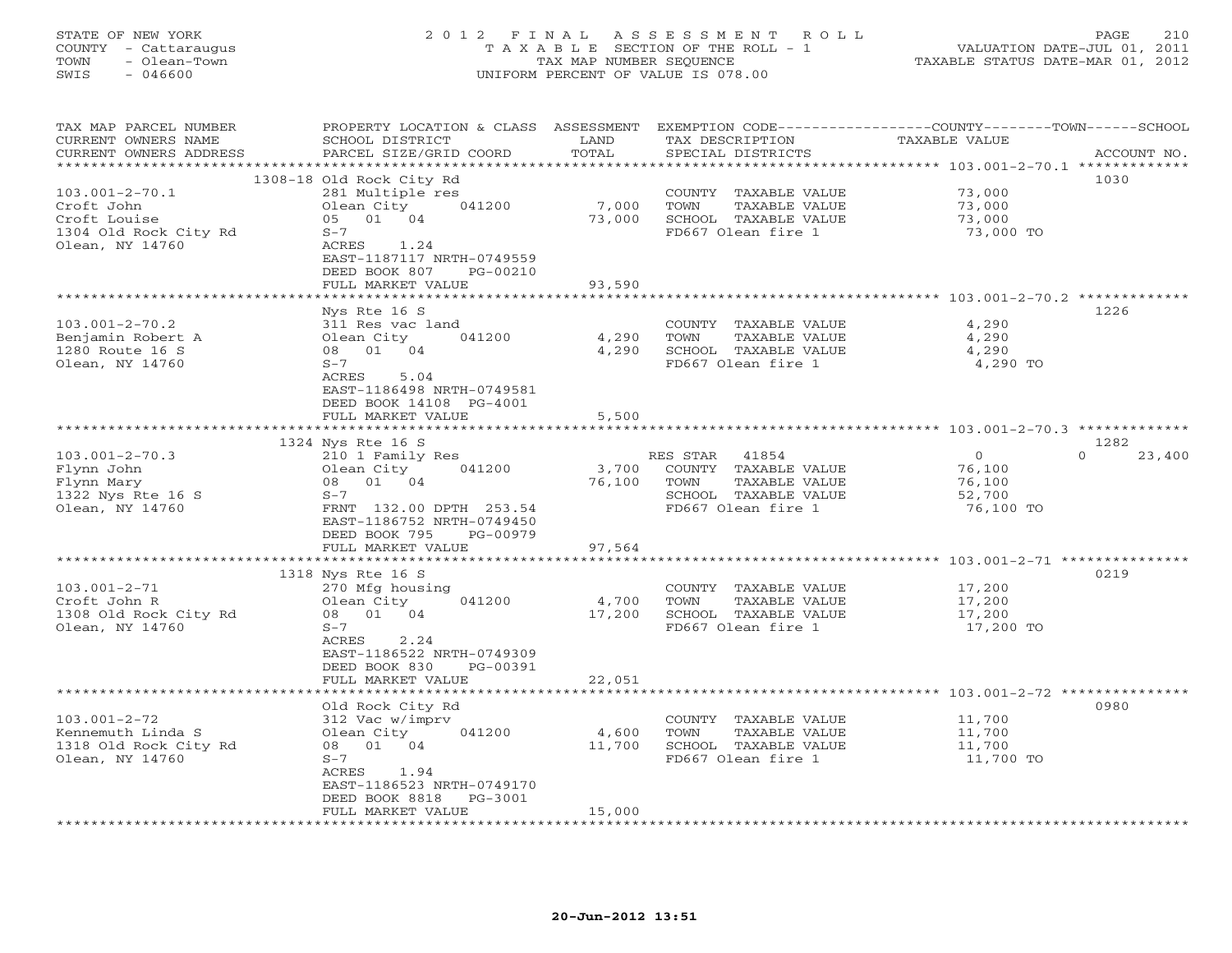| STATE OF NEW YORK<br>COUNTY - Cattaraugus | 2012 FINAL ASSESSMENT ROLL<br>T A X A B L E SECTION OF THE ROLL - 1 | 211<br>PAGE<br>VALUATION DATE-JUL 01, 2011 |  |
|-------------------------------------------|---------------------------------------------------------------------|--------------------------------------------|--|
| TOWN<br>- Olean-Town<br>SWIS<br>- 046600  | TAX MAP NUMBER SEOUENCE<br>UNIFORM PERCENT OF VALUE IS 078.00       |                                            |  |
|                                           |                                                                     |                                            |  |

TAX MAP PARCEL NUMBER PROPERTY LOCATION & CLASS ASSESSMENT EXEMPTION CODE------------------COUNTY--------TOWN------SCHOOL

| <b>TAXABLE VALUE</b><br>CURRENT OWNERS NAME<br>TAX DESCRIPTION<br>SCHOOL DISTRICT<br>LAND                     |          |             |
|---------------------------------------------------------------------------------------------------------------|----------|-------------|
| TOTAL<br>CURRENT OWNERS ADDRESS<br>PARCEL SIZE/GRID COORD<br>SPECIAL DISTRICTS                                |          | ACCOUNT NO. |
| *************************** 103.001-2-73                                                                      |          |             |
| 1302 Nys Rte 16 S                                                                                             | 0030     |             |
| 41854<br>$\circ$<br>$103.001 - 2 - 73$<br>210 1 Family Res<br>RES STAR                                        | $\Omega$ | 23,400      |
| 4,100<br>41,300<br>Artlip John R<br>Olean City<br>041200<br>COUNTY<br>TAXABLE VALUE                           |          |             |
| Artlip Gloria J<br>08 01 04<br>41,300<br>TOWN<br>TAXABLE VALUE<br>41,300                                      |          |             |
| 1302 Nys Rte 16 S<br>$S-7$<br>SCHOOL TAXABLE VALUE<br>17,900                                                  |          |             |
| FD667 Olean fire 1<br>Olean, NY 14760<br>ACRES<br>1.19<br>41,300 TO                                           |          |             |
| EAST-1186773 NRTH-0748907                                                                                     |          |             |
| DEED BOOK 737<br>PG-00839                                                                                     |          |             |
| 52,949<br>FULL MARKET VALUE                                                                                   |          |             |
|                                                                                                               |          |             |
| 1290 Nys Rte 16 S                                                                                             | 1093     |             |
| $\Omega$                                                                                                      | $\Omega$ |             |
| $103.001 - 2 - 74.1$<br>210 1 Family Res<br>RES STAR<br>41854                                                 |          | 23,400      |
| Benjamin Robert A<br>041200<br>8,100<br>COUNTY<br>TAXABLE VALUE<br>102,700<br>Olean City                      |          |             |
| 1290 Nys Rte 16 S<br>08 01<br>102,700<br>TOWN<br>TAXABLE VALUE<br>04<br>102,700                               |          |             |
| Olean, NY 14760<br>$S-7$<br>SCHOOL<br>TAXABLE VALUE<br>79,300                                                 |          |             |
| 102,700 TO<br>ACRES<br>8.24<br>FD667 Olean fire 1                                                             |          |             |
| EAST-1186258 NRTH-0748899                                                                                     |          |             |
| DEED BOOK 00967 PG-00597                                                                                      |          |             |
| FULL MARKET VALUE<br>131,667                                                                                  |          |             |
| ******************<br>* * * * * * * * * * * *<br>******************************* 103.001-2-74.2 ************* |          |             |
| 1285 Nys Rte 16 S                                                                                             | 1201     |             |
| $\Omega$<br>$103.001 - 2 - 74.2$<br>RES STAR<br>41854<br>210 1 Family Res                                     | $\Omega$ | 23,400      |
| Wright Douglas G<br>Olean City<br>3,700<br>COUNTY TAXABLE VALUE<br>61,500<br>041200                           |          |             |
| 08 01 04<br>61,500<br>Wright Peggy Jo<br>TOWN<br>TAXABLE VALUE<br>61,500                                      |          |             |
| 1285 Nys Rte 16 S<br>$S-7$<br>SCHOOL TAXABLE VALUE<br>38,100                                                  |          |             |
| Olean, NY 14760<br>FD667 Olean fire 1<br>61,500 TO<br>FRNT 165.00 DPTH 175.00                                 |          |             |
| EAST-1187061 NRTH-0748644                                                                                     |          |             |
| DEED BOOK 765<br>PG-00257                                                                                     |          |             |
| 78,846<br>FULL MARKET VALUE                                                                                   |          |             |
|                                                                                                               |          |             |
| 1276 Old Rock City Rd                                                                                         | 1357     |             |
| 41854<br>$\overline{0}$<br>$103.001 - 2 - 74.3$<br>210 1 Family Res<br>RES STAR                               | $\Omega$ | 23,400      |
| Olean City<br>35,000<br>Zink Scott T<br>041200<br>3,700<br>COUNTY TAXABLE VALUE                               |          |             |
| Zink Lynn M<br>01 04<br>35,000<br>TAXABLE VALUE<br>08<br>TOWN<br>35,000                                       |          |             |
| 1276 Old Rock City Rd<br>$S-7$<br>SCHOOL TAXABLE VALUE<br>11,600                                              |          |             |
|                                                                                                               |          |             |
|                                                                                                               |          |             |
| Olean, NY 14760<br>FD667 Olean fire 1<br>35,000 TO<br>Land Contract                                           |          |             |
| FRNT<br>166.30 DPTH 210.00                                                                                    |          |             |
| <b>BANK</b><br>005                                                                                            |          |             |
| EAST-1187341 NRTH-0748653                                                                                     |          |             |
| DEED BOOK 00976 PG-00430                                                                                      |          |             |
| 44,872<br>FULL MARKET VALUE                                                                                   |          |             |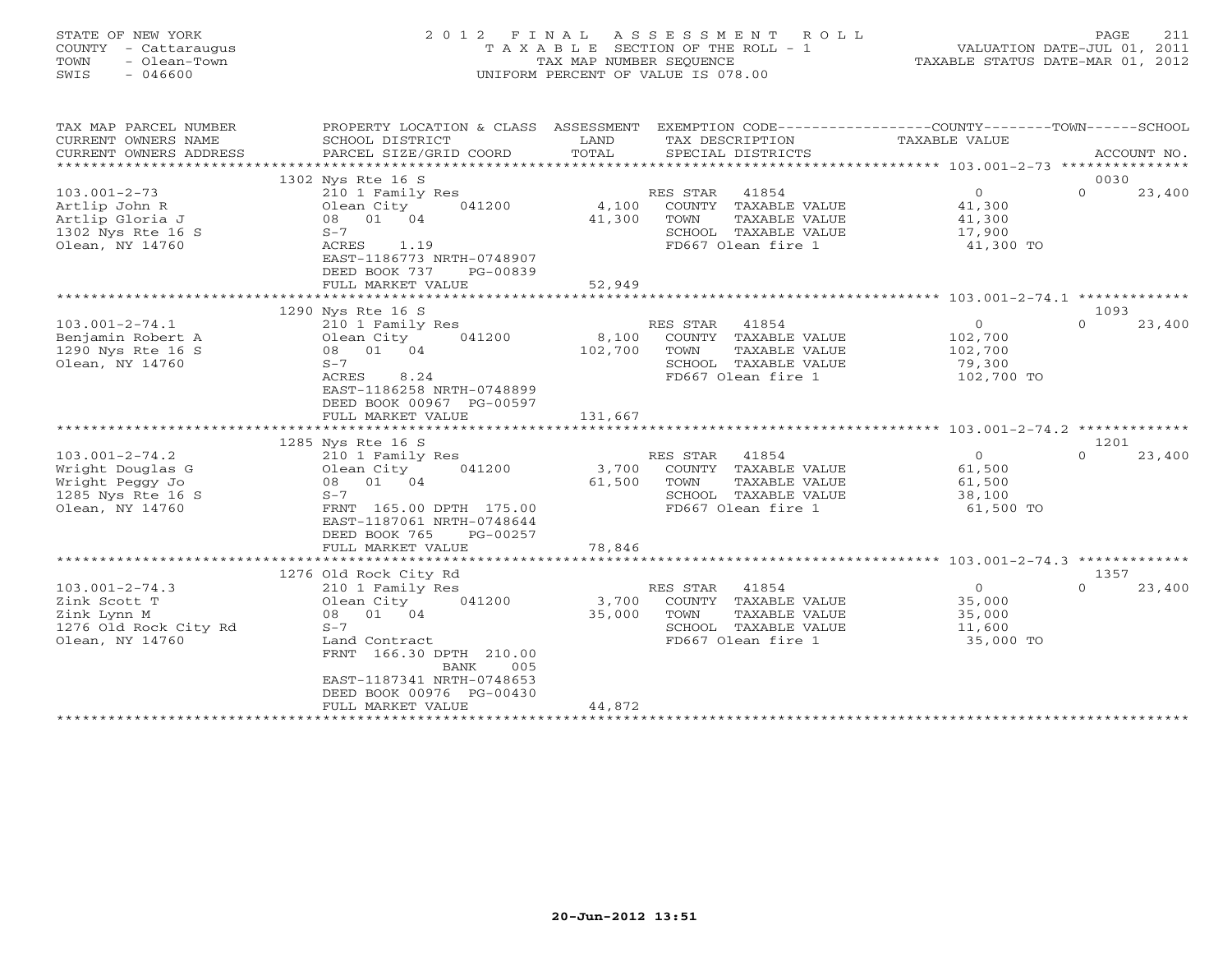# STATE OF NEW YORK 2 0 1 2 F I N A L A S S E S S M E N T R O L L PAGE 212 COUNTY - Cattaraugus T A X A B L E SECTION OF THE ROLL - 1 VALUATION DATE-JUL 01, 2011 TOWN - Olean-Town TAX MAP NUMBER SEQUENCE TAXABLE STATUS DATE-MAR 01, 2012 SWIS - 046600 UNIFORM PERCENT OF VALUE IS 078.00UNIFORM PERCENT OF VALUE IS 078.00

| TAX MAP PARCEL NUMBER<br>CURRENT OWNERS NAME | PROPERTY LOCATION & CLASS ASSESSMENT<br>SCHOOL DISTRICT | LAND      | TAX DESCRIPTION         | EXEMPTION CODE-----------------COUNTY-------TOWN------SCHOOL<br><b>TAXABLE VALUE</b> |             |
|----------------------------------------------|---------------------------------------------------------|-----------|-------------------------|--------------------------------------------------------------------------------------|-------------|
| CURRENT OWNERS ADDRESS                       | PARCEL SIZE/GRID COORD                                  | TOTAL     | SPECIAL DISTRICTS       |                                                                                      | ACCOUNT NO. |
|                                              |                                                         | ********* |                         | ************************************** 103.001-2-74.4 **************                 |             |
|                                              | Nys Rte 16 S                                            |           |                         |                                                                                      | 1478        |
| $103.001 - 2 - 74.4$                         | 314 Rural vac<10                                        |           | COUNTY TAXABLE VALUE    | 400                                                                                  |             |
| Wright Douglas G                             | Olean City<br>041200                                    | 400       | TAXABLE VALUE<br>TOWN   | 400                                                                                  |             |
| Wright Peggy Jo                              | 08 01<br>04                                             | 400       | SCHOOL TAXABLE VALUE    | 400                                                                                  |             |
| 1285 Rte 16<br>Olean, NY 14760               | $S-7$<br>FRNT<br>99.21 DPTH 160.00                      |           | FD667 Olean fire 1      | 400 TO                                                                               |             |
|                                              | EAST-1187198 NRTH-0748649                               |           |                         |                                                                                      |             |
|                                              | DEED BOOK 882<br>PG-01072                               |           |                         |                                                                                      |             |
|                                              | FULL MARKET VALUE                                       | 513       |                         |                                                                                      |             |
|                                              | *************************                               |           |                         |                                                                                      |             |
|                                              | 1280 Nys Rte 16 S                                       |           |                         |                                                                                      | 1526        |
| $103.001 - 2 - 74.5$                         | 210 1 Family Res                                        |           | WVET C/T<br>41121       | 9,360<br>9,360                                                                       | $\Omega$    |
| Benjamin Robert                              | 041200<br>Olean City                                    |           | 6,900 RES STAR<br>41854 | $\overline{0}$<br>$\circ$                                                            | 23,400      |
| Benjamin Margaret                            | 08 01 04                                                | 95,000    | COUNTY TAXABLE VALUE    | 85,640                                                                               |             |
| 1280 Nys Rte 16 S                            | 5.80<br>ACRES                                           |           | TAXABLE VALUE<br>TOWN   | 85,640                                                                               |             |
| Olean, NY 14760                              | EAST-1186301 NRTH-0748570                               |           | SCHOOL TAXABLE VALUE    | 71,600                                                                               |             |
|                                              | DEED BOOK 906<br>PG-00939                               |           | FD667 Olean fire 1      | 95,000 TO                                                                            |             |
|                                              | FULL MARKET VALUE                                       | 121,795   |                         |                                                                                      |             |
|                                              |                                                         |           |                         |                                                                                      |             |
|                                              | 2689 Mccann Hollow Rd                                   |           |                         |                                                                                      | 0864        |
| $103.001 - 2 - 75$                           | 210 1 Family Res                                        |           | COUNTY TAXABLE VALUE    | 69,000                                                                               |             |
| Autieri Vincent A II                         | 041200<br>Olean City                                    | 6,900     | TOWN<br>TAXABLE VALUE   | 69,000                                                                               |             |
| 59 Bennett Ave                               | 05 01 04                                                | 69,000    | SCHOOL TAXABLE VALUE    | 69,000                                                                               |             |
| Binghamton, NY 13905-4220                    | $S-7$                                                   |           | FD667 Olean fire 1      | 69,000 TO                                                                            |             |
|                                              | FRNT 360.00 DPTH                                        |           |                         |                                                                                      |             |
|                                              | ACRES<br>5.77                                           |           |                         |                                                                                      |             |
|                                              | EAST-1185972 NRTH-0749433                               |           |                         |                                                                                      |             |
|                                              | DEED BOOK 00970 PG-00652                                |           |                         |                                                                                      |             |
|                                              | FULL MARKET VALUE                                       | 88,462    |                         |                                                                                      |             |
|                                              | 1317 Kamery Rd                                          |           |                         |                                                                                      | 0565        |
| $103.001 - 2 - 76$                           | 210 1 Family Res                                        |           | RES STAR<br>41854       | $\Omega$<br>$\circ$                                                                  | 23,400      |
| Hobson Richard L                             | 041200<br>Olean City                                    | 3,100     | COUNTY TAXABLE VALUE    | 64,000                                                                               |             |
| Hobson Jacalyn                               | 05 01 04                                                | 64,000    | TOWN<br>TAXABLE VALUE   | 64,000                                                                               |             |
| 1317 Kamery Rd                               | $S-10$                                                  |           | SCHOOL TAXABLE VALUE    | 40,600                                                                               |             |
| Olean, NY 14760                              | FRNT 100.00 DPTH 180.00                                 |           | FD667 Olean fire 1      | 64,000 TO                                                                            |             |
|                                              | EAST-1185728 NRTH-0749556                               |           |                         |                                                                                      |             |
|                                              | DEED BOOK 00940 PG-00078                                |           |                         |                                                                                      |             |
|                                              | FULL MARKET VALUE                                       | 82,051    |                         |                                                                                      |             |
|                                              | ***********************                                 |           |                         |                                                                                      |             |
|                                              | 1305 Kamery Rd                                          |           |                         |                                                                                      | 0491        |
| $103.001 - 2 - 77$                           | 210 1 Family Res                                        |           | 41854<br>RES STAR       | $\Omega$<br>$\circ$                                                                  | 23,400      |
| Johnson Robert L                             | 041200<br>Olean City                                    | 3,200     | COUNTY TAXABLE VALUE    | 74,000                                                                               |             |
| Johnson Marie C                              | 05 01 04                                                | 74,000    | TOWN<br>TAXABLE VALUE   | 74,000                                                                               |             |
| 1305 Kamery Rd                               | $S-10$                                                  |           | SCHOOL TAXABLE VALUE    | 50,600                                                                               |             |
| Olean, NY 14760                              | FRNT 100.00 DPTH 225.00                                 |           | FD667 Olean fire 1      | 74,000 TO                                                                            |             |
|                                              | EAST-1185706 NRTH-0749462                               |           |                         |                                                                                      |             |
|                                              | PG-00892<br>DEED BOOK 875                               |           |                         |                                                                                      |             |
|                                              | FULL MARKET VALUE                                       | 94,872    |                         |                                                                                      |             |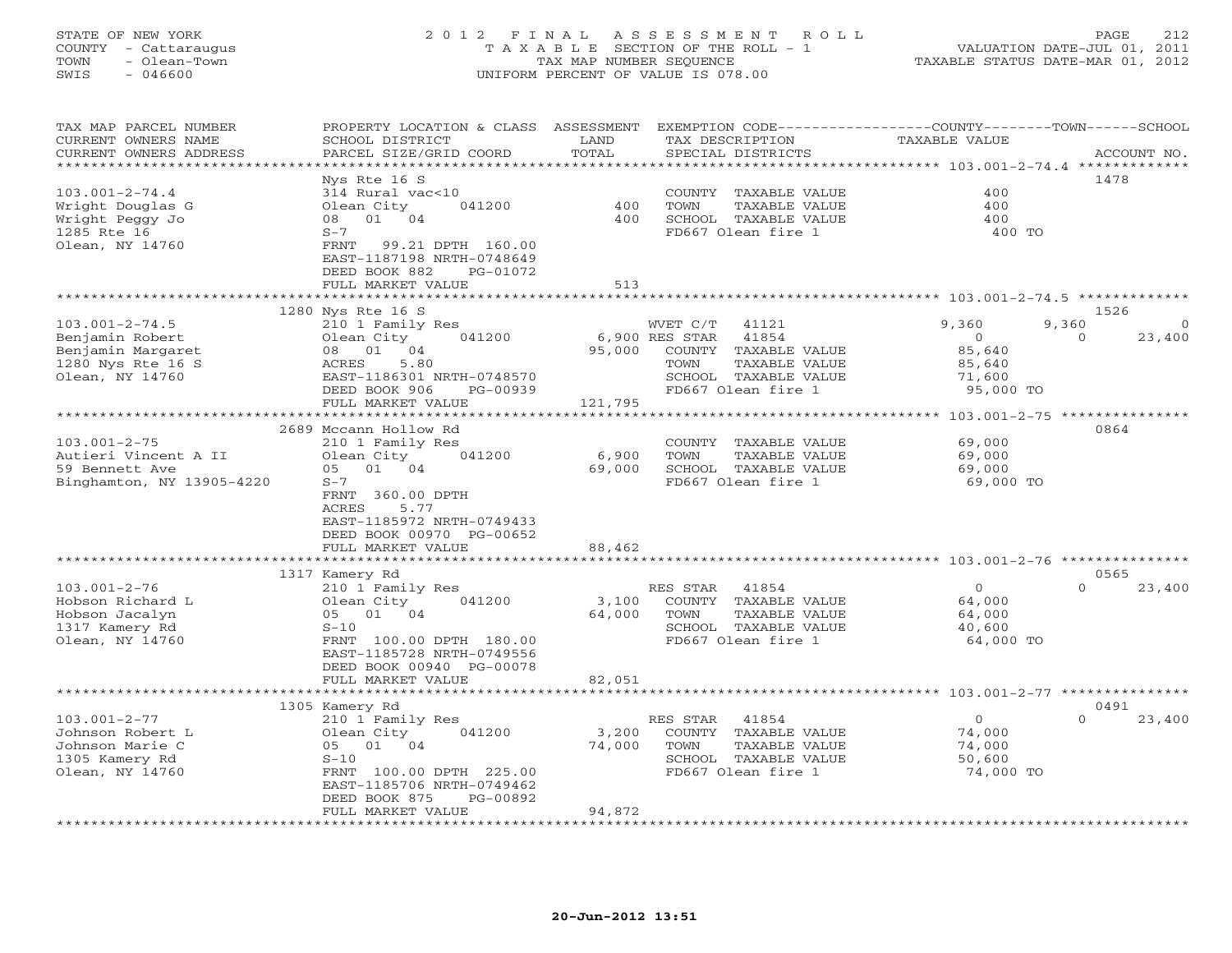# STATE OF NEW YORK 2 0 1 2 F I N A L A S S E S S M E N T R O L L PAGE 213 COUNTY - Cattaraugus T A X A B L E SECTION OF THE ROLL - 1 VALUATION DATE-JUL 01, 2011 TOWN - Olean-Town TAX MAP NUMBER SEQUENCE TAXABLE STATUS DATE-MAR 01, 2012 SWIS - 046600 UNIFORM PERCENT OF VALUE IS 078.00UNIFORM PERCENT OF VALUE IS 078.00

| TAX MAP PARCEL NUMBER<br>CURRENT OWNERS NAME<br>CURRENT OWNERS ADDRESS                                        | PROPERTY LOCATION & CLASS ASSESSMENT<br>SCHOOL DISTRICT<br>PARCEL SIZE/GRID COORD                                                                                                          | LAND<br>TOTAL                               | TAX DESCRIPTION<br>SPECIAL DISTRICTS                                                                                     | EXEMPTION CODE-----------------COUNTY-------TOWN------SCHOOL<br><b>TAXABLE VALUE</b>                                      | ACCOUNT NO.                 |
|---------------------------------------------------------------------------------------------------------------|--------------------------------------------------------------------------------------------------------------------------------------------------------------------------------------------|---------------------------------------------|--------------------------------------------------------------------------------------------------------------------------|---------------------------------------------------------------------------------------------------------------------------|-----------------------------|
|                                                                                                               | ************************                                                                                                                                                                   |                                             |                                                                                                                          |                                                                                                                           |                             |
| $103.001 - 2 - 78$<br>Weekes Jonathan<br>1297 Kamery Rd<br>Olean, NY 14760                                    | 1297 Kamery Rd<br>210 1 Family Res<br>Olean City<br>041200<br>05 01 04<br>$S-10$<br>FRNT 100.00 DPTH 225.00<br>EAST-1185682 NRTH-0749362<br>DEED BOOK 835<br>PG-00118<br>FULL MARKET VALUE | 3,200<br>52,800<br>67,692                   | 41854<br>RES STAR<br>COUNTY TAXABLE VALUE<br>TOWN<br>TAXABLE VALUE<br>SCHOOL TAXABLE VALUE<br>FD667 Olean fire 1         | $\overline{0}$<br>52,800<br>52,800<br>29,400<br>52,800 TO                                                                 | 0218<br>$\Omega$<br>23,400  |
|                                                                                                               |                                                                                                                                                                                            | **********                                  |                                                                                                                          | ************************* 103.001-2-79 ***************                                                                    |                             |
| $103.001 - 2 - 79$<br>Losey Michael L<br>Losey Laurie W<br>1290 Kamery Rd<br>Olean, NY 14760                  | 1290 Kamery Rd<br>210 1 Family Res<br>041200<br>Olean City<br>05 01 04<br>$S-10$<br>2.95<br>ACRES<br>EAST-1185413 NRTH-0749551<br>DEED BOOK 16991 PG-3001<br>FULL MARKET VALUE             | 5,200<br>32,500<br>41,667<br>************** | RES STAR<br>41854<br>COUNTY TAXABLE VALUE<br>TAXABLE VALUE<br>TOWN<br>SCHOOL TAXABLE VALUE<br>FD667 Olean fire 1         | $\overline{0}$<br>32,500<br>32,500<br>9,100<br>32,500 TO<br>******************************** 103.001-2-80.1 ************* | 0104<br>$\Omega$<br>23,400  |
|                                                                                                               | Mccann Hollow Rd                                                                                                                                                                           |                                             |                                                                                                                          |                                                                                                                           | 0863                        |
| $103.001 - 2 - 80.1$<br>Schlosser John C Jr<br>Schlosser Patricia<br>2667 Mccann Hollow Rd<br>Olean, NY 14760 | 321 Abandoned ag<br>Olean City 041200<br>05/07 01 04<br>S-10 L/p 812-701<br>FRNT 29.90 DPTH 524.00<br>EAST-1185144 NRTH-0749465<br>DEED BOOK 785<br>PG-00589                               | 2,000<br>2,000                              | COUNTY TAXABLE VALUE<br>TOWN<br>TAXABLE VALUE<br>SCHOOL TAXABLE VALUE<br>FD667 Olean fire 1<br>LD669 Mccann light        | 2,000<br>2,000<br>2,000<br>2,000 TO<br>2,000 TO                                                                           |                             |
|                                                                                                               | FULL MARKET VALUE                                                                                                                                                                          | 2,564                                       |                                                                                                                          |                                                                                                                           |                             |
|                                                                                                               | 2719 Mccann Hollow Rd                                                                                                                                                                      |                                             |                                                                                                                          |                                                                                                                           | 1479                        |
| $103.001 - 2 - 80.2$<br>Wolf Julie<br>2719 Mccann Hollow Rd<br>Olean, NY 14760                                | 210 1 Family Res<br>Olean City 041200<br>05 01 04<br>FRNT 57.70 DPTH 320.70<br>EAST-1185195 NRTH-0749575<br>DEED BOOK 2418<br>PG-7001<br>FULL MARKET VALUE                                 | 2,300 SR STAR<br>100,000<br>128,205         | AGED C/T/S 41800<br>41834<br>COUNTY TAXABLE VALUE<br>TOWN<br>TAXABLE VALUE<br>SCHOOL TAXABLE VALUE<br>FD667 Olean fire 1 | 50,000<br>50,000<br>$\overline{0}$<br>50,000<br>50,000<br>1,480<br>100,000 TO                                             | 50,000<br>48,520<br>$\circ$ |
|                                                                                                               |                                                                                                                                                                                            |                                             |                                                                                                                          | ***************** 103.001-2-81.1 *************                                                                            |                             |
| $103.001 - 2 - 81.1$<br>Jones Donald A<br>Jones Lori L<br>661 Queen St<br>Olean, NY 14760                     | Mccann Hollow Rd<br>314 Rural vac<10<br>Olean City<br>041200<br>05/07 01 04<br>$S-10$<br>ACRES<br>2.15<br>EAST-1184623 NRTH-0749613<br>DEED BOOK 00954 PG-00869                            | 5,000<br>5,000                              | COUNTY TAXABLE VALUE<br>TOWN<br>TAXABLE VALUE<br>SCHOOL TAXABLE VALUE<br>FD667 Olean fire 1                              | 5,000<br>5,000<br>5,000<br>5,000 TO                                                                                       | 0265                        |
|                                                                                                               | FULL MARKET VALUE                                                                                                                                                                          | 6,410                                       |                                                                                                                          |                                                                                                                           |                             |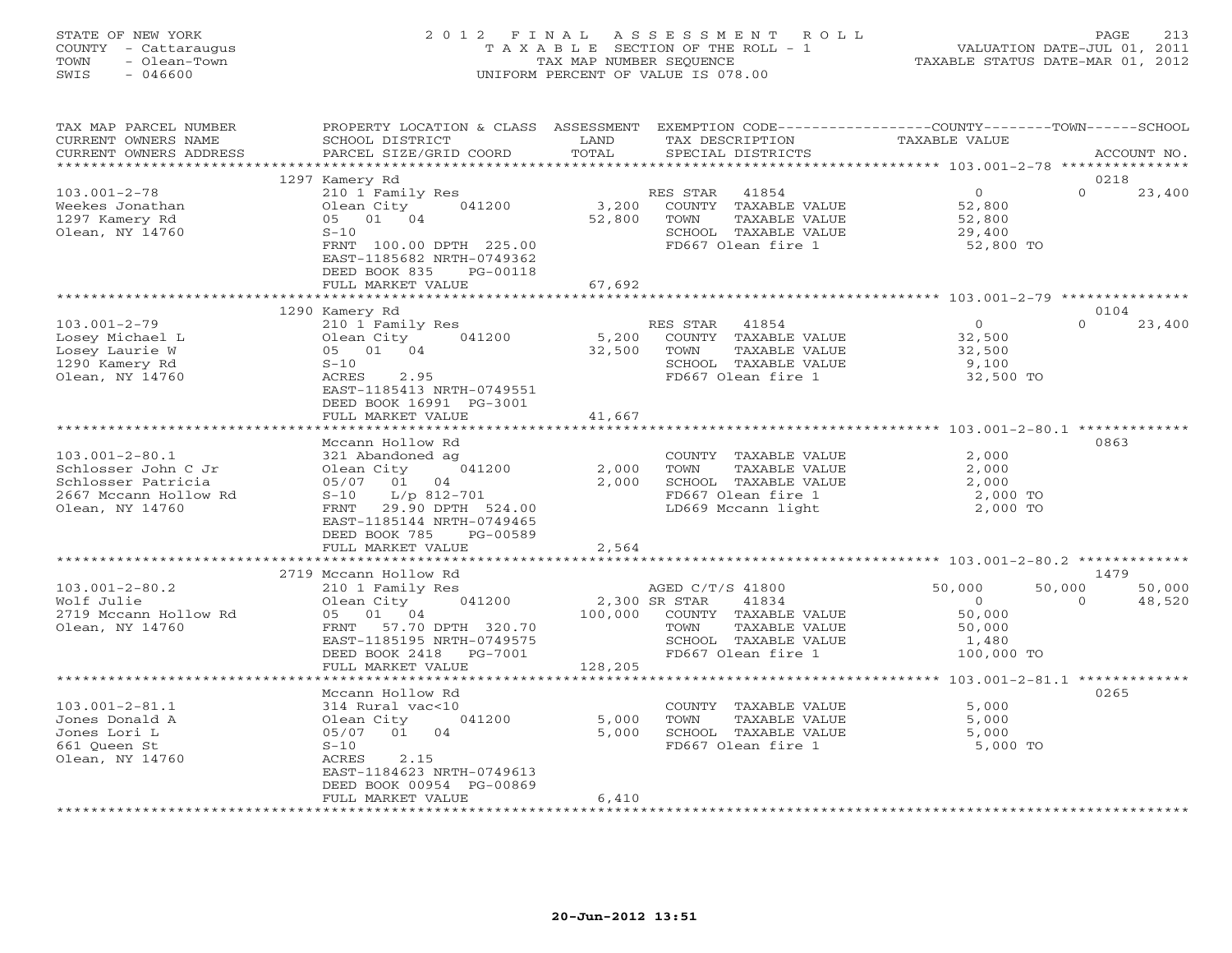# STATE OF NEW YORK 2 0 1 2 F I N A L A S S E S S M E N T R O L L PAGE 214 COUNTY - Cattaraugus T A X A B L E SECTION OF THE ROLL - 1 VALUATION DATE-JUL 01, 2011 TOWN - Olean-Town TAX MAP NUMBER SEQUENCE TAXABLE STATUS DATE-MAR 01, 2012 SWIS - 046600 UNIFORM PERCENT OF VALUE IS 078.00UNIFORM PERCENT OF VALUE IS 078.00

| TAX MAP PARCEL NUMBER<br>CURRENT OWNERS NAME<br>CURRENT OWNERS ADDRESS | PROPERTY LOCATION & CLASS ASSESSMENT<br>SCHOOL DISTRICT<br>PARCEL SIZE/GRID COORD | LAND<br>TOTAL | TAX DESCRIPTION<br>SPECIAL DISTRICTS       | EXEMPTION CODE-----------------COUNTY-------TOWN------SCHOOL<br><b>TAXABLE VALUE</b> | ACCOUNT NO.                |
|------------------------------------------------------------------------|-----------------------------------------------------------------------------------|---------------|--------------------------------------------|--------------------------------------------------------------------------------------|----------------------------|
| ***********************                                                |                                                                                   |               |                                            |                                                                                      |                            |
|                                                                        | 2693 Mccann Hollow Rd                                                             |               |                                            |                                                                                      | 1366<br>$\Omega$           |
| $103.001 - 2 - 81.3$                                                   | 270 Mfg housing<br>Olean City<br>041200                                           | 6,000         | RES STAR<br>41854<br>COUNTY TAXABLE VALUE  | $\overline{O}$<br>19,000                                                             | 19,000                     |
| Neuland Craig A<br>2693 Mccann Hollow Rd                               | 05 01 04                                                                          | 19,000        | TOWN<br>TAXABLE VALUE                      | 19,000                                                                               |                            |
| Olean, NY 14760                                                        | $S-10$                                                                            |               | SCHOOL TAXABLE VALUE                       | $\overline{0}$                                                                       |                            |
|                                                                        | FRNT 170.00 DPTH 200.00                                                           |               | FD667 Olean fire 1                         | 19,000 TO                                                                            |                            |
|                                                                        | EAST-1185042 NRTH-0749285                                                         |               |                                            |                                                                                      |                            |
|                                                                        | DEED BOOK 00968 PG-00383                                                          |               |                                            |                                                                                      |                            |
|                                                                        | FULL MARKET VALUE                                                                 | 24,359        |                                            |                                                                                      |                            |
|                                                                        | ****************************                                                      |               |                                            |                                                                                      |                            |
|                                                                        | 2721 McCann Hollow Rd                                                             |               |                                            |                                                                                      | 1573                       |
| $103.001 - 2 - 81.4$                                                   | 210 1 Family Res                                                                  |               | COUNTY TAXABLE VALUE                       | 72,700                                                                               |                            |
| Clarke Robert                                                          | 041200<br>Olean City                                                              | 6,500         | TOWN<br>TAXABLE VALUE                      | 72,700                                                                               |                            |
| Clarke Sonia                                                           | 01 04<br>05/07                                                                    | 72,700        | SCHOOL TAXABLE VALUE                       | 72,700                                                                               |                            |
| 2458 River Trail Rd                                                    | 5.25<br>ACRES                                                                     |               | FD667 Olean fire 1                         | 72,700 TO                                                                            |                            |
| Prescott, AZ 86301                                                     | EAST-1184865 NRTH-0749470<br>DEED BOOK 9161<br>PG-9001                            |               |                                            |                                                                                      |                            |
|                                                                        | FULL MARKET VALUE                                                                 | 93,205        |                                            |                                                                                      |                            |
|                                                                        | ***********************************                                               |               |                                            |                                                                                      |                            |
|                                                                        | Mccann Hollow Rd                                                                  |               |                                            |                                                                                      | 1655                       |
| $103.001 - 2 - 81.5$                                                   | 322 Rural vac>10                                                                  |               | COUNTY TAXABLE VALUE                       | 14,000                                                                               |                            |
| Hellier Jeffrey E                                                      | 041200<br>Olean City                                                              | 14,000        | TAXABLE VALUE<br>TOWN                      | 14,000                                                                               |                            |
| 1240 Kamery Rd                                                         | 04<br>01<br>05/07                                                                 | 14,000        | SCHOOL TAXABLE VALUE                       | 14,000                                                                               |                            |
| Olean, NY 14760                                                        | ACRES 17.50                                                                       |               | FD667 Olean fire 1                         | 14,000 TO                                                                            |                            |
|                                                                        | EAST-1184025 NRTH-0749254                                                         |               |                                            |                                                                                      |                            |
|                                                                        | DEED BOOK 00978 PG-00817                                                          |               |                                            |                                                                                      |                            |
|                                                                        | FULL MARKET VALUE                                                                 | 17,949        |                                            |                                                                                      |                            |
|                                                                        |                                                                                   |               |                                            |                                                                                      |                            |
| $103.001 - 2 - 82$                                                     | 1278 Kamery Rd<br>210 1 Family Res                                                |               | RES STAR 41854                             | $\overline{0}$                                                                       | 0164<br>$\Omega$<br>23,400 |
| Macroy John T                                                          | 041200<br>Olean City                                                              | 3,800         | COUNTY TAXABLE VALUE                       | 68,000                                                                               |                            |
| Macroy Kathleen A                                                      | 05 01 04                                                                          | 68,000        | TOWN<br>TAXABLE VALUE                      | 68,000                                                                               |                            |
| 1278 Kamery Rd                                                         | $S-10$                                                                            |               | SCHOOL TAXABLE VALUE                       | 44,600                                                                               |                            |
| Olean, NY 14760                                                        | FRNT 185.00 DPTH 175.00                                                           |               | FD667 Olean fire 1                         | 68,000 TO                                                                            |                            |
|                                                                        | EAST-1185351 NRTH-0749242                                                         |               |                                            |                                                                                      |                            |
|                                                                        | DEED BOOK 765<br>PG-00020                                                         |               |                                            |                                                                                      |                            |
|                                                                        | FULL MARKET VALUE                                                                 | 87,179        |                                            |                                                                                      |                            |
|                                                                        | ********************                                                              |               |                                            | ********************************** 103.001-2-83.1 ********                           |                            |
|                                                                        | 1275 Kamery Rd                                                                    |               |                                            |                                                                                      | 0914                       |
| $103.001 - 2 - 83.1$                                                   | 210 1 Family Res                                                                  |               | RES STAR<br>41854                          | $\overline{0}$                                                                       | $\Omega$<br>23,400         |
| Phillips William J                                                     | Olean City<br>041200                                                              | 4,100         | COUNTY TAXABLE VALUE                       | 37,600                                                                               |                            |
| 1275 Kamery Rd                                                         | 05 01 04                                                                          | 37,600        | TOWN<br>TAXABLE VALUE                      | 37,600                                                                               |                            |
| Olean, NY 14760                                                        | $S-10$<br>ACRES<br>1.20                                                           |               | SCHOOL TAXABLE VALUE<br>FD667 Olean fire 1 | 14,200<br>37,600 TO                                                                  |                            |
|                                                                        | EAST-1185679 NRTH-0749160                                                         |               |                                            |                                                                                      |                            |
|                                                                        | DEED BOOK 841<br>PG-00976                                                         |               |                                            |                                                                                      |                            |
|                                                                        | FULL MARKET VALUE                                                                 | 48,205        |                                            |                                                                                      |                            |
|                                                                        |                                                                                   |               |                                            |                                                                                      |                            |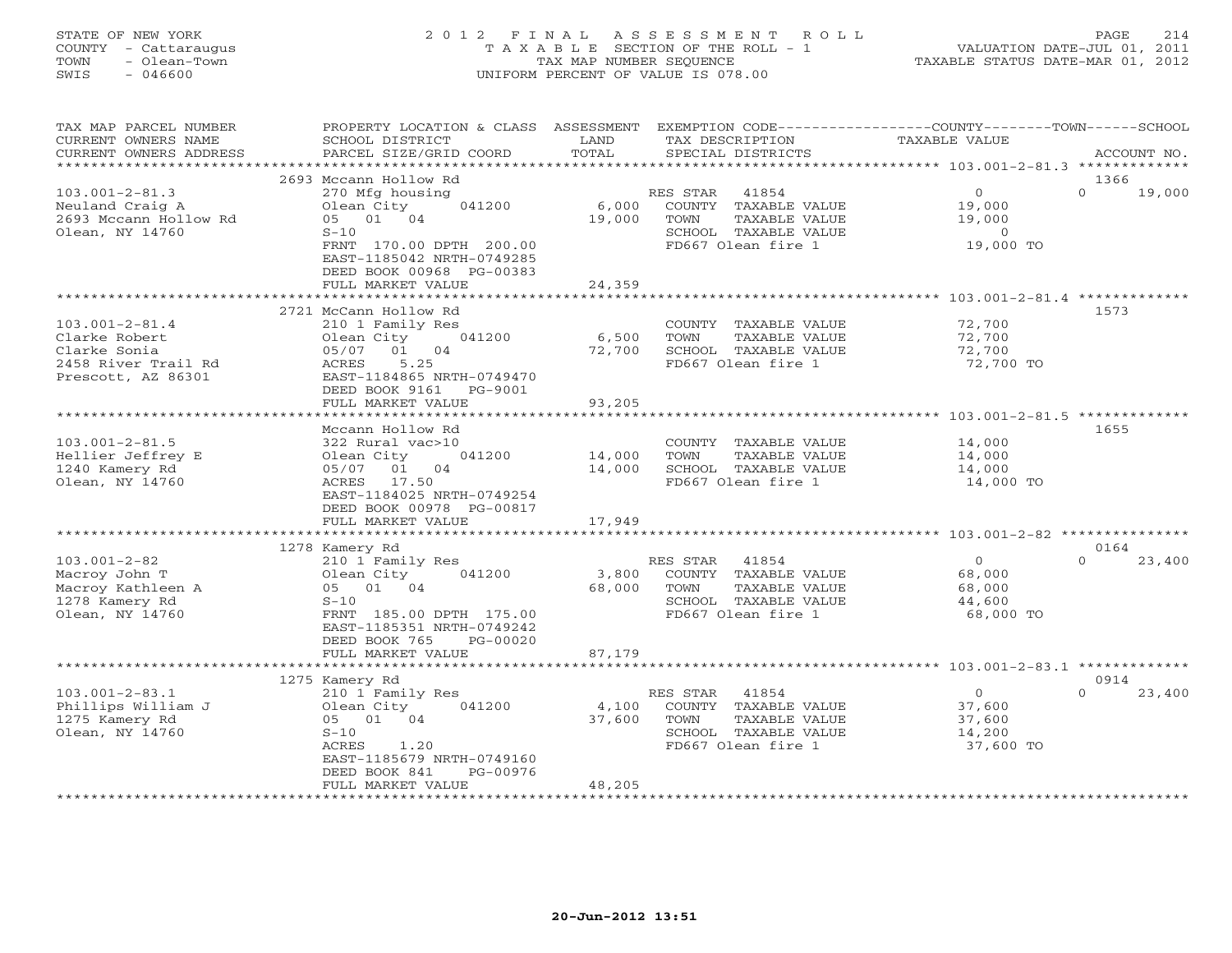# STATE OF NEW YORK 2 0 1 2 F I N A L A S S E S S M E N T R O L L PAGE 215 COUNTY - Cattaraugus T A X A B L E SECTION OF THE ROLL - 1 VALUATION DATE-JUL 01, 2011 TOWN - Olean-Town TAX MAP NUMBER SEQUENCE TAXABLE STATUS DATE-MAR 01, 2012 SWIS - 046600 UNIFORM PERCENT OF VALUE IS 078.00UNIFORM PERCENT OF VALUE IS 078.00

| TAX MAP PARCEL NUMBER<br>CURRENT OWNERS NAME<br>CURRENT OWNERS ADDRESS                                | PROPERTY LOCATION & CLASS ASSESSMENT<br>SCHOOL DISTRICT<br>PARCEL SIZE/GRID COORD                                                                                                | LAND<br>TOTAL              | EXEMPTION CODE-----------------COUNTY-------TOWN------SCHOOL<br>TAX DESCRIPTION<br>SPECIAL DISTRICTS             | TAXABLE VALUE                                             | ACCOUNT NO.                |
|-------------------------------------------------------------------------------------------------------|----------------------------------------------------------------------------------------------------------------------------------------------------------------------------------|----------------------------|------------------------------------------------------------------------------------------------------------------|-----------------------------------------------------------|----------------------------|
| **********************                                                                                |                                                                                                                                                                                  |                            |                                                                                                                  |                                                           |                            |
| $103.001 - 2 - 83.2$<br>Kwiatkowski David M<br>Kwiatkowski Kim L<br>1271 Kamery Rd<br>Olean, NY 14760 | 1271 Kamery Rd<br>210 1 Family Res<br>041200<br>Olean City<br>05 01 04<br>$S-10$<br>ACRES<br>1.30<br>EAST-1185613 NRTH-0749007<br>DEED BOOK 913<br>PG-00272<br>FULL MARKET VALUE | 4,200<br>78,000<br>100,000 | 41854<br>RES STAR<br>COUNTY TAXABLE VALUE<br>TOWN<br>TAXABLE VALUE<br>SCHOOL TAXABLE VALUE<br>FD667 Olean fire 1 | $\overline{O}$<br>78,000<br>78,000<br>54,600<br>78,000 TO | 1358<br>$\Omega$<br>23,400 |
|                                                                                                       |                                                                                                                                                                                  |                            |                                                                                                                  |                                                           |                            |
| $103.001 - 2 - 83.3$<br>Gengo John C<br>Gengo Carol M<br>1253 Kamery Rd<br>Olean, NY 14760            | 1253 Kamery Rd<br>210 1 Family Res<br>041200<br>Olean City<br>05 01 04<br>$S-10$<br>FRNT 165.77 DPTH 145.97<br>EAST-1185412 NRTH-0748933<br>DEED BOOK 00921 PG-00826             | 3,500<br>122,600           | RES STAR<br>41854<br>COUNTY TAXABLE VALUE<br>TOWN<br>TAXABLE VALUE<br>SCHOOL TAXABLE VALUE<br>FD667 Olean fire 1 | $\circ$<br>122,600<br>122,600<br>99,200<br>122,600 TO     | 1398<br>$\Omega$<br>23,400 |
|                                                                                                       | FULL MARKET VALUE                                                                                                                                                                | 157,179                    |                                                                                                                  |                                                           |                            |
|                                                                                                       |                                                                                                                                                                                  |                            |                                                                                                                  |                                                           |                            |
| $103.001 - 2 - 83.4$<br>Ramire Gerard C<br>1223 Kamery Rd<br>Olean, NY 14760                          | 1223 Kamery Rd<br>210 1 Family Res<br>Olean City<br>041200<br>05 01 04<br>$S-10$<br>ACRES<br>3.35<br>EAST-1185524 NRTH-0748760<br>DEED BOOK 00923 PG-00281                       | 5,400<br>55,000            | RES STAR<br>41854<br>COUNTY TAXABLE VALUE<br>TOWN<br>TAXABLE VALUE<br>SCHOOL TAXABLE VALUE<br>FD667 Olean fire 1 | $\circ$<br>55,000<br>55,000<br>31,600<br>55,000 TO        | 1457<br>23,400<br>$\Omega$ |
|                                                                                                       | FULL MARKET VALUE                                                                                                                                                                | 70,513                     |                                                                                                                  |                                                           |                            |
|                                                                                                       | 1285 Kamery Rd                                                                                                                                                                   |                            |                                                                                                                  |                                                           | 1522                       |
| $103.001 - 2 - 83.5$<br>Hobson Eric J<br>1285 Kamery Rd Apt 1<br>Olean, NY 14760                      | 411 Apartment<br>Olean City<br>041200<br>05 01 04<br>FRNT 156.70 DPTH 124.00<br>EAST-1185579 NRTH-0749270<br>DEED BOOK 00970 PG-00590<br>FULL MARKET VALUE                       | 3,200<br>71,000<br>91,026  | 41854<br>RES STAR<br>COUNTY TAXABLE VALUE<br>TOWN<br>TAXABLE VALUE<br>SCHOOL TAXABLE VALUE<br>FD667 Olean fire 1 | $\overline{O}$<br>71,000<br>71,000<br>47,600<br>71,000 TO | $\cap$<br>23,400           |
|                                                                                                       |                                                                                                                                                                                  |                            |                                                                                                                  |                                                           |                            |
|                                                                                                       | 1240 Kamery Rd                                                                                                                                                                   |                            |                                                                                                                  |                                                           | 1583                       |
| $103.001 - 2 - 83.7$<br>Hellier Jeffrey E<br>1240 Kamery Rd<br>Olean, NY 14760                        | 210 1 Family Res<br>041200<br>Olean City<br>04<br>05<br>01<br>ACRES<br>7.00<br>EAST-1184955 NRTH-0749068<br>DEED BOOK 00940 PG-00309<br>FULL MARKET VALUE                        | 7,500<br>81,100<br>103,974 | RES STAR<br>41854<br>COUNTY TAXABLE VALUE<br>TOWN<br>TAXABLE VALUE<br>SCHOOL TAXABLE VALUE<br>FD667 Olean fire 1 | $\overline{O}$<br>81,100<br>81,100<br>57,700<br>81,100 TO | $\Omega$<br>23,400         |
|                                                                                                       | ************************                                                                                                                                                         |                            | *********************************                                                                                |                                                           |                            |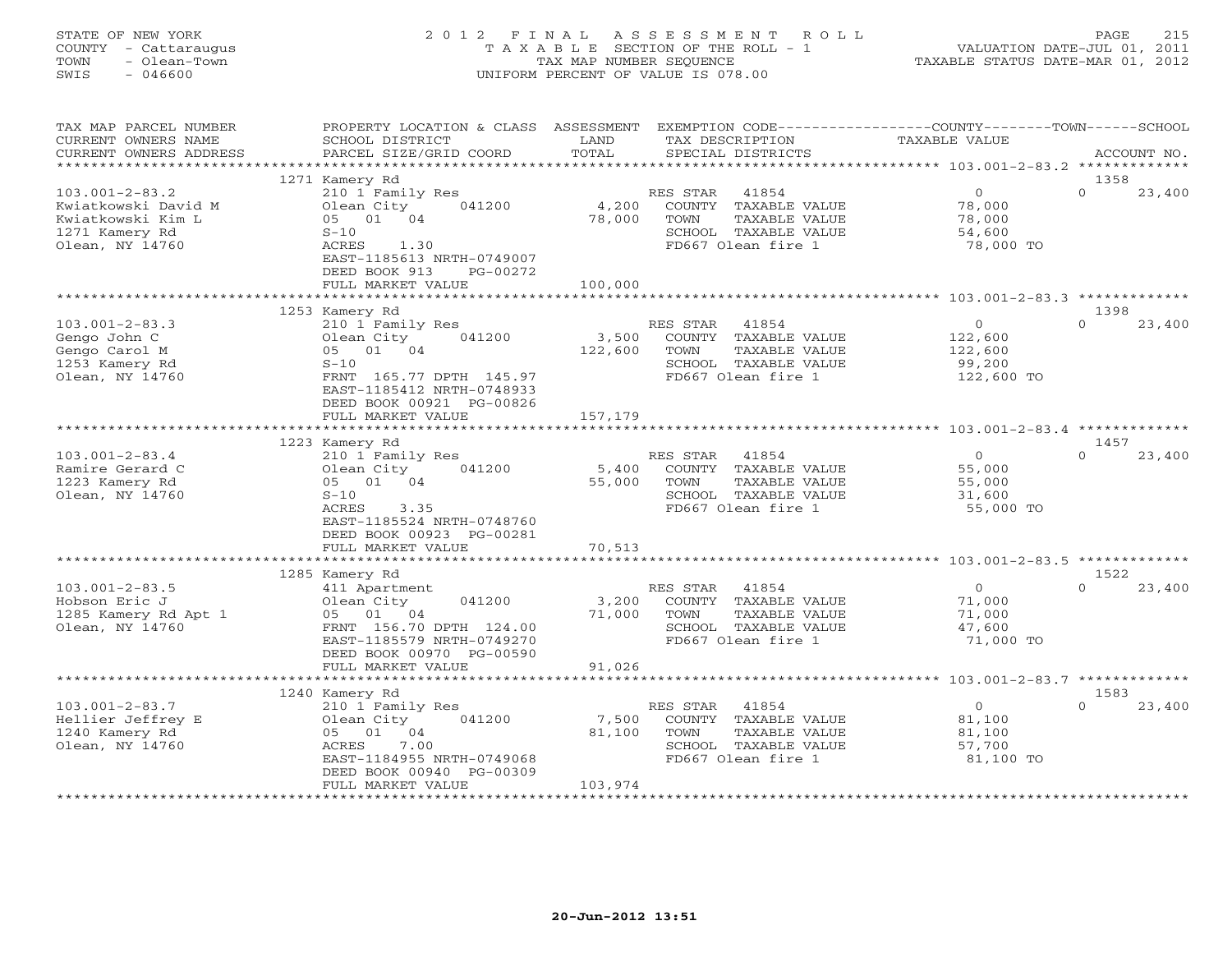# STATE OF NEW YORK 2 0 1 2 F I N A L A S S E S S M E N T R O L L PAGE 216 COUNTY - Cattaraugus T A X A B L E SECTION OF THE ROLL - 1 VALUATION DATE-JUL 01, 2011 TOWN - Olean-Town TAX MAP NUMBER SEQUENCE TAXABLE STATUS DATE-MAR 01, 2012 SWIS - 046600 UNIFORM PERCENT OF VALUE IS 078.00UNIFORM PERCENT OF VALUE IS 078.00

| TAX MAP PARCEL NUMBER<br>CURRENT OWNERS NAME             | PROPERTY LOCATION & CLASS ASSESSMENT<br>SCHOOL DISTRICT                                            | LAND             | TAX DESCRIPTION                                                    | EXEMPTION CODE-----------------COUNTY-------TOWN-----SCHOOL<br>TAXABLE VALUE |                    |
|----------------------------------------------------------|----------------------------------------------------------------------------------------------------|------------------|--------------------------------------------------------------------|------------------------------------------------------------------------------|--------------------|
| CURRENT OWNERS ADDRESS                                   | PARCEL SIZE/GRID COORD                                                                             | TOTAL            | SPECIAL DISTRICTS                                                  |                                                                              | ACCOUNT NO.        |
| ******************                                       | ***************************                                                                        |                  |                                                                    |                                                                              |                    |
| $103.001 - 2 - 84$<br>Potter Corinne M<br>1220 Kamery Rd | 1220 Kamery Rd<br>240 Rural res<br>Olean City<br>041200<br>05 01 04                                | 12,500<br>90,500 | RES STAR<br>41854<br>COUNTY TAXABLE VALUE<br>TOWN<br>TAXABLE VALUE | $\Omega$<br>$\overline{0}$<br>90,500<br>90,500                               | 0504<br>23,400     |
| Olean, NY 14760                                          | $S-10$<br>ACRES 21.12<br>EAST-1184201 NRTH-0748660<br>DEED BOOK 10167 PG-9001<br>FULL MARKET VALUE | 116,026          | SCHOOL TAXABLE VALUE<br>FD667 Olean fire 1                         | 67,100<br>90,500 TO                                                          |                    |
|                                                          |                                                                                                    |                  |                                                                    |                                                                              |                    |
|                                                          | 1205 Kamery Rd                                                                                     |                  |                                                                    |                                                                              | 0103               |
| $103.001 - 2 - 85$<br>Blair Owen W                       | 210 1 Family Res<br>Olean City<br>041200                                                           |                  | WVET C/T 41121<br>8,400 SR STAR<br>41834                           | 7,500<br>7,500<br>$\Omega$<br>$\circ$                                        | $\Omega$<br>48,520 |
| 1205 Kamery Rd                                           | 05 01 04                                                                                           | 50,000           | COUNTY TAXABLE VALUE                                               | 42,500                                                                       |                    |
| Olean, NY 14760                                          | $S-10$                                                                                             |                  | TOWN<br>TAXABLE VALUE                                              | 42,500                                                                       |                    |
|                                                          | ACRES<br>8.94<br>EAST-1185414 NRTH-0748361<br>DEED BOOK 00943 PG-00875                             |                  | SCHOOL TAXABLE VALUE<br>FD667 Olean fire 1                         | 1,480<br>50,000 TO                                                           |                    |
|                                                          | FULL MARKET VALUE<br>***********************                                                       | 64,103           |                                                                    |                                                                              |                    |
|                                                          | Mccann Hollow Rd                                                                                   |                  |                                                                    |                                                                              | 0536               |
| $103.001 - 3 - 1$                                        | 321 Abandoned ag                                                                                   |                  | COUNTY TAXABLE VALUE                                               | 65,500                                                                       |                    |
| Kinley Corp                                              | Olean City<br>041200                                                                               | 65,500           | TAXABLE VALUE<br>TOWN                                              | 65,500                                                                       |                    |
| PO Box 1190                                              | 03/04<br>01<br>04                                                                                  | 65,500           | SCHOOL TAXABLE VALUE                                               | 65,500                                                                       |                    |
| Olean, NY 14760                                          | $S-10$<br>ACRES 214.57<br>EAST-1182101 NRTH-0746428<br>DEED BOOK 890<br>PG-00013                   |                  | FD667 Olean fire 1                                                 | 65,500 TO                                                                    |                    |
|                                                          | FULL MARKET VALUE                                                                                  | 83,974           |                                                                    |                                                                              |                    |
|                                                          |                                                                                                    |                  |                                                                    | ******************** 103.001-3-2 ***********                                 |                    |
|                                                          | Kamery Rd                                                                                          |                  |                                                                    |                                                                              | 0503               |
| $103.001 - 3 - 2$                                        | 321 Abandoned ag<br>041200                                                                         | 20,300           | COUNTY TAXABLE VALUE<br>TOWN<br>TAXABLE VALUE                      | 20,300                                                                       |                    |
| Montgomery Karen A<br>1076 Esperanza Dr                  | Olean City<br>01/02<br>01<br>04                                                                    | 20,300           | SCHOOL TAXABLE VALUE                                               | 20,300<br>20,300                                                             |                    |
| Keuka Park, NY 14478                                     | $S-10$<br>ACRES<br>53.35<br>EAST-1184124 NRTH-0747716<br>DEED BOOK 00916 PG-01119                  |                  | FD667 Olean fire 1                                                 | 20,300 TO                                                                    |                    |
|                                                          | FULL MARKET VALUE                                                                                  | 26,026           |                                                                    |                                                                              |                    |
|                                                          |                                                                                                    | **************   |                                                                    |                                                                              |                    |
| $103.001 - 3 - 3$                                        | Kamery Rd<br>321 Abandoned ag                                                                      |                  | COUNTY TAXABLE VALUE                                               | 5,000                                                                        | 0502               |
| Montgomery Karen A                                       | Olean City<br>041200                                                                               | 5,000            | TAXABLE VALUE<br>TOWN                                              | 5,000                                                                        |                    |
| 1076 Esperanza Dr                                        | 01 01 04                                                                                           | 5,000            | SCHOOL TAXABLE VALUE                                               | 5,000                                                                        |                    |
| Keuka Park, NY 14478                                     | $S-10$<br>ACRES<br>9.11<br>EAST-1185396 NRTH-0747881<br>DEED BOOK 00916 PG-01119                   |                  | FD667 Olean fire 1                                                 | 5,000 TO                                                                     |                    |
|                                                          | FULL MARKET VALUE                                                                                  | 6,410            |                                                                    |                                                                              |                    |
|                                                          |                                                                                                    |                  |                                                                    |                                                                              |                    |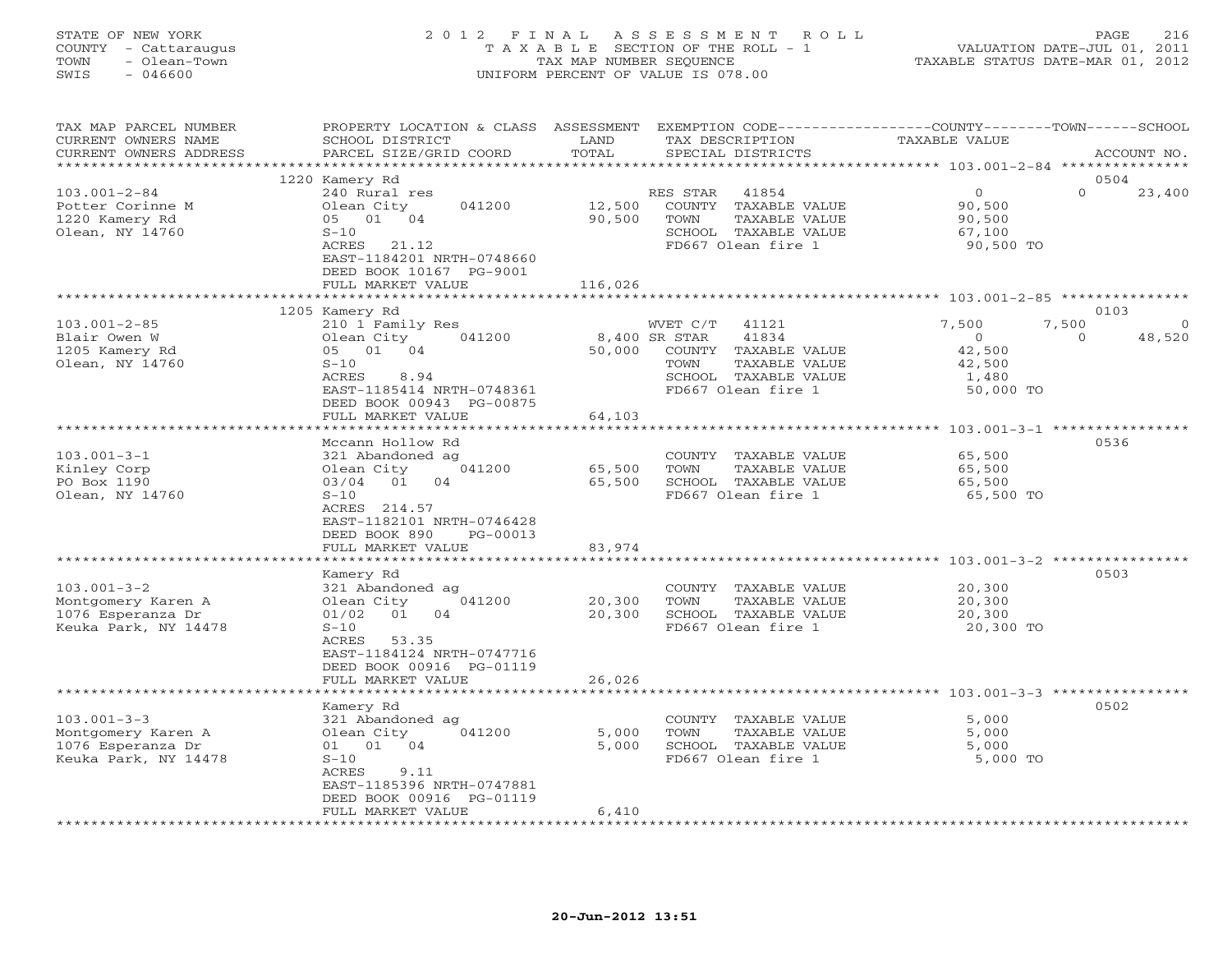# STATE OF NEW YORK 2 0 1 2 F I N A L A S S E S S M E N T R O L L PAGE 217 COUNTY - Cattaraugus T A X A B L E SECTION OF THE ROLL - 1 VALUATION DATE-JUL 01, 2011 TOWN - Olean-Town TAX MAP NUMBER SEQUENCE TAXABLE STATUS DATE-MAR 01, 2012 SWIS - 046600 UNIFORM PERCENT OF VALUE IS 078.00UNIFORM PERCENT OF VALUE IS 078.00

| TAX MAP PARCEL NUMBER        | PROPERTY LOCATION & CLASS ASSESSMENT |        |                       | EXEMPTION CODE-----------------COUNTY-------TOWN------SCHOOL       |             |
|------------------------------|--------------------------------------|--------|-----------------------|--------------------------------------------------------------------|-------------|
| CURRENT OWNERS NAME          | SCHOOL DISTRICT                      | LAND   | TAX DESCRIPTION       | TAXABLE VALUE                                                      |             |
| CURRENT OWNERS ADDRESS       | PARCEL SIZE/GRID COORD               | TOTAL  | SPECIAL DISTRICTS     |                                                                    | ACCOUNT NO. |
|                              |                                      |        |                       | **************** 103.001-3-4 ****                                  |             |
|                              | Kamery Rd (Off)                      |        |                       | 0987                                                               |             |
| $103.001 - 3 - 4$            | 321 Abandoned ag                     |        | COUNTY TAXABLE VALUE  | 3,200                                                              |             |
| Blair Owen W                 | Olean City<br>041200                 | 3,200  | TOWN<br>TAXABLE VALUE | 3,200                                                              |             |
| 1205 Kamery Rd               | 01 01 04                             | 3,200  | SCHOOL TAXABLE VALUE  | 3,200                                                              |             |
| Olean, NY 14760              | $S-10$                               |        | FD667 Olean fire 1    | 3,200 TO                                                           |             |
|                              | ACRES<br>5.32                        |        |                       |                                                                    |             |
|                              | EAST-1185403 NRTH-0747501            |        |                       |                                                                    |             |
|                              | DEED BOOK 00946 PG-01038             |        |                       |                                                                    |             |
|                              | FULL MARKET VALUE                    | 4,103  |                       |                                                                    |             |
|                              | ********************                 |        |                       |                                                                    |             |
|                              | Nys Rte 16 S                         |        |                       | 0500                                                               |             |
|                              |                                      |        |                       | 6,600                                                              |             |
| $103.001 - 3 - 5.1$          | 321 Abandoned ag                     |        | COUNTY TAXABLE VALUE  |                                                                    |             |
| Montgomery Karen A           | Olean City<br>041200                 | 6,600  | TOWN<br>TAXABLE VALUE | 6,600                                                              |             |
| 1076 Esperanza Dr            | 06 01 04                             | 6,600  | SCHOOL TAXABLE VALUE  | 6,600                                                              |             |
| Keuka Park, NY 14478         | $S-7$                                |        | FD667 Olean fire 1    | 6,600 TO                                                           |             |
|                              | ACRES 8.65                           |        |                       |                                                                    |             |
|                              | EAST-1186242 NRTH-0748215            |        |                       |                                                                    |             |
|                              | DEED BOOK 00916 PG-01119             |        |                       |                                                                    |             |
|                              | FULL MARKET VALUE                    | 8,462  |                       |                                                                    |             |
|                              | ********************                 |        |                       | ************************************ 103.001-3-5.2 *************** |             |
|                              | 1270 Nys Rte 16 S                    |        |                       | 1790                                                               |             |
| $103.001 - 3 - 5.2$          | 210 1 Family Res                     |        | RES STAR<br>41854     | $\Omega$<br>$\Omega$                                               | 23,400      |
| Morgan Paula J               | 041200<br>Olean City                 | 5,500  | COUNTY TAXABLE VALUE  | 67,500                                                             |             |
| Morgan Jason A               | 06 01 04                             | 67,500 | TAXABLE VALUE<br>TOWN | 67,500                                                             |             |
| 1270 Route 16 S              | $S-7$                                |        | SCHOOL TAXABLE VALUE  | 44,100                                                             |             |
| Olean, NY 14760              | ACRES 3.45                           |        | FD667 Olean fire 1    | 67,500 TO                                                          |             |
|                              | EAST-1186765 NRTH-0748231            |        |                       |                                                                    |             |
|                              | DEED BOOK 5588<br>PG-3002            |        |                       |                                                                    |             |
|                              | FULL MARKET VALUE                    | 86,538 |                       |                                                                    |             |
|                              |                                      |        |                       | ********************************** 103.001-3-6 *********           |             |
|                              | 1234 Old Rock City Rd                |        |                       | 0369                                                               |             |
| $103.001 - 3 - 6$            | 210 1 Family Res                     |        | RES STAR<br>41854     | $\Omega$<br>$\overline{0}$                                         | 23,400      |
| Ganoung Charles S            | 041200<br>Olean City                 | 8,100  | COUNTY TAXABLE VALUE  | 52,000                                                             |             |
| Ganoung Julia A              | 06 01 04                             | 52,000 | TOWN<br>TAXABLE VALUE | 52,000                                                             |             |
| 1234 Old Rock City Rd        | $S-7$                                |        | SCHOOL TAXABLE VALUE  | 28,600                                                             |             |
| Olean, NY 14760              | ACRES<br>8.25 BANK<br>071            |        | FD667 Olean fire 1    | 52,000 TO                                                          |             |
|                              | EAST-1186631 NRTH-0747845            |        |                       |                                                                    |             |
|                              | DEED BOOK 00959 PG-00571             |        |                       |                                                                    |             |
|                              | FULL MARKET VALUE                    | 66,667 |                       |                                                                    |             |
|                              | ********************                 |        |                       |                                                                    |             |
|                              |                                      |        |                       | 0015                                                               |             |
|                              | 1260 Old Rock City Rd                |        |                       | $\overline{0}$<br>$\Omega$                                         |             |
| $103.001 - 3 - 7$            | 210 1 Family Res                     |        | RES STAR<br>41854     |                                                                    | 23,400      |
| Fries Todd C                 | Olean City<br>041200                 | 5,700  | COUNTY TAXABLE VALUE  | 74,100                                                             |             |
| Vassar Kelly A               | 05/06 01 04                          | 74,100 | TOWN<br>TAXABLE VALUE | 74,100                                                             |             |
| Attn: Transammerica Real Est | $S-7$                                |        | SCHOOL TAXABLE VALUE  | 50,700                                                             |             |
| Tax Service                  | 3.75 BANK<br>ACRES<br>071            |        | FD667 Olean fire 1    | 74,100 TO                                                          |             |
| 1201 Elm St Ste 400          | EAST-1187289 NRTH-0748229            |        |                       |                                                                    |             |
| Dallas, TX 75270             | DEED BOOK 00963 PG-00110             |        |                       |                                                                    |             |
|                              | FULL MARKET VALUE                    | 95,000 |                       |                                                                    |             |
|                              |                                      |        |                       |                                                                    |             |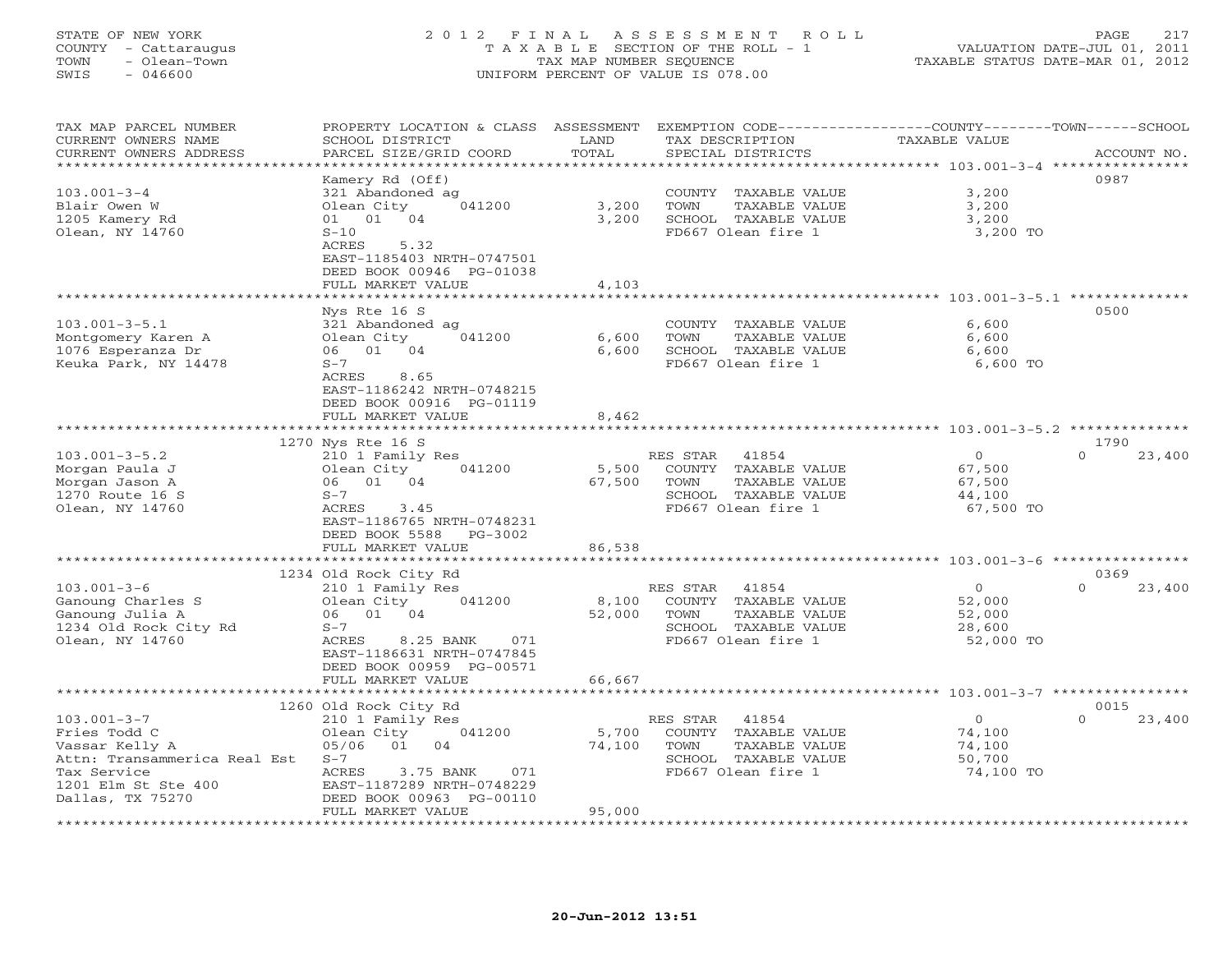# STATE OF NEW YORK 2 0 1 2 F I N A L A S S E S S M E N T R O L L PAGE 218 COUNTY - Cattaraugus T A X A B L E SECTION OF THE ROLL - 1 VALUATION DATE-JUL 01, 2011 TOWN - Olean-Town TAX MAP NUMBER SEQUENCE TAXABLE STATUS DATE-MAR 01, 2012 SWIS - 046600 UNIFORM PERCENT OF VALUE IS 078.00UNIFORM PERCENT OF VALUE IS 078.00

| TAX MAP PARCEL NUMBER<br>CURRENT OWNERS NAME<br>CURRENT OWNERS ADDRESS                                   | PROPERTY LOCATION & CLASS ASSESSMENT<br>SCHOOL DISTRICT<br>PARCEL SIZE/GRID COORD                                                                                                                                       | LAND<br>TOTAL             | TAX DESCRIPTION<br>SPECIAL DISTRICTS                                                                             | EXEMPTION CODE-----------------COUNTY-------TOWN------SCHOOL<br><b>TAXABLE VALUE</b> | ACCOUNT NO.                |
|----------------------------------------------------------------------------------------------------------|-------------------------------------------------------------------------------------------------------------------------------------------------------------------------------------------------------------------------|---------------------------|------------------------------------------------------------------------------------------------------------------|--------------------------------------------------------------------------------------|----------------------------|
| **********************                                                                                   |                                                                                                                                                                                                                         |                           |                                                                                                                  |                                                                                      |                            |
| $103.001 - 3 - 8$<br>Norton Christine E<br>1242 Old Rock City Rd<br>Olean, NY 14760                      | 1242 Old Rock City Rd<br>210 1 Family Res<br>Olean City<br>041200<br>05 01 04<br>$S-7$<br><b>FRNT</b><br>75.00 DPTH 135.00<br>BANK<br>005<br>EAST-1187426 NRTH-0748027<br>DEED BOOK 00927 PG-00998<br>FULL MARKET VALUE | 2,300<br>38,200<br>48,974 | RES STAR<br>41854<br>COUNTY TAXABLE VALUE<br>TOWN<br>TAXABLE VALUE<br>SCHOOL TAXABLE VALUE<br>FD667 Olean fire 1 | $\circ$<br>38,200<br>38,200<br>14,800<br>38,200 TO                                   | 0247<br>$\Omega$<br>23,400 |
|                                                                                                          |                                                                                                                                                                                                                         |                           |                                                                                                                  |                                                                                      |                            |
| $103.001 - 3 - 9$<br>Ferry George F<br>Ferry Rebecca J<br>1241 Old Rock City Rd<br>Olean, NY 14760       | 1241 Old Rock City Rd<br>210 1 Family Res<br>Olean City<br>041200<br>08 01 04<br>$S-7$<br>FRNT<br>93.00 DPTH 150.00<br>EAST-1187636 NRTH-0748012<br>DEED BOOK 6115<br>PG-7001                                           | 2,800<br>53,700           | RES STAR 41854<br>COUNTY TAXABLE VALUE<br>TOWN<br>TAXABLE VALUE<br>SCHOOL TAXABLE VALUE<br>FD667 Olean fire 1    | $\circ$<br>53,700<br>53,700<br>30,300<br>53,700 TO                                   | 0876<br>$\Omega$<br>23,400 |
|                                                                                                          | FULL MARKET VALUE                                                                                                                                                                                                       | 68,846                    |                                                                                                                  |                                                                                      |                            |
|                                                                                                          |                                                                                                                                                                                                                         |                           |                                                                                                                  |                                                                                      |                            |
| $103.001 - 3 - 10.1$<br>Armstrong Matthew A<br>Armstrong Erin M<br>207 W Water St<br>Olean, NY 14760     | Old Rock City Rd<br>314 Rural vac<10<br>041200<br>Olean City<br>04/05 01 04<br>$S-7$<br>ACRES<br>4.45<br>EAST-1189174 NRTH-0748195<br>DEED BOOK 14869 PG-6001<br>FULL MARKET VALUE                                      | 9,400<br>9,400<br>12,051  | COUNTY TAXABLE VALUE<br>TAXABLE VALUE<br>TOWN<br>SCHOOL TAXABLE VALUE<br>FD667 Olean fire 1                      | 9,400<br>9,400<br>9,400<br>9,400 TO                                                  | 0898                       |
|                                                                                                          | ************************                                                                                                                                                                                                |                           |                                                                                                                  |                                                                                      |                            |
|                                                                                                          | 1245 Old Rock City Rd                                                                                                                                                                                                   |                           |                                                                                                                  |                                                                                      | 0877                       |
| $103.001 - 3 - 10.2$<br>Moshier Craig<br>Scott Moshier Janet<br>1245 Old Rock City Rd<br>Olean, NY 14760 | 270 Mfg housing<br>041200<br>Olean City<br>04<br>04/05 01<br>$S-7$<br>3.99<br>ACRES<br>EAST-1188453 NRTH-0748105<br>DEED BOOK 2938<br>PG-4001                                                                           | 5,800<br>20,800           | RES STAR<br>41854<br>COUNTY TAXABLE VALUE<br>TOWN<br>TAXABLE VALUE<br>SCHOOL TAXABLE VALUE<br>FD667 Olean fire 1 | $\overline{0}$<br>20,800<br>20,800<br>$\circ$<br>20,800 TO                           | $\Omega$<br>20,800         |
|                                                                                                          | FULL MARKET VALUE                                                                                                                                                                                                       | 26,667                    |                                                                                                                  |                                                                                      |                            |
|                                                                                                          |                                                                                                                                                                                                                         |                           |                                                                                                                  | **************** 103.001-3-10.3 ***********                                          |                            |
| $103.001 - 3 - 10.3$<br>Moshier Craig<br>Moshier Janet<br>1245 Old Rock City Rd<br>Olean, NY 14760       | Old Rock City Rd<br>314 Rural vac<10<br>Olean City<br>041200<br>FRNT 66.00 DPTH 600.00<br>EAST-1187853 NRTH-0748199<br>DEED BOOK 14162 PG-2001                                                                          | 600<br>600                | COUNTY TAXABLE VALUE<br>TOWN<br>TAXABLE VALUE<br>SCHOOL TAXABLE VALUE<br>FD667 Olean fire 1                      | 600<br>600<br>600<br>600 TO                                                          | 1818                       |
|                                                                                                          | FULL MARKET VALUE                                                                                                                                                                                                       | 769                       |                                                                                                                  |                                                                                      |                            |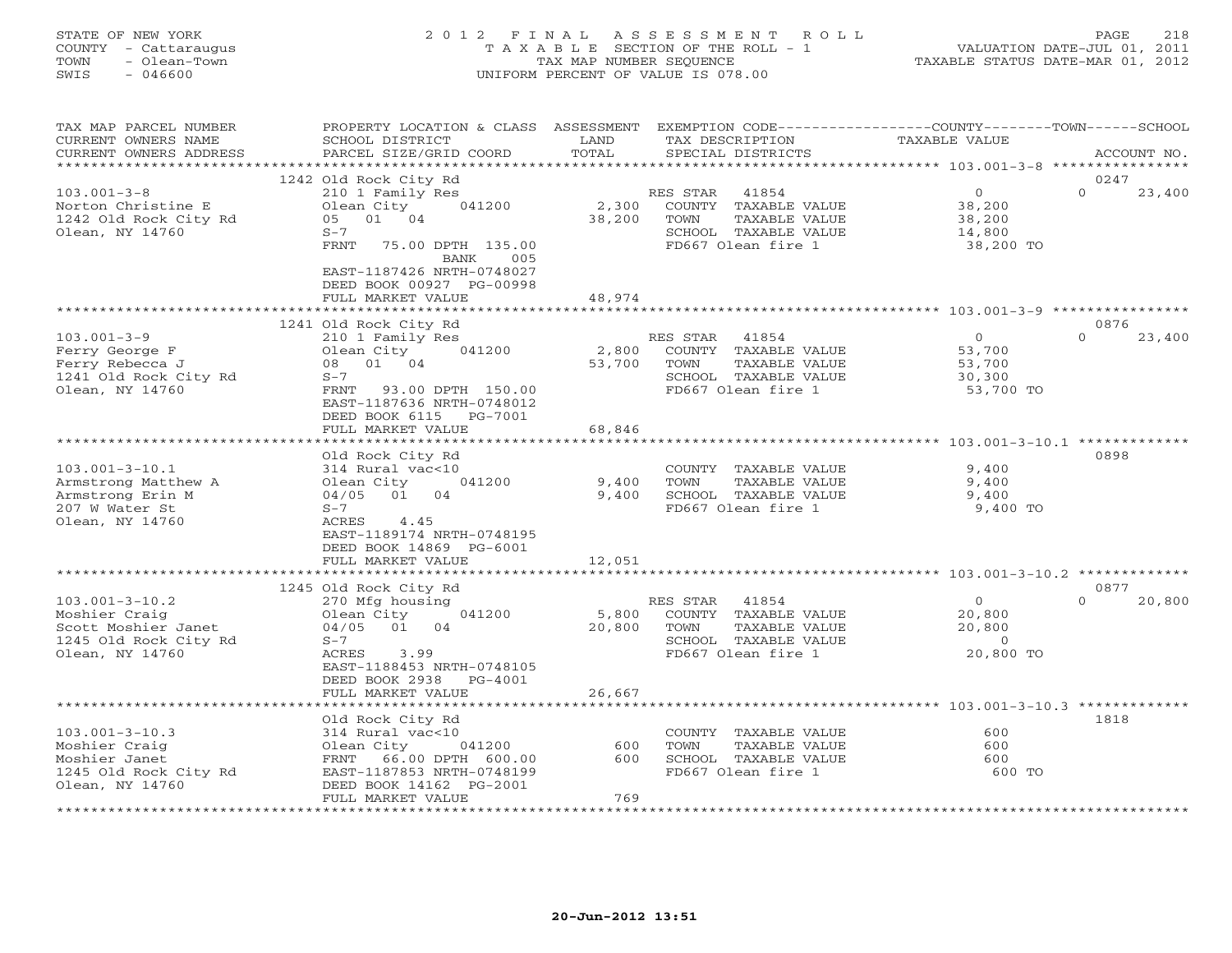# STATE OF NEW YORK 2 0 1 2 F I N A L A S S E S S M E N T R O L L PAGE 219 COUNTY - Cattaraugus T A X A B L E SECTION OF THE ROLL - 1 VALUATION DATE-JUL 01, 2011 TOWN - Olean-Town TAX MAP NUMBER SEQUENCE TAXABLE STATUS DATE-MAR 01, 2012 SWIS - 046600 UNIFORM PERCENT OF VALUE IS 078.00UNIFORM PERCENT OF VALUE IS 078.00

| TAX MAP PARCEL NUMBER<br>CURRENT OWNERS NAME<br>CURRENT OWNERS ADDRESS | PROPERTY LOCATION & CLASS ASSESSMENT<br>SCHOOL DISTRICT<br>PARCEL SIZE/GRID COORD | LAND<br>TOTAL  | TAX DESCRIPTION<br>SPECIAL DISTRICTS                                | EXEMPTION CODE-----------------COUNTY-------TOWN------SCHOOL<br>TAXABLE VALUE | ACCOUNT NO.                |
|------------------------------------------------------------------------|-----------------------------------------------------------------------------------|----------------|---------------------------------------------------------------------|-------------------------------------------------------------------------------|----------------------------|
| *********************                                                  | ***************************                                                       |                |                                                                     |                                                                               |                            |
| $103.001 - 3 - 11.1$<br>Churakos Thomas G                              | 1237 Old Rock City Rd<br>210 1 Family Res<br>Olean City<br>041200                 | 4,000          | RES STAR<br>41854<br>COUNTY TAXABLE VALUE                           | $0 \qquad \qquad$<br>41,000                                                   | 0822<br>$\Omega$<br>23,400 |
| Churakos Linda<br>1237 Old Rock City Rd<br>Olean, NY 14760             | 05 01 04<br>$S-7$<br>ACRES 1.08                                                   | 41,000         | TOWN<br>TAXABLE VALUE<br>SCHOOL TAXABLE VALUE<br>FD667 Olean fire 1 | 41,000<br>17,600<br>41,000 TO                                                 |                            |
|                                                                        | EAST-1187714 NRTH-0747926<br>DEED BOOK 00958 PG-00902<br>FULL MARKET VALUE        | 52,564         |                                                                     |                                                                               |                            |
|                                                                        |                                                                                   |                |                                                                     |                                                                               |                            |
|                                                                        | Old Rock City Rd                                                                  |                |                                                                     |                                                                               | 1237                       |
| $103.001 - 3 - 11.2$                                                   | 314 Rural vac<10                                                                  |                | COUNTY TAXABLE VALUE                                                | 4,300                                                                         |                            |
| Churakos Thomas G                                                      | Olean City<br>041200                                                              | 4,300          | TOWN<br>TAXABLE VALUE                                               | 4,300                                                                         |                            |
| Churakos Linda                                                         | 05 01 04                                                                          | 4,300          | SCHOOL TAXABLE VALUE<br>FD667 Olean fire 1                          | 4,300<br>4,300 TO                                                             |                            |
| 1237 Old Rock City Rd<br>Olean, NY 14760                               | $S-7$<br>1.42<br>ACRES                                                            |                |                                                                     |                                                                               |                            |
|                                                                        | EAST-1187970 NRTH-0747946<br>DEED BOOK 01001 PG-00772                             |                |                                                                     |                                                                               |                            |
|                                                                        | FULL MARKET VALUE                                                                 | 5,513          |                                                                     |                                                                               |                            |
|                                                                        |                                                                                   |                |                                                                     |                                                                               | 1000                       |
| $103.001 - 3 - 12$                                                     | 1227 Old Rock City Rd<br>210 1 Family Res                                         |                | CVET $C/T$ 41131                                                    | 15,600<br>15,600                                                              | $\overline{0}$             |
| Tomes Evelyn B                                                         | Olean City<br>041200                                                              | 17,000 SR STAR | 41834                                                               | $\overline{0}$                                                                | 48,520<br>$\Omega$         |
| Tomes Joseph E                                                         | 04/05 01 04                                                                       | 151,500        | COUNTY TAXABLE VALUE                                                | 135,900                                                                       |                            |
| 1227 Old Rock City Rd                                                  | $S-7$                                                                             |                | TOWN<br>TAXABLE VALUE                                               | 135,900                                                                       |                            |
| Olean, NY 14760                                                        | ACRES 29.01                                                                       |                | SCHOOL TAXABLE VALUE                                                | 102,980                                                                       |                            |
|                                                                        | EAST-1188838 NRTH-0747745                                                         |                | FD667 Olean fire 1                                                  | 151,500 TO                                                                    |                            |
|                                                                        | DEED BOOK 00946 PG-01085                                                          |                |                                                                     |                                                                               |                            |
|                                                                        | FULL MARKET VALUE                                                                 | 194,231        |                                                                     |                                                                               |                            |
|                                                                        |                                                                                   |                |                                                                     |                                                                               |                            |
| $103.001 - 3 - 13$                                                     | 1211 Old Rock City Rd<br>210 1 Family Res                                         |                |                                                                     | $\overline{0}$                                                                | 0956<br>$\Omega$<br>23,400 |
| Brinks Ralph L Jr                                                      | Olean City 041200                                                                 | 8,600          | RES STAR 41854<br>COUNTY TAXABLE VALUE                              | 60,600                                                                        |                            |
| 1211 Old Rock City Rd                                                  | 04/05 01<br>04                                                                    | 60,600         | TAXABLE VALUE<br>TOWN                                               | 60,600                                                                        |                            |
| Olean, NY 14760                                                        | $S-7$                                                                             |                | SCHOOL TAXABLE VALUE                                                | 37,200                                                                        |                            |
|                                                                        | ACRES<br>9.27                                                                     |                | FD667 Olean fire 1                                                  | 60,600 TO                                                                     |                            |
|                                                                        | EAST-1188825 NRTH-0747380                                                         |                |                                                                     |                                                                               |                            |
|                                                                        | DEED BOOK 833<br>PG-00054                                                         |                |                                                                     |                                                                               |                            |
|                                                                        | FULL MARKET VALUE                                                                 | 77,692         |                                                                     |                                                                               |                            |
|                                                                        | * * * * * * * * * * * * * * * * * * *                                             |                |                                                                     |                                                                               |                            |
| $103.001 - 3 - 14$                                                     | Old Rock City Rd<br>314 Rural vac<10                                              |                |                                                                     | 3,300                                                                         | 0708                       |
| Tucker Jennie Ann                                                      | Olean City<br>041200                                                              | 3,300          | COUNTY TAXABLE VALUE<br>TOWN<br>TAXABLE VALUE                       | 3,300                                                                         |                            |
| Attn: Ralph L Brinks Jr                                                | 05 01 04                                                                          | 3,300          | SCHOOL TAXABLE VALUE                                                | 3,300                                                                         |                            |
| 1211 Old Rock City Rd                                                  | $S-7$                                                                             |                | FD667 Olean fire 1                                                  | 3,300 TO                                                                      |                            |
| Olean, NY 14760                                                        | FRNT 100.00 DPTH 290.00                                                           |                |                                                                     |                                                                               |                            |
|                                                                        | EAST-1187711 NRTH-0747338                                                         |                |                                                                     |                                                                               |                            |
|                                                                        | PG-00052<br>DEED BOOK 833                                                         |                |                                                                     |                                                                               |                            |
|                                                                        | FULL MARKET VALUE                                                                 | 4,231          |                                                                     |                                                                               |                            |
|                                                                        |                                                                                   |                |                                                                     |                                                                               |                            |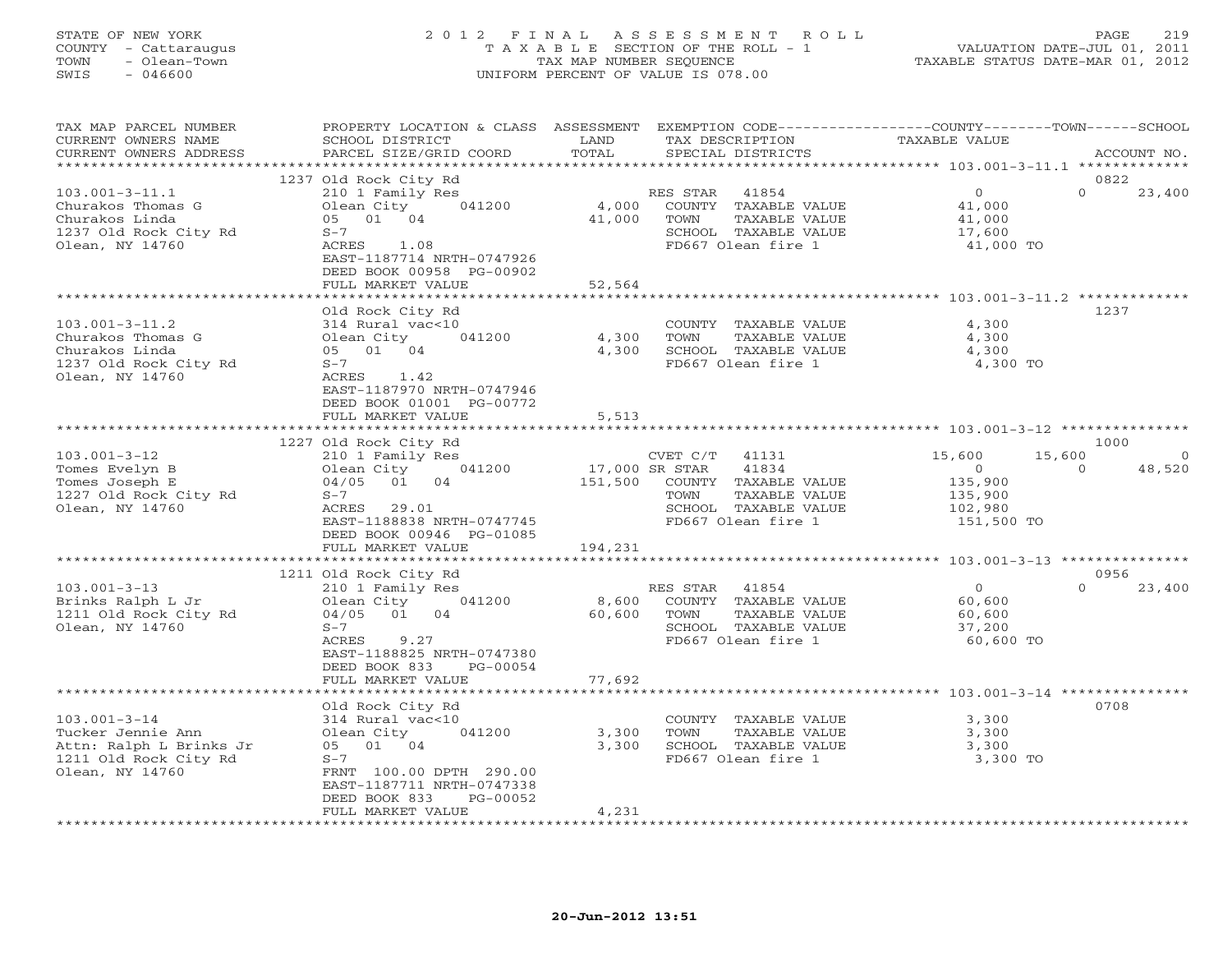# STATE OF NEW YORK 2 0 1 2 F I N A L A S S E S S M E N T R O L L PAGE 220 COUNTY - Cattaraugus T A X A B L E SECTION OF THE ROLL - 1 VALUATION DATE-JUL 01, 2011 TOWN - Olean-Town TAX MAP NUMBER SEQUENCE TAXABLE STATUS DATE-MAR 01, 2012 SWIS - 046600 UNIFORM PERCENT OF VALUE IS 078.00UNIFORM PERCENT OF VALUE IS 078.00

| TAX MAP PARCEL NUMBER<br>CURRENT OWNERS NAME | PROPERTY LOCATION & CLASS ASSESSMENT<br>SCHOOL DISTRICT | LAND              | TAX DESCRIPTION       | EXEMPTION CODE-----------------COUNTY-------TOWN------SCHOOL<br>TAXABLE VALUE |
|----------------------------------------------|---------------------------------------------------------|-------------------|-----------------------|-------------------------------------------------------------------------------|
| CURRENT OWNERS ADDRESS                       | PARCEL SIZE/GRID COORD                                  | TOTAL             | SPECIAL DISTRICTS     | ACCOUNT NO.                                                                   |
| *******************                          | *****************                                       | * * * * * * * * * |                       | ********************************* 103.001-3-15.1 *************                |
|                                              | Old Rock City Rd                                        |                   |                       | 0343                                                                          |
| $103.001 - 3 - 15.1$                         | 314 Rural vac<10                                        |                   |                       | 2,700                                                                         |
|                                              |                                                         |                   | COUNTY TAXABLE VALUE  |                                                                               |
| Dunn Patrick                                 | Olean City<br>041200                                    | 2,700             | TOWN<br>TAXABLE VALUE | 2,700                                                                         |
| PO Box 542                                   | 04/05<br>01<br>04                                       | 2,700             | SCHOOL TAXABLE VALUE  | 2,700                                                                         |
| Portville, NY 14770                          | $S-7$                                                   |                   | FD667 Olean fire 1    | 2,700 TO                                                                      |
|                                              | ACRES<br>4.56                                           |                   |                       |                                                                               |
|                                              | EAST-1188874 NRTH-0747246                               |                   |                       |                                                                               |
|                                              | DEED BOOK 909<br>PG-01074                               |                   |                       |                                                                               |
|                                              | FULL MARKET VALUE                                       | 3,462             |                       |                                                                               |
|                                              | *************************                               |                   |                       |                                                                               |
|                                              | Old Rock City Rd                                        |                   |                       | 0596                                                                          |
| $103.001 - 3 - 15.2$                         | 314 Rural vac<10                                        |                   | COUNTY TAXABLE VALUE  | 2,700                                                                         |
| Johnston Kevin W                             | Olean City<br>041200                                    | 2,700             | TOWN<br>TAXABLE VALUE | 2,700                                                                         |
| Flaherty Kimberly                            | $04/05$ 01<br>04                                        | 2,700             | SCHOOL TAXABLE VALUE  | 2,700                                                                         |
| 130 Sausalito Dr                             | $S-7$                                                   |                   | FD667 Olean fire 1    | 2,700 TO                                                                      |
| East Amherst, NY 14051                       | ACRES<br>4.56                                           |                   |                       |                                                                               |
|                                              | EAST-1188898 NRTH-0747160                               |                   |                       |                                                                               |
|                                              | DEED BOOK 2219<br>PG-7002                               |                   |                       |                                                                               |
|                                              | FULL MARKET VALUE                                       | 3,462             |                       |                                                                               |
|                                              | ******************                                      |                   |                       |                                                                               |
|                                              | 1199 Old Rock City Rd                                   |                   |                       | 0266                                                                          |
| $103.001 - 3 - 16$                           | 210 1 Family Res                                        |                   | 41854<br>RES STAR     | $\Omega$<br>$\circ$<br>23,400                                                 |
| Rossman Mark C                               | 041200<br>Olean City                                    | 4,000             | COUNTY TAXABLE VALUE  | 42,400                                                                        |
| 1199 Old Rock City Rd                        | 05 01 04                                                | 42,400            | TOWN<br>TAXABLE VALUE | 42,400                                                                        |
| Olean, NY 14760                              | $S-7$                                                   |                   | SCHOOL TAXABLE VALUE  | 19,000                                                                        |
|                                              | ACRES<br>1.06                                           |                   | FD667 Olean fire 1    | 42,400 TO                                                                     |
|                                              | EAST-1187711 NRTH-0747202                               |                   |                       |                                                                               |
|                                              |                                                         |                   |                       |                                                                               |
|                                              | DEED BOOK 74<br>PG-8001                                 |                   |                       |                                                                               |
|                                              | FULL MARKET VALUE                                       | 54,359            |                       |                                                                               |
|                                              |                                                         |                   |                       | ******** 103.001-3-17.2 *********                                             |
|                                              | 1191 Old Rock City Rd                                   |                   |                       | 1614                                                                          |
| $103.001 - 3 - 17.2$                         | 210 1 Family Res                                        |                   | COUNTY TAXABLE VALUE  | 80,140                                                                        |
| Robinson Vernon Jr                           | Olean City<br>041200                                    | 4,540             | TOWN<br>TAXABLE VALUE | 80,140                                                                        |
| Robinson Michelle E                          | 05 01<br>04                                             | 80,140            | SCHOOL TAXABLE VALUE  | 80,140                                                                        |
| 1191 Old Rock City Rd                        | Ff 249.80                                               |                   | FD667 Olean fire 1    | 80,140 TO                                                                     |
| Olean, NY 14760                              | ACRES<br>1.90                                           |                   |                       |                                                                               |
|                                              | EAST-1187729 NRTH-0746989                               |                   |                       |                                                                               |
|                                              | DEED BOOK 11062 PG-9001                                 |                   |                       |                                                                               |
|                                              | FULL MARKET VALUE                                       | 102,744           |                       |                                                                               |
|                                              |                                                         |                   |                       |                                                                               |
|                                              | Old Rock City Rd                                        |                   |                       | 0996                                                                          |
| $103.001 - 3 - 19.1$                         | 322 Rural vac>10                                        |                   | COUNTY TAXABLE VALUE  | 20,400                                                                        |
| Higley Frederick S                           | 041200<br>Olean City                                    | 20,400            | TAXABLE VALUE<br>TOWN | 20,400                                                                        |
| Higley Laurel                                | 04<br>04/05<br>01                                       | 20,400            | SCHOOL TAXABLE VALUE  | 20,400                                                                        |
| 40 00a Vincent Ln                            | $S-7$                                                   |                   | FD667 Olean fire 1    | 20,400 TO                                                                     |
| Bemus Point, NY 14712                        | $L/p$ 980-823                                           |                   |                       |                                                                               |
|                                              | FRNT 320.00 DPTH                                        |                   |                       |                                                                               |
|                                              | 62.40<br>ACRES                                          |                   |                       |                                                                               |
|                                              | EAST-1188878 NRTH-0746477                               |                   |                       |                                                                               |
|                                              | DEED BOOK 880<br>PG-00827                               |                   |                       |                                                                               |
|                                              | FULL MARKET VALUE                                       | 26,154            |                       |                                                                               |
|                                              |                                                         |                   |                       |                                                                               |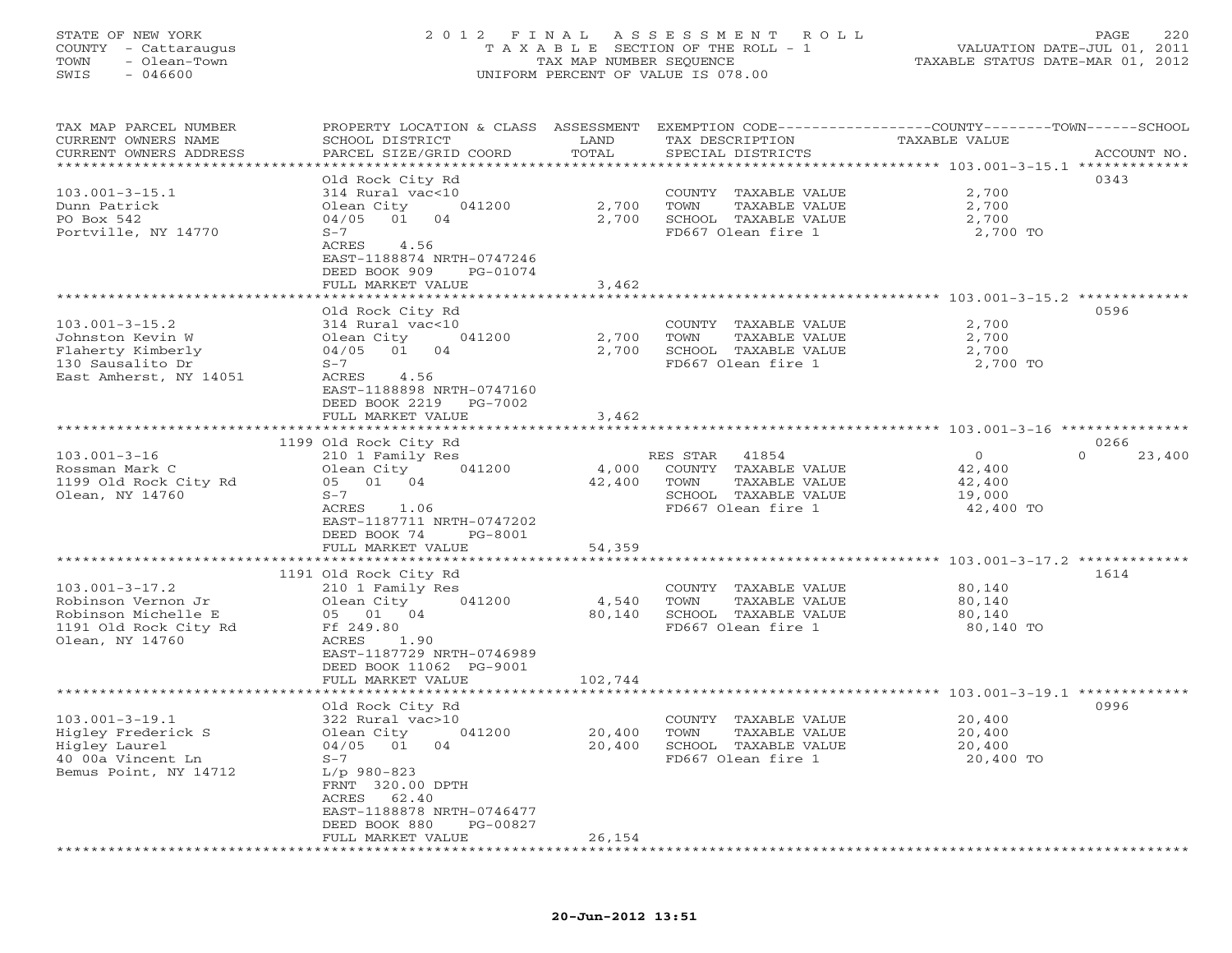# STATE OF NEW YORK 2 0 1 2 F I N A L A S S E S S M E N T R O L L PAGE 221 COUNTY - Cattaraugus T A X A B L E SECTION OF THE ROLL - 1 VALUATION DATE-JUL 01, 2011 TOWN - Olean-Town TAX MAP NUMBER SEQUENCE TAXABLE STATUS DATE-MAR 01, 2012 SWIS - 046600 UNIFORM PERCENT OF VALUE IS 078.00UNIFORM PERCENT OF VALUE IS 078.00

| TAX MAP PARCEL NUMBER  | PROPERTY LOCATION & CLASS ASSESSMENT |               | EXEMPTION CODE-----------------COUNTY-------TOWN------SCHOOL |                  |                    |
|------------------------|--------------------------------------|---------------|--------------------------------------------------------------|------------------|--------------------|
| CURRENT OWNERS NAME    | SCHOOL DISTRICT                      | LAND          | TAX DESCRIPTION                                              | TAXABLE VALUE    |                    |
| CURRENT OWNERS ADDRESS | PARCEL SIZE/GRID COORD               | TOTAL         | SPECIAL DISTRICTS                                            |                  | ACCOUNT NO.        |
|                        |                                      |               |                                                              |                  |                    |
|                        | 1175 Old Rock City Rd                |               |                                                              |                  | 1589               |
| $103.001 - 3 - 19.2$   | 270 Mfg housing                      |               | RES STAR 41854                                               | $\overline{0}$   | $\Omega$<br>23,400 |
| McFall Anne            | Olean City<br>041200                 | 6,000         | COUNTY TAXABLE VALUE                                         | 32,000           |                    |
| 1175 Old Rock City Rd  | 05 01 04                             | 32,000        | TOWN<br>TAXABLE VALUE                                        | 32,000           |                    |
|                        |                                      |               |                                                              |                  |                    |
| Olean, NY 14760        | 2.30<br>ACRES                        |               | SCHOOL TAXABLE VALUE                                         | 8,600            |                    |
|                        | EAST-1187657 NRTH-0746283            |               | FD667 Olean fire 1                                           | 32,000 TO        |                    |
|                        | DEED BOOK 40<br>PG-5001              |               |                                                              |                  |                    |
|                        | FULL MARKET VALUE                    | 41,026        |                                                              |                  |                    |
|                        |                                      |               |                                                              |                  |                    |
|                        | Old Rock City Rd                     |               |                                                              |                  | 1113               |
| $103.001 - 3 - 21$     | 321 Abandoned ag                     |               | COUNTY TAXABLE VALUE                                         | 9,000            |                    |
| Morgan Stanley E       | 041200<br>Olean City                 | 9,000         | TOWN<br>TAXABLE VALUE                                        | 9,000            |                    |
| Morgan Patrick L       | 04/05 01 04                          | 9,000         | SCHOOL TAXABLE VALUE                                         | 9,000            |                    |
| Shirley Douthit        | $S-7$                                |               | FD667 Olean fire 1                                           | 9,000 TO         |                    |
| 2590 Mueller Rd        | ACRES<br>10.20                       |               |                                                              |                  |                    |
|                        |                                      |               |                                                              |                  |                    |
| Olean, NY 14760        | EAST-1188532 NRTH-0745801            |               |                                                              |                  |                    |
|                        | DEED BOOK 4140 PG-9001               |               |                                                              |                  |                    |
|                        | FULL MARKET VALUE                    | 11,538        |                                                              |                  |                    |
|                        |                                      |               |                                                              |                  |                    |
|                        | 1050 Hillside Dr                     |               |                                                              |                  | 1115               |
| $103.001 - 3 - 22$     | 210 1 Family Res                     |               | COUNTY TAXABLE VALUE                                         | 20,000           |                    |
| Maine Betsy            | 041200<br>Olean City                 | 3,900         | TOWN<br>TAXABLE VALUE                                        | 20,000           |                    |
| 1080 Hillside Dr       | 05 01 04                             | 20,000        | SCHOOL TAXABLE VALUE                                         | 20,000           |                    |
| Olean, NY 14760        | $S-7$                                |               | FD667 Olean fire 1                                           | 20,000 TO        |                    |
|                        | FRNT 165.00 DPTH 250.00              |               |                                                              |                  |                    |
|                        | EAST-1187979 NRTH-0745795            |               |                                                              |                  |                    |
|                        | DEED BOOK 00960 PG-01160             |               |                                                              |                  |                    |
|                        | FULL MARKET VALUE                    | 25,641        |                                                              |                  |                    |
|                        |                                      |               |                                                              |                  |                    |
|                        |                                      |               |                                                              |                  |                    |
|                        | 1080 Hillside Dr                     |               |                                                              |                  | 0619               |
| $103.001 - 3 - 23$     | 210 1 Family Res                     |               | AGED C/T/S 41800                                             | 10,000<br>10,000 | 10,000             |
| Maine Floyd            | 041200<br>Olean City                 | 3,800 SR STAR | 41834                                                        | $\overline{0}$   | $\Omega$<br>10,000 |
| Maine Janice           | 05 01 04                             |               | 20,000 COUNTY TAXABLE VALUE                                  | 10,000           |                    |
| 1080 Hillside Dr       | $S-7$                                |               | TAXABLE VALUE<br>TOWN                                        | 10,000           |                    |
| Olean, NY 14760        | FRNT 140.00 DPTH 355.00              |               | SCHOOL TAXABLE VALUE                                         | $\sim$ 0         |                    |
|                        | EAST-1188108 NRTH-0745720            |               | FD667 Olean fire 1                                           | 20,000 TO        |                    |
|                        | DEED BOOK 704<br>PG-00328            |               |                                                              |                  |                    |
|                        | FULL MARKET VALUE                    | 25,641        |                                                              |                  |                    |
|                        | *************************            |               |                                                              |                  |                    |
|                        | 1088 Hillside Dr                     |               |                                                              |                  | 0583               |
| $103.001 - 3 - 24.1$   | 311 Res vac land                     |               | COUNTY TAXABLE VALUE                                         | 1,100            |                    |
|                        |                                      |               |                                                              |                  |                    |
| Maine Floyd E          | Olean City<br>041200                 | 1,100         | TAXABLE VALUE<br>TOWN                                        | 1,100            |                    |
| Maine Janice M         | 05 01 04                             | 1,100         | SCHOOL TAXABLE VALUE                                         | 1,100            |                    |
| 1080 Hillside Dr       | $S-7$                                |               | FD667 Olean fire 1                                           | 1,100 TO         |                    |
| Olean, NY 14760        | FRNT<br>50.00 DPTH 130.00            |               |                                                              |                  |                    |
|                        | EAST-1187960 NRTH-0745631            |               |                                                              |                  |                    |
|                        | DEED BOOK 00985 PG-00194             |               |                                                              |                  |                    |
|                        | FULL MARKET VALUE                    | 1,410         |                                                              |                  |                    |
|                        | ******************                   |               |                                                              |                  |                    |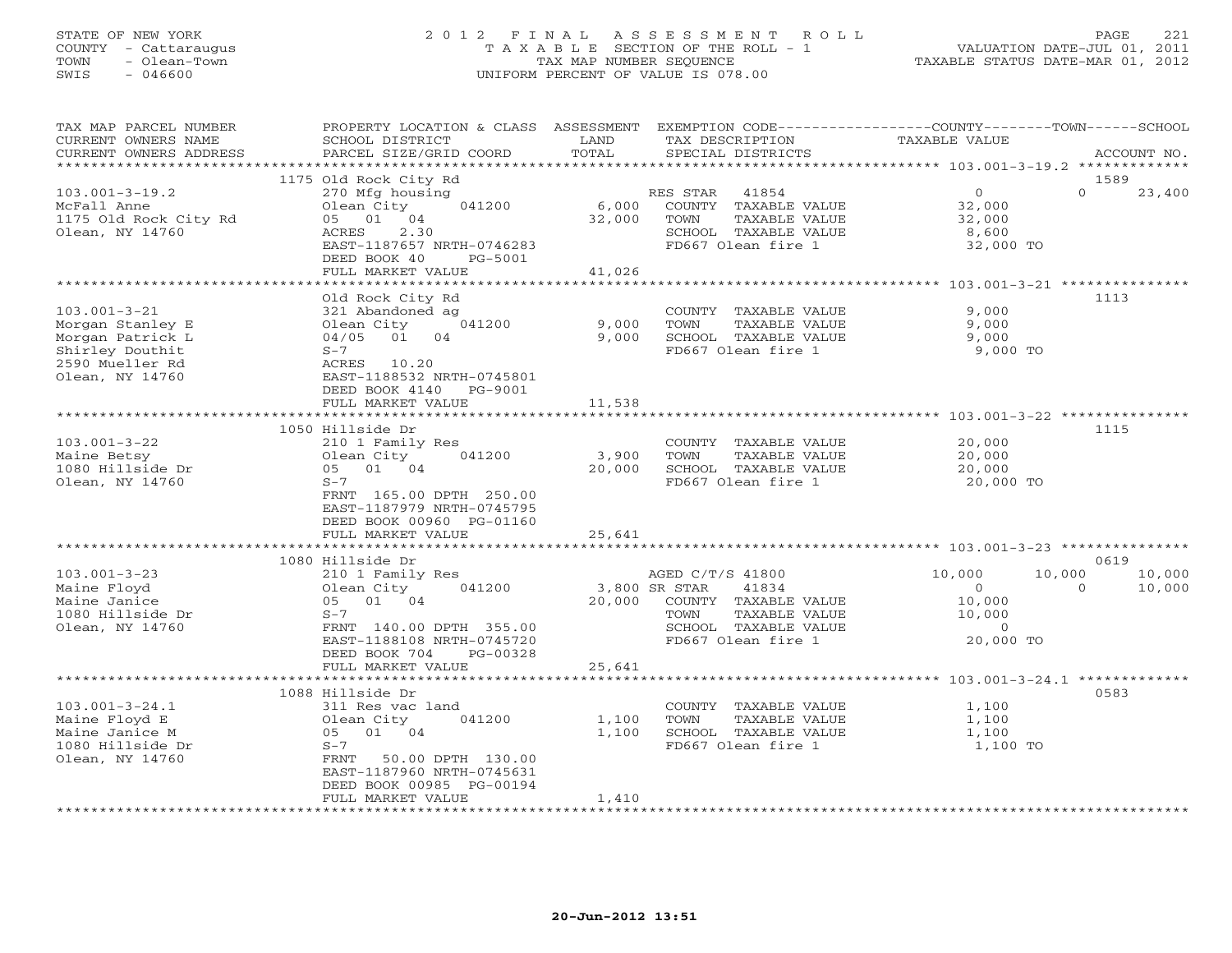# STATE OF NEW YORK 2 0 1 2 F I N A L A S S E S S M E N T R O L L PAGE 222 COUNTY - Cattaraugus T A X A B L E SECTION OF THE ROLL - 1 VALUATION DATE-JUL 01, 2011 TOWN - Olean-Town TAX MAP NUMBER SEQUENCE TAXABLE STATUS DATE-MAR 01, 2012 SWIS - 046600 UNIFORM PERCENT OF VALUE IS 078.00UNIFORM PERCENT OF VALUE IS 078.00

| TAX MAP PARCEL NUMBER  | PROPERTY LOCATION & CLASS ASSESSMENT |         | EXEMPTION CODE-----------------COUNTY-------TOWN------SCHOOL |                |                    |
|------------------------|--------------------------------------|---------|--------------------------------------------------------------|----------------|--------------------|
| CURRENT OWNERS NAME    | SCHOOL DISTRICT                      | LAND    | TAX DESCRIPTION                                              | TAXABLE VALUE  |                    |
| CURRENT OWNERS ADDRESS | PARCEL SIZE/GRID COORD               | TOTAL   | SPECIAL DISTRICTS                                            |                | ACCOUNT NO.        |
|                        |                                      |         |                                                              |                |                    |
|                        | 1098 Hillside Dr                     |         |                                                              |                | 1394               |
| $103.001 - 3 - 24.2$   | 210 1 Family Res                     |         | RES STAR 41854                                               | $\overline{O}$ | $\Omega$<br>23,400 |
| Zalewski John          | 041200<br>Olean City                 | 5,800   | COUNTY TAXABLE VALUE                                         | 108,000        |                    |
| 1098 Hillside Dr       | 04/05 01<br>04                       | 108,000 | TOWN<br>TAXABLE VALUE                                        | 108,000        |                    |
| Olean, NY 14760        | $S-7$                                |         | SCHOOL TAXABLE VALUE                                         | 84,600         |                    |
|                        | ACRES<br>4.03                        |         | FD667 Olean fire 1                                           | 108,000 TO     |                    |
|                        | EAST-1188695 NRTH-0745270            |         |                                                              |                |                    |
|                        | DEED BOOK 7283 PG-4001               |         |                                                              |                |                    |
|                        | FULL MARKET VALUE                    | 138,462 |                                                              |                |                    |
|                        | ************************             |         |                                                              |                |                    |
|                        | 2600 Mueller Rd                      |         |                                                              |                | 1672               |
| $103.001 - 3 - 24.3$   | 210 1 Family Res                     |         | RES STAR 41854                                               | $\overline{O}$ | $\Omega$<br>23,400 |
| Lisi Vincent B         | 041200<br>Olean City                 | 11,400  | COUNTY TAXABLE VALUE                                         | 45,600         |                    |
| Frisina Rose Marie     | 04/05 01 04                          | 45,600  | TOWN<br>TAXABLE VALUE                                        | 45,600         |                    |
| 2600 Mueller Rd        | ACRES 15.20                          |         | SCHOOL TAXABLE VALUE                                         | 22,200         |                    |
|                        |                                      |         |                                                              |                |                    |
| Olean, NY 14760        | EAST-1188980 NRTH-0745478            |         | FD667 Olean fire 1                                           | 45,600 TO      |                    |
|                        | DEED BOOK 00984 PG-00193             |         |                                                              |                |                    |
|                        | FULL MARKET VALUE                    | 58,462  |                                                              |                |                    |
|                        |                                      |         |                                                              |                |                    |
|                        | 1228 Old Rock City Rd                |         |                                                              |                | 0699               |
| $103.001 - 3 - 26$     | 314 Rural vac<10                     |         | COUNTY TAXABLE VALUE                                         | 2,300          |                    |
| Muir Romayne E         | 041200<br>Olean City                 | 2,300   | TOWN<br>TAXABLE VALUE                                        | 2,300          |                    |
| Earl Muir Jr           | 05 01 04                             | 2,300   | SCHOOL TAXABLE VALUE                                         | 2,300          |                    |
| 2593 Mueller Rd        | $S-7$                                |         | FD667 Olean fire 1                                           | 2,300 TO       |                    |
| Olean, NY 14760        | FRNT 140.00 DPTH 75.00               |         |                                                              |                |                    |
|                        | EAST-1187788 NRTH-0745671            |         |                                                              |                |                    |
|                        | DEED BOOK 5146 PG-3001               |         |                                                              |                |                    |
|                        | FULL MARKET VALUE                    | 2,949   |                                                              |                |                    |
|                        |                                      |         |                                                              |                |                    |
|                        | 2593 Mueller Rd                      |         |                                                              |                | 0698               |
| $103.001 - 3 - 27$     | 220 2 Family Res                     |         | VET C/T<br>41101                                             | 550            | 550<br>$\Omega$    |
| Muir Geraldine         | 041200<br>Olean City                 | 3,400   | COUNTY TAXABLE VALUE                                         | 55,150         |                    |
| Earl Muir Jr           | 05 01 04                             | 55,700  | TAXABLE VALUE<br>TOWN                                        | 55,150         |                    |
| 2593 Mueller Rd        | $S-7$                                |         | SCHOOL TAXABLE VALUE                                         | 55,700         |                    |
| Olean, NY 14760        | FRNT 185.00 DPTH 133.00              |         | FD667 Olean fire 1                                           | 55,700 TO      |                    |
|                        | EAST-1187892 NRTH-0745637            |         |                                                              |                |                    |
|                        | DEED BOOK 418<br>$PG-292$            |         |                                                              |                |                    |
|                        | FULL MARKET VALUE                    | 71,410  |                                                              |                |                    |
|                        |                                      |         |                                                              |                |                    |
|                        | 2576 Mueller Rd                      |         |                                                              |                | 0695               |
| $103.001 - 3 - 28.1$   | 210 1 Family Res                     |         | RES STAR<br>41854                                            | $\overline{O}$ | $\Omega$<br>23,400 |
| Morgan Dale E          | Olean City<br>041200                 | 2,000   | COUNTY TAXABLE VALUE                                         | 36,300         |                    |
| Morgan Nathane         | 05 01 04                             | 36,300  | TOWN<br>TAXABLE VALUE                                        | 36,300         |                    |
| 2576 Mueller Rd        | $S-7$                                |         | SCHOOL TAXABLE VALUE                                         | 12,900         |                    |
| Olean, NY 14760        | FRNT 120.00 DPTH 200.00              |         | FD667 Olean fire 1                                           | 36,300 TO      |                    |
|                        | EAST-1187616 NRTH-0745603            |         |                                                              |                |                    |
|                        | DEED BOOK 13507 PG-6001              |         |                                                              |                |                    |
|                        | FULL MARKET VALUE                    | 46,538  |                                                              |                |                    |
|                        |                                      |         |                                                              |                |                    |
|                        |                                      |         |                                                              |                |                    |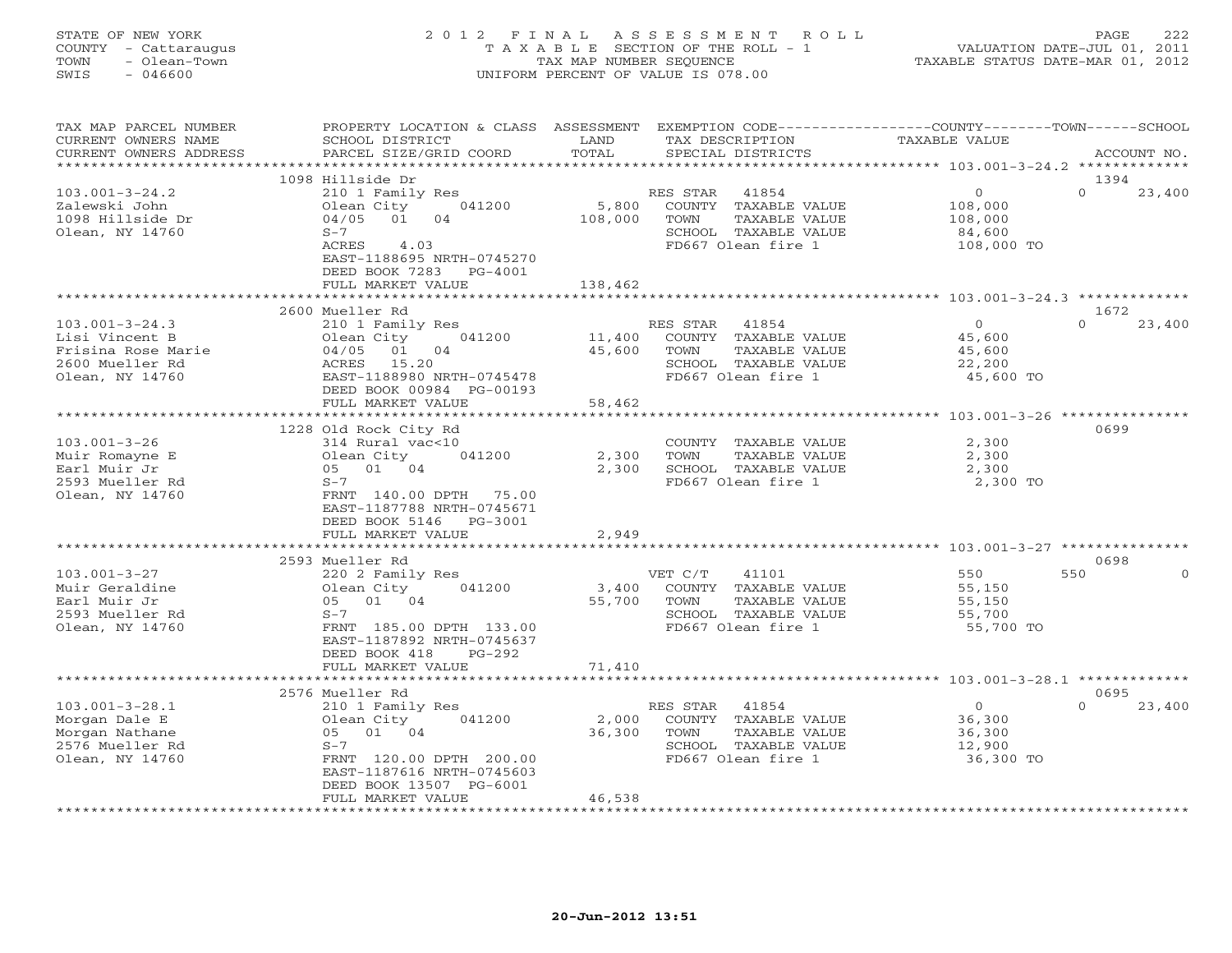# STATE OF NEW YORK 2 0 1 2 F I N A L A S S E S S M E N T R O L L PAGE 223 COUNTY - Cattaraugus T A X A B L E SECTION OF THE ROLL - 1 VALUATION DATE-JUL 01, 2011 TOWN - Olean-Town TAX MAP NUMBER SEQUENCE TAXABLE STATUS DATE-MAR 01, 2012 SWIS - 046600 UNIFORM PERCENT OF VALUE IS 078.00UNIFORM PERCENT OF VALUE IS 078.00

| TAX MAP PARCEL NUMBER  | PROPERTY LOCATION & CLASS ASSESSMENT |         |                                    | EXEMPTION CODE-----------------COUNTY-------TOWN------SCHOOL |  |
|------------------------|--------------------------------------|---------|------------------------------------|--------------------------------------------------------------|--|
| CURRENT OWNERS NAME    | SCHOOL DISTRICT                      | LAND    | TAX DESCRIPTION                    | TAXABLE VALUE                                                |  |
| CURRENT OWNERS ADDRESS | PARCEL SIZE/GRID COORD               | TOTAL   | SPECIAL DISTRICTS                  | ACCOUNT NO.                                                  |  |
| ******************     |                                      |         |                                    |                                                              |  |
|                        | 2590 Mueller Rd                      |         |                                    | 1320                                                         |  |
| $103.001 - 3 - 28.2$   | 210 1 Family Res                     |         | RES STAR<br>41854                  | $\Omega$<br>$\Omega$<br>23,400                               |  |
| Douthit Raymond M      | 041200<br>Olean City                 | 3,600   | COUNTY TAXABLE VALUE               | 83,200                                                       |  |
| Douthit Shirley A      | 05 01 04                             | 83,200  | TAXABLE VALUE<br>TOWN              | 83,200                                                       |  |
| 2590 Mueller Rd        | $S-7$                                |         | SCHOOL TAXABLE VALUE               | 59,800                                                       |  |
| Olean, NY 14760        | FRNT 190.00 DPTH 157.37              |         | FD667 Olean fire 1                 | 83,200 TO                                                    |  |
|                        | EAST-1187780 NRTH-0745558            |         |                                    |                                                              |  |
|                        | DEED BOOK 800<br>PG-00857            |         |                                    |                                                              |  |
|                        | FULL MARKET VALUE                    | 106,667 |                                    |                                                              |  |
|                        | ************************             |         |                                    |                                                              |  |
|                        | Mueller                              |         |                                    | 1714                                                         |  |
| $103.001 - 3 - 28.3$   | 314 Rural vac<10                     |         | COUNTY TAXABLE VALUE               | 3,500                                                        |  |
| Douthit Raymond        | 041200<br>Olean City                 | 3,500   | TAXABLE VALUE<br>TOWN              | 3,500                                                        |  |
| Douthit Shirley        | 5/1/4                                | 3,500   | SCHOOL TAXABLE VALUE               | 3,500                                                        |  |
| 2590 Mueller Rd        | ACRES<br>3.13                        |         | FD667 Olean fire 1                 | 3,500 TO                                                     |  |
| Olean, NY 14760        | EAST-1187918 NRTH-0745371            |         |                                    |                                                              |  |
|                        | DEED BOOK 1012<br>PG-612             |         |                                    |                                                              |  |
|                        | FULL MARKET VALUE                    | 4,487   |                                    |                                                              |  |
|                        |                                      |         |                                    |                                                              |  |
|                        | 2545 Newbury Ln                      |         |                                    | 0434                                                         |  |
| $103.001 - 3 - 29.1$   | 280 Res Multiple                     |         | RES STAR 41854                     | $\overline{0}$<br>$\Omega$<br>23,400                         |  |
| Pundt Robert W         | 041200<br>Olean City                 | 4,300   | COUNTY TAXABLE VALUE               | 27,500                                                       |  |
| Pundt Mary J           | 04/05 01<br>04                       | 27,500  | TAXABLE VALUE<br>TOWN              | 27,500                                                       |  |
| 2553 Newbury Ln        | $S-7$                                |         | SCHOOL TAXABLE VALUE               | 4,100                                                        |  |
| Olean, NY 14760        | ACRES<br>1.50                        |         | FD667 Olean fire 1                 | 27,500 TO                                                    |  |
|                        | EAST-1187749 NRTH-0745227            |         |                                    |                                                              |  |
|                        | DEED BOOK 13977 PG-8001              |         |                                    |                                                              |  |
|                        | FULL MARKET VALUE                    | 35,256  |                                    |                                                              |  |
|                        |                                      |         |                                    |                                                              |  |
|                        | 2573 Newbury Ln                      |         |                                    | 1236                                                         |  |
| $103.001 - 3 - 29.2$   | 210 1 Family Res                     |         | RES STAR<br>41854                  | 23,400<br>$\overline{0}$<br>$\Omega$                         |  |
| Kubic James            | 041200<br>Olean City                 | 8,300   | COUNTY TAXABLE VALUE               | 95,000                                                       |  |
| Kubic Catherine        | 04/05 01<br>04                       | 95,000  | TOWN<br>TAXABLE VALUE              | 95,000                                                       |  |
| 2573 Newbury Ln        | $S-7$                                |         | SCHOOL TAXABLE VALUE               | 71,600                                                       |  |
| Olean, NY 14760        | 8.69<br>ACRES                        |         | FD667 Olean fire 1                 | 95,000 TO                                                    |  |
|                        | EAST-1189041 NRTH-0745089            |         |                                    |                                                              |  |
|                        | DEED BOOK 775<br>PG-00630            |         |                                    |                                                              |  |
|                        | FULL MARKET VALUE                    | 121,795 |                                    |                                                              |  |
|                        |                                      |         |                                    |                                                              |  |
|                        | Newbury Ln                           |         |                                    | 1254                                                         |  |
| $103.001 - 3 - 29.3$   | 314 Rural vac<10                     |         | COUNTY TAXABLE VALUE               | 600                                                          |  |
| Kubic James            | 041200<br>Olean City                 | 600     | TAXABLE VALUE<br>TOWN              | 600                                                          |  |
| Kubic Catherine        | 04/05 01<br>04                       | 600     | SCHOOL TAXABLE VALUE               | 600                                                          |  |
| 2573 Newbury Ln        | $S-7$                                |         | FD667 Olean fire 1                 | 600 TO                                                       |  |
| Olean, NY 14760        | 1.00<br>ACRES                        |         |                                    |                                                              |  |
|                        | EAST-1188093 NRTH-0745115            |         |                                    |                                                              |  |
|                        | DEED BOOK 786<br>PG-01125            |         |                                    |                                                              |  |
|                        | FULL MARKET VALUE                    | 769     |                                    |                                                              |  |
|                        |                                      |         | ********************************** |                                                              |  |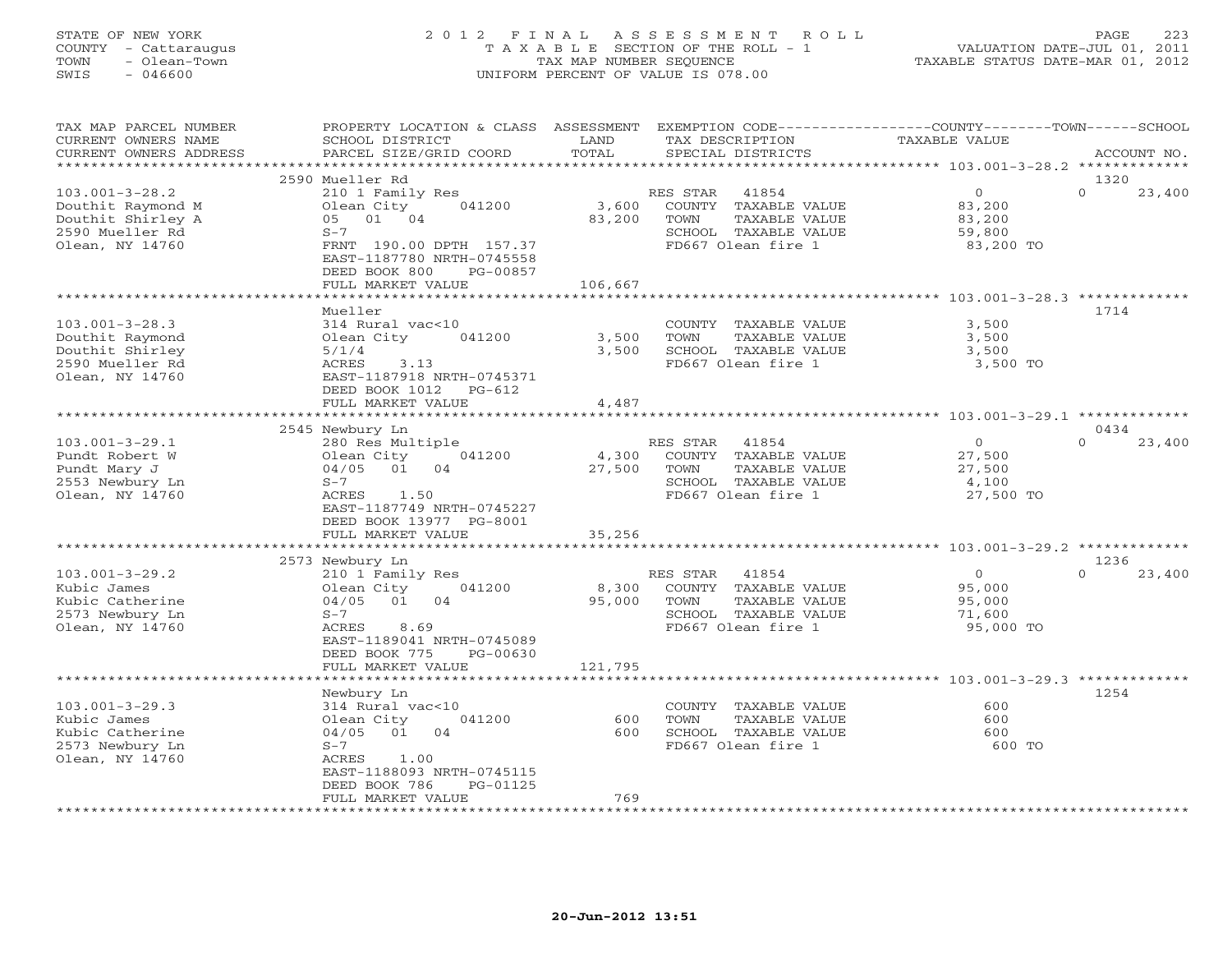# STATE OF NEW YORK 2 0 1 2 F I N A L A S S E S S M E N T R O L L PAGE 224 COUNTY - Cattaraugus T A X A B L E SECTION OF THE ROLL - 1 VALUATION DATE-JUL 01, 2011 TOWN - Olean-Town TAX MAP NUMBER SEQUENCE TAXABLE STATUS DATE-MAR 01, 2012 SWIS - 046600 UNIFORM PERCENT OF VALUE IS 078.00UNIFORM PERCENT OF VALUE IS 078.00

| TAX MAP PARCEL NUMBER<br>CURRENT OWNERS NAME                                                           | PROPERTY LOCATION & CLASS ASSESSMENT<br>SCHOOL DISTRICT                                                                                                                            | LAND<br>TOTAL             | TAX DESCRIPTION                                                                                                  | EXEMPTION CODE-----------------COUNTY-------TOWN------SCHOOL<br><b>TAXABLE VALUE</b> |                    |
|--------------------------------------------------------------------------------------------------------|------------------------------------------------------------------------------------------------------------------------------------------------------------------------------------|---------------------------|------------------------------------------------------------------------------------------------------------------|--------------------------------------------------------------------------------------|--------------------|
| CURRENT OWNERS ADDRESS<br>*********************                                                        | PARCEL SIZE/GRID COORD                                                                                                                                                             |                           | SPECIAL DISTRICTS                                                                                                |                                                                                      | ACCOUNT NO.        |
|                                                                                                        | 1117 Old Rock City Rd                                                                                                                                                              |                           |                                                                                                                  |                                                                                      | 1367               |
| $103.001 - 3 - 29.4$<br>Tucker Michael A<br>Tucker Susan K<br>1117 Old Rock City Rd<br>Olean, NY 14760 | 210 1 Family Res<br>Olean City<br>041200<br>04/05<br>01<br>04<br>$S-7$<br>FRNT 200.00 DPTH<br>80.00<br>EAST-1187556 NRTH-0745457<br>DEED BOOK 832<br>PG-00171<br>FULL MARKET VALUE | 2,700<br>48,000<br>61,538 | RES STAR<br>41854<br>COUNTY TAXABLE VALUE<br>TOWN<br>TAXABLE VALUE<br>SCHOOL TAXABLE VALUE<br>FD667 Olean fire 1 | $\circ$<br>48,000<br>48,000<br>24,600<br>48,000 TO                                   | $\Omega$<br>23,400 |
|                                                                                                        |                                                                                                                                                                                    | ***********               |                                                                                                                  | ********************** 103.001-3-30.1 *************                                  |                    |
| $103.001 - 3 - 30.1$<br>Simons Francis L<br>Simons Kimberly<br>2443 Lakeside Dr<br>Ashville, NY 14710  | Newbury Ln<br>321 Abandoned ag<br>041200<br>Olean City<br>04/05<br>01<br>04<br>$S-7$<br>ACRES<br>25.05<br>EAST-1188647 NRTH-0744752<br>DEED BOOK 911<br>$PG-00043$                 | 12,700<br>12,700          | COUNTY TAXABLE VALUE<br>TOWN<br>TAXABLE VALUE<br>SCHOOL TAXABLE VALUE<br>FD667 Olean fire 1                      | 12,700<br>12,700<br>12,700<br>12,700 TO                                              | 0433               |
|                                                                                                        | FULL MARKET VALUE<br>***************************                                                                                                                                   | 16,282                    |                                                                                                                  |                                                                                      |                    |
|                                                                                                        | 2562 Newbury Ln                                                                                                                                                                    |                           |                                                                                                                  |                                                                                      | 1830               |
| $103.001 - 3 - 30.3$                                                                                   | 210 1 Family Res                                                                                                                                                                   |                           | RES STAR<br>41854                                                                                                | $\overline{0}$                                                                       | $\Omega$<br>23,400 |
| Greene Chad M<br>2562 Newbury Ln<br>Olean, NY 14760                                                    | 041200<br>Olean City<br>FRNT 206.50 DPTH 194.40<br>EAST-1187823 NRTH-0744969<br>DEED BOOK 16539 PG-3001<br>FULL MARKET VALUE                                                       | 3,000<br>54,600<br>70,000 | COUNTY TAXABLE VALUE<br>TAXABLE VALUE<br>TOWN<br>SCHOOL TAXABLE VALUE<br>FD667 Olean fire 1                      | 54,600<br>54,600<br>31,200<br>54,600 TO                                              |                    |
|                                                                                                        | **************************                                                                                                                                                         |                           |                                                                                                                  |                                                                                      |                    |
|                                                                                                        | 2576 Newbury Ln                                                                                                                                                                    |                           |                                                                                                                  |                                                                                      | 1194               |
| $103.001 - 3 - 31$<br>Blackmon Randy L<br>Preston Melissa<br>2576 Newbury Ln<br>Olean, NY 14760        | 210 1 Family Res<br>041200<br>Olean City<br>05 01 04<br>$S-7$<br>FRNT 175.00 DPTH 150.00<br>BANK<br>026<br>EAST-1188153 NRTH-0744773<br>DEED BOOK 00968 PG-00281                   | 3,500<br>53,800           | RES STAR<br>41854<br>COUNTY TAXABLE VALUE<br>TOWN<br>TAXABLE VALUE<br>SCHOOL TAXABLE VALUE<br>FD667 Olean fire 1 | $\circ$<br>53,800<br>53,800<br>30,400<br>53,800 TO                                   | $\cap$<br>23,400   |
|                                                                                                        | FULL MARKET VALUE                                                                                                                                                                  | 68,974                    |                                                                                                                  |                                                                                      |                    |
|                                                                                                        | **********************<br>2548 Newbury Ln                                                                                                                                          |                           |                                                                                                                  |                                                                                      | 1195               |
| $103.001 - 3 - 32$<br>Nary Sandra I<br>Nary Scott R<br>2548 Newbury Ln<br>Olean, NY 14760              | 210 1 Family Res<br>Olean City<br>041200<br>05 01 04<br>$S-7$<br>1.16<br>ACRES<br>EAST-1187634 NRTH-0744997                                                                        | 4,100<br>46,000           | 41834<br>SR STAR<br>COUNTY TAXABLE VALUE<br>TOWN<br>TAXABLE VALUE<br>SCHOOL TAXABLE VALUE<br>FD667 Olean fire 1  | $\circ$<br>46,000<br>46,000<br>$\circ$<br>46,000 TO                                  | $\Omega$<br>46,000 |
|                                                                                                        | DEED BOOK 10038 PG-8001<br>FULL MARKET VALUE                                                                                                                                       | 58,974                    |                                                                                                                  |                                                                                      |                    |
|                                                                                                        |                                                                                                                                                                                    |                           |                                                                                                                  |                                                                                      |                    |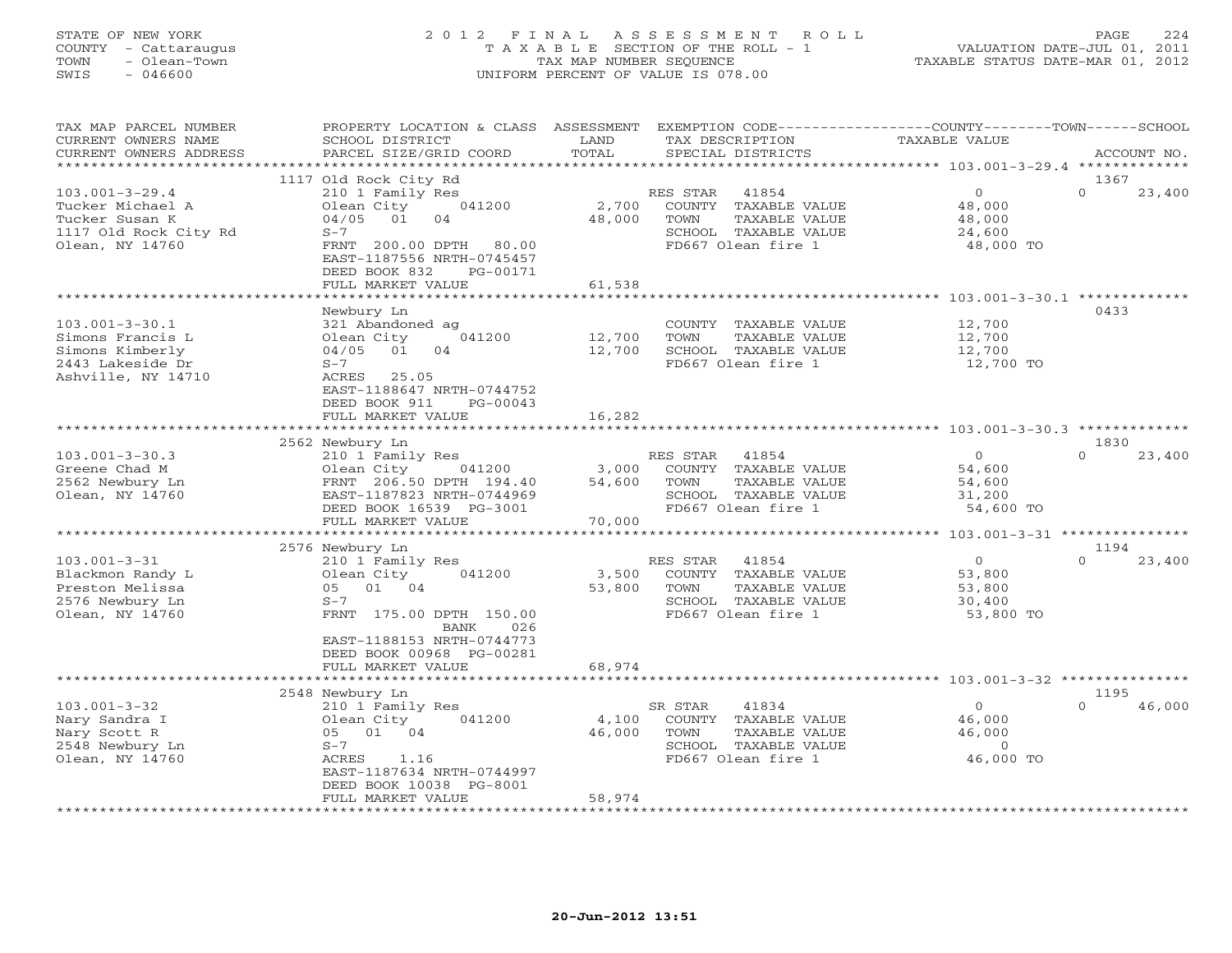# STATE OF NEW YORK 2 0 1 2 F I N A L A S S E S S M E N T R O L L PAGE 225 COUNTY - Cattaraugus T A X A B L E SECTION OF THE ROLL - 1 VALUATION DATE-JUL 01, 2011 TOWN - Olean-Town TAX MAP NUMBER SEQUENCE TAXABLE STATUS DATE-MAR 01, 2012 SWIS - 046600 UNIFORM PERCENT OF VALUE IS 078.00UNIFORM PERCENT OF VALUE IS 078.00

| TAX MAP PARCEL NUMBER<br>CURRENT OWNERS NAME    | PROPERTY LOCATION & CLASS ASSESSMENT<br>SCHOOL DISTRICT  | LAND<br>TOTAL   | EXEMPTION CODE----------------COUNTY-------TOWN-----SCHOOL<br>TAX DESCRIPTION | TAXABLE VALUE    |                  |
|-------------------------------------------------|----------------------------------------------------------|-----------------|-------------------------------------------------------------------------------|------------------|------------------|
| CURRENT OWNERS ADDRESS<br>********************* | PARCEL SIZE/GRID COORD<br>****************************** |                 | SPECIAL DISTRICTS                                                             |                  | ACCOUNT NO.      |
|                                                 | 2610 Wildcat Rd                                          |                 |                                                                               |                  | 1032             |
| $103.001 - 3 - 34$                              | 210 1 Family Res                                         |                 | COUNTY TAXABLE VALUE                                                          | 40,600           |                  |
| Fries Kelly A                                   | Olean City<br>041200                                     | 5,100           | TOWN<br>TAXABLE VALUE                                                         | 40,600           |                  |
| 2610 Wildcat Rd                                 | 05 01 04                                                 | 40,600          | SCHOOL TAXABLE VALUE                                                          | 40,600           |                  |
| Olean, NY 14760                                 | $S-7$                                                    |                 | FD667 Olean fire 1                                                            | 40,600 TO        |                  |
|                                                 | FRNT 250.00 DPTH 210.00                                  |                 |                                                                               |                  |                  |
|                                                 | EAST-1187364 NRTH-0745430                                |                 |                                                                               |                  |                  |
|                                                 | DEED BOOK 12941 PG-3004                                  |                 |                                                                               |                  |                  |
|                                                 | FULL MARKET VALUE                                        | 52,051          |                                                                               |                  |                  |
|                                                 |                                                          |                 |                                                                               |                  |                  |
|                                                 | 1173 Nys Rte 16 S                                        |                 |                                                                               |                  | 0293             |
| $103.001 - 3 - 35$                              | 271 Mfg housings                                         |                 | VET C/T<br>41101                                                              | 700              | 700<br>$\Omega$  |
| Faerber Betty                                   | 041200<br>Olean City                                     | 3,900           | COUNTY TAXABLE VALUE                                                          | 18,900           |                  |
| Rock City Rd                                    | 05 01 04                                                 | 19,600          | TOWN<br>TAXABLE VALUE                                                         | 18,900           |                  |
| PO Box 158                                      | $S-7$<br>$L/p$ 633-226                                   |                 | SCHOOL TAXABLE VALUE                                                          | 19,600           |                  |
| Olean, NY 14760                                 | FRNT 240.00 DPTH 210.00                                  |                 | FD667 Olean fire 1                                                            | 19,600 TO        |                  |
|                                                 | EAST-1187318 NRTH-0745655                                |                 |                                                                               |                  |                  |
|                                                 | DEED BOOK 589<br>PG-00572                                |                 |                                                                               |                  |                  |
|                                                 | FULL MARKET VALUE                                        | 25,128          |                                                                               |                  |                  |
|                                                 | 1174 Old Rock City Rd                                    |                 |                                                                               |                  | 0085             |
| $103.001 - 3 - 36$                              | 210 1 Family Res                                         |                 | RES STAR 41854                                                                | $\Omega$         | 23,400<br>$\cap$ |
| Slavin Kelly                                    | Olean City<br>041200                                     | 2,600           | COUNTY TAXABLE VALUE                                                          | 25,000           |                  |
| 1174 Old Rock City Rd                           | 05 01 04                                                 | 25,000          | TOWN<br>TAXABLE VALUE                                                         | 25,000           |                  |
| Olean, NY 14760                                 | $S-7$                                                    |                 | SCHOOL TAXABLE VALUE                                                          | 1,600            |                  |
|                                                 | FRNT 127.00 DPTH 100.00                                  |                 | FD667 Olean fire 1                                                            | 25,000 TO        |                  |
|                                                 | BANK<br>017                                              |                 |                                                                               |                  |                  |
|                                                 | EAST-1187407 NRTH-0745715                                |                 |                                                                               |                  |                  |
|                                                 | DEED BOOK 3874 PG-6001                                   |                 |                                                                               |                  |                  |
|                                                 | FULL MARKET VALUE                                        | 32,051          |                                                                               |                  |                  |
|                                                 | *******************                                      |                 |                                                                               |                  |                  |
|                                                 | 1134 Old Rock City Rd                                    |                 |                                                                               |                  | 1671             |
| $103.001 - 3 - 37.2$                            | 210 1 Family Res<br>041200                               |                 | COUNTY TAXABLE VALUE<br>TOWN                                                  | 29,000<br>29,000 |                  |
| Kremer Donald J<br>Kremer Victoria A            | Olean City<br>05 01 04                                   | 2,500<br>29,000 | TAXABLE VALUE<br>SCHOOL TAXABLE VALUE                                         | 29,000           |                  |
| 1963 Michigan Ave                               | FRNT 99.00 DPTH 100.00                                   |                 | FD667 Olean fire 1                                                            | 29,000 TO        |                  |
| Olean, NY 14760                                 | EAST-1187406 NRTH-0745819                                |                 |                                                                               |                  |                  |
|                                                 | DEED BOOK 10822 PG-7002                                  |                 |                                                                               |                  |                  |
|                                                 | FULL MARKET VALUE                                        | 37,179          |                                                                               |                  |                  |
|                                                 |                                                          |                 |                                                                               |                  |                  |
|                                                 | Old Rock City Rd                                         |                 |                                                                               |                  | 1023             |
| $103.001 - 3 - 38.1$                            | 311 Res vac land                                         |                 | COUNTY TAXABLE VALUE                                                          | 900              |                  |
| Ewings Randy                                    | Olean City<br>041200                                     | 900             | TOWN<br>TAXABLE VALUE                                                         | 900              |                  |
| Ewings Jean                                     | 01<br>05/06<br>04                                        | 900             | SCHOOL TAXABLE VALUE                                                          | 900              |                  |
| 1173 Nys Rte 16 S                               | $S-7$                                                    |                 | FD667 Olean fire 1                                                            | 900 TO           |                  |
| Olean, NY 14760                                 | 20.00 DPTH 130.00<br>FRNT                                |                 |                                                                               |                  |                  |
|                                                 | EAST-1187354 NRTH-0745962                                |                 |                                                                               |                  |                  |
|                                                 | DEED BOOK 00986 PG-00197                                 | 1,154           |                                                                               |                  |                  |
|                                                 | FULL MARKET VALUE                                        |                 |                                                                               |                  |                  |
|                                                 |                                                          |                 |                                                                               |                  |                  |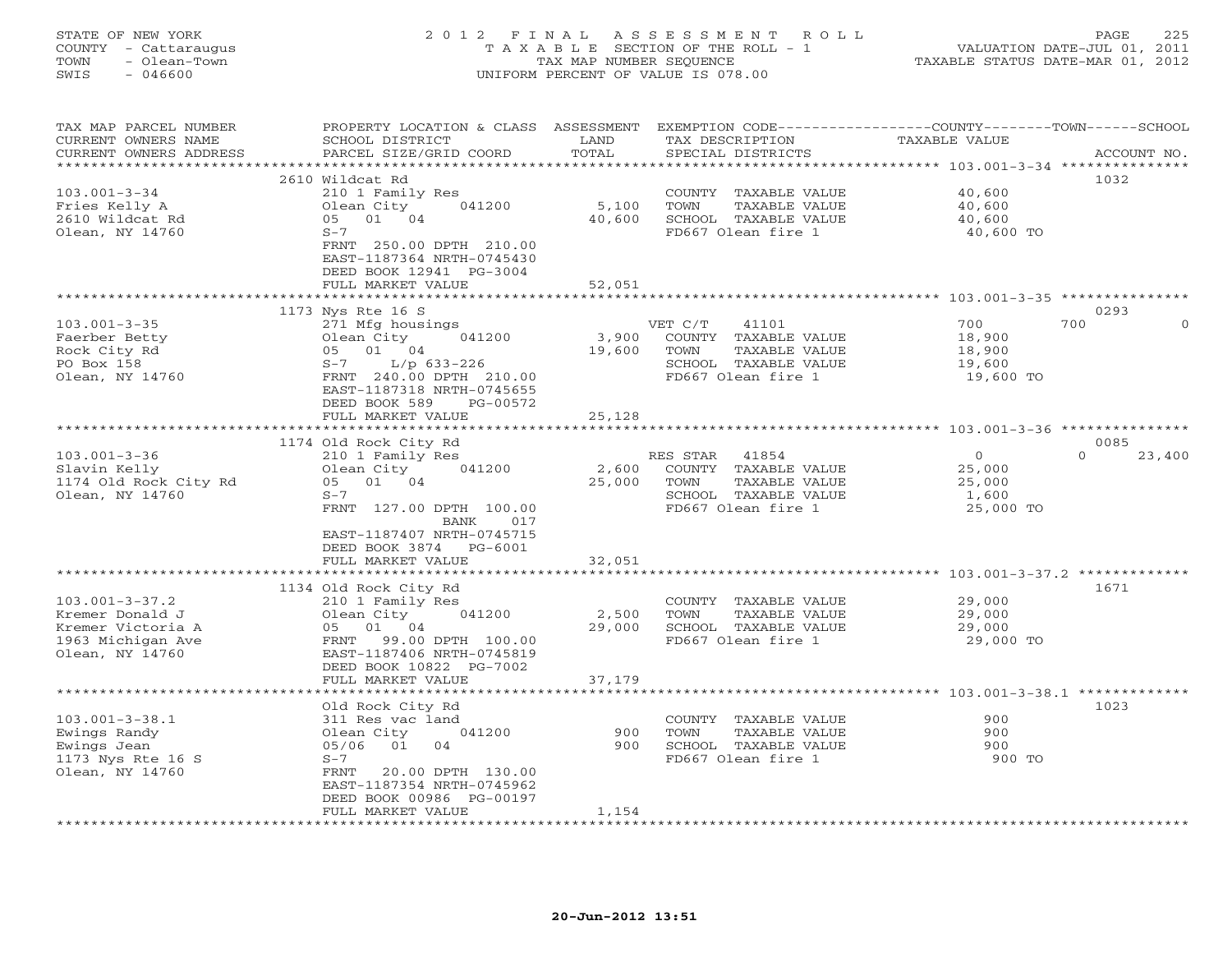# STATE OF NEW YORK 2 0 1 2 F I N A L A S S E S S M E N T R O L L PAGE 226 COUNTY - Cattaraugus T A X A B L E SECTION OF THE ROLL - 1 VALUATION DATE-JUL 01, 2011 TOWN - Olean-Town TAX MAP NUMBER SEQUENCE TAXABLE STATUS DATE-MAR 01, 2012 SWIS - 046600 UNIFORM PERCENT OF VALUE IS 078.00UNIFORM PERCENT OF VALUE IS 078.00

| TAX MAP PARCEL NUMBER<br>CURRENT OWNERS NAME<br>CURRENT OWNERS ADDRESS | PROPERTY LOCATION & CLASS ASSESSMENT<br>SCHOOL DISTRICT<br>PARCEL SIZE/GRID COORD | LAND<br>TOTAL          | TAX DESCRIPTION<br>SPECIAL DISTRICTS          | EXEMPTION CODE-----------------COUNTY-------TOWN------SCHOOL<br>TAXABLE VALUE | ACCOUNT NO.                |
|------------------------------------------------------------------------|-----------------------------------------------------------------------------------|------------------------|-----------------------------------------------|-------------------------------------------------------------------------------|----------------------------|
|                                                                        |                                                                                   |                        |                                               |                                                                               |                            |
|                                                                        | Old Rock City Rd                                                                  |                        |                                               |                                                                               | 1643                       |
| $103.001 - 3 - 38.2$                                                   | 311 Res vac land<br>041200<br>Olean City                                          | 1,000                  | COUNTY TAXABLE VALUE<br>TOWN<br>TAXABLE VALUE | 1,000<br>1,000                                                                |                            |
| Ewings Randy<br>Ewings Jean                                            | 04<br>05/06 01                                                                    | 1,000                  | SCHOOL TAXABLE VALUE                          | 1,000                                                                         |                            |
| 1173 Rte 16 S                                                          | $L/p$ 982-21                                                                      |                        | FD667 Olean fire 1                            | 1,000 TO                                                                      |                            |
| Olean, NY 14760                                                        | 68.00 DPTH 100.00<br>FRNT                                                         |                        |                                               |                                                                               |                            |
|                                                                        | 0.45<br>ACRES                                                                     |                        |                                               |                                                                               |                            |
|                                                                        | EAST-1187313 NRTH-0745889                                                         |                        |                                               |                                                                               |                            |
|                                                                        | DEED BOOK 00973 PG-00370                                                          |                        |                                               |                                                                               |                            |
|                                                                        | FULL MARKET VALUE<br>**************************                                   | 1,282                  |                                               |                                                                               |                            |
|                                                                        | 1136 Old Rock City Rd                                                             |                        |                                               |                                                                               | 1816                       |
| $103.001 - 3 - 38.4$                                                   | 210 1 Family Res                                                                  |                        | COUNTY TAXABLE VALUE                          | 40,500                                                                        |                            |
| Jordan Jonathan                                                        | Olean City<br>041200                                                              | 3,000                  | TOWN<br>TAXABLE VALUE                         | 40,500                                                                        |                            |
| 1136 Old Rock City Rd                                                  | FRNT 125.00 DPTH 100.00                                                           | 40,500                 | SCHOOL TAXABLE VALUE                          | 40,500                                                                        |                            |
| Olean, NY 14760                                                        | EAST-1187409 NRTH-0745944                                                         |                        | FD667 Olean fire 1                            | 40,500 TO                                                                     |                            |
|                                                                        | DEED BOOK 13588 PG-4001                                                           |                        |                                               |                                                                               |                            |
|                                                                        | FULL MARKET VALUE<br>***********************                                      | 51,923                 |                                               |                                                                               |                            |
|                                                                        |                                                                                   |                        |                                               | ************************************103.001-3-39.1 **************             |                            |
| $103.001 - 3 - 39.1$                                                   | 1191 Nys Rte 16 S<br>210 1 Family Res                                             |                        | RES STAR<br>41854                             | $\overline{0}$                                                                | 0620<br>23,400<br>$\Omega$ |
| Curtin Richard D                                                       | 041200<br>Olean City                                                              | 5,200                  | COUNTY TAXABLE VALUE                          | 67,300                                                                        |                            |
| Curtin Kristine                                                        | 05/06 01<br>04                                                                    | 67,300                 | TOWN<br>TAXABLE VALUE                         | 67,300                                                                        |                            |
| 1191 Nys Rte 16 S                                                      | FRNT 127.10 DPTH 320.00                                                           |                        | SCHOOL TAXABLE VALUE                          | 43,900                                                                        |                            |
| Olean, NY 14760                                                        | EAST-1187341 NRTH-0746402                                                         |                        | FD667 Olean fire 1                            | 67,300 TO                                                                     |                            |
|                                                                        | DEED BOOK 00951 PG-00745                                                          |                        |                                               |                                                                               |                            |
|                                                                        | FULL MARKET VALUE                                                                 | 86,282                 |                                               |                                                                               |                            |
|                                                                        | ************************                                                          |                        |                                               | ***************** 103.001-3-39.2 *************                                |                            |
| $103.001 - 3 - 39.2$                                                   | Nys Rte 16 S<br>312 Vac w/imprv                                                   |                        | COUNTY TAXABLE VALUE                          | 30,400                                                                        | 1584                       |
| Ewings Randy L                                                         | 041200<br>Olean City                                                              | 4,400                  | TAXABLE VALUE<br>TOWN                         | 30,400                                                                        |                            |
| Ewings Jean T                                                          | 05/06 01 04                                                                       | 30,400                 | SCHOOL TAXABLE VALUE                          | 30,400                                                                        |                            |
| 1173 Nys Rte 16 S                                                      | ACRES<br>1.65                                                                     |                        | FD667 Olean fire 1                            | 30,400 TO                                                                     |                            |
| Olean, NY 14760                                                        | EAST-1187329 NRTH-0746576                                                         |                        |                                               |                                                                               |                            |
|                                                                        | DEED BOOK 00959 PG-01188                                                          |                        |                                               |                                                                               |                            |
|                                                                        | FULL MARKET VALUE<br>**************************                                   | 38,974<br>************ |                                               |                                                                               |                            |
|                                                                        |                                                                                   |                        |                                               | ********************* 103.001-3-39.3 *************                            | 1591                       |
| $103.001 - 3 - 39.3$                                                   | 1173 Nys Rte 16 S<br>210 1 Family Res                                             |                        | RES STAR<br>41854                             | $\circ$                                                                       | $\Omega$<br>23,400         |
| Ewings Randy                                                           | 041200<br>Olean City                                                              | 7,500                  | COUNTY TAXABLE VALUE                          | 149,200                                                                       |                            |
| Ewings Jean T                                                          | 01 04<br>05/06                                                                    | 149,200                | TOWN<br>TAXABLE VALUE                         | 149,200                                                                       |                            |
| 1173 Nys Rte 16S                                                       | 2.05<br>ACRES                                                                     |                        | SCHOOL TAXABLE VALUE                          | 125,800                                                                       |                            |
| Olean, NY 14760                                                        | EAST-1187344 NRTH-0746192                                                         |                        | FD667 Olean fire 1                            | 149,200 TO                                                                    |                            |
|                                                                        | DEED BOOK 00944 PG-00767                                                          |                        |                                               |                                                                               |                            |
|                                                                        | FULL MARKET VALUE                                                                 | 191,282                |                                               |                                                                               |                            |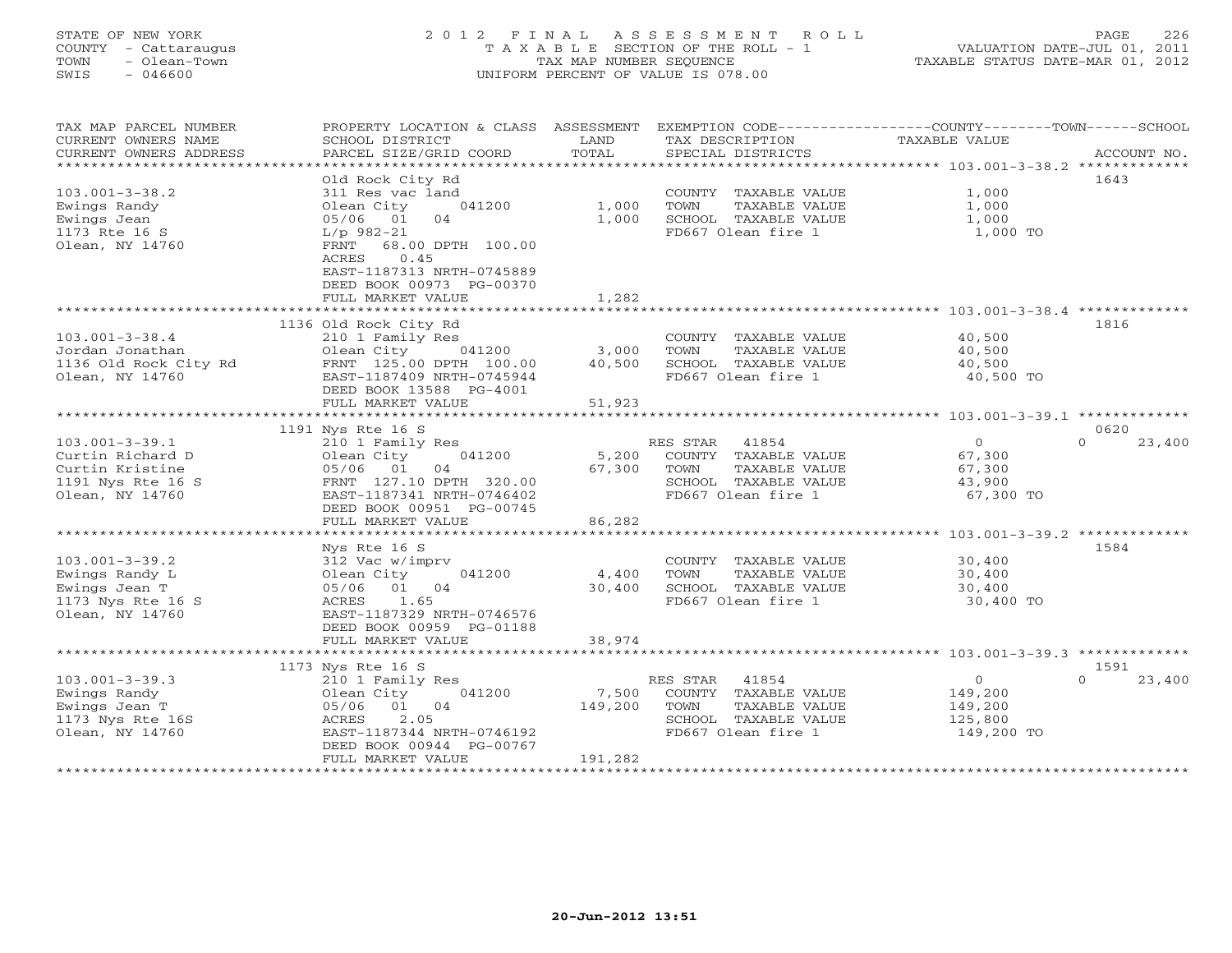# STATE OF NEW YORK 2 0 1 2 F I N A L A S S E S S M E N T R O L L PAGE 227 COUNTY - Cattaraugus T A X A B L E SECTION OF THE ROLL - 1 VALUATION DATE-JUL 01, 2011 TOWN - Olean-Town TAX MAP NUMBER SEQUENCE TAXABLE STATUS DATE-MAR 01, 2012 SWIS - 046600 UNIFORM PERCENT OF VALUE IS 078.00UNIFORM PERCENT OF VALUE IS 078.00

| TAX MAP PARCEL NUMBER<br>CURRENT OWNERS NAME        | PROPERTY LOCATION & CLASS ASSESSMENT<br>SCHOOL DISTRICT | LAND       | EXEMPTION CODE-----------------COUNTY-------TOWN------SCHOOL<br>TAX DESCRIPTION | <b>TAXABLE VALUE</b>                                        |                    |
|-----------------------------------------------------|---------------------------------------------------------|------------|---------------------------------------------------------------------------------|-------------------------------------------------------------|--------------------|
| CURRENT OWNERS ADDRESS<br>************************* | PARCEL SIZE/GRID COORD                                  | TOTAL      | SPECIAL DISTRICTS                                                               |                                                             | ACCOUNT NO.        |
|                                                     | 1192 Old Rock City Rd                                   |            |                                                                                 |                                                             | 0235               |
| $103.001 - 3 - 40$                                  | 210 1 Family Res                                        |            | COUNTY TAXABLE VALUE                                                            | 49,000                                                      |                    |
| Blade Kenneth                                       | Olean City<br>041200                                    | 2,300      | TOWN<br>TAXABLE VALUE                                                           | 49,000                                                      |                    |
| Blade Nancy                                         | 05 01 04                                                | 49,000     | SCHOOL TAXABLE VALUE                                                            | 49,000                                                      |                    |
| 1192 Old Rock City Rd                               | $S-7$                                                   |            | FD667 Olean fire 1                                                              | 49,000 TO                                                   |                    |
| Olean, NY 14760                                     | FRNT<br>75.00 DPTH 125.00<br>EAST-1187453 NRTH-0747029  |            |                                                                                 |                                                             |                    |
|                                                     | DEED BOOK 8852<br>PG-9001                               |            |                                                                                 |                                                             |                    |
|                                                     | FULL MARKET VALUE                                       | 62,821     |                                                                                 |                                                             |                    |
|                                                     |                                                         | ********** |                                                                                 | ****************************** 103.001-3-41 *************** |                    |
|                                                     | Nys Rte 16 S                                            |            |                                                                                 |                                                             | 0236               |
| $103.001 - 3 - 41$                                  | 314 Rural vac<10                                        |            | COUNTY TAXABLE VALUE                                                            | 4,100                                                       |                    |
| Clark Fred E                                        | Olean City<br>041200                                    | 4,100      | TAXABLE VALUE<br>TOWN                                                           | 4,100                                                       |                    |
| 744 Garden Ave                                      | 01<br>04<br>05/06                                       | 4,100      | SCHOOL TAXABLE VALUE                                                            | 4,100                                                       |                    |
| Olean, NY 14760                                     | $S-7$                                                   |            | FD667 Olean fire 1                                                              | 4,100 TO                                                    |                    |
|                                                     | ACRES<br>1.12<br>EAST-1187304 NRTH-0747056              |            |                                                                                 |                                                             |                    |
|                                                     | DEED BOOK 8852<br>PG-9001                               |            |                                                                                 |                                                             |                    |
|                                                     | FULL MARKET VALUE                                       | 5,256      |                                                                                 |                                                             |                    |
|                                                     |                                                         |            |                                                                                 |                                                             |                    |
|                                                     | 1233 Nys Rte 16 S                                       |            |                                                                                 |                                                             | 0791               |
| $103.001 - 3 - 42$                                  | 283 Res w/Comuse                                        |            | RES STAR<br>41854                                                               | $\mathbf{0}$                                                | $\Omega$<br>23,400 |
| Johnson Jerold E                                    | Olean City<br>041200                                    | 17,000     | COUNTY TAXABLE VALUE                                                            | 244,000                                                     |                    |
| 1233 Nys Rte 16 S                                   | 01<br>04<br>05/06                                       | 244,000    | TOWN<br>TAXABLE VALUE                                                           | 244,000                                                     |                    |
| Olean, NY 14760                                     | $S-7$                                                   |            | SCHOOL TAXABLE VALUE                                                            | 220,600                                                     |                    |
|                                                     | 3.24<br>ACRES                                           |            | FD667 Olean fire 1                                                              | 244,000 TO                                                  |                    |
|                                                     | EAST-1187291 NRTH-0747295<br>DEED BOOK 00967 PG-00834   |            |                                                                                 |                                                             |                    |
|                                                     | FULL MARKET VALUE                                       | 312,821    |                                                                                 |                                                             |                    |
|                                                     |                                                         |            |                                                                                 |                                                             |                    |
|                                                     | 1214 Old Rock City Rd                                   |            |                                                                                 |                                                             | 0744               |
| $103.001 - 3 - 43$                                  | 210 1 Family Res                                        |            | COUNTY TAXABLE VALUE                                                            | 37,900                                                      |                    |
| Packer George                                       | Olean City<br>041200                                    | 2,900      | TAXABLE VALUE<br>TOWN                                                           | 37,900                                                      |                    |
| Packer Kay                                          | 05 01 04                                                | 37,900     | SCHOOL TAXABLE VALUE                                                            | 37,900                                                      |                    |
| 1237 Rte 16 S                                       | $S-7$                                                   |            | FD667 Olean fire 1                                                              | 37,900 TO                                                   |                    |
| Olean, NY 14760                                     | FRNT 100.00 DPTH 150.00                                 |            |                                                                                 |                                                             |                    |
|                                                     | EAST-1187440 NRTH-0747455<br>DEED BOOK 16101 PG-8004    |            |                                                                                 |                                                             |                    |
|                                                     | FULL MARKET VALUE                                       | 48,590     |                                                                                 |                                                             |                    |
|                                                     |                                                         |            |                                                                                 |                                                             |                    |
|                                                     | Old Rock City Rd                                        |            |                                                                                 |                                                             | 1188               |
| $103.001 - 3 - 44$                                  | 312 Vac w/imprv                                         |            | COUNTY TAXABLE VALUE                                                            | 3,300                                                       |                    |
| Packer George L                                     | Olean City<br>041200                                    | 3,000      | TOWN<br>TAXABLE VALUE                                                           | 3,300                                                       |                    |
| Packer Kay M                                        | 05 01 04                                                | 3,300      | SCHOOL TAXABLE VALUE                                                            | 3,300                                                       |                    |
| 1237 Rte 16S                                        | $S-7$                                                   |            | FD667 Olean fire 1                                                              | 3,300 TO                                                    |                    |
| Olean, NY 14760                                     | FRNT 105.00 DPTH 150.00<br>EAST-1187449 NRTH-0747542    |            |                                                                                 |                                                             |                    |
|                                                     | DEED BOOK 757<br>PG-00329                               |            |                                                                                 |                                                             |                    |
|                                                     | FULL MARKET VALUE                                       | 4,231      |                                                                                 |                                                             |                    |
|                                                     |                                                         |            |                                                                                 |                                                             |                    |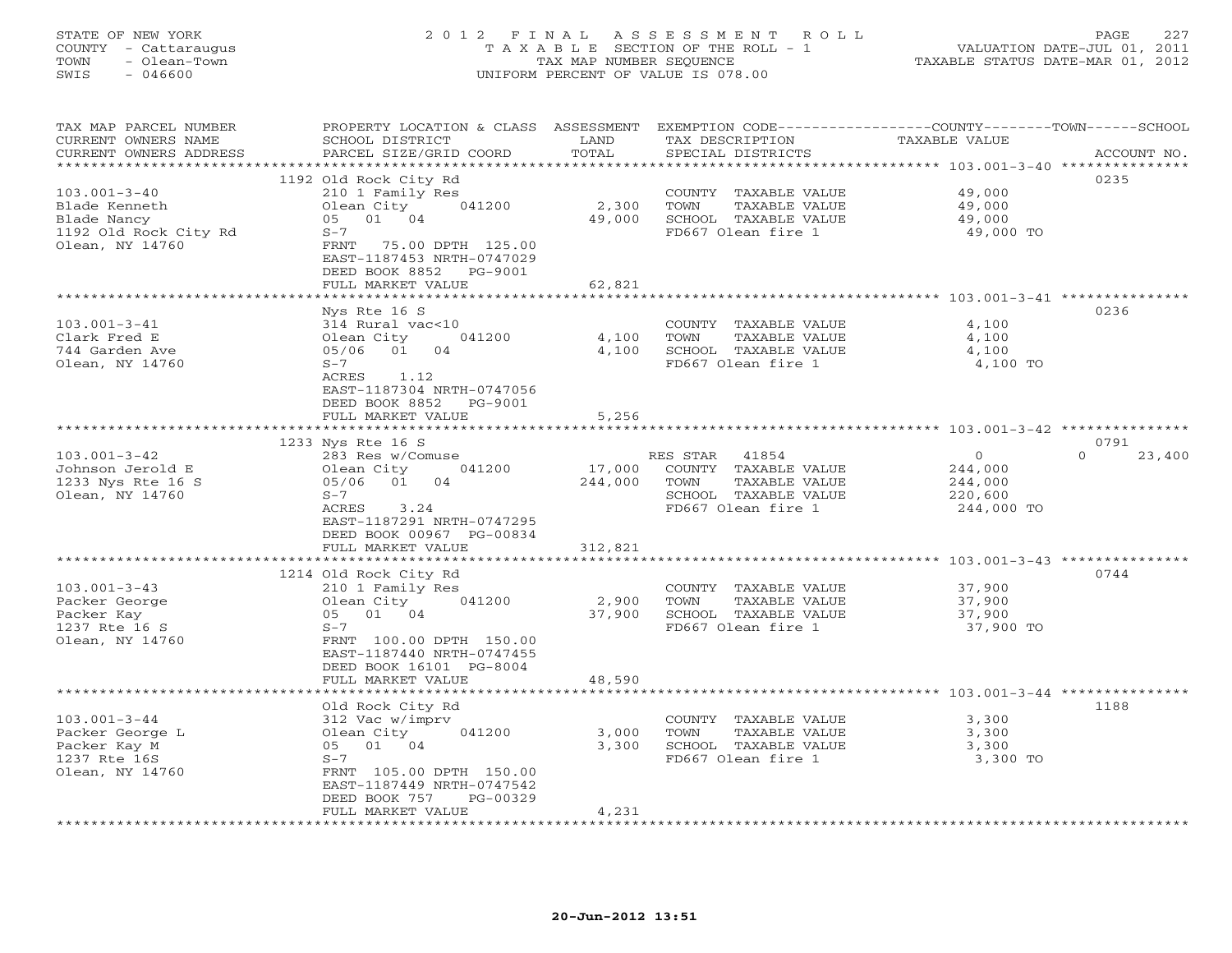| STATE OF NEW YORK |            |                      |  |
|-------------------|------------|----------------------|--|
|                   |            | COUNTY - Cattaraugus |  |
| TOWN              |            | - Olean-Town         |  |
| CTMT C            | $-$ 046600 |                      |  |

### STATE OF NEW YORK 2 0 1 2 F I N A L A S S E S S M E N T R O L L PAGE 228 COUNTY - Cattaraugus T A X A B L E SECTION OF THE ROLL - 1 VALUATION DATE-JUL 01, 2011 TAX MAP NUMBER SEQUENCE TAXABLE STATUS DATE-MAR 01, 2012 SWIS - 046600 UNIFORM PERCENT OF VALUE IS 078.00

| EXEMPTION CODE-----------------COUNTY-------TOWN------SCHOOL<br>TAX MAP PARCEL NUMBER<br>PROPERTY LOCATION & CLASS<br>ASSESSMENT |                    |
|----------------------------------------------------------------------------------------------------------------------------------|--------------------|
| CURRENT OWNERS NAME<br>SCHOOL DISTRICT<br>LAND<br>TAX DESCRIPTION<br>TAXABLE VALUE                                               |                    |
| TOTAL<br>CURRENT OWNERS ADDRESS<br>PARCEL SIZE/GRID COORD<br>SPECIAL DISTRICTS                                                   | ACCOUNT NO.        |
| *********<br>************ 103.001-3-45 ****************                                                                          |                    |
| Old Rock City Rd                                                                                                                 | 0875               |
| $103.001 - 3 - 45$<br>311 Res vac land<br>5,000<br>COUNTY<br>TAXABLE VALUE                                                       |                    |
| 5,000<br>Kemp Gary J<br>Olean City<br>041200<br>TAXABLE VALUE<br>5,000<br>TOWN                                                   |                    |
| 04<br>32 Howard St<br>01<br>5,000<br>SCHOOL TAXABLE VALUE<br>05<br>5,000                                                         |                    |
| Franklinville, NY 14737-1108<br>$S-7$<br>FD667 Olean fire 1<br>5,000 TO                                                          |                    |
| FRNT 115.00 DPTH 148.00                                                                                                          |                    |
| EAST-1187443 NRTH-0747653                                                                                                        |                    |
| DEED BOOK 00975 PG-00894                                                                                                         |                    |
| FULL MARKET VALUE<br>6,410                                                                                                       |                    |
| ***************** 103.001-3-46 ***************<br>**********                                                                     |                    |
| 1235 Nys Rte 16 S                                                                                                                | 0874               |
| $\circ$<br>$103.001 - 3 - 46$<br>210 1 Family Res<br>RES STAR<br>41854                                                           | $\Omega$<br>17,500 |
| 041200<br>3,300<br>17,500<br>Packer Susan L<br>Olean City<br>COUNTY TAXABLE VALUE                                                |                    |
| 1235 Rock City Rd<br>05/06<br>01<br>17,500<br>TOWN<br>TAXABLE VALUE<br>17,500<br>04                                              |                    |
| Olean, NY 14760<br>$S-7$<br>SCHOOL TAXABLE VALUE<br>$\circ$                                                                      |                    |
| FD667 Olean fire 1<br>17,500 TO<br>FRNT 100.00 DPTH 300.00                                                                       |                    |
| <b>BANK</b><br>017                                                                                                               |                    |
| EAST-1187288 NRTH-0747577                                                                                                        |                    |
| DEED BOOK 00988 PG-00420                                                                                                         |                    |
| 22,436<br>FULL MARKET VALUE                                                                                                      |                    |
| * * * * * * * * * * * * * * * * * *                                                                                              |                    |
| 1237 Nys Rte 16 S                                                                                                                | 0745               |
| $\circ$<br>$103.001 - 3 - 47$<br>210 1 Family Res<br>SR STAR<br>41834                                                            | $\Omega$<br>48,520 |
| Packer George L<br>041200<br>4,200<br>COUNTY TAXABLE VALUE<br>80,600<br>Olean City                                               |                    |
| 01<br>Packer Kay M<br>05/06<br>80,600<br>TOWN<br>TAXABLE VALUE<br>80,600<br>04                                                   |                    |
| 1237 Rte 16S<br>$S-7$<br>SCHOOL TAXABLE VALUE<br>32,080                                                                          |                    |
| FD667 Olean fire 1<br>Olean, NY 14760<br>FRNT 210.00 DPTH 207.00<br>80,600 TO                                                    |                    |
| EAST-1187162 NRTH-0747611                                                                                                        |                    |
| DEED BOOK 697<br>PG-00634                                                                                                        |                    |
| 103,333<br>FULL MARKET VALUE                                                                                                     |                    |
| ***************** 103.001-3-49 ****************<br>* * * * * * * * * *                                                           |                    |
| 1202 Nys Rte 16 S                                                                                                                | 0696               |
| $103.001 - 3 - 49$<br>41854<br>$\Omega$<br>210 1 Family Res<br>RES STAR                                                          | $\Omega$<br>23,400 |
| 9,200<br>Morton Thomas M<br>Olean City<br>041200<br>COUNTY TAXABLE VALUE<br>85,200                                               |                    |
| 06 01 04<br>85,200<br>TOWN<br>TAXABLE VALUE<br>Morton Patricia<br>85,200                                                         |                    |
| 1202 Nys Rte 16S<br>$S-7$<br>SCHOOL TAXABLE VALUE<br>61,800                                                                      |                    |
| FD667 Olean fire 1<br>Olean, NY 14760<br>ACRES<br>10.55<br>85,200 TO                                                             |                    |
| EAST-1186614 NRTH-0746831                                                                                                        |                    |
| DEED BOOK 00961 PG-00631                                                                                                         |                    |
| 109,231<br>FULL MARKET VALUE<br>**************<br>* * * * * * * * * *                                                            |                    |
| ******************** 103.001-3-50 **************                                                                                 | 0709               |
| Nys Rte 16 S                                                                                                                     |                    |
| $103.001 - 3 - 50$<br>314 Rural vac<10<br>5,300<br>COUNTY<br>TAXABLE VALUE                                                       |                    |
| 041200<br>5,300<br>TOWN<br>TAXABLE VALUE<br>5,300<br>Wright Dennis R<br>Olean City                                               |                    |
| 06 01 04<br>5,300<br>SCHOOL TAXABLE VALUE<br>Wright Ann Marie<br>5,300                                                           |                    |
| 1180 Route 16 S<br>$S-7$<br>FD667 Olean fire 1<br>5,300 TO                                                                       |                    |
| Olean, NY 14760<br>ACRES<br>3.23                                                                                                 |                    |
| EAST-1186662 NRTH-0746577                                                                                                        |                    |
| DEED BOOK 10847 PG-3002                                                                                                          |                    |
| 6,795<br>FULL MARKET VALUE                                                                                                       |                    |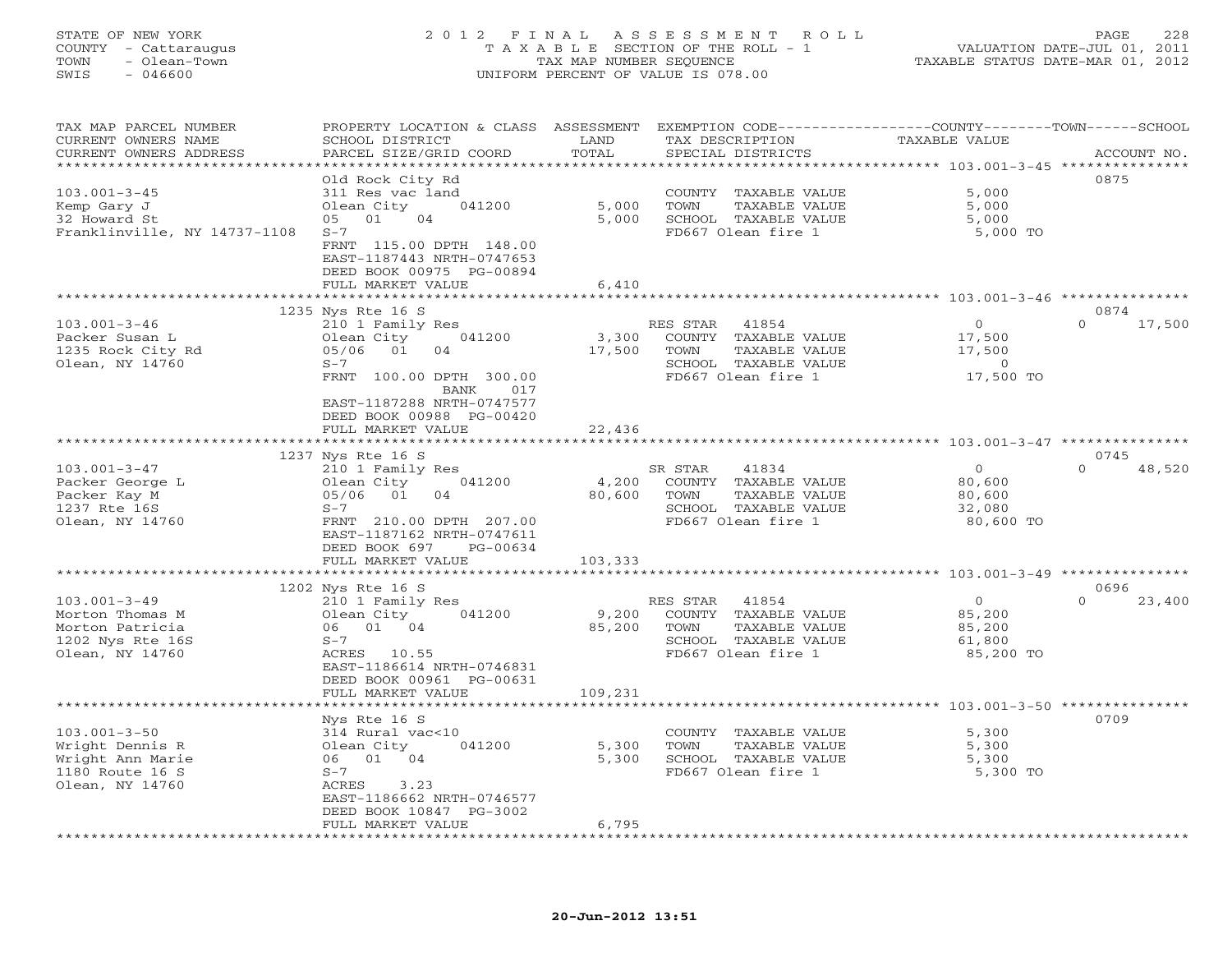# STATE OF NEW YORK 2 0 1 2 F I N A L A S S E S S M E N T R O L L PAGE 229 COUNTY - Cattaraugus T A X A B L E SECTION OF THE ROLL - 1 VALUATION DATE-JUL 01, 2011 TOWN - Olean-Town TAX MAP NUMBER SEQUENCE TAXABLE STATUS DATE-MAR 01, 2012 SWIS - 046600 UNIFORM PERCENT OF VALUE IS 078.00UNIFORM PERCENT OF VALUE IS 078.00

| TAX MAP PARCEL NUMBER<br>CURRENT OWNERS NAME | PROPERTY LOCATION & CLASS ASSESSMENT EXEMPTION CODE---------------COUNTY-------TOWN------SCHOOL<br>SCHOOL DISTRICT | LAND                  | TAX DESCRIPTION       | TAXABLE VALUE |                    |
|----------------------------------------------|--------------------------------------------------------------------------------------------------------------------|-----------------------|-----------------------|---------------|--------------------|
| CURRENT OWNERS ADDRESS                       | PARCEL SIZE/GRID COORD                                                                                             | TOTAL                 | SPECIAL DISTRICTS     |               | ACCOUNT NO.        |
| *******************                          |                                                                                                                    |                       |                       |               |                    |
|                                              | 1180 Nys Rte 16 S                                                                                                  |                       |                       |               | 0407               |
| $103.001 - 3 - 51$                           | 210 1 Family Res                                                                                                   |                       | RES STAR<br>41854     | $\circ$       | $\Omega$<br>23,400 |
| Wright Dennis R                              | 041200<br>Olean City                                                                                               | 10,400                | COUNTY TAXABLE VALUE  | 184,900       |                    |
| Wright Ann M                                 | 06 01 04                                                                                                           | 184,900               | TOWN<br>TAXABLE VALUE | 184,900       |                    |
| 1180 Nys Rte 16 S                            | $S-7$                                                                                                              |                       | SCHOOL TAXABLE VALUE  | 161,500       |                    |
| Olean, NY 14760                              | ACRES 13.00                                                                                                        |                       | FD667 Olean fire 1    | 184,900 TO    |                    |
|                                              | EAST-1186344 NRTH-0746326                                                                                          |                       |                       |               |                    |
|                                              | DEED BOOK 852<br>PG-00511                                                                                          |                       |                       |               |                    |
|                                              | FULL MARKET VALUE                                                                                                  | 237,051               |                       |               |                    |
|                                              |                                                                                                                    | * * * * * * * * * * * |                       |               |                    |
|                                              | 1170 Nys Rte 16 S                                                                                                  |                       |                       |               | 0478               |
| $103.001 - 3 - 52$                           | 210 1 Family Res                                                                                                   |                       | RES STAR<br>41854     | $\circ$       | $\Omega$<br>23,400 |
| Wright Greg B                                | 041200<br>Olean City                                                                                               | 4,500                 | COUNTY TAXABLE VALUE  | 62,600        |                    |
| PO Box 99                                    | 06 01 04                                                                                                           | 62,600                | TOWN<br>TAXABLE VALUE | 62,600        |                    |
| Olean, NY 14760                              | $S-7$                                                                                                              |                       | SCHOOL TAXABLE VALUE  | 39,200        |                    |
|                                              | 1.77<br>ACRES                                                                                                      |                       | FD667 Olean fire 1    | 62,600 TO     |                    |
|                                              | EAST-1186708 NRTH-0746081                                                                                          |                       |                       |               |                    |
|                                              | DEED BOOK 871<br>PG-00090                                                                                          |                       |                       |               |                    |
|                                              | FULL MARKET VALUE                                                                                                  | 80,256                |                       |               |                    |
|                                              | *********************                                                                                              |                       |                       |               |                    |
|                                              | 1164 Nys Rte 16 S                                                                                                  |                       |                       |               | 0091               |
| $103.001 - 3 - 53$                           | 210 1 Family Res                                                                                                   |                       | RES STAR<br>41854     | $\Omega$      | $\Omega$<br>23,400 |
| Greek Thomas G                               | 041200<br>Olean City                                                                                               | 9,400                 | COUNTY TAXABLE VALUE  | 79,200        |                    |
| Greek Marilyn L                              | 01<br>05/06<br>04                                                                                                  | 79,200                | TOWN<br>TAXABLE VALUE | 79,200        |                    |
| 1164 Rte 16S                                 | $S-7$                                                                                                              |                       | SCHOOL TAXABLE VALUE  | 55,800        |                    |
| Olean, NY 14760                              | ACRES 11.01 BANK 017                                                                                               |                       | FD667 Olean fire 1    | 79,200 TO     |                    |
|                                              | EAST-1186448 NRTH-0745829                                                                                          |                       |                       |               |                    |
|                                              | DEED BOOK 00969 PG-00419                                                                                           |                       |                       |               |                    |
|                                              | FULL MARKET VALUE                                                                                                  | 101,538               |                       |               |                    |
|                                              | *****************                                                                                                  |                       |                       |               |                    |
|                                              | 2626 Wildcat Rd                                                                                                    |                       |                       |               | 0244               |
| $103.001 - 3 - 54$                           | 534 Social org.                                                                                                    |                       | COUNTY TAXABLE VALUE  | 62,900        |                    |
| Dempsey Club Pba Inc                         | Olean City<br>041200                                                                                               | 21,300                | TOWN<br>TAXABLE VALUE | 62,900        |                    |
| Municipal Bld                                | 06 01 04                                                                                                           | 62,900                | SCHOOL TAXABLE VALUE  | 62,900        |                    |
| Olean, NY 14760                              | $S-7$                                                                                                              |                       | FD667 Olean fire 1    | 62,900 TO     |                    |
|                                              | Clbhse-500 Tr.fac.2800                                                                                             |                       |                       |               |                    |
|                                              | ACRES<br>38.25                                                                                                     |                       |                       |               |                    |
|                                              | EAST-1186280 NRTH-0745162                                                                                          |                       |                       |               |                    |
|                                              | DEED BOOK 621<br>$PG-533$                                                                                          |                       |                       |               |                    |
|                                              | FULL MARKET VALUE                                                                                                  | 80,641                |                       |               |                    |
|                                              | *******************                                                                                                |                       |                       |               |                    |
|                                              | Wildcat Rd                                                                                                         |                       |                       |               | 0716               |
| $103.001 - 3 - 55.1$                         | 321 Abandoned ag                                                                                                   |                       | COUNTY TAXABLE VALUE  | 12,000        |                    |
| Newbury Edward R                             | 041200<br>Olean City                                                                                               | 12,000                | TAXABLE VALUE<br>TOWN | 12,000        |                    |
| Newbury Pong H                               | 01 01 04                                                                                                           | 12,000                | SCHOOL TAXABLE VALUE  | 12,000        |                    |
| 507 Taylor St                                | $S-7$                                                                                                              |                       | FD667 Olean fire 1    | 12,000 TO     |                    |
| Ft Walton Beach, FL 32547                    | ACRES 18.15                                                                                                        |                       |                       |               |                    |
|                                              | EAST-1185390 NRTH-0745002                                                                                          |                       |                       |               |                    |
|                                              | DEED BOOK 803<br>PG-00902                                                                                          |                       |                       |               |                    |
|                                              | FULL MARKET VALUE                                                                                                  | 15,385                |                       |               |                    |
|                                              |                                                                                                                    |                       |                       |               |                    |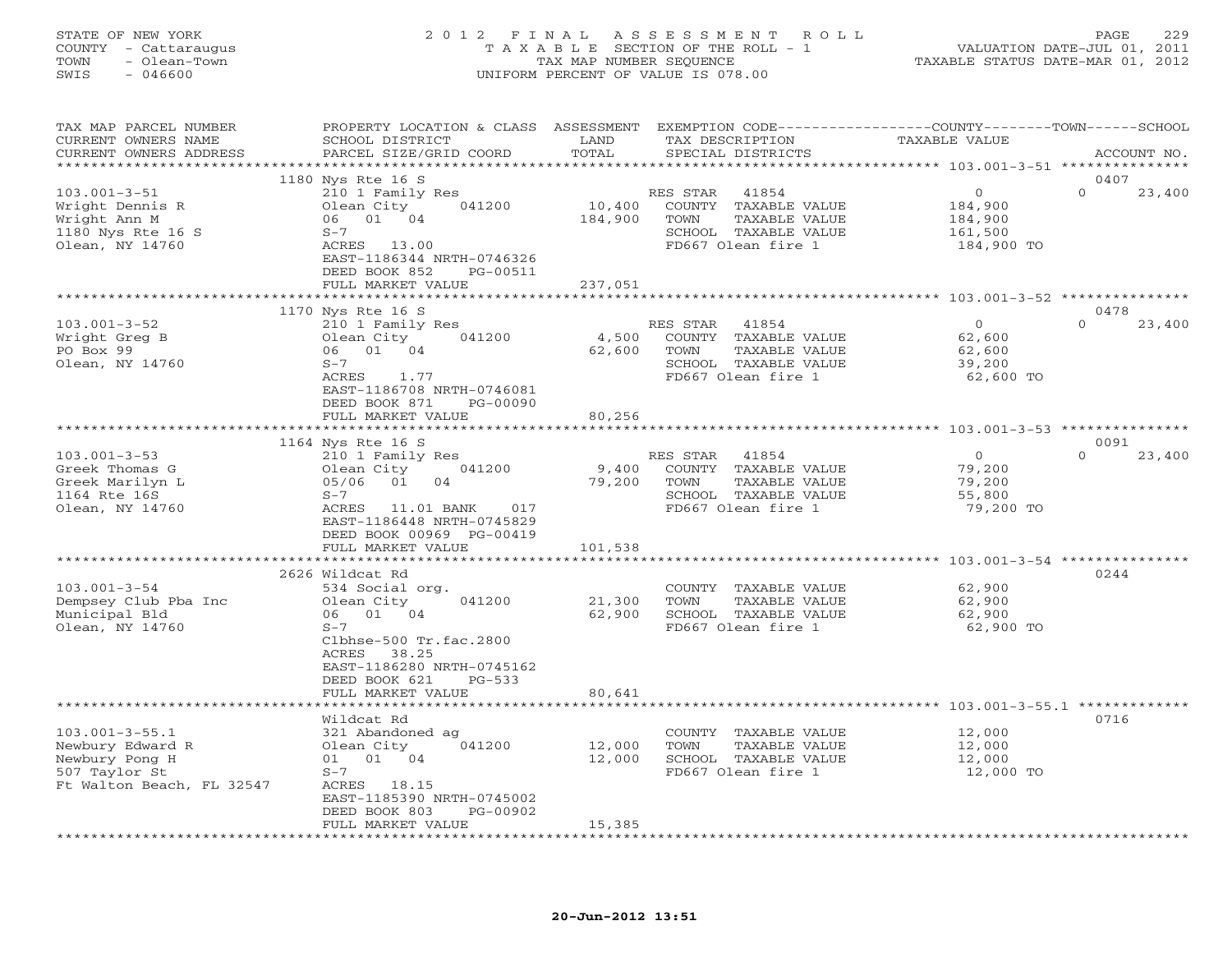# STATE OF NEW YORK 2 0 1 2 F I N A L A S S E S S M E N T R O L L PAGE 230 COUNTY - Cattaraugus T A X A B L E SECTION OF THE ROLL - 1 VALUATION DATE-JUL 01, 2011 TOWN - Olean-Town TAX MAP NUMBER SEQUENCE TAXABLE STATUS DATE-MAR 01, 2012 SWIS - 046600 UNIFORM PERCENT OF VALUE IS 078.00UNIFORM PERCENT OF VALUE IS 078.00

| TAX MAP PARCEL NUMBER<br>CURRENT OWNERS NAME<br>CURRENT OWNERS ADDRESS | PROPERTY LOCATION & CLASS<br>SCHOOL DISTRICT<br>PARCEL SIZE/GRID COORD | ASSESSMENT<br>LAND<br>TOTAL | EXEMPTION CODE----------------COUNTY-------TOWN-----SCHOOL<br>TAX DESCRIPTION<br>SPECIAL DISTRICTS | <b>TAXABLE VALUE</b>                                   | ACCOUNT NO. |
|------------------------------------------------------------------------|------------------------------------------------------------------------|-----------------------------|----------------------------------------------------------------------------------------------------|--------------------------------------------------------|-------------|
| *******************                                                    | 2650 Wildcat Rd                                                        |                             | ************************************** 103.001-3-55.2 **************                               |                                                        | 1200        |
| $103.001 - 3 - 55.2$                                                   | 210 1 Family Res                                                       |                             | COUNTY TAXABLE VALUE                                                                               | 15,500                                                 |             |
| Bastow Francis                                                         | 041200<br>Olean City                                                   | 4,200                       | TOWN<br>TAXABLE VALUE                                                                              | 15,500                                                 |             |
| 2650 Wildcat Rd                                                        | 01 01 04                                                               | 15,500                      | SCHOOL TAXABLE VALUE                                                                               | 15,500                                                 |             |
| Olean, NY 14760                                                        | $S-10$                                                                 |                             | FD667 Olean fire 1                                                                                 | 15,500 TO                                              |             |
|                                                                        | ACRES<br>1.25                                                          |                             |                                                                                                    |                                                        |             |
|                                                                        | EAST-1185664 NRTH-0745110                                              |                             |                                                                                                    |                                                        |             |
|                                                                        | DEED BOOK 14401 PG-5001                                                |                             |                                                                                                    |                                                        |             |
|                                                                        | FULL MARKET VALUE                                                      | 19,872<br>********          |                                                                                                    | ************************ 103.001-3-56 **************** |             |
|                                                                        | Kamery Rd (Off)                                                        |                             |                                                                                                    |                                                        | 0866        |
| $103.001 - 3 - 56$                                                     | 321 Abandoned ag                                                       |                             | COUNTY TAXABLE VALUE                                                                               | 10,500                                                 |             |
| Schlosser John C Jr                                                    | Olean City<br>041200                                                   | 10,500                      | TOWN<br><b>TAXABLE VALUE</b>                                                                       | 10,500                                                 |             |
| 2667 Mc Cann Hollow Rd                                                 | 01 01 04                                                               | 10,500                      | SCHOOL TAXABLE VALUE                                                                               | 10,500                                                 |             |
| Olean, NY 14760                                                        | $L/p$ 882-990<br>$S-10$                                                |                             | FD667 Olean fire 1                                                                                 | 10,500 TO                                              |             |
|                                                                        | ACRES<br>30.10                                                         |                             |                                                                                                    |                                                        |             |
|                                                                        | EAST-1185400 NRTH-0746589                                              |                             |                                                                                                    |                                                        |             |
|                                                                        | DEED BOOK 705<br>PG-00213                                              |                             |                                                                                                    |                                                        |             |
|                                                                        | FULL MARKET VALUE<br>******************                                | 13,462<br>********          |                                                                                                    |                                                        |             |
|                                                                        |                                                                        |                             |                                                                                                    |                                                        |             |
| $103.001 - 3 - 59$                                                     | Wildcat Rd<br>321 Abandoned ag                                         |                             | COUNTY TAXABLE VALUE                                                                               | 31,600                                                 | 1063        |
| Potter Lumber Co, Inc.                                                 | 041200<br>Olean City                                                   | 31,600                      | TAXABLE VALUE<br>TOWN                                                                              | 31,600                                                 |             |
| PO Box 10                                                              | 04<br>01/02<br>01                                                      | 31,600                      | SCHOOL TAXABLE VALUE                                                                               | 31,600                                                 |             |
| Allegany, NY 14706                                                     | $S-10$                                                                 |                             | FD667 Olean fire 1                                                                                 | 31,600 TO                                              |             |
|                                                                        | 93.70<br>ACRES                                                         |                             |                                                                                                    |                                                        |             |
|                                                                        | EAST-1184158 NRTH-0745793                                              |                             |                                                                                                    |                                                        |             |
|                                                                        | DEED BOOK 5282<br>PG-7004                                              |                             |                                                                                                    |                                                        |             |
|                                                                        | FULL MARKET VALUE                                                      | 40,513                      |                                                                                                    |                                                        |             |
|                                                                        | ****************                                                       | * * * * * * * * * *         |                                                                                                    | ********************* 103.001-3-60 ***************     | 0999        |
| $103.001 - 3 - 60$                                                     | Page Rd<br>314 Rural vac<10                                            |                             | COUNTY TAXABLE VALUE                                                                               | 1,900                                                  |             |
| Jones John F                                                           | 041200<br>Olean City                                                   | 1,900                       | TAXABLE VALUE<br>TOWN                                                                              | 1,900                                                  |             |
| Box 163 Lippert Hollow Rd                                              | 02 01 04                                                               | 1,900                       | SCHOOL TAXABLE VALUE                                                                               | 1,900                                                  |             |
| Allegany, NY 14706                                                     | $S-9$                                                                  |                             | FD667 Olean fire 1                                                                                 | 1,900 TO                                               |             |
|                                                                        | ACRES<br>6.30                                                          |                             |                                                                                                    |                                                        |             |
|                                                                        | EAST-1183741 NRTH-0745032                                              |                             |                                                                                                    |                                                        |             |
|                                                                        | DEED BOOK 877<br>PG-01016                                              |                             |                                                                                                    |                                                        |             |
|                                                                        | FULL MARKET VALUE                                                      | 2,436                       |                                                                                                    |                                                        |             |
|                                                                        |                                                                        |                             |                                                                                                    | **************** 103.002-1-2 ***********               | 0660        |
| $103.002 - 1 - 2$                                                      | 1488 Indiana Ave<br>270 Mfg housing                                    |                             | COUNTY TAXABLE VALUE                                                                               | 18,500                                                 |             |
| McPeak Edwin J Sr                                                      | 041200<br>Olean City                                                   | 10,500                      | TOWN<br>TAXABLE VALUE                                                                              | 18,500                                                 |             |
| 1488 Indiana Ave                                                       | 12  01  04                                                             | 18,500                      | SCHOOL TAXABLE VALUE                                                                               | 18,500                                                 |             |
| Olean, NY 14760                                                        | $S-7$                                                                  |                             | FD667 Olean fire 1                                                                                 | 18,500 TO                                              |             |
|                                                                        | ACRES 13.23                                                            |                             |                                                                                                    |                                                        |             |
|                                                                        | EAST-1191810 NRTH-0751473                                              |                             |                                                                                                    |                                                        |             |
|                                                                        | DEED BOOK 14034 PG-3002                                                |                             |                                                                                                    |                                                        |             |
|                                                                        | FULL MARKET VALUE                                                      | 23,718                      |                                                                                                    |                                                        |             |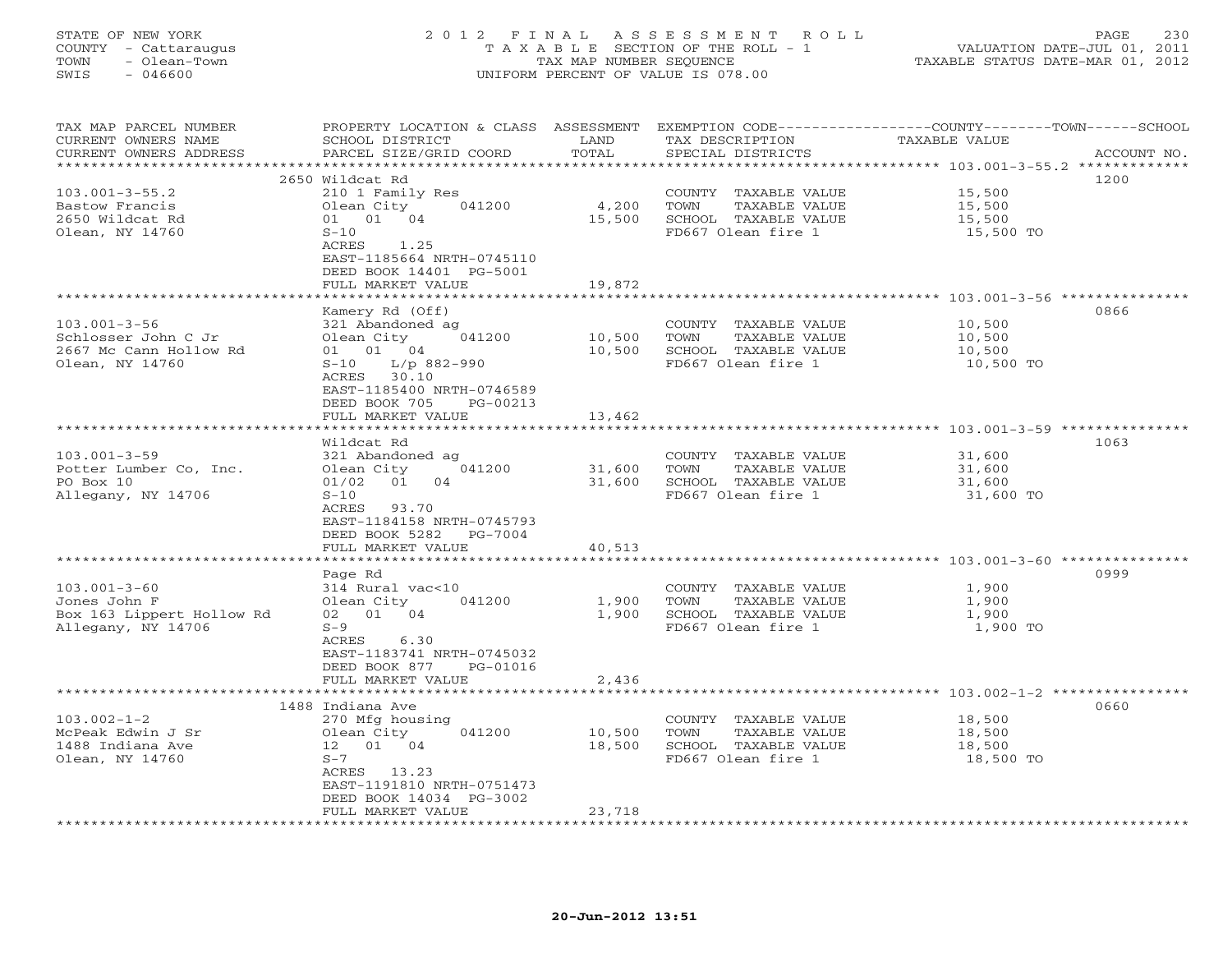# STATE OF NEW YORK 2 0 1 2 F I N A L A S S E S S M E N T R O L L PAGE 231 COUNTY - Cattaraugus T A X A B L E SECTION OF THE ROLL - 1 VALUATION DATE-JUL 01, 2011 TOWN - Olean-Town TAX MAP NUMBER SEQUENCE TAXABLE STATUS DATE-MAR 01, 2012 SWIS - 046600 UNIFORM PERCENT OF VALUE IS 078.00UNIFORM PERCENT OF VALUE IS 078.00

| TAX MAP PARCEL NUMBER<br>CURRENT OWNERS NAME<br>CURRENT OWNERS ADDRESS                                 | PROPERTY LOCATION & CLASS ASSESSMENT<br>SCHOOL DISTRICT<br>PARCEL SIZE/GRID COORD                                                                                                                      | LAND<br>TOTAL                | EXEMPTION CODE-----------------COUNTY-------TOWN------SCHOOL<br>TAX DESCRIPTION<br>SPECIAL DISTRICTS             | TAXABLE VALUE                                               | ACCOUNT NO.                |
|--------------------------------------------------------------------------------------------------------|--------------------------------------------------------------------------------------------------------------------------------------------------------------------------------------------------------|------------------------------|------------------------------------------------------------------------------------------------------------------|-------------------------------------------------------------|----------------------------|
| ***********************                                                                                |                                                                                                                                                                                                        |                              |                                                                                                                  |                                                             |                            |
| $103.002 - 1 - 3.3$<br>Collins Scott J<br>Deegan-Collins Mary T<br>1494 Indiana Ave<br>Olean, NY 14760 | 1494 Indiana Ave<br>240 Rural res<br>Olean City<br>041200<br>12 01 04<br>ACRES 14.80 BANK<br>017<br>EAST-1191377 NRTH-0751998<br>DEED BOOK 142<br>PG-8001<br>FULL MARKET VALUE                         | 10,900<br>146,900<br>188,333 | RES STAR<br>41854<br>COUNTY TAXABLE VALUE<br>TOWN<br>TAXABLE VALUE<br>SCHOOL TAXABLE VALUE<br>FD667 Olean fire 1 | $\circ$<br>146,900<br>146,900<br>123,500<br>146,900 TO      | 1730<br>$\Omega$<br>23,400 |
|                                                                                                        |                                                                                                                                                                                                        |                              |                                                                                                                  |                                                             |                            |
| $103.002 - 1 - 4$<br>Lockwood Don<br>Lockwood Dale<br>1492 Indiana Ave<br>Olean, NY 14760              | 1492 Indiana Ave<br>210 1 Family Res<br>Olean City<br>041200<br>12  01  04<br>$S-7$<br>FRNT 110.00 DPTH 364.00<br>EAST-1192116 NRTH-0752010<br>DEED BOOK 748<br>PG-00142                               | 3,500<br>38,800              | RES STAR<br>41854<br>COUNTY TAXABLE VALUE<br>TOWN<br>TAXABLE VALUE<br>SCHOOL TAXABLE VALUE<br>FD667 Olean fire 1 | $\Omega$<br>38,800<br>38,800<br>15,400<br>38,800 TO         | 0571<br>$\Omega$<br>23,400 |
|                                                                                                        | FULL MARKET VALUE                                                                                                                                                                                      | 49,744                       |                                                                                                                  |                                                             |                            |
|                                                                                                        | 1497 Indiana Ave                                                                                                                                                                                       |                              |                                                                                                                  |                                                             | 0083                       |
| $103.002 - 1 - 6$<br>Fye David J<br>Fye Kathy L<br>1497 Indiana Ave<br>Olean, NY 14760                 | 210 1 Family Res<br>041200<br>Olean City<br>$11/12$ 01<br>04<br>$S-7$<br>ACRES 1.25<br>EAST-1192377 NRTH-0752146<br>DEED BOOK 14714 PG-8001<br>FULL MARKET VALUE                                       | 4,200<br>17,500<br>22,436    | RES STAR<br>41854<br>COUNTY TAXABLE VALUE<br>TAXABLE VALUE<br>TOWN<br>SCHOOL TAXABLE VALUE<br>FD667 Olean fire 1 | $\Omega$<br>17,500<br>17,500<br>$\overline{0}$<br>17,500 TO | $\Omega$<br>17,500         |
|                                                                                                        |                                                                                                                                                                                                        |                              |                                                                                                                  |                                                             |                            |
| $103.002 - 1 - 7$<br>Fye Arthur<br>Fye Sally<br>1495 Indiana Ave<br>Olean, NY 14760                    | 1495 Indiana Ave<br>210 1 Family Res<br>Olean City<br>041200<br>$11/12$ 01<br>04<br>$S-7$<br>75.00 DPTH 313.00<br>FRNT<br>EAST-1192375 NRTH-0752022<br>DEED BOOK 5883 PG-3001<br>FULL MARKET VALUE     | 3,700<br>8,500<br>10,897     | COUNTY TAXABLE VALUE<br>TOWN<br>TAXABLE VALUE<br>SCHOOL TAXABLE VALUE<br>FD667 Olean fire 1                      | 8,500<br>8,500<br>8,500<br>8,500 TO                         | 0082                       |
|                                                                                                        | ************************                                                                                                                                                                               |                              |                                                                                                                  |                                                             |                            |
| $103.002 - 1 - 8$<br>Fye David J<br>Fye Kathy L<br>1493 Indiana Ave<br>Olean, NY 14760                 | 1493 Indiana Ave<br>210 1 Family Res<br>Olean City<br>041200<br>01<br>11/12<br>04<br>$S-7$<br>50.00 DPTH 313.00<br>FRNT<br>EAST-1192372 NRTH-0751963<br>DEED BOOK 9686<br>PG-4002<br>FULL MARKET VALUE | 2,300<br>18,600<br>23,846    | COUNTY TAXABLE VALUE<br>TOWN<br>TAXABLE VALUE<br>SCHOOL TAXABLE VALUE<br>FD667 Olean fire 1                      | 18,600<br>18,600<br>18,600<br>18,600 TO                     | 0084                       |
|                                                                                                        |                                                                                                                                                                                                        |                              |                                                                                                                  |                                                             |                            |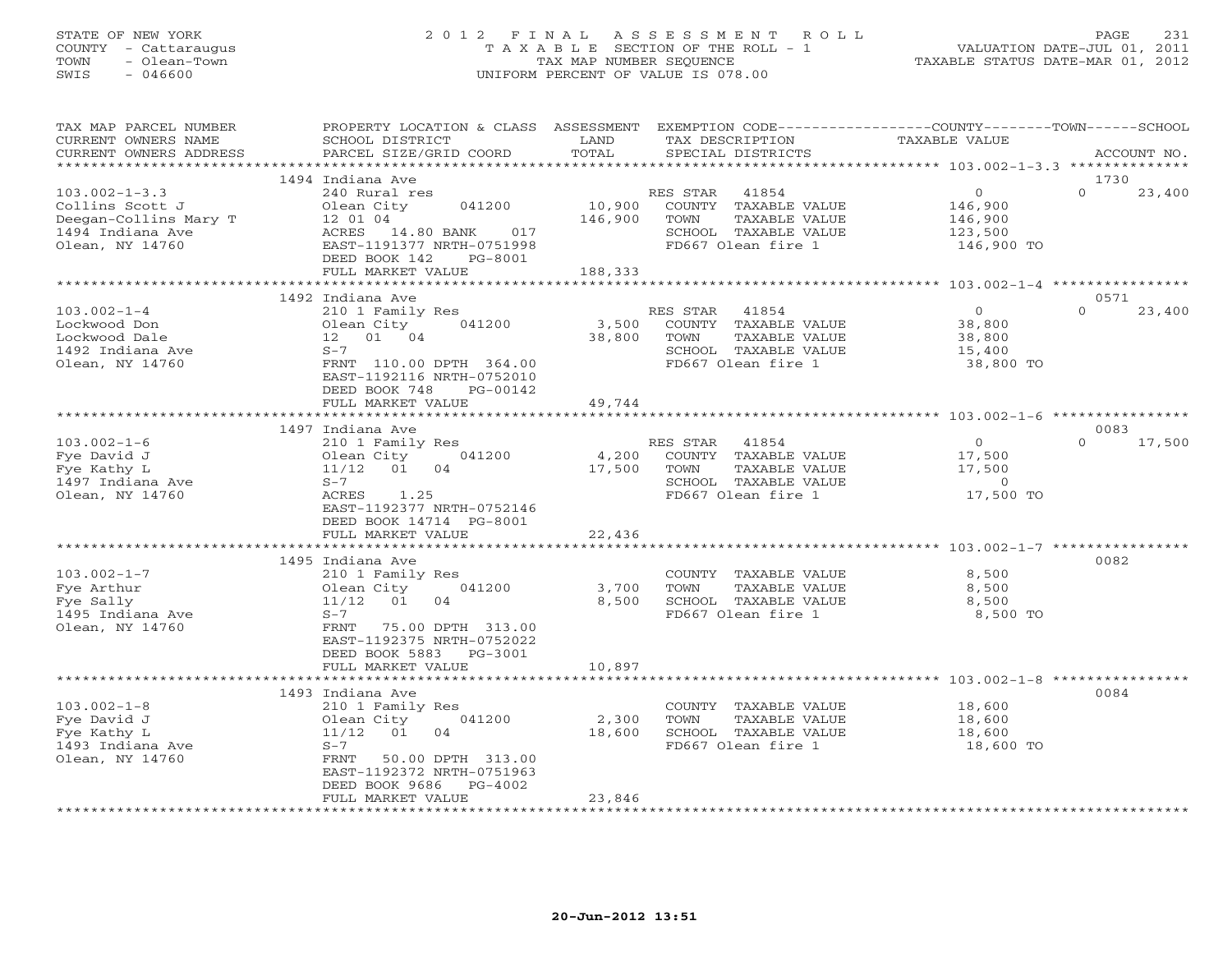# STATE OF NEW YORK 2 0 1 2 F I N A L A S S E S S M E N T R O L L PAGE 232 COUNTY - Cattaraugus T A X A B L E SECTION OF THE ROLL - 1 VALUATION DATE-JUL 01, 2011 TOWN - Olean-Town TAX MAP NUMBER SEQUENCE TAXABLE STATUS DATE-MAR 01, 2012 SWIS - 046600 UNIFORM PERCENT OF VALUE IS 078.00UNIFORM PERCENT OF VALUE IS 078.00

| TAX MAP PARCEL NUMBER<br>CURRENT OWNERS NAME<br>CURRENT OWNERS ADDRESS                          | PROPERTY LOCATION & CLASS ASSESSMENT<br>SCHOOL DISTRICT<br>PARCEL SIZE/GRID COORD                                                                                                                     | LAND<br>TOTAL             | TAX DESCRIPTION<br>SPECIAL DISTRICTS                                                                             | EXEMPTION CODE-----------------COUNTY-------TOWN------SCHOOL<br><b>TAXABLE VALUE</b> | ACCOUNT NO.                |
|-------------------------------------------------------------------------------------------------|-------------------------------------------------------------------------------------------------------------------------------------------------------------------------------------------------------|---------------------------|------------------------------------------------------------------------------------------------------------------|--------------------------------------------------------------------------------------|----------------------------|
|                                                                                                 |                                                                                                                                                                                                       | ****************          |                                                                                                                  |                                                                                      |                            |
| $103.002 - 1 - 9$<br>Hatzell Robert C<br>Hatzell Donna M<br>1491 Indiana Ave<br>Olean, NY 14760 | 1491 Indiana Ave<br>210 1 Family Res<br>041200<br>Olean City<br>$11/12$ 01<br>04<br>$S-7$<br>FRNT<br>50.00 DPTH 313.00<br>EAST-1192373 NRTH-0751911<br>DEED BOOK 8444<br>PG-3001<br>FULL MARKET VALUE | 2,300<br>32,500<br>41,667 | RES STAR<br>41854<br>COUNTY TAXABLE VALUE<br>TOWN<br>TAXABLE VALUE<br>SCHOOL TAXABLE VALUE<br>FD667 Olean fire 1 | $\overline{0}$<br>32,500<br>32,500<br>9,100<br>32,500 TO                             | 0572<br>$\Omega$<br>23,400 |
|                                                                                                 |                                                                                                                                                                                                       | ************              |                                                                                                                  | ******************************** 103.002-1-10 ***************                        |                            |
| $103.002 - 1 - 10$<br>Larrabee Joyce M<br>1489 Indiana Ave<br>Olean, NY 14760                   | 1489 Indiana Ave<br>210 1 Family Res<br>041200<br>Olean City<br>11/12 01<br>04<br>$S-7$<br>FRNT 132.00 DPTH 313.00<br>EAST-1192371 NRTH-0751813<br>DEED BOOK 10553 PG-7002                            | 3,700<br>36,000           | SR STAR<br>41834<br>COUNTY TAXABLE VALUE<br>TOWN<br>TAXABLE VALUE<br>SCHOOL TAXABLE VALUE<br>FD667 Olean fire 1  | $\overline{0}$<br>36,000<br>36,000<br>$\overline{0}$<br>36,000 TO                    | 0567<br>$\Omega$<br>36,000 |
|                                                                                                 | FULL MARKET VALUE                                                                                                                                                                                     | 46,154                    |                                                                                                                  |                                                                                      |                            |
| $103.002 - 1 - 11$<br>Larrabee Lorenda<br>1487 Indiana Ave<br>Olean, NY 14760                   | 1487 Indiana Ave<br>210 1 Family Res<br>Olean City<br>041200<br>11/12<br>01<br>04<br>$S-7$<br>2.23<br>ACRES<br>EAST-1192367 NRTH-0751587<br>DEED BOOK 13758 PG-8001<br>FULL MARKET VALUE              | 4,800<br>15,100<br>19,359 | RES STAR 41854<br>COUNTY TAXABLE VALUE<br>TAXABLE VALUE<br>TOWN<br>SCHOOL TAXABLE VALUE<br>FD667 Olean fire 1    | $\overline{0}$<br>15,100<br>15,100<br>$\overline{0}$<br>15,100 TO                    | 0641<br>15,100<br>$\Omega$ |
|                                                                                                 |                                                                                                                                                                                                       | **************            |                                                                                                                  |                                                                                      |                            |
| $103.002 - 1 - 12$<br>Kamery David<br>320 E Riverside Dr<br>Olean, NY 14760                     | Indiana Ave<br>314 Rural vac<10<br>041200<br>Olean City<br>11/12<br>01<br>04<br>$S-7$<br>FRNT 100.00 DPTH 313.00<br>EAST-1192364 NRTH-0751380<br>DEED BOOK 870<br>PG-00512<br>FULL MARKET VALUE       | 3,300<br>3,300<br>4,231   | COUNTY TAXABLE VALUE<br>TAXABLE VALUE<br>TOWN<br>SCHOOL TAXABLE VALUE<br>FD667 Olean fire 1                      | 3,300<br>3,300<br>3,300<br>3,300 TO                                                  | 0642                       |
|                                                                                                 | ******************<br>Indiana Ave                                                                                                                                                                     |                           |                                                                                                                  |                                                                                      | 0637                       |
| $103.002 - 1 - 13$<br>Kamery David<br>320 E Riverside Dr<br>Olean, NY 14760                     | 314 Rural vac<10<br>Olean City<br>041200<br>11/12<br>01<br>04<br>$S-7$<br>FRNT 100.00 DPTH 313.00<br>EAST-1192364 NRTH-0751277<br>DEED BOOK 872<br>$PG-00380$<br>FULL MARKET VALUE                    | 3,300<br>3,300<br>4,231   | COUNTY TAXABLE VALUE<br>TAXABLE VALUE<br>TOWN<br>SCHOOL TAXABLE VALUE<br>FD667 Olean fire 1                      | 3,300<br>3,300<br>3,300<br>3,300 TO                                                  |                            |
|                                                                                                 |                                                                                                                                                                                                       |                           |                                                                                                                  |                                                                                      |                            |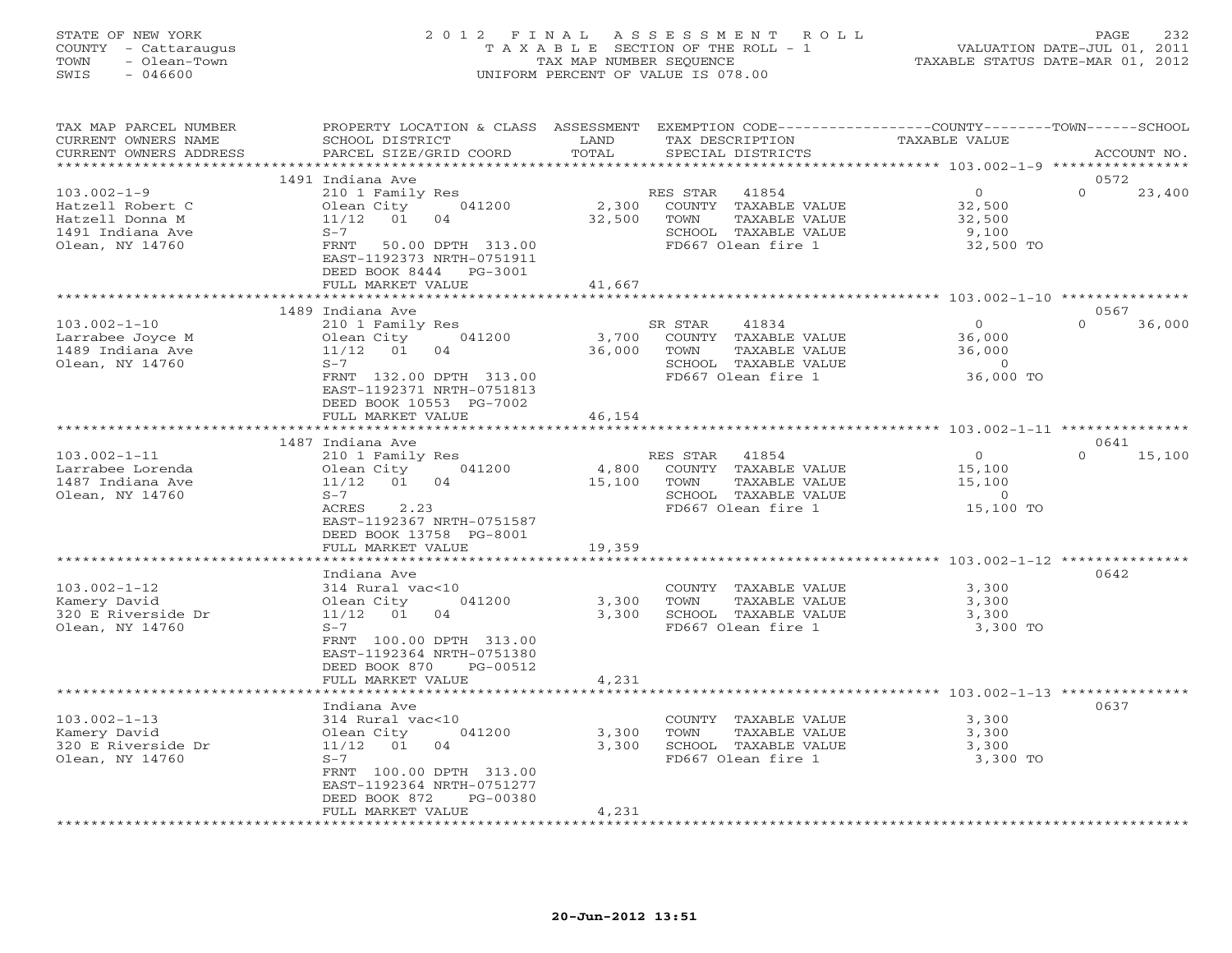# STATE OF NEW YORK 2 0 1 2 F I N A L A S S E S S M E N T R O L L PAGE 233 COUNTY - Cattaraugus T A X A B L E SECTION OF THE ROLL - 1 VALUATION DATE-JUL 01, 2011 TOWN - Olean-Town TAX MAP NUMBER SEQUENCE TAXABLE STATUS DATE-MAR 01, 2012 SWIS - 046600 UNIFORM PERCENT OF VALUE IS 078.00

| TAX MAP PARCEL NUMBER<br>CURRENT OWNERS NAME<br>CURRENT OWNERS ADDRESS<br>********************                        | PROPERTY LOCATION & CLASS ASSESSMENT<br>SCHOOL DISTRICT<br>PARCEL SIZE/GRID COORD                                                                                                                       | LAND<br>TOTAL                                      | TAX DESCRIPTION<br>SPECIAL DISTRICTS                                                               | EXEMPTION CODE-----------------COUNTY-------TOWN------SCHOOL<br><b>TAXABLE VALUE</b><br>ACCOUNT NO. |
|-----------------------------------------------------------------------------------------------------------------------|---------------------------------------------------------------------------------------------------------------------------------------------------------------------------------------------------------|----------------------------------------------------|----------------------------------------------------------------------------------------------------|-----------------------------------------------------------------------------------------------------|
| $103.002 - 1 - 14$<br>Kamery David<br>320 E Riverside Dr<br>Olean, NY 14760                                           | Indiana Ave<br>314 Rural vac<10<br>Olean City<br>041200<br>$11/12$ 01<br>04<br>$S-7$<br>FRNT 100.00 DPTH 250.00<br>EAST-1192377 NRTH-0751178<br>DEED BOOK 872<br>PG-00380<br>FULL MARKET VALUE          | 3,300<br>3,300<br>4,231<br>* * * * * * * * * * * * | COUNTY TAXABLE VALUE<br>TOWN<br>TAXABLE VALUE<br>SCHOOL TAXABLE VALUE<br>FD667 Olean fire 1        | 0636<br>3,300<br>3,300<br>3,300<br>3,300 TO                                                         |
| $103.002 - 1 - 15$<br>Kamery David A<br>320 E Riverside Dr<br>Olean, NY 14760                                         | Indiana Ave<br>314 Rural vac<10<br>Olean City<br>041200<br>12  01  04<br>$S-7$<br>FRNT 100.00 DPTH 100.00<br>EAST-1192170 NRTH-0751085<br>DEED BOOK 00937 PG-01129<br>FULL MARKET VALUE                 | 2,400<br>2,400<br>3,077                            | COUNTY TAXABLE VALUE<br>TOWN<br>TAXABLE VALUE<br>SCHOOL TAXABLE VALUE<br>FD667 Olean fire 1        | ********************* 103.002-1-15 ****************<br>1075<br>2,400<br>2,400<br>2,400<br>2,400 TO  |
| $103.002 - 1 - 17$<br>Kamery David A<br>320 E Riverside Dr<br>Olean, NY 14760                                         | Indiana Ave (Off)<br>321 Abandoned ag<br>041200<br>Olean City<br>11 01 04<br>$S-3$<br>ACRES 39.55<br>EAST-1193179 NRTH-0751679<br>FULL MARKET VALUE                                                     | 16,500<br>16,500<br>21,154                         | COUNTY TAXABLE VALUE<br>TOWN<br><b>TAXABLE VALUE</b><br>SCHOOL TAXABLE VALUE<br>FD667 Olean fire 1 | 0497<br>16,500<br>16,500<br>16,500<br>16,500 TO                                                     |
| $103.002 - 1 - 18$<br>Kamery David A<br>320 E Riverside Dr<br>Olean, NY 14760                                         | Indiana Ave (Off)<br>321 Abandoned ag<br>Olean City<br>041200<br>09<br>01 04<br>$S-7$<br>ACRES 22.95<br>EAST-1193456 NRTH-0750404<br>DEED BOOK 694<br>PG-00539<br>FULL MARKET VALUE                     | 11,000<br>11,000<br>14,103<br>*************        | COUNTY<br>TAXABLE VALUE<br>TOWN<br>TAXABLE VALUE<br>SCHOOL TAXABLE VALUE<br>FD667 Olean fire 1     | ****************** 103.002-1-18 ***********<br>0499<br>11,000<br>11,000<br>11,000<br>11,000 TO      |
| $103.002 - 1 - 19$<br>O'Connor Michael<br>O'Connor Tricia<br>924 Front St<br>Olean, NY 14760<br>********************* | Indiana Ave<br>321 Abandoned ag<br>041200<br>Olean City<br>01 04<br>09<br>$S-7$<br>ACRES 14.45<br>EAST-1192689 NRTH-0750632<br>DEED BOOK 4663<br>$PG-3002$<br>FULL MARKET VALUE<br>******************** | 10,400<br>10,400<br>13,333                         | COUNTY TAXABLE VALUE<br>TOWN<br>TAXABLE VALUE<br>SCHOOL TAXABLE VALUE<br>FD667 Olean fire 1        | 0077<br>10,400<br>10,400<br>10,400<br>10,400 TO                                                     |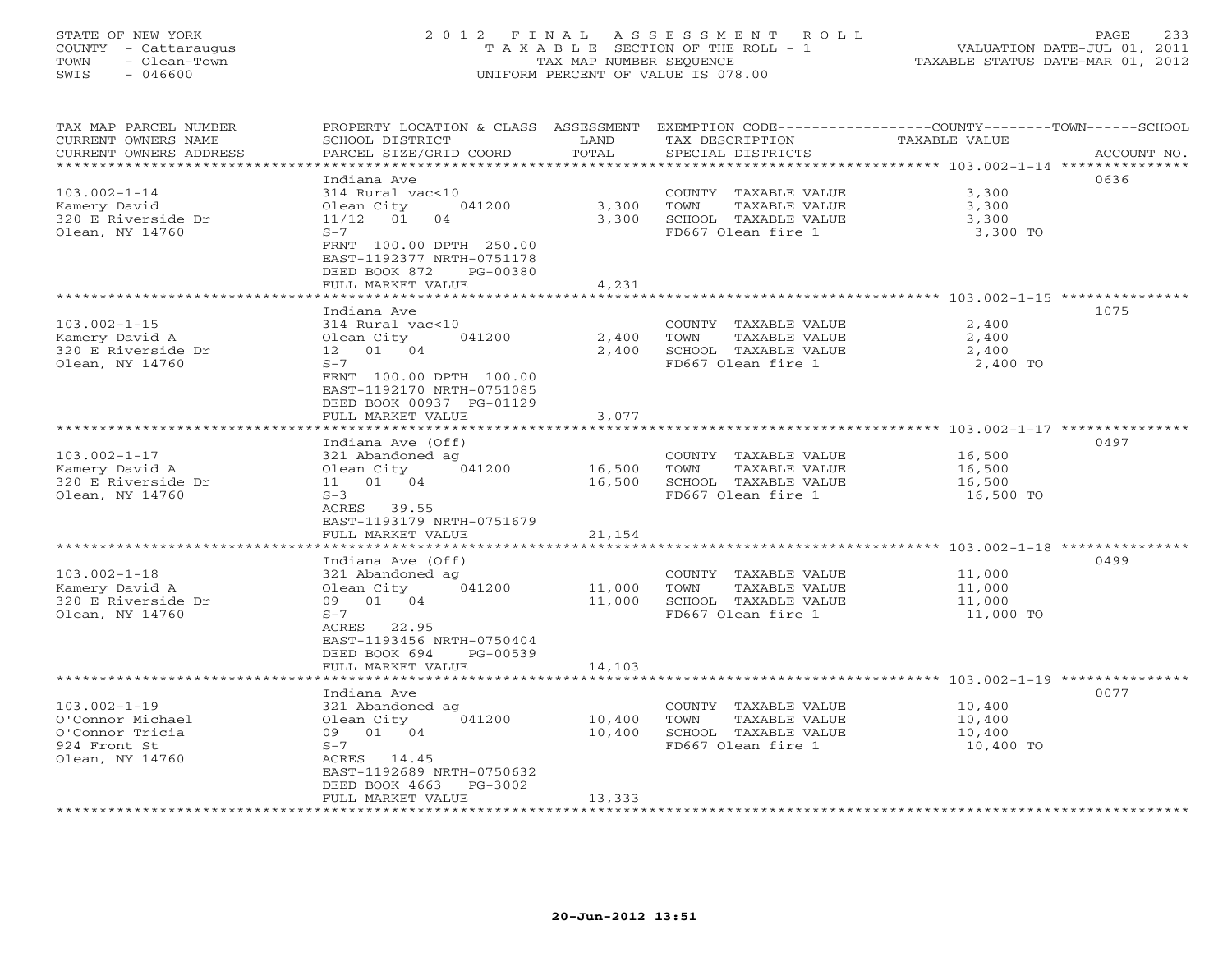# STATE OF NEW YORK 2 0 1 2 F I N A L A S S E S S M E N T R O L L PAGE 234 COUNTY - Cattaraugus T A X A B L E SECTION OF THE ROLL - 1 VALUATION DATE-JUL 01, 2011 TOWN - Olean-Town TAX MAP NUMBER SEQUENCE TAXABLE STATUS DATE-MAR 01, 2012 SWIS - 046600 UNIFORM PERCENT OF VALUE IS 078.00UNIFORM PERCENT OF VALUE IS 078.00

| TAX MAP PARCEL NUMBER<br>CURRENT OWNERS NAME | PROPERTY LOCATION & CLASS ASSESSMENT<br>SCHOOL DISTRICT | LAND             | EXEMPTION CODE-----------------COUNTY-------TOWN-----SCHOOL<br>TAX DESCRIPTION | <b>TAXABLE VALUE</b>                                         |                    |
|----------------------------------------------|---------------------------------------------------------|------------------|--------------------------------------------------------------------------------|--------------------------------------------------------------|--------------------|
| CURRENT OWNERS ADDRESS                       | PARCEL SIZE/GRID COORD                                  | TOTAL            | SPECIAL DISTRICTS                                                              |                                                              | ACCOUNT NO.        |
| *********************                        |                                                         |                  |                                                                                |                                                              |                    |
|                                              | Indiana Ave                                             |                  |                                                                                |                                                              | 0640               |
| $103.002 - 1 - 20$                           | 314 Rural vac<10                                        |                  | COUNTY TAXABLE VALUE                                                           | 3,600                                                        |                    |
| Hollamby Robert                              | Olean City<br>041200                                    | 3,600            | TOWN<br>TAXABLE VALUE                                                          | 3,600                                                        |                    |
| Hollamby Susan                               | 09 01 04                                                | 3,600            | SCHOOL TAXABLE VALUE                                                           | 3,600                                                        |                    |
| 1413 Steam Valley Rd                         | $S-7$                                                   |                  | FD667 Olean fire 1                                                             | 3,600 TO                                                     |                    |
| Olean, NY 14760                              | ACRES<br>5.90                                           |                  |                                                                                |                                                              |                    |
|                                              | EAST-1192762 NRTH-0749985<br>DEED BOOK 15390 PG-3001    |                  |                                                                                |                                                              |                    |
|                                              | FULL MARKET VALUE                                       | 4,615            |                                                                                |                                                              |                    |
|                                              |                                                         |                  |                                                                                | ***************** 103.002-1-21 ***************               |                    |
|                                              | 1413 Indiana Ave                                        |                  |                                                                                |                                                              | 0974               |
| $103.002 - 1 - 21$                           | 240 Rural res                                           |                  | COUNTY TAXABLE VALUE                                                           | 27,300                                                       |                    |
| King Timberlands, LLC                        | Olean City<br>041200                                    | 22,300           | TAXABLE VALUE<br>TOWN                                                          | 27,300                                                       |                    |
| 1885 Lyndon Blvd                             | 07 01 04                                                | 27,300           | SCHOOL TAXABLE VALUE                                                           | 27,300                                                       |                    |
| Falconer, NY 14733                           | $S-7$                                                   |                  | FD667 Olean fire 1                                                             | 27,300 TO                                                    |                    |
|                                              | ACRES 47.16                                             |                  |                                                                                |                                                              |                    |
|                                              | EAST-1193098 NRTH-0749111                               |                  |                                                                                |                                                              |                    |
|                                              | DEED BOOK 12493 PG-9003                                 |                  |                                                                                |                                                              |                    |
|                                              | FULL MARKET VALUE                                       | 35,000           |                                                                                |                                                              |                    |
|                                              | ***********************                                 | **************   |                                                                                | ******************************* 103.002-1-22 *************** |                    |
|                                              | 1450 Indiana Ave                                        |                  |                                                                                |                                                              | 0296               |
| $103.002 - 1 - 22$                           | 270 Mfg housing                                         |                  | RES STAR<br>41854                                                              | $\overline{0}$                                               | $\Omega$<br>23,400 |
| Elliott Robert A                             | Olean City<br>041200                                    | 25,200           | COUNTY TAXABLE VALUE                                                           | 41,400                                                       |                    |
| Elliott Lori A                               | 0709<br>01<br>04                                        | 41,400           | TOWN<br>TAXABLE VALUE                                                          | 41,400                                                       |                    |
| 1450 Indiana Ave                             | $S-7$                                                   |                  | SCHOOL TAXABLE VALUE                                                           | 18,000                                                       |                    |
| Olean, NY 14760                              | ACRES<br>56.90                                          |                  | FD667 Olean fire 1                                                             | 41,400 TO                                                    |                    |
|                                              | EAST-1191532 NRTH-0749188                               |                  |                                                                                |                                                              |                    |
|                                              | DEED BOOK 913<br>PG-00671<br>FULL MARKET VALUE          | 53,077           |                                                                                |                                                              |                    |
|                                              | *******************                                     | ************     |                                                                                |                                                              |                    |
|                                              | Indiana Ave                                             |                  |                                                                                |                                                              | 0498               |
| $103.002 - 1 - 23$                           | 321 Abandoned ag                                        |                  | COUNTY TAXABLE VALUE                                                           | 15,300                                                       |                    |
| Kamery David A                               | Olean City<br>041200                                    | 15,300           | TAXABLE VALUE<br>TOWN                                                          | 15,300                                                       |                    |
| 320 E Riverside Dr                           | 02 01 04                                                | 15,300           | SCHOOL TAXABLE VALUE                                                           | 15,300                                                       |                    |
| Olean, NY 14760                              | $S-7$                                                   |                  | FD667 Olean fire 1                                                             | 15,300 TO                                                    |                    |
|                                              | ACRES<br>24.81                                          |                  |                                                                                |                                                              |                    |
|                                              | EAST-1191674 NRTH-0747600                               |                  |                                                                                |                                                              |                    |
|                                              | DEED BOOK 8290<br>PG-2001                               |                  |                                                                                |                                                              |                    |
|                                              | FULL MARKET VALUE                                       | 19,615           |                                                                                |                                                              |                    |
|                                              | ****************                                        | *************    |                                                                                | *********************************** 103.002-1-24 *********** |                    |
|                                              | Indiana Ave                                             |                  |                                                                                |                                                              | 0023               |
| $103.002 - 1 - 24$                           | 321 Abandoned ag<br>041200                              |                  | COUNTY TAXABLE VALUE<br>TOWN                                                   | 14,400                                                       |                    |
| King Timberlands, LLC<br>1885 Lyndon Blvd    | Olean City<br>02 01 04                                  | 14,400<br>14,400 | TAXABLE VALUE<br>SCHOOL TAXABLE VALUE                                          | 14,400<br>14,400                                             |                    |
| Falconer, NY 14733                           | $S-7$                                                   |                  | FD667 Olean fire 1                                                             | 14,400 TO                                                    |                    |
|                                              | ACRES 22.62                                             |                  |                                                                                |                                                              |                    |
|                                              | EAST-1192301 NRTH-0747662                               |                  |                                                                                |                                                              |                    |
|                                              | DEED BOOK 12493 PG-9003                                 |                  |                                                                                |                                                              |                    |
|                                              | FULL MARKET VALUE                                       | 18,462           |                                                                                |                                                              |                    |
|                                              |                                                         |                  |                                                                                |                                                              |                    |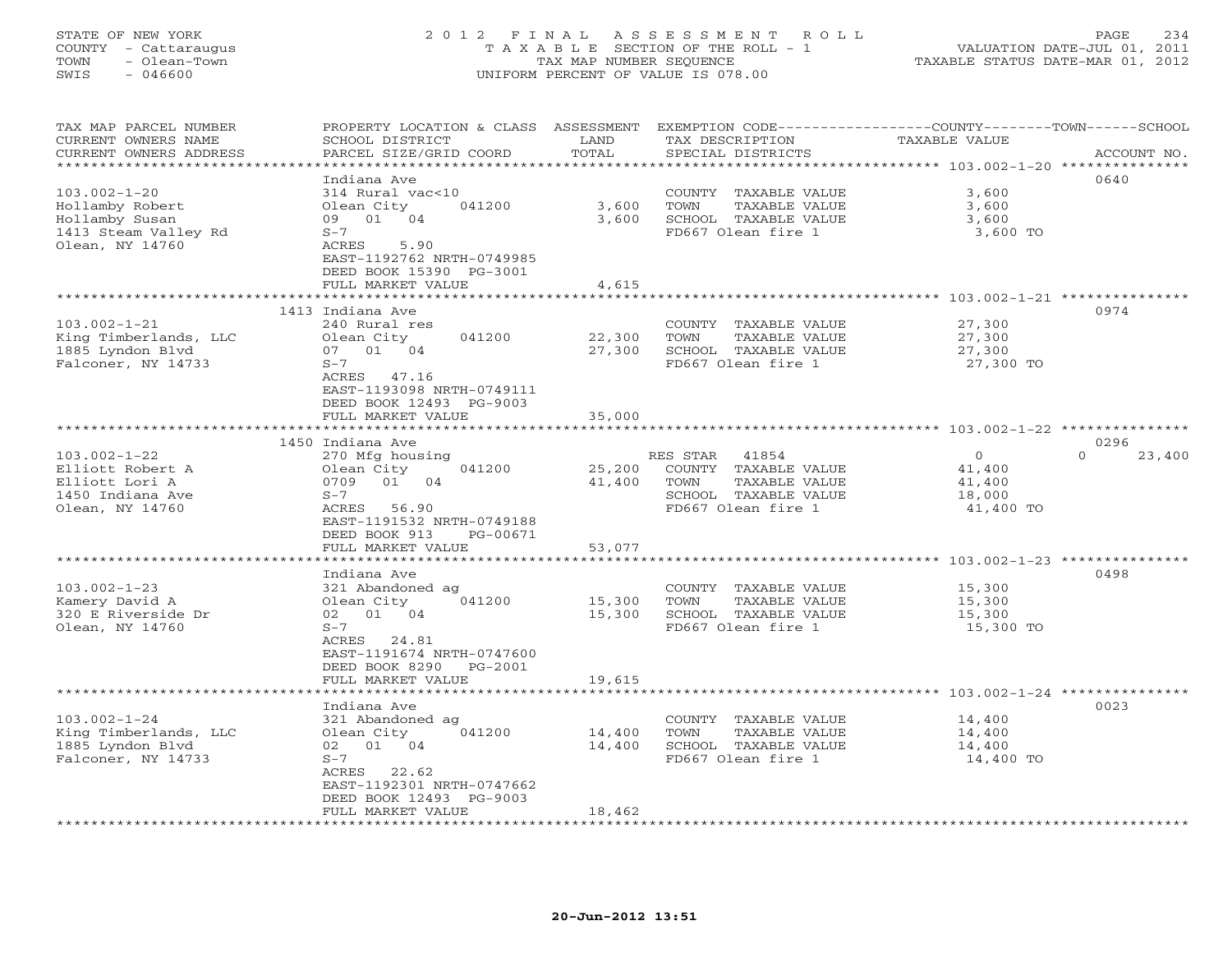# STATE OF NEW YORK 2 0 1 2 F I N A L A S S E S S M E N T R O L L PAGE 235 COUNTY - Cattaraugus T A X A B L E SECTION OF THE ROLL - 1 VALUATION DATE-JUL 01, 2011 TOWN - Olean-Town TAX MAP NUMBER SEQUENCE TAXABLE STATUS DATE-MAR 01, 2012 SWIS - 046600 UNIFORM PERCENT OF VALUE IS 078.00UNIFORM PERCENT OF VALUE IS 078.00

| TAX MAP PARCEL NUMBER<br>CURRENT OWNERS NAME<br>CURRENT OWNERS ADDRESS | PROPERTY LOCATION & CLASS ASSESSMENT<br>SCHOOL DISTRICT<br>PARCEL SIZE/GRID COORD | LAND<br>TOTAL | TAX DESCRIPTION<br>SPECIAL DISTRICTS       | EXEMPTION CODE----------------COUNTY-------TOWN-----SCHOOL<br>TAXABLE VALUE<br>ACCOUNT NO. |
|------------------------------------------------------------------------|-----------------------------------------------------------------------------------|---------------|--------------------------------------------|--------------------------------------------------------------------------------------------|
| *******************                                                    |                                                                                   | ***********   |                                            | ************************************** 103.002-1-25 ****************                       |
|                                                                        | 1397 Indiana Ave                                                                  |               |                                            | 0024                                                                                       |
| $103.002 - 1 - 25$                                                     | 322 Rural vac>10                                                                  |               | COUNTY TAXABLE VALUE                       | 20,900                                                                                     |
| King Timberlands, LLC                                                  | Olean City<br>041200                                                              | 20,900        | TAXABLE VALUE<br>TOWN                      | 20,900                                                                                     |
| 1885 Lyndon Blvd                                                       | 01 01 04                                                                          | 20,900        | SCHOOL TAXABLE VALUE                       | 20,900                                                                                     |
| Falconer, NY 14733                                                     | $S-7$                                                                             |               | FD667 Olean fire 1                         | 20,900 TO                                                                                  |
|                                                                        | ACRES 42.07                                                                       |               |                                            |                                                                                            |
|                                                                        | EAST-1193358 NRTH-0747659                                                         |               |                                            |                                                                                            |
|                                                                        | DEED BOOK 12493 PG-9003                                                           |               |                                            |                                                                                            |
|                                                                        | FULL MARKET VALUE                                                                 | 26,795        |                                            | ****************** 103.002-1-27 *********                                                  |
|                                                                        | Indiana Ave                                                                       |               |                                            | 0718                                                                                       |
| $103.002 - 1 - 27$                                                     | 314 Rural vac<10                                                                  |               | COUNTY TAXABLE VALUE                       | 8,300                                                                                      |
| Nicholas Oliver                                                        | Olean City<br>041200                                                              | 8,300         | TOWN<br>TAXABLE VALUE                      | 8,300                                                                                      |
| 748 Stilson Rd                                                         | 04<br>$01/02$ 01                                                                  | 8,300         | SCHOOL TAXABLE VALUE                       | 8,300                                                                                      |
| Hunt, NY 14846                                                         | $S-7$                                                                             |               | FD667 Olean fire 1                         | 8,300 TO                                                                                   |
|                                                                        | 8.75<br>ACRES                                                                     |               |                                            |                                                                                            |
|                                                                        | EAST-1192750 NRTH-0747077                                                         |               |                                            |                                                                                            |
|                                                                        | DEED BOOK 1536 PG-9001                                                            |               |                                            |                                                                                            |
|                                                                        | FULL MARKET VALUE                                                                 | 10,641        |                                            |                                                                                            |
|                                                                        |                                                                                   |               |                                            |                                                                                            |
|                                                                        | Indiana Ave                                                                       |               |                                            | 0426                                                                                       |
| $103.002 - 1 - 28$                                                     | 323 Vacant rural                                                                  |               | COUNTY TAXABLE VALUE                       | 28,100                                                                                     |
| Danzer Forestland, Inc.                                                | Portville Centr 047401                                                            | 28,100        | TOWN<br>TAXABLE VALUE                      | 28,100                                                                                     |
| 119 A.I.D. Dr                                                          | 01/02 01 04                                                                       | 28,100        | SCHOOL TAXABLE VALUE<br>FD667 Olean fire 1 | 28,100                                                                                     |
| Darlington, PA 16115                                                   | $S-6$ & 7<br>ACRES 67.95                                                          |               |                                            | 28,100 TO                                                                                  |
|                                                                        | EAST-1193286 NRTH-0745523                                                         |               |                                            |                                                                                            |
|                                                                        | DEED BOOK 8290 PG-2001                                                            |               |                                            |                                                                                            |
|                                                                        | FULL MARKET VALUE                                                                 | 36,026        |                                            |                                                                                            |
|                                                                        | **********************                                                            |               |                                            |                                                                                            |
|                                                                        | Indiana Ave                                                                       |               |                                            | 0422                                                                                       |
| $103.002 - 1 - 29.71$                                                  | 323 Vacant rural                                                                  |               | COUNTY TAXABLE VALUE                       | 40,800                                                                                     |
| Danzer Forestland, Inc.                                                | Portville Centr 047401                                                            | 40,800        | TOWN<br>TAXABLE VALUE                      | 40,800                                                                                     |
| 119 A.I.D. Dr                                                          | $02/03$ $01$ $04$                                                                 | 40,800        | SCHOOL TAXABLE VALUE                       | 40,800                                                                                     |
| Darlington, PA 16115                                                   | $S-6$ & 7                                                                         |               | FD667 Olean fire 1                         | 40,800 TO                                                                                  |
|                                                                        | ACRES 113.00                                                                      |               |                                            |                                                                                            |
|                                                                        | EAST-1192061 NRTH-0745616                                                         |               |                                            |                                                                                            |
|                                                                        | DEED BOOK 8290 PG-2001                                                            |               |                                            |                                                                                            |
|                                                                        | FULL MARKET VALUE<br>*****************                                            | 52,308        |                                            | ************************* 103.002-1-29./2 ********                                         |
|                                                                        | Indiana Ave                                                                       |               |                                            | 0423                                                                                       |
| $103.002 - 1 - 29.72$                                                  | 323 Vacant rural                                                                  |               | COUNTY TAXABLE VALUE                       | 28,200                                                                                     |
| Danzer Forestland, Inc.                                                | Portville Centr 047401                                                            | 28,200        | TAXABLE VALUE<br>TOWN                      | 28,200                                                                                     |
| 119 A.I.D. Dr                                                          | 01 04<br>02/03                                                                    | 28,200        | SCHOOL TAXABLE VALUE                       | 28,200                                                                                     |
| Darlington, PA 16115                                                   | $S-6$ & 7                                                                         |               | FD667 Olean fire 1                         | 28,200 TO                                                                                  |
|                                                                        | ACRES 68.00                                                                       |               |                                            |                                                                                            |
|                                                                        | EAST-1192061 NRTH-0745616                                                         |               |                                            |                                                                                            |
|                                                                        | DEED BOOK 8290<br>PG-2001                                                         |               |                                            |                                                                                            |
| **********************                                                 | FULL MARKET VALUE                                                                 | 36,154        |                                            |                                                                                            |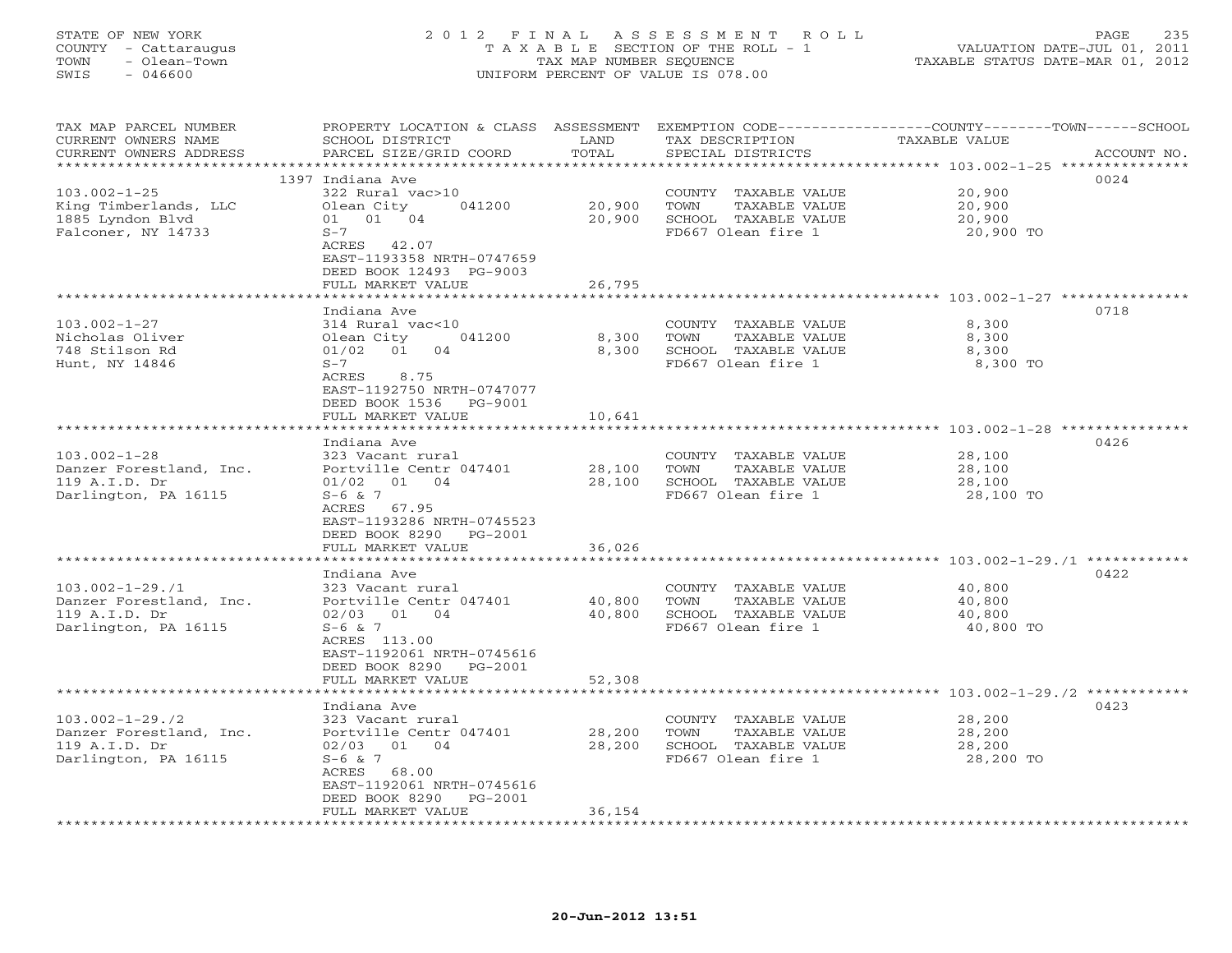# STATE OF NEW YORK 2 0 1 2 F I N A L A S S E S S M E N T R O L L PAGE 236 COUNTY - Cattaraugus T A X A B L E SECTION OF THE ROLL - 1 VALUATION DATE-JUL 01, 2011 TOWN - Olean-Town TAX MAP NUMBER SEQUENCE TAXABLE STATUS DATE-MAR 01, 2012 SWIS - 046600 UNIFORM PERCENT OF VALUE IS 078.00UNIFORM PERCENT OF VALUE IS 078.00

| TAX MAP PARCEL NUMBER<br>CURRENT OWNERS NAME<br>CURRENT OWNERS ADDRESS | PROPERTY LOCATION & CLASS ASSESSMENT<br>SCHOOL DISTRICT<br>PARCEL SIZE/GRID COORD | LAND<br>TOTAL | TAX DESCRIPTION<br>SPECIAL DISTRICTS          | EXEMPTION CODE----------------COUNTY-------TOWN------SCHOOL<br>TAXABLE VALUE<br>ACCOUNT NO. |
|------------------------------------------------------------------------|-----------------------------------------------------------------------------------|---------------|-----------------------------------------------|---------------------------------------------------------------------------------------------|
|                                                                        |                                                                                   |               |                                               |                                                                                             |
|                                                                        | Indiana Ave                                                                       |               |                                               | 0424                                                                                        |
| $103.002 - 1 - 29.73$                                                  | 323 Vacant rural<br>Portville Centr 047401 28,200                                 |               | COUNTY TAXABLE VALUE                          | 28,200                                                                                      |
| Danzer Forestland, Inc.<br>119 A.I.D. Dr                               | 02/03 01 04                                                                       | 28,200        | TOWN<br>TAXABLE VALUE<br>SCHOOL TAXABLE VALUE | 28,200<br>28,200                                                                            |
| Darlington, PA 16115                                                   | $S-6$ & 7                                                                         |               | FD667 Olean fire 1                            | 28,200 TO                                                                                   |
|                                                                        | ACRES 68.00<br>EAST-1192061 NRTH-0745616<br>DEED BOOK 8290 PG-2001                |               |                                               |                                                                                             |
|                                                                        | FULL MARKET VALUE                                                                 | 36,154        |                                               |                                                                                             |
|                                                                        |                                                                                   |               |                                               |                                                                                             |
|                                                                        | Indiana Ave                                                                       |               |                                               | 0425                                                                                        |
| $103.002 - 1 - 29.74$                                                  | 323 Vacant rural                                                                  |               | COUNTY TAXABLE VALUE                          | 16,200                                                                                      |
| Danzer Forestland, Inc.                                                | Portville Centr 047401 16,200                                                     |               | TAXABLE VALUE<br>TOWN                         | 16,200                                                                                      |
| 119 A.I.D. Dr                                                          | 02/03 01 04                                                                       | 16,200        | SCHOOL TAXABLE VALUE                          | 16,200                                                                                      |
| Darlington, PA 16115                                                   | $S-6$ & 7<br>ACRES<br>27.00<br>EAST-1192061 NRTH-0745616                          |               | FD667 Olean fire 1                            | 16,200 TO                                                                                   |
|                                                                        | DEED BOOK 8290 PG-2001                                                            |               |                                               |                                                                                             |
|                                                                        | FULL MARKET VALUE                                                                 | 20,769        |                                               |                                                                                             |
|                                                                        |                                                                                   |               |                                               |                                                                                             |
|                                                                        | Indiana Ave                                                                       |               |                                               | 0998                                                                                        |
| $103.002 - 1 - 30$                                                     | 323 Vacant rural                                                                  |               | COUNTY TAXABLE VALUE                          | 24,700                                                                                      |
| Tomes Joseph E                                                         | Olean City<br>041200                                                              | 24,700        | TOWN<br>TAXABLE VALUE                         | 24,700                                                                                      |
| Tomes Evelyn B                                                         | 03 01 04                                                                          | 24,700        | SCHOOL TAXABLE VALUE                          | 24,700                                                                                      |
| 1227 Old Rock City Rd                                                  | $S-7$                                                                             |               | FD667 Olean fire 1                            | 24,700 TO                                                                                   |
| Olean, NY 14760                                                        | ACRES 55.74                                                                       |               |                                               |                                                                                             |
|                                                                        | EAST-1190635 NRTH-0747579                                                         |               |                                               |                                                                                             |
|                                                                        | DEED BOOK 00946 PG-01085                                                          |               |                                               |                                                                                             |
|                                                                        | FULL MARKET VALUE                                                                 | 31,667        |                                               |                                                                                             |
|                                                                        | 1456 Indiana Ave                                                                  |               |                                               | 0546                                                                                        |
| $103.002 - 1 - 35.1$                                                   | 240 Rural res                                                                     |               | COUNTY TAXABLE VALUE                          | 62,000                                                                                      |
| Kamery David A                                                         | 041200<br>Olean City                                                              | 32,000        | TOWN<br>TAXABLE VALUE                         | 62,000                                                                                      |
| 320 E Riverside Dr                                                     | 09 01 04                                                                          | 62,000        | SCHOOL TAXABLE VALUE                          | 62,000                                                                                      |
| Olean, NY 14760                                                        | $S-7$                                                                             |               | FD667 Olean fire 1                            | 62,000 TO                                                                                   |
|                                                                        | ACRES 47.60                                                                       |               |                                               |                                                                                             |
|                                                                        | EAST-1191287 NRTH-0750438                                                         |               |                                               |                                                                                             |
|                                                                        | DEED BOOK 00927 PG-01147                                                          |               |                                               |                                                                                             |
|                                                                        | FULL MARKET VALUE                                                                 | 79,487        |                                               |                                                                                             |
|                                                                        |                                                                                   |               |                                               |                                                                                             |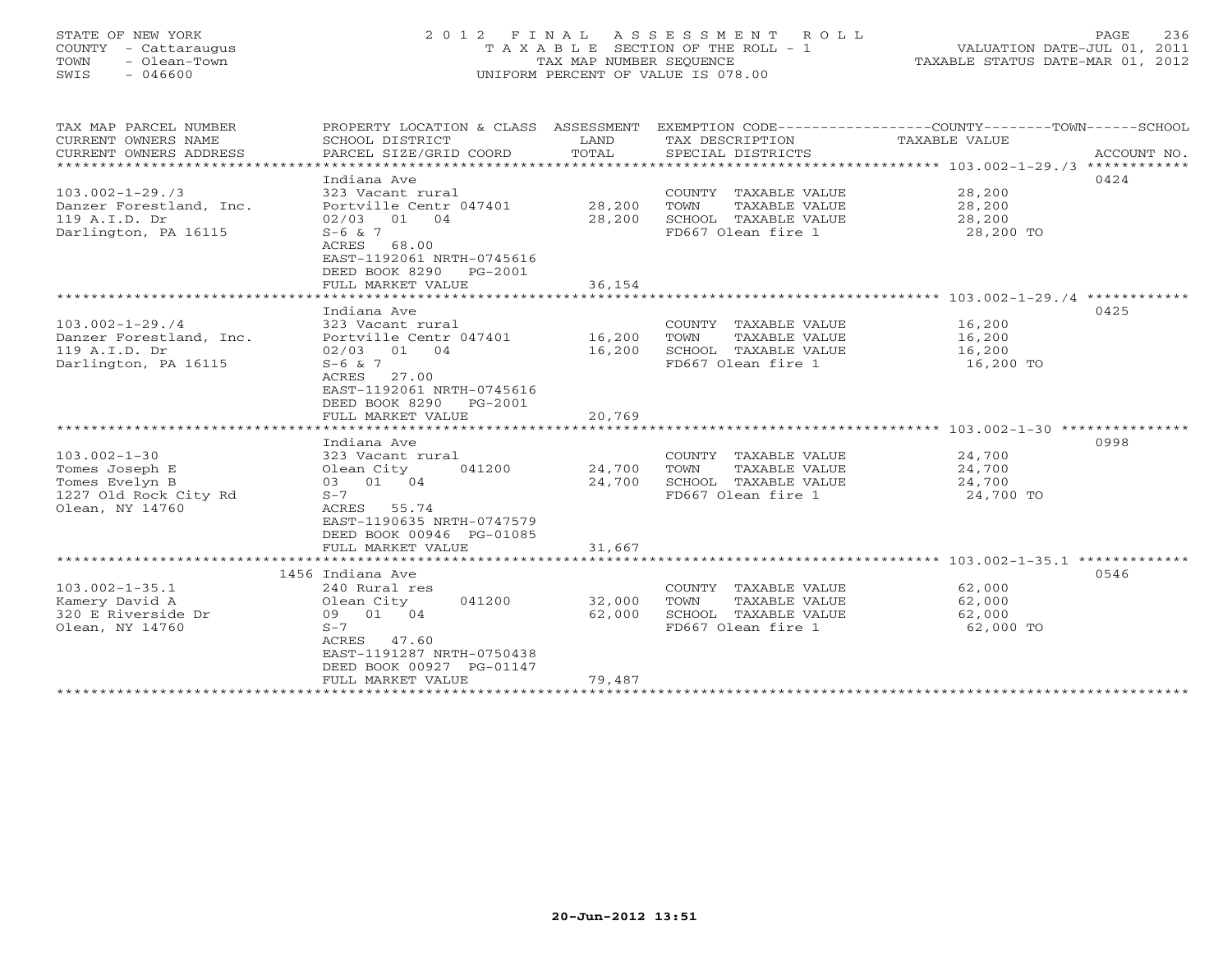# STATE OF NEW YORK 2 0 1 2 F I N A L A S S E S S M E N T R O L L PAGE 237 COUNTY - Cattaraugus T A X A B L E SECTION OF THE ROLL - 1 VALUATION DATE-JUL 01, 2011 TOWN - Olean-Town TAX MAP NUMBER SEQUENCE TAXABLE STATUS DATE-MAR 01, 2012 SWIS - 046600 UNIFORM PERCENT OF VALUE IS 078.00UNIFORM PERCENT OF VALUE IS 078.00

| TAX MAP PARCEL NUMBER<br>CURRENT OWNERS NAME<br>CURRENT OWNERS ADDRESS | PROPERTY LOCATION & CLASS ASSESSMENT<br>SCHOOL DISTRICT<br>PARCEL SIZE/GRID COORD | LAND<br>TOTAL   | TAX DESCRIPTION TAXABLE VALUE<br>SPECIAL DISTRICTS | EXEMPTION CODE-----------------COUNTY-------TOWN------SCHOOL | ACCOUNT NO.        |
|------------------------------------------------------------------------|-----------------------------------------------------------------------------------|-----------------|----------------------------------------------------|--------------------------------------------------------------|--------------------|
|                                                                        | 1464 Indiana Ave                                                                  |                 |                                                    |                                                              | 0545               |
| $103.002 - 1 - 35.2$                                                   | 210 1 Family Res                                                                  |                 | AGED C/S 41805                                     | 10,710                                                       | $\Omega$<br>10,710 |
|                                                                        |                                                                                   |                 | 41834                                              |                                                              | $\Omega$           |
|                                                                        | Olean City<br>041200                                                              | $3,800$ SR STAR |                                                    | $\begin{array}{c} 0 \\ 13,090 \end{array}$                   | 13,090             |
| Europhical<br>Knowlton Josephine<br>1464 Indian: 2                     | 09 01 04                                                                          | 23,800          | COUNTY TAXABLE VALUE                               |                                                              |                    |
| 1464 Indiana Ave Box 303A                                              | $S-7$                                                                             |                 | TAXABLE VALUE<br>TOWN                              | 23,800                                                       |                    |
| Olean, NY 14760                                                        | FRNT 180.00 DPTH 180.00                                                           |                 |                                                    |                                                              |                    |
|                                                                        | EAST-1192153 NRTH-0750950                                                         |                 |                                                    |                                                              |                    |
|                                                                        | DEED BOOK 784<br>PG-00287<br>FULL MARKET VALUE                                    | 30,513          |                                                    |                                                              |                    |
|                                                                        |                                                                                   |                 |                                                    |                                                              |                    |
|                                                                        | Indiana Ave                                                                       |                 |                                                    |                                                              | 1165               |
| $103.002 - 1 - 36$                                                     | 831 Tele Comm                                                                     |                 | COUNTY TAXABLE VALUE 18,000                        |                                                              |                    |
| Choice Tower Rentals Inc                                               | 041200 2,000<br>Olean City                                                        |                 | TOWN<br>TAXABLE VALUE                              | 18,000                                                       |                    |
| 217 N Union St                                                         | 09 01 04                                                                          | 18,000          | SCHOOL TAXABLE VALUE                               | 18,000                                                       |                    |
| Olean, NY 14760                                                        | Land-Micro. Tower                                                                 |                 | FD667 Olean fire 1                                 | $18,000$ TO                                                  |                    |
|                                                                        | FRNT 100.00 DPTH 150.00                                                           |                 |                                                    |                                                              |                    |
|                                                                        | EAST-1192827 NRTH-0747358                                                         |                 |                                                    |                                                              |                    |
|                                                                        | DEED BOOK 882<br>PG-00560                                                         |                 |                                                    |                                                              |                    |
|                                                                        | FULL MARKET VALUE                                                                 | 23,077          |                                                    |                                                              |                    |
|                                                                        |                                                                                   |                 |                                                    |                                                              |                    |
|                                                                        | E River Rd                                                                        |                 |                                                    |                                                              | 0847               |
| $103.002 - 2 - 1$                                                      | 312 Vac w/imprv                                                                   |                 | COUNTY TAXABLE VALUE 33,000                        |                                                              |                    |
| Rounds Vernon William                                                  | $041200$ 20,900<br>Olean City                                                     |                 | TOWN                                               | TAXABLE VALUE 33,000                                         |                    |
| Revoc Living Trust Vernon & An 09/15 01 04                             |                                                                                   |                 | SCHOOL TAXABLE VALUE                               |                                                              |                    |
| 2012 E River Rd                                                        | S-3 Life Use                                                                      | 33,000          | FD667 Olean fire 1                                 | 33,000<br>33,000 TO                                          |                    |
| Olean, NY 14760                                                        | Ff 420.00                                                                         |                 |                                                    |                                                              |                    |
|                                                                        | ACRES<br>70.40                                                                    |                 |                                                    |                                                              |                    |
|                                                                        | EAST-1194226 NRTH-0751692                                                         |                 |                                                    |                                                              |                    |
|                                                                        | DEED BOOK 00951 PG-00172                                                          |                 |                                                    |                                                              |                    |
|                                                                        | FULL MARKET VALUE                                                                 | 42,308          |                                                    |                                                              |                    |
|                                                                        |                                                                                   |                 |                                                    |                                                              |                    |
|                                                                        | 2004 E River Rd                                                                   |                 |                                                    |                                                              | 0597               |
| $103.002 - 2 - 2$                                                      | 210 1 Family Res                                                                  |                 | COUNTY TAXABLE VALUE 35,100                        |                                                              |                    |
| Corcoran Charles                                                       | 041200 4,100                                                                      |                 | TOWN<br>TAXABLE VALUE                              | 35,100                                                       |                    |
| Corcoran Wanda                                                         |                                                                                   | 35,100          |                                                    |                                                              |                    |
| 503 Indiana Ave                                                        |                                                                                   |                 | FD667 Olean fire 1                                 | 35,100<br>35,100 TO                                          |                    |
| Olean, NY 14760                                                        | Ff 155.00                                                                         |                 |                                                    |                                                              |                    |
|                                                                        | 1.20<br>ACRES                                                                     |                 |                                                    |                                                              |                    |
|                                                                        | EAST-1194429 NRTH-0753499                                                         |                 |                                                    |                                                              |                    |
|                                                                        | DEED BOOK 13348 PG-2003                                                           |                 |                                                    |                                                              |                    |
|                                                                        | FULL MARKET VALUE                                                                 | 45,000          |                                                    |                                                              |                    |
|                                                                        |                                                                                   |                 |                                                    |                                                              |                    |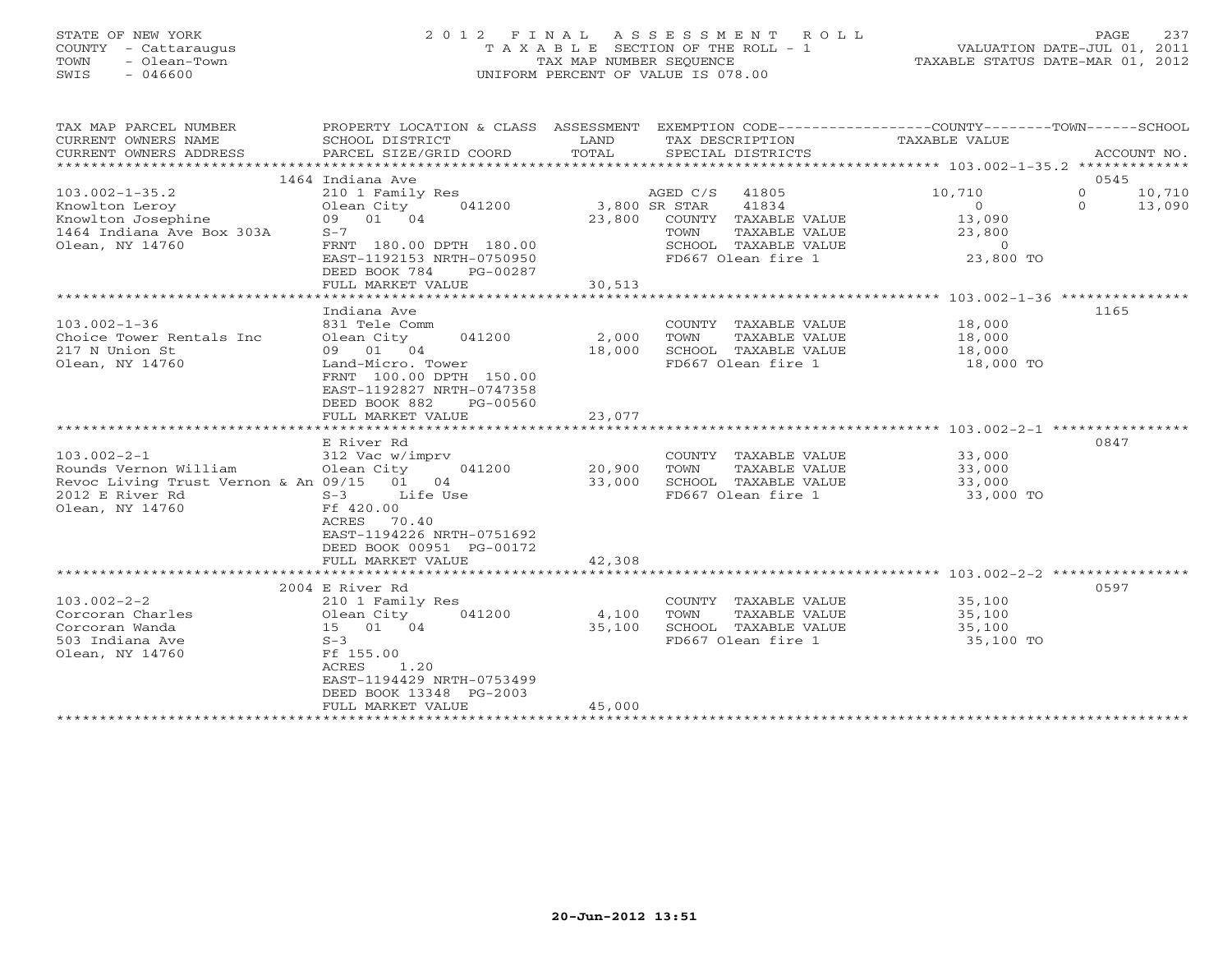| STATE OF NEW YORK<br>- Cattaraugus<br>COUNTY<br>- Olean-Town<br>TOWN<br>SWIS<br>$-046600$ | 2012<br>TAXABLE                              | FTNAL<br>TAX MAP NUMBER SEQUENCE<br>UNIFORM PERCENT OF VALUE IS 078.00 | ASSESSMENT ROLL<br>SECTION OF THE ROLL - 1 | TAXABLE STATUS DATE-MAR 01, 2012                   | PAGE<br>VALUATION DATE-JUL 01, 2011 | 238         |
|-------------------------------------------------------------------------------------------|----------------------------------------------|------------------------------------------------------------------------|--------------------------------------------|----------------------------------------------------|-------------------------------------|-------------|
| TAX MAP PARCEL NUMBER<br>CURRENT OWNERS NAME                                              | PROPERTY LOCATION & CLASS<br>SCHOOL DISTRICT | ASSESSMENT<br>LAND                                                     | EXEMPTION CODE--<br>TAX DESCRIPTION        | -----------COUNTY-------TOWN-----<br>TAXABLE VALUE |                                     | $-SCHOOT$   |
| CURRENT OWNERS ADDRESS                                                                    | PARCEL SIZE/GRID COORD                       | TOTAL                                                                  | SPECIAL DISTRICTS                          |                                                    |                                     | ACCOUNT NO. |
|                                                                                           |                                              |                                                                        |                                            |                                                    |                                     |             |
|                                                                                           | 2012 E River Rd                              |                                                                        |                                            |                                                    | 0848                                |             |
| $103.002 - 2 - 3$                                                                         | 210 1 Family Res                             | CVET C/T                                                               | 41131                                      | 14,025                                             | 14,025                              | $\circ$     |
| Rounds Vernon W                                                                           | Olean City<br>041200                         | 2,400 SR STAR                                                          | 41834                                      |                                                    | $\Omega$                            | 48,520      |
| Rounds Ann M                                                                              | 15 01<br>04                                  | 56,100<br>COUNTY                                                       | TAXABLE VALUE                              | 42,075                                             |                                     |             |
| 2012 E River Rd                                                                           | $S-3$                                        | TOWN                                                                   | TAXABLE VALUE                              | 42,075                                             |                                     |             |

Olean, NY 14760 Life Use SCHOOL TAXABLE VALUE 7,580

|                       | FRNT 130.00 DPTH 175.00<br>EAST-1194253 NRTH-0753626<br>DEED BOOK 00952 PG-00746<br>FULL MARKET VALUE | FD667 Olean fire 1<br>71,923    | 56,100 TO                                              |
|-----------------------|-------------------------------------------------------------------------------------------------------|---------------------------------|--------------------------------------------------------|
|                       |                                                                                                       |                                 | ********************* 103.002-2-4 *****************    |
|                       | 2000 E River Rd                                                                                       |                                 | 0452                                                   |
| $103.002 - 2 - 4$     | 210 1 Family Res                                                                                      | RES STAR<br>41854               | $\Omega$<br>$\Omega$<br>23,400                         |
| Buchanan Rita         | 041200<br>Olean City                                                                                  | 2,400<br>COUNTY TAXABLE VALUE   | 24,700                                                 |
| 2000 E River Rd       | 15 01 04                                                                                              | 24,700<br>TOWN<br>TAXABLE VALUE | 24,700                                                 |
| Olean, NY 14760       | $S-3$                                                                                                 | SCHOOL TAXABLE VALUE            | 1,300                                                  |
|                       | FRNT<br>60.00 DPTH 250.00                                                                             | FD667 Olean fire 1              | 24,700 TO                                              |
|                       | BANK<br>017                                                                                           |                                 |                                                        |
|                       | EAST-1194542 NRTH-0753502                                                                             |                                 |                                                        |
|                       | DEED BOOK 3053 PG-9001                                                                                | 31,667                          |                                                        |
|                       | FULL MARKET VALUE                                                                                     |                                 |                                                        |
|                       | 1998 E River Rd                                                                                       |                                 | 0453                                                   |
| $103.002 - 2 - 5$     | 210 1 Family Res                                                                                      | RES STAR<br>41854               | $\overline{O}$<br>$\Omega$<br>23,400                   |
| Higley Joseph R       | Olean City<br>041200                                                                                  | COUNTY TAXABLE VALUE<br>2,200   | 33,000                                                 |
| 1998 E River Rd       | 15 01 04                                                                                              | 33,000<br>TOWN<br>TAXABLE VALUE | 33,000                                                 |
| Olean, NY 14760       | $S-3$                                                                                                 | SCHOOL TAXABLE VALUE            | 9,600                                                  |
|                       | FRNT<br>50.00 DPTH 250.00                                                                             | FD667 Olean fire 1              | 33,000 TO                                              |
|                       | EAST-1194595 NRTH-0753493                                                                             |                                 |                                                        |
|                       | DEED BOOK 1026<br>PG-963                                                                              |                                 |                                                        |
|                       | FULL MARKET VALUE                                                                                     | 42,308                          |                                                        |
|                       |                                                                                                       |                                 | ************************ 103.002-2-6 ****************  |
|                       | E River Rd                                                                                            |                                 | 0733                                                   |
| $103.002 - 2 - 6$     | 314 Rural vac<10                                                                                      | COUNTY TAXABLE VALUE            | 6,400                                                  |
| Olean City Water Dept | 041200<br>Olean City                                                                                  | 6,400<br>TOWN<br>TAXABLE VALUE  | 6,400                                                  |
| PO Box 668            | 15 01 04                                                                                              | 6,400<br>SCHOOL TAXABLE VALUE   | 6,400                                                  |
| Olean, NY 14760       | $S-3$                                                                                                 | FD667 Olean fire 1              | 6,400 TO                                               |
|                       | 5.04<br>ACRES                                                                                         |                                 |                                                        |
|                       | EAST-1194863 NRTH-0753399                                                                             |                                 |                                                        |
|                       | FULL MARKET VALUE<br>************************                                                         | 8,205                           |                                                        |
|                       | 1950 E River Rd                                                                                       |                                 | **************** 103.002-2-7 *****************<br>0383 |
| $103.002 - 2 - 7$     | 314 Rural vac<10                                                                                      | COUNTY TAXABLE VALUE            | 3,600                                                  |
| Giermek Paul          | 041200<br>Olean City                                                                                  | 3,600<br>TOWN<br>TAXABLE VALUE  | 3,600                                                  |
| Giermek Peter         | 14 01 04                                                                                              | SCHOOL TAXABLE VALUE<br>3,600   | 3,600                                                  |
| 1920 E River Rd       | $S-3$                                                                                                 | FD667 Olean fire 1              | 3,600 TO                                               |
| Olean, NY 14760       | FRNT 156.00 DPTH 125.00                                                                               |                                 |                                                        |
|                       | EAST-1195642 NRTH-0753700                                                                             |                                 |                                                        |
|                       | DEED BOOK 1005<br>PG-1000                                                                             |                                 |                                                        |
|                       | FULL MARKET VALUE                                                                                     | 4,615                           |                                                        |
|                       |                                                                                                       |                                 |                                                        |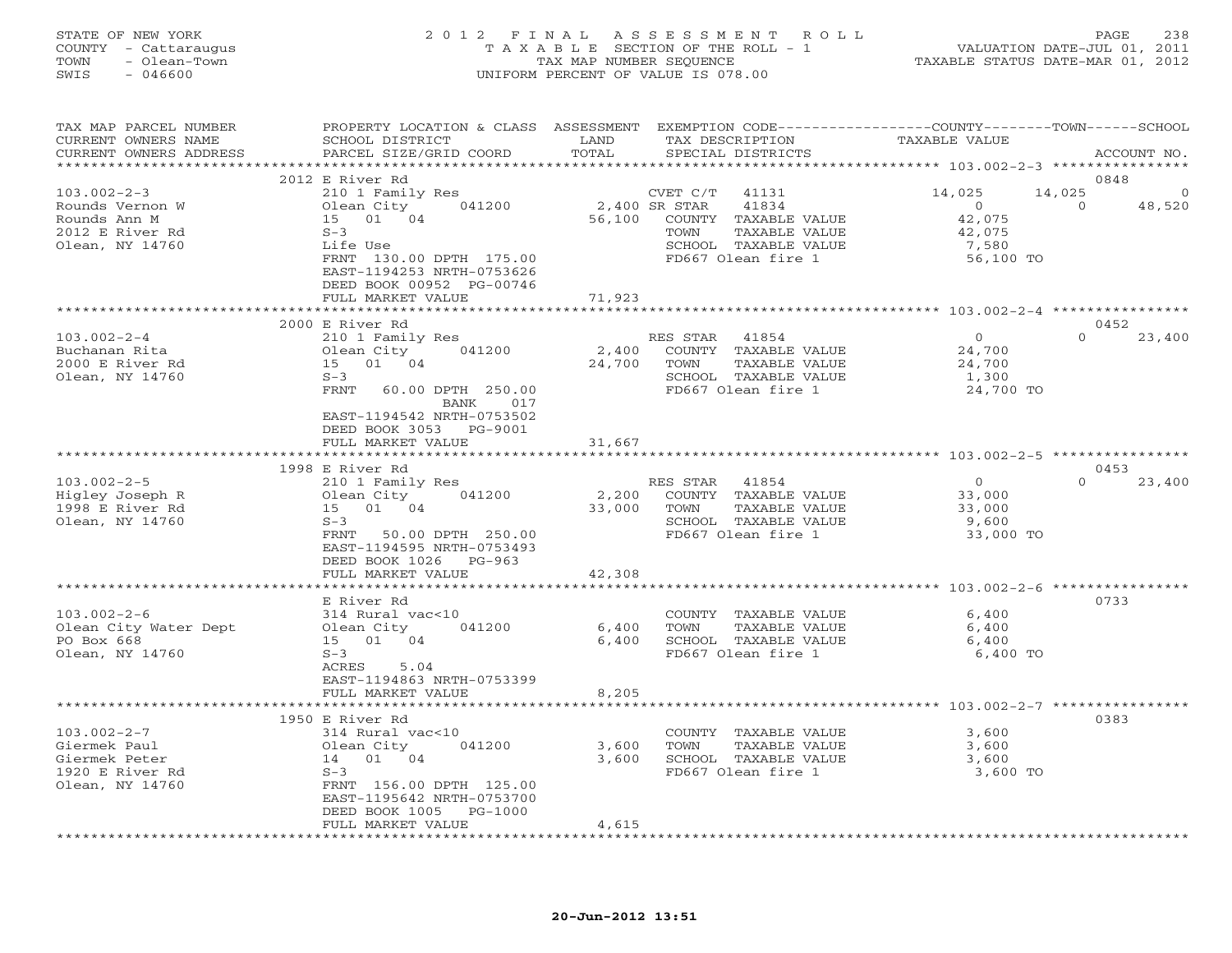# STATE OF NEW YORK 2 0 1 2 F I N A L A S S E S S M E N T R O L L PAGE 239 COUNTY - Cattaraugus T A X A B L E SECTION OF THE ROLL - 1 VALUATION DATE-JUL 01, 2011 TOWN - Olean-Town TAX MAP NUMBER SEQUENCE TAXABLE STATUS DATE-MAR 01, 2012 SWIS - 046600 UNIFORM PERCENT OF VALUE IS 078.00UNIFORM PERCENT OF VALUE IS 078.00

| TAX MAP PARCEL NUMBER<br>CURRENT OWNERS NAME<br>CURRENT OWNERS ADDRESS                                | PROPERTY LOCATION & CLASS ASSESSMENT EXEMPTION CODE---------------COUNTY-------TOWN------SCHOOL<br>SCHOOL DISTRICT<br>PARCEL SIZE/GRID COORD                                                | LAND<br>TOTAL              | TAX DESCRIPTION<br>SPECIAL DISTRICTS                                                                            | <b>TAXABLE VALUE</b>                                        | ACCOUNT NO.                |
|-------------------------------------------------------------------------------------------------------|---------------------------------------------------------------------------------------------------------------------------------------------------------------------------------------------|----------------------------|-----------------------------------------------------------------------------------------------------------------|-------------------------------------------------------------|----------------------------|
|                                                                                                       |                                                                                                                                                                                             |                            |                                                                                                                 |                                                             |                            |
| $103.002 - 2 - 8$<br>Ahrens Jeanne<br>Ostergard Dorothy<br>1944 E River Rd<br>Olean, NY 14760         | 1944 E River Rd<br>220 2 Family Res<br>Olean City<br>041200<br>14 01 04<br>$S-3$<br>FRNT 280.00 DPTH 170.00                                                                                 | 4,500<br>47,600            | 41834<br>SR STAR<br>COUNTY TAXABLE VALUE<br>TOWN<br>TAXABLE VALUE<br>SCHOOL TAXABLE VALUE<br>FD667 Olean fire 1 | $\Omega$<br>47,600<br>47,600<br>$\overline{0}$<br>47,600 TO | 0005<br>$\Omega$<br>47,600 |
|                                                                                                       | EAST-1195851 NRTH-0753742<br>DEED BOOK 731<br>PG-00215<br>FULL MARKET VALUE<br>************************                                                                                     | 61,026<br>**************   |                                                                                                                 | ************************ 103.002-2-9 ****************       |                            |
|                                                                                                       | 1920 E River Rd                                                                                                                                                                             |                            |                                                                                                                 |                                                             | 0384                       |
| $103.002 - 2 - 9$<br>Giermek Paul<br>Giermek Peter<br>1920 E River Rd<br>Olean, NY 14760              | 210 1 Family Res<br>Olean City<br>041200<br>14 01 04<br>$S-3$<br>Land Contract - Paul G<br>FRNT 150.00 DPTH 150.00<br>EAST-1196070 NRTH-0753835<br>DEED BOOK 1005 PG-1000                   | 3,000<br>53,280            | RES STAR 41854<br>COUNTY TAXABLE VALUE<br>TOWN<br>TAXABLE VALUE<br>SCHOOL TAXABLE VALUE<br>FD667 Olean fire 1   | $\overline{O}$<br>53,280<br>53,280<br>29,880<br>53,280 TO   | $\Omega$<br>23,400         |
|                                                                                                       | FULL MARKET VALUE                                                                                                                                                                           | 68,308                     |                                                                                                                 |                                                             |                            |
|                                                                                                       |                                                                                                                                                                                             |                            |                                                                                                                 |                                                             |                            |
| $103.002 - 2 - 10$<br>Olean City Water Dept<br>PO Box 668<br>Olean, NY 14760                          | E River Rd<br>314 Rural vac<10<br>Olean City<br>041200<br>14 01 04<br>$S-3$<br>ACRES<br>2.24<br>EAST-1196436 NRTH-0753992                                                                   | 4,700<br>4,700             | COUNTY TAXABLE VALUE<br>TOWN<br>TAXABLE VALUE<br>SCHOOL TAXABLE VALUE<br>FD667 Olean fire 1                     | 4,700<br>4,700<br>4,700<br>4,700 TO                         | 0734                       |
|                                                                                                       | FULL MARKET VALUE                                                                                                                                                                           | 6,026                      |                                                                                                                 |                                                             |                            |
| $103.002 - 2 - 11$<br>Giermek Paul<br>Giermek Peter<br>1920 E River Rd<br>Olean, NY 14760             | *************************<br>E River Rd<br>312 Vac w/imprv<br>Olean City<br>041200<br>12/13/14 01<br>04<br>$S-3$<br>ACRES 24.60<br>EAST-1196607 NRTH-0753412<br>DEED BOOK 1005<br>$PG-1000$ | 14,280<br>21,600           | COUNTY TAXABLE VALUE<br>TAXABLE VALUE<br>TOWN<br>SCHOOL TAXABLE VALUE<br>FD667 Olean fire 1                     | 21,600<br>21,600<br>21,600<br>21,600 TO                     | 0385                       |
|                                                                                                       | FULL MARKET VALUE                                                                                                                                                                           | 27,692                     |                                                                                                                 |                                                             |                            |
|                                                                                                       |                                                                                                                                                                                             |                            |                                                                                                                 |                                                             |                            |
| $103.002 - 2 - 12$<br>Colwell Revocable Trust John E Olean City<br>2415 Newton St<br>Vienna, VA 22181 | E River Rd (Off)<br>321 Abandoned ag<br>041200<br>09/12/14/15 01 04<br>$S-3$<br>ACRES 162.40<br>EAST-1196589 NRTH-0752187<br>DEED BOOK 14115 PG-8001<br>FULL MARKET VALUE                   | 52,000<br>52,000<br>66,667 | COUNTY TAXABLE VALUE<br>TAXABLE VALUE<br>TOWN<br>SCHOOL TAXABLE VALUE<br>FD667 Olean fire 1                     | 52,000<br>52,000<br>52,000<br>52,000 TO                     | 0481                       |
|                                                                                                       |                                                                                                                                                                                             |                            |                                                                                                                 |                                                             |                            |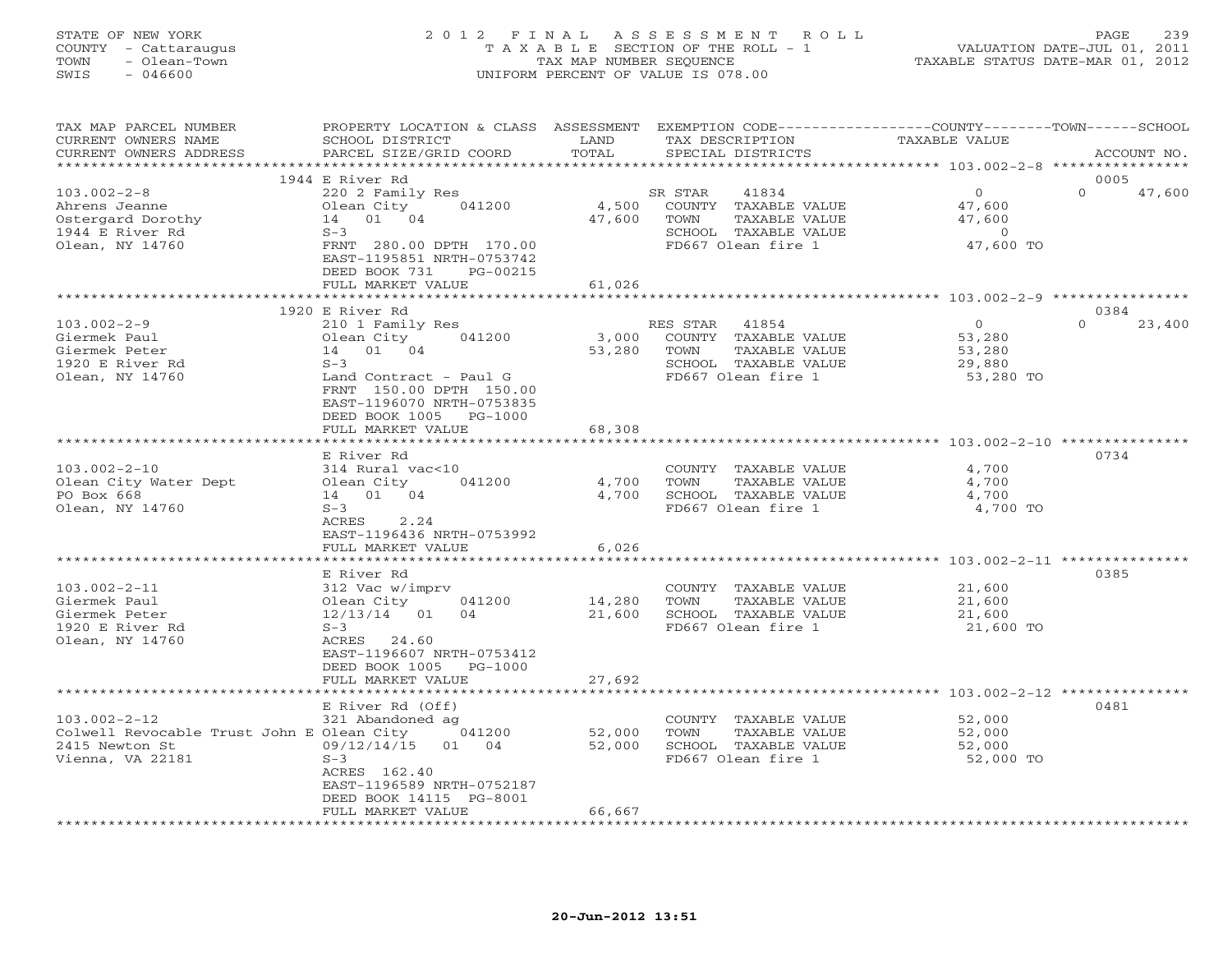# STATE OF NEW YORK 2 0 1 2 F I N A L A S S E S S M E N T R O L L PAGE 240 COUNTY - Cattaraugus T A X A B L E SECTION OF THE ROLL - 1 VALUATION DATE-JUL 01, 2011 TOWN - Olean-Town TAX MAP NUMBER SEQUENCE TAXABLE STATUS DATE-MAR 01, 2012 SWIS - 046600 UNIFORM PERCENT OF VALUE IS 078.00UNIFORM PERCENT OF VALUE IS 078.00

| TAX MAP PARCEL NUMBER<br>CURRENT OWNERS NAME<br>CURRENT OWNERS ADDRESS<br>********************* | PROPERTY LOCATION & CLASS ASSESSMENT<br>SCHOOL DISTRICT<br>PARCEL SIZE/GRID COORD<br>************************                                                                                  | LAND<br>TOTAL<br>************ | EXEMPTION CODE----------------COUNTY-------TOWN-----SCHOOL<br>TAX DESCRIPTION<br>SPECIAL DISTRICTS                                                                     | TAXABLE VALUE                                                                | ACCOUNT NO.                                                      |
|-------------------------------------------------------------------------------------------------|------------------------------------------------------------------------------------------------------------------------------------------------------------------------------------------------|-------------------------------|------------------------------------------------------------------------------------------------------------------------------------------------------------------------|------------------------------------------------------------------------------|------------------------------------------------------------------|
| $103.002 - 2 - 13$<br>Olean City Water Dept<br>PO Box 668<br>Olean, NY 14760                    | E River Rd<br>314 Rural vac<10<br>Olean City<br>041200<br>13  01  04<br>$S-3$<br>ACRES<br>4.47                                                                                                 | 6,100<br>6,100                | COUNTY TAXABLE VALUE<br>TOWN<br>TAXABLE VALUE<br>SCHOOL TAXABLE VALUE<br>FD667 Olean fire 1                                                                            | 6,100<br>6,100<br>6,100<br>6,100 TO                                          | 0735                                                             |
|                                                                                                 | EAST-1196635 NRTH-0753900<br>FULL MARKET VALUE<br>******************                                                                                                                           | 7,821<br>********             |                                                                                                                                                                        | **************** 103.002-2-15.1 **************                               |                                                                  |
| $103.002 - 2 - 15.1$<br>Farber John M<br>1902 E River Rd<br>Olean, NY 14760                     | E River Rd<br>312 Vac w/imprv<br>Olean City<br>041200<br>$12/13$ 01 04<br>24.20<br>ACRES<br>EAST-1197552 NRTH-0753891<br>DEED BOOK 9165<br>PG-2001                                             | 15,100<br>24,400              | COUNTY TAXABLE VALUE<br>TOWN<br>TAXABLE VALUE<br>SCHOOL TAXABLE VALUE<br>FD667 Olean fire 1                                                                            | 24,400<br>24,400<br>24,400<br>24,400 TO                                      | 1005                                                             |
|                                                                                                 | FULL MARKET VALUE                                                                                                                                                                              | 31,282                        |                                                                                                                                                                        |                                                                              |                                                                  |
|                                                                                                 | 1902 E River Rd                                                                                                                                                                                |                               |                                                                                                                                                                        |                                                                              | 1360                                                             |
| $103.002 - 2 - 15.2$<br>Farber John M<br>1902 E River Rd<br>Olean, NY 14760                     | 210 1 Family Res<br>Olean City<br>041200<br>13 01 04<br>$S-3$<br>$L/p$ 832-635<br>ACRES<br>4.85<br>EAST-1196877 NRTH-0754067<br>DEED BOOK 825<br>PG-00282                                      | 5,500<br>84,500               | 41854<br>RES STAR<br>COUNTY TAXABLE VALUE<br>TAXABLE VALUE<br>TOWN<br>SCHOOL TAXABLE VALUE<br>FD667 Olean fire 1                                                       | $\Omega$<br>84,500<br>84,500<br>61,100<br>84,500 TO                          | $\Omega$<br>23,400                                               |
|                                                                                                 | FULL MARKET VALUE                                                                                                                                                                              | 108,333                       |                                                                                                                                                                        |                                                                              |                                                                  |
|                                                                                                 |                                                                                                                                                                                                |                               |                                                                                                                                                                        | ****************** 103.002-2-16 ***************                              | 0528                                                             |
| $103.002 - 2 - 16$<br>Ketchner Robert<br>Ketchner Mauine<br>1826 E River Rd<br>Olean, NY 14760  | 1826 E River Rd<br>210 1 Family Res<br>041200<br>Olean City<br>$12/13$ 01<br>04<br>$S-3$<br>FRNT 200.00 DPTH 190.00<br>EAST-1197911 NRTH-0754292<br>DEED BOOK 748<br>$PG-00447$                |                               | 41121<br>WVET C/T<br>3,300 DVET C/T<br>41141<br>76,500 SR STAR<br>41834<br>COUNTY TAXABLE VALUE<br>TOWN<br>TAXABLE VALUE<br>SCHOOL TAXABLE VALUE<br>FD667 Olean fire 1 | 9,360<br>15,300<br>$\overline{0}$<br>51,840<br>51,840<br>27,980<br>76,500 TO | 9,360<br>$\mathbf 0$<br>15,300<br>$\Omega$<br>48,520<br>$\Omega$ |
|                                                                                                 | FULL MARKET VALUE                                                                                                                                                                              | 98,077                        |                                                                                                                                                                        |                                                                              |                                                                  |
|                                                                                                 |                                                                                                                                                                                                |                               |                                                                                                                                                                        | ***** 103.002-2-17 ***********                                               | 1096                                                             |
| $103.002 - 2 - 17$<br>Bird Michael E<br>PO Box 233<br>Olean, NY 14760                           | 1806 E River Rd<br>210 1 Family Res<br>041200<br>Olean City<br>12  01  04<br>$S-3$<br>Ff 286.00<br>1.75<br>ACRES<br>EAST-1198138 NRTH-0754131<br>DEED BOOK 00919 PG-00692<br>FULL MARKET VALUE | 4,500<br>76,000<br>97,436     | RES STAR<br>41854<br>COUNTY TAXABLE VALUE<br>TOWN<br>TAXABLE VALUE<br>SCHOOL TAXABLE VALUE<br>FD667 Olean fire 1                                                       | $\circ$<br>76,000<br>76,000<br>52,600<br>76,000 TO                           | $\Omega$<br>23,400                                               |
|                                                                                                 |                                                                                                                                                                                                |                               |                                                                                                                                                                        |                                                                              |                                                                  |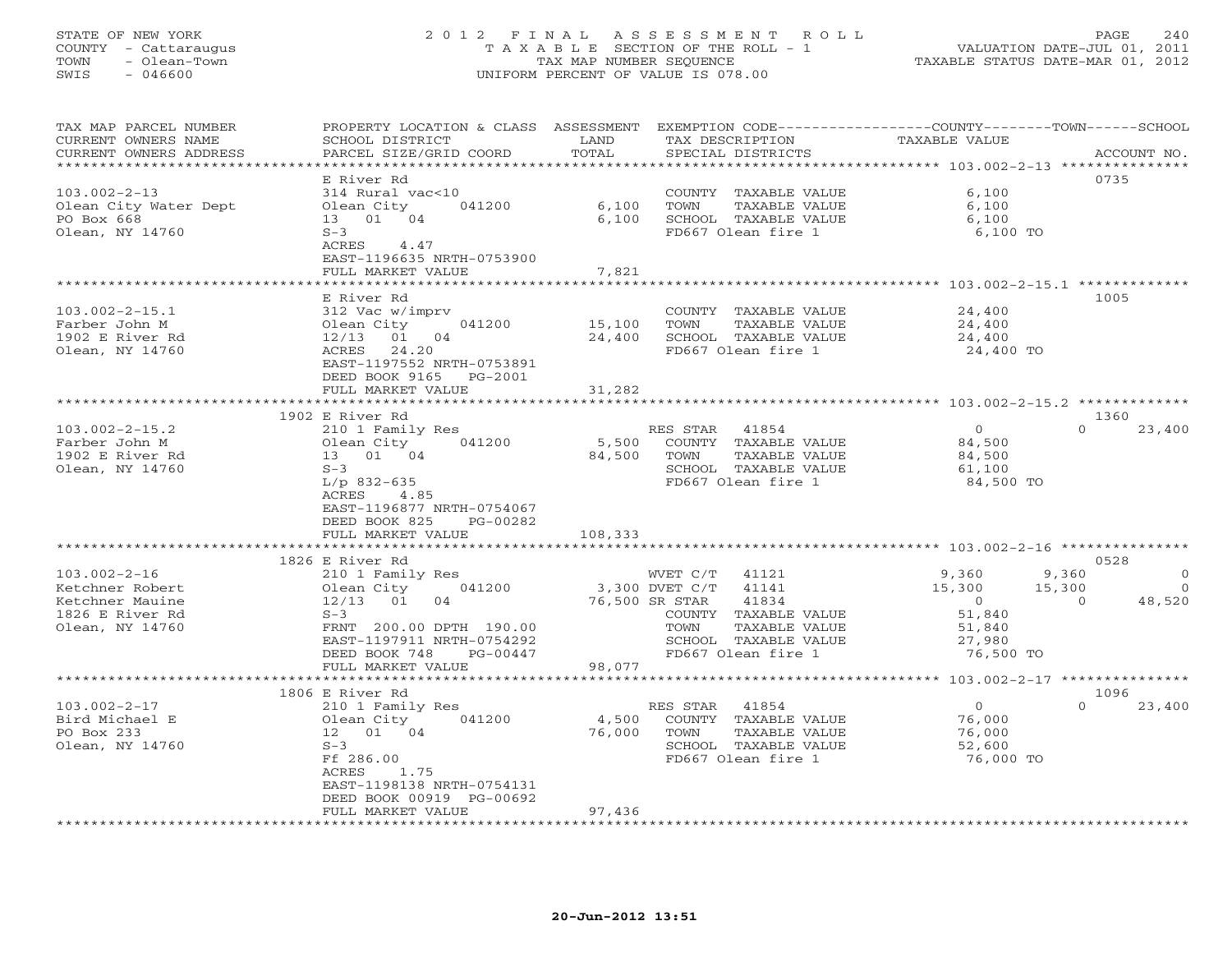# STATE OF NEW YORK 2 0 1 2 F I N A L A S S E S S M E N T R O L L PAGE 241 COUNTY - Cattaraugus T A X A B L E SECTION OF THE ROLL - 1 VALUATION DATE-JUL 01, 2011 TOWN - Olean-Town TAX MAP NUMBER SEQUENCE TAXABLE STATUS DATE-MAR 01, 2012 SWIS - 046600 UNIFORM PERCENT OF VALUE IS 078.00UNIFORM PERCENT OF VALUE IS 078.00

| TAX MAP PARCEL NUMBER<br>CURRENT OWNERS NAME                                                         | PROPERTY LOCATION & CLASS ASSESSMENT<br>SCHOOL DISTRICT                                                                                                                       | LAND                            | EXEMPTION CODE-----------------COUNTY-------TOWN------SCHOOL<br>TAX DESCRIPTION                                  | <b>TAXABLE VALUE</b>                               |                    |
|------------------------------------------------------------------------------------------------------|-------------------------------------------------------------------------------------------------------------------------------------------------------------------------------|---------------------------------|------------------------------------------------------------------------------------------------------------------|----------------------------------------------------|--------------------|
| CURRENT OWNERS ADDRESS<br>***********************                                                    | PARCEL SIZE/GRID COORD                                                                                                                                                        | TOTAL                           | SPECIAL DISTRICTS                                                                                                |                                                    | ACCOUNT NO.        |
|                                                                                                      | E River Rd                                                                                                                                                                    |                                 |                                                                                                                  |                                                    | 0732               |
| $103.002 - 2 - 18$<br>Carucci David J<br>1315 Seneca Ave<br>Olean, NY 14760                          | 314 Rural vac<10<br>Olean City<br>041200<br>12  01  04<br>$S-3$<br>ACRES<br>8.16                                                                                              | 8,000<br>8,000                  | COUNTY TAXABLE VALUE<br>TOWN<br>TAXABLE VALUE<br>SCHOOL TAXABLE VALUE<br>FD667 Olean fire 1                      | 8,000<br>8,000<br>8,000<br>8,000 TO                |                    |
|                                                                                                      | EAST-1198444 NRTH-0753504<br>DEED BOOK 13192 PG-5001<br>FULL MARKET VALUE                                                                                                     | 10,256<br>* * * * * * * * * * * | ******************************** 103.002-2-19 ****************                                                   |                                                    |                    |
|                                                                                                      | 1754 E River Rd                                                                                                                                                               |                                 |                                                                                                                  |                                                    | 0338               |
| $103.002 - 2 - 19$<br>Lent Mark R<br>Lent Susan L<br>1754 E Riverside Dr<br>Olean, NY 14760          | 210 1 Family Res<br>041200<br>Olean City<br>12  01  04<br>$S-3$<br>FRNT 128.00 DPTH<br>90.00<br>EAST-1198718 NRTH-0753304<br>DEED BOOK 00925 PG-00203<br>FULL MARKET VALUE    | 2,100<br>39,400<br>50,513       | RES STAR<br>41854<br>COUNTY TAXABLE VALUE<br>TOWN<br>TAXABLE VALUE<br>SCHOOL TAXABLE VALUE<br>FD667 Olean fire 1 | $\circ$<br>39,400<br>39,400<br>16,000<br>39,400 TO | 23,400<br>$\Omega$ |
|                                                                                                      |                                                                                                                                                                               |                                 |                                                                                                                  | $103.002 - 2 - 20$ ***                             |                    |
| $103.002 - 2 - 20$<br>Linn Conrad Jr<br>Linn Florence P<br>945 Linn Rd<br>Olean, NY 14760            | E River Rd<br>321 Abandoned ag<br>041200<br>Olean City<br>12  01  04<br>$S-3$<br>ACRES 70.00<br>EAST-1198651 NRTH-0750766<br>DEED BOOK 351<br>$PG-6004$                       | 28,700<br>28,700                | COUNTY TAXABLE VALUE<br>TOWN<br>TAXABLE VALUE<br>SCHOOL TAXABLE VALUE<br>FD667 Olean fire 1                      | 28,700<br>28,700<br>28,700<br>28,700 TO            | 1004               |
|                                                                                                      | FULL MARKET VALUE                                                                                                                                                             | 36,795                          |                                                                                                                  |                                                    |                    |
| $103.002 - 2 - 21.1$<br>Follett Richard A<br>Follett Mary M<br>25 Wilsonia Rd<br>Rochester, NY 14609 | 1738 E River Rd<br>210 1 Family Res<br>Olean City<br>041200<br>12  01  04<br>$S-3$<br>ACRES<br>7.75<br>EAST-1199029 NRTH-0752329<br>DEED BOOK 15014 PG-8002                   | 6,700<br>38,000                 | COUNTY TAXABLE VALUE<br>TOWN<br>TAXABLE VALUE<br>SCHOOL TAXABLE VALUE<br>FD667 Olean fire 1                      | 38,000<br>38,000<br>38,000<br>38,000 TO            | 0335               |
|                                                                                                      | FULL MARKET VALUE<br>******************                                                                                                                                       | 48,718                          |                                                                                                                  |                                                    |                    |
| $103.002 - 2 - 21.2$<br>Follett Richard A<br>Follett Robert<br>25 Wilsonia Rd<br>Rochester, NY 14609 | E River Rd<br>314 Rural vac<10<br>041200<br>Olean City<br>04<br>12 03<br>FRNT 125.00 DPTH 416.10<br>EAST-1198913 NRTH-0752904<br>DEED BOOK 16191 PG-3001<br>FULL MARKET VALUE | 2,000<br>2,000<br>2,564         | COUNTY TAXABLE VALUE<br>TOWN<br>TAXABLE VALUE<br>SCHOOL TAXABLE VALUE<br>FD667 Olean fire 1                      | 2,000<br>2,000<br>2,000<br>2,000 TO                | 1625               |
|                                                                                                      |                                                                                                                                                                               |                                 |                                                                                                                  |                                                    |                    |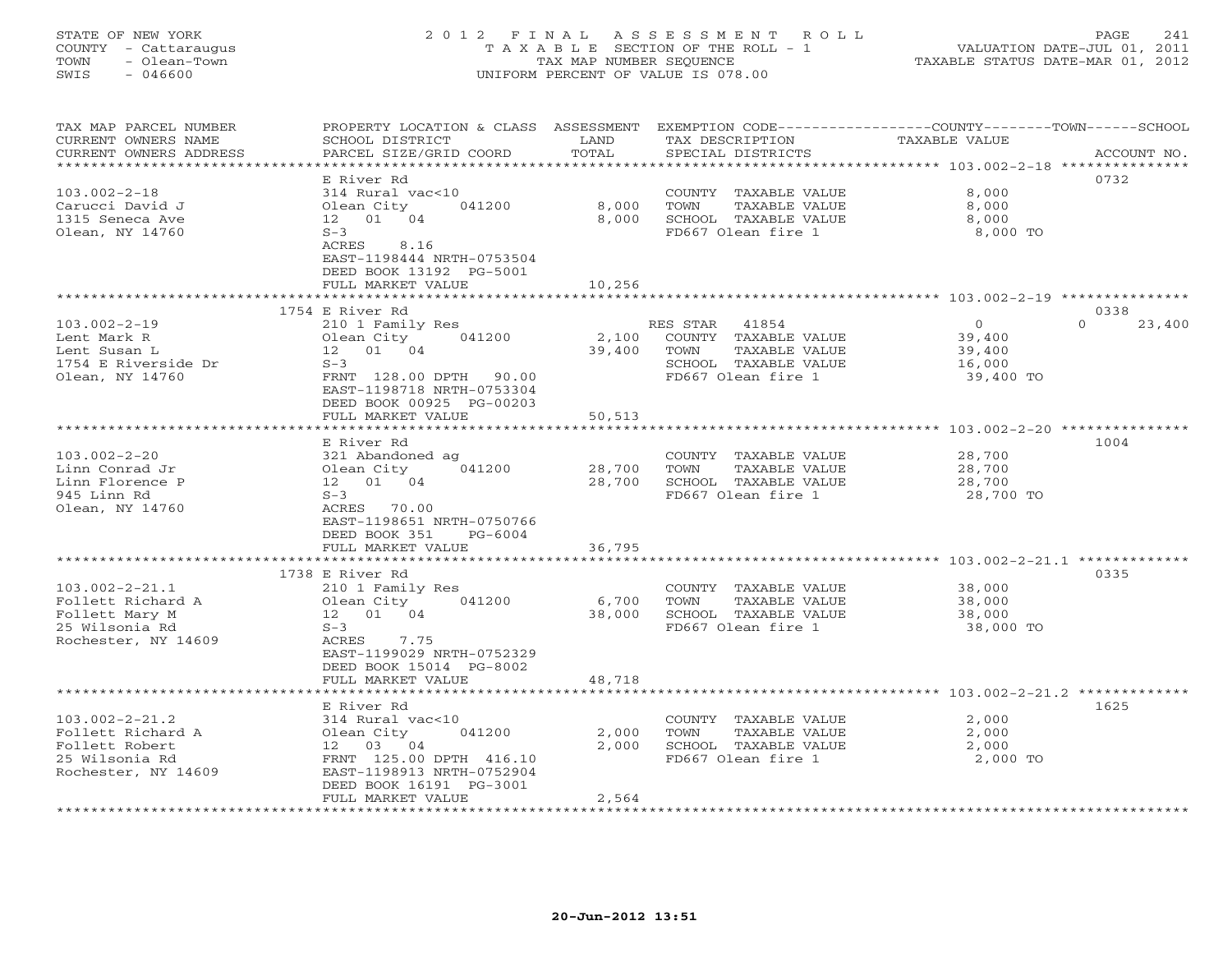# STATE OF NEW YORK 2 0 1 2 F I N A L A S S E S S M E N T R O L L PAGE 242 COUNTY - Cattaraugus T A X A B L E SECTION OF THE ROLL - 1 VALUATION DATE-JUL 01, 2011 TOWN - Olean-Town TAX MAP NUMBER SEQUENCE TAXABLE STATUS DATE-MAR 01, 2012 SWIS - 046600 UNIFORM PERCENT OF VALUE IS 078.00UNIFORM PERCENT OF VALUE IS 078.00

| TAX MAP PARCEL NUMBER<br>CURRENT OWNERS NAME<br>CURRENT OWNERS ADDRESS | PROPERTY LOCATION & CLASS ASSESSMENT<br>SCHOOL DISTRICT<br>PARCEL SIZE/GRID COORD | LAND<br>TOTAL | TAX DESCRIPTION<br>SPECIAL DISTRICTS | EXEMPTION CODE-----------------COUNTY-------TOWN------SCHOOL<br><b>TAXABLE VALUE</b> | ACCOUNT NO.        |
|------------------------------------------------------------------------|-----------------------------------------------------------------------------------|---------------|--------------------------------------|--------------------------------------------------------------------------------------|--------------------|
|                                                                        |                                                                                   |               |                                      |                                                                                      |                    |
|                                                                        | 1724 E River Rd                                                                   |               |                                      |                                                                                      | 0337               |
| $103.002 - 2 - 24$                                                     | 210 1 Family Res                                                                  |               | COUNTY TAXABLE VALUE                 | 47,000                                                                               |                    |
| Follett Richard A                                                      | Olean City<br>041200                                                              | 4,900         | TOWN<br>TAXABLE VALUE                | 47,000                                                                               |                    |
| Follett Mary M                                                         | 01 04<br>11                                                                       | 47,000        | SCHOOL TAXABLE VALUE                 | 47,000                                                                               |                    |
| 25 Wilsonia Rd                                                         | $S-3$                                                                             |               | FD667 Olean fire 1                   | 47,000 TO                                                                            |                    |
|                                                                        |                                                                                   |               |                                      |                                                                                      |                    |
| Rochester, NY 14609                                                    | $L/p$ 963-491<br>FRNT 146.10 DPTH<br>ACRES<br>3.35<br>EAST-1199443 NRTH-0752197   |               |                                      |                                                                                      |                    |
|                                                                        | DEED BOOK 8644<br>PG-8001                                                         |               |                                      |                                                                                      |                    |
|                                                                        | FULL MARKET VALUE                                                                 | 60,256        |                                      |                                                                                      |                    |
|                                                                        |                                                                                   |               |                                      | ******** 103.002-2-25.1 *************                                                |                    |
|                                                                        | 1700 E River Rd                                                                   |               |                                      |                                                                                      | 0334               |
| $103.002 - 2 - 25.1$                                                   | 240 Rural res                                                                     |               | COUNTY TAXABLE VALUE                 | 50,850                                                                               |                    |
| Follett Robert E                                                       | 041200<br>Olean City                                                              | 23,600        | TOWN<br>TAXABLE VALUE                | 50,850                                                                               |                    |
| Follett Richard A                                                      | 04<br>07/11<br>01                                                                 | 50,850        | SCHOOL TAXABLE VALUE                 | 50,850                                                                               |                    |
| 25 Wilsonia Rd                                                         | $S-3$                                                                             |               | FD667 Olean fire 1                   | 50,850 TO                                                                            |                    |
| Rochester, NY 14609                                                    | ACRES 61.60                                                                       |               |                                      |                                                                                      |                    |
|                                                                        | EAST-1199574 NRTH-0750369                                                         |               |                                      |                                                                                      |                    |
|                                                                        | DEED BOOK 00969 PG-00689                                                          |               |                                      |                                                                                      |                    |
|                                                                        | FULL MARKET VALUE                                                                 | 65,192        |                                      |                                                                                      |                    |
|                                                                        | *****************************                                                     |               |                                      |                                                                                      |                    |
|                                                                        | 1646 E River Rd                                                                   |               |                                      |                                                                                      | 0915               |
| $103.002 - 2 - 26.1$                                                   | 210 1 Family Res                                                                  |               | COUNTY TAXABLE VALUE                 | 67,400                                                                               |                    |
| Anastasia Steven C                                                     | 041200<br>Olean City                                                              | 650           | TOWN<br>TAXABLE VALUE                | 67,400                                                                               |                    |
| Anastasia Deana L                                                      | 07/11 01<br>04                                                                    | 67,400        | SCHOOL TAXABLE VALUE                 | 67,400                                                                               |                    |
| 1644 E River Rd                                                        | $S-3$                                                                             |               | FD667 Olean fire 1                   | 67,400 TO                                                                            |                    |
| Olean, NY 14760                                                        | 1.00<br>ACRES                                                                     |               |                                      |                                                                                      |                    |
|                                                                        | EAST-1200235 NRTH-0752136                                                         |               |                                      |                                                                                      |                    |
|                                                                        | DEED BOOK 11891 PG-3001                                                           |               |                                      |                                                                                      |                    |
|                                                                        | FULL MARKET VALUE                                                                 | 86,410        |                                      |                                                                                      |                    |
|                                                                        |                                                                                   |               |                                      |                                                                                      |                    |
|                                                                        | 1644 East River Rd                                                                |               |                                      |                                                                                      | 1705               |
| $103.002 - 2 - 26.2$                                                   | 240 Rural res                                                                     |               | RES STAR<br>41854                    | $\circ$                                                                              | $\Omega$<br>23,400 |
| Anastasia Steven C                                                     | 041200<br>Olean City                                                              | 20,600        | COUNTY TAXABLE VALUE                 | 225,000                                                                              |                    |
| Anastasia Deana L                                                      | 11/1/4                                                                            | 225,000       | TOWN<br>TAXABLE VALUE                | 225,000                                                                              |                    |
| 1644 E. River Rd                                                       | 49.48<br>ACRES                                                                    |               | SCHOOL TAXABLE VALUE                 | 201,600                                                                              |                    |
| Olean, NY 14760                                                        | EAST-1200215 NRTH-0750371                                                         |               | FD667 Olean fire 1                   | 225,000 TO                                                                           |                    |
|                                                                        | FULL MARKET VALUE                                                                 | 288,462       |                                      |                                                                                      |                    |
|                                                                        | *******************                                                               |               |                                      | *********** 103.002-2-27 ***************                                             |                    |
|                                                                        | 1642 E River Rd                                                                   |               |                                      |                                                                                      | 0114               |
| $103.002 - 2 - 27$                                                     | 210 1 Family Res                                                                  |               | RES STAR<br>41854                    | $\overline{0}$                                                                       | $\Omega$<br>23,400 |
| Giardini Charles                                                       | 041200<br>Olean City                                                              | 4,500         | COUNTY TAXABLE VALUE                 | 80,000                                                                               |                    |
| Giardini Estel Le                                                      | 10 01 04                                                                          | 80,000        | TOWN<br>TAXABLE VALUE                | 80,000                                                                               |                    |
| 1642 E River Rd                                                        | $S-3$                                                                             |               | SCHOOL TAXABLE VALUE                 | 56,600                                                                               |                    |
| Olean, NY 14760                                                        | ACRES<br>1.82                                                                     |               | FD667 Olean fire 1                   | 80,000 TO                                                                            |                    |
|                                                                        | EAST-1200621 NRTH-0751875                                                         |               |                                      |                                                                                      |                    |
|                                                                        | DEED BOOK 1017<br>PG-701                                                          |               |                                      |                                                                                      |                    |
|                                                                        | FULL MARKET VALUE                                                                 | 102,564       |                                      |                                                                                      |                    |
|                                                                        |                                                                                   |               |                                      |                                                                                      |                    |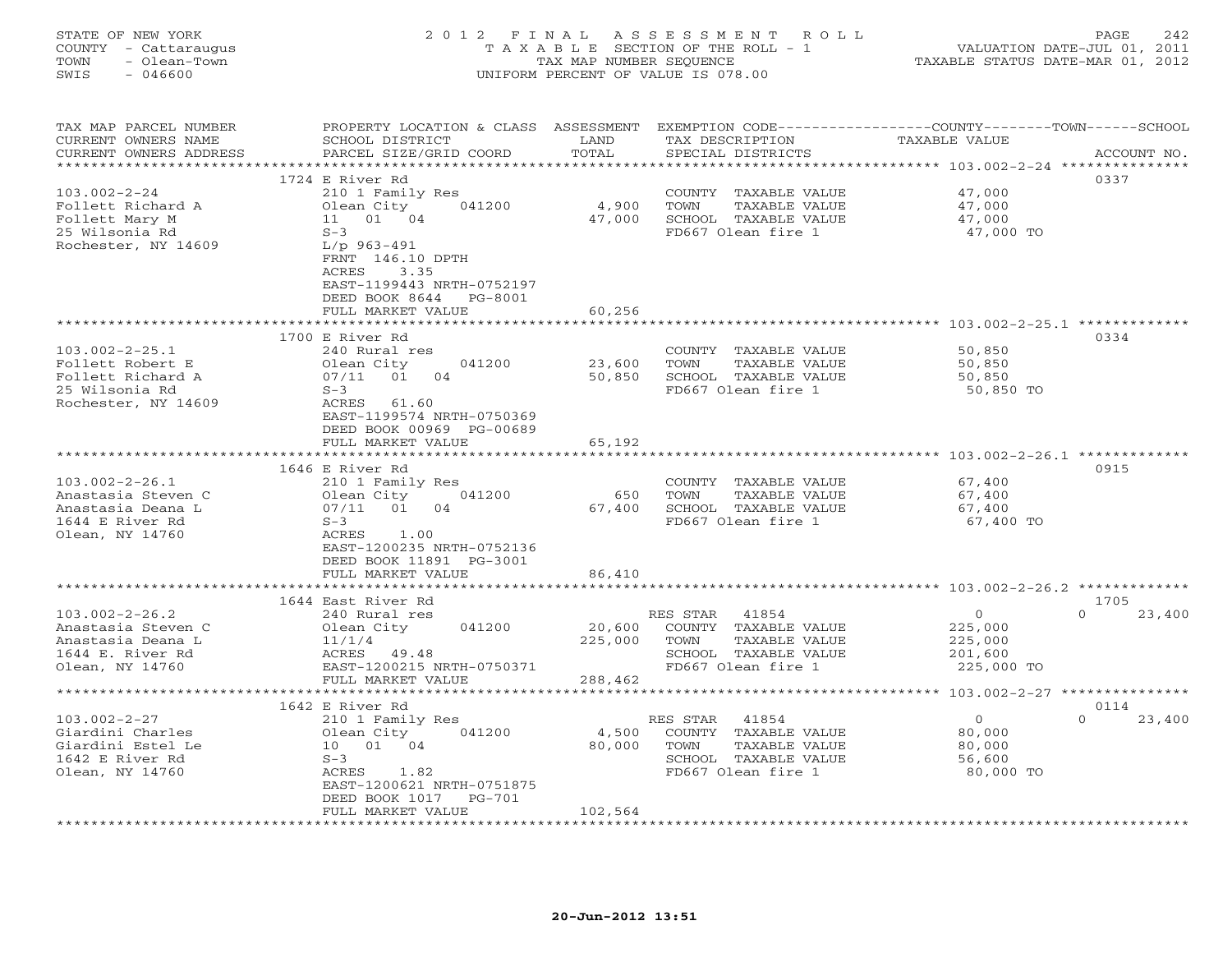| STATE OF NEW YORK<br>- Cattaraugus<br>COUNTY<br>- Olean-Town<br>TOWN<br>SWIS<br>$-046600$ |                                               | TAX MAP NUMBER SEOUENCE<br>UNIFORM PERCENT OF VALUE IS 078.00 | 2012 FINAL ASSESSMENT ROLL<br>T A X A B L E SECTION OF THE ROLL - 1 | TAXABLE STATUS DATE-MAR 01, 2012                                   | PAGE<br>VALUATION DATE-JUL 01, 2011 | 243     |
|-------------------------------------------------------------------------------------------|-----------------------------------------------|---------------------------------------------------------------|---------------------------------------------------------------------|--------------------------------------------------------------------|-------------------------------------|---------|
| TAX MAP PARCEL NUMBER<br>$C$ ים מתוחמות המותח החווה החווים ה                              | PROPERTY LOCATION & CLASS<br>COUODI DICTOROTO | ASSESSMENT<br>רות ה                                           | MAY DECOPTOMION                                                     | EXEMPTION CODE-----------------COUNTY-------<br>סוז דגזו סדם השגרת | -TOWN-                              | -SCHOOL |

| CURRENT OWNERS NAME    | SCHOOT DISTRICT<br><b>LAND</b> |             | TAX DESCRIPTION                                                    | TAXABLE VALUE  |                       |
|------------------------|--------------------------------|-------------|--------------------------------------------------------------------|----------------|-----------------------|
| CURRENT OWNERS ADDRESS | PARCEL SIZE/GRID COORD         | TOTAL       | SPECIAL DISTRICTS                                                  |                | ACCOUNT NO.           |
|                        |                                |             |                                                                    |                |                       |
|                        | 1634 E River Rd                |             |                                                                    |                | 1079                  |
| $103.002 - 2 - 28$     | 210 1 Family Res               |             | COUNTY TAXABLE VALUE                                               | 49,500         |                       |
| Whyatt Arlene          | Olean City<br>041200           | 2,700       | TOWN<br>TAXABLE VALUE                                              | 49,500         |                       |
| 8731 E Starlight Way   | 10 01 04                       | 49,500      | SCHOOL TAXABLE VALUE                                               | 49,500         |                       |
| Scottsdale, AZ 85250   | $S-5$                          |             | FD667 Olean fire 1                                                 | 49,500 TO      |                       |
|                        | FRNT<br>70.00 DPTH 275.00      |             |                                                                    |                |                       |
|                        | EAST-1200762 NRTH-0751757      |             |                                                                    |                |                       |
|                        | DEED BOOK 877<br>PG-01120      |             |                                                                    |                |                       |
|                        | FULL MARKET VALUE              | 63,462      |                                                                    |                |                       |
|                        |                                |             |                                                                    |                |                       |
|                        | 1596 E River Rd                |             |                                                                    |                | 0183                  |
| $103.002 - 2 - 29$     | 210 1 Family Res               |             | VET C/T<br>41101                                                   | 300            | 300<br>$\overline{0}$ |
| Hansen Paul            | 041200<br>Olean City           |             | 3,800 RES STAR 41854                                               | $\overline{0}$ | 23,400<br>$\Omega$    |
| Hansen Elizabeth       | 10 01 04                       |             | 57,200 COUNTY TAXABLE VALUE                                        | 56,900         |                       |
| 1596 E River Rd        | $S-3$                          |             | TOWN<br>TAXABLE VALUE                                              | 56,900         |                       |
| Olean, NY 14760        | FRNT 190.00 DPTH 180.00        |             | SCHOOL TAXABLE VALUE                                               | 33,800         |                       |
|                        | EAST-1201119 NRTH-0751514      |             | FD667 Olean fire 1                                                 | 57,200 TO      |                       |
|                        | DEED BOOK 777<br>$PG-00303$    |             |                                                                    |                |                       |
|                        | FULL MARKET VALUE              | 73,333      |                                                                    |                |                       |
|                        | ***************************    |             |                                                                    |                |                       |
|                        | 1622 E River Rd                |             |                                                                    |                | 0917                  |
| $103.002 - 2 - 30.1$   | 210 1 Family Res               |             | RES STAR 41854                                                     | $\circ$        | $\Omega$<br>23,400    |
| Miles Thomas E         | 041200<br>Olean City           | 3,300       | COUNTY TAXABLE VALUE                                               | 33,600         |                       |
| Miles Carrie A         | 10 01 04                       | 33,600      | TOWN<br>TAXABLE VALUE                                              | 33,600         |                       |
| 1622 E River Rd        | $S-3$                          |             | SCHOOL TAXABLE VALUE                                               | 10,200         |                       |
| Olean, NY 14760        | FRNT 114.90 DPTH 180.00        |             | FD667 Olean fire 1                                                 | 33,600 TO      |                       |
|                        | BANK<br>017                    |             |                                                                    |                |                       |
|                        | EAST-1200990 NRTH-0751587      |             |                                                                    |                |                       |
|                        | DEED BOOK 912<br>PG-00279      |             |                                                                    |                |                       |
|                        | FULL MARKET VALUE              | 43,077      |                                                                    |                |                       |
|                        | ************************       | *********** | ************************************* 103.002-2-30.2 ************* |                |                       |
|                        | 1630 E River Rd                |             |                                                                    |                | 1407                  |
| $103.002 - 2 - 30.2$   | 210 1 Family Res               |             | 41834<br>SR STAR                                                   | $\Omega$       | $\Omega$<br>44,000    |
| Ost Robert J           | 041200<br>Olean City           | 4,400       | COUNTY TAXABLE VALUE                                               | 44,000         |                       |
| Ost Patricia A         | 10 01 04                       | 44,000      | TOWN<br>TAXABLE VALUE                                              | 44,000         |                       |
| 1630 E River Rd        | $S-3$                          |             | SCHOOL TAXABLE VALUE                                               | $\overline{0}$ |                       |
| Olean, NY 14760        | FRNT 215.00 DPTH 241.40        |             | FD667 Olean fire 1                                                 | 44,000 TO      |                       |
|                        | EAST-1200883 NRTH-0751699      |             |                                                                    |                |                       |
|                        | DEED BOOK 860<br>PG-00990      |             |                                                                    |                |                       |
|                        | FULL MARKET VALUE              | 56,410      |                                                                    |                |                       |
|                        |                                |             |                                                                    |                |                       |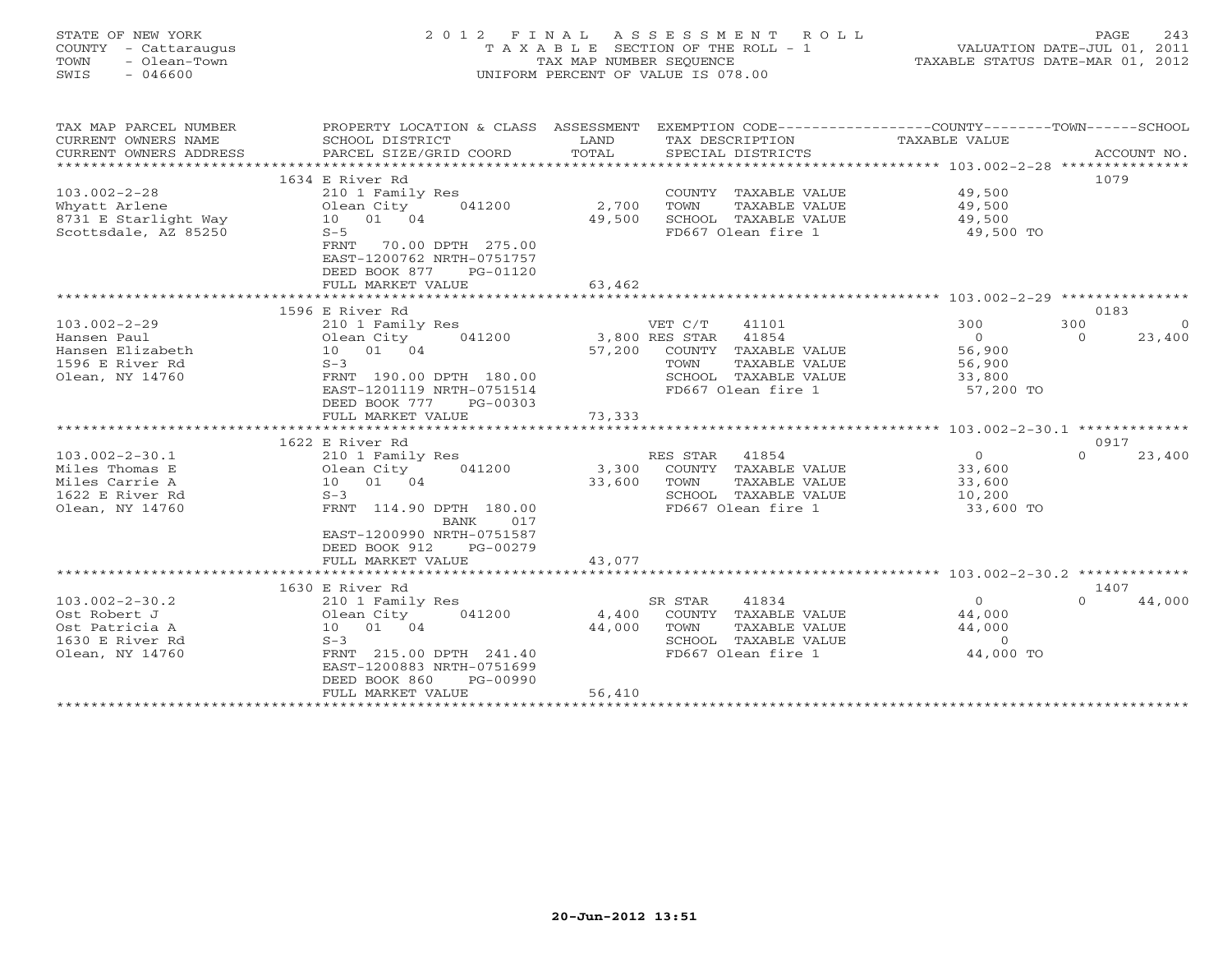# STATE OF NEW YORK 2 0 1 2 F I N A L A S S E S S M E N T R O L L PAGE 244 COUNTY - Cattaraugus T A X A B L E SECTION OF THE ROLL - 1 VALUATION DATE-JUL 01, 2011 TOWN - Olean-Town TAX MAP NUMBER SEQUENCE TAXABLE STATUS DATE-MAR 01, 2012 SWIS - 046600 UNIFORM PERCENT OF VALUE IS 078.00UNIFORM PERCENT OF VALUE IS 078.00

| TAX MAP PARCEL NUMBER<br>CURRENT OWNERS NAME<br>CURRENT OWNERS ADDRESS<br>*************************       | PROPERTY LOCATION & CLASS ASSESSMENT<br>SCHOOL DISTRICT<br>PARCEL SIZE/GRID COORD                                                                                                                     | LAND<br>TOTAL                | EXEMPTION CODE-----------------COUNTY-------TOWN-----SCHOOL<br>TAX DESCRIPTION<br>SPECIAL DISTRICTS                                        | <b>TAXABLE VALUE</b>                                                       | ACCOUNT NO.                            |
|-----------------------------------------------------------------------------------------------------------|-------------------------------------------------------------------------------------------------------------------------------------------------------------------------------------------------------|------------------------------|--------------------------------------------------------------------------------------------------------------------------------------------|----------------------------------------------------------------------------|----------------------------------------|
|                                                                                                           |                                                                                                                                                                                                       |                              |                                                                                                                                            |                                                                            |                                        |
| $103.002 - 2 - 30.3$<br>Pettit Steven A<br>Pettit Catherine A<br>1640 E River Rd<br>Olean, NY 14760       | 1640 E River Rd<br>210 1 Family Res<br>041200<br>Olean City<br>01 04<br>10<br>$S-3$<br>FRNT 143.45 DPTH 188.80<br>EAST-1200634 NRTH-0751601<br>DEED BOOK 12409 PG-6001<br>FULL MARKET VALUE           | 3,700<br>48,600<br>62,308    | 41854<br>RES STAR<br>COUNTY TAXABLE VALUE<br>TAXABLE VALUE<br>TOWN<br>SCHOOL TAXABLE VALUE<br>FD667 Olean fire 1                           | $\circ$<br>48,600<br>48,600<br>25,200<br>48,600 TO                         | 1415<br>$\Omega$<br>23,400             |
|                                                                                                           |                                                                                                                                                                                                       |                              |                                                                                                                                            |                                                                            |                                        |
| $103.002 - 2 - 30.4$<br>Pettit William Charles<br>Pettit Betty Jane<br>1628 E River Rd<br>Olean, NY 14760 | 1628 E River Rd<br>210 1 Family Res<br>041200<br>Olean City<br>10 01 04<br>$S-3$<br>1.10<br>ACRES<br>EAST-1200828 NRTH-0751475<br>DEED BOOK 870<br>PG-00644<br>FULL MARKET VALUE<br>***************** | 50,000<br>64,103<br>******** | WVET C/T<br>41121<br>4,100 SR STAR<br>41834<br>COUNTY TAXABLE VALUE<br>TAXABLE VALUE<br>TOWN<br>SCHOOL TAXABLE VALUE<br>FD667 Olean fire 1 | 7,500<br>7,500<br>$\overline{0}$<br>42,500<br>42,500<br>1,480<br>50,000 TO | 1416<br>$\Omega$<br>$\Omega$<br>48,520 |
|                                                                                                           |                                                                                                                                                                                                       |                              |                                                                                                                                            | ************* 103.002-2-30.5 **************                                |                                        |
| $103.002 - 2 - 30.5$<br>Smith Phillip G<br>Smith Donna C<br>1646 E River Rd<br>Olean, NY 14760            | E River Rd (Off)<br>321 Abandoned ag<br>041200<br>Olean City<br>10  01  04<br>$S-3$<br>ACRES<br>13.15<br>EAST-1200845 NRTH-0751032<br>DEED BOOK 874<br>PG-01110                                       | 6,900<br>6,900               | COUNTY TAXABLE VALUE<br>TOWN<br>TAXABLE VALUE<br>SCHOOL TAXABLE VALUE<br>FD667 Olean fire 1                                                | 6,900<br>6,900<br>6,900<br>6,900 TO                                        | 1414                                   |
|                                                                                                           | FULL MARKET VALUE                                                                                                                                                                                     | 8,846                        |                                                                                                                                            |                                                                            |                                        |
|                                                                                                           | ************************                                                                                                                                                                              |                              |                                                                                                                                            |                                                                            |                                        |
| $103.002 - 2 - 31$<br>Peasley Diana L<br>1371 Steam Valley Rd<br>Olean, NY 14760                          | 1371 Steam Valley Rd<br>270 Mfg housing<br>041200<br>Olean City<br>10 01 04<br>$S-3$<br>ACRES<br>1.95<br>EAST-1201297 NRTH-0751202<br>DEED BOOK 11568 PG-4002                                         | 4,200<br>10,400              | RES STAR 41854<br>COUNTY TAXABLE VALUE<br>TOWN<br><b>TAXABLE VALUE</b><br>SCHOOL TAXABLE VALUE<br>FD667 Olean fire 1                       | $\circ$<br>10,400<br>10,400<br>$\overline{0}$<br>10,400 TO                 | 0932<br>$\Omega$<br>10,400             |
|                                                                                                           | FULL MARKET VALUE                                                                                                                                                                                     | 13,333                       |                                                                                                                                            |                                                                            |                                        |
|                                                                                                           |                                                                                                                                                                                                       | ************                 |                                                                                                                                            | ****************************** 103.002-2-32 ***************                |                                        |
| $103.002 - 2 - 32$<br>Shrauger Larry J<br>Shrauger Janet M<br>1574 E River Rd<br>Olean, NY 14760          | 1574 E River Rd<br>210 1 Family Res<br>041200<br>Olean City<br>10  01  04<br>$S-3$<br>FRNT<br>65.00 DPTH 320.00<br>EAST-1201681 NRTH-0750770<br>DEED BOOK 894<br>PG-00419<br>FULL MARKET VALUE        | 2,600<br>37,500<br>48,077    | 41854<br>RES STAR<br>COUNTY TAXABLE VALUE<br>TOWN<br>TAXABLE VALUE<br>SCHOOL TAXABLE VALUE<br>FD667 Olean fire 1                           | $\circ$<br>37,500<br>37,500<br>14,100<br>37,500 TO                         | 0445<br>$\Omega$<br>23,400             |
| ************************                                                                                  |                                                                                                                                                                                                       |                              |                                                                                                                                            |                                                                            |                                        |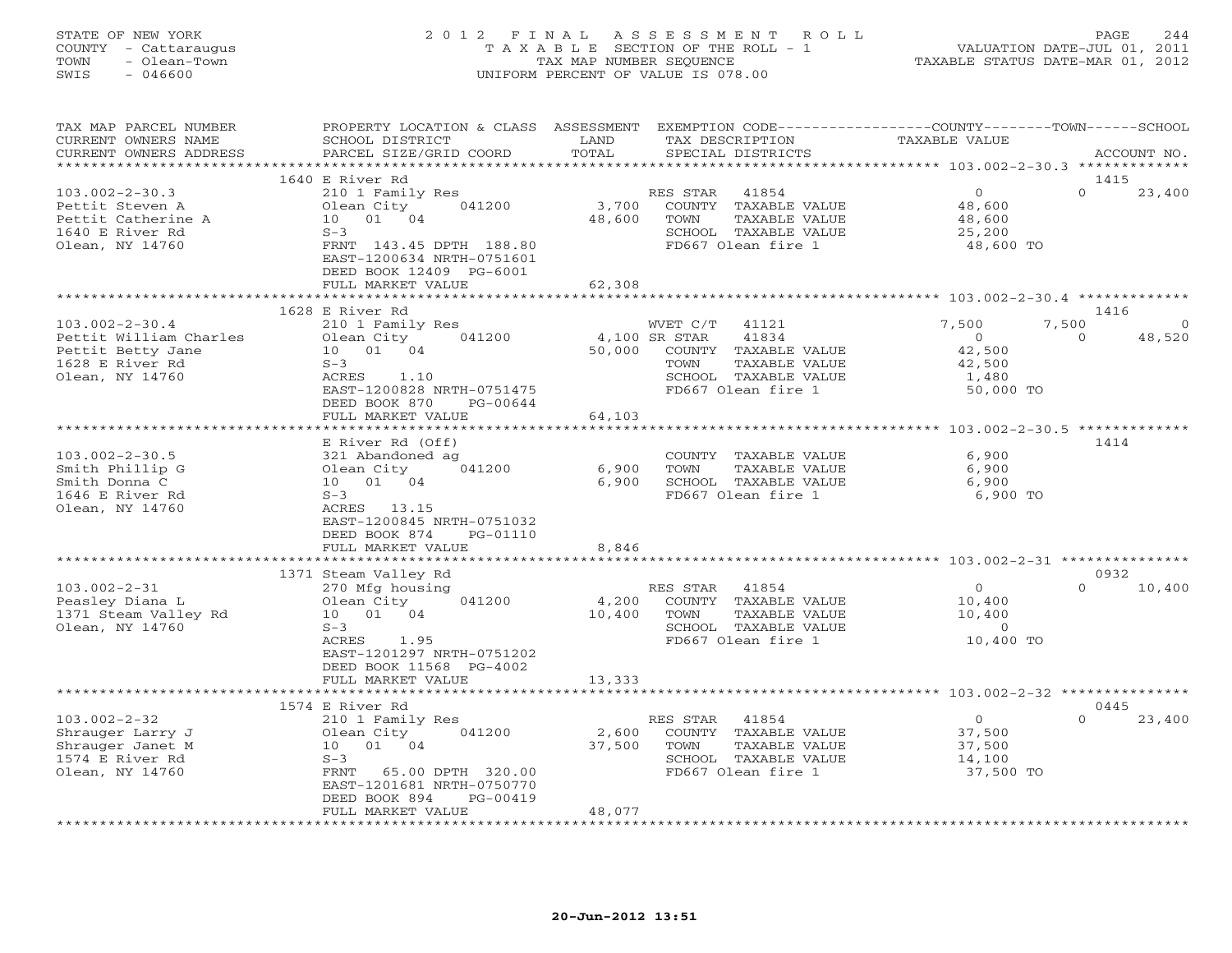# STATE OF NEW YORK 2 0 1 2 F I N A L A S S E S S M E N T R O L L PAGE 245 COUNTY - Cattaraugus T A X A B L E SECTION OF THE ROLL - 1 VALUATION DATE-JUL 01, 2011 TOWN - Olean-Town TAX MAP NUMBER SEQUENCE TAXABLE STATUS DATE-MAR 01, 2012 SWIS - 046600 UNIFORM PERCENT OF VALUE IS 078.00UNIFORM PERCENT OF VALUE IS 078.00

| TAX MAP PARCEL NUMBER<br>CURRENT OWNERS NAME            | PROPERTY LOCATION & CLASS<br>SCHOOL DISTRICT                                               | ASSESSMENT<br>LAND        | TAX DESCRIPTION                                                                             | EXEMPTION CODE----------------COUNTY-------TOWN-----SCHOOL<br>TAXABLE VALUE |                |
|---------------------------------------------------------|--------------------------------------------------------------------------------------------|---------------------------|---------------------------------------------------------------------------------------------|-----------------------------------------------------------------------------|----------------|
| CURRENT OWNERS ADDRESS<br>******************            | PARCEL SIZE/GRID COORD                                                                     | TOTAL<br>**************** | SPECIAL DISTRICTS                                                                           |                                                                             | ACCOUNT NO.    |
|                                                         | 1578 E River Rd                                                                            |                           |                                                                                             |                                                                             | 0933           |
| $103.002 - 2 - 33.1$<br>Briggs Pamela<br>Briggs Shawn M | 210 1 Family Res<br>041200<br>Olean City<br>10 01 04<br>$S-3$                              | 6,800<br>28,100           | COUNTY TAXABLE VALUE<br>TOWN<br>TAXABLE VALUE<br>SCHOOL TAXABLE VALUE<br>FD667 Olean fire 1 | 28,100<br>28,100<br>28,100                                                  |                |
| 620 Eiseman St<br>Marrero, LA 70072                     | ACRES<br>2.38<br>EAST-1201391 NRTH-0750854<br>DEED BOOK 17224 PG-6002<br>FULL MARKET VALUE | 36,026                    |                                                                                             | 28,100 TO                                                                   |                |
|                                                         |                                                                                            |                           |                                                                                             |                                                                             |                |
|                                                         | E River Rd                                                                                 |                           |                                                                                             |                                                                             | 1813           |
| $103.002 - 2 - 33.2$                                    | 311 Res vac land                                                                           |                           | COUNTY TAXABLE VALUE                                                                        | 4,000                                                                       |                |
| Shrauger Aaron<br>1574 E River Rd                       | 041200<br>Olean City<br>1.95                                                               | 4,000<br>4,000            | TAXABLE VALUE<br>TOWN<br>SCHOOL TAXABLE VALUE                                               | 4,000<br>4,000                                                              |                |
| Olean, NY 14760                                         | ACRES<br>EAST-1201545 NRTH-0750785                                                         |                           | FD667 Olean fire 1                                                                          | 4,000 TO                                                                    |                |
|                                                         | DEED BOOK 12952 PG-4003<br>FULL MARKET VALUE                                               | 5,128                     |                                                                                             |                                                                             |                |
|                                                         |                                                                                            |                           |                                                                                             |                                                                             |                |
|                                                         | 1402 Steam Valley Rd                                                                       |                           | 85 PCT OF VALUE USED FOR EXEMPTION PURPOSES                                                 |                                                                             | 1097           |
| $103.002 - 2 - 34.1$                                    | 240 Rural res                                                                              |                           | CVET C/T<br>41131                                                                           | 15,600<br>15,600                                                            | $\overline{0}$ |
| Wright Margaret J                                       | Olean City<br>041200<br>04                                                                 |                           | 23,600 AGED C/S<br>41805                                                                    | 12,469<br>$\circ$<br>$\Omega$                                               | 15,589         |
| Stedman Susan M<br>140 W Riverside Dr                   | 01/10 01<br>$S-3$                                                                          |                           | 91,700 SR STAR<br>41834<br>COUNTY TAXABLE VALUE                                             | $\overline{0}$<br>63,631                                                    | 48,520         |
| Olean, NY 14760                                         | L/u - Margaret Wright                                                                      |                           | TOWN<br>TAXABLE VALUE                                                                       | 76,100                                                                      |                |
|                                                         | ACRES 47.54                                                                                |                           | SCHOOL TAXABLE VALUE                                                                        | 27,591                                                                      |                |
|                                                         | EAST-1201325 NRTH-0748641                                                                  |                           | FD667 Olean fire 1                                                                          | 91,700 TO                                                                   |                |
|                                                         | DEED BOOK 15779 PG-9001                                                                    |                           |                                                                                             |                                                                             |                |
|                                                         | FULL MARKET VALUE                                                                          | 117,564                   |                                                                                             |                                                                             |                |
|                                                         |                                                                                            |                           |                                                                                             |                                                                             |                |
| $103.002 - 2 - 34.2$                                    | Steam Valley Rd<br>311 Res vac land                                                        |                           | COUNTY TAXABLE VALUE                                                                        | 1,900                                                                       | 1831           |
| Potter Lumber Co., Inc.                                 | Olean City<br>041200                                                                       | 1,900                     | TOWN<br>TAXABLE VALUE                                                                       | 1,900                                                                       |                |
| PO Box 10                                               | ACRES<br>3.85                                                                              | 1,900                     | SCHOOL TAXABLE VALUE                                                                        | 1,900                                                                       |                |
| Allegany, NY 14706                                      | EAST-1200877 NRTH-0747315                                                                  |                           | FD667 Olean fire 1                                                                          | 1,900 TO                                                                    |                |
|                                                         | DEED BOOK 16418 PG-4003                                                                    |                           |                                                                                             |                                                                             |                |
|                                                         | FULL MARKET VALUE                                                                          | 2,436                     |                                                                                             |                                                                             |                |
|                                                         | E River Rd                                                                                 |                           |                                                                                             | ***************** 103.002-2-35.1 **************                             | 0654           |
| $103.002 - 2 - 35.1$                                    | 321 Abandoned ag                                                                           |                           | COUNTY TAXABLE VALUE                                                                        | 8,000                                                                       |                |
| Mogon John                                              | 041200<br>Olean City                                                                       | 8,000                     | TOWN<br>TAXABLE VALUE                                                                       | 8,000                                                                       |                |
| Mogon Marianne                                          | 10 01 04                                                                                   | 8,000                     | SCHOOL TAXABLE VALUE                                                                        | 8,000                                                                       |                |
| 710 Garden Ave                                          | $S-3$                                                                                      |                           | FD667 Olean fire 1                                                                          | 8,000 TO                                                                    |                |
| Olean, NY 14760                                         | ACRES 12.35                                                                                |                           |                                                                                             |                                                                             |                |
|                                                         | EAST-1201728 NRTH-0749566                                                                  |                           |                                                                                             |                                                                             |                |
|                                                         | DEED BOOK 3477<br>$PG-4004$<br>FULL MARKET VALUE                                           | 10,256                    |                                                                                             |                                                                             |                |
|                                                         |                                                                                            |                           |                                                                                             |                                                                             |                |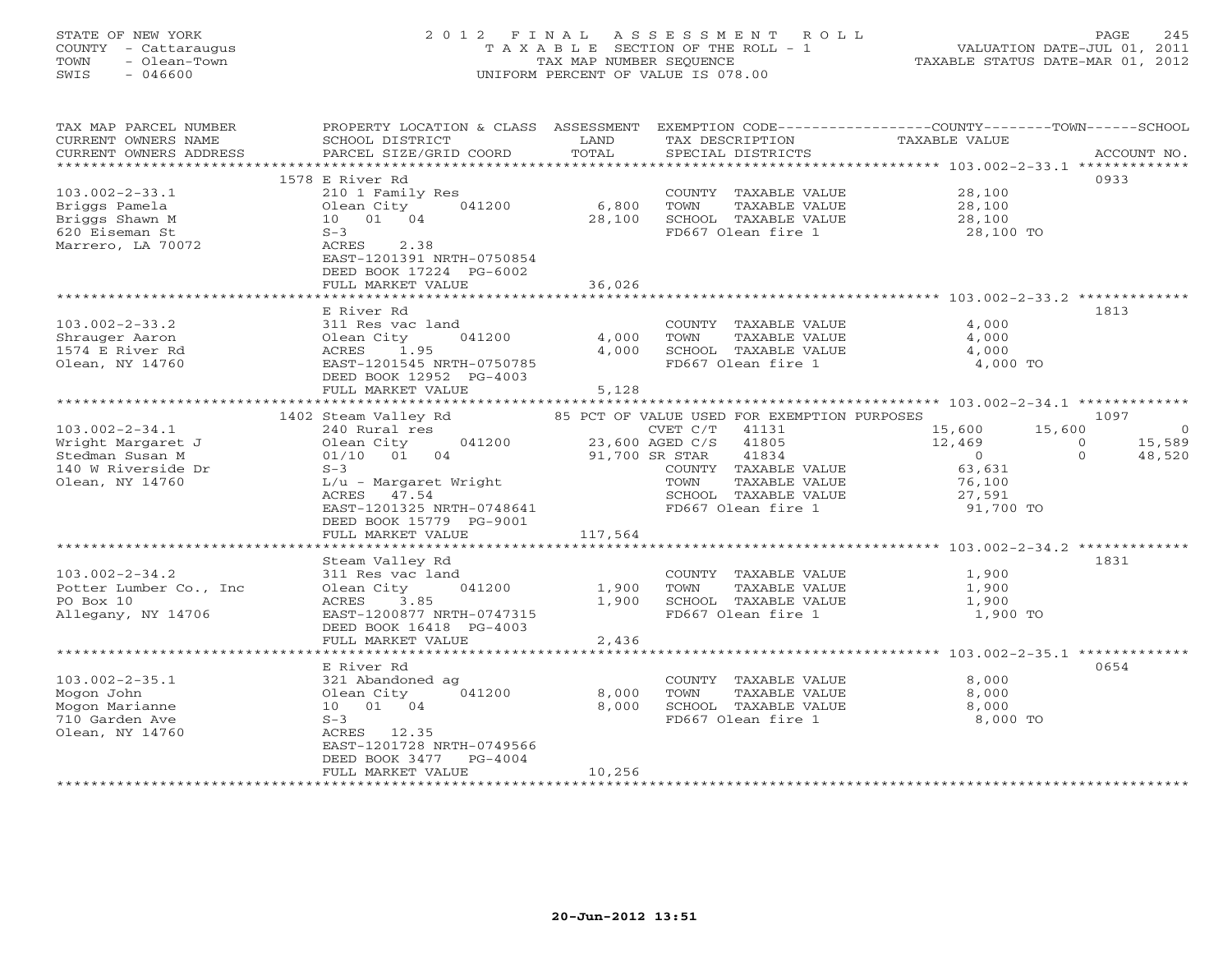# STATE OF NEW YORK 2 0 1 2 F I N A L A S S E S S M E N T R O L L PAGE 246 COUNTY - Cattaraugus T A X A B L E SECTION OF THE ROLL - 1 VALUATION DATE-JUL 01, 2011 TOWN - Olean-Town TAX MAP NUMBER SEQUENCE TAXABLE STATUS DATE-MAR 01, 2012 SWIS - 046600 UNIFORM PERCENT OF VALUE IS 078.00UNIFORM PERCENT OF VALUE IS 078.00

| TAX MAP PARCEL NUMBER<br>CURRENT OWNERS NAME<br>CURRENT OWNERS ADDRESS | PROPERTY LOCATION & CLASS ASSESSMENT<br>SCHOOL DISTRICT<br>PARCEL SIZE/GRID COORD | LAND<br>TOTAL | TAX DESCRIPTION<br>SPECIAL DISTRICTS | EXEMPTION CODE-----------------COUNTY-------TOWN------SCHOOL<br><b>TAXABLE VALUE</b><br>ACCOUNT NO. |
|------------------------------------------------------------------------|-----------------------------------------------------------------------------------|---------------|--------------------------------------|-----------------------------------------------------------------------------------------------------|
| *********************                                                  |                                                                                   |               |                                      |                                                                                                     |
|                                                                        | E River Rd (Off)                                                                  |               |                                      | 1597                                                                                                |
| $103.002 - 2 - 35.2$                                                   | 314 Rural vac<10                                                                  |               | COUNTY TAXABLE VALUE                 | 2,000                                                                                               |
| Mott Jerrianne R                                                       | Olean City<br>041200                                                              | 2,000         | TOWN<br>TAXABLE VALUE                | 2,000                                                                                               |
| Hare Norma M                                                           | 72 01 03                                                                          | 2,000         | SCHOOL TAXABLE VALUE                 | 2,000                                                                                               |
| 36815 Camphor Dr                                                       | 82.70 DPTH 100.00<br>FRNT                                                         |               | FD667 Olean fire 1                   | 2,000 TO                                                                                            |
| Zephyrills, FL 33541                                                   | EAST-1201813 NRTH-0750477                                                         |               |                                      |                                                                                                     |
|                                                                        | DEED BOOK 16330 PG-5001                                                           |               |                                      |                                                                                                     |
|                                                                        | FULL MARKET VALUE                                                                 | 2,564         |                                      |                                                                                                     |
|                                                                        | 1570 E River Rd                                                                   |               |                                      | 0267                                                                                                |
| $103.002 - 2 - 36$                                                     | 210 1 Family Res                                                                  |               | SR STAR<br>41834                     | 45,000<br>$\circ$<br>$\Omega$                                                                       |
| Dunn James                                                             | 041200<br>Olean City                                                              | 3,400         | COUNTY TAXABLE VALUE                 | 45,000                                                                                              |
| Dunn Roberta                                                           | 10 01 04                                                                          | 45,000        | TOWN<br>TAXABLE VALUE                | 45,000                                                                                              |
| 1570 E River Rd                                                        | $S-3$                                                                             |               | SCHOOL TAXABLE VALUE                 | $\Omega$                                                                                            |
| Olean, NY 14760                                                        | FRNT 100.00 DPTH 400.00                                                           |               | FD667 Olean fire 1                   | 45,000 TO                                                                                           |
|                                                                        | EAST-1201811 NRTH-0750733                                                         |               |                                      |                                                                                                     |
|                                                                        | DEED BOOK 1017<br>PG-575                                                          |               |                                      |                                                                                                     |
|                                                                        | FULL MARKET VALUE                                                                 | 57,692        |                                      |                                                                                                     |
|                                                                        |                                                                                   |               |                                      |                                                                                                     |
|                                                                        | 1748 E River Rd                                                                   |               |                                      | 0336                                                                                                |
| $103.002 - 2 - 37$                                                     | 210 1 Family Res                                                                  |               | COUNTY TAXABLE VALUE                 | 44,800                                                                                              |
| Follett Richard A                                                      | 041200<br>Olean City                                                              | 7,000         | TOWN<br>TAXABLE VALUE                | 44,800                                                                                              |
| Follett Robert                                                         | 12  01  04                                                                        | 44,800        | SCHOOL TAXABLE VALUE                 | 44,800                                                                                              |
| 25 Wilsonia Rd                                                         | 8.50<br>ACRES                                                                     |               | FD667 Olean fire 1                   | 44,800 TO                                                                                           |
| Rochester, NY 14609                                                    | EAST-1198739 NRTH-0752426                                                         |               |                                      |                                                                                                     |
|                                                                        | DEED BOOK 16191 PG-3001                                                           |               |                                      |                                                                                                     |
|                                                                        | FULL MARKET VALUE                                                                 | 57,436        |                                      |                                                                                                     |
|                                                                        | Indiana Ave (Off)                                                                 |               |                                      | 0483                                                                                                |
| $103.002 - 3 - 1$                                                      | 321 Abandoned ag                                                                  |               | COUNTY TAXABLE VALUE                 | 160,400                                                                                             |
| King Timberlands, LLC                                                  | 041200<br>Olean City                                                              | 160,400       | TOWN<br>TAXABLE VALUE                | 160,400                                                                                             |
| 1883 Lyndon Blyd                                                       | 07/08 01<br>04                                                                    | 160,400       | SCHOOL TAXABLE VALUE                 | 160,400                                                                                             |
| Falconer, NY 14733                                                     | $S-3$                                                                             |               | FD667 Olean fire 1                   | 160,400 TO                                                                                          |
|                                                                        | ACRES 553.72                                                                      |               |                                      |                                                                                                     |
|                                                                        | EAST-1196499 NRTH-0748525                                                         |               |                                      |                                                                                                     |
|                                                                        | DEED BOOK 53<br>$PG-4003$                                                         |               |                                      |                                                                                                     |
|                                                                        | FULL MARKET VALUE                                                                 | 205,641       |                                      |                                                                                                     |
|                                                                        |                                                                                   |               |                                      | ***************************** 103.002-3-6.1 ***************                                         |
|                                                                        | Steam Valley Rd                                                                   |               |                                      | 0387                                                                                                |
| $103.002 - 3 - 6.1$                                                    | 311 Res vac land                                                                  |               | COUNTY TAXABLE VALUE                 | 19,500                                                                                              |
| Gleason James C Jr                                                     | Olean City<br>041200                                                              | 19,500        | TOWN<br>TAXABLE VALUE                | 19,500                                                                                              |
| 6671 W Indiantown Rd 56-193                                            | $01/02$ 01<br>04                                                                  | 19,500        | SCHOOL TAXABLE VALUE                 | 19,500                                                                                              |
| Jupiter, FL 33458                                                      | $S-3$<br>ACRES<br>11.40                                                           |               | FD667 Olean fire 1                   | 19,500 TO                                                                                           |
|                                                                        | EAST-1200756 NRTH-0749056                                                         |               |                                      |                                                                                                     |
|                                                                        | DEED BOOK 00937 PG-01074                                                          |               |                                      |                                                                                                     |
|                                                                        | FULL MARKET VALUE                                                                 | 25,000        |                                      |                                                                                                     |
|                                                                        |                                                                                   |               |                                      |                                                                                                     |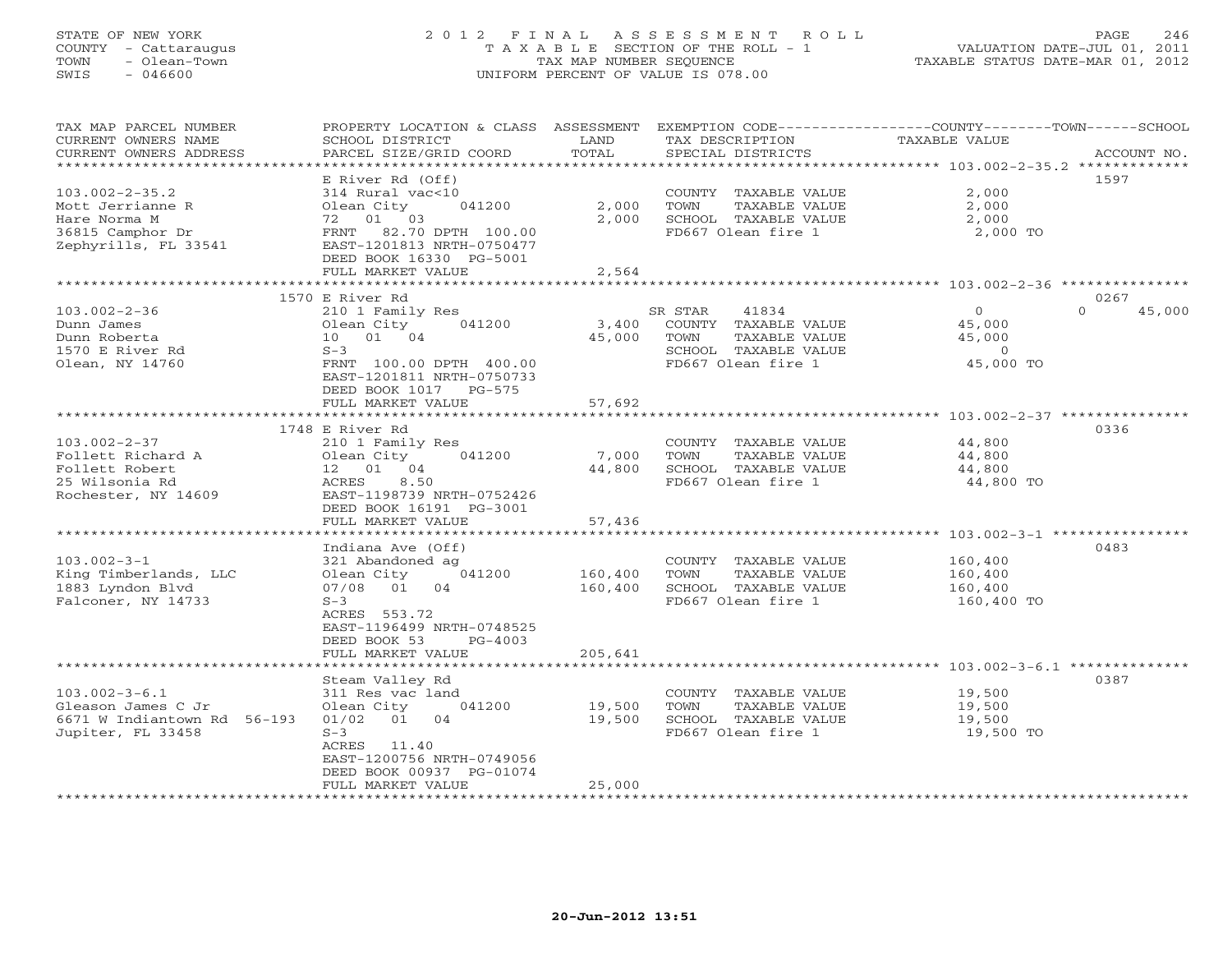#### STATE OF NEW YORK 2 0 1 2 F I N A L A S S E S S M E N T R O L L PAGE 247COUNTY - Cattaraugus T A X A B L E SECTION OF THE ROLL - 1 VALUATION DATE-JUL 01, 2011 TOWN - Olean-Town TAX MAP NUMBER SEQUENCE TAXABLE STATUS DATE-MAR 01, 2012<br>TAXABLE STATUS DATE-MAR 01, 2012 SWIS - 046600 UNIFORM PERCENT OF VALUE IS 078.00

| TAX MAP PARCEL NUMBER<br>CURRENT OWNERS NAME<br>CURRENT OWNERS ADDRESS | PROPERTY LOCATION & CLASS ASSESSMENT<br>SCHOOL DISTRICT<br>PARCEL SIZE/GRID COORD | T.AND<br>TOTAL | TAX DESCRIPTION<br>SPECIAL DISTRICTS | EXEMPTION CODE-----------------COUNTY-------TOWN-----SCHOOL<br><b>TAXABLE VALUE</b><br>ACCOUNT NO. |
|------------------------------------------------------------------------|-----------------------------------------------------------------------------------|----------------|--------------------------------------|----------------------------------------------------------------------------------------------------|
|                                                                        |                                                                                   |                |                                      |                                                                                                    |
|                                                                        | Steam Valley Rd                                                                   |                |                                      | 1384                                                                                               |
| $103.002 - 3 - 6.2$                                                    | 314 Rural vac<10                                                                  |                | COUNTY<br>TAXABLE VALUE              | 23,400                                                                                             |
| Mogon John                                                             | Olean City<br>041200                                                              | 23,400         | TOWN<br>TAXABLE VALUE                | 23,400                                                                                             |
| Mogon Marianne                                                         | 10 01 04                                                                          | 23,400         | SCHOOL TAXABLE VALUE                 | 23,400                                                                                             |
| 710 Garden Ave                                                         | $S-3$                                                                             |                | FD667 Olean fire 1                   | 23,400 TO                                                                                          |
| Olean, NY 14760                                                        | 5.15<br>ACRES                                                                     |                |                                      |                                                                                                    |
|                                                                        | EAST-1201337 NRTH-0750405                                                         |                |                                      |                                                                                                    |
|                                                                        | DEED BOOK 3477<br>$PG-4003$                                                       |                |                                      |                                                                                                    |
|                                                                        | FULL MARKET VALUE                                                                 | 30,000         |                                      |                                                                                                    |
|                                                                        |                                                                                   |                |                                      |                                                                                                    |
|                                                                        | 1343 Steam Valley Rd                                                              |                |                                      | 1792                                                                                               |
| $103.002 - 3 - 6.3$                                                    | 210 1 Family Res                                                                  |                | 41854<br>RES STAR                    | $\circ$<br>$\Omega$<br>23,400                                                                      |
| Fratarcangelo Paul                                                     | Olean City<br>041200                                                              | 400            | COUNTY TAXABLE VALUE                 | 51,400                                                                                             |
| Fratarcangelo Mari                                                     | FRNT 309.30 DPTH 132.00                                                           | 51,400         | TOWN<br>TAXABLE VALUE                | 51,400                                                                                             |
| 1343 Steam Valley Rd                                                   | EAST-1200986 NRTH-0750496                                                         |                | SCHOOL TAXABLE VALUE                 | 28,000                                                                                             |
| Olean, NY 14760                                                        | DEED BOOK 8750<br>PG-8001                                                         |                | FD667 Olean fire 1                   | 51,400 TO                                                                                          |
|                                                                        | FULL MARKET VALUE                                                                 | 65,897         |                                      |                                                                                                    |
|                                                                        | ************************                                                          | **********     |                                      | *************** 103.002-3-6.4 **************                                                       |
|                                                                        | Steam Valley Rd                                                                   |                |                                      | 1814                                                                                               |
| $103.002 - 3 - 6.4$                                                    | 311 Res vac land                                                                  |                | COUNTY TAXABLE VALUE                 | 35,100                                                                                             |
| Hollamby Walter                                                        | 041200<br>Olean City                                                              | 35,100         | TOWN<br>TAXABLE VALUE                | 35,100                                                                                             |
| Hollamby Constance                                                     | ACRES 48.00                                                                       | 35,100         | SCHOOL TAXABLE VALUE                 | 35,100                                                                                             |
| 3125 W River Rd                                                        | EAST-1200108 NRTH-0747914                                                         |                | FD667 Olean fire 1                   | 35,100 TO                                                                                          |
| Olean, NY 14760                                                        | DEED BOOK 13274 PG-8001                                                           |                |                                      |                                                                                                    |
|                                                                        | FULL MARKET VALUE                                                                 | 45,000         |                                      |                                                                                                    |
|                                                                        |                                                                                   |                |                                      |                                                                                                    |
|                                                                        | Steam Valley Rd                                                                   |                |                                      | 1825                                                                                               |
| $103.002 - 3 - 6.5$                                                    | 210 1 Family Res                                                                  |                | RES STAR<br>41854                    | $\circ$<br>23,400<br>$\Omega$                                                                      |
| Barber Denise                                                          | Olean City<br>041200                                                              | 19,500         | COUNTY TAXABLE VALUE                 | 113,100                                                                                            |
| PO Box 104                                                             | ACRES 10.95                                                                       | 113,100        | TOWN<br>TAXABLE VALUE                | 113,100                                                                                            |
| Portville, NY 14770                                                    | EAST-1200732 NRTH-0750256                                                         |                | SCHOOL TAXABLE VALUE                 | 89,700                                                                                             |
|                                                                        | DEED BOOK 15871 PG-7001                                                           |                | FD667 Olean fire 1                   | 113,100 TO                                                                                         |
|                                                                        | FULL MARKET VALUE                                                                 | 145,000        |                                      |                                                                                                    |
|                                                                        |                                                                                   |                |                                      |                                                                                                    |
|                                                                        | Steam Valley Rd                                                                   |                |                                      | 1826                                                                                               |
| $103.002 - 3 - 6.6$                                                    | 311 Res vac land                                                                  |                | COUNTY TAXABLE VALUE                 | 9,360                                                                                              |
| Barber Frederick                                                       | Olean City<br>041200                                                              | 9,360          | TOWN<br>TAXABLE VALUE                | 9,360                                                                                              |
| Barber Veronica                                                        | ACRES<br>1.00                                                                     | 9,360          | SCHOOL TAXABLE VALUE                 | 9,360                                                                                              |
| 37 N Shore Rd                                                          | EAST-1200807 NRTH-0750009                                                         |                | FD667 Olean fire 1                   | 9,360 TO                                                                                           |
| Cuba, NY 14727                                                         | DEED BOOK 16491 PG-2001<br>FULL MARKET VALUE                                      | 12,000         |                                      |                                                                                                    |
|                                                                        |                                                                                   |                |                                      |                                                                                                    |
|                                                                        |                                                                                   |                |                                      |                                                                                                    |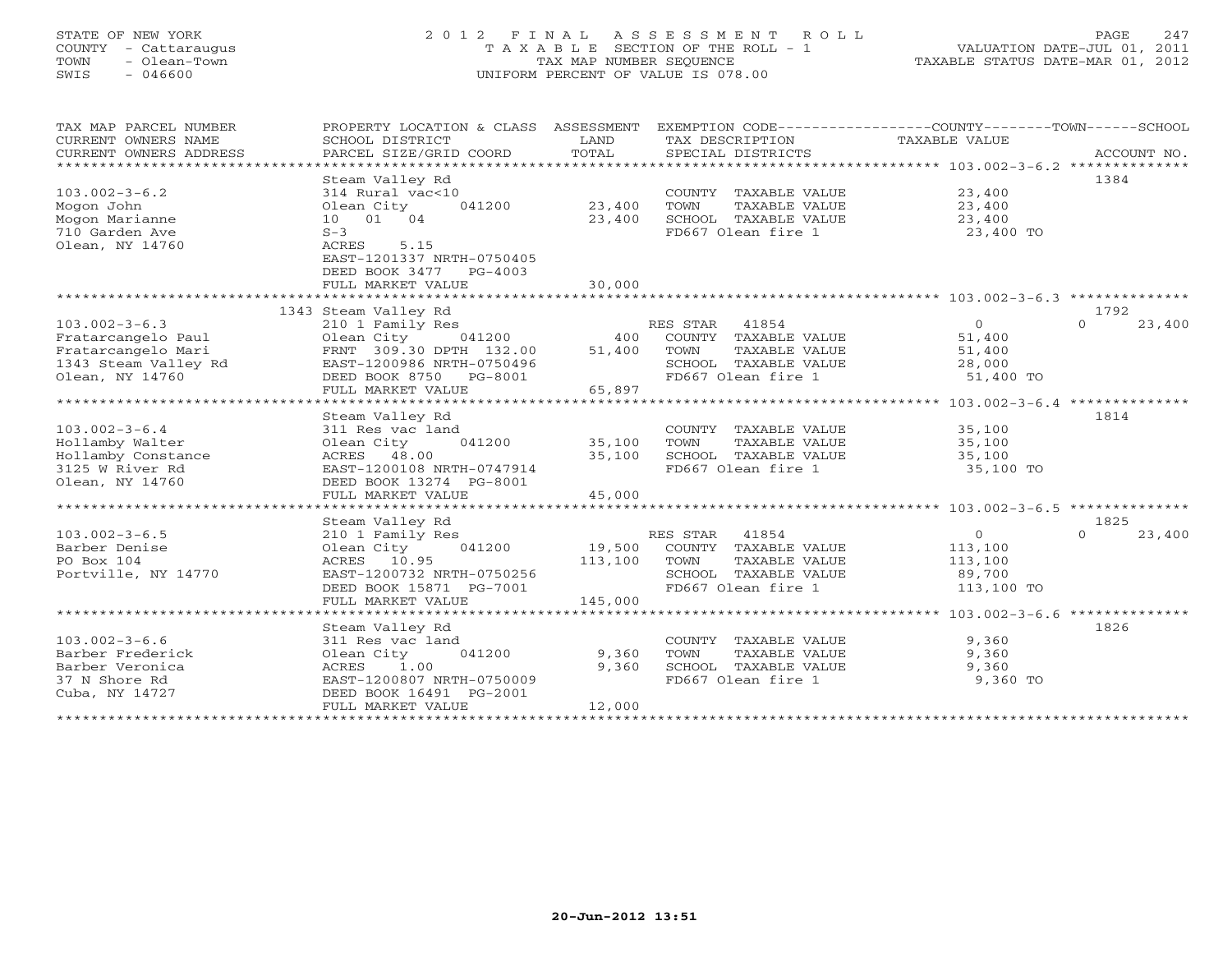# STATE OF NEW YORK 2 0 1 2 F I N A L A S S E S S M E N T R O L L PAGE 248 COUNTY - Cattaraugus T A X A B L E SECTION OF THE ROLL - 1 VALUATION DATE-JUL 01, 2011 TOWN - Olean-Town TAX MAP NUMBER SEQUENCE TAXABLE STATUS DATE-MAR 01, 2012 SWIS - 046600 UNIFORM PERCENT OF VALUE IS 078.00UNIFORM PERCENT OF VALUE IS 078.00

| TAX MAP PARCEL NUMBER<br>CURRENT OWNERS NAME<br>CURRENT OWNERS ADDRESS                      | PROPERTY LOCATION & CLASS ASSESSMENT<br>SCHOOL DISTRICT<br>PARCEL SIZE/GRID COORD                                                                                                                            | LAND<br>TOTAL              | TAX DESCRIPTION<br>SPECIAL DISTRICTS                                                                                                                                                        | EXEMPTION CODE-----------------COUNTY-------TOWN------SCHOOL<br>TAXABLE VALUE<br>ACCOUNT NO.                   |
|---------------------------------------------------------------------------------------------|--------------------------------------------------------------------------------------------------------------------------------------------------------------------------------------------------------------|----------------------------|---------------------------------------------------------------------------------------------------------------------------------------------------------------------------------------------|----------------------------------------------------------------------------------------------------------------|
| $103.002 - 3 - 7$<br>Carr Daniel P<br>Carr Gary J<br>3684 W Branch Rd<br>Allegany, NY 14706 | Steam Valley Rd<br>260 Seasonal res<br>041200<br>Olean City<br>04<br>01/02<br>01<br>$S-3$<br>ACRES<br>15.27<br>EAST-1199941 NRTH-0746987<br>DEED BOOK 12109 PG-2001<br>FULL MARKET VALUE                     | 11,500<br>17,500<br>22,436 | COUNTY TAXABLE VALUE<br>TAXABLE VALUE<br>TOWN<br>SCHOOL TAXABLE VALUE<br>FD667 Olean fire 1                                                                                                 | 0155<br>17,500<br>17,500<br>17,500<br>17,500 TO                                                                |
|                                                                                             |                                                                                                                                                                                                              |                            |                                                                                                                                                                                             |                                                                                                                |
| $103.002 - 3 - 8$<br>Shelley Michael<br>Shelley Wannetta<br>PO Box 487<br>Olean, NY 14760   | 1143 Steam Valley Rd<br>240 Rural res<br>041200<br>Olean City<br>04<br>01/02<br>01<br>$S-3$<br>ACRES<br>16.29<br>EAST-1199970 NRTH-0746517<br>DEED BOOK 00943 PG-00051<br>FULL MARKET VALUE                  | 51,900<br>66,538           | 95 PCT OF VALUE USED FOR EXEMPTION PURPOSES<br>WVET C/T<br>41121<br>41854<br>11,900 RES STAR<br>COUNTY TAXABLE VALUE<br>TAXABLE VALUE<br>TOWN<br>SCHOOL TAXABLE VALUE<br>FD667 Olean fire 1 | 0750<br>7,396<br>7,396<br>$\circ$<br>23,400<br>$\Omega$<br>$\Omega$<br>44,504<br>44,504<br>28,500<br>51,900 TO |
|                                                                                             | **********************                                                                                                                                                                                       | ****************           |                                                                                                                                                                                             | **************** 103.002-3-9.1 **************                                                                  |
| $103.002 - 3 - 9.1$<br>Derx John F<br>1401 West State St<br>Olean, NY 14760                 | 1144 Steam Valley Rd<br>240 Rural res<br>041200<br>Olean City<br>01 04<br>01<br>$S-3$<br>FRNT 472.00 DPTH<br>11.90<br>ACRES<br>EAST-1201339 NRTH-0746505<br>DEED BOOK 00974 PG-00852<br>FULL MARKET VALUE    | 9,600<br>93,600<br>120,000 | RES STAR<br>41854<br>COUNTY TAXABLE VALUE<br>TOWN<br>TAXABLE VALUE<br>SCHOOL TAXABLE VALUE<br>FD667 Olean fire 1                                                                            | 0905<br>$\mathbf{O}$<br>$\Omega$<br>23,400<br>93,600<br>93,600<br>70,200<br>93,600 TO                          |
|                                                                                             |                                                                                                                                                                                                              |                            |                                                                                                                                                                                             |                                                                                                                |
| $103.002 - 3 - 9.2$<br>Potter Lumber Co., Inc<br>PO Box 10<br>Allegany, NY 14706            | Steam Valley Rd<br>321 Abandoned ag<br>041200<br>Olean City<br>01 01 04<br>$S - 7$<br>$L/u$ - Margaret Wright<br>ACRES<br>10.99<br>EAST-1201282 NRTH-0746941<br>DEED BOOK 16418 PG-4003<br>FULL MARKET VALUE | 9,400<br>9,400<br>12,051   | COUNTY TAXABLE VALUE<br>TOWN<br>TAXABLE VALUE<br>SCHOOL TAXABLE VALUE<br>FD667 Olean fire 1                                                                                                 | 1246<br>9,400<br>9,400<br>9,400<br>9,400 TO                                                                    |
|                                                                                             | *******************                                                                                                                                                                                          |                            |                                                                                                                                                                                             |                                                                                                                |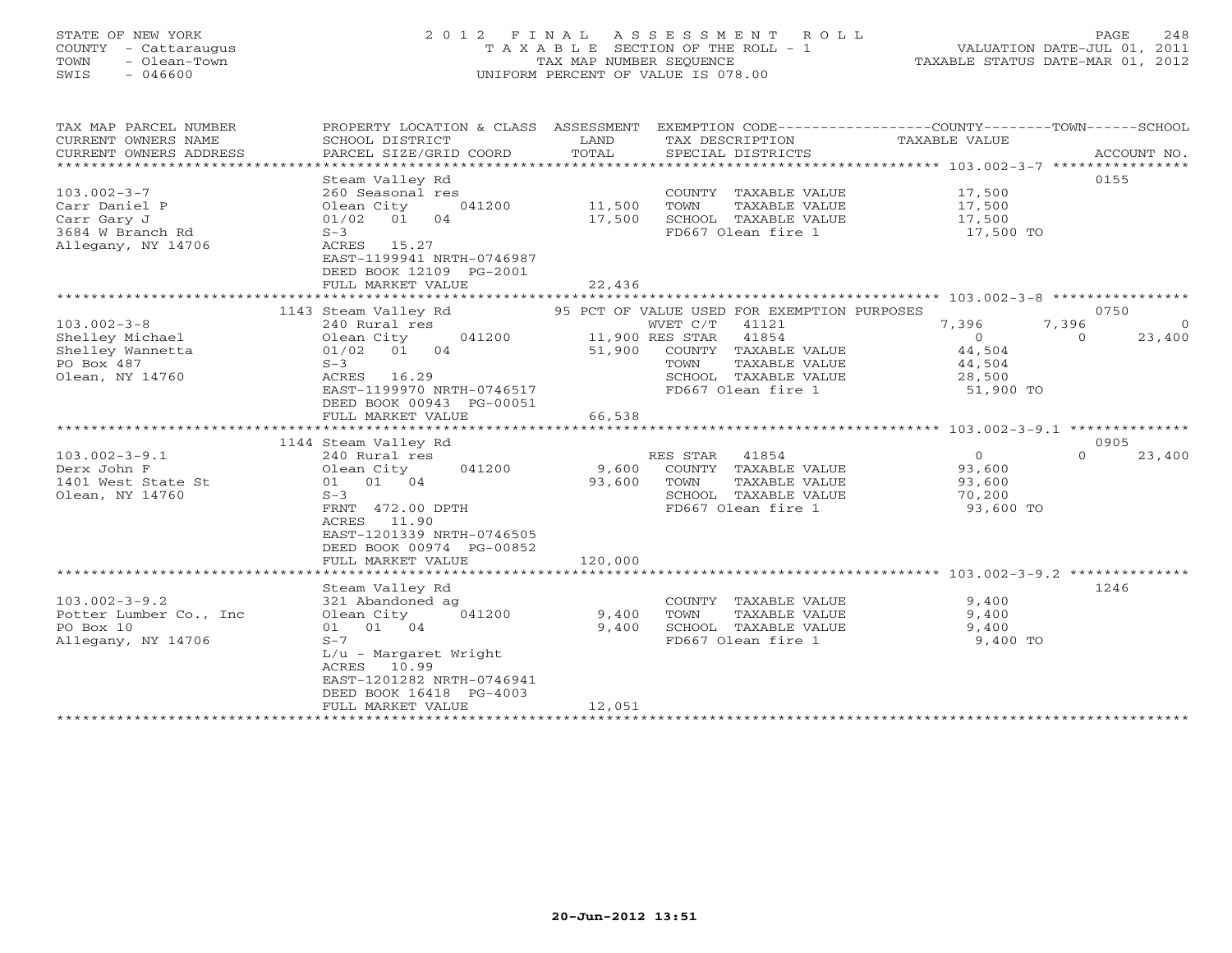# STATE OF NEW YORK 2 0 1 2 F I N A L A S S E S S M E N T R O L L PAGE 249 COUNTY - Cattaraugus T A X A B L E SECTION OF THE ROLL - 1 VALUATION DATE-JUL 01, 2011 TOWN - Olean-Town TAX MAP NUMBER SEQUENCE TAXABLE STATUS DATE-MAR 01, 2012 SWIS - 046600 UNIFORM PERCENT OF VALUE IS 078.00UNIFORM PERCENT OF VALUE IS 078.00

| TAX MAP PARCEL NUMBER<br>CURRENT OWNERS NAME<br>CURRENT OWNERS ADDRESS                               | PROPERTY LOCATION & CLASS ASSESSMENT<br>SCHOOL DISTRICT<br>PARCEL SIZE/GRID COORD                                                                                                                                   | LAND<br>TOTAL              | TAX DESCRIPTION<br>SPECIAL DISTRICTS                                                                             | EXEMPTION CODE-----------------COUNTY-------TOWN------SCHOOL<br><b>TAXABLE VALUE</b> | ACCOUNT NO.                |
|------------------------------------------------------------------------------------------------------|---------------------------------------------------------------------------------------------------------------------------------------------------------------------------------------------------------------------|----------------------------|------------------------------------------------------------------------------------------------------------------|--------------------------------------------------------------------------------------|----------------------------|
| *****************                                                                                    |                                                                                                                                                                                                                     |                            |                                                                                                                  |                                                                                      |                            |
| $103.002 - 3 - 10$<br>Silloway Deborah J<br>1120 Steam Valley Rd<br>Olean, NY 14760                  | 1120 Steam Valley Rd<br>210 1 Family Res<br>Olean City<br>041200<br>01 04<br>01<br>$S-3$<br>$L/p$ 974-724 & 974-726<br>ACRES<br>3.00<br>EAST-1201390 NRTH-0746169<br>DEED BOOK 8798<br>PG-3001<br>FULL MARKET VALUE | 5,500<br>41,100<br>52,692  | RES STAR<br>41854<br>COUNTY TAXABLE VALUE<br>TOWN<br>TAXABLE VALUE<br>SCHOOL TAXABLE VALUE<br>FD667 Olean fire 1 | $\overline{O}$<br>41,100<br>41,100<br>17,700<br>41,100 TO                            | 0904<br>$\Omega$<br>23,400 |
|                                                                                                      |                                                                                                                                                                                                                     | ********                   |                                                                                                                  | ****************** 103.002-3-11.1 ********                                           |                            |
| $103.002 - 3 - 11.1$<br>Silloway Deborah J<br>1120 Steam Valley Rd<br>Olean, NY 14760                | Steam Valley Rd<br>311 Res vac land<br>Portville Centr 047401<br>$01/02$ 01<br>04<br>$S-2$<br>FRNT 110.00 DPTH 122.90<br>EAST-1200984 NRTH-0746090<br>DEED BOOK 8798<br>PG-3001<br>FULL MARKET VALUE                | 2,700<br>2,700<br>3,462    | COUNTY TAXABLE VALUE<br>TOWN<br>TAXABLE VALUE<br>SCHOOL TAXABLE VALUE<br>FD667 Olean fire 1                      | 2,700<br>2,700<br>2,700<br>2,700 TO                                                  | 0707                       |
|                                                                                                      |                                                                                                                                                                                                                     |                            |                                                                                                                  |                                                                                      |                            |
| $103.002 - 3 - 11.2$<br>Stayer Suzanne R<br>Dunn Roberta<br>1862 Wayman Branch Rd<br>Olean, NY 14760 | 1862 Wayman Branch Rd<br>210 1 Family Res<br>Portville Centr 047401<br>01 04<br>01/02<br>ACRES<br>1.75<br>EAST-1201698 NRTH-0744678<br>DEED BOOK 00939 PG-00022<br>FULL MARKET VALUE                                | 4,500<br>35,000<br>44,872  | 41854<br>RES STAR<br>COUNTY TAXABLE VALUE<br>TOWN<br>TAXABLE VALUE<br>SCHOOL TAXABLE VALUE<br>FD667 Olean fire 1 | $\overline{0}$<br>35,000<br>35,000<br>11,600<br>35,000 TO                            | 1582<br>$\Omega$<br>23,400 |
|                                                                                                      |                                                                                                                                                                                                                     |                            |                                                                                                                  |                                                                                      |                            |
| $103.002 - 3 - 11.3$<br>Rutterman David<br>PO Box 7<br>Olean, NY 14760                               | 1133 Steam Valley Rd<br>240 Rural res<br>Portville Centr 047401<br>01/02<br>01 04<br>29.05<br>ACRES<br>EAST-1200113 NRTH-0745852<br>DEED BOOK 1024<br>$PG-807$<br>FULL MARKET VALUE                                 | 20,000<br>70,000<br>89,744 | RES STAR<br>41854<br>COUNTY TAXABLE VALUE<br>TOWN<br>TAXABLE VALUE<br>SCHOOL TAXABLE VALUE<br>FD667 Olean fire 1 | $\circ$<br>70,000<br>70,000<br>46,600<br>70,000 TO                                   | 1590<br>$\Omega$<br>23,400 |
|                                                                                                      | ****************************                                                                                                                                                                                        |                            |                                                                                                                  |                                                                                      |                            |
| $103.002 - 3 - 11.5$<br>Riehle Karl<br>Riehle Mary<br>PO Box 360<br>Olean, NY 14760                  | 1115 Steam Valley Rd<br>322 Rural vac>10<br>Portville Centr 047401<br>01/02<br>01 04<br>ACRES<br>11.30<br>EAST-1201158 NRTH-0744909<br>DEED BOOK 1022<br>$PG-240$<br>FULL MARKET VALUE                              | 13,900<br>13,900<br>17,821 | COUNTY TAXABLE VALUE<br>TOWN<br>TAXABLE VALUE<br>SCHOOL TAXABLE VALUE<br>FD667 Olean fire 1                      | 13,900<br>13,900<br>13,900<br>13,900 TO                                              | 1623                       |
|                                                                                                      |                                                                                                                                                                                                                     |                            |                                                                                                                  |                                                                                      |                            |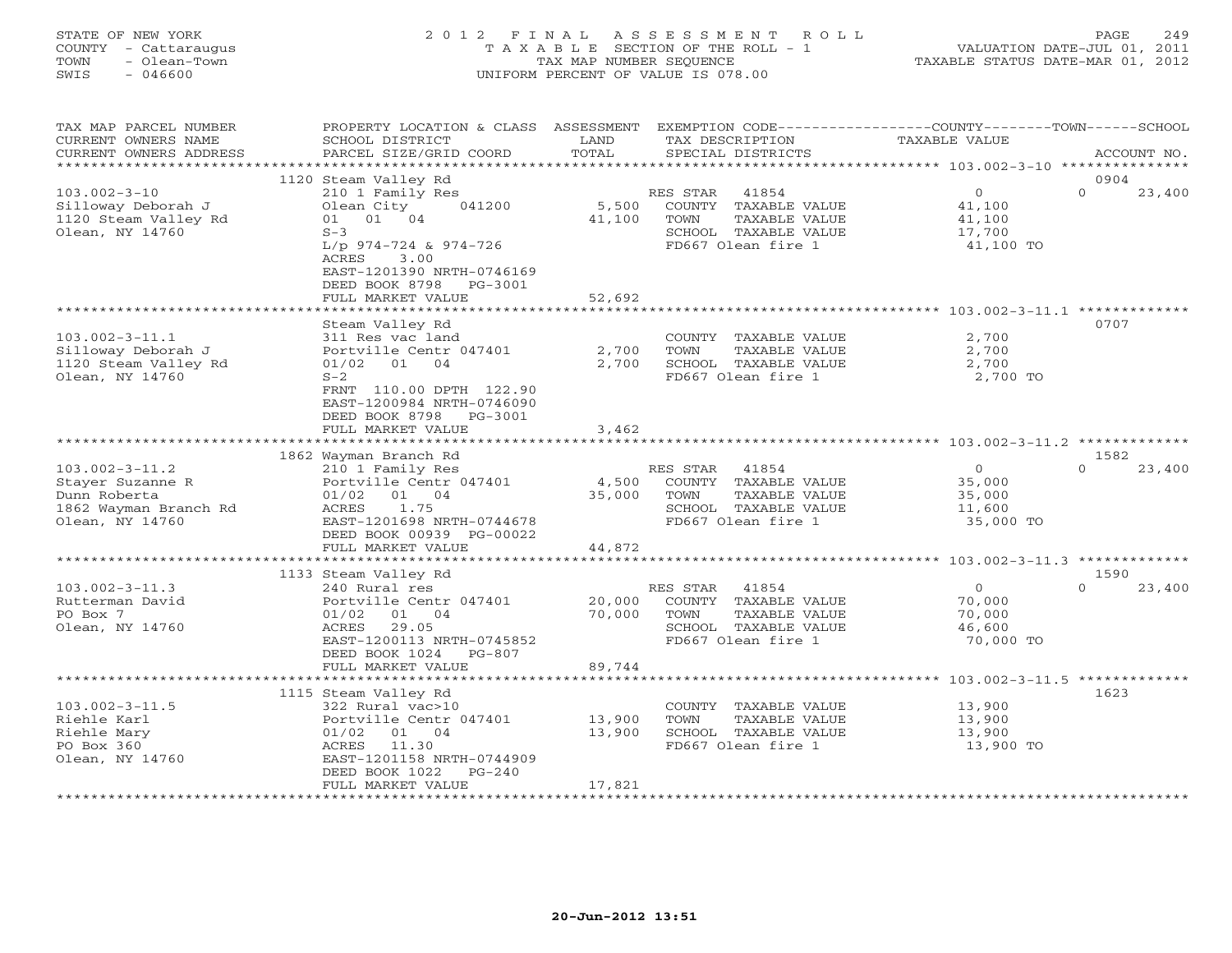Olean,

#### STATE OF NEW YORK 250 2012 FINAL ASSESSMENT ROLL PAGE 250 COUNTY - Cattaraugus T A X A B L E SECTION OF THE ROLL - 1 VALUATION DATE-JUL 01, 2011 TOWN - Olean-Town TAX MAP NUMBER SEQUENCE TAXABLE STATUS DATE-MAR 01, 2012<br>TAXABLE STATUS DATE-MAR 01, 2012 SWIS - 046600 UNIFORM PERCENT OF VALUE IS 078.00

| TAX MAP PARCEL NUMBER                              | PROPERTY LOCATION & CLASS ASSESSMENT       |         | EXEMPTION CODE-----------------COUNTY-------TOWN------SCHOOL |                      |                    |
|----------------------------------------------------|--------------------------------------------|---------|--------------------------------------------------------------|----------------------|--------------------|
| CURRENT OWNERS NAME                                | SCHOOL DISTRICT                            | LAND    | TAX DESCRIPTION                                              | TAXABLE VALUE        |                    |
| CURRENT OWNERS ADDRESS<br>************************ | PARCEL SIZE/GRID COORD                     | TOTAL   | SPECIAL DISTRICTS                                            |                      | ACCOUNT NO.        |
|                                                    | Steam Valley Rd                            |         |                                                              |                      | 1624               |
| $103.002 - 3 - 11.6$                               | 322 Rural vac>10                           |         | COUNTY TAXABLE VALUE                                         | 20,000               |                    |
| Mcbride Timothy J                                  | Portville Centr 047401                     | 20,000  | TOWN<br>TAXABLE VALUE                                        | 20,000               |                    |
| Mcbride Camille                                    | 01 04<br>01/02                             | 20,000  | SCHOOL TAXABLE VALUE                                         | 20,000               |                    |
| 124 South First St                                 | ACRES 29.90                                |         | FD667 Olean fire 1                                           | 20,000 TO            |                    |
| Olean, NY 14760                                    | EAST-1199853 NRTH-0745026                  |         |                                                              |                      |                    |
|                                                    | DEED BOOK 00984 PG-00871                   |         |                                                              |                      |                    |
|                                                    | FULL MARKET VALUE                          | 25,641  |                                                              |                      |                    |
|                                                    |                                            |         |                                                              |                      |                    |
|                                                    | 1218 Steam Valley Rd                       |         |                                                              |                      | 1676               |
| 103.002-3-11.7<br>Nawrot Ryan                      | 314 Rural vac<10<br>Portville Centr 047401 | 15,200  | COUNTY TAXABLE VALUE<br>TOWN<br>TAXABLE VALUE                | 15,200<br>15,200     |                    |
| 1116 Steam Valley Rd                               | 01 01 04                                   | 15,200  | SCHOOL TAXABLE VALUE                                         | 15,200               |                    |
| Olean, NY 14760                                    | ACRES 13.50                                |         | FD667 Olean fire 1                                           | 15,200 TO            |                    |
|                                                    | EAST-1201586 NRTH-0745398                  |         |                                                              |                      |                    |
|                                                    | DEED BOOK 11204 PG-8001                    |         |                                                              |                      |                    |
|                                                    | FULL MARKET VALUE                          | 19,487  |                                                              |                      |                    |
|                                                    |                                            |         |                                                              |                      |                    |
|                                                    | Steam Valley Rd                            |         |                                                              |                      | 1716               |
| $103.002 - 3 - 11.8$                               | 210 1 Family Res                           |         | RES STAR<br>41854                                            | $\overline{0}$       | 23,400<br>$\Omega$ |
| Gilliland Jennifer                                 | Portville Centr 047401                     | 10,400  | COUNTY TAXABLE VALUE                                         | 110,000              |                    |
| 1118 Steam Valley Rd<br>Olean, NY 14760            | 1/1/4<br>5.70                              | 110,000 | TAXABLE VALUE<br>TOWN                                        | 110,000              |                    |
|                                                    | ACRES<br>EAST-1201440 NRTH-0745987         |         | SCHOOL TAXABLE VALUE<br>FD667 Olean fire 1                   | 86,600<br>110,000 TO |                    |
|                                                    | DEED BOOK 1013 PG-634                      |         |                                                              |                      |                    |
|                                                    | FULL MARKET VALUE                          | 141,026 |                                                              |                      |                    |
|                                                    |                                            |         |                                                              |                      |                    |
|                                                    | Steam Valley Rd                            |         |                                                              |                      | 1715               |
| 103.002-3-11.9                                     | 210 1 Family Res                           |         | RES STAR<br>41854                                            | $\overline{O}$       | 23,400<br>$\cap$   |
| Zink Pat                                           | Portville Centr 047401                     | 12,000  | COUNTY TAXABLE VALUE                                         | 120,000              |                    |
| Zink Peggy                                         | 1, 2/1/4                                   | 120,000 | TAXABLE VALUE<br>TOWN                                        | 120,000              |                    |
| 1117 Steam Valley Rd                               | ACRES<br>7.10                              |         | SCHOOL TAXABLE VALUE                                         | 96,600               |                    |
| Olean, NY 14760                                    | EAST-1200812 NRTH-0745407                  |         | FD667 Olean fire 1                                           | 120,000 TO           |                    |
|                                                    | DEED BOOK 1014 PG-166<br>FULL MARKET VALUE | 153,846 |                                                              |                      |                    |
|                                                    |                                            |         |                                                              |                      |                    |
|                                                    | Steam Valley Rd                            |         |                                                              |                      | 0264               |
| 103.002-3-12.1                                     | 260 Seasonal res                           |         | COUNTY TAXABLE VALUE                                         | 15,600               |                    |
| Dudek William F                                    | 041200<br>Olean City                       | 10,700  | TAXABLE VALUE<br>TOWN                                        | 15,600               |                    |
| 3503 Miller Rd                                     | 03 01 04                                   | 15,600  | SCHOOL TAXABLE VALUE                                         | 15,600               |                    |
| Niagara Falls, NY 14304-1422                       | $S-3$                                      |         | FD667 Olean fire 1                                           | 15,600 TO            |                    |
|                                                    | ACRES 15.70                                |         |                                                              |                      |                    |
|                                                    | EAST-1198709 NRTH-0745022                  |         |                                                              |                      |                    |

\*\*\*\*\*\*\*\*\*\*\*\*\*\*\*\*\*\*\*\*\*\*\*\*\*\*\*\*\*\*\*\*\*\*\*\*\*\*\*\*\*\*\*\*\*\*\*\*\*\*\*\*\*\*\*\*\*\*\*\*\*\*\*\*\*\*\*\*\*\*\*\*\*\*\*\*\*\*\*\*\*\*\*\*\*\*\*\*\*\*\*\*\*\*\*\*\*\*\*\*\*\*\*\*\*\*\*\*\*\*\*\*\*\*\*\*\*\*\*\*\*\*\*\*\*\*\*\*\*\*\*\*

DEED BOOK 807 PG-00563

FULL MARKET VALUE 20,000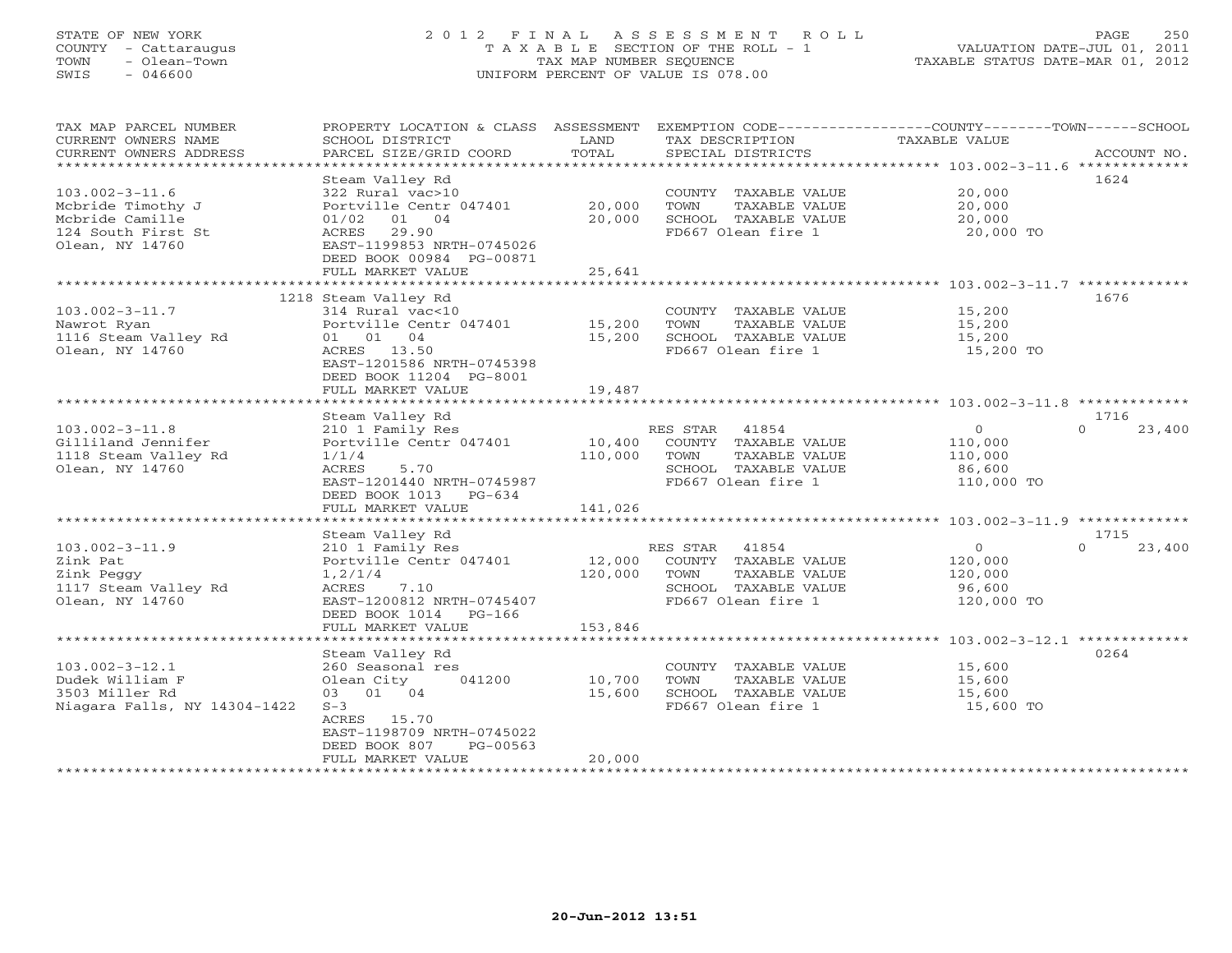# STATE OF NEW YORK 2 0 1 2 F I N A L A S S E S S M E N T R O L L PAGE 251 COUNTY - Cattaraugus T A X A B L E SECTION OF THE ROLL - 1 VALUATION DATE-JUL 01, 2011 TOWN - Olean-Town TAX MAP NUMBER SEQUENCE TAXABLE STATUS DATE-MAR 01, 2012 SWIS - 046600 UNIFORM PERCENT OF VALUE IS 078.00UNIFORM PERCENT OF VALUE IS 078.00

| TAX MAP PARCEL NUMBER<br>CURRENT OWNERS NAME<br>CURRENT OWNERS ADDRESS | PROPERTY LOCATION & CLASS ASSESSMENT<br>SCHOOL DISTRICT<br>PARCEL SIZE/GRID COORD | LAND<br>TOTAL | TAX DESCRIPTION<br>SPECIAL DISTRICTS | EXEMPTION CODE-----------------COUNTY-------TOWN------SCHOOL<br>TAXABLE VALUE<br>ACCOUNT NO. |
|------------------------------------------------------------------------|-----------------------------------------------------------------------------------|---------------|--------------------------------------|----------------------------------------------------------------------------------------------|
|                                                                        |                                                                                   |               |                                      |                                                                                              |
|                                                                        | Steam Valley Rd                                                                   |               |                                      | 1344                                                                                         |
| $103.002 - 3 - 12.2$                                                   | 322 Rural vac>10                                                                  |               | COUNTY TAXABLE VALUE                 | 6,000                                                                                        |
| Reiss Dona M                                                           | Olean City<br>041200                                                              | 6,000         | TOWN<br>TAXABLE VALUE                | 6,000                                                                                        |
| 63 Wolf Run Rd                                                         | 01 04<br>03                                                                       | 6,000         | SCHOOL TAXABLE VALUE                 | 6,000                                                                                        |
| Cuba, NY 14727                                                         | $S-3$                                                                             |               | FD667 Olean fire 1                   | 6,000 TO                                                                                     |
|                                                                        | ACRES 12.85                                                                       |               |                                      |                                                                                              |
|                                                                        | EAST-1198746 NRTH-0745746                                                         |               |                                      |                                                                                              |
|                                                                        | DEED BOOK 3140<br>$PG-4001$                                                       |               |                                      |                                                                                              |
|                                                                        | FULL MARKET VALUE                                                                 | 7,692         |                                      |                                                                                              |
|                                                                        |                                                                                   |               |                                      |                                                                                              |
|                                                                        | Steam Valley Rd                                                                   |               |                                      | 1731                                                                                         |
| $103.002 - 3 - 12.3$                                                   | 314 Rural vac<10                                                                  |               | COUNTY TAXABLE VALUE                 | 7,000                                                                                        |
| Thomas Shawn D                                                         | 041200                                                                            | 7,000         |                                      | 7,000                                                                                        |
|                                                                        | Olean City                                                                        |               | TOWN<br>TAXABLE VALUE                |                                                                                              |
| Thomas Lynn                                                            | ACRES<br>3.30                                                                     | 7,000         | SCHOOL TAXABLE VALUE                 | 7,000                                                                                        |
| 50 Hunters Glen                                                        | EAST-1199006 NRTH-0746132                                                         |               | FD667 Olean fire 1                   | 7,000 TO                                                                                     |
| Getzville, NY 14068                                                    | DEED BOOK 16405 PG-6001                                                           |               |                                      |                                                                                              |
|                                                                        | FULL MARKET VALUE                                                                 | 8,974         |                                      |                                                                                              |
|                                                                        |                                                                                   |               |                                      |                                                                                              |
|                                                                        | Wayman Branch (off)                                                               |               |                                      | 1738                                                                                         |
| $103.002 - 3 - 12.4$                                                   | 314 Rural vac<10                                                                  |               | COUNTY TAXABLE VALUE                 | 6,000                                                                                        |
| Jones William                                                          | Olean City<br>041200                                                              | 6,000         | TOWN<br>TAXABLE VALUE                | 6,000                                                                                        |
| 8 Hastings Ln                                                          | 7.50<br>ACRES                                                                     | 6,000         | SCHOOL TAXABLE VALUE                 | 6,000                                                                                        |
| Flemington, NJ 08822                                                   | EAST-1198083 NRTH-0744849                                                         |               | FD667 Olean fire 1                   | 6,000 TO                                                                                     |
|                                                                        | DEED BOOK 1029<br>$PG-310$                                                        |               |                                      |                                                                                              |
|                                                                        | FULL MARKET VALUE                                                                 | 7,692         |                                      |                                                                                              |
|                                                                        |                                                                                   |               |                                      |                                                                                              |
|                                                                        | Steam Valley Rd                                                                   |               |                                      | 1756                                                                                         |
| $103.002 - 3 - 12.5$                                                   | 322 Rural vac>10                                                                  |               | COUNTY TAXABLE VALUE                 | 5,000                                                                                        |
| Giles Ricky                                                            | Olean City<br>041200                                                              | 5,000         | TOWN<br>TAXABLE VALUE                | 5,000                                                                                        |
| 49 Maple Ave                                                           | 01 04                                                                             | 5,000         | SCHOOL TAXABLE VALUE                 |                                                                                              |
|                                                                        | 03                                                                                |               |                                      | 5,000                                                                                        |
| Allegany, NY 14706                                                     | $S-3$                                                                             |               | FD667 Olean fire 1                   | 5,000 TO                                                                                     |
|                                                                        | <b>ACRES</b><br>9.10                                                              |               |                                      |                                                                                              |
|                                                                        | EAST-1198187 NRTH-0746942                                                         |               |                                      |                                                                                              |
|                                                                        | DEED BOOK 3140<br>PG-4001                                                         |               |                                      |                                                                                              |
|                                                                        | FULL MARKET VALUE                                                                 | 6,410         |                                      |                                                                                              |
|                                                                        |                                                                                   |               |                                      |                                                                                              |
|                                                                        | Steam Valley Rd                                                                   |               |                                      | 1803                                                                                         |
| $103.002 - 3 - 12.6$                                                   | 322 Rural vac>10                                                                  |               | COUNTY TAXABLE VALUE                 | 3,200                                                                                        |
| Hollamby Dennis C                                                      | Olean City<br>041200                                                              | 3,200         | TOWN<br>TAXABLE VALUE                | 3,200                                                                                        |
| 2266 Lillibridge Rd                                                    | ACRES<br>1.55                                                                     | 3,200         | SCHOOL TAXABLE VALUE                 | 3,200                                                                                        |
| Cuba, NY 14727                                                         | EAST-1199148 NRTH-0745602                                                         |               | FD667 Olean fire 1                   | 3,200 TO                                                                                     |
|                                                                        | DEED BOOK 11072 PG-5001                                                           |               |                                      |                                                                                              |
|                                                                        | FULL MARKET VALUE                                                                 | 4,103         |                                      |                                                                                              |
|                                                                        |                                                                                   |               |                                      |                                                                                              |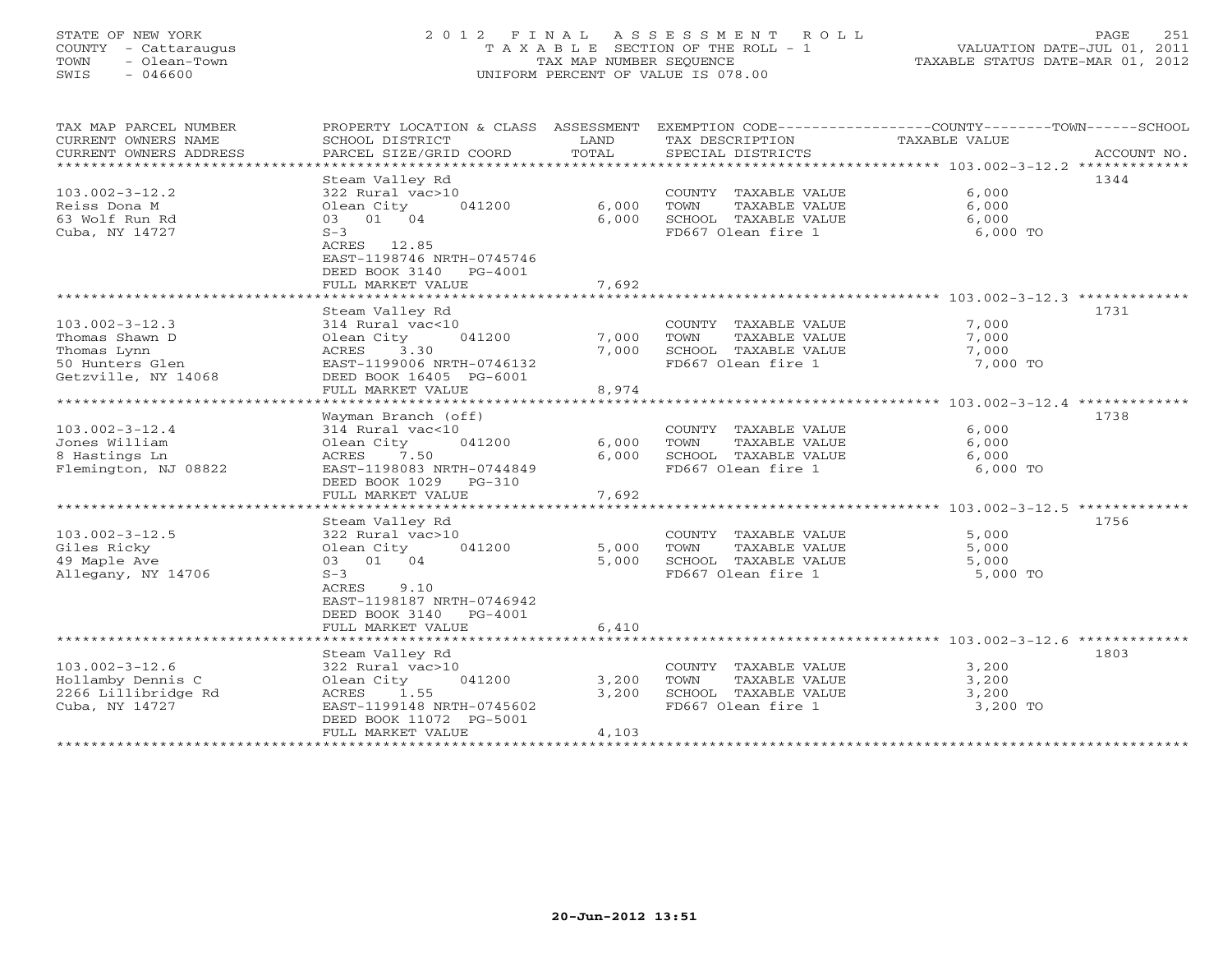# STATE OF NEW YORK 2 0 1 2 F I N A L A S S E S S M E N T R O L L PAGE 252 COUNTY - Cattaraugus T A X A B L E SECTION OF THE ROLL - 1 VALUATION DATE-JUL 01, 2011 TOWN - Olean-Town TAX MAP NUMBER SEQUENCE TAXABLE STATUS DATE-MAR 01, 2012 SWIS - 046600 UNIFORM PERCENT OF VALUE IS 078.00UNIFORM PERCENT OF VALUE IS 078.00

| TAX MAP PARCEL NUMBER<br>CURRENT OWNERS NAME<br>CURRENT OWNERS ADDRESS                        | PROPERTY LOCATION & CLASS<br>SCHOOL DISTRICT<br>PARCEL SIZE/GRID COORD                                              | ASSESSMENT<br>LAND<br>TOTAL | TAX DESCRIPTION<br>SPECIAL DISTRICTS                                                                             | EXEMPTION CODE-----------------COUNTY-------TOWN------SCHOOL<br>TAXABLE VALUE<br>ACCOUNT NO. |
|-----------------------------------------------------------------------------------------------|---------------------------------------------------------------------------------------------------------------------|-----------------------------|------------------------------------------------------------------------------------------------------------------|----------------------------------------------------------------------------------------------|
| ********************                                                                          | * * * * * * * * * * * * * * * *                                                                                     | ************                |                                                                                                                  |                                                                                              |
| $103.002 - 3 - 13.1$                                                                          | Steam Valley Rd<br>260 Seasonal res                                                                                 |                             | COUNTY TAXABLE VALUE                                                                                             | 0787<br>25,000                                                                               |
| Cavanaugh Jeffery M<br>Attn: Nicholas Pordan                                                  | Olean City<br>041200<br>01 04<br>04                                                                                 | 16,000<br>25,000            | TOWN<br>TAXABLE VALUE<br>SCHOOL TAXABLE VALUE                                                                    | 25,000<br>25,000                                                                             |
| 252 Charlesgate Cir<br>E Amherst, NY 14051                                                    | $S-3$<br>ACRES 25.69<br>EAST-1197228 NRTH-0745816<br>DEED BOOK 00951 PG-00899                                       |                             | FD667 Olean fire 1                                                                                               | 25,000 TO                                                                                    |
|                                                                                               | FULL MARKET VALUE                                                                                                   | 32,051                      |                                                                                                                  | ************************** 103.002-3-13.2 *************                                      |
|                                                                                               | Steam Valley                                                                                                        |                             |                                                                                                                  | 1747                                                                                         |
| $103.002 - 3 - 13.2$<br>Jones William<br>8 Hastings Ln<br>Flemington, NJ 08822                | 322 Rural vac>10<br>Olean City<br>041200<br>ACRES<br>25.00<br>EAST-1197238 NRTH-0745021<br>DEED BOOK 1030<br>PG-143 | 16,000<br>16,000            | COUNTY TAXABLE VALUE<br>TOWN<br>TAXABLE VALUE<br>SCHOOL TAXABLE VALUE<br>FD667 Olean fire 1                      | 16,000<br>16,000<br>16,000<br>16,000 TO                                                      |
|                                                                                               | FULL MARKET VALUE                                                                                                   | 20,513                      |                                                                                                                  |                                                                                              |
|                                                                                               | ***********************                                                                                             | ***********                 |                                                                                                                  | ************************* 103.002-3-15 ****************<br>0806                              |
| $103.002 - 3 - 15$<br>Reeves Ross F                                                           | Wayman Branch Rd<br>260 Seasonal res<br>Portville Centr 047401                                                      | 17,400                      | COUNTY TAXABLE VALUE<br>TOWN<br><b>TAXABLE VALUE</b>                                                             | 22,500<br>22,500                                                                             |
| Reeves Gail                                                                                   | 06 01 04                                                                                                            | 22,500                      | SCHOOL TAXABLE VALUE                                                                                             | 22,500                                                                                       |
| 4160 Pearsall Rd<br>Williamson, NY 14589                                                      | ACRES 30.12<br>EAST-1194290 NRTH-0745207<br>DEED BOOK 619<br>PG-00510<br>FULL MARKET VALUE                          | 28,846                      | FD667 Olean fire 1                                                                                               | 22,500 TO                                                                                    |
|                                                                                               | *****************                                                                                                   |                             |                                                                                                                  | ********** 103.003-2-1 ***********                                                           |
|                                                                                               | 857 Two Mile Rd                                                                                                     |                             |                                                                                                                  | 0001                                                                                         |
| $103.003 - 2 - 1$<br>Kubiak James D<br>Kubiak Allison J<br>857 Two Mile Rd<br>Olean, NY 14760 | 210 1 Family Res<br>Olean City<br>041200<br>02 01 05<br>$S-9$<br>ACRES<br>4.08<br>EAST-1181043 NRTH-0742082         | 5,800<br>145,000            | RES STAR<br>41854<br>COUNTY TAXABLE VALUE<br>TOWN<br>TAXABLE VALUE<br>SCHOOL TAXABLE VALUE<br>FD667 Olean fire 1 | $\mathbf{0}$<br>$\Omega$<br>23,400<br>145,000<br>145,000<br>121,600<br>145,000 TO            |
|                                                                                               | DEED BOOK 1015<br>$PG-907$<br>FULL MARKET VALUE                                                                     | 185,897                     |                                                                                                                  |                                                                                              |
|                                                                                               | ******************                                                                                                  |                             |                                                                                                                  |                                                                                              |
| $103.003 - 2 - 2.1$                                                                           | Two Mile Rd<br>321 Abandoned ag                                                                                     |                             | COUNTY TAXABLE VALUE                                                                                             | 0789<br>32,600                                                                               |
| Potter Lumber Co Inc                                                                          | Olean City<br>041200                                                                                                | 32,600                      | TOWN<br>TAXABLE VALUE                                                                                            | 32,600                                                                                       |
| PO Box 10                                                                                     | 02<br>01 04                                                                                                         | 32,600                      | SCHOOL TAXABLE VALUE                                                                                             | 32,600                                                                                       |
| Allegany, NY 14706                                                                            | $S-9$<br>ACRES 97.60<br>EAST-1182218 NRTH-0741487<br>DEED BOOK 790<br>$PG-00613$<br>FULL MARKET VALUE               | 41,795                      | FD667 Olean fire 1                                                                                               | 32,600 TO                                                                                    |
|                                                                                               |                                                                                                                     |                             |                                                                                                                  |                                                                                              |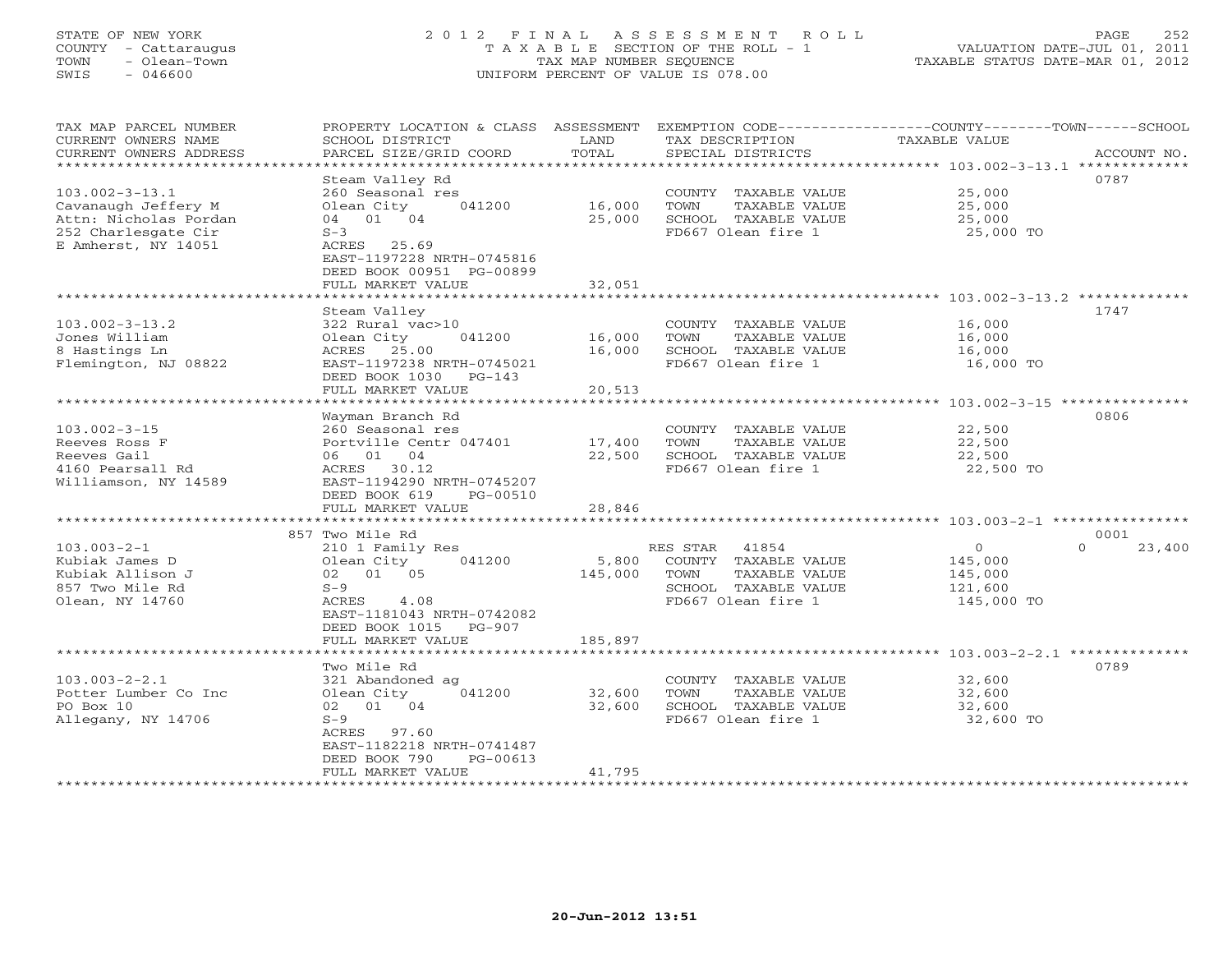| STATE OF NEW YORK    | 2012 FINAL ASSESSMENT ROLL            | 253<br>PAGE.                     |
|----------------------|---------------------------------------|----------------------------------|
| COUNTY - Cattaraugus | T A X A B L E SECTION OF THE ROLL - 1 | VALUATION DATE-JUL 01, 2011      |
| - Olean-Town<br>TOWN | TAX MAP NUMBER SEOUENCE               | TAXABLE STATUS DATE-MAR 01, 2012 |
| - 046600<br>SWIS     | UNIFORM PERCENT OF VALUE IS 078.00    |                                  |
|                      |                                       |                                  |
|                      |                                       |                                  |

| TAX MAP PARCEL NUMBER<br>CURRENT OWNERS NAME | PROPERTY LOCATION & CLASS ASSESSMENT<br>SCHOOL DISTRICT                                     | LAND                  | EXEMPTION CODE-----------------COUNTY-------TOWN------SCHOOL<br>TAX DESCRIPTION | TAXABLE VALUE                                      |                         |
|----------------------------------------------|---------------------------------------------------------------------------------------------|-----------------------|---------------------------------------------------------------------------------|----------------------------------------------------|-------------------------|
| CURRENT OWNERS ADDRESS                       | PARCEL SIZE/GRID COORD                                                                      | TOTAL                 | SPECIAL DISTRICTS                                                               |                                                    | ACCOUNT NO.             |
|                                              |                                                                                             |                       |                                                                                 |                                                    |                         |
|                                              | 858 Two Mile Rd                                                                             |                       |                                                                                 |                                                    | 1227                    |
| $103.003 - 2 - 2.2$                          | 210 1 Family Res                                                                            |                       | RES STAR<br>41854                                                               | $\Omega$                                           | $\Omega$<br>23,400      |
| Fedick Dale                                  | Olean City<br>041200                                                                        | 6,900                 | COUNTY TAXABLE VALUE                                                            | 63,100                                             |                         |
| Fedick Jacalyn                               | 02 01 04                                                                                    | 63,100                | TOWN<br>TAXABLE VALUE                                                           | 63,100                                             |                         |
| 858 Two Mile Rd                              | $S-9$                                                                                       |                       | SCHOOL TAXABLE VALUE                                                            | 39,700                                             |                         |
| Olean, NY 14760                              | ACRES<br>5.81<br>EAST-1181675 NRTH-0742105<br>DEED BOOK 872<br>PG-00980                     |                       | FD667 Olean fire 1                                                              | 63,100 TO                                          |                         |
|                                              | FULL MARKET VALUE                                                                           | 80,897                |                                                                                 |                                                    |                         |
|                                              |                                                                                             |                       |                                                                                 |                                                    |                         |
|                                              | 880 Two Mile Rd                                                                             |                       |                                                                                 |                                                    | 1633                    |
| $103.003 - 2 - 2.3$                          | 210 1 Family Res                                                                            |                       | WVET C/T<br>41121                                                               | 9,360                                              | 9,360<br>$\overline{0}$ |
| Brown Francis D                              | Olean City                                                                                  | 041200 4,500 RES STAR | 41854                                                                           | $\overline{0}$                                     | 23,400<br>$\Omega$      |
| Brown Maria T                                | 02 01 04                                                                                    |                       | 75,700 COUNTY TAXABLE VALUE                                                     | 66,340                                             |                         |
| 880 Two Mile Rd                              | FRNT 280.00 DPTH                                                                            |                       | TOWN<br>TAXABLE VALUE                                                           | 66,340                                             |                         |
| Olean, NY 14760                              | 1.90 BANK<br>ACRES<br>005                                                                   |                       | SCHOOL TAXABLE VALUE                                                            | 52,300                                             |                         |
|                                              | EAST-1181165 NRTH-0742429                                                                   |                       | FD667 Olean fire 1                                                              | 75,700 TO                                          |                         |
|                                              | DEED BOOK 00967 PG-00040                                                                    |                       |                                                                                 |                                                    |                         |
|                                              | FULL MARKET VALUE                                                                           | 97,051                |                                                                                 |                                                    |                         |
|                                              |                                                                                             |                       |                                                                                 |                                                    |                         |
|                                              | Page Rd                                                                                     |                       |                                                                                 |                                                    | 0618                    |
| $103.003 - 2 - 3.1$                          | 321 Abandoned ag                                                                            |                       | COUNTY TAXABLE VALUE                                                            | 27,700                                             |                         |
| Macik Betty L                                | Olean City<br>041200                                                                        | 27,700                | TOWN<br>TAXABLE VALUE                                                           | 27,700                                             |                         |
| PO Box 335                                   | 02 01 04                                                                                    | 27,700                | SCHOOL TAXABLE VALUE                                                            | 27,700                                             |                         |
| Manassas, VA 20108                           | $S-9$<br>ACRES 92.28<br>EAST-1184562 NRTH-0741505<br>DEED BOOK 10516 PG-4003                |                       | FD667 Olean fire 1                                                              | $27,700$ TO                                        |                         |
|                                              | FULL MARKET VALUE                                                                           | 35,513                |                                                                                 |                                                    |                         |
|                                              | **********************                                                                      | **************        |                                                                                 | ********************* 103.003-2-3.2 ************** |                         |
|                                              | Page Rd                                                                                     |                       |                                                                                 |                                                    | 1229                    |
| $103.003 - 2 - 3.2$                          | 321 Abandoned ag                                                                            |                       | COUNTY TAXABLE VALUE                                                            | 36,100                                             |                         |
| Kamery David A                               | 041200<br>Olean City                                                                        | 36,100                | TOWN<br>TAXABLE VALUE                                                           | 36,100                                             |                         |
| 320 E Riverside Dr                           | 02 01 04                                                                                    | 36,100                | SCHOOL TAXABLE VALUE                                                            | 36,100                                             |                         |
| Olean, NY 14760                              | $S-9$                                                                                       |                       | FD667 Olean fire 1                                                              | 36,100 TO                                          |                         |
|                                              | ACRES 109.60<br>EAST-1182113 NRTH-0743517<br>DEED BOOK 792<br>PG-00660<br>FULL MARKET VALUE | 46,282                |                                                                                 |                                                    |                         |
|                                              | **********************                                                                      |                       |                                                                                 |                                                    |                         |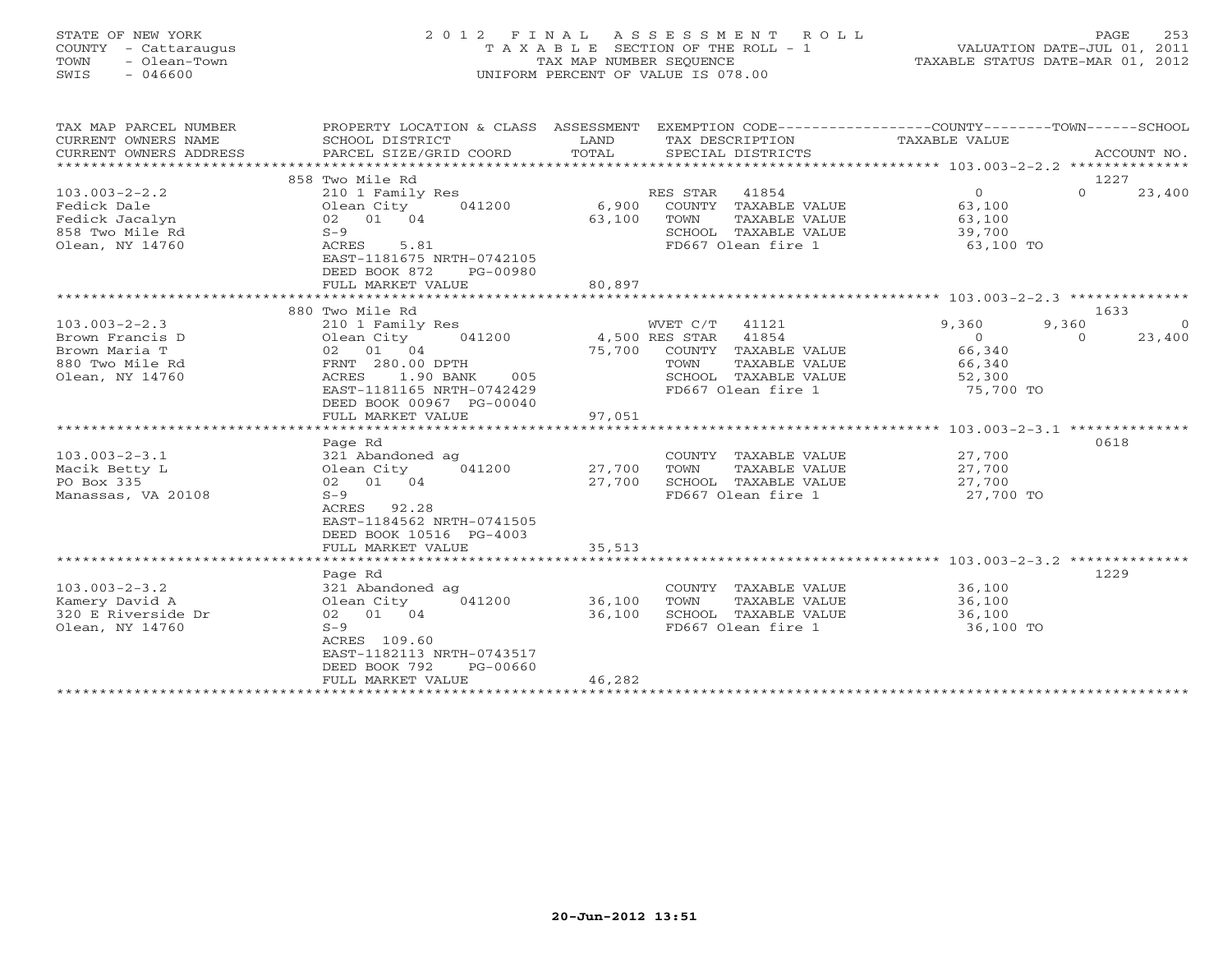## STATE OF NEW YORK 2 0 1 2 F I N A L A S S E S S M E N T R O L L PAGE 254 COUNTY - Cattaraugus T A X A B L E SECTION OF THE ROLL - 1 VALUATION DATE-JUL 01, 2011 TOWN - Olean-Town TAX MAP NUMBER SEQUENCE TAXABLE STATUS DATE-MAR 01, 2012 SWIS - 046600 UNIFORM PERCENT OF VALUE IS 078.00UNIFORM PERCENT OF VALUE IS 078.00

| TAX MAP PARCEL NUMBER<br>CURRENT OWNERS NAME<br>CURRENT OWNERS ADDRESS<br>********************** | PROPERTY LOCATION & CLASS ASSESSMENT<br>SCHOOL DISTRICT<br>PARCEL SIZE/GRID COORD | LAND<br>TOTAL | TAX DESCRIPTION<br>SPECIAL DISTRICTS          | EXEMPTION CODE-----------------COUNTY-------TOWN-----SCHOOL<br><b>TAXABLE VALUE</b> | ACCOUNT NO.        |
|--------------------------------------------------------------------------------------------------|-----------------------------------------------------------------------------------|---------------|-----------------------------------------------|-------------------------------------------------------------------------------------|--------------------|
|                                                                                                  |                                                                                   |               |                                               |                                                                                     |                    |
| $103.003 - 2 - 3.3$                                                                              | 973 Page Rd<br>210 1 Family Res                                                   |               | VET C/T<br>41101                              | 4,200<br>4,200                                                                      | 1260<br>$\circ$    |
| Baily David W                                                                                    | Olean City<br>041200                                                              |               | 5,200 RES STAR<br>41854                       | $\circ$                                                                             | $\Omega$<br>23,400 |
| Baily Tina<br>973 W Page Rd                                                                      | 02 01 04<br>$S-9$                                                                 | 110,000       | COUNTY TAXABLE VALUE<br>TOWN<br>TAXABLE VALUE | 105,800<br>105,800                                                                  |                    |
| Olean, NY 14760                                                                                  | ACRES<br>2.92                                                                     |               | SCHOOL TAXABLE VALUE                          | 86,600                                                                              |                    |
|                                                                                                  | EAST-1185527 NRTH-0742506                                                         |               | FD667 Olean fire 1                            | 110,000 TO                                                                          |                    |
|                                                                                                  | DEED BOOK 785<br>PG-00469                                                         |               |                                               |                                                                                     |                    |
|                                                                                                  | FULL MARKET VALUE                                                                 | 141,026       |                                               |                                                                                     |                    |
|                                                                                                  |                                                                                   |               |                                               | ********* 103.003-2-4.1 **********                                                  |                    |
|                                                                                                  | Page Rd                                                                           |               |                                               |                                                                                     | 0891               |
| $103.003 - 2 - 4.1$                                                                              | 321 Abandoned ag                                                                  |               | COUNTY TAXABLE VALUE                          | 19,600                                                                              |                    |
| Kamery David A                                                                                   | 041200<br>Olean City                                                              | 19,600        | TAXABLE VALUE<br>TOWN                         | 19,600                                                                              |                    |
| 320 E Riverside Dr                                                                               | 02 01 04                                                                          | 19,600        | SCHOOL TAXABLE VALUE                          | 19,600                                                                              |                    |
| Olean, NY 14760                                                                                  | $S-9$                                                                             |               | FD667 Olean fire 1                            | 19,600 TO                                                                           |                    |
|                                                                                                  | ACRES 50.85                                                                       |               |                                               |                                                                                     |                    |
|                                                                                                  | EAST-1183909 NRTH-0743518                                                         |               |                                               |                                                                                     |                    |
|                                                                                                  | DEED BOOK 867<br>PG-00771                                                         |               |                                               |                                                                                     |                    |
|                                                                                                  | FULL MARKET VALUE                                                                 | 25,128        |                                               |                                                                                     |                    |
|                                                                                                  | 918 Page Rd                                                                       |               |                                               |                                                                                     | 1368               |
| $103.003 - 2 - 4.2$                                                                              | 210 1 Family Res                                                                  |               | RES STAR<br>41854                             | $\overline{O}$                                                                      | 23,400<br>$\Omega$ |
| Craver Colleen                                                                                   | Olean City<br>041200                                                              | 7,000         | COUNTY TAXABLE VALUE                          | 71,200                                                                              |                    |
| 918 Page Rd                                                                                      | 02 01 04                                                                          | 71,200        | TAXABLE VALUE<br>TOWN                         | 71,200                                                                              |                    |
| Olean, NY 14760                                                                                  | $S-9$                                                                             |               | SCHOOL TAXABLE VALUE                          | 47,800                                                                              |                    |
|                                                                                                  | ACRES<br>7.08                                                                     |               | FD667 Olean fire 1                            | 71,200 TO                                                                           |                    |
|                                                                                                  | EAST-1184206 NRTH-0743457                                                         |               |                                               |                                                                                     |                    |
|                                                                                                  | DEED BOOK 16971 PG-9002                                                           |               |                                               |                                                                                     |                    |
|                                                                                                  | FULL MARKET VALUE                                                                 | 91,282        |                                               |                                                                                     |                    |
|                                                                                                  | 807 Page Rd                                                                       |               |                                               |                                                                                     | 1278               |
| $103.003 - 2 - 8.2$                                                                              | 210 1 Family Res - TIMESH                                                         |               | RES STAR<br>41854                             | $\circ$                                                                             | $\Omega$<br>23,400 |
| Johnson Lynn                                                                                     | Olean City<br>041200                                                              | 8,800         | COUNTY TAXABLE VALUE                          | 164,400                                                                             |                    |
| Johnson Melissa                                                                                  | 02 01 04                                                                          | 164,400       | TAXABLE VALUE<br>TOWN                         | 164,400                                                                             |                    |
| 807 Page Rd                                                                                      | $S-9$ L/p 958-526 & 873-604                                                       |               | SCHOOL TAXABLE VALUE                          | 141,000                                                                             |                    |
| Olean, NY 14760                                                                                  | Ff 500.00                                                                         |               | FD667 Olean fire 1                            | 164,400 TO                                                                          |                    |
|                                                                                                  | ACRES<br>9.75                                                                     |               |                                               |                                                                                     |                    |
|                                                                                                  | EAST-1184585 NRTH-0742448                                                         |               |                                               |                                                                                     |                    |
|                                                                                                  | DEED BOOK 11244 PG-8004                                                           |               |                                               |                                                                                     |                    |
|                                                                                                  | FULL MARKET VALUE                                                                 | 210,769       |                                               |                                                                                     |                    |
|                                                                                                  | ***********************                                                           |               |                                               |                                                                                     |                    |
|                                                                                                  | Page Rd                                                                           |               |                                               |                                                                                     | 1053               |
| $103.003 - 2 - 9$                                                                                | 833 Radio                                                                         |               | COUNTY TAXABLE VALUE                          | 116,900                                                                             |                    |
| of NY, Inc Arrow Communication Olean City                                                        | 041200                                                                            | 8,000         | TOWN<br>TAXABLE VALUE                         | 116,900                                                                             |                    |
| 3219 W State St                                                                                  | 02 01 04                                                                          | 116,900       | SCHOOL TAXABLE VALUE                          | 116,900                                                                             |                    |
| Olean, NY 14760                                                                                  | $S-9$                                                                             |               | FD667 Olean fire 1                            | 116,900 TO                                                                          |                    |
|                                                                                                  | ACRES 10.91<br>EAST-1185228 NRTH-0741831                                          |               |                                               |                                                                                     |                    |
|                                                                                                  | DEED BOOK 893<br>PG-00884                                                         |               |                                               |                                                                                     |                    |
|                                                                                                  | FULL MARKET VALUE                                                                 | 149,872       |                                               |                                                                                     |                    |
| ************************                                                                         |                                                                                   |               |                                               |                                                                                     |                    |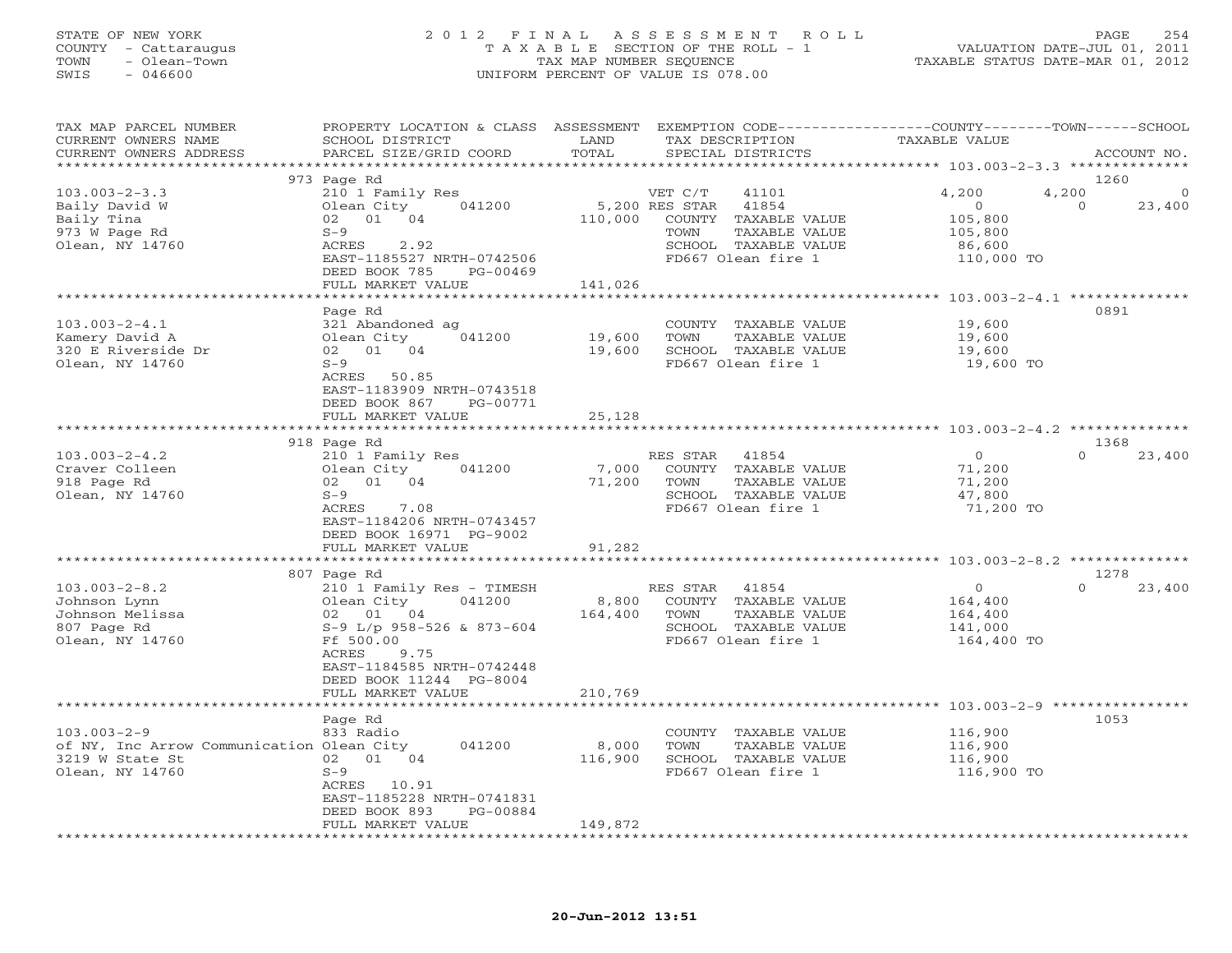## STATE OF NEW YORK 2 0 1 2 F I N A L A S S E S S M E N T R O L L PAGE 255 COUNTY - Cattaraugus T A X A B L E SECTION OF THE ROLL - 1 VALUATION DATE-JUL 01, 2011 TOWN - Olean-Town TAX MAP NUMBER SEQUENCE TAXABLE STATUS DATE-MAR 01, 2012 SWIS - 046600 UNIFORM PERCENT OF VALUE IS 078.00UNIFORM PERCENT OF VALUE IS 078.00

| TAX MAP PARCEL NUMBER    | PROPERTY LOCATION & CLASS ASSESSMENT                   |                    |                       | EXEMPTION CODE-----------------COUNTY-------TOWN------SCHOOL |
|--------------------------|--------------------------------------------------------|--------------------|-----------------------|--------------------------------------------------------------|
| CURRENT OWNERS NAME      | SCHOOL DISTRICT                                        | LAND               | TAX DESCRIPTION       | <b>TAXABLE VALUE</b>                                         |
| CURRENT OWNERS ADDRESS   | PARCEL SIZE/GRID COORD                                 | TOTAL              | SPECIAL DISTRICTS     | ACCOUNT NO.                                                  |
|                          |                                                        |                    |                       |                                                              |
|                          | 827 Page Rd                                            |                    |                       | 0593                                                         |
| $103.003 - 2 - 10$       | 210 1 Family Res                                       |                    | SR STAR<br>41834      | $\Omega$<br>$\Omega$<br>48,520                               |
| Townsend Charles A       | 041200<br>Olean City                                   | 3,100              | COUNTY TAXABLE VALUE  | 62,000                                                       |
| Townsend Marsha          | 02 01 04                                               | 62,000             | TOWN<br>TAXABLE VALUE | 62,000                                                       |
| 827 Page Rd              | $S-9$                                                  |                    | SCHOOL TAXABLE VALUE  | 13,480                                                       |
| PO Box 211               | 032<br>ACRES<br>2.83 BANK                              |                    | FD667 Olean fire 1    | 62,000 TO                                                    |
| Olean, NY 14760          | EAST-1185425 NRTH-0742179<br>DEED BOOK 755<br>PG-01146 |                    |                       |                                                              |
|                          | FULL MARKET VALUE                                      | 79,487             |                       |                                                              |
|                          | **********************                                 |                    |                       |                                                              |
|                          | Page Rd (Off)                                          |                    |                       | 0368                                                         |
| $103.003 - 2 - 11$       | 260 Seasonal res                                       |                    | COUNTY TAXABLE VALUE  | 12,000                                                       |
| Elwell John              | Olean City<br>041200                                   | 5,900              | TOWN<br>TAXABLE VALUE | 12,000                                                       |
| Elwell Sheri             | 02 01 04                                               | 12,000             | SCHOOL TAXABLE VALUE  | 12,000                                                       |
| 490 Route 16 S           | $S-9$                                                  |                    | FD667 Olean fire 1    | 12,000 TO                                                    |
| Olean, NY 14760          | ACRES<br>4.23                                          |                    |                       |                                                              |
|                          | EAST-1184963 NRTH-0743182                              |                    |                       |                                                              |
|                          | DEED BOOK 1026<br>$PG-344$                             |                    |                       |                                                              |
|                          | FULL MARKET VALUE                                      | 15,385             |                       |                                                              |
|                          |                                                        |                    |                       |                                                              |
|                          | 913 Page Rd                                            |                    |                       | 0367                                                         |
| $103.003 - 2 - 12.1$     | 240 Rural res                                          |                    | RES STAR<br>41854     | $\circ$<br>$\Omega$<br>23,400                                |
| Woodruff Carl S          | 041200<br>Olean City                                   | 20,800             | COUNTY TAXABLE VALUE  | 59,900                                                       |
| Woodruff Donna J         | 02 01 04                                               | 59,900             | TOWN<br>TAXABLE VALUE | 59,900                                                       |
| 913 Page Rd              | $S-9$                                                  |                    | SCHOOL TAXABLE VALUE  | 36,500                                                       |
| Olean, NY 14760          | ACRES 41.75                                            |                    | FD667 Olean fire 1    | 59,900 TO                                                    |
|                          | EAST-1185251 NRTH-0743750                              |                    |                       |                                                              |
|                          | DEED BOOK 903<br>PG-00291                              |                    |                       |                                                              |
|                          | FULL MARKET VALUE                                      | 76,795<br>******** |                       |                                                              |
|                          |                                                        |                    |                       | 1199                                                         |
| $103.003 - 2 - 12.2$     | 901 Page Rd<br>270 Mfg housing                         |                    | COUNTY TAXABLE VALUE  | 18,200                                                       |
| Burgeson Casey J         | Olean City<br>041200                                   | 3,600              | TOWN<br>TAXABLE VALUE | 18,200                                                       |
| 6109 Rawson Rd           | 02 01 04                                               | 18,200             | SCHOOL TAXABLE VALUE  | 18,200                                                       |
| Cuba, NY 14727           | $S-9$                                                  |                    | FD667 Olean fire 1    | 18,200 TO                                                    |
|                          | FRNT 200.00 DPTH 150.00                                |                    |                       |                                                              |
|                          | EAST-1184594 NRTH-0743022                              |                    |                       |                                                              |
|                          | DEED BOOK 00978 PG-00805                               |                    |                       |                                                              |
|                          | FULL MARKET VALUE                                      | 23,333             |                       |                                                              |
|                          |                                                        |                    |                       | ********************** 103.003-2-12.4 *************          |
|                          | 911 Page Rd                                            |                    |                       | 1518                                                         |
| $103.003 - 2 - 12.4$     | 210 1 Family Res                                       |                    | COUNTY TAXABLE VALUE  | 63,100                                                       |
| Nationstar Mortgage, LLC | Olean City<br>041200                                   | 3,600              | TAXABLE VALUE<br>TOWN | 63,100                                                       |
| 350 Highland Dr          | 02 01 04                                               | 63,100             | SCHOOL TAXABLE VALUE  | 63,100                                                       |
| Lewisville, TX 75067     | FRNT 200.00 DPTH 150.00                                |                    | FD667 Olean fire 1    | 63,100 TO                                                    |
|                          | EAST-1184593 NRTH-0743222                              |                    |                       |                                                              |
|                          | DEED BOOK 16739 PG-4004                                |                    |                       |                                                              |
|                          | FULL MARKET VALUE                                      | 80,897             |                       |                                                              |
|                          |                                                        |                    |                       |                                                              |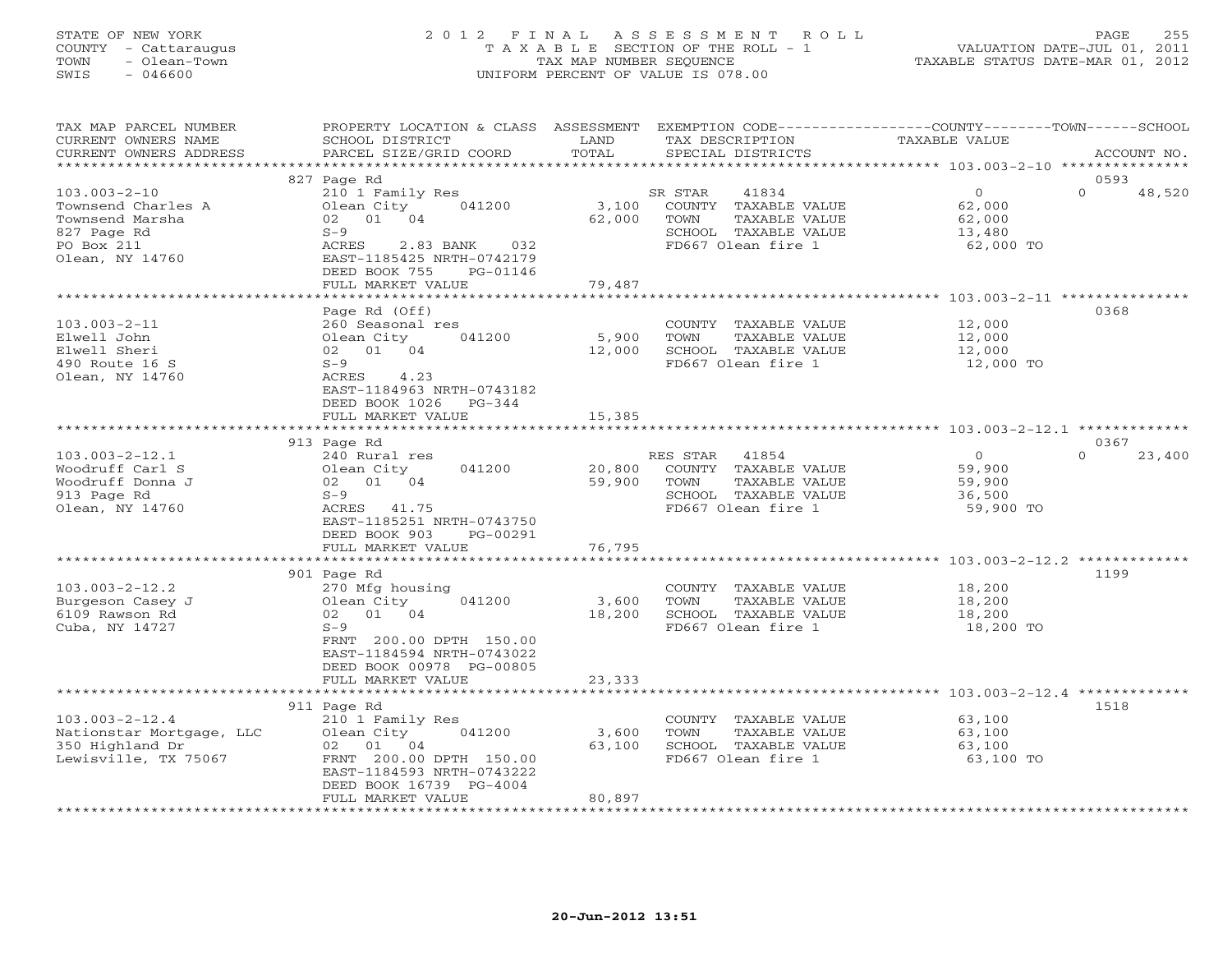# STATE OF NEW YORK 2 0 1 2 F I N A L A S S E S S M E N T R O L L PAGE 256 COUNTY - Cattaraugus T A X A B L E SECTION OF THE ROLL - 1 VALUATION DATE-JUL 01, 2011 TOWN - Olean-Town TAX MAP NUMBER SEQUENCE TAXABLE STATUS DATE-MAR 01, 2012 SWIS - 046600 UNIFORM PERCENT OF VALUE IS 078.00UNIFORM PERCENT OF VALUE IS 078.00

| TAX MAP PARCEL NUMBER<br>CURRENT OWNERS NAME<br>CURRENT OWNERS ADDRESS | PROPERTY LOCATION & CLASS ASSESSMENT<br>SCHOOL DISTRICT<br>PARCEL SIZE/GRID COORD | LAND<br>TOTAL   | EXEMPTION CODE-----------------COUNTY-------TOWN------SCHOOL<br>TAX DESCRIPTION<br>SPECIAL DISTRICTS | TAXABLE VALUE    | ACCOUNT NO.                |
|------------------------------------------------------------------------|-----------------------------------------------------------------------------------|-----------------|------------------------------------------------------------------------------------------------------|------------------|----------------------------|
|                                                                        |                                                                                   |                 |                                                                                                      |                  |                            |
|                                                                        | Nys Rte 16 S                                                                      |                 |                                                                                                      |                  | 0753                       |
| $103.003 - 2 - 13$                                                     | 321 Abandoned ag                                                                  |                 | COUNTY TAXABLE VALUE                                                                                 | 12,000           |                            |
| Parker Allen L                                                         | 041200<br>Olean City                                                              | 12,000          | TOWN<br>TAXABLE VALUE                                                                                | 12,000           |                            |
| Parker Randy                                                           | 04 01 04                                                                          | 12,000          | SCHOOL TAXABLE VALUE                                                                                 | 12,000           |                            |
| 1132 Nys Rte 16 S                                                      | $S-6$                                                                             |                 | FD667 Olean fire 1                                                                                   | 12,000 TO        |                            |
| Olean, NY 14760                                                        | Life Use - Allen                                                                  |                 |                                                                                                      |                  |                            |
|                                                                        | ACRES<br>32.10<br>EAST-1186450 NRTH-0743918                                       |                 |                                                                                                      |                  |                            |
|                                                                        | DEED BOOK 00970 PG-01156                                                          |                 |                                                                                                      |                  |                            |
|                                                                        |                                                                                   | 15,385          |                                                                                                      |                  |                            |
|                                                                        | FULL MARKET VALUE                                                                 |                 |                                                                                                      |                  |                            |
|                                                                        |                                                                                   |                 |                                                                                                      |                  |                            |
| $103.003 - 2 - 15$                                                     | 1140 Nys Rte 16 S                                                                 |                 | RES STAR<br>41854                                                                                    | $\circ$          | 0752<br>23,400<br>$\Omega$ |
|                                                                        | 210 1 Family Res                                                                  |                 |                                                                                                      |                  |                            |
| Parker Randy A<br>Gross Edwina K                                       | Olean City<br>041200<br>04 01 04                                                  | 5,000<br>46,100 | COUNTY TAXABLE VALUE<br>TOWN<br>TAXABLE VALUE                                                        | 46,100<br>46,100 |                            |
| 1140 Route 16                                                          | $S-6$                                                                             |                 |                                                                                                      |                  |                            |
|                                                                        |                                                                                   |                 | SCHOOL TAXABLE VALUE                                                                                 | 22,700           |                            |
| Olean, NY 14760                                                        | ACRES<br>2.64<br>EAST-1187070 NRTH-0744152                                        |                 | FD667 Olean fire 1                                                                                   | 46,100 TO        |                            |
|                                                                        |                                                                                   |                 |                                                                                                      |                  |                            |
|                                                                        | DEED BOOK 2418<br>PG-9001                                                         |                 |                                                                                                      |                  |                            |
|                                                                        | FULL MARKET VALUE                                                                 | 59,103          |                                                                                                      |                  |                            |
|                                                                        | Nys Rte 16 S                                                                      |                 |                                                                                                      |                  | 0755                       |
| $103.003 - 2 - 16$                                                     | 314 Rural vac<10                                                                  |                 | COUNTY TAXABLE VALUE                                                                                 | 3,100            |                            |
| Parker John B                                                          | Olean City<br>041200                                                              | 3,100           | TOWN<br>TAXABLE VALUE                                                                                | 3,100            |                            |
| Parker Allen L                                                         | 04 01 04                                                                          | 3,100           | SCHOOL TAXABLE VALUE                                                                                 | 3,100            |                            |
| 1132 Nys Rte 16S                                                       | Life Use                                                                          |                 | FD667 Olean fire 1                                                                                   | 3,100 TO         |                            |
| Olean, NY 14760                                                        | FRNT 116.00 DPTH 150.00                                                           |                 |                                                                                                      |                  |                            |
|                                                                        | EAST-1187208 NRTH-0743952                                                         |                 |                                                                                                      |                  |                            |
|                                                                        | DEED BOOK 899<br>PG-00120                                                         |                 |                                                                                                      |                  |                            |
|                                                                        | FULL MARKET VALUE                                                                 | 3,974           |                                                                                                      |                  |                            |
|                                                                        |                                                                                   |                 |                                                                                                      |                  |                            |
|                                                                        | 1132 Nys Rte 16 S                                                                 |                 |                                                                                                      |                  | 0751                       |
| $103.003 - 2 - 17$                                                     | 210 1 Family Res                                                                  |                 | 41834<br>SR STAR                                                                                     | $\overline{0}$   | 48,520<br>$\Omega$         |
| Parker Allen L                                                         | 041200<br>Olean City                                                              | 3,900           | COUNTY TAXABLE VALUE                                                                                 | 57,900           |                            |
| Parker Sandra                                                          | 04 01 04                                                                          | 57,900          | TOWN<br>TAXABLE VALUE                                                                                | 57,900           |                            |
| 1132 Nys Rte 16 S                                                      | $S-6$                                                                             |                 | SCHOOL TAXABLE VALUE                                                                                 | 9,380            |                            |
| Olean, NY 14760                                                        | 1.20<br>ACRES                                                                     |                 | FD667 Olean fire 1                                                                                   | 57,900 TO        |                            |
|                                                                        | EAST-1187165 NRTH-0743782                                                         |                 |                                                                                                      |                  |                            |
|                                                                        | DEED BOOK 00951 PG-00769                                                          |                 |                                                                                                      |                  |                            |
|                                                                        | FULL MARKET VALUE                                                                 | 74,231          |                                                                                                      |                  |                            |
|                                                                        |                                                                                   |                 |                                                                                                      |                  |                            |
|                                                                        |                                                                                   |                 |                                                                                                      |                  |                            |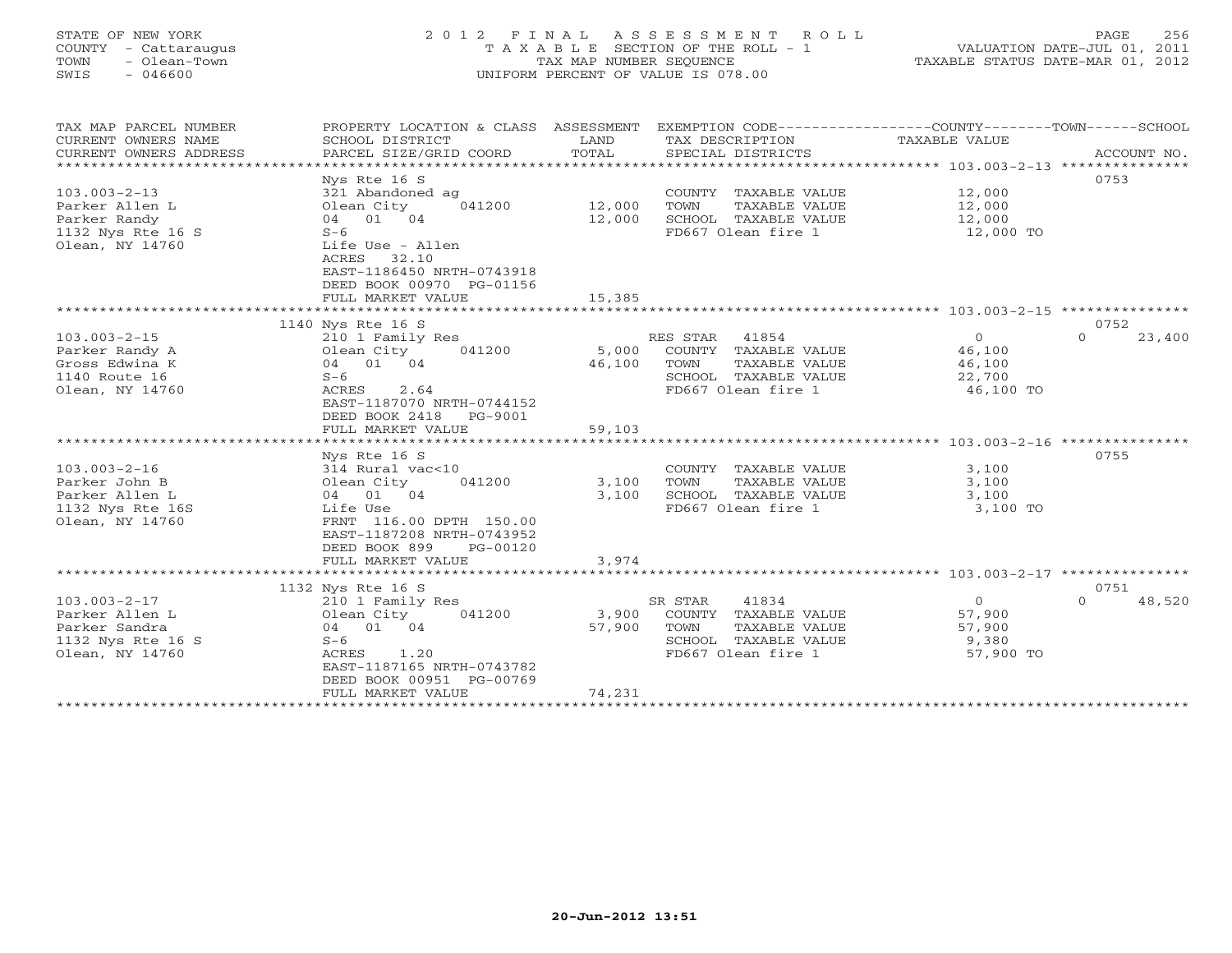# STATE OF NEW YORK 2 0 1 2 F I N A L A S S E S S M E N T R O L L PAGE 257 COUNTY - Cattaraugus T A X A B L E SECTION OF THE ROLL - 1 VALUATION DATE-JUL 01, 2011 TOWN - Olean-Town TAX MAP NUMBER SEQUENCE TAXABLE STATUS DATE-MAR 01, 2012 SWIS - 046600 UNIFORM PERCENT OF VALUE IS 078.00

| CURRENT OWNERS NAME<br>SCHOOL DISTRICT<br>LAND<br>TAX DESCRIPTION<br>TAXABLE VALUE<br>TOTAL<br>CURRENT OWNERS ADDRESS<br>PARCEL SIZE/GRID COORD<br>SPECIAL DISTRICTS<br>ACCOUNT NO.<br>0754<br>1128 Nys Rte 16 S<br>41854<br>$\overline{0}$<br>$\Omega$<br>$103.003 - 2 - 18$<br>RES STAR<br>23,400<br>210 1 Family Res<br>Olean City<br>041200<br>4,800<br>COUNTY TAXABLE VALUE<br>45,000<br>Schuman Mark<br>04 01 04<br>45,000<br>TOWN<br>TAXABLE VALUE<br>45,000<br>Schuman Margaret<br>1128 Nys Rte 16S<br>$S-6$<br>SCHOOL TAXABLE VALUE<br>21,600<br>3.00<br>Olean, NY 14760<br>ACRES<br>FD667 Olean fire 1<br>45,000 TO |
|-------------------------------------------------------------------------------------------------------------------------------------------------------------------------------------------------------------------------------------------------------------------------------------------------------------------------------------------------------------------------------------------------------------------------------------------------------------------------------------------------------------------------------------------------------------------------------------------------------------------------------|
|                                                                                                                                                                                                                                                                                                                                                                                                                                                                                                                                                                                                                               |
|                                                                                                                                                                                                                                                                                                                                                                                                                                                                                                                                                                                                                               |
|                                                                                                                                                                                                                                                                                                                                                                                                                                                                                                                                                                                                                               |
|                                                                                                                                                                                                                                                                                                                                                                                                                                                                                                                                                                                                                               |
|                                                                                                                                                                                                                                                                                                                                                                                                                                                                                                                                                                                                                               |
|                                                                                                                                                                                                                                                                                                                                                                                                                                                                                                                                                                                                                               |
|                                                                                                                                                                                                                                                                                                                                                                                                                                                                                                                                                                                                                               |
|                                                                                                                                                                                                                                                                                                                                                                                                                                                                                                                                                                                                                               |
|                                                                                                                                                                                                                                                                                                                                                                                                                                                                                                                                                                                                                               |
| EAST-1187132 NRTH-0743469                                                                                                                                                                                                                                                                                                                                                                                                                                                                                                                                                                                                     |
| DEED BOOK 00951 PG-00775                                                                                                                                                                                                                                                                                                                                                                                                                                                                                                                                                                                                      |
| 57,692<br>FULL MARKET VALUE                                                                                                                                                                                                                                                                                                                                                                                                                                                                                                                                                                                                   |
|                                                                                                                                                                                                                                                                                                                                                                                                                                                                                                                                                                                                                               |
| Nys Rte 16 S<br>1027                                                                                                                                                                                                                                                                                                                                                                                                                                                                                                                                                                                                          |
| $103.003 - 2 - 19.1$<br>314 Rural vac<10<br>4,800<br>COUNTY TAXABLE VALUE                                                                                                                                                                                                                                                                                                                                                                                                                                                                                                                                                     |
| Sherwood Linda<br>Olean City<br>041200<br>4,800<br>TOWN<br>TAXABLE VALUE<br>4,800                                                                                                                                                                                                                                                                                                                                                                                                                                                                                                                                             |
| Parker Sandra<br>4,800<br>SCHOOL TAXABLE VALUE<br>04 01 04<br>4,800                                                                                                                                                                                                                                                                                                                                                                                                                                                                                                                                                           |
| 1120 Songer Dr Rte 16 S<br>FD667 Olean fire 1<br>4,800 TO<br>$S-6$                                                                                                                                                                                                                                                                                                                                                                                                                                                                                                                                                            |
| Olean, NY 14760<br>FRNT 250.00 DPTH                                                                                                                                                                                                                                                                                                                                                                                                                                                                                                                                                                                           |
| ACRES<br>2.25                                                                                                                                                                                                                                                                                                                                                                                                                                                                                                                                                                                                                 |
| EAST-1187132 NRTH-0742652                                                                                                                                                                                                                                                                                                                                                                                                                                                                                                                                                                                                     |
| DEED BOOK 894<br>PG-00148                                                                                                                                                                                                                                                                                                                                                                                                                                                                                                                                                                                                     |
| 6,154<br>FULL MARKET VALUE                                                                                                                                                                                                                                                                                                                                                                                                                                                                                                                                                                                                    |
|                                                                                                                                                                                                                                                                                                                                                                                                                                                                                                                                                                                                                               |
| 1120 Nys Rte 16 S<br>1601                                                                                                                                                                                                                                                                                                                                                                                                                                                                                                                                                                                                     |
| $103.003 - 2 - 19.2$<br>41854<br>$\overline{0}$<br>$\Omega$<br>23,400<br>210 1 Family Res<br>RES STAR                                                                                                                                                                                                                                                                                                                                                                                                                                                                                                                         |
| Sherwood Linda L<br>041200<br>3,500<br>COUNTY TAXABLE VALUE<br>85,000<br>Olean City                                                                                                                                                                                                                                                                                                                                                                                                                                                                                                                                           |
| Songer Neil<br>04 01 04<br>85,000<br>TOWN<br>TAXABLE VALUE<br>85,000                                                                                                                                                                                                                                                                                                                                                                                                                                                                                                                                                          |
| 1120 Songer Dr Rte 16 S<br>SCHOOL TAXABLE VALUE<br>Life Use-Neil Apport Bill<br>61,600                                                                                                                                                                                                                                                                                                                                                                                                                                                                                                                                        |
| Asm't May Chg 3/96<br>FD667 Olean fire 1<br>85,000 TO<br>Olean, NY 14760                                                                                                                                                                                                                                                                                                                                                                                                                                                                                                                                                      |
| FRNT 213.40 DPTH 166.80                                                                                                                                                                                                                                                                                                                                                                                                                                                                                                                                                                                                       |
| EAST-1186939 NRTH-0742699                                                                                                                                                                                                                                                                                                                                                                                                                                                                                                                                                                                                     |
| DEED BOOK 00949 PG-00442<br>FULL MARKET VALUE<br>108,974                                                                                                                                                                                                                                                                                                                                                                                                                                                                                                                                                                      |
|                                                                                                                                                                                                                                                                                                                                                                                                                                                                                                                                                                                                                               |
| 1122 Rte 16 S<br>1638                                                                                                                                                                                                                                                                                                                                                                                                                                                                                                                                                                                                         |
| $\overline{O}$<br>RES STAR<br>$\circ$                                                                                                                                                                                                                                                                                                                                                                                                                                                                                                                                                                                         |
| $103.003 - 2 - 19.3$<br>41854<br>23,400<br>210 1 Family Res<br>041200<br>6,300<br>COUNTY TAXABLE VALUE                                                                                                                                                                                                                                                                                                                                                                                                                                                                                                                        |
| 118,500<br>Parker Peter Jon<br>Olean City<br>1122 Rte 16 S<br>04 01 04<br>118,500<br>TOWN<br>TAXABLE VALUE<br>118,500                                                                                                                                                                                                                                                                                                                                                                                                                                                                                                         |
| FRNT 408.20 DPTH<br>SCHOOL TAXABLE VALUE                                                                                                                                                                                                                                                                                                                                                                                                                                                                                                                                                                                      |
| Olean, NY 14760<br>95,100<br>ACRES<br>4.90<br>FD667 Olean fire 1<br>118,500 TO                                                                                                                                                                                                                                                                                                                                                                                                                                                                                                                                                |
| EAST-1187067 NRTH-0743062                                                                                                                                                                                                                                                                                                                                                                                                                                                                                                                                                                                                     |
| DEED BOOK 00970 PG-01117                                                                                                                                                                                                                                                                                                                                                                                                                                                                                                                                                                                                      |
| 151,923<br>FULL MARKET VALUE                                                                                                                                                                                                                                                                                                                                                                                                                                                                                                                                                                                                  |
| ************************                                                                                                                                                                                                                                                                                                                                                                                                                                                                                                                                                                                                      |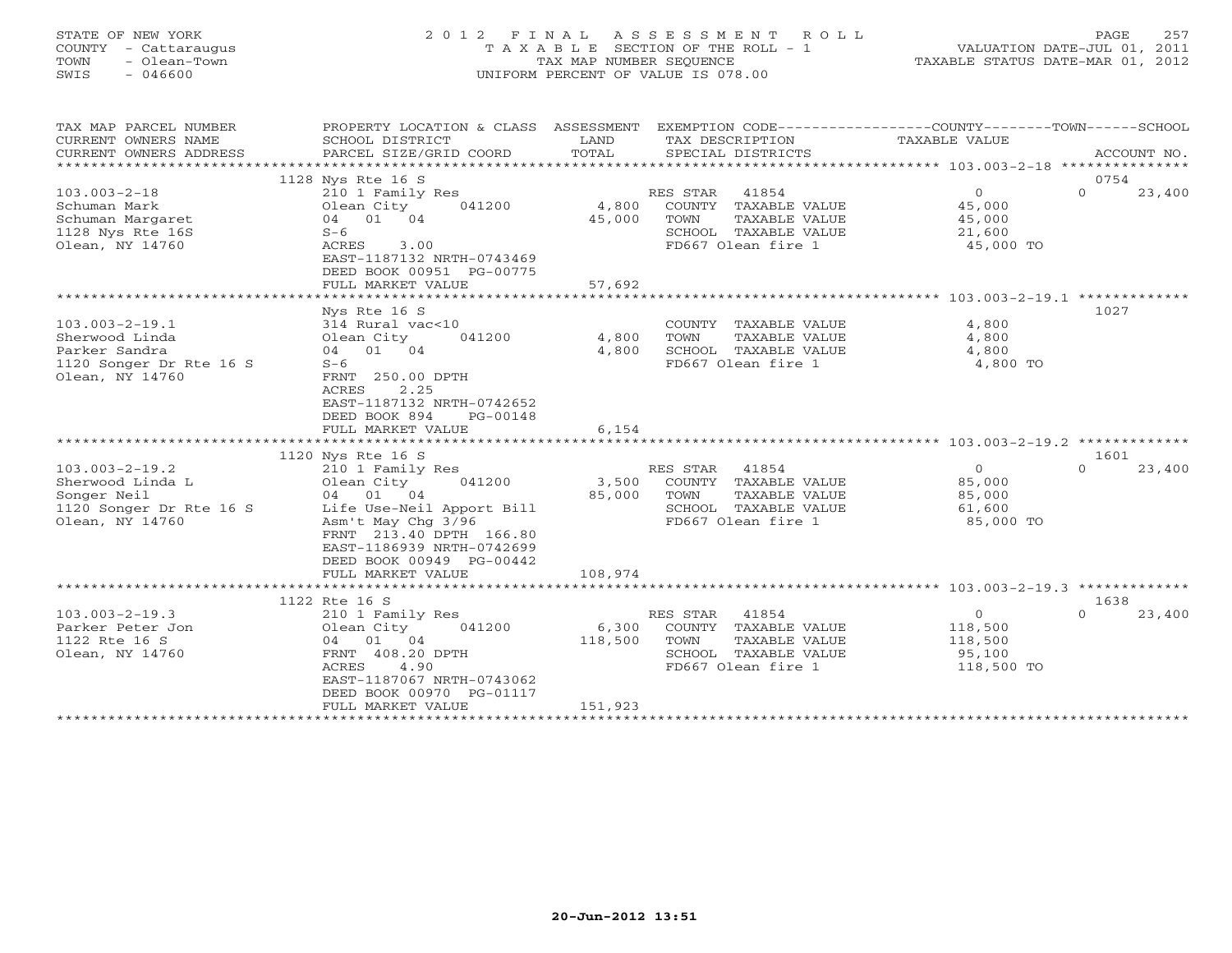# STATE OF NEW YORK 2 0 1 2 F I N A L A S S E S S M E N T R O L L PAGE 258 COUNTY - Cattaraugus T A X A B L E SECTION OF THE ROLL - 1 VALUATION DATE-JUL 01, 2011 TOWN - Olean-Town TAX MAP NUMBER SEQUENCE TAXABLE STATUS DATE-MAR 01, 2012 SWIS - 046600 UNIFORM PERCENT OF VALUE IS 078.00UNIFORM PERCENT OF VALUE IS 078.00

| TAX MAP PARCEL NUMBER<br>CURRENT OWNERS NAME<br>CURRENT OWNERS ADDRESS | PROPERTY LOCATION & CLASS ASSESSMENT<br>SCHOOL DISTRICT<br>PARCEL SIZE/GRID COORD | LAND<br>TOTAL   | EXEMPTION CODE-----------------COUNTY-------TOWN------SCHOOL<br>TAX DESCRIPTION<br>SPECIAL DISTRICTS | TAXABLE VALUE       | ACCOUNT NO.        |
|------------------------------------------------------------------------|-----------------------------------------------------------------------------------|-----------------|------------------------------------------------------------------------------------------------------|---------------------|--------------------|
|                                                                        |                                                                                   |                 |                                                                                                      |                     |                    |
|                                                                        | 2624 Swartz Rd                                                                    |                 |                                                                                                      |                     | 0965               |
| $103.003 - 2 - 20$                                                     | 210 1 Family Res                                                                  |                 | RES STAR<br>41854                                                                                    | $\circ$             | $\Omega$<br>23,400 |
| Howard William C Jr                                                    | Olean City<br>041200                                                              | 8,600           | COUNTY TAXABLE VALUE                                                                                 | 125,500             |                    |
| Howard Mari L                                                          | 04 01 04                                                                          | 125,500         | TOWN<br>TAXABLE VALUE                                                                                | 125,500             |                    |
| 2624 Swartz Rd                                                         | $S-6$                                                                             |                 | SCHOOL TAXABLE VALUE                                                                                 | 102,100             |                    |
| Olean, NY 14760                                                        | ACRES<br>9.37<br>EAST-1186735 NRTH-0742743<br>DEED BOOK 2118<br>PG-6001           |                 | FD667 Olean fire 1                                                                                   | 125,500 TO          |                    |
|                                                                        | FULL MARKET VALUE                                                                 | 160,897         |                                                                                                      |                     |                    |
|                                                                        |                                                                                   |                 |                                                                                                      |                     |                    |
|                                                                        | Nys Rte 16 S                                                                      |                 |                                                                                                      |                     | 0448               |
| $103.003 - 2 - 21$                                                     | 321 Abandoned ag                                                                  |                 | COUNTY TAXABLE VALUE                                                                                 | 24,000              |                    |
| Schoonover Brent A                                                     | Olean City<br>041200                                                              | 24,000          | TOWN<br>TAXABLE VALUE                                                                                | 24,000              |                    |
| Schoonover Jamie M                                                     | 04 01 04                                                                          | 24,000          | SCHOOL TAXABLE VALUE                                                                                 | 24,000              |                    |
| PO Box 695                                                             | $S-6$                                                                             |                 | FD667 Olean fire 1                                                                                   | 24,000 TO           |                    |
| Shinglehouse, PA 16748                                                 | ACRES 53.26                                                                       |                 |                                                                                                      |                     |                    |
|                                                                        | EAST-1186358 NRTH-0741802                                                         |                 |                                                                                                      |                     |                    |
|                                                                        | DEED BOOK 00983 PG-00233                                                          |                 |                                                                                                      |                     |                    |
|                                                                        | FULL MARKET VALUE                                                                 | 30,769          |                                                                                                      |                     |                    |
|                                                                        |                                                                                   |                 |                                                                                                      |                     |                    |
|                                                                        | 2640 Swarts Rd                                                                    |                 | 41854                                                                                                |                     | 0401<br>$\Omega$   |
| $103.003 - 2 - 22$                                                     | 281 Multiple res<br>041200                                                        |                 | RES STAR                                                                                             | $\circ$             | 23,400             |
| Greene Franklin                                                        | Olean City<br>04 01 04                                                            | 4,400<br>51,900 | COUNTY TAXABLE VALUE<br>TOWN<br>TAXABLE VALUE                                                        | 51,900              |                    |
| Greene Chad L<br>5 South Center                                        |                                                                                   |                 |                                                                                                      | 51,900              |                    |
| Bradford, PA 16701                                                     | $S-6$<br>1.64<br>ACRES                                                            |                 | SCHOOL TAXABLE VALUE<br>FD667 Olean fire 1                                                           | 28,500<br>51,900 TO |                    |
|                                                                        | EAST-1186915 NRTH-0742135                                                         |                 |                                                                                                      |                     |                    |
|                                                                        | DEED BOOK 9131<br>PG-9001                                                         |                 |                                                                                                      |                     |                    |
|                                                                        | FULL MARKET VALUE                                                                 | 66,538          |                                                                                                      |                     |                    |
|                                                                        |                                                                                   |                 |                                                                                                      |                     |                    |
|                                                                        | 2624 Whites Glen Rd                                                               |                 |                                                                                                      |                     | 0692               |
| $103.003 - 2 - 23.1$                                                   | 210 1 Family Res                                                                  |                 | COUNTY TAXABLE VALUE                                                                                 | 25,500              |                    |
| Crean Timothy G                                                        | Olean City<br>041200                                                              | 4,600           | TOWN<br>TAXABLE VALUE                                                                                | 25,500              |                    |
| Crean Elizabeth A                                                      | 04 01 04                                                                          | 25,500          | SCHOOL TAXABLE VALUE                                                                                 | 25,500              |                    |
| 9685 Anjou Ct                                                          | $S-6$                                                                             |                 | FD667 Olean fire 1                                                                                   | 25,500 TO           |                    |
| Manassas, VA 20110                                                     | $L/u$ - Lura Moffat                                                               |                 |                                                                                                      |                     |                    |
|                                                                        | ACRES<br>2.70                                                                     |                 |                                                                                                      |                     |                    |
|                                                                        | EAST-1187053 NRTH-0741792                                                         |                 |                                                                                                      |                     |                    |
|                                                                        | DEED BOOK 1023<br>$PG-263$                                                        |                 |                                                                                                      |                     |                    |
|                                                                        | FULL MARKET VALUE                                                                 | 32,692          |                                                                                                      |                     |                    |
|                                                                        |                                                                                   |                 |                                                                                                      |                     |                    |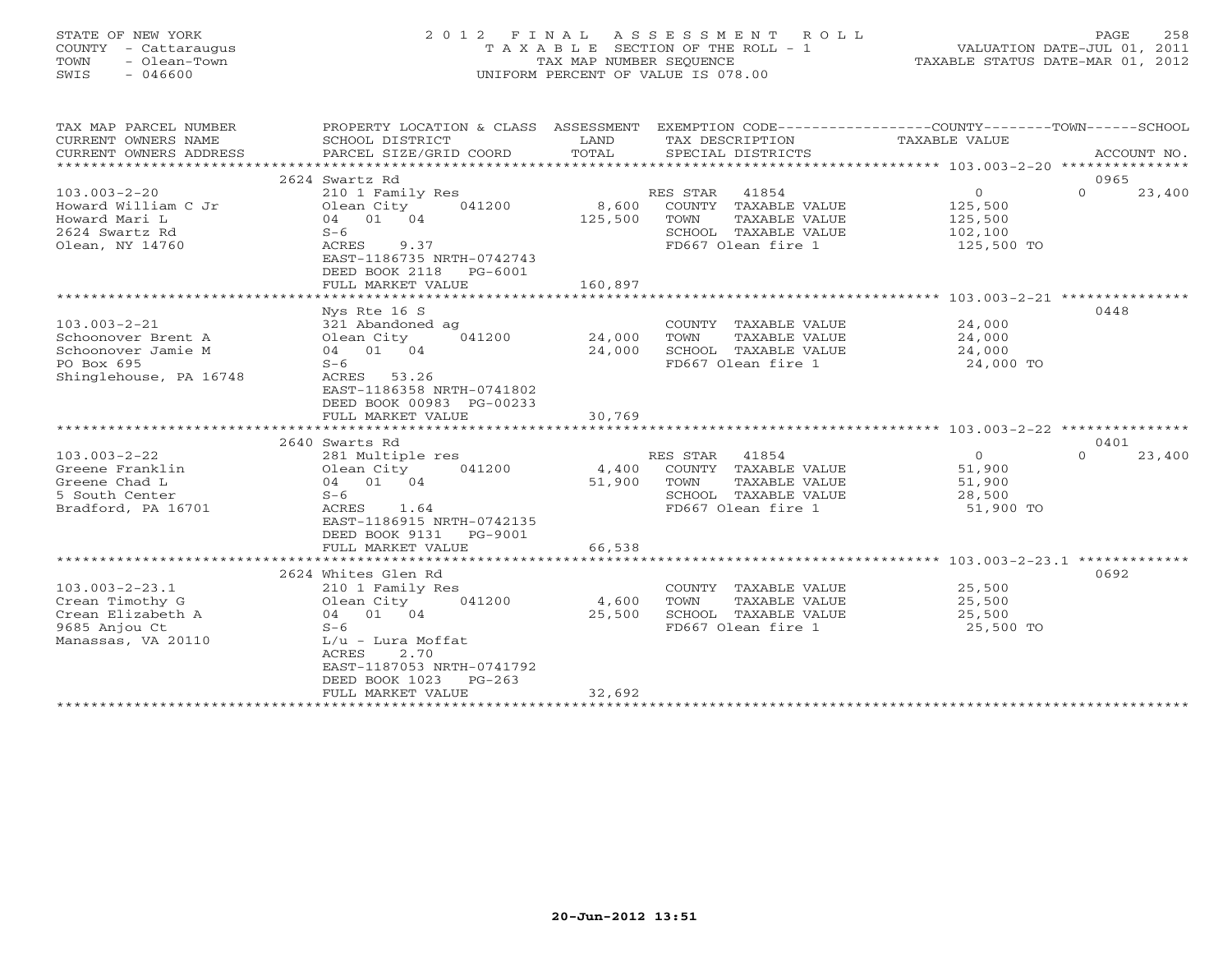# STATE OF NEW YORK 2 0 1 2 F I N A L A S S E S S M E N T R O L L PAGE 259 COUNTY - Cattaraugus T A X A B L E SECTION OF THE ROLL - 1 VALUATION DATE-JUL 01, 2011 TOWN - Olean-Town TAX MAP NUMBER SEQUENCE TAXABLE STATUS DATE-MAR 01, 2012 SWIS - 046600 UNIFORM PERCENT OF VALUE IS 078.00UNIFORM PERCENT OF VALUE IS 078.00

| TAX MAP PARCEL NUMBER  | PROPERTY LOCATION & CLASS ASSESSMENT |        | EXEMPTION CODE-----------------COUNTY-------TOWN------SCHOOL |                  |                    |
|------------------------|--------------------------------------|--------|--------------------------------------------------------------|------------------|--------------------|
| CURRENT OWNERS NAME    | SCHOOL DISTRICT                      | LAND   | TAX DESCRIPTION                                              | TAXABLE VALUE    |                    |
| CURRENT OWNERS ADDRESS | PARCEL SIZE/GRID COORD               | TOTAL  | SPECIAL DISTRICTS                                            |                  | ACCOUNT NO.        |
|                        |                                      |        |                                                              |                  |                    |
|                        | 2620 Whites Glen Rd                  |        |                                                              |                  | 0568               |
| $103.003 - 2 - 24$     | 210 1 Family Res                     |        | RES STAR<br>41854                                            | $\overline{0}$   | $\Omega$<br>23,400 |
| Parsons Gregory S      | 041200<br>Olean City                 |        | 1,800 COUNTY TAXABLE VALUE                                   | 25,000           |                    |
| Whipple Regina M       | 04 01 04                             | 25,000 | TOWN<br>TAXABLE VALUE                                        | 25,000           |                    |
| 2620 Whites Glen Rd    | $S-6$                                |        | SCHOOL TAXABLE VALUE                                         | 1,600            |                    |
| Olean, NY 14760        | FRNT 40.00 DPTH 224.00               |        | FD667 Olean fire 1                                           | 25,000 TO        |                    |
|                        | EAST-1187111 NRTH-0742020            |        |                                                              |                  |                    |
|                        | DEED BOOK 10947 PG-6001              |        |                                                              |                  |                    |
|                        | FULL MARKET VALUE                    | 32,051 |                                                              |                  |                    |
|                        |                                      |        |                                                              |                  |                    |
|                        | 2614 Whites Glen Rd                  |        |                                                              |                  | 0862               |
| $103.003 - 2 - 25$     | 210 1 Family Res                     |        | RES STAR 41854                                               | $\overline{0}$   | 23,400<br>$\Omega$ |
| Corwin Christina M     | Olean City 041200                    |        | 2,600 COUNTY TAXABLE VALUE                                   | 36,700<br>36,700 |                    |
| 2614 Whites Glen Rd    | 04 01 04                             | 36,700 | TAXABLE VALUE<br>TOWN                                        | 36,700           |                    |
| Olean, NY 14760        | $S-6$                                |        | SCHOOL TAXABLE VALUE                                         | 13,300           |                    |
|                        | 75.00 DPTH 170.00<br>FRNT            |        | FD667 Olean fire 1                                           | 36,700 TO        |                    |
|                        | EAST-1187153 NRTH-0742082            |        |                                                              |                  |                    |
|                        | DEED BOOK 14600 PG-3001              |        |                                                              |                  |                    |
|                        | FULL MARKET VALUE                    | 47,051 |                                                              |                  |                    |
|                        |                                      |        |                                                              |                  |                    |
|                        | Nys Rte 16 S                         |        |                                                              |                  | 1049               |
| $103.003 - 2 - 26$     | 314 Rural vac<10                     |        | COUNTY TAXABLE VALUE                                         | 100              |                    |
| Conrad James W         | 041200<br>Olean City                 | 100    | TOWN<br>TAXABLE VALUE                                        | 100              |                    |
| 3230 Pennsylvania St   | 04 01 04                             | 100    | SCHOOL TAXABLE VALUE                                         | 100              |                    |
| Olean, NY 14760        | $S-5$                                |        | FD667 Olean fire 1                                           | 100 TO           |                    |
|                        | FRNT 130.00 DPTH 50.00               |        |                                                              |                  |                    |
|                        | EAST-1187220 NRTH-0742134            |        |                                                              |                  |                    |
|                        | DEED BOOK 15084 PG-7005              |        |                                                              |                  |                    |
|                        | FULL MARKET VALUE                    | 128    |                                                              |                  |                    |
|                        |                                      |        |                                                              |                  |                    |
|                        | 2606 Whites Glen Rd                  |        |                                                              |                  | 1050               |
| $103.003 - 2 - 27$     | 210 1 Family Res                     |        | SR STAR<br>41834                                             | $\overline{0}$   | $\Omega$<br>44,000 |
| Mcgonigle Lillian A    | Olean City<br>041200                 |        | 2,700 COUNTY TAXABLE VALUE                                   | 44,000           |                    |
| Mcgonigle Richard      | 04 01 04                             | 44,000 | TOWN<br>TAXABLE VALUE                                        | 44,000           |                    |
| 2606 Whites Gln        | $S-5$                                |        | SCHOOL TAXABLE VALUE                                         | $\sim$ 0         |                    |
| Olean, NY 14760        | 80.00 DPTH 175.00<br>FRNT            |        | FD667 Olean fire 1 44,000 TO                                 |                  |                    |
|                        | EAST-1187166 NRTH-0742203            |        |                                                              |                  |                    |
|                        | DEED BOOK 907<br>PG-00616            |        |                                                              |                  |                    |
|                        | FULL MARKET VALUE                    | 56,410 |                                                              |                  |                    |
|                        |                                      |        |                                                              |                  |                    |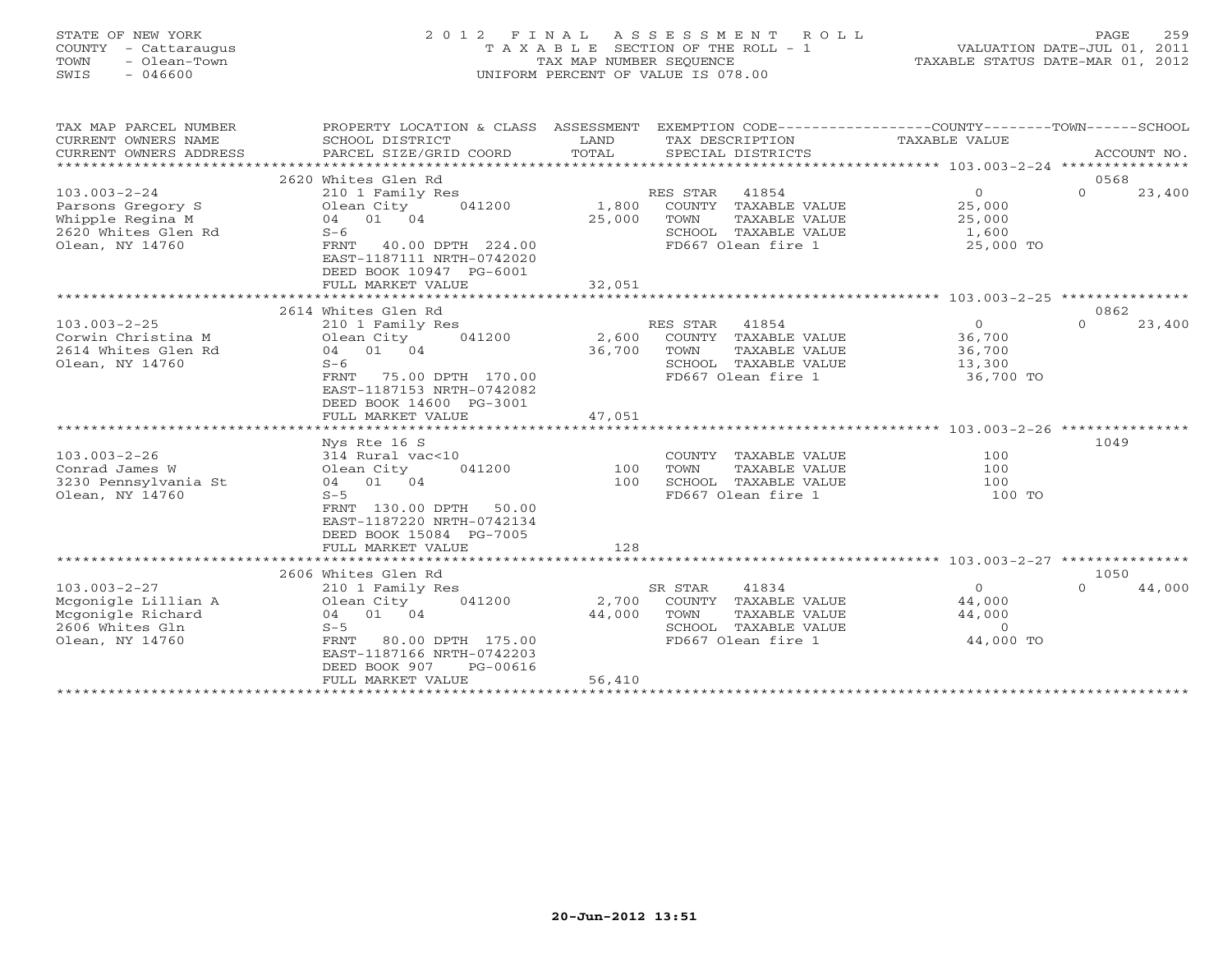# STATE OF NEW YORK 2 0 1 2 F I N A L A S S E S S M E N T R O L L PAGE 260 COUNTY - Cattaraugus T A X A B L E SECTION OF THE ROLL - 1 VALUATION DATE-JUL 01, 2011 TOWN - Olean-Town TAX MAP NUMBER SEQUENCE TAXABLE STATUS DATE-MAR 01, 2012 SWIS - 046600 UNIFORM PERCENT OF VALUE IS 078.00UNIFORM PERCENT OF VALUE IS 078.00

| TAX MAP PARCEL NUMBER<br>CURRENT OWNERS NAME<br>CURRENT OWNERS ADDRESS                              | PROPERTY LOCATION & CLASS ASSESSMENT<br>SCHOOL DISTRICT<br>PARCEL SIZE/GRID COORD                                                                                            | LAND<br>TOTAL                               | TAX DESCRIPTION<br>SPECIAL DISTRICTS                                                                             | EXEMPTION CODE-----------------COUNTY-------TOWN------SCHOOL<br>TAXABLE VALUE           | ACCOUNT NO.                                    |
|-----------------------------------------------------------------------------------------------------|------------------------------------------------------------------------------------------------------------------------------------------------------------------------------|---------------------------------------------|------------------------------------------------------------------------------------------------------------------|-----------------------------------------------------------------------------------------|------------------------------------------------|
|                                                                                                     |                                                                                                                                                                              | **********                                  |                                                                                                                  | ********************* 103.003-2-30 ***************                                      |                                                |
| $103.003 - 2 - 30$<br>Burke Michael P<br>971 Ward Ln<br>Olean, NY 14760                             | 971 Ward Ln<br>283 Res w/Comuse<br>Olean City<br>041200<br>04 01 04<br>$S-6$<br>ACRES<br>2.17<br>EAST-1187601 NRTH-0743625<br>DEED BOOK 843<br>PG-00687<br>FULL MARKET VALUE | 9,700 SR STAR<br>109,000<br>TOWN<br>139,744 | AGED C/T/S 41800<br>41834<br>COUNTY TAXABLE VALUE<br>TAXABLE VALUE<br>SCHOOL TAXABLE VALUE<br>FD667 Olean fire 1 | 54,500<br>$\overline{0}$<br>54,500<br>54,500<br>5,980<br>109,000 TO                     | 0122<br>54,500<br>54,500<br>$\Omega$<br>48,520 |
|                                                                                                     | ************************                                                                                                                                                     | *************                               |                                                                                                                  |                                                                                         |                                                |
| $103.003 - 2 - 31$<br>Seaward Kenneth<br>Seaward Sandra<br>961 Ward Ln<br>Olean, NY 14760           | 961 Ward Ln<br>210 1 Family Res<br>041200<br>Olean City<br>04 01 04<br>$S-6$<br>FRNT 250.00 DPTH 170.00<br>EAST-1187605 NRTH-0743255<br>DEED BOOK 1006 PG-740                | 4,800<br>TOWN<br>31,100                     | COUNTY TAXABLE VALUE<br>TAXABLE VALUE<br>SCHOOL TAXABLE VALUE<br>FD667 Olean fire 1                              | 31,100<br>31,100<br>31,100<br>31,100 TO                                                 | 1028                                           |
|                                                                                                     | FULL MARKET VALUE                                                                                                                                                            | 39,872                                      |                                                                                                                  |                                                                                         |                                                |
|                                                                                                     | ****************************                                                                                                                                                 |                                             |                                                                                                                  |                                                                                         |                                                |
| $103.003 - 2 - 32$<br>Backer Allen D<br>Backer Debra J<br>PO Box 204<br>Olean, NY 14760             | 963 Ward Ln<br>210 1 Family Res<br>Olean City 041200<br>04 01 04<br>FRNT 175.00 DPTH 320.00<br>EAST-1187770 NRTH-0743253<br>DEED BOOK 12172 PG-4001<br>FULL MARKET VALUE     | 4,000<br>TOWN<br>36,200<br>46,410           | COUNTY TAXABLE VALUE<br>TAXABLE VALUE<br>SCHOOL TAXABLE VALUE<br>FD667 Olean fire 1                              | 36,200<br>36,200<br>36,200<br>36,200 TO<br>********************** 103.003-2-33 ******** | 0589                                           |
|                                                                                                     | Nys Rte 16 S                                                                                                                                                                 |                                             |                                                                                                                  |                                                                                         | 0042                                           |
| $103.003 - 2 - 33$<br>Baker Scott F Jr<br>Baker Jessie<br>19510 Nw 38Th Ave<br>Carol City, FL 33055 | 321 Abandoned ag<br>Olean City<br>041200<br>04 01 04<br>$S-6$<br>ACRES 78.75<br>EAST-1188778 NRTH-0743809<br>DEED BOOK 875<br>PG-00070                                       | 31,200<br>TOWN<br>31,200                    | COUNTY TAXABLE VALUE<br>TAXABLE VALUE<br>SCHOOL TAXABLE VALUE<br>FD667 Olean fire 1                              | 31,200<br>31,200<br>31,200<br>31,200 TO                                                 |                                                |
|                                                                                                     | FULL MARKET VALUE                                                                                                                                                            | 40,000                                      |                                                                                                                  |                                                                                         |                                                |
|                                                                                                     | 959 Ward Ln                                                                                                                                                                  |                                             |                                                                                                                  |                                                                                         | 1103                                           |
| $103.003 - 2 - 34$<br>Wright June M<br>Wright Gregory B<br>959 Ward Ln<br>Olean, NY 14760           | 210 1 Family Res<br>041200<br>Olean City<br>04 01 04<br>$S-6$<br>ACRES<br>4.00<br>EAST-1187905 NRTH-0742993<br>DEED BOOK 6817<br>PG-9001<br>FULL MARKET VALUE                | WVET C/T<br>5,500 SR STAR<br>TOWN<br>55,769 | 41121<br>41834<br>43,500 COUNTY TAXABLE VALUE<br>TAXABLE VALUE<br>SCHOOL TAXABLE VALUE<br>FD667 Olean fire 1     | 6,525<br>$\overline{0}$<br>36,975<br>36,975<br>$\overline{0}$<br>43,500 TO              | 6,525<br>$\circ$<br>$\Omega$<br>43,500         |
|                                                                                                     |                                                                                                                                                                              |                                             |                                                                                                                  |                                                                                         |                                                |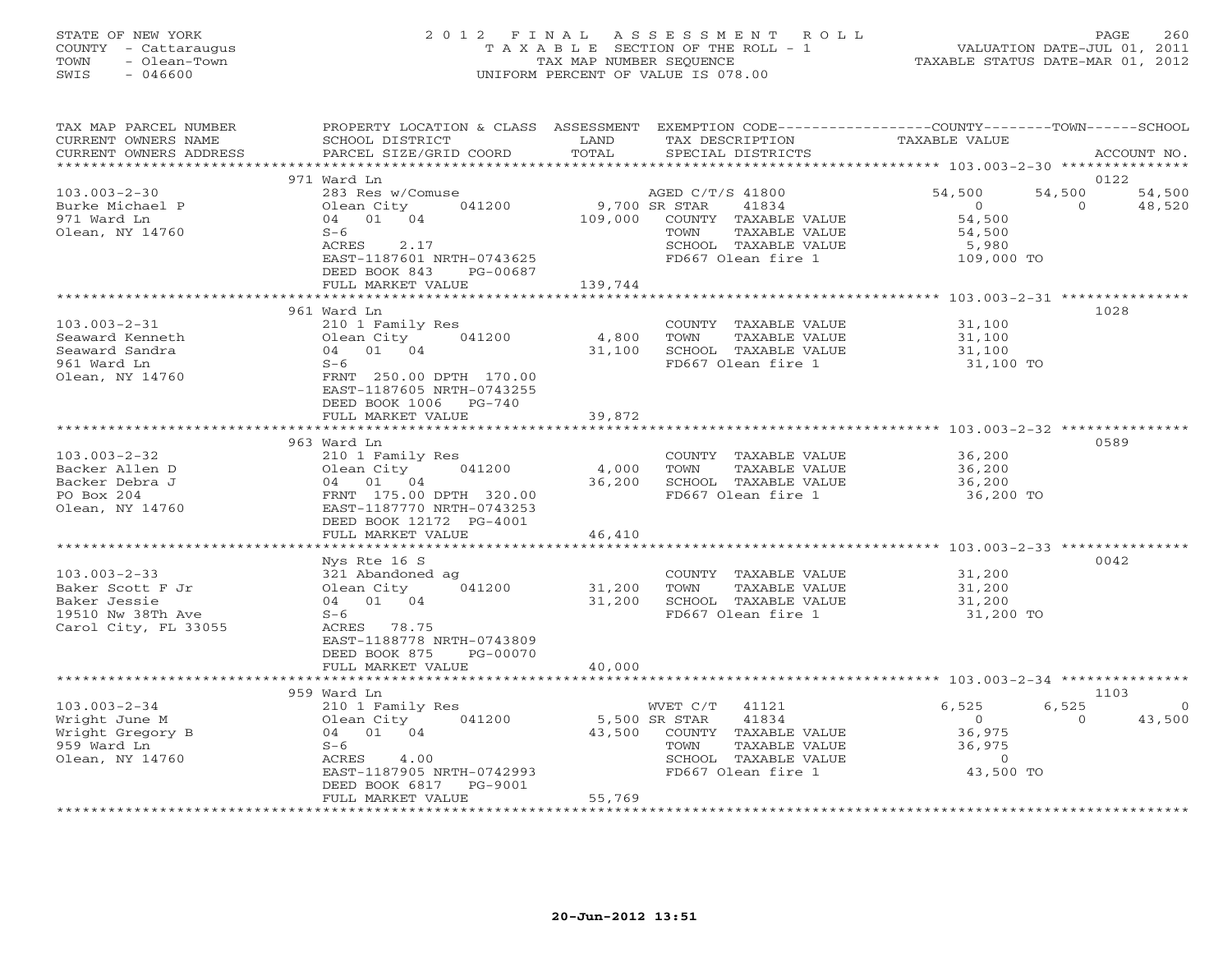# STATE OF NEW YORK 2 0 1 2 F I N A L A S S E S S M E N T R O L L PAGE 261 COUNTY - Cattaraugus T A X A B L E SECTION OF THE ROLL - 1 VALUATION DATE-JUL 01, 2011 TOWN - Olean-Town TAX MAP NUMBER SEQUENCE TAXABLE STATUS DATE-MAR 01, 2012 SWIS - 046600 UNIFORM PERCENT OF VALUE IS 078.00UNIFORM PERCENT OF VALUE IS 078.00

| TAX MAP PARCEL NUMBER<br>CURRENT OWNERS NAME<br>CURRENT OWNERS ADDRESS | PROPERTY LOCATION & CLASS<br>SCHOOL DISTRICT<br>PARCEL SIZE/GRID COORD | ASSESSMENT<br>LAND<br>TOTAL | TAX DESCRIPTION<br>SPECIAL DISTRICTS          | EXEMPTION CODE-----------------COUNTY-------TOWN------SCHOOL<br><b>TAXABLE VALUE</b><br>ACCOUNT NO. |
|------------------------------------------------------------------------|------------------------------------------------------------------------|-----------------------------|-----------------------------------------------|-----------------------------------------------------------------------------------------------------|
| *********************                                                  |                                                                        |                             |                                               |                                                                                                     |
|                                                                        | Nys Rte 16 S                                                           |                             |                                               | 0262                                                                                                |
| $103.003 - 2 - 39$                                                     | 314 Rural vac<10                                                       |                             | COUNTY<br>TAXABLE VALUE                       | 9,600                                                                                               |
| Schoonover Fay E                                                       | Olean City<br>041200                                                   | 9,600                       | TOWN<br>TAXABLE VALUE                         | 9,600                                                                                               |
| Schoonover Diane E                                                     | 04 01 04                                                               | 9,600                       | SCHOOL TAXABLE VALUE                          | 9,600                                                                                               |
| RD 2 Box 554                                                           | $S-6$                                                                  |                             | FD667 Olean fire 1                            | 9,600 TO                                                                                            |
| Shinglehouse, PA 16748                                                 | ACRES 12.10<br>EAST-1187660 NRTH-0742314                               |                             |                                               |                                                                                                     |
|                                                                        | DEED BOOK 880<br>PG-00728                                              |                             |                                               |                                                                                                     |
|                                                                        | FULL MARKET VALUE                                                      | 12,308                      |                                               |                                                                                                     |
|                                                                        | *******************                                                    |                             |                                               |                                                                                                     |
|                                                                        | Nys Rte 16 S                                                           |                             |                                               | 0588                                                                                                |
| $103.003 - 2 - 41.1$                                                   | 323 Vacant rural                                                       |                             | COUNTY TAXABLE VALUE                          | 13,600                                                                                              |
| Schoonover Fay                                                         | Olean City<br>041200                                                   | 13,600                      | TOWN<br>TAXABLE VALUE                         | 13,600                                                                                              |
| Schoonover Diane                                                       | 04 01 04                                                               | 13,600                      | SCHOOL TAXABLE VALUE                          | 13,600                                                                                              |
| RD 2 Box 554-V                                                         | $S-6$                                                                  |                             | FD667 Olean fire 1                            | 13,600 TO                                                                                           |
| Shinglehouse, PA 16748                                                 | ACRES<br>20.55                                                         |                             |                                               |                                                                                                     |
|                                                                        | EAST-1188958 NRTH-0742692                                              |                             |                                               |                                                                                                     |
|                                                                        | DEED BOOK 00938 PG-00795                                               |                             |                                               |                                                                                                     |
|                                                                        | FULL MARKET VALUE<br>*****************                                 | 17,436                      |                                               |                                                                                                     |
|                                                                        | Nys Rte 16 S                                                           |                             |                                               | 0097                                                                                                |
| $103.003 - 2 - 42.1$                                                   | 312 Vac w/imprv                                                        |                             | COUNTY<br>TAXABLE VALUE                       | 34,200                                                                                              |
| Slocum Michael E                                                       | Olean City<br>041200                                                   | 33,200                      | TOWN<br>TAXABLE VALUE                         | 34,200                                                                                              |
| C/O Todd Slocum                                                        | 04 01 04                                                               | 34,200                      | SCHOOL TAXABLE VALUE                          | 34,200                                                                                              |
| 1811 S Main St                                                         | $S-6$ 30' Row Rte 16S                                                  |                             | FD667 Olean fire 1                            | 34,200 TO                                                                                           |
| Portville, NY 14770                                                    | ACRES 85.00                                                            |                             |                                               |                                                                                                     |
|                                                                        | EAST-1188884 NRTH-0741442                                              |                             |                                               |                                                                                                     |
|                                                                        | DEED BOOK 953<br>$PG-530$                                              |                             |                                               |                                                                                                     |
|                                                                        | FULL MARKET VALUE<br>**************                                    | 43,846<br>********          |                                               |                                                                                                     |
|                                                                        | Nys Rte 16 S                                                           |                             |                                               | ******************** 103.003-2-42.2 **<br>1772                                                      |
| $103.003 - 2 - 42.2$                                                   | 323 Vacant rural                                                       |                             | COUNTY TAXABLE VALUE                          | 100                                                                                                 |
| Phearsdorf Terry                                                       | Olean City<br>041200                                                   | 100                         | TOWN<br>TAXABLE VALUE                         | 100                                                                                                 |
| Phearsdorf Carol                                                       | 04 01 04                                                               | 100                         | SCHOOL TAXABLE VALUE                          | 100                                                                                                 |
| 661 Barnum Rd                                                          | $S-6$ 30' Row Rte 16S                                                  |                             | FD667 Olean fire 1                            | 100 TO                                                                                              |
| Olean, NY 14760                                                        | FRNT<br>12.00 DPTH 592.00                                              |                             |                                               |                                                                                                     |
|                                                                        | EAST-1187538 NRTH-0741381                                              |                             |                                               |                                                                                                     |
|                                                                        | DEED BOOK 4439<br>PG-9001                                              |                             |                                               |                                                                                                     |
|                                                                        | FULL MARKET VALUE                                                      | 128                         |                                               |                                                                                                     |
|                                                                        |                                                                        |                             |                                               |                                                                                                     |
|                                                                        | 773 Barnum Rd                                                          |                             |                                               | 1784                                                                                                |
| $103.003 - 2 - 42.3$<br>Wonderling Nancy J                             | 312 Vac w/imprv<br>Olean City<br>041200                                | 4,000                       | COUNTY TAXABLE VALUE<br>TOWN<br>TAXABLE VALUE | 10,000<br>10,000                                                                                    |
| 773 Barnum Rd                                                          | 01<br>04<br>04                                                         | 10,000                      | SCHOOL TAXABLE VALUE                          | 10,000                                                                                              |
| Olean, NY 14760                                                        | S-6 30' Row Rte 16S                                                    |                             | FD667 Olean fire 1                            | 10,000 TO                                                                                           |
|                                                                        | FRNT 180.00 DPTH 224.00                                                |                             |                                               |                                                                                                     |
|                                                                        | 023<br>BANK                                                            |                             |                                               |                                                                                                     |
|                                                                        | EAST-1187382 NRTH-0741266                                              |                             |                                               |                                                                                                     |
|                                                                        | DEED BOOK 6352<br>PG-9001                                              |                             |                                               |                                                                                                     |
|                                                                        | FULL MARKET VALUE                                                      | 12,821                      |                                               |                                                                                                     |
|                                                                        |                                                                        |                             |                                               |                                                                                                     |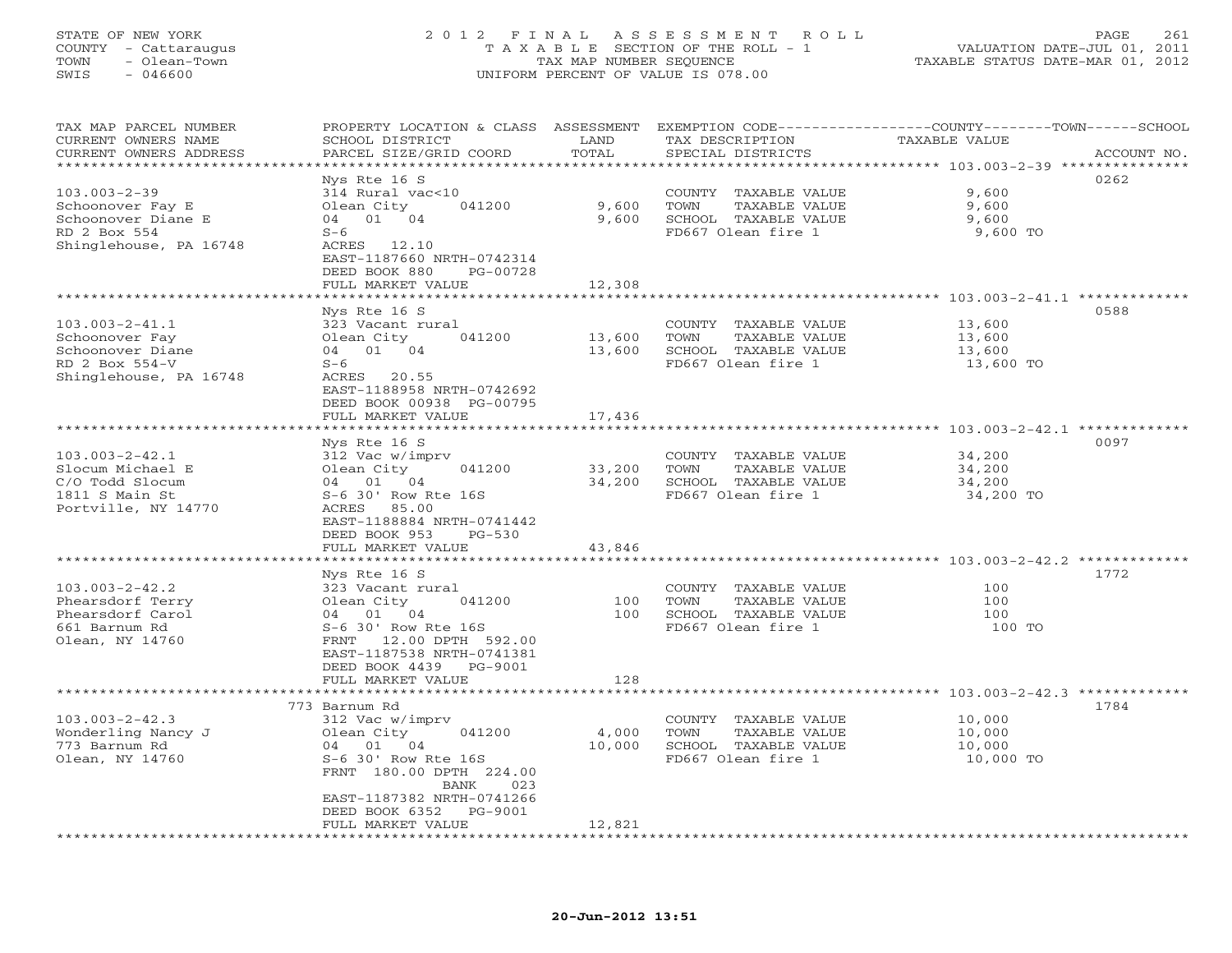# STATE OF NEW YORK 2 0 1 2 F I N A L A S S E S S M E N T R O L L PAGE 262 COUNTY - Cattaraugus T A X A B L E SECTION OF THE ROLL - 1 VALUATION DATE-JUL 01, 2011 TOWN - Olean-Town TAX MAP NUMBER SEQUENCE TAXABLE STATUS DATE-MAR 01, 2012 SWIS - 046600 UNIFORM PERCENT OF VALUE IS 078.00UNIFORM PERCENT OF VALUE IS 078.00

| TAX MAP PARCEL NUMBER                           | PROPERTY LOCATION & CLASS ASSESSMENT     |                       | EXEMPTION CODE-----------------COUNTY-------TOWN------SCHOOL                              |                                                    |                            |
|-------------------------------------------------|------------------------------------------|-----------------------|-------------------------------------------------------------------------------------------|----------------------------------------------------|----------------------------|
| CURRENT OWNERS NAME                             | SCHOOL DISTRICT                          | LAND                  | TAX DESCRIPTION                                                                           | TAXABLE VALUE                                      |                            |
| CURRENT OWNERS ADDRESS<br>********************* | PARCEL SIZE/GRID COORD                   | TOTAL                 | SPECIAL DISTRICTS<br>************************************** 103.003-2-45 **************** |                                                    | ACCOUNT NO.                |
|                                                 | Nys Rte 16 S                             |                       |                                                                                           |                                                    | 0704                       |
| $103.003 - 2 - 45$                              | 314 Rural vac<10                         |                       | COUNTY TAXABLE VALUE                                                                      | 4,300                                              |                            |
| Phearsdorf Terry                                | 041200<br>Olean City                     | 4,300                 | TOWN<br>TAXABLE VALUE                                                                     | 4,300                                              |                            |
| 661 Barnum Rd                                   | 04 01 04                                 | 4,300                 | SCHOOL TAXABLE VALUE                                                                      | 4,300                                              |                            |
| Olean, NY 14760                                 | $S-6$                                    |                       | FD667 Olean fire 1                                                                        | 4,300 TO                                           |                            |
|                                                 | ACRES<br>1.48                            |                       |                                                                                           |                                                    |                            |
|                                                 | EAST-1187609 NRTH-0741700                |                       |                                                                                           |                                                    |                            |
|                                                 | DEED BOOK 01004 PG-00469                 |                       |                                                                                           |                                                    |                            |
|                                                 | FULL MARKET VALUE                        | 5,513                 |                                                                                           |                                                    |                            |
|                                                 | ******************                       | * * * * * * * * * * * |                                                                                           |                                                    |                            |
|                                                 | Nys Rte 16 S                             |                       |                                                                                           |                                                    | 1105                       |
| $103.003 - 2 - 46$                              | 314 Rural vac<10                         |                       | COUNTY TAXABLE VALUE                                                                      | 2,200                                              |                            |
| Wuethrich Genevieve                             | Olean City<br>041200                     | 2,200                 | TOWN<br>TAXABLE VALUE                                                                     | 2,200                                              |                            |
| Attn: Donald D Confer                           | 04 01 04                                 | 2,200                 | SCHOOL TAXABLE VALUE                                                                      | 2,200                                              |                            |
| 181 Dublin Ct                                   | $S-6$                                    |                       | FD667 Olean fire 1                                                                        | 2,200 TO                                           |                            |
| Petaluma, CA 94952-7521                         | ACRES<br>1.35                            |                       |                                                                                           |                                                    |                            |
|                                                 | EAST-1187598 NRTH-0741590                |                       |                                                                                           |                                                    |                            |
|                                                 | DEED BOOK 526<br>PG-00130                |                       |                                                                                           |                                                    |                            |
|                                                 | FULL MARKET VALUE                        | 2,821<br>**********   |                                                                                           |                                                    |                            |
|                                                 |                                          |                       |                                                                                           | ***************** 103.003-2-47 **********          |                            |
| $103.003 - 2 - 47$                              | 661 Barnum Rd<br>210 1 Family Res        |                       | RES STAR<br>41854                                                                         | $\mathbf{0}$                                       | 0703<br>23,400<br>$\Omega$ |
| Phearsdorf Terry A                              | Olean City<br>041200                     | 4,600                 | COUNTY TAXABLE VALUE                                                                      | 29,000                                             |                            |
| Phearsdorf Carol                                | 04 01<br>04                              | 29,000                | TOWN<br>TAXABLE VALUE                                                                     | 29,000                                             |                            |
| 661 Barnum Rd                                   | $S-6$                                    |                       | SCHOOL TAXABLE VALUE                                                                      | 5,600                                              |                            |
| Olean, NY 14760                                 | ACRES 1.98                               |                       | FD667 Olean fire 1                                                                        | 29,000 TO                                          |                            |
|                                                 | EAST-1187597 NRTH-0741463                |                       |                                                                                           |                                                    |                            |
|                                                 | DEED BOOK 00962 PG-01019                 |                       |                                                                                           |                                                    |                            |
|                                                 | FULL MARKET VALUE                        | 37,179                |                                                                                           |                                                    |                            |
|                                                 |                                          |                       |                                                                                           | ******** 103.003-2-49.1 ***                        |                            |
|                                                 | Barnum Rd                                |                       |                                                                                           |                                                    | 1040                       |
| $103.003 - 2 - 49.1$                            | 314 Rural vac<10                         |                       | COUNTY TAXABLE VALUE                                                                      | 4,400                                              |                            |
| Slocum Michael E                                | 041200<br>Olean City                     | 4,400                 | TOWN<br>TAXABLE VALUE                                                                     | 4,400                                              |                            |
| C/O Todd Slocum                                 | 01 04<br>04                              | 4,400                 | SCHOOL TAXABLE VALUE                                                                      | 4,400                                              |                            |
| 111 S Main St                                   | $S-6$                                    |                       | FD667 Olean fire 1                                                                        | 4,400 TO                                           |                            |
| Portville, NY 14770                             | ACRES<br>2.15                            |                       |                                                                                           |                                                    |                            |
|                                                 | EAST-1187655 NRTH-0741078                |                       |                                                                                           |                                                    |                            |
|                                                 | DEED BOOK 1012<br>$PG-193$               |                       |                                                                                           |                                                    |                            |
|                                                 | FULL MARKET VALUE                        | 5,641                 |                                                                                           |                                                    |                            |
|                                                 |                                          |                       |                                                                                           | ********************* 103.003-2-49.2 ************* |                            |
| $103.003 - 2 - 49.2$                            | 773 Barnum Rd                            |                       | 41854                                                                                     | $\mathbf{O}$                                       | 1785<br>23,400<br>$\Omega$ |
| Wonderling Nancy J                              | 210 1 Family Res<br>041200<br>Olean City | 2,800                 | RES STAR<br>COUNTY TAXABLE VALUE                                                          | 63,900                                             |                            |
| 773 Barnum Rd                                   | 04<br>01 04                              | 63,900                | TOWN<br>TAXABLE VALUE                                                                     | 63,900                                             |                            |
| Olean, NY 14760                                 | $S-6$                                    |                       | SCHOOL TAXABLE VALUE                                                                      | 40,500                                             |                            |
|                                                 | FRNT<br>200.00 DPTH 181.00               |                       | FD667 Olean fire 1                                                                        | 63,900 TO                                          |                            |
|                                                 | BANK<br>023                              |                       |                                                                                           |                                                    |                            |
|                                                 | EAST-1187353 NRTH-0741067                |                       |                                                                                           |                                                    |                            |
|                                                 | DEED BOOK 6352<br>PG-9002                |                       |                                                                                           |                                                    |                            |
|                                                 | FULL MARKET VALUE                        | 81,923                |                                                                                           |                                                    |                            |
|                                                 | ********************                     | **********            |                                                                                           |                                                    |                            |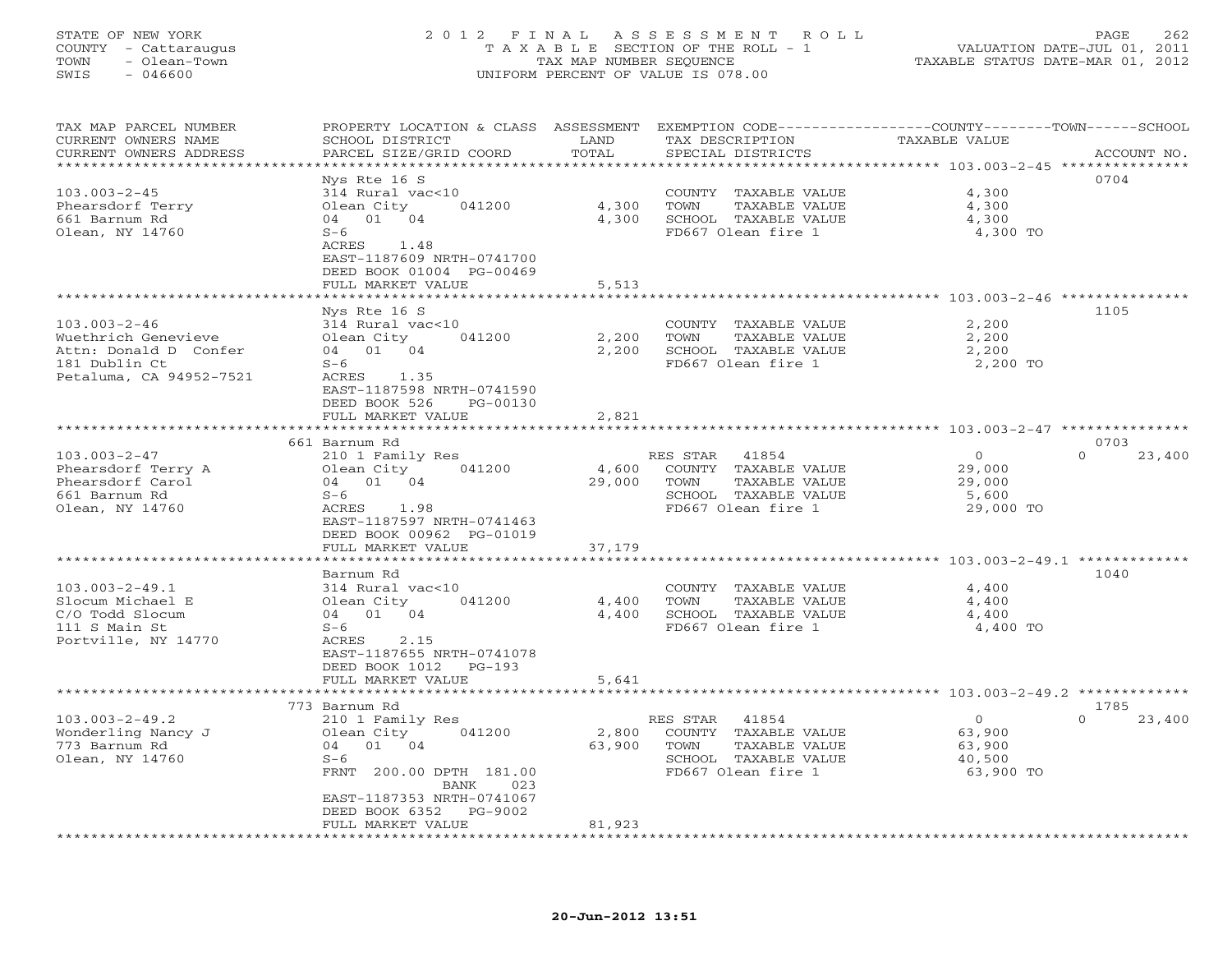# STATE OF NEW YORK 2 0 1 2 F I N A L A S S E S S M E N T R O L L PAGE 263 COUNTY - Cattaraugus T A X A B L E SECTION OF THE ROLL - 1 VALUATION DATE-JUL 01, 2011 TOWN - Olean-Town TAX MAP NUMBER SEQUENCE TAXABLE STATUS DATE-MAR 01, 2012 SWIS - 046600 UNIFORM PERCENT OF VALUE IS 078.00UNIFORM PERCENT OF VALUE IS 078.00

| TAX MAP PARCEL NUMBER                 | PROPERTY LOCATION & CLASS ASSESSMENT          |                    | EXEMPTION CODE-----------------COUNTY-------TOWN------SCHOOL |                                                   |                   |
|---------------------------------------|-----------------------------------------------|--------------------|--------------------------------------------------------------|---------------------------------------------------|-------------------|
| CURRENT OWNERS NAME                   | SCHOOL DISTRICT                               | LAND               | TAX DESCRIPTION                                              | TAXABLE VALUE                                     |                   |
| CURRENT OWNERS ADDRESS                | PARCEL SIZE/GRID COORD                        | TOTAL              | SPECIAL DISTRICTS                                            |                                                   | ACCOUNT NO.       |
| * * * * * * * * * * * * * * * * * * * |                                               |                    |                                                              |                                                   |                   |
|                                       | 770 Nys Rte 16 S                              |                    |                                                              |                                                   | 0742              |
| $103.003 - 2 - 50$                    | 311 Res vac land                              |                    | COUNTY TAXABLE VALUE                                         | 1,700                                             |                   |
| Clark David E                         | Olean City<br>041200                          | 1,700              | TOWN<br>TAXABLE VALUE                                        | 1,700                                             |                   |
| 732 Barnum Rd                         | 04 01 04                                      | 1,700              | SCHOOL TAXABLE VALUE                                         | 1,700                                             |                   |
| Olean, NY 14760                       | $S-6$                                         |                    | FD667 Olean fire 1                                           | 1,700 TO                                          |                   |
|                                       | FRNT 60.00 DPTH<br>85.00                      |                    |                                                              |                                                   |                   |
|                                       | EAST-1187119 NRTH-0740923                     |                    |                                                              |                                                   |                   |
|                                       | DEED BOOK 2273<br>PG-6001                     |                    |                                                              |                                                   |                   |
|                                       | FULL MARKET VALUE                             | 2,179              |                                                              |                                                   |                   |
|                                       |                                               |                    |                                                              |                                                   |                   |
|                                       | 728 Barnum Rd                                 |                    |                                                              |                                                   | 0761              |
| $103.003 - 2 - 51$                    | 210 1 Family Res                              |                    | COUNTY TAXABLE VALUE                                         | 32,500                                            |                   |
| Clark David                           | 041200<br>Olean City                          | 2,600              | TOWN<br>TAXABLE VALUE                                        | 32,500                                            |                   |
| 732 Barnum Rd                         | 04 01 04                                      | 32,500             | SCHOOL TAXABLE VALUE                                         | 32,500                                            |                   |
| Olean, NY 14760                       | $S-6$                                         |                    | FD667 Olean fire 1                                           | 32,500 TO                                         |                   |
|                                       | FRNT 100.00 DPTH 120.00                       |                    |                                                              |                                                   |                   |
|                                       | EAST-1187077 NRTH-0740848                     |                    |                                                              |                                                   |                   |
|                                       | DEED BOOK 1019 PG-1011                        |                    |                                                              |                                                   |                   |
|                                       | FULL MARKET VALUE                             | 41,667             |                                                              |                                                   |                   |
|                                       |                                               |                    |                                                              |                                                   |                   |
|                                       | 732 Barnum Rd                                 |                    |                                                              |                                                   | 0625              |
| $103.003 - 2 - 52$                    | 421 Restaurant                                |                    | RES STAR 41854                                               | $\overline{O}$                                    | $\Omega$<br>8,000 |
| Clark David E                         | 041200<br>Olean City                          | 4,700              | COUNTY TAXABLE VALUE                                         | 80,000                                            |                   |
| 732 Barnum Rd                         | 04 01 04                                      | 80,000             | TOWN<br>TAXABLE VALUE                                        | 80,000                                            |                   |
| Olean, NY 14760                       | $S-6$                                         |                    | SCHOOL TAXABLE VALUE                                         | 72,000                                            |                   |
|                                       | FRNT 250.00 DPTH 160.00                       |                    | FD667 Olean fire 1                                           | 80,000 TO                                         |                   |
|                                       | EAST-1187002 NRTH-0740704                     |                    |                                                              |                                                   |                   |
|                                       | DEED BOOK 00973 PG-00908                      |                    |                                                              |                                                   |                   |
|                                       | FULL MARKET VALUE                             | 102,564            |                                                              |                                                   |                   |
|                                       | *********************                         |                    |                                                              |                                                   |                   |
|                                       | 727 Barnum Rd                                 |                    |                                                              |                                                   | 0913              |
| $103.003 - 2 - 53$                    | 270 Mfg housing                               |                    | COUNTY TAXABLE VALUE                                         | 18,500                                            |                   |
| Slocum Brian C                        | Olean City<br>041200                          | 2,400              | TAXABLE VALUE<br>TOWN                                        | 18,500                                            |                   |
| Slocum Stephanie                      | 04 01 04                                      | 18,500             | SCHOOL TAXABLE VALUE                                         | 18,500                                            |                   |
| 727 Barnum Rd                         | $S-6$                                         |                    | FD667 Olean fire 1                                           | 18,500 TO                                         |                   |
| Olean, NY 14760                       | FRNT 100.00 DPTH 100.00                       |                    |                                                              |                                                   |                   |
|                                       | EAST-1187279 NRTH-0740928                     |                    |                                                              |                                                   |                   |
|                                       | FULL MARKET VALUE<br><b>+++++++++++++++++</b> | 23,718<br>******** |                                                              |                                                   |                   |
|                                       |                                               |                    |                                                              | ********************* 103.003-2-54.1 ************ |                   |
|                                       | Burnum Rd                                     |                    |                                                              |                                                   | 0912              |
| $103.003 - 2 - 54.1$                  | 314 Rural vac<10                              |                    | COUNTY TAXABLE VALUE                                         | 2,200                                             |                   |
| Slocum Brian C                        | Olean City<br>041200<br>04 01 04              | 2,200              | TAXABLE VALUE<br>TOWN<br>SCHOOL TAXABLE VALUE                | 2,200                                             |                   |
| Slocum Stephanie<br>727 Barnum Rd     | $S-6$                                         | 2,200              | FD667 Olean fire 1                                           | 2,200<br>2,200 TO                                 |                   |
| Olean, NY 14760                       | FRNT 240.00 DPTH 100.00                       |                    |                                                              |                                                   |                   |
|                                       | EAST-1187447 NRTH-0740927                     |                    |                                                              |                                                   |                   |
|                                       | FULL MARKET VALUE                             | 2,821              |                                                              |                                                   |                   |
|                                       |                                               |                    |                                                              |                                                   |                   |
|                                       |                                               |                    |                                                              |                                                   |                   |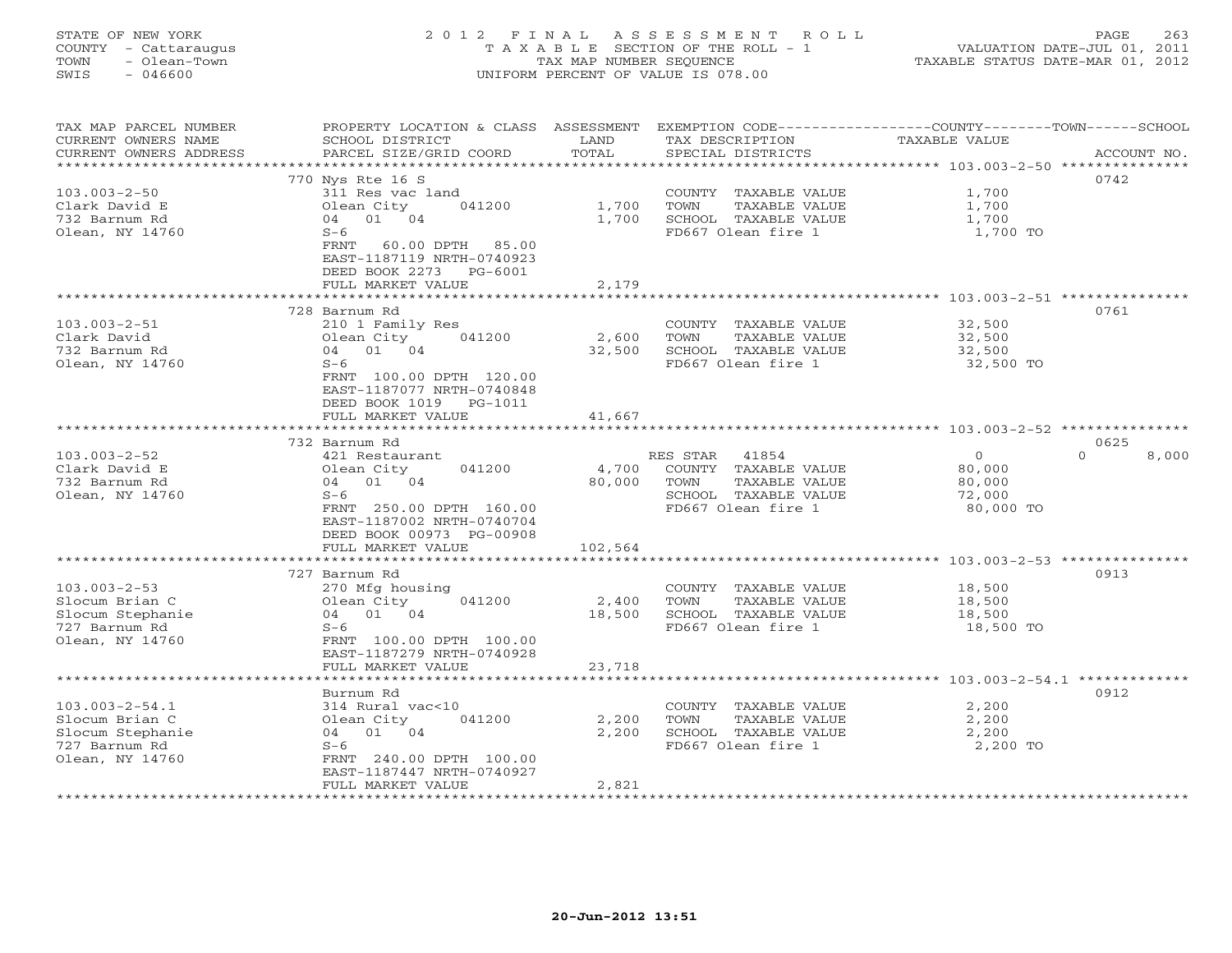# STATE OF NEW YORK 2 0 1 2 F I N A L A S S E S S M E N T R O L L PAGE 264 COUNTY - Cattaraugus T A X A B L E SECTION OF THE ROLL - 1 VALUATION DATE-JUL 01, 2011 TOWN - Olean-Town TAX MAP NUMBER SEQUENCE TAXABLE STATUS DATE-MAR 01, 2012 SWIS - 046600 UNIFORM PERCENT OF VALUE IS 078.00UNIFORM PERCENT OF VALUE IS 078.00

| TAX MAP PARCEL NUMBER<br>CURRENT OWNERS NAME<br>CURRENT OWNERS ADDRESS    | PROPERTY LOCATION & CLASS ASSESSMENT<br>SCHOOL DISTRICT<br>PARCEL SIZE/GRID COORD                                                                                       | LAND<br>TOTAL             | EXEMPTION CODE-----------------COUNTY-------TOWN------SCHOOL<br>TAX DESCRIPTION<br>SPECIAL DISTRICTS             | TAXABLE VALUE                                               | ACCOUNT NO.                |
|---------------------------------------------------------------------------|-------------------------------------------------------------------------------------------------------------------------------------------------------------------------|---------------------------|------------------------------------------------------------------------------------------------------------------|-------------------------------------------------------------|----------------------------|
| $103.003 - 2 - 56$<br>Ehman Jessica Lynn<br>PO Box 134<br>Olean, NY 14760 | 733 Barnum Rd<br>210 1 Family Res<br>041200<br>Olean City<br>04 01 04<br>$S-6$<br>ACRES<br>1.26<br>EAST-1187533 NRTH-0740809                                            | 4,000<br>22,000           | RES STAR<br>41854<br>COUNTY TAXABLE VALUE<br>TOWN<br>TAXABLE VALUE<br>SCHOOL TAXABLE VALUE<br>FD667 Olean fire 1 | $\Omega$<br>22,000<br>22,000<br>$\overline{0}$<br>22,000 TO | 0585<br>$\Omega$<br>22,000 |
|                                                                           | DEED BOOK 3336<br>PG-6001<br>FULL MARKET VALUE                                                                                                                          | 28,205                    |                                                                                                                  |                                                             |                            |
|                                                                           | ********************                                                                                                                                                    |                           |                                                                                                                  |                                                             |                            |
| $103.003 - 2 - 57$<br>Meyer David J<br>Meyer Debra K                      | 731 Barnum Rd<br>210 1 Family Res<br>Olean City<br>041200<br>04 01 04                                                                                                   | 4,600<br>25,000           | RES STAR 41854<br>COUNTY TAXABLE VALUE<br>TOWN<br>TAXABLE VALUE                                                  | $\overline{0}$<br>25,000<br>25,000                          | 0119<br>$\Omega$<br>23,400 |
| 731 Barnum Rd<br>Olean, NY 14760                                          | $S-6$<br>1.97<br>ACRES<br>EAST-1187523 NRTH-0740714<br>DEED BOOK 00927 PG-00131<br>FULL MARKET VALUE                                                                    | 32,051                    | SCHOOL TAXABLE VALUE<br>FD667 Olean fire 1                                                                       | 1,600<br>25,000 TO                                          |                            |
|                                                                           | ***************************                                                                                                                                             |                           |                                                                                                                  | ********************** 103.003-2-58 ****************        |                            |
| $103.003 - 2 - 58$<br>Meyer David J                                       | 731 Barnum Rd<br>210 1 Family Res<br>Olean City<br>041200                                                                                                               | 4,300                     | COUNTY TAXABLE VALUE<br>TOWN<br>TAXABLE VALUE                                                                    | 14,400<br>14,400                                            | 0940                       |
| Meyer Debra K<br>731 Barnum Rd<br>Olean, NY 14760                         | 04 01 04<br>$S-6$<br>1.43<br>ACRES<br>EAST-1187488 NRTH-0740620<br>DEED BOOK 00961 PG-00279                                                                             | 14,400                    | SCHOOL TAXABLE VALUE<br>FD667 Olean fire 1                                                                       | 14,400<br>14,400 TO                                         |                            |
|                                                                           | FULL MARKET VALUE                                                                                                                                                       | 18,462                    |                                                                                                                  |                                                             |                            |
|                                                                           | *********************<br>725 Barnum Rd                                                                                                                                  | ************              |                                                                                                                  | ******************** 103.003-2-59 ***************           | 0624                       |
| $103.003 - 2 - 59$<br>Malone William<br>725 Barnum Rd<br>Olean, NY 14760  | 210 1 Family Res<br>Olean City<br>041200<br>03 01 04<br>$S-6$<br>FRNT 150.00 DPTH 340.00<br>EAST-1187169 NRTH-0740510<br>DEED BOOK 690<br>PG-00318<br>FULL MARKET VALUE | 5,300<br>70,500<br>90,385 | 41834<br>SR STAR<br>COUNTY TAXABLE VALUE<br>TOWN<br>TAXABLE VALUE<br>SCHOOL TAXABLE VALUE<br>FD667 Olean fire 1  | $\overline{0}$<br>70,500<br>70,500<br>21,980<br>70,500 TO   | $\Omega$<br>48,520         |
|                                                                           |                                                                                                                                                                         |                           |                                                                                                                  |                                                             |                            |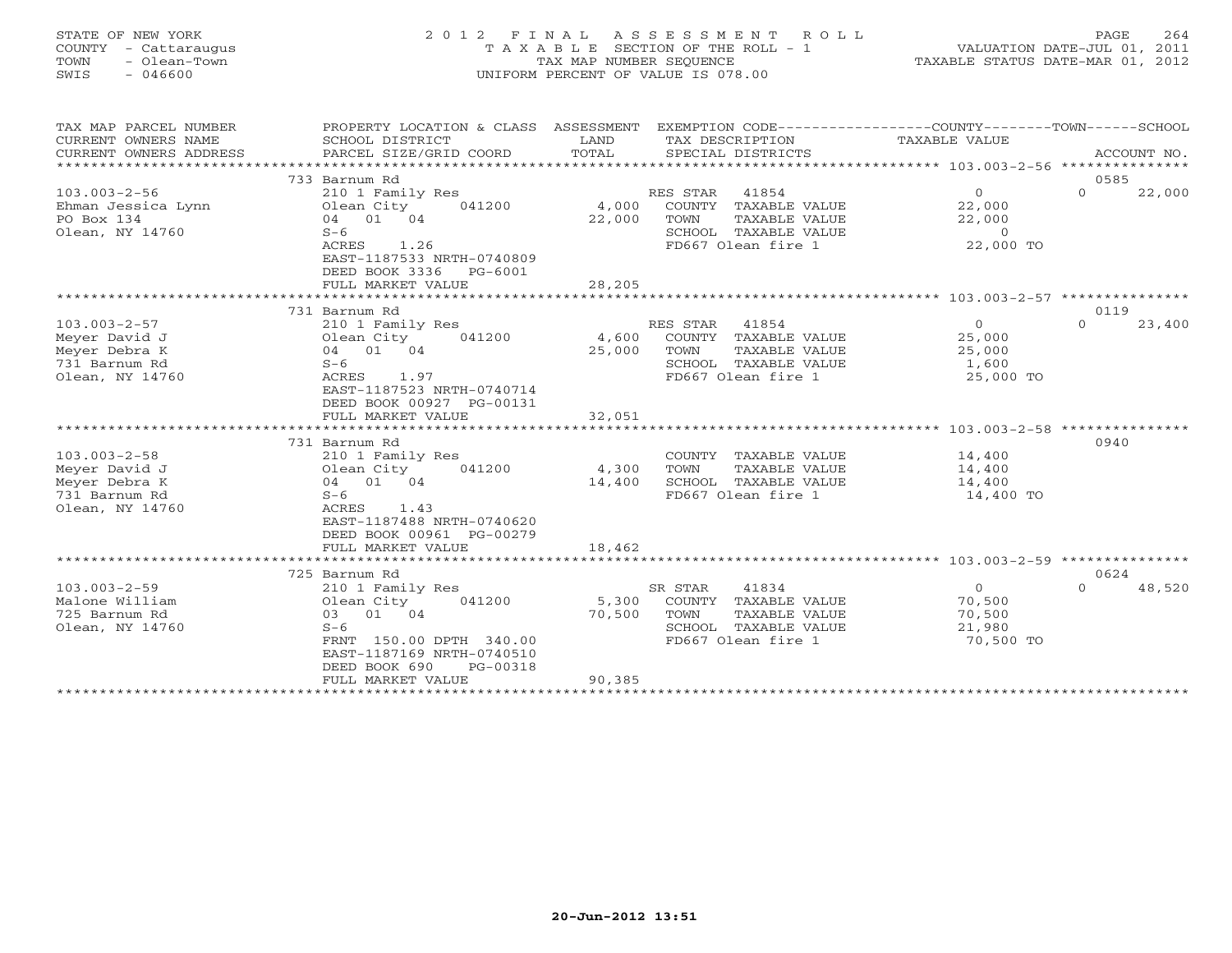## STATE OF NEW YORK 2 0 1 2 F I N A L A S S E S S M E N T R O L L PAGE 265 COUNTY - Cattaraugus T A X A B L E SECTION OF THE ROLL - 1 VALUATION DATE-JUL 01, 2011 TOWN - Olean-Town TAX MAP NUMBER SEQUENCE TAXABLE STATUS DATE-MAR 01, 2012 SWIS - 046600 UNIFORM PERCENT OF VALUE IS 078.00UNIFORM PERCENT OF VALUE IS 078.00

| TAX MAP PARCEL NUMBER<br>CURRENT OWNERS NAME<br>CURRENT OWNERS ADDRESS<br>****************** | PROPERTY LOCATION & CLASS ASSESSMENT<br>SCHOOL DISTRICT<br>PARCEL SIZE/GRID COORD                     | LAND<br>TOTAL<br>********* | TAX DESCRIPTION<br>SPECIAL DISTRICTS                                                        | EXEMPTION CODE-----------------COUNTY-------TOWN------SCHOOL<br>TAXABLE VALUE<br>ACCOUNT NO. |
|----------------------------------------------------------------------------------------------|-------------------------------------------------------------------------------------------------------|----------------------------|---------------------------------------------------------------------------------------------|----------------------------------------------------------------------------------------------|
|                                                                                              |                                                                                                       |                            |                                                                                             |                                                                                              |
| $103.003 - 2 - 60$<br>Orsini Larry L                                                         | 717 Barnum Rd<br>240 Rural res<br>Portville Centr 047401                                              |                            | WVET C/T<br>41121<br>11,300 SR STAR<br>41834                                                | 0749<br>9,360<br>9,360<br>$\circ$<br>$\Omega$<br>48,520                                      |
| Orsini Bonnie L<br>717 Barnum Rd<br>Olean, NY 14760                                          | 03 01 04<br>$S-6$<br>ACRES 15.00<br>EAST-1187623 NRTH-0739905<br>DEED BOOK 00944 PG-00175             | 65,300                     | COUNTY TAXABLE VALUE<br>TAXABLE VALUE<br>TOWN<br>SCHOOL TAXABLE VALUE<br>FD667 Olean fire 1 | 55,940<br>55,940<br>16,780<br>65,300 TO                                                      |
|                                                                                              | FULL MARKET VALUE                                                                                     | 83,718                     |                                                                                             |                                                                                              |
|                                                                                              |                                                                                                       |                            |                                                                                             |                                                                                              |
| $103.003 - 2 - 61$<br>Penn-York Resources Inc.<br>1716 Honeoye Rd                            | Barnum Rd<br>322 Rural vac>10<br>Portville Centr 047401<br>03 01<br>04                                | 60,200<br>60,200           | COUNTY TAXABLE VALUE<br>TOWN<br>TAXABLE VALUE<br>SCHOOL TAXABLE VALUE                       | 0767<br>60,200<br>60,200<br>60,200                                                           |
| Shinglehouse, PA 16748                                                                       | $S-6$<br>ACRES 182.60<br>EAST-1188394 NRTH-0738877<br>DEED BOOK 1015<br>$PG-165$<br>FULL MARKET VALUE | 77,179                     | FD667 Olean fire 1                                                                          | 60,200 TO                                                                                    |
|                                                                                              | ********************                                                                                  |                            |                                                                                             |                                                                                              |
|                                                                                              | Barnum Rd                                                                                             |                            |                                                                                             | 0557                                                                                         |
| $103.003 - 2 - 62$<br>Honeybrook Pines, Inc<br>804 Tracy Ave<br>Olean, NY 14760              | 580 Camping fac<br>Portville Centr 047401<br>03 01 04<br>$S-6$                                        | 21,300<br>21,300           | COUNTY TAXABLE VALUE<br>TOWN<br>TAXABLE VALUE<br>SCHOOL TAXABLE VALUE<br>FD667 Olean fire 1 | 21,300<br>21,300<br>21,300<br>21,300 TO                                                      |
|                                                                                              | ACRES 43.56<br>EAST-1189450 NRTH-0737633<br>DEED BOOK 576<br>PG-7001<br>FULL MARKET VALUE             | 27,308                     |                                                                                             |                                                                                              |
|                                                                                              | * * * * * * * * * * * * * * * * * * *                                                                 |                            |                                                                                             | *************** 103.003-2-63.1 *******                                                       |
|                                                                                              | 2810 Nys Rte 16 S                                                                                     |                            |                                                                                             | 0517                                                                                         |
| $103.003 - 2 - 63.1$                                                                         | 240 Rural res                                                                                         |                            | COUNTY TAXABLE VALUE                                                                        | 91,600                                                                                       |
| Kellner Mark                                                                                 | 041200<br>Olean City                                                                                  | 32,000                     | TOWN<br>TAXABLE VALUE                                                                       | 91,600                                                                                       |
| Kellner Christian<br>2810 McDuffie Rd<br>Olean, NY 14760                                     | 01/03<br>01<br>04<br>$S-6$ & 9<br>ACRES 106.15                                                        | 91,600                     | SCHOOL TAXABLE VALUE<br>FD667 Olean fire 1                                                  | 91,600<br>91,600 TO                                                                          |
|                                                                                              | EAST-1186420 NRTH-0737892<br>DEED BOOK 5177<br>PG-9001<br>FULL MARKET VALUE                           | 117,436                    |                                                                                             |                                                                                              |
|                                                                                              |                                                                                                       |                            |                                                                                             |                                                                                              |
|                                                                                              | Nys Rte 16 S                                                                                          |                            |                                                                                             | 1346                                                                                         |
| $103.003 - 2 - 63.3$                                                                         | 314 Rural vac<10                                                                                      |                            | COUNTY TAXABLE VALUE                                                                        | 4,900                                                                                        |
| Kellner Mark Taylor<br>2810 Mcduffy Rd                                                       | Olean City<br>041200<br>04<br>01/03<br>01                                                             | 4,900<br>4,900             | TOWN<br>TAXABLE VALUE<br>SCHOOL TAXABLE VALUE                                               | 4,900<br>4,900                                                                               |
| Olean, NY 14760                                                                              | $S-6$ & 9<br>ACRES<br>8.90<br>EAST-1186144 NRTH-0739754<br>DEED BOOK 1010<br>PG-786                   |                            | FD667 Olean fire 1                                                                          | 4,900 TO                                                                                     |
|                                                                                              | FULL MARKET VALUE                                                                                     | 6,282                      |                                                                                             |                                                                                              |
|                                                                                              |                                                                                                       |                            |                                                                                             |                                                                                              |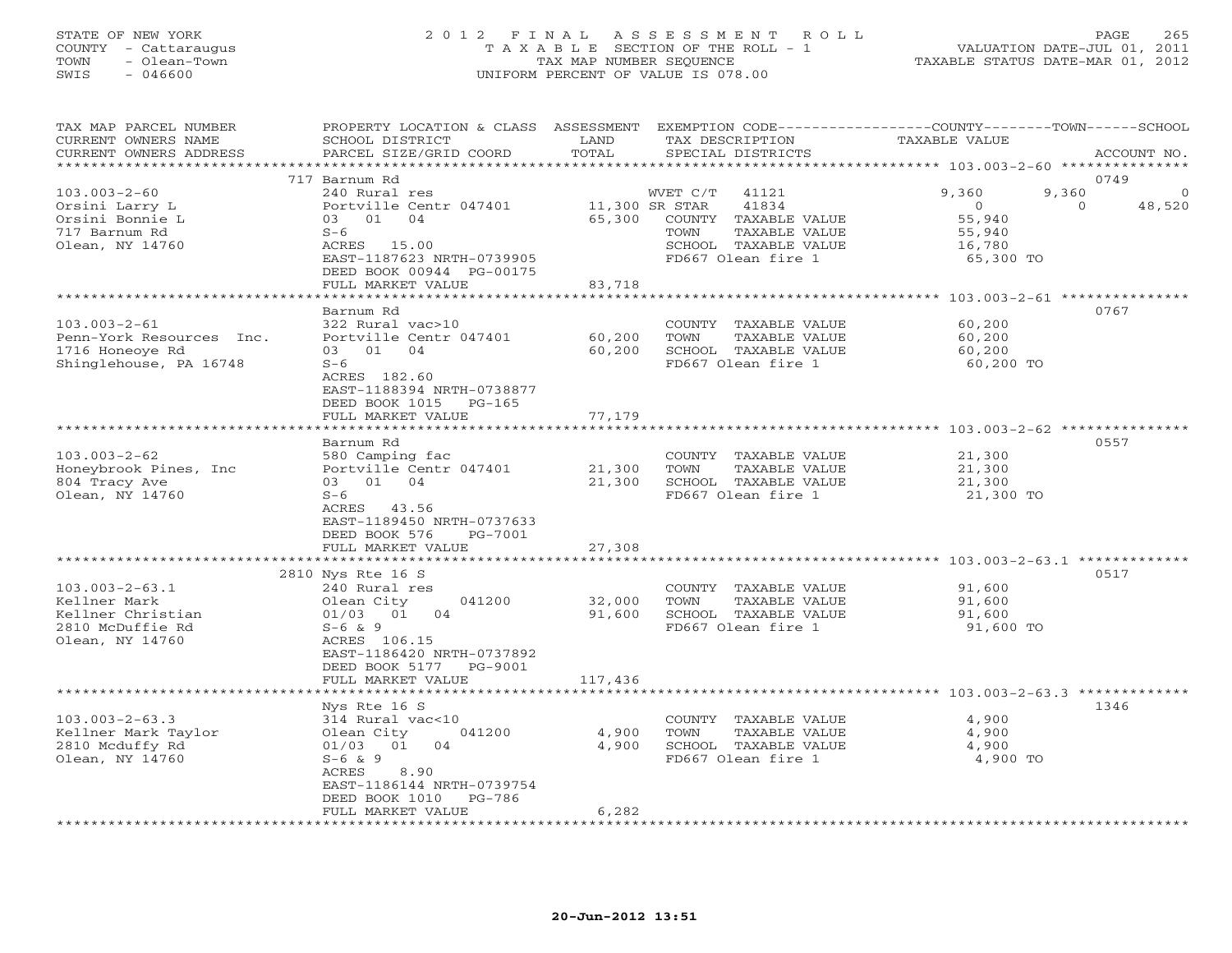# STATE OF NEW YORK 2 0 1 2 F I N A L A S S E S S M E N T R O L L PAGE 266 COUNTY - Cattaraugus T A X A B L E SECTION OF THE ROLL - 1 VALUATION DATE-JUL 01, 2011 TOWN - Olean-Town TAX MAP NUMBER SEQUENCE TAXABLE STATUS DATE-MAR 01, 2012 SWIS - 046600 UNIFORM PERCENT OF VALUE IS 078.00UNIFORM PERCENT OF VALUE IS 078.00

| TAX MAP PARCEL NUMBER<br>CURRENT OWNERS NAME | PROPERTY LOCATION & CLASS ASSESSMENT<br>SCHOOL DISTRICT | LAND    | TAX DESCRIPTION       | EXEMPTION CODE-----------------COUNTY-------TOWN------SCHOOL<br>TAXABLE VALUE |
|----------------------------------------------|---------------------------------------------------------|---------|-----------------------|-------------------------------------------------------------------------------|
| CURRENT OWNERS ADDRESS                       | PARCEL SIZE/GRID COORD                                  | TOTAL   | SPECIAL DISTRICTS     | ACCOUNT NO.                                                                   |
| **********************                       | Barnum Rd                                               |         |                       | 1347                                                                          |
| $103.003 - 2 - 63.4$                         | 314 Rural vac<10                                        |         | COUNTY TAXABLE VALUE  | 4,600                                                                         |
|                                              |                                                         |         |                       |                                                                               |
| Canfield Don D II                            | Olean City<br>041200                                    | 4,600   | TOWN<br>TAXABLE VALUE | 4,600                                                                         |
| 5 Tesla Circ                                 | 03 01 04                                                | 4,600   | SCHOOL TAXABLE VALUE  | 4,600                                                                         |
| Carson City, NV 89706                        | $S-6$                                                   |         | FD667 Olean fire 1    | 4,600 TO                                                                      |
|                                              | ACRES<br>8.30                                           |         |                       |                                                                               |
|                                              | EAST-1186838 NRTH-0739196                               |         |                       |                                                                               |
|                                              | DEED BOOK 3029<br>PG-4001                               |         |                       |                                                                               |
|                                              | FULL MARKET VALUE                                       | 5,897   |                       |                                                                               |
|                                              |                                                         |         |                       | ************** 103.003-2-64 ****************                                  |
|                                              | 2802 Mcduffy Rd                                         |         |                       | 0778                                                                          |
| $103.003 - 2 - 64$                           | 210 1 Family Res                                        |         | SR STAR<br>41834      | $\circ$<br>$\Omega$<br>48,520                                                 |
| Phillips Dudley B                            | Olean City<br>041200                                    | 5,300   | COUNTY TAXABLE VALUE  | 82,300                                                                        |
| Phillips Nancy A                             | 02 01 04                                                | 82,300  | TOWN<br>TAXABLE VALUE | 82,300                                                                        |
| 2802 McDuffy Rd                              | $S-9$                                                   |         | SCHOOL TAXABLE VALUE  | 33,780                                                                        |
| Olean, NY 14760                              | ACRES<br>3.17                                           |         | FD667 Olean fire 1    | 82,300 TO                                                                     |
|                                              | EAST-1185569 NRTH-0738497                               |         |                       |                                                                               |
|                                              | DEED BOOK 622<br>PG-00344                               |         |                       |                                                                               |
|                                              | FULL MARKET VALUE                                       | 105,513 |                       |                                                                               |
|                                              |                                                         |         |                       |                                                                               |
|                                              | 2800 McDuffy Rd                                         |         |                       | 0518                                                                          |
| $103.003 - 2 - 65$                           | 210 1 Family Res                                        |         | COUNTY TAXABLE VALUE  | 65,000                                                                        |
| Kellner Christian                            | Olean City<br>041200                                    | 5,900   | TAXABLE VALUE<br>TOWN | 65,000                                                                        |
| Kellner Tracey                               | 01/03<br>01<br>04                                       | 65,000  | SCHOOL TAXABLE VALUE  | 65,000                                                                        |
| 511 Hostageh Rd                              | $S-6$ & 9 Flatiron #10-11                               |         | FD667 Olean fire 1    | 65,000 TO                                                                     |
| Olean, NY 14760                              | 5.16<br>ACRES                                           |         |                       |                                                                               |
|                                              | EAST-1185571 NRTH-0738091                               |         |                       |                                                                               |
|                                              | DEED BOOK 5741<br>PG-2001                               |         |                       |                                                                               |
|                                              | FULL MARKET VALUE                                       | 83,333  |                       |                                                                               |
|                                              | ***************************                             |         |                       |                                                                               |
|                                              | 2790 Mcduffy Rd                                         |         |                       | 0530                                                                          |
| $103.003 - 2 - 66$                           | 270 Mfg housing                                         |         | COUNTY TAXABLE VALUE  | 11,400                                                                        |
| Baker Deborah                                | Olean City<br>041200                                    | 4,000   | TOWN<br>TAXABLE VALUE | 11,400                                                                        |
| 5281 S Nine Mile Rd                          | 01 01 04                                                | 11,400  | SCHOOL TAXABLE VALUE  | 11,400                                                                        |
| Allegany, NY 14706                           | $S-9$ Flatiron #5-6                                     |         | FD667 Olean fire 1    | 11,400 TO                                                                     |
|                                              | FRNT 226.14 DPTH 186.01                                 |         |                       |                                                                               |
|                                              | EAST-1184915 NRTH-0737798                               |         |                       |                                                                               |
|                                              | DEED BOOK 4923<br>PG-4001                               |         |                       |                                                                               |
|                                              | FULL MARKET VALUE                                       | 14,615  |                       |                                                                               |
|                                              | *********************************                       |         |                       |                                                                               |
|                                              | 2850 McDuffy Rd                                         |         |                       | 0406                                                                          |
| $103.003 - 2 - 67$                           | 415 Motel                                               |         | COUNTY TAXABLE VALUE  | 144,000                                                                       |
| Palmquist Carl A                             | Olean City<br>041200                                    | 12,800  | TOWN<br>TAXABLE VALUE | 144,000                                                                       |
| Palmquist Ruth D                             | 03 01 04                                                | 144,000 | SCHOOL TAXABLE VALUE  | 144,000                                                                       |
| 1306 Irving Pky                              | $S-9$ Flatiron $2-3-4$                                  |         | FD667 Olean fire 1    | 144,000 TO                                                                    |
| Olean, NY 14760                              | ACRES<br>2.35                                           |         |                       |                                                                               |
|                                              | EAST-1184350 NRTH-0737534                               |         |                       |                                                                               |
|                                              | DEED BOOK 11726 PG-3001                                 |         |                       |                                                                               |
|                                              | FULL MARKET VALUE                                       | 184,615 |                       |                                                                               |
|                                              |                                                         |         |                       |                                                                               |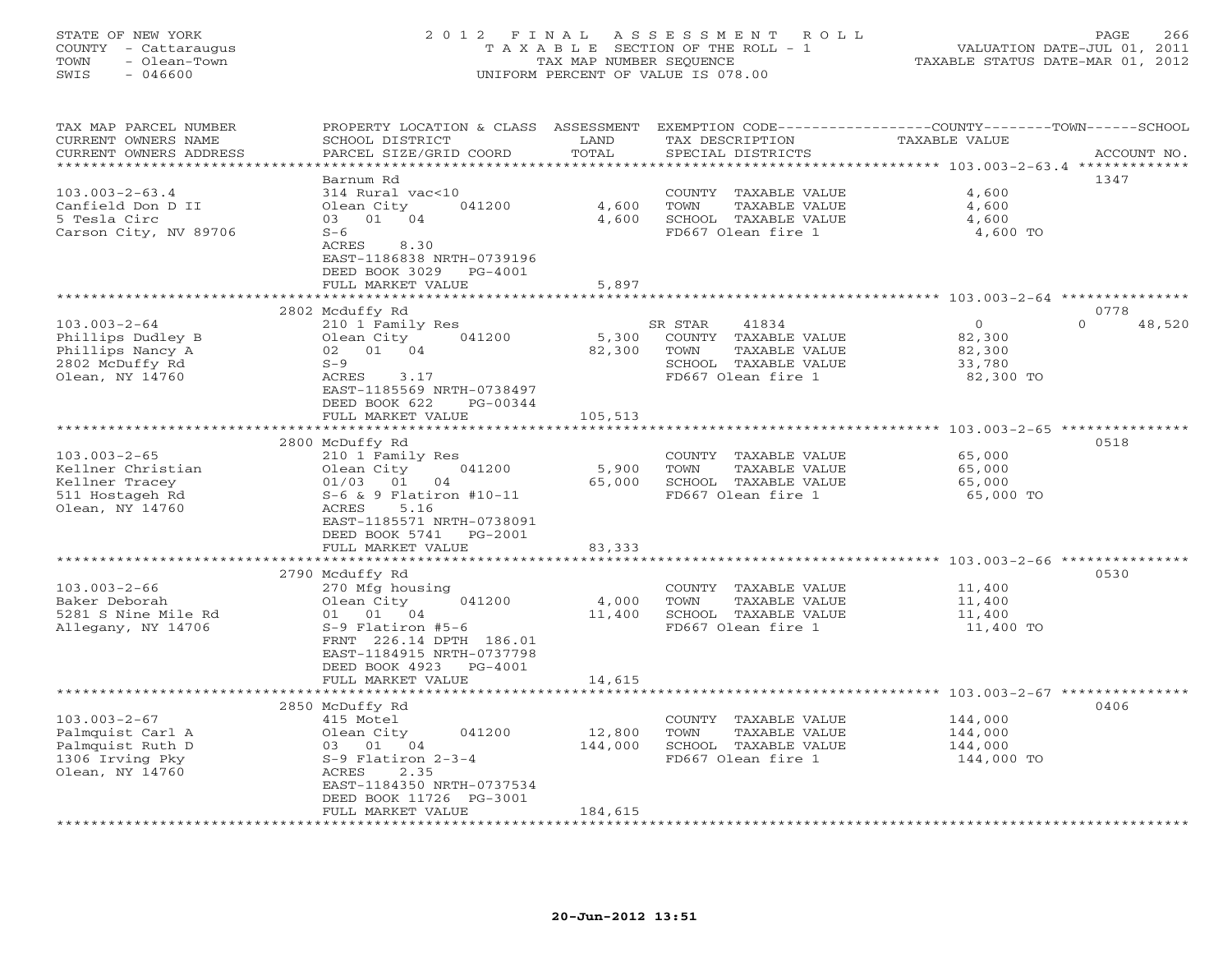| COUNTY<br>- Cattaraugus<br>TOWN<br>- Olean-Town<br>SWIS<br>$-046600$                                  |                                                                                                                                                                                                    | TAX MAP NUMBER SEQUENCE    | T A X A B L E SECTION OF THE ROLL - 1<br>UNIFORM PERCENT OF VALUE IS 078.00                                     | VALUATION DATE-JUL 01, 2011<br>TAXABLE STATUS DATE-MAR 01, 2012 |                            |
|-------------------------------------------------------------------------------------------------------|----------------------------------------------------------------------------------------------------------------------------------------------------------------------------------------------------|----------------------------|-----------------------------------------------------------------------------------------------------------------|-----------------------------------------------------------------|----------------------------|
| TAX MAP PARCEL NUMBER<br>CURRENT OWNERS NAME<br>CURRENT OWNERS ADDRESS                                | PROPERTY LOCATION & CLASS ASSESSMENT<br>SCHOOL DISTRICT<br>PARCEL SIZE/GRID COORD                                                                                                                  | LAND<br>TOTAL              | EXEMPTION CODE-----------------COUNTY-------TOWN------SCHOOL<br>TAX DESCRIPTION<br>SPECIAL DISTRICTS            | TAXABLE VALUE<br>******** 103.003-2-68.1 **************         | ACCOUNT NO.                |
| $103.003 - 2 - 68.1$<br>Ouderkirk Frances E<br>940 E Windfall Rd<br>Olean, NY 14760                   | 2860 McDuffy Rd<br>421 Restaurant<br>Olean City<br>041200<br>01 01 04<br>$S-9$<br>ACRES<br>1.45<br>EAST-1183909 NRTH-0737339<br>DEED BOOK 7710 PG-6001<br>FULL MARKET VALUE                        | 5,800<br>90,200<br>115,641 | COUNTY TAXABLE VALUE<br>TOWN<br>TAXABLE VALUE<br>SCHOOL TAXABLE VALUE<br>FD667 Olean fire 1                     | 90,200<br>90,200<br>90,200<br>90,200 TO                         | 0380                       |
|                                                                                                       |                                                                                                                                                                                                    |                            |                                                                                                                 | ************************** 103.003-2-68.2 *************         |                            |
| $103.003 - 2 - 68.2$<br>Palmquist Carl A<br>Palmquist Ruth D<br>1306 Irving Pky<br>Olean, NY 14760    | 2840 Mcduffy Rd<br>210 1 Family Res<br>041200<br>Olean City<br>01 01 04<br>$S-9$<br>FRNT<br>70.70 DPTH 230.00<br>EAST-1184021 NRTH-0737446<br>DEED BOOK 11726 PG-3001<br>FULL MARKET VALUE         | 2,600<br>39,000<br>50,000  | COUNTY TAXABLE VALUE<br>TOWN<br>TAXABLE VALUE<br>SCHOOL TAXABLE VALUE<br>FD667 Olean fire 1                     | 39,000<br>39,000<br>39,000<br>39,000 TO                         | 1241                       |
|                                                                                                       | *****************                                                                                                                                                                                  | **********                 |                                                                                                                 | ********************** 103.003-2-69 ****************            |                            |
| $103.003 - 2 - 69$<br>Frederick Tr<br>Frederick Jean<br>725 Indian Creek Rd<br>Olean, NY 14760        | 725 Indian Creek Rd<br>210 1 Family Res<br>Olean City<br>041200<br>01 04<br>02<br>S-9 Flatiron #17<br>ACRES<br>1.34<br>EAST-1184160 NRTH-0737226<br>DEED BOOK 667<br>PG-00563<br>FULL MARKET VALUE | 4,200<br>87,000<br>111,538 | 41834<br>SR STAR<br>COUNTY TAXABLE VALUE<br>TOWN<br>TAXABLE VALUE<br>SCHOOL TAXABLE VALUE<br>FD667 Olean fire 1 | $\circ$<br>87,000<br>87,000<br>38,480<br>87,000 TO              | 0352<br>48,520<br>$\Omega$ |
|                                                                                                       | **************************                                                                                                                                                                         |                            |                                                                                                                 |                                                                 |                            |
| $103.003 - 2 - 70$<br>Olean Silica Corp<br>Attn: Rw Sidley Inc<br>PO Box 150<br>Painesville, OH 44077 | 2820 Mcduffy Rd<br>311 Res vac land<br>041200<br>Olean City<br>01 04 04<br>$S-9$<br>ACRES 22.07<br>EAST-1184840 NRTH-0737091<br>DEED BOOK 672<br>PG-00230<br>FULL MARKET VALUE                     | 14,200<br>14,200<br>18,205 | COUNTY TAXABLE VALUE<br>TOWN<br>TAXABLE VALUE<br>SCHOOL TAXABLE VALUE<br>FD667 Olean fire 1                     | 14,200<br>14,200<br>14,200<br>14,200 TO                         | 0901                       |
|                                                                                                       |                                                                                                                                                                                                    |                            |                                                                                                                 | ************** 103.003-2-71.1 ************                      |                            |
| $103.003 - 2 - 71.1$<br>Penn York Resources<br>1716 Honeoye Rd<br>Shinglehouse, PA 16748              | Nys Rte 16 S<br>731 Oil-natural<br>041200<br>Olean City<br>01 01 04<br>$S-9$<br>ACRES 15.80<br>EAST-1183666 NRTH-0737104<br>DEED BOOK 1015<br>$PG-165$<br>FULL MARKET VALUE                        | 11,800<br>11,800<br>15,128 | COUNTY TAXABLE VALUE<br>TOWN<br>TAXABLE VALUE<br>SCHOOL TAXABLE VALUE<br>FD667 Olean fire 1                     | 11,800<br>11,800<br>11,800<br>11,800 TO                         | 0770                       |

STATE OF NEW YORK 2012 FINAL ASSESSMENT ROLL PAGE 267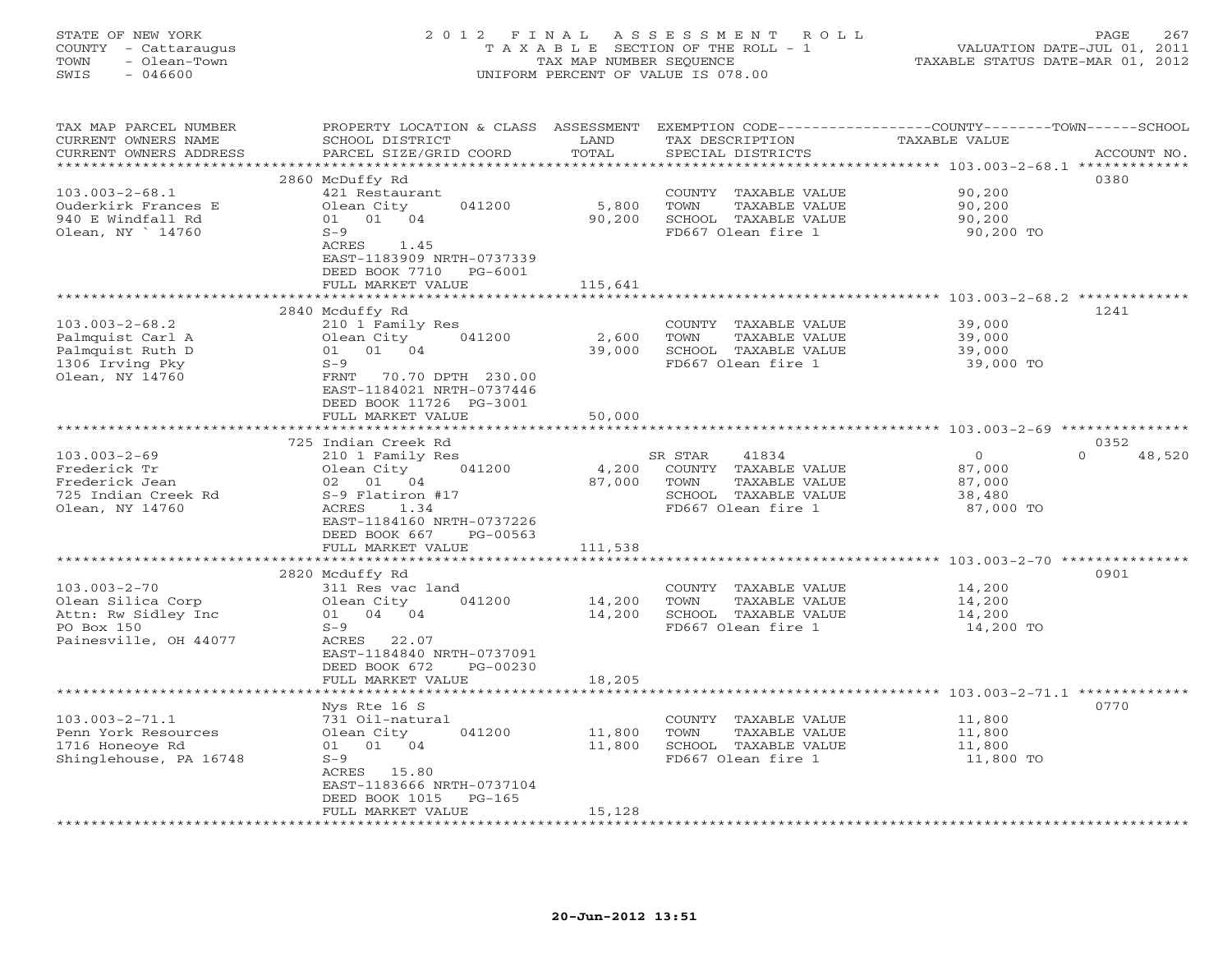## STATE OF NEW YORK 2 0 1 2 F I N A L A S S E S S M E N T R O L L PAGE 268 COUNTY - Cattaraugus T A X A B L E SECTION OF THE ROLL - 1 VALUATION DATE-JUL 01, 2011 TOWN - Olean-Town TAX MAP NUMBER SEQUENCE TAXABLE STATUS DATE-MAR 01, 2012 SWIS - 046600 UNIFORM PERCENT OF VALUE IS 078.00UNIFORM PERCENT OF VALUE IS 078.00

| *******************<br>0880<br>629 Nys Rte 16 S<br>$103.003 - 2 - 71.2$<br>4,475<br>270 Mfg housing<br>4,475<br>CVET C/T<br>41131<br>2,500 AGED C/S<br>Olean City<br>041200<br>41805<br>5,370<br>7,160<br>Seybert Mary<br>$\circ$<br>01 04<br>17,900 SR STAR<br>41834<br>Seybert Leroy<br>02<br>$\overline{O}$<br>$\Omega$<br>10,740<br>629 Nys Rte 16 S<br>8,055<br>$S-6$<br>COUNTY TAXABLE VALUE<br>Olean, NY 14760<br>80.00 DPTH 140.00<br>TOWN<br>TAXABLE VALUE<br>13,425<br>FRNT<br>SCHOOL TAXABLE VALUE<br>EAST-1183681 NRTH-0737075<br>$\circ$<br>17,900 TO<br>DEED BOOK 1219<br>FD667 Olean fire 1<br>PG-3001<br>22,949<br>FULL MARKET VALUE<br>* * * * * * * * * * * * * * * * * * * *<br>0224<br>Nys Rte 16 S<br>$103.003 - 2 - 72$<br>323 Vacant rural<br>35,000<br>COUNTY TAXABLE VALUE<br>35,000<br>TAXABLE VALUE<br>Miles Eleanor A<br>Allegany-Limest 042001<br>TOWN<br>35,000<br>22 Candlewood Ln<br>01 01 04<br>35,000<br>SCHOOL TAXABLE VALUE<br>35,000<br>Williamsville, NY 14221<br>FD667 Olean fire 1<br>35,000 TO<br>$S-9$<br>ACRES 92.45<br>EAST-1182100 NRTH-0737525<br>DEED BOOK 7931<br>PG-6001<br>FULL MARKET VALUE<br>44,872<br>0857<br>Nys Rte 16 S<br>$103.003 - 2 - 73$<br>314 Rural vac<10<br>COUNTY TAXABLE VALUE<br>800<br>TAXABLE VALUE<br>800<br>Voorhess Marilyn Lodena<br>Allegany-Limest 042001<br>800<br>TOWN<br>Levia Cyrus H<br>01 01<br>04<br>800<br>SCHOOL TAXABLE VALUE<br>800<br>FD667 Olean fire 1<br>800 TO<br>132 S Seventh St<br>$S-9$<br>Olean, NY 14760<br>ACRES<br>1.38<br>EAST-1180985 NRTH-0736761<br>DEED BOOK 16604 PG-5001<br>FULL MARKET VALUE<br>1,026<br>601 Nys Rte 16 S<br>0251<br>25,000<br>$103.003 - 2 - 74$<br>210 1 Family Res<br>COUNTY TAXABLE VALUE<br>Dole Otto<br>Allegany-Limest 042001<br>3,300<br>TOWN<br>TAXABLE VALUE<br>25,000<br>01<br>04<br>25,000<br>SCHOOL TAXABLE VALUE<br>1749 Atlantic Ave<br>01<br>25,000<br>$S-9$<br>FD667 Olean fire 1<br>25,000 TO<br>Walworth, NY 14568<br>FRNT 175.00 DPTH 130.00<br>EAST-1180902 NRTH-0737528<br>DEED BOOK 846<br>PG-00889<br>FULL MARKET VALUE<br>32,051<br>0522<br>Two Mile Rd<br>$103.003 - 2 - 75$<br>43,200<br>321 Abandoned ag<br>COUNTY TAXABLE VALUE<br>Chagrin LLP<br>Allegany-Limest 042001<br>TAXABLE VALUE<br>43,200<br>TOWN<br>43,200<br>01 04<br>43,200<br>PO Box 67<br>SCHOOL TAXABLE VALUE<br>43,200<br>01<br>$S-9$<br>FD667 Olean fire 1<br>43,200 TO<br>Endeavor, PA 16322<br>ACRES 121.65<br>EAST-1182115 NRTH-0739488<br>DEED BOOK 2291<br>$PG-3003$<br>55,385<br>FULL MARKET VALUE<br>********************** | TAX MAP PARCEL NUMBER<br>CURRENT OWNERS NAME<br>CURRENT OWNERS ADDRESS | PROPERTY LOCATION & CLASS ASSESSMENT<br>SCHOOL DISTRICT<br>PARCEL SIZE/GRID COORD | LAND<br>TOTAL | TAX DESCRIPTION<br>SPECIAL DISTRICTS | EXEMPTION CODE----------------COUNTY-------TOWN-----SCHOOL<br>TAXABLE VALUE | ACCOUNT NO. |
|----------------------------------------------------------------------------------------------------------------------------------------------------------------------------------------------------------------------------------------------------------------------------------------------------------------------------------------------------------------------------------------------------------------------------------------------------------------------------------------------------------------------------------------------------------------------------------------------------------------------------------------------------------------------------------------------------------------------------------------------------------------------------------------------------------------------------------------------------------------------------------------------------------------------------------------------------------------------------------------------------------------------------------------------------------------------------------------------------------------------------------------------------------------------------------------------------------------------------------------------------------------------------------------------------------------------------------------------------------------------------------------------------------------------------------------------------------------------------------------------------------------------------------------------------------------------------------------------------------------------------------------------------------------------------------------------------------------------------------------------------------------------------------------------------------------------------------------------------------------------------------------------------------------------------------------------------------------------------------------------------------------------------------------------------------------------------------------------------------------------------------------------------------------------------------------------------------------------------------------------------------------------------------------------------------------------------------------------------------------------------------------------------------------------------------------------------------------------------------------------------------------------------------------------------------------|------------------------------------------------------------------------|-----------------------------------------------------------------------------------|---------------|--------------------------------------|-----------------------------------------------------------------------------|-------------|
|                                                                                                                                                                                                                                                                                                                                                                                                                                                                                                                                                                                                                                                                                                                                                                                                                                                                                                                                                                                                                                                                                                                                                                                                                                                                                                                                                                                                                                                                                                                                                                                                                                                                                                                                                                                                                                                                                                                                                                                                                                                                                                                                                                                                                                                                                                                                                                                                                                                                                                                                                                |                                                                        |                                                                                   |               |                                      |                                                                             |             |
|                                                                                                                                                                                                                                                                                                                                                                                                                                                                                                                                                                                                                                                                                                                                                                                                                                                                                                                                                                                                                                                                                                                                                                                                                                                                                                                                                                                                                                                                                                                                                                                                                                                                                                                                                                                                                                                                                                                                                                                                                                                                                                                                                                                                                                                                                                                                                                                                                                                                                                                                                                |                                                                        |                                                                                   |               |                                      |                                                                             |             |
|                                                                                                                                                                                                                                                                                                                                                                                                                                                                                                                                                                                                                                                                                                                                                                                                                                                                                                                                                                                                                                                                                                                                                                                                                                                                                                                                                                                                                                                                                                                                                                                                                                                                                                                                                                                                                                                                                                                                                                                                                                                                                                                                                                                                                                                                                                                                                                                                                                                                                                                                                                |                                                                        |                                                                                   |               |                                      |                                                                             |             |
|                                                                                                                                                                                                                                                                                                                                                                                                                                                                                                                                                                                                                                                                                                                                                                                                                                                                                                                                                                                                                                                                                                                                                                                                                                                                                                                                                                                                                                                                                                                                                                                                                                                                                                                                                                                                                                                                                                                                                                                                                                                                                                                                                                                                                                                                                                                                                                                                                                                                                                                                                                |                                                                        |                                                                                   |               |                                      |                                                                             |             |
|                                                                                                                                                                                                                                                                                                                                                                                                                                                                                                                                                                                                                                                                                                                                                                                                                                                                                                                                                                                                                                                                                                                                                                                                                                                                                                                                                                                                                                                                                                                                                                                                                                                                                                                                                                                                                                                                                                                                                                                                                                                                                                                                                                                                                                                                                                                                                                                                                                                                                                                                                                |                                                                        |                                                                                   |               |                                      |                                                                             |             |
|                                                                                                                                                                                                                                                                                                                                                                                                                                                                                                                                                                                                                                                                                                                                                                                                                                                                                                                                                                                                                                                                                                                                                                                                                                                                                                                                                                                                                                                                                                                                                                                                                                                                                                                                                                                                                                                                                                                                                                                                                                                                                                                                                                                                                                                                                                                                                                                                                                                                                                                                                                |                                                                        |                                                                                   |               |                                      |                                                                             |             |
|                                                                                                                                                                                                                                                                                                                                                                                                                                                                                                                                                                                                                                                                                                                                                                                                                                                                                                                                                                                                                                                                                                                                                                                                                                                                                                                                                                                                                                                                                                                                                                                                                                                                                                                                                                                                                                                                                                                                                                                                                                                                                                                                                                                                                                                                                                                                                                                                                                                                                                                                                                |                                                                        |                                                                                   |               |                                      |                                                                             |             |
|                                                                                                                                                                                                                                                                                                                                                                                                                                                                                                                                                                                                                                                                                                                                                                                                                                                                                                                                                                                                                                                                                                                                                                                                                                                                                                                                                                                                                                                                                                                                                                                                                                                                                                                                                                                                                                                                                                                                                                                                                                                                                                                                                                                                                                                                                                                                                                                                                                                                                                                                                                |                                                                        |                                                                                   |               |                                      |                                                                             |             |
|                                                                                                                                                                                                                                                                                                                                                                                                                                                                                                                                                                                                                                                                                                                                                                                                                                                                                                                                                                                                                                                                                                                                                                                                                                                                                                                                                                                                                                                                                                                                                                                                                                                                                                                                                                                                                                                                                                                                                                                                                                                                                                                                                                                                                                                                                                                                                                                                                                                                                                                                                                |                                                                        |                                                                                   |               |                                      |                                                                             |             |
|                                                                                                                                                                                                                                                                                                                                                                                                                                                                                                                                                                                                                                                                                                                                                                                                                                                                                                                                                                                                                                                                                                                                                                                                                                                                                                                                                                                                                                                                                                                                                                                                                                                                                                                                                                                                                                                                                                                                                                                                                                                                                                                                                                                                                                                                                                                                                                                                                                                                                                                                                                |                                                                        |                                                                                   |               |                                      |                                                                             |             |
|                                                                                                                                                                                                                                                                                                                                                                                                                                                                                                                                                                                                                                                                                                                                                                                                                                                                                                                                                                                                                                                                                                                                                                                                                                                                                                                                                                                                                                                                                                                                                                                                                                                                                                                                                                                                                                                                                                                                                                                                                                                                                                                                                                                                                                                                                                                                                                                                                                                                                                                                                                |                                                                        |                                                                                   |               |                                      |                                                                             |             |
|                                                                                                                                                                                                                                                                                                                                                                                                                                                                                                                                                                                                                                                                                                                                                                                                                                                                                                                                                                                                                                                                                                                                                                                                                                                                                                                                                                                                                                                                                                                                                                                                                                                                                                                                                                                                                                                                                                                                                                                                                                                                                                                                                                                                                                                                                                                                                                                                                                                                                                                                                                |                                                                        |                                                                                   |               |                                      |                                                                             |             |
|                                                                                                                                                                                                                                                                                                                                                                                                                                                                                                                                                                                                                                                                                                                                                                                                                                                                                                                                                                                                                                                                                                                                                                                                                                                                                                                                                                                                                                                                                                                                                                                                                                                                                                                                                                                                                                                                                                                                                                                                                                                                                                                                                                                                                                                                                                                                                                                                                                                                                                                                                                |                                                                        |                                                                                   |               |                                      |                                                                             |             |
|                                                                                                                                                                                                                                                                                                                                                                                                                                                                                                                                                                                                                                                                                                                                                                                                                                                                                                                                                                                                                                                                                                                                                                                                                                                                                                                                                                                                                                                                                                                                                                                                                                                                                                                                                                                                                                                                                                                                                                                                                                                                                                                                                                                                                                                                                                                                                                                                                                                                                                                                                                |                                                                        |                                                                                   |               |                                      |                                                                             |             |
|                                                                                                                                                                                                                                                                                                                                                                                                                                                                                                                                                                                                                                                                                                                                                                                                                                                                                                                                                                                                                                                                                                                                                                                                                                                                                                                                                                                                                                                                                                                                                                                                                                                                                                                                                                                                                                                                                                                                                                                                                                                                                                                                                                                                                                                                                                                                                                                                                                                                                                                                                                |                                                                        |                                                                                   |               |                                      |                                                                             |             |
|                                                                                                                                                                                                                                                                                                                                                                                                                                                                                                                                                                                                                                                                                                                                                                                                                                                                                                                                                                                                                                                                                                                                                                                                                                                                                                                                                                                                                                                                                                                                                                                                                                                                                                                                                                                                                                                                                                                                                                                                                                                                                                                                                                                                                                                                                                                                                                                                                                                                                                                                                                |                                                                        |                                                                                   |               |                                      |                                                                             |             |
|                                                                                                                                                                                                                                                                                                                                                                                                                                                                                                                                                                                                                                                                                                                                                                                                                                                                                                                                                                                                                                                                                                                                                                                                                                                                                                                                                                                                                                                                                                                                                                                                                                                                                                                                                                                                                                                                                                                                                                                                                                                                                                                                                                                                                                                                                                                                                                                                                                                                                                                                                                |                                                                        |                                                                                   |               |                                      |                                                                             |             |
|                                                                                                                                                                                                                                                                                                                                                                                                                                                                                                                                                                                                                                                                                                                                                                                                                                                                                                                                                                                                                                                                                                                                                                                                                                                                                                                                                                                                                                                                                                                                                                                                                                                                                                                                                                                                                                                                                                                                                                                                                                                                                                                                                                                                                                                                                                                                                                                                                                                                                                                                                                |                                                                        |                                                                                   |               |                                      |                                                                             |             |
|                                                                                                                                                                                                                                                                                                                                                                                                                                                                                                                                                                                                                                                                                                                                                                                                                                                                                                                                                                                                                                                                                                                                                                                                                                                                                                                                                                                                                                                                                                                                                                                                                                                                                                                                                                                                                                                                                                                                                                                                                                                                                                                                                                                                                                                                                                                                                                                                                                                                                                                                                                |                                                                        |                                                                                   |               |                                      |                                                                             |             |
|                                                                                                                                                                                                                                                                                                                                                                                                                                                                                                                                                                                                                                                                                                                                                                                                                                                                                                                                                                                                                                                                                                                                                                                                                                                                                                                                                                                                                                                                                                                                                                                                                                                                                                                                                                                                                                                                                                                                                                                                                                                                                                                                                                                                                                                                                                                                                                                                                                                                                                                                                                |                                                                        |                                                                                   |               |                                      |                                                                             |             |
|                                                                                                                                                                                                                                                                                                                                                                                                                                                                                                                                                                                                                                                                                                                                                                                                                                                                                                                                                                                                                                                                                                                                                                                                                                                                                                                                                                                                                                                                                                                                                                                                                                                                                                                                                                                                                                                                                                                                                                                                                                                                                                                                                                                                                                                                                                                                                                                                                                                                                                                                                                |                                                                        |                                                                                   |               |                                      |                                                                             |             |
|                                                                                                                                                                                                                                                                                                                                                                                                                                                                                                                                                                                                                                                                                                                                                                                                                                                                                                                                                                                                                                                                                                                                                                                                                                                                                                                                                                                                                                                                                                                                                                                                                                                                                                                                                                                                                                                                                                                                                                                                                                                                                                                                                                                                                                                                                                                                                                                                                                                                                                                                                                |                                                                        |                                                                                   |               |                                      |                                                                             |             |
|                                                                                                                                                                                                                                                                                                                                                                                                                                                                                                                                                                                                                                                                                                                                                                                                                                                                                                                                                                                                                                                                                                                                                                                                                                                                                                                                                                                                                                                                                                                                                                                                                                                                                                                                                                                                                                                                                                                                                                                                                                                                                                                                                                                                                                                                                                                                                                                                                                                                                                                                                                |                                                                        |                                                                                   |               |                                      |                                                                             |             |
|                                                                                                                                                                                                                                                                                                                                                                                                                                                                                                                                                                                                                                                                                                                                                                                                                                                                                                                                                                                                                                                                                                                                                                                                                                                                                                                                                                                                                                                                                                                                                                                                                                                                                                                                                                                                                                                                                                                                                                                                                                                                                                                                                                                                                                                                                                                                                                                                                                                                                                                                                                |                                                                        |                                                                                   |               |                                      |                                                                             |             |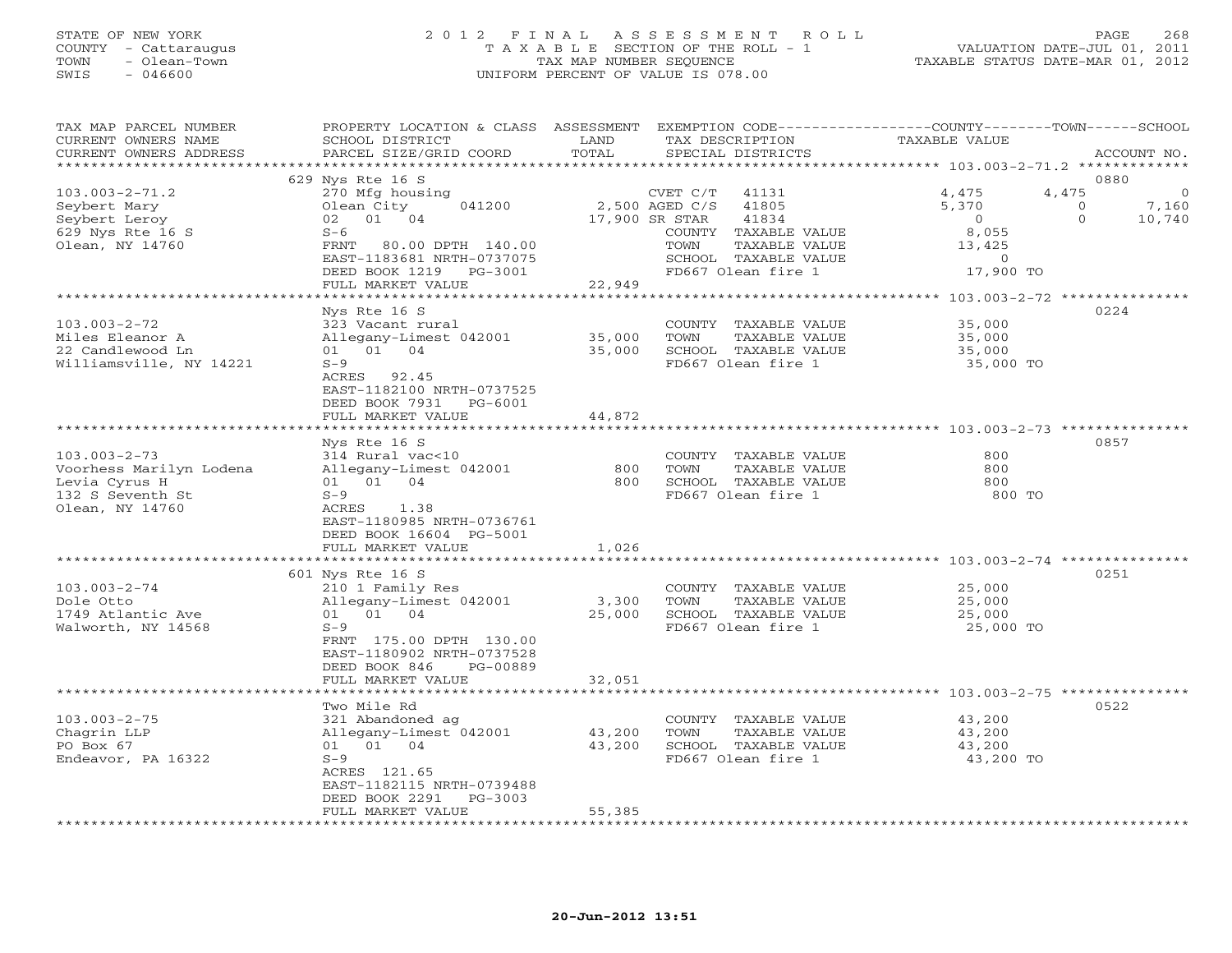# STATE OF NEW YORK 2 0 1 2 F I N A L A S S E S S M E N T R O L L PAGE 269 COUNTY - Cattaraugus T A X A B L E SECTION OF THE ROLL - 1 VALUATION DATE-JUL 01, 2011 TOWN - Olean-Town TAX MAP NUMBER SEQUENCE TAXABLE STATUS DATE-MAR 01, 2012 SWIS - 046600 UNIFORM PERCENT OF VALUE IS 078.00UNIFORM PERCENT OF VALUE IS 078.00

| TAX MAP PARCEL NUMBER<br>CURRENT OWNERS NAME                                                  | PROPERTY LOCATION & CLASS ASSESSMENT<br>SCHOOL DISTRICT<br>PARCEL SIZE/GRID COORD                                  | LAND<br>TOTAL             | TAX DESCRIPTION                                                                                      | EXEMPTION CODE-----------------COUNTY-------TOWN------SCHOOL<br>TAXABLE VALUE<br>ACCOUNT NO. |          |
|-----------------------------------------------------------------------------------------------|--------------------------------------------------------------------------------------------------------------------|---------------------------|------------------------------------------------------------------------------------------------------|----------------------------------------------------------------------------------------------|----------|
| CURRENT OWNERS ADDRESS<br>***********************                                             |                                                                                                                    |                           | SPECIAL DISTRICTS                                                                                    |                                                                                              |          |
|                                                                                               | Nys Rte 16 S                                                                                                       |                           |                                                                                                      | 0766                                                                                         |          |
| $103.003 - 2 - 76.1$<br>Penn-York Resources Inc.<br>1716 Honeoye Rd<br>Shinglehouse, PA 16748 | 322 Rural vac>10<br>Olean City<br>041200<br>01/03 01<br>04<br>$S-9$ & 6                                            | 16,800<br>16,800          | COUNTY TAXABLE VALUE<br>TOWN<br>TAXABLE VALUE<br>SCHOOL TAXABLE VALUE<br>FD667 Olean fire 1          | 16,800<br>16,800<br>16,800<br>16,800 TO                                                      |          |
|                                                                                               | ACRES 28.20<br>EAST-1185385 NRTH-0738968<br>DEED BOOK 1015 PG-165<br>FULL MARKET VALUE                             | 21,538                    |                                                                                                      |                                                                                              |          |
|                                                                                               | NYS Route 16 S                                                                                                     |                           |                                                                                                      | 1824                                                                                         |          |
| $103.003 - 2 - 76.2$<br>Cochran & Zandi Lumber Co<br>PO Box 547<br>Sheffield, PA 16347        | 322 Rural vac>10<br>041200<br>Olean City<br>ACRES<br>94.00<br>EAST-1184222 NRTH-0739317<br>DEED BOOK 15352 PG-4001 | 56,000<br>56,000          | COUNTY TAXABLE VALUE<br>TOWN<br>TAXABLE VALUE<br>SCHOOL TAXABLE VALUE<br>FD667 Olean fire 1          | 56,000<br>56,000<br>56,000<br>56,000 TO                                                      |          |
|                                                                                               | FULL MARKET VALUE                                                                                                  | 71,795                    |                                                                                                      |                                                                                              |          |
|                                                                                               | ********************                                                                                               | ********                  |                                                                                                      | ***************** 103.004-1-1.1 ***************                                              |          |
|                                                                                               | 2039 Wayman Branch Rd                                                                                              |                           |                                                                                                      | 0366                                                                                         |          |
| $103.004 - 1 - 1.1$<br>Inzana Ronald L                                                        | 312 Vac w/imprv<br>Portville Centr 047401                                                                          | 15,000                    | COUNTY TAXABLE VALUE<br>TAXABLE VALUE<br>TOWN                                                        | 17,000<br>17,000                                                                             |          |
| Inzana Annette                                                                                | 02 01 04                                                                                                           | 17,000                    | SCHOOL TAXABLE VALUE                                                                                 | 17,000                                                                                       |          |
| 801 Irving St<br>Olean, NY 14760                                                              | S-6 Ff 875.00 Apport Bill<br>ACRES 23.00<br>EAST-1193243 NRTH-0743497                                              |                           | FD667 Olean fire 1                                                                                   | 17,000 TO                                                                                    |          |
|                                                                                               | DEED BOOK 00949 PG-00691<br>FULL MARKET VALUE                                                                      | 21,795                    |                                                                                                      |                                                                                              |          |
|                                                                                               |                                                                                                                    |                           |                                                                                                      |                                                                                              |          |
|                                                                                               | 2838 Wayman Branch Rd                                                                                              |                           |                                                                                                      | 1602                                                                                         |          |
| $103.004 - 1 - 1.2$<br>Haberly Raymond<br>Haberly Mary Jo                                     | 240 Rural res<br>Portville Centr 047401<br>02 01<br>04                                                             | 15,000<br>117,500         | RES STAR<br>41854<br>COUNTY TAXABLE VALUE<br>TAXABLE VALUE<br>TOWN                                   | $\overline{0}$<br>$\Omega$<br>117,500<br>117,500                                             | 23,400   |
| 2038 Wayman Branch Rd                                                                         | FRNT 875.00 DPTH                                                                                                   |                           | SCHOOL TAXABLE VALUE                                                                                 | 94,100                                                                                       |          |
| Olean, NY 14760                                                                               | ACRES 23.00<br>EAST-1193717 NRTH-0743492<br>DEED BOOK 00949 PG-00693                                               |                           | FD667 Olean fire 1                                                                                   | 117,500 TO                                                                                   |          |
|                                                                                               | FULL MARKET VALUE<br>* * * * * * * * * * * * * * * * * * * *                                                       | 150,641                   |                                                                                                      |                                                                                              |          |
|                                                                                               | 2033 Wayman Branch Rd                                                                                              |                           | 90 PCT OF VALUE USED FOR EXEMPTION PURPOSES                                                          | 0408                                                                                         |          |
| $103.004 - 1 - 2$                                                                             | 240 Rural res                                                                                                      |                           | WVET C/T<br>41121                                                                                    | 9,234<br>9,234                                                                               | $\Omega$ |
| Shay Michael J<br>Shay Janet<br>2033 Wayman Branch Rd<br>Olean, NY 14760                      | Portville Centr 047401<br>04 01 04<br>$S-2$<br>ACRES 17.37<br>EAST-1194320 NRTH-0742942<br>PG-00410                | 12,300 RES STAR<br>68,400 | 41854<br>COUNTY TAXABLE VALUE<br>TAXABLE VALUE<br>TOWN<br>SCHOOL TAXABLE VALUE<br>FD667 Olean fire 1 | $\overline{0}$<br>$\Omega$<br>59,166<br>59,166<br>45,000<br>68,400 TO                        | 23,400   |
|                                                                                               | DEED BOOK 757<br>FULL MARKET VALUE                                                                                 | 87,692                    |                                                                                                      |                                                                                              |          |
| ******************                                                                            | *******************                                                                                                |                           |                                                                                                      |                                                                                              |          |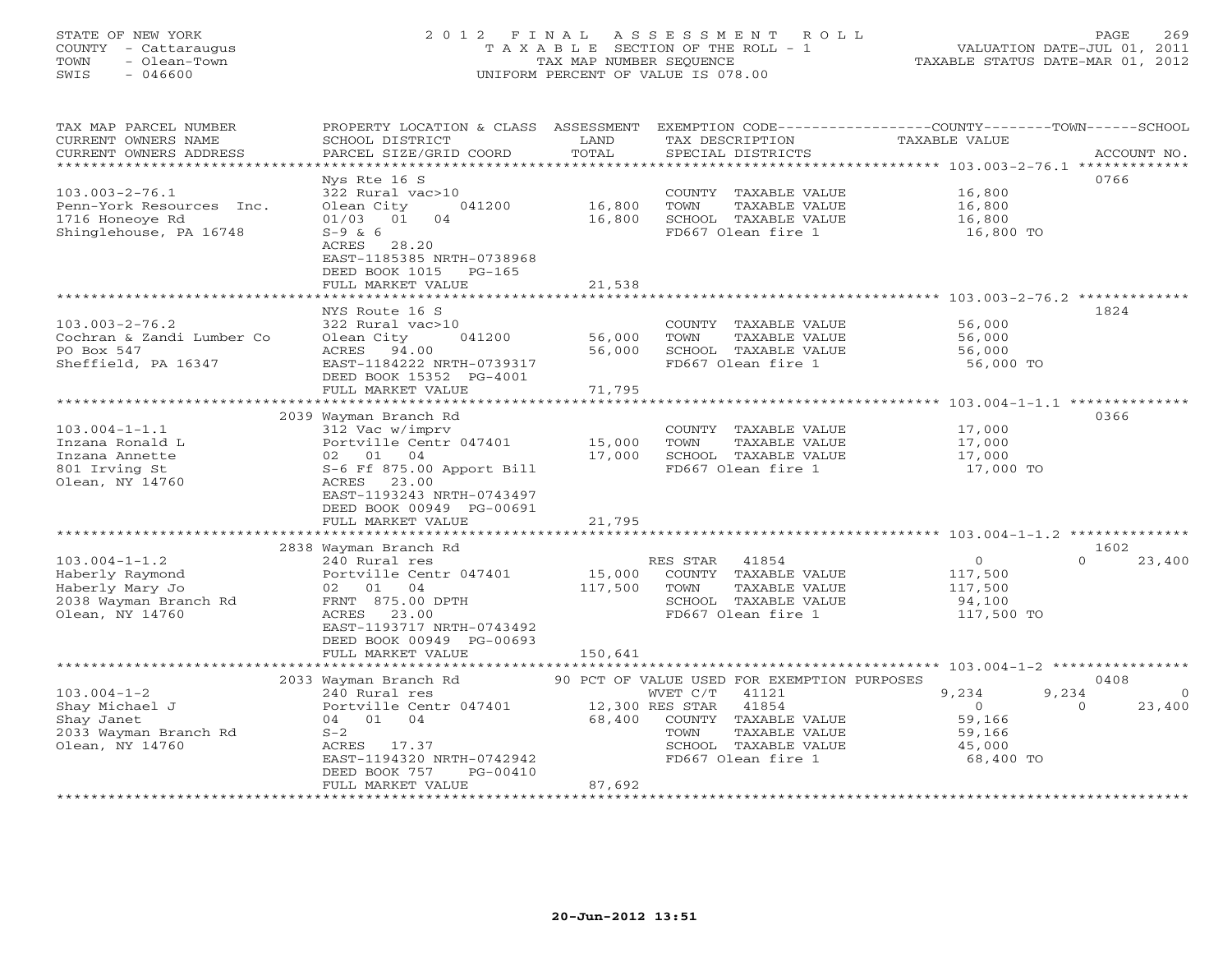# STATE OF NEW YORK 2 0 1 2 F I N A L A S S E S S M E N T R O L L PAGE 270 COUNTY - Cattaraugus T A X A B L E SECTION OF THE ROLL - 1 VALUATION DATE-JUL 01, 2011 TOWN - Olean-Town TAX MAP NUMBER SEQUENCE TAXABLE STATUS DATE-MAR 01, 2012 SWIS - 046600 UNIFORM PERCENT OF VALUE IS 078.00UNIFORM PERCENT OF VALUE IS 078.00

| TAX MAP PARCEL NUMBER  |                            |              |                       | PROPERTY LOCATION & CLASS ASSESSMENT EXEMPTION CODE----------------COUNTY-------TOWN------SCHOOL |
|------------------------|----------------------------|--------------|-----------------------|--------------------------------------------------------------------------------------------------|
| CURRENT OWNERS NAME    | SCHOOL DISTRICT            | LAND         | TAX DESCRIPTION       | TAXABLE VALUE                                                                                    |
| CURRENT OWNERS ADDRESS | PARCEL SIZE/GRID COORD     | TOTAL        | SPECIAL DISTRICTS     | ACCOUNT NO.                                                                                      |
|                        |                            |              |                       |                                                                                                  |
|                        | 2032 Wayman Branch Rd      |              |                       | 0918                                                                                             |
| $103.004 - 1 - 3$      | 210 1 Family Res           |              | RES STAR 41854        | $\circ$<br>$\Omega$<br>23,400                                                                    |
| Graf Michael S         | Portville Centr 047401     | 11,000       | COUNTY TAXABLE VALUE  | 125,300                                                                                          |
| 2032 Wayman Branch Rd  | 04 01 04                   | 125,300      | TOWN<br>TAXABLE VALUE | 125,300                                                                                          |
| Olean, NY 14760        | $S-2$                      |              | SCHOOL TAXABLE VALUE  | 101,900                                                                                          |
|                        | ACRES 14.36 BANK<br>044    |              | FD667 Olean fire 1    | 125,300 TO                                                                                       |
|                        | EAST-1194477 NRTH-0744072  |              |                       |                                                                                                  |
|                        | DEED BOOK 757<br>$PG-6003$ |              |                       |                                                                                                  |
|                        | FULL MARKET VALUE          | 160,641      |                       |                                                                                                  |
|                        |                            | <b>.</b> .   |                       | ************************ 103.004-1-4.1 ***************                                           |
|                        | Wayman Branch Rd           |              |                       | 0348                                                                                             |
| $103.004 - 1 - 4.1$    | 260 Seasonal res           |              | COUNTY TAXABLE VALUE  | 22,700                                                                                           |
| Comans Lyn             | Portville Centr 047401     | 21,900       | TOWN<br>TAXABLE VALUE | 22,700                                                                                           |
| PO Box 521             | 04 01 04                   | 22,700       | SCHOOL TAXABLE VALUE  | 22,700                                                                                           |
| St James, NY 11780     | $S-2$                      |              | FD667 Olean fire 1    | 22,700 TO                                                                                        |
|                        | ACRES 42.65                |              |                       |                                                                                                  |
|                        | EAST-1194985 NRTH-0744445  |              |                       |                                                                                                  |
|                        | DEED BOOK 00962 PG-00556   |              |                       |                                                                                                  |
|                        | FULL MARKET VALUE          | 29,103       |                       |                                                                                                  |
|                        |                            |              |                       |                                                                                                  |
|                        | Wayman Branch Rd           |              |                       | 1612                                                                                             |
| $103.004 - 1 - 4.2$    | 314 Rural vac<10           |              | COUNTY TAXABLE VALUE  | 6,900                                                                                            |
| Foster Patrick E       | Portville Centr 047401     | 6,900        | TOWN<br>TAXABLE VALUE | 6,900                                                                                            |
| 302 N 18Th St          | 04 01 04                   | 6,900        | SCHOOL TAXABLE VALUE  | 6,900                                                                                            |
| Olean, NY 14760        | ACRES<br>5.85              |              | FD667 Olean fire 1    | 6,900 TO                                                                                         |
|                        | EAST-1195112 NRTH-0743729  |              |                       |                                                                                                  |
|                        | DEED BOOK 00955 PG-00794   |              |                       |                                                                                                  |
|                        | FULL MARKET VALUE          | 8,846        |                       |                                                                                                  |
|                        |                            | ************ |                       |                                                                                                  |
|                        | Hartwig Rd                 |              |                       | 0431                                                                                             |
| $103.004 - 1 - 5.1$    | 323 Vacant rural           |              | COUNTY TAXABLE VALUE  | 28,100                                                                                           |
| Danzer Forestland Inc  | Portville Centr 047401     | 28,100       | TAXABLE VALUE<br>TOWN | 28,100                                                                                           |
| 119 A.I.D. Dr          | 04 01 04                   | 28,100       | SCHOOL TAXABLE VALUE  | 28,100                                                                                           |
| Darlington, PA 16115   | $S-2$                      |              | FD667 Olean fire 1    | 28,100 TO                                                                                        |
|                        | ACRES 67.92                |              |                       |                                                                                                  |
|                        | EAST-1194824 NRTH-0741394  |              |                       |                                                                                                  |
|                        | DEED BOOK 1018<br>$PG-133$ |              |                       |                                                                                                  |
|                        | FULL MARKET VALUE          | 36,026       |                       |                                                                                                  |
|                        | *************************  |              |                       |                                                                                                  |
|                        | 986 Hartwig Rd             |              |                       | 1534                                                                                             |
| $103.004 - 1 - 5.2$    | 210 1 Family Res           |              | 41854<br>RES STAR     | 23,400<br>$\overline{0}$<br>$\Omega$                                                             |
| Hall William T III     | Portville Centr 047401     | 11,000       | COUNTY TAXABLE VALUE  | 54,000                                                                                           |
| Hall Amy L             | 04 01 04                   | 54,000       | TAXABLE VALUE<br>TOWN | 54,000                                                                                           |
| 986 Hartwig Rd         | ACRES 14.21                |              | SCHOOL TAXABLE VALUE  | 30,600                                                                                           |
| Olean, NY 14760        | EAST-1195337 NRTH-0742164  |              | FD667 Olean fire 1    | 54,000 TO                                                                                        |
|                        | DEED BOOK 00929 PG-01004   |              |                       |                                                                                                  |
|                        | FULL MARKET VALUE          | 69,231       |                       |                                                                                                  |
|                        |                            |              |                       |                                                                                                  |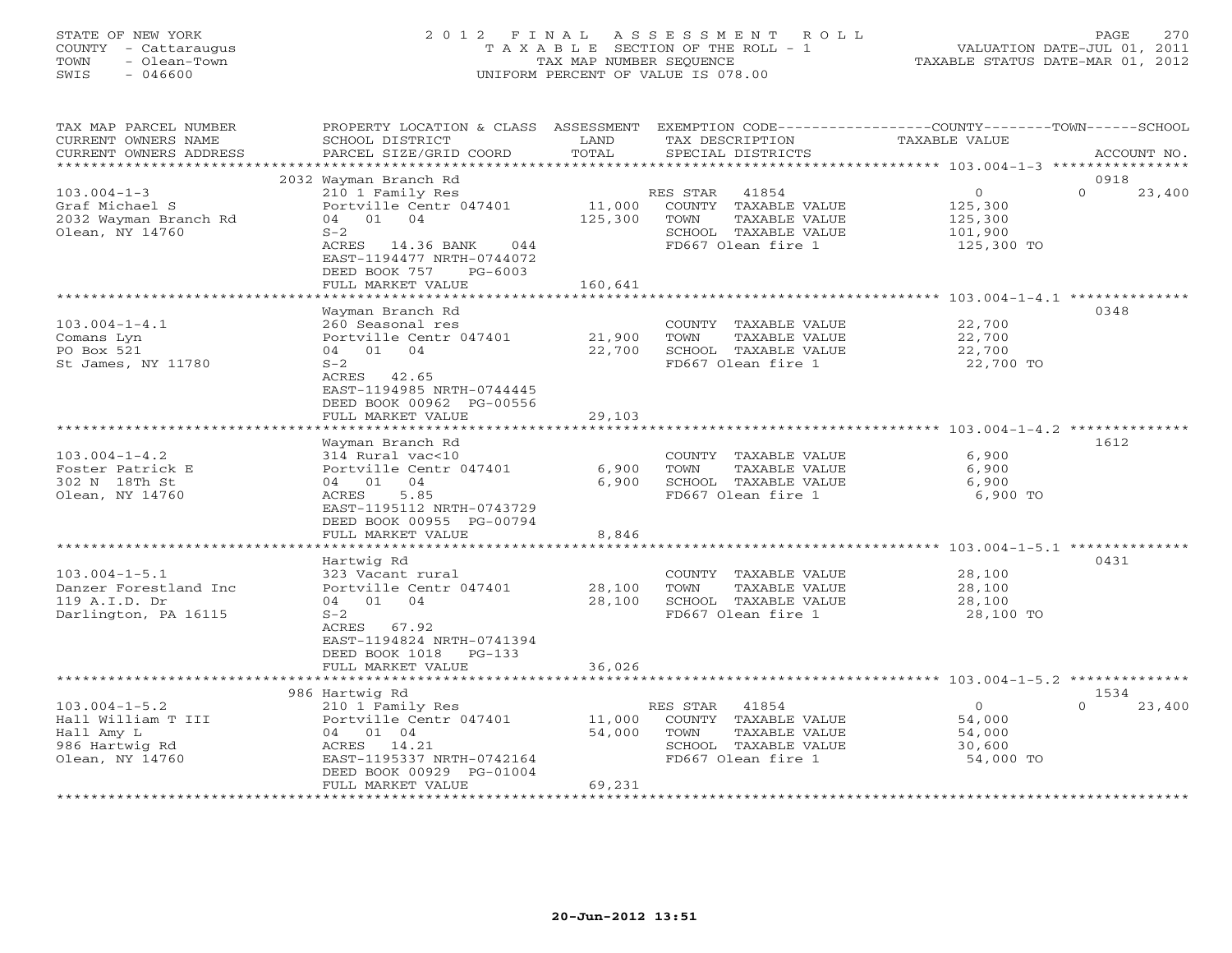| STATE OF NEW YORK<br>COUNTY - Cattaraugus<br>- Olean-Town<br>TOWN<br>$-046600$<br>SWIS | 2012 FINAL ASSESSMENT ROLL<br>T A X A B L E SECTION OF THE ROLL - 1<br>TAX MAP NUMBER SEOUENCE<br>UNIFORM PERCENT OF VALUE IS 078.00 | 271<br>PAGE<br>VALUATION DATE-JUL 01, 2011<br>TAXABLE STATUS DATE-MAR 01, 2012 |
|----------------------------------------------------------------------------------------|--------------------------------------------------------------------------------------------------------------------------------------|--------------------------------------------------------------------------------|
|                                                                                        |                                                                                                                                      |                                                                                |

TAX MAP PARCEL NUMBER PROPERTY LOCATION & CLASS ASSESSMENT EXEMPTION CODE------------------COUNTY--------TOWN------SCHOOL

| CURRENT OWNERS NAME<br>CURRENT OWNERS ADDRESS | SCHOOL DISTRICT<br>PARCEL SIZE/GRID COORD | LAND<br>TOTAL | TAX DESCRIPTION<br>SPECIAL DISTRICTS | TAXABLE VALUE                                      | ACCOUNT NO.        |
|-----------------------------------------------|-------------------------------------------|---------------|--------------------------------------|----------------------------------------------------|--------------------|
| ***********                                   |                                           |               |                                      |                                                    |                    |
|                                               | 949 Hartwig Rd                            |               |                                      |                                                    | 0638               |
| $103.004 - 1 - 6.1$                           | 240 Rural res                             |               | RES STAR<br>41854                    | $\circ$                                            | $\Omega$<br>23,400 |
| Hewitt Ted E                                  | Portville Centr 047401                    | 31,500        | TAXABLE VALUE<br>COUNTY              | 72,100                                             |                    |
| Hewitt Joni D                                 | 01<br>04<br>04                            | 72,100        | TOWN<br>TAXABLE VALUE                | 72,100                                             |                    |
| 949 Hartwig Rd                                | $S-2$                                     |               | SCHOOL TAXABLE VALUE                 | 48,700                                             |                    |
| Olean, NY 14760                               | Land Contract                             |               | FD667 Olean fire 1                   | 72,100 TO                                          |                    |
|                                               | 79.89<br>ACRES                            |               |                                      |                                                    |                    |
|                                               | EAST-1196905 NRTH-0741514                 |               |                                      |                                                    |                    |
|                                               | DEED BOOK 14567 PG-5001                   |               |                                      |                                                    |                    |
|                                               | FULL MARKET VALUE                         | 92,436        |                                      |                                                    |                    |
|                                               | *************************                 |               |                                      |                                                    |                    |
|                                               | 970 Hartwig Rd                            |               |                                      |                                                    | 1277               |
| $103.004 - 1 - 6.2$                           | 210 1 Family Res                          |               | RES STAR<br>41854                    | $\mathbf{O}$                                       | $\Omega$<br>23,400 |
| Palmer Dawn                                   | Portville Centr 047401                    | 4,000         | COUNTY<br>TAXABLE VALUE              | 58,500                                             |                    |
| 970 Hartwig Rd                                | 04 01<br>04                               | 58,500        | TOWN<br>TAXABLE VALUE                | 58,500                                             |                    |
| Olean, NY 14760                               | $S-2$                                     |               | SCHOOL<br>TAXABLE VALUE              | 35,100                                             |                    |
|                                               | ACRES<br>1.00                             |               | FD667 Olean fire 1                   | 58,500 TO                                          |                    |
|                                               | EAST-1196003 NRTH-0742305                 |               |                                      |                                                    |                    |
|                                               | DEED BOOK 11185 PG-2001                   |               |                                      |                                                    |                    |
|                                               | FULL MARKET VALUE                         | 75,000        |                                      |                                                    |                    |
|                                               | ******************                        |               |                                      | ************************** 103.004-1-6.3 ********* |                    |
|                                               | Hartwig Rd                                |               |                                      |                                                    | 1280               |
| $103.004 - 1 - 6.3$                           | 314 Rural vac<10                          |               | COUNTY<br>TAXABLE VALUE              | 4,600                                              |                    |
| Frederick Harold C                            | Portville Centr 047401                    | 4,600         | TOWN<br>TAXABLE VALUE                | 4,600                                              |                    |
| 125 Hanover Rd Apt Rear                       | 04 01<br>04                               | 4,600         | SCHOOL TAXABLE VALUE                 | 4,600                                              |                    |
| York, PA 17408                                | $S-2$                                     |               | FD667 Olean fire 1                   | 4,600 TO                                           |                    |
|                                               | 1.97<br>ACRES                             |               |                                      |                                                    |                    |
|                                               | EAST-1196833 NRTH-0742421                 |               |                                      |                                                    |                    |
|                                               | DEED BOOK 795<br>PG-00198                 |               |                                      |                                                    |                    |
|                                               | FULL MARKET VALUE<br>*****************    | 5,897         |                                      | ******************* 103.004-1-7 ***************    |                    |
|                                               |                                           |               |                                      |                                                    | 0100               |
| $103.004 - 1 - 7$                             | 2023 Wayman Branch Rd<br>260 Seasonal res |               | COUNTY<br>TAXABLE VALUE              | 127,600                                            |                    |
| Olean Rod & Gun Club Inc                      | Portville Centr 047401                    | 57,600        | TOWN<br><b>TAXABLE VALUE</b>         | 127,600                                            |                    |
| PO Box 213                                    | 02/04/05<br>01<br>04                      | 127,600       | SCHOOL<br>TAXABLE VALUE              | 127,600                                            |                    |
| Weston Mills, NY 14788                        | $S-2$                                     |               | FD667 Olean fire 1                   | 127,600 TO                                         |                    |
|                                               | $L/p$ 458-254 & 920-369                   |               |                                      |                                                    |                    |
|                                               | ACRES 171.30                              |               |                                      |                                                    |                    |
|                                               | EAST-1196439 NRTH-0744137                 |               |                                      |                                                    |                    |
|                                               | DEED BOOK 00921 PG-00583                  |               |                                      |                                                    |                    |
|                                               | FULL MARKET VALUE                         | 163,590       |                                      |                                                    |                    |
|                                               |                                           |               |                                      |                                                    |                    |
|                                               |                                           |               |                                      |                                                    |                    |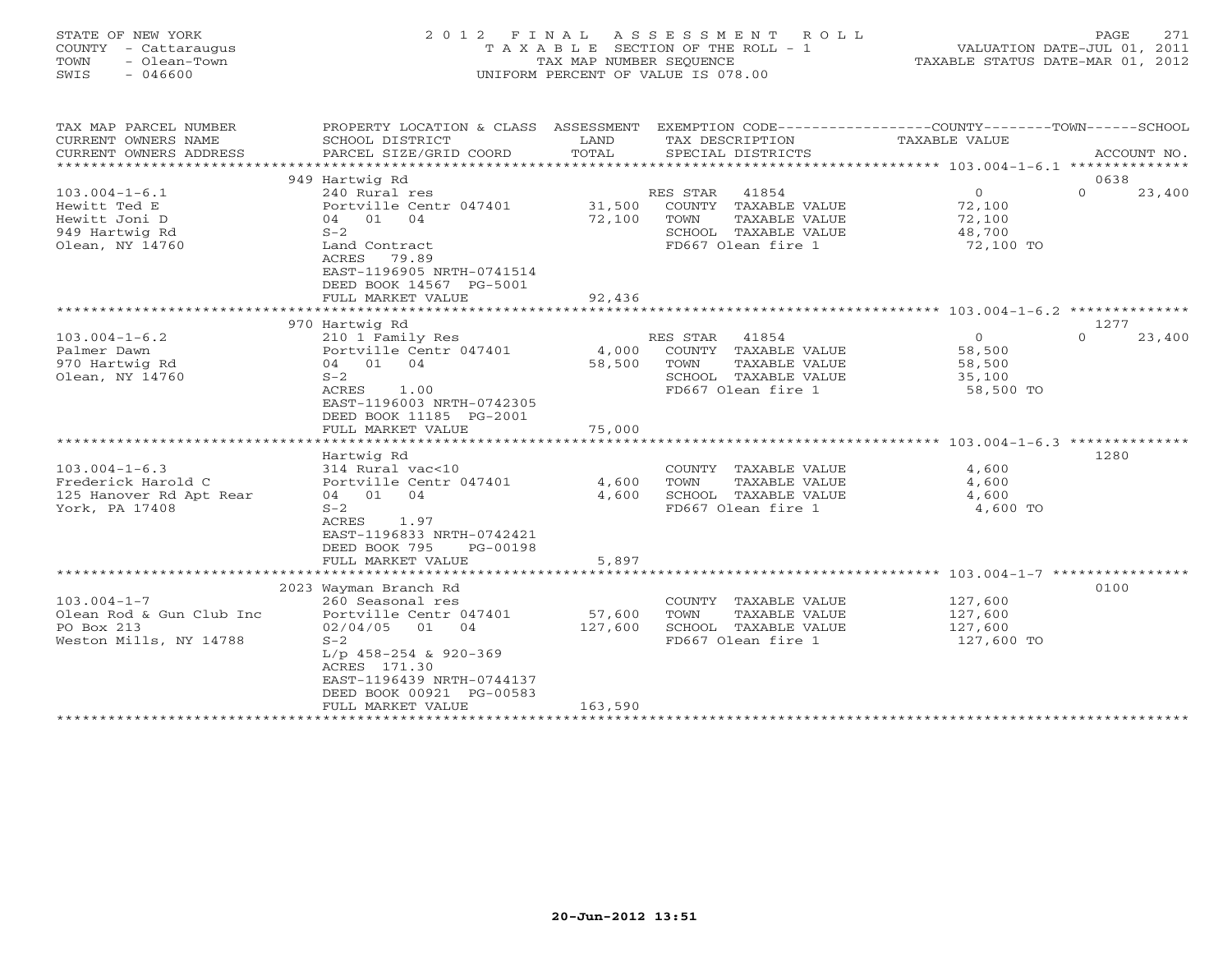# STATE OF NEW YORK 2 0 1 2 F I N A L A S S E S S M E N T R O L L PAGE 272 COUNTY - Cattaraugus T A X A B L E SECTION OF THE ROLL - 1 VALUATION DATE-JUL 01, 2011 TOWN - Olean-Town TAX MAP NUMBER SEQUENCE TAXABLE STATUS DATE-MAR 01, 2012 SWIS - 046600 UNIFORM PERCENT OF VALUE IS 078.00UNIFORM PERCENT OF VALUE IS 078.00

| TAX MAP PARCEL NUMBER                         | PROPERTY LOCATION & CLASS ASSESSMENT      |                      | EXEMPTION CODE-----------------COUNTY-------TOWN------SCHOOL |                                                  |                    |
|-----------------------------------------------|-------------------------------------------|----------------------|--------------------------------------------------------------|--------------------------------------------------|--------------------|
| CURRENT OWNERS NAME                           | SCHOOL DISTRICT<br>PARCEL SIZE/GRID COORD | LAND<br>TOTAL        | TAX DESCRIPTION                                              | <b>TAXABLE VALUE</b>                             | ACCOUNT NO.        |
| CURRENT OWNERS ADDRESS<br>******************* |                                           |                      | SPECIAL DISTRICTS                                            |                                                  |                    |
|                                               |                                           |                      |                                                              |                                                  |                    |
|                                               | 903 Hartwig Rd                            |                      |                                                              | $\mathbf{0}$                                     | 0644<br>$\Omega$   |
| $103.004 - 1 - 8$                             | 210 1 Family Res                          |                      | 41854<br>RES STAR                                            |                                                  | 23,400             |
| Fries Mark A                                  | Portville Centr 047401                    | 6,600                | COUNTY<br>TAXABLE VALUE                                      | 102,800                                          |                    |
| Fries Kristina L                              | 04 01<br>04                               | 102,800              | TOWN<br>TAXABLE VALUE                                        | 102,800                                          |                    |
| 929 Hartwig Rd                                | $S-2$                                     |                      | SCHOOL TAXABLE VALUE                                         | 79,400                                           |                    |
| Olean, NY 14760                               | 5.40<br>ACRES                             |                      | FD667 Olean fire 1                                           | 102,800 TO                                       |                    |
|                                               | EAST-1196808 NRTH-0742692                 |                      |                                                              |                                                  |                    |
|                                               | DEED BOOK 1812<br>$PG-6001$               |                      |                                                              |                                                  |                    |
|                                               | FULL MARKET VALUE                         | 131,795<br>********* |                                                              |                                                  |                    |
|                                               |                                           |                      |                                                              | ************************ 103.004-1-9 *********** |                    |
|                                               | 2013 Wayman Branch Rd                     |                      |                                                              |                                                  | 1038               |
| $103.004 - 1 - 9$                             | 210 1 Family Res                          |                      | RES STAR<br>41854                                            | $\Omega$                                         | 23,400             |
| Weatherley Gerald                             | Portville Centr 047401                    | 4,500                | COUNTY TAXABLE VALUE                                         | 54,700                                           |                    |
| 2013 Wayman Branch Rd                         | 04 01 04                                  | 54,700               | TOWN<br>TAXABLE VALUE                                        | 54,700                                           |                    |
| Olean, NY 14760                               | $S-2$                                     |                      | SCHOOL TAXABLE VALUE                                         | 31,300                                           |                    |
|                                               | ACRES<br>1.76                             |                      | FD667 Olean fire 1                                           | 54,700 TO                                        |                    |
|                                               | EAST-1197152 NRTH-0742645                 |                      |                                                              |                                                  |                    |
|                                               | FULL MARKET VALUE                         | 70,128               |                                                              |                                                  |                    |
|                                               | ************************                  |                      |                                                              |                                                  |                    |
|                                               | Wayman Branch Rd                          |                      |                                                              |                                                  | 0131               |
| $103.004 - 1 - 10$                            | 314 Rural vac<10                          |                      | COUNTY TAXABLE VALUE                                         | 4,300                                            |                    |
| Hollamby Glenn E                              | Portville Centr 047401                    | 4,300                | TAXABLE VALUE<br>TOWN                                        | 4,300                                            |                    |
| Hollamby Linda M                              | 04 01<br>04                               | 4,300                | SCHOOL TAXABLE VALUE                                         | 4,300                                            |                    |
| 2009 Wayman Branch Rd                         | $S-2$                                     |                      | FD667 Olean fire 1                                           | 4,300 TO                                         |                    |
| Olean, NY 14760                               | ACRES<br>1.54                             |                      |                                                              |                                                  |                    |
|                                               | EAST-1197592 NRTH-0742609                 |                      |                                                              |                                                  |                    |
|                                               | DEED BOOK 00977 PG-00326                  |                      |                                                              |                                                  |                    |
|                                               | FULL MARKET VALUE                         | 5,513                |                                                              |                                                  |                    |
|                                               |                                           |                      |                                                              | *********************** 103.004-1-11 ****        |                    |
|                                               | Wayman Branch Rd                          |                      |                                                              |                                                  | 0234               |
| $103.004 - 1 - 11$                            | 260 Seasonal res                          |                      | COUNTY TAXABLE VALUE                                         | 10,200                                           |                    |
| Zawistowski Carl                              | Portville Centr 047401                    | 3,300                | TOWN<br>TAXABLE VALUE                                        | 10,200                                           |                    |
| 47 Mosher Dr                                  | 04 01 04                                  | 10,200               | SCHOOL TAXABLE VALUE                                         | 10,200                                           |                    |
| Tonawanda, NY 14150                           | $S-2$                                     |                      | FD667 Olean fire 1                                           | 10,200 TO                                        |                    |
|                                               | FRNT 100.00 DPTH 300.00                   |                      |                                                              |                                                  |                    |
|                                               | EAST-1197733 NRTH-0742612                 |                      |                                                              |                                                  |                    |
|                                               | DEED BOOK 11167 PG-8001                   |                      |                                                              |                                                  |                    |
|                                               | FULL MARKET VALUE                         | 13,077               |                                                              |                                                  |                    |
|                                               |                                           |                      |                                                              |                                                  |                    |
|                                               | 1992 Wayman Branch Rd                     |                      |                                                              |                                                  | 0347               |
| $103.004 - 1 - 12.1$                          | 240 Rural res                             |                      | CVET C/T<br>41131                                            | 13,700                                           | 13,700<br>$\circ$  |
| Foster Terry                                  | Portville Centr 047401                    |                      | 14,200 DVET C/T<br>41141                                     | 13,700                                           | 13,700<br>$\Omega$ |
| Foster-Kramer Claudia                         | 02 01<br>04                               |                      | 54,800 RES STAR<br>41854                                     | $\Omega$                                         | 23,400<br>$\Omega$ |
| 1992 Wayman Branch Rd                         | $S-2$                                     |                      | TAXABLE VALUE<br>COUNTY                                      | 27,400                                           |                    |
| Olean, NY 14760                               | ACRES 26.95                               |                      | TAXABLE VALUE<br>TOWN                                        | 27,400                                           |                    |
|                                               | EAST-1198569 NRTH-0743917                 |                      | SCHOOL TAXABLE VALUE                                         | 31,400                                           |                    |
|                                               | DEED BOOK 43<br>PG-3001                   |                      | FD667 Olean fire 1                                           | 54,800 TO                                        |                    |
|                                               | FULL MARKET VALUE                         | 70,256               |                                                              |                                                  |                    |
|                                               |                                           |                      |                                                              |                                                  |                    |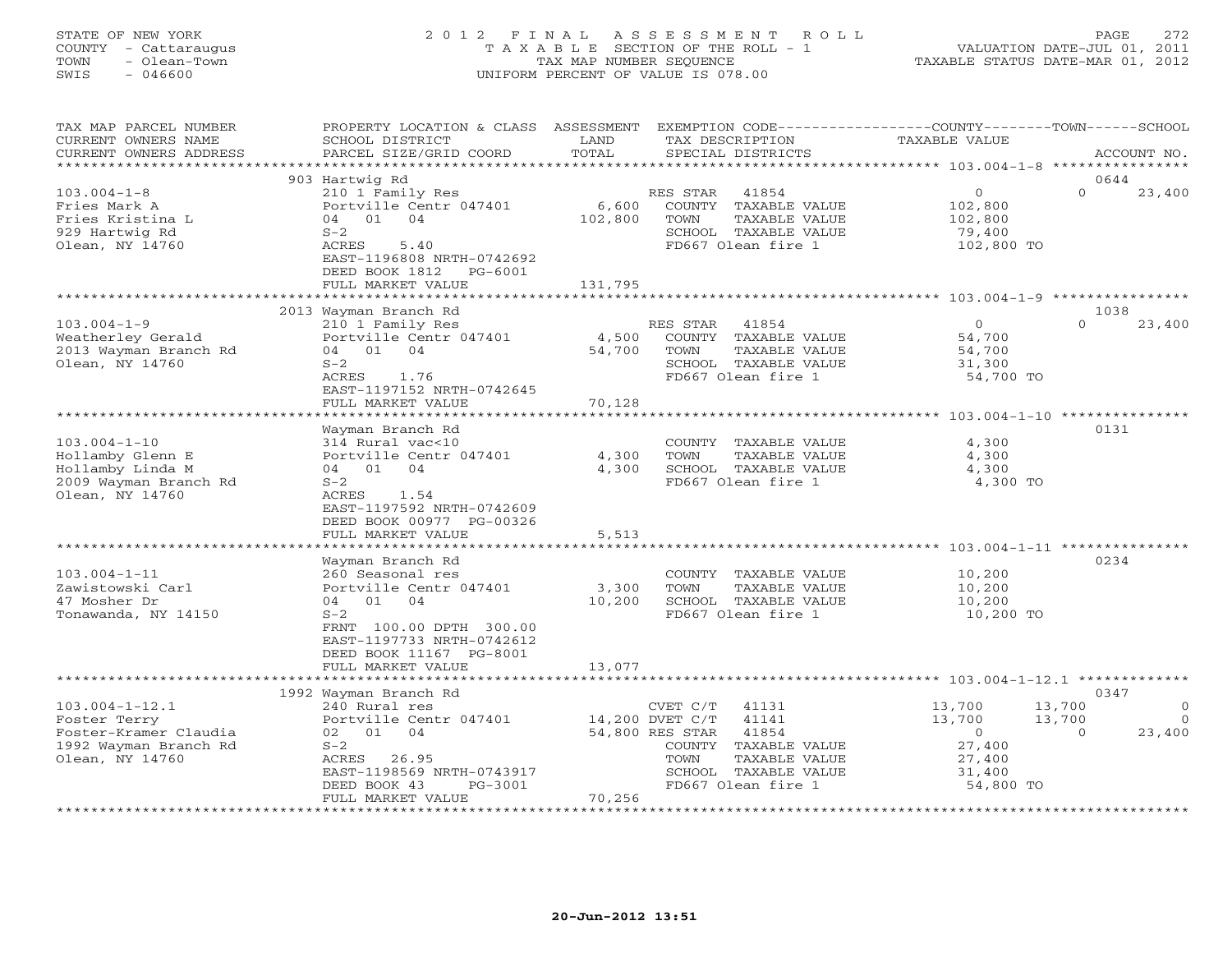# STATE OF NEW YORK 2 0 1 2 F I N A L A S S E S S M E N T R O L L PAGE 273 COUNTY - Cattaraugus T A X A B L E SECTION OF THE ROLL - 1 VALUATION DATE-JUL 01, 2011 TOWN - Olean-Town - Olean-Town Tax MAP NUMBER SEQUENCE TAXABLE STATUS DATE-MAR 01, 2012<br>
TAX MAP NUMBER SEQUENCE TAXABLE STATUS DATE-MAR 01, 2012<br>
SWIS - 046600 SWIS - 046600 UNIFORM PERCENT OF VALUE IS 078.00

| TAX MAP PARCEL NUMBER<br>CURRENT OWNERS NAME<br>CURRENT OWNERS ADDRESS<br>************************          | PROPERTY LOCATION & CLASS ASSESSMENT<br>SCHOOL DISTRICT<br>PARCEL SIZE/GRID COORD                                                                                                      | LAND<br>TOTAL           | EXEMPTION CODE-----------------COUNTY-------TOWN------SCHOOL<br>TAX DESCRIPTION<br>SPECIAL DISTRICTS            | TAXABLE VALUE                                          | ACCOUNT NO.                |
|-------------------------------------------------------------------------------------------------------------|----------------------------------------------------------------------------------------------------------------------------------------------------------------------------------------|-------------------------|-----------------------------------------------------------------------------------------------------------------|--------------------------------------------------------|----------------------------|
| $103.004 - 1 - 12.2$<br>Foster Arthur C Jr<br>3766 Hedden Hollow Rd<br>Cuba, NY 14727                       | Wayman Branch Rd<br>314 Rural vac<10<br>Portville Centr 047401<br>04<br>02 01<br>$S-2$<br>ACRES<br>4.56<br>EAST-1198812 NRTH-0743069<br>DEED BOOK 893<br>PG-00102<br>FULL MARKET VALUE | 6,100<br>6,100<br>7,821 | COUNTY TAXABLE VALUE<br>TOWN<br>TAXABLE VALUE<br>SCHOOL TAXABLE VALUE<br>FD667 Olean fire 1                     | 6,100<br>6,100<br>6,100<br>6,100 TO                    | 1191                       |
|                                                                                                             |                                                                                                                                                                                        |                         |                                                                                                                 |                                                        |                            |
| $103.004 - 1 - 12.3$<br>Hollamby Glenn E Sr<br>Hollamby Linda M<br>2009 Wayman Branch Rd<br>Olean, NY 14760 | 2009 Wayman Branch Rd<br>210 1 Family Res<br>Portville Centr 047401<br>04 01 04<br>$S-2$<br>ACRES<br>1.95<br>EAST-1197376 NRTH-0742636<br>DEED BOOK 899<br>PG-01165                    | 4,600<br>56,100         | 41834<br>SR STAR<br>COUNTY TAXABLE VALUE<br>TOWN<br>TAXABLE VALUE<br>SCHOOL TAXABLE VALUE<br>FD667 Olean fire 1 | $\circ$<br>56,100<br>56,100<br>7,580<br>56,100 TO      | 1253<br>$\Omega$<br>48,520 |
|                                                                                                             | FULL MARKET VALUE                                                                                                                                                                      | 71,923                  |                                                                                                                 |                                                        |                            |
|                                                                                                             |                                                                                                                                                                                        |                         |                                                                                                                 | ***************** 103.004-1-12.4 *************         |                            |
| $103.004 - 1 - 12.4$<br>Foster Amy Lynn<br>1966 Wayman Branch Rd<br>Olean, NY 14760                         | 1966 Wayman Branch Rd<br>210 1 Family Res<br>Portville Centr 047401<br>4.95<br>ACRES<br>EAST-1198623 NRTH-0743292<br>DEED BOOK 10973 PG-2001                                           | 6,500<br>59,000         | COUNTY TAXABLE VALUE<br>TOWN<br>TAXABLE VALUE<br>SCHOOL TAXABLE VALUE<br>FD667 Olean fire 1                     | 59,000<br>59,000<br>59,000<br>59,000 TO                | 1801                       |
|                                                                                                             | FULL MARKET VALUE                                                                                                                                                                      | 75,641                  |                                                                                                                 |                                                        |                            |
|                                                                                                             | Wayman Branch Rd                                                                                                                                                                       |                         |                                                                                                                 |                                                        | 1805                       |
| $103.004 - 1 - 12.5$<br>Zawistowski Carl<br>47 Mosher Dr<br>Tonawanda, NY 14150                             | 311 Res vac land<br>Portville Centr 047401<br>FRNT 100.00 DPTH 300.00<br>EAST-1197837 NRTH-0742600<br>DEED BOOK 11167 PG-8003<br>FULL MARKET VALUE                                     | 3,600<br>3,600<br>4,615 | COUNTY TAXABLE VALUE<br>TAXABLE VALUE<br>TOWN<br>SCHOOL TAXABLE VALUE<br>FD667 Olean fire 1                     | 3,600<br>3,600<br>3,600<br>3,600 TO                    |                            |
|                                                                                                             | **************************                                                                                                                                                             |                         |                                                                                                                 | ************************* 103.004-1-12.6 ************* |                            |
| $103.004 - 1 - 12.6$<br>Foster-Thierman Angela L<br>81 San Fernando Ln                                      | Wayman Branch Rd<br>311 Res vac land<br>Portville Centr 047401<br>ACRES<br>4.10                                                                                                        | 7,400<br>7,400          | COUNTY TAXABLE VALUE<br>TOWN<br>TAXABLE VALUE<br>SCHOOL TAXABLE VALUE                                           | 7,400<br>7,400<br>7,400                                | 1807                       |
| East Amherst, NY 14051<br>******************                                                                | EAST-1198131 NRTH-0742550<br>DEED BOOK 12174 PG-8001<br>FULL MARKET VALUE                                                                                                              | 9,487                   | FD667 Olean fire 1                                                                                              | 7,400 TO<br>**************************************     |                            |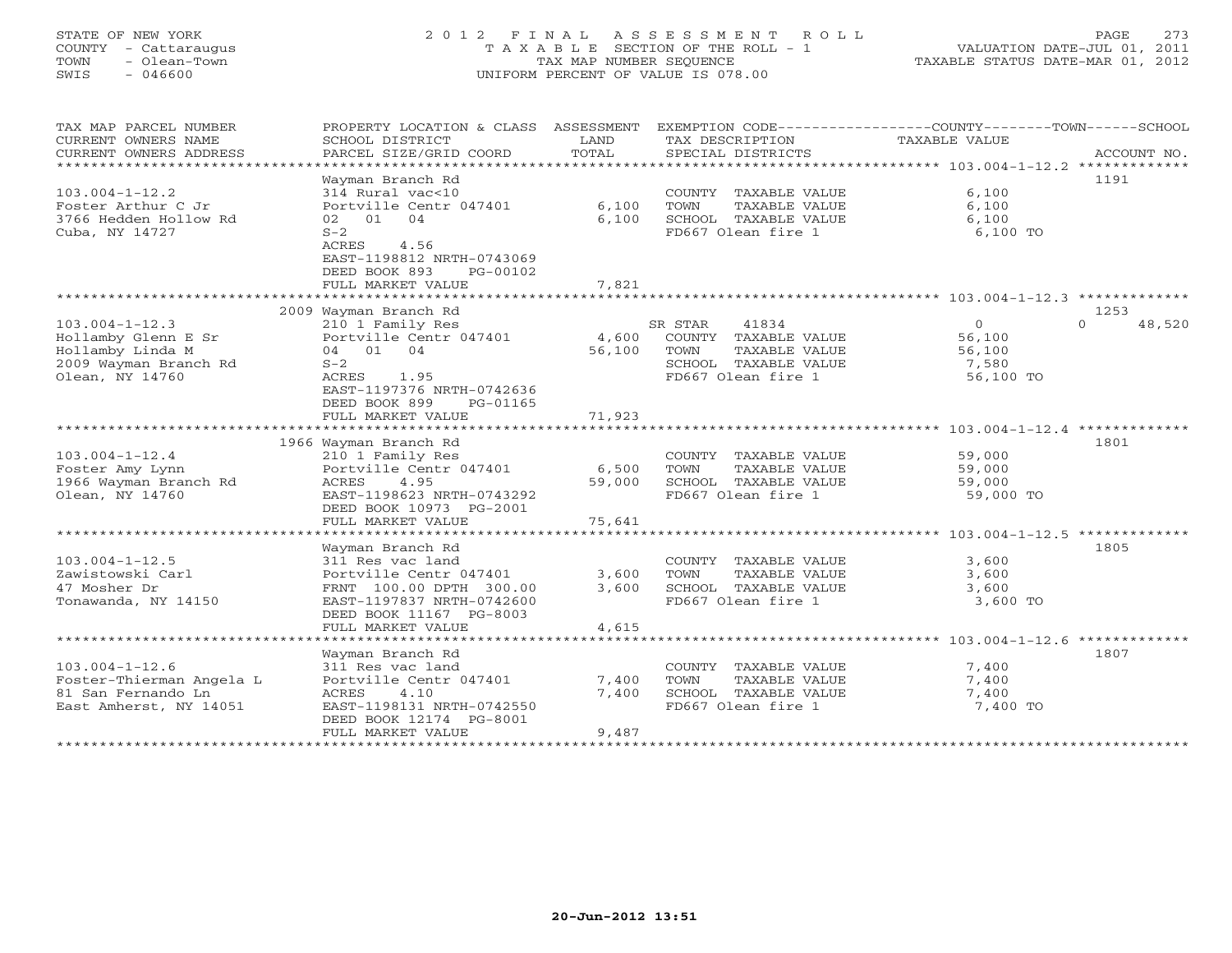## STATE OF NEW YORK 2 0 1 2 F I N A L A S S E S S M E N T R O L L PAGE 274 COUNTY - Cattaraugus T A X A B L E SECTION OF THE ROLL - 1 VALUATION DATE-JUL 01, 2011 TOWN - Olean-Town TAX MAP NUMBER SEQUENCE TAXABLE STATUS DATE-MAR 01, 2012 SWIS - 046600 UNIFORM PERCENT OF VALUE IS 078.00UNIFORM PERCENT OF VALUE IS 078.00

| TAX MAP PARCEL NUMBER<br>CURRENT OWNERS NAME<br>CURRENT OWNERS ADDRESS                                  | PROPERTY LOCATION & CLASS ASSESSMENT<br>SCHOOL DISTRICT<br>PARCEL SIZE/GRID COORD                                                                                                      | LAND<br>TOTAL                | TAX DESCRIPTION<br>SPECIAL DISTRICTS                                                                                     | EXEMPTION CODE----------------COUNTY-------TOWN-----SCHOOL<br>TAXABLE VALUE | ACCOUNT NO.                          |
|---------------------------------------------------------------------------------------------------------|----------------------------------------------------------------------------------------------------------------------------------------------------------------------------------------|------------------------------|--------------------------------------------------------------------------------------------------------------------------|-----------------------------------------------------------------------------|--------------------------------------|
| ********************                                                                                    | *****************                                                                                                                                                                      |                              |                                                                                                                          |                                                                             |                                      |
|                                                                                                         | 1960 Wayman Branch Rd                                                                                                                                                                  |                              |                                                                                                                          |                                                                             | 1183                                 |
| $103.004 - 1 - 13$<br>Hennig Lisa<br>1960 Wayman Branch Rd<br>Olean, NY 14760                           | 210 1 Family Res<br>Portville Centr 047401<br>02 01 04<br>$S-2$<br>1.96<br>ACRES<br>EAST-1198905 NRTH-0742750<br>DEED BOOK 00932 PG-00301                                              | 4,600<br>40,000              | RES STAR<br>41854<br>COUNTY TAXABLE VALUE<br>TOWN<br>TAXABLE VALUE<br>SCHOOL TAXABLE VALUE<br>FD667 Olean fire 1         | $\Omega$<br>40,000<br>40,000<br>16,600<br>40,000 TO                         | $\Omega$<br>23,400                   |
|                                                                                                         | FULL MARKET VALUE                                                                                                                                                                      | 51,282                       |                                                                                                                          |                                                                             |                                      |
|                                                                                                         |                                                                                                                                                                                        |                              |                                                                                                                          |                                                                             |                                      |
| $103.004 - 1 - 14$<br>Blake Helen<br>1958 Wayman Branch Rd<br>Olean, NY 14760                           | 1958 Wayman Branch Rd<br>210 1 Family Res<br>Portville Centr 047401<br>02 01 04<br>$S-2$<br>ACRES<br>9.64<br>EAST-1199120 NRTH-0743519<br>DEED BOOK 723<br>PG-00629                    | 8,700 SR STAR<br>46,000      | AGED C/T/S 41800<br>41834<br>COUNTY TAXABLE VALUE<br>TOWN<br>TAXABLE VALUE<br>SCHOOL TAXABLE VALUE<br>FD667 Olean fire 1 | 23,000<br>23,000<br>$\circ$<br>23,000<br>23,000<br>$\Omega$<br>46,000 TO    | 0081<br>23,000<br>$\Omega$<br>23,000 |
|                                                                                                         | FULL MARKET VALUE                                                                                                                                                                      | 58,974                       |                                                                                                                          |                                                                             |                                      |
|                                                                                                         |                                                                                                                                                                                        |                              |                                                                                                                          |                                                                             |                                      |
| $103.004 - 1 - 15.1$<br>Kotlarsz John R<br>Kotlarsz Linda F<br>8880 Hayes Hollow Rd<br>Colden, NY 14033 | 1908 Wayman Branch Rd<br>240 Rural res<br>Portville Centr 047401<br>02 01 04<br>$S-2$<br>ACRES 178.75<br>EAST-1200838 NRTH-0742759<br>DEED BOOK 2104<br>$PG-4002$<br>FULL MARKET VALUE | 56,700<br>105,300<br>135,000 | COUNTY TAXABLE VALUE<br>TOWN<br>TAXABLE VALUE<br>SCHOOL TAXABLE VALUE<br>FD667 Olean fire 1                              | 105,300<br>105,300<br>105,300<br>105,300 TO                                 | 0217                                 |
|                                                                                                         |                                                                                                                                                                                        |                              |                                                                                                                          |                                                                             |                                      |
|                                                                                                         | 1956 Wayman Branch Rd                                                                                                                                                                  |                              |                                                                                                                          |                                                                             | 1248                                 |
| $103.004 - 1 - 15.2$<br>Blake Randy<br>1956 Wayman Branch Rd<br>Olean, NY 14760                         | 270 Mfg housing<br>Portville Centr 047401<br>02 01 04<br>$S-2$<br>ACRES 15.72<br>EAST-1199379 NRTH-0743481<br>DEED BOOK 3674<br>PG-6002                                                | 8,200<br>34,800              | RES STAR<br>41854<br>COUNTY TAXABLE VALUE<br>TOWN<br>TAXABLE VALUE<br>SCHOOL TAXABLE VALUE<br>FD667 Olean fire 1         | $\circ$<br>34,800<br>34,800<br>11,400<br>34,800 TO                          | $\Omega$<br>23,400                   |
|                                                                                                         | FULL MARKET VALUE<br>**********************                                                                                                                                            | 44,615                       |                                                                                                                          | ************************************ 103.004-1-15.3 *************           |                                      |
| $103.004 - 1 - 15.3$<br>Kotlarsz John R<br>Kotlarsz Linda F<br>8880 Hayes Hollow RD<br>Colden, NY 14033 | 1933 Wayman Branch Rd<br>271 Mfg housings<br>Portville Centr 047401<br>02 01 04<br>$S-2$<br>ACRES 10.23<br>EAST-1200344 NRTH-0742158<br>DEED BOOK 16067 PG-5010<br>FULL MARKET VALUE   | 9,000<br>9,000<br>11,538     | COUNTY TAXABLE VALUE<br>TOWN<br>TAXABLE VALUE<br>SCHOOL TAXABLE VALUE<br>FD667 Olean fire 1                              | 9,000<br>9,000<br>9,000<br>9,000 TO                                         | 1311                                 |
|                                                                                                         |                                                                                                                                                                                        |                              |                                                                                                                          |                                                                             |                                      |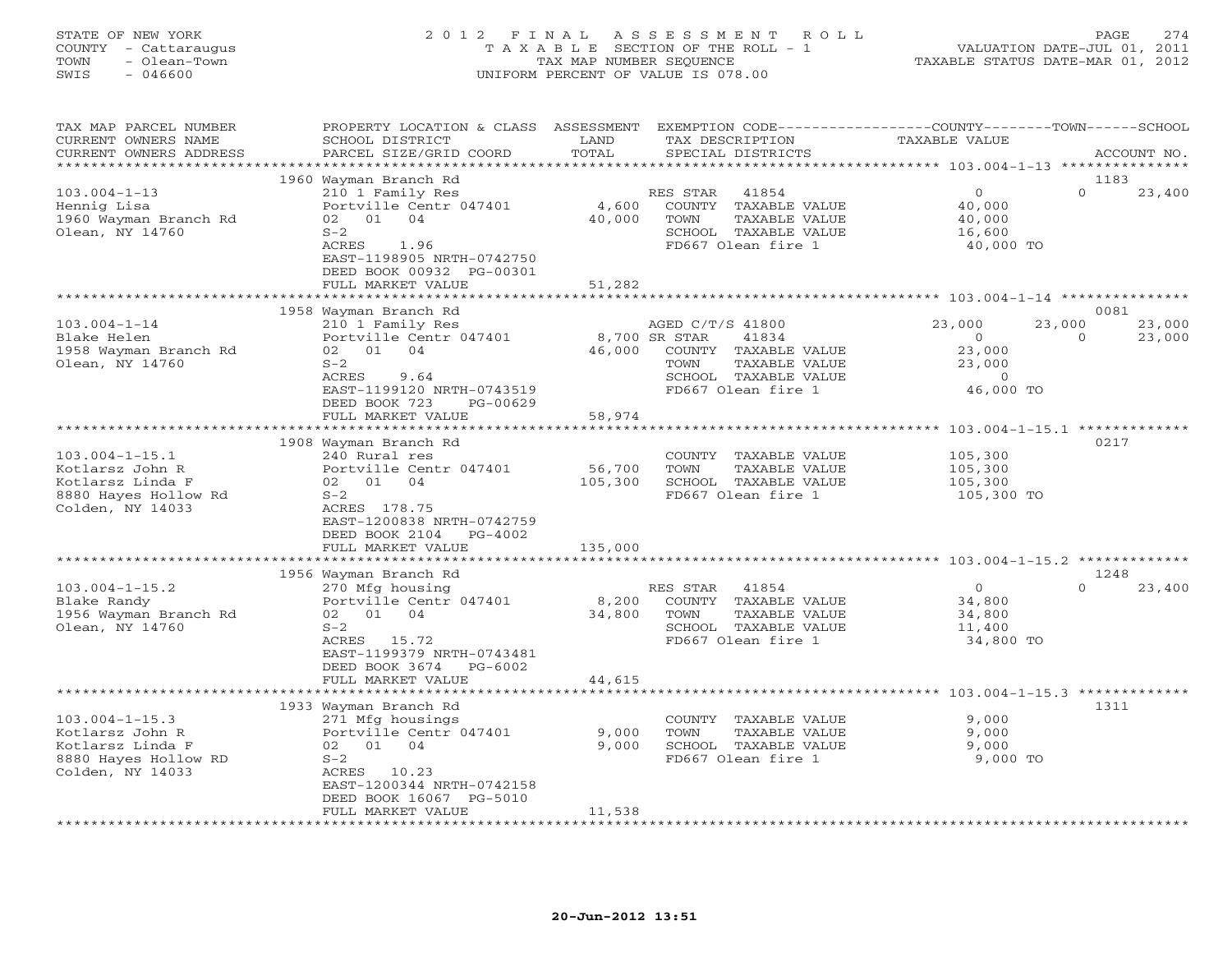# STATE OF NEW YORK 2 0 1 2 F I N A L A S S E S S M E N T R O L L PAGE 275 COUNTY - Cattaraugus T A X A B L E SECTION OF THE ROLL - 1 VALUATION DATE-JUL 01, 2011 TOWN - Olean-Town TAX MAP NUMBER SEQUENCE TAXABLE STATUS DATE-MAR 01, 2012 SWIS - 046600 UNIFORM PERCENT OF VALUE IS 078.00UNIFORM PERCENT OF VALUE IS 078.00

| TAX MAP PARCEL NUMBER   | PROPERTY LOCATION & CLASS                     | ASSESSMENT          | EXEMPTION CODE--      | -------------COUNTY--------TOWN------SCHOOL |                    |
|-------------------------|-----------------------------------------------|---------------------|-----------------------|---------------------------------------------|--------------------|
| CURRENT OWNERS NAME     | SCHOOL DISTRICT                               | LAND                | TAX DESCRIPTION       | TAXABLE VALUE                               |                    |
| CURRENT OWNERS ADDRESS  | PARCEL SIZE/GRID COORD                        | TOTAL               | SPECIAL DISTRICTS     |                                             | ACCOUNT NO.        |
|                         |                                               | ******************* |                       | ************** 103.004-1-16 *******         |                    |
|                         | 1916 Wayman Branch Rd                         |                     |                       |                                             | 1182               |
| $103.004 - 1 - 16$      | 271 Mfg housings                              |                     | 41854<br>RES STAR     | $\circ$                                     | $\Omega$<br>20,300 |
| Crawford Clifford       | Portville Centr 047401                        | 5,300               | COUNTY TAXABLE VALUE  | 20,300                                      |                    |
| 1916 Wayman Branch Rd   | 02 01<br>04                                   | 20,300              | TAXABLE VALUE<br>TOWN | 20,300                                      |                    |
| Olean, NY 14760         | $S-2$                                         |                     | SCHOOL TAXABLE VALUE  | $\Omega$                                    |                    |
|                         | ACRES<br>3.20                                 |                     | FD667 Olean fire 1    | 20,300 TO                                   |                    |
|                         | EAST-1201029 NRTH-0743165                     |                     |                       |                                             |                    |
|                         | DEED BOOK 2103<br>PG-9002                     |                     |                       |                                             |                    |
|                         | FULL MARKET VALUE                             | 26,026              |                       |                                             |                    |
|                         |                                               |                     |                       |                                             |                    |
|                         | Wayman Branch Rd                              |                     |                       |                                             | 0033               |
| $103.004 - 1 - 17$      | 321 Abandoned ag                              |                     | COUNTY TAXABLE VALUE  | 21,400                                      |                    |
| Jarman Casey M          | Portville Centr 047401                        | 21,400              | TOWN<br>TAXABLE VALUE | 21,400                                      |                    |
| Gilmartin William       | 02 01 04                                      | 21,400              | SCHOOL TAXABLE VALUE  | 21,400                                      |                    |
| PO Box 540              | $S-2$                                         |                     | FD667 Olean fire 1    | 21,400 TO                                   |                    |
| Volcano, HI 96785       | ACRES 43.72                                   |                     |                       |                                             |                    |
|                         | EAST-1199555 NRTH-0741511                     |                     |                       |                                             |                    |
|                         |                                               |                     |                       |                                             |                    |
|                         | DEED BOOK 00917 PG-01032<br>FULL MARKET VALUE | 27,436              |                       |                                             |                    |
|                         | *****************                             |                     |                       |                                             |                    |
|                         |                                               |                     |                       |                                             | 0944               |
|                         | Wayman Branch Rd                              |                     |                       |                                             |                    |
| $103.004 - 1 - 18$      | 260 Seasonal res                              |                     | COUNTY TAXABLE VALUE  | 36,400                                      |                    |
| Green Deborah Jo        | Portville Centr 047401                        | 18,400              | TAXABLE VALUE<br>TOWN | 36,400                                      |                    |
| Everett Jennifer Sue    | 02 01 04                                      | 36,400              | SCHOOL TAXABLE VALUE  | 36,400                                      |                    |
| 19 Holiday Hl           | $S-2$                                         |                     | FD667 Olean fire 1    | 36,400 TO                                   |                    |
| Endicott, NY 13760      | ACRES 33.20                                   |                     |                       |                                             |                    |
|                         | EAST-1198464 NRTH-0741844                     |                     |                       |                                             |                    |
|                         | DEED BOOK 00936 PG-00220                      |                     |                       |                                             |                    |
|                         | FULL MARKET VALUE                             | 46,667              |                       |                                             |                    |
|                         |                                               |                     |                       | *********************** 103.004-1-19 ****   |                    |
|                         | Wayman Branch Rd                              |                     |                       |                                             | 0032               |
| $103.004 - 1 - 19$      | 321 Abandoned ag                              |                     | COUNTY TAXABLE VALUE  | 7,700                                       |                    |
| Jarman Casey M          | Portville Centr 047401                        | 7,700               | TOWN<br>TAXABLE VALUE | 7,700                                       |                    |
| Gilmartin William       | 02 01 04                                      | 7,700               | SCHOOL TAXABLE VALUE  | 7,700                                       |                    |
| PO Box 540              | $S-2$                                         |                     | FD667 Olean fire 1    | 7,700 TO                                    |                    |
| Volcano, HI 96785       | ACRES 14.75                                   |                     |                       |                                             |                    |
|                         | EAST-1198444 NRTH-0740918                     |                     |                       |                                             |                    |
|                         | DEED BOOK 00917 PG-01032                      |                     |                       |                                             |                    |
|                         | FULL MARKET VALUE                             | 9,872               |                       |                                             |                    |
|                         | ******************                            | **************      |                       |                                             |                    |
|                         | Wayman Branch Rd                              |                     |                       |                                             | 0419               |
| $103.004 - 1 - 20$      | 321 Abandoned ag                              |                     | COUNTY TAXABLE VALUE  | 77,700                                      |                    |
| Danzer Forestland, Inc. | Portville Centr 047401                        | 77,700              | TOWN<br>TAXABLE VALUE | 77,700                                      |                    |
| 119 A.I.D. Dr           | 01<br>01<br>04                                | 77,700              | SCHOOL TAXABLE VALUE  | 77,700                                      |                    |
| Darlington, PA 16115    | $S-2$                                         |                     | FD667 Olean fire 1    | 77,700 TO                                   |                    |
|                         | ACRES 258.16                                  |                     |                       |                                             |                    |
|                         | EAST-1199904 NRTH-0739231                     |                     |                       |                                             |                    |
|                         | DEED BOOK 8290<br>PG-2001                     |                     |                       |                                             |                    |
|                         | FULL MARKET VALUE                             | 99,615              |                       |                                             |                    |
|                         |                                               |                     |                       |                                             |                    |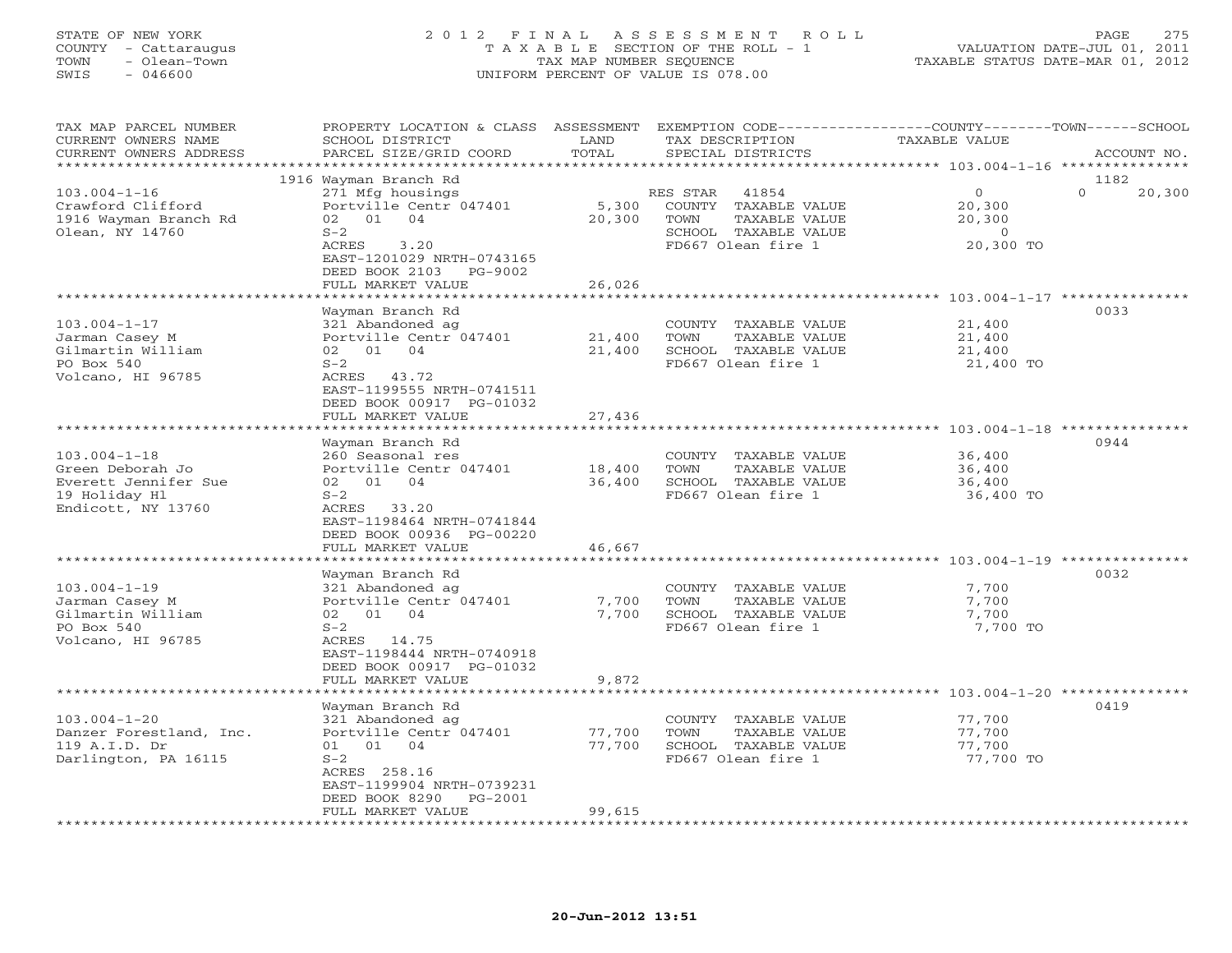# STATE OF NEW YORK 2 0 1 2 F I N A L A S S E S S M E N T R O L L PAGE 276 COUNTY - Cattaraugus T A X A B L E SECTION OF THE ROLL - 1 VALUATION DATE-JUL 01, 2011 TOWN - Olean-Town TAX MAP NUMBER SEQUENCE TAXABLE STATUS DATE-MAR 01, 2012 SWIS - 046600 UNIFORM PERCENT OF VALUE IS 078.00UNIFORM PERCENT OF VALUE IS 078.00

| TAX MAP PARCEL NUMBER<br>CURRENT OWNERS NAME<br>CURRENT OWNERS ADDRESS<br>************************* | PROPERTY LOCATION & CLASS ASSESSMENT EXEMPTION CODE----------------COUNTY-------TOWN------SCHOOL<br>SCHOOL DISTRICT<br>PARCEL SIZE/GRID COORD                               | LAND<br>TOTAL                          | TAX DESCRIPTION<br>SPECIAL DISTRICTS                                                        | TAXABLE VALUE                                                                                    | ACCOUNT NO. |
|-----------------------------------------------------------------------------------------------------|-----------------------------------------------------------------------------------------------------------------------------------------------------------------------------|----------------------------------------|---------------------------------------------------------------------------------------------|--------------------------------------------------------------------------------------------------|-------------|
| $103.004 - 1 - 21$<br>Danzer Forestland, Inc.<br>119 A.I.D. Dr<br>Darlington, PA 16115              | Wayman Branch Rd<br>321 Abandoned ag<br>Portville Centr 047401<br>03 01 04<br>$S-2$<br>ACRES 350.30                                                                         | 103,500<br>103,500                     | COUNTY TAXABLE VALUE<br>TOWN<br>TAXABLE VALUE<br>SCHOOL TAXABLE VALUE<br>FD667 Olean fire 1 | 103,500<br>103,500<br>103,500<br>103,500 TO                                                      | 0418        |
|                                                                                                     | EAST-1195878 NRTH-0738678<br>DEED BOOK 8290<br>PG-2001<br>FULL MARKET VALUE                                                                                                 | 132,692                                |                                                                                             |                                                                                                  |             |
| $103.004 - 1 - 21.71$<br>U.S. Energy Development Corp<br>2350 N Forest Rd<br>Getzville, NY 14068    | Young 1, 2, 38, 46<br>731 Oil-natural<br>Portville Centr 047401<br>$1015$ $bb1s$<br>4399 mcf<br>FULL MARKET VALUE<br>***********************                                | $\overline{0}$<br>1923,442<br>2465,951 | COUNTY TAXABLE VALUE<br>TOWN<br>TAXABLE VALUE<br>SCHOOL TAXABLE VALUE<br>FD667 Olean fire 1 | 1923,442<br>1923,442<br>1923,442<br>1923,442 TO<br>*************** 103.004-1-22.1 ************** | 1817        |
| $103.004 - 1 - 22.1$<br>Danzer Forestland, Inc.<br>119 A.I.D. Dr<br>Darlington, PA 16115            | Barnum Rd<br>323 Vacant rural<br>Portville Centr 047401<br>01 01 04<br>$S-6$<br>ACRES 302.34<br>EAST-1192134 NRTH-0738879<br>DEED BOOK 8290<br>PG-2001<br>FULL MARKET VALUE | 93,800<br>93,800<br>120,256            | COUNTY TAXABLE VALUE<br>TOWN<br>TAXABLE VALUE<br>SCHOOL TAXABLE VALUE<br>FD667 Olean fire 1 | 93,800<br>93,800<br>93,800<br>93,800 TO                                                          | 0421        |
|                                                                                                     | *************************                                                                                                                                                   | *********                              |                                                                                             |                                                                                                  |             |
| $103.004 - 1 - 22.2$<br>Honeybrook Pines, Inc<br>804 Tracy Ave<br>Olean, NY 14760                   | 676 Barnum Rd<br>580 Camping fac<br>Portville Centr 047401<br>01 01 04<br>$S-6$<br>ACRES 49.75<br>EAST-1190741 NRTH-0737307<br>DEED BOOK 576<br>PG-7001                     | 23,100<br>73,500                       | COUNTY TAXABLE VALUE<br>TOWN<br>TAXABLE VALUE<br>SCHOOL TAXABLE VALUE<br>FD667 Olean fire 1 | 73,500<br>73,500<br>73,500<br>73,500 TO                                                          | 5006        |
|                                                                                                     | FULL MARKET VALUE                                                                                                                                                           | 94,231                                 |                                                                                             |                                                                                                  |             |
|                                                                                                     | Indiana Ave                                                                                                                                                                 |                                        |                                                                                             |                                                                                                  | 0420        |
| $103.004 - 1 - 23$<br>Danzer Forestland, Inc.<br>119 A.I. D. Dr<br>Darlington, PA 16115             | 323 Vacant rural<br>Portville Centr 047401<br>02 01<br>04<br>$S-6$<br>ACRES 169.48<br>EAST-1191937 NRTH-0741521<br>DEED BOOK 8290<br>$PG-2003$<br>FULL MARKET VALUE         | 52,900<br>52,900<br>67,821             | COUNTY TAXABLE VALUE<br>TOWN<br>TAXABLE VALUE<br>SCHOOL TAXABLE VALUE<br>FD667 Olean fire 1 | 52,900<br>52,900<br>52,900<br>52,900 TO                                                          |             |
| ********************                                                                                |                                                                                                                                                                             |                                        | *******************************                                                             |                                                                                                  |             |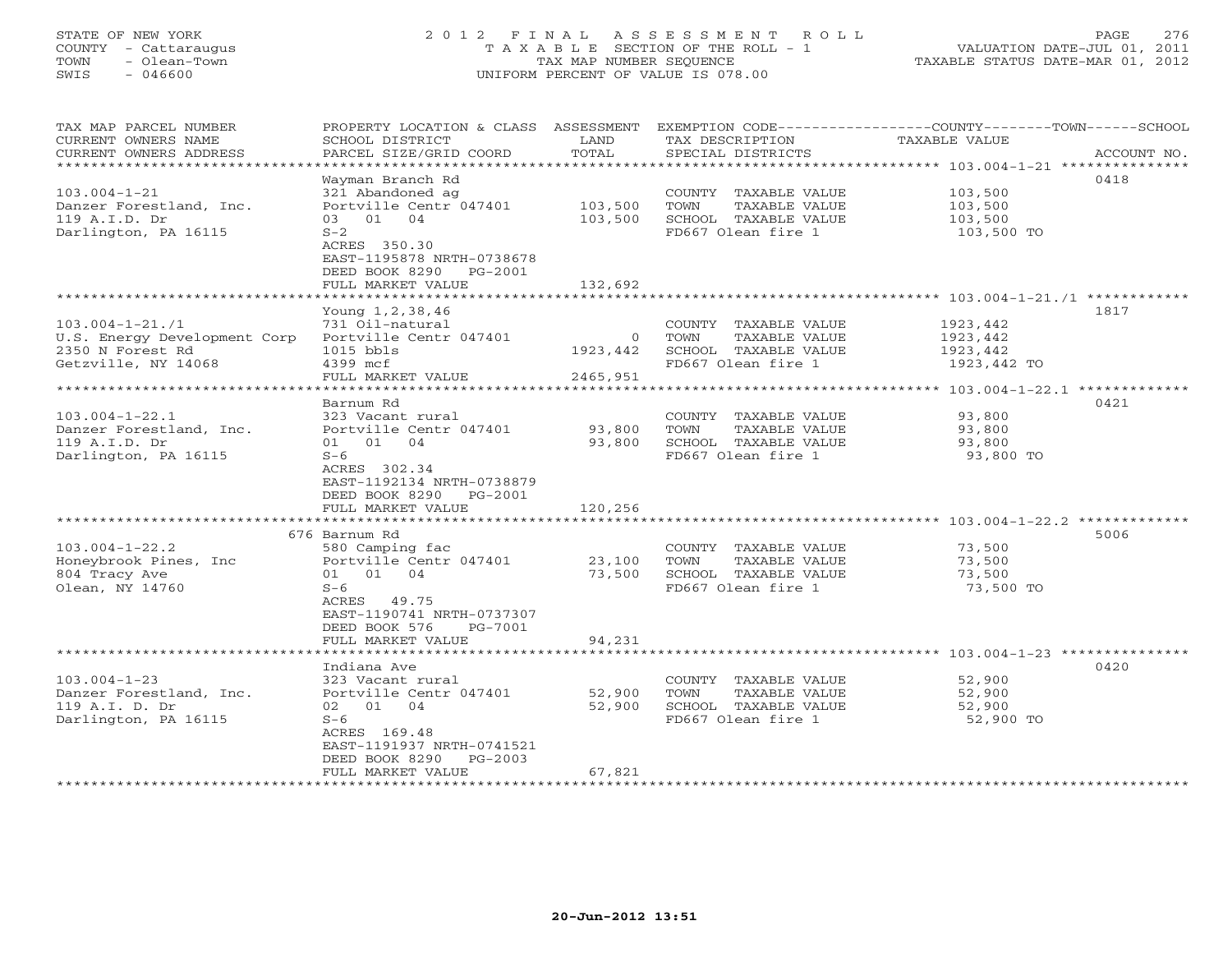## STATE OF NEW YORK 2 0 1 2 F I N A L A S S E S S M E N T R O L L PAGE 277 COUNTY - Cattaraugus T A X A B L E SECTION OF THE ROLL - 1 VALUATION DATE-JUL 01, 2011 TOWN - Olean-Town TAX MAP NUMBER SEQUENCE TAXABLE STATUS DATE-MAR 01, 2012 SWIS - 046600 UNIFORM PERCENT OF VALUE IS 078.00UNIFORM PERCENT OF VALUE IS 078.00

| TAX MAP PARCEL NUMBER<br>CURRENT OWNERS NAME<br>CURRENT OWNERS ADDRESS                               | PROPERTY LOCATION & CLASS<br>SCHOOL DISTRICT<br>PARCEL SIZE/GRID COORD                                                                                         | ASSESSMENT<br>LAND<br>TOTAL | TAX DESCRIPTION<br>SPECIAL DISTRICTS                                                        | EXEMPTION CODE-----------------COUNTY-------TOWN------SCHOOL<br><b>TAXABLE VALUE</b> | ACCOUNT NO. |
|------------------------------------------------------------------------------------------------------|----------------------------------------------------------------------------------------------------------------------------------------------------------------|-----------------------------|---------------------------------------------------------------------------------------------|--------------------------------------------------------------------------------------|-------------|
|                                                                                                      | Indian Creek Rd                                                                                                                                                | *******                     |                                                                                             | ********* 112.001-2-1 *****************                                              | 0101        |
| $112.001 - 2 - 1$<br>Brahaney Thomas C<br>27 Field Point Dr<br>Greenwich, CT 06830                   | 321 Abandoned ag<br>Allegany-Limest 042001<br>02 01 04<br>$S-8$<br>ACRES 29.30                                                                                 | 17,100<br>17,100            | COUNTY TAXABLE VALUE<br>TOWN<br>TAXABLE VALUE<br>SCHOOL TAXABLE VALUE<br>FD667 Olean fire 1 | 17,100<br>17,100<br>17,100<br>17,100 TO                                              |             |
|                                                                                                      | EAST-1181835 NRTH-0736319<br>DEED BOOK 687<br>PG-00292<br>FULL MARKET VALUE<br>* * * * * * * * * * * * * * * * *                                               | 21,923<br>********          |                                                                                             | ****************** 112.001-2-2 ***********                                           |             |
|                                                                                                      | Indian Creek Rd (Off)                                                                                                                                          |                             |                                                                                             |                                                                                      | 0225        |
| $112.001 - 2 - 2$<br>Miles Eleanor A<br>22 Candlewood Ln<br>Williamsville, NY 14221                  | 323 Vacant rural<br>Allegany-Limest 042001<br>02 01 04<br>$S-8$<br>ACRES 105.00<br>EAST-1181836 NRTH-0734784<br>DEED BOOK 7931<br>$PG-6001$                    | 34,800<br>34,800            | COUNTY TAXABLE VALUE<br>TAXABLE VALUE<br>TOWN<br>SCHOOL TAXABLE VALUE<br>FD667 Olean fire 1 | 34,800<br>34,800<br>34,800<br>34,800 TO                                              |             |
|                                                                                                      | FULL MARKET VALUE                                                                                                                                              | 44,615                      |                                                                                             |                                                                                      |             |
|                                                                                                      | *****************                                                                                                                                              | *********                   |                                                                                             | ****************** 112.001-2-3 ***********                                           | 0739        |
| $112.001 - 2 - 3$<br>Olean Silica Corp<br>Attn: Rw Sidley Inc<br>PO Box 150<br>Painesville, OH 44077 | Indian Creek Rd<br>323 Vacant rural<br>Allegany-Limest 042001<br>02 01 04<br>$S-8$<br>ACRES<br>69.73<br>EAST-1184408 NRTH-0736174<br>DEED BOOK 672<br>PG-00213 | 28,600<br>28,600            | COUNTY TAXABLE VALUE<br>TOWN<br>TAXABLE VALUE<br>SCHOOL TAXABLE VALUE<br>FD667 Olean fire 1 | 28,600<br>28,600<br>28,600<br>28,600 TO                                              |             |
|                                                                                                      | FULL MARKET VALUE                                                                                                                                              | 36,667                      |                                                                                             |                                                                                      |             |
|                                                                                                      | Indian Creek Rd                                                                                                                                                |                             |                                                                                             | ********** $112.001 - 2 - 4.1$                                                       | 0099        |
| $112.001 - 2 - 4.1$<br>Fisher Kenneth<br>5831 Peth Rd<br>Great Valley, NY 14741                      | 323 Vacant rural<br>Allegany-Limest 042001<br>02 01 04<br>$S-8$<br>ACRES 30.05<br>EAST-1183520 NRTH-0735159                                                    | 17,400<br>17,400            | COUNTY TAXABLE VALUE<br>TOWN<br>TAXABLE VALUE<br>SCHOOL TAXABLE VALUE<br>FD667 Olean fire 1 | 17,400<br>17,400<br>17,400<br>17,400 TO                                              |             |
|                                                                                                      | DEED BOOK 00923 PG-00823<br>FULL MARKET VALUE                                                                                                                  | 22,308                      |                                                                                             |                                                                                      |             |
|                                                                                                      |                                                                                                                                                                |                             |                                                                                             | ************** 112.001-2-4.2 *********                                               |             |
| $112.001 - 2 - 4.2$<br>Muffoletto Michael J<br>92 Rejtan St<br>Buffalo, NY 14206                     | Indian Creek Rd<br>314 Rural vac<10<br>Allegany-Limest 042001<br>02 01 04<br>$S-8$<br>ACRES<br>5.40<br>EAST-1184351 NRTH-0735247<br>DEED BOOK 887<br>PG-00415  | 6,600<br>6,600              | COUNTY TAXABLE VALUE<br>TOWN<br>TAXABLE VALUE<br>SCHOOL TAXABLE VALUE<br>FD667 Olean fire 1 | 6,600<br>6,600<br>6,600<br>6,600 TO                                                  | 1483        |
|                                                                                                      | FULL MARKET VALUE                                                                                                                                              | 8,462                       |                                                                                             |                                                                                      |             |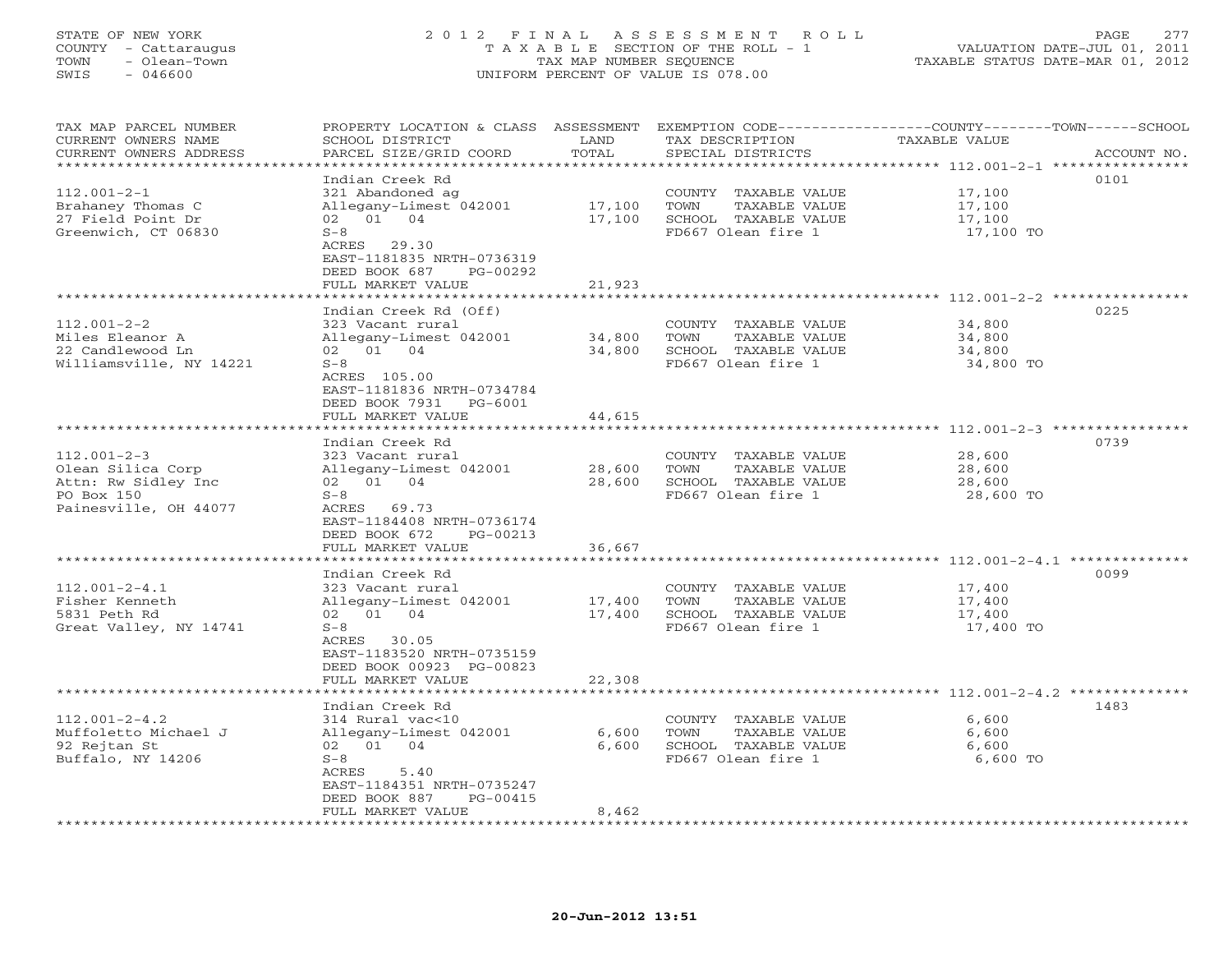# STATE OF NEW YORK 2 0 1 2 F I N A L A S S E S S M E N T R O L L PAGE 278 COUNTY - Cattaraugus T A X A B L E SECTION OF THE ROLL - 1 VALUATION DATE-JUL 01, 2011 TOWN - Olean-Town TAX MAP NUMBER SEQUENCE TAXABLE STATUS DATE-MAR 01, 2012 SWIS - 046600 UNIFORM PERCENT OF VALUE IS 078.00UNIFORM PERCENT OF VALUE IS 078.00

| TAX MAP PARCEL NUMBER          | PROPERTY LOCATION & CLASS ASSESSMENT |        | EXEMPTION CODE-----------------COUNTY-------TOWN------SCHOOL |                     |                    |
|--------------------------------|--------------------------------------|--------|--------------------------------------------------------------|---------------------|--------------------|
| CURRENT OWNERS NAME            | SCHOOL DISTRICT                      | LAND   | TAX DESCRIPTION                                              | TAXABLE VALUE       |                    |
| CURRENT OWNERS ADDRESS         | PARCEL SIZE/GRID COORD               | TOTAL  | SPECIAL DISTRICTS                                            |                     | ACCOUNT NO.        |
| ***********************        |                                      |        |                                                              |                     |                    |
|                                | Indian Creek Rd                      |        |                                                              |                     | 0665               |
| $112.001 - 2 - 5$              | 323 Vacant rural                     |        | COUNTY TAXABLE VALUE                                         | 39,300              |                    |
| Schoonover Brent A             | Allegany-Limest 042001               | 39,300 | TOWN<br>TAXABLE VALUE                                        | 39,300              |                    |
| Schoonover Jamie M             | 02 01 04                             | 39,300 | SCHOOL TAXABLE VALUE                                         | 39,300              |                    |
| PO Box 695                     | ACRES 107.64                         |        | FD667 Olean fire 1                                           | 39,300 TO           |                    |
| Shinglehouse, PA 16748         | EAST-1184683 NRTH-0734467            |        |                                                              |                     |                    |
|                                | DEED BOOK 00983 PG-00237             |        |                                                              |                     |                    |
|                                | FULL MARKET VALUE                    | 50,385 |                                                              |                     |                    |
|                                | Indian Creek Rd (Off)                |        |                                                              |                     | 0983               |
| $112.001 - 2 - 6$              | 323 Vacant rural                     |        | COUNTY TAXABLE VALUE 16,100                                  |                     |                    |
| Kellner Mark                   | Portville Centr 047401 16,100        |        | TOWN<br>TAXABLE VALUE                                        | 16,100              |                    |
| 2810 McDuffie Rd               | 04 01 04                             | 16,100 | SCHOOL TAXABLE VALUE                                         | 16,100              |                    |
| Olean, NY 14760                | $S-5$                                |        | FD667 Olean fire 1                                           | 16,100 TO           |                    |
|                                | ACRES 56.05                          |        |                                                              |                     |                    |
|                                | EAST-1187071 NRTH-0736042            |        |                                                              |                     |                    |
|                                | DEED BOOK 4980<br>PG-5002            |        |                                                              |                     |                    |
|                                | FULL MARKET VALUE                    | 20,641 |                                                              |                     |                    |
|                                |                                      |        |                                                              |                     |                    |
|                                | Indian Creek Rd (Off)                |        |                                                              |                     | 0903               |
| $112.001 - 2 - 7$              | 323 Vacant rural                     |        | COUNTY TAXABLE VALUE                                         | 11,200              |                    |
| Olean Silica Corp              | Portville Centr 047401 11,200        |        | TOWN<br>TAXABLE VALUE                                        | 11,200              |                    |
| Attn: Rw Sidley Inc            | 04 01 04                             | 11,200 | SCHOOL TAXABLE VALUE                                         | 11,200              |                    |
| PO Box 150                     | $S-5$                                |        | FD667 Olean fire 1                                           | 11,200 TO           |                    |
| Painesville, OH 44077          | ACRES 23.56                          |        |                                                              |                     |                    |
|                                | EAST-1186455 NRTH-0735071            |        |                                                              |                     |                    |
|                                | DEED BOOK 672<br>PG-00213            |        |                                                              |                     |                    |
|                                | FULL MARKET VALUE                    | 14,359 |                                                              |                     |                    |
| ****************************** |                                      |        |                                                              |                     |                    |
|                                | Indian Creek Rd (Off)                |        |                                                              |                     | 0902               |
| $112.001 - 2 - 8$              | 323 Vacant rural                     |        | COUNTY TAXABLE VALUE                                         | 33,700              |                    |
| Olean Silica Corp              | Portville Centr 047401 33,700        |        | TOWN<br>TAXABLE VALUE                                        | 33,700              |                    |
| Attn: Rw Sidley Inc            | 04 01 04                             | 33,700 | SCHOOL TAXABLE VALUE                                         | 33,700              |                    |
| PO Box 150                     | $S-5$                                |        | FD667 Olean fire 1                                           | 33,700 TO           |                    |
| Painesville, OH 44077          | ACRES 101.07                         |        |                                                              |                     |                    |
|                                | EAST-1187085 NRTH-0733830            |        |                                                              |                     |                    |
|                                | DEED BOOK 672<br>PG-00213            |        |                                                              |                     |                    |
|                                | FULL MARKET VALUE                    | 43,205 |                                                              |                     |                    |
|                                |                                      |        |                                                              |                     |                    |
|                                | 608 Indian Creek Rd                  |        |                                                              |                     | 1007               |
| $112.001 - 2 - 10$             | 210 1 Family Res                     |        | RES STAR 41854                                               | $\Omega$            | $\Omega$<br>23,400 |
| Trask Hubert L                 | Portville Centr 047401               | 10,740 | COUNTY TAXABLE VALUE                                         | 60,000              |                    |
| 556 North Branch Rd            | 03 01 04<br>$S-5$                    | 60,000 | TOWN<br>TAXABLE VALUE<br>SCHOOL TAXABLE VALUE                | 60,000              |                    |
| Eldred, PA 16731               | 8.78<br>ACRES                        |        | FD667 Olean fire 1                                           | 36,600<br>60,000 TO |                    |
|                                | EAST-1186477 NRTH-0728930            |        |                                                              |                     |                    |
|                                | DEED BOOK 900<br>PG-00287            |        |                                                              |                     |                    |
|                                | FULL MARKET VALUE                    | 76,923 |                                                              |                     |                    |
|                                | ***********************              |        | ******************************                               |                     |                    |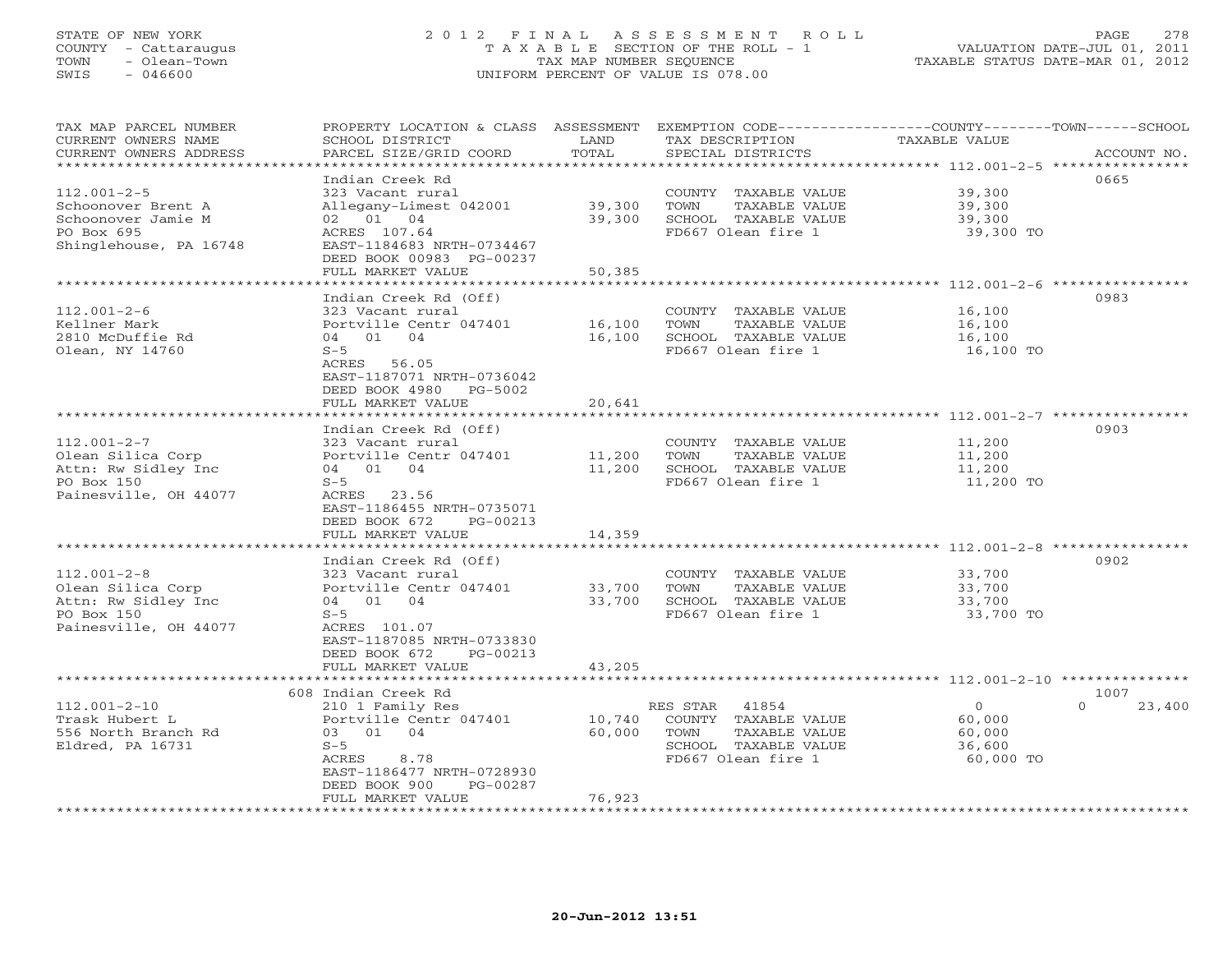## STATE OF NEW YORK 2 0 1 2 F I N A L A S S E S S M E N T R O L L PAGE 279 COUNTY - Cattaraugus T A X A B L E SECTION OF THE ROLL - 1 VALUATION DATE-JUL 01, 2011 TOWN - Olean-Town TAX MAP NUMBER SEQUENCE TAXABLE STATUS DATE-MAR 01, 2012 SWIS - 046600 UNIFORM PERCENT OF VALUE IS 078.00UNIFORM PERCENT OF VALUE IS 078.00

| TAX MAP PARCEL NUMBER<br>CURRENT OWNERS NAME<br>CURRENT OWNERS ADDRESS | PROPERTY LOCATION & CLASS ASSESSMENT<br>SCHOOL DISTRICT<br>PARCEL SIZE/GRID COORD | LAND<br>TOTAL       | TAX DESCRIPTION<br>SPECIAL DISTRICTS          | EXEMPTION CODE-----------------COUNTY-------TOWN------SCHOOL<br>TAXABLE VALUE<br>ACCOUNT NO. |
|------------------------------------------------------------------------|-----------------------------------------------------------------------------------|---------------------|-----------------------------------------------|----------------------------------------------------------------------------------------------|
| *******************                                                    | * * * * * * * * * * * * * * * *                                                   | * * * * * * * * * * |                                               | ************************************** 112.001-2-11 ****************                         |
|                                                                        | Indian Creek Rd                                                                   |                     |                                               | 0797                                                                                         |
| $112.001 - 2 - 11$                                                     | 323 Vacant rural                                                                  |                     | COUNTY TAXABLE VALUE                          | 126,900                                                                                      |
| Ouinlan Bros.                                                          | Allegany-Limest 042001                                                            | 126,900             | TOWN<br>TAXABLE VALUE                         | 126,900                                                                                      |
| Attn: Dan Wild                                                         | 01 01 04                                                                          | 126,900             | SCHOOL TAXABLE VALUE                          | 126,900                                                                                      |
| 2650 Five Mile Rd                                                      | $S-8$                                                                             |                     | FD667 Olean fire 1                            | 126,900 TO                                                                                   |
| Allegany, NY 14706                                                     | ACRES 299.22                                                                      |                     |                                               |                                                                                              |
|                                                                        | EAST-1184329 NRTH-0730871                                                         |                     |                                               |                                                                                              |
|                                                                        | DEED BOOK 4018<br>PG-5001                                                         |                     |                                               |                                                                                              |
|                                                                        | FULL MARKET VALUE                                                                 | 162,692             |                                               |                                                                                              |
|                                                                        |                                                                                   |                     |                                               | **************** 112.001-2-12 *********                                                      |
| $112.001 - 2 - 12$                                                     | Wigwam Rd<br>323 Vacant rural                                                     |                     |                                               | 0785<br>23,300                                                                               |
| Puglisi Joseph A                                                       | Allegany-Limest 042001                                                            | 23,300              | COUNTY TAXABLE VALUE<br>TAXABLE VALUE<br>TOWN | 23,300                                                                                       |
| 3276 Southway Dr                                                       | 01 01 04                                                                          | 23,300              | SCHOOL TAXABLE VALUE                          | 23,300                                                                                       |
| Sanborn, NY 14132                                                      | $S-8$                                                                             |                     | FD667 Olean fire 1                            | 23,300 TO                                                                                    |
|                                                                        | ACRES<br>50.49                                                                    |                     |                                               |                                                                                              |
|                                                                        | EAST-1182622 NRTH-0729323                                                         |                     |                                               |                                                                                              |
|                                                                        | DEED BOOK 00972 PG-00328                                                          |                     |                                               |                                                                                              |
|                                                                        | FULL MARKET VALUE                                                                 | 29,872              |                                               |                                                                                              |
|                                                                        |                                                                                   |                     |                                               |                                                                                              |
|                                                                        | Wigwam Rd (Off)                                                                   |                     |                                               | 0796                                                                                         |
| $112.001 - 2 - 13$                                                     | 322 Rural vac>10                                                                  |                     | COUNTY TAXABLE VALUE                          | 40,200                                                                                       |
| Quinlan Bros.                                                          | Allegany-Limest 042001                                                            | 40,200              | TAXABLE VALUE<br>TOWN                         | 40,200                                                                                       |
| Attn: Dan Wild                                                         | 01 04<br>01                                                                       | 40,200              | SCHOOL TAXABLE VALUE                          | 40,200                                                                                       |
| 2650 Five Mile Rd                                                      | $S-8$                                                                             |                     | FD667 Olean fire 1                            | 40,200 TO                                                                                    |
| Allegany, NY 14706                                                     | ACRES 124.16                                                                      |                     |                                               |                                                                                              |
|                                                                        | EAST-1181617 NRTH-0730681                                                         |                     |                                               |                                                                                              |
|                                                                        | DEED BOOK 4018<br>PG-5001                                                         |                     |                                               |                                                                                              |
|                                                                        | FULL MARKET VALUE                                                                 | 51,538              |                                               |                                                                                              |
|                                                                        | Indian Creek Rd (Off)                                                             |                     |                                               | 0793                                                                                         |
| $112.001 - 2 - 14$                                                     | 323 Vacant rural                                                                  |                     | COUNTY TAXABLE VALUE                          | 37,500                                                                                       |
| Seanor Timber Company                                                  | Allegany-Limest 042001                                                            | 37,500              | TOWN<br>TAXABLE VALUE                         | 37,500                                                                                       |
| 190 Orr Dr                                                             | 08<br>04<br>02                                                                    | 37,500              | SCHOOL TAXABLE VALUE                          | 37,500                                                                                       |
| Greensburg, PA 15601                                                   | $S - 8$                                                                           |                     | FD667 Olean fire 1                            | 37,500 TO                                                                                    |
|                                                                        | ACRES 109.35                                                                      |                     |                                               |                                                                                              |
|                                                                        | EAST-1183446 NRTH-0733134                                                         |                     |                                               |                                                                                              |
|                                                                        | DEED BOOK 00953 PG-01177                                                          |                     |                                               |                                                                                              |
|                                                                        | FULL MARKET VALUE                                                                 | 48,077              |                                               |                                                                                              |
|                                                                        | ***********************                                                           |                     |                                               |                                                                                              |
|                                                                        | Barnum Rd (Off)                                                                   |                     |                                               | 0428                                                                                         |
| $112.002 - 1 - 1$                                                      | 323 Vacant rural                                                                  |                     | COUNTY TAXABLE VALUE                          | 164,900                                                                                      |
| Farm West, LLC                                                         | Portville Centr 047401                                                            | 164,900             | TOWN<br>TAXABLE VALUE                         | 164,900                                                                                      |
| 150 McLean Rd                                                          | 03 01<br>04                                                                       | 164,900             | SCHOOL TAXABLE VALUE                          | 164,900                                                                                      |
| PO Box 5478                                                            | $S-5$                                                                             |                     | FD667 Olean fire 1                            | 164,900 TO                                                                                   |
| Corland, NY 13045                                                      | ACRES 537.35<br>EAST-1188979 NRTH-0732837                                         |                     |                                               |                                                                                              |
|                                                                        | DEED BOOK 14891 PG-6002                                                           |                     |                                               |                                                                                              |
|                                                                        | FULL MARKET VALUE                                                                 | 211,410             |                                               |                                                                                              |
|                                                                        |                                                                                   |                     |                                               |                                                                                              |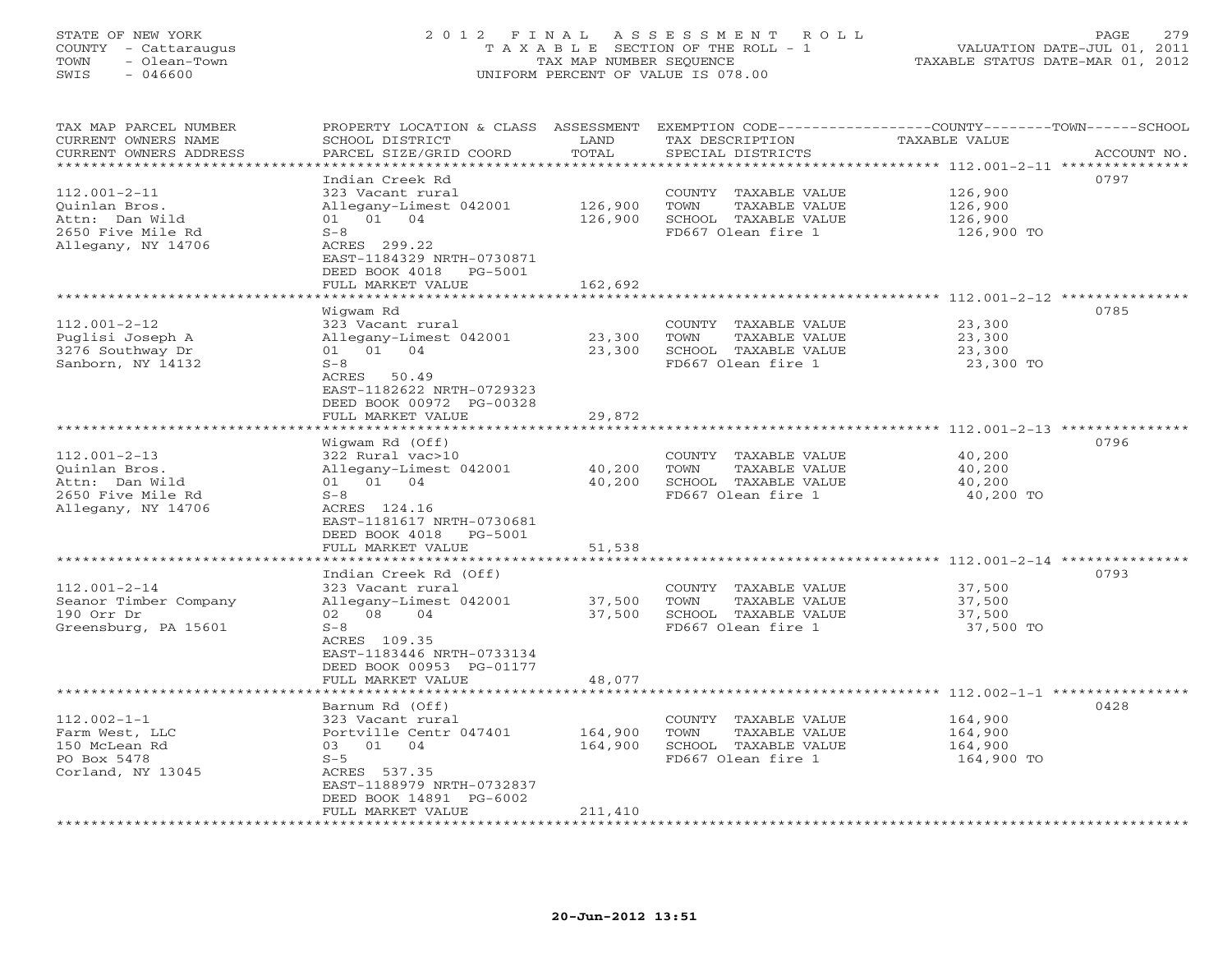## STATE OF NEW YORK 2 0 1 2 F I N A L A S S E S S M E N T R O L L PAGE 280 COUNTY - Cattaraugus T A X A B L E SECTION OF THE ROLL - 1 VALUATION DATE-JUL 01, 2011 TOWN - Olean-Town TAX MAP NUMBER SEQUENCE TAXABLE STATUS DATE-MAR 01, 2012 SWIS - 046600 UNIFORM PERCENT OF VALUE IS 078.00UNIFORM PERCENT OF VALUE IS 078.00

| TAX MAP PARCEL NUMBER   | PROPERTY LOCATION & CLASS ASSESSMENT |                | EXEMPTION CODE-----------------COUNTY-------TOWN------SCHOOL |                                                       |                    |
|-------------------------|--------------------------------------|----------------|--------------------------------------------------------------|-------------------------------------------------------|--------------------|
| CURRENT OWNERS NAME     | SCHOOL DISTRICT                      | LAND           | TAX DESCRIPTION                                              | TAXABLE VALUE                                         |                    |
| CURRENT OWNERS ADDRESS  | PARCEL SIZE/GRID COORD               | TOTAL          | SPECIAL DISTRICTS                                            |                                                       | ACCOUNT NO.        |
|                         |                                      |                |                                                              | ****************** 112.002-1-2 *****************      |                    |
|                         | Barnum Rd                            |                |                                                              |                                                       | 1026               |
| $112.002 - 1 - 2$       | 323 Vacant rural                     |                | COUNTY TAXABLE VALUE                                         | 59,200                                                |                    |
| Penn York Resources Inc | Portville Centr 047401               | 59,200         | TOWN<br>TAXABLE VALUE                                        | 59,200                                                |                    |
| 1716 Honeoye Rd         | 02 01 04                             | 59,200         | SCHOOL TAXABLE VALUE                                         | 59,200                                                |                    |
| Shinglehouse, PA 16748  | $S - 5$                              |                | FD667 Olean fire 1                                           | 59,200 TO                                             |                    |
|                         | Surface & Marl                       |                |                                                              |                                                       |                    |
|                         | ACRES 178.80                         |                |                                                              |                                                       |                    |
|                         | EAST-1191914 NRTH-0735677            |                |                                                              |                                                       |                    |
|                         | DEED BOOK 00962 PG-00718             |                |                                                              |                                                       |                    |
|                         | FULL MARKET VALUE                    | 75,897         |                                                              |                                                       |                    |
|                         |                                      |                |                                                              |                                                       |                    |
|                         | 640 Barnum Rd                        |                |                                                              |                                                       | 0402               |
| $112.002 - 1 - 2.72$    | 210 1 Family Res                     |                | CVET C/T 41131                                               | 5,425                                                 | 5,425<br>$\Omega$  |
| Greene Elizabeth        | Portville Centr 047401               |                | $0$ AGED C/T/S 41800                                         | 8,138                                                 | 8,138<br>10,850    |
| 640 Barnum Rd           | 01 01 04                             | 21,700 SR STAR | 41834                                                        | $\overline{0}$                                        | $\Omega$<br>10,850 |
| Olean, NY 14760         | $S-5$                                |                | COUNTY TAXABLE VALUE                                         | 8,137                                                 |                    |
|                         | ACRES<br>0.01                        |                | TAXABLE VALUE<br>TOWN                                        | 8,137                                                 |                    |
|                         | EAST-1182841 NRTH-0735305            |                | SCHOOL TAXABLE VALUE                                         | $\overline{0}$                                        |                    |
|                         | FULL MARKET VALUE                    |                | 27,821 FD667 Olean fire 1                                    | 21,700 TO                                             |                    |
|                         | ***********************              |                |                                                              |                                                       |                    |
|                         | Barnum Rd                            |                |                                                              |                                                       | 0477               |
| $112.002 - 1 - 3$       | 260 Seasonal res                     |                | COUNTY TAXABLE VALUE                                         | 69,200                                                |                    |
| Maloney Anna E          | Portville Centr 047401               | 50,100         | TOWN<br>TAXABLE VALUE                                        | 69,200                                                |                    |
| Kwiatkowski Mary E      | 02 01 04                             | 69,200         | SCHOOL TAXABLE VALUE                                         | 69,200                                                |                    |
| 429 Hopkins St          | $S-5$                                |                | FD667 Olean fire 1                                           | 69,200 TO                                             |                    |
| Buffalo, NY 14220       | ACRES 146.37                         |                |                                                              |                                                       |                    |
|                         | EAST-1191576 NRTH-0733637            |                |                                                              |                                                       |                    |
|                         | DEED BOOK 9662 PG-5002               |                |                                                              |                                                       |                    |
|                         | FULL MARKET VALUE                    | 88,718         |                                                              |                                                       |                    |
|                         |                                      |                |                                                              |                                                       | 0314               |
| $112.002 - 1 - 4$       | 630 Barnum Rd<br>270 Mfg housing     |                | COUNTY TAXABLE VALUE                                         | 9.100                                                 |                    |
| Vargovich Gary J        | Portville Centr 047401               | 4,500          | TAXABLE VALUE<br>TOWN                                        | 9,100                                                 |                    |
| 119 Mill Rd             | 02 01 04                             | 9,100          | SCHOOL TAXABLE VALUE                                         | 9,100                                                 |                    |
| W. Seneca, NY 14224     | $S-5$                                |                | FD667 Olean fire 1                                           | 9,100 TO                                              |                    |
|                         | ACRES 1.87                           |                |                                                              |                                                       |                    |
|                         | EAST-1192881 NRTH-0733262            |                |                                                              |                                                       |                    |
|                         | DEED BOOK 15086 PG-8002              |                |                                                              |                                                       |                    |
|                         | FULL MARKET VALUE                    | 11,667         |                                                              |                                                       |                    |
|                         |                                      |                |                                                              | ************************ 112.002-1-5.1 ************** |                    |
|                         | 639 Barnum Rd                        |                |                                                              |                                                       | 0071               |
| $112.002 - 1 - 5.1$     | 270 Mfg housing                      |                | COUNTY TAXABLE VALUE                                         | 17,700                                                |                    |
| Callahan Michael J      | Portville Centr 047401               | 5,600          | TOWN<br>TAXABLE VALUE                                        | 17,700                                                |                    |
| 639 Barnum Rd           | 02 01 04                             | 17,700         | SCHOOL TAXABLE VALUE                                         | 17,700                                                |                    |
| Olean, NY 14760         | $S-5$                                |                | FD667 Olean fire 1                                           | 17,700 TO                                             |                    |
|                         | 3.60 BANK<br>017<br>ACRES            |                |                                                              |                                                       |                    |
|                         | EAST-1193614 NRTH-0734453            |                |                                                              |                                                       |                    |
|                         | DEED BOOK 885<br>PG-00503            |                |                                                              |                                                       |                    |
|                         | FULL MARKET VALUE                    | 22,692         |                                                              |                                                       |                    |
|                         |                                      |                |                                                              |                                                       |                    |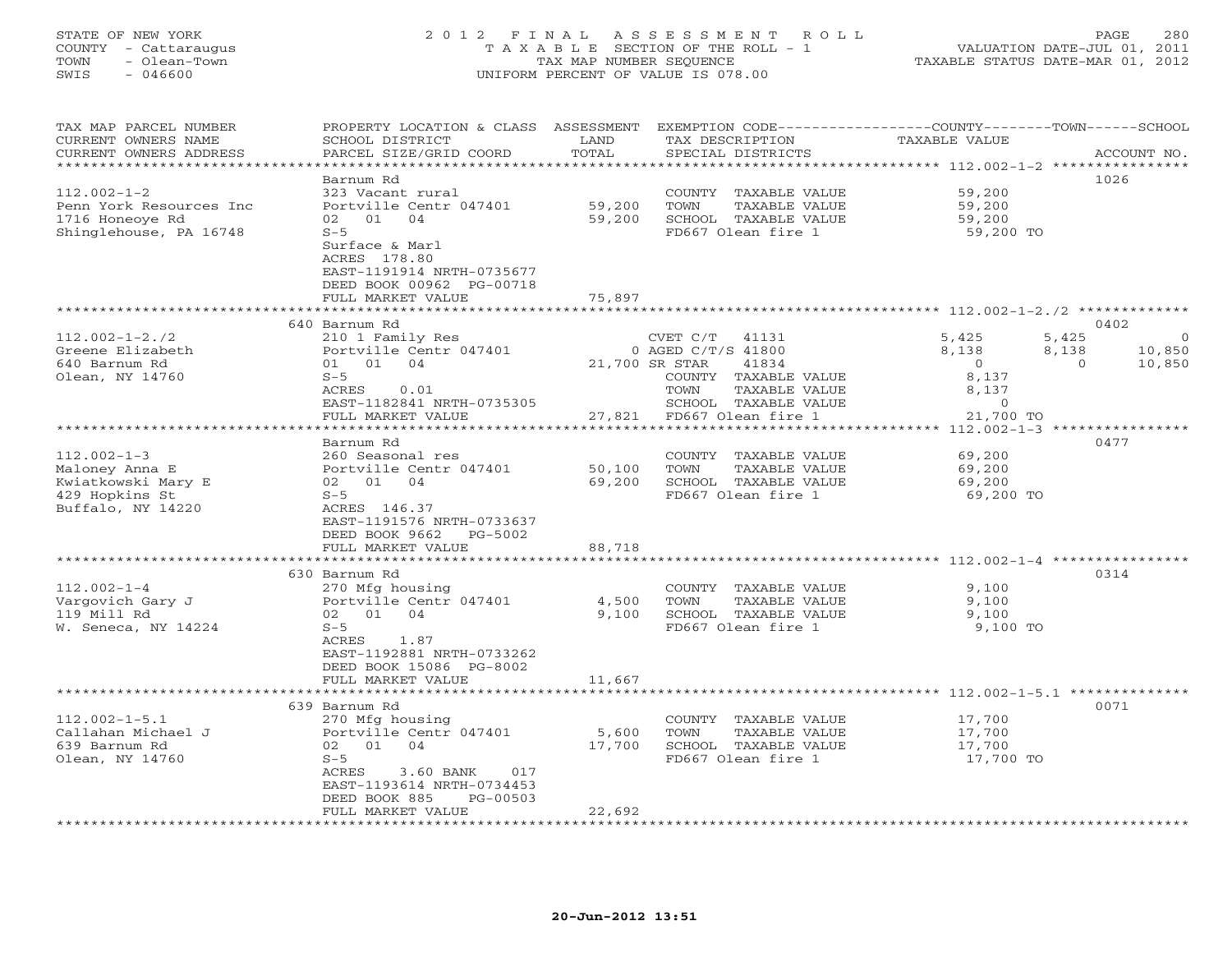# STATE OF NEW YORK 2 0 1 2 F I N A L A S S E S S M E N T R O L L PAGE 281 COUNTY - Cattaraugus T A X A B L E SECTION OF THE ROLL - 1 VALUATION DATE-JUL 01, 2011 TOWN - Olean-Town TAX MAP NUMBER SEQUENCE TAXABLE STATUS DATE-MAR 01, 2012 SWIS - 046600 UNIFORM PERCENT OF VALUE IS 078.00UNIFORM PERCENT OF VALUE IS 078.00

| TAX MAP PARCEL NUMBER<br>CURRENT OWNERS NAME | PROPERTY LOCATION & CLASS ASSESSMENT<br>SCHOOL DISTRICT | LAND                            | TAX DESCRIPTION         | EXEMPTION CODE----------------COUNTY-------TOWN------SCHOOL<br><b>TAXABLE VALUE</b> |  |
|----------------------------------------------|---------------------------------------------------------|---------------------------------|-------------------------|-------------------------------------------------------------------------------------|--|
| CURRENT OWNERS ADDRESS                       | PARCEL SIZE/GRID COORD                                  | TOTAL                           | SPECIAL DISTRICTS       | ACCOUNT NO.                                                                         |  |
| *********************                        |                                                         | * * * * * * * * * * * * * * * * |                         |                                                                                     |  |
|                                              | Barnum Rd                                               |                                 |                         | 1348                                                                                |  |
| $112.002 - 1 - 5.2$                          | 312 Vac w/imprv                                         |                                 | COUNTY TAXABLE VALUE    | 25,200                                                                              |  |
| Partridge Donald                             | Portville Centr 047401                                  | 12,700                          | TOWN<br>TAXABLE VALUE   | 25,200                                                                              |  |
| Partridge Carole                             | 02 01 04                                                | 25,200                          | SCHOOL TAXABLE VALUE    | 25,200                                                                              |  |
| PO Box 30574                                 | $S-5$                                                   |                                 | FD667 Olean fire 1      | 25,200 TO                                                                           |  |
| Charleston, SC 29417                         | ACRES 18.30                                             |                                 |                         |                                                                                     |  |
|                                              | EAST-1193572 NRTH-0733229                               |                                 |                         |                                                                                     |  |
|                                              | DEED BOOK 00927 PG-00777                                |                                 |                         |                                                                                     |  |
|                                              | FULL MARKET VALUE                                       | 32,308                          |                         |                                                                                     |  |
|                                              |                                                         |                                 |                         |                                                                                     |  |
|                                              | 635 Barnum Rd                                           |                                 |                         | 1349                                                                                |  |
| $112.002 - 1 - 5.3$                          | 270 Mfg housing                                         |                                 | RES STAR<br>41854       | $\mathbf{0}$<br>$\Omega$<br>13,800                                                  |  |
| Kallenbach William E                         | Portville Centr 047401                                  | 8,500                           | COUNTY<br>TAXABLE VALUE | 13,800                                                                              |  |
| 635 Barnum Rd                                | 02 01<br>04                                             | 13,800                          | TOWN<br>TAXABLE VALUE   | 13,800                                                                              |  |
| Olean, NY 14760                              | $S-5$                                                   |                                 | SCHOOL TAXABLE VALUE    | $\circ$                                                                             |  |
|                                              | 9.20<br>ACRES                                           |                                 | FD667 Olean fire 1      | 13,800 TO                                                                           |  |
|                                              | EAST-1193543 NRTH-0734001                               |                                 |                         |                                                                                     |  |
|                                              | DEED BOOK 821<br>PG-00109                               |                                 |                         |                                                                                     |  |
|                                              | FULL MARKET VALUE                                       | 17,692                          |                         |                                                                                     |  |
|                                              |                                                         |                                 |                         |                                                                                     |  |
|                                              | Big Loop Mountain Rd                                    |                                 |                         | 1216                                                                                |  |
| $112.002 - 1 - 6.1$                          | 314 Rural vac<10                                        |                                 | COUNTY TAXABLE VALUE    | 4,600                                                                               |  |
| Szablewski William R                         | Portville Centr 047401                                  | 4,600                           | TAXABLE VALUE<br>TOWN   | 4,600                                                                               |  |
| Szablewski Helen M                           | 04 01<br>04                                             | 4,600                           | SCHOOL TAXABLE VALUE    | 4,600                                                                               |  |
| 360 Columbia Ave                             | $S-1$ Apple #6                                          |                                 | FD667 Olean fire 1      | 4,600 TO                                                                            |  |
| Depew, NY 14043                              | ACRES<br>1.94                                           |                                 |                         |                                                                                     |  |
|                                              | EAST-1194066 NRTH-0733913                               |                                 |                         |                                                                                     |  |
|                                              | DEED BOOK 777<br>PG-00484                               |                                 |                         |                                                                                     |  |
|                                              | FULL MARKET VALUE                                       | 5,897                           |                         |                                                                                     |  |
|                                              |                                                         | ***********                     |                         | ************ 112.002-1-6.2 *********                                                |  |
|                                              | 623 Big Loop Mountain Rd                                |                                 |                         | 1240                                                                                |  |
| $112.002 - 1 - 6.2$                          | 210 1 Family Res                                        |                                 | 41854<br>RES STAR       | $\circ$<br>$\cap$<br>23,400                                                         |  |
| Jones Stephen                                | Portville Centr 047401                                  | 8,000                           | COUNTY TAXABLE VALUE    | 65,000                                                                              |  |
| Jones Dawn                                   | 04 01<br>04                                             | 65,000                          | TOWN<br>TAXABLE VALUE   | 65,000                                                                              |  |
| 623 Barnum Rd                                | $S-1$ Apple #6                                          |                                 | SCHOOL TAXABLE VALUE    | 41,600                                                                              |  |
| Olean, NY 14760                              | ACRES<br>8.06                                           |                                 | FD667 Olean fire 1      | 65,000 TO                                                                           |  |
|                                              | EAST-1194282 NRTH-0734371                               |                                 |                         |                                                                                     |  |
|                                              | DEED BOOK 914<br>PG-00693                               |                                 |                         |                                                                                     |  |
|                                              | FULL MARKET VALUE                                       | 83,333                          |                         |                                                                                     |  |
|                                              |                                                         |                                 |                         | ************************ 112.002-1-7 ****************                               |  |
|                                              | Barnum Rd                                               |                                 |                         | 1202                                                                                |  |
| $112.002 - 1 - 7$                            | 321 Abandoned ag                                        |                                 | COUNTY TAXABLE VALUE    | 18,200                                                                              |  |
| Bryant Frank Jr                              | Portville Centr 047401                                  | 18,200                          | TOWN<br>TAXABLE VALUE   | 18,200                                                                              |  |
| Bryant Carrie                                | 04 01<br>04                                             | 18,200                          | SCHOOL TAXABLE VALUE    | 18,200                                                                              |  |
| 793 Glennwood Ave                            | $S-1$ Apple #7                                          |                                 | FD667 Olean fire 1      | 18,200 TO                                                                           |  |
| Buffalo, NY 14211                            | ACRES 52.00                                             |                                 |                         |                                                                                     |  |
|                                              | EAST-1194542 NRTH-0735914                               |                                 |                         |                                                                                     |  |
|                                              | DEED BOOK 765<br>PG-00768                               |                                 |                         |                                                                                     |  |
|                                              | FULL MARKET VALUE                                       | 23,333                          |                         |                                                                                     |  |
|                                              |                                                         |                                 |                         |                                                                                     |  |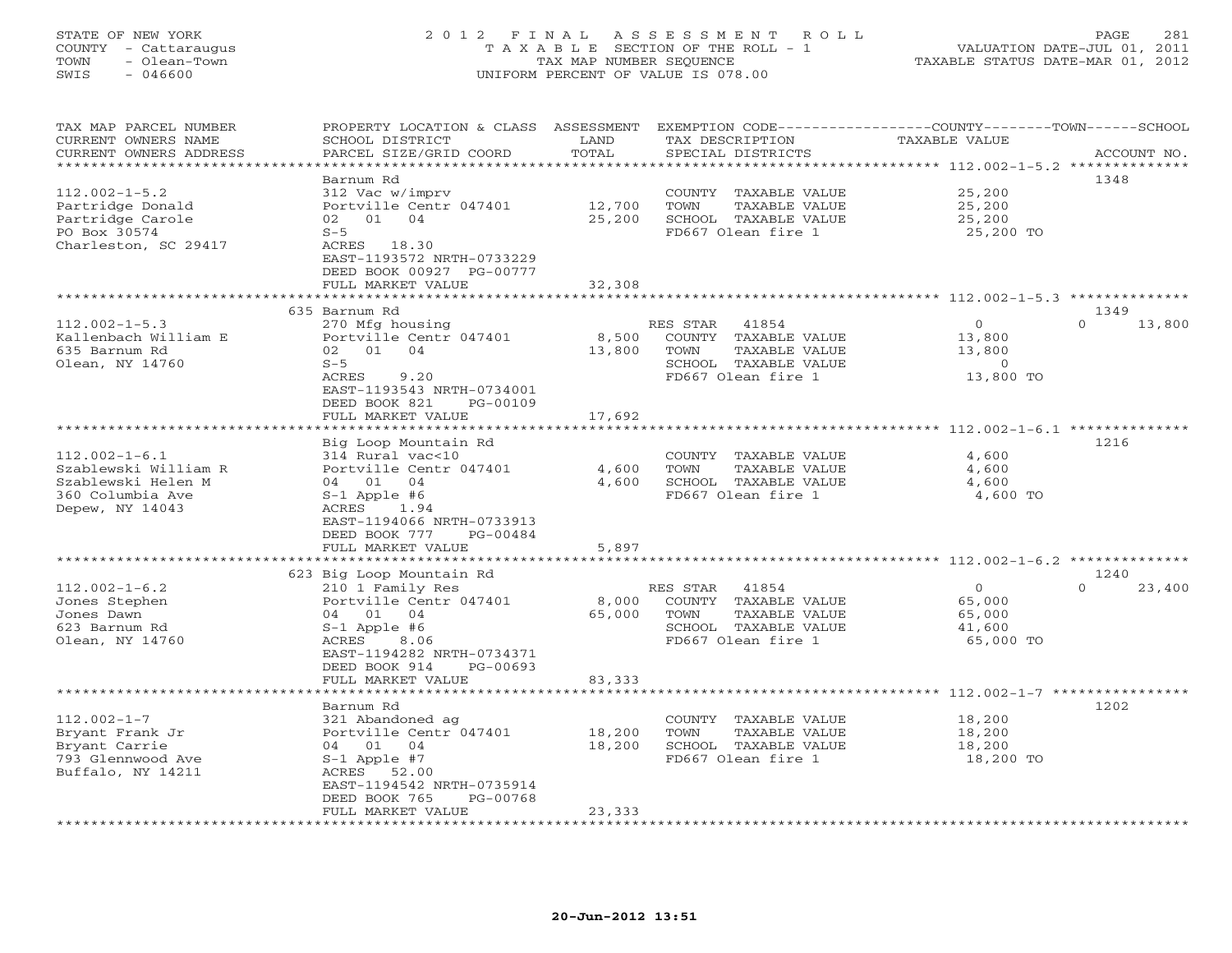## STATE OF NEW YORK 2 0 1 2 F I N A L A S S E S S M E N T R O L L PAGE 282 COUNTY - Cattaraugus T A X A B L E SECTION OF THE ROLL - 1 VALUATION DATE-JUL 01, 2011 TOWN - Olean-Town TAX MAP NUMBER SEQUENCE TAXABLE STATUS DATE-MAR 01, 2012 SWIS - 046600 UNIFORM PERCENT OF VALUE IS 078.00UNIFORM PERCENT OF VALUE IS 078.00

| TAX MAP PARCEL NUMBER<br>CURRENT OWNERS NAME<br>CURRENT OWNERS ADDRESS                                                              | PROPERTY LOCATION & CLASS<br>SCHOOL DISTRICT<br>PARCEL SIZE/GRID COORD                                                                                                          | ASSESSMENT<br>LAND<br>TOTAL | TAX DESCRIPTION<br>SPECIAL DISTRICTS                                                        | EXEMPTION CODE----------------COUNTY-------TOWN-----SCHOOL<br>TAXABLE VALUE<br>ACCOUNT NO. |
|-------------------------------------------------------------------------------------------------------------------------------------|---------------------------------------------------------------------------------------------------------------------------------------------------------------------------------|-----------------------------|---------------------------------------------------------------------------------------------|--------------------------------------------------------------------------------------------|
| *********************<br>$112.002 - 1 - 8$<br>Dittiger Joseph P<br>Dittiger Norman Joseph R<br>68 Albemarle St<br>Buffalo, NY 14207 | Big Loop Mountain Rd<br>321 Abandoned ag<br>Portville Centr 047401<br>04 01<br>04<br>$S-1$ Apple #8<br>ACRES 32.00                                                              | 18,100<br>18,100            | COUNTY TAXABLE VALUE<br>TOWN<br>TAXABLE VALUE<br>SCHOOL TAXABLE VALUE<br>FD667 Olean fire 1 | 1217<br>18,100<br>18,100<br>18,100<br>18,100 TO                                            |
|                                                                                                                                     | EAST-1196267 NRTH-0736262<br>DEED BOOK 899<br>PG-00587<br>FULL MARKET VALUE<br>*******************                                                                              | 23,205                      |                                                                                             |                                                                                            |
| $112.002 - 1 - 9.1$<br>Jones Stephen L<br>Jones Dawn L<br>623 Barnum Rd<br>Olean, NY 14760                                          | Big Loop Mountain Rd<br>321 Abandoned ag<br>Portville Centr 047401<br>04 01<br>04<br>S-1 Apple #Pt Of 9<br>ACRES 16.60<br>EAST-1195543 NRTH-0734756<br>DEED BOOK 1009 PG-1188   | 12,000<br>12,000            | COUNTY TAXABLE VALUE<br>TAXABLE VALUE<br>TOWN<br>SCHOOL TAXABLE VALUE<br>FD667 Olean fire 1 | 1220<br>12,000<br>12,000<br>12,000<br>12,000 TO                                            |
|                                                                                                                                     | FULL MARKET VALUE                                                                                                                                                               | 15,385                      |                                                                                             |                                                                                            |
| $112.002 - 1 - 9.2$<br>Gillette John W<br>Gillette Melissa J<br>10985 North Rd<br>Perrysburg, NY 14129                              | Big Loop Mountain Rd<br>321 Abandoned ag<br>Portville Centr 047401<br>04<br>04 01<br>S-1 Apple #Pt Of 9<br>ACRES 15.00<br>EAST-1195717 NRTH-0735444<br>DEED BOOK 00975 PG-00805 | 11,300<br>11,300            | COUNTY TAXABLE VALUE<br>TAXABLE VALUE<br>TOWN<br>SCHOOL TAXABLE VALUE<br>FD667 Olean fire 1 | 1369<br>11,300<br>11,300<br>11,300<br>11,300 TO                                            |
|                                                                                                                                     | FULL MARKET VALUE                                                                                                                                                               | 14,487                      |                                                                                             |                                                                                            |
| $112.002 - 1 - 9.3$<br>Schoonover Fay<br>RD2 Box 554V<br>Shinglehouse, PA 16748                                                     | Big Loop Mountain Rd<br>321 Abandoned ag<br>Portville Centr 047401<br>04 01<br>04<br>S-1 Apple #Pt Of 9<br>ACRES 17.90<br>EAST-1195593 NRTH-0735057<br>DEED BOOK 00984 PG-00665 | 12,600<br>12,600            | COUNTY TAXABLE VALUE<br>TOWN<br>TAXABLE VALUE<br>SCHOOL TAXABLE VALUE<br>FD667 Olean fire 1 | 1370<br>12,600<br>12,600<br>12,600<br>12,600 TO                                            |
|                                                                                                                                     | FULL MARKET VALUE                                                                                                                                                               | 16,154                      |                                                                                             |                                                                                            |
| $112.002 - 1 - 10.1$<br>Jones Stephen L<br>Jones Dawn L<br>623 Barnum Rd<br>Olean, NY 14760                                         | Big Loop Mountain Rd<br>312 Vac w/imprv<br>Portville Centr 047401<br>04 01<br>04<br>S-1 Apple Pt Of 10<br>ACRES 16.30<br>EAST-1195605 NRTH-0734315<br>DEED BOOK 885<br>PG-00199 | 11,900<br>12,200            | COUNTY TAXABLE VALUE<br>TOWN<br>TAXABLE VALUE<br>SCHOOL TAXABLE VALUE<br>FD667 Olean fire 1 | 1221<br>12,200<br>12,200<br>12,200<br>12,200 TO                                            |
| **********************                                                                                                              | FULL MARKET VALUE                                                                                                                                                               | 15,641                      |                                                                                             |                                                                                            |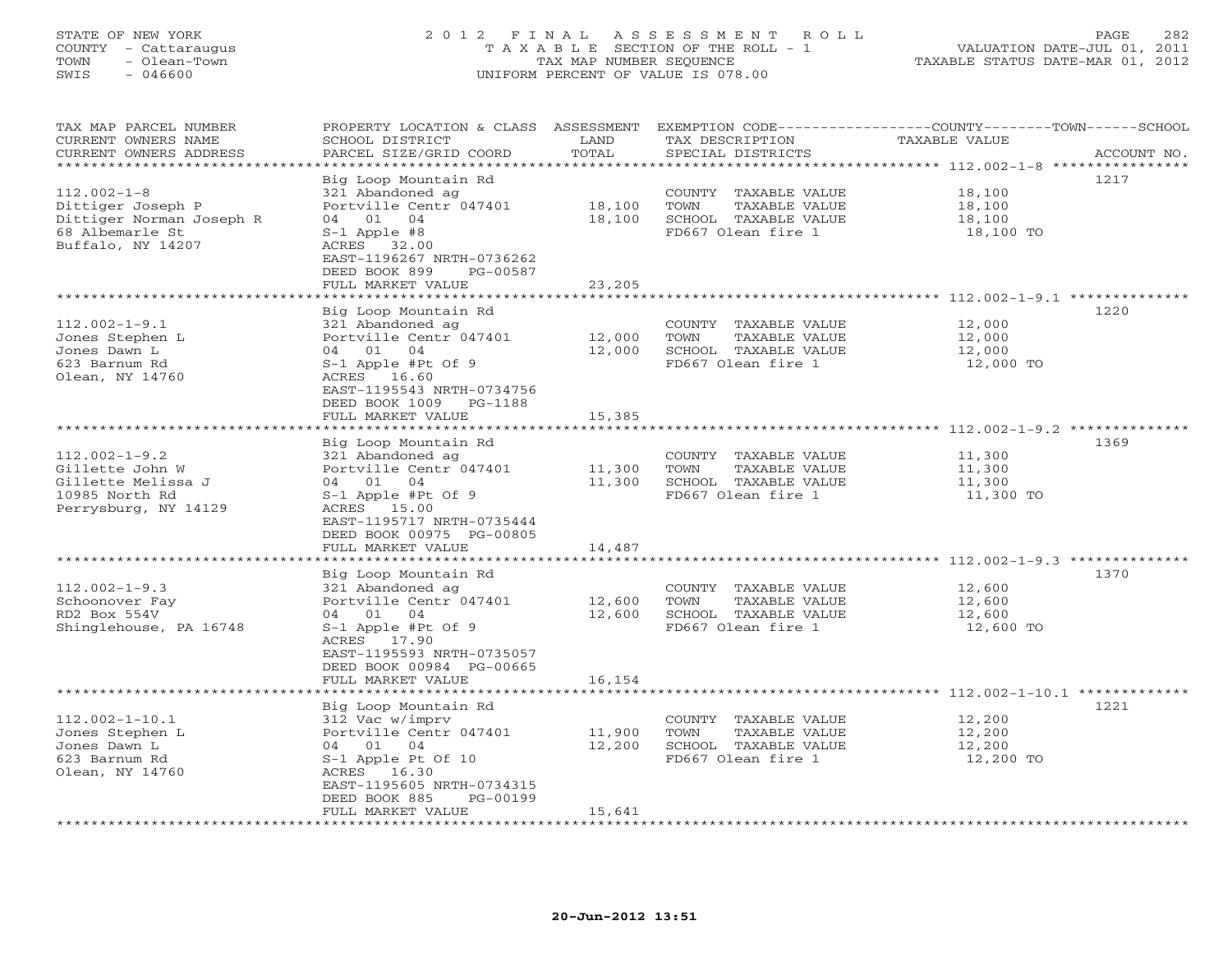## STATE OF NEW YORK 2 0 1 2 F I N A L A S S E S S M E N T R O L L PAGE 283 COUNTY - Cattaraugus T A X A B L E SECTION OF THE ROLL - 1 VALUATION DATE-JUL 01, 2011 TOWN - Olean-Town TAX MAP NUMBER SEQUENCE TAXABLE STATUS DATE-MAR 01, 2012 SWIS - 046600 UNIFORM PERCENT OF VALUE IS 078.00UNIFORM PERCENT OF VALUE IS 078.00

| TAX MAP PARCEL NUMBER  | PROPERTY LOCATION & CLASS ASSESSMENT |                     |                       | EXEMPTION CODE-----------------COUNTY-------TOWN------SCHOOL            |
|------------------------|--------------------------------------|---------------------|-----------------------|-------------------------------------------------------------------------|
| CURRENT OWNERS NAME    | SCHOOL DISTRICT                      | LAND<br>TOTAL       | TAX DESCRIPTION       | TAXABLE VALUE                                                           |
| CURRENT OWNERS ADDRESS | PARCEL SIZE/GRID COORD               | * * * * * * * *     | SPECIAL DISTRICTS     | ACCOUNT NO.<br>*************************** 112.002-1-10.2 ************* |
|                        |                                      |                     |                       | 1425                                                                    |
|                        | Big Loop Mountain Rd                 |                     |                       |                                                                         |
| $112.002 - 1 - 10.2$   | 322 Rural vac>10                     |                     | COUNTY TAXABLE VALUE  | 13,200                                                                  |
| Jones Stephen L        | Portville Centr 047401               | 13,200              | TOWN<br>TAXABLE VALUE | 13,200                                                                  |
| Jones Dawn L           | 04<br>04 01                          | 13,200              | SCHOOL TAXABLE VALUE  | 13,200                                                                  |
| 623 Barnum Rd          | S-2 Apple-Pt Of 10                   |                     | FD667 Olean fire 1    | 13,200 TO                                                               |
| Olean, NY 14760        | ACRES 19.50                          |                     |                       |                                                                         |
|                        | EAST-1195474 NRTH-0733855            |                     |                       |                                                                         |
|                        | DEED BOOK 00979 PG-00847             |                     |                       |                                                                         |
|                        | FULL MARKET VALUE                    | 16,923              |                       |                                                                         |
|                        | *********************                |                     |                       |                                                                         |
|                        | Big Loop Mountain Rd                 |                     |                       | 1213                                                                    |
| $112.002 - 1 - 11$     | 312 Vac w/imprv                      |                     | COUNTY TAXABLE VALUE  | 35,000                                                                  |
| Jones Stephen L        | Portville Centr 047401               | 29,000              | TOWN<br>TAXABLE VALUE | 35,000                                                                  |
| Jones Dawn L           | 04 01 04                             | 35,000              | SCHOOL TAXABLE VALUE  | 35,000                                                                  |
| 623 Barnum Rd          | $S-1$ Apple #11                      |                     | FD667 Olean fire 1    | 35,000 TO                                                               |
| Olean, NY 14760        | Ff 1120.0                            |                     |                       |                                                                         |
|                        | ACRES 71.00                          |                     |                       |                                                                         |
|                        | EAST-1195712 NRTH-0733132            |                     |                       |                                                                         |
|                        | DEED BOOK 00988 PG-00156             |                     |                       |                                                                         |
|                        | FULL MARKET VALUE                    | 44,872              |                       |                                                                         |
|                        |                                      |                     |                       |                                                                         |
|                        | Barnum Rd (Off)                      |                     |                       | 0842                                                                    |
| $112.002 - 1 - 12$     | 323 Vacant rural                     |                     | COUNTY TAXABLE VALUE  | 106,200                                                                 |
| Big Loop, LLC          | Portville Centr 047401               | 106,200             | TOWN<br>TAXABLE VALUE | 106,200                                                                 |
| 82 Grandview Dr        | 02/04<br>01 04                       | 106,200             | SCHOOL TAXABLE VALUE  | 106,200                                                                 |
| Fairport, NY 14450     | $S-1$                                |                     | FD667 Olean fire 1    | 106,200 TO                                                              |
|                        | ACRES 360.00                         |                     |                       |                                                                         |
|                        | EAST-1199900 NRTH-0734683            |                     |                       |                                                                         |
|                        | DEED BOOK 3669<br>PG-4001            |                     |                       |                                                                         |
|                        | FULL MARKET VALUE                    | 136,154             |                       |                                                                         |
|                        |                                      | * * * * * * * * * * |                       | *********************** 112.002-1-13 ****************                   |
|                        | Barnum Rd (Off)                      |                     |                       | 0841                                                                    |
| $112.002 - 1 - 13$     | 323 Vacant rural                     |                     | COUNTY TAXABLE VALUE  | 152,000                                                                 |
| Big Loop, LLC          | Portville Centr 047401               | 152,000             | TOWN<br>TAXABLE VALUE | 152,000                                                                 |
| 82 Grandview Dr        | 02/04 01 04                          | 152,000             | SCHOOL TAXABLE VALUE  | 152,000                                                                 |
| Fairport, NY 14450     | $S-1$                                |                     | FD667 Olean fire 1    | 152,000 TO                                                              |
|                        | ACRES 523.70                         |                     |                       |                                                                         |
|                        | EAST-1199552 NRTH-0732987            |                     |                       |                                                                         |
|                        | DEED BOOK 3669<br>PG-4001            |                     |                       |                                                                         |
|                        | FULL MARKET VALUE                    | 194,872             |                       |                                                                         |
|                        |                                      |                     |                       |                                                                         |
|                        | Troy Timber Line Rd                  |                     |                       | 1214                                                                    |
| $112.002 - 1 - 14$     | 323 Vacant rural                     |                     | COUNTY TAXABLE VALUE  | 19,000                                                                  |
| Park Robert            | Portville Centr 047401               | 19,000              | TOWN<br>TAXABLE VALUE | 19,000                                                                  |
| Mildred                | 03 01<br>04                          | 19,000              | SCHOOL TAXABLE VALUE  | 19,000                                                                  |
| 2301 Route 36          | $S-1$ Apple #16                      |                     | FD667 Olean fire 1    | 19,000 TO                                                               |
| Brookville, PA 15825   | ACRES<br>58.50                       |                     |                       |                                                                         |
|                        | EAST-1198100 NRTH-0729014            |                     |                       |                                                                         |
|                        | DEED BOOK 00992 PG-01021             |                     |                       |                                                                         |
|                        | FULL MARKET VALUE                    | 24,359              |                       |                                                                         |
| ********************** | *****************************        | *****************   |                       |                                                                         |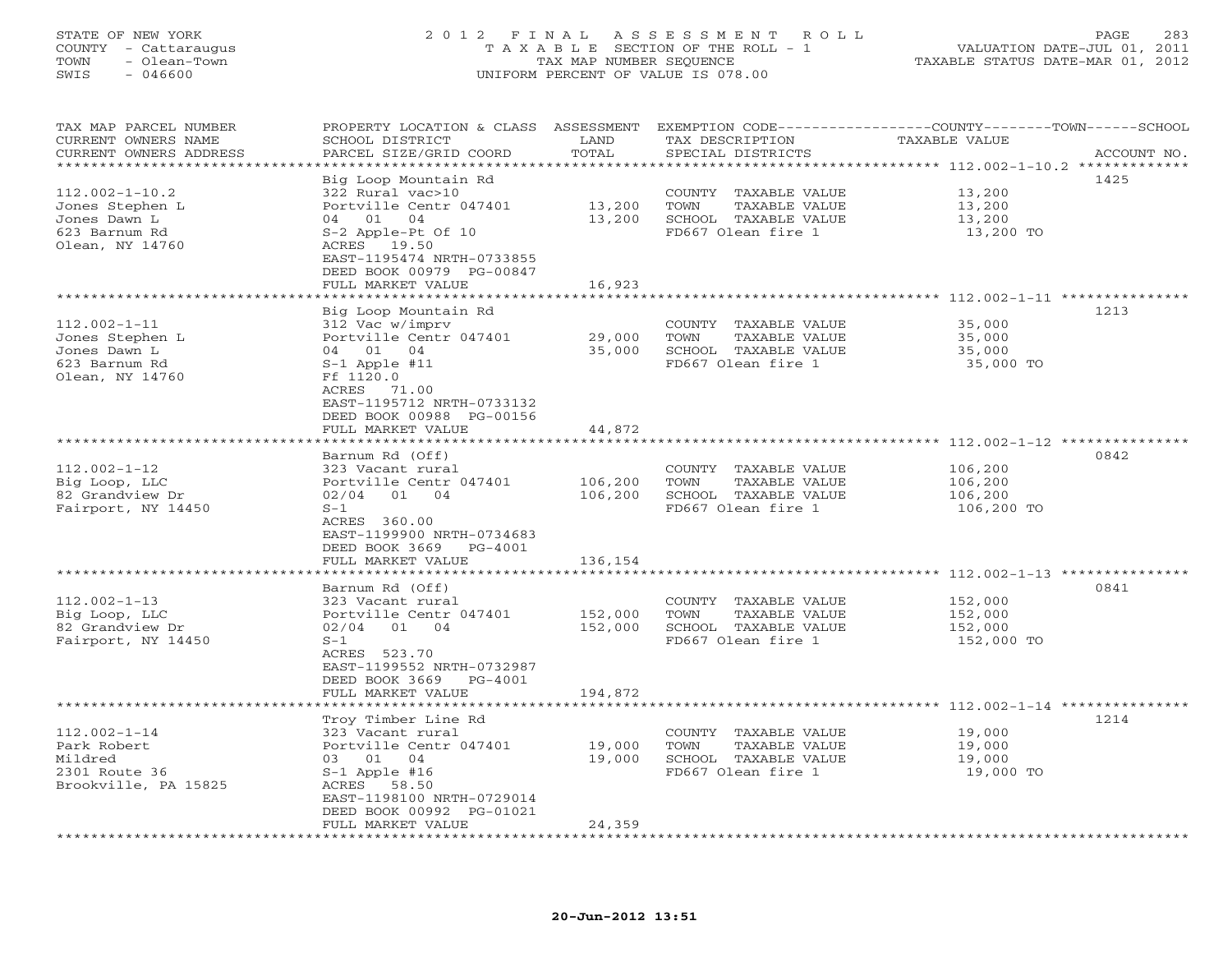## STATE OF NEW YORK 2 0 1 2 F I N A L A S S E S S M E N T R O L L PAGE 284 COUNTY - Cattaraugus T A X A B L E SECTION OF THE ROLL - 1 VALUATION DATE-JUL 01, 2011 TOWN - Olean-Town TAX MAP NUMBER SEQUENCE TAXABLE STATUS DATE-MAR 01, 2012 SWIS - 046600 UNIFORM PERCENT OF VALUE IS 078.00UNIFORM PERCENT OF VALUE IS 078.00

| TAX MAP PARCEL NUMBER<br>CURRENT OWNERS NAME<br>CURRENT OWNERS ADDRESS | PROPERTY LOCATION & CLASS<br>SCHOOL DISTRICT<br>PARCEL SIZE/GRID COORD | ASSESSMENT<br>LAND<br>TOTAL | EXEMPTION CODE----------------COUNTY-------TOWN-----SCHOOL<br>TAX DESCRIPTION<br>SPECIAL DISTRICTS | <b>TAXABLE VALUE</b>                                   | ACCOUNT NO. |
|------------------------------------------------------------------------|------------------------------------------------------------------------|-----------------------------|----------------------------------------------------------------------------------------------------|--------------------------------------------------------|-------------|
|                                                                        |                                                                        | * * * * * * * * *           |                                                                                                    | ************** 112.002-1-15 ****************           |             |
| $112.002 - 1 - 15$                                                     | Troy Timber Line Rd<br>321 Abandoned ag                                |                             | COUNTY TAXABLE VALUE                                                                               | 10,000                                                 | 1205        |
| Burdick Rosetta                                                        | Portville Centr 047401                                                 | 10,000                      | TOWN<br>TAXABLE VALUE                                                                              | 10,000                                                 |             |
| 609 Barnum Rd                                                          | 03 01<br>04                                                            | 10,000                      | SCHOOL TAXABLE VALUE                                                                               | 10,000                                                 |             |
| Olean, NY 14760                                                        | $S-1$ Apple #15                                                        |                             | FD667 Olean fire 1                                                                                 | 10,000 TO                                              |             |
|                                                                        | ACRES 30.97                                                            |                             |                                                                                                    |                                                        |             |
|                                                                        | EAST-1198046 NRTH-0729604                                              |                             |                                                                                                    |                                                        |             |
|                                                                        | DEED BOOK 1012<br>$PG-39$                                              |                             |                                                                                                    |                                                        |             |
|                                                                        | FULL MARKET VALUE<br>******************                                | 12,821<br>********          |                                                                                                    | ***************** 112.002-1-16 ****************        |             |
|                                                                        |                                                                        |                             |                                                                                                    |                                                        | 1222        |
| $112.002 - 1 - 16$                                                     | Troy Timber Line Rd<br>321 Abandoned ag                                |                             | COUNTY TAXABLE VALUE                                                                               | 11,900                                                 |             |
| Guerin Michael M                                                       | Portville Centr 047401                                                 | 11,900                      | TOWN<br>TAXABLE VALUE                                                                              | 11,900                                                 |             |
| 285 Whitfield Ave                                                      | 03 01 04                                                               | 11,900                      | SCHOOL TAXABLE VALUE                                                                               | 11,900                                                 |             |
| Buffalo, NY 14220                                                      | $S-1$ Apple #14                                                        |                             | FD667 Olean fire 1                                                                                 | 11,900 TO                                              |             |
|                                                                        | ACRES 25.16                                                            |                             |                                                                                                    |                                                        |             |
|                                                                        | EAST-1198010 NRTH-0730092                                              |                             |                                                                                                    |                                                        |             |
|                                                                        | DEED BOOK 17026 PG-8001                                                |                             |                                                                                                    |                                                        |             |
|                                                                        | FULL MARKET VALUE                                                      | 15,256                      |                                                                                                    |                                                        |             |
|                                                                        | * * * * * * * * * * * * * * * * * * *                                  |                             |                                                                                                    |                                                        |             |
|                                                                        | Troy Timber Line Rd                                                    |                             |                                                                                                    |                                                        | 1223        |
| $112.002 - 1 - 17$                                                     | 321 Abandoned ag                                                       |                             | COUNTY TAXABLE VALUE                                                                               | 6,500                                                  |             |
| Morehouse William A Jr                                                 | Portville Centr 047401                                                 | 6,500                       | TOWN<br>TAXABLE VALUE                                                                              | 6,500                                                  |             |
| Morehouse Jennifer L                                                   | 03 01 04                                                               | 6,500                       | SCHOOL TAXABLE VALUE                                                                               | 6,500                                                  |             |
| 6445 Bartz Rd                                                          | $S-1$ Apple #13                                                        |                             | FD667 Olean fire 1                                                                                 | 6,500 TO                                               |             |
| Lockport, NY 14094                                                     | ACRES 16.41                                                            |                             |                                                                                                    |                                                        |             |
|                                                                        | EAST-1197737 NRTH-0730664                                              |                             |                                                                                                    |                                                        |             |
|                                                                        | DEED BOOK 579<br>PG-4001                                               |                             |                                                                                                    |                                                        |             |
|                                                                        | FULL MARKET VALUE                                                      | 8,333                       |                                                                                                    |                                                        |             |
|                                                                        | *************                                                          | ***********                 |                                                                                                    | *******************************112.002-1-21 ********** |             |
|                                                                        | Spring Run Rd                                                          |                             |                                                                                                    |                                                        | 1215        |
| $112.002 - 1 - 21$                                                     | 321 Abandoned ag                                                       |                             | COUNTY TAXABLE VALUE                                                                               | 5,000                                                  |             |
| O'Brien David M                                                        | Portville Centr 047401                                                 | 5,000                       | TOWN<br>TAXABLE VALUE                                                                              | 5,000                                                  |             |
| 1114 Boulder Ridge Rd                                                  | 03 01 04                                                               | 5,000                       | SCHOOL TAXABLE VALUE                                                                               | 5,000                                                  |             |
| Allegany, NY 14706                                                     | $S-1$ Apple #19                                                        |                             | FD667 Olean fire 1                                                                                 | 5,000 TO                                               |             |
|                                                                        | ACRES 10.75                                                            |                             |                                                                                                    |                                                        |             |
|                                                                        | EAST-1196168 NRTH-0730163                                              |                             |                                                                                                    |                                                        |             |
|                                                                        | DEED BOOK 4641<br>PG-7001                                              |                             |                                                                                                    |                                                        |             |
|                                                                        | FULL MARKET VALUE                                                      | 6,410                       |                                                                                                    |                                                        |             |
|                                                                        |                                                                        |                             |                                                                                                    |                                                        |             |
|                                                                        | Barnum Rd                                                              |                             |                                                                                                    |                                                        | 1203        |
| $112.002 - 1 - 22$                                                     | 321 Abandoned ag                                                       |                             | COUNTY TAXABLE VALUE                                                                               | 7,000                                                  |             |
| Burdick Rosetta                                                        | Portville Centr 047401                                                 | 7,000                       | TOWN<br>TAXABLE VALUE                                                                              | 7,000                                                  |             |
| 609 Barnum Rd                                                          | 03 01 04                                                               | 7,000                       | SCHOOL TAXABLE VALUE                                                                               | 7,000                                                  |             |
| Olean, NY 14760                                                        | $S-1$ Apple #18                                                        |                             | FD667 Olean fire 1                                                                                 | 7,000 TO                                               |             |
|                                                                        | ACRES 21.45<br>EAST-1196211 NRTH-0729594                               |                             |                                                                                                    |                                                        |             |
|                                                                        | DEED BOOK 1012<br>$PG-39$                                              |                             |                                                                                                    |                                                        |             |
|                                                                        | FULL MARKET VALUE                                                      | 8,974                       |                                                                                                    |                                                        |             |
|                                                                        |                                                                        |                             |                                                                                                    |                                                        |             |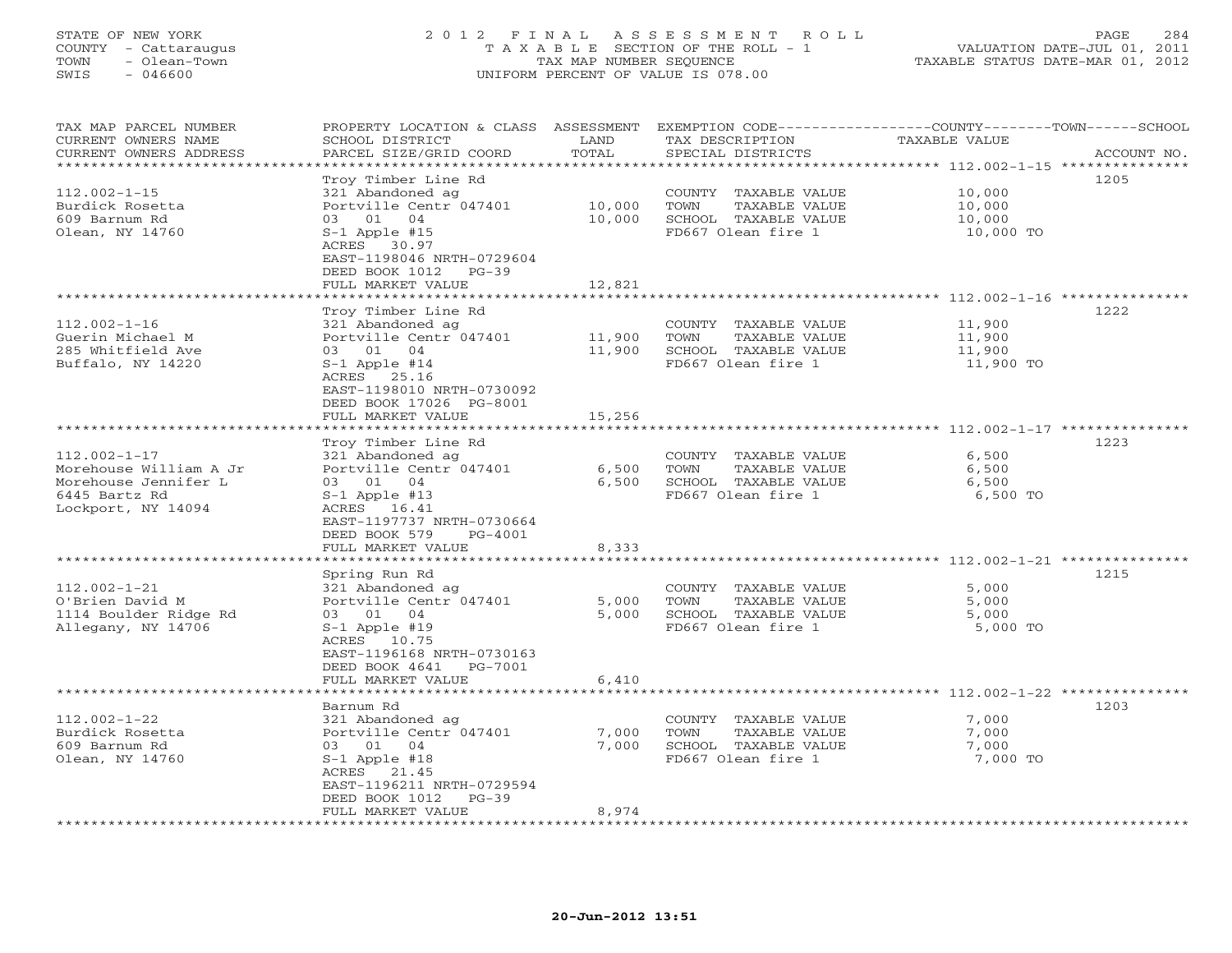# STATE OF NEW YORK 2 0 1 2 F I N A L A S S E S S M E N T R O L L PAGE 285 COUNTY - Cattaraugus T A X A B L E SECTION OF THE ROLL - 1 VALUATION DATE-JUL 01, 2011 TOWN - Olean-Town TAX MAP NUMBER SEQUENCE TAXABLE STATUS DATE-MAR 01, 2012 SWIS - 046600 UNIFORM PERCENT OF VALUE IS 078.00UNIFORM PERCENT OF VALUE IS 078.00

| TAX MAP PARCEL NUMBER<br>CURRENT OWNERS NAME<br>CURRENT OWNERS ADDRESS                             | SCHOOL DISTRICT<br>PARCEL SIZE/GRID COORD                                                                                                                                                              | LAND<br>TOTAL            | TAX DESCRIPTION TAXABLE VALUE<br>SPECIAL DISTRICTS                                          | PROPERTY LOCATION & CLASS ASSESSMENT EXEMPTION CODE---------------COUNTY-------TOWN------SCHOOL<br>ACCOUNT NO. |
|----------------------------------------------------------------------------------------------------|--------------------------------------------------------------------------------------------------------------------------------------------------------------------------------------------------------|--------------------------|---------------------------------------------------------------------------------------------|----------------------------------------------------------------------------------------------------------------|
| $112.002 - 1 - 23$<br>Coleman Robert E<br>Coleman Marilyn<br>2634 Glanville Rd<br>Auburn, NY 13021 | State Line Rd<br>314 Rural vac<10<br>Portville Centr 047401<br>03 01 04<br>$S-1$ Apple #17<br>ACRES 6.75<br>EAST-1195844 NRTH-0728913<br>DEED BOOK 767<br>PG-00976                                     | 3,800<br>3,800           | COUNTY TAXABLE VALUE<br>TOWN<br>TAXABLE VALUE<br>SCHOOL TAXABLE VALUE<br>FD667 Olean fire 1 | 1225<br>3,800<br>3,800<br>3,800<br>3,800 TO                                                                    |
|                                                                                                    | FULL MARKET VALUE                                                                                                                                                                                      | 4,872                    |                                                                                             |                                                                                                                |
|                                                                                                    |                                                                                                                                                                                                        |                          |                                                                                             |                                                                                                                |
| $112.002 - 1 - 24$<br>Rosetta Rosetta<br>609 Barnum Rd<br>Olean, NY 14760                          | State Line Rd<br>314 Rural vac<10<br>Portville Centr 047401<br>03 01 04<br>$S-1$ Apple #17<br>3.90<br>ACRES<br>EAST-1195708 NRTH-0729408<br>DEED BOOK 1012 PG-39<br>FULL MARKET VALUE<br>State Line Rd | 2,300<br>2,300<br>2,949  | COUNTY TAXABLE VALUE<br>TOWN<br>TAXABLE VALUE<br>SCHOOL TAXABLE VALUE<br>FD667 Olean fire 1 | 1204<br>$\frac{2}{2}$ , 300<br>2,300<br>2,300<br>2,300 TO<br>1224                                              |
| $112.002 - 1 - 25$<br>Gross John Edgar<br>Gross Deborah<br>607 Barnum Rd<br>Olean, NY 14760        | 314 Rural vac<10<br>Portville Centr 047401<br>03 01 04<br>$S-1$ Apple #17<br>ACRES 4.40<br>EAST-1195685 NRTH-0729674<br>DEED BOOK 00946 PG-00411<br>FULL MARKET VALUE                                  | 4,000<br>4,000<br>5,128  | COUNTY TAXABLE VALUE<br>TOWN<br>TAXABLE VALUE<br>SCHOOL TAXABLE VALUE<br>FD667 Olean fire 1 | 4,000<br>4,000<br>4,000<br>4,000 TO                                                                            |
|                                                                                                    |                                                                                                                                                                                                        |                          |                                                                                             |                                                                                                                |
| $112.002 - 1 - 26.1$<br>Mcmahon James R<br>Mcmahon Lisa R<br>2126 Co Rte 7<br>Oswego, NY 13126     | Barnum Rd<br>314 Rural vac<10<br>Portville Centr 047401<br>03 01<br>04<br>S-5 Mix Creek Oil #7<br>ACRES<br>8.45<br>EAST-1195234 NRTH-0728909<br>DEED BOOK 891<br>PG-00810<br>FULL MARKET VALUE         | 8,500<br>8,500<br>10,897 | COUNTY TAXABLE VALUE<br>TAXABLE VALUE<br>TOWN<br>SCHOOL TAXABLE VALUE<br>FD667 Olean fire 1 | 0027<br>8,500<br>8,500<br>8,500<br>8,500 TO                                                                    |
|                                                                                                    |                                                                                                                                                                                                        |                          |                                                                                             |                                                                                                                |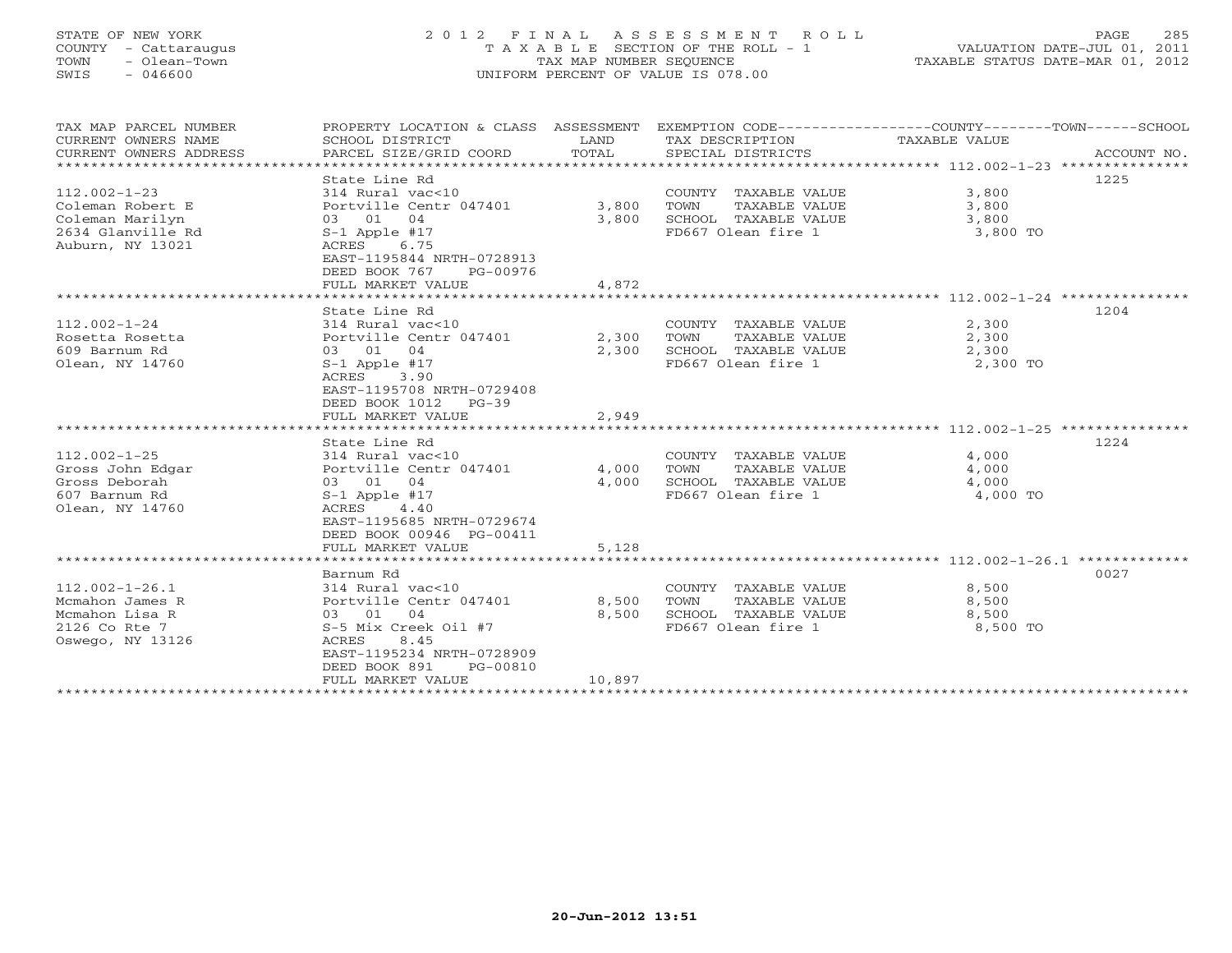# STATE OF NEW YORK 2 0 1 2 F I N A L A S S E S S M E N T R O L L PAGE 286 COUNTY - Cattaraugus T A X A B L E SECTION OF THE ROLL - 1 VALUATION DATE-JUL 01, 2011 TOWN - Olean-Town TAX MAP NUMBER SEQUENCE TAXABLE STATUS DATE-MAR 01, 2012 SWIS - 046600 UNIFORM PERCENT OF VALUE IS 078.00UNIFORM PERCENT OF VALUE IS 078.00

| TAX MAP PARCEL NUMBER<br>CURRENT OWNERS NAME<br>CURRENT OWNERS ADDRESS | PROPERTY LOCATION & CLASS ASSESSMENT<br>SCHOOL DISTRICT<br>PARCEL SIZE/GRID COORD | LAND<br>TOTAL | TAX DESCRIPTION<br>SPECIAL DISTRICTS | EXEMPTION CODE-----------------COUNTY-------TOWN------SCHOOL<br>TAXABLE VALUE | ACCOUNT NO.        |
|------------------------------------------------------------------------|-----------------------------------------------------------------------------------|---------------|--------------------------------------|-------------------------------------------------------------------------------|--------------------|
| *********************                                                  |                                                                                   |               |                                      |                                                                               |                    |
|                                                                        | 605 Barnum Rd                                                                     |               |                                      |                                                                               | 1495               |
| $112.002 - 1 - 26.2$                                                   | 210 1 Family Res                                                                  |               | WVET C/T<br>41121                    | 7,350                                                                         | 7,350<br>$\Omega$  |
| Wright Norman                                                          | Portville Centr 047401                                                            |               | 41854<br>4,900 RES STAR              | $\circ$                                                                       | $\Omega$<br>23,400 |
| Wright Debra                                                           | 03 01<br>04                                                                       | 49,000        | COUNTY TAXABLE VALUE                 | 41,650                                                                        |                    |
| 605 Barnum Rd                                                          | $S-5$                                                                             |               | TOWN<br>TAXABLE VALUE                | 41,650                                                                        |                    |
| Olean, NY 14760                                                        | Add Deed 997/920                                                                  |               | SCHOOL TAXABLE VALUE                 | 25,600                                                                        |                    |
|                                                                        | 2.55<br>ACRES<br>EAST-1194988 NRTH-0729055                                        |               | FD667 Olean fire 1                   | 49,000 TO                                                                     |                    |
|                                                                        | DEED BOOK 00967 PG-00032                                                          |               |                                      |                                                                               |                    |
|                                                                        | FULL MARKET VALUE                                                                 | 62,821        |                                      |                                                                               |                    |
|                                                                        |                                                                                   |               |                                      |                                                                               |                    |
|                                                                        | 607 Barnum Rd                                                                     |               |                                      |                                                                               | 0584               |
| $112.002 - 1 - 27$                                                     | 210 1 Family Res                                                                  |               | WVET C/T<br>41121                    | 6,570                                                                         | 6,570<br>$\Omega$  |
| Gross John E                                                           | Portville Centr 047401                                                            |               | 4,280 SR STAR<br>41834               | $\Omega$                                                                      | 43,800<br>$\Omega$ |
| Gross Deborah J                                                        | 03 01 04                                                                          | 43,800        | COUNTY TAXABLE VALUE                 | 37,230                                                                        |                    |
| 607 Barnum Rd                                                          | S-5 Mix Creek Oil #6                                                              |               | TOWN<br>TAXABLE VALUE                | 37,230                                                                        |                    |
| Olean, NY 14760                                                        | Ff 160.00                                                                         |               | SCHOOL TAXABLE VALUE                 | $\overline{0}$                                                                |                    |
|                                                                        | ACRES<br>2.20                                                                     |               | FD667 Olean fire 1                   | 43,800 TO                                                                     |                    |
|                                                                        | EAST-1195220 NRTH-0729339                                                         |               |                                      |                                                                               |                    |
|                                                                        | DEED BOOK 00982 PG-01023                                                          |               |                                      |                                                                               |                    |
|                                                                        | FULL MARKET VALUE                                                                 | 56,154        |                                      |                                                                               |                    |
|                                                                        | ***********************                                                           |               |                                      |                                                                               |                    |
|                                                                        | 609 Barnum Rd                                                                     |               |                                      |                                                                               | 0117               |
| $112.002 - 1 - 28$                                                     | 210 1 Family Res                                                                  |               | SR STAR<br>41834                     | $\Omega$                                                                      | 37,500<br>$\Omega$ |
| Burdick Rosetta                                                        | Portville Centr 047401                                                            | 4,800         | COUNTY TAXABLE VALUE                 | 37,500                                                                        |                    |
| 609 Barnum Rd                                                          | 03 01<br>04                                                                       | 37,500        | TAXABLE VALUE<br>TOWN                | 37,500                                                                        |                    |
| Olean, NY 14760                                                        | S-5 Mix Creek Oil                                                                 |               | SCHOOL TAXABLE VALUE                 | $\circ$                                                                       |                    |
|                                                                        | 2.28<br>ACRES<br>EAST-1195183 NRTH-0729497                                        |               | FD667 Olean fire 1                   | 37,500 TO                                                                     |                    |
|                                                                        | DEED BOOK 1012<br>$PG-39$                                                         |               |                                      |                                                                               |                    |
|                                                                        | FULL MARKET VALUE                                                                 | 48,077        |                                      |                                                                               |                    |
|                                                                        |                                                                                   |               |                                      |                                                                               |                    |
|                                                                        | 611 Barnum Rd                                                                     |               |                                      |                                                                               | 0118               |
| $112.002 - 1 - 29$                                                     | 210 1 Family Res                                                                  |               | 41854<br>RES STAR                    | $\circ$                                                                       | $\Omega$<br>23,400 |
| Hurlburt Lesa                                                          | Portville Centr 047401                                                            | 5,600         | COUNTY TAXABLE VALUE                 | 53,200                                                                        |                    |
| 611 Barnum Rd                                                          | 03 01<br>04                                                                       | 53,200        | TAXABLE VALUE<br>TOWN                | 53,200                                                                        |                    |
| Olean, NY 14760                                                        | S-5 Mix Creek Oil #4                                                              |               | SCHOOL TAXABLE VALUE                 | 29,800                                                                        |                    |
|                                                                        | Life Use                                                                          |               | FD667 Olean fire 1                   | 53,200 TO                                                                     |                    |
|                                                                        | ACRES<br>3.65                                                                     |               |                                      |                                                                               |                    |
|                                                                        | EAST-1195156 NRTH-0729686                                                         |               |                                      |                                                                               |                    |
|                                                                        | DEED BOOK 00946 PG-00414                                                          |               |                                      |                                                                               |                    |
|                                                                        | FULL MARKET VALUE                                                                 | 68,205        |                                      |                                                                               |                    |
|                                                                        | ******************                                                                |               |                                      |                                                                               |                    |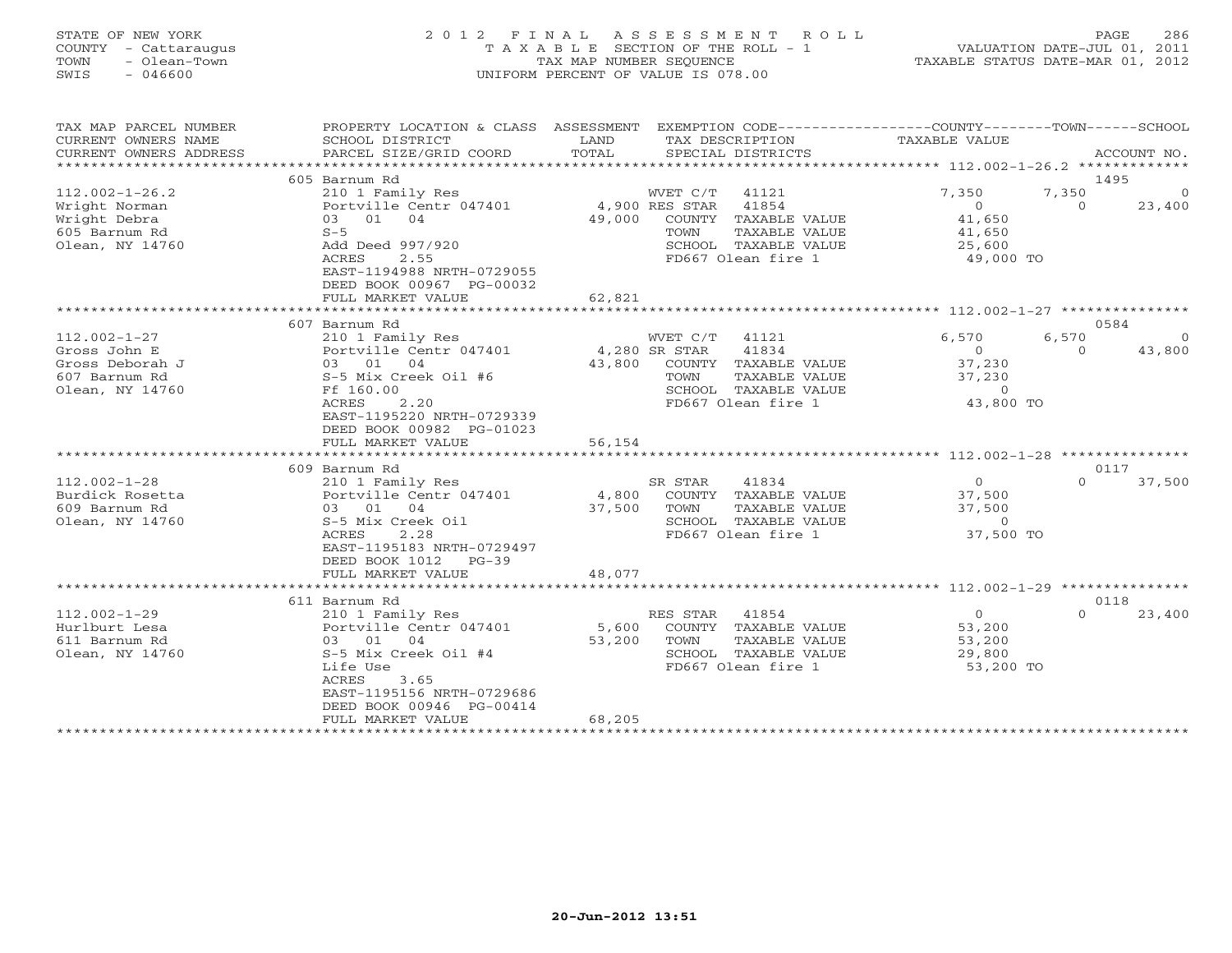# STATE OF NEW YORK 2 0 1 2 F I N A L A S S E S S M E N T R O L L PAGE 287 COUNTY - Cattaraugus T A X A B L E SECTION OF THE ROLL - 1 VALUATION DATE-JUL 01, 2011 TOWN - Olean-Town TAX MAP NUMBER SEQUENCE TAXABLE STATUS DATE-MAR 01, 2012 SWIS - 046600 UNIFORM PERCENT OF VALUE IS 078.00UNIFORM PERCENT OF VALUE IS 078.00

| TAX MAP PARCEL NUMBER                | PROPERTY LOCATION & CLASS ASSESSMENT       |                         | EXEMPTION CODE-----------------COUNTY-------TOWN------SCHOOL |                      |                    |  |  |  |  |
|--------------------------------------|--------------------------------------------|-------------------------|--------------------------------------------------------------|----------------------|--------------------|--|--|--|--|
| CURRENT OWNERS NAME                  | SCHOOL DISTRICT                            | LAND                    | TAX DESCRIPTION                                              | <b>TAXABLE VALUE</b> |                    |  |  |  |  |
| CURRENT OWNERS ADDRESS               | PARCEL SIZE/GRID COORD                     | TOTAL                   | SPECIAL DISTRICTS                                            |                      | ACCOUNT NO.        |  |  |  |  |
|                                      |                                            |                         |                                                              |                      |                    |  |  |  |  |
|                                      | 613 Barnum Rd                              |                         |                                                              |                      | 0651               |  |  |  |  |
| $112.002 - 1 - 30$                   | 210 1 Family Res                           |                         | RES STAR<br>41854                                            | $\circ$              | $\Omega$<br>23,400 |  |  |  |  |
| Bullers Todd A                       | Portville Centr 047401                     | 7,400                   | COUNTY TAXABLE VALUE                                         | 45,600               |                    |  |  |  |  |
| Bullers Kathleen A                   | 03 01 04                                   | 45,600                  | TOWN<br>TAXABLE VALUE                                        | 45,600               |                    |  |  |  |  |
| 613 Barnum Rd                        | S-5 Mix Creek Oil #3                       |                         | SCHOOL TAXABLE VALUE                                         | 22,200               |                    |  |  |  |  |
| Olean, NY 14760                      | $L/p$ 765-968                              |                         | FD667 Olean fire 1                                           | 45,600 TO            |                    |  |  |  |  |
|                                      | FRNT 410.00 DPTH<br>6.60<br>ACRES          |                         |                                                              |                      |                    |  |  |  |  |
|                                      | EAST-1194864 NRTH-0729908                  |                         |                                                              |                      |                    |  |  |  |  |
|                                      | DEED BOOK 13006 PG-2001                    |                         |                                                              |                      |                    |  |  |  |  |
|                                      | FULL MARKET VALUE                          | 58,462                  |                                                              |                      |                    |  |  |  |  |
|                                      | ******************                         | * * * * * * * * * * * * | ***************************** 112.002-1-32 ***************   |                      |                    |  |  |  |  |
|                                      | Barnum Rd                                  |                         |                                                              |                      | 1208               |  |  |  |  |
| $112.002 - 1 - 32$                   | 314 Rural vac<10                           |                         | COUNTY TAXABLE VALUE                                         | 4,000                |                    |  |  |  |  |
| Miller Brandon                       | Portville Centr 047401                     | 4,000                   | TOWN<br>TAXABLE VALUE                                        | 4,000                |                    |  |  |  |  |
| 617 Barnum Rd                        | 03 01 04                                   | 4,000                   | SCHOOL TAXABLE VALUE                                         | 4,000                |                    |  |  |  |  |
| Olean, NY 14760                      | $S-1$ Apple #24                            |                         | FD667 Olean fire 1                                           | 4,000 TO             |                    |  |  |  |  |
|                                      | 7.68<br>ACRES                              |                         |                                                              |                      |                    |  |  |  |  |
|                                      | EAST-1195216 NRTH-0730390                  |                         |                                                              |                      |                    |  |  |  |  |
|                                      | DEED BOOK 3759<br>PG-5001                  |                         |                                                              |                      |                    |  |  |  |  |
|                                      | FULL MARKET VALUE                          | 5,128                   |                                                              |                      |                    |  |  |  |  |
|                                      |                                            |                         |                                                              |                      |                    |  |  |  |  |
|                                      | 617 Barnum Rd                              |                         | RES STAR 41854                                               | $\overline{0}$       | 1207<br>$\Omega$   |  |  |  |  |
| $112.002 - 1 - 33$<br>Miller Brandon | 210 1 Family Res<br>Portville Centr 047401 |                         | COUNTY TAXABLE VALUE                                         |                      | 23,400             |  |  |  |  |
| 617 Barnum Rd                        | 03 01 04                                   | 8,000<br>29,700         | TOWN<br>TAXABLE VALUE                                        | 29,700<br>29,700     |                    |  |  |  |  |
| Olean, NY 14760                      | $S-1$ Apple #23                            |                         | SCHOOL TAXABLE VALUE                                         | 6,300                |                    |  |  |  |  |
|                                      | ACRES<br>7.61                              |                         | FD667 Olean fire 1                                           | 29,700 TO            |                    |  |  |  |  |
|                                      | EAST-1195115 NRTH-0730733                  |                         |                                                              |                      |                    |  |  |  |  |
|                                      | DEED BOOK 3759<br>$PG - 5001$              |                         |                                                              |                      |                    |  |  |  |  |
|                                      | FULL MARKET VALUE                          | 38,077                  |                                                              |                      |                    |  |  |  |  |
|                                      |                                            |                         |                                                              |                      |                    |  |  |  |  |
|                                      | 619 Barnum Rd                              |                         |                                                              |                      | 1206               |  |  |  |  |
| $112.002 - 1 - 34$                   | 210 1 Family Res                           |                         | RES STAR<br>41854                                            | $\Omega$             | $\Omega$<br>23,400 |  |  |  |  |
| Rich Joseph D                        | Portville Centr 047401                     | 7,000                   | COUNTY TAXABLE VALUE                                         | 82,500               |                    |  |  |  |  |
| 619 Barnum Rd                        | 03 01<br>04                                | 82,500                  | TOWN<br>TAXABLE VALUE                                        | 82,500               |                    |  |  |  |  |
| Olean, NY 14760                      | $S-1$                                      |                         | SCHOOL TAXABLE VALUE                                         | 59,100               |                    |  |  |  |  |
|                                      | ACRES<br>5.97                              |                         | FD667 Olean fire 1                                           | 82,500 TO            |                    |  |  |  |  |
|                                      | EAST-1195154 NRTH-0731000                  |                         |                                                              |                      |                    |  |  |  |  |
|                                      | DEED BOOK 00972 PG-00796                   |                         |                                                              |                      |                    |  |  |  |  |
|                                      | FULL MARKET VALUE                          | 105,769                 |                                                              |                      |                    |  |  |  |  |
|                                      |                                            |                         |                                                              |                      |                    |  |  |  |  |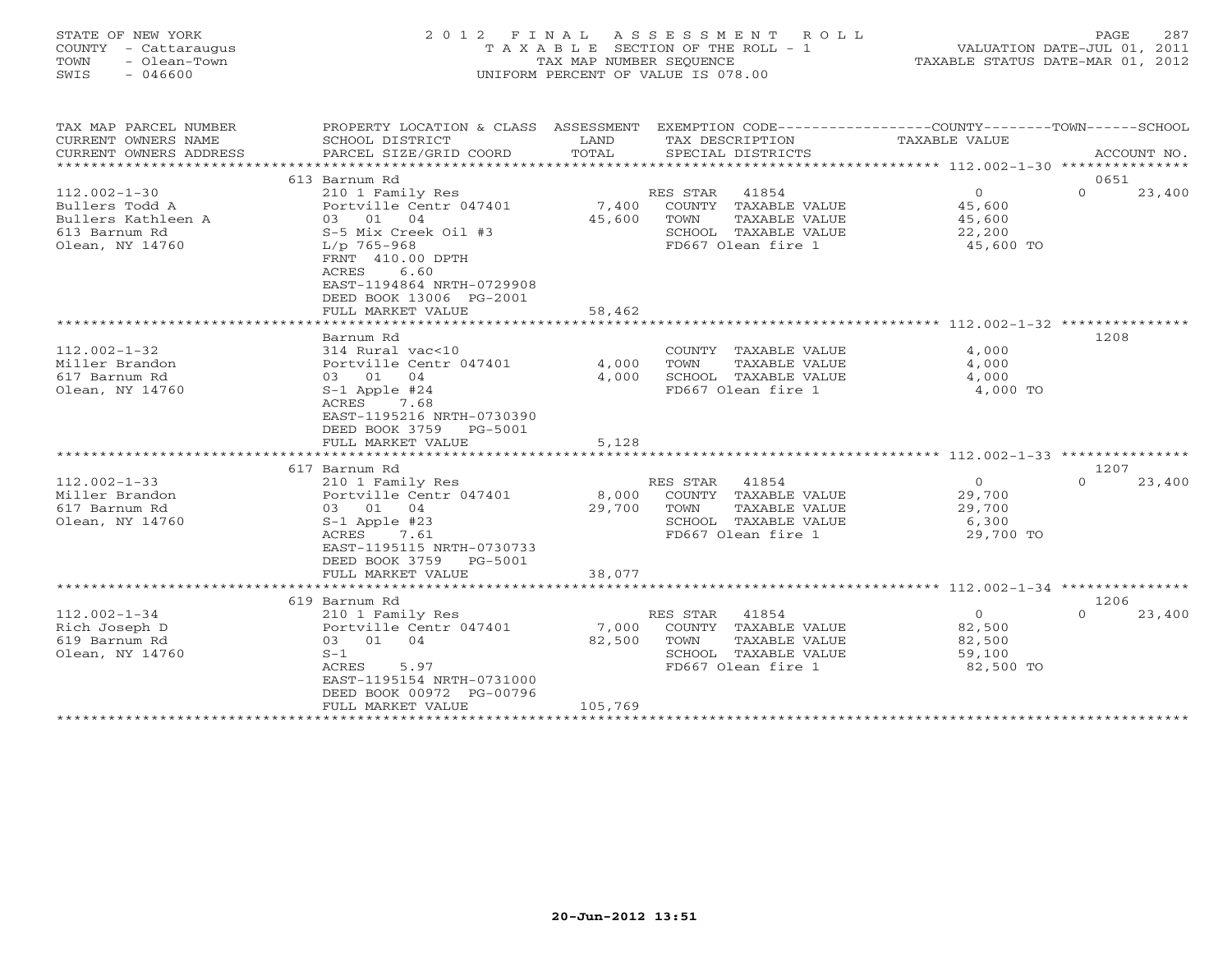# STATE OF NEW YORK 2 0 1 2 F I N A L A S S E S S M E N T R O L L PAGE 288 COUNTY - Cattaraugus T A X A B L E SECTION OF THE ROLL - 1 VALUATION DATE-JUL 01, 2011 TOWN - Olean-Town TAX MAP NUMBER SEQUENCE TAXABLE STATUS DATE-MAR 01, 2012 SWIS - 046600 UNIFORM PERCENT OF VALUE IS 078.00UNIFORM PERCENT OF VALUE IS 078.00

| TAX MAP PARCEL NUMBER<br>CURRENT OWNERS NAME      | PROPERTY LOCATION & CLASS ASSESSMENT<br>SCHOOL DISTRICT | LAND           |          | TAX DESCRIPTION      | EXEMPTION CODE-----------------COUNTY-------TOWN------SCHOOL<br>TAXABLE VALUE |          |             |  |  |  |
|---------------------------------------------------|---------------------------------------------------------|----------------|----------|----------------------|-------------------------------------------------------------------------------|----------|-------------|--|--|--|
| CURRENT OWNERS ADDRESS<br>*********************** | PARCEL SIZE/GRID COORD                                  | TOTAL          |          | SPECIAL DISTRICTS    |                                                                               |          | ACCOUNT NO. |  |  |  |
| 0386<br>621 Barnum Rd                             |                                                         |                |          |                      |                                                                               |          |             |  |  |  |
| $112.002 - 1 - 35$                                | 210 1 Family Res                                        |                | CVET C/T | 41131                | 12,175                                                                        | 12,175   | $\Omega$    |  |  |  |
| Reiss Kenneth G                                   | Portville Centr 047401                                  | 7,700 RES STAR |          | 41854                | $\overline{0}$                                                                | $\Omega$ | 23,400      |  |  |  |
| Loeshing Joseph                                   | 03 01<br>04                                             | 48,700         |          | COUNTY TAXABLE VALUE | 36,525                                                                        |          |             |  |  |  |
| 63 Wolf Run Rd                                    | $S-5$                                                   |                | TOWN     | TAXABLE VALUE        | 36,525                                                                        |          |             |  |  |  |
| Cuba, NY 14727                                    | Land Contract                                           |                |          | SCHOOL TAXABLE VALUE | 25,300                                                                        |          |             |  |  |  |
|                                                   | 7.39<br>ACRES                                           |                |          | FD667 Olean fire 1   | 48,700 TO                                                                     |          |             |  |  |  |
|                                                   | EAST-1194490 NRTH-0731231                               |                |          |                      |                                                                               |          |             |  |  |  |
|                                                   | DEED BOOK 00928 PG-00098                                |                |          |                      |                                                                               |          |             |  |  |  |
|                                                   | FULL MARKET VALUE                                       | 62,436         |          |                      |                                                                               |          |             |  |  |  |
|                                                   |                                                         |                |          |                      |                                                                               |          |             |  |  |  |
|                                                   | Barnum Rd                                               |                |          |                      |                                                                               | 0650     |             |  |  |  |
| $112.002 - 1 - 36$                                | 330 Vacant comm                                         |                |          | COUNTY TAXABLE VALUE | 78,800                                                                        |          |             |  |  |  |
| McDivitt Family Forest LLC                        | Portville Centr 047401                                  | 78,800         | TOWN     | TAXABLE VALUE        | 78,800                                                                        |          |             |  |  |  |
| 602 Barnum Rd                                     | 03 01<br>04                                             | 78,800         |          | SCHOOL TAXABLE VALUE | 78,800                                                                        |          |             |  |  |  |
| Olean, NY 14760                                   | S-1 Lot 3 Oil Land                                      |                |          | FD667 Olean fire 1   | 78,800 TO                                                                     |          |             |  |  |  |
|                                                   | ACRES 155.47                                            |                |          |                      |                                                                               |          |             |  |  |  |
|                                                   | EAST-1195627 NRTH-0731353                               |                |          |                      |                                                                               |          |             |  |  |  |
|                                                   | DEED BOOK 17133 PG-2001                                 |                |          |                      |                                                                               |          |             |  |  |  |
|                                                   | FULL MARKET VALUE                                       | 101,026        |          |                      |                                                                               |          |             |  |  |  |
|                                                   |                                                         |                |          |                      |                                                                               |          |             |  |  |  |
|                                                   | 606 Barnum Rd                                           |                |          |                      |                                                                               | 0248     |             |  |  |  |
| $112.002 - 1 - 42$                                | 210 1 Family Res                                        |                | RES STAR | 41854                | $\Omega$                                                                      | $\Omega$ | 23,400      |  |  |  |
| Simes Bruce E                                     | Portville Centr 047401                                  | 4,600          |          | COUNTY TAXABLE VALUE | 49,800                                                                        |          |             |  |  |  |
| 606 Barnum Rd                                     | 03 01 04                                                | 49,800         | TOWN     | TAXABLE VALUE        | 49,800                                                                        |          |             |  |  |  |
| Olean, NY 14760                                   | $S-5$                                                   |                |          | SCHOOL TAXABLE VALUE | 26,400                                                                        |          |             |  |  |  |
|                                                   | ACRES<br>1.95 BANK<br>032                               |                |          | FD667 Olean fire 1   | 49,800 TO                                                                     |          |             |  |  |  |
|                                                   | EAST-1194730 NRTH-0729211                               |                |          |                      |                                                                               |          |             |  |  |  |
|                                                   | DEED BOOK 00952 PG-00614                                |                |          |                      |                                                                               |          |             |  |  |  |
|                                                   | FULL MARKET VALUE                                       | 63,846         |          |                      |                                                                               |          |             |  |  |  |
|                                                   |                                                         |                |          |                      |                                                                               |          |             |  |  |  |
|                                                   | 604 Barnum Rd                                           |                |          |                      |                                                                               | 0647     |             |  |  |  |
| $112.002 - 1 - 43$                                | 312 Vac w/imprv                                         |                |          | COUNTY TAXABLE VALUE | 10,600                                                                        |          |             |  |  |  |
| McDivitt O. Boyce                                 | Portville Centr 047401                                  | 5,600          | TOWN     | TAXABLE VALUE        | 10,600                                                                        |          |             |  |  |  |
| 604 Barnum Rd                                     | 03 01<br>04                                             | 10,600         |          | SCHOOL TAXABLE VALUE | 10,600                                                                        |          |             |  |  |  |
| Olean-Town, NY                                    | $S - 5$                                                 |                |          | FD667 Olean fire 1   | 10,600 TO                                                                     |          |             |  |  |  |
|                                                   | Life Use                                                |                |          |                      |                                                                               |          |             |  |  |  |
|                                                   | ACRES<br>3.72                                           |                |          |                      |                                                                               |          |             |  |  |  |
|                                                   | EAST-1194538 NRTH-0728927<br>$PG-662$                   |                |          |                      |                                                                               |          |             |  |  |  |
|                                                   | DEED BOOK 1024<br>FULL MARKET VALUE                     | 13,590         |          |                      |                                                                               |          |             |  |  |  |
|                                                   |                                                         |                |          |                      |                                                                               |          |             |  |  |  |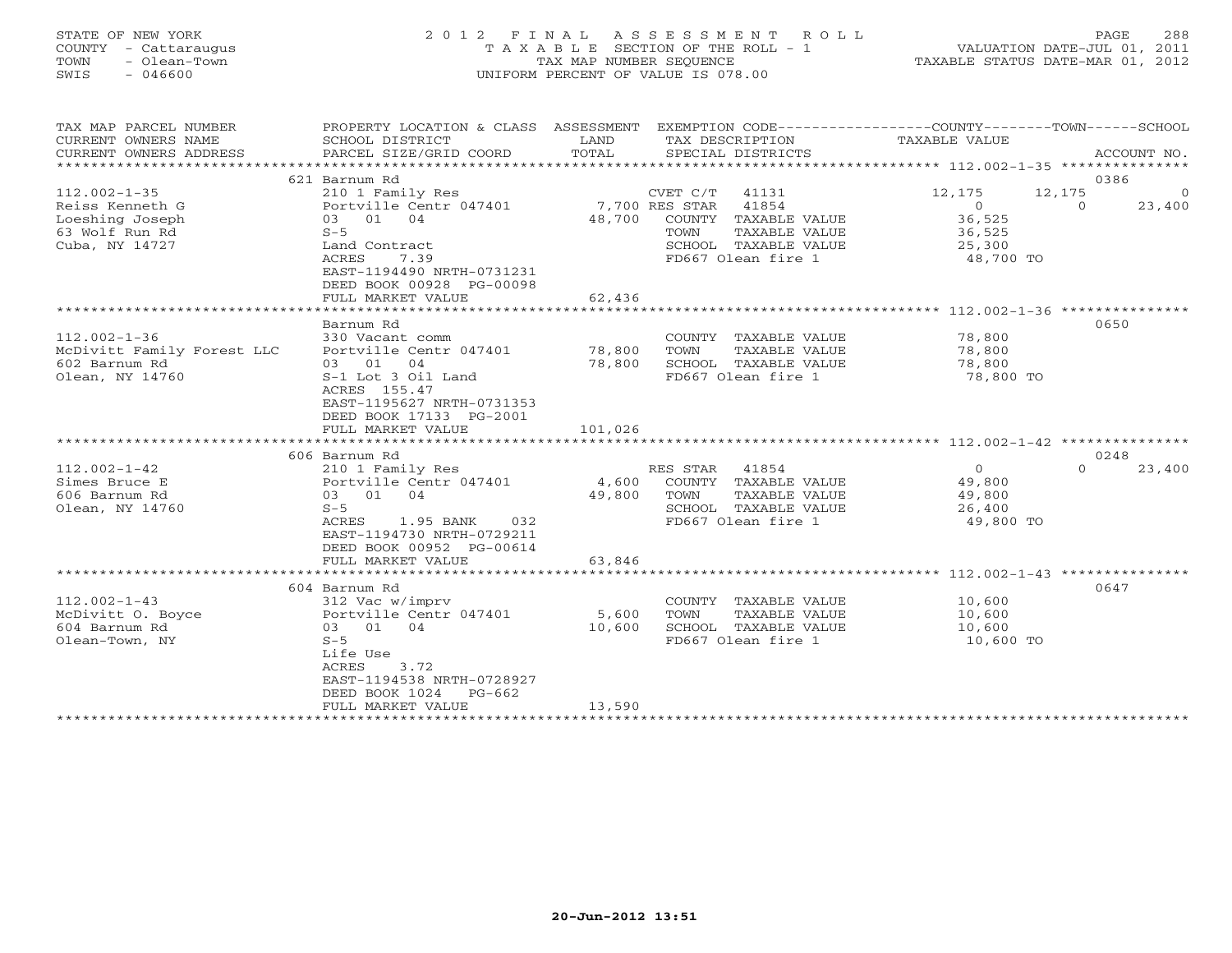# STATE OF NEW YORK 2 0 1 2 F I N A L A S S E S S M E N T R O L L PAGE 289 COUNTY - Cattaraugus T A X A B L E SECTION OF THE ROLL - 1 VALUATION DATE-JUL 01, 2011 TOWN - Olean-Town TAX MAP NUMBER SEQUENCE TAXABLE STATUS DATE-MAR 01, 2012 SWIS - 046600 UNIFORM PERCENT OF VALUE IS 078.00UNIFORM PERCENT OF VALUE IS 078.00

| TAX MAP PARCEL NUMBER<br>CURRENT OWNERS NAME         | PROPERTY LOCATION & CLASS ASSESSMENT<br>SCHOOL DISTRICT | LAND                      | TAX DESCRIPTION       | EXEMPTION CODE-----------------COUNTY-------TOWN-----SCHOOL<br><b>TAXABLE VALUE</b> |                    |
|------------------------------------------------------|---------------------------------------------------------|---------------------------|-----------------------|-------------------------------------------------------------------------------------|--------------------|
| CURRENT OWNERS ADDRESS                               | PARCEL SIZE/GRID COORD                                  | TOTAL                     | SPECIAL DISTRICTS     |                                                                                     | ACCOUNT NO.        |
| *******************                                  |                                                         |                           |                       |                                                                                     |                    |
|                                                      | 602 Barnum Rd                                           |                           |                       |                                                                                     | 0648               |
| $112.002 - 1 - 44$                                   | 240 Rural res                                           |                           | RES STAR<br>41854     | $\Omega$                                                                            | $\Omega$<br>23,400 |
| Mcdivitt Boyce O                                     | Portville Centr 047401                                  | 8,100                     | COUNTY TAXABLE VALUE  | 129,300                                                                             |                    |
| Mcdivitt Kathryn                                     | 01 04<br>03                                             | 129,300                   | TOWN<br>TAXABLE VALUE | 129,300                                                                             |                    |
| 602 Barnum Rd                                        | $S-5$                                                   |                           | SCHOOL TAXABLE VALUE  | 105,900                                                                             |                    |
| Olean, NY 14760                                      | ACRES 12.48                                             |                           | FD667 Olean fire 1    | 129,300 TO                                                                          |                    |
|                                                      | EAST-1194254 NRTH-0729217                               |                           |                       |                                                                                     |                    |
|                                                      | DEED BOOK 741<br>PG-00322                               |                           |                       |                                                                                     |                    |
|                                                      | FULL MARKET VALUE                                       | 165,769<br>*********      |                       | ****************************** 112.002-1-45 ****************                        |                    |
|                                                      |                                                         |                           |                       |                                                                                     | 0768               |
|                                                      | Barnum Rd                                               |                           |                       |                                                                                     |                    |
| $112.002 - 1 - 45$                                   | 322 Rural vac>10                                        |                           | COUNTY TAXABLE VALUE  | 108,500                                                                             |                    |
| Buck Hollow Outfitters & Tree Portville Centr 047401 |                                                         | 108,500                   | TAXABLE VALUE<br>TOWN | 108,500                                                                             |                    |
| 4961 Dyke Rd                                         | 01 01 04                                                | 108,500                   | SCHOOL TAXABLE VALUE  | 108,500                                                                             |                    |
| Beaver Dams, NY 14812                                | $S-5$                                                   |                           | FD667 Olean fire 1    | 108,500 TO                                                                          |                    |
|                                                      | ACRES 354.79<br>EAST-1191972 NRTH-0730642               |                           |                       |                                                                                     |                    |
|                                                      |                                                         |                           |                       |                                                                                     |                    |
|                                                      | DEED BOOK 16268 PG-3001                                 |                           |                       |                                                                                     |                    |
|                                                      | FULL MARKET VALUE<br>*********************              | 139,103<br>************** |                       |                                                                                     |                    |
|                                                      | 624 Barnum Rd                                           |                           |                       |                                                                                     | 0479               |
| $112.002 - 1 - 46$                                   | 210 1 Family Res                                        |                           | RES STAR<br>41854     | $\circ$                                                                             | $\Omega$<br>23,400 |
| Loeschnig Jochanan M                                 | Portville Centr 047401                                  | 2,500                     | COUNTY TAXABLE VALUE  | 40,000                                                                              |                    |
| 624 Barnum Rd                                        | 01 01 04                                                | 40,000                    | TOWN<br>TAXABLE VALUE | 40,000                                                                              |                    |
| Olean, NY 14760                                      | $S-5$                                                   |                           | SCHOOL TAXABLE VALUE  | 16,600                                                                              |                    |
|                                                      | <b>FRNT</b><br>75.00 DPTH 150.00                        |                           | FD667 Olean fire 1    | 40,000 TO                                                                           |                    |
|                                                      | EAST-1193634 NRTH-0732394                               |                           |                       |                                                                                     |                    |
|                                                      | DEED BOOK 15654 PG-2001                                 |                           |                       |                                                                                     |                    |
|                                                      | FULL MARKET VALUE                                       | 51,282                    |                       |                                                                                     |                    |
|                                                      | **********************                                  |                           |                       |                                                                                     |                    |
|                                                      | 648 Barnum Rd                                           |                           |                       |                                                                                     | 0894               |
| $112.002 - 1 - 47.1$                                 | 210 1 Family Res                                        |                           | SR STAR<br>41834      | $\Omega$                                                                            | $\Omega$<br>39,500 |
| Sherwood Robert R                                    | Portville Centr 047401                                  | 4,100                     | COUNTY TAXABLE VALUE  | 39,500                                                                              |                    |
| Sherwood Corliss                                     | 04<br>02 01                                             | 39,500                    | TAXABLE VALUE<br>TOWN | 39,500                                                                              |                    |
| 648 Barnum Rd                                        | $S-5$                                                   |                           | SCHOOL TAXABLE VALUE  | $\overline{0}$                                                                      |                    |
| Olean, NY 14760                                      | 1.25<br>ACRES                                           |                           | FD667 Olean fire 1    | 39,500 TO                                                                           |                    |
|                                                      | EAST-1192923 NRTH-0734912                               |                           |                       |                                                                                     |                    |
|                                                      | DEED BOOK 00949 PG-00763                                |                           |                       |                                                                                     |                    |
|                                                      | FULL MARKET VALUE                                       | 50,641                    |                       |                                                                                     |                    |
|                                                      | **********************                                  |                           |                       |                                                                                     |                    |
|                                                      | 644 Barnum Rd                                           |                           |                       |                                                                                     | 1196               |
| $112.002 - 1 - 47.2$                                 | 270 Mfg housing                                         |                           | RES STAR<br>41854     | $\circ$                                                                             | 18,900<br>$\Omega$ |
| Baire John C                                         | Portville Centr 047401                                  | 2,100                     | COUNTY TAXABLE VALUE  | 18,900                                                                              |                    |
| 644 Barnum Rd                                        | 01<br>04<br>02                                          | 18,900                    | TOWN<br>TAXABLE VALUE | 18,900                                                                              |                    |
| Olean, NY 14760                                      | $S - 5$                                                 |                           | SCHOOL TAXABLE VALUE  | $\overline{0}$                                                                      |                    |
|                                                      | FRNT 100.00 DPTH<br>75.00                               |                           | FD667 Olean fire 1    | 18,900 TO                                                                           |                    |
|                                                      | EAST-1193055 NRTH-0734932                               |                           |                       |                                                                                     |                    |
|                                                      | DEED BOOK 822<br>PG-00367                               |                           |                       |                                                                                     |                    |
|                                                      | FULL MARKET VALUE                                       | 24,231                    |                       |                                                                                     |                    |
|                                                      |                                                         |                           |                       |                                                                                     |                    |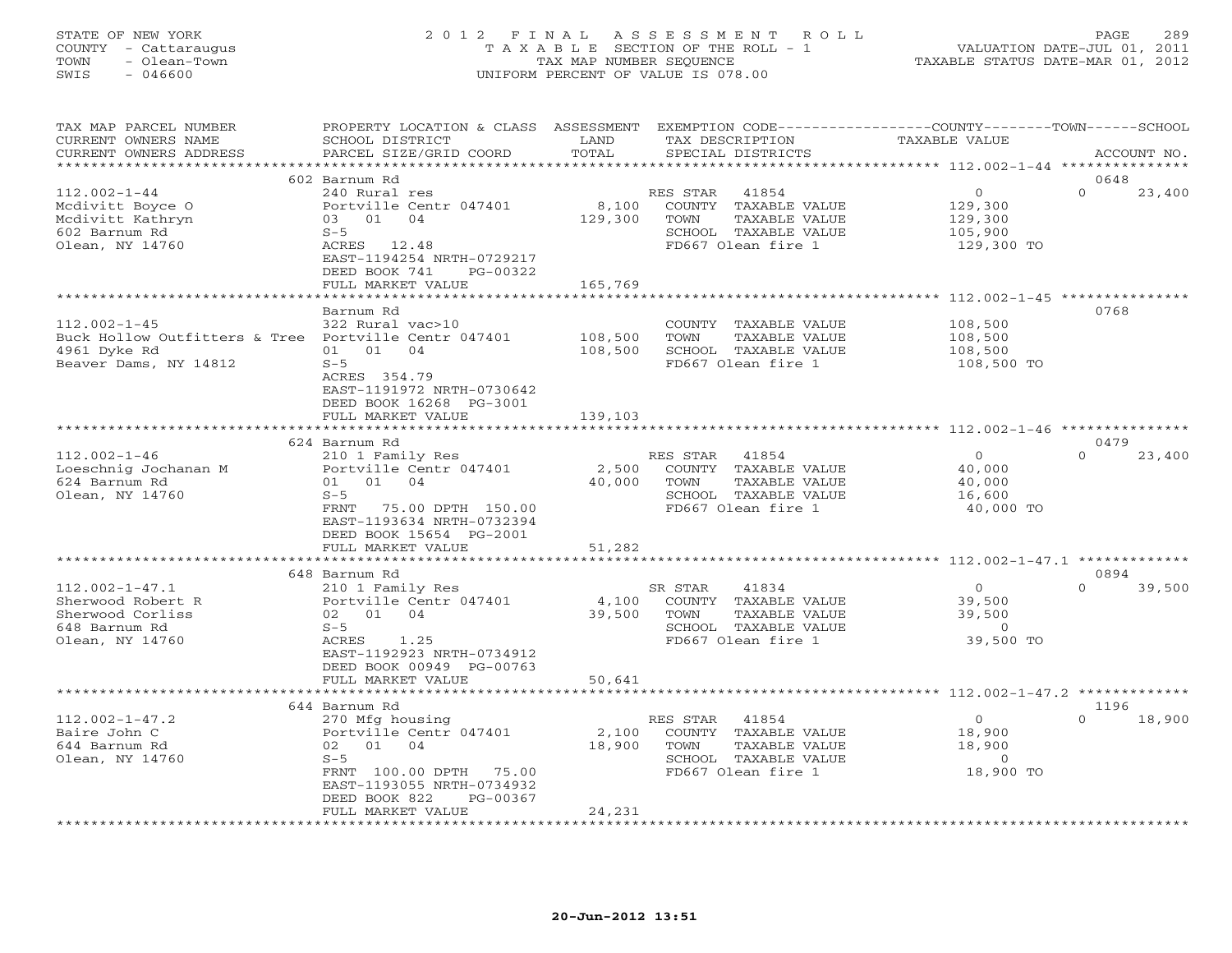# STATE OF NEW YORK 2 0 1 2 F I N A L A S S E S S M E N T R O L L PAGE 290 COUNTY - Cattaraugus T A X A B L E SECTION OF THE ROLL - 1 VALUATION DATE-JUL 01, 2011 TOWN - Olean-Town TAX MAP NUMBER SEQUENCE TAXABLE STATUS DATE-MAR 01, 2012 SWIS - 046600 UNIFORM PERCENT OF VALUE IS 078.00UNIFORM PERCENT OF VALUE IS 078.00

| TAX MAP PARCEL NUMBER                               | PROPERTY LOCATION & CLASS | ASSESSMENT |                         | EXEMPTION CODE-----------------COUNTY-------TOWN------SCHOOL |
|-----------------------------------------------------|---------------------------|------------|-------------------------|--------------------------------------------------------------|
| CURRENT OWNERS NAME                                 | SCHOOL DISTRICT           | LAND       | TAX DESCRIPTION         | TAXABLE VALUE                                                |
| CURRENT OWNERS ADDRESS BARCEL SIZE/GRID COORD TOTAL |                           |            | SPECIAL DISTRICTS       | ACCOUNT NO.                                                  |
|                                                     | Barnum Rd                 |            |                         | 1815                                                         |
| $112.002 - 1 - 47.3$                                | 312 Vac w/imprv           |            | COUNTY<br>TAXABLE VALUE | 3,500                                                        |
| Sherwood Corliss M                                  | Portville Centr 047401    |            |                         |                                                              |
|                                                     |                           | 1,000      | TOWN<br>TAXABLE VALUE   | 3,500                                                        |
| 648 Barnum Rd                                       | FRNT 126.50 DPTH 60.00    | 3,500      | TAXABLE VALUE<br>SCHOOL | 3,500                                                        |
| Olean, NY 14760                                     | EAST-1192992 NRTH-0735016 |            | FD667 Olean fire 1      | 3,500 TO                                                     |
|                                                     | DEED BOOK 13206 PG-8001   |            |                         |                                                              |
|                                                     | FULL MARKET VALUE         | 4,487      |                         |                                                              |
|                                                     |                           |            |                         |                                                              |
|                                                     | 650 Barnum Rd             |            |                         | 0655                                                         |
| $112.002 - 1 - 49$                                  | 210 1 Family Res          |            | COUNTY<br>TAXABLE VALUE | 24,000                                                       |
| Farr Herman Jr                                      | Portville Centr 047401    | 4,600      | TOWN<br>TAXABLE VALUE   | 24,000                                                       |
| 650 Barnum Rd                                       | 01 01 04                  | 24,000     | SCHOOL<br>TAXABLE VALUE | 24,000                                                       |
| Olean, NY 14760                                     | $S-5$                     |            | FD667 Olean fire 1      | 24,000 TO                                                    |
|                                                     | 1.95<br>ACRES             |            |                         |                                                              |
|                                                     | EAST-1192750 NRTH-0735140 |            |                         |                                                              |
|                                                     | DEED BOOK 00942 PG-00482  |            |                         |                                                              |
|                                                     |                           |            |                         |                                                              |
|                                                     | FULL MARKET VALUE         | 30,769     |                         |                                                              |
|                                                     |                           |            |                         |                                                              |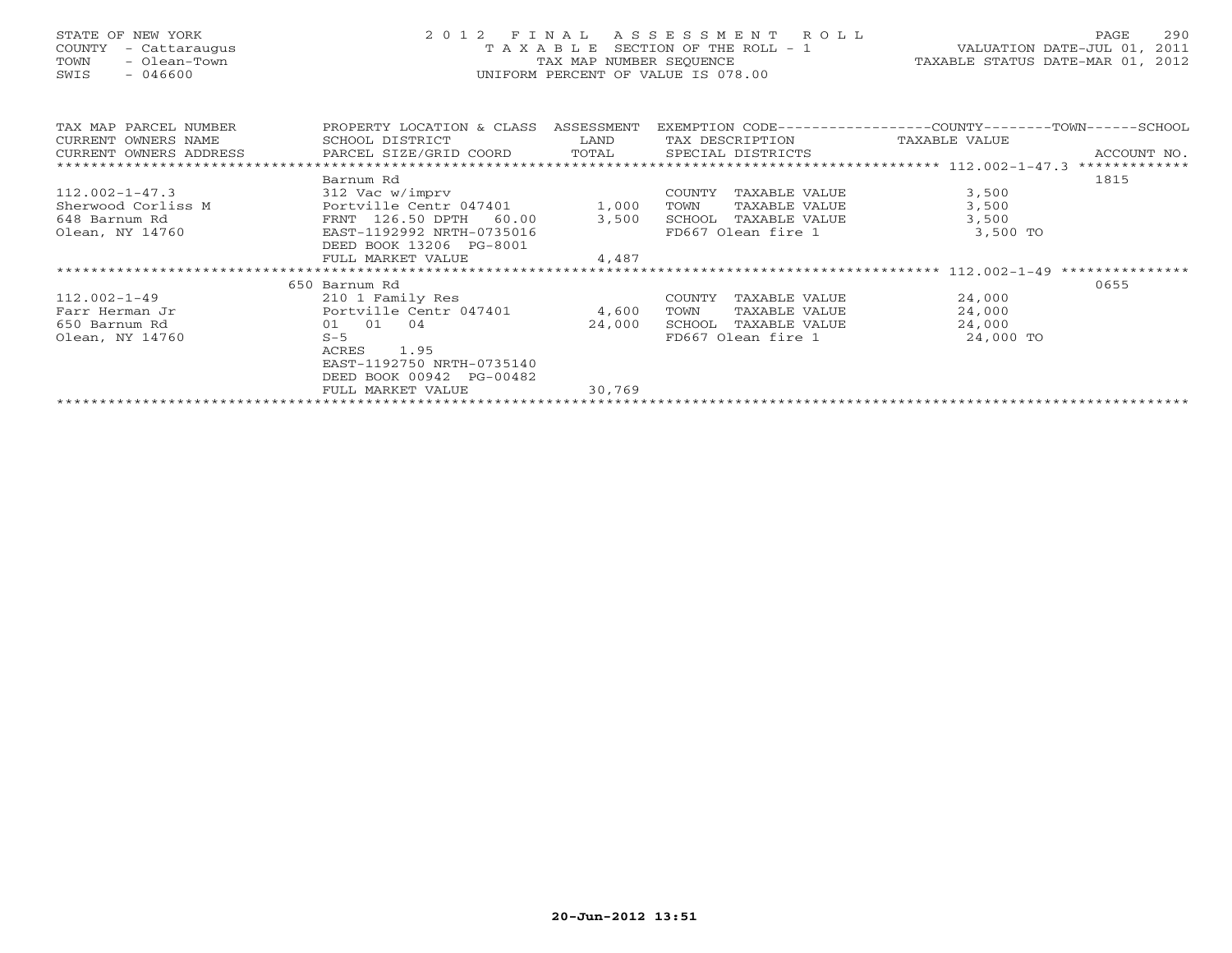| STATE OF NEW YORK |  |               |
|-------------------|--|---------------|
| <b>COUNTY</b>     |  | - Cattaraugus |
| <b>TOWN</b>       |  | - Olean-Town  |
| SMTS              |  | $-046600$     |

STATE OF NEW YORK 2 0 1 2 F I N A L A S S E S S M E N T R O L L PAGE 291COUNTY - Cattaraugus T A X A B L E SECTION OF THE ROLL - 1 VALUATION DATE-JUL 01, 2011

TAXABLE STATUS DATE-MAR 01, 2012 SWIS - 046600 RPS150/V04/L015 UNIFORM PERCENT OF VALUE IS 078.00 CURRENT DATE 6/20/2012

R O L L S U B S E C T I O N - - T O T A L S

#### \*\*\* S P E C I A L D I S T R I C T S U M M A R Y \*\*\*

| CODE. | DISTRICT NAME        | TOTAL<br>PARCELS | EXTENSION<br>TYPE | <b>EXTENSION</b><br>VALUE | AD VALOREM<br>VALUE | EXEMPT<br>AMOUNT | TAXABLE<br>VALUE |
|-------|----------------------|------------------|-------------------|---------------------------|---------------------|------------------|------------------|
|       | SD664 Dugan E Ext Se |                  | 18 MOVTAX         |                           |                     |                  |                  |
|       | FD667 Olean fire 1   |                  | 504 TOTAL         |                           | 24590,802           |                  | 24590,802        |
|       | FD668 Westons fire   |                  | 278 TOTAL         |                           | 18482,660           |                  | 18482,660        |
|       | FP661 Hinsdale fire  |                  | 320 TOTAL         |                           | 17198,038           |                  | 17198,038        |
|       | FP662 Olean fire pro |                  | 66 TOTAL          |                           | 3638,220            |                  | 3638,220         |
|       | FP663 Westons fire p |                  | 173 TOTAL         |                           | 15670,070           |                  | 15670,070        |
|       | LD665 Hillcrest ligh |                  | 22 TOTAL          |                           | 2223,050            |                  | 2223,050         |
|       | LD669 Mccann light   |                  | 19 TOTAL          |                           | 1226,900            |                  | 1226,900         |
|       | SD660 E olean sewer  |                  | 154 MOVTAX        |                           |                     |                  |                  |
|       | SD663 Dugan E Sewer  |                  | 21 MOVTAX         |                           |                     |                  |                  |

#### \*\*\* S C H O O L D I S T R I C T S U M M A R Y \*\*\*

| CODE                       | DISTRICT NAME                                        | TOTAL<br>PARCELS | ASSESSED<br>LAND                 | ASSESSED<br>TOTAL                 | EXEMPT<br>AMOUNT   | TOTAL<br>TAXABLE                  | STAR<br>AMOUNT                  | STAR<br>TAXABLE                   |
|----------------------------|------------------------------------------------------|------------------|----------------------------------|-----------------------------------|--------------------|-----------------------------------|---------------------------------|-----------------------------------|
| 041200<br>042001<br>044601 | Olean City<br>Allegany-Limestone<br>Hinsdale Central | 891<br>20<br>300 | 10127,110<br>490,600<br>3358,120 | 54530,580<br>820,290<br>15690,638 | 638,379<br>341,845 | 53892,201<br>820,290<br>15348,793 | 13228,610<br>70,200<br>4129,230 | 40663,591<br>750,090<br>11219,563 |
| 047401                     | Portville Central<br>$S \cup B - T \cup T A L$       | 132<br>1,343     | 2683,580<br>16659,410            | 8675,867<br>79717,375             | 33,850<br>1014,074 | 8642,017<br>78703,301             | 1436,490<br>18864,530           | 7205,527<br>59838,771             |
|                            | TOTAL                                                | 1,343            | 16659,410                        | 79717,375                         | 1014,074           | 78703,301                         | 18864,530                       | 59838,771                         |

#### \*\*\* S Y S T E M C O D E S S U M M A R Y \*\*\*

NO SYSTEM EXEMPTIONS AT THIS LEVEL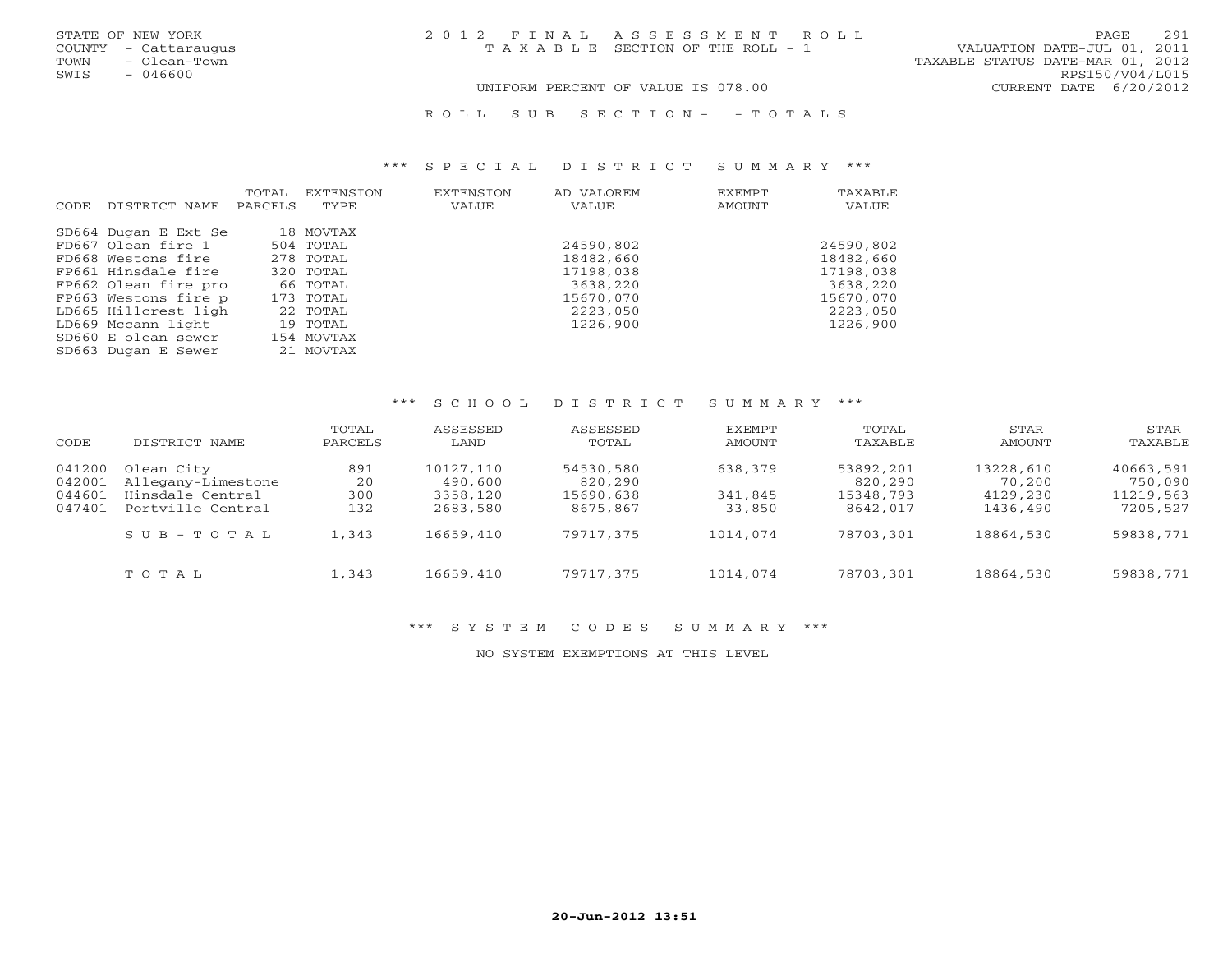|      | STATE OF NEW YORK    |                                    | 2012 FINAL ASSESSMENT ROLL            |                                  | PAGE            | 292 |
|------|----------------------|------------------------------------|---------------------------------------|----------------------------------|-----------------|-----|
|      | COUNTY - Cattaraugus |                                    | T A X A B L E SECTION OF THE ROLL - 1 | VALUATION DATE-JUL 01, 2011      |                 |     |
| TOWN | - Olean-Town         |                                    |                                       | TAXABLE STATUS DATE-MAR 01, 2012 |                 |     |
| SWIS | - 046600             |                                    |                                       |                                  | RPS150/V04/L015 |     |
|      |                      | UNIFORM PERCENT OF VALUE IS 078.00 | CURRENT DATE 6/20/2012                |                                  |                 |     |
|      |                      |                                    | ROLL SUB SECTION- - TOTALS            |                                  |                 |     |

#### \*\*\* E X E M P T I O N S U M M A R Y \*\*\*

|       |                | TOTAL   |          |          |               |
|-------|----------------|---------|----------|----------|---------------|
| CODE  | DESCRIPTION    | PARCELS | COUNTY   | TOWN     | <b>SCHOOL</b> |
| 41101 | VET C/T        | 14      | 16,240   | 16,240   |               |
| 41121 | WVET C/T       | 56      | 463,315  | 463,315  |               |
| 41131 | CVET C/T       | 71      | 968,164  | 968,164  |               |
| 41141 | DVET C/T       | 22      | 358,336  | 358,336  |               |
| 41161 | $CW$ 15 $VET/$ | 5       | 41,955   | 41,955   |               |
| 41162 | $CW_15_VET/$   |         | 26,985   |          |               |
| 41400 | CLERGY         |         | 1,500    | 1,500    | 1,500         |
| 41720 | AG DIST        |         |          |          |               |
| 41800 | AGED C/T/S     | 30      | 682,148  | 682,148  | 771,275       |
| 41802 | AGED C         | 3       | 78,045   |          |               |
| 41805 | AGED C/S       | 14      | 191,772  |          | 204,979       |
| 41834 | SR STAR        | 169     |          |          | 7042,650      |
| 41854 | RES STAR       | 512     |          |          | 11790,480     |
| 41864 | RES ST MH      | 2       |          |          | 31,400        |
| 47460 | FOREST/A74     |         | 36,320   | 36,320   | 36,320        |
|       | TOTAL          | 904     | 2864,780 | 2567,978 | 19878,604     |

| ROLL       |             | TOTAL   | ASSESSED  | ASSESSED  | TAXABLE   | TAXABLE   | TAXABLE   | STAR      |
|------------|-------------|---------|-----------|-----------|-----------|-----------|-----------|-----------|
| <b>SEC</b> | DESCRIPTION | PARCELS | LAND      | TOTAL     | COUNTY    | TOWN      | SCHOOL    | TAXABLE   |
|            | TAXABLE     | ,343    | 16659,410 | 79717,375 | 76852,595 | 77149,397 | 78703,301 | 59838,771 |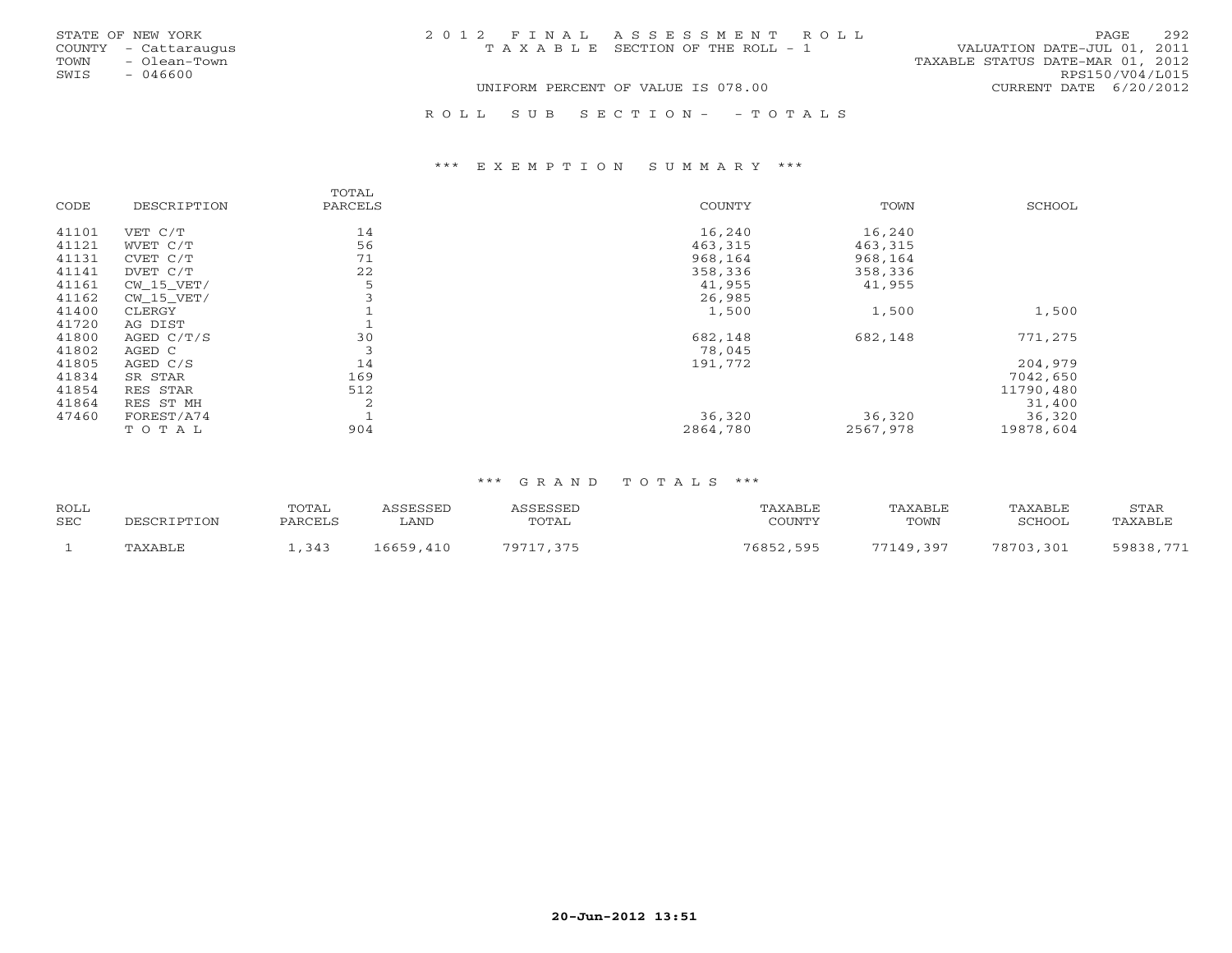STATE OF NEW YORK 293 COUNTY - Cattaraugus T A X A B L E SECTION OF THE ROLL - 1 SUB-SECT - 1 VALUATION DATE-JUL 01, 2011 TOWN - Olean-Town - Olean-Town TOWN - Olean-Town TAX MAP NUMBER SEQUENCE TAXABLE STATUS DATE-MAR 01, 2012<br>
TAX MAP NUMBER SEQUENCE TAXABLE STATUS DATE-MAR 01, 2012 SWIS - 046600 UNIFORM PERCENT OF VALUE IS 078.00

| TAX MAP PARCEL NUMBER                         | PROPERTY LOCATION & CLASS ASSESSMENT          |                        | EXEMPTION CODE-----------------COUNTY-------TOWN------SCHOOL |               |             |
|-----------------------------------------------|-----------------------------------------------|------------------------|--------------------------------------------------------------|---------------|-------------|
| CURRENT OWNERS NAME<br>CURRENT OWNERS ADDRESS | SCHOOL DISTRICT<br>PARCEL SIZE/GRID COORD     | LAND<br>TOTAL          | TAX DESCRIPTION                                              | TAXABLE VALUE | ACCOUNT NO. |
| ********************                          |                                               |                        | SPECIAL DISTRICTS                                            |               |             |
|                                               |                                               |                        |                                                              |               | 1504        |
|                                               | Lippert & Lunn Lease                          |                        |                                                              |               |             |
| $85.003 - 2 - 17.71$                          | 731 Oil-natural                               |                        | COUNTY TAXABLE VALUE                                         | 402,590       |             |
| Copper Ridge Company                          | Hinsdale Centra 044601                        | $\Omega$               | TOWN<br>TAXABLE VALUE                                        | 402,590       |             |
| PO Box 626                                    | 15227 BBLS                                    | 402,590                | SCHOOL TAXABLE VALUE                                         | 402,590       |             |
| Olean, NY 14760                               | $31 - 009$<br>#15698,15740                    |                        | FP661 Hinsdale fire protec                                   | 402,590 TO    |             |
|                                               | Lunn #05153-58 (11 Oil W                      |                        |                                                              |               |             |
|                                               | ACRES<br>0.01                                 |                        |                                                              |               |             |
|                                               | EAST-1182210 NRTH-0769066                     |                        |                                                              |               |             |
|                                               | FULL MARKET VALUE<br>**********************   | 516,141                |                                                              |               |             |
|                                               |                                               |                        |                                                              |               |             |
|                                               | Weis/Harrington                               |                        |                                                              |               | 1665        |
| $85.003 - 2 - 22.71$                          | 731 Oil-natural                               |                        | COUNTY TAXABLE VALUE                                         | 76,396        |             |
| Copper Ridge Oil, Inc                         | Hinsdale Centra 044601                        | $\circ$                | TAXABLE VALUE<br>TOWN                                        | 76,396        |             |
| PO Box 626                                    | 1931Bbls                                      | 76,396                 | SCHOOL TAXABLE VALUE                                         | 76,396        |             |
| Olean, NY 14760                               | 16717, 19716, 16779, 16780                    |                        | FP661 Hinsdale fire protec                                   | 76,396 TO     |             |
|                                               | EAST-1184780 NRTH-0774096                     |                        |                                                              |               |             |
|                                               | FULL MARKET VALUE<br>**********************   | 97,944                 |                                                              |               |             |
|                                               |                                               |                        |                                                              |               |             |
|                                               | Thropp Rd                                     |                        |                                                              |               | 1544        |
| $85.003 - 2 - 24.72$                          | 731 Oil-natural                               |                        | COUNTY TAXABLE VALUE                                         | 16,431        |             |
| Copper Ridge Company                          | Hinsdale Centra 044601                        | $\overline{0}$         | TOWN<br>TAXABLE VALUE                                        | 16,431        |             |
| PO Box 626                                    | 780 Bbls                                      |                        | 16,431 SCHOOL TAXABLE VALUE                                  | 16,431        |             |
| Olean, NY 14760                               | 31-009 #05001-2, 05030                        |                        | FP661 Hinsdale fire protec                                   | 16,431 TO     |             |
|                                               | 10 Oil Well #09350,09552                      |                        |                                                              |               |             |
|                                               | ACRES<br>0.01                                 |                        |                                                              |               |             |
|                                               | EAST-1181740 NRTH-0771576                     |                        |                                                              |               |             |
|                                               | FULL MARKET VALUE<br>************************ | 21,065<br>************ |                                                              |               |             |
|                                               |                                               |                        |                                                              |               |             |
|                                               | 31-009 Austin Farm                            |                        |                                                              |               | 1133        |
| $85.016 - 1 - 19.71$                          | 731 Oil-natural                               |                        | COUNTY TAXABLE VALUE                                         | 2,089         |             |
| Bouguin Fred L                                | Allegany-Limest 042001                        | $\Omega$               | TOWN<br>TAXABLE VALUE                                        | 2,089         |             |
| 300 S Kendall Ave                             | 51 Bbls                                       | 2,089                  | SCHOOL TAXABLE VALUE                                         | 2,089         |             |
| Bradford, PA 16701                            | ACRES<br>0.01                                 |                        | FD667 Olean fire 1                                           | 2,089 TO      |             |
|                                               | EAST-1194510 NRTH-0772446                     |                        |                                                              |               |             |
|                                               | FULL MARKET VALUE                             | 2,678                  |                                                              |               |             |
|                                               |                                               |                        |                                                              |               |             |
|                                               | Willoughby $1-2, 4-5, 7-8$                    |                        |                                                              |               | 1386        |
| $94.001 - 2 - 1.71$                           | 731 Oil-natural                               |                        | COUNTY TAXABLE VALUE                                         | 12,874        |             |
| Copper Ridge Company                          | Olean City<br>041200                          | $\Omega$               | TOWN<br>TAXABLE VALUE                                        | 12,874        |             |
| PO Box 626                                    | 301 BBLS                                      | 12,874                 | SCHOOL TAXABLE VALUE                                         | 12,874        |             |
| Olean, NY 14760                               | $S1-009$ 6 Oil Wells                          |                        | FP662 Olean fire protect                                     | 12,874 TO     |             |
|                                               | 19091-92                                      |                        |                                                              |               |             |
|                                               | ACRES<br>0.01                                 |                        |                                                              |               |             |
|                                               | EAST-1181530 NRTH-0767286                     |                        |                                                              |               |             |
|                                               | FULL MARKET VALUE                             | 16,505                 |                                                              |               |             |
|                                               |                                               |                        |                                                              |               |             |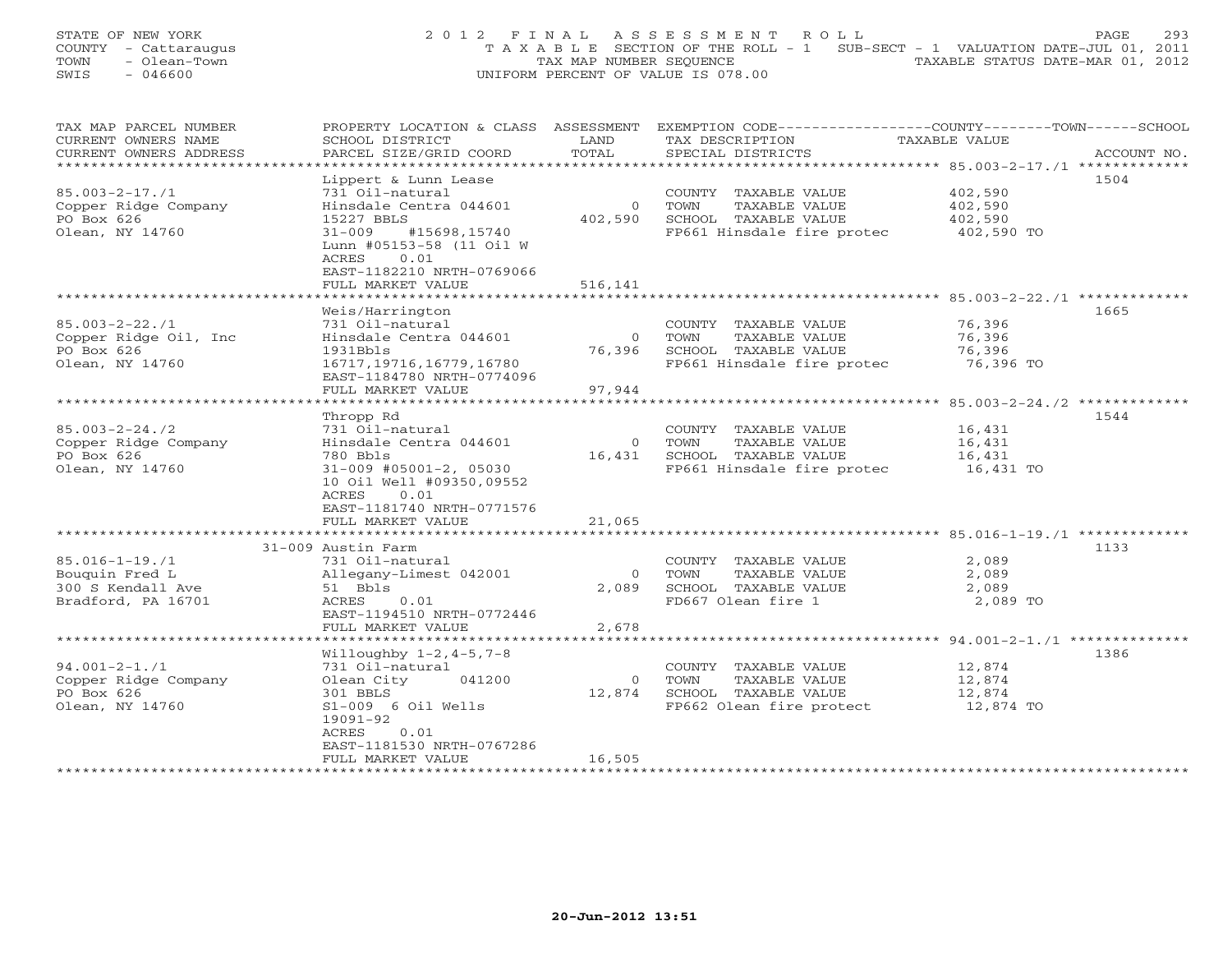| STATE OF NEW YORK    |              |  | 2012 FINAL ASSESSMENT ROLL                                                     |  |  | PAGE                             | 294 |
|----------------------|--------------|--|--------------------------------------------------------------------------------|--|--|----------------------------------|-----|
| COUNTY - Cattaraugus |              |  | T A X A B L E SECTION OF THE ROLL - 1 SUB-SECT - 1 VALUATION DATE-JUL 01, 2011 |  |  |                                  |     |
| TOWN                 | - Olean-Town |  | TAX MAP NUMBER SEOUENCE                                                        |  |  | TAXABLE STATUS DATE-MAR 01, 2012 |     |
| SWIS                 | - 046600     |  | UNIFORM PERCENT OF VALUE IS 078.00                                             |  |  |                                  |     |

| TAX MAP PARCEL NUMBER     | PROPERTY LOCATION & CLASS ASSESSMENT                                          |                |                                    | EXEMPTION CODE-----------------COUNTY-------TOWN------SCHOOL |
|---------------------------|-------------------------------------------------------------------------------|----------------|------------------------------------|--------------------------------------------------------------|
| CURRENT OWNERS NAME       | SCHOOL DISTRICT                                                               | LAND           | TAX DESCRIPTION                    | TAXABLE VALUE                                                |
| CURRENT OWNERS ADDRESS    | PARCEL SIZE/GRID COORD                                                        | TOTAL          | SPECIAL DISTRICTS                  | ACCOUNT NO.                                                  |
|                           |                                                                               |                |                                    |                                                              |
|                           | 55081-99 Oregon Rd & Johnson Rd                                               |                |                                    | 1138                                                         |
| $94.001 - 2 - 8.71$       | 731 Oil-natural                                                               |                | COUNTY TAXABLE VALUE               | 10,559                                                       |
| Oily Ann Oil & Gas Inc    | Olean City<br>041200                                                          | $\mathbf{0}$   | TOWN<br>TAXABLE VALUE              | 10,559                                                       |
|                           |                                                                               |                |                                    |                                                              |
| Attn: K Ryan              | 96 BBLS                                                                       | 10,559         | SCHOOL TAXABLE VALUE               | 10,559                                                       |
| 20 Elm St                 | 31-009 24 W #05112,04931<br>$31 - 009$ $24$ W $32$<br>04834,04964,06388,13074 |                | FP662 Olean fire protect 10,559 TO |                                                              |
| Allegany, NY 14706        |                                                                               |                |                                    |                                                              |
|                           | FULL MARKET VALUE                                                             | 13,537         |                                    |                                                              |
|                           |                                                                               |                |                                    |                                                              |
|                           | 66546-48 W River Rd                                                           |                |                                    | 1127                                                         |
| $94.003 - 4 - 7.71$       | 731 Oil-natural                                                               |                | COUNTY TAXABLE VALUE               | $\Omega$                                                     |
| Mahar James W Jr          | 041200<br>Olean City                                                          | $\circ$        | TOWN<br>TAXABLE VALUE              | $\circ$                                                      |
| Mahar Jennifer            | 5 Bbls                                                                        | $\Omega$       | SCHOOL TAXABLE VALUE               | $\Omega$                                                     |
| 2909 W River Rd           | $31 - 009$                                                                    |                | FD667 Olean fire 1                 | $0$ TO                                                       |
|                           |                                                                               |                |                                    |                                                              |
| Olean, NY 14760           | 3 Oil Wells                                                                   |                |                                    |                                                              |
|                           | 026<br>BANK                                                                   |                |                                    |                                                              |
|                           | EAST-1182161 NRTH-0752586                                                     |                |                                    |                                                              |
|                           | DEED BOOK 985<br>PG-551                                                       |                |                                    |                                                              |
|                           | FULL MARKET VALUE                                                             | $\mathbf{0}$   |                                    |                                                              |
|                           | ************************                                                      |                |                                    |                                                              |
|                           | 66549-55 W River Rd                                                           |                |                                    | 1128                                                         |
| $94.003 - 4 - 7.72$       | 731 Oil-natural                                                               |                | COUNTY TAXABLE VALUE               | $\Omega$                                                     |
| Mahar James W Jr          | 041200<br>Olean City                                                          | $\overline{0}$ | TOWN<br>TAXABLE VALUE              | $\circ$                                                      |
| Mahar Jennifer            | 5 Bbls                                                                        | $\Omega$       | SCHOOL TAXABLE VALUE               | $\circ$                                                      |
|                           |                                                                               |                |                                    | $0$ TO                                                       |
| 2909 W River Rd           | $31 - 009$                                                                    |                | FD667 Olean fire 1                 |                                                              |
| Olean, NY 14760           | 7 Oil Wells                                                                   |                |                                    |                                                              |
|                           | ACRES<br>$0.01$ BANK<br>026                                                   |                |                                    |                                                              |
|                           | EAST-1182811 NRTH-0750356                                                     |                |                                    |                                                              |
|                           | DEED BOOK 985<br>PG-551                                                       |                |                                    |                                                              |
|                           | FULL MARKET VALUE                                                             | $\Omega$       |                                    |                                                              |
|                           | ***************************                                                   |                |                                    |                                                              |
|                           | 16339 Di Cerbo #1                                                             |                |                                    | 1510                                                         |
| $94.003 - 4 - 16.712$     | 731 Oil-natural                                                               |                | COUNTY TAXABLE VALUE               | 565                                                          |
| Dicerbo Nicholas A        | 041200<br>Olean City                                                          | $\overline{0}$ | TAXABLE VALUE<br>TOWN              | 565                                                          |
|                           |                                                                               | 565            |                                    |                                                              |
| Dicerbo Ann E             | 97.82 BBLS                                                                    |                | SCHOOL TAXABLE VALUE               | 565                                                          |
| 2835 W River Rd           | $31 - 009$                                                                    |                | FD667 Olean fire 1                 | 565 TO                                                       |
| Olean, NY 14760           | ACRES<br>0.01                                                                 |                |                                    |                                                              |
|                           | EAST-1183601 NRTH-0752726                                                     |                |                                    |                                                              |
|                           | FULL MARKET VALUE                                                             | 724            |                                    |                                                              |
|                           | ************************                                                      |                |                                    |                                                              |
|                           | 15507 Teepee #1                                                               |                |                                    | 1132                                                         |
| $94.003 - 4 - 36.1/1$     | 731 Oil-natural                                                               |                | COUNTY TAXABLE VALUE               | 2,767                                                        |
| Stephan Frank H Oil Group | Olean City<br>041200                                                          | $\overline{0}$ | TOWN<br>TAXABLE VALUE              | 2,767                                                        |
|                           |                                                                               | 2,767          | SCHOOL TAXABLE VALUE               |                                                              |
| 837 Four Mile Rd          | 0 Bbls                                                                        |                |                                    | 2,767                                                        |
| Allegany, NY 14706        | $31 - 009$                                                                    |                | FD667 Olean fire 1                 | 2,767 TO                                                     |
|                           | EAST-1185991 NRTH-0753846                                                     |                |                                    |                                                              |
|                           | FULL MARKET VALUE                                                             | 3,547          |                                    |                                                              |
|                           |                                                                               |                |                                    |                                                              |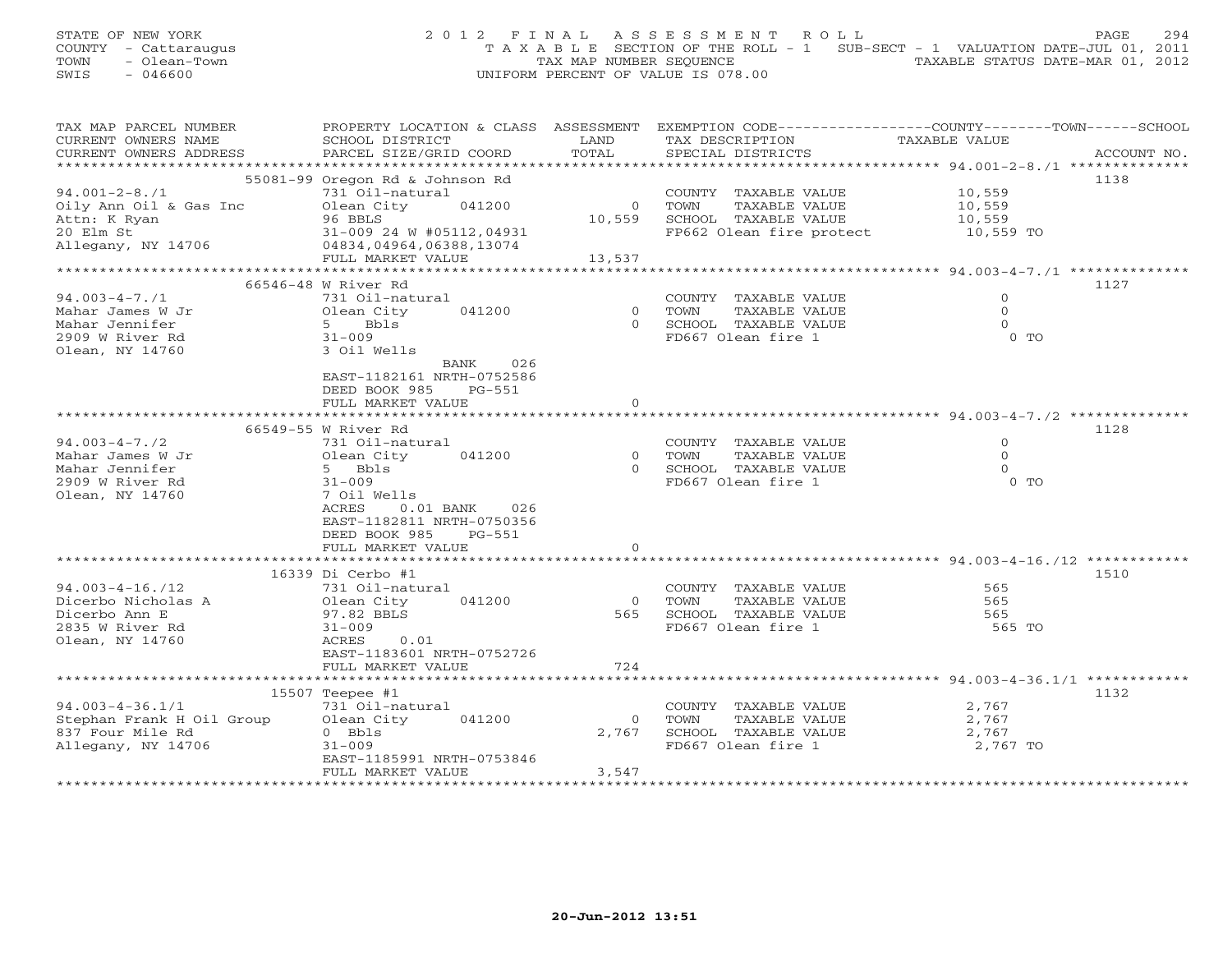|      | STATE OF NEW YORK    | 2012 FINAL ASSESSMENT ROLL         |                         |  | PAGE                                                                           | 295 |
|------|----------------------|------------------------------------|-------------------------|--|--------------------------------------------------------------------------------|-----|
|      | COUNTY - Cattaraugus |                                    |                         |  | T A X A B L E SECTION OF THE ROLL - 1 SUB-SECT - 1 VALUATION DATE-JUL 01, 2011 |     |
|      | TOWN - Olean-Town    |                                    | TAX MAP NUMBER SEOUENCE |  | TAXABLE STATUS DATE-MAR 01, 2012                                               |     |
| SWIS | - 046600             | UNIFORM PERCENT OF VALUE IS 078.00 |                         |  |                                                                                |     |

| TAX MAP PARCEL NUMBER     | PROPERTY LOCATION & CLASS ASSESSMENT EXEMPTION CODE---------------COUNTY-------TOWN------SCHOOL |                |                             |                  |             |
|---------------------------|-------------------------------------------------------------------------------------------------|----------------|-----------------------------|------------------|-------------|
| CURRENT OWNERS NAME       | SCHOOL DISTRICT                                                                                 | LAND           | TAX DESCRIPTION             | TAXABLE VALUE    |             |
| CURRENT OWNERS ADDRESS    | PARCEL SIZE/GRID COORD                                                                          | TOTAL          | SPECIAL DISTRICTS           |                  | ACCOUNT NO. |
|                           |                                                                                                 |                |                             |                  |             |
|                           | 15507-2350 Frisina Lease 1-10,14&15                                                             |                |                             |                  | 1507        |
| $94.003 - 4 - 36.1/2$     |                                                                                                 |                |                             | 20,497           |             |
|                           | 731 Oil-natural                                                                                 |                | COUNTY TAXABLE VALUE        |                  |             |
| Stephan Frank H Oil Group | 041200<br>Olean City                                                                            | $\overline{0}$ | TOWN<br>TAXABLE VALUE       | 20,497<br>20,497 |             |
| 837 Four Mile Rd          | 473 Bbls                                                                                        | 20,497         | SCHOOL TAXABLE VALUE        |                  |             |
| Allegany, NY 14706        | $31 - 009$ #15766-68                                                                            |                | FD667 Olean fire 1          | 20,497 TO        |             |
|                           | 9 Oil Wells                                                                                     |                |                             |                  |             |
|                           | EAST-1185991 NRTH-0753846                                                                       |                |                             |                  |             |
|                           | FULL MARKET VALUE                                                                               | 26,278         |                             |                  |             |
|                           |                                                                                                 |                |                             |                  |             |
|                           | 16284-87 Ahrens #1-5                                                                            |                |                             |                  | 1317        |
| $103.002 - 2 - 8.71$      |                                                                                                 |                |                             | 22,859           |             |
|                           | 731 Oil-natural                                                                                 |                | COUNTY TAXABLE VALUE        |                  |             |
| Alma Gas Inc              | Olean City 041200                                                                               |                | 0 TOWN<br>TAXABLE VALUE     | 22,859<br>22,859 |             |
| 1902 East River Rd        | $31 - 009$<br>Bbls 0                                                                            |                | 22,859 SCHOOL TAXABLE VALUE |                  |             |
| Olean, NY 14760           | 14786;torrey#03987,11397&                                                                       |                | FD667 Olean fire 1          | 22,859 TO        |             |
|                           | 12036,68581; Kamery#11580                                                                       |                |                             |                  |             |
|                           | ACRES 0.01                                                                                      |                |                             |                  |             |
|                           | EAST-1195741 NRTH-0753716                                                                       |                |                             |                  |             |
|                           | FULL MARKET VALUE                                                                               | 29,306         |                             |                  |             |
|                           |                                                                                                 |                |                             |                  |             |
|                           |                                                                                                 |                |                             |                  | 1371        |
|                           | 16284-87 Ahrens 1-5                                                                             |                |                             |                  |             |
| $103.002 - 2 - 8.72$      | 733 Gas well                                                                                    |                | COUNTY TAXABLE VALUE        | 1,757<br>1,757   |             |
| Alma Gas Inc              | Olean City 041200                                                                               |                | 0 TOWN<br>TAXABLE VALUE     |                  |             |
| 1902 East River Rd        | 1209 Mcf                                                                                        |                | 1,757 SCHOOL TAXABLE VALUE  | 1,757            |             |
| Olean, NY 14760           | $31 - 009$                                                                                      |                | FD667 Olean fire 1          | 1,757 TO         |             |
|                           | #14786                                                                                          |                |                             |                  |             |
|                           | EAST-1195741 NRTH-0753716                                                                       |                |                             |                  |             |
|                           | FULL MARKET VALUE                                                                               | 2,253          |                             |                  |             |
|                           |                                                                                                 |                |                             |                  |             |
|                           | 31-009 Wu Prop                                                                                  |                |                             |                  | 1400        |
|                           |                                                                                                 |                |                             |                  |             |
| $103.002 - 2 - 12.71$     | 732 Oil-forced                                                                                  |                | COUNTY TAXABLE VALUE        | $\overline{0}$   |             |
| Young John                | Olean City 041200                                                                               |                | 0 TOWN<br>TAXABLE VALUE     | $\Omega$         |             |
| Attn: Albert Bennett      | Bbls                                                                                            |                | 0 SCHOOL TAXABLE VALUE      | $\Omega$         |             |
| RD 1 Box 56               | On Hammermill Prop. Also                                                                        |                | FD667 Olean fire 1          | $0$ TO           |             |
| Eldred, PA 16731          | 10 Oil Wells                                                                                    |                |                             |                  |             |
|                           | 0.01<br>ACRES                                                                                   |                |                             |                  |             |
|                           | EAST-1195751 NRTH-0751706                                                                       |                |                             |                  |             |
|                           | FULL MARKET VALUE                                                                               | $\Omega$       |                             |                  |             |
|                           | ********************                                                                            |                |                             |                  |             |
|                           |                                                                                                 |                |                             |                  | 1372        |
|                           | 68581 Torrey Lease                                                                              |                |                             |                  |             |
| $103.002 - 2 - 15.1/1$    | 733 Gas well                                                                                    |                | COUNTY TAXABLE VALUE        | 1,757            |             |
| Alma Gas Inc              | Olean City 041200                                                                               | $\overline{0}$ | TOWN<br>TAXABLE VALUE       | 1,757            |             |
| 1902 East River Rd        | 1209 Mcf                                                                                        |                | 1,757 SCHOOL TAXABLE VALUE  | 1,757            |             |
| Olean, NY 14760           | $31 - 009$                                                                                      |                | FD667 Olean fire 1          | 1,757 TO         |             |
|                           | 03987,11397,11748,12036                                                                         |                |                             |                  |             |
|                           | ACRES<br>0.01                                                                                   |                |                             |                  |             |
|                           | EAST-1197431 NRTH-0753836                                                                       |                |                             |                  |             |
|                           | FULL MARKET VALUE                                                                               | 2,253          |                             |                  |             |
|                           |                                                                                                 |                |                             |                  |             |
|                           |                                                                                                 |                |                             |                  |             |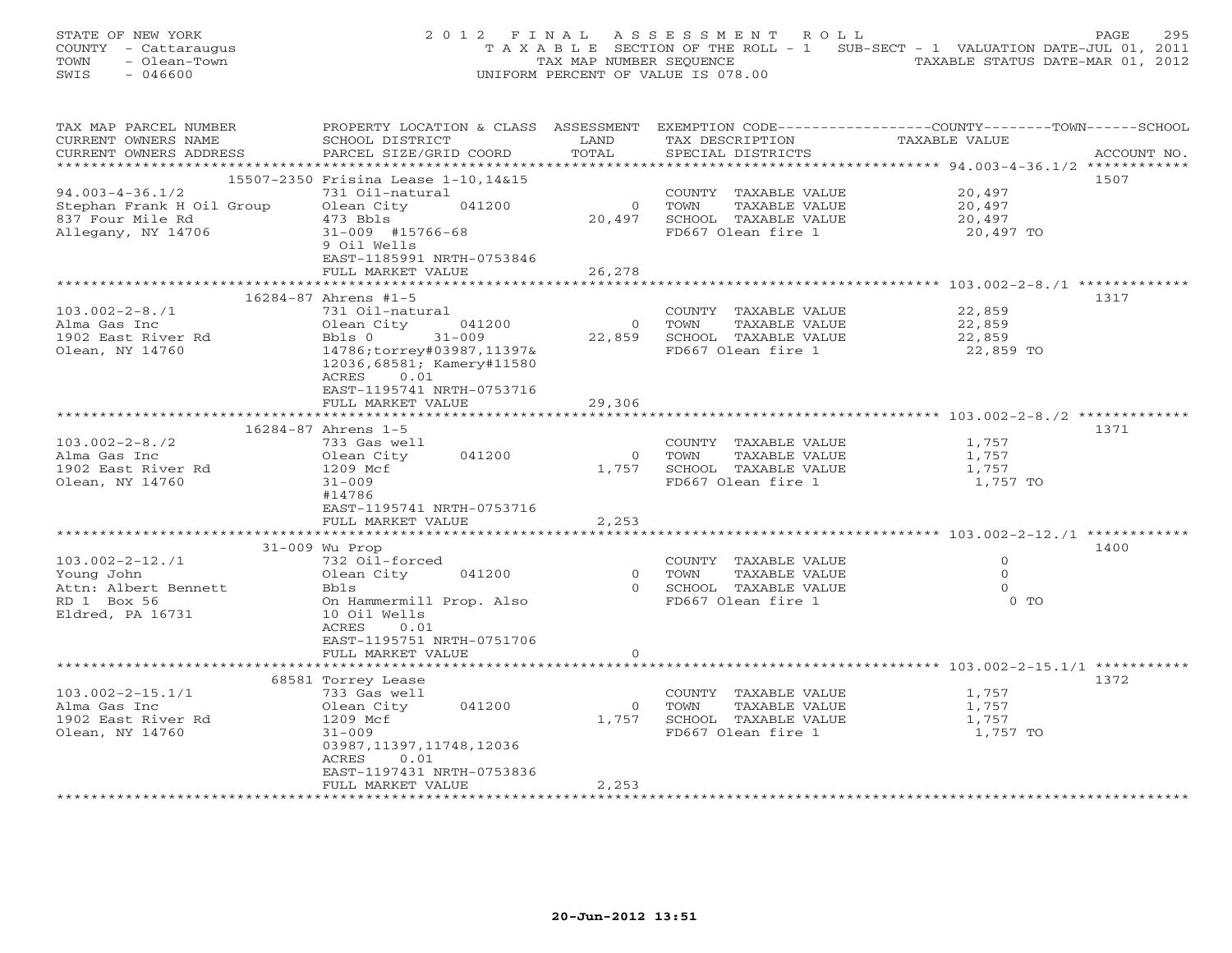| STATE OF NEW YORK    | 2012 FINAL ASSESSMENT ROLL                                                     | 296<br>PAGE. |
|----------------------|--------------------------------------------------------------------------------|--------------|
| COUNTY - Cattaraugus | T A X A B L E SECTION OF THE ROLL - 1 SUB-SECT - 1 VALUATION DATE-JUL 01, 2011 |              |
| TOWN<br>- Olean-Town | TAXABLE STATUS DATE-MAR 01, 2012<br>TAX MAP NUMBER SEOUENCE                    |              |
| SWIS<br>- 046600     | UNIFORM PERCENT OF VALUE IS 078.00                                             |              |

| TAX MAP PARCEL NUMBER                             | PROPERTY LOCATION & CLASS ASSESSMENT      |                |                                               | EXEMPTION CODE-----------------COUNTY-------TOWN------SCHOOL |             |
|---------------------------------------------------|-------------------------------------------|----------------|-----------------------------------------------|--------------------------------------------------------------|-------------|
| CURRENT OWNERS NAME                               | SCHOOL DISTRICT                           | LAND           | TAX DESCRIPTION                               | TAXABLE VALUE                                                |             |
| CURRENT OWNERS ADDRESS                            | PARCEL SIZE/GRID COORD                    | TOTAL          | SPECIAL DISTRICTS                             |                                                              | ACCOUNT NO. |
|                                                   |                                           |                |                                               |                                                              |             |
|                                                   | 66603-15 Kellner, pennzoil, larimer&      |                |                                               |                                                              | 1143        |
| $103.003 - 2 - 63.1/1$                            | 731 Oil-natural                           |                | COUNTY TAXABLE VALUE                          | 53,302                                                       |             |
| Kellner Mark                                      | Portville Centr 047401                    | $\circ$        | TOWN<br>TAXABLE VALUE                         | 53,302                                                       |             |
| 2810 McDuffy Rd                                   | 790.23 Bbls                               | 53,302         | SCHOOL TAXABLE VALUE                          | 53,302                                                       |             |
| Olean, NY 14760                                   | 10 Oil Wells<br>$31 - 009$                |                | FD667 Olean fire 1                            | 53,302 TO                                                    |             |
|                                                   | 09585-86,09234,09472                      |                |                                               |                                                              |             |
|                                                   | 0.01<br>ACRES                             |                |                                               |                                                              |             |
|                                                   | DEED BOOK 808<br>PG-01074                 |                |                                               |                                                              |             |
|                                                   | FULL MARKET VALUE                         | 68,336         |                                               |                                                              |             |
|                                                   | *********************                     | ***********    |                                               |                                                              |             |
|                                                   | 31-009 James Farm                         |                |                                               |                                                              | 1145        |
| $103.003 - 2 - 75.71$                             | 731 Oil-natural                           |                | COUNTY TAXABLE VALUE                          | 162,956                                                      |             |
| Snyder Brothers, Inc                              | Allegany-Limest 042001                    | $\circ$        | TOWN<br>TAXABLE VALUE                         | 162,956                                                      |             |
| PO Box 1022                                       | $01 -01 -04$                              | 162,956        | SCHOOL TAXABLE VALUE                          | 162,956                                                      |             |
| Kinnanning, PA 16201                              | S-9 27 Oil Wells                          |                | FD667 Olean fire 1                            | 162,956 TO                                                   |             |
|                                                   | Bbls 0                                    |                |                                               |                                                              |             |
|                                                   | ACRES<br>0.01                             |                |                                               |                                                              |             |
|                                                   | EAST-1182071 NRTH-0739365                 |                |                                               |                                                              |             |
|                                                   | DEED BOOK 876<br>PG-00008                 |                |                                               |                                                              |             |
|                                                   | FULL MARKET VALUE                         | 208,918        |                                               |                                                              |             |
|                                                   |                                           |                |                                               |                                                              |             |
|                                                   | 60298 Brahaney-Whitney<br>731 Oil-natural |                |                                               | $\Omega$                                                     | 1508        |
| $112.001 - 2 - 1.71$<br>Hydrocarbon Generation In | Portville Centr 047401                    | $\overline{0}$ | COUNTY TAXABLE VALUE<br>TOWN<br>TAXABLE VALUE | $\circ$                                                      |             |
| 4683 Birch Run Rd                                 | $0$ Bbls                                  | $\Omega$       | SCHOOL TAXABLE VALUE                          | $\Omega$                                                     |             |
| Allegany, NY 14706                                | $31 - 009$                                |                | FD667 Olean fire 1                            | $0$ TO                                                       |             |
|                                                   | 15595,65765                               |                |                                               |                                                              |             |
|                                                   | 0.01<br>ACRES                             |                |                                               |                                                              |             |
|                                                   | EAST-1181841 NRTH-0736245                 |                |                                               |                                                              |             |
|                                                   | FULL MARKET VALUE                         | $\circ$        |                                               |                                                              |             |
|                                                   |                                           |                |                                               |                                                              |             |
|                                                   | 4 May Rock                                |                |                                               |                                                              | 1125        |
| $112.002 - 1 - 2.71$                              | 731 Oil-natural                           |                | COUNTY TAXABLE VALUE                          | $\Omega$                                                     |             |
| Brenan Lois                                       | Portville Centr 047401                    | $\Omega$       | TAXABLE VALUE<br>TOWN                         | $\mathbf{O}$                                                 |             |
| Norris Oil Co                                     | 04 01 04                                  | $\Omega$       | SCHOOL TAXABLE VALUE                          | $\Omega$                                                     |             |
| PO Box 172                                        | 6 Oil Wells                               |                | FD667 Olean fire 1                            | $0$ TO                                                       |             |
| Olean, NY 14760                                   | <b>Bbls</b>                               |                |                                               |                                                              |             |
|                                                   | FULL MARKET VALUE                         | $\circ$        |                                               |                                                              |             |
|                                                   | *****************************             |                |                                               |                                                              |             |
| 05097-6857 McDivitt                               |                                           |                |                                               |                                                              | 1147        |
| $112.002 - 1 - 12.71$                             | 731 Oil-natural                           |                | COUNTY TAXABLE VALUE                          | 30,773                                                       |             |
| Woodruff Michael                                  | Portville Centr 047401                    | $\circ$        | TOWN<br>TAXABLE VALUE                         | 30,773                                                       |             |
| 108 Forest Ave 5                                  | 721BBLS                                   | 30,773         | SCHOOL TAXABLE VALUE                          | 30,773                                                       |             |
| Smethport, PA 16749                               | 31-009 8 Oil Wells                        |                | FD667 Olean fire 1                            | 30,773 TO                                                    |             |
|                                                   | 18530,66156,60575,66569                   |                |                                               |                                                              |             |
|                                                   | ACRES<br>0.01                             |                |                                               |                                                              |             |
|                                                   | EAST-1198881 NRTH-0734435                 |                |                                               |                                                              |             |
|                                                   | FULL MARKET VALUE                         | 39,453         |                                               |                                                              |             |
|                                                   |                                           |                |                                               |                                                              |             |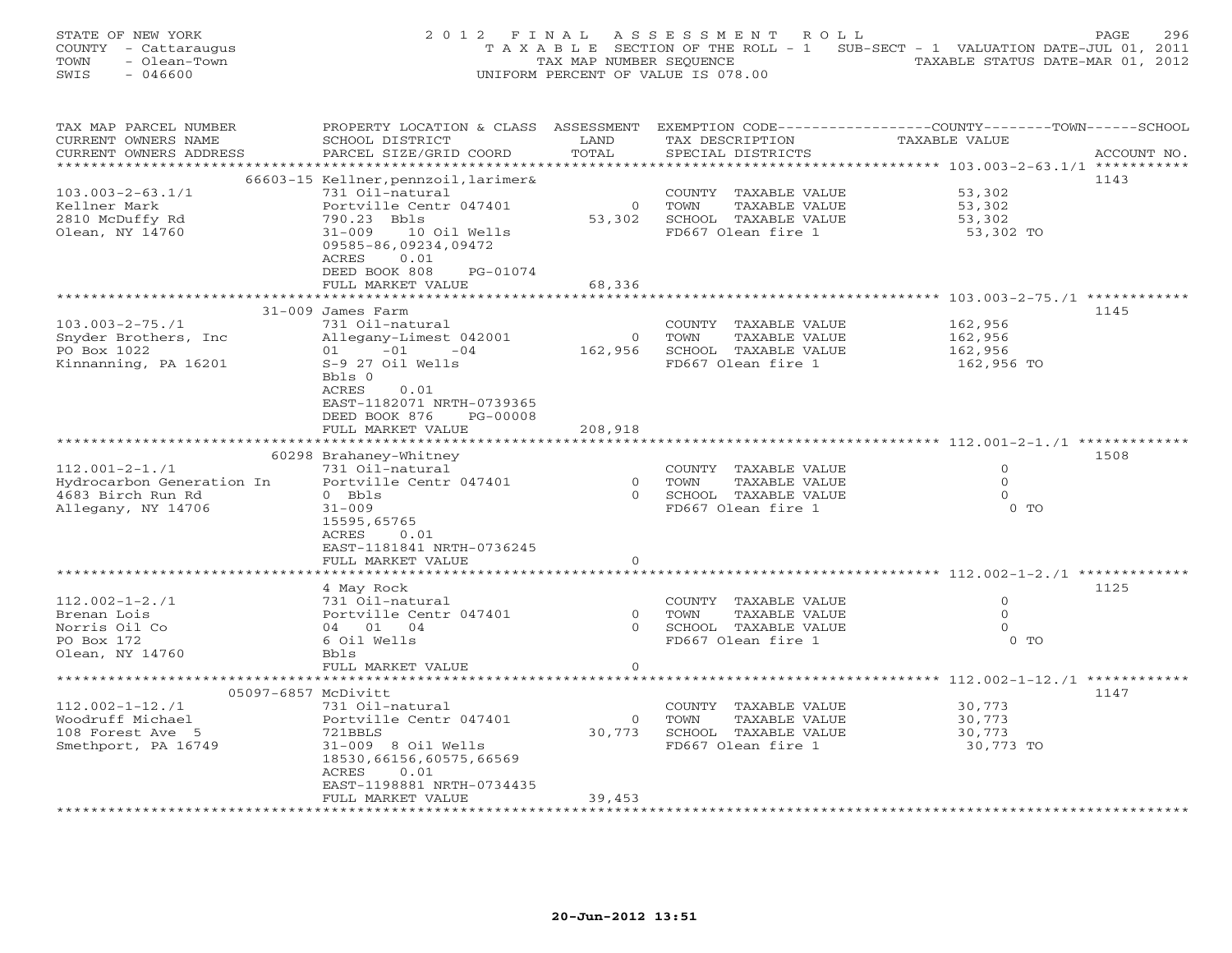|      | STATE OF NEW YORK    | 2012 FINAL ASSESSMENT ROLL                                                     |                                  | PAGE | 297 |
|------|----------------------|--------------------------------------------------------------------------------|----------------------------------|------|-----|
|      | COUNTY - Cattaraugus | T A X A B L E SECTION OF THE ROLL - 1 SUB-SECT - 1 VALUATION DATE-JUL 01, 2011 |                                  |      |     |
| TOWN | - Olean-Town         | TAX MAP NUMBER SEOUENCE                                                        | TAXABLE STATUS DATE-MAR 01, 2012 |      |     |
| SWIS | - 046600             | UNIFORM PERCENT OF VALUE IS 078.00                                             |                                  |      |     |
|      |                      |                                                                                |                                  |      |     |
|      |                      |                                                                                |                                  |      |     |

| TAX MAP PARCEL NUMBER  | PROPERTY LOCATION & CLASS | ASSESSMENT | EXEMPTION CODE---       | -COUNTY------<br>-TOWN- | - SCHOOL     |
|------------------------|---------------------------|------------|-------------------------|-------------------------|--------------|
| CURRENT OWNERS NAME    | SCHOOL DISTRICT           | LAND       | TAX DESCRIPTION         | TAXABLE VALUE           |              |
| CURRENT OWNERS ADDRESS | PARCEL SIZE/GRID COORD    | TOTAL      | SPECIAL DISTRICTS       |                         | ACCOUNT NO.  |
|                        |                           |            |                         |                         | ************ |
|                        | 65853-62 Mcdivitt Farm    |            |                         |                         | 1137         |
| $112.002 - 1 - 38.71$  | 731 Oil-natural           |            | TAXABLE VALUE<br>COUNTY | 21,217                  |              |
| Miller Oil Co          | Portville Centr 047401    |            | TAXABLE VALUE<br>TOWN   | 21,217                  |              |
| Thomas A. Miller       | 398.41 BBLS.              | 21,217     | SCHOOL<br>TAXABLE VALUE | 21,217                  |              |
| 560 Rte. 16 S          | 31-009 12 Oil Wells       |            | FD667 Olean fire 1      | 21,217 TO               |              |
| Olean, NY 14760        | 05291, 05516              |            |                         |                         |              |
|                        | FULL MARKET VALUE         | 27,201     |                         |                         |              |
|                        |                           |            |                         |                         |              |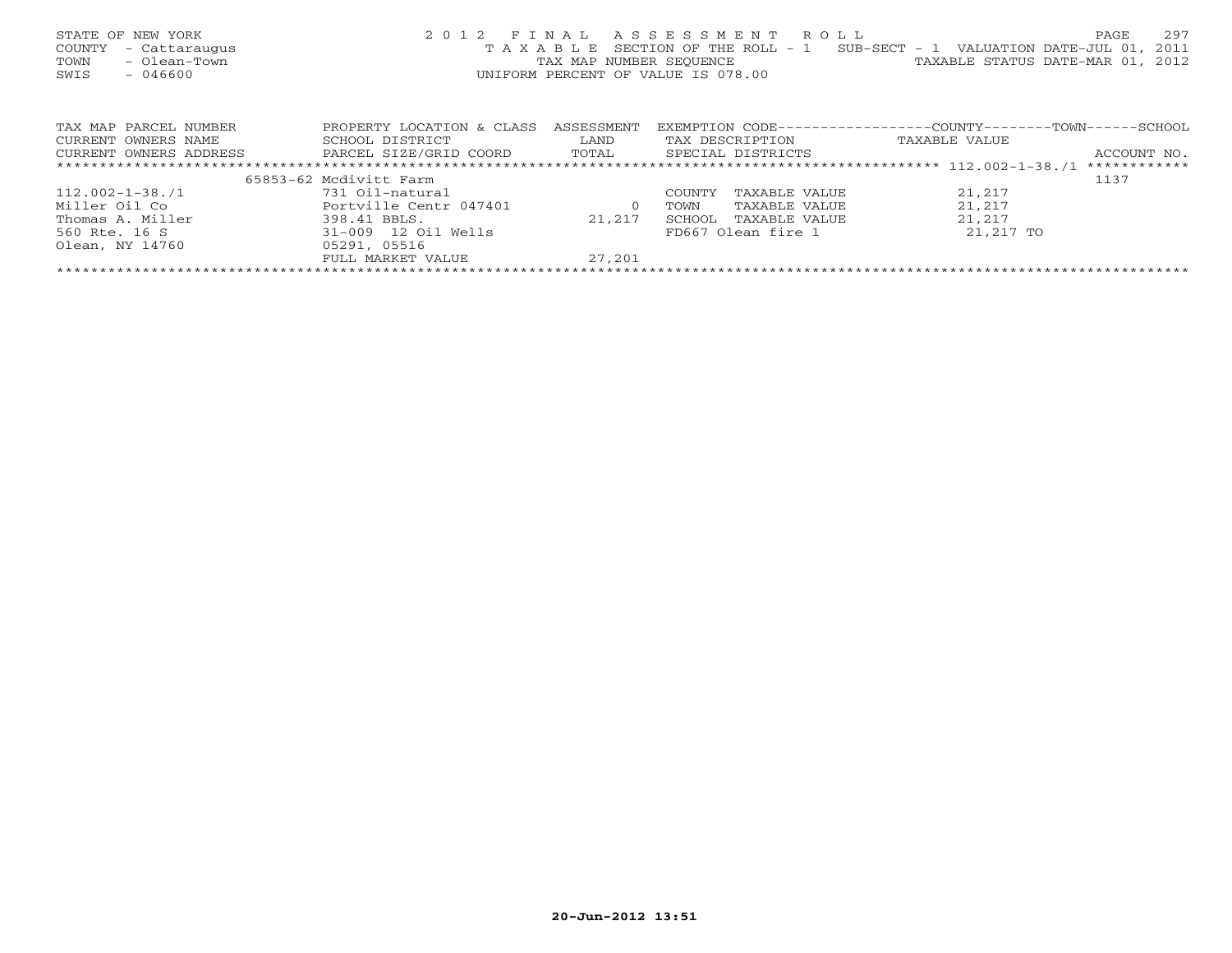|      | STATE OF NEW YORK    | 2012 FINAL ASSESSMENT ROLL |                                                                                |  |                                  |                        | PAGE | 298 |
|------|----------------------|----------------------------|--------------------------------------------------------------------------------|--|----------------------------------|------------------------|------|-----|
|      | COUNTY - Cattaraugus |                            | T A X A B L E SECTION OF THE ROLL - 1 SUB-SECT - 1 VALUATION DATE-JUL 01, 2011 |  |                                  |                        |      |     |
| TOWN | - Olean-Town         |                            |                                                                                |  | TAXABLE STATUS DATE-MAR 01, 2012 |                        |      |     |
| SWIS | - 046600             |                            |                                                                                |  |                                  | RPS150/V04/L015        |      |     |
|      |                      |                            | UNIFORM PERCENT OF VALUE IS 078.00                                             |  |                                  | CURRENT DATE 6/20/2012 |      |     |
|      |                      |                            |                                                                                |  |                                  |                        |      |     |

#### R O L L S U B S E C T I O N - 1 - T O T A L S

#### \*\*\* S P E C I A L D I S T R I C T S U M M A R Y \*\*\*

| CODE | DISTRICT NAME        | TOTAL<br>PARCELS | EXTENSTON<br>TYPE | <b>EXTENSION</b><br><b>VALUE</b> | AD VALOREM<br><b>VALUE</b> | <b>EXEMPT</b><br>AMOUNT | TAXABLE<br>VALUE |
|------|----------------------|------------------|-------------------|----------------------------------|----------------------------|-------------------------|------------------|
|      | FD667 Olean fire 1   |                  | 16 TOTAL          |                                  | 320,539                    |                         | 320,539          |
|      | FP661 Hinsdale fire  |                  | $3$ TOTAL         |                                  | 495,417                    |                         | 495,417          |
|      | FP662 Olean fire pro |                  | 2 TOTAL           |                                  | 23,433                     |                         | 23,433           |

#### \*\*\* S C H O O L D I S T R I C T S U M M A R Y \*\*\*

| CODE                       | DISTRICT NAME                         | TOTAL<br>PARCELS | ASSESSED<br>LAND | ASSESSED<br>TOTAL  | <b>EXEMPT</b><br>AMOUNT | TOTAL<br>TAXABLE   | <b>STAR</b><br>AMOUNT | STAR<br>TAXABLE    |
|----------------------------|---------------------------------------|------------------|------------------|--------------------|-------------------------|--------------------|-----------------------|--------------------|
| 041200                     | Olean City<br>Allegany-Limestone      | 11<br>$\sim$     |                  | 73,635<br>165,045  |                         | 73,635<br>165,045  |                       | 73,635<br>165,045  |
| 042001<br>044601<br>047401 | Hinsdale Central<br>Portville Central |                  |                  | 495,417<br>105,292 |                         | 495,417<br>105,292 |                       | 495,417<br>105,292 |
|                            | SUB-TOTAL                             | 21               |                  | 839,389            |                         | 839,389            |                       | 839,389            |
|                            | TOTAL                                 | 21               |                  | 839,389            |                         | 839,389            |                       | 839,389            |

#### \*\*\* S Y S T E M C O D E S S U M M A R Y \*\*\*

### NO SYSTEM EXEMPTIONS AT THIS LEVEL

#### \*\*\* E X E M P T I O N S U M M A R Y \*\*\*

#### NO EXEMPTIONS AT THIS LEVEL

| ROLL |                | TOTAL          |      | <b>CCFCCFI</b> | AXABLE             | TAXABLE     | TAXABLE        | <b>STAR</b>      |
|------|----------------|----------------|------|----------------|--------------------|-------------|----------------|------------------|
| SEC  | DESCRIPTION    | <b>PARCELS</b> | LAND | TOTAL          | $C$ $\cap$ TINIMIZ | TOWN        | ⊂∩¤∩∩t<br>HUUL | <b>PAYARI</b> .F |
|      | <b>TAXABLE</b> | <u>_</u>       |      | າ ດ ເ          | 389<br>າ ລິດ       | 839<br>,389 | 389            | ,389             |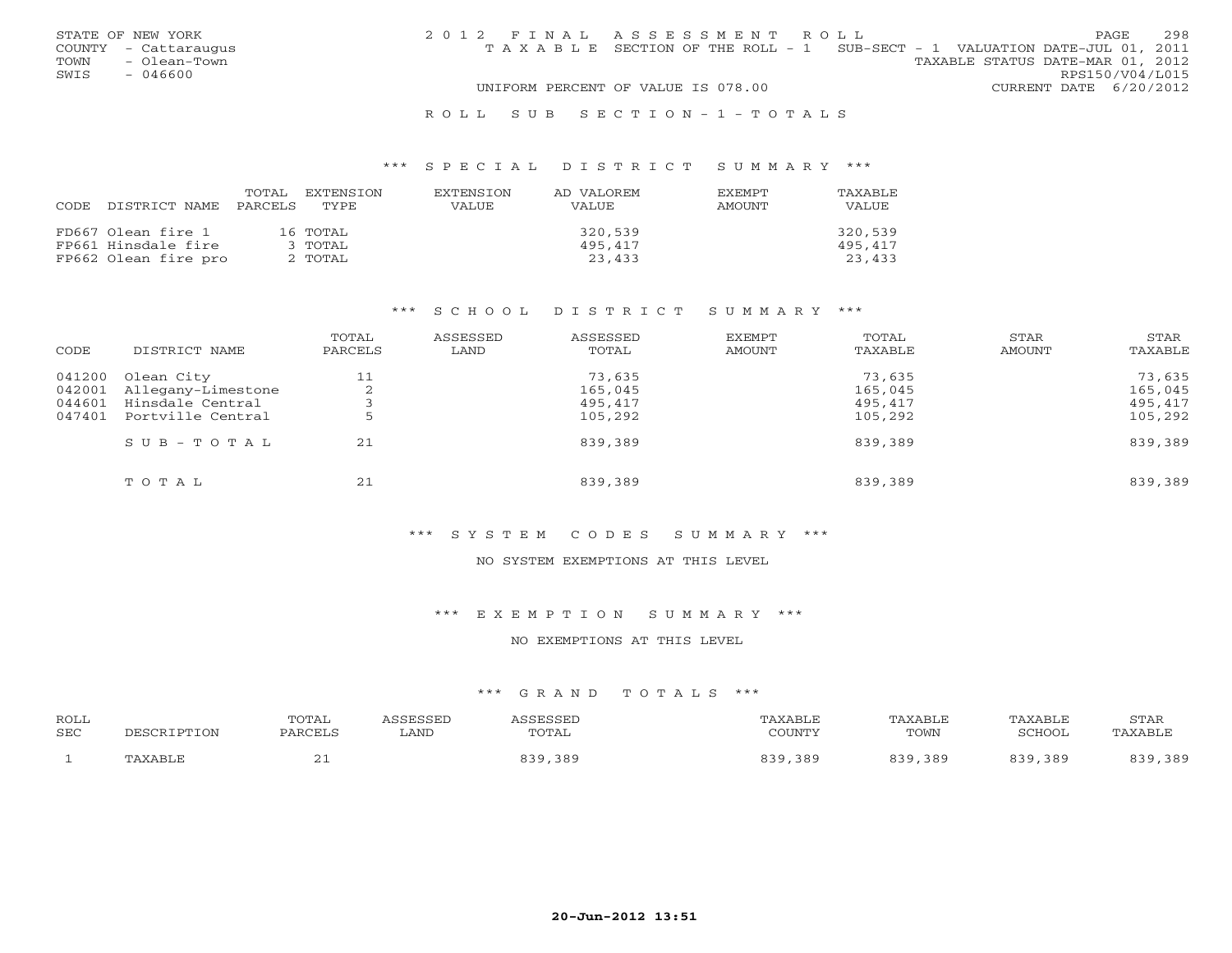| STATE OF NEW YORK<br>COUNTY<br>- Cattaraugus<br>- Olean-Town<br>TOWN<br>SWIS<br>$-046600$ | 2 0 1 2<br>TAXABLE        | FINAL      | A S S E S S M E N T R O L L<br>SECTION OF THE ROLL - 1<br>UNIFORM PERCENT OF VALUE IS 078.00 | 299<br>PAGE<br>SUB-SECT - 2 VALUATION DATE-JUL 01,<br>2011<br>TAX MAP NUMBER SEQUENCE TAXABLE STATUS DATE-MAR 01, 2012 |
|-------------------------------------------------------------------------------------------|---------------------------|------------|----------------------------------------------------------------------------------------------|------------------------------------------------------------------------------------------------------------------------|
| TAX MAP PARCEL NUMBER                                                                     | PROPERTY LOCATION & CLASS | ASSESSMENT |                                                                                              | EXEMPTION CODE-----------------COUNTY-------TOWN------SCHOOL                                                           |
| CURRENT OWNERS NAME                                                                       | SCHOOL DISTRICT           | LAND       | TAX DESCRIPTION                                                                              | TAXABLE VALUE                                                                                                          |
| CURRENT OWNERS ADDRESS                                                                    | PARCEL SIZE/GRID COORD    | TOTAL      | SPECIAL DISTRICTS                                                                            | ACCOUNT NO.                                                                                                            |
|                                                                                           |                           |            |                                                                                              | ***************                                                                                                        |
|                                                                                           | 615 Barnum Rd             |            |                                                                                              | 0351                                                                                                                   |
| $112.002 - 1 - 31$                                                                        | 210 1 Family Res          |            | COUNTY<br>TAXABLE VALUE                                                                      | 52,000                                                                                                                 |
| Levia David E                                                                             | Portville Centr 047401    | 6,000      | TAXABLE VALUE<br>TOWN                                                                        | 52,000                                                                                                                 |
| 3847 Wing Hollow Rd                                                                       | 03 01<br>04               | 52,000     | SCHOOL<br>TAXABLE VALUE                                                                      | 52,000                                                                                                                 |
| Allegany, NY 14706                                                                        | S-5 Mix Creek Oil #2      |            | FD667 Olean fire 1                                                                           | 52,000 TO                                                                                                              |
|                                                                                           | 4.28<br>ACRES             |            |                                                                                              |                                                                                                                        |
|                                                                                           | EAST-1194957 NRTH-0730188 |            |                                                                                              |                                                                                                                        |
|                                                                                           | DEED BOOK 15084 PG-7001   |            |                                                                                              |                                                                                                                        |
|                                                                                           | FULL MARKET VALUE         | 66,667     |                                                                                              |                                                                                                                        |
|                                                                                           |                           |            |                                                                                              |                                                                                                                        |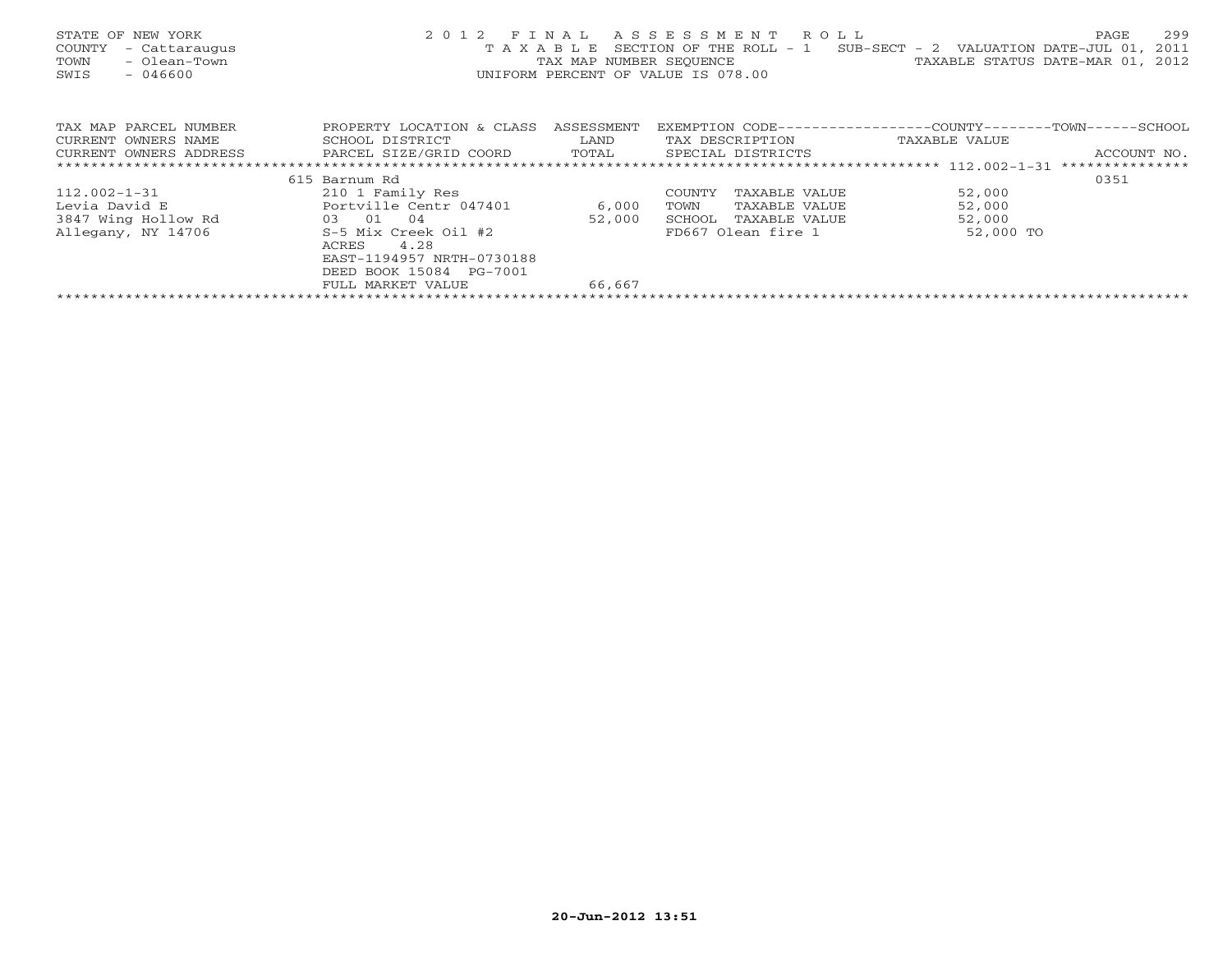|      | STATE OF NEW YORK    | 2012 FINAL ASSESSMENT ROLL |                                                                                |                                  |                        | <b>PAGE</b> | 300 |
|------|----------------------|----------------------------|--------------------------------------------------------------------------------|----------------------------------|------------------------|-------------|-----|
|      | COUNTY - Cattaraugus |                            | T A X A B L E SECTION OF THE ROLL - 1 SUB-SECT - 2 VALUATION DATE-JUL 01, 2011 |                                  |                        |             |     |
| TOWN | - Olean-Town         |                            |                                                                                | TAXABLE STATUS DATE-MAR 01, 2012 |                        |             |     |
| SWIS | $-046600$            |                            |                                                                                |                                  | RPS150/V04/L015        |             |     |
|      |                      |                            | UNIFORM PERCENT OF VALUE IS 078.00                                             |                                  | CURRENT DATE 6/20/2012 |             |     |
|      |                      |                            |                                                                                |                                  |                        |             |     |

#### R O L L S U B S E C T I O N - 2 - T O T A L S

#### \*\*\* S P E C I A L D I S T R I C T S U M M A R Y \*\*\*

|                    | TOTAL<br>EXTENSION      | <b>EXTENSION</b> | AD VALOREM | EXEMPT | TAXABLE |
|--------------------|-------------------------|------------------|------------|--------|---------|
| CODE DISTRICT NAME | <b>PARCELS</b><br>TYPE. | VALUE            | VALUE      | AMOUNT | VALUE   |
| FD667 Olean fire 1 | TOTAL                   |                  | 52,000     |        | 52,000  |
|                    |                         |                  |            |        |         |

# \*\*\* S C H O O L D I S T R I C T S U M M A R Y \*\*\*

| CODE   | DISTRICT NAME     | TOTAL<br>PARCELS | ASSESSED<br>LAND | ASSESSED<br>TOTAL | EXEMPT<br>AMOUNT | TOTAL<br>TAXABLE | STAR<br>AMOUNT | STAR<br>TAXABLE |
|--------|-------------------|------------------|------------------|-------------------|------------------|------------------|----------------|-----------------|
| 047401 | Portville Central |                  | 6,000            | 52,000            |                  | 52,000           |                | 52,000          |
|        | SUB-TOTAL         |                  | 6,000            | 52,000            |                  | 52,000           |                | 52,000          |
|        | TOTAL             |                  | 6,000            | 52,000            |                  | 52,000           |                | 52,000          |

# \*\*\* S Y S T E M C O D E S S U M M A R Y \*\*\*

#### NO SYSTEM EXEMPTIONS AT THIS LEVEL

#### \*\*\* E X E M P T I O N S U M M A R Y \*\*\*

#### NO EXEMPTIONS AT THIS LEVEL

| <b>ROLL</b> |                | TOTAL          | SSESSED | <b>CCFCCFT</b> | 'AXABLE | TAXABLE         | TAXABLE | STAR    |
|-------------|----------------|----------------|---------|----------------|---------|-----------------|---------|---------|
| SEC         | TON            | <b>PARCELS</b> | LAND    | TOTAL          | COUNTY  | TOWN            | SCHOOL  | TAXABLE |
|             | <b>TAXARIF</b> |                | 000     | ,000<br>- -    | 000     | $ \sim$<br>,000 | 000     | 000     |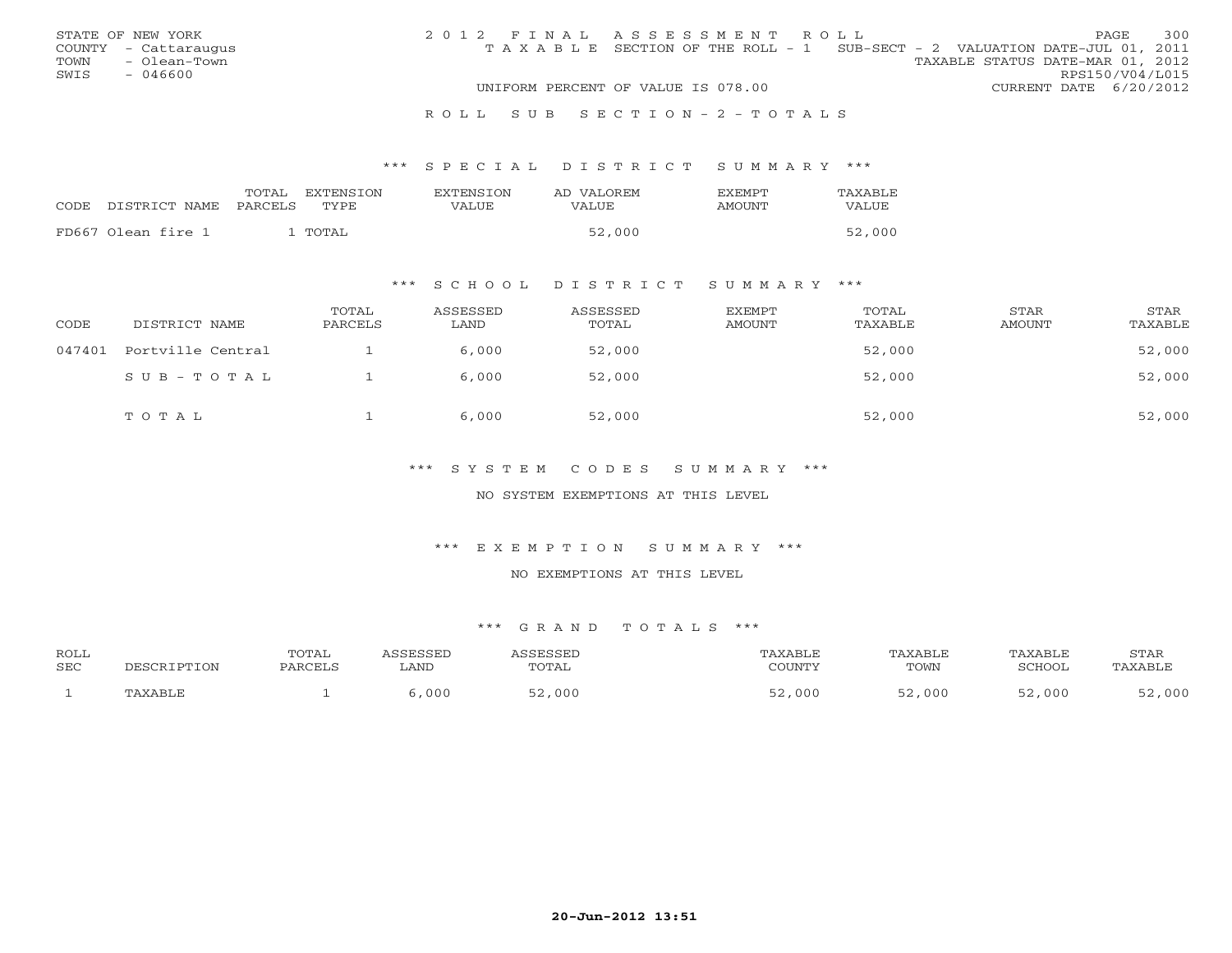| STATE OF NEW YORK    | 2012 FINAL ASSESSMENT ROLL            | 301<br>PAGE                      |
|----------------------|---------------------------------------|----------------------------------|
| COUNTY - Cattaraugus | T A X A B L E SECTION OF THE ROLL - 1 | VALUATION DATE-JUL 01, 2011      |
| - Olean-Town<br>TOWN |                                       | TAXABLE STATUS DATE-MAR 01, 2012 |
| SWIS<br>- 046600     | UNIFORM PERCENT OF VALUE IS 078.00    | RPS150/V04/L015                  |
|                      |                                       | CURRENT DATE 6/20/2012           |

#### R O L L S E C T I O N T O T A L S

#### \*\*\* S P E C I A L D I S T R I C T S U M M A R Y \*\*\*

| CODE. | DISTRICT NAME        | TOTAL<br>PARCELS | EXTENSION<br>TYPE | <b>EXTENSION</b><br>VALUE | AD VALOREM<br>VALUE | EXEMPT<br>AMOUNT | TAXABLE<br>VALUE |
|-------|----------------------|------------------|-------------------|---------------------------|---------------------|------------------|------------------|
|       | SD664 Dugan E Ext Se |                  | 18 MOVTAX         |                           |                     |                  |                  |
|       | FD667 Olean fire 1   |                  | 521 TOTAL         |                           | 24963,341           |                  | 24963,341        |
|       | FD668 Westons fire   |                  | 278 TOTAL         |                           | 18482,660           |                  | 18482,660        |
|       | FP661 Hinsdale fire  |                  | 323 TOTAL         |                           | 17693,455           |                  | 17693,455        |
|       | FP662 Olean fire pro |                  | 68 TOTAL          |                           | 3661,653            |                  | 3661,653         |
|       | FP663 Westons fire p |                  | 173 TOTAL         |                           | 15670,070           |                  | 15670,070        |
|       | LD665 Hillcrest ligh |                  | 22 TOTAL          |                           | 2223,050            |                  | 2223,050         |
|       | LD669 Mccann light   |                  | 19 TOTAL          |                           | 1226,900            |                  | 1226,900         |
|       | SD660 E olean sewer  |                  | 154 MOVTAX        |                           |                     |                  |                  |
|       | SD663 Dugan E Sewer  |                  | 21 MOVTAX         |                           |                     |                  |                  |

#### \*\*\* S C H O O L D I S T R I C T S U M M A R Y \*\*\*

| CODE   | DISTRICT NAME      | TOTAL<br>PARCELS | ASSESSED<br>LAND | ASSESSED<br>TOTAL | EXEMPT<br>AMOUNT | TOTAL<br>TAXABLE | STAR<br>AMOUNT | STAR<br>TAXABLE |
|--------|--------------------|------------------|------------------|-------------------|------------------|------------------|----------------|-----------------|
| 041200 | Olean City         | 902              | 10127,110        | 54604,215         | 638,379          | 53965,836        | 13228,610      | 40737,226       |
| 042001 | Allegany-Limestone | 22               | 490,600          | 985,335           |                  | 985,335          | 70,200         | 915,135         |
| 044601 | Hinsdale Central   | 303              | 3358,120         | 16186,055         | 341,845          | 15844,210        | 4129,230       | 11714,980       |
| 047401 | Portville Central  | 138              | 2689,580         | 8833,159          | 33,850           | 8799,309         | 1436,490       | 7362,819        |
|        | $SUB - TO T AL$    | 1,365            | 16665,410        | 80608,764         | 1014,074         | 79594,690        | 18864,530      | 60730,160       |
|        | TOTAL              | 1,365            | 16665,410        | 80608,764         | 1014,074         | 79594,690        | 18864,530      | 60730,160       |

#### \*\*\* S Y S T E M C O D E S S U M M A R Y \*\*\*

NO SYSTEM EXEMPTIONS AT THIS LEVEL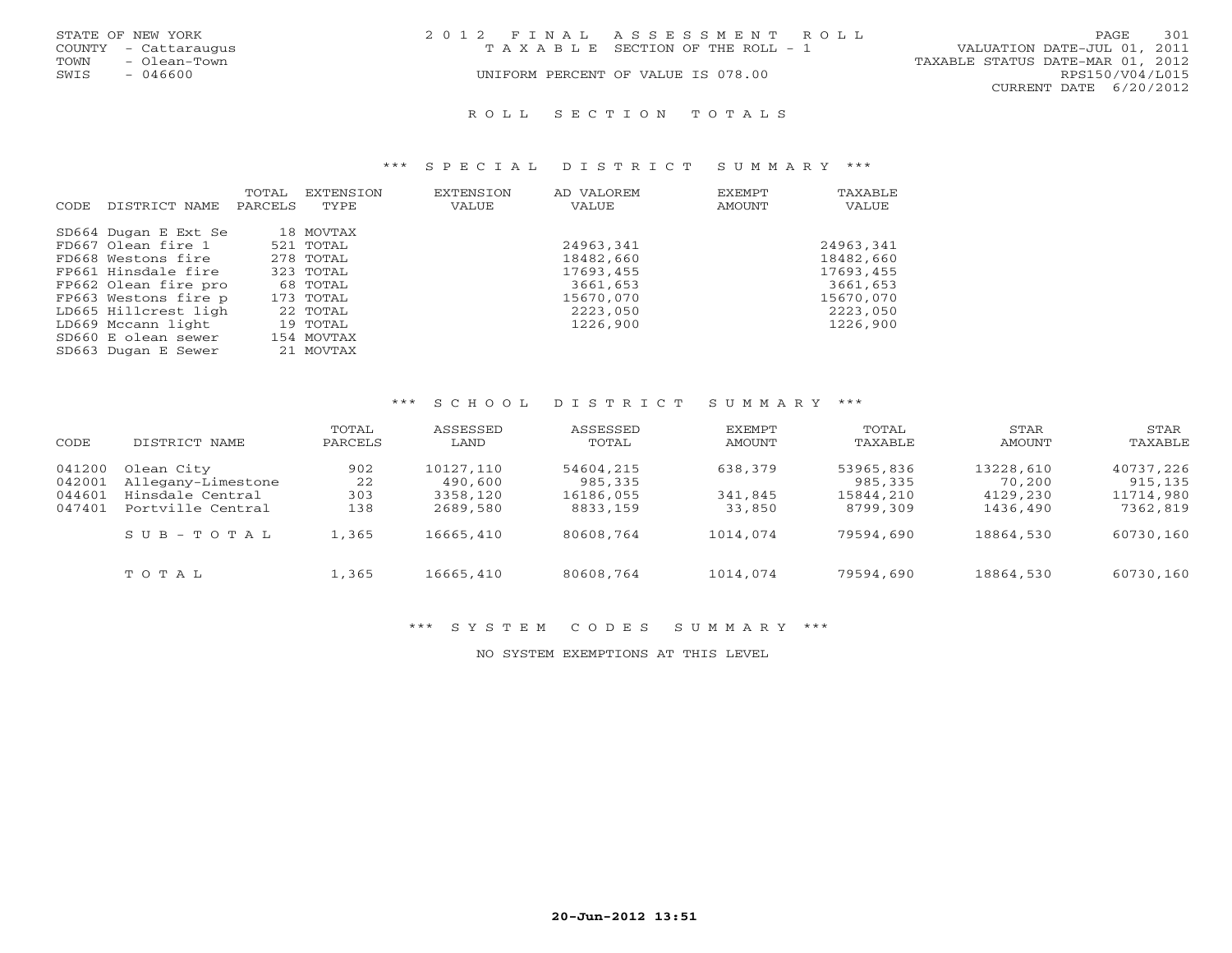|      | STATE OF NEW YORK    | 2012 FINAL ASSESSMENT ROLL            |                                  | PAGE            | 302 |
|------|----------------------|---------------------------------------|----------------------------------|-----------------|-----|
|      | COUNTY - Cattaraugus | T A X A B L E SECTION OF THE ROLL - 1 | VALUATION DATE-JUL 01, 2011      |                 |     |
| TOWN | - Olean-Town         |                                       | TAXABLE STATUS DATE-MAR 01, 2012 |                 |     |
| SWIS | - 046600             | UNIFORM PERCENT OF VALUE IS 078.00    |                                  | RPS150/V04/L015 |     |
|      |                      |                                       | CURRENT DATE 6/20/2012           |                 |     |
|      |                      |                                       |                                  |                 |     |

#### \*\*\* E X E M P T I O N S U M M A R Y \*\*\*

|       |              | TOTAL   |               |          |           |
|-------|--------------|---------|---------------|----------|-----------|
| CODE  | DESCRIPTION  | PARCELS | <b>COUNTY</b> | TOWN     | SCHOOL    |
| 41101 | VET C/T      | 14      | 16,240        | 16,240   |           |
| 41121 | WVET C/T     | 56      | 463,315       | 463,315  |           |
| 41131 | CVET C/T     | 71      | 968,164       | 968,164  |           |
| 41141 | DVET C/T     | 22      | 358,336       | 358,336  |           |
| 41161 | CW 15 VET/   | 5       | 41,955        | 41,955   |           |
| 41162 | $CW_15_VET/$ |         | 26,985        |          |           |
| 41400 | CLERGY       |         | 1,500         | 1,500    | 1,500     |
| 41720 | AG DIST      |         |               |          |           |
| 41800 | AGED C/T/S   | 30      | 682,148       | 682,148  | 771,275   |
| 41802 | AGED C       | 3       | 78,045        |          |           |
| 41805 | AGED C/S     | 14      | 191,772       |          | 204,979   |
| 41834 | SR STAR      | 169     |               |          | 7042,650  |
| 41854 | RES STAR     | 512     |               |          | 11790,480 |
| 41864 | RES ST MH    | 2       |               |          | 31,400    |
| 47460 | FOREST/A74   |         | 36,320        | 36,320   | 36,320    |
|       | TOTAL        | 904     | 2864,780      | 2567,978 | 19878,604 |

R O L L S E C T I O N T O T A L S

| ROLL<br><b>SEC</b> | DESCRIPTION | TOTAL<br>PARCELS | \SSESSED<br><b>LAND</b> | `SSESSED<br>TOTAL | TAXABLE<br>COUNTY | TAXABLE<br>TOWN | TAXABLE<br>SCHOOL | STAR<br>TAXABLE |
|--------------------|-------------|------------------|-------------------------|-------------------|-------------------|-----------------|-------------------|-----------------|
|                    | TAXABLE     | ,365             | 16665,410               | 80608,764         | 77743.984         | 78040,786       | 79594,690         | 60730,160       |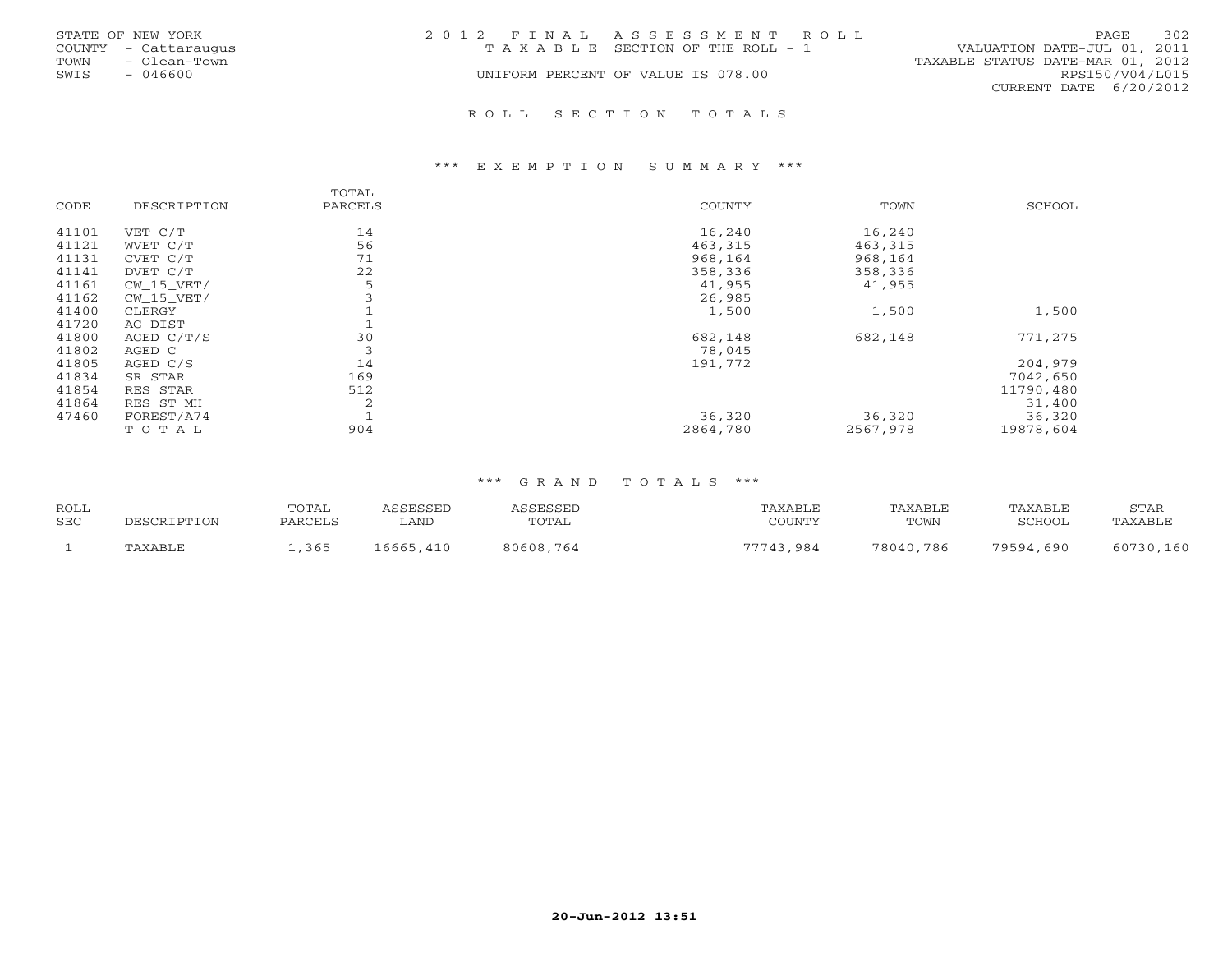# STATE OF NEW YORK 2 0 1 2 F I N A L A S S E S S M E N T R O L L PAGE 303

COUNTY - Cattaraugus SPECIAL FRANCHISE SECTION OF THE ROLL - 5 VALUATION DATE-JUL 01, 2011 TOWN - Olean-Town TAX MAP NUMBER SEQUENCE TAXABLE STATUS DATE-MAR 01, 2012 SWIS - 046600 UNIFORM PERCENT OF VALUE IS 078.00 TAX MAP PARCEL NUMBER PROPERTY LOCATION & CLASS ASSESSMENT EXEMPTION CODE----------------COUNTY-------TOWN------SCHOOL CURRENT OWNERS NAME SCHOOL DISTRICT AND TAX DESCRIPTION TAXABLE VALUE CURRENT OWNERS ADDRESS PARCEL SIZE/GRID COORD TOTAL SPECIAL DISTRICTS ACCOUNT NO. \*\*\*\*\*\*\*\*\*\*\*\*\*\*\*\*\*\*\*\*\*\*\*\*\*\*\*\*\*\*\*\*\*\*\*\*\*\*\*\*\*\*\*\*\*\*\*\*\*\*\*\*\*\*\*\*\*\*\*\*\*\*\*\*\*\*\*\*\*\*\*\*\*\*\*\*\*\*\*\*\*\*\*\*\*\*\*\*\*\*\*\*\*\*\*\*\*\*\*\*\*\*\* 103.001-2-47.2 \*\*\*\*\*\*\*\*\*\*\*\*\* Off South Un 1706103.001-2-47.2 861 Elec & gas COUNTY TAXABLE VALUE 5,000 Niagara Mohawk Power Corp Olean City 041200 5,000 TOWN TAXABLE VALUE 5,000 300 Erie Blvd West Lots 9,10,14 Town 1 Range 5,000 SCHOOL TAXABLE VALUE 5,000 Syracuse, NY 13202 4 4 5,000 TO 667 Olean fire 1 5,000 TO ACRES 5.16 EAST-1189771 NRTH-0750737 FULL MARKET VALUE 6,410 \*\*\*\*\*\*\*\*\*\*\*\*\*\*\*\*\*\*\*\*\*\*\*\*\*\*\*\*\*\*\*\*\*\*\*\*\*\*\*\*\*\*\*\*\*\*\*\*\*\*\*\*\*\*\*\*\*\*\*\*\*\*\*\*\*\*\*\*\*\*\*\*\*\*\*\*\*\*\*\*\*\*\*\*\*\*\*\*\*\*\*\*\*\*\*\*\*\*\*\*\*\*\* 566.000-9902-123.700/288 \*\*\* 1174566.000-9902-123.700/288 861 Elec & gas COUNTY TAXABLE VALUE 341,752 National Fuel Gas Dist Olean City 041200 0 TOWN TAXABLE VALUE 341,752 Attional Fuel Gas Dist and Diean City and the second of the second of the second of the second of the second o<br>
Attn: Real Property Tax Dept Special Franchise 341,752 SCHOOL TAXABLE VALUE 341,752<br>
FULL MARKET VALUE 438,144 e and the special results of the set of the SCHOOL TAXABLE VALUE of the SCHOOL SCHOOL SCHOOL SCHOOL CONSULTER<br>Buffalo, NY 14221-5887 FULL MARKET VALUE 438,144 FD668 Westons fire protect Buffalo, NY 14221-5887 FP663 Westons fire protect 136,701 TO \*\*\*\*\*\*\*\*\*\*\*\*\*\*\*\*\*\*\*\*\*\*\*\*\*\*\*\*\*\*\*\*\*\*\*\*\*\*\*\*\*\*\*\*\*\*\*\*\*\*\*\*\*\*\*\*\*\*\*\*\*\*\*\*\*\*\*\*\*\*\*\*\*\*\*\*\*\*\*\*\*\*\*\*\*\*\*\*\*\*\*\*\*\*\*\*\*\*\*\*\*\*\* 566.000-9902-131.600/288 \*\*\* 1177566.000-9902-131.600/288 861 Elec & gas COUNTY TAXABLE VALUE 291,066 Nys Electric & Gas Corp Olean City 041200 0 TOWN TAXABLE VALUE 291,066 Attn: Local Tax Dept. 50% 041200 School 291,066 SCHOOL TAXABLE VALUE 291,066 70 Farm View Dr. Freeport Special Franchise FD667 Olean fire 1 291,066 TO New Gloucester, ME 04260 FULL MARKET VALUE 373,162 \*\*\*\*\*\*\*\*\*\*\*\*\*\*\*\*\*\*\*\*\*\*\*\*\*\*\*\*\*\*\*\*\*\*\*\*\*\*\*\*\*\*\*\*\*\*\*\*\*\*\*\*\*\*\*\*\*\*\*\*\*\*\*\*\*\*\*\*\*\*\*\*\*\*\*\*\*\*\*\*\*\*\*\*\*\*\*\*\*\*\*\*\*\*\*\*\*\*\*\*\*\*\* 566.000-9902-132.350/188 \*\*\*

|                           |                      |          |                                         | 1176                               |
|---------------------------|----------------------|----------|-----------------------------------------|------------------------------------|
| 566.000-9902-132.350/188  | 861 Elec & gas       |          | TAXABLE VALUE<br>COUNTY                 | 598,467                            |
| Niagara Mohawk Power Corp | Olean City 041200    | $\circ$  | TAXABLE VALUE<br>TOWN                   | 598,467                            |
| Real Estate Tax Dept      | 67%                  | 598,467  | SCHOOL TAXABLE VALUE                    | 598,467                            |
| 300 Erie Blyd West        | FULL MARKET VALUE    | 767,265  | FD667 Olean fire 1                      | 418,927 TO                         |
| Syracuse, NY 13202        |                      |          | FD668 Westons fire                      | 59,847 TO                          |
|                           |                      |          | FP661 Hinsdale fire protec              | 48,301 TO                          |
|                           |                      |          | FP663 Westons fire protect              | 59,847 TO                          |
|                           |                      |          | * * * * * * * * * * * * * * * * * * * * | $566.000 - 9902 - 631.900$ ******* |
|                           |                      |          |                                         | 1175                               |
| 566.000-9902-631.900      | 866 Telephone        |          | TAXABLE VALUE<br>COUNTY                 | 95,102                             |
| Verizon New York Inc      | Olean City 041200    |          | TAXABLE VALUE<br>TOWN                   | 95,102                             |
| Attn: Property Tax Dept.  | 41% 041200 School    | 95,102   | SCHOOL TAXABLE VALUE                    | 95,102                             |
| PO Box 152206             | FULL MARKET VALUE    | 121,926  | FD667 Olean fire 1                      | 71,327 TO                          |
| Irving, TX 75015-2206     |                      |          | FD668 Westons fire                      | 14,265 TO                          |
|                           |                      |          | FP661 Hinsdale fire protec              | 9,510 TO                           |
|                           |                      |          |                                         | 566.000-9902-999.981/188 ***       |
|                           |                      |          |                                         | 1190                               |
| 566.000-9902-999.981/188  | 869 Television       |          | TAXABLE VALUE<br>COUNTY                 | 125,227                            |
| Multichannel Cable Tv     | Olean City<br>041200 | $\Omega$ | TAXABLE VALUE<br>TOWN                   | 125,227                            |
| C/O Time Warner Cable     | 100% 041200 School   | 125,227  | SCHOOL TAXABLE VALUE                    | 125,227                            |
| 7800 Crescent Exec Dr     | FULL MARKET VALUE    | 160,547  | FD668 Westons fire                      | 125,227 TO                         |
| Charlotte, NC 28217       |                      |          |                                         |                                    |
|                           |                      |          |                                         |                                    |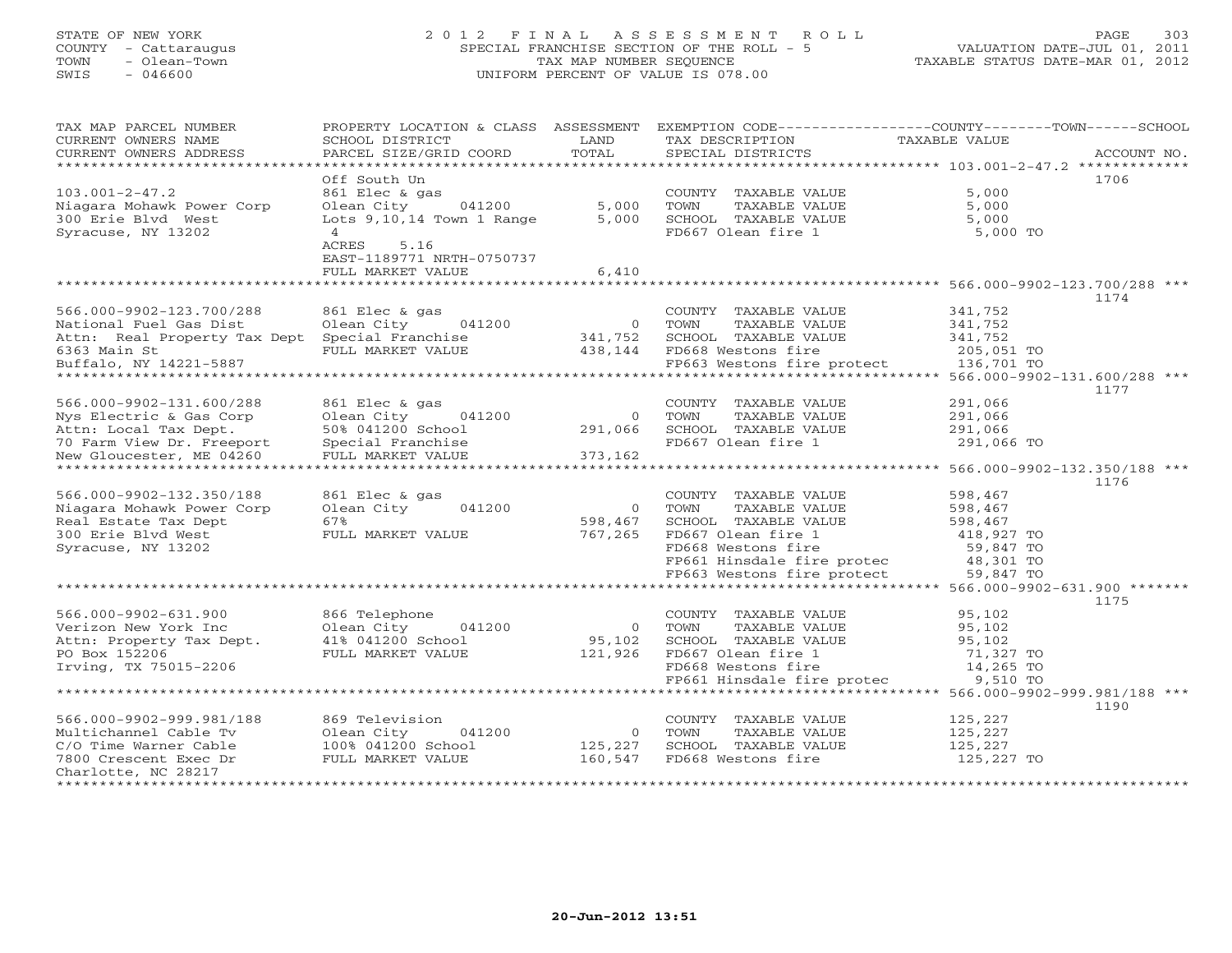# STATE OF NEW YORK 2 0 1 2 F I N A L A S S E S S M E N T R O L L PAGE 304 COUNTY - Cattaraugus SPECIAL FRANCHISE SECTION OF THE ROLL - 5 VALUATION DATE-JUL 01, 2011 TOWN - Olean-Town TAX MAP NUMBER SEQUENCE TAXABLE STATUS DATE-MAR 01, 2012 SWIS - 046600 UNIFORM PERCENT OF VALUE IS 078.00UNIFORM PERCENT OF VALUE IS 078.00

| TAX MAP PARCEL NUMBER     | PROPERTY LOCATION & CLASS ASSESSMENT                                                       |                | EXEMPTION CODE----------------COUNTY-------TOWN------SCHOOL                  |               |      |
|---------------------------|--------------------------------------------------------------------------------------------|----------------|------------------------------------------------------------------------------|---------------|------|
| CURRENT OWNERS NAME       | SCHOOL DISTRICT                                                                            | LAND           | TAX DESCRIPTION                                                              | TAXABLE VALUE |      |
| CURRENT OWNERS ADDRESS    |                                                                                            |                |                                                                              |               |      |
|                           |                                                                                            |                |                                                                              |               | 1270 |
| 566.000-9904-132.350/188  | 861 Elec & gas                                                                             |                | COUNTY TAXABLE VALUE                                                         | 17,865        |      |
| Niagara Mohawk Power Corp | Allegany-Limest 042001                                                                     | $\overline{0}$ | TAXABLE VALUE<br>TOWN                                                        | 17,865        |      |
| Real Estate Tax Dept      | 2 <sup>8</sup>                                                                             | 17,865         | SCHOOL TAXABLE VALUE 17,865                                                  |               |      |
| 300 Erie Blvd West        | FULL MARKET VALUE                                                                          | 22,904         |                                                                              |               |      |
| Syracuse, NY 13202        |                                                                                            |                | FD667 Olean fire 1 12,506 TO<br>FD668 Westons fire 1,787 TO                  |               |      |
|                           |                                                                                            |                |                                                                              |               |      |
|                           |                                                                                            |                | FP661 Hinsdale fire protec $1,787$ TO<br>FP663 Westons fire protect 1,787 TO |               |      |
|                           |                                                                                            |                |                                                                              |               |      |
|                           |                                                                                            |                |                                                                              |               | 1267 |
| 566.000-9904-631.900      | 866 Telephone                                                                              |                | COUNTY TAXABLE VALUE                                                         | 9,278         |      |
| Verizon New York Inc      | Allegany-Limest 042001 0                                                                   |                | TAXABLE VALUE<br>TOWN                                                        | 9,278         |      |
| Attn: Property Tax Dept.  | 4% 042001 School                                                                           | 9,278          | SCHOOL TAXABLE VALUE                                                         | 9,278         |      |
| PO Box 152206             | FULL MARKET VALUE 11,895                                                                   |                | FD667 Olean fire 1                                                           | 6,959 TO      |      |
| Irving, TX 75015-2206     |                                                                                            |                | FD668 Westons fire                                                           | 1,392 TO      |      |
|                           |                                                                                            |                | FP661 Hinsdale fire protec 1,935 TO                                          |               |      |
|                           |                                                                                            |                |                                                                              |               |      |
|                           |                                                                                            |                |                                                                              |               | 1269 |
| 566.000-9908-132.350/188  | 861 Elec & gas                                                                             |                | COUNTY TAXABLE VALUE                                                         | 116,121       |      |
| Niagara Mohawk Power Corp | Hinsdale Centra 044601                                                                     | $\overline{0}$ | TOWN<br>TAXABLE VALUE                                                        | 116,121       |      |
| Real Estate Tax Dept      | 13%                                                                                        | 116,121        | SCHOOL TAXABLE VALUE                                                         | 116,121       |      |
| 300 Erie Blvd West        | FULL MARKET VALUE                                                                          | 148,873        | FD667 Olean fire 1                                                           | 81,285 TO     |      |
| Syracuse, NY 13202        |                                                                                            |                | FD668 Westons fire                                                           | 11,612 TO     |      |
|                           |                                                                                            |                |                                                                              |               |      |
|                           |                                                                                            |                | FP661 Hinsdale fire protec 11,612 TO<br>FP663 Westons fire protect 11,612 TO |               |      |
|                           |                                                                                            |                |                                                                              |               |      |
|                           | Town Of Olean                                                                              |                |                                                                              |               | 1265 |
| 566.000-9908-631.900      | 866 Telephone                                                                              |                | COUNTY TAXABLE VALUE                                                         | 57,989        |      |
| Verizon New York Inc      | Hinsdale Centra 044601                                                                     | $\overline{0}$ | TOWN<br>TAXABLE VALUE                                                        | 57,989        |      |
| inc<br>ax Dept.           |                                                                                            |                | SCHOOL TAXABLE VALUE                                                         |               |      |
| Attn: Property Tax Dept.  | 25% 044601 School                                                                          | 57,989         |                                                                              | 57,989        |      |
| PO Box 152206             | ACRES<br>0.01<br>FD007 OTEAN INTEREST U.O.I<br>FULL MARKET VALUE 74,345 FD668 Westons fire |                | FD667 Olean fire 1                                                           | 43,492 TO     |      |
| Irving, TX 75015-2206     |                                                                                            |                | FD668 Westons fire 3,698 TO<br>FP661 Hinsdale fire protec 5,799 TO           |               |      |
|                           |                                                                                            |                |                                                                              |               |      |
|                           |                                                                                            |                |                                                                              |               |      |
|                           | Town Of Olean                                                                              |                |                                                                              |               | 1263 |
| 566.000-9912-131.600/288  | 861 Elec & gas                                                                             |                | COUNTY TAXABLE VALUE                                                         | 291,066       |      |
| Nys Electric & Gas Corp   | Portville Centr 047401                                                                     | $\Omega$       | TOWN<br>TAXABLE VALUE                                                        | 291,066       |      |
| Attn: Local Tax Dept.     | 50%                                                                                        | 291,066        | SCHOOL TAXABLE VALUE                                                         | 291,066       |      |
| 70 Farm View Dr. Freeport | Special Franchise                                                                          |                | FD667 Olean fire 1                                                           | 291,066 TO    |      |
| New Gloucester, ME 04260  | ACRES<br>0.01                                                                              |                |                                                                              |               |      |
|                           | FULL MARKET VALUE                                                                          | 373,162        |                                                                              |               |      |
|                           |                                                                                            |                |                                                                              |               |      |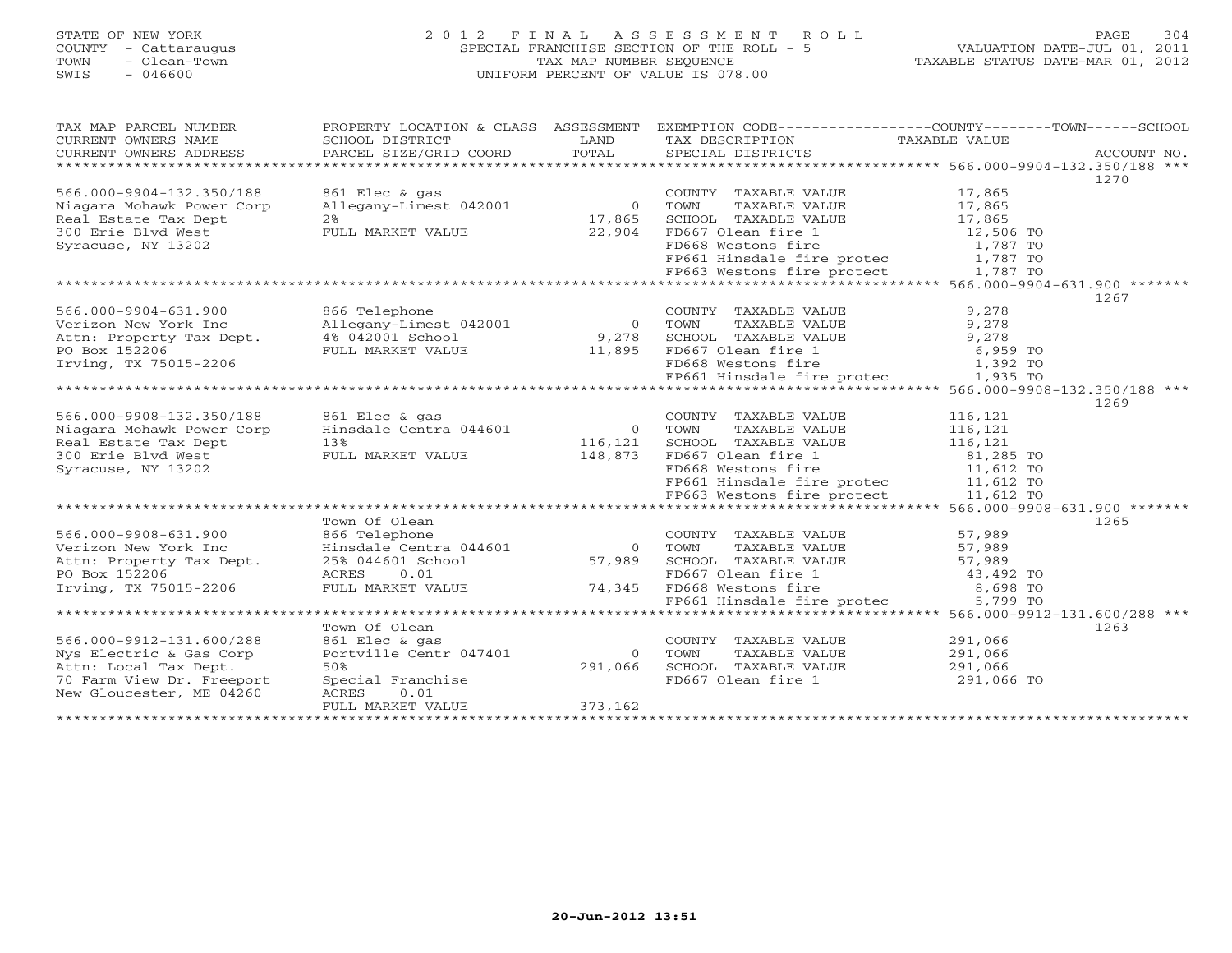| STATE OF NEW YORK<br><b>COUNTY</b><br>- Cattaraugus<br>TOWN<br>- Olean-Town<br>$-046600$<br>SWIS | 2 0 1 2                              | F I N A L<br>TAX MAP NUMBER SEQUENCE | ASSESSMENT<br>R O L L<br>SPECIAL FRANCHISE SECTION OF THE ROLL - 5<br>UNIFORM PERCENT OF VALUE IS 078.00 | VALUATION DATE-JUL 01, 2011<br>TAXABLE STATUS DATE-MAR 01, 2012 | 305<br>PAGE |
|--------------------------------------------------------------------------------------------------|--------------------------------------|--------------------------------------|----------------------------------------------------------------------------------------------------------|-----------------------------------------------------------------|-------------|
| TAX MAP PARCEL NUMBER                                                                            | PROPERTY LOCATION & CLASS ASSESSMENT |                                      | EXEMPTION CODE----------------COUNTY-------TOWN-----SCHOOL                                               |                                                                 |             |
| CURRENT OWNERS NAME                                                                              | SCHOOL DISTRICT                      | LAND                                 | TAX DESCRIPTION                                                                                          | TAXABLE VALUE                                                   |             |
| CURRENT OWNERS ADDRESS                                                                           | PARCEL SIZE/GRID COORD               | TOTAL                                | SPECIAL DISTRICTS                                                                                        |                                                                 | ACCOUNT NO. |
|                                                                                                  |                                      |                                      |                                                                                                          |                                                                 | 1268        |
| 566.000-9912-132.350/188                                                                         | 861 Elec & gas                       |                                      | TAXABLE VALUE<br>COUNTY                                                                                  | 160,782                                                         |             |
| Niagara Mohawk Power Corp                                                                        | Portville Centr 047401               | $\overline{0}$                       | TAXABLE VALUE<br>TOWN                                                                                    | 160,782                                                         |             |
| Real Estate Tax Dept                                                                             | 18%                                  | 160,782                              | TAXABLE VALUE<br>SCHOOL                                                                                  | 160,782                                                         |             |
| 300 Erie Blyd West                                                                               | FULL MARKET VALUE                    | 206,131                              | FD667 Olean fire 1                                                                                       | 112,547 TO                                                      |             |
| Syracuse, NY 13202                                                                               |                                      |                                      | FD668 Westons fire                                                                                       | 16,078 TO                                                       |             |
|                                                                                                  |                                      |                                      | FP661 Hinsdale fire protec                                                                               | 12,976 TO                                                       |             |
|                                                                                                  |                                      |                                      | FP663 Westons fire protect                                                                               | 16,078 TO                                                       |             |
|                                                                                                  |                                      |                                      |                                                                                                          |                                                                 |             |
|                                                                                                  |                                      |                                      |                                                                                                          |                                                                 | 1266        |
| 566.000-9912-631.900                                                                             | 866 Telephone                        |                                      | COUNTY<br>TAXABLE VALUE                                                                                  | 69,587                                                          |             |
| Verizon New York Inc                                                                             | Portville Centr 047401               | $\circ$                              | TAXABLE VALUE<br>TOWN                                                                                    | 69,587                                                          |             |
| Attn: Property Tax Dept.                                                                         | 30% 047401 School                    | 69,587                               | SCHOOL<br>TAXABLE VALUE                                                                                  | 69,587                                                          |             |
| PO Box 152206                                                                                    | FULL MARKET VALUE                    | 89,214                               | FD667 Olean fire 1                                                                                       | 52,190 TO                                                       |             |
| irving, TX 75015-2206                                                                            |                                      |                                      | FD668 Westons fire                                                                                       | 10,438 TO                                                       |             |
|                                                                                                  |                                      |                                      | FP661 Hinsdale fire protec                                                                               | 6,959 TO                                                        |             |
|                                                                                                  |                                      |                                      |                                                                                                          |                                                                 |             |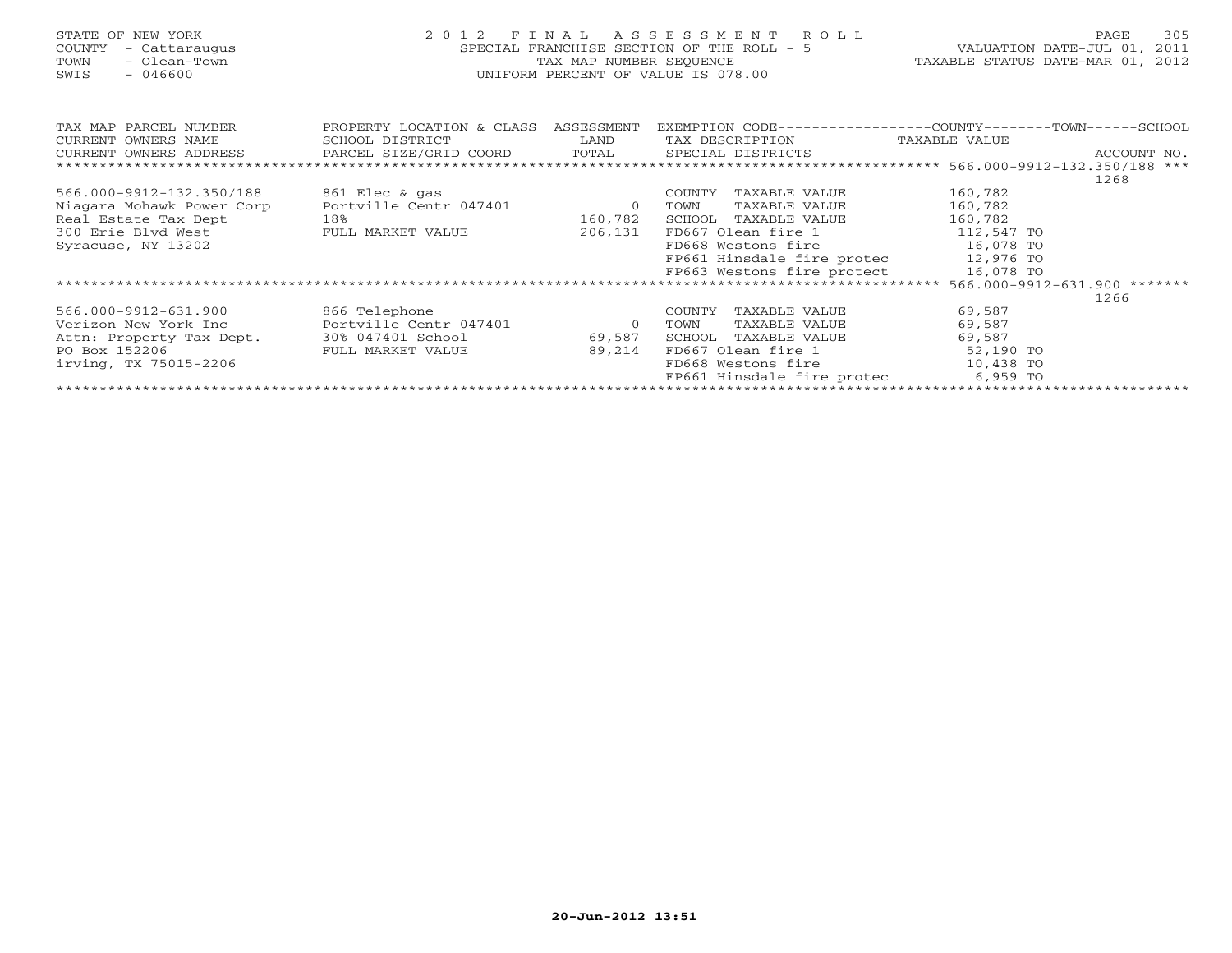| STATE OF NEW YORK    | 2012 FINAL ASSESSMENT ROLL                | 306<br><b>PAGE</b>               |
|----------------------|-------------------------------------------|----------------------------------|
| COUNTY - Cattaraugus | SPECIAL FRANCHISE SECTION OF THE ROLL - 5 | VALUATION DATE-JUL 01, 2011      |
| - Olean-Town<br>TOWN |                                           | TAXABLE STATUS DATE-MAR 01, 2012 |
| SWIS<br>$-046600$    |                                           | RPS150/V04/L015                  |
|                      | UNIFORM PERCENT OF VALUE IS 078.00        | CURRENT DATE 6/20/2012           |
|                      |                                           |                                  |

# R O L L S U B S E C T I O N - - T O T A L S

#### \*\*\* S P E C I A L D I S T R I C T S U M M A R Y \*\*\*

|      |                      |         | TOTAL EXTENSION | EXTENSION | AD VALOREM | EXEMPT | TAXABLE  |
|------|----------------------|---------|-----------------|-----------|------------|--------|----------|
| CODE | DISTRICT NAME        | PARCELS | TYPE            | VALUE     | VALUE      | AMOUNT | VALUE    |
|      |                      |         |                 |           |            |        |          |
|      | FD667 Olean fire 1   |         | 11 TOTAL        |           | 1386,365   |        | 1386,365 |
|      | FD668 Westons fire   |         | 10 TOTAL        |           | 454,395    |        | 454,395  |
|      | FP661 Hinsdale fire  |         | 8 TOTAL         |           | 98,879     |        | 98,879   |
|      | FP663 Westons fire p |         | 5 TOTAL         |           | 226,025    |        | 226,025  |

# \*\*\* S C H O O L D I S T R I C T S U M M A R Y \*\*\*

| CODE   | DISTRICT NAME           | TOTAL<br>PARCELS | ASSESSED<br>LAND | ASSESSED<br>TOTAL | EXEMPT<br>AMOUNT | TOTAL<br>TAXABLE | STAR<br>AMOUNT | STAR<br>TAXABLE |
|--------|-------------------------|------------------|------------------|-------------------|------------------|------------------|----------------|-----------------|
| 041200 | Olean City              |                  | 5,000            | 1456,614          |                  | 1456,614         |                | 1456,614        |
| 042001 | Allegany-Limestone      |                  |                  | 27,143            |                  | 27,143           |                | 27,143          |
| 044601 | Hinsdale Central        |                  |                  | 174,110           |                  | 174,110          |                | 174,110         |
| 047401 | Portville Central       |                  |                  | 521,435           |                  | 521,435          |                | 521,435         |
|        | $S \cup B - T \cup T A$ | 13               | 5,000            | 2179,302          |                  | 2179,302         |                | 2179,302        |
|        | TOTAL                   | 13               | 5,000            | 2179,302          |                  | 2179,302         |                | 2179,302        |

#### \*\*\* S Y S T E M C O D E S S U M M A R Y \*\*\*

#### NO SYSTEM EXEMPTIONS AT THIS LEVEL

#### \*\*\* E X E M P T I O N S U M M A R Y \*\*\*

NO EXEMPTIONS AT THIS LEVEL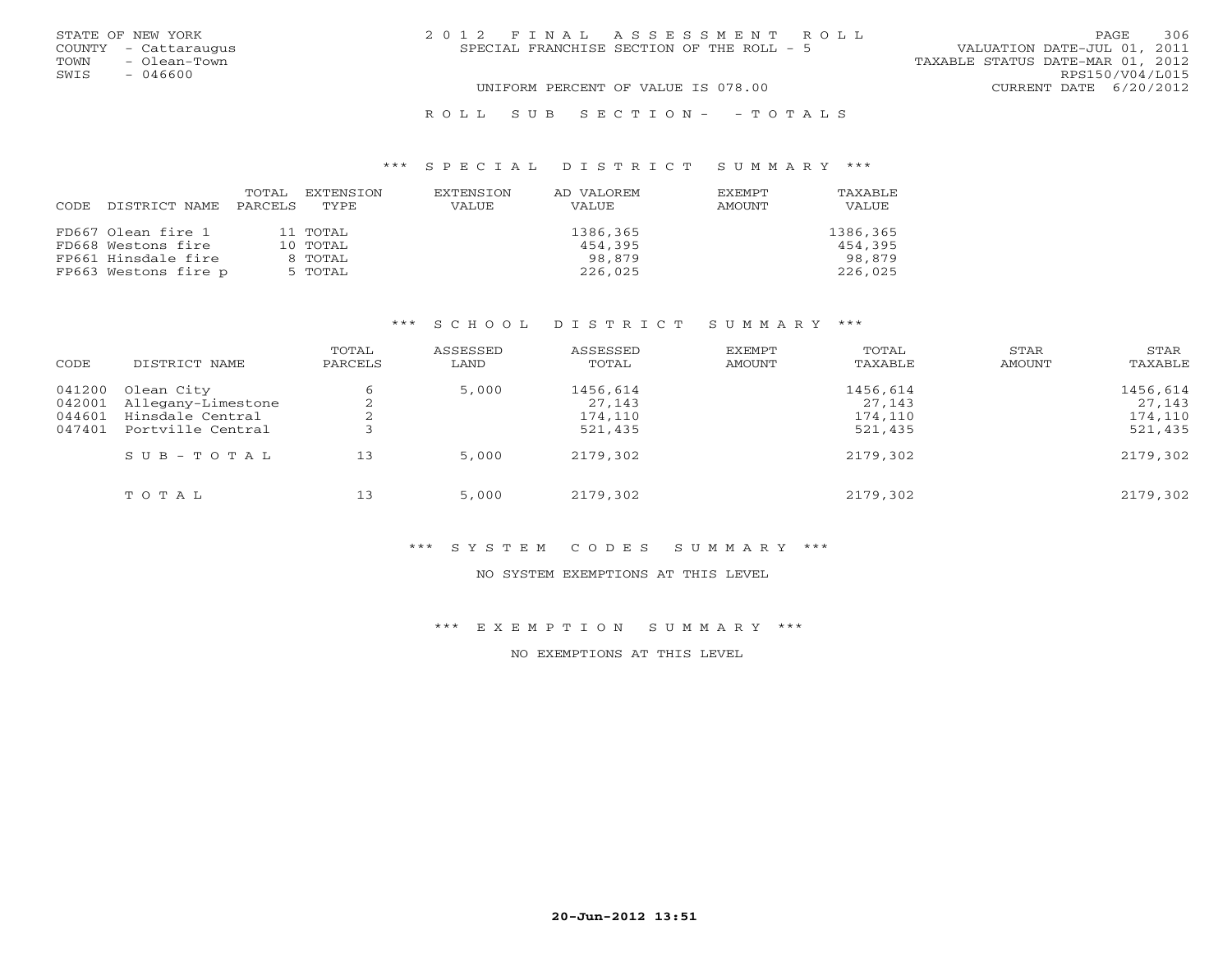| STATE OF NEW YORK    |              | 2012 FINAL ASSESSMENT ROLL                | 307<br>PAGE                      |
|----------------------|--------------|-------------------------------------------|----------------------------------|
| COUNTY - Cattaraugus |              | SPECIAL FRANCHISE SECTION OF THE ROLL - 5 | VALUATION DATE-JUL 01, 2011      |
| TOWN                 | - Olean-Town |                                           | TAXABLE STATUS DATE-MAR 01, 2012 |
| SWIS                 | $-046600$    |                                           | RPS150/V04/L015                  |
|                      |              | UNIFORM PERCENT OF VALUE IS 078.00        | CURRENT DATE 6/20/2012           |
|                      |              |                                           |                                  |
|                      |              | ROLL SUB SECTION- - TOTALS                |                                  |

| ROLL |                   | TOTAL   | <b><i>ASSESSED</i></b> | ASSESSED | TAXABLE  | TAXABLE  | TAXABLE  | <b>STAR</b> |
|------|-------------------|---------|------------------------|----------|----------|----------|----------|-------------|
| SEC  | DESCRIPTION       | PARCELS | ∟AND                   | TOTAL    | COUNTY   | TOWN     | SCHOOL   | TAXABLE     |
|      | SPECIAL FRANCHISE |         | ,000                   | 2179,302 | 2179,302 | 2179,302 | 2179,302 | 2179,302    |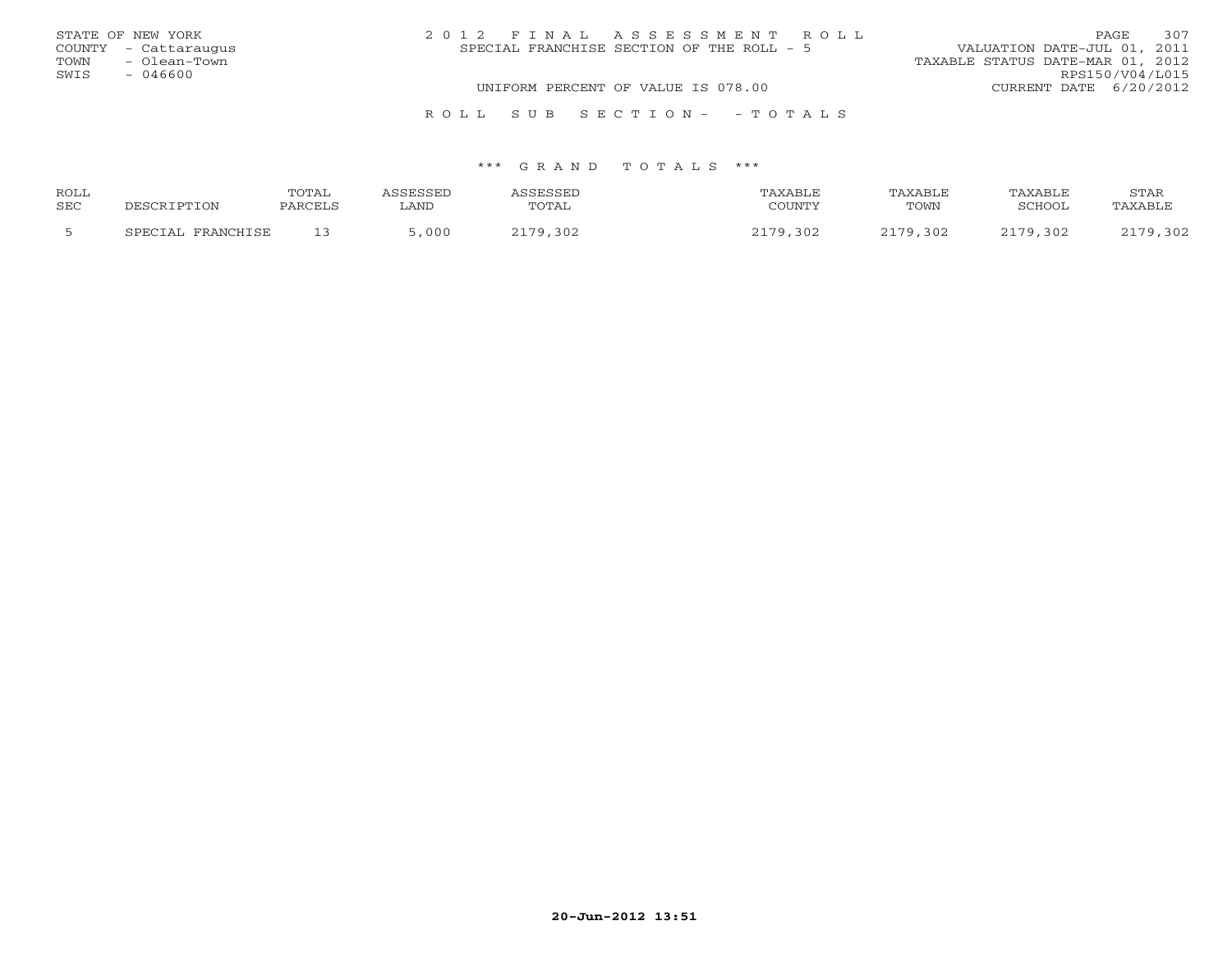|      | STATE OF NEW YORK    | 2012 FINAL ASSESSMENT ROLL |                                           |                                  | PAGE.                  | 308 |
|------|----------------------|----------------------------|-------------------------------------------|----------------------------------|------------------------|-----|
|      | COUNTY - Cattaraugus |                            | SPECIAL FRANCHISE SECTION OF THE ROLL - 5 | VALUATION DATE-JUL 01, 2011      |                        |     |
| TOWN | - Olean-Town         |                            |                                           | TAXABLE STATUS DATE-MAR 01, 2012 |                        |     |
| SWIS | - 046600             |                            | UNIFORM PERCENT OF VALUE IS 078.00        |                                  | RPS150/V04/L015        |     |
|      |                      |                            |                                           |                                  | CURRENT DATE 6/20/2012 |     |
|      |                      |                            |                                           |                                  |                        |     |

#### R O L L S E C T I O N T O T A L S

#### \*\*\* S P E C I A L D I S T R I C T S U M M A R Y \*\*\*

| CODE. | DISTRICT NAME PARCELS | TOTAL | EXTENSION<br>TYPE | EXTENSION<br>VALUE | AD VALOREM<br>VALUE | <b>EXEMPT</b><br>AMOUNT | <b>TAXABLE</b><br>VALUE |
|-------|-----------------------|-------|-------------------|--------------------|---------------------|-------------------------|-------------------------|
|       | FD667 Olean fire 1    |       | 11 TOTAL          |                    | 1386,365            |                         | 1386,365                |
|       | FD668 Westons fire    |       | 10 TOTAL          |                    | 454,395             |                         | 454,395                 |
|       | FP661 Hinsdale fire   |       | 8 TOTAL           |                    | 98,879              |                         | 98,879                  |
|       | FP663 Westons fire p  |       | 5 TOTAL           |                    | 226,025             |                         | 226,025                 |

# \*\*\* S C H O O L D I S T R I C T S U M M A R Y \*\*\*

| CODE   | DISTRICT NAME             | TOTAL<br>PARCELS | ASSESSED<br>LAND | ASSESSED<br>TOTAL | EXEMPT<br>AMOUNT | TOTAL<br>TAXABLE | STAR<br>AMOUNT | STAR<br>TAXABLE |
|--------|---------------------------|------------------|------------------|-------------------|------------------|------------------|----------------|-----------------|
| 041200 | Olean City                | O                | 5,000            | 1456,614          |                  | 1456,614         |                | 1456,614        |
|        | 042001 Allegany-Limestone |                  |                  | 27,143            |                  | 27,143           |                | 27,143          |
| 044601 | Hinsdale Central          |                  |                  | 174,110           |                  | 174,110          |                | 174,110         |
| 047401 | Portville Central         |                  |                  | 521,435           |                  | 521,435          |                | 521,435         |
|        | $S \cup B - T \cup T A$   | 13               | 5,000            | 2179,302          |                  | 2179,302         |                | 2179,302        |
|        | TOTAL                     | 13               | 5,000            | 2179,302          |                  | 2179,302         |                | 2179,302        |

#### \*\*\* S Y S T E M C O D E S S U M M A R Y \*\*\*

#### NO SYSTEM EXEMPTIONS AT THIS LEVEL

#### \*\*\* E X E M P T I O N S U M M A R Y \*\*\*

NO EXEMPTIONS AT THIS LEVEL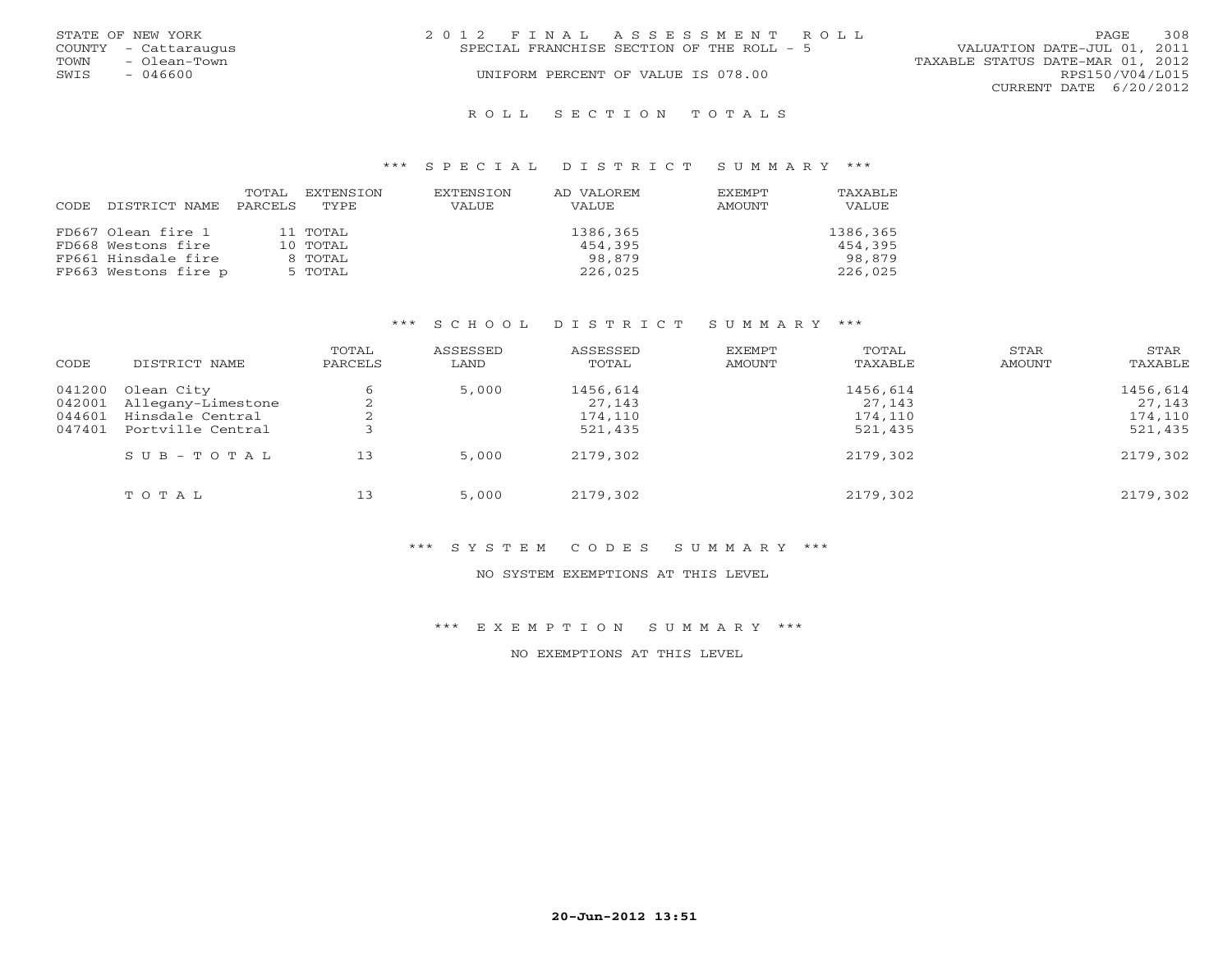|      | STATE OF NEW YORK    | 2012 FINAL ASSESSMENT ROLL                                               | <b>PAGE</b>            | 309 |
|------|----------------------|--------------------------------------------------------------------------|------------------------|-----|
|      | COUNTY - Cattaraugus | VALUATION DATE-JUL 01, 2011<br>SPECIAL FRANCHISE SECTION OF THE ROLL - 5 |                        |     |
| TOWN | - Olean-Town         | TAXABLE STATUS DATE-MAR 01, 2012                                         |                        |     |
| SWIS | - 046600             | UNIFORM PERCENT OF VALUE IS 078.00                                       | RPS150/V04/L015        |     |
|      |                      |                                                                          | CURRENT DATE 6/20/2012 |     |
|      |                      |                                                                          |                        |     |

#### \*\*\* G R A N D T O T A L S \*\*\*

R O L L S E C T I O N T O T A L S

| ROLL |                   | <b>TOTAL</b> | <b>ACCECCET</b> | ASSESSED | TAXABLE       | TAXABLE  | <b>TAXABLE</b> | STAR     |
|------|-------------------|--------------|-----------------|----------|---------------|----------|----------------|----------|
| SEC  | DESCRIPTION       | PARCELS      | ∟AND            | TOTAL    | COUNTY        | TOWN     | SCHOOL         | TAXABLE  |
|      | SPECIAL FRANCHISE |              | 000             | 2179,302 | 2170.<br>,302 | 2179,302 | 2179,302       | 2179,302 |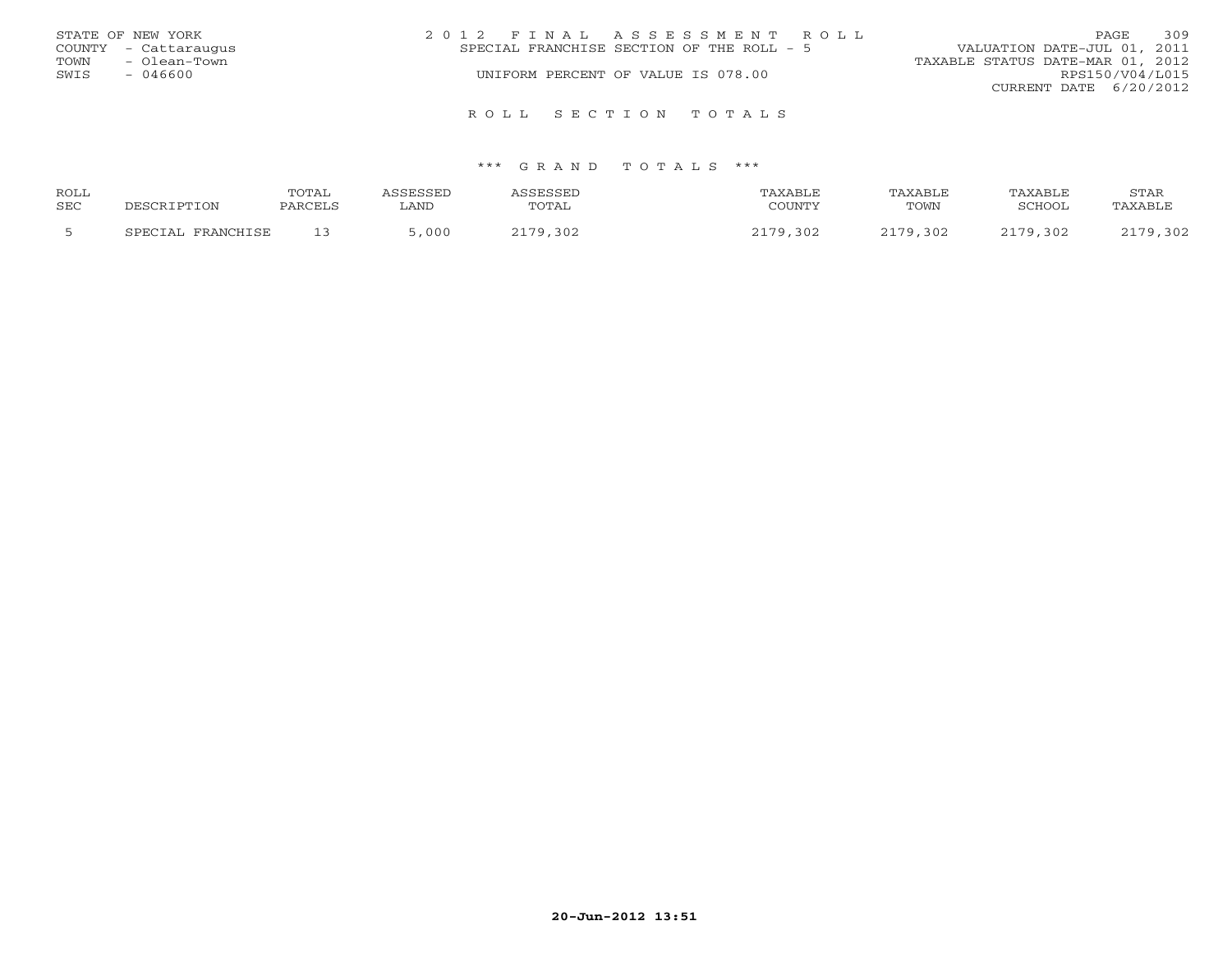# STATE OF NEW YORK 2 0 1 2 F I N A L A S S E S S M E N T R O L L PAGE 310 COUNTY - Cattaraugus UTILITY & R.R. SECTION OF THE ROLL - 6 VALUATION DATE-JUL 01, 2011 TOWN - Olean-Town TAX MAP NUMBER SEQUENCE TAXABLE STATUS DATE-MAR 01, 2012 SWIS - 046600 UNIFORM PERCENT OF VALUE IS 078.00UNIFORM PERCENT OF VALUE IS 078.00

| TAX MAP PARCEL NUMBER                                  | PROPERTY LOCATION & CLASS ASSESSMENT             |                        | EXEMPTION CODE----------------COUNTY-------TOWN------SCHOOL       |                  |             |
|--------------------------------------------------------|--------------------------------------------------|------------------------|-------------------------------------------------------------------|------------------|-------------|
| CURRENT OWNERS NAME<br>CURRENT OWNERS ADDRESS          | SCHOOL DISTRICT<br>PARCEL SIZE/GRID COORD        | LAND<br>TOTAL          | TAX DESCRIPTION                                                   | TAXABLE VALUE    | ACCOUNT NO. |
| *****************************                          |                                                  |                        | SPECIAL DISTRICTS                                                 |                  |             |
|                                                        | Oakes Rd                                         |                        |                                                                   |                  | 1639        |
| $85.004 - 1 - 17.2$                                    | 882 Elec Trans Imp                               |                        | COUNTY TAXABLE VALUE                                              | 5,800            |             |
| Niagara Mohawk Power Corp                              | Hinsdale Centra 044601                           | 5,800                  | TOWN<br>TAXABLE VALUE                                             | 5,800            |             |
| Real Estate Tax Dept                                   | 02 02<br>04                                      | 5,800                  | SCHOOL TAXABLE VALUE                                              | 5,800            |             |
| 300 Erie Blvd W                                        | 2.89<br>ACRES                                    |                        | FP661 Hinsdale fire protec 5,800 TO                               |                  |             |
| Syracuse, NY 13202                                     | EAST-1192006 NRTH-0770964                        |                        |                                                                   |                  |             |
|                                                        | DEED BOOK 720<br>PG-1052                         |                        |                                                                   |                  |             |
|                                                        | FULL MARKET VALUE<br>*************************** | 7,436<br>************* | ************************************85.004-1-28 ***************** |                  |             |
|                                                        |                                                  |                        |                                                                   |                  | 1306        |
| $85.004 - 1 - 28$                                      | Lockwood Rd<br>882 Elec Trans Imp                |                        | COUNTY TAXABLE VALUE                                              | 143,577          |             |
| Niagara Mohawk Power Corp                              | Hinsdale Centra 044601 6,800                     |                        | TOWN<br>TAXABLE VALUE                                             | 143,577          |             |
| Real Estate Tax Dept                                   | 06 02 04                                         | 143,577                | SCHOOL TAXABLE VALUE                                              | 143, 577         |             |
| 300 Erie Blvd W                                        | .14%                                             |                        | FP661 Hinsdale fire protec 143,577 TO                             |                  |             |
| Syracuse, NY 13202                                     | Inc. $85.004-1-17.2$ & $2-36$                    |                        |                                                                   |                  |             |
|                                                        | ACRES<br>3.40                                    |                        |                                                                   |                  |             |
|                                                        | EAST-1193999 NRTH-0775644                        |                        |                                                                   |                  |             |
|                                                        | DEED BOOK 720<br>PG-00168                        |                        |                                                                   |                  |             |
|                                                        | FULL MARKET VALUE                                | 184,073                |                                                                   |                  |             |
|                                                        |                                                  |                        |                                                                   |                  |             |
|                                                        | Godfrey Hollow Rd                                |                        |                                                                   |                  | 1640        |
| $85.004 - 2 - 36$                                      | 882 Elec Trans Imp                               |                        | COUNTY TAXABLE VALUE                                              | 24,800<br>24 800 |             |
| Niagara Mohawk Power Corp<br>Real Estate Tax Dept      | Hinsdale Centra 044601<br>07 02 04               | 24,800<br>24,800       | TOWN<br>TAXABLE VALUE<br>SCHOOL TAXABLE VALUE                     | 24,800<br>24,800 |             |
| 300 Erie Blyd W                                        | ACRES 12.40                                      |                        | FP661 Hinsdale fire protec                                        | 24,800 TO        |             |
| Syracuse, NY 13202                                     | EAST-1195667 NRTH-0769232                        |                        |                                                                   |                  |             |
|                                                        | DEED BOOK 723 PG-294                             |                        |                                                                   |                  |             |
|                                                        | FULL MARKET VALUE                                | 31,795                 |                                                                   |                  |             |
|                                                        |                                                  |                        |                                                                   |                  |             |
|                                                        | Johnson Rd                                       |                        |                                                                   |                  | 1560        |
| $94.001 - 2 - 2.1/1$                                   | 833 Radio                                        |                        | COUNTY TAXABLE VALUE                                              | 85,000           |             |
| New York Rsa #3                                        | Olean City<br>041200                             | $\overline{0}$         | TAXABLE VALUE<br>TOWN                                             | 85,000           |             |
| Attn: CROWN ATLANTIC CO., LLC Radio Tower-Schultz Prop |                                                  |                        | 85,000 SCHOOL TAXABLE VALUE                                       | 85,000           |             |
| 4017 WASHINGTON Rd                                     | 0.01<br>ACRES                                    |                        | FP662 Olean fire protect                                          | 85,000 TO        |             |
| MCMURRAY, PA 15317                                     | EAST-1182220 NRTH-0764926<br>FULL MARKET VALUE   | 108,974                |                                                                   |                  |             |
|                                                        |                                                  |                        |                                                                   |                  |             |
|                                                        | Buffalo Rd                                       |                        |                                                                   |                  | 1659        |
| $94.001 - 2 - 46.1/1$                                  | 837 Cell Tower                                   |                        | COUNTY TAXABLE VALUE                                              | 160,000          |             |
| American Tower Corp                                    | 041200<br>Olean City                             | $\overline{0}$         | TAXABLE VALUE<br>TOWN                                             | 160,000          |             |
| Property Tax Department                                | 05 02 01                                         | 160,000                | SCHOOL TAXABLE VALUE                                              | 160,000          |             |
| PO Box 723597                                          | ACRES<br>0.01                                    |                        | FP662 Olean fire protect                                          | 160,000 TO       |             |
| Atlanta, GA 31139                                      | EAST-1181110 NRTH-0763326                        |                        |                                                                   |                  |             |
|                                                        | FULL MARKET VALUE                                | 205,128                |                                                                   |                  |             |
|                                                        |                                                  |                        |                                                                   |                  |             |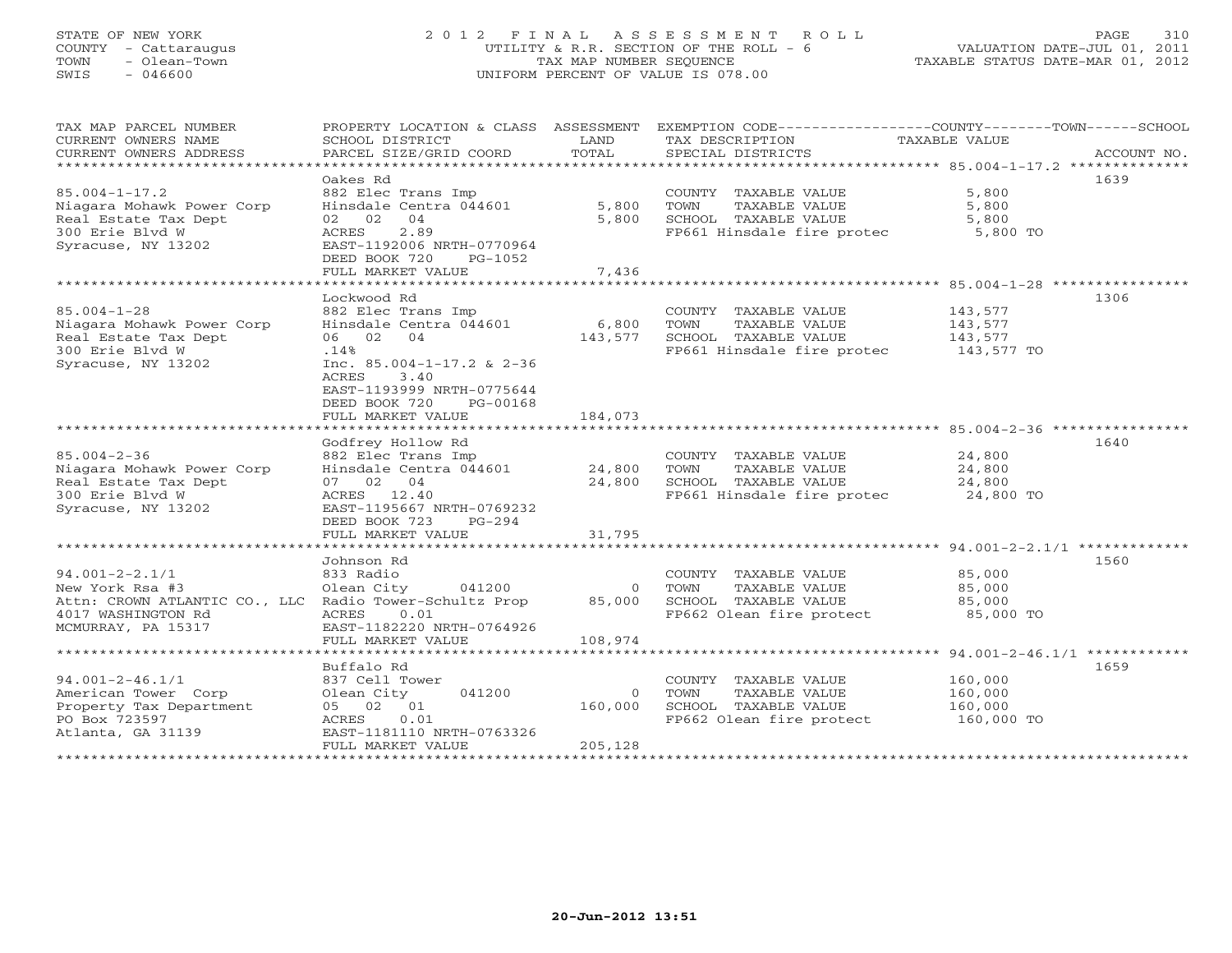# STATE OF NEW YORK 2 0 1 2 F I N A L A S S E S S M E N T R O L L PAGE 311 COUNTY - Cattaraugus UTILITY & R.R. SECTION OF THE ROLL - 6 VALUATION DATE-JUL 01, 2011 TOWN - Olean-Town TAX MAP NUMBER SEQUENCE TAXABLE STATUS DATE-MAR 01, 2012 SWIS - 046600 UNIFORM PERCENT OF VALUE IS 078.00

TAX MAP PARCEL NUMBER PROPERTY LOCATION & CLASS ASSESSMENT EXEMPTION CODE-----------------COUNTY-------TOWN------SCHOOL CURRENT OWNERS NAME SCHOOL DISTRICT LAND TAX DESCRIPTION TAXABLE VALUE CURRENT OWNERS ADDRESS BARCEL SIZE/GRID COORD TOTAL SPECIAL DISTRICTS SACCOUNT NO. \*\*\*\*\*\*\*\*\*\*\*\*\*\*\*\*\*\*\*\*\*\*\*\*\*\*\*\*\*\*\*\*\*\*\*\*\*\*\*\*\*\*\*\*\*\*\*\*\*\*\*\*\*\*\*\*\*\*\*\*\*\*\*\*\*\*\*\*\*\*\*\*\*\*\*\*\*\*\*\*\*\*\*\*\*\*\*\*\*\*\*\*\*\*\*\*\*\*\*\*\*\*\* 94.002-1-48.2 \*\*\*\*\*\*\*\*\*\*\*\*\*\* Dugan Rd (Off) 1163 94.002-1-48.2 882 Elec Trans Imp COUNTY TAXABLE VALUE 2590,064 Niagara Mohawk Power Corp Olean City 041200 47,500 TOWN TAXABLE VALUE 2590,064 Real Estate Tax Dept 01/08/13/12/09/10/14 2590,064 SCHOOL TAXABLE VALUE 2590,064 300 Erie Blvd W .81% 01/02-04 FP663 Westons fire protect 2590,064 TO Syracuse, NY 13202 Inc. 23.3, 57, 47.2, 1.2 ACRES 23.75 EAST-1199298 NRTH-0764478 DEED BOOK 774 PG-00142FULL MARKET VALUE 3320,595 \*\*\*\*\*\*\*\*\*\*\*\*\*\*\*\*\*\*\*\*\*\*\*\*\*\*\*\*\*\*\*\*\*\*\*\*\*\*\*\*\*\*\*\*\*\*\*\*\*\*\*\*\*\*\*\*\*\*\*\*\*\*\*\*\*\*\*\*\*\*\*\*\*\*\*\*\*\*\*\*\*\*\*\*\*\*\*\*\*\*\*\*\*\*\*\*\*\*\*\*\*\*\* 94.002-1-59 \*\*\*\*\*\*\*\*\*\*\*\*\*\*\*\* Dugan Rd (Off) 1305 94.002-1-59 882 Elec Trans Imp COUNTY TAXABLE VALUE 66,320 Niagara Mohawk Power Corp Portville Centr 047401 10,000 TOWN TAXABLE VALUE 66,320 Real Estate Tax Dept 01/13 01/02 04 66,320 SCHOOL TAXABLE VALUE 66,320 300 Erie Blvd W .05 FD668 Westons fire 66,320 TO Syracuse, NY 13202 (and ACRES 4.95 EAST-1201741 NRTH-0760363 DEED BOOK 720 PG-00969FULL MARKET VALUE 85,026 \*\*\*\*\*\*\*\*\*\*\*\*\*\*\*\*\*\*\*\*\*\*\*\*\*\*\*\*\*\*\*\*\*\*\*\*\*\*\*\*\*\*\*\*\*\*\*\*\*\*\*\*\*\*\*\*\*\*\*\*\*\*\*\*\*\*\*\*\*\*\*\*\*\*\*\*\*\*\*\*\*\*\*\*\*\*\*\*\*\*\*\*\*\*\*\*\*\*\*\*\*\*\* 94.003-4-23.3 \*\*\*\*\*\*\*\*\*\*\*\*\*\* W River Rd 161194.003-4-23.3 882 Elec Trans Imp COUNTY TAXABLE VALUE 4,800 Niagara Mohawk Power Corp Olean City 041200 4,800 TOWN TAXABLE VALUE 4,800 Real Estate Tax Dept 08/16 01 04 4,800 SCHOOL TAXABLE VALUE 4,800 300 Erie Blvd W ACRES 9.50 FD667 Olean fire 1 4,800 TO Syracuse, NY 13202 EAST-1185712 NRTH-0753429 DEED BOOK 724 PG-483 ACKES 9.50<br>EAST-1185712 NRTH-0753429<br>DEED BOOK 724 PG-483<br>FULL MARKET VALUE 6,154 \*\*\*\*\*\*\*\*\*\*\*\*\*\*\*\*\*\*\*\*\*\*\*\*\*\*\*\*\*\*\*\*\*\*\*\*\*\*\*\*\*\*\*\*\*\*\*\*\*\*\*\*\*\*\*\*\*\*\*\*\*\*\*\*\*\*\*\*\*\*\*\*\*\*\*\*\*\*\*\*\*\*\*\*\*\*\*\*\*\*\*\*\*\*\*\*\*\*\*\*\*\*\* 94.007-1-7 \*\*\*\*\*\*\*\*\*\*\*\*\*\*\*\*\* Nys Rte 16 N 1543 94.007-1-7 883 Gas Trans Impr COUNTY TAXABLE VALUE 20,018 NYS Electric & Gas Corp Hinsdale Centra 044601 12,400 TOWN TAXABLE VALUE 20,018 Attn: Local Tax Dept. 11 02 04 20,018 SCHOOL TAXABLE VALUE 20,018 70 Farm View Dr. Freeport Styles FP661 Hinsdale fire protec 20,018 TO New Gloucester, ME 04260 FRNT 308.00 DPTH 80.00 EAST-1193091 NRTH-0767168 DEED BOOK 00992 PG-00424 FULL MARKET VALUE 25,664 \*\*\*\*\*\*\*\*\*\*\*\*\*\*\*\*\*\*\*\*\*\*\*\*\*\*\*\*\*\*\*\*\*\*\*\*\*\*\*\*\*\*\*\*\*\*\*\*\*\*\*\*\*\*\*\*\*\*\*\*\*\*\*\*\*\*\*\*\*\*\*\*\*\*\*\*\*\*\*\*\*\*\*\*\*\*\*\*\*\*\*\*\*\*\*\*\*\*\*\*\*\*\* 94.016-1-57 \*\*\*\*\*\*\*\*\*\*\*\*\*\*\*\* Dugan Rd 1641 94.016-1-57 882 Elec Trans Imp COUNTY TAXABLE VALUE 28,200 Niagara Mohawk Power Corp Olean City 041200 28,200 TOWN TAXABLE VALUE 28,200 Real Estate Tax Dept 13 01 04 28,200 SCHOOL TAXABLE VALUE 28,200 300 Erie Blvd W ACRES 14.10 FD668 Westons fire 28,200 TO Syracuse, NY 13202 EAST-1201529 NRTH-0757200 DEED BOOK 720 PG-166 FULL MARKET VALUE 36,154 \*\*\*\*\*\*\*\*\*\*\*\*\*\*\*\*\*\*\*\*\*\*\*\*\*\*\*\*\*\*\*\*\*\*\*\*\*\*\*\*\*\*\*\*\*\*\*\*\*\*\*\*\*\*\*\*\*\*\*\*\*\*\*\*\*\*\*\*\*\*\*\*\*\*\*\*\*\*\*\*\*\*\*\*\*\*\*\*\*\*\*\*\*\*\*\*\*\*\*\*\*\*\*\*\*\*\*\*\*\*\*\*\*\*\*\*\*\*\*\*\*\*\*\*\*\*\*\*\*\*\*\*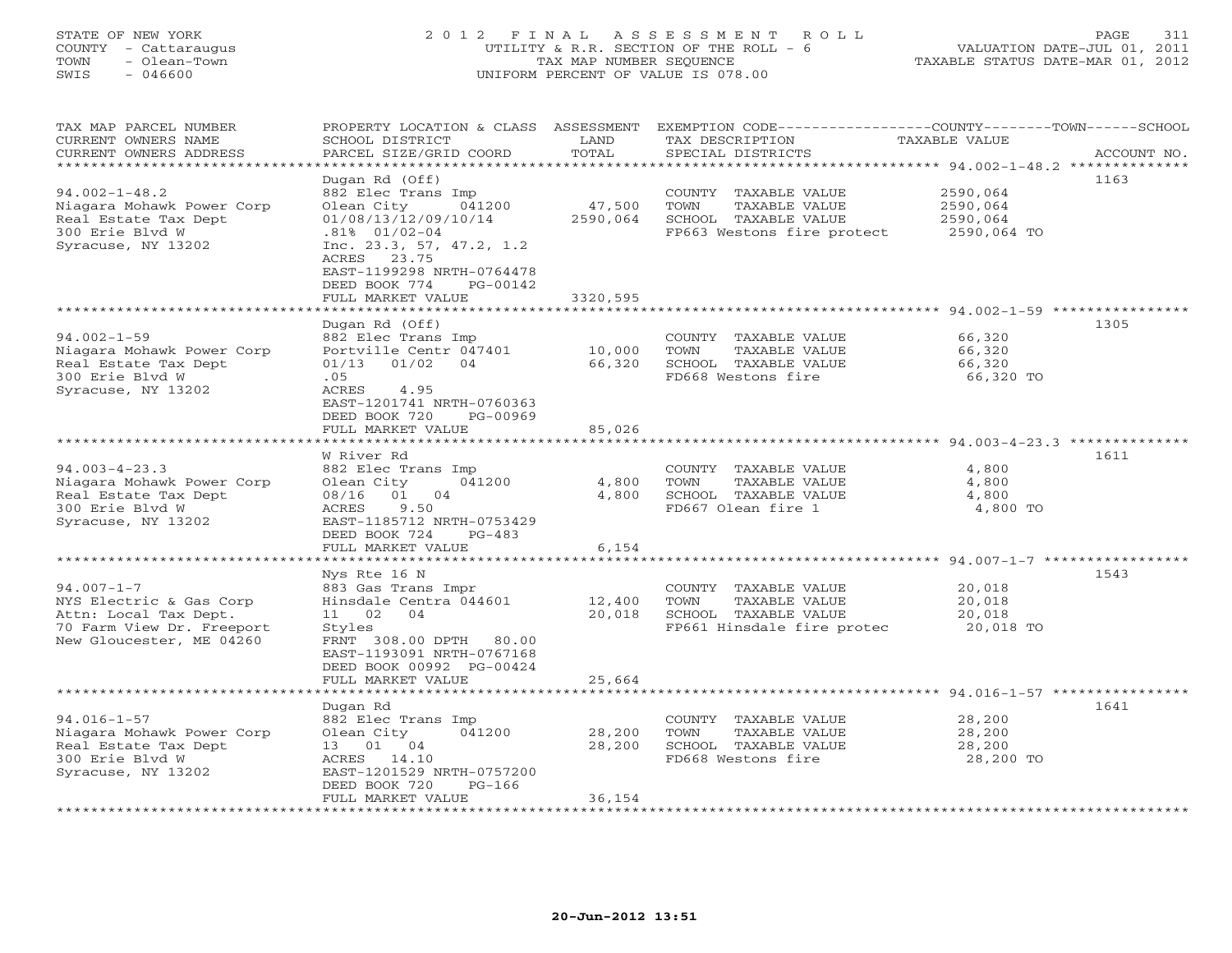# STATE OF NEW YORK 2 0 1 2 F I N A L A S S E S S M E N T R O L L PAGE 312 COUNTY - Cattaraugus UTILITY & R.R. SECTION OF THE ROLL - 6 VALUATION DATE-JUL 01, 2011 TOWN - Olean-Town TAX MAP NUMBER SEQUENCE TAXABLE STATUS DATE-MAR 01, 2012 SWIS - 046600 UNIFORM PERCENT OF VALUE IS 078.00UNIFORM PERCENT OF VALUE IS 078.00

| TAX MAP PARCEL NUMBER<br>CURRENT OWNERS NAME<br>CURRENT OWNERS ADDRESS | PROPERTY LOCATION & CLASS ASSESSMENT<br>SCHOOL DISTRICT<br>PARCEL SIZE/GRID COORD                                                  | LAND<br>TOTAL | EXEMPTION CODE-----------------COUNTY-------TOWN------SCHOOL<br>TAX DESCRIPTION<br>SPECIAL DISTRICTS | <b>TAXABLE VALUE</b> | ACCOUNT NO. |
|------------------------------------------------------------------------|------------------------------------------------------------------------------------------------------------------------------------|---------------|------------------------------------------------------------------------------------------------------|----------------------|-------------|
| ***********************                                                |                                                                                                                                    |               |                                                                                                      |                      |             |
| $94.020 - 1 - 90$<br>National Fuel Gas Dist                            | NYS Rte 417<br>875 Elec-fossil<br>Olean City<br>041200                                                                             | 5,000         | COUNTY TAXABLE VALUE<br>TOWN<br>TAXABLE VALUE                                                        | 24,626<br>24,626     | 1361        |
| Attn: Real Property Tax Dept                                           | 02 01 04                                                                                                                           | 24,626        | SCHOOL TAXABLE VALUE                                                                                 | 24,626               |             |
| 6363 Main St                                                           | 4 Regulator Stations                                                                                                               |               | FD668 Westons fire                                                                                   | 13,544 TO            |             |
| Buffalo, NY 14221-5887                                                 | On-Rs-21D, 23d, 27d&29d<br>33.00 DPTH 149.40<br>FRNT<br>EAST-1198843 NRTH-0754546<br>DEED BOOK 697<br>PG-1011<br>FULL MARKET VALUE | 31,572        | FP661 Hinsdale fire protec<br>FP663 Westons fire protect                                             | 9,850 TO<br>1,231 TO |             |
|                                                                        | **********************                                                                                                             | ************  |                                                                                                      |                      |             |
|                                                                        | 2624 Mccann Hollow Rd                                                                                                              |               |                                                                                                      |                      | 1540        |
| $103.001 - 2 - 19$                                                     | 883 Gas Trans Impr                                                                                                                 |               | COUNTY TAXABLE VALUE                                                                                 | 18,069               |             |
| NYS Electric & Gas Corp                                                | Olean City<br>041200                                                                                                               | 9,000         | TOWN<br>TAXABLE VALUE                                                                                | 18,069               |             |
| Attn: Local Tax Dept.                                                  | 10 01 04                                                                                                                           | 18,069        | SCHOOL TAXABLE VALUE                                                                                 | 18,069               |             |
| 70 Farm View Dr. Freeport                                              | 50.00 DPTH 320.00<br>FRNT                                                                                                          |               | FD667 Olean fire 1                                                                                   | 18,069 TO            |             |
| New Gloucester, ME 04260                                               | EAST-1186686 NRTH-0750784                                                                                                          |               | LD669 Mccann light                                                                                   | 18,069 TO            |             |
|                                                                        | DEED BOOK 00992 PG-00426<br>FULL MARKET VALUE                                                                                      | 23,165        |                                                                                                      |                      |             |
|                                                                        |                                                                                                                                    |               |                                                                                                      |                      |             |
|                                                                        | 2532 Newbury Ln                                                                                                                    |               |                                                                                                      |                      | 1185        |
| $103.001 - 3 - 33$                                                     | 835 Cable tv                                                                                                                       |               | COUNTY TAXABLE VALUE                                                                                 | 104,400              |             |
| Time Warner NY Cable LLC                                               | Olean City<br>041200                                                                                                               | 4,700         | TOWN<br>TAXABLE VALUE                                                                                | 104,400              |             |
| Property Tax Dept                                                      | 05 01 04                                                                                                                           | 104,400       | SCHOOL TAXABLE VALUE                                                                                 | 104,400              |             |
| PO Box 7467                                                            | FRNT 290.00 DPTH 117.00                                                                                                            |               | FD667 Olean fire 1                                                                                   | 104,400 TO           |             |
| Charlotte, NC 28241-7467                                               | EAST-1187504 NRTH-0745043<br>DEED BOOK 9260<br>PG-3001                                                                             |               |                                                                                                      |                      |             |
|                                                                        | FULL MARKET VALUE                                                                                                                  | 133,846       |                                                                                                      |                      |             |
|                                                                        |                                                                                                                                    |               |                                                                                                      |                      |             |
| $103.002 - 1 - 1.2$                                                    | Indiana Ave (Off)                                                                                                                  |               |                                                                                                      | 600                  | 1686        |
| Niagara Mohawk Power Corp                                              | 882 Elec Trans Imp<br>Olean City<br>041200                                                                                         | 600           | COUNTY TAXABLE VALUE<br>TOWN<br>TAXABLE VALUE                                                        | 600                  |             |
| Real Estate Tax Dept                                                   | 12  01  04                                                                                                                         | 600           | SCHOOL TAXABLE VALUE                                                                                 | 600                  |             |
| 300 Erie Blyd W                                                        | $S-7$                                                                                                                              |               |                                                                                                      |                      |             |
| Syracuse, NY 13202                                                     | ACRES<br>0.15                                                                                                                      |               |                                                                                                      |                      |             |
|                                                                        | EAST-1191408 NRTH-0751063                                                                                                          |               |                                                                                                      |                      |             |
|                                                                        | FULL MARKET VALUE                                                                                                                  | 769           |                                                                                                      |                      |             |
|                                                                        |                                                                                                                                    |               |                                                                                                      |                      |             |
|                                                                        | 2796 Mcduffy Rd                                                                                                                    |               |                                                                                                      |                      | 1345        |
| $103.003 - 2 - 63.2$                                                   | 831 Tele Comm                                                                                                                      |               | COUNTY TAXABLE VALUE                                                                                 | 98,170               |             |
| National Grid                                                          | Olean City<br>041200                                                                                                               | 4,500         | TOWN<br>TAXABLE VALUE                                                                                | 98,170               |             |
| 300 Erie Blvd W                                                        | 03 01 04                                                                                                                           | 98,170        | SCHOOL TAXABLE VALUE                                                                                 | 98,170               |             |
| Syracuse, NY 13202                                                     | Microwave Tower & Acc Bldg<br>FRNT 227.00 DPTH 196.00<br>EAST-1185149 NRTH-0737837<br>DEED BOOK 6487<br>$PG-5001$                  |               | FD667 Olean fire 1                                                                                   | 98,170 TO            |             |
|                                                                        | FULL MARKET VALUE                                                                                                                  | 125,859       |                                                                                                      |                      |             |
|                                                                        |                                                                                                                                    |               | *******************************                                                                      |                      |             |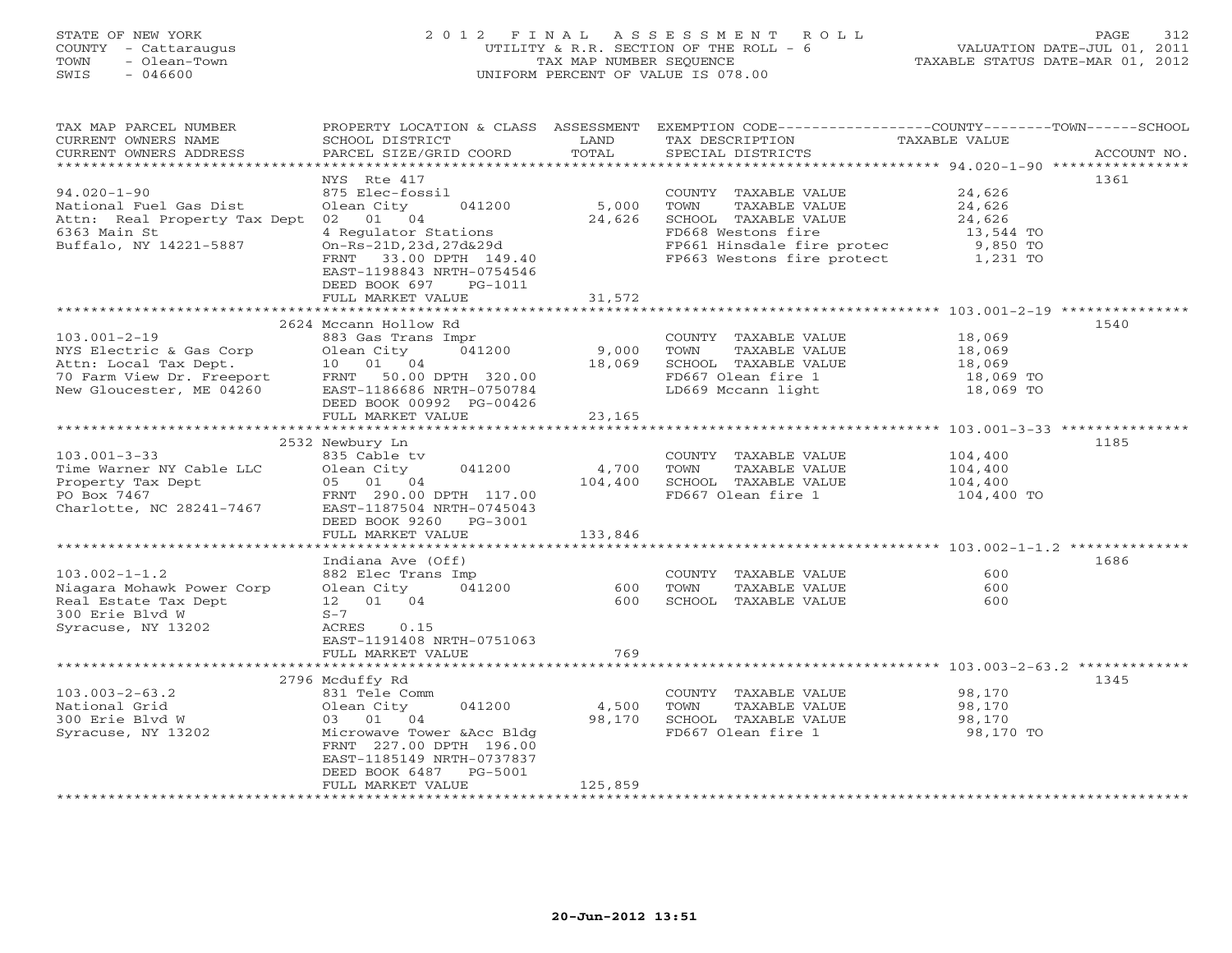# STATE OF NEW YORK 2 0 1 2 F I N A L A S S E S S M E N T R O L L PAGE 313 COUNTY - Cattaraugus UTILITY & R.R. SECTION OF THE ROLL - 6 VALUATION DATE-JUL 01, 2011 TOWN - Olean-Town TAX MAP NUMBER SEQUENCE TAXABLE STATUS DATE-MAR 01, 2012 SWIS - 046600 UNIFORM PERCENT OF VALUE IS 078.00UNIFORM PERCENT OF VALUE IS 078.00

| TAX MAP PARCEL NUMBER                          | PROPERTY LOCATION & CLASS ASSESSMENT |                | EXEMPTION CODE-----------------COUNTY-------TOWN------SCHOOL           |               |             |
|------------------------------------------------|--------------------------------------|----------------|------------------------------------------------------------------------|---------------|-------------|
| CURRENT OWNERS NAME                            | SCHOOL DISTRICT                      | LAND           | TAX DESCRIPTION                                                        | TAXABLE VALUE |             |
| CURRENT OWNERS ADDRESS                         | PARCEL SIZE/GRID COORD               | TOTAL          | SPECIAL DISTRICTS                                                      |               | ACCOUNT NO. |
|                                                |                                      |                |                                                                        |               |             |
|                                                | Mcduffy Rd                           |                |                                                                        |               | 1542        |
| $103.003 - 2 - 78$                             | 870 Elect & Gas                      |                | COUNTY TAXABLE VALUE                                                   | 205,700       |             |
| Columbia Gas Trans Corp                        | Olean City<br>041200                 | 4,200          | TOWN<br>TAXABLE VALUE                                                  | 205,700       |             |
| Attn: Tax Dept                                 | 01 01 04                             | 205,700        | SCHOOL TAXABLE VALUE                                                   | 205,700       |             |
| PO Box 117                                     | 2 Bldgs & Tower                      |                | FD667 Olean fire 1                                                     | 205,700 TO    |             |
| Columbus, OH 43216-0117                        | ACRES<br>1.35                        |                |                                                                        |               |             |
|                                                | EAST-1184795 NRTH-0737668            |                |                                                                        |               |             |
|                                                | DEED BOOK 578<br>$PG-00209$          |                |                                                                        |               |             |
|                                                | FULL MARKET VALUE                    | 263,718        |                                                                        |               |             |
|                                                |                                      |                |                                                                        |               |             |
|                                                | 2798 Mcduffy Rd                      |                |                                                                        |               | 1571        |
| $103.003 - 2 - 79$                             | 882 Elec Trans Imp                   |                | COUNTY TAXABLE VALUE                                                   | 1,560         |             |
| Kellner Mark T                                 | 041200<br>Olean City                 | 1,560          | TOWN<br>TAXABLE VALUE                                                  | 1,560         |             |
| Kellner Christian F                            | 01 01 04                             | 1,560          | SCHOOL TAXABLE VALUE                                                   | 1,560         |             |
| 2810 McDuffy Rd                                | FRNT 45.00 DPTH 86.00                |                | FD667 Olean fire 1                                                     | 1,560 TO      |             |
| Olean, NY 14760                                | EAST-1185009 NRTH-0737671            |                |                                                                        |               |             |
|                                                | DEED BOOK 10989 PG-3003              |                |                                                                        |               |             |
|                                                | FULL MARKET VALUE                    | 2,000          |                                                                        |               |             |
|                                                |                                      |                |                                                                        |               |             |
|                                                |                                      |                |                                                                        |               | 1172        |
| 666.000-9902-123.700/288                       | 883 Gas Trans Impr                   |                | COUNTY TAXABLE VALUE                                                   | 415,592       |             |
| National Fuel Gas Dist                         | Olean City 041200 5,000              |                | TOWN<br>TAXABLE VALUE                                                  | 415,592       |             |
| Attn: Real Property Tax Dept 91% School 041200 |                                      | 415,592        | SCHOOL TAXABLE VALUE                                                   | 415,592       |             |
| 6363 Main St                                   | FULL MARKET VALUE                    | 532,810        | FD668 Westons fire                                                     | 49,871 TO     |             |
| Buffalo, NY 14221-5887                         |                                      |                | FP663 Westons fire protect 365,721 TO                                  |               |             |
|                                                |                                      |                |                                                                        |               |             |
|                                                |                                      |                |                                                                        |               | 1169        |
| 666.000-9902-131.660/205                       | 883 Gas Trans Impr                   |                | COUNTY TAXABLE VALUE                                                   | 761,699       |             |
| NYS Electric & Gas Corp                        | Olean City<br>041200                 | $\overline{0}$ | TOWN<br>TAXABLE VALUE                                                  | 761,699       |             |
| Attn: Local Tax Dept.                          | $00 - 00$<br>$-00$                   | 761,699        | SCHOOL TAXABLE VALUE                                                   | 761,699       |             |
| 70 Farm View Dr. Freeport                      | FULL MARKET VALUE                    | 976.537        | FD667 Olean fire 1                                                     | 761,699 TO    |             |
| New Gloucester, ME 04260                       |                                      |                |                                                                        |               |             |
| *****************************                  |                                      |                |                                                                        |               |             |
|                                                |                                      |                |                                                                        |               | 1168        |
| 666.000-9902-631.900                           | 831 Tele Comm                        |                | COUNTY TAXABLE VALUE                                                   | 134,630       |             |
| Verizon New York Inc                           | Olean City<br>041200                 | $\Omega$       | TOWN<br>TAXABLE VALUE                                                  | 134,630       |             |
| Attn: Property Tax Dept.                       | 85% School 041200                    | 134,630        | SCHOOL TAXABLE VALUE                                                   | 134,630       |             |
| PO Box 152206                                  | Outside Plant                        |                | FD667 Olean fire 1                                                     | 87,510 TO     |             |
| Irving, TX 75015-2206                          | FULL MARKET VALUE 172,603            |                | FD668 Westons fire                                                     | 13,463 TO     |             |
|                                                |                                      |                |                                                                        |               |             |
|                                                |                                      |                | FD668 Westons lile<br>FP661 Hinsdale fire protec 26,926 TO<br>6,732 TO |               |             |
|                                                |                                      |                |                                                                        |               |             |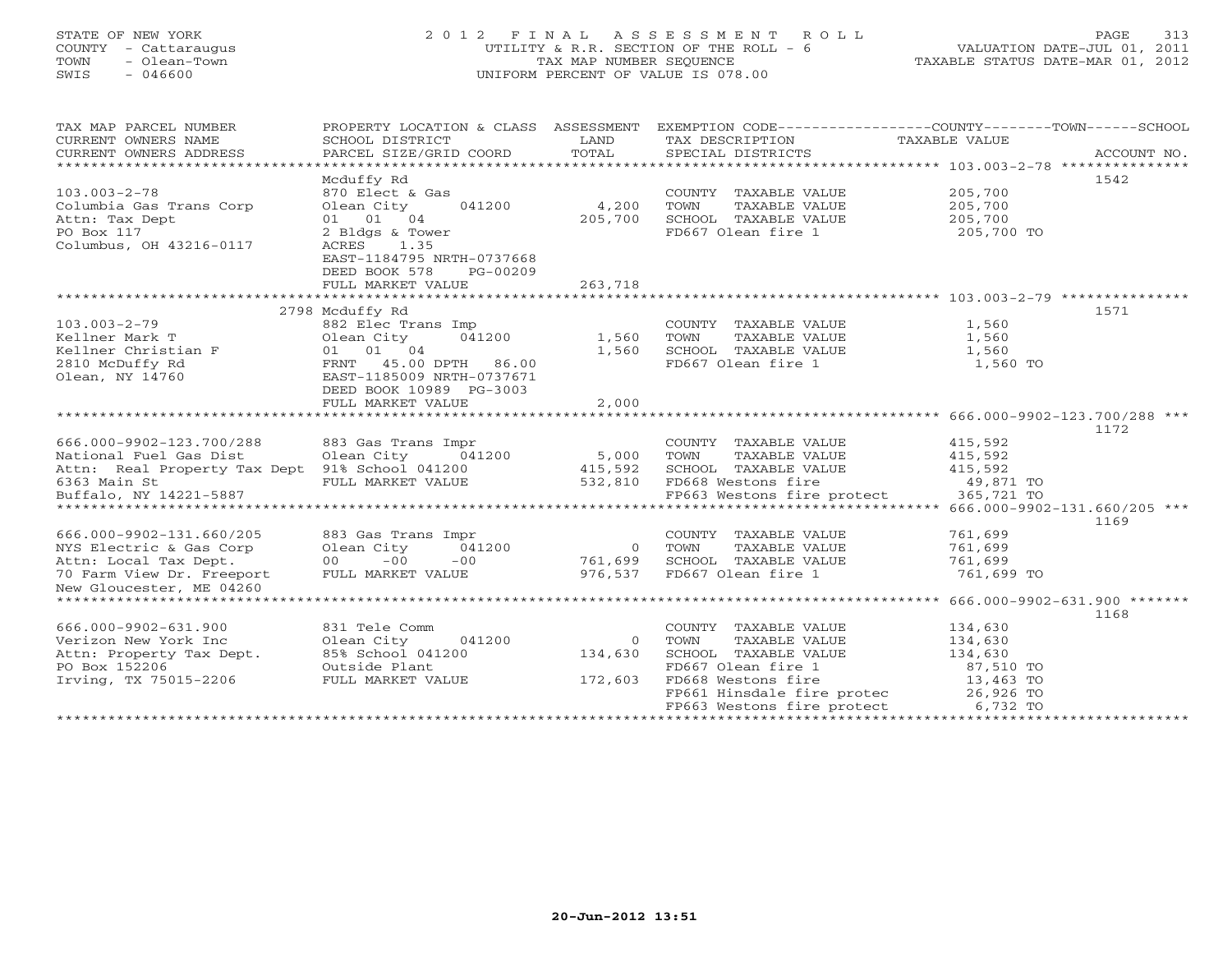# STATE OF NEW YORK 2 0 1 2 F I N A L A S S E S S M E N T R O L L PAGE 314 COUNTY - Cattaraugus UTILITY & R.R. SECTION OF THE ROLL - 6 VALUATION DATE-JUL 01, 2011 TOWN - Olean-Town TAX MAP NUMBER SEQUENCE TAXABLE STATUS DATE-MAR 01, 2012 SWIS - 046600 UNIFORM PERCENT OF VALUE IS 078.00UNIFORM PERCENT OF VALUE IS 078.00

| TAX MAP PARCEL NUMBER<br>CURRENT OWNERS NAME | PROPERTY LOCATION & CLASS ASSESSMENT<br>SCHOOL DISTRICT | LAND           | EXEMPTION CODE-----------------COUNTY-------TOWN------SCHOOL<br>TAX DESCRIPTION                                                                                                                                                    | TAXABLE VALUE                                          |             |
|----------------------------------------------|---------------------------------------------------------|----------------|------------------------------------------------------------------------------------------------------------------------------------------------------------------------------------------------------------------------------------|--------------------------------------------------------|-------------|
| CURRENT OWNERS ADDRESS                       | PARCEL SIZE/GRID COORD                                  | TOTAL          | SPECIAL DISTRICTS                                                                                                                                                                                                                  |                                                        | ACCOUNT NO. |
|                                              |                                                         |                |                                                                                                                                                                                                                                    |                                                        |             |
|                                              | E River Rd                                              |                |                                                                                                                                                                                                                                    | 1379                                                   |             |
| 666.000-9902-777./201                        | 883 Gas Trans Impr                                      |                | COUNTY TAXABLE VALUE                                                                                                                                                                                                               | 4,900                                                  |             |
| Alma Gas Inc                                 | Olean City<br>041200                                    | $\circ$        | TAXABLE VALUE<br>TOWN                                                                                                                                                                                                              | 4,900                                                  |             |
| 1902 East River Rd                           | 1325' Gas Line 2 Inch                                   | 4,900          | SCHOOL TAXABLE VALUE                                                                                                                                                                                                               | 4,900                                                  |             |
| Olean, NY 14760                              | Transmission Line                                       |                | FP662 Olean fire protect 4,900 TO                                                                                                                                                                                                  |                                                        |             |
|                                              | Right Of Way                                            |                |                                                                                                                                                                                                                                    |                                                        |             |
|                                              | FULL MARKET VALUE                                       | 6,282          |                                                                                                                                                                                                                                    |                                                        |             |
|                                              |                                                         |                |                                                                                                                                                                                                                                    |                                                        |             |
|                                              | Old Olean Rd & 4 Mile Rd                                |                |                                                                                                                                                                                                                                    | 1173                                                   |             |
| 666.000-9902-810.500/202                     | 883 Gas Trans Impr                                      |                | COUNTY TAXABLE VALUE                                                                                                                                                                                                               | 20,100                                                 |             |
| Columbia Gas Trans Corp                      |                                                         |                |                                                                                                                                                                                                                                    |                                                        |             |
| Attn: Tax Dept                               |                                                         |                |                                                                                                                                                                                                                                    |                                                        |             |
| PO Box 117                                   |                                                         |                |                                                                                                                                                                                                                                    |                                                        |             |
| Columbus, OH 43216-0117                      |                                                         |                |                                                                                                                                                                                                                                    |                                                        |             |
|                                              |                                                         |                | 01200 0 1000 1200 0 10000 12000 12000 12000 12000 12000 12000 12000 12000 12000 12000 12000 12000 12000 12000<br>Transmission Lines 20,100 5CHOOL TAXABLE VALUE 20,100<br>Transmission Lines 1 2,010 12000 12000 12000 12000 12000 |                                                        |             |
|                                              |                                                         |                |                                                                                                                                                                                                                                    |                                                        |             |
|                                              | Nys Rte 16 S                                            |                |                                                                                                                                                                                                                                    | 0303                                                   |             |
| 666.000-9902-999./206                        | 883 Gas Trans Impr                                      |                | COUNTY TAXABLE VALUE                                                                                                                                                                                                               | 40,000                                                 |             |
| National Fuel Gas Supply Corp                | Olean City<br>041200                                    | $\circ$        |                                                                                                                                                                                                                                    |                                                        |             |
| Attn: Real Property Tax Svcs                 | 1540 Ft 8 Pipe Line                                     | 40,000         | TOWN TAXABLE VALUE 40,000<br>SCHOOL TAXABLE VALUE 40,000<br>FD667 Olean fire 1 40,000 TO                                                                                                                                           |                                                        |             |
| 6363 Main St                                 | ACRES<br>0.01                                           |                |                                                                                                                                                                                                                                    |                                                        |             |
| Williamsville, NY 14221-5887                 | DEED BOOK 893 PG-00318                                  |                |                                                                                                                                                                                                                                    |                                                        |             |
|                                              | FULL MARKET VALUE                                       | 51,282         |                                                                                                                                                                                                                                    |                                                        |             |
|                                              | ************************                                | *************  |                                                                                                                                                                                                                                    | ************************* 666.000-9904-810.500/202 *** |             |
|                                              |                                                         |                |                                                                                                                                                                                                                                    | 1293                                                   |             |
| 666.000-9904-810.500/202                     | 875 Elec-fossil                                         |                | COUNTY TAXABLE VALUE                                                                                                                                                                                                               | 80,300                                                 |             |
| Columbia Gas Trans Corp                      | Allegany-Limest 042001                                  | $\overline{0}$ | TOWN<br>TAXABLE VALUE                                                                                                                                                                                                              | 80,300                                                 |             |
| Attn: Tax Dept                               | 5% School 042001                                        | 80,300         | SCHOOL TAXABLE VALUE                                                                                                                                                                                                               | 80,300                                                 |             |
| PO Box 117                                   | FULL MARKET VALUE                                       | 102,949        | FD667 Olean fire 1                                                                                                                                                                                                                 | 32,120 TO                                              |             |
| Cloumbus, OH 43216-0117                      |                                                         |                | FD668 Westons fire                                                                                                                                                                                                                 | 16,060 TO                                              |             |
|                                              |                                                         |                | FP661 Hinsdale fire protec 24,090 TO                                                                                                                                                                                               |                                                        |             |
|                                              |                                                         |                |                                                                                                                                                                                                                                    |                                                        |             |
|                                              |                                                         |                | FP663 Westons fire protect                                                                                                                                                                                                         | 8,030 TO                                               |             |
|                                              |                                                         |                |                                                                                                                                                                                                                                    |                                                        |             |
|                                              | Town Of Olean                                           |                |                                                                                                                                                                                                                                    | 1303                                                   |             |
| 666.000-9908-631.900                         | 831 Tele Comm                                           |                | COUNTY TAXABLE VALUE                                                                                                                                                                                                               | 17,423                                                 |             |
| Verizon New York Inc                         | Hinsdale Centra 044601                                  | $\bigcirc$     | TAXABLE VALUE<br>TOWN                                                                                                                                                                                                              | 17,423                                                 |             |
| Attn: Property Tax Dept. 11 % Outside Plant  |                                                         | 17,423         | SCHOOL TAXABLE VALUE                                                                                                                                                                                                               | 17,423                                                 |             |
| PO Box 152206                                | FULL MARKET VALUE                                       | 22,337         | FD667 Olean fire 1 11,325 TO<br>FD668 Westons fire 1,742 TO                                                                                                                                                                        |                                                        |             |
| Irving, TX 75015-2206                        |                                                         |                |                                                                                                                                                                                                                                    |                                                        |             |
|                                              |                                                         |                | FP661 Hinsdale fire protec 3,485 TO                                                                                                                                                                                                |                                                        |             |
|                                              |                                                         |                | FP663 Westons fire protect 871 TO                                                                                                                                                                                                  |                                                        |             |
|                                              |                                                         |                |                                                                                                                                                                                                                                    |                                                        |             |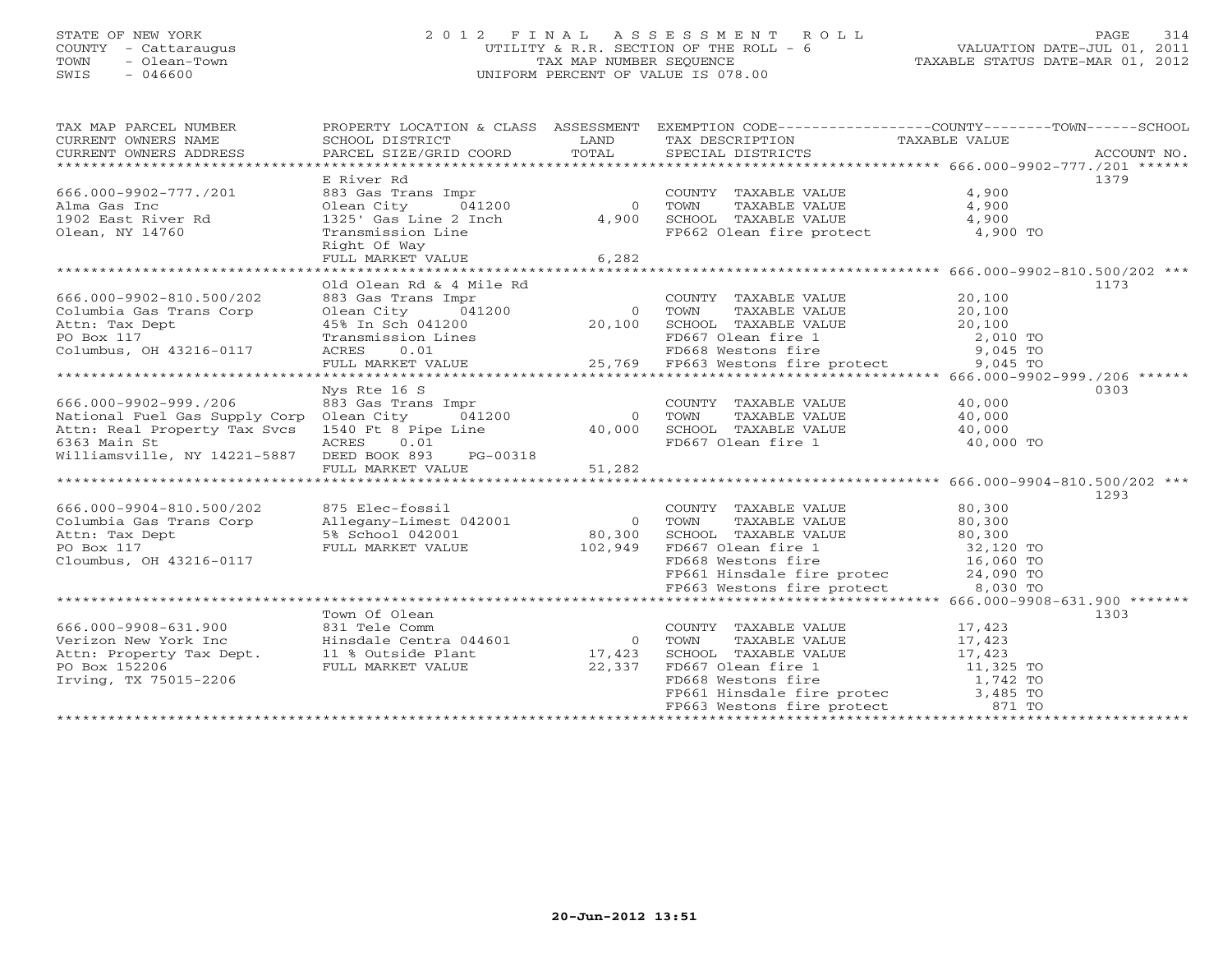# STATE OF NEW YORK 2 0 1 2 F I N A L A S S E S S M E N T R O L L PAGE 315 COUNTY - Cattaraugus UTILITY & R.R. SECTION OF THE ROLL - 6 VALUATION DATE-JUL 01, 2011 TOWN - Olean-Town TAX MAP NUMBER SEQUENCE TAXABLE STATUS DATE-MAR 01, 2012 SWIS - 046600 UNIFORM PERCENT OF VALUE IS 078.00UNIFORM PERCENT OF VALUE IS 078.00

| CURRENT OWNERS NAME<br>SCHOOL DISTRICT<br>LAND<br>TAX DESCRIPTION<br>TAXABLE VALUE<br>TOTAL<br>SPECIAL DISTRICTS<br>CURRENT OWNERS ADDRESS<br>PARCEL SIZE/GRID COORD<br>ACCOUNT NO.<br>1291<br>666.000-9908-810.500/202<br>883 Gas Trans Impr<br>169,691<br>COUNTY TAXABLE VALUE<br>Columbia Gas Trans Corp Hinsdale Centra 044601<br>$\overline{0}$<br>TAXABLE VALUE<br>169,691<br>TOWN<br>169,691<br>Attn: Tiffany Riggenbach/Tax D 18% In School 044601<br>169,691<br>SCHOOL TAXABLE VALUE<br>PO Box 117<br>217,553<br>FD667 Olean fire 1<br>42,423 TO<br>42,423 TO<br>FULL MARKET VALUE<br>Columbus, OH 43216-0117<br>FD668 Westons fire<br>FP661 Hinsdale fire protec 42,423 TO<br>FP663 Westons fire protect 42,423 TO<br>1294<br>666.000-9912-123.700/288<br>883 Gas Trans Impr<br>COUNTY TAXABLE VALUE<br>40,608<br>$\overline{0}$<br>Portville Centr 047401<br>National Fuel Gas Dist<br>TAXABLE VALUE<br>TOWN<br>40,608<br>Attn: Real Property Tax Dept 9% School 047401<br>SCHOOL TAXABLE VALUE<br>40,608<br>$40,600$<br>30,456 TO<br>6363 Main St<br>FULL MARKET VALUE 52,062<br>FD668 Westons fire 30,456 TO<br>FP663 Westons fire protect 10,152 TO<br>Williamsville, NY 14221-5887<br>Town Of Olean<br>1304<br>666.000-9912-631.900<br>831 Tele Comm<br>6,335<br>COUNTY TAXABLE VALUE<br>6,335<br>Verizon New York Inc<br>Portville Centr 047401<br>$\overline{0}$<br>TOWN<br>TAXABLE VALUE<br>6,335<br>Attn: Property Tax Dept.<br>4 % Outside Plant<br>6,335<br>SCHOOL TAXABLE VALUE<br>4,118 TO<br>PO Box 152206<br>FULL MARKET VALUE<br>8,122<br>FD667 Olean fire 1<br>FD668 Westons fire<br>Irving, TX 75015-2206<br>634 TO<br>FD668 Westons fire<br>FP661 Hinsdale fire protec<br>1,267 TO<br>FP663 Westons fire protect<br>317 TO<br>1292<br>666.000-9912-810.500/205 875 Elec-fossil<br>COUNTY TAXABLE VALUE<br>312,414<br>NYS Electric & Gas<br>Portville Centr 047401<br>$\overline{0}$<br>TOWN<br>TAXABLE VALUE<br>312,414<br>32% School 047401 312,414<br>Attn: Local Tax Dept.<br>SCHOOL TAXABLE VALUE<br>312,414<br>70 Farm View Dr. Freeport Bldg FULL MARKET VALUE<br>400,531<br>FD667 Olean fire 1<br>124,966 TO<br>New Gloucester, ME 04260<br>FD668 Westons fire<br>62,483 TO<br>FP661 Hinsdale fire protec 93,724 TO<br>FP663 Westons fire protect<br>31,241 TO<br>Houghton Ave<br>1740<br>666.000-9912-810.800/201<br>731 Oil-natural<br>$\overline{0}$<br>COUNTY TAXABLE VALUE<br>$\circ$<br>Dominion Resource Services<br>Olean City<br>041200<br>$\overline{0}$<br>TOWN<br>TAXABLE VALUE<br>Location 72<br>$\Omega$<br>Attn: Tax Dept.<br>$\Omega$<br>SCHOOL TAXABLE VALUE<br>0 <sub>T</sub><br>PO Box 27026<br>Measuring Station Site<br>FD667 Olean fire 1<br>Richmond, VA 23261-7026<br>XSN-588<br>$\circ$<br>FULL MARKET VALUE | TAX MAP PARCEL NUMBER |  | PROPERTY LOCATION & CLASS ASSESSMENT EXEMPTION CODE---------------COUNTY-------TOWN------SCHOOL |  |
|---------------------------------------------------------------------------------------------------------------------------------------------------------------------------------------------------------------------------------------------------------------------------------------------------------------------------------------------------------------------------------------------------------------------------------------------------------------------------------------------------------------------------------------------------------------------------------------------------------------------------------------------------------------------------------------------------------------------------------------------------------------------------------------------------------------------------------------------------------------------------------------------------------------------------------------------------------------------------------------------------------------------------------------------------------------------------------------------------------------------------------------------------------------------------------------------------------------------------------------------------------------------------------------------------------------------------------------------------------------------------------------------------------------------------------------------------------------------------------------------------------------------------------------------------------------------------------------------------------------------------------------------------------------------------------------------------------------------------------------------------------------------------------------------------------------------------------------------------------------------------------------------------------------------------------------------------------------------------------------------------------------------------------------------------------------------------------------------------------------------------------------------------------------------------------------------------------------------------------------------------------------------------------------------------------------------------------------------------------------------------------------------------------------------------------------------------------------------------------------------------------------------------------------------------------------------------------------------------------------------------------------------------------------------------------------------------------------------------------------------------------------------------|-----------------------|--|-------------------------------------------------------------------------------------------------|--|
|                                                                                                                                                                                                                                                                                                                                                                                                                                                                                                                                                                                                                                                                                                                                                                                                                                                                                                                                                                                                                                                                                                                                                                                                                                                                                                                                                                                                                                                                                                                                                                                                                                                                                                                                                                                                                                                                                                                                                                                                                                                                                                                                                                                                                                                                                                                                                                                                                                                                                                                                                                                                                                                                                                                                                                           |                       |  |                                                                                                 |  |
|                                                                                                                                                                                                                                                                                                                                                                                                                                                                                                                                                                                                                                                                                                                                                                                                                                                                                                                                                                                                                                                                                                                                                                                                                                                                                                                                                                                                                                                                                                                                                                                                                                                                                                                                                                                                                                                                                                                                                                                                                                                                                                                                                                                                                                                                                                                                                                                                                                                                                                                                                                                                                                                                                                                                                                           |                       |  |                                                                                                 |  |
|                                                                                                                                                                                                                                                                                                                                                                                                                                                                                                                                                                                                                                                                                                                                                                                                                                                                                                                                                                                                                                                                                                                                                                                                                                                                                                                                                                                                                                                                                                                                                                                                                                                                                                                                                                                                                                                                                                                                                                                                                                                                                                                                                                                                                                                                                                                                                                                                                                                                                                                                                                                                                                                                                                                                                                           |                       |  |                                                                                                 |  |
|                                                                                                                                                                                                                                                                                                                                                                                                                                                                                                                                                                                                                                                                                                                                                                                                                                                                                                                                                                                                                                                                                                                                                                                                                                                                                                                                                                                                                                                                                                                                                                                                                                                                                                                                                                                                                                                                                                                                                                                                                                                                                                                                                                                                                                                                                                                                                                                                                                                                                                                                                                                                                                                                                                                                                                           |                       |  |                                                                                                 |  |
|                                                                                                                                                                                                                                                                                                                                                                                                                                                                                                                                                                                                                                                                                                                                                                                                                                                                                                                                                                                                                                                                                                                                                                                                                                                                                                                                                                                                                                                                                                                                                                                                                                                                                                                                                                                                                                                                                                                                                                                                                                                                                                                                                                                                                                                                                                                                                                                                                                                                                                                                                                                                                                                                                                                                                                           |                       |  |                                                                                                 |  |
|                                                                                                                                                                                                                                                                                                                                                                                                                                                                                                                                                                                                                                                                                                                                                                                                                                                                                                                                                                                                                                                                                                                                                                                                                                                                                                                                                                                                                                                                                                                                                                                                                                                                                                                                                                                                                                                                                                                                                                                                                                                                                                                                                                                                                                                                                                                                                                                                                                                                                                                                                                                                                                                                                                                                                                           |                       |  |                                                                                                 |  |
|                                                                                                                                                                                                                                                                                                                                                                                                                                                                                                                                                                                                                                                                                                                                                                                                                                                                                                                                                                                                                                                                                                                                                                                                                                                                                                                                                                                                                                                                                                                                                                                                                                                                                                                                                                                                                                                                                                                                                                                                                                                                                                                                                                                                                                                                                                                                                                                                                                                                                                                                                                                                                                                                                                                                                                           |                       |  |                                                                                                 |  |
|                                                                                                                                                                                                                                                                                                                                                                                                                                                                                                                                                                                                                                                                                                                                                                                                                                                                                                                                                                                                                                                                                                                                                                                                                                                                                                                                                                                                                                                                                                                                                                                                                                                                                                                                                                                                                                                                                                                                                                                                                                                                                                                                                                                                                                                                                                                                                                                                                                                                                                                                                                                                                                                                                                                                                                           |                       |  |                                                                                                 |  |
|                                                                                                                                                                                                                                                                                                                                                                                                                                                                                                                                                                                                                                                                                                                                                                                                                                                                                                                                                                                                                                                                                                                                                                                                                                                                                                                                                                                                                                                                                                                                                                                                                                                                                                                                                                                                                                                                                                                                                                                                                                                                                                                                                                                                                                                                                                                                                                                                                                                                                                                                                                                                                                                                                                                                                                           |                       |  |                                                                                                 |  |
|                                                                                                                                                                                                                                                                                                                                                                                                                                                                                                                                                                                                                                                                                                                                                                                                                                                                                                                                                                                                                                                                                                                                                                                                                                                                                                                                                                                                                                                                                                                                                                                                                                                                                                                                                                                                                                                                                                                                                                                                                                                                                                                                                                                                                                                                                                                                                                                                                                                                                                                                                                                                                                                                                                                                                                           |                       |  |                                                                                                 |  |
|                                                                                                                                                                                                                                                                                                                                                                                                                                                                                                                                                                                                                                                                                                                                                                                                                                                                                                                                                                                                                                                                                                                                                                                                                                                                                                                                                                                                                                                                                                                                                                                                                                                                                                                                                                                                                                                                                                                                                                                                                                                                                                                                                                                                                                                                                                                                                                                                                                                                                                                                                                                                                                                                                                                                                                           |                       |  |                                                                                                 |  |
|                                                                                                                                                                                                                                                                                                                                                                                                                                                                                                                                                                                                                                                                                                                                                                                                                                                                                                                                                                                                                                                                                                                                                                                                                                                                                                                                                                                                                                                                                                                                                                                                                                                                                                                                                                                                                                                                                                                                                                                                                                                                                                                                                                                                                                                                                                                                                                                                                                                                                                                                                                                                                                                                                                                                                                           |                       |  |                                                                                                 |  |
|                                                                                                                                                                                                                                                                                                                                                                                                                                                                                                                                                                                                                                                                                                                                                                                                                                                                                                                                                                                                                                                                                                                                                                                                                                                                                                                                                                                                                                                                                                                                                                                                                                                                                                                                                                                                                                                                                                                                                                                                                                                                                                                                                                                                                                                                                                                                                                                                                                                                                                                                                                                                                                                                                                                                                                           |                       |  |                                                                                                 |  |
|                                                                                                                                                                                                                                                                                                                                                                                                                                                                                                                                                                                                                                                                                                                                                                                                                                                                                                                                                                                                                                                                                                                                                                                                                                                                                                                                                                                                                                                                                                                                                                                                                                                                                                                                                                                                                                                                                                                                                                                                                                                                                                                                                                                                                                                                                                                                                                                                                                                                                                                                                                                                                                                                                                                                                                           |                       |  |                                                                                                 |  |
|                                                                                                                                                                                                                                                                                                                                                                                                                                                                                                                                                                                                                                                                                                                                                                                                                                                                                                                                                                                                                                                                                                                                                                                                                                                                                                                                                                                                                                                                                                                                                                                                                                                                                                                                                                                                                                                                                                                                                                                                                                                                                                                                                                                                                                                                                                                                                                                                                                                                                                                                                                                                                                                                                                                                                                           |                       |  |                                                                                                 |  |
|                                                                                                                                                                                                                                                                                                                                                                                                                                                                                                                                                                                                                                                                                                                                                                                                                                                                                                                                                                                                                                                                                                                                                                                                                                                                                                                                                                                                                                                                                                                                                                                                                                                                                                                                                                                                                                                                                                                                                                                                                                                                                                                                                                                                                                                                                                                                                                                                                                                                                                                                                                                                                                                                                                                                                                           |                       |  |                                                                                                 |  |
|                                                                                                                                                                                                                                                                                                                                                                                                                                                                                                                                                                                                                                                                                                                                                                                                                                                                                                                                                                                                                                                                                                                                                                                                                                                                                                                                                                                                                                                                                                                                                                                                                                                                                                                                                                                                                                                                                                                                                                                                                                                                                                                                                                                                                                                                                                                                                                                                                                                                                                                                                                                                                                                                                                                                                                           |                       |  |                                                                                                 |  |
|                                                                                                                                                                                                                                                                                                                                                                                                                                                                                                                                                                                                                                                                                                                                                                                                                                                                                                                                                                                                                                                                                                                                                                                                                                                                                                                                                                                                                                                                                                                                                                                                                                                                                                                                                                                                                                                                                                                                                                                                                                                                                                                                                                                                                                                                                                                                                                                                                                                                                                                                                                                                                                                                                                                                                                           |                       |  |                                                                                                 |  |
|                                                                                                                                                                                                                                                                                                                                                                                                                                                                                                                                                                                                                                                                                                                                                                                                                                                                                                                                                                                                                                                                                                                                                                                                                                                                                                                                                                                                                                                                                                                                                                                                                                                                                                                                                                                                                                                                                                                                                                                                                                                                                                                                                                                                                                                                                                                                                                                                                                                                                                                                                                                                                                                                                                                                                                           |                       |  |                                                                                                 |  |
|                                                                                                                                                                                                                                                                                                                                                                                                                                                                                                                                                                                                                                                                                                                                                                                                                                                                                                                                                                                                                                                                                                                                                                                                                                                                                                                                                                                                                                                                                                                                                                                                                                                                                                                                                                                                                                                                                                                                                                                                                                                                                                                                                                                                                                                                                                                                                                                                                                                                                                                                                                                                                                                                                                                                                                           |                       |  |                                                                                                 |  |
|                                                                                                                                                                                                                                                                                                                                                                                                                                                                                                                                                                                                                                                                                                                                                                                                                                                                                                                                                                                                                                                                                                                                                                                                                                                                                                                                                                                                                                                                                                                                                                                                                                                                                                                                                                                                                                                                                                                                                                                                                                                                                                                                                                                                                                                                                                                                                                                                                                                                                                                                                                                                                                                                                                                                                                           |                       |  |                                                                                                 |  |
|                                                                                                                                                                                                                                                                                                                                                                                                                                                                                                                                                                                                                                                                                                                                                                                                                                                                                                                                                                                                                                                                                                                                                                                                                                                                                                                                                                                                                                                                                                                                                                                                                                                                                                                                                                                                                                                                                                                                                                                                                                                                                                                                                                                                                                                                                                                                                                                                                                                                                                                                                                                                                                                                                                                                                                           |                       |  |                                                                                                 |  |
|                                                                                                                                                                                                                                                                                                                                                                                                                                                                                                                                                                                                                                                                                                                                                                                                                                                                                                                                                                                                                                                                                                                                                                                                                                                                                                                                                                                                                                                                                                                                                                                                                                                                                                                                                                                                                                                                                                                                                                                                                                                                                                                                                                                                                                                                                                                                                                                                                                                                                                                                                                                                                                                                                                                                                                           |                       |  |                                                                                                 |  |
|                                                                                                                                                                                                                                                                                                                                                                                                                                                                                                                                                                                                                                                                                                                                                                                                                                                                                                                                                                                                                                                                                                                                                                                                                                                                                                                                                                                                                                                                                                                                                                                                                                                                                                                                                                                                                                                                                                                                                                                                                                                                                                                                                                                                                                                                                                                                                                                                                                                                                                                                                                                                                                                                                                                                                                           |                       |  |                                                                                                 |  |
|                                                                                                                                                                                                                                                                                                                                                                                                                                                                                                                                                                                                                                                                                                                                                                                                                                                                                                                                                                                                                                                                                                                                                                                                                                                                                                                                                                                                                                                                                                                                                                                                                                                                                                                                                                                                                                                                                                                                                                                                                                                                                                                                                                                                                                                                                                                                                                                                                                                                                                                                                                                                                                                                                                                                                                           |                       |  |                                                                                                 |  |
|                                                                                                                                                                                                                                                                                                                                                                                                                                                                                                                                                                                                                                                                                                                                                                                                                                                                                                                                                                                                                                                                                                                                                                                                                                                                                                                                                                                                                                                                                                                                                                                                                                                                                                                                                                                                                                                                                                                                                                                                                                                                                                                                                                                                                                                                                                                                                                                                                                                                                                                                                                                                                                                                                                                                                                           |                       |  |                                                                                                 |  |
|                                                                                                                                                                                                                                                                                                                                                                                                                                                                                                                                                                                                                                                                                                                                                                                                                                                                                                                                                                                                                                                                                                                                                                                                                                                                                                                                                                                                                                                                                                                                                                                                                                                                                                                                                                                                                                                                                                                                                                                                                                                                                                                                                                                                                                                                                                                                                                                                                                                                                                                                                                                                                                                                                                                                                                           |                       |  |                                                                                                 |  |
|                                                                                                                                                                                                                                                                                                                                                                                                                                                                                                                                                                                                                                                                                                                                                                                                                                                                                                                                                                                                                                                                                                                                                                                                                                                                                                                                                                                                                                                                                                                                                                                                                                                                                                                                                                                                                                                                                                                                                                                                                                                                                                                                                                                                                                                                                                                                                                                                                                                                                                                                                                                                                                                                                                                                                                           |                       |  |                                                                                                 |  |
|                                                                                                                                                                                                                                                                                                                                                                                                                                                                                                                                                                                                                                                                                                                                                                                                                                                                                                                                                                                                                                                                                                                                                                                                                                                                                                                                                                                                                                                                                                                                                                                                                                                                                                                                                                                                                                                                                                                                                                                                                                                                                                                                                                                                                                                                                                                                                                                                                                                                                                                                                                                                                                                                                                                                                                           |                       |  |                                                                                                 |  |
|                                                                                                                                                                                                                                                                                                                                                                                                                                                                                                                                                                                                                                                                                                                                                                                                                                                                                                                                                                                                                                                                                                                                                                                                                                                                                                                                                                                                                                                                                                                                                                                                                                                                                                                                                                                                                                                                                                                                                                                                                                                                                                                                                                                                                                                                                                                                                                                                                                                                                                                                                                                                                                                                                                                                                                           |                       |  |                                                                                                 |  |
|                                                                                                                                                                                                                                                                                                                                                                                                                                                                                                                                                                                                                                                                                                                                                                                                                                                                                                                                                                                                                                                                                                                                                                                                                                                                                                                                                                                                                                                                                                                                                                                                                                                                                                                                                                                                                                                                                                                                                                                                                                                                                                                                                                                                                                                                                                                                                                                                                                                                                                                                                                                                                                                                                                                                                                           |                       |  |                                                                                                 |  |
|                                                                                                                                                                                                                                                                                                                                                                                                                                                                                                                                                                                                                                                                                                                                                                                                                                                                                                                                                                                                                                                                                                                                                                                                                                                                                                                                                                                                                                                                                                                                                                                                                                                                                                                                                                                                                                                                                                                                                                                                                                                                                                                                                                                                                                                                                                                                                                                                                                                                                                                                                                                                                                                                                                                                                                           |                       |  |                                                                                                 |  |
|                                                                                                                                                                                                                                                                                                                                                                                                                                                                                                                                                                                                                                                                                                                                                                                                                                                                                                                                                                                                                                                                                                                                                                                                                                                                                                                                                                                                                                                                                                                                                                                                                                                                                                                                                                                                                                                                                                                                                                                                                                                                                                                                                                                                                                                                                                                                                                                                                                                                                                                                                                                                                                                                                                                                                                           |                       |  |                                                                                                 |  |
|                                                                                                                                                                                                                                                                                                                                                                                                                                                                                                                                                                                                                                                                                                                                                                                                                                                                                                                                                                                                                                                                                                                                                                                                                                                                                                                                                                                                                                                                                                                                                                                                                                                                                                                                                                                                                                                                                                                                                                                                                                                                                                                                                                                                                                                                                                                                                                                                                                                                                                                                                                                                                                                                                                                                                                           |                       |  |                                                                                                 |  |
|                                                                                                                                                                                                                                                                                                                                                                                                                                                                                                                                                                                                                                                                                                                                                                                                                                                                                                                                                                                                                                                                                                                                                                                                                                                                                                                                                                                                                                                                                                                                                                                                                                                                                                                                                                                                                                                                                                                                                                                                                                                                                                                                                                                                                                                                                                                                                                                                                                                                                                                                                                                                                                                                                                                                                                           |                       |  |                                                                                                 |  |
|                                                                                                                                                                                                                                                                                                                                                                                                                                                                                                                                                                                                                                                                                                                                                                                                                                                                                                                                                                                                                                                                                                                                                                                                                                                                                                                                                                                                                                                                                                                                                                                                                                                                                                                                                                                                                                                                                                                                                                                                                                                                                                                                                                                                                                                                                                                                                                                                                                                                                                                                                                                                                                                                                                                                                                           |                       |  |                                                                                                 |  |
|                                                                                                                                                                                                                                                                                                                                                                                                                                                                                                                                                                                                                                                                                                                                                                                                                                                                                                                                                                                                                                                                                                                                                                                                                                                                                                                                                                                                                                                                                                                                                                                                                                                                                                                                                                                                                                                                                                                                                                                                                                                                                                                                                                                                                                                                                                                                                                                                                                                                                                                                                                                                                                                                                                                                                                           |                       |  |                                                                                                 |  |
|                                                                                                                                                                                                                                                                                                                                                                                                                                                                                                                                                                                                                                                                                                                                                                                                                                                                                                                                                                                                                                                                                                                                                                                                                                                                                                                                                                                                                                                                                                                                                                                                                                                                                                                                                                                                                                                                                                                                                                                                                                                                                                                                                                                                                                                                                                                                                                                                                                                                                                                                                                                                                                                                                                                                                                           |                       |  |                                                                                                 |  |
|                                                                                                                                                                                                                                                                                                                                                                                                                                                                                                                                                                                                                                                                                                                                                                                                                                                                                                                                                                                                                                                                                                                                                                                                                                                                                                                                                                                                                                                                                                                                                                                                                                                                                                                                                                                                                                                                                                                                                                                                                                                                                                                                                                                                                                                                                                                                                                                                                                                                                                                                                                                                                                                                                                                                                                           |                       |  |                                                                                                 |  |
|                                                                                                                                                                                                                                                                                                                                                                                                                                                                                                                                                                                                                                                                                                                                                                                                                                                                                                                                                                                                                                                                                                                                                                                                                                                                                                                                                                                                                                                                                                                                                                                                                                                                                                                                                                                                                                                                                                                                                                                                                                                                                                                                                                                                                                                                                                                                                                                                                                                                                                                                                                                                                                                                                                                                                                           |                       |  |                                                                                                 |  |
|                                                                                                                                                                                                                                                                                                                                                                                                                                                                                                                                                                                                                                                                                                                                                                                                                                                                                                                                                                                                                                                                                                                                                                                                                                                                                                                                                                                                                                                                                                                                                                                                                                                                                                                                                                                                                                                                                                                                                                                                                                                                                                                                                                                                                                                                                                                                                                                                                                                                                                                                                                                                                                                                                                                                                                           |                       |  |                                                                                                 |  |
|                                                                                                                                                                                                                                                                                                                                                                                                                                                                                                                                                                                                                                                                                                                                                                                                                                                                                                                                                                                                                                                                                                                                                                                                                                                                                                                                                                                                                                                                                                                                                                                                                                                                                                                                                                                                                                                                                                                                                                                                                                                                                                                                                                                                                                                                                                                                                                                                                                                                                                                                                                                                                                                                                                                                                                           |                       |  |                                                                                                 |  |
|                                                                                                                                                                                                                                                                                                                                                                                                                                                                                                                                                                                                                                                                                                                                                                                                                                                                                                                                                                                                                                                                                                                                                                                                                                                                                                                                                                                                                                                                                                                                                                                                                                                                                                                                                                                                                                                                                                                                                                                                                                                                                                                                                                                                                                                                                                                                                                                                                                                                                                                                                                                                                                                                                                                                                                           |                       |  |                                                                                                 |  |
|                                                                                                                                                                                                                                                                                                                                                                                                                                                                                                                                                                                                                                                                                                                                                                                                                                                                                                                                                                                                                                                                                                                                                                                                                                                                                                                                                                                                                                                                                                                                                                                                                                                                                                                                                                                                                                                                                                                                                                                                                                                                                                                                                                                                                                                                                                                                                                                                                                                                                                                                                                                                                                                                                                                                                                           |                       |  |                                                                                                 |  |
|                                                                                                                                                                                                                                                                                                                                                                                                                                                                                                                                                                                                                                                                                                                                                                                                                                                                                                                                                                                                                                                                                                                                                                                                                                                                                                                                                                                                                                                                                                                                                                                                                                                                                                                                                                                                                                                                                                                                                                                                                                                                                                                                                                                                                                                                                                                                                                                                                                                                                                                                                                                                                                                                                                                                                                           |                       |  |                                                                                                 |  |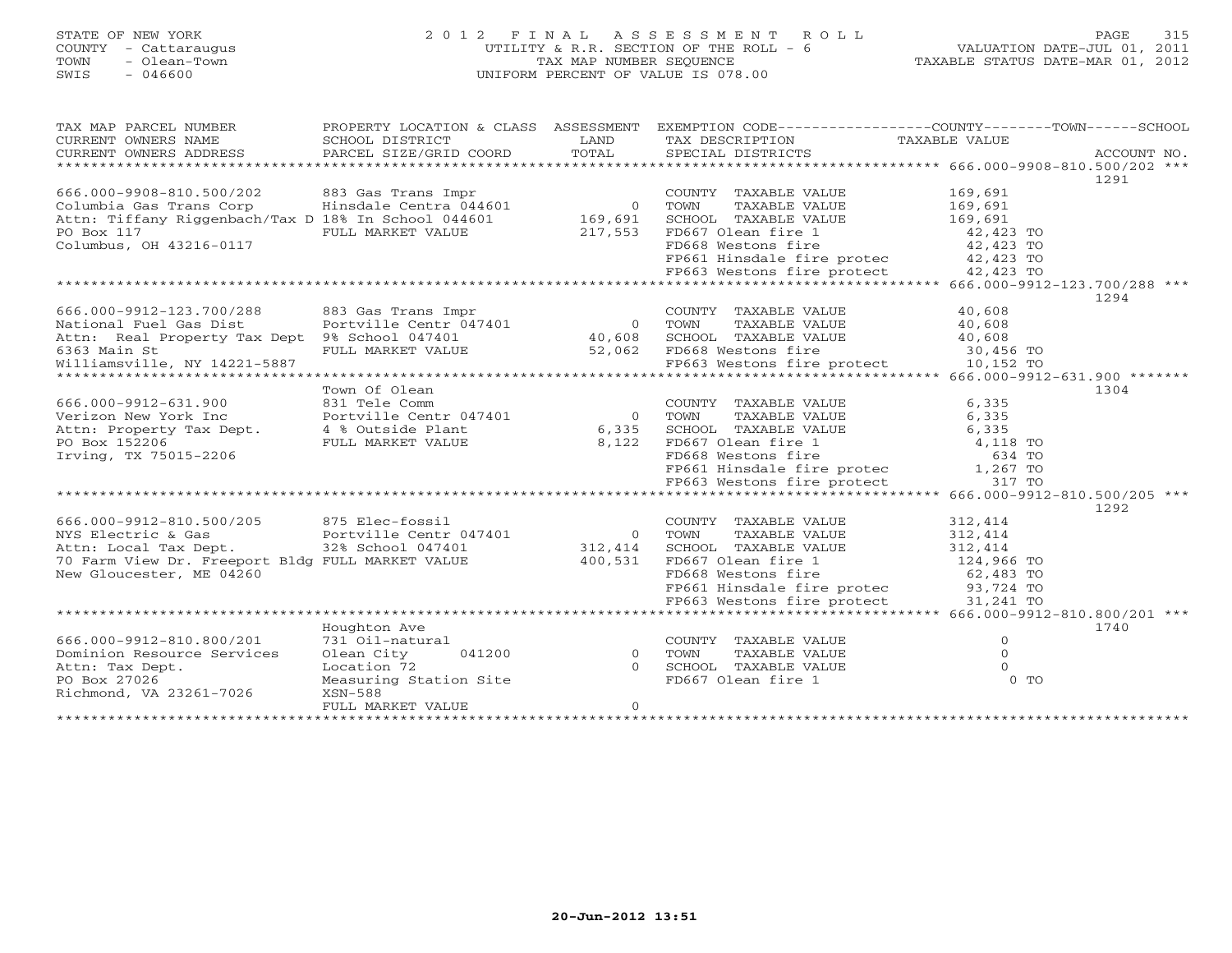| STATE OF NEW YORK<br>COUNTY - Cattaraugus<br>- Olean-Town | 2012 FINAL ASSESSMENT ROLL<br>UTILITY & R.R. SECTION OF THE ROLL - 6 | 316<br>PAGE<br>VALUATION DATE-JUL 01, 2011          |
|-----------------------------------------------------------|----------------------------------------------------------------------|-----------------------------------------------------|
| TOWN<br>SWIS<br>$-046600$                                 |                                                                      | TAXABLE STATUS DATE-MAR 01, 2012<br>RPS150/V04/L015 |
|                                                           | UNIFORM PERCENT OF VALUE IS 078.00                                   | CURRENT DATE 6/20/2012                              |

#### R O L L S U B S E C T I O N - - T O T A L S

#### \*\*\* S P E C I A L D I S T R I C T S U M M A R Y \*\*\*

| CODE | DISTRICT NAME        | TOTAL<br>PARCELS | EXTENSION<br>TYPE | EXTENSION<br>VALUE | AD VALOREM<br>VALUE | EXEMPT<br>AMOUNT | TAXABLE<br>VALUE |
|------|----------------------|------------------|-------------------|--------------------|---------------------|------------------|------------------|
|      | FD667 Olean fire 1   |                  | 16 TOTAL          |                    | 1538,870            |                  | 1538,870         |
|      | FD668 Westons fire   |                  | 12 TOTAL          |                    | 334,241             |                  | 334,241          |
|      | FP661 Hinsdale fire  |                  | 11 TOTAL          |                    | 395,960             |                  | 395,960          |
|      | FP662 Olean fire pro |                  | 3 TOTAL           |                    | 249,900             |                  | 249,900          |
|      | FP663 Westons fire p |                  | 11 TOTAL          |                    | 3065,827            |                  | 3065,827         |
|      | LD669 Mccann light   |                  | 1 TOTAL           |                    | 18,069              |                  | 18,069           |

#### \*\*\* S C H O O L D I S T R I C T S U M M A R Y \*\*\*

| CODE                       | DISTRICT NAME                                        | TOTAL<br>PARCELS | ASSESSED<br>LAND  | ASSESSED<br>TOTAL             | EXEMPT<br>AMOUNT | TOTAL<br>TAXABLE              | STAR<br>AMOUNT | STAR<br>TAXABLE               |
|----------------------------|------------------------------------------------------|------------------|-------------------|-------------------------------|------------------|-------------------------------|----------------|-------------------------------|
| 041200<br>042001<br>044601 | Olean City<br>Allegany-Limestone<br>Hinsdale Central | 19<br>6          | 115,060<br>49,800 | 4698,110<br>80,300<br>381,309 |                  | 4698,110<br>80,300<br>381,309 |                | 4698,110<br>80,300<br>381,309 |
| 047401                     | Portville Central<br>$SUB - TO T AL$                 | 4<br>30          | 10,000<br>174,860 | 425,677<br>5585,396           |                  | 425,677<br>5585,396           |                | 425,677<br>5585,396           |
|                            | TOTAL                                                | 30               | 174,860           | 5585,396                      |                  | 5585,396                      |                | 5585,396                      |

#### \*\*\* S Y S T E M C O D E S S U M M A R Y \*\*\*

# NO SYSTEM EXEMPTIONS AT THIS LEVEL

# \*\*\* E X E M P T I O N S U M M A R Y \*\*\*

### NO EXEMPTIONS AT THIS LEVEL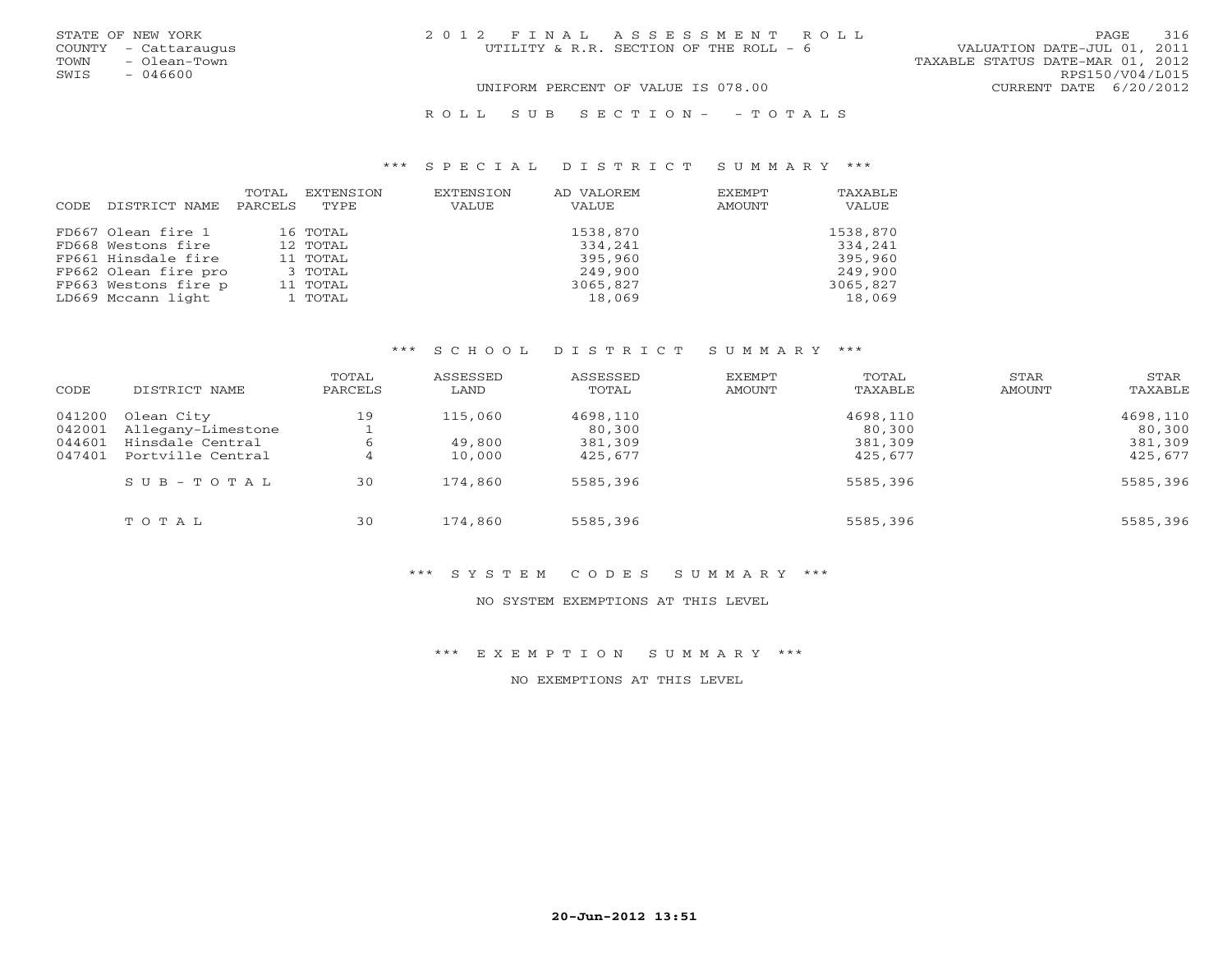|      | STATE OF NEW YORK    | 2012 FINAL ASSESSMENT ROLL             | 317<br>PAGE.                     |
|------|----------------------|----------------------------------------|----------------------------------|
|      | COUNTY - Cattaraugus | UTILITY & R.R. SECTION OF THE ROLL - 6 | VALUATION DATE-JUL 01, 2011      |
| TOWN | - Olean-Town         |                                        | TAXABLE STATUS DATE-MAR 01, 2012 |
| SWIS | $-046600$            |                                        | RPS150/V04/L015                  |
|      |                      | UNIFORM PERCENT OF VALUE IS 078.00     | CURRENT DATE 6/20/2012           |
|      |                      | ROLL SUB SECTION- - TOTALS             |                                  |

| ROLL |                  | TOTAL   | <b><i>\SSESSED</i></b> | ASSESSED | TAXABLE  | TAXABLE  | TAXABLE  | <b>STAR</b> |
|------|------------------|---------|------------------------|----------|----------|----------|----------|-------------|
| SEC  | DESCRIPTION      | PARCELS | ∟AND                   | TOTAL    | COUNTY   | TOWN     | SCHOOL   | TAXABLE     |
|      | UTILITIES & N.C. | 30      | 174,860                | 5585,396 | 5585,396 | 5585,396 | 5585,396 | 5585,396    |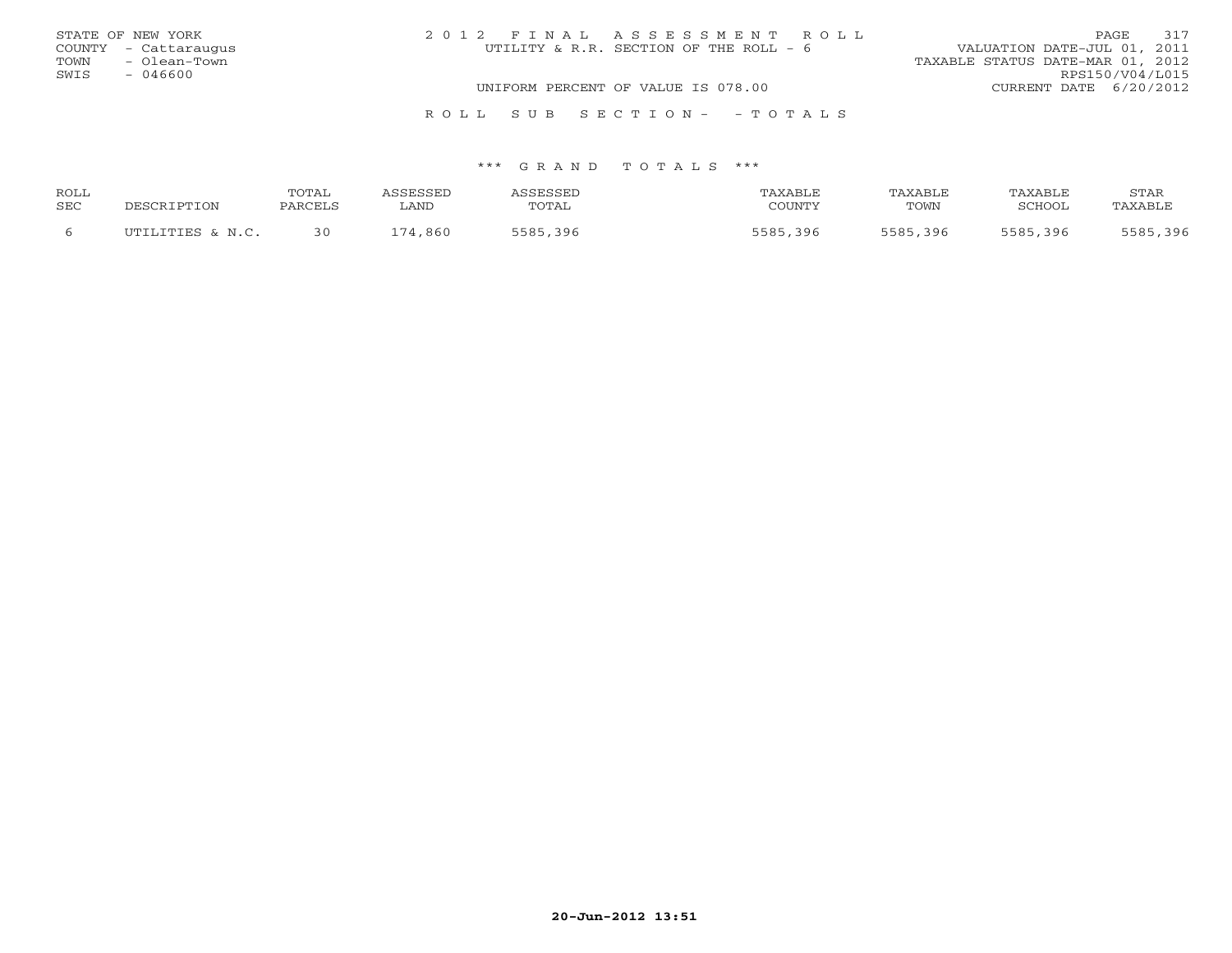|      | STATE OF NEW YORK    | 2012 FINAL ASSESSMENT ROLL                                            | PAGE            | 318 |
|------|----------------------|-----------------------------------------------------------------------|-----------------|-----|
|      | COUNTY - Cattaraugus | VALUATION DATE-JUL 01, 2011<br>UTILITY & R.R. SECTION OF THE ROLL - 6 |                 |     |
| TOWN | - Olean-Town         | TAXABLE STATUS DATE-MAR 01, 2012                                      |                 |     |
| SWIS | $-046600$            | UNIFORM PERCENT OF VALUE IS 078.00                                    | RPS150/V04/L015 |     |
|      |                      | CURRENT DATE 6/20/2012                                                |                 |     |
|      |                      |                                                                       |                 |     |

#### R O L L S E C T I O N T O T A L S

#### \*\*\* S P E C I A L D I S T R I C T S U M M A R Y \*\*\*

| CODE | DISTRICT NAME        | TOTAL<br>PARCELS | EXTENSION<br>TYPE. | EXTENSION<br>VALUE | AD VALOREM<br>VALUE | EXEMPT<br>AMOUNT | TAXABLE<br>VALUE |
|------|----------------------|------------------|--------------------|--------------------|---------------------|------------------|------------------|
|      | FD667 Olean fire 1   |                  | 16 TOTAL           |                    | 1538,870            |                  | 1538,870         |
|      | FD668 Westons fire   |                  | 12 TOTAL           |                    | 334,241             |                  | 334,241          |
|      | FP661 Hinsdale fire  |                  | 11 TOTAL           |                    | 395,960             |                  | 395,960          |
|      | FP662 Olean fire pro |                  | 3 TOTAL            |                    | 249,900             |                  | 249,900          |
|      | FP663 Westons fire p |                  | 11 TOTAL           |                    | 3065,827            |                  | 3065,827         |
|      | LD669 Mccann light   |                  | 1 TOTAL            |                    | 18,069              |                  | 18,069           |

#### \*\*\* S C H O O L D I S T R I C T S U M M A R Y \*\*\*

| CODE   | DISTRICT NAME             | TOTAL<br>PARCELS | ASSESSED<br>LAND | ASSESSED<br>TOTAL | EXEMPT<br>AMOUNT | TOTAL<br>TAXABLE | STAR<br>AMOUNT | STAR<br>TAXABLE |
|--------|---------------------------|------------------|------------------|-------------------|------------------|------------------|----------------|-----------------|
| 041200 | Olean City                | 19               | 115,060          | 4698,110          |                  | 4698,110         |                | 4698,110        |
| 042001 | Allegany-Limestone        |                  |                  | 80,300            |                  | 80,300           |                | 80,300          |
| 044601 | Hinsdale Central          | 6                | 49,800           | 381,309           |                  | 381,309          |                | 381,309         |
| 047401 | Portville Central         |                  | 10,000           | 425,677           |                  | 425,677          |                | 425,677         |
|        | $S \cup B - T \cup T A L$ | 30               | 174,860          | 5585,396          |                  | 5585,396         |                | 5585,396        |
|        | TOTAL                     | 30               | 174,860          | 5585,396          |                  | 5585,396         |                | 5585,396        |

#### \*\*\* S Y S T E M C O D E S S U M M A R Y \*\*\*

### NO SYSTEM EXEMPTIONS AT THIS LEVEL

# \*\*\* E X E M P T I O N S U M M A R Y \*\*\*

### NO EXEMPTIONS AT THIS LEVEL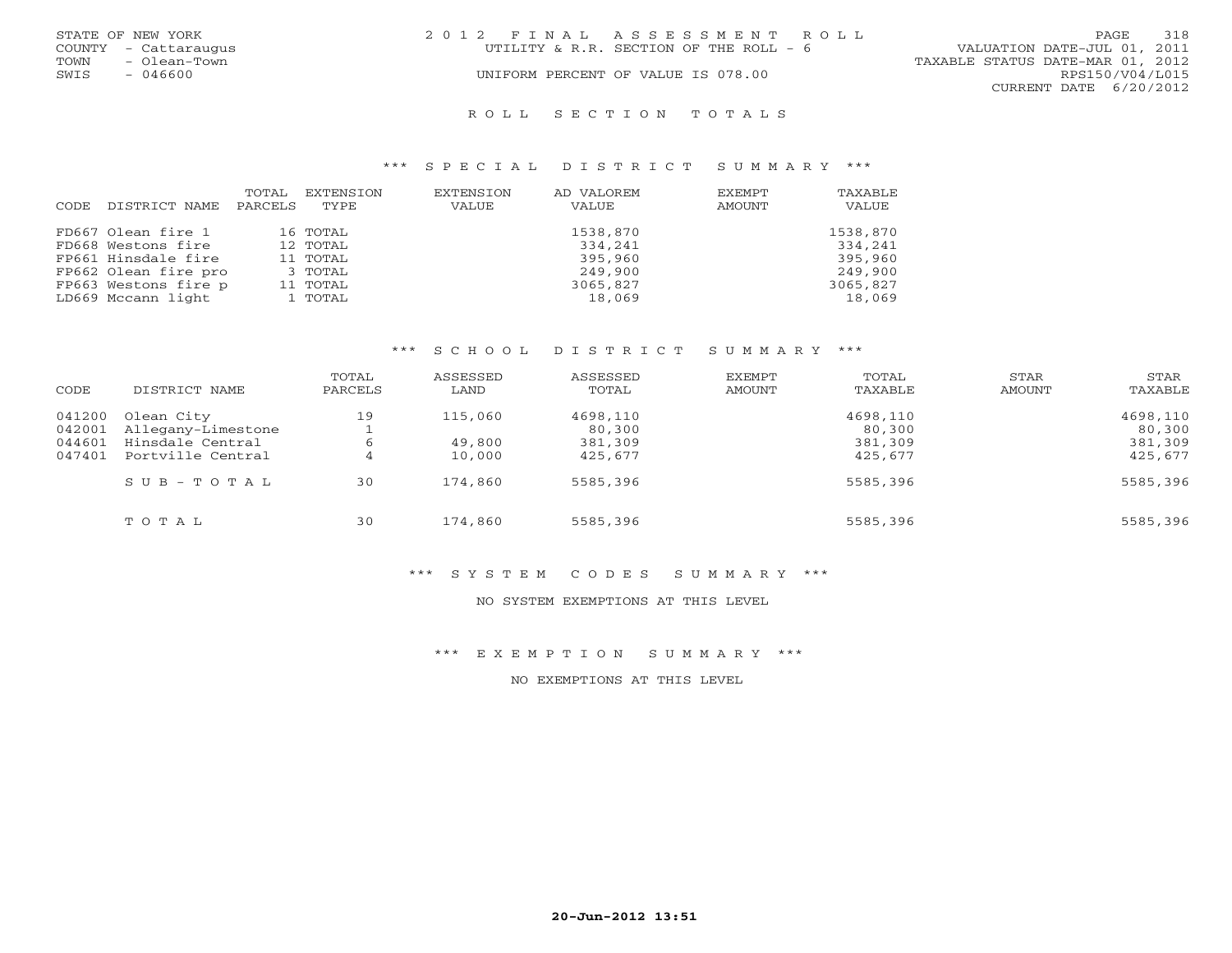|      | STATE OF NEW YORK    | 2012 FINAL ASSESSMENT ROLL             | 319<br>PAGE                      |
|------|----------------------|----------------------------------------|----------------------------------|
|      | COUNTY - Cattaraugus | UTILITY & R.R. SECTION OF THE ROLL - 6 | VALUATION DATE-JUL 01, 2011      |
| TOWN | - Olean-Town         |                                        | TAXABLE STATUS DATE-MAR 01, 2012 |
| SWIS | $-046600$            | UNIFORM PERCENT OF VALUE IS 078.00     | RPS150/V04/L015                  |
|      |                      |                                        | CURRENT DATE 6/20/2012           |
|      |                      | ROLL SECTION TOTALS                    |                                  |

| ROLL |                  | TOTAL   |         | <b>SCRCCET</b> | TAXABLE     | TAXABLE  | TAXABLE       | STAR    |
|------|------------------|---------|---------|----------------|-------------|----------|---------------|---------|
| SEC  | DESCRIPTION      | PARCEL! | ∟AND    | TOTAL          | COUNTY      | TOWN     | <b>SCHOOL</b> | TAXABLF |
|      | ITTITITTES & N C | 30      | 174,860 | 396<br>5585    | 5585<br>396 | 5585,396 | 5585<br>396   | 396     |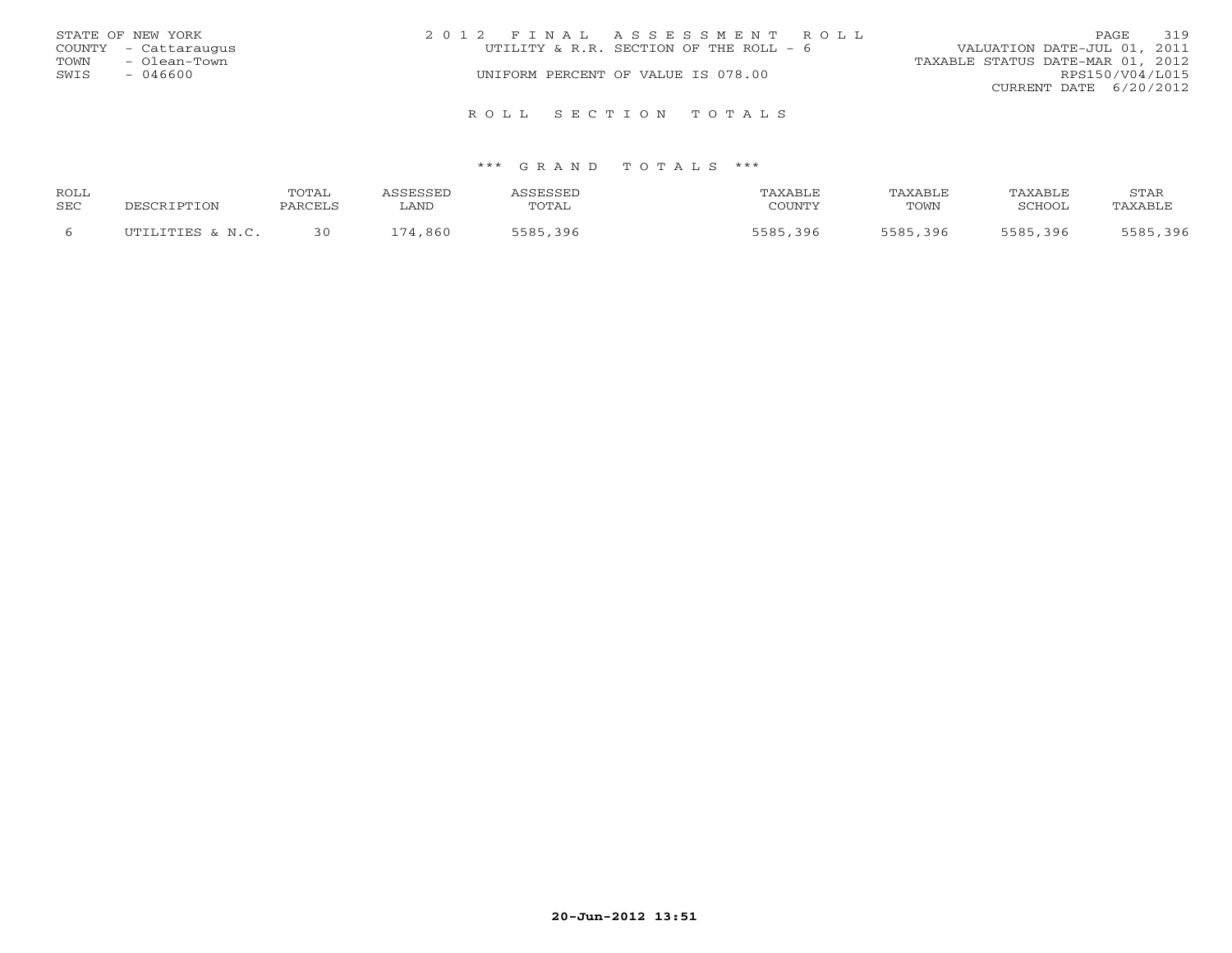# STATE OF NEW YORK 2 0 1 2 F I N A L A S S E S S M E N T R O L L PAGE 320 COUNTY - Cattaraugus WHOLLY EXEMPT SECTION OF THE ROLL - 8 VALUATION DATE-JUL 01, 2011 TOWN - Olean-Town TAX MAP NUMBER SEQUENCE TAXABLE STATUS DATE-MAR 01, 2012 SWIS - 046600 UNIFORM PERCENT OF VALUE IS 078.00

| TAX MAP PARCEL NUMBER<br>CURRENT OWNERS NAME<br>CURRENT OWNERS ADDRESS | SCHOOL DISTRICT<br>PARCEL SIZE/GRID COORD                      | LAND<br>TOTAL | PROPERTY LOCATION & CLASS ASSESSMENT EXEMPTION CODE---------------COUNTY-------TOWN------SCHOOL<br>TAX DESCRIPTION<br>SPECIAL DISTRICTS | TAXABLE VALUE      | ACCOUNT NO. |
|------------------------------------------------------------------------|----------------------------------------------------------------|---------------|-----------------------------------------------------------------------------------------------------------------------------------------|--------------------|-------------|
|                                                                        | Town Of Olean                                                  |               |                                                                                                                                         |                    | 1308        |
| $85.004 - 1 - 27$                                                      | 843 Non-ceil. rr                                               |               | Local Auth 14000                                                                                                                        | 369,697<br>369,697 | 369,697     |
| Southern Tier Rail. Auth                                               | Hinsdale Centra 044601                                         |               | 25,340 COUNTY TAXABLE VALUE                                                                                                             | $\circ$            |             |
| 4039 Route 219 Ste 200                                                 | Sch 044601 40%                                                 | 369,697       | TOWN<br>TAXABLE VALUE                                                                                                                   | $\Omega$           |             |
| Salamanca, NY 14779                                                    | ACRES 25.34                                                    |               | SCHOOL TAXABLE VALUE                                                                                                                    | $\Omega$           |             |
|                                                                        | EAST-1191658 NRTH-0771679                                      |               | FP661 Hinsdale fire protec                                                                                                              | $0$ TO             |             |
|                                                                        | DEED BOOK 7450 PG-7001                                         |               | 369,697 EX                                                                                                                              |                    |             |
|                                                                        | FULL MARKET VALUE                                              | 473,971       |                                                                                                                                         |                    |             |
|                                                                        |                                                                |               |                                                                                                                                         |                    |             |
|                                                                        | Michigan Ave                                                   |               |                                                                                                                                         |                    | 1703        |
| $85.004 - 2 - 4.5$                                                     | 695 Cemetery                                                   |               | CEMETERY 27350                                                                                                                          | 4,800<br>4,800     | 4,800       |
| Pleasant Valley Cemetery                                               | $0.55$ Cemetery<br>Hinsdale Centra 044601 4,800                |               | COUNTY TAXABLE VALUE                                                                                                                    | $\circ$            |             |
| 2105 Hastings Rd                                                       | 11/2/4                                                         | 4,800         | TOWN<br>TAXABLE VALUE                                                                                                                   | $\Omega$           |             |
| Olean, NY 14760                                                        | 2.57<br>ACRES                                                  |               | SCHOOL TAXABLE VALUE                                                                                                                    |                    |             |
|                                                                        | EAST-1195369 NRTH-0773862                                      |               | FP661 Hinsdale fire protec 0 TO                                                                                                         |                    |             |
|                                                                        | DEED BOOK 2667 PG-4002                                         |               | 4,800 EX                                                                                                                                |                    |             |
|                                                                        | FULL MARKET VALUE                                              | 6,154         |                                                                                                                                         |                    |             |
|                                                                        |                                                                |               |                                                                                                                                         |                    | 1701        |
| $85.004 - 2 - 12$                                                      | 843 Non-ceil. rr                                               |               | Local Auth 14000 513, 127                                                                                                               | 513,127            | 513,127     |
| Southern Tier Ext. Rail                                                | Hinsdale Centra 044601 0 COUNTY TAXABLE VALUE                  |               |                                                                                                                                         | $\circ$            |             |
| Attn: WNYP Railroad LLC                                                | EAST-1194531 NRTH-0771124 513,127 TOWN TAXABLE VALUE           |               |                                                                                                                                         | $\Omega$           |             |
| PO Box 190-B                                                           | FULL MARKET VALUE                                              |               | 657,855 SCHOOL TAXABLE VALUE                                                                                                            |                    |             |
| Lakeville, NY 14480                                                    |                                                                |               |                                                                                                                                         |                    |             |
| ******************************                                         |                                                                |               |                                                                                                                                         |                    |             |
|                                                                        | Godfrey Hollow Rd                                              |               |                                                                                                                                         |                    | 1800        |
| $85.004 - 2 - 14.5$                                                    | 311 Res vac land<br>311 Res vac land<br>Hinsdale Centra 044601 |               | TOWN-PROP 13500                                                                                                                         | 7,480<br>7,480     | 7,480       |
| Town of Olean                                                          |                                                                |               | 7,480 COUNTY TAXABLE VALUE                                                                                                              | $\circ$            |             |
| 2634 NYS Route 16 N                                                    | 2.35<br>ACRES                                                  | 7,480 TOWN    | TAXABLE VALUE                                                                                                                           | $\Omega$           |             |
| Olean, NY 14760                                                        | EAST-1194806 NRTH-0769500                                      |               | SCHOOL TAXABLE VALUE                                                                                                                    | $\Omega$           |             |
|                                                                        | EAST-1194806 NRTH-0769500<br>DEED BOOK 11082 PG-3001           |               | FP661 Hinsdale fire protec 0 TO                                                                                                         |                    |             |
|                                                                        | FULL MARKET VALUE                                              | 9,590         | 7,480 EX                                                                                                                                |                    |             |
|                                                                        |                                                                |               |                                                                                                                                         |                    |             |
|                                                                        | 1948 Godfrey Hollow Rd                                         |               |                                                                                                                                         |                    | 5003        |
| $85.004 - 2 - 37$                                                      | 651 Highway gar                                                |               | TOWN-PROP 13500                                                                                                                         | 192,400<br>192,400 | 192,400     |
| Town Of Olean                                                          | Hinsdale Centra 044601                                         |               | 5,500 COUNTY TAXABLE VALUE                                                                                                              | $\Omega$           |             |
| 1948 Godfrey Hollow Rd                                                 | 07 02 04                                                       | 192,400       | TOWN<br>TAXABLE VALUE                                                                                                                   | $\Omega$           |             |
| Olean, NY 14760                                                        | ACRES<br>3.50<br>ACRES 3.50<br>EAST-1194191 NRTH-0769155       |               | SCHOOL TAXABLE VALUE                                                                                                                    | $\Omega$           |             |
|                                                                        |                                                                |               | FP661 Hinsdale fire protec                                                                                                              | O TO               |             |
|                                                                        | DEED BOOK 721<br>PG-00789                                      |               | 192,400 EX                                                                                                                              |                    |             |
|                                                                        | FULL MARKET VALUE                                              | 246,667       |                                                                                                                                         |                    |             |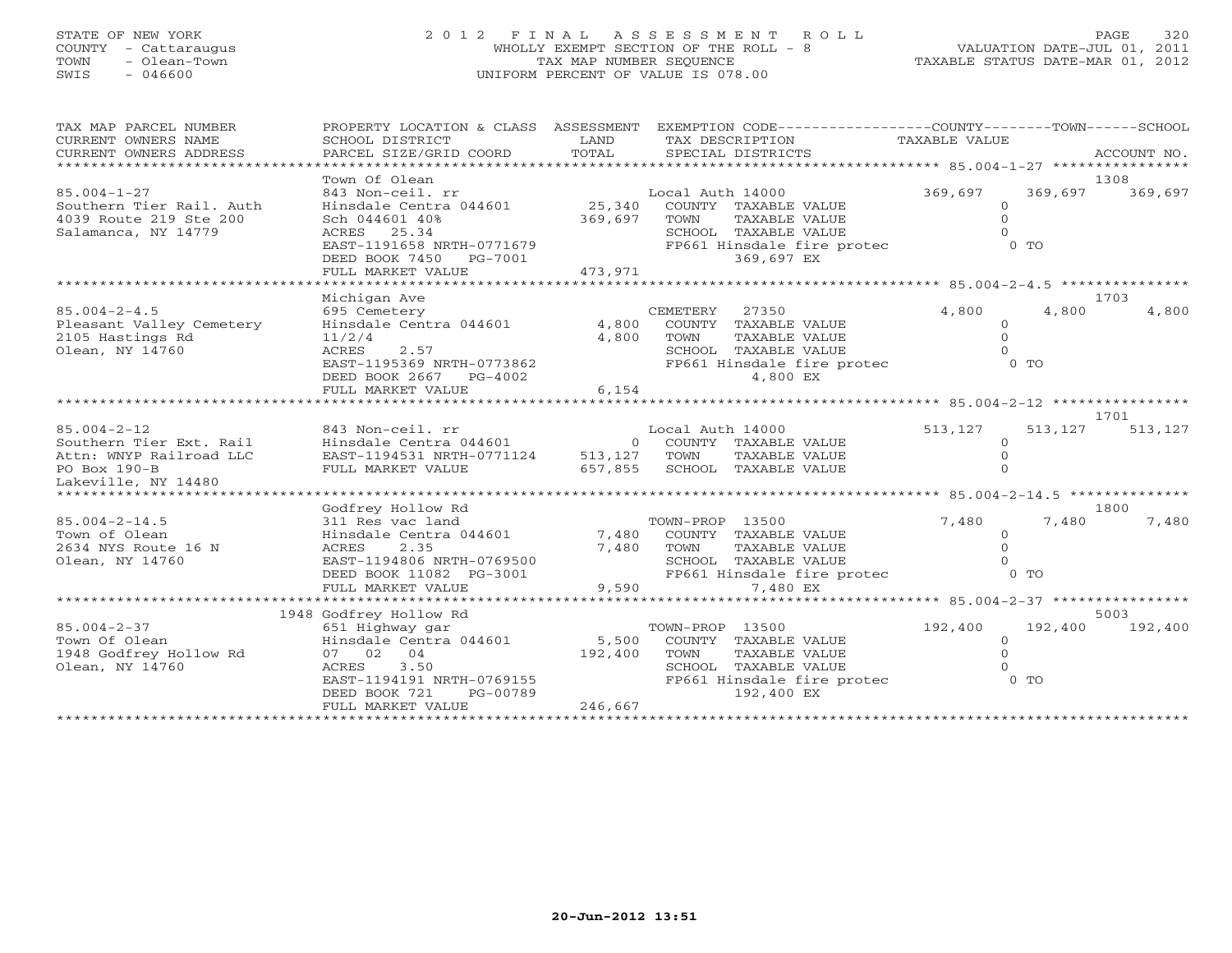# STATE OF NEW YORK 2 0 1 2 F I N A L A S S E S S M E N T R O L L PAGE 321 COUNTY - Cattaraugus WHOLLY EXEMPT SECTION OF THE ROLL - 8 VALUATION DATE-JUL 01, 2011 TOWN - Olean-Town TAX MAP NUMBER SEQUENCE TAXABLE STATUS DATE-MAR 01, 2012 SWIS - 046600 UNIFORM PERCENT OF VALUE IS 078.00

| TAX MAP PARCEL NUMBER<br>CURRENT OWNERS NAME<br>CURRENT OWNERS ADDRESS               | PROPERTY LOCATION & CLASS ASSESSMENT<br>SCHOOL DISTRICT<br>PARCEL SIZE/GRID COORD                                                                                                     | LAND<br>TOTAL              | EXEMPTION CODE-----------------COUNTY-------TOWN------SCHOOL<br>TAX DESCRIPTION<br>SPECIAL DISTRICTS                                        | TAXABLE VALUE                                             | ACCOUNT NO.             |  |  |
|--------------------------------------------------------------------------------------|---------------------------------------------------------------------------------------------------------------------------------------------------------------------------------------|----------------------------|---------------------------------------------------------------------------------------------------------------------------------------------|-----------------------------------------------------------|-------------------------|--|--|
|                                                                                      |                                                                                                                                                                                       |                            |                                                                                                                                             |                                                           |                         |  |  |
| $85.016 - 1 - 5$<br>Spca<br>2944 Olean Hinsdale Rd<br>Olean, NY 14760                | 2944 Nys Rte 16 N<br>694 Animal welfr<br>Hinsdale Centra 044601 16,800<br>12 02 04<br>ACRES 10.79<br>EAST-1195583 NRTH-0775260<br>DEED BOOK 603<br>PG-00059<br>FULL MARKET VALUE      | 356,100<br>456,538         | NON-PROFIT 25300<br>COUNTY TAXABLE VALUE<br>TOWN<br>TAXABLE VALUE<br>SCHOOL TAXABLE VALUE<br>FD668 Westons fire<br>356,100 EX               | 356,100<br>$\Omega$<br>$\overline{0}$<br>$\cap$<br>$0$ TO | 5007<br>356,100 356,100 |  |  |
|                                                                                      | 2940 Nys Rte 16 N                                                                                                                                                                     |                            |                                                                                                                                             |                                                           | 1682                    |  |  |
| $85.016 - 1 - 5.71$<br>Spca<br>2944 Nys Rte 16N<br>Olean, NY 14760                   | 430 Mtor veh srv<br>Hinsdale Centra 044601 12,000<br>12 02 04<br>ACRES<br>1.00<br>EAST-1195490 NRTH-0775316<br>FULL MARKET VALUE                                                      | 21,200<br>27,179           | NON-PROFIT 25300<br>COUNTY TAXABLE VALUE<br>TOWN<br>TAXABLE VALUE<br>SCHOOL TAXABLE VALUE                                                   | 21,200<br>$\circ$<br>$\overline{0}$                       | 21,200<br>21,200        |  |  |
|                                                                                      | 2871 Nys Rte 16 N                                                                                                                                                                     |                            |                                                                                                                                             |                                                           | 5010                    |  |  |
| $85.016 - 1 - 7$<br>Pleasant Valley Cemetery<br>2871 Nys Rte 16 N<br>Olean, NY 14760 | 695 Cemetery<br>Hinsdale Centra 044601<br>10 02 04<br>ACRES 13.90<br>EAST-1195174 NRTH-0774342<br>DEED BOOK 160<br>PG-00458<br>FULL MARKET VALUE<br>****************************      | 28,900<br>33,300<br>42,692 | CEMETERY<br>27350<br>COUNTY TAXABLE VALUE<br>TOWN<br>TAXABLE VALUE<br>SCHOOL TAXABLE VALUE<br>FD668 Westons fire<br>33,300 EX               | 33,300<br>$\circ$<br>$\Omega$<br>$\Omega$<br>$0$ TO       | 33,300<br>33,300        |  |  |
|                                                                                      | Nys Rte 16 N                                                                                                                                                                          |                            |                                                                                                                                             |                                                           | 5009                    |  |  |
| $85.016 - 1 - 8.1$<br>Banai Israel Cemetery<br>Olean, NY 14760                       | 695 Cemetery<br>Hinsdale Centra 044601<br>11 02 04<br>ACRES<br>6.55<br>EAST-1194855 NRTH-0773929<br>FULL MARKET VALUE<br>**********************                                       | 21,300<br>27,308           | CEMETERY<br>27350<br>9,300 COUNTY TAXABLE VALUE<br>TAXABLE VALUE<br>TOWN<br>SCHOOL TAXABLE VALUE<br>FP661 Hinsdale fire protec<br>21,300 EX | 21,300<br>$\circ$<br>$\Omega$<br>$\Omega$<br>O TO         | 21,300<br>21,300        |  |  |
|                                                                                      | Nys Rte 16 N                                                                                                                                                                          |                            |                                                                                                                                             |                                                           | 0156                    |  |  |
| $85.019 - 1 - 57.1$<br>Town Of Olean<br>2634 Rte 16N<br>Olean, NY 14760              | 330 Vacant comm<br>Hinsdale Centra 044601<br>02 04<br>08<br>S <sub>2</sub><br>60.00 DPTH 98.70<br>FRNT<br>EAST-1193851 NRTH-0769825<br>DEED BOOK 777<br>PG-00902<br>FULL MARKET VALUE | 11,500<br>11,500<br>14,744 | TOWN-PROP 13500<br>COUNTY TAXABLE VALUE<br>TOWN<br>TAXABLE VALUE<br>SCHOOL TAXABLE VALUE<br>FP661 Hinsdale fire protec<br>11,500 EX         | 11,500<br>$\overline{0}$<br>$\Omega$<br>$0$ TO            | 11,500 11,500           |  |  |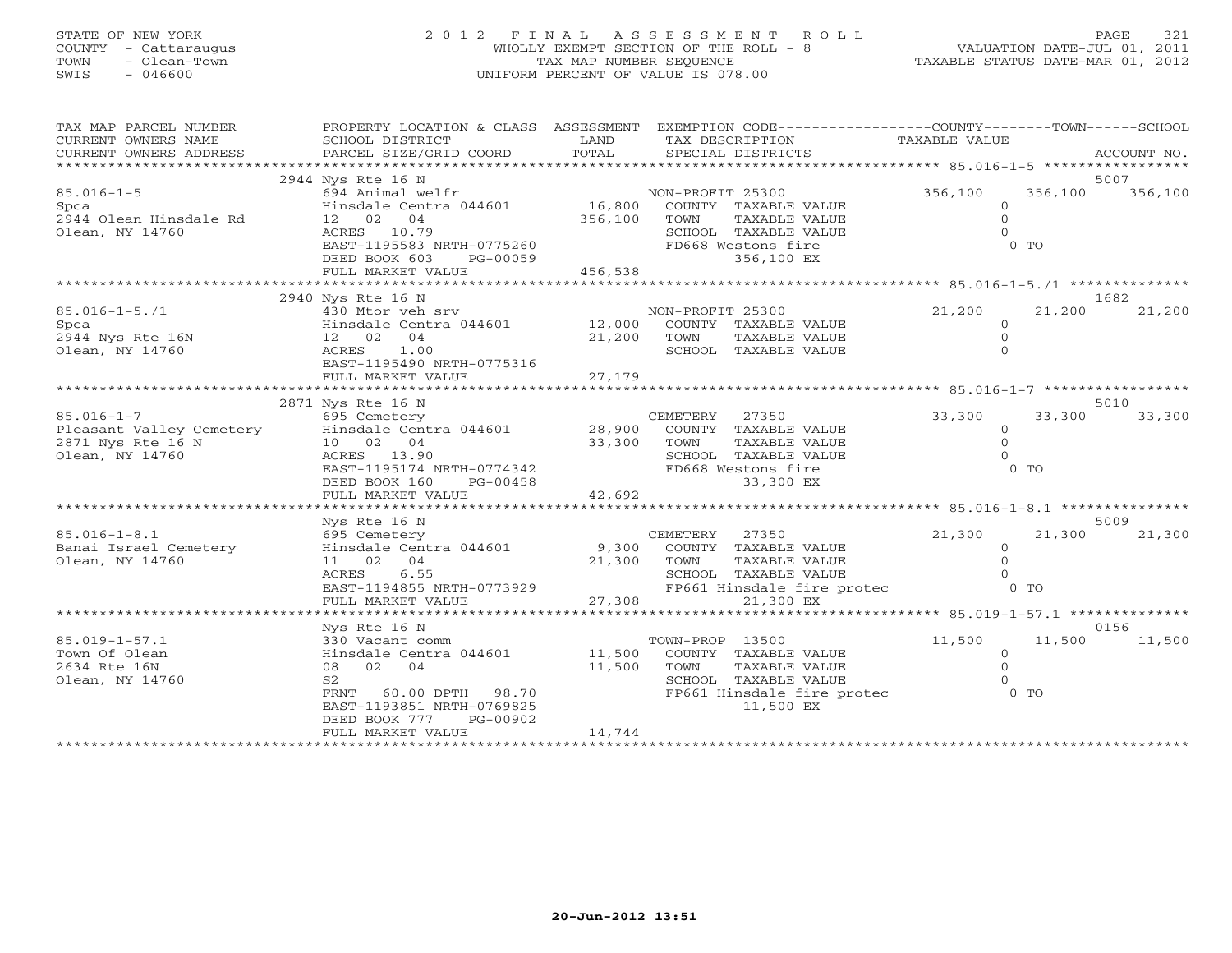# STATE OF NEW YORK 2 0 1 2 F I N A L A S S E S S M E N T R O L L PAGE 322 COUNTY - Cattaraugus WHOLLY EXEMPT SECTION OF THE ROLL - 8 VALUATION DATE-JUL 01, 2011 TOWN - Olean-Town TAX MAP NUMBER SEQUENCE TAXABLE STATUS DATE-MAR 01, 2012 SWIS - 046600 UNIFORM PERCENT OF VALUE IS 078.00

| TAX MAP PARCEL NUMBER                         |                                                     |                 | PROPERTY LOCATION & CLASS ASSESSMENT EXEMPTION CODE----------------COUNTY-------TOWN------SCHOOL |                                                     |             |  |  |
|-----------------------------------------------|-----------------------------------------------------|-----------------|--------------------------------------------------------------------------------------------------|-----------------------------------------------------|-------------|--|--|
| CURRENT OWNERS NAME<br>CURRENT OWNERS ADDRESS | SCHOOL DISTRICT<br>PARCEL SIZE/GRID COORD           | LAND<br>TOTAL   | TAX DESCRIPTION<br>SPECIAL DISTRICTS                                                             | TAXABLE VALUE                                       |             |  |  |
|                                               |                                                     |                 |                                                                                                  |                                                     | ACCOUNT NO. |  |  |
|                                               | 2634 Nys Rte 16 N<br>5002                           |                 |                                                                                                  |                                                     |             |  |  |
| $85.019 - 1 - 59$                             | 652 Govt bldgs                                      |                 | TOWN-PROP 13500                                                                                  | 59,200<br>59,200                                    | 59,200      |  |  |
| Town Of Olean                                 | Hinsdale Centra 044601                              | 7,200           | COUNTY TAXABLE VALUE                                                                             | $\circ$                                             |             |  |  |
| 2634 Rte 16N                                  | 09 02 04                                            | 59,200          | TAXABLE VALUE<br>TOWN                                                                            | $\Omega$                                            |             |  |  |
|                                               |                                                     |                 |                                                                                                  | $\Omega$                                            |             |  |  |
| Olean, NY 14760                               | FRNT 103.00 DPTH 98.70<br>EAST-1193730 NRTH-0769802 |                 | SCHOOL TAXABLE VALUE<br>FP661 Hinsdale fire protec                                               | $0$ TO                                              |             |  |  |
|                                               |                                                     |                 | 59,200 EX                                                                                        |                                                     |             |  |  |
|                                               | DEED BOOK 413<br>PG-00237                           | 75,897          |                                                                                                  |                                                     |             |  |  |
|                                               | FULL MARKET VALUE                                   |                 |                                                                                                  |                                                     |             |  |  |
|                                               | Homer St Ext                                        |                 |                                                                                                  |                                                     | 1619        |  |  |
| $94.001 - 2 - 13.4$                           | 340 Vacant indus                                    |                 | IND DEV<br>18020                                                                                 | 1,000<br>1,000                                      | 1,000       |  |  |
|                                               | 041200                                              |                 |                                                                                                  | $\Omega$                                            |             |  |  |
| Cty of Catt Ind Dev Agency                    | Olean City                                          | 1,000           | COUNTY TAXABLE VALUE                                                                             |                                                     |             |  |  |
| 3 East Washington St                          | 08 02 04                                            | 1,000           | TOWN<br>TAXABLE VALUE                                                                            | $\circ$                                             |             |  |  |
| Ellicottville, NY 14731                       | $L/p$ 809-180                                       |                 | SCHOOL TAXABLE VALUE                                                                             | $\Omega$                                            |             |  |  |
|                                               | ACRES 1.85                                          |                 | FP661 Hinsdale fire protec 1,000 TO                                                              |                                                     |             |  |  |
|                                               | EAST-1186330 NRTH-0765223                           |                 |                                                                                                  |                                                     |             |  |  |
|                                               | DEED BOOK 1022<br>PG-1026                           |                 |                                                                                                  |                                                     |             |  |  |
|                                               | FULL MARKET VALUE                                   | 1,282           |                                                                                                  |                                                     |             |  |  |
|                                               |                                                     |                 |                                                                                                  | ********************** 94.002-1-39 **************** |             |  |  |
|                                               | David Dr (Off)                                      |                 |                                                                                                  |                                                     | 1391        |  |  |
| $94.002 - 1 - 39$                             | 323 Vacant rural                                    |                 | SCH-DIST<br>13800                                                                                | 227,200<br>227,200                                  | 227,200     |  |  |
| <b>Boces</b>                                  | Olean City<br>041200                                | 227,200         | COUNTY TAXABLE VALUE                                                                             | $\Omega$                                            |             |  |  |
| RD 1 Windfall Rd                              | 04 02 04                                            | 227,200         | TOWN<br>TAXABLE VALUE                                                                            | $\Omega$                                            |             |  |  |
| Olean, NY 14760                               | $S-2$                                               |                 | SCHOOL TAXABLE VALUE                                                                             | $\Omega$                                            |             |  |  |
|                                               | ACRES 170.55                                        |                 | FD668 Westons fire                                                                               | $0$ TO                                              |             |  |  |
|                                               | EAST-1195626 NRTH-0765549                           |                 | 227,200 EX                                                                                       |                                                     |             |  |  |
|                                               | DEED BOOK 706<br>PG-00145                           |                 |                                                                                                  |                                                     |             |  |  |
|                                               | FULL MARKET VALUE                                   | 291,282         |                                                                                                  |                                                     |             |  |  |
|                                               | *************************                           | *************** |                                                                                                  |                                                     |             |  |  |
|                                               | 2275 Dugan Rd                                       |                 |                                                                                                  |                                                     | 1389        |  |  |
| $94.002 - 1 - 40.9$                           | 620 Religious                                       |                 | RELIGIOUS 25110                                                                                  | 342,900<br>342,900                                  | 342,900     |  |  |
| Jehovahs Witness Congreg                      | Olean City<br>041200                                | 17,800          | COUNTY TAXABLE VALUE                                                                             | $\circ$                                             |             |  |  |
| Attn: Donald Britton                          | 01 02 04                                            | 342,900         | TOWN<br>TAXABLE VALUE                                                                            | $\Omega$                                            |             |  |  |
| 305 S Second St                               | $S-1$                                               |                 | SCHOOL TAXABLE VALUE                                                                             | $\Omega$                                            |             |  |  |
| Olean, NY 14760                               | ACRES<br>2.25                                       |                 | FP663 Westons fire protect                                                                       | $0$ TO                                              |             |  |  |
|                                               | EAST-1199601 NRTH-0763899                           |                 | 342,900 EX                                                                                       |                                                     |             |  |  |
|                                               | DEED BOOK 853<br>PG-00475                           |                 |                                                                                                  |                                                     |             |  |  |
|                                               | FULL MARKET VALUE                                   | 439,615         |                                                                                                  |                                                     |             |  |  |
|                                               |                                                     |                 |                                                                                                  |                                                     |             |  |  |
|                                               | Dugan Rd & Windfall Rd                              |                 |                                                                                                  |                                                     | 1418        |  |  |
| $94.002 - 1 - 40.13$                          | 314 Rural vac<10                                    |                 | COUNTY<br>13100                                                                                  | 24,000<br>24,000                                    | 24,000      |  |  |
| Cattaraugus County                            | 041200<br>Olean City                                | 24,000          | COUNTY TAXABLE VALUE                                                                             | $\Omega$                                            |             |  |  |
| 303 Court St                                  | 01 02 04                                            | 24,000          | TOWN<br>TAXABLE VALUE                                                                            | $\Omega$                                            |             |  |  |
| Little Valley, NY 14755                       | $S-1$                                               |                 | SCHOOL TAXABLE VALUE                                                                             | $\Omega$                                            |             |  |  |
|                                               | For Highway                                         |                 | FP663 Westons fire protect                                                                       | $0$ TO                                              |             |  |  |
|                                               | ACRES<br>5.00                                       |                 | 24,000 EX                                                                                        |                                                     |             |  |  |
|                                               | EAST-1199476 NRTH-0764194                           |                 |                                                                                                  |                                                     |             |  |  |
|                                               | DEED BOOK 773<br>$PG-189$                           |                 |                                                                                                  |                                                     |             |  |  |
|                                               | FULL MARKET VALUE                                   | 30,769          |                                                                                                  |                                                     |             |  |  |
|                                               |                                                     |                 |                                                                                                  |                                                     |             |  |  |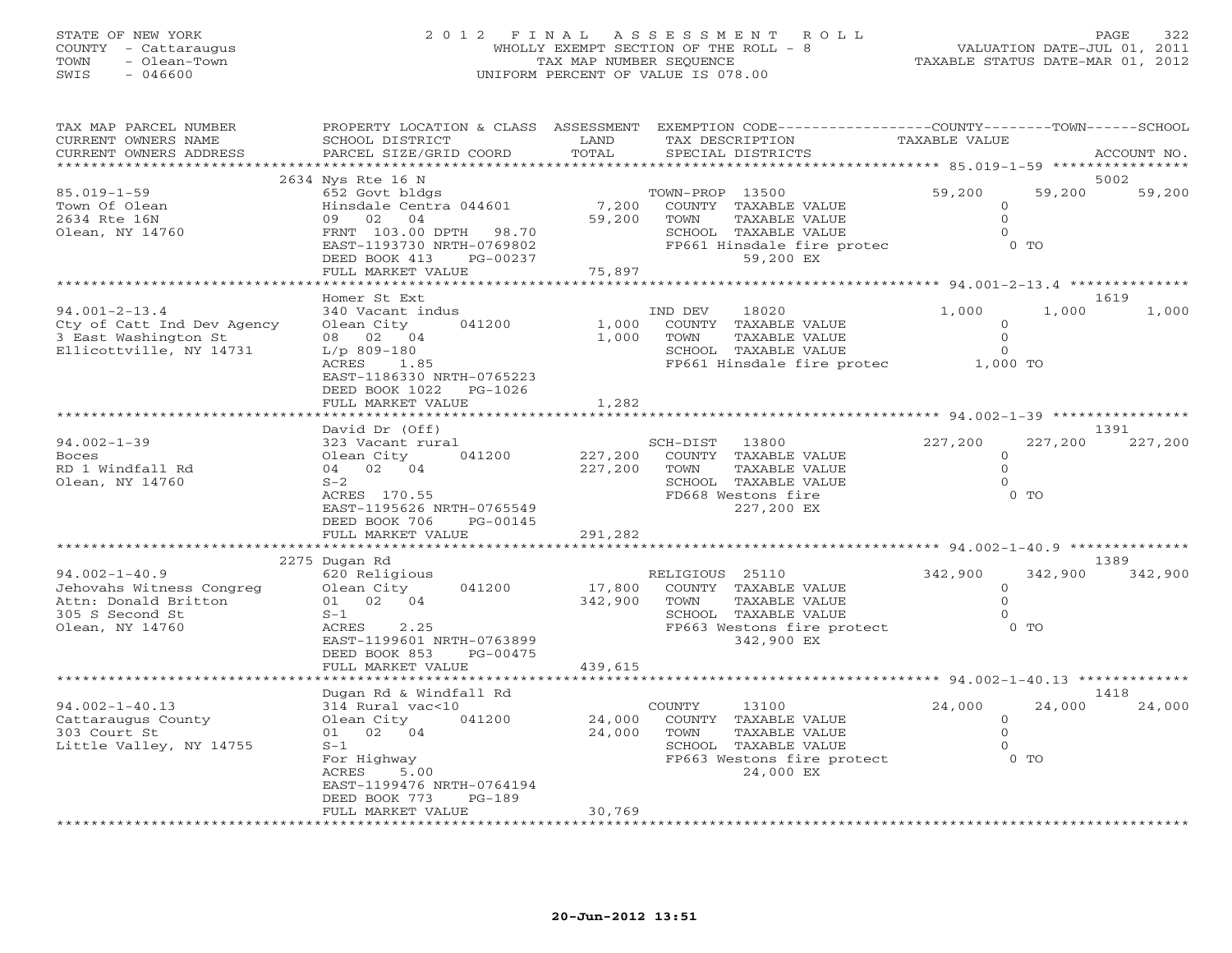| STATE OF NEW YORK<br>COUNTY - Cattaraugus<br>TOWN<br>- Olean-Town<br>$-046600$<br>SWIS |                                                        | TAX MAP NUMBER SEQUENCE | 2012 FINAL ASSESSMENT ROLL<br>WHOLLY EXEMPT SECTION OF THE ROLL - 8<br>UNIFORM PERCENT OF VALUE IS 078.00 |                      | 323<br>PAGE<br>VALUATION DATE-JUL 01, 2011<br>TAXABLE STATUS DATE-MAR 01, 2012 |
|----------------------------------------------------------------------------------------|--------------------------------------------------------|-------------------------|-----------------------------------------------------------------------------------------------------------|----------------------|--------------------------------------------------------------------------------|
| TAX MAP PARCEL NUMBER                                                                  | PROPERTY LOCATION & CLASS ASSESSMENT                   |                         | EXEMPTION CODE-----------------COUNTY-------TOWN------SCHOOL                                              |                      |                                                                                |
| CURRENT OWNERS NAME                                                                    | SCHOOL DISTRICT                                        | LAND                    | TAX DESCRIPTION                                                                                           | TAXABLE VALUE        |                                                                                |
| CURRENT OWNERS ADDRESS                                                                 | PARCEL SIZE/GRID COORD                                 | TOTAL                   | SPECIAL DISTRICTS                                                                                         |                      | ACCOUNT NO.                                                                    |
|                                                                                        |                                                        |                         |                                                                                                           |                      |                                                                                |
|                                                                                        | Windfall Rd                                            |                         |                                                                                                           |                      | 5004                                                                           |
| $94.002 - 2 - 14$                                                                      | 330 Vacant comm                                        |                         | SCH-DIST<br>13800                                                                                         | 20,900               | 20,900<br>20,900                                                               |
| <b>Boces</b>                                                                           | Olean City<br>041200                                   | 20,900                  | COUNTY TAXABLE VALUE                                                                                      | $\Omega$             |                                                                                |
| Olean, NY 14760                                                                        | 03 01 04<br>$S-1$                                      | 20,900                  | TOWN<br>TAXABLE VALUE<br>SCHOOL TAXABLE VALUE                                                             | $\Omega$<br>$\Omega$ |                                                                                |
|                                                                                        | ACRES 41.95                                            |                         | FD668 Westons fire                                                                                        | $0$ TO               |                                                                                |
|                                                                                        | EAST-1196507 NRTH-0762278<br>DEED BOOK 706<br>PG-00145 |                         | 20,900 EX                                                                                                 |                      |                                                                                |
|                                                                                        | FULL MARKET VALUE                                      | 26,795                  |                                                                                                           |                      |                                                                                |
|                                                                                        |                                                        |                         |                                                                                                           |                      |                                                                                |
|                                                                                        | 1935 Windfall Rd                                       |                         |                                                                                                           |                      | 1426                                                                           |
| $94.002 - 2 - 21.6$                                                                    | 620 Religious                                          |                         | RELIGIOUS 25110                                                                                           | 499,000              | 499,000<br>499,000                                                             |
| Latter-Day Saints Church of Je Olean City                                              | 041200                                                 | 18,800                  | COUNTY TAXABLE VALUE                                                                                      | $\circ$              |                                                                                |
| Attn: Tax Admin                                                                        | 03 02 04                                               | 499,000                 | TOWN<br>TAXABLE VALUE                                                                                     | $\mathbf{O}$         |                                                                                |
| 22nd Fl-Re: 533-3733 Lds Church S-1                                                    |                                                        |                         | SCHOOL TAXABLE VALUE                                                                                      | $\Omega$             |                                                                                |
| 50 E North Temple                                                                      | ACRES<br>2.67                                          |                         | FP663 Westons fire protect                                                                                | $0$ TO               |                                                                                |
| Salt Lake City, UT 84150-0001 EAST-1194965 NRTH-0761972                                |                                                        |                         | 499,000 EX                                                                                                |                      |                                                                                |
|                                                                                        | DEED BOOK 889<br>PG-00441                              |                         |                                                                                                           |                      |                                                                                |
|                                                                                        | FULL MARKET VALUE                                      | 639,744                 |                                                                                                           |                      |                                                                                |
|                                                                                        | 1825 Windfall Rd                                       |                         |                                                                                                           |                      | 1393                                                                           |
| $94.002 - 2 - 60$                                                                      | 612 School                                             |                         | SCH-DIST<br>13800                                                                                         | 5900,000             | 5900,000<br>5900,000                                                           |
| Catt, Erie, Wyoming Counties Boc Olean City 041200                                     |                                                        | 150,000                 | COUNTY TAXABLE VALUE                                                                                      | $\mathbf{0}$         |                                                                                |
| 1825 Windfall Rd                                                                       | 03 01 04                                               | 5900,000                | TOWN<br>TAXABLE VALUE                                                                                     | $\Omega$             |                                                                                |
| Olean, NY 14760                                                                        | $S-1$                                                  |                         | SCHOOL<br>TAXABLE VALUE                                                                                   | $\Omega$             |                                                                                |
|                                                                                        | 8.00<br>ACRES                                          |                         | FD668 Westons fire                                                                                        | 0 <sub>0</sub>       |                                                                                |
|                                                                                        | EAST-1196550 NRTH-0762610                              |                         | 5900,000 EX                                                                                               |                      |                                                                                |
|                                                                                        | DEED BOOK 903<br>PG-00022                              |                         |                                                                                                           |                      |                                                                                |
|                                                                                        | FULL MARKET VALUE                                      | 7564,103                |                                                                                                           |                      |                                                                                |
|                                                                                        |                                                        |                         |                                                                                                           |                      |                                                                                |
|                                                                                        | Constitution Ave                                       |                         |                                                                                                           |                      | 1654                                                                           |
| $94.003 - 3 - 5.7$                                                                     | 340 Vacant indus                                       |                         | TOWN-PROP 13500                                                                                           | 10,975               | 10,975<br>10,975                                                               |
| Town Of Olean                                                                          | Olean City<br>041200                                   |                         | 10,975 COUNTY TAXABLE VALUE                                                                               | $\circ$              |                                                                                |
| 1524 Olean Portville Rd                                                                | 12  01  04                                             | 10,975                  | TOWN<br>TAXABLE VALUE                                                                                     | $\Omega$             |                                                                                |

1524 Olean Portville Rd 12 01 04 10,975 TOWN TAXABLE VALUE 0

EAST-1181001 NRTH-0759118 DEED BOOK 966 PG-313

ACRES 1.65 FP662 Olean fire protect<br>EAST-1181001 NRTH-0759118 10,975 EX

FULL MARKET VALUE 14,071 \*\*\*\*\*\*\*\*\*\*\*\*\*\*\*\*\*\*\*\*\*\*\*\*\*\*\*\*\*\*\*\*\*\*\*\*\*\*\*\*\*\*\*\*\*\*\*\*\*\*\*\*\*\*\*\*\*\*\*\*\*\*\*\*\*\*\*\*\*\*\*\*\*\*\*\*\*\*\*\*\*\*\*\*\*\*\*\*\*\*\*\*\*\*\*\*\*\*\*\*\*\*\*\*\*\*\*\*\*\*\*\*\*\*\*\*\*\*\*\*\*\*\*\*\*\*\*\*\*\*\*\*

SCHOOL TAXABLE VALUE 0<br>
FP662 Olean fire protect 0 0 TO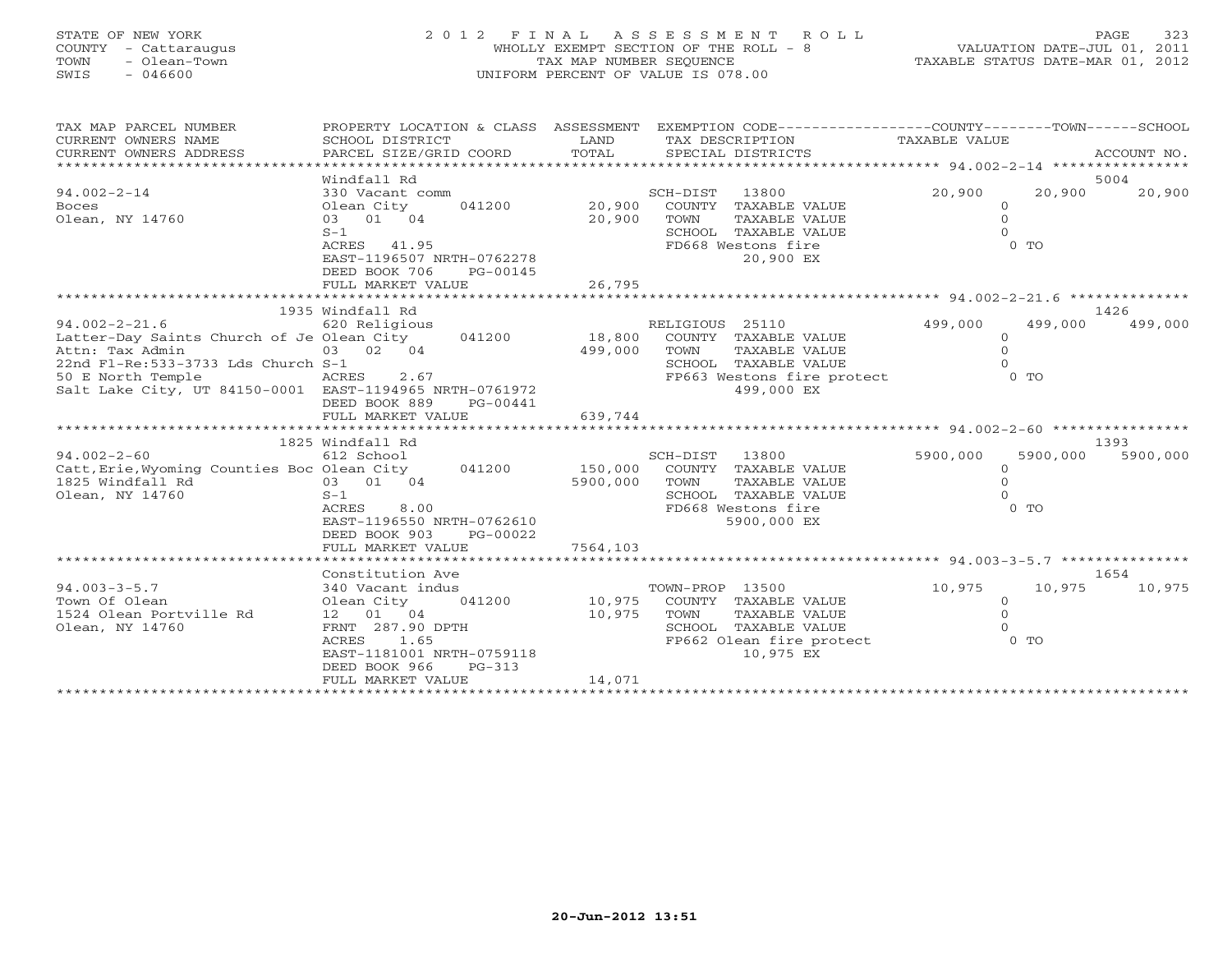| STATE OF NEW YORK<br>- Cattaraugus<br>COUNTY<br>- Olean-Town<br>TOWN<br>$-046600$<br>SWIS |                                                                                   | TAX MAP NUMBER SEOUENCE | 2012 FINAL ASSESSMENT ROLL<br>WHOLLY EXEMPT SECTION OF THE ROLL - 8<br>UNIFORM PERCENT OF VALUE IS 078.00 |                                                                   | PAGE<br>VALUATION DATE-JUL 01, 2011<br>TAXABLE STATUS DATE-MAR 01, 2012 | 324 |
|-------------------------------------------------------------------------------------------|-----------------------------------------------------------------------------------|-------------------------|-----------------------------------------------------------------------------------------------------------|-------------------------------------------------------------------|-------------------------------------------------------------------------|-----|
| TAX MAP PARCEL NUMBER<br>CURRENT OWNERS NAME<br>CURRENT OWNERS ADDRESS                    | PROPERTY LOCATION & CLASS ASSESSMENT<br>SCHOOL DISTRICT<br>PARCEL SIZE/GRID COORD | LAND<br>TOTAL           | EXEMPTION CODE-----------------COUNTY-------TOWN------SCHOOL<br>TAX DESCRIPTION<br>SPECIAL DISTRICTS      | TAXABLE VALUE<br>****************** 94.076-1-77 ***************** | ACCOUNT NO.                                                             |     |
|                                                                                           | Town Of Olean                                                                     |                         |                                                                                                           |                                                                   | 1170                                                                    |     |
| $94.076 - 1 - 77$                                                                         | 843 Non-ceil. rr                                                                  |                         | Local Auth 14000                                                                                          | 554,545                                                           | 554,545<br>554,545                                                      |     |
| Southern Tier Rail Auth.                                                                  | Olean City<br>041200                                                              | 46,000                  | COUNTY TAXABLE VALUE                                                                                      | $\left( \right)$                                                  |                                                                         |     |
| 4039 Route 219 Ste 200                                                                    | Sch 041200 60%                                                                    | 554,545                 | TOWN<br>TAXABLE VALUE                                                                                     | $\Omega$                                                          |                                                                         |     |
| Salamanca, NY 14779                                                                       | Inc $94.003 - 3 - 5.1$ & 6                                                        |                         | SCHOOL TAXABLE VALUE                                                                                      |                                                                   |                                                                         |     |
|                                                                                           | Inc Pt $85.004-1-27$ & $2-12$                                                     |                         | FD668 Westons fire                                                                                        | 0 <sub>0</sub>                                                    |                                                                         |     |
|                                                                                           | 9.48<br>ACRES                                                                     |                         | 554,545 EX                                                                                                |                                                                   |                                                                         |     |
|                                                                                           | EAST-1199912 NRTH-0754822                                                         |                         |                                                                                                           |                                                                   |                                                                         |     |
|                                                                                           | DEED BOOK 7450 PG-7001                                                            |                         |                                                                                                           |                                                                   |                                                                         |     |
|                                                                                           | FULL MARKET VALUE                                                                 | 710,955                 |                                                                                                           |                                                                   |                                                                         |     |
|                                                                                           |                                                                                   |                         |                                                                                                           |                                                                   |                                                                         |     |
|                                                                                           | Old Rock City Rd                                                                  |                         |                                                                                                           |                                                                   | 5008                                                                    |     |
| $103.001 - 2 - 50.1$                                                                      | 330 Vacant comm                                                                   |                         | FIRE-DEPT 26400                                                                                           | 9,000                                                             | 9,000<br>9.000                                                          |     |
| Olean Fire District                                                                       | Olean City<br>041200                                                              | 9,000                   | COUNTY<br>TAXABLE VALUE                                                                                   | $\Omega$                                                          |                                                                         |     |
| Olean, NY 14760                                                                           | 08 01 04                                                                          | 9,000                   | TOWN<br>TAXABLE VALUE                                                                                     | $\Omega$                                                          |                                                                         |     |
|                                                                                           | $S-7$<br>10.20<br>ACRES                                                           |                         | TAXABLE VALUE<br>SCHOOL                                                                                   | $0$ TO                                                            |                                                                         |     |
|                                                                                           |                                                                                   |                         | FP662 Olean fire protect                                                                                  |                                                                   |                                                                         |     |
|                                                                                           | EAST-1188703 NRTH-0749175<br>DEED BOOK 579<br>PG-00051                            |                         | 9,000 EX                                                                                                  |                                                                   |                                                                         |     |
|                                                                                           | FULL MARKET VALUE                                                                 | 11,538                  |                                                                                                           |                                                                   |                                                                         |     |
|                                                                                           |                                                                                   |                         |                                                                                                           | ************************** 103.001-2-50.2 ************            |                                                                         |     |

|                                               | 1297 Old Rock City Rd     |                                  | 5005               |         |
|-----------------------------------------------|---------------------------|----------------------------------|--------------------|---------|
| $103.001 - 2 - 50.2$                          | 662 Police/fire           | FIRE-DEPT 26400                  | 103,000<br>103,000 | 103,000 |
| Olean Fire District                           | Olean City 041200         | 7,500<br>COUNTY<br>TAXABLE VALUE |                    |         |
| Olean, NY 14760                               | 08 01 04                  | 103,000<br>TOWN<br>TAXABLE VALUE |                    |         |
|                                               | $S-7$                     | SCHOOL<br>TAXABLE VALUE          |                    |         |
|                                               | FRNT 125.00 DPTH 135.00   | FP662 Olean fire protect         | $0$ TO             |         |
|                                               | EAST-1187399 NRTH-0749097 | 103,000 EX                       |                    |         |
|                                               | DEED BOOK 579 PG-00056    |                                  |                    |         |
|                                               | FULL MARKET VALUE         | 132,051                          |                    |         |
|                                               |                           |                                  |                    |         |
|                                               | 1228 Old Rock City Rd     |                                  | 0931               |         |
| 103.001-2-64                                  | 314 Rural vac<10          | FIRE-DEPT 26400                  | 3,600<br>3,600     | 3,600   |
| Town of Olean Fire Dist. #1 Olean City 041200 |                           | 3,600<br>COUNTY<br>TAXABLE VALUE |                    |         |
| 1297 Old Rock City Rd                         | 08 01 04                  | 3,600<br>TOWN<br>TAXABLE VALUE   |                    |         |
| Olean, NY 14760                               | $S-7$                     | SCHOOL<br>TAXABLE VALUE          |                    |         |
|                                               | FRNT 132.00 DPTH 200.00   | FD667 Olean fire 1               | $0$ TO             |         |
|                                               | EAST-1187253 NRTH-0748898 | 3,600 EX                         |                    |         |
|                                               | DEED BOOK 8052 PG-8001    |                                  |                    |         |
|                                               | FULL MARKET VALUE         | 4,615                            |                    |         |
|                                               |                           |                                  |                    |         |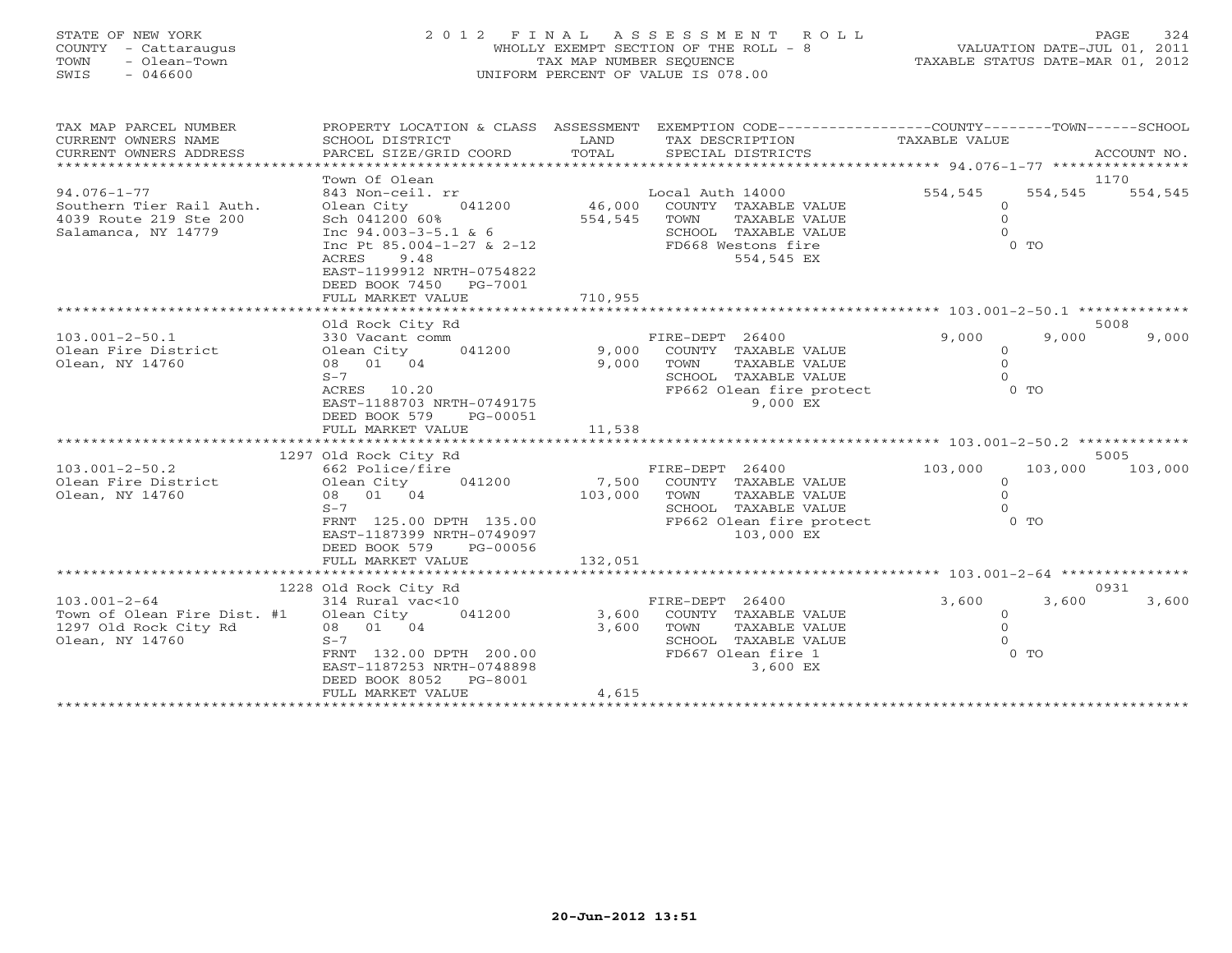| COUNTY<br>- Cattaraugus<br>- Olean-Town<br>TOWN<br>SWIS<br>$-046600$                                                  | WHOLLY EXEMPT SECTION OF THE ROLL - 8<br>TAX MAP NUMBER SEQUENCE<br>UNIFORM PERCENT OF VALUE IS 078.00                                                                                              |                             | VALUATION DATE-JUL 01, 2011<br>TAXABLE STATUS DATE-MAR 01, 2012                                            |                           |                                                              |                  |                 |
|-----------------------------------------------------------------------------------------------------------------------|-----------------------------------------------------------------------------------------------------------------------------------------------------------------------------------------------------|-----------------------------|------------------------------------------------------------------------------------------------------------|---------------------------|--------------------------------------------------------------|------------------|-----------------|
| TAX MAP PARCEL NUMBER<br>CURRENT OWNERS NAME<br>CURRENT OWNERS ADDRESS<br>******************                          | PROPERTY LOCATION & CLASS ASSESSMENT EXEMPTION CODE----------------COUNTY-------TOWN------SCHOOL<br>SCHOOL DISTRICT<br>PARCEL SIZE/GRID COORD                                                       | LAND<br>TOTAL               | TAX DESCRIPTION<br>SPECIAL DISTRICTS                                                                       |                           | TAXABLE VALUE                                                |                  | ACCOUNT NO.     |
| $103.001 - 3 - 48$<br>Olean Vets Club Inc<br>1238 Nys Rte 16S<br>Olean, NY 14760                                      | 1238 Nys Rte 16 S<br>534 Social org.<br>Olean City<br>041200<br>06 01 04<br>$S-7$<br>ACRES 18.70<br>EAST-1186386 NRTH-0747339<br>DEED BOOK 732<br>PG-00978<br>FULL MARKET VALUE                     | 12,900<br>83,700<br>107,308 | VET-ORGAN 26100<br>COUNTY TAXABLE VALUE<br>TOWN<br>SCHOOL TAXABLE VALUE<br>FD667 Olean fire 1<br>83,700 EX | TAXABLE VALUE             | 83,700<br>$\circ$<br>$\Omega$<br>$\Omega$                    | 83,700<br>$0$ TO | 5011<br>83,700  |
| $103.002 - 1 - 16$<br>Kamery David A<br>320 E Riverside Dr<br>Olean, NY 14760                                         | 1479 Indiana Ave<br>210 1 Family Res<br>Olean City<br>041200<br>11/12<br>01<br>04<br>$S-7$<br>FRNT 100.00 DPTH 250.00<br>EAST-1192398 NRTH-0751089<br>DEED BOOK 00957 PG-00055<br>FULL MARKET VALUE | 3,300<br>6,700<br>8,590     | COUNTY<br>13100<br>COUNTY TAXABLE VALUE<br>TOWN<br>SCHOOL TAXABLE VALUE<br>FD667 Olean fire 1              | TAXABLE VALUE<br>6,700 EX | 6,700<br>$\circ$<br>$\circ$<br>$\Omega$                      | 6,700<br>$0$ TO  | 0197<br>6,700   |
| $103.002 - 2 - 23$<br>Assemblies of God NY Dist. of Olean City<br>PO Box 611<br>WEstons Mills, NY 14788-0611          | 1732 E River Rd<br>210 1 Family Res<br>041200<br>11 01 04<br>$S-3$<br>5.27<br>ACRES<br>EAST-1199270 NRTH-0752255<br>DEED BOOK 885<br>PG-01164<br>FULL MARKET VALUE                                  | 5,600<br>44,200<br>56,667   | PARSONAGE 21600<br>COUNTY TAXABLE VALUE<br>TOWN<br>SCHOOL TAXABLE VALUE<br>FD667 Olean fire 1              | TAXABLE VALUE             | 44,200<br>$\circ$<br>$\mathsf O$<br>$\Omega$<br>44,200 TO    | 44,200           | 0906<br>44,200  |
|                                                                                                                       | *****************                                                                                                                                                                                   |                             |                                                                                                            |                           | ******************************* 103.003-2-77 *************** |                  |                 |
| $103.003 - 2 - 77$<br>State Of Ny Conservation<br>Dept<br>Olean, NY 14760                                             | Nys Rte 16 S<br>314 Rural vac<10<br>Allegany-Limest 042001<br>04<br>01 01<br>$S-9$<br>ACRES<br>2.77<br>EAST-1182573 NRTH-0737399<br>DEED BOOK 702<br>PG-00350<br>FULL MARKET VALUE                  | 5,100<br>5,100              | NYS OWNED 12100<br>COUNTY TAXABLE VALUE<br>TOWN<br>SCHOOL TAXABLE VALUE<br>FD667 Olean fire 1              | TAXABLE VALUE<br>5,100 EX | 5,100<br>0<br>$\Omega$<br>$\Omega$                           | 5,100<br>$0$ TO  | 1410<br>5,100   |
|                                                                                                                       |                                                                                                                                                                                                     | 6,538                       |                                                                                                            |                           | ************** 112.001-2-13./1                               |                  |                 |
| $112.001 - 2 - 13.71$<br>Dominion Transmission Cor<br>Attn: Tax Department<br>PO Box 27026<br>Richmond, VA 23261-7026 | 13026 Quinlan $E-2$<br>731 Oil-natural<br>Allegany-Limest 042001<br>$0$ Mcf<br>Bbls<br>$\Omega$<br>Piolt Program Bldgs.                                                                             | $\Omega$<br>376,385         | 18020<br>IND DEV<br>COUNTY TAXABLE VALUE<br>TOWN<br>SCHOOL TAXABLE VALUE<br>FD667 Olean fire 1             | TAXABLE VALUE             | 376,385<br>$\circ$<br>$\mathbf 0$<br>$\Omega$<br>376,385 TO  | 376,385          | 1610<br>376,385 |

STATE OF NEW YORK 2012 FINAL ASSESSMENT ROLL PAGE 325

\*\*\*\*\*\*\*\*\*\*\*\*\*\*\*\*\*\*\*\*\*\*\*\*\*\*\*\*\*\*\*\*\*\*\*\*\*\*\*\*\*\*\*\*\*\*\*\*\*\*\*\*\*\*\*\*\*\*\*\*\*\*\*\*\*\*\*\*\*\*\*\*\*\*\*\*\*\*\*\*\*\*\*\*\*\*\*\*\*\*\*\*\*\*\*\*\*\*\*\*\*\*\*\*\*\*\*\*\*\*\*\*\*\*\*\*\*\*\*\*\*\*\*\*\*\*\*\*\*\*\*\*

EAST-1199981 NRTH-0730665 FULL MARKET VALUE 482,545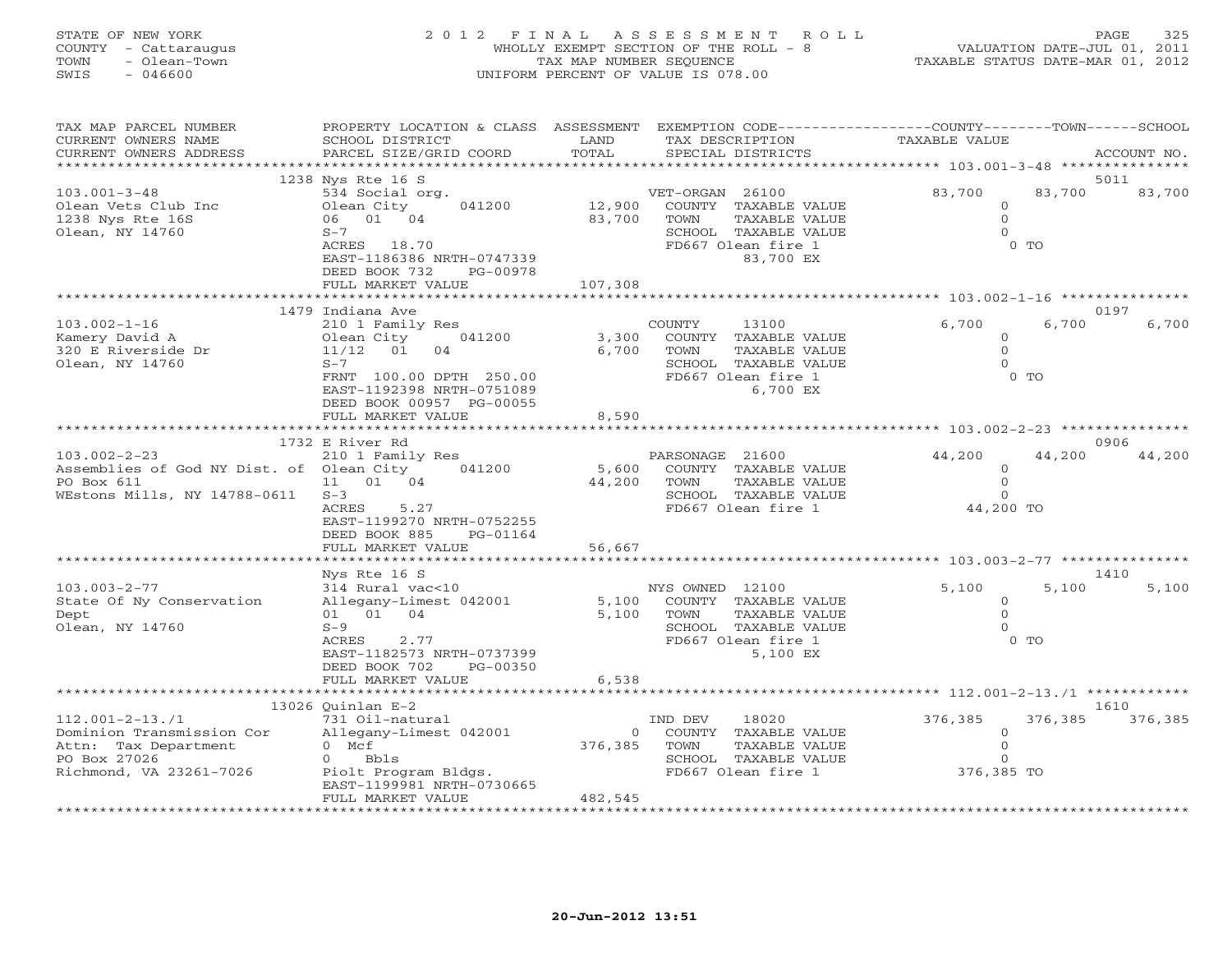| STATE OF NEW YORK<br>COUNTY - Cattaraugus<br>- Olean-Town<br>TOWN | 2012 FINAL ASSESSMENT ROLL<br>WHOLLY EXEMPT SECTION OF THE ROLL - 8 | 326<br>PAGE<br>VALUATION DATE-JUL 01, 2011<br>TAXABLE STATUS DATE-MAR 01, 2012 |
|-------------------------------------------------------------------|---------------------------------------------------------------------|--------------------------------------------------------------------------------|
| $-046600$<br>SWIS                                                 |                                                                     | RPS150/V04/L015                                                                |
|                                                                   | UNIFORM PERCENT OF VALUE IS 078.00                                  | CURRENT DATE 6/20/2012                                                         |
|                                                                   | ROLL SUB SECTION- - TOTALS                                          |                                                                                |

# \*\*\* S P E C I A L D I S T R I C T S U M M A R Y \*\*\*

| CODE | DISTRICT NAME        | TOTAL<br>PARCELS | EXTENSION<br>TYPE | EXTENSION<br>VALUE | AD VALOREM<br>VALUE | <b>EXEMPT</b><br>AMOUNT | <b>TAXABLE</b><br>VALUE |
|------|----------------------|------------------|-------------------|--------------------|---------------------|-------------------------|-------------------------|
|      | FD667 Olean fire 1   |                  | 6 TOTAL           |                    | 519,685             | 99.100                  | 420,585                 |
|      | FD668 Westons fire   |                  | 6 TOTAL           |                    | 7092,045            | 7092,045                |                         |
|      | FP661 Hinsdale fire  |                  | 8 TOTAL           |                    | 667,377             | 666,377                 | 1,000                   |
|      | FP662 Olean fire pro |                  | 3 TOTAL           |                    | 122,975             | 122,975                 |                         |
|      | FP663 Westons fire p |                  | 3 TOTAL           |                    | 865,900             | 865,900                 |                         |

# \*\*\* S C H O O L D I S T R I C T S U M M A R Y \*\*\*

| CODE   | DISTRICT NAME                                 | TOTAL<br>PARCELS | ASSESSED<br>LAND | ASSESSED<br>TOTAL   | EXEMPT<br>AMOUNT    | TOTAL<br>TAXABLE | STAR<br>AMOUNT | STAR<br>TAXABLE |
|--------|-----------------------------------------------|------------------|------------------|---------------------|---------------------|------------------|----------------|-----------------|
| 041200 | Olean City                                    | 15               | 558,575<br>5,100 | 7830,720<br>381,485 | 7830,720<br>381,485 |                  |                |                 |
| 044601 | 042001 Allegany-Limestone<br>Hinsdale Central | ∠<br>11          | 128,820          | 1590,104            | 1590,104            |                  |                |                 |
|        | $S \cup B - T \cup T A$                       | 28               | 692,495          | 9802,309            | 9802,309            |                  |                |                 |
|        | TOTAL                                         | 28               | 692,495          | 9802,309            | 9802,309            |                  |                |                 |

# \*\*\* S Y S T E M C O D E S S U M M A R Y \*\*\*

#### NO SYSTEM EXEMPTIONS AT THIS LEVEL

| CODE  | DESCRIPTION | TOTAL<br>PARCELS | COUNTY   | TOWN     | SCHOOL   |
|-------|-------------|------------------|----------|----------|----------|
| 12100 | NYS OWNED   |                  | 5,100    | 5,100    | 5,100    |
| 13100 | COUNTY      |                  | 30,700   | 30,700   | 30,700   |
| 13500 | TOWN-PROP   |                  | 281,555  | 281,555  | 281,555  |
| 13800 | SCH-DIST    |                  | 6148,100 | 6148,100 | 6148,100 |
| 14000 | Local Auth  |                  | 1437,369 | 1437,369 | 1437,369 |
| 18020 | IND DEV     |                  | 377,385  | 377,385  | 377,385  |
| 21600 | PARSONAGE   |                  | 44,200   | 44,200   | 44,200   |
| 25110 | RELIGIOUS   |                  | 841,900  | 841,900  | 841,900  |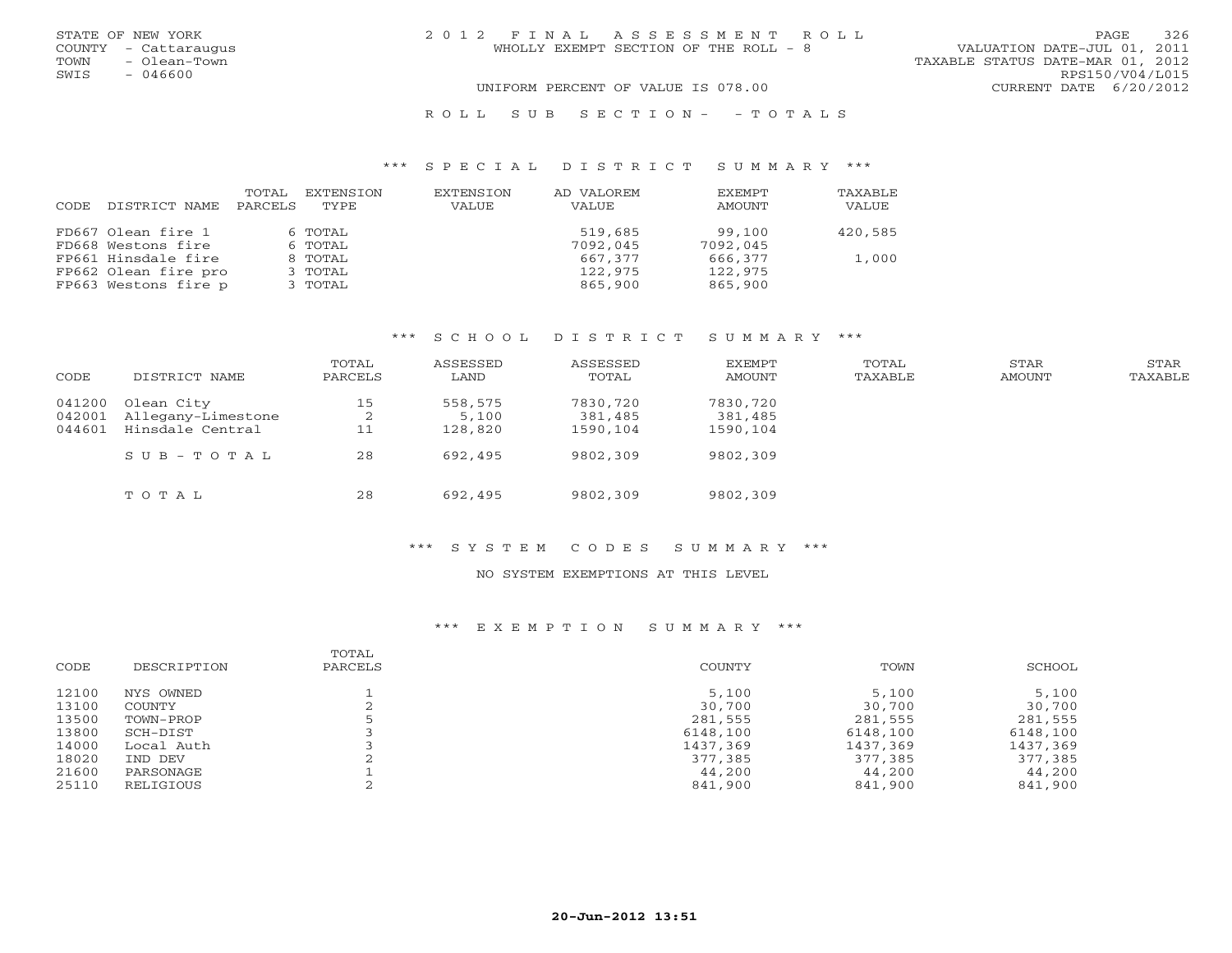|      | STATE OF NEW YORK    | 2012 FINAL ASSESSMENT ROLL            | <b>PAGE</b>                 | 327 |
|------|----------------------|---------------------------------------|-----------------------------|-----|
|      | COUNTY - Cattaraugus | WHOLLY EXEMPT SECTION OF THE ROLL - 8 | VALUATION DATE-JUL 01, 2011 |     |
| TOWN | - Olean-Town         | TAXABLE STATUS DATE-MAR 01, 2012      |                             |     |
| SWIS | $-046600$            |                                       | RPS150/V04/L015             |     |
|      |                      | UNIFORM PERCENT OF VALUE IS 078.00    | CURRENT DATE 6/20/2012      |     |
|      |                      |                                       |                             |     |

# R O L L S U B S E C T I O N - - T O T A L S

### \*\*\* E X E M P T I O N S U M M A R Y \*\*\*

| CODE  | DESCRIPTION | TOTAL<br>PARCELS | <b>COUNTY</b> | TOWN     | SCHOOL   |
|-------|-------------|------------------|---------------|----------|----------|
| 25300 | NON-PROFIT  |                  | 377,300       | 377,300  | 377,300  |
| 26100 | VET-ORGAN   |                  | 83,700        | 83,700   | 83,700   |
| 26400 | FIRE-DEPT   |                  | 115,600       | 115,600  | 115,600  |
| 27350 | CEMETERY    |                  | 59,400        | 59,400   | 59,400   |
|       | TOTAL       | 28               | 9802,309      | 9802,309 | 9802,309 |

| <b>ROLL</b> |                    | TOTAL      |                        |             |        | <b>\XABLE</b> | XABLE  | STAR    |
|-------------|--------------------|------------|------------------------|-------------|--------|---------------|--------|---------|
| SEC         |                    | PARCELS    | ∟AND                   | TOTAL       | COUNTY | TOWN          | SCHOOL | "AXABLE |
|             | FYFMDT<br>.47T T C | റ റ<br>ں ے | $\Lambda$ Q F<br>5 Q Q | 309<br>9802 |        |               |        |         |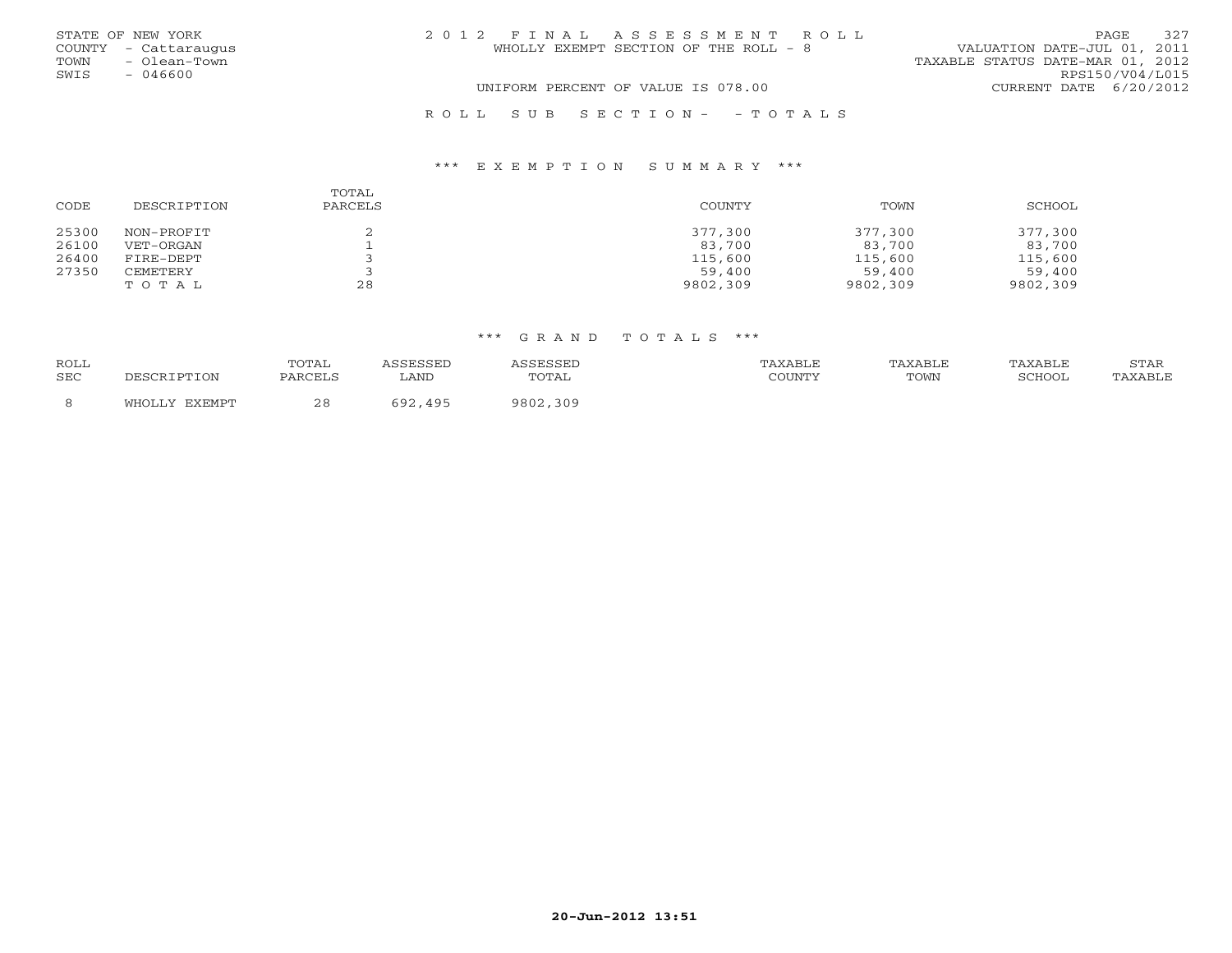| STATE OF NEW YORK<br>COUNTY<br>- Cattaraugus<br>- Olean-Town<br>TOWN<br>$-046600$<br>SWIS | 2012 FINAL                                              | TAX MAP NUMBER SEOUENCE<br>UNIFORM PERCENT OF VALUE IS 078.00 |                  | ASSESSMENT ROLL      | WHOLLY EXEMPT SECTION OF THE ROLL - 8 SUB-SECT - A VALUATION DATE-JUL 01, 2011<br>TAXABLE STATUS DATE-MAR 01, 2012 | PAGE   | 328         |
|-------------------------------------------------------------------------------------------|---------------------------------------------------------|---------------------------------------------------------------|------------------|----------------------|--------------------------------------------------------------------------------------------------------------------|--------|-------------|
| TAX MAP PARCEL NUMBER<br>CURRENT OWNERS NAME                                              | PROPERTY LOCATION & CLASS ASSESSMENT<br>SCHOOL DISTRICT | <b>T,AND</b>                                                  |                  | TAX DESCRIPTION      | EXEMPTION CODE-----------------COUNTY-------TOWN------SCHOOL<br>TAXABLE VALUE                                      |        |             |
| CURRENT OWNERS ADDRESS<br>***************************                                     | PARCEL SIZE/GRID COORD                                  | TOTAL                                                         |                  | SPECIAL DISTRICTS    |                                                                                                                    |        | ACCOUNT NO. |
|                                                                                           | Town Of Olean                                           |                                                               |                  |                      |                                                                                                                    | 1164   |             |
| 666.000-9902-888./203                                                                     | 883 Gas Trans Im                                        |                                                               | Withdrawal 29700 |                      | 2,500                                                                                                              | 2,500  | 2,500       |
| Kilby Donald J                                                                            | 041200<br>Olean City                                    | $\bigcirc$                                                    |                  | COUNTY TAXABLE VALUE | $\circ$                                                                                                            |        |             |
| Box 4889                                                                                  | Andrews Station                                         | 2,500                                                         | TOWN             | TAXABLE VALUE        | $\mathbf 0$                                                                                                        |        |             |
| Great Valley, NY 14741                                                                    | 2562' Of 2                                              |                                                               |                  | SCHOOL TAXABLE VALUE | $\Omega$                                                                                                           |        |             |
|                                                                                           | 0.01<br>ACRES<br>DEED BOOK 00995 PG-00545               |                                                               |                  |                      |                                                                                                                    |        |             |
|                                                                                           | FULL MARKET VALUE                                       | 3,205                                                         |                  |                      |                                                                                                                    |        |             |
|                                                                                           |                                                         |                                                               |                  |                      |                                                                                                                    |        |             |
|                                                                                           | Town Of Olean                                           |                                                               |                  |                      |                                                                                                                    | 1295   |             |
| 666.000-9904-888./203                                                                     | 883 Gas Trans Im                                        |                                                               | Withdrawal 29700 |                      | 6,500                                                                                                              | 6,500  | 6,500       |
| Kilby Donald J                                                                            | Allegany-Limest 042001                                  | $\Omega$                                                      |                  | COUNTY TAXABLE VALUE | $\Omega$                                                                                                           |        |             |
| Box 4889                                                                                  | 9572' Of 2                                              | 6,500                                                         | TOWN             | TAXABLE VALUE        | $\Omega$<br>$\cap$                                                                                                 |        |             |
| Great Valley, NY 14741                                                                    | 0.01<br>ACRES<br>DEED BOOK 00995 PG-00545               |                                                               |                  | SCHOOL TAXABLE VALUE |                                                                                                                    |        |             |
|                                                                                           | FULL MARKET VALUE                                       | 8,333                                                         |                  |                      |                                                                                                                    |        |             |
|                                                                                           | **************************                              |                                                               |                  |                      |                                                                                                                    |        |             |
|                                                                                           | Town Of Olean                                           |                                                               |                  |                      |                                                                                                                    | 1296   |             |
| 666.000-9912-888./203                                                                     | 883 Gas Trans Im                                        |                                                               | Withdrawal 29700 |                      | 13,500                                                                                                             | 13,500 | 13,500      |
| Kilby Donald J                                                                            | Portville Centr 047401                                  | $\Omega$                                                      |                  | COUNTY TAXABLE VALUE | $\circ$                                                                                                            |        |             |
| Box 4889                                                                                  | Pump & Engine & Bldg.                                   | 13,500                                                        | TOWN             | TAXABLE VALUE        | $\mathbf 0$                                                                                                        |        |             |
| Great Valley, NY 14741                                                                    | $2^{\circ}$<br>ACRES<br>0.01                            |                                                               |                  | SCHOOL TAXABLE VALUE | $\Omega$                                                                                                           |        |             |
|                                                                                           | DEED BOOK 00995 PG-00545                                |                                                               |                  |                      |                                                                                                                    |        |             |
|                                                                                           | FULL MARKET VALUE                                       | 17,308                                                        |                  |                      |                                                                                                                    |        |             |
|                                                                                           |                                                         |                                                               |                  |                      |                                                                                                                    |        |             |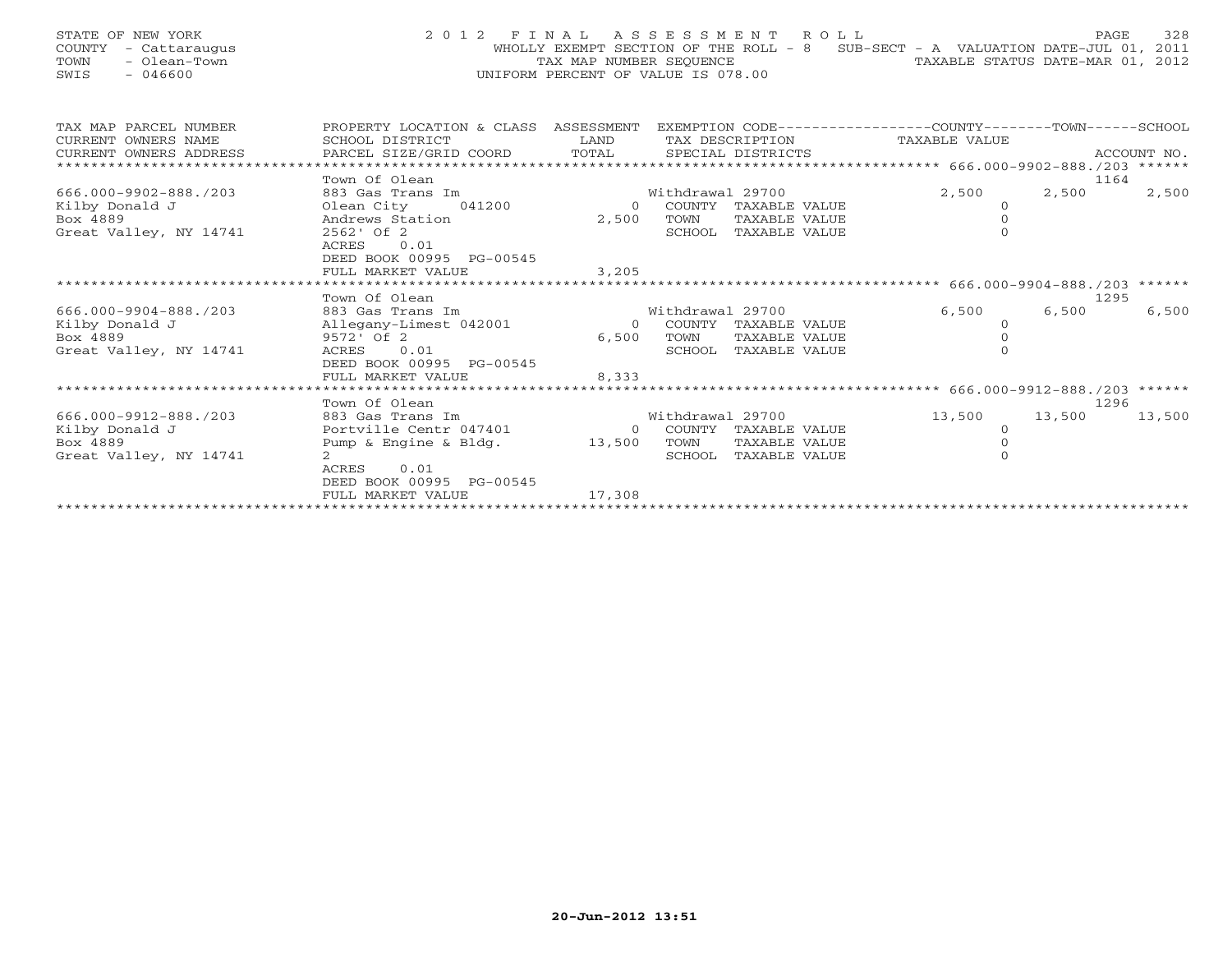|      | STATE OF NEW YORK    |  |                                    |  | 2012 FINAL ASSESSMENT ROLL                                                     |                                  |                        | <b>PAGE</b> | 329 |
|------|----------------------|--|------------------------------------|--|--------------------------------------------------------------------------------|----------------------------------|------------------------|-------------|-----|
|      | COUNTY - Cattaraugus |  |                                    |  | WHOLLY EXEMPT SECTION OF THE ROLL - 8 SUB-SECT - A VALUATION DATE-JUL 01, 2011 |                                  |                        |             |     |
|      | TOWN - Olean-Town    |  |                                    |  |                                                                                | TAXABLE STATUS DATE-MAR 01, 2012 |                        |             |     |
| SWIS | - 046600             |  |                                    |  |                                                                                |                                  | RPS150/V04/L015        |             |     |
|      |                      |  | UNIFORM PERCENT OF VALUE IS 078.00 |  |                                                                                |                                  | CURRENT DATE 6/20/2012 |             |     |
|      |                      |  |                                    |  |                                                                                |                                  |                        |             |     |

#### R O L L S U B S E C T I O N - A - T O T A L S

# \*\*\* S P E C I A L D I S T R I C T S U M M A R Y \*\*\*

|             |   |             | ∶)N<br>'NE   | Al<br>I.IVI |   |  |
|-------------|---|-------------|--------------|-------------|---|--|
| .<br>NIA MI | ◡ | mynn<br>. . | $- - -$<br>. | $- - -$     | w |  |

#### NO SPECIAL DISTRICTS AT THIS LEVEL

# \*\*\* S C H O O L D I S T R I C T S U M M A R Y \*\*\*

| CODE   | DISTRICT NAME      | TOTAL<br>PARCELS | ASSESSED<br>LAND | ASSESSED<br>TOTAL | EXEMPT<br>AMOUNT | TOTAL<br>TAXABLE | STAR<br>AMOUNT | <b>STAR</b><br>TAXABLE |
|--------|--------------------|------------------|------------------|-------------------|------------------|------------------|----------------|------------------------|
| 041200 | Olean City         |                  |                  | 2,500             | 2,500            |                  |                |                        |
| 042001 | Allegany-Limestone |                  |                  | 6,500             | 6,500            |                  |                |                        |
| 047401 | Portville Central  |                  |                  | 13,500            | 13,500           |                  |                |                        |
|        | SUB-TOTAL          |                  |                  | 22,500            | 22,500           |                  |                |                        |
|        | TOTAL              |                  |                  | 22,500            | 22,500           |                  |                |                        |

# \*\*\* S Y S T E M C O D E S S U M M A R Y \*\*\*

# NO SYSTEM EXEMPTIONS AT THIS LEVEL

| CODE  | DESCRIPTION         | TOTAL<br>PARCELS | COUNTY           | TOWN             | SCHOOL           |
|-------|---------------------|------------------|------------------|------------------|------------------|
| 29700 | Withdrawal<br>TOTAL |                  | 22,500<br>22,500 | 22,500<br>22,500 | 22,500<br>22,500 |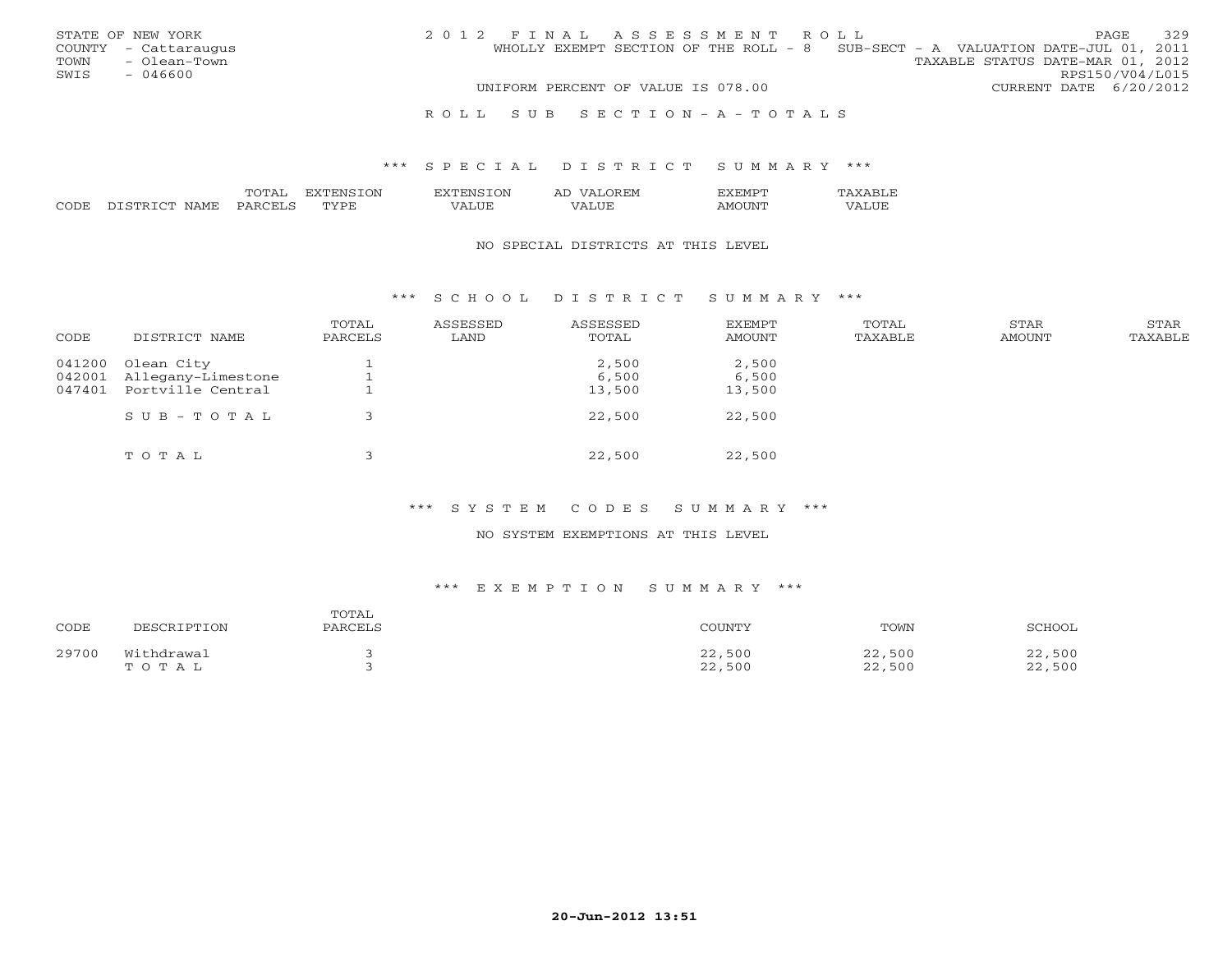| STATE OF NEW YORK    | 2012 FINAL ASSESSMENT ROLL                                                     | 330<br>PAGE.                     |
|----------------------|--------------------------------------------------------------------------------|----------------------------------|
| COUNTY - Cattaraugus | WHOLLY EXEMPT SECTION OF THE ROLL - 8 SUB-SECT - A VALUATION DATE-JUL 01, 2011 |                                  |
| - Olean-Town<br>TOWN |                                                                                | TAXABLE STATUS DATE-MAR 01, 2012 |
| SWIS<br>- 046600     |                                                                                | RPS150/V04/L015                  |
|                      | UNIFORM PERCENT OF VALUE IS 078.00                                             | CURRENT DATE 6/20/2012           |
|                      | ROLL SUB SECTION-A-TOTALS                                                      |                                  |

| ROLL |                         | TOTAL   |      | ISSEL  | <b>XARLF</b> | TAXABLE | TAXABLE | STAR         |
|------|-------------------------|---------|------|--------|--------------|---------|---------|--------------|
| SEC  |                         | PARCELS | LAND | TOTAL  | COUNTY       | TOWN    | SCHOO.  | <b>XABLE</b> |
|      | <b>CYCMDT</b><br>$\sim$ |         |      | 22,500 |              |         |         |              |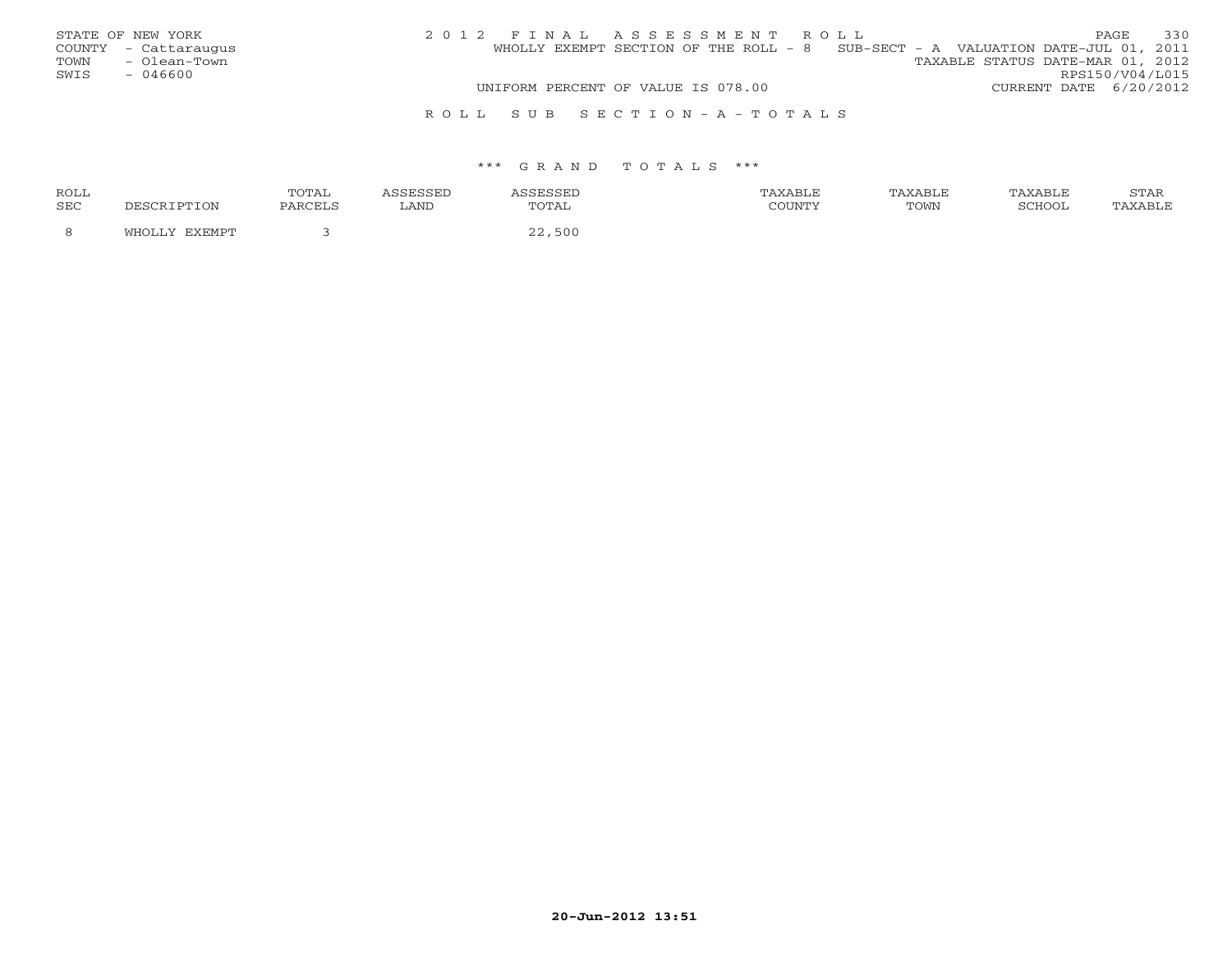|      | STATE OF NEW YORK    | 2012 FINAL ASSESSMENT ROLL            |  |                                  |                        | <b>PAGE</b> | 331 |
|------|----------------------|---------------------------------------|--|----------------------------------|------------------------|-------------|-----|
|      | COUNTY - Cattaraugus | WHOLLY EXEMPT SECTION OF THE ROLL - 8 |  | VALUATION DATE-JUL 01, 2011      |                        |             |     |
| TOWN | - Olean-Town         |                                       |  | TAXABLE STATUS DATE-MAR 01, 2012 |                        |             |     |
| SWIS | $-046600$            | UNIFORM PERCENT OF VALUE IS 078.00    |  |                                  | RPS150/V04/L015        |             |     |
|      |                      |                                       |  |                                  | CURRENT DATE 6/20/2012 |             |     |
|      |                      |                                       |  |                                  |                        |             |     |

#### R O L L S E C T I O N T O T A L S

## \*\*\* S P E C I A L D I S T R I C T S U M M A R Y \*\*\*

| CODE. | DISTRICT NAME        | TOTAL<br>PARCELS | EXTENSION<br>TYPE. | <b>EXTENSION</b><br>VALUE | AD VALOREM<br><b>VALUE</b> | <b>EXEMPT</b><br>AMOUNT | TAXABLE<br>VALUE |
|-------|----------------------|------------------|--------------------|---------------------------|----------------------------|-------------------------|------------------|
|       | FD667 Olean fire 1   |                  | 6 TOTAL            |                           | 519,685                    | 99,100                  | 420,585          |
|       | FD668 Westons fire   |                  | 6 TOTAL            |                           | 7092,045                   | 7092,045                |                  |
|       | FP661 Hinsdale fire  |                  | 8 TOTAL            |                           | 667,377                    | 666,377                 | 1,000            |
|       | FP662 Olean fire pro |                  | 3 TOTAL            |                           | 122,975                    | 122,975                 |                  |
|       | FP663 Westons fire p |                  | 3 TOTAL            |                           | 865,900                    | 865,900                 |                  |

### \*\*\* S C H O O L D I S T R I C T S U M M A R Y \*\*\*

| CODE   | DISTRICT NAME      | TOTAL<br>PARCELS | ASSESSED<br>LAND | ASSESSED<br>TOTAL | EXEMPT<br>AMOUNT | TOTAL<br>TAXABLE | STAR<br>AMOUNT | STAR<br>TAXABLE |
|--------|--------------------|------------------|------------------|-------------------|------------------|------------------|----------------|-----------------|
| 041200 | Olean City         | 16               | 558,575          | 7833,220          | 7833,220         |                  |                |                 |
| 042001 | Allegany-Limestone |                  | 5,100            | 387,985           | 387,985          |                  |                |                 |
| 044601 | Hinsdale Central   | 11               | 128,820          | 1590,104          | 1590,104         |                  |                |                 |
| 047401 | Portville Central  |                  |                  | 13,500            | 13,500           |                  |                |                 |
|        | $SUB - TO T AL$    | 31               | 692,495          | 9824,809          | 9824,809         |                  |                |                 |
|        | TOTAL              | 31               | 692,495          | 9824,809          | 9824,809         |                  |                |                 |

# \*\*\* S Y S T E M C O D E S S U M M A R Y \*\*\*

# NO SYSTEM EXEMPTIONS AT THIS LEVEL

| CODE  | DESCRIPTION | TOTAL<br>PARCELS | <b>COUNTY</b> | TOWN     | SCHOOL   |
|-------|-------------|------------------|---------------|----------|----------|
| 12100 | NYS OWNED   |                  | 5,100         | 5,100    | 5,100    |
| 13100 | COUNTY      |                  | 30,700        | 30,700   | 30,700   |
| 13500 | TOWN-PROP   |                  | 281,555       | 281,555  | 281,555  |
| 13800 | SCH-DIST    |                  | 6148,100      | 6148,100 | 6148,100 |
| 14000 | Local Auth  |                  | 1437,369      | 1437,369 | 1437,369 |
| 18020 | IND DEV     |                  | 377,385       | 377,385  | 377,385  |
| 21600 | PARSONAGE   |                  | 44,200        | 44,200   | 44,200   |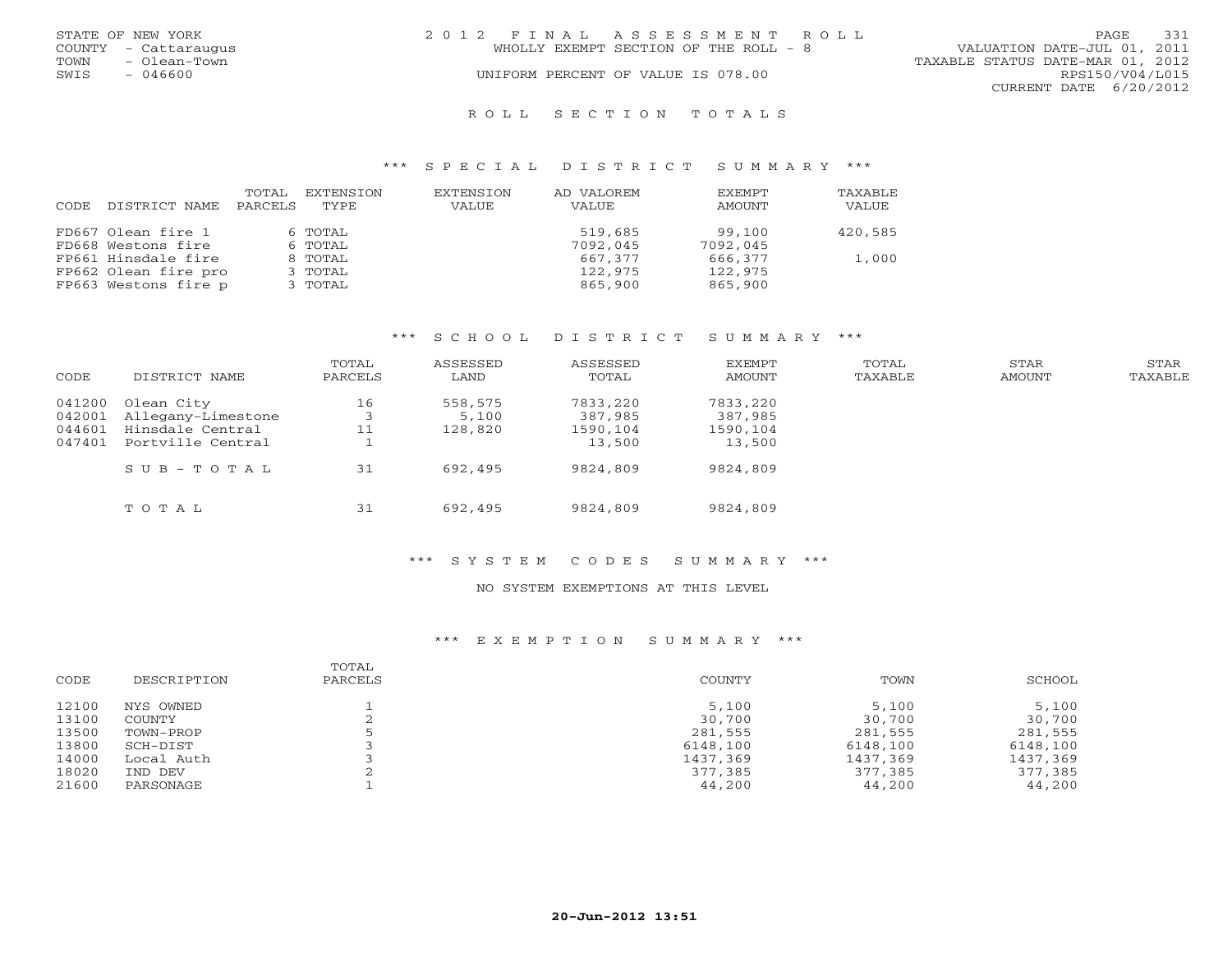| STATE OF NEW YORK    | 2012 FINAL ASSESSMENT ROLL            | 332<br><b>PAGE</b>               |
|----------------------|---------------------------------------|----------------------------------|
| COUNTY - Cattaraugus | WHOLLY EXEMPT SECTION OF THE ROLL - 8 | VALUATION DATE-JUL 01, 2011      |
| - Olean-Town<br>TOWN |                                       | TAXABLE STATUS DATE-MAR 01, 2012 |
| SWIS<br>- 046600     | UNIFORM PERCENT OF VALUE IS 078.00    | RPS150/V04/L015                  |
|                      |                                       | CURRENT DATE 6/20/2012           |
|                      |                                       |                                  |

#### \*\*\* E X E M P T I O N S U M M A R Y \*\*\*

| CODE  | DESCRIPTION | TOTAL<br>PARCELS | <b>COUNTY</b> | TOWN     | SCHOOL   |
|-------|-------------|------------------|---------------|----------|----------|
| 25110 | RELIGIOUS   |                  | 841,900       | 841,900  | 841,900  |
| 25300 | NON-PROFIT  |                  | 377,300       | 377,300  | 377,300  |
| 26100 | VET-ORGAN   |                  | 83,700        | 83,700   | 83,700   |
| 26400 | FIRE-DEPT   |                  | 115,600       | 115,600  | 115,600  |
| 27350 | CEMETERY    |                  | 59,400        | 59,400   | 59,400   |
| 29700 | Withdrawal  |                  | 22,500        | 22,500   | 22,500   |
|       | TOTAL       | 31               | 9824,809      | 9824,809 | 9824,809 |

R O L L S E C T I O N T O T A L S

| <b>ROLL</b> |                | TOTAL   | ---<br>للشابات | <i><b>\SSESSED</b></i> | TAXABLE | TAXABLE | TAXABLE | STAR    |
|-------------|----------------|---------|----------------|------------------------|---------|---------|---------|---------|
| SEC         | DESCRIPTION    | PARCELS | LAND           | Ͳ∩ͲϪႨ<br>◡⊥◚╜          | COUNTY  | TOWN    | SCHOOL  | 'AXABLE |
|             | FYFMDT<br>MH∩1 |         | 195<br>ະດາ     | ,809<br>∩∩∩⊿           |         |         |         |         |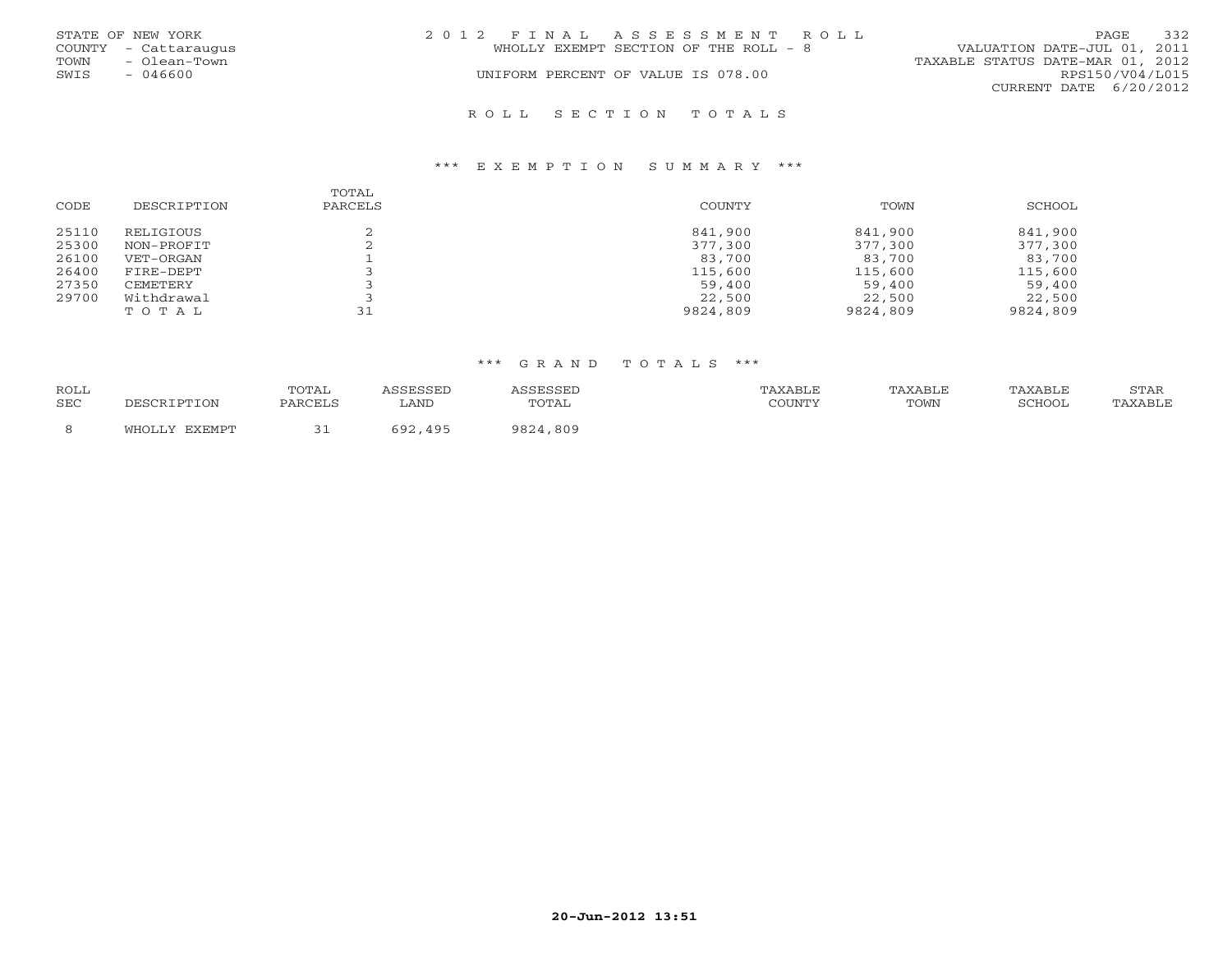| STATE OF NEW YORK |  |  |  | 2012 FINAL ASSESSMENT ROLL | 333<br>PAGE |
|-------------------|--|--|--|----------------------------|-------------|
|-------------------|--|--|--|----------------------------|-------------|

| STATE OF NEW YORK |     |               |  |
|-------------------|-----|---------------|--|
| <b>COUNTY</b>     |     | - Cattaraugus |  |
| <b>TOWN</b>       |     | Olean-Town    |  |
| SWTS              | $-$ | 046600        |  |

UNIFORM PERCENT OF VALUE IS 078.00 RPS150/V04/L015

 COUNTY - Cattaraugus VALUATION DATE-JUL 01, 2011 S W I S T O T A L S TAXABLE STATUS DATE-MAR 01, 2012 CURRENT DATE 6/20/2012

# \*\*\* S P E C I A L D I S T R I C T S U M M A R Y \*\*\*

|       |                      | TOTAL   | <b>EXTENSTON</b> | EXTENSION | AD VALOREM | EXEMPT   | TAXABLE   |
|-------|----------------------|---------|------------------|-----------|------------|----------|-----------|
| CODE. | DISTRICT NAME        | PARCELS | TYPE             | VALUE     | VALUE      | AMOUNT   | VALUE     |
|       |                      |         |                  |           |            |          |           |
|       | SD664 Dugan E Ext Se |         | 18 MOVTAX        |           |            |          |           |
|       | FD667 Olean fire 1   |         | 554 TOTAL        |           | 28408,261  | 99,100   | 28309,161 |
|       | FD668 Westons fire   |         | 306 TOTAL        |           | 26363,341  | 7092,045 | 19271,296 |
|       | FP661 Hinsdale fire  |         | $350$ TOTAL      |           | 18855,671  | 666,377  | 18189,294 |
|       | FP662 Olean fire pro |         | 74 TOTAL         |           | 4034,528   | 122,975  | 3911,553  |
|       | FP663 Westons fire p |         | $192$ TOTAL      |           | 19827,822  | 865,900  | 18961,922 |
|       | LD665 Hillcrest ligh |         | 22 TOTAL         |           | 2223,050   |          | 2223,050  |
|       | LD669 Mccann light   |         | 20 TOTAL         |           | 1244,969   |          | 1244,969  |
|       | SD660 E olean sewer  |         | 154 MOVTAX       |           |            |          |           |
|       | SD663 Dugan E Sewer  |         | 21 MOVTAX        |           |            |          |           |

#### \*\*\* S C H O O L D I S T R I C T S U M M A R Y \*\*\*

| CODE                                 | DISTRICT NAME                                                             | TOTAL<br>PARCELS        | ASSESSED<br>LAND                             | ASSESSED<br>TOTAL                              | EXEMPT<br>AMOUNT                          | TOTAL<br>TAXABLE                               | STAR<br><b>AMOUNT</b>                       | STAR<br>TAXABLE                                |
|--------------------------------------|---------------------------------------------------------------------------|-------------------------|----------------------------------------------|------------------------------------------------|-------------------------------------------|------------------------------------------------|---------------------------------------------|------------------------------------------------|
| 041200<br>042001<br>044601<br>047401 | Olean City<br>Allegany-Limestone<br>Hinsdale Central<br>Portville Central | 943<br>28<br>322<br>146 | 10805,745<br>495,700<br>3536,740<br>2699,580 | 68592,159<br>1480,763<br>18331,578<br>9793,771 | 8471,599<br>387,985<br>1931,949<br>47,350 | 60120,560<br>1092,778<br>16399,629<br>9746,421 | 13228,610<br>70,200<br>4129,230<br>1436,490 | 46891,950<br>1022,578<br>12270,399<br>8309,931 |
|                                      | SUB-TOTAL                                                                 | 1,439                   | 17537,765                                    | 98198,271                                      | 10838,883                                 | 87359,388                                      | 18864,530                                   | 68494,858                                      |
|                                      | TOTAL                                                                     | 1,439                   | 17537,765                                    | 98198,271                                      | 10838,883                                 | 87359,388                                      | 18864,530                                   | 68494,858                                      |

\*\*\* S Y S T E M C O D E S S U M M A R Y \*\*\*

NO SYSTEM EXEMPTIONS AT THIS LEVEL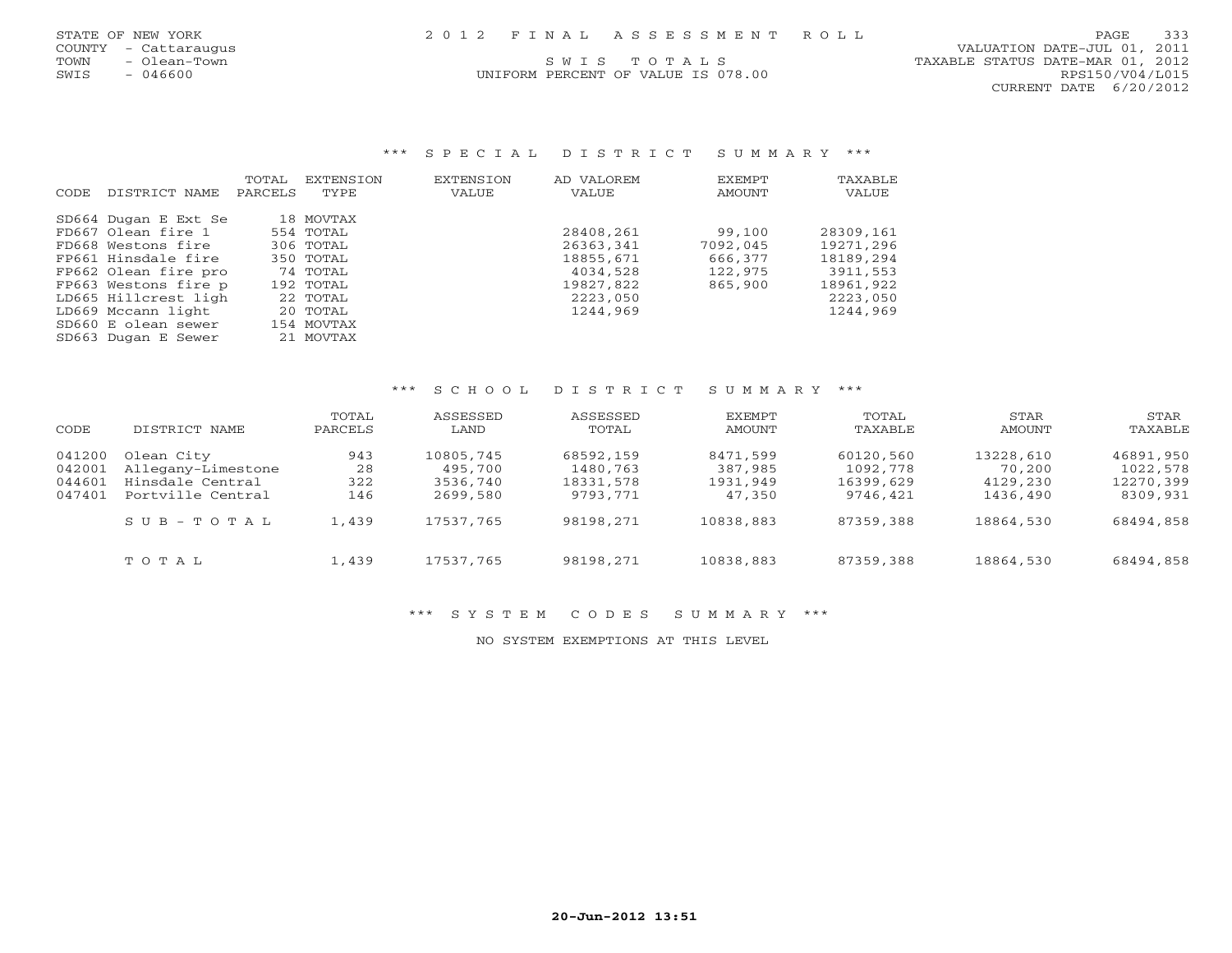| STATE OF NEW YORK |  |               |  |
|-------------------|--|---------------|--|
| <b>COUNTY</b>     |  | - Cattaraugus |  |
| TOWN              |  | - Olean-Town  |  |
| SWTS              |  | 046600        |  |

# COUNTY - Cattaraugus VALUATION DATE-JUL 01, 2011 S W I S T O T A L S TAXABLE STATUS DATE-MAR 01, 2012 UNIFORM PERCENT OF VALUE IS 078.00 RPS150/V04/L015 CURRENT DATE 6/20/2012

|       |               | TOTAL          |           |           |               |
|-------|---------------|----------------|-----------|-----------|---------------|
| CODE  | DESCRIPTION   | PARCELS        | COUNTY    | TOWN      | <b>SCHOOL</b> |
| 12100 | NYS OWNED     |                | 5,100     | 5,100     | 5,100         |
| 13100 | <b>COUNTY</b> | $\overline{c}$ | 30,700    | 30,700    | 30,700        |
| 13500 | TOWN-PROP     |                | 281,555   | 281,555   | 281,555       |
| 13800 | SCH-DIST      |                | 6148,100  | 6148,100  | 6148,100      |
| 14000 | Local Auth    |                | 1437,369  | 1437,369  | 1437,369      |
| 18020 | IND DEV       |                | 377,385   | 377,385   | 377,385       |
| 21600 | PARSONAGE     |                | 44,200    | 44,200    | 44,200        |
| 25110 | RELIGIOUS     |                | 841,900   | 841,900   | 841,900       |
| 25300 | NON-PROFIT    |                | 377,300   | 377,300   | 377,300       |
| 26100 | VET-ORGAN     |                | 83,700    | 83,700    | 83,700        |
| 26400 | FIRE-DEPT     |                | 115,600   | 115,600   | 115,600       |
| 27350 | CEMETERY      |                | 59,400    | 59,400    | 59,400        |
| 29700 | Withdrawal    | 3              | 22,500    | 22,500    | 22,500        |
| 41101 | VET C/T       | 14             | 16,240    | 16,240    |               |
| 41121 | WVET C/T      | 56             | 463,315   | 463,315   |               |
| 41131 | CVET C/T      | 71             | 968,164   | 968,164   |               |
| 41141 | DVET C/T      | 22             | 358,336   | 358,336   |               |
| 41161 | $CW_15_VET/$  | 5              | 41,955    | 41,955    |               |
| 41162 | $CW_15_VET/$  |                | 26,985    |           |               |
| 41400 | CLERGY        |                | 1,500     | 1,500     | 1,500         |
| 41720 | AG DIST       |                |           |           |               |
| 41800 | AGED C/T/S    | 30             | 682,148   | 682,148   | 771,275       |
| 41802 | AGED C        | 3              | 78,045    |           |               |
| 41805 | AGED C/S      | 14             | 191,772   |           | 204,979       |
| 41834 | SR STAR       | 169            |           |           | 7042,650      |
| 41854 | RES STAR      | 512            |           |           | 11790,480     |
| 41864 | RES ST MH     | 2              |           |           | 31,400        |
| 47460 | FOREST/A74    |                | 36,320    | 36,320    | 36,320        |
|       | TOTAL         | 935            | 12689,589 | 12392,787 | 29703,413     |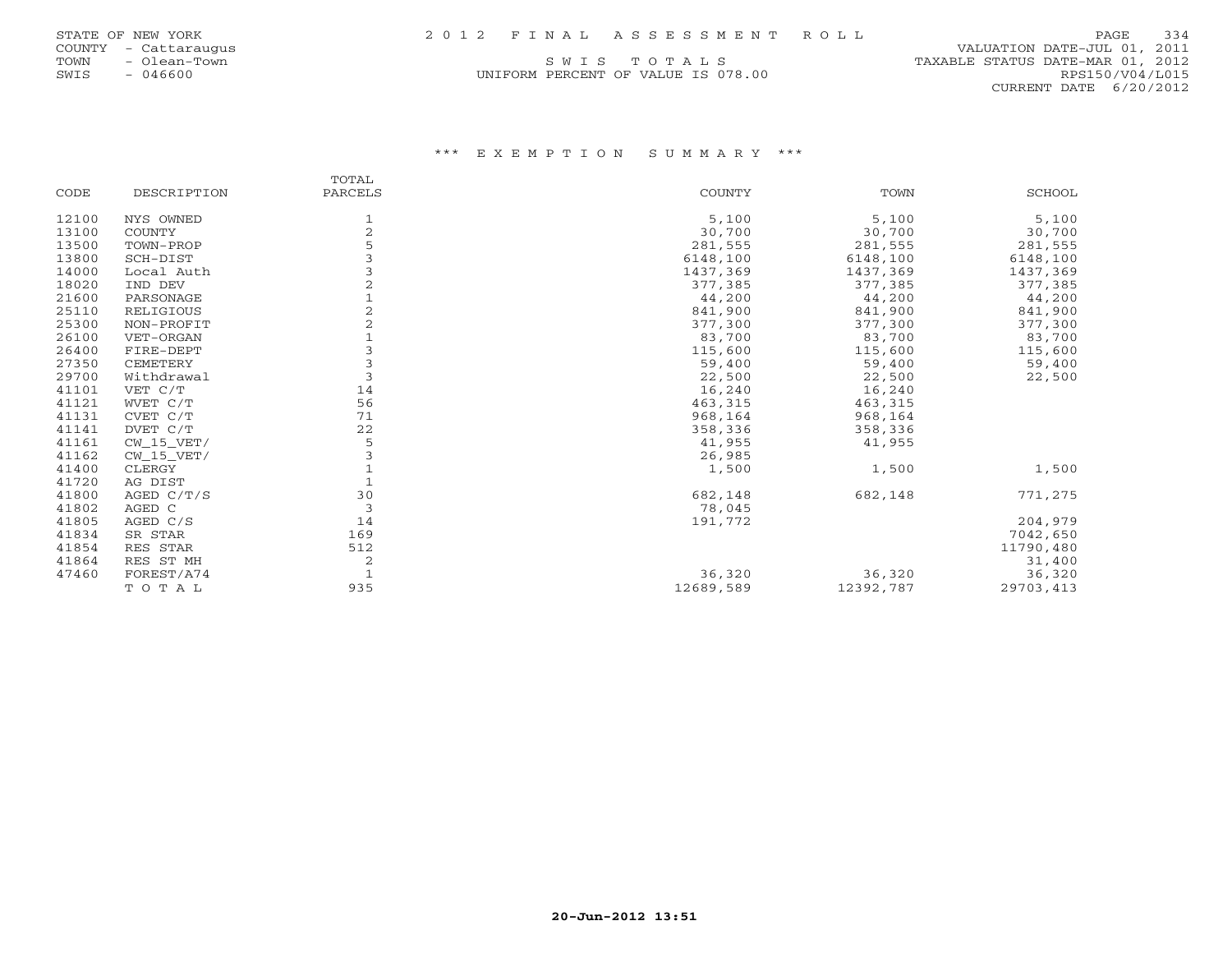|      | STATE OF NEW YORK    |  | 2012 FINAL ASSESSMENT ROLL         |                                  | PAGE.           | 335 |
|------|----------------------|--|------------------------------------|----------------------------------|-----------------|-----|
|      | COUNTY - Cattaraugus |  |                                    | VALUATION DATE-JUL 01, 2011      |                 |     |
|      | TOWN - Olean-Town    |  | SWIS TOTALS                        | TAXABLE STATUS DATE-MAR 01, 2012 |                 |     |
| SWIS | - 046600             |  | UNIFORM PERCENT OF VALUE IS 078.00 |                                  | RPS150/V04/L015 |     |
|      |                      |  |                                    | CURRENT DATE 6/20/2012           |                 |     |

| ROLL<br>SEC  | DESCRIPTION         | TOTAL<br>PARCELS | ASSESSED<br>LAND | ASSESSED<br>TOTAL | TAXABLE<br>COUNTY | TAXABLE<br>TOWN | TAXABLE<br>SCHOOL | STAR<br>TAXABLE |
|--------------|---------------------|------------------|------------------|-------------------|-------------------|-----------------|-------------------|-----------------|
| $\mathbf{1}$ | TAXABLE             | 1,365            | 16665,410        | 80608,764         | 77743,984         | 78040,786       | 79594,690         | 60730,160       |
| 5            | SPECIAL FRANCHISE   | 13               | 5,000            | 2179,302          | 2179,302          | 2179,302        | 2179,302          | 2179,302        |
| 6            | UTILITIES & N.C.    | 30               | 174,860          | 5585,396          | 5585,396          | 5585,396        | 5585,396          | 5585,396        |
| 8            | WHOLLY EXEMPT       | 31               | 692,495          | 9824,809          |                   |                 |                   |                 |
| $\star$      | <b>SUB</b><br>TOTAL | 1,439            | 17537,765        | 98198,271         | 85508,682         | 85805,484       | 87359,388         | 68494,858       |
| $***$        | GRAND TOTAL         | 1,439            | 17537,765        | 98198,271         | 85508,682         | 85805,484       | 87359,388         | 68494,858       |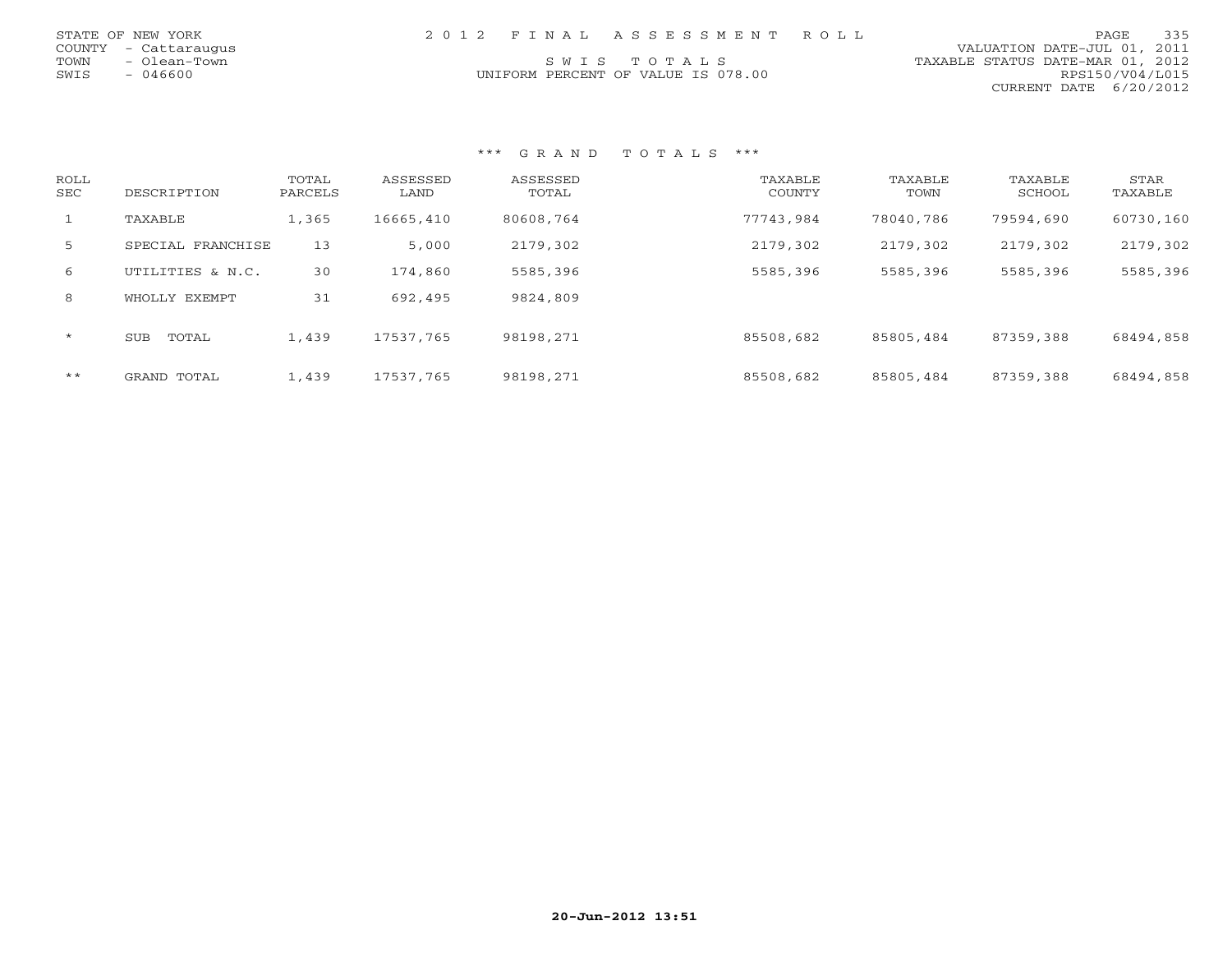|      | STATE OF NEW YORK    | 2012 FINAL ASSESSMENT ROLL         | 336<br>PAGE                      |
|------|----------------------|------------------------------------|----------------------------------|
|      | COUNTY - Cattaraugus | TOWN TOTALS                        | VALUATION DATE-JUL 01, 2011      |
| TOWN | - Olean-Town         |                                    | TAXABLE STATUS DATE-MAR 01, 2012 |
| SWIS | $-0466$              | UNIFORM PERCENT OF VALUE IS 078.00 | RPS150/V04/L015                  |
|      |                      |                                    | CURRENT DATE 6/20/2012           |

### \*\*\* S P E C I A L D I S T R I C T S U M M A R Y \*\*\*

|                      | TOTAL   | EXTENSION            | <b>EXTENSION</b>                                                                                                             | AD VALOREM | EXEMPT   | TAXABLE   |
|----------------------|---------|----------------------|------------------------------------------------------------------------------------------------------------------------------|------------|----------|-----------|
| DISTRICT NAME        | PARCELS | TYPE                 | VALUE                                                                                                                        | VALUE      | AMOUNT   | VALUE     |
|                      |         |                      |                                                                                                                              |            |          |           |
| SD664 Dugan E Ext Se |         |                      |                                                                                                                              |            |          |           |
| FD667 Olean fire 1   |         |                      |                                                                                                                              | 28408,261  | 99,100   | 28309,161 |
| FD668 Westons fire   |         |                      |                                                                                                                              | 26363,341  | 7092,045 | 19271,296 |
| FP661 Hinsdale fire  |         |                      |                                                                                                                              | 18855,671  | 666,377  | 18189,294 |
| FP662 Olean fire pro |         |                      |                                                                                                                              | 4034,528   | 122,975  | 3911,553  |
| FP663 Westons fire p |         |                      |                                                                                                                              | 19827,822  | 865,900  | 18961,922 |
|                      |         |                      |                                                                                                                              | 2223,050   |          | 2223,050  |
| LD669 Mccann light   |         |                      |                                                                                                                              | 1244,969   |          | 1244,969  |
| SD660 E olean sewer  |         |                      |                                                                                                                              |            |          |           |
| SD663 Dugan E Sewer  |         |                      |                                                                                                                              |            |          |           |
|                      |         | LD665 Hillcrest ligh | 18 MOVTAX<br>554 TOTAL<br>306 TOTAL<br>350 TOTAL<br>74 TOTAL<br>192 TOTAL<br>22 TOTAL<br>20 TOTAL<br>154 MOVTAX<br>21 MOVTAX |            |          |           |

#### \*\*\* S C H O O L D I S T R I C T S U M M A R Y \*\*\*

| CODE                                 | DISTRICT NAME                                                             | TOTAL<br>PARCELS        | ASSESSED<br>LAND                             | ASSESSED<br>TOTAL                              | <b>EXEMPT</b><br>AMOUNT                   | TOTAL<br>TAXABLE                               | STAR<br>AMOUNT                              | STAR<br>TAXABLE                                |
|--------------------------------------|---------------------------------------------------------------------------|-------------------------|----------------------------------------------|------------------------------------------------|-------------------------------------------|------------------------------------------------|---------------------------------------------|------------------------------------------------|
| 041200<br>042001<br>044601<br>047401 | Olean City<br>Allegany-Limestone<br>Hinsdale Central<br>Portville Central | 943<br>28<br>322<br>146 | 10805,745<br>495,700<br>3536,740<br>2699,580 | 68592,159<br>1480,763<br>18331,578<br>9793,771 | 8471,599<br>387,985<br>1931,949<br>47,350 | 60120,560<br>1092,778<br>16399,629<br>9746,421 | 13228,610<br>70,200<br>4129,230<br>1436,490 | 46891,950<br>1022,578<br>12270,399<br>8309,931 |
|                                      | SUB-TOTAL                                                                 | 1,439                   | 17537,765                                    | 98198,271                                      | 10838,883                                 | 87359,388                                      | 18864,530                                   | 68494,858                                      |
|                                      | TOTAL                                                                     | 1,439                   | 17537,765                                    | 98198,271                                      | 10838,883                                 | 87359,388                                      | 18864,530                                   | 68494,858                                      |

\*\*\* S Y S T E M C O D E S S U M M A R Y \*\*\*

NO SYSTEM EXEMPTIONS AT THIS LEVEL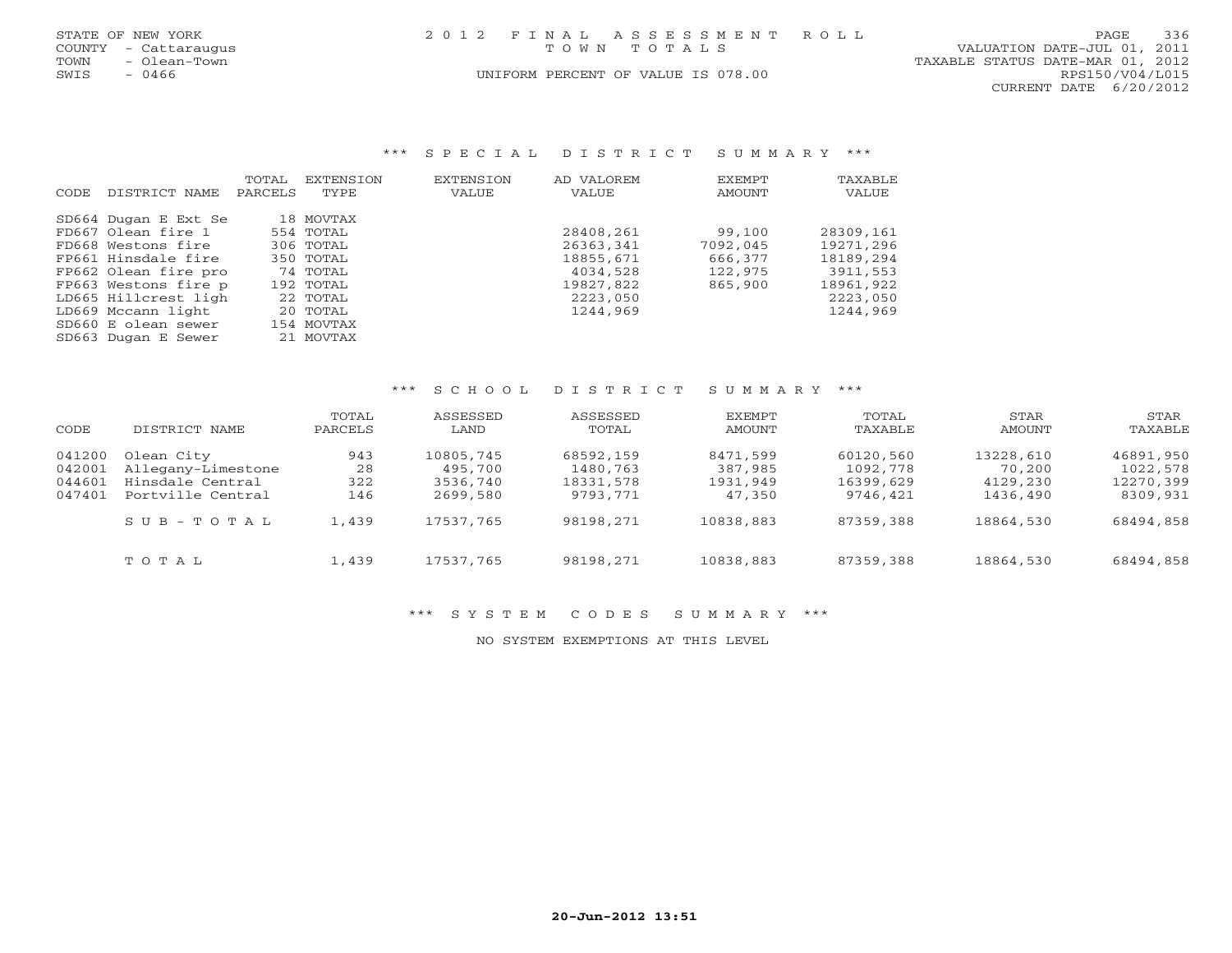|      | STATE OF NEW YORK    | 2012 FINAL ASSESSMENT ROLL         |                                  | PAGE                   | 337 |
|------|----------------------|------------------------------------|----------------------------------|------------------------|-----|
|      | COUNTY - Cattaraugus | TOWN TOTALS                        | VALUATION DATE-JUL 01, 2011      |                        |     |
| TOWN | - Olean-Town         |                                    | TAXABLE STATUS DATE-MAR 01, 2012 |                        |     |
| SWIS | $-0466$              | UNIFORM PERCENT OF VALUE IS 078.00 |                                  | RPS150/V04/L015        |     |
|      |                      |                                    |                                  | CURRENT DATE 6/20/2012 |     |

|       |              | TOTAL          |               |           |               |
|-------|--------------|----------------|---------------|-----------|---------------|
| CODE  | DESCRIPTION  | PARCELS        | <b>COUNTY</b> | TOWN      | <b>SCHOOL</b> |
| 12100 | NYS OWNED    |                | 5,100         | 5,100     | 5,100         |
| 13100 | COUNTY       | $\overline{2}$ | 30,700        | 30,700    | 30,700        |
| 13500 | TOWN-PROP    | 5              | 281,555       | 281,555   | 281,555       |
| 13800 | SCH-DIST     |                | 6148,100      | 6148,100  | 6148,100      |
| 14000 | Local Auth   |                | 1437,369      | 1437,369  | 1437,369      |
| 18020 | IND DEV      | $\overline{2}$ | 377,385       | 377,385   | 377,385       |
| 21600 | PARSONAGE    |                | 44,200        | 44,200    | 44,200        |
| 25110 | RELIGIOUS    |                | 841,900       | 841,900   | 841,900       |
| 25300 | NON-PROFIT   |                | 377,300       | 377,300   | 377,300       |
| 26100 | VET-ORGAN    |                | 83,700        | 83,700    | 83,700        |
| 26400 | FIRE-DEPT    |                | 115,600       | 115,600   | 115,600       |
| 27350 | CEMETERY     | 3              | 59,400        | 59,400    | 59,400        |
| 29700 | Withdrawal   | 3              | 22,500        | 22,500    | 22,500        |
| 41101 | VET C/T      | 14             | 16,240        | 16,240    |               |
| 41121 | WVET C/T     | 56             | 463,315       | 463,315   |               |
| 41131 | CVET C/T     | 71             | 968,164       | 968,164   |               |
| 41141 | DVET C/T     | 22             | 358,336       | 358,336   |               |
| 41161 | CW 15 VET/   | 5              | 41,955        | 41,955    |               |
| 41162 | $CW_15_VET/$ |                | 26,985        |           |               |
| 41400 | CLERGY       |                | 1,500         | 1,500     | 1,500         |
| 41720 | AG DIST      |                |               |           |               |
| 41800 | AGED C/T/S   | 30             | 682,148       | 682,148   | 771,275       |
| 41802 | AGED C       | 3              | 78,045        |           |               |
| 41805 | AGED C/S     | 14             | 191,772       |           | 204,979       |
| 41834 | SR STAR      | 169            |               |           | 7042,650      |
| 41854 | RES STAR     | 512            |               |           | 11790,480     |
| 41864 | RES ST MH    | $\overline{c}$ |               |           | 31,400        |
| 47460 | FOREST/A74   |                | 36,320        | 36,320    | 36,320        |
|       | TOTAL        | 935            | 12689,589     | 12392,787 | 29703,413     |